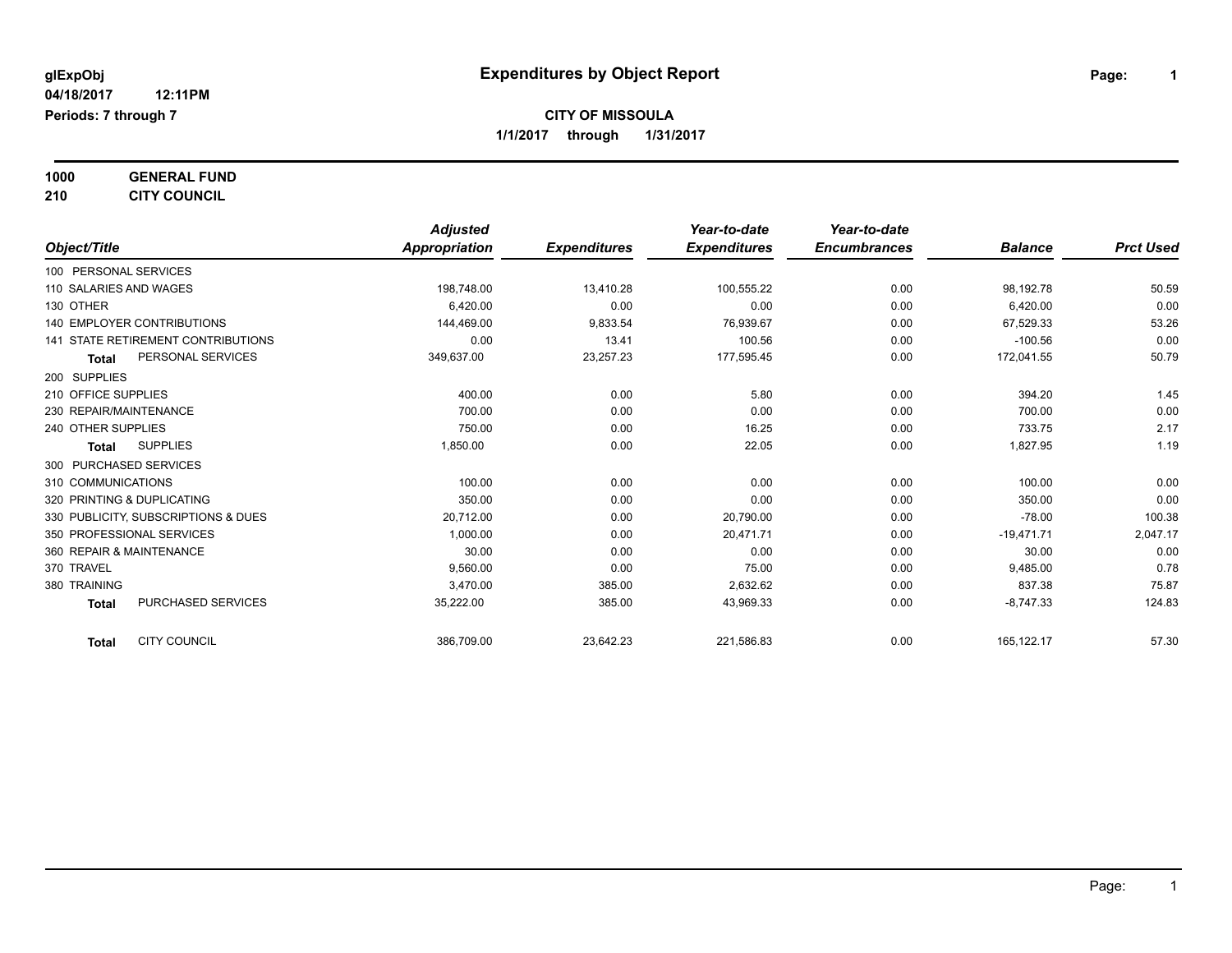**1000 GENERAL FUND**

**220 MAYOR**

|                                     | <b>Adjusted</b> |                     | Year-to-date        | Year-to-date        |                |                  |
|-------------------------------------|-----------------|---------------------|---------------------|---------------------|----------------|------------------|
| Object/Title                        | Appropriation   | <b>Expenditures</b> | <b>Expenditures</b> | <b>Encumbrances</b> | <b>Balance</b> | <b>Prct Used</b> |
| 100 PERSONAL SERVICES               |                 |                     |                     |                     |                |                  |
| 110 SALARIES AND WAGES              | 391,772.00      | 30,636.48           | 223,228.30          | 0.00                | 168,543.70     | 56.98            |
| 120 OVERTIME/TERMINATION            | 500.00          | 0.00                | 0.00                | 0.00                | 500.00         | 0.00             |
| 130 OTHER                           | 6.600.00        | 0.00                | 0.00                | 0.00                | 6,600.00       | 0.00             |
| <b>140 EMPLOYER CONTRIBUTIONS</b>   | 118,554.00      | 9,395.37            | 70.466.43           | 0.00                | 48,087.57      | 59.44            |
| 141 STATE RETIREMENT CONTRIBUTIONS  | 0.00            | 30.64               | 223.23              | 0.00                | $-223.23$      | 0.00             |
| PERSONAL SERVICES<br><b>Total</b>   | 517,426.00      | 40,062.49           | 293,917.96          | 0.00                | 223,508.04     | 56.80            |
| 200 SUPPLIES                        |                 |                     |                     |                     |                |                  |
| 210 OFFICE SUPPLIES                 | 1,004.00        | 266.66              | 590.79              | 0.00                | 413.21         | 58.84            |
| 220 OPERATING SUPPLIES              | 1,120.00        | 0.00                | 450.39              | 0.00                | 669.61         | 40.21            |
| 230 REPAIR/MAINTENANCE              | 100.00          | 0.00                | 0.00                | 0.00                | 100.00         | 0.00             |
| 231 GASOLINE                        | 107.00          | 0.00                | 33.76               | 0.00                | 73.24          | 31.55            |
| 240 OTHER SUPPLIES                  | 400.00          | 0.00                | 0.00                | 0.00                | 400.00         | 0.00             |
| <b>SUPPLIES</b><br><b>Total</b>     | 2,731.00        | 266.66              | 1,074.94            | 0.00                | 1,656.06       | 39.36            |
| 300 PURCHASED SERVICES              |                 |                     |                     |                     |                |                  |
| 310 COMMUNICATIONS                  | 890.00          | 26.95               | 423.91              | 0.00                | 466.09         | 47.63            |
| 320 PRINTING & DUPLICATING          | 3,056.00        | 0.00                | 0.00                | 0.00                | 3,056.00       | 0.00             |
| 330 PUBLICITY, SUBSCRIPTIONS & DUES | 10,196.00       | 146.00              | 10,379.35           | 0.00                | $-183.35$      | 101.80           |
| 344 TELEPHONE SERVICE               | 6.076.00        | 328.40              | 1,930.29            | 0.00                | 4,145.71       | 31.77            |
| 350 PROFESSIONAL SERVICES           | 3,307.00        | 0.00                | 478.74              | 0.00                | 2,828.26       | 14.48            |
| 360 REPAIR & MAINTENANCE            | 605.00          | 14.71               | 189.01              | 0.00                | 415.99         | 31.24            |
| 370 TRAVEL                          | 2,508.00        | 0.00                | 626.79              | 0.00                | 1,881.21       | 24.99            |
| 380 TRAINING                        | 2,320.00        | 0.00                | 750.00              | 0.00                | 1,570.00       | 32.33            |
| 390 OTHER PURCHASED SERVICES        | 1,250.00        | 112.00              | 112.00              | 0.00                | 1,138.00       | 8.96             |
| PURCHASED SERVICES<br><b>Total</b>  | 30,208.00       | 628.06              | 14,890.09           | 0.00                | 15,317.91      | 49.29            |
| <b>MAYOR</b><br><b>Total</b>        | 550,365.00      | 40,957.21           | 309,882.99          | 0.00                | 240,482.01     | 56.30            |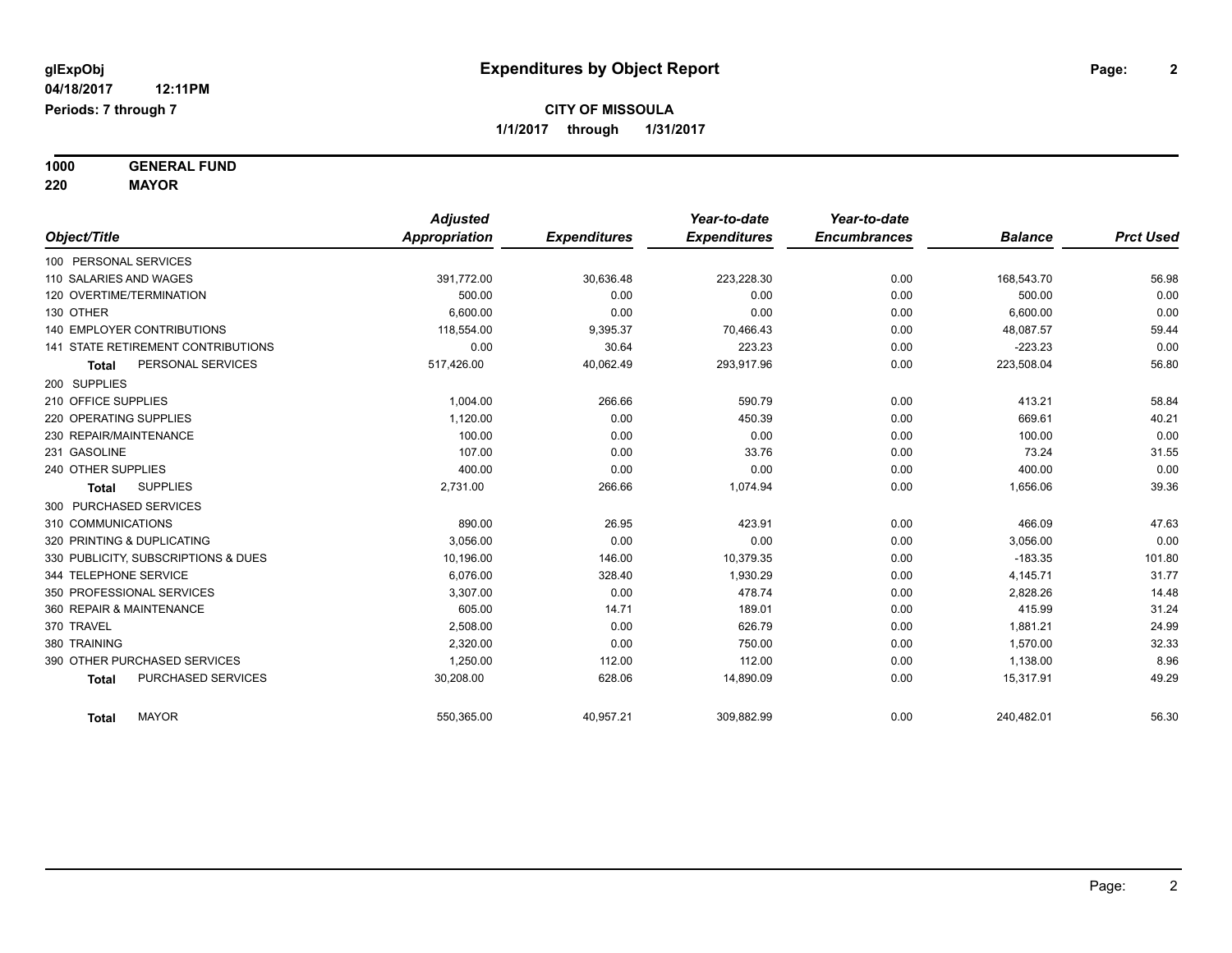# **1000 GENERAL FUND**

**221 HUMAN RESOURCES**

|                                        | <b>Adjusted</b> |                     | Year-to-date        | Year-to-date        |                |                  |
|----------------------------------------|-----------------|---------------------|---------------------|---------------------|----------------|------------------|
| Object/Title                           | Appropriation   | <b>Expenditures</b> | <b>Expenditures</b> | <b>Encumbrances</b> | <b>Balance</b> | <b>Prct Used</b> |
| 100 PERSONAL SERVICES                  |                 |                     |                     |                     |                |                  |
| 110 SALARIES AND WAGES                 | 209.238.00      | 16,105.60           | 117.631.57          | 0.00                | 91,606.43      | 56.22            |
| 140 EMPLOYER CONTRIBUTIONS             | 75.092.00       | 5,992.52            | 45.719.95           | 0.00                | 29,372.05      | 60.89            |
| 141 STATE RETIREMENT CONTRIBUTIONS     | 0.00            | 16.11               | 117.64              | 0.00                | $-117.64$      | 0.00             |
| PERSONAL SERVICES<br><b>Total</b>      | 284,330.00      | 22,114.23           | 163,469.16          | 0.00                | 120,860.84     | 57.49            |
| 200 SUPPLIES                           |                 |                     |                     |                     |                |                  |
| 210 OFFICE SUPPLIES                    | 3,115.00        | 137.63              | 457.04              | 0.00                | 2,657.96       | 14.67            |
| 220 OPERATING SUPPLIES                 | 0.00            | 0.00                | 0.00                | 0.00                | 0.00           | 0.00             |
| <b>SUPPLIES</b><br><b>Total</b>        | 3,115.00        | 137.63              | 457.04              | 0.00                | 2,657.96       | 14.67            |
| 300 PURCHASED SERVICES                 |                 |                     |                     |                     |                |                  |
| 310 COMMUNICATIONS                     | 450.00          | 8.88                | 115.03              | 0.00                | 334.97         | 25.56            |
| 320 PRINTING & DUPLICATING             | 1,632.00        | 329.27              | 721.55              | 0.00                | 910.45         | 44.21            |
| 330 PUBLICITY, SUBSCRIPTIONS & DUES    | 2.091.00        | 0.00                | 1,485.00            | 0.00                | 606.00         | 71.02            |
| 344 TELEPHONE SERVICE                  | 190.00          | 7.85                | 44.90               | 0.00                | 145.10         | 23.63            |
| 350 PROFESSIONAL SERVICES              | 11,000.00       | 0.00                | 0.00                | 0.00                | 11,000.00      | 0.00             |
| 360 REPAIR & MAINTENANCE               | 3,992.00        | 363.80              | 382.79              | 0.00                | 3,609.21       | 9.59             |
| 370 TRAVEL                             | 3,088.00        | 30.00               | 378.37              | 0.00                | 2,709.63       | 12.25            |
| 380 TRAINING                           | 3,050.00        | 0.00                | 1,723.40            | 0.00                | 1,326.60       | 56.50            |
| 390 OTHER PURCHASED SERVICES           | 17,490.00       | 4,189.12            | 15,293.40           | 0.00                | 2,196.60       | 87.44            |
| PURCHASED SERVICES<br><b>Total</b>     | 42,983.00       | 4,928.92            | 20,144.44           | 0.00                | 22,838.56      | 46.87            |
| 900 CAPITAL OUTLAY                     |                 |                     |                     |                     |                |                  |
| 940 MACHINERY & EQUIPMENT              | 0.00            | 0.00                | 0.00                | 0.00                | 0.00           | 0.00             |
| <b>CAPITAL OUTLAY</b><br><b>Total</b>  | 0.00            | 0.00                | 0.00                | 0.00                | 0.00           | 0.00             |
|                                        |                 |                     |                     |                     |                |                  |
| <b>HUMAN RESOURCES</b><br><b>Total</b> | 330,428.00      | 27,180.78           | 184,070.64          | 0.00                | 146,357.36     | 55.71            |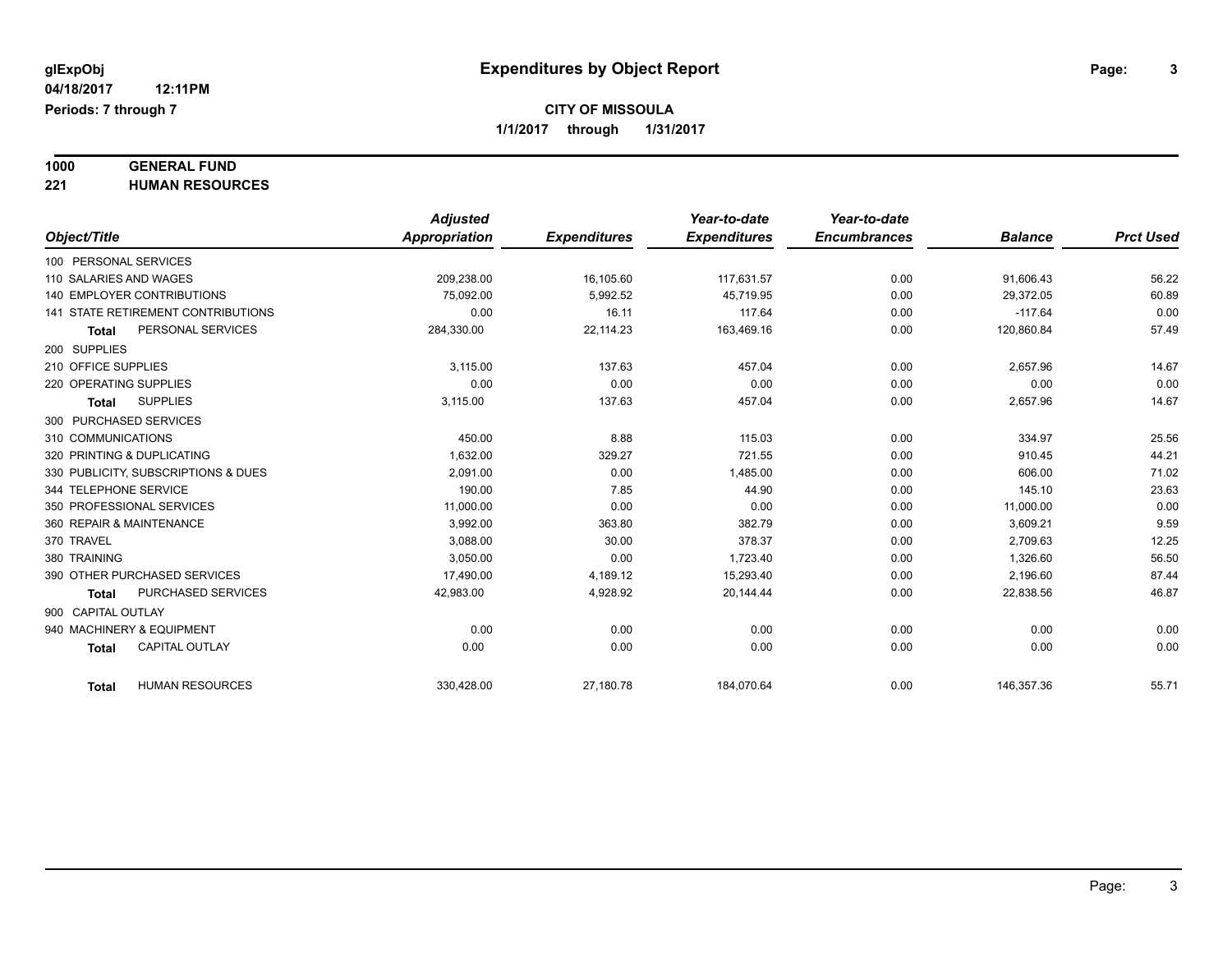**1000 GENERAL FUND**

**223 CITY CLERK**

|                                                   | <b>Adjusted</b>      |                     | Year-to-date        | Year-to-date        |                |                  |
|---------------------------------------------------|----------------------|---------------------|---------------------|---------------------|----------------|------------------|
| Object/Title                                      | <b>Appropriation</b> | <b>Expenditures</b> | <b>Expenditures</b> | <b>Encumbrances</b> | <b>Balance</b> | <b>Prct Used</b> |
| 100 PERSONAL SERVICES                             |                      |                     |                     |                     |                |                  |
| 110 SALARIES AND WAGES                            | 230,295.00           | 15,934.39           | 126,909.81          | 0.00                | 103,385.19     | 55.11            |
| 120 OVERTIME/TERMINATION                          | 0.00                 | 0.00                | 0.00                | 0.00                | 0.00           | 0.00             |
| 140 EMPLOYER CONTRIBUTIONS                        | 88,446.00            | 6,066.54            | 53,487.90           | 0.00                | 34,958.10      | 60.48            |
| 141 STATE RETIREMENT CONTRIBUTIONS                | 0.00                 | 15.93               | 126.90              | 0.00                | $-126.90$      | 0.00             |
| PERSONAL SERVICES<br>Total                        | 318,741.00           | 22,016.86           | 180,524.61          | 0.00                | 138,216.39     | 56.64            |
| 200 SUPPLIES                                      |                      |                     |                     |                     |                |                  |
| 210 OFFICE SUPPLIES                               | 5,301.00             | 112.99              | 701.47              | 0.00                | 4,599.53       | 13.23            |
| 220 OPERATING SUPPLIES                            | 250.00               | 0.00                | 0.00                | 0.00                | 250.00         | 0.00             |
| 230 REPAIR/MAINTENANCE                            | 0.00                 | 0.00                | 0.00                | 0.00                | 0.00           | 0.00             |
| 231 GASOLINE                                      | 250.00               | 0.00                | 41.73               | 0.00                | 208.27         | 16.69            |
| 240 OTHER SUPPLIES                                | 225.00               | 0.00                | 0.00                | 0.00                | 225.00         | 0.00             |
| <b>SUPPLIES</b><br>Total                          | 6,026.00             | 112.99              | 743.20              | 0.00                | 5,282.80       | 12.33            |
| 300 PURCHASED SERVICES                            |                      |                     |                     |                     |                |                  |
| 310 COMMUNICATIONS                                | 19,554.00            | 2,961.09            | 14,638.27           | 0.00                | 4,915.73       | 74.86            |
| 320 PRINTING & DUPLICATING                        | 700.00               | 0.00                | 146.14              | 0.00                | 553.86         | 20.88            |
| 330 PUBLICITY, SUBSCRIPTIONS & DUES               | 1,925.00             | 382.00              | 1,311.00            | 0.00                | 614.00         | 68.10            |
| 344 TELEPHONE SERVICE                             | 200.00               | 7.03                | 20.36               | 0.00                | 179.64         | 10.18            |
| 350 PROFESSIONAL SERVICES                         | 20,300.00            | 180.00              | 4,440.25            | 0.00                | 15,859.75      | 21.87            |
| 360 REPAIR & MAINTENANCE                          | 1,450.00             | 54.85               | 658.95              | 0.00                | 791.05         | 45.44            |
| 370 TRAVEL                                        | 5,150.00             | 0.00                | 0.00                | 0.00                | 5,150.00       | 0.00             |
| 380 TRAINING                                      | 4,620.00             | 0.00                | 150.00              | 0.00                | 4,470.00       | 3.25             |
| 390 OTHER PURCHASED SERVICES                      | 3,500.00             | 467.00              | 2,885.75            | 0.00                | 614.25         | 82.45            |
| PURCHASED SERVICES<br><b>Total</b>                | 57,399.00            | 4,051.97            | 24,250.72           | 0.00                | 33,148.28      | 42.25            |
| 500 FIXED CHARGES                                 |                      |                     |                     |                     |                |                  |
| 500 FIXED CHARGES                                 | 0.00                 | 0.00                | 0.00                | 0.00                | 0.00           | 0.00             |
| <b>FIXED CHARGES</b><br><b>Total</b>              | 0.00                 | 0.00                | 0.00                | 0.00                | 0.00           | 0.00             |
| 700 GRANTS & CONTRIBUTIONS                        |                      |                     |                     |                     |                |                  |
| 700 GRANTS & CONTRIBUTIONS                        | 64,580.00            | 989.29              | 24,280.45           | 0.00                | 40,299.55      | 37.60            |
| <b>GRANTS &amp; CONTRIBUTIONS</b><br><b>Total</b> | 64,580.00            | 989.29              | 24,280.45           | 0.00                | 40,299.55      | 37.60            |
| 800 OTHER OBJECTS                                 |                      |                     |                     |                     |                |                  |
| 845 CONTINGENCY                                   | 0.00                 | 0.00                | 0.00                | 0.00                | 0.00           | 0.00             |
| OTHER OBJECTS<br><b>Total</b>                     | 0.00                 | 0.00                | 0.00                | 0.00                | 0.00           | 0.00             |
|                                                   |                      |                     |                     |                     |                |                  |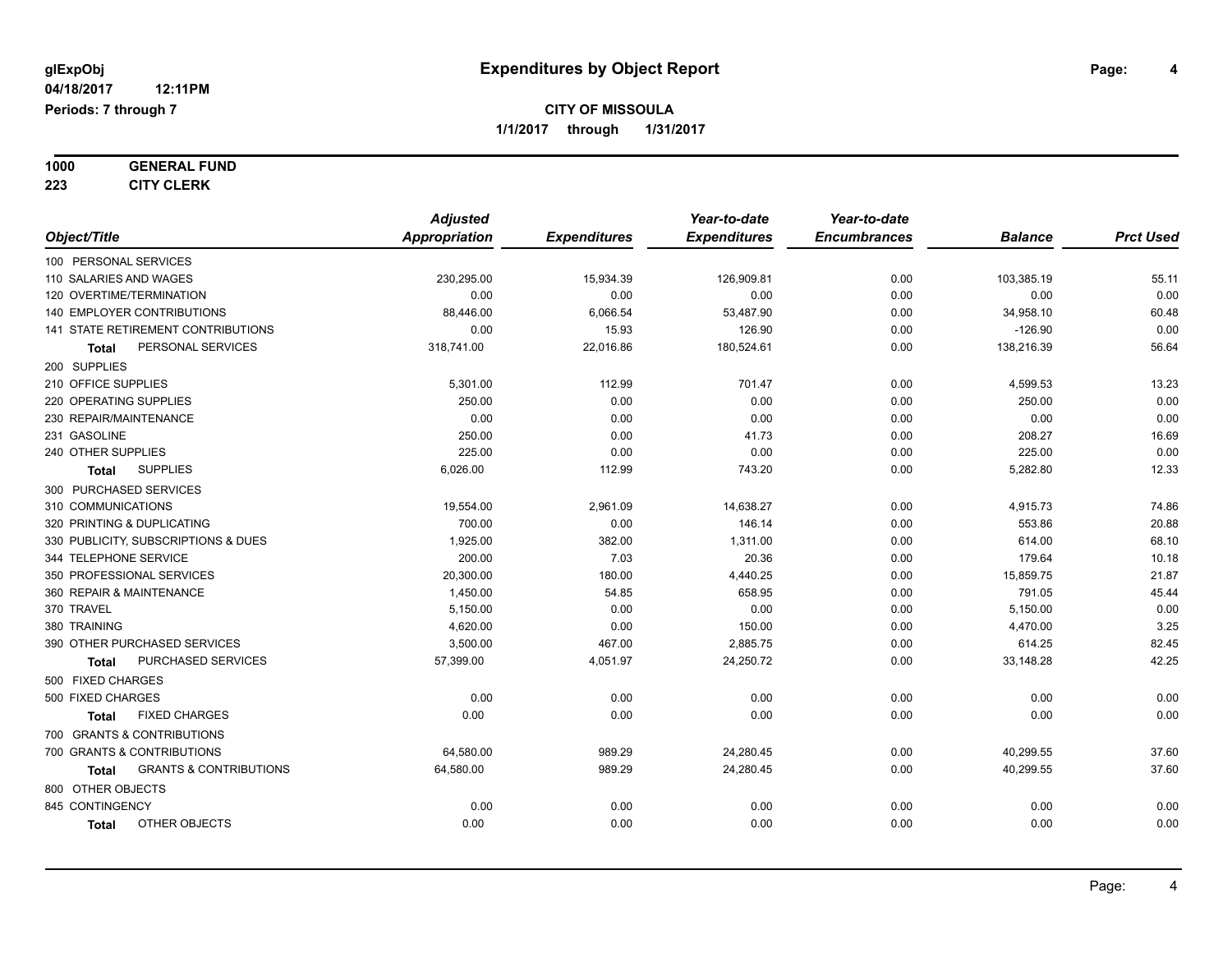#### **04/18/2017 12:11PM Periods: 7 through 7**

### **CITY OF MISSOULA 1/1/2017 through 1/31/2017**

**1000 GENERAL FUND 223 CITY CLERK**

| Object/Title                          | <b>Adjusted</b><br>Appropriation | <b>Expenditures</b> | Year-to-date<br><b>Expenditures</b> | Year-to-date<br><b>Encumbrances</b> | <b>Balance</b> | <b>Prct Used</b> |
|---------------------------------------|----------------------------------|---------------------|-------------------------------------|-------------------------------------|----------------|------------------|
| 900 CAPITAL OUTLAY                    |                                  |                     |                                     |                                     |                |                  |
| 930 IMPROVEMENTS                      | 0.00                             | 0.00                | 0.00                                | 0.00                                | 0.00           | 0.00             |
| 940 MACHINERY & EQUIPMENT             | 0.00                             | 0.00                | 0.00                                | 0.00                                | 0.00           | 0.00             |
| <b>CAPITAL OUTLAY</b><br><b>Total</b> | 0.00                             | 0.00                | 0.00                                | 0.00                                | 0.00           | 0.00             |
| <b>CITY CLERK</b><br>Total            | 446.746.00                       | 27.171.11           | 229.798.98                          | 0.00                                | 216.947.02     | 51.44            |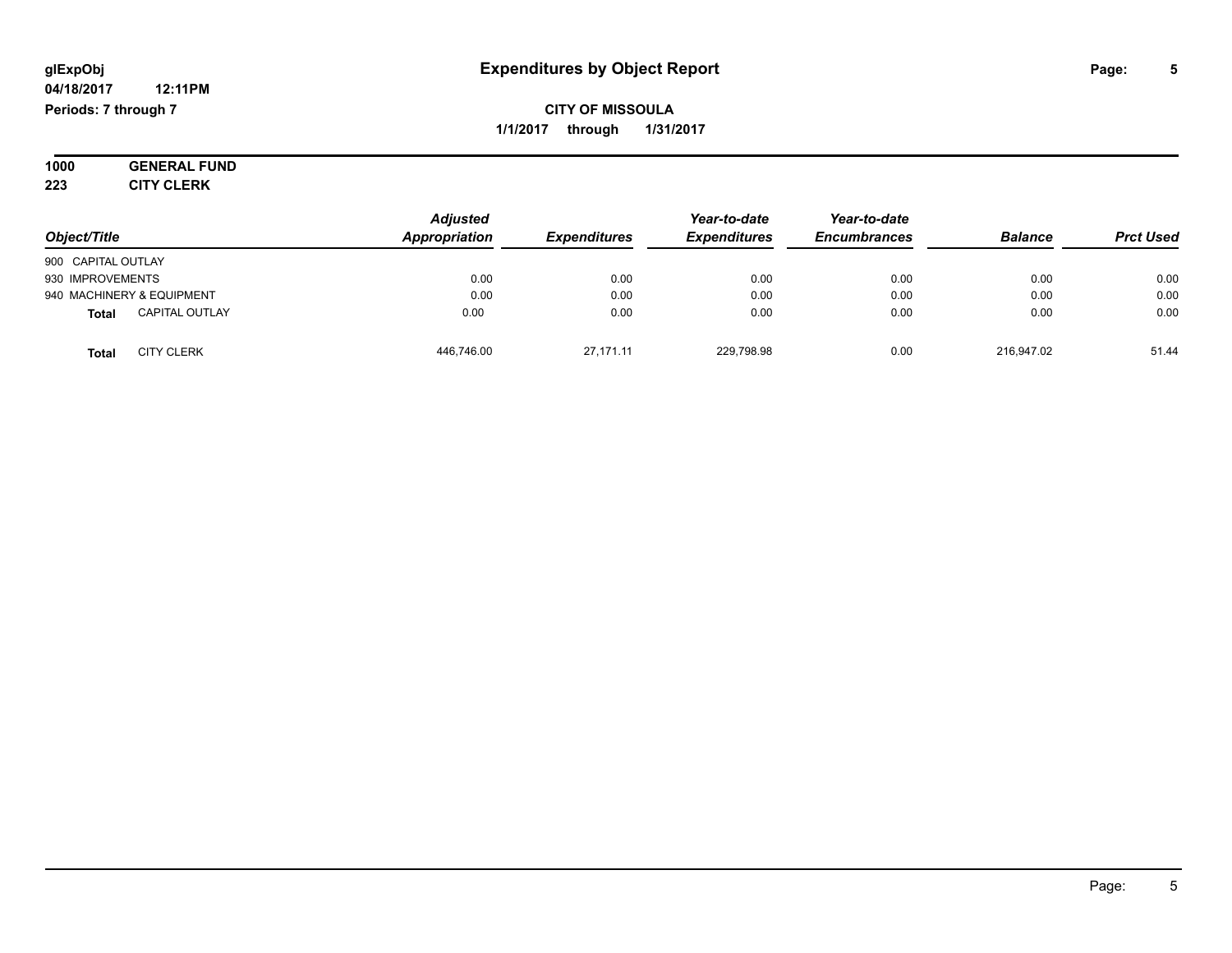# **1000 GENERAL FUND**

**224 INFORMATION SERVICES**

|                                             | <b>Adjusted</b>      |                     | Year-to-date        | Year-to-date        |                |                  |
|---------------------------------------------|----------------------|---------------------|---------------------|---------------------|----------------|------------------|
| Object/Title                                | <b>Appropriation</b> | <b>Expenditures</b> | <b>Expenditures</b> | <b>Encumbrances</b> | <b>Balance</b> | <b>Prct Used</b> |
| 100 PERSONAL SERVICES                       |                      |                     |                     |                     |                |                  |
| 110 SALARIES AND WAGES                      | 447,450.00           | 34,735.59           | 252,746.31          | 0.00                | 194,703.69     | 56.49            |
| 120 OVERTIME/TERMINATION                    | 0.00                 | 0.00                | 0.00                | 0.00                | 0.00           | 0.00             |
| 130 OTHER                                   | 5,400.00             | 0.00                | 0.00                | 0.00                | 5,400.00       | 0.00             |
| <b>140 EMPLOYER CONTRIBUTIONS</b>           | 156,408.00           | 12,505.87           | 95,181.13           | 0.00                | 61,226.87      | 60.85            |
| 141 STATE RETIREMENT CONTRIBUTIONS          | 0.00                 | 34.74               | 252.76              | 0.00                | $-252.76$      | 0.00             |
| PERSONAL SERVICES<br><b>Total</b>           | 609,258.00           | 47,276.20           | 348,180.20          | 0.00                | 261,077.80     | 57.15            |
| 200 SUPPLIES                                |                      |                     |                     |                     |                |                  |
| 210 OFFICE SUPPLIES                         | 5,235.00             | 3,808.16            | 3,876.77            | 0.00                | 1,358.23       | 74.05            |
| 220 OPERATING SUPPLIES                      | 13,209.00            | 2,453.18            | 3,521.97            | 0.00                | 9,687.03       | 26.66            |
| 230 REPAIR/MAINTENANCE                      | 5,140.00             | 0.00                | 667.54              | 0.00                | 4,472.46       | 12.99            |
| 231 GASOLINE                                | 750.00               | 33.25               | 55.34               | 0.00                | 694.66         | 7.38             |
| 240 OTHER SUPPLIES                          | 2,900.00             | 1,000.00            | 1,000.00            | 0.00                | 1,900.00       | 34.48            |
| <b>SUPPLIES</b><br>Total                    | 27,234.00            | 7,294.59            | 9,121.62            | 0.00                | 18,112.38      | 33.49            |
| 300 PURCHASED SERVICES                      |                      |                     |                     |                     |                |                  |
| 310 COMMUNICATIONS                          | 100.00               | 0.00                | 0.00                | 0.00                | 100.00         | 0.00             |
| 320 PRINTING & DUPLICATING                  | 350.00               | 0.00                | 0.00                | 0.00                | 350.00         | 0.00             |
| 330 PUBLICITY, SUBSCRIPTIONS & DUES         | 500.00               | 0.00                | 0.00                | 0.00                | 500.00         | 0.00             |
| 344 TELEPHONE SERVICE                       | 131,045.00           | 26,083.65           | 83,785.20           | 0.00                | 47,259.80      | 63.94            |
| 350 PROFESSIONAL SERVICES                   | 4,380.00             | 482.23              | 482.23              | 0.00                | 3,897.77       | 11.01            |
| 360 REPAIR & MAINTENANCE                    | 420,449.00           | 68,932.64           | 358,090.95          | 0.00                | 62,358.05      | 85.17            |
| 370 TRAVEL                                  | 9,259.00             | 0.00                | 1,827.82            | 0.00                | 7,431.18       | 19.74            |
| 380 TRAINING                                | 14,406.00            | 0.00                | 775.00              | 0.00                | 13,631.00      | 5.38             |
| 390 OTHER PURCHASED SERVICES                | 3,700.00             | 1,550.00            | 1,550.00            | 0.00                | 2,150.00       | 41.89            |
| PURCHASED SERVICES<br><b>Total</b>          | 584,189.00           | 97,048.52           | 446,511.20          | 0.00                | 137,677.80     | 76.43            |
| 500 FIXED CHARGES                           |                      |                     |                     |                     |                |                  |
| 500 FIXED CHARGES                           | 0.00                 | 0.00                | 0.00                | 0.00                | 0.00           | 0.00             |
| <b>FIXED CHARGES</b><br>Total               | 0.00                 | 0.00                | 0.00                | 0.00                | 0.00           | 0.00             |
| 900 CAPITAL OUTLAY                          |                      |                     |                     |                     |                |                  |
| 940 MACHINERY & EQUIPMENT                   | 0.00                 | 0.00                | 0.00                | 0.00                | 0.00           | 0.00             |
| CAPITAL OUTLAY<br><b>Total</b>              | 0.00                 | 0.00                | 0.00                | 0.00                | 0.00           | 0.00             |
|                                             |                      |                     |                     |                     |                |                  |
| <b>INFORMATION SERVICES</b><br><b>Total</b> | 1,220,681.00         | 151,619.31          | 803,813.02          | 0.00                | 416,867.98     | 65.85            |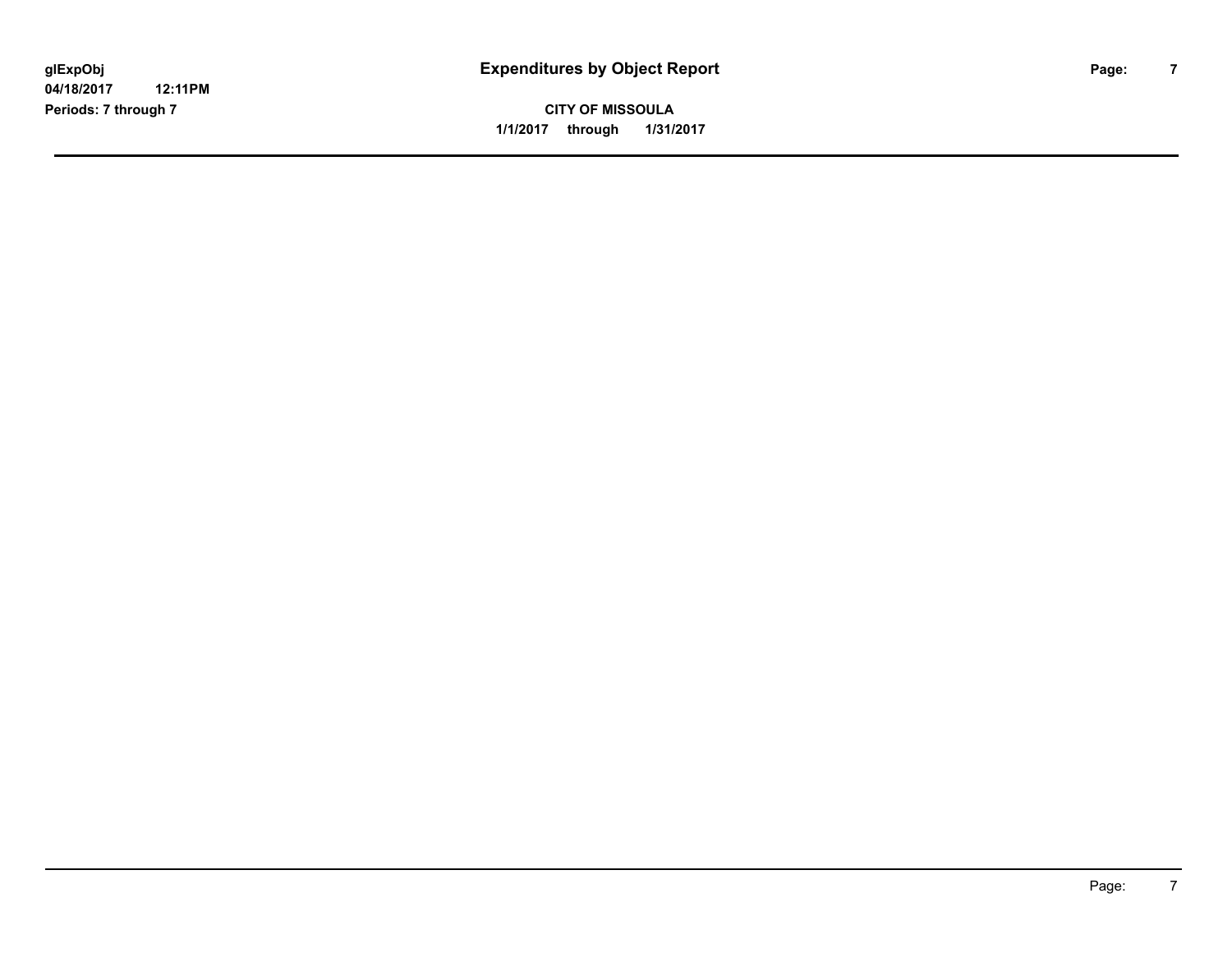**1000 GENERAL FUND**

**230 MUNICIPAL COURT** *Object/Title Adjusted Appropriation Expenditures Year-to-date Expenditures Year-to-date Encumbrances Balance Prct Used* 100 PERSONAL SERVICES 110 SALARIES AND WAGES 853,094.00 59,641.31 436,990.15 0.00 416,103.85 51.22 120 OVERTIME/TERMINATION 10,000.00 533.36 4,793.43 0.00 5,206.57 47.93 140 EMPLOYER CONTRIBUTIONS 1990 153,554.82 180,000 334,107.00 334,107.00 24,405.24 180,552.18 180,552.18 153,554.82 141 STATE RETIREMENT CONTRIBUTIONS 0.00 59.64 437.00 0.00 -437.00 0.00 **Total** PERSONAL SERVICES 1,197,201.00 84,639.55 622,772.76 0.00 574,428.24 52.02 200 SUPPLIES 210 OFFICE SUPPLIES 6,181.00 1,087.36 3,195.22 0.00 2,985.78 51.69 220 OPERATING SUPPLIES 21.06 1.047.26 1,047.26 1,047.26 0.00 3,924.74 21.06 230 REPAIR/MAINTENANCE 0.00 0.00 0.00 0.00 0.00 0.00 240 OTHER SUPPLIES 6,496.00 1,233.41 3,419.89 0.00 3,076.11 52.65 **Total** SUPPLIES 17,649.00 2,727.33 7,662.37 0.00 9,986.63 43.42 300 PURCHASED SERVICES 310 COMMUNICATIONS 11,911.00 3,285.09 8,223.90 0.00 3,687.10 69.04 320 PRINTING & DUPLICATING 1,187.00 51.28 51.28 0.00 1,135.72 4.32 330 PUBLICITY, SUBSCRIPTIONS & DUES 47.48 (10,196.00 1,303.00 4,840.65 0.00 5,355.35 47.48 344 TELEPHONE SERVICE 1,584.00 214.57 1,924.65 0.00 -340.65 121.51 350 PROFESSIONAL SERVICES 188,969.00 2,537.79 44,435.65 0.00 144,533.35 23.51 360 REPAIR & MAINTENANCE 3,790.00 0.00 0.00 0.00 3,790.00 0.00 370 TRAVEL 5,174.00 0.00 7,980.84 0.00 154.25 380 TRAINING 9,000.00 109.68 3,229.58 0.00 5,770.42 35.88 390 OTHER PURCHASED SERVICES 74,663.00 699.71 24,674.68 0.00 49,988.32 33.05 **Total** PURCHASED SERVICES 306,474.00 8,201.12 95,361.23 0.00 211,112.77 31.12 500 FIXED CHARGES 500 FIXED CHARGES 0.00 0.00 29,889.40 0.00 -29,889.40 0.00 **Total** FIXED CHARGES 0.00 0.00 29,889.40 0.00 -29,889.40 0.00 700 GRANTS & CONTRIBUTIONS 700 GRANTS & CONTRIBUTIONS 2,500.00 0.00 0.00 0.00 2,500.00 0.00 **Total** GRANTS & CONTRIBUTIONS 2,500.00 0.00 0.00 0.00 2,500.00 0.00

820 TRANSFERS TO OTHER FUNDS 0.00 1.250.00 0.00

800 OTHER OBJECTS

**Total** OTHER OBJECTS 0.00 0.00 1,250.00 0.00 -1,250.00 0.00

900 CAPITAL OUTLAY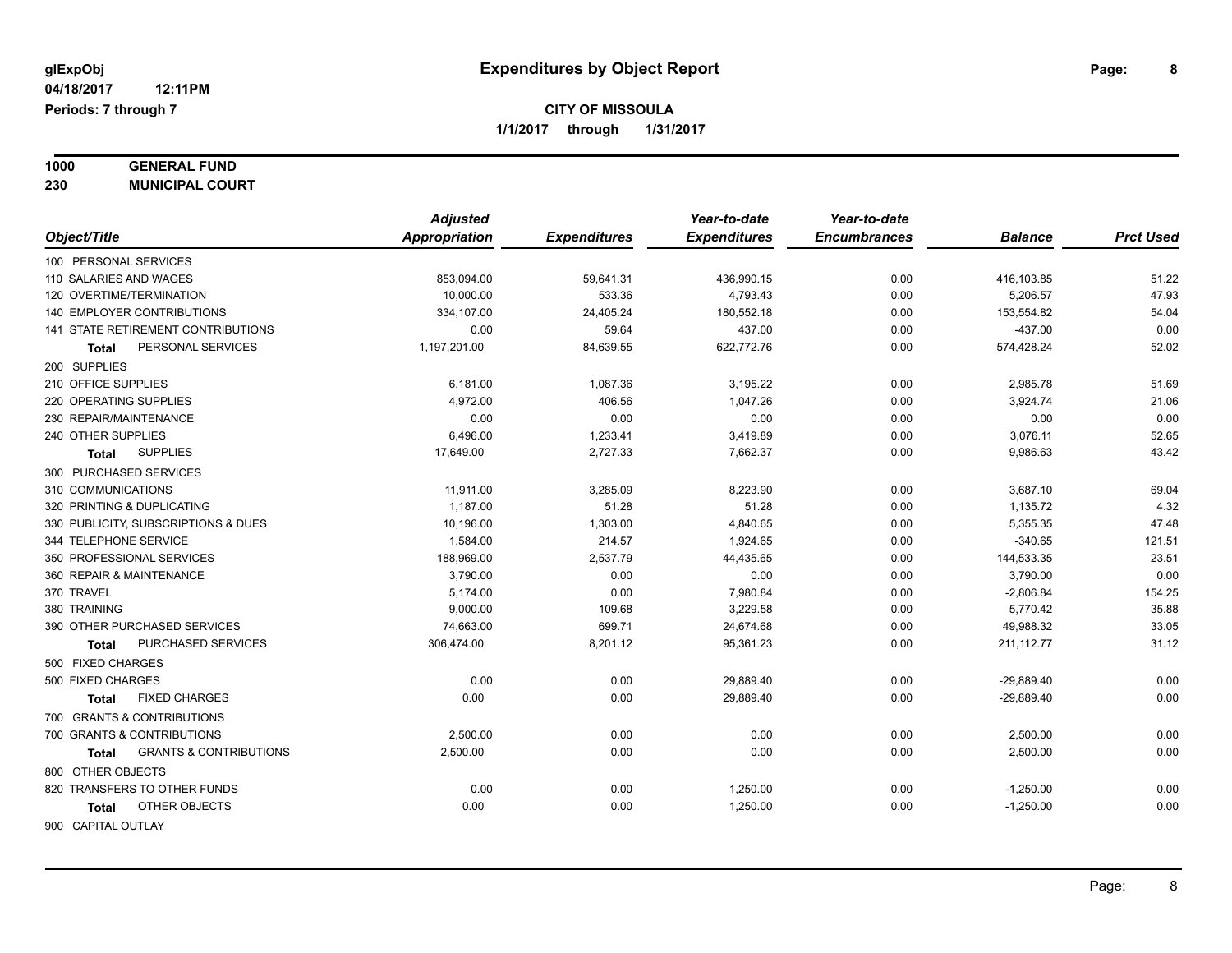#### **04/18/2017 12:11PM Periods: 7 through 7**

**CITY OF MISSOULA 1/1/2017 through 1/31/2017**

| 1000 | <b>GENERAL FUND</b>    |
|------|------------------------|
| 230  | <b>MUNICIPAL COURT</b> |

| Object/Title |                           | <b>Adjusted</b><br>Appropriation | <b>Expenditures</b> | Year-to-date<br><b>Expenditures</b> | Year-to-date<br><b>Encumbrances</b> | <b>Balance</b> | <b>Prct Used</b> |
|--------------|---------------------------|----------------------------------|---------------------|-------------------------------------|-------------------------------------|----------------|------------------|
|              | 940 MACHINERY & EQUIPMENT | 0.00                             | 0.00                | 0.00                                | 0.00                                | 0.00           | 0.00             |
| <b>Total</b> | <b>CAPITAL OUTLAY</b>     | 0.00                             | 0.00                | 0.00                                | 0.00                                | 0.00           | 0.00             |
| Total        | MUNICIPAL COURT           | ,523,824.00                      | 95,568.00           | 756,935.76                          | 0.00                                | 766,888.24     | 49.67            |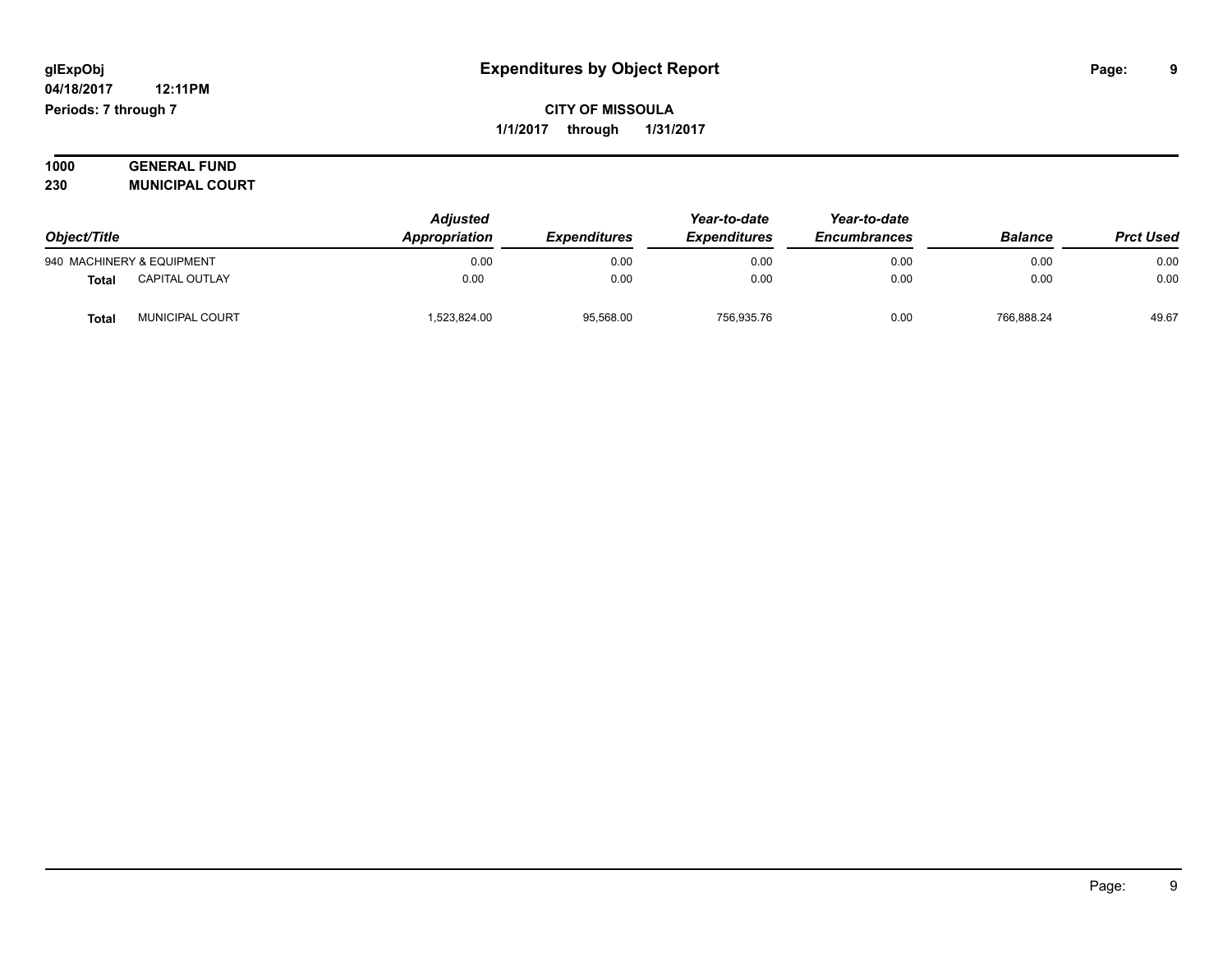**1000 GENERAL FUND 240 FINANCE**

|                                       | <b>Adjusted</b> |                     | Year-to-date        | Year-to-date        |                |                  |
|---------------------------------------|-----------------|---------------------|---------------------|---------------------|----------------|------------------|
| Object/Title                          | Appropriation   | <b>Expenditures</b> | <b>Expenditures</b> | <b>Encumbrances</b> | <b>Balance</b> | <b>Prct Used</b> |
| 100 PERSONAL SERVICES                 |                 |                     |                     |                     |                |                  |
| 110 SALARIES AND WAGES                | 742,096.00      | 49,232.93           | 393,347.66          | 0.00                | 348,748.34     | 53.00            |
| 120 OVERTIME/TERMINATION              | 1,000.00        | 0.00                | 0.00                | 0.00                | 1,000.00       | 0.00             |
| 140 EMPLOYER CONTRIBUTIONS            | 279,894.00      | 19,624.91           | 153,716.92          | 0.00                | 126,177.08     | 54.92            |
| 141 STATE RETIREMENT CONTRIBUTIONS    | 0.00            | 49.23               | 393.34              | 0.00                | $-393.34$      | 0.00             |
| PERSONAL SERVICES<br>Total            | 1,022,990.00    | 68,907.07           | 547,457.92          | 0.00                | 475,532.08     | 53.52            |
| 200 SUPPLIES                          |                 |                     |                     |                     |                |                  |
| 210 OFFICE SUPPLIES                   | 4,065.00        | 146.41              | 3,731.16            | 0.00                | 333.84         | 91.79            |
| 220 OPERATING SUPPLIES                | 3,042.00        | 0.00                | 2,703.30            | 0.00                | 338.70         | 88.87            |
| 230 REPAIR/MAINTENANCE                | 300.00          | 0.00                | 0.00                | 0.00                | 300.00         | 0.00             |
| 231 GASOLINE                          | 92.00           | 94.06               | 94.06               | 0.00                | $-2.06$        | 102.24           |
| 240 OTHER SUPPLIES                    | 500.00          | 0.00                | 0.00                | 0.00                | 500.00         | 0.00             |
| <b>SUPPLIES</b><br>Total              | 7,999.00        | 240.47              | 6,528.52            | 0.00                | 1,470.48       | 81.62            |
| 300 PURCHASED SERVICES                |                 |                     |                     |                     |                |                  |
| 310 COMMUNICATIONS                    | 42,109.00       | 8,118.55            | 36,247.51           | 0.00                | 5,861.49       | 86.08            |
| 320 PRINTING & DUPLICATING            | 5,480.00        | 22.79               | 1,209.44            | 0.00                | 4,270.56       | 22.07            |
| 330 PUBLICITY, SUBSCRIPTIONS & DUES   | 3,410.00        | 12.00               | 3,586.84            | 0.00                | $-176.84$      | 105.19           |
| 344 TELEPHONE SERVICE                 | 1,225.00        | 7.14                | 52.22               | 0.00                | 1,172.78       | 4.26             |
| 350 PROFESSIONAL SERVICES             | 315,995.00      | 2,165.12            | 131,819.59          | 0.00                | 184, 175.41    | 41.72            |
| 360 REPAIR & MAINTENANCE              | 700.00          | 0.00                | 0.00                | 0.00                | 700.00         | 0.00             |
| 370 TRAVEL                            | 8,245.00        | 0.00                | 0.00                | 0.00                | 8,245.00       | 0.00             |
| 380 TRAINING                          | 7,330.00        | 85.00               | 1,224.00            | 0.00                | 6,106.00       | 16.70            |
| 390 OTHER PURCHASED SERVICES          | 0.00            | 0.00                | 1,202.44            | 0.00                | $-1,202.44$    | 0.00             |
| PURCHASED SERVICES<br>Total           | 384,494.00      | 10,410.60           | 175,342.04          | 0.00                | 209,151.96     | 45.60            |
| 500 FIXED CHARGES                     |                 |                     |                     |                     |                |                  |
| 500 FIXED CHARGES                     | 500.00          | 0.00                | 0.00                | 0.00                | 500.00         | 0.00             |
| <b>FIXED CHARGES</b><br>Total         | 500.00          | 0.00                | 0.00                | 0.00                | 500.00         | 0.00             |
| 900 CAPITAL OUTLAY                    |                 |                     |                     |                     |                |                  |
| 940 MACHINERY & EQUIPMENT             | 0.00            | 0.00                | 0.00                | 0.00                | 0.00           | 0.00             |
| <b>CAPITAL OUTLAY</b><br><b>Total</b> | 0.00            | 0.00                | 0.00                | 0.00                | 0.00           | 0.00             |
|                                       |                 |                     |                     |                     |                |                  |
| <b>FINANCE</b><br><b>Total</b>        | 1,415,983.00    | 79,558.14           | 729,328.48          | 0.00                | 686,654.52     | 51.51            |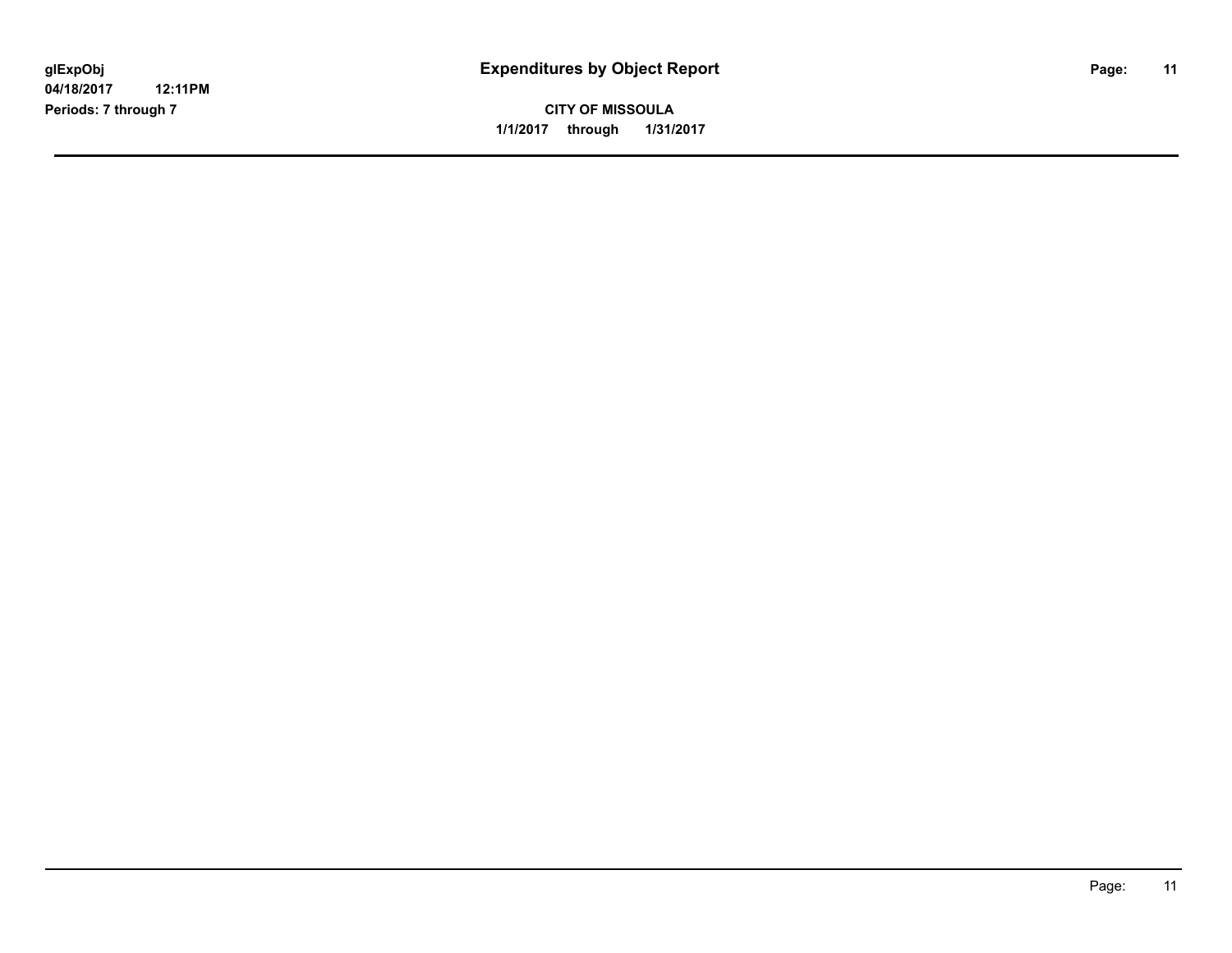# **1000 GENERAL FUND**

**245 CENTRALIZED SERVICES**

|                            |                                           | <b>Adjusted</b>      |                     | Year-to-date        | Year-to-date        |                |                  |
|----------------------------|-------------------------------------------|----------------------|---------------------|---------------------|---------------------|----------------|------------------|
| Object/Title               |                                           | <b>Appropriation</b> | <b>Expenditures</b> | <b>Expenditures</b> | <b>Encumbrances</b> | <b>Balance</b> | <b>Prct Used</b> |
| 100 PERSONAL SERVICES      |                                           |                      |                     |                     |                     |                |                  |
| 110 SALARIES AND WAGES     |                                           | 242.541.00           | 56,312.51           | 183,481.51          | 0.00                | 59,059.49      | 75.65            |
| 140 EMPLOYER CONTRIBUTIONS |                                           | 78,399.00            | 12,436.08           | 54,768.83           | 0.00                | 23,630.17      | 69.86            |
|                            | <b>141 STATE RETIREMENT CONTRIBUTIONS</b> | 0.00                 | 56.31               | 183.48              | 0.00                | $-183.48$      | 0.00             |
| <b>Total</b>               | PERSONAL SERVICES                         | 320,940.00           | 68,804.90           | 238,433.82          | 0.00                | 82,506.18      | 74.29            |
| 200 SUPPLIES               |                                           |                      |                     |                     |                     |                |                  |
| 210 OFFICE SUPPLIES        |                                           | 1,200.00             | 248.29              | 248.29              | 0.00                | 951.71         | 20.69            |
| 220 OPERATING SUPPLIES     |                                           | 1,000.00             | 0.00                | 0.00                | 0.00                | 1,000.00       | 0.00             |
| 231 GASOLINE               |                                           | 522.00               | 14.59               | 14.59               | 0.00                | 507.41         | 2.80             |
| <b>Total</b>               | <b>SUPPLIES</b>                           | 2,722.00             | 262.88              | 262.88              | 0.00                | 2,459.12       | 9.66             |
| 300 PURCHASED SERVICES     |                                           |                      |                     |                     |                     |                |                  |
| 310 COMMUNICATIONS         |                                           | 400.00               | 0.00                | 0.00                | 0.00                | 400.00         | 0.00             |
| 320 PRINTING & DUPLICATING |                                           | 550.00               | 7.85                | 64.60               | 0.00                | 485.40         | 11.75            |
|                            | 330 PUBLICITY, SUBSCRIPTIONS & DUES       | 550.00               | 0.00                | 1,170.00            | 0.00                | $-620.00$      | 212.73           |
| 344 TELEPHONE SERVICE      |                                           | 845.00               | 64.85               | 401.61              | 0.00                | 443.39         | 47.53            |
| 350 PROFESSIONAL SERVICES  |                                           | 51,500.00            | 0.00                | 11,500.00           | 0.00                | 40,000.00      | 22.33            |
| 370 TRAVEL                 |                                           | 2,000.00             | 180.50              | 375.64              | 0.00                | 1,624.36       | 18.78            |
| 380 TRAINING               |                                           | 3,000.00             | 0.00                | 0.00                | 0.00                | 3,000.00       | 0.00             |
|                            | 390 OTHER PURCHASED SERVICES              | 0.00                 | 0.00                | 0.00                | 0.00                | 0.00           | 0.00             |
| <b>Total</b>               | PURCHASED SERVICES                        | 58,845.00            | 253.20              | 13,511.85           | 0.00                | 45,333.15      | 22.96            |
| 700 GRANTS & CONTRIBUTIONS |                                           |                      |                     |                     |                     |                |                  |
| 700 GRANTS & CONTRIBUTIONS |                                           | 5,000.00             | 0.00                | 0.00                | 0.00                | 5,000.00       | 0.00             |
| <b>Total</b>               | <b>GRANTS &amp; CONTRIBUTIONS</b>         | 5,000.00             | 0.00                | 0.00                | 0.00                | 5,000.00       | 0.00             |
|                            |                                           |                      |                     |                     |                     |                |                  |
| <b>Total</b>               | <b>CENTRALIZED SERVICES</b>               | 387,507.00           | 69,320.98           | 252,208.55          | 0.00                | 135,298.45     | 65.08            |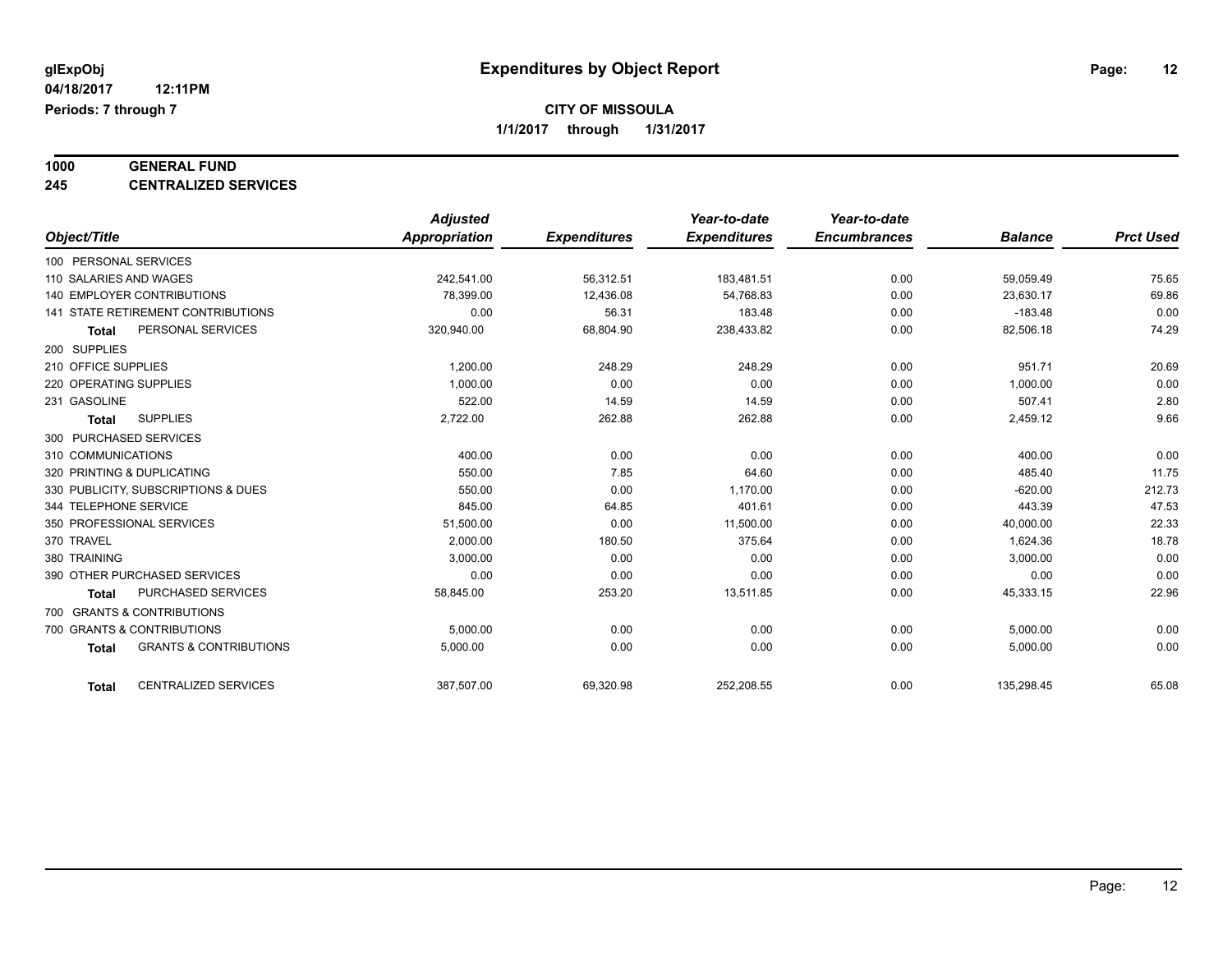# **1000 GENERAL FUND**

**250 DEVELOPMENT SERVICES**

|                                            | <b>Adjusted</b> |                     | Year-to-date        | Year-to-date        |                |                  |
|--------------------------------------------|-----------------|---------------------|---------------------|---------------------|----------------|------------------|
| Object/Title                               | Appropriation   | <b>Expenditures</b> | <b>Expenditures</b> | <b>Encumbrances</b> | <b>Balance</b> | <b>Prct Used</b> |
| 100 PERSONAL SERVICES                      |                 |                     |                     |                     |                |                  |
| 110 SALARIES AND WAGES                     | 1,271,247.00    | 104,396.17          | 691,741.53          | 0.00                | 579,505.47     | 54.41            |
| 120 OVERTIME/TERMINATION                   | 4,276.00        | 0.00                | 89.58               | 0.00                | 4,186.42       | 2.09             |
| 130 OTHER                                  | 0.00            | 0.00                | 0.00                | 0.00                | 0.00           | 0.00             |
| <b>140 EMPLOYER CONTRIBUTIONS</b>          | 431,218.00      | 38,416.04           | 270,769.51          | 0.00                | 160,448.49     | 62.79            |
| 141 STATE RETIREMENT CONTRIBUTIONS         | 0.00            | 104.40              | 778.11              | 0.00                | $-778.11$      | 0.00             |
| PERSONAL SERVICES<br>Total                 | 1,706,741.00    | 142,916.61          | 963,378.73          | 0.00                | 743,362.27     | 56.45            |
| 200 SUPPLIES                               |                 |                     |                     |                     |                |                  |
| 210 OFFICE SUPPLIES                        | 13,521.00       | 2,958.13            | 8,039.77            | 0.00                | 5,481.23       | 59.46            |
| 220 OPERATING SUPPLIES                     | 1,406.00        | 274.97              | 864.14              | 0.00                | 541.86         | 61.46            |
| 230 REPAIR/MAINTENANCE                     | 3,000.00        | 604.61              | 1,815.20            | 0.00                | 1,184.80       | 60.51            |
| 231 GASOLINE                               | 14,325.00       | 910.03              | 3,714.20            | 0.00                | 10,610.80      | 25.93            |
| 240 OTHER SUPPLIES                         | 1,255.00        | 61.92               | 282.92              | 0.00                | 972.08         | 22.54            |
| <b>SUPPLIES</b><br><b>Total</b>            | 33,507.00       | 4,809.66            | 14,716.23           | 0.00                | 18,790.77      | 43.92            |
| 300 PURCHASED SERVICES                     |                 |                     |                     |                     |                |                  |
| 310 COMMUNICATIONS                         | 15,488.00       | 368.61              | 3,095.74            | 0.00                | 12,392.26      | 19.99            |
| 320 PRINTING & DUPLICATING                 | 7,324.00        | 166.07              | 1,875.40            | 0.00                | 5,448.60       | 25.61            |
| 330 PUBLICITY, SUBSCRIPTIONS & DUES        | 11.375.00       | 568.00              | 24,301.26           | 0.00                | $-12,926.26$   | 213.64           |
| 341 ELECTRICITY & NATURAL GAS              | 0.00            | 0.00                | 0.00                | 0.00                | 0.00           | 0.00             |
| 344 TELEPHONE SERVICE                      | 11,470.00       | 2,435.57            | 7,594.03            | 0.00                | 3,875.97       | 66.21            |
| 350 PROFESSIONAL SERVICES                  | 198,936.00      | 6,516.10            | 102,380.96          | 0.00                | 96,555.04      | 51.46            |
| 360 REPAIR & MAINTENANCE                   | 2,655.00        | 0.00                | 18.99               | 0.00                | 2,636.01       | 0.72             |
| 370 TRAVEL                                 | 13,723.00       | 0.00                | 691.09              | 0.00                | 13,031.91      | 5.04             |
| 380 TRAINING                               | 12,239.00       | 775.00              | 1,355.00            | 0.00                | 10,884.00      | 11.07            |
| 390 OTHER PURCHASED SERVICES               | 170,259.00      | 0.00                | 67,019.34           | 0.00                | 103,239.66     | 39.36            |
| PURCHASED SERVICES<br><b>Total</b>         | 443,469.00      | 10,829.35           | 208,331.81          | 0.00                | 235, 137. 19   | 46.98            |
| 500 FIXED CHARGES                          |                 |                     |                     |                     |                |                  |
| 500 FIXED CHARGES                          | 0.00            | 0.00                | 0.00                | 0.00                | 0.00           | 0.00             |
| 550 MERCHANT SERVICE FEES                  | 0.00            | 0.00                | 0.00                | 0.00                | 0.00           | 0.00             |
| <b>FIXED CHARGES</b><br>Total              | 0.00            | 0.00                | 0.00                | 0.00                | 0.00           | 0.00             |
| 700 GRANTS & CONTRIBUTIONS                 |                 |                     |                     |                     |                |                  |
| 700 GRANTS & CONTRIBUTIONS                 | 110,780.00      | 0.00                | 60,780.00           | 0.00                | 50,000.00      | 54.87            |
| <b>GRANTS &amp; CONTRIBUTIONS</b><br>Total | 110,780.00      | 0.00                | 60,780.00           | 0.00                | 50,000.00      | 54.87            |
|                                            |                 |                     |                     |                     |                |                  |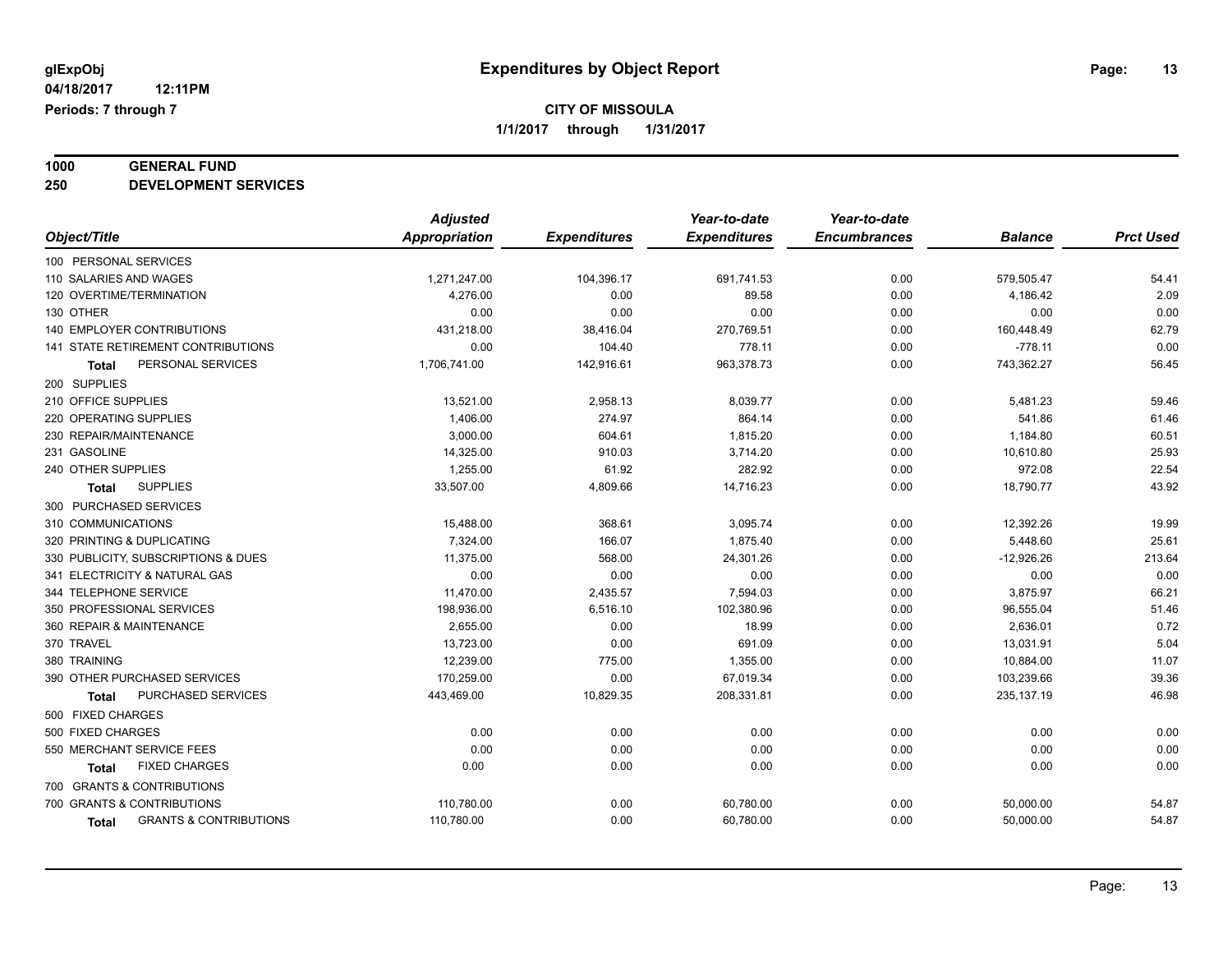# **1000 GENERAL FUND**

**250 DEVELOPMENT SERVICES**

|                                       | <b>Adjusted</b> |                     | Year-to-date        | Year-to-date        |                |                  |
|---------------------------------------|-----------------|---------------------|---------------------|---------------------|----------------|------------------|
| Object/Title                          | Appropriation   | <b>Expenditures</b> | <b>Expenditures</b> | <b>Encumbrances</b> | <b>Balance</b> | <b>Prct Used</b> |
| 800 OTHER OBJECTS                     |                 |                     |                     |                     |                |                  |
| 820 TRANSFERS TO OTHER FUNDS          | 175.720.00      | 0.00                | 92.810.00           | 0.00                | 82.910.00      | 52.82            |
| OTHER OBJECTS<br><b>Total</b>         | 175.720.00      | 0.00                | 92,810.00           | 0.00                | 82.910.00      | 52.82            |
| 900 CAPITAL OUTLAY                    |                 |                     |                     |                     |                |                  |
| 940 MACHINERY & EQUIPMENT             | 0.00            | 0.00                | 0.00                | 0.00                | 0.00           | 0.00             |
| <b>CAPITAL OUTLAY</b><br><b>Total</b> | 0.00            | 0.00                | 0.00                | 0.00                | 0.00           | 0.00             |
| <b>DEVELOPMENT SERVICES</b><br>Total  | 2.470.217.00    | 158.555.62          | 1.340.016.77        | 0.00                | 1.130.200.23   | 54.25            |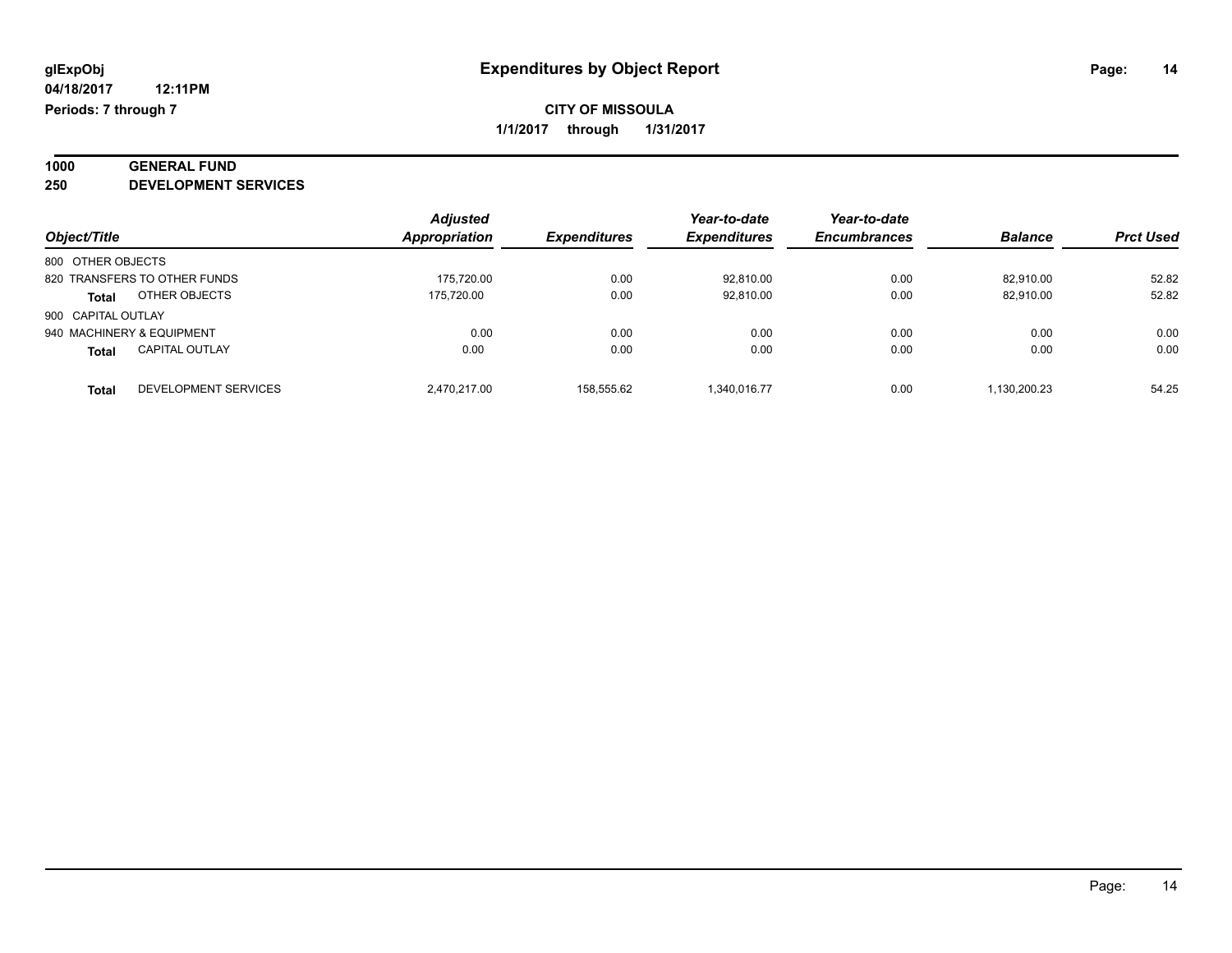**04/18/2017 12:11PM Periods: 7 through 7**

#### **CITY OF MISSOULA 1/1/2017 through 1/31/2017**

**1000 GENERAL FUND 255 HOUSING & COMMUNITY DEVELOPMENT**

|                                            | <b>Adjusted</b>      |                     | Year-to-date        | Year-to-date        |                |                  |
|--------------------------------------------|----------------------|---------------------|---------------------|---------------------|----------------|------------------|
| Object/Title                               | <b>Appropriation</b> | <b>Expenditures</b> | <b>Expenditures</b> | <b>Encumbrances</b> | <b>Balance</b> | <b>Prct Used</b> |
| 100 PERSONAL SERVICES                      |                      |                     |                     |                     |                |                  |
| 110 SALARIES AND WAGES                     | 151,749.00           | 9,418.72            | 47,760.68           | 0.00                | 103,988.32     | 31.47            |
| 120 OVERTIME/TERMINATION                   | 0.00                 | 0.00                | 0.00                | 0.00                | 0.00           | 0.00             |
| 140 EMPLOYER CONTRIBUTIONS                 | 56,154.00            | 2,309.69            | 11,655.97           | 0.00                | 44,498.03      | 20.76            |
| 141 STATE RETIREMENT CONTRIBUTIONS         | 152.00               | 9.42                | 47.76               | 0.00                | 104.24         | 31.42            |
| PERSONAL SERVICES<br><b>Total</b>          | 208,055.00           | 11,737.83           | 59,464.41           | 0.00                | 148,590.59     | 28.58            |
| 200 SUPPLIES                               |                      |                     |                     |                     |                |                  |
| 210 OFFICE SUPPLIES                        | 3,466.00             | 1,388.40            | 7,497.65            | 0.00                | $-4,031.65$    | 216.32           |
| 220 OPERATING SUPPLIES                     | 200.00               | 0.00                | 0.00                | 0.00                | 200.00         | 0.00             |
| 230 REPAIR/MAINTENANCE                     | 0.00                 | 0.00                | 225.00              | 0.00                | $-225.00$      | 0.00             |
| 231 GASOLINE                               | 0.00                 | 0.00                | 0.00                | 0.00                | 0.00           | 0.00             |
| 240 OTHER SUPPLIES                         | 0.00                 | 0.00                | 0.00                | 0.00                | 0.00           | 0.00             |
| <b>SUPPLIES</b><br>Total                   | 3,666.00             | 1,388.40            | 7,722.65            | 0.00                | $-4,056.65$    | 210.66           |
| 300 PURCHASED SERVICES                     |                      |                     |                     |                     |                |                  |
| 310 COMMUNICATIONS                         | 320.00               | 235.84              | 465.78              | 0.00                | $-145.78$      | 145.56           |
| 320 PRINTING & DUPLICATING                 | 4,535.00             | 0.00                | 257.49              | 0.00                | 4,277.51       | 5.68             |
| 330 PUBLICITY, SUBSCRIPTIONS & DUES        | 1,700.00             | 0.00                | 248.74              | 0.00                | 1,451.26       | 14.63            |
| 344 TELEPHONE SERVICE                      | 2,150.00             | 8.64                | 345.74              | 0.00                | 1,804.26       | 16.08            |
| 350 PROFESSIONAL SERVICES                  | 110,652.00           | 120.00              | 1,292.16            | 0.00                | 109,359.84     | 1.17             |
| 360 REPAIR & MAINTENANCE                   | 2.350.00             | 0.00                | 0.00                | 0.00                | 2,350.00       | 0.00             |
| 370 TRAVEL                                 | 8.077.00             | 0.00                | 2,318.75            | 0.00                | 5,758.25       | 28.71            |
| 380 TRAINING                               | 1,250.00             | 0.00                | 625.00              | 0.00                | 625.00         | 50.00            |
| 390 OTHER PURCHASED SERVICES               | 2,822.00             | 0.00                | 1,035.20            | 0.00                | 1,786.80       | 36.68            |
| PURCHASED SERVICES<br>Total                | 133,856.00           | 364.48              | 6,588.86            | 0.00                | 127,267.14     | 4.92             |
| 500 FIXED CHARGES                          |                      |                     |                     |                     |                |                  |
| 500 FIXED CHARGES                          | 13,500.00            | 0.00                | 7,650.33            | 0.00                | 5,849.67       | 56.67            |
| <b>FIXED CHARGES</b><br><b>Total</b>       | 13,500.00            | 0.00                | 7,650.33            | 0.00                | 5,849.67       | 56.67            |
| 700 GRANTS & CONTRIBUTIONS                 |                      |                     |                     |                     |                |                  |
| 700 GRANTS & CONTRIBUTIONS                 | 305,532.00           | 59,700.00           | 258,700.00          | 0.00                | 46,832.00      | 84.67            |
| <b>GRANTS &amp; CONTRIBUTIONS</b><br>Total | 305,532.00           | 59,700.00           | 258,700.00          | 0.00                | 46,832.00      | 84.67            |
| 900 CAPITAL OUTLAY                         |                      |                     |                     |                     |                |                  |
| 940 MACHINERY & EQUIPMENT                  | 8,500.00             | 0.00                | 0.00                | 0.00                | 8,500.00       | 0.00             |
| <b>CAPITAL OUTLAY</b><br><b>Total</b>      | 8,500.00             | 0.00                | 0.00                | 0.00                | 8,500.00       | 0.00             |
|                                            |                      |                     |                     |                     |                |                  |

Page: 15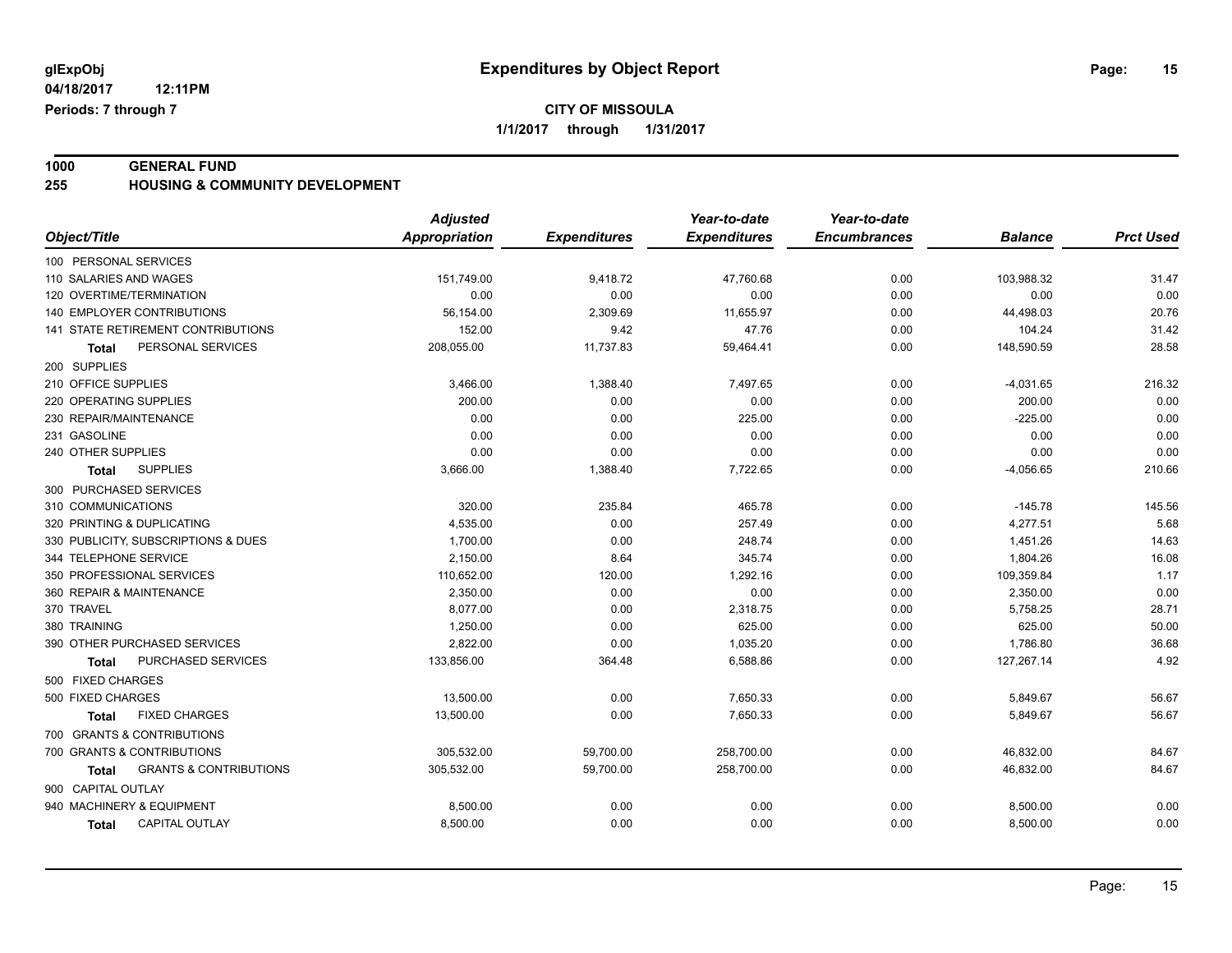| glExpObj<br>04/18/2017 | 12:11PM                                    | <b>Expenditures by Object Report</b> |                                    |            |      |            | Page: | 16    |
|------------------------|--------------------------------------------|--------------------------------------|------------------------------------|------------|------|------------|-------|-------|
| Periods: 7 through 7   |                                            | 1/1/2017                             | <b>CITY OF MISSOULA</b><br>through | 1/31/2017  |      |            |       |       |
| 1000                   | <b>GENERAL FUND</b>                        |                                      |                                    |            |      |            |       |       |
| <b>Total</b>           | <b>HOUSING &amp; COMMUNITY DEVELOPMENT</b> | 673,109.00                           | 73,190.71                          | 340,126.25 | 0.00 | 332,982.75 |       | 50.53 |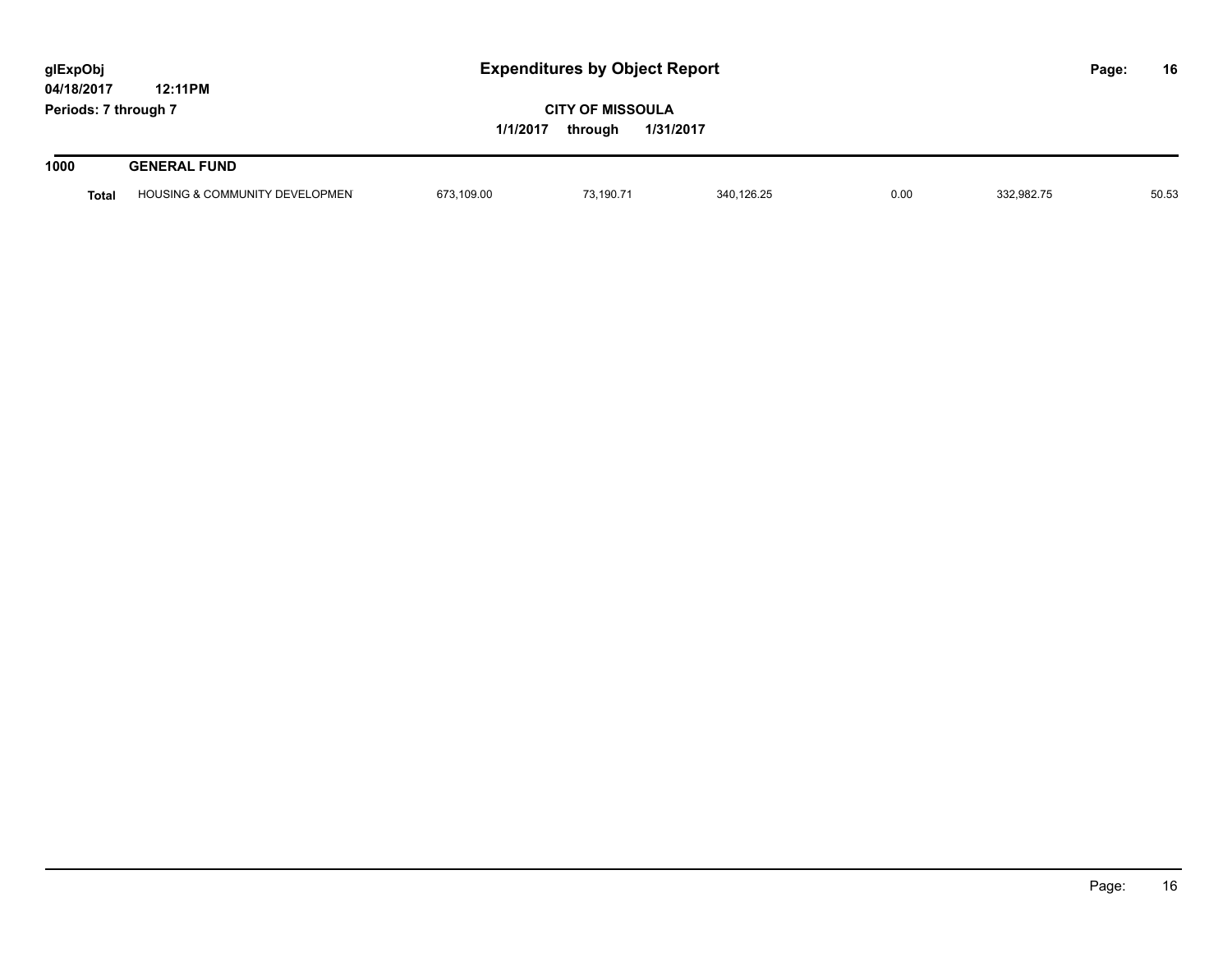#### **1000 GENERAL FUND 270 CITY ATTORNEY**

| 270<br><b>CITY ATTORNEY</b>                |                 |                     |                     |                     |                |                  |
|--------------------------------------------|-----------------|---------------------|---------------------|---------------------|----------------|------------------|
|                                            | <b>Adjusted</b> |                     | Year-to-date        | Year-to-date        |                |                  |
| Object/Title                               | Appropriation   | <b>Expenditures</b> | <b>Expenditures</b> | <b>Encumbrances</b> | <b>Balance</b> | <b>Prct Used</b> |
| 100 PERSONAL SERVICES                      |                 |                     |                     |                     |                |                  |
| 110 SALARIES AND WAGES                     | 967,266.00      | 74,223.02           | 532,016.57          | 0.00                | 435,249.43     | 55.00            |
| 120 OVERTIME/TERMINATION                   | 5,000.00        | 578.99              | 4,221.60            | 0.00                | 778.40         | 84.43            |
| 140 EMPLOYER CONTRIBUTIONS                 | 318,282.00      | 25,464.45           | 185,466.17          | 0.00                | 132,815.83     | 58.27            |
| 141 STATE RETIREMENT CONTRIBUTIONS         | 0.00            | 74.22               | 1,426.38            | 0.00                | $-1,426.38$    | 0.00             |
| PERSONAL SERVICES<br><b>Total</b>          | 1,290,548.00    | 100,340.68          | 723,130.72          | 0.00                | 567,417.28     | 56.03            |
| 200 SUPPLIES                               |                 |                     |                     |                     |                |                  |
| 210 OFFICE SUPPLIES                        | 6,118.00        | 111.32              | 3,395.62            | 0.00                | 2,722.38       | 55.50            |
| 220 OPERATING SUPPLIES                     | 1,250.00        | 1,073.68            | 1,073.68            | 0.00                | 176.32         | 85.89            |
| 231 GASOLINE                               | 263.00          | 0.00                | 56.84               | 0.00                | 206.16         | 21.61            |
| <b>SUPPLIES</b><br>Total                   | 7,631.00        | 1,185.00            | 4,526.14            | 0.00                | 3,104.86       | 59.31            |
| 300 PURCHASED SERVICES                     |                 |                     |                     |                     |                |                  |
| 310 COMMUNICATIONS                         | 1,350.00        | 140.75              | 720.91              | 0.00                | 629.09         | 53.40            |
| 320 PRINTING & DUPLICATING                 | 550.00          | 0.00                | 300.30              | 0.00                | 249.70         | 54.60            |
| 330 PUBLICITY, SUBSCRIPTIONS & DUES        | 13,000.00       | 12.00               | 3,961.92            | 0.00                | 9,038.08       | 30.48            |
| 344 TELEPHONE SERVICE                      | 264.00          | 23.37               | 88.79               | 0.00                | 175.21         | 33.63            |
| 350 PROFESSIONAL SERVICES                  | 3,250.00        | 104.60              | 498.82              | 0.00                | 2,751.18       | 15.35            |
| 360 REPAIR & MAINTENANCE                   | 19,447.00       | 127.69              | 18,300.34           | 0.00                | 1,146.66       | 94.10            |
| 370 TRAVEL                                 | 6,000.00        | 488.50              | 440.50              | 0.00                | 5,559.50       | 7.34             |
| 380 TRAINING                               | 9,000.00        | 0.00                | 2,470.00            | 0.00                | 6,530.00       | 27.44            |
| 390 OTHER PURCHASED SERVICES               | 0.00            | 0.00                | 0.00                | 0.00                | 0.00           | 0.00             |
| PURCHASED SERVICES<br>Total                | 52,861.00       | 896.91              | 26,781.58           | 0.00                | 26,079.42      | 50.66            |
| 500 FIXED CHARGES                          |                 |                     |                     |                     |                |                  |
| 500 FIXED CHARGES                          | 0.00            | 0.00                | 0.00                | 0.00                | 0.00           | 0.00             |
| <b>FIXED CHARGES</b><br>Total              | 0.00            | 0.00                | 0.00                | 0.00                | 0.00           | 0.00             |
| 700 GRANTS & CONTRIBUTIONS                 |                 |                     |                     |                     |                |                  |
| 700 GRANTS & CONTRIBUTIONS                 | 167,818.00      | 40,154.50           | 80,309.00           | 0.00                | 87,509.00      | 47.85            |
| <b>GRANTS &amp; CONTRIBUTIONS</b><br>Total | 167,818.00      | 40,154.50           | 80,309.00           | 0.00                | 87,509.00      | 47.85            |
| 800 OTHER OBJECTS                          |                 |                     |                     |                     |                |                  |
| 845 CONTINGENCY                            | 0.00            | 0.00                | 0.00                | 0.00                | 0.00           | 0.00             |
| OTHER OBJECTS<br>Total                     | 0.00            | 0.00                | 0.00                | 0.00                | 0.00           | 0.00             |
| 900 CAPITAL OUTLAY                         |                 |                     |                     |                     |                |                  |
| 920 BUILDINGS                              | 0.00            | 0.00                | 0.00                | 0.00                | 0.00           | 0.00             |
|                                            |                 |                     |                     |                     |                |                  |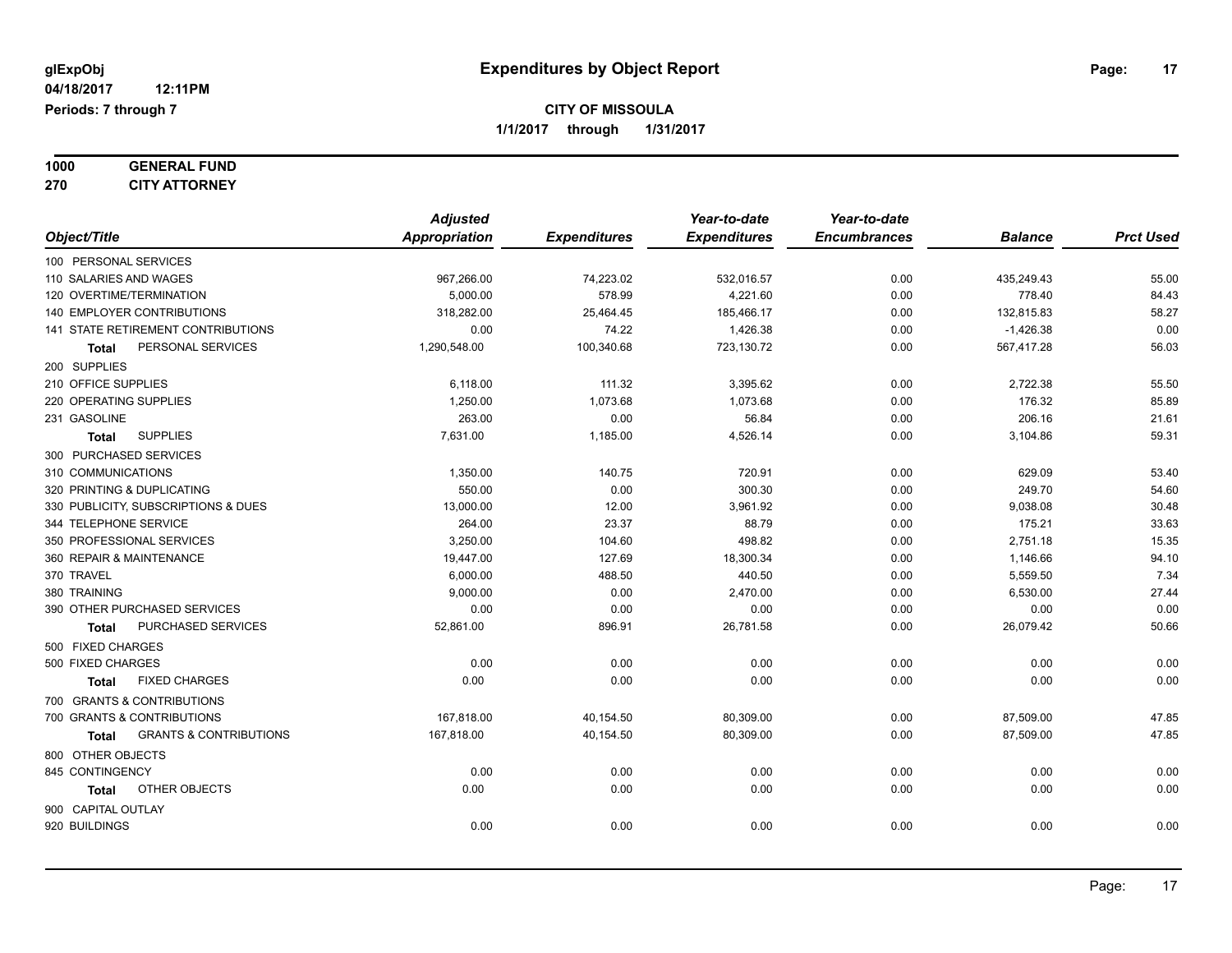#### **04/18/2017 12:11PM Periods: 7 through 7**

### **CITY OF MISSOULA 1/1/2017 through 1/31/2017**

**1000 GENERAL FUND 270 CITY ATTORNEY**

|                                       | <b>Adjusted</b> | Year-to-date        | Year-to-date        |                     |                |                  |
|---------------------------------------|-----------------|---------------------|---------------------|---------------------|----------------|------------------|
| Object/Title                          | Appropriation   | <b>Expenditures</b> | <b>Expenditures</b> | <b>Encumbrances</b> | <b>Balance</b> | <b>Prct Used</b> |
| 940 MACHINERY & EQUIPMENT             | 0.00            | 0.00                | 0.00                | 0.00                | 0.00           | 0.00             |
| <b>CAPITAL OUTLAY</b><br><b>Total</b> | 0.00            | 0.00                | 0.00                | 0.00                | 0.00           | 0.00             |
| <b>CITY ATTORNEY</b><br><b>Total</b>  | 1,518,858.00    | 142,577.09          | 834,747.44          | 0.00                | 684,110.56     | 54.96            |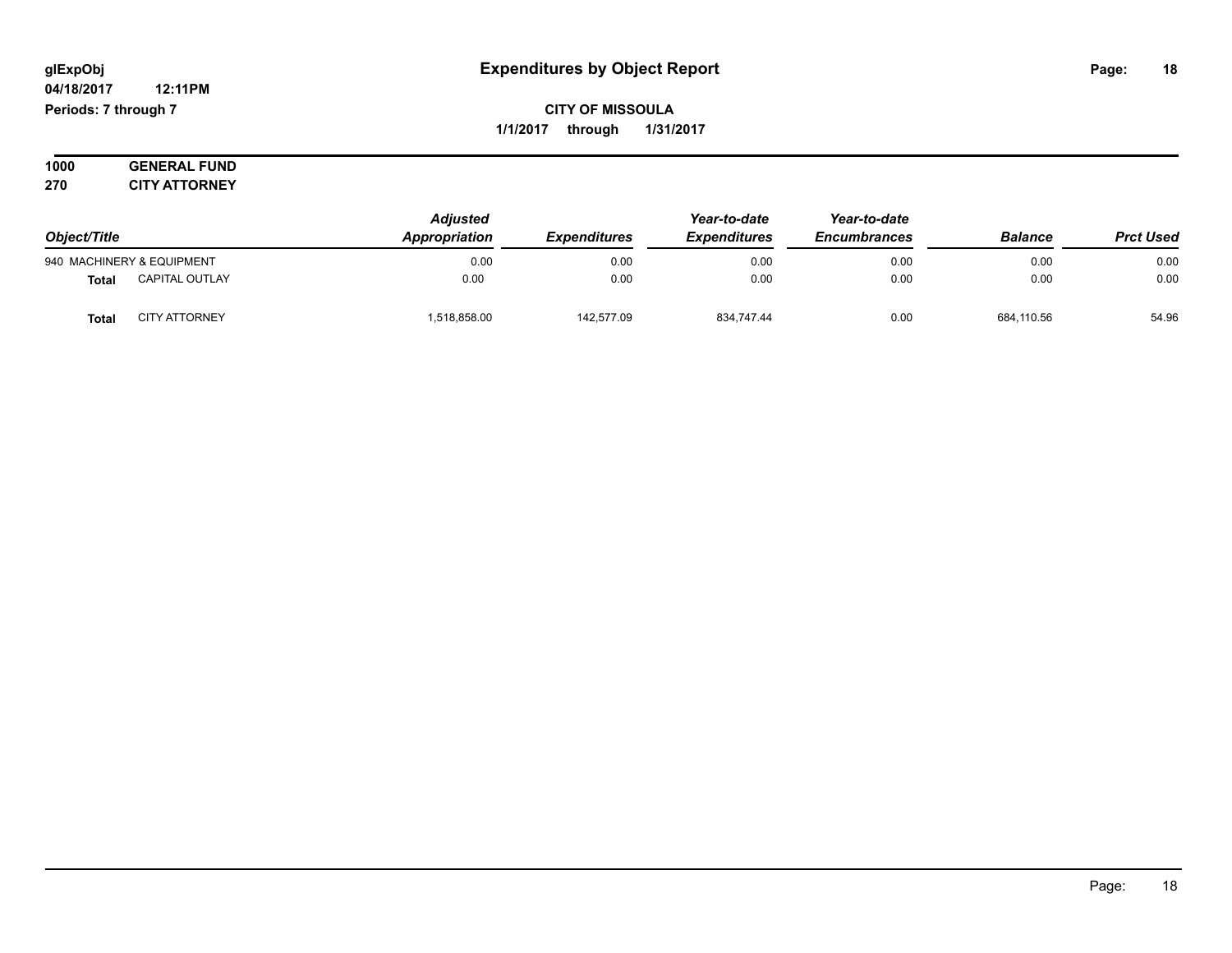# **1000 GENERAL FUND**

**280 PUBLIC WORKS OPERATIONS**

| <b>Appropriation</b><br>Object/Title<br><b>Expenditures</b><br><b>Expenditures</b><br><b>Encumbrances</b><br><b>Prct Used</b><br><b>Balance</b><br>100 PERSONAL SERVICES<br>62.17<br>110 SALARIES AND WAGES<br>508,546.00<br>46,774.79<br>316,172.21<br>0.00<br>192,373.79<br>40.01<br>120 OVERTIME/TERMINATION<br>3,668.00<br>519.36<br>1.467.45<br>0.00<br>2,200.55<br>2.21<br>130 OTHER<br>15,236.00<br>52.50<br>336.00<br>0.00<br>14,900.00<br>57.75<br><b>140 EMPLOYER CONTRIBUTIONS</b><br>232,013.00<br>18,289.85<br>133,992.99<br>0.00<br>98,020.01<br>0.00<br><b>141 STATE RETIREMENT CONTRIBUTIONS</b><br>46.77<br>316.17<br>0.00<br>0.00<br>$-316.17$<br>59.55<br>307,178.18<br>PERSONAL SERVICES<br>759,463.00<br>65,683.27<br>452,284.82<br>0.00<br>Total<br>200 SUPPLIES<br>210 OFFICE SUPPLIES<br>1,150.00<br>37.22<br>637.91<br>0.00<br>512.09<br>55.47<br>220 OPERATING SUPPLIES<br>1,935.00<br>576.16<br>6,797.18<br>0.00<br>$-4,862.18$<br>351.28<br>13.51<br>230 REPAIR/MAINTENANCE<br>59,860.00<br>1,596.63<br>8,084.77<br>0.00<br>51,775.23<br>31.71<br>231 GASOLINE<br>9,280.00<br>552.48<br>2,942.97<br>0.00<br>6,337.03<br>31,090.00<br>577.20<br>21,727.97<br>9,362.03<br>69.89<br>240 OTHER SUPPLIES<br>0.00<br>103,315.00<br>3,339.69<br>40,190.80<br>0.00<br>63,124.20<br>38.90<br><b>SUPPLIES</b><br>Total<br>300 PURCHASED SERVICES<br>310 COMMUNICATIONS<br>300.00<br>2.91<br>72.54<br>227.46<br>24.18<br>0.00<br>0.00<br>200.00<br>0.00<br>0.00<br>200.00<br>320 PRINTING & DUPLICATING<br>0.00<br>1,100.00<br>0.00<br>198.00<br>902.00<br>18.00<br>330 PUBLICITY, SUBSCRIPTIONS & DUES<br>0.00<br>50.26<br>341 ELECTRICITY & NATURAL GAS<br>141,209.00<br>14,713.06<br>70,966.79<br>0.00<br>70,242.21<br>107.09<br>94.06<br>344 TELEPHONE SERVICE<br>1,804.00<br>362.63<br>1,696.91<br>0.00<br>22.99<br>475.00<br>365.80<br>345 GARBAGE<br>15.60<br>109.20<br>0.00<br>350 PROFESSIONAL SERVICES<br>757.00<br>602.00<br>20.48<br>105.00<br>155.00<br>0.00<br>97.00<br>360 REPAIR & MAINTENANCE<br>15,900.00<br>0.00<br>15,422.80<br>0.00<br>477.20<br>370 TRAVEL<br>9.06<br>1,550.00<br>0.00<br>140.40<br>1,409.60<br>0.00<br>2,200.00<br>21.86<br>380 TRAINING<br>0.00<br>480.90<br>0.00<br>1,719.10<br>53.92<br>PURCHASED SERVICES<br>165,495.00<br>15,199.20<br>89,242.54<br>0.00<br>76,252.46<br><b>Total</b><br>500 FIXED CHARGES<br>0.00<br>500 FIXED CHARGES<br>0.00<br>0.00<br>0.00<br>0.00<br>0.00<br>0.00<br><b>FIXED CHARGES</b><br>0.00<br>0.00<br>0.00<br>0.00<br>0.00<br>Total<br>800 OTHER OBJECTS<br>850 SALARY SAVINGS<br>0.00<br>0.00<br>0.00<br>0.00<br>0.00<br>0.00<br>0.00<br>OTHER OBJECTS<br>0.00<br>0.00<br>0.00<br>0.00<br>0.00<br>Total |                    | <b>Adjusted</b> | Year-to-date | Year-to-date |  |
|----------------------------------------------------------------------------------------------------------------------------------------------------------------------------------------------------------------------------------------------------------------------------------------------------------------------------------------------------------------------------------------------------------------------------------------------------------------------------------------------------------------------------------------------------------------------------------------------------------------------------------------------------------------------------------------------------------------------------------------------------------------------------------------------------------------------------------------------------------------------------------------------------------------------------------------------------------------------------------------------------------------------------------------------------------------------------------------------------------------------------------------------------------------------------------------------------------------------------------------------------------------------------------------------------------------------------------------------------------------------------------------------------------------------------------------------------------------------------------------------------------------------------------------------------------------------------------------------------------------------------------------------------------------------------------------------------------------------------------------------------------------------------------------------------------------------------------------------------------------------------------------------------------------------------------------------------------------------------------------------------------------------------------------------------------------------------------------------------------------------------------------------------------------------------------------------------------------------------------------------------------------------------------------------------------------------------------------------------------------------------------------------------------------------------------------------------------------------------------------------------------------------------------------------------------------------------------------------------------------------------------------------------------------------------------------------------|--------------------|-----------------|--------------|--------------|--|
|                                                                                                                                                                                                                                                                                                                                                                                                                                                                                                                                                                                                                                                                                                                                                                                                                                                                                                                                                                                                                                                                                                                                                                                                                                                                                                                                                                                                                                                                                                                                                                                                                                                                                                                                                                                                                                                                                                                                                                                                                                                                                                                                                                                                                                                                                                                                                                                                                                                                                                                                                                                                                                                                                                    |                    |                 |              |              |  |
|                                                                                                                                                                                                                                                                                                                                                                                                                                                                                                                                                                                                                                                                                                                                                                                                                                                                                                                                                                                                                                                                                                                                                                                                                                                                                                                                                                                                                                                                                                                                                                                                                                                                                                                                                                                                                                                                                                                                                                                                                                                                                                                                                                                                                                                                                                                                                                                                                                                                                                                                                                                                                                                                                                    |                    |                 |              |              |  |
|                                                                                                                                                                                                                                                                                                                                                                                                                                                                                                                                                                                                                                                                                                                                                                                                                                                                                                                                                                                                                                                                                                                                                                                                                                                                                                                                                                                                                                                                                                                                                                                                                                                                                                                                                                                                                                                                                                                                                                                                                                                                                                                                                                                                                                                                                                                                                                                                                                                                                                                                                                                                                                                                                                    |                    |                 |              |              |  |
|                                                                                                                                                                                                                                                                                                                                                                                                                                                                                                                                                                                                                                                                                                                                                                                                                                                                                                                                                                                                                                                                                                                                                                                                                                                                                                                                                                                                                                                                                                                                                                                                                                                                                                                                                                                                                                                                                                                                                                                                                                                                                                                                                                                                                                                                                                                                                                                                                                                                                                                                                                                                                                                                                                    |                    |                 |              |              |  |
|                                                                                                                                                                                                                                                                                                                                                                                                                                                                                                                                                                                                                                                                                                                                                                                                                                                                                                                                                                                                                                                                                                                                                                                                                                                                                                                                                                                                                                                                                                                                                                                                                                                                                                                                                                                                                                                                                                                                                                                                                                                                                                                                                                                                                                                                                                                                                                                                                                                                                                                                                                                                                                                                                                    |                    |                 |              |              |  |
|                                                                                                                                                                                                                                                                                                                                                                                                                                                                                                                                                                                                                                                                                                                                                                                                                                                                                                                                                                                                                                                                                                                                                                                                                                                                                                                                                                                                                                                                                                                                                                                                                                                                                                                                                                                                                                                                                                                                                                                                                                                                                                                                                                                                                                                                                                                                                                                                                                                                                                                                                                                                                                                                                                    |                    |                 |              |              |  |
|                                                                                                                                                                                                                                                                                                                                                                                                                                                                                                                                                                                                                                                                                                                                                                                                                                                                                                                                                                                                                                                                                                                                                                                                                                                                                                                                                                                                                                                                                                                                                                                                                                                                                                                                                                                                                                                                                                                                                                                                                                                                                                                                                                                                                                                                                                                                                                                                                                                                                                                                                                                                                                                                                                    |                    |                 |              |              |  |
|                                                                                                                                                                                                                                                                                                                                                                                                                                                                                                                                                                                                                                                                                                                                                                                                                                                                                                                                                                                                                                                                                                                                                                                                                                                                                                                                                                                                                                                                                                                                                                                                                                                                                                                                                                                                                                                                                                                                                                                                                                                                                                                                                                                                                                                                                                                                                                                                                                                                                                                                                                                                                                                                                                    |                    |                 |              |              |  |
|                                                                                                                                                                                                                                                                                                                                                                                                                                                                                                                                                                                                                                                                                                                                                                                                                                                                                                                                                                                                                                                                                                                                                                                                                                                                                                                                                                                                                                                                                                                                                                                                                                                                                                                                                                                                                                                                                                                                                                                                                                                                                                                                                                                                                                                                                                                                                                                                                                                                                                                                                                                                                                                                                                    |                    |                 |              |              |  |
|                                                                                                                                                                                                                                                                                                                                                                                                                                                                                                                                                                                                                                                                                                                                                                                                                                                                                                                                                                                                                                                                                                                                                                                                                                                                                                                                                                                                                                                                                                                                                                                                                                                                                                                                                                                                                                                                                                                                                                                                                                                                                                                                                                                                                                                                                                                                                                                                                                                                                                                                                                                                                                                                                                    |                    |                 |              |              |  |
|                                                                                                                                                                                                                                                                                                                                                                                                                                                                                                                                                                                                                                                                                                                                                                                                                                                                                                                                                                                                                                                                                                                                                                                                                                                                                                                                                                                                                                                                                                                                                                                                                                                                                                                                                                                                                                                                                                                                                                                                                                                                                                                                                                                                                                                                                                                                                                                                                                                                                                                                                                                                                                                                                                    |                    |                 |              |              |  |
|                                                                                                                                                                                                                                                                                                                                                                                                                                                                                                                                                                                                                                                                                                                                                                                                                                                                                                                                                                                                                                                                                                                                                                                                                                                                                                                                                                                                                                                                                                                                                                                                                                                                                                                                                                                                                                                                                                                                                                                                                                                                                                                                                                                                                                                                                                                                                                                                                                                                                                                                                                                                                                                                                                    |                    |                 |              |              |  |
|                                                                                                                                                                                                                                                                                                                                                                                                                                                                                                                                                                                                                                                                                                                                                                                                                                                                                                                                                                                                                                                                                                                                                                                                                                                                                                                                                                                                                                                                                                                                                                                                                                                                                                                                                                                                                                                                                                                                                                                                                                                                                                                                                                                                                                                                                                                                                                                                                                                                                                                                                                                                                                                                                                    |                    |                 |              |              |  |
|                                                                                                                                                                                                                                                                                                                                                                                                                                                                                                                                                                                                                                                                                                                                                                                                                                                                                                                                                                                                                                                                                                                                                                                                                                                                                                                                                                                                                                                                                                                                                                                                                                                                                                                                                                                                                                                                                                                                                                                                                                                                                                                                                                                                                                                                                                                                                                                                                                                                                                                                                                                                                                                                                                    |                    |                 |              |              |  |
|                                                                                                                                                                                                                                                                                                                                                                                                                                                                                                                                                                                                                                                                                                                                                                                                                                                                                                                                                                                                                                                                                                                                                                                                                                                                                                                                                                                                                                                                                                                                                                                                                                                                                                                                                                                                                                                                                                                                                                                                                                                                                                                                                                                                                                                                                                                                                                                                                                                                                                                                                                                                                                                                                                    |                    |                 |              |              |  |
|                                                                                                                                                                                                                                                                                                                                                                                                                                                                                                                                                                                                                                                                                                                                                                                                                                                                                                                                                                                                                                                                                                                                                                                                                                                                                                                                                                                                                                                                                                                                                                                                                                                                                                                                                                                                                                                                                                                                                                                                                                                                                                                                                                                                                                                                                                                                                                                                                                                                                                                                                                                                                                                                                                    |                    |                 |              |              |  |
|                                                                                                                                                                                                                                                                                                                                                                                                                                                                                                                                                                                                                                                                                                                                                                                                                                                                                                                                                                                                                                                                                                                                                                                                                                                                                                                                                                                                                                                                                                                                                                                                                                                                                                                                                                                                                                                                                                                                                                                                                                                                                                                                                                                                                                                                                                                                                                                                                                                                                                                                                                                                                                                                                                    |                    |                 |              |              |  |
|                                                                                                                                                                                                                                                                                                                                                                                                                                                                                                                                                                                                                                                                                                                                                                                                                                                                                                                                                                                                                                                                                                                                                                                                                                                                                                                                                                                                                                                                                                                                                                                                                                                                                                                                                                                                                                                                                                                                                                                                                                                                                                                                                                                                                                                                                                                                                                                                                                                                                                                                                                                                                                                                                                    |                    |                 |              |              |  |
|                                                                                                                                                                                                                                                                                                                                                                                                                                                                                                                                                                                                                                                                                                                                                                                                                                                                                                                                                                                                                                                                                                                                                                                                                                                                                                                                                                                                                                                                                                                                                                                                                                                                                                                                                                                                                                                                                                                                                                                                                                                                                                                                                                                                                                                                                                                                                                                                                                                                                                                                                                                                                                                                                                    |                    |                 |              |              |  |
|                                                                                                                                                                                                                                                                                                                                                                                                                                                                                                                                                                                                                                                                                                                                                                                                                                                                                                                                                                                                                                                                                                                                                                                                                                                                                                                                                                                                                                                                                                                                                                                                                                                                                                                                                                                                                                                                                                                                                                                                                                                                                                                                                                                                                                                                                                                                                                                                                                                                                                                                                                                                                                                                                                    |                    |                 |              |              |  |
|                                                                                                                                                                                                                                                                                                                                                                                                                                                                                                                                                                                                                                                                                                                                                                                                                                                                                                                                                                                                                                                                                                                                                                                                                                                                                                                                                                                                                                                                                                                                                                                                                                                                                                                                                                                                                                                                                                                                                                                                                                                                                                                                                                                                                                                                                                                                                                                                                                                                                                                                                                                                                                                                                                    |                    |                 |              |              |  |
|                                                                                                                                                                                                                                                                                                                                                                                                                                                                                                                                                                                                                                                                                                                                                                                                                                                                                                                                                                                                                                                                                                                                                                                                                                                                                                                                                                                                                                                                                                                                                                                                                                                                                                                                                                                                                                                                                                                                                                                                                                                                                                                                                                                                                                                                                                                                                                                                                                                                                                                                                                                                                                                                                                    |                    |                 |              |              |  |
|                                                                                                                                                                                                                                                                                                                                                                                                                                                                                                                                                                                                                                                                                                                                                                                                                                                                                                                                                                                                                                                                                                                                                                                                                                                                                                                                                                                                                                                                                                                                                                                                                                                                                                                                                                                                                                                                                                                                                                                                                                                                                                                                                                                                                                                                                                                                                                                                                                                                                                                                                                                                                                                                                                    |                    |                 |              |              |  |
|                                                                                                                                                                                                                                                                                                                                                                                                                                                                                                                                                                                                                                                                                                                                                                                                                                                                                                                                                                                                                                                                                                                                                                                                                                                                                                                                                                                                                                                                                                                                                                                                                                                                                                                                                                                                                                                                                                                                                                                                                                                                                                                                                                                                                                                                                                                                                                                                                                                                                                                                                                                                                                                                                                    |                    |                 |              |              |  |
|                                                                                                                                                                                                                                                                                                                                                                                                                                                                                                                                                                                                                                                                                                                                                                                                                                                                                                                                                                                                                                                                                                                                                                                                                                                                                                                                                                                                                                                                                                                                                                                                                                                                                                                                                                                                                                                                                                                                                                                                                                                                                                                                                                                                                                                                                                                                                                                                                                                                                                                                                                                                                                                                                                    |                    |                 |              |              |  |
|                                                                                                                                                                                                                                                                                                                                                                                                                                                                                                                                                                                                                                                                                                                                                                                                                                                                                                                                                                                                                                                                                                                                                                                                                                                                                                                                                                                                                                                                                                                                                                                                                                                                                                                                                                                                                                                                                                                                                                                                                                                                                                                                                                                                                                                                                                                                                                                                                                                                                                                                                                                                                                                                                                    |                    |                 |              |              |  |
|                                                                                                                                                                                                                                                                                                                                                                                                                                                                                                                                                                                                                                                                                                                                                                                                                                                                                                                                                                                                                                                                                                                                                                                                                                                                                                                                                                                                                                                                                                                                                                                                                                                                                                                                                                                                                                                                                                                                                                                                                                                                                                                                                                                                                                                                                                                                                                                                                                                                                                                                                                                                                                                                                                    |                    |                 |              |              |  |
|                                                                                                                                                                                                                                                                                                                                                                                                                                                                                                                                                                                                                                                                                                                                                                                                                                                                                                                                                                                                                                                                                                                                                                                                                                                                                                                                                                                                                                                                                                                                                                                                                                                                                                                                                                                                                                                                                                                                                                                                                                                                                                                                                                                                                                                                                                                                                                                                                                                                                                                                                                                                                                                                                                    |                    |                 |              |              |  |
|                                                                                                                                                                                                                                                                                                                                                                                                                                                                                                                                                                                                                                                                                                                                                                                                                                                                                                                                                                                                                                                                                                                                                                                                                                                                                                                                                                                                                                                                                                                                                                                                                                                                                                                                                                                                                                                                                                                                                                                                                                                                                                                                                                                                                                                                                                                                                                                                                                                                                                                                                                                                                                                                                                    |                    |                 |              |              |  |
|                                                                                                                                                                                                                                                                                                                                                                                                                                                                                                                                                                                                                                                                                                                                                                                                                                                                                                                                                                                                                                                                                                                                                                                                                                                                                                                                                                                                                                                                                                                                                                                                                                                                                                                                                                                                                                                                                                                                                                                                                                                                                                                                                                                                                                                                                                                                                                                                                                                                                                                                                                                                                                                                                                    |                    |                 |              |              |  |
|                                                                                                                                                                                                                                                                                                                                                                                                                                                                                                                                                                                                                                                                                                                                                                                                                                                                                                                                                                                                                                                                                                                                                                                                                                                                                                                                                                                                                                                                                                                                                                                                                                                                                                                                                                                                                                                                                                                                                                                                                                                                                                                                                                                                                                                                                                                                                                                                                                                                                                                                                                                                                                                                                                    |                    |                 |              |              |  |
|                                                                                                                                                                                                                                                                                                                                                                                                                                                                                                                                                                                                                                                                                                                                                                                                                                                                                                                                                                                                                                                                                                                                                                                                                                                                                                                                                                                                                                                                                                                                                                                                                                                                                                                                                                                                                                                                                                                                                                                                                                                                                                                                                                                                                                                                                                                                                                                                                                                                                                                                                                                                                                                                                                    |                    |                 |              |              |  |
|                                                                                                                                                                                                                                                                                                                                                                                                                                                                                                                                                                                                                                                                                                                                                                                                                                                                                                                                                                                                                                                                                                                                                                                                                                                                                                                                                                                                                                                                                                                                                                                                                                                                                                                                                                                                                                                                                                                                                                                                                                                                                                                                                                                                                                                                                                                                                                                                                                                                                                                                                                                                                                                                                                    |                    |                 |              |              |  |
|                                                                                                                                                                                                                                                                                                                                                                                                                                                                                                                                                                                                                                                                                                                                                                                                                                                                                                                                                                                                                                                                                                                                                                                                                                                                                                                                                                                                                                                                                                                                                                                                                                                                                                                                                                                                                                                                                                                                                                                                                                                                                                                                                                                                                                                                                                                                                                                                                                                                                                                                                                                                                                                                                                    | 900 CAPITAL OUTLAY |                 |              |              |  |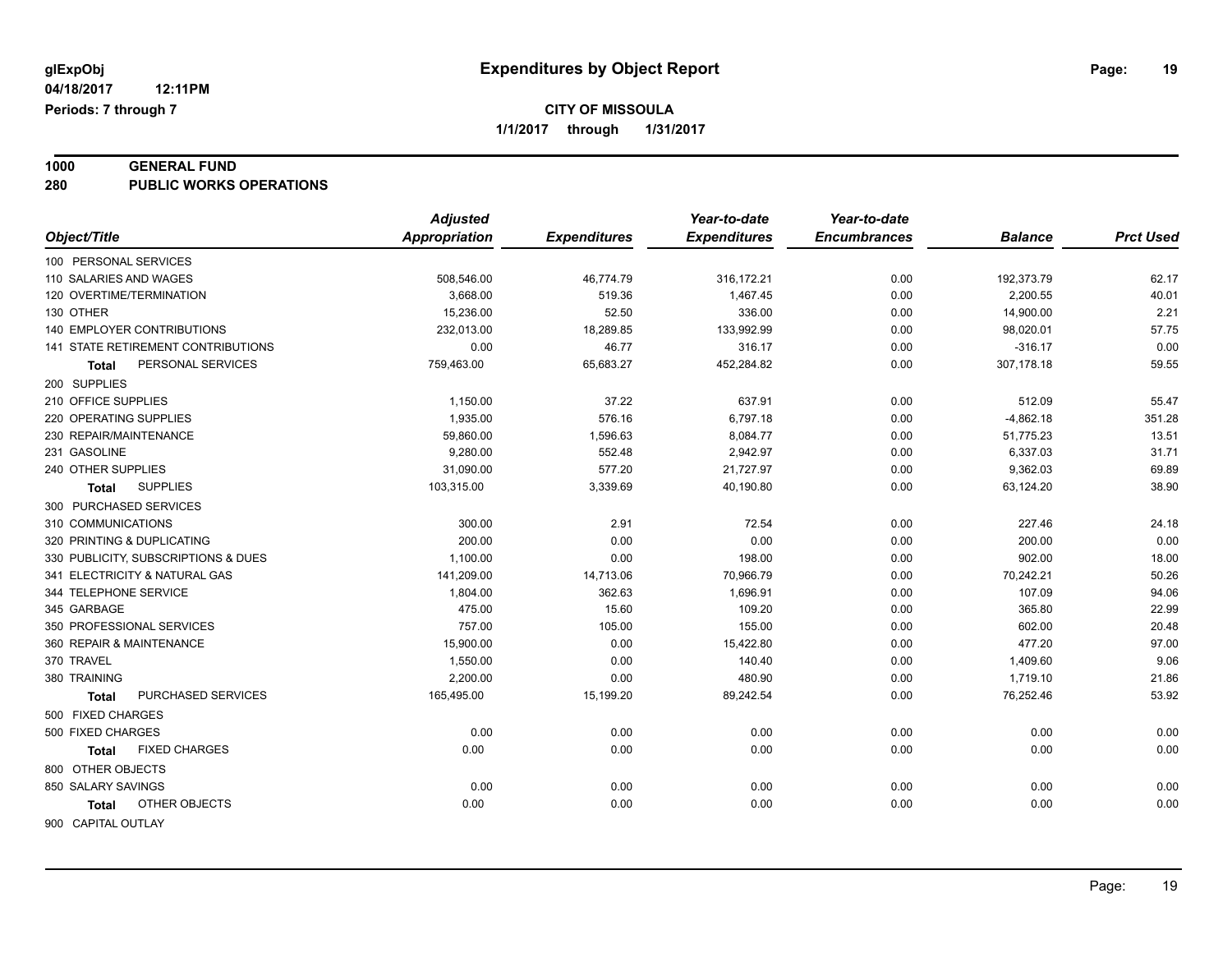**04/18/2017 12:11PM Periods: 7 through 7**

**CITY OF MISSOULA 1/1/2017 through 1/31/2017**

| 1000 | <b>GENERAL FUND</b>            |  |
|------|--------------------------------|--|
| 280  | <b>PUBLIC WORKS OPERATIONS</b> |  |

| Object/Title |                           | <b>Adjusted</b><br>Appropriation | <i><b>Expenditures</b></i> | Year-to-date<br><b>Expenditures</b> | Year-to-date<br><b>Encumbrances</b> | <b>Balance</b> | <b>Prct Used</b> |
|--------------|---------------------------|----------------------------------|----------------------------|-------------------------------------|-------------------------------------|----------------|------------------|
|              | 940 MACHINERY & EQUIPMENT | 0.00                             | 0.00                       | 0.00                                | 0.00                                | 0.00           | 0.00             |
| <b>Total</b> | <b>CAPITAL OUTLAY</b>     | 0.00                             | 0.00                       | 0.00                                | 0.00                                | 0.00           | 0.00             |
| <b>Total</b> | PUBLIC WORKS OPERATIONS   | 1,028,273.00                     | 84.222.16                  | 581.718.16                          | 0.00                                | 446.554.84     | 56.57            |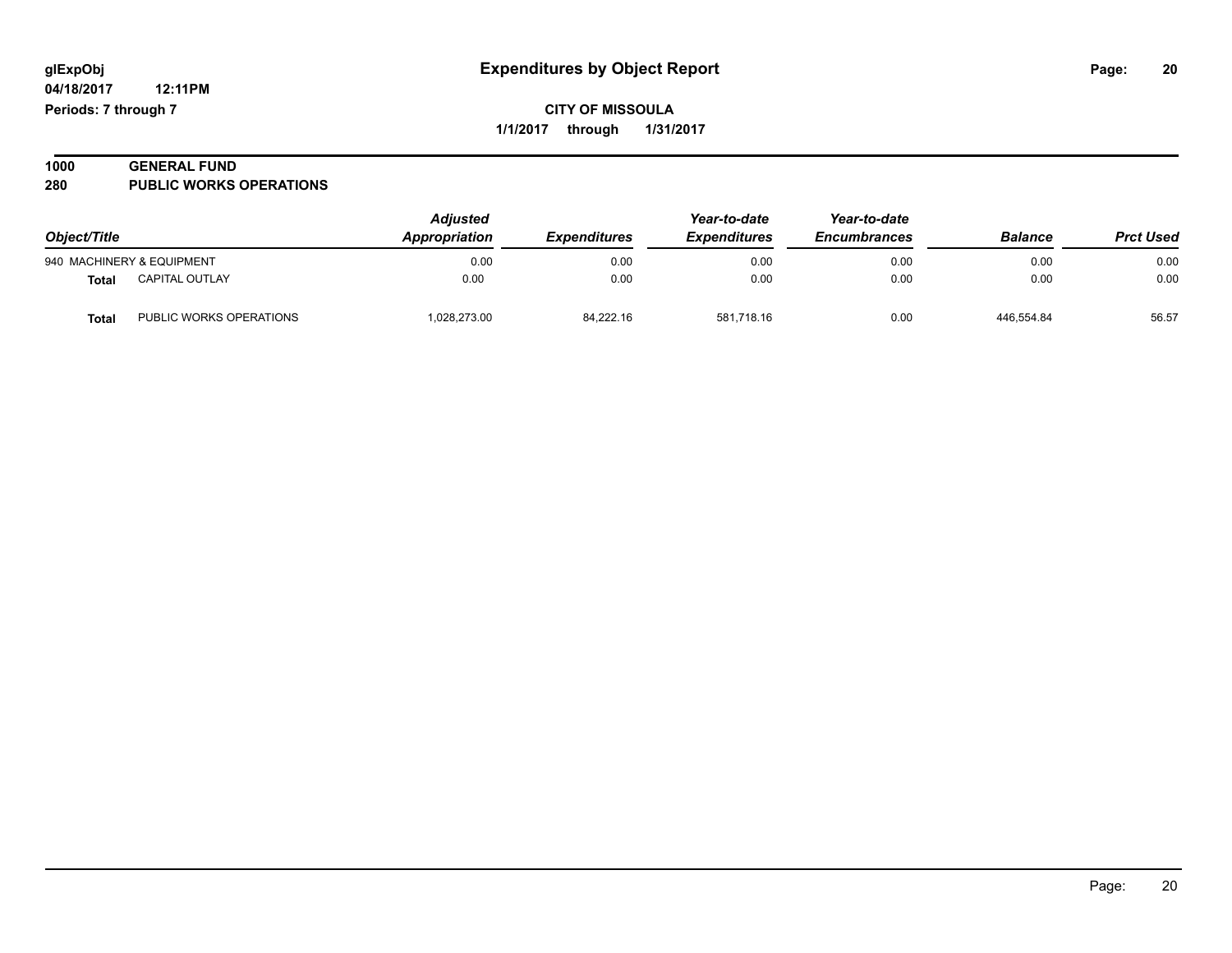**1000 GENERAL FUND 290 POLICE**

|                                       | <b>Adjusted</b>      |                     | Year-to-date        | Year-to-date        |                 |                  |
|---------------------------------------|----------------------|---------------------|---------------------|---------------------|-----------------|------------------|
| Object/Title                          | <b>Appropriation</b> | <b>Expenditures</b> | <b>Expenditures</b> | <b>Encumbrances</b> | <b>Balance</b>  | <b>Prct Used</b> |
| 100 PERSONAL SERVICES                 |                      |                     |                     |                     |                 |                  |
| 110 SALARIES AND WAGES                | 8,587,025.00         | 639,617.72          | 4,629,194.21        | 0.00                | 3,957,830.79    | 53.91            |
| 115 SALARIES/HEALTH INSURANCE BENEFIT | 0.00                 | 70,902.00           | 446,752.80          | 0.00                | -446,752.80     | 0.00             |
| 120 OVERTIME/TERMINATION              | 269,683.00           | 19,434.68           | 204, 198.77         | 0.00                | 65,484.23       | 75.72            |
| 121 OUTSIDE HIRE OVERTIME             | 75,000.00            | 4,017.23            | 68,825.54           | 0.00                | 6,174.46        | 91.77            |
| 122 COURT & CELL PHONE OT             | 23,342.00            | 2,696.17            | 19,306.52           | 0.00                | 4,035.48        | 82.71            |
| 123 CELL PHONE OVERTIME               | 60.690.00            | 882.98              | 5,411.88            | 0.00                | 55,278.12       | 8.92             |
| 130 OTHER                             | 74,199.00            | 0.00                | 68,326.75           | 0.00                | 5,872.25        | 92.09            |
| 133 EDUCATION COMPENSATION            | 0.00                 | 1,410.00            | 9,797.00            | 0.00                | $-9,797.00$     | 0.00             |
| 140 EMPLOYER CONTRIBUTIONS            | 5,693,221.00         | 175,536.12          | 1,280,500.43        | 0.00                | 4,412,720.57    | 22.49            |
| 141 STATE RETIREMENT CONTRIBUTIONS    | 0.00                 | 189,623.22          | 1,265,837.62        | 0.00                | $-1,265,837.62$ | 0.00             |
| PERSONAL SERVICES<br>Total            | 14,783,160.00        | 1,104,120.12        | 7,998,151.52        | 0.00                | 6,785,008.48    | 54.10            |
| 200 SUPPLIES                          |                      |                     |                     |                     |                 |                  |
| 210 OFFICE SUPPLIES                   | 20,924.00            | 943.11              | 5,606.94            | 0.00                | 15,317.06       | 26.80            |
| 220 OPERATING SUPPLIES                | 113,887.00           | 12,243.11           | 77,548.22           | 0.00                | 36,338.78       | 68.09            |
| 230 REPAIR/MAINTENANCE                | 47,235.00            | 1,687.97            | 19,604.62           | 0.00                | 27,630.38       | 41.50            |
| 231 GASOLINE                          | 177,121.00           | 12,058.19           | 74,135.13           | 0.00                | 102,985.87      | 41.86            |
| <b>SUPPLIES</b><br>Total              | 359,167.00           | 26,932.38           | 176,894.91          | 0.00                | 182,272.09      | 49.25            |
| 300 PURCHASED SERVICES                |                      |                     |                     |                     |                 |                  |
| 310 COMMUNICATIONS                    | 21,896.00            | 535.85              | 19,504.43           | 0.00                | 2,391.57        | 89.08            |
| 320 PRINTING & DUPLICATING            | 11,364.00            | 136.27              | 3,104.12            | 0.00                | 8,259.88        | 27.32            |
| 330 PUBLICITY, SUBSCRIPTIONS & DUES   | 14,938.00            | 580.00              | 11,301.50           | 0.00                | 3,636.50        | 75.66            |
| 344 TELEPHONE SERVICE                 | 48,372.00            | 3,776.76            | 26,580.07           | 0.00                | 21,791.93       | 54.95            |
| 350 PROFESSIONAL SERVICES             | 71,155.00            | 10,516.34           | 29,057.55           | 0.00                | 42,097.45       | 40.84            |
| 360 REPAIR & MAINTENANCE              | 90,845.00            | 10,637.52           | 100,181.22          | 0.00                | $-9,336.22$     | 110.28           |
| 370 TRAVEL                            | 29,500.00            | 1,612.61            | 15,161.24           | 0.00                | 14,338.76       | 51.39            |
| 380 TRAINING                          | 35,200.00            | 5,050.00            | 25,329.00           | 0.00                | 9,871.00        | 71.96            |
| 390 OTHER PURCHASED SERVICES          | 25,000.00            | 1,818.06            | 3,258.56            | 0.00                | 21,741.44       | 13.03            |
| 392 DONATIONS AND SALES               | 0.00                 | 354.00              | 1,749.48            | 0.00                | $-1,749.48$     | 0.00             |
| PURCHASED SERVICES<br>Total           | 348,270.00           | 35,017.41           | 235,227.17          | 0.00                | 113,042.83      | 67.54            |
| 500 FIXED CHARGES                     |                      |                     |                     |                     |                 |                  |
| 500 FIXED CHARGES                     | 71,864.00            | 5,904.97            | 48,063.76           | 0.00                | 23,800.24       | 66.88            |
| <b>FIXED CHARGES</b><br><b>Total</b>  | 71,864.00            | 5,904.97            | 48,063.76           | 0.00                | 23,800.24       | 66.88            |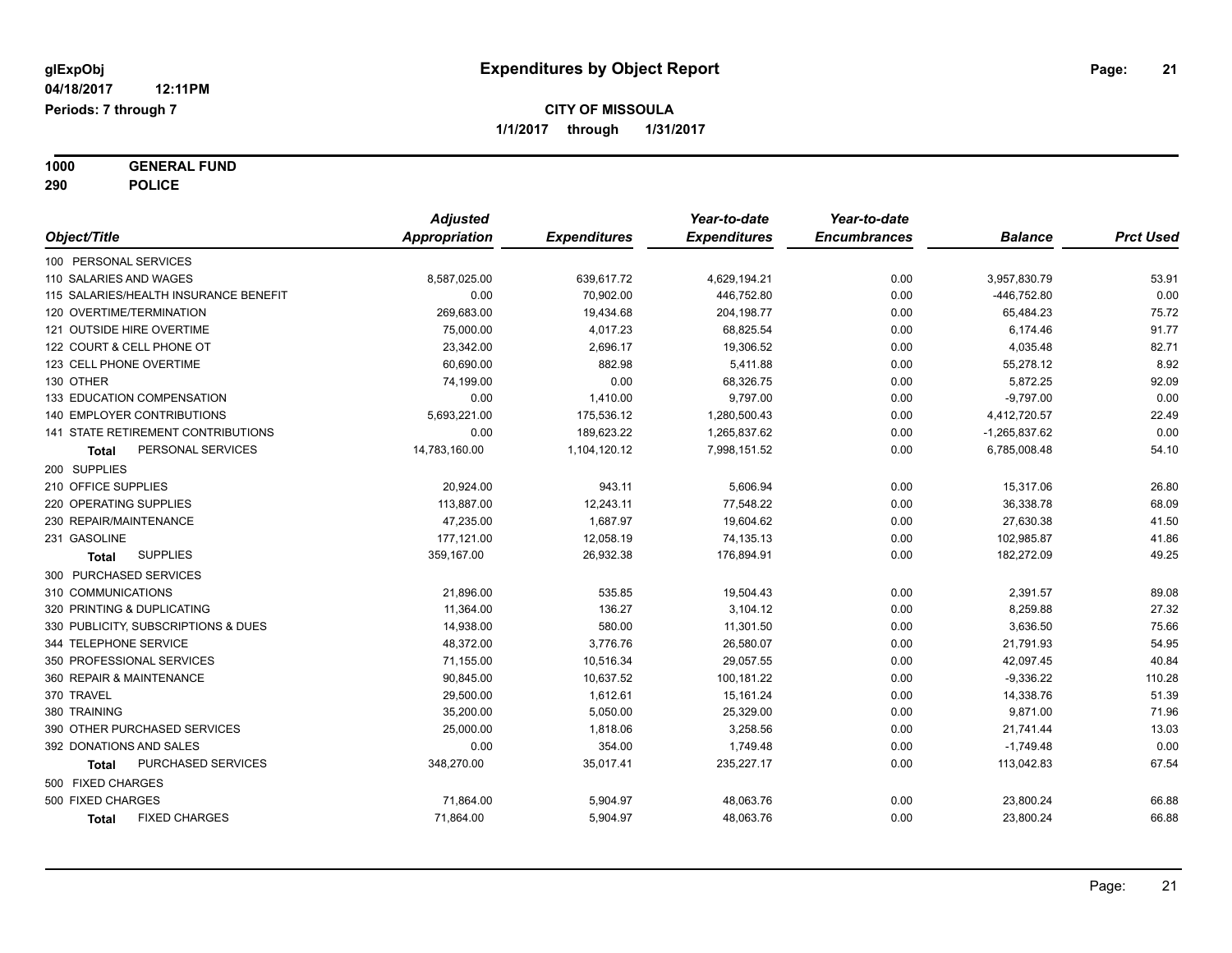**1000 GENERAL FUND 290 POLICE**

| Object/Title       |                                   | <b>Adjusted</b><br><b>Appropriation</b> | <b>Expenditures</b> | Year-to-date<br><b>Expenditures</b> | Year-to-date<br><b>Encumbrances</b> | <b>Balance</b> | <b>Prct Used</b> |
|--------------------|-----------------------------------|-----------------------------------------|---------------------|-------------------------------------|-------------------------------------|----------------|------------------|
|                    | 700 GRANTS & CONTRIBUTIONS        |                                         |                     |                                     |                                     |                |                  |
|                    |                                   |                                         |                     |                                     |                                     |                |                  |
|                    | 700 GRANTS & CONTRIBUTIONS        | 4,000.00                                | 0.00                | 0.00                                | 0.00                                | 4,000.00       | 0.00             |
| <b>Total</b>       | <b>GRANTS &amp; CONTRIBUTIONS</b> | 4,000.00                                | 0.00                | 0.00                                | 0.00                                | 4,000.00       | 0.00             |
| 800 OTHER OBJECTS  |                                   |                                         |                     |                                     |                                     |                |                  |
|                    | 820 TRANSFERS TO OTHER FUNDS      | 6,000.00                                | 0.00                | 6,000.00                            | 0.00                                | 0.00           | 100.00           |
| 850 SALARY SAVINGS |                                   | 0.00                                    | 0.00                | 0.00                                | 0.00                                | 0.00           | 0.00             |
| <b>Total</b>       | OTHER OBJECTS                     | 6,000.00                                | 0.00                | 6,000.00                            | 0.00                                | 0.00           | 100.00           |
| 900 CAPITAL OUTLAY |                                   |                                         |                     |                                     |                                     |                |                  |
|                    | 940 MACHINERY & EQUIPMENT         | 0.00                                    | 0.00                | 0.00                                | 0.00                                | 0.00           | 0.00             |
| <b>Total</b>       | <b>CAPITAL OUTLAY</b>             | 0.00                                    | 0.00                | 0.00                                | 0.00                                | 0.00           | 0.00             |
| Total              | <b>POLICE</b>                     | 15.572.461.00                           | 1.171.974.88        | 8,464,337.36                        | 0.00                                | 7.108.123.64   | 54.35            |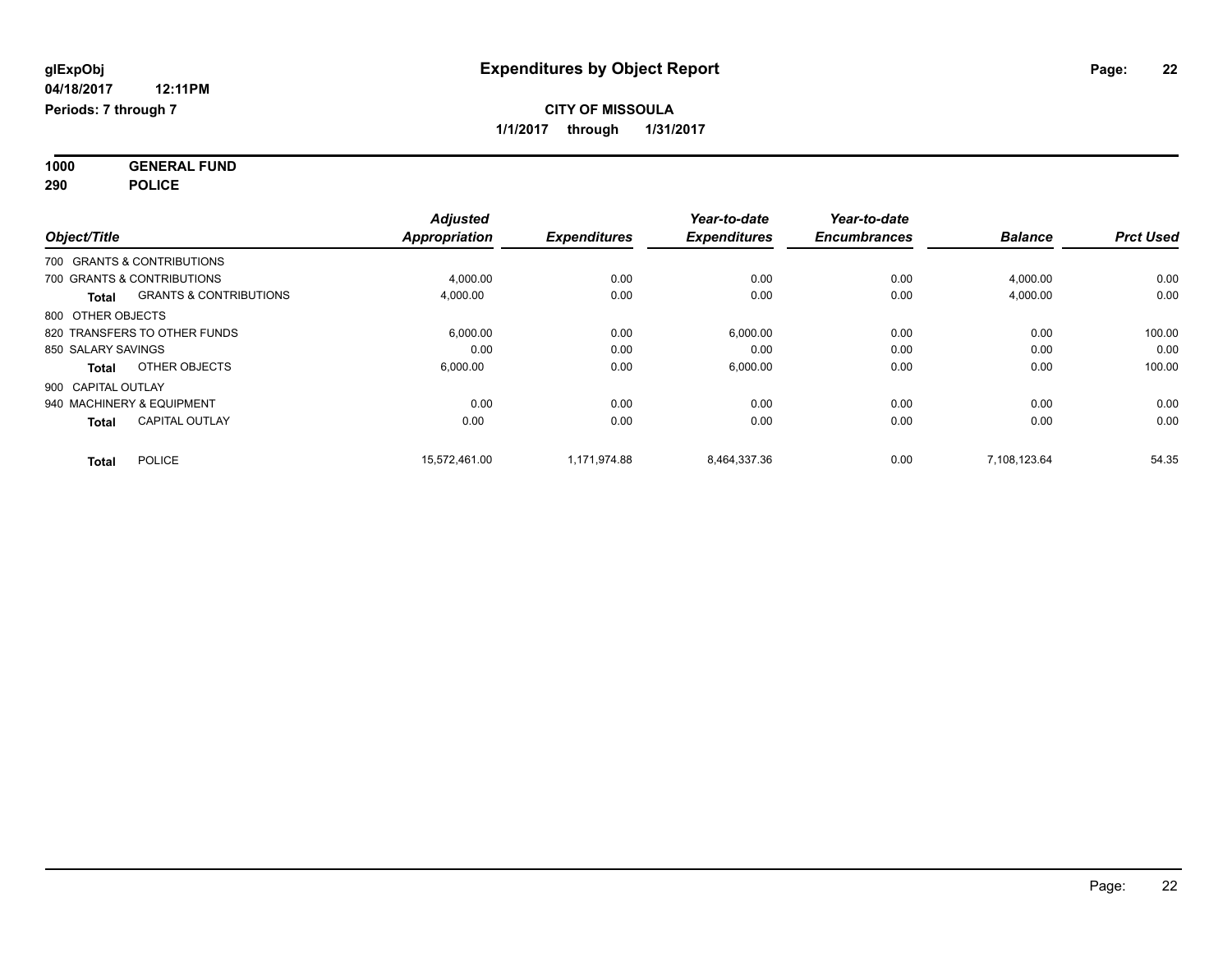**1000 GENERAL FUND 300 FIRE**

|                                       | <b>Adjusted</b> |                     | Year-to-date        | Year-to-date        |                |                  |
|---------------------------------------|-----------------|---------------------|---------------------|---------------------|----------------|------------------|
| Object/Title                          | Appropriation   | <b>Expenditures</b> | <b>Expenditures</b> | <b>Encumbrances</b> | <b>Balance</b> | <b>Prct Used</b> |
| 100 PERSONAL SERVICES                 |                 |                     |                     |                     |                |                  |
| 110 SALARIES AND WAGES                | 6,855,260.00    | 521,218.63          | 3,800,015.81        | 0.00                | 3,055,244.19   | 55.43            |
| 115 SALARIES/HEALTH INSURANCE BENEFIT | 775,431.00      | 62,478.00           | 413,407.80          | 0.00                | 362,023.20     | 53.31            |
| 120 OVERTIME/TERMINATION              | 830,972.00      | 28,349.95           | 554,387.09          | 0.00                | 276,584.91     | 66.72            |
| 130 OTHER                             | 57,500.00       | 0.00                | 56,875.00           | 0.00                | 625.00         | 98.91            |
| <b>140 EMPLOYER CONTRIBUTIONS</b>     | 1,687,063.00    | 126,738.00          | 925,127.99          | 0.00                | 761,935.01     | 54.84            |
| 141 STATE RETIREMENT CONTRIBUTIONS    | 2,439,433.00    | 187,238.72          | 1,277,846.98        | 0.00                | 1,161,586.02   | 52.38            |
| PERSONAL SERVICES<br>Total            | 12,645,659.00   | 926,023.30          | 7,027,660.67        | 0.00                | 5,617,998.33   | 55.57            |
| 200 SUPPLIES                          |                 |                     |                     |                     |                |                  |
| 210 OFFICE SUPPLIES                   | 16,004.00       | 583.19              | 5,771.27            | 0.00                | 10,232.73      | 36.06            |
| 220 OPERATING SUPPLIES                | 216,944.00      | 4,712.60            | 89,032.13           | 0.00                | 127,911.87     | 41.04            |
| 230 REPAIR/MAINTENANCE                | 61,500.00       | 5,872.57            | 30,747.05           | 0.00                | 30,752.95      | 50.00            |
| 231 GASOLINE                          | 61,827.00       | 3,597.68            | 21,220.86           | 0.00                | 40,606.14      | 34.32            |
| 240 OTHER SUPPLIES                    | 593.00          | 0.00                | 0.00                | 0.00                | 593.00         | 0.00             |
| <b>SUPPLIES</b><br><b>Total</b>       | 356,868.00      | 14,766.04           | 146,771.31          | 0.00                | 210,096.69     | 41.13            |
| 300 PURCHASED SERVICES                |                 |                     |                     |                     |                |                  |
| 310 COMMUNICATIONS                    | 577.00          | 66.24               | 314.36              | 0.00                | 262.64         | 54.48            |
| 320 PRINTING & DUPLICATING            | 1,488.00        | 0.00                | 587.37              | 0.00                | 900.63         | 39.47            |
| 330 PUBLICITY, SUBSCRIPTIONS & DUES   | 10,863.00       | 0.00                | 4,054.00            | 0.00                | 6,809.00       | 37.32            |
| 340 SEWER                             | 1,429.00        | 637.12              | 1,186.72            | 0.00                | 242.28         | 83.05            |
| 341 ELECTRICITY & NATURAL GAS         | 69,567.00       | 8,413.36            | 34,196.47           | 0.00                | 35,370.53      | 49.16            |
| 343 WATER CHARGES                     | 14,677.00       | 689.17              | 6,912.86            | 0.00                | 7,764.14       | 47.10            |
| 344 TELEPHONE SERVICE                 | 19,484.00       | 1,792.93            | 9,166.47            | 0.00                | 10,317.53      | 47.05            |
| 345 GARBAGE                           | 5,680.00        | 454.55              | 3,181.85            | 0.00                | 2,498.15       | 56.02            |
| 350 PROFESSIONAL SERVICES             | 24,272.00       | 1,075.00            | 21,277.00           | 0.00                | 2,995.00       | 87.66            |
| 360 REPAIR & MAINTENANCE              | 67,035.00       | 4,066.01            | 34,409.85           | 0.00                | 32,625.15      | 51.33            |
| 370 TRAVEL                            | 20,017.00       | 124.00              | 2,264.15            | 0.00                | 17,752.85      | 11.31            |
| 380 TRAINING                          | 14,016.00       | 38.00               | 1,143.02            | 0.00                | 12,872.98      | 8.16             |
| 390 OTHER PURCHASED SERVICES          | 11,580.00       | 0.00                | 426.38              | 0.00                | 11,153.62      | 3.68             |
| PURCHASED SERVICES<br>Total           | 260,685.00      | 17,356.38           | 119,120.50          | 0.00                | 141,564.50     | 45.70            |
| 500 FIXED CHARGES                     |                 |                     |                     |                     |                |                  |
| 500 FIXED CHARGES                     | 226.00          | 0.00                | 0.00                | 0.00                | 226.00         | 0.00             |
| 530 EQUIPMENT RENTAL                  | 0.00            | 0.00                | 0.00                | 0.00                | 0.00           | 0.00             |
|                                       |                 |                     |                     |                     |                |                  |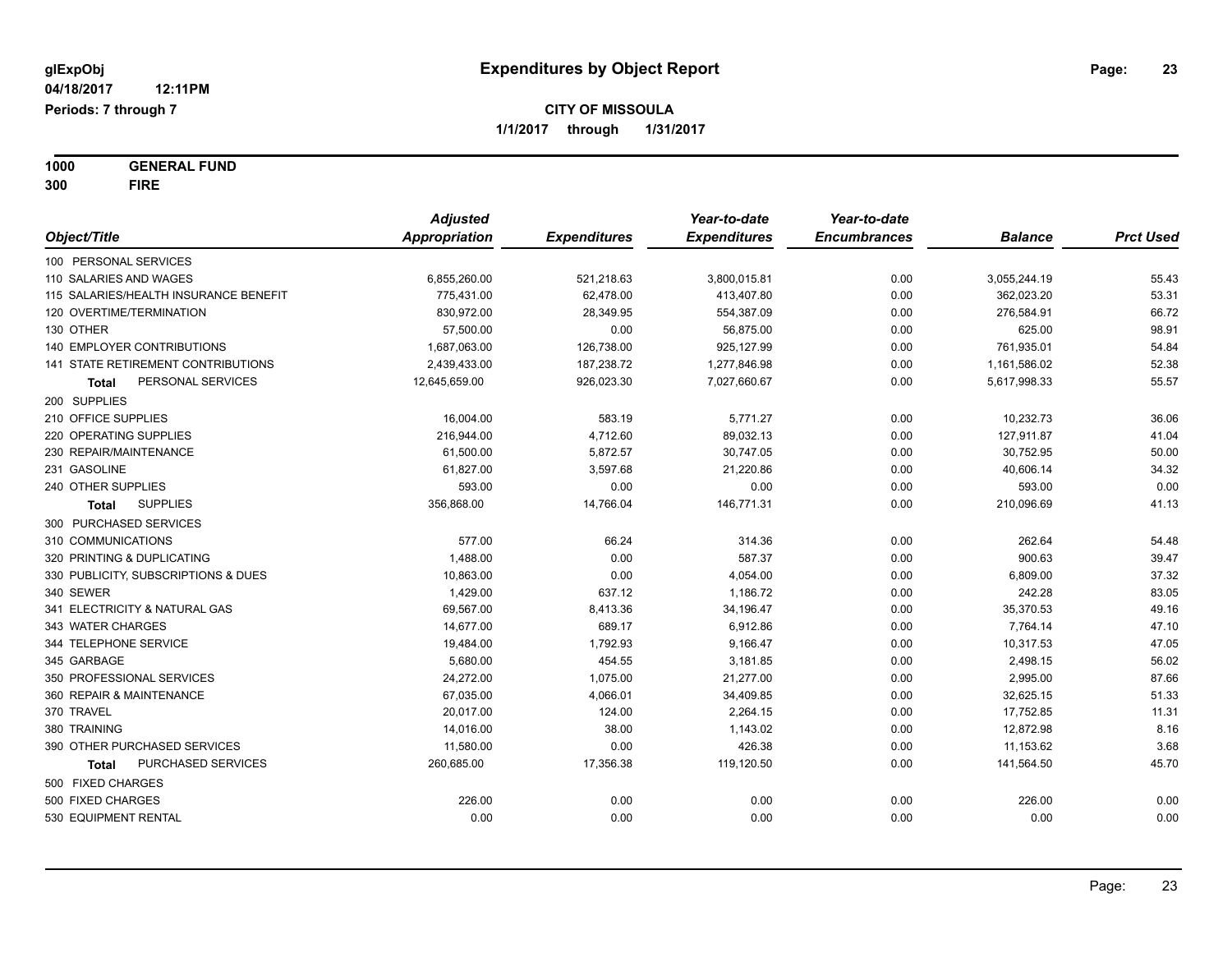**1000 GENERAL FUND 300 FIRE**

| Object/Title                                      | <b>Adjusted</b><br><b>Appropriation</b> | <b>Expenditures</b> | Year-to-date<br><b>Expenditures</b> | Year-to-date<br><b>Encumbrances</b> | <b>Balance</b> | <b>Prct Used</b> |
|---------------------------------------------------|-----------------------------------------|---------------------|-------------------------------------|-------------------------------------|----------------|------------------|
| <b>FIXED CHARGES</b><br><b>Total</b>              | 226.00                                  | 0.00                | 0.00                                | 0.00                                | 226.00         | 0.00             |
| 700 GRANTS & CONTRIBUTIONS                        |                                         |                     |                                     |                                     |                |                  |
| 700 GRANTS & CONTRIBUTIONS                        | 2,700.00                                | 0.00                | 0.00                                | 0.00                                | 2,700.00       | 0.00             |
| <b>GRANTS &amp; CONTRIBUTIONS</b><br><b>Total</b> | 2,700.00                                | 0.00                | 0.00                                | 0.00                                | 2,700.00       | 0.00             |
| 800 OTHER OBJECTS                                 |                                         |                     |                                     |                                     |                |                  |
| 820 TRANSFERS TO OTHER FUNDS                      | 0.00                                    | 0.00                | 0.00                                | 0.00                                | 0.00           | 0.00             |
| 850 SALARY SAVINGS                                | 0.00                                    | 0.00                | 0.00                                | 0.00                                | 0.00           | 0.00             |
| OTHER OBJECTS<br>Total                            | 0.00                                    | 0.00                | 0.00                                | 0.00                                | 0.00           | 0.00             |
| 900 CAPITAL OUTLAY                                |                                         |                     |                                     |                                     |                |                  |
| 940 MACHINERY & EQUIPMENT                         | 0.00                                    | 0.00                | 0.00                                | 0.00                                | 0.00           | 0.00             |
| <b>CAPITAL OUTLAY</b><br><b>Total</b>             | 0.00                                    | 0.00                | 0.00                                | 0.00                                | 0.00           | 0.00             |
| <b>FIRE</b><br><b>Total</b>                       | 13,266,138.00                           | 958,145.72          | 7,293,552.48                        | 0.00                                | 5,972,585.52   | 54.98            |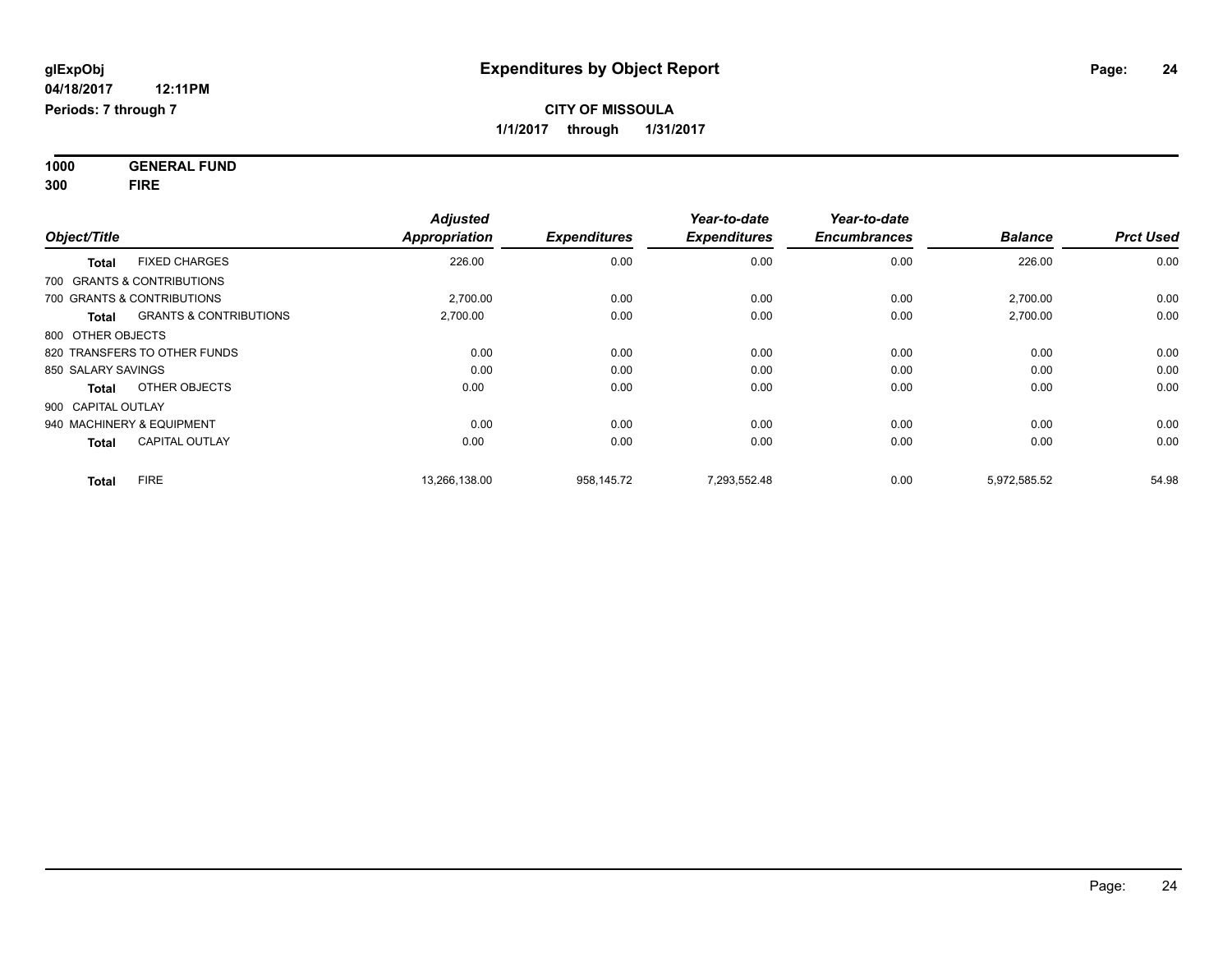# **1000 GENERAL FUND**

**320 STREET MAINTENANCE**

|                                     | <b>Adjusted</b> |                     | Year-to-date        | Year-to-date        |                |                  |
|-------------------------------------|-----------------|---------------------|---------------------|---------------------|----------------|------------------|
| Object/Title                        | Appropriation   | <b>Expenditures</b> | <b>Expenditures</b> | <b>Encumbrances</b> | <b>Balance</b> | <b>Prct Used</b> |
| 100 PERSONAL SERVICES               |                 |                     |                     |                     |                |                  |
| 110 SALARIES AND WAGES              | 1,434,541.00    | 110,227.35          | 781,736.79          | 0.00                | 652,804.21     | 54.49            |
| 120 OVERTIME/TERMINATION            | 15,000.00       | 8,409.30            | 15,107.89           | 0.00                | $-107.89$      | 100.72           |
| 130 OTHER                           | 6,000.00        | 437.50              | 2,985.24            | 0.00                | 3,014.76       | 49.75            |
| <b>140 EMPLOYER CONTRIBUTIONS</b>   | 805,036.00      | 65,312.30           | 463,679.88          | 0.00                | 341,356.12     | 57.60            |
| 141 STATE RETIREMENT CONTRIBUTIONS  | 0.00            | 110.23              | 781.73              | 0.00                | $-781.73$      | 0.00             |
| PERSONAL SERVICES<br>Total          | 2,260,577.00    | 184,496.68          | 1,264,291.53        | 0.00                | 996,285.47     | 55.93            |
| 200 SUPPLIES                        |                 |                     |                     |                     |                |                  |
| 210 OFFICE SUPPLIES                 | 1,600.00        | 0.00                | 0.00                | 0.00                | 1,600.00       | 0.00             |
| 220 OPERATING SUPPLIES              | 170,318.00      | 62,024.38           | 66,936.37           | 0.00                | 103,381.63     | 39.30            |
| 230 REPAIR/MAINTENANCE              | 84,215.00       | 1,181.36            | 3,675.61            | 0.00                | 80,539.39      | 4.36             |
| 231 GASOLINE                        | 218,603.00      | 231.12              | 53,866.69           | 0.00                | 164,736.31     | 24.64            |
| 240 OTHER SUPPLIES                  | 0.00            | 0.00                | 0.00                | 0.00                | 0.00           | 0.00             |
| 250 SUPPLIES FOR RESALE             | 0.00            | 0.00                | 0.00                | 0.00                | 0.00           | 0.00             |
| <b>SUPPLIES</b><br><b>Total</b>     | 474,736.00      | 63,436.86           | 124,478.67          | 0.00                | 350,257.33     | 26.22            |
| 300 PURCHASED SERVICES              |                 |                     |                     |                     |                |                  |
| 310 COMMUNICATIONS                  | 0.00            | 0.00                | 0.00                | 0.00                | 0.00           | 0.00             |
| 320 PRINTING & DUPLICATING          | 7,000.00        | 2,000.00            | 4,148.71            | 0.00                | 2,851.29       | 59.27            |
| 330 PUBLICITY, SUBSCRIPTIONS & DUES | 3,000.00        | 0.00                | 1,305.68            | 0.00                | 1,694.32       | 43.52            |
| 341 ELECTRICITY & NATURAL GAS       | 0.00            | 0.00                | 0.00                | 0.00                | 0.00           | 0.00             |
| 343 WATER CHARGES                   | 0.00            | 1,559.39            | 6,269.70            | 0.00                | $-6,269.70$    | 0.00             |
| 344 TELEPHONE SERVICE               | 7,000.00        | 183.72              | 859.73              | 0.00                | 6,140.27       | 12.28            |
| 345 GARBAGE                         | 9,392.00        | 0.00                | 189.25              | 0.00                | 9,202.75       | 2.02             |
| 350 PROFESSIONAL SERVICES           | 3,500.00        | 240.00              | 3,422.46            | 0.00                | 77.54          | 97.78            |
| 360 REPAIR & MAINTENANCE            | 22,650.00       | 0.00                | 0.00                | 0.00                | 22,650.00      | 0.00             |
| 370 TRAVEL                          | 2,300.00        | 0.00                | 935.09              | 0.00                | 1,364.91       | 40.66            |
| 380 TRAINING                        | 1,500.00        | 0.00                | 490.00              | 0.00                | 1,010.00       | 32.67            |
| PURCHASED SERVICES<br><b>Total</b>  | 56,342.00       | 3,983.11            | 17,620.62           | 0.00                | 38,721.38      | 31.27            |
| 400 BUILDING MATERIALS              |                 |                     |                     |                     |                |                  |
| 400 BUILDING MATERIALS              | 62,263.00       | 0.00                | 33,370.86           | 0.00                | 28,892.14      | 53.60            |
| <b>BUILDING MATERIALS</b><br>Total  | 62,263.00       | 0.00                | 33,370.86           | 0.00                | 28,892.14      | 53.60            |
| 500 FIXED CHARGES                   |                 |                     |                     |                     |                |                  |
| 500 FIXED CHARGES                   | 30,500.00       | 0.00                | 10,699.25           | 0.00                | 19,800.75      | 35.08            |
|                                     |                 |                     |                     |                     |                |                  |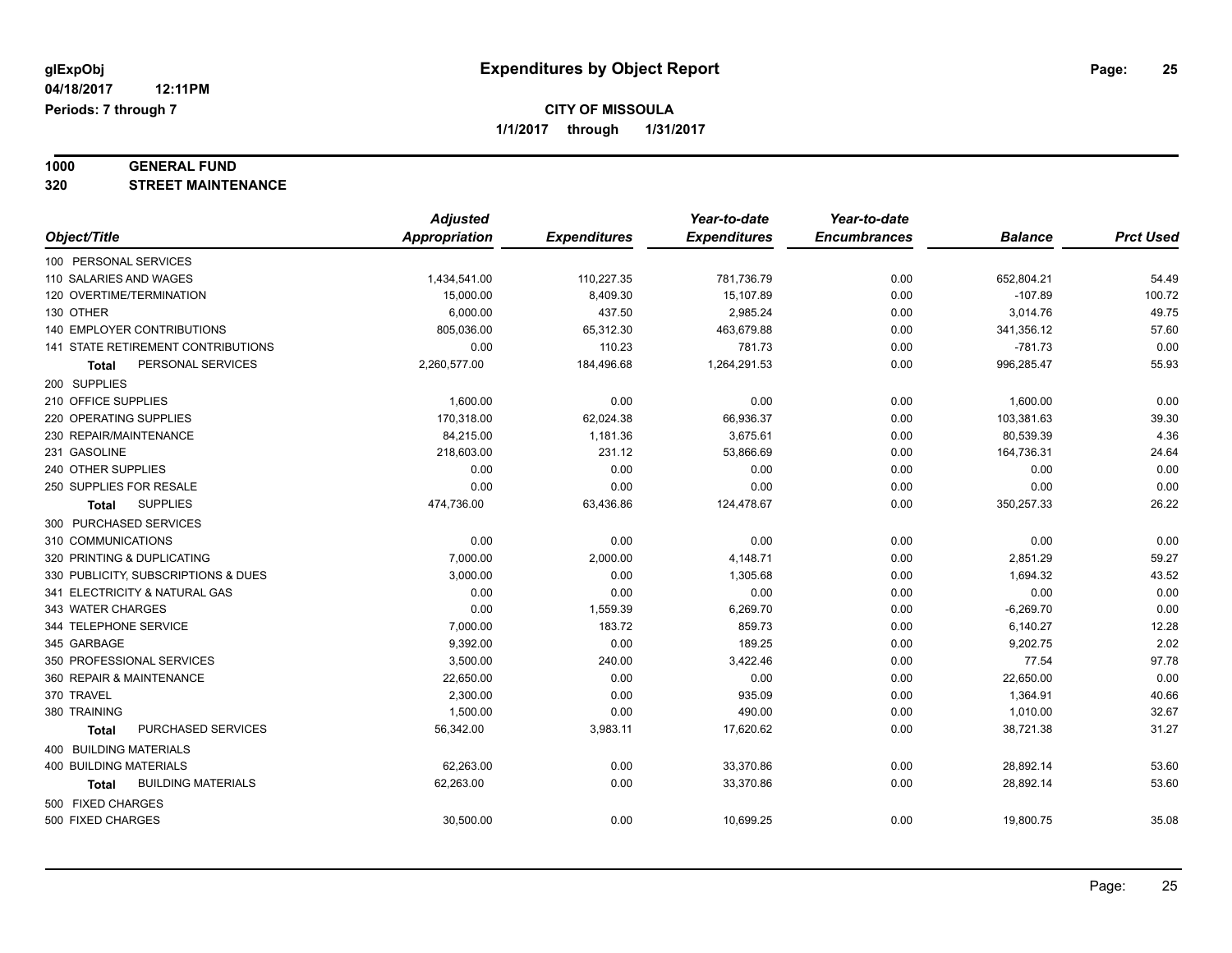#### **1000 GENERAL FUND 320 STREET MAINTENANCE**

| 320 | <b>STREET MAINTENANCE</b> |
|-----|---------------------------|
|     |                           |

|                    |                             | <b>Adjusted</b> |                     | Year-to-date        | Year-to-date        |                |                  |
|--------------------|-----------------------------|-----------------|---------------------|---------------------|---------------------|----------------|------------------|
| Object/Title       |                             | Appropriation   | <b>Expenditures</b> | <b>Expenditures</b> | <b>Encumbrances</b> | <b>Balance</b> | <b>Prct Used</b> |
| <b>Total</b>       | <b>FIXED CHARGES</b>        | 30,500.00       | 0.00                | 10,699.25           | 0.00                | 19,800.75      | 35.08            |
| 600 DEBT SERVICE   |                             |                 |                     |                     |                     |                |                  |
| 610 PRINCIPAL      |                             | 0.00            | 0.00                | 0.00                | 0.00                | 0.00           | 0.00             |
|                    | 620 INTEREST / SERVICE FEES | 0.00            | 0.00                | 0.00                | 0.00                | 0.00           | 0.00             |
| Total              | <b>DEBT SERVICE</b>         | 0.00            | 0.00                | 0.00                | 0.00                | 0.00           | 0.00             |
| 900 CAPITAL OUTLAY |                             |                 |                     |                     |                     |                |                  |
| 930 IMPROVEMENTS   |                             | 104.814.00      | 0.00                | 42.755.71           | 0.00                | 62.058.29      | 40.79            |
|                    | 940 MACHINERY & EQUIPMENT   | 0.00            | 0.00                | 0.00                | 0.00                | 0.00           | 0.00             |
| <b>Total</b>       | <b>CAPITAL OUTLAY</b>       | 104.814.00      | 0.00                | 42,755.71           | 0.00                | 62,058.29      | 40.79            |
| <b>Total</b>       | <b>STREET MAINTENANCE</b>   | 2,989,232.00    | 251.916.65          | 1,493,216.64        | 0.00                | 1,496,015.36   | 49.95            |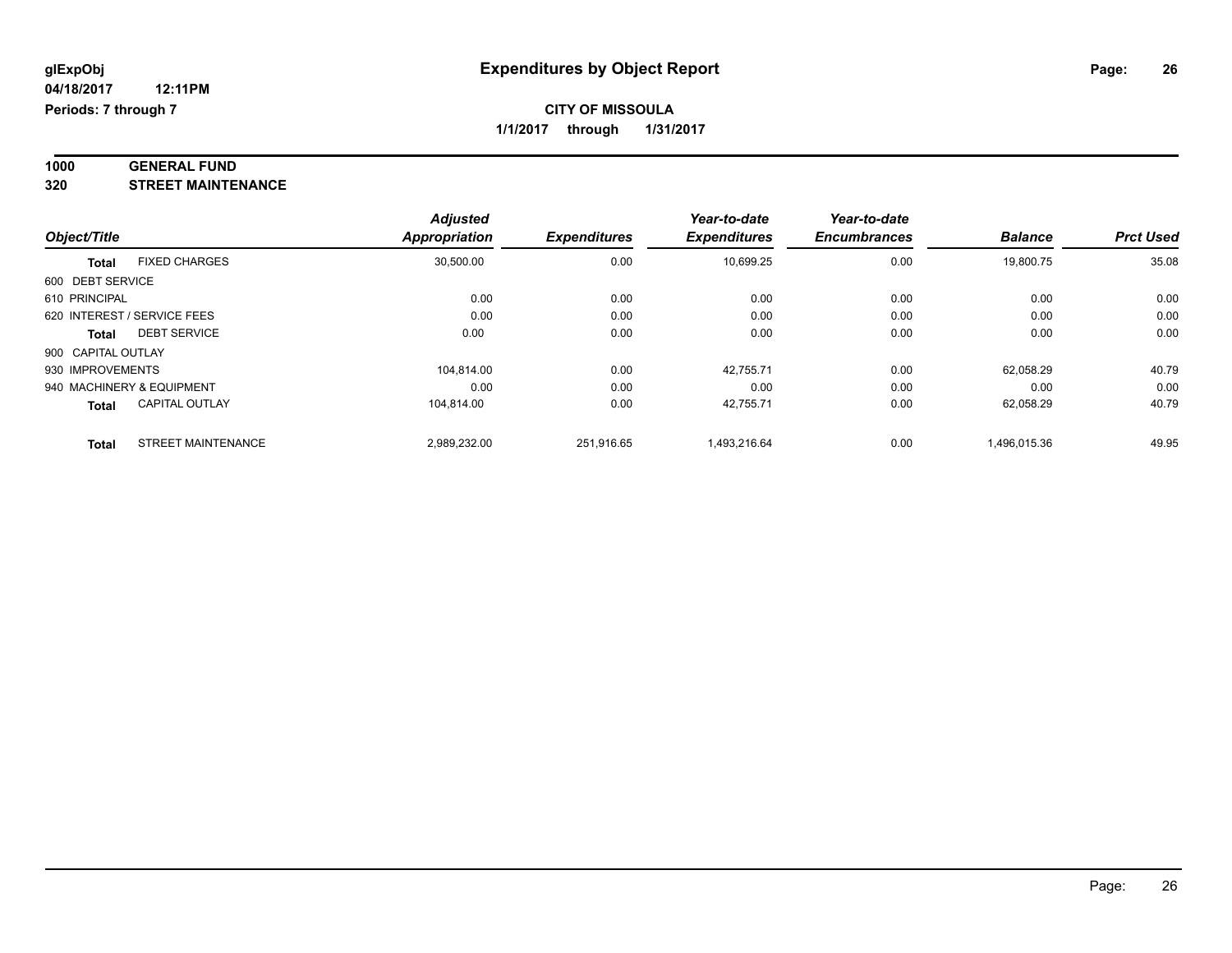# **1000 GENERAL FUND**

**321 FACIITIES MAINTENANCE**

|                                            | <b>Adjusted</b>      |                     | Year-to-date        | Year-to-date        |                |                  |
|--------------------------------------------|----------------------|---------------------|---------------------|---------------------|----------------|------------------|
| Object/Title                               | <b>Appropriation</b> | <b>Expenditures</b> | <b>Expenditures</b> | <b>Encumbrances</b> | <b>Balance</b> | <b>Prct Used</b> |
| 100 PERSONAL SERVICES                      |                      |                     |                     |                     |                |                  |
| 110 SALARIES AND WAGES                     | 650,701.00           | 44,830.52           | 371,237.44          | 0.00                | 279,463.56     | 57.05            |
| 120 OVERTIME/TERMINATION                   | 2,000.00             | 640.73              | 686.18              | 0.00                | 1,313.82       | 34.31            |
| 130 OTHER                                  | 2,480.00             | 122.50              | 784.00              | 0.00                | 1,696.00       | 31.61            |
| 140 EMPLOYER CONTRIBUTIONS                 | 290,779.00           | 18,992.73           | 162,651.68          | 0.00                | 128,127.32     | 55.94            |
| 141 STATE RETIREMENT CONTRIBUTIONS         | 0.00                 | 44.83               | 371.26              | 0.00                | $-371.26$      | 0.00             |
| PERSONAL SERVICES<br>Total                 | 945,960.00           | 64,631.31           | 535,730.56          | 0.00                | 410,229.44     | 56.63            |
| 200 SUPPLIES                               |                      |                     |                     |                     |                |                  |
| 210 OFFICE SUPPLIES                        | 1,000.00             | 71.11               | 964.00              | 0.00                | 36.00          | 96.40            |
| 220 OPERATING SUPPLIES                     | 34,892.00            | 1,662.37            | 17,804.32           | 0.00                | 17,087.68      | 51.03            |
| 230 REPAIR/MAINTENANCE                     | 39,399.00            | 6,875.65            | 17,164.64           | 0.00                | 22,234.36      | 43.57            |
| 231 GASOLINE                               | 3,202.00             | 275.67              | 1,651.36            | 0.00                | 1,550.64       | 51.57            |
| 240 OTHER SUPPLIES                         | 11,010.00            | 41.85               | 456.21              | 0.00                | 10,553.79      | 4.14             |
| <b>SUPPLIES</b><br><b>Total</b>            | 89,503.00            | 8,926.65            | 38,040.53           | 0.00                | 51,462.47      | 42.50            |
| 300 PURCHASED SERVICES                     |                      |                     |                     |                     |                |                  |
| 310 COMMUNICATIONS                         | 150.00               | 0.00                | 0.00                | 0.00                | 150.00         | 0.00             |
| 320 PRINTING & DUPLICATING                 | 350.00               | 39.95               | 79.90               | 0.00                | 270.10         | 22.83            |
| 330 PUBLICITY, SUBSCRIPTIONS & DUES        | 230.00               | 0.00                | 281.74              | 0.00                | $-51.74$       | 122.50           |
| 340 SEWER                                  | 2,803.00             | 780.83              | 1,499.97            | 0.00                | 1,303.03       | 53.51            |
| 341 ELECTRICITY & NATURAL GAS              | 209,433.00           | 26,900.63           | 95,615.44           | 0.00                | 113,817.56     | 45.65            |
| 343 WATER CHARGES                          | 12,356.00            | 773.44              | 3,289.97            | 0.00                | 9,066.03       | 26.63            |
| 344 TELEPHONE SERVICE                      | 2,590.00             | 494.86              | 1,387.78            | 0.00                | 1,202.22       | 53.58            |
| 345 GARBAGE                                | 13,253.00            | 713.98              | 4,997.58            | 0.00                | 8,255.42       | 37.71            |
| 350 PROFESSIONAL SERVICES                  | 14,644.00            | 90.00               | 5,482.47            | 0.00                | 9,161.53       | 37.44            |
| 360 REPAIR & MAINTENANCE                   | 269,346.00           | 29,857.15           | 139,514.21          | 0.00                | 129,831.79     | 51.80            |
| 370 TRAVEL                                 | 1,050.00             | 0.00                | 0.00                | 0.00                | 1,050.00       | 0.00             |
| 380 TRAINING                               | 850.00               | 0.00                | 0.00                | 0.00                | 850.00         | 0.00             |
| PURCHASED SERVICES<br><b>Total</b>         | 527,055.00           | 59,650.84           | 252,149.06          | 0.00                | 274,905.94     | 47.84            |
| 700 GRANTS & CONTRIBUTIONS                 |                      |                     |                     |                     |                |                  |
| 700 GRANTS & CONTRIBUTIONS                 | 0.00                 | 0.00                | 0.00                | 0.00                | 0.00           | 0.00             |
| <b>GRANTS &amp; CONTRIBUTIONS</b><br>Total | 0.00                 | 0.00                | 0.00                | 0.00                | 0.00           | 0.00             |
| 800 OTHER OBJECTS                          |                      |                     |                     |                     |                |                  |
| 845 CONTINGENCY                            | 0.00                 | 0.00                | 0.00                | 0.00                | 0.00           | 0.00             |
|                                            |                      |                     |                     |                     |                |                  |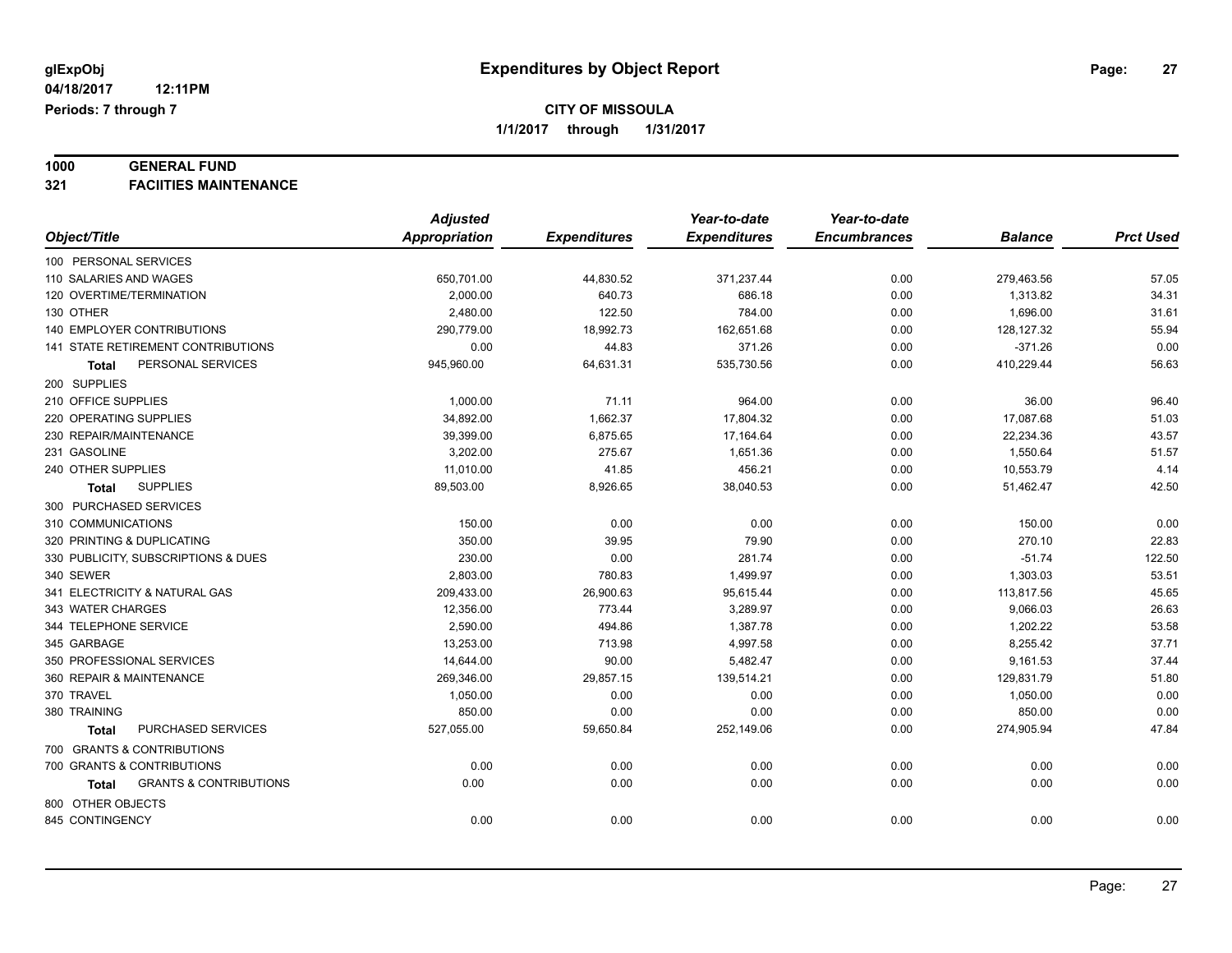#### **1000 GENERAL FUND 321 FACIITIES MAINTENANCE**

| Object/Title       |                              | <b>Adjusted</b> | Year-to-date<br><b>Expenditures</b><br><b>Expenditures</b> | Year-to-date |                     |                |                  |
|--------------------|------------------------------|-----------------|------------------------------------------------------------|--------------|---------------------|----------------|------------------|
|                    |                              | Appropriation   |                                                            |              | <b>Encumbrances</b> | <b>Balance</b> | <b>Prct Used</b> |
| <b>Total</b>       | OTHER OBJECTS                | 0.00            | 0.00                                                       | 0.00         | 0.00                | 0.00           | 0.00             |
| 900 CAPITAL OUTLAY |                              |                 |                                                            |              |                     |                |                  |
|                    | 940 MACHINERY & EQUIPMENT    | 0.00            | 0.00                                                       | 0.00         | 0.00                | 0.00           | 0.00             |
| <b>Total</b>       | <b>CAPITAL OUTLAY</b>        | 0.00            | 0.00                                                       | 0.00         | 0.00                | 0.00           | 0.00             |
| <b>Total</b>       | <b>FACIITIES MAINTENANCE</b> | 1,562,518.00    | 133,208.80                                                 | 825,920.15   | 0.00                | 736.597.85     | 52.86            |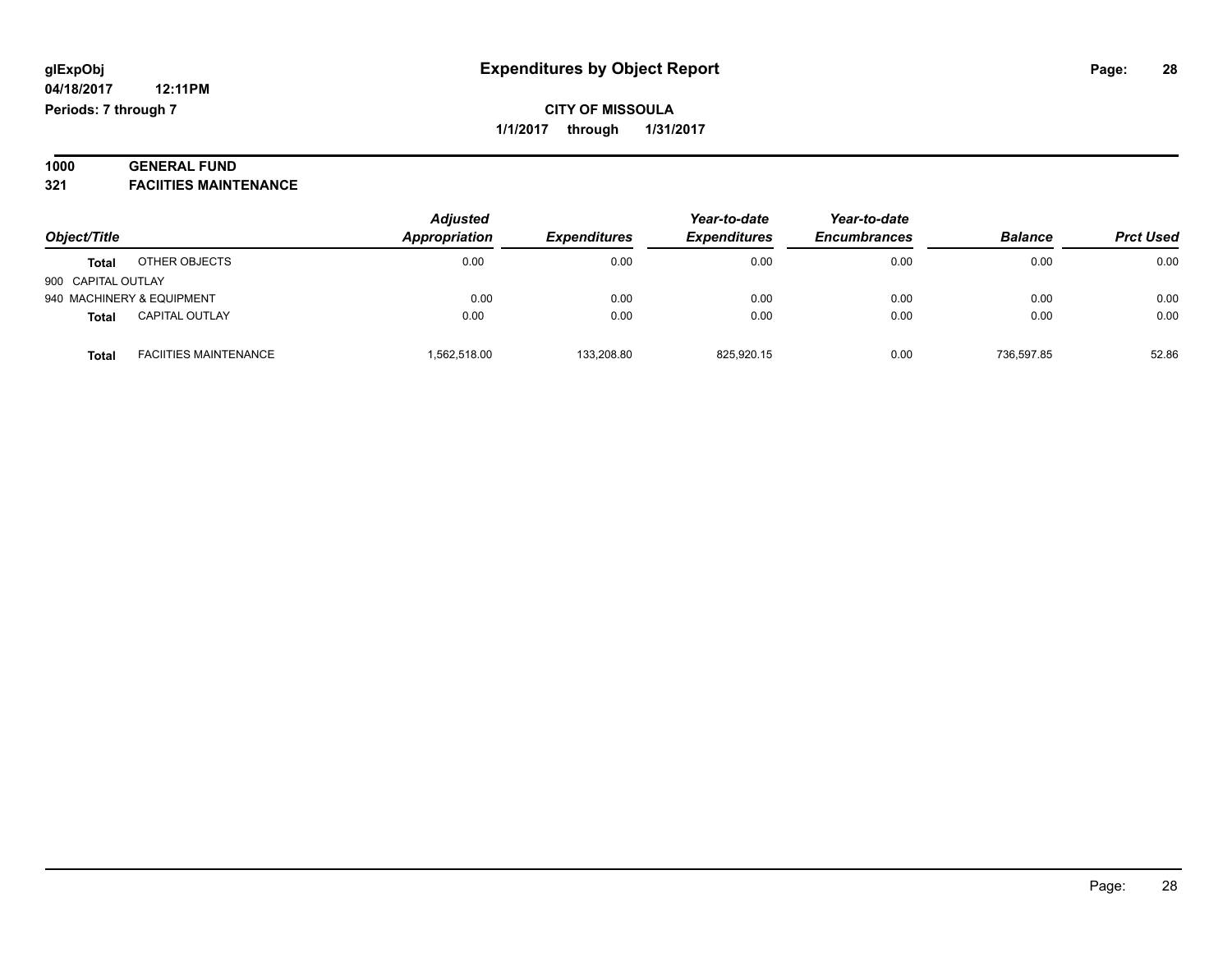# **1000 GENERAL FUND**

**340 CEMETERY**

|                                     | <b>Adjusted</b> |                     | Year-to-date        | Year-to-date        |                |                  |
|-------------------------------------|-----------------|---------------------|---------------------|---------------------|----------------|------------------|
| Object/Title                        | Appropriation   | <b>Expenditures</b> | <b>Expenditures</b> | <b>Encumbrances</b> | <b>Balance</b> | <b>Prct Used</b> |
| 100 PERSONAL SERVICES               |                 |                     |                     |                     |                |                  |
| 110 SALARIES AND WAGES              | 368,304.00      | 22,889.95           | 200,018.84          | 0.00                | 168,285.16     | 54.31            |
| 120 OVERTIME/TERMINATION            | 5,000.00        | 1,151.77            | 4,292.90            | 0.00                | 707.10         | 85.86            |
| 140 EMPLOYER CONTRIBUTIONS          | 158,619.00      | 11,835.95           | 96,893.23           | 0.00                | 61,725.77      | 61.09            |
| 141 STATE RETIREMENT CONTRIBUTIONS  | 0.00            | 22.89               | 200.02              | 0.00                | $-200.02$      | 0.00             |
| PERSONAL SERVICES<br><b>Total</b>   | 531,923.00      | 35,900.56           | 301,404.99          | 0.00                | 230,518.01     | 56.66            |
| 200 SUPPLIES                        |                 |                     |                     |                     |                |                  |
| 210 OFFICE SUPPLIES                 | 2,770.00        | 1,173.54            | 1,814.58            | 0.00                | 955.42         | 65.51            |
| 220 OPERATING SUPPLIES              | 35,802.00       | 38.32               | 13,165.90           | 0.00                | 22,636.10      | 36.77            |
| 230 REPAIR/MAINTENANCE              | 20,120.00       | 79.63               | 9,228.33            | 0.00                | 10,891.67      | 45.87            |
| 231 GASOLINE                        | 14,398.00       | 450.02              | 5,329.05            | 0.00                | 9,068.95       | 37.01            |
| 240 OTHER SUPPLIES                  | 0.00            | 0.00                | 0.00                | 0.00                | 0.00           | 0.00             |
| 250 SUPPLIES FOR RESALE             | 0.00            | 0.00                | 0.00                | 0.00                | 0.00           | 0.00             |
| <b>SUPPLIES</b><br><b>Total</b>     | 73,090.00       | 1,741.51            | 29,537.86           | 0.00                | 43,552.14      | 40.41            |
| 300 PURCHASED SERVICES              |                 |                     |                     |                     |                |                  |
| 310 COMMUNICATIONS                  | 1,933.00        | 21.37               | 1,286.65            | 0.00                | 646.35         | 66.56            |
| 320 PRINTING & DUPLICATING          | 775.00          | 0.00                | 202.26              | 0.00                | 572.74         | 26.10            |
| 330 PUBLICITY, SUBSCRIPTIONS & DUES | 813.00          | 0.00                | 248.74              | 0.00                | 564.26         | 30.60            |
| 341 ELECTRICITY & NATURAL GAS       | 18,580.00       | 627.85              | 8,526.66            | 0.00                | 10,053.34      | 45.89            |
| 343 WATER CHARGES                   | 1,082.00        | 53.74               | 374.54              | 0.00                | 707.46         | 34.62            |
| 344 TELEPHONE SERVICE               | 2,400.00        | 81.88               | 843.85              | 0.00                | 1,556.15       | 35.16            |
| 345 GARBAGE                         | 1,286.00        | 81.15               | 638.05              | 0.00                | 647.95         | 49.62            |
| 350 PROFESSIONAL SERVICES           | 1,000.00        | 0.00                | 0.00                | 0.00                | 1,000.00       | 0.00             |
| 360 REPAIR & MAINTENANCE            | 3,700.00        | 97.48               | 1,358.10            | 0.00                | 2,341.90       | 36.71            |
| 370 TRAVEL                          | 500.00          | 246.00              | 2,301.60            | 0.00                | $-1,801.60$    | 460.32           |
| 380 TRAINING                        | 6,006.00        | 90.00               | 4,810.00            | 0.00                | 1,196.00       | 80.09            |
| 390 OTHER PURCHASED SERVICES        | 3,342.00        | 303.75              | 1,710.83            | 0.00                | 1,631.17       | 51.19            |
| PURCHASED SERVICES<br><b>Total</b>  | 41,417.00       | 1,603.22            | 22,301.28           | 0.00                | 19,115.72      | 53.85            |
| 400 BUILDING MATERIALS              |                 |                     |                     |                     |                |                  |
| <b>400 BUILDING MATERIALS</b>       | 0.00            | 0.00                | 0.00                | 0.00                | 0.00           | 0.00             |
| <b>BUILDING MATERIALS</b><br>Total  | 0.00            | 0.00                | 0.00                | 0.00                | 0.00           | 0.00             |
| 500 FIXED CHARGES                   |                 |                     |                     |                     |                |                  |
| 500 FIXED CHARGES                   | 0.00            | 0.00                | 0.00                | 0.00                | 0.00           | 0.00             |
|                                     |                 |                     |                     |                     |                |                  |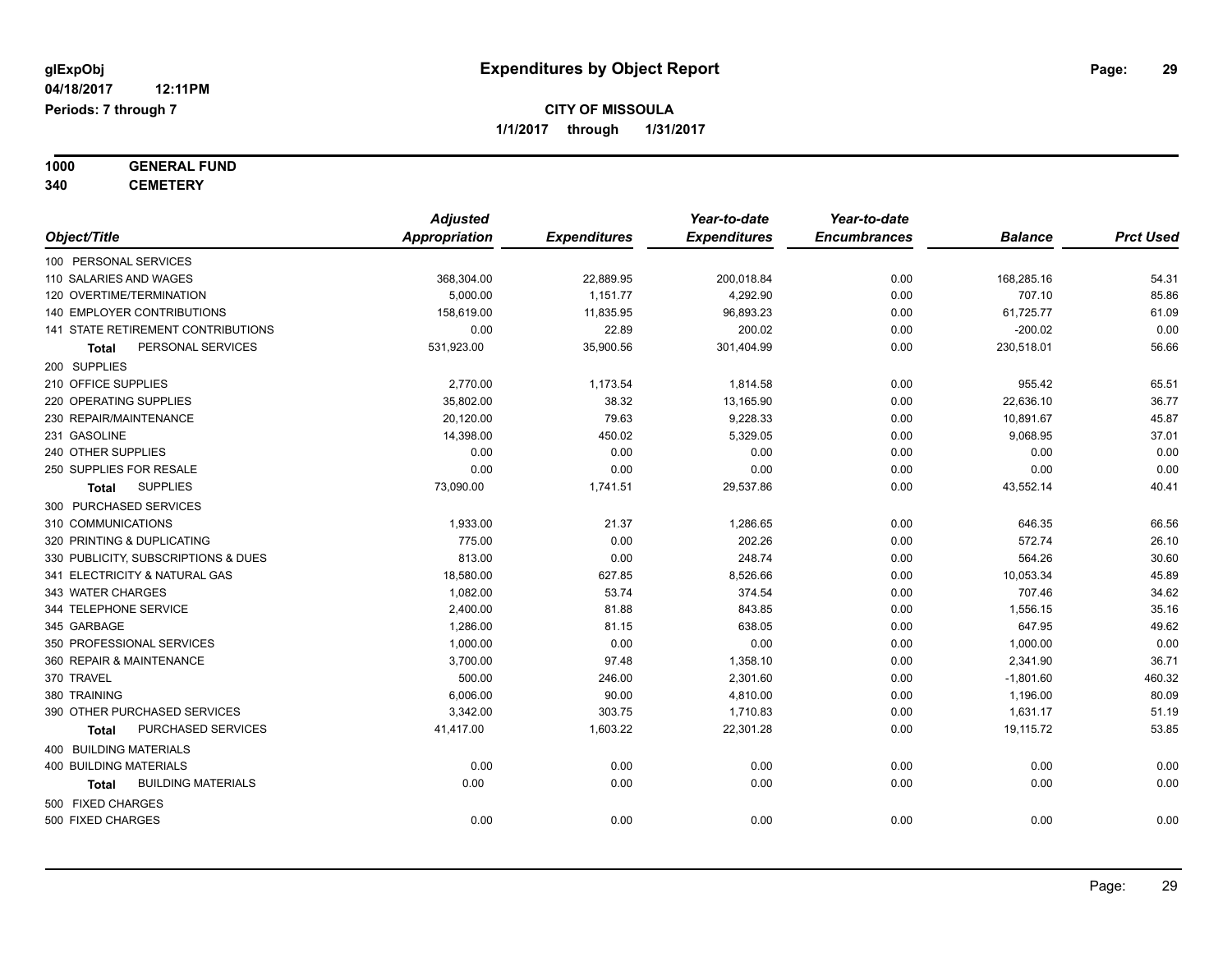**1000 GENERAL FUND 340 CEMETERY**

|                                       | <b>Adjusted</b>      |                     | Year-to-date        | Year-to-date        |                |                  |
|---------------------------------------|----------------------|---------------------|---------------------|---------------------|----------------|------------------|
| Object/Title                          | <b>Appropriation</b> | <b>Expenditures</b> | <b>Expenditures</b> | <b>Encumbrances</b> | <b>Balance</b> | <b>Prct Used</b> |
| 530 EQUIPMENT RENTAL                  | 500.00               | 10.50               | 298.00              | 0.00                | 202.00         | 59.60            |
| <b>FIXED CHARGES</b><br>Total         | 500.00               | 10.50               | 298.00              | 0.00                | 202.00         | 59.60            |
| 800 OTHER OBJECTS                     |                      |                     |                     |                     |                |                  |
| 845 CONTINGENCY                       | 8,185.00             | 0.00                | 5,720.00            | 0.00                | 2,465.00       | 69.88            |
| 850 SALARY SAVINGS                    | 0.00                 | 0.00                | 0.00                | 0.00                | 0.00           | 0.00             |
| OTHER OBJECTS<br><b>Total</b>         | 8,185.00             | 0.00                | 5,720.00            | 0.00                | 2,465.00       | 69.88            |
| 900 CAPITAL OUTLAY                    |                      |                     |                     |                     |                |                  |
| 920 BUILDINGS                         | 0.00                 | 0.00                | 0.00                | 0.00                | 0.00           | 0.00             |
| 930 IMPROVEMENTS                      | 0.00                 | 0.00                | 0.00                | 0.00                | 0.00           | 0.00             |
| 940 MACHINERY & EQUIPMENT             | 0.00                 | 0.00                | 0.00                | 0.00                | 0.00           | 0.00             |
| <b>CAPITAL OUTLAY</b><br><b>Total</b> | 0.00                 | 0.00                | 0.00                | 0.00                | 0.00           | 0.00             |
| <b>CEMETERY</b><br><b>Total</b>       | 655,115.00           | 39,255.79           | 359,262.13          | 0.00                | 295,852.87     | 54.84            |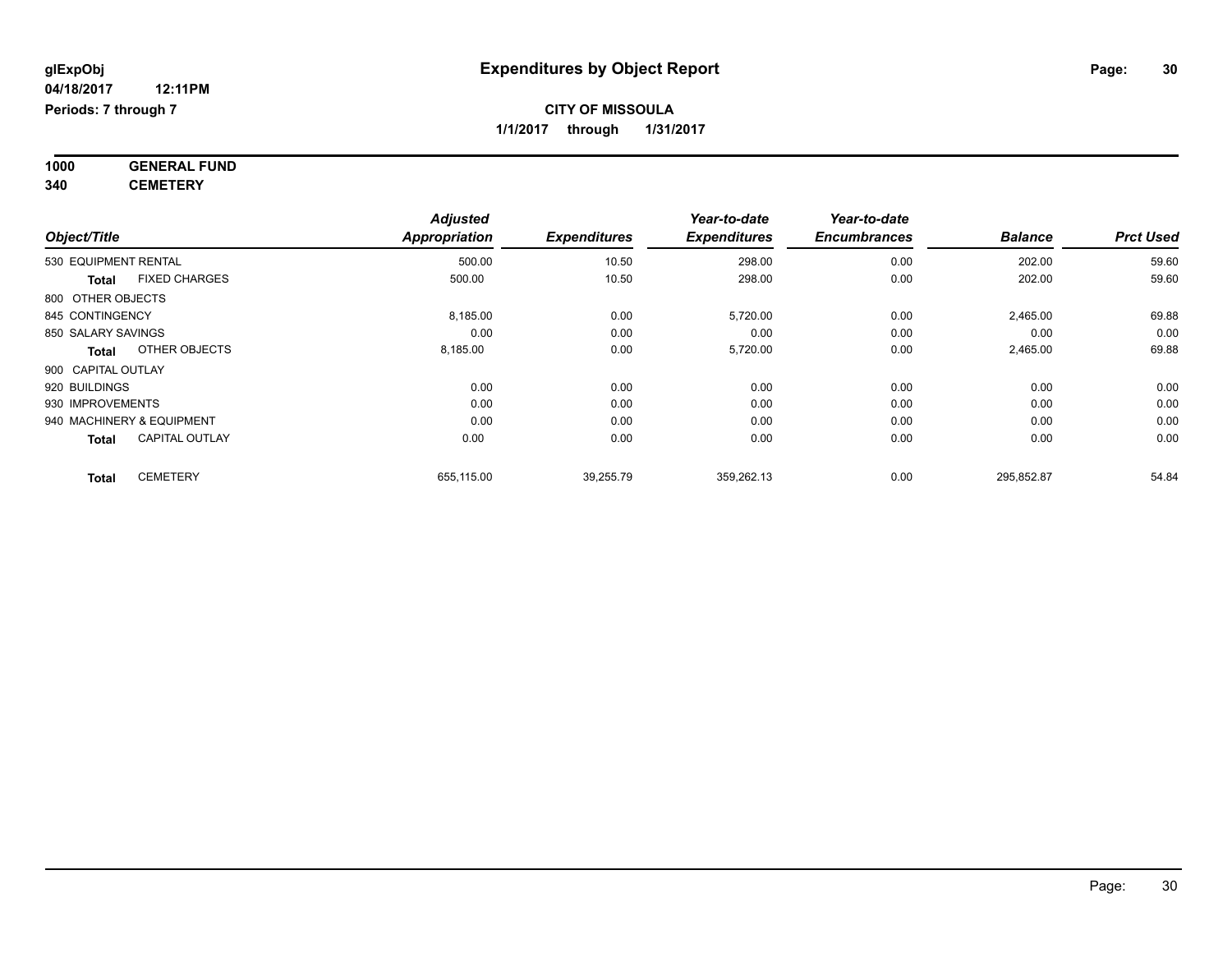# **1000 GENERAL FUND**

**370 PARKS & RECREATION**

|                                     | <b>Adjusted</b>      |                     | Year-to-date        | Year-to-date        |                |                  |
|-------------------------------------|----------------------|---------------------|---------------------|---------------------|----------------|------------------|
| Object/Title                        | <b>Appropriation</b> | <b>Expenditures</b> | <b>Expenditures</b> | <b>Encumbrances</b> | <b>Balance</b> | <b>Prct Used</b> |
| 100 PERSONAL SERVICES               |                      |                     |                     |                     |                |                  |
| 110 SALARIES AND WAGES              | 2,236,515.00         | 129,990.46          | 1,241,528.98        | 0.00                | 994,986.02     | 55.51            |
| 120 OVERTIME/TERMINATION            | 7,000.00             | 0.00                | 2,028.76            | 0.00                | 4,971.24       | 28.98            |
| 130 OTHER                           | 12,760.00            | 0.00                | 0.00                | 0.00                | 12,760.00      | 0.00             |
| 140 EMPLOYER CONTRIBUTIONS          | 782,871.00           | 55,725.11           | 476,574.05          | 0.00                | 306,296.95     | 60.88            |
| 141 STATE RETIREMENT CONTRIBUTIONS  | 0.00                 | 129.99              | 1,241.53            | 0.00                | $-1,241.53$    | 0.00             |
| PERSONAL SERVICES<br>Total          | 3,039,146.00         | 185,845.56          | 1,721,373.32        | 0.00                | 1,317,772.68   | 56.64            |
| 200 SUPPLIES                        |                      |                     |                     |                     |                |                  |
| 210 OFFICE SUPPLIES                 | 5,465.00             | 676.45              | 2,187.24            | 0.00                | 3,277.76       | 40.02            |
| 220 OPERATING SUPPLIES              | 101,401.00           | 7,398.34            | 64,556.92           | 0.00                | 36,844.08      | 63.66            |
| 230 REPAIR/MAINTENANCE              | 68,649.00            | 2,091.39            | 30,504.53           | 0.00                | 38,144.47      | 44.44            |
| 231 GASOLINE                        | 79,836.00            | 3,073.46            | 29,733.76           | 0.00                | 50,102.24      | 37.24            |
| 240 OTHER SUPPLIES                  | 0.00                 | 0.00                | 0.00                | 0.00                | 0.00           | 0.00             |
| <b>SUPPLIES</b><br>Total            | 255,351.00           | 13,239.64           | 126,982.45          | 0.00                | 128,368.55     | 49.73            |
| 300 PURCHASED SERVICES              |                      |                     |                     |                     |                |                  |
| 310 COMMUNICATIONS                  | 4,368.00             | 396.57              | 1,999.48            | 0.00                | 2,368.52       | 45.78            |
| 320 PRINTING & DUPLICATING          | 8,700.00             | 94.90               | 1,295.76            | 0.00                | 7,404.24       | 14.89            |
| 330 PUBLICITY, SUBSCRIPTIONS & DUES | 9,140.00             | 525.00              | 1,758.12            | 0.00                | 7,381.88       | 19.24            |
| 340 SEWER                           | 2,208.00             | 0.00                | 942.92              | 0.00                | 1,265.08       | 42.70            |
| 341 ELECTRICITY & NATURAL GAS       | 109,632.00           | 6,289.38            | 33,774.59           | 0.00                | 75,857.41      | 30.81            |
| 343 WATER CHARGES                   | 156,800.00           | 47.99               | 131,063.62          | 0.00                | 25,736.38      | 83.59            |
| 344 TELEPHONE SERVICE               | 20,021.00            | 570.83              | 8,033.48            | 0.00                | 11,987.52      | 40.13            |
| 345 GARBAGE                         | 29,414.00            | 1,054.03            | 17,575.11           | 0.00                | 11,838.89      | 59.75            |
| 350 PROFESSIONAL SERVICES           | 60,750.00            | 1,378.24            | 10,105.60           | 0.00                | 50,644.40      | 16.63            |
| 360 REPAIR & MAINTENANCE            | 47,756.00            | 1,306.33            | 9,825.35            | 0.00                | 37,930.65      | 20.57            |
| 370 TRAVEL                          | 6,194.00             | 66.03               | 1,079.01            | 0.00                | 5,114.99       | 17.42            |
| 380 TRAINING                        | 5,236.00             | 1,424.00            | 5,032.69            | 0.00                | 203.31         | 96.12            |
| 390 OTHER PURCHASED SERVICES        | 43,371.00            | 4,867.94            | 20,975.82           | 0.00                | 22,395.18      | 48.36            |
| PURCHASED SERVICES<br>Total         | 503,590.00           | 18,021.24           | 243,461.55          | 0.00                | 260,128.45     | 48.35            |
| 800 OTHER OBJECTS                   |                      |                     |                     |                     |                |                  |
| 820 TRANSFERS TO OTHER FUNDS        | 17,810.00            | 0.00                | 17,810.00           | 0.00                | 0.00           | 100.00           |
| OTHER OBJECTS<br>Total              | 17,810.00            | 0.00                | 17,810.00           | 0.00                | 0.00           | 100.00           |
| 900 CAPITAL OUTLAY                  |                      |                     |                     |                     |                |                  |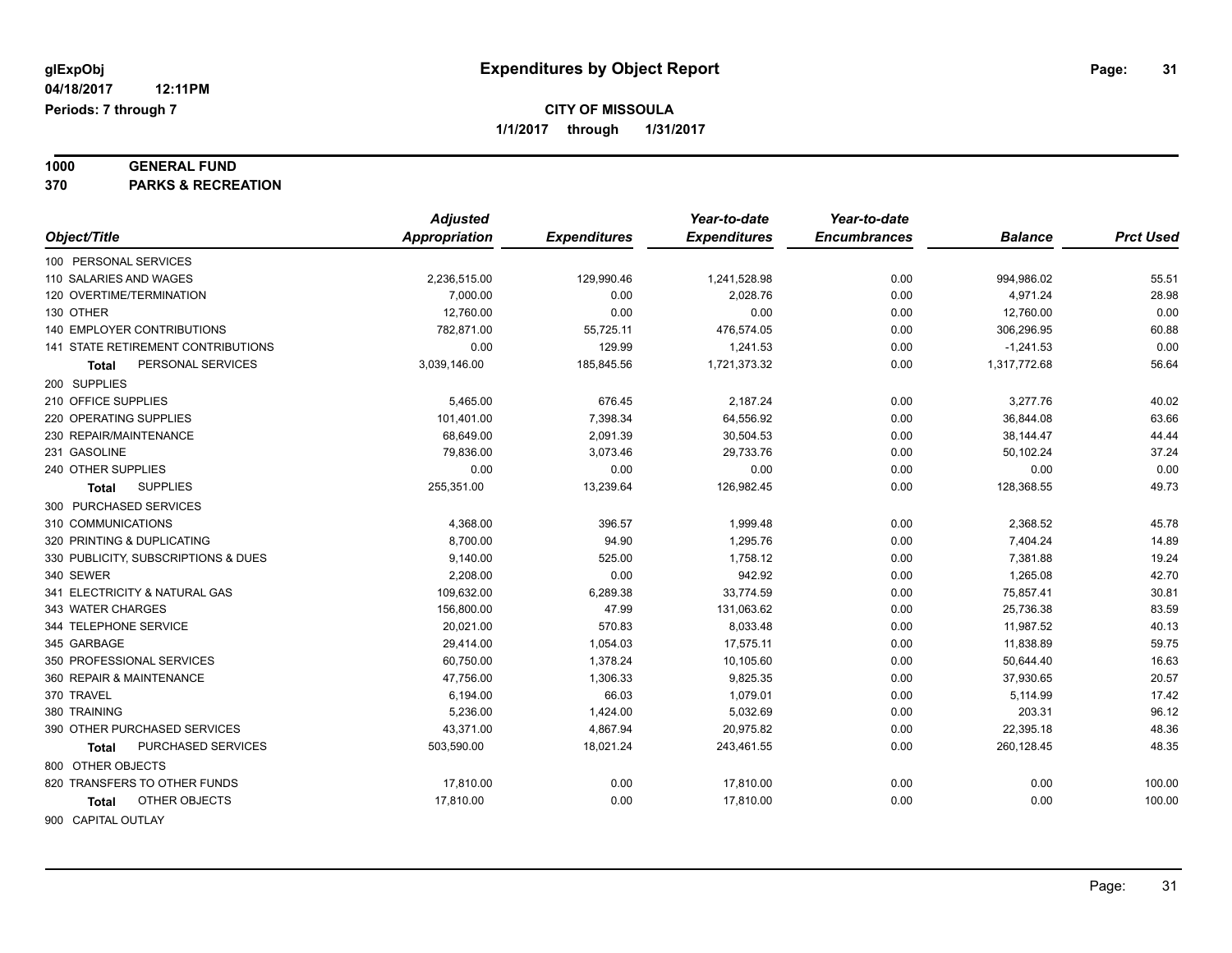**04/18/2017 12:11PM Periods: 7 through 7**

**Prct Used** 

### **CITY OF MISSOULA 1/1/2017 through 1/31/2017**

#### **1000 GENERAL FUND 370 PARKS & RECREATION**

| Object/Title     |                           | <b>Adjusted</b><br>Appropriation | <b>Expenditures</b> | Year-to-date<br><b>Expenditures</b> | Year-to-date<br><b>Encumbrances</b> | <b>Balance</b> | <b>Prct Used</b> |
|------------------|---------------------------|----------------------------------|---------------------|-------------------------------------|-------------------------------------|----------------|------------------|
| 930 IMPROVEMENTS |                           | 0.00                             | 0.00                | 0.00                                | 0.00                                | 0.00           | 0.00             |
|                  | 940 MACHINERY & EQUIPMENT | 0.00                             | 0.00                | 0.00                                | 0.00                                | 0.00           | 0.00             |
| <b>Total</b>     | <b>CAPITAL OUTLAY</b>     | 0.00                             | 0.00                | 0.00                                | 0.00                                | 0.00           | 0.00             |
| <b>Total</b>     | PARKS & RECREATION        | 3,815,897.00                     | 217.106.44          | 2.109.627.32                        | 0.00                                | 1.706.269.68   | 55.29            |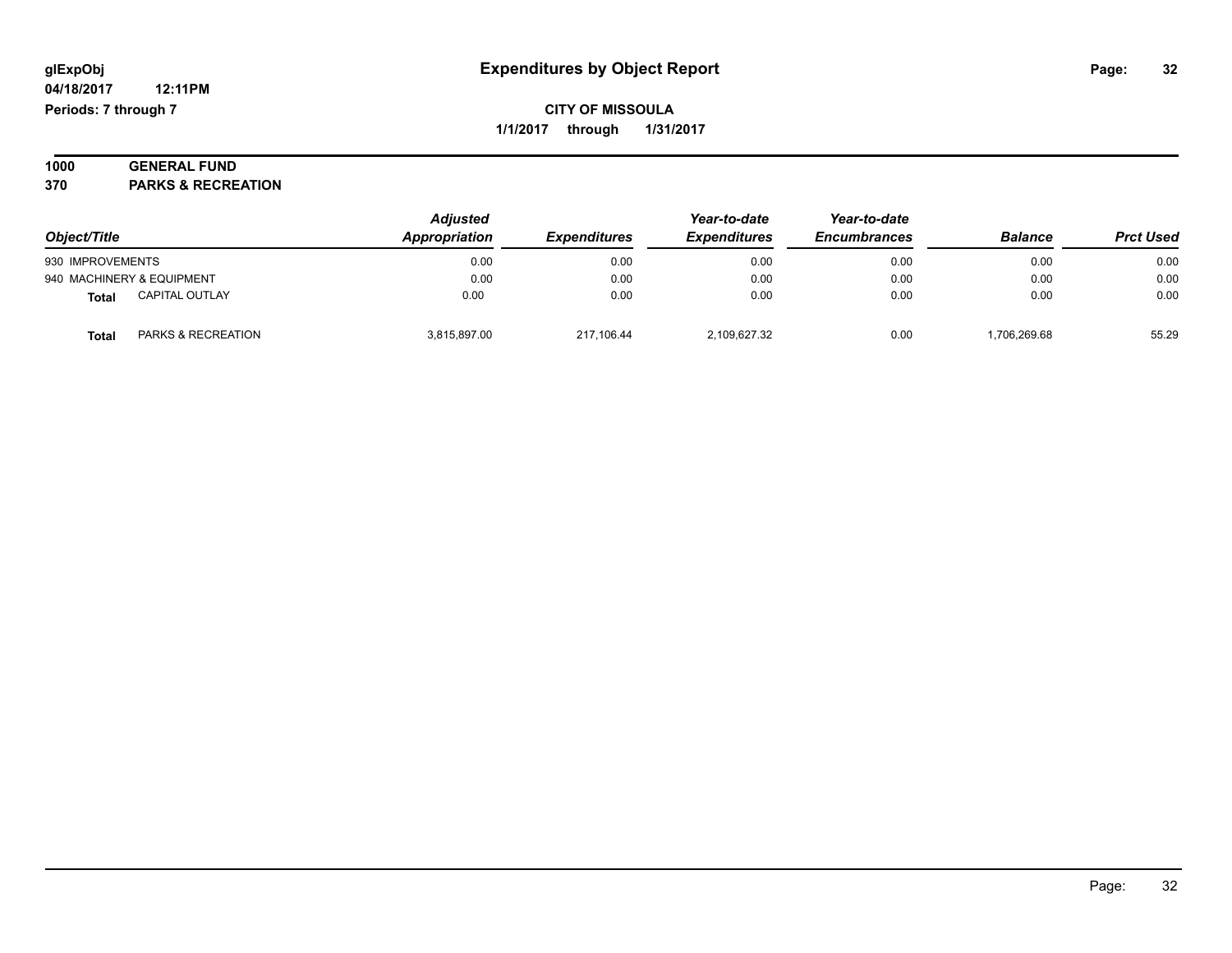# **1000 GENERAL FUND**

**390 NON-DEPARTMENTAL**

|                                                   | <b>Adjusted</b> |                     | Year-to-date        | Year-to-date        |                |                  |
|---------------------------------------------------|-----------------|---------------------|---------------------|---------------------|----------------|------------------|
| Object/Title                                      | Appropriation   | <b>Expenditures</b> | <b>Expenditures</b> | <b>Encumbrances</b> | <b>Balance</b> | <b>Prct Used</b> |
| 100 PERSONAL SERVICES                             |                 |                     |                     |                     |                |                  |
| 110 SALARIES AND WAGES                            | 223,805.00      | 0.00                | 0.00                | 0.00                | 223,805.00     | 0.00             |
| 120 OVERTIME/TERMINATION                          | 22,270.00       | 0.00                | 0.00                | 0.00                | 22,270.00      | 0.00             |
| 130 OTHER                                         | 0.00            | 0.00                | 0.00                | 0.00                | 0.00           | 0.00             |
| 140 EMPLOYER CONTRIBUTIONS                        | $-46,092.00$    | $-2.10$             | $-512.90$           | 0.00                | $-45,579.10$   | 1.11             |
| PERSONAL SERVICES<br>Total                        | 199,983.00      | $-2.10$             | $-512.90$           | 0.00                | 200,495.90     | $-0.26$          |
| 200 SUPPLIES                                      |                 |                     |                     |                     |                |                  |
| 220 OPERATING SUPPLIES                            | 0.00            | 0.00                | 0.00                | 0.00                | 0.00           | 0.00             |
| 230 REPAIR/MAINTENANCE                            | 50,000.00       | 0.00                | 0.00                | 0.00                | 50,000.00      | 0.00             |
| 240 OTHER SUPPLIES                                | 65,000.00       | 0.00                | 0.00                | 0.00                | 65,000.00      | 0.00             |
| <b>SUPPLIES</b><br>Total                          | 115,000.00      | 0.00                | 0.00                | 0.00                | 115,000.00     | 0.00             |
| 300 PURCHASED SERVICES                            |                 |                     |                     |                     |                |                  |
| 341 ELECTRICITY & NATURAL GAS                     | 0.00            | 0.00                | 885.50              | 0.00                | $-885.50$      | 0.00             |
| 342 STORM WATER                                   | 22,023.00       | 0.00                | 0.00                | 0.00                | 22,023.00      | 0.00             |
| 350 PROFESSIONAL SERVICES                         | 33,000.00       | 2,249.00            | 2,249.00            | 0.00                | 30,751.00      | 6.82             |
| 360 REPAIR & MAINTENANCE                          | 0.00            | 1,762.00            | 1,762.00            | 0.00                | $-1,762.00$    | 0.00             |
| 390 OTHER PURCHASED SERVICES                      | 0.00            | 0.00                | 0.00                | 0.00                | 0.00           | 0.00             |
| PURCHASED SERVICES<br><b>Total</b>                | 55,023.00       | 4,011.00            | 4,896.50            | 0.00                | 50,126.50      | 8.90             |
| 500 FIXED CHARGES                                 |                 |                     |                     |                     |                |                  |
| 500 FIXED CHARGES                                 | 1,029,863.00    | 612.00              | 502,188.84          | 0.00                | 527,674.16     | 48.76            |
| 550 MERCHANT SERVICE FEES                         | 29,700.00       | 0.00                | 0.00                | 0.00                | 29,700.00      | 0.00             |
| <b>FIXED CHARGES</b><br><b>Total</b>              | 1,059,563.00    | 612.00              | 502,188.84          | 0.00                | 557,374.16     | 47.40            |
| 600 DEBT SERVICE                                  |                 |                     |                     |                     |                |                  |
| 610 PRINCIPAL                                     | 575,801.00      | 0.00                | 532,059.29          | 0.00                | 43,741.71      | 92.40            |
| 620 INTEREST / SERVICE FEES                       | 14,524.00       | 0.00                | 12,649.86           | 0.00                | 1,874.14       | 87.10            |
| <b>DEBT SERVICE</b><br><b>Total</b>               | 590,325.00      | 0.00                | 544,709.15          | 0.00                | 45,615.85      | 92.27            |
| 700 GRANTS & CONTRIBUTIONS                        |                 |                     |                     |                     |                |                  |
| 700 GRANTS & CONTRIBUTIONS                        | 1,929,519.00    | 873,001.50          | 873,001.50          | 0.00                | 1,056,517.50   | 45.24            |
| <b>GRANTS &amp; CONTRIBUTIONS</b><br><b>Total</b> | 1,929,519.00    | 873,001.50          | 873,001.50          | 0.00                | 1,056,517.50   | 45.24            |
| 800 OTHER OBJECTS                                 |                 |                     |                     |                     |                |                  |
| 820 TRANSFERS TO OTHER FUNDS                      | 1,973,341.00    | 6,093.96            | 1,282,997.64        | 0.00                | 690,343.36     | 65.02            |
| 845 CONTINGENCY                                   | 128,496.00      | 474.43              | 11,358.04           | 0.00                | 117,137.96     | 8.84             |
| 850 SALARY SAVINGS                                | $-135,000.00$   | 0.00                | 0.00                | 0.00                | $-135,000.00$  | 0.00             |
|                                                   |                 |                     |                     |                     |                |                  |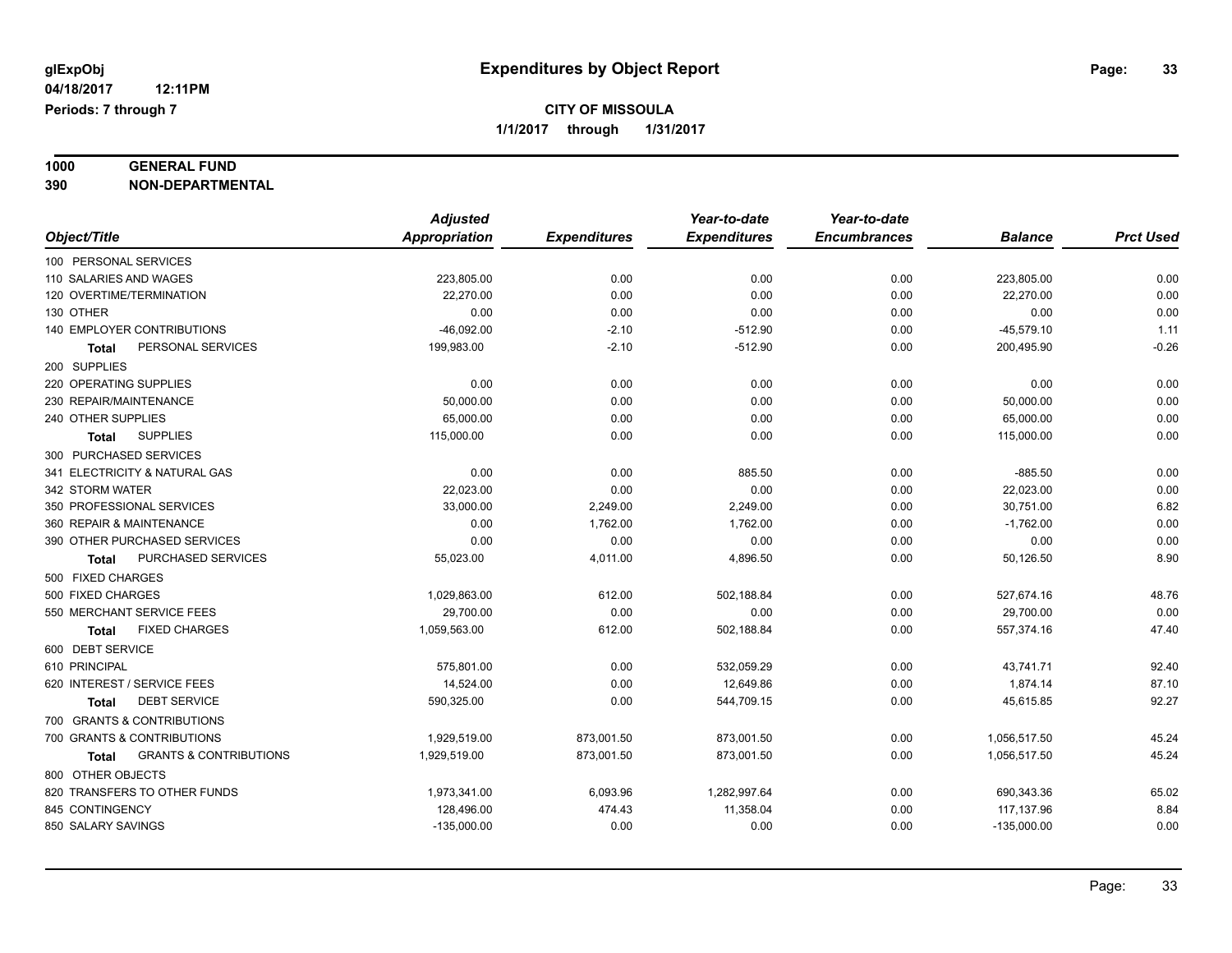#### **1000 GENERAL FUND 390 NON-DEPARTMENTAL**

| Object/Title       |                           | <b>Adjusted</b><br>Appropriation | <b>Expenditures</b> | Year-to-date<br><b>Expenditures</b> | Year-to-date<br><b>Encumbrances</b> | <b>Balance</b> | <b>Prct Used</b> |
|--------------------|---------------------------|----------------------------------|---------------------|-------------------------------------|-------------------------------------|----------------|------------------|
| <b>Total</b>       | OTHER OBJECTS             | 1,966,837.00                     | 6,568.39            | 1,294,355.68                        | 0.00                                | 672.481.32     | 65.81            |
| 900 CAPITAL OUTLAY |                           |                                  |                     |                                     |                                     |                |                  |
|                    | 940 MACHINERY & EQUIPMENT | 0.00                             | 0.00                | 0.00                                | 0.00                                | 0.00           | 0.00             |
| <b>Total</b>       | <b>CAPITAL OUTLAY</b>     | 0.00                             | 0.00                | 0.00                                | 0.00                                | 0.00           | 0.00             |
| <b>Total</b>       | NON-DEPARTMENTAL          | 5,916,250.00                     | 884,190.79          | 3.218.638.77                        | 0.00                                | 2,697,611.23   | 54.40            |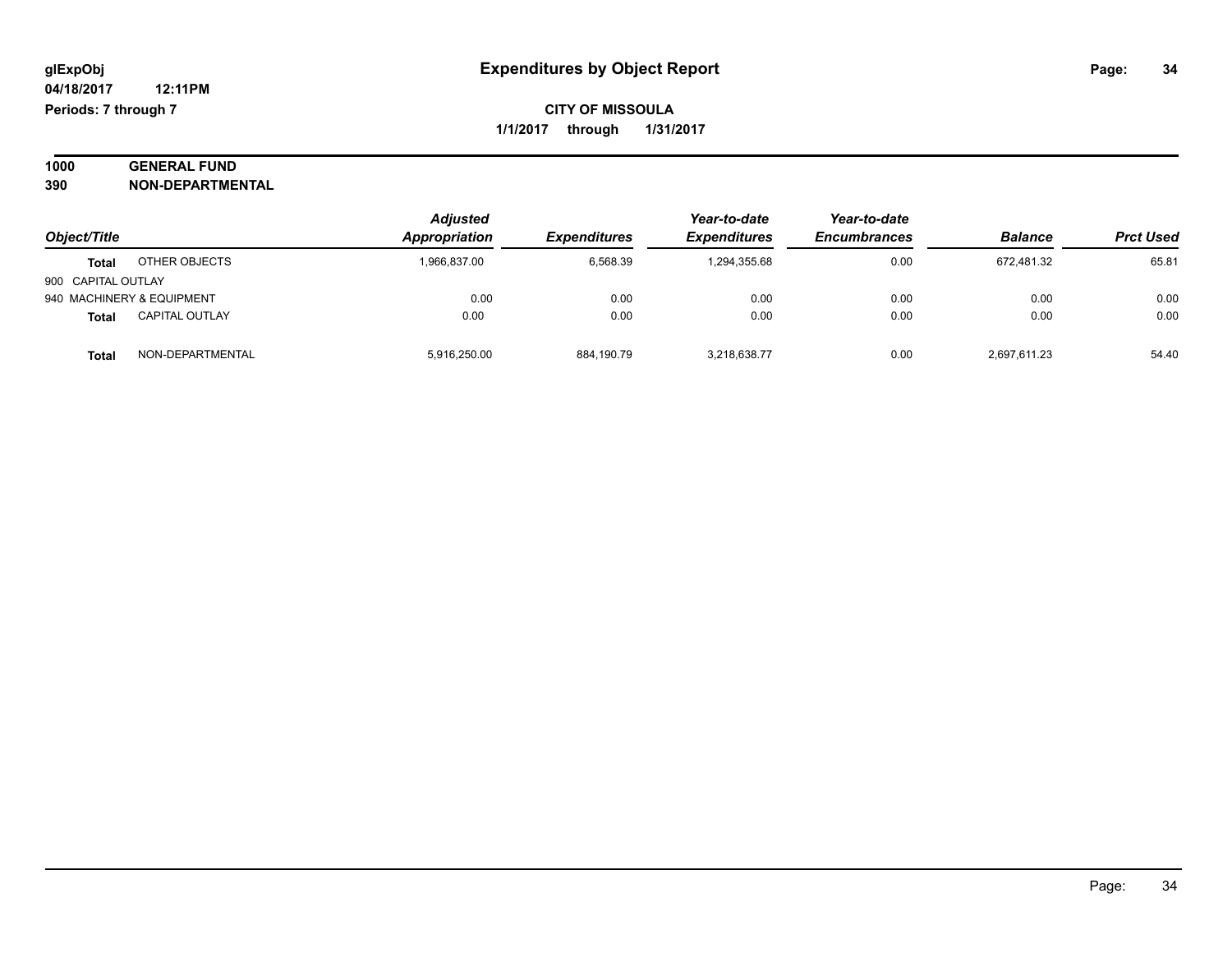**1000 GENERAL FUND**

|                                       | <b>Adjusted</b> |                     | Year-to-date        | Year-to-date        |                |                  |
|---------------------------------------|-----------------|---------------------|---------------------|---------------------|----------------|------------------|
| Object/Title                          | Appropriation   | <b>Expenditures</b> | <b>Expenditures</b> | <b>Encumbrances</b> | <b>Balance</b> | <b>Prct Used</b> |
| 100 PERSONAL SERVICES                 |                 |                     |                     |                     |                |                  |
| 110 SALARIES AND WAGES                | 26,570,193.00   | 1,979,596.42        | 14,446,313.59       | 0.00                | 12,123,879.41  | 54.37            |
| 115 SALARIES/HEALTH INSURANCE BENEFIT | 775,431.00      | 133,380.00          | 860,160.60          | 0.00                | $-84,729.60$   | 110.93           |
| 120 OVERTIME/TERMINATION              | 1,176,369.00    | 59,618.14           | 791,273.65          | 0.00                | 385,095.35     | 67.26            |
| 121 OUTSIDE HIRE OVERTIME             | 75,000.00       | 4,017.23            | 68,825.54           | 0.00                | 6,174.46       | 91.77            |
| 122 COURT & CELL PHONE OT             | 23,342.00       | 2,696.17            | 19,306.52           | 0.00                | 4,035.48       | 82.71            |
| 123 CELL PHONE OVERTIME               | 60,690.00       | 882.98              | 5,411.88            | 0.00                | 55,278.12      | 8.92             |
| 130 OTHER                             | 186,595.00      | 612.50              | 129,306.99          | 0.00                | 57,288.01      | 69.30            |
| 133 EDUCATION COMPENSATION            | 0.00            | 1,410.00            | 9,797.00            | 0.00                | $-9,797.00$    | 0.00             |
| 140 EMPLOYER CONTRIBUTIONS            | 11,684,533.00   | 638,878.21          | 4,737,632.01        | 0.00                | 6,946,900.99   | 40.55            |
| 141 STATE RETIREMENT CONTRIBUTIONS    | 2,439,585.00    | 377,680.70          | 2,550,682.47        | 0.00                | $-111,097.47$  | 104.55           |
| PERSONAL SERVICES<br><b>Total</b>     | 42,991,738.00   | 3,198,772.35        | 23,618,710.25       | 0.00                | 19,373,027.75  | 54.94            |
| 200 SUPPLIES                          |                 |                     |                     |                     |                |                  |
| 210 OFFICE SUPPLIES                   | 98,519.00       | 13,749.97           | 48,721.52           | 0.00                | 49,797.48      | 49.45            |
| 220 OPERATING SUPPLIES                | 701,628.00      | 92,863.67           | 345,501.78          | 0.00                | 356,126.22     | 49.24            |
| 230 REPAIR/MAINTENANCE                | 440,218.00      | 19,989.81           | 121,717.29          | 0.00                | 318,500.71     | 27.65            |
| 231 GASOLINE                          | 580,576.00      | 21,290.55           | 192,890.34          | 0.00                | 387,685.66     | 33.22            |
| 240 OTHER SUPPLIES                    | 120,219.00      | 2,914.38            | 26,903.24           | 0.00                | 93,315.76      | 22.38            |
| 250 SUPPLIES FOR RESALE               | 0.00            | 0.00                | 0.00                | 0.00                | 0.00           | 0.00             |
| <b>SUPPLIES</b><br>Total              | 1,941,160.00    | 150,808.38          | 735,734.17          | 0.00                | 1,205,425.83   | 37.90            |
| 300 PURCHASED SERVICES                |                 |                     |                     |                     |                |                  |
| 310 COMMUNICATIONS                    | 121,896.00      | 16,168.70           | 87,108.51           | 0.00                | 34,787.49      | 71.46            |
| 320 PRINTING & DUPLICATING            | 55,591.00       | 2,848.38            | 14,044.32           | 0.00                | 41,546.68      | 25.26            |
| 330 PUBLICITY, SUBSCRIPTIONS & DUES   | 115,739.00      | 3,528.00            | 91,222.54           | 0.00                | 24,516.46      | 78.82            |
| 340 SEWER                             | 6,440.00        | 1,417.95            | 3,629.61            | 0.00                | 2,810.39       | 56.36            |
| 341 ELECTRICITY & NATURAL GAS         | 548,421.00      | 56,944.28           | 243,965.45          | 0.00                | 304,455.55     | 44.49            |
| 342 STORM WATER                       | 22,023.00       | 0.00                | 0.00                | 0.00                | 22,023.00      | 0.00             |
| 343 WATER CHARGES                     | 184,915.00      | 3,123.73            | 147,910.69          | 0.00                | 37,004.31      | 79.99            |
| 344 TELEPHONE SERVICE                 | 256,720.00      | 36,444.68           | 144,756.08          | 0.00                | 111,963.92     | 56.39            |
| 345 GARBAGE                           | 59,500.00       | 2,319.31            | 26,691.04           | 0.00                | 32,808.96      | 44.86            |
| 350 PROFESSIONAL SERVICES             | 1,118,367.00    | 27,759.42           | 389,549.19          | 0.00                | 728,817.81     | 34.83            |
| 360 REPAIR & MAINTENANCE              | 972,700.00      | 117,220.18          | 680,114.56          | 0.00                | 292,585.44     | 69.92            |
| 370 TRAVEL                            | 133,895.00      | 2,747.64            | 36,596.29           | 0.00                | 97,298.71      | 27.33            |
| 380 TRAINING                          | 134,693.00      | 7,956.68            | 52,220.21           | 0.00                | 82,472.79      | 38.77            |
| 390 OTHER PURCHASED SERVICES          | 356,977.00      | 14,007.58           | 140,144.40          | 0.00                | 216,832.60     | 39.26            |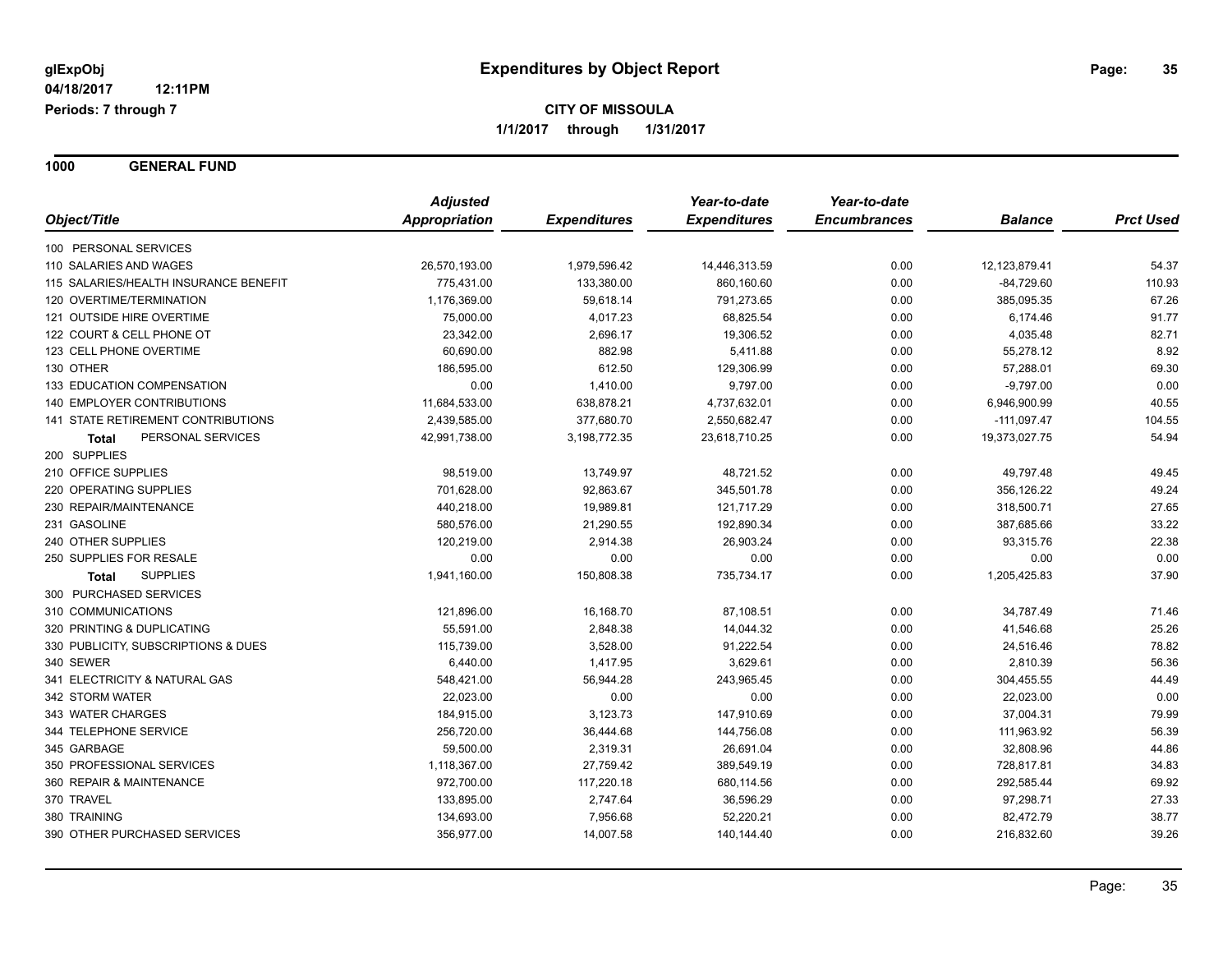**1000 GENERAL FUND**

|                                            | <b>Adjusted</b> |                     | Year-to-date<br><b>Expenditures</b> | Year-to-date<br><b>Encumbrances</b> | <b>Balance</b> | <b>Prct Used</b> |
|--------------------------------------------|-----------------|---------------------|-------------------------------------|-------------------------------------|----------------|------------------|
| Object/Title                               | Appropriation   | <b>Expenditures</b> |                                     |                                     |                |                  |
| 392 DONATIONS AND SALES                    | 0.00            | 354.00              | 1,749.48                            | 0.00                                | $-1,749.48$    | 0.00             |
| PURCHASED SERVICES<br>Total                | 4,087,877.00    | 292,840.53          | 2,059,702.37                        | 0.00                                | 2,028,174.63   | 50.39            |
| 400 BUILDING MATERIALS                     |                 |                     |                                     |                                     |                |                  |
| <b>400 BUILDING MATERIALS</b>              | 62,263.00       | 0.00                | 33,370.86                           | 0.00                                | 28,892.14      | 53.60            |
| <b>BUILDING MATERIALS</b><br>Total         | 62.263.00       | 0.00                | 33.370.86                           | 0.00                                | 28.892.14      | 53.60            |
| 500 FIXED CHARGES                          |                 |                     |                                     |                                     |                |                  |
| 500 FIXED CHARGES                          | 1,146,453.00    | 6,516.97            | 598,491.58                          | 0.00                                | 547,961.42     | 52.20            |
| 530 EQUIPMENT RENTAL                       | 500.00          | 10.50               | 298.00                              | 0.00                                | 202.00         | 59.60            |
| 550 MERCHANT SERVICE FEES                  | 29,700.00       | 0.00                | 0.00                                | 0.00                                | 29,700.00      | 0.00             |
| <b>FIXED CHARGES</b><br><b>Total</b>       | 1,176,653.00    | 6,527.47            | 598,789.58                          | 0.00                                | 577,863.42     | 50.89            |
| 600 DEBT SERVICE                           |                 |                     |                                     |                                     |                |                  |
| 610 PRINCIPAL                              | 575.801.00      | 0.00                | 532,059.29                          | 0.00                                | 43,741.71      | 92.40            |
| 620 INTEREST / SERVICE FEES                | 14.524.00       | 0.00                | 12.649.86                           | 0.00                                | 1,874.14       | 87.10            |
| <b>DEBT SERVICE</b><br>Total               | 590,325.00      | 0.00                | 544,709.15                          | 0.00                                | 45,615.85      | 92.27            |
| 700 GRANTS & CONTRIBUTIONS                 |                 |                     |                                     |                                     |                |                  |
| 700 GRANTS & CONTRIBUTIONS                 | 2,592,429.00    | 973,845.29          | 1,297,070.95                        | 0.00                                | 1,295,358.05   | 50.03            |
| <b>GRANTS &amp; CONTRIBUTIONS</b><br>Total | 2,592,429.00    | 973,845.29          | 1,297,070.95                        | 0.00                                | 1,295,358.05   | 50.03            |
| 800 OTHER OBJECTS                          |                 |                     |                                     |                                     |                |                  |
| 820 TRANSFERS TO OTHER FUNDS               | 2.172.871.00    | 6,093.96            | 1,400,867.64                        | 0.00                                | 772.003.36     | 64.47            |
| 845 CONTINGENCY                            | 136.681.00      | 474.43              | 17,078.04                           | 0.00                                | 119,602.96     | 12.49            |
| 850 SALARY SAVINGS                         | $-135,000.00$   | 0.00                | 0.00                                | 0.00                                | $-135,000.00$  | 0.00             |
| OTHER OBJECTS<br>Total                     | 2,174,552.00    | 6,568.39            | 1,417,945.68                        | 0.00                                | 756,606.32     | 65.21            |
| 900 CAPITAL OUTLAY                         |                 |                     |                                     |                                     |                |                  |
| 920 BUILDINGS                              | 0.00            | 0.00                | 0.00                                | 0.00                                | 0.00           | 0.00             |
| 930 IMPROVEMENTS                           | 104,814.00      | 0.00                | 42,755.71                           | 0.00                                | 62,058.29      | 40.79            |
| 940 MACHINERY & EQUIPMENT                  | 8,500.00        | 0.00                | 0.00                                | 0.00                                | 8,500.00       | 0.00             |
| <b>CAPITAL OUTLAY</b><br><b>Total</b>      | 113,314.00      | 0.00                | 42,755.71                           | 0.00                                | 70,558.29      | 37.73            |
| <b>GENERAL FUND</b><br>Total               | 55,730,311.00   | 4,629,362.41        | 30,348,788.72                       | 0.00                                | 25,381,522.28  | 54.46            |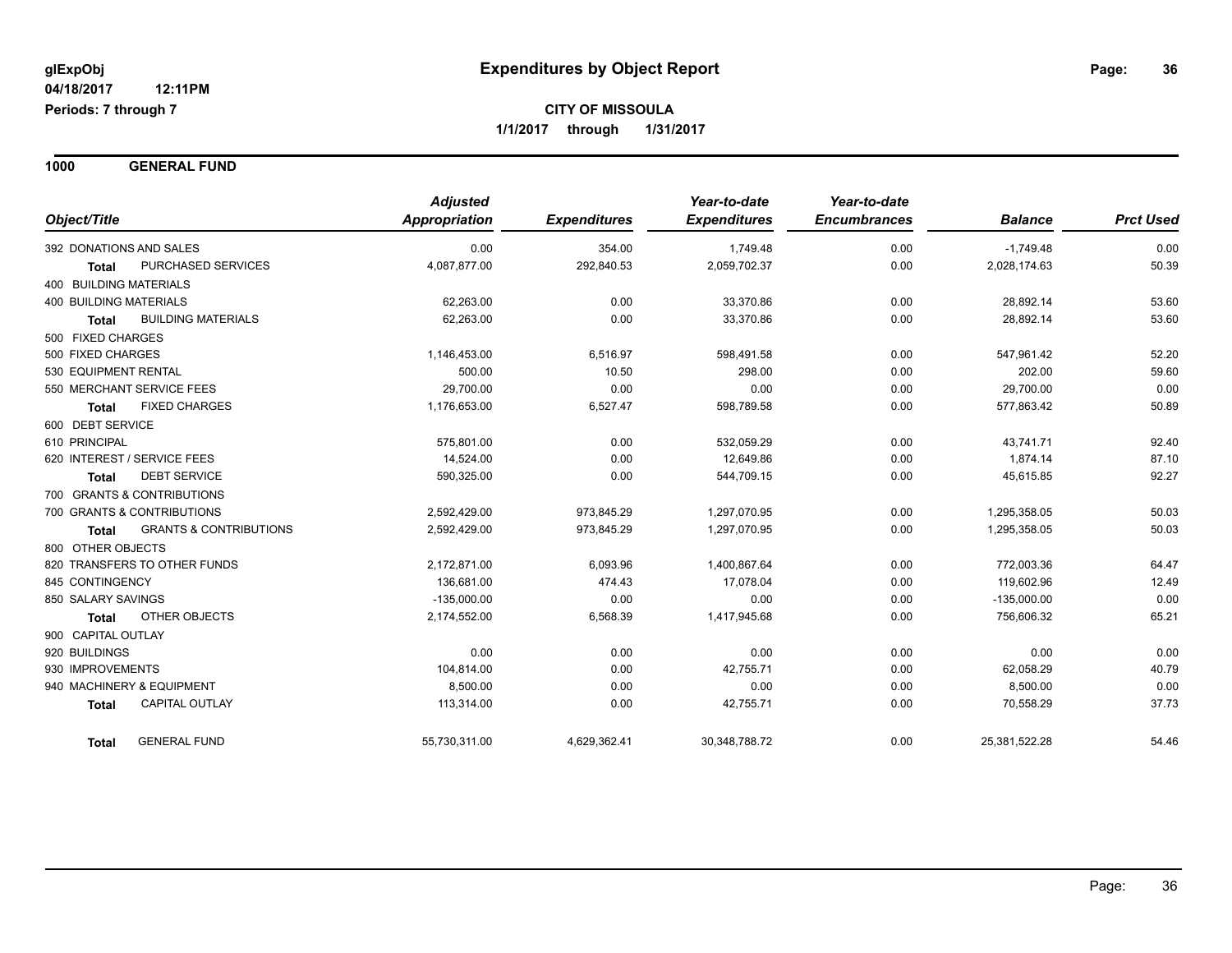**1211 PARK ACQUISITION & DEVELOPMENT**

**370 PARKS & RECREATION**

|                        |                              | <b>Adjusted</b>      |                     | Year-to-date        | Year-to-date        |                |                  |
|------------------------|------------------------------|----------------------|---------------------|---------------------|---------------------|----------------|------------------|
| Object/Title           |                              | <b>Appropriation</b> | <b>Expenditures</b> | <b>Expenditures</b> | <b>Encumbrances</b> | <b>Balance</b> | <b>Prct Used</b> |
| 200 SUPPLIES           |                              |                      |                     |                     |                     |                |                  |
| 220 OPERATING SUPPLIES |                              | 10,000.00            | 0.00                | 0.00                | 0.00                | 10,000.00      | 0.00             |
| Total                  | <b>SUPPLIES</b>              | 10,000.00            | 0.00                | 0.00                | 0.00                | 10,000.00      | 0.00             |
| 300 PURCHASED SERVICES |                              |                      |                     |                     |                     |                |                  |
|                        | 350 PROFESSIONAL SERVICES    | 25,000.00            | 0.00                | 0.00                | 0.00                | 25,000.00      | 0.00             |
|                        | 360 REPAIR & MAINTENANCE     | 0.00                 | 0.00                | 0.00                | 0.00                | 0.00           | 0.00             |
|                        | 390 OTHER PURCHASED SERVICES | 10,000.00            | 0.00                | 0.00                | 0.00                | 10,000.00      | 0.00             |
| Total                  | <b>PURCHASED SERVICES</b>    | 35,000.00            | 0.00                | 0.00                | 0.00                | 35,000.00      | 0.00             |
| 500 FIXED CHARGES      |                              |                      |                     |                     |                     |                |                  |
|                        | 550 MERCHANT SERVICE FEES    | 0.00                 | 0.00                | 0.00                | 0.00                | 0.00           | 0.00             |
| <b>Total</b>           | <b>FIXED CHARGES</b>         | 0.00                 | 0.00                | 0.00                | 0.00                | 0.00           | 0.00             |
| 800 OTHER OBJECTS      |                              |                      |                     |                     |                     |                |                  |
|                        | 820 TRANSFERS TO OTHER FUNDS | 0.00                 | 0.00                | 0.00                | 0.00                | 0.00           | 0.00             |
| <b>Total</b>           | OTHER OBJECTS                | 0.00                 | 0.00                | 0.00                | 0.00                | 0.00           | 0.00             |
| 900 CAPITAL OUTLAY     |                              |                      |                     |                     |                     |                |                  |
| 930 IMPROVEMENTS       |                              | 168,578.00           | 0.00                | 0.00                | 0.00                | 168,578.00     | 0.00             |
|                        | 940 MACHINERY & EQUIPMENT    | 29,650.00            | 0.00                | 0.00                | 0.00                | 29,650.00      | 0.00             |
| <b>Total</b>           | <b>CAPITAL OUTLAY</b>        | 198,228.00           | 0.00                | 0.00                | 0.00                | 198,228.00     | 0.00             |
| <b>Total</b>           | PARKS & RECREATION           | 243,228.00           | 0.00                | 0.00                | 0.00                | 243,228.00     | 0.00             |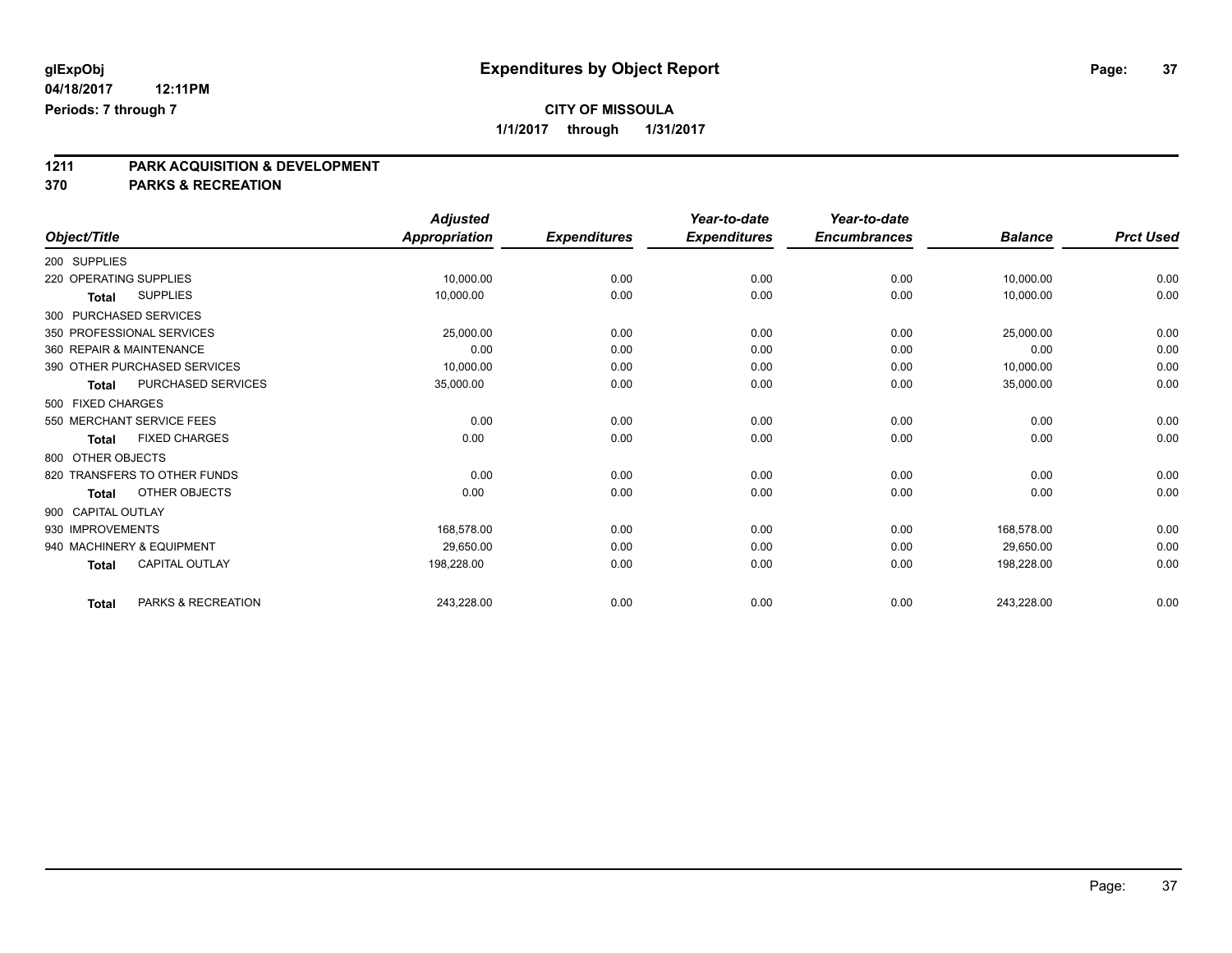#### **1211 PARK ACQUISITION & DEVELOPMENT**

|                        |                                | <b>Adjusted</b>      |                     | Year-to-date        | Year-to-date        |                |                  |
|------------------------|--------------------------------|----------------------|---------------------|---------------------|---------------------|----------------|------------------|
| Object/Title           |                                | <b>Appropriation</b> | <b>Expenditures</b> | <b>Expenditures</b> | <b>Encumbrances</b> | <b>Balance</b> | <b>Prct Used</b> |
| 200 SUPPLIES           |                                |                      |                     |                     |                     |                |                  |
| 220 OPERATING SUPPLIES |                                | 10,000.00            | 0.00                | 0.00                | 0.00                | 10,000.00      | 0.00             |
| <b>Total</b>           | <b>SUPPLIES</b>                | 10,000.00            | 0.00                | 0.00                | 0.00                | 10,000.00      | 0.00             |
|                        | 300 PURCHASED SERVICES         |                      |                     |                     |                     |                |                  |
|                        | 350 PROFESSIONAL SERVICES      | 25,000.00            | 0.00                | 0.00                | 0.00                | 25,000.00      | 0.00             |
|                        | 360 REPAIR & MAINTENANCE       | 0.00                 | 0.00                | 0.00                | 0.00                | 0.00           | 0.00             |
|                        | 390 OTHER PURCHASED SERVICES   | 10,000.00            | 0.00                | 0.00                | 0.00                | 10,000.00      | 0.00             |
| <b>Total</b>           | PURCHASED SERVICES             | 35,000.00            | 0.00                | 0.00                | 0.00                | 35,000.00      | 0.00             |
| 500 FIXED CHARGES      |                                |                      |                     |                     |                     |                |                  |
|                        | 550 MERCHANT SERVICE FEES      | 0.00                 | 0.00                | 0.00                | 0.00                | 0.00           | 0.00             |
| Total                  | <b>FIXED CHARGES</b>           | 0.00                 | 0.00                | 0.00                | 0.00                | 0.00           | 0.00             |
| 800 OTHER OBJECTS      |                                |                      |                     |                     |                     |                |                  |
|                        | 820 TRANSFERS TO OTHER FUNDS   | 0.00                 | 0.00                | 0.00                | 0.00                | 0.00           | 0.00             |
| Total                  | OTHER OBJECTS                  | 0.00                 | 0.00                | 0.00                | 0.00                | 0.00           | 0.00             |
| 900 CAPITAL OUTLAY     |                                |                      |                     |                     |                     |                |                  |
| 930 IMPROVEMENTS       |                                | 168,578.00           | 0.00                | 0.00                | 0.00                | 168,578.00     | 0.00             |
|                        | 940 MACHINERY & EQUIPMENT      | 29,650.00            | 0.00                | 0.00                | 0.00                | 29,650.00      | 0.00             |
| <b>Total</b>           | <b>CAPITAL OUTLAY</b>          | 198,228.00           | 0.00                | 0.00                | 0.00                | 198,228.00     | 0.00             |
| <b>Total</b>           | PARK ACQUISITION & DEVELOPMENT | 243,228.00           | 0.00                | 0.00                | 0.00                | 243,228.00     | 0.00             |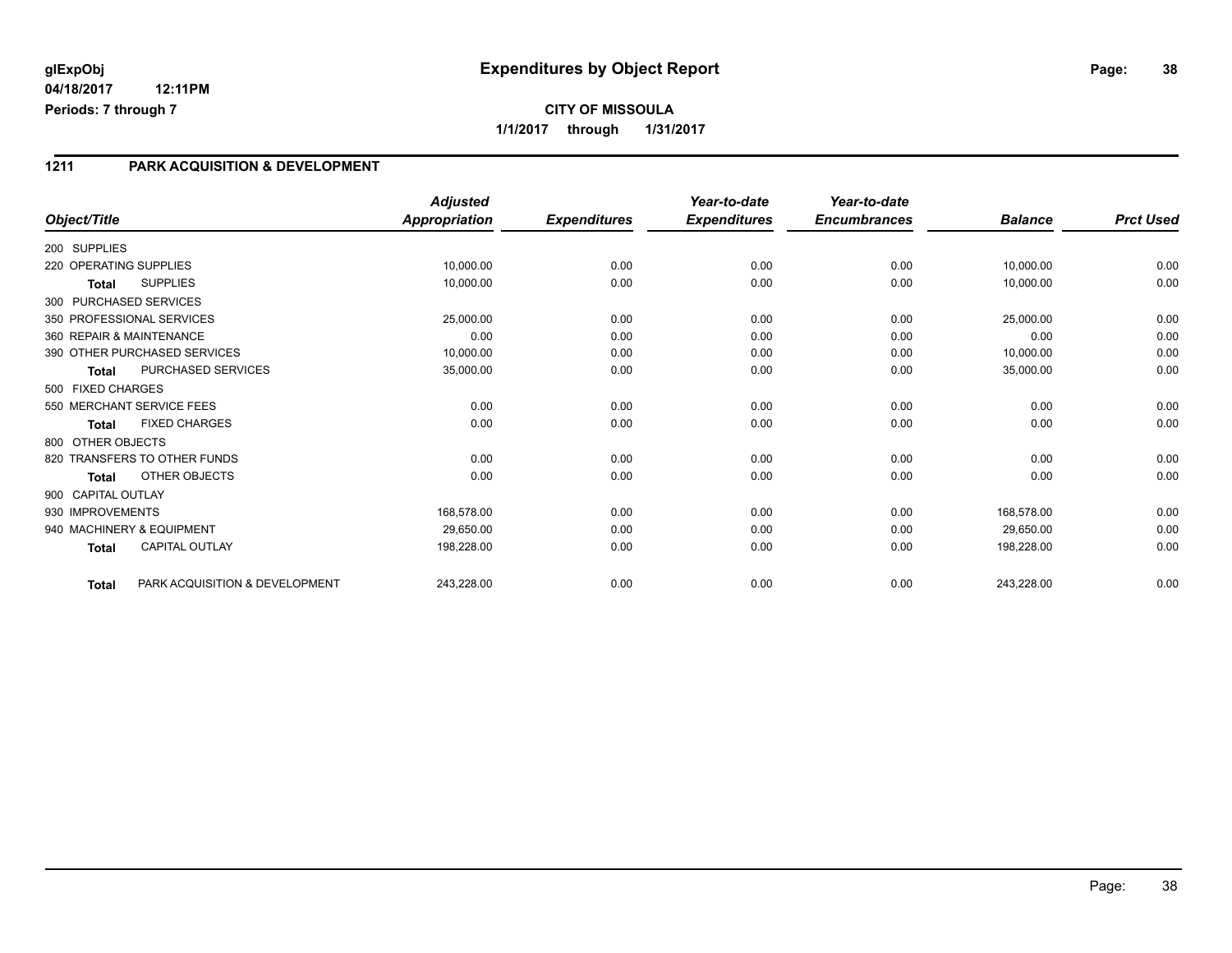# **1212 PARK ENTERPRISE FUND**

**370 PARKS & RECREATION**

|                                       | <b>Adjusted</b>      |                     | Year-to-date        | Year-to-date        |                |                  |
|---------------------------------------|----------------------|---------------------|---------------------|---------------------|----------------|------------------|
| Object/Title                          | <b>Appropriation</b> | <b>Expenditures</b> | <b>Expenditures</b> | <b>Encumbrances</b> | <b>Balance</b> | <b>Prct Used</b> |
| 200 SUPPLIES                          |                      |                     |                     |                     |                |                  |
| 210 OFFICE SUPPLIES                   | 0.00                 | 0.00                | 0.00                | 0.00                | 0.00           | 0.00             |
| 220 OPERATING SUPPLIES                | 20,000.00            | 3,472.57            | 4,286.10            | 0.00                | 15,713.90      | 21.43            |
| 230 REPAIR/MAINTENANCE                | 15,000.00            | 0.00                | 0.00                | 0.00                | 15,000.00      | 0.00             |
| 240 OTHER SUPPLIES                    | 0.00                 | 0.00                | 0.00                | 0.00                | 0.00           | 0.00             |
| <b>SUPPLIES</b><br><b>Total</b>       | 35,000.00            | 3,472.57            | 4,286.10            | 0.00                | 30,713.90      | 12.25            |
| 300 PURCHASED SERVICES                |                      |                     |                     |                     |                |                  |
| 350 PROFESSIONAL SERVICES             | 10,000.00            | 0.00                | 140.40              | 0.00                | 9,859.60       | 1.40             |
| 360 REPAIR & MAINTENANCE              | 0.00                 | 0.00                | 0.00                | 0.00                | 0.00           | 0.00             |
| 390 OTHER PURCHASED SERVICES          | 20,000.00            | 0.00                | 4,162.00            | 0.00                | 15,838.00      | 20.81            |
| PURCHASED SERVICES<br><b>Total</b>    | 30,000.00            | 0.00                | 4,302.40            | 0.00                | 25,697.60      | 14.34            |
| 500 FIXED CHARGES                     |                      |                     |                     |                     |                |                  |
| 550 MERCHANT SERVICE FEES             | 0.00                 | 0.00                | 0.00                | 0.00                | 0.00           | 0.00             |
| <b>FIXED CHARGES</b><br><b>Total</b>  | 0.00                 | 0.00                | 0.00                | 0.00                | 0.00           | 0.00             |
| 800 OTHER OBJECTS                     |                      |                     |                     |                     |                |                  |
| 820 TRANSFERS TO OTHER FUNDS          | 0.00                 | 0.00                | 0.00                | 0.00                | 0.00           | 0.00             |
| OTHER OBJECTS<br><b>Total</b>         | 0.00                 | 0.00                | 0.00                | 0.00                | 0.00           | 0.00             |
| 900 CAPITAL OUTLAY                    |                      |                     |                     |                     |                |                  |
| 930 IMPROVEMENTS                      | 180,150.00           | 0.00                | 0.00                | 0.00                | 180,150.00     | 0.00             |
| 940 MACHINERY & EQUIPMENT             | 85.415.00            | 0.00                | 0.00                | 0.00                | 85.415.00      | 0.00             |
| <b>CAPITAL OUTLAY</b><br><b>Total</b> | 265,565.00           | 0.00                | 0.00                | 0.00                | 265,565.00     | 0.00             |
|                                       |                      |                     |                     |                     |                |                  |
| PARKS & RECREATION<br><b>Total</b>    | 330,565.00           | 3,472.57            | 8,588.50            | 0.00                | 321,976.50     | 2.60             |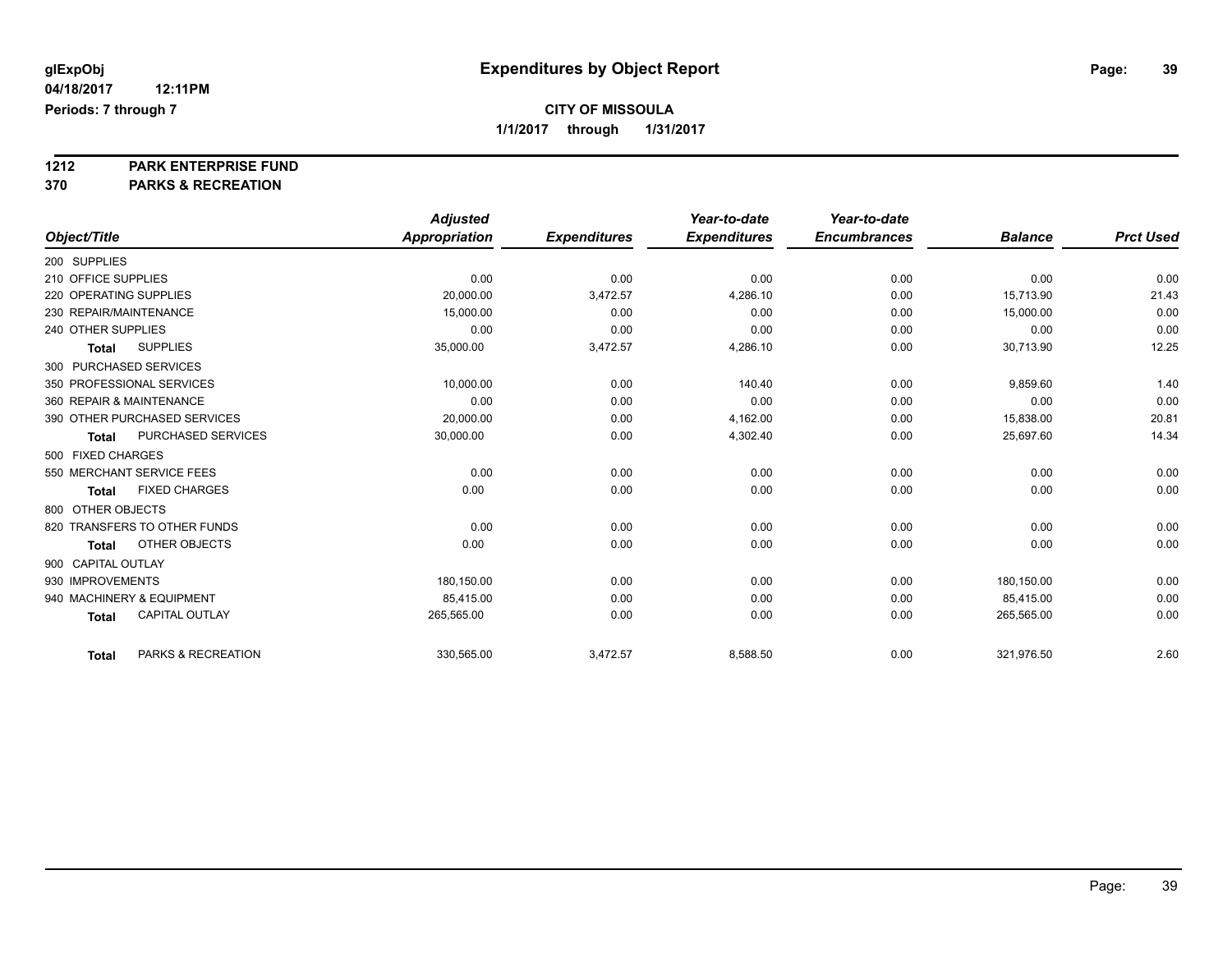#### **1212 PARK ENTERPRISE FUND**

|                                           | <b>Adjusted</b>      |                     | Year-to-date        | Year-to-date        |                |                  |
|-------------------------------------------|----------------------|---------------------|---------------------|---------------------|----------------|------------------|
| Object/Title                              | <b>Appropriation</b> | <b>Expenditures</b> | <b>Expenditures</b> | <b>Encumbrances</b> | <b>Balance</b> | <b>Prct Used</b> |
| 200 SUPPLIES                              |                      |                     |                     |                     |                |                  |
| 210 OFFICE SUPPLIES                       | 0.00                 | 0.00                | 0.00                | 0.00                | 0.00           | 0.00             |
| 220 OPERATING SUPPLIES                    | 20,000.00            | 3,472.57            | 4,286.10            | 0.00                | 15,713.90      | 21.43            |
| 230 REPAIR/MAINTENANCE                    | 15,000.00            | 0.00                | 0.00                | 0.00                | 15,000.00      | 0.00             |
| 240 OTHER SUPPLIES                        | 0.00                 | 0.00                | 0.00                | 0.00                | 0.00           | 0.00             |
| <b>SUPPLIES</b><br><b>Total</b>           | 35,000.00            | 3,472.57            | 4,286.10            | 0.00                | 30,713.90      | 12.25            |
| 300 PURCHASED SERVICES                    |                      |                     |                     |                     |                |                  |
| 350 PROFESSIONAL SERVICES                 | 10,000.00            | 0.00                | 140.40              | 0.00                | 9,859.60       | 1.40             |
| 360 REPAIR & MAINTENANCE                  | 0.00                 | 0.00                | 0.00                | 0.00                | 0.00           | 0.00             |
| 390 OTHER PURCHASED SERVICES              | 20,000.00            | 0.00                | 4,162.00            | 0.00                | 15,838.00      | 20.81            |
| <b>PURCHASED SERVICES</b><br><b>Total</b> | 30,000.00            | 0.00                | 4,302.40            | 0.00                | 25,697.60      | 14.34            |
| 500 FIXED CHARGES                         |                      |                     |                     |                     |                |                  |
| 550 MERCHANT SERVICE FEES                 | 0.00                 | 0.00                | 0.00                | 0.00                | 0.00           | 0.00             |
| <b>FIXED CHARGES</b><br><b>Total</b>      | 0.00                 | 0.00                | 0.00                | 0.00                | 0.00           | 0.00             |
| 800 OTHER OBJECTS                         |                      |                     |                     |                     |                |                  |
| 820 TRANSFERS TO OTHER FUNDS              | 0.00                 | 0.00                | 0.00                | 0.00                | 0.00           | 0.00             |
| <b>OTHER OBJECTS</b><br><b>Total</b>      | 0.00                 | 0.00                | 0.00                | 0.00                | 0.00           | 0.00             |
| 900 CAPITAL OUTLAY                        |                      |                     |                     |                     |                |                  |
| 930 IMPROVEMENTS                          | 180,150.00           | 0.00                | 0.00                | 0.00                | 180,150.00     | 0.00             |
| 940 MACHINERY & EQUIPMENT                 | 85,415.00            | 0.00                | 0.00                | 0.00                | 85,415.00      | 0.00             |
| <b>CAPITAL OUTLAY</b><br><b>Total</b>     | 265,565.00           | 0.00                | 0.00                | 0.00                | 265,565.00     | 0.00             |
| PARK ENTERPRISE FUND<br><b>Total</b>      | 330,565.00           | 3,472.57            | 8,588.50            | 0.00                | 321,976.50     | 2.60             |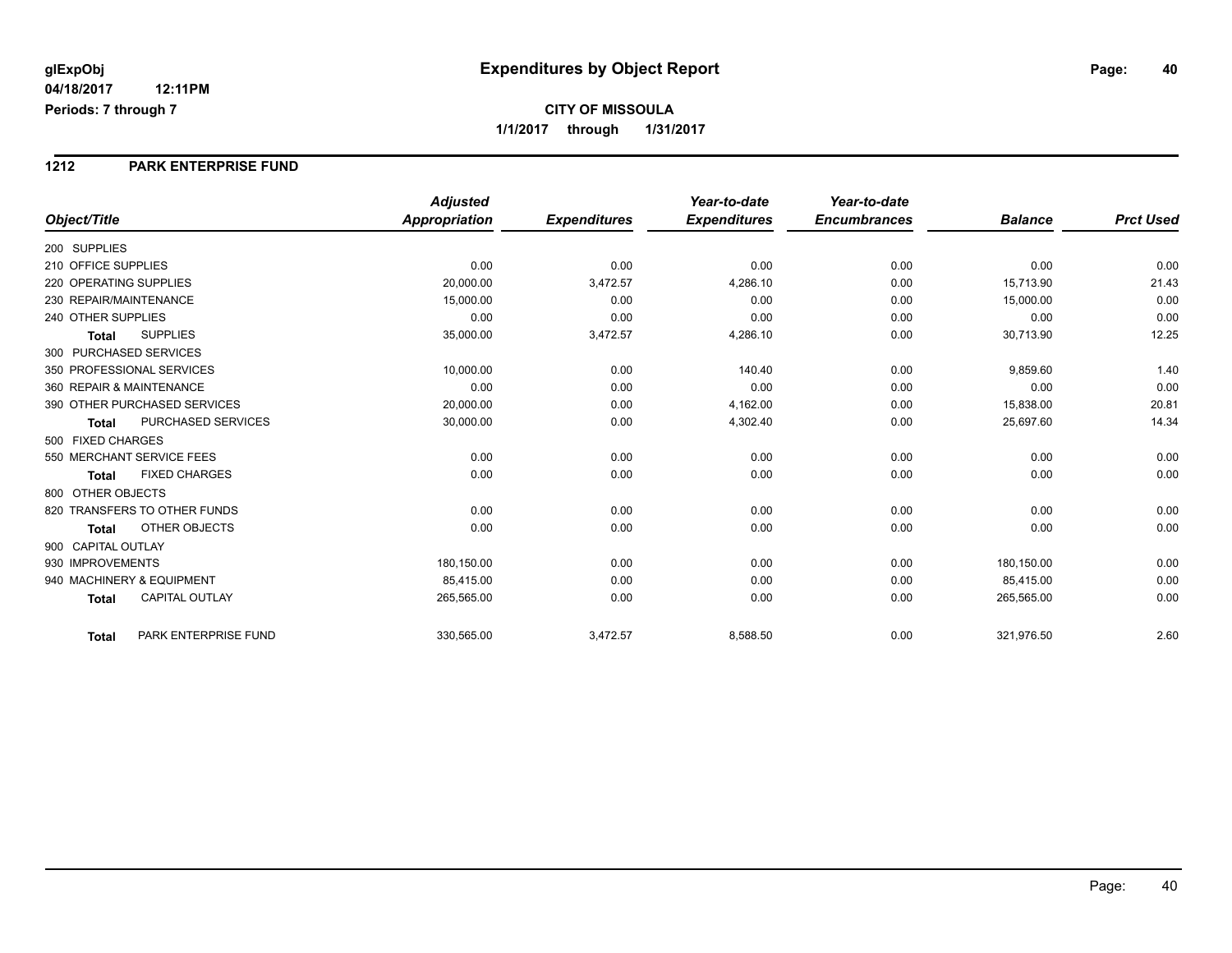**1216 PARKS & REC TRAILS, DEV 370 PARKS & RECREATION**

|                                            | <b>Adjusted</b>      |                     | Year-to-date        | Year-to-date        |                |                  |
|--------------------------------------------|----------------------|---------------------|---------------------|---------------------|----------------|------------------|
| Object/Title                               | <b>Appropriation</b> | <b>Expenditures</b> | <b>Expenditures</b> | <b>Encumbrances</b> | <b>Balance</b> | <b>Prct Used</b> |
| 100 PERSONAL SERVICES                      |                      |                     |                     |                     |                |                  |
| 110 SALARIES AND WAGES                     | 11,291.00            | 0.00                | 5,568.48            | 0.00                | 5,722.52       | 49.32            |
| 120 OVERTIME/TERMINATION                   | 0.00                 | 0.00                | 0.00                | 0.00                | 0.00           | 0.00             |
| 130 OTHER                                  | 0.00                 | 0.00                | 0.00                | 0.00                | 0.00           | 0.00             |
| 140 EMPLOYER CONTRIBUTIONS                 | 1,909.00             | 0.00                | 784.76              | 0.00                | 1,124.24       | 41.11            |
| 141 STATE RETIREMENT CONTRIBUTIONS         | 0.00                 | 0.00                | 5.57                | 0.00                | $-5.57$        | 0.00             |
| PERSONAL SERVICES<br>Total                 | 13,200.00            | 0.00                | 6,358.81            | 0.00                | 6,841.19       | 48.17            |
| 200 SUPPLIES                               |                      |                     |                     |                     |                |                  |
| 210 OFFICE SUPPLIES                        | 0.00                 | 0.00                | 0.00                | 0.00                | 0.00           | 0.00             |
| 220 OPERATING SUPPLIES                     | 72,000.00            | 4,619.16            | 36,810.89           | 0.00                | 35,189.11      | 51.13            |
| 230 REPAIR/MAINTENANCE                     | 35,000.00            | 0.00                | 10,000.00           | 0.00                | 25,000.00      | 28.57            |
| 240 OTHER SUPPLIES                         | 1,100.00             | 0.00                | 0.00                | 0.00                | 1,100.00       | 0.00             |
| <b>SUPPLIES</b><br>Total                   | 108,100.00           | 4,619.16            | 46,810.89           | 0.00                | 61,289.11      | 43.30            |
| 300 PURCHASED SERVICES                     |                      |                     |                     |                     |                |                  |
| 330 PUBLICITY, SUBSCRIPTIONS & DUES        | 0.00                 | 0.00                | 0.00                | 0.00                | 0.00           | 0.00             |
| 341 ELECTRICITY & NATURAL GAS              | 0.00                 | 0.00                | 0.00                | 0.00                | 0.00           | 0.00             |
| 350 PROFESSIONAL SERVICES                  | 154,700.00           | 0.00                | 2,160.32            | 0.00                | 152,539.68     | 1.40             |
| 360 REPAIR & MAINTENANCE                   | 10,000.00            | 0.00                | 0.00                | 0.00                | 10,000.00      | 0.00             |
| 370 TRAVEL                                 | 150.00               | 0.00                | 0.00                | 0.00                | 150.00         | 0.00             |
| 380 TRAINING                               | 150.00               | 0.00                | 0.00                | 0.00                | 150.00         | 0.00             |
| 390 OTHER PURCHASED SERVICES               | 100,000.00           | 0.00                | 19.00               | 0.00                | 99,981.00      | 0.02             |
| PURCHASED SERVICES<br>Total                | 265,000.00           | 0.00                | 2,179.32            | 0.00                | 262,820.68     | 0.82             |
| 500 FIXED CHARGES                          |                      |                     |                     |                     |                |                  |
| 550 MERCHANT SERVICE FEES                  | 0.00                 | 0.00                | 0.00                | 0.00                | 0.00           | 0.00             |
| <b>FIXED CHARGES</b><br>Total              | 0.00                 | 0.00                | 0.00                | 0.00                | 0.00           | 0.00             |
| 700 GRANTS & CONTRIBUTIONS                 |                      |                     |                     |                     |                |                  |
| 700 GRANTS & CONTRIBUTIONS                 | 0.00                 | 0.00                | 0.00                | 0.00                | 0.00           | 0.00             |
| 751 RECREATION SCHOLARSHIPS                | 0.00                 | 0.00                | 0.00                | 0.00                | 0.00           | 0.00             |
| <b>GRANTS &amp; CONTRIBUTIONS</b><br>Total | 0.00                 | 0.00                | 0.00                | 0.00                | 0.00           | 0.00             |
| 800 OTHER OBJECTS                          |                      |                     |                     |                     |                |                  |
| 820 TRANSFERS TO OTHER FUNDS               | 0.00                 | 0.00                | 0.00                | 0.00                | 0.00           | 0.00             |
| 845 CONTINGENCY                            | 25,000.00            | 0.00                | 0.00                | 0.00                | 25,000.00      | 0.00             |
| OTHER OBJECTS<br>Total                     | 25,000.00            | 0.00                | 0.00                | 0.00                | 25,000.00      | 0.00             |
|                                            |                      |                     |                     |                     |                |                  |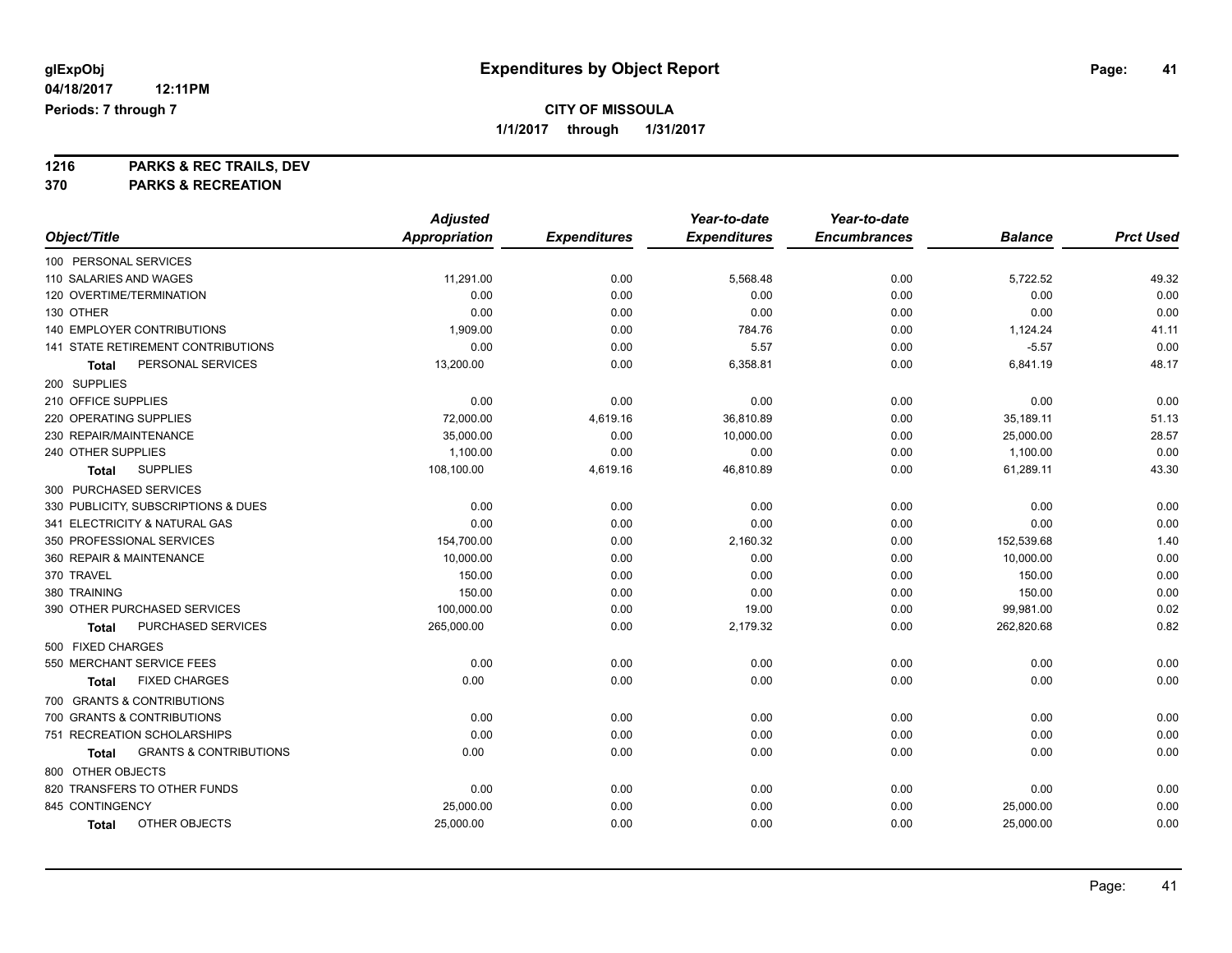**1216 PARKS & REC TRAILS, DEV 370 PARKS & RECREATION**

| Object/Title       |                           | <b>Adjusted</b><br>Appropriation | <b>Expenditures</b> | Year-to-date<br><b>Expenditures</b> | Year-to-date<br><b>Encumbrances</b> | <b>Balance</b> | <b>Prct Used</b> |
|--------------------|---------------------------|----------------------------------|---------------------|-------------------------------------|-------------------------------------|----------------|------------------|
| 900 CAPITAL OUTLAY |                           |                                  |                     |                                     |                                     |                |                  |
| 920 BUILDINGS      |                           | 100,000.00                       | 0.00                | 0.00                                | 0.00                                | 100.000.00     | 0.00             |
| 930 IMPROVEMENTS   |                           | 136,800.00                       | 5.312.35            | 169,833.70                          | 0.00                                | $-33.033.70$   | 124.15           |
|                    | 940 MACHINERY & EQUIPMENT | 0.00                             | 0.00                | 9.150.00                            | 0.00                                | $-9,150.00$    | 0.00             |
| Total              | <b>CAPITAL OUTLAY</b>     | 236.800.00                       | 5.312.35            | 178,983.70                          | 0.00                                | 57.816.30      | 75.58            |
| Total              | PARKS & RECREATION        | 648.100.00                       | 9.931.51            | 234.332.72                          | 0.00                                | 413.767.28     | 36.16            |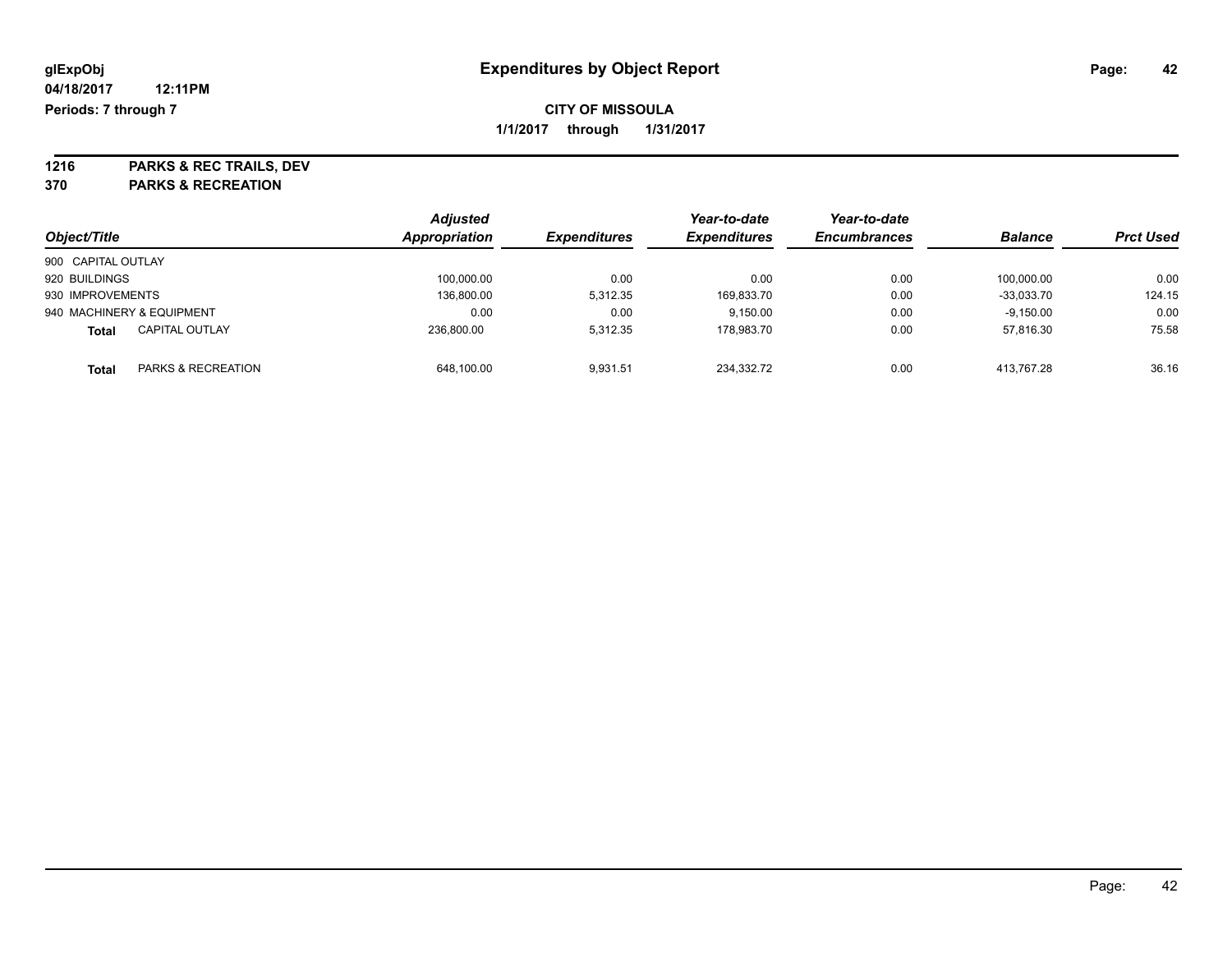## **CITY OF MISSOULA 1/1/2017 through 1/31/2017**

#### **1216 PARKS & REC TRAILS, DEV**

|                                                   | <b>Adjusted</b>      |                     | Year-to-date        | Year-to-date        |                |                  |
|---------------------------------------------------|----------------------|---------------------|---------------------|---------------------|----------------|------------------|
| Object/Title                                      | <b>Appropriation</b> | <b>Expenditures</b> | <b>Expenditures</b> | <b>Encumbrances</b> | <b>Balance</b> | <b>Prct Used</b> |
| 100 PERSONAL SERVICES                             |                      |                     |                     |                     |                |                  |
| 110 SALARIES AND WAGES                            | 11,291.00            | 0.00                | 5,568.48            | 0.00                | 5,722.52       | 49.32            |
| 120 OVERTIME/TERMINATION                          | 0.00                 | 0.00                | 0.00                | 0.00                | 0.00           | 0.00             |
| 130 OTHER                                         | 0.00                 | 0.00                | 0.00                | 0.00                | 0.00           | 0.00             |
| <b>140 EMPLOYER CONTRIBUTIONS</b>                 | 1.909.00             | 0.00                | 784.76              | 0.00                | 1,124.24       | 41.11            |
| 141 STATE RETIREMENT CONTRIBUTIONS                | 0.00                 | 0.00                | 5.57                | 0.00                | $-5.57$        | 0.00             |
| PERSONAL SERVICES<br><b>Total</b>                 | 13,200.00            | 0.00                | 6,358.81            | 0.00                | 6,841.19       | 48.17            |
| 200 SUPPLIES                                      |                      |                     |                     |                     |                |                  |
| 210 OFFICE SUPPLIES                               | 0.00                 | 0.00                | 0.00                | 0.00                | 0.00           | 0.00             |
| 220 OPERATING SUPPLIES                            | 72,000.00            | 4,619.16            | 36,810.89           | 0.00                | 35,189.11      | 51.13            |
| 230 REPAIR/MAINTENANCE                            | 35,000.00            | 0.00                | 10,000.00           | 0.00                | 25,000.00      | 28.57            |
| 240 OTHER SUPPLIES                                | 1,100.00             | 0.00                | 0.00                | 0.00                | 1,100.00       | 0.00             |
| <b>SUPPLIES</b><br><b>Total</b>                   | 108,100.00           | 4,619.16            | 46,810.89           | 0.00                | 61,289.11      | 43.30            |
| 300 PURCHASED SERVICES                            |                      |                     |                     |                     |                |                  |
| 330 PUBLICITY, SUBSCRIPTIONS & DUES               | 0.00                 | 0.00                | 0.00                | 0.00                | 0.00           | 0.00             |
| 341 ELECTRICITY & NATURAL GAS                     | 0.00                 | 0.00                | 0.00                | 0.00                | 0.00           | 0.00             |
| 350 PROFESSIONAL SERVICES                         | 154,700.00           | 0.00                | 2,160.32            | 0.00                | 152,539.68     | 1.40             |
| 360 REPAIR & MAINTENANCE                          | 10,000.00            | 0.00                | 0.00                | 0.00                | 10,000.00      | 0.00             |
| 370 TRAVEL                                        | 150.00               | 0.00                | 0.00                | 0.00                | 150.00         | 0.00             |
| 380 TRAINING                                      | 150.00               | 0.00                | 0.00                | 0.00                | 150.00         | 0.00             |
| 390 OTHER PURCHASED SERVICES                      | 100,000.00           | 0.00                | 19.00               | 0.00                | 99,981.00      | 0.02             |
| PURCHASED SERVICES<br><b>Total</b>                | 265,000.00           | 0.00                | 2,179.32            | 0.00                | 262,820.68     | 0.82             |
| 500 FIXED CHARGES                                 |                      |                     |                     |                     |                |                  |
| 550 MERCHANT SERVICE FEES                         | 0.00                 | 0.00                | 0.00                | 0.00                | 0.00           | 0.00             |
| <b>FIXED CHARGES</b><br><b>Total</b>              | 0.00                 | 0.00                | 0.00                | 0.00                | 0.00           | 0.00             |
| 700 GRANTS & CONTRIBUTIONS                        |                      |                     |                     |                     |                |                  |
| 700 GRANTS & CONTRIBUTIONS                        | 0.00                 | 0.00                | 0.00                | 0.00                | 0.00           | 0.00             |
| 751 RECREATION SCHOLARSHIPS                       | 0.00                 | 0.00                | 0.00                | 0.00                | 0.00           | 0.00             |
| <b>GRANTS &amp; CONTRIBUTIONS</b><br><b>Total</b> | 0.00                 | 0.00                | 0.00                | 0.00                | 0.00           | 0.00             |
| 800 OTHER OBJECTS                                 |                      |                     |                     |                     |                |                  |
| 820 TRANSFERS TO OTHER FUNDS                      | 0.00                 | 0.00                | 0.00                | 0.00                | 0.00           | 0.00             |
| 845 CONTINGENCY                                   | 25,000.00            | 0.00                | 0.00                | 0.00                | 25,000.00      | 0.00             |
| OTHER OBJECTS<br><b>Total</b>                     | 25,000.00            | 0.00                | 0.00                | 0.00                | 25,000.00      | 0.00             |
| 900 CAPITAL OUTLAY                                |                      |                     |                     |                     |                |                  |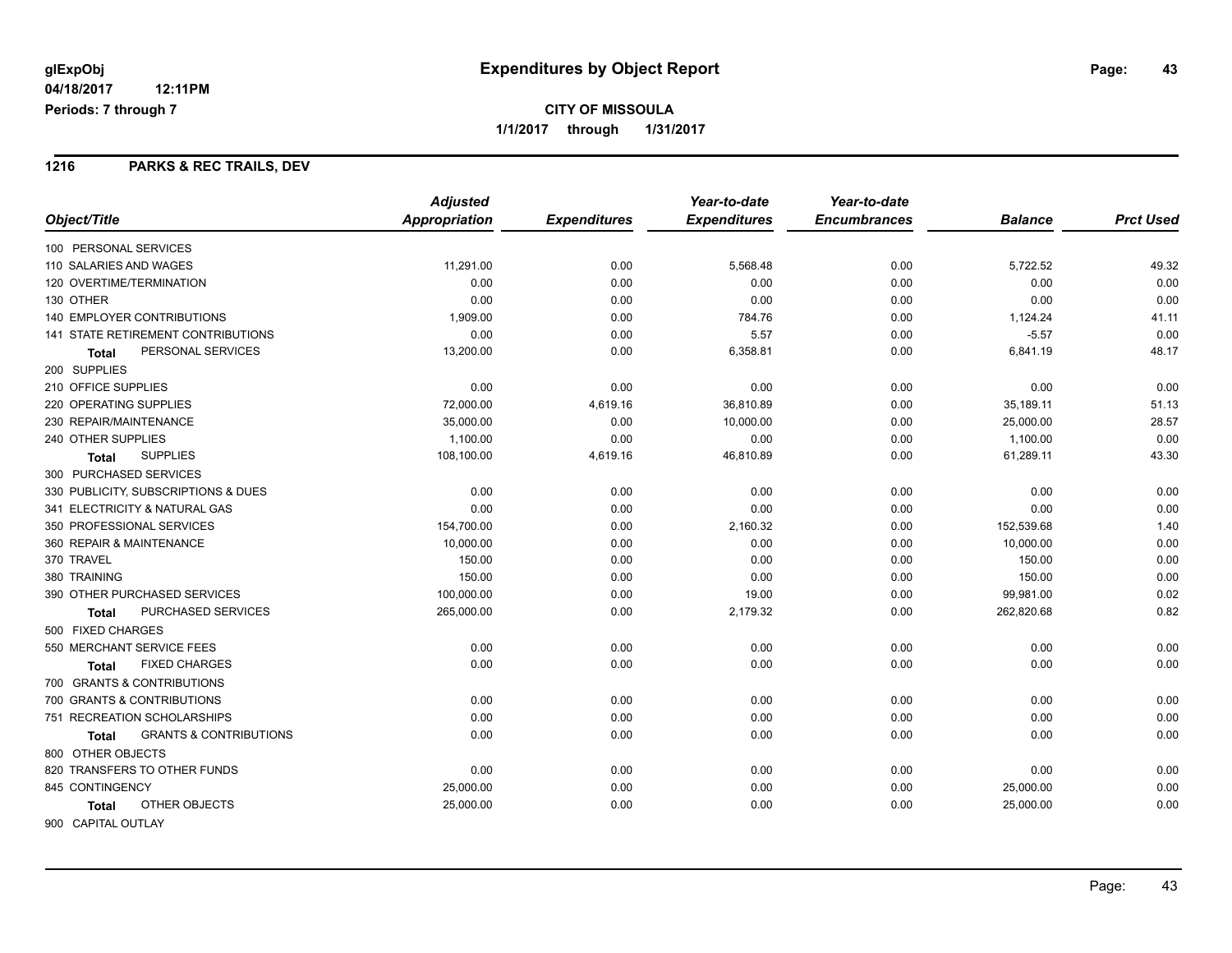**CITY OF MISSOULA 1/1/2017 through 1/31/2017**

### **1216 PARKS & REC TRAILS, DEV**

| Object/Title                          | <b>Adjusted</b><br><b>Appropriation</b> | <b>Expenditures</b> | Year-to-date<br><b>Expenditures</b> | Year-to-date<br><b>Encumbrances</b> | <b>Balance</b> | <b>Prct Used</b> |
|---------------------------------------|-----------------------------------------|---------------------|-------------------------------------|-------------------------------------|----------------|------------------|
| 920 BUILDINGS                         | 100.000.00                              | 0.00                | 0.00                                | 0.00                                | 100.000.00     | 0.00             |
| 930 IMPROVEMENTS                      | 136.800.00                              | 5.312.35            | 169,833.70                          | 0.00                                | $-33.033.70$   | 124.15           |
| 940 MACHINERY & EQUIPMENT             | 0.00                                    | 0.00                | 9.150.00                            | 0.00                                | $-9,150.00$    | 0.00             |
| <b>CAPITAL OUTLAY</b><br><b>Total</b> | 236.800.00                              | 5.312.35            | 178.983.70                          | 0.00                                | 57.816.30      | 75.58            |
| PARKS & REC TRAILS, DEV<br>Total      | 648.100.00                              | 9.931.51            | 234.332.72                          | 0.00                                | 413.767.28     | 36.16            |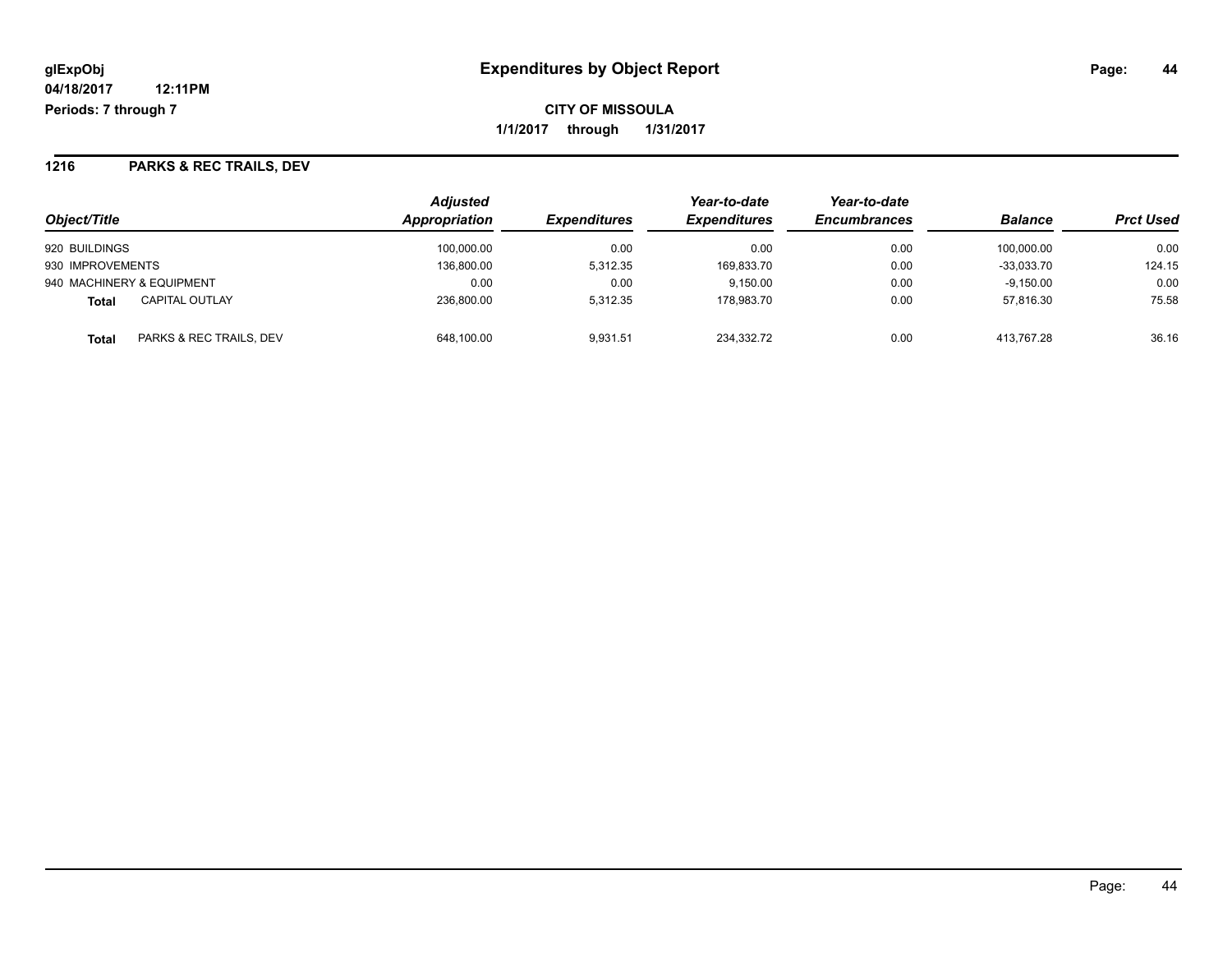# **1217 PARKS CITY LIFE GYM LEASE**

**370 PARKS & RECREATION**

|                                           | <b>Adjusted</b> |                     | Year-to-date        | Year-to-date        |                |                  |
|-------------------------------------------|-----------------|---------------------|---------------------|---------------------|----------------|------------------|
| Object/Title                              | Appropriation   | <b>Expenditures</b> | <b>Expenditures</b> | <b>Encumbrances</b> | <b>Balance</b> | <b>Prct Used</b> |
| 100 PERSONAL SERVICES                     |                 |                     |                     |                     |                |                  |
| 110 SALARIES AND WAGES                    | 12,000.00       | 0.00                | 0.00                | 0.00                | 12,000.00      | 0.00             |
| 120 OVERTIME/TERMINATION                  | 0.00            | 0.00                | 0.00                | 0.00                | 0.00           | 0.00             |
| <b>140 EMPLOYER CONTRIBUTIONS</b>         | 0.00            | 0.00                | 0.00                | 0.00                | 0.00           | 0.00             |
| <b>141 STATE RETIREMENT CONTRIBUTIONS</b> | 0.00            | 0.00                | 0.00                | 0.00                | 0.00           | 0.00             |
| PERSONAL SERVICES<br>Total                | 12,000.00       | 0.00                | 0.00                | 0.00                | 12,000.00      | 0.00             |
| 200 SUPPLIES                              |                 |                     |                     |                     |                |                  |
| 210 OFFICE SUPPLIES                       | 0.00            | 0.00                | 0.00                | 0.00                | 0.00           | 0.00             |
| 220 OPERATING SUPPLIES                    | 2.500.00        | 99.38               | 352.35              | 0.00                | 2,147.65       | 14.09            |
| 230 REPAIR/MAINTENANCE                    | 3,500.00        | 0.00                | 0.00                | 0.00                | 3,500.00       | 0.00             |
| <b>SUPPLIES</b><br><b>Total</b>           | 6,000.00        | 99.38               | 352.35              | 0.00                | 5,647.65       | 5.87             |
| 300 PURCHASED SERVICES                    |                 |                     |                     |                     |                |                  |
| 320 PRINTING & DUPLICATING                | 1,000.00        | 0.00                | 0.00                | 0.00                | 1,000.00       | 0.00             |
| 330 PUBLICITY, SUBSCRIPTIONS & DUES       | 1.000.00        | 0.00                | 0.00                | 0.00                | 1,000.00       | 0.00             |
| 390 OTHER PURCHASED SERVICES              | 0.00            | 0.00                | 0.00                | 0.00                | 0.00           | 0.00             |
| PURCHASED SERVICES<br>Total               | 2,000.00        | 0.00                | 0.00                | 0.00                | 2,000.00       | 0.00             |
| 500 FIXED CHARGES                         |                 |                     |                     |                     |                |                  |
| 500 FIXED CHARGES                         | 24,000.00       | 0.00                | 14,000.00           | 0.00                | 10,000.00      | 58.33            |
| 550 MERCHANT SERVICE FEES                 | 0.00            | 0.00                | 0.00                | 0.00                | 0.00           | 0.00             |
| <b>FIXED CHARGES</b><br><b>Total</b>      | 24,000.00       | 0.00                | 14,000.00           | 0.00                | 10,000.00      | 58.33            |
| 900 CAPITAL OUTLAY                        |                 |                     |                     |                     |                |                  |
| 930 IMPROVEMENTS                          | 0.00            | 0.00                | 4.992.00            | 0.00                | $-4,992.00$    | 0.00             |
| CAPITAL OUTLAY<br><b>Total</b>            | 0.00            | 0.00                | 4,992.00            | 0.00                | $-4,992.00$    | 0.00             |
|                                           |                 |                     |                     |                     |                |                  |
| PARKS & RECREATION<br><b>Total</b>        | 44,000.00       | 99.38               | 19,344.35           | 0.00                | 24,655.65      | 43.96            |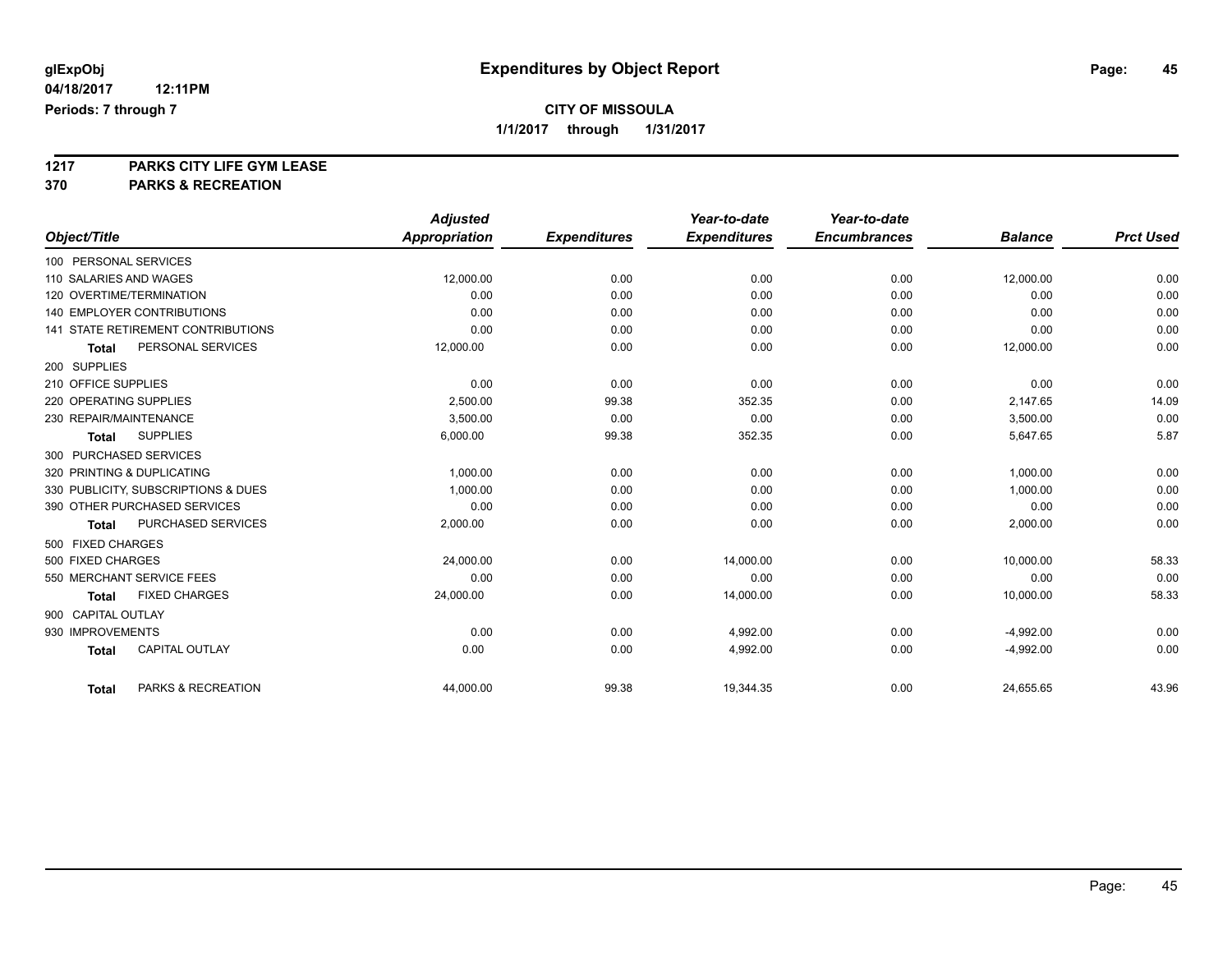### **CITY OF MISSOULA 1/1/2017 through 1/31/2017**

#### **1217 PARKS CITY LIFE GYM LEASE**

|                                           | <b>Adjusted</b>      |                     | Year-to-date        | Year-to-date        |                |                  |
|-------------------------------------------|----------------------|---------------------|---------------------|---------------------|----------------|------------------|
| Object/Title                              | <b>Appropriation</b> | <b>Expenditures</b> | <b>Expenditures</b> | <b>Encumbrances</b> | <b>Balance</b> | <b>Prct Used</b> |
| 100 PERSONAL SERVICES                     |                      |                     |                     |                     |                |                  |
| 110 SALARIES AND WAGES                    | 12,000.00            | 0.00                | 0.00                | 0.00                | 12,000.00      | 0.00             |
| 120 OVERTIME/TERMINATION                  | 0.00                 | 0.00                | 0.00                | 0.00                | 0.00           | 0.00             |
| <b>140 EMPLOYER CONTRIBUTIONS</b>         | 0.00                 | 0.00                | 0.00                | 0.00                | 0.00           | 0.00             |
| <b>141 STATE RETIREMENT CONTRIBUTIONS</b> | 0.00                 | 0.00                | 0.00                | 0.00                | 0.00           | 0.00             |
| PERSONAL SERVICES<br><b>Total</b>         | 12,000.00            | 0.00                | 0.00                | 0.00                | 12,000.00      | 0.00             |
| 200 SUPPLIES                              |                      |                     |                     |                     |                |                  |
| 210 OFFICE SUPPLIES                       | 0.00                 | 0.00                | 0.00                | 0.00                | 0.00           | 0.00             |
| 220 OPERATING SUPPLIES                    | 2,500.00             | 99.38               | 352.35              | 0.00                | 2,147.65       | 14.09            |
| 230 REPAIR/MAINTENANCE                    | 3,500.00             | 0.00                | 0.00                | 0.00                | 3,500.00       | 0.00             |
| <b>SUPPLIES</b><br><b>Total</b>           | 6,000.00             | 99.38               | 352.35              | 0.00                | 5,647.65       | 5.87             |
| 300 PURCHASED SERVICES                    |                      |                     |                     |                     |                |                  |
| 320 PRINTING & DUPLICATING                | 1,000.00             | 0.00                | 0.00                | 0.00                | 1,000.00       | 0.00             |
| 330 PUBLICITY, SUBSCRIPTIONS & DUES       | 1,000.00             | 0.00                | 0.00                | 0.00                | 1,000.00       | 0.00             |
| 390 OTHER PURCHASED SERVICES              | 0.00                 | 0.00                | 0.00                | 0.00                | 0.00           | 0.00             |
| PURCHASED SERVICES<br>Total               | 2,000.00             | 0.00                | 0.00                | 0.00                | 2,000.00       | 0.00             |
| 500 FIXED CHARGES                         |                      |                     |                     |                     |                |                  |
| 500 FIXED CHARGES                         | 24,000.00            | 0.00                | 14,000.00           | 0.00                | 10,000.00      | 58.33            |
| 550 MERCHANT SERVICE FEES                 | 0.00                 | 0.00                | 0.00                | 0.00                | 0.00           | 0.00             |
| <b>FIXED CHARGES</b><br><b>Total</b>      | 24,000.00            | 0.00                | 14,000.00           | 0.00                | 10,000.00      | 58.33            |
| 900 CAPITAL OUTLAY                        |                      |                     |                     |                     |                |                  |
| 930 IMPROVEMENTS                          | 0.00                 | 0.00                | 4,992.00            | 0.00                | $-4,992.00$    | 0.00             |
| <b>CAPITAL OUTLAY</b><br><b>Total</b>     | 0.00                 | 0.00                | 4,992.00            | 0.00                | $-4,992.00$    | 0.00             |
| PARKS CITY LIFE GYM LEASE<br><b>Total</b> | 44,000.00            | 99.38               | 19,344.35           | 0.00                | 24,655.65      | 43.96            |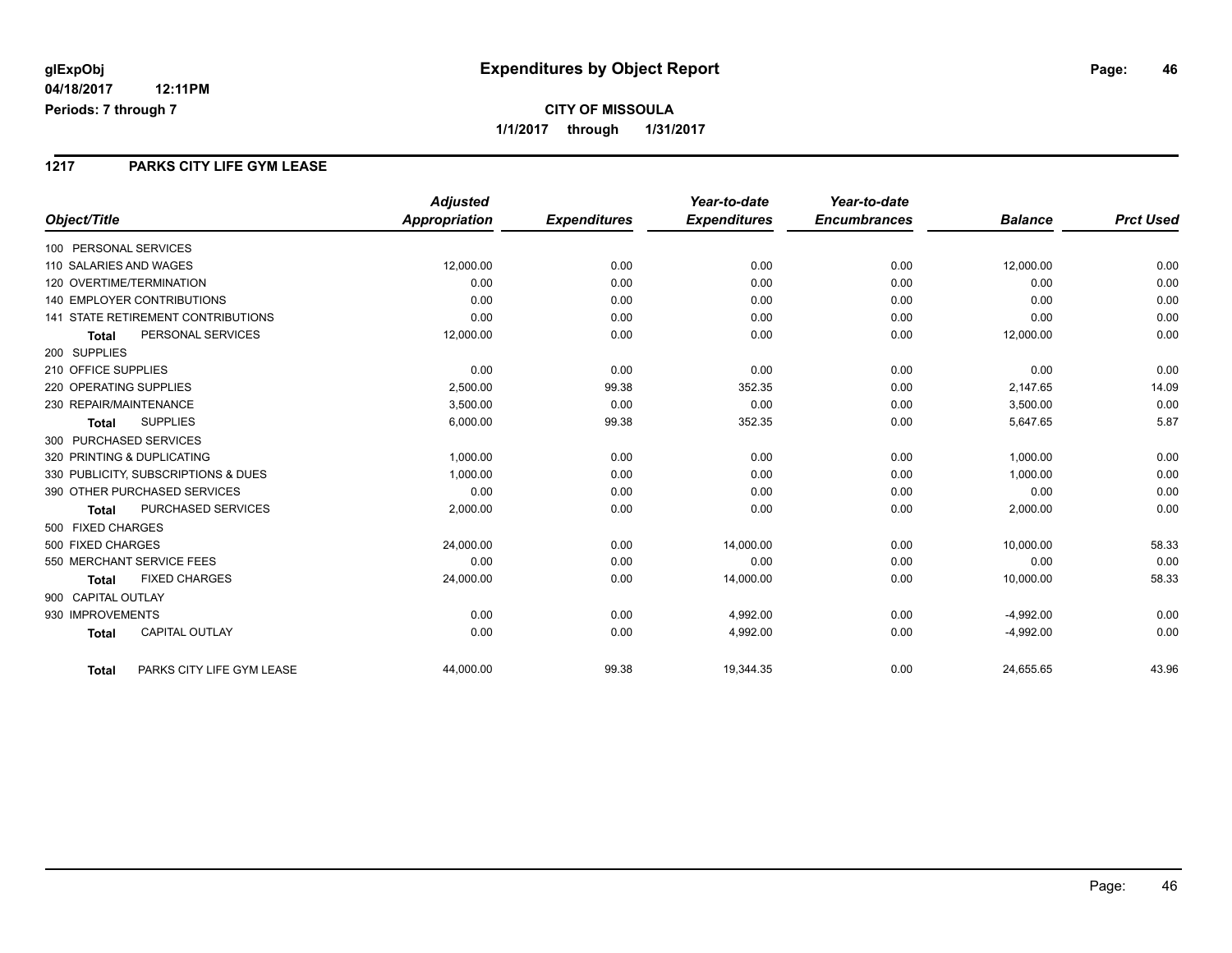**1218 ALL ABILITIES PLAYGROUND**

**370 PARKS & RECREATION**

|                    |                           | <b>Adjusted</b>      |                     | Year-to-date        | Year-to-date        |                |                  |
|--------------------|---------------------------|----------------------|---------------------|---------------------|---------------------|----------------|------------------|
| Object/Title       |                           | <b>Appropriation</b> | <b>Expenditures</b> | <b>Expenditures</b> | <b>Encumbrances</b> | <b>Balance</b> | <b>Prct Used</b> |
|                    | 300 PURCHASED SERVICES    |                      |                     |                     |                     |                |                  |
|                    | 350 PROFESSIONAL SERVICES | 0.00                 | 0.00                | 0.00                | 0.00                | 0.00           | 0.00             |
|                    | 360 REPAIR & MAINTENANCE  | 0.00                 | 0.00                | 0.00                | 0.00                | 0.00           | 0.00             |
| Total              | <b>PURCHASED SERVICES</b> | 0.00                 | 0.00                | 0.00                | 0.00                | 0.00           | 0.00             |
| 500 FIXED CHARGES  |                           |                      |                     |                     |                     |                |                  |
|                    | 550 MERCHANT SERVICE FEES | 0.00                 | 0.00                | 0.00                | 0.00                | 0.00           | 0.00             |
| <b>Total</b>       | <b>FIXED CHARGES</b>      | 0.00                 | 0.00                | 0.00                | 0.00                | 0.00           | 0.00             |
| 900 CAPITAL OUTLAY |                           |                      |                     |                     |                     |                |                  |
| 930 IMPROVEMENTS   |                           | 0.00                 | 0.00                | 0.00                | 0.00                | 0.00           | 0.00             |
| <b>Total</b>       | <b>CAPITAL OUTLAY</b>     | 0.00                 | 0.00                | 0.00                | 0.00                | 0.00           | 0.00             |
|                    |                           |                      |                     |                     |                     |                |                  |
| <b>Total</b>       | PARKS & RECREATION        | 0.00                 | 0.00                | 0.00                | 0.00                | 0.00           | 0.00             |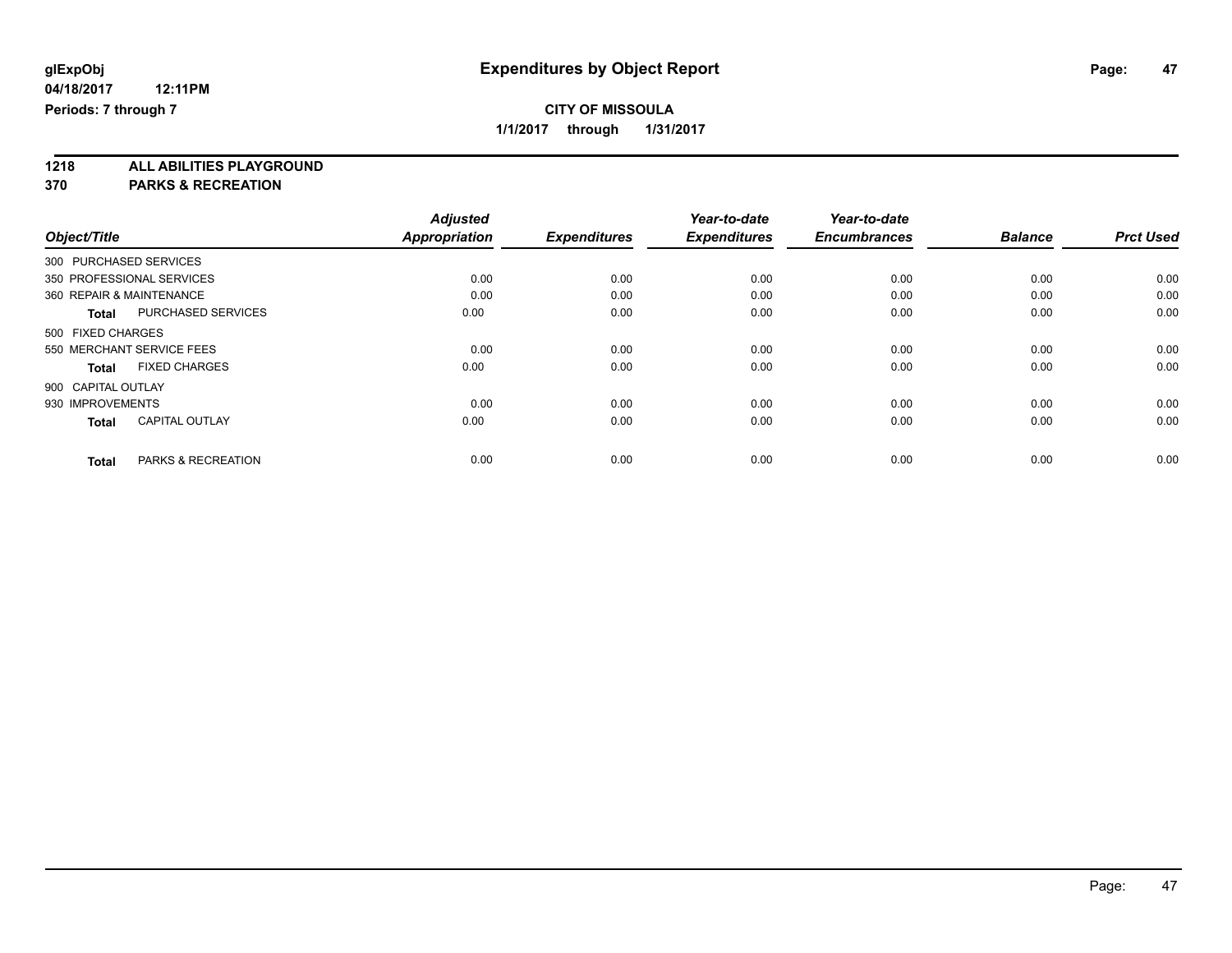#### **1218 ALL ABILITIES PLAYGROUND**

| Object/Title                              | <b>Adjusted</b><br><b>Appropriation</b> | <b>Expenditures</b> | Year-to-date<br><b>Expenditures</b> | Year-to-date<br><b>Encumbrances</b> | <b>Balance</b> | <b>Prct Used</b> |
|-------------------------------------------|-----------------------------------------|---------------------|-------------------------------------|-------------------------------------|----------------|------------------|
| 300 PURCHASED SERVICES                    |                                         |                     |                                     |                                     |                |                  |
| 350 PROFESSIONAL SERVICES                 | 0.00                                    | 0.00                | 0.00                                | 0.00                                | 0.00           | 0.00             |
| 360 REPAIR & MAINTENANCE                  | 0.00                                    | 0.00                | 0.00                                | 0.00                                | 0.00           | 0.00             |
| <b>PURCHASED SERVICES</b><br><b>Total</b> | 0.00                                    | 0.00                | 0.00                                | 0.00                                | 0.00           | 0.00             |
| 500 FIXED CHARGES                         |                                         |                     |                                     |                                     |                |                  |
| 550 MERCHANT SERVICE FEES                 | 0.00                                    | 0.00                | 0.00                                | 0.00                                | 0.00           | 0.00             |
| <b>FIXED CHARGES</b><br>Total             | 0.00                                    | 0.00                | 0.00                                | 0.00                                | 0.00           | 0.00             |
| 900 CAPITAL OUTLAY                        |                                         |                     |                                     |                                     |                |                  |
| 930 IMPROVEMENTS                          | 0.00                                    | 0.00                | 0.00                                | 0.00                                | 0.00           | 0.00             |
| <b>CAPITAL OUTLAY</b><br>Total            | 0.00                                    | 0.00                | 0.00                                | 0.00                                | 0.00           | 0.00             |
| ALL ABILITIES PLAYGROUND<br>Total         | 0.00                                    | 0.00                | 0.00                                | 0.00                                | 0.00           | 0.00             |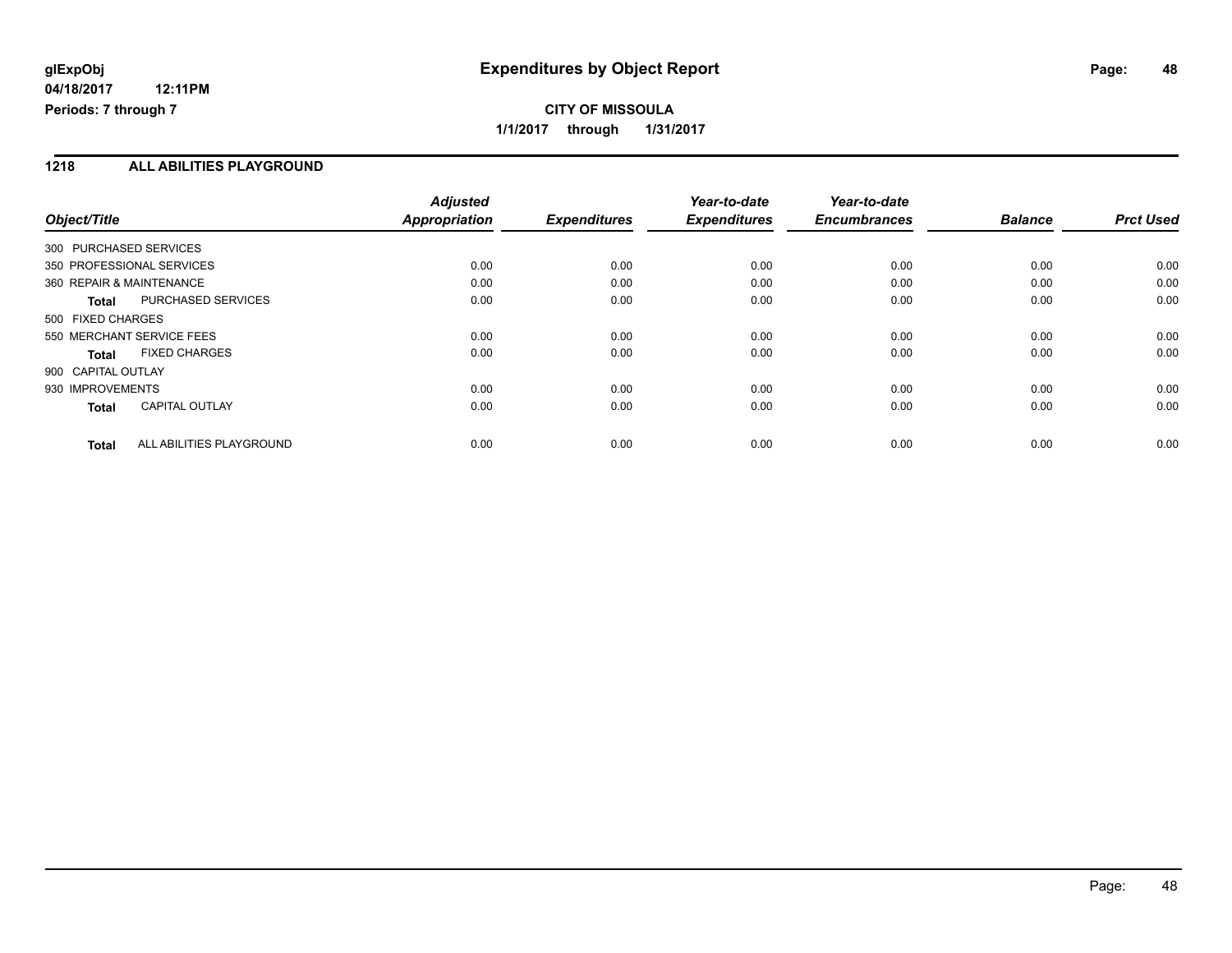**1219 FT MISSOULA REGIONAL PARK**

**370 PARKS & RECREATION**

|                                     | <b>Adjusted</b>      |                     | Year-to-date        | Year-to-date        |                |                  |
|-------------------------------------|----------------------|---------------------|---------------------|---------------------|----------------|------------------|
| Object/Title                        | <b>Appropriation</b> | <b>Expenditures</b> | <b>Expenditures</b> | <b>Encumbrances</b> | <b>Balance</b> | <b>Prct Used</b> |
| 100 PERSONAL SERVICES               |                      |                     |                     |                     |                |                  |
| 110 SALARIES AND WAGES              | 156,904.00           | 5,210.77            | 49,394.51           | 0.00                | 107,509.49     | 31.48            |
| 120 OVERTIME/TERMINATION            | 0.00                 | 0.00                | 0.00                | 0.00                | 0.00           | 0.00             |
| 140 EMPLOYER CONTRIBUTIONS          | 60,926.00            | 2,010.47            | 14,574.22           | 0.00                | 46,351.78      | 23.92            |
| 141 STATE RETIREMENT CONTRIBUTIONS  | 0.00                 | 5.21                | 49.39               | 0.00                | $-49.39$       | 0.00             |
| PERSONAL SERVICES<br>Total          | 217,830.00           | 7,226.45            | 64,018.12           | 0.00                | 153,811.88     | 29.39            |
| 200 SUPPLIES                        |                      |                     |                     |                     |                |                  |
| 220 OPERATING SUPPLIES              | 67,250.00            | 0.00                | 1,876.21            | 0.00                | 65,373.79      | 2.79             |
| 230 REPAIR/MAINTENANCE              | 11,373.00            | 0.00                | 0.00                | 0.00                | 11,373.00      | 0.00             |
| 231 GASOLINE                        | 1,012.00             | 0.00                | 0.00                | 0.00                | 1,012.00       | 0.00             |
| 240 OTHER SUPPLIES                  | 0.00                 | 0.00                | 0.00                | 0.00                | 0.00           | 0.00             |
| 250 SUPPLIES FOR RESALE             | 0.00                 | 0.00                | 0.00                | 0.00                | 0.00           | 0.00             |
| <b>SUPPLIES</b><br><b>Total</b>     | 79,635.00            | 0.00                | 1,876.21            | 0.00                | 77,758.79      | 2.36             |
| 300 PURCHASED SERVICES              |                      |                     |                     |                     |                |                  |
| 310 COMMUNICATIONS                  | 2,000.00             | 0.00                | 0.00                | 0.00                | 2,000.00       | 0.00             |
| 320 PRINTING & DUPLICATING          | 2,000.00             | 0.00                | 0.00                | 0.00                | 2,000.00       | 0.00             |
| 330 PUBLICITY, SUBSCRIPTIONS & DUES | 5,000.00             | 0.00                | 0.00                | 0.00                | 5,000.00       | 0.00             |
| 340 SEWER                           | 500.00               | 0.00                | 0.00                | 0.00                | 500.00         | 0.00             |
| 341 ELECTRICITY & NATURAL GAS       | 26,431.00            | 0.00                | 0.00                | 0.00                | 26,431.00      | 0.00             |
| 342 STORM WATER                     | 0.00                 | 0.00                | 0.00                | 0.00                | 0.00           | 0.00             |
| 343 WATER CHARGES                   | 1,350.00             | 0.00                | 0.00                | 0.00                | 1,350.00       | 0.00             |
| 344 TELEPHONE SERVICE               | 1,400.00             | 0.00                | 254.20              | 0.00                | 1,145.80       | 18.16            |
| 345 GARBAGE                         | 0.00                 | 0.00                | 0.00                | 0.00                | 0.00           | 0.00             |
| 350 PROFESSIONAL SERVICES           | 20,558.00            | 0.00                | 0.00                | 0.00                | 20,558.00      | 0.00             |
| 360 REPAIR & MAINTENANCE            | 0.00                 | 0.00                | 0.00                | 0.00                | 0.00           | 0.00             |
| 370 TRAVEL                          | 1,000.00             | 0.00                | 0.00                | 0.00                | 1,000.00       | 0.00             |
| 380 TRAINING                        | 1,500.00             | 0.00                | 0.00                | 0.00                | 1,500.00       | 0.00             |
| PURCHASED SERVICES<br><b>Total</b>  | 61,739.00            | 0.00                | 254.20              | 0.00                | 61,484.80      | 0.41             |
| 500 FIXED CHARGES                   |                      |                     |                     |                     |                |                  |
| 550 MERCHANT SERVICE FEES           | 0.00                 | 0.00                | 0.00                | 0.00                | 0.00           | 0.00             |
| <b>FIXED CHARGES</b><br>Total       | 0.00                 | 0.00                | 0.00                | 0.00                | 0.00           | 0.00             |
| 900 CAPITAL OUTLAY                  |                      |                     |                     |                     |                |                  |
| 930 IMPROVEMENTS                    | 0.00                 | 60,202.06           | 250,704.68          | 0.00                | $-250,704.68$  | 0.00             |
|                                     |                      |                     |                     |                     |                |                  |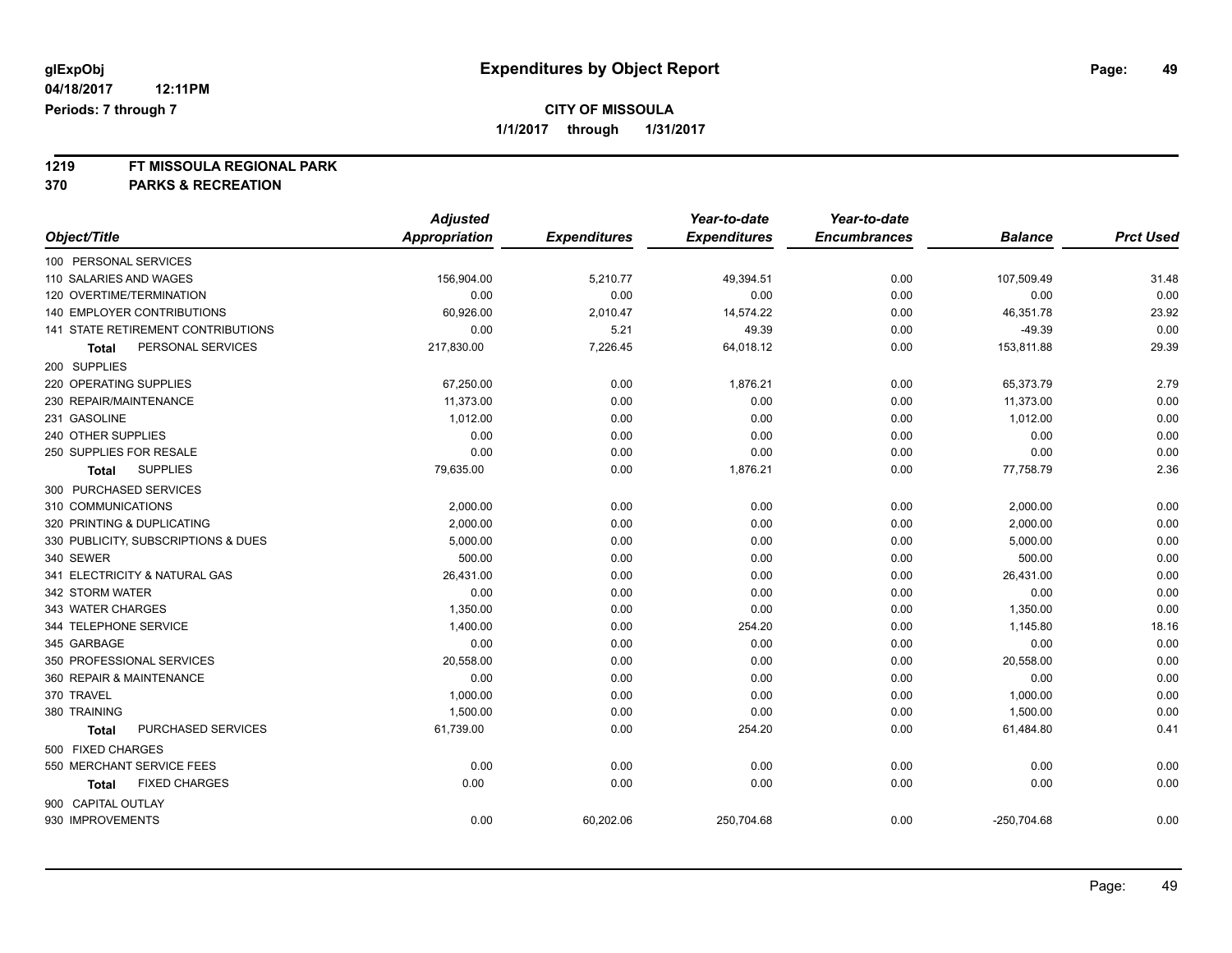# **1219 FT MISSOULA REGIONAL PARK**

**370 PARKS & RECREATION**

| Object/Title |                           | <b>Adjusted</b><br>Appropriation | <b>Expenditures</b> | Year-to-date<br><i><b>Expenditures</b></i> | Year-to-date<br><b>Encumbrances</b> | <b>Balance</b> | <b>Prct Used</b> |
|--------------|---------------------------|----------------------------------|---------------------|--------------------------------------------|-------------------------------------|----------------|------------------|
|              | 940 MACHINERY & EQUIPMENT | 0.00                             | 5.495.00            | 145.685.00                                 | 0.00                                | $-145.685.00$  | 0.00             |
| Total        | <b>CAPITAL OUTLAY</b>     | 0.00                             | 65.697.06           | 396.389.68                                 | 0.00                                | $-396.389.68$  | 0.00             |
| <b>Total</b> | PARKS & RECREATION        | 359.204.00                       | 72.923.51           | 462.538.21                                 | 0.00                                | $-103.334.21$  | 128.77           |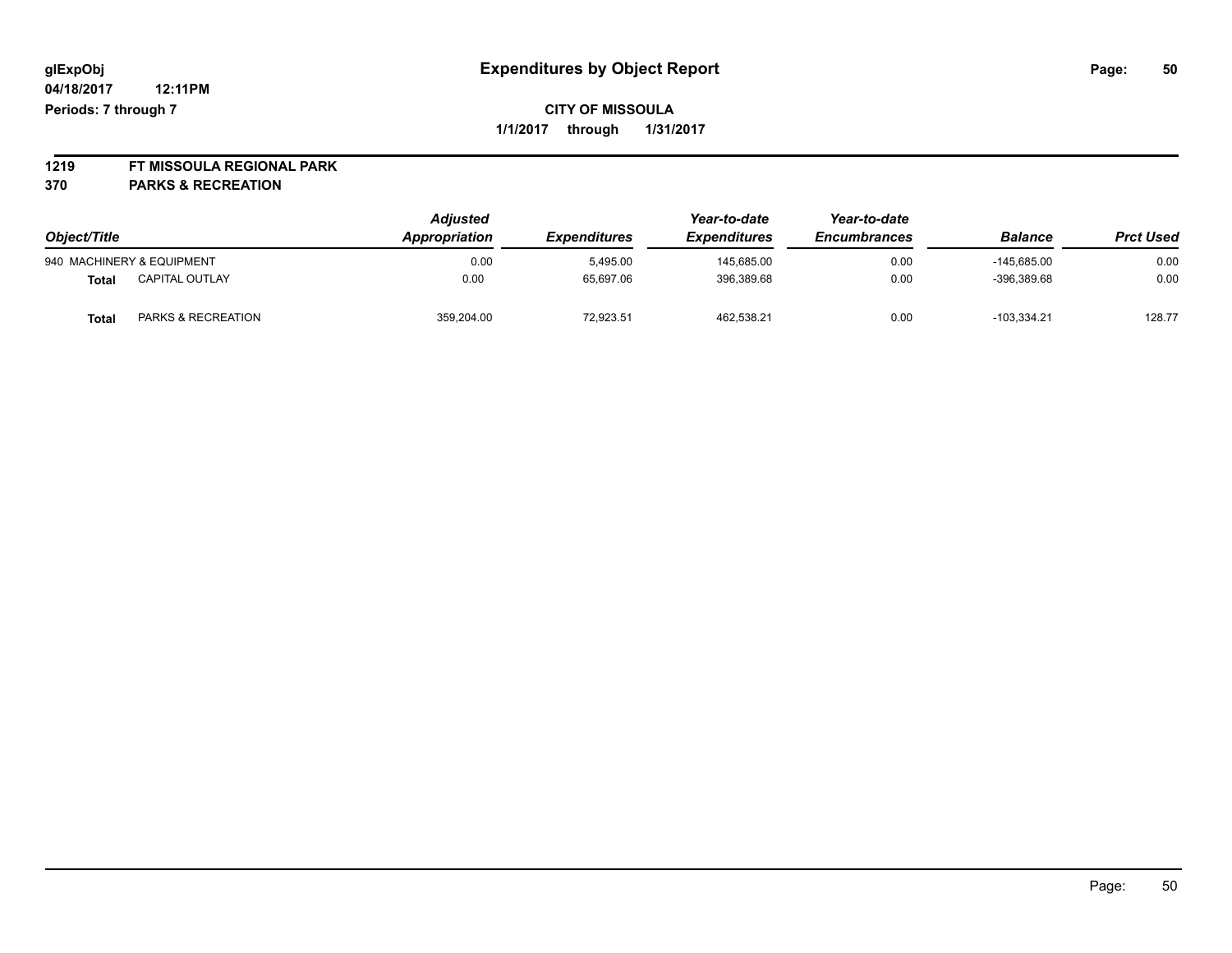### **CITY OF MISSOULA 1/1/2017 through 1/31/2017**

#### **1219 FT MISSOULA REGIONAL PARK**

|                                     | <b>Adjusted</b> |                     | Year-to-date        | Year-to-date        |                |                  |
|-------------------------------------|-----------------|---------------------|---------------------|---------------------|----------------|------------------|
| Object/Title                        | Appropriation   | <b>Expenditures</b> | <b>Expenditures</b> | <b>Encumbrances</b> | <b>Balance</b> | <b>Prct Used</b> |
| 100 PERSONAL SERVICES               |                 |                     |                     |                     |                |                  |
| 110 SALARIES AND WAGES              | 156,904.00      | 5,210.77            | 49,394.51           | 0.00                | 107,509.49     | 31.48            |
| 120 OVERTIME/TERMINATION            | 0.00            | 0.00                | 0.00                | 0.00                | 0.00           | 0.00             |
| <b>140 EMPLOYER CONTRIBUTIONS</b>   | 60,926.00       | 2,010.47            | 14,574.22           | 0.00                | 46,351.78      | 23.92            |
| 141 STATE RETIREMENT CONTRIBUTIONS  | 0.00            | 5.21                | 49.39               | 0.00                | $-49.39$       | 0.00             |
| PERSONAL SERVICES<br><b>Total</b>   | 217,830.00      | 7,226.45            | 64,018.12           | 0.00                | 153,811.88     | 29.39            |
| 200 SUPPLIES                        |                 |                     |                     |                     |                |                  |
| 220 OPERATING SUPPLIES              | 67,250.00       | 0.00                | 1,876.21            | 0.00                | 65,373.79      | 2.79             |
| 230 REPAIR/MAINTENANCE              | 11,373.00       | 0.00                | 0.00                | 0.00                | 11,373.00      | 0.00             |
| 231 GASOLINE                        | 1,012.00        | 0.00                | 0.00                | 0.00                | 1,012.00       | 0.00             |
| 240 OTHER SUPPLIES                  | 0.00            | 0.00                | 0.00                | 0.00                | 0.00           | 0.00             |
| 250 SUPPLIES FOR RESALE             | 0.00            | 0.00                | 0.00                | 0.00                | 0.00           | 0.00             |
| <b>SUPPLIES</b><br>Total            | 79,635.00       | 0.00                | 1,876.21            | 0.00                | 77,758.79      | 2.36             |
| 300 PURCHASED SERVICES              |                 |                     |                     |                     |                |                  |
| 310 COMMUNICATIONS                  | 2,000.00        | 0.00                | 0.00                | 0.00                | 2,000.00       | 0.00             |
| 320 PRINTING & DUPLICATING          | 2,000.00        | 0.00                | 0.00                | 0.00                | 2,000.00       | 0.00             |
| 330 PUBLICITY, SUBSCRIPTIONS & DUES | 5,000.00        | 0.00                | 0.00                | 0.00                | 5,000.00       | 0.00             |
| 340 SEWER                           | 500.00          | 0.00                | 0.00                | 0.00                | 500.00         | 0.00             |
| 341 ELECTRICITY & NATURAL GAS       | 26,431.00       | 0.00                | 0.00                | 0.00                | 26,431.00      | 0.00             |
| 342 STORM WATER                     | 0.00            | 0.00                | 0.00                | 0.00                | 0.00           | 0.00             |
| 343 WATER CHARGES                   | 1,350.00        | 0.00                | 0.00                | 0.00                | 1,350.00       | 0.00             |
| 344 TELEPHONE SERVICE               | 1,400.00        | 0.00                | 254.20              | 0.00                | 1,145.80       | 18.16            |
| 345 GARBAGE                         | 0.00            | 0.00                | 0.00                | 0.00                | 0.00           | 0.00             |
| 350 PROFESSIONAL SERVICES           | 20,558.00       | 0.00                | 0.00                | 0.00                | 20,558.00      | 0.00             |
| 360 REPAIR & MAINTENANCE            | 0.00            | 0.00                | 0.00                | 0.00                | 0.00           | 0.00             |
| 370 TRAVEL                          | 1,000.00        | 0.00                | 0.00                | 0.00                | 1,000.00       | 0.00             |
| 380 TRAINING                        | 1,500.00        | 0.00                | 0.00                | 0.00                | 1,500.00       | 0.00             |
| PURCHASED SERVICES<br><b>Total</b>  | 61,739.00       | 0.00                | 254.20              | 0.00                | 61,484.80      | 0.41             |
| 500 FIXED CHARGES                   |                 |                     |                     |                     |                |                  |
| 550 MERCHANT SERVICE FEES           | 0.00            | 0.00                | 0.00                | 0.00                | 0.00           | 0.00             |
| <b>FIXED CHARGES</b><br>Total       | 0.00            | 0.00                | 0.00                | 0.00                | 0.00           | 0.00             |
| 900 CAPITAL OUTLAY                  |                 |                     |                     |                     |                |                  |
| 930 IMPROVEMENTS                    | 0.00            | 60,202.06           | 250,704.68          | 0.00                | $-250,704.68$  | 0.00             |
| 940 MACHINERY & EQUIPMENT           | 0.00            | 5,495.00            | 145,685.00          | 0.00                | $-145,685.00$  | 0.00             |
|                                     |                 |                     |                     |                     |                |                  |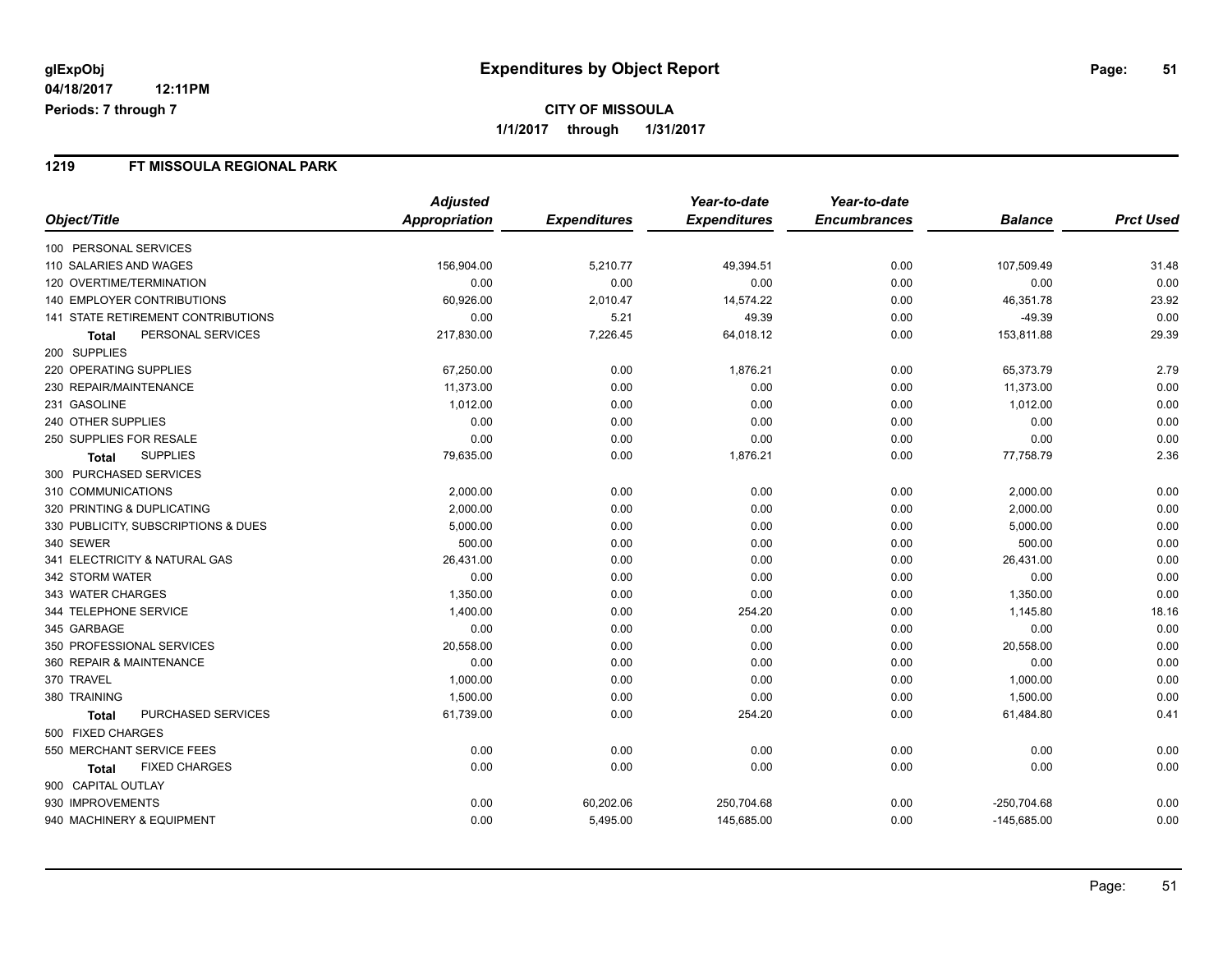# **glExpObj Expenditures by Object Report Page: 52**

**04/18/2017 12:11PM Periods: 7 through 7**

**CITY OF MISSOULA 1/1/2017 through 1/31/2017**

#### **1219 FT MISSOULA REGIONAL PARK**

| Object/Title |                          | <b>Adjusted</b><br>Appropriation | <i><b>Expenditures</b></i> | Year-to-date<br><b>Expenditures</b> | Year-to-date<br><b>Encumbrances</b> | <b>Balance</b> | <b>Prct Used</b> |
|--------------|--------------------------|----------------------------------|----------------------------|-------------------------------------|-------------------------------------|----------------|------------------|
| Tota.        | <b>CAPITAL OUTLAY</b>    | 0.00                             | 65.697.06                  | 396,389.68                          | 0.00                                | $-396.389.68$  | 0.00             |
| <b>Tota</b>  | T MISSOULA REGIONAL PARK | 359,204.00                       | 72,923.51                  | 462,538.21                          | 0.00                                | $-103,334.21$  | 128.77           |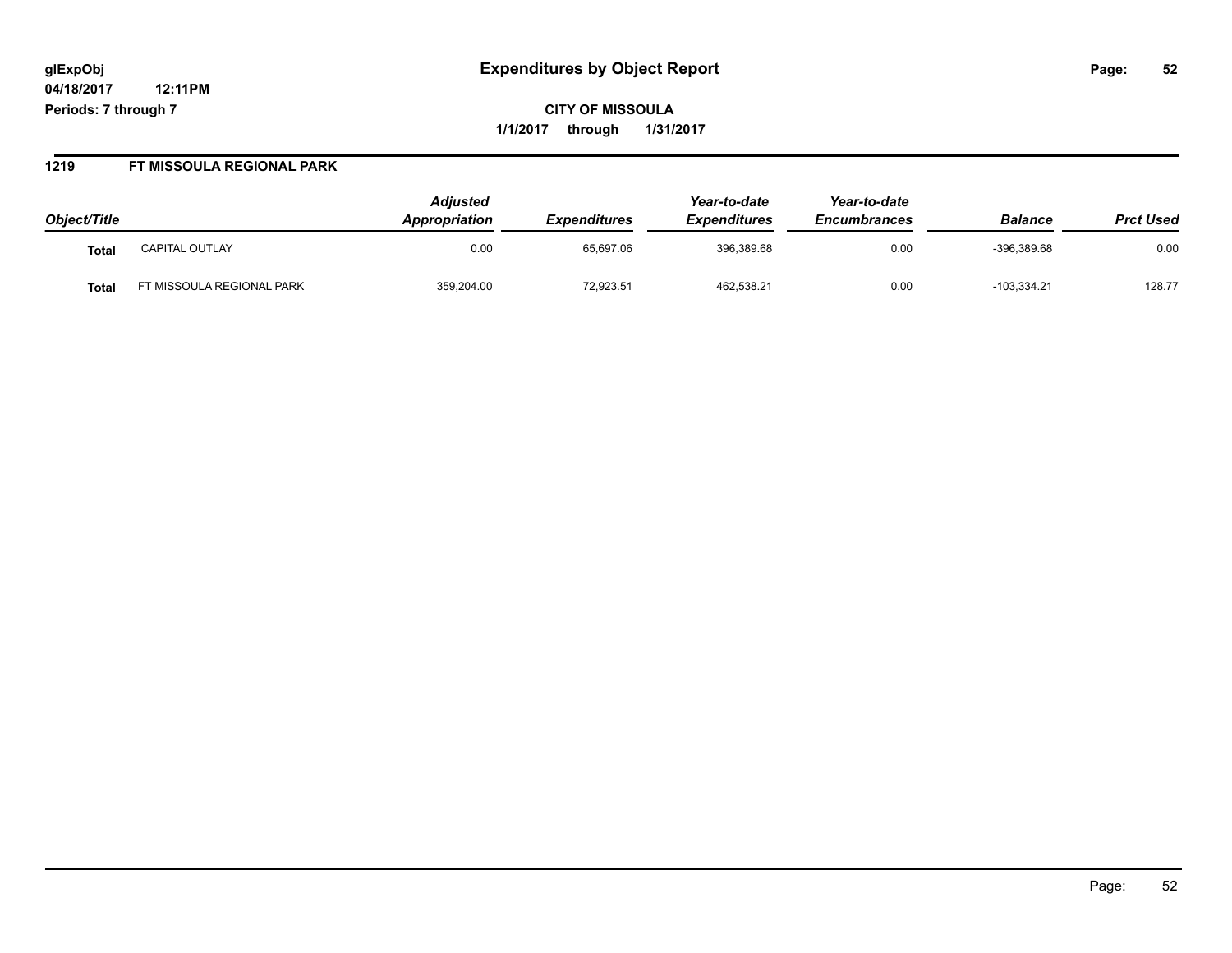# **1241 CREMAIN WALL & CEMETERY DONATIONS FUND**

**340 CEMETERY**

| Object/Title              |                       | <b>Adjusted</b><br>Appropriation | <b>Expenditures</b> | Year-to-date<br><b>Expenditures</b> | Year-to-date<br><b>Encumbrances</b> | <b>Balance</b> | <b>Prct Used</b> |
|---------------------------|-----------------------|----------------------------------|---------------------|-------------------------------------|-------------------------------------|----------------|------------------|
| 500 FIXED CHARGES         |                       |                                  |                     |                                     |                                     |                |                  |
| 550 MERCHANT SERVICE FEES |                       | 0.00                             | 0.00                | 0.00                                | 0.00                                | 0.00           | 0.00             |
| <b>Total</b>              | <b>FIXED CHARGES</b>  | 0.00                             | 0.00                | 0.00                                | 0.00                                | 0.00           | 0.00             |
| 900 CAPITAL OUTLAY        |                       |                                  |                     |                                     |                                     |                |                  |
| 930 IMPROVEMENTS          |                       | 2,500.00                         | 0.00                | 878.00                              | 0.00                                | 1,622.00       | 35.12            |
| <b>Total</b>              | <b>CAPITAL OUTLAY</b> | 2.500.00                         | 0.00                | 878.00                              | 0.00                                | 1.622.00       | 35.12            |
| <b>Total</b>              | <b>CEMETERY</b>       | 2,500.00                         | 0.00                | 878.00                              | 0.00                                | 1.622.00       | 35.12            |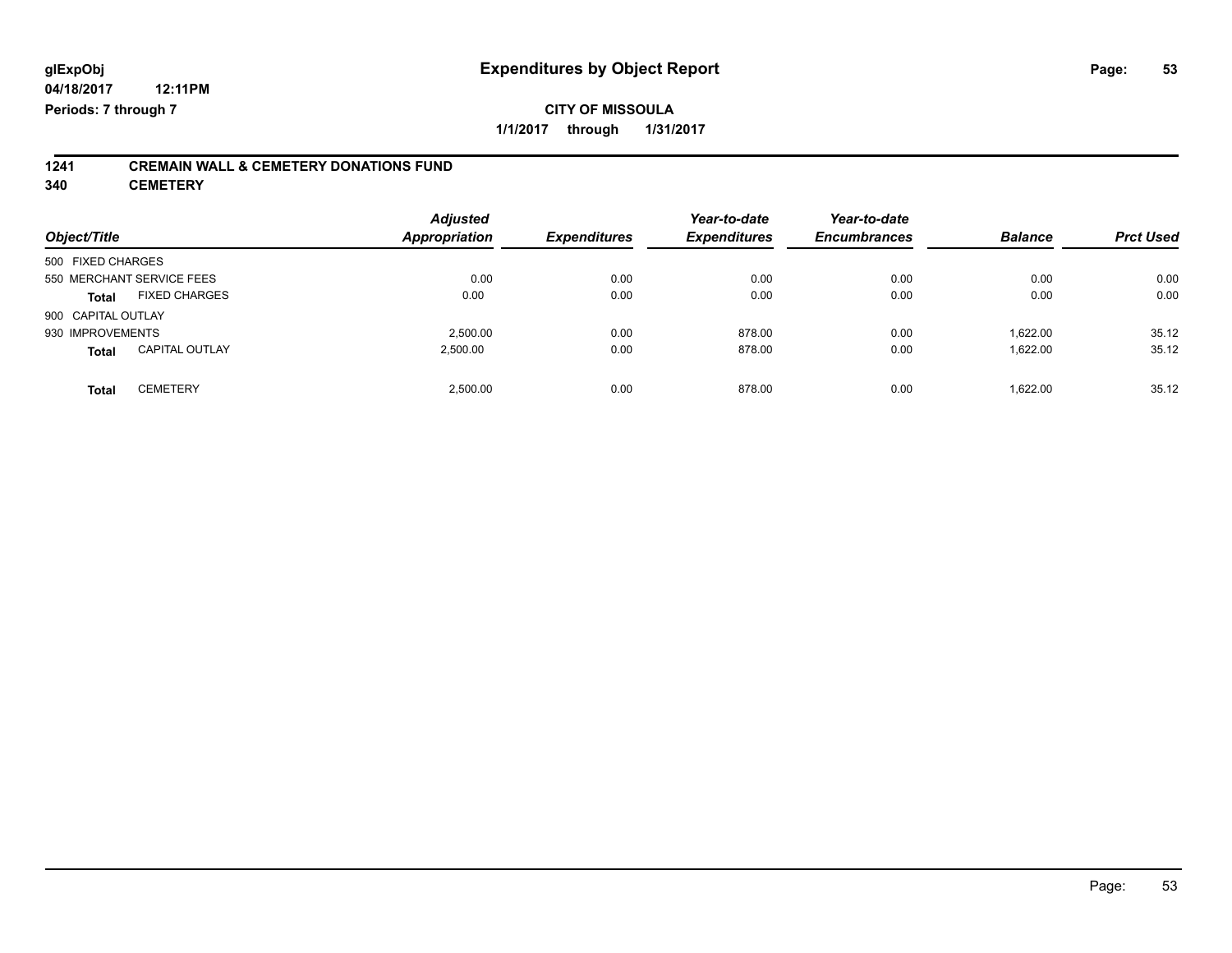# **glExpObj Expenditures by Object Report Page: 54**

**04/18/2017 12:11PM Periods: 7 through 7**

#### **1241 CREMAIN WALL & CEMETERY DONATIONS FUND**

| Object/Title       |                                             | <b>Adjusted</b><br><b>Appropriation</b> | <b>Expenditures</b> | Year-to-date<br><b>Expenditures</b> | Year-to-date<br><b>Encumbrances</b> | <b>Balance</b> | <b>Prct Used</b> |
|--------------------|---------------------------------------------|-----------------------------------------|---------------------|-------------------------------------|-------------------------------------|----------------|------------------|
| 500 FIXED CHARGES  |                                             |                                         |                     |                                     |                                     |                |                  |
|                    | 550 MERCHANT SERVICE FEES                   | 0.00                                    | 0.00                | 0.00                                | 0.00                                | 0.00           | 0.00             |
| <b>Total</b>       | <b>FIXED CHARGES</b>                        | 0.00                                    | 0.00                | 0.00                                | 0.00                                | 0.00           | 0.00             |
| 900 CAPITAL OUTLAY |                                             |                                         |                     |                                     |                                     |                |                  |
| 930 IMPROVEMENTS   |                                             | 2,500.00                                | 0.00                | 878.00                              | 0.00                                | 1.622.00       | 35.12            |
| <b>Total</b>       | <b>CAPITAL OUTLAY</b>                       | 2,500.00                                | 0.00                | 878.00                              | 0.00                                | 1.622.00       | 35.12            |
| <b>Total</b>       | <b>CREMAIN WALL &amp; CEMETERY DONATION</b> | 2.500.00                                | 0.00                | 878.00                              | 0.00                                | 1.622.00       | 35.12            |

**CITY OF MISSOULA**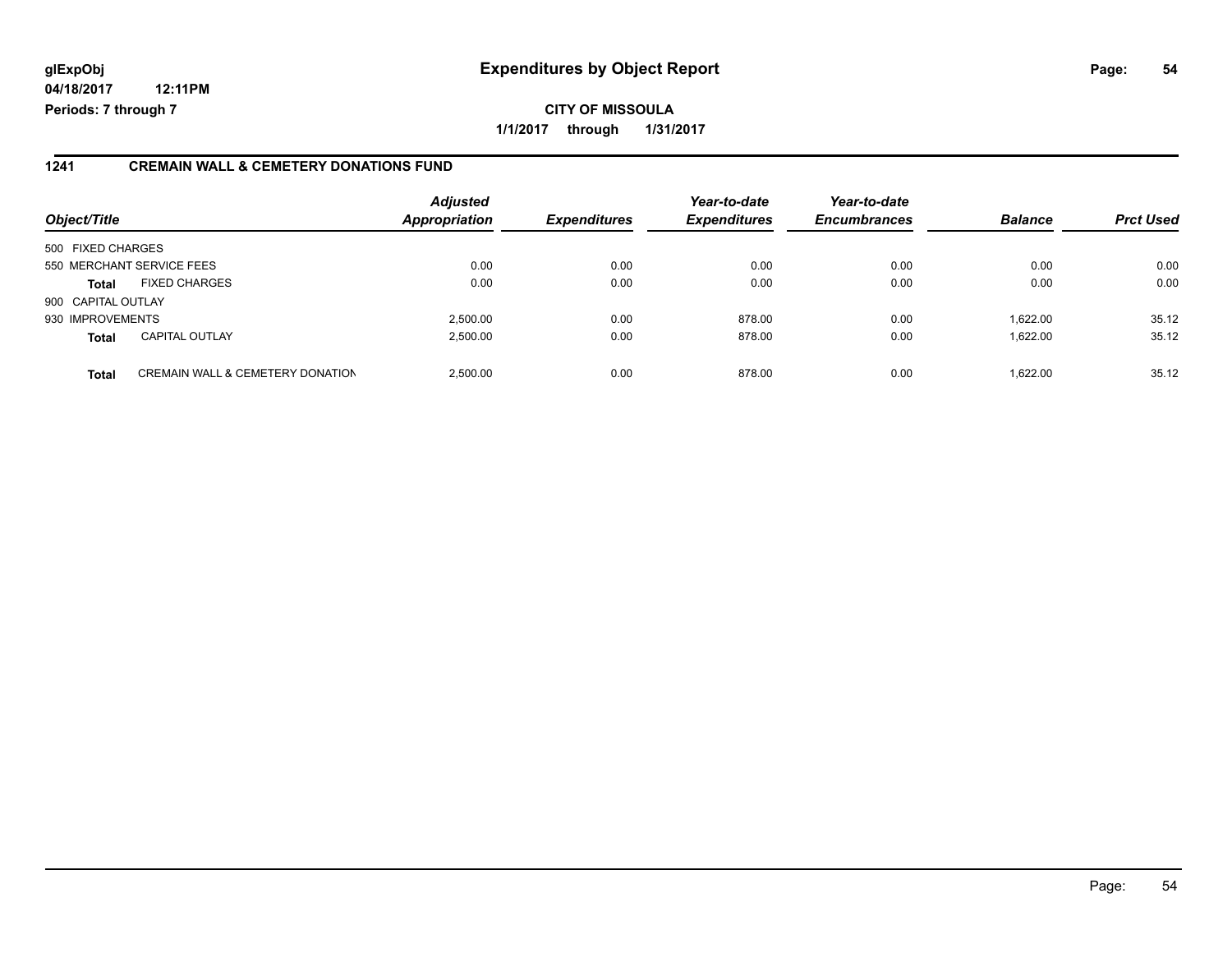**1242 CEMETERY CARE FUND**

**340 CEMETERY**

|                                       | <b>Adjusted</b>      |                     | Year-to-date        | Year-to-date        |                |                  |
|---------------------------------------|----------------------|---------------------|---------------------|---------------------|----------------|------------------|
| Object/Title                          | <b>Appropriation</b> | <b>Expenditures</b> | <b>Expenditures</b> | <b>Encumbrances</b> | <b>Balance</b> | <b>Prct Used</b> |
| 300 PURCHASED SERVICES                |                      |                     |                     |                     |                |                  |
| 370 TRAVEL                            | 0.00                 | 0.00                | 718.40              | 0.00                | $-718.40$      | 0.00             |
| 380 TRAINING                          | 0.00                 | 0.00                | 940.00              | 0.00                | $-940.00$      | 0.00             |
| PURCHASED SERVICES<br><b>Total</b>    | 0.00                 | 0.00                | 1,658.40            | 0.00                | $-1,658.40$    | 0.00             |
| 500 FIXED CHARGES                     |                      |                     |                     |                     |                |                  |
| 550 MERCHANT SERVICE FEES             | 0.00                 | 0.00                | 0.00                | 0.00                | 0.00           | 0.00             |
| <b>FIXED CHARGES</b><br><b>Total</b>  | 0.00                 | 0.00                | 0.00                | 0.00                | 0.00           | 0.00             |
| 800 OTHER OBJECTS                     |                      |                     |                     |                     |                |                  |
| 820 TRANSFERS TO OTHER FUNDS          | 0.00                 | 0.00                | 0.00                | 0.00                | 0.00           | 0.00             |
| 845 CONTINGENCY                       | 10,000.00            | 0.00                | 0.00                | 0.00                | 10,000.00      | 0.00             |
| OTHER OBJECTS<br>Total                | 10,000.00            | 0.00                | 0.00                | 0.00                | 10,000.00      | 0.00             |
| 900 CAPITAL OUTLAY                    |                      |                     |                     |                     |                |                  |
| 930 IMPROVEMENTS                      | 0.00                 | 0.00                | 16,091.40           | 0.00                | $-16,091.40$   | 0.00             |
| 940 MACHINERY & EQUIPMENT             | 60,000.00            | 0.00                | 0.00                | 0.00                | 60,000.00      | 0.00             |
| <b>CAPITAL OUTLAY</b><br><b>Total</b> | 60,000.00            | 0.00                | 16,091.40           | 0.00                | 43,908.60      | 26.82            |
| <b>CEMETERY</b><br><b>Total</b>       | 70,000.00            | 0.00                | 17,749.80           | 0.00                | 52,250.20      | 25.36            |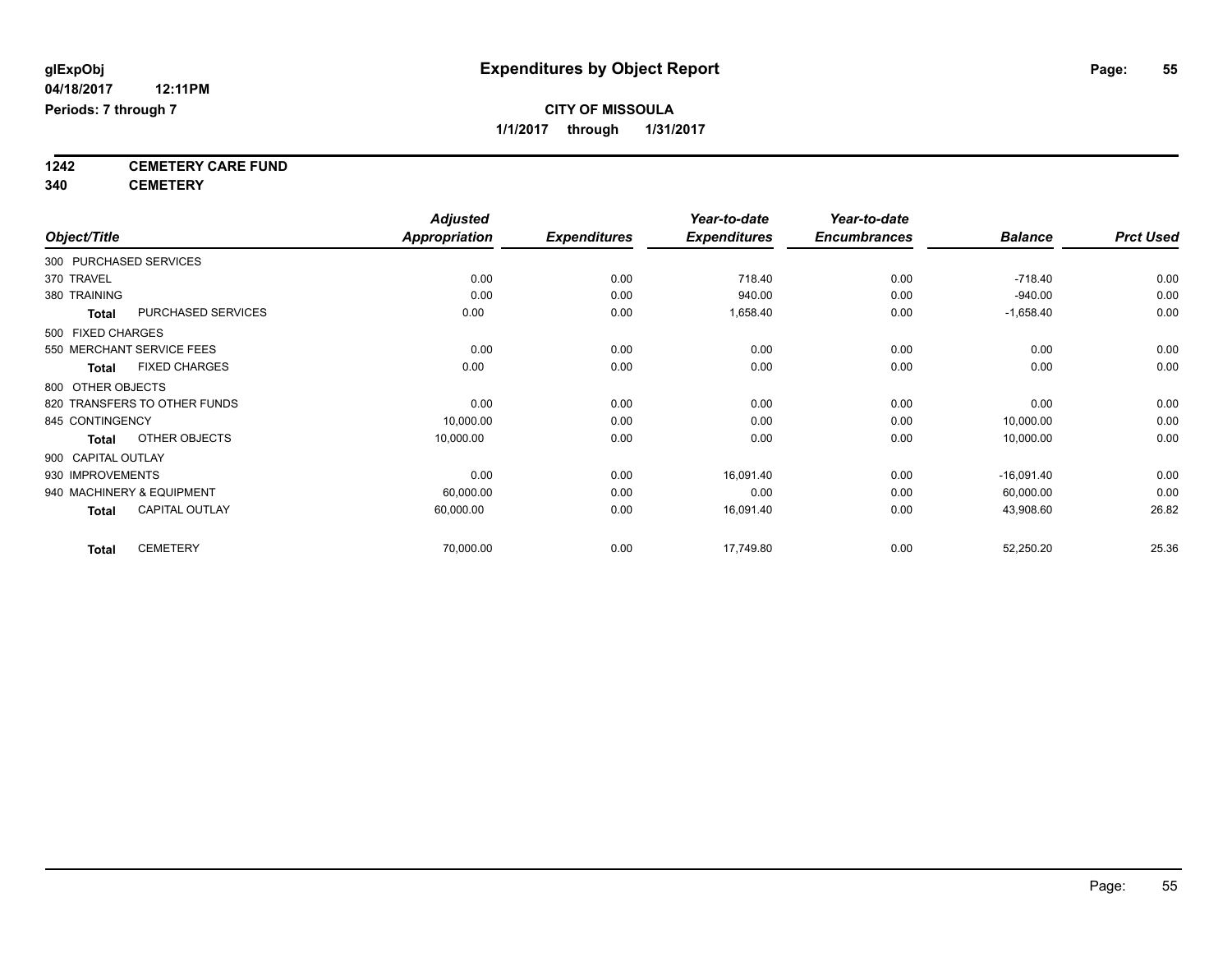# **CITY OF MISSOULA 1/1/2017 through 1/31/2017**

#### **1242 CEMETERY CARE FUND**

|                        |                              | <b>Adjusted</b>      |                     | Year-to-date        | Year-to-date        |                |                  |
|------------------------|------------------------------|----------------------|---------------------|---------------------|---------------------|----------------|------------------|
| Object/Title           |                              | <b>Appropriation</b> | <b>Expenditures</b> | <b>Expenditures</b> | <b>Encumbrances</b> | <b>Balance</b> | <b>Prct Used</b> |
| 300 PURCHASED SERVICES |                              |                      |                     |                     |                     |                |                  |
| 370 TRAVEL             |                              | 0.00                 | 0.00                | 718.40              | 0.00                | $-718.40$      | 0.00             |
| 380 TRAINING           |                              | 0.00                 | 0.00                | 940.00              | 0.00                | $-940.00$      | 0.00             |
| <b>Total</b>           | PURCHASED SERVICES           | 0.00                 | 0.00                | 1,658.40            | 0.00                | $-1,658.40$    | 0.00             |
| 500 FIXED CHARGES      |                              |                      |                     |                     |                     |                |                  |
|                        | 550 MERCHANT SERVICE FEES    | 0.00                 | 0.00                | 0.00                | 0.00                | 0.00           | 0.00             |
| <b>Total</b>           | <b>FIXED CHARGES</b>         | 0.00                 | 0.00                | 0.00                | 0.00                | 0.00           | 0.00             |
| 800 OTHER OBJECTS      |                              |                      |                     |                     |                     |                |                  |
|                        | 820 TRANSFERS TO OTHER FUNDS | 0.00                 | 0.00                | 0.00                | 0.00                | 0.00           | 0.00             |
| 845 CONTINGENCY        |                              | 10,000.00            | 0.00                | 0.00                | 0.00                | 10,000.00      | 0.00             |
| <b>Total</b>           | OTHER OBJECTS                | 10,000.00            | 0.00                | 0.00                | 0.00                | 10,000.00      | 0.00             |
| 900 CAPITAL OUTLAY     |                              |                      |                     |                     |                     |                |                  |
| 930 IMPROVEMENTS       |                              | 0.00                 | 0.00                | 16,091.40           | 0.00                | $-16,091.40$   | 0.00             |
|                        | 940 MACHINERY & EQUIPMENT    | 60,000.00            | 0.00                | 0.00                | 0.00                | 60,000.00      | 0.00             |
| <b>Total</b>           | <b>CAPITAL OUTLAY</b>        | 60,000.00            | 0.00                | 16,091.40           | 0.00                | 43,908.60      | 26.82            |
| <b>Total</b>           | <b>CEMETERY CARE FUND</b>    | 70,000.00            | 0.00                | 17,749.80           | 0.00                | 52,250.20      | 25.36            |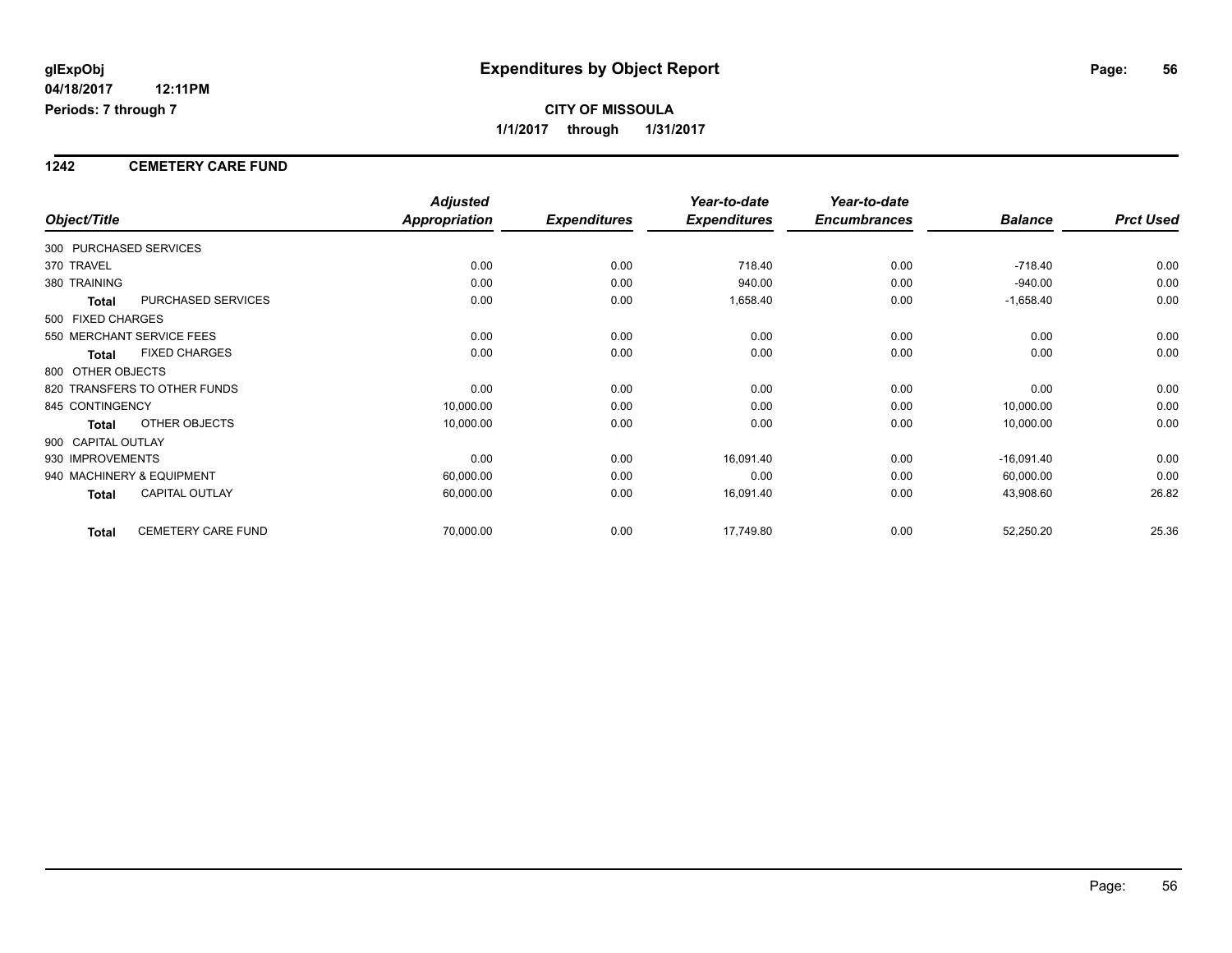**1243 CEMETERY MEMORIAL FUND**

**340 CEMETERY**

| Object/Title                          | <b>Adjusted</b><br><b>Appropriation</b> | <b>Expenditures</b> | Year-to-date<br><b>Expenditures</b> | Year-to-date<br><b>Encumbrances</b> | <b>Balance</b> | <b>Prct Used</b> |
|---------------------------------------|-----------------------------------------|---------------------|-------------------------------------|-------------------------------------|----------------|------------------|
| 500 FIXED CHARGES                     |                                         |                     |                                     |                                     |                |                  |
| 550 MERCHANT SERVICE FEES             | 0.00                                    | 0.00                | 0.00                                | 0.00                                | 0.00           | 0.00             |
| <b>FIXED CHARGES</b><br><b>Total</b>  | 0.00                                    | 0.00                | 0.00                                | 0.00                                | 0.00           | 0.00             |
| 900 CAPITAL OUTLAY                    |                                         |                     |                                     |                                     |                |                  |
| 930 IMPROVEMENTS                      | 500.00                                  | 0.00                | 163.63                              | 0.00                                | 336.37         | 32.73            |
| <b>CAPITAL OUTLAY</b><br><b>Total</b> | 500.00                                  | 0.00                | 163.63                              | 0.00                                | 336.37         | 32.73            |
| <b>CEMETERY</b><br>Total              | 500.00                                  | 0.00                | 163.63                              | 0.00                                | 336.37         | 32.73            |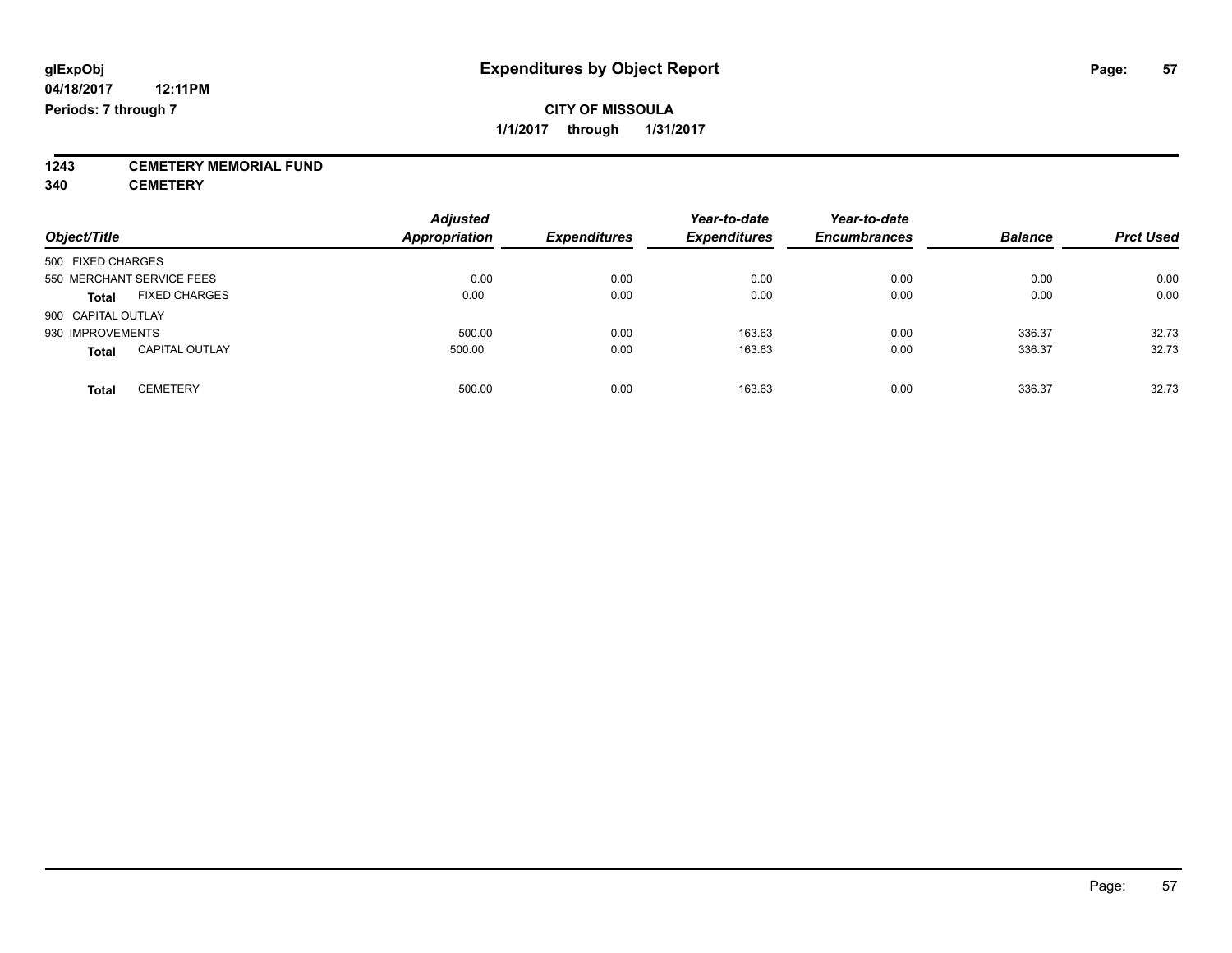**CITY OF MISSOULA 1/1/2017 through 1/31/2017**

#### **1243 CEMETERY MEMORIAL FUND**

| Object/Title                                  | <b>Adjusted</b><br><b>Appropriation</b> | <b>Expenditures</b> | Year-to-date<br><b>Expenditures</b> | Year-to-date<br><b>Encumbrances</b> | <b>Balance</b> | <b>Prct Used</b> |
|-----------------------------------------------|-----------------------------------------|---------------------|-------------------------------------|-------------------------------------|----------------|------------------|
| 500 FIXED CHARGES                             |                                         |                     |                                     |                                     |                |                  |
| 550 MERCHANT SERVICE FEES                     | 0.00                                    | 0.00                | 0.00                                | 0.00                                | 0.00           | 0.00             |
| <b>FIXED CHARGES</b><br><b>Total</b>          | 0.00                                    | 0.00                | 0.00                                | 0.00                                | 0.00           | 0.00             |
| 900 CAPITAL OUTLAY                            |                                         |                     |                                     |                                     |                |                  |
| 930 IMPROVEMENTS                              | 500.00                                  | 0.00                | 163.63                              | 0.00                                | 336.37         | 32.73            |
| <b>CAPITAL OUTLAY</b><br><b>Total</b>         | 500.00                                  | 0.00                | 163.63                              | 0.00                                | 336.37         | 32.73            |
| <b>CEMETERY MEMORIAL FUND</b><br><b>Total</b> | 500.00                                  | 0.00                | 163.63                              | 0.00                                | 336.37         | 32.73            |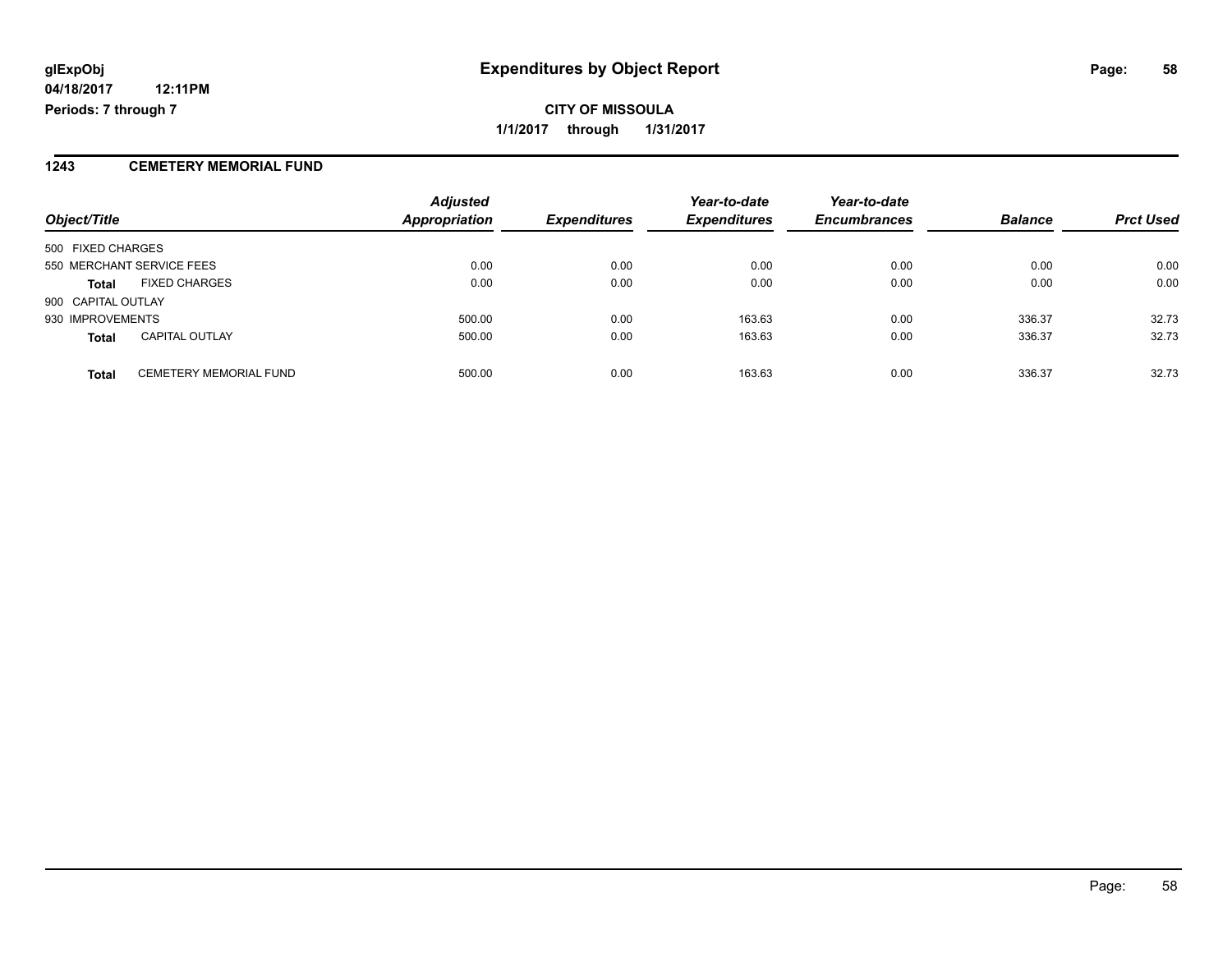**1265 TITLE 1 PROJECTS FUND**

**240 FINANCE**

|                   |                                   | <b>Adjusted</b>      |                     | Year-to-date        | Year-to-date        |                |                  |
|-------------------|-----------------------------------|----------------------|---------------------|---------------------|---------------------|----------------|------------------|
| Object/Title      |                                   | <b>Appropriation</b> | <b>Expenditures</b> | <b>Expenditures</b> | <b>Encumbrances</b> | <b>Balance</b> | <b>Prct Used</b> |
| 500 FIXED CHARGES |                                   |                      |                     |                     |                     |                |                  |
| 500 FIXED CHARGES |                                   | 0.00                 | 0.00                | 0.00                | 0.00                | 0.00           | 0.00             |
|                   | 550 MERCHANT SERVICE FEES         | 0.00                 | 0.00                | 0.00                | 0.00                | 0.00           | 0.00             |
| <b>Total</b>      | <b>FIXED CHARGES</b>              | 0.00                 | 0.00                | 0.00                | 0.00                | 0.00           | 0.00             |
|                   | 700 GRANTS & CONTRIBUTIONS        |                      |                     |                     |                     |                |                  |
|                   | 700 GRANTS & CONTRIBUTIONS        | 146,924.00           | 0.00                | 0.00                | 0.00                | 146,924.00     | 0.00             |
| <b>Total</b>      | <b>GRANTS &amp; CONTRIBUTIONS</b> | 146,924.00           | 0.00                | 0.00                | 0.00                | 146,924.00     | 0.00             |
| 800 OTHER OBJECTS |                                   |                      |                     |                     |                     |                |                  |
|                   | 820 TRANSFERS TO OTHER FUNDS      | 0.00                 | 0.00                | 0.00                | 0.00                | 0.00           | 0.00             |
| 845 CONTINGENCY   |                                   | 0.00                 | 0.00                | 0.00                | 0.00                | 0.00           | 0.00             |
| <b>Total</b>      | OTHER OBJECTS                     | 0.00                 | 0.00                | 0.00                | 0.00                | 0.00           | 0.00             |
| <b>Total</b>      | <b>FINANCE</b>                    | 146,924.00           | 0.00                | 0.00                | 0.00                | 146.924.00     | 0.00             |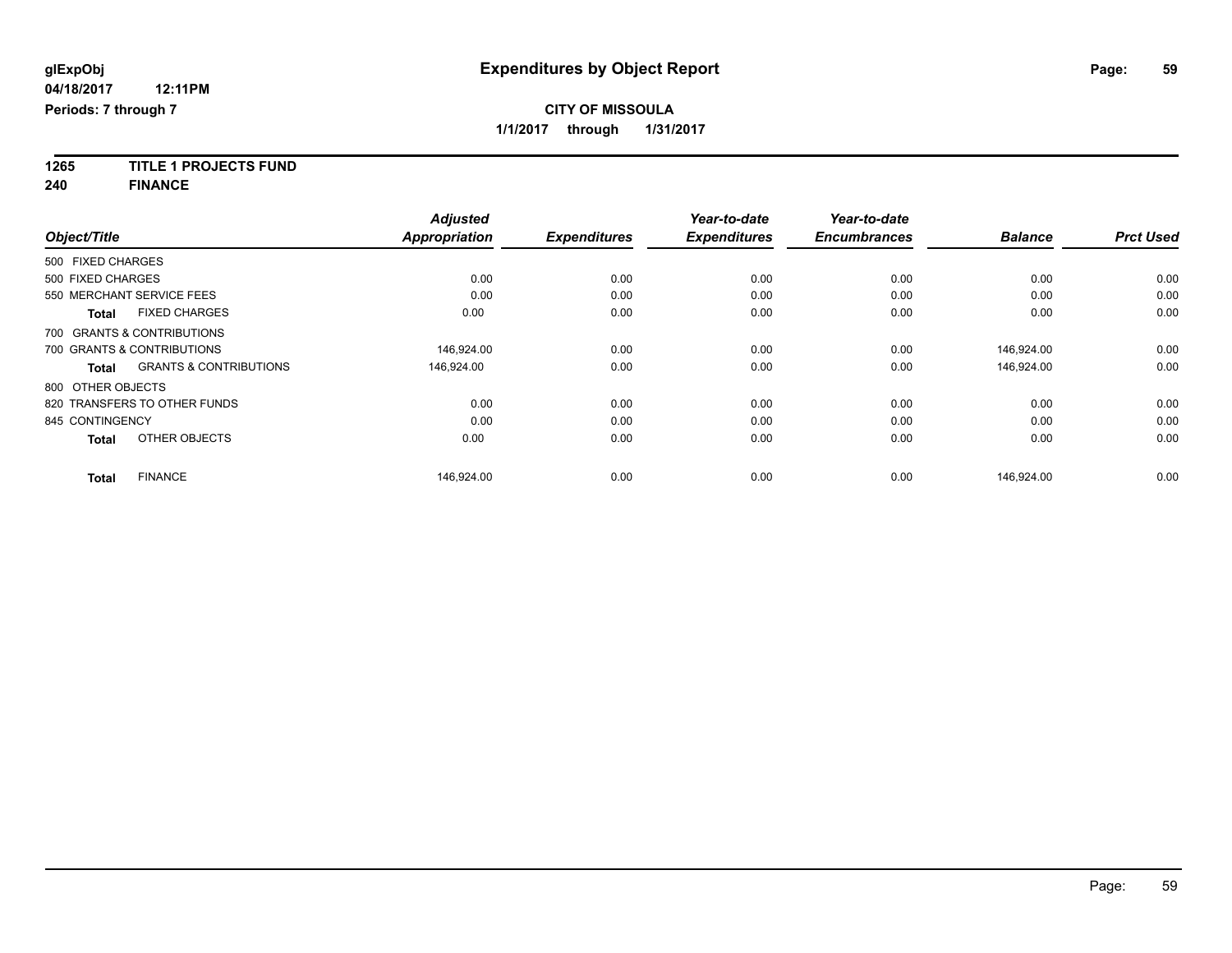## **CITY OF MISSOULA 1/1/2017 through 1/31/2017**

#### **1265 TITLE 1 PROJECTS FUND**

|                   |                                   | <b>Adjusted</b>      |                     | Year-to-date        | Year-to-date        |                |                  |
|-------------------|-----------------------------------|----------------------|---------------------|---------------------|---------------------|----------------|------------------|
| Object/Title      |                                   | <b>Appropriation</b> | <b>Expenditures</b> | <b>Expenditures</b> | <b>Encumbrances</b> | <b>Balance</b> | <b>Prct Used</b> |
| 500 FIXED CHARGES |                                   |                      |                     |                     |                     |                |                  |
| 500 FIXED CHARGES |                                   | 0.00                 | 0.00                | 0.00                | 0.00                | 0.00           | 0.00             |
|                   | 550 MERCHANT SERVICE FEES         | 0.00                 | 0.00                | 0.00                | 0.00                | 0.00           | 0.00             |
| <b>Total</b>      | <b>FIXED CHARGES</b>              | 0.00                 | 0.00                | 0.00                | 0.00                | 0.00           | 0.00             |
|                   | 700 GRANTS & CONTRIBUTIONS        |                      |                     |                     |                     |                |                  |
|                   | 700 GRANTS & CONTRIBUTIONS        | 146.924.00           | 0.00                | 0.00                | 0.00                | 146.924.00     | 0.00             |
| <b>Total</b>      | <b>GRANTS &amp; CONTRIBUTIONS</b> | 146,924.00           | 0.00                | 0.00                | 0.00                | 146,924.00     | 0.00             |
| 800 OTHER OBJECTS |                                   |                      |                     |                     |                     |                |                  |
|                   | 820 TRANSFERS TO OTHER FUNDS      | 0.00                 | 0.00                | 0.00                | 0.00                | 0.00           | 0.00             |
| 845 CONTINGENCY   |                                   | 0.00                 | 0.00                | 0.00                | 0.00                | 0.00           | 0.00             |
| <b>Total</b>      | OTHER OBJECTS                     | 0.00                 | 0.00                | 0.00                | 0.00                | 0.00           | 0.00             |
| <b>Total</b>      | <b>TITLE 1 PROJECTS FUND</b>      | 146.924.00           | 0.00                | 0.00                | 0.00                | 146.924.00     | 0.00             |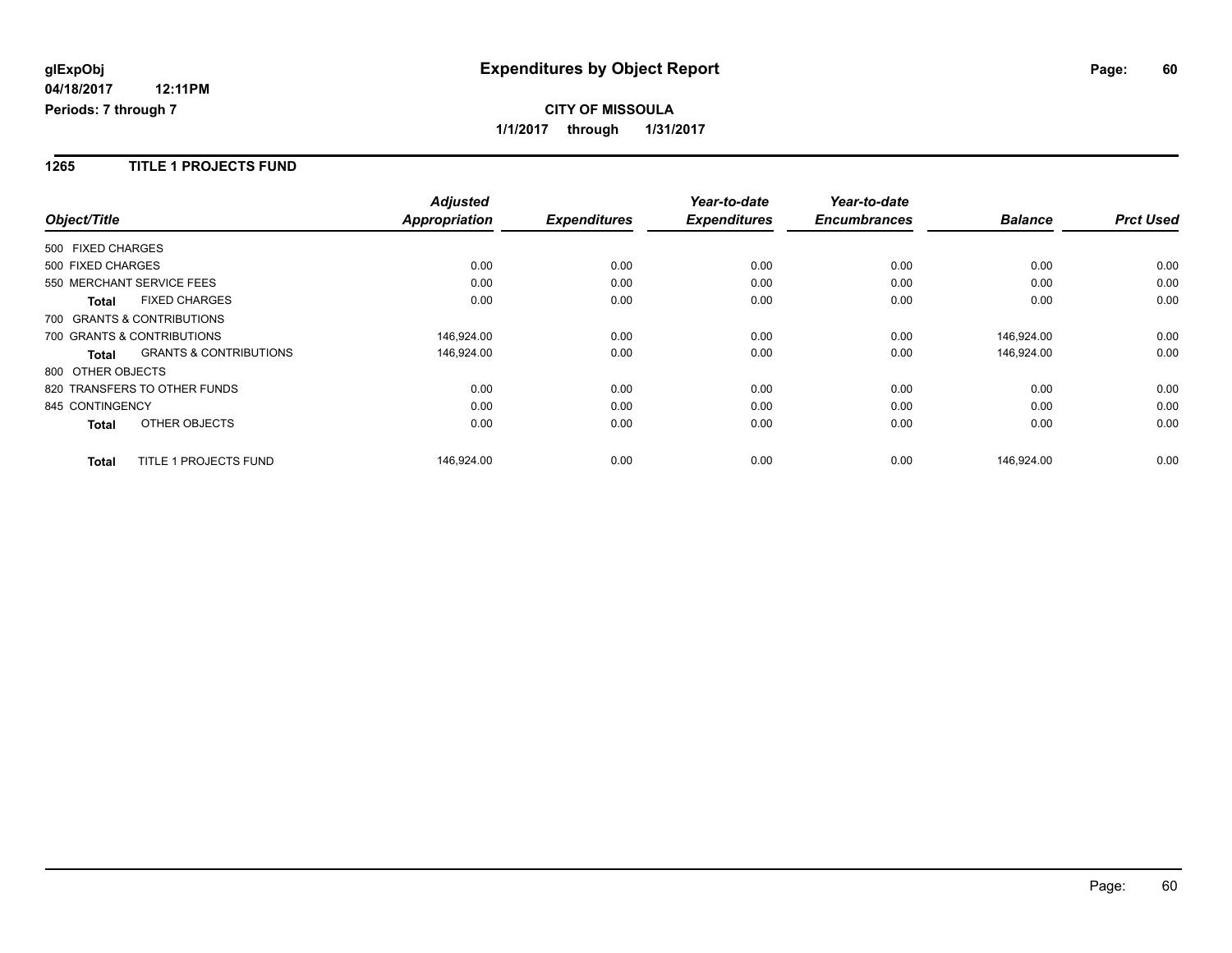# **CITY OF MISSOULA**

**1/1/2017 through 1/31/2017**

# **1396 PROGRAM INCOME REVOLVING LOAN PROGRAM**

**390 NON-DEPARTMENTAL**

| Object/Title      |                                   | <b>Adjusted</b><br><b>Appropriation</b> | <b>Expenditures</b> | Year-to-date<br><b>Expenditures</b> | Year-to-date<br><b>Encumbrances</b> | <b>Balance</b> | <b>Prct Used</b> |
|-------------------|-----------------------------------|-----------------------------------------|---------------------|-------------------------------------|-------------------------------------|----------------|------------------|
|                   | 300 PURCHASED SERVICES            |                                         |                     |                                     |                                     |                |                  |
|                   | 350 PROFESSIONAL SERVICES         | 0.00                                    | 0.00                | 0.00                                | 0.00                                | 0.00           | 0.00             |
| <b>Total</b>      | <b>PURCHASED SERVICES</b>         | 0.00                                    | 0.00                | 0.00                                | 0.00                                | 0.00           | 0.00             |
| 500 FIXED CHARGES |                                   |                                         |                     |                                     |                                     |                |                  |
|                   | 550 MERCHANT SERVICE FEES         | 0.00                                    | 0.00                | 0.00                                | 0.00                                | 0.00           | 0.00             |
| <b>Total</b>      | <b>FIXED CHARGES</b>              | 0.00                                    | 0.00                | 0.00                                | 0.00                                | 0.00           | 0.00             |
|                   | 700 GRANTS & CONTRIBUTIONS        |                                         |                     |                                     |                                     |                |                  |
|                   | 700 GRANTS & CONTRIBUTIONS        | 62.439.00                               | 0.00                | 0.00                                | 0.00                                | 62.439.00      | 0.00             |
| <b>Total</b>      | <b>GRANTS &amp; CONTRIBUTIONS</b> | 62.439.00                               | 0.00                | 0.00                                | 0.00                                | 62.439.00      | 0.00             |
| <b>Total</b>      | NON-DEPARTMENTAL                  | 62.439.00                               | 0.00                | 0.00                                | 0.00                                | 62.439.00      | 0.00             |

Page: 61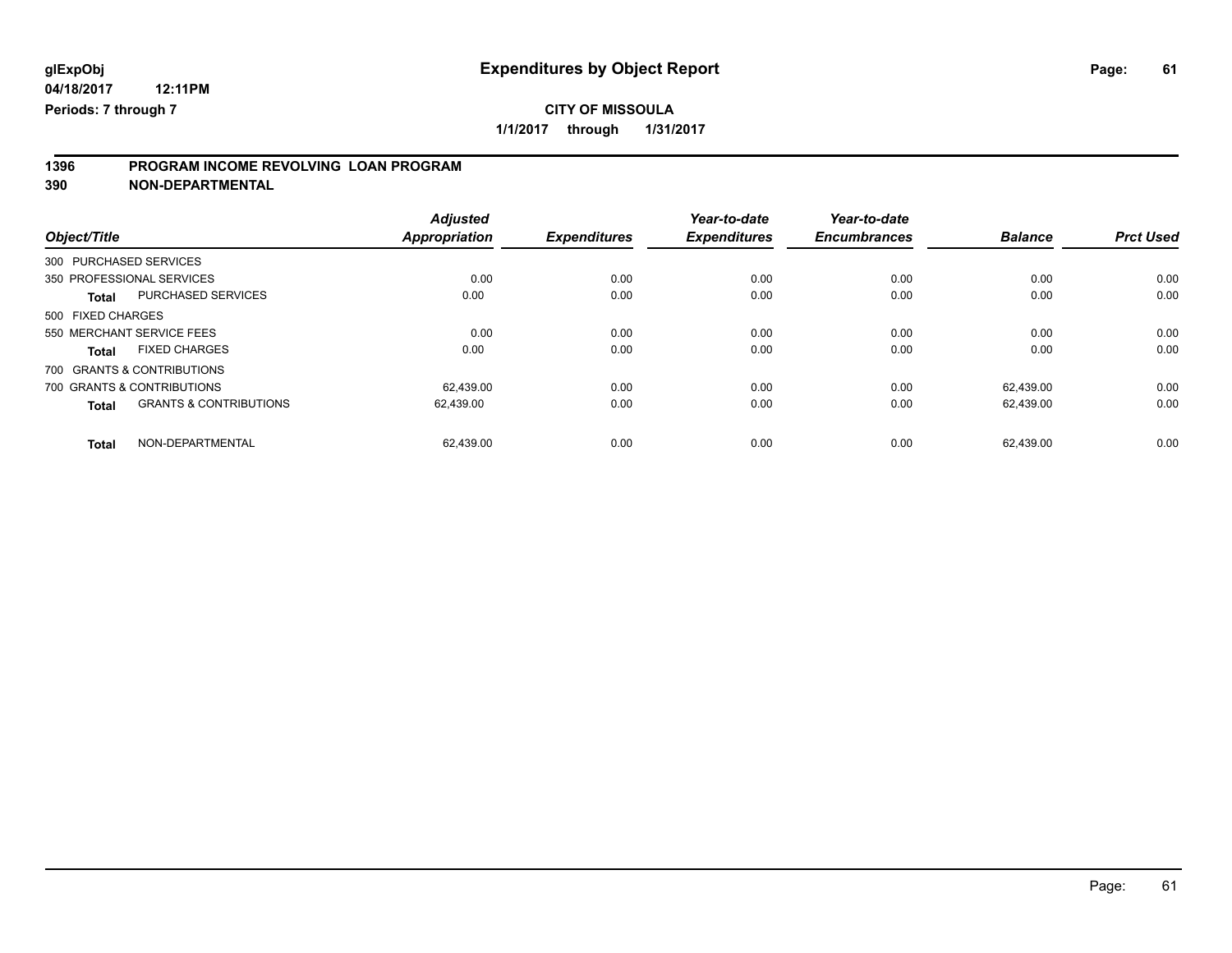#### **1396 PROGRAM INCOME REVOLVING LOAN PROGRAM**

| Object/Title           |                                   | <b>Adjusted</b><br><b>Appropriation</b> | <b>Expenditures</b> | Year-to-date<br><b>Expenditures</b> | Year-to-date<br><b>Encumbrances</b> | <b>Balance</b> | <b>Prct Used</b> |
|------------------------|-----------------------------------|-----------------------------------------|---------------------|-------------------------------------|-------------------------------------|----------------|------------------|
| 300 PURCHASED SERVICES |                                   |                                         |                     |                                     |                                     |                |                  |
|                        | 350 PROFESSIONAL SERVICES         | 0.00                                    | 0.00                | 0.00                                | 0.00                                | 0.00           | 0.00             |
| <b>Total</b>           | <b>PURCHASED SERVICES</b>         | 0.00                                    | 0.00                | 0.00                                | 0.00                                | 0.00           | 0.00             |
| 500 FIXED CHARGES      |                                   |                                         |                     |                                     |                                     |                |                  |
|                        | 550 MERCHANT SERVICE FEES         | 0.00                                    | 0.00                | 0.00                                | 0.00                                | 0.00           | 0.00             |
| <b>Total</b>           | <b>FIXED CHARGES</b>              | 0.00                                    | 0.00                | 0.00                                | 0.00                                | 0.00           | 0.00             |
|                        | 700 GRANTS & CONTRIBUTIONS        |                                         |                     |                                     |                                     |                |                  |
|                        | 700 GRANTS & CONTRIBUTIONS        | 62.439.00                               | 0.00                | 0.00                                | 0.00                                | 62.439.00      | 0.00             |
| <b>Total</b>           | <b>GRANTS &amp; CONTRIBUTIONS</b> | 62,439.00                               | 0.00                | 0.00                                | 0.00                                | 62,439.00      | 0.00             |
| <b>Total</b>           | PROGRAM INCOME REVOLVING LOAN P   | 62.439.00                               | 0.00                | 0.00                                | 0.00                                | 62.439.00      | 0.00             |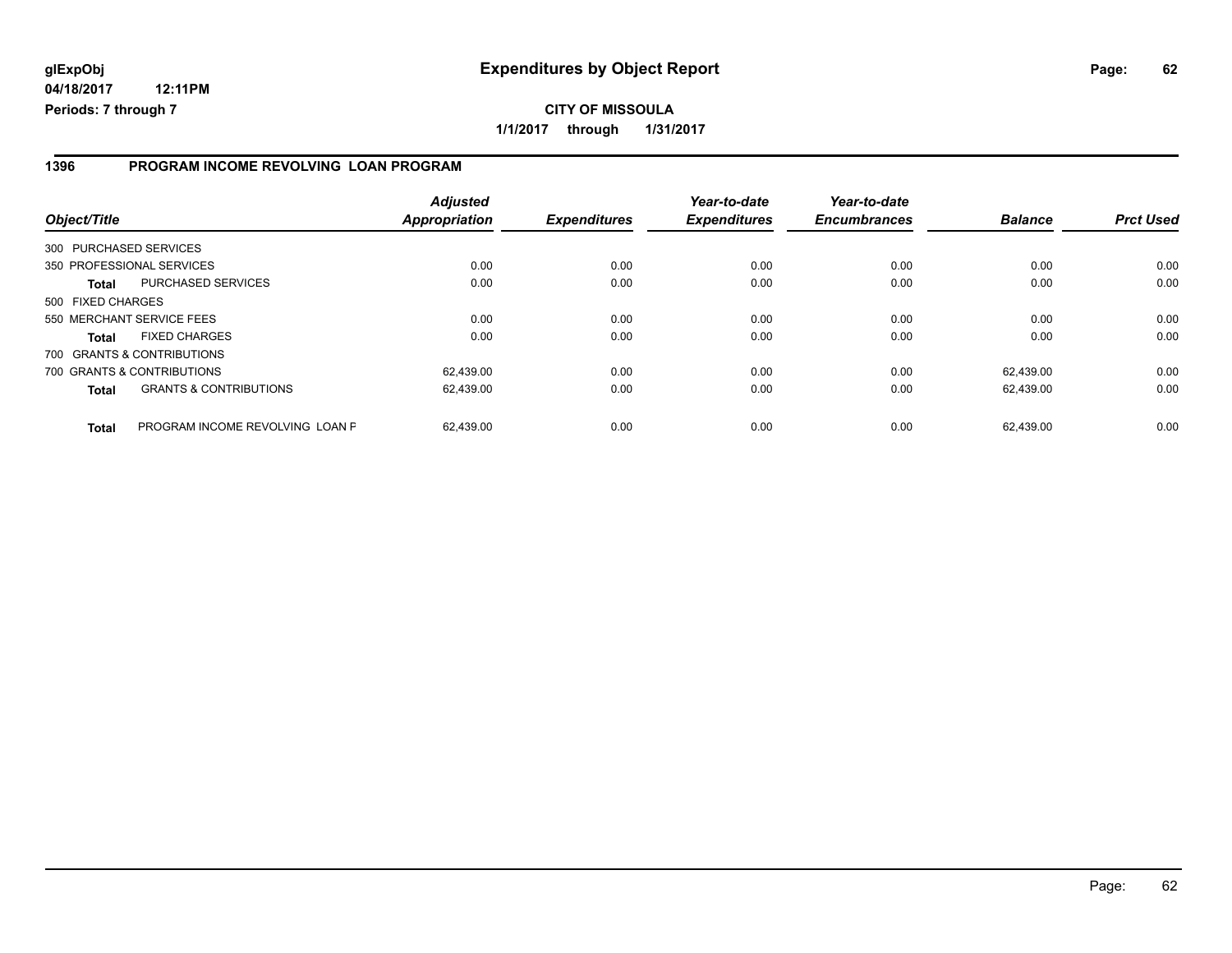**1397 STATE HOME PROGRAM INCOME**

**390 NON-DEPARTMENTAL**

|                   |                                   | <b>Adjusted</b>      |                     | Year-to-date        | Year-to-date        |                |                  |
|-------------------|-----------------------------------|----------------------|---------------------|---------------------|---------------------|----------------|------------------|
| Object/Title      |                                   | <b>Appropriation</b> | <b>Expenditures</b> | <b>Expenditures</b> | <b>Encumbrances</b> | <b>Balance</b> | <b>Prct Used</b> |
|                   | 300 PURCHASED SERVICES            |                      |                     |                     |                     |                |                  |
|                   | 350 PROFESSIONAL SERVICES         | 600.000.00           | 0.00                | 0.00                | 0.00                | 600.000.00     | 0.00             |
| <b>Total</b>      | <b>PURCHASED SERVICES</b>         | 600.000.00           | 0.00                | 0.00                | 0.00                | 600,000.00     | 0.00             |
| 500 FIXED CHARGES |                                   |                      |                     |                     |                     |                |                  |
|                   | 550 MERCHANT SERVICE FEES         | 0.00                 | 0.00                | 0.00                | 0.00                | 0.00           | 0.00             |
| <b>Total</b>      | <b>FIXED CHARGES</b>              | 0.00                 | 0.00                | 0.00                | 0.00                | 0.00           | 0.00             |
|                   | 700 GRANTS & CONTRIBUTIONS        |                      |                     |                     |                     |                |                  |
|                   | 700 GRANTS & CONTRIBUTIONS        | 0.00                 | 113.782.37          | 113.782.37          | 0.00                | $-113.782.37$  | 0.00             |
| <b>Total</b>      | <b>GRANTS &amp; CONTRIBUTIONS</b> | 0.00                 | 113.782.37          | 113.782.37          | 0.00                | $-113.782.37$  | 0.00             |
| <b>Total</b>      | NON-DEPARTMENTAL                  | 600.000.00           | 113.782.37          | 113.782.37          | 0.00                | 486.217.63     | 18.96            |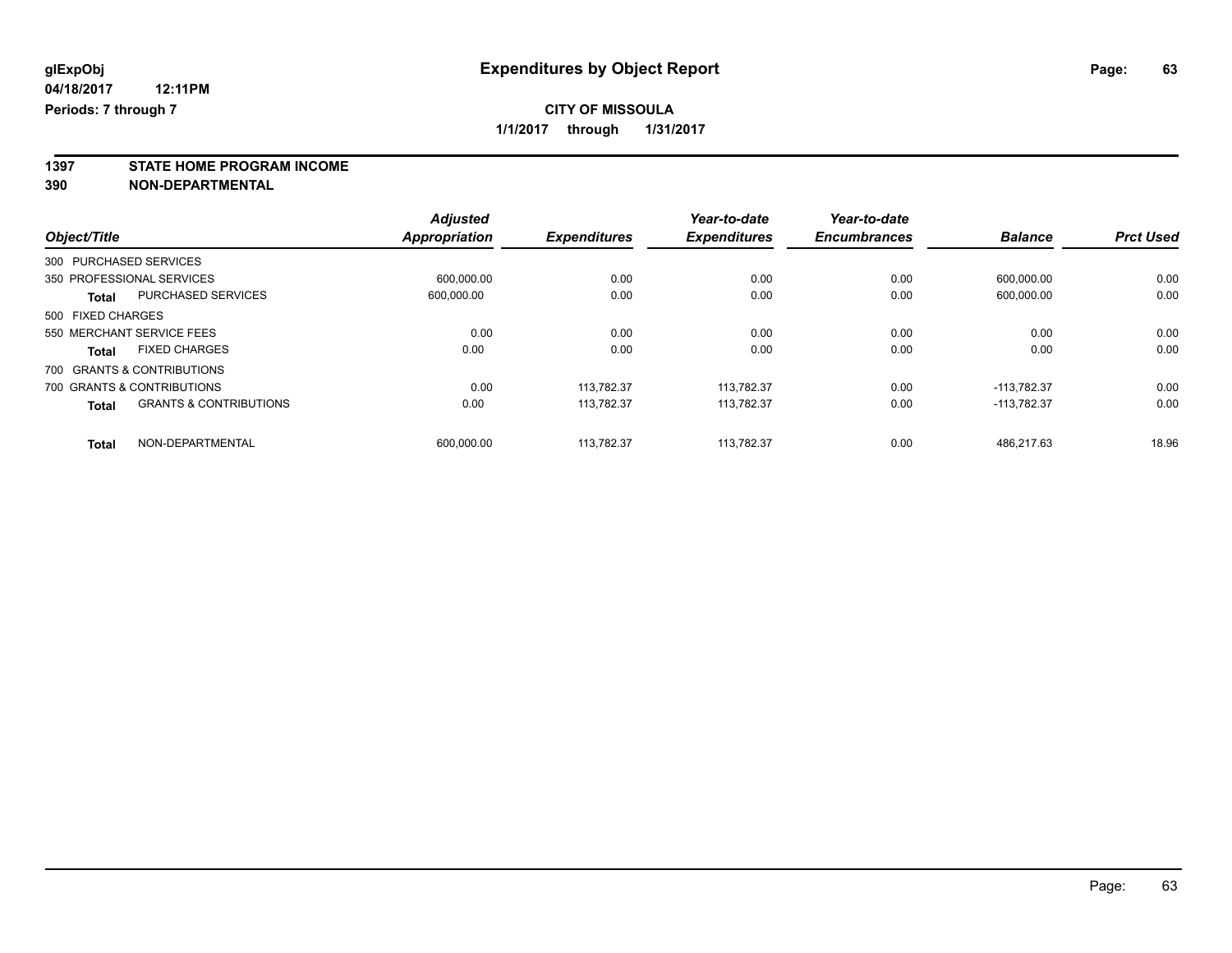#### **1397 STATE HOME PROGRAM INCOME**

|                                                   | <b>Adjusted</b>      |                     | Year-to-date        | Year-to-date        |                |                  |
|---------------------------------------------------|----------------------|---------------------|---------------------|---------------------|----------------|------------------|
| Object/Title                                      | <b>Appropriation</b> | <b>Expenditures</b> | <b>Expenditures</b> | <b>Encumbrances</b> | <b>Balance</b> | <b>Prct Used</b> |
| 300 PURCHASED SERVICES                            |                      |                     |                     |                     |                |                  |
| 350 PROFESSIONAL SERVICES                         | 600.000.00           | 0.00                | 0.00                | 0.00                | 600.000.00     | 0.00             |
| <b>PURCHASED SERVICES</b><br>Total                | 600.000.00           | 0.00                | 0.00                | 0.00                | 600.000.00     | 0.00             |
| 500 FIXED CHARGES                                 |                      |                     |                     |                     |                |                  |
| 550 MERCHANT SERVICE FEES                         | 0.00                 | 0.00                | 0.00                | 0.00                | 0.00           | 0.00             |
| <b>FIXED CHARGES</b><br><b>Total</b>              | 0.00                 | 0.00                | 0.00                | 0.00                | 0.00           | 0.00             |
| 700 GRANTS & CONTRIBUTIONS                        |                      |                     |                     |                     |                |                  |
| 700 GRANTS & CONTRIBUTIONS                        | 0.00                 | 113.782.37          | 113.782.37          | 0.00                | $-113.782.37$  | 0.00             |
| <b>GRANTS &amp; CONTRIBUTIONS</b><br><b>Total</b> | 0.00                 | 113.782.37          | 113.782.37          | 0.00                | -113.782.37    | 0.00             |
| STATE HOME PROGRAM INCOME<br><b>Total</b>         | 600.000.00           | 113.782.37          | 113.782.37          | 0.00                | 486.217.63     | 18.96            |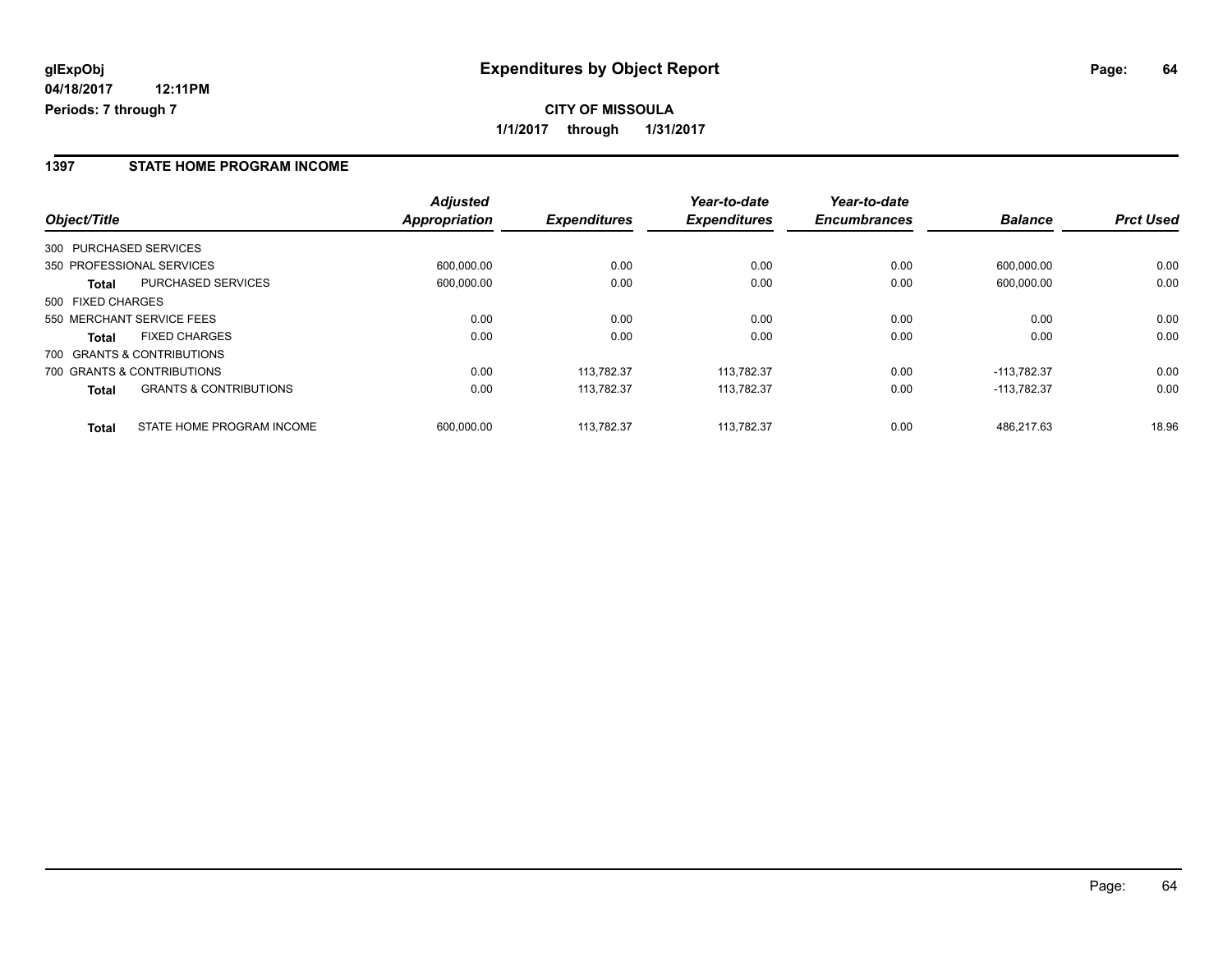# **2250 PLANNING FUND**

**250 DEVELOPMENT SERVICES**

|                        |                                     | <b>Adjusted</b>      |                     | Year-to-date        | Year-to-date        |                |                  |
|------------------------|-------------------------------------|----------------------|---------------------|---------------------|---------------------|----------------|------------------|
| Object/Title           |                                     | <b>Appropriation</b> | <b>Expenditures</b> | <b>Expenditures</b> | <b>Encumbrances</b> | <b>Balance</b> | <b>Prct Used</b> |
| 100 PERSONAL SERVICES  |                                     |                      |                     |                     |                     |                |                  |
| 110 SALARIES AND WAGES |                                     | 259,417.00           | 19,914.45           | 146,690.27          | 0.00                | 112,726.73     | 56.55            |
|                        | 140 EMPLOYER CONTRIBUTIONS          | 86,108.00            | 7,427.25            | 56,906.16           | 0.00                | 29,201.84      | 66.09            |
|                        | 141 STATE RETIREMENT CONTRIBUTIONS  | 0.00                 | 19.91               | 146.68              | 0.00                | $-146.68$      | 0.00             |
| Total                  | PERSONAL SERVICES                   | 345,525.00           | 27,361.61           | 203,743.11          | 0.00                | 141,781.89     | 58.97            |
| 200 SUPPLIES           |                                     |                      |                     |                     |                     |                |                  |
| 210 OFFICE SUPPLIES    |                                     | 2,050.00             | 234.91              | 1,793.94            | 0.00                | 256.06         | 87.51            |
| 220 OPERATING SUPPLIES |                                     | 900.00               | 0.00                | 260.80              | 0.00                | 639.20         | 28.98            |
| 231 GASOLINE           |                                     | 100.00               | 25.20               | 79.63               | 0.00                | 20.37          | 79.63            |
| 240 OTHER SUPPLIES     |                                     | 800.00               | 0.00                | 0.00                | 0.00                | 800.00         | 0.00             |
| Total                  | <b>SUPPLIES</b>                     | 3,850.00             | 260.11              | 2,134.37            | 0.00                | 1,715.63       | 55.44            |
| 300 PURCHASED SERVICES |                                     |                      |                     |                     |                     |                |                  |
| 310 COMMUNICATIONS     |                                     | 1,000.00             | 0.97                | 402.29              | 0.00                | 597.71         | 40.23            |
|                        | 320 PRINTING & DUPLICATING          | 5,500.00             | 93.46               | 686.94              | 0.00                | 4,813.06       | 12.49            |
|                        | 330 PUBLICITY, SUBSCRIPTIONS & DUES | 4,100.00             | 303.00              | 1,045.75            | 0.00                | 3,054.25       | 25.51            |
| 344 TELEPHONE SERVICE  |                                     | 125.00               | 0.72                | 16.30               | 0.00                | 108.70         | 13.04            |
|                        | 350 PROFESSIONAL SERVICES           | 50,000.00            | 0.00                | 135.00              | 0.00                | 49,865.00      | 0.27             |
|                        | 360 REPAIR & MAINTENANCE            | 1,200.00             | 0.00                | 0.00                | 0.00                | 1,200.00       | 0.00             |
| 370 TRAVEL             |                                     | 5,185.00             | 0.00                | 888.19              | 0.00                | 4,296.81       | 17.13            |
| 380 TRAINING           |                                     | 5,200.00             | 55.00               | 605.00              | 0.00                | 4,595.00       | 11.63            |
|                        | 390 OTHER PURCHASED SERVICES        | 8,000.00             | 0.00                | 0.00                | 0.00                | 8,000.00       | 0.00             |
| Total                  | PURCHASED SERVICES                  | 80,310.00            | 453.15              | 3,779.47            | 0.00                | 76,530.53      | 4.71             |
| 500 FIXED CHARGES      |                                     |                      |                     |                     |                     |                |                  |
| 500 FIXED CHARGES      |                                     | 24,000.00            | 0.00                | 12,731.00           | 0.00                | 11,269.00      | 53.05            |
|                        | 550 MERCHANT SERVICE FEES           | 0.00                 | 0.00                | 0.00                | 0.00                | 0.00           | 0.00             |
| Total                  | <b>FIXED CHARGES</b>                | 24,000.00            | 0.00                | 12,731.00           | 0.00                | 11,269.00      | 53.05            |
| 800 OTHER OBJECTS      |                                     |                      |                     |                     |                     |                |                  |
|                        | 820 TRANSFERS TO OTHER FUNDS        | 0.00                 | 0.00                | 0.00                | 0.00                | 0.00           | 0.00             |
| 845 CONTINGENCY        |                                     | 0.00                 | 0.00                | 0.00                | 0.00                | 0.00           | 0.00             |
| <b>Total</b>           | OTHER OBJECTS                       | 0.00                 | 0.00                | 0.00                | 0.00                | 0.00           | 0.00             |
| Total                  | DEVELOPMENT SERVICES                | 453,685.00           | 28,074.87           | 222,387.95          | 0.00                | 231,297.05     | 49.02            |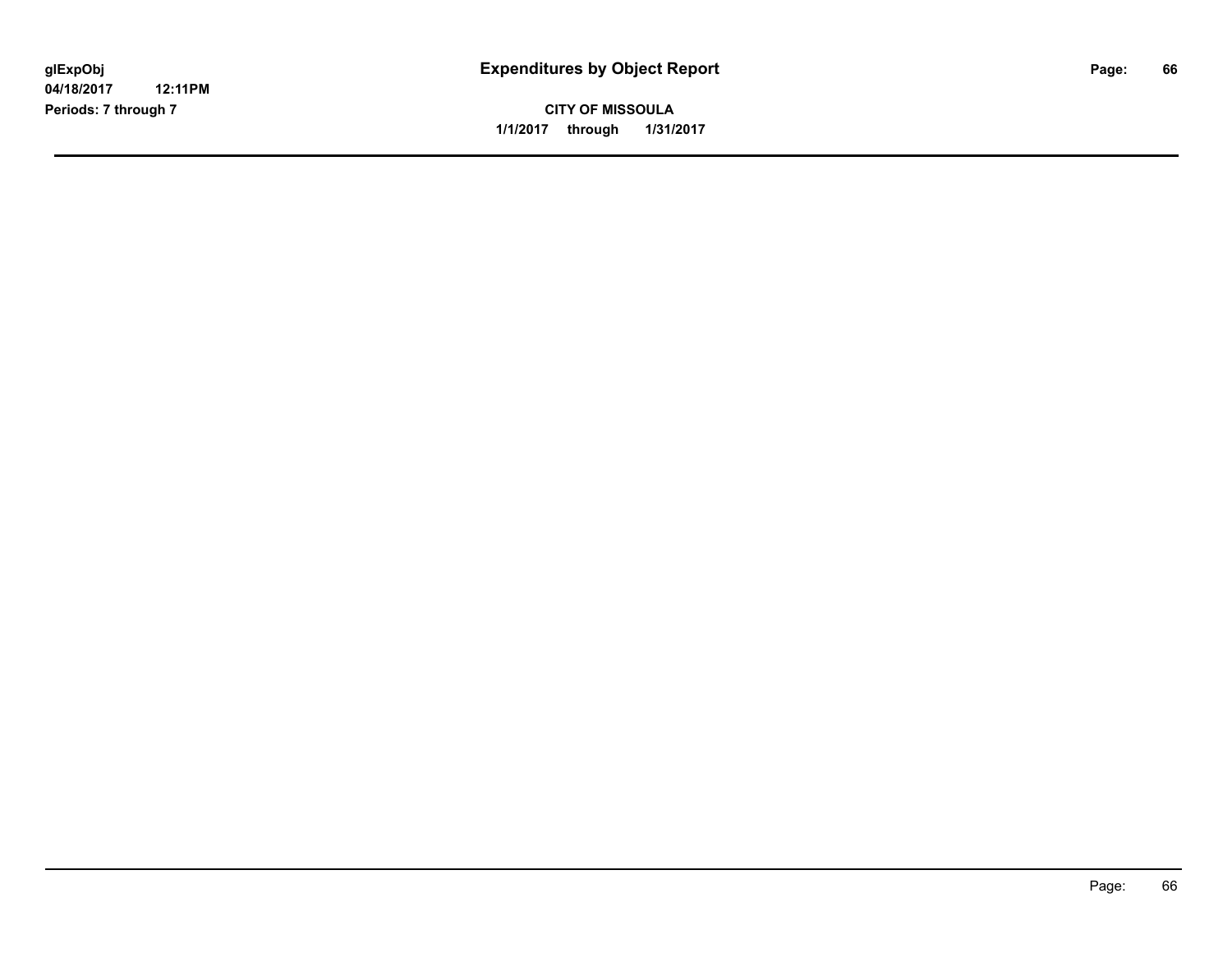**2250 PLANNING FUND**

|                                      | <b>Adjusted</b>      |                     | Year-to-date        | Year-to-date        |                |                  |
|--------------------------------------|----------------------|---------------------|---------------------|---------------------|----------------|------------------|
| Object/Title                         | <b>Appropriation</b> | <b>Expenditures</b> | <b>Expenditures</b> | <b>Encumbrances</b> | <b>Balance</b> | <b>Prct Used</b> |
| 100 PERSONAL SERVICES                |                      |                     |                     |                     |                |                  |
| 110 SALARIES AND WAGES               | 259,417.00           | 19,914.45           | 146,690.27          | 0.00                | 112,726.73     | 56.55            |
| 140 EMPLOYER CONTRIBUTIONS           | 86,108.00            | 7,427.25            | 56,906.16           | 0.00                | 29,201.84      | 66.09            |
| 141 STATE RETIREMENT CONTRIBUTIONS   | 0.00                 | 19.91               | 146.68              | 0.00                | $-146.68$      | 0.00             |
| PERSONAL SERVICES<br>Total           | 345,525.00           | 27,361.61           | 203,743.11          | 0.00                | 141,781.89     | 58.97            |
| 200 SUPPLIES                         |                      |                     |                     |                     |                |                  |
| 210 OFFICE SUPPLIES                  | 2,050.00             | 234.91              | 1,793.94            | 0.00                | 256.06         | 87.51            |
| 220 OPERATING SUPPLIES               | 900.00               | 0.00                | 260.80              | 0.00                | 639.20         | 28.98            |
| 231 GASOLINE                         | 100.00               | 25.20               | 79.63               | 0.00                | 20.37          | 79.63            |
| 240 OTHER SUPPLIES                   | 800.00               | 0.00                | 0.00                | 0.00                | 800.00         | 0.00             |
| <b>SUPPLIES</b><br>Total             | 3,850.00             | 260.11              | 2,134.37            | 0.00                | 1,715.63       | 55.44            |
| 300 PURCHASED SERVICES               |                      |                     |                     |                     |                |                  |
| 310 COMMUNICATIONS                   | 1,000.00             | 0.97                | 402.29              | 0.00                | 597.71         | 40.23            |
| 320 PRINTING & DUPLICATING           | 5,500.00             | 93.46               | 686.94              | 0.00                | 4,813.06       | 12.49            |
| 330 PUBLICITY, SUBSCRIPTIONS & DUES  | 4,100.00             | 303.00              | 1,045.75            | 0.00                | 3,054.25       | 25.51            |
| 344 TELEPHONE SERVICE                | 125.00               | 0.72                | 16.30               | 0.00                | 108.70         | 13.04            |
| 350 PROFESSIONAL SERVICES            | 50,000.00            | 0.00                | 135.00              | 0.00                | 49,865.00      | 0.27             |
| 360 REPAIR & MAINTENANCE             | 1,200.00             | 0.00                | 0.00                | 0.00                | 1,200.00       | 0.00             |
| 370 TRAVEL                           | 5,185.00             | 0.00                | 888.19              | 0.00                | 4,296.81       | 17.13            |
| 380 TRAINING                         | 5,200.00             | 55.00               | 605.00              | 0.00                | 4,595.00       | 11.63            |
| 390 OTHER PURCHASED SERVICES         | 8,000.00             | 0.00                | 0.00                | 0.00                | 8,000.00       | 0.00             |
| PURCHASED SERVICES<br>Total          | 80,310.00            | 453.15              | 3,779.47            | 0.00                | 76,530.53      | 4.71             |
| 500 FIXED CHARGES                    |                      |                     |                     |                     |                |                  |
| 500 FIXED CHARGES                    | 24,000.00            | 0.00                | 12,731.00           | 0.00                | 11,269.00      | 53.05            |
| 550 MERCHANT SERVICE FEES            | 0.00                 | 0.00                | 0.00                | 0.00                | 0.00           | 0.00             |
| <b>FIXED CHARGES</b><br><b>Total</b> | 24,000.00            | 0.00                | 12,731.00           | 0.00                | 11,269.00      | 53.05            |
| 800 OTHER OBJECTS                    |                      |                     |                     |                     |                |                  |
| 820 TRANSFERS TO OTHER FUNDS         | 0.00                 | 0.00                | 0.00                | 0.00                | 0.00           | 0.00             |
| 845 CONTINGENCY                      | 0.00                 | 0.00                | 0.00                | 0.00                | 0.00           | 0.00             |
| OTHER OBJECTS<br><b>Total</b>        | 0.00                 | 0.00                | 0.00                | 0.00                | 0.00           | 0.00             |
| <b>PLANNING FUND</b><br><b>Total</b> | 453,685.00           | 28,074.87           | 222,387.95          | 0.00                | 231,297.05     | 49.02            |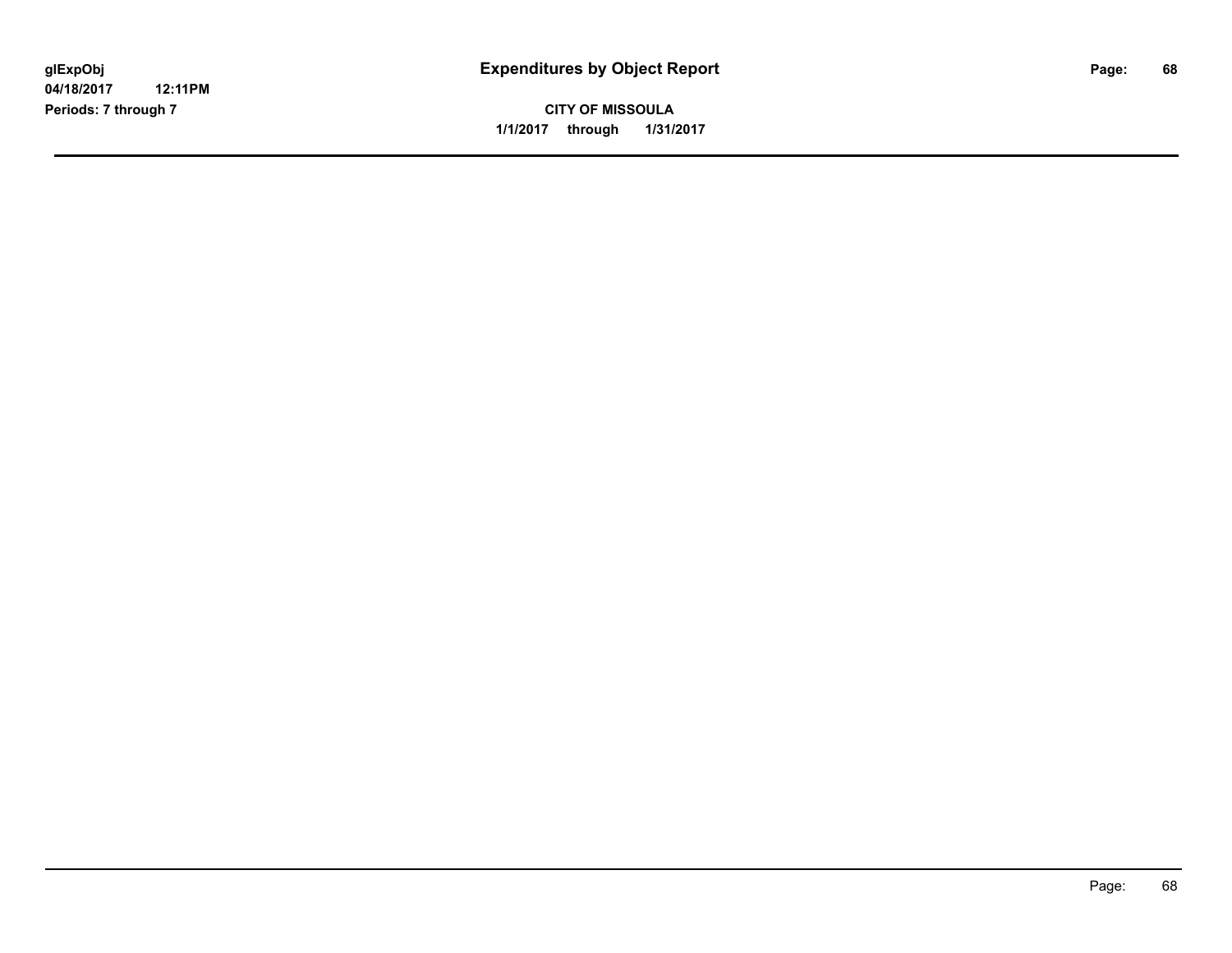# **CITY OF MISSOULA**

**1/1/2017 through 1/31/2017**

# **2310 PUBLIC SAFETY INFORMATION SYSTEMS**

**310 BUILDING INSPECTION**

|                     |                            | <b>Adjusted</b> |                     | Year-to-date        | Year-to-date        |                |                  |
|---------------------|----------------------------|-----------------|---------------------|---------------------|---------------------|----------------|------------------|
| Object/Title        |                            | Appropriation   | <b>Expenditures</b> | <b>Expenditures</b> | <b>Encumbrances</b> | <b>Balance</b> | <b>Prct Used</b> |
| 200 SUPPLIES        |                            |                 |                     |                     |                     |                |                  |
| 210 OFFICE SUPPLIES |                            | 0.00            | 0.00                | 0.00                | 0.00                | 0.00           | 0.00             |
|                     | 220 OPERATING SUPPLIES     | 0.00            | 0.00                | 0.00                | 0.00                | 0.00           | 0.00             |
| <b>Total</b>        | <b>SUPPLIES</b>            | 0.00            | 0.00                | 0.00                | 0.00                | 0.00           | 0.00             |
| 500 FIXED CHARGES   |                            |                 |                     |                     |                     |                |                  |
|                     | 550 MERCHANT SERVICE FEES  | 0.00            | 0.00                | 0.00                | 0.00                | 0.00           | 0.00             |
| <b>Total</b>        | <b>FIXED CHARGES</b>       | 0.00            | 0.00                | 0.00                | 0.00                | 0.00           | 0.00             |
| 800 OTHER OBJECTS   |                            |                 |                     |                     |                     |                |                  |
| 845 CONTINGENCY     |                            | 0.00            | 0.00                | 0.00                | 0.00                | 0.00           | 0.00             |
| <b>Total</b>        | OTHER OBJECTS              | 0.00            | 0.00                | 0.00                | 0.00                | 0.00           | 0.00             |
| 900 CAPITAL OUTLAY  |                            |                 |                     |                     |                     |                |                  |
|                     | 940 MACHINERY & EQUIPMENT  | 0.00            | 0.00                | 0.00                | 0.00                | 0.00           | 0.00             |
| <b>Total</b>        | <b>CAPITAL OUTLAY</b>      | 0.00            | 0.00                | 0.00                | 0.00                | 0.00           | 0.00             |
| <b>Total</b>        | <b>BUILDING INSPECTION</b> | 0.00            | 0.00                | 0.00                | 0.00                | 0.00           | 0.00             |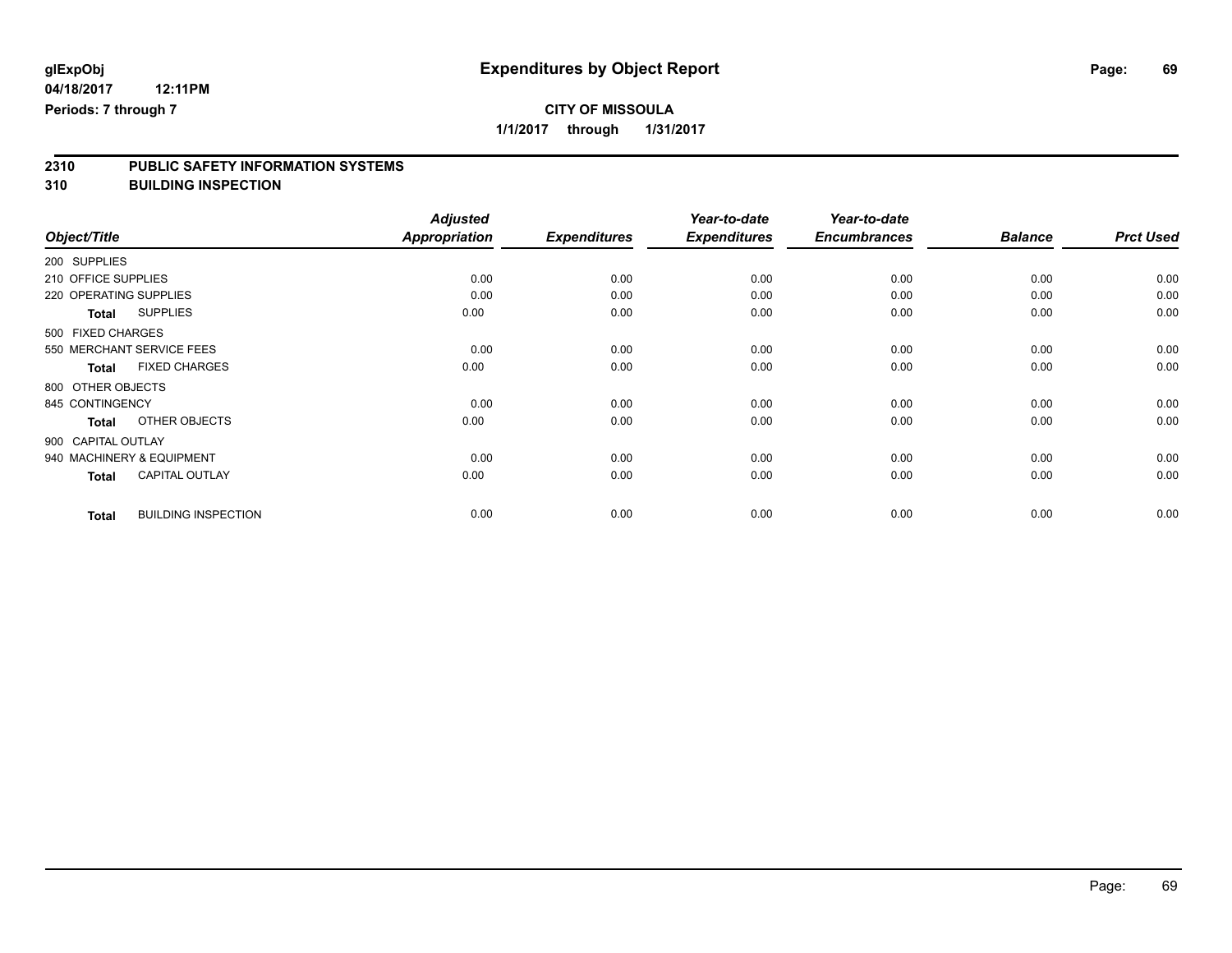# **glExpObj Expenditures by Object Report Page: 70**

**04/18/2017 12:11PM Periods: 7 through 7**

**1/1/2017 through 1/31/2017**

#### **2310 PUBLIC SAFETY INFORMATION SYSTEMS**

|                        |                                   | <b>Adjusted</b>      |                     | Year-to-date        | Year-to-date        |                |                  |
|------------------------|-----------------------------------|----------------------|---------------------|---------------------|---------------------|----------------|------------------|
| Object/Title           |                                   | <b>Appropriation</b> | <b>Expenditures</b> | <b>Expenditures</b> | <b>Encumbrances</b> | <b>Balance</b> | <b>Prct Used</b> |
| 200 SUPPLIES           |                                   |                      |                     |                     |                     |                |                  |
| 210 OFFICE SUPPLIES    |                                   | 0.00                 | 0.00                | 0.00                | 0.00                | 0.00           | 0.00             |
| 220 OPERATING SUPPLIES |                                   | 0.00                 | 0.00                | 0.00                | 0.00                | 0.00           | 0.00             |
| <b>Total</b>           | <b>SUPPLIES</b>                   | 0.00                 | 0.00                | 0.00                | 0.00                | 0.00           | 0.00             |
| 500 FIXED CHARGES      |                                   |                      |                     |                     |                     |                |                  |
|                        | 550 MERCHANT SERVICE FEES         | 0.00                 | 0.00                | 0.00                | 0.00                | 0.00           | 0.00             |
| <b>Total</b>           | <b>FIXED CHARGES</b>              | 0.00                 | 0.00                | 0.00                | 0.00                | 0.00           | 0.00             |
| 800 OTHER OBJECTS      |                                   |                      |                     |                     |                     |                |                  |
| 845 CONTINGENCY        |                                   | 0.00                 | 0.00                | 0.00                | 0.00                | 0.00           | 0.00             |
| <b>Total</b>           | OTHER OBJECTS                     | 0.00                 | 0.00                | 0.00                | 0.00                | 0.00           | 0.00             |
| 900 CAPITAL OUTLAY     |                                   |                      |                     |                     |                     |                |                  |
|                        | 940 MACHINERY & EQUIPMENT         | 0.00                 | 0.00                | 0.00                | 0.00                | 0.00           | 0.00             |
| <b>Total</b>           | <b>CAPITAL OUTLAY</b>             | 0.00                 | 0.00                | 0.00                | 0.00                | 0.00           | 0.00             |
| <b>Total</b>           | PUBLIC SAFETY INFORMATION SYSTEM! | 0.00                 | 0.00                | 0.00                | 0.00                | 0.00           | 0.00             |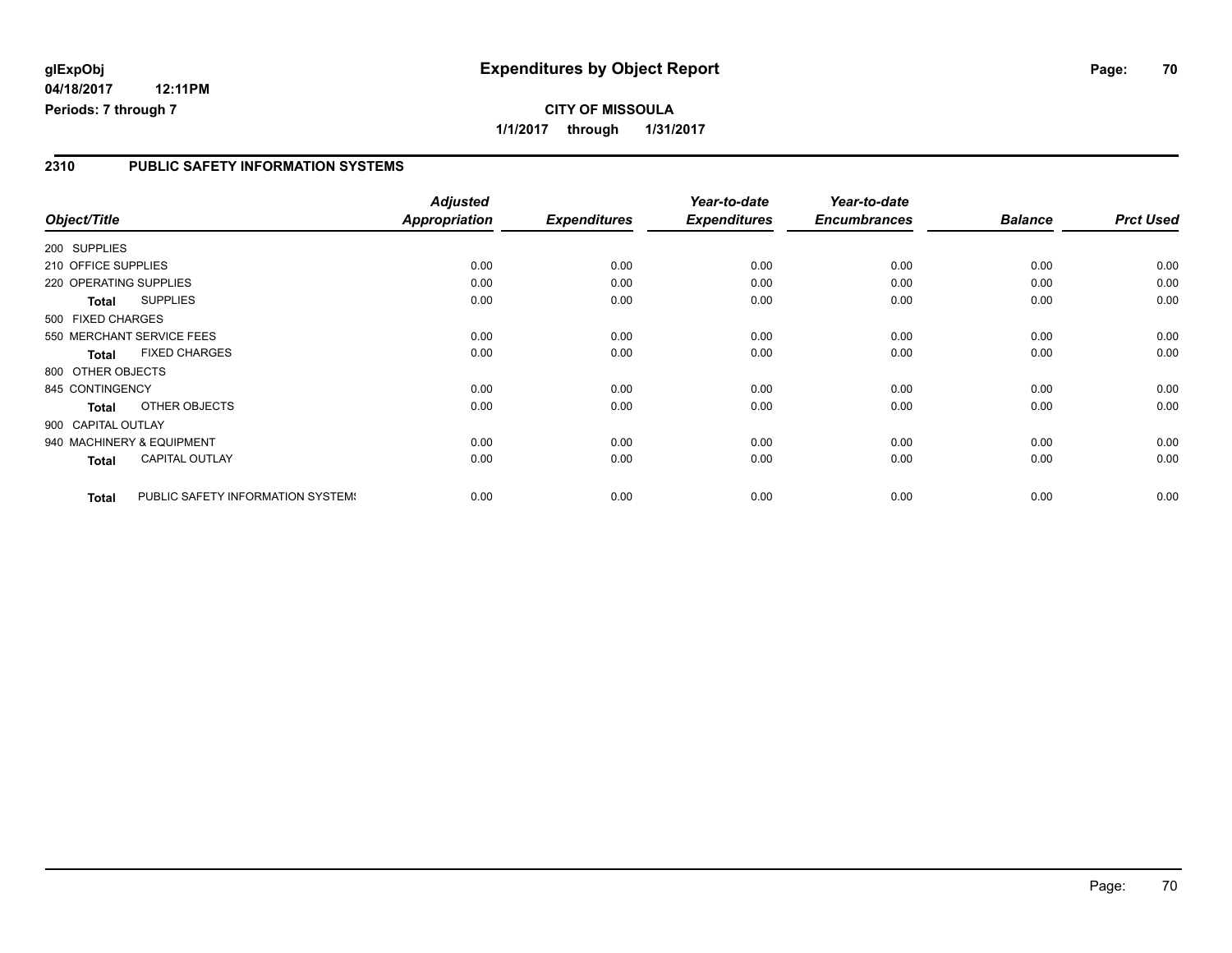# **2321 IMPACT FEE FUND**

**390 NON-DEPARTMENTAL**

|                                           | <b>Adjusted</b>      |                     | Year-to-date        | Year-to-date        |                |                  |
|-------------------------------------------|----------------------|---------------------|---------------------|---------------------|----------------|------------------|
| Object/Title                              | <b>Appropriation</b> | <b>Expenditures</b> | <b>Expenditures</b> | <b>Encumbrances</b> | <b>Balance</b> | <b>Prct Used</b> |
| 100 PERSONAL SERVICES                     |                      |                     |                     |                     |                |                  |
| 110 SALARIES AND WAGES                    | 0.00                 | 0.00                | 0.00                | 0.00                | 0.00           | 0.00             |
| <b>140 EMPLOYER CONTRIBUTIONS</b>         | 0.00                 | 0.00                | 0.00                | 0.00                | 0.00           | 0.00             |
| PERSONAL SERVICES<br>Total                | 0.00                 | 0.00                | 0.00                | 0.00                | 0.00           | 0.00             |
| 300 PURCHASED SERVICES                    |                      |                     |                     |                     |                |                  |
| 350 PROFESSIONAL SERVICES                 | 0.00                 | 4,403.75            | 4,403.75            | 0.00                | $-4,403.75$    | 0.00             |
| 390 OTHER PURCHASED SERVICES              | 0.00                 | 0.00                | 0.00                | 0.00                | 0.00           | 0.00             |
| <b>PURCHASED SERVICES</b><br><b>Total</b> | 0.00                 | 4,403.75            | 4,403.75            | 0.00                | $-4,403.75$    | 0.00             |
| 500 FIXED CHARGES                         |                      |                     |                     |                     |                |                  |
| 550 MERCHANT SERVICE FEES                 | 0.00                 | 0.00                | 0.00                | 0.00                | 0.00           | 0.00             |
| <b>FIXED CHARGES</b><br>Total             | 0.00                 | 0.00                | 0.00                | 0.00                | 0.00           | 0.00             |
| 800 OTHER OBJECTS                         |                      |                     |                     |                     |                |                  |
| 820 TRANSFERS TO OTHER FUNDS              | 76,265.00            | 0.00                | 39,265.00           | 0.00                | 37,000.00      | 51.48            |
| <b>OTHER OBJECTS</b><br>Total             | 76,265.00            | 0.00                | 39,265.00           | 0.00                | 37,000.00      | 51.48            |
| 900 CAPITAL OUTLAY                        |                      |                     |                     |                     |                |                  |
| 930 IMPROVEMENTS                          | 2,326,000.00         | 49,951.26           | 500,403.60          | 0.00                | 1,825,596.40   | 21.51            |
| <b>CAPITAL OUTLAY</b><br><b>Total</b>     | 2,326,000.00         | 49,951.26           | 500,403.60          | 0.00                | 1,825,596.40   | 21.51            |
| NON-DEPARTMENTAL<br><b>Total</b>          | 2,402,265.00         | 54,355.01           | 544,072.35          | 0.00                | 1,858,192.65   | 22.65            |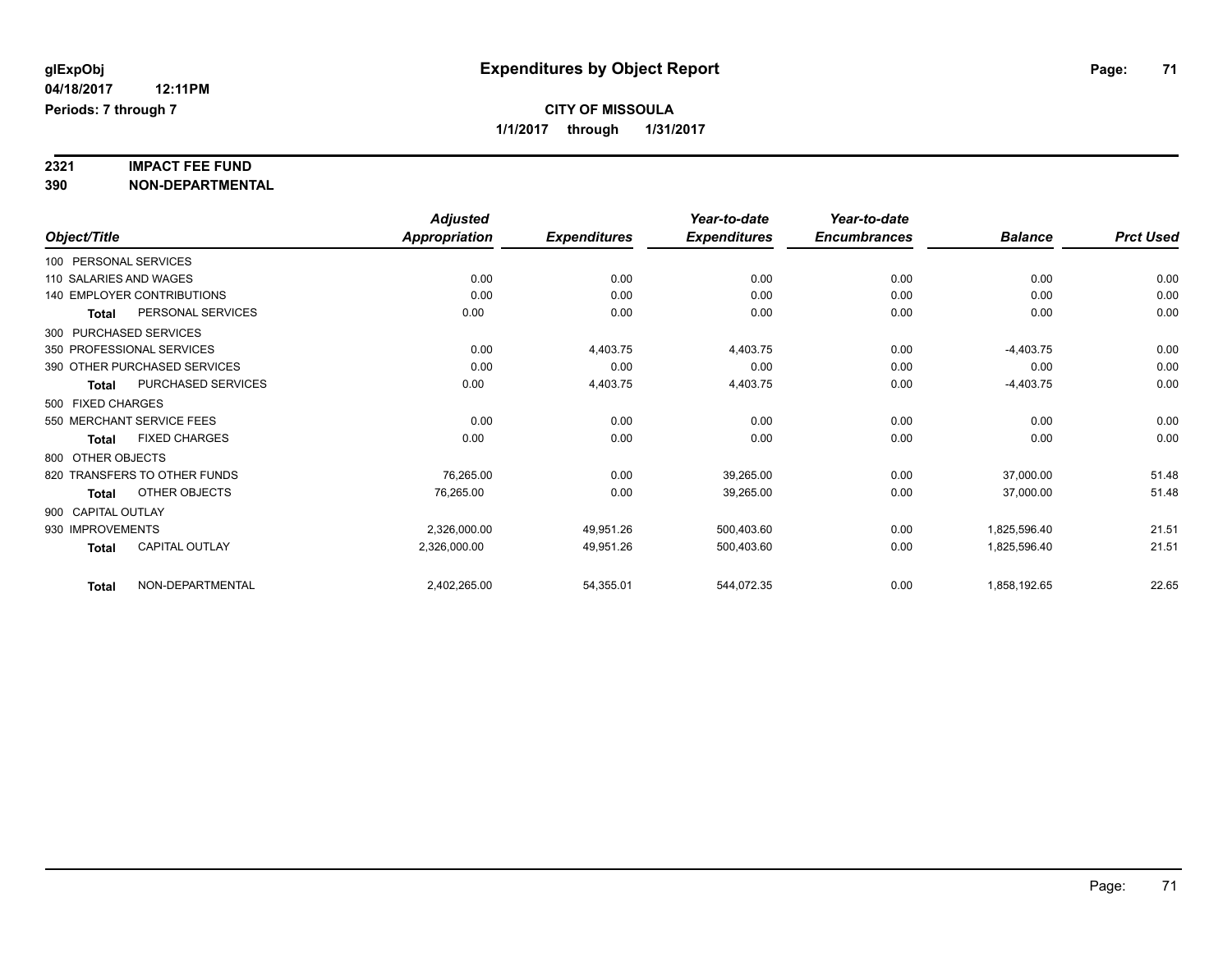#### **2321 IMPACT FEE FUND**

|                                        | <b>Adjusted</b>      |                     | Year-to-date        | Year-to-date        |                |                  |
|----------------------------------------|----------------------|---------------------|---------------------|---------------------|----------------|------------------|
| Object/Title                           | <b>Appropriation</b> | <b>Expenditures</b> | <b>Expenditures</b> | <b>Encumbrances</b> | <b>Balance</b> | <b>Prct Used</b> |
| 100 PERSONAL SERVICES                  |                      |                     |                     |                     |                |                  |
| 110 SALARIES AND WAGES                 | 0.00                 | 0.00                | 0.00                | 0.00                | 0.00           | 0.00             |
| <b>140 EMPLOYER CONTRIBUTIONS</b>      | 0.00                 | 0.00                | 0.00                | 0.00                | 0.00           | 0.00             |
| PERSONAL SERVICES<br><b>Total</b>      | 0.00                 | 0.00                | 0.00                | 0.00                | 0.00           | 0.00             |
| 300 PURCHASED SERVICES                 |                      |                     |                     |                     |                |                  |
| 350 PROFESSIONAL SERVICES              | 0.00                 | 4,403.75            | 4,403.75            | 0.00                | $-4,403.75$    | 0.00             |
| 390 OTHER PURCHASED SERVICES           | 0.00                 | 0.00                | 0.00                | 0.00                | 0.00           | 0.00             |
| PURCHASED SERVICES<br><b>Total</b>     | 0.00                 | 4,403.75            | 4,403.75            | 0.00                | $-4,403.75$    | 0.00             |
| 500 FIXED CHARGES                      |                      |                     |                     |                     |                |                  |
| 550 MERCHANT SERVICE FEES              | 0.00                 | 0.00                | 0.00                | 0.00                | 0.00           | 0.00             |
| <b>FIXED CHARGES</b><br>Total          | 0.00                 | 0.00                | 0.00                | 0.00                | 0.00           | 0.00             |
| 800 OTHER OBJECTS                      |                      |                     |                     |                     |                |                  |
| 820 TRANSFERS TO OTHER FUNDS           | 76,265.00            | 0.00                | 39,265.00           | 0.00                | 37,000.00      | 51.48            |
| OTHER OBJECTS<br><b>Total</b>          | 76,265.00            | 0.00                | 39,265.00           | 0.00                | 37,000.00      | 51.48            |
| 900 CAPITAL OUTLAY                     |                      |                     |                     |                     |                |                  |
| 930 IMPROVEMENTS                       | 2,326,000.00         | 49,951.26           | 500,403.60          | 0.00                | 1,825,596.40   | 21.51            |
| <b>CAPITAL OUTLAY</b><br><b>Total</b>  | 2,326,000.00         | 49,951.26           | 500,403.60          | 0.00                | 1,825,596.40   | 21.51            |
| <b>IMPACT FEE FUND</b><br><b>Total</b> | 2,402,265.00         | 54,355.01           | 544,072.35          | 0.00                | 1,858,192.65   | 22.65            |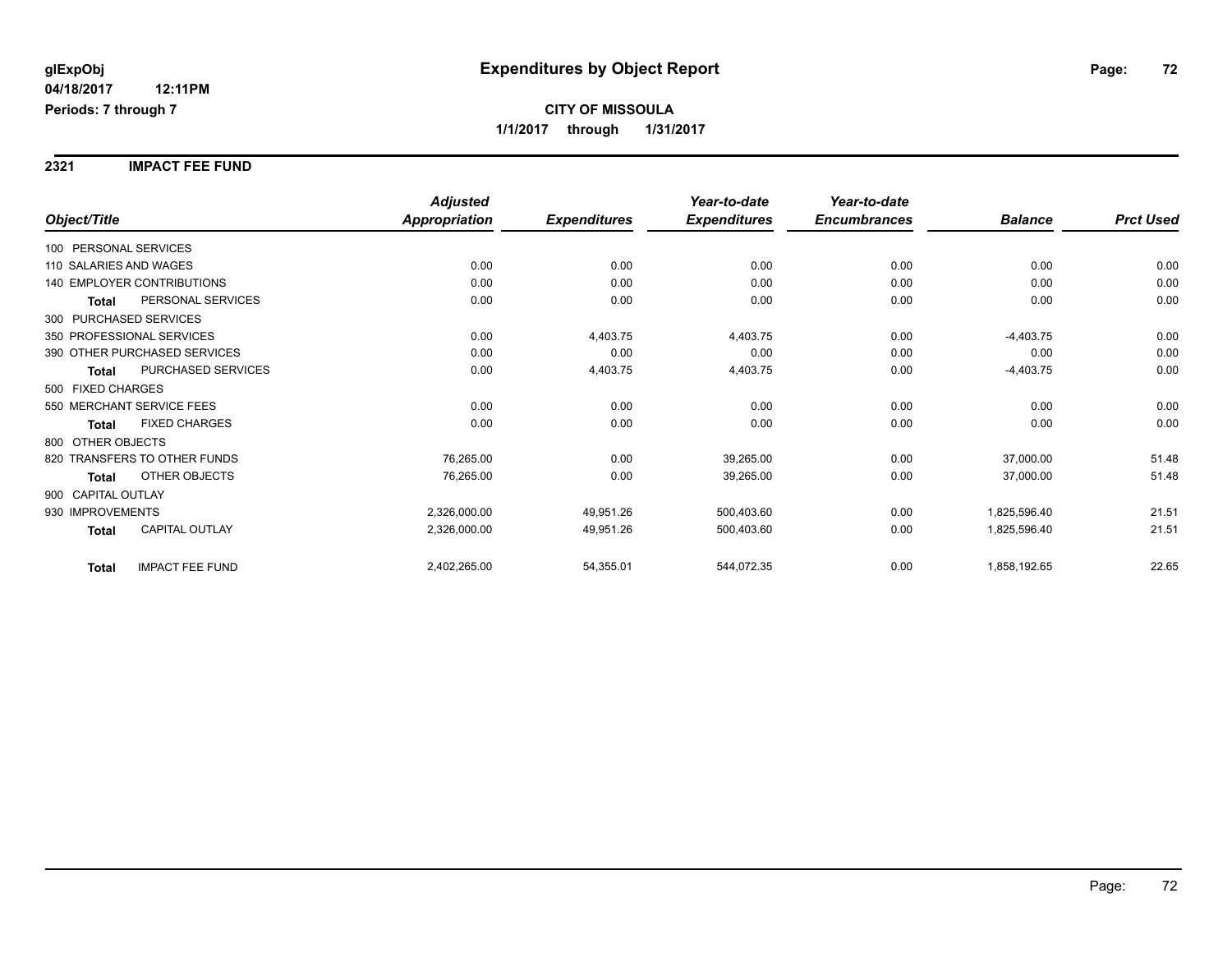# **CITY OF MISSOULA**

**1/1/2017 through 1/31/2017**

# **2322 GEORGE ELMER/CATTLE DR INTERSECTION**

**390 NON-DEPARTMENTAL**

| Object/Title       |                              | <b>Adjusted</b><br><b>Appropriation</b> | <b>Expenditures</b> | Year-to-date<br><b>Expenditures</b> | Year-to-date<br><b>Encumbrances</b> | <b>Balance</b> | <b>Prct Used</b> |
|--------------------|------------------------------|-----------------------------------------|---------------------|-------------------------------------|-------------------------------------|----------------|------------------|
|                    |                              |                                         |                     |                                     |                                     |                |                  |
|                    | 300 PURCHASED SERVICES       |                                         |                     |                                     |                                     |                |                  |
|                    | 350 PROFESSIONAL SERVICES    | 15,000.00                               | 0.00                | 0.00                                | 0.00                                | 15,000.00      | 0.00             |
| <b>Total</b>       | PURCHASED SERVICES           | 15,000.00                               | 0.00                | 0.00                                | 0.00                                | 15,000.00      | 0.00             |
| 500 FIXED CHARGES  |                              |                                         |                     |                                     |                                     |                |                  |
|                    | 550 MERCHANT SERVICE FEES    | 0.00                                    | 0.00                | 0.00                                | 0.00                                | 0.00           | 0.00             |
| <b>Total</b>       | <b>FIXED CHARGES</b>         | 0.00                                    | 0.00                | 0.00                                | 0.00                                | 0.00           | 0.00             |
| 800 OTHER OBJECTS  |                              |                                         |                     |                                     |                                     |                |                  |
|                    | 820 TRANSFERS TO OTHER FUNDS | 0.00                                    | 0.00                | 0.00                                | 0.00                                | 0.00           | 0.00             |
| <b>Total</b>       | OTHER OBJECTS                | 0.00                                    | 0.00                | 0.00                                | 0.00                                | 0.00           | 0.00             |
| 900 CAPITAL OUTLAY |                              |                                         |                     |                                     |                                     |                |                  |
| 930 IMPROVEMENTS   |                              | 0.00                                    | 0.00                | 0.00                                | 0.00                                | 0.00           | 0.00             |
| <b>Total</b>       | <b>CAPITAL OUTLAY</b>        | 0.00                                    | 0.00                | 0.00                                | 0.00                                | 0.00           | 0.00             |
| <b>Total</b>       | NON-DEPARTMENTAL             | 15,000.00                               | 0.00                | 0.00                                | 0.00                                | 15,000.00      | 0.00             |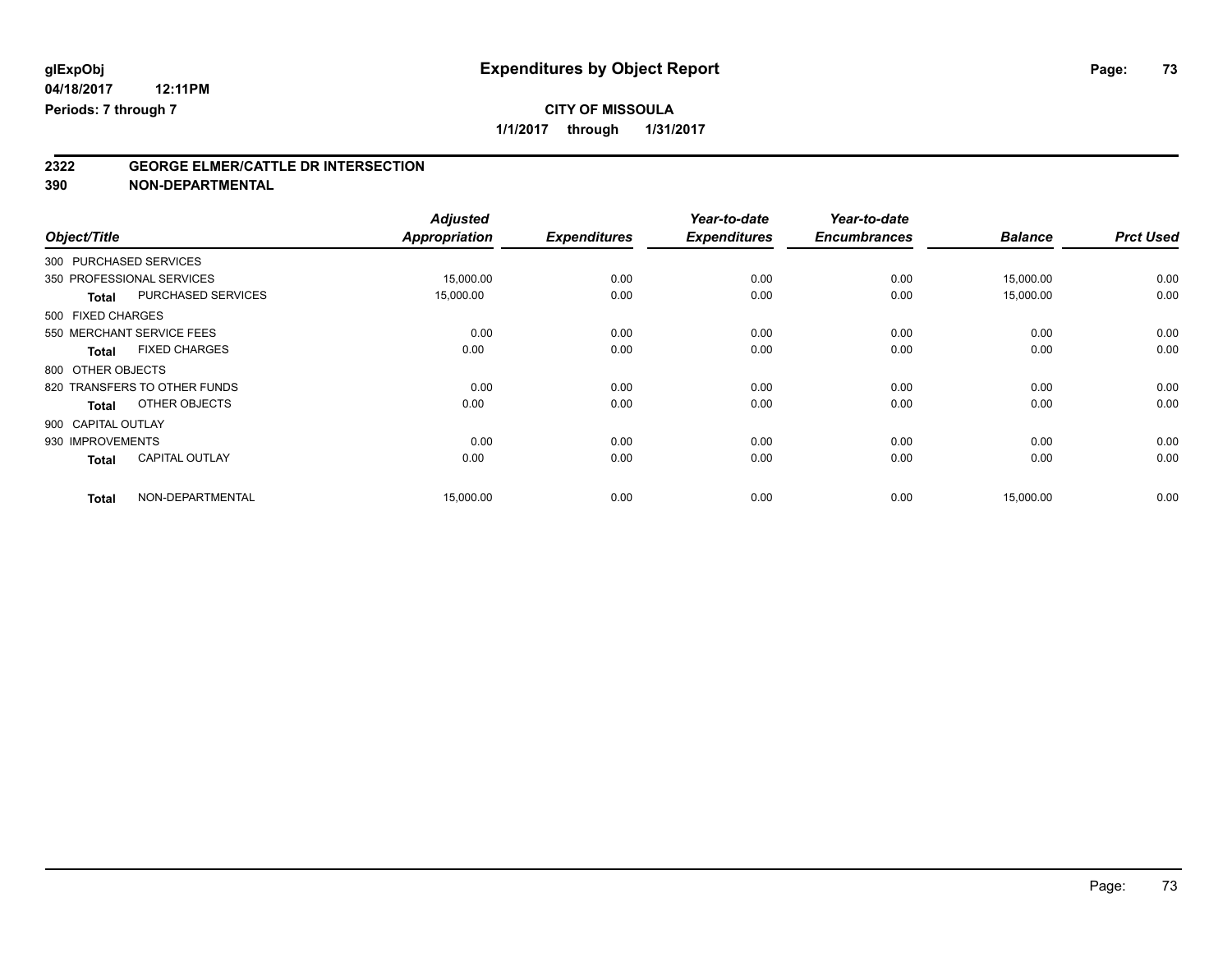### **2322 GEORGE ELMER/CATTLE DR INTERSECTION**

| Object/Title       |                                         | <b>Adjusted</b><br>Appropriation | <b>Expenditures</b> | Year-to-date<br><b>Expenditures</b> | Year-to-date<br><b>Encumbrances</b> | <b>Balance</b> | <b>Prct Used</b> |
|--------------------|-----------------------------------------|----------------------------------|---------------------|-------------------------------------|-------------------------------------|----------------|------------------|
|                    | 300 PURCHASED SERVICES                  |                                  |                     |                                     |                                     |                |                  |
|                    | 350 PROFESSIONAL SERVICES               | 15,000.00                        | 0.00                | 0.00                                | 0.00                                | 15,000.00      | 0.00             |
| <b>Total</b>       | <b>PURCHASED SERVICES</b>               | 15,000.00                        | 0.00                | 0.00                                | 0.00                                | 15,000.00      | 0.00             |
| 500 FIXED CHARGES  |                                         |                                  |                     |                                     |                                     |                |                  |
|                    | 550 MERCHANT SERVICE FEES               | 0.00                             | 0.00                | 0.00                                | 0.00                                | 0.00           | 0.00             |
| <b>Total</b>       | <b>FIXED CHARGES</b>                    | 0.00                             | 0.00                | 0.00                                | 0.00                                | 0.00           | 0.00             |
| 800 OTHER OBJECTS  |                                         |                                  |                     |                                     |                                     |                |                  |
|                    | 820 TRANSFERS TO OTHER FUNDS            | 0.00                             | 0.00                | 0.00                                | 0.00                                | 0.00           | 0.00             |
| <b>Total</b>       | OTHER OBJECTS                           | 0.00                             | 0.00                | 0.00                                | 0.00                                | 0.00           | 0.00             |
| 900 CAPITAL OUTLAY |                                         |                                  |                     |                                     |                                     |                |                  |
| 930 IMPROVEMENTS   |                                         | 0.00                             | 0.00                | 0.00                                | 0.00                                | 0.00           | 0.00             |
| <b>Total</b>       | <b>CAPITAL OUTLAY</b>                   | 0.00                             | 0.00                | 0.00                                | 0.00                                | 0.00           | 0.00             |
| <b>Total</b>       | <b>GEORGE ELMER/CATTLE DR INTERSECT</b> | 15,000.00                        | 0.00                | 0.00                                | 0.00                                | 15,000.00      | 0.00             |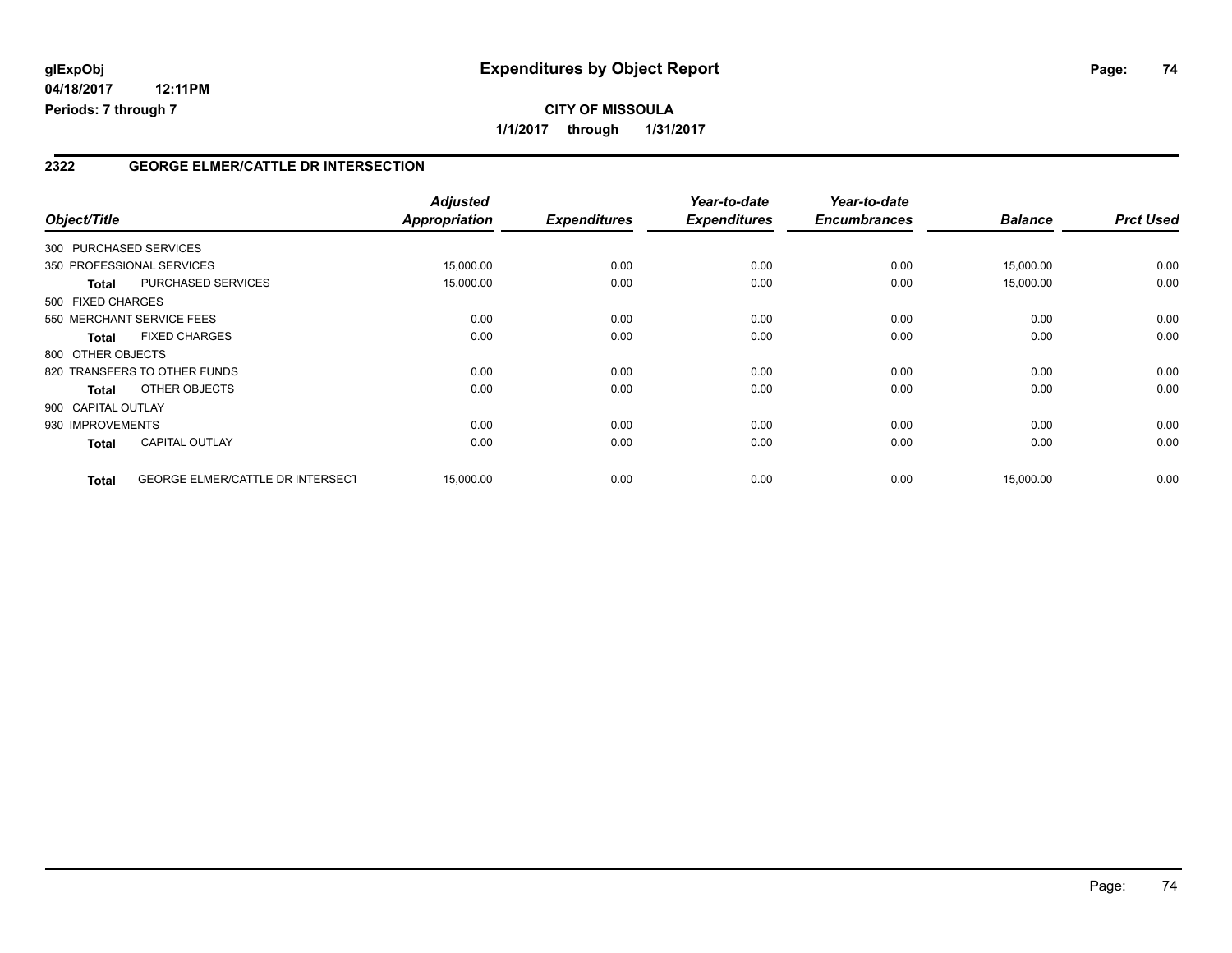**2365 PUBLIC ART FUND 220 MAYOR**

|                        |                              | <b>Adjusted</b>      |                     | Year-to-date        | Year-to-date        |                |                  |
|------------------------|------------------------------|----------------------|---------------------|---------------------|---------------------|----------------|------------------|
| Object/Title           |                              | <b>Appropriation</b> | <b>Expenditures</b> | <b>Expenditures</b> | <b>Encumbrances</b> | <b>Balance</b> | <b>Prct Used</b> |
| 300 PURCHASED SERVICES |                              |                      |                     |                     |                     |                |                  |
|                        | 320 PRINTING & DUPLICATING   | 3,000.00             | 0.00                | 0.00                | 0.00                | 3,000.00       | 0.00             |
|                        | 350 PROFESSIONAL SERVICES    | 0.00                 | 0.00                | 0.00                | 0.00                | 0.00           | 0.00             |
|                        | 390 OTHER PURCHASED SERVICES | 23,320.00            | 0.00                | 0.00                | 0.00                | 23,320.00      | 0.00             |
| <b>Total</b>           | <b>PURCHASED SERVICES</b>    | 26,320.00            | 0.00                | 0.00                | 0.00                | 26,320.00      | 0.00             |
| 500 FIXED CHARGES      |                              |                      |                     |                     |                     |                |                  |
|                        | 550 MERCHANT SERVICE FEES    | 0.00                 | 0.00                | 0.00                | 0.00                | 0.00           | 0.00             |
| Total                  | <b>FIXED CHARGES</b>         | 0.00                 | 0.00                | 0.00                | 0.00                | 0.00           | 0.00             |
| 800 OTHER OBJECTS      |                              |                      |                     |                     |                     |                |                  |
| 845 CONTINGENCY        |                              | 0.00                 | 0.00                | 0.00                | 0.00                | 0.00           | 0.00             |
| <b>Total</b>           | OTHER OBJECTS                | 0.00                 | 0.00                | 0.00                | 0.00                | 0.00           | 0.00             |
| 900 CAPITAL OUTLAY     |                              |                      |                     |                     |                     |                |                  |
| 930 IMPROVEMENTS       |                              | 0.00                 | 0.00                | 5,000.00            | 0.00                | $-5,000.00$    | 0.00             |
| <b>Total</b>           | <b>CAPITAL OUTLAY</b>        | 0.00                 | 0.00                | 5,000.00            | 0.00                | $-5,000.00$    | 0.00             |
| <b>Total</b>           | <b>MAYOR</b>                 | 26,320.00            | 0.00                | 5,000.00            | 0.00                | 21,320.00      | 19.00            |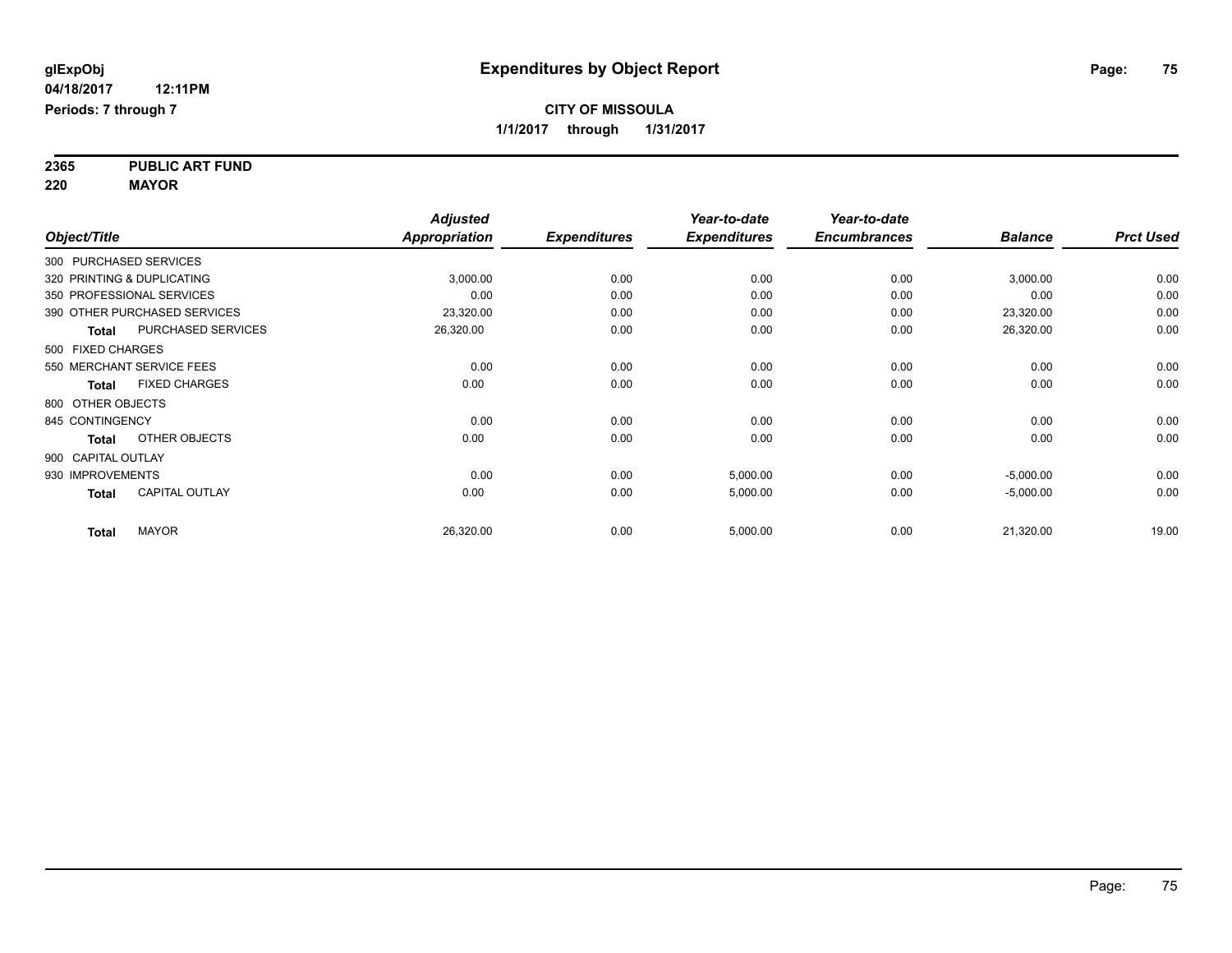#### **2365 PUBLIC ART FUND**

|                    |                              | <b>Adjusted</b>      |                     | Year-to-date        | Year-to-date        |                |                  |
|--------------------|------------------------------|----------------------|---------------------|---------------------|---------------------|----------------|------------------|
| Object/Title       |                              | <b>Appropriation</b> | <b>Expenditures</b> | <b>Expenditures</b> | <b>Encumbrances</b> | <b>Balance</b> | <b>Prct Used</b> |
|                    | 300 PURCHASED SERVICES       |                      |                     |                     |                     |                |                  |
|                    | 320 PRINTING & DUPLICATING   | 3,000.00             | 0.00                | 0.00                | 0.00                | 3,000.00       | 0.00             |
|                    | 350 PROFESSIONAL SERVICES    | 0.00                 | 0.00                | 0.00                | 0.00                | 0.00           | 0.00             |
|                    | 390 OTHER PURCHASED SERVICES | 23,320.00            | 0.00                | 0.00                | 0.00                | 23,320.00      | 0.00             |
| <b>Total</b>       | PURCHASED SERVICES           | 26,320.00            | 0.00                | 0.00                | 0.00                | 26,320.00      | 0.00             |
| 500 FIXED CHARGES  |                              |                      |                     |                     |                     |                |                  |
|                    | 550 MERCHANT SERVICE FEES    | 0.00                 | 0.00                | 0.00                | 0.00                | 0.00           | 0.00             |
| <b>Total</b>       | <b>FIXED CHARGES</b>         | 0.00                 | 0.00                | 0.00                | 0.00                | 0.00           | 0.00             |
| 800 OTHER OBJECTS  |                              |                      |                     |                     |                     |                |                  |
| 845 CONTINGENCY    |                              | 0.00                 | 0.00                | 0.00                | 0.00                | 0.00           | 0.00             |
| Total              | OTHER OBJECTS                | 0.00                 | 0.00                | 0.00                | 0.00                | 0.00           | 0.00             |
| 900 CAPITAL OUTLAY |                              |                      |                     |                     |                     |                |                  |
| 930 IMPROVEMENTS   |                              | 0.00                 | 0.00                | 5,000.00            | 0.00                | $-5,000.00$    | 0.00             |
| Total              | <b>CAPITAL OUTLAY</b>        | 0.00                 | 0.00                | 5,000.00            | 0.00                | $-5,000.00$    | 0.00             |
| <b>Total</b>       | PUBLIC ART FUND              | 26,320.00            | 0.00                | 5,000.00            | 0.00                | 21,320.00      | 19.00            |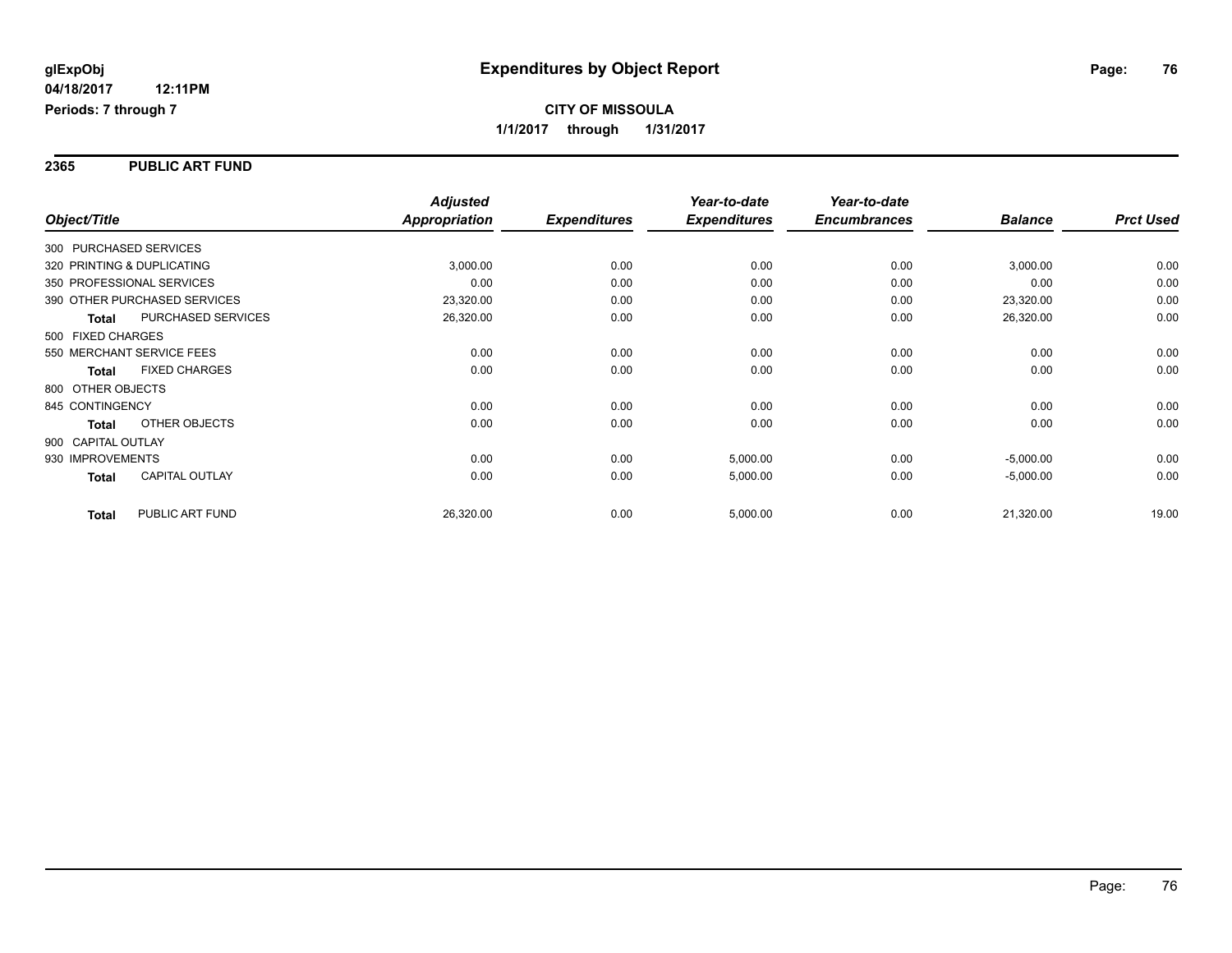### **CITY OF MISSOULA 1/1/2017 through 1/31/2017**

# **2371 EMPLOYEE HEALTH INSURANCE LEVY FUND**

**390 NON-DEPARTMENTAL**

| Object/Title                         | <b>Adjusted</b><br>Appropriation | <b>Expenditures</b> | Year-to-date<br><b>Expenditures</b> | Year-to-date<br><b>Encumbrances</b> | <b>Balance</b> | <b>Prct Used</b> |
|--------------------------------------|----------------------------------|---------------------|-------------------------------------|-------------------------------------|----------------|------------------|
| 500 FIXED CHARGES                    |                                  |                     |                                     |                                     |                |                  |
| 550 MERCHANT SERVICE FEES            | 0.00                             | 0.00                | 0.00                                | 0.00                                | 0.00           | 0.00             |
| <b>FIXED CHARGES</b><br><b>Total</b> | 0.00                             | 0.00                | 0.00                                | 0.00                                | 0.00           | 0.00             |
| 800 OTHER OBJECTS                    |                                  |                     |                                     |                                     |                |                  |
| 820 TRANSFERS TO OTHER FUNDS         | 4.525.00                         | 0.00                | 2.263.00                            | 0.00                                | 2.262.00       | 50.01            |
| OTHER OBJECTS<br><b>Total</b>        | 4.525.00                         | 0.00                | 2,263.00                            | 0.00                                | 2.262.00       | 50.01            |
| NON-DEPARTMENTAL<br><b>Total</b>     | 4.525.00                         | 0.00                | 2.263.00                            | 0.00                                | 2.262.00       | 50.01            |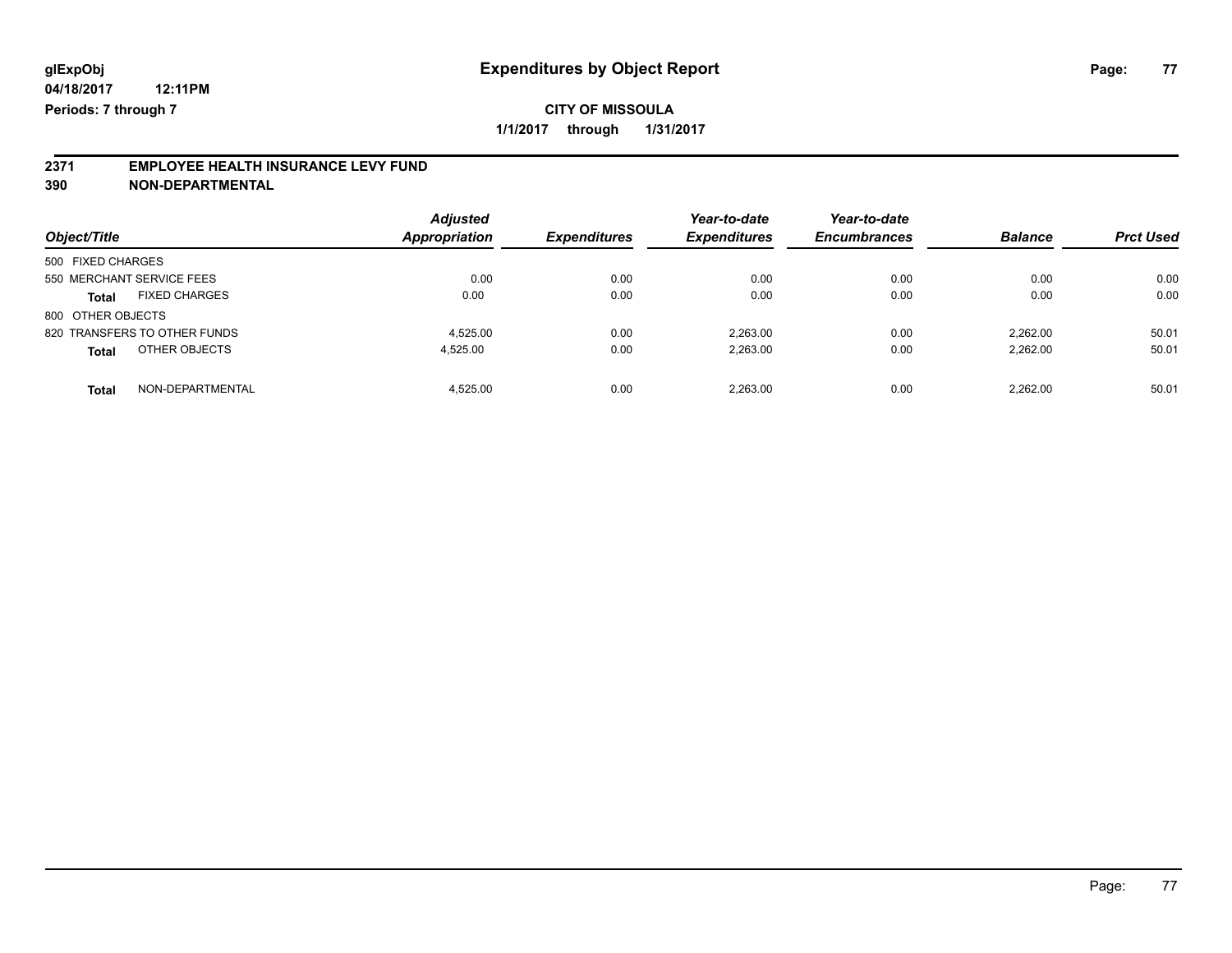**CITY OF MISSOULA 1/1/2017 through 1/31/2017**

#### **2371 EMPLOYEE HEALTH INSURANCE LEVY FUND**

| Object/Title              |                                  | <b>Adjusted</b><br>Appropriation | <b>Expenditures</b> | Year-to-date<br><b>Expenditures</b> | Year-to-date<br><b>Encumbrances</b> | <b>Balance</b> | <b>Prct Used</b> |
|---------------------------|----------------------------------|----------------------------------|---------------------|-------------------------------------|-------------------------------------|----------------|------------------|
| 500 FIXED CHARGES         |                                  |                                  |                     |                                     |                                     |                |                  |
| 550 MERCHANT SERVICE FEES |                                  | 0.00                             | 0.00                | 0.00                                | 0.00                                | 0.00           | 0.00             |
| <b>Total</b>              | <b>FIXED CHARGES</b>             | 0.00                             | 0.00                | 0.00                                | 0.00                                | 0.00           | 0.00             |
| 800 OTHER OBJECTS         |                                  |                                  |                     |                                     |                                     |                |                  |
|                           | 820 TRANSFERS TO OTHER FUNDS     | 4.525.00                         | 0.00                | 2.263.00                            | 0.00                                | 2.262.00       | 50.01            |
| <b>Total</b>              | OTHER OBJECTS                    | 4.525.00                         | 0.00                | 2,263.00                            | 0.00                                | 2.262.00       | 50.01            |
| <b>Total</b>              | EMPLOYEE HEALTH INSURANCE LEVY F | 4.525.00                         | 0.00                | 2.263.00                            | 0.00                                | 2.262.00       | 50.01            |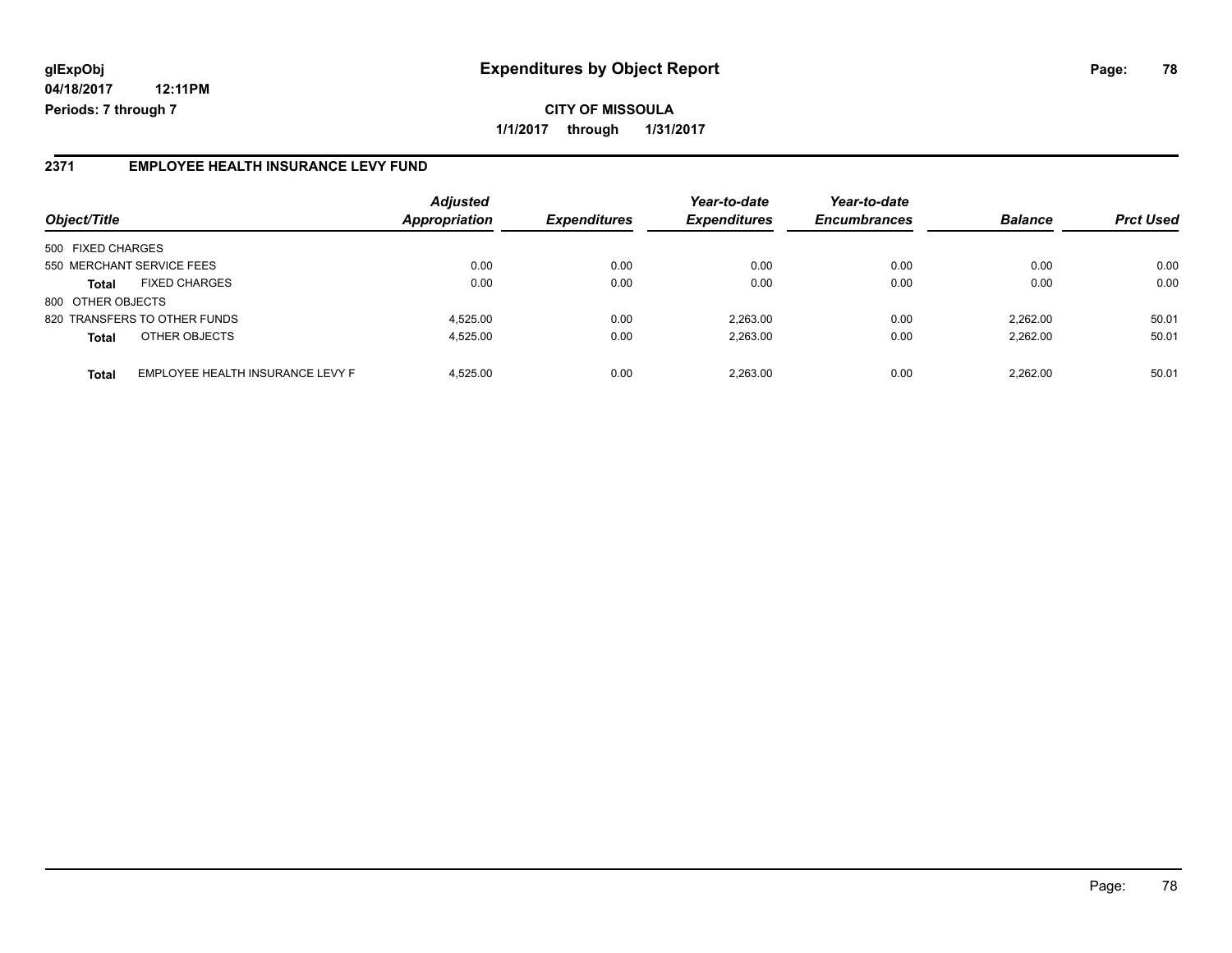**2372 PERMISSIVE MEDICAL LEVY**

**390 NON-DEPARTMENTAL**

| Object/Title                         | <b>Adjusted</b><br>Appropriation | <b>Expenditures</b> | Year-to-date<br><b>Expenditures</b> | Year-to-date<br><b>Encumbrances</b> | <b>Balance</b> | <b>Prct Used</b> |
|--------------------------------------|----------------------------------|---------------------|-------------------------------------|-------------------------------------|----------------|------------------|
| 500 FIXED CHARGES                    |                                  |                     |                                     |                                     |                |                  |
| 550 MERCHANT SERVICE FEES            | 0.00                             | 0.00                | 0.00                                | 0.00                                | 0.00           | 0.00             |
| <b>FIXED CHARGES</b><br><b>Total</b> | 0.00                             | 0.00                | 0.00                                | 0.00                                | 0.00           | 0.00             |
| 800 OTHER OBJECTS                    |                                  |                     |                                     |                                     |                |                  |
| 820 TRANSFERS TO OTHER FUNDS         | 4.774.150.00                     | 0.00                | 2,387,075.00                        | 0.00                                | 2.387.075.00   | 50.00            |
| OTHER OBJECTS<br><b>Total</b>        | 4,774,150.00                     | 0.00                | 2,387,075.00                        | 0.00                                | 2,387,075.00   | 50.00            |
| NON-DEPARTMENTAL<br><b>Total</b>     | 4,774,150.00                     | 0.00                | 2,387,075.00                        | 0.00                                | 2,387,075.00   | 50.00            |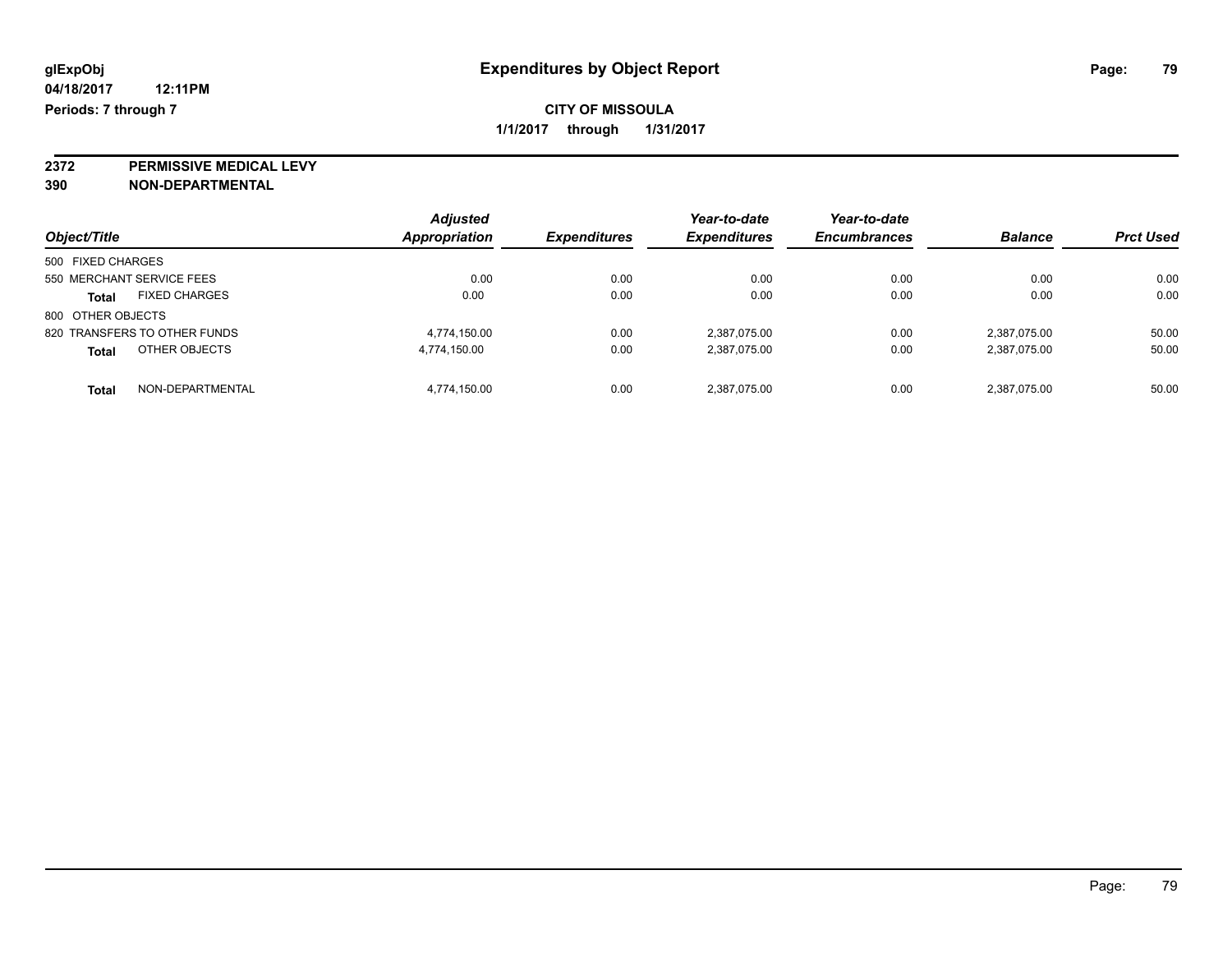#### **2372 PERMISSIVE MEDICAL LEVY**

| Object/Title              |                              | <b>Adjusted</b> |                     | Year-to-date        | Year-to-date        | <b>Balance</b> |                  |
|---------------------------|------------------------------|-----------------|---------------------|---------------------|---------------------|----------------|------------------|
|                           |                              | Appropriation   | <b>Expenditures</b> | <b>Expenditures</b> | <b>Encumbrances</b> |                | <b>Prct Used</b> |
| 500 FIXED CHARGES         |                              |                 |                     |                     |                     |                |                  |
| 550 MERCHANT SERVICE FEES |                              | 0.00            | 0.00                | 0.00                | 0.00                | 0.00           | 0.00             |
| <b>Total</b>              | <b>FIXED CHARGES</b>         | 0.00            | 0.00                | 0.00                | 0.00                | 0.00           | 0.00             |
| 800 OTHER OBJECTS         |                              |                 |                     |                     |                     |                |                  |
|                           | 820 TRANSFERS TO OTHER FUNDS | 4,774,150.00    | 0.00                | 2,387,075.00        | 0.00                | 2,387,075.00   | 50.00            |
| <b>Total</b>              | OTHER OBJECTS                | 4,774,150.00    | 0.00                | 2,387,075.00        | 0.00                | 2,387,075.00   | 50.00            |
| <b>Total</b>              | PERMISSIVE MEDICAL LEVY      | 4.774.150.00    | 0.00                | 2.387.075.00        | 0.00                | 2.387.075.00   | 50.00            |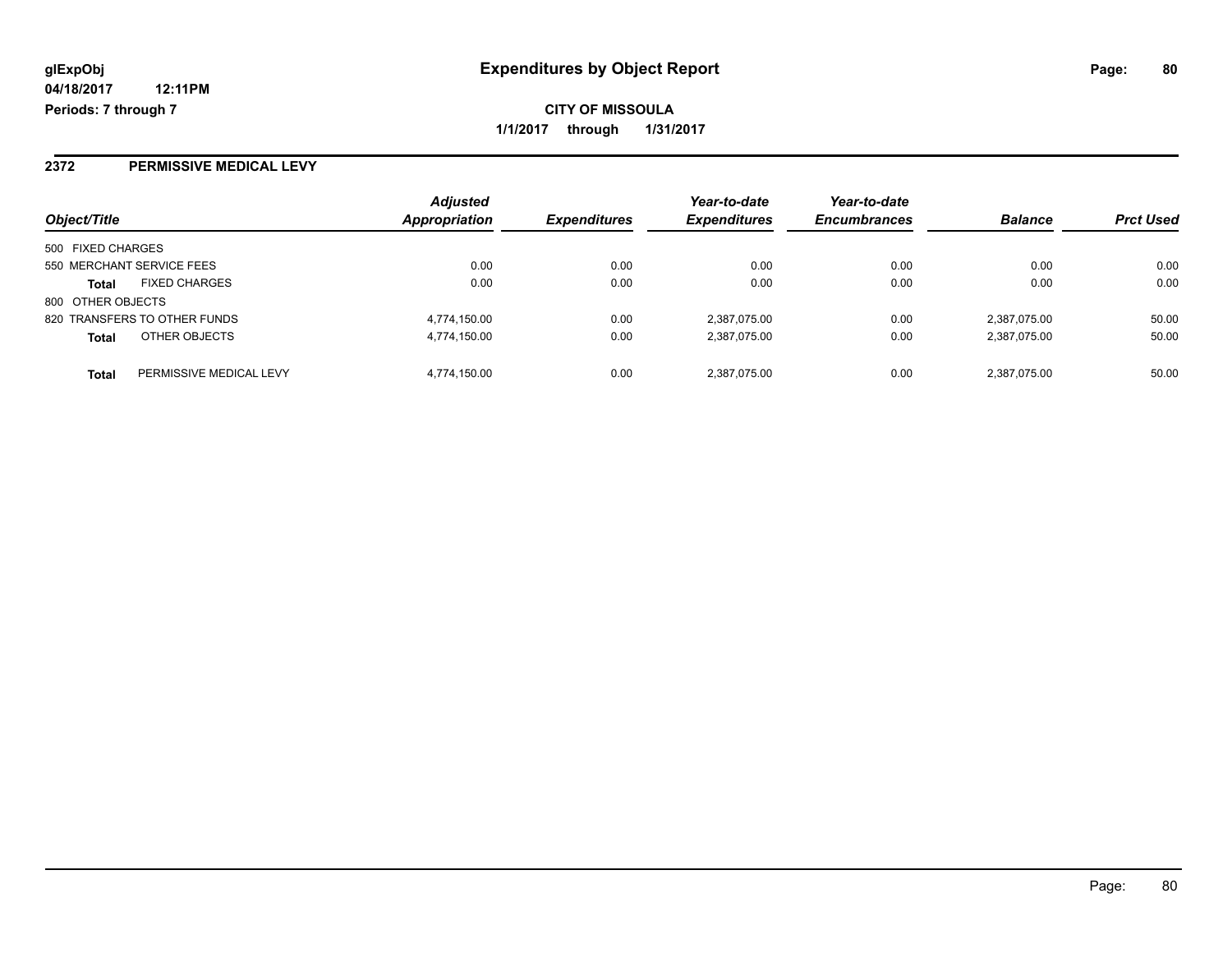# **CITY OF MISSOULA**

**1/1/2017 through 1/31/2017**

# **2389 CABLE TELEVISION FRANCHISE FUND**

**390 NON-DEPARTMENTAL**

|                    |                                     | <b>Adjusted</b> |                     | Year-to-date        | Year-to-date        |                |                  |
|--------------------|-------------------------------------|-----------------|---------------------|---------------------|---------------------|----------------|------------------|
| Object/Title       |                                     | Appropriation   | <b>Expenditures</b> | <b>Expenditures</b> | <b>Encumbrances</b> | <b>Balance</b> | <b>Prct Used</b> |
|                    | 300 PURCHASED SERVICES              |                 |                     |                     |                     |                |                  |
|                    | 330 PUBLICITY, SUBSCRIPTIONS & DUES | 0.00            | 0.00                | 0.00                | 0.00                | 0.00           | 0.00             |
|                    | 350 PROFESSIONAL SERVICES           | 20.288.00       | 0.00                | 12,900.00           | 0.00                | 7,388.00       | 63.58            |
|                    | 360 REPAIR & MAINTENANCE            | 0.00            | 0.00                | 0.00                | 0.00                | 0.00           | 0.00             |
| 370 TRAVEL         |                                     | 1,000.00        | 0.00                | 0.00                | 0.00                | 1,000.00       | 0.00             |
| 380 TRAINING       |                                     | 1,000.00        | 0.00                | 0.00                | 0.00                | 1,000.00       | 0.00             |
| <b>Total</b>       | PURCHASED SERVICES                  | 22,288.00       | 0.00                | 12,900.00           | 0.00                | 9,388.00       | 57.88            |
| 500 FIXED CHARGES  |                                     |                 |                     |                     |                     |                |                  |
|                    | 550 MERCHANT SERVICE FEES           | 0.00            | 0.00                | 0.00                | 0.00                | 0.00           | 0.00             |
| <b>Total</b>       | <b>FIXED CHARGES</b>                | 0.00            | 0.00                | 0.00                | 0.00                | 0.00           | 0.00             |
|                    | 700 GRANTS & CONTRIBUTIONS          |                 |                     |                     |                     |                |                  |
|                    | 700 GRANTS & CONTRIBUTIONS          | 390,000.00      | 120,000.00          | 240,000.00          | 0.00                | 150.000.00     | 61.54            |
| <b>Total</b>       | <b>GRANTS &amp; CONTRIBUTIONS</b>   | 390,000.00      | 120,000.00          | 240,000.00          | 0.00                | 150,000.00     | 61.54            |
| 800 OTHER OBJECTS  |                                     |                 |                     |                     |                     |                |                  |
|                    | 820 TRANSFERS TO OTHER FUNDS        | 301,433.00      | 0.00                | 150,717.00          | 0.00                | 150,716.00     | 50.00            |
| 845 CONTINGENCY    |                                     | 0.00            | 0.00                | 0.00                | 0.00                | 0.00           | 0.00             |
| <b>Total</b>       | OTHER OBJECTS                       | 301,433.00      | 0.00                | 150,717.00          | 0.00                | 150,716.00     | 50.00            |
| 900 CAPITAL OUTLAY |                                     |                 |                     |                     |                     |                |                  |
|                    | 940 MACHINERY & EQUIPMENT           | 37.567.00       | 0.00                | 0.00                | 0.00                | 37,567.00      | 0.00             |
| <b>Total</b>       | <b>CAPITAL OUTLAY</b>               | 37,567.00       | 0.00                | 0.00                | 0.00                | 37,567.00      | 0.00             |
| <b>Total</b>       | NON-DEPARTMENTAL                    | 751,288.00      | 120,000.00          | 403,617.00          | 0.00                | 347,671.00     | 53.72            |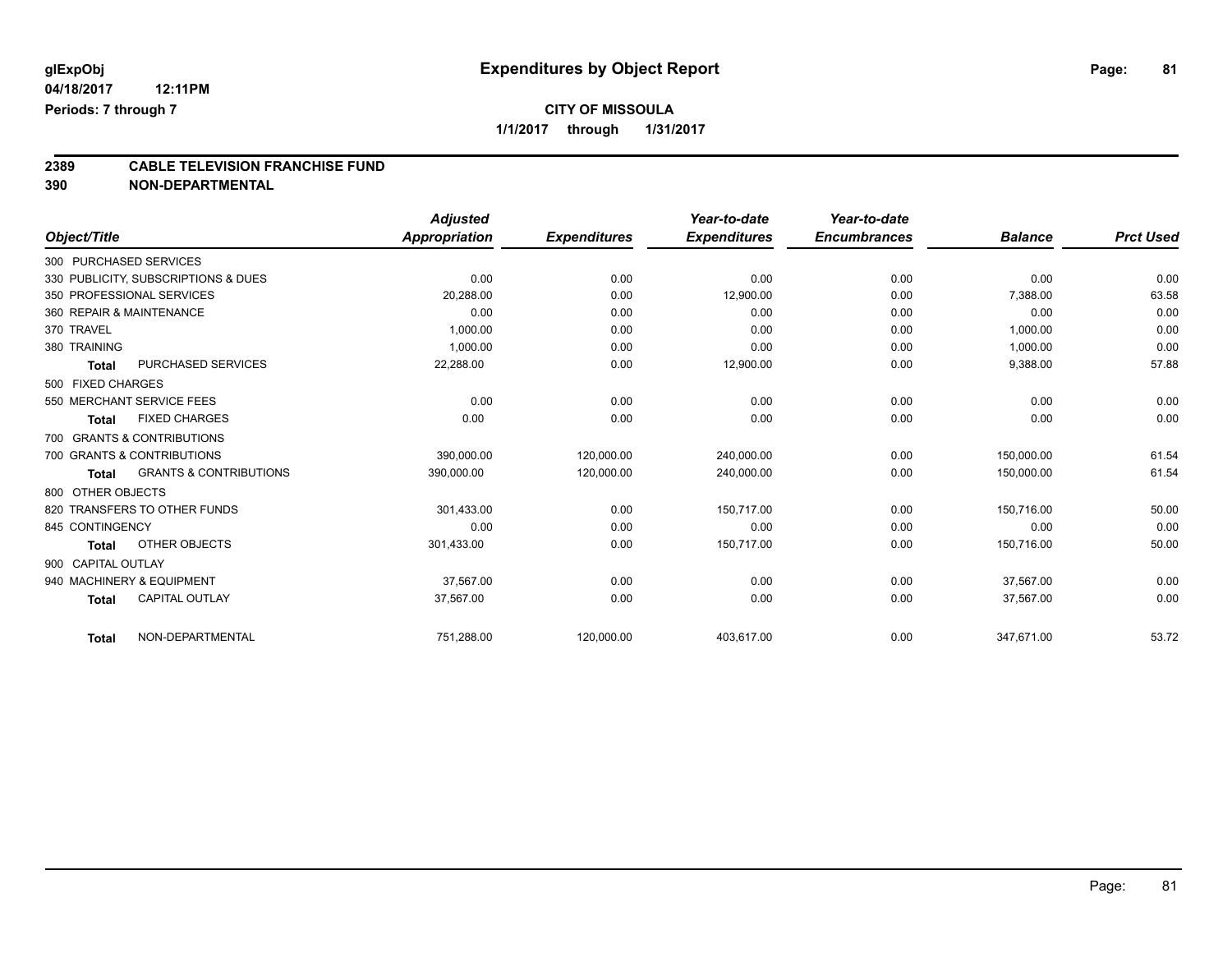#### **2389 CABLE TELEVISION FRANCHISE FUND**

|                                                   | <b>Adjusted</b>      |                     | Year-to-date        | Year-to-date        |                |                  |
|---------------------------------------------------|----------------------|---------------------|---------------------|---------------------|----------------|------------------|
| Object/Title                                      | <b>Appropriation</b> | <b>Expenditures</b> | <b>Expenditures</b> | <b>Encumbrances</b> | <b>Balance</b> | <b>Prct Used</b> |
| 300 PURCHASED SERVICES                            |                      |                     |                     |                     |                |                  |
| 330 PUBLICITY, SUBSCRIPTIONS & DUES               | 0.00                 | 0.00                | 0.00                | 0.00                | 0.00           | 0.00             |
| 350 PROFESSIONAL SERVICES                         | 20,288.00            | 0.00                | 12,900.00           | 0.00                | 7,388.00       | 63.58            |
| 360 REPAIR & MAINTENANCE                          | 0.00                 | 0.00                | 0.00                | 0.00                | 0.00           | 0.00             |
| 370 TRAVEL                                        | 1,000.00             | 0.00                | 0.00                | 0.00                | 1,000.00       | 0.00             |
| 380 TRAINING                                      | 1,000.00             | 0.00                | 0.00                | 0.00                | 1,000.00       | 0.00             |
| <b>PURCHASED SERVICES</b><br><b>Total</b>         | 22,288.00            | 0.00                | 12,900.00           | 0.00                | 9,388.00       | 57.88            |
| 500 FIXED CHARGES                                 |                      |                     |                     |                     |                |                  |
| 550 MERCHANT SERVICE FEES                         | 0.00                 | 0.00                | 0.00                | 0.00                | 0.00           | 0.00             |
| <b>FIXED CHARGES</b><br><b>Total</b>              | 0.00                 | 0.00                | 0.00                | 0.00                | 0.00           | 0.00             |
| 700 GRANTS & CONTRIBUTIONS                        |                      |                     |                     |                     |                |                  |
| 700 GRANTS & CONTRIBUTIONS                        | 390,000.00           | 120,000.00          | 240,000.00          | 0.00                | 150,000.00     | 61.54            |
| <b>GRANTS &amp; CONTRIBUTIONS</b><br><b>Total</b> | 390,000.00           | 120,000.00          | 240,000.00          | 0.00                | 150,000.00     | 61.54            |
| 800 OTHER OBJECTS                                 |                      |                     |                     |                     |                |                  |
| 820 TRANSFERS TO OTHER FUNDS                      | 301,433.00           | 0.00                | 150,717.00          | 0.00                | 150,716.00     | 50.00            |
| 845 CONTINGENCY                                   | 0.00                 | 0.00                | 0.00                | 0.00                | 0.00           | 0.00             |
| OTHER OBJECTS<br><b>Total</b>                     | 301,433.00           | 0.00                | 150,717.00          | 0.00                | 150,716.00     | 50.00            |
| 900 CAPITAL OUTLAY                                |                      |                     |                     |                     |                |                  |
| 940 MACHINERY & EQUIPMENT                         | 37,567.00            | 0.00                | 0.00                | 0.00                | 37,567.00      | 0.00             |
| <b>CAPITAL OUTLAY</b><br><b>Total</b>             | 37,567.00            | 0.00                | 0.00                | 0.00                | 37,567.00      | 0.00             |
| CABLE TELEVISION FRANCHISE FUND<br><b>Total</b>   | 751,288.00           | 120,000.00          | 403,617.00          | 0.00                | 347,671.00     | 53.72            |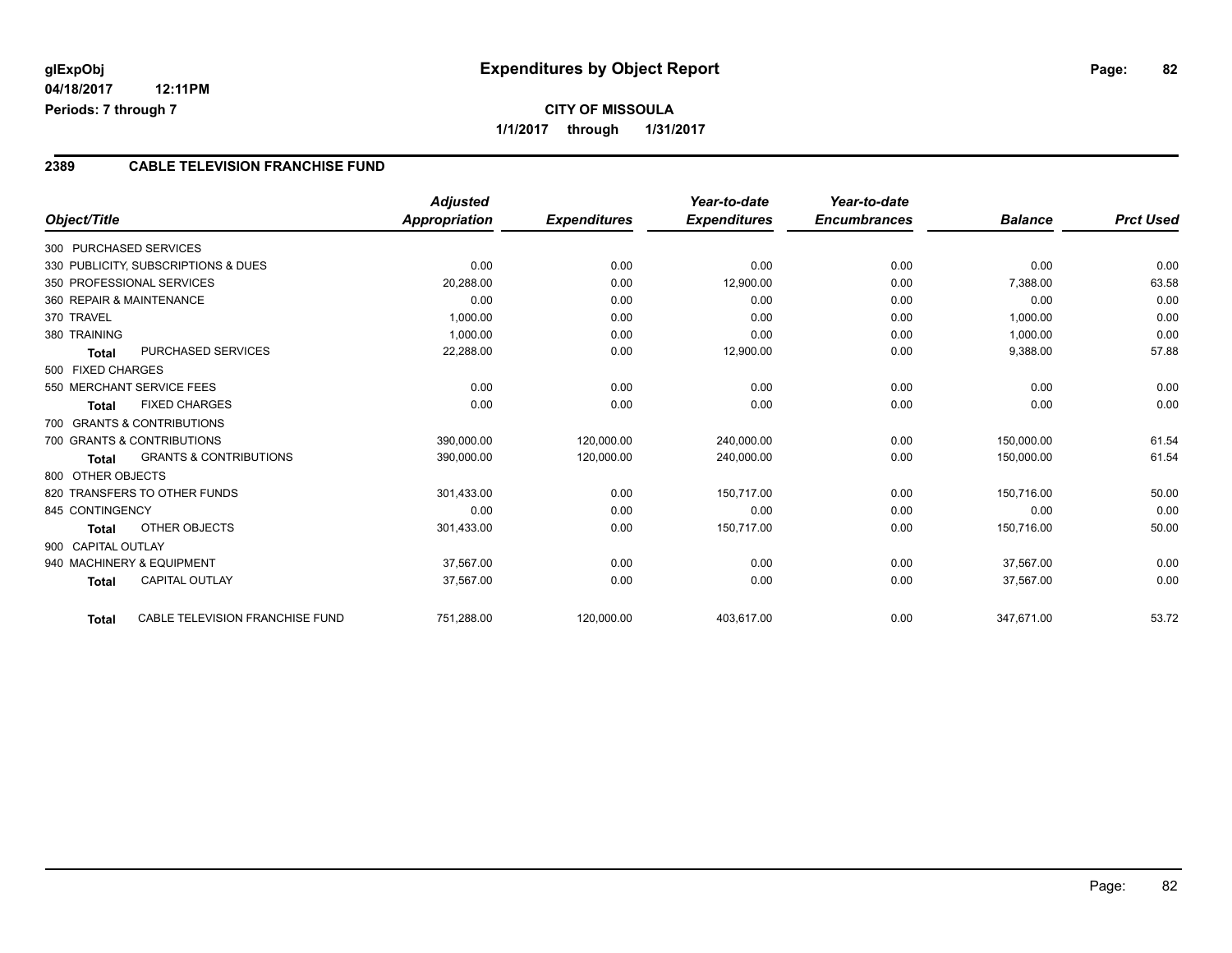**2390 DRUG FORFEITURE FUND**

**290 POLICE**

|                                                   | <b>Adjusted</b>      |                     | Year-to-date        | Year-to-date        |                |                  |
|---------------------------------------------------|----------------------|---------------------|---------------------|---------------------|----------------|------------------|
| Object/Title                                      | <b>Appropriation</b> | <b>Expenditures</b> | <b>Expenditures</b> | <b>Encumbrances</b> | <b>Balance</b> | <b>Prct Used</b> |
| 100 PERSONAL SERVICES                             |                      |                     |                     |                     |                |                  |
| 110 SALARIES AND WAGES                            | 0.00                 | 0.00                | 0.00                | 0.00                | 0.00           | 0.00             |
| 120 OVERTIME/TERMINATION                          | 0.00                 | 0.00                | 0.00                | 0.00                | 0.00           | 0.00             |
| 140 EMPLOYER CONTRIBUTIONS                        | 0.00                 | 0.00                | 0.00                | 0.00                | 0.00           | 0.00             |
| PERSONAL SERVICES<br>Total                        | 0.00                 | 0.00                | 0.00                | 0.00                | 0.00           | 0.00             |
| 200 SUPPLIES                                      |                      |                     |                     |                     |                |                  |
| 210 OFFICE SUPPLIES                               | 0.00                 | 0.00                | 0.00                | 0.00                | 0.00           | 0.00             |
| 220 OPERATING SUPPLIES                            | 3,000.00             | 840.07              | 2,812.66            | 0.00                | 187.34         | 93.76            |
| 230 REPAIR/MAINTENANCE                            | 3,000.00             | 0.00                | 0.00                | 0.00                | 3,000.00       | 0.00             |
| 231 GASOLINE                                      | 500.00               | 0.00                | 0.00                | 0.00                | 500.00         | 0.00             |
| 240 OTHER SUPPLIES                                | 0.00                 | 0.00                | 0.00                | 0.00                | 0.00           | 0.00             |
| <b>SUPPLIES</b><br><b>Total</b>                   | 6,500.00             | 840.07              | 2,812.66            | 0.00                | 3,687.34       | 43.27            |
| 300 PURCHASED SERVICES                            |                      |                     |                     |                     |                |                  |
| 310 COMMUNICATIONS                                | 500.00               | 0.00                | 0.00                | 0.00                | 500.00         | 0.00             |
| 320 PRINTING & DUPLICATING                        | 300.00               | 0.00                | 0.00                | 0.00                | 300.00         | 0.00             |
| 330 PUBLICITY, SUBSCRIPTIONS & DUES               | 0.00                 | 0.00                | 0.00                | 0.00                | 0.00           | 0.00             |
| 344 TELEPHONE SERVICE                             | 0.00                 | 0.00                | 0.00                | 0.00                | 0.00           | 0.00             |
| 350 PROFESSIONAL SERVICES                         | 0.00                 | 0.00                | 0.00                | 0.00                | 0.00           | 0.00             |
| 360 REPAIR & MAINTENANCE                          | 500.00               | 0.00                | 0.00                | 0.00                | 500.00         | 0.00             |
| 370 TRAVEL                                        | 2,000.00             | 0.00                | 1,500.00            | 0.00                | 500.00         | 75.00            |
| 380 TRAINING                                      | 1,500.00             | 0.00                | 0.00                | 0.00                | 1,500.00       | 0.00             |
| 390 OTHER PURCHASED SERVICES                      | 500.00               | 0.00                | 0.00                | 0.00                | 500.00         | 0.00             |
| PURCHASED SERVICES<br>Total                       | 5,300.00             | 0.00                | 1,500.00            | 0.00                | 3,800.00       | 28.30            |
| 500 FIXED CHARGES                                 |                      |                     |                     |                     |                |                  |
| 500 FIXED CHARGES                                 | 1,000.00             | 0.00                | 0.00                | 0.00                | 1,000.00       | 0.00             |
| 550 MERCHANT SERVICE FEES                         | 0.00                 | 0.00                | 0.00                | 0.00                | 0.00           | 0.00             |
| <b>FIXED CHARGES</b><br><b>Total</b>              | 1,000.00             | 0.00                | 0.00                | 0.00                | 1,000.00       | 0.00             |
| 700 GRANTS & CONTRIBUTIONS                        |                      |                     |                     |                     |                |                  |
| 700 GRANTS & CONTRIBUTIONS                        | 0.00                 | 0.00                | 0.00                | 0.00                | 0.00           | 0.00             |
| <b>GRANTS &amp; CONTRIBUTIONS</b><br><b>Total</b> | 0.00                 | 0.00                | 0.00                | 0.00                | 0.00           | 0.00             |
| 800 OTHER OBJECTS                                 |                      |                     |                     |                     |                |                  |
| 820 TRANSFERS TO OTHER FUNDS                      | 0.00                 | 0.00                | 0.00                | 0.00                | 0.00           | 0.00             |
| 845 CONTINGENCY                                   | 0.00                 | 0.00                | 0.00                | 0.00                | 0.00           | 0.00             |
|                                                   |                      |                     |                     |                     |                |                  |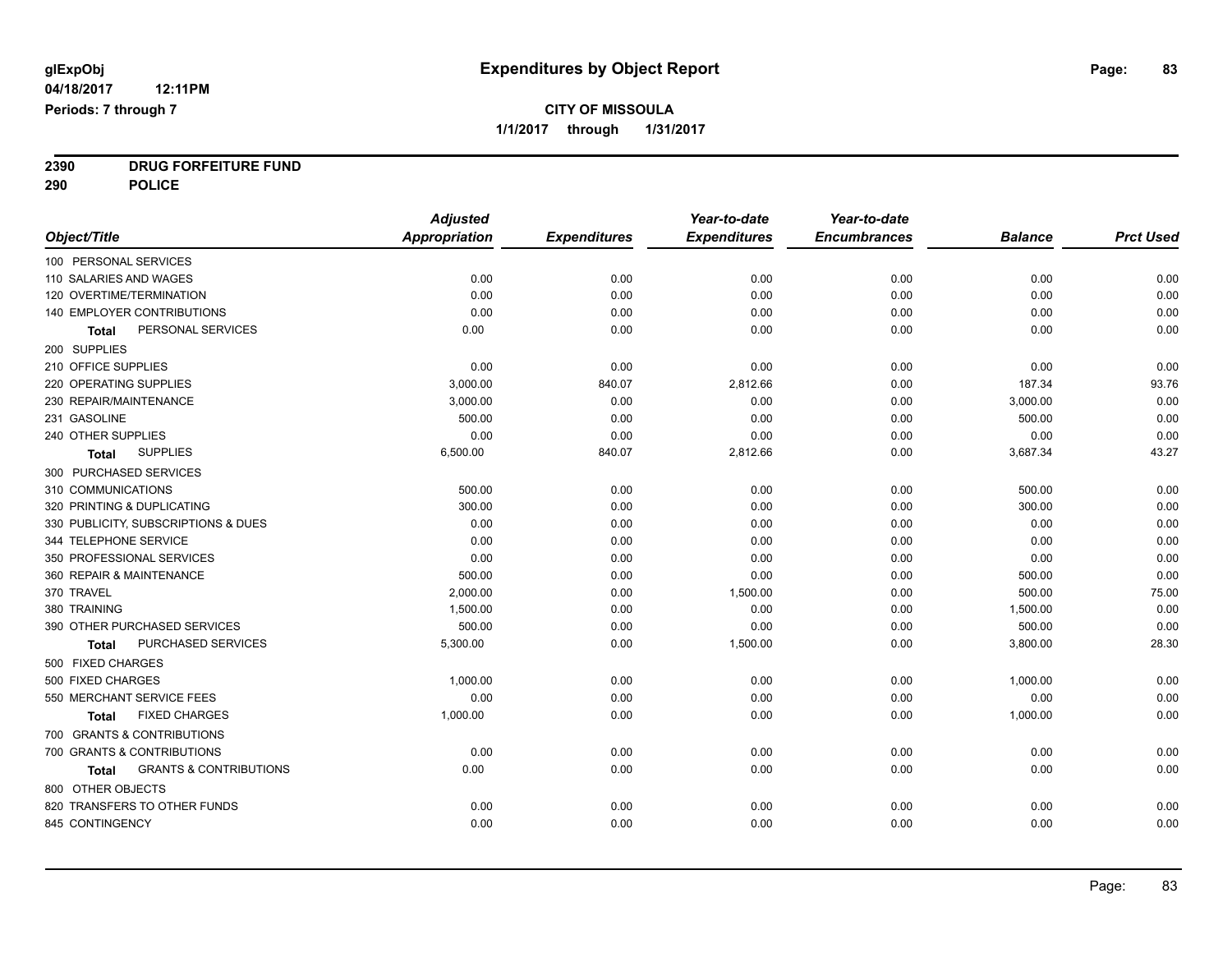### **CITY OF MISSOULA 1/1/2017 through 1/31/2017**

**2390 DRUG FORFEITURE FUND**

**290 POLICE**

|                    |                           | <b>Adjusted</b> |                     | Year-to-date        | Year-to-date        |                |                  |
|--------------------|---------------------------|-----------------|---------------------|---------------------|---------------------|----------------|------------------|
| Object/Title       |                           | Appropriation   | <b>Expenditures</b> | <b>Expenditures</b> | <b>Encumbrances</b> | <b>Balance</b> | <b>Prct Used</b> |
| <b>Total</b>       | OTHER OBJECTS             | 0.00            | 0.00                | 0.00                | 0.00                | 0.00           | 0.00             |
| 900 CAPITAL OUTLAY |                           |                 |                     |                     |                     |                |                  |
| 930 IMPROVEMENTS   |                           | 0.00            | 0.00                | 0.00                | 0.00                | 0.00           | 0.00             |
|                    | 940 MACHINERY & EQUIPMENT | 5,000.00        | 0.00                | 0.00                | 0.00                | 5,000.00       | 0.00             |
| <b>Total</b>       | <b>CAPITAL OUTLAY</b>     | 5.000.00        | 0.00                | 0.00                | 0.00                | 5,000.00       | 0.00             |
| <b>Total</b>       | <b>POLICE</b>             | 17,800.00       | 840.07              | 4.312.66            | 0.00                | 13.487.34      | 24.23            |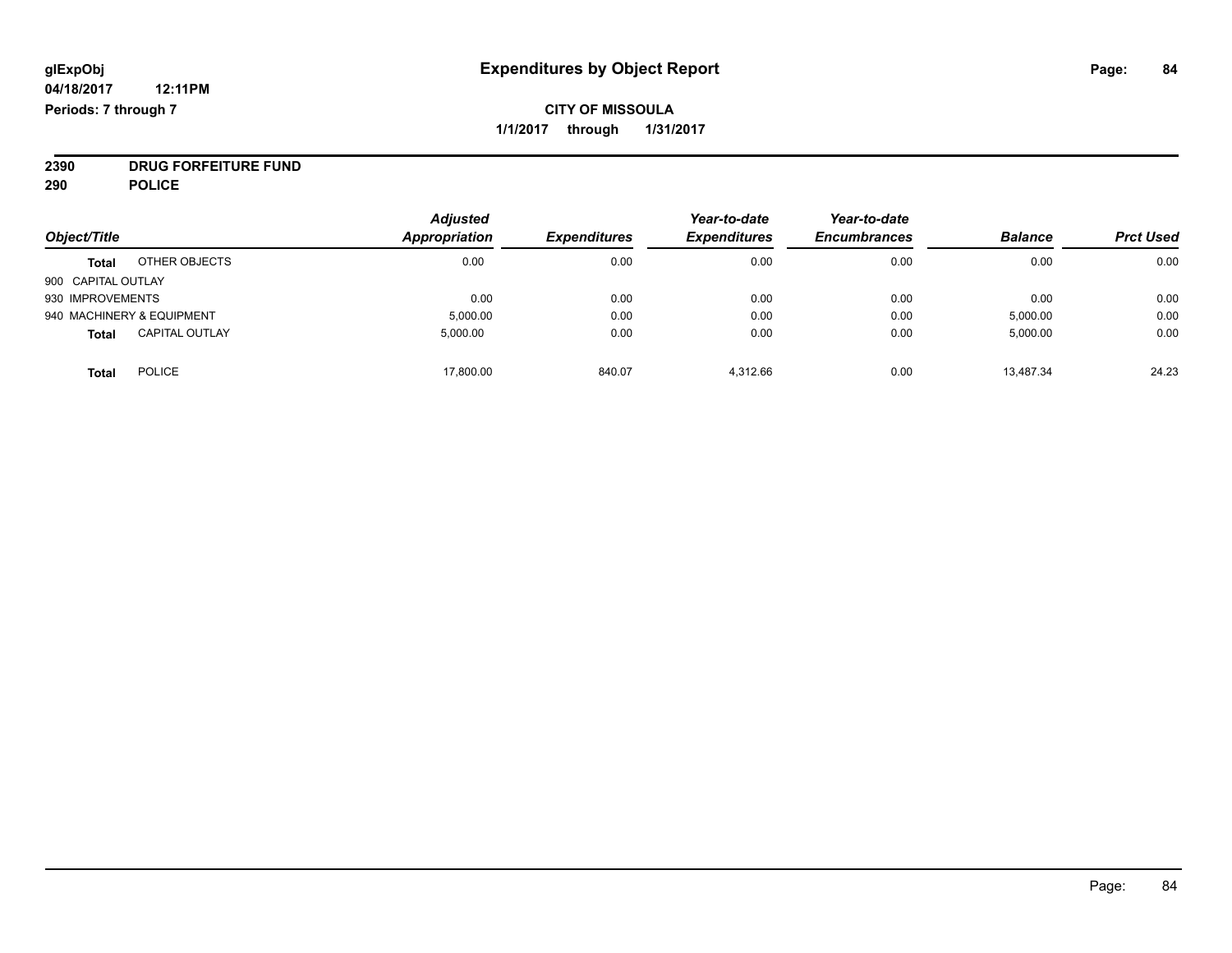## **CITY OF MISSOULA 1/1/2017 through 1/31/2017**

#### **2390 DRUG FORFEITURE FUND**

|                                                   | <b>Adjusted</b>      |                     | Year-to-date        | Year-to-date        |                |                  |
|---------------------------------------------------|----------------------|---------------------|---------------------|---------------------|----------------|------------------|
| Object/Title                                      | <b>Appropriation</b> | <b>Expenditures</b> | <b>Expenditures</b> | <b>Encumbrances</b> | <b>Balance</b> | <b>Prct Used</b> |
| 100 PERSONAL SERVICES                             |                      |                     |                     |                     |                |                  |
| 110 SALARIES AND WAGES                            | 0.00                 | 0.00                | 0.00                | 0.00                | 0.00           | 0.00             |
| 120 OVERTIME/TERMINATION                          | 0.00                 | 0.00                | 0.00                | 0.00                | 0.00           | 0.00             |
| <b>140 EMPLOYER CONTRIBUTIONS</b>                 | 0.00                 | 0.00                | 0.00                | 0.00                | 0.00           | 0.00             |
| PERSONAL SERVICES<br>Total                        | 0.00                 | 0.00                | 0.00                | 0.00                | 0.00           | 0.00             |
| 200 SUPPLIES                                      |                      |                     |                     |                     |                |                  |
| 210 OFFICE SUPPLIES                               | 0.00                 | 0.00                | 0.00                | 0.00                | 0.00           | 0.00             |
| 220 OPERATING SUPPLIES                            | 3,000.00             | 840.07              | 2,812.66            | 0.00                | 187.34         | 93.76            |
| 230 REPAIR/MAINTENANCE                            | 3,000.00             | 0.00                | 0.00                | 0.00                | 3,000.00       | 0.00             |
| 231 GASOLINE                                      | 500.00               | 0.00                | 0.00                | 0.00                | 500.00         | 0.00             |
| 240 OTHER SUPPLIES                                | 0.00                 | 0.00                | 0.00                | 0.00                | 0.00           | 0.00             |
| <b>SUPPLIES</b><br><b>Total</b>                   | 6,500.00             | 840.07              | 2,812.66            | 0.00                | 3,687.34       | 43.27            |
| 300 PURCHASED SERVICES                            |                      |                     |                     |                     |                |                  |
| 310 COMMUNICATIONS                                | 500.00               | 0.00                | 0.00                | 0.00                | 500.00         | 0.00             |
| 320 PRINTING & DUPLICATING                        | 300.00               | 0.00                | 0.00                | 0.00                | 300.00         | 0.00             |
| 330 PUBLICITY, SUBSCRIPTIONS & DUES               | 0.00                 | 0.00                | 0.00                | 0.00                | 0.00           | 0.00             |
| 344 TELEPHONE SERVICE                             | 0.00                 | 0.00                | 0.00                | 0.00                | 0.00           | 0.00             |
| 350 PROFESSIONAL SERVICES                         | 0.00                 | 0.00                | 0.00                | 0.00                | 0.00           | 0.00             |
| 360 REPAIR & MAINTENANCE                          | 500.00               | 0.00                | 0.00                | 0.00                | 500.00         | 0.00             |
| 370 TRAVEL                                        | 2,000.00             | 0.00                | 1,500.00            | 0.00                | 500.00         | 75.00            |
| 380 TRAINING                                      | 1,500.00             | 0.00                | 0.00                | 0.00                | 1,500.00       | 0.00             |
| 390 OTHER PURCHASED SERVICES                      | 500.00               | 0.00                | 0.00                | 0.00                | 500.00         | 0.00             |
| PURCHASED SERVICES<br>Total                       | 5,300.00             | 0.00                | 1,500.00            | 0.00                | 3,800.00       | 28.30            |
| 500 FIXED CHARGES                                 |                      |                     |                     |                     |                |                  |
| 500 FIXED CHARGES                                 | 1,000.00             | 0.00                | 0.00                | 0.00                | 1,000.00       | 0.00             |
| 550 MERCHANT SERVICE FEES                         | 0.00                 | 0.00                | 0.00                | 0.00                | 0.00           | 0.00             |
| <b>FIXED CHARGES</b><br><b>Total</b>              | 1,000.00             | 0.00                | 0.00                | 0.00                | 1,000.00       | 0.00             |
| 700 GRANTS & CONTRIBUTIONS                        |                      |                     |                     |                     |                |                  |
| 700 GRANTS & CONTRIBUTIONS                        | 0.00                 | 0.00                | 0.00                | 0.00                | 0.00           | 0.00             |
| <b>GRANTS &amp; CONTRIBUTIONS</b><br><b>Total</b> | 0.00                 | 0.00                | 0.00                | 0.00                | 0.00           | 0.00             |
| 800 OTHER OBJECTS                                 |                      |                     |                     |                     |                |                  |
| 820 TRANSFERS TO OTHER FUNDS                      | 0.00                 | 0.00                | 0.00                | 0.00                | 0.00           | 0.00             |
| 845 CONTINGENCY                                   | 0.00                 | 0.00                | 0.00                | 0.00                | 0.00           | 0.00             |
| OTHER OBJECTS<br>Total                            | 0.00                 | 0.00                | 0.00                | 0.00                | 0.00           | 0.00             |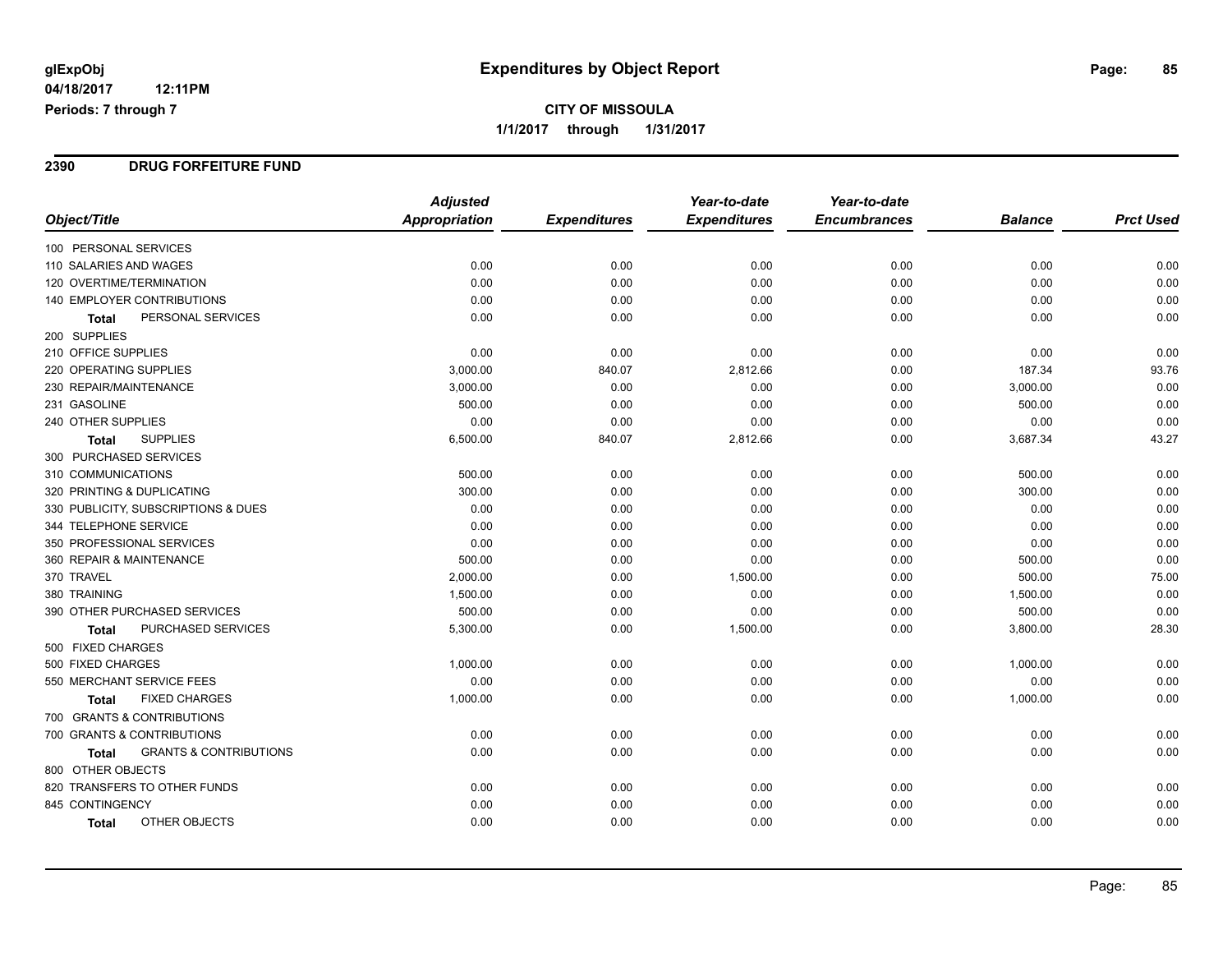**CITY OF MISSOULA 1/1/2017 through 1/31/2017**

**2390 DRUG FORFEITURE FUND**

| Object/Title                          | <b>Adjusted</b><br>Appropriation | <b>Expenditures</b> | Year-to-date<br><b>Expenditures</b> | Year-to-date<br><b>Encumbrances</b> | <b>Balance</b> | <b>Prct Used</b> |
|---------------------------------------|----------------------------------|---------------------|-------------------------------------|-------------------------------------|----------------|------------------|
| 900 CAPITAL OUTLAY                    |                                  |                     |                                     |                                     |                |                  |
| 930 IMPROVEMENTS                      | 0.00                             | 0.00                | 0.00                                | 0.00                                | 0.00           | 0.00             |
| 940 MACHINERY & EQUIPMENT             | 5.000.00                         | 0.00                | 0.00                                | 0.00                                | 5,000.00       | 0.00             |
| <b>CAPITAL OUTLAY</b><br><b>Total</b> | 5,000.00                         | 0.00                | 0.00                                | 0.00                                | 5,000.00       | 0.00             |
| DRUG FORFEITURE FUND<br><b>Total</b>  | 17,800.00                        | 840.07              | 4.312.66                            | 0.00                                | 13,487.34      | 24.23            |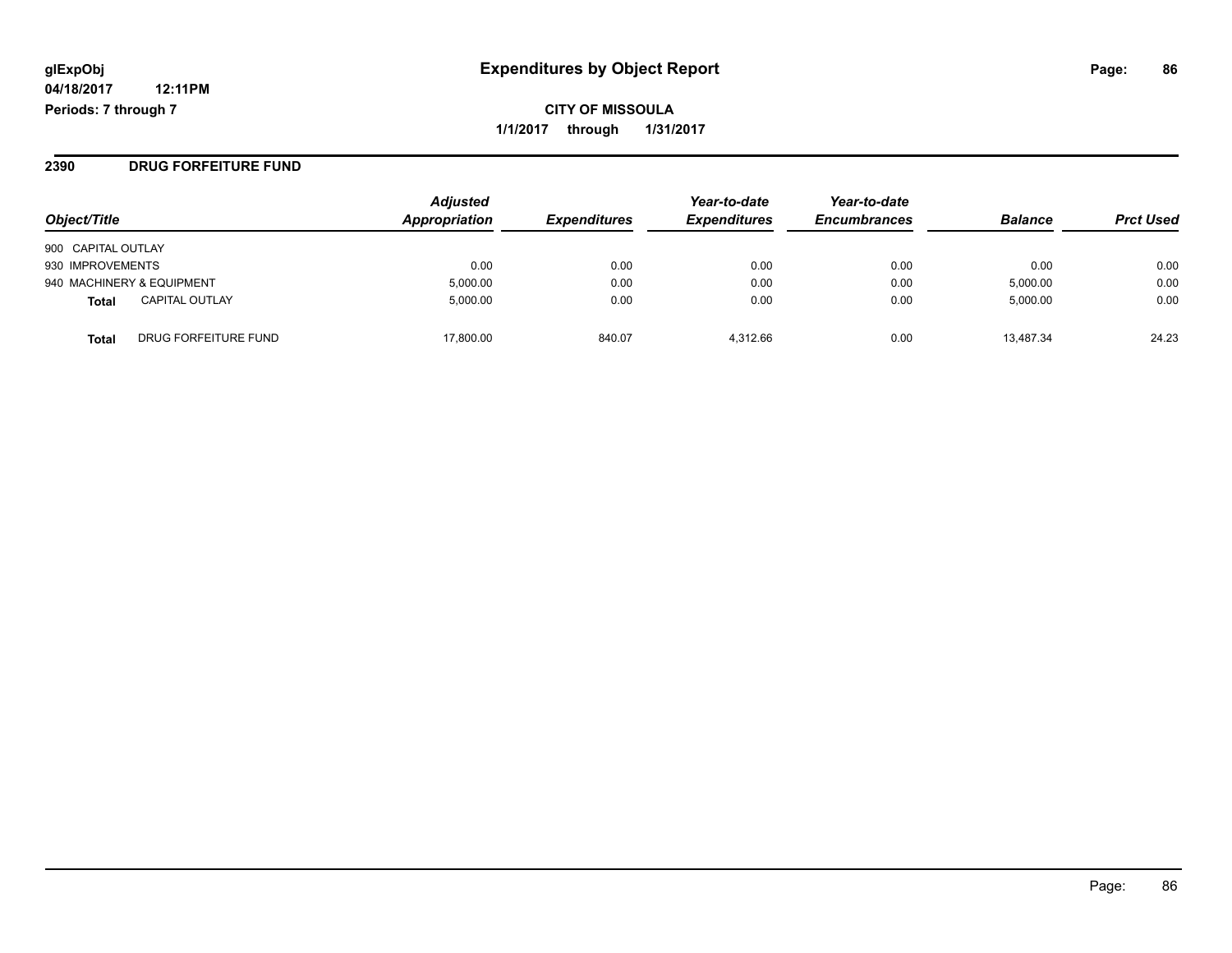**2394 BUILDING INSPECTION FUND**

**310 BUILDING INSPECTION**

|                                       | <b>Adjusted</b> |                     | Year-to-date        | Year-to-date        |                |                  |
|---------------------------------------|-----------------|---------------------|---------------------|---------------------|----------------|------------------|
| Object/Title                          | Appropriation   | <b>Expenditures</b> | <b>Expenditures</b> | <b>Encumbrances</b> | <b>Balance</b> | <b>Prct Used</b> |
| 100 PERSONAL SERVICES                 |                 |                     |                     |                     |                |                  |
| 110 SALARIES AND WAGES                | 700,628.00      | 41,978.40           | 389,219.27          | 0.00                | 311,408.73     | 55.55            |
| 115 SALARIES/HEALTH INSURANCE BENEFIT | 0.00            | 0.00                | 0.00                | 0.00                | 0.00           | 0.00             |
| 120 OVERTIME/TERMINATION              | 500.00          | 0.00                | 0.00                | 0.00                | 500.00         | 0.00             |
| 130 OTHER                             | 19,912.00       | 0.00                | 0.00                | 0.00                | 19,912.00      | 0.00             |
| <b>140 EMPLOYER CONTRIBUTIONS</b>     | 242,010.00      | 15,721.34           | 146,487.82          | 0.00                | 95,522.18      | 60.53            |
| 141 STATE RETIREMENT CONTRIBUTIONS    | 0.00            | 41.98               | 302.86              | 0.00                | $-302.86$      | 0.00             |
| PERSONAL SERVICES<br>Total            | 963,050.00      | 57,741.72           | 536,009.95          | 0.00                | 427,040.05     | 55.66            |
| 200 SUPPLIES                          |                 |                     |                     |                     |                |                  |
| 210 OFFICE SUPPLIES                   | 7,700.00        | 17.69               | 5,314.83            | 0.00                | 2,385.17       | 69.02            |
| 220 OPERATING SUPPLIES                | 0.00            | 337.21              | 3,239.00            | 0.00                | $-3,239.00$    | 0.00             |
| 230 REPAIR/MAINTENANCE                | 3,000.00        | 2,030.13            | 2,304.17            | 0.00                | 695.83         | 76.81            |
| 231 GASOLINE                          | 11,475.00       | 895.28              | 2,767.79            | 0.00                | 8,707.21       | 24.12            |
| 250 SUPPLIES FOR RESALE               | 500.00          | 0.00                | 0.00                | 0.00                | 500.00         | 0.00             |
| <b>SUPPLIES</b><br><b>Total</b>       | 22,675.00       | 3,280.31            | 13,625.79           | 0.00                | 9,049.21       | 60.09            |
| 300 PURCHASED SERVICES                |                 |                     |                     |                     |                |                  |
| 310 COMMUNICATIONS                    | 1,000.00        | 175.96              | 414.78              | 0.00                | 585.22         | 41.48            |
| 320 PRINTING & DUPLICATING            | 7,600.00        | 0.00                | 68.80               | 0.00                | 7,531.20       | 0.91             |
| 330 PUBLICITY, SUBSCRIPTIONS & DUES   | 2,100.00        | 877.50              | 12,495.36           | 0.00                | $-10,395.36$   | 595.02           |
| 344 TELEPHONE SERVICE                 | 13,548.00       | 2,242.19            | 9,179.16            | 0.00                | 4,368.84       | 67.75            |
| 350 PROFESSIONAL SERVICES             | 14,600.00       | 8,240.19            | 20,212.02           | 0.00                | $-5,612.02$    | 138.44           |
| 360 REPAIR & MAINTENANCE              | 33,378.00       | 0.00                | 756.59              | 0.00                | 32,621.41      | 2.27             |
| 370 TRAVEL                            | 5,025.00        | 1,173.40            | 1,581.12            | 0.00                | 3,443.88       | 31.47            |
| 380 TRAINING                          | 6,500.00        | 280.00              | 535.00              | 0.00                | 5,965.00       | 8.23             |
| PURCHASED SERVICES<br><b>Total</b>    | 83,751.00       | 12,989.24           | 45,242.83           | 0.00                | 38,508.17      | 54.02            |
| 500 FIXED CHARGES                     |                 |                     |                     |                     |                |                  |
| 500 FIXED CHARGES                     | 363,860.00      | 3,658.52            | 185,588.52          | 0.00                | 178,271.48     | 51.01            |
| 550 MERCHANT SERVICE FEES             | 15,400.00       | 0.00                | 0.00                | 0.00                | 15,400.00      | 0.00             |
| <b>FIXED CHARGES</b><br><b>Total</b>  | 379,260.00      | 3,658.52            | 185,588.52          | 0.00                | 193,671.48     | 48.93            |
| 600 DEBT SERVICE                      |                 |                     |                     |                     |                |                  |
| 620 INTEREST / SERVICE FEES           | 0.00            | 0.00                | 0.00                | 0.00                | 0.00           | 0.00             |
| <b>DEBT SERVICE</b><br>Total          | 0.00            | 0.00                | 0.00                | 0.00                | 0.00           | 0.00             |
| 900 CAPITAL OUTLAY                    |                 |                     |                     |                     |                |                  |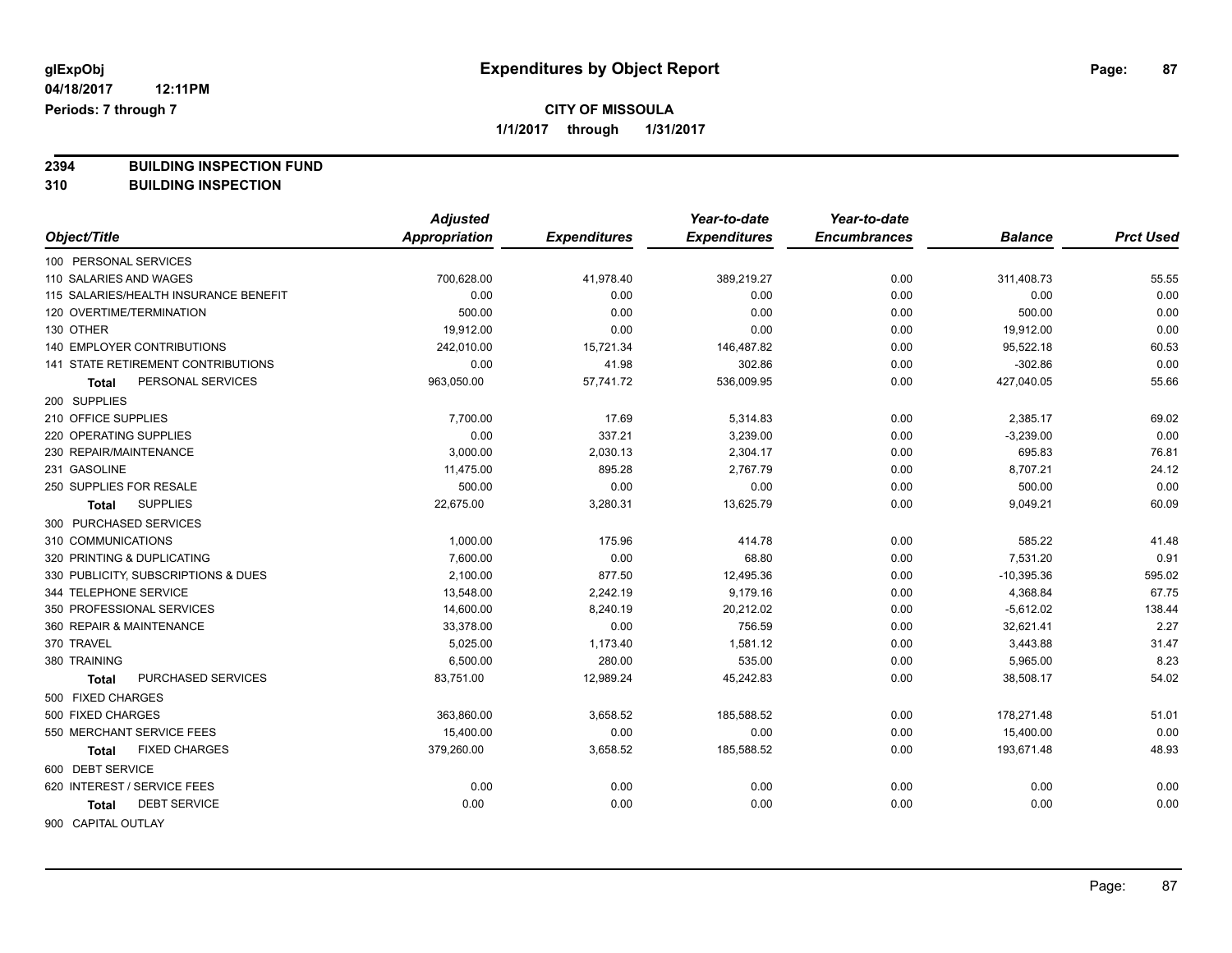**2394 BUILDING INSPECTION FUND**

**310 BUILDING INSPECTION**

| Object/Title |                            | <b>Adjusted</b><br>Appropriation | <b>Expenditures</b> | Year-to-date<br><b>Expenditures</b> | Year-to-date<br><b>Encumbrances</b> | <b>Balance</b> | <b>Prct Used</b> |
|--------------|----------------------------|----------------------------------|---------------------|-------------------------------------|-------------------------------------|----------------|------------------|
|              | 940 MACHINERY & EQUIPMENT  | 0.00                             | 0.00                | 0.00                                | 0.00                                | 0.00           | 0.00             |
| <b>Total</b> | <b>CAPITAL OUTLAY</b>      | 0.00                             | 0.00                | 0.00                                | 0.00                                | 0.00           | 0.00             |
| Tota         | <b>BUILDING INSPECTION</b> | 448,736.00                       | 77.669.79           | 780,467.09                          | 0.00                                | 668.268.91     | 53.87            |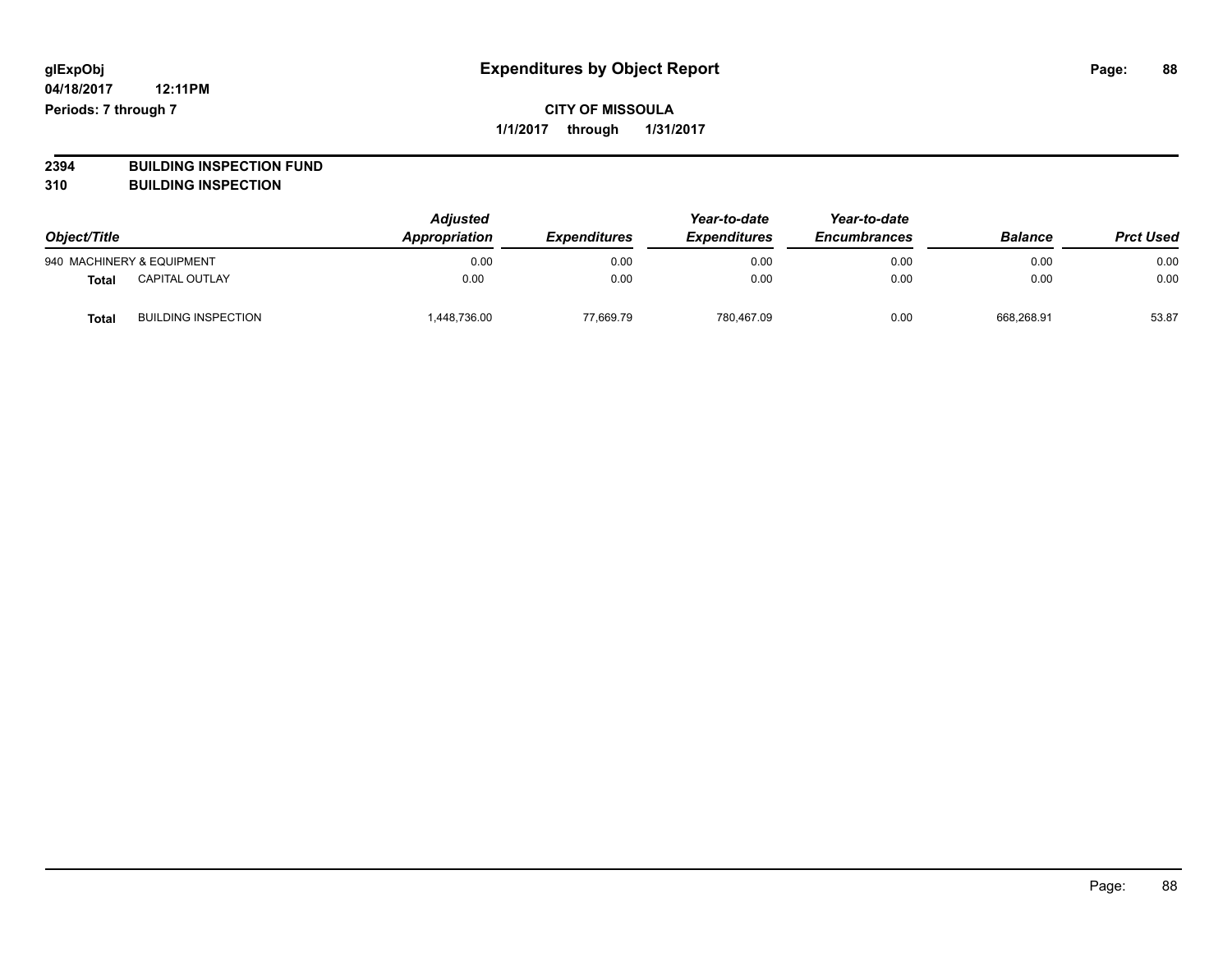## **CITY OF MISSOULA 1/1/2017 through 1/31/2017**

#### **2394 BUILDING INSPECTION FUND**

|                                       | <b>Adjusted</b>      |                     | Year-to-date        | Year-to-date        |                |                  |
|---------------------------------------|----------------------|---------------------|---------------------|---------------------|----------------|------------------|
| Object/Title                          | <b>Appropriation</b> | <b>Expenditures</b> | <b>Expenditures</b> | <b>Encumbrances</b> | <b>Balance</b> | <b>Prct Used</b> |
| 100 PERSONAL SERVICES                 |                      |                     |                     |                     |                |                  |
| 110 SALARIES AND WAGES                | 700,628.00           | 41,978.40           | 389,219.27          | 0.00                | 311,408.73     | 55.55            |
| 115 SALARIES/HEALTH INSURANCE BENEFIT | 0.00                 | 0.00                | 0.00                | 0.00                | 0.00           | 0.00             |
| 120 OVERTIME/TERMINATION              | 500.00               | 0.00                | 0.00                | 0.00                | 500.00         | 0.00             |
| 130 OTHER                             | 19,912.00            | 0.00                | 0.00                | 0.00                | 19,912.00      | 0.00             |
| <b>140 EMPLOYER CONTRIBUTIONS</b>     | 242,010.00           | 15,721.34           | 146,487.82          | 0.00                | 95,522.18      | 60.53            |
| 141 STATE RETIREMENT CONTRIBUTIONS    | 0.00                 | 41.98               | 302.86              | 0.00                | $-302.86$      | 0.00             |
| PERSONAL SERVICES<br><b>Total</b>     | 963,050.00           | 57,741.72           | 536,009.95          | 0.00                | 427,040.05     | 55.66            |
| 200 SUPPLIES                          |                      |                     |                     |                     |                |                  |
| 210 OFFICE SUPPLIES                   | 7,700.00             | 17.69               | 5,314.83            | 0.00                | 2,385.17       | 69.02            |
| 220 OPERATING SUPPLIES                | 0.00                 | 337.21              | 3,239.00            | 0.00                | $-3,239.00$    | 0.00             |
| 230 REPAIR/MAINTENANCE                | 3,000.00             | 2,030.13            | 2,304.17            | 0.00                | 695.83         | 76.81            |
| 231 GASOLINE                          | 11,475.00            | 895.28              | 2,767.79            | 0.00                | 8,707.21       | 24.12            |
| 250 SUPPLIES FOR RESALE               | 500.00               | 0.00                | 0.00                | 0.00                | 500.00         | 0.00             |
| <b>SUPPLIES</b><br><b>Total</b>       | 22,675.00            | 3,280.31            | 13,625.79           | 0.00                | 9,049.21       | 60.09            |
| 300 PURCHASED SERVICES                |                      |                     |                     |                     |                |                  |
| 310 COMMUNICATIONS                    | 1,000.00             | 175.96              | 414.78              | 0.00                | 585.22         | 41.48            |
| 320 PRINTING & DUPLICATING            | 7,600.00             | 0.00                | 68.80               | 0.00                | 7,531.20       | 0.91             |
| 330 PUBLICITY, SUBSCRIPTIONS & DUES   | 2,100.00             | 877.50              | 12,495.36           | 0.00                | $-10,395.36$   | 595.02           |
| 344 TELEPHONE SERVICE                 | 13,548.00            | 2,242.19            | 9,179.16            | 0.00                | 4,368.84       | 67.75            |
| 350 PROFESSIONAL SERVICES             | 14,600.00            | 8,240.19            | 20,212.02           | 0.00                | $-5,612.02$    | 138.44           |
| 360 REPAIR & MAINTENANCE              | 33,378.00            | 0.00                | 756.59              | 0.00                | 32,621.41      | 2.27             |
| 370 TRAVEL                            | 5,025.00             | 1,173.40            | 1,581.12            | 0.00                | 3,443.88       | 31.47            |
| 380 TRAINING                          | 6,500.00             | 280.00              | 535.00              | 0.00                | 5,965.00       | 8.23             |
| PURCHASED SERVICES<br><b>Total</b>    | 83,751.00            | 12,989.24           | 45,242.83           | 0.00                | 38,508.17      | 54.02            |
| 500 FIXED CHARGES                     |                      |                     |                     |                     |                |                  |
| 500 FIXED CHARGES                     | 363,860.00           | 3,658.52            | 185,588.52          | 0.00                | 178,271.48     | 51.01            |
| 550 MERCHANT SERVICE FEES             | 15,400.00            | 0.00                | 0.00                | 0.00                | 15,400.00      | 0.00             |
| <b>FIXED CHARGES</b><br>Total         | 379,260.00           | 3,658.52            | 185,588.52          | 0.00                | 193,671.48     | 48.93            |
| 600 DEBT SERVICE                      |                      |                     |                     |                     |                |                  |
| 620 INTEREST / SERVICE FEES           | 0.00                 | 0.00                | 0.00                | 0.00                | 0.00           | 0.00             |
| <b>DEBT SERVICE</b><br><b>Total</b>   | 0.00                 | 0.00                | 0.00                | 0.00                | 0.00           | 0.00             |
| 900 CAPITAL OUTLAY                    |                      |                     |                     |                     |                |                  |
| 940 MACHINERY & EQUIPMENT             | 0.00                 | 0.00                | 0.00                | 0.00                | 0.00           | 0.00             |
|                                       |                      |                     |                     |                     |                |                  |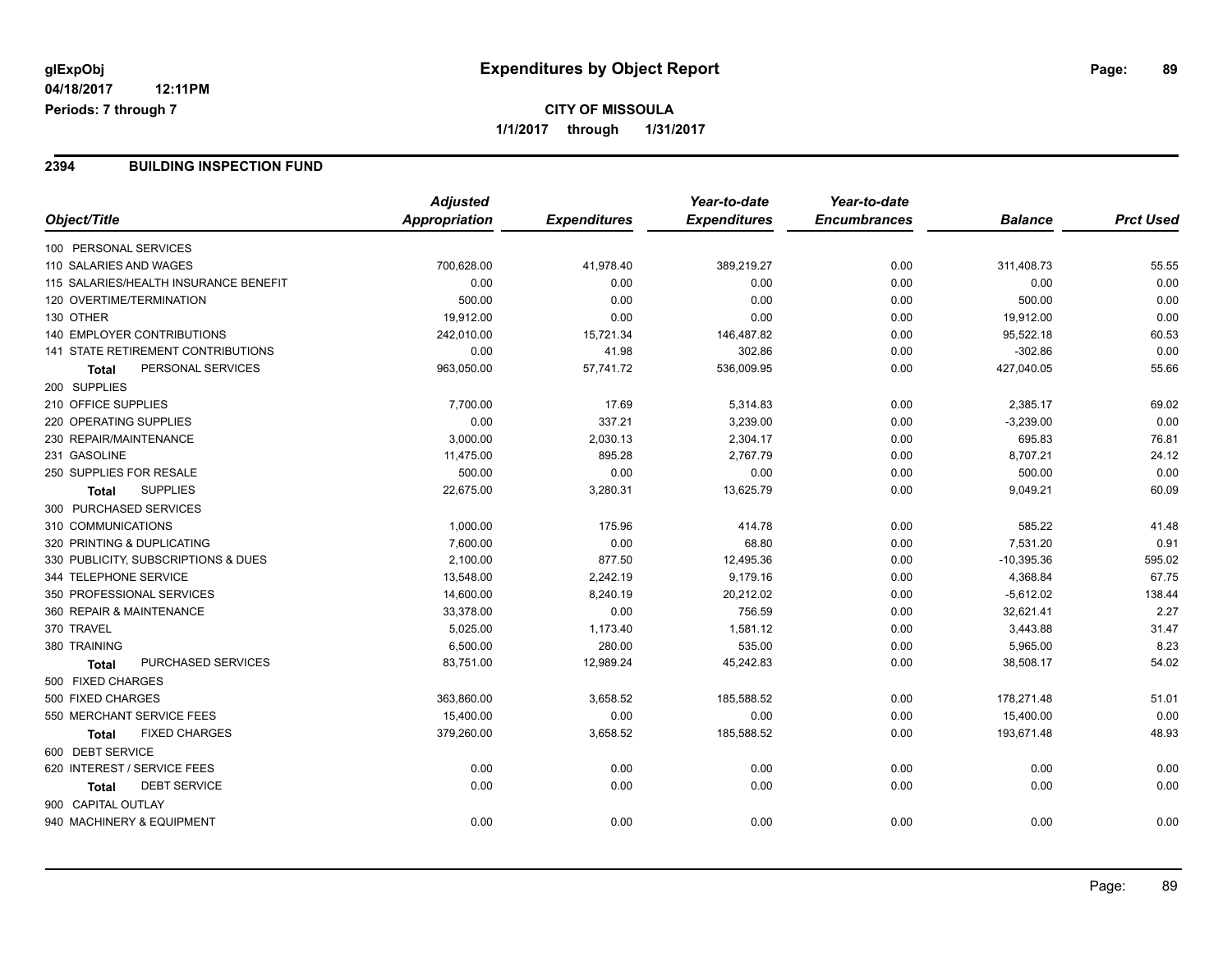# **glExpObj Expenditures by Object Report Page: 90**

**04/18/2017 12:11PM Periods: 7 through 7**

**CITY OF MISSOULA 1/1/2017 through 1/31/2017**

#### **2394 BUILDING INSPECTION FUND**

| Object/Title      |                                 | <b>Adjusted</b><br>Appropriation | <b>Expenditures</b> | Year-to-date<br><b>Expenditures</b> | Year-to-date<br><b>Encumbrances</b> | <b>Balance</b> | <b>Prct Used</b> |
|-------------------|---------------------------------|----------------------------------|---------------------|-------------------------------------|-------------------------------------|----------------|------------------|
| Tota <sub>i</sub> | <b>CAPITAL OUTLAY</b>           | 0.00                             | 0.00                | 0.00                                | 0.00                                | 0.00           | 0.00             |
| Tota.             | <b>BUILDING INSPECTION FUND</b> | 448,736.00                       | 77,669.79           | 780,467.09                          | 0.00                                | 668,268.91     | 53.87            |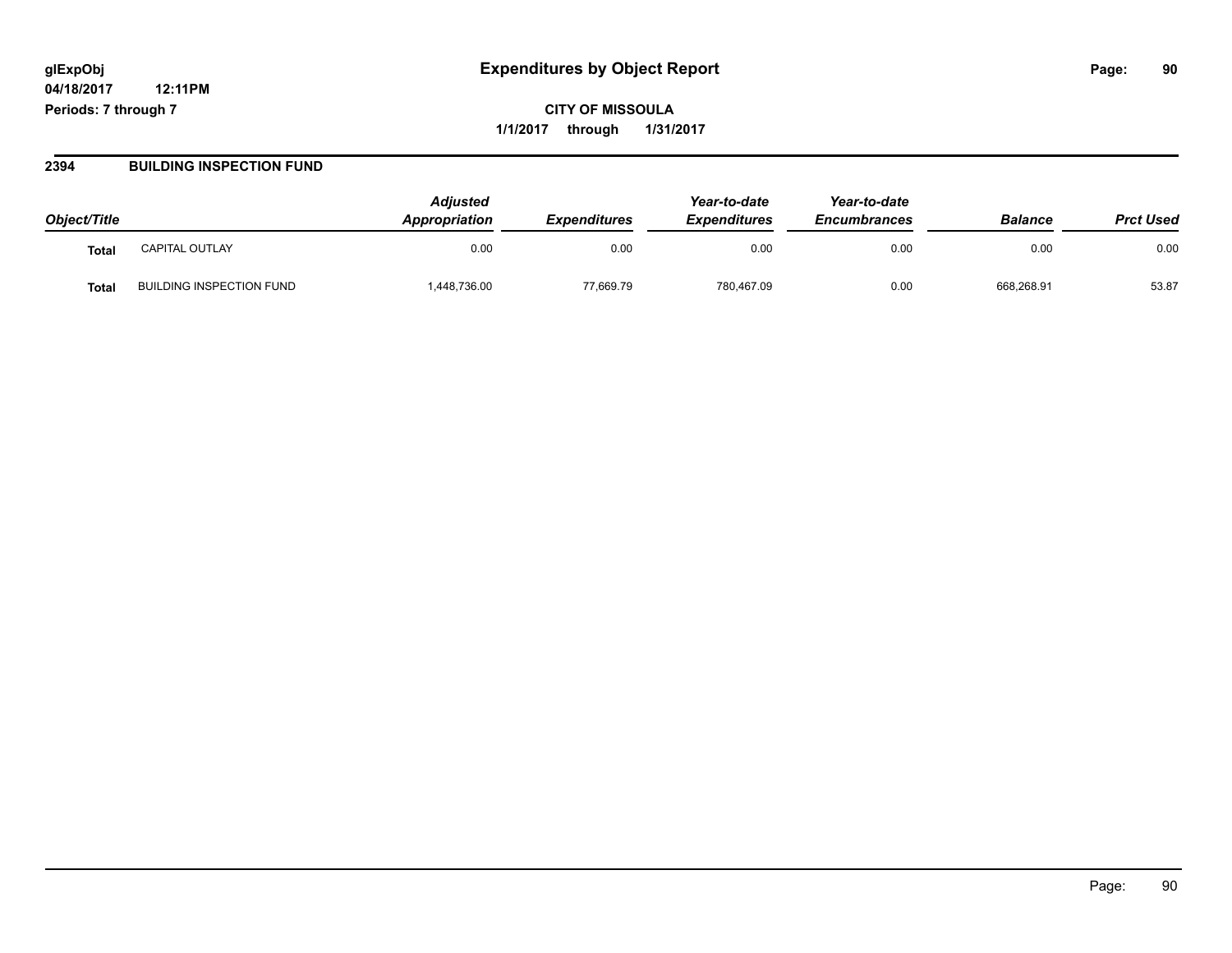# **CITY OF MISSOULA**

**1/1/2017 through 1/31/2017**

# **2395 CITY GRANTS & PROGRAM INCOME FUND**

**390 NON-DEPARTMENTAL**

|                                                   | <b>Adjusted</b> |                     | Year-to-date        | Year-to-date        |                |                  |
|---------------------------------------------------|-----------------|---------------------|---------------------|---------------------|----------------|------------------|
| Object/Title                                      | Appropriation   | <b>Expenditures</b> | <b>Expenditures</b> | <b>Encumbrances</b> | <b>Balance</b> | <b>Prct Used</b> |
| 300 PURCHASED SERVICES                            |                 |                     |                     |                     |                |                  |
| 350 PROFESSIONAL SERVICES                         | 2,105.00        | 0.00                | 0.00                | 0.00                | 2,105.00       | 0.00             |
| PURCHASED SERVICES<br><b>Total</b>                | 2,105.00        | 0.00                | 0.00                | 0.00                | 2,105.00       | 0.00             |
| 500 FIXED CHARGES                                 |                 |                     |                     |                     |                |                  |
| 550 MERCHANT SERVICE FEES                         | 0.00            | 0.00                | 0.00                | 0.00                | 0.00           | 0.00             |
| <b>FIXED CHARGES</b><br><b>Total</b>              | 0.00            | 0.00                | 0.00                | 0.00                | 0.00           | 0.00             |
| 700 GRANTS & CONTRIBUTIONS                        |                 |                     |                     |                     |                |                  |
| 700 GRANTS & CONTRIBUTIONS                        | 0.00            | 0.00                | 0.00                | 0.00                | 0.00           | 0.00             |
| <b>GRANTS &amp; CONTRIBUTIONS</b><br><b>Total</b> | 0.00            | 0.00                | 0.00                | 0.00                | 0.00           | 0.00             |
| 800 OTHER OBJECTS                                 |                 |                     |                     |                     |                |                  |
| 820 TRANSFERS TO OTHER FUNDS                      | 0.00            | 0.00                | 0.00                | 0.00                | 0.00           | 0.00             |
| 845 CONTINGENCY                                   | 0.00            | 0.00                | 0.00                | 0.00                | 0.00           | 0.00             |
| OTHER OBJECTS<br><b>Total</b>                     | 0.00            | 0.00                | 0.00                | 0.00                | 0.00           | 0.00             |
| NON-DEPARTMENTAL<br><b>Total</b>                  | 2,105.00        | 0.00                | 0.00                | 0.00                | 2,105.00       | 0.00             |

Page: 91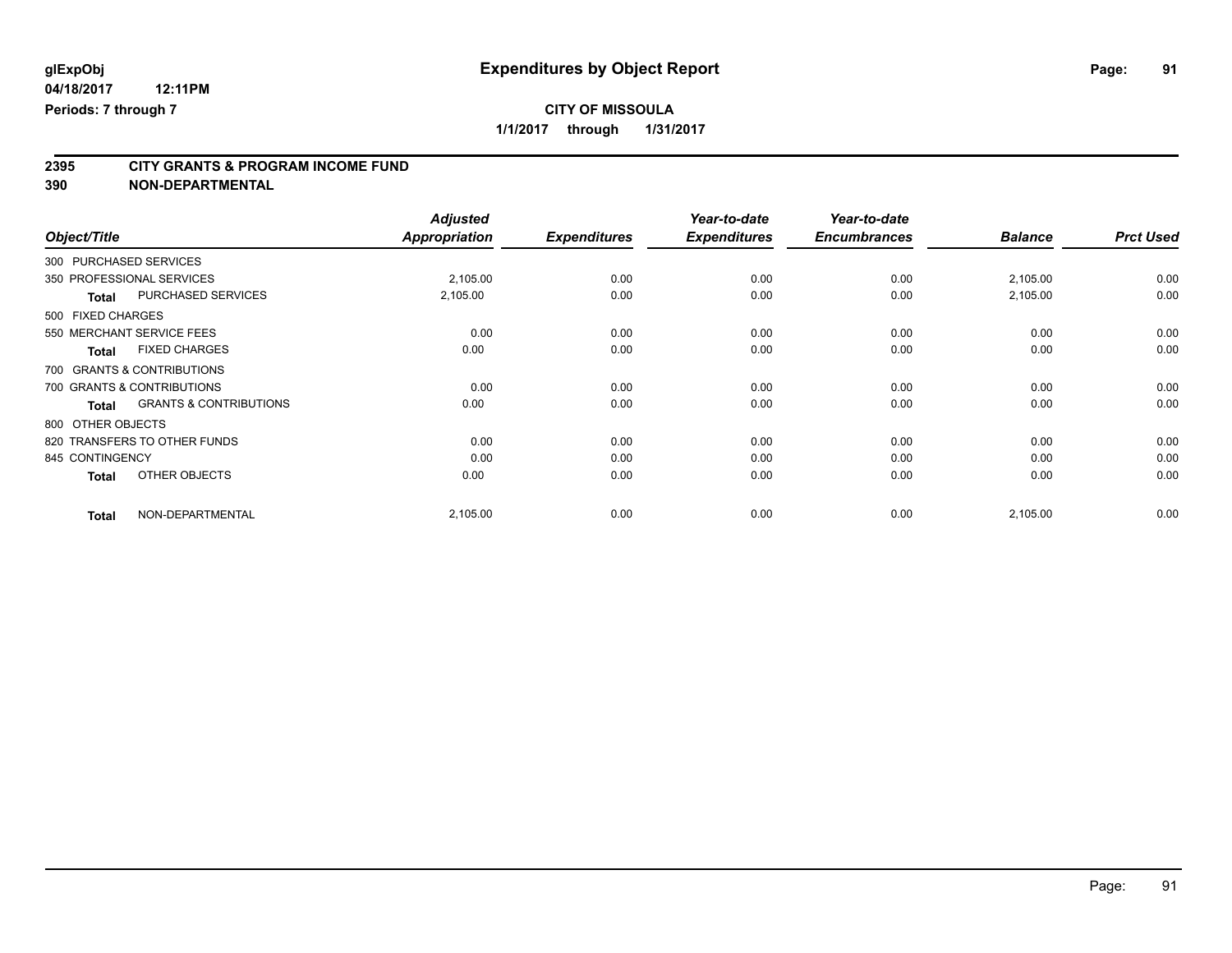#### **2395 CITY GRANTS & PROGRAM INCOME FUND**

| Object/Title           |                                   | <b>Adjusted</b><br><b>Appropriation</b> | <b>Expenditures</b> | Year-to-date<br><b>Expenditures</b> | Year-to-date<br><b>Encumbrances</b> | <b>Balance</b> | <b>Prct Used</b> |
|------------------------|-----------------------------------|-----------------------------------------|---------------------|-------------------------------------|-------------------------------------|----------------|------------------|
| 300 PURCHASED SERVICES |                                   |                                         |                     |                                     |                                     |                |                  |
|                        | 350 PROFESSIONAL SERVICES         | 2,105.00                                | 0.00                | 0.00                                | 0.00                                | 2,105.00       | 0.00             |
| <b>Total</b>           | <b>PURCHASED SERVICES</b>         | 2,105.00                                | 0.00                | 0.00                                | 0.00                                | 2,105.00       | 0.00             |
| 500 FIXED CHARGES      |                                   |                                         |                     |                                     |                                     |                |                  |
|                        | 550 MERCHANT SERVICE FEES         | 0.00                                    | 0.00                | 0.00                                | 0.00                                | 0.00           | 0.00             |
| <b>Total</b>           | <b>FIXED CHARGES</b>              | 0.00                                    | 0.00                | 0.00                                | 0.00                                | 0.00           | 0.00             |
|                        | 700 GRANTS & CONTRIBUTIONS        |                                         |                     |                                     |                                     |                |                  |
|                        | 700 GRANTS & CONTRIBUTIONS        | 0.00                                    | 0.00                | 0.00                                | 0.00                                | 0.00           | 0.00             |
| Total                  | <b>GRANTS &amp; CONTRIBUTIONS</b> | 0.00                                    | 0.00                | 0.00                                | 0.00                                | 0.00           | 0.00             |
| 800 OTHER OBJECTS      |                                   |                                         |                     |                                     |                                     |                |                  |
|                        | 820 TRANSFERS TO OTHER FUNDS      | 0.00                                    | 0.00                | 0.00                                | 0.00                                | 0.00           | 0.00             |
| 845 CONTINGENCY        |                                   | 0.00                                    | 0.00                | 0.00                                | 0.00                                | 0.00           | 0.00             |
| <b>Total</b>           | OTHER OBJECTS                     | 0.00                                    | 0.00                | 0.00                                | 0.00                                | 0.00           | 0.00             |
| <b>Total</b>           | CITY GRANTS & PROGRAM INCOME FUN  | 2,105.00                                | 0.00                | 0.00                                | 0.00                                | 2,105.00       | 0.00             |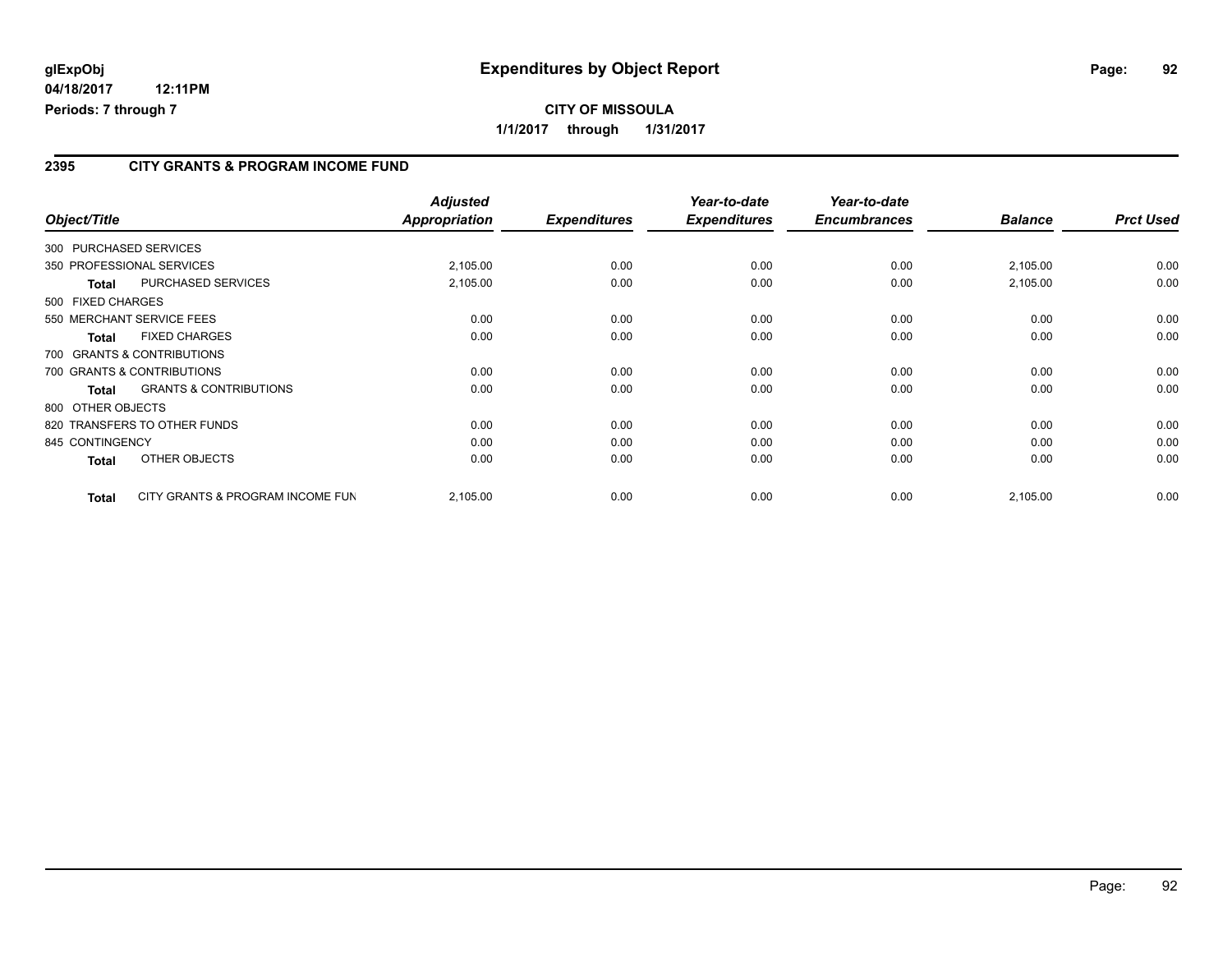#### **2396 ENERGY EFFICIENCY REVOLVING LOAN FUND 390 NON-DEPARTMENTAL**

| Object/Title |                                   | <b>Adjusted</b><br>Appropriation | <b>Expenditures</b> | Year-to-date<br><b>Expenditures</b> | Year-to-date<br><b>Encumbrances</b> | <b>Balance</b> | <b>Prct Used</b> |
|--------------|-----------------------------------|----------------------------------|---------------------|-------------------------------------|-------------------------------------|----------------|------------------|
|              | 700 GRANTS & CONTRIBUTIONS        |                                  |                     |                                     |                                     |                |                  |
|              | 700 GRANTS & CONTRIBUTIONS        | 0.00                             | 0.00                | 0.00                                | 0.00                                | 0.00           | 0.00             |
| <b>Total</b> | <b>GRANTS &amp; CONTRIBUTIONS</b> | 0.00                             | 0.00                | 0.00                                | 0.00                                | 0.00           | 0.00             |
| <b>Total</b> | NON-DEPARTMENTAL                  | 0.00                             | 0.00                | 0.00                                | 0.00                                | 0.00           | 0.00             |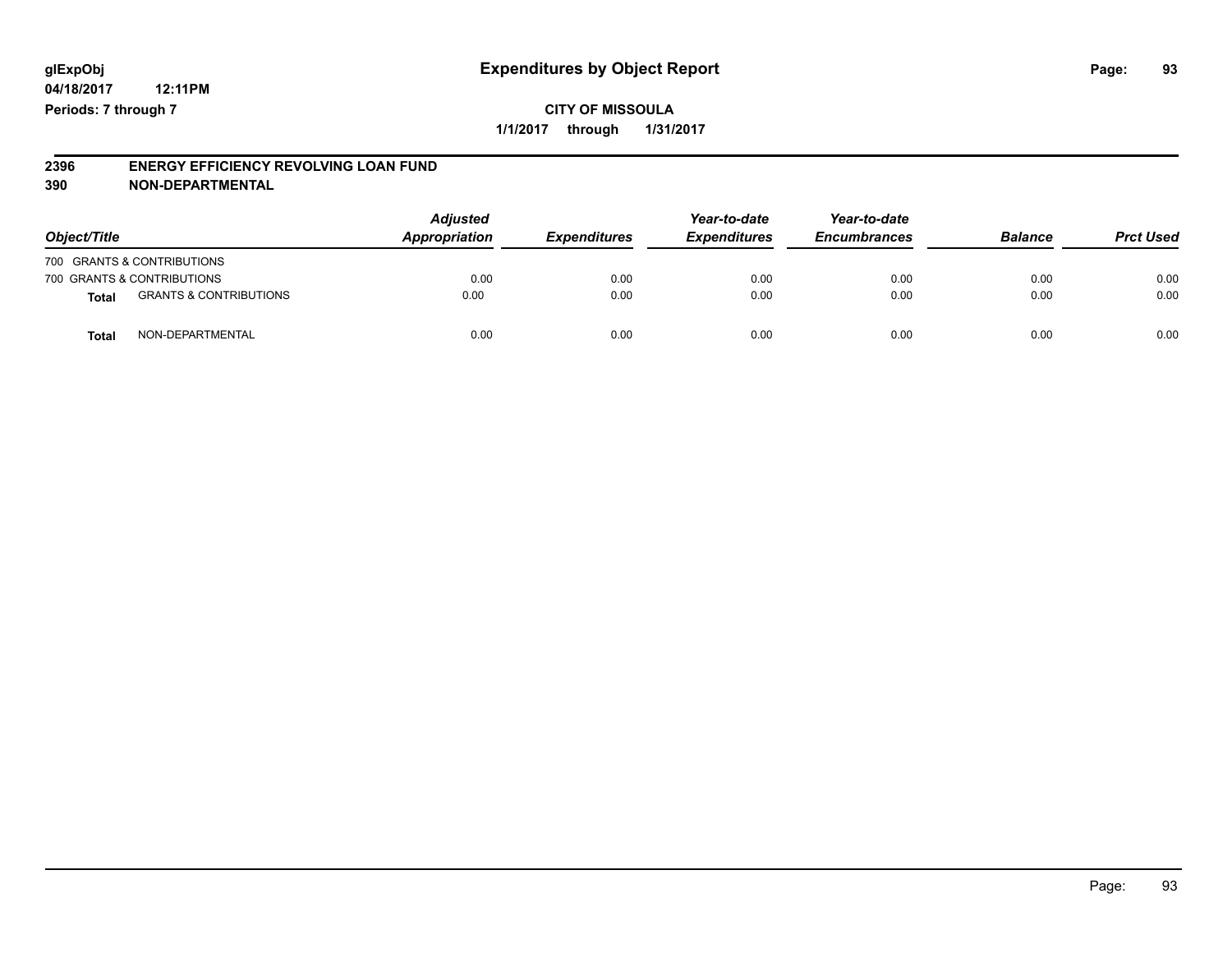# **glExpObj Expenditures by Object Report Page: 94**

**04/18/2017 12:11PM Periods: 7 through 7**

**1/1/2017 through 1/31/2017**

#### **2396 ENERGY EFFICIENCY REVOLVING LOAN FUND**

| Object/Title               |                                   | <b>Adjusted</b><br>Appropriation | <i><b>Expenditures</b></i> | Year-to-date<br><b>Expenditures</b> | Year-to-date<br><b>Encumbrances</b> | <b>Balance</b> | <b>Prct Used</b> |
|----------------------------|-----------------------------------|----------------------------------|----------------------------|-------------------------------------|-------------------------------------|----------------|------------------|
|                            | 700 GRANTS & CONTRIBUTIONS        |                                  |                            |                                     |                                     |                |                  |
| 700 GRANTS & CONTRIBUTIONS |                                   | 0.00                             | 0.00                       | 0.00                                | 0.00                                | 0.00           | 0.00             |
| <b>Total</b>               | <b>GRANTS &amp; CONTRIBUTIONS</b> | 0.00                             | 0.00                       | 0.00                                | 0.00                                | 0.00           | 0.00             |
| <b>Total</b>               | ENERGY EFFICIENCY REVOLVING LOAN  | 0.00                             | 0.00                       | 0.00                                | 0.00                                | 0.00           | 0.00             |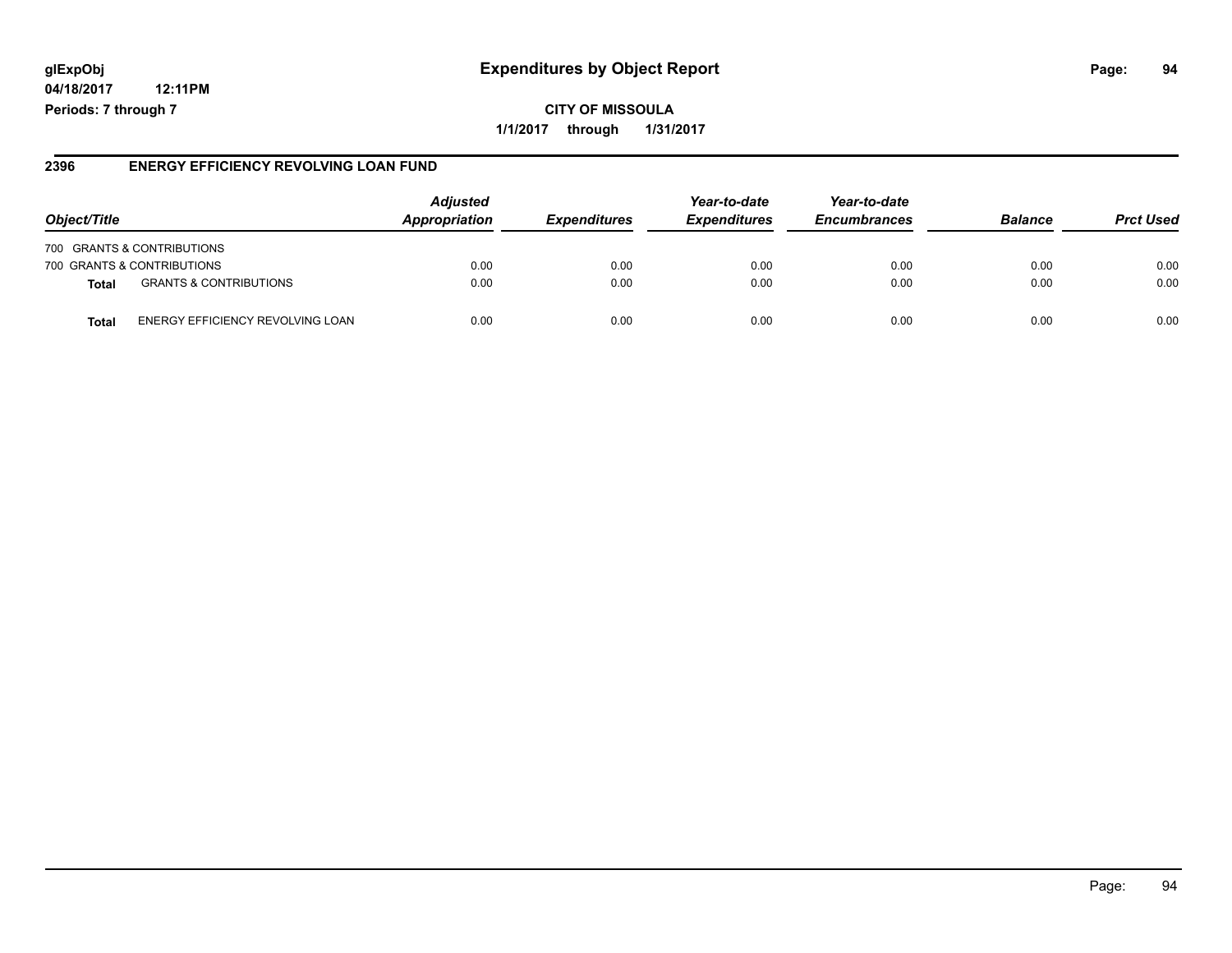# **2399 DANGEROUS BUILDING DEMOLITION & REPAIR F**

**310 BUILDING INSPECTION**

| Object/Title      |                            | <b>Adjusted</b><br><b>Appropriation</b> | <b>Expenditures</b> | Year-to-date<br><b>Expenditures</b> | Year-to-date<br><b>Encumbrances</b> | <b>Balance</b> | <b>Prct Used</b> |
|-------------------|----------------------------|-----------------------------------------|---------------------|-------------------------------------|-------------------------------------|----------------|------------------|
| 500 FIXED CHARGES |                            |                                         |                     |                                     |                                     |                |                  |
|                   | 550 MERCHANT SERVICE FEES  | 0.00                                    | 0.00                | 0.00                                | 0.00                                | 0.00           | 0.00             |
| <b>Total</b>      | <b>FIXED CHARGES</b>       | 0.00                                    | 0.00                | 0.00                                | 0.00                                | 0.00           | 0.00             |
| 800 OTHER OBJECTS |                            |                                         |                     |                                     |                                     |                |                  |
| 845 CONTINGENCY   |                            | 15,000.00                               | 0.00                | 0.00                                | 0.00                                | 15.000.00      | 0.00             |
| <b>Total</b>      | OTHER OBJECTS              | 15.000.00                               | 0.00                | 0.00                                | 0.00                                | 15,000.00      | 0.00             |
| <b>Total</b>      | <b>BUILDING INSPECTION</b> | 15,000.00                               | 0.00                | 0.00                                | 0.00                                | 15.000.00      | 0.00             |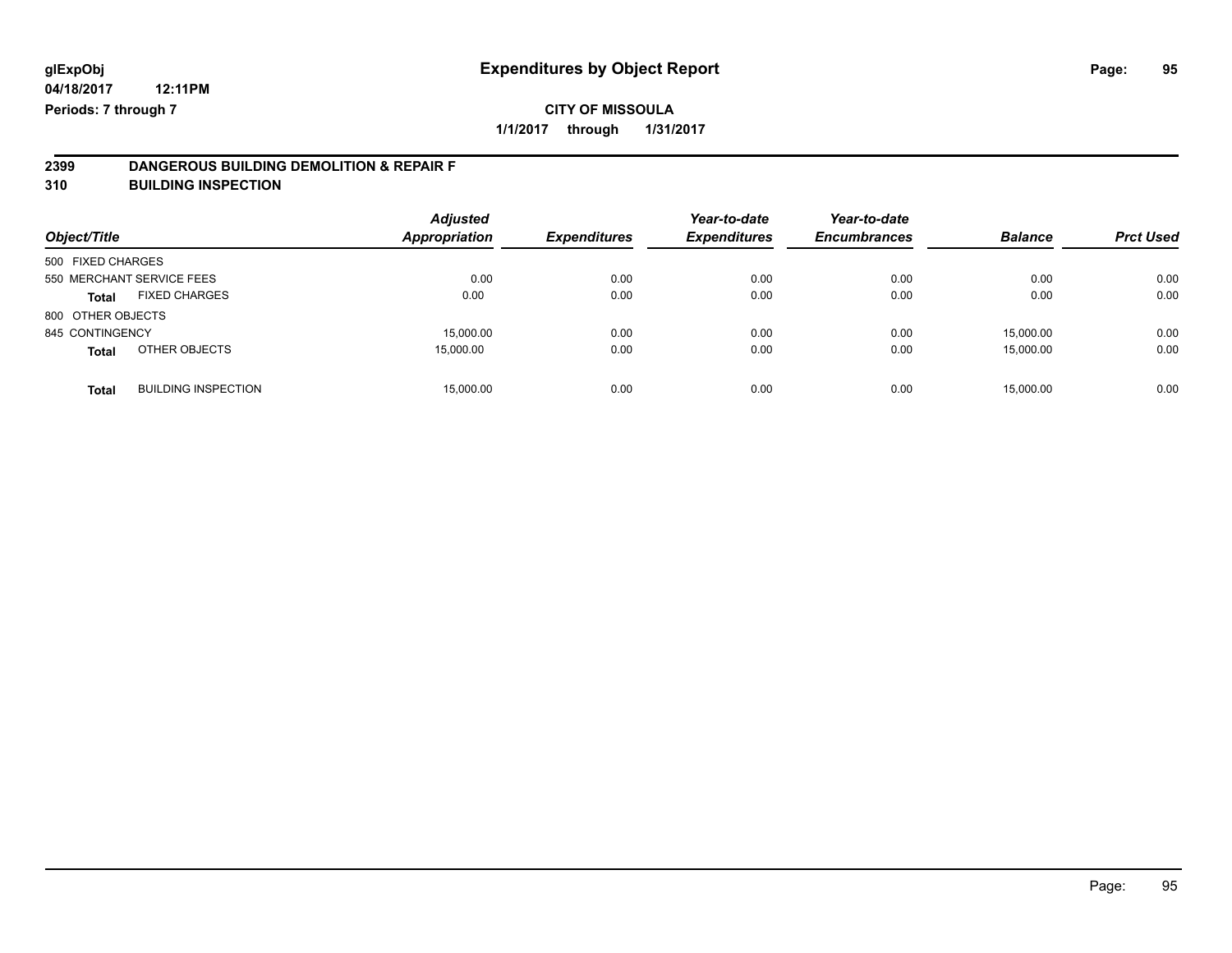# **glExpObj Expenditures by Object Report Page: 96**

**04/18/2017 12:11PM Periods: 7 through 7**

#### **2399 DANGEROUS BUILDING DEMOLITION & REPAIR F**

| Object/Title      |                                   | <b>Adjusted</b><br><b>Appropriation</b> | <b>Expenditures</b> | Year-to-date<br><b>Expenditures</b> | Year-to-date<br><b>Encumbrances</b> | <b>Balance</b> | <b>Prct Used</b> |
|-------------------|-----------------------------------|-----------------------------------------|---------------------|-------------------------------------|-------------------------------------|----------------|------------------|
| 500 FIXED CHARGES |                                   |                                         |                     |                                     |                                     |                |                  |
|                   | 550 MERCHANT SERVICE FEES         | 0.00                                    | 0.00                | 0.00                                | 0.00                                | 0.00           | 0.00             |
| <b>Total</b>      | <b>FIXED CHARGES</b>              | 0.00                                    | 0.00                | 0.00                                | 0.00                                | 0.00           | 0.00             |
| 800 OTHER OBJECTS |                                   |                                         |                     |                                     |                                     |                |                  |
| 845 CONTINGENCY   |                                   | 15,000.00                               | 0.00                | 0.00                                | 0.00                                | 15.000.00      | 0.00             |
| <b>Total</b>      | OTHER OBJECTS                     | 15,000.00                               | 0.00                | 0.00                                | 0.00                                | 15,000.00      | 0.00             |
| <b>Total</b>      | DANGEROUS BUILDING DEMOLITION & F | 15,000.00                               | 0.00                | 0.00                                | 0.00                                | 15,000.00      | 0.00             |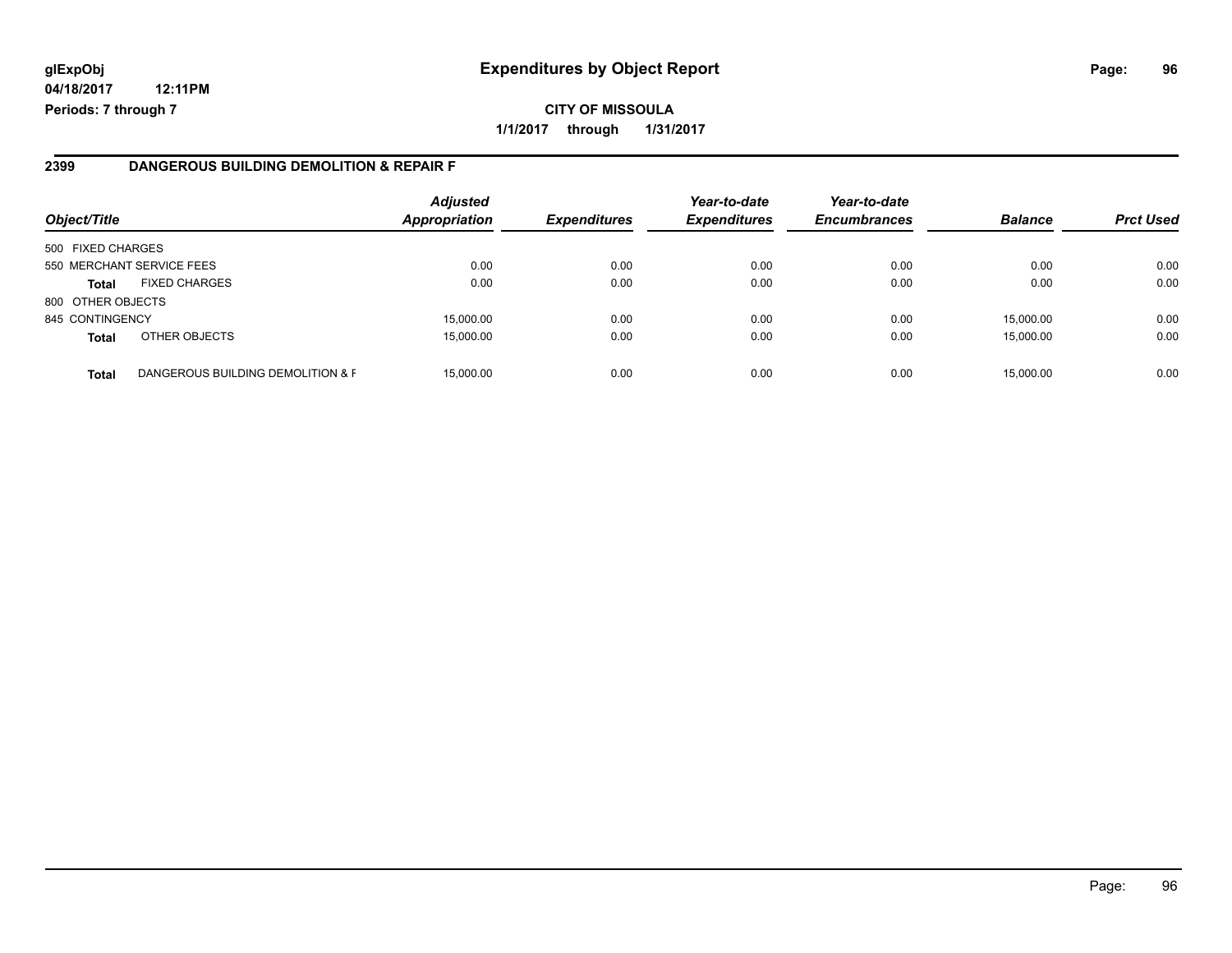# **CITY OF MISSOULA**

**1/1/2017 through 1/31/2017**

# **2400 STREET LIGHTING ASSESSMENTS FUND**

#### **280 PUBLIC WORKS OPERATIONS**

|                          |                               | <b>Adjusted</b> |                     | Year-to-date        | Year-to-date        |                |                  |
|--------------------------|-------------------------------|-----------------|---------------------|---------------------|---------------------|----------------|------------------|
| Object/Title             |                               | Appropriation   | <b>Expenditures</b> | <b>Expenditures</b> | <b>Encumbrances</b> | <b>Balance</b> | <b>Prct Used</b> |
| 300 PURCHASED SERVICES   |                               |                 |                     |                     |                     |                |                  |
|                          | 341 ELECTRICITY & NATURAL GAS | 307.084.00      | 27.730.64           | 164.617.38          | 0.00                | 142.466.62     | 53.61            |
|                          | 350 PROFESSIONAL SERVICES     | 10.193.00       | 0.00                | 7.958.00            | 0.00                | 2,235.00       | 78.07            |
| 360 REPAIR & MAINTENANCE |                               | 0.00            | 0.00                | 0.00                | 0.00                | 0.00           | 0.00             |
| Total                    | <b>PURCHASED SERVICES</b>     | 317.277.00      | 27.730.64           | 172.575.38          | 0.00                | 144.701.62     | 54.39            |
| 500 FIXED CHARGES        |                               |                 |                     |                     |                     |                |                  |
|                          | 550 MERCHANT SERVICE FEES     | 0.00            | 0.00                | 0.00                | 0.00                | 0.00           | 0.00             |
| <b>Total</b>             | <b>FIXED CHARGES</b>          | 0.00            | 0.00                | 0.00                | 0.00                | 0.00           | 0.00             |
| <b>Total</b>             | PUBLIC WORKS OPERATIONS       | 317.277.00      | 27.730.64           | 172.575.38          | 0.00                | 144.701.62     | 54.39            |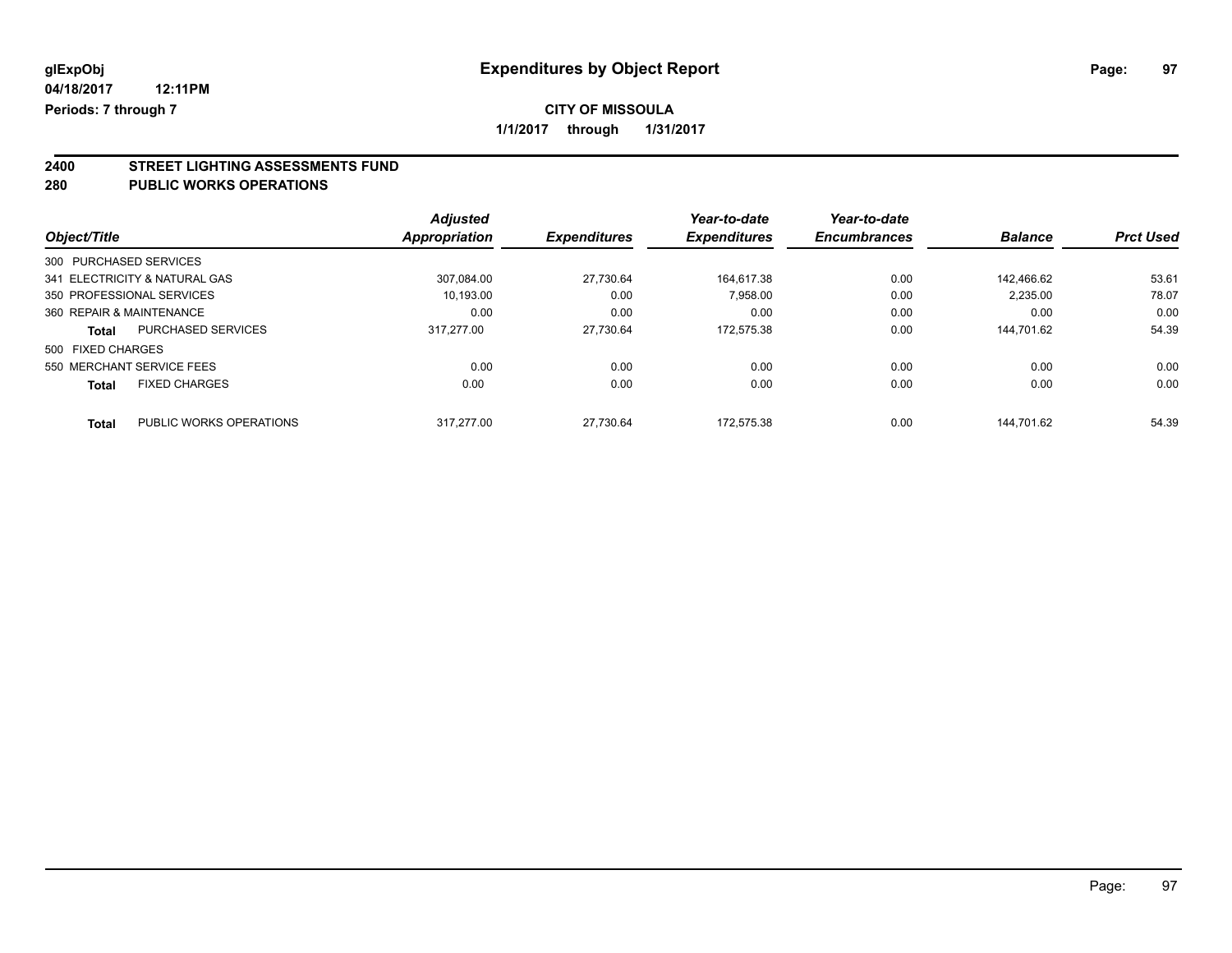#### **2400 STREET LIGHTING ASSESSMENTS FUND**

| Object/Title             |                                  | <b>Adjusted</b><br>Appropriation | <b>Expenditures</b> | Year-to-date<br><b>Expenditures</b> | Year-to-date<br><b>Encumbrances</b> | <b>Balance</b> | <b>Prct Used</b> |
|--------------------------|----------------------------------|----------------------------------|---------------------|-------------------------------------|-------------------------------------|----------------|------------------|
| 300 PURCHASED SERVICES   |                                  |                                  |                     |                                     |                                     |                |                  |
|                          | 341 ELECTRICITY & NATURAL GAS    | 307.084.00                       | 27.730.64           | 164.617.38                          | 0.00                                | 142.466.62     | 53.61            |
|                          | 350 PROFESSIONAL SERVICES        | 10.193.00                        | 0.00                | 7,958.00                            | 0.00                                | 2,235.00       | 78.07            |
| 360 REPAIR & MAINTENANCE |                                  | 0.00                             | 0.00                | 0.00                                | 0.00                                | 0.00           | 0.00             |
| <b>Total</b>             | <b>PURCHASED SERVICES</b>        | 317.277.00                       | 27.730.64           | 172.575.38                          | 0.00                                | 144.701.62     | 54.39            |
| 500 FIXED CHARGES        |                                  |                                  |                     |                                     |                                     |                |                  |
|                          | 550 MERCHANT SERVICE FEES        | 0.00                             | 0.00                | 0.00                                | 0.00                                | 0.00           | 0.00             |
| <b>Total</b>             | <b>FIXED CHARGES</b>             | 0.00                             | 0.00                | 0.00                                | 0.00                                | 0.00           | 0.00             |
| <b>Total</b>             | STREET LIGHTING ASSESSMENTS FUND | 317.277.00                       | 27.730.64           | 172.575.38                          | 0.00                                | 144.701.62     | 54.39            |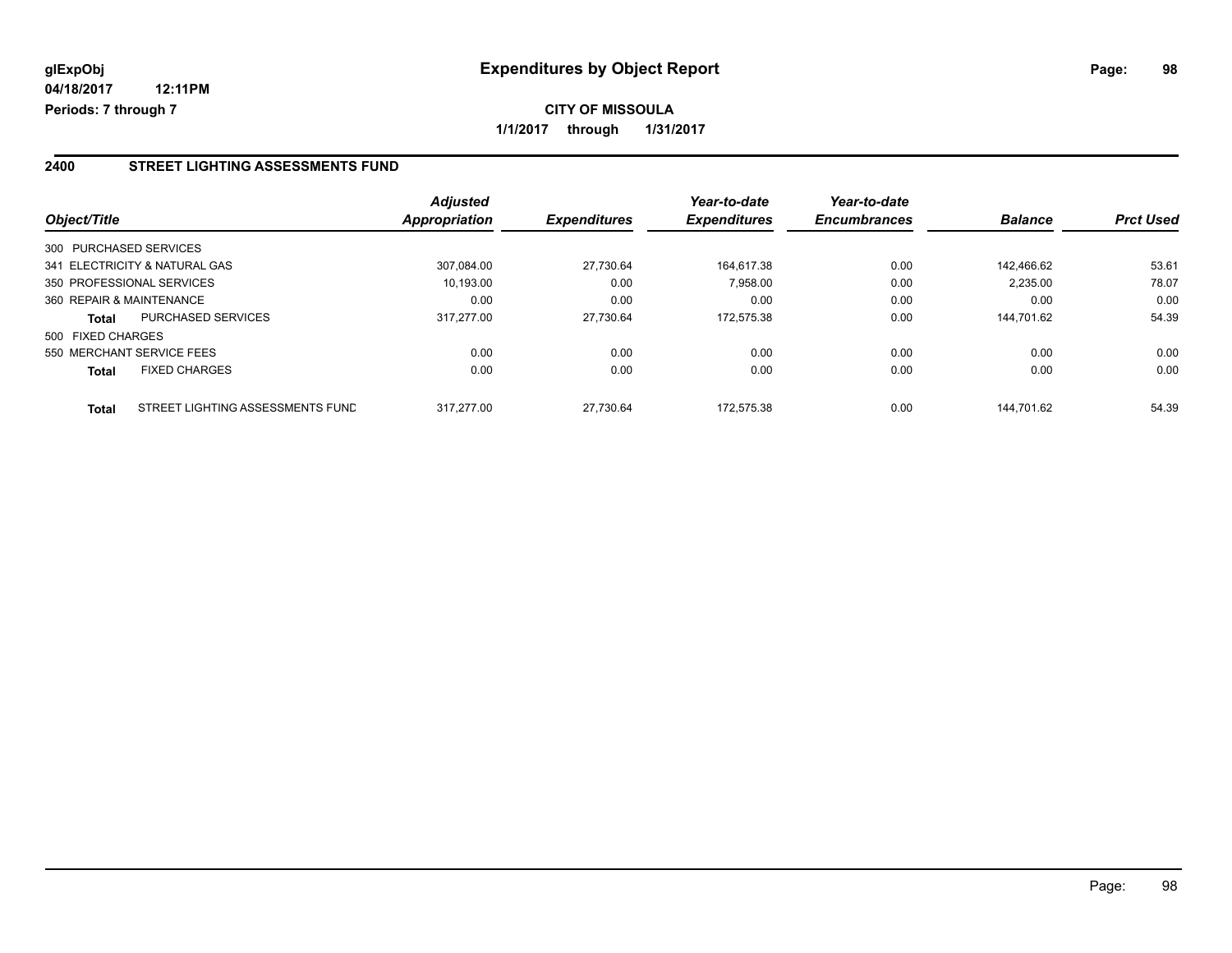# **CITY OF MISSOULA**

**1/1/2017 through 1/31/2017**

# **2500 STREET MAINTENANCE ASSESSMENT FUND**

**390 NON-DEPARTMENTAL**

| Object/Title      |                              | <b>Adjusted</b><br><b>Appropriation</b> | <b>Expenditures</b> | Year-to-date<br><b>Expenditures</b> | Year-to-date<br><b>Encumbrances</b> | <b>Balance</b> | <b>Prct Used</b> |
|-------------------|------------------------------|-----------------------------------------|---------------------|-------------------------------------|-------------------------------------|----------------|------------------|
|                   |                              |                                         |                     |                                     |                                     |                |                  |
|                   | 300 PURCHASED SERVICES       |                                         |                     |                                     |                                     |                |                  |
| 345 GARBAGE       |                              | 21.580.00                               | 1.332.59            | 12.044.85                           | 0.00                                | 9,535.15       | 55.81            |
| <b>Total</b>      | <b>PURCHASED SERVICES</b>    | 21.580.00                               | 1,332.59            | 12.044.85                           | 0.00                                | 9,535.15       | 55.81            |
| 500 FIXED CHARGES |                              |                                         |                     |                                     |                                     |                |                  |
|                   | 550 MERCHANT SERVICE FEES    | 0.00                                    | 0.00                | 0.00                                | 0.00                                | 0.00           | 0.00             |
| <b>Total</b>      | <b>FIXED CHARGES</b>         | 0.00                                    | 0.00                | 0.00                                | 0.00                                | 0.00           | 0.00             |
| 800 OTHER OBJECTS |                              |                                         |                     |                                     |                                     |                |                  |
|                   | 820 TRANSFERS TO OTHER FUNDS | 41,200.00                               | 0.00                | 20.600.00                           | 0.00                                | 20.600.00      | 50.00            |
| <b>Total</b>      | OTHER OBJECTS                | 41.200.00                               | 0.00                | 20,600.00                           | 0.00                                | 20,600.00      | 50.00            |
| <b>Total</b>      | NON-DEPARTMENTAL             | 62.780.00                               | 1.332.59            | 32.644.85                           | 0.00                                | 30.135.15      | 52.00            |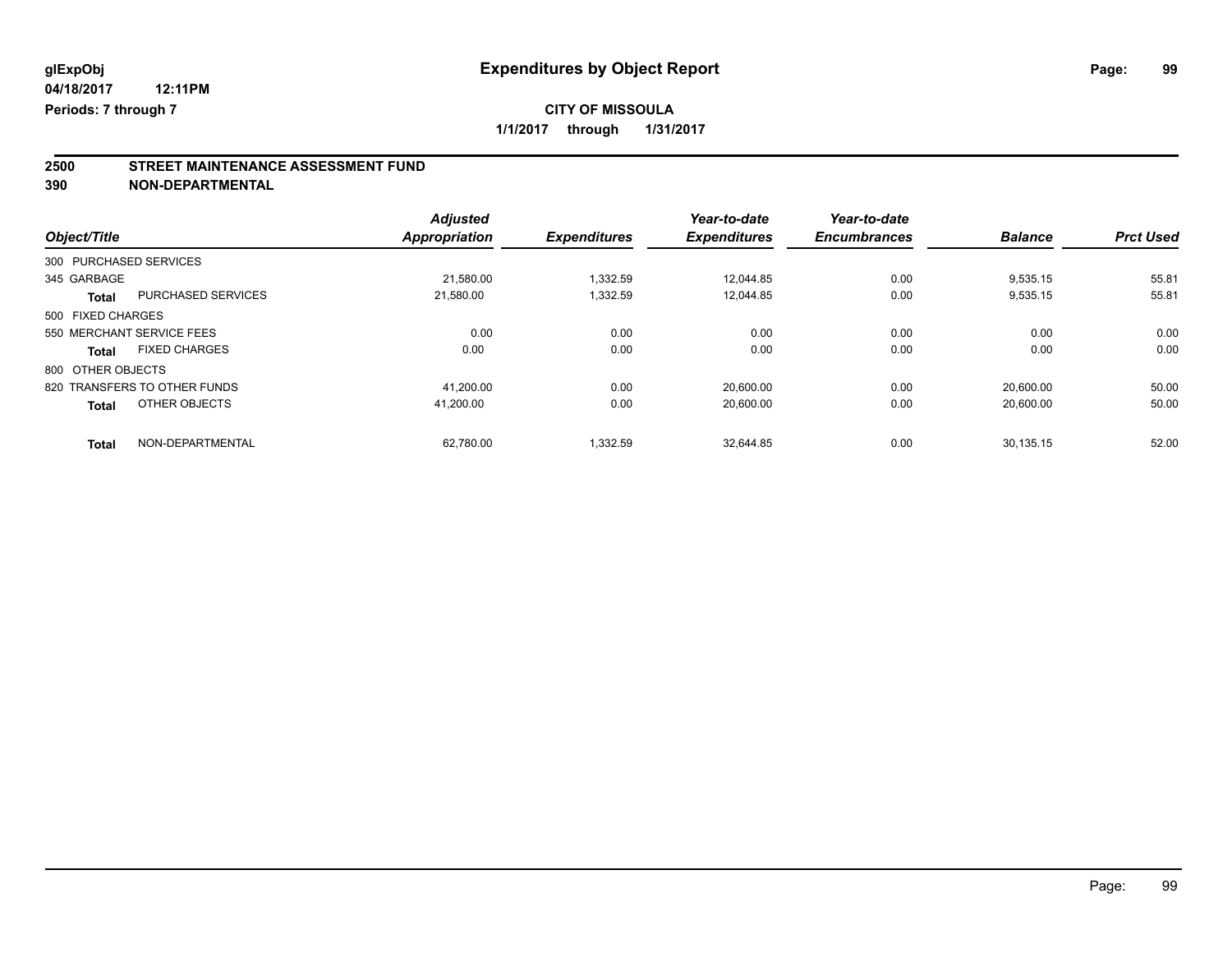#### **2500 STREET MAINTENANCE ASSESSMENT FUND**

| Object/Title           |                                  | <b>Adjusted</b><br>Appropriation | <b>Expenditures</b> | Year-to-date<br><b>Expenditures</b> | Year-to-date<br><b>Encumbrances</b> | <b>Balance</b> | <b>Prct Used</b> |
|------------------------|----------------------------------|----------------------------------|---------------------|-------------------------------------|-------------------------------------|----------------|------------------|
| 300 PURCHASED SERVICES |                                  |                                  |                     |                                     |                                     |                |                  |
| 345 GARBAGE            |                                  | 21,580.00                        | 1.332.59            | 12.044.85                           | 0.00                                | 9,535.15       | 55.81            |
| <b>Total</b>           | <b>PURCHASED SERVICES</b>        | 21.580.00                        | 1,332.59            | 12.044.85                           | 0.00                                | 9,535.15       | 55.81            |
| 500 FIXED CHARGES      |                                  |                                  |                     |                                     |                                     |                |                  |
|                        | 550 MERCHANT SERVICE FEES        | 0.00                             | 0.00                | 0.00                                | 0.00                                | 0.00           | 0.00             |
| <b>Total</b>           | <b>FIXED CHARGES</b>             | 0.00                             | 0.00                | 0.00                                | 0.00                                | 0.00           | 0.00             |
| 800 OTHER OBJECTS      |                                  |                                  |                     |                                     |                                     |                |                  |
|                        | 820 TRANSFERS TO OTHER FUNDS     | 41.200.00                        | 0.00                | 20.600.00                           | 0.00                                | 20.600.00      | 50.00            |
| <b>Total</b>           | OTHER OBJECTS                    | 41,200.00                        | 0.00                | 20,600.00                           | 0.00                                | 20.600.00      | 50.00            |
| <b>Total</b>           | STREET MAINTENANCE ASSESSMENT FI | 62.780.00                        | 1,332.59            | 32.644.85                           | 0.00                                | 30.135.15      | 52.00            |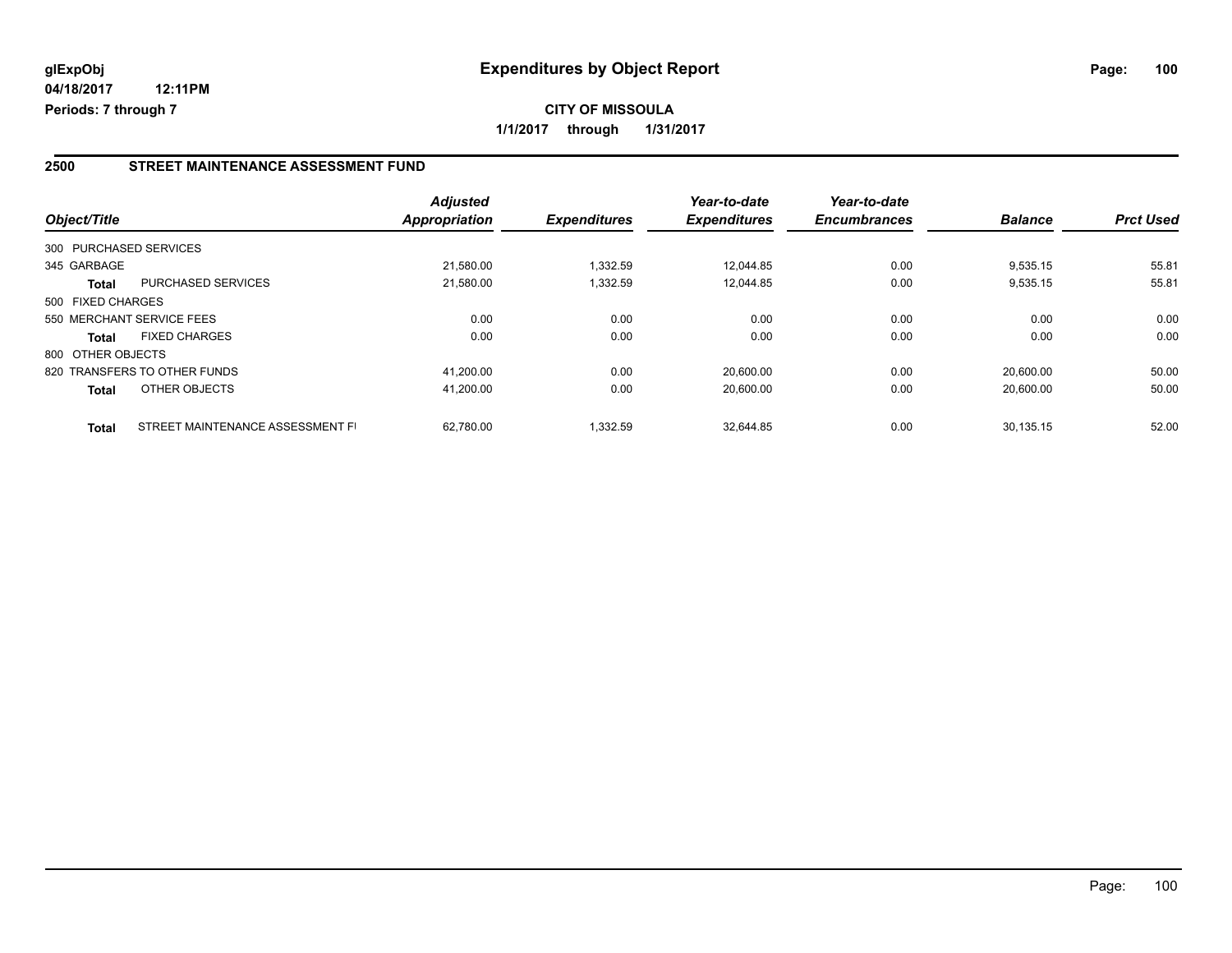# **2512 ROAD DISTRICT #1**

#### **320 STREET MAINTENANCE**

|                                           | <b>Adjusted</b> |                     | Year-to-date        | Year-to-date        |                |                  |
|-------------------------------------------|-----------------|---------------------|---------------------|---------------------|----------------|------------------|
| Object/Title                              | Appropriation   | <b>Expenditures</b> | <b>Expenditures</b> | <b>Encumbrances</b> | <b>Balance</b> | <b>Prct Used</b> |
| 100 PERSONAL SERVICES                     |                 |                     |                     |                     |                |                  |
| 110 SALARIES AND WAGES                    | 116,733.00      | 1,277.61            | 9,248.58            | 0.00                | 107,484.42     | 7.92             |
| 130 OTHER                                 | 17,790.00       | 0.00                | 0.00                | 0.00                | 17,790.00      | 0.00             |
| 140 EMPLOYER CONTRIBUTIONS                | 45,364.00       | 225.27              | 1,630.82            | 0.00                | 43,733.18      | 3.59             |
| 141 STATE RETIREMENT CONTRIBUTIONS        | 0.00            | 1.28                | 9.25                | 0.00                | $-9.25$        | 0.00             |
| <b>150 STATE RETIREMENT</b>               | 0.00            | 0.00                | 0.00                | 0.00                | 0.00           | 0.00             |
| PERSONAL SERVICES<br>Total                | 179,887.00      | 1,504.16            | 10,888.65           | 0.00                | 168,998.35     | 6.05             |
| 200 SUPPLIES                              |                 |                     |                     |                     |                |                  |
| 210 OFFICE SUPPLIES                       | 6,185.00        | 0.00                | 1,379.52            | 0.00                | 4,805.48       | 22.30            |
| 220 OPERATING SUPPLIES                    | 91,014.00       | 18,630.10           | 89,958.63           | 0.00                | 1,055.37       | 98.84            |
| 230 REPAIR/MAINTENANCE                    | 94,978.00       | 18,341.14           | 87,520.39           | 0.00                | 7,457.61       | 92.15            |
| 231 GASOLINE                              | 1,135.00        | 0.00                | 0.00                | 0.00                | 1,135.00       | 0.00             |
| 240 OTHER SUPPLIES                        | 549.00          | 0.00                | 0.00                | 0.00                | 549.00         | 0.00             |
| <b>SUPPLIES</b><br>Total                  | 193,861.00      | 36,971.24           | 178,858.54          | 0.00                | 15,002.46      | 92.26            |
| 300 PURCHASED SERVICES                    |                 |                     |                     |                     |                |                  |
| 310 COMMUNICATIONS                        | 0.00            | 0.00                | 0.00                | 0.00                | 0.00           | 0.00             |
| 330 PUBLICITY, SUBSCRIPTIONS & DUES       | 0.00            | 0.00                | 0.00                | 0.00                | 0.00           | 0.00             |
| 343 WATER CHARGES                         | 0.00            | 0.00                | 0.00                | 0.00                | 0.00           | 0.00             |
| 350 PROFESSIONAL SERVICES                 | 39,500.00       | 0.00                | 11,422.00           | 0.00                | 28,078.00      | 28.92            |
| 370 TRAVEL                                | 1,450.00        | 0.00                | 1,403.48            | 0.00                | 46.52          | 96.79            |
| 380 TRAINING                              | 350.00          | 0.00                | 100.00              | 0.00                | 250.00         | 28.57            |
| PURCHASED SERVICES<br>Total               | 41,300.00       | 0.00                | 12,925.48           | 0.00                | 28,374.52      | 31.30            |
| <b>400 BUILDING MATERIALS</b>             |                 |                     |                     |                     |                |                  |
| <b>400 BUILDING MATERIALS</b>             | 275,201.00      | 257.00              | 237,761.99          | 0.00                | 37,439.01      | 86.40            |
| <b>BUILDING MATERIALS</b><br><b>Total</b> | 275,201.00      | 257.00              | 237,761.99          | 0.00                | 37,439.01      | 86.40            |
| 500 FIXED CHARGES                         |                 |                     |                     |                     |                |                  |
| 500 FIXED CHARGES                         | 207,148.00      | 0.00                | 0.00                | 0.00                | 207,148.00     | 0.00             |
| 550 MERCHANT SERVICE FEES                 | 0.00            | 0.00                | 0.00                | 0.00                | 0.00           | 0.00             |
| <b>FIXED CHARGES</b><br>Total             | 207,148.00      | 0.00                | 0.00                | 0.00                | 207,148.00     | 0.00             |
| 600 DEBT SERVICE                          |                 |                     |                     |                     |                |                  |
| 610 PRINCIPAL                             | 568,153.00      | 0.00                | 304,272.64          | 0.00                | 263,880.36     | 53.55            |
| 620 INTEREST / SERVICE FEES               | 51,053.00       | 0.00                | 40,189.26           | 0.00                | 10,863.74      | 78.72            |
| <b>DEBT SERVICE</b><br><b>Total</b>       | 619,206.00      | 0.00                | 344,461.90          | 0.00                | 274,744.10     | 55.63            |
|                                           |                 |                     |                     |                     |                |                  |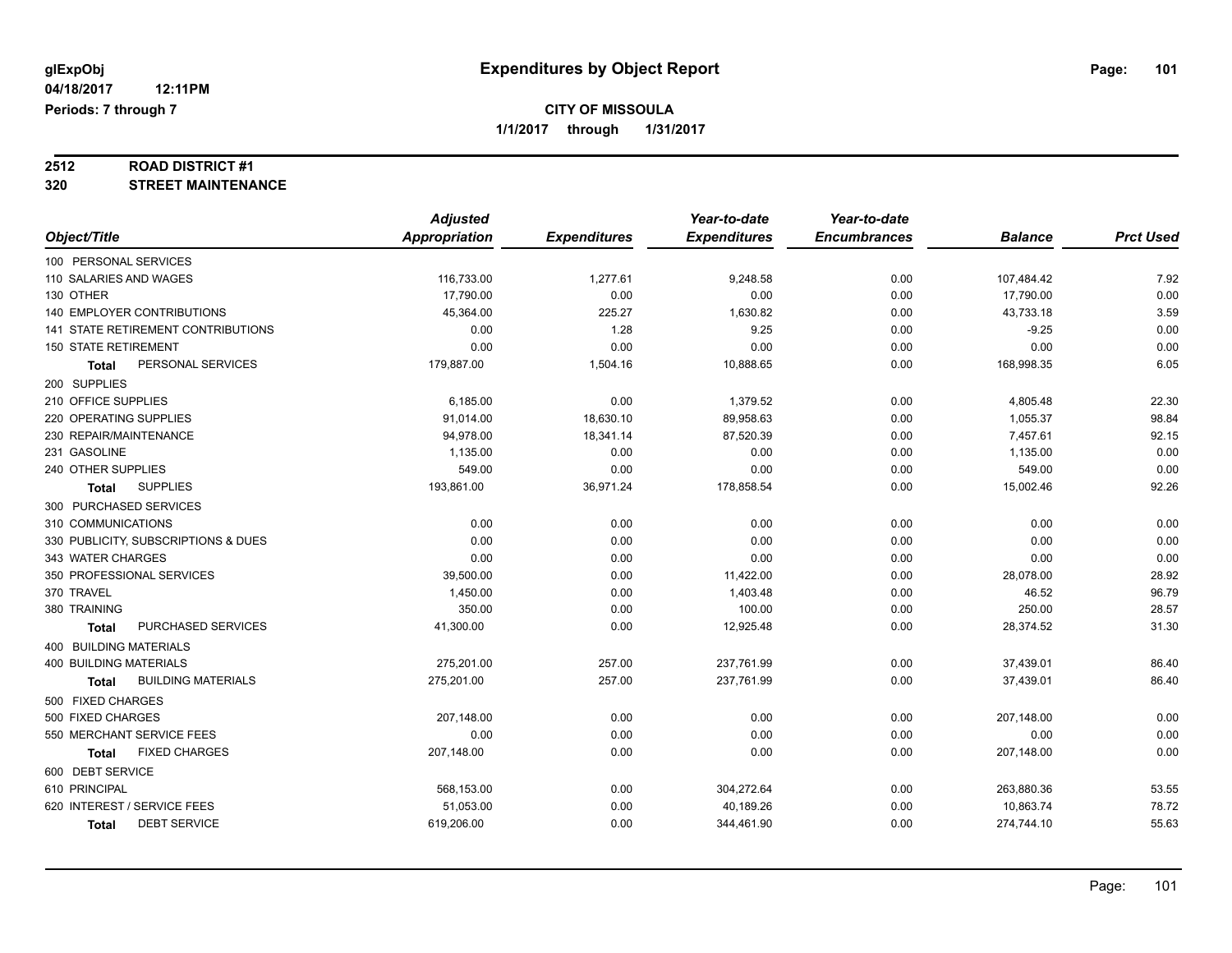# **2512 ROAD DISTRICT #1**

**320 STREET MAINTENANCE**

|                    |                                   | <b>Adjusted</b>      |                     | Year-to-date        | Year-to-date        |                |                  |
|--------------------|-----------------------------------|----------------------|---------------------|---------------------|---------------------|----------------|------------------|
| Object/Title       |                                   | <b>Appropriation</b> | <b>Expenditures</b> | <b>Expenditures</b> | <b>Encumbrances</b> | <b>Balance</b> | <b>Prct Used</b> |
|                    | 700 GRANTS & CONTRIBUTIONS        |                      |                     |                     |                     |                |                  |
|                    | 700 GRANTS & CONTRIBUTIONS        | 20.907.00            | 0.00                | 0.00                | 0.00                | 20,907.00      | 0.00             |
| <b>Total</b>       | <b>GRANTS &amp; CONTRIBUTIONS</b> | 20,907.00            | 0.00                | 0.00                | 0.00                | 20.907.00      | 0.00             |
| 800 OTHER OBJECTS  |                                   |                      |                     |                     |                     |                |                  |
|                    | 820 TRANSFERS TO OTHER FUNDS      | 0.00                 | 0.00                | 0.00                | 0.00                | 0.00           | 0.00             |
| 845 CONTINGENCY    |                                   | 0.00                 | 0.00                | 9.507.97            | 0.00                | $-9.507.97$    | 0.00             |
| <b>Total</b>       | OTHER OBJECTS                     | 0.00                 | 0.00                | 9,507.97            | 0.00                | $-9,507.97$    | 0.00             |
| 900 CAPITAL OUTLAY |                                   |                      |                     |                     |                     |                |                  |
| 930 IMPROVEMENTS   |                                   | 555,480.00           | 1,475.00            | 97,585.48           | 0.00                | 457,894.52     | 17.57            |
| <b>Total</b>       | <b>CAPITAL OUTLAY</b>             | 555.480.00           | 1,475.00            | 97,585.48           | 0.00                | 457.894.52     | 17.57            |
| <b>Total</b>       | <b>STREET MAINTENANCE</b>         | 2,092,990.00         | 40,207.40           | 891,990.01          | 0.00                | 1,200,999.99   | 42.62            |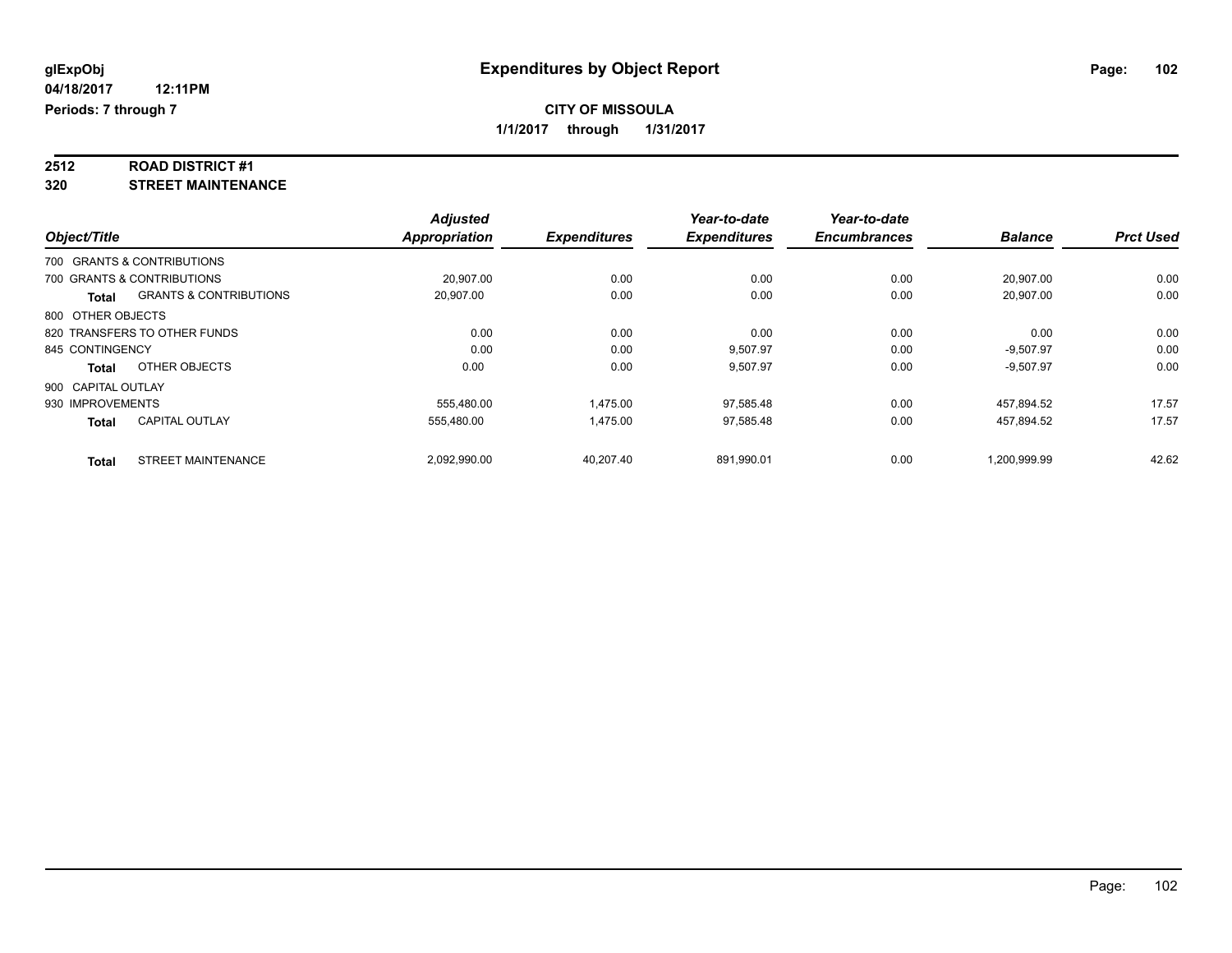# **2512 ROAD DISTRICT #1**

**390 NON-DEPARTMENTAL**

| Object/Title      |                      | <b>Adjusted</b><br>Appropriation | <b>Expenditures</b> | Year-to-date<br><b>Expenditures</b> | Year-to-date<br><b>Encumbrances</b> | <b>Balance</b> | <b>Prct Used</b> |
|-------------------|----------------------|----------------------------------|---------------------|-------------------------------------|-------------------------------------|----------------|------------------|
| 500 FIXED CHARGES |                      |                                  |                     |                                     |                                     |                |                  |
| 500 FIXED CHARGES |                      | 0.00                             | 0.00                | 0.00                                | 0.00                                | 0.00           | 0.00             |
| Total             | <b>FIXED CHARGES</b> | 0.00                             | 0.00                | 0.00                                | 0.00                                | 0.00           | 0.00             |
| Total             | NON-DEPARTMENTAL     | 0.00                             | 0.00                | 0.00                                | 0.00                                | 0.00           | 0.00             |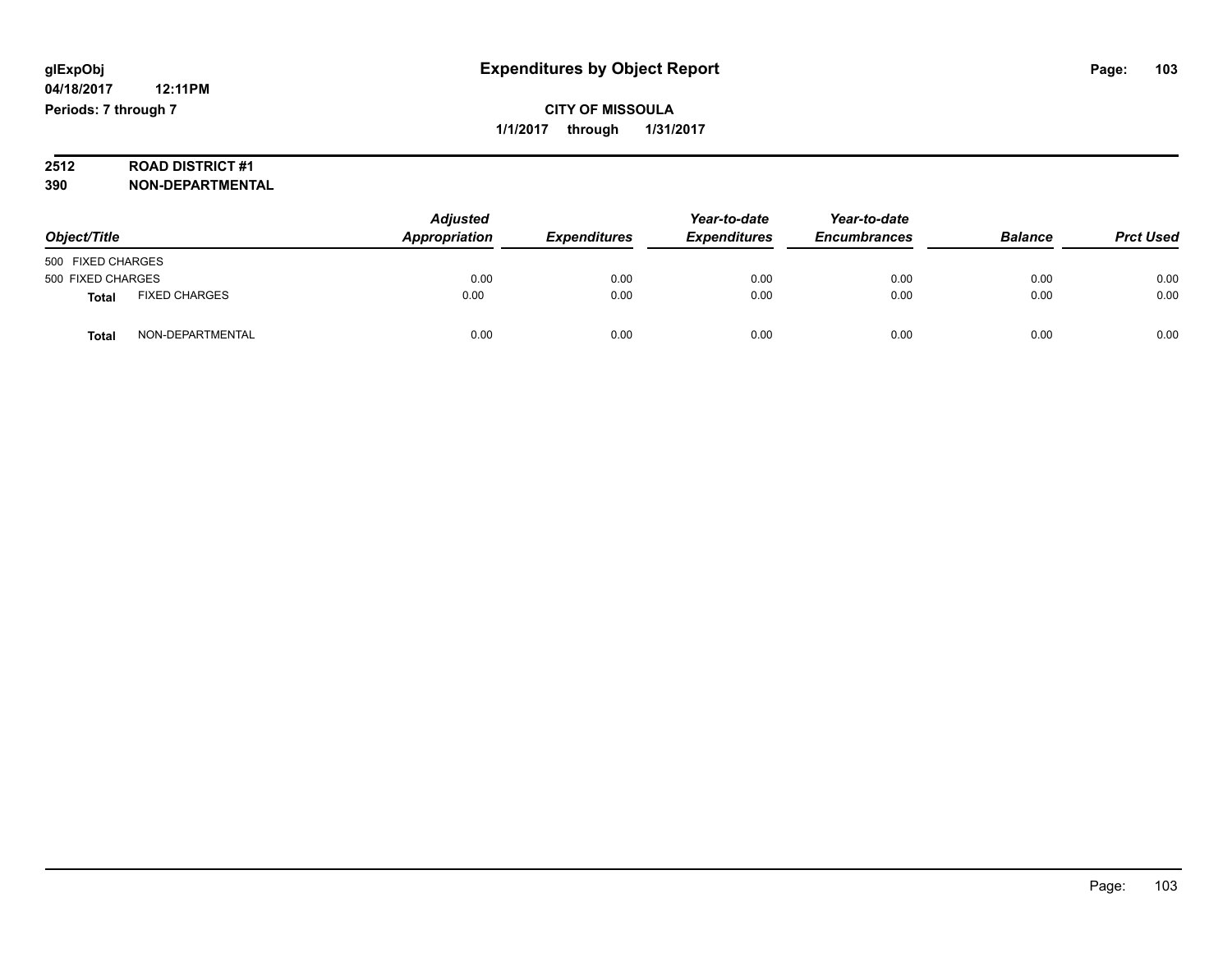#### **2512 ROAD DISTRICT #1**

|                                     | <b>Adjusted</b> |                     | Year-to-date        | Year-to-date        |                |                  |
|-------------------------------------|-----------------|---------------------|---------------------|---------------------|----------------|------------------|
| Object/Title                        | Appropriation   | <b>Expenditures</b> | <b>Expenditures</b> | <b>Encumbrances</b> | <b>Balance</b> | <b>Prct Used</b> |
| 100 PERSONAL SERVICES               |                 |                     |                     |                     |                |                  |
| 110 SALARIES AND WAGES              | 116,733.00      | 1,277.61            | 9,248.58            | 0.00                | 107,484.42     | 7.92             |
| 130 OTHER                           | 17,790.00       | 0.00                | 0.00                | 0.00                | 17,790.00      | 0.00             |
| <b>140 EMPLOYER CONTRIBUTIONS</b>   | 45,364.00       | 225.27              | 1,630.82            | 0.00                | 43,733.18      | 3.59             |
| 141 STATE RETIREMENT CONTRIBUTIONS  | 0.00            | 1.28                | 9.25                | 0.00                | $-9.25$        | 0.00             |
| 150 STATE RETIREMENT                | 0.00            | 0.00                | 0.00                | 0.00                | 0.00           | 0.00             |
| PERSONAL SERVICES<br><b>Total</b>   | 179,887.00      | 1,504.16            | 10,888.65           | 0.00                | 168,998.35     | 6.05             |
| 200 SUPPLIES                        |                 |                     |                     |                     |                |                  |
| 210 OFFICE SUPPLIES                 | 6,185.00        | 0.00                | 1,379.52            | 0.00                | 4,805.48       | 22.30            |
| 220 OPERATING SUPPLIES              | 91,014.00       | 18,630.10           | 89,958.63           | 0.00                | 1,055.37       | 98.84            |
| 230 REPAIR/MAINTENANCE              | 94,978.00       | 18,341.14           | 87,520.39           | 0.00                | 7,457.61       | 92.15            |
| 231 GASOLINE                        | 1,135.00        | 0.00                | 0.00                | 0.00                | 1,135.00       | 0.00             |
| 240 OTHER SUPPLIES                  | 549.00          | 0.00                | 0.00                | 0.00                | 549.00         | 0.00             |
| <b>SUPPLIES</b><br><b>Total</b>     | 193,861.00      | 36,971.24           | 178,858.54          | 0.00                | 15,002.46      | 92.26            |
| 300 PURCHASED SERVICES              |                 |                     |                     |                     |                |                  |
| 310 COMMUNICATIONS                  | 0.00            | 0.00                | 0.00                | 0.00                | 0.00           | 0.00             |
| 330 PUBLICITY, SUBSCRIPTIONS & DUES | 0.00            | 0.00                | 0.00                | 0.00                | 0.00           | 0.00             |
| 343 WATER CHARGES                   | 0.00            | 0.00                | 0.00                | 0.00                | 0.00           | 0.00             |
| 350 PROFESSIONAL SERVICES           | 39,500.00       | 0.00                | 11,422.00           | 0.00                | 28,078.00      | 28.92            |
| 370 TRAVEL                          | 1,450.00        | 0.00                | 1,403.48            | 0.00                | 46.52          | 96.79            |
| 380 TRAINING                        | 350.00          | 0.00                | 100.00              | 0.00                | 250.00         | 28.57            |
| PURCHASED SERVICES<br><b>Total</b>  | 41,300.00       | 0.00                | 12,925.48           | 0.00                | 28,374.52      | 31.30            |
| 400 BUILDING MATERIALS              |                 |                     |                     |                     |                |                  |
| <b>400 BUILDING MATERIALS</b>       | 275,201.00      | 257.00              | 237,761.99          | 0.00                | 37,439.01      | 86.40            |
| <b>BUILDING MATERIALS</b><br>Total  | 275,201.00      | 257.00              | 237,761.99          | 0.00                | 37,439.01      | 86.40            |
| 500 FIXED CHARGES                   |                 |                     |                     |                     |                |                  |
| 500 FIXED CHARGES                   | 207,148.00      | 0.00                | 0.00                | 0.00                | 207,148.00     | 0.00             |
| 550 MERCHANT SERVICE FEES           | 0.00            | 0.00                | 0.00                | 0.00                | 0.00           | 0.00             |
| <b>FIXED CHARGES</b><br>Total       | 207,148.00      | 0.00                | 0.00                | 0.00                | 207,148.00     | 0.00             |
| 600 DEBT SERVICE                    |                 |                     |                     |                     |                |                  |
| 610 PRINCIPAL                       | 568,153.00      | 0.00                | 304,272.64          | 0.00                | 263,880.36     | 53.55            |
| 620 INTEREST / SERVICE FEES         | 51,053.00       | 0.00                | 40,189.26           | 0.00                | 10,863.74      | 78.72            |
| <b>DEBT SERVICE</b><br><b>Total</b> | 619,206.00      | 0.00                | 344,461.90          | 0.00                | 274,744.10     | 55.63            |
| 700 GRANTS & CONTRIBUTIONS          |                 |                     |                     |                     |                |                  |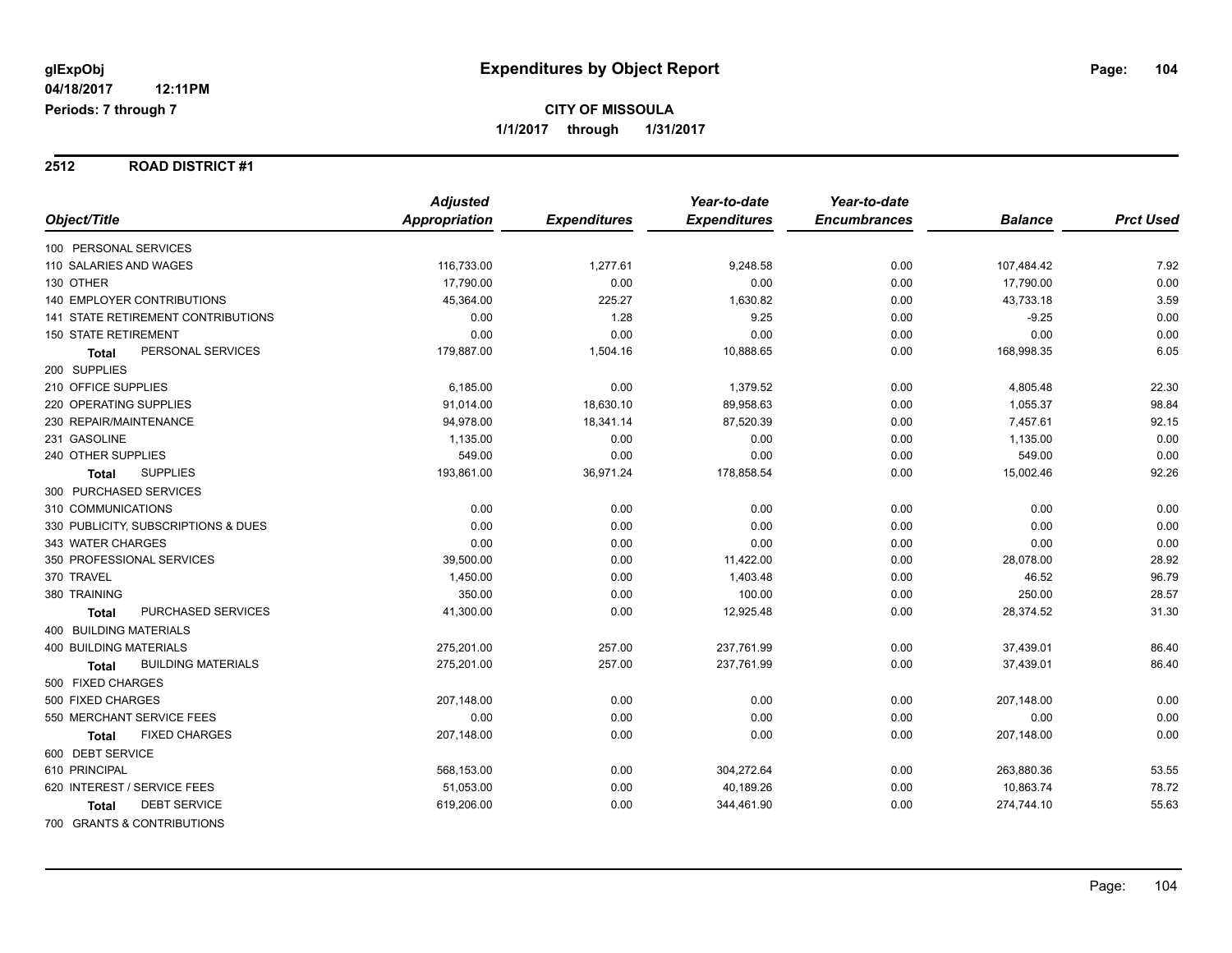#### **2512 ROAD DISTRICT #1**

| Object/Title                                      | <b>Adjusted</b><br>Appropriation | <b>Expenditures</b> | Year-to-date<br><b>Expenditures</b> | Year-to-date<br><b>Encumbrances</b> | <b>Balance</b> | <b>Prct Used</b> |
|---------------------------------------------------|----------------------------------|---------------------|-------------------------------------|-------------------------------------|----------------|------------------|
| 700 GRANTS & CONTRIBUTIONS                        | 20.907.00                        | 0.00                | 0.00                                | 0.00                                | 20.907.00      | 0.00             |
| <b>GRANTS &amp; CONTRIBUTIONS</b><br><b>Total</b> | 20.907.00                        | 0.00                | 0.00                                | 0.00                                | 20.907.00      | 0.00             |
| 800 OTHER OBJECTS                                 |                                  |                     |                                     |                                     |                |                  |
| 820 TRANSFERS TO OTHER FUNDS                      | 0.00                             | 0.00                | 0.00                                | 0.00                                | 0.00           | 0.00             |
| 845 CONTINGENCY                                   | 0.00                             | 0.00                | 9,507.97                            | 0.00                                | $-9,507.97$    | 0.00             |
| OTHER OBJECTS<br><b>Total</b>                     | 0.00                             | 0.00                | 9,507.97                            | 0.00                                | $-9,507.97$    | 0.00             |
| 900 CAPITAL OUTLAY                                |                                  |                     |                                     |                                     |                |                  |
| 930 IMPROVEMENTS                                  | 555.480.00                       | 1.475.00            | 97.585.48                           | 0.00                                | 457.894.52     | 17.57            |
| <b>CAPITAL OUTLAY</b><br><b>Total</b>             | 555.480.00                       | 1.475.00            | 97.585.48                           | 0.00                                | 457.894.52     | 17.57            |
| <b>ROAD DISTRICT #1</b><br><b>Total</b>           | 2.092.990.00                     | 40.207.40           | 891.990.01                          | 0.00                                | 1.200.999.99   | 42.62            |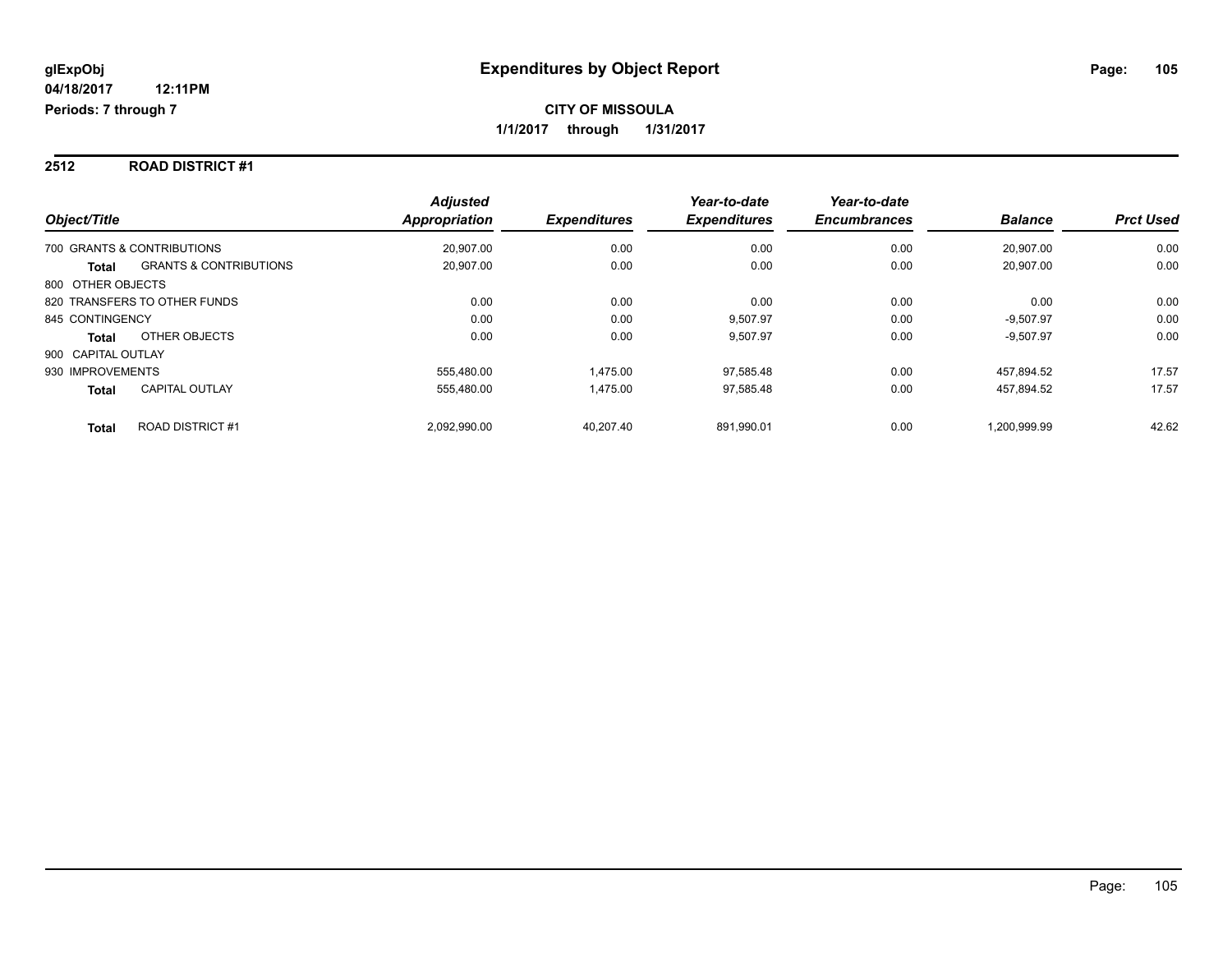# **2513 PARK DISTRICT #1**

**370 PARKS & RECREATION**

|                                                   | <b>Adjusted</b> |                     | Year-to-date        | Year-to-date        |                |                  |
|---------------------------------------------------|-----------------|---------------------|---------------------|---------------------|----------------|------------------|
| Object/Title                                      | Appropriation   | <b>Expenditures</b> | <b>Expenditures</b> | <b>Encumbrances</b> | <b>Balance</b> | <b>Prct Used</b> |
| 100 PERSONAL SERVICES                             |                 |                     |                     |                     |                |                  |
| 110 SALARIES AND WAGES                            | 228,776.00      | 12,129.21           | 100,551.13          | 0.00                | 128,224.87     | 43.95            |
| 120 OVERTIME/TERMINATION                          | 0.00            | 0.00                | 20.10               | 0.00                | $-20.10$       | 0.00             |
| <b>140 EMPLOYER CONTRIBUTIONS</b>                 | 88,063.00       | 6,048.55            | 44,793.19           | 0.00                | 43,269.81      | 50.86            |
| 141 STATE RETIREMENT CONTRIBUTIONS                | 0.00            | 12.13               | 100.55              | 0.00                | $-100.55$      | 0.00             |
| PERSONAL SERVICES<br>Total                        | 316,839.00      | 18,189.89           | 145,464.97          | 0.00                | 171,374.03     | 45.91            |
| 200 SUPPLIES                                      |                 |                     |                     |                     |                |                  |
| 220 OPERATING SUPPLIES                            | 78,956.00       | 7,644.35            | 72,921.45           | 0.00                | 6,034.55       | 92.36            |
| 230 REPAIR/MAINTENANCE                            | 98.885.00       | 3,376.12            | 36,301.40           | 0.00                | 62,583.60      | 36.71            |
| 231 GASOLINE                                      | 10,144.00       | 0.00                | 8,611.69            | 0.00                | 1,532.31       | 84.89            |
| <b>SUPPLIES</b><br><b>Total</b>                   | 187,985.00      | 11,020.47           | 117,834.54          | 0.00                | 70,150.46      | 62.68            |
| 300 PURCHASED SERVICES                            |                 |                     |                     |                     |                |                  |
| 320 PRINTING & DUPLICATING                        | 0.00            | 0.00                | 0.00                | 0.00                | 0.00           | 0.00             |
| 330 PUBLICITY, SUBSCRIPTIONS & DUES               | 3,000.00        | 100.00              | 125.25              | 0.00                | 2,874.75       | 4.18             |
| 341 ELECTRICITY & NATURAL GAS                     | 43,766.00       | 0.00                | 26,451.78           | 0.00                | 17,314.22      | 60.44            |
| 343 WATER CHARGES                                 | 7,685.00        | 0.00                | 7,598.43            | 0.00                | 86.57          | 98.87            |
| 344 TELEPHONE SERVICE                             | 660.00          | 0.00                | 0.00                | 0.00                | 660.00         | 0.00             |
| 345 GARBAGE                                       | 3,213.00        | 0.00                | 2,610.04            | 0.00                | 602.96         | 81.23            |
| 350 PROFESSIONAL SERVICES                         | 77,344.00       | 1,976.96            | 35,837.94           | 0.00                | 41,506.06      | 46.34            |
| 360 REPAIR & MAINTENANCE                          | 130,965.00      | 0.00                | 74,568.76           | 0.00                | 56,396.24      | 56.94            |
| 370 TRAVEL                                        | 500.00          | 0.00                | 0.00                | 0.00                | 500.00         | 0.00             |
| 380 TRAINING                                      | 983.00          | 0.00                | 251.13              | 0.00                | 731.87         | 25.55            |
| PURCHASED SERVICES<br><b>Total</b>                | 268,116.00      | 2,076.96            | 147,443.33          | 0.00                | 120,672.67     | 54.99            |
| 500 FIXED CHARGES                                 |                 |                     |                     |                     |                |                  |
| 550 MERCHANT SERVICE FEES                         | 0.00            | 0.00                | 0.00                | 0.00                | 0.00           | 0.00             |
| <b>FIXED CHARGES</b><br><b>Total</b>              | 0.00            | 0.00                | 0.00                | 0.00                | 0.00           | 0.00             |
| 600 DEBT SERVICE                                  |                 |                     |                     |                     |                |                  |
| 610 PRINCIPAL                                     | 294,977.00      | 0.00                | 263,281.72          | 0.00                | 31,695.28      | 89.25            |
| 620 INTEREST / SERVICE FEES                       | 6,569.00        | 0.00                | 7,148.48            | 0.00                | $-579.48$      | 108.82           |
| <b>DEBT SERVICE</b><br>Total                      | 301,546.00      | 0.00                | 270,430.20          | 0.00                | 31,115.80      | 89.68            |
| 700 GRANTS & CONTRIBUTIONS                        |                 |                     |                     |                     |                |                  |
| 700 GRANTS & CONTRIBUTIONS                        | 5,000.00        | 0.00                | 0.00                | 0.00                | 5,000.00       | 0.00             |
| <b>GRANTS &amp; CONTRIBUTIONS</b><br><b>Total</b> | 5,000.00        | 0.00                | 0.00                | 0.00                | 5,000.00       | 0.00             |
|                                                   |                 |                     |                     |                     |                |                  |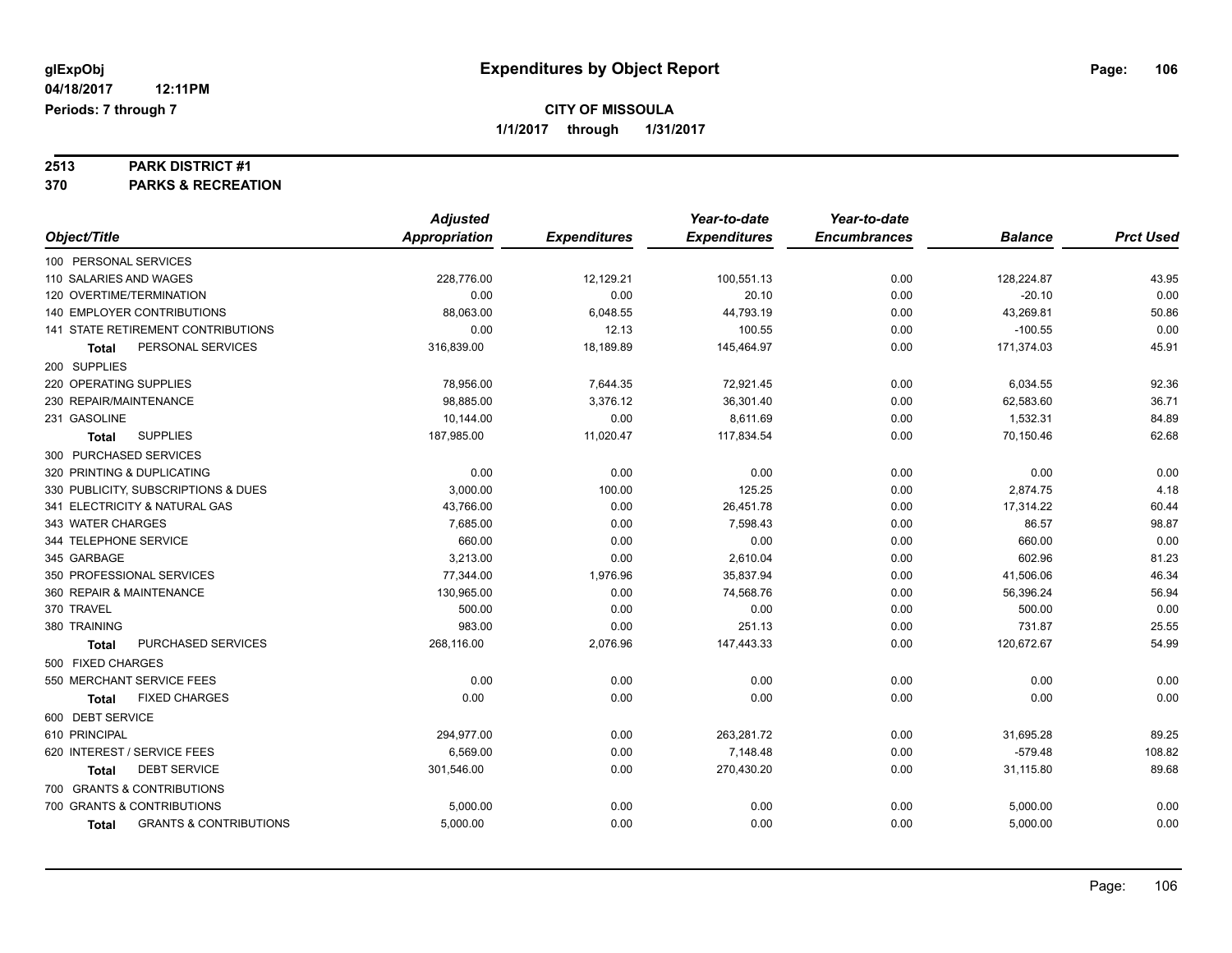# **2513 PARK DISTRICT #1**

**370 PARKS & RECREATION**

| Object/Title                 |                       | <b>Adjusted</b> | <b>Expenditures</b> | Year-to-date<br><b>Expenditures</b> | Year-to-date<br><b>Encumbrances</b> | <b>Balance</b> | <b>Prct Used</b> |
|------------------------------|-----------------------|-----------------|---------------------|-------------------------------------|-------------------------------------|----------------|------------------|
|                              |                       | Appropriation   |                     |                                     |                                     |                |                  |
| 800 OTHER OBJECTS            |                       |                 |                     |                                     |                                     |                |                  |
| 820 TRANSFERS TO OTHER FUNDS |                       | 163.214.00      | 0.00                | 0.00                                | 0.00                                | 163.214.00     | 0.00             |
| <b>Total</b>                 | OTHER OBJECTS         | 163.214.00      | 0.00                | 0.00                                | 0.00                                | 163.214.00     | 0.00             |
| 900 CAPITAL OUTLAY           |                       |                 |                     |                                     |                                     |                |                  |
| 930 IMPROVEMENTS             |                       | 30.000.00       | 26.900.44           | 44,330.69                           | 0.00                                | $-14.330.69$   | 147.77           |
| 940 MACHINERY & EQUIPMENT    |                       | 40.000.00       | 0.00                | 0.00                                | 0.00                                | 40.000.00      | 0.00             |
| <b>Total</b>                 | <b>CAPITAL OUTLAY</b> | 70.000.00       | 26.900.44           | 44.330.69                           | 0.00                                | 25.669.31      | 63.33            |
| <b>Total</b>                 | PARKS & RECREATION    | 1.312.700.00    | 58.187.76           | 725.503.73                          | 0.00                                | 587.196.27     | 55.27            |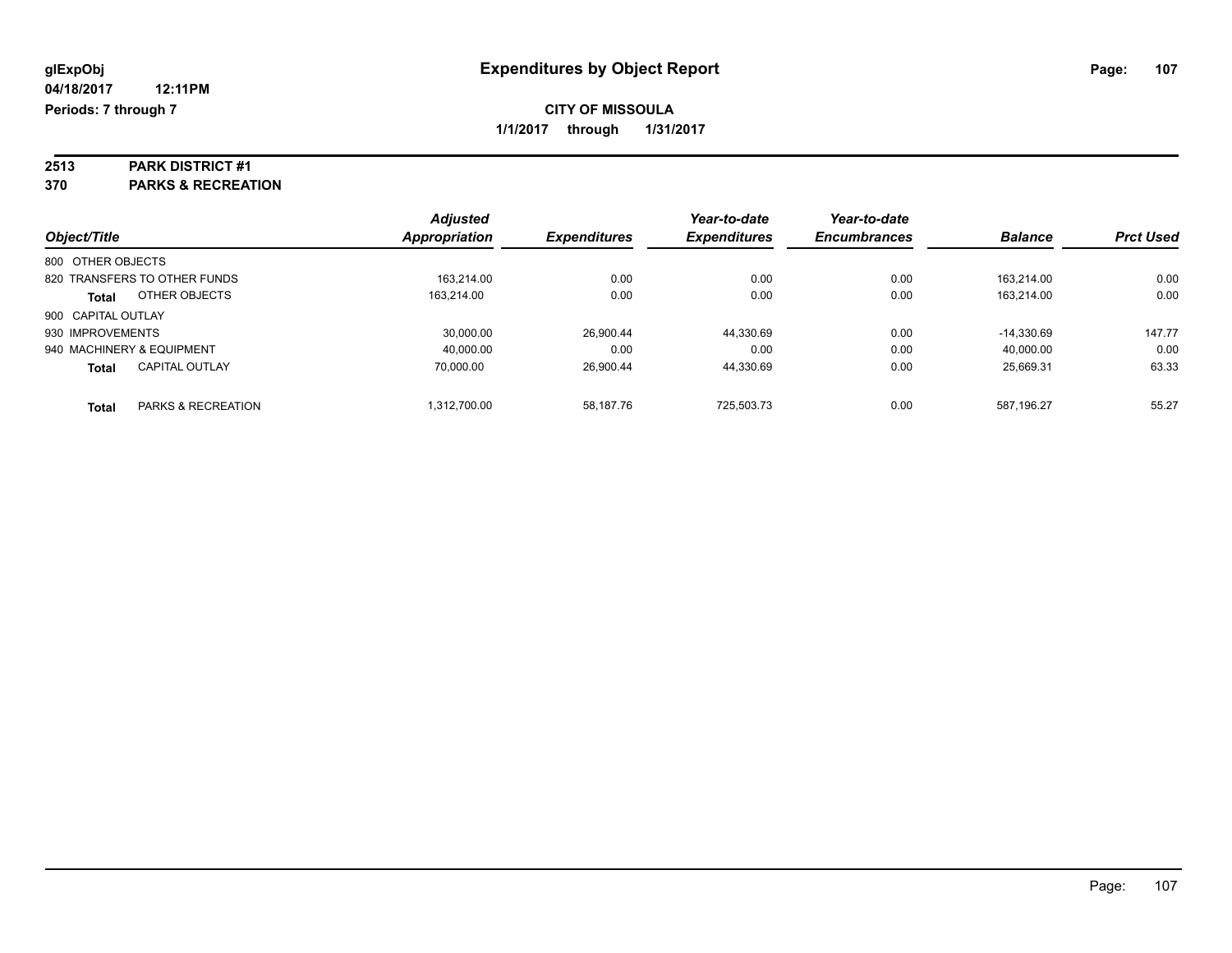#### **2513 PARK DISTRICT #1**

|                                                   | <b>Adjusted</b>      |                     | Year-to-date        | Year-to-date        |                |                  |
|---------------------------------------------------|----------------------|---------------------|---------------------|---------------------|----------------|------------------|
| Object/Title                                      | <b>Appropriation</b> | <b>Expenditures</b> | <b>Expenditures</b> | <b>Encumbrances</b> | <b>Balance</b> | <b>Prct Used</b> |
| 100 PERSONAL SERVICES                             |                      |                     |                     |                     |                |                  |
| 110 SALARIES AND WAGES                            | 228,776.00           | 12,129.21           | 100,551.13          | 0.00                | 128,224.87     | 43.95            |
| 120 OVERTIME/TERMINATION                          | 0.00                 | 0.00                | 20.10               | 0.00                | $-20.10$       | 0.00             |
| <b>140 EMPLOYER CONTRIBUTIONS</b>                 | 88,063.00            | 6,048.55            | 44,793.19           | 0.00                | 43,269.81      | 50.86            |
| 141 STATE RETIREMENT CONTRIBUTIONS                | 0.00                 | 12.13               | 100.55              | 0.00                | $-100.55$      | 0.00             |
| PERSONAL SERVICES<br><b>Total</b>                 | 316,839.00           | 18,189.89           | 145,464.97          | 0.00                | 171,374.03     | 45.91            |
| 200 SUPPLIES                                      |                      |                     |                     |                     |                |                  |
| 220 OPERATING SUPPLIES                            | 78,956.00            | 7,644.35            | 72,921.45           | 0.00                | 6,034.55       | 92.36            |
| 230 REPAIR/MAINTENANCE                            | 98,885.00            | 3,376.12            | 36,301.40           | 0.00                | 62,583.60      | 36.71            |
| 231 GASOLINE                                      | 10,144.00            | 0.00                | 8,611.69            | 0.00                | 1,532.31       | 84.89            |
| <b>SUPPLIES</b><br><b>Total</b>                   | 187,985.00           | 11,020.47           | 117,834.54          | 0.00                | 70,150.46      | 62.68            |
| 300 PURCHASED SERVICES                            |                      |                     |                     |                     |                |                  |
| 320 PRINTING & DUPLICATING                        | 0.00                 | 0.00                | 0.00                | 0.00                | 0.00           | 0.00             |
| 330 PUBLICITY, SUBSCRIPTIONS & DUES               | 3,000.00             | 100.00              | 125.25              | 0.00                | 2,874.75       | 4.18             |
| 341 ELECTRICITY & NATURAL GAS                     | 43,766.00            | 0.00                | 26,451.78           | 0.00                | 17,314.22      | 60.44            |
| 343 WATER CHARGES                                 | 7,685.00             | 0.00                | 7,598.43            | 0.00                | 86.57          | 98.87            |
| 344 TELEPHONE SERVICE                             | 660.00               | 0.00                | 0.00                | 0.00                | 660.00         | 0.00             |
| 345 GARBAGE                                       | 3,213.00             | 0.00                | 2,610.04            | 0.00                | 602.96         | 81.23            |
| 350 PROFESSIONAL SERVICES                         | 77,344.00            | 1,976.96            | 35,837.94           | 0.00                | 41,506.06      | 46.34            |
| 360 REPAIR & MAINTENANCE                          | 130,965.00           | 0.00                | 74,568.76           | 0.00                | 56,396.24      | 56.94            |
| 370 TRAVEL                                        | 500.00               | 0.00                | 0.00                | 0.00                | 500.00         | 0.00             |
| 380 TRAINING                                      | 983.00               | 0.00                | 251.13              | 0.00                | 731.87         | 25.55            |
| PURCHASED SERVICES<br>Total                       | 268,116.00           | 2,076.96            | 147,443.33          | 0.00                | 120,672.67     | 54.99            |
| 500 FIXED CHARGES                                 |                      |                     |                     |                     |                |                  |
| 550 MERCHANT SERVICE FEES                         | 0.00                 | 0.00                | 0.00                | 0.00                | 0.00           | 0.00             |
| <b>FIXED CHARGES</b><br><b>Total</b>              | 0.00                 | 0.00                | 0.00                | 0.00                | 0.00           | 0.00             |
| 600 DEBT SERVICE                                  |                      |                     |                     |                     |                |                  |
| 610 PRINCIPAL                                     | 294,977.00           | 0.00                | 263.281.72          | 0.00                | 31,695.28      | 89.25            |
| 620 INTEREST / SERVICE FEES                       | 6,569.00             | 0.00                | 7,148.48            | 0.00                | $-579.48$      | 108.82           |
| <b>DEBT SERVICE</b><br>Total                      | 301,546.00           | 0.00                | 270,430.20          | 0.00                | 31,115.80      | 89.68            |
| 700 GRANTS & CONTRIBUTIONS                        |                      |                     |                     |                     |                |                  |
| 700 GRANTS & CONTRIBUTIONS                        | 5,000.00             | 0.00                | 0.00                | 0.00                | 5,000.00       | 0.00             |
| <b>GRANTS &amp; CONTRIBUTIONS</b><br><b>Total</b> | 5,000.00             | 0.00                | 0.00                | 0.00                | 5,000.00       | 0.00             |
| 800 OTHER OBJECTS                                 |                      |                     |                     |                     |                |                  |

Page: 108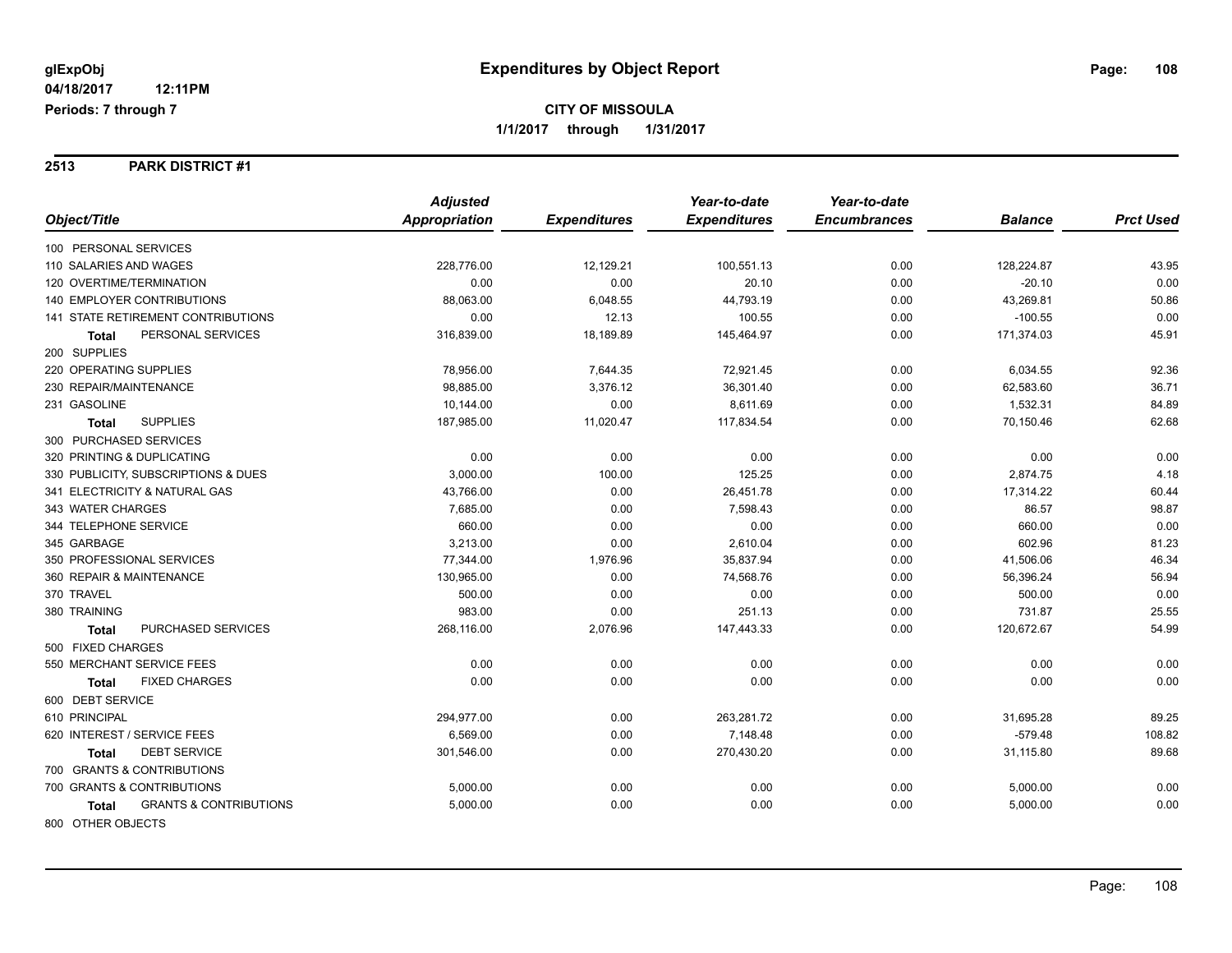#### **2513 PARK DISTRICT #1**

| Object/Title                          | <b>Adjusted</b><br>Appropriation | <b>Expenditures</b> | Year-to-date<br><b>Expenditures</b> | Year-to-date<br><b>Encumbrances</b> | <b>Balance</b> | <b>Prct Used</b> |
|---------------------------------------|----------------------------------|---------------------|-------------------------------------|-------------------------------------|----------------|------------------|
| 820 TRANSFERS TO OTHER FUNDS          | 163.214.00                       | 0.00                | 0.00                                | 0.00                                | 163.214.00     | 0.00             |
| OTHER OBJECTS<br><b>Total</b>         | 163,214.00                       | 0.00                | 0.00                                | 0.00                                | 163.214.00     | 0.00             |
| 900 CAPITAL OUTLAY                    |                                  |                     |                                     |                                     |                |                  |
| 930 IMPROVEMENTS                      | 30,000.00                        | 26,900.44           | 44.330.69                           | 0.00                                | $-14.330.69$   | 147.77           |
| 940 MACHINERY & EQUIPMENT             | 40,000.00                        | 0.00                | 0.00                                | 0.00                                | 40,000.00      | 0.00             |
| <b>CAPITAL OUTLAY</b><br><b>Total</b> | 70,000.00                        | 26.900.44           | 44.330.69                           | 0.00                                | 25.669.31      | 63.33            |
| PARK DISTRICT #1<br><b>Total</b>      | 1,312,700.00                     | 58.187.76           | 725.503.73                          | 0.00                                | 587,196.27     | 55.27            |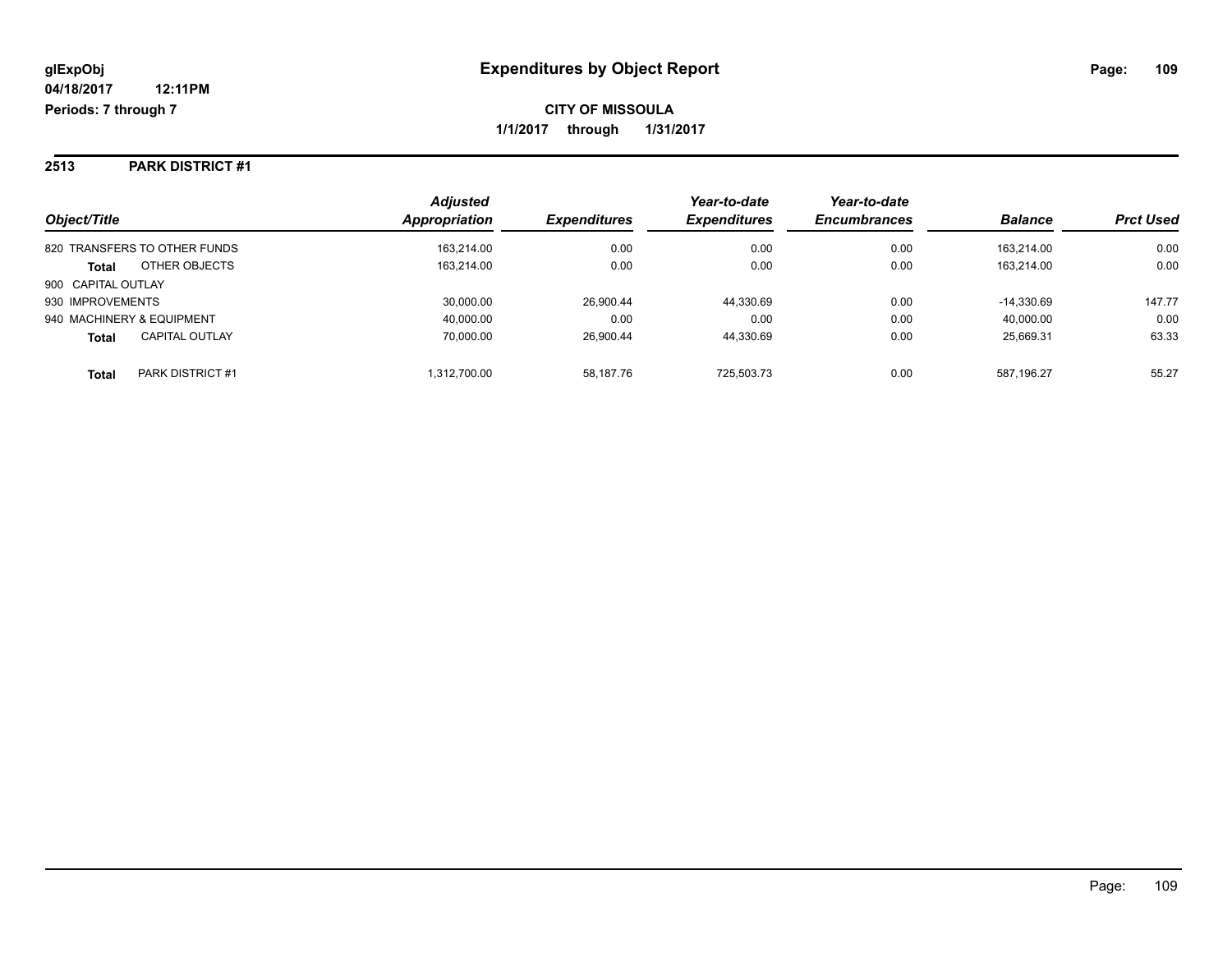# **2820 STATE GAS TAX FUND**

**280 PUBLIC WORKS OPERATIONS**

|                    |                              | <b>Adjusted</b> |                     | Year-to-date        | Year-to-date        |                |                  |
|--------------------|------------------------------|-----------------|---------------------|---------------------|---------------------|----------------|------------------|
| Object/Title       |                              | Appropriation   | <b>Expenditures</b> | <b>Expenditures</b> | <b>Encumbrances</b> | <b>Balance</b> | <b>Prct Used</b> |
|                    | 300 PURCHASED SERVICES       |                 |                     |                     |                     |                |                  |
|                    | 350 PROFESSIONAL SERVICES    | 0.00            | 0.00                | 0.00                | 0.00                | 0.00           | 0.00             |
| <b>Total</b>       | <b>PURCHASED SERVICES</b>    | 0.00            | 0.00                | 0.00                | 0.00                | 0.00           | 0.00             |
| 500 FIXED CHARGES  |                              |                 |                     |                     |                     |                |                  |
| 500 FIXED CHARGES  |                              | 0.00            | 0.00                | 0.00                | 0.00                | 0.00           | 0.00             |
|                    | 550 MERCHANT SERVICE FEES    | 0.00            | 0.00                | 0.00                | 0.00                | 0.00           | 0.00             |
| Total              | <b>FIXED CHARGES</b>         | 0.00            | 0.00                | 0.00                | 0.00                | 0.00           | 0.00             |
| 800 OTHER OBJECTS  |                              |                 |                     |                     |                     |                |                  |
|                    | 820 TRANSFERS TO OTHER FUNDS | 564,000.00      | 0.00                | 282,000.00          | 0.00                | 282,000.00     | 50.00            |
| <b>Total</b>       | OTHER OBJECTS                | 564,000.00      | 0.00                | 282,000.00          | 0.00                | 282,000.00     | 50.00            |
| 900 CAPITAL OUTLAY |                              |                 |                     |                     |                     |                |                  |
| 930 IMPROVEMENTS   |                              | 391,200.00      | 0.00                | 133,258.67          | 0.00                | 257,941.33     | 34.06            |
| Total              | CAPITAL OUTLAY               | 391,200.00      | 0.00                | 133,258.67          | 0.00                | 257,941.33     | 34.06            |
| <b>Total</b>       | PUBLIC WORKS OPERATIONS      | 955,200.00      | 0.00                | 415,258.67          | 0.00                | 539,941.33     | 43.47            |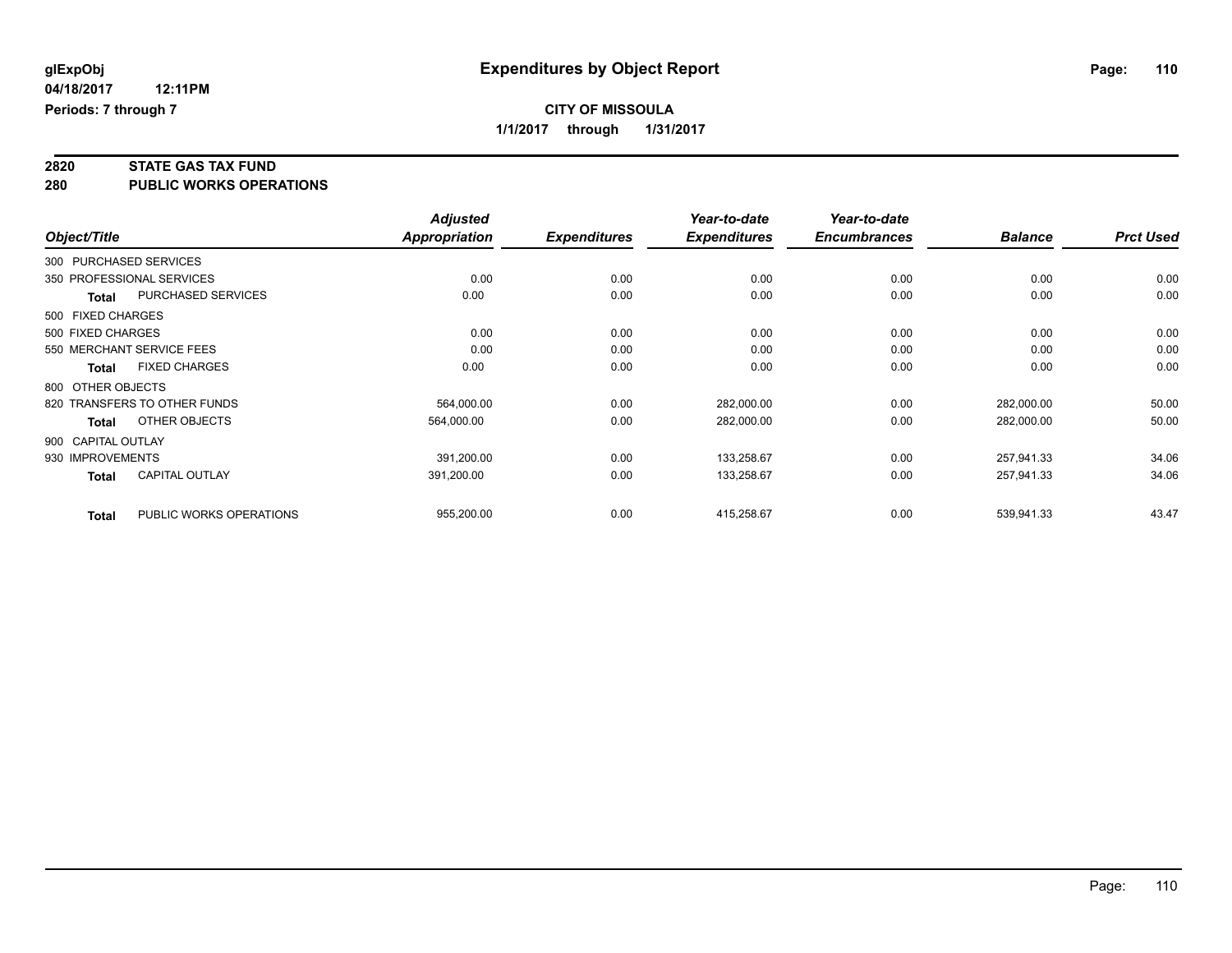## **CITY OF MISSOULA 1/1/2017 through 1/31/2017**

#### **2820 STATE GAS TAX FUND**

| Object/Title       |                              | <b>Adjusted</b><br>Appropriation | <b>Expenditures</b> | Year-to-date<br><b>Expenditures</b> | Year-to-date<br><b>Encumbrances</b> | <b>Balance</b> | <b>Prct Used</b> |
|--------------------|------------------------------|----------------------------------|---------------------|-------------------------------------|-------------------------------------|----------------|------------------|
|                    |                              |                                  |                     |                                     |                                     |                |                  |
|                    | 300 PURCHASED SERVICES       |                                  |                     |                                     |                                     |                |                  |
|                    | 350 PROFESSIONAL SERVICES    | 0.00                             | 0.00                | 0.00                                | 0.00                                | 0.00           | 0.00             |
| Total              | <b>PURCHASED SERVICES</b>    | 0.00                             | 0.00                | 0.00                                | 0.00                                | 0.00           | 0.00             |
| 500 FIXED CHARGES  |                              |                                  |                     |                                     |                                     |                |                  |
| 500 FIXED CHARGES  |                              | 0.00                             | 0.00                | 0.00                                | 0.00                                | 0.00           | 0.00             |
|                    | 550 MERCHANT SERVICE FEES    | 0.00                             | 0.00                | 0.00                                | 0.00                                | 0.00           | 0.00             |
| <b>Total</b>       | <b>FIXED CHARGES</b>         | 0.00                             | 0.00                | 0.00                                | 0.00                                | 0.00           | 0.00             |
| 800 OTHER OBJECTS  |                              |                                  |                     |                                     |                                     |                |                  |
|                    | 820 TRANSFERS TO OTHER FUNDS | 564,000.00                       | 0.00                | 282,000.00                          | 0.00                                | 282,000.00     | 50.00            |
| Total              | OTHER OBJECTS                | 564,000.00                       | 0.00                | 282,000.00                          | 0.00                                | 282,000.00     | 50.00            |
| 900 CAPITAL OUTLAY |                              |                                  |                     |                                     |                                     |                |                  |
| 930 IMPROVEMENTS   |                              | 391,200.00                       | 0.00                | 133,258.67                          | 0.00                                | 257,941.33     | 34.06            |
| Total              | <b>CAPITAL OUTLAY</b>        | 391,200.00                       | 0.00                | 133,258.67                          | 0.00                                | 257,941.33     | 34.06            |
| <b>Total</b>       | STATE GAS TAX FUND           | 955,200.00                       | 0.00                | 415,258.67                          | 0.00                                | 539,941.33     | 43.47            |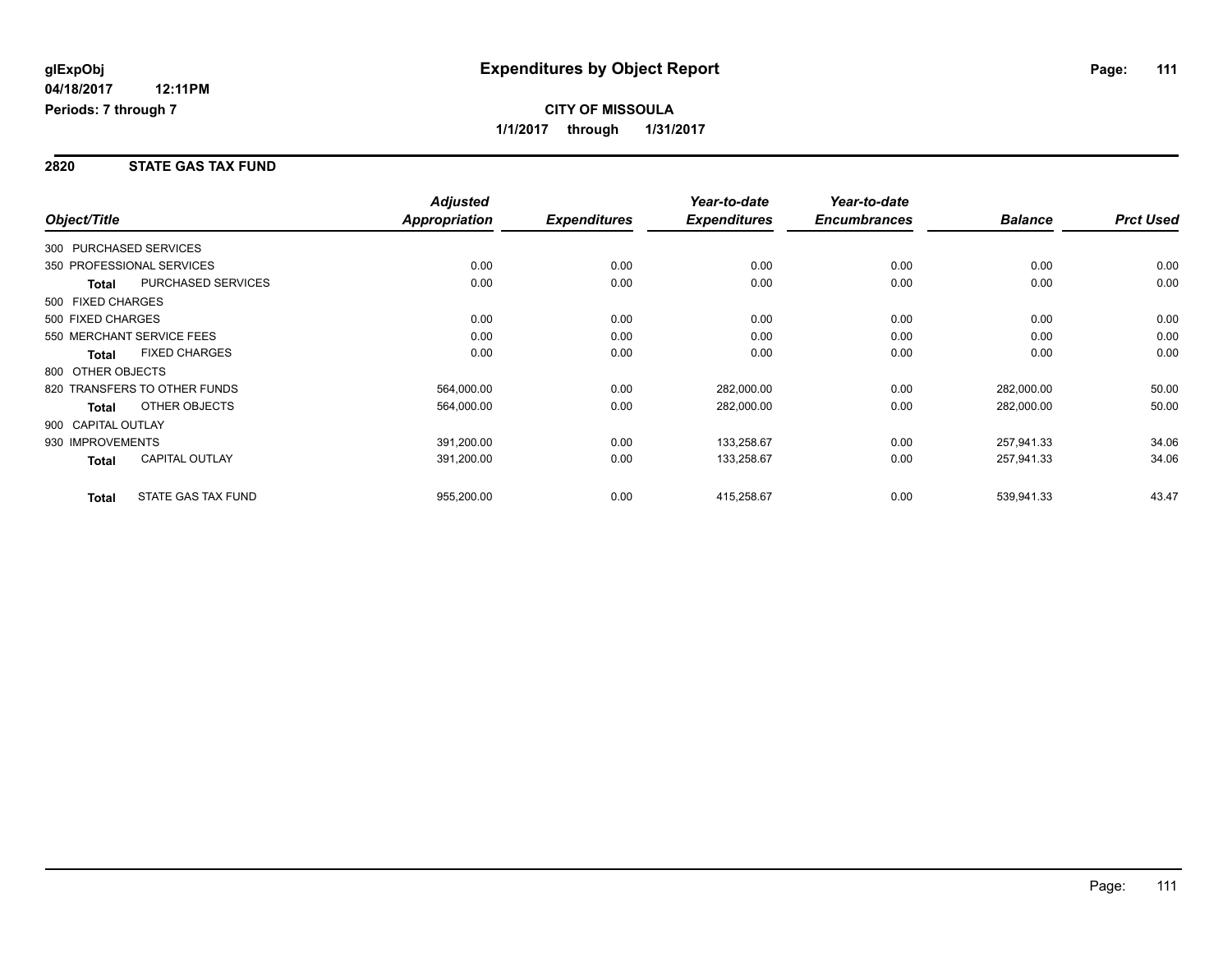# **2917 CRIME VICTIM SURCHARGE**

**390 NON-DEPARTMENTAL**

| Object/Title                         |                  | <b>Adjusted</b><br>Appropriation<br><b>Expenditures</b> |      | Year-to-date<br><b>Expenditures</b> | Year-to-date<br><b>Encumbrances</b> | <b>Balance</b> | <b>Prct Used</b> |
|--------------------------------------|------------------|---------------------------------------------------------|------|-------------------------------------|-------------------------------------|----------------|------------------|
| 500 FIXED CHARGES                    |                  |                                                         |      |                                     |                                     |                |                  |
| 550 MERCHANT SERVICE FEES            |                  | 0.00                                                    | 0.00 | 0.00                                | 0.00                                | 0.00           | 0.00             |
| <b>FIXED CHARGES</b><br><b>Total</b> |                  | 0.00                                                    | 0.00 | 0.00                                | 0.00                                | 0.00           | 0.00             |
| <b>Total</b>                         | NON-DEPARTMENTAL | 0.00                                                    | 0.00 | 0.00                                | 0.00                                | 0.00           | 0.00             |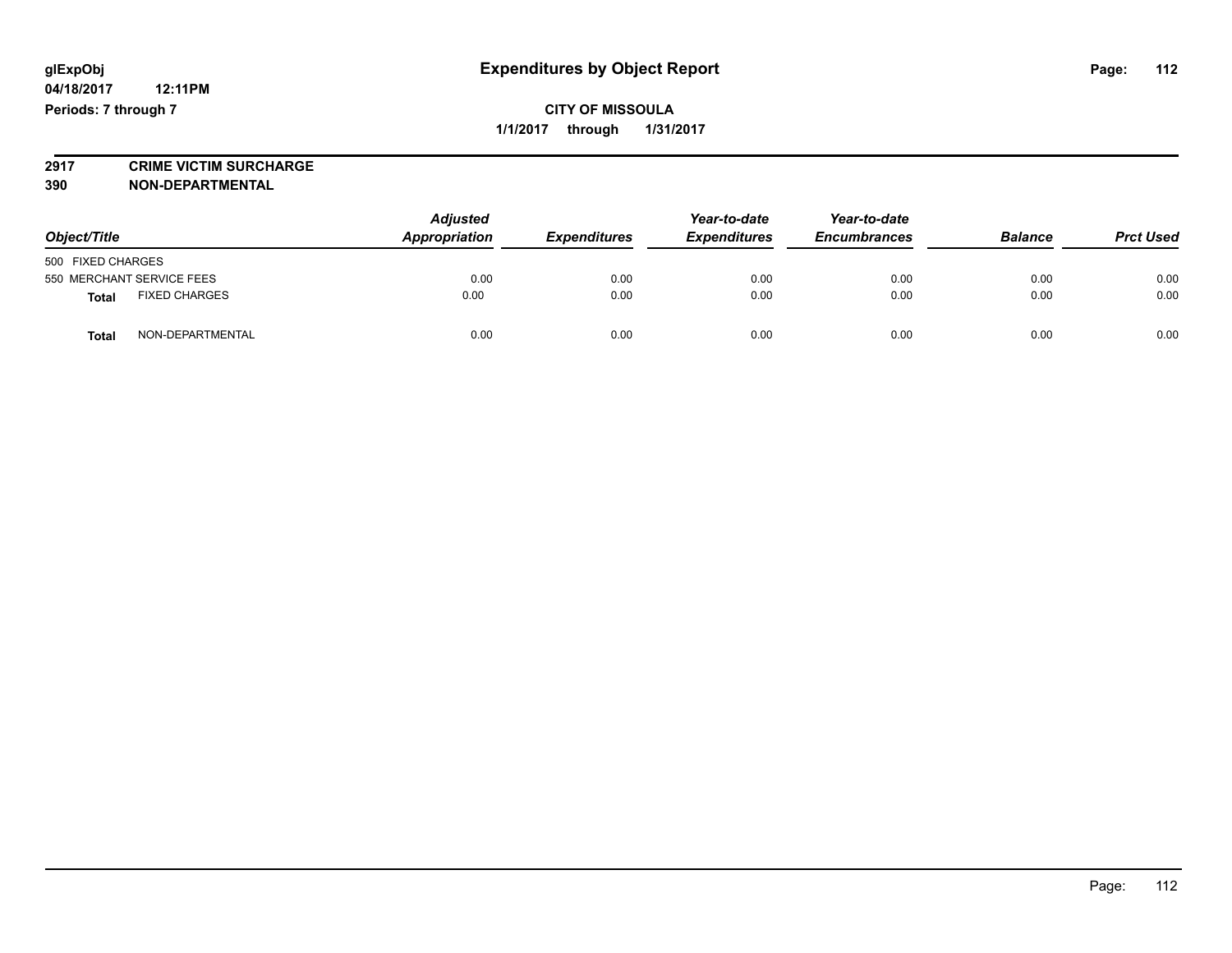## **glExpObj Expenditures by Object Report Page: 113**

**04/18/2017 12:11PM Periods: 7 through 7**

**CITY OF MISSOULA 1/1/2017 through 1/31/2017**

#### **2917 CRIME VICTIM SURCHARGE**

| Object/Title                                  | <b>Adjusted</b><br>Appropriation | <b>Expenditures</b> | Year-to-date<br><b>Expenditures</b> | Year-to-date<br><b>Encumbrances</b> | <b>Balance</b> | <b>Prct Used</b> |
|-----------------------------------------------|----------------------------------|---------------------|-------------------------------------|-------------------------------------|----------------|------------------|
| 500 FIXED CHARGES                             |                                  |                     |                                     |                                     |                |                  |
| 550 MERCHANT SERVICE FEES                     | 0.00                             | 0.00                | 0.00                                | 0.00                                | 0.00           | 0.00             |
| <b>FIXED CHARGES</b><br>Total                 | 0.00                             | 0.00                | 0.00                                | 0.00                                | 0.00           | 0.00             |
| <b>Total</b><br><b>CRIME VICTIM SURCHARGE</b> | 0.00                             | 0.00                | 0.00                                | 0.00                                | 0.00           | 0.00             |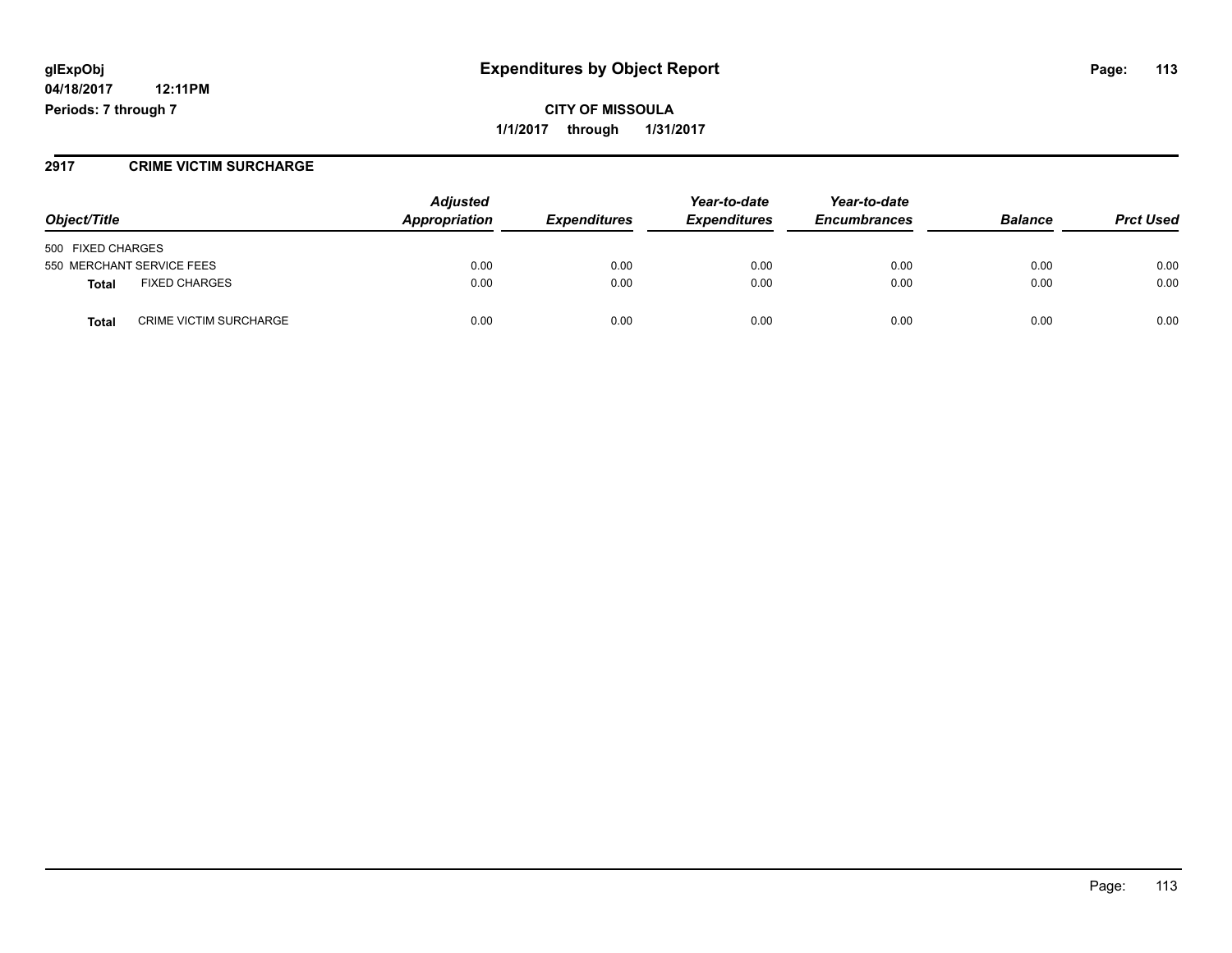**290 POLICE**

|              |                     |                                       | <b>Adjusted</b>      |                     | Year-to-date        | Year-to-date        |                |                  |
|--------------|---------------------|---------------------------------------|----------------------|---------------------|---------------------|---------------------|----------------|------------------|
| Object/Title |                     |                                       | <b>Appropriation</b> | <b>Expenditures</b> | <b>Expenditures</b> | <b>Encumbrances</b> | <b>Balance</b> | <b>Prct Used</b> |
|              |                     | 100 PERSONAL SERVICES                 |                      |                     |                     |                     |                |                  |
|              |                     | 110 SALARIES AND WAGES                | 29,390.00            | 0.00                | 0.00                | 0.00                | 29,390.00      | 0.00             |
|              |                     | 115 SALARIES/HEALTH INSURANCE BENEFIT | 0.00                 | 0.00                | 0.00                | 0.00                | 0.00           | 0.00             |
|              |                     | 120 OVERTIME/TERMINATION              | 0.00                 | 0.00                | 0.00                | 0.00                | 0.00           | 0.00             |
|              |                     | 140 EMPLOYER CONTRIBUTIONS            | 10,610.00            | 0.00                | 0.00                | 0.00                | 10,610.00      | 0.00             |
|              |                     | 141 STATE RETIREMENT CONTRIBUTIONS    | 0.00                 | 0.00                | 0.00                | 0.00                | 0.00           | 0.00             |
|              | <b>Total</b>        | PERSONAL SERVICES                     | 40,000.00            | 0.00                | 0.00                | 0.00                | 40,000.00      | 0.00             |
|              | 200 SUPPLIES        |                                       |                      |                     |                     |                     |                |                  |
|              | 210 OFFICE SUPPLIES |                                       | 0.00                 | 0.00                | 0.00                | 0.00                | 0.00           | 0.00             |
|              |                     | 220 OPERATING SUPPLIES                | 43,124.00            | 0.00                | 43,124.00           | 0.00                | 0.00           | 100.00           |
|              | <b>Total</b>        | <b>SUPPLIES</b>                       | 43,124.00            | 0.00                | 43,124.00           | 0.00                | 0.00           | 100.00           |
|              |                     | 300 PURCHASED SERVICES                |                      |                     |                     |                     |                |                  |
|              |                     | 320 PRINTING & DUPLICATING            | 0.00                 | 0.00                | 0.00                | 0.00                | 0.00           | 0.00             |
|              |                     | 344 TELEPHONE SERVICE                 | 0.00                 | 0.00                | 0.00                | 0.00                | 0.00           | 0.00             |
|              |                     | 350 PROFESSIONAL SERVICES             | 0.00                 | 0.00                | 0.00                | 0.00                | 0.00           | 0.00             |
| 370 TRAVEL   |                     |                                       | 0.00                 | 0.00                | 0.00                | 0.00                | 0.00           | 0.00             |
| 380 TRAINING |                     |                                       | 0.00                 | 0.00                | 0.00                | 0.00                | 0.00           | 0.00             |
|              | <b>Total</b>        | PURCHASED SERVICES                    | 0.00                 | 0.00                | 0.00                | 0.00                | 0.00           | 0.00             |
|              | 500 FIXED CHARGES   |                                       |                      |                     |                     |                     |                |                  |
|              |                     | 550 MERCHANT SERVICE FEES             | 0.00                 | 0.00                | 0.00                | 0.00                | 0.00           | 0.00             |
|              | <b>Total</b>        | <b>FIXED CHARGES</b>                  | 0.00                 | 0.00                | 0.00                | 0.00                | 0.00           | 0.00             |
|              |                     | 700 GRANTS & CONTRIBUTIONS            |                      |                     |                     |                     |                |                  |
|              |                     | 700 GRANTS & CONTRIBUTIONS            | 17,249.00            | 17,249.00           | 17,249.00           | 0.00                | 0.00           | 100.00           |
|              | <b>Total</b>        | <b>GRANTS &amp; CONTRIBUTIONS</b>     | 17,249.00            | 17,249.00           | 17,249.00           | 0.00                | 0.00           | 100.00           |
|              | 900 CAPITAL OUTLAY  |                                       |                      |                     |                     |                     |                |                  |
|              |                     | 940 MACHINERY & EQUIPMENT             | 0.00                 | 0.00                | 0.00                | 0.00                | 0.00           | 0.00             |
|              | <b>Total</b>        | <b>CAPITAL OUTLAY</b>                 | 0.00                 | 0.00                | 0.00                | 0.00                | 0.00           | 0.00             |
|              |                     |                                       |                      |                     |                     |                     |                |                  |
|              | <b>Total</b>        | POLICE                                | 100,373.00           | 17,249.00           | 60,373.00           | 0.00                | 40,000.00      | 60.15            |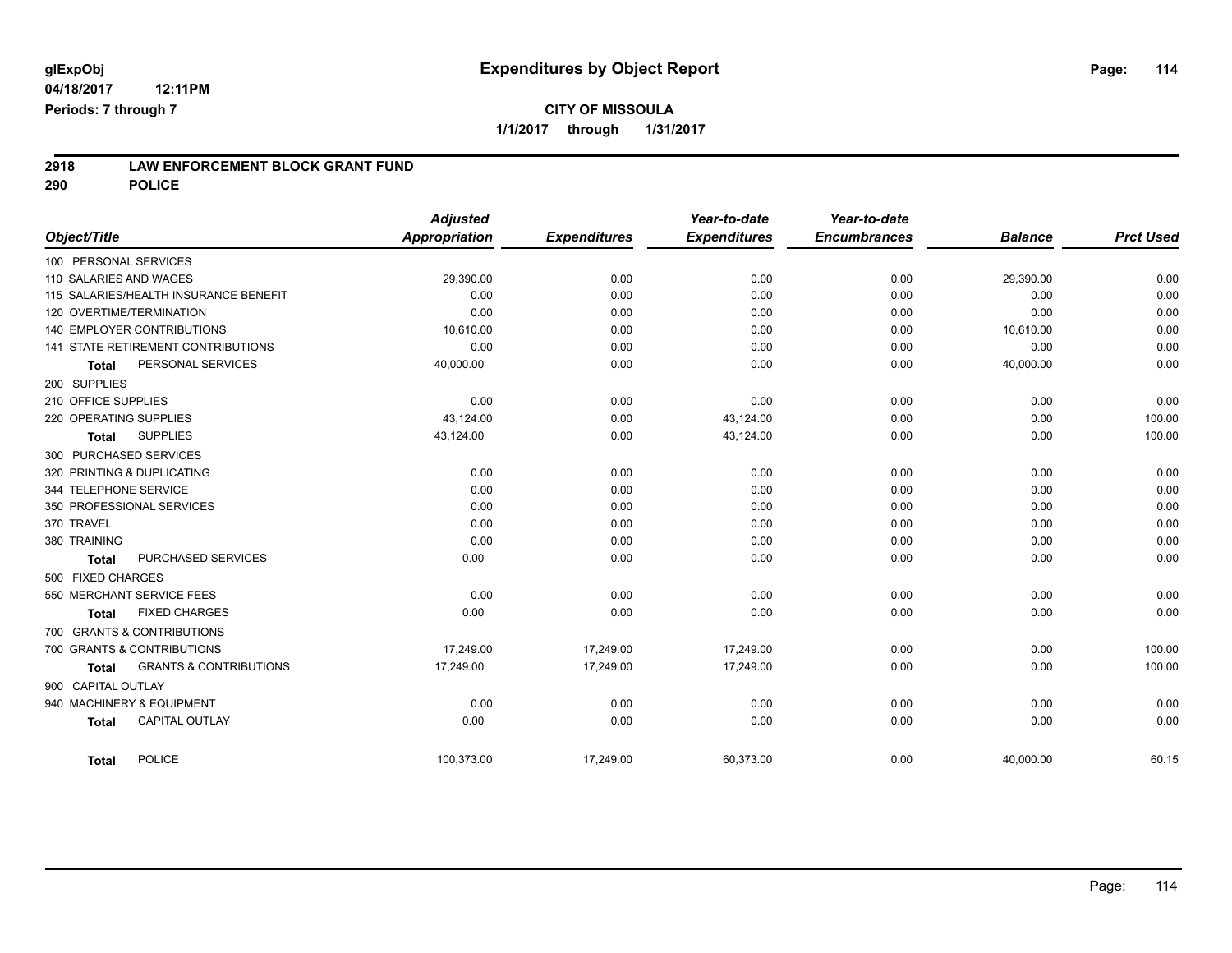# **2918 LAW ENFORCEMENT BLOCK GRANT FUND**

**390 NON-DEPARTMENTAL**

|                                           | <b>Adjusted</b>      |                     | Year-to-date        | Year-to-date        |                |                  |
|-------------------------------------------|----------------------|---------------------|---------------------|---------------------|----------------|------------------|
| Object/Title                              | <b>Appropriation</b> | <b>Expenditures</b> | <b>Expenditures</b> | <b>Encumbrances</b> | <b>Balance</b> | <b>Prct Used</b> |
| 300 PURCHASED SERVICES                    |                      |                     |                     |                     |                |                  |
| 350 PROFESSIONAL SERVICES                 | 0.00                 | 0.00                | 0.00                | 0.00                | 0.00           | 0.00             |
| <b>PURCHASED SERVICES</b><br><b>Total</b> | 0.00                 | 0.00                | 0.00                | 0.00                | 0.00           | 0.00             |
| 500 FIXED CHARGES                         |                      |                     |                     |                     |                |                  |
| 500 FIXED CHARGES                         | 0.00                 | 0.00                | 0.00                | 0.00                | 0.00           | 0.00             |
| 550 MERCHANT SERVICE FEES                 | 0.00                 | 0.00                | 0.00                | 0.00                | 0.00           | 0.00             |
| <b>FIXED CHARGES</b><br><b>Total</b>      | 0.00                 | 0.00                | 0.00                | 0.00                | 0.00           | 0.00             |
| NON-DEPARTMENTAL<br><b>Total</b>          | 0.00                 | 0.00                | 0.00                | 0.00                | 0.00           | 0.00             |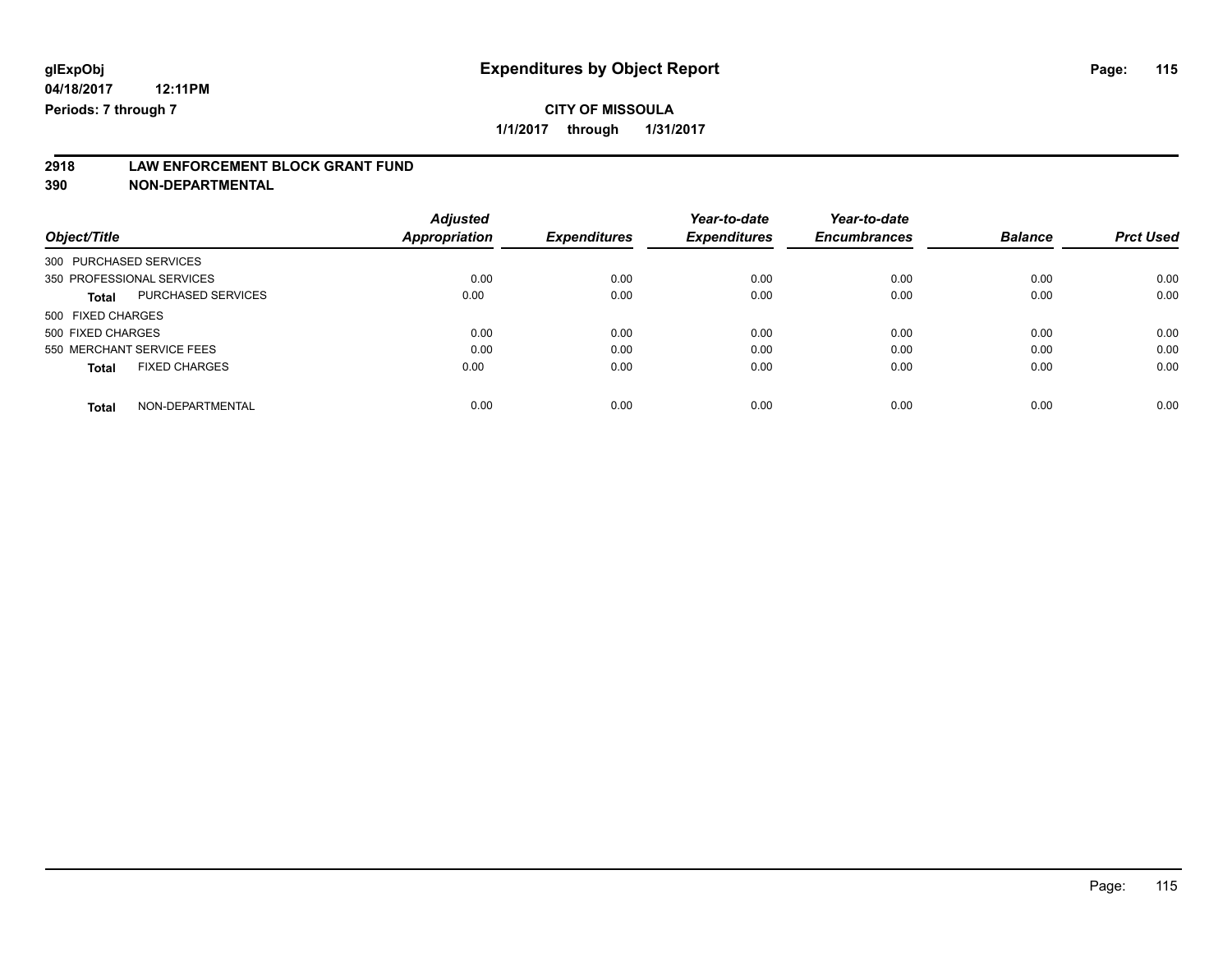### **2918 LAW ENFORCEMENT BLOCK GRANT FUND**

|                        |                                           | <b>Adjusted</b> |                     | Year-to-date        | Year-to-date        |                |                  |
|------------------------|-------------------------------------------|-----------------|---------------------|---------------------|---------------------|----------------|------------------|
| Object/Title           |                                           | Appropriation   | <b>Expenditures</b> | <b>Expenditures</b> | <b>Encumbrances</b> | <b>Balance</b> | <b>Prct Used</b> |
| 100 PERSONAL SERVICES  |                                           |                 |                     |                     |                     |                |                  |
| 110 SALARIES AND WAGES |                                           | 29,390.00       | 0.00                | 0.00                | 0.00                | 29,390.00      | 0.00             |
|                        | 115 SALARIES/HEALTH INSURANCE BENEFIT     | 0.00            | 0.00                | 0.00                | 0.00                | 0.00           | 0.00             |
|                        | 120 OVERTIME/TERMINATION                  | 0.00            | 0.00                | 0.00                | 0.00                | 0.00           | 0.00             |
|                        | 140 EMPLOYER CONTRIBUTIONS                | 10,610.00       | 0.00                | 0.00                | 0.00                | 10,610.00      | 0.00             |
|                        | <b>141 STATE RETIREMENT CONTRIBUTIONS</b> | 0.00            | 0.00                | 0.00                | 0.00                | 0.00           | 0.00             |
| <b>Total</b>           | PERSONAL SERVICES                         | 40,000.00       | 0.00                | 0.00                | 0.00                | 40,000.00      | 0.00             |
| 200 SUPPLIES           |                                           |                 |                     |                     |                     |                |                  |
| 210 OFFICE SUPPLIES    |                                           | 0.00            | 0.00                | 0.00                | 0.00                | 0.00           | 0.00             |
| 220 OPERATING SUPPLIES |                                           | 43,124.00       | 0.00                | 43,124.00           | 0.00                | 0.00           | 100.00           |
| <b>Total</b>           | <b>SUPPLIES</b>                           | 43,124.00       | 0.00                | 43,124.00           | 0.00                | 0.00           | 100.00           |
|                        | 300 PURCHASED SERVICES                    |                 |                     |                     |                     |                |                  |
|                        | 320 PRINTING & DUPLICATING                | 0.00            | 0.00                | 0.00                | 0.00                | 0.00           | 0.00             |
| 344 TELEPHONE SERVICE  |                                           | 0.00            | 0.00                | 0.00                | 0.00                | 0.00           | 0.00             |
|                        | 350 PROFESSIONAL SERVICES                 | 0.00            | 0.00                | 0.00                | 0.00                | 0.00           | 0.00             |
| 370 TRAVEL             |                                           | 0.00            | 0.00                | 0.00                | 0.00                | 0.00           | 0.00             |
| 380 TRAINING           |                                           | 0.00            | 0.00                | 0.00                | 0.00                | 0.00           | 0.00             |
| <b>Total</b>           | PURCHASED SERVICES                        | 0.00            | 0.00                | 0.00                | 0.00                | 0.00           | 0.00             |
| 500 FIXED CHARGES      |                                           |                 |                     |                     |                     |                |                  |
| 500 FIXED CHARGES      |                                           | 0.00            | 0.00                | 0.00                | 0.00                | 0.00           | 0.00             |
|                        | 550 MERCHANT SERVICE FEES                 | 0.00            | 0.00                | 0.00                | 0.00                | 0.00           | 0.00             |
| <b>Total</b>           | <b>FIXED CHARGES</b>                      | 0.00            | 0.00                | 0.00                | 0.00                | 0.00           | 0.00             |
|                        | 700 GRANTS & CONTRIBUTIONS                |                 |                     |                     |                     |                |                  |
|                        | 700 GRANTS & CONTRIBUTIONS                | 17,249.00       | 17,249.00           | 17.249.00           | 0.00                | 0.00           | 100.00           |
| <b>Total</b>           | <b>GRANTS &amp; CONTRIBUTIONS</b>         | 17,249.00       | 17,249.00           | 17,249.00           | 0.00                | 0.00           | 100.00           |
| 900 CAPITAL OUTLAY     |                                           |                 |                     |                     |                     |                |                  |
|                        | 940 MACHINERY & EQUIPMENT                 | 0.00            | 0.00                | 0.00                | 0.00                | 0.00           | 0.00             |
| <b>Total</b>           | <b>CAPITAL OUTLAY</b>                     | 0.00            | 0.00                | 0.00                | 0.00                | 0.00           | 0.00             |
| <b>Total</b>           | LAW ENFORCEMENT BLOCK GRANT FUN           | 100,373.00      | 17,249.00           | 60,373.00           | 0.00                | 40.000.00      | 60.15            |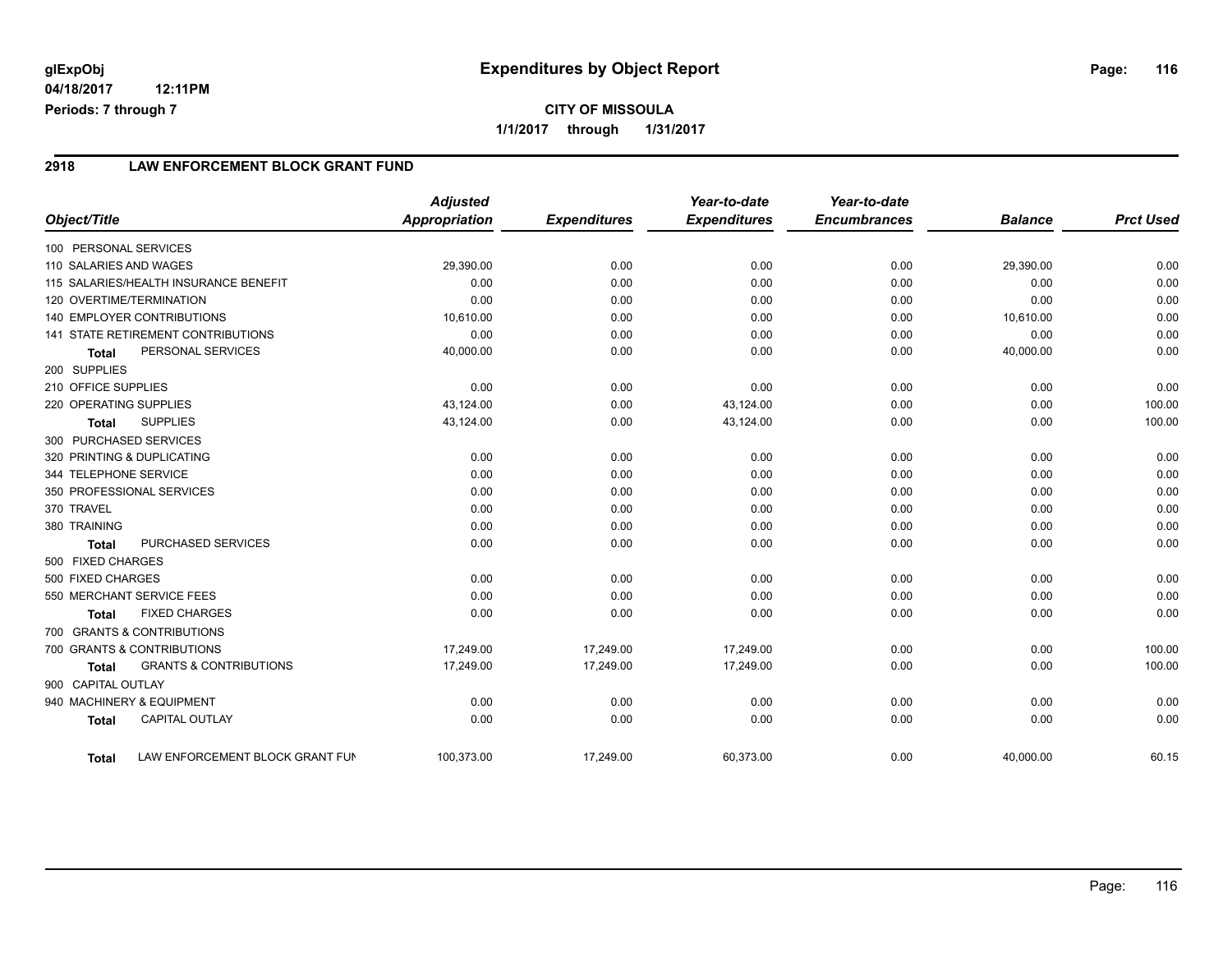# **2919 HIDTA FUND**

**290 POLICE**

|                                            | <b>Adjusted</b> |                     | Year-to-date        | Year-to-date        |                |                  |
|--------------------------------------------|-----------------|---------------------|---------------------|---------------------|----------------|------------------|
| Object/Title                               | Appropriation   | <b>Expenditures</b> | <b>Expenditures</b> | <b>Encumbrances</b> | <b>Balance</b> | <b>Prct Used</b> |
| 100 PERSONAL SERVICES                      |                 |                     |                     |                     |                |                  |
| 120 OVERTIME/TERMINATION                   | 15,000.00       | 0.00                | 0.00                | 0.00                | 15,000.00      | 0.00             |
| <b>140 EMPLOYER CONTRIBUTIONS</b>          | 1.350.00        | 0.00                | 0.00                | 0.00                | 1,350.00       | 0.00             |
| 141 STATE RETIREMENT CONTRIBUTIONS         | 0.00            | 0.00                | 0.00                | 0.00                | 0.00           | 0.00             |
| PERSONAL SERVICES<br><b>Total</b>          | 16,350.00       | 0.00                | 0.00                | 0.00                | 16,350.00      | 0.00             |
| 200 SUPPLIES                               |                 |                     |                     |                     |                |                  |
| 210 OFFICE SUPPLIES                        | 500.00          | 0.00                | 0.00                | 0.00                | 500.00         | 0.00             |
| 220 OPERATING SUPPLIES                     | 500.00          | 0.00                | 116.39              | 0.00                | 383.61         | 23.28            |
| <b>SUPPLIES</b><br><b>Total</b>            | 1,000.00        | 0.00                | 116.39              | 0.00                | 883.61         | 11.64            |
| 300 PURCHASED SERVICES                     |                 |                     |                     |                     |                |                  |
| 341 ELECTRICITY & NATURAL GAS              | 4,600.00        | 0.00                | 0.00                | 0.00                | 4,600.00       | 0.00             |
| 344 TELEPHONE SERVICE                      | 250.00          | 0.00                | 0.00                | 0.00                | 250.00         | 0.00             |
| 350 PROFESSIONAL SERVICES                  | 4,000.00        | 996.74              | 2,707.74            | 0.00                | 1,292.26       | 67.69            |
| 360 REPAIR & MAINTENANCE                   | 1,200.00        | 0.00                | 0.00                | 0.00                | 1,200.00       | 0.00             |
| 370 TRAVEL                                 | 1,500.00        | 0.00                | 1,346.68            | 0.00                | 153.32         | 89.78            |
| 380 TRAINING                               | 1,500.00        | 0.00                | 410.00              | 0.00                | 1,090.00       | 27.33            |
| 390 OTHER PURCHASED SERVICES               | 200.00          | 0.00                | 0.00                | 0.00                | 200.00         | 0.00             |
| PURCHASED SERVICES<br><b>Total</b>         | 13,250.00       | 996.74              | 4,464.42            | 0.00                | 8,785.58       | 33.69            |
| 500 FIXED CHARGES                          |                 |                     |                     |                     |                |                  |
| 500 FIXED CHARGES                          | 45,000.00       | 1,719.87            | 13,758.96           | 0.00                | 31,241.04      | 30.58            |
| 550 MERCHANT SERVICE FEES                  | 0.00            | 0.00                | 0.00                | 0.00                | 0.00           | 0.00             |
| <b>FIXED CHARGES</b><br><b>Total</b>       | 45,000.00       | 1,719.87            | 13,758.96           | 0.00                | 31,241.04      | 30.58            |
| 700 GRANTS & CONTRIBUTIONS                 |                 |                     |                     |                     |                |                  |
| 700 GRANTS & CONTRIBUTIONS                 | 65,000.00       | 0.00                | 15,826.74           | 0.00                | 49,173.26      | 24.35            |
| <b>GRANTS &amp; CONTRIBUTIONS</b><br>Total | 65,000.00       | 0.00                | 15,826.74           | 0.00                | 49,173.26      | 24.35            |
| 900 CAPITAL OUTLAY                         |                 |                     |                     |                     |                |                  |
| 920 BUILDINGS                              | 0.00            | 0.00                | 0.00                | 0.00                | 0.00           | 0.00             |
| 940 MACHINERY & EQUIPMENT                  | 0.00            | 2,930.00            | 14,240.00           | 0.00                | $-14,240.00$   | 0.00             |
| <b>CAPITAL OUTLAY</b><br><b>Total</b>      | 0.00            | 2,930.00            | 14,240.00           | 0.00                | $-14,240.00$   | 0.00             |
| <b>POLICE</b><br><b>Total</b>              | 140,600.00      | 5,646.61            | 48,406.51           | 0.00                | 92,193.49      | 34.43            |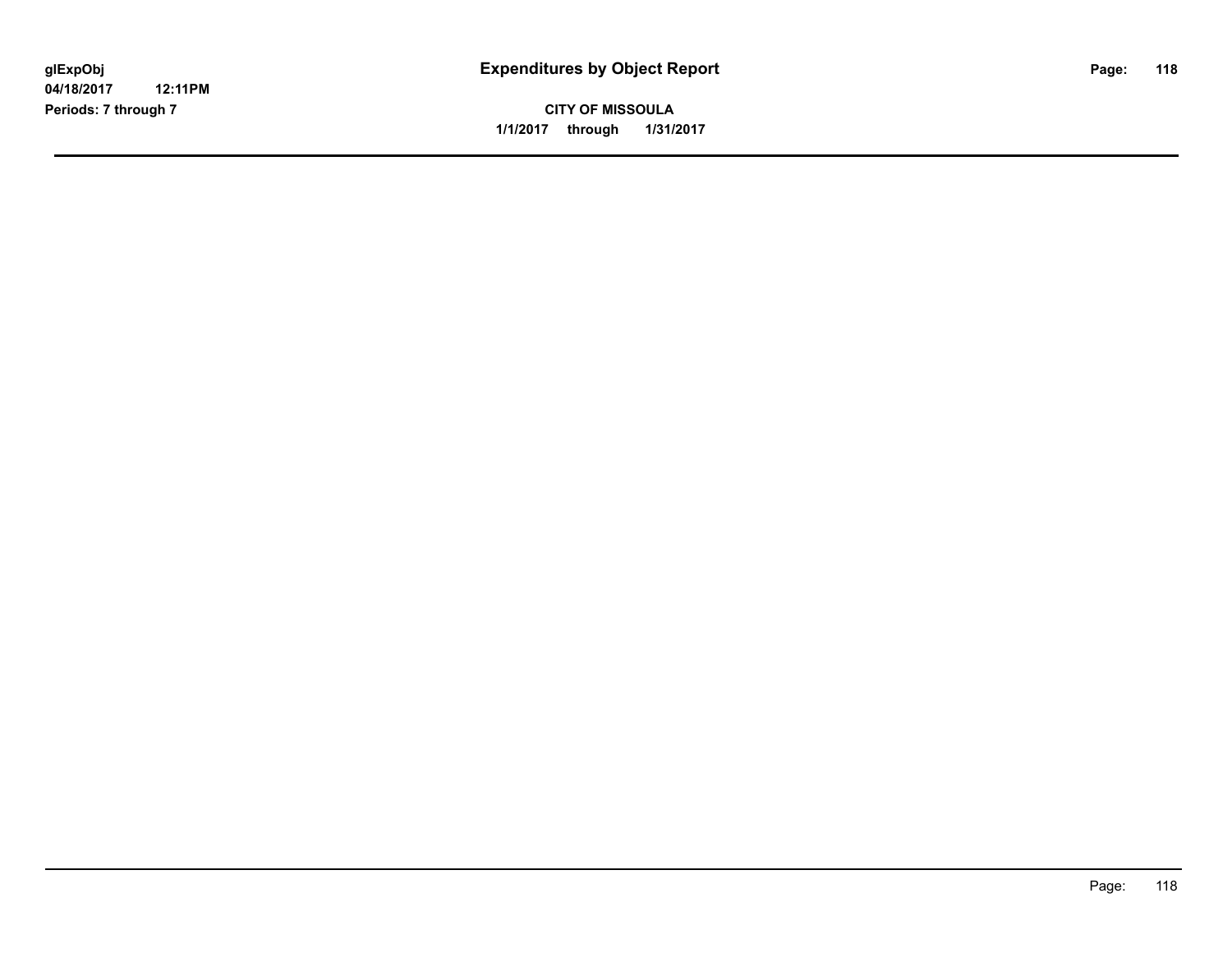**2919 HIDTA FUND**

|                                                   | <b>Adjusted</b>      |                     | Year-to-date        | Year-to-date        |                |                  |
|---------------------------------------------------|----------------------|---------------------|---------------------|---------------------|----------------|------------------|
| Object/Title                                      | <b>Appropriation</b> | <b>Expenditures</b> | <b>Expenditures</b> | <b>Encumbrances</b> | <b>Balance</b> | <b>Prct Used</b> |
| 100 PERSONAL SERVICES                             |                      |                     |                     |                     |                |                  |
| 120 OVERTIME/TERMINATION                          | 15,000.00            | 0.00                | 0.00                | 0.00                | 15,000.00      | 0.00             |
| 140 EMPLOYER CONTRIBUTIONS                        | 1,350.00             | 0.00                | 0.00                | 0.00                | 1,350.00       | 0.00             |
| 141 STATE RETIREMENT CONTRIBUTIONS                | 0.00                 | 0.00                | 0.00                | 0.00                | 0.00           | 0.00             |
| PERSONAL SERVICES<br><b>Total</b>                 | 16,350.00            | 0.00                | 0.00                | 0.00                | 16,350.00      | 0.00             |
| 200 SUPPLIES                                      |                      |                     |                     |                     |                |                  |
| 210 OFFICE SUPPLIES                               | 500.00               | 0.00                | 0.00                | 0.00                | 500.00         | 0.00             |
| 220 OPERATING SUPPLIES                            | 500.00               | 0.00                | 116.39              | 0.00                | 383.61         | 23.28            |
| <b>SUPPLIES</b><br><b>Total</b>                   | 1,000.00             | 0.00                | 116.39              | 0.00                | 883.61         | 11.64            |
| 300 PURCHASED SERVICES                            |                      |                     |                     |                     |                |                  |
| 341 ELECTRICITY & NATURAL GAS                     | 4,600.00             | 0.00                | 0.00                | 0.00                | 4,600.00       | 0.00             |
| 344 TELEPHONE SERVICE                             | 250.00               | 0.00                | 0.00                | 0.00                | 250.00         | 0.00             |
| 350 PROFESSIONAL SERVICES                         | 4,000.00             | 996.74              | 2,707.74            | 0.00                | 1,292.26       | 67.69            |
| 360 REPAIR & MAINTENANCE                          | 1,200.00             | 0.00                | 0.00                | 0.00                | 1,200.00       | 0.00             |
| 370 TRAVEL                                        | 1,500.00             | 0.00                | 1,346.68            | 0.00                | 153.32         | 89.78            |
| 380 TRAINING                                      | 1,500.00             | 0.00                | 410.00              | 0.00                | 1,090.00       | 27.33            |
| 390 OTHER PURCHASED SERVICES                      | 200.00               | 0.00                | 0.00                | 0.00                | 200.00         | 0.00             |
| PURCHASED SERVICES<br><b>Total</b>                | 13,250.00            | 996.74              | 4,464.42            | 0.00                | 8,785.58       | 33.69            |
| 500 FIXED CHARGES                                 |                      |                     |                     |                     |                |                  |
| 500 FIXED CHARGES                                 | 45,000.00            | 1,719.87            | 13,758.96           | 0.00                | 31,241.04      | 30.58            |
| 550 MERCHANT SERVICE FEES                         | 0.00                 | 0.00                | 0.00                | 0.00                | 0.00           | 0.00             |
| <b>FIXED CHARGES</b><br><b>Total</b>              | 45,000.00            | 1,719.87            | 13,758.96           | 0.00                | 31,241.04      | 30.58            |
| 700 GRANTS & CONTRIBUTIONS                        |                      |                     |                     |                     |                |                  |
| 700 GRANTS & CONTRIBUTIONS                        | 65,000.00            | 0.00                | 15,826.74           | 0.00                | 49,173.26      | 24.35            |
| <b>GRANTS &amp; CONTRIBUTIONS</b><br><b>Total</b> | 65,000.00            | 0.00                | 15,826.74           | 0.00                | 49,173.26      | 24.35            |
| 900 CAPITAL OUTLAY                                |                      |                     |                     |                     |                |                  |
| 920 BUILDINGS                                     | 0.00                 | 0.00                | 0.00                | 0.00                | 0.00           | 0.00             |
| 940 MACHINERY & EQUIPMENT                         | 0.00                 | 2,930.00            | 14,240.00           | 0.00                | $-14,240.00$   | 0.00             |
| CAPITAL OUTLAY<br><b>Total</b>                    | 0.00                 | 2,930.00            | 14,240.00           | 0.00                | $-14,240.00$   | 0.00             |
| <b>HIDTA FUND</b><br><b>Total</b>                 | 140,600.00           | 5,646.61            | 48,406.51           | 0.00                | 92,193.49      | 34.43            |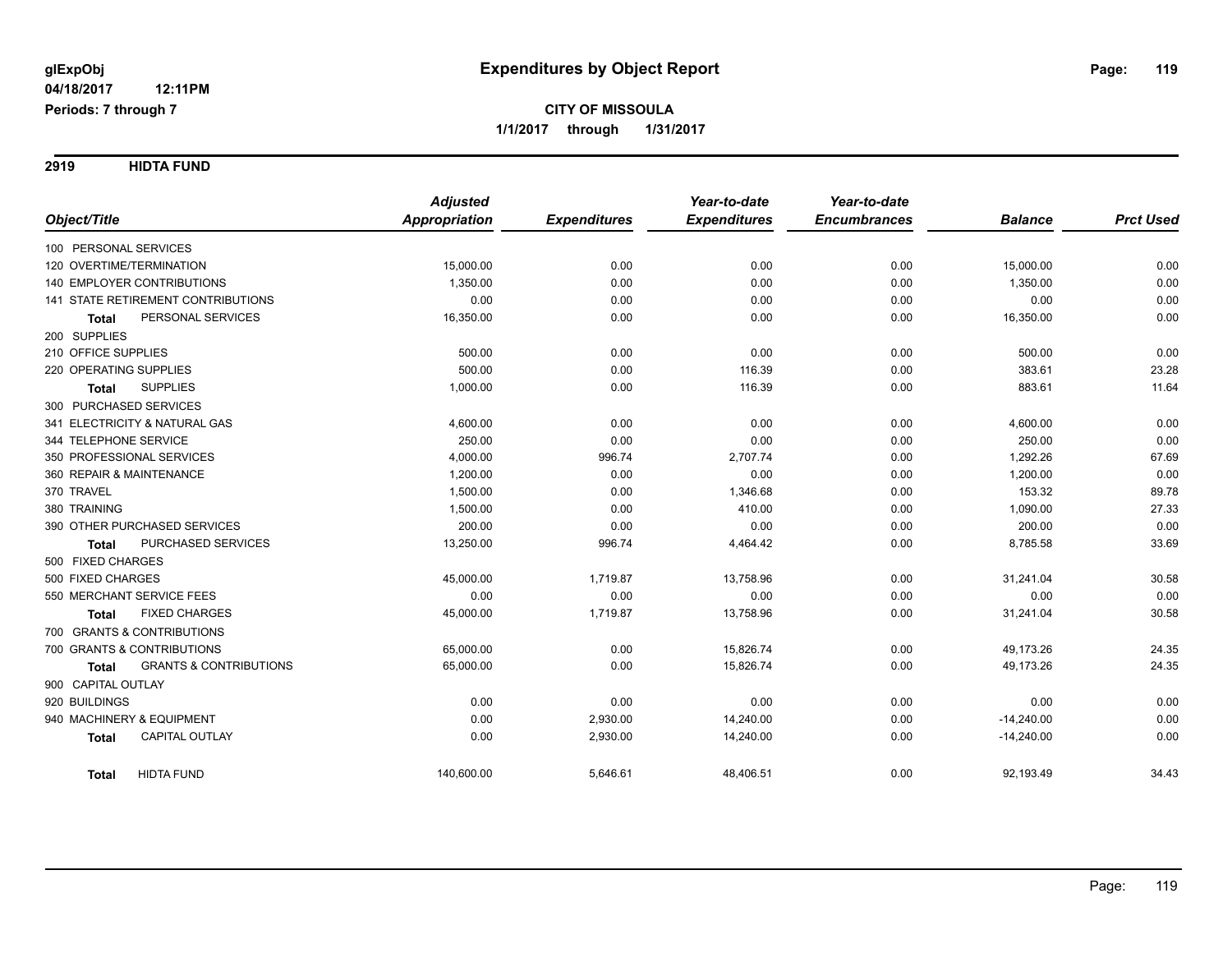# **2939 CDBG PROGRAM INCOME ACCOUNT**

**400 ENTITLEMENT GRANTS**

|                        |                              | <b>Adjusted</b>      |                     | Year-to-date        | Year-to-date        |                |                  |
|------------------------|------------------------------|----------------------|---------------------|---------------------|---------------------|----------------|------------------|
| Object/Title           |                              | <b>Appropriation</b> | <b>Expenditures</b> | <b>Expenditures</b> | <b>Encumbrances</b> | <b>Balance</b> | <b>Prct Used</b> |
| 300 PURCHASED SERVICES |                              |                      |                     |                     |                     |                |                  |
|                        | 350 PROFESSIONAL SERVICES    | 14,383.00            | 0.00                | 0.00                | 0.00                | 14,383.00      | 0.00             |
| <b>Total</b>           | PURCHASED SERVICES           | 14,383.00            | 0.00                | 0.00                | 0.00                | 14,383.00      | 0.00             |
| 500 FIXED CHARGES      |                              |                      |                     |                     |                     |                |                  |
|                        | 550 MERCHANT SERVICE FEES    | 0.00                 | 0.00                | 0.00                | 0.00                | 0.00           | 0.00             |
| <b>Total</b>           | <b>FIXED CHARGES</b>         | 0.00                 | 0.00                | 0.00                | 0.00                | 0.00           | 0.00             |
| 800 OTHER OBJECTS      |                              |                      |                     |                     |                     |                |                  |
|                        | 820 TRANSFERS TO OTHER FUNDS | 0.00                 | 0.00                | 0.00                | 0.00                | 0.00           | 0.00             |
| <b>Total</b>           | OTHER OBJECTS                | 0.00                 | 0.00                | 0.00                | 0.00                | 0.00           | 0.00             |
| <b>Total</b>           | <b>ENTITLEMENT GRANTS</b>    | 14.383.00            | 0.00                | 0.00                | 0.00                | 14.383.00      | 0.00             |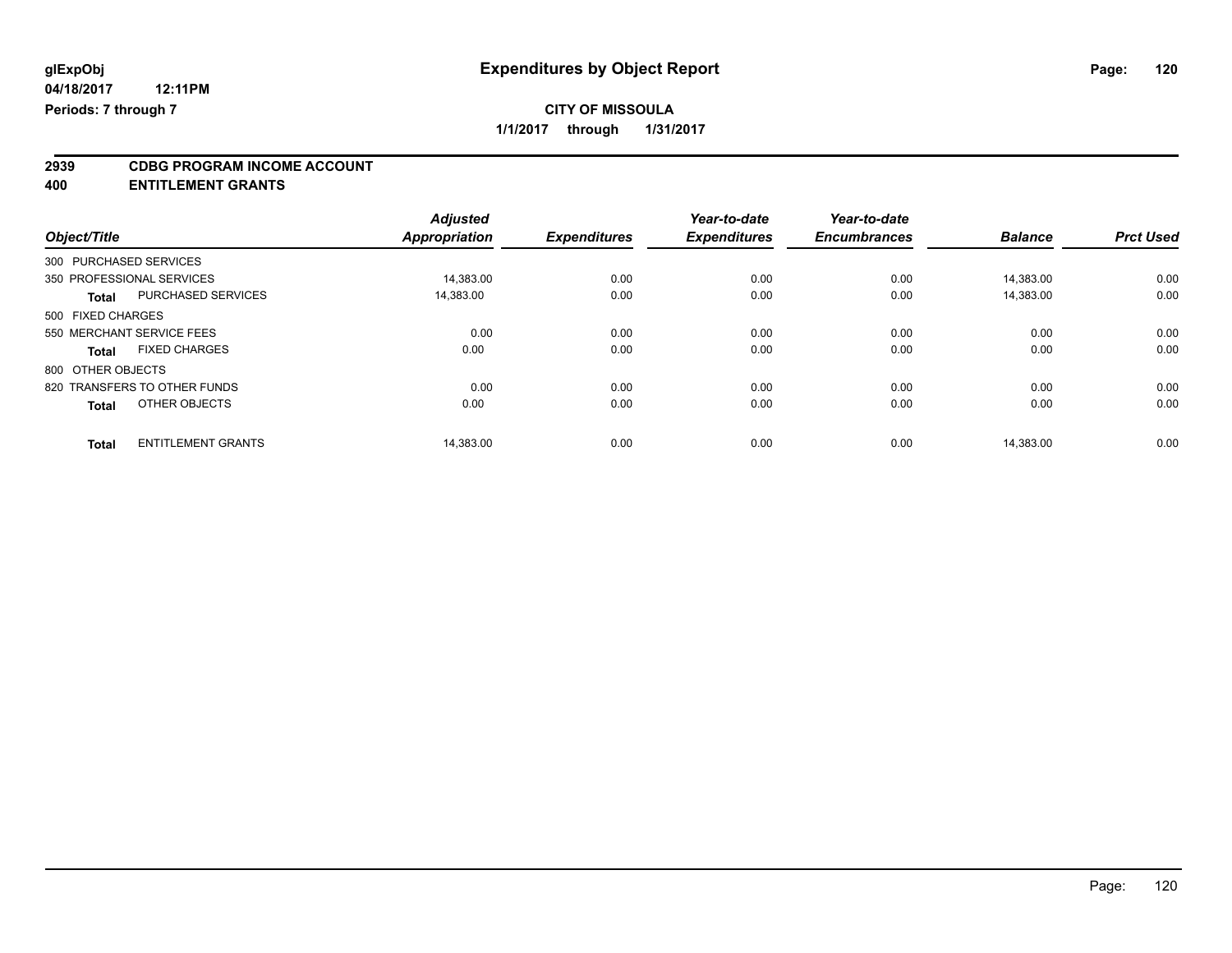#### **2939 CDBG PROGRAM INCOME ACCOUNT**

| Object/Title                                | <b>Adjusted</b><br>Appropriation | <b>Expenditures</b> | Year-to-date<br><b>Expenditures</b> | Year-to-date<br><b>Encumbrances</b> | <b>Balance</b> | <b>Prct Used</b> |
|---------------------------------------------|----------------------------------|---------------------|-------------------------------------|-------------------------------------|----------------|------------------|
| 300 PURCHASED SERVICES                      |                                  |                     |                                     |                                     |                |                  |
| 350 PROFESSIONAL SERVICES                   | 14.383.00                        | 0.00                | 0.00                                | 0.00                                | 14.383.00      | 0.00             |
| <b>PURCHASED SERVICES</b><br><b>Total</b>   | 14,383.00                        | 0.00                | 0.00                                | 0.00                                | 14,383.00      | 0.00             |
| 500 FIXED CHARGES                           |                                  |                     |                                     |                                     |                |                  |
| 550 MERCHANT SERVICE FEES                   | 0.00                             | 0.00                | 0.00                                | 0.00                                | 0.00           | 0.00             |
| <b>FIXED CHARGES</b><br><b>Total</b>        | 0.00                             | 0.00                | 0.00                                | 0.00                                | 0.00           | 0.00             |
| 800 OTHER OBJECTS                           |                                  |                     |                                     |                                     |                |                  |
| 820 TRANSFERS TO OTHER FUNDS                | 0.00                             | 0.00                | 0.00                                | 0.00                                | 0.00           | 0.00             |
| OTHER OBJECTS<br><b>Total</b>               | 0.00                             | 0.00                | 0.00                                | 0.00                                | 0.00           | 0.00             |
| CDBG PROGRAM INCOME ACCOUNT<br><b>Total</b> | 14.383.00                        | 0.00                | 0.00                                | 0.00                                | 14.383.00      | 0.00             |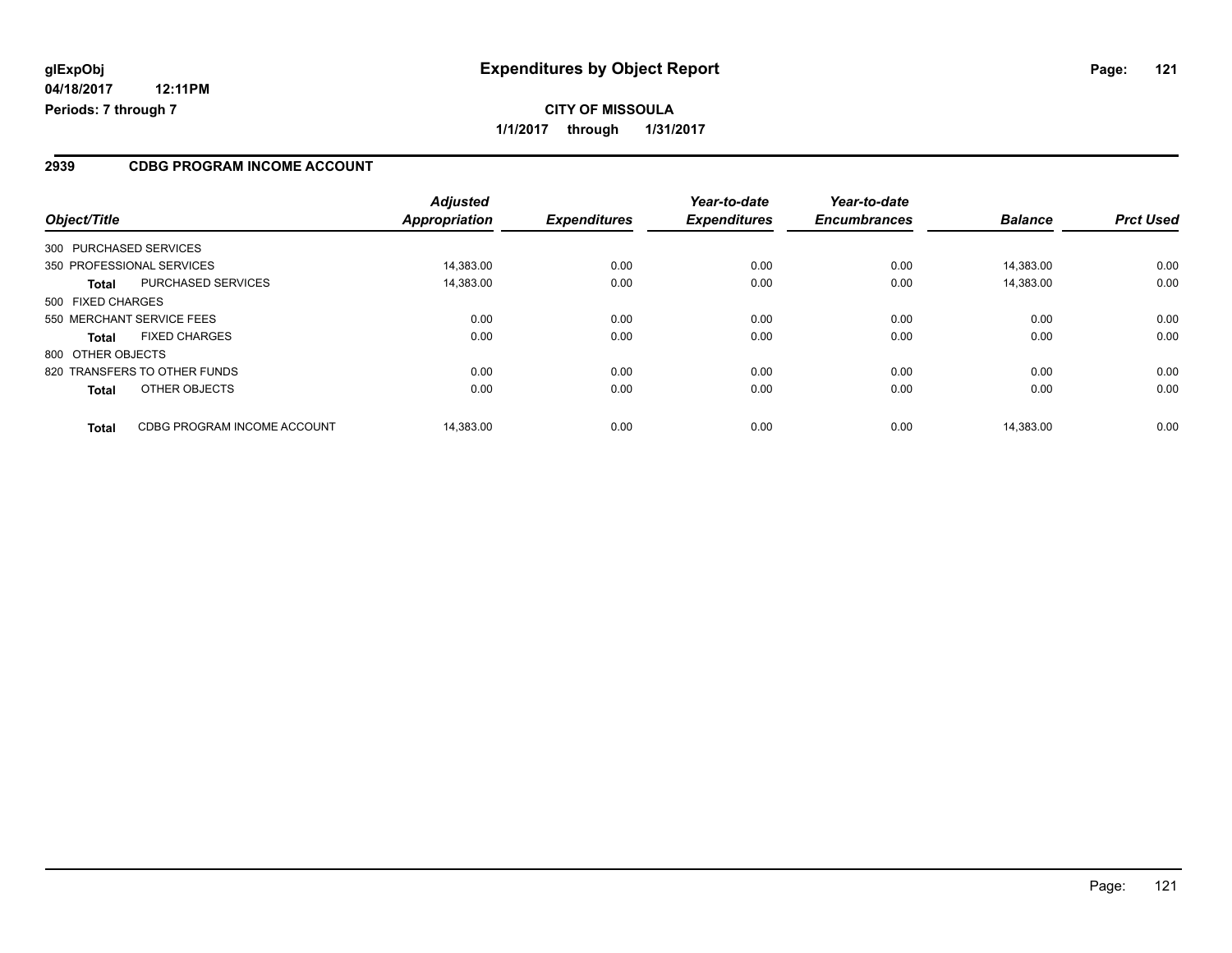| 2940 | <b>CDBG FUND</b>        |  |
|------|-------------------------|--|
| 390  | <b>NON-DEPARTMENTAL</b> |  |

| Object/Title              |                           | <b>Adjusted</b><br>Appropriation | <b>Expenditures</b> | Year-to-date<br><b>Expenditures</b> | Year-to-date<br><b>Encumbrances</b> | <b>Balance</b> | <b>Prct Used</b> |
|---------------------------|---------------------------|----------------------------------|---------------------|-------------------------------------|-------------------------------------|----------------|------------------|
| 300 PURCHASED SERVICES    |                           |                                  |                     |                                     |                                     |                |                  |
| 350 PROFESSIONAL SERVICES |                           | 0.00                             | 88.80               | 157.80                              | 0.00                                | $-157.80$      | 0.00             |
| <b>Total</b>              | <b>PURCHASED SERVICES</b> | 0.00                             | 88.80               | 157.80                              | 0.00                                | $-157.80$      | 0.00             |
| Tota                      | NON-DEPARTMENTAL          | 0.00                             | 88.80               | 157.80                              | 0.00                                | $-157.80$      | 0.00             |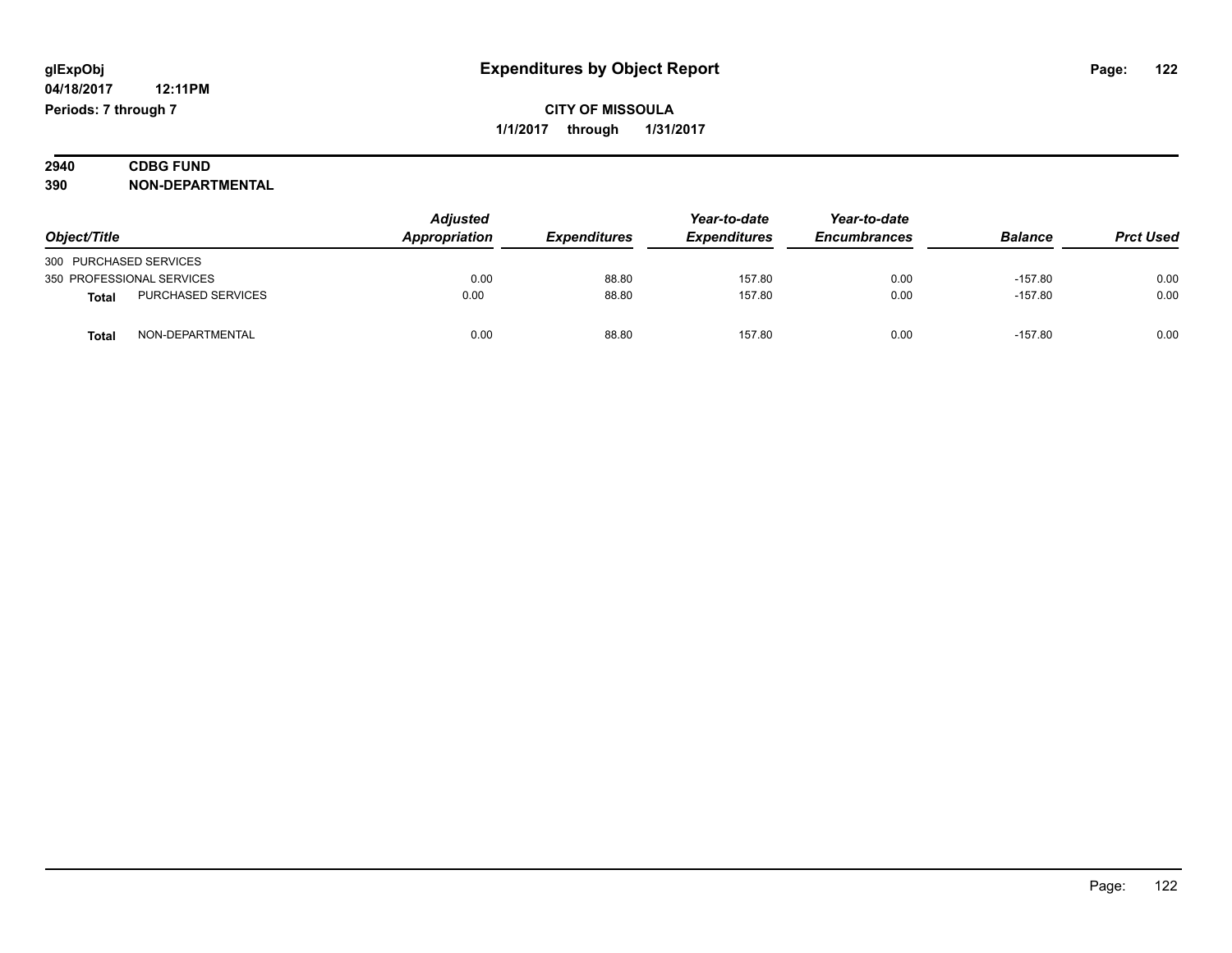#### **2940 CDBG FUND 400 ENTITLEMENT GRANTS**

|              |                                                   | <b>Adjusted</b> |                     | Year-to-date        | Year-to-date        |                |                  |
|--------------|---------------------------------------------------|-----------------|---------------------|---------------------|---------------------|----------------|------------------|
| Object/Title |                                                   | Appropriation   | <b>Expenditures</b> | <b>Expenditures</b> | <b>Encumbrances</b> | <b>Balance</b> | <b>Prct Used</b> |
|              | 300 PURCHASED SERVICES                            |                 |                     |                     |                     |                |                  |
|              | 350 PROFESSIONAL SERVICES                         | 0.00            | 0.00                | 0.00                | 0.00                | 0.00           | 0.00             |
|              | PURCHASED SERVICES<br>Total                       | 0.00            | 0.00                | 0.00                | 0.00                | 0.00           | 0.00             |
|              | 500 FIXED CHARGES                                 |                 |                     |                     |                     |                |                  |
|              | 550 MERCHANT SERVICE FEES                         | 0.00            | 0.00                | 0.00                | 0.00                | 0.00           | 0.00             |
|              | <b>FIXED CHARGES</b><br><b>Total</b>              | 0.00            | 0.00                | 0.00                | 0.00                | 0.00           | 0.00             |
|              | 700 GRANTS & CONTRIBUTIONS                        |                 |                     |                     |                     |                |                  |
|              | 700 GRANTS & CONTRIBUTIONS                        | 690,143.00      | 77,921.83           | 141,201.74          | 0.00                | 548,941.26     | 20.46            |
|              | <b>GRANTS &amp; CONTRIBUTIONS</b><br><b>Total</b> | 690.143.00      | 77.921.83           | 141,201.74          | 0.00                | 548,941.26     | 20.46            |
|              | 800 OTHER OBJECTS                                 |                 |                     |                     |                     |                |                  |
|              | 820 TRANSFERS TO OTHER FUNDS                      | 0.00            | 0.00                | 90,303.40           | 0.00                | $-90,303.40$   | 0.00             |
|              | OTHER OBJECTS<br><b>Total</b>                     | 0.00            | 0.00                | 90,303.40           | 0.00                | $-90,303.40$   | 0.00             |
|              | <b>ENTITLEMENT GRANTS</b><br><b>Total</b>         | 690,143.00      | 77,921.83           | 231,505.14          | 0.00                | 458,637.86     | 33.54            |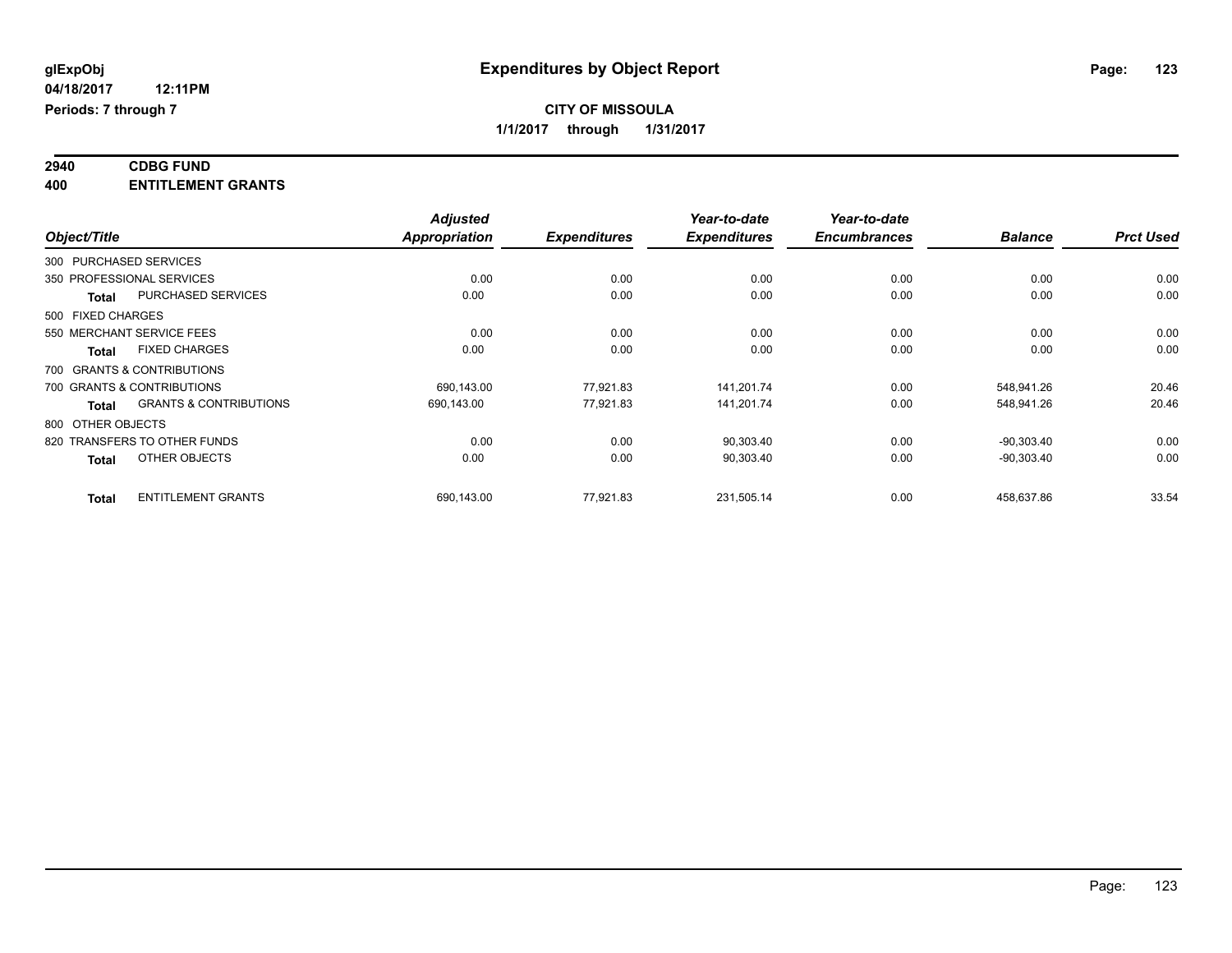**2940 CDBG FUND**

| Object/Title      |                                   | <b>Adjusted</b><br>Appropriation | <b>Expenditures</b> | Year-to-date<br><b>Expenditures</b> | Year-to-date<br><b>Encumbrances</b> | <b>Balance</b> | <b>Prct Used</b> |
|-------------------|-----------------------------------|----------------------------------|---------------------|-------------------------------------|-------------------------------------|----------------|------------------|
|                   | 300 PURCHASED SERVICES            |                                  |                     |                                     |                                     |                |                  |
|                   | 350 PROFESSIONAL SERVICES         | 0.00                             | 88.80               | 157.80                              | 0.00                                | $-157.80$      | 0.00             |
| <b>Total</b>      | PURCHASED SERVICES                | 0.00                             | 88.80               | 157.80                              | 0.00                                | $-157.80$      | 0.00             |
| 500 FIXED CHARGES |                                   |                                  |                     |                                     |                                     |                |                  |
|                   | 550 MERCHANT SERVICE FEES         | 0.00                             | 0.00                | 0.00                                | 0.00                                | 0.00           | 0.00             |
| <b>Total</b>      | <b>FIXED CHARGES</b>              | 0.00                             | 0.00                | 0.00                                | 0.00                                | 0.00           | 0.00             |
|                   | 700 GRANTS & CONTRIBUTIONS        |                                  |                     |                                     |                                     |                |                  |
|                   | 700 GRANTS & CONTRIBUTIONS        | 690,143.00                       | 77,921.83           | 141,201.74                          | 0.00                                | 548,941.26     | 20.46            |
| <b>Total</b>      | <b>GRANTS &amp; CONTRIBUTIONS</b> | 690,143.00                       | 77,921.83           | 141,201.74                          | 0.00                                | 548,941.26     | 20.46            |
| 800 OTHER OBJECTS |                                   |                                  |                     |                                     |                                     |                |                  |
|                   | 820 TRANSFERS TO OTHER FUNDS      | 0.00                             | 0.00                | 90,303.40                           | 0.00                                | $-90,303.40$   | 0.00             |
| <b>Total</b>      | OTHER OBJECTS                     | 0.00                             | 0.00                | 90,303.40                           | 0.00                                | $-90,303.40$   | 0.00             |
| <b>Total</b>      | <b>CDBG FUND</b>                  | 690,143.00                       | 78,010.63           | 231,662.94                          | 0.00                                | 458,480.06     | 33.57            |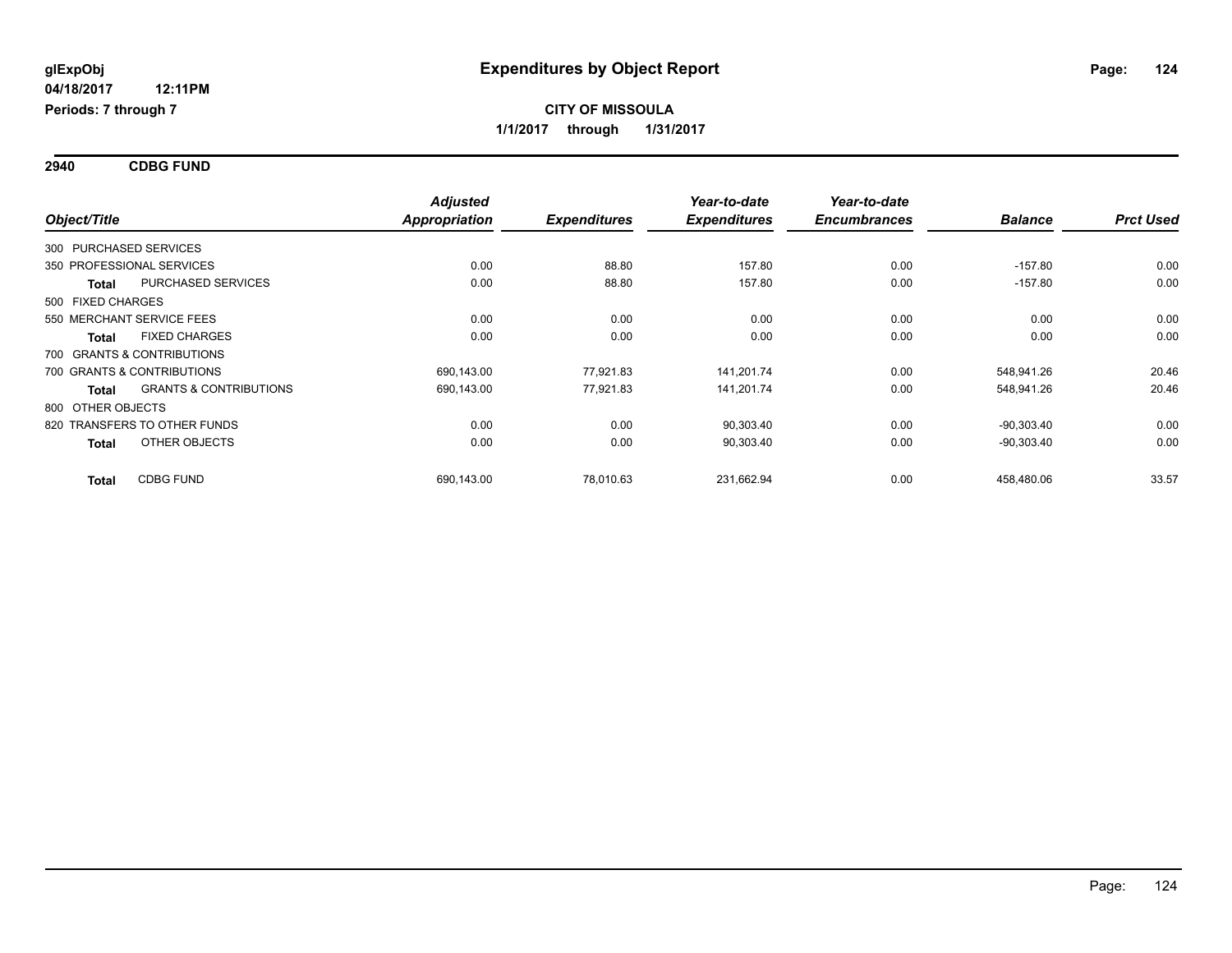# **2941 HOME FUND**<br>390 **NON-DEPART**

**390 NON-DEPARTMENTAL**

|                                    | Adjusted      |                     | Year-to-date        | Year-to-date        |                |                  |
|------------------------------------|---------------|---------------------|---------------------|---------------------|----------------|------------------|
| Object/Title                       | Appropriation | <b>Expenditures</b> | <b>Expenditures</b> | <b>Encumbrances</b> | <b>Balance</b> | <b>Prct Used</b> |
| 300 PURCHASED SERVICES             |               |                     |                     |                     |                |                  |
| 350 PROFESSIONAL SERVICES          | 0.00          | 0.00                | 15.00               | 0.00                | $-15.00$       | 0.00             |
| PURCHASED SERVICES<br><b>Total</b> | 0.00          | 0.00                | 15.00               | 0.00                | $-15.00$       | 0.00             |
| NON-DEPARTMENTAL<br><b>Total</b>   | 0.00          | 0.00                | 15.00               | 0.00                | $-15.00$       | 0.00             |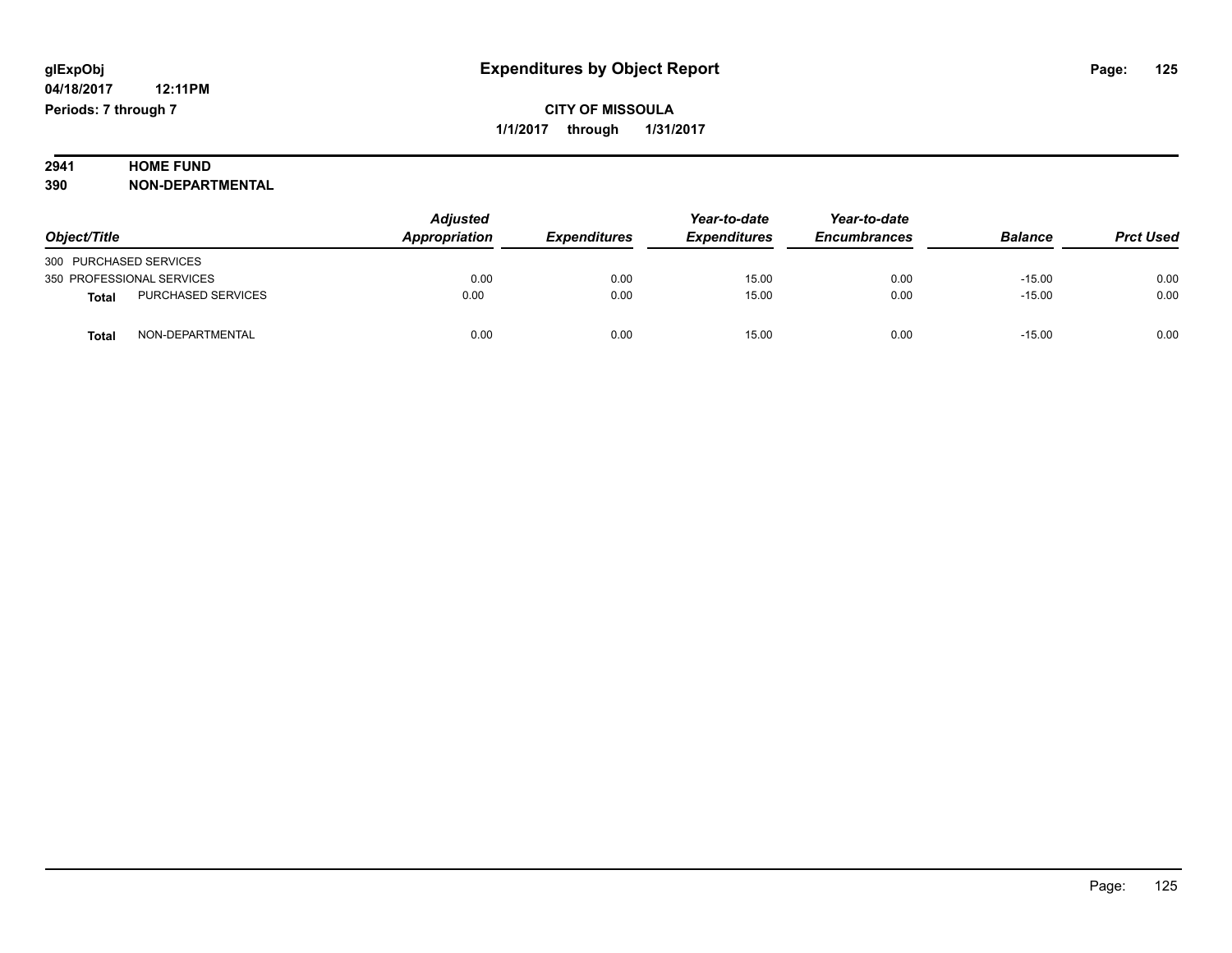# **2941 HOME FUND**

**400 ENTITLEMENT GRANTS**

|                 |                                                   | <b>Adjusted</b>      |                     | Year-to-date        | Year-to-date        |                |                  |
|-----------------|---------------------------------------------------|----------------------|---------------------|---------------------|---------------------|----------------|------------------|
| Object/Title    |                                                   | <b>Appropriation</b> | <b>Expenditures</b> | <b>Expenditures</b> | <b>Encumbrances</b> | <b>Balance</b> | <b>Prct Used</b> |
|                 | 300 PURCHASED SERVICES                            |                      |                     |                     |                     |                |                  |
|                 | 350 PROFESSIONAL SERVICES                         | 0.00                 | 0.00                | 0.00                | 0.00                | 0.00           | 0.00             |
|                 | PURCHASED SERVICES<br><b>Total</b>                | 0.00                 | 0.00                | 0.00                | 0.00                | 0.00           | 0.00             |
|                 | 500 FIXED CHARGES                                 |                      |                     |                     |                     |                |                  |
|                 | 550 MERCHANT SERVICE FEES                         | 0.00                 | 0.00                | 0.00                | 0.00                | 0.00           | 0.00             |
|                 | <b>FIXED CHARGES</b><br><b>Total</b>              | 0.00                 | 0.00                | 0.00                | 0.00                | 0.00           | 0.00             |
|                 | 700 GRANTS & CONTRIBUTIONS                        |                      |                     |                     |                     |                |                  |
|                 | 700 GRANTS & CONTRIBUTIONS                        | 495.248.00           | 2,075.00            | 8,743.55            | 0.00                | 486,504.45     | 1.77             |
|                 | <b>GRANTS &amp; CONTRIBUTIONS</b><br><b>Total</b> | 495,248.00           | 2,075.00            | 8,743.55            | 0.00                | 486,504.45     | 1.77             |
|                 | 800 OTHER OBJECTS                                 |                      |                     |                     |                     |                |                  |
|                 | 820 TRANSFERS TO OTHER FUNDS                      | 0.00                 | 0.00                | 0.00                | 0.00                | 0.00           | 0.00             |
| 845 CONTINGENCY |                                                   | 0.00                 | 0.00                | 0.00                | 0.00                | 0.00           | 0.00             |
|                 | OTHER OBJECTS<br><b>Total</b>                     | 0.00                 | 0.00                | 0.00                | 0.00                | 0.00           | 0.00             |
| <b>Total</b>    | <b>ENTITLEMENT GRANTS</b>                         | 495,248.00           | 2,075.00            | 8,743.55            | 0.00                | 486,504.45     | 1.77             |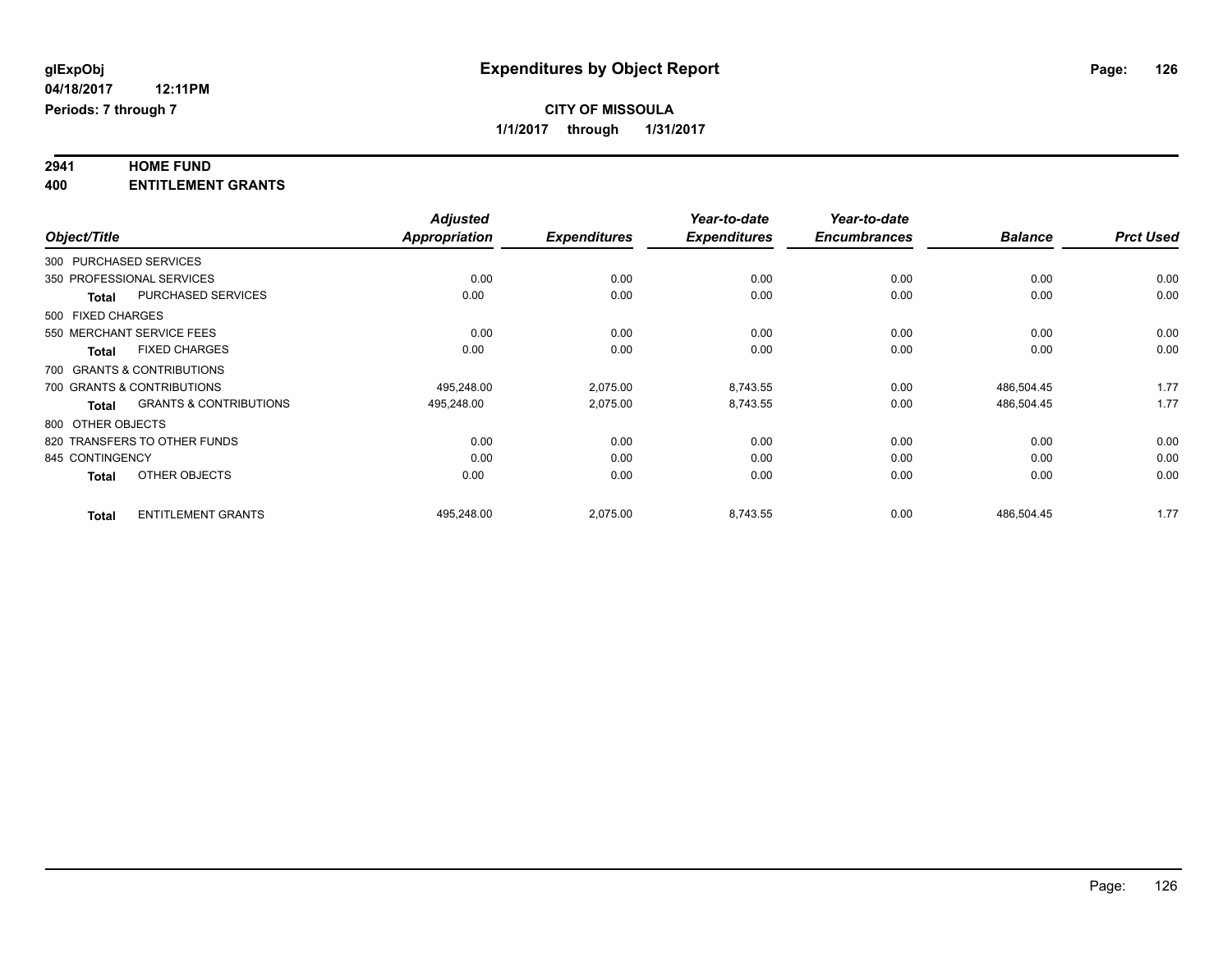**2941 HOME FUND**

|                           |                                   | <b>Adjusted</b> |                     | Year-to-date        | Year-to-date        |                |                  |
|---------------------------|-----------------------------------|-----------------|---------------------|---------------------|---------------------|----------------|------------------|
| Object/Title              |                                   | Appropriation   | <b>Expenditures</b> | <b>Expenditures</b> | <b>Encumbrances</b> | <b>Balance</b> | <b>Prct Used</b> |
| 300 PURCHASED SERVICES    |                                   |                 |                     |                     |                     |                |                  |
| 350 PROFESSIONAL SERVICES |                                   | 0.00            | 0.00                | 15.00               | 0.00                | $-15.00$       | 0.00             |
| <b>Total</b>              | <b>PURCHASED SERVICES</b>         | 0.00            | 0.00                | 15.00               | 0.00                | $-15.00$       | 0.00             |
| 500 FIXED CHARGES         |                                   |                 |                     |                     |                     |                |                  |
| 550 MERCHANT SERVICE FEES |                                   | 0.00            | 0.00                | 0.00                | 0.00                | 0.00           | 0.00             |
| <b>Total</b>              | <b>FIXED CHARGES</b>              | 0.00            | 0.00                | 0.00                | 0.00                | 0.00           | 0.00             |
|                           | 700 GRANTS & CONTRIBUTIONS        |                 |                     |                     |                     |                |                  |
|                           | 700 GRANTS & CONTRIBUTIONS        | 495,248.00      | 2,075.00            | 8,743.55            | 0.00                | 486,504.45     | 1.77             |
| <b>Total</b>              | <b>GRANTS &amp; CONTRIBUTIONS</b> | 495,248.00      | 2,075.00            | 8,743.55            | 0.00                | 486,504.45     | 1.77             |
| 800 OTHER OBJECTS         |                                   |                 |                     |                     |                     |                |                  |
|                           | 820 TRANSFERS TO OTHER FUNDS      | 0.00            | 0.00                | 0.00                | 0.00                | 0.00           | 0.00             |
| 845 CONTINGENCY           |                                   | 0.00            | 0.00                | 0.00                | 0.00                | 0.00           | 0.00             |
| <b>Total</b>              | OTHER OBJECTS                     | 0.00            | 0.00                | 0.00                | 0.00                | 0.00           | 0.00             |
| <b>Total</b>              | <b>HOME FUND</b>                  | 495,248.00      | 2,075.00            | 8,758.55            | 0.00                | 486,489.45     | 1.77             |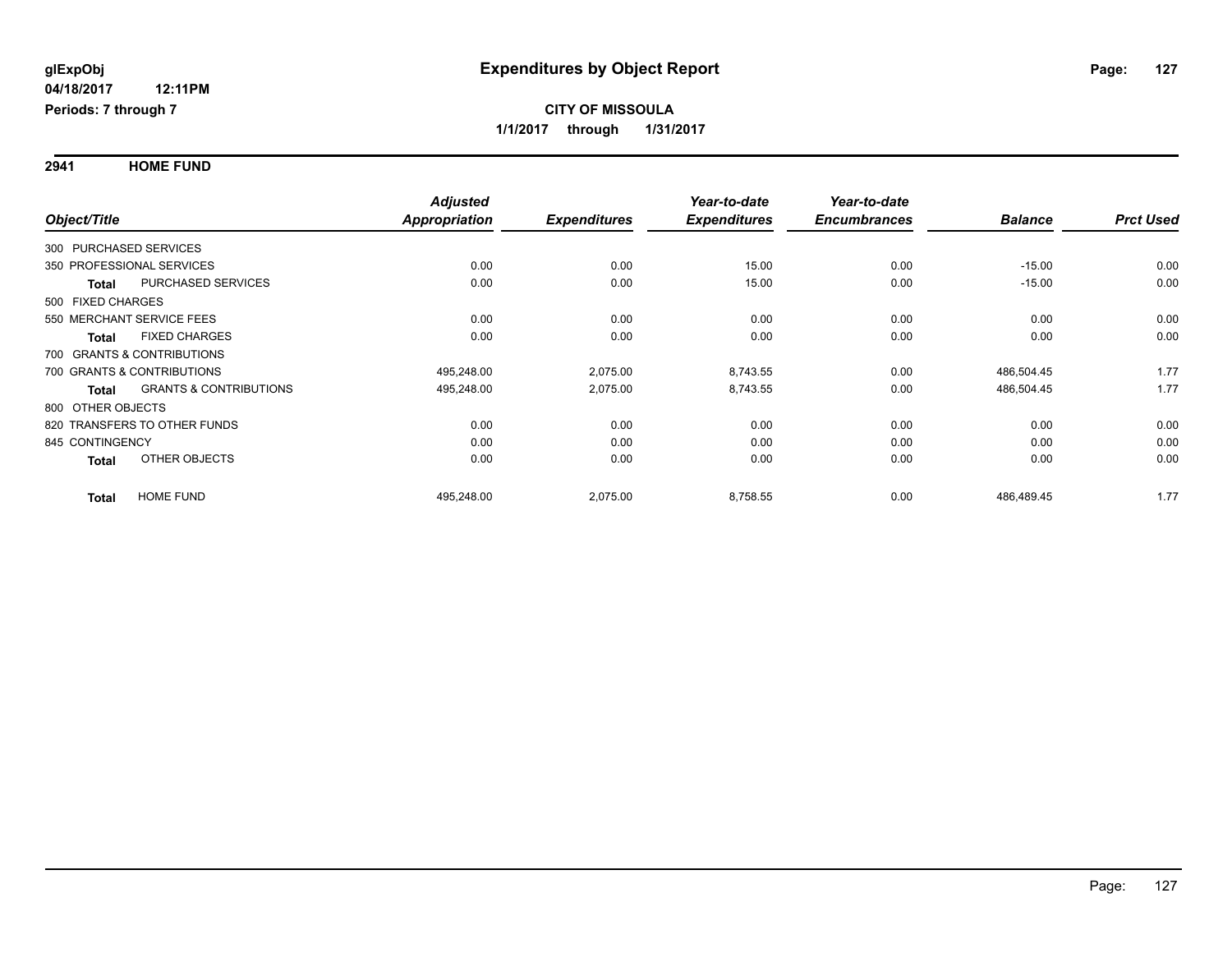**2943 CITY HOME PROGRAM INCOME**

**400 ENTITLEMENT GRANTS**

|                                                   | <b>Adjusted</b> |                            | Year-to-date        | Year-to-date        |                |                  |
|---------------------------------------------------|-----------------|----------------------------|---------------------|---------------------|----------------|------------------|
| Object/Title                                      | Appropriation   | <i><b>Expenditures</b></i> | <b>Expenditures</b> | <b>Encumbrances</b> | <b>Balance</b> | <b>Prct Used</b> |
| 300 PURCHASED SERVICES                            |                 |                            |                     |                     |                |                  |
| 350 PROFESSIONAL SERVICES                         | 25,000.00       | 0.00                       | 0.00                | 0.00                | 25.000.00      | 0.00             |
| <b>PURCHASED SERVICES</b><br><b>Total</b>         | 25,000.00       | 0.00                       | 0.00                | 0.00                | 25,000.00      | 0.00             |
| 700 GRANTS & CONTRIBUTIONS                        |                 |                            |                     |                     |                |                  |
| 700 GRANTS & CONTRIBUTIONS                        | 0.00            | 0.00                       | 0.00                | 0.00                | 0.00           | 0.00             |
| <b>GRANTS &amp; CONTRIBUTIONS</b><br><b>Total</b> | 0.00            | 0.00                       | 0.00                | 0.00                | 0.00           | 0.00             |
| <b>ENTITLEMENT GRANTS</b><br><b>Total</b>         | 25,000.00       | 0.00                       | 0.00                | 0.00                | 25.000.00      | 0.00             |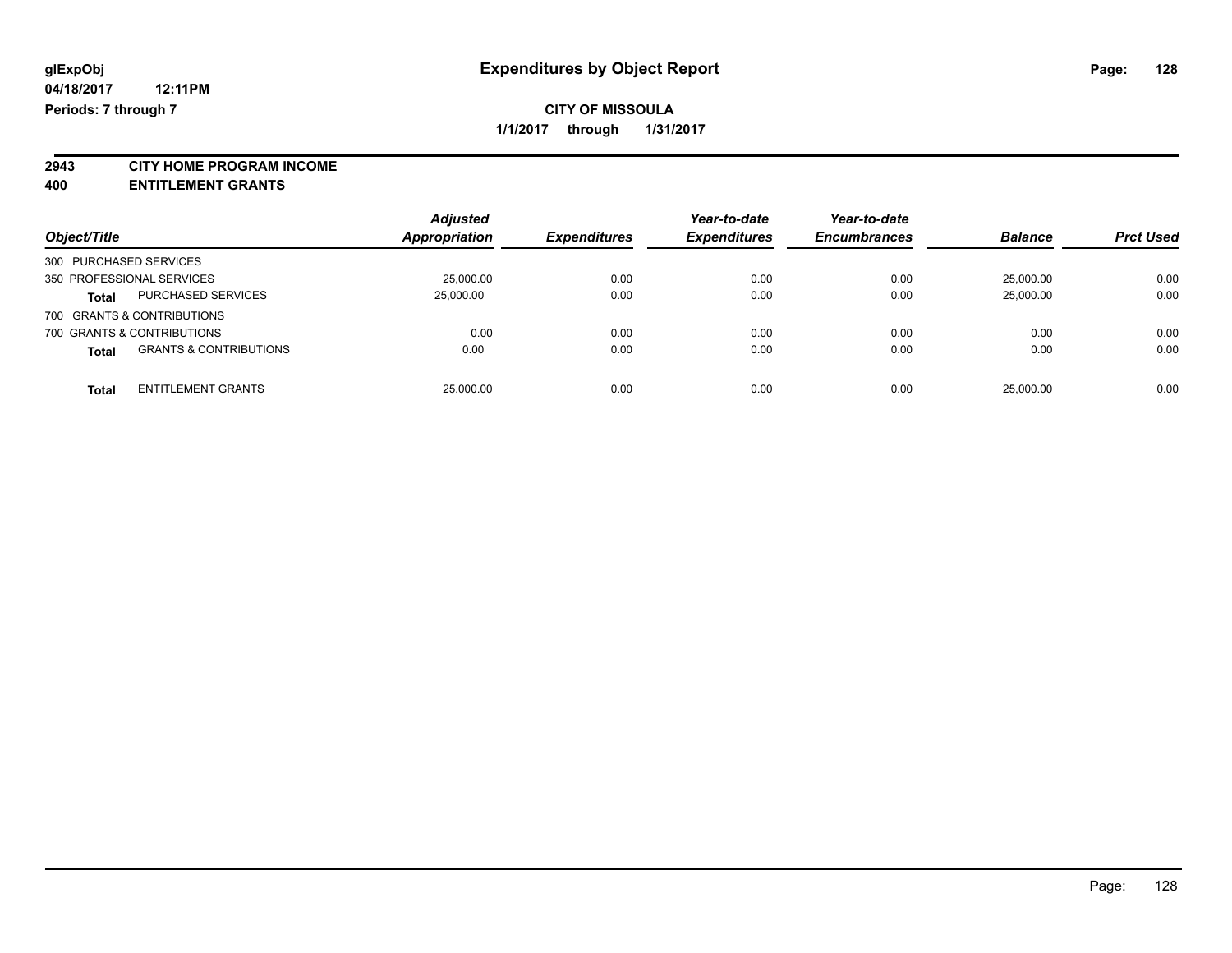#### **2943 CITY HOME PROGRAM INCOME**

| Object/Title                                      | <b>Adjusted</b><br>Appropriation | <b>Expenditures</b> | Year-to-date<br><b>Expenditures</b> | Year-to-date<br><b>Encumbrances</b> | <b>Balance</b> | <b>Prct Used</b> |
|---------------------------------------------------|----------------------------------|---------------------|-------------------------------------|-------------------------------------|----------------|------------------|
| 300 PURCHASED SERVICES                            |                                  |                     |                                     |                                     |                |                  |
| 350 PROFESSIONAL SERVICES                         | 25,000.00                        | 0.00                | 0.00                                | 0.00                                | 25,000.00      | 0.00             |
| PURCHASED SERVICES<br><b>Total</b>                | 25,000.00                        | 0.00                | 0.00                                | 0.00                                | 25,000.00      | 0.00             |
| 700 GRANTS & CONTRIBUTIONS                        |                                  |                     |                                     |                                     |                |                  |
| 700 GRANTS & CONTRIBUTIONS                        | 0.00                             | 0.00                | 0.00                                | 0.00                                | 0.00           | 0.00             |
| <b>GRANTS &amp; CONTRIBUTIONS</b><br><b>Total</b> | 0.00                             | 0.00                | 0.00                                | 0.00                                | 0.00           | 0.00             |
| CITY HOME PROGRAM INCOME<br><b>Total</b>          | 25,000.00                        | 0.00                | 0.00                                | 0.00                                | 25,000.00      | 0.00             |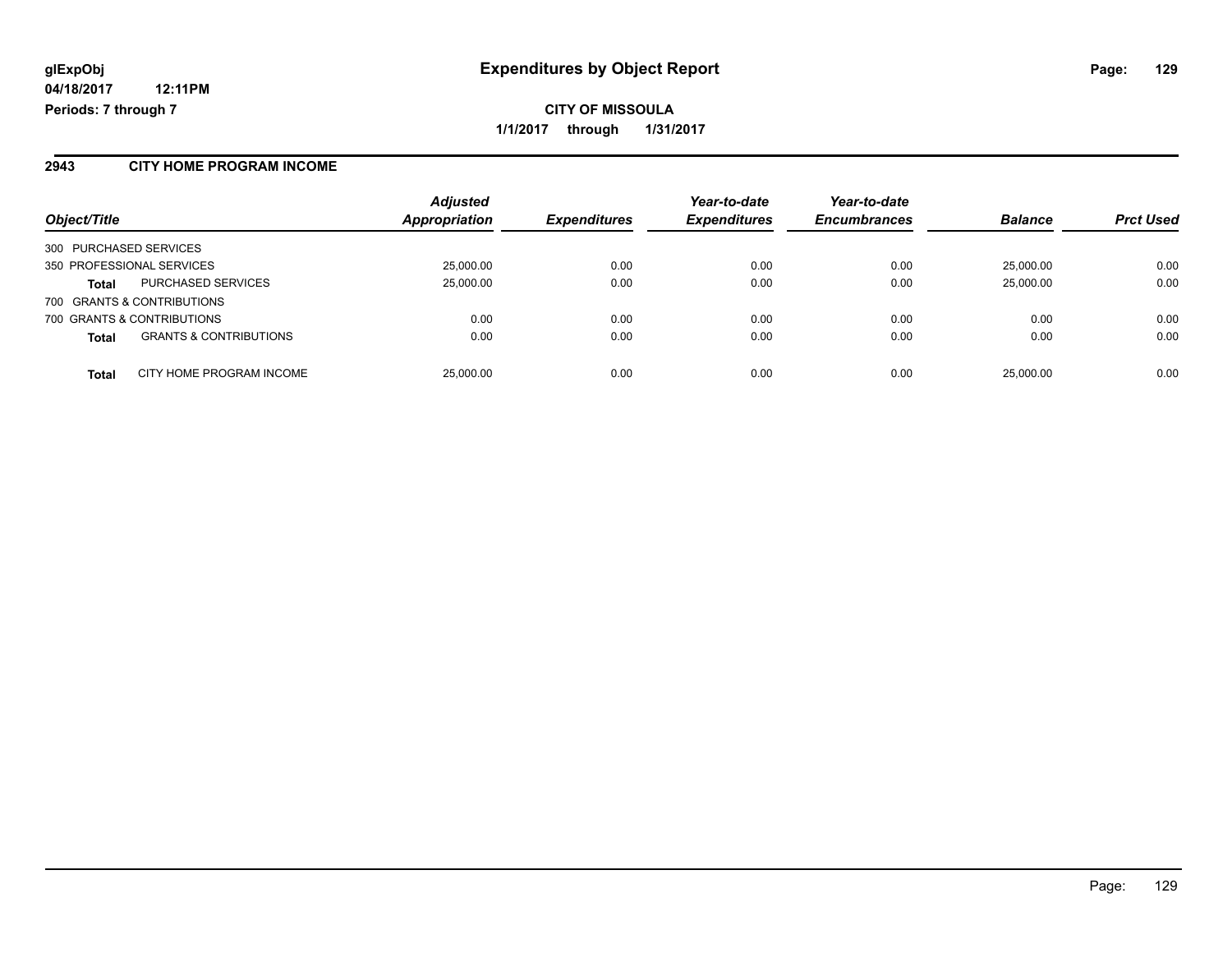# **2955 TRANSPORTATION**

**250 DEVELOPMENT SERVICES**

|                                                   | <b>Adjusted</b>      |                     | Year-to-date        | Year-to-date        |                |                  |
|---------------------------------------------------|----------------------|---------------------|---------------------|---------------------|----------------|------------------|
| Object/Title                                      | <b>Appropriation</b> | <b>Expenditures</b> | <b>Expenditures</b> | <b>Encumbrances</b> | <b>Balance</b> | <b>Prct Used</b> |
| 100 PERSONAL SERVICES                             |                      |                     |                     |                     |                |                  |
| 110 SALARIES AND WAGES                            | 460,993.00           | 30,800.46           | 227,786.95          | 0.00                | 233,206.05     | 49.41            |
| 120 OVERTIME/TERMINATION                          | 0.00                 | 0.00                | 969.58              | 0.00                | $-969.58$      | 0.00             |
| 140 EMPLOYER CONTRIBUTIONS                        | 165,390.00           | 11,685.98           | 86,988.62           | 0.00                | 78,401.38      | 52.60            |
| 141 STATE RETIREMENT CONTRIBUTIONS                | 0.00                 | 30.80               | 227.79              | 0.00                | $-227.79$      | 0.00             |
| PERSONAL SERVICES<br>Total                        | 626,383.00           | 42,517.24           | 315,972.94          | 0.00                | 310,410.06     | 50.44            |
| 200 SUPPLIES                                      |                      |                     |                     |                     |                |                  |
| 210 OFFICE SUPPLIES                               | 8,000.00             | 544.61              | 1,714.00            | 0.00                | 6,286.00       | 21.43            |
| 220 OPERATING SUPPLIES                            | 36,300.00            | 291.40              | 19,878.82           | 0.00                | 16,421.18      | 54.76            |
| 230 REPAIR/MAINTENANCE                            | 0.00                 | 0.00                | 0.00                | 0.00                | 0.00           | 0.00             |
| 231 GASOLINE                                      | 0.00                 | 0.00                | 0.00                | 0.00                | 0.00           | 0.00             |
| 240 OTHER SUPPLIES                                | 360.00               | 0.00                | 0.00                | 0.00                | 360.00         | 0.00             |
| <b>SUPPLIES</b><br>Total                          | 44,660.00            | 836.01              | 21,592.82           | 0.00                | 23,067.18      | 48.35            |
| 300 PURCHASED SERVICES                            |                      |                     |                     |                     |                |                  |
| 310 COMMUNICATIONS                                | 1,700.00             | 186.43              | 1,258.81            | 0.00                | 441.19         | 74.05            |
| 320 PRINTING & DUPLICATING                        | 10,125.00            | 108.43              | 3,991.54            | 0.00                | 6,133.46       | 39.42            |
| 330 PUBLICITY, SUBSCRIPTIONS & DUES               | 28,395.00            | 492.94              | 18,903.51           | 0.00                | 9,491.49       | 66.57            |
| 344 TELEPHONE SERVICE                             | 579.00               | 9.75                | 118.69              | 0.00                | 460.31         | 20.50            |
| 350 PROFESSIONAL SERVICES                         | 68,211.00            | 10,290.00           | 24,705.70           | 0.00                | 43,505.30      | 36.22            |
| 360 REPAIR & MAINTENANCE                          | 8,900.00             | 167.40              | 683.97              | 0.00                | 8,216.03       | 7.69             |
| 370 TRAVEL                                        | 13,200.00            | 16.10               | 3,361.93            | 0.00                | 9,838.07       | 25.47            |
| 380 TRAINING                                      | 11,300.00            | 55.00               | 2,914.82            | 0.00                | 8,385.18       | 25.79            |
| 390 OTHER PURCHASED SERVICES                      | 24,500.00            | 6,437.38            | 15,610.90           | 0.00                | 8,889.10       | 63.72            |
| PURCHASED SERVICES<br><b>Total</b>                | 166,910.00           | 17,763.43           | 71,549.87           | 0.00                | 95,360.13      | 42.87            |
| 500 FIXED CHARGES                                 |                      |                     |                     |                     |                |                  |
| 500 FIXED CHARGES                                 | 38,592.00            | 0.00                | 13,409.33           | 0.00                | 25,182.67      | 34.75            |
| 550 MERCHANT SERVICE FEES                         | 0.00                 | 0.00                | 0.00                | 0.00                | 0.00           | 0.00             |
| <b>FIXED CHARGES</b><br><b>Total</b>              | 38,592.00            | 0.00                | 13,409.33           | 0.00                | 25,182.67      | 34.75            |
| 700 GRANTS & CONTRIBUTIONS                        |                      |                     |                     |                     |                |                  |
| 700 GRANTS & CONTRIBUTIONS                        | 146,728.00           | 0.00                | 32,495.00           | 0.00                | 114,233.00     | 22.15            |
| <b>GRANTS &amp; CONTRIBUTIONS</b><br><b>Total</b> | 146,728.00           | 0.00                | 32,495.00           | 0.00                | 114,233.00     | 22.15            |
| 800 OTHER OBJECTS                                 |                      |                     |                     |                     |                |                  |
| 820 TRANSFERS TO OTHER FUNDS                      | 0.00                 | 0.00                | 0.00                | 0.00                | 0.00           | 0.00             |
|                                                   |                      |                     |                     |                     |                |                  |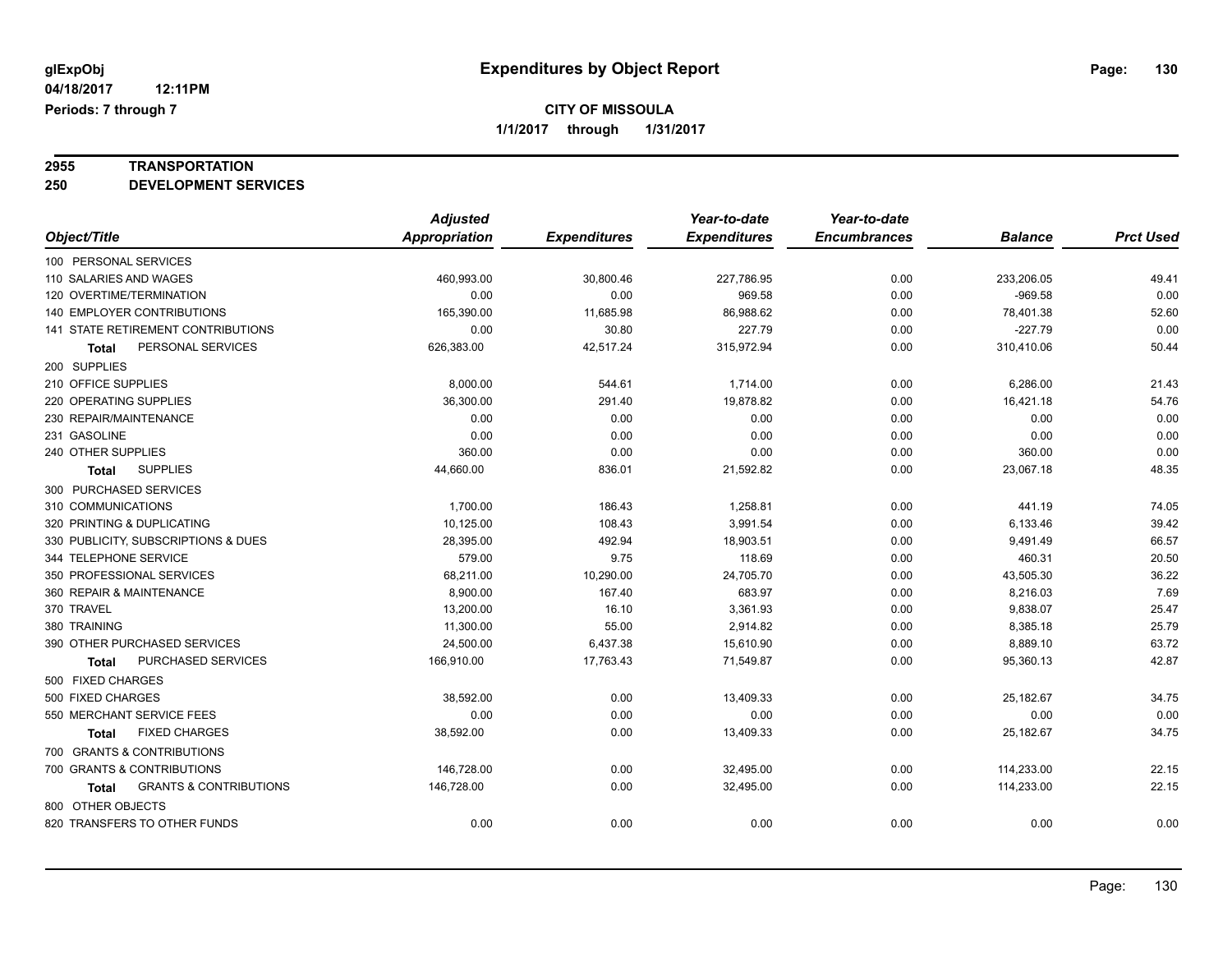# **2955 TRANSPORTATION**

**250 DEVELOPMENT SERVICES**

|                    |                             | Adjusted      |                     | Year-to-date        | Year-to-date        |                |                  |
|--------------------|-----------------------------|---------------|---------------------|---------------------|---------------------|----------------|------------------|
| Object/Title       |                             | Appropriation | <b>Expenditures</b> | <b>Expenditures</b> | <b>Encumbrances</b> | <b>Balance</b> | <b>Prct Used</b> |
| 845 CONTINGENCY    |                             | 207,937.00    | 0.00                | 0.00                | 0.00                | 207,937.00     | 0.00             |
| Total              | OTHER OBJECTS               | 207.937.00    | 0.00                | 0.00                | 0.00                | 207,937.00     | 0.00             |
| 900 CAPITAL OUTLAY |                             |               |                     |                     |                     |                |                  |
|                    | 940 MACHINERY & EQUIPMENT   | 0.00          | 0.00                | 0.00                | 0.00                | 0.00           | 0.00             |
| <b>Total</b>       | <b>CAPITAL OUTLAY</b>       | 0.00          | 0.00                | 0.00                | 0.00                | 0.00           | 0.00             |
| <b>Total</b>       | <b>DEVELOPMENT SERVICES</b> | 1.231.210.00  | 61.116.68           | 455.019.96          | 0.00                | 776.190.04     | 36.96            |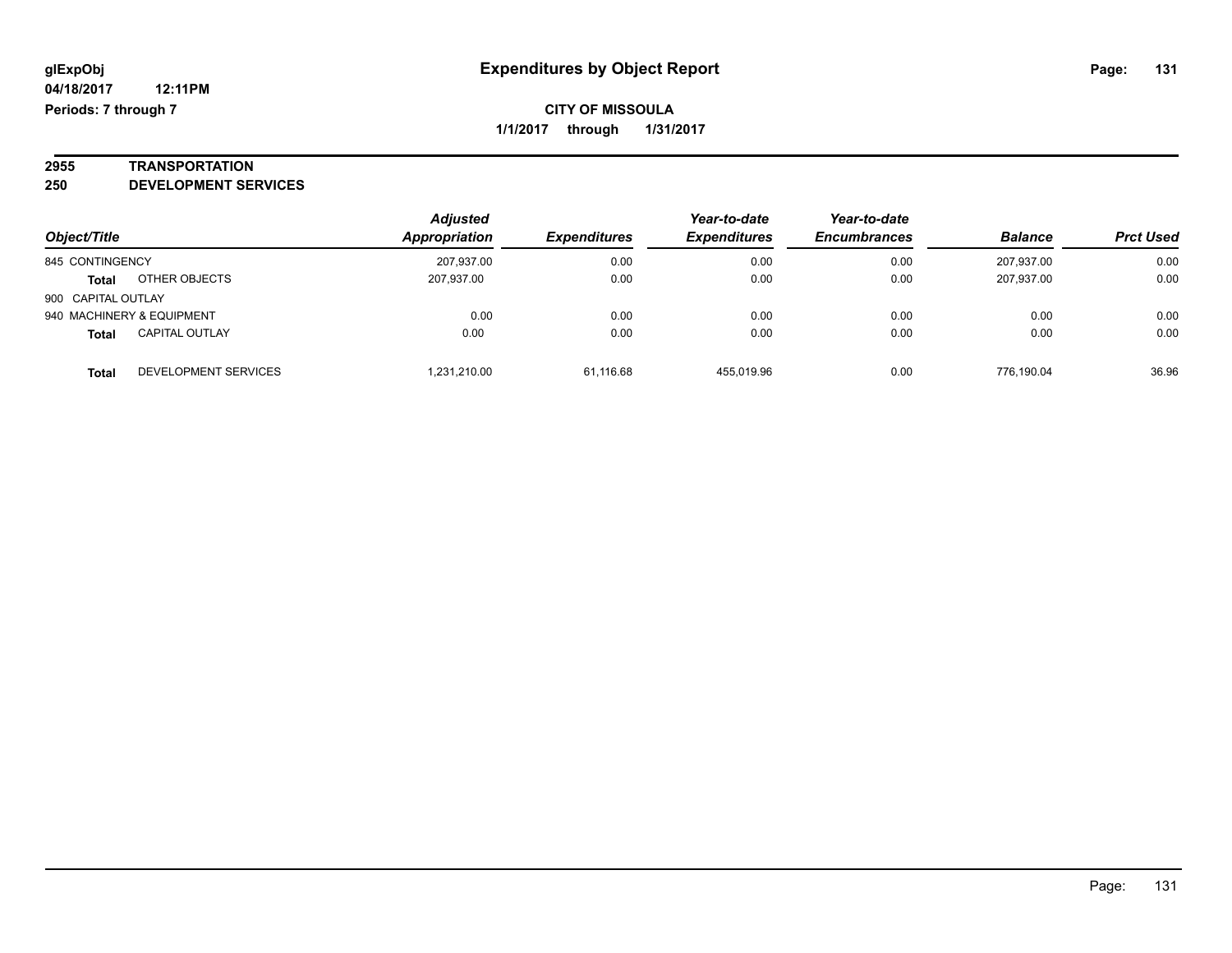#### **2955 TRANSPORTATION**

|                                            | <b>Adjusted</b> |                     | Year-to-date        | Year-to-date        |                |                  |
|--------------------------------------------|-----------------|---------------------|---------------------|---------------------|----------------|------------------|
| Object/Title                               | Appropriation   | <b>Expenditures</b> | <b>Expenditures</b> | <b>Encumbrances</b> | <b>Balance</b> | <b>Prct Used</b> |
| 100 PERSONAL SERVICES                      |                 |                     |                     |                     |                |                  |
| 110 SALARIES AND WAGES                     | 460,993.00      | 30,800.46           | 227,786.95          | 0.00                | 233,206.05     | 49.41            |
| 120 OVERTIME/TERMINATION                   | 0.00            | 0.00                | 969.58              | 0.00                | $-969.58$      | 0.00             |
| <b>140 EMPLOYER CONTRIBUTIONS</b>          | 165,390.00      | 11,685.98           | 86,988.62           | 0.00                | 78,401.38      | 52.60            |
| <b>141 STATE RETIREMENT CONTRIBUTIONS</b>  | 0.00            | 30.80               | 227.79              | 0.00                | $-227.79$      | 0.00             |
| PERSONAL SERVICES<br>Total                 | 626,383.00      | 42,517.24           | 315,972.94          | 0.00                | 310,410.06     | 50.44            |
| 200 SUPPLIES                               |                 |                     |                     |                     |                |                  |
| 210 OFFICE SUPPLIES                        | 8,000.00        | 544.61              | 1,714.00            | 0.00                | 6,286.00       | 21.43            |
| 220 OPERATING SUPPLIES                     | 36,300.00       | 291.40              | 19,878.82           | 0.00                | 16,421.18      | 54.76            |
| 230 REPAIR/MAINTENANCE                     | 0.00            | 0.00                | 0.00                | 0.00                | 0.00           | 0.00             |
| 231 GASOLINE                               | 0.00            | 0.00                | 0.00                | 0.00                | 0.00           | 0.00             |
| 240 OTHER SUPPLIES                         | 360.00          | 0.00                | 0.00                | 0.00                | 360.00         | 0.00             |
| <b>SUPPLIES</b><br><b>Total</b>            | 44,660.00       | 836.01              | 21,592.82           | 0.00                | 23,067.18      | 48.35            |
| 300 PURCHASED SERVICES                     |                 |                     |                     |                     |                |                  |
| 310 COMMUNICATIONS                         | 1,700.00        | 186.43              | 1,258.81            | 0.00                | 441.19         | 74.05            |
| 320 PRINTING & DUPLICATING                 | 10,125.00       | 108.43              | 3,991.54            | 0.00                | 6,133.46       | 39.42            |
| 330 PUBLICITY, SUBSCRIPTIONS & DUES        | 28,395.00       | 492.94              | 18,903.51           | 0.00                | 9,491.49       | 66.57            |
| 344 TELEPHONE SERVICE                      | 579.00          | 9.75                | 118.69              | 0.00                | 460.31         | 20.50            |
| 350 PROFESSIONAL SERVICES                  | 68,211.00       | 10,290.00           | 24,705.70           | 0.00                | 43,505.30      | 36.22            |
| 360 REPAIR & MAINTENANCE                   | 8,900.00        | 167.40              | 683.97              | 0.00                | 8,216.03       | 7.69             |
| 370 TRAVEL                                 | 13,200.00       | 16.10               | 3,361.93            | 0.00                | 9,838.07       | 25.47            |
| 380 TRAINING                               | 11,300.00       | 55.00               | 2,914.82            | 0.00                | 8,385.18       | 25.79            |
| 390 OTHER PURCHASED SERVICES               | 24,500.00       | 6,437.38            | 15,610.90           | 0.00                | 8,889.10       | 63.72            |
| PURCHASED SERVICES<br>Total                | 166,910.00      | 17,763.43           | 71,549.87           | 0.00                | 95,360.13      | 42.87            |
| 500 FIXED CHARGES                          |                 |                     |                     |                     |                |                  |
| 500 FIXED CHARGES                          | 38,592.00       | 0.00                | 13,409.33           | 0.00                | 25,182.67      | 34.75            |
| 550 MERCHANT SERVICE FEES                  | 0.00            | 0.00                | 0.00                | 0.00                | 0.00           | 0.00             |
| <b>FIXED CHARGES</b><br>Total              | 38,592.00       | 0.00                | 13,409.33           | 0.00                | 25,182.67      | 34.75            |
| 700 GRANTS & CONTRIBUTIONS                 |                 |                     |                     |                     |                |                  |
| 700 GRANTS & CONTRIBUTIONS                 | 146,728.00      | 0.00                | 32,495.00           | 0.00                | 114,233.00     | 22.15            |
| <b>GRANTS &amp; CONTRIBUTIONS</b><br>Total | 146,728.00      | 0.00                | 32,495.00           | 0.00                | 114,233.00     | 22.15            |
| 800 OTHER OBJECTS                          |                 |                     |                     |                     |                |                  |
| 820 TRANSFERS TO OTHER FUNDS               | 0.00            | 0.00                | 0.00                | 0.00                | 0.00           | 0.00             |
| 845 CONTINGENCY                            | 207,937.00      | 0.00                | 0.00                | 0.00                | 207,937.00     | 0.00             |
|                                            |                 |                     |                     |                     |                |                  |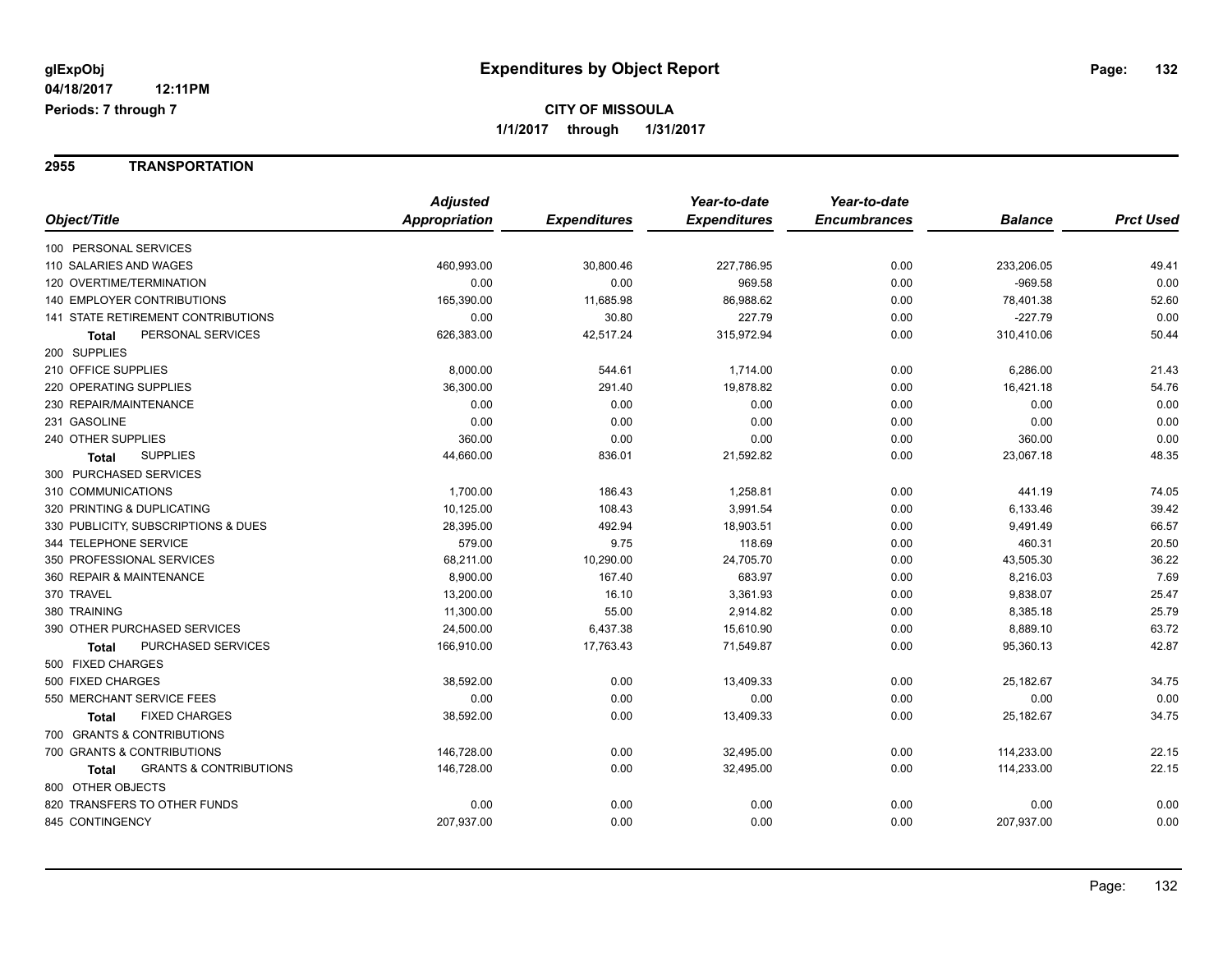**CITY OF MISSOULA 1/1/2017 through 1/31/2017**

#### **2955 TRANSPORTATION**

| Object/Title                          | <b>Adjusted</b><br>Appropriation | <i><b>Expenditures</b></i> | Year-to-date<br><b>Expenditures</b> | Year-to-date<br><b>Encumbrances</b> | <b>Balance</b> | <b>Prct Used</b> |
|---------------------------------------|----------------------------------|----------------------------|-------------------------------------|-------------------------------------|----------------|------------------|
| OTHER OBJECTS<br><b>Total</b>         | 207,937.00                       | 0.00                       | 0.00                                | 0.00                                | 207.937.00     | 0.00             |
| 900 CAPITAL OUTLAY                    |                                  |                            |                                     |                                     |                |                  |
| 940 MACHINERY & EQUIPMENT             | 0.00                             | 0.00                       | 0.00                                | 0.00                                | 0.00           | 0.00             |
| <b>CAPITAL OUTLAY</b><br><b>Total</b> | 0.00                             | 0.00                       | 0.00                                | 0.00                                | 0.00           | 0.00             |
| TRANSPORTATION<br>Total               | 1.231.210.00                     | 61,116.68                  | 455.019.96                          | 0.00                                | 776.190.04     | 36.96            |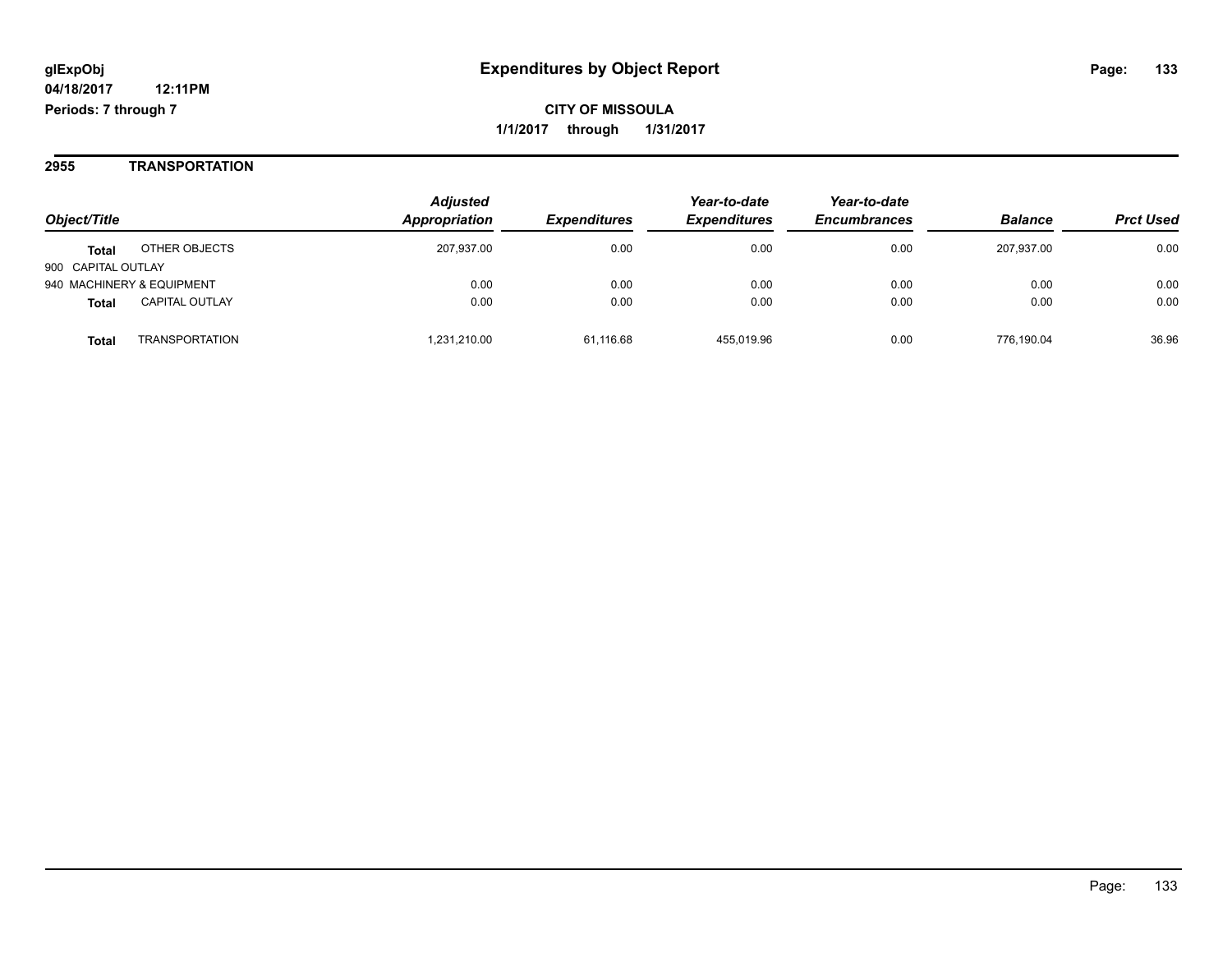# **2987 FEDERAL TRANSPORTATION FUND**

**370 PARKS & RECREATION**

|                                               | <b>Adjusted</b> |                     | Year-to-date        | Year-to-date        |                |                  |
|-----------------------------------------------|-----------------|---------------------|---------------------|---------------------|----------------|------------------|
| Object/Title                                  | Appropriation   | <b>Expenditures</b> | <b>Expenditures</b> | <b>Encumbrances</b> | <b>Balance</b> | <b>Prct Used</b> |
| 100 PERSONAL SERVICES                         |                 |                     |                     |                     |                |                  |
| 110 SALARIES AND WAGES                        | 0.00            | 0.00                | 0.00                | 0.00                | 0.00           | 0.00             |
| 140 EMPLOYER CONTRIBUTIONS                    | 0.00            | 0.00                | 0.48                | 0.00                | $-0.48$        | 0.00             |
| PERSONAL SERVICES<br><b>Total</b>             | 0.00            | 0.00                | 0.48                | 0.00                | $-0.48$        | 0.00             |
| 500 FIXED CHARGES                             |                 |                     |                     |                     |                |                  |
| 550 MERCHANT SERVICE FEES                     | 0.00            | 0.00                | 0.00                | 0.00                | 0.00           | 0.00             |
| <b>FIXED CHARGES</b><br><b>Total</b>          | 0.00            | 0.00                | 0.00                | 0.00                | 0.00           | 0.00             |
| <b>PARKS &amp; RECREATION</b><br><b>Total</b> | 0.00            | 0.00                | 0.48                | 0.00                | $-0.48$        | 0.00             |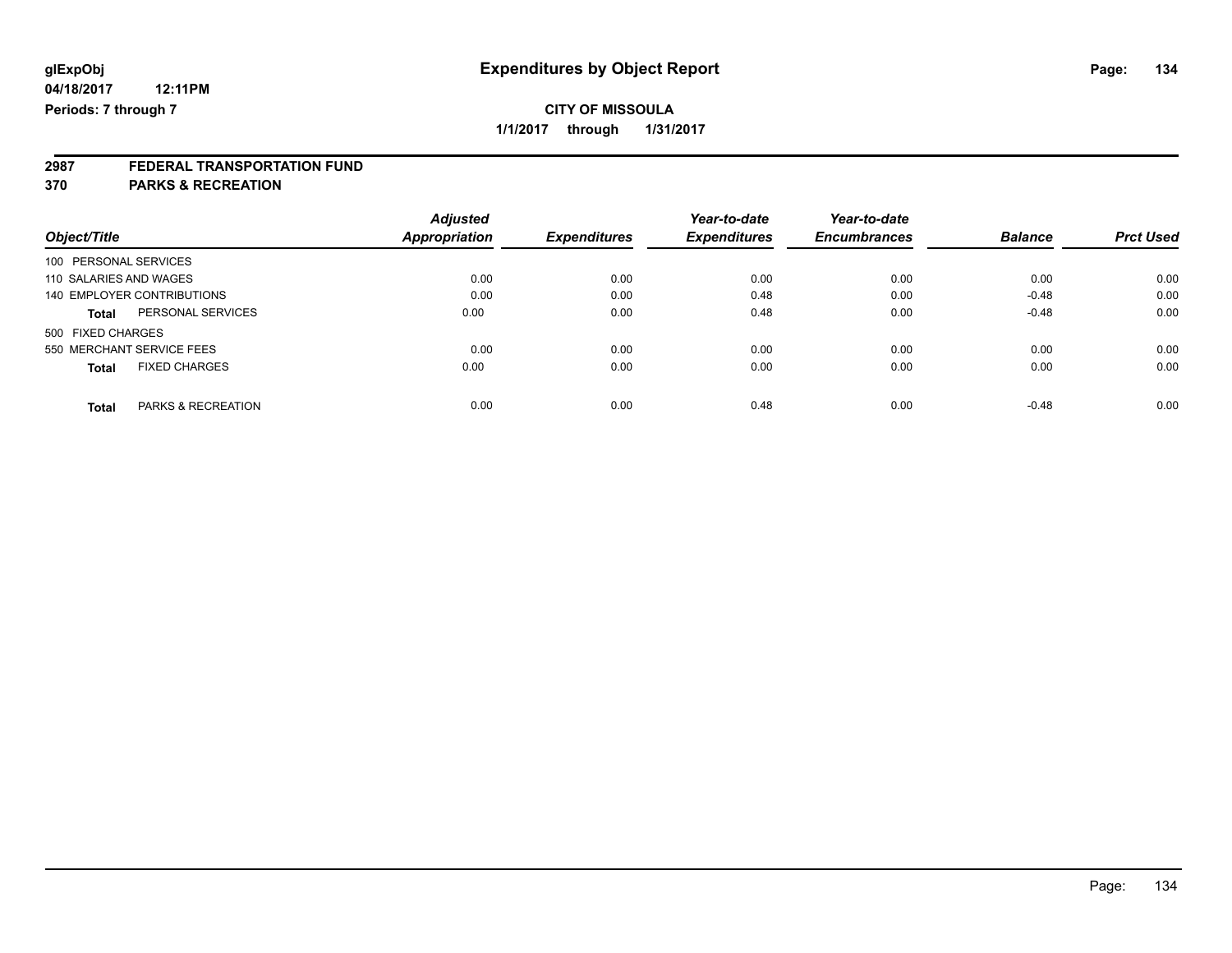# **2987 FEDERAL TRANSPORTATION FUND**

**390 NON-DEPARTMENTAL**

|                                      | <b>Adjusted</b>      |                     | Year-to-date        | Year-to-date        |                |                  |
|--------------------------------------|----------------------|---------------------|---------------------|---------------------|----------------|------------------|
| Object/Title                         | <b>Appropriation</b> | <b>Expenditures</b> | <b>Expenditures</b> | <b>Encumbrances</b> | <b>Balance</b> | <b>Prct Used</b> |
| 100 PERSONAL SERVICES                |                      |                     |                     |                     |                |                  |
| 110 SALARIES AND WAGES               | 0.00                 | 0.00                | 0.00                | 0.00                | 0.00           | 0.00             |
| 120 OVERTIME/TERMINATION             | 0.00                 | 0.00                | 0.00                | 0.00                | 0.00           | 0.00             |
| <b>140 EMPLOYER CONTRIBUTIONS</b>    | 0.00                 | 0.00                | 0.00                | 0.00                | 0.00           | 0.00             |
| PERSONAL SERVICES<br>Total           | 0.00                 | 0.00                | 0.00                | 0.00                | 0.00           | 0.00             |
| 500 FIXED CHARGES                    |                      |                     |                     |                     |                |                  |
| 550 MERCHANT SERVICE FEES            | 0.00                 | 0.00                | 0.00                | 0.00                | 0.00           | 0.00             |
| <b>FIXED CHARGES</b><br><b>Total</b> | 0.00                 | 0.00                | 0.00                | 0.00                | 0.00           | 0.00             |
| 800 OTHER OBJECTS                    |                      |                     |                     |                     |                |                  |
| 820 TRANSFERS TO OTHER FUNDS         | 0.00                 | 0.00                | 0.00                | 0.00                | 0.00           | 0.00             |
| OTHER OBJECTS<br><b>Total</b>        | 0.00                 | 0.00                | 0.00                | 0.00                | 0.00           | 0.00             |
| 900 CAPITAL OUTLAY                   |                      |                     |                     |                     |                |                  |
| 930 IMPROVEMENTS                     | 371,738.00           | 35,581.66           | 97,360.54           | 0.00                | 274,377.46     | 26.19            |
| CAPITAL OUTLAY<br><b>Total</b>       | 371,738.00           | 35,581.66           | 97,360.54           | 0.00                | 274,377.46     | 26.19            |
| NON-DEPARTMENTAL<br><b>Total</b>     | 371,738.00           | 35,581.66           | 97,360.54           | 0.00                | 274,377.46     | 26.19            |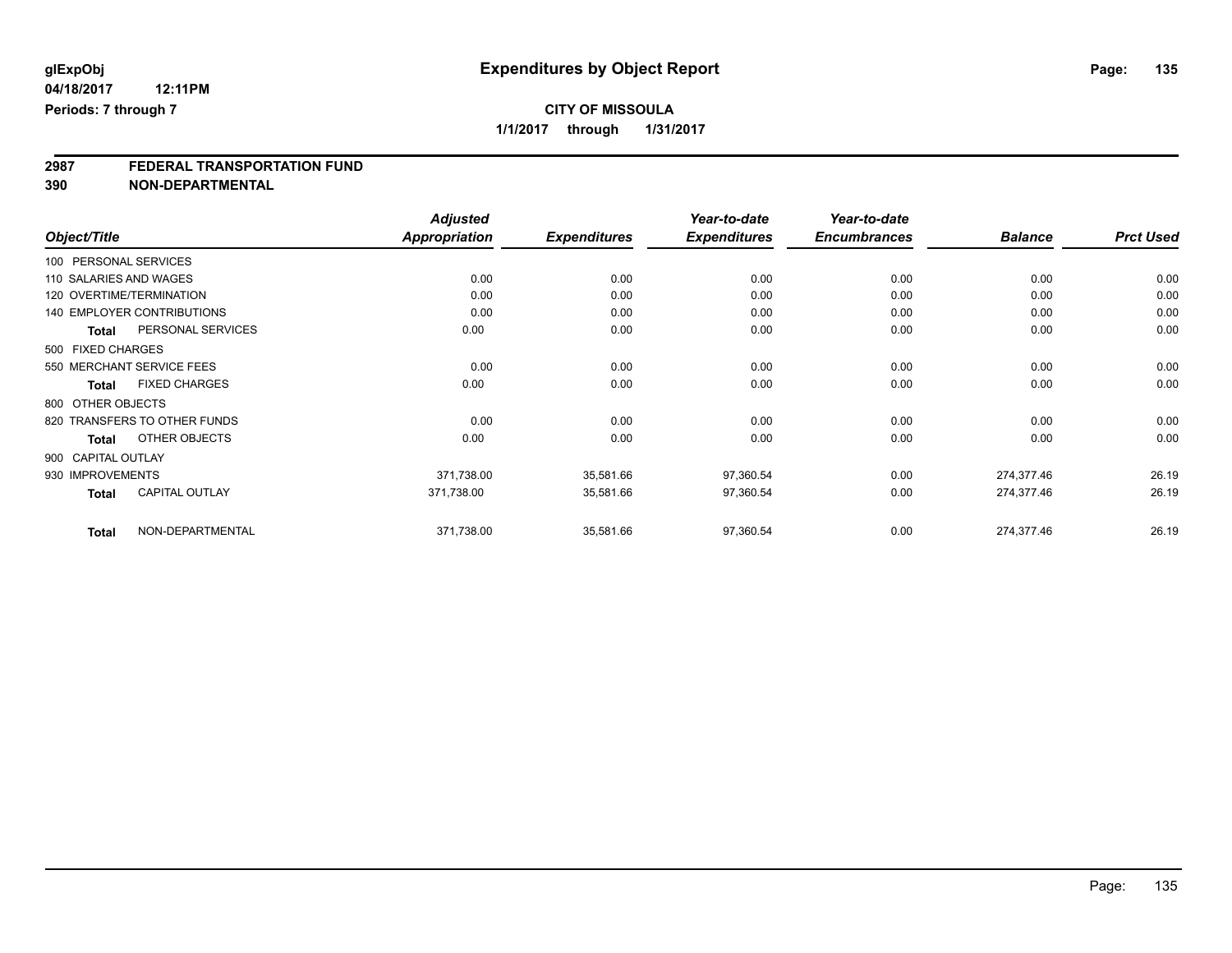### **2987 FEDERAL TRANSPORTATION FUND**

| Object/Title       |                                   | <b>Adjusted</b><br>Appropriation | <b>Expenditures</b> | Year-to-date<br><b>Expenditures</b> | Year-to-date<br><b>Encumbrances</b> | <b>Balance</b> | <b>Prct Used</b> |
|--------------------|-----------------------------------|----------------------------------|---------------------|-------------------------------------|-------------------------------------|----------------|------------------|
|                    | 100 PERSONAL SERVICES             |                                  |                     |                                     |                                     |                |                  |
|                    | 110 SALARIES AND WAGES            | 0.00                             | 0.00                | 0.00                                | 0.00                                | 0.00           | 0.00             |
|                    | 120 OVERTIME/TERMINATION          | 0.00                             | 0.00                | 0.00                                | 0.00                                | 0.00           | 0.00             |
|                    | <b>140 EMPLOYER CONTRIBUTIONS</b> | 0.00                             | 0.00                | 0.48                                | 0.00                                | $-0.48$        | 0.00             |
| <b>Total</b>       | PERSONAL SERVICES                 | 0.00                             | 0.00                | 0.48                                | 0.00                                | $-0.48$        | 0.00             |
| 500 FIXED CHARGES  |                                   |                                  |                     |                                     |                                     |                |                  |
|                    | 550 MERCHANT SERVICE FEES         | 0.00                             | 0.00                | 0.00                                | 0.00                                | 0.00           | 0.00             |
| <b>Total</b>       | <b>FIXED CHARGES</b>              | 0.00                             | 0.00                | 0.00                                | 0.00                                | 0.00           | 0.00             |
| 800 OTHER OBJECTS  |                                   |                                  |                     |                                     |                                     |                |                  |
|                    | 820 TRANSFERS TO OTHER FUNDS      | 0.00                             | 0.00                | 0.00                                | 0.00                                | 0.00           | 0.00             |
| Total              | OTHER OBJECTS                     | 0.00                             | 0.00                | 0.00                                | 0.00                                | 0.00           | 0.00             |
| 900 CAPITAL OUTLAY |                                   |                                  |                     |                                     |                                     |                |                  |
| 930 IMPROVEMENTS   |                                   | 371,738.00                       | 35,581.66           | 97,360.54                           | 0.00                                | 274,377.46     | 26.19            |
| Total              | <b>CAPITAL OUTLAY</b>             | 371,738.00                       | 35,581.66           | 97,360.54                           | 0.00                                | 274,377.46     | 26.19            |
| <b>Total</b>       | FEDERAL TRANSPORTATION FUND       | 371,738.00                       | 35,581.66           | 97,361.02                           | 0.00                                | 274,376.98     | 26.19            |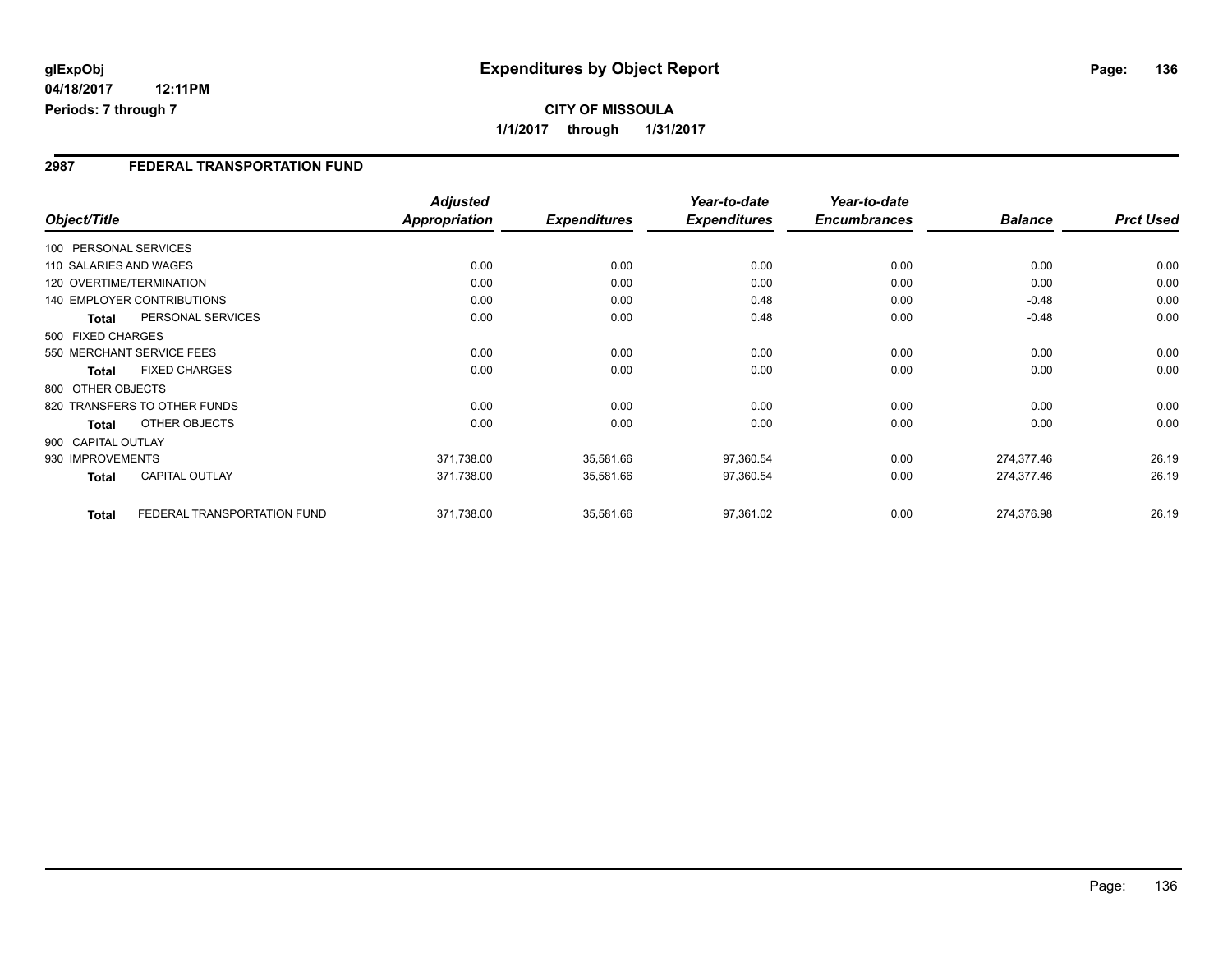### **CITY OF MISSOULA 1/1/2017 through 1/31/2017**

# **2988 GRANTS & DONATIONS FUND**

**223 CITY CLERK**

| Object/Title                         | <b>Adjusted</b><br>Appropriation | <b>Expenditures</b> | Year-to-date<br><b>Expenditures</b> | Year-to-date<br><b>Encumbrances</b> | <b>Balance</b> | <b>Prct Used</b> |
|--------------------------------------|----------------------------------|---------------------|-------------------------------------|-------------------------------------|----------------|------------------|
| 200 SUPPLIES                         |                                  |                     |                                     |                                     |                |                  |
| 210 OFFICE SUPPLIES                  | 0.00                             | 0.00                | 0.00                                | 0.00                                | 0.00           | 0.00             |
| <b>SUPPLIES</b><br><b>Total</b>      | 0.00                             | 0.00                | 0.00                                | 0.00                                | 0.00           | 0.00             |
| 500 FIXED CHARGES                    |                                  |                     |                                     |                                     |                |                  |
| 550 MERCHANT SERVICE FEES            | 0.00                             | 0.00                | 0.00                                | 0.00                                | 0.00           | 0.00             |
| <b>FIXED CHARGES</b><br><b>Total</b> | 0.00                             | 0.00                | 0.00                                | 0.00                                | 0.00           | 0.00             |
| <b>CITY CLERK</b><br><b>Total</b>    | 0.00                             | 0.00                | 0.00                                | 0.00                                | 0.00           | 0.00             |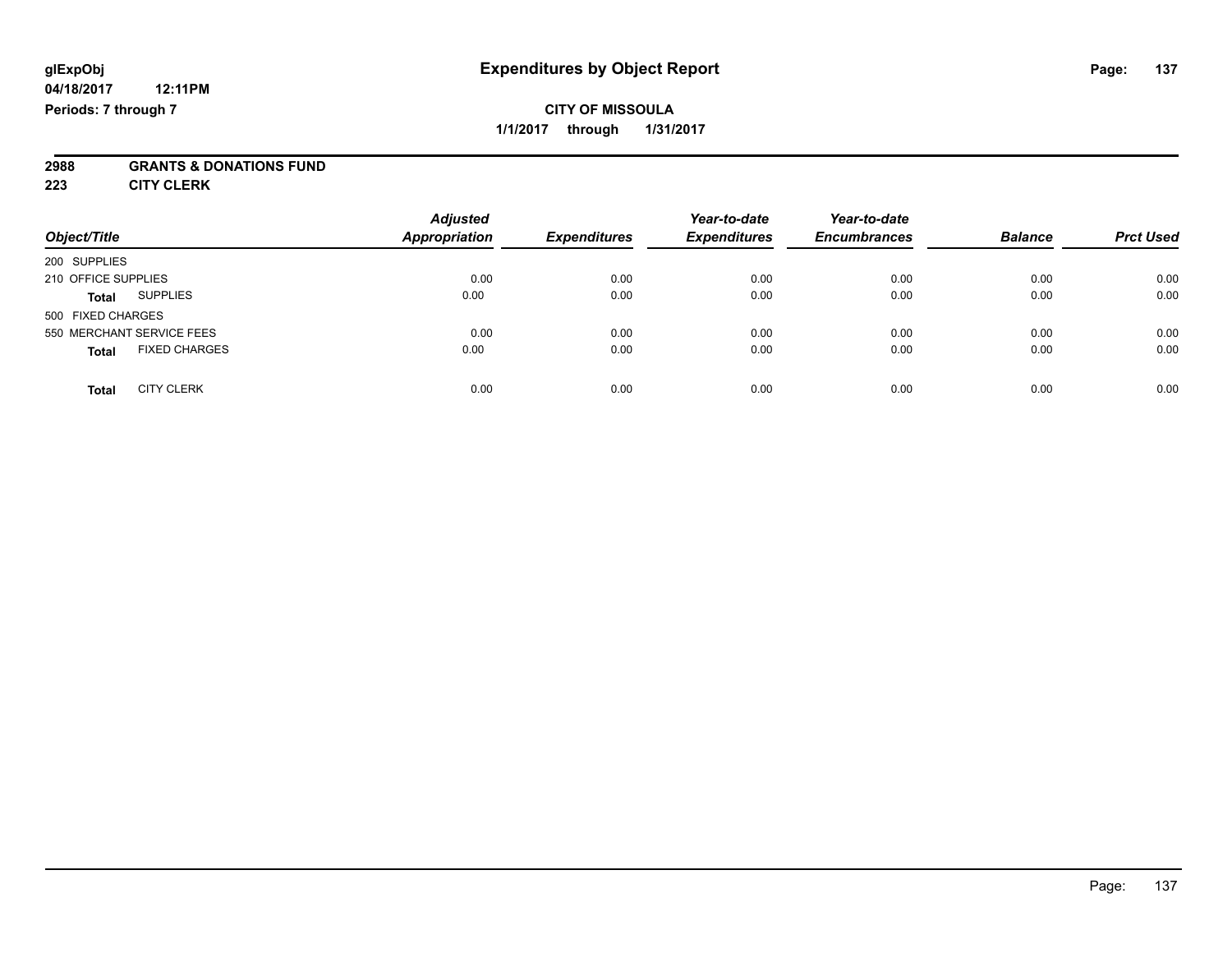**2988 GRANTS & DONATIONS FUND**

**270 CITY ATTORNEY**

| Object/Title                              | <b>Adjusted</b><br>Appropriation | <b>Expenditures</b> | Year-to-date<br><b>Expenditures</b> | Year-to-date<br><b>Encumbrances</b> | <b>Balance</b> | <b>Prct Used</b> |
|-------------------------------------------|----------------------------------|---------------------|-------------------------------------|-------------------------------------|----------------|------------------|
|                                           |                                  |                     |                                     |                                     |                |                  |
| 100 PERSONAL SERVICES                     |                                  |                     |                                     |                                     |                |                  |
| 110 SALARIES AND WAGES                    | 0.00                             | 0.00                | 0.00                                | 0.00                                | 0.00           | 0.00             |
| <b>140 EMPLOYER CONTRIBUTIONS</b>         | 0.00                             | 0.00                | 0.00                                | 0.00                                | 0.00           | 0.00             |
| 141 STATE RETIREMENT CONTRIBUTIONS        | 0.00                             | 0.00                | 0.00                                | 0.00                                | 0.00           | 0.00             |
| PERSONAL SERVICES<br><b>Total</b>         | 0.00                             | 0.00                | 0.00                                | 0.00                                | 0.00           | 0.00             |
| 300 PURCHASED SERVICES                    |                                  |                     |                                     |                                     |                |                  |
| 390 OTHER PURCHASED SERVICES              | 0.00                             | 0.00                | 0.00                                | 0.00                                | 0.00           | 0.00             |
| <b>PURCHASED SERVICES</b><br><b>Total</b> | 0.00                             | 0.00                | 0.00                                | 0.00                                | 0.00           | 0.00             |
|                                           |                                  |                     |                                     |                                     |                |                  |
| <b>CITY ATTORNEY</b><br><b>Total</b>      | 0.00                             | 0.00                | 0.00                                | 0.00                                | 0.00           | 0.00             |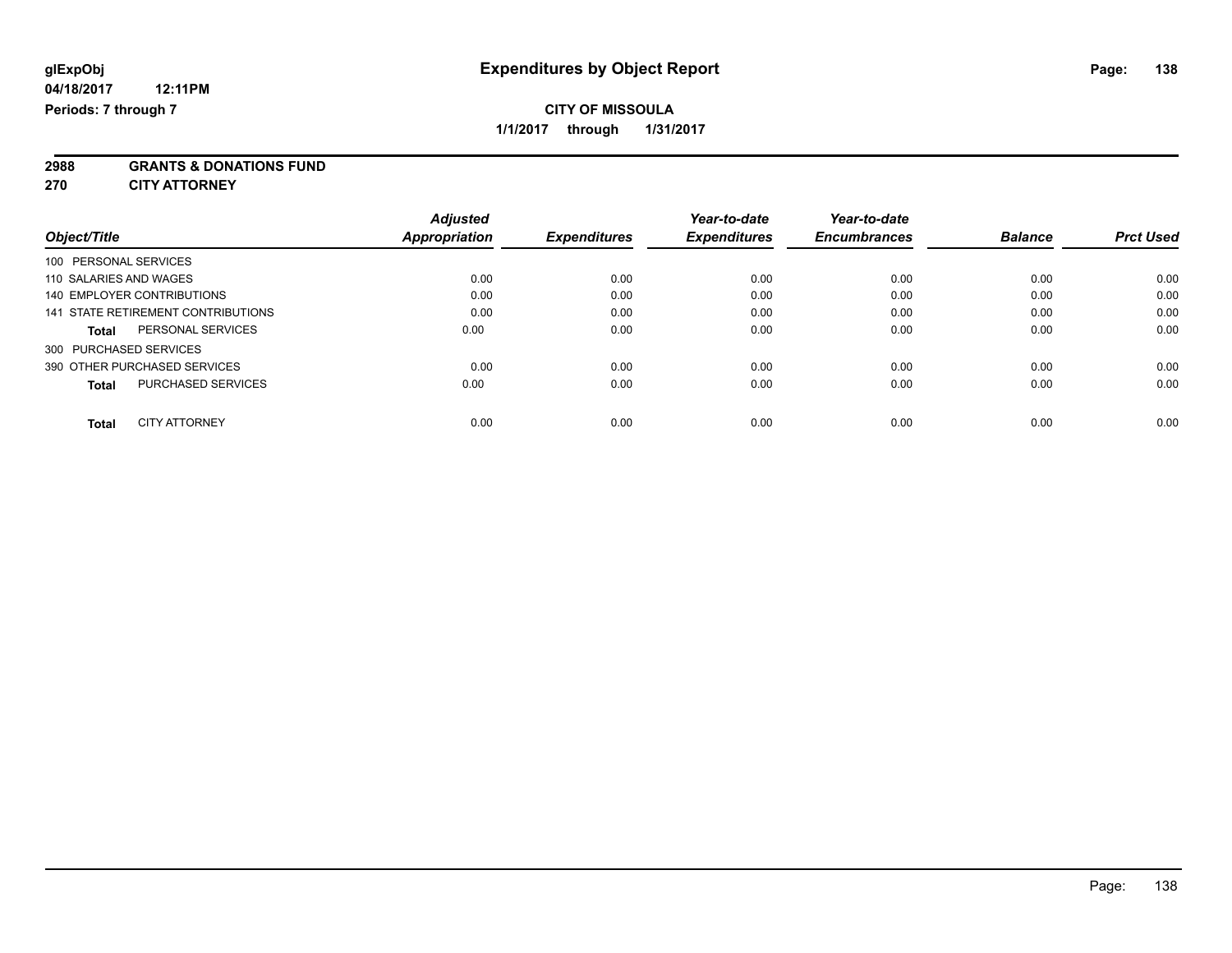**2988 GRANTS & DONATIONS FUND**

**290 POLICE**

|                               |                           | <b>Adjusted</b> |                     | Year-to-date        | Year-to-date        |                |                  |
|-------------------------------|---------------------------|-----------------|---------------------|---------------------|---------------------|----------------|------------------|
| Object/Title                  |                           | Appropriation   | <b>Expenditures</b> | <b>Expenditures</b> | <b>Encumbrances</b> | <b>Balance</b> | <b>Prct Used</b> |
| 100 PERSONAL SERVICES         |                           |                 |                     |                     |                     |                |                  |
| 120 OVERTIME/TERMINATION      |                           | 0.00            | 0.00                | 0.00                | 0.00                | 0.00           | 0.00             |
| 140 EMPLOYER CONTRIBUTIONS    |                           | 0.00            | 0.00                | 0.00                | 0.00                | 0.00           | 0.00             |
| <b>Total</b>                  | PERSONAL SERVICES         | 0.00            | 0.00                | 0.00                | 0.00                | 0.00           | 0.00             |
| 200 SUPPLIES                  |                           |                 |                     |                     |                     |                |                  |
| 210 OFFICE SUPPLIES           |                           | 0.00            | 0.00                | 0.00                | 0.00                | 0.00           | 0.00             |
| <b>SUPPLIES</b><br>Total      |                           | 0.00            | 0.00                | 0.00                | 0.00                | 0.00           | 0.00             |
| 300 PURCHASED SERVICES        |                           |                 |                     |                     |                     |                |                  |
| 350 PROFESSIONAL SERVICES     |                           | 0.00            | 0.00                | 0.00                | 0.00                | 0.00           | 0.00             |
| <b>Total</b>                  | <b>PURCHASED SERVICES</b> | 0.00            | 0.00                | 0.00                | 0.00                | 0.00           | 0.00             |
| 900 CAPITAL OUTLAY            |                           |                 |                     |                     |                     |                |                  |
| 940 MACHINERY & EQUIPMENT     |                           | 0.00            | 0.00                | 0.00                | 0.00                | 0.00           | 0.00             |
| <b>Total</b>                  | <b>CAPITAL OUTLAY</b>     | 0.00            | 0.00                | 0.00                | 0.00                | 0.00           | 0.00             |
| <b>POLICE</b><br><b>Total</b> |                           | 0.00            | 0.00                | 0.00                | 0.00                | 0.00           | 0.00             |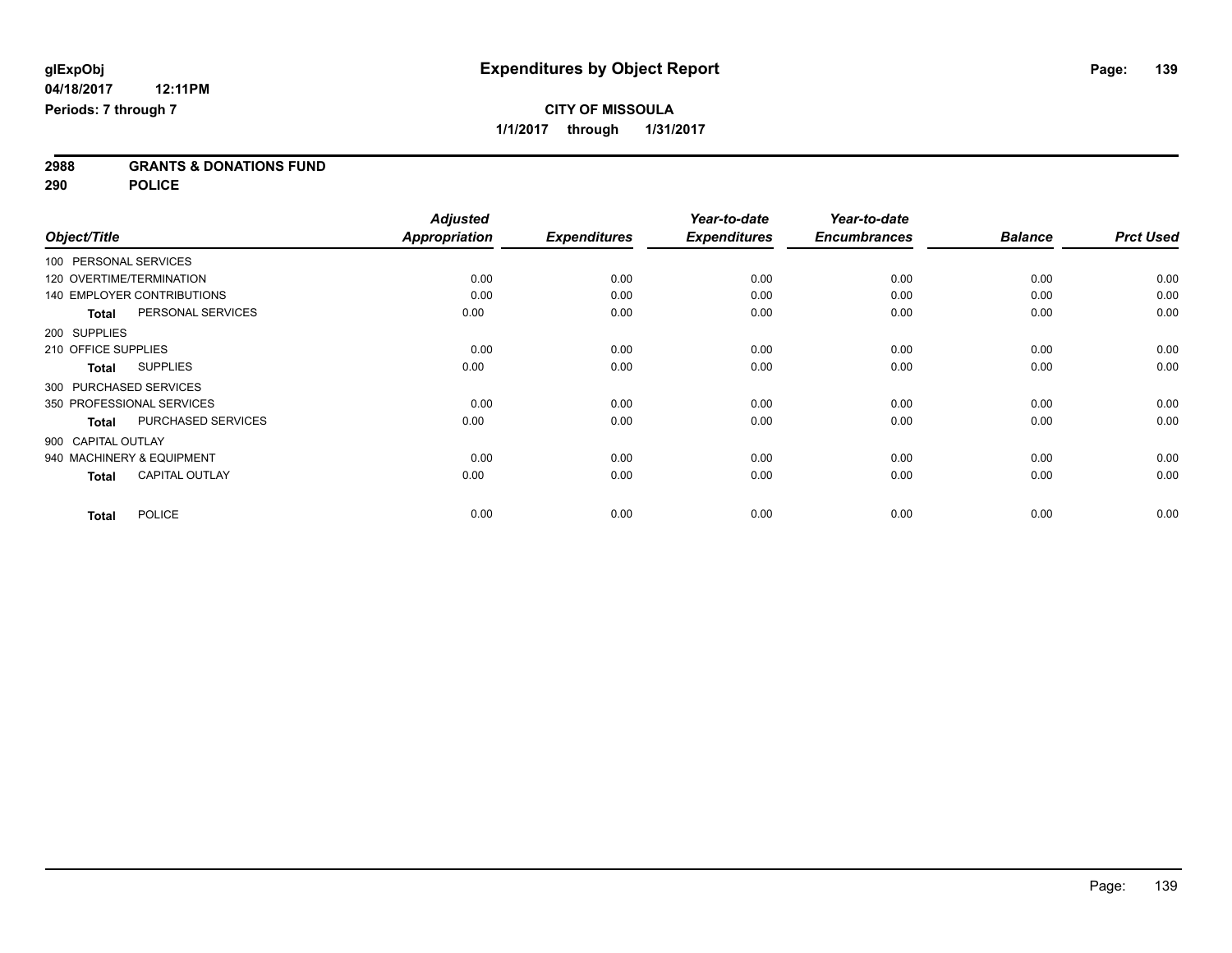**CITY OF MISSOULA 1/1/2017 through 1/31/2017**

# **2988 GRANTS & DONATIONS FUND**

**300 FIRE**

|                                       | <b>Adjusted</b>      |                     | Year-to-date        | Year-to-date<br><b>Encumbrances</b> |                | <b>Prct Used</b> |
|---------------------------------------|----------------------|---------------------|---------------------|-------------------------------------|----------------|------------------|
| Object/Title                          | <b>Appropriation</b> | <b>Expenditures</b> | <b>Expenditures</b> |                                     | <b>Balance</b> |                  |
| 900 CAPITAL OUTLAY                    |                      |                     |                     |                                     |                |                  |
| 940 MACHINERY & EQUIPMENT             | 0.00                 | 57,014.63           | 57,014.63           | 0.00                                | $-57.014.63$   | 0.00             |
| <b>CAPITAL OUTLAY</b><br><b>Total</b> | 0.00                 | 57.014.63           | 57.014.63           | 0.00                                | -57.014.63     | 0.00             |
| <b>FIRE</b><br><b>Total</b>           | 0.00                 | 57,014.63           | 57,014.63           | 0.00                                | -57,014.63     | 0.00             |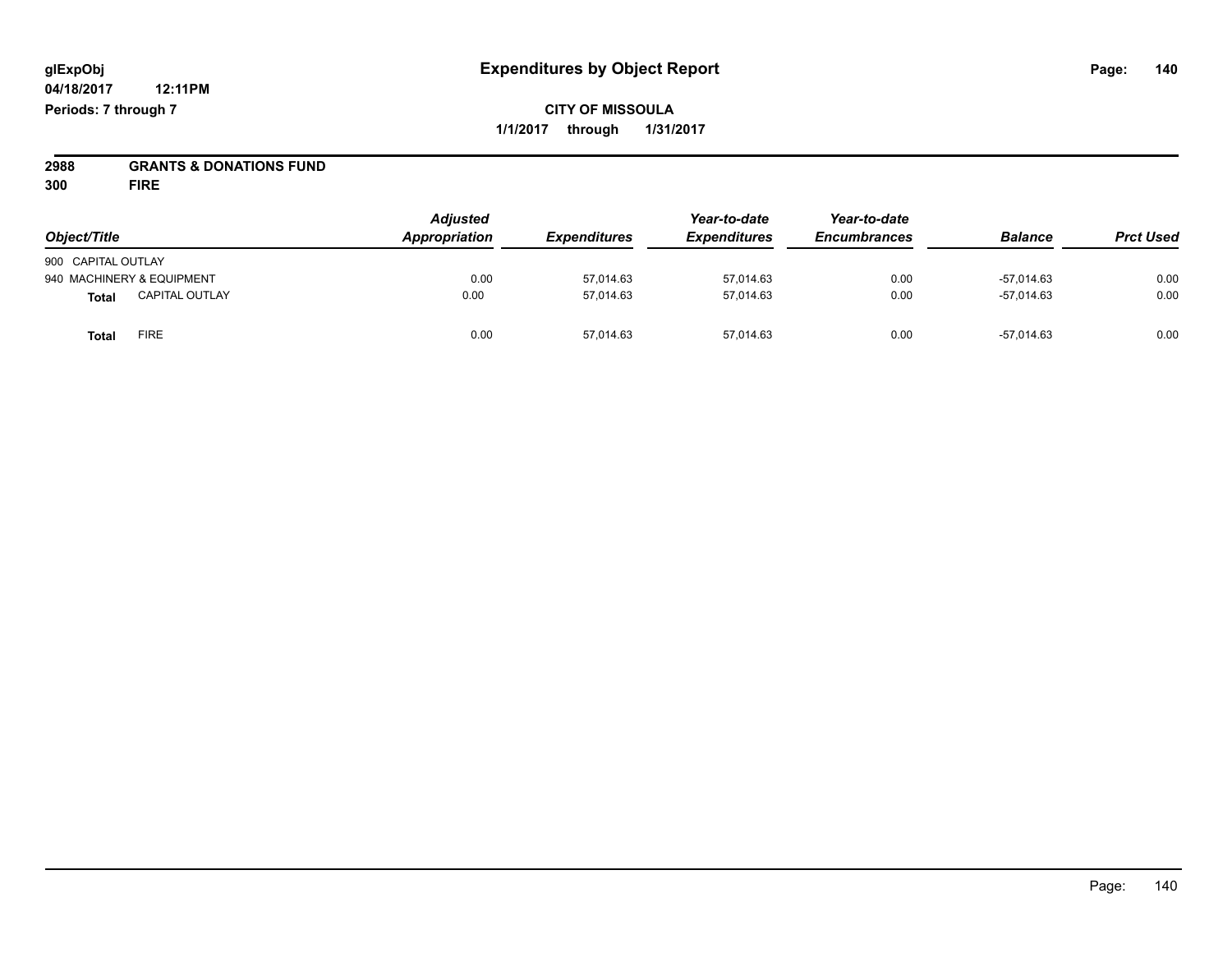**2988 GRANTS & DONATIONS FUND**

**390 NON-DEPARTMENTAL**

|                                           | <b>Adjusted</b>      |                     | Year-to-date        | Year-to-date        |                |                  |
|-------------------------------------------|----------------------|---------------------|---------------------|---------------------|----------------|------------------|
| Object/Title                              | <b>Appropriation</b> | <b>Expenditures</b> | <b>Expenditures</b> | <b>Encumbrances</b> | <b>Balance</b> | <b>Prct Used</b> |
| 100 PERSONAL SERVICES                     |                      |                     |                     |                     |                |                  |
| 110 SALARIES AND WAGES                    | 0.00                 | 0.00                | 4,260.60            | 0.00                | $-4,260.60$    | 0.00             |
| 115 SALARIES/HEALTH INSURANCE BENEFIT     | 0.00                 | 0.00                | 210.60              | 0.00                | $-210.60$      | 0.00             |
| 120 OVERTIME/TERMINATION                  | 0.00                 | 0.00                | 675.82              | 0.00                | $-675.82$      | 0.00             |
| 130 OTHER                                 | 0.00                 | 0.00                | 0.00                | 0.00                | 0.00           | 0.00             |
| 133 EDUCATION COMPENSATION                | 0.00                 | 0.00                | 0.00                | 0.00                | 0.00           | 0.00             |
| 140 EMPLOYER CONTRIBUTIONS                | 0.00                 | 0.00                | 1,200.61            | 0.00                | $-1,200.61$    | 0.00             |
| 141 STATE RETIREMENT CONTRIBUTIONS        | 0.00                 | 0.00                | 4.26                | 0.00                | $-4.26$        | 0.00             |
| PERSONAL SERVICES<br>Total                | 0.00                 | 0.00                | 6,351.89            | 0.00                | $-6,351.89$    | 0.00             |
| 200 SUPPLIES                              |                      |                     |                     |                     |                |                  |
| 210 OFFICE SUPPLIES                       | 0.00                 | 0.00                | 0.00                | 0.00                | 0.00           | 0.00             |
| 220 OPERATING SUPPLIES                    | 0.00                 | 0.00                | 0.00                | 0.00                | 0.00           | 0.00             |
| 230 REPAIR/MAINTENANCE                    | 0.00                 | 0.00                | 0.00                | 0.00                | 0.00           | 0.00             |
| 231 GASOLINE                              | 0.00                 | 0.00                | 0.00                | 0.00                | 0.00           | 0.00             |
| <b>SUPPLIES</b><br><b>Total</b>           | 0.00                 | 0.00                | 0.00                | 0.00                | 0.00           | 0.00             |
| 300 PURCHASED SERVICES                    |                      |                     |                     |                     |                |                  |
| 310 COMMUNICATIONS                        | 0.00                 | 0.00                | 0.00                | 0.00                | 0.00           | 0.00             |
| 341 ELECTRICITY & NATURAL GAS             | 0.00                 | 0.00                | 0.00                | 0.00                | 0.00           | 0.00             |
| 344 TELEPHONE SERVICE                     | 0.00                 | 0.00                | 0.00                | 0.00                | 0.00           | 0.00             |
| 350 PROFESSIONAL SERVICES                 | 0.00                 | 1,416.00            | 26,173.75           | 0.00                | $-26, 173.75$  | 0.00             |
| 360 REPAIR & MAINTENANCE                  | 0.00                 | 0.00                | 0.00                | 0.00                | 0.00           | 0.00             |
| 370 TRAVEL                                | 0.00                 | 0.00                | 0.00                | 0.00                | 0.00           | 0.00             |
| 380 TRAINING                              | 0.00                 | 0.00                | 0.00                | 0.00                | 0.00           | 0.00             |
| 390 OTHER PURCHASED SERVICES              | 0.00                 | 0.00                | 0.00                | 0.00                | 0.00           | 0.00             |
| PURCHASED SERVICES<br><b>Total</b>        | 0.00                 | 1,416.00            | 26,173.75           | 0.00                | $-26, 173.75$  | 0.00             |
| 400 BUILDING MATERIALS                    |                      |                     |                     |                     |                |                  |
| 400 BUILDING MATERIALS                    | 0.00                 | 0.00                | 0.00                | 0.00                | 0.00           | 0.00             |
| <b>BUILDING MATERIALS</b><br><b>Total</b> | 0.00                 | 0.00                | 0.00                | 0.00                | 0.00           | 0.00             |
| 500 FIXED CHARGES                         |                      |                     |                     |                     |                |                  |
| 500 FIXED CHARGES                         | 0.00                 | 0.00                | 0.00                | 0.00                | 0.00           | 0.00             |
| <b>FIXED CHARGES</b><br>Total             | 0.00                 | 0.00                | 0.00                | 0.00                | 0.00           | 0.00             |
| 700 GRANTS & CONTRIBUTIONS                |                      |                     |                     |                     |                |                  |
| 700 GRANTS & CONTRIBUTIONS                | 909,588.00           | 19,963.30           | 64,280.20           | 0.00                | 845,307.80     | 7.07             |
|                                           |                      |                     |                     |                     |                |                  |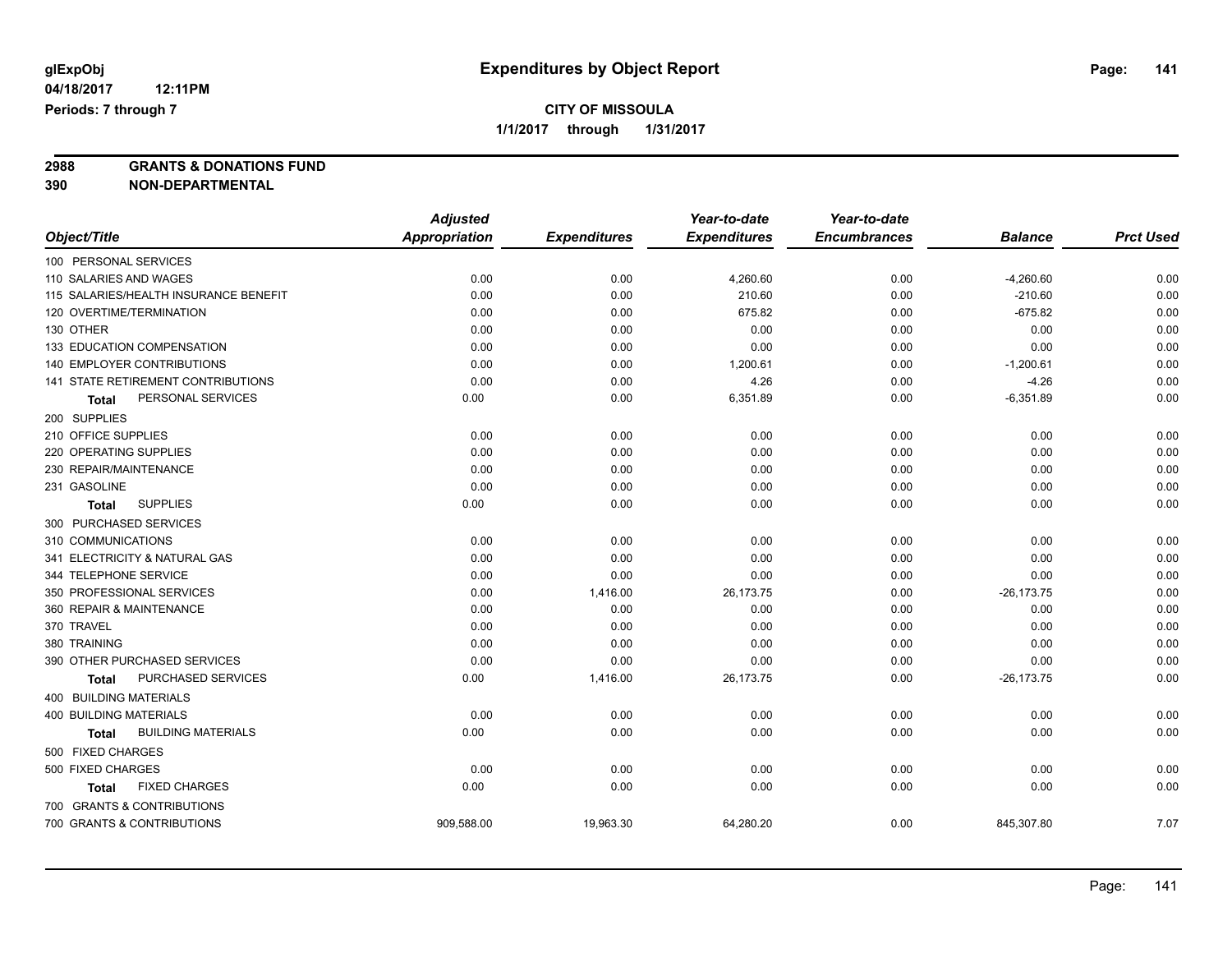**2988 GRANTS & DONATIONS FUND**

**390 NON-DEPARTMENTAL**

| Object/Title       |                                   | <b>Adjusted</b><br><b>Appropriation</b> | <b>Expenditures</b> | Year-to-date<br><b>Expenditures</b> | Year-to-date<br><b>Encumbrances</b> | <b>Balance</b> | <b>Prct Used</b> |
|--------------------|-----------------------------------|-----------------------------------------|---------------------|-------------------------------------|-------------------------------------|----------------|------------------|
|                    |                                   |                                         |                     |                                     |                                     |                |                  |
| <b>Total</b>       | <b>GRANTS &amp; CONTRIBUTIONS</b> | 909,588.00                              | 19,963.30           | 64,280.20                           | 0.00                                | 845.307.80     | 7.07             |
| 800 OTHER OBJECTS  |                                   |                                         |                     |                                     |                                     |                |                  |
|                    | 820 TRANSFERS TO OTHER FUNDS      | 0.00                                    | 0.00                | 0.00                                | 0.00                                | 0.00           | 0.00             |
| 845 CONTINGENCY    |                                   | 0.00                                    | 0.00                | 0.00                                | 0.00                                | 0.00           | 0.00             |
| <b>Total</b>       | OTHER OBJECTS                     | 0.00                                    | 0.00                | 0.00                                | 0.00                                | 0.00           | 0.00             |
| 900 CAPITAL OUTLAY |                                   |                                         |                     |                                     |                                     |                |                  |
| 930 IMPROVEMENTS   |                                   | 24.822.00                               | 0.00                | 0.00                                | 0.00                                | 24.822.00      | 0.00             |
|                    | 940 MACHINERY & EQUIPMENT         | 0.00                                    | 0.00                | 0.00                                | 0.00                                | 0.00           | 0.00             |
| <b>Total</b>       | <b>CAPITAL OUTLAY</b>             | 24,822.00                               | 0.00                | 0.00                                | 0.00                                | 24.822.00      | 0.00             |
| <b>Total</b>       | NON-DEPARTMENTAL                  | 934.410.00                              | 21.379.30           | 96.805.84                           | 0.00                                | 837.604.16     | 10.36            |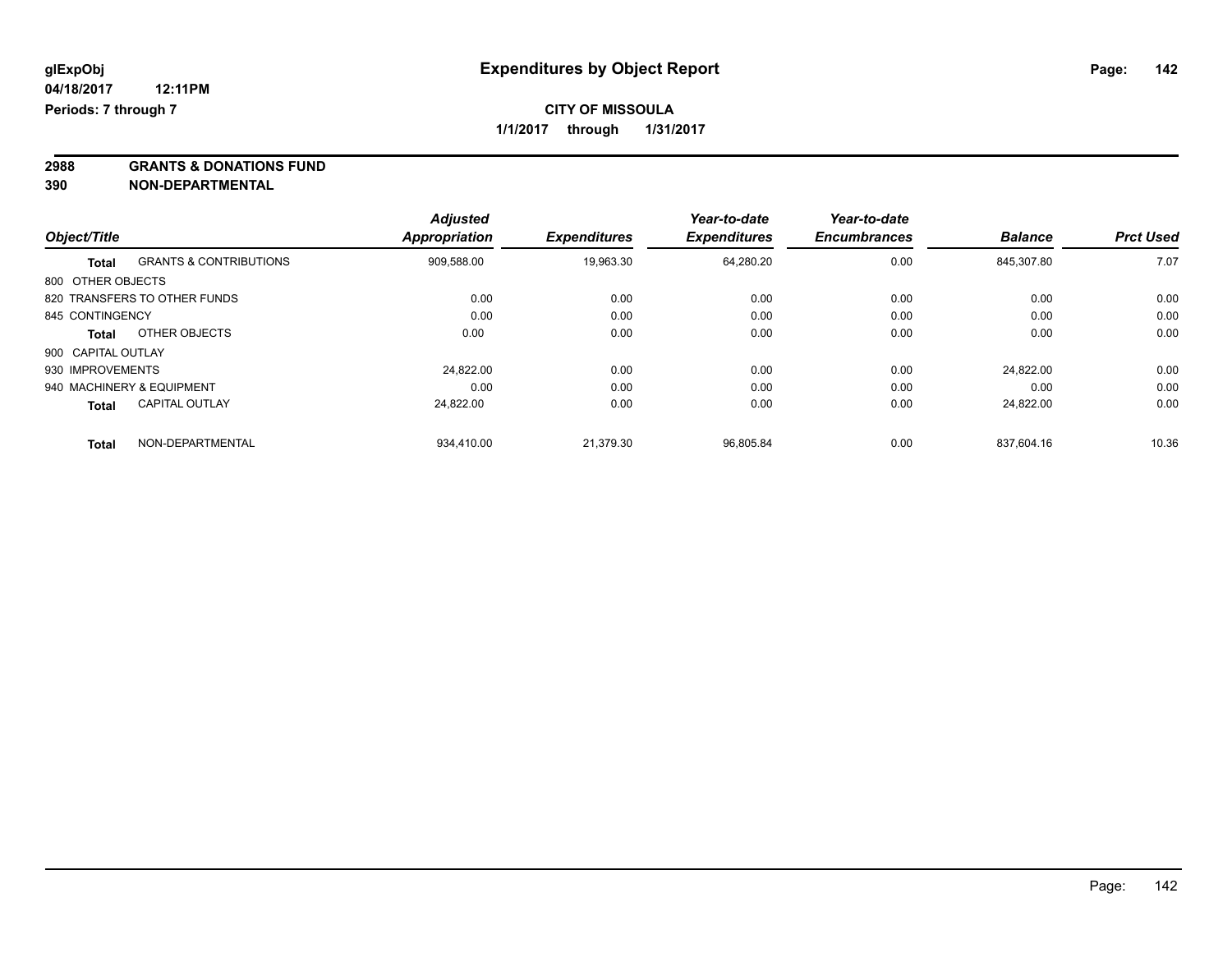# **2988 GRANTS & DONATIONS FUND**

**400 ENTITLEMENT GRANTS**

| Object/Title |                                   | <b>Adjusted</b><br>Appropriation | <b>Expenditures</b> | Year-to-date<br><b>Expenditures</b> | Year-to-date<br><b>Encumbrances</b> | <b>Balance</b> | <b>Prct Used</b> |
|--------------|-----------------------------------|----------------------------------|---------------------|-------------------------------------|-------------------------------------|----------------|------------------|
|              | 700 GRANTS & CONTRIBUTIONS        |                                  |                     |                                     |                                     |                |                  |
|              | 700 GRANTS & CONTRIBUTIONS        | 0.00                             | 0.00                | 0.00                                | 0.00                                | 0.00           | 0.00             |
| Total        | <b>GRANTS &amp; CONTRIBUTIONS</b> | 0.00                             | 0.00                | 0.00                                | 0.00                                | 0.00           | 0.00             |
| Total        | <b>ENTITLEMENT GRANTS</b>         | 0.00                             | 0.00                | 0.00                                | 0.00                                | 0.00           | 0.00             |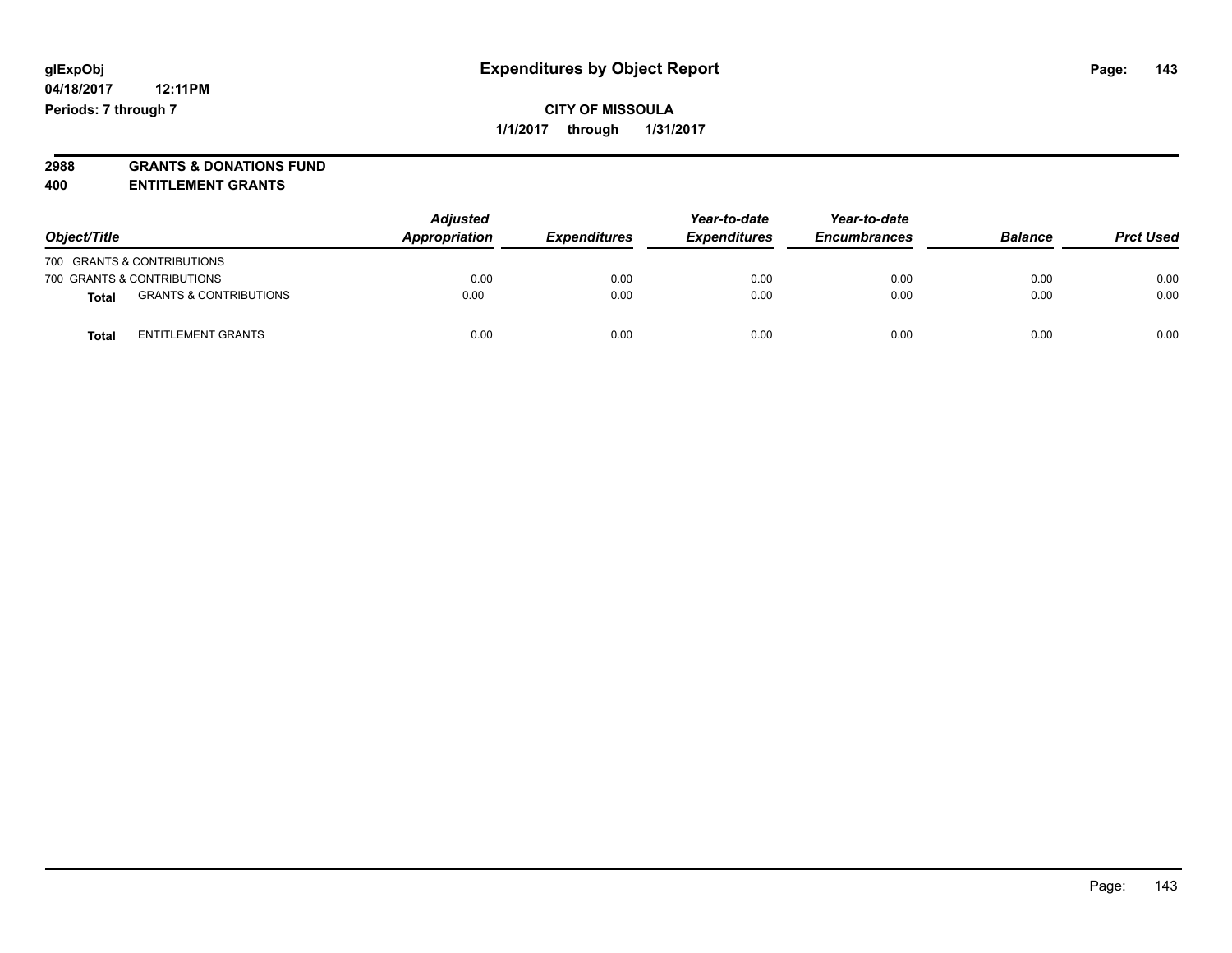## **CITY OF MISSOULA 1/1/2017 through 1/31/2017**

#### **2988 GRANTS & DONATIONS FUND**

|                                           | <b>Adjusted</b>      |                     | Year-to-date        | Year-to-date        |                |                  |
|-------------------------------------------|----------------------|---------------------|---------------------|---------------------|----------------|------------------|
| Object/Title                              | <b>Appropriation</b> | <b>Expenditures</b> | <b>Expenditures</b> | <b>Encumbrances</b> | <b>Balance</b> | <b>Prct Used</b> |
| 100 PERSONAL SERVICES                     |                      |                     |                     |                     |                |                  |
| 110 SALARIES AND WAGES                    | 0.00                 | 0.00                | 4,260.60            | 0.00                | $-4,260.60$    | 0.00             |
| 115 SALARIES/HEALTH INSURANCE BENEFIT     | 0.00                 | 0.00                | 210.60              | 0.00                | $-210.60$      | 0.00             |
| 120 OVERTIME/TERMINATION                  | 0.00                 | 0.00                | 675.82              | 0.00                | $-675.82$      | 0.00             |
| 130 OTHER                                 | 0.00                 | 0.00                | 0.00                | 0.00                | 0.00           | 0.00             |
| 133 EDUCATION COMPENSATION                | 0.00                 | 0.00                | 0.00                | 0.00                | 0.00           | 0.00             |
| <b>140 EMPLOYER CONTRIBUTIONS</b>         | 0.00                 | 0.00                | 1,200.61            | 0.00                | $-1,200.61$    | 0.00             |
| <b>141 STATE RETIREMENT CONTRIBUTIONS</b> | 0.00                 | 0.00                | 4.26                | 0.00                | $-4.26$        | 0.00             |
| PERSONAL SERVICES<br>Total                | 0.00                 | 0.00                | 6,351.89            | 0.00                | $-6,351.89$    | 0.00             |
| 200 SUPPLIES                              |                      |                     |                     |                     |                |                  |
| 210 OFFICE SUPPLIES                       | 0.00                 | 0.00                | 0.00                | 0.00                | 0.00           | 0.00             |
| 220 OPERATING SUPPLIES                    | 0.00                 | 0.00                | 0.00                | 0.00                | 0.00           | 0.00             |
| 230 REPAIR/MAINTENANCE                    | 0.00                 | 0.00                | 0.00                | 0.00                | 0.00           | 0.00             |
| 231 GASOLINE                              | 0.00                 | 0.00                | 0.00                | 0.00                | 0.00           | 0.00             |
| <b>SUPPLIES</b><br><b>Total</b>           | 0.00                 | 0.00                | 0.00                | 0.00                | 0.00           | 0.00             |
| 300 PURCHASED SERVICES                    |                      |                     |                     |                     |                |                  |
| 310 COMMUNICATIONS                        | 0.00                 | 0.00                | 0.00                | 0.00                | 0.00           | 0.00             |
| 341 ELECTRICITY & NATURAL GAS             | 0.00                 | 0.00                | 0.00                | 0.00                | 0.00           | 0.00             |
| 344 TELEPHONE SERVICE                     | 0.00                 | 0.00                | 0.00                | 0.00                | 0.00           | 0.00             |
| 350 PROFESSIONAL SERVICES                 | 0.00                 | 1,416.00            | 26,173.75           | 0.00                | $-26, 173.75$  | 0.00             |
| 360 REPAIR & MAINTENANCE                  | 0.00                 | 0.00                | 0.00                | 0.00                | 0.00           | 0.00             |
| 370 TRAVEL                                | 0.00                 | 0.00                | 0.00                | 0.00                | 0.00           | 0.00             |
| 380 TRAINING                              | 0.00                 | 0.00                | 0.00                | 0.00                | 0.00           | 0.00             |
| 390 OTHER PURCHASED SERVICES              | 0.00                 | 0.00                | 0.00                | 0.00                | 0.00           | 0.00             |
| PURCHASED SERVICES<br>Total               | 0.00                 | 1,416.00            | 26,173.75           | 0.00                | $-26, 173.75$  | 0.00             |
| 400 BUILDING MATERIALS                    |                      |                     |                     |                     |                |                  |
| <b>400 BUILDING MATERIALS</b>             | 0.00                 | 0.00                | 0.00                | 0.00                | 0.00           | 0.00             |
| <b>BUILDING MATERIALS</b><br><b>Total</b> | 0.00                 | 0.00                | 0.00                | 0.00                | 0.00           | 0.00             |
| 500 FIXED CHARGES                         |                      |                     |                     |                     |                |                  |
| 500 FIXED CHARGES                         | 0.00                 | 0.00                | 0.00                | 0.00                | 0.00           | 0.00             |
| 550 MERCHANT SERVICE FEES                 | 0.00                 | 0.00                | 0.00                | 0.00                | 0.00           | 0.00             |
| <b>FIXED CHARGES</b><br>Total             | 0.00                 | 0.00                | 0.00                | 0.00                | 0.00           | 0.00             |
| 700 GRANTS & CONTRIBUTIONS                |                      |                     |                     |                     |                |                  |
| 700 GRANTS & CONTRIBUTIONS                | 909,588.00           | 19,963.30           | 64,280.20           | 0.00                | 845,307.80     | 7.07             |
|                                           |                      |                     |                     |                     |                |                  |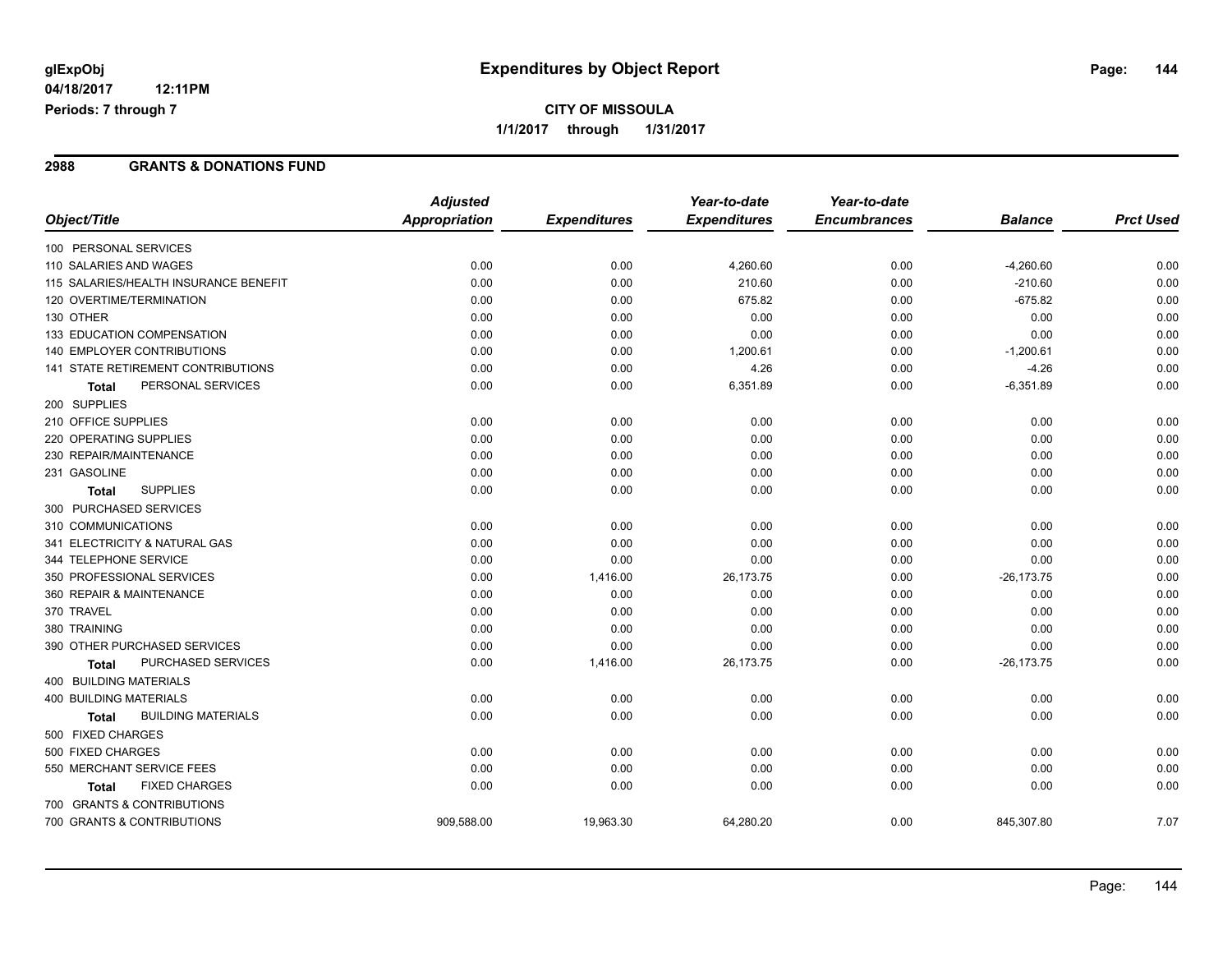### **2988 GRANTS & DONATIONS FUND**

| Object/Title       |                                    | <b>Adjusted</b><br><b>Appropriation</b> | <b>Expenditures</b> | Year-to-date<br><b>Expenditures</b> | Year-to-date<br><b>Encumbrances</b> | <b>Balance</b> | <b>Prct Used</b> |
|--------------------|------------------------------------|-----------------------------------------|---------------------|-------------------------------------|-------------------------------------|----------------|------------------|
|                    |                                    |                                         |                     |                                     |                                     |                |                  |
| <b>Total</b>       | <b>GRANTS &amp; CONTRIBUTIONS</b>  | 909,588.00                              | 19,963.30           | 64,280.20                           | 0.00                                | 845.307.80     | 7.07             |
| 800 OTHER OBJECTS  |                                    |                                         |                     |                                     |                                     |                |                  |
|                    | 820 TRANSFERS TO OTHER FUNDS       | 0.00                                    | 0.00                | 0.00                                | 0.00                                | 0.00           | 0.00             |
| 845 CONTINGENCY    |                                    | 0.00                                    | 0.00                | 0.00                                | 0.00                                | 0.00           | 0.00             |
| <b>Total</b>       | OTHER OBJECTS                      | 0.00                                    | 0.00                | 0.00                                | 0.00                                | 0.00           | 0.00             |
| 900 CAPITAL OUTLAY |                                    |                                         |                     |                                     |                                     |                |                  |
| 930 IMPROVEMENTS   |                                    | 24.822.00                               | 0.00                | 0.00                                | 0.00                                | 24.822.00      | 0.00             |
|                    | 940 MACHINERY & EQUIPMENT          | 0.00                                    | 57.014.63           | 57.014.63                           | 0.00                                | $-57.014.63$   | 0.00             |
| <b>Total</b>       | <b>CAPITAL OUTLAY</b>              | 24.822.00                               | 57,014.63           | 57.014.63                           | 0.00                                | $-32.192.63$   | 229.69           |
| <b>Total</b>       | <b>GRANTS &amp; DONATIONS FUND</b> | 934.410.00                              | 78.393.93           | 153.820.47                          | 0.00                                | 780.589.53     | 16.46            |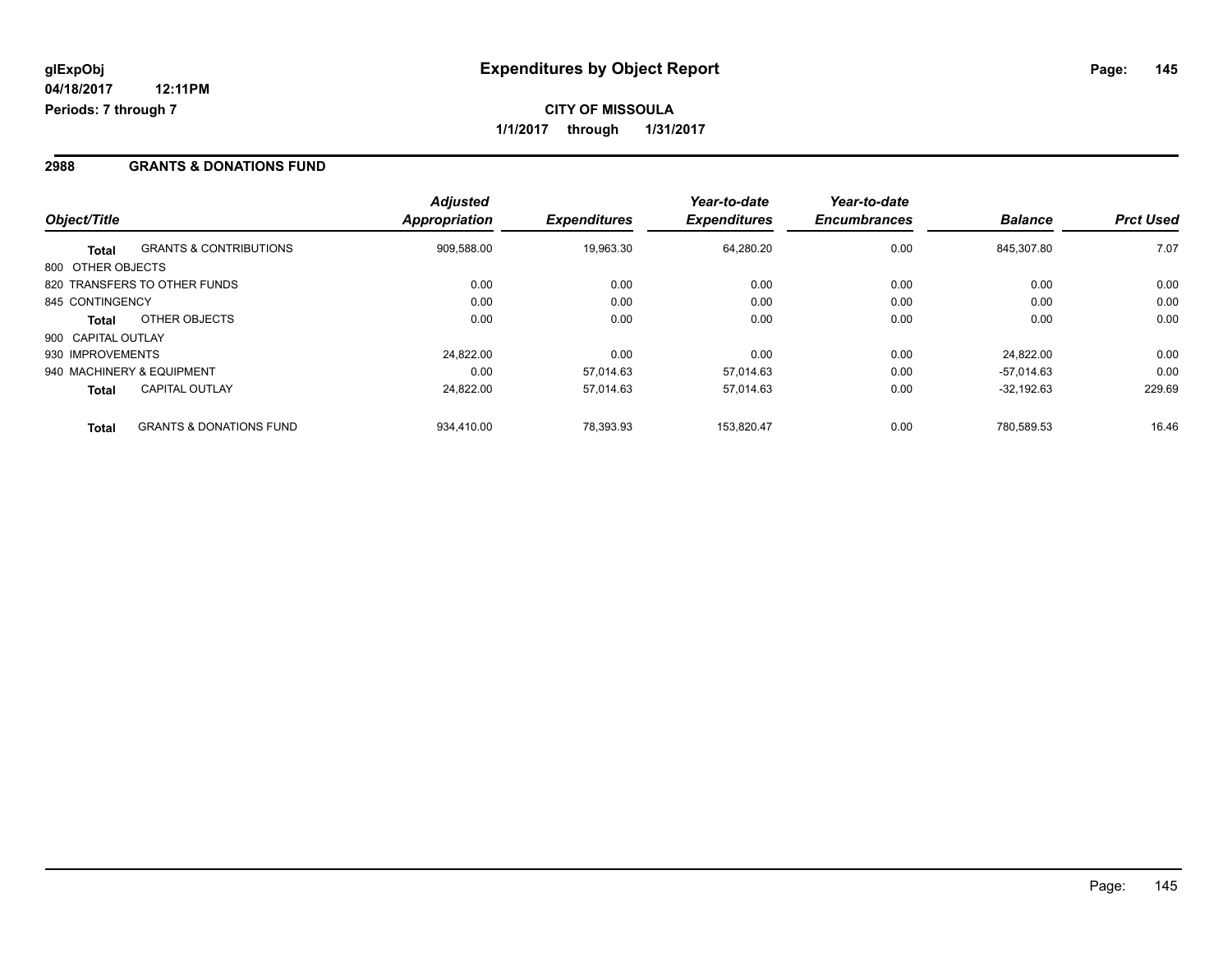# **2989 POLICE GRANTS & DONATIONS**

**290 POLICE**

|                        |                                       | <b>Adjusted</b> |                     | Year-to-date        | Year-to-date        |                |                  |
|------------------------|---------------------------------------|-----------------|---------------------|---------------------|---------------------|----------------|------------------|
| Object/Title           |                                       | Appropriation   | <b>Expenditures</b> | <b>Expenditures</b> | <b>Encumbrances</b> | <b>Balance</b> | <b>Prct Used</b> |
| 100 PERSONAL SERVICES  |                                       |                 |                     |                     |                     |                |                  |
| 110 SALARIES AND WAGES |                                       | 87,418.00       | 5,610.66            | 38,580.77           | 0.00                | 48,837.23      | 44.13            |
|                        | 115 SALARIES/HEALTH INSURANCE BENEFIT | 0.00            | 702.00              | 4,212.00            | 0.00                | $-4,212.00$    | 0.00             |
|                        | 120 OVERTIME/TERMINATION              | 107.700.00      | 4.390.92            | 34,565.04           | 0.00                | 73,134.96      | 32.09            |
| 130 OTHER              |                                       | 0.00            | 0.00                | 700.00              | 0.00                | $-700.00$      | 0.00             |
|                        | 133 EDUCATION COMPENSATION            | 0.00            | 20.00               | 130.00              | 0.00                | $-130.00$      | 0.00             |
|                        | 140 EMPLOYER CONTRIBUTIONS            | 17,853.00       | 1,675.61            | 11,093.56           | 0.00                | 6,759.44       | 62.14            |
| <b>Total</b>           | PERSONAL SERVICES                     | 212,971.00      | 12,399.19           | 89,281.37           | 0.00                | 123,689.63     | 41.92            |
| 200 SUPPLIES           |                                       |                 |                     |                     |                     |                |                  |
| 210 OFFICE SUPPLIES    |                                       | 6.376.00        | 104.07              | 805.29              | 0.00                | 5,570.71       | 12.63            |
| 220 OPERATING SUPPLIES |                                       | 101,650.00      | 109.39              | 13,413.36           | 0.00                | 88,236.64      | 13.20            |
| <b>Total</b>           | <b>SUPPLIES</b>                       | 108,026.00      | 213.46              | 14,218.65           | 0.00                | 93,807.35      | 13.16            |
|                        | 300 PURCHASED SERVICES                |                 |                     |                     |                     |                |                  |
| 344 TELEPHONE SERVICE  |                                       | 10,012.00       | 271.13              | 1.974.11            | 0.00                | 8,037.89       | 19.72            |
|                        | 350 PROFESSIONAL SERVICES             | 89,643.00       | 15,466.47           | 40,549.24           | 0.00                | 49,093.76      | 45.23            |
|                        | 360 REPAIR & MAINTENANCE              | 3,000.00        | 0.00                | 0.00                | 0.00                | 3,000.00       | 0.00             |
| 370 TRAVEL             |                                       | 7,286.00        | 704.35              | 4,276.99            | 0.00                | 3,009.01       | 58.70            |
| <b>Total</b>           | PURCHASED SERVICES                    | 109,941.00      | 16,441.95           | 46,800.34           | 0.00                | 63,140.66      | 42.57            |
| 500 FIXED CHARGES      |                                       |                 |                     |                     |                     |                |                  |
| 500 FIXED CHARGES      |                                       | 82,818.00       | 6,120.70            | 45,808.60           | 0.00                | 37,009.40      | 55.31            |
| <b>Total</b>           | <b>FIXED CHARGES</b>                  | 82,818.00       | 6,120.70            | 45,808.60           | 0.00                | 37,009.40      | 55.31            |
|                        | 700 GRANTS & CONTRIBUTIONS            |                 |                     |                     |                     |                |                  |
|                        | 700 GRANTS & CONTRIBUTIONS            | 20,000.00       | 0.00                | 0.00                | 0.00                | 20,000.00      | 0.00             |
| <b>Total</b>           | <b>GRANTS &amp; CONTRIBUTIONS</b>     | 20,000.00       | 0.00                | 0.00                | 0.00                | 20,000.00      | 0.00             |
| <b>Total</b>           | <b>POLICE</b>                         | 533,756.00      | 35,175.30           | 196,108.96          | 0.00                | 337,647.04     | 36.74            |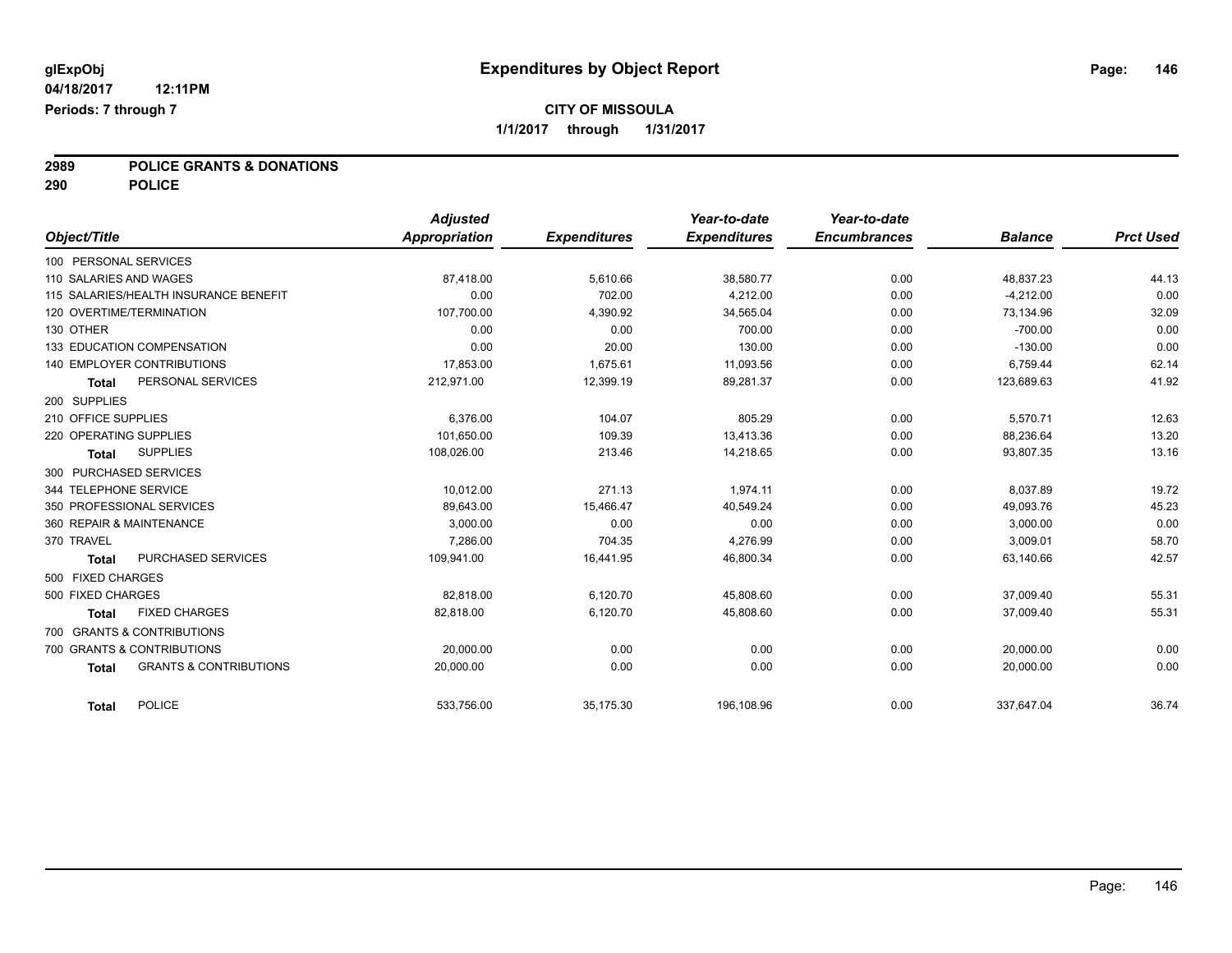## **CITY OF MISSOULA 1/1/2017 through 1/31/2017**

### **2989 POLICE GRANTS & DONATIONS**

| Object/Title           |                                       | <b>Adjusted</b><br><b>Appropriation</b> | <b>Expenditures</b> | Year-to-date<br><b>Expenditures</b> | Year-to-date<br><b>Encumbrances</b> | <b>Balance</b> | <b>Prct Used</b> |
|------------------------|---------------------------------------|-----------------------------------------|---------------------|-------------------------------------|-------------------------------------|----------------|------------------|
| 100 PERSONAL SERVICES  |                                       |                                         |                     |                                     |                                     |                |                  |
| 110 SALARIES AND WAGES |                                       | 87.418.00                               | 5,610.66            | 38,580.77                           | 0.00                                | 48.837.23      | 44.13            |
|                        | 115 SALARIES/HEALTH INSURANCE BENEFIT | 0.00                                    | 702.00              | 4.212.00                            | 0.00                                | $-4,212.00$    | 0.00             |
|                        | 120 OVERTIME/TERMINATION              | 107,700.00                              | 4,390.92            | 34,565.04                           | 0.00                                | 73,134.96      | 32.09            |
| 130 OTHER              |                                       | 0.00                                    | 0.00                | 700.00                              | 0.00                                | $-700.00$      | 0.00             |
|                        | 133 EDUCATION COMPENSATION            | 0.00                                    | 20.00               | 130.00                              | 0.00                                | $-130.00$      | 0.00             |
|                        | <b>140 EMPLOYER CONTRIBUTIONS</b>     | 17,853.00                               | 1,675.61            | 11,093.56                           | 0.00                                | 6,759.44       | 62.14            |
| <b>Total</b>           | PERSONAL SERVICES                     | 212,971.00                              | 12,399.19           | 89,281.37                           | 0.00                                | 123,689.63     | 41.92            |
| 200 SUPPLIES           |                                       |                                         |                     |                                     |                                     |                |                  |
| 210 OFFICE SUPPLIES    |                                       | 6.376.00                                | 104.07              | 805.29                              | 0.00                                | 5,570.71       | 12.63            |
| 220 OPERATING SUPPLIES |                                       | 101,650.00                              | 109.39              | 13,413.36                           | 0.00                                | 88,236.64      | 13.20            |
| <b>Total</b>           | <b>SUPPLIES</b>                       | 108,026.00                              | 213.46              | 14,218.65                           | 0.00                                | 93,807.35      | 13.16            |
| 300 PURCHASED SERVICES |                                       |                                         |                     |                                     |                                     |                |                  |
| 344 TELEPHONE SERVICE  |                                       | 10,012.00                               | 271.13              | 1.974.11                            | 0.00                                | 8,037.89       | 19.72            |
|                        | 350 PROFESSIONAL SERVICES             | 89.643.00                               | 15,466.47           | 40,549.24                           | 0.00                                | 49,093.76      | 45.23            |
|                        | 360 REPAIR & MAINTENANCE              | 3,000.00                                | 0.00                | 0.00                                | 0.00                                | 3,000.00       | 0.00             |
| 370 TRAVEL             |                                       | 7.286.00                                | 704.35              | 4.276.99                            | 0.00                                | 3,009.01       | 58.70            |
| <b>Total</b>           | PURCHASED SERVICES                    | 109,941.00                              | 16,441.95           | 46,800.34                           | 0.00                                | 63,140.66      | 42.57            |
| 500 FIXED CHARGES      |                                       |                                         |                     |                                     |                                     |                |                  |
| 500 FIXED CHARGES      |                                       | 82,818.00                               | 6,120.70            | 45,808.60                           | 0.00                                | 37,009.40      | 55.31            |
| <b>Total</b>           | <b>FIXED CHARGES</b>                  | 82.818.00                               | 6,120.70            | 45,808.60                           | 0.00                                | 37.009.40      | 55.31            |
|                        | 700 GRANTS & CONTRIBUTIONS            |                                         |                     |                                     |                                     |                |                  |
|                        | 700 GRANTS & CONTRIBUTIONS            | 20,000.00                               | 0.00                | 0.00                                | 0.00                                | 20,000.00      | 0.00             |
| <b>Total</b>           | <b>GRANTS &amp; CONTRIBUTIONS</b>     | 20,000.00                               | 0.00                | 0.00                                | 0.00                                | 20,000.00      | 0.00             |
| <b>Total</b>           | POLICE GRANTS & DONATIONS             | 533,756.00                              | 35,175.30           | 196.108.96                          | 0.00                                | 337,647.04     | 36.74            |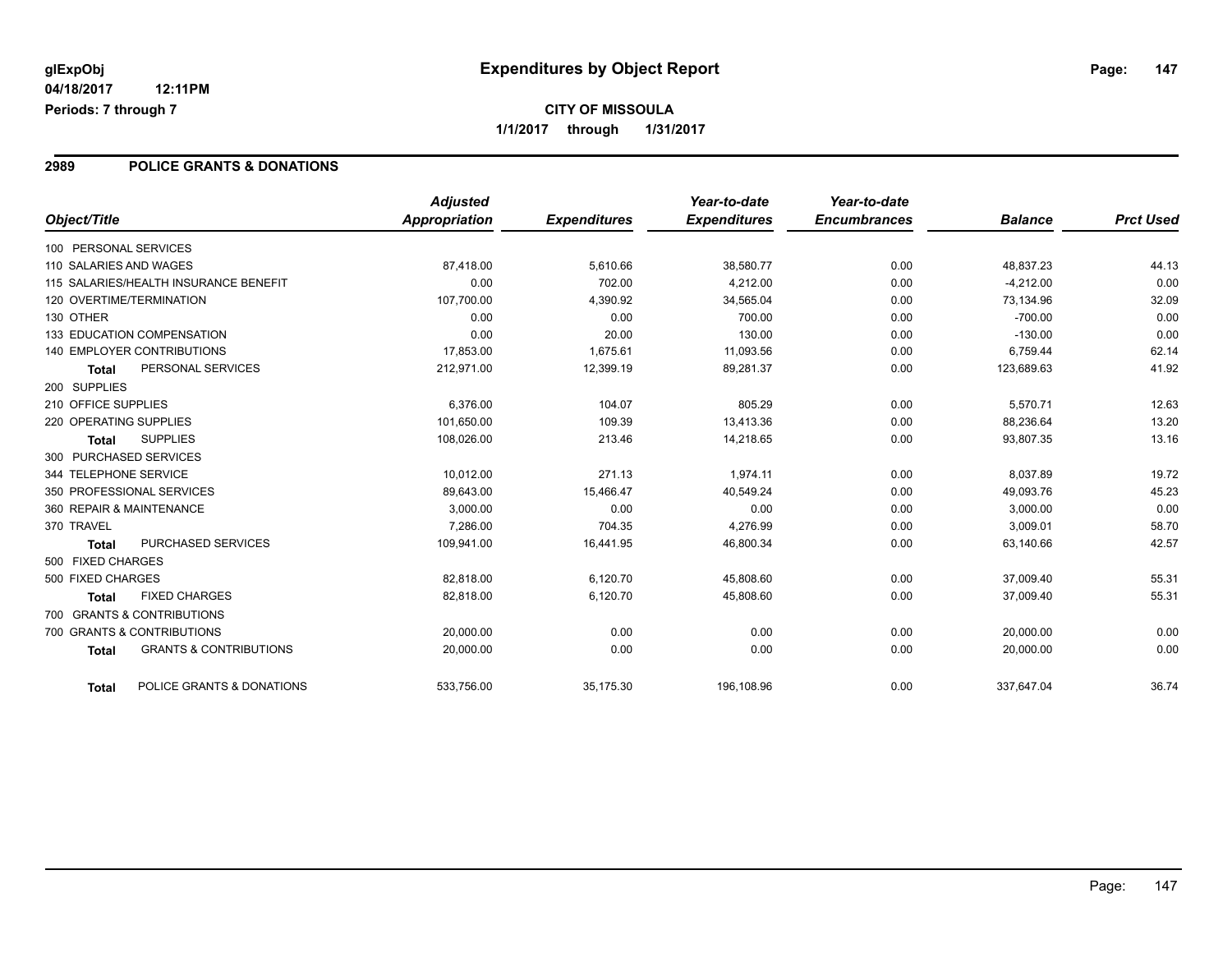# **3000 SID REVOLVING FUND**

|                                      | <b>Adjusted</b>      |                     | Year-to-date        | Year-to-date        |                |                  |
|--------------------------------------|----------------------|---------------------|---------------------|---------------------|----------------|------------------|
| Object/Title                         | <b>Appropriation</b> | <b>Expenditures</b> | <b>Expenditures</b> | <b>Encumbrances</b> | <b>Balance</b> | <b>Prct Used</b> |
| 500 FIXED CHARGES                    |                      |                     |                     |                     |                |                  |
| 550 MERCHANT SERVICE FEES            | 0.00                 | 0.00                | 0.00                | 0.00                | 0.00           | 0.00             |
| <b>FIXED CHARGES</b><br><b>Total</b> | 0.00                 | 0.00                | 0.00                | 0.00                | 0.00           | 0.00             |
| 800 OTHER OBJECTS                    |                      |                     |                     |                     |                |                  |
| 820 TRANSFERS TO OTHER FUNDS         | 100,000.00           | 0.00                | 0.00                | 0.00                | 100.000.00     | 0.00             |
| OTHER OBJECTS<br><b>Total</b>        | 100.000.00           | 0.00                | 0.00                | 0.00                | 100.000.00     | 0.00             |
| NON-DEPARTMENTAL<br>Total            | 100,000.00           | 0.00                | 0.00                | 0.00                | 100.000.00     | 0.00             |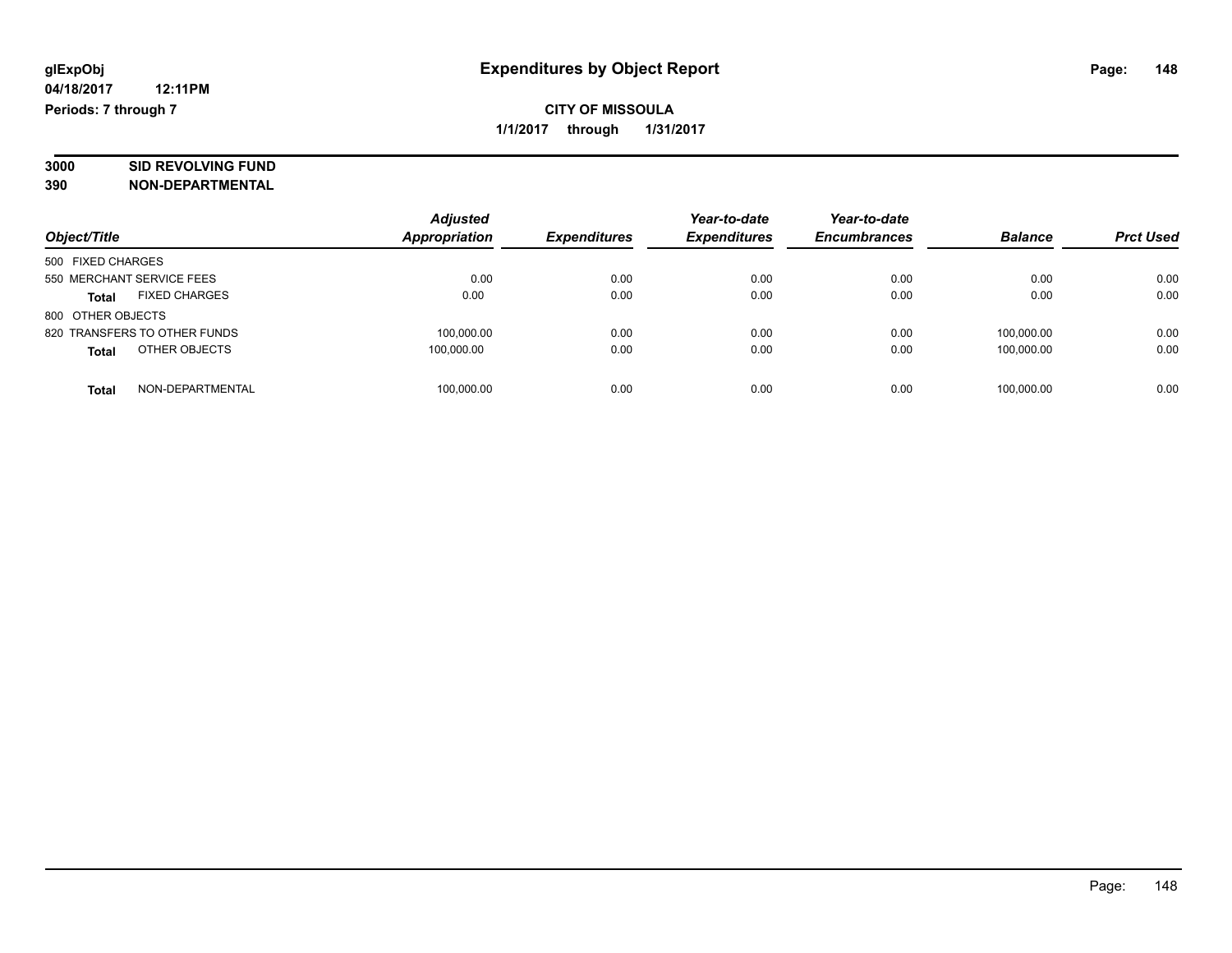**3000 SID REVOLVING FUND**

| Object/Title                         | <b>Adjusted</b><br>Appropriation | <b>Expenditures</b> | Year-to-date<br><b>Expenditures</b> | Year-to-date<br><b>Encumbrances</b> | <b>Balance</b> | <b>Prct Used</b> |
|--------------------------------------|----------------------------------|---------------------|-------------------------------------|-------------------------------------|----------------|------------------|
| 500 FIXED CHARGES                    |                                  |                     |                                     |                                     |                |                  |
| 550 MERCHANT SERVICE FEES            | 0.00                             | 0.00                | 0.00                                | 0.00                                | 0.00           | 0.00             |
| <b>FIXED CHARGES</b><br><b>Total</b> | 0.00                             | 0.00                | 0.00                                | 0.00                                | 0.00           | 0.00             |
| 800 OTHER OBJECTS                    |                                  |                     |                                     |                                     |                |                  |
| 820 TRANSFERS TO OTHER FUNDS         | 100,000.00                       | 0.00                | 0.00                                | 0.00                                | 100.000.00     | 0.00             |
| OTHER OBJECTS<br><b>Total</b>        | 100,000.00                       | 0.00                | 0.00                                | 0.00                                | 100.000.00     | 0.00             |
| SID REVOLVING FUND<br><b>Total</b>   | 100,000.00                       | 0.00                | 0.00                                | 0.00                                | 100,000.00     | 0.00             |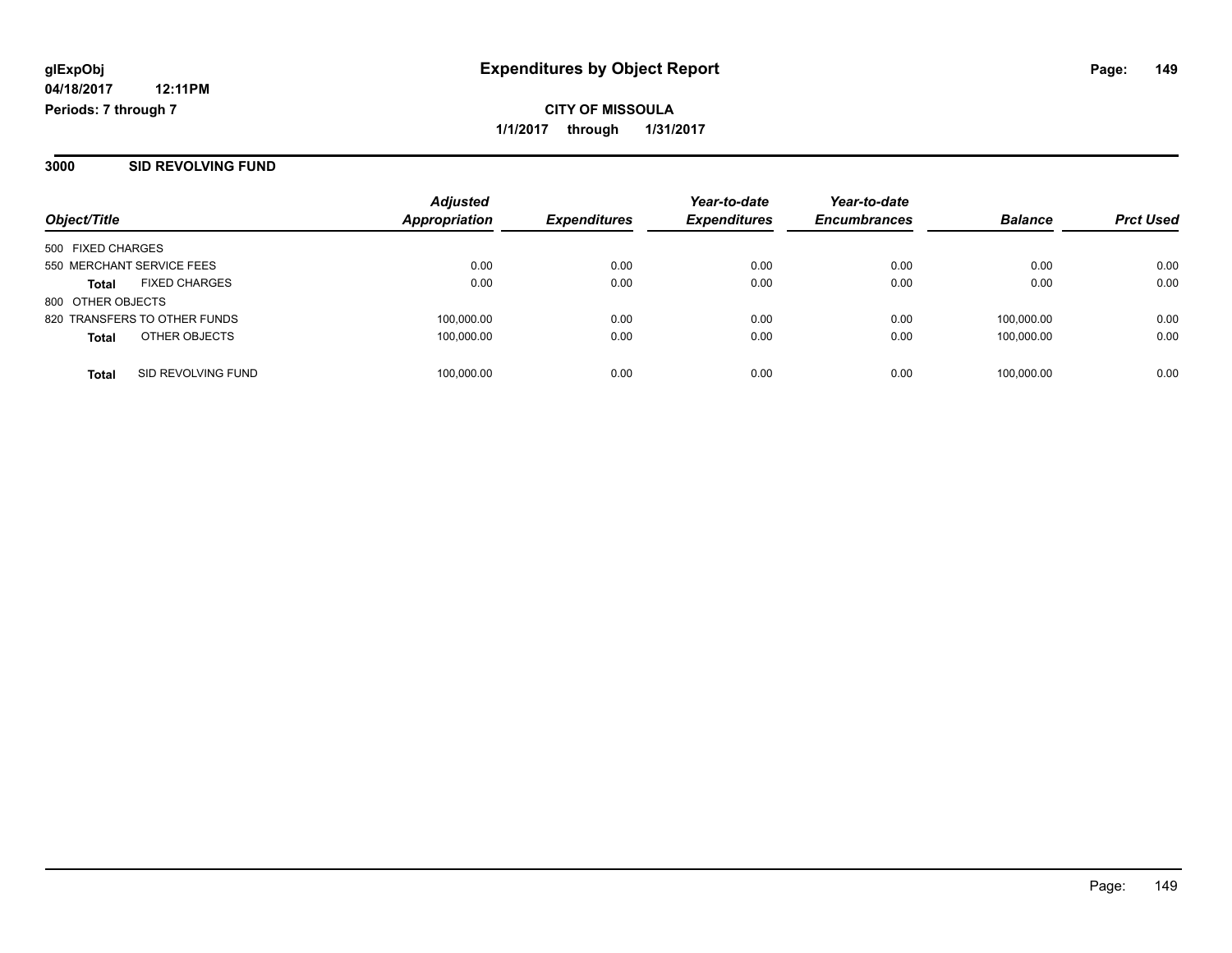### **3005 SID REBATES 390 NON-DEPARTMENTAL**

| Object/Title                  | <b>Adjusted</b><br>Appropriation | <b>Expenditures</b> | Year-to-date<br><b>Expenditures</b> | Year-to-date<br><b>Encumbrances</b> | <b>Balance</b> | <b>Prct Used</b> |
|-------------------------------|----------------------------------|---------------------|-------------------------------------|-------------------------------------|----------------|------------------|
| 500 FIXED CHARGES             |                                  |                     |                                     |                                     |                |                  |
| 550 MERCHANT SERVICE FEES     | 0.00                             | 0.00                | 0.00                                | 0.00                                | 0.00           | 0.00             |
| <b>FIXED CHARGES</b><br>Total | 0.00                             | 0.00                | 0.00                                | 0.00                                | 0.00           | 0.00             |
| NON-DEPARTMENTAL<br>Tota.     | 0.00                             | 0.00                | 0.00                                | 0.00                                | 0.00           | 0.00             |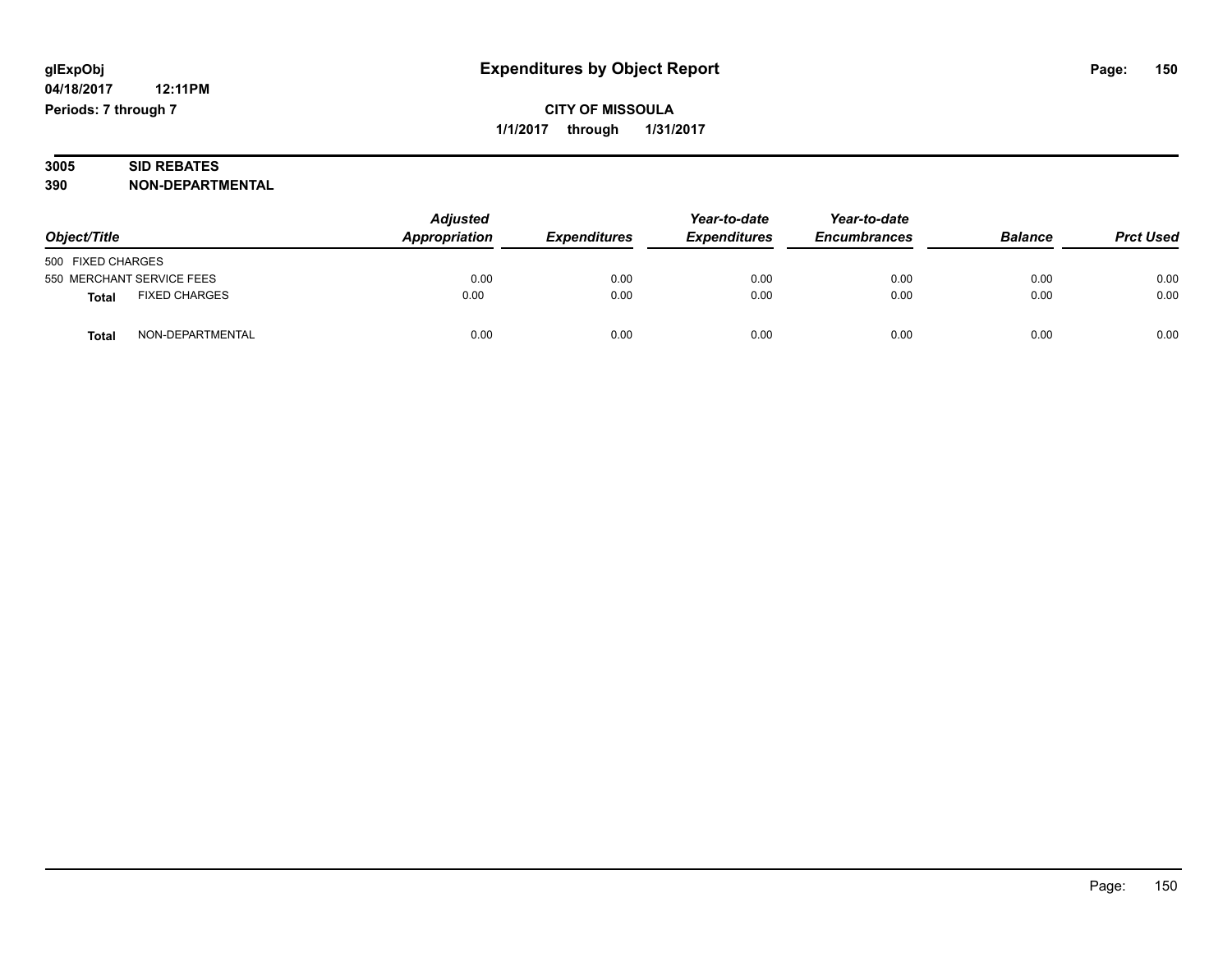**CITY OF MISSOULA 1/1/2017 through 1/31/2017**

**3005 SID REBATES**

|                                      | <b>Adjusted</b> |                     | Year-to-date        | Year-to-date        |                |                  |
|--------------------------------------|-----------------|---------------------|---------------------|---------------------|----------------|------------------|
| Object/Title                         | Appropriation   | <b>Expenditures</b> | <b>Expenditures</b> | <b>Encumbrances</b> | <b>Balance</b> | <b>Prct Used</b> |
| 500 FIXED CHARGES                    |                 |                     |                     |                     |                |                  |
| 550 MERCHANT SERVICE FEES            | 0.00            | 0.00                | 0.00                | 0.00                | 0.00           | 0.00             |
| <b>FIXED CHARGES</b><br><b>Total</b> | 0.00            | 0.00                | 0.00                | 0.00                | 0.00           | 0.00             |
| <b>SID REBATES</b><br>Total          | 0.00            | 0.00                | 0.00                | 0.00                | 0.00           | 0.00             |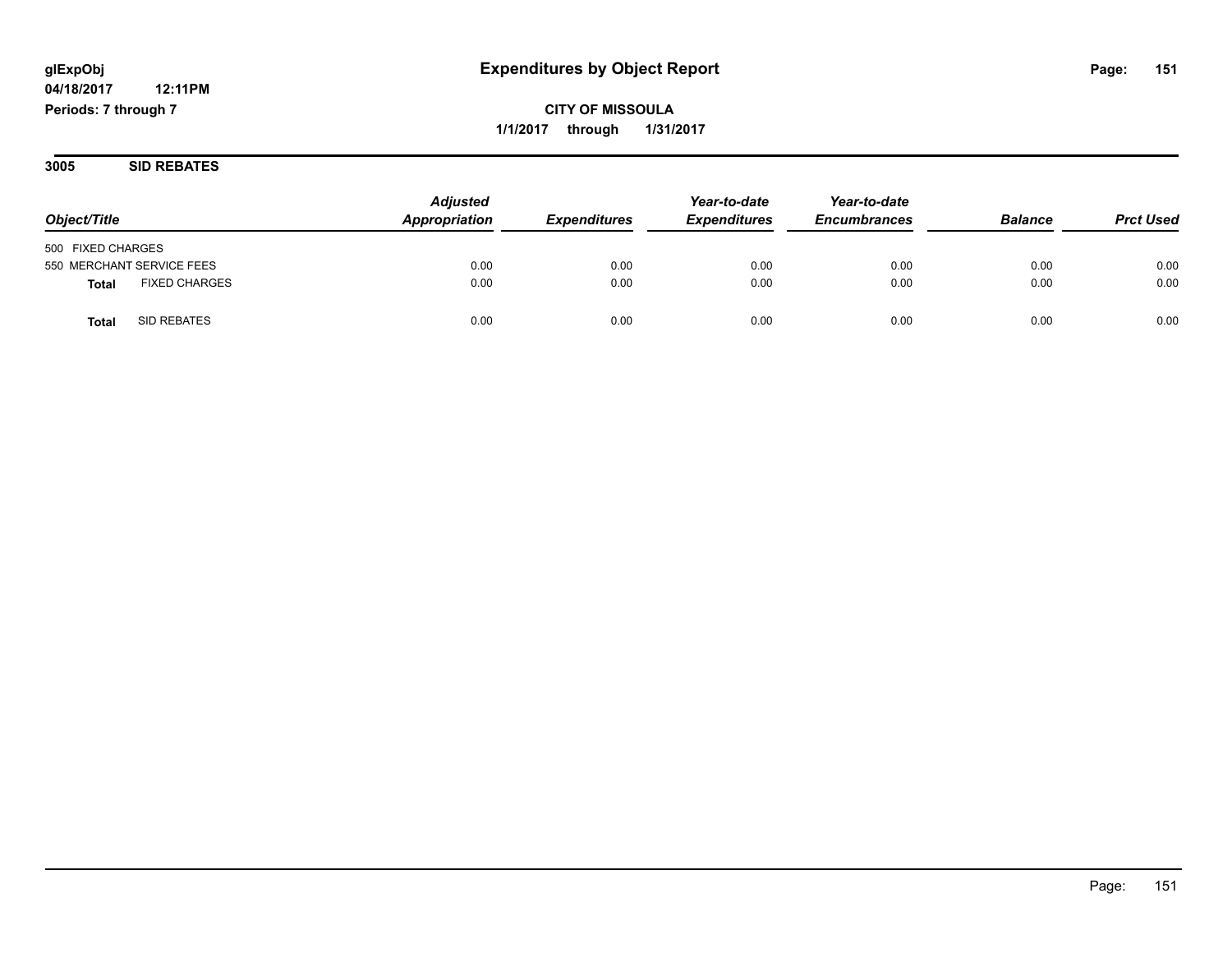## **glExpObj Expenditures by Object Report Page: 152**

**04/18/2017 12:11PM Periods: 7 through 7**

#### **3065 1998 PUBLIC SAFETY G O BONDS FUND**

**000 \*\*\* Title Not Found \*\*\***

| Object/Title                            | <b>Adjusted</b><br>Appropriation | <b>Expenditures</b> | Year-to-date<br><b>Expenditures</b> | Year-to-date<br><b>Encumbrances</b> | <b>Balance</b> | <b>Prct Used</b> |
|-----------------------------------------|----------------------------------|---------------------|-------------------------------------|-------------------------------------|----------------|------------------|
| 800 OTHER OBJECTS                       |                                  |                     |                                     |                                     |                |                  |
| 820 TRANSFERS TO OTHER FUNDS            | 0.00                             | 0.00                | 0.00                                | 0.00                                | 0.00           | 0.00             |
| OTHER OBJECTS<br>Total                  | 0.00                             | 0.00                | 0.00                                | 0.00                                | 0.00           | 0.00             |
| *** Title Not Found ***<br><b>Total</b> | 0.00                             | 0.00                | 0.00                                | 0.00                                | 0.00           | 0.00             |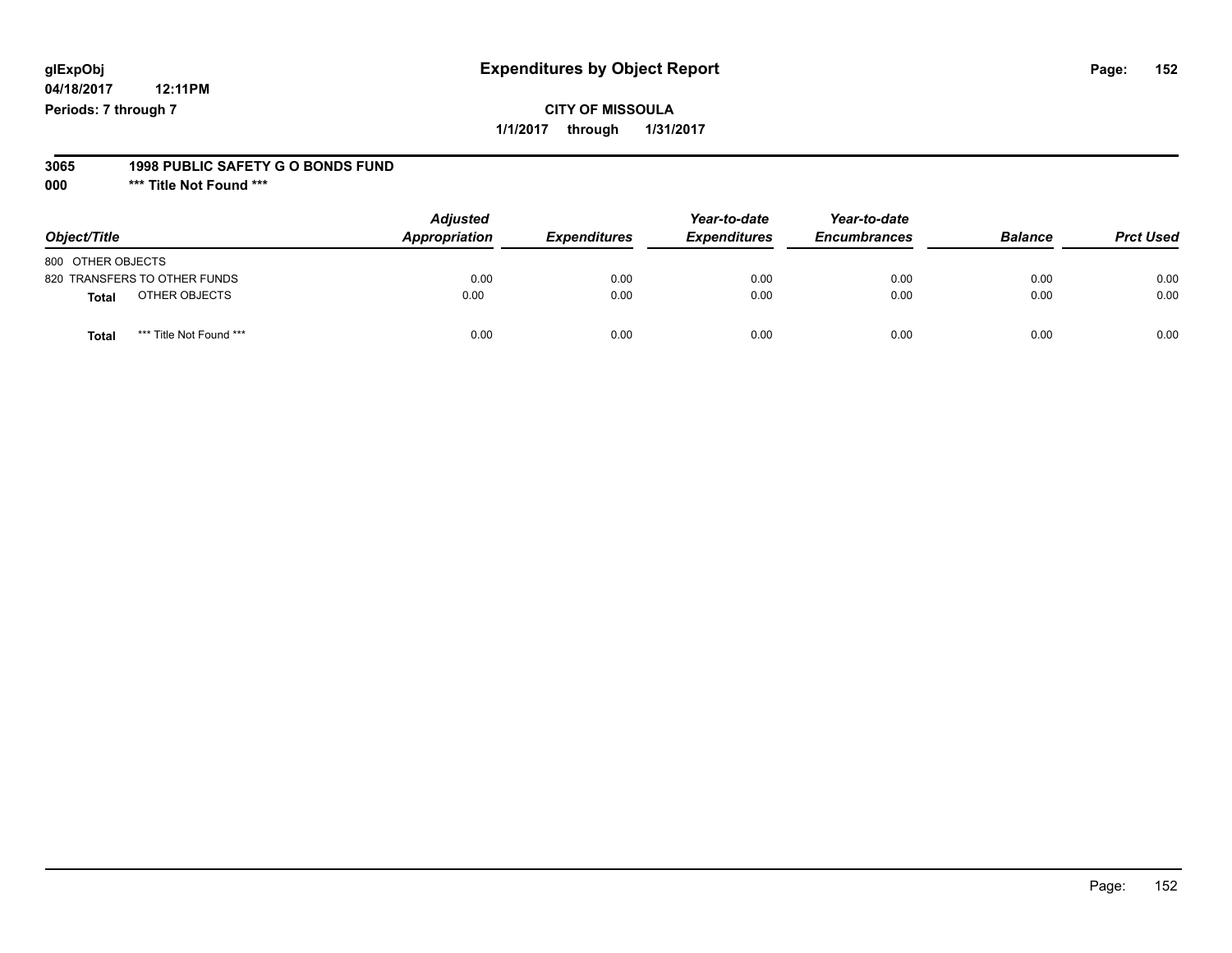# **3065 1998 PUBLIC SAFETY G O BONDS FUND**

| Object/Title                     | <b>Adjusted</b><br>Appropriation | <b>Expenditures</b> | Year-to-date<br><b>Expenditures</b> | Year-to-date<br><b>Encumbrances</b> | <b>Balance</b> | <b>Prct Used</b> |
|----------------------------------|----------------------------------|---------------------|-------------------------------------|-------------------------------------|----------------|------------------|
| 500 FIXED CHARGES                |                                  |                     |                                     |                                     |                |                  |
| 550 MERCHANT SERVICE FEES        | 0.00                             | 0.00                | 0.00                                | 0.00                                | 0.00           | 0.00             |
| <b>FIXED CHARGES</b><br>Total    | 0.00                             | 0.00                | 0.00                                | 0.00                                | 0.00           | 0.00             |
| NON-DEPARTMENTAL<br><b>Total</b> | 0.00                             | 0.00                | 0.00                                | 0.00                                | 0.00           | 0.00             |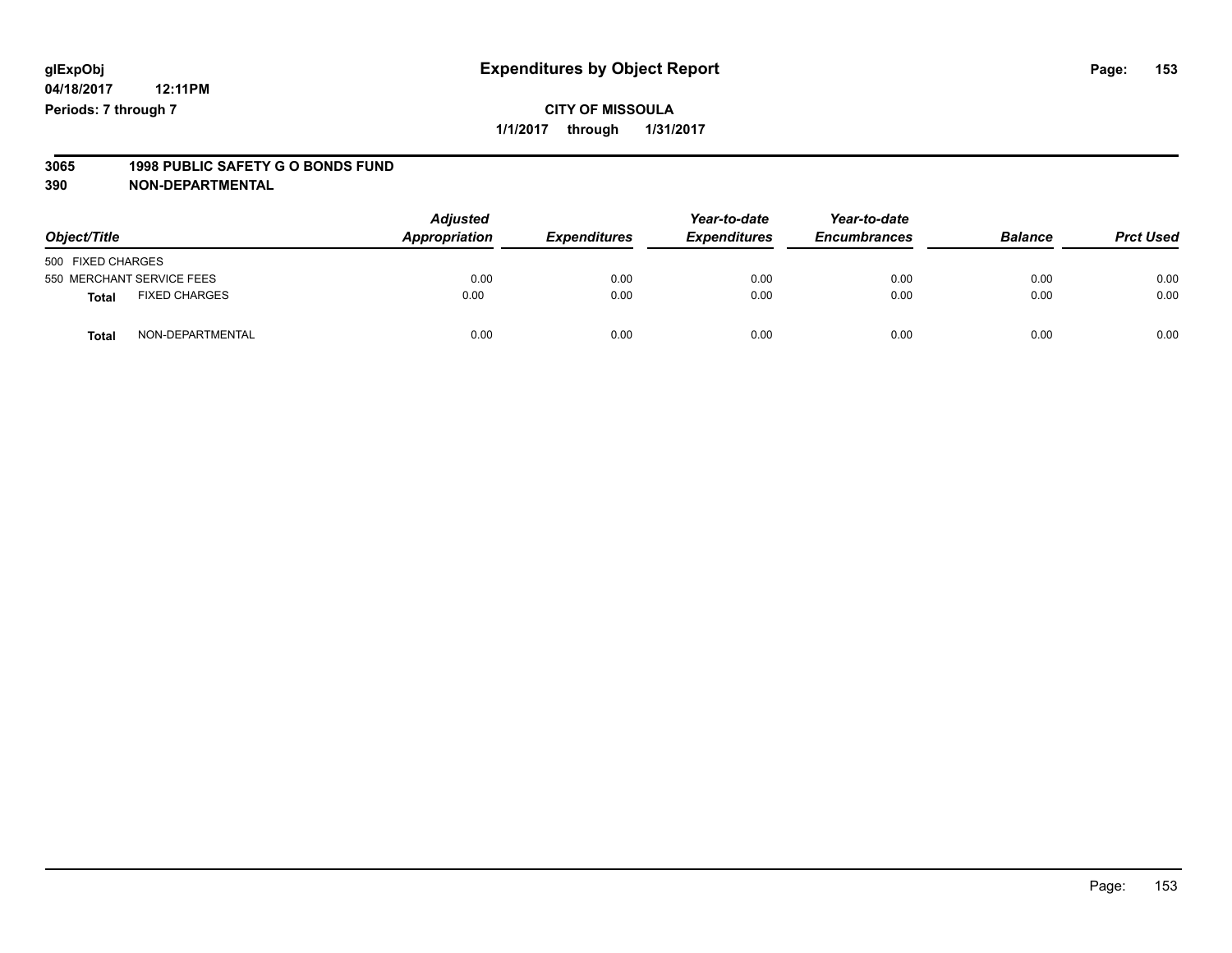### **3065 1998 PUBLIC SAFETY G O BONDS FUND**

| Object/Title              |                                   | <b>Adjusted</b><br><b>Appropriation</b> | <b>Expenditures</b> | Year-to-date<br><b>Expenditures</b> | Year-to-date<br><b>Encumbrances</b> | <b>Balance</b> | <b>Prct Used</b> |
|---------------------------|-----------------------------------|-----------------------------------------|---------------------|-------------------------------------|-------------------------------------|----------------|------------------|
| 500 FIXED CHARGES         |                                   |                                         |                     |                                     |                                     |                |                  |
| 550 MERCHANT SERVICE FEES |                                   | 0.00                                    | 0.00                | 0.00                                | 0.00                                | 0.00           | 0.00             |
| <b>Total</b>              | <b>FIXED CHARGES</b>              | 0.00                                    | 0.00                | 0.00                                | 0.00                                | 0.00           | 0.00             |
| 800 OTHER OBJECTS         |                                   |                                         |                     |                                     |                                     |                |                  |
|                           | 820 TRANSFERS TO OTHER FUNDS      | 0.00                                    | 0.00                | 0.00                                | 0.00                                | 0.00           | 0.00             |
| <b>Total</b>              | OTHER OBJECTS                     | 0.00                                    | 0.00                | 0.00                                | 0.00                                | 0.00           | 0.00             |
| <b>Total</b>              | 1998 PUBLIC SAFETY G O BONDS FUND | 0.00                                    | 0.00                | 0.00                                | 0.00                                | 0.00           | 0.00             |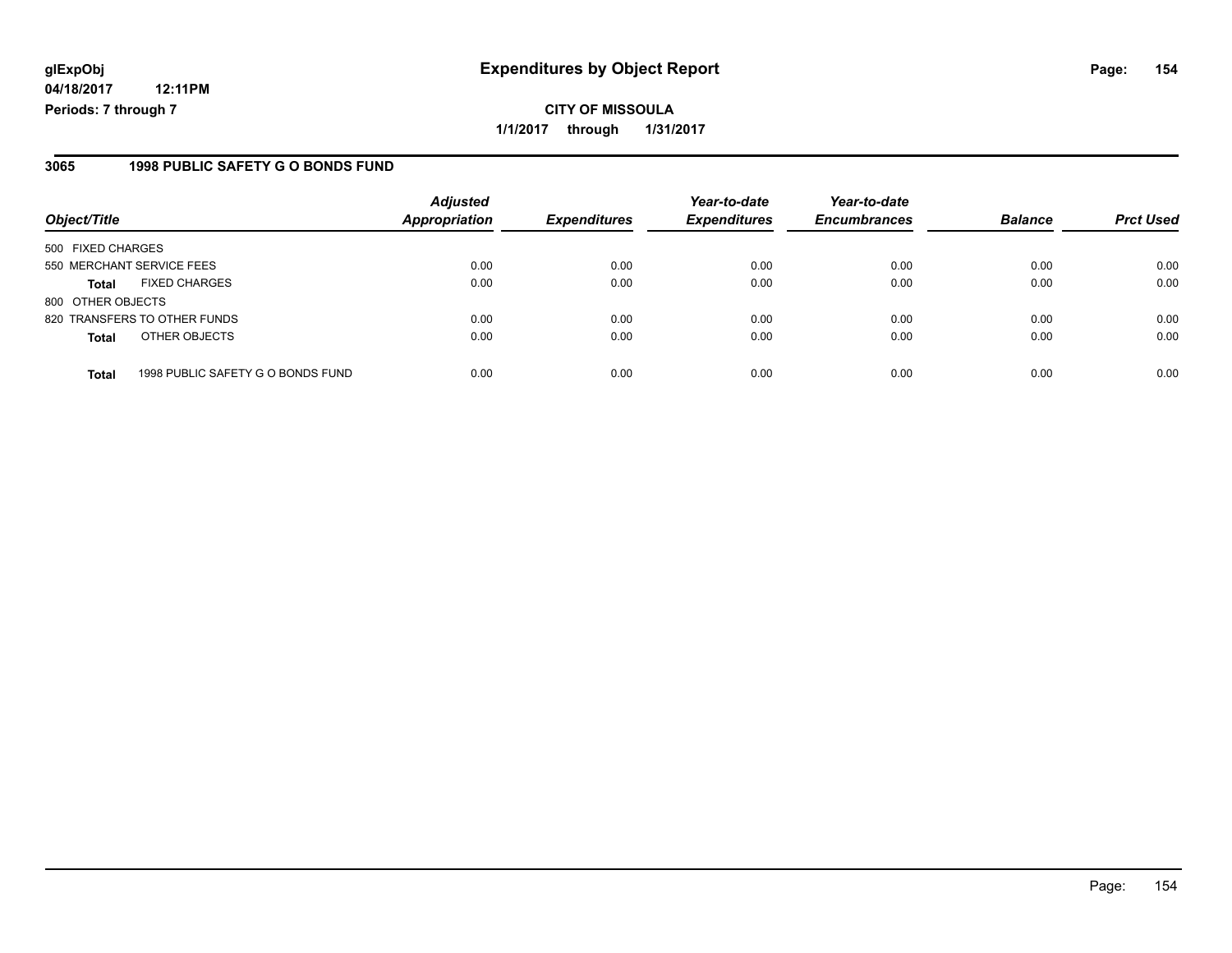**3070 1996 OPEN SPACE GO BONDS**

| Object/Title                         | <b>Adjusted</b><br><b>Appropriation</b> | <b>Expenditures</b> | Year-to-date<br><b>Expenditures</b> | Year-to-date<br><b>Encumbrances</b> | <b>Balance</b> | <b>Prct Used</b> |
|--------------------------------------|-----------------------------------------|---------------------|-------------------------------------|-------------------------------------|----------------|------------------|
| 500 FIXED CHARGES                    |                                         |                     |                                     |                                     |                |                  |
| 550 MERCHANT SERVICE FEES            | 0.00                                    | 0.00                | 0.00                                | 0.00                                | 0.00           | 0.00             |
| <b>FIXED CHARGES</b><br><b>Total</b> | 0.00                                    | 0.00                | 0.00                                | 0.00                                | 0.00           | 0.00             |
| 800 OTHER OBJECTS                    |                                         |                     |                                     |                                     |                |                  |
| 820 TRANSFERS TO OTHER FUNDS         | 0.00                                    | 0.00                | 0.00                                | 0.00                                | 0.00           | 0.00             |
| OTHER OBJECTS<br><b>Total</b>        | 0.00                                    | 0.00                | 0.00                                | 0.00                                | 0.00           | 0.00             |
| NON-DEPARTMENTAL<br><b>Total</b>     | 0.00                                    | 0.00                | 0.00                                | 0.00                                | 0.00           | 0.00             |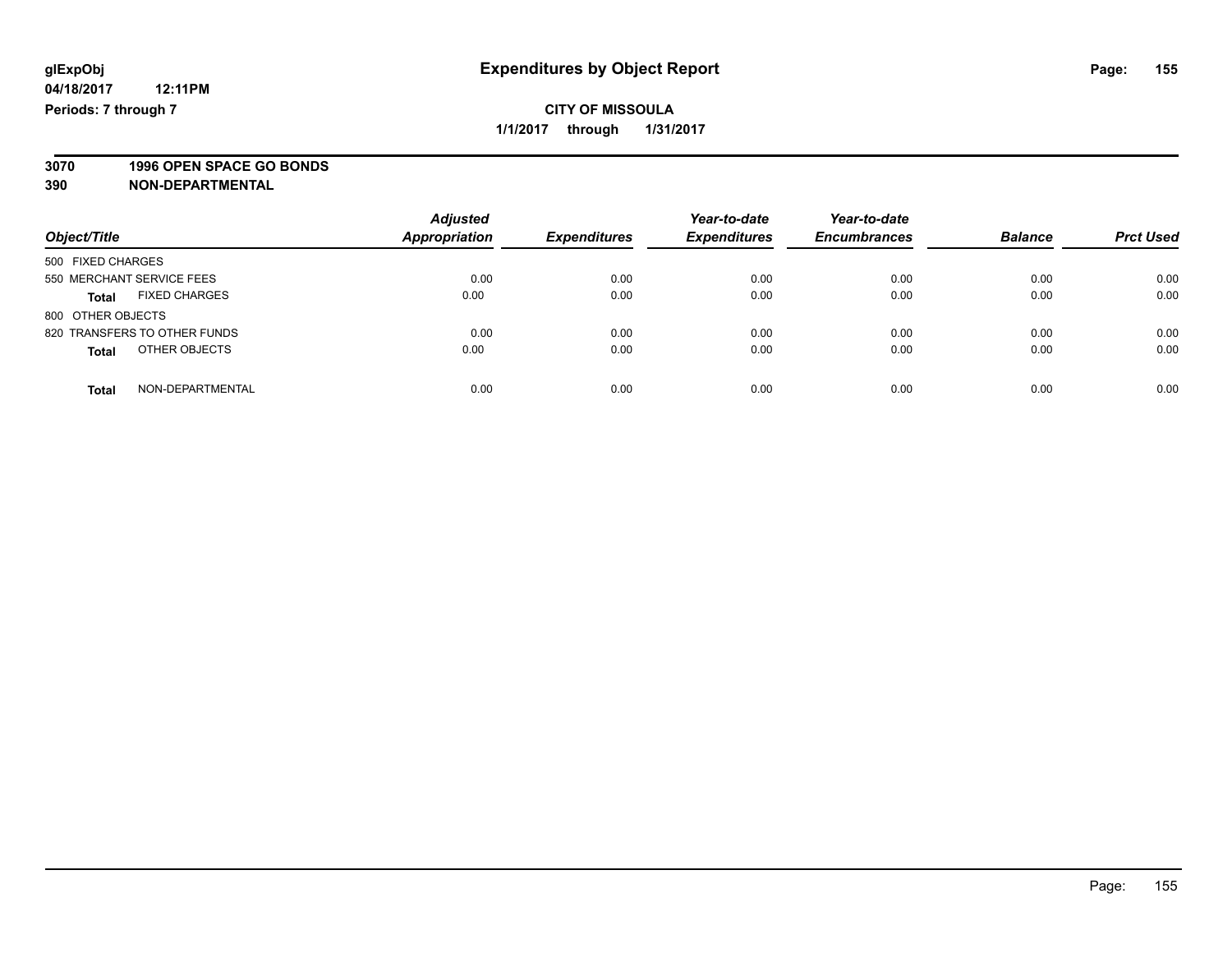## **CITY OF MISSOULA 1/1/2017 through 1/31/2017**

### **3070 1996 OPEN SPACE GO BONDS**

| Object/Title                             | <b>Adjusted</b><br>Appropriation | <b>Expenditures</b> | Year-to-date<br><b>Expenditures</b> | Year-to-date<br><b>Encumbrances</b> | <b>Balance</b> | <b>Prct Used</b> |
|------------------------------------------|----------------------------------|---------------------|-------------------------------------|-------------------------------------|----------------|------------------|
| 500 FIXED CHARGES                        |                                  |                     |                                     |                                     |                |                  |
| 550 MERCHANT SERVICE FEES                | 0.00                             | 0.00                | 0.00                                | 0.00                                | 0.00           | 0.00             |
| <b>FIXED CHARGES</b><br><b>Total</b>     | 0.00                             | 0.00                | 0.00                                | 0.00                                | 0.00           | 0.00             |
| 800 OTHER OBJECTS                        |                                  |                     |                                     |                                     |                |                  |
| 820 TRANSFERS TO OTHER FUNDS             | 0.00                             | 0.00                | 0.00                                | 0.00                                | 0.00           | 0.00             |
| OTHER OBJECTS<br><b>Total</b>            | 0.00                             | 0.00                | 0.00                                | 0.00                                | 0.00           | 0.00             |
| 1996 OPEN SPACE GO BONDS<br><b>Total</b> | 0.00                             | 0.00                | 0.00                                | 0.00                                | 0.00           | 0.00             |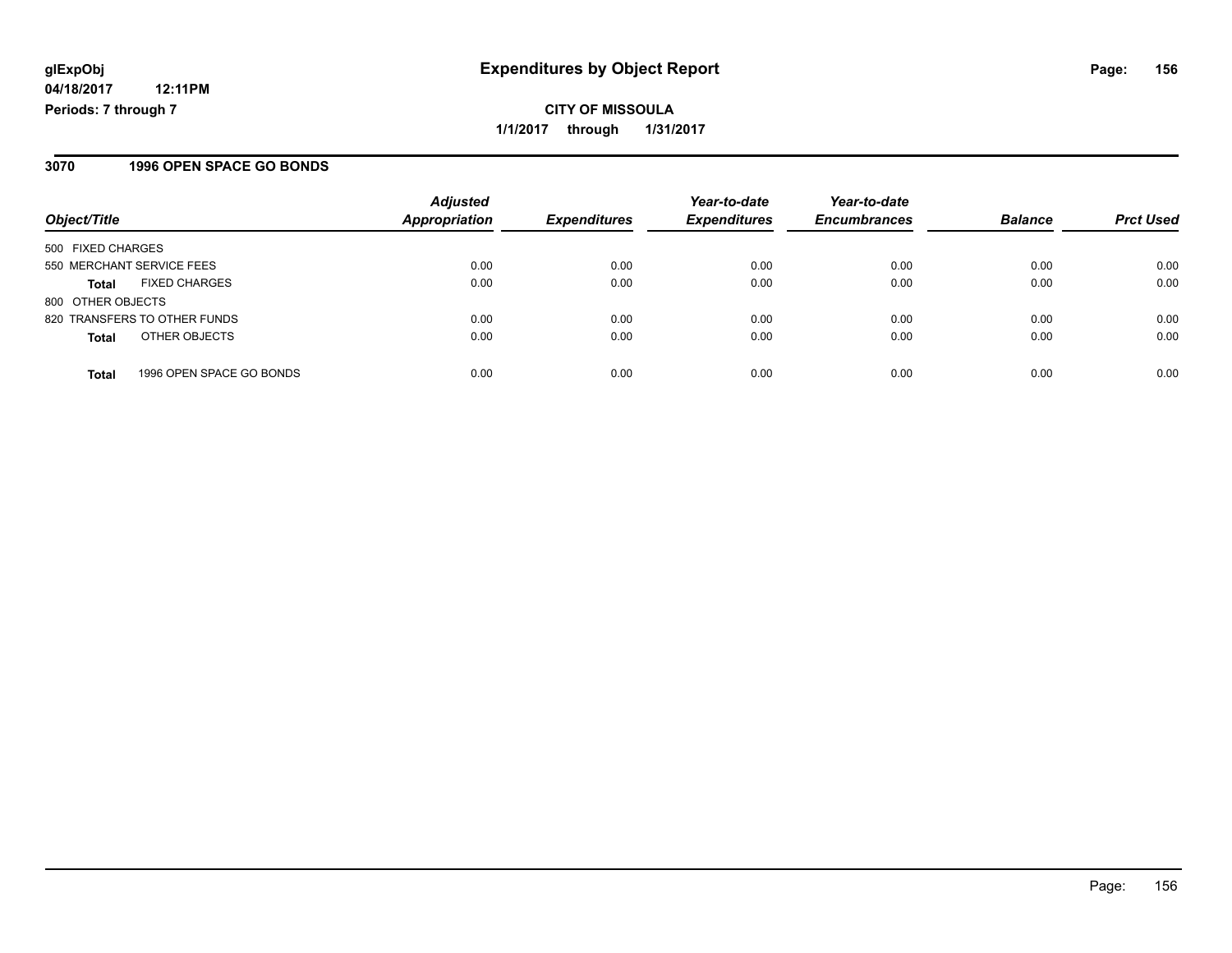# **3075 1997 OPEN SPACE G O BOND FUND**

| Object/Title                         | <b>Adjusted</b><br>Appropriation | <b>Expenditures</b> | Year-to-date<br><b>Expenditures</b> | Year-to-date<br><b>Encumbrances</b> | <b>Balance</b> | <b>Prct Used</b> |
|--------------------------------------|----------------------------------|---------------------|-------------------------------------|-------------------------------------|----------------|------------------|
| 500 FIXED CHARGES                    |                                  |                     |                                     |                                     |                |                  |
| 550 MERCHANT SERVICE FEES            | 0.00                             | 0.00                | 0.00                                | 0.00                                | 0.00           | 0.00             |
| <b>FIXED CHARGES</b><br><b>Total</b> | 0.00                             | 0.00                | 0.00                                | 0.00                                | 0.00           | 0.00             |
| 800 OTHER OBJECTS                    |                                  |                     |                                     |                                     |                |                  |
| 820 TRANSFERS TO OTHER FUNDS         | 0.00                             | 0.00                | 0.00                                | 0.00                                | 0.00           | 0.00             |
| OTHER OBJECTS<br><b>Total</b>        | 0.00                             | 0.00                | 0.00                                | 0.00                                | 0.00           | 0.00             |
| NON-DEPARTMENTAL<br>Total            | 0.00                             | 0.00                | 0.00                                | 0.00                                | 0.00           | 0.00             |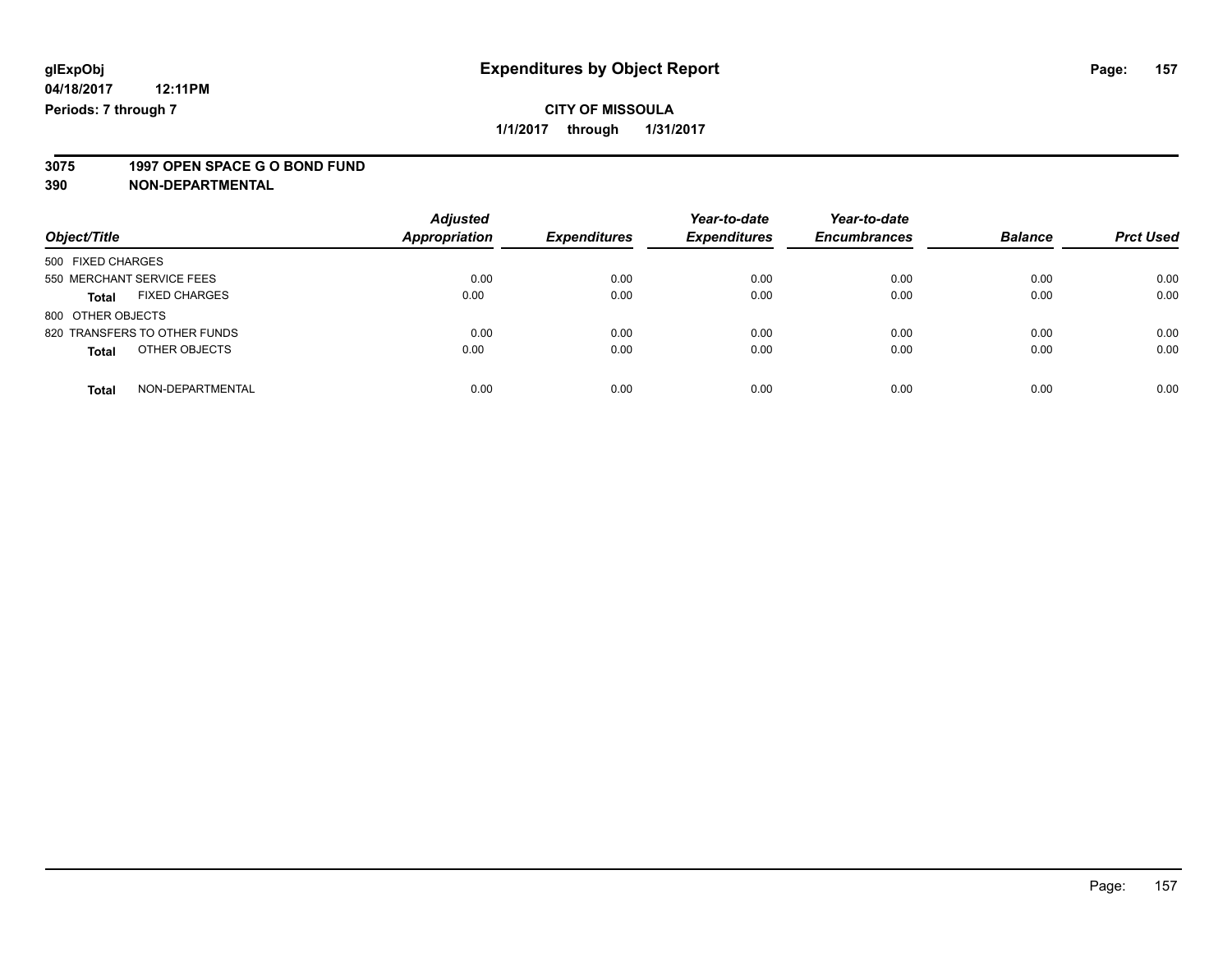### **3075 1997 OPEN SPACE G O BOND FUND**

| Object/Title              |                               | <b>Adjusted</b><br><b>Appropriation</b> | <b>Expenditures</b> | Year-to-date<br><b>Expenditures</b> | Year-to-date<br><b>Encumbrances</b> | <b>Balance</b> | <b>Prct Used</b> |
|---------------------------|-------------------------------|-----------------------------------------|---------------------|-------------------------------------|-------------------------------------|----------------|------------------|
| 500 FIXED CHARGES         |                               |                                         |                     |                                     |                                     |                |                  |
| 550 MERCHANT SERVICE FEES |                               | 0.00                                    | 0.00                | 0.00                                | 0.00                                | 0.00           | 0.00             |
| <b>Total</b>              | <b>FIXED CHARGES</b>          | 0.00                                    | 0.00                | 0.00                                | 0.00                                | 0.00           | 0.00             |
| 800 OTHER OBJECTS         |                               |                                         |                     |                                     |                                     |                |                  |
|                           | 820 TRANSFERS TO OTHER FUNDS  | 0.00                                    | 0.00                | 0.00                                | 0.00                                | 0.00           | 0.00             |
| <b>Total</b>              | OTHER OBJECTS                 | 0.00                                    | 0.00                | 0.00                                | 0.00                                | 0.00           | 0.00             |
| <b>Total</b>              | 1997 OPEN SPACE G O BOND FUND | 0.00                                    | 0.00                | 0.00                                | 0.00                                | 0.00           | 0.00             |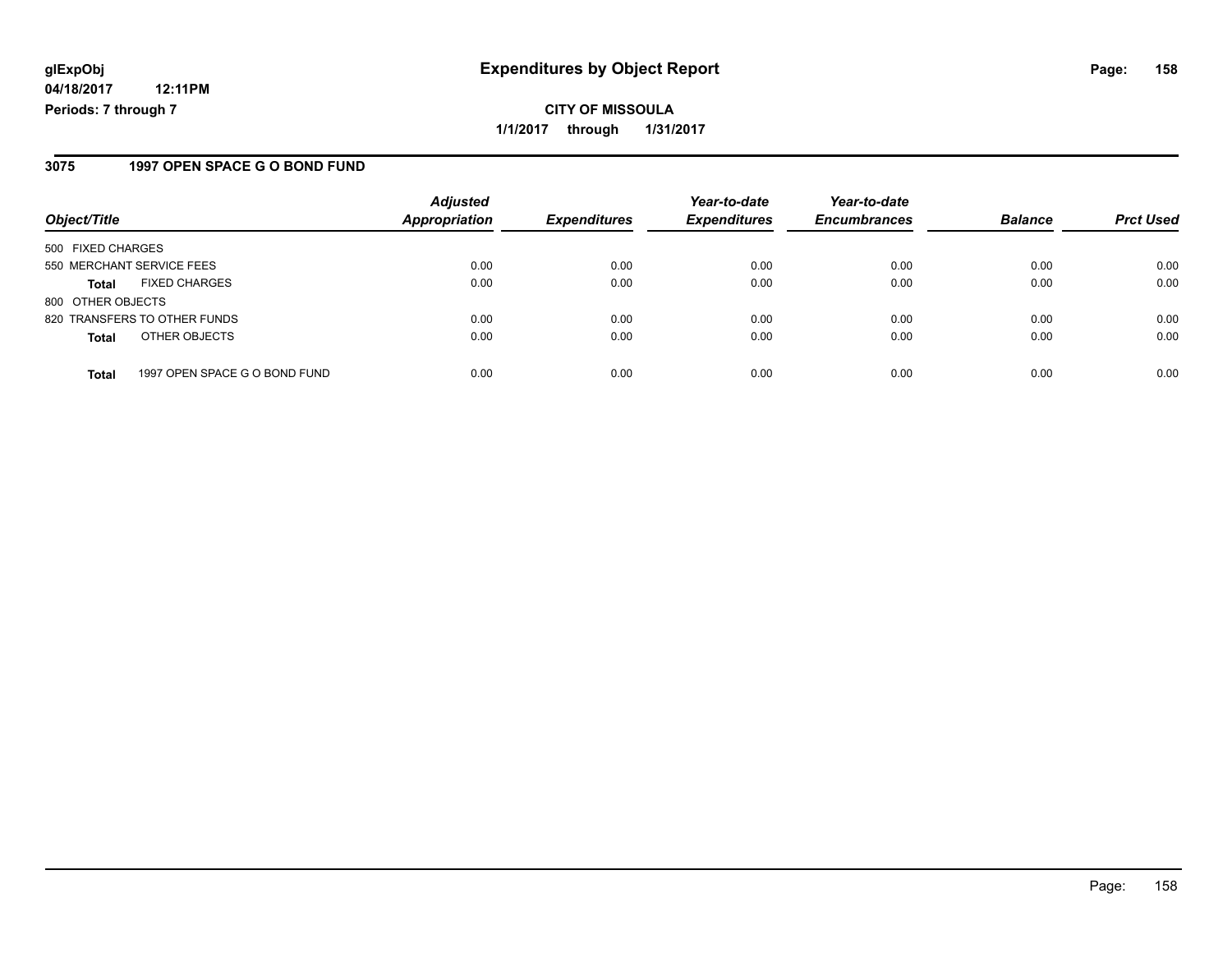## **CITY OF MISSOULA**

**1/1/2017 through 1/31/2017**

# **3080 1994 FIRE EQUIP/CITY HALLS REFUND BOND F**

|                                      | <b>Adjusted</b>      |                     | Year-to-date        | Year-to-date        |                |                  |
|--------------------------------------|----------------------|---------------------|---------------------|---------------------|----------------|------------------|
| Object/Title                         | <b>Appropriation</b> | <b>Expenditures</b> | <b>Expenditures</b> | <b>Encumbrances</b> | <b>Balance</b> | <b>Prct Used</b> |
| 500 FIXED CHARGES                    |                      |                     |                     |                     |                |                  |
| 550 MERCHANT SERVICE FEES            | 0.00                 | 0.00                | 0.00                | 0.00                | 0.00           | 0.00             |
| <b>FIXED CHARGES</b><br><b>Total</b> | 0.00                 | 0.00                | 0.00                | 0.00                | 0.00           | 0.00             |
| 600 DEBT SERVICE                     |                      |                     |                     |                     |                |                  |
| 620 INTEREST / SERVICE FEES          | 0.00                 | 0.00                | 0.00                | 0.00                | 0.00           | 0.00             |
| <b>DEBT SERVICE</b><br>Total         | 0.00                 | 0.00                | 0.00                | 0.00                | 0.00           | 0.00             |
| 800 OTHER OBJECTS                    |                      |                     |                     |                     |                |                  |
| 820 TRANSFERS TO OTHER FUNDS         | 0.00                 | 0.00                | 0.00                | 0.00                | 0.00           | 0.00             |
| OTHER OBJECTS<br><b>Total</b>        | 0.00                 | 0.00                | 0.00                | 0.00                | 0.00           | 0.00             |
| NON-DEPARTMENTAL<br><b>Total</b>     | 0.00                 | 0.00                | 0.00                | 0.00                | 0.00           | 0.00             |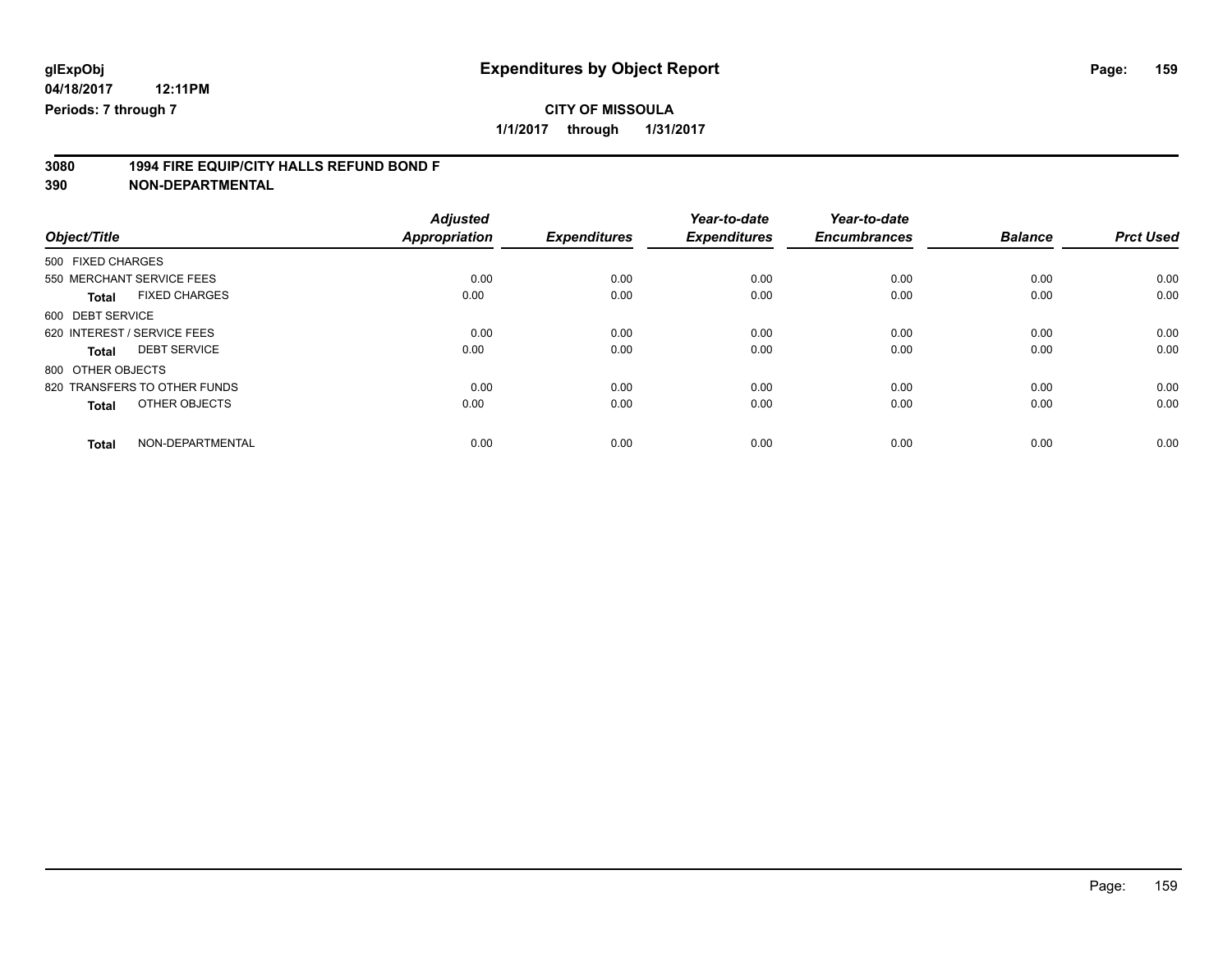## **glExpObj Expenditures by Object Report Page: 160**

**04/18/2017 12:11PM Periods: 7 through 7**

### **3080 1994 FIRE EQUIP/CITY HALLS REFUND BOND F**

| Object/Title      |                                     | <b>Adjusted</b><br>Appropriation | <b>Expenditures</b> | Year-to-date<br><b>Expenditures</b> | Year-to-date<br><b>Encumbrances</b> | <b>Balance</b> | <b>Prct Used</b> |
|-------------------|-------------------------------------|----------------------------------|---------------------|-------------------------------------|-------------------------------------|----------------|------------------|
| 500 FIXED CHARGES |                                     |                                  |                     |                                     |                                     |                |                  |
|                   | 550 MERCHANT SERVICE FEES           | 0.00                             | 0.00                | 0.00                                | 0.00                                | 0.00           | 0.00             |
| <b>Total</b>      | <b>FIXED CHARGES</b>                | 0.00                             | 0.00                | 0.00                                | 0.00                                | 0.00           | 0.00             |
| 600 DEBT SERVICE  |                                     |                                  |                     |                                     |                                     |                |                  |
|                   | 620 INTEREST / SERVICE FEES         | 0.00                             | 0.00                | 0.00                                | 0.00                                | 0.00           | 0.00             |
| <b>Total</b>      | <b>DEBT SERVICE</b>                 | 0.00                             | 0.00                | 0.00                                | 0.00                                | 0.00           | 0.00             |
| 800 OTHER OBJECTS |                                     |                                  |                     |                                     |                                     |                |                  |
|                   | 820 TRANSFERS TO OTHER FUNDS        | 0.00                             | 0.00                | 0.00                                | 0.00                                | 0.00           | 0.00             |
| <b>Total</b>      | OTHER OBJECTS                       | 0.00                             | 0.00                | 0.00                                | 0.00                                | 0.00           | 0.00             |
| <b>Total</b>      | 1994 FIRE EQUIP/CITY HALLS REFUND B | 0.00                             | 0.00                | 0.00                                | 0.00                                | 0.00           | 0.00             |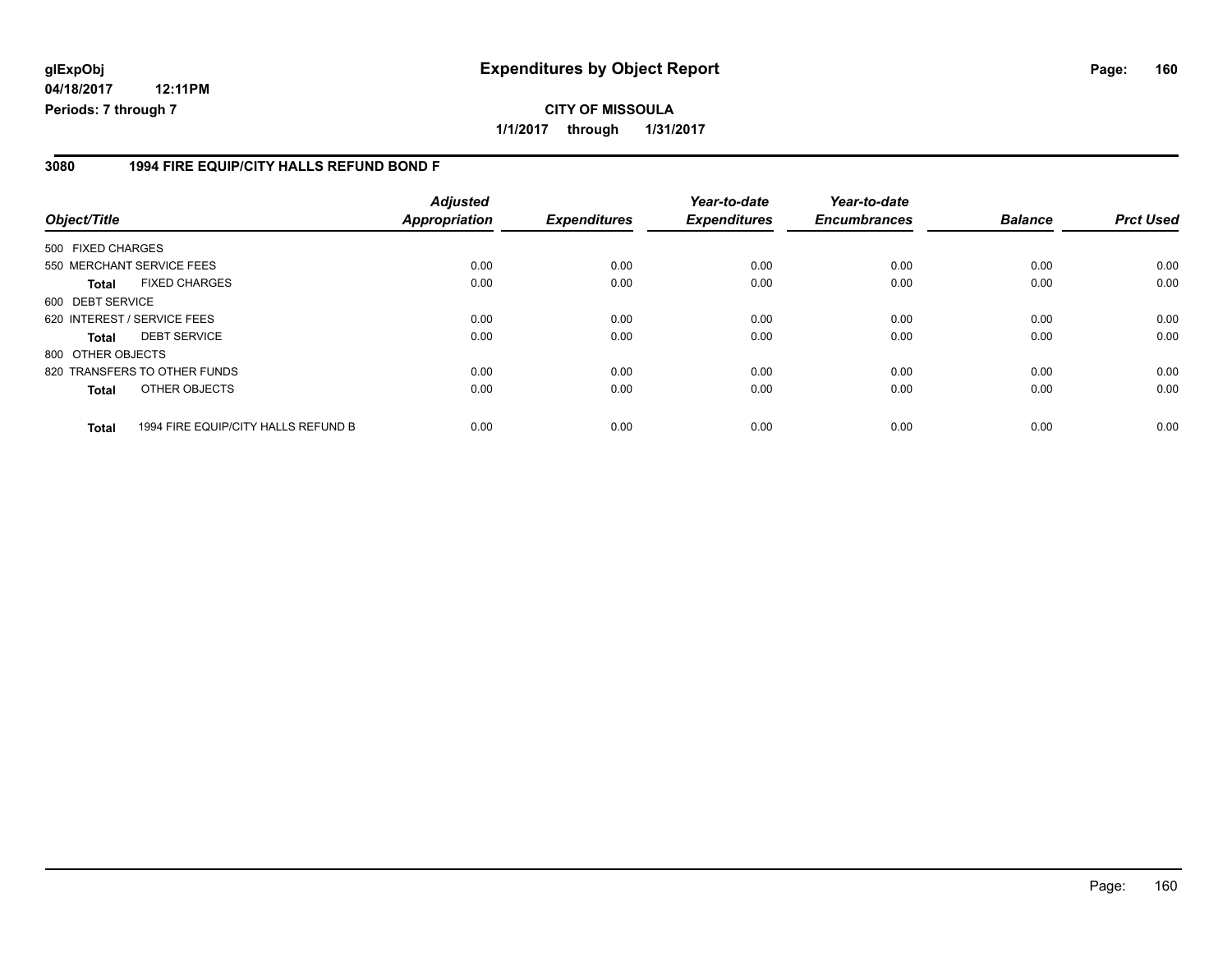## **3085 1993 FIRE STATION G O BOND FUND**

| Object/Title                  | <b>Adjusted</b><br><b>Appropriation</b> | <b>Expenditures</b> | Year-to-date<br><b>Expenditures</b> | Year-to-date<br><b>Encumbrances</b> | <b>Balance</b> | <b>Prct Used</b> |
|-------------------------------|-----------------------------------------|---------------------|-------------------------------------|-------------------------------------|----------------|------------------|
| 500 FIXED CHARGES             |                                         |                     |                                     |                                     |                |                  |
| 550 MERCHANT SERVICE FEES     | 0.00                                    | 0.00                | 0.00                                | 0.00                                | 0.00           | 0.00             |
| <b>FIXED CHARGES</b><br>Total | 0.00                                    | 0.00                | 0.00                                | 0.00                                | 0.00           | 0.00             |
| 800 OTHER OBJECTS             |                                         |                     |                                     |                                     |                |                  |
| 820 TRANSFERS TO OTHER FUNDS  | 0.00                                    | 0.00                | 0.00                                | 0.00                                | 0.00           | 0.00             |
| OTHER OBJECTS<br><b>Total</b> | 0.00                                    | 0.00                | 0.00                                | 0.00                                | 0.00           | 0.00             |
| NON-DEPARTMENTAL<br>Total     | 0.00                                    | 0.00                | 0.00                                | 0.00                                | 0.00           | 0.00             |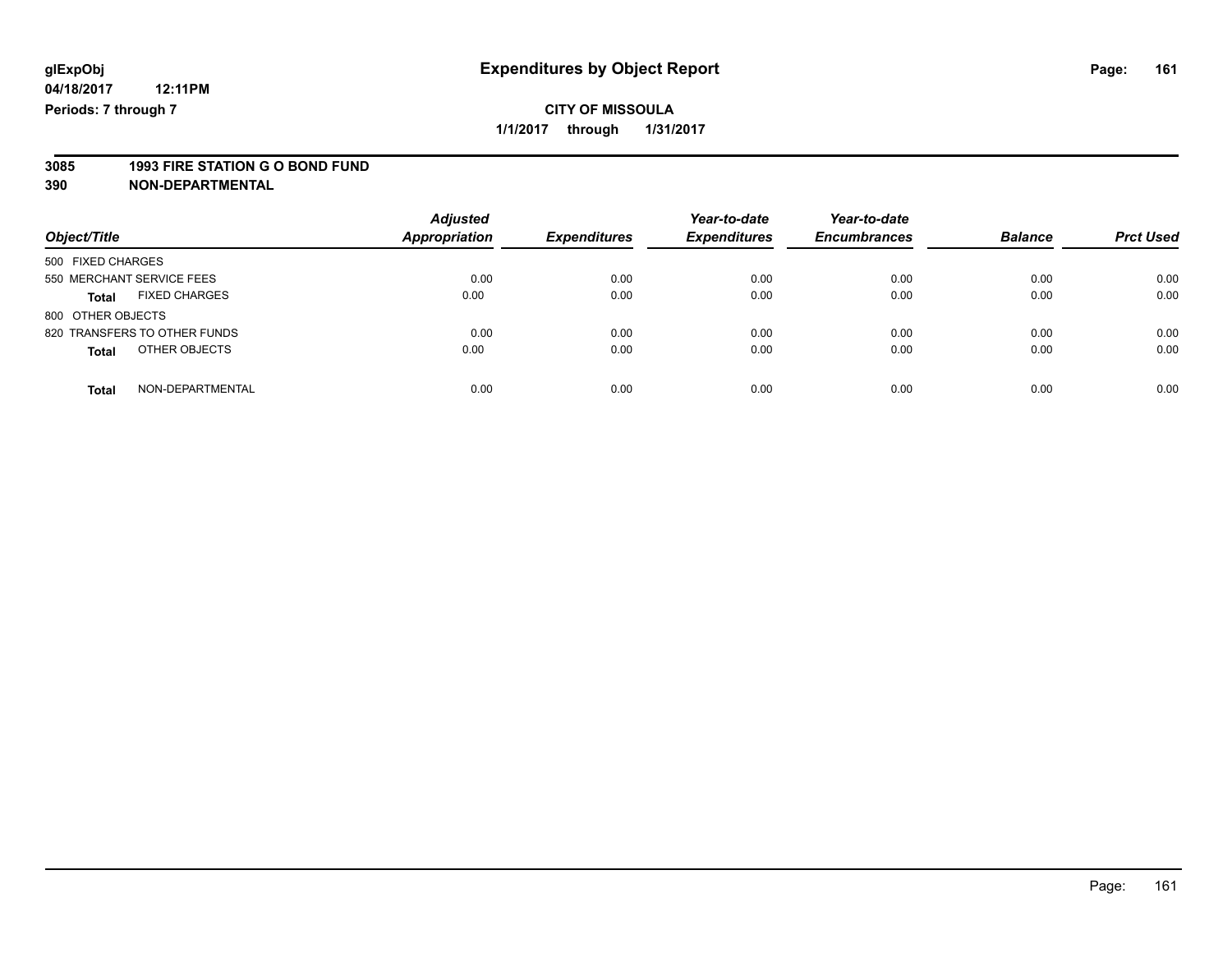#### **3085 1993 FIRE STATION G O BOND FUND**

| Object/Title                                    | <b>Adjusted</b><br>Appropriation | <b>Expenditures</b> | Year-to-date<br><b>Expenditures</b> | Year-to-date<br><b>Encumbrances</b> | <b>Balance</b> | <b>Prct Used</b> |
|-------------------------------------------------|----------------------------------|---------------------|-------------------------------------|-------------------------------------|----------------|------------------|
| 500 FIXED CHARGES                               |                                  |                     |                                     |                                     |                |                  |
| 550 MERCHANT SERVICE FEES                       | 0.00                             | 0.00                | 0.00                                | 0.00                                | 0.00           | 0.00             |
| <b>FIXED CHARGES</b><br><b>Total</b>            | 0.00                             | 0.00                | 0.00                                | 0.00                                | 0.00           | 0.00             |
| 800 OTHER OBJECTS                               |                                  |                     |                                     |                                     |                |                  |
| 820 TRANSFERS TO OTHER FUNDS                    | 0.00                             | 0.00                | 0.00                                | 0.00                                | 0.00           | 0.00             |
| OTHER OBJECTS<br><b>Total</b>                   | 0.00                             | 0.00                | 0.00                                | 0.00                                | 0.00           | 0.00             |
| 1993 FIRE STATION G O BOND FUND<br><b>Total</b> | 0.00                             | 0.00                | 0.00                                | 0.00                                | 0.00           | 0.00             |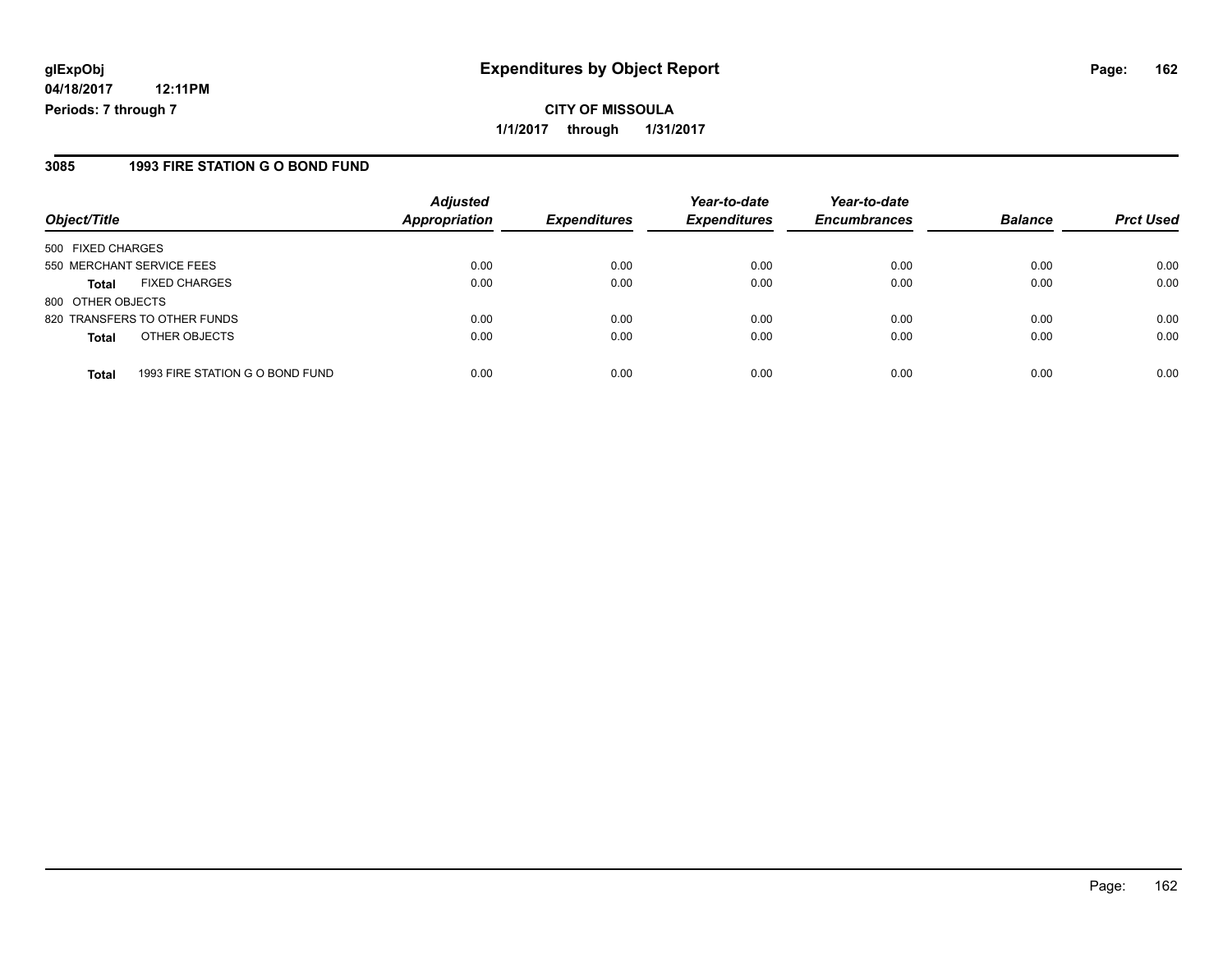# **3090 2004 AQUATICS BOND**

|                                      | <b>Adjusted</b>      |                     | Year-to-date        | Year-to-date        |                |                  |
|--------------------------------------|----------------------|---------------------|---------------------|---------------------|----------------|------------------|
| Object/Title                         | <b>Appropriation</b> | <b>Expenditures</b> | <b>Expenditures</b> | <b>Encumbrances</b> | <b>Balance</b> | <b>Prct Used</b> |
| 500 FIXED CHARGES                    |                      |                     |                     |                     |                |                  |
| 550 MERCHANT SERVICE FEES            | 0.00                 | 0.00                | 0.00                | 0.00                | 0.00           | 0.00             |
| <b>FIXED CHARGES</b><br><b>Total</b> | 0.00                 | 0.00                | 0.00                | 0.00                | 0.00           | 0.00             |
| 600 DEBT SERVICE                     |                      |                     |                     |                     |                |                  |
| 610 PRINCIPAL                        | 0.00                 | 0.00                | 0.00                | 0.00                | 0.00           | 0.00             |
| 620 INTEREST / SERVICE FEES          | 0.00                 | 0.00                | 0.00                | 0.00                | 0.00           | 0.00             |
| <b>DEBT SERVICE</b><br><b>Total</b>  | 0.00                 | 0.00                | 0.00                | 0.00                | 0.00           | 0.00             |
| 800 OTHER OBJECTS                    |                      |                     |                     |                     |                |                  |
| 820 TRANSFERS TO OTHER FUNDS         | 0.00                 | 0.00                | 0.00                | 0.00                | 0.00           | 0.00             |
| OTHER OBJECTS<br><b>Total</b>        | 0.00                 | 0.00                | 0.00                | 0.00                | 0.00           | 0.00             |
|                                      |                      |                     |                     |                     |                |                  |
| NON-DEPARTMENTAL<br><b>Total</b>     | 0.00                 | 0.00                | 0.00                | 0.00                | 0.00           | 0.00             |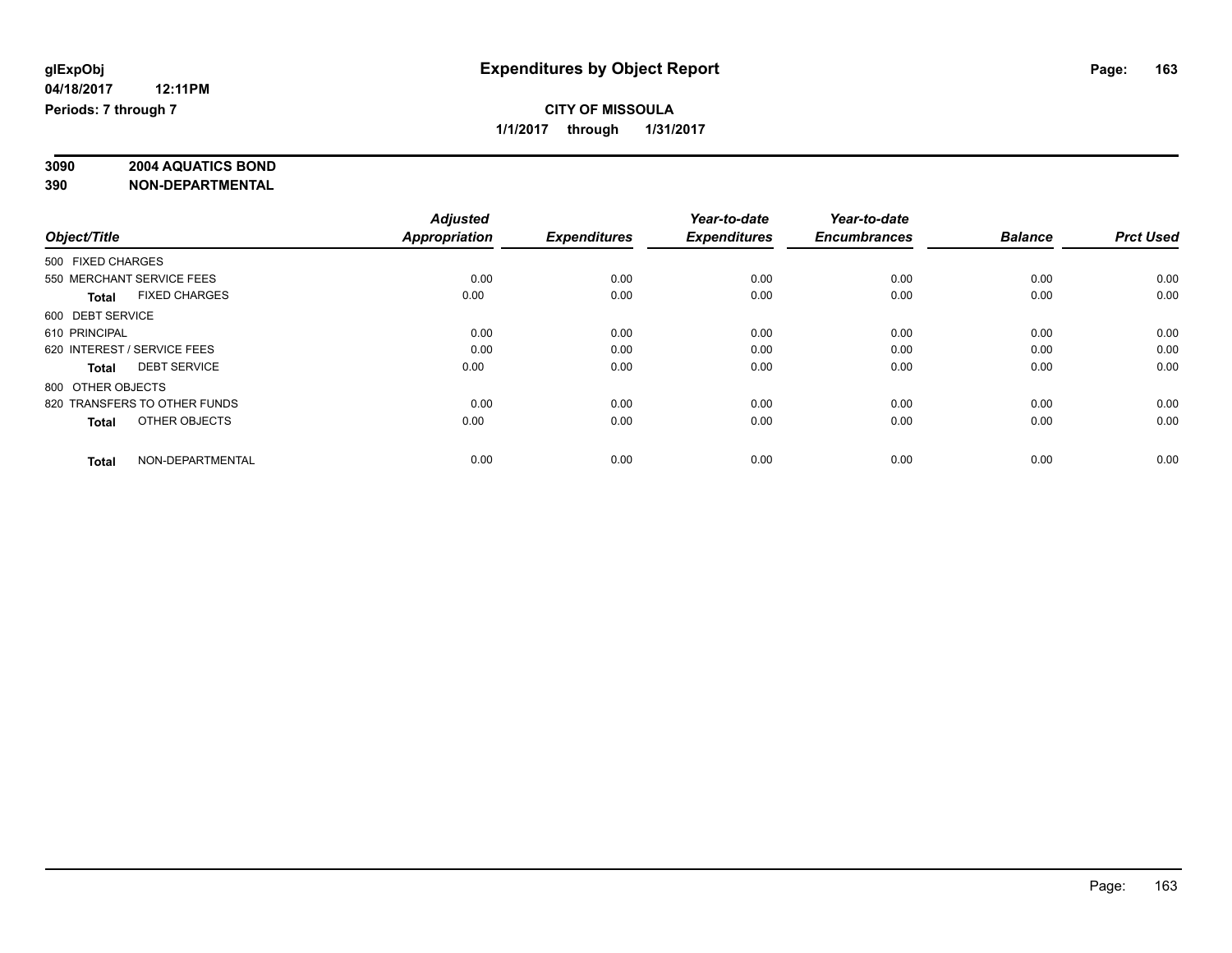## **CITY OF MISSOULA 1/1/2017 through 1/31/2017**

### **3090 2004 AQUATICS BOND**

|                              |                      | <b>Adjusted</b>      |                     | Year-to-date        | Year-to-date        |                |                  |
|------------------------------|----------------------|----------------------|---------------------|---------------------|---------------------|----------------|------------------|
| Object/Title                 |                      | <b>Appropriation</b> | <b>Expenditures</b> | <b>Expenditures</b> | <b>Encumbrances</b> | <b>Balance</b> | <b>Prct Used</b> |
| 500 FIXED CHARGES            |                      |                      |                     |                     |                     |                |                  |
| 550 MERCHANT SERVICE FEES    |                      | 0.00                 | 0.00                | 0.00                | 0.00                | 0.00           | 0.00             |
| Total                        | <b>FIXED CHARGES</b> | 0.00                 | 0.00                | 0.00                | 0.00                | 0.00           | 0.00             |
| 600 DEBT SERVICE             |                      |                      |                     |                     |                     |                |                  |
| 610 PRINCIPAL                |                      | 0.00                 | 0.00                | 0.00                | 0.00                | 0.00           | 0.00             |
| 620 INTEREST / SERVICE FEES  |                      | 0.00                 | 0.00                | 0.00                | 0.00                | 0.00           | 0.00             |
| Total                        | <b>DEBT SERVICE</b>  | 0.00                 | 0.00                | 0.00                | 0.00                | 0.00           | 0.00             |
| 800 OTHER OBJECTS            |                      |                      |                     |                     |                     |                |                  |
| 820 TRANSFERS TO OTHER FUNDS |                      | 0.00                 | 0.00                | 0.00                | 0.00                | 0.00           | 0.00             |
| Total                        | OTHER OBJECTS        | 0.00                 | 0.00                | 0.00                | 0.00                | 0.00           | 0.00             |
| Total                        | 2004 AQUATICS BOND   | 0.00                 | 0.00                | 0.00                | 0.00                | 0.00           | 0.00             |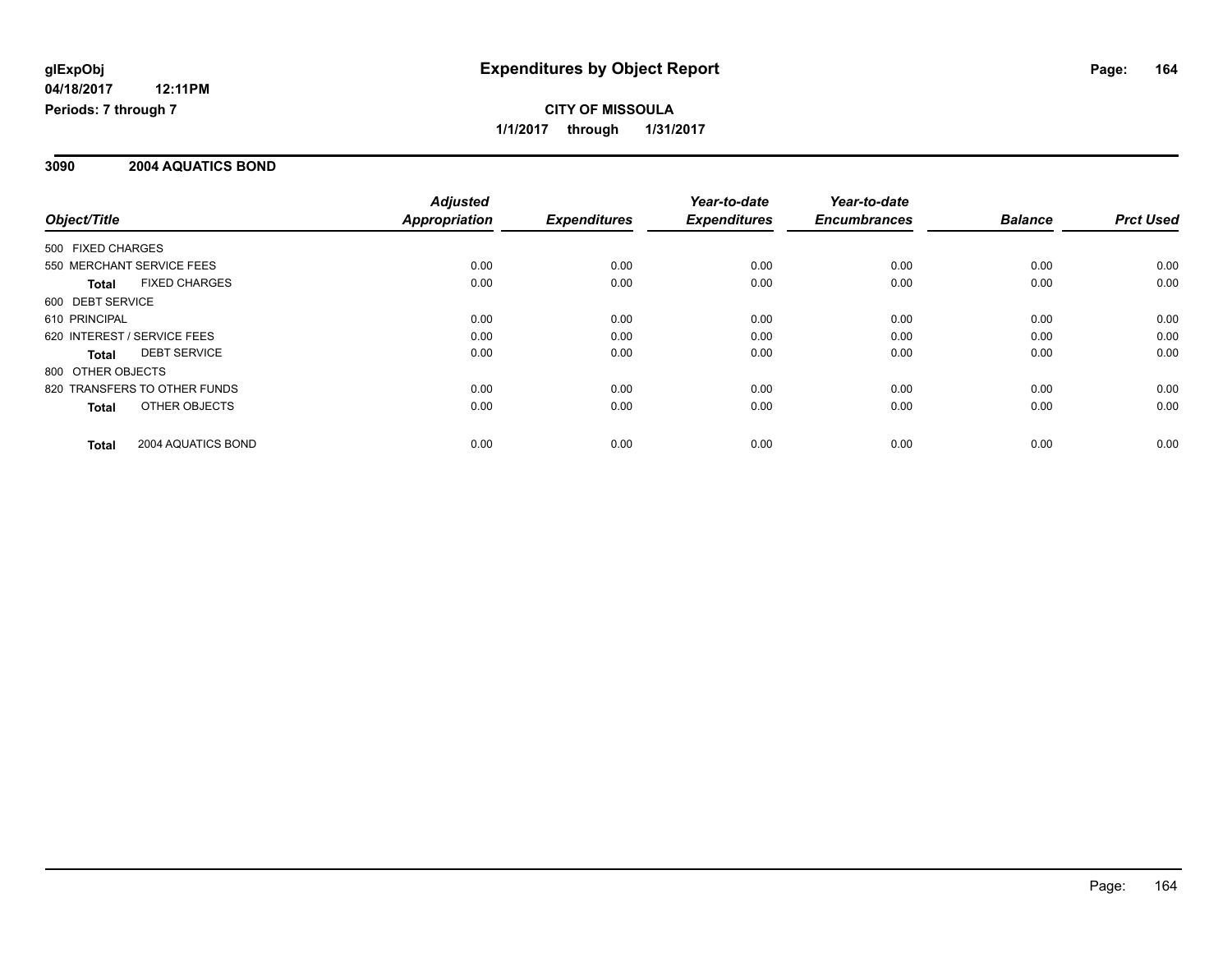**1/1/2017 through 1/31/2017**

# **3091 SERIES 2012A AQUATICS REFUNDING BOND**

|                              |                      | <b>Adjusted</b>      |                     | Year-to-date        | Year-to-date        |                |                  |
|------------------------------|----------------------|----------------------|---------------------|---------------------|---------------------|----------------|------------------|
| Object/Title                 |                      | <b>Appropriation</b> | <b>Expenditures</b> | <b>Expenditures</b> | <b>Encumbrances</b> | <b>Balance</b> | <b>Prct Used</b> |
| 500 FIXED CHARGES            |                      |                      |                     |                     |                     |                |                  |
| 550 MERCHANT SERVICE FEES    |                      | 350.00               | 0.00                | 0.00                | 0.00                | 350.00         | 0.00             |
| <b>Total</b>                 | <b>FIXED CHARGES</b> | 350.00               | 0.00                | 0.00                | 0.00                | 350.00         | 0.00             |
| 600 DEBT SERVICE             |                      |                      |                     |                     |                     |                |                  |
| 610 PRINCIPAL                |                      | 515,000.00           | 0.00                | 0.00                | 0.00                | 515,000.00     | 0.00             |
| 620 INTEREST / SERVICE FEES  |                      | 78.435.00            | 0.00                | 39.567.50           | 0.00                | 38.867.50      | 50.45            |
| <b>Total</b>                 | <b>DEBT SERVICE</b>  | 593,435.00           | 0.00                | 39,567.50           | 0.00                | 553,867.50     | 6.67             |
| 800 OTHER OBJECTS            |                      |                      |                     |                     |                     |                |                  |
| 820 TRANSFERS TO OTHER FUNDS |                      | 0.00                 | 0.00                | 0.00                | 0.00                | 0.00           | 0.00             |
| <b>Total</b>                 | OTHER OBJECTS        | 0.00                 | 0.00                | 0.00                | 0.00                | 0.00           | 0.00             |
| <b>Total</b>                 | NON-DEPARTMENTAL     | 593.785.00           | 0.00                | 39.567.50           | 0.00                | 554.217.50     | 6.66             |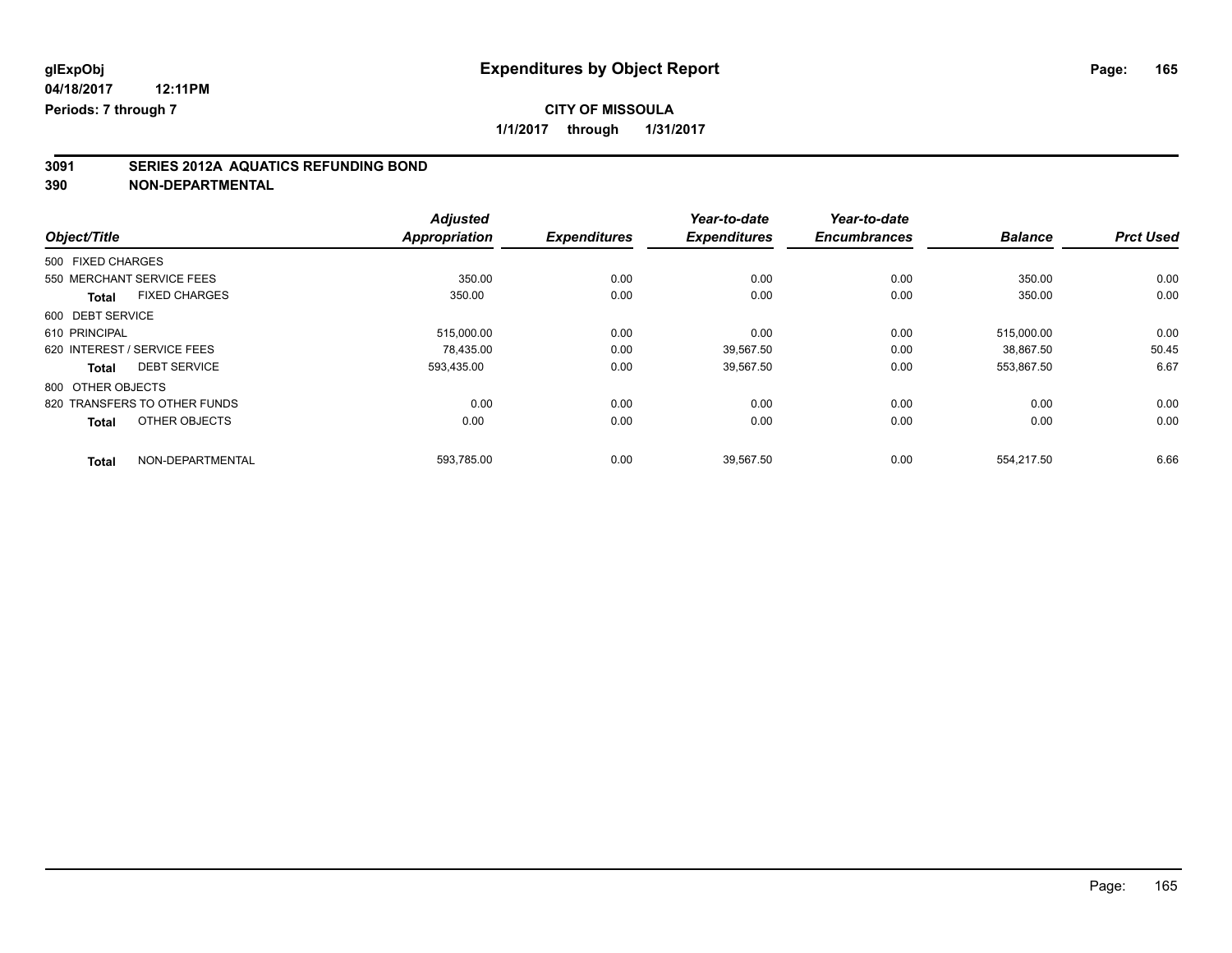#### **3091 SERIES 2012A AQUATICS REFUNDING BOND**

| Object/Title                |                                   | <b>Adjusted</b><br><b>Appropriation</b> | <b>Expenditures</b> | Year-to-date<br><b>Expenditures</b> | Year-to-date<br><b>Encumbrances</b> | <b>Balance</b> | <b>Prct Used</b> |
|-----------------------------|-----------------------------------|-----------------------------------------|---------------------|-------------------------------------|-------------------------------------|----------------|------------------|
| 500 FIXED CHARGES           |                                   |                                         |                     |                                     |                                     |                |                  |
|                             | 550 MERCHANT SERVICE FEES         | 350.00                                  | 0.00                | 0.00                                | 0.00                                | 350.00         | 0.00             |
| <b>Total</b>                | <b>FIXED CHARGES</b>              | 350.00                                  | 0.00                | 0.00                                | 0.00                                | 350.00         | 0.00             |
| 600 DEBT SERVICE            |                                   |                                         |                     |                                     |                                     |                |                  |
| 610 PRINCIPAL               |                                   | 515,000.00                              | 0.00                | 0.00                                | 0.00                                | 515.000.00     | 0.00             |
| 620 INTEREST / SERVICE FEES |                                   | 78.435.00                               | 0.00                | 39.567.50                           | 0.00                                | 38.867.50      | 50.45            |
| Total                       | <b>DEBT SERVICE</b>               | 593,435.00                              | 0.00                | 39,567.50                           | 0.00                                | 553,867.50     | 6.67             |
| 800 OTHER OBJECTS           |                                   |                                         |                     |                                     |                                     |                |                  |
|                             | 820 TRANSFERS TO OTHER FUNDS      | 0.00                                    | 0.00                | 0.00                                | 0.00                                | 0.00           | 0.00             |
| <b>Total</b>                | OTHER OBJECTS                     | 0.00                                    | 0.00                | 0.00                                | 0.00                                | 0.00           | 0.00             |
| <b>Total</b>                | SERIES 2012A AQUATICS REFUNDING B | 593,785.00                              | 0.00                | 39,567.50                           | 0.00                                | 554,217.50     | 6.66             |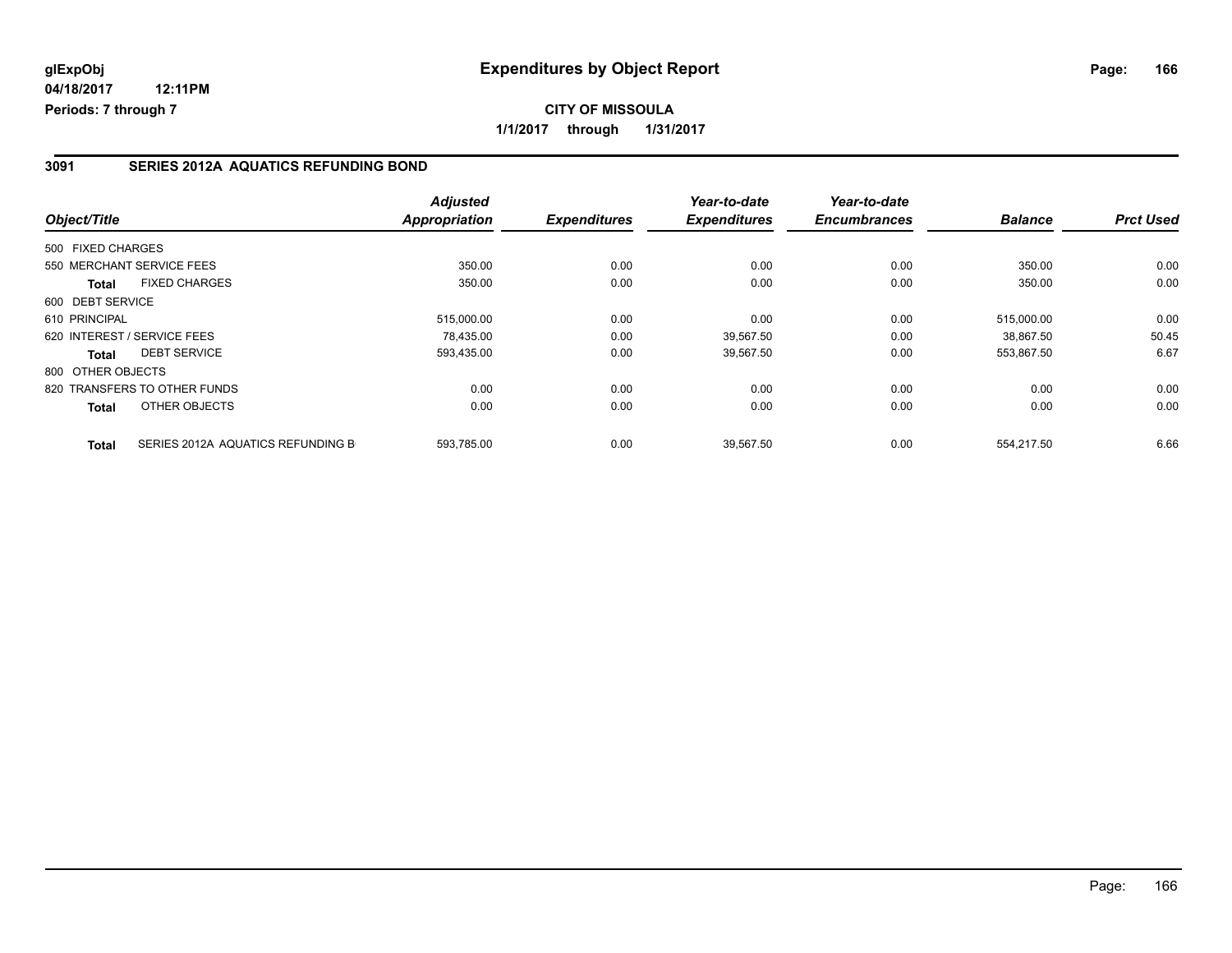**3092 Series 2013A GO REFUNDING BONDS**

|                                      | <b>Adjusted</b>      |                     | Year-to-date        | Year-to-date        |                |                  |
|--------------------------------------|----------------------|---------------------|---------------------|---------------------|----------------|------------------|
| Object/Title                         | <b>Appropriation</b> | <b>Expenditures</b> | <b>Expenditures</b> | <b>Encumbrances</b> | <b>Balance</b> | <b>Prct Used</b> |
| 500 FIXED CHARGES                    |                      |                     |                     |                     |                |                  |
| 550 MERCHANT SERVICE FEES            | 350.00               | 0.00                | 0.00                | 0.00                | 350.00         | 0.00             |
| <b>FIXED CHARGES</b><br><b>Total</b> | 350.00               | 0.00                | 0.00                | 0.00                | 350.00         | 0.00             |
| 600 DEBT SERVICE                     |                      |                     |                     |                     |                |                  |
| 610 PRINCIPAL                        | 575,000.00           | 0.00                | 0.00                | 0.00                | 575,000.00     | 0.00             |
| 620 INTEREST / SERVICE FEES          | 95.120.00            | 350.00              | 47.910.00           | 0.00                | 47.210.00      | 50.37            |
| <b>DEBT SERVICE</b><br><b>Total</b>  | 670,120.00           | 350.00              | 47,910.00           | 0.00                | 622,210.00     | 7.15             |
| 800 OTHER OBJECTS                    |                      |                     |                     |                     |                |                  |
| 820 TRANSFERS TO OTHER FUNDS         | 0.00                 | 0.00                | 0.00                | 0.00                | 0.00           | 0.00             |
| OTHER OBJECTS<br><b>Total</b>        | 0.00                 | 0.00                | 0.00                | 0.00                | 0.00           | 0.00             |
| NON-DEPARTMENTAL<br><b>Total</b>     | 670.470.00           | 350.00              | 47,910.00           | 0.00                | 622.560.00     | 7.15             |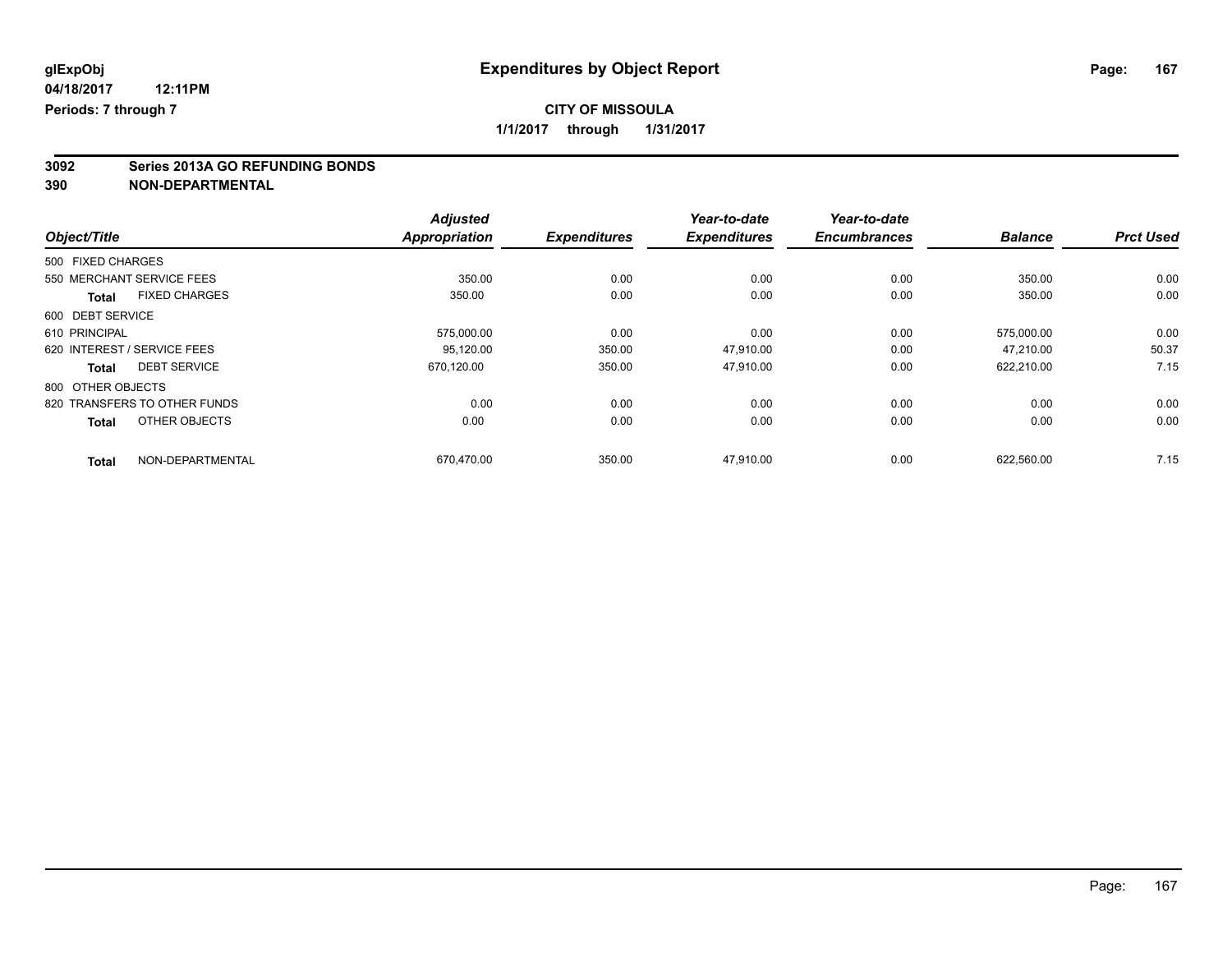#### **3092 Series 2013A GO REFUNDING BONDS**

| Object/Title      |                                 | <b>Adjusted</b><br><b>Appropriation</b> | <b>Expenditures</b> | Year-to-date<br><b>Expenditures</b> | Year-to-date<br><b>Encumbrances</b> | <b>Balance</b> | <b>Prct Used</b> |
|-------------------|---------------------------------|-----------------------------------------|---------------------|-------------------------------------|-------------------------------------|----------------|------------------|
|                   |                                 |                                         |                     |                                     |                                     |                |                  |
| 500 FIXED CHARGES |                                 |                                         |                     |                                     |                                     |                |                  |
|                   | 550 MERCHANT SERVICE FEES       | 350.00                                  | 0.00                | 0.00                                | 0.00                                | 350.00         | 0.00             |
| <b>Total</b>      | <b>FIXED CHARGES</b>            | 350.00                                  | 0.00                | 0.00                                | 0.00                                | 350.00         | 0.00             |
| 600 DEBT SERVICE  |                                 |                                         |                     |                                     |                                     |                |                  |
| 610 PRINCIPAL     |                                 | 575,000.00                              | 0.00                | 0.00                                | 0.00                                | 575.000.00     | 0.00             |
|                   | 620 INTEREST / SERVICE FEES     | 95,120.00                               | 350.00              | 47.910.00                           | 0.00                                | 47.210.00      | 50.37            |
| Total             | <b>DEBT SERVICE</b>             | 670,120.00                              | 350.00              | 47,910.00                           | 0.00                                | 622,210.00     | 7.15             |
| 800 OTHER OBJECTS |                                 |                                         |                     |                                     |                                     |                |                  |
|                   | 820 TRANSFERS TO OTHER FUNDS    | 0.00                                    | 0.00                | 0.00                                | 0.00                                | 0.00           | 0.00             |
| <b>Total</b>      | OTHER OBJECTS                   | 0.00                                    | 0.00                | 0.00                                | 0.00                                | 0.00           | 0.00             |
| <b>Total</b>      | Series 2013A GO REFUNDING BONDS | 670,470.00                              | 350.00              | 47,910.00                           | 0.00                                | 622,560.00     | 7.15             |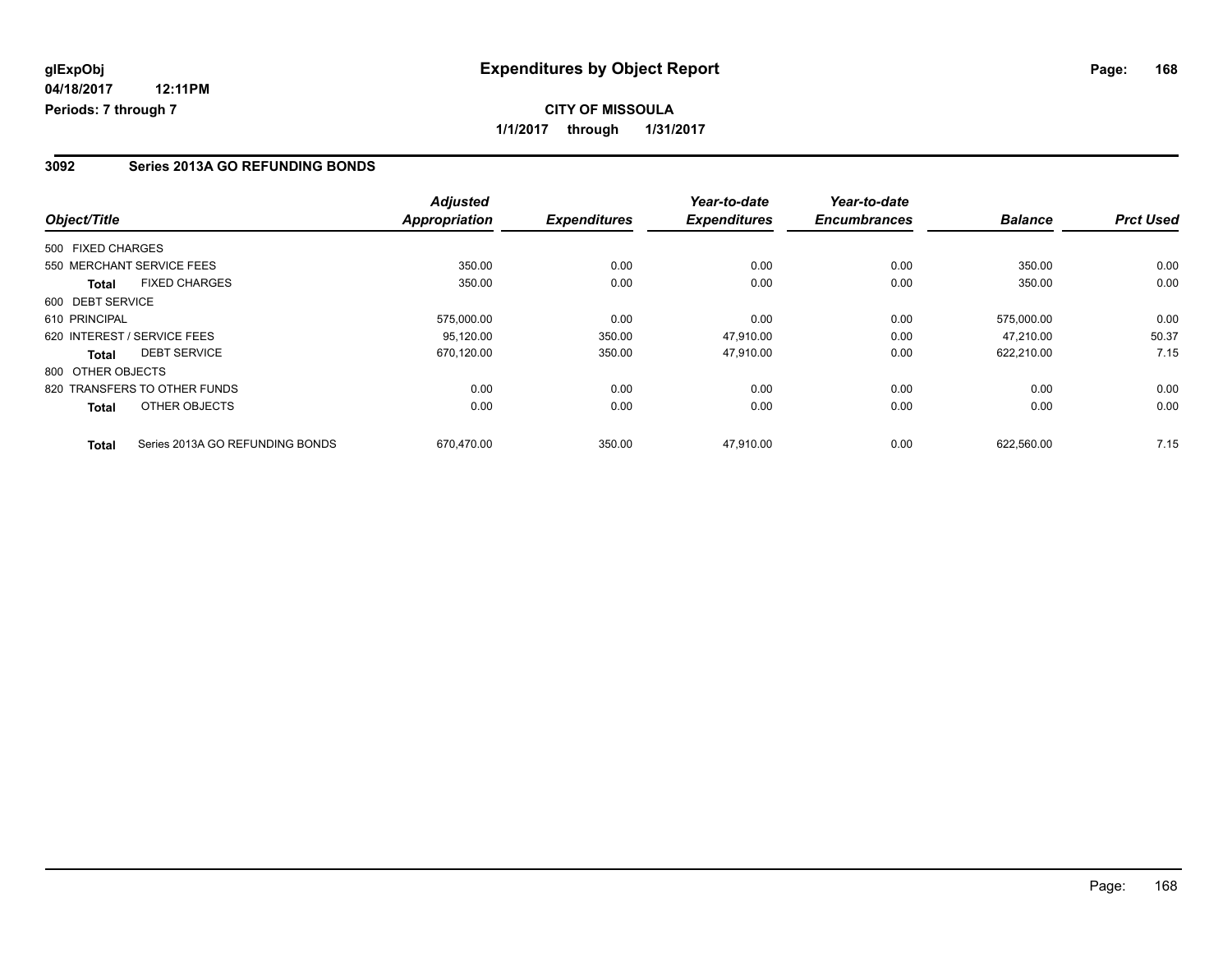**3095 2004 REFUNDING BONDS DEBT SERVICE**

|                                     | <b>Adjusted</b>      |                     | Year-to-date        | Year-to-date        |                |                  |
|-------------------------------------|----------------------|---------------------|---------------------|---------------------|----------------|------------------|
| Object/Title                        | <b>Appropriation</b> | <b>Expenditures</b> | <b>Expenditures</b> | <b>Encumbrances</b> | <b>Balance</b> | <b>Prct Used</b> |
| 500 FIXED CHARGES                   |                      |                     |                     |                     |                |                  |
| 550 MERCHANT SERVICE FEES           | 0.00                 | 0.00                | 0.00                | 0.00                | 0.00           | 0.00             |
| <b>FIXED CHARGES</b><br>Total       | 0.00                 | 0.00                | 0.00                | 0.00                | 0.00           | 0.00             |
| 600 DEBT SERVICE                    |                      |                     |                     |                     |                |                  |
| 610 PRINCIPAL                       | 0.00                 | 0.00                | 0.00                | 0.00                | 0.00           | 0.00             |
| 620 INTEREST / SERVICE FEES         | 0.00                 | 0.00                | 0.00                | 0.00                | 0.00           | 0.00             |
| <b>DEBT SERVICE</b><br><b>Total</b> | 0.00                 | 0.00                | 0.00                | 0.00                | 0.00           | 0.00             |
| NON-DEPARTMENTAL<br><b>Total</b>    | 0.00                 | 0.00                | 0.00                | 0.00                | 0.00           | 0.00             |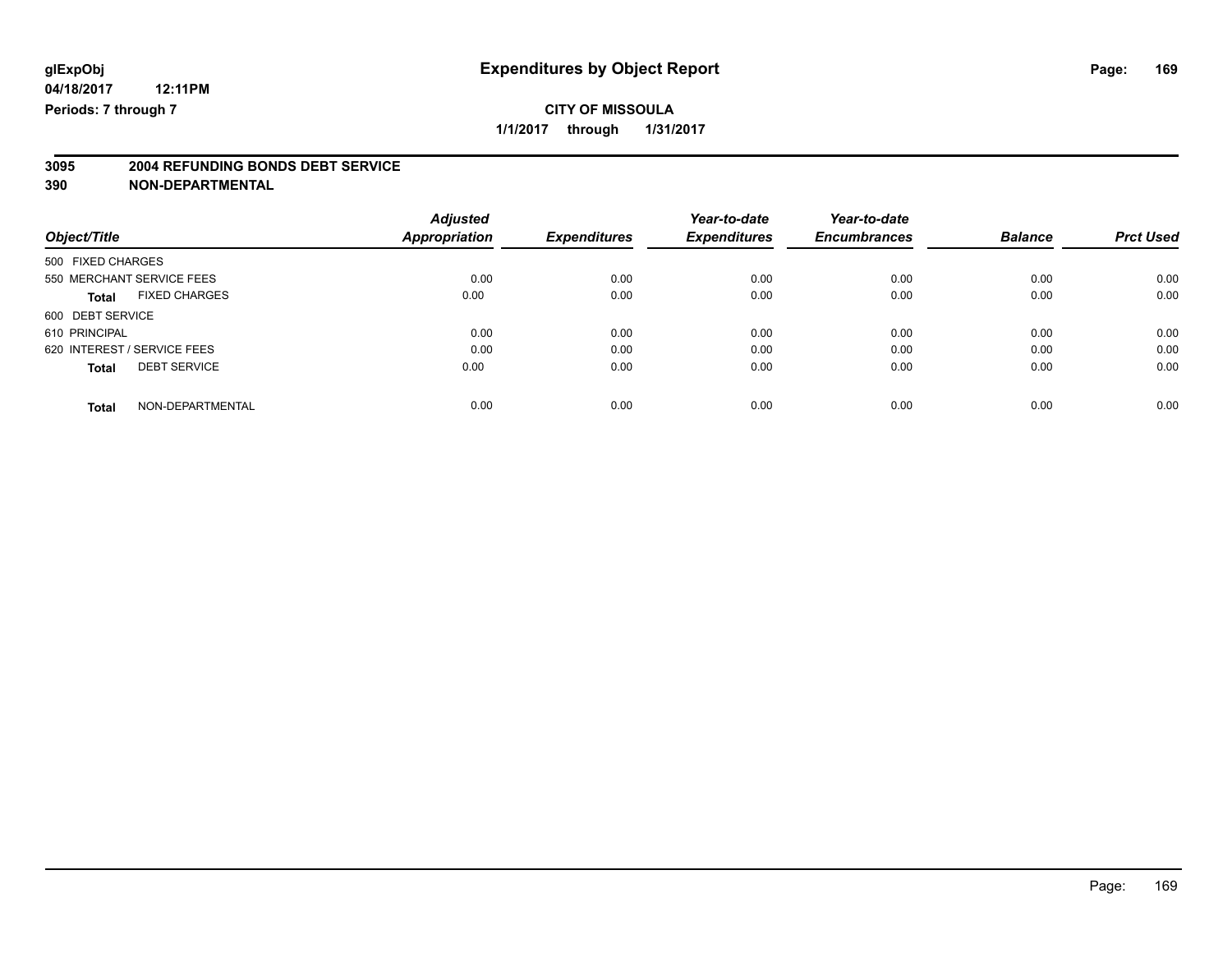## **glExpObj Expenditures by Object Report Page: 170**

**04/18/2017 12:11PM Periods: 7 through 7**

### **3095 2004 REFUNDING BONDS DEBT SERVICE**

| Object/Title                |                                   | <b>Adjusted</b><br><b>Appropriation</b> | <b>Expenditures</b> | Year-to-date<br><b>Expenditures</b> | Year-to-date<br><b>Encumbrances</b> | <b>Balance</b> | <b>Prct Used</b> |
|-----------------------------|-----------------------------------|-----------------------------------------|---------------------|-------------------------------------|-------------------------------------|----------------|------------------|
| 500 FIXED CHARGES           |                                   |                                         |                     |                                     |                                     |                |                  |
| 550 MERCHANT SERVICE FEES   |                                   | 0.00                                    | 0.00                | 0.00                                | 0.00                                | 0.00           | 0.00             |
| Total                       | <b>FIXED CHARGES</b>              | 0.00                                    | 0.00                | 0.00                                | 0.00                                | 0.00           | 0.00             |
| 600 DEBT SERVICE            |                                   |                                         |                     |                                     |                                     |                |                  |
| 610 PRINCIPAL               |                                   | 0.00                                    | 0.00                | 0.00                                | 0.00                                | 0.00           | 0.00             |
| 620 INTEREST / SERVICE FEES |                                   | 0.00                                    | 0.00                | 0.00                                | 0.00                                | 0.00           | 0.00             |
| <b>Total</b>                | <b>DEBT SERVICE</b>               | 0.00                                    | 0.00                | 0.00                                | 0.00                                | 0.00           | 0.00             |
| <b>Total</b>                | 2004 REFUNDING BONDS DEBT SERVICE | 0.00                                    | 0.00                | 0.00                                | 0.00                                | 0.00           | 0.00             |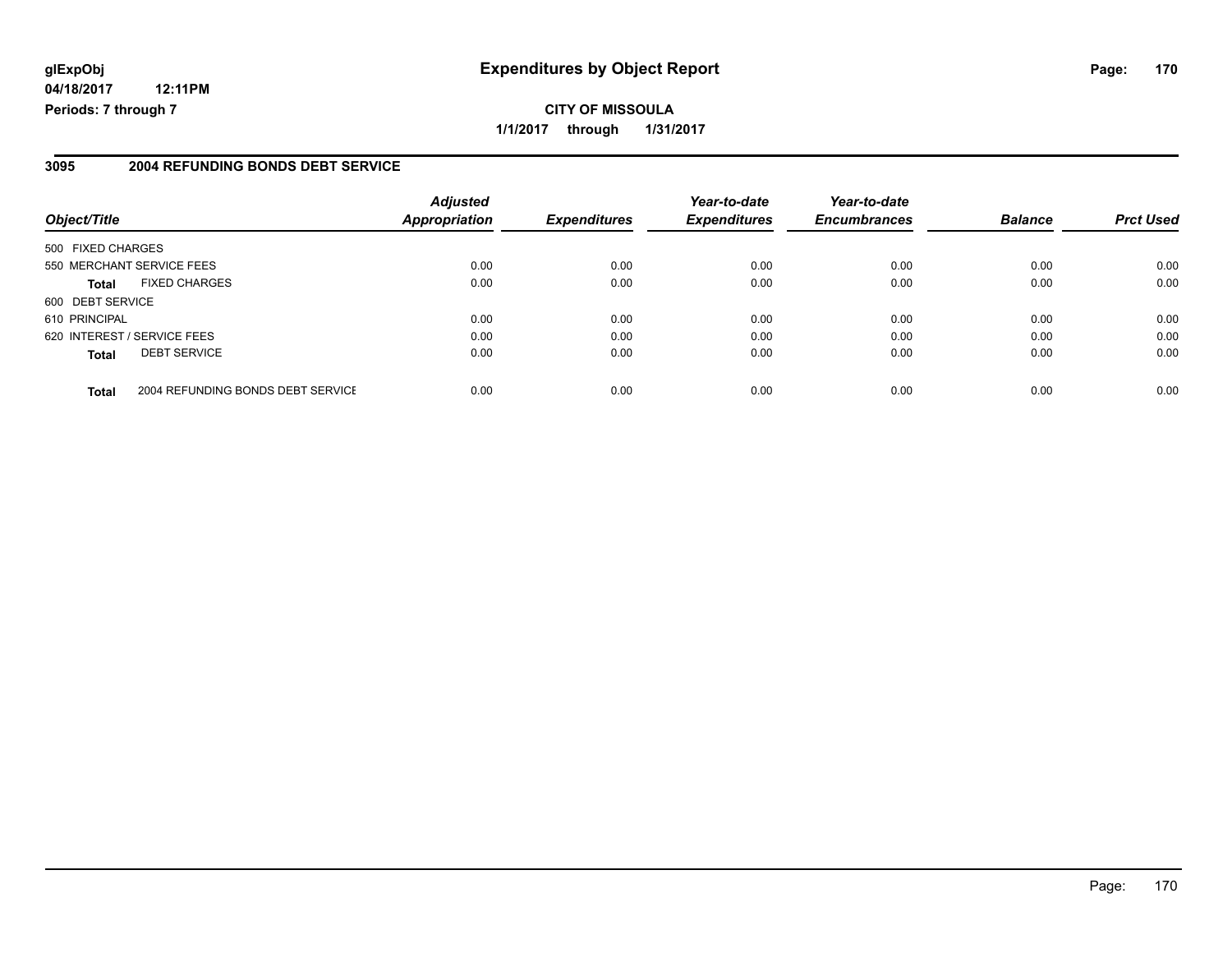**3096 NEW FIRE STATION GO BOND**

|                              |                      | <b>Adjusted</b>      |                     | Year-to-date        | Year-to-date        |                |                  |
|------------------------------|----------------------|----------------------|---------------------|---------------------|---------------------|----------------|------------------|
| Object/Title                 |                      | <b>Appropriation</b> | <b>Expenditures</b> | <b>Expenditures</b> | <b>Encumbrances</b> | <b>Balance</b> | <b>Prct Used</b> |
| 500 FIXED CHARGES            |                      |                      |                     |                     |                     |                |                  |
| 550 MERCHANT SERVICE FEES    |                      | 0.00                 | 0.00                | 0.00                | 0.00                | 0.00           | 0.00             |
| <b>Total</b>                 | <b>FIXED CHARGES</b> | 0.00                 | 0.00                | 0.00                | 0.00                | 0.00           | 0.00             |
| 600 DEBT SERVICE             |                      |                      |                     |                     |                     |                |                  |
| 610 PRINCIPAL                |                      | 0.00                 | 0.00                | 0.00                | 0.00                | 0.00           | 0.00             |
| 620 INTEREST / SERVICE FEES  |                      | 0.00                 | 0.00                | 350.00              | 0.00                | $-350.00$      | 0.00             |
| <b>Total</b>                 | <b>DEBT SERVICE</b>  | 0.00                 | 0.00                | 350.00              | 0.00                | $-350.00$      | 0.00             |
| 800 OTHER OBJECTS            |                      |                      |                     |                     |                     |                |                  |
| 820 TRANSFERS TO OTHER FUNDS |                      | 0.00                 | 0.00                | 0.00                | 0.00                | 0.00           | 0.00             |
| <b>Total</b>                 | OTHER OBJECTS        | 0.00                 | 0.00                | 0.00                | 0.00                | 0.00           | 0.00             |
| <b>Total</b>                 | NON-DEPARTMENTAL     | 0.00                 | 0.00                | 350.00              | 0.00                | $-350.00$      | 0.00             |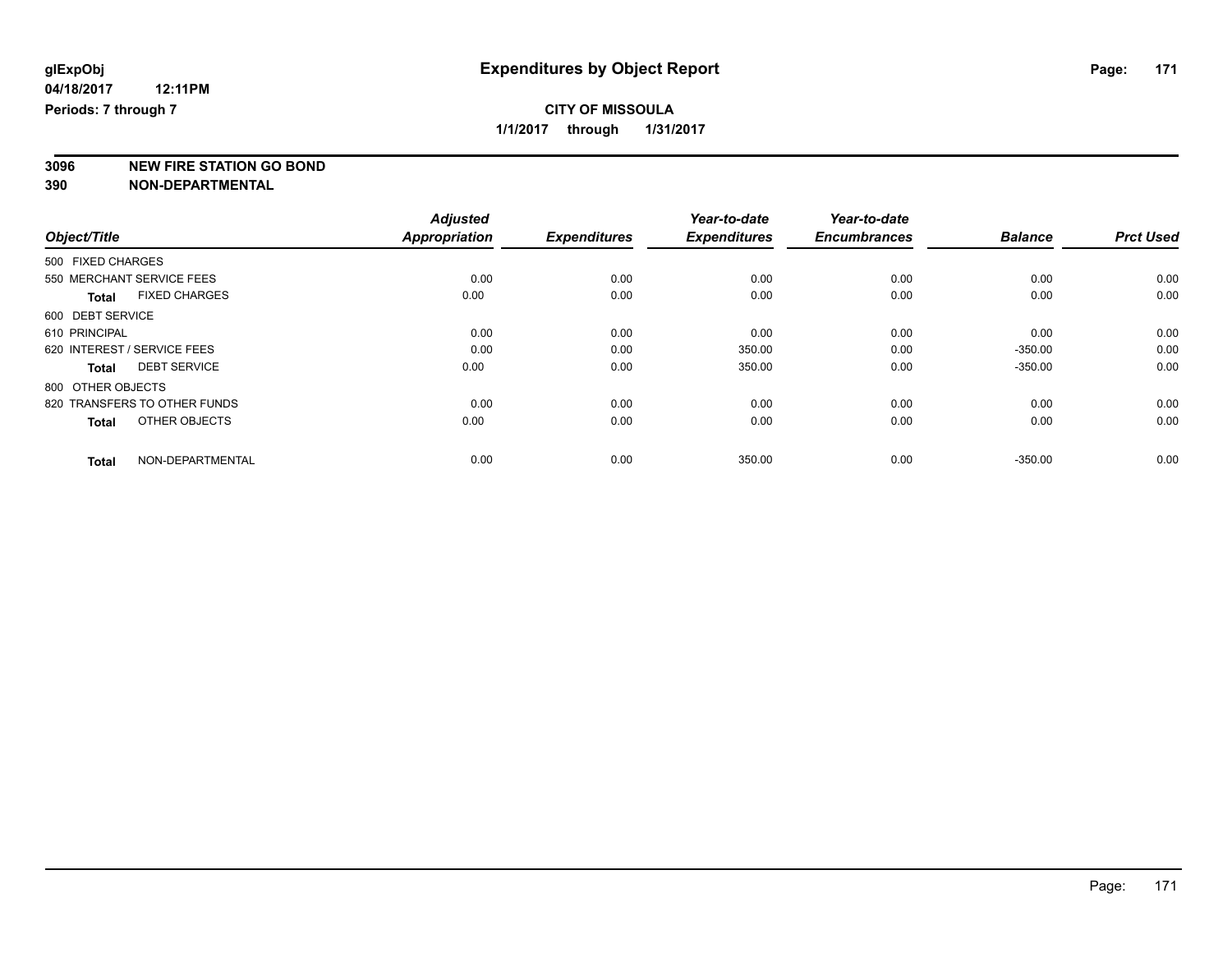#### **3096 NEW FIRE STATION GO BOND**

|                   |                              | <b>Adjusted</b> |                     | Year-to-date        | Year-to-date        |                |                  |
|-------------------|------------------------------|-----------------|---------------------|---------------------|---------------------|----------------|------------------|
| Object/Title      |                              | Appropriation   | <b>Expenditures</b> | <b>Expenditures</b> | <b>Encumbrances</b> | <b>Balance</b> | <b>Prct Used</b> |
| 500 FIXED CHARGES |                              |                 |                     |                     |                     |                |                  |
|                   | 550 MERCHANT SERVICE FEES    | 0.00            | 0.00                | 0.00                | 0.00                | 0.00           | 0.00             |
| <b>Total</b>      | <b>FIXED CHARGES</b>         | 0.00            | 0.00                | 0.00                | 0.00                | 0.00           | 0.00             |
| 600 DEBT SERVICE  |                              |                 |                     |                     |                     |                |                  |
| 610 PRINCIPAL     |                              | 0.00            | 0.00                | 0.00                | 0.00                | 0.00           | 0.00             |
|                   | 620 INTEREST / SERVICE FEES  | 0.00            | 0.00                | 350.00              | 0.00                | $-350.00$      | 0.00             |
| <b>Total</b>      | <b>DEBT SERVICE</b>          | 0.00            | 0.00                | 350.00              | 0.00                | $-350.00$      | 0.00             |
| 800 OTHER OBJECTS |                              |                 |                     |                     |                     |                |                  |
|                   | 820 TRANSFERS TO OTHER FUNDS | 0.00            | 0.00                | 0.00                | 0.00                | 0.00           | 0.00             |
| <b>Total</b>      | OTHER OBJECTS                | 0.00            | 0.00                | 0.00                | 0.00                | 0.00           | 0.00             |
| <b>Total</b>      | NEW FIRE STATION GO BOND     | 0.00            | 0.00                | 350.00              | 0.00                | $-350.00$      | 0.00             |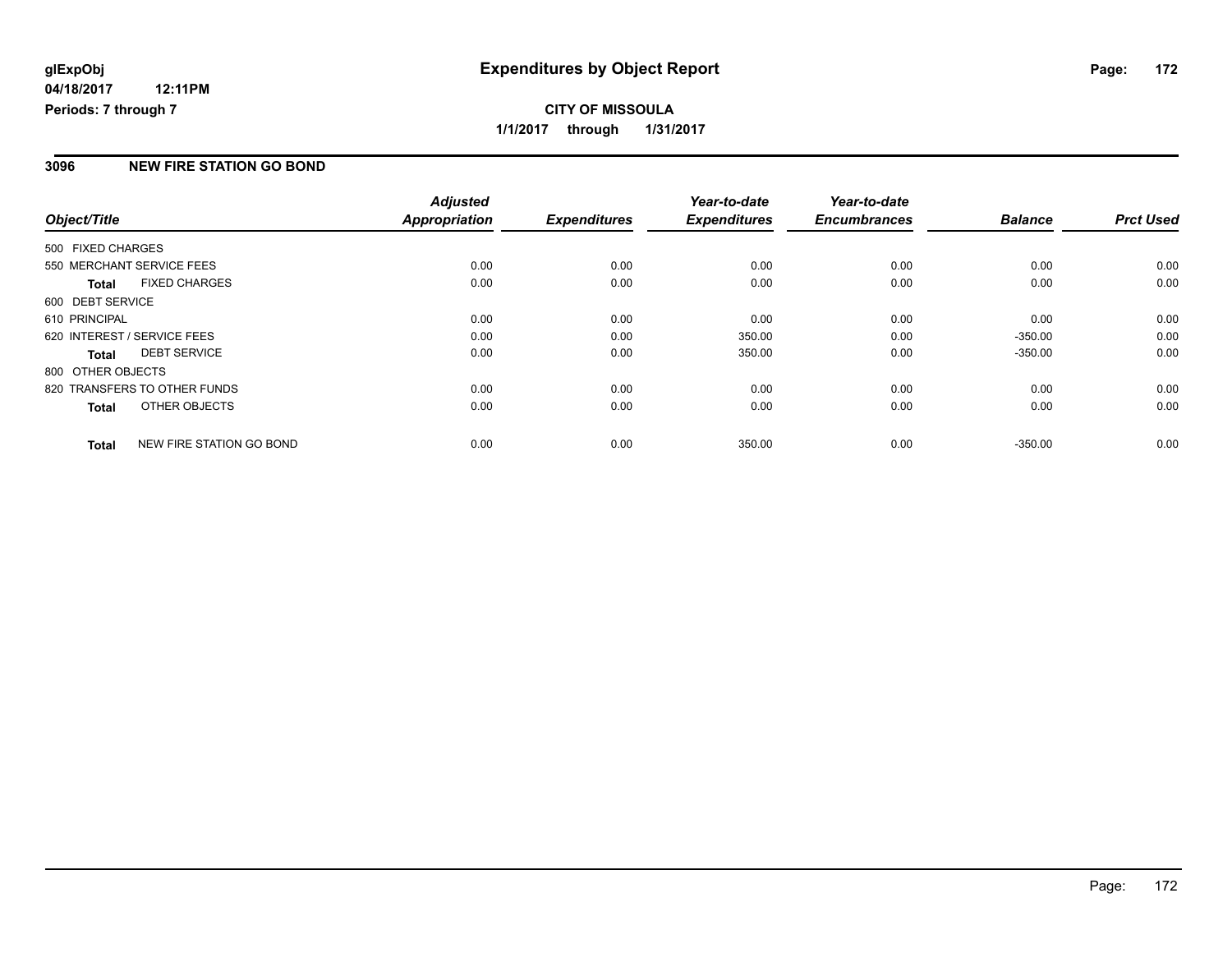**3097 2007 REFUNDING BONDS**

| Object/Title                         | <b>Adjusted</b><br><b>Appropriation</b> | <b>Expenditures</b> | Year-to-date<br><b>Expenditures</b> | Year-to-date<br><b>Encumbrances</b> | <b>Balance</b> | <b>Prct Used</b> |
|--------------------------------------|-----------------------------------------|---------------------|-------------------------------------|-------------------------------------|----------------|------------------|
| 500 FIXED CHARGES                    |                                         |                     |                                     |                                     |                |                  |
| 500 FIXED CHARGES                    | 0.00                                    | 0.00                | 0.00                                | 0.00                                | 0.00           | 0.00             |
|                                      |                                         |                     |                                     |                                     |                |                  |
| 550 MERCHANT SERVICE FEES            | 0.00                                    | 0.00                | 0.00                                | 0.00                                | 0.00           | 0.00             |
| <b>FIXED CHARGES</b><br><b>Total</b> | 0.00                                    | 0.00                | 0.00                                | 0.00                                | 0.00           | 0.00             |
| 600 DEBT SERVICE                     |                                         |                     |                                     |                                     |                |                  |
| 610 PRINCIPAL                        | 0.00                                    | 0.00                | 0.00                                | 0.00                                | 0.00           | 0.00             |
| 620 INTEREST / SERVICE FEES          | 0.00                                    | 0.00                | 0.00                                | 0.00                                | 0.00           | 0.00             |
| <b>DEBT SERVICE</b><br><b>Total</b>  | 0.00                                    | 0.00                | 0.00                                | 0.00                                | 0.00           | 0.00             |
| NON-DEPARTMENTAL<br><b>Total</b>     | 0.00                                    | 0.00                | 0.00                                | 0.00                                | 0.00           | 0.00             |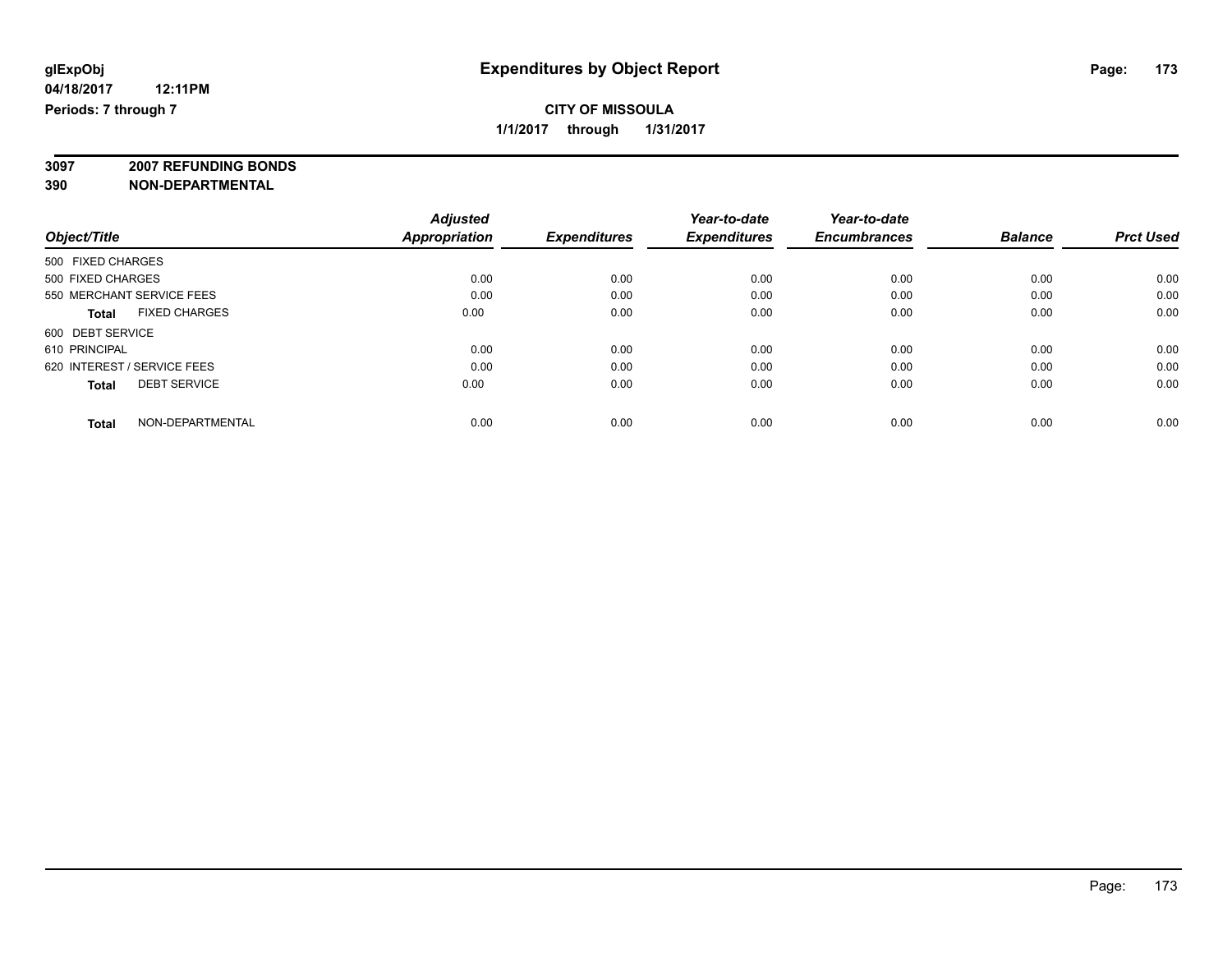**CITY OF MISSOULA 1/1/2017 through 1/31/2017**

### **3097 2007 REFUNDING BONDS**

| Object/Title                |                      | <b>Adjusted</b><br>Appropriation | <b>Expenditures</b> | Year-to-date<br><b>Expenditures</b> | Year-to-date<br><b>Encumbrances</b> | <b>Balance</b> | <b>Prct Used</b> |
|-----------------------------|----------------------|----------------------------------|---------------------|-------------------------------------|-------------------------------------|----------------|------------------|
| 500 FIXED CHARGES           |                      |                                  |                     |                                     |                                     |                |                  |
| 500 FIXED CHARGES           |                      | 0.00                             | 0.00                | 0.00                                | 0.00                                | 0.00           | 0.00             |
| 550 MERCHANT SERVICE FEES   |                      | 0.00                             | 0.00                | 0.00                                | 0.00                                | 0.00           | 0.00             |
| <b>Total</b>                | <b>FIXED CHARGES</b> | 0.00                             | 0.00                | 0.00                                | 0.00                                | 0.00           | 0.00             |
| 600 DEBT SERVICE            |                      |                                  |                     |                                     |                                     |                |                  |
| 610 PRINCIPAL               |                      | 0.00                             | 0.00                | 0.00                                | 0.00                                | 0.00           | 0.00             |
| 620 INTEREST / SERVICE FEES |                      | 0.00                             | 0.00                | 0.00                                | 0.00                                | 0.00           | 0.00             |
| <b>Total</b>                | <b>DEBT SERVICE</b>  | 0.00                             | 0.00                | 0.00                                | 0.00                                | 0.00           | 0.00             |
| <b>Total</b>                | 2007 REFUNDING BONDS | 0.00                             | 0.00                | 0.00                                | 0.00                                | 0.00           | 0.00             |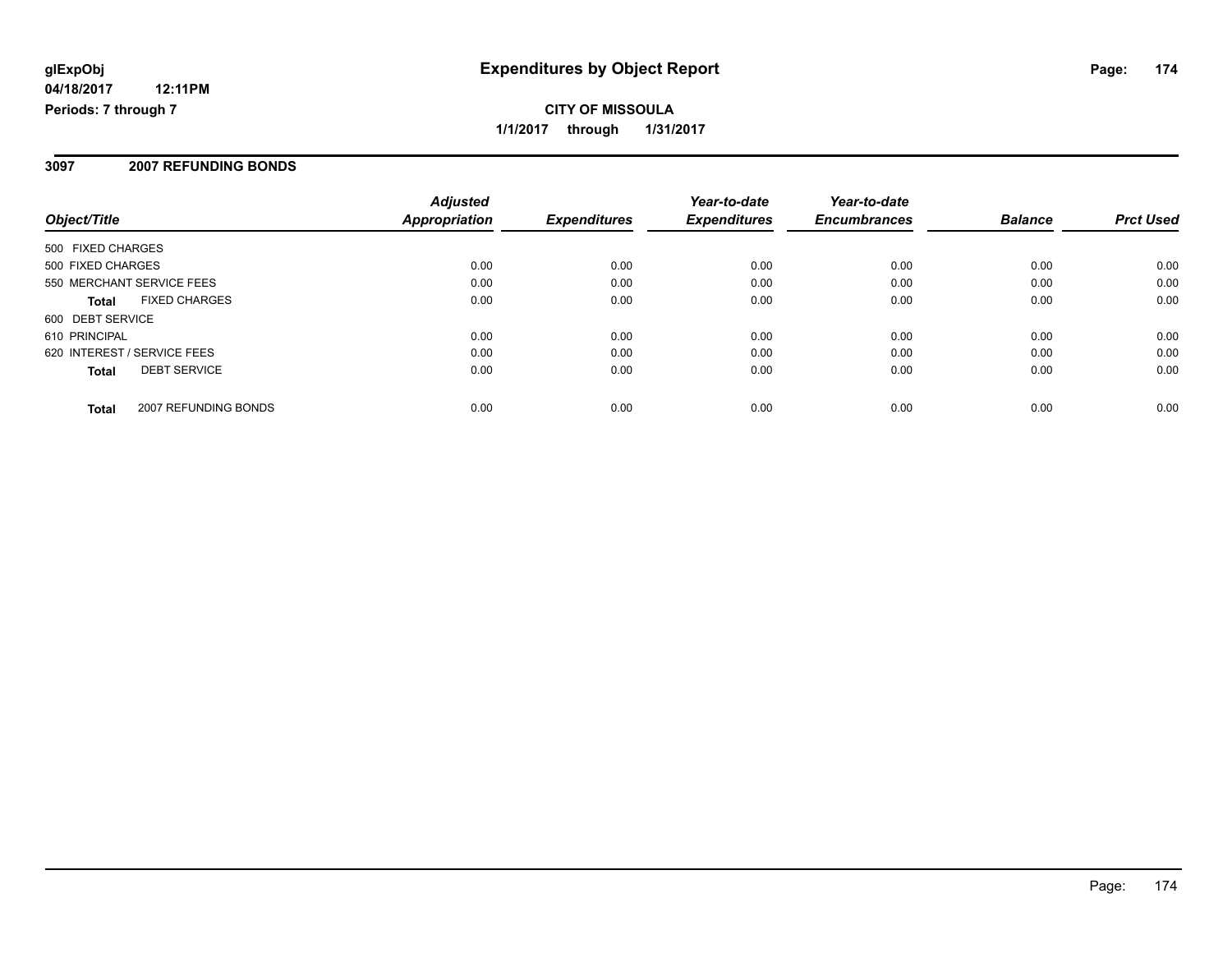**3100 SIDEWALK & CURB WARRANTS FUND**

|                              |                      | <b>Adjusted</b>      | <b>Expenditures</b> | Year-to-date<br><b>Expenditures</b> | Year-to-date<br><b>Encumbrances</b> | <b>Balance</b> | <b>Prct Used</b> |
|------------------------------|----------------------|----------------------|---------------------|-------------------------------------|-------------------------------------|----------------|------------------|
| Object/Title                 |                      | <b>Appropriation</b> |                     |                                     |                                     |                |                  |
| 500 FIXED CHARGES            |                      |                      |                     |                                     |                                     |                |                  |
| 550 MERCHANT SERVICE FEES    |                      | 0.00                 | 0.00                | 0.00                                | 0.00                                | 0.00           | 0.00             |
| <b>Total</b>                 | <b>FIXED CHARGES</b> | 0.00                 | 0.00                | 0.00                                | 0.00                                | 0.00           | 0.00             |
| 600 DEBT SERVICE             |                      |                      |                     |                                     |                                     |                |                  |
| 610 PRINCIPAL                |                      | 0.00                 | 0.00                | 0.00                                | 0.00                                | 0.00           | 0.00             |
| 620 INTEREST / SERVICE FEES  |                      | 0.00                 | 0.00                | 0.00                                | 0.00                                | 0.00           | 0.00             |
| <b>Total</b>                 | <b>DEBT SERVICE</b>  | 0.00                 | 0.00                | 0.00                                | 0.00                                | 0.00           | 0.00             |
| 800 OTHER OBJECTS            |                      |                      |                     |                                     |                                     |                |                  |
| 820 TRANSFERS TO OTHER FUNDS |                      | 0.00                 | 0.00                | 0.00                                | 0.00                                | 0.00           | 0.00             |
| <b>Total</b>                 | OTHER OBJECTS        | 0.00                 | 0.00                | 0.00                                | 0.00                                | 0.00           | 0.00             |
| <b>Total</b>                 | NON-DEPARTMENTAL     | 0.00                 | 0.00                | 0.00                                | 0.00                                | 0.00           | 0.00             |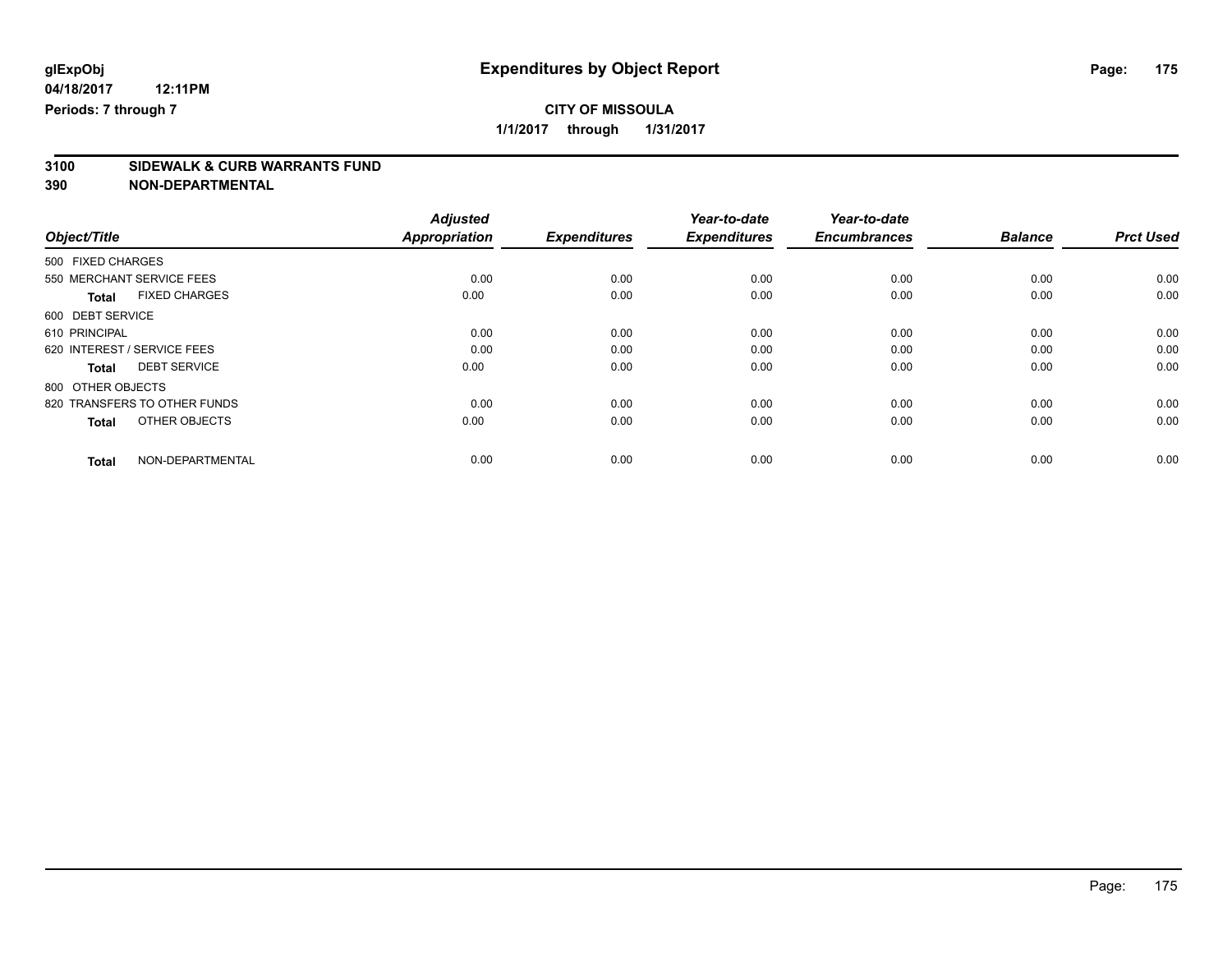### **3100 SIDEWALK & CURB WARRANTS FUND**

| Object/Title      |                               | <b>Adjusted</b><br><b>Appropriation</b> | <b>Expenditures</b> | Year-to-date<br><b>Expenditures</b> | Year-to-date<br><b>Encumbrances</b> | <b>Balance</b> | <b>Prct Used</b> |
|-------------------|-------------------------------|-----------------------------------------|---------------------|-------------------------------------|-------------------------------------|----------------|------------------|
|                   |                               |                                         |                     |                                     |                                     |                |                  |
| 500 FIXED CHARGES |                               |                                         |                     |                                     |                                     |                |                  |
|                   | 550 MERCHANT SERVICE FEES     | 0.00                                    | 0.00                | 0.00                                | 0.00                                | 0.00           | 0.00             |
| <b>Total</b>      | <b>FIXED CHARGES</b>          | 0.00                                    | 0.00                | 0.00                                | 0.00                                | 0.00           | 0.00             |
| 600 DEBT SERVICE  |                               |                                         |                     |                                     |                                     |                |                  |
| 610 PRINCIPAL     |                               | 0.00                                    | 0.00                | 0.00                                | 0.00                                | 0.00           | 0.00             |
|                   | 620 INTEREST / SERVICE FEES   | 0.00                                    | 0.00                | 0.00                                | 0.00                                | 0.00           | 0.00             |
| <b>Total</b>      | <b>DEBT SERVICE</b>           | 0.00                                    | 0.00                | 0.00                                | 0.00                                | 0.00           | 0.00             |
| 800 OTHER OBJECTS |                               |                                         |                     |                                     |                                     |                |                  |
|                   | 820 TRANSFERS TO OTHER FUNDS  | 0.00                                    | 0.00                | 0.00                                | 0.00                                | 0.00           | 0.00             |
| <b>Total</b>      | OTHER OBJECTS                 | 0.00                                    | 0.00                | 0.00                                | 0.00                                | 0.00           | 0.00             |
| <b>Total</b>      | SIDEWALK & CURB WARRANTS FUND | 0.00                                    | 0.00                | 0.00                                | 0.00                                | 0.00           | 0.00             |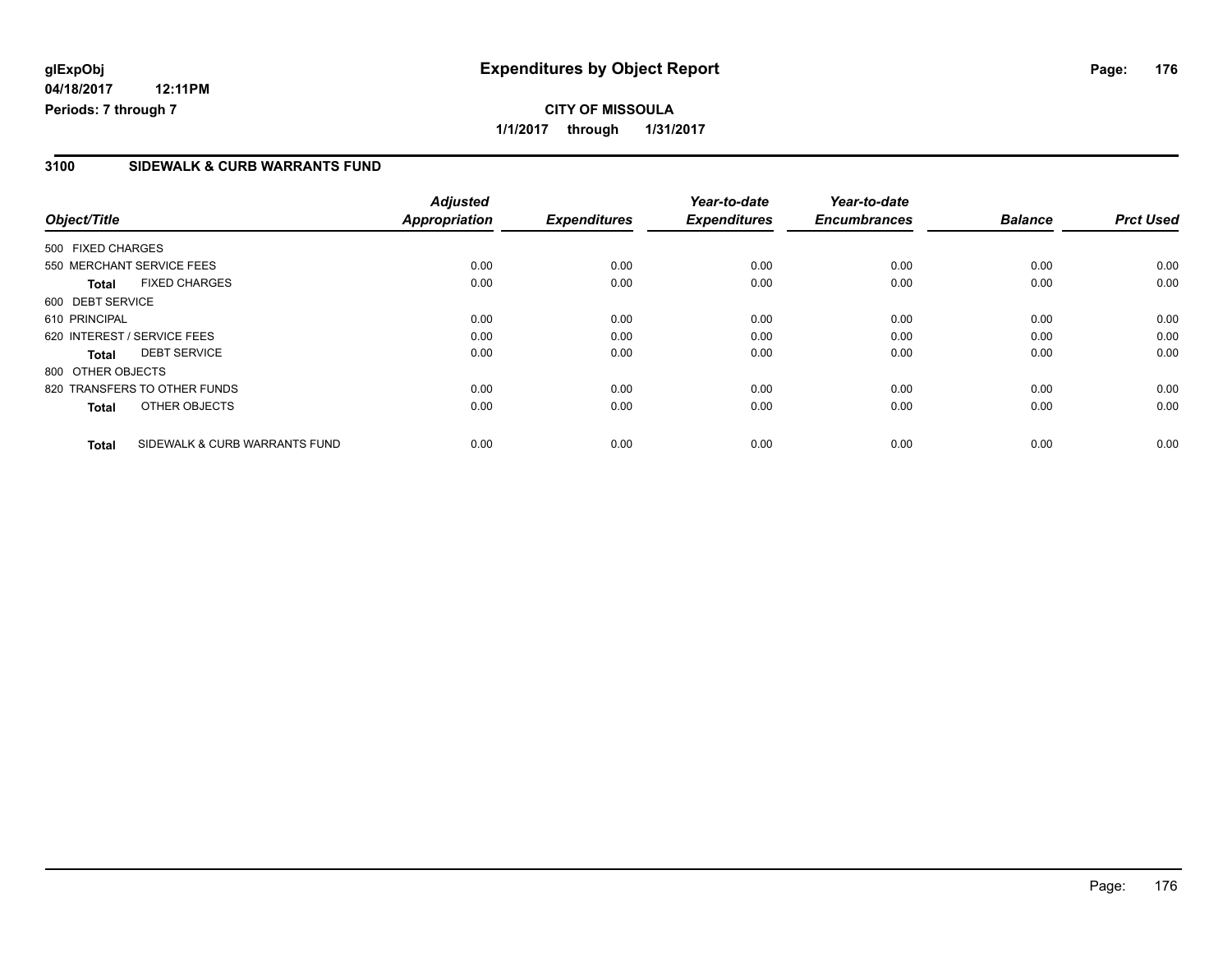**1/1/2017 through 1/31/2017**

# **3200 FY99 SIDEWALK & CURB DEBT SERVICE FUND**

|                                      | <b>Adjusted</b>      | <b>Expenditures</b> | Year-to-date<br><b>Expenditures</b> | Year-to-date<br><b>Encumbrances</b> | <b>Balance</b> | <b>Prct Used</b> |
|--------------------------------------|----------------------|---------------------|-------------------------------------|-------------------------------------|----------------|------------------|
| Object/Title                         | <b>Appropriation</b> |                     |                                     |                                     |                |                  |
| 500 FIXED CHARGES                    |                      |                     |                                     |                                     |                |                  |
| 550 MERCHANT SERVICE FEES            | 0.00                 | 0.00                | 0.00                                | 0.00                                | 0.00           | 0.00             |
| <b>FIXED CHARGES</b><br><b>Total</b> | 0.00                 | 0.00                | 0.00                                | 0.00                                | 0.00           | 0.00             |
| 600 DEBT SERVICE                     |                      |                     |                                     |                                     |                |                  |
| 610 PRINCIPAL                        | 0.00                 | 0.00                | 0.00                                | 0.00                                | 0.00           | 0.00             |
| 620 INTEREST / SERVICE FEES          | 0.00                 | 0.00                | 0.00                                | 0.00                                | 0.00           | 0.00             |
| <b>DEBT SERVICE</b><br><b>Total</b>  | 0.00                 | 0.00                | 0.00                                | 0.00                                | 0.00           | 0.00             |
| 800 OTHER OBJECTS                    |                      |                     |                                     |                                     |                |                  |
| 820 TRANSFERS TO OTHER FUNDS         | 0.00                 | 0.00                | 0.00                                | 0.00                                | 0.00           | 0.00             |
| OTHER OBJECTS<br><b>Total</b>        | 0.00                 | 0.00                | 0.00                                | 0.00                                | 0.00           | 0.00             |
| NON-DEPARTMENTAL<br><b>Total</b>     | 0.00                 | 0.00                | 0.00                                | 0.00                                | 0.00           | 0.00             |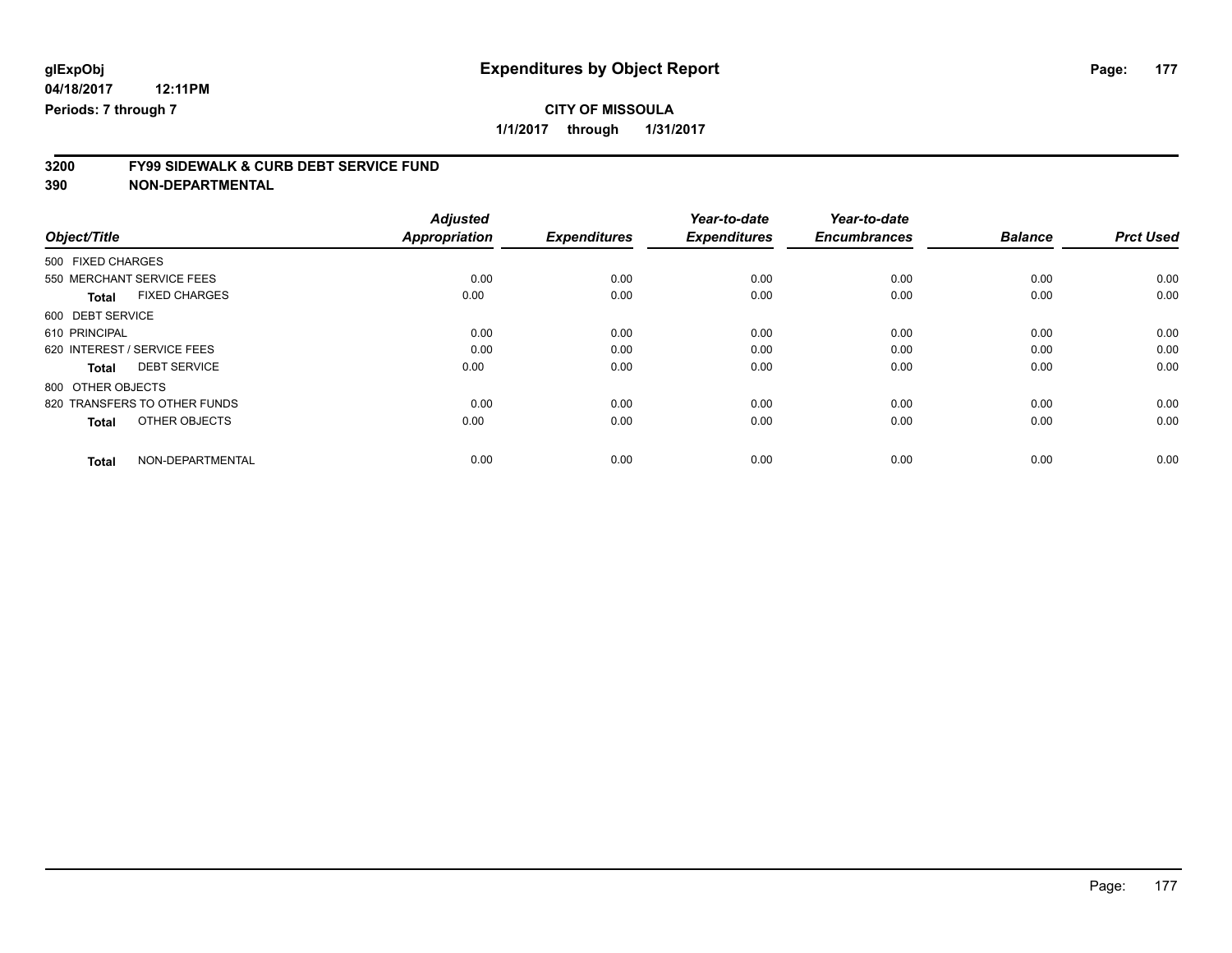## **glExpObj Expenditures by Object Report Page: 178**

**04/18/2017 12:11PM Periods: 7 through 7**

### **3200 FY99 SIDEWALK & CURB DEBT SERVICE FUND**

| Object/Title                                                 | <b>Adjusted</b><br><b>Appropriation</b> | <b>Expenditures</b> | Year-to-date<br><b>Expenditures</b> | Year-to-date<br><b>Encumbrances</b> | <b>Balance</b> | <b>Prct Used</b> |
|--------------------------------------------------------------|-----------------------------------------|---------------------|-------------------------------------|-------------------------------------|----------------|------------------|
|                                                              |                                         |                     |                                     |                                     |                |                  |
| 500 FIXED CHARGES                                            |                                         |                     |                                     |                                     |                |                  |
| 550 MERCHANT SERVICE FEES                                    | 0.00                                    | 0.00                | 0.00                                | 0.00                                | 0.00           | 0.00             |
| <b>FIXED CHARGES</b><br>Total                                | 0.00                                    | 0.00                | 0.00                                | 0.00                                | 0.00           | 0.00             |
| 600 DEBT SERVICE                                             |                                         |                     |                                     |                                     |                |                  |
| 610 PRINCIPAL                                                | 0.00                                    | 0.00                | 0.00                                | 0.00                                | 0.00           | 0.00             |
| 620 INTEREST / SERVICE FEES                                  | 0.00                                    | 0.00                | 0.00                                | 0.00                                | 0.00           | 0.00             |
| <b>DEBT SERVICE</b><br><b>Total</b>                          | 0.00                                    | 0.00                | 0.00                                | 0.00                                | 0.00           | 0.00             |
| 800 OTHER OBJECTS                                            |                                         |                     |                                     |                                     |                |                  |
| 820 TRANSFERS TO OTHER FUNDS                                 | 0.00                                    | 0.00                | 0.00                                | 0.00                                | 0.00           | 0.00             |
| OTHER OBJECTS<br><b>Total</b>                                | 0.00                                    | 0.00                | 0.00                                | 0.00                                | 0.00           | 0.00             |
| <b>FY99 SIDEWALK &amp; CURB DEBT SERVICE</b><br><b>Total</b> | 0.00                                    | 0.00                | 0.00                                | 0.00                                | 0.00           | 0.00             |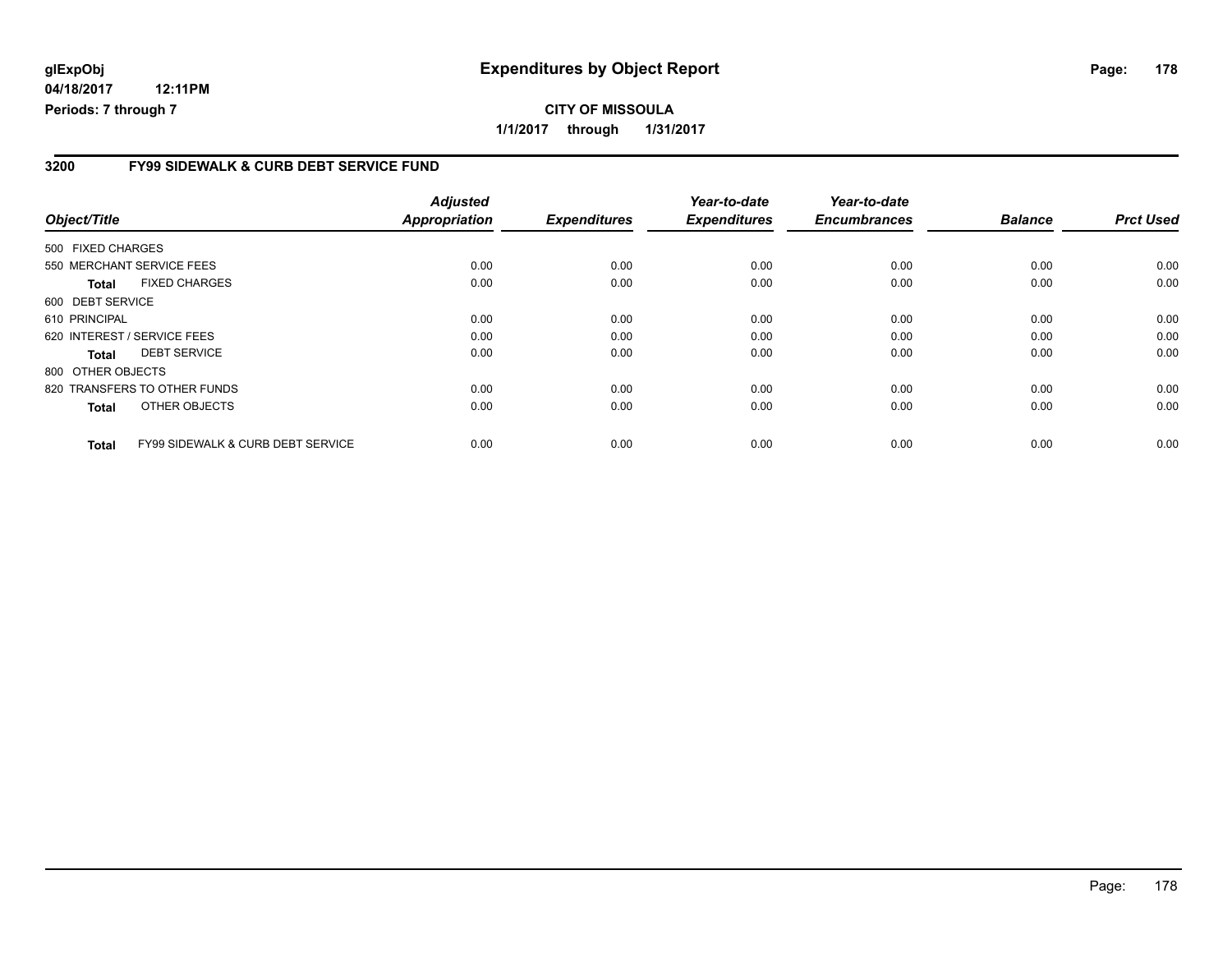## **3300 FY00 SIDEWALK & CURB DEBT SERVICE FUND**

| Object/Title                         | <b>Adjusted</b><br>Appropriation | <b>Expenditures</b> | Year-to-date<br><b>Expenditures</b> | Year-to-date<br><b>Encumbrances</b> | <b>Balance</b> | <b>Prct Used</b> |
|--------------------------------------|----------------------------------|---------------------|-------------------------------------|-------------------------------------|----------------|------------------|
| 500 FIXED CHARGES                    |                                  |                     |                                     |                                     |                |                  |
| 550 MERCHANT SERVICE FEES            | 0.00                             | 0.00                | 0.00                                | 0.00                                | 0.00           | 0.00             |
| <b>FIXED CHARGES</b><br><b>Total</b> | 0.00                             | 0.00                | 0.00                                | 0.00                                | 0.00           | 0.00             |
| 600 DEBT SERVICE                     |                                  |                     |                                     |                                     |                |                  |
| 610 PRINCIPAL                        | 0.00                             | 0.00                | 0.00                                | 0.00                                | 0.00           | 0.00             |
| 620 INTEREST / SERVICE FEES          | 0.00                             | 0.00                | 0.00                                | 0.00                                | 0.00           | 0.00             |
| <b>DEBT SERVICE</b><br><b>Total</b>  | 0.00                             | 0.00                | 0.00                                | 0.00                                | 0.00           | 0.00             |
| NON-DEPARTMENTAL<br><b>Total</b>     | 0.00                             | 0.00                | 0.00                                | 0.00                                | 0.00           | 0.00             |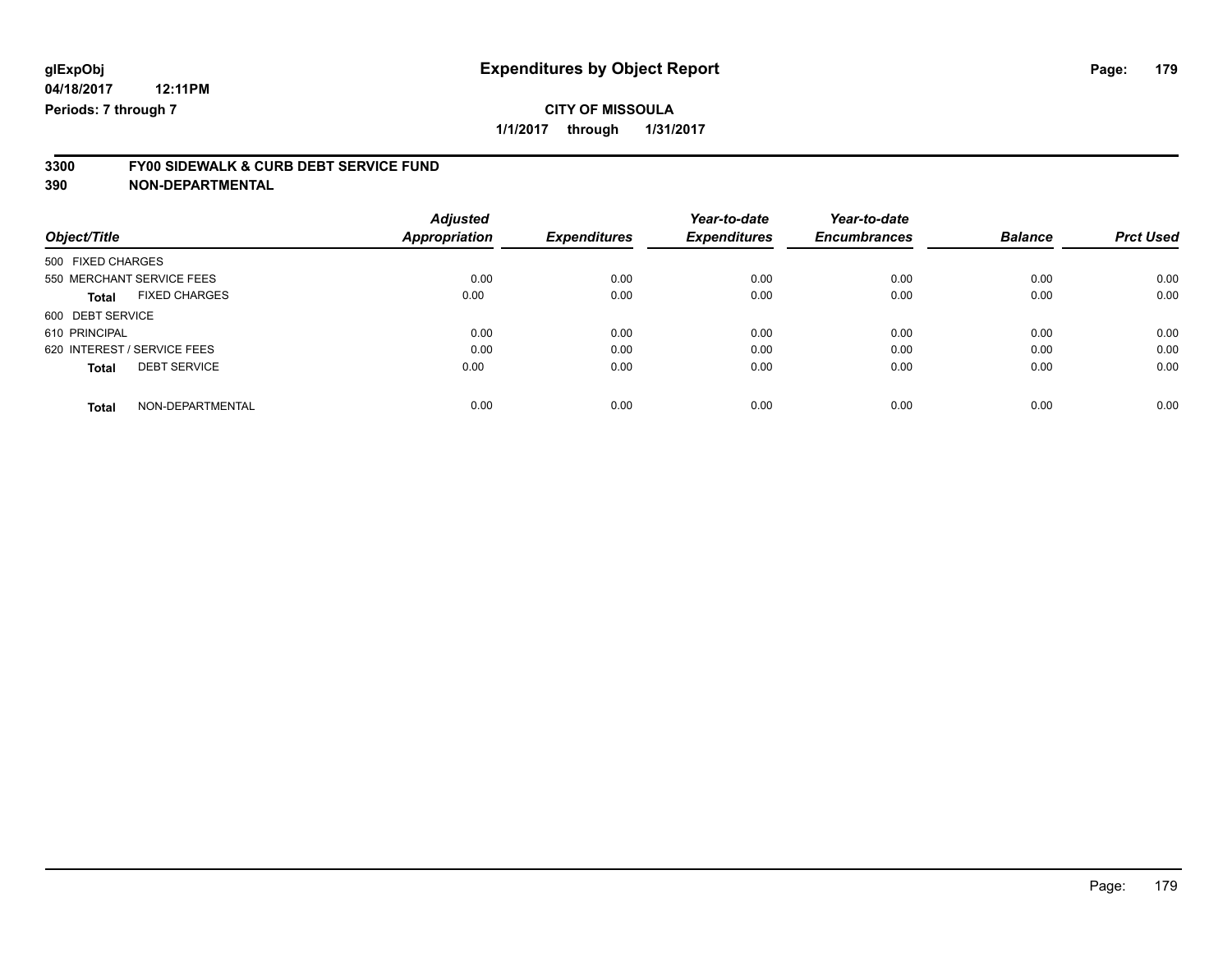## **glExpObj Expenditures by Object Report Page: 180**

**04/18/2017 12:11PM Periods: 7 through 7**

**CITY OF MISSOULA 1/1/2017 through 1/31/2017**

### **3300 FY00 SIDEWALK & CURB DEBT SERVICE FUND**

| Object/Title      |                                   | <b>Adjusted</b><br>Appropriation | <b>Expenditures</b> | Year-to-date<br><b>Expenditures</b> | Year-to-date<br><b>Encumbrances</b> | <b>Balance</b> | <b>Prct Used</b> |
|-------------------|-----------------------------------|----------------------------------|---------------------|-------------------------------------|-------------------------------------|----------------|------------------|
| 500 FIXED CHARGES |                                   |                                  |                     |                                     |                                     |                |                  |
|                   | 550 MERCHANT SERVICE FEES         | 0.00                             | 0.00                | 0.00                                | 0.00                                | 0.00           | 0.00             |
| <b>Total</b>      | <b>FIXED CHARGES</b>              | 0.00                             | 0.00                | 0.00                                | 0.00                                | 0.00           | 0.00             |
| 600 DEBT SERVICE  |                                   |                                  |                     |                                     |                                     |                |                  |
| 610 PRINCIPAL     |                                   | 0.00                             | 0.00                | 0.00                                | 0.00                                | 0.00           | 0.00             |
|                   | 620 INTEREST / SERVICE FEES       | 0.00                             | 0.00                | 0.00                                | 0.00                                | 0.00           | 0.00             |
| <b>Total</b>      | <b>DEBT SERVICE</b>               | 0.00                             | 0.00                | 0.00                                | 0.00                                | 0.00           | 0.00             |
| <b>Total</b>      | FY00 SIDEWALK & CURB DEBT SERVICE | 0.00                             | 0.00                | 0.00                                | 0.00                                | 0.00           | 0.00             |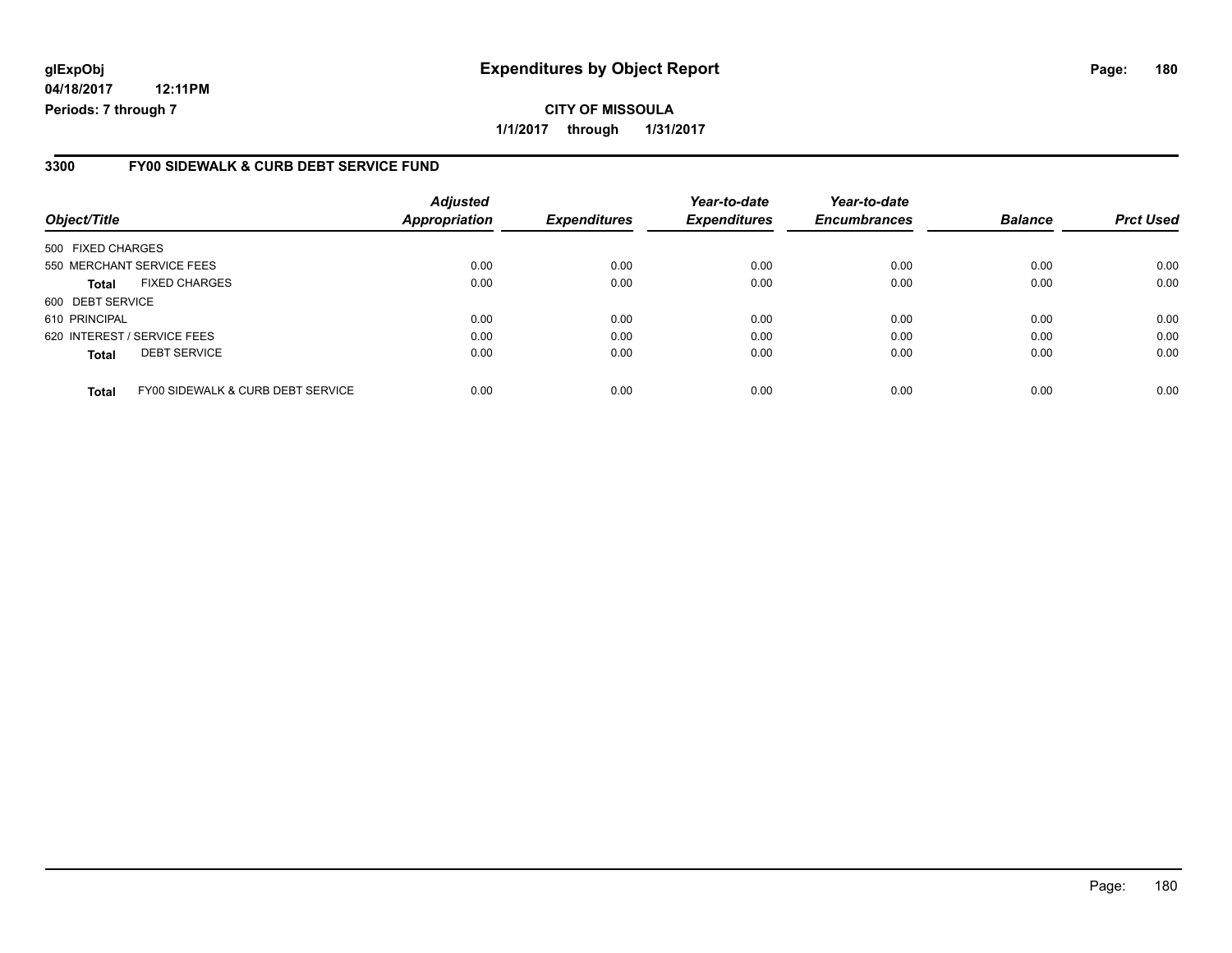## **CITY OF MISSOULA 1/1/2017 through 1/31/2017**

#### **3305 JUDGMENT LEVIES 390 NON-DEPARTMENTAL**

|                                     | <b>Adjusted</b>      |                     | Year-to-date        | Year-to-date        |                |                  |
|-------------------------------------|----------------------|---------------------|---------------------|---------------------|----------------|------------------|
| Object/Title                        | <b>Appropriation</b> | <b>Expenditures</b> | <b>Expenditures</b> | <b>Encumbrances</b> | <b>Balance</b> | <b>Prct Used</b> |
| 600 DEBT SERVICE                    |                      |                     |                     |                     |                |                  |
| 615 JUDGMENT LEVY DEBT PAYMENT      | 0.00                 | 0.00                | 0.00                | 0.00                | 0.00           | 0.00             |
| <b>DEBT SERVICE</b><br><b>Total</b> | 0.00                 | 0.00                | 0.00                | 0.00                | 0.00           | 0.00             |
| 800 OTHER OBJECTS                   |                      |                     |                     |                     |                |                  |
| 820 TRANSFERS TO OTHER FUNDS        | 0.00                 | 0.00                | 0.00                | 0.00                | 0.00           | 0.00             |
| OTHER OBJECTS<br><b>Total</b>       | 0.00                 | 0.00                | 0.00                | 0.00                | 0.00           | 0.00             |
| NON-DEPARTMENTAL<br><b>Total</b>    | 0.00                 | 0.00                | 0.00                | 0.00                | 0.00           | 0.00             |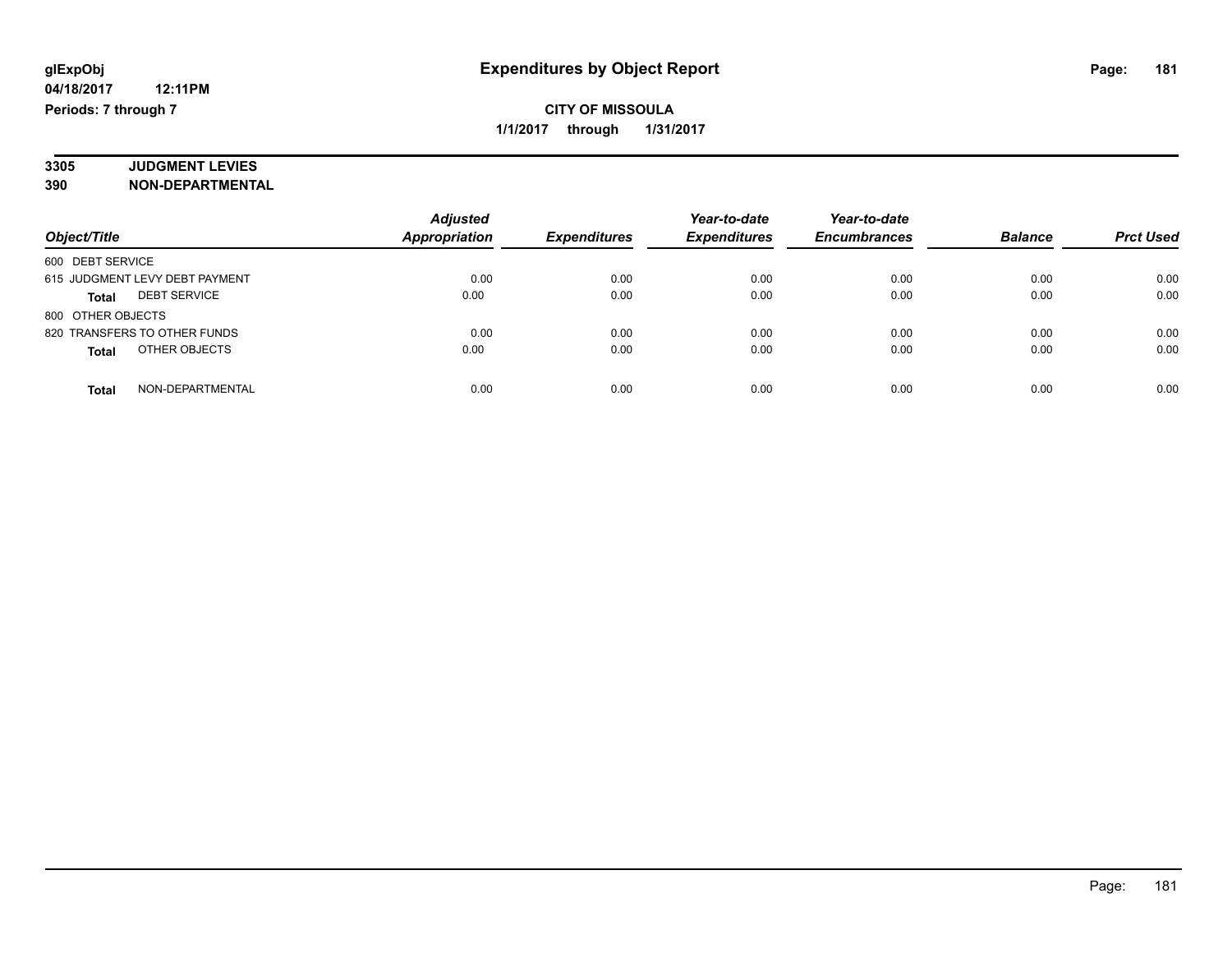**CITY OF MISSOULA 1/1/2017 through 1/31/2017**

**3305 JUDGMENT LEVIES**

| Object/Title                        | <b>Adjusted</b><br><b>Appropriation</b> | <b>Expenditures</b> | Year-to-date<br><b>Expenditures</b> | Year-to-date<br><b>Encumbrances</b> | <b>Balance</b> | <b>Prct Used</b> |
|-------------------------------------|-----------------------------------------|---------------------|-------------------------------------|-------------------------------------|----------------|------------------|
| 600 DEBT SERVICE                    |                                         |                     |                                     |                                     |                |                  |
| 615 JUDGMENT LEVY DEBT PAYMENT      | 0.00                                    | 0.00                | 0.00                                | 0.00                                | 0.00           | 0.00             |
| <b>DEBT SERVICE</b><br><b>Total</b> | 0.00                                    | 0.00                | 0.00                                | 0.00                                | 0.00           | 0.00             |
| 800 OTHER OBJECTS                   |                                         |                     |                                     |                                     |                |                  |
| 820 TRANSFERS TO OTHER FUNDS        | 0.00                                    | 0.00                | 0.00                                | 0.00                                | 0.00           | 0.00             |
| OTHER OBJECTS<br><b>Total</b>       | 0.00                                    | 0.00                | 0.00                                | 0.00                                | 0.00           | 0.00             |
| <b>JUDGMENT LEVIES</b><br>Total     | 0.00                                    | 0.00                | 0.00                                | 0.00                                | 0.00           | 0.00             |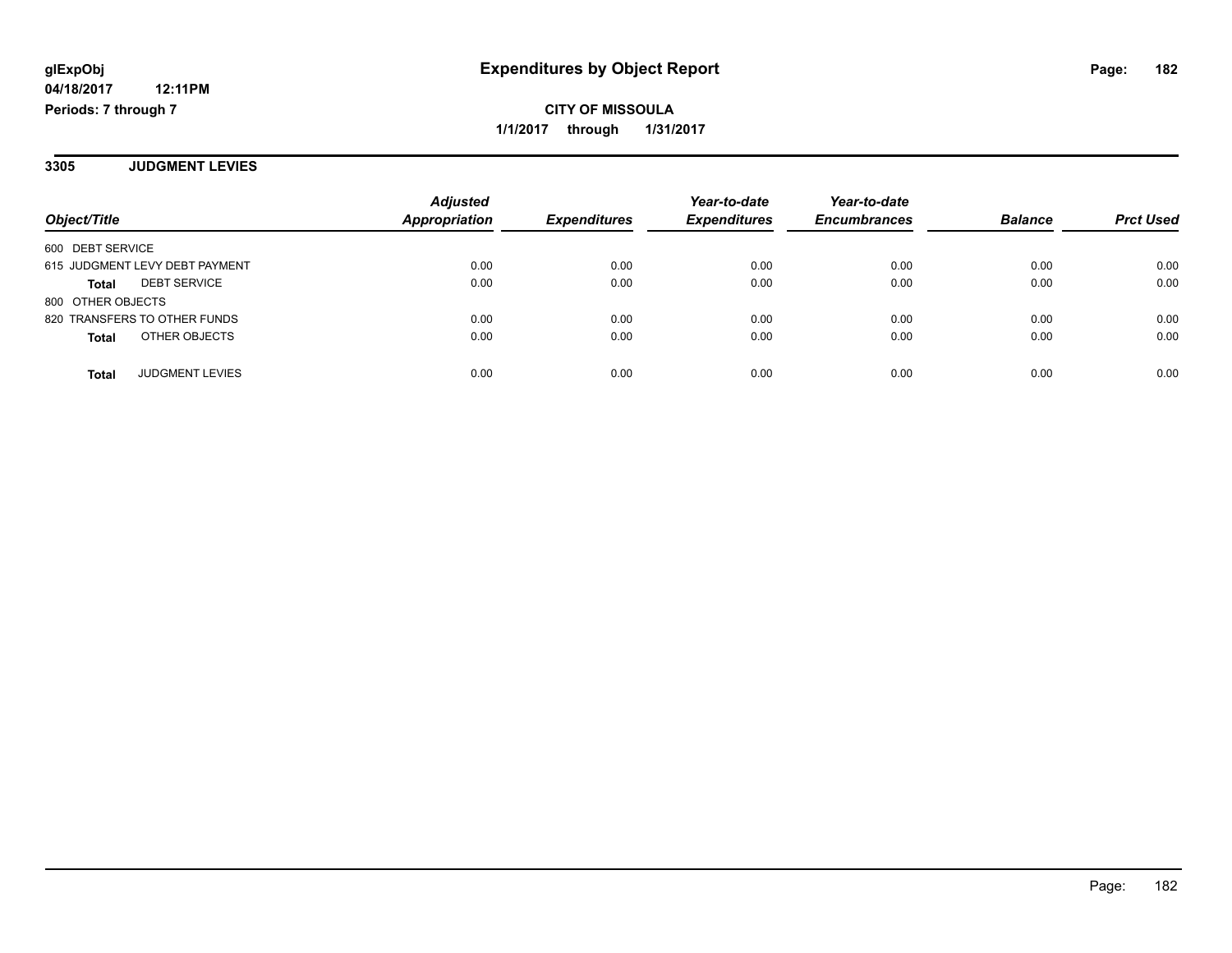# **glExpObj Expenditures by Object Report Page: 183**

**04/18/2017 12:11PM Periods: 7 through 7**

#### **3400 FY01 SIDEWALK & CURB DEBT SERVICE FUND**

**000 \*\*\* Title Not Found \*\*\***

| Object/Title                            | <b>Adjusted</b><br>Appropriation | <b>Expenditures</b> | Year-to-date<br><b>Expenditures</b> | Year-to-date<br><b>Encumbrances</b> | <b>Balance</b> | <b>Prct Used</b> |
|-----------------------------------------|----------------------------------|---------------------|-------------------------------------|-------------------------------------|----------------|------------------|
| 800 OTHER OBJECTS                       |                                  |                     |                                     |                                     |                |                  |
| 820 TRANSFERS TO OTHER FUNDS            | 0.00                             | 0.00                | 0.00                                | 0.00                                | 0.00           | 0.00             |
| OTHER OBJECTS<br><b>Total</b>           | 0.00                             | 0.00                | 0.00                                | 0.00                                | 0.00           | 0.00             |
| *** Title Not Found ***<br><b>Total</b> | 0.00                             | 0.00                | 0.00                                | 0.00                                | 0.00           | 0.00             |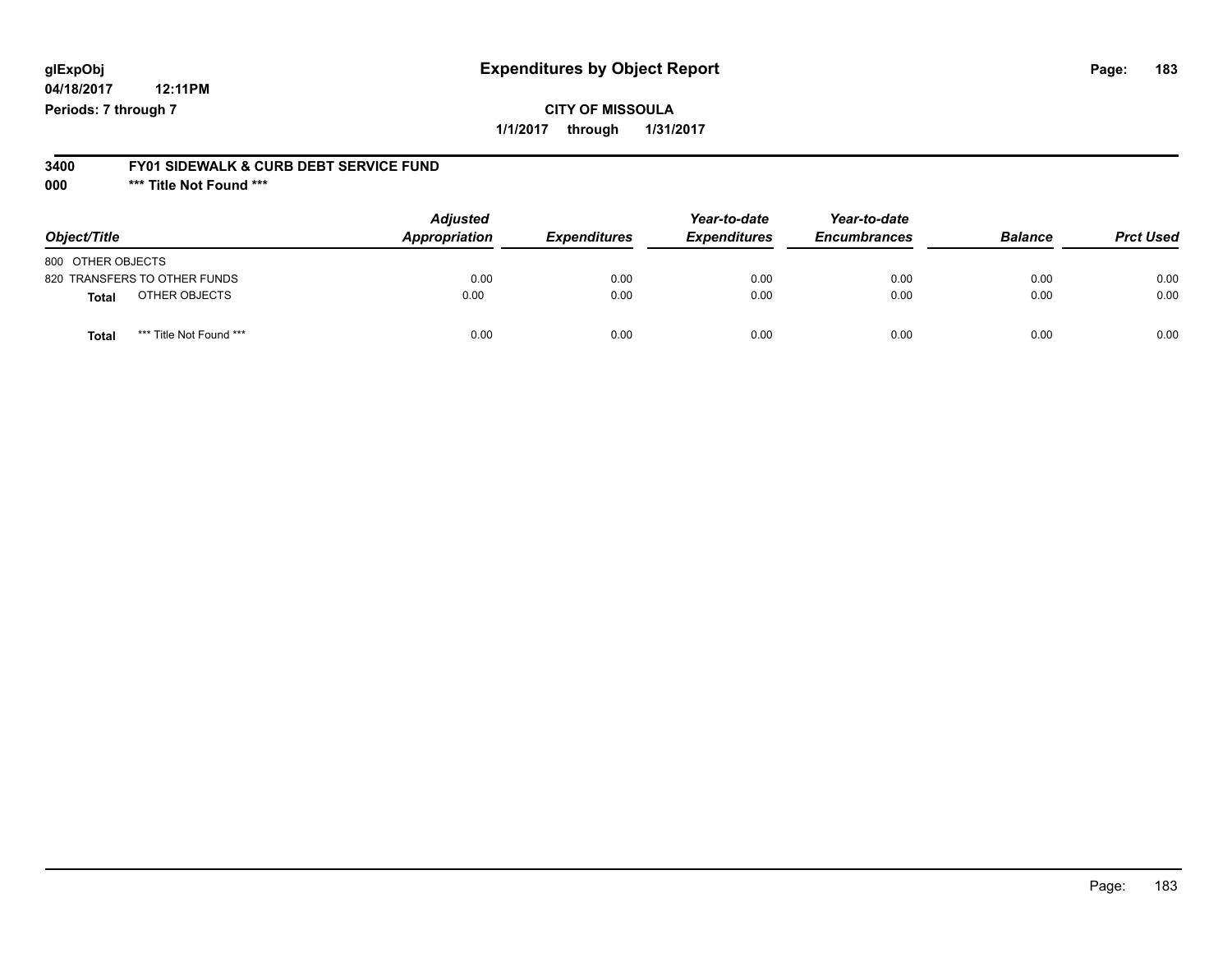**1/1/2017 through 1/31/2017**

# **3400 FY01 SIDEWALK & CURB DEBT SERVICE FUND**

|                                      | <b>Adjusted</b>      |                     | Year-to-date        | Year-to-date        |                |                  |
|--------------------------------------|----------------------|---------------------|---------------------|---------------------|----------------|------------------|
| Object/Title                         | <b>Appropriation</b> | <b>Expenditures</b> | <b>Expenditures</b> | <b>Encumbrances</b> | <b>Balance</b> | <b>Prct Used</b> |
| 500 FIXED CHARGES                    |                      |                     |                     |                     |                |                  |
| 550 MERCHANT SERVICE FEES            | 0.00                 | 0.00                | 0.00                | 0.00                | 0.00           | 0.00             |
| <b>FIXED CHARGES</b><br><b>Total</b> | 0.00                 | 0.00                | 0.00                | 0.00                | 0.00           | 0.00             |
| 600 DEBT SERVICE                     |                      |                     |                     |                     |                |                  |
| 610 PRINCIPAL                        | 0.00                 | 0.00                | 0.00                | 0.00                | 0.00           | 0.00             |
| 620 INTEREST / SERVICE FEES          | 0.00                 | 0.00                | 0.00                | 0.00                | 0.00           | 0.00             |
| <b>DEBT SERVICE</b><br><b>Total</b>  | 0.00                 | 0.00                | 0.00                | 0.00                | 0.00           | 0.00             |
| 800 OTHER OBJECTS                    |                      |                     |                     |                     |                |                  |
| 820 TRANSFERS TO OTHER FUNDS         | 0.00                 | 0.00                | 0.00                | 0.00                | 0.00           | 0.00             |
| OTHER OBJECTS<br><b>Total</b>        | 0.00                 | 0.00                | 0.00                | 0.00                | 0.00           | 0.00             |
| NON-DEPARTMENTAL<br><b>Total</b>     | 0.00                 | 0.00                | 0.00                | 0.00                | 0.00           | 0.00             |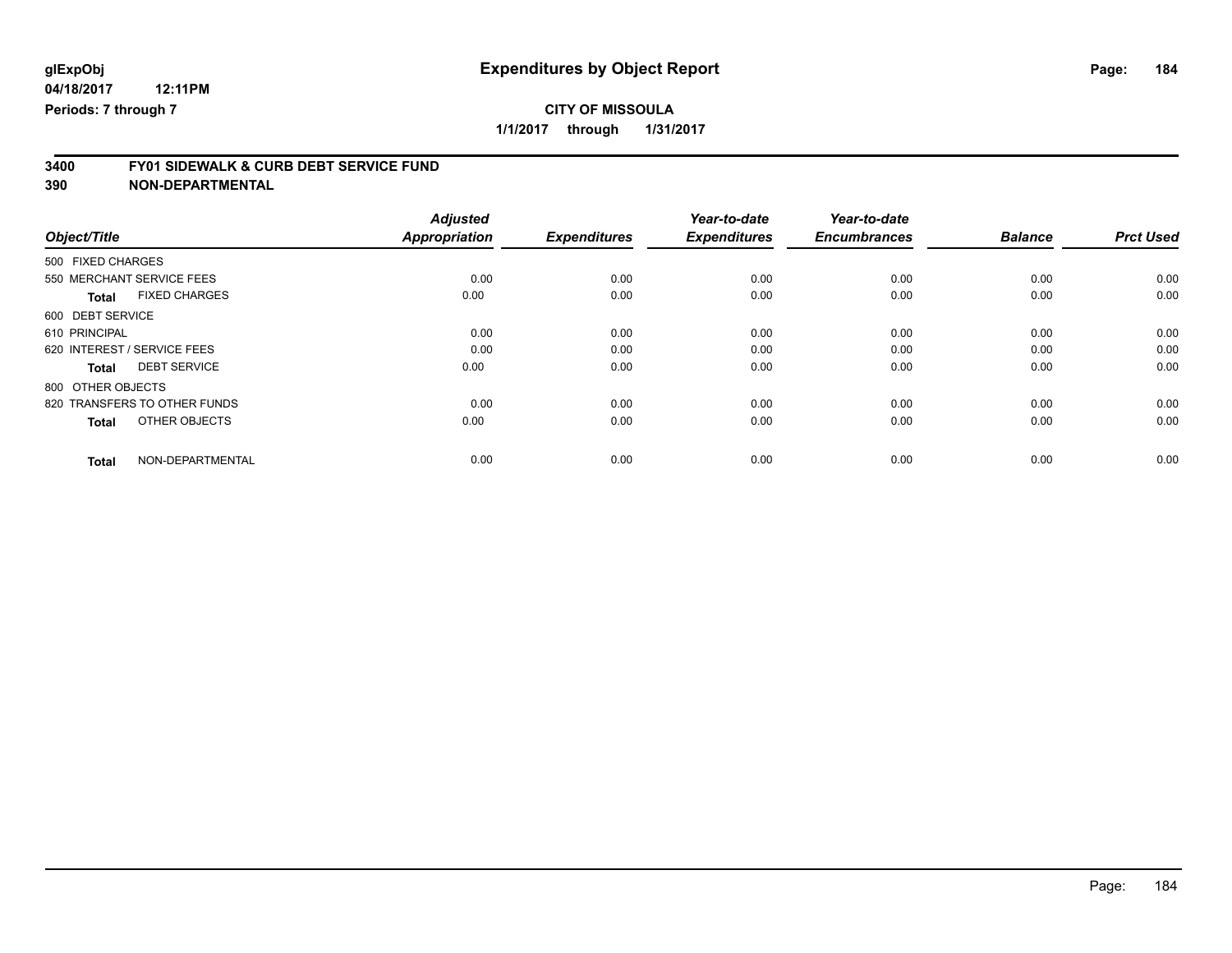# **glExpObj Expenditures by Object Report Page: 185**

**04/18/2017 12:11PM Periods: 7 through 7**

#### **3400 FY01 SIDEWALK & CURB DEBT SERVICE FUND**

| Object/Title                        | <b>Adjusted</b><br><b>Appropriation</b>              | <b>Expenditures</b> | Year-to-date<br><b>Expenditures</b> | Year-to-date<br><b>Encumbrances</b> | <b>Balance</b> | <b>Prct Used</b> |
|-------------------------------------|------------------------------------------------------|---------------------|-------------------------------------|-------------------------------------|----------------|------------------|
| 500 FIXED CHARGES                   |                                                      |                     |                                     |                                     |                |                  |
| 550 MERCHANT SERVICE FEES           | 0.00                                                 | 0.00                | 0.00                                | 0.00                                | 0.00           | 0.00             |
| <b>FIXED CHARGES</b><br>Total       | 0.00                                                 | 0.00                | 0.00                                | 0.00                                | 0.00           | 0.00             |
| 600 DEBT SERVICE                    |                                                      |                     |                                     |                                     |                |                  |
| 610 PRINCIPAL                       | 0.00                                                 | 0.00                | 0.00                                | 0.00                                | 0.00           | 0.00             |
| 620 INTEREST / SERVICE FEES         | 0.00                                                 | 0.00                | 0.00                                | 0.00                                | 0.00           | 0.00             |
| <b>DEBT SERVICE</b><br><b>Total</b> | 0.00                                                 | 0.00                | 0.00                                | 0.00                                | 0.00           | 0.00             |
| 800 OTHER OBJECTS                   |                                                      |                     |                                     |                                     |                |                  |
| 820 TRANSFERS TO OTHER FUNDS        | 0.00                                                 | 0.00                | 0.00                                | 0.00                                | 0.00           | 0.00             |
| OTHER OBJECTS<br><b>Total</b>       | 0.00                                                 | 0.00                | 0.00                                | 0.00                                | 0.00           | 0.00             |
| <b>Total</b>                        | 0.00<br><b>FY01 SIDEWALK &amp; CURB DEBT SERVICE</b> | 0.00                | 0.00                                | 0.00                                | 0.00           | 0.00             |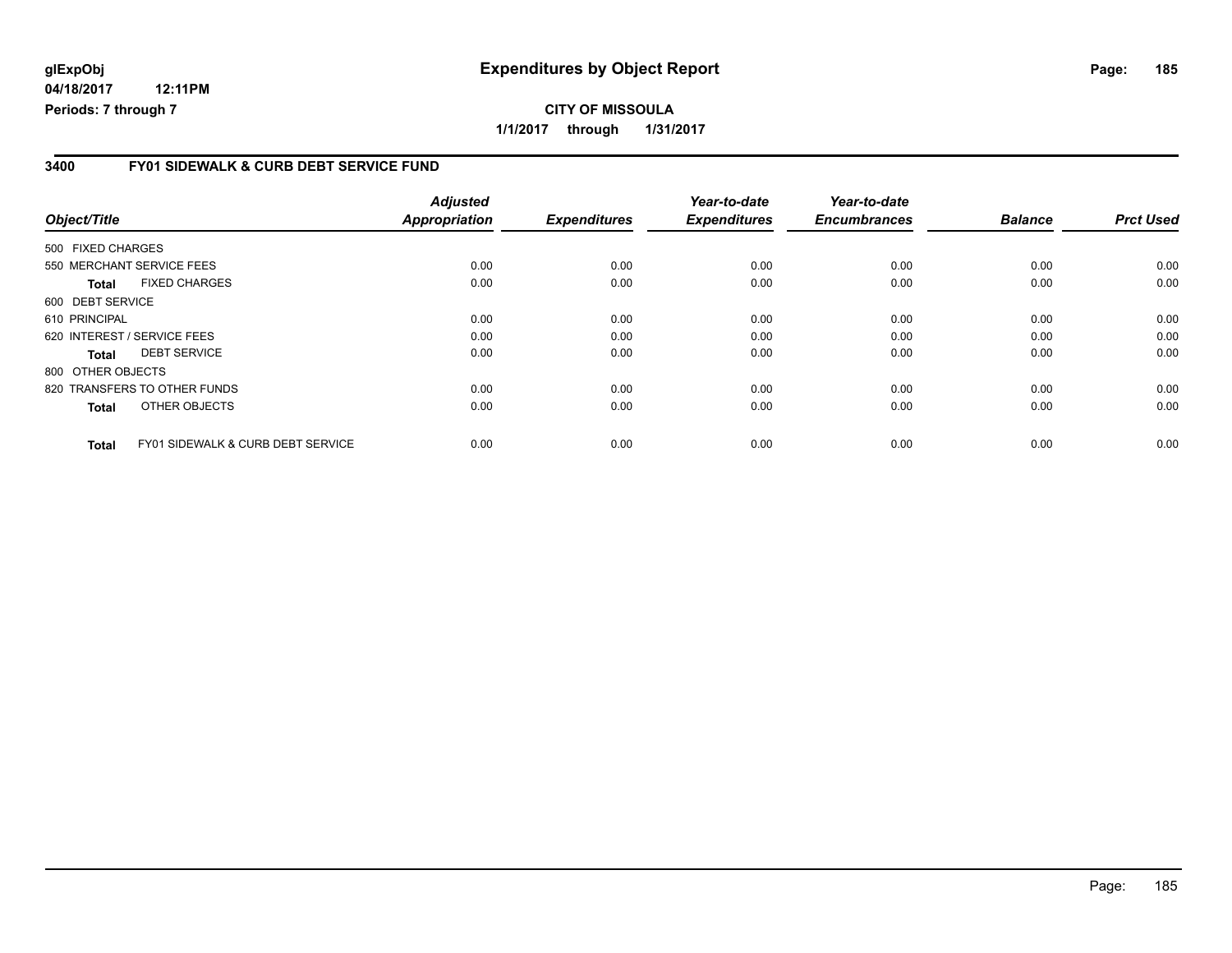# **glExpObj Expenditures by Object Report Page: 186**

**04/18/2017 12:11PM Periods: 7 through 7**

### **CITY OF MISSOULA 1/1/2017 through 1/31/2017**

#### **3410 FY02 SIDEWALK & CURB DEBT SERVICE FUND**

**000 \*\*\* Title Not Found \*\*\***

| Object/Title                            | <b>Adjusted</b><br>Appropriation | <b>Expenditures</b> | Year-to-date<br><b>Expenditures</b> | Year-to-date<br><b>Encumbrances</b> | <b>Balance</b> | <b>Prct Used</b> |
|-----------------------------------------|----------------------------------|---------------------|-------------------------------------|-------------------------------------|----------------|------------------|
| 800 OTHER OBJECTS                       |                                  |                     |                                     |                                     |                |                  |
| 820 TRANSFERS TO OTHER FUNDS            | 0.00                             | 0.00                | 0.00                                | 0.00                                | 0.00           | 0.00             |
| OTHER OBJECTS<br>Total                  | 0.00                             | 0.00                | 0.00                                | 0.00                                | 0.00           | 0.00             |
| *** Title Not Found ***<br><b>Total</b> | 0.00                             | 0.00                | 0.00                                | 0.00                                | 0.00           | 0.00             |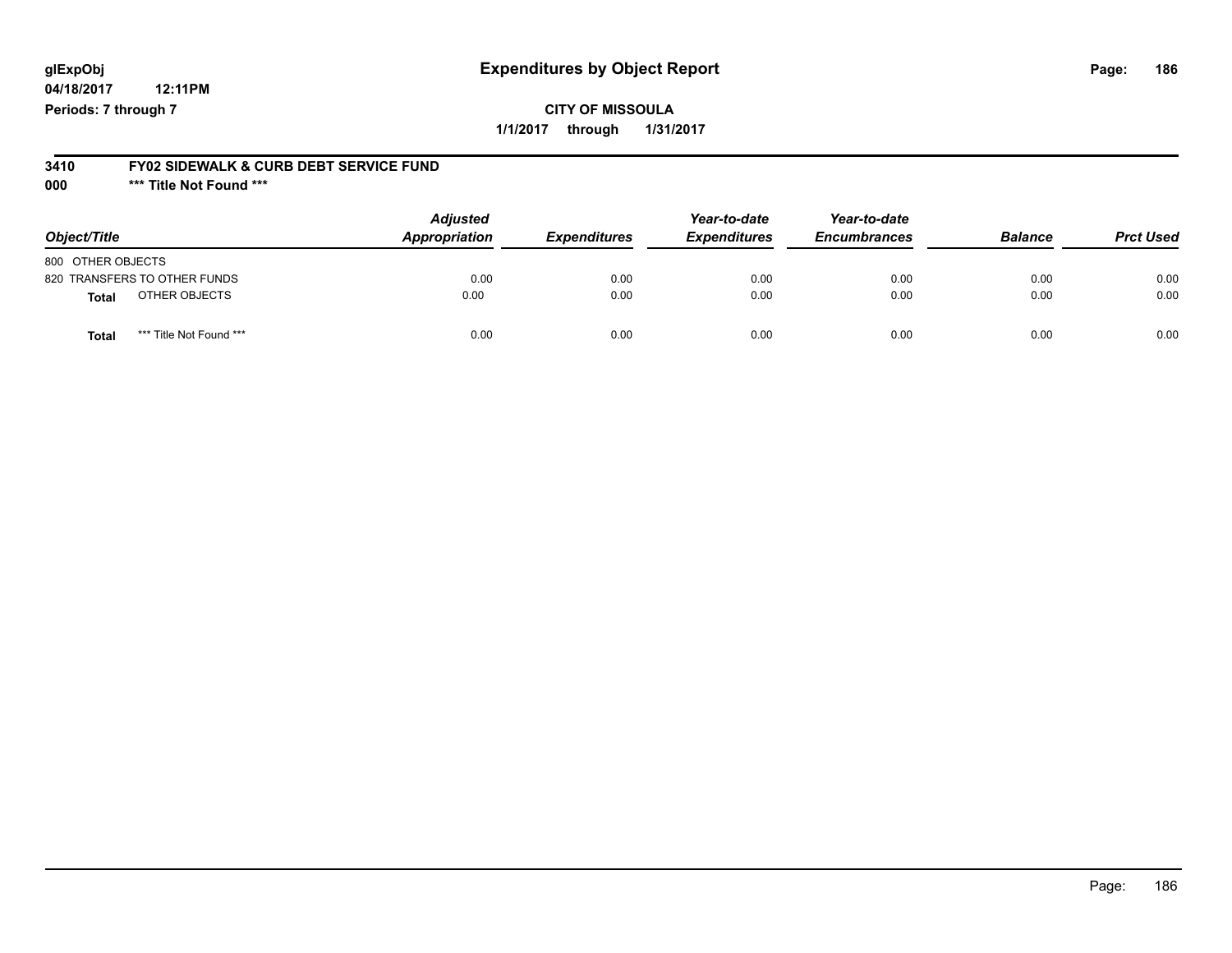# **3410 FY02 SIDEWALK & CURB DEBT SERVICE FUND**

| Object/Title                         | <b>Adjusted</b><br><b>Appropriation</b> | <b>Expenditures</b> | Year-to-date<br><b>Expenditures</b> | Year-to-date<br><b>Encumbrances</b> | <b>Balance</b> | <b>Prct Used</b> |
|--------------------------------------|-----------------------------------------|---------------------|-------------------------------------|-------------------------------------|----------------|------------------|
|                                      |                                         |                     |                                     |                                     |                |                  |
| 500 FIXED CHARGES                    |                                         |                     |                                     |                                     |                |                  |
| 550 MERCHANT SERVICE FEES            | 0.00                                    | 0.00                | 0.00                                | 0.00                                | 0.00           | 0.00             |
| <b>FIXED CHARGES</b><br><b>Total</b> | 0.00                                    | 0.00                | 0.00                                | 0.00                                | 0.00           | 0.00             |
| 600 DEBT SERVICE                     |                                         |                     |                                     |                                     |                |                  |
| 610 PRINCIPAL                        | 0.00                                    | 0.00                | 0.00                                | 0.00                                | 0.00           | 0.00             |
| 620 INTEREST / SERVICE FEES          | 0.00                                    | 0.00                | 0.00                                | 0.00                                | 0.00           | 0.00             |
| <b>DEBT SERVICE</b><br><b>Total</b>  | 0.00                                    | 0.00                | 0.00                                | 0.00                                | 0.00           | 0.00             |
| NON-DEPARTMENTAL<br><b>Total</b>     | 0.00                                    | 0.00                | 0.00                                | 0.00                                | 0.00           | 0.00             |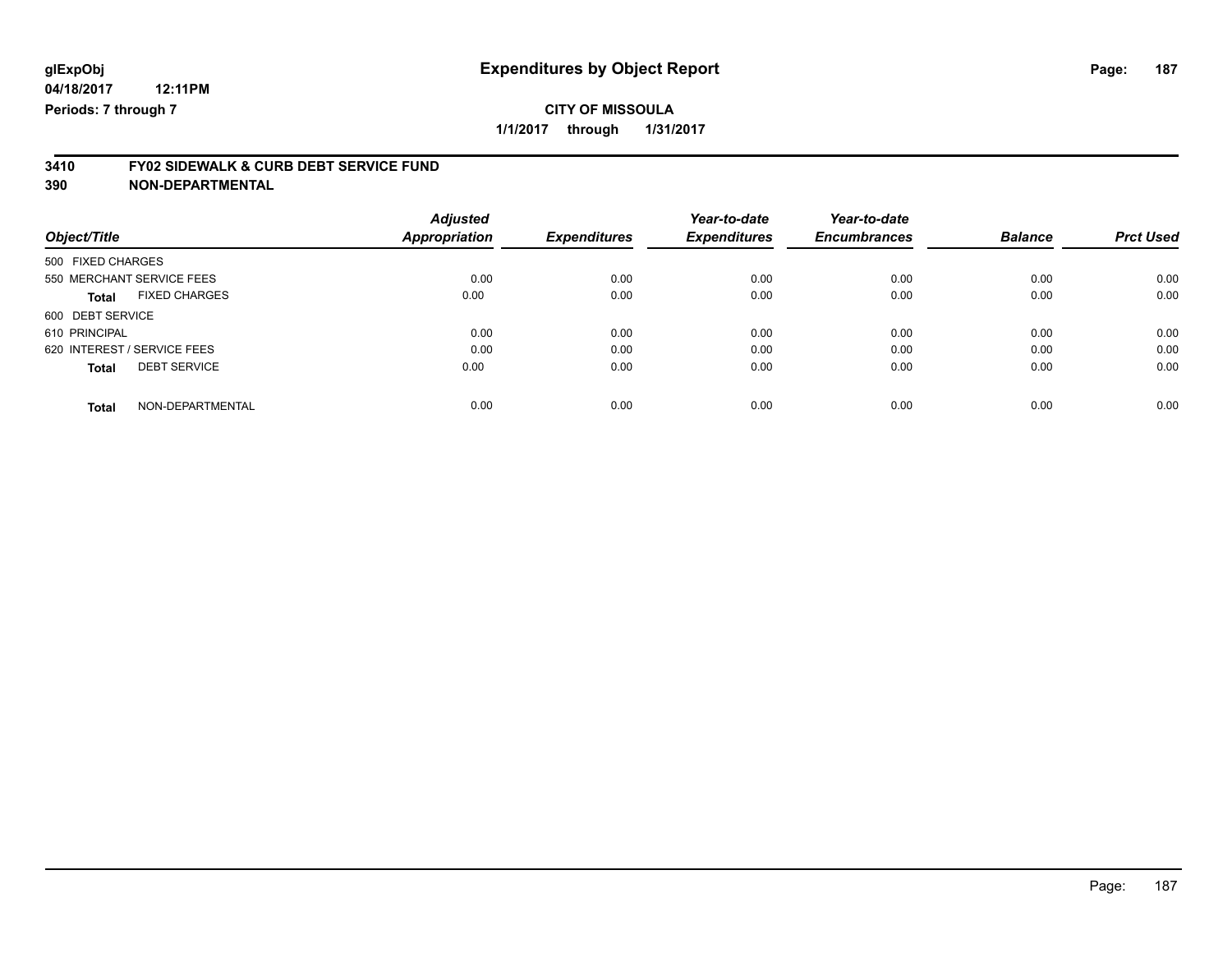# **glExpObj Expenditures by Object Report Page: 188**

**04/18/2017 12:11PM Periods: 7 through 7**

#### **3410 FY02 SIDEWALK & CURB DEBT SERVICE FUND**

| Object/Title      |                                              | <b>Adjusted</b><br><b>Appropriation</b> | <b>Expenditures</b> | Year-to-date<br><b>Expenditures</b> | Year-to-date<br><b>Encumbrances</b> | <b>Balance</b> | <b>Prct Used</b> |
|-------------------|----------------------------------------------|-----------------------------------------|---------------------|-------------------------------------|-------------------------------------|----------------|------------------|
|                   |                                              |                                         |                     |                                     |                                     |                |                  |
| 500 FIXED CHARGES |                                              |                                         |                     |                                     |                                     |                |                  |
|                   | 550 MERCHANT SERVICE FEES                    | 0.00                                    | 0.00                | 0.00                                | 0.00                                | 0.00           | 0.00             |
| Total             | <b>FIXED CHARGES</b>                         | 0.00                                    | 0.00                | 0.00                                | 0.00                                | 0.00           | 0.00             |
| 600 DEBT SERVICE  |                                              |                                         |                     |                                     |                                     |                |                  |
| 610 PRINCIPAL     |                                              | 0.00                                    | 0.00                | 0.00                                | 0.00                                | 0.00           | 0.00             |
|                   | 620 INTEREST / SERVICE FEES                  | 0.00                                    | 0.00                | 0.00                                | 0.00                                | 0.00           | 0.00             |
| <b>Total</b>      | <b>DEBT SERVICE</b>                          | 0.00                                    | 0.00                | 0.00                                | 0.00                                | 0.00           | 0.00             |
| 800 OTHER OBJECTS |                                              |                                         |                     |                                     |                                     |                |                  |
|                   | 820 TRANSFERS TO OTHER FUNDS                 | 0.00                                    | 0.00                | 0.00                                | 0.00                                | 0.00           | 0.00             |
| <b>Total</b>      | OTHER OBJECTS                                | 0.00                                    | 0.00                | 0.00                                | 0.00                                | 0.00           | 0.00             |
| <b>Total</b>      | <b>FY02 SIDEWALK &amp; CURB DEBT SERVICE</b> | 0.00                                    | 0.00                | 0.00                                | 0.00                                | 0.00           | 0.00             |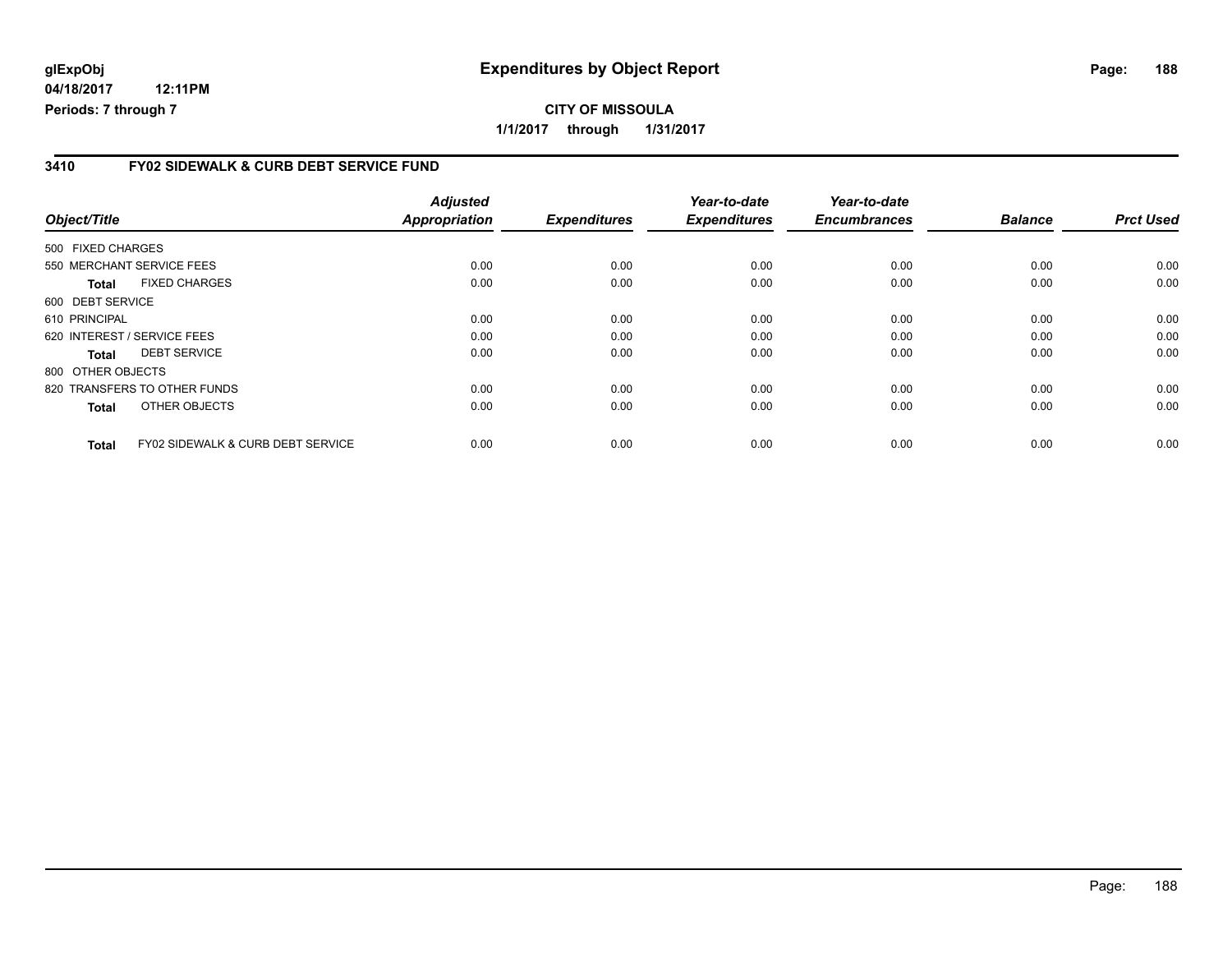# **3420 FY03 SIDEWALK & CURB DEBT SERVICE**

| <b>Adjusted</b> |                       | Year-to-date                | Year-to-date                  |                             | <b>Prct Used</b>            |
|-----------------|-----------------------|-----------------------------|-------------------------------|-----------------------------|-----------------------------|
|                 |                       |                             |                               |                             |                             |
|                 |                       |                             |                               |                             |                             |
| 0.00            | 0.00                  | 0.00                        | 0.00                          | 0.00                        | 0.00                        |
| 0.00            | 0.00                  | 0.00                        | 0.00                          | 0.00                        | 0.00                        |
|                 |                       |                             |                               |                             |                             |
| 0.00            | 0.00                  | 0.00                        | 0.00                          | 0.00                        | 0.00                        |
| 0.00            | 0.00                  | 350.00                      | 0.00                          | $-350.00$                   | 0.00                        |
| 0.00            | 0.00                  | 350.00                      | 0.00                          | $-350.00$                   | 0.00                        |
|                 |                       |                             |                               |                             | 0.00                        |
|                 | Appropriation<br>0.00 | <b>Expenditures</b><br>0.00 | <b>Expenditures</b><br>350.00 | <b>Encumbrances</b><br>0.00 | <b>Balance</b><br>$-350.00$ |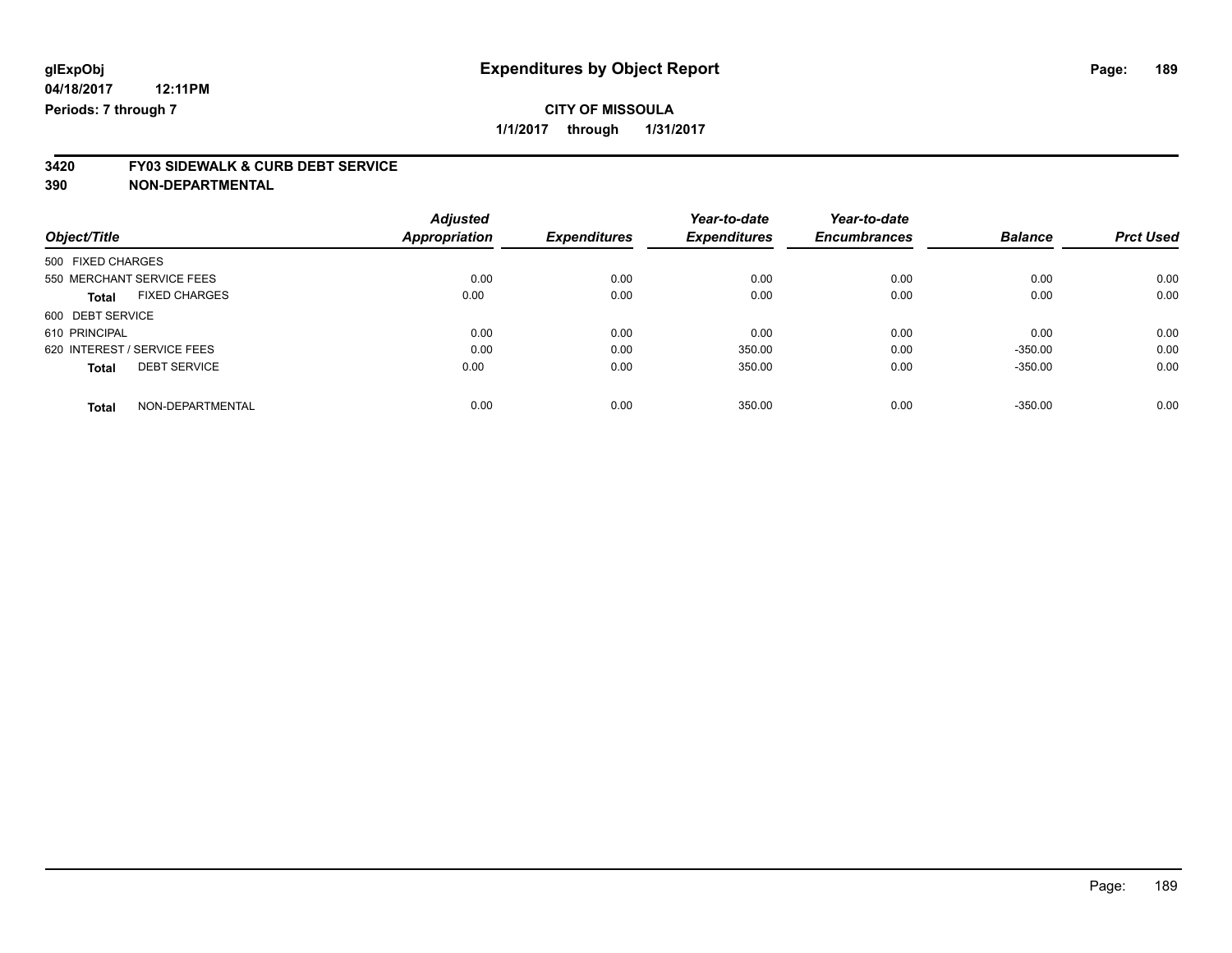# **glExpObj Expenditures by Object Report Page: 190**

**04/18/2017 12:11PM Periods: 7 through 7**

#### **3420 FY03 SIDEWALK & CURB DEBT SERVICE**

| Object/Title                |                                   | <b>Adjusted</b><br>Appropriation | <b>Expenditures</b> | Year-to-date<br><b>Expenditures</b> | Year-to-date<br><b>Encumbrances</b> | <b>Balance</b> | <b>Prct Used</b> |
|-----------------------------|-----------------------------------|----------------------------------|---------------------|-------------------------------------|-------------------------------------|----------------|------------------|
| 500 FIXED CHARGES           |                                   |                                  |                     |                                     |                                     |                |                  |
| 550 MERCHANT SERVICE FEES   |                                   | 0.00                             | 0.00                | 0.00                                | 0.00                                | 0.00           | 0.00             |
| <b>Total</b>                | <b>FIXED CHARGES</b>              | 0.00                             | 0.00                | 0.00                                | 0.00                                | 0.00           | 0.00             |
| 600 DEBT SERVICE            |                                   |                                  |                     |                                     |                                     |                |                  |
| 610 PRINCIPAL               |                                   | 0.00                             | 0.00                | 0.00                                | 0.00                                | 0.00           | 0.00             |
| 620 INTEREST / SERVICE FEES |                                   | 0.00                             | 0.00                | 350.00                              | 0.00                                | $-350.00$      | 0.00             |
| <b>Total</b>                | <b>DEBT SERVICE</b>               | 0.00                             | 0.00                | 350.00                              | 0.00                                | $-350.00$      | 0.00             |
| <b>Total</b>                | FY03 SIDEWALK & CURB DEBT SERVICE | 0.00                             | 0.00                | 350.00                              | 0.00                                | $-350.00$      | 0.00             |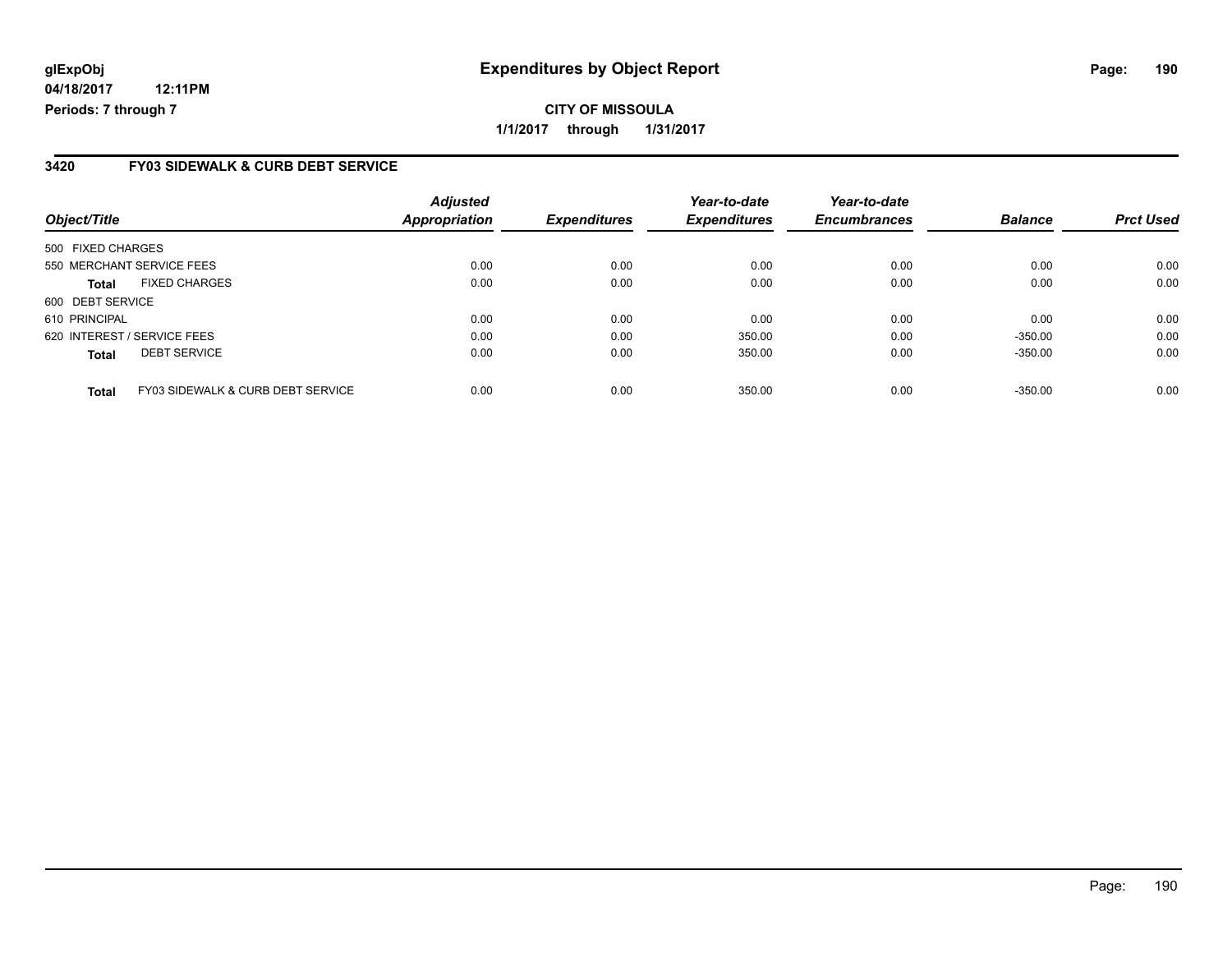### **CITY OF MISSOULA 1/1/2017 through 1/31/2017**

# **3430 FY04 SIDEWALK CURB DEBT SERVICE**

|                             |                      | <b>Adjusted</b> |                     | Year-to-date        | Year-to-date        |                |                  |
|-----------------------------|----------------------|-----------------|---------------------|---------------------|---------------------|----------------|------------------|
| Object/Title                |                      | Appropriation   | <b>Expenditures</b> | <b>Expenditures</b> | <b>Encumbrances</b> | <b>Balance</b> | <b>Prct Used</b> |
| 500 FIXED CHARGES           |                      |                 |                     |                     |                     |                |                  |
| 550 MERCHANT SERVICE FEES   |                      | 0.00            | 0.00                | 0.00                | 0.00                | 0.00           | 0.00             |
| <b>Total</b>                | <b>FIXED CHARGES</b> | 0.00            | 0.00                | 0.00                | 0.00                | 0.00           | 0.00             |
| 600 DEBT SERVICE            |                      |                 |                     |                     |                     |                |                  |
| 610 PRINCIPAL               |                      | 0.00            | 0.00                | 0.00                | 0.00                | 0.00           | 0.00             |
| 620 INTEREST / SERVICE FEES |                      | 0.00            | 0.00                | 350.00              | 0.00                | $-350.00$      | 0.00             |
| <b>Total</b>                | <b>DEBT SERVICE</b>  | 0.00            | 0.00                | 350.00              | 0.00                | $-350.00$      | 0.00             |
| <b>Total</b>                | NON-DEPARTMENTAL     | 0.00            | 0.00                | 350.00              | 0.00                | $-350.00$      | 0.00             |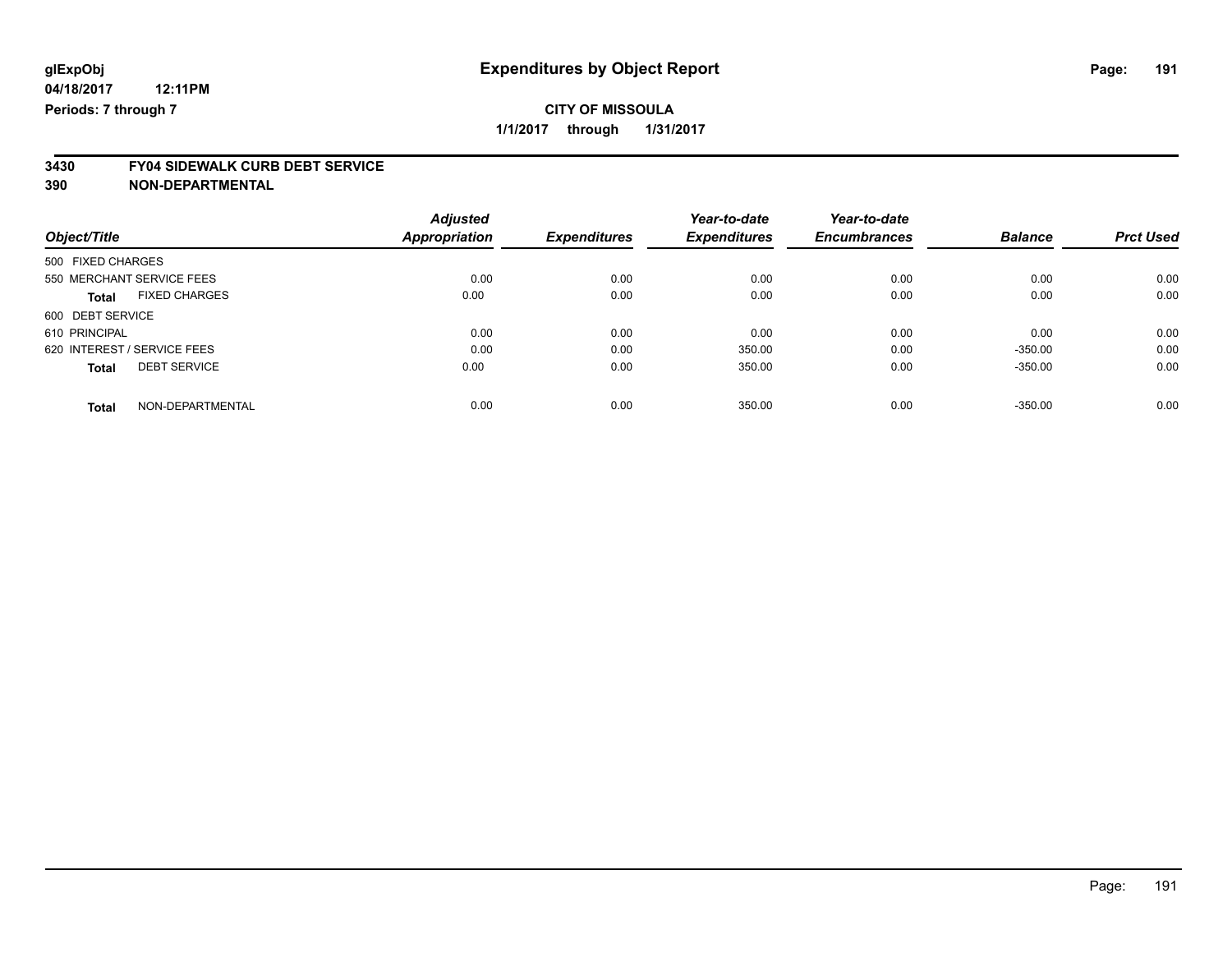# **glExpObj Expenditures by Object Report Page: 192**

**04/18/2017 12:11PM Periods: 7 through 7**

#### **3430 FY04 SIDEWALK CURB DEBT SERVICE**

| Object/Title      |                                        | <b>Adjusted</b><br>Appropriation | <b>Expenditures</b> | Year-to-date<br><b>Expenditures</b> | Year-to-date<br><b>Encumbrances</b> | <b>Balance</b> | <b>Prct Used</b> |
|-------------------|----------------------------------------|----------------------------------|---------------------|-------------------------------------|-------------------------------------|----------------|------------------|
| 500 FIXED CHARGES |                                        |                                  |                     |                                     |                                     |                |                  |
|                   | 550 MERCHANT SERVICE FEES              | 0.00                             | 0.00                | 0.00                                | 0.00                                | 0.00           | 0.00             |
| <b>Total</b>      | <b>FIXED CHARGES</b>                   | 0.00                             | 0.00                | 0.00                                | 0.00                                | 0.00           | 0.00             |
| 600 DEBT SERVICE  |                                        |                                  |                     |                                     |                                     |                |                  |
| 610 PRINCIPAL     |                                        | 0.00                             | 0.00                | 0.00                                | 0.00                                | 0.00           | 0.00             |
|                   | 620 INTEREST / SERVICE FEES            | 0.00                             | 0.00                | 350.00                              | 0.00                                | $-350.00$      | 0.00             |
| <b>Total</b>      | <b>DEBT SERVICE</b>                    | 0.00                             | 0.00                | 350.00                              | 0.00                                | $-350.00$      | 0.00             |
| <b>Total</b>      | <b>FY04 SIDEWALK CURB DEBT SERVICE</b> | 0.00                             | 0.00                | 350.00                              | 0.00                                | $-350.00$      | 0.00             |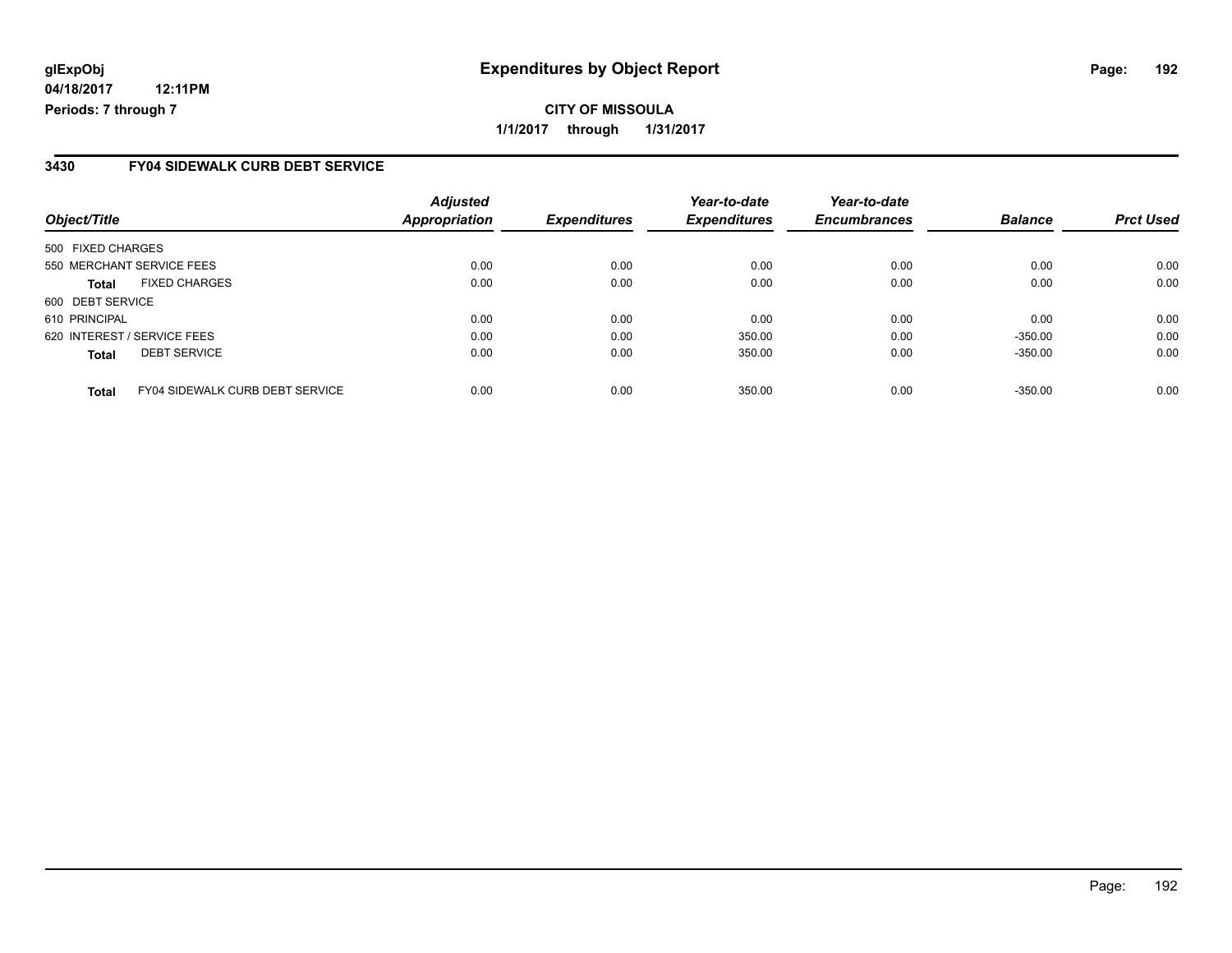### **CITY OF MISSOULA 1/1/2017 through 1/31/2017**

**3440 FY05 SIDEWALK AND CURB**

|                                      | <b>Adjusted</b> |                     | Year-to-date        | Year-to-date        |                |                  |
|--------------------------------------|-----------------|---------------------|---------------------|---------------------|----------------|------------------|
| Object/Title                         | Appropriation   | <b>Expenditures</b> | <b>Expenditures</b> | <b>Encumbrances</b> | <b>Balance</b> | <b>Prct Used</b> |
| 500 FIXED CHARGES                    |                 |                     |                     |                     |                |                  |
| 550 MERCHANT SERVICE FEES            | 0.00            | 0.00                | 0.00                | 0.00                | 0.00           | 0.00             |
| <b>FIXED CHARGES</b><br><b>Total</b> | 0.00            | 0.00                | 0.00                | 0.00                | 0.00           | 0.00             |
| 600 DEBT SERVICE                     |                 |                     |                     |                     |                |                  |
| 610 PRINCIPAL                        | 35,000.00       | 0.00                | 0.00                | 0.00                | 35,000.00      | 0.00             |
| 620 INTEREST / SERVICE FEES          | 1,628.00        | 0.00                | 1,163.75            | 0.00                | 464.25         | 71.48            |
| <b>DEBT SERVICE</b><br><b>Total</b>  | 36.628.00       | 0.00                | 1,163.75            | 0.00                | 35.464.25      | 3.18             |
| NON-DEPARTMENTAL<br><b>Total</b>     | 36.628.00       | 0.00                | 1.163.75            | 0.00                | 35.464.25      | 3.18             |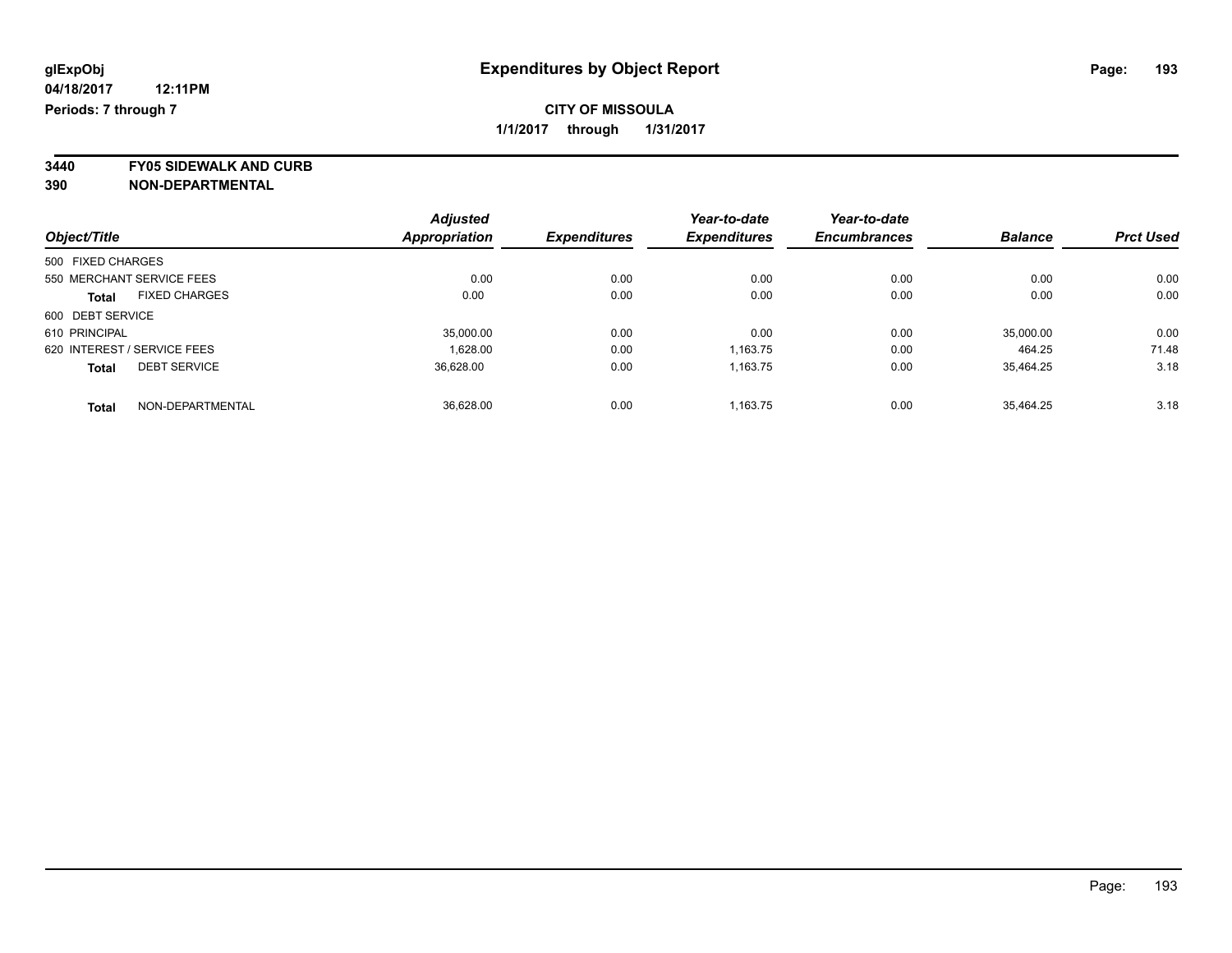**CITY OF MISSOULA 1/1/2017 through 1/31/2017**

#### **3440 FY05 SIDEWALK AND CURB**

| Object/Title                           | <b>Adjusted</b><br>Appropriation | <b>Expenditures</b> | Year-to-date<br><b>Expenditures</b> | Year-to-date<br><b>Encumbrances</b> | <b>Balance</b> | <b>Prct Used</b> |
|----------------------------------------|----------------------------------|---------------------|-------------------------------------|-------------------------------------|----------------|------------------|
| 500 FIXED CHARGES                      |                                  |                     |                                     |                                     |                |                  |
| 550 MERCHANT SERVICE FEES              | 0.00                             | 0.00                | 0.00                                | 0.00                                | 0.00           | 0.00             |
| <b>FIXED CHARGES</b><br><b>Total</b>   | 0.00                             | 0.00                | 0.00                                | 0.00                                | 0.00           | 0.00             |
| 600 DEBT SERVICE                       |                                  |                     |                                     |                                     |                |                  |
| 610 PRINCIPAL                          | 35,000.00                        | 0.00                | 0.00                                | 0.00                                | 35,000.00      | 0.00             |
| 620 INTEREST / SERVICE FEES            | 1.628.00                         | 0.00                | 1,163.75                            | 0.00                                | 464.25         | 71.48            |
| <b>DEBT SERVICE</b><br><b>Total</b>    | 36.628.00                        | 0.00                | 1.163.75                            | 0.00                                | 35.464.25      | 3.18             |
| FY05 SIDEWALK AND CURB<br><b>Total</b> | 36.628.00                        | 0.00                | 1.163.75                            | 0.00                                | 35.464.25      | 3.18             |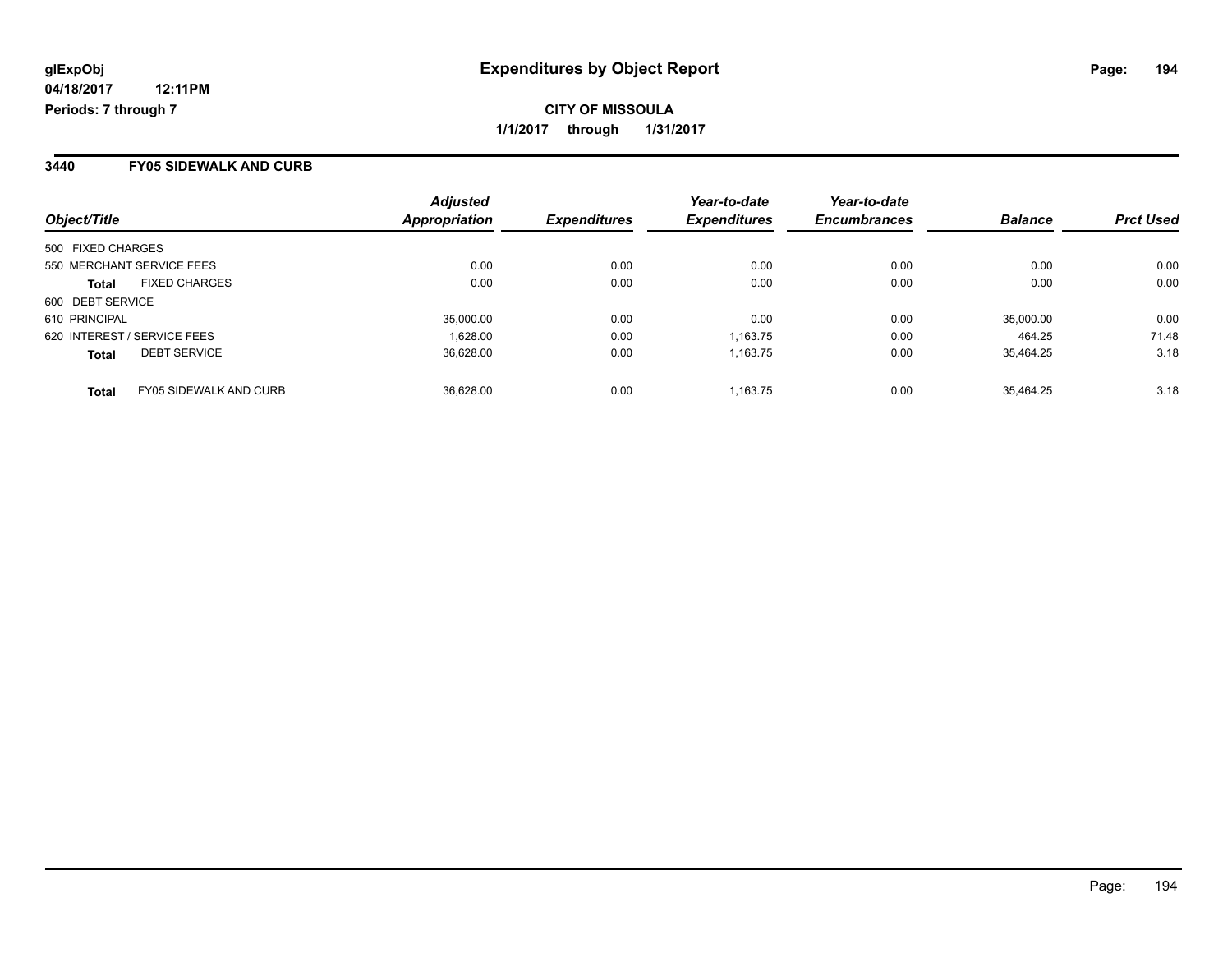### **CITY OF MISSOULA 1/1/2017 through 1/31/2017**

**3450 FY06 SIDEWALK AND CURB**

|                                      | <b>Adjusted</b> |                     | Year-to-date        | Year-to-date        |                |                  |
|--------------------------------------|-----------------|---------------------|---------------------|---------------------|----------------|------------------|
| Object/Title                         | Appropriation   | <b>Expenditures</b> | <b>Expenditures</b> | <b>Encumbrances</b> | <b>Balance</b> | <b>Prct Used</b> |
| 500 FIXED CHARGES                    |                 |                     |                     |                     |                |                  |
| 550 MERCHANT SERVICE FEES            | 350.00          | 0.00                | 0.00                | 0.00                | 350.00         | 0.00             |
| <b>FIXED CHARGES</b><br><b>Total</b> | 350.00          | 0.00                | 0.00                | 0.00                | 350.00         | 0.00             |
| 600 DEBT SERVICE                     |                 |                     |                     |                     |                |                  |
| 610 PRINCIPAL                        | 25,000.00       | 0.00                | 0.00                | 0.00                | 25.000.00      | 0.00             |
| 620 INTEREST / SERVICE FEES          | 2.125.00        | 0.00                | 1.062.50            | 0.00                | 1.062.50       | 50.00            |
| <b>DEBT SERVICE</b><br><b>Total</b>  | 27.125.00       | 0.00                | 1.062.50            | 0.00                | 26,062.50      | 3.92             |
| NON-DEPARTMENTAL<br><b>Total</b>     | 27.475.00       | 0.00                | 1.062.50            | 0.00                | 26.412.50      | 3.87             |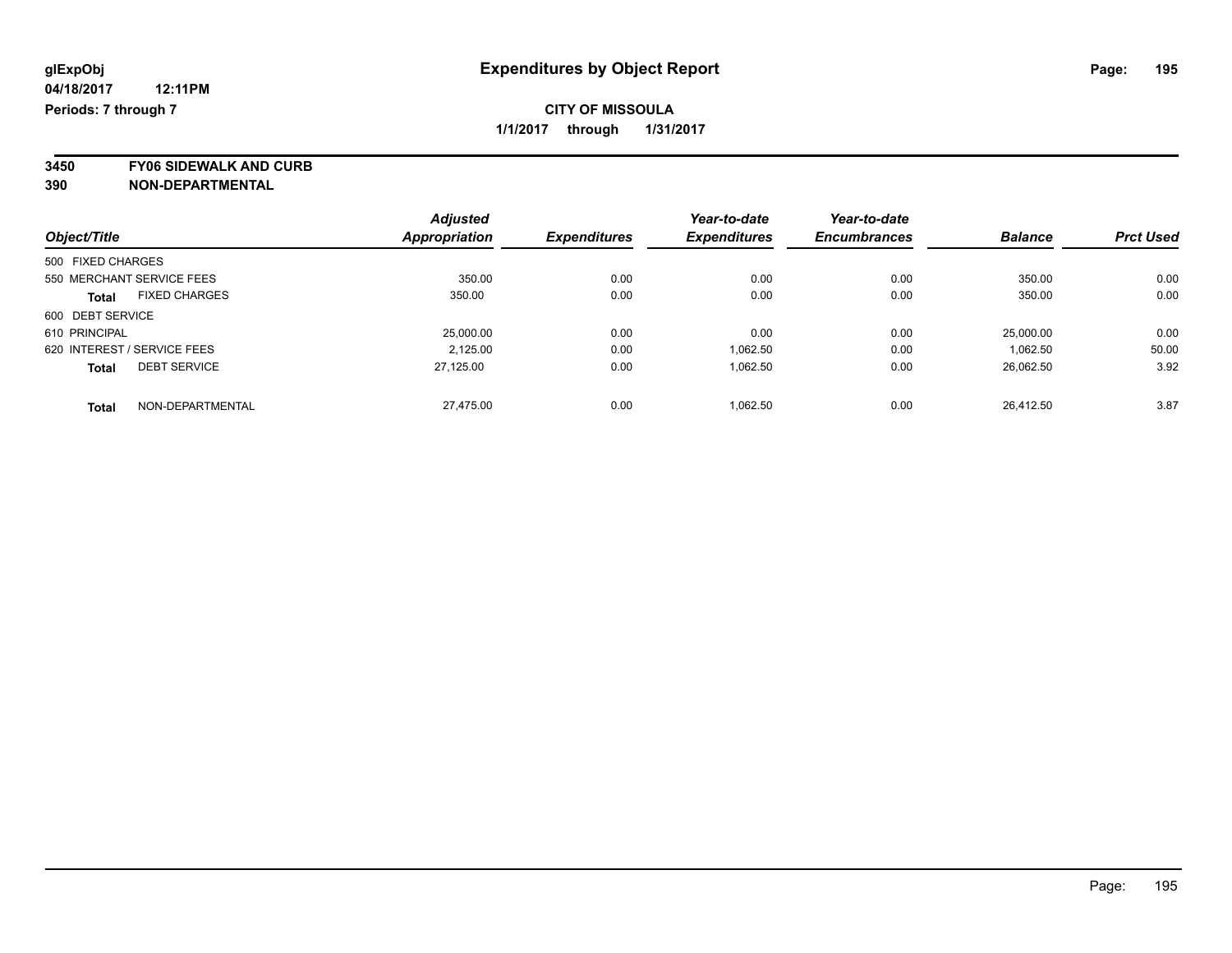**CITY OF MISSOULA 1/1/2017 through 1/31/2017**

#### **3450 FY06 SIDEWALK AND CURB**

| Object/Title                                  | <b>Adjusted</b><br>Appropriation | <i><b>Expenditures</b></i> | Year-to-date<br><b>Expenditures</b> | Year-to-date<br><b>Encumbrances</b> | <b>Balance</b> | <b>Prct Used</b> |
|-----------------------------------------------|----------------------------------|----------------------------|-------------------------------------|-------------------------------------|----------------|------------------|
| 500 FIXED CHARGES                             |                                  |                            |                                     |                                     |                |                  |
| 550 MERCHANT SERVICE FEES                     | 350.00                           | 0.00                       | 0.00                                | 0.00                                | 350.00         | 0.00             |
| <b>FIXED CHARGES</b><br><b>Total</b>          | 350.00                           | 0.00                       | 0.00                                | 0.00                                | 350.00         | 0.00             |
| 600 DEBT SERVICE                              |                                  |                            |                                     |                                     |                |                  |
| 610 PRINCIPAL                                 | 25,000.00                        | 0.00                       | 0.00                                | 0.00                                | 25,000.00      | 0.00             |
| 620 INTEREST / SERVICE FEES                   | 2,125.00                         | 0.00                       | 1.062.50                            | 0.00                                | 1.062.50       | 50.00            |
| <b>DEBT SERVICE</b><br><b>Total</b>           | 27,125.00                        | 0.00                       | 1.062.50                            | 0.00                                | 26.062.50      | 3.92             |
| <b>FY06 SIDEWALK AND CURB</b><br><b>Total</b> | 27.475.00                        | 0.00                       | 1.062.50                            | 0.00                                | 26.412.50      | 3.87             |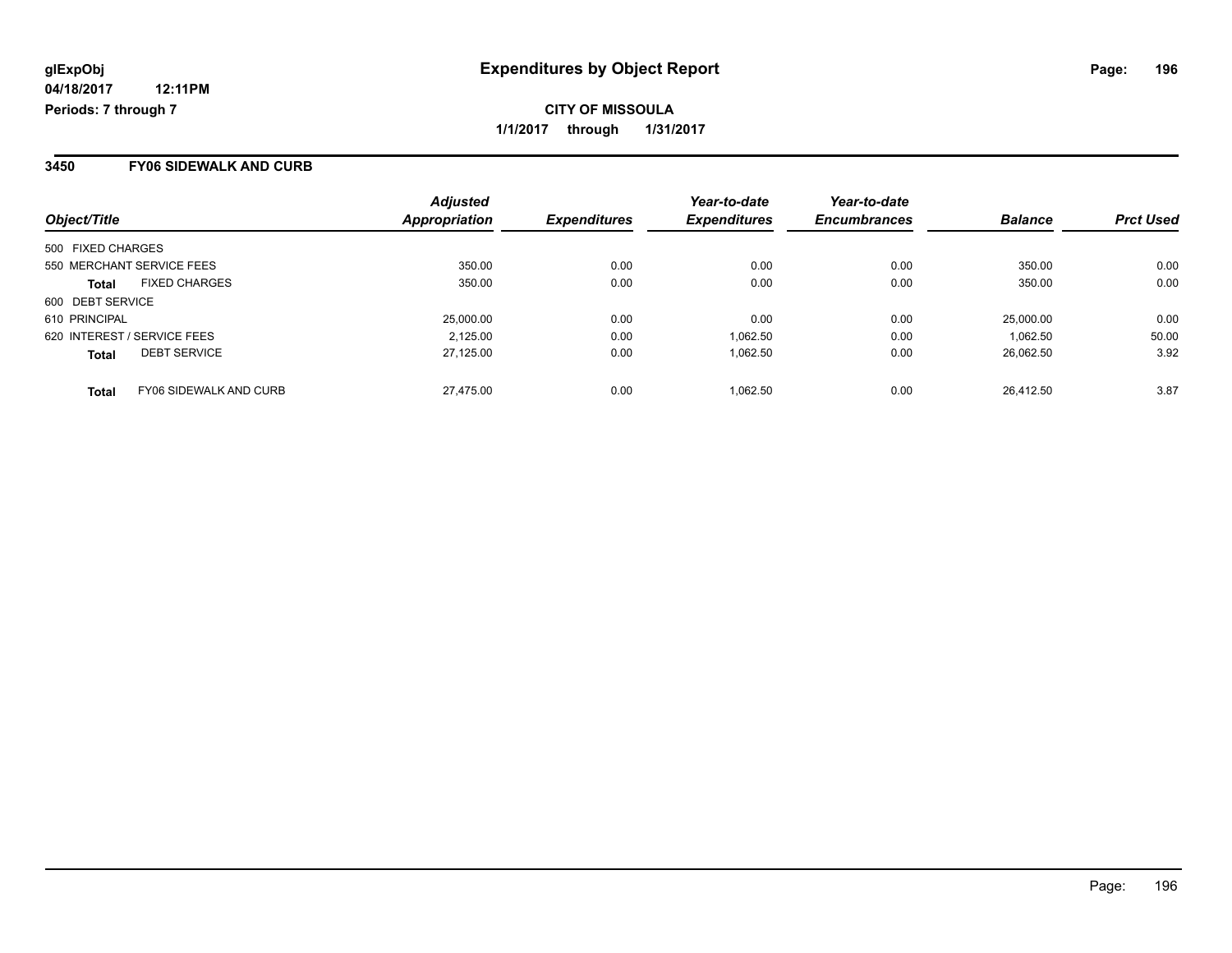### **CITY OF MISSOULA 1/1/2017 through 1/31/2017**

**3460 FY07 SIDEWALK AND CURB DEBT**

|                             |                           | <b>Adjusted</b>      |                     | Year-to-date        | Year-to-date        |                |                  |
|-----------------------------|---------------------------|----------------------|---------------------|---------------------|---------------------|----------------|------------------|
| Object/Title                |                           | <b>Appropriation</b> | <b>Expenditures</b> | <b>Expenditures</b> | <b>Encumbrances</b> | <b>Balance</b> | <b>Prct Used</b> |
| 500 FIXED CHARGES           |                           |                      |                     |                     |                     |                |                  |
|                             | 550 MERCHANT SERVICE FEES | 350.00               | 0.00                | 0.00                | 0.00                | 350.00         | 0.00             |
| <b>Total</b>                | <b>FIXED CHARGES</b>      | 350.00               | 0.00                | 0.00                | 0.00                | 350.00         | 0.00             |
| 600 DEBT SERVICE            |                           |                      |                     |                     |                     |                |                  |
| 610 PRINCIPAL               |                           | 45.000.00            | 0.00                | 0.00                | 0.00                | 45.000.00      | 0.00             |
| 620 INTEREST / SERVICE FEES |                           | 11,480.00            | 0.00                | 6,090.00            | 0.00                | 5,390.00       | 53.05            |
| <b>Total</b>                | <b>DEBT SERVICE</b>       | 56,480.00            | 0.00                | 6,090.00            | 0.00                | 50,390.00      | 10.78            |
| <b>Total</b>                | NON-DEPARTMENTAL          | 56.830.00            | 0.00                | 6.090.00            | 0.00                | 50.740.00      | 10.72            |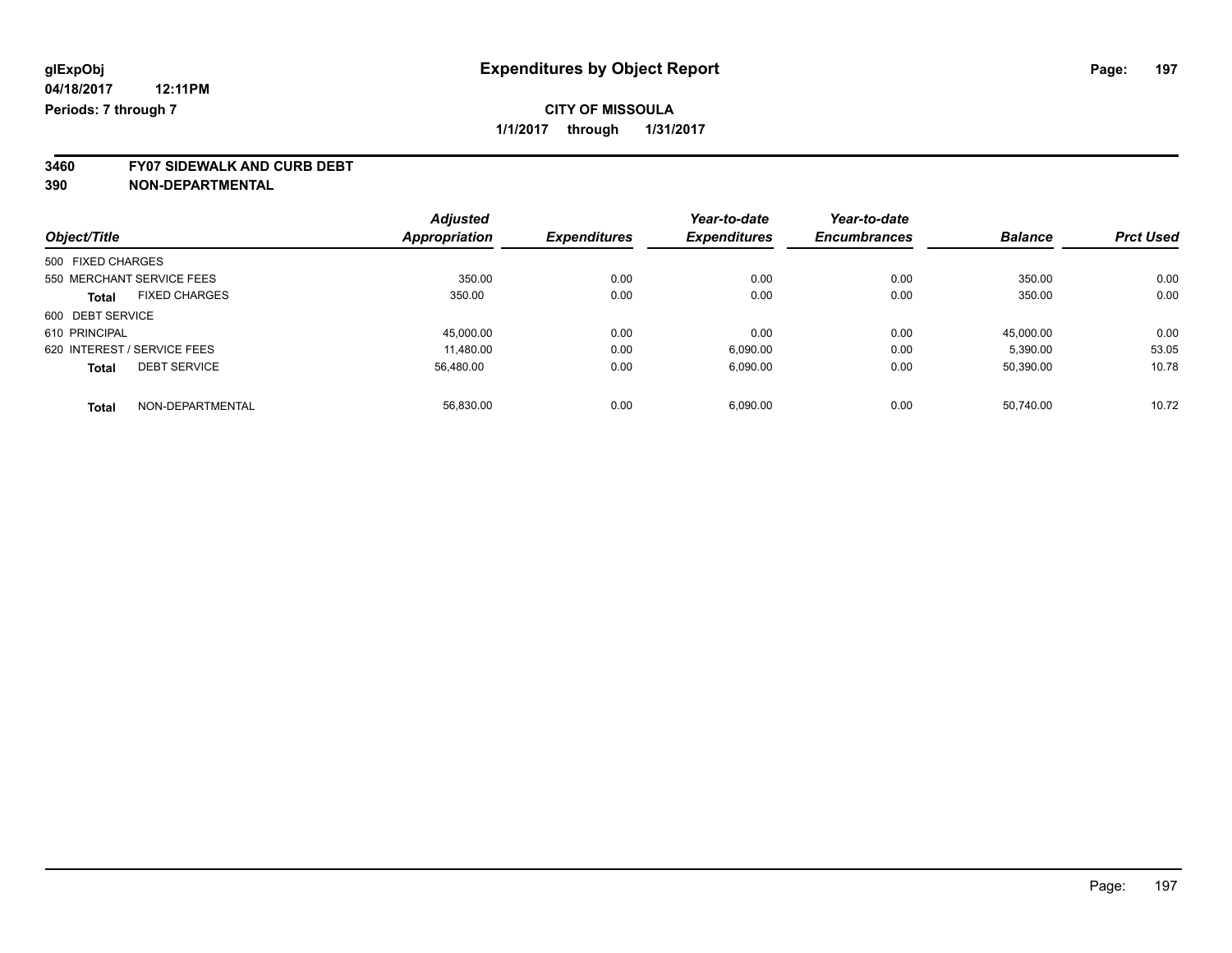### **3460 FY07 SIDEWALK AND CURB DEBT**

| Object/Title                                       | <b>Adjusted</b><br>Appropriation | <b>Expenditures</b> | Year-to-date<br><b>Expenditures</b> | Year-to-date<br><b>Encumbrances</b> | <b>Balance</b> | <b>Prct Used</b> |
|----------------------------------------------------|----------------------------------|---------------------|-------------------------------------|-------------------------------------|----------------|------------------|
| 500 FIXED CHARGES                                  |                                  |                     |                                     |                                     |                |                  |
| 550 MERCHANT SERVICE FEES                          | 350.00                           | 0.00                | 0.00                                | 0.00                                | 350.00         | 0.00             |
| <b>FIXED CHARGES</b><br><b>Total</b>               | 350.00                           | 0.00                | 0.00                                | 0.00                                | 350.00         | 0.00             |
| 600 DEBT SERVICE                                   |                                  |                     |                                     |                                     |                |                  |
| 610 PRINCIPAL                                      | 45,000.00                        | 0.00                | 0.00                                | 0.00                                | 45.000.00      | 0.00             |
| 620 INTEREST / SERVICE FEES                        | 11,480.00                        | 0.00                | 6,090.00                            | 0.00                                | 5,390.00       | 53.05            |
| <b>DEBT SERVICE</b><br><b>Total</b>                | 56.480.00                        | 0.00                | 6.090.00                            | 0.00                                | 50.390.00      | 10.78            |
| <b>FY07 SIDEWALK AND CURB DEBT</b><br><b>Total</b> | 56.830.00                        | 0.00                | 6.090.00                            | 0.00                                | 50.740.00      | 10.72            |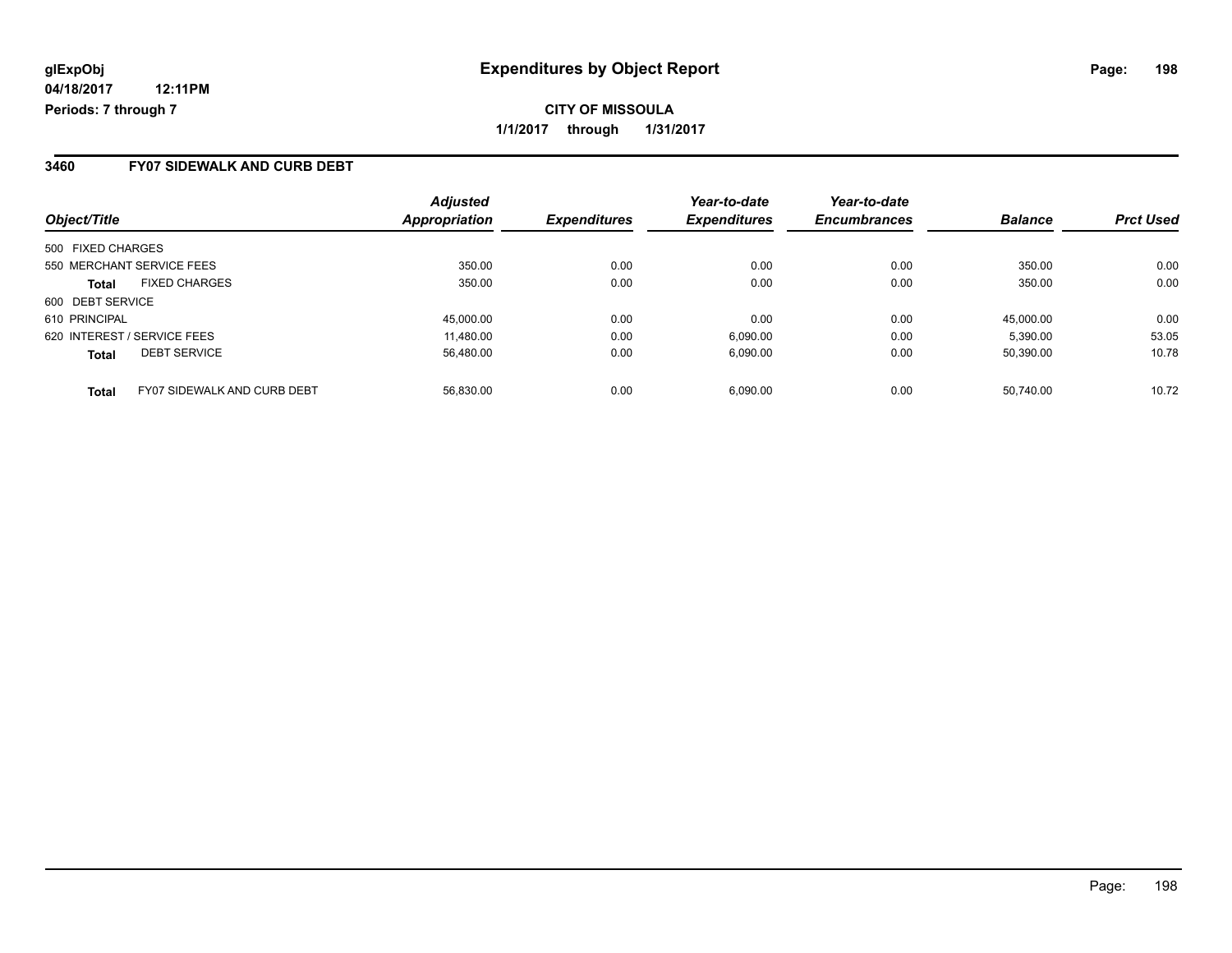**3461 SERIES 2008A SIDEWALK AND CURB**

### **280 PUBLIC WORKS OPERATIONS**

| Object/Title                            | <b>Adjusted</b><br><b>Appropriation</b> | <b>Expenditures</b> | Year-to-date<br><b>Expenditures</b> | Year-to-date<br><b>Encumbrances</b> | <b>Balance</b> | <b>Prct Used</b> |
|-----------------------------------------|-----------------------------------------|---------------------|-------------------------------------|-------------------------------------|----------------|------------------|
| 500 FIXED CHARGES                       |                                         |                     |                                     |                                     |                |                  |
| 550 MERCHANT SERVICE FEES               | 0.00                                    | 0.00                | 0.00                                | 0.00                                | 0.00           | 0.00             |
| <b>FIXED CHARGES</b><br><b>Total</b>    | 0.00                                    | 0.00                | 0.00                                | 0.00                                | 0.00           | 0.00             |
| 800 OTHER OBJECTS                       |                                         |                     |                                     |                                     |                |                  |
| 820 TRANSFERS TO OTHER FUNDS            | 0.00                                    | 0.00                | 0.00                                | 0.00                                | 0.00           | 0.00             |
| OTHER OBJECTS<br><b>Total</b>           | 0.00                                    | 0.00                | 0.00                                | 0.00                                | 0.00           | 0.00             |
| PUBLIC WORKS OPERATIONS<br><b>Total</b> | 0.00                                    | 0.00                | 0.00                                | 0.00                                | 0.00           | 0.00             |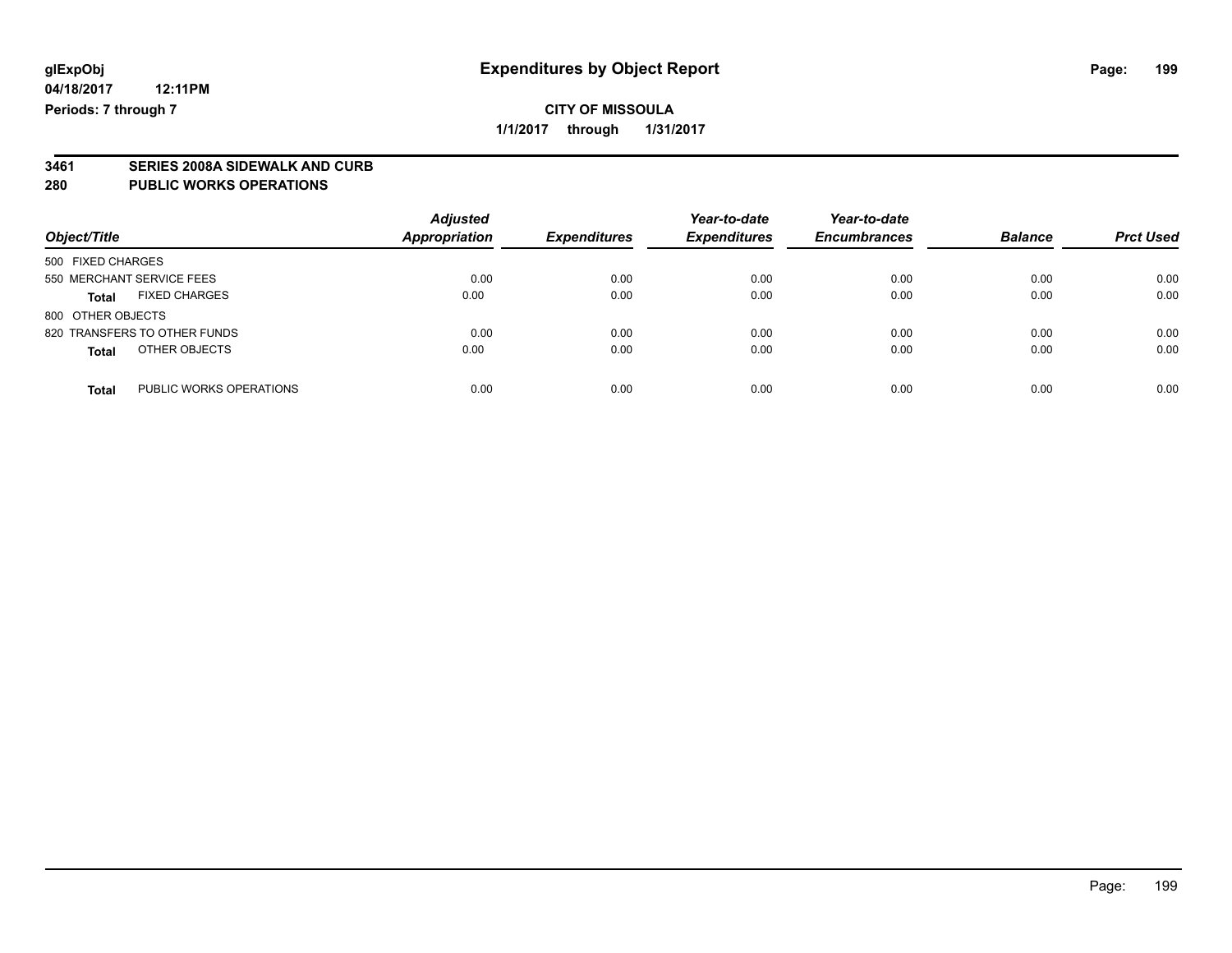**1/1/2017 through 1/31/2017**

# **3461 SERIES 2008A SIDEWALK AND CURB**

|                   |                              | <b>Adjusted</b>      |                     | Year-to-date        | Year-to-date        |                |                  |
|-------------------|------------------------------|----------------------|---------------------|---------------------|---------------------|----------------|------------------|
| Object/Title      |                              | <b>Appropriation</b> | <b>Expenditures</b> | <b>Expenditures</b> | <b>Encumbrances</b> | <b>Balance</b> | <b>Prct Used</b> |
| 500 FIXED CHARGES |                              |                      |                     |                     |                     |                |                  |
|                   | 550 MERCHANT SERVICE FEES    | 350.00               | 0.00                | 0.00                | 0.00                | 350.00         | 0.00             |
| <b>Total</b>      | <b>FIXED CHARGES</b>         | 350.00               | 0.00                | 0.00                | 0.00                | 350.00         | 0.00             |
| 600 DEBT SERVICE  |                              |                      |                     |                     |                     |                |                  |
| 610 PRINCIPAL     |                              | 20,000.00            | 0.00                | 0.00                | 0.00                | 20,000.00      | 0.00             |
|                   | 620 INTEREST / SERVICE FEES  | 7.488.00             | 0.00                | 3.743.75            | 0.00                | 3.744.25       | 50.00            |
| <b>Total</b>      | <b>DEBT SERVICE</b>          | 27,488.00            | 0.00                | 3,743.75            | 0.00                | 23,744.25      | 13.62            |
| 800 OTHER OBJECTS |                              |                      |                     |                     |                     |                |                  |
|                   | 820 TRANSFERS TO OTHER FUNDS | 0.00                 | 0.00                | 0.00                | 0.00                | 0.00           | 0.00             |
| <b>Total</b>      | OTHER OBJECTS                | 0.00                 | 0.00                | 0.00                | 0.00                | 0.00           | 0.00             |
| <b>Total</b>      | NON-DEPARTMENTAL             | 27,838.00            | 0.00                | 3,743.75            | 0.00                | 24,094.25      | 13.45            |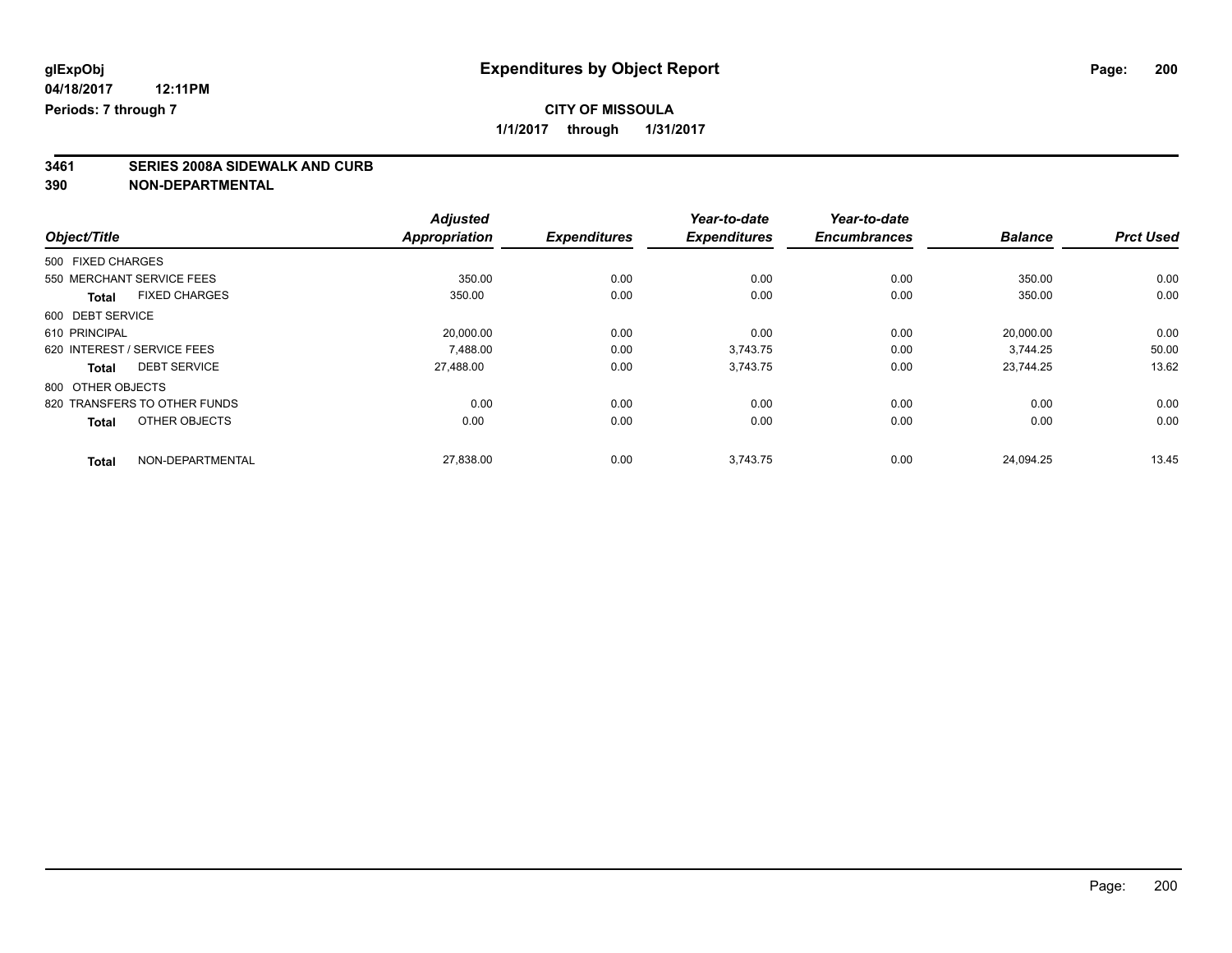#### **3461 SERIES 2008A SIDEWALK AND CURB**

| Object/Title                                   | <b>Adjusted</b><br><b>Appropriation</b> | <b>Expenditures</b> | Year-to-date<br><b>Expenditures</b> | Year-to-date<br><b>Encumbrances</b> | <b>Balance</b> | <b>Prct Used</b> |
|------------------------------------------------|-----------------------------------------|---------------------|-------------------------------------|-------------------------------------|----------------|------------------|
|                                                |                                         |                     |                                     |                                     |                |                  |
| 500 FIXED CHARGES                              |                                         |                     |                                     |                                     |                |                  |
| 550 MERCHANT SERVICE FEES                      | 350.00                                  | 0.00                | 0.00                                | 0.00                                | 350.00         | 0.00             |
| <b>FIXED CHARGES</b><br><b>Total</b>           | 350.00                                  | 0.00                | 0.00                                | 0.00                                | 350.00         | 0.00             |
| 600 DEBT SERVICE                               |                                         |                     |                                     |                                     |                |                  |
| 610 PRINCIPAL                                  | 20,000.00                               | 0.00                | 0.00                                | 0.00                                | 20,000.00      | 0.00             |
| 620 INTEREST / SERVICE FEES                    | 7.488.00                                | 0.00                | 3,743.75                            | 0.00                                | 3.744.25       | 50.00            |
| <b>DEBT SERVICE</b><br>Total                   | 27,488.00                               | 0.00                | 3,743.75                            | 0.00                                | 23.744.25      | 13.62            |
| 800 OTHER OBJECTS                              |                                         |                     |                                     |                                     |                |                  |
| 820 TRANSFERS TO OTHER FUNDS                   | 0.00                                    | 0.00                | 0.00                                | 0.00                                | 0.00           | 0.00             |
| OTHER OBJECTS<br><b>Total</b>                  | 0.00                                    | 0.00                | 0.00                                | 0.00                                | 0.00           | 0.00             |
| SERIES 2008A SIDEWALK AND CURB<br><b>Total</b> | 27,838.00                               | 0.00                | 3,743.75                            | 0.00                                | 24.094.25      | 13.45            |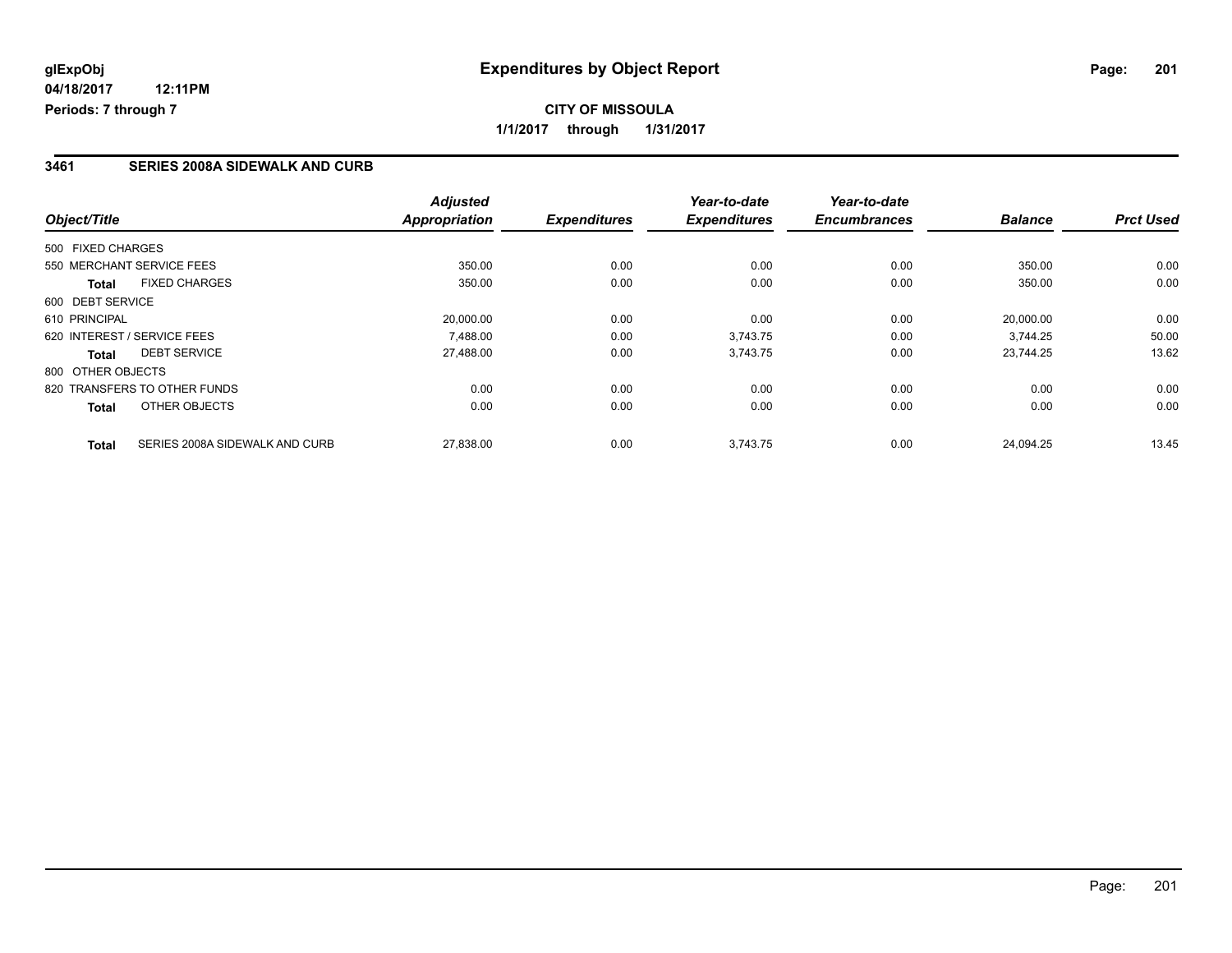# **3462 SERIES 2009 SIDEWALK AND CURB**

|                   |                              | <b>Adjusted</b>      |                     | Year-to-date        | Year-to-date        |                |                  |
|-------------------|------------------------------|----------------------|---------------------|---------------------|---------------------|----------------|------------------|
| Object/Title      |                              | <b>Appropriation</b> | <b>Expenditures</b> | <b>Expenditures</b> | <b>Encumbrances</b> | <b>Balance</b> | <b>Prct Used</b> |
| 500 FIXED CHARGES |                              |                      |                     |                     |                     |                |                  |
|                   | 550 MERCHANT SERVICE FEES    | 300.00               | 0.00                | 0.00                | 0.00                | 300.00         | 0.00             |
| <b>Total</b>      | <b>FIXED CHARGES</b>         | 300.00               | 0.00                | 0.00                | 0.00                | 300.00         | 0.00             |
| 600 DEBT SERVICE  |                              |                      |                     |                     |                     |                |                  |
| 610 PRINCIPAL     |                              | 50,000.00            | 0.00                | 0.00                | 0.00                | 50,000.00      | 0.00             |
|                   | 620 INTEREST / SERVICE FEES  | 13.068.00            | 0.00                | 6,833.75            | 0.00                | 6,234.25       | 52.29            |
| <b>Total</b>      | <b>DEBT SERVICE</b>          | 63.068.00            | 0.00                | 6,833.75            | 0.00                | 56.234.25      | 10.84            |
| 800 OTHER OBJECTS |                              |                      |                     |                     |                     |                |                  |
|                   | 820 TRANSFERS TO OTHER FUNDS | 0.00                 | 0.00                | 0.00                | 0.00                | 0.00           | 0.00             |
| <b>Total</b>      | OTHER OBJECTS                | 0.00                 | 0.00                | 0.00                | 0.00                | 0.00           | 0.00             |
| <b>Total</b>      | NON-DEPARTMENTAL             | 63,368.00            | 0.00                | 6.833.75            | 0.00                | 56.534.25      | 10.78            |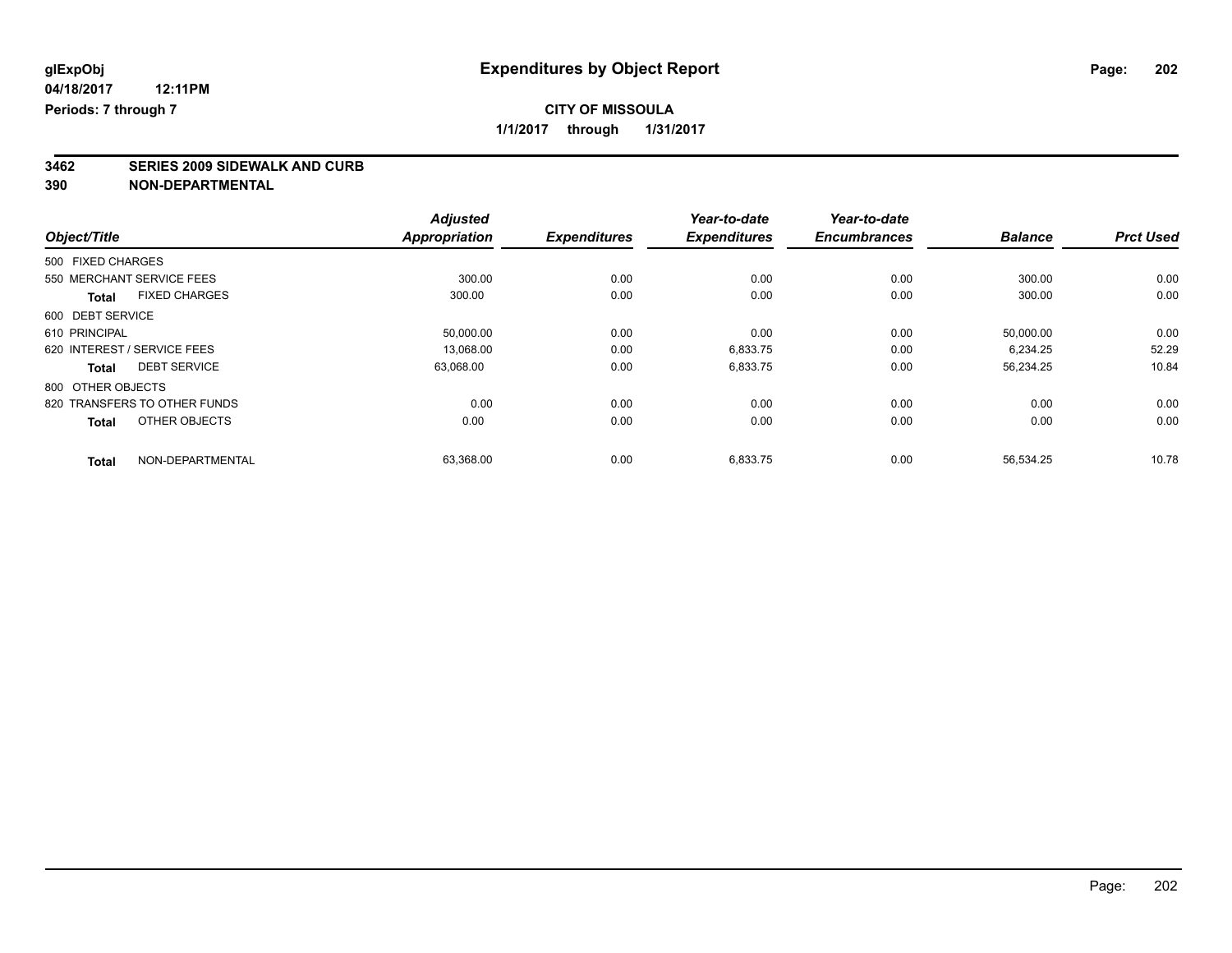#### **3462 SERIES 2009 SIDEWALK AND CURB**

|                                               | <b>Adjusted</b>      |                     | Year-to-date        | Year-to-date        |                |                  |
|-----------------------------------------------|----------------------|---------------------|---------------------|---------------------|----------------|------------------|
| Object/Title                                  | <b>Appropriation</b> | <b>Expenditures</b> | <b>Expenditures</b> | <b>Encumbrances</b> | <b>Balance</b> | <b>Prct Used</b> |
| 500 FIXED CHARGES                             |                      |                     |                     |                     |                |                  |
| 550 MERCHANT SERVICE FEES                     | 300.00               | 0.00                | 0.00                | 0.00                | 300.00         | 0.00             |
| <b>FIXED CHARGES</b><br><b>Total</b>          | 300.00               | 0.00                | 0.00                | 0.00                | 300.00         | 0.00             |
| 600 DEBT SERVICE                              |                      |                     |                     |                     |                |                  |
| 610 PRINCIPAL                                 | 50,000.00            | 0.00                | 0.00                | 0.00                | 50.000.00      | 0.00             |
| 620 INTEREST / SERVICE FEES                   | 13,068.00            | 0.00                | 6,833.75            | 0.00                | 6.234.25       | 52.29            |
| <b>DEBT SERVICE</b><br><b>Total</b>           | 63,068.00            | 0.00                | 6,833.75            | 0.00                | 56,234.25      | 10.84            |
| 800 OTHER OBJECTS                             |                      |                     |                     |                     |                |                  |
| 820 TRANSFERS TO OTHER FUNDS                  | 0.00                 | 0.00                | 0.00                | 0.00                | 0.00           | 0.00             |
| OTHER OBJECTS<br>Total                        | 0.00                 | 0.00                | 0.00                | 0.00                | 0.00           | 0.00             |
| SERIES 2009 SIDEWALK AND CURB<br><b>Total</b> | 63.368.00            | 0.00                | 6,833.75            | 0.00                | 56.534.25      | 10.78            |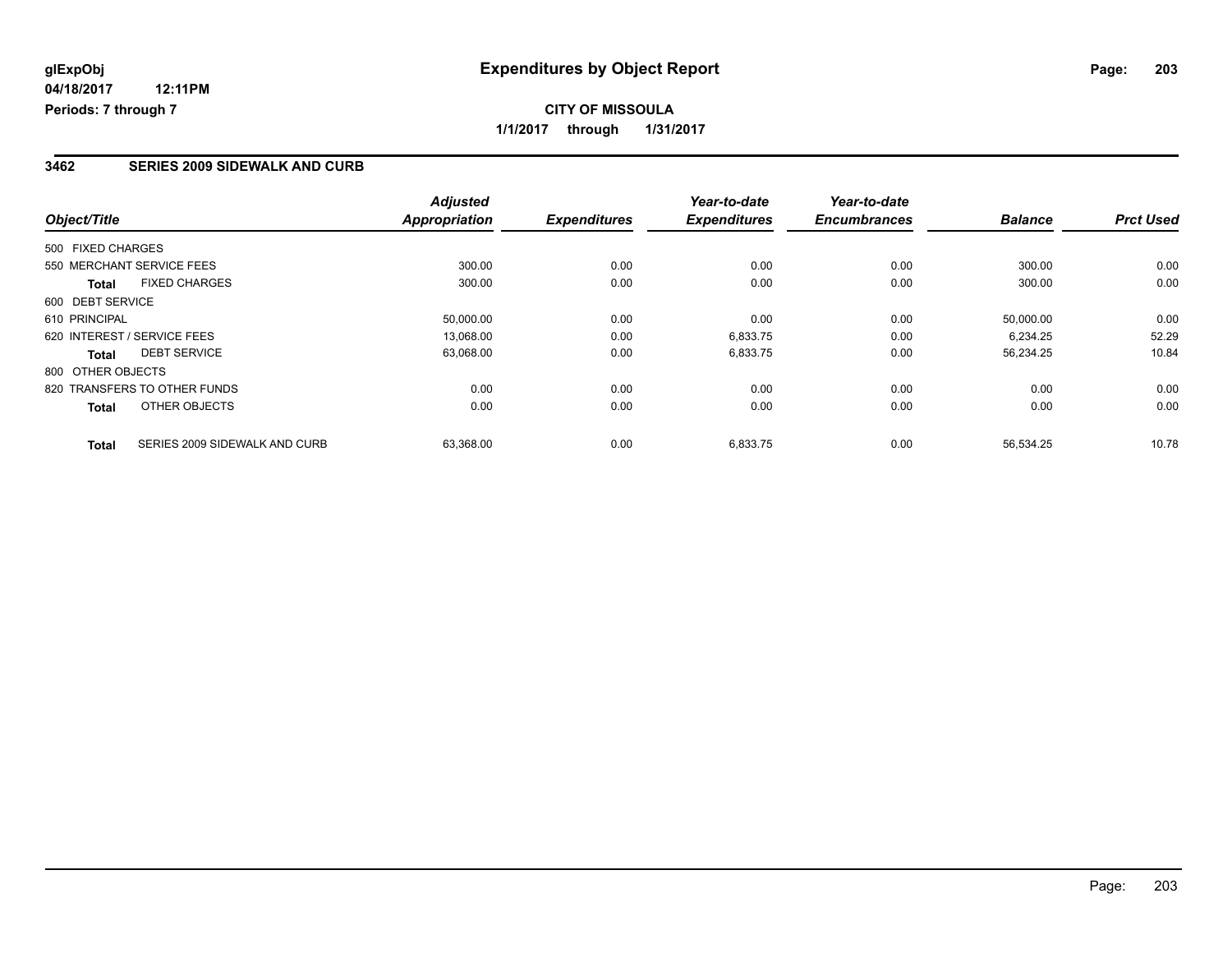### **CITY OF MISSOULA 1/1/2017 through 1/31/2017**

# **3463 SERIES 2010 SIDEWALK AND CURB**

|                                      | <b>Adjusted</b> |                     | Year-to-date        | Year-to-date        |                |                  |
|--------------------------------------|-----------------|---------------------|---------------------|---------------------|----------------|------------------|
| Object/Title                         | Appropriation   | <b>Expenditures</b> | <b>Expenditures</b> | <b>Encumbrances</b> | <b>Balance</b> | <b>Prct Used</b> |
| 500 FIXED CHARGES                    |                 |                     |                     |                     |                |                  |
| 550 MERCHANT SERVICE FEES            | 350.00          | 0.00                | 0.00                | 0.00                | 350.00         | 0.00             |
| <b>FIXED CHARGES</b><br><b>Total</b> | 350.00          | 0.00                | 0.00                | 0.00                | 350.00         | 0.00             |
| 600 DEBT SERVICE                     |                 |                     |                     |                     |                |                  |
| 610 PRINCIPAL                        | 75,000.00       | 0.00                | 0.00                | 0.00                | 75.000.00      | 0.00             |
| 620 INTEREST / SERVICE FEES          | 21.500.00       | 0.00                | 11,100.00           | 0.00                | 10.400.00      | 51.63            |
| <b>DEBT SERVICE</b><br><b>Total</b>  | 96.500.00       | 0.00                | 11.100.00           | 0.00                | 85.400.00      | 11.50            |
| NON-DEPARTMENTAL<br><b>Total</b>     | 96.850.00       | 0.00                | 11.100.00           | 0.00                | 85.750.00      | 11.46            |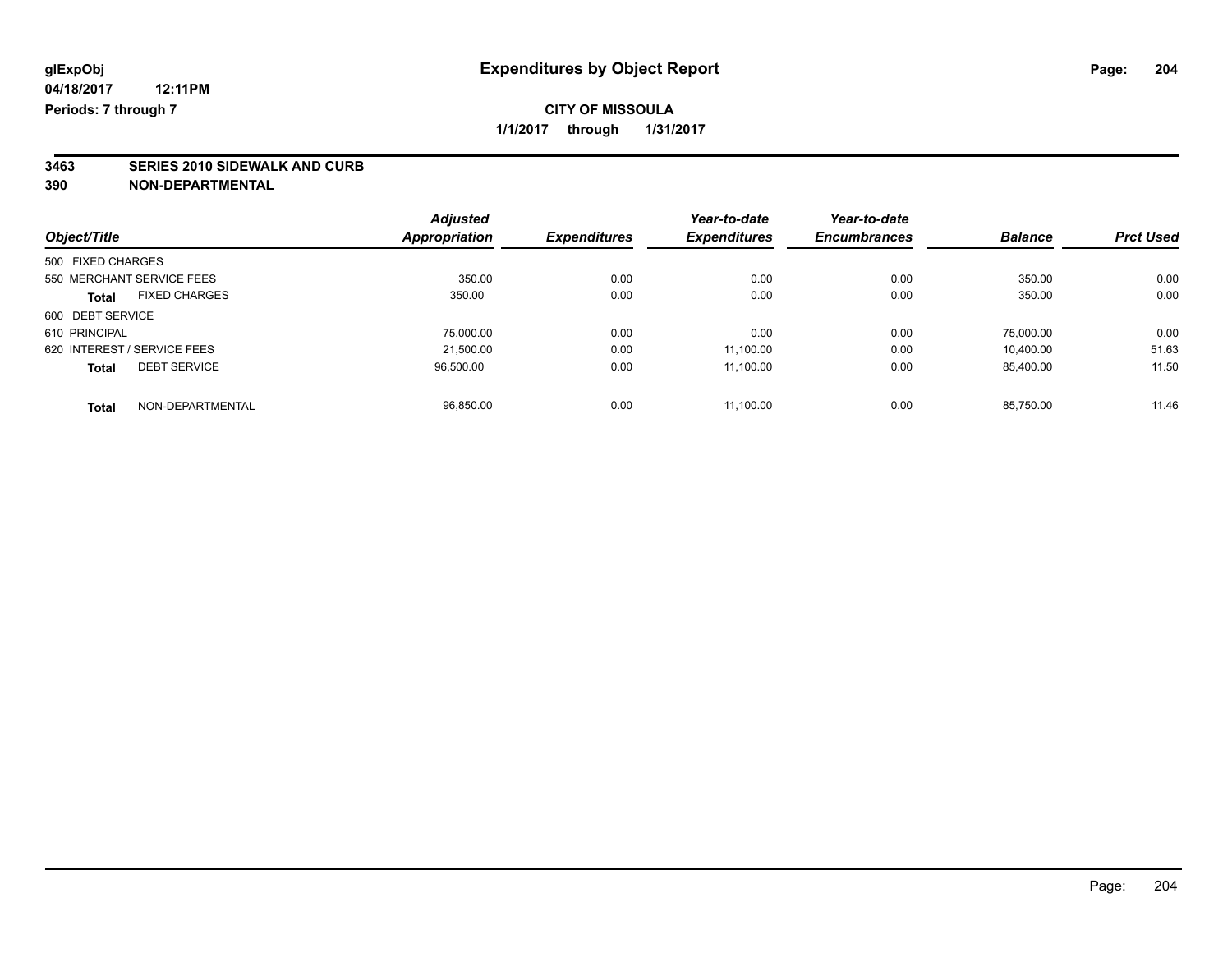## **CITY OF MISSOULA 1/1/2017 through 1/31/2017**

### **3463 SERIES 2010 SIDEWALK AND CURB**

| Object/Title                                  | <b>Adjusted</b><br>Appropriation | <b>Expenditures</b> | Year-to-date<br><b>Expenditures</b> | Year-to-date<br><b>Encumbrances</b> | <b>Balance</b> | <b>Prct Used</b> |
|-----------------------------------------------|----------------------------------|---------------------|-------------------------------------|-------------------------------------|----------------|------------------|
| 500 FIXED CHARGES                             |                                  |                     |                                     |                                     |                |                  |
| 550 MERCHANT SERVICE FEES                     | 350.00                           | 0.00                | 0.00                                | 0.00                                | 350.00         | 0.00             |
| <b>FIXED CHARGES</b><br><b>Total</b>          | 350.00                           | 0.00                | 0.00                                | 0.00                                | 350.00         | 0.00             |
| 600 DEBT SERVICE                              |                                  |                     |                                     |                                     |                |                  |
| 610 PRINCIPAL                                 | 75.000.00                        | 0.00                | 0.00                                | 0.00                                | 75.000.00      | 0.00             |
| 620 INTEREST / SERVICE FEES                   | 21.500.00                        | 0.00                | 11.100.00                           | 0.00                                | 10.400.00      | 51.63            |
| <b>DEBT SERVICE</b><br><b>Total</b>           | 96,500.00                        | 0.00                | 11,100.00                           | 0.00                                | 85,400.00      | 11.50            |
| SERIES 2010 SIDEWALK AND CURB<br><b>Total</b> | 96.850.00                        | 0.00                | 11.100.00                           | 0.00                                | 85.750.00      | 11.46            |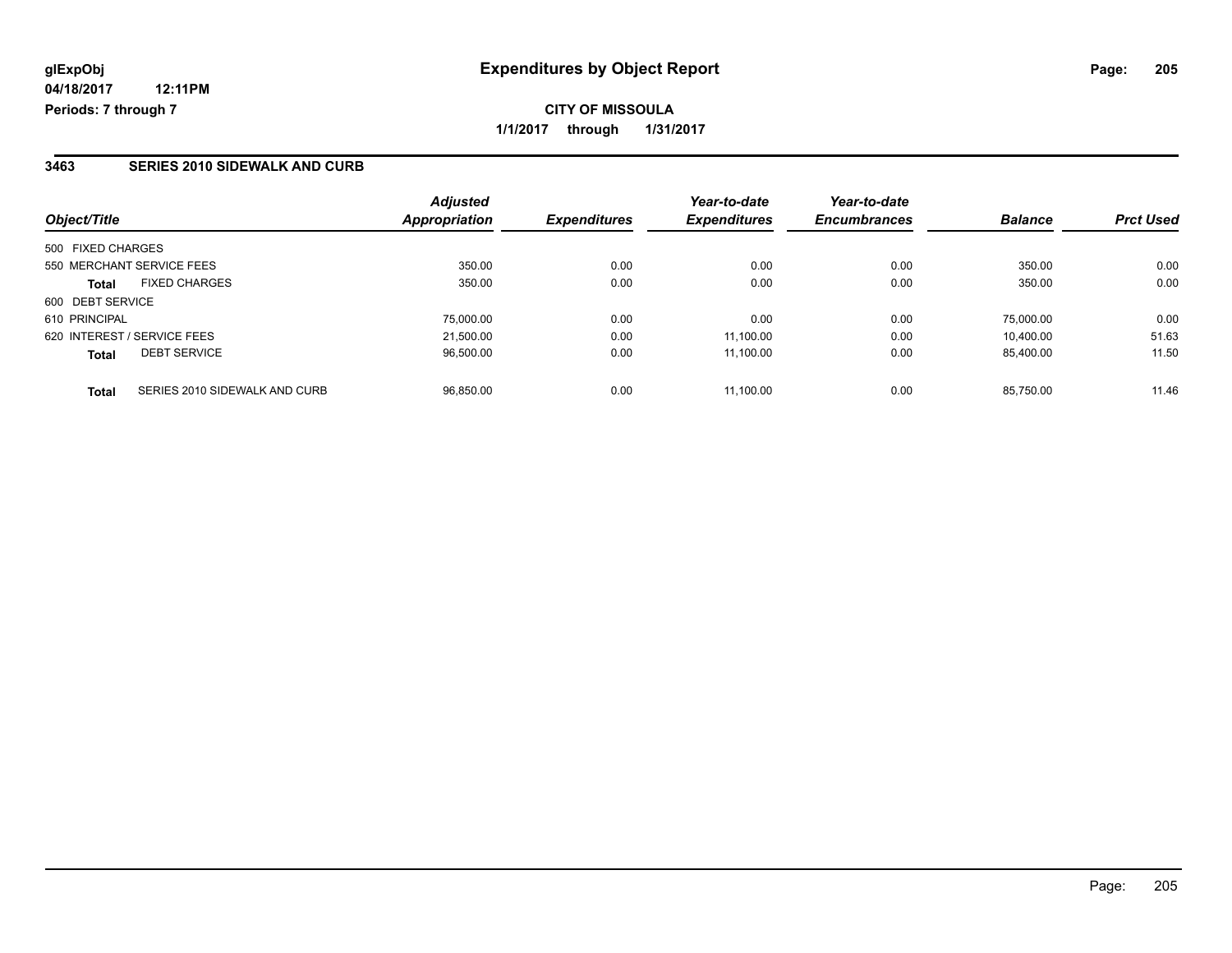### **CITY OF MISSOULA 1/1/2017 through 1/31/2017**

**3464 FY12 S/C DEBT SERVICE**

|                                      | <b>Adjusted</b> |                     | Year-to-date        | Year-to-date        |                |                  |
|--------------------------------------|-----------------|---------------------|---------------------|---------------------|----------------|------------------|
| Object/Title                         | Appropriation   | <b>Expenditures</b> | <b>Expenditures</b> | <b>Encumbrances</b> | <b>Balance</b> | <b>Prct Used</b> |
| 500 FIXED CHARGES                    |                 |                     |                     |                     |                |                  |
| 550 MERCHANT SERVICE FEES            | 350.00          | 0.00                | 0.00                | 0.00                | 350.00         | 0.00             |
| <b>FIXED CHARGES</b><br><b>Total</b> | 350.00          | 0.00                | 0.00                | 0.00                | 350.00         | 0.00             |
| 600 DEBT SERVICE                     |                 |                     |                     |                     |                |                  |
| 610 PRINCIPAL                        | 50,000.00       | 0.00                | 0.00                | 0.00                | 50,000.00      | 0.00             |
| 620 INTEREST / SERVICE FEES          | 20.560.00       | 0.00                | 10,630.00           | 0.00                | 9,930.00       | 51.70            |
| <b>DEBT SERVICE</b><br><b>Total</b>  | 70.560.00       | 0.00                | 10.630.00           | 0.00                | 59.930.00      | 15.07            |
| NON-DEPARTMENTAL<br><b>Total</b>     | 70.910.00       | 0.00                | 10.630.00           | 0.00                | 60.280.00      | 14.99            |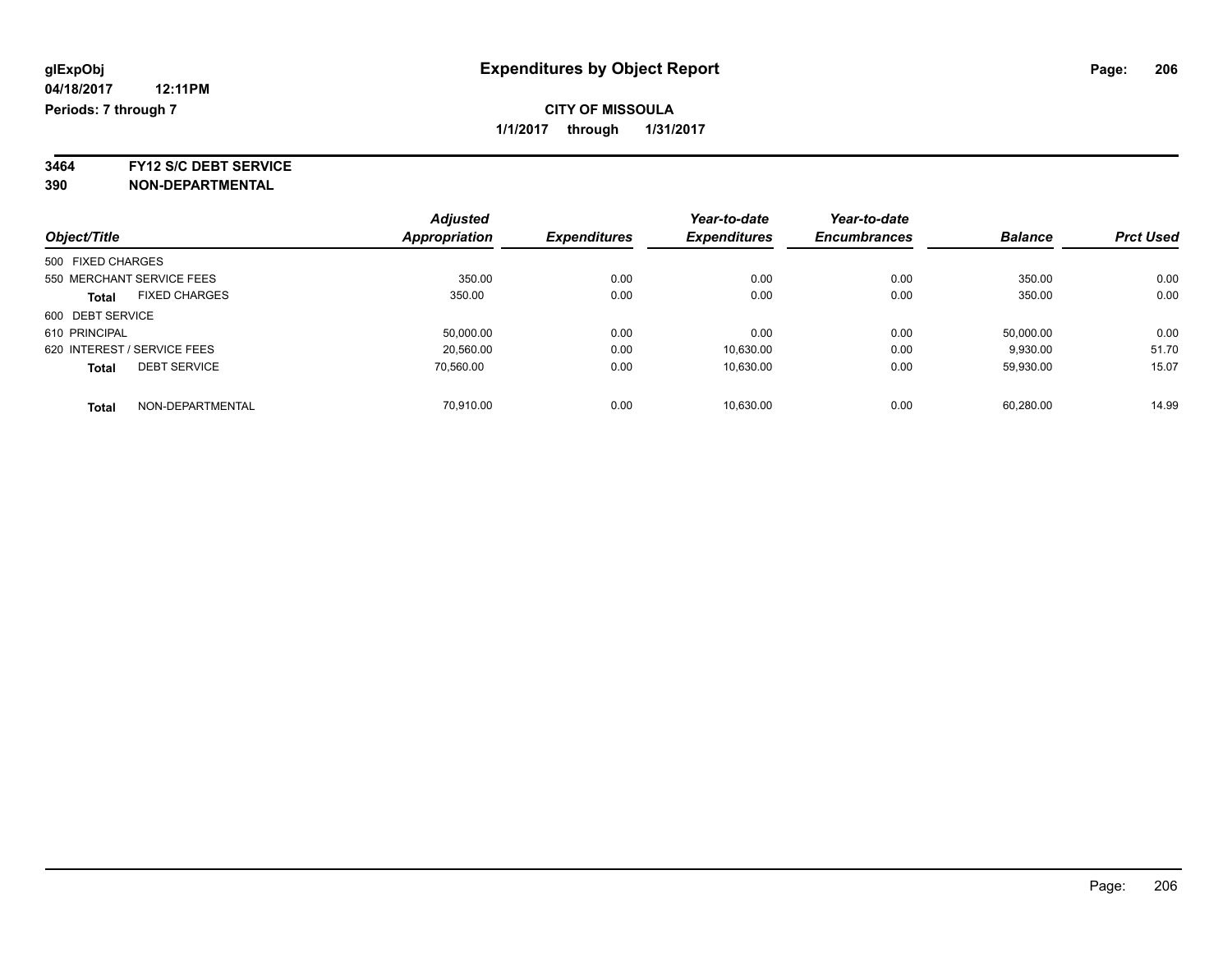#### **3464 FY12 S/C DEBT SERVICE**

| Object/Title                          | <b>Adjusted</b><br>Appropriation | <b>Expenditures</b> | Year-to-date<br><b>Expenditures</b> | Year-to-date<br><b>Encumbrances</b> | <b>Balance</b> | <b>Prct Used</b> |
|---------------------------------------|----------------------------------|---------------------|-------------------------------------|-------------------------------------|----------------|------------------|
| 500 FIXED CHARGES                     |                                  |                     |                                     |                                     |                |                  |
| 550 MERCHANT SERVICE FEES             | 350.00                           | 0.00                | 0.00                                | 0.00                                | 350.00         | 0.00             |
| <b>FIXED CHARGES</b><br><b>Total</b>  | 350.00                           | 0.00                | 0.00                                | 0.00                                | 350.00         | 0.00             |
| 600 DEBT SERVICE                      |                                  |                     |                                     |                                     |                |                  |
| 610 PRINCIPAL                         | 50,000.00                        | 0.00                | 0.00                                | 0.00                                | 50,000.00      | 0.00             |
| 620 INTEREST / SERVICE FEES           | 20,560.00                        | 0.00                | 10.630.00                           | 0.00                                | 9,930.00       | 51.70            |
| <b>DEBT SERVICE</b><br><b>Total</b>   | 70.560.00                        | 0.00                | 10.630.00                           | 0.00                                | 59.930.00      | 15.07            |
| FY12 S/C DEBT SERVICE<br><b>Total</b> | 70.910.00                        | 0.00                | 10.630.00                           | 0.00                                | 60.280.00      | 14.99            |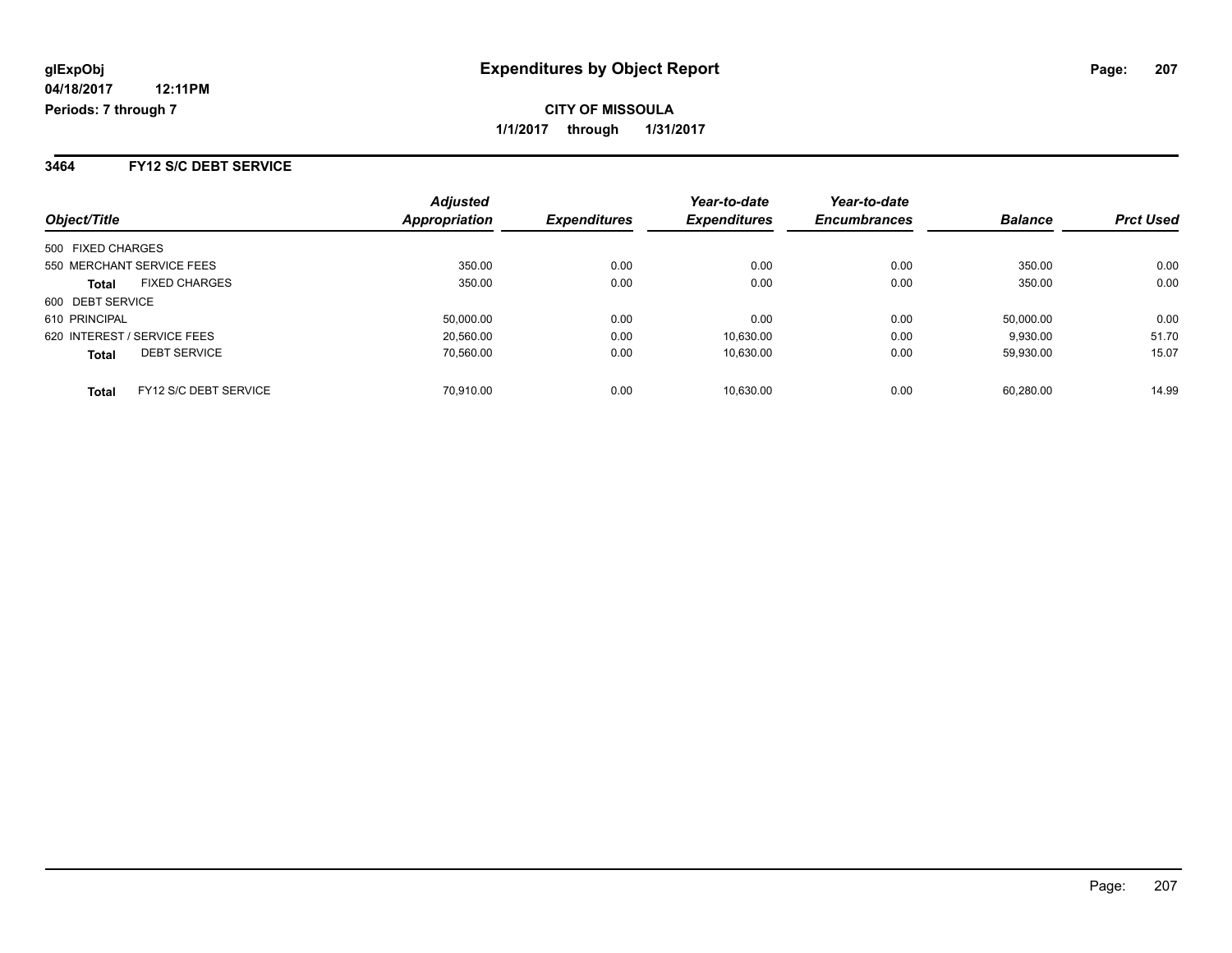# **3465 FY13 SIDEWALK/CURB DEBT SERVICE**

|                                      | <b>Adjusted</b> |                     | Year-to-date        | Year-to-date        |                |                  |
|--------------------------------------|-----------------|---------------------|---------------------|---------------------|----------------|------------------|
| Object/Title                         | Appropriation   | <b>Expenditures</b> | <b>Expenditures</b> | <b>Encumbrances</b> | <b>Balance</b> | <b>Prct Used</b> |
| 500 FIXED CHARGES                    |                 |                     |                     |                     |                |                  |
| 550 MERCHANT SERVICE FEES            | 0.00            | 0.00                | 0.00                | 0.00                | 0.00           | 0.00             |
| <b>FIXED CHARGES</b><br><b>Total</b> | 0.00            | 0.00                | 0.00                | 0.00                | 0.00           | 0.00             |
| 600 DEBT SERVICE                     |                 |                     |                     |                     |                |                  |
| 610 PRINCIPAL                        | 29,000.00       | 0.00                | 0.00                | 0.00                | 29.000.00      | 0.00             |
| 620 INTEREST / SERVICE FEES          | 10.067.00       | 0.00                | 5,059.83            | 0.00                | 5.007.17       | 50.26            |
| <b>DEBT SERVICE</b><br><b>Total</b>  | 39.067.00       | 0.00                | 5,059.83            | 0.00                | 34,007.17      | 12.95            |
| NON-DEPARTMENTAL<br><b>Total</b>     | 39.067.00       | 0.00                | 5.059.83            | 0.00                | 34.007.17      | 12.95            |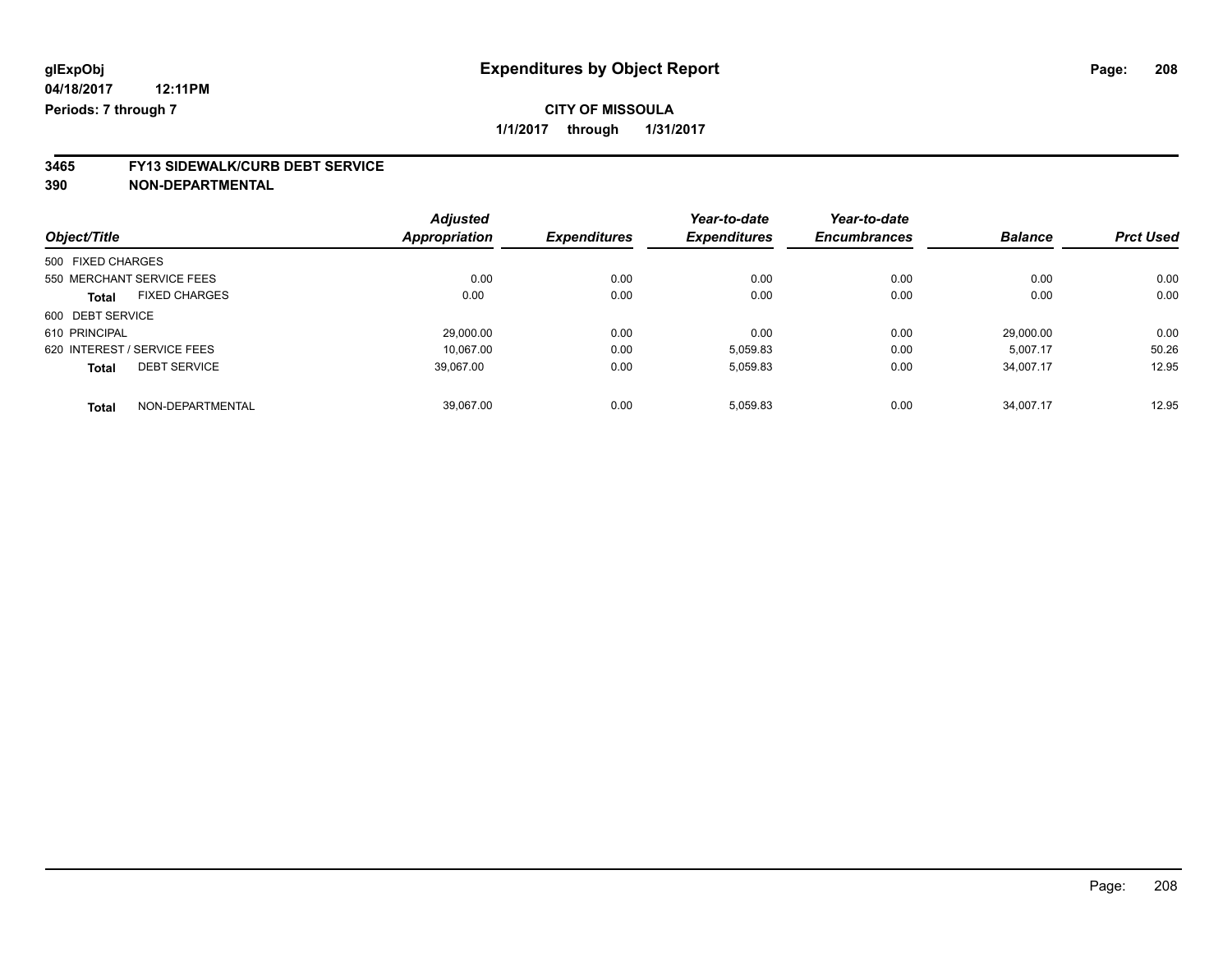## **CITY OF MISSOULA 1/1/2017 through 1/31/2017**

### **3465 FY13 SIDEWALK/CURB DEBT SERVICE**

| Object/Title                                    | <b>Adjusted</b><br>Appropriation | <b>Expenditures</b> | Year-to-date<br><b>Expenditures</b> | Year-to-date<br><b>Encumbrances</b> | <b>Balance</b> | <b>Prct Used</b> |
|-------------------------------------------------|----------------------------------|---------------------|-------------------------------------|-------------------------------------|----------------|------------------|
| 500 FIXED CHARGES                               |                                  |                     |                                     |                                     |                |                  |
| 550 MERCHANT SERVICE FEES                       | 0.00                             | 0.00                | 0.00                                | 0.00                                | 0.00           | 0.00             |
| <b>FIXED CHARGES</b><br><b>Total</b>            | 0.00                             | 0.00                | 0.00                                | 0.00                                | 0.00           | 0.00             |
| 600 DEBT SERVICE                                |                                  |                     |                                     |                                     |                |                  |
| 610 PRINCIPAL                                   | 29,000.00                        | 0.00                | 0.00                                | 0.00                                | 29,000.00      | 0.00             |
| 620 INTEREST / SERVICE FEES                     | 10.067.00                        | 0.00                | 5,059.83                            | 0.00                                | 5,007.17       | 50.26            |
| <b>DEBT SERVICE</b><br><b>Total</b>             | 39,067.00                        | 0.00                | 5,059.83                            | 0.00                                | 34,007.17      | 12.95            |
| FY13 SIDEWALK/CURB DEBT SERVICE<br><b>Total</b> | 39.067.00                        | 0.00                | 5,059.83                            | 0.00                                | 34.007.17      | 12.95            |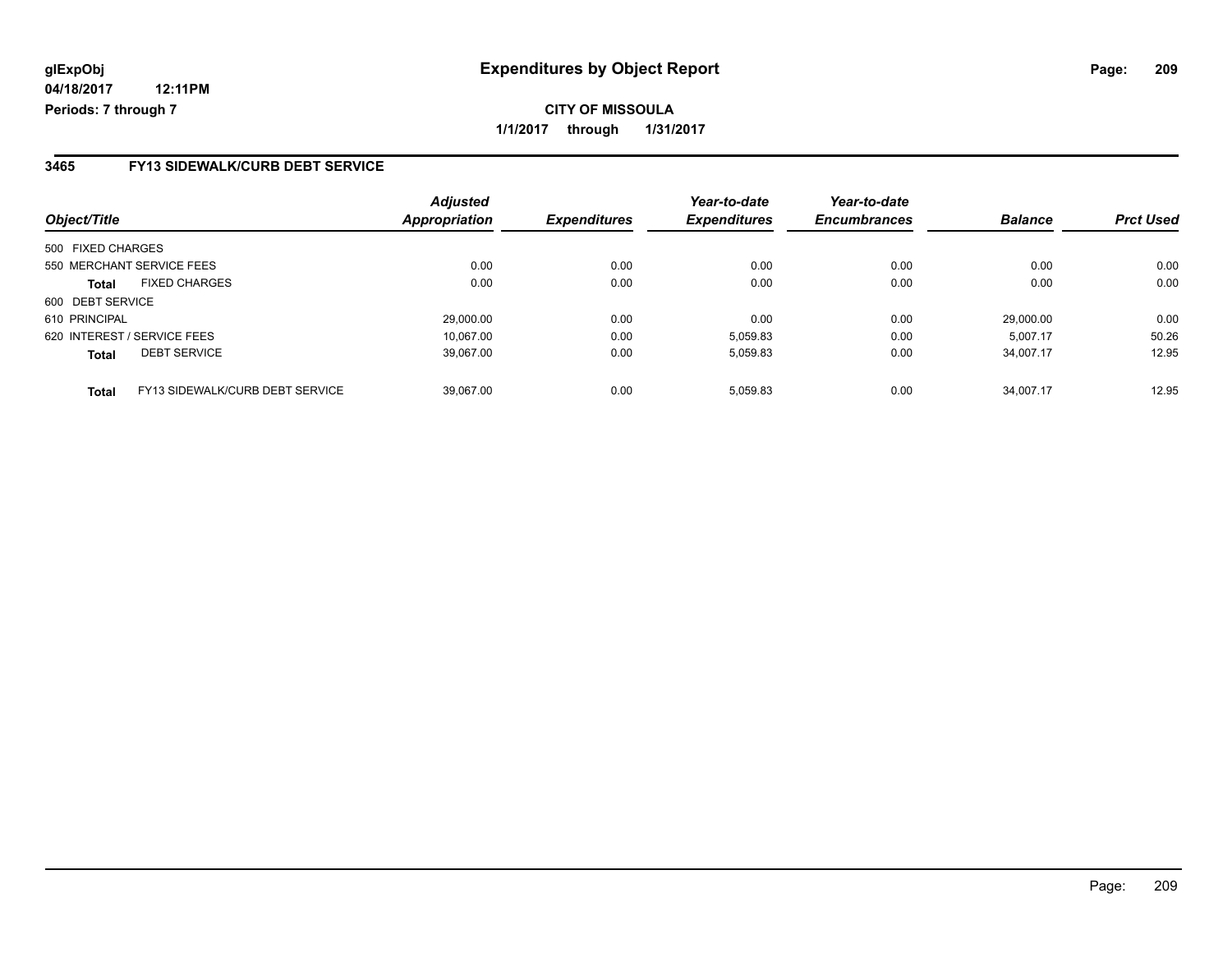|                                     |                           | <b>Adjusted</b>      |                     | Year-to-date        | Year-to-date        |                |                  |
|-------------------------------------|---------------------------|----------------------|---------------------|---------------------|---------------------|----------------|------------------|
| Object/Title                        |                           | <b>Appropriation</b> | <b>Expenditures</b> | <b>Expenditures</b> | <b>Encumbrances</b> | <b>Balance</b> | <b>Prct Used</b> |
| 300 PURCHASED SERVICES              |                           |                      |                     |                     |                     |                |                  |
| 350 PROFESSIONAL SERVICES           |                           | 0.00                 | 0.00                | 0.00                | 0.00                | 0.00           | 0.00             |
| <b>Total</b>                        | <b>PURCHASED SERVICES</b> | 0.00                 | 0.00                | 0.00                | 0.00                | 0.00           | 0.00             |
| 500 FIXED CHARGES                   |                           |                      |                     |                     |                     |                |                  |
| 550 MERCHANT SERVICE FEES           |                           | 0.00                 | 0.00                | 0.00                | 0.00                | 0.00           | 0.00             |
| <b>Total</b>                        | <b>FIXED CHARGES</b>      | 0.00                 | 0.00                | 0.00                | 0.00                | 0.00           | 0.00             |
| 600 DEBT SERVICE                    |                           |                      |                     |                     |                     |                |                  |
| 610 PRINCIPAL                       |                           | 33,000.00            | 0.00                | 0.00                | 0.00                | 33,000.00      | 0.00             |
| 620 INTEREST / SERVICE FEES         |                           | 24,525.00            | 0.00                | 16,859.22           | 0.00                | 7,665.78       | 68.74            |
| <b>DEBT SERVICE</b><br><b>Total</b> |                           | 57,525.00            | 0.00                | 16,859.22           | 0.00                | 40,665.78      | 29.31            |
| <b>Total</b>                        | NON-DEPARTMENTAL          | 57,525.00            | 0.00                | 16,859.22           | 0.00                | 40,665.78      | 29.31            |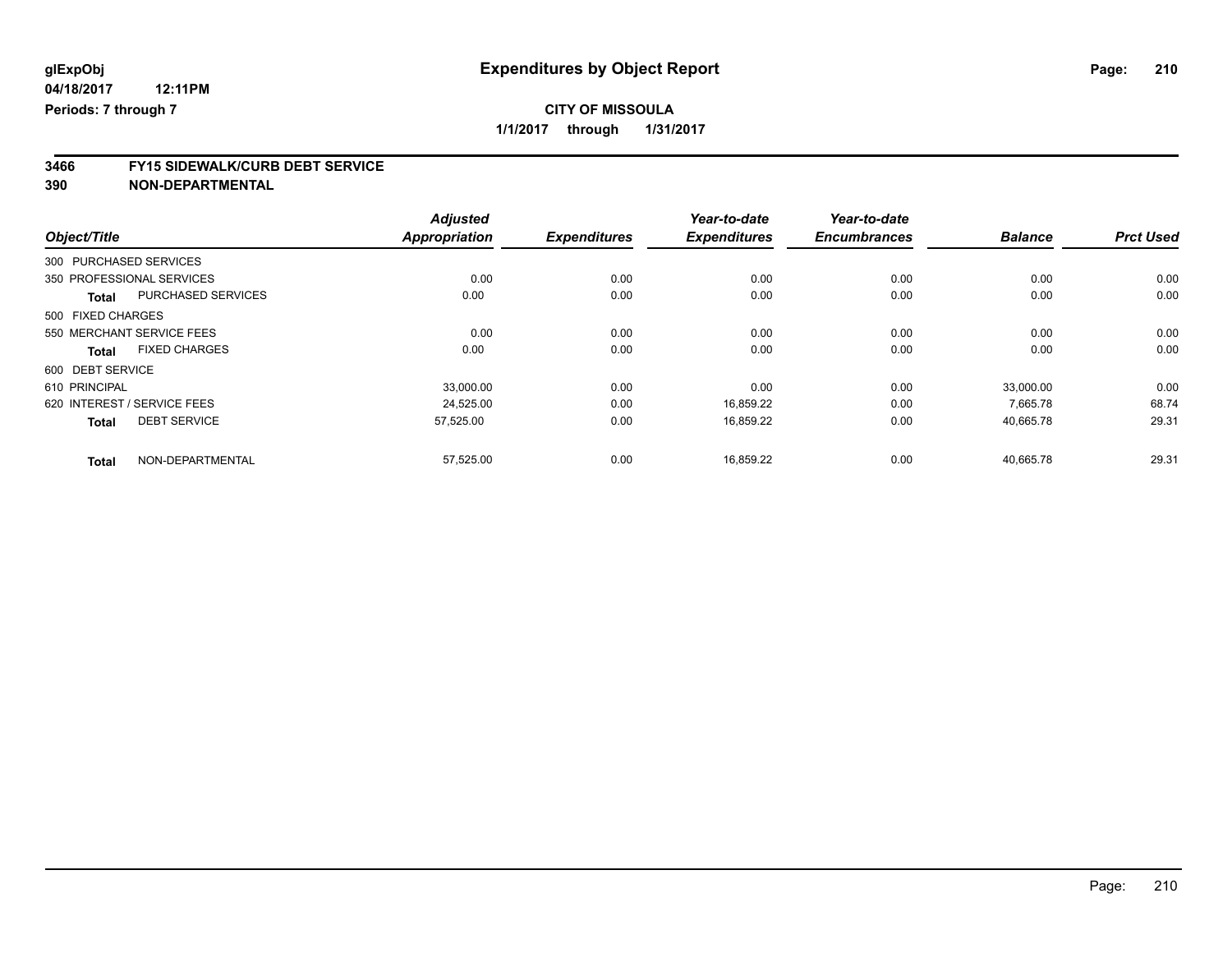### **3466 FY15 SIDEWALK/CURB DEBT SERVICE**

| Object/Title           |                                 | <b>Adjusted</b><br><b>Appropriation</b> | <b>Expenditures</b> | Year-to-date<br><b>Expenditures</b> | Year-to-date<br><b>Encumbrances</b> | <b>Balance</b> | <b>Prct Used</b> |
|------------------------|---------------------------------|-----------------------------------------|---------------------|-------------------------------------|-------------------------------------|----------------|------------------|
|                        |                                 |                                         |                     |                                     |                                     |                |                  |
| 300 PURCHASED SERVICES |                                 |                                         |                     |                                     |                                     |                |                  |
|                        | 350 PROFESSIONAL SERVICES       | 0.00                                    | 0.00                | 0.00                                | 0.00                                | 0.00           | 0.00             |
| Total                  | PURCHASED SERVICES              | 0.00                                    | 0.00                | 0.00                                | 0.00                                | 0.00           | 0.00             |
| 500 FIXED CHARGES      |                                 |                                         |                     |                                     |                                     |                |                  |
|                        | 550 MERCHANT SERVICE FEES       | 0.00                                    | 0.00                | 0.00                                | 0.00                                | 0.00           | 0.00             |
| Total                  | <b>FIXED CHARGES</b>            | 0.00                                    | 0.00                | 0.00                                | 0.00                                | 0.00           | 0.00             |
| 600 DEBT SERVICE       |                                 |                                         |                     |                                     |                                     |                |                  |
| 610 PRINCIPAL          |                                 | 33,000.00                               | 0.00                | 0.00                                | 0.00                                | 33,000.00      | 0.00             |
|                        | 620 INTEREST / SERVICE FEES     | 24,525.00                               | 0.00                | 16,859.22                           | 0.00                                | 7.665.78       | 68.74            |
| <b>Total</b>           | <b>DEBT SERVICE</b>             | 57,525.00                               | 0.00                | 16,859.22                           | 0.00                                | 40,665.78      | 29.31            |
| <b>Total</b>           | FY15 SIDEWALK/CURB DEBT SERVICE | 57,525.00                               | 0.00                | 16.859.22                           | 0.00                                | 40.665.78      | 29.31            |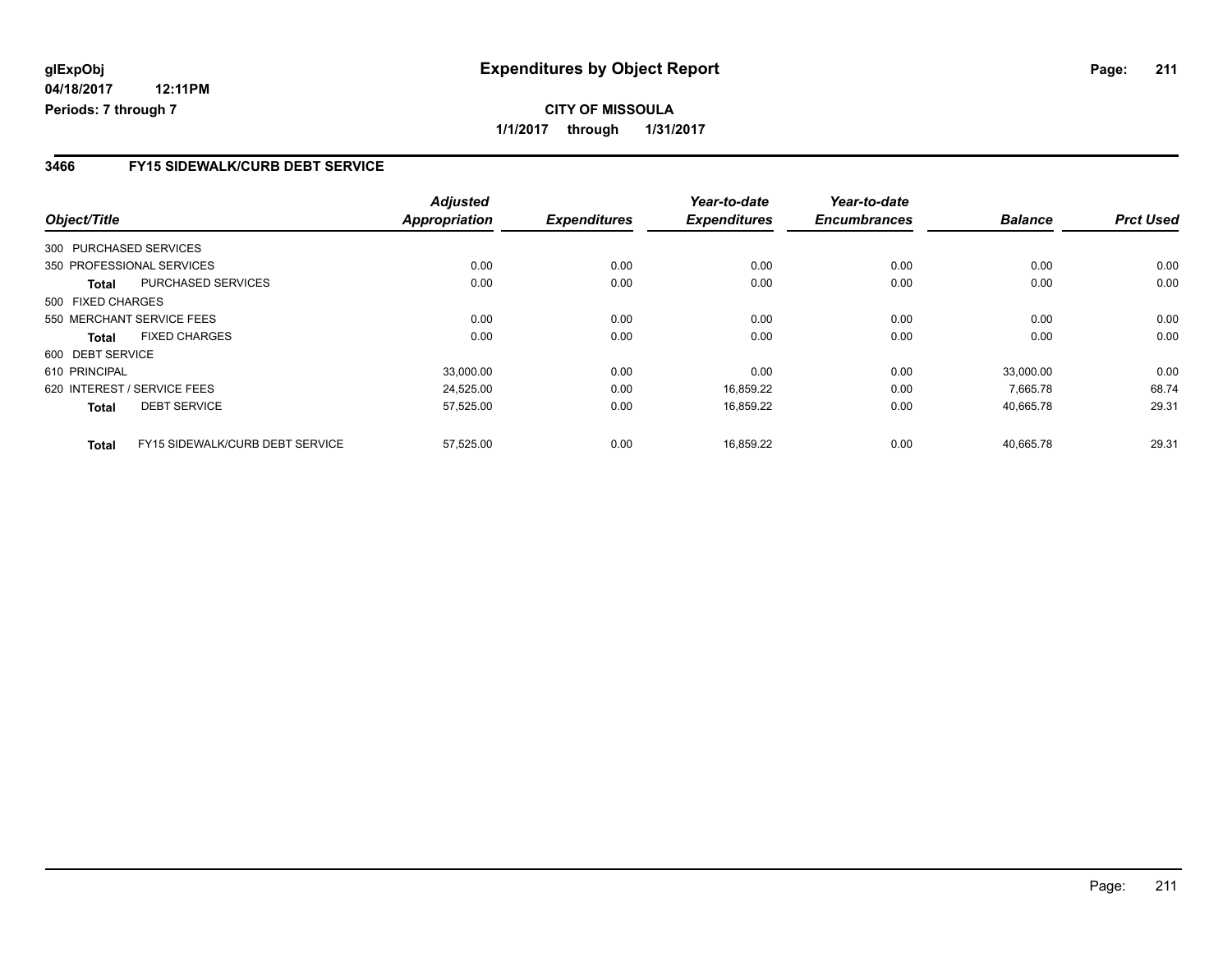|                             |                      | <b>Adjusted</b>      |                     | Year-to-date        | Year-to-date        |                |                  |
|-----------------------------|----------------------|----------------------|---------------------|---------------------|---------------------|----------------|------------------|
| Object/Title                |                      | <b>Appropriation</b> | <b>Expenditures</b> | <b>Expenditures</b> | <b>Encumbrances</b> | <b>Balance</b> | <b>Prct Used</b> |
| 300 PURCHASED SERVICES      |                      |                      |                     |                     |                     |                |                  |
| 350 PROFESSIONAL SERVICES   |                      | 0.00                 | 0.00                | 0.00                | 0.00                | 0.00           | 0.00             |
| <b>Total</b>                | PURCHASED SERVICES   | 0.00                 | 0.00                | 0.00                | 0.00                | 0.00           | 0.00             |
| 500 FIXED CHARGES           |                      |                      |                     |                     |                     |                |                  |
| 550 MERCHANT SERVICE FEES   |                      | 0.00                 | 0.00                | 0.00                | 0.00                | 0.00           | 0.00             |
| <b>Total</b>                | <b>FIXED CHARGES</b> | 0.00                 | 0.00                | 0.00                | 0.00                | 0.00           | 0.00             |
| 600 DEBT SERVICE            |                      |                      |                     |                     |                     |                |                  |
| 610 PRINCIPAL               |                      | 0.00                 | 0.00                | 0.00                | 0.00                | 0.00           | 0.00             |
| 620 INTEREST / SERVICE FEES |                      | 0.00                 | 0.00                | 11.450.00           | 0.00                | $-11,450.00$   | 0.00             |
| <b>Total</b>                | <b>DEBT SERVICE</b>  | 0.00                 | 0.00                | 11,450.00           | 0.00                | $-11,450.00$   | 0.00             |
| <b>Total</b>                | NON-DEPARTMENTAL     | 0.00                 | 0.00                | 11,450.00           | 0.00                | $-11.450.00$   | 0.00             |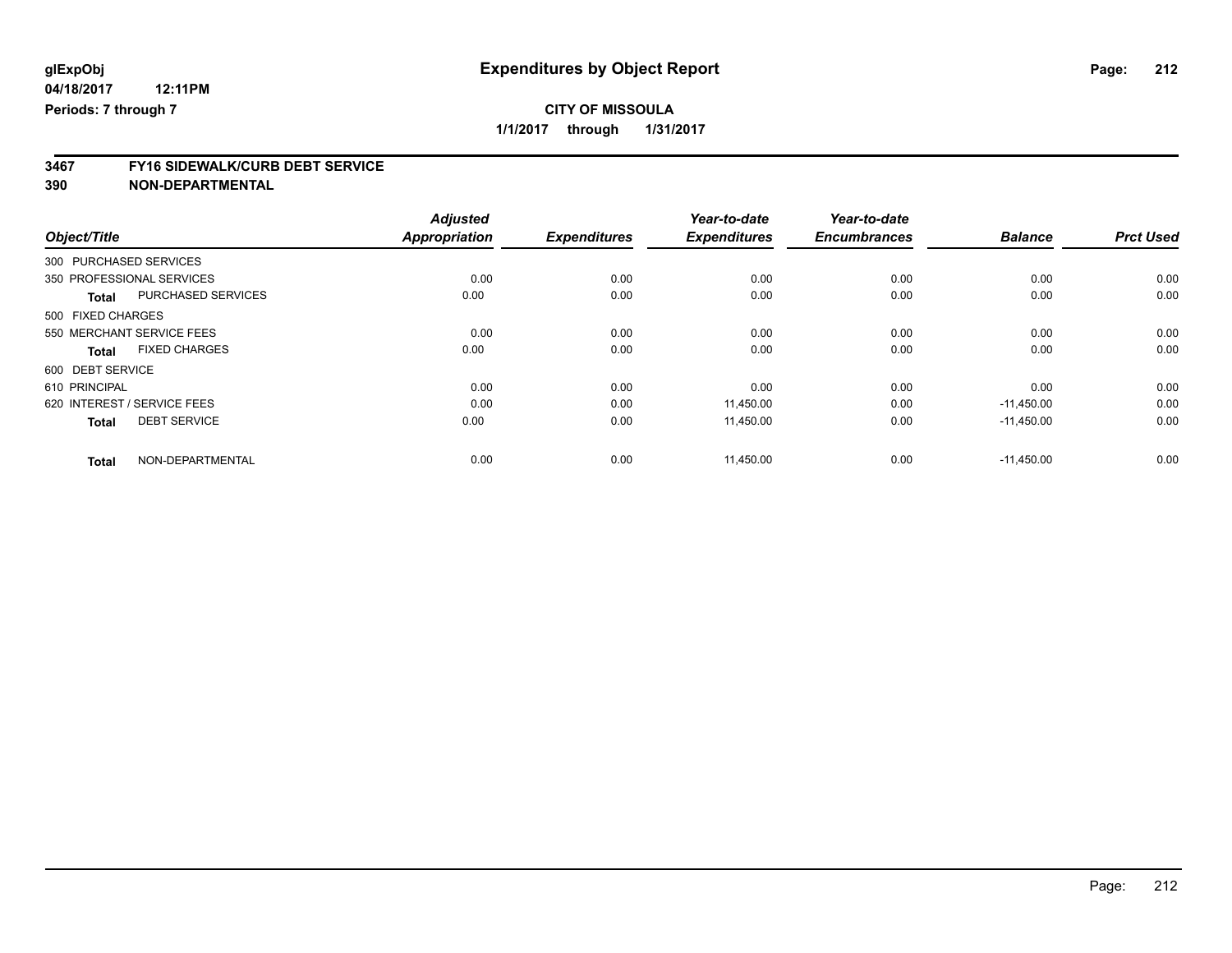### **3467 FY16 SIDEWALK/CURB DEBT SERVICE**

| Object/Title           |                                 | <b>Adjusted</b><br>Appropriation | <b>Expenditures</b> | Year-to-date<br><b>Expenditures</b> | Year-to-date<br><b>Encumbrances</b> | <b>Balance</b> | <b>Prct Used</b> |
|------------------------|---------------------------------|----------------------------------|---------------------|-------------------------------------|-------------------------------------|----------------|------------------|
|                        |                                 |                                  |                     |                                     |                                     |                |                  |
| 300 PURCHASED SERVICES |                                 |                                  |                     |                                     |                                     |                |                  |
|                        | 350 PROFESSIONAL SERVICES       | 0.00                             | 0.00                | 0.00                                | 0.00                                | 0.00           | 0.00             |
| Total                  | PURCHASED SERVICES              | 0.00                             | 0.00                | 0.00                                | 0.00                                | 0.00           | 0.00             |
| 500 FIXED CHARGES      |                                 |                                  |                     |                                     |                                     |                |                  |
|                        | 550 MERCHANT SERVICE FEES       | 0.00                             | 0.00                | 0.00                                | 0.00                                | 0.00           | 0.00             |
| <b>Total</b>           | <b>FIXED CHARGES</b>            | 0.00                             | 0.00                | 0.00                                | 0.00                                | 0.00           | 0.00             |
| 600 DEBT SERVICE       |                                 |                                  |                     |                                     |                                     |                |                  |
| 610 PRINCIPAL          |                                 | 0.00                             | 0.00                | 0.00                                | 0.00                                | 0.00           | 0.00             |
|                        | 620 INTEREST / SERVICE FEES     | 0.00                             | 0.00                | 11,450.00                           | 0.00                                | $-11,450.00$   | 0.00             |
| <b>Total</b>           | <b>DEBT SERVICE</b>             | 0.00                             | 0.00                | 11,450.00                           | 0.00                                | $-11,450.00$   | 0.00             |
| <b>Total</b>           | FY16 SIDEWALK/CURB DEBT SERVICE | 0.00                             | 0.00                | 11.450.00                           | 0.00                                | $-11,450.00$   | 0.00             |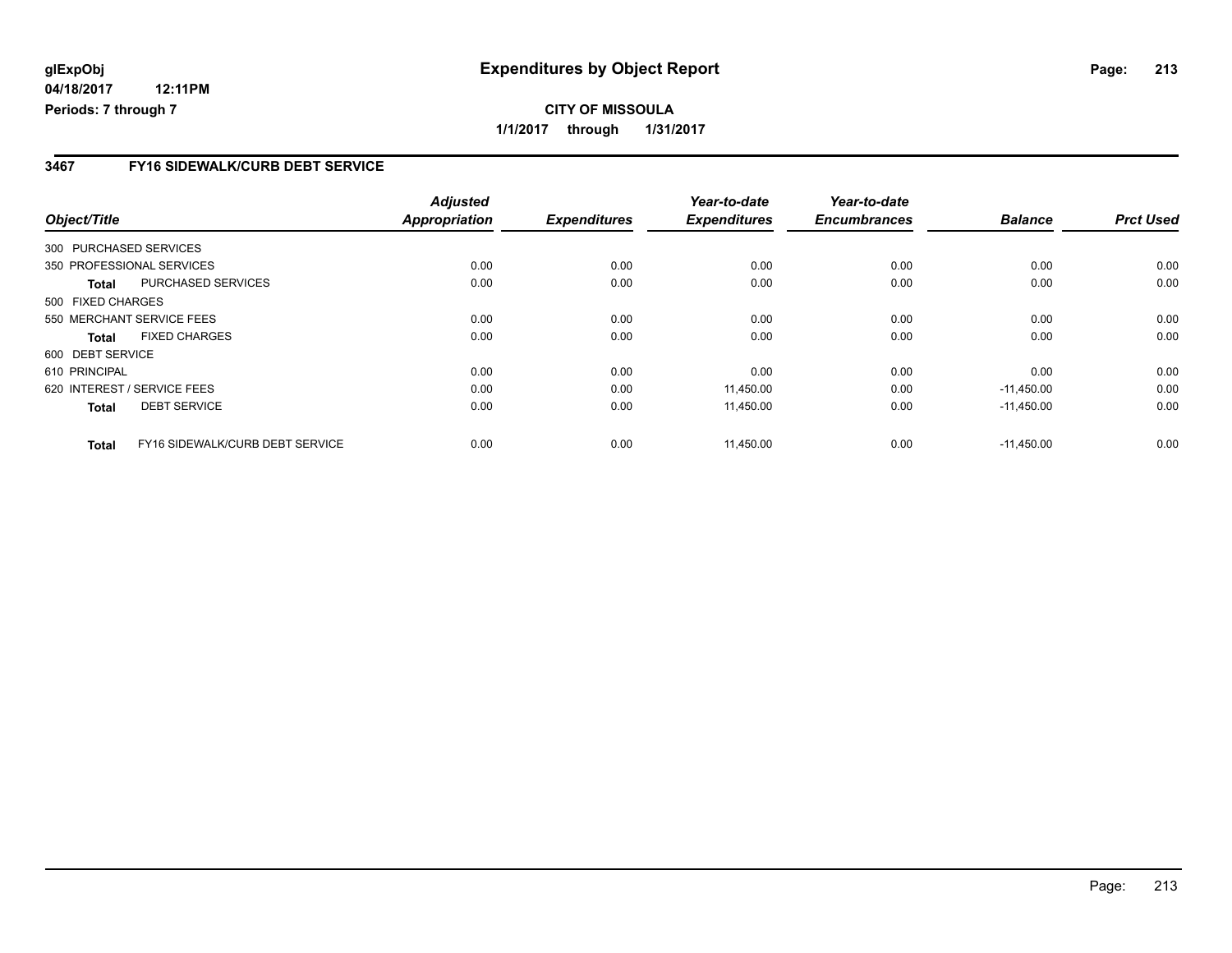## **CITY OF MISSOULA 1/1/2017 through 1/31/2017**

# **3491 SID 491 DEBT SERVICE FUND**

| Object/Title                |                     | <b>Adjusted</b><br>Appropriation | <b>Expenditures</b> | Year-to-date<br><b>Expenditures</b> | Year-to-date<br><b>Encumbrances</b> | <b>Balance</b> | <b>Prct Used</b> |
|-----------------------------|---------------------|----------------------------------|---------------------|-------------------------------------|-------------------------------------|----------------|------------------|
| 600 DEBT SERVICE            |                     |                                  |                     |                                     |                                     |                |                  |
| 620 INTEREST / SERVICE FEES |                     | 0.00                             | 0.00                | 0.00                                | 0.00                                | 0.00           | 0.00             |
| <b>Total</b>                | <b>DEBT SERVICE</b> | 0.00                             | 0.00                | 0.00                                | 0.00                                | 0.00           | 0.00             |
| <b>Total</b>                | NON-DEPARTMENTAL    | 0.00                             | 0.00                | 0.00                                | 0.00                                | 0.00           | 0.00             |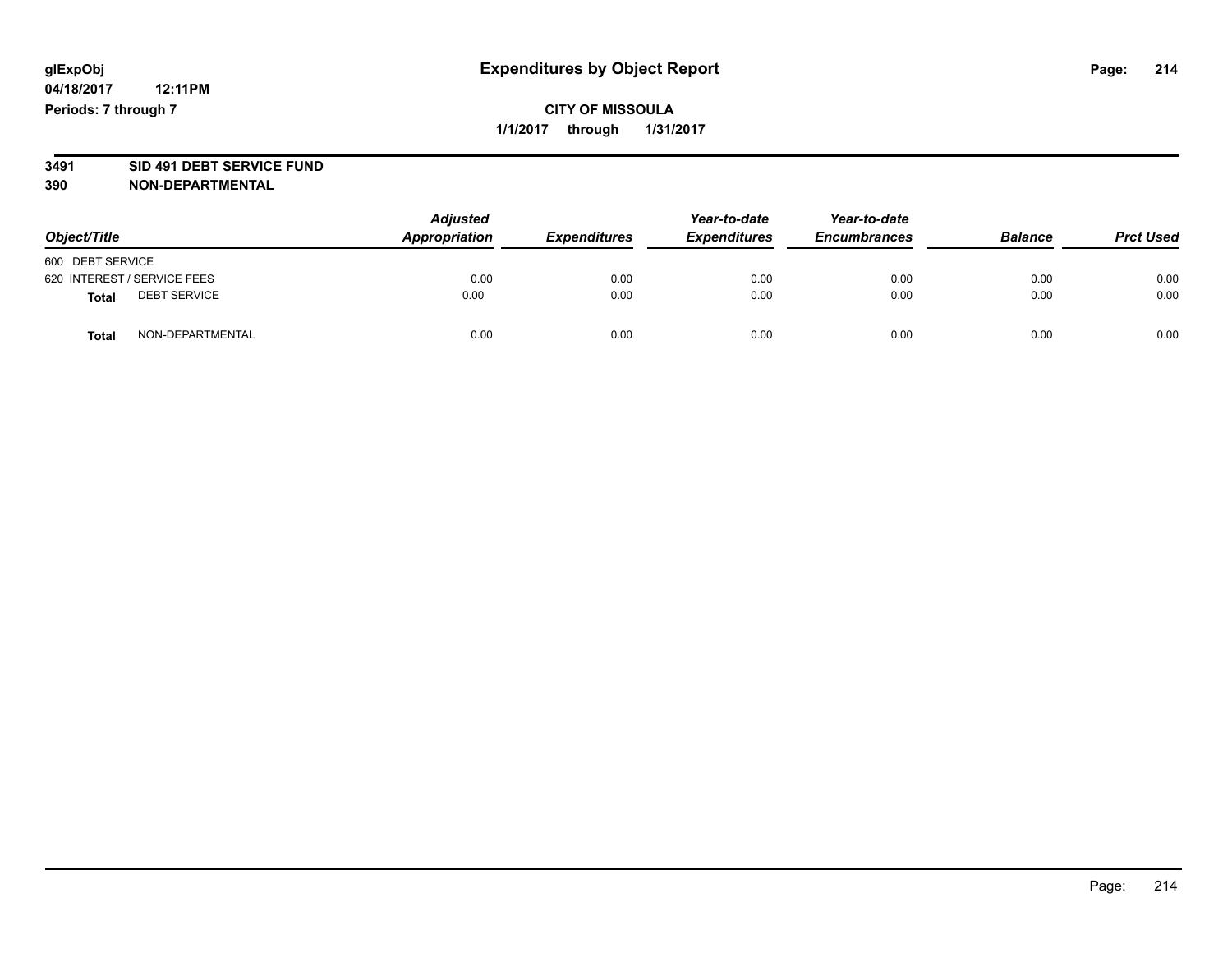**CITY OF MISSOULA 1/1/2017 through 1/31/2017**

#### **3491 SID 491 DEBT SERVICE FUND**

| Object/Title                        | <b>Adjusted</b><br>Appropriation | <b>Expenditures</b> | Year-to-date<br><b>Expenditures</b> | Year-to-date<br><b>Encumbrances</b> | <b>Balance</b> | <b>Prct Used</b> |
|-------------------------------------|----------------------------------|---------------------|-------------------------------------|-------------------------------------|----------------|------------------|
| 600 DEBT SERVICE                    |                                  |                     |                                     |                                     |                |                  |
| 620 INTEREST / SERVICE FEES         | 0.00                             | 0.00                | 0.00                                | 0.00                                | 0.00           | 0.00             |
| <b>DEBT SERVICE</b><br><b>Total</b> | 0.00                             | 0.00                | 0.00                                | 0.00                                | 0.00           | 0.00             |
| SID 491 DEBT SERVICE FUND<br>Total  | 0.00                             | 0.00                | 0.00                                | 0.00                                | 0.00           | 0.00             |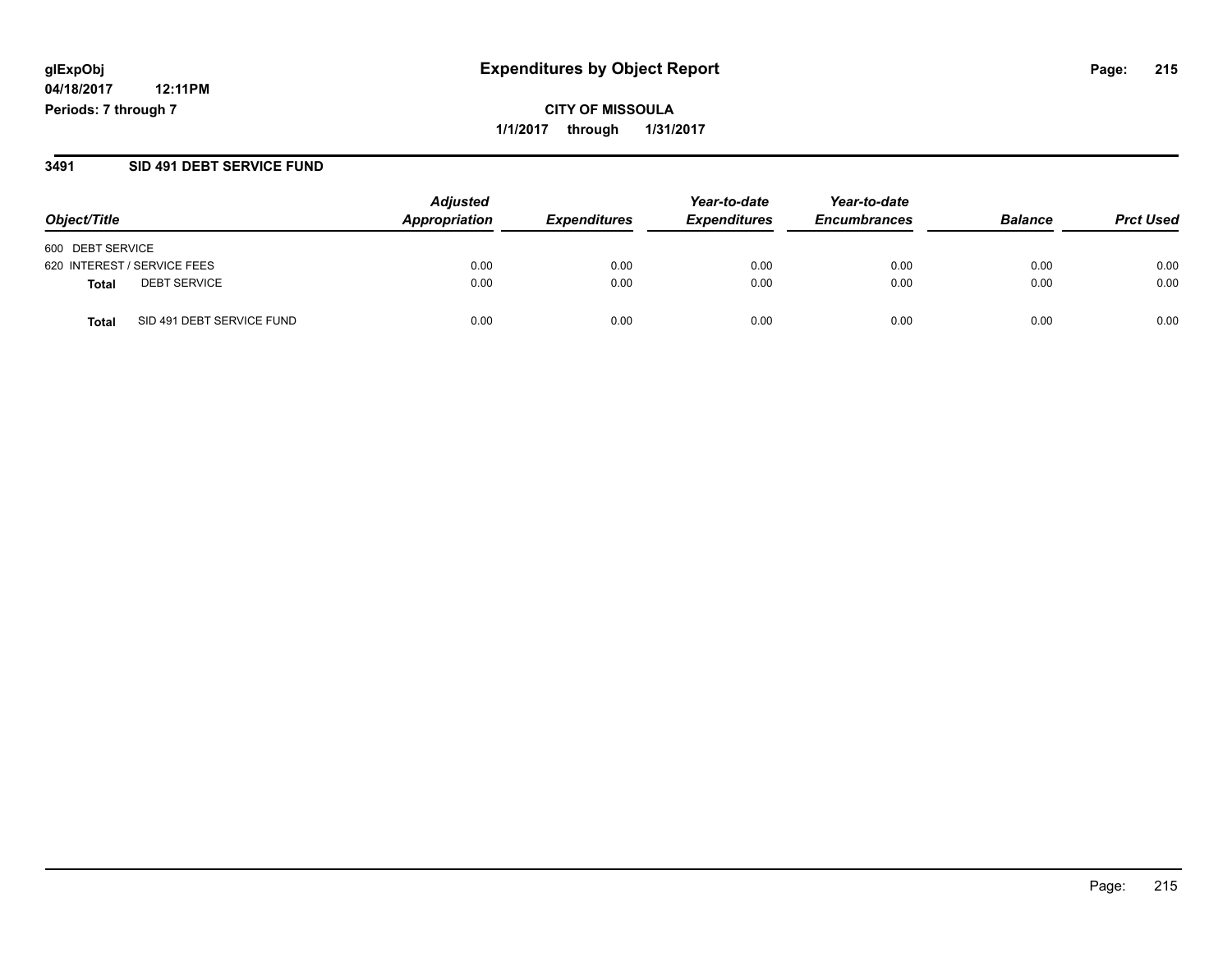# **glExpObj Expenditures by Object Report Page: 216**

**04/18/2017 12:11PM Periods: 7 through 7**

**000 \*\*\* Title Not Found \*\*\***

| Object/Title                            | <b>Adjusted</b><br>Appropriation | <b>Expenditures</b> | Year-to-date<br><b>Expenditures</b> | Year-to-date<br><b>Encumbrances</b> | <b>Balance</b> | <b>Prct Used</b> |
|-----------------------------------------|----------------------------------|---------------------|-------------------------------------|-------------------------------------|----------------|------------------|
| 800 OTHER OBJECTS                       |                                  |                     |                                     |                                     |                |                  |
| 820 TRANSFERS TO OTHER FUNDS            | 0.00                             | 0.00                | 0.00                                | 0.00                                | 0.00           | 0.00             |
| OTHER OBJECTS<br>Total                  | 0.00                             | 0.00                | 0.00                                | 0.00                                | 0.00           | 0.00             |
| *** Title Not Found ***<br><b>Total</b> | 0.00                             | 0.00                | 0.00                                | 0.00                                | 0.00           | 0.00             |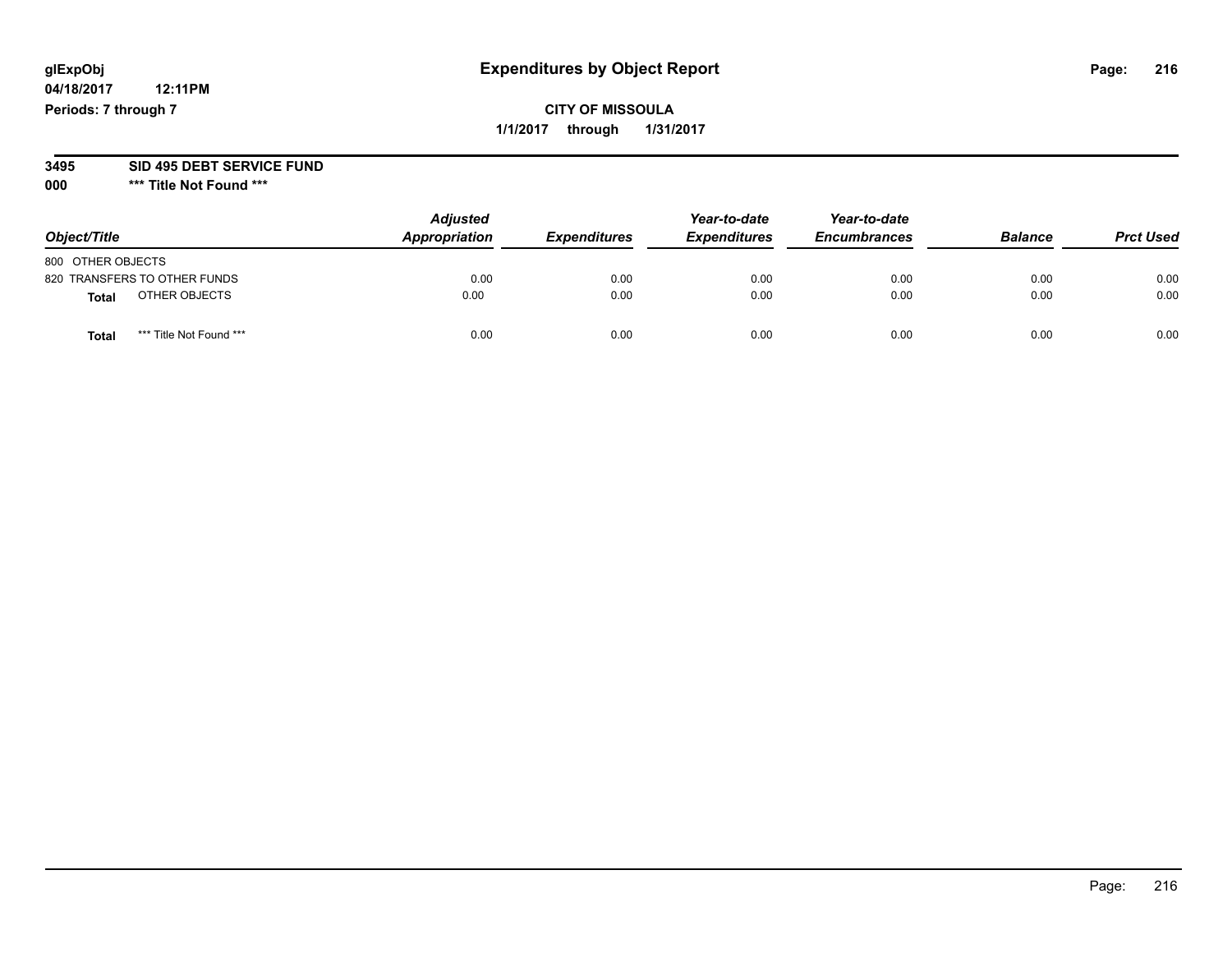# **3495 SID 495 DEBT SERVICE FUND**

| Object/Title                  | <b>Adjusted</b><br>Appropriation | <b>Expenditures</b> | Year-to-date<br><b>Expenditures</b> | Year-to-date<br><b>Encumbrances</b> | <b>Balance</b> | <b>Prct Used</b> |
|-------------------------------|----------------------------------|---------------------|-------------------------------------|-------------------------------------|----------------|------------------|
| 500 FIXED CHARGES             |                                  |                     |                                     |                                     |                |                  |
| 550 MERCHANT SERVICE FEES     | 0.00                             | 0.00                | 0.00                                | 0.00                                | 0.00           | 0.00             |
| <b>FIXED CHARGES</b><br>Total | 0.00                             | 0.00                | 0.00                                | 0.00                                | 0.00           | 0.00             |
| 800 OTHER OBJECTS             |                                  |                     |                                     |                                     |                |                  |
| 820 TRANSFERS TO OTHER FUNDS  | 0.00                             | 0.00                | 0.00                                | 0.00                                | 0.00           | 0.00             |
| OTHER OBJECTS<br><b>Total</b> | 0.00                             | 0.00                | 0.00                                | 0.00                                | 0.00           | 0.00             |
| NON-DEPARTMENTAL<br>Total     | 0.00                             | 0.00                | 0.00                                | 0.00                                | 0.00           | 0.00             |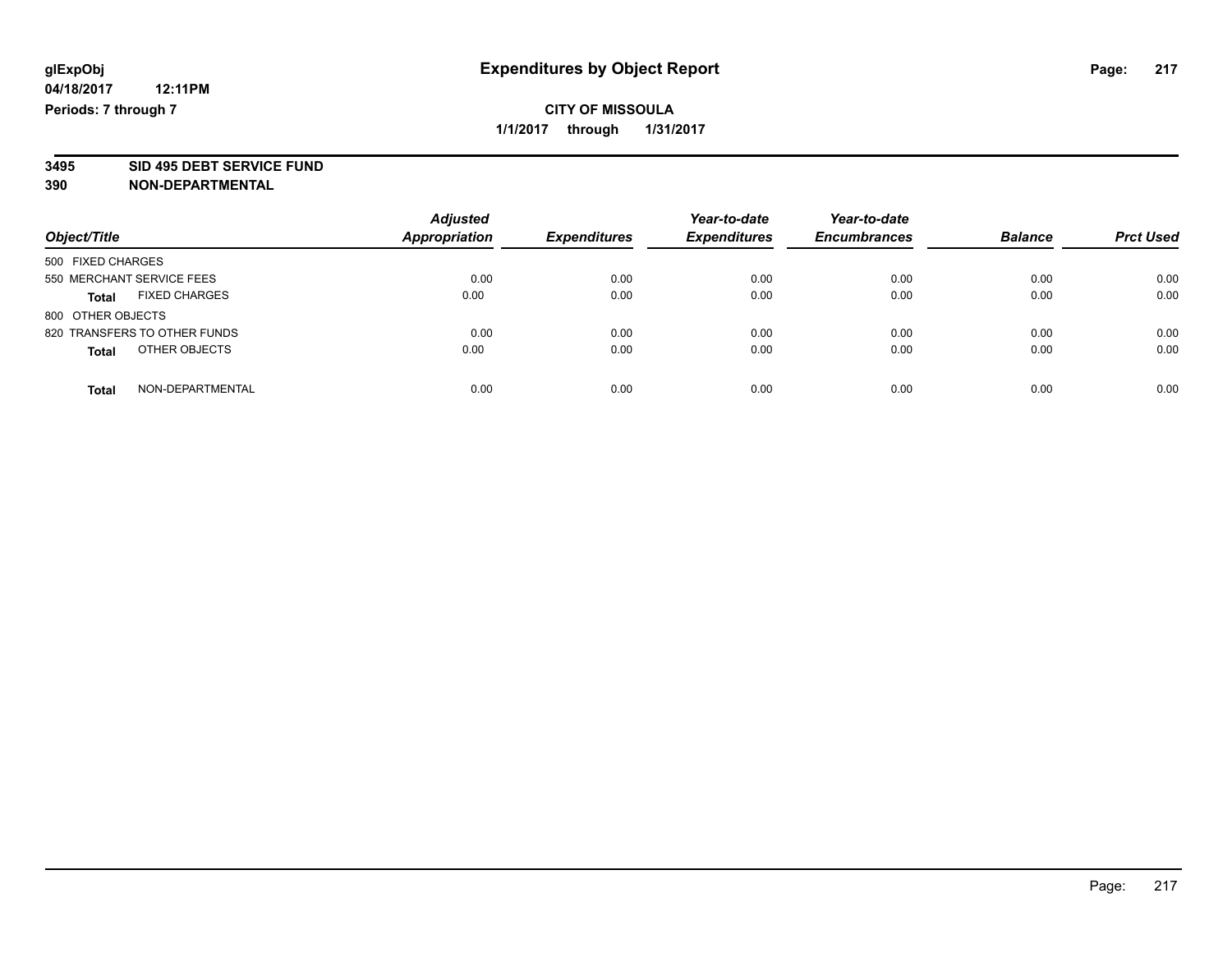**CITY OF MISSOULA 1/1/2017 through 1/31/2017**

#### **3495 SID 495 DEBT SERVICE FUND**

| Object/Title                              | <b>Adjusted</b><br>Appropriation | <b>Expenditures</b> | Year-to-date<br><b>Expenditures</b> | Year-to-date<br><b>Encumbrances</b> | <b>Balance</b> | <b>Prct Used</b> |
|-------------------------------------------|----------------------------------|---------------------|-------------------------------------|-------------------------------------|----------------|------------------|
| 500 FIXED CHARGES                         |                                  |                     |                                     |                                     |                |                  |
| 550 MERCHANT SERVICE FEES                 | 0.00                             | 0.00                | 0.00                                | 0.00                                | 0.00           | 0.00             |
| <b>FIXED CHARGES</b><br><b>Total</b>      | 0.00                             | 0.00                | 0.00                                | 0.00                                | 0.00           | 0.00             |
| 800 OTHER OBJECTS                         |                                  |                     |                                     |                                     |                |                  |
| 820 TRANSFERS TO OTHER FUNDS              | 0.00                             | 0.00                | 0.00                                | 0.00                                | 0.00           | 0.00             |
| OTHER OBJECTS<br><b>Total</b>             | 0.00                             | 0.00                | 0.00                                | 0.00                                | 0.00           | 0.00             |
| SID 495 DEBT SERVICE FUND<br><b>Total</b> | 0.00                             | 0.00                | 0.00                                | 0.00                                | 0.00           | 0.00             |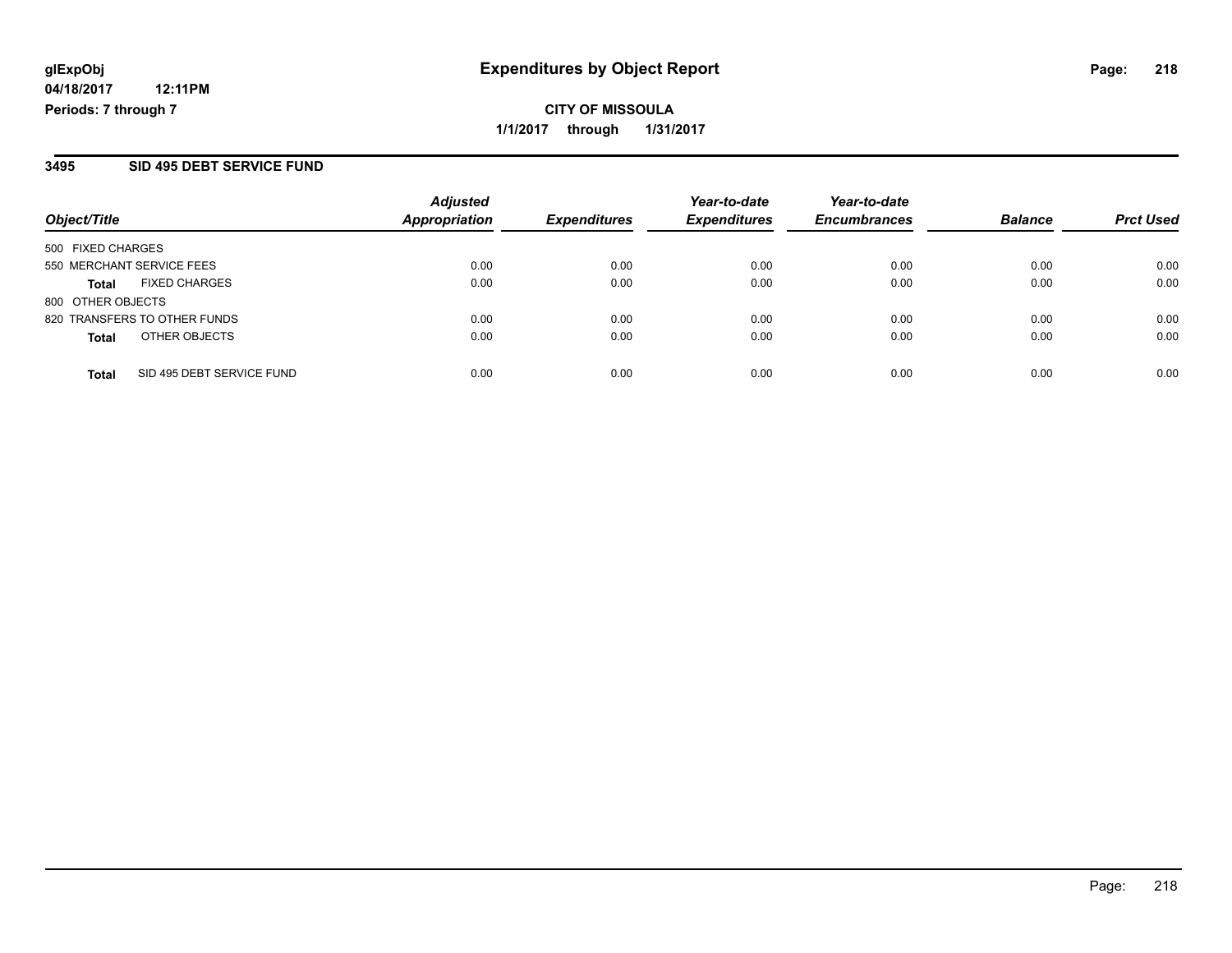**04/18/2017 12:11PM Periods: 7 through 7**

| Object/Title      |                              | <b>Adjusted</b><br>Appropriation | <b>Expenditures</b> | Year-to-date<br><b>Expenditures</b> | Year-to-date<br><b>Encumbrances</b> | <b>Balance</b> | <b>Prct Used</b> |
|-------------------|------------------------------|----------------------------------|---------------------|-------------------------------------|-------------------------------------|----------------|------------------|
| 800 OTHER OBJECTS |                              |                                  |                     |                                     |                                     |                |                  |
|                   | 820 TRANSFERS TO OTHER FUNDS | 0.00                             | 0.00                | 0.00                                | 0.00                                | 0.00           | 0.00             |
| <b>Total</b>      | OTHER OBJECTS                | 0.00                             | 0.00                | 0.00                                | 0.00                                | 0.00           | 0.00             |
| Total             | *** Title Not Found ***      | 0.00                             | 0.00                | 0.00                                | 0.00                                | 0.00           | 0.00             |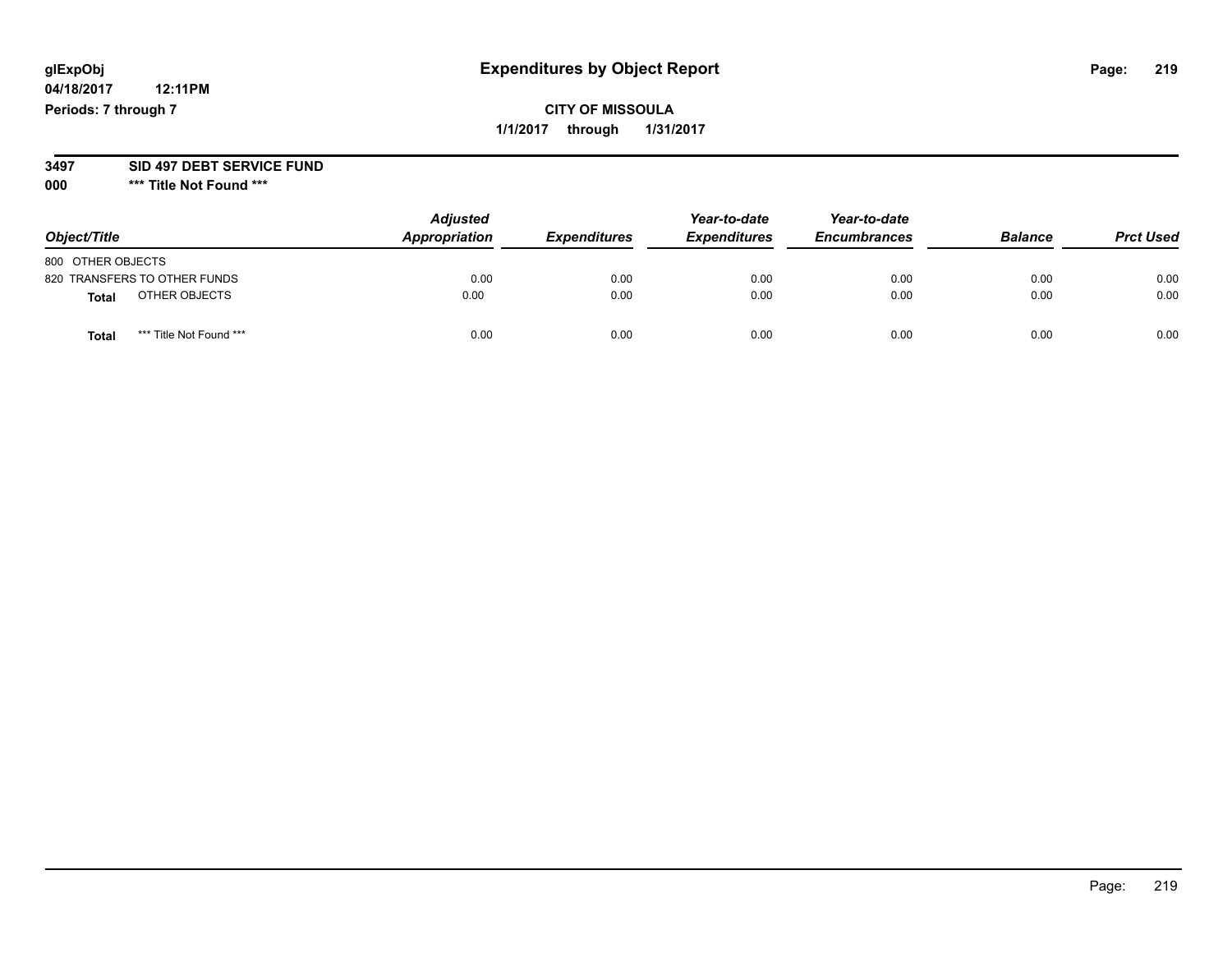**3497 SID 497 DEBT SERVICE FUND**

|                                      | <b>Adjusted</b><br><b>Appropriation</b> |                     | Year-to-date<br><b>Expenditures</b> | Year-to-date<br><b>Encumbrances</b> | <b>Balance</b> | <b>Prct Used</b> |
|--------------------------------------|-----------------------------------------|---------------------|-------------------------------------|-------------------------------------|----------------|------------------|
| Object/Title                         |                                         | <b>Expenditures</b> |                                     |                                     |                |                  |
| 500 FIXED CHARGES                    |                                         |                     |                                     |                                     |                |                  |
| 550 MERCHANT SERVICE FEES            | 0.00                                    | 0.00                | 0.00                                | 0.00                                | 0.00           | 0.00             |
| <b>FIXED CHARGES</b><br><b>Total</b> | 0.00                                    | 0.00                | 0.00                                | 0.00                                | 0.00           | 0.00             |
| 600 DEBT SERVICE                     |                                         |                     |                                     |                                     |                |                  |
| 620 INTEREST / SERVICE FEES          | 0.00                                    | 0.00                | 0.00                                | 0.00                                | 0.00           | 0.00             |
| <b>DEBT SERVICE</b><br><b>Total</b>  | 0.00                                    | 0.00                | 0.00                                | 0.00                                | 0.00           | 0.00             |
| 800 OTHER OBJECTS                    |                                         |                     |                                     |                                     |                |                  |
| 800 OTHER OBJECTS                    | 0.00                                    | 0.00                | 0.00                                | 0.00                                | 0.00           | 0.00             |
| 820 TRANSFERS TO OTHER FUNDS         | 0.00                                    | 0.00                | 0.00                                | 0.00                                | 0.00           | 0.00             |
| OTHER OBJECTS<br><b>Total</b>        | 0.00                                    | 0.00                | 0.00                                | 0.00                                | 0.00           | 0.00             |
|                                      |                                         |                     |                                     |                                     |                |                  |
| NON-DEPARTMENTAL<br><b>Total</b>     | 0.00                                    | 0.00                | 0.00                                | 0.00                                | 0.00           | 0.00             |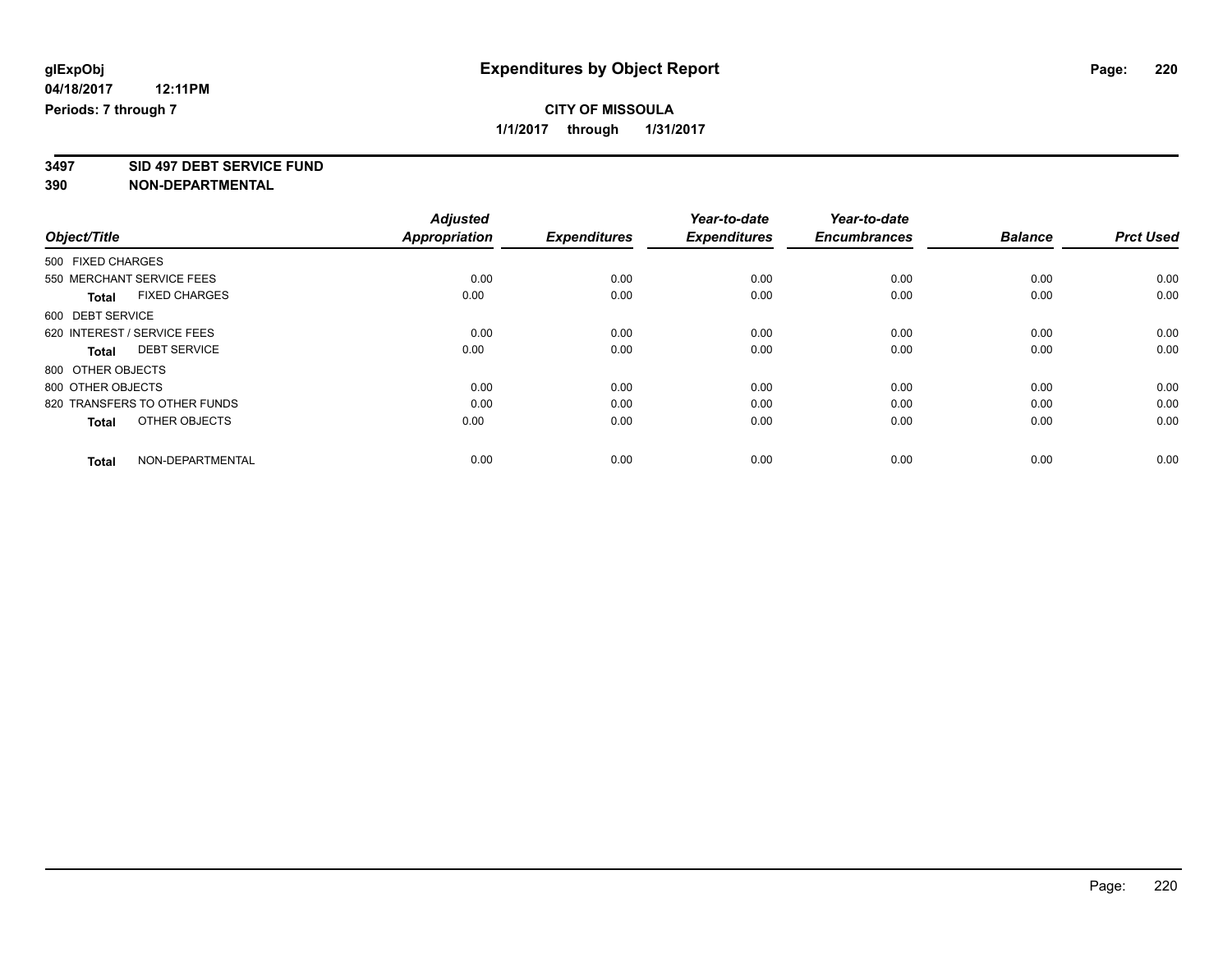## **CITY OF MISSOULA 1/1/2017 through 1/31/2017**

#### **3497 SID 497 DEBT SERVICE FUND**

|                                           | <b>Adjusted</b>      |                     | Year-to-date        | Year-to-date        |                |                  |
|-------------------------------------------|----------------------|---------------------|---------------------|---------------------|----------------|------------------|
| Object/Title                              | <b>Appropriation</b> | <b>Expenditures</b> | <b>Expenditures</b> | <b>Encumbrances</b> | <b>Balance</b> | <b>Prct Used</b> |
| 500 FIXED CHARGES                         |                      |                     |                     |                     |                |                  |
| 550 MERCHANT SERVICE FEES                 | 0.00                 | 0.00                | 0.00                | 0.00                | 0.00           | 0.00             |
| <b>FIXED CHARGES</b><br>Total             | 0.00                 | 0.00                | 0.00                | 0.00                | 0.00           | 0.00             |
| 600 DEBT SERVICE                          |                      |                     |                     |                     |                |                  |
| 620 INTEREST / SERVICE FEES               | 0.00                 | 0.00                | 0.00                | 0.00                | 0.00           | 0.00             |
| <b>DEBT SERVICE</b><br><b>Total</b>       | 0.00                 | 0.00                | 0.00                | 0.00                | 0.00           | 0.00             |
| 800 OTHER OBJECTS                         |                      |                     |                     |                     |                |                  |
| 800 OTHER OBJECTS                         | 0.00                 | 0.00                | 0.00                | 0.00                | 0.00           | 0.00             |
| 820 TRANSFERS TO OTHER FUNDS              | 0.00                 | 0.00                | 0.00                | 0.00                | 0.00           | 0.00             |
| OTHER OBJECTS<br><b>Total</b>             | 0.00                 | 0.00                | 0.00                | 0.00                | 0.00           | 0.00             |
| SID 497 DEBT SERVICE FUND<br><b>Total</b> | 0.00                 | 0.00                | 0.00                | 0.00                | 0.00           | 0.00             |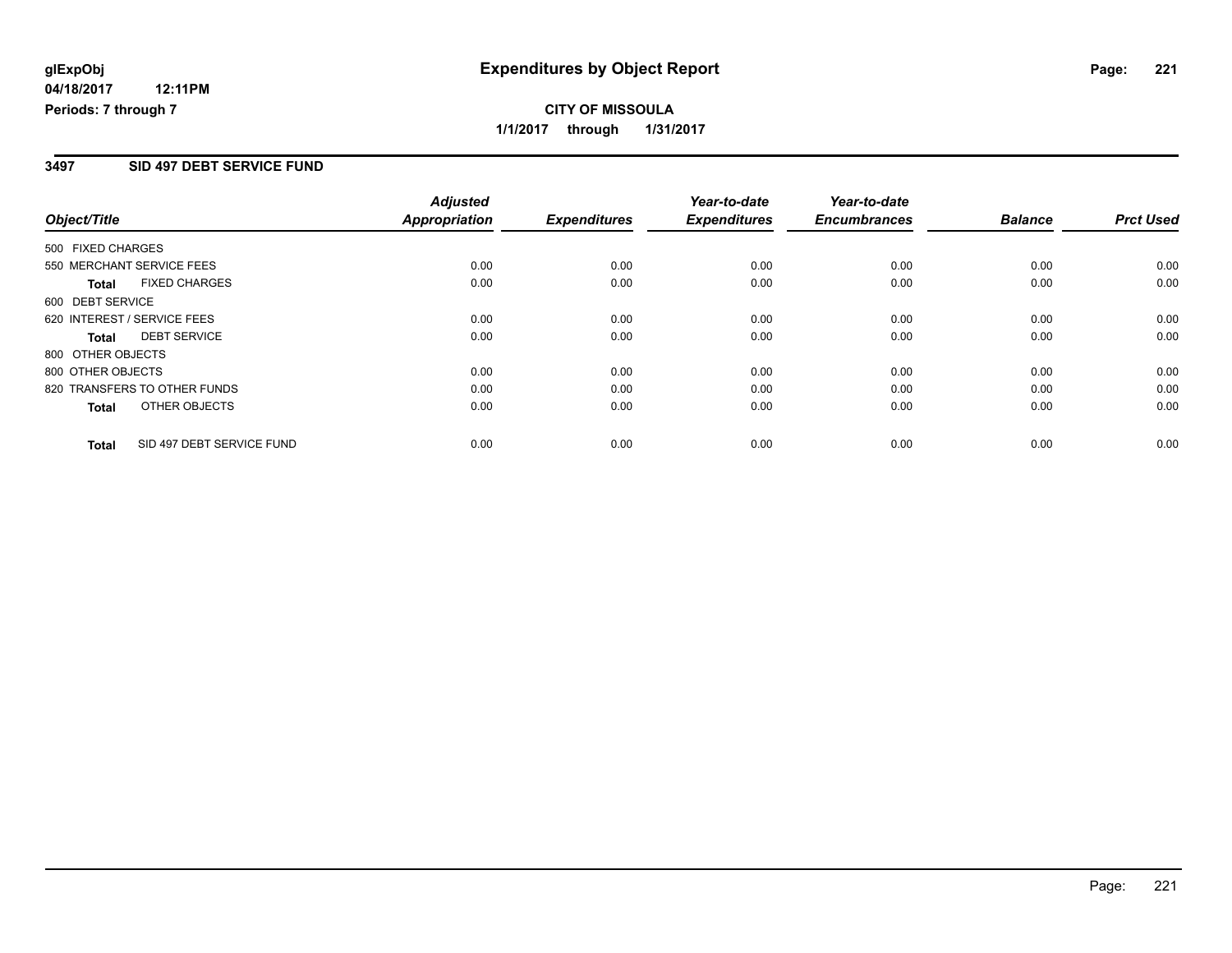**04/18/2017 12:11PM Periods: 7 through 7**

| Object/Title                            | <b>Adjusted</b><br>Appropriation | <b>Expenditures</b> | Year-to-date<br><b>Expenditures</b> | Year-to-date<br><b>Encumbrances</b> | <b>Balance</b> | <b>Prct Used</b> |
|-----------------------------------------|----------------------------------|---------------------|-------------------------------------|-------------------------------------|----------------|------------------|
| 800 OTHER OBJECTS                       |                                  |                     |                                     |                                     |                |                  |
| 820 TRANSFERS TO OTHER FUNDS            | 0.00                             | 0.00                | 0.00                                | 0.00                                | 0.00           | 0.00             |
| OTHER OBJECTS<br>Total                  | 0.00                             | 0.00                | 0.00                                | 0.00                                | 0.00           | 0.00             |
| *** Title Not Found ***<br><b>Total</b> | 0.00                             | 0.00                | 0.00                                | 0.00                                | 0.00           | 0.00             |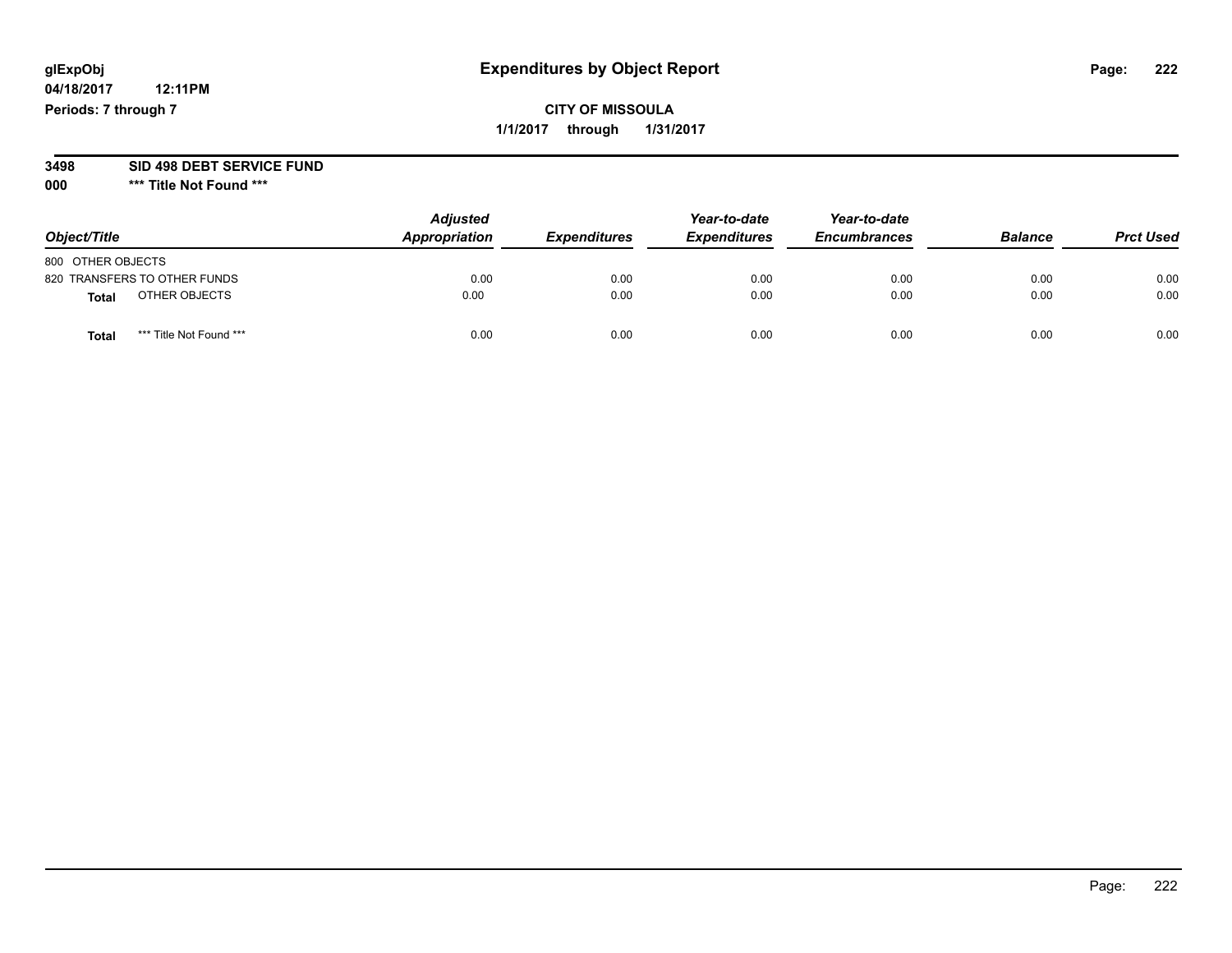**3498 SID 498 DEBT SERVICE FUND**

|                                      | <b>Adjusted</b>      |                     | Year-to-date<br><b>Expenditures</b> | Year-to-date<br><b>Encumbrances</b> | <b>Balance</b> | <b>Prct Used</b> |
|--------------------------------------|----------------------|---------------------|-------------------------------------|-------------------------------------|----------------|------------------|
| Object/Title                         | <b>Appropriation</b> | <b>Expenditures</b> |                                     |                                     |                |                  |
| 500 FIXED CHARGES                    |                      |                     |                                     |                                     |                |                  |
| 550 MERCHANT SERVICE FEES            | 0.00                 | 0.00                | 0.00                                | 0.00                                | 0.00           | 0.00             |
| <b>FIXED CHARGES</b><br><b>Total</b> | 0.00                 | 0.00                | 0.00                                | 0.00                                | 0.00           | 0.00             |
| 600 DEBT SERVICE                     |                      |                     |                                     |                                     |                |                  |
| 610 PRINCIPAL                        | 0.00                 | 0.00                | 0.00                                | 0.00                                | 0.00           | 0.00             |
| 620 INTEREST / SERVICE FEES          | 0.00                 | 0.00                | 0.00                                | 0.00                                | 0.00           | 0.00             |
| <b>DEBT SERVICE</b><br><b>Total</b>  | 0.00                 | 0.00                | 0.00                                | 0.00                                | 0.00           | 0.00             |
| NON-DEPARTMENTAL<br>Total            | 0.00                 | 0.00                | 0.00                                | 0.00                                | 0.00           | 0.00             |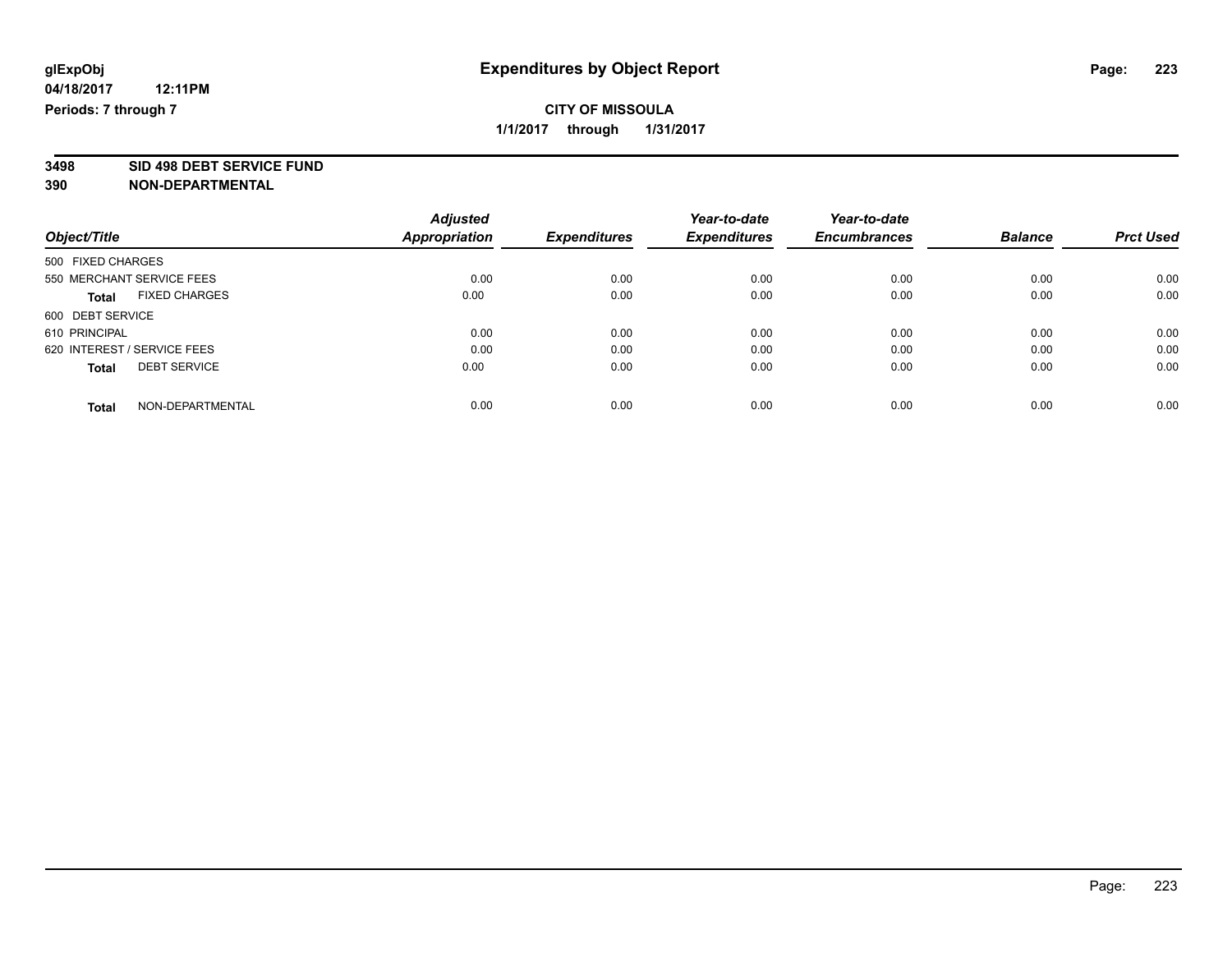## **CITY OF MISSOULA 1/1/2017 through 1/31/2017**

#### **3498 SID 498 DEBT SERVICE FUND**

|                   |                              | <b>Adjusted</b>      |                     | Year-to-date        | Year-to-date        |                |                  |
|-------------------|------------------------------|----------------------|---------------------|---------------------|---------------------|----------------|------------------|
| Object/Title      |                              | <b>Appropriation</b> | <b>Expenditures</b> | <b>Expenditures</b> | <b>Encumbrances</b> | <b>Balance</b> | <b>Prct Used</b> |
| 500 FIXED CHARGES |                              |                      |                     |                     |                     |                |                  |
|                   | 550 MERCHANT SERVICE FEES    | 0.00                 | 0.00                | 0.00                | 0.00                | 0.00           | 0.00             |
| <b>Total</b>      | <b>FIXED CHARGES</b>         | 0.00                 | 0.00                | 0.00                | 0.00                | 0.00           | 0.00             |
| 600 DEBT SERVICE  |                              |                      |                     |                     |                     |                |                  |
| 610 PRINCIPAL     |                              | 0.00                 | 0.00                | 0.00                | 0.00                | 0.00           | 0.00             |
|                   | 620 INTEREST / SERVICE FEES  | 0.00                 | 0.00                | 0.00                | 0.00                | 0.00           | 0.00             |
| Total             | <b>DEBT SERVICE</b>          | 0.00                 | 0.00                | 0.00                | 0.00                | 0.00           | 0.00             |
| 800 OTHER OBJECTS |                              |                      |                     |                     |                     |                |                  |
|                   | 820 TRANSFERS TO OTHER FUNDS | 0.00                 | 0.00                | 0.00                | 0.00                | 0.00           | 0.00             |
| Total             | OTHER OBJECTS                | 0.00                 | 0.00                | 0.00                | 0.00                | 0.00           | 0.00             |
| <b>Total</b>      | SID 498 DEBT SERVICE FUND    | 0.00                 | 0.00                | 0.00                | 0.00                | 0.00           | 0.00             |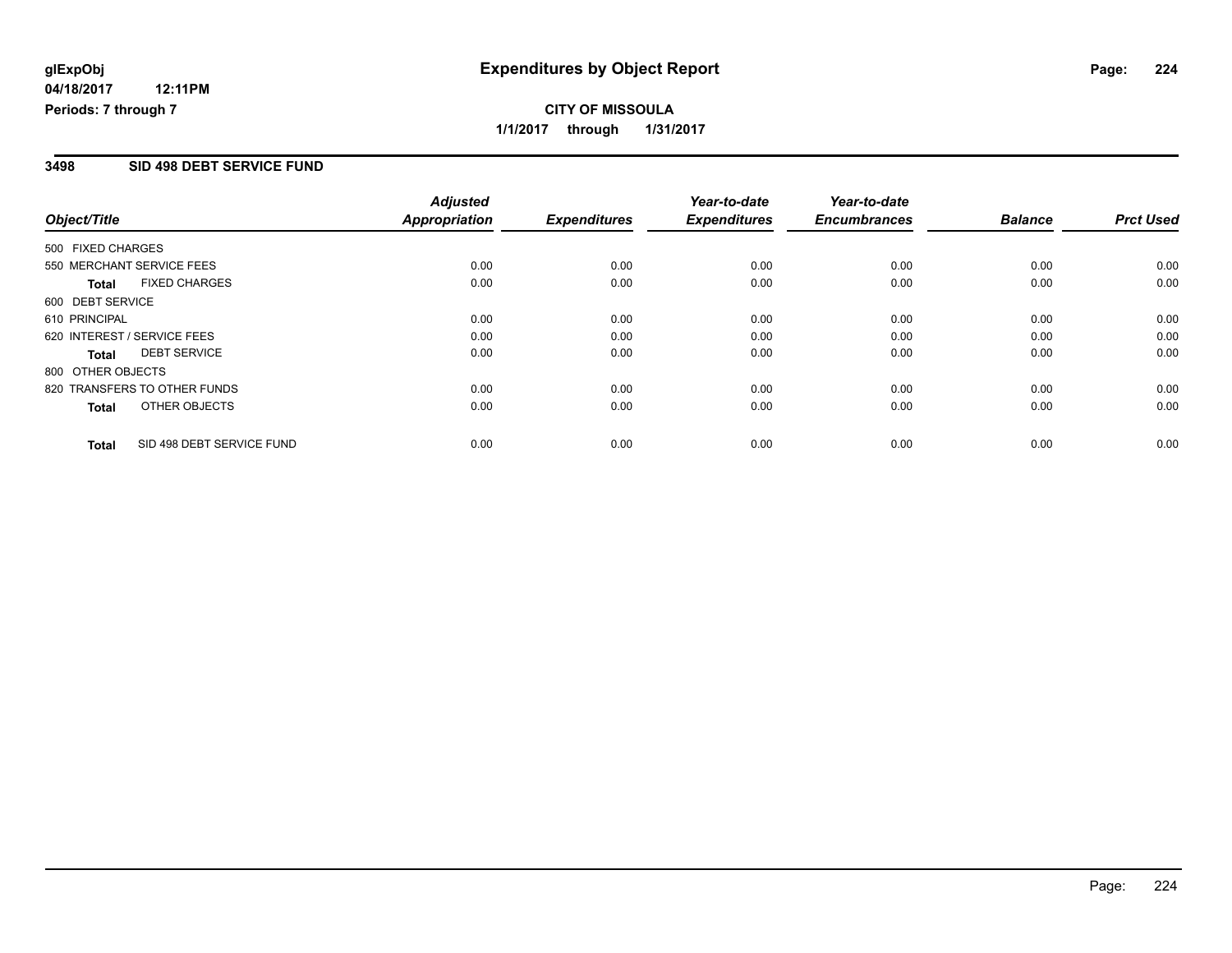# **3500 SID 500 DEBT SERVICE FUND**

| Object/Title                        | <b>Adjusted</b><br><b>Appropriation</b> | <b>Expenditures</b> | Year-to-date<br><b>Expenditures</b> | Year-to-date<br><b>Encumbrances</b> | <b>Balance</b> | <b>Prct Used</b> |
|-------------------------------------|-----------------------------------------|---------------------|-------------------------------------|-------------------------------------|----------------|------------------|
|                                     |                                         |                     |                                     |                                     |                |                  |
| 600 DEBT SERVICE                    |                                         |                     |                                     |                                     |                |                  |
| 620 INTEREST / SERVICE FEES         | 0.00                                    | 0.00                | 0.00                                | 0.00                                | 0.00           | 0.00             |
| <b>DEBT SERVICE</b><br><b>Total</b> | 0.00                                    | 0.00                | 0.00                                | 0.00                                | 0.00           | 0.00             |
| 800 OTHER OBJECTS                   |                                         |                     |                                     |                                     |                |                  |
| 820 TRANSFERS TO OTHER FUNDS        | 0.00                                    | 0.00                | 0.00                                | 0.00                                | 0.00           | 0.00             |
| OTHER OBJECTS<br><b>Total</b>       | 0.00                                    | 0.00                | 0.00                                | 0.00                                | 0.00           | 0.00             |
| NON-DEPARTMENTAL<br>Total           | 0.00                                    | 0.00                | 0.00                                | 0.00                                | 0.00           | 0.00             |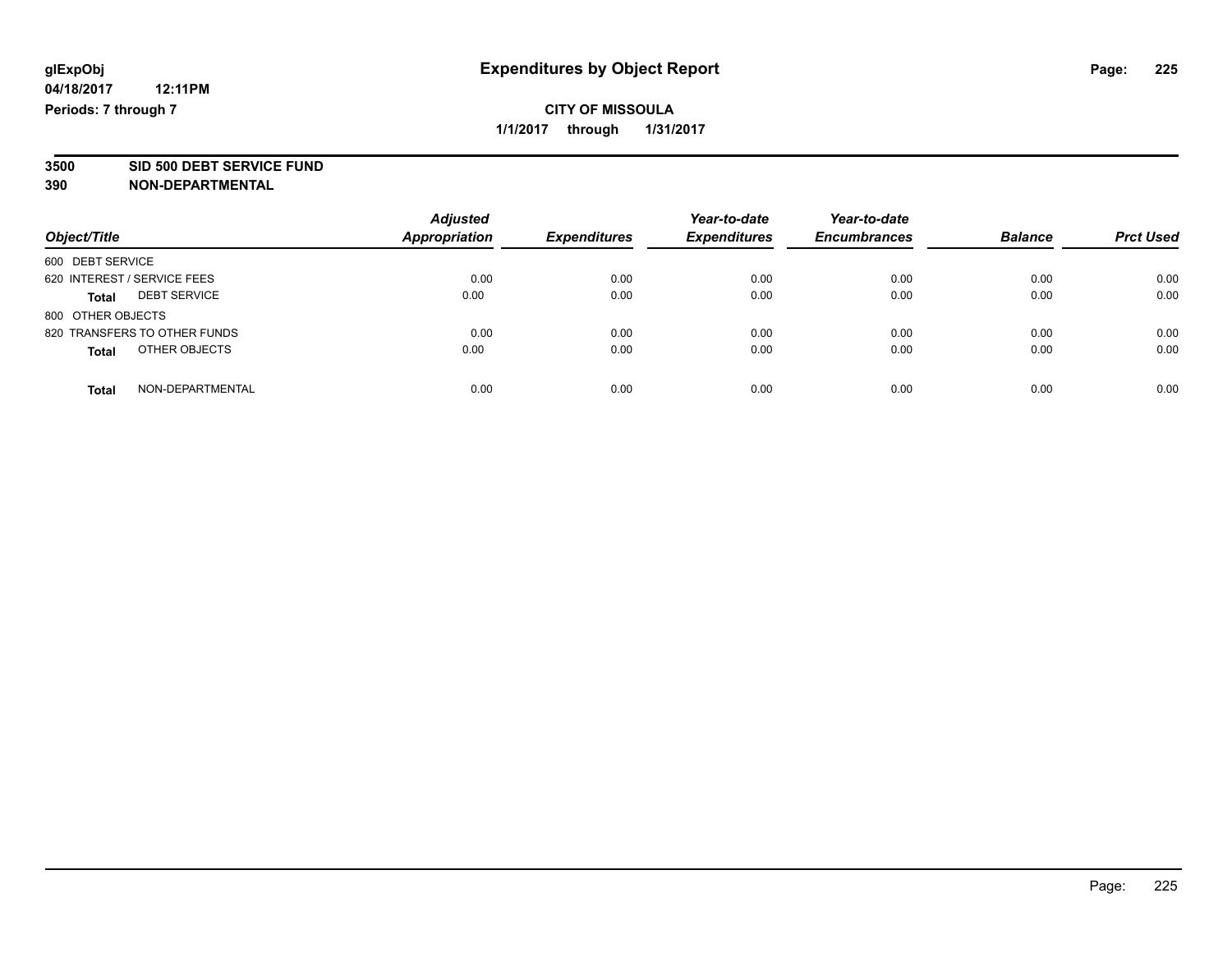**CITY OF MISSOULA 1/1/2017 through 1/31/2017**

#### **3500 SID 500 DEBT SERVICE FUND**

| Object/Title                              | <b>Adjusted</b><br><b>Appropriation</b> | <b>Expenditures</b> | Year-to-date<br><b>Expenditures</b> | Year-to-date<br><b>Encumbrances</b> | <b>Balance</b> | <b>Prct Used</b> |
|-------------------------------------------|-----------------------------------------|---------------------|-------------------------------------|-------------------------------------|----------------|------------------|
| 600 DEBT SERVICE                          |                                         |                     |                                     |                                     |                |                  |
| 620 INTEREST / SERVICE FEES               | 0.00                                    | 0.00                | 0.00                                | 0.00                                | 0.00           | 0.00             |
| <b>DEBT SERVICE</b><br><b>Total</b>       | 0.00                                    | 0.00                | 0.00                                | 0.00                                | 0.00           | 0.00             |
| 800 OTHER OBJECTS                         |                                         |                     |                                     |                                     |                |                  |
| 820 TRANSFERS TO OTHER FUNDS              | 0.00                                    | 0.00                | 0.00                                | 0.00                                | 0.00           | 0.00             |
| OTHER OBJECTS<br><b>Total</b>             | 0.00                                    | 0.00                | 0.00                                | 0.00                                | 0.00           | 0.00             |
| SID 500 DEBT SERVICE FUND<br><b>Total</b> | 0.00                                    | 0.00                | 0.00                                | 0.00                                | 0.00           | 0.00             |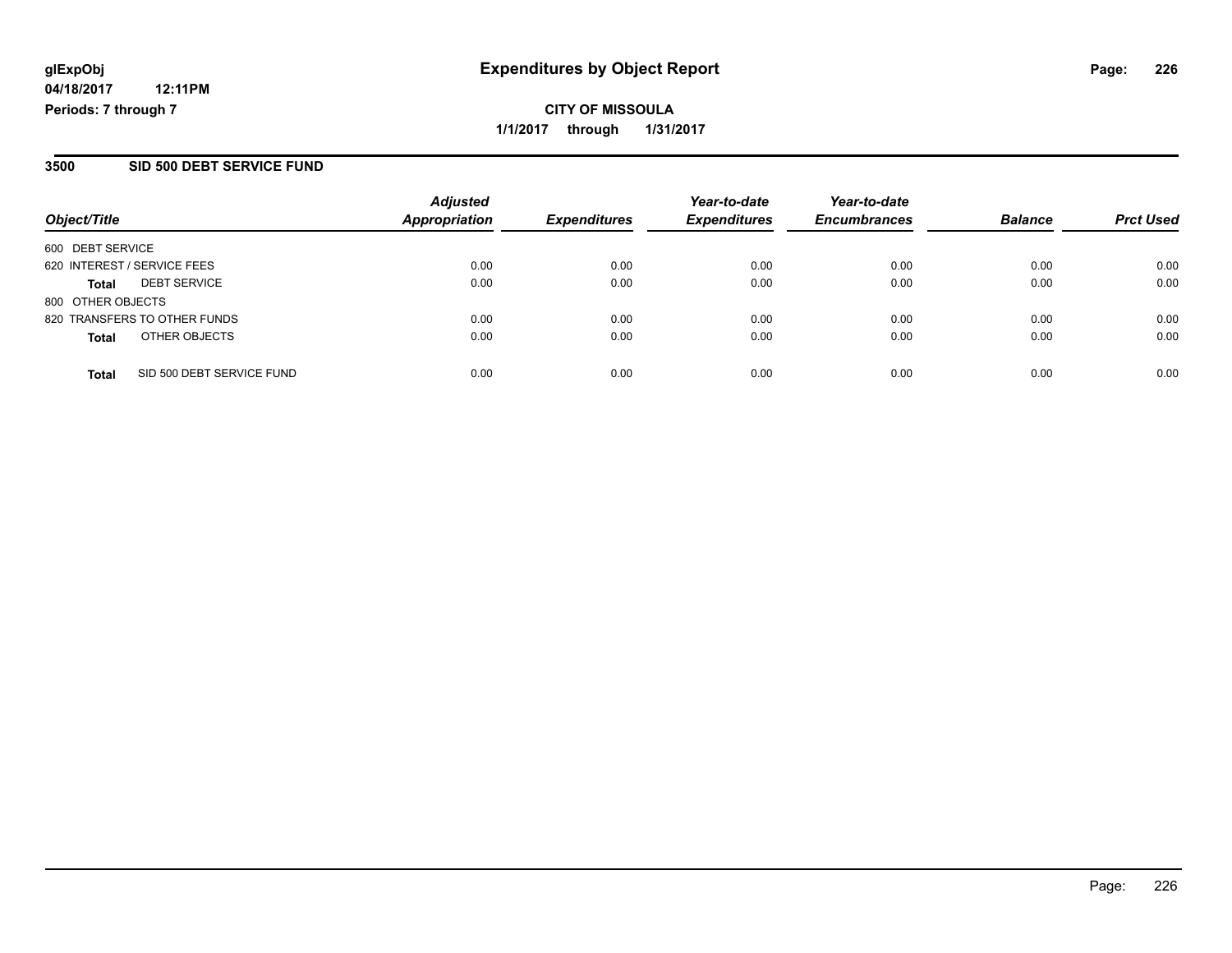## **CITY OF MISSOULA 1/1/2017 through 1/31/2017**

#### **3501 SID 501 DEBT SERVICE FUND**

| Object/Title                     | <b>Adjusted</b><br>Appropriation | <b>Expenditures</b> | Year-to-date<br><b>Expenditures</b> | Year-to-date<br><b>Encumbrances</b> | <b>Balance</b> | <b>Prct Used</b> |
|----------------------------------|----------------------------------|---------------------|-------------------------------------|-------------------------------------|----------------|------------------|
| 800 OTHER OBJECTS                |                                  |                     |                                     |                                     |                |                  |
| 820 TRANSFERS TO OTHER FUNDS     | 0.00                             | 0.00                | 0.00                                | 0.00                                | 0.00           | 0.00             |
| OTHER OBJECTS<br><b>Total</b>    | 0.00                             | 0.00                | 0.00                                | 0.00                                | 0.00           | 0.00             |
| *** Title Not Found ***<br>Total | 0.00                             | 0.00                | 0.00                                | 0.00                                | 0.00           | 0.00             |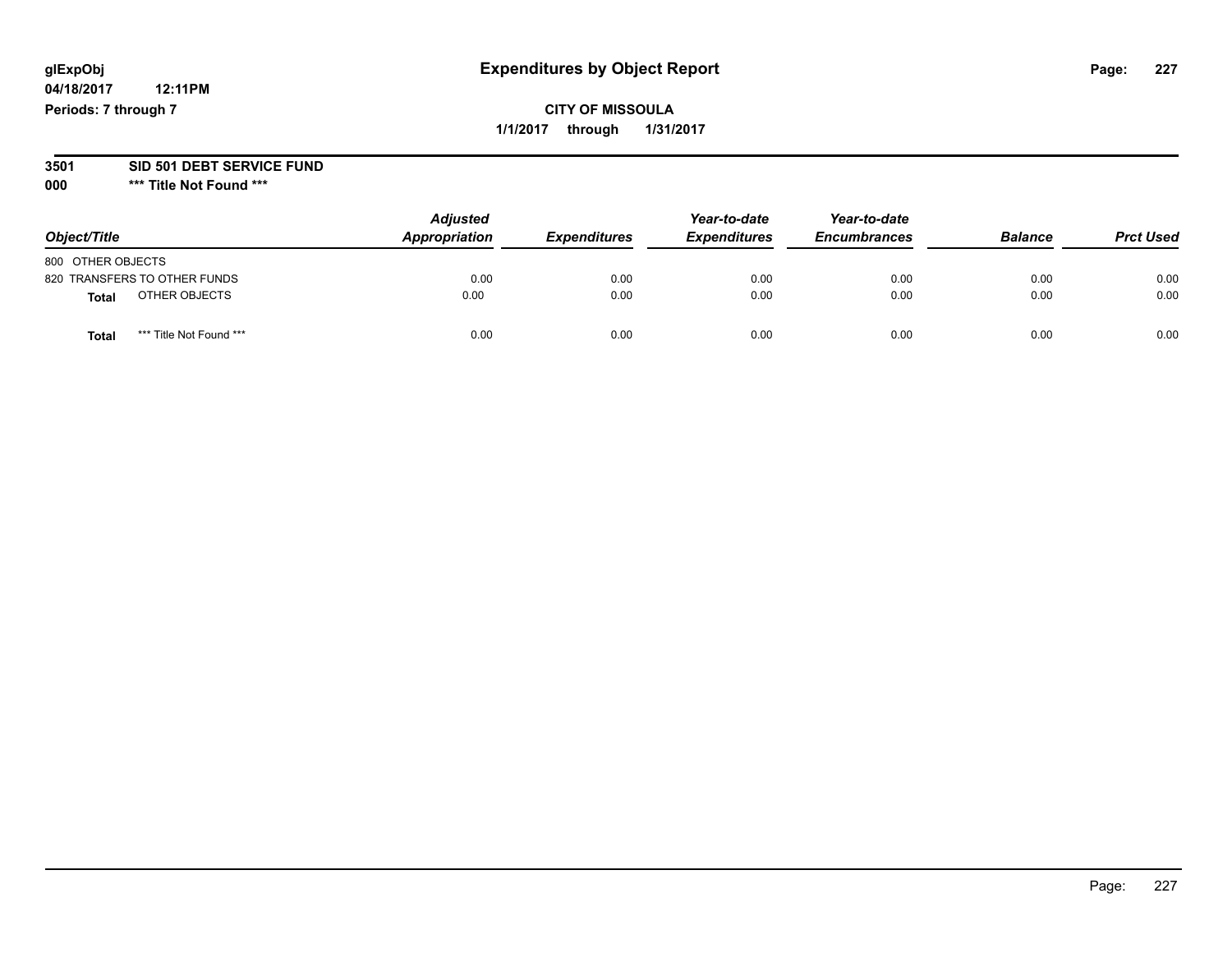# **3501 SID 501 DEBT SERVICE FUND**

|                                      | <b>Adjusted</b> | <b>Expenditures</b> | Year-to-date        | Year-to-date        | <b>Balance</b> |                  |
|--------------------------------------|-----------------|---------------------|---------------------|---------------------|----------------|------------------|
| Object/Title                         | Appropriation   |                     | <b>Expenditures</b> | <b>Encumbrances</b> |                | <b>Prct Used</b> |
| 500 FIXED CHARGES                    |                 |                     |                     |                     |                |                  |
| 550 MERCHANT SERVICE FEES            | 0.00            | 0.00                | 0.00                | 0.00                | 0.00           | 0.00             |
| <b>FIXED CHARGES</b><br><b>Total</b> | 0.00            | 0.00                | 0.00                | 0.00                | 0.00           | 0.00             |
| 600 DEBT SERVICE                     |                 |                     |                     |                     |                |                  |
| 610 PRINCIPAL                        | 0.00            | 0.00                | 0.00                | 0.00                | 0.00           | 0.00             |
| 620 INTEREST / SERVICE FEES          | 0.00            | 0.00                | 0.00                | 0.00                | 0.00           | 0.00             |
| <b>DEBT SERVICE</b><br><b>Total</b>  | 0.00            | 0.00                | 0.00                | 0.00                | 0.00           | 0.00             |
| NON-DEPARTMENTAL<br><b>Total</b>     | 0.00            | 0.00                | 0.00                | 0.00                | 0.00           | 0.00             |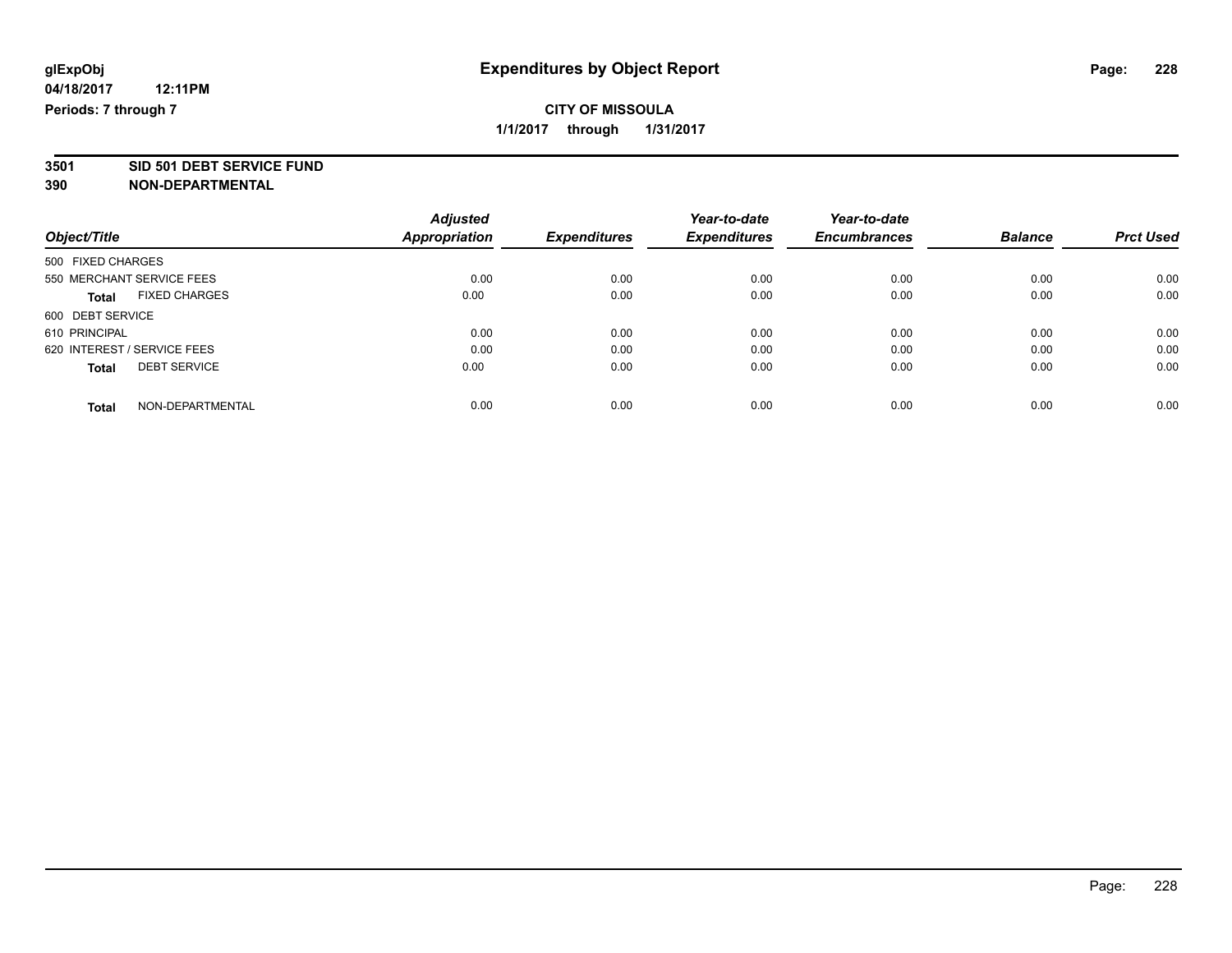## **CITY OF MISSOULA 1/1/2017 through 1/31/2017**

#### **3501 SID 501 DEBT SERVICE FUND**

|                   |                              | <b>Adjusted</b>      |                     | Year-to-date        | Year-to-date        |                |                  |
|-------------------|------------------------------|----------------------|---------------------|---------------------|---------------------|----------------|------------------|
| Object/Title      |                              | <b>Appropriation</b> | <b>Expenditures</b> | <b>Expenditures</b> | <b>Encumbrances</b> | <b>Balance</b> | <b>Prct Used</b> |
| 500 FIXED CHARGES |                              |                      |                     |                     |                     |                |                  |
|                   | 550 MERCHANT SERVICE FEES    | 0.00                 | 0.00                | 0.00                | 0.00                | 0.00           | 0.00             |
| <b>Total</b>      | <b>FIXED CHARGES</b>         | 0.00                 | 0.00                | 0.00                | 0.00                | 0.00           | 0.00             |
| 600 DEBT SERVICE  |                              |                      |                     |                     |                     |                |                  |
| 610 PRINCIPAL     |                              | 0.00                 | 0.00                | 0.00                | 0.00                | 0.00           | 0.00             |
|                   | 620 INTEREST / SERVICE FEES  | 0.00                 | 0.00                | 0.00                | 0.00                | 0.00           | 0.00             |
| Total             | <b>DEBT SERVICE</b>          | 0.00                 | 0.00                | 0.00                | 0.00                | 0.00           | 0.00             |
| 800 OTHER OBJECTS |                              |                      |                     |                     |                     |                |                  |
|                   | 820 TRANSFERS TO OTHER FUNDS | 0.00                 | 0.00                | 0.00                | 0.00                | 0.00           | 0.00             |
| Total             | OTHER OBJECTS                | 0.00                 | 0.00                | 0.00                | 0.00                | 0.00           | 0.00             |
| <b>Total</b>      | SID 501 DEBT SERVICE FUND    | 0.00                 | 0.00                | 0.00                | 0.00                | 0.00           | 0.00             |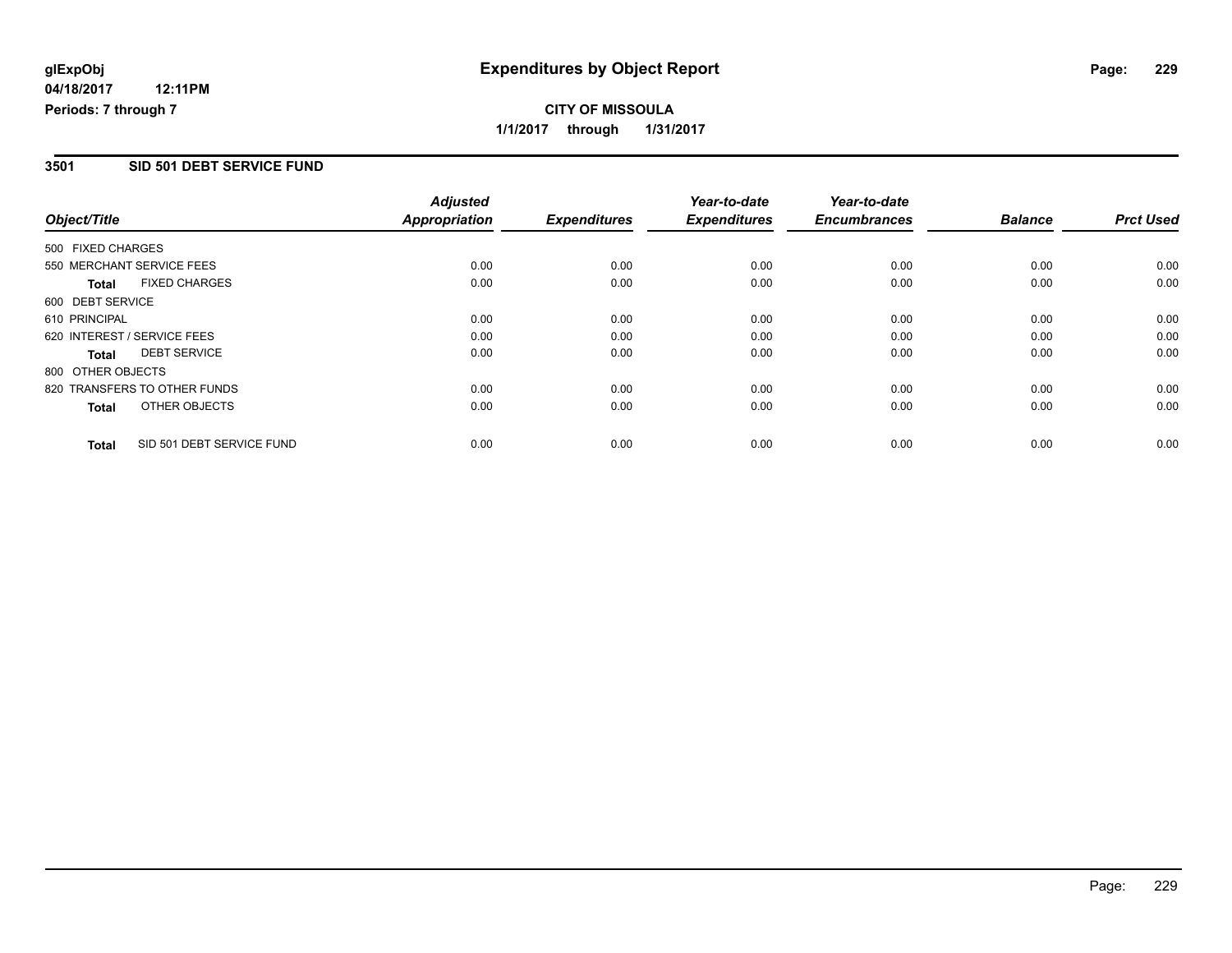## **CITY OF MISSOULA 1/1/2017 through 1/31/2017**

#### **3503 SID 503 DEBT SERVICE FUND**

| Object/Title                            | <b>Adjusted</b><br>Appropriation | <b>Expenditures</b> | Year-to-date<br><b>Expenditures</b> | Year-to-date<br><b>Encumbrances</b> | <b>Balance</b> | <b>Prct Used</b> |
|-----------------------------------------|----------------------------------|---------------------|-------------------------------------|-------------------------------------|----------------|------------------|
| 800 OTHER OBJECTS                       |                                  |                     |                                     |                                     |                |                  |
| 820 TRANSFERS TO OTHER FUNDS            | 0.00                             | 0.00                | 0.00                                | 0.00                                | 0.00           | 0.00             |
| OTHER OBJECTS<br>Total                  | 0.00                             | 0.00                | 0.00                                | 0.00                                | 0.00           | 0.00             |
| *** Title Not Found ***<br><b>Total</b> | 0.00                             | 0.00                | 0.00                                | 0.00                                | 0.00           | 0.00             |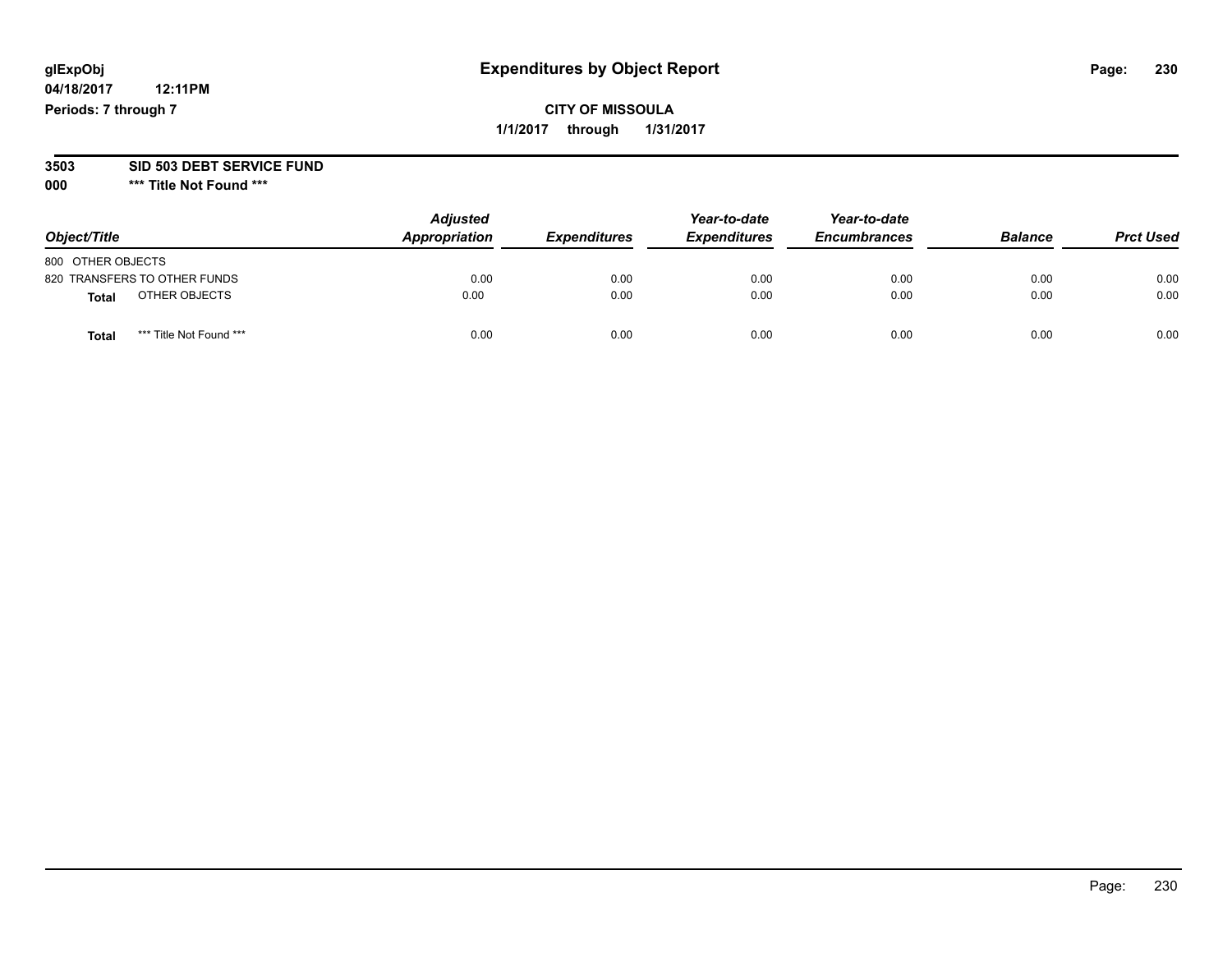# **3503 SID 503 DEBT SERVICE FUND**

|                                      | <b>Adjusted</b> |                     | Year-to-date        | Year-to-date        |                |                  |
|--------------------------------------|-----------------|---------------------|---------------------|---------------------|----------------|------------------|
| Object/Title                         | Appropriation   | <b>Expenditures</b> | <b>Expenditures</b> | <b>Encumbrances</b> | <b>Balance</b> | <b>Prct Used</b> |
| 500 FIXED CHARGES                    |                 |                     |                     |                     |                |                  |
| 550 MERCHANT SERVICE FEES            | 0.00            | 0.00                | 0.00                | 0.00                | 0.00           | 0.00             |
| <b>FIXED CHARGES</b><br><b>Total</b> | 0.00            | 0.00                | 0.00                | 0.00                | 0.00           | 0.00             |
| 600 DEBT SERVICE                     |                 |                     |                     |                     |                |                  |
| 610 PRINCIPAL                        | 0.00            | 0.00                | 0.00                | 0.00                | 0.00           | 0.00             |
| 620 INTEREST / SERVICE FEES          | 0.00            | 0.00                | 0.00                | 0.00                | 0.00           | 0.00             |
| <b>DEBT SERVICE</b><br><b>Total</b>  | 0.00            | 0.00                | 0.00                | 0.00                | 0.00           | 0.00             |
| NON-DEPARTMENTAL<br><b>Total</b>     | 0.00            | 0.00                | 0.00                | 0.00                | 0.00           | 0.00             |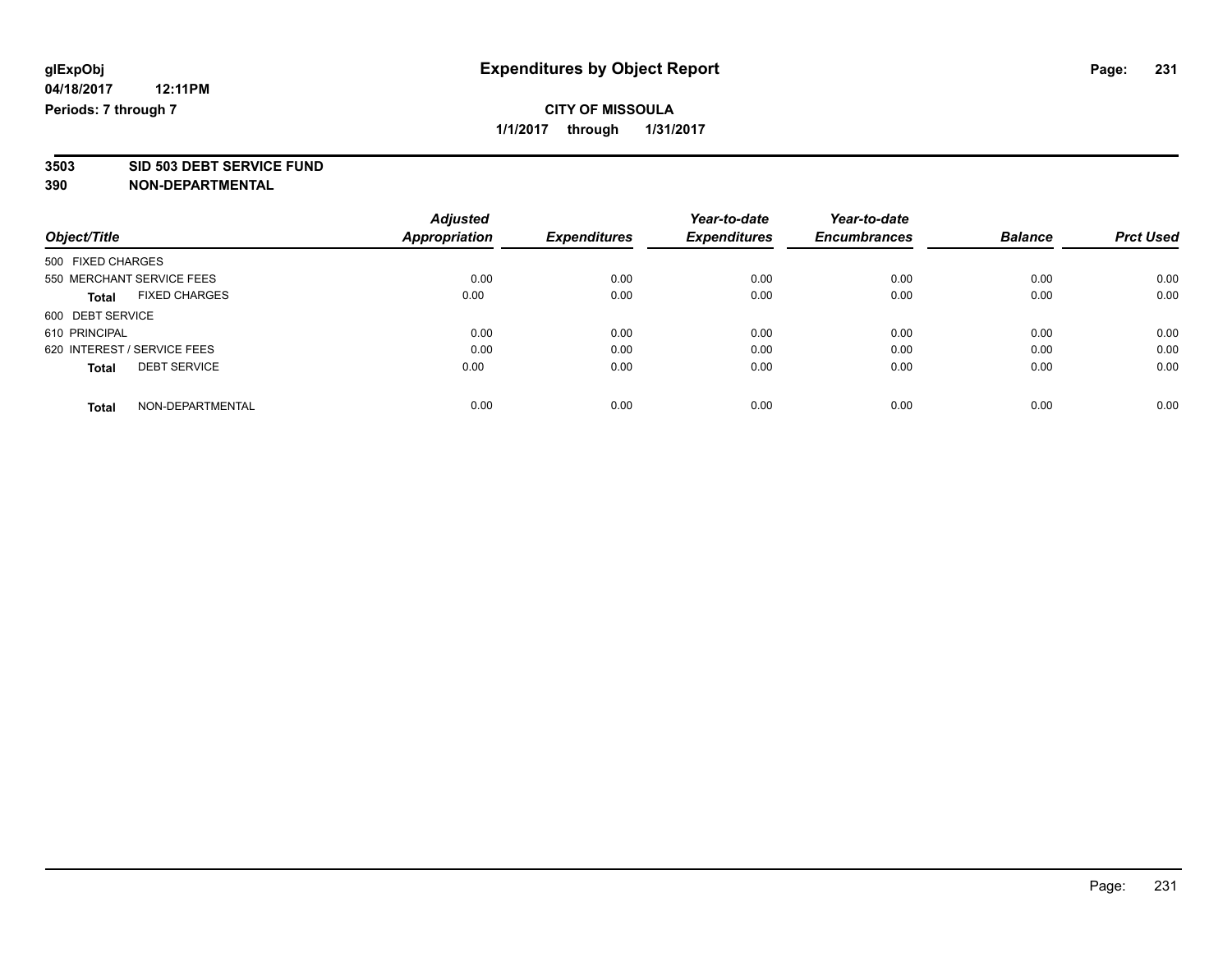## **CITY OF MISSOULA 1/1/2017 through 1/31/2017**

### **3503 SID 503 DEBT SERVICE FUND**

|                   |                              | <b>Adjusted</b> |                     | Year-to-date        | Year-to-date        |                |                  |
|-------------------|------------------------------|-----------------|---------------------|---------------------|---------------------|----------------|------------------|
| Object/Title      |                              | Appropriation   | <b>Expenditures</b> | <b>Expenditures</b> | <b>Encumbrances</b> | <b>Balance</b> | <b>Prct Used</b> |
| 500 FIXED CHARGES |                              |                 |                     |                     |                     |                |                  |
|                   | 550 MERCHANT SERVICE FEES    | 0.00            | 0.00                | 0.00                | 0.00                | 0.00           | 0.00             |
| Total             | <b>FIXED CHARGES</b>         | 0.00            | 0.00                | 0.00                | 0.00                | 0.00           | 0.00             |
| 600 DEBT SERVICE  |                              |                 |                     |                     |                     |                |                  |
| 610 PRINCIPAL     |                              | 0.00            | 0.00                | 0.00                | 0.00                | 0.00           | 0.00             |
|                   | 620 INTEREST / SERVICE FEES  | 0.00            | 0.00                | 0.00                | 0.00                | 0.00           | 0.00             |
| Total             | <b>DEBT SERVICE</b>          | 0.00            | 0.00                | 0.00                | 0.00                | 0.00           | 0.00             |
| 800 OTHER OBJECTS |                              |                 |                     |                     |                     |                |                  |
|                   | 820 TRANSFERS TO OTHER FUNDS | 0.00            | 0.00                | 0.00                | 0.00                | 0.00           | 0.00             |
| Total             | OTHER OBJECTS                | 0.00            | 0.00                | 0.00                | 0.00                | 0.00           | 0.00             |
| <b>Total</b>      | SID 503 DEBT SERVICE FUND    | 0.00            | 0.00                | 0.00                | 0.00                | 0.00           | 0.00             |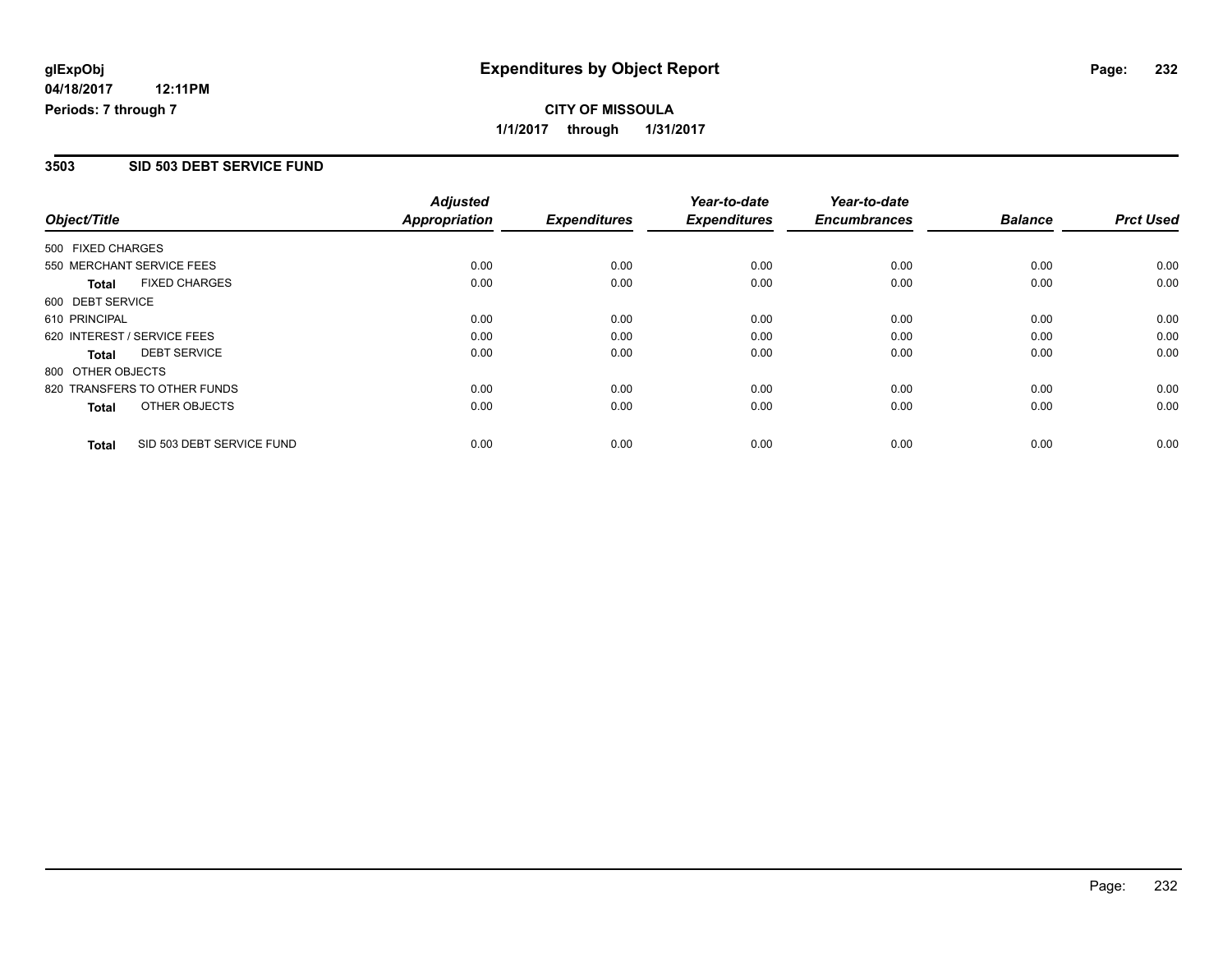**04/18/2017 12:11PM Periods: 7 through 7**

#### **3505 SID 505 DEBT SERVICE FUND**

| Object/Title                     | <b>Adjusted</b><br>Appropriation | <b>Expenditures</b> | Year-to-date<br><b>Expenditures</b> | Year-to-date<br><b>Encumbrances</b> | <b>Balance</b> | <b>Prct Used</b> |
|----------------------------------|----------------------------------|---------------------|-------------------------------------|-------------------------------------|----------------|------------------|
| 800 OTHER OBJECTS                |                                  |                     |                                     |                                     |                |                  |
| 820 TRANSFERS TO OTHER FUNDS     | 0.00                             | 0.00                | 0.00                                | 0.00                                | 0.00           | 0.00             |
| OTHER OBJECTS<br><b>Total</b>    | 0.00                             | 0.00                | 0.00                                | 0.00                                | 0.00           | 0.00             |
| *** Title Not Found ***<br>Total | 0.00                             | 0.00                | 0.00                                | 0.00                                | 0.00           | 0.00             |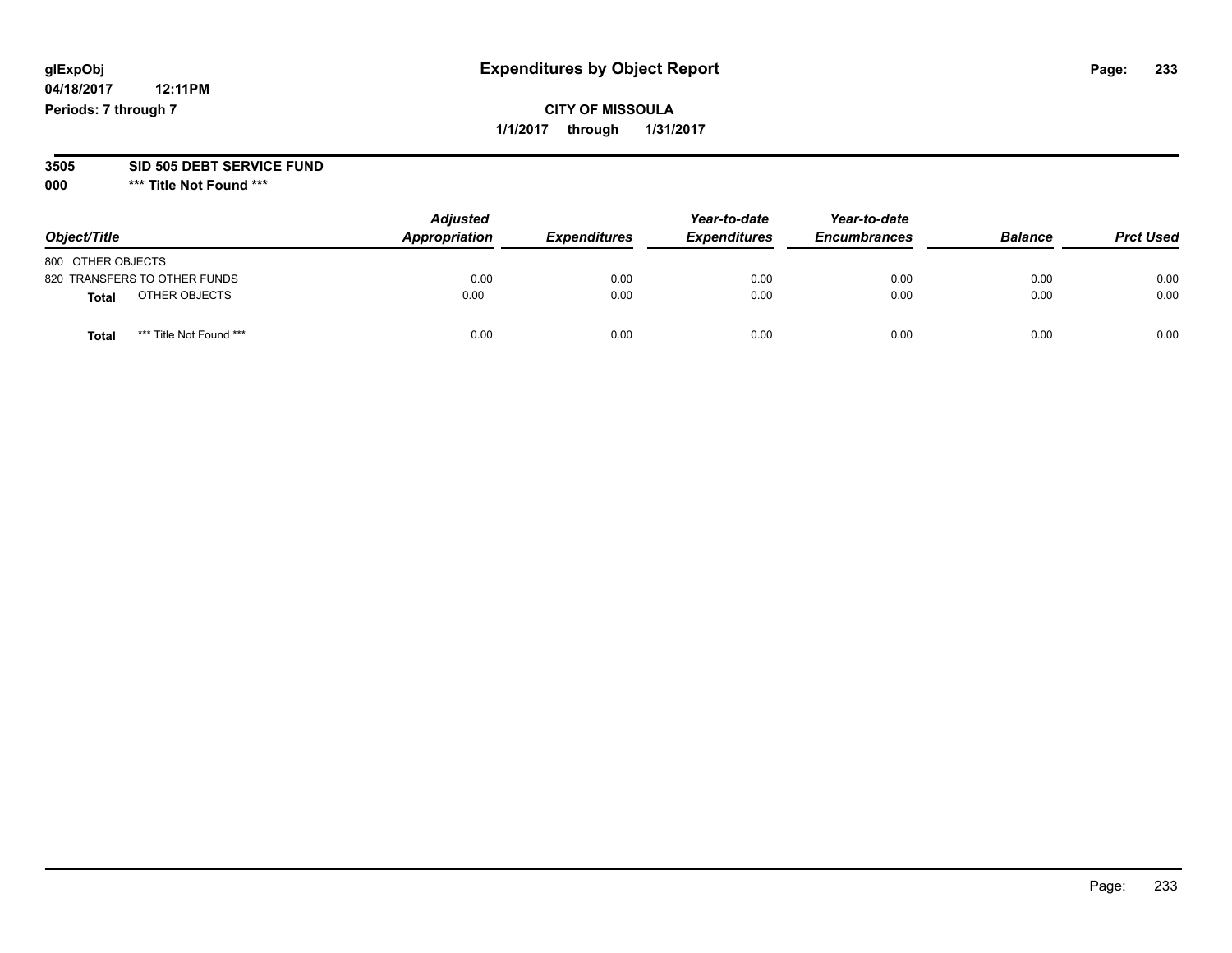# **3505 SID 505 DEBT SERVICE FUND**

|                                      | <b>Adjusted</b> |                     | Year-to-date        | Year-to-date        |                |                  |
|--------------------------------------|-----------------|---------------------|---------------------|---------------------|----------------|------------------|
| Object/Title                         | Appropriation   | <b>Expenditures</b> | <b>Expenditures</b> | <b>Encumbrances</b> | <b>Balance</b> | <b>Prct Used</b> |
| 500 FIXED CHARGES                    |                 |                     |                     |                     |                |                  |
| 550 MERCHANT SERVICE FEES            | 0.00            | 0.00                | 0.00                | 0.00                | 0.00           | 0.00             |
| <b>FIXED CHARGES</b><br><b>Total</b> | 0.00            | 0.00                | 0.00                | 0.00                | 0.00           | 0.00             |
| 600 DEBT SERVICE                     |                 |                     |                     |                     |                |                  |
| 610 PRINCIPAL                        | 0.00            | 0.00                | 0.00                | 0.00                | 0.00           | 0.00             |
| 620 INTEREST / SERVICE FEES          | 0.00            | 0.00                | 0.00                | 0.00                | 0.00           | 0.00             |
| <b>DEBT SERVICE</b><br><b>Total</b>  | 0.00            | 0.00                | 0.00                | 0.00                | 0.00           | 0.00             |
| NON-DEPARTMENTAL<br><b>Total</b>     | 0.00            | 0.00                | 0.00                | 0.00                | 0.00           | 0.00             |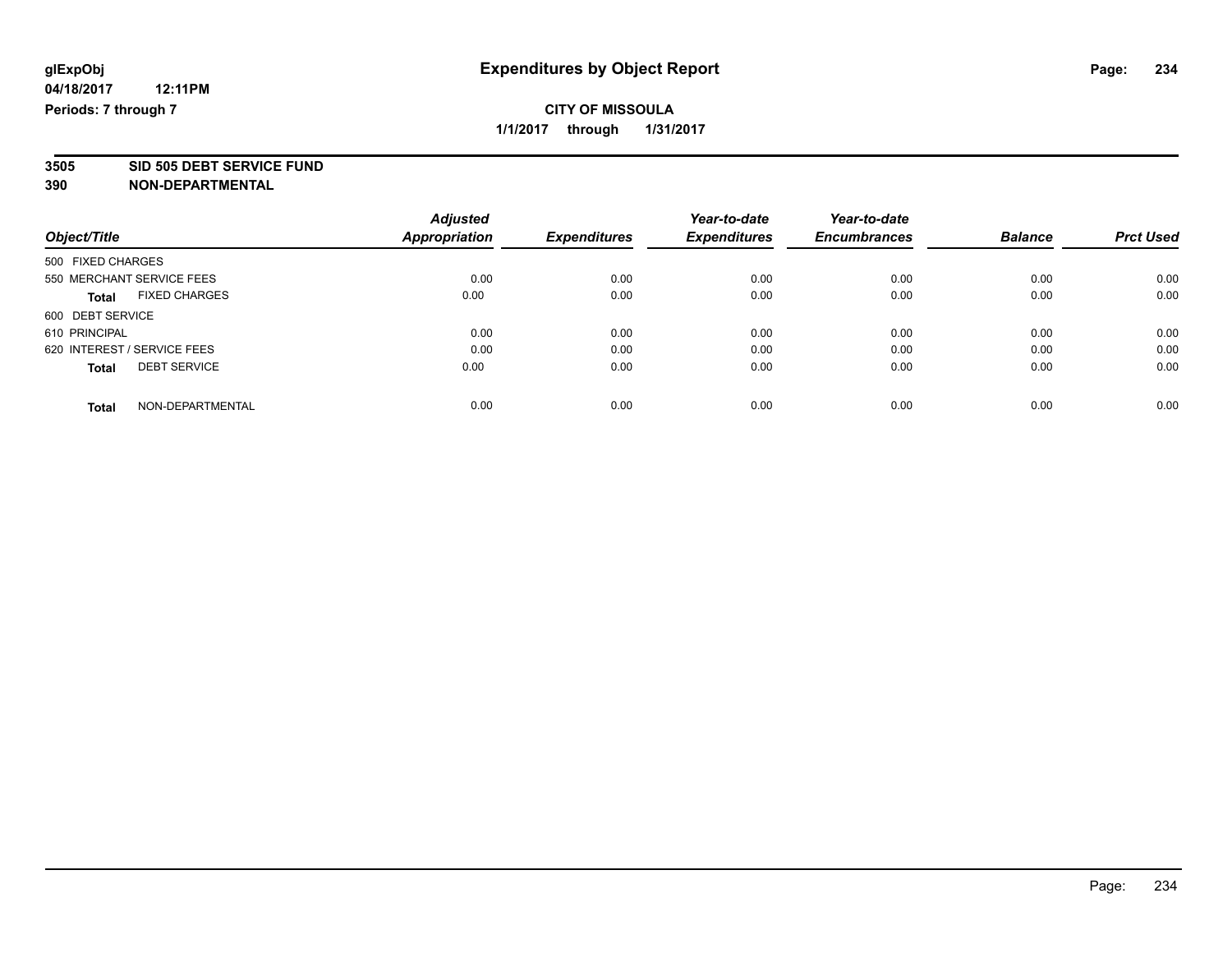**CITY OF MISSOULA 1/1/2017 through 1/31/2017**

#### **3505 SID 505 DEBT SERVICE FUND**

|                   |                              | <b>Adjusted</b>      |                     | Year-to-date        | Year-to-date        |                |                  |
|-------------------|------------------------------|----------------------|---------------------|---------------------|---------------------|----------------|------------------|
| Object/Title      |                              | <b>Appropriation</b> | <b>Expenditures</b> | <b>Expenditures</b> | <b>Encumbrances</b> | <b>Balance</b> | <b>Prct Used</b> |
| 500 FIXED CHARGES |                              |                      |                     |                     |                     |                |                  |
|                   | 550 MERCHANT SERVICE FEES    | 0.00                 | 0.00                | 0.00                | 0.00                | 0.00           | 0.00             |
| <b>Total</b>      | <b>FIXED CHARGES</b>         | 0.00                 | 0.00                | 0.00                | 0.00                | 0.00           | 0.00             |
| 600 DEBT SERVICE  |                              |                      |                     |                     |                     |                |                  |
| 610 PRINCIPAL     |                              | 0.00                 | 0.00                | 0.00                | 0.00                | 0.00           | 0.00             |
|                   | 620 INTEREST / SERVICE FEES  | 0.00                 | 0.00                | 0.00                | 0.00                | 0.00           | 0.00             |
| Total             | <b>DEBT SERVICE</b>          | 0.00                 | 0.00                | 0.00                | 0.00                | 0.00           | 0.00             |
| 800 OTHER OBJECTS |                              |                      |                     |                     |                     |                |                  |
|                   | 820 TRANSFERS TO OTHER FUNDS | 0.00                 | 0.00                | 0.00                | 0.00                | 0.00           | 0.00             |
| Total             | OTHER OBJECTS                | 0.00                 | 0.00                | 0.00                | 0.00                | 0.00           | 0.00             |
| <b>Total</b>      | SID 505 DEBT SERVICE FUND    | 0.00                 | 0.00                | 0.00                | 0.00                | 0.00           | 0.00             |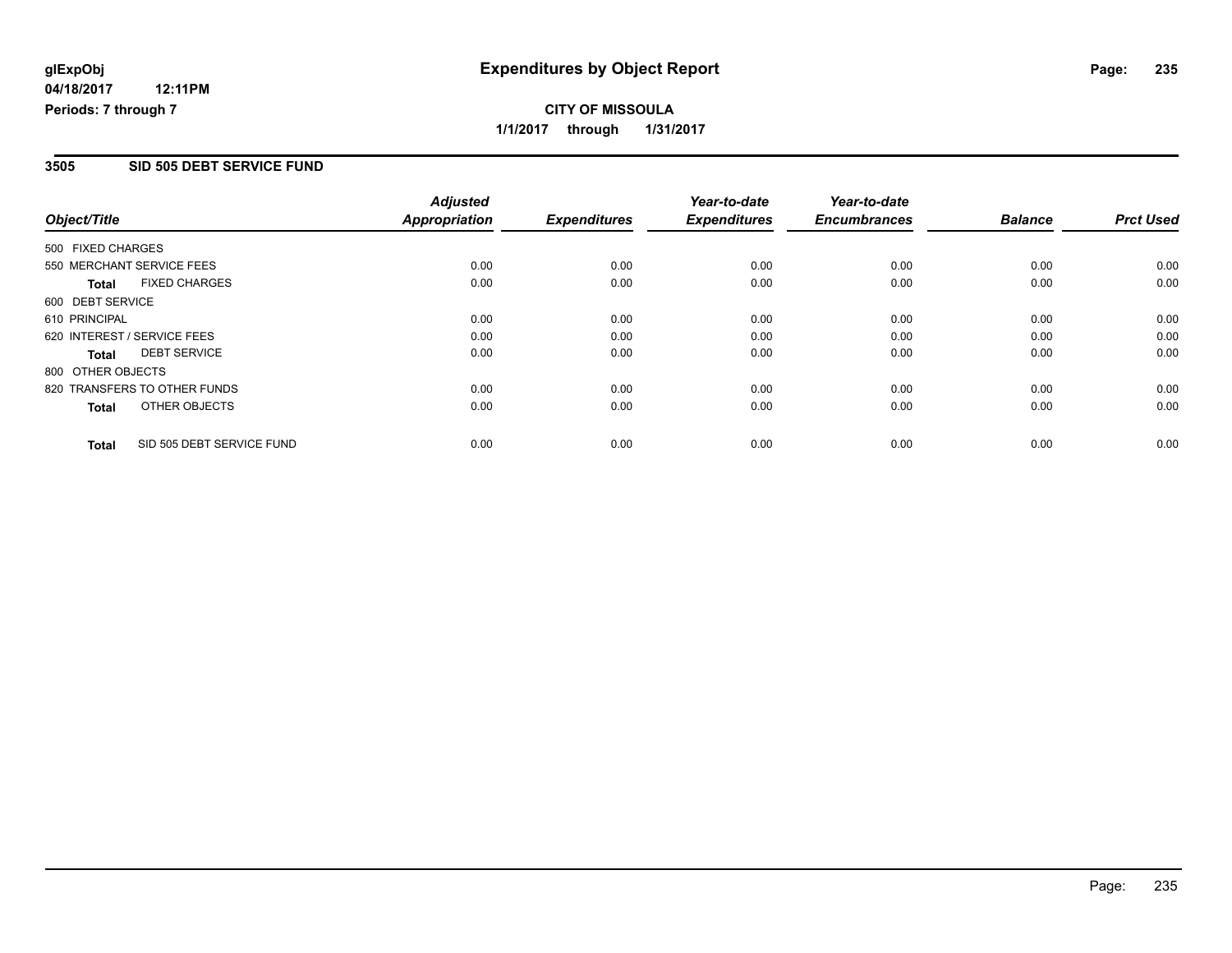**04/18/2017 12:11PM Periods: 7 through 7**

#### **3506 SID 506 DEBT SERVICE FUND**

| Object/Title                            | <b>Adjusted</b><br>Appropriation | <b>Expenditures</b> | Year-to-date<br><b>Expenditures</b> | Year-to-date<br><b>Encumbrances</b> | <b>Balance</b> | <b>Prct Used</b> |
|-----------------------------------------|----------------------------------|---------------------|-------------------------------------|-------------------------------------|----------------|------------------|
| 800 OTHER OBJECTS                       |                                  |                     |                                     |                                     |                |                  |
| 820 TRANSFERS TO OTHER FUNDS            | 0.00                             | 0.00                | 0.00                                | 0.00                                | 0.00           | 0.00             |
| OTHER OBJECTS<br>Total                  | 0.00                             | 0.00                | 0.00                                | 0.00                                | 0.00           | 0.00             |
| *** Title Not Found ***<br><b>Total</b> | 0.00                             | 0.00                | 0.00                                | 0.00                                | 0.00           | 0.00             |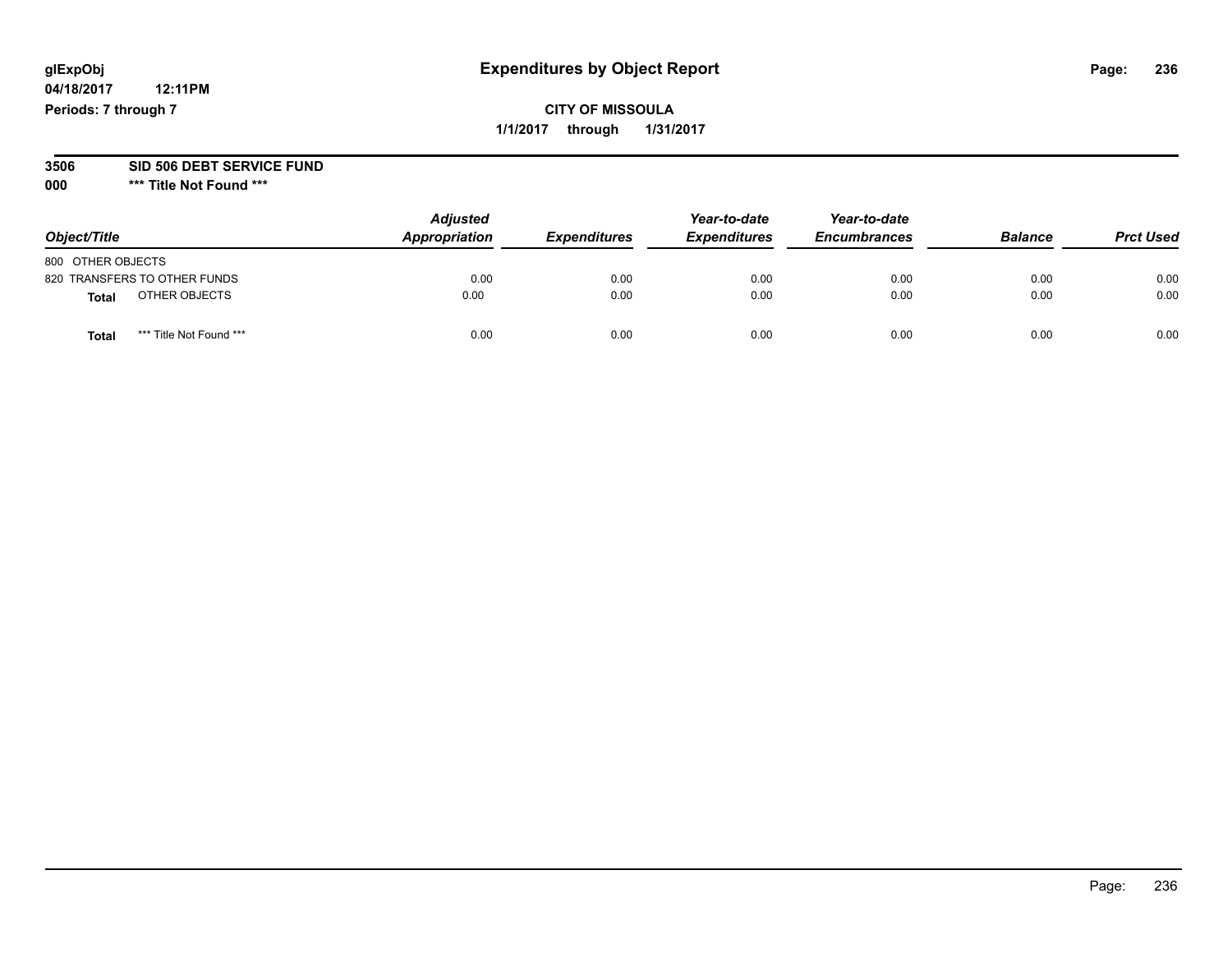**3506 SID 506 DEBT SERVICE FUND**

|                                      | <b>Adjusted</b>      |                     | Year-to-date        | Year-to-date        |                |                  |
|--------------------------------------|----------------------|---------------------|---------------------|---------------------|----------------|------------------|
| Object/Title                         | <b>Appropriation</b> | <b>Expenditures</b> | <b>Expenditures</b> | <b>Encumbrances</b> | <b>Balance</b> | <b>Prct Used</b> |
| 500 FIXED CHARGES                    |                      |                     |                     |                     |                |                  |
| 550 MERCHANT SERVICE FEES            | 0.00                 | 0.00                | 0.00                | 0.00                | 0.00           | 0.00             |
| <b>FIXED CHARGES</b><br><b>Total</b> | 0.00                 | 0.00                | 0.00                | 0.00                | 0.00           | 0.00             |
| 600 DEBT SERVICE                     |                      |                     |                     |                     |                |                  |
| 610 PRINCIPAL                        | 0.00                 | 0.00                | 0.00                | 0.00                | 0.00           | 0.00             |
| 620 INTEREST / SERVICE FEES          | 0.00                 | 0.00                | 0.00                | 0.00                | 0.00           | 0.00             |
| <b>DEBT SERVICE</b><br><b>Total</b>  | 0.00                 | 0.00                | 0.00                | 0.00                | 0.00           | 0.00             |
| NON-DEPARTMENTAL<br>Total            | 0.00                 | 0.00                | 0.00                | 0.00                | 0.00           | 0.00             |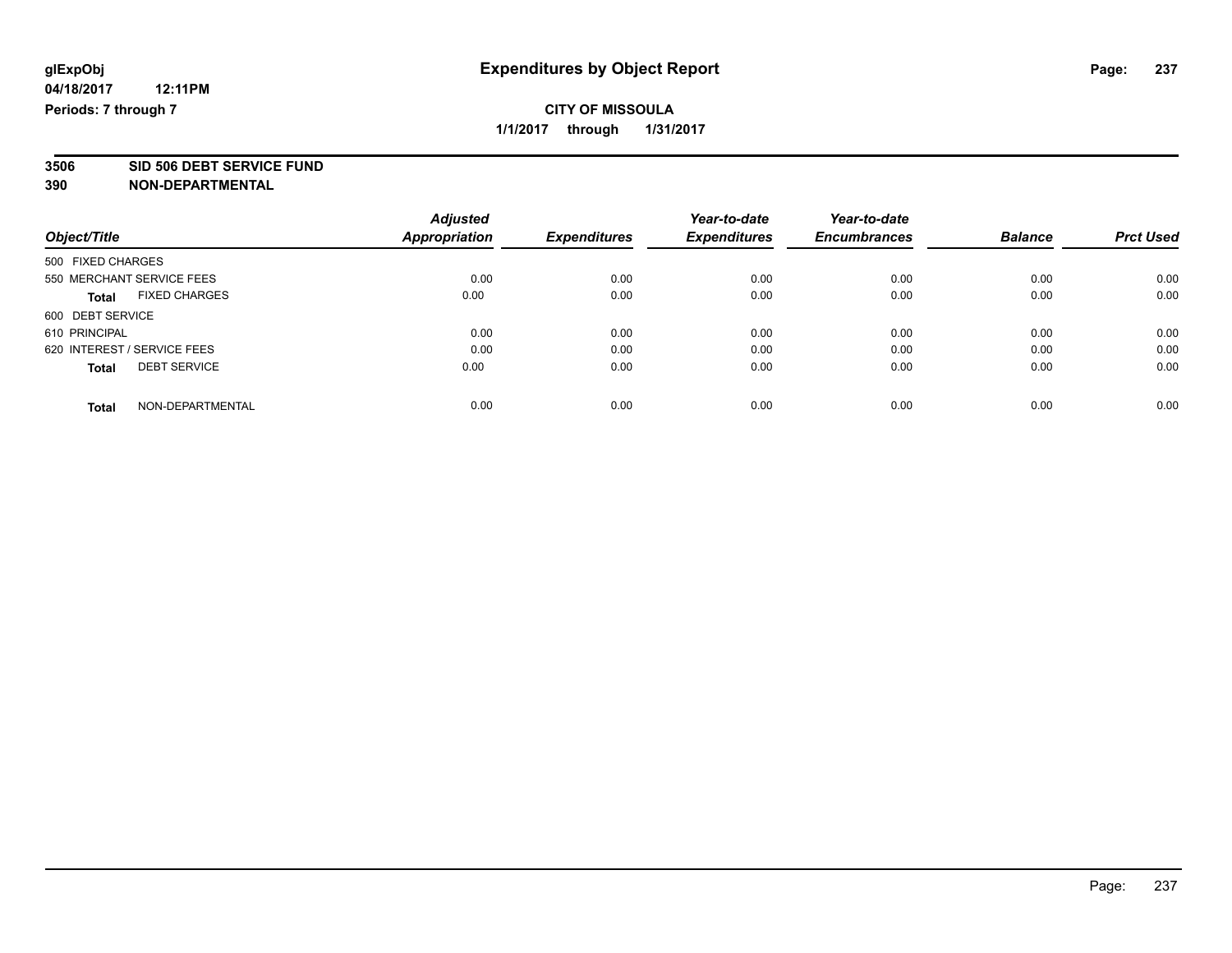## **CITY OF MISSOULA 1/1/2017 through 1/31/2017**

#### **3506 SID 506 DEBT SERVICE FUND**

|                   |                              | <b>Adjusted</b> |                     | Year-to-date        | Year-to-date        |                |                  |
|-------------------|------------------------------|-----------------|---------------------|---------------------|---------------------|----------------|------------------|
| Object/Title      |                              | Appropriation   | <b>Expenditures</b> | <b>Expenditures</b> | <b>Encumbrances</b> | <b>Balance</b> | <b>Prct Used</b> |
| 500 FIXED CHARGES |                              |                 |                     |                     |                     |                |                  |
|                   | 550 MERCHANT SERVICE FEES    | 0.00            | 0.00                | 0.00                | 0.00                | 0.00           | 0.00             |
| Total             | <b>FIXED CHARGES</b>         | 0.00            | 0.00                | 0.00                | 0.00                | 0.00           | 0.00             |
| 600 DEBT SERVICE  |                              |                 |                     |                     |                     |                |                  |
| 610 PRINCIPAL     |                              | 0.00            | 0.00                | 0.00                | 0.00                | 0.00           | 0.00             |
|                   | 620 INTEREST / SERVICE FEES  | 0.00            | 0.00                | 0.00                | 0.00                | 0.00           | 0.00             |
| Total             | <b>DEBT SERVICE</b>          | 0.00            | 0.00                | 0.00                | 0.00                | 0.00           | 0.00             |
| 800 OTHER OBJECTS |                              |                 |                     |                     |                     |                |                  |
|                   | 820 TRANSFERS TO OTHER FUNDS | 0.00            | 0.00                | 0.00                | 0.00                | 0.00           | 0.00             |
| Total             | OTHER OBJECTS                | 0.00            | 0.00                | 0.00                | 0.00                | 0.00           | 0.00             |
| <b>Total</b>      | SID 506 DEBT SERVICE FUND    | 0.00            | 0.00                | 0.00                | 0.00                | 0.00           | 0.00             |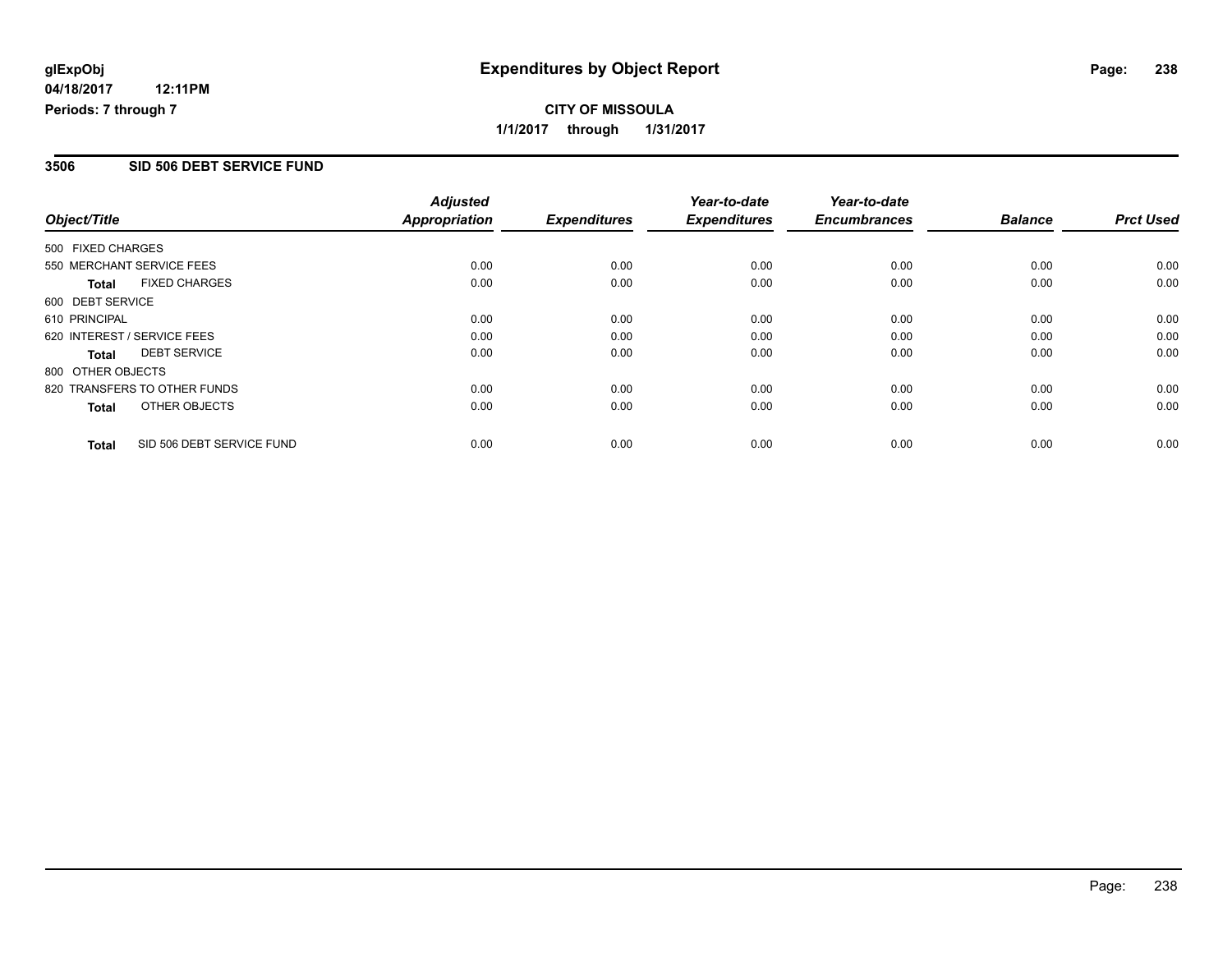## **CITY OF MISSOULA 1/1/2017 through 1/31/2017**

#### **3507 SID 507 DEBT SERVICE FUND**

| Object/Title                            | <b>Adjusted</b><br>Appropriation | <b>Expenditures</b> | Year-to-date<br><b>Expenditures</b> | Year-to-date<br><b>Encumbrances</b> | <b>Balance</b> | <b>Prct Used</b> |
|-----------------------------------------|----------------------------------|---------------------|-------------------------------------|-------------------------------------|----------------|------------------|
| 800 OTHER OBJECTS                       |                                  |                     |                                     |                                     |                |                  |
| 820 TRANSFERS TO OTHER FUNDS            | 0.00                             | 0.00                | 0.00                                | 0.00                                | 0.00           | 0.00             |
| OTHER OBJECTS<br>Total                  | 0.00                             | 0.00                | 0.00                                | 0.00                                | 0.00           | 0.00             |
| *** Title Not Found ***<br><b>Total</b> | 0.00                             | 0.00                | 0.00                                | 0.00                                | 0.00           | 0.00             |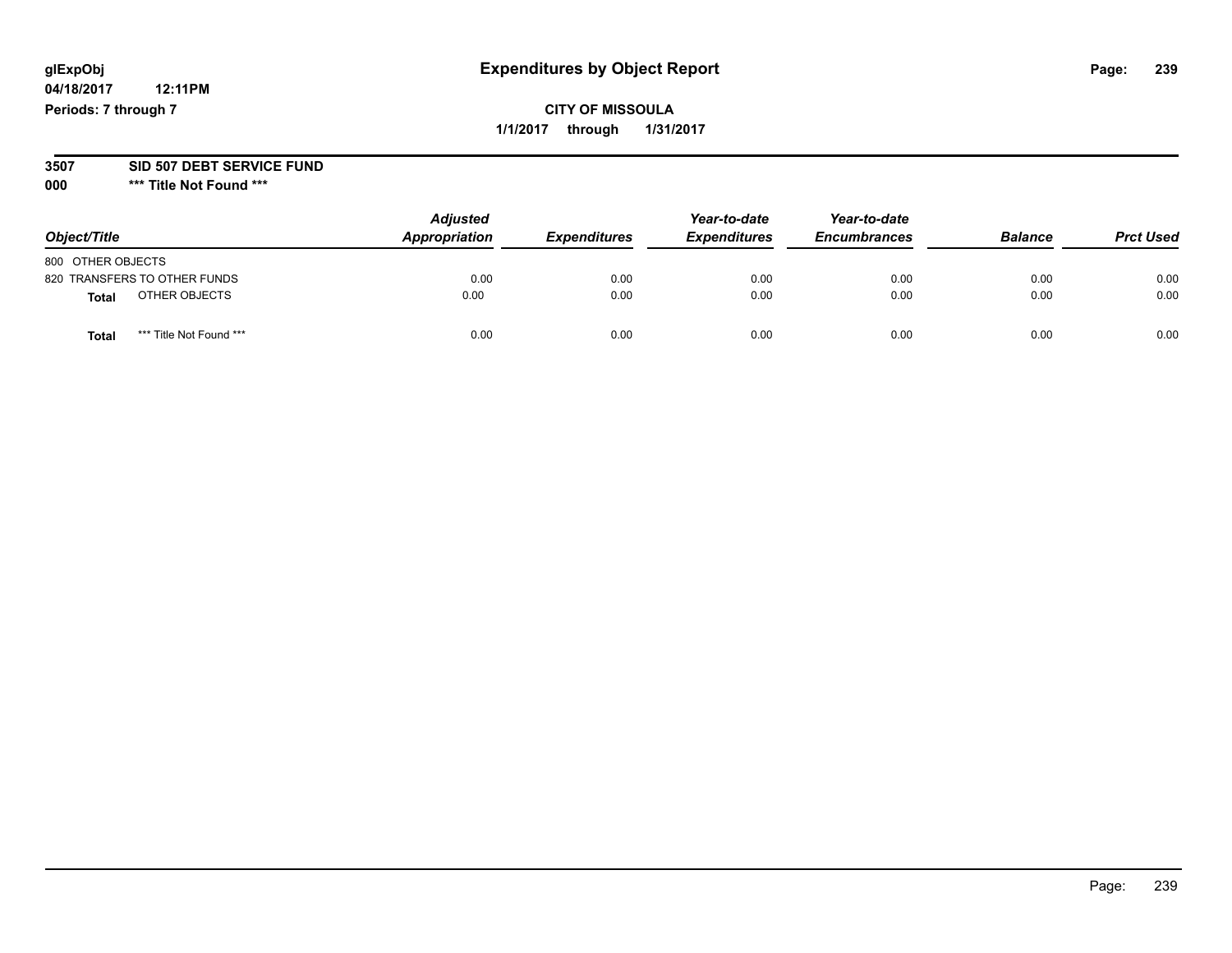# **3507 SID 507 DEBT SERVICE FUND**

| Object/Title                         |                  | <b>Adjusted</b><br>Appropriation<br><b>Expenditures</b> | Year-to-date<br><b>Expenditures</b> | Year-to-date<br><b>Encumbrances</b> | <b>Balance</b> | <b>Prct Used</b> |      |
|--------------------------------------|------------------|---------------------------------------------------------|-------------------------------------|-------------------------------------|----------------|------------------|------|
| 500 FIXED CHARGES                    |                  |                                                         |                                     |                                     |                |                  |      |
| 550 MERCHANT SERVICE FEES            |                  | 0.00                                                    | 0.00                                | 0.00                                | 0.00           | 0.00             | 0.00 |
| <b>FIXED CHARGES</b><br><b>Total</b> |                  | 0.00                                                    | 0.00                                | 0.00                                | 0.00           | 0.00             | 0.00 |
| <b>Total</b>                         | NON-DEPARTMENTAL | 0.00                                                    | 0.00                                | 0.00                                | 0.00           | 0.00             | 0.00 |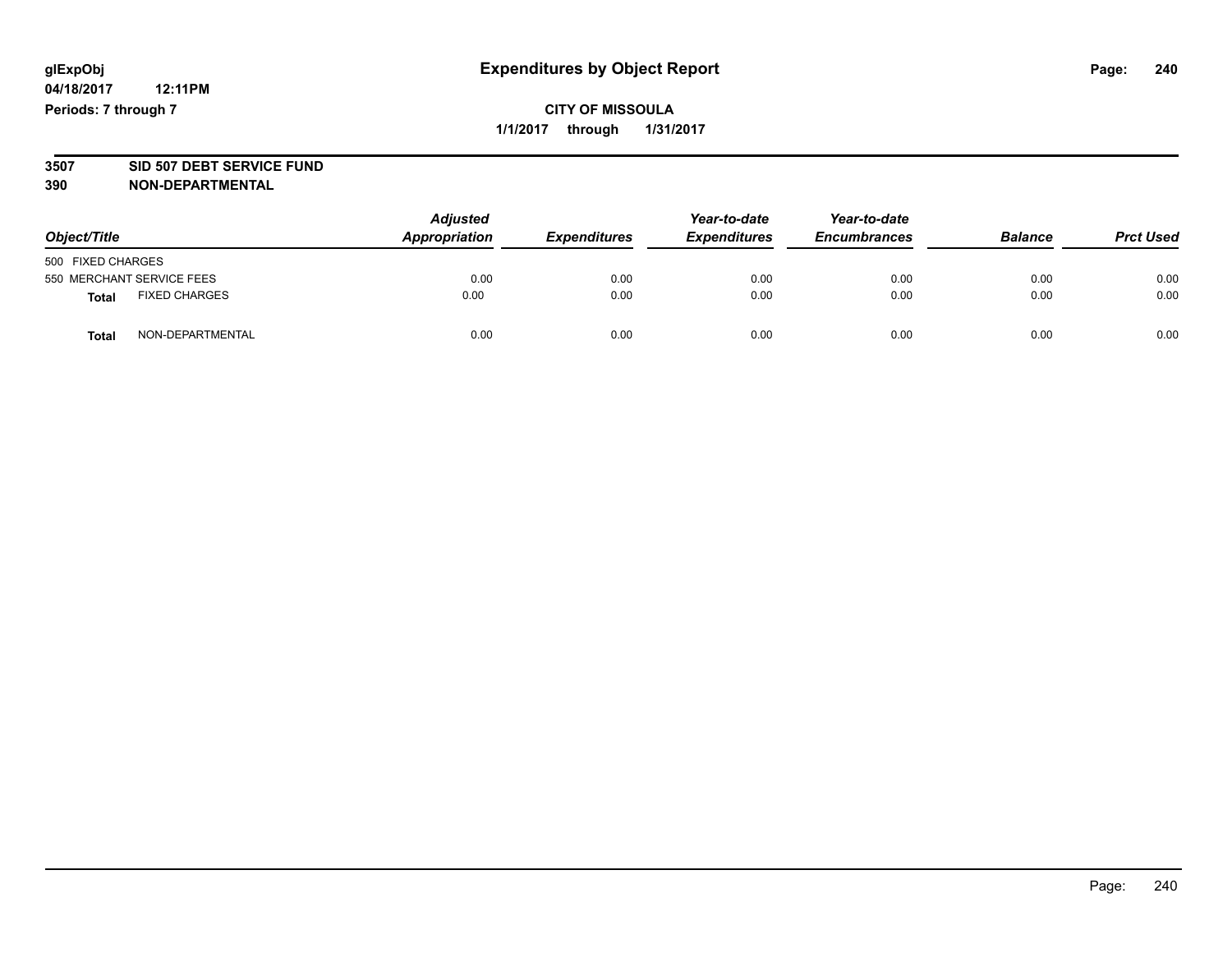## **CITY OF MISSOULA 1/1/2017 through 1/31/2017**

#### **3507 SID 507 DEBT SERVICE FUND**

| Object/Title                              | <b>Adjusted</b><br>Appropriation | <b>Expenditures</b> | Year-to-date<br><b>Expenditures</b> | Year-to-date<br><b>Encumbrances</b> | <b>Balance</b> | <b>Prct Used</b> |
|-------------------------------------------|----------------------------------|---------------------|-------------------------------------|-------------------------------------|----------------|------------------|
| 500 FIXED CHARGES                         |                                  |                     |                                     |                                     |                |                  |
| 550 MERCHANT SERVICE FEES                 | 0.00                             | 0.00                | 0.00                                | 0.00                                | 0.00           | 0.00             |
| <b>FIXED CHARGES</b><br><b>Total</b>      | 0.00                             | 0.00                | 0.00                                | 0.00                                | 0.00           | 0.00             |
| 800 OTHER OBJECTS                         |                                  |                     |                                     |                                     |                |                  |
| 820 TRANSFERS TO OTHER FUNDS              | 0.00                             | 0.00                | 0.00                                | 0.00                                | 0.00           | 0.00             |
| OTHER OBJECTS<br><b>Total</b>             | 0.00                             | 0.00                | 0.00                                | 0.00                                | 0.00           | 0.00             |
| SID 507 DEBT SERVICE FUND<br><b>Total</b> | 0.00                             | 0.00                | 0.00                                | 0.00                                | 0.00           | 0.00             |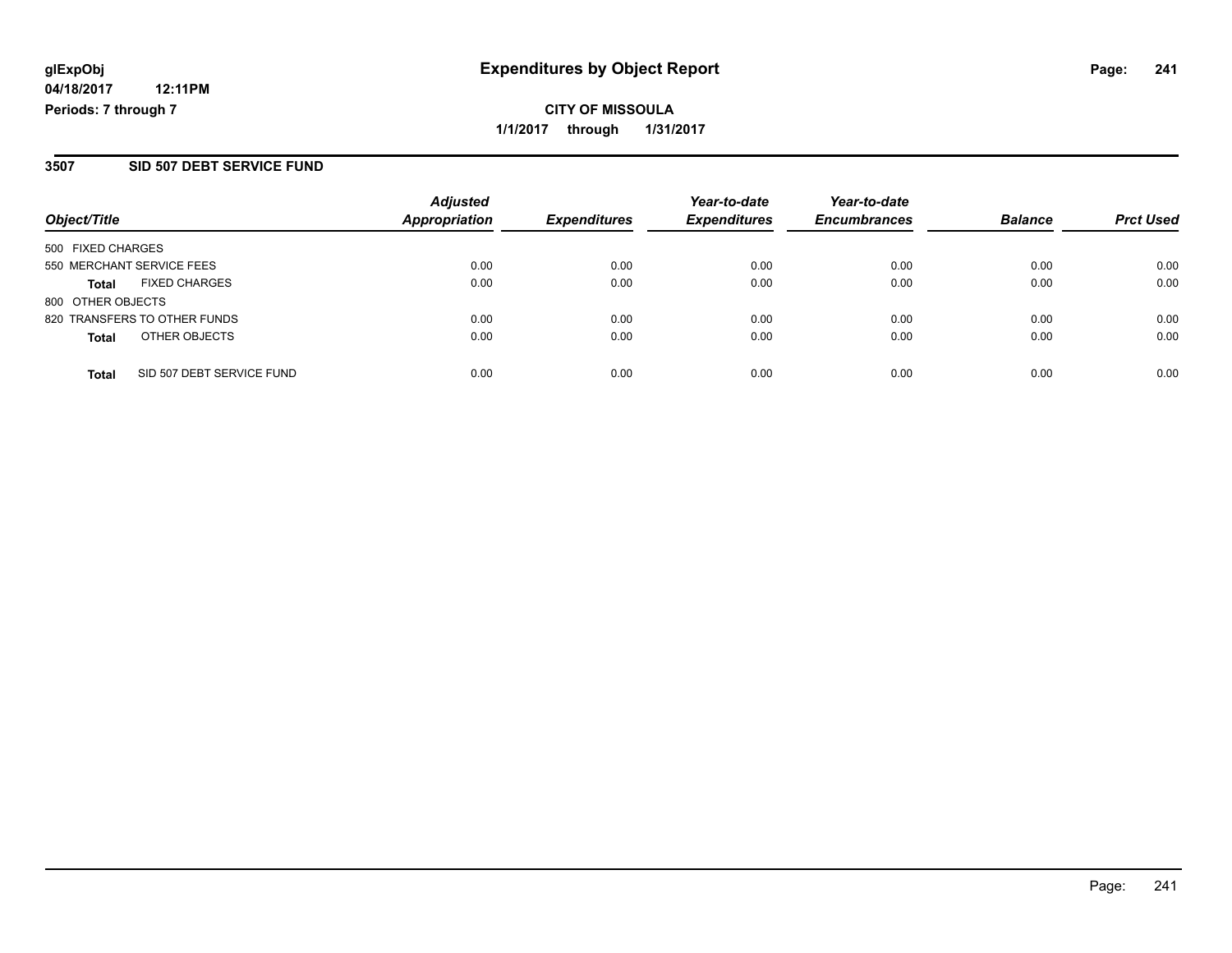**04/18/2017 12:11PM Periods: 7 through 7**

## **CITY OF MISSOULA 1/1/2017 through 1/31/2017**

#### **3508 SID 508 DEBT SERVICE FUND**

| Object/Title      |                              | <b>Adjusted</b><br>Appropriation | <b>Expenditures</b> | Year-to-date<br><b>Expenditures</b> | Year-to-date<br><b>Encumbrances</b> | <b>Balance</b> | <b>Prct Used</b> |
|-------------------|------------------------------|----------------------------------|---------------------|-------------------------------------|-------------------------------------|----------------|------------------|
| 800 OTHER OBJECTS |                              |                                  |                     |                                     |                                     |                |                  |
|                   | 820 TRANSFERS TO OTHER FUNDS | 0.00                             | 0.00                | 0.00                                | 0.00                                | 0.00           | 0.00             |
| <b>Total</b>      | OTHER OBJECTS                | 0.00                             | 0.00                | 0.00                                | 0.00                                | 0.00           | 0.00             |
| <b>Total</b>      | *** Title Not Found ***      | 0.00                             | 0.00                | 0.00                                | 0.00                                | 0.00           | 0.00             |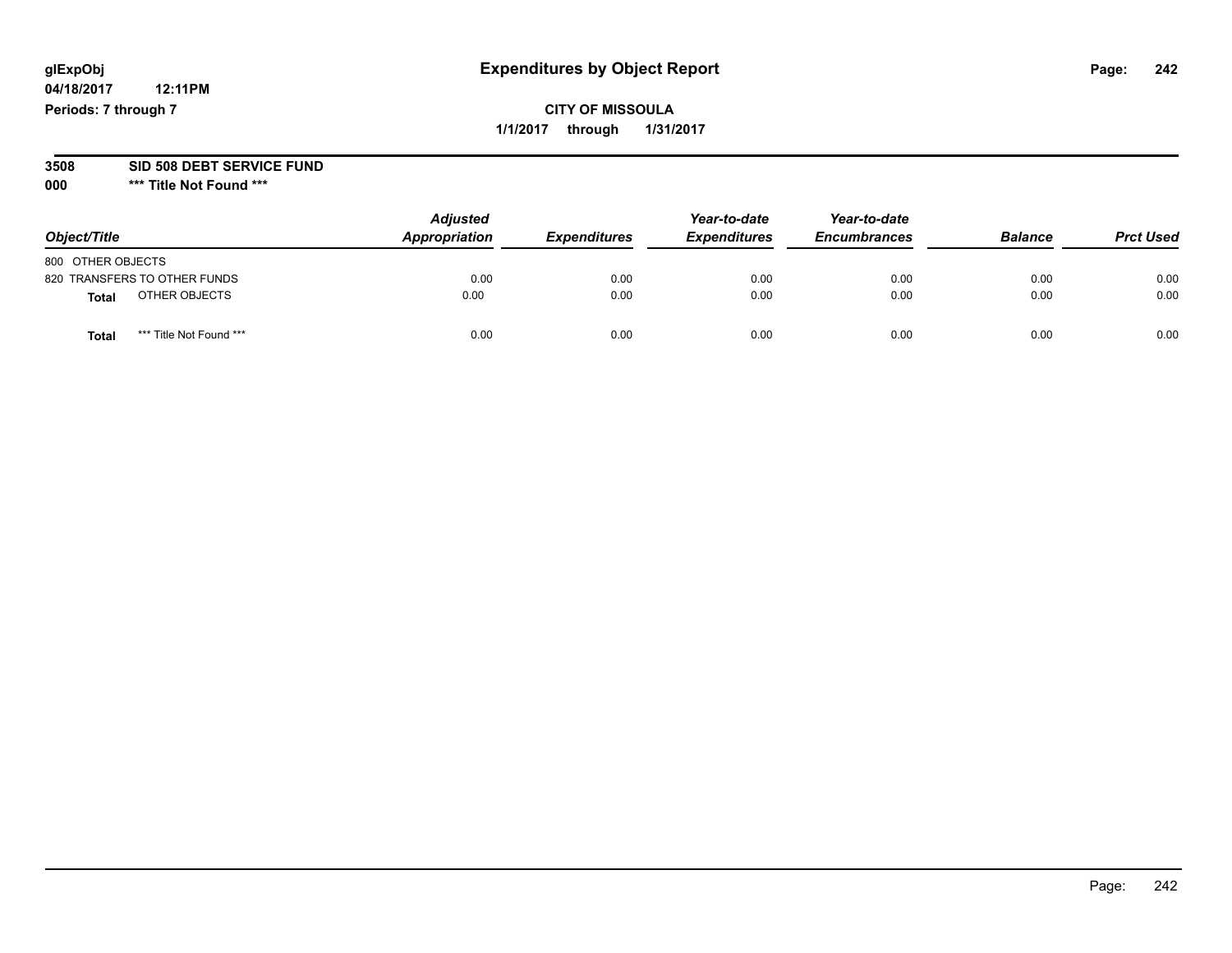# **3508 SID 508 DEBT SERVICE FUND**

| Object/Title                         |                  | <b>Adjusted</b><br>Appropriation | <b>Expenditures</b> | Year-to-date<br><b>Expenditures</b> | Year-to-date<br><b>Encumbrances</b> | <b>Balance</b> | <b>Prct Used</b> |
|--------------------------------------|------------------|----------------------------------|---------------------|-------------------------------------|-------------------------------------|----------------|------------------|
| 500 FIXED CHARGES                    |                  |                                  |                     |                                     |                                     |                |                  |
| 550 MERCHANT SERVICE FEES            |                  | 0.00                             | 0.00                | 0.00                                | 0.00                                | 0.00           | 0.00             |
| <b>FIXED CHARGES</b><br><b>Total</b> |                  | 0.00                             | 0.00                | 0.00                                | 0.00                                | 0.00           | 0.00             |
| <b>Total</b>                         | NON-DEPARTMENTAL | 0.00                             | 0.00                | 0.00                                | 0.00                                | 0.00           | 0.00             |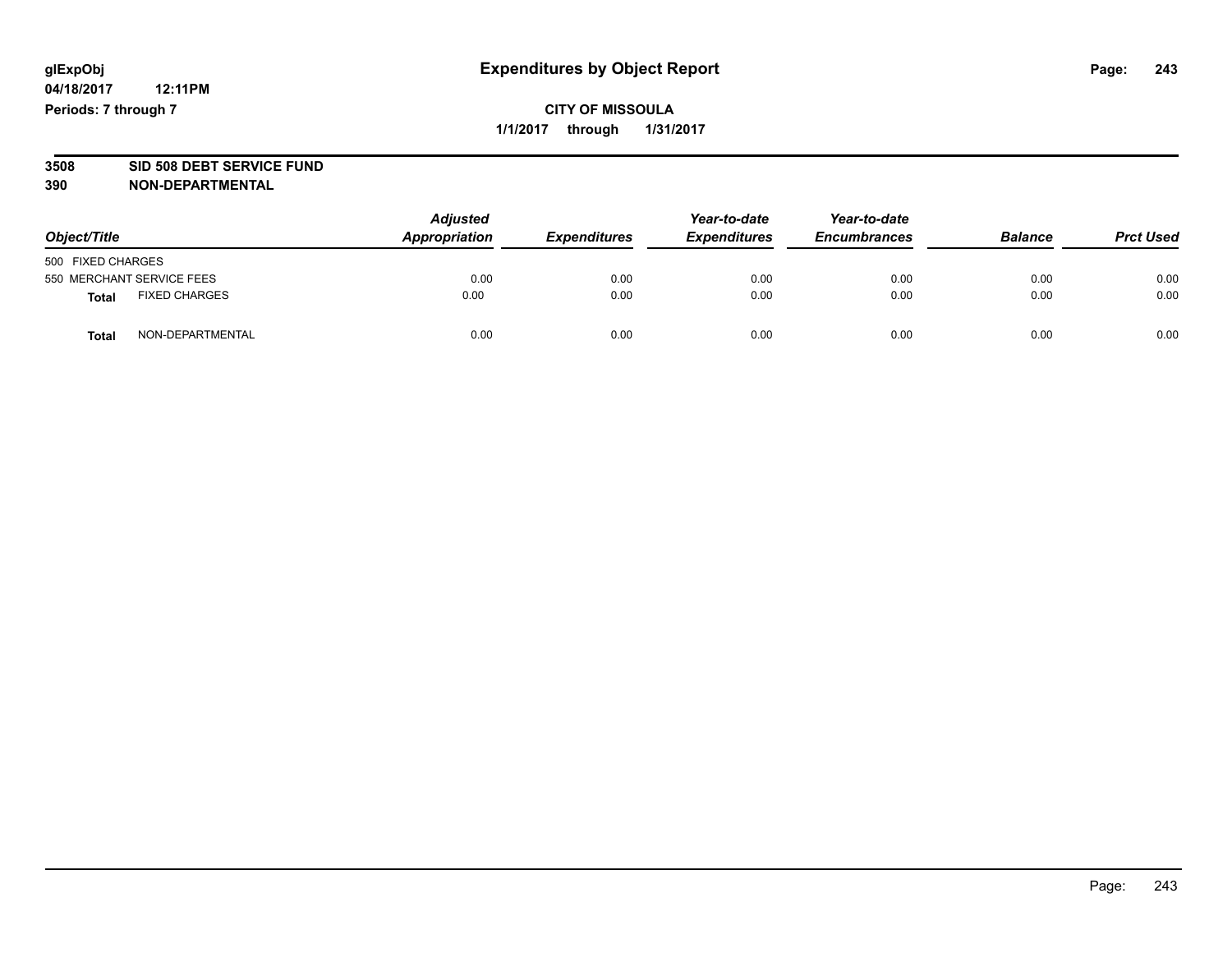## **CITY OF MISSOULA 1/1/2017 through 1/31/2017**

#### **3508 SID 508 DEBT SERVICE FUND**

| Object/Title              |                              | <b>Adjusted</b><br>Appropriation | <b>Expenditures</b> | Year-to-date<br><b>Expenditures</b> | Year-to-date<br><b>Encumbrances</b> | <b>Balance</b> | <b>Prct Used</b> |
|---------------------------|------------------------------|----------------------------------|---------------------|-------------------------------------|-------------------------------------|----------------|------------------|
| 500 FIXED CHARGES         |                              |                                  |                     |                                     |                                     |                |                  |
| 550 MERCHANT SERVICE FEES |                              | 0.00                             | 0.00                | 0.00                                | 0.00                                | 0.00           | 0.00             |
| <b>Total</b>              | <b>FIXED CHARGES</b>         | 0.00                             | 0.00                | 0.00                                | 0.00                                | 0.00           | 0.00             |
| 800 OTHER OBJECTS         |                              |                                  |                     |                                     |                                     |                |                  |
|                           | 820 TRANSFERS TO OTHER FUNDS | 0.00                             | 0.00                | 0.00                                | 0.00                                | 0.00           | 0.00             |
| <b>Total</b>              | OTHER OBJECTS                | 0.00                             | 0.00                | 0.00                                | 0.00                                | 0.00           | 0.00             |
| <b>Total</b>              | SID 508 DEBT SERVICE FUND    | 0.00                             | 0.00                | 0.00                                | 0.00                                | 0.00           | 0.00             |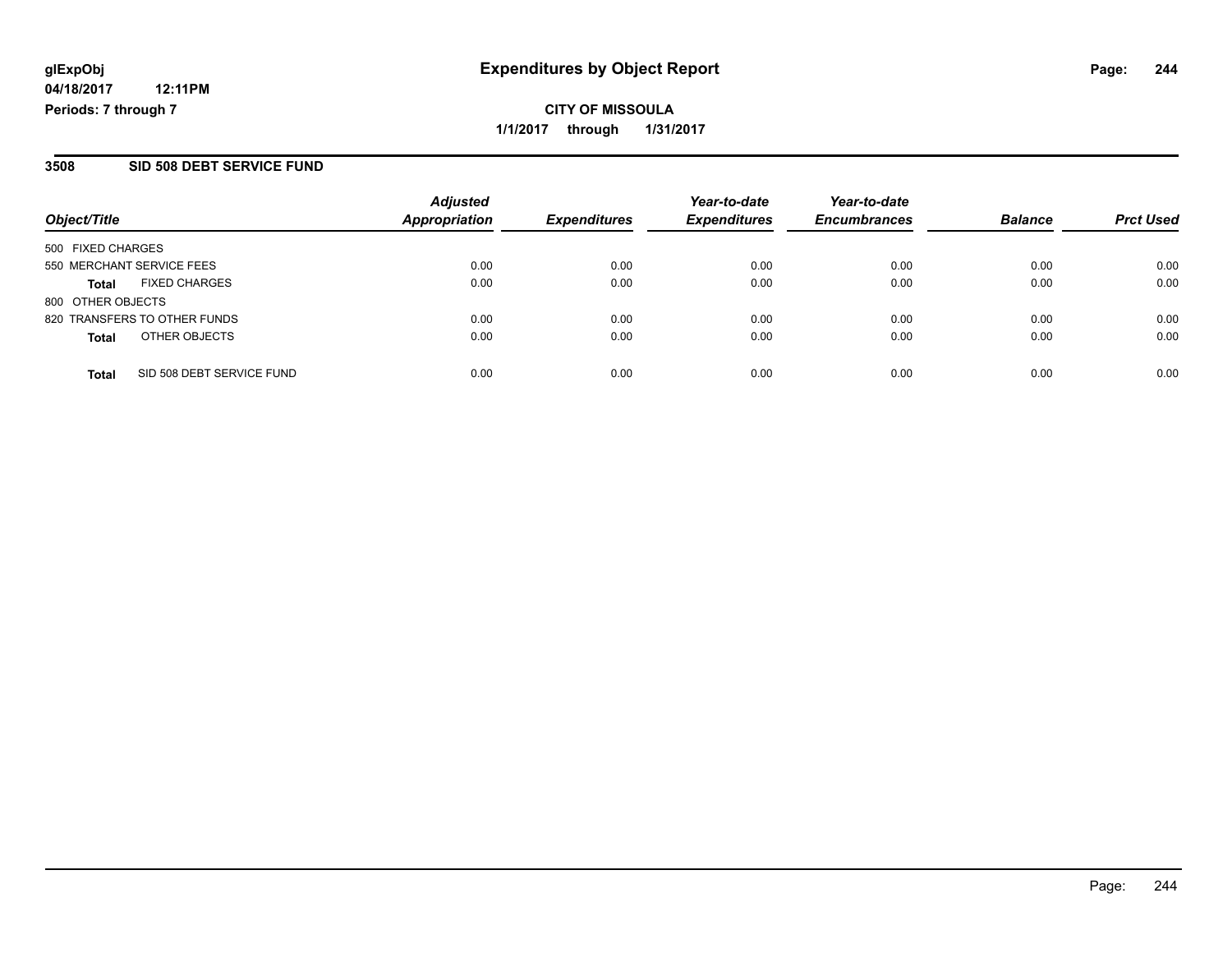## **CITY OF MISSOULA 1/1/2017 through 1/31/2017**

# **3510 SID 510 DEBT SERVICE FUND**

| Object/Title                     | <b>Adjusted</b><br>Appropriation | <b>Expenditures</b> | Year-to-date<br><b>Expenditures</b> | Year-to-date<br><b>Encumbrances</b> | <b>Balance</b> | <b>Prct Used</b> |
|----------------------------------|----------------------------------|---------------------|-------------------------------------|-------------------------------------|----------------|------------------|
| 800 OTHER OBJECTS                |                                  |                     |                                     |                                     |                |                  |
| 820 TRANSFERS TO OTHER FUNDS     | 0.00                             | 0.00                | 0.00                                | 0.00                                | 0.00           | 0.00             |
| OTHER OBJECTS<br><b>Total</b>    | 0.00                             | 0.00                | 0.00                                | 0.00                                | 0.00           | 0.00             |
| *** Title Not Found ***<br>Total | 0.00                             | 0.00                | 0.00                                | 0.00                                | 0.00           | 0.00             |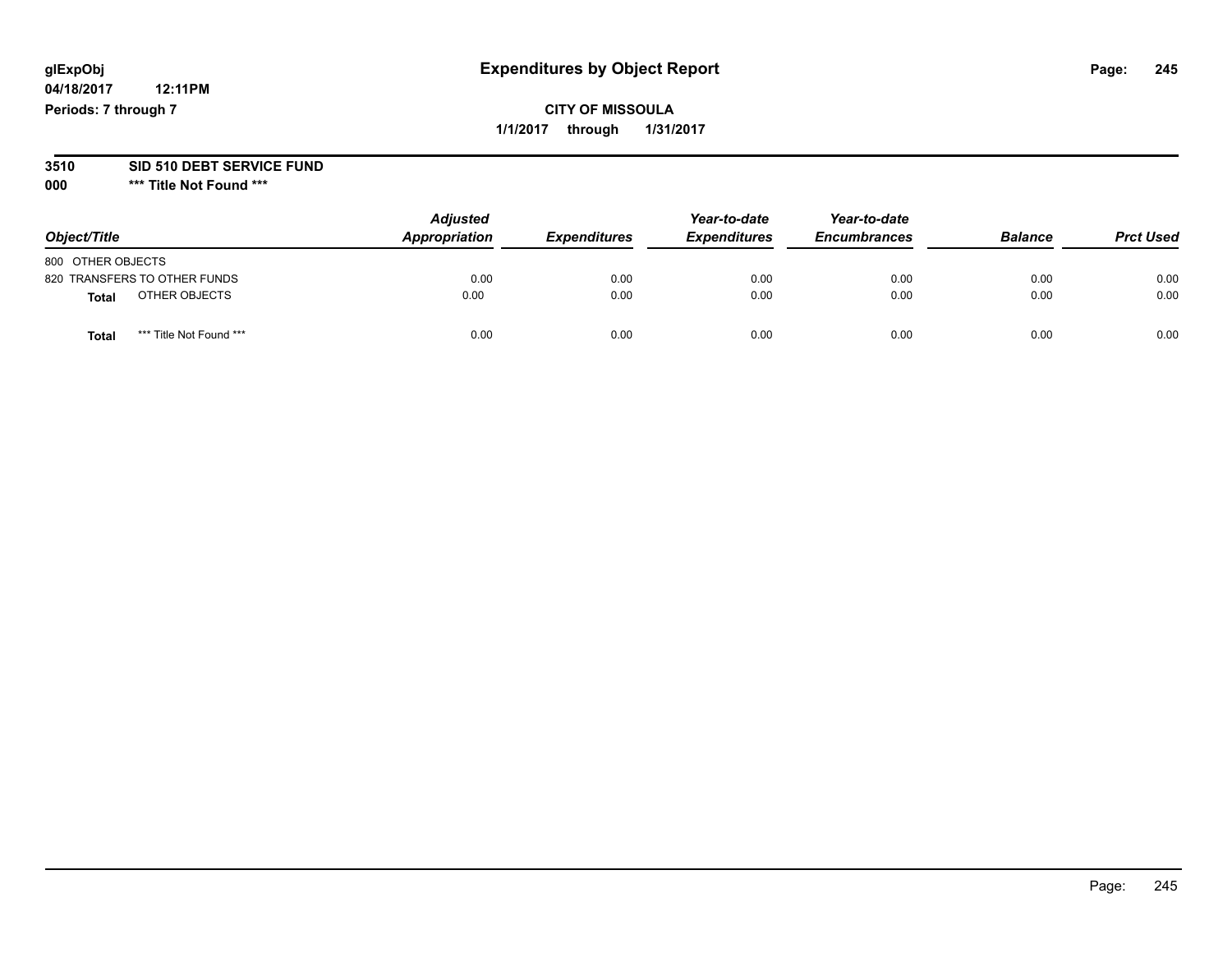# **3510 SID 510 DEBT SERVICE FUND**

|                                      | <b>Adjusted</b>      |                     | Year-to-date        | Year-to-date        |                |                  |
|--------------------------------------|----------------------|---------------------|---------------------|---------------------|----------------|------------------|
| Object/Title                         | <b>Appropriation</b> | <b>Expenditures</b> | <b>Expenditures</b> | <b>Encumbrances</b> | <b>Balance</b> | <b>Prct Used</b> |
| 500 FIXED CHARGES                    |                      |                     |                     |                     |                |                  |
| 550 MERCHANT SERVICE FEES            | 0.00                 | 0.00                | 0.00                | 0.00                | 0.00           | 0.00             |
| <b>FIXED CHARGES</b><br><b>Total</b> | 0.00                 | 0.00                | 0.00                | 0.00                | 0.00           | 0.00             |
| 600 DEBT SERVICE                     |                      |                     |                     |                     |                |                  |
| 610 PRINCIPAL                        | 0.00                 | 0.00                | 0.00                | 0.00                | 0.00           | 0.00             |
| 620 INTEREST / SERVICE FEES          | 0.00                 | 0.00                | 0.00                | 0.00                | 0.00           | 0.00             |
| <b>DEBT SERVICE</b><br><b>Total</b>  | 0.00                 | 0.00                | 0.00                | 0.00                | 0.00           | 0.00             |
| NON-DEPARTMENTAL<br>Total            | 0.00                 | 0.00                | 0.00                | 0.00                | 0.00           | 0.00             |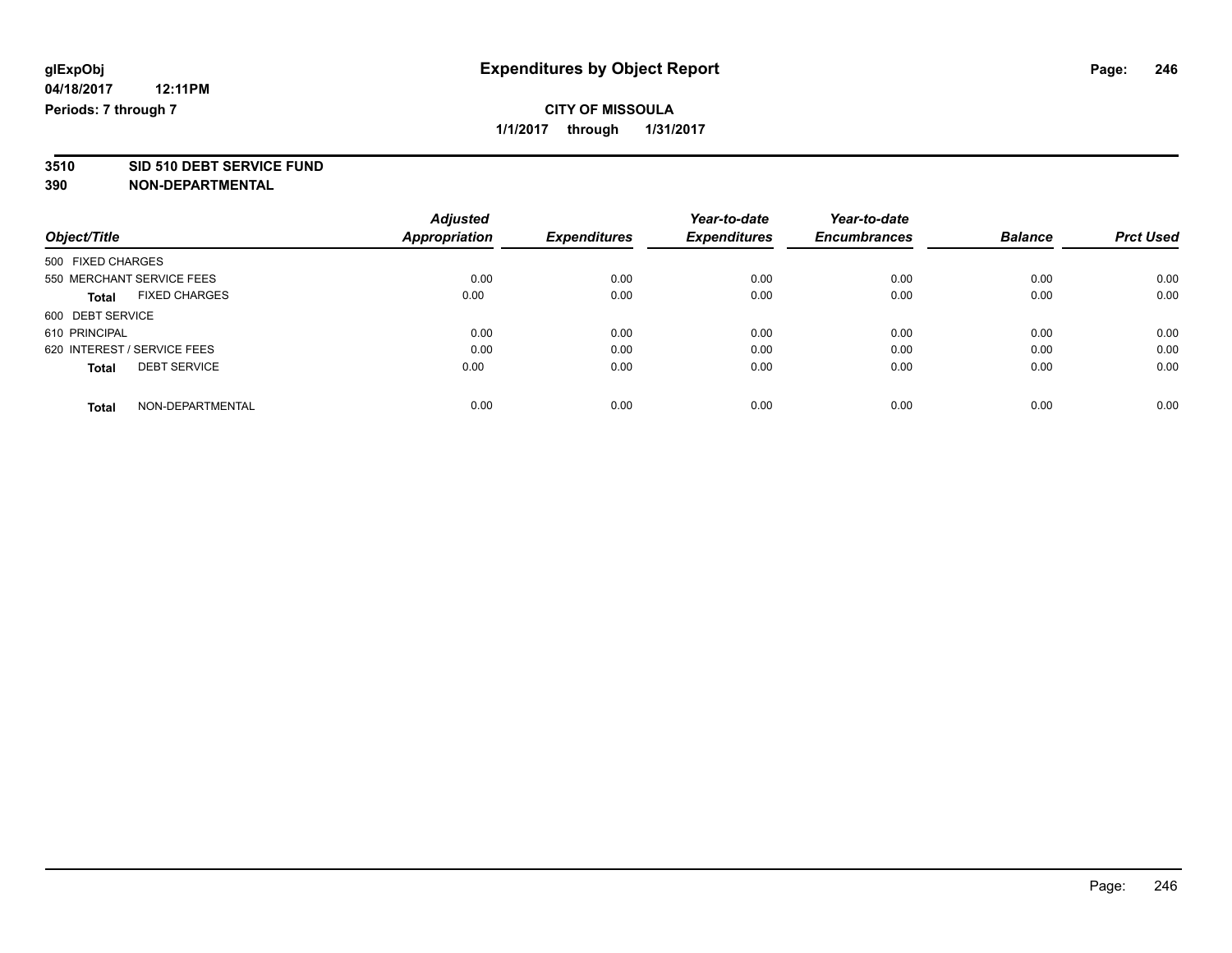## **CITY OF MISSOULA 1/1/2017 through 1/31/2017**

### **3510 SID 510 DEBT SERVICE FUND**

|                   |                              | <b>Adjusted</b>      |                     | Year-to-date        | Year-to-date        |                |                  |
|-------------------|------------------------------|----------------------|---------------------|---------------------|---------------------|----------------|------------------|
| Object/Title      |                              | <b>Appropriation</b> | <b>Expenditures</b> | <b>Expenditures</b> | <b>Encumbrances</b> | <b>Balance</b> | <b>Prct Used</b> |
| 500 FIXED CHARGES |                              |                      |                     |                     |                     |                |                  |
|                   | 550 MERCHANT SERVICE FEES    | 0.00                 | 0.00                | 0.00                | 0.00                | 0.00           | 0.00             |
| <b>Total</b>      | <b>FIXED CHARGES</b>         | 0.00                 | 0.00                | 0.00                | 0.00                | 0.00           | 0.00             |
| 600 DEBT SERVICE  |                              |                      |                     |                     |                     |                |                  |
| 610 PRINCIPAL     |                              | 0.00                 | 0.00                | 0.00                | 0.00                | 0.00           | 0.00             |
|                   | 620 INTEREST / SERVICE FEES  | 0.00                 | 0.00                | 0.00                | 0.00                | 0.00           | 0.00             |
| Total             | <b>DEBT SERVICE</b>          | 0.00                 | 0.00                | 0.00                | 0.00                | 0.00           | 0.00             |
| 800 OTHER OBJECTS |                              |                      |                     |                     |                     |                |                  |
|                   | 820 TRANSFERS TO OTHER FUNDS | 0.00                 | 0.00                | 0.00                | 0.00                | 0.00           | 0.00             |
| Total             | OTHER OBJECTS                | 0.00                 | 0.00                | 0.00                | 0.00                | 0.00           | 0.00             |
| <b>Total</b>      | SID 510 DEBT SERVICE FUND    | 0.00                 | 0.00                | 0.00                | 0.00                | 0.00           | 0.00             |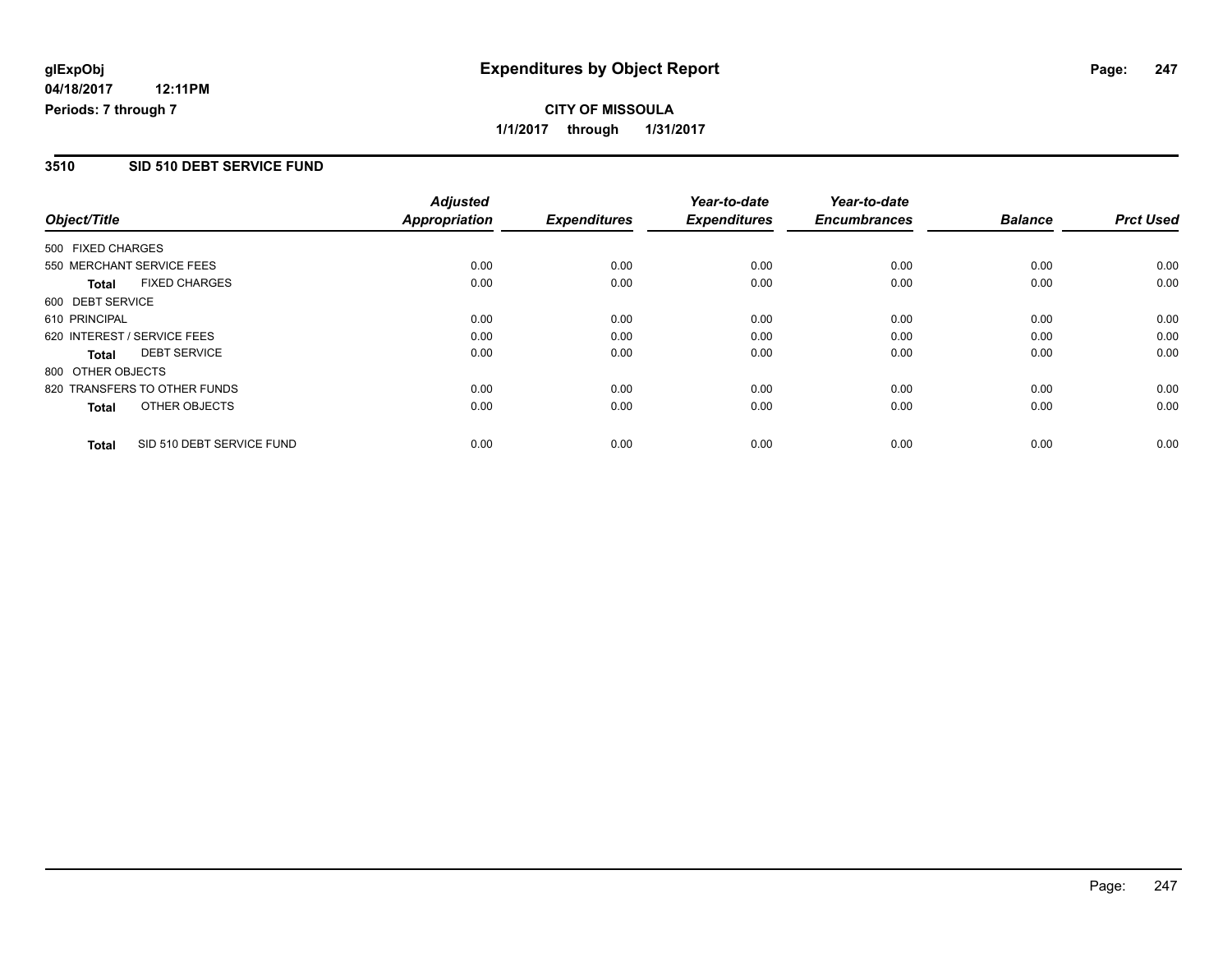## **CITY OF MISSOULA 1/1/2017 through 1/31/2017**

#### **3511 SID 511 DEBT SERVICE FUND**

| Object/Title                            | <b>Adjusted</b><br>Appropriation | <b>Expenditures</b> | Year-to-date<br><b>Expenditures</b> | Year-to-date<br><b>Encumbrances</b> | <b>Balance</b> | <b>Prct Used</b> |
|-----------------------------------------|----------------------------------|---------------------|-------------------------------------|-------------------------------------|----------------|------------------|
| 800 OTHER OBJECTS                       |                                  |                     |                                     |                                     |                |                  |
| 820 TRANSFERS TO OTHER FUNDS            | 0.00                             | 0.00                | 0.00                                | 0.00                                | 0.00           | 0.00             |
| OTHER OBJECTS<br>Total                  | 0.00                             | 0.00                | 0.00                                | 0.00                                | 0.00           | 0.00             |
| *** Title Not Found ***<br><b>Total</b> | 0.00                             | 0.00                | 0.00                                | 0.00                                | 0.00           | 0.00             |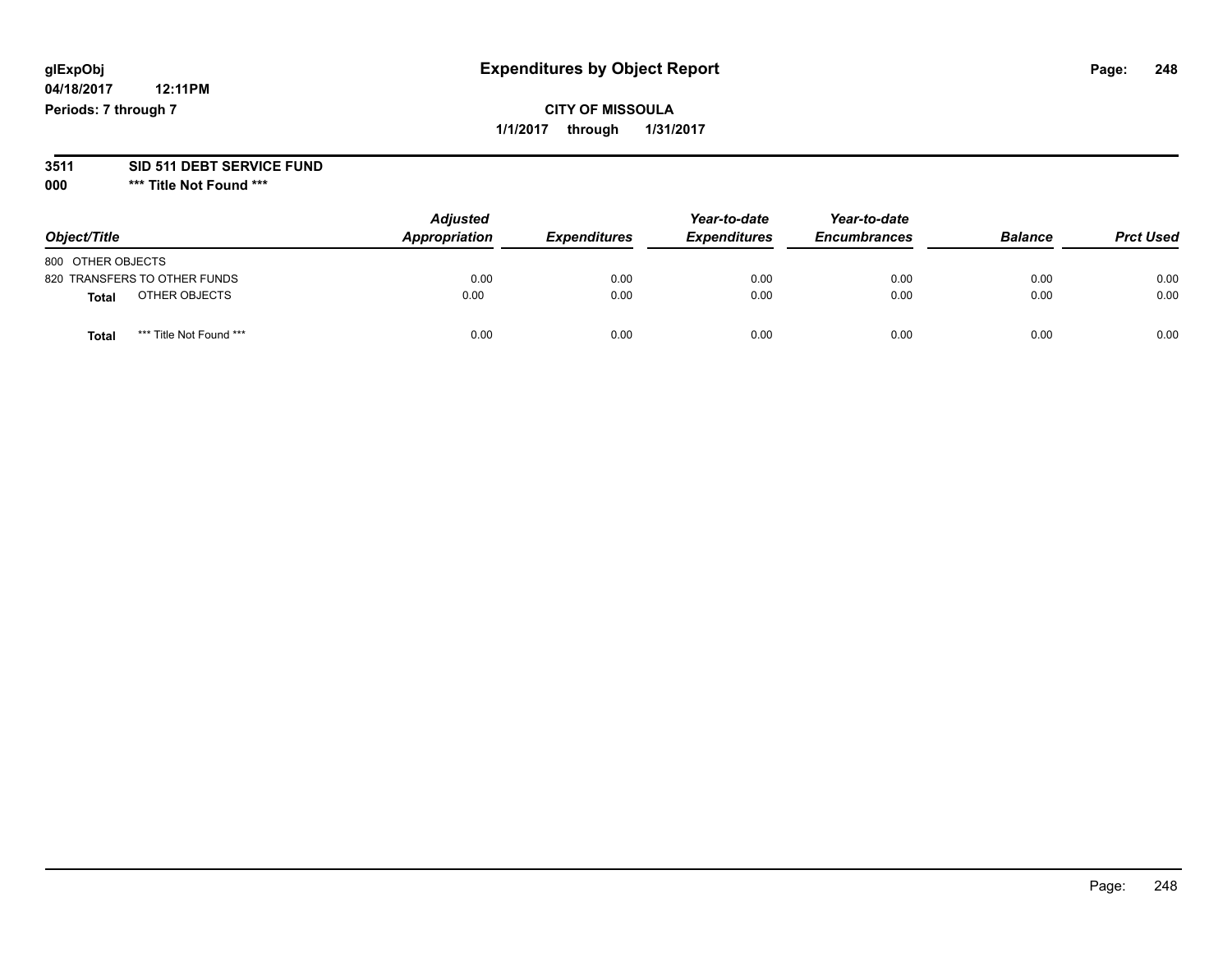# **3511 SID 511 DEBT SERVICE FUND**

|                                      | <b>Adjusted</b>      |                     | Year-to-date        | Year-to-date        |                |                  |
|--------------------------------------|----------------------|---------------------|---------------------|---------------------|----------------|------------------|
| Object/Title                         | <b>Appropriation</b> | <b>Expenditures</b> | <b>Expenditures</b> | <b>Encumbrances</b> | <b>Balance</b> | <b>Prct Used</b> |
| 500 FIXED CHARGES                    |                      |                     |                     |                     |                |                  |
| 550 MERCHANT SERVICE FEES            | 0.00                 | 0.00                | 0.00                | 0.00                | 0.00           | 0.00             |
| <b>FIXED CHARGES</b><br><b>Total</b> | 0.00                 | 0.00                | 0.00                | 0.00                | 0.00           | 0.00             |
| 600 DEBT SERVICE                     |                      |                     |                     |                     |                |                  |
| 610 PRINCIPAL                        | 0.00                 | 0.00                | 0.00                | 0.00                | 0.00           | 0.00             |
| 620 INTEREST / SERVICE FEES          | 0.00                 | 0.00                | 0.00                | 0.00                | 0.00           | 0.00             |
| <b>DEBT SERVICE</b><br><b>Total</b>  | 0.00                 | 0.00                | 0.00                | 0.00                | 0.00           | 0.00             |
| NON-DEPARTMENTAL<br>Total            | 0.00                 | 0.00                | 0.00                | 0.00                | 0.00           | 0.00             |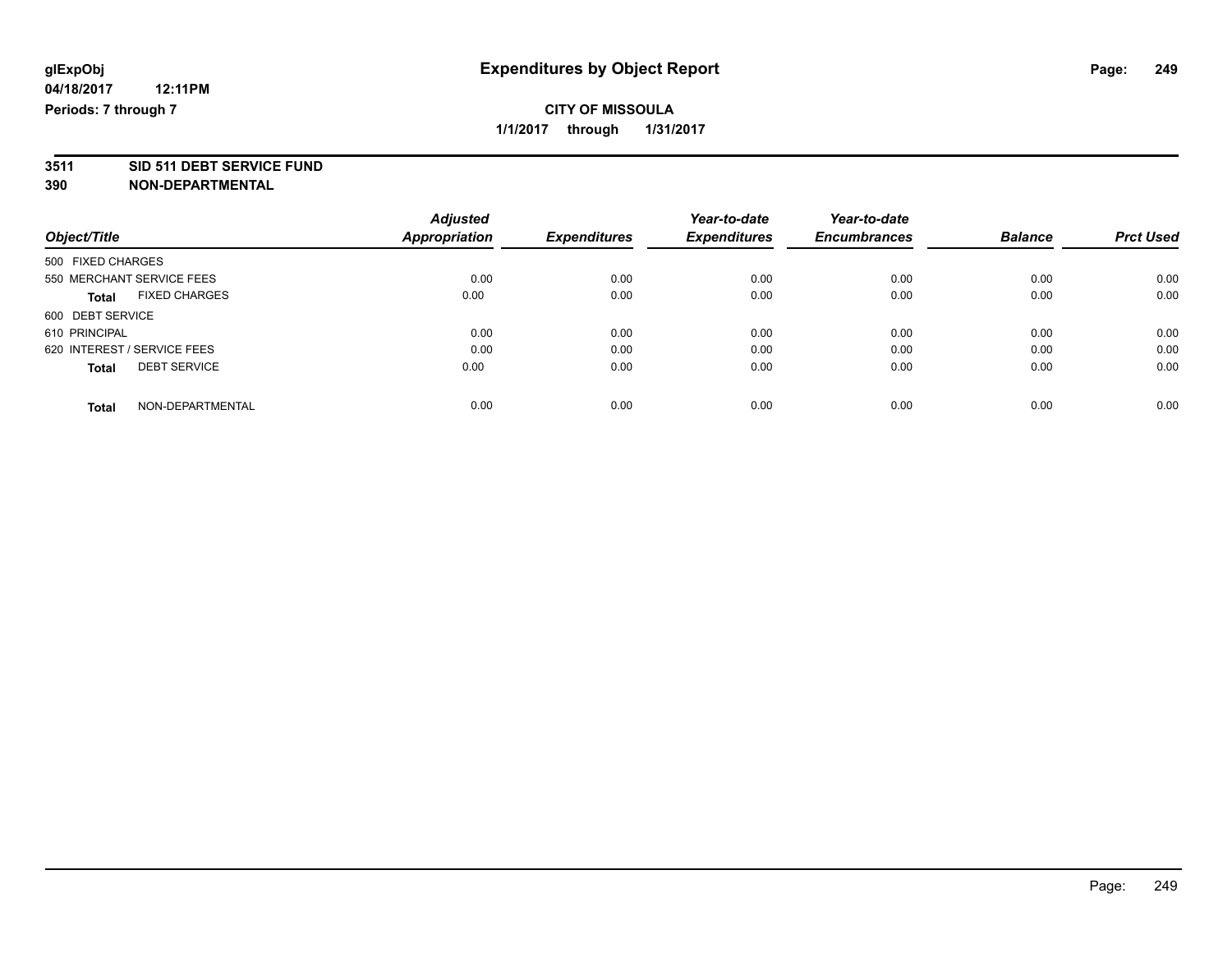## **CITY OF MISSOULA 1/1/2017 through 1/31/2017**

#### **3511 SID 511 DEBT SERVICE FUND**

|                                           | <b>Adjusted</b>      |                     | Year-to-date        | Year-to-date        |                |                  |
|-------------------------------------------|----------------------|---------------------|---------------------|---------------------|----------------|------------------|
| Object/Title                              | <b>Appropriation</b> | <b>Expenditures</b> | <b>Expenditures</b> | <b>Encumbrances</b> | <b>Balance</b> | <b>Prct Used</b> |
| 500 FIXED CHARGES                         |                      |                     |                     |                     |                |                  |
| 550 MERCHANT SERVICE FEES                 | 0.00                 | 0.00                | 0.00                | 0.00                | 0.00           | 0.00             |
| <b>FIXED CHARGES</b><br><b>Total</b>      | 0.00                 | 0.00                | 0.00                | 0.00                | 0.00           | 0.00             |
| 600 DEBT SERVICE                          |                      |                     |                     |                     |                |                  |
| 610 PRINCIPAL                             | 0.00                 | 0.00                | 0.00                | 0.00                | 0.00           | 0.00             |
| 620 INTEREST / SERVICE FEES               | 0.00                 | 0.00                | 0.00                | 0.00                | 0.00           | 0.00             |
| <b>DEBT SERVICE</b><br>Total              | 0.00                 | 0.00                | 0.00                | 0.00                | 0.00           | 0.00             |
| 800 OTHER OBJECTS                         |                      |                     |                     |                     |                |                  |
| 820 TRANSFERS TO OTHER FUNDS              | 0.00                 | 0.00                | 0.00                | 0.00                | 0.00           | 0.00             |
| OTHER OBJECTS<br><b>Total</b>             | 0.00                 | 0.00                | 0.00                | 0.00                | 0.00           | 0.00             |
|                                           |                      |                     |                     |                     |                |                  |
| SID 511 DEBT SERVICE FUND<br><b>Total</b> | 0.00                 | 0.00                | 0.00                | 0.00                | 0.00           | 0.00             |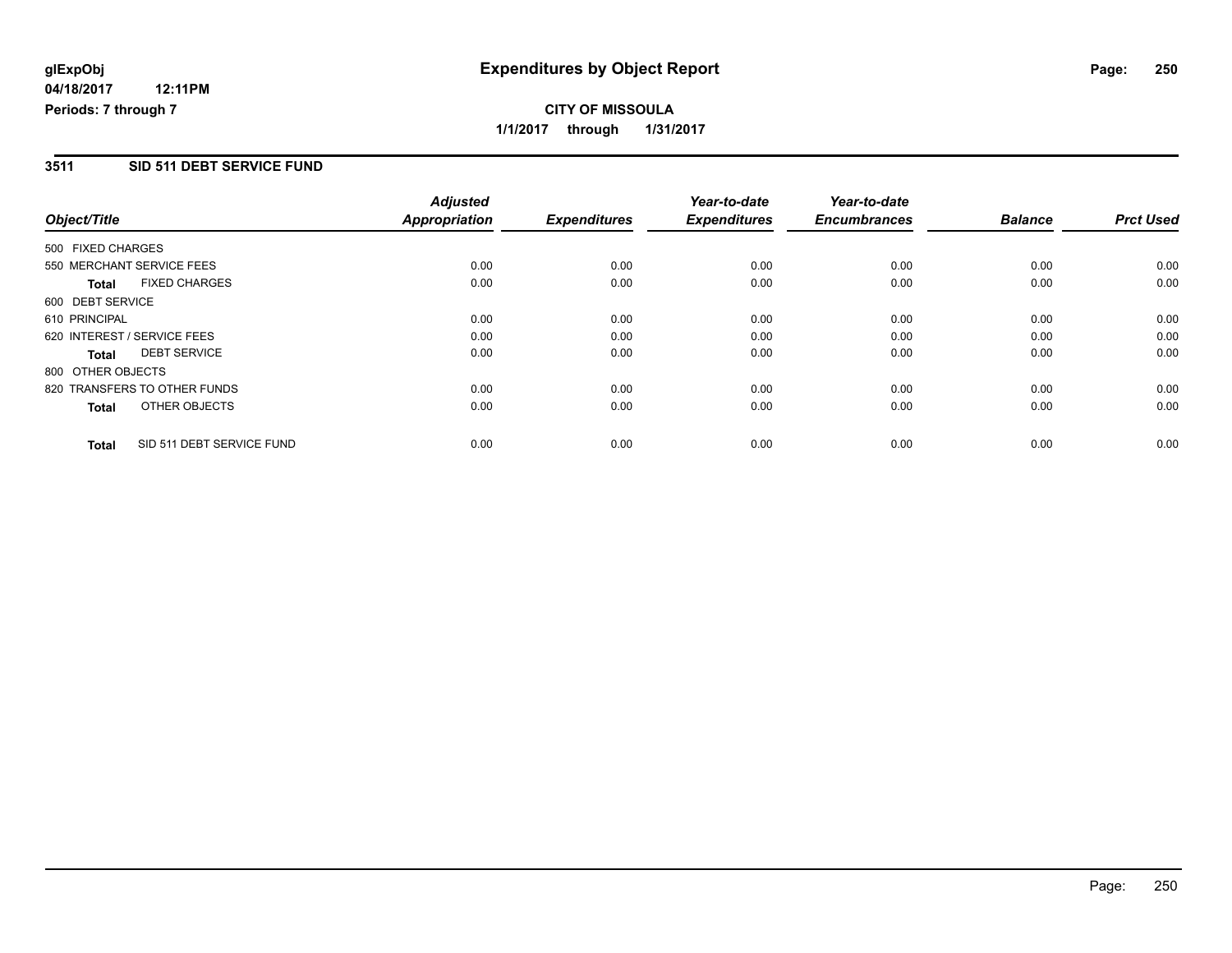**3512 SID 512 DEBT SERVICE FUND**

|                                      | <b>Adjusted</b>      | <b>Expenditures</b> | Year-to-date<br><b>Expenditures</b> | Year-to-date<br><b>Encumbrances</b> | <b>Balance</b> | <b>Prct Used</b> |
|--------------------------------------|----------------------|---------------------|-------------------------------------|-------------------------------------|----------------|------------------|
| Object/Title                         | <b>Appropriation</b> |                     |                                     |                                     |                |                  |
| 500 FIXED CHARGES                    |                      |                     |                                     |                                     |                |                  |
| 550 MERCHANT SERVICE FEES            | 350.00               | 0.00                | 0.00                                | 0.00                                | 350.00         | 0.00             |
| <b>FIXED CHARGES</b><br><b>Total</b> | 350.00               | 0.00                | 0.00                                | 0.00                                | 350.00         | 0.00             |
| 600 DEBT SERVICE                     |                      |                     |                                     |                                     |                |                  |
| 610 PRINCIPAL                        | 19.780.00            | 0.00                | 0.00                                | 0.00                                | 19.780.00      | 0.00             |
| 620 INTEREST / SERVICE FEES          | 1.807.00             | 0.00                | 1.253.70                            | 0.00                                | 553.30         | 69.38            |
| <b>DEBT SERVICE</b><br><b>Total</b>  | 21,587.00            | 0.00                | 1,253.70                            | 0.00                                | 20,333.30      | 5.81             |
| NON-DEPARTMENTAL<br>Total            | 21.937.00            | 0.00                | 1.253.70                            | 0.00                                | 20.683.30      | 5.72             |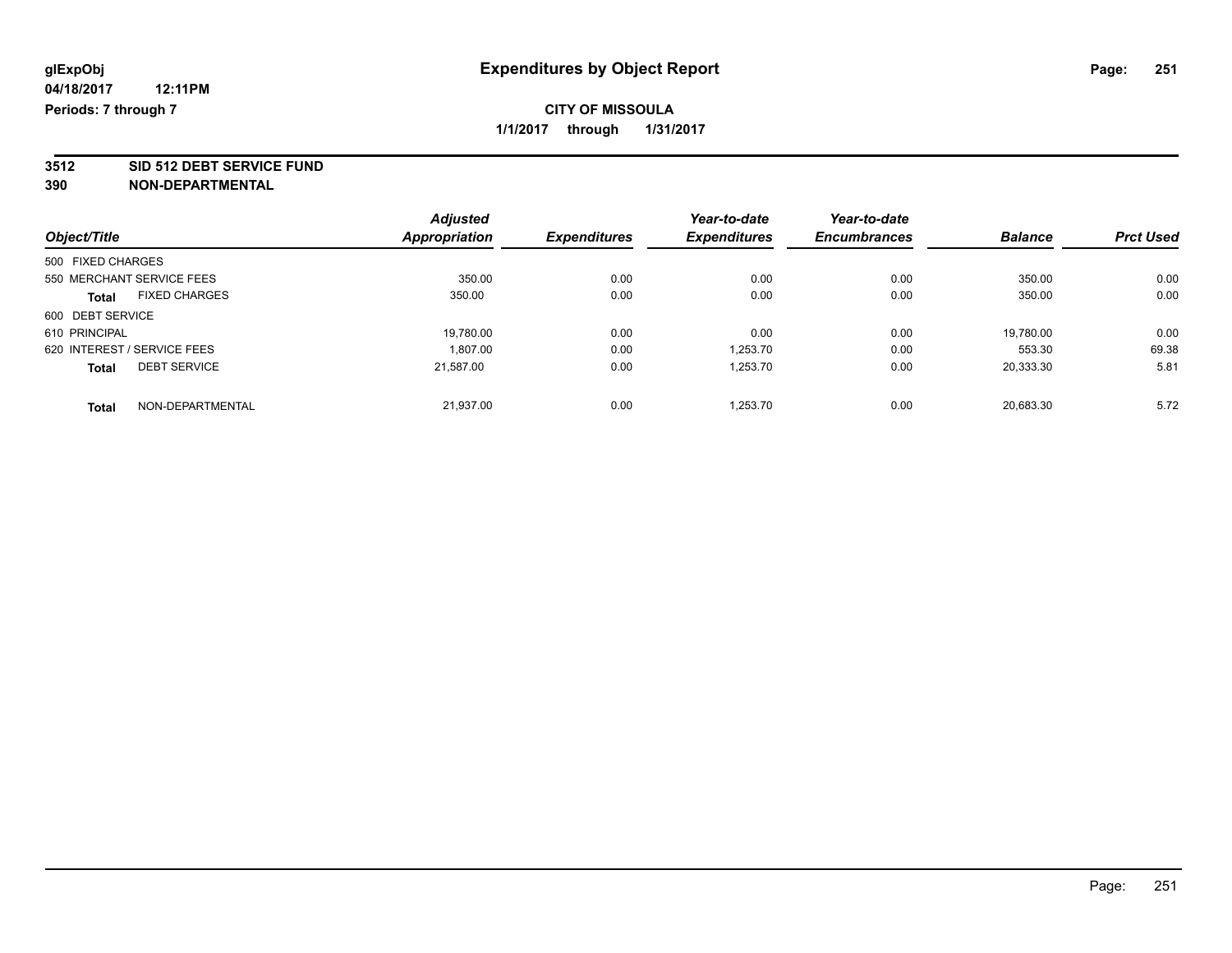## **CITY OF MISSOULA 1/1/2017 through 1/31/2017**

### **3512 SID 512 DEBT SERVICE FUND**

| Object/Title                              | <b>Adjusted</b><br>Appropriation | <b>Expenditures</b> | Year-to-date<br><b>Expenditures</b> | Year-to-date<br><b>Encumbrances</b> | <b>Balance</b> | <b>Prct Used</b> |
|-------------------------------------------|----------------------------------|---------------------|-------------------------------------|-------------------------------------|----------------|------------------|
| 500 FIXED CHARGES                         |                                  |                     |                                     |                                     |                |                  |
| 550 MERCHANT SERVICE FEES                 | 350.00                           | 0.00                | 0.00                                | 0.00                                | 350.00         | 0.00             |
| <b>FIXED CHARGES</b><br><b>Total</b>      | 350.00                           | 0.00                | 0.00                                | 0.00                                | 350.00         | 0.00             |
| 600 DEBT SERVICE                          |                                  |                     |                                     |                                     |                |                  |
| 610 PRINCIPAL                             | 19.780.00                        | 0.00                | 0.00                                | 0.00                                | 19.780.00      | 0.00             |
| 620 INTEREST / SERVICE FEES               | 1.807.00                         | 0.00                | 1.253.70                            | 0.00                                | 553.30         | 69.38            |
| <b>DEBT SERVICE</b><br><b>Total</b>       | 21,587.00                        | 0.00                | 1,253.70                            | 0.00                                | 20,333.30      | 5.81             |
| SID 512 DEBT SERVICE FUND<br><b>Total</b> | 21.937.00                        | 0.00                | 1.253.70                            | 0.00                                | 20.683.30      | 5.72             |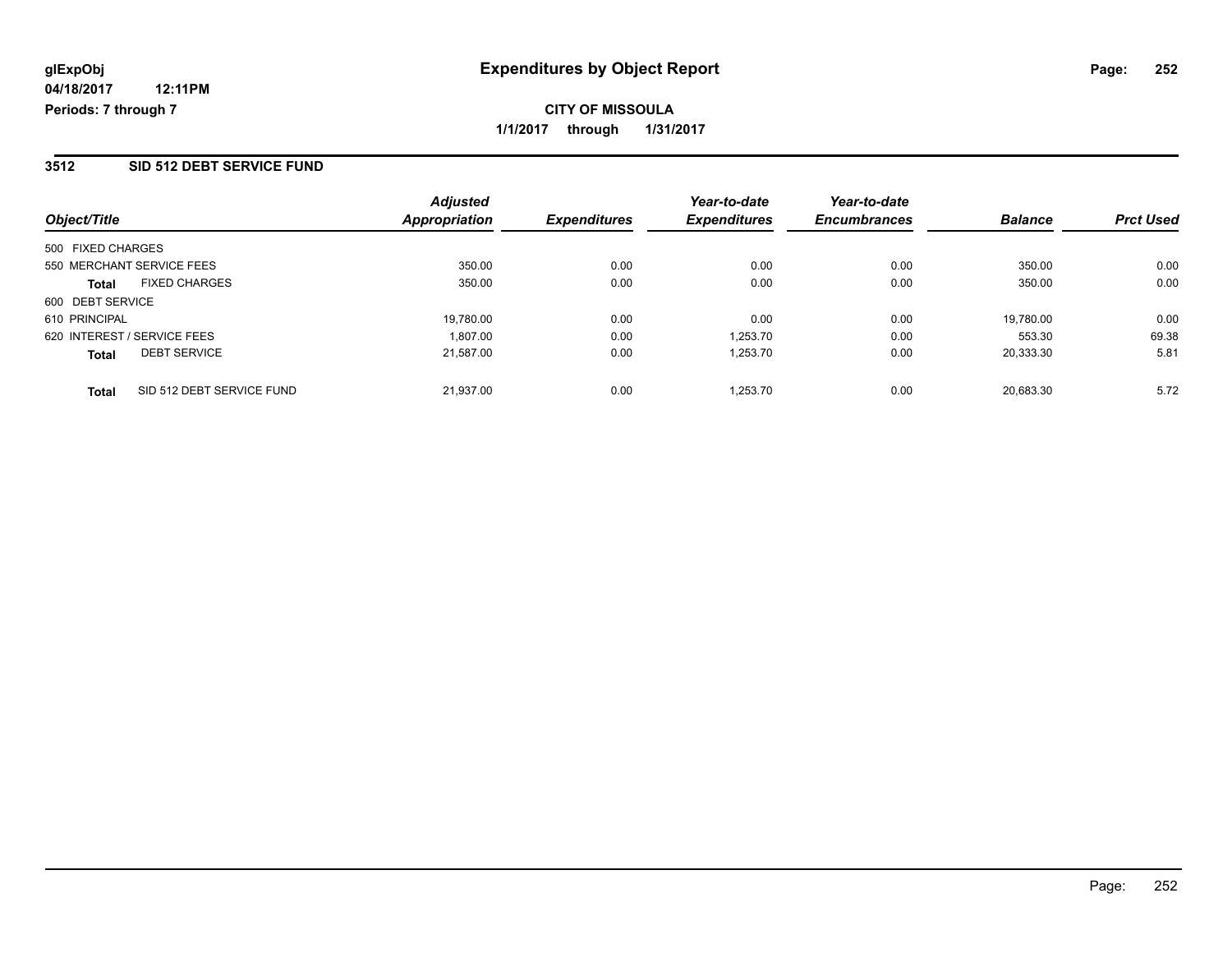# **3513 SID 513 DEBT SERVICE FUND**

#### **280 PUBLIC WORKS OPERATIONS**

| Object/Title                            | <b>Adjusted</b><br>Appropriation | <b>Expenditures</b> | Year-to-date<br><b>Expenditures</b> | Year-to-date<br><b>Encumbrances</b> | <b>Balance</b> | <b>Prct Used</b> |
|-----------------------------------------|----------------------------------|---------------------|-------------------------------------|-------------------------------------|----------------|------------------|
| 500 FIXED CHARGES                       |                                  |                     |                                     |                                     |                |                  |
| 550 MERCHANT SERVICE FEES               | 0.00                             | 0.00                | 0.00                                | 0.00                                | 0.00           | 0.00             |
| <b>FIXED CHARGES</b><br><b>Total</b>    | 0.00                             | 0.00                | 0.00                                | 0.00                                | 0.00           | 0.00             |
| 800 OTHER OBJECTS                       |                                  |                     |                                     |                                     |                |                  |
| 820 TRANSFERS TO OTHER FUNDS            | 0.00                             | 0.00                | 0.00                                | 0.00                                | 0.00           | 0.00             |
| OTHER OBJECTS<br><b>Total</b>           | 0.00                             | 0.00                | 0.00                                | 0.00                                | 0.00           | 0.00             |
| PUBLIC WORKS OPERATIONS<br><b>Total</b> | 0.00                             | 0.00                | 0.00                                | 0.00                                | 0.00           | 0.00             |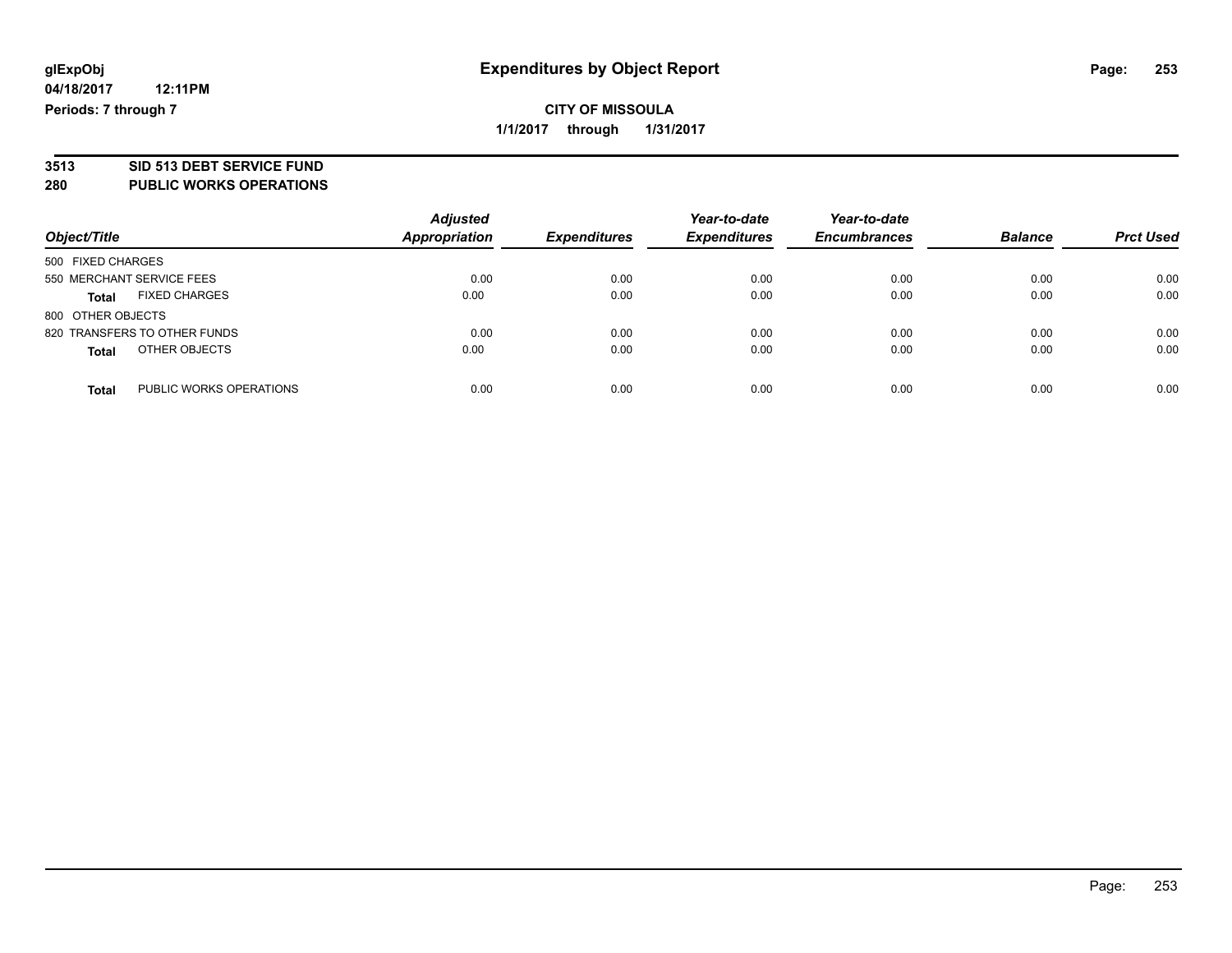## **CITY OF MISSOULA 1/1/2017 through 1/31/2017**

**3513 SID 513 DEBT SERVICE FUND**

|                                      | <b>Adjusted</b>      |                     | Year-to-date        | Year-to-date        |                |                  |
|--------------------------------------|----------------------|---------------------|---------------------|---------------------|----------------|------------------|
| Object/Title                         | <b>Appropriation</b> | <b>Expenditures</b> | <b>Expenditures</b> | <b>Encumbrances</b> | <b>Balance</b> | <b>Prct Used</b> |
| 500 FIXED CHARGES                    |                      |                     |                     |                     |                |                  |
| 550 MERCHANT SERVICE FEES            | 0.00                 | 0.00                | 0.00                | 0.00                | 0.00           | 0.00             |
| <b>FIXED CHARGES</b><br><b>Total</b> | 0.00                 | 0.00                | 0.00                | 0.00                | 0.00           | 0.00             |
| 600 DEBT SERVICE                     |                      |                     |                     |                     |                |                  |
| 610 PRINCIPAL                        | 0.00                 | 0.00                | 0.00                | 0.00                | 0.00           | 0.00             |
| 620 INTEREST / SERVICE FEES          | 0.00                 | 0.00                | 0.00                | 0.00                | 0.00           | 0.00             |
| <b>DEBT SERVICE</b><br><b>Total</b>  | 0.00                 | 0.00                | 0.00                | 0.00                | 0.00           | 0.00             |
| 800 OTHER OBJECTS                    |                      |                     |                     |                     |                |                  |
| 820 TRANSFERS TO OTHER FUNDS         | 0.00                 | 0.00                | 0.00                | 0.00                | 0.00           | 0.00             |
| OTHER OBJECTS<br><b>Total</b>        | 0.00                 | 0.00                | 0.00                | 0.00                | 0.00           | 0.00             |
|                                      |                      |                     |                     |                     |                |                  |
| NON-DEPARTMENTAL<br><b>Total</b>     | 0.00                 | 0.00                | 0.00                | 0.00                | 0.00           | 0.00             |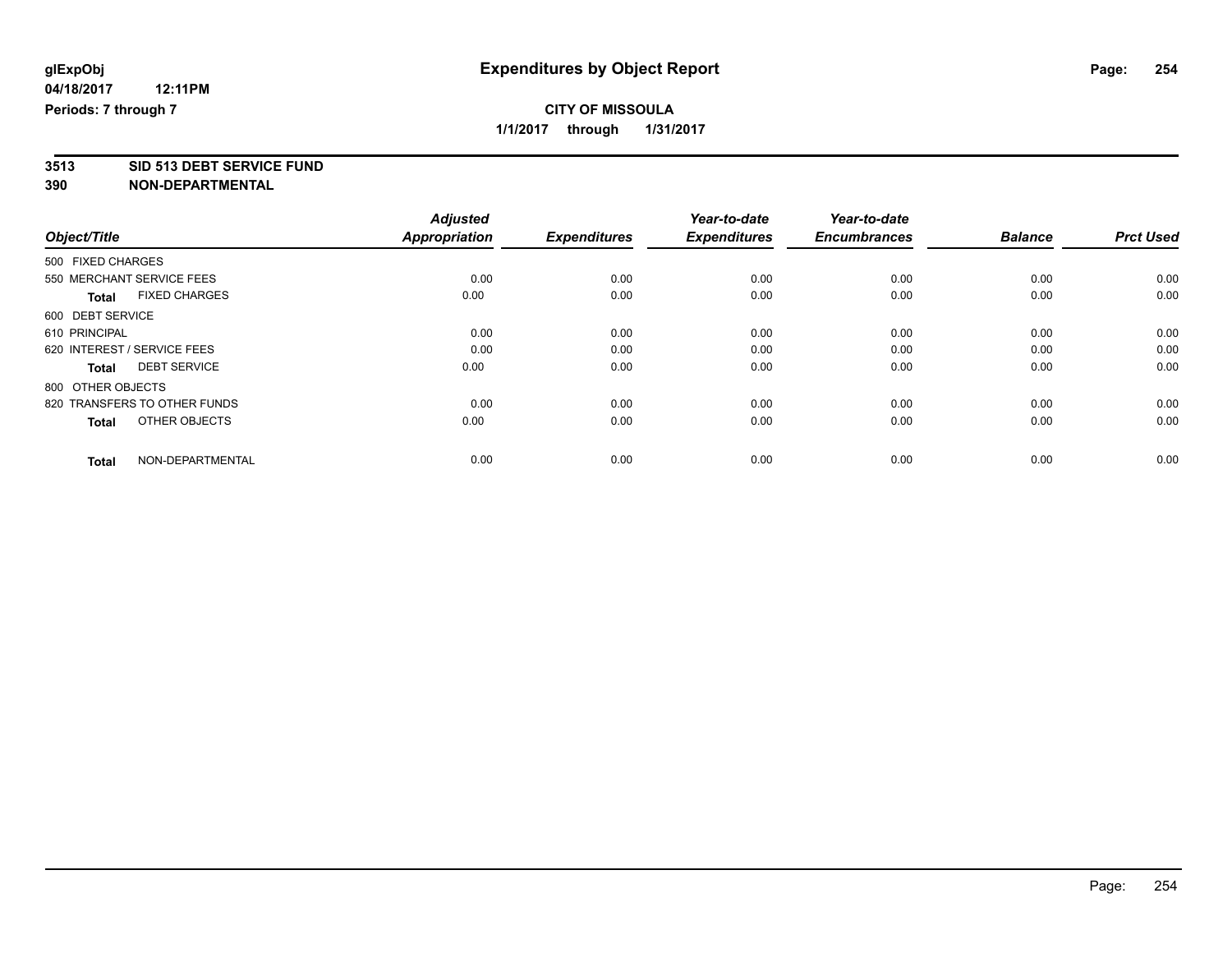## **CITY OF MISSOULA 1/1/2017 through 1/31/2017**

#### **3513 SID 513 DEBT SERVICE FUND**

|                   |                              | <b>Adjusted</b>      |                     | Year-to-date        | Year-to-date        |                |                  |
|-------------------|------------------------------|----------------------|---------------------|---------------------|---------------------|----------------|------------------|
| Object/Title      |                              | <b>Appropriation</b> | <b>Expenditures</b> | <b>Expenditures</b> | <b>Encumbrances</b> | <b>Balance</b> | <b>Prct Used</b> |
| 500 FIXED CHARGES |                              |                      |                     |                     |                     |                |                  |
|                   | 550 MERCHANT SERVICE FEES    | 0.00                 | 0.00                | 0.00                | 0.00                | 0.00           | 0.00             |
| <b>Total</b>      | <b>FIXED CHARGES</b>         | 0.00                 | 0.00                | 0.00                | 0.00                | 0.00           | 0.00             |
| 600 DEBT SERVICE  |                              |                      |                     |                     |                     |                |                  |
| 610 PRINCIPAL     |                              | 0.00                 | 0.00                | 0.00                | 0.00                | 0.00           | 0.00             |
|                   | 620 INTEREST / SERVICE FEES  | 0.00                 | 0.00                | 0.00                | 0.00                | 0.00           | 0.00             |
| <b>Total</b>      | <b>DEBT SERVICE</b>          | 0.00                 | 0.00                | 0.00                | 0.00                | 0.00           | 0.00             |
| 800 OTHER OBJECTS |                              |                      |                     |                     |                     |                |                  |
|                   | 820 TRANSFERS TO OTHER FUNDS | 0.00                 | 0.00                | 0.00                | 0.00                | 0.00           | 0.00             |
| <b>Total</b>      | OTHER OBJECTS                | 0.00                 | 0.00                | 0.00                | 0.00                | 0.00           | 0.00             |
| <b>Total</b>      | SID 513 DEBT SERVICE FUND    | 0.00                 | 0.00                | 0.00                | 0.00                | 0.00           | 0.00             |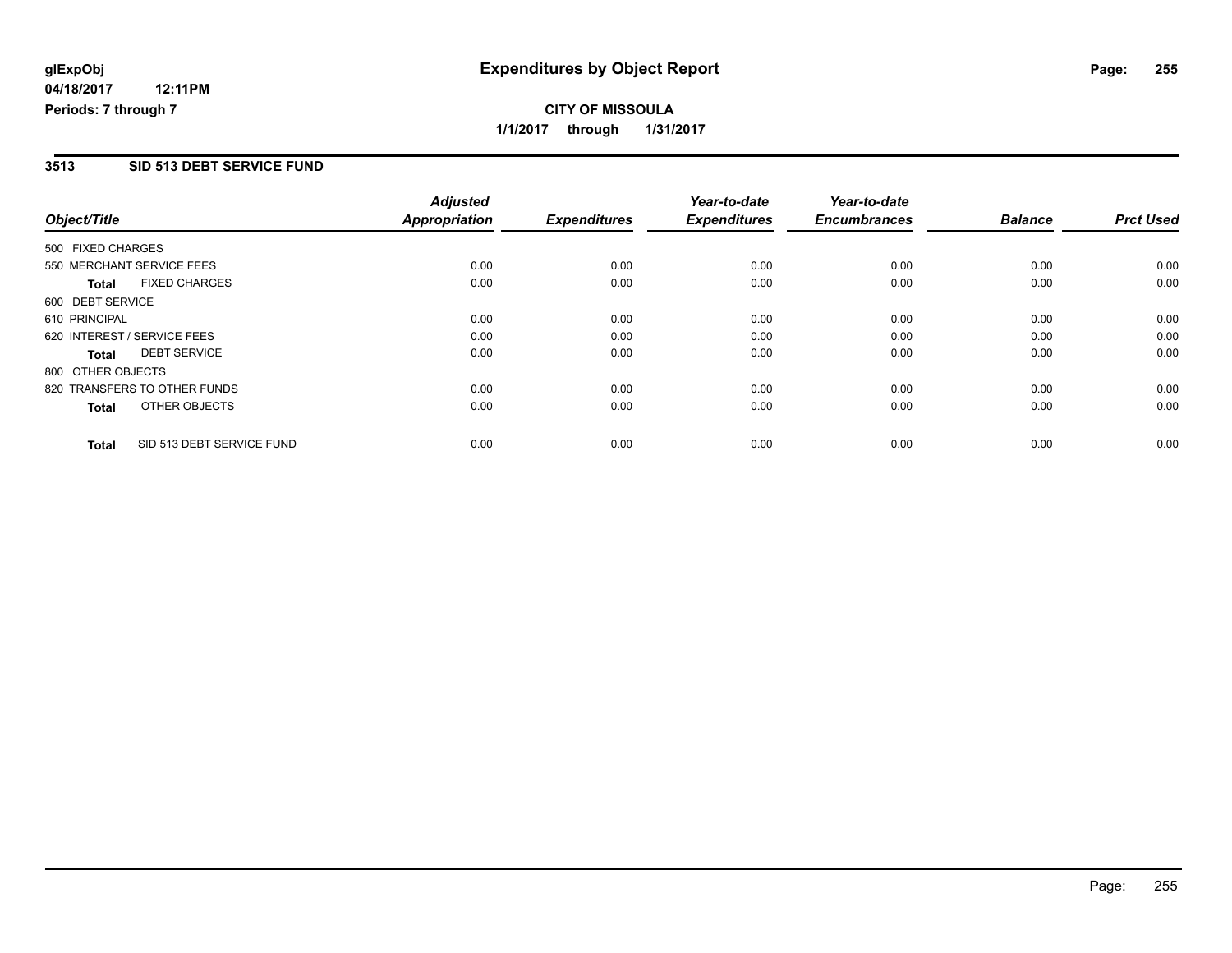## **glExpObj Expenditures by Object Report Page: 256**

## **CITY OF MISSOULA 1/1/2017 through 1/31/2017**

#### **3514 SID 514 DEBT SERVICE FUND**

**000 \*\*\* Title Not Found \*\*\***

| Object/Title                     | <b>Adjusted</b><br>Appropriation | <b>Expenditures</b> | Year-to-date<br><b>Expenditures</b> | Year-to-date<br><b>Encumbrances</b> | <b>Balance</b> | <b>Prct Used</b> |
|----------------------------------|----------------------------------|---------------------|-------------------------------------|-------------------------------------|----------------|------------------|
| 800 OTHER OBJECTS                |                                  |                     |                                     |                                     |                |                  |
| 820 TRANSFERS TO OTHER FUNDS     | 0.00                             | 0.00                | 0.00                                | 0.00                                | 0.00           | 0.00             |
| OTHER OBJECTS<br><b>Total</b>    | 0.00                             | 0.00                | 0.00                                | 0.00                                | 0.00           | 0.00             |
| *** Title Not Found ***<br>Total | 0.00                             | 0.00                | 0.00                                | 0.00                                | 0.00           | 0.00             |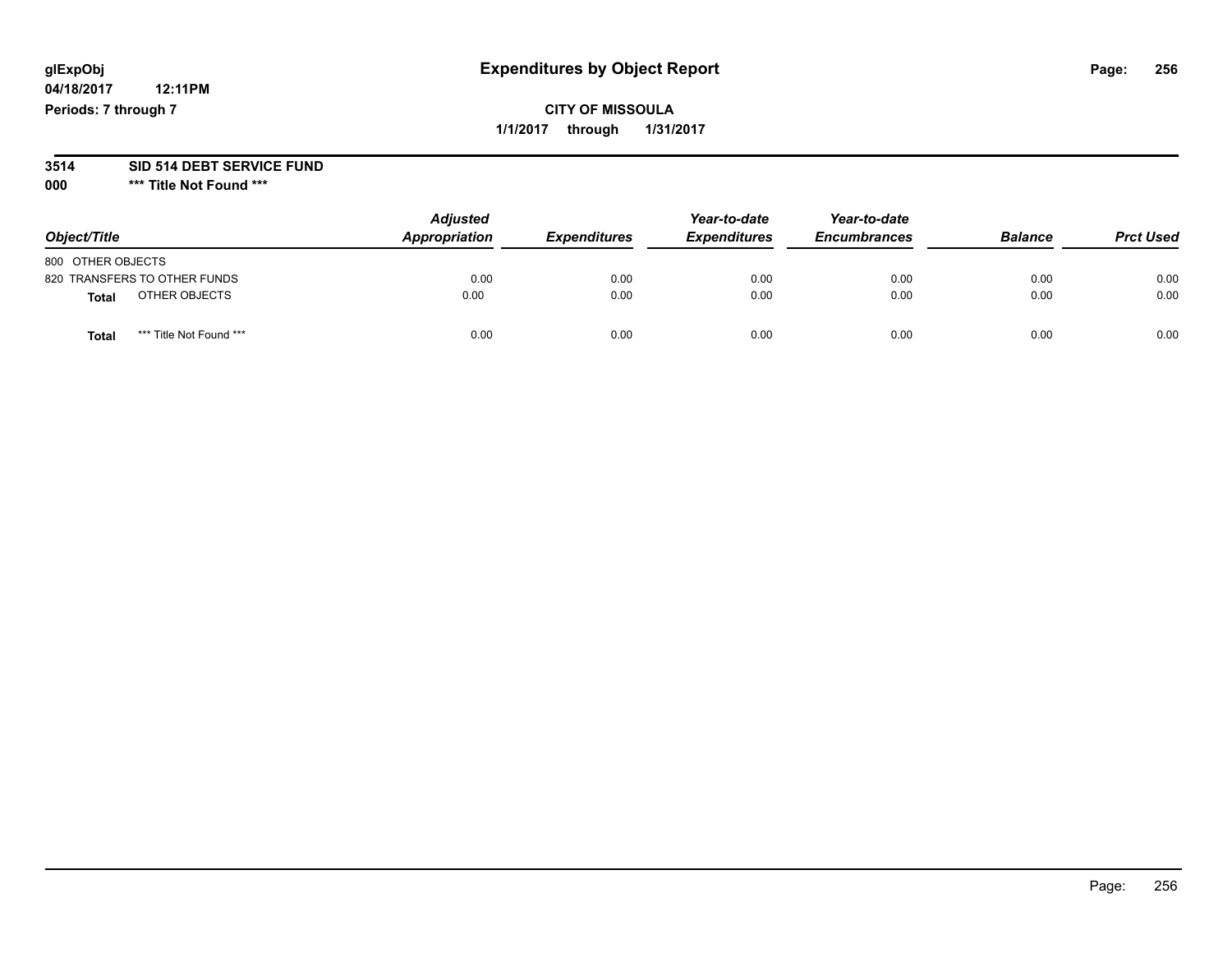# **3514 SID 514 DEBT SERVICE FUND**

|                                      | <b>Adjusted</b>      |                     | Year-to-date        | Year-to-date        |                |                  |
|--------------------------------------|----------------------|---------------------|---------------------|---------------------|----------------|------------------|
| Object/Title                         | <b>Appropriation</b> | <b>Expenditures</b> | <b>Expenditures</b> | <b>Encumbrances</b> | <b>Balance</b> | <b>Prct Used</b> |
| 500 FIXED CHARGES                    |                      |                     |                     |                     |                |                  |
| 550 MERCHANT SERVICE FEES            | 0.00                 | 0.00                | 0.00                | 0.00                | 0.00           | 0.00             |
| <b>FIXED CHARGES</b><br><b>Total</b> | 0.00                 | 0.00                | 0.00                | 0.00                | 0.00           | 0.00             |
| 600 DEBT SERVICE                     |                      |                     |                     |                     |                |                  |
| 610 PRINCIPAL                        | 0.00                 | 0.00                | 0.00                | 0.00                | 0.00           | 0.00             |
| 620 INTEREST / SERVICE FEES          | 0.00                 | 0.00                | 0.00                | 0.00                | 0.00           | 0.00             |
| <b>DEBT SERVICE</b><br><b>Total</b>  | 0.00                 | 0.00                | 0.00                | 0.00                | 0.00           | 0.00             |
| NON-DEPARTMENTAL<br>Total            | 0.00                 | 0.00                | 0.00                | 0.00                | 0.00           | 0.00             |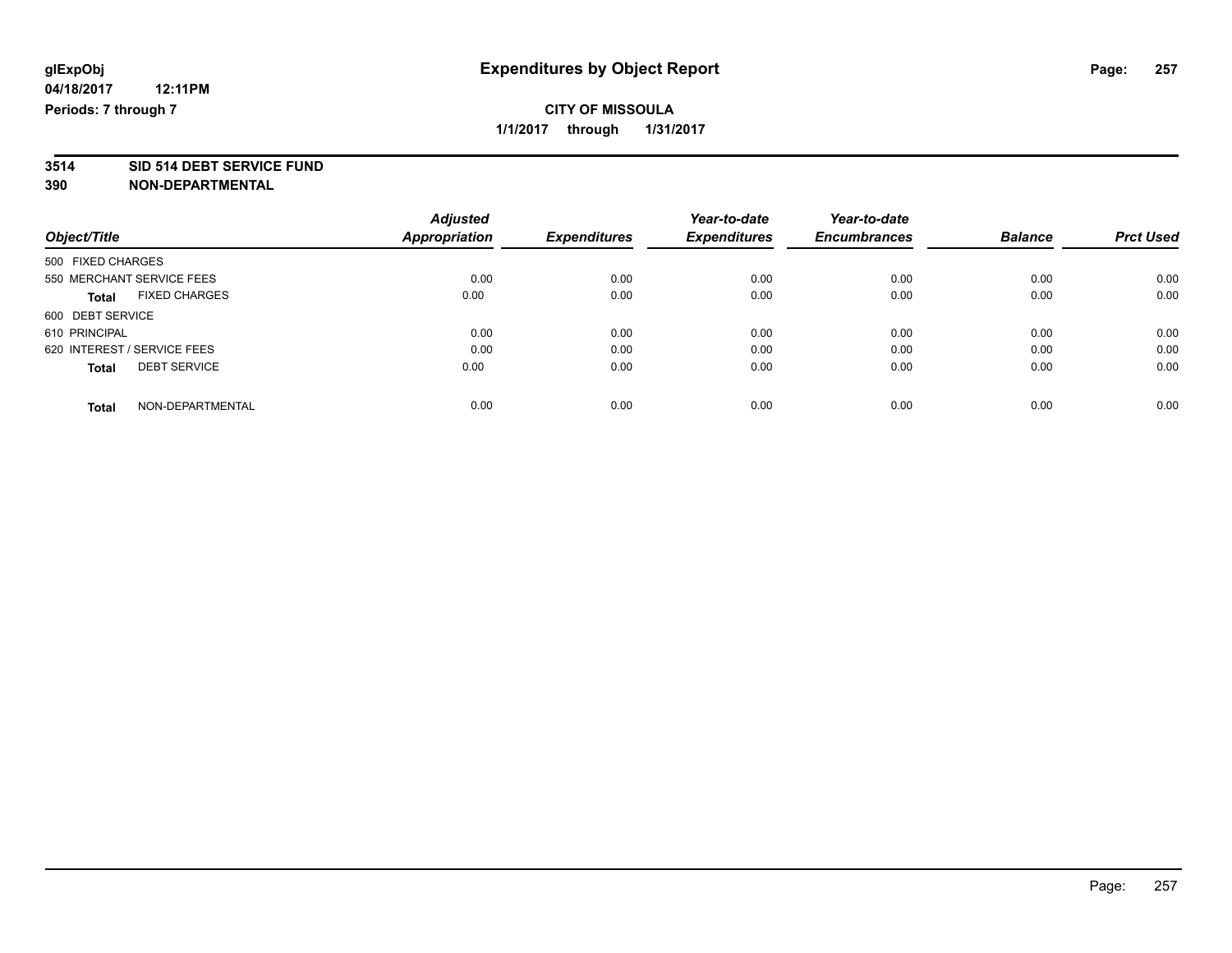## **CITY OF MISSOULA 1/1/2017 through 1/31/2017**

#### **3514 SID 514 DEBT SERVICE FUND**

|                   |                              | <b>Adjusted</b>      |                     | Year-to-date        | Year-to-date        |                |                  |
|-------------------|------------------------------|----------------------|---------------------|---------------------|---------------------|----------------|------------------|
| Object/Title      |                              | <b>Appropriation</b> | <b>Expenditures</b> | <b>Expenditures</b> | <b>Encumbrances</b> | <b>Balance</b> | <b>Prct Used</b> |
| 500 FIXED CHARGES |                              |                      |                     |                     |                     |                |                  |
|                   | 550 MERCHANT SERVICE FEES    | 0.00                 | 0.00                | 0.00                | 0.00                | 0.00           | 0.00             |
| <b>Total</b>      | <b>FIXED CHARGES</b>         | 0.00                 | 0.00                | 0.00                | 0.00                | 0.00           | 0.00             |
| 600 DEBT SERVICE  |                              |                      |                     |                     |                     |                |                  |
| 610 PRINCIPAL     |                              | 0.00                 | 0.00                | 0.00                | 0.00                | 0.00           | 0.00             |
|                   | 620 INTEREST / SERVICE FEES  | 0.00                 | 0.00                | 0.00                | 0.00                | 0.00           | 0.00             |
| Total             | <b>DEBT SERVICE</b>          | 0.00                 | 0.00                | 0.00                | 0.00                | 0.00           | 0.00             |
| 800 OTHER OBJECTS |                              |                      |                     |                     |                     |                |                  |
|                   | 820 TRANSFERS TO OTHER FUNDS | 0.00                 | 0.00                | 0.00                | 0.00                | 0.00           | 0.00             |
| Total             | OTHER OBJECTS                | 0.00                 | 0.00                | 0.00                | 0.00                | 0.00           | 0.00             |
| <b>Total</b>      | SID 514 DEBT SERVICE FUND    | 0.00                 | 0.00                | 0.00                | 0.00                | 0.00           | 0.00             |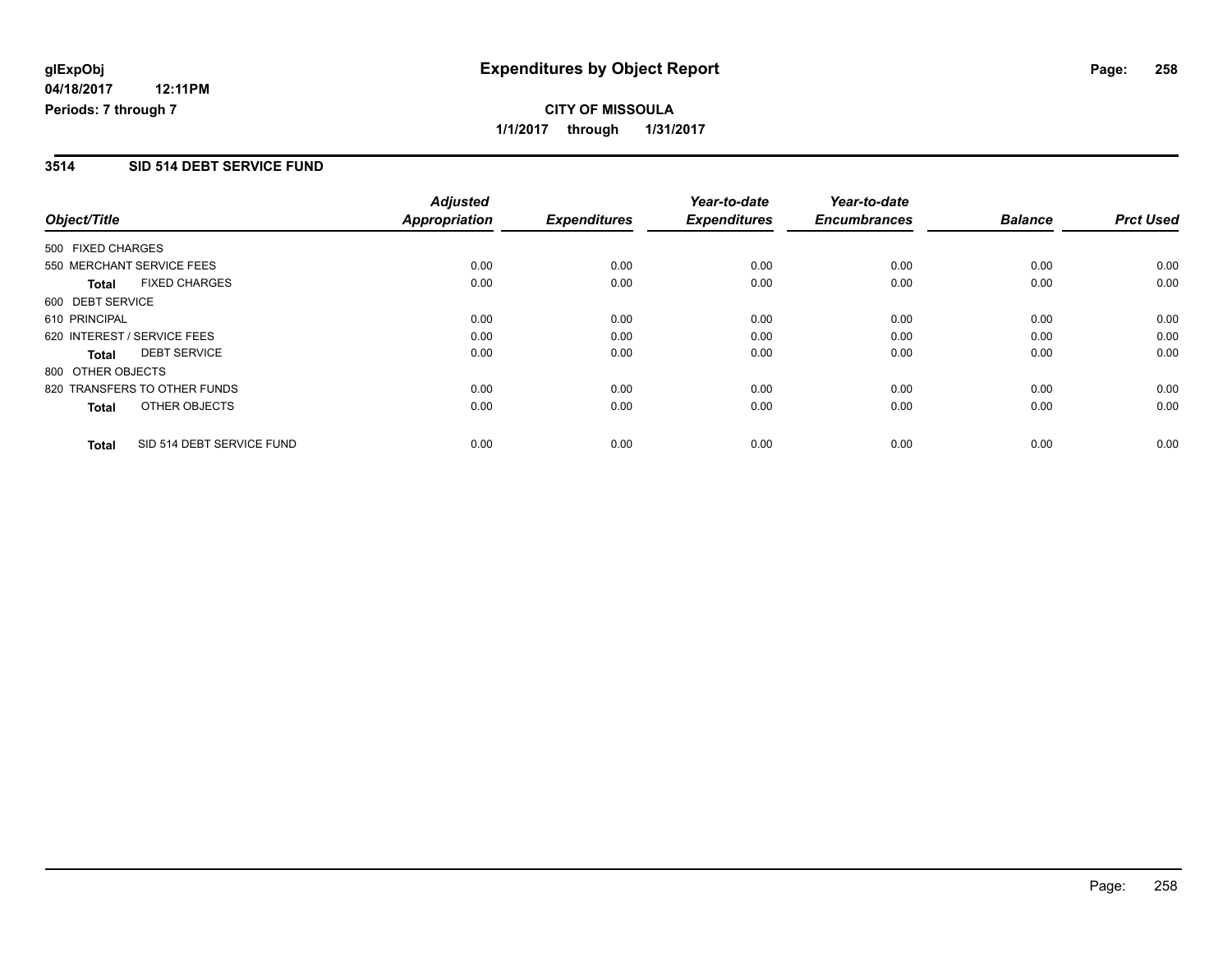## **CITY OF MISSOULA 1/1/2017 through 1/31/2017**

**3515 SID 515 DEBT SERVICE FUND**

|                                      | <b>Adjusted</b><br><b>Appropriation</b> |                     | Year-to-date<br><b>Expenditures</b> | Year-to-date<br><b>Encumbrances</b> | <b>Balance</b> |                  |
|--------------------------------------|-----------------------------------------|---------------------|-------------------------------------|-------------------------------------|----------------|------------------|
| Object/Title                         |                                         | <b>Expenditures</b> |                                     |                                     |                | <b>Prct Used</b> |
| 500 FIXED CHARGES                    |                                         |                     |                                     |                                     |                |                  |
| 550 MERCHANT SERVICE FEES            | 0.00                                    | 0.00                | 0.00                                | 0.00                                | 0.00           | 0.00             |
| <b>FIXED CHARGES</b><br><b>Total</b> | 0.00                                    | 0.00                | 0.00                                | 0.00                                | 0.00           | 0.00             |
| 600 DEBT SERVICE                     |                                         |                     |                                     |                                     |                |                  |
| 610 PRINCIPAL                        | 0.00                                    | 0.00                | 0.00                                | 0.00                                | 0.00           | 0.00             |
| 620 INTEREST / SERVICE FEES          | 0.00                                    | 0.00                | 0.00                                | 0.00                                | 0.00           | 0.00             |
| <b>DEBT SERVICE</b><br><b>Total</b>  | 0.00                                    | 0.00                | 0.00                                | 0.00                                | 0.00           | 0.00             |
| 800 OTHER OBJECTS                    |                                         |                     |                                     |                                     |                |                  |
| 820 TRANSFERS TO OTHER FUNDS         | 0.00                                    | 0.00                | 0.00                                | 0.00                                | 0.00           | 0.00             |
| OTHER OBJECTS<br><b>Total</b>        | 0.00                                    | 0.00                | 0.00                                | 0.00                                | 0.00           | 0.00             |
|                                      |                                         |                     |                                     |                                     |                |                  |
| NON-DEPARTMENTAL<br><b>Total</b>     | 0.00                                    | 0.00                | 0.00                                | 0.00                                | 0.00           | 0.00             |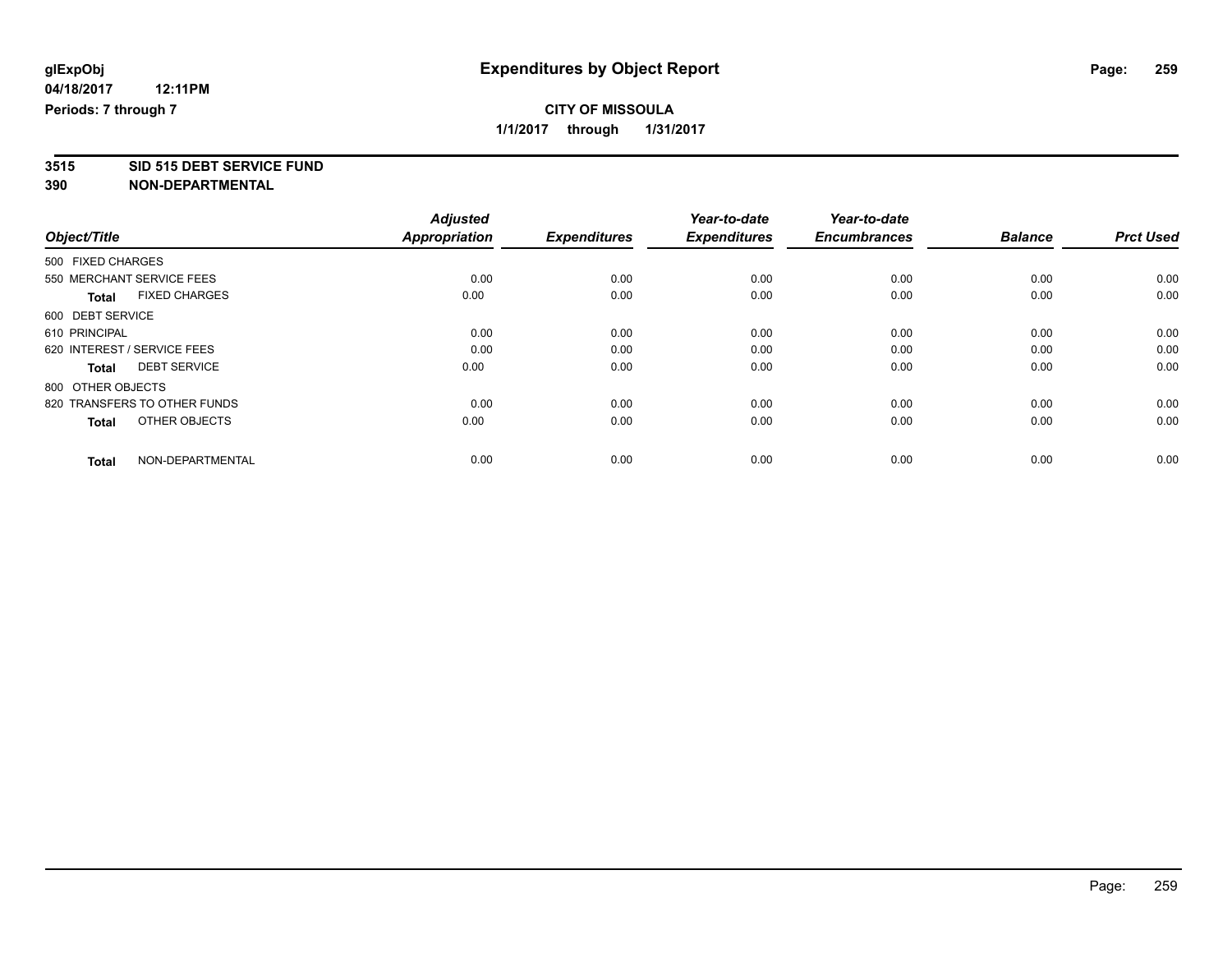## **CITY OF MISSOULA 1/1/2017 through 1/31/2017**

#### **3515 SID 515 DEBT SERVICE FUND**

|                   |                              | <b>Adjusted</b>      |                     | Year-to-date        | Year-to-date        |                |                  |
|-------------------|------------------------------|----------------------|---------------------|---------------------|---------------------|----------------|------------------|
| Object/Title      |                              | <b>Appropriation</b> | <b>Expenditures</b> | <b>Expenditures</b> | <b>Encumbrances</b> | <b>Balance</b> | <b>Prct Used</b> |
| 500 FIXED CHARGES |                              |                      |                     |                     |                     |                |                  |
|                   | 550 MERCHANT SERVICE FEES    | 0.00                 | 0.00                | 0.00                | 0.00                | 0.00           | 0.00             |
| <b>Total</b>      | <b>FIXED CHARGES</b>         | 0.00                 | 0.00                | 0.00                | 0.00                | 0.00           | 0.00             |
| 600 DEBT SERVICE  |                              |                      |                     |                     |                     |                |                  |
| 610 PRINCIPAL     |                              | 0.00                 | 0.00                | 0.00                | 0.00                | 0.00           | 0.00             |
|                   | 620 INTEREST / SERVICE FEES  | 0.00                 | 0.00                | 0.00                | 0.00                | 0.00           | 0.00             |
| Total             | <b>DEBT SERVICE</b>          | 0.00                 | 0.00                | 0.00                | 0.00                | 0.00           | 0.00             |
| 800 OTHER OBJECTS |                              |                      |                     |                     |                     |                |                  |
|                   | 820 TRANSFERS TO OTHER FUNDS | 0.00                 | 0.00                | 0.00                | 0.00                | 0.00           | 0.00             |
| Total             | OTHER OBJECTS                | 0.00                 | 0.00                | 0.00                | 0.00                | 0.00           | 0.00             |
| <b>Total</b>      | SID 515 DEBT SERVICE FUND    | 0.00                 | 0.00                | 0.00                | 0.00                | 0.00           | 0.00             |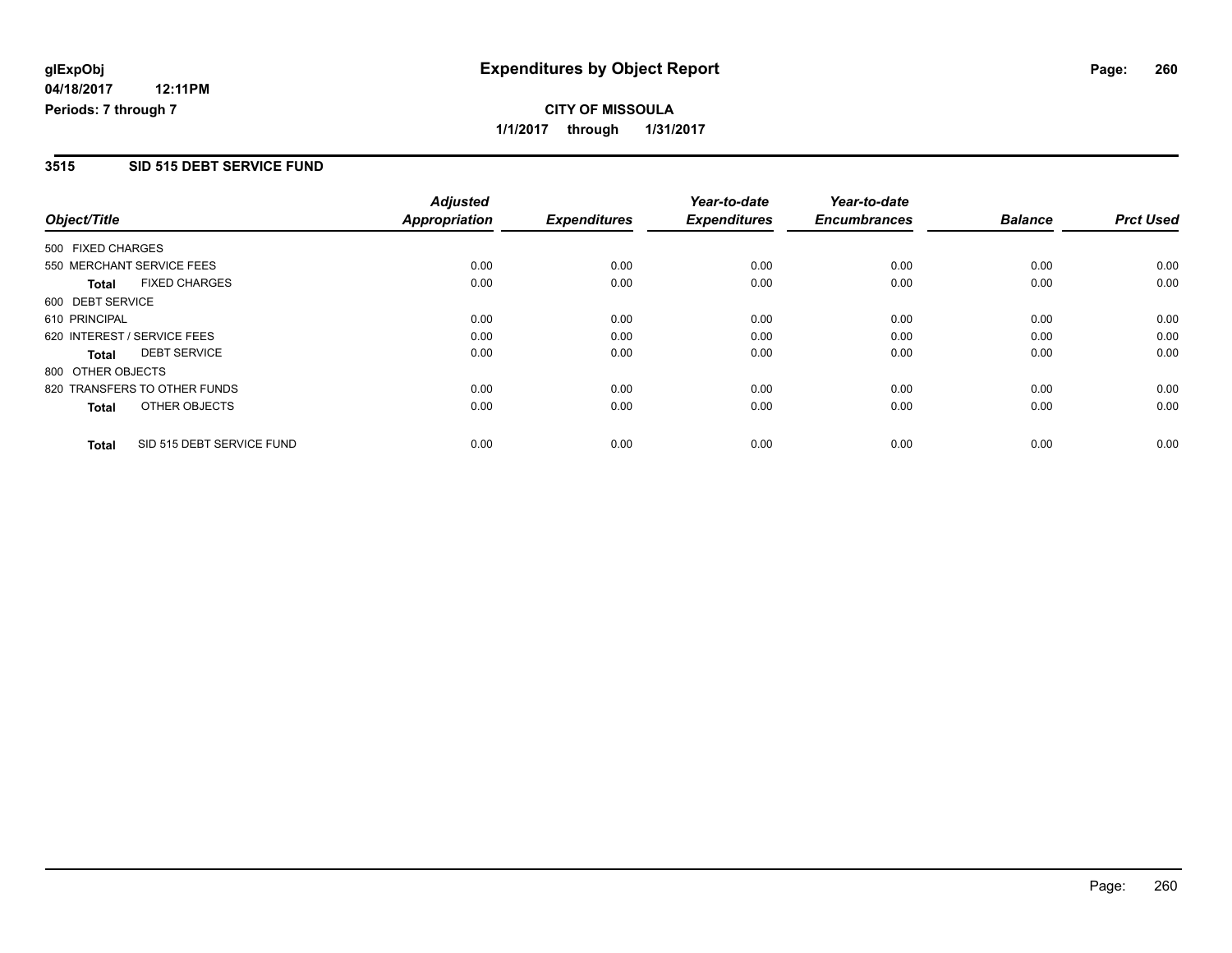## **glExpObj Expenditures by Object Report Page: 261**

## **CITY OF MISSOULA 1/1/2017 through 1/31/2017**

#### **3517 SID 517 DEBT SERVICE FUND**

**000 \*\*\* Title Not Found \*\*\***

| Object/Title                            | <b>Adjusted</b><br>Appropriation | <b>Expenditures</b> | Year-to-date<br><b>Expenditures</b> | Year-to-date<br><b>Encumbrances</b> | <b>Balance</b> | <b>Prct Used</b> |
|-----------------------------------------|----------------------------------|---------------------|-------------------------------------|-------------------------------------|----------------|------------------|
| 800 OTHER OBJECTS                       |                                  |                     |                                     |                                     |                |                  |
| 820 TRANSFERS TO OTHER FUNDS            | 0.00                             | 0.00                | 0.00                                | 0.00                                | 0.00           | 0.00             |
| OTHER OBJECTS<br>Total                  | 0.00                             | 0.00                | 0.00                                | 0.00                                | 0.00           | 0.00             |
| *** Title Not Found ***<br><b>Total</b> | 0.00                             | 0.00                | 0.00                                | 0.00                                | 0.00           | 0.00             |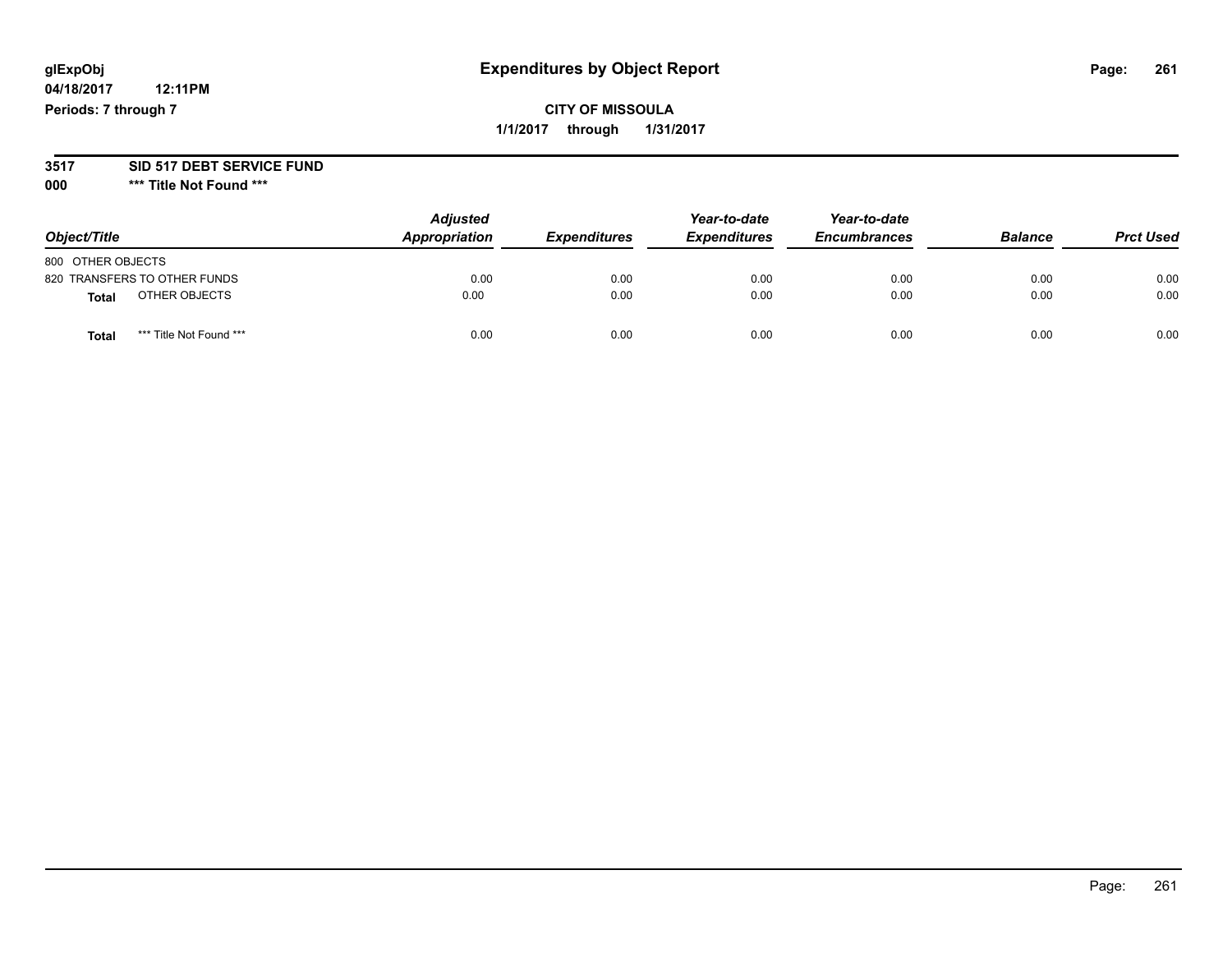# **3517 SID 517 DEBT SERVICE FUND**

|                                      | <b>Adjusted</b>      |                     | Year-to-date        | Year-to-date        |                |                  |
|--------------------------------------|----------------------|---------------------|---------------------|---------------------|----------------|------------------|
| Object/Title                         | <b>Appropriation</b> | <b>Expenditures</b> | <b>Expenditures</b> | <b>Encumbrances</b> | <b>Balance</b> | <b>Prct Used</b> |
| 500 FIXED CHARGES                    |                      |                     |                     |                     |                |                  |
| 550 MERCHANT SERVICE FEES            | 0.00                 | 0.00                | 0.00                | 0.00                | 0.00           | 0.00             |
| <b>FIXED CHARGES</b><br><b>Total</b> | 0.00                 | 0.00                | 0.00                | 0.00                | 0.00           | 0.00             |
| 600 DEBT SERVICE                     |                      |                     |                     |                     |                |                  |
| 610 PRINCIPAL                        | 0.00                 | 0.00                | 0.00                | 0.00                | 0.00           | 0.00             |
| 620 INTEREST / SERVICE FEES          | 0.00                 | 0.00                | 0.00                | 0.00                | 0.00           | 0.00             |
| <b>DEBT SERVICE</b><br><b>Total</b>  | 0.00                 | 0.00                | 0.00                | 0.00                | 0.00           | 0.00             |
| NON-DEPARTMENTAL<br>Total            | 0.00                 | 0.00                | 0.00                | 0.00                | 0.00           | 0.00             |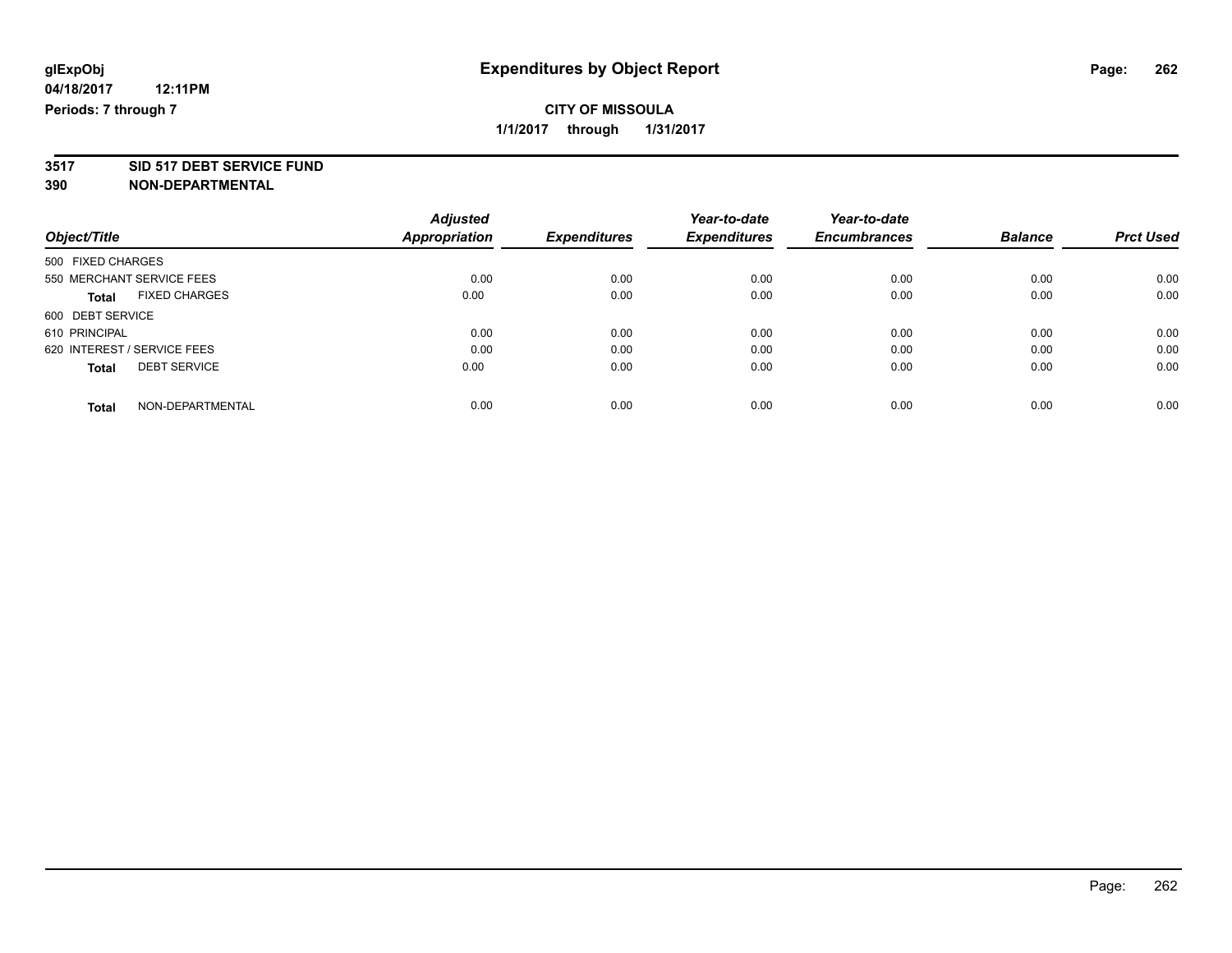## **CITY OF MISSOULA 1/1/2017 through 1/31/2017**

#### **3517 SID 517 DEBT SERVICE FUND**

|                   |                              | <b>Adjusted</b>      |                     | Year-to-date        | Year-to-date        |                |                  |
|-------------------|------------------------------|----------------------|---------------------|---------------------|---------------------|----------------|------------------|
| Object/Title      |                              | <b>Appropriation</b> | <b>Expenditures</b> | <b>Expenditures</b> | <b>Encumbrances</b> | <b>Balance</b> | <b>Prct Used</b> |
| 500 FIXED CHARGES |                              |                      |                     |                     |                     |                |                  |
|                   | 550 MERCHANT SERVICE FEES    | 0.00                 | 0.00                | 0.00                | 0.00                | 0.00           | 0.00             |
| <b>Total</b>      | <b>FIXED CHARGES</b>         | 0.00                 | 0.00                | 0.00                | 0.00                | 0.00           | 0.00             |
| 600 DEBT SERVICE  |                              |                      |                     |                     |                     |                |                  |
| 610 PRINCIPAL     |                              | 0.00                 | 0.00                | 0.00                | 0.00                | 0.00           | 0.00             |
|                   | 620 INTEREST / SERVICE FEES  | 0.00                 | 0.00                | 0.00                | 0.00                | 0.00           | 0.00             |
| <b>Total</b>      | <b>DEBT SERVICE</b>          | 0.00                 | 0.00                | 0.00                | 0.00                | 0.00           | 0.00             |
| 800 OTHER OBJECTS |                              |                      |                     |                     |                     |                |                  |
|                   | 820 TRANSFERS TO OTHER FUNDS | 0.00                 | 0.00                | 0.00                | 0.00                | 0.00           | 0.00             |
| <b>Total</b>      | OTHER OBJECTS                | 0.00                 | 0.00                | 0.00                | 0.00                | 0.00           | 0.00             |
| <b>Total</b>      | SID 517 DEBT SERVICE FUND    | 0.00                 | 0.00                | 0.00                | 0.00                | 0.00           | 0.00             |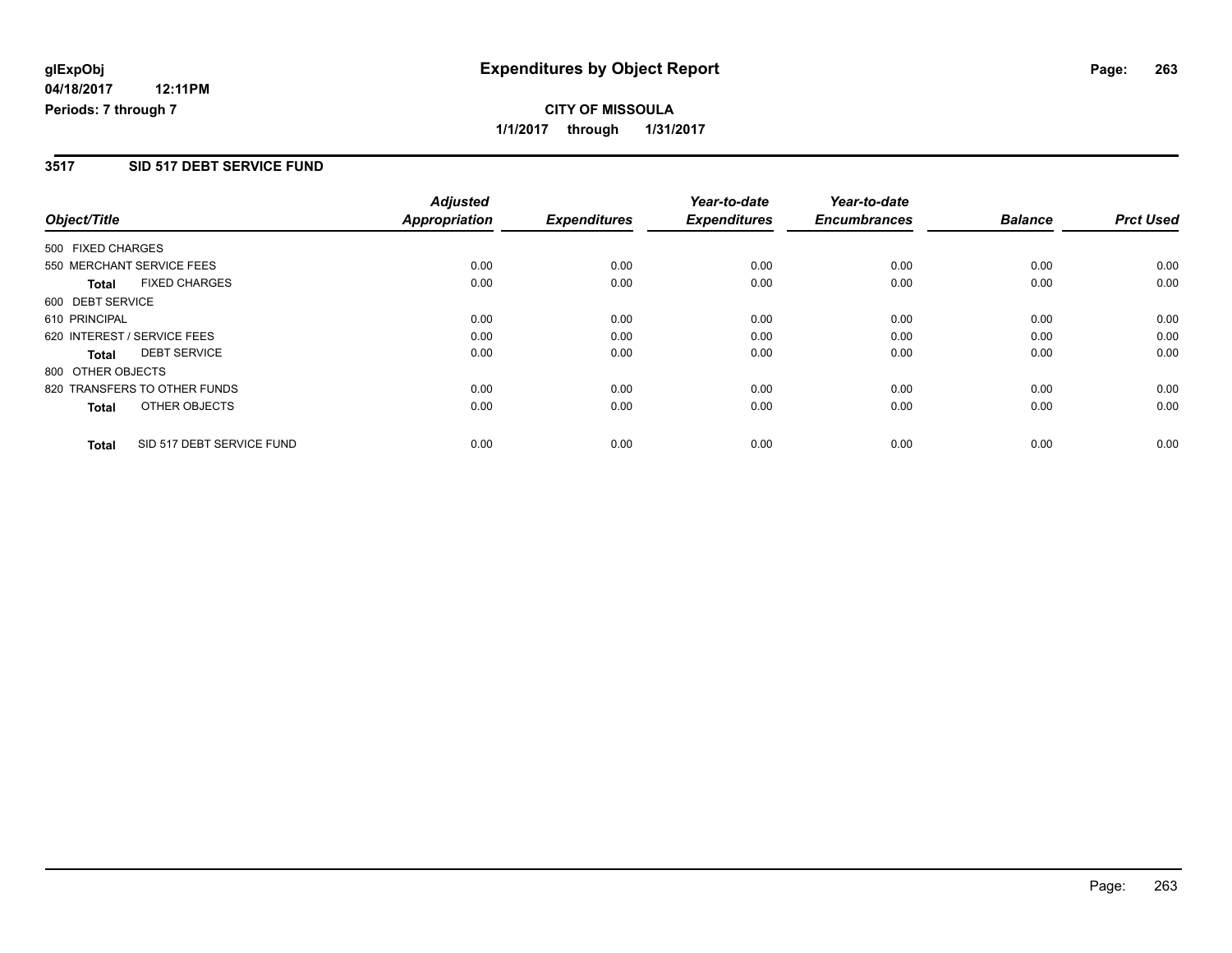## **glExpObj Expenditures by Object Report Page: 264**

## **CITY OF MISSOULA 1/1/2017 through 1/31/2017**

# **3518 SID 518 DEBT SERVICE FUND**

**000 \*\*\* Title Not Found \*\*\***

| Object/Title                            | <b>Adjusted</b><br>Appropriation | <b>Expenditures</b> | Year-to-date<br><b>Expenditures</b> | Year-to-date<br><b>Encumbrances</b> | <b>Balance</b> | <b>Prct Used</b> |
|-----------------------------------------|----------------------------------|---------------------|-------------------------------------|-------------------------------------|----------------|------------------|
| 800 OTHER OBJECTS                       |                                  |                     |                                     |                                     |                |                  |
| 820 TRANSFERS TO OTHER FUNDS            | 0.00                             | 0.00                | 0.00                                | 0.00                                | 0.00           | 0.00             |
| OTHER OBJECTS<br>Total                  | 0.00                             | 0.00                | 0.00                                | 0.00                                | 0.00           | 0.00             |
| *** Title Not Found ***<br><b>Total</b> | 0.00                             | 0.00                | 0.00                                | 0.00                                | 0.00           | 0.00             |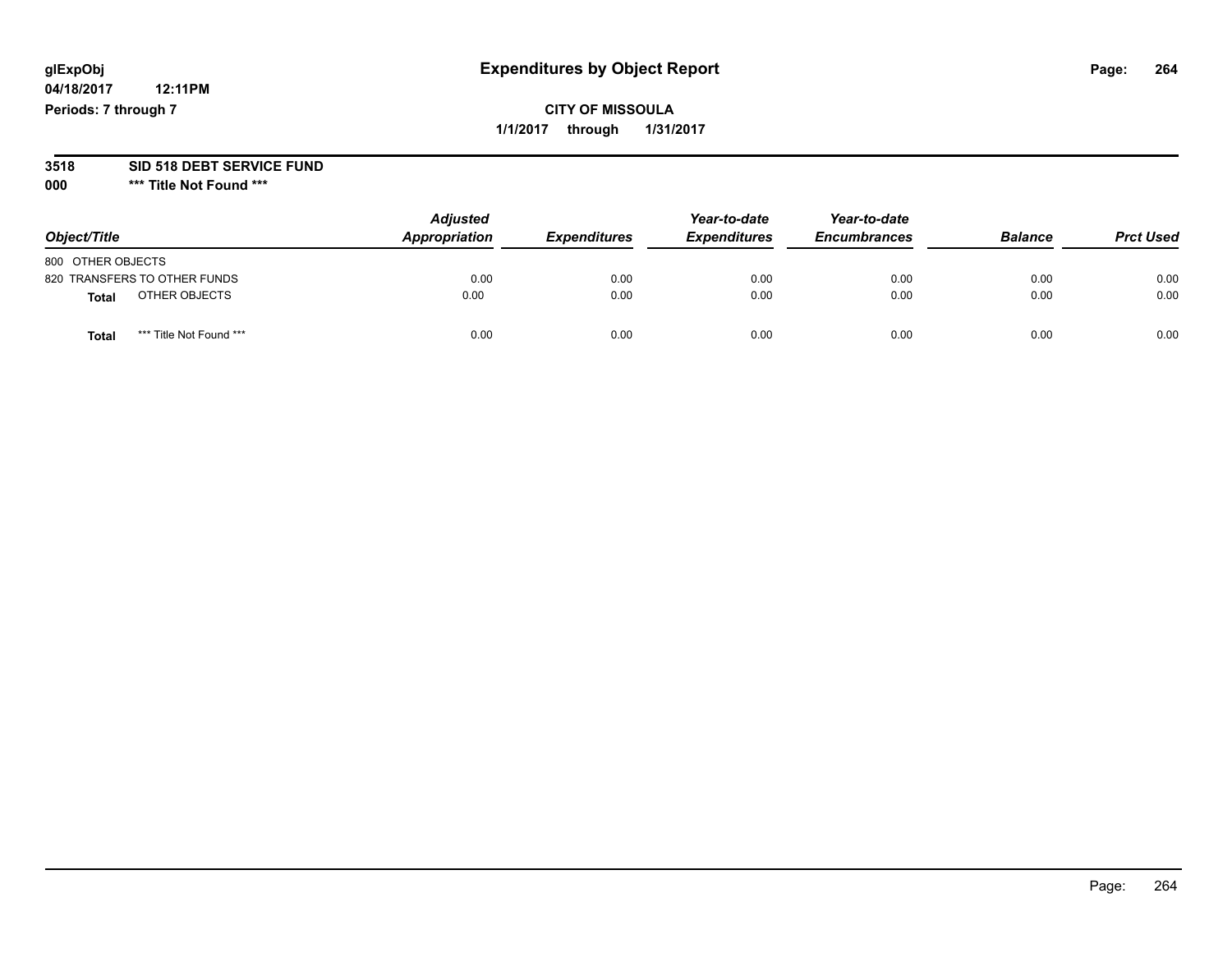## **CITY OF MISSOULA 1/1/2017 through 1/31/2017**

**3518 SID 518 DEBT SERVICE FUND**

|                                      | <b>Adjusted</b>      |                     | Year-to-date        | Year-to-date        |                |                  |
|--------------------------------------|----------------------|---------------------|---------------------|---------------------|----------------|------------------|
| Object/Title                         | <b>Appropriation</b> | <b>Expenditures</b> | <b>Expenditures</b> | <b>Encumbrances</b> | <b>Balance</b> | <b>Prct Used</b> |
| 500 FIXED CHARGES                    |                      |                     |                     |                     |                |                  |
| 550 MERCHANT SERVICE FEES            | 0.00                 | 0.00                | 0.00                | 0.00                | 0.00           | 0.00             |
| <b>FIXED CHARGES</b><br><b>Total</b> | 0.00                 | 0.00                | 0.00                | 0.00                | 0.00           | 0.00             |
| 600 DEBT SERVICE                     |                      |                     |                     |                     |                |                  |
| 610 PRINCIPAL                        | 0.00                 | 0.00                | 0.00                | 0.00                | 0.00           | 0.00             |
| 620 INTEREST / SERVICE FEES          | 0.00                 | 0.00                | 0.00                | 0.00                | 0.00           | 0.00             |
| <b>DEBT SERVICE</b><br><b>Total</b>  | 0.00                 | 0.00                | 0.00                | 0.00                | 0.00           | 0.00             |
| 800 OTHER OBJECTS                    |                      |                     |                     |                     |                |                  |
| 820 TRANSFERS TO OTHER FUNDS         | 0.00                 | 0.00                | 0.00                | 0.00                | 0.00           | 0.00             |
| OTHER OBJECTS<br><b>Total</b>        | 0.00                 | 0.00                | 0.00                | 0.00                | 0.00           | 0.00             |
|                                      |                      |                     |                     |                     |                |                  |
| NON-DEPARTMENTAL<br><b>Total</b>     | 0.00                 | 0.00                | 0.00                | 0.00                | 0.00           | 0.00             |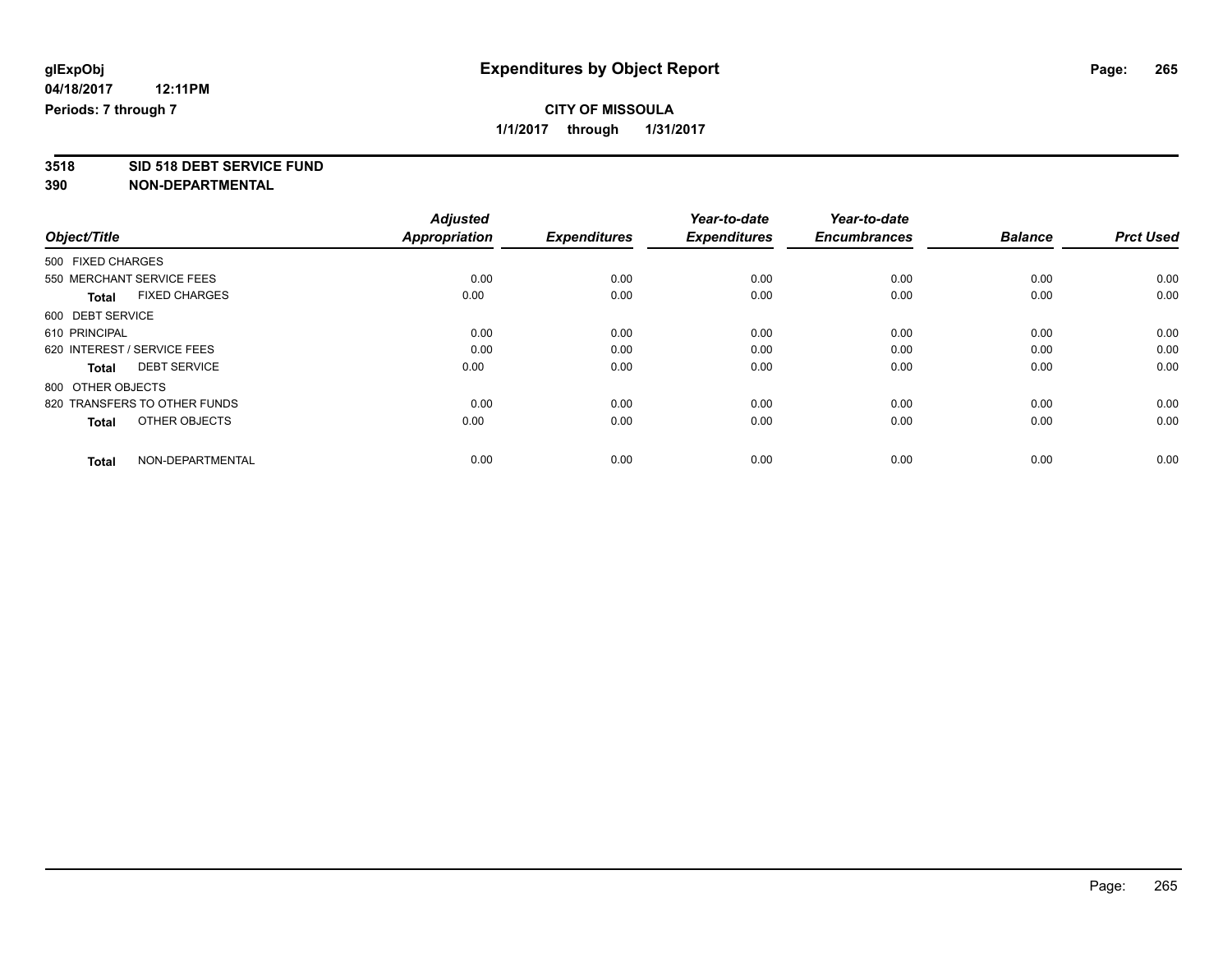## **CITY OF MISSOULA 1/1/2017 through 1/31/2017**

#### **3518 SID 518 DEBT SERVICE FUND**

|                   |                              | <b>Adjusted</b>      |                     | Year-to-date        | Year-to-date        |                |                  |
|-------------------|------------------------------|----------------------|---------------------|---------------------|---------------------|----------------|------------------|
| Object/Title      |                              | <b>Appropriation</b> | <b>Expenditures</b> | <b>Expenditures</b> | <b>Encumbrances</b> | <b>Balance</b> | <b>Prct Used</b> |
| 500 FIXED CHARGES |                              |                      |                     |                     |                     |                |                  |
|                   | 550 MERCHANT SERVICE FEES    | 0.00                 | 0.00                | 0.00                | 0.00                | 0.00           | 0.00             |
| Total             | <b>FIXED CHARGES</b>         | 0.00                 | 0.00                | 0.00                | 0.00                | 0.00           | 0.00             |
| 600 DEBT SERVICE  |                              |                      |                     |                     |                     |                |                  |
| 610 PRINCIPAL     |                              | 0.00                 | 0.00                | 0.00                | 0.00                | 0.00           | 0.00             |
|                   | 620 INTEREST / SERVICE FEES  | 0.00                 | 0.00                | 0.00                | 0.00                | 0.00           | 0.00             |
| <b>Total</b>      | <b>DEBT SERVICE</b>          | 0.00                 | 0.00                | 0.00                | 0.00                | 0.00           | 0.00             |
| 800 OTHER OBJECTS |                              |                      |                     |                     |                     |                |                  |
|                   | 820 TRANSFERS TO OTHER FUNDS | 0.00                 | 0.00                | 0.00                | 0.00                | 0.00           | 0.00             |
| Total             | OTHER OBJECTS                | 0.00                 | 0.00                | 0.00                | 0.00                | 0.00           | 0.00             |
| <b>Total</b>      | SID 518 DEBT SERVICE FUND    | 0.00                 | 0.00                | 0.00                | 0.00                | 0.00           | 0.00             |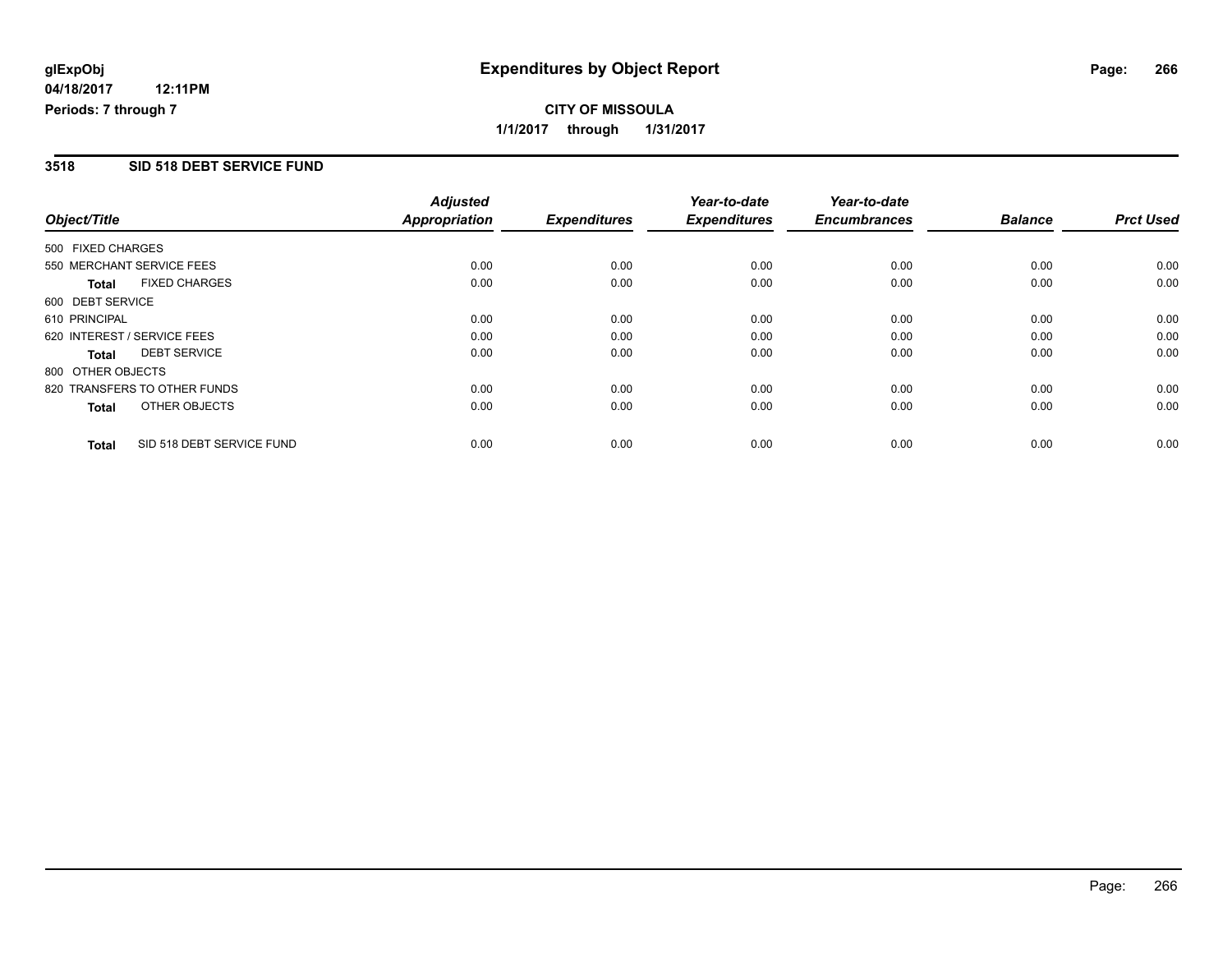## **CITY OF MISSOULA 1/1/2017 through 1/31/2017**

**3519 SID 519 DEBT SERVICE FUND**

|                                      | <b>Adjusted</b>      |                     | Year-to-date        | Year-to-date        |                |                  |
|--------------------------------------|----------------------|---------------------|---------------------|---------------------|----------------|------------------|
| Object/Title                         | <b>Appropriation</b> | <b>Expenditures</b> | <b>Expenditures</b> | <b>Encumbrances</b> | <b>Balance</b> | <b>Prct Used</b> |
| 500 FIXED CHARGES                    |                      |                     |                     |                     |                |                  |
| 550 MERCHANT SERVICE FEES            | 0.00                 | 0.00                | 0.00                | 0.00                | 0.00           | 0.00             |
| <b>FIXED CHARGES</b><br><b>Total</b> | 0.00                 | 0.00                | 0.00                | 0.00                | 0.00           | 0.00             |
| 600 DEBT SERVICE                     |                      |                     |                     |                     |                |                  |
| 610 PRINCIPAL                        | 0.00                 | 0.00                | 0.00                | 0.00                | 0.00           | 0.00             |
| 620 INTEREST / SERVICE FEES          | 0.00                 | 0.00                | 0.00                | 0.00                | 0.00           | 0.00             |
| <b>DEBT SERVICE</b><br><b>Total</b>  | 0.00                 | 0.00                | 0.00                | 0.00                | 0.00           | 0.00             |
| 800 OTHER OBJECTS                    |                      |                     |                     |                     |                |                  |
| 820 TRANSFERS TO OTHER FUNDS         | 0.00                 | 0.00                | 0.00                | 0.00                | 0.00           | 0.00             |
| OTHER OBJECTS<br><b>Total</b>        | 0.00                 | 0.00                | 0.00                | 0.00                | 0.00           | 0.00             |
|                                      |                      |                     |                     |                     |                |                  |
| NON-DEPARTMENTAL<br><b>Total</b>     | 0.00                 | 0.00                | 0.00                | 0.00                | 0.00           | 0.00             |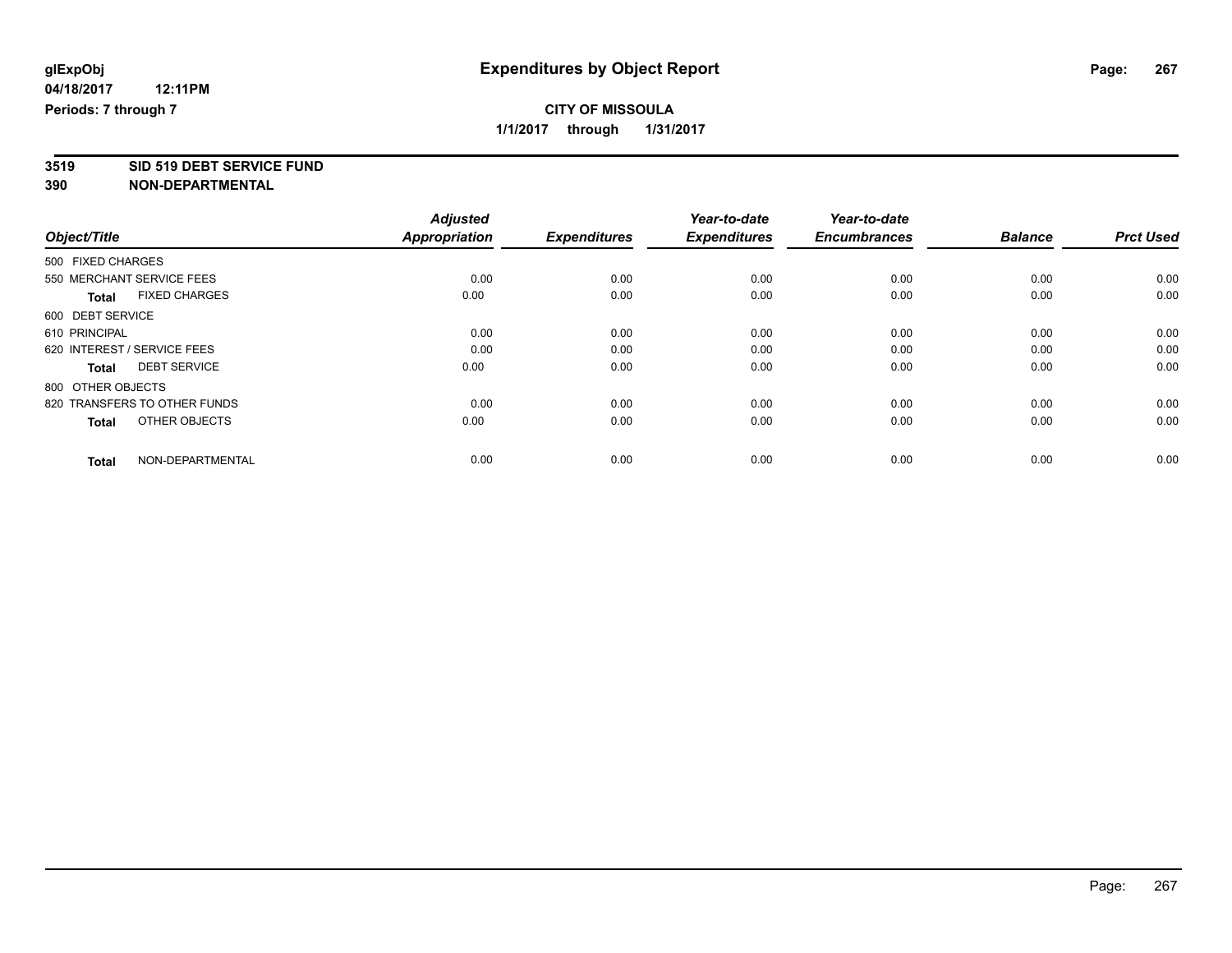**CITY OF MISSOULA 1/1/2017 through 1/31/2017**

#### **3519 SID 519 DEBT SERVICE FUND**

|                   |                              | <b>Adjusted</b>      |                     | Year-to-date        | Year-to-date        |                |                  |
|-------------------|------------------------------|----------------------|---------------------|---------------------|---------------------|----------------|------------------|
| Object/Title      |                              | <b>Appropriation</b> | <b>Expenditures</b> | <b>Expenditures</b> | <b>Encumbrances</b> | <b>Balance</b> | <b>Prct Used</b> |
| 500 FIXED CHARGES |                              |                      |                     |                     |                     |                |                  |
|                   | 550 MERCHANT SERVICE FEES    | 0.00                 | 0.00                | 0.00                | 0.00                | 0.00           | 0.00             |
| <b>Total</b>      | <b>FIXED CHARGES</b>         | 0.00                 | 0.00                | 0.00                | 0.00                | 0.00           | 0.00             |
| 600 DEBT SERVICE  |                              |                      |                     |                     |                     |                |                  |
| 610 PRINCIPAL     |                              | 0.00                 | 0.00                | 0.00                | 0.00                | 0.00           | 0.00             |
|                   | 620 INTEREST / SERVICE FEES  | 0.00                 | 0.00                | 0.00                | 0.00                | 0.00           | 0.00             |
| <b>Total</b>      | <b>DEBT SERVICE</b>          | 0.00                 | 0.00                | 0.00                | 0.00                | 0.00           | 0.00             |
| 800 OTHER OBJECTS |                              |                      |                     |                     |                     |                |                  |
|                   | 820 TRANSFERS TO OTHER FUNDS | 0.00                 | 0.00                | 0.00                | 0.00                | 0.00           | 0.00             |
| <b>Total</b>      | OTHER OBJECTS                | 0.00                 | 0.00                | 0.00                | 0.00                | 0.00           | 0.00             |
| <b>Total</b>      | SID 519 DEBT SERVICE FUND    | 0.00                 | 0.00                | 0.00                | 0.00                | 0.00           | 0.00             |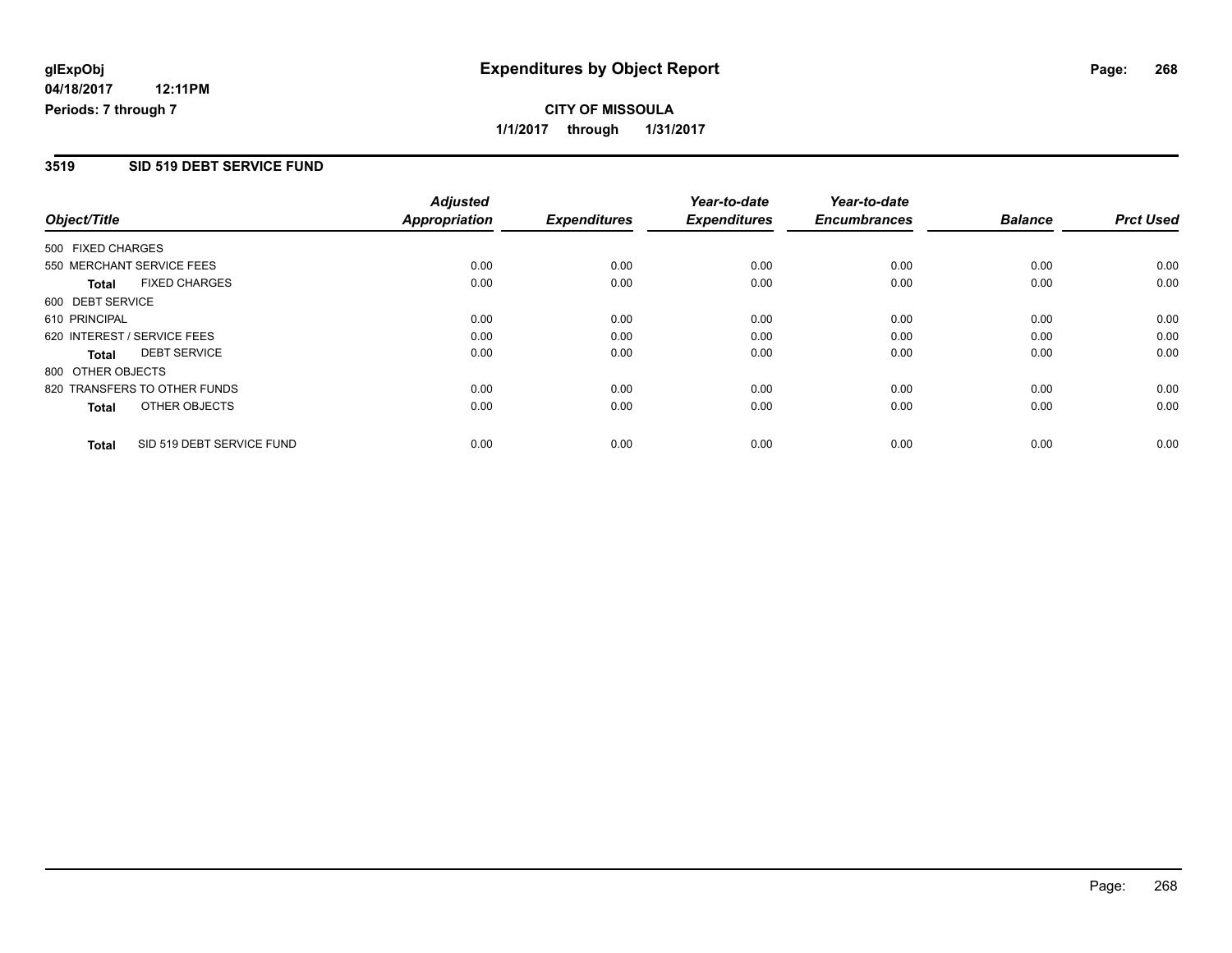**3520 SID 520 DEBT SERVICE FUND**

|                                      | <b>Adjusted</b> |                     | Year-to-date        | Year-to-date        |                |                  |
|--------------------------------------|-----------------|---------------------|---------------------|---------------------|----------------|------------------|
| Object/Title                         | Appropriation   | <b>Expenditures</b> | <b>Expenditures</b> | <b>Encumbrances</b> | <b>Balance</b> | <b>Prct Used</b> |
| 500 FIXED CHARGES                    |                 |                     |                     |                     |                |                  |
| 550 MERCHANT SERVICE FEES            | 0.00            | 0.00                | 0.00                | 0.00                | 0.00           | 0.00             |
| <b>FIXED CHARGES</b><br><b>Total</b> | 0.00            | 0.00                | 0.00                | 0.00                | 0.00           | 0.00             |
| 600 DEBT SERVICE                     |                 |                     |                     |                     |                |                  |
| 610 PRINCIPAL                        | 143,000.00      | 0.00                | 71,000.00           | 0.00                | 72,000.00      | 49.65            |
| 620 INTEREST / SERVICE FEES          | 16.340.00       | 0.00                | 8,880.00            | 0.00                | 7,460.00       | 54.35            |
| <b>DEBT SERVICE</b><br><b>Total</b>  | 159.340.00      | 0.00                | 79,880.00           | 0.00                | 79,460.00      | 50.13            |
| NON-DEPARTMENTAL<br><b>Total</b>     | 159.340.00      | 0.00                | 79.880.00           | 0.00                | 79.460.00      | 50.13            |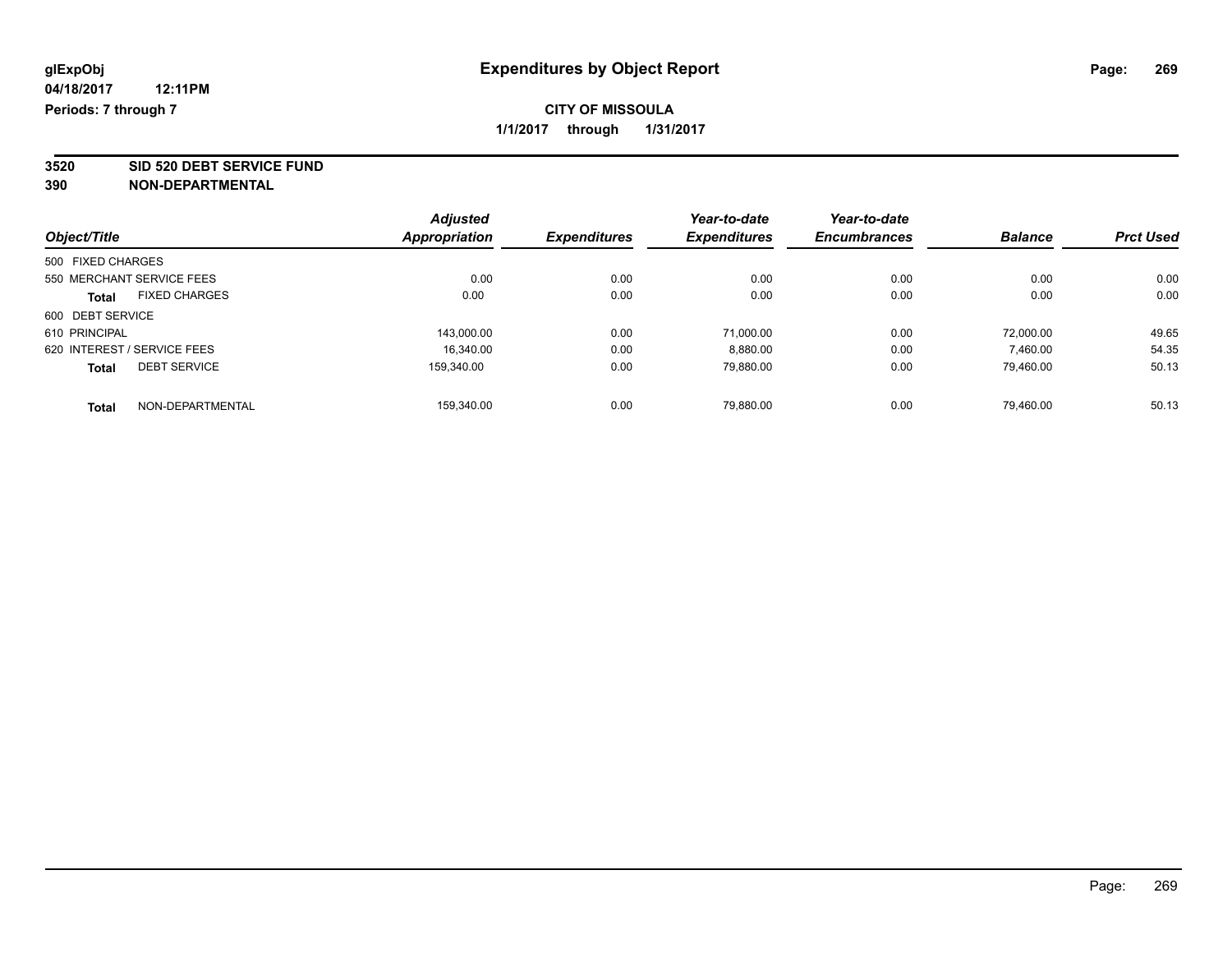| Object/Title                              | <b>Adjusted</b><br>Appropriation | <b>Expenditures</b> | Year-to-date<br><b>Expenditures</b> | Year-to-date<br><b>Encumbrances</b> | <b>Balance</b> | <b>Prct Used</b> |
|-------------------------------------------|----------------------------------|---------------------|-------------------------------------|-------------------------------------|----------------|------------------|
| 500 FIXED CHARGES                         |                                  |                     |                                     |                                     |                |                  |
| 550 MERCHANT SERVICE FEES                 | 0.00                             | 0.00                | 0.00                                | 0.00                                | 0.00           | 0.00             |
| <b>FIXED CHARGES</b><br><b>Total</b>      | 0.00                             | 0.00                | 0.00                                | 0.00                                | 0.00           | 0.00             |
| 600 DEBT SERVICE                          |                                  |                     |                                     |                                     |                |                  |
| 610 PRINCIPAL                             | 143.000.00                       | 0.00                | 71,000.00                           | 0.00                                | 72,000.00      | 49.65            |
| 620 INTEREST / SERVICE FEES               | 16.340.00                        | 0.00                | 8,880.00                            | 0.00                                | 7,460.00       | 54.35            |
| <b>DEBT SERVICE</b><br><b>Total</b>       | 159.340.00                       | 0.00                | 79,880.00                           | 0.00                                | 79.460.00      | 50.13            |
| SID 520 DEBT SERVICE FUND<br><b>Total</b> | 159.340.00                       | 0.00                | 79.880.00                           | 0.00                                | 79.460.00      | 50.13            |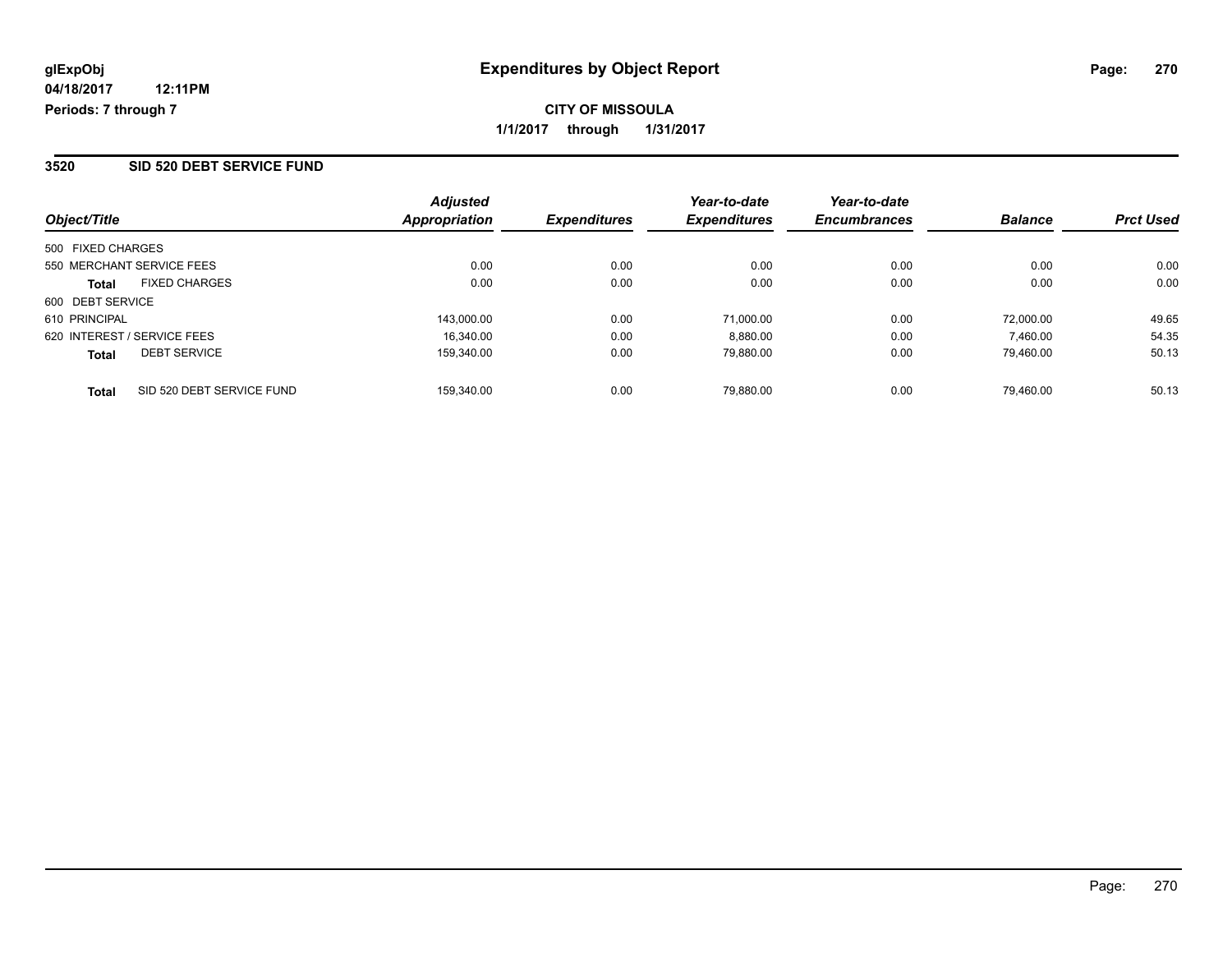# **3521 SID 521 DEBT SERVICE FUND**

|                                      | <b>Adjusted</b>      |                     | Year-to-date        | Year-to-date        |                |                  |
|--------------------------------------|----------------------|---------------------|---------------------|---------------------|----------------|------------------|
| Object/Title                         | <b>Appropriation</b> | <b>Expenditures</b> | <b>Expenditures</b> | <b>Encumbrances</b> | <b>Balance</b> | <b>Prct Used</b> |
| 500 FIXED CHARGES                    |                      |                     |                     |                     |                |                  |
| 550 MERCHANT SERVICE FEES            | 0.00                 | 0.00                | 0.00                | 0.00                | 0.00           | 0.00             |
| <b>FIXED CHARGES</b><br><b>Total</b> | 0.00                 | 0.00                | 0.00                | 0.00                | 0.00           | 0.00             |
| 600 DEBT SERVICE                     |                      |                     |                     |                     |                |                  |
| 610 PRINCIPAL                        | 90.00                | 0.00                | 0.00                | 0.00                | 90.00          | 0.00             |
| 620 INTEREST / SERVICE FEES          | 8.00                 | 0.00                | 4.11                | 0.00                | 3.89           | 51.38            |
| <b>DEBT SERVICE</b><br><b>Total</b>  | 98.00                | 0.00                | 4.11                | 0.00                | 93.89          | 4.19             |
| NON-DEPARTMENTAL<br>Total            | 98.00                | 0.00                | 4.11                | 0.00                | 93.89          | 4.19             |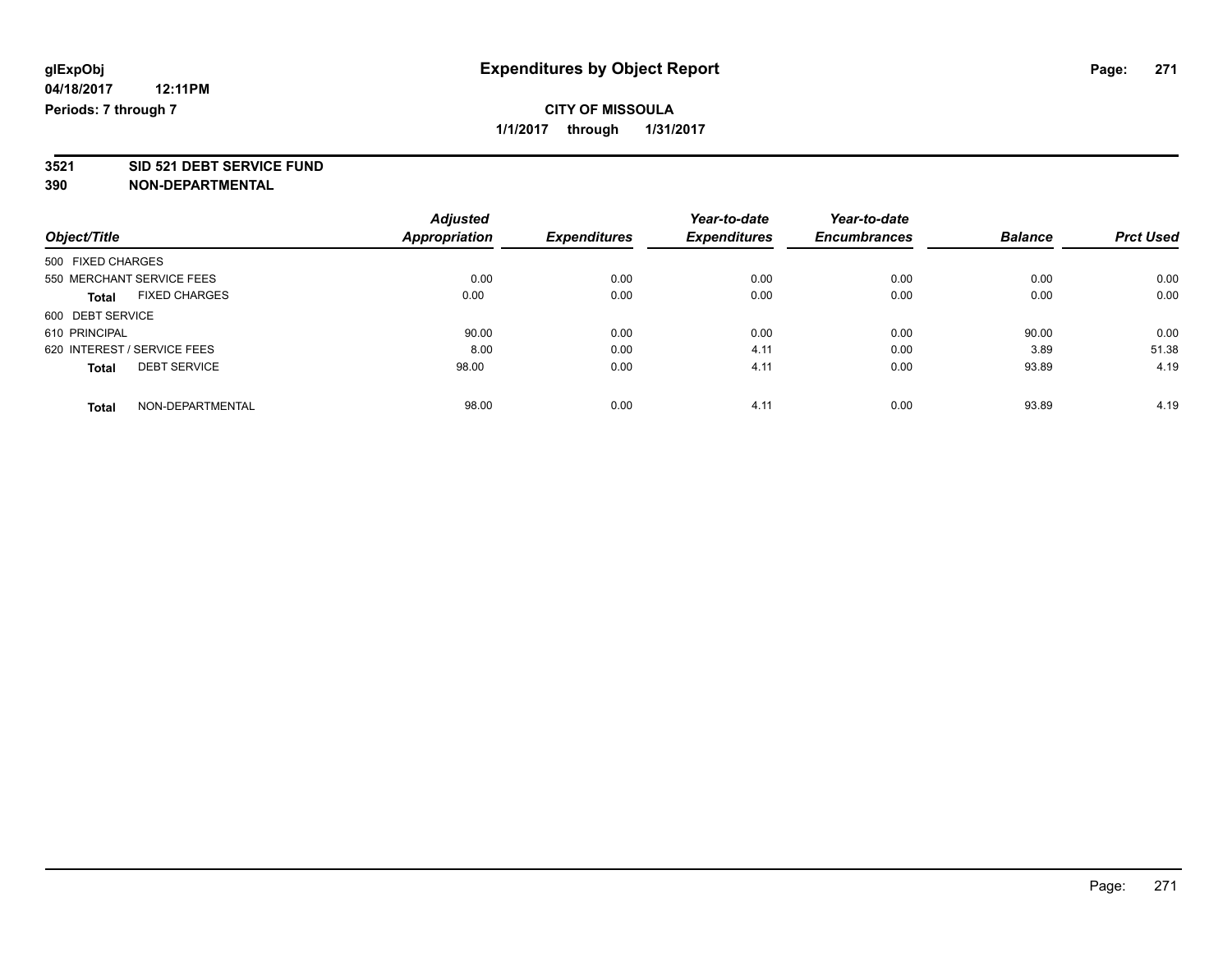## **CITY OF MISSOULA 1/1/2017 through 1/31/2017**

#### **3521 SID 521 DEBT SERVICE FUND**

| Object/Title                              | <b>Adjusted</b><br><b>Appropriation</b> | <b>Expenditures</b> | Year-to-date<br><b>Expenditures</b> | Year-to-date<br><b>Encumbrances</b> | <b>Balance</b> | <b>Prct Used</b> |
|-------------------------------------------|-----------------------------------------|---------------------|-------------------------------------|-------------------------------------|----------------|------------------|
| 500 FIXED CHARGES                         |                                         |                     |                                     |                                     |                |                  |
| 550 MERCHANT SERVICE FEES                 | 0.00                                    | 0.00                | 0.00                                | 0.00                                | 0.00           | 0.00             |
| <b>FIXED CHARGES</b><br><b>Total</b>      | 0.00                                    | 0.00                | 0.00                                | 0.00                                | 0.00           | 0.00             |
| 600 DEBT SERVICE                          |                                         |                     |                                     |                                     |                |                  |
| 610 PRINCIPAL                             | 90.00                                   | 0.00                | 0.00                                | 0.00                                | 90.00          | 0.00             |
| 620 INTEREST / SERVICE FEES               | 8.00                                    | 0.00                | 4.11                                | 0.00                                | 3.89           | 51.38            |
| <b>DEBT SERVICE</b><br><b>Total</b>       | 98.00                                   | 0.00                | 4.11                                | 0.00                                | 93.89          | 4.19             |
| SID 521 DEBT SERVICE FUND<br><b>Total</b> | 98.00                                   | 0.00                | 4.11                                | 0.00                                | 93.89          | 4.19             |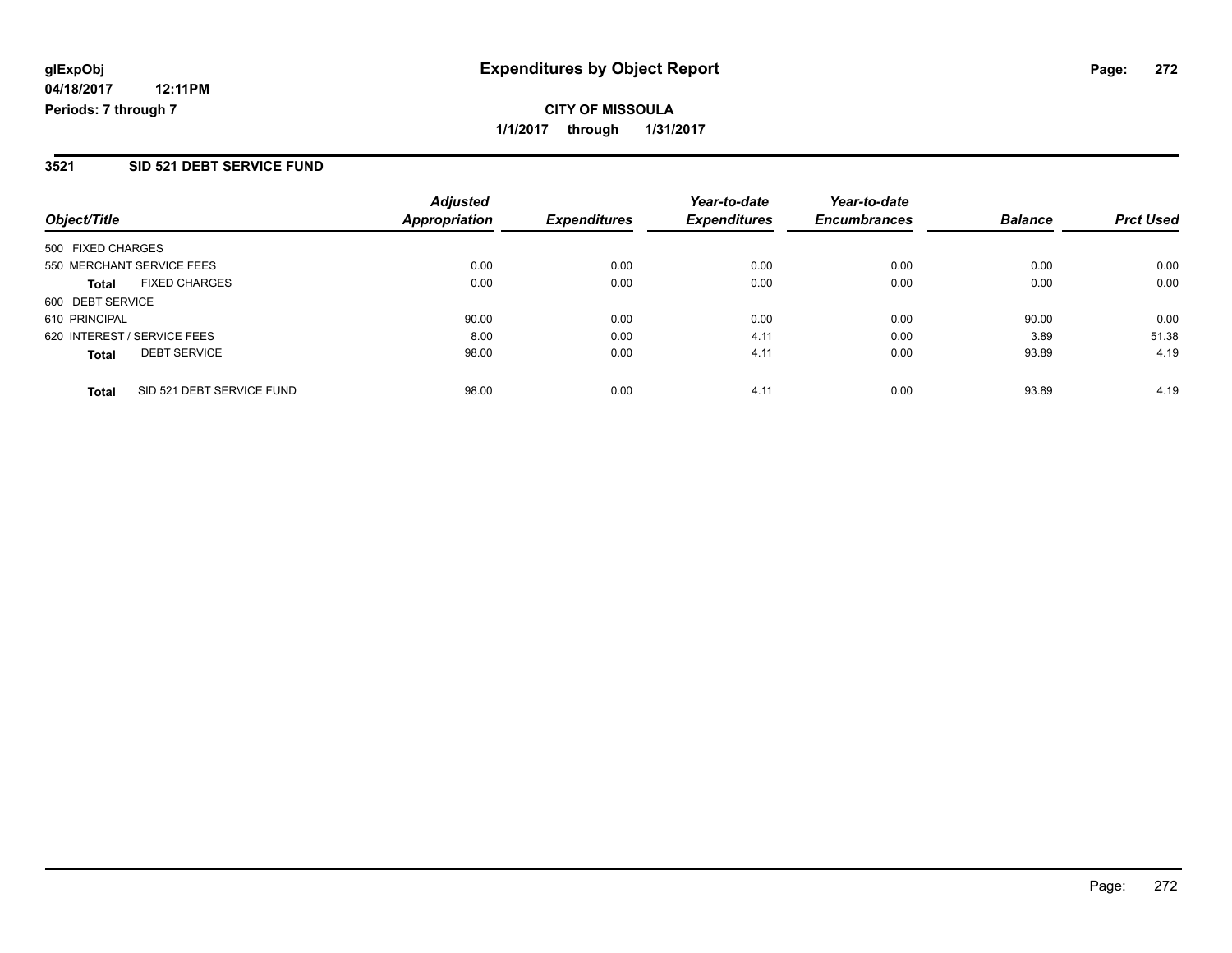**3522 SID 522 DEBT SERVICE FUND**

|                                      | <b>Adjusted</b>      |                     | Year-to-date        | Year-to-date        |                |                  |
|--------------------------------------|----------------------|---------------------|---------------------|---------------------|----------------|------------------|
| Object/Title                         | <b>Appropriation</b> | <b>Expenditures</b> | <b>Expenditures</b> | <b>Encumbrances</b> | <b>Balance</b> | <b>Prct Used</b> |
| 500 FIXED CHARGES                    |                      |                     |                     |                     |                |                  |
| 550 MERCHANT SERVICE FEES            | 0.00                 | 0.00                | 0.00                | 0.00                | 0.00           | 0.00             |
| <b>FIXED CHARGES</b><br><b>Total</b> | 0.00                 | 0.00                | 0.00                | 0.00                | 0.00           | 0.00             |
| 600 DEBT SERVICE                     |                      |                     |                     |                     |                |                  |
| 610 PRINCIPAL                        | 130.00               | 0.00                | 0.00                | 0.00                | 130.00         | 0.00             |
| 620 INTEREST / SERVICE FEES          | 12.00                | 0.00                | 5.94                | 0.00                | 6.06           | 49.50            |
| <b>DEBT SERVICE</b><br><b>Total</b>  | 142.00               | 0.00                | 5.94                | 0.00                | 136.06         | 4.18             |
| NON-DEPARTMENTAL<br>Total            | 142.00               | 0.00                | 5.94                | 0.00                | 136.06         | 4.18             |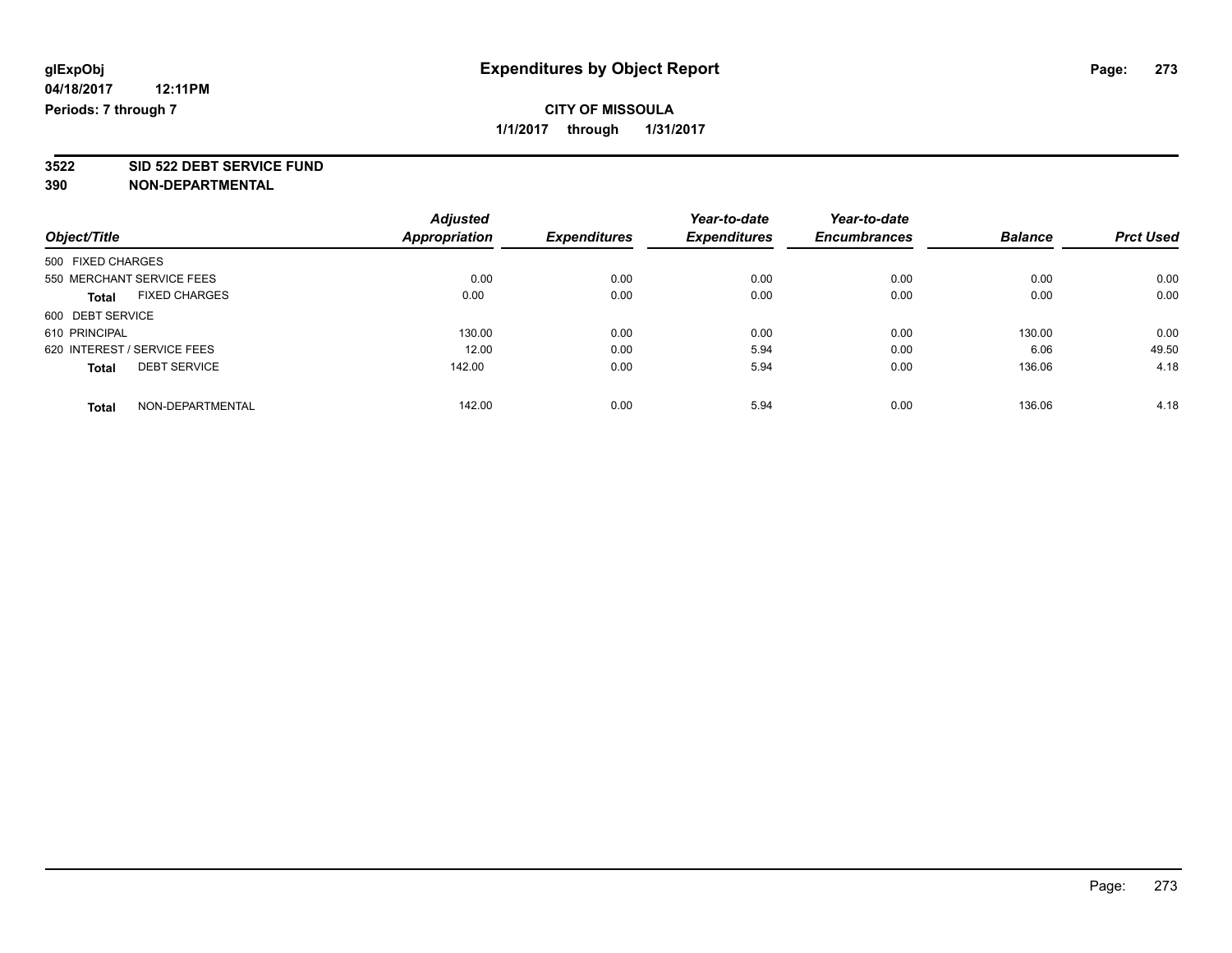**CITY OF MISSOULA 1/1/2017 through 1/31/2017**

## **3522 SID 522 DEBT SERVICE FUND**

| Object/Title                              | <b>Adjusted</b><br><b>Appropriation</b> | <b>Expenditures</b> | Year-to-date<br><b>Expenditures</b> | Year-to-date<br><b>Encumbrances</b> | <b>Balance</b> | <b>Prct Used</b> |
|-------------------------------------------|-----------------------------------------|---------------------|-------------------------------------|-------------------------------------|----------------|------------------|
| 500 FIXED CHARGES                         |                                         |                     |                                     |                                     |                |                  |
| 550 MERCHANT SERVICE FEES                 | 0.00                                    | 0.00                | 0.00                                | 0.00                                | 0.00           | 0.00             |
| <b>FIXED CHARGES</b><br><b>Total</b>      | 0.00                                    | 0.00                | 0.00                                | 0.00                                | 0.00           | 0.00             |
| 600 DEBT SERVICE                          |                                         |                     |                                     |                                     |                |                  |
| 610 PRINCIPAL                             | 130.00                                  | 0.00                | 0.00                                | 0.00                                | 130.00         | 0.00             |
| 620 INTEREST / SERVICE FEES               | 12.00                                   | 0.00                | 5.94                                | 0.00                                | 6.06           | 49.50            |
| <b>DEBT SERVICE</b><br><b>Total</b>       | 142.00                                  | 0.00                | 5.94                                | 0.00                                | 136.06         | 4.18             |
| SID 522 DEBT SERVICE FUND<br><b>Total</b> | 142.00                                  | 0.00                | 5.94                                | 0.00                                | 136.06         | 4.18             |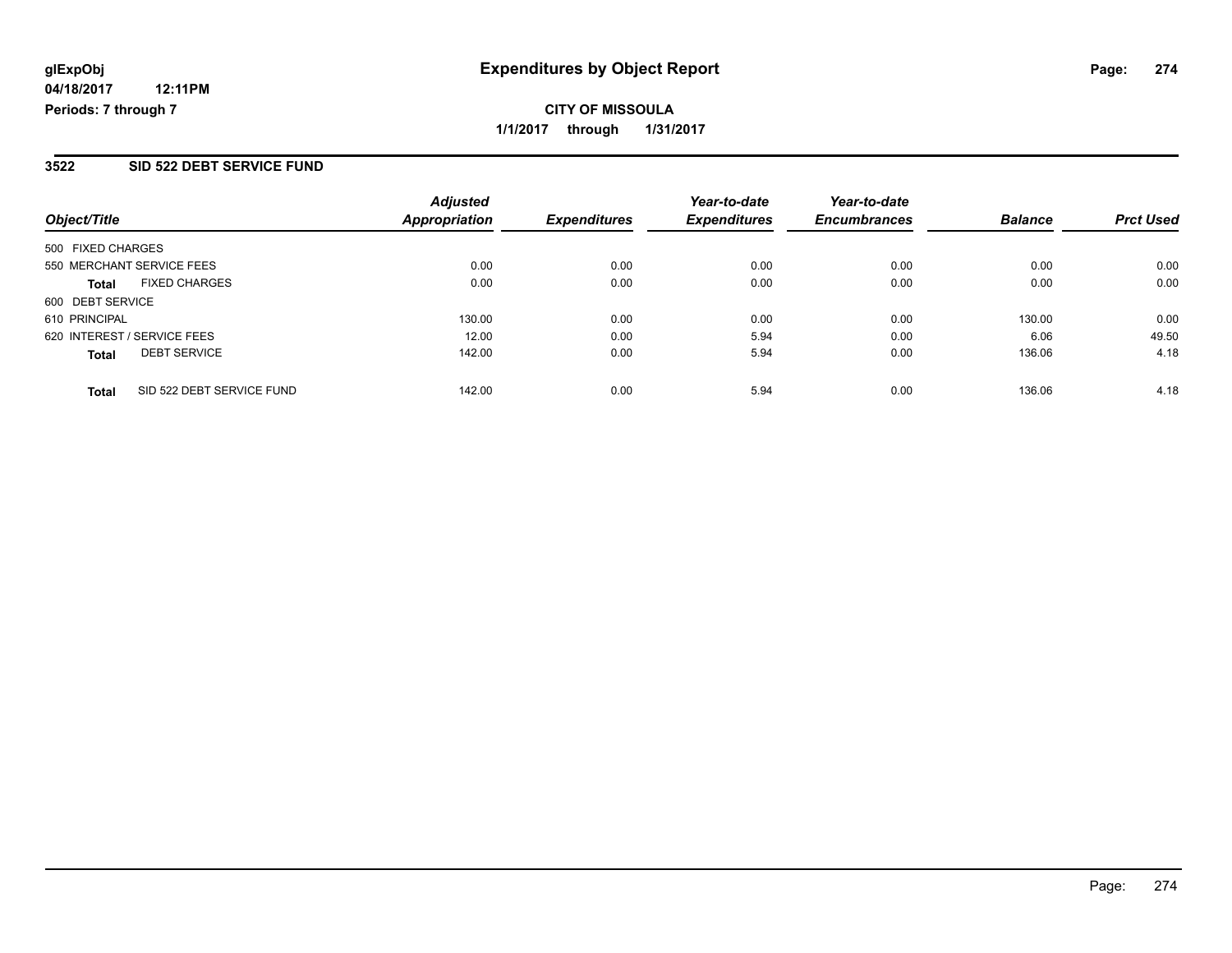**3524 SID 524 DEBT SERVICE FUND**

| Object/Title                |                           | <b>Adjusted</b> | <b>Expenditures</b> | Year-to-date<br><b>Expenditures</b> | Year-to-date        | <b>Balance</b> | <b>Prct Used</b> |
|-----------------------------|---------------------------|-----------------|---------------------|-------------------------------------|---------------------|----------------|------------------|
|                             |                           | Appropriation   |                     |                                     | <b>Encumbrances</b> |                |                  |
| 500 FIXED CHARGES           |                           |                 |                     |                                     |                     |                |                  |
|                             | 550 MERCHANT SERVICE FEES | 0.00            | 0.00                | 0.00                                | 0.00                | 0.00           | 0.00             |
| <b>Total</b>                | <b>FIXED CHARGES</b>      | 0.00            | 0.00                | 0.00                                | 0.00                | 0.00           | 0.00             |
| 600 DEBT SERVICE            |                           |                 |                     |                                     |                     |                |                  |
| 610 PRINCIPAL               |                           | 234.000.00      | 0.00                | 116.000.00                          | 0.00                | 118,000.00     | 49.57            |
| 620 INTEREST / SERVICE FEES |                           | 71.600.00       | 0.00                | 36,960.00                           | 0.00                | 34.640.00      | 51.62            |
| <b>Total</b>                | <b>DEBT SERVICE</b>       | 305.600.00      | 0.00                | 152.960.00                          | 0.00                | 152.640.00     | 50.05            |
| <b>Total</b>                | NON-DEPARTMENTAL          | 305.600.00      | 0.00                | 152.960.00                          | 0.00                | 152.640.00     | 50.05            |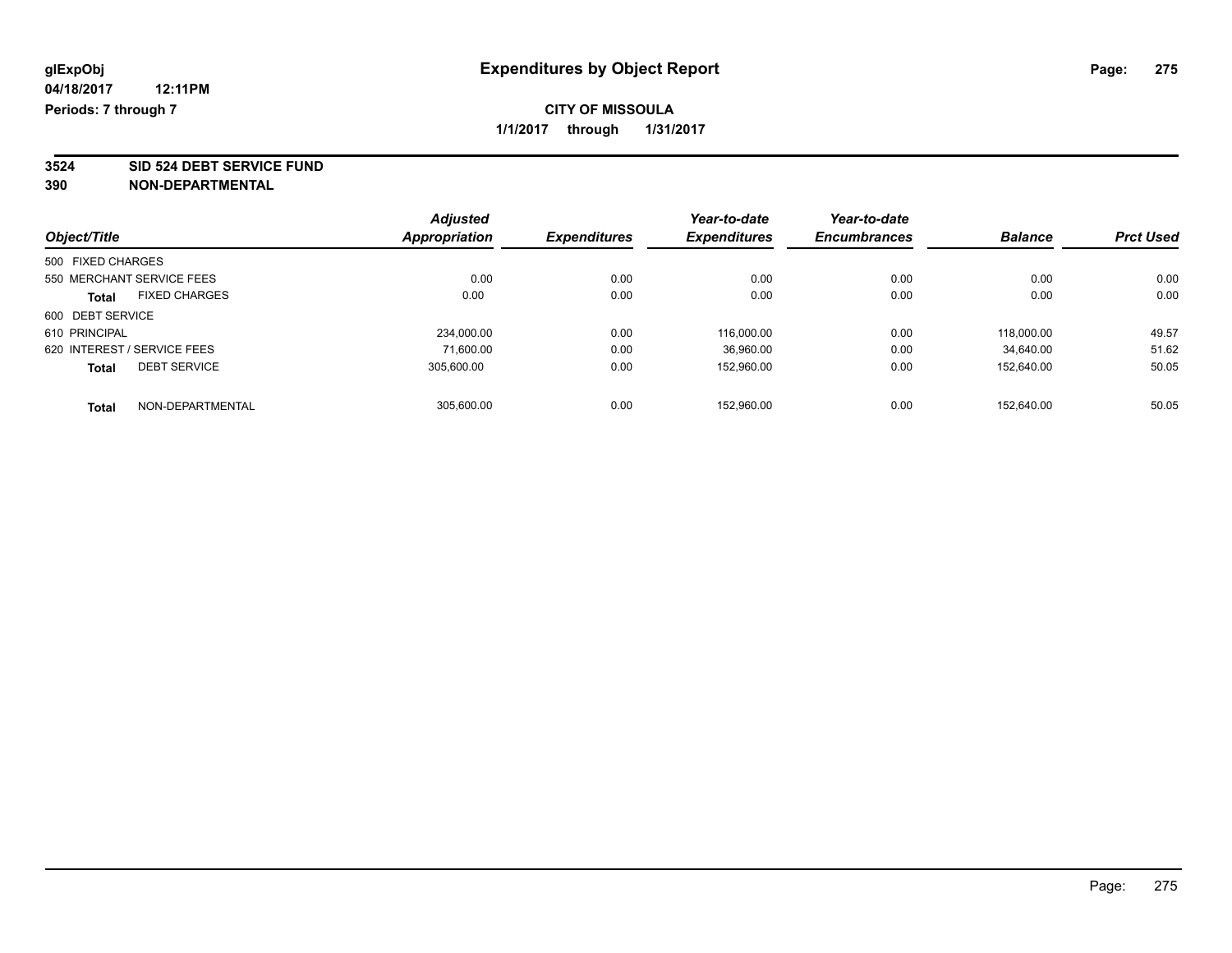## **CITY OF MISSOULA 1/1/2017 through 1/31/2017**

#### **3524 SID 524 DEBT SERVICE FUND**

| Object/Title                              | <b>Adjusted</b><br>Appropriation | <b>Expenditures</b> | Year-to-date<br><b>Expenditures</b> | Year-to-date<br><b>Encumbrances</b> | <b>Balance</b> | <b>Prct Used</b> |
|-------------------------------------------|----------------------------------|---------------------|-------------------------------------|-------------------------------------|----------------|------------------|
| 500 FIXED CHARGES                         |                                  |                     |                                     |                                     |                |                  |
| 550 MERCHANT SERVICE FEES                 | 0.00                             | 0.00                | 0.00                                | 0.00                                | 0.00           | 0.00             |
| <b>FIXED CHARGES</b><br><b>Total</b>      | 0.00                             | 0.00                | 0.00                                | 0.00                                | 0.00           | 0.00             |
| 600 DEBT SERVICE                          |                                  |                     |                                     |                                     |                |                  |
| 610 PRINCIPAL                             | 234,000.00                       | 0.00                | 116.000.00                          | 0.00                                | 118.000.00     | 49.57            |
| 620 INTEREST / SERVICE FEES               | 71.600.00                        | 0.00                | 36,960.00                           | 0.00                                | 34.640.00      | 51.62            |
| <b>DEBT SERVICE</b><br><b>Total</b>       | 305.600.00                       | 0.00                | 152.960.00                          | 0.00                                | 152.640.00     | 50.05            |
| SID 524 DEBT SERVICE FUND<br><b>Total</b> | 305.600.00                       | 0.00                | 152.960.00                          | 0.00                                | 152.640.00     | 50.05            |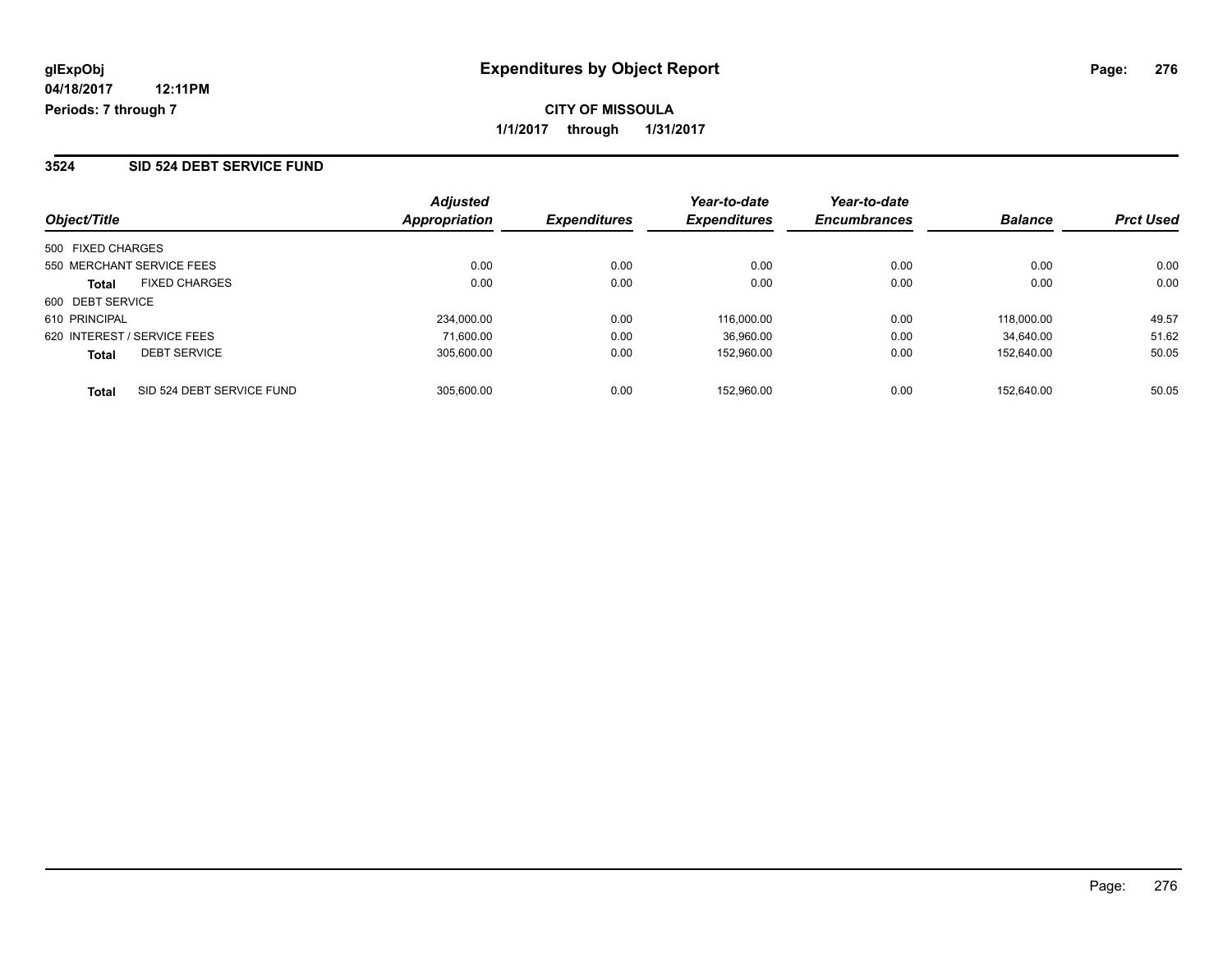**3525 SID 525 DEBT SERVICE FUND**

|                             |                      | <b>Adjusted</b> |                     | Year-to-date        | Year-to-date        |                |                  |
|-----------------------------|----------------------|-----------------|---------------------|---------------------|---------------------|----------------|------------------|
| Object/Title                |                      | Appropriation   | <b>Expenditures</b> | <b>Expenditures</b> | <b>Encumbrances</b> | <b>Balance</b> | <b>Prct Used</b> |
| 500 FIXED CHARGES           |                      |                 |                     |                     |                     |                |                  |
| 550 MERCHANT SERVICE FEES   |                      | 0.00            | 0.00                | 0.00                | 0.00                | 0.00           | 0.00             |
| <b>Total</b>                | <b>FIXED CHARGES</b> | 0.00            | 0.00                | 0.00                | 0.00                | 0.00           | 0.00             |
| 600 DEBT SERVICE            |                      |                 |                     |                     |                     |                |                  |
| 610 PRINCIPAL               |                      | 28.000.00       | 0.00                | 14.000.00           | 0.00                | 14.000.00      | 50.00            |
| 620 INTEREST / SERVICE FEES |                      | 4,440.00        | 0.00                | 19,700.00           | 0.00                | $-15.260.00$   | 443.69           |
| <b>Total</b>                | <b>DEBT SERVICE</b>  | 32.440.00       | 0.00                | 33,700.00           | 0.00                | $-1,260.00$    | 103.88           |
| <b>Total</b>                | NON-DEPARTMENTAL     | 32,440.00       | 0.00                | 33.700.00           | 0.00                | $-1.260.00$    | 103.88           |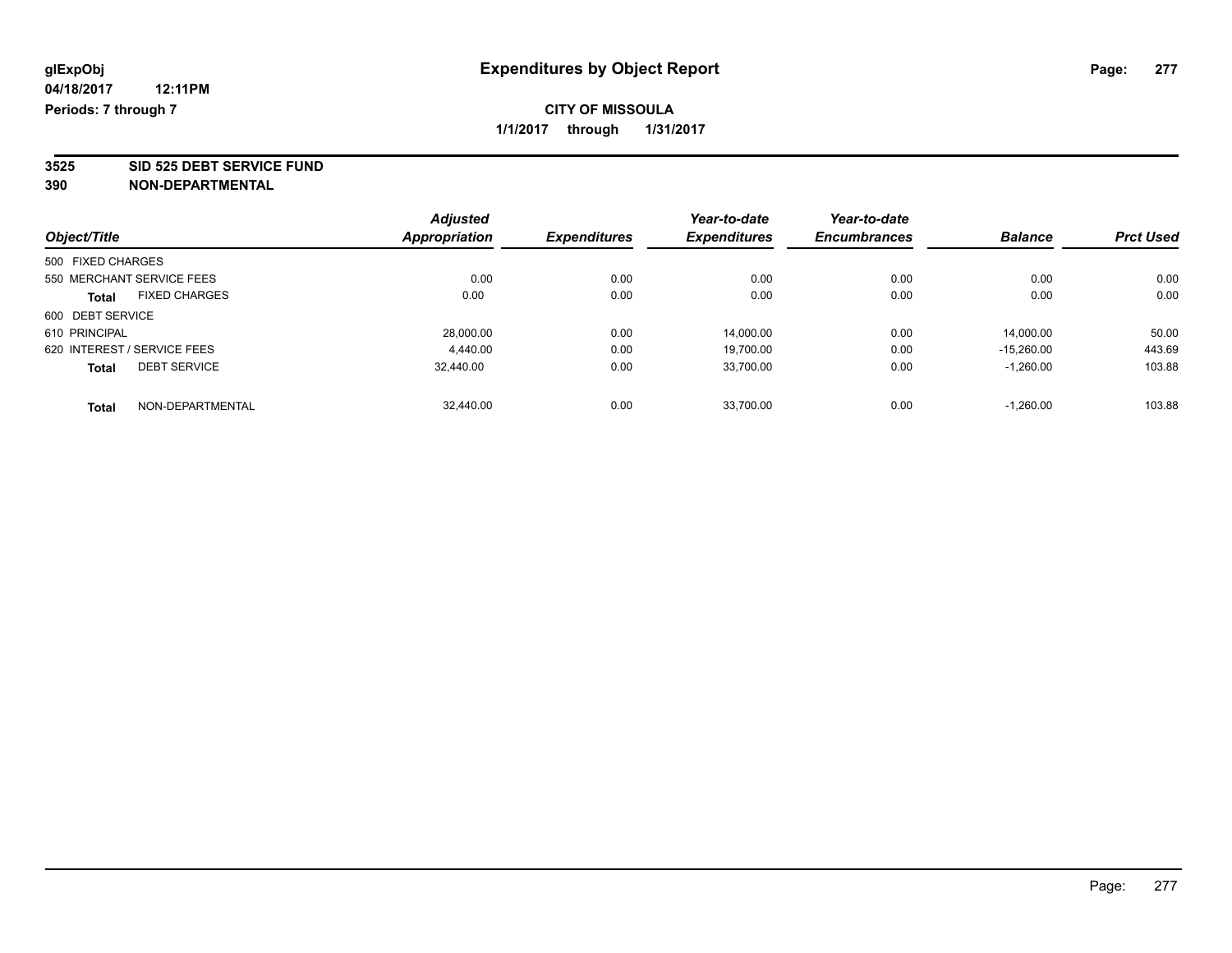**CITY OF MISSOULA 1/1/2017 through 1/31/2017**

#### **3525 SID 525 DEBT SERVICE FUND**

| Object/Title                              | <b>Adjusted</b><br>Appropriation | <b>Expenditures</b> | Year-to-date<br><b>Expenditures</b> | Year-to-date<br><b>Encumbrances</b> | <b>Balance</b> | <b>Prct Used</b> |
|-------------------------------------------|----------------------------------|---------------------|-------------------------------------|-------------------------------------|----------------|------------------|
| 500 FIXED CHARGES                         |                                  |                     |                                     |                                     |                |                  |
| 550 MERCHANT SERVICE FEES                 | 0.00                             | 0.00                | 0.00                                | 0.00                                | 0.00           | 0.00             |
| <b>FIXED CHARGES</b><br><b>Total</b>      | 0.00                             | 0.00                | 0.00                                | 0.00                                | 0.00           | 0.00             |
| 600 DEBT SERVICE                          |                                  |                     |                                     |                                     |                |                  |
| 610 PRINCIPAL                             | 28,000.00                        | 0.00                | 14.000.00                           | 0.00                                | 14.000.00      | 50.00            |
| 620 INTEREST / SERVICE FEES               | 4.440.00                         | 0.00                | 19,700.00                           | 0.00                                | $-15.260.00$   | 443.69           |
| <b>DEBT SERVICE</b><br><b>Total</b>       | 32.440.00                        | 0.00                | 33,700.00                           | 0.00                                | $-1.260.00$    | 103.88           |
| SID 525 DEBT SERVICE FUND<br><b>Total</b> | 32,440.00                        | 0.00                | 33.700.00                           | 0.00                                | $-1.260.00$    | 103.88           |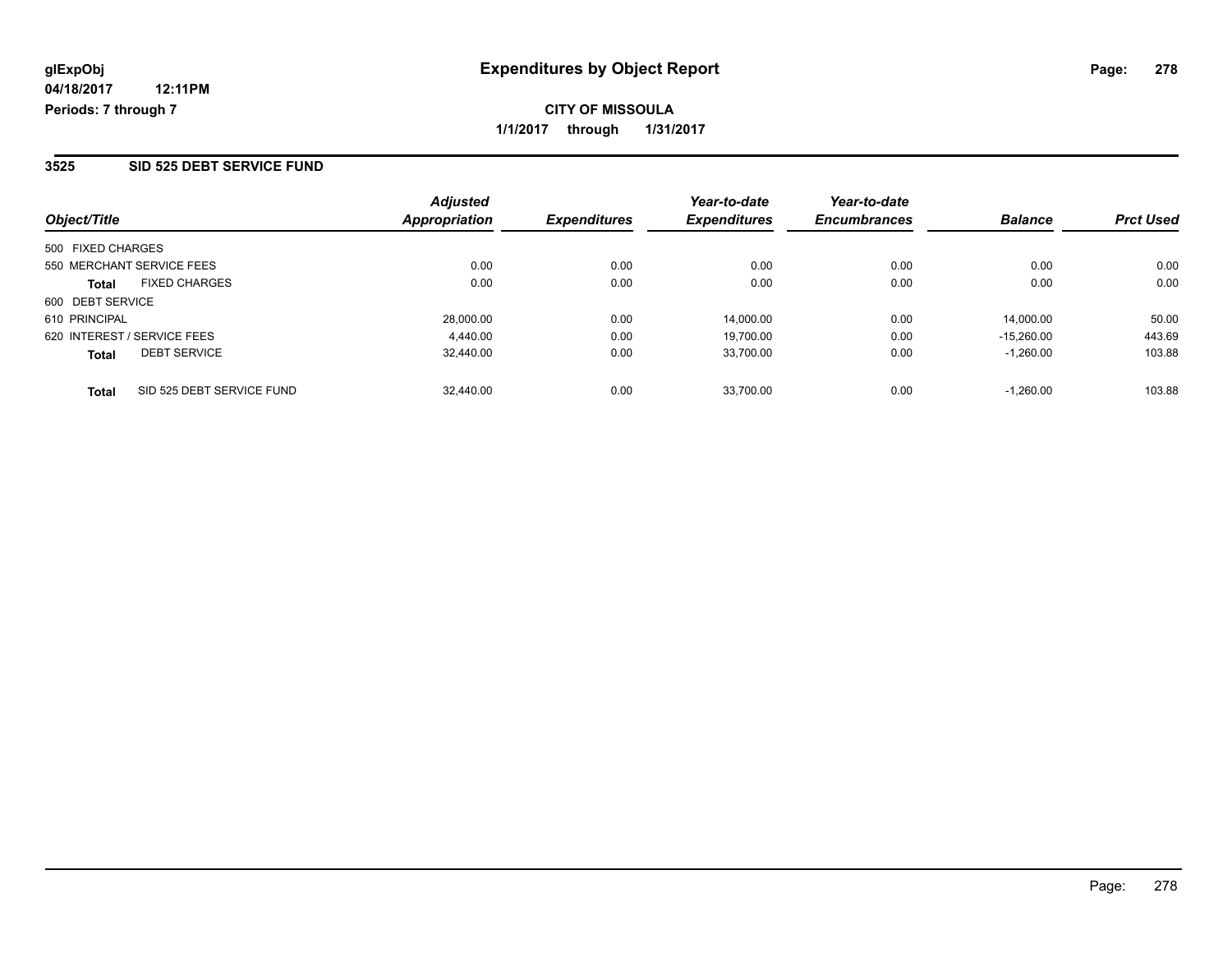**3526 SID 526 DEBT SERVICE FUND**

|                                      | <b>Adjusted</b>      |                     | Year-to-date | Year-to-date        |                |                  |
|--------------------------------------|----------------------|---------------------|--------------|---------------------|----------------|------------------|
| Object/Title                         | <b>Appropriation</b> | <b>Expenditures</b> | Expenditures | <b>Encumbrances</b> | <b>Balance</b> | <b>Prct Used</b> |
| 500 FIXED CHARGES                    |                      |                     |              |                     |                |                  |
| 550 MERCHANT SERVICE FEES            | 0.00                 | 0.00                | 0.00         | 0.00                | 0.00           | 0.00             |
| <b>FIXED CHARGES</b><br><b>Total</b> | 0.00                 | 0.00                | 0.00         | 0.00                | 0.00           | 0.00             |
| 600 DEBT SERVICE                     |                      |                     |              |                     |                |                  |
| 610 PRINCIPAL                        | 160,000.00           | 0.00                | 79,000.00    | 0.00                | 81,000.00      | 49.38            |
| 620 INTEREST / SERVICE FEES          | 33.100.00            | 0.00                | 0.00         | 0.00                | 33.100.00      | 0.00             |
| <b>DEBT SERVICE</b><br><b>Total</b>  | 193.100.00           | 0.00                | 79,000.00    | 0.00                | 114.100.00     | 40.91            |
| NON-DEPARTMENTAL<br>Total            | 193.100.00           | 0.00                | 79.000.00    | 0.00                | 114.100.00     | 40.91            |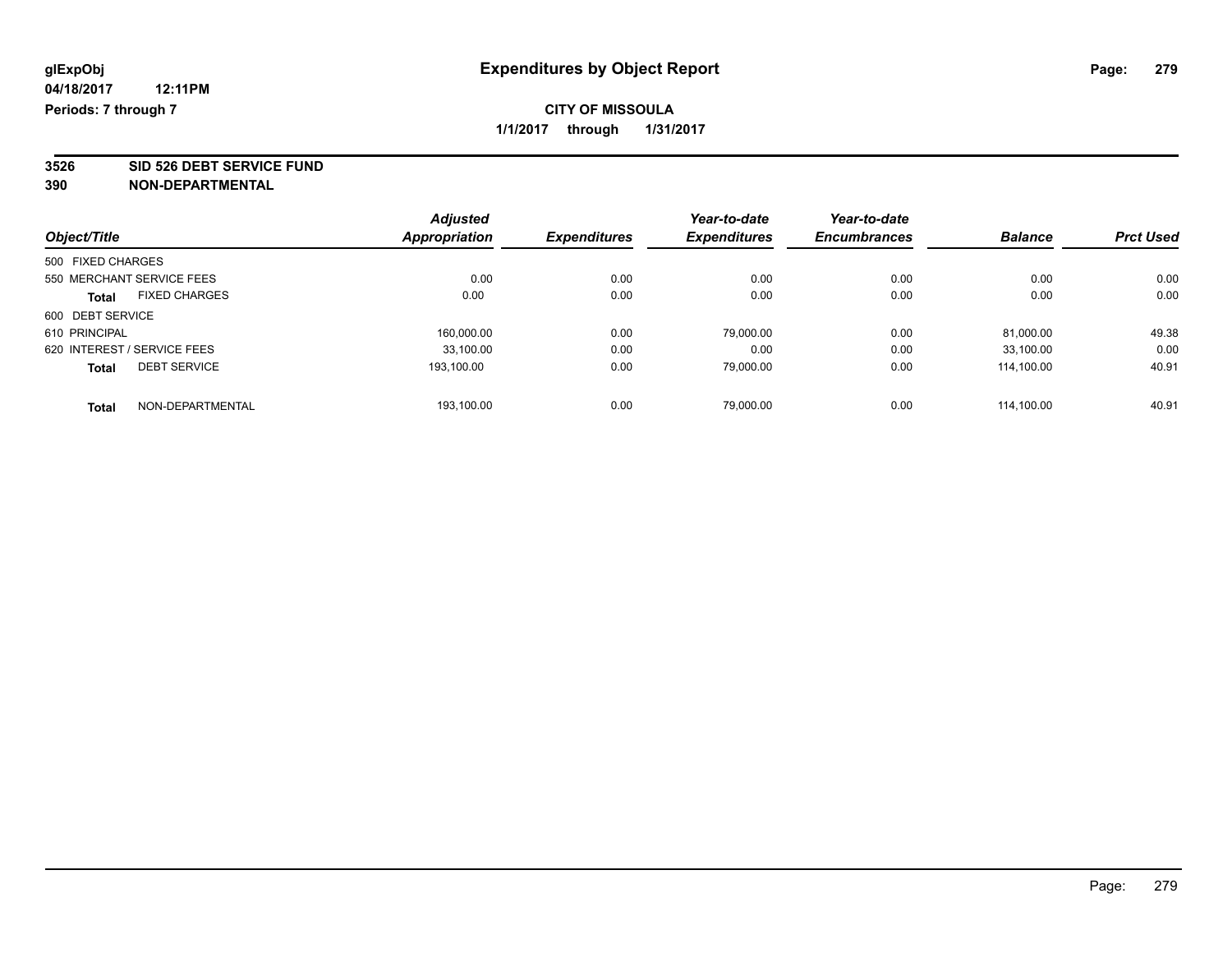**1/1/2017 through 1/31/2017**

#### **3526 SID 526 DEBT SERVICE FUND**

| Object/Title                              | <b>Adjusted</b><br><b>Appropriation</b> | <b>Expenditures</b> | Year-to-date<br><b>Expenditures</b> | Year-to-date<br><b>Encumbrances</b> | <b>Balance</b> | <b>Prct Used</b> |
|-------------------------------------------|-----------------------------------------|---------------------|-------------------------------------|-------------------------------------|----------------|------------------|
| 500 FIXED CHARGES                         |                                         |                     |                                     |                                     |                |                  |
| 550 MERCHANT SERVICE FEES                 | 0.00                                    | 0.00                | 0.00                                | 0.00                                | 0.00           | 0.00             |
| <b>FIXED CHARGES</b><br><b>Total</b>      | 0.00                                    | 0.00                | 0.00                                | 0.00                                | 0.00           | 0.00             |
| 600 DEBT SERVICE                          |                                         |                     |                                     |                                     |                |                  |
| 610 PRINCIPAL                             | 160.000.00                              | 0.00                | 79.000.00                           | 0.00                                | 81.000.00      | 49.38            |
| 620 INTEREST / SERVICE FEES               | 33.100.00                               | 0.00                | 0.00                                | 0.00                                | 33.100.00      | 0.00             |
| <b>DEBT SERVICE</b><br><b>Total</b>       | 193.100.00                              | 0.00                | 79.000.00                           | 0.00                                | 114.100.00     | 40.91            |
| SID 526 DEBT SERVICE FUND<br><b>Total</b> | 193.100.00                              | 0.00                | 79.000.00                           | 0.00                                | 114.100.00     | 40.91            |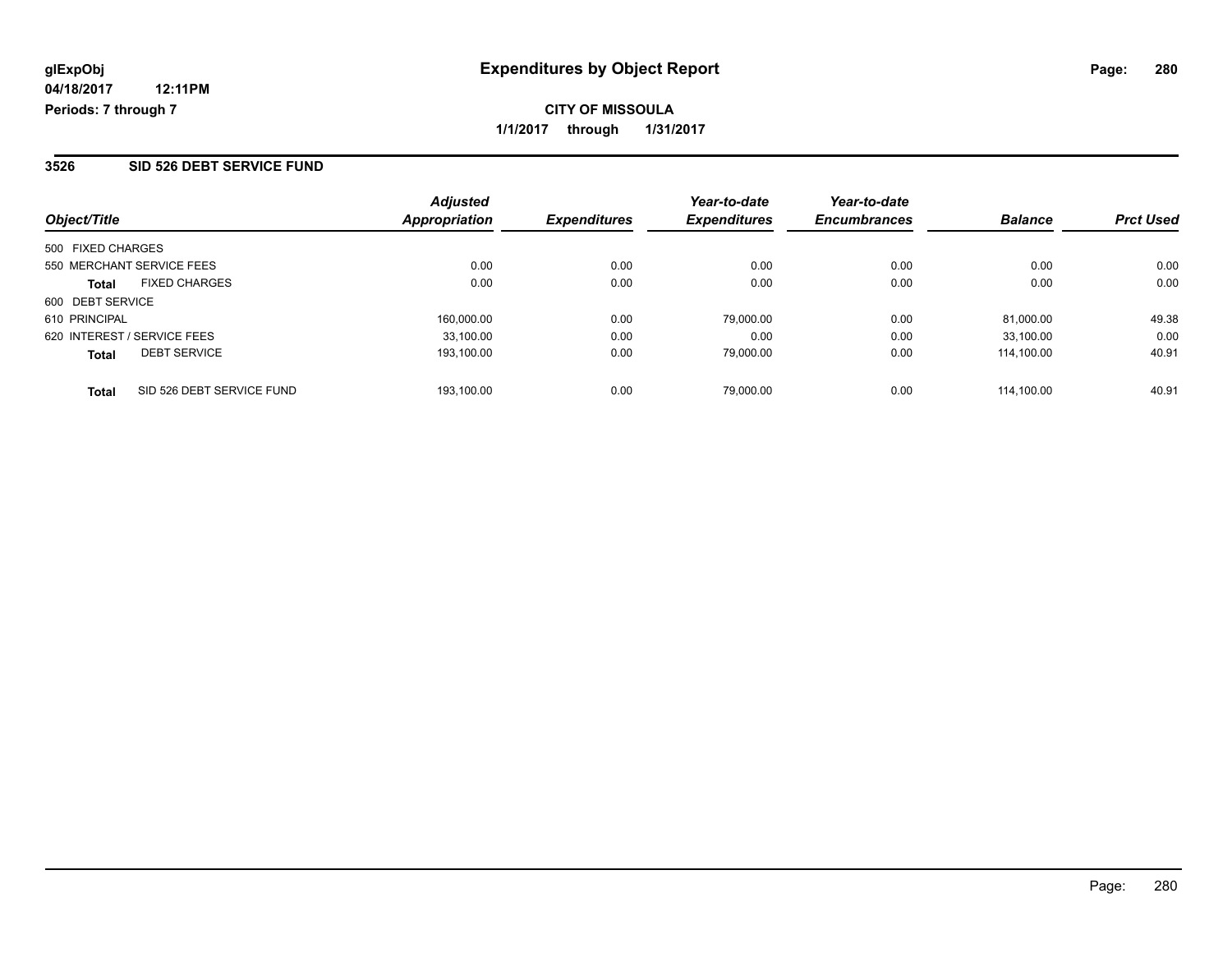## **glExpObj Expenditures by Object Report Page: 281**

**04/18/2017 12:11PM Periods: 7 through 7**

**CITY OF MISSOULA 1/1/2017 through 1/31/2017**

#### **3527 SID 527 DEBT SERVICE FUND**

**000 \*\*\* Title Not Found \*\*\***

| Object/Title      |                              | <b>Adjusted</b><br>Appropriation | <b>Expenditures</b> | Year-to-date<br><b>Expenditures</b> | Year-to-date<br><b>Encumbrances</b> | <b>Balance</b> | <b>Prct Used</b> |
|-------------------|------------------------------|----------------------------------|---------------------|-------------------------------------|-------------------------------------|----------------|------------------|
| 800 OTHER OBJECTS |                              |                                  |                     |                                     |                                     |                |                  |
|                   | 820 TRANSFERS TO OTHER FUNDS | 0.00                             | 0.00                | 0.00                                | 0.00                                | 0.00           | 0.00             |
| <b>Total</b>      | OTHER OBJECTS                | 0.00                             | 0.00                | 0.00                                | 0.00                                | 0.00           | 0.00             |
| <b>Total</b>      | *** Title Not Found ***      | 0.00                             | 0.00                | 0.00                                | 0.00                                | 0.00           | 0.00             |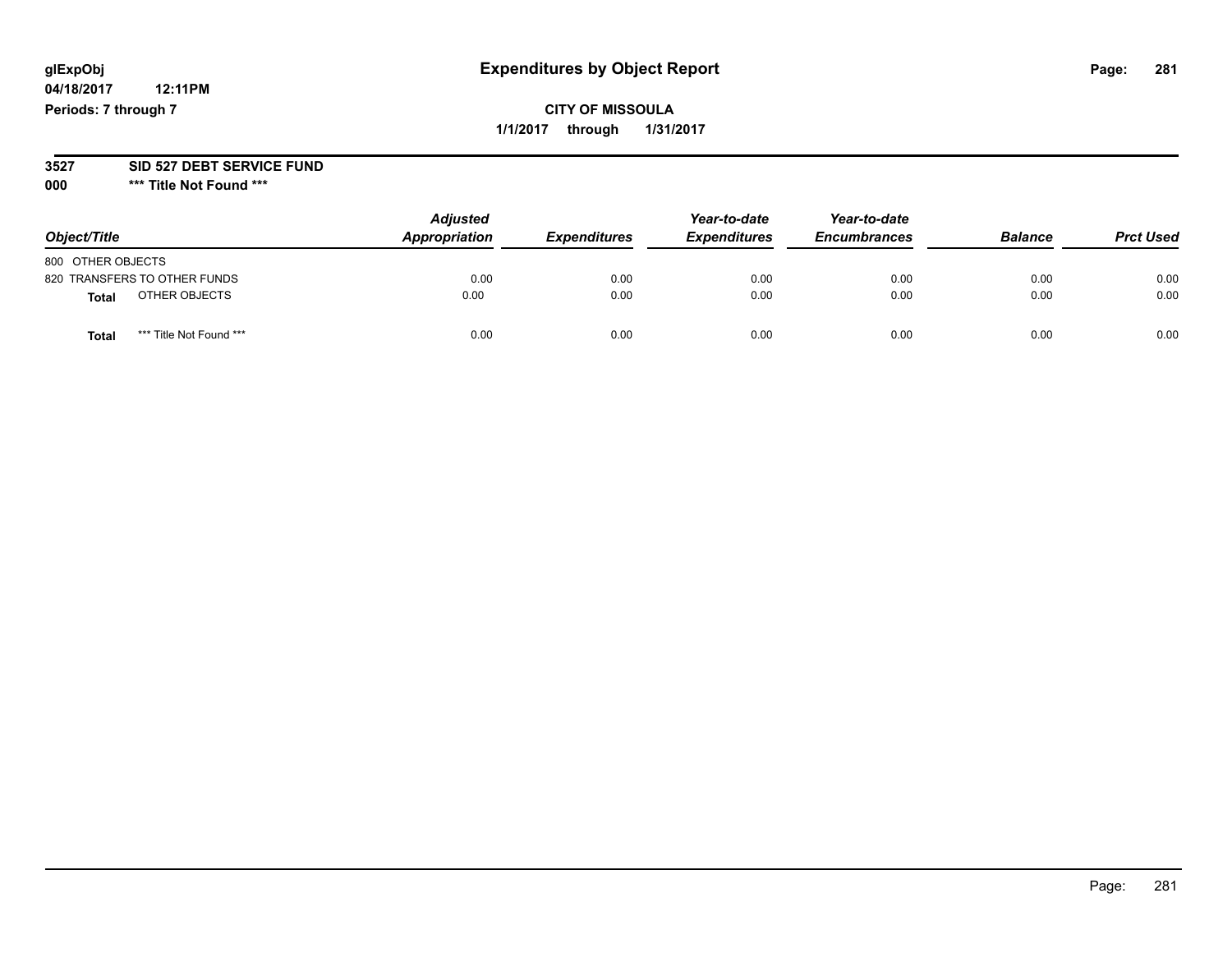**3527 SID 527 DEBT SERVICE FUND**

|                                      | <b>Adjusted</b>      |                     | Year-to-date        | Year-to-date        |                |                  |
|--------------------------------------|----------------------|---------------------|---------------------|---------------------|----------------|------------------|
| Object/Title                         | <b>Appropriation</b> | <b>Expenditures</b> | <b>Expenditures</b> | <b>Encumbrances</b> | <b>Balance</b> | <b>Prct Used</b> |
| 500 FIXED CHARGES                    |                      |                     |                     |                     |                |                  |
| 550 MERCHANT SERVICE FEES            | 0.00                 | 0.00                | 0.00                | 0.00                | 0.00           | 0.00             |
| <b>FIXED CHARGES</b><br><b>Total</b> | 0.00                 | 0.00                | 0.00                | 0.00                | 0.00           | 0.00             |
| 600 DEBT SERVICE                     |                      |                     |                     |                     |                |                  |
| 610 PRINCIPAL                        | 0.00                 | 0.00                | 0.00                | 0.00                | 0.00           | 0.00             |
| 620 INTEREST / SERVICE FEES          | 0.00                 | 0.00                | 0.00                | 0.00                | 0.00           | 0.00             |
| <b>DEBT SERVICE</b><br><b>Total</b>  | 0.00                 | 0.00                | 0.00                | 0.00                | 0.00           | 0.00             |
| NON-DEPARTMENTAL<br><b>Total</b>     | 0.00                 | 0.00                | 0.00                | 0.00                | 0.00           | 0.00             |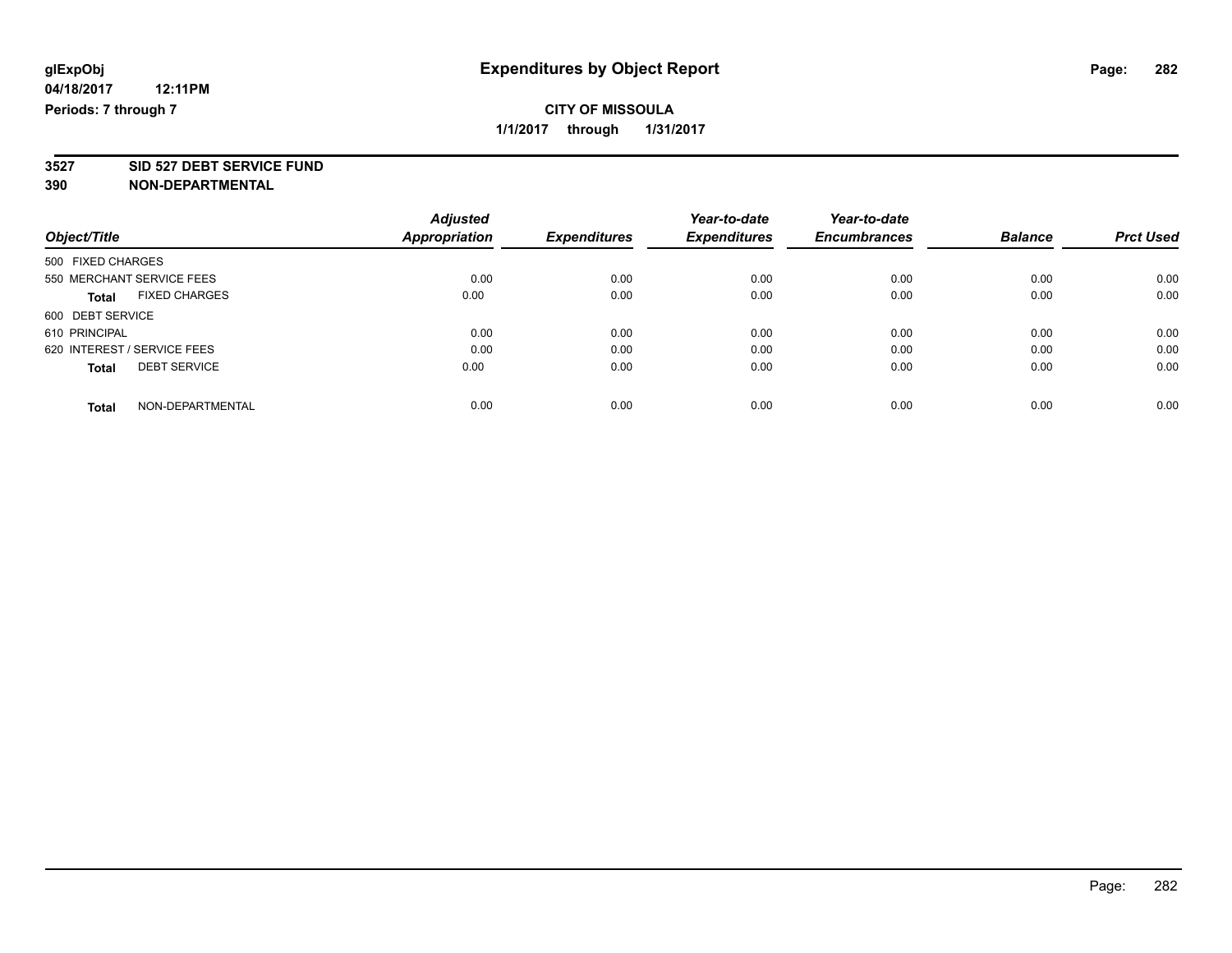**CITY OF MISSOULA 1/1/2017 through 1/31/2017**

#### **3527 SID 527 DEBT SERVICE FUND**

|                   |                              | <b>Adjusted</b>      |                     | Year-to-date        | Year-to-date        |                |                  |
|-------------------|------------------------------|----------------------|---------------------|---------------------|---------------------|----------------|------------------|
| Object/Title      |                              | <b>Appropriation</b> | <b>Expenditures</b> | <b>Expenditures</b> | <b>Encumbrances</b> | <b>Balance</b> | <b>Prct Used</b> |
| 500 FIXED CHARGES |                              |                      |                     |                     |                     |                |                  |
|                   | 550 MERCHANT SERVICE FEES    | 0.00                 | 0.00                | 0.00                | 0.00                | 0.00           | 0.00             |
| <b>Total</b>      | <b>FIXED CHARGES</b>         | 0.00                 | 0.00                | 0.00                | 0.00                | 0.00           | 0.00             |
| 600 DEBT SERVICE  |                              |                      |                     |                     |                     |                |                  |
| 610 PRINCIPAL     |                              | 0.00                 | 0.00                | 0.00                | 0.00                | 0.00           | 0.00             |
|                   | 620 INTEREST / SERVICE FEES  | 0.00                 | 0.00                | 0.00                | 0.00                | 0.00           | 0.00             |
| Total             | <b>DEBT SERVICE</b>          | 0.00                 | 0.00                | 0.00                | 0.00                | 0.00           | 0.00             |
| 800 OTHER OBJECTS |                              |                      |                     |                     |                     |                |                  |
|                   | 820 TRANSFERS TO OTHER FUNDS | 0.00                 | 0.00                | 0.00                | 0.00                | 0.00           | 0.00             |
| Total             | OTHER OBJECTS                | 0.00                 | 0.00                | 0.00                | 0.00                | 0.00           | 0.00             |
| <b>Total</b>      | SID 527 DEBT SERVICE FUND    | 0.00                 | 0.00                | 0.00                | 0.00                | 0.00           | 0.00             |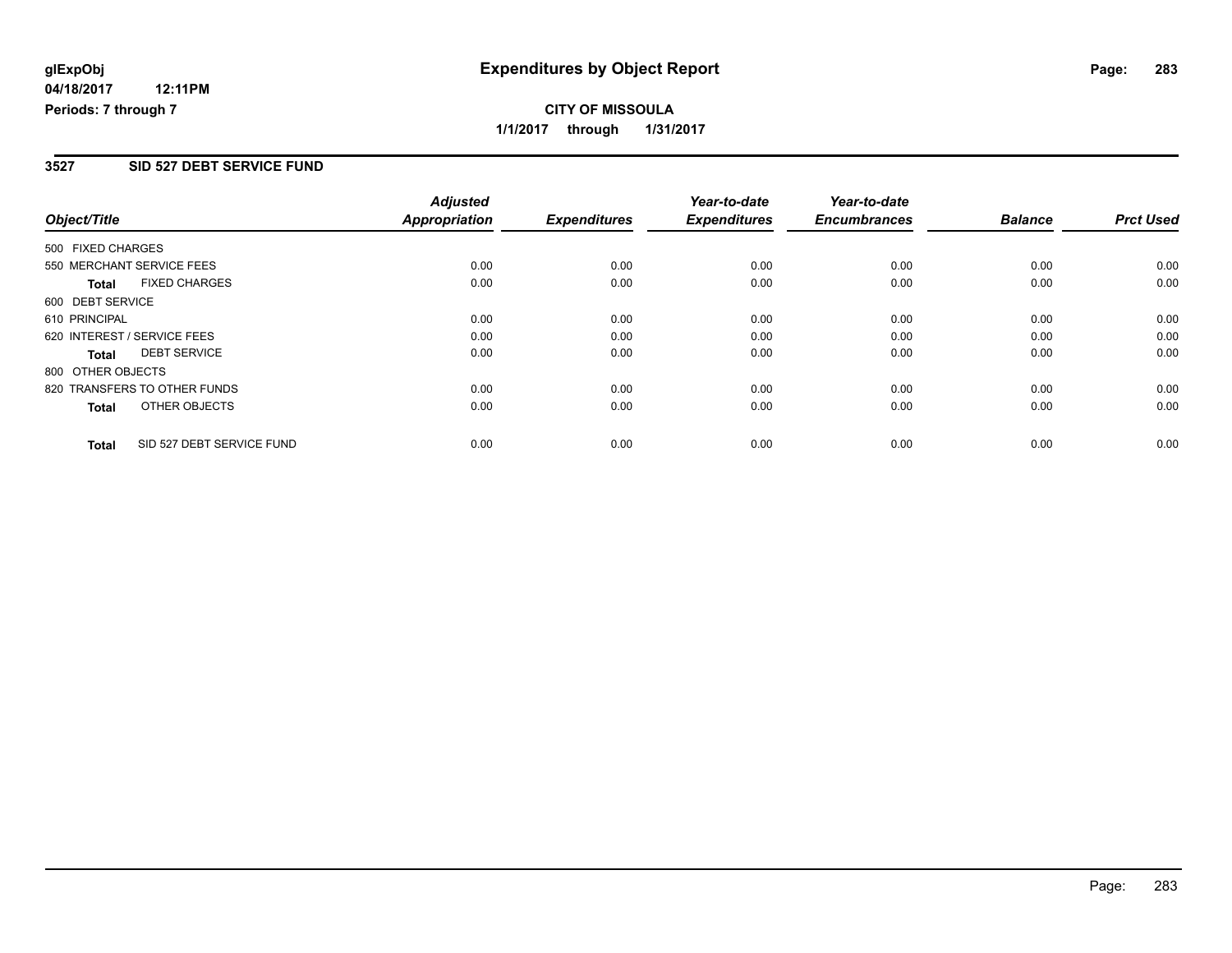## **CITY OF MISSOULA 1/1/2017 through 1/31/2017**

**3530 SID 530 DEBT SERVICE FUND**

|                                      | <b>Adjusted</b>      |                     | Year-to-date        | Year-to-date        |                |                  |
|--------------------------------------|----------------------|---------------------|---------------------|---------------------|----------------|------------------|
| Object/Title                         | <b>Appropriation</b> | <b>Expenditures</b> | <b>Expenditures</b> | <b>Encumbrances</b> | <b>Balance</b> | <b>Prct Used</b> |
| 500 FIXED CHARGES                    |                      |                     |                     |                     |                |                  |
| 550 MERCHANT SERVICE FEES            | 0.00                 | 0.00                | 0.00                | 0.00                | 0.00           | 0.00             |
| <b>FIXED CHARGES</b><br><b>Total</b> | 0.00                 | 0.00                | 0.00                | 0.00                | 0.00           | 0.00             |
| 600 DEBT SERVICE                     |                      |                     |                     |                     |                |                  |
| 610 PRINCIPAL                        | 0.00                 | 0.00                | 0.00                | 0.00                | 0.00           | 0.00             |
| 620 INTEREST / SERVICE FEES          | 0.00                 | 0.00                | 0.00                | 0.00                | 0.00           | 0.00             |
| <b>DEBT SERVICE</b><br><b>Total</b>  | 0.00                 | 0.00                | 0.00                | 0.00                | 0.00           | 0.00             |
| 800 OTHER OBJECTS                    |                      |                     |                     |                     |                |                  |
| 820 TRANSFERS TO OTHER FUNDS         | 0.00                 | 0.00                | 0.00                | 0.00                | 0.00           | 0.00             |
| OTHER OBJECTS<br><b>Total</b>        | 0.00                 | 0.00                | 0.00                | 0.00                | 0.00           | 0.00             |
|                                      |                      |                     |                     |                     |                |                  |
| NON-DEPARTMENTAL<br><b>Total</b>     | 0.00                 | 0.00                | 0.00                | 0.00                | 0.00           | 0.00             |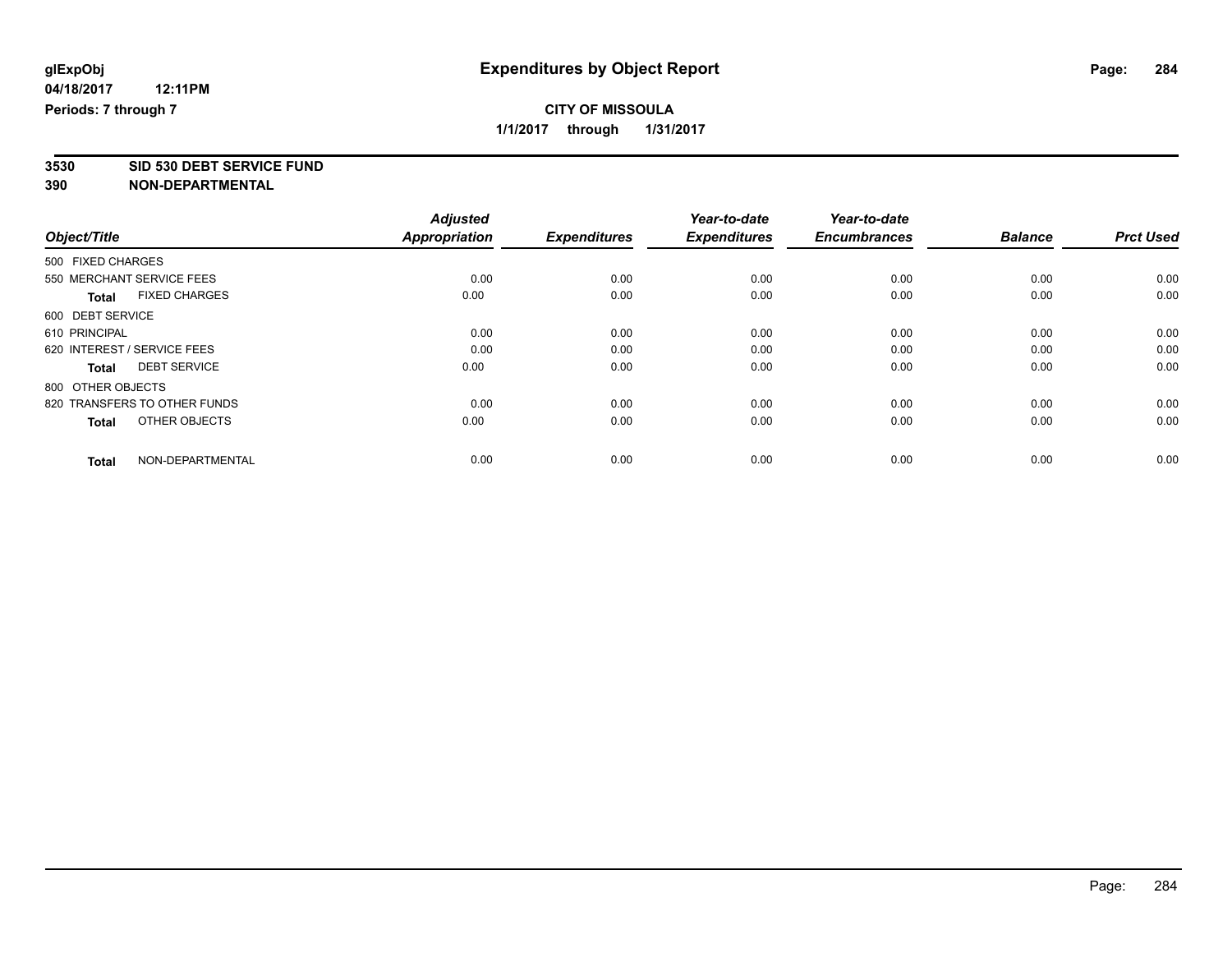## **CITY OF MISSOULA 1/1/2017 through 1/31/2017**

#### **3530 SID 530 DEBT SERVICE FUND**

|                   |                              | <b>Adjusted</b>      |                     | Year-to-date        | Year-to-date        |                |                  |
|-------------------|------------------------------|----------------------|---------------------|---------------------|---------------------|----------------|------------------|
| Object/Title      |                              | <b>Appropriation</b> | <b>Expenditures</b> | <b>Expenditures</b> | <b>Encumbrances</b> | <b>Balance</b> | <b>Prct Used</b> |
| 500 FIXED CHARGES |                              |                      |                     |                     |                     |                |                  |
|                   | 550 MERCHANT SERVICE FEES    | 0.00                 | 0.00                | 0.00                | 0.00                | 0.00           | 0.00             |
| <b>Total</b>      | <b>FIXED CHARGES</b>         | 0.00                 | 0.00                | 0.00                | 0.00                | 0.00           | 0.00             |
| 600 DEBT SERVICE  |                              |                      |                     |                     |                     |                |                  |
| 610 PRINCIPAL     |                              | 0.00                 | 0.00                | 0.00                | 0.00                | 0.00           | 0.00             |
|                   | 620 INTEREST / SERVICE FEES  | 0.00                 | 0.00                | 0.00                | 0.00                | 0.00           | 0.00             |
| Total             | <b>DEBT SERVICE</b>          | 0.00                 | 0.00                | 0.00                | 0.00                | 0.00           | 0.00             |
| 800 OTHER OBJECTS |                              |                      |                     |                     |                     |                |                  |
|                   | 820 TRANSFERS TO OTHER FUNDS | 0.00                 | 0.00                | 0.00                | 0.00                | 0.00           | 0.00             |
| Total             | OTHER OBJECTS                | 0.00                 | 0.00                | 0.00                | 0.00                | 0.00           | 0.00             |
| <b>Total</b>      | SID 530 DEBT SERVICE FUND    | 0.00                 | 0.00                | 0.00                | 0.00                | 0.00           | 0.00             |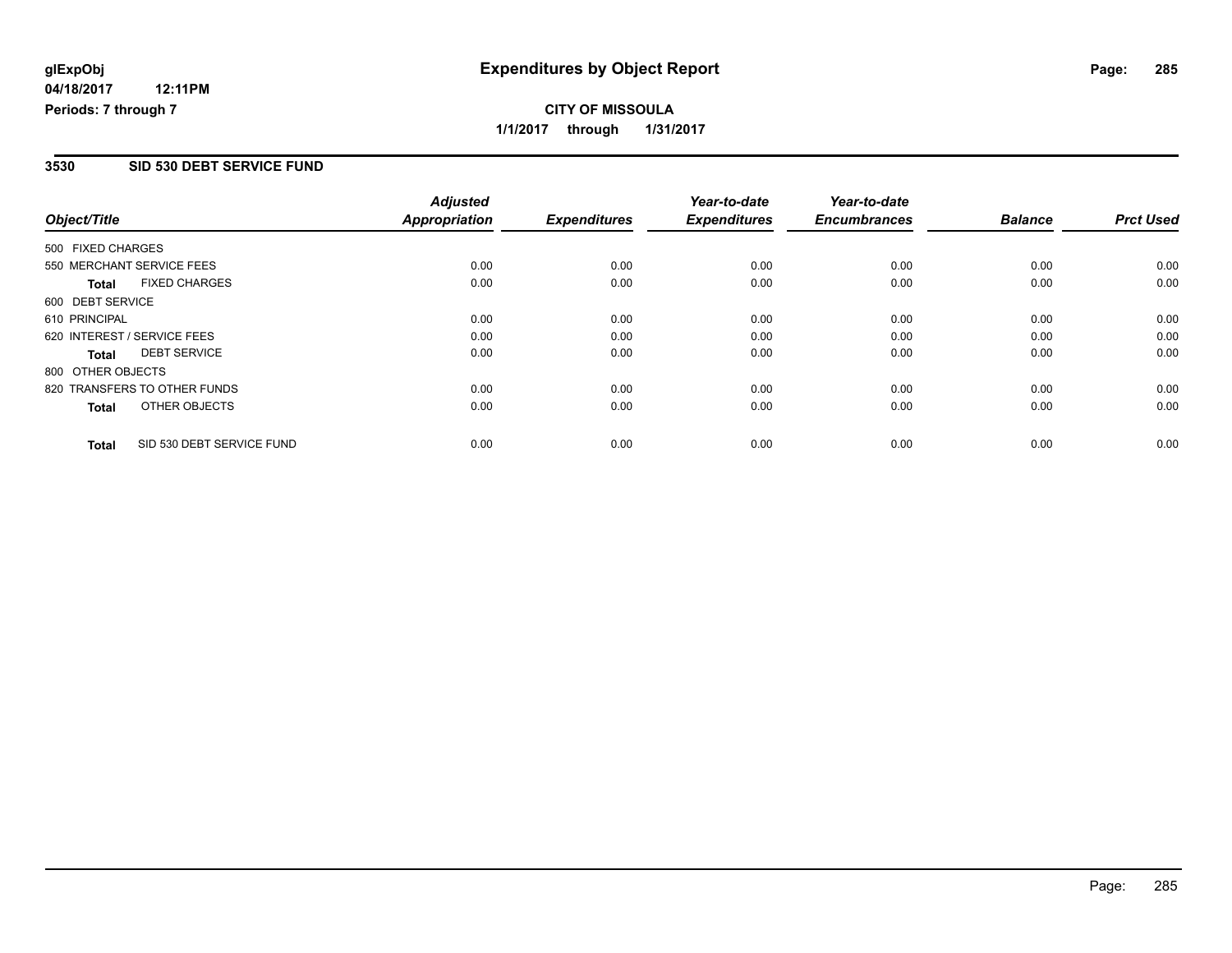# **3531 SID 531 HICKORY ST CALMING**

|                                      | <b>Adjusted</b>      |                     | Year-to-date        | Year-to-date        |                |                  |
|--------------------------------------|----------------------|---------------------|---------------------|---------------------|----------------|------------------|
| Object/Title                         | <b>Appropriation</b> | <b>Expenditures</b> | <b>Expenditures</b> | <b>Encumbrances</b> | <b>Balance</b> | <b>Prct Used</b> |
| 500 FIXED CHARGES                    |                      |                     |                     |                     |                |                  |
| 550 MERCHANT SERVICE FEES            | 0.00                 | 0.00                | 0.00                | 0.00                | 0.00           | 0.00             |
| <b>FIXED CHARGES</b><br><b>Total</b> | 0.00                 | 0.00                | 0.00                | 0.00                | 0.00           | 0.00             |
| 800 OTHER OBJECTS                    |                      |                     |                     |                     |                |                  |
| 820 TRANSFERS TO OTHER FUNDS         | 0.00                 | 0.00                | 0.00                | 0.00                | 0.00           | 0.00             |
| OTHER OBJECTS<br><b>Total</b>        | 0.00                 | 0.00                | 0.00                | 0.00                | 0.00           | 0.00             |
| NON-DEPARTMENTAL<br>Total            | 0.00                 | 0.00                | 0.00                | 0.00                | 0.00           | 0.00             |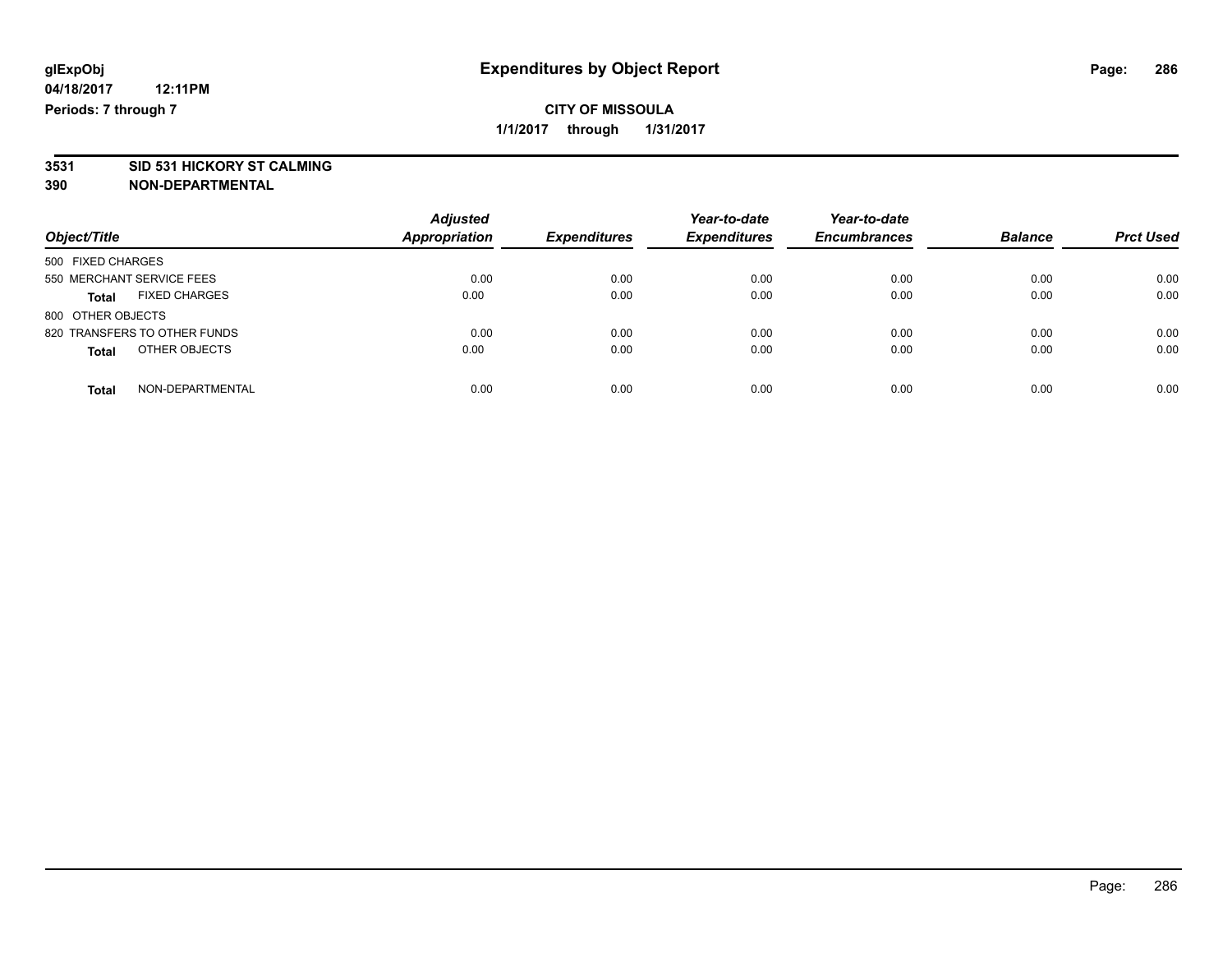## **CITY OF MISSOULA 1/1/2017 through 1/31/2017**

#### **3531 SID 531 HICKORY ST CALMING**

| Object/Title                               | <b>Adjusted</b><br><b>Appropriation</b> | <b>Expenditures</b> | Year-to-date<br><b>Expenditures</b> | Year-to-date<br><b>Encumbrances</b> | <b>Balance</b> | <b>Prct Used</b> |
|--------------------------------------------|-----------------------------------------|---------------------|-------------------------------------|-------------------------------------|----------------|------------------|
| 500 FIXED CHARGES                          |                                         |                     |                                     |                                     |                |                  |
| 550 MERCHANT SERVICE FEES                  | 0.00                                    | 0.00                | 0.00                                | 0.00                                | 0.00           | 0.00             |
| <b>FIXED CHARGES</b><br><b>Total</b>       | 0.00                                    | 0.00                | 0.00                                | 0.00                                | 0.00           | 0.00             |
| 800 OTHER OBJECTS                          |                                         |                     |                                     |                                     |                |                  |
| 820 TRANSFERS TO OTHER FUNDS               | 0.00                                    | 0.00                | 0.00                                | 0.00                                | 0.00           | 0.00             |
| OTHER OBJECTS<br><b>Total</b>              | 0.00                                    | 0.00                | 0.00                                | 0.00                                | 0.00           | 0.00             |
| SID 531 HICKORY ST CALMING<br><b>Total</b> | 0.00                                    | 0.00                | 0.00                                | 0.00                                | 0.00           | 0.00             |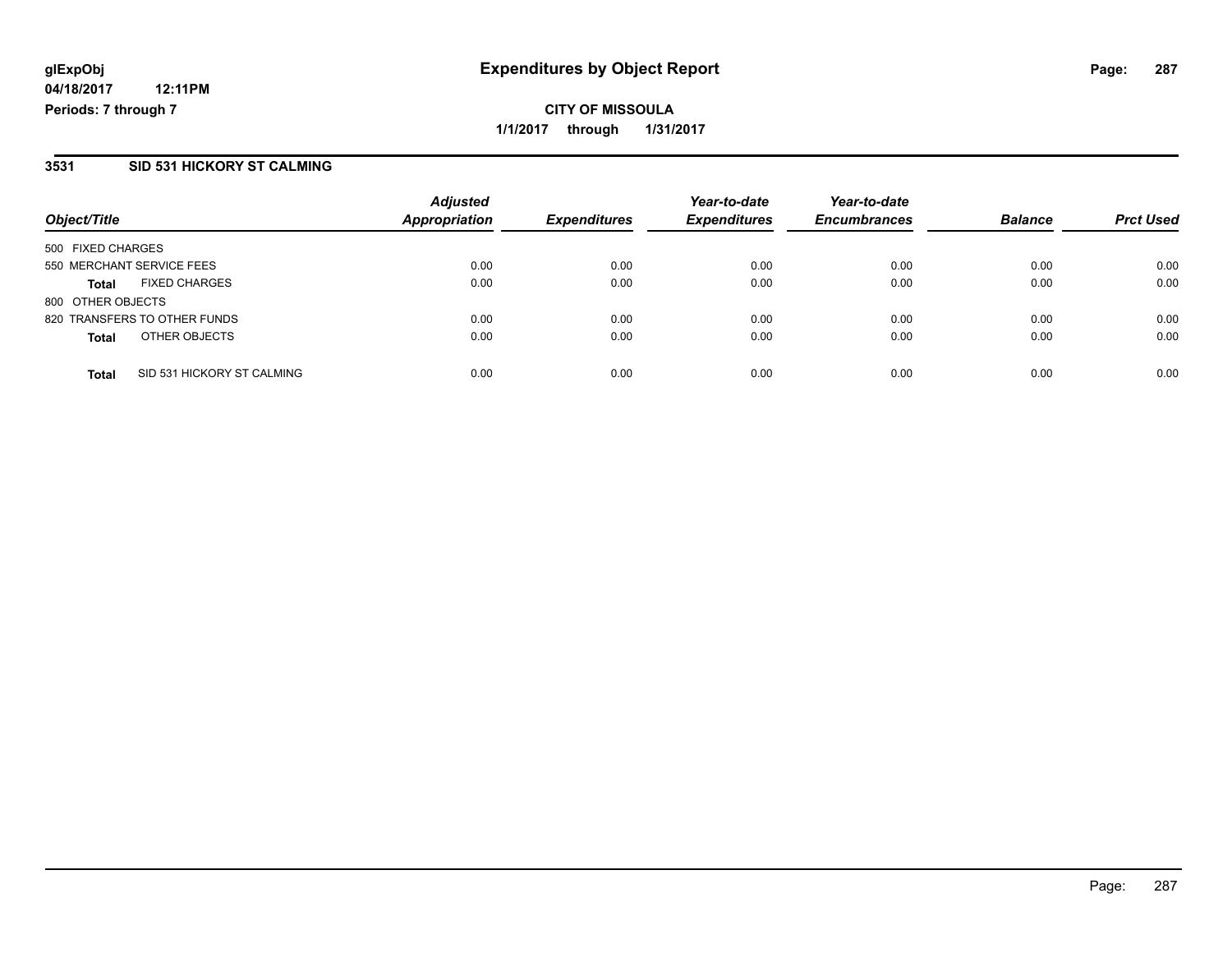**3532 SID 532 DEBT SERVICE FUND**

|                                      |  | <b>Adjusted</b> |                     | Year-to-date        | Year-to-date        |                |                  |
|--------------------------------------|--|-----------------|---------------------|---------------------|---------------------|----------------|------------------|
| Object/Title                         |  | Appropriation   | <b>Expenditures</b> | <b>Expenditures</b> | <b>Encumbrances</b> | <b>Balance</b> | <b>Prct Used</b> |
| 500 FIXED CHARGES                    |  |                 |                     |                     |                     |                |                  |
| 550 MERCHANT SERVICE FEES            |  | 0.00            | 0.00                | 0.00                | 0.00                | 0.00           | 0.00             |
| <b>FIXED CHARGES</b><br><b>Total</b> |  | 0.00            | 0.00                | 0.00                | 0.00                | 0.00           | 0.00             |
| 600 DEBT SERVICE                     |  |                 |                     |                     |                     |                |                  |
| 610 PRINCIPAL                        |  | 30,000.00       | 0.00                | 0.00                | 0.00                | 30,000.00      | 0.00             |
| 620 INTEREST / SERVICE FEES          |  | 10.633.00       | 0.00                | 5,666.25            | 0.00                | 4.966.75       | 53.29            |
| <b>DEBT SERVICE</b><br><b>Total</b>  |  | 40,633.00       | 0.00                | 5,666.25            | 0.00                | 34,966.75      | 13.94            |
| NON-DEPARTMENTAL<br><b>Total</b>     |  | 40.633.00       | 0.00                | 5.666.25            | 0.00                | 34.966.75      | 13.94            |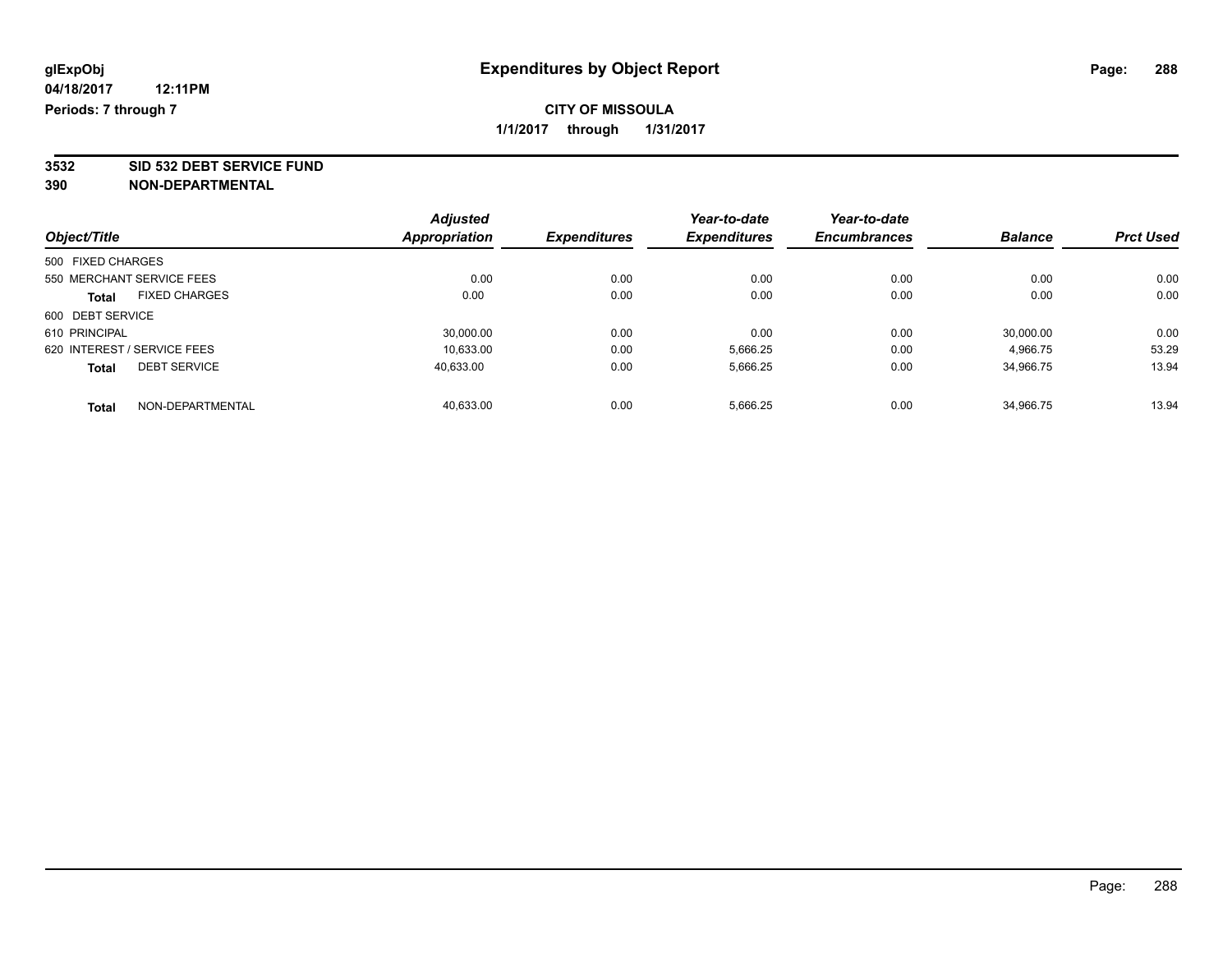**CITY OF MISSOULA 1/1/2017 through 1/31/2017**

### **3532 SID 532 DEBT SERVICE FUND**

| Object/Title                              | <b>Adjusted</b><br><b>Appropriation</b> | <b>Expenditures</b> | Year-to-date<br><b>Expenditures</b> | Year-to-date<br><b>Encumbrances</b> | <b>Balance</b> | <b>Prct Used</b> |
|-------------------------------------------|-----------------------------------------|---------------------|-------------------------------------|-------------------------------------|----------------|------------------|
| 500 FIXED CHARGES                         |                                         |                     |                                     |                                     |                |                  |
| 550 MERCHANT SERVICE FEES                 | 0.00                                    | 0.00                | 0.00                                | 0.00                                | 0.00           | 0.00             |
| <b>FIXED CHARGES</b><br><b>Total</b>      | 0.00                                    | 0.00                | 0.00                                | 0.00                                | 0.00           | 0.00             |
| 600 DEBT SERVICE                          |                                         |                     |                                     |                                     |                |                  |
| 610 PRINCIPAL                             | 30,000.00                               | 0.00                | 0.00                                | 0.00                                | 30.000.00      | 0.00             |
| 620 INTEREST / SERVICE FEES               | 10,633.00                               | 0.00                | 5,666.25                            | 0.00                                | 4.966.75       | 53.29            |
| <b>DEBT SERVICE</b><br><b>Total</b>       | 40,633.00                               | 0.00                | 5,666.25                            | 0.00                                | 34.966.75      | 13.94            |
| SID 532 DEBT SERVICE FUND<br><b>Total</b> | 40.633.00                               | 0.00                | 5,666.25                            | 0.00                                | 34.966.75      | 13.94            |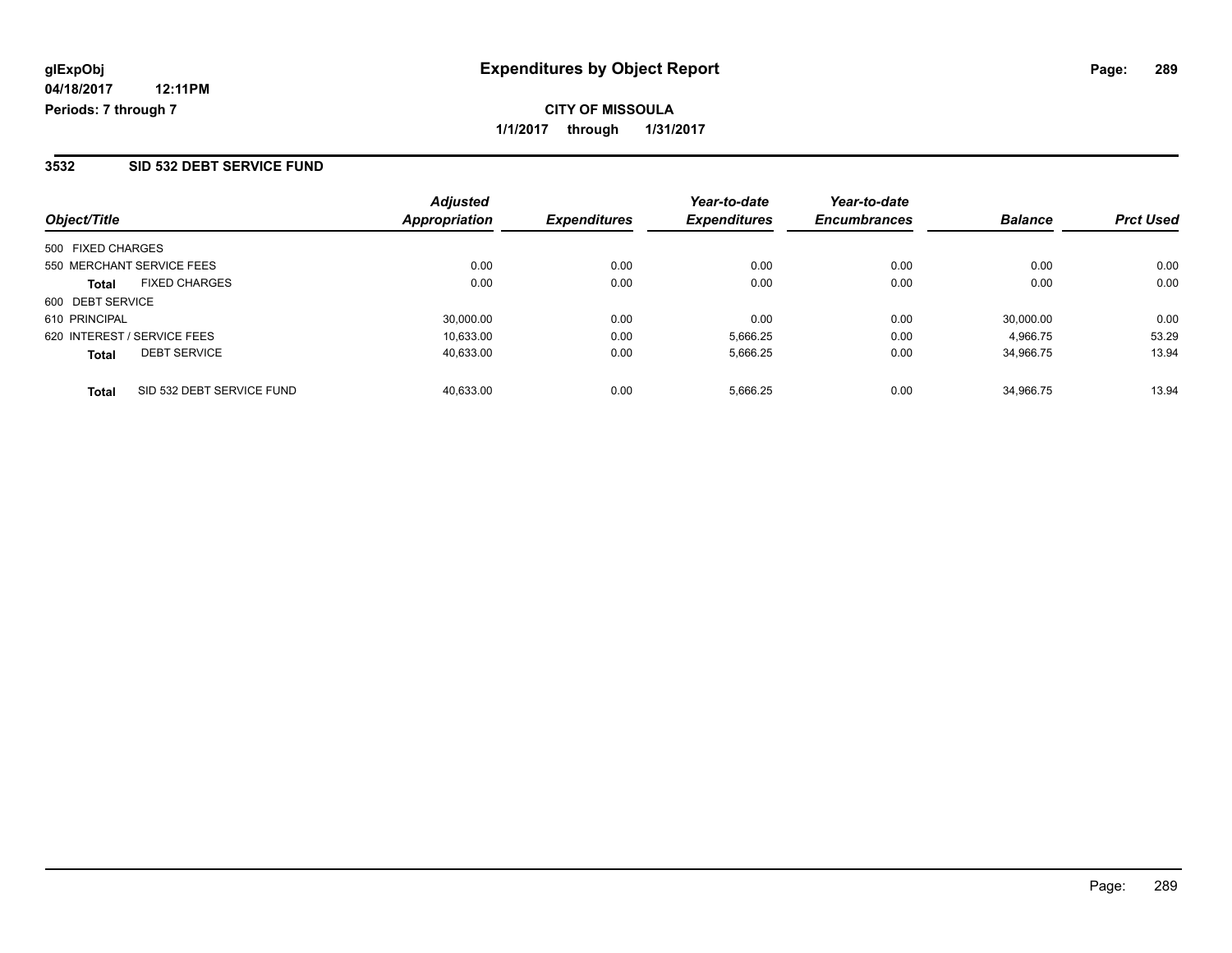## **CITY OF MISSOULA 1/1/2017 through 1/31/2017**

# **3533 GILBERT ST SEWER SID DEBT FUND**

**330 WASTEWATER**

| Object/Title                         | <b>Adjusted</b><br>Appropriation | <b>Expenditures</b> | Year-to-date<br><b>Expenditures</b> | Year-to-date<br><b>Encumbrances</b> | <b>Balance</b> | <b>Prct Used</b> |
|--------------------------------------|----------------------------------|---------------------|-------------------------------------|-------------------------------------|----------------|------------------|
| 500 FIXED CHARGES                    |                                  |                     |                                     |                                     |                |                  |
| 550 MERCHANT SERVICE FEES            | 0.00                             | 0.00                | 0.00                                | 0.00                                | 0.00           | 0.00             |
| <b>FIXED CHARGES</b><br><b>Total</b> | 0.00                             | 0.00                | 0.00                                | 0.00                                | 0.00           | 0.00             |
| WASTEWATER<br>Total                  | 0.00                             | 0.00                | 0.00                                | 0.00                                | 0.00           | 0.00             |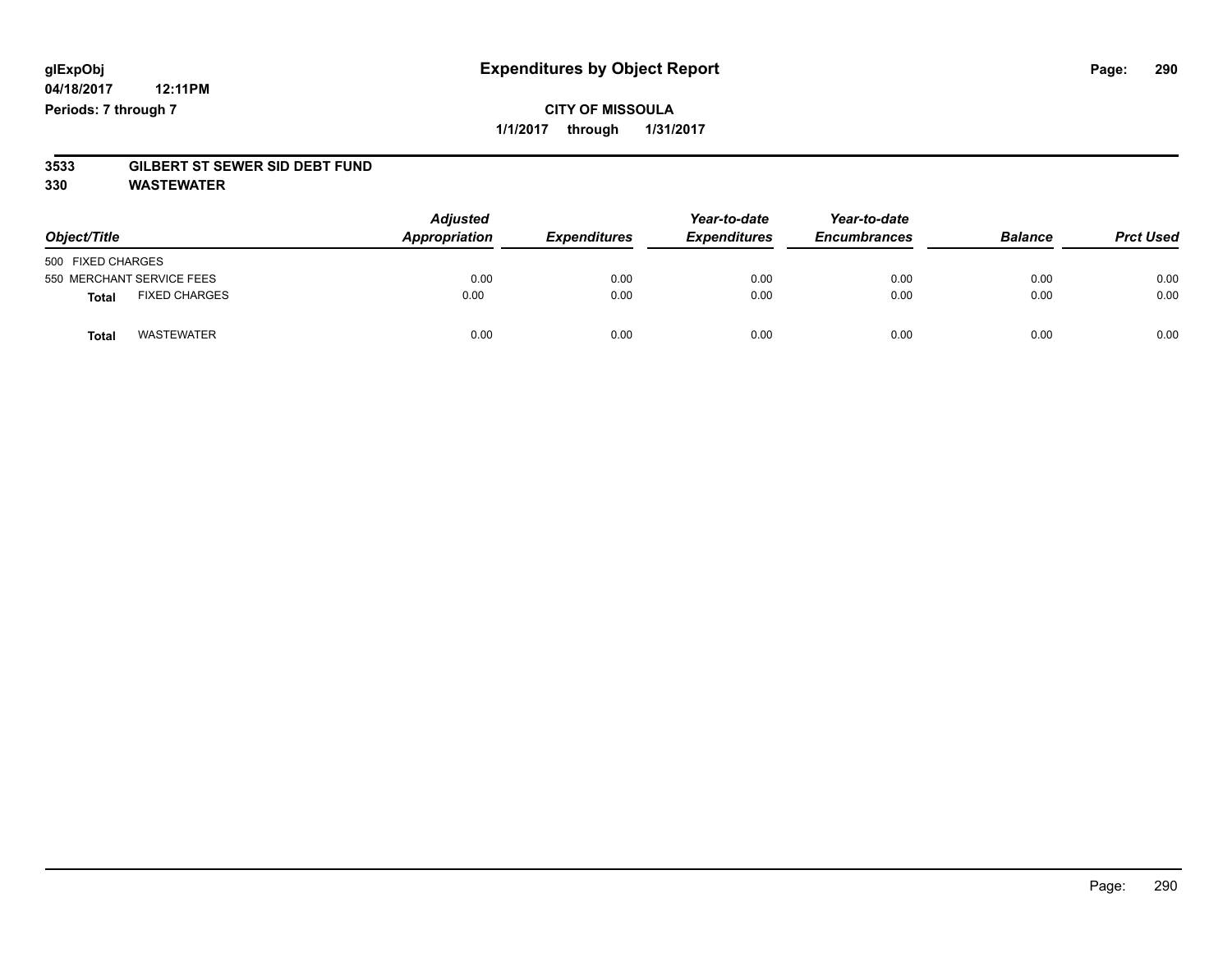# **3533 GILBERT ST SEWER SID DEBT FUND**

| Object/Title                         | <b>Adjusted</b><br><b>Appropriation</b> | <b>Expenditures</b> | Year-to-date<br><b>Expenditures</b> | Year-to-date<br><b>Encumbrances</b> | <b>Balance</b> | <b>Prct Used</b> |
|--------------------------------------|-----------------------------------------|---------------------|-------------------------------------|-------------------------------------|----------------|------------------|
| 500 FIXED CHARGES                    |                                         |                     |                                     |                                     |                |                  |
| 500 FIXED CHARGES                    | 0.00                                    | 0.00                | 0.00                                | 0.00                                | 0.00           | 0.00             |
| 550 MERCHANT SERVICE FEES            | 0.00                                    | 0.00                | 0.00                                | 0.00                                | 0.00           | 0.00             |
| <b>FIXED CHARGES</b><br><b>Total</b> | 0.00                                    | 0.00                | 0.00                                | 0.00                                | 0.00           | 0.00             |
| 600 DEBT SERVICE                     |                                         |                     |                                     |                                     |                |                  |
| 610 PRINCIPAL                        | 12,000.00                               | 0.00                | 6,000.00                            | 0.00                                | 6,000.00       | 50.00            |
| 620 INTEREST / SERVICE FEES          | 4,875.00                                | 0.00                | 2,493.75                            | 0.00                                | 2,381.25       | 51.15            |
| <b>DEBT SERVICE</b><br><b>Total</b>  | 16,875.00                               | 0.00                | 8,493.75                            | 0.00                                | 8,381.25       | 50.33            |
| 800 OTHER OBJECTS                    |                                         |                     |                                     |                                     |                |                  |
| 820 TRANSFERS TO OTHER FUNDS         | 0.00                                    | 0.00                | 0.00                                | 0.00                                | 0.00           | 0.00             |
| OTHER OBJECTS<br><b>Total</b>        | 0.00                                    | 0.00                | 0.00                                | 0.00                                | 0.00           | 0.00             |
| NON-DEPARTMENTAL<br><b>Total</b>     | 16,875.00                               | 0.00                | 8,493.75                            | 0.00                                | 8,381.25       | 50.33            |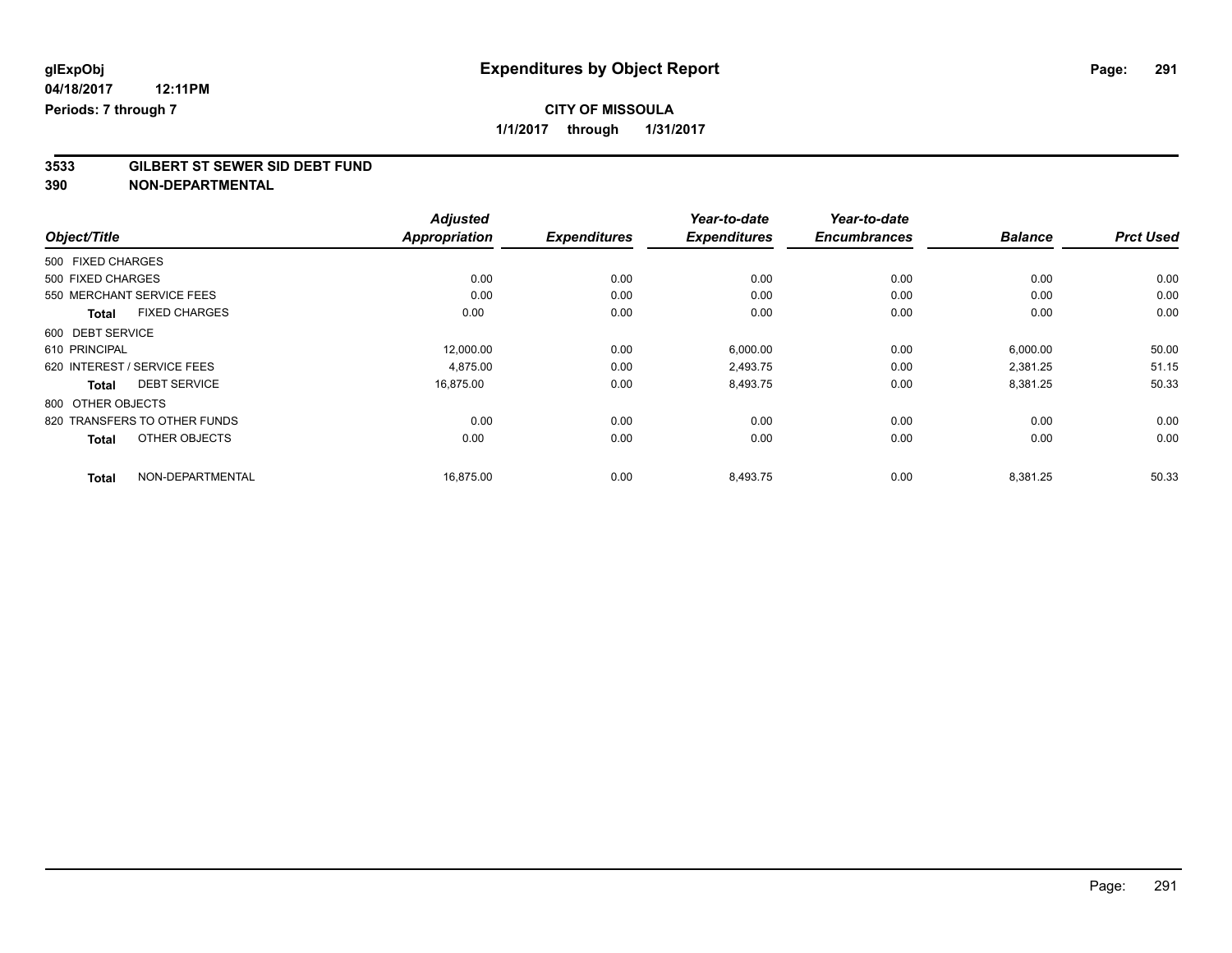### **3533 GILBERT ST SEWER SID DEBT FUND**

|                   |                                | <b>Adjusted</b>      |                     | Year-to-date        | Year-to-date        |                |                  |
|-------------------|--------------------------------|----------------------|---------------------|---------------------|---------------------|----------------|------------------|
| Object/Title      |                                | <b>Appropriation</b> | <b>Expenditures</b> | <b>Expenditures</b> | <b>Encumbrances</b> | <b>Balance</b> | <b>Prct Used</b> |
| 500 FIXED CHARGES |                                |                      |                     |                     |                     |                |                  |
| 500 FIXED CHARGES |                                | 0.00                 | 0.00                | 0.00                | 0.00                | 0.00           | 0.00             |
|                   | 550 MERCHANT SERVICE FEES      | 0.00                 | 0.00                | 0.00                | 0.00                | 0.00           | 0.00             |
| <b>Total</b>      | <b>FIXED CHARGES</b>           | 0.00                 | 0.00                | 0.00                | 0.00                | 0.00           | 0.00             |
| 600 DEBT SERVICE  |                                |                      |                     |                     |                     |                |                  |
| 610 PRINCIPAL     |                                | 12,000.00            | 0.00                | 6,000.00            | 0.00                | 6,000.00       | 50.00            |
|                   | 620 INTEREST / SERVICE FEES    | 4,875.00             | 0.00                | 2,493.75            | 0.00                | 2,381.25       | 51.15            |
| <b>Total</b>      | <b>DEBT SERVICE</b>            | 16,875.00            | 0.00                | 8,493.75            | 0.00                | 8,381.25       | 50.33            |
| 800 OTHER OBJECTS |                                |                      |                     |                     |                     |                |                  |
|                   | 820 TRANSFERS TO OTHER FUNDS   | 0.00                 | 0.00                | 0.00                | 0.00                | 0.00           | 0.00             |
| <b>Total</b>      | OTHER OBJECTS                  | 0.00                 | 0.00                | 0.00                | 0.00                | 0.00           | 0.00             |
| <b>Total</b>      | GILBERT ST SEWER SID DEBT FUND | 16,875.00            | 0.00                | 8,493.75            | 0.00                | 8,381.25       | 50.33            |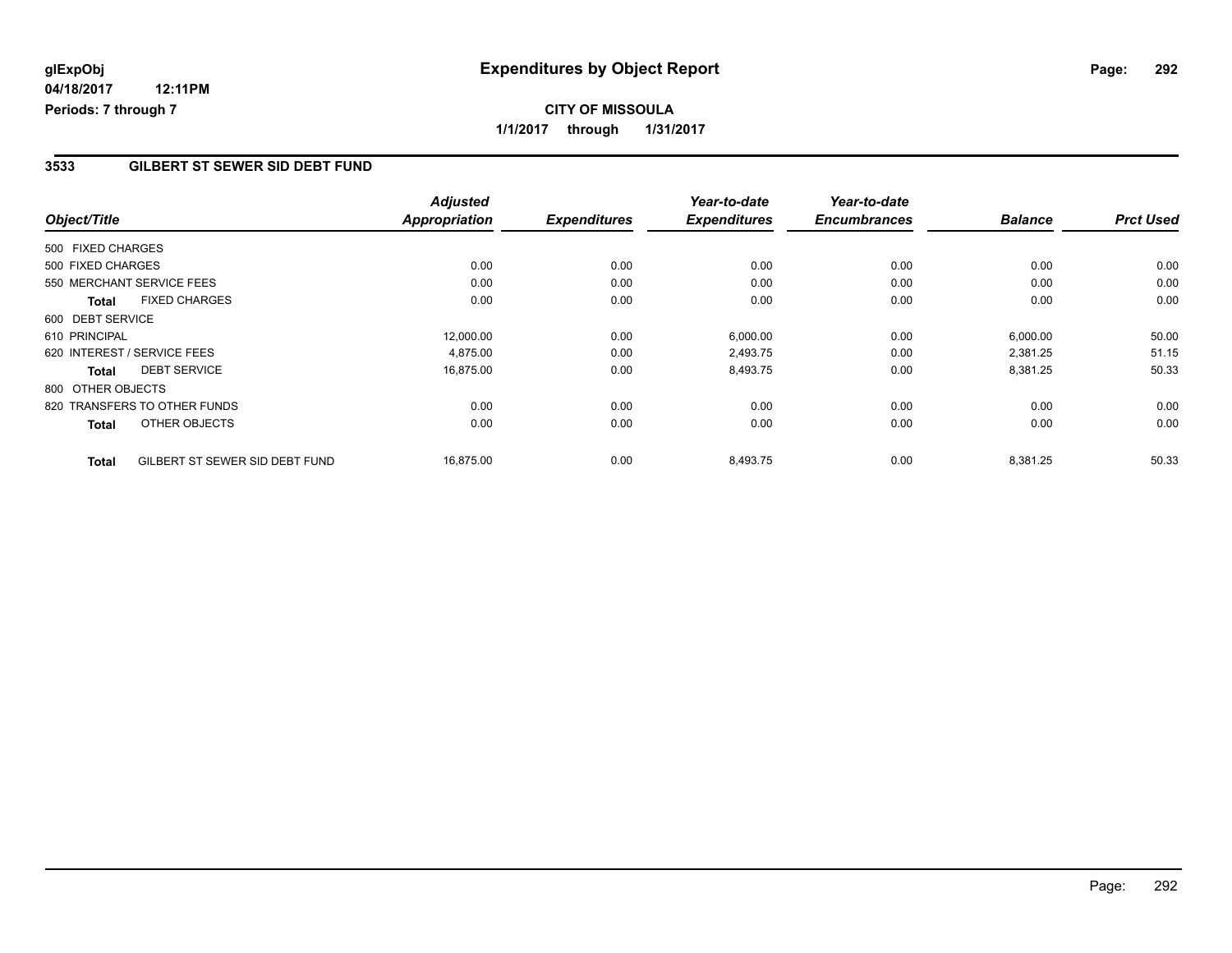**3534 LINCOLNWOOD SEWER PHASE I**

|                                      | <b>Adjusted</b> |                     | Year-to-date        | Year-to-date        |                |                  |
|--------------------------------------|-----------------|---------------------|---------------------|---------------------|----------------|------------------|
| Object/Title                         | Appropriation   | <b>Expenditures</b> | <b>Expenditures</b> | <b>Encumbrances</b> | <b>Balance</b> | <b>Prct Used</b> |
| 500 FIXED CHARGES                    |                 |                     |                     |                     |                |                  |
| 550 MERCHANT SERVICE FEES            | 0.00            | 0.00                | 0.00                | 0.00                | 0.00           | 0.00             |
| <b>FIXED CHARGES</b><br><b>Total</b> | 0.00            | 0.00                | 0.00                | 0.00                | 0.00           | 0.00             |
| 600 DEBT SERVICE                     |                 |                     |                     |                     |                |                  |
| 610 PRINCIPAL                        | 12,000.00       | 0.00                | 6,000.00            | 0.00                | 6,000.00       | 50.00            |
| 620 INTEREST / SERVICE FEES          | 5.513.00        | 0.00                | 2,812.50            | 0.00                | 2,700.50       | 51.02            |
| <b>DEBT SERVICE</b><br><b>Total</b>  | 17.513.00       | 0.00                | 8,812.50            | 0.00                | 8,700.50       | 50.32            |
| NON-DEPARTMENTAL<br>Total            | 17.513.00       | 0.00                | 8.812.50            | 0.00                | 8.700.50       | 50.32            |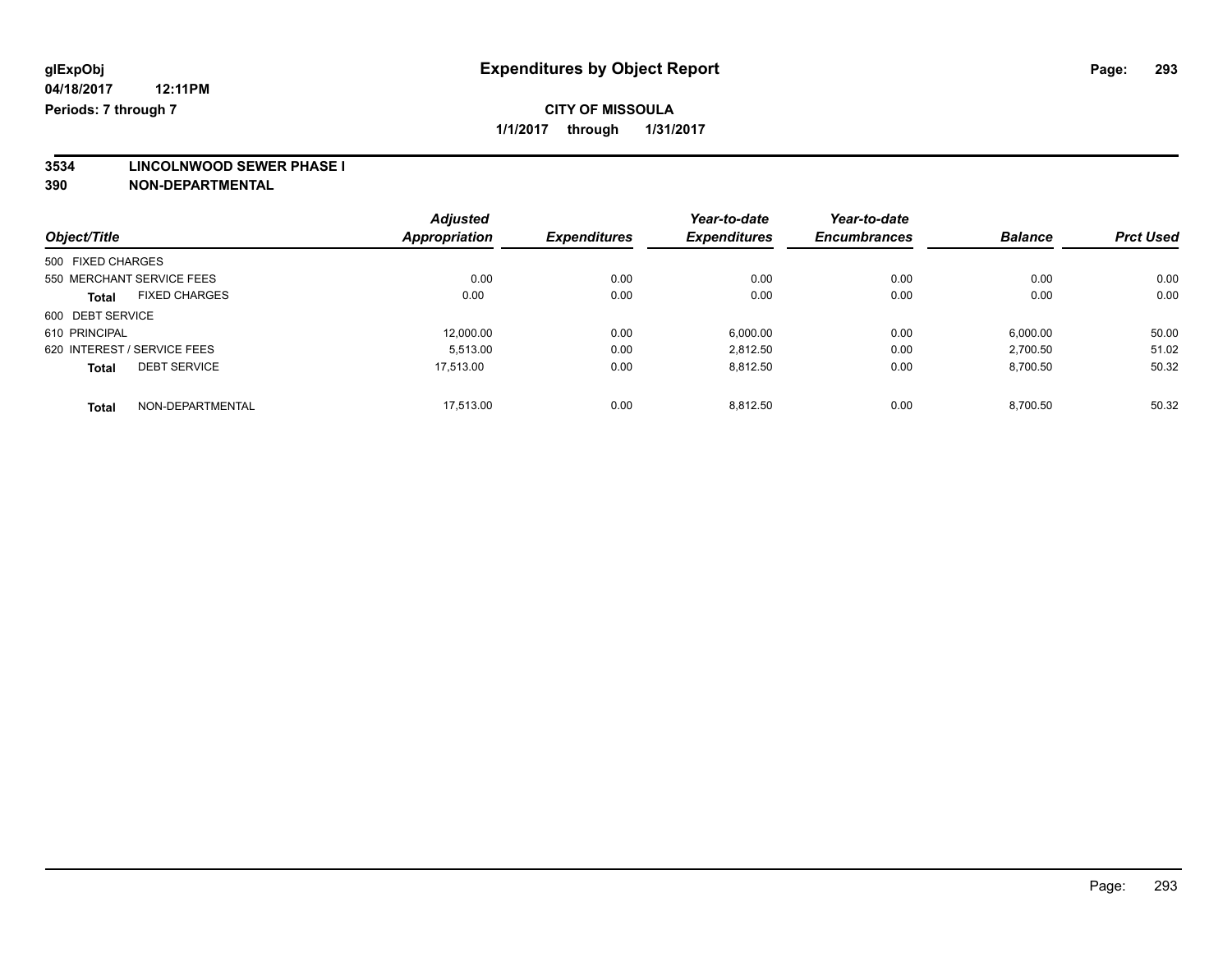### **3534 LINCOLNWOOD SEWER PHASE I**

| Object/Title                              | <b>Adjusted</b><br>Appropriation | <b>Expenditures</b> | Year-to-date<br><b>Expenditures</b> | Year-to-date<br><b>Encumbrances</b> | <b>Balance</b> | <b>Prct Used</b> |
|-------------------------------------------|----------------------------------|---------------------|-------------------------------------|-------------------------------------|----------------|------------------|
| 500 FIXED CHARGES                         |                                  |                     |                                     |                                     |                |                  |
| 550 MERCHANT SERVICE FEES                 | 0.00                             | 0.00                | 0.00                                | 0.00                                | 0.00           | 0.00             |
| <b>FIXED CHARGES</b><br>Total             | 0.00                             | 0.00                | 0.00                                | 0.00                                | 0.00           | 0.00             |
| 600 DEBT SERVICE                          |                                  |                     |                                     |                                     |                |                  |
| 610 PRINCIPAL                             | 12,000.00                        | 0.00                | 6,000.00                            | 0.00                                | 6,000.00       | 50.00            |
| 620 INTEREST / SERVICE FEES               | 5.513.00                         | 0.00                | 2.812.50                            | 0.00                                | 2.700.50       | 51.02            |
| <b>DEBT SERVICE</b><br><b>Total</b>       | 17.513.00                        | 0.00                | 8.812.50                            | 0.00                                | 8,700.50       | 50.32            |
| LINCOLNWOOD SEWER PHASE I<br><b>Total</b> | 17.513.00                        | 0.00                | 8.812.50                            | 0.00                                | 8.700.50       | 50.32            |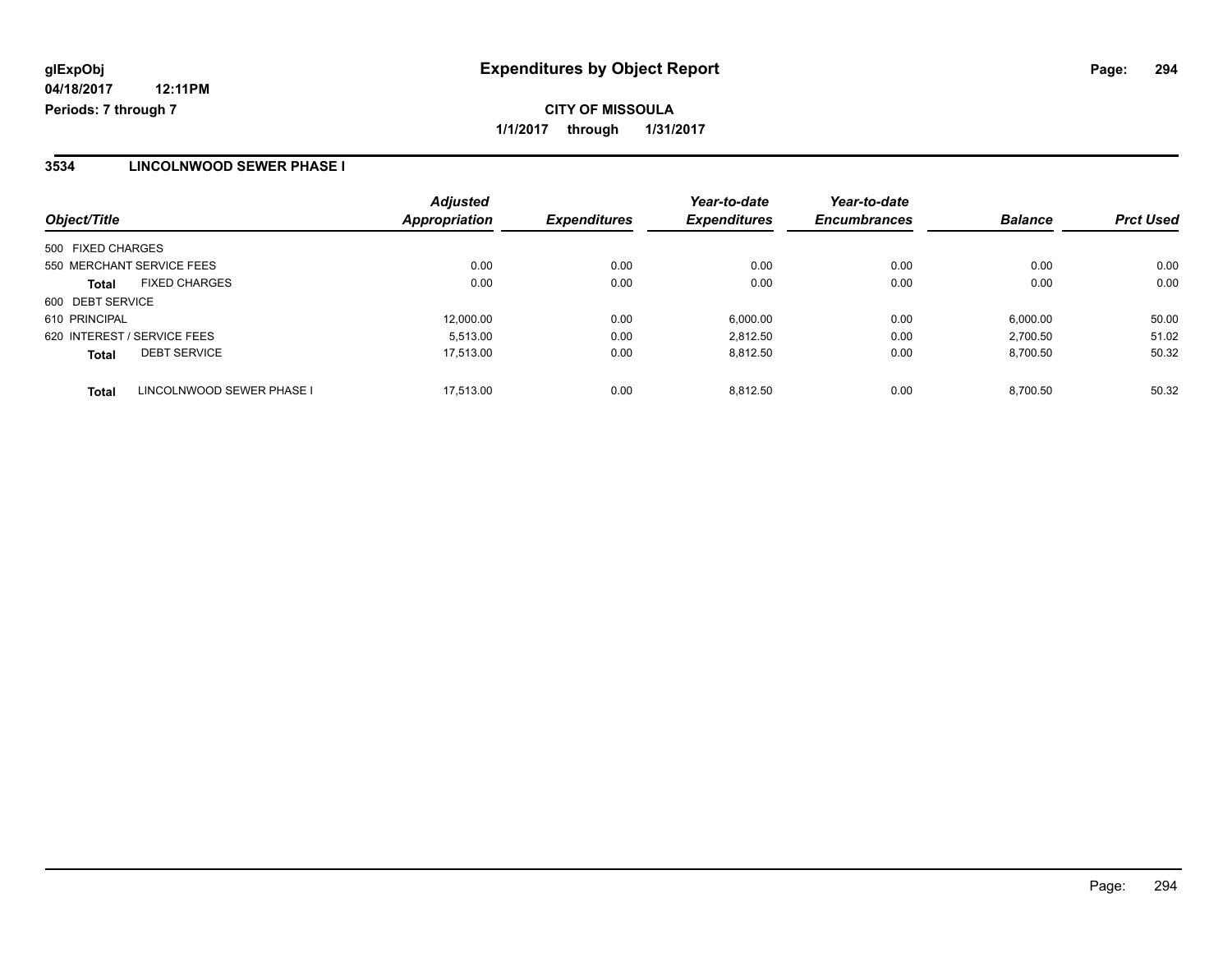# **3535 SLANT STREET TRAFFIC CALMING**

| Object/Title                         | <b>Adjusted</b><br><b>Appropriation</b> | <b>Expenditures</b> | Year-to-date<br><b>Expenditures</b> | Year-to-date<br><b>Encumbrances</b> | <b>Balance</b> | <b>Prct Used</b> |
|--------------------------------------|-----------------------------------------|---------------------|-------------------------------------|-------------------------------------|----------------|------------------|
| 500 FIXED CHARGES                    |                                         |                     |                                     |                                     |                |                  |
| 550 MERCHANT SERVICE FEES            | 0.00                                    | 0.00                | 0.00                                | 0.00                                | 0.00           | 0.00             |
| <b>FIXED CHARGES</b><br><b>Total</b> | 0.00                                    | 0.00                | 0.00                                | 0.00                                | 0.00           | 0.00             |
| 800 OTHER OBJECTS                    |                                         |                     |                                     |                                     |                |                  |
| 820 TRANSFERS TO OTHER FUNDS         | 0.00                                    | 0.00                | 0.00                                | 0.00                                | 0.00           | 0.00             |
| OTHER OBJECTS<br><b>Total</b>        | 0.00                                    | 0.00                | 0.00                                | 0.00                                | 0.00           | 0.00             |
| NON-DEPARTMENTAL<br>Total            | 0.00                                    | 0.00                | 0.00                                | 0.00                                | 0.00           | 0.00             |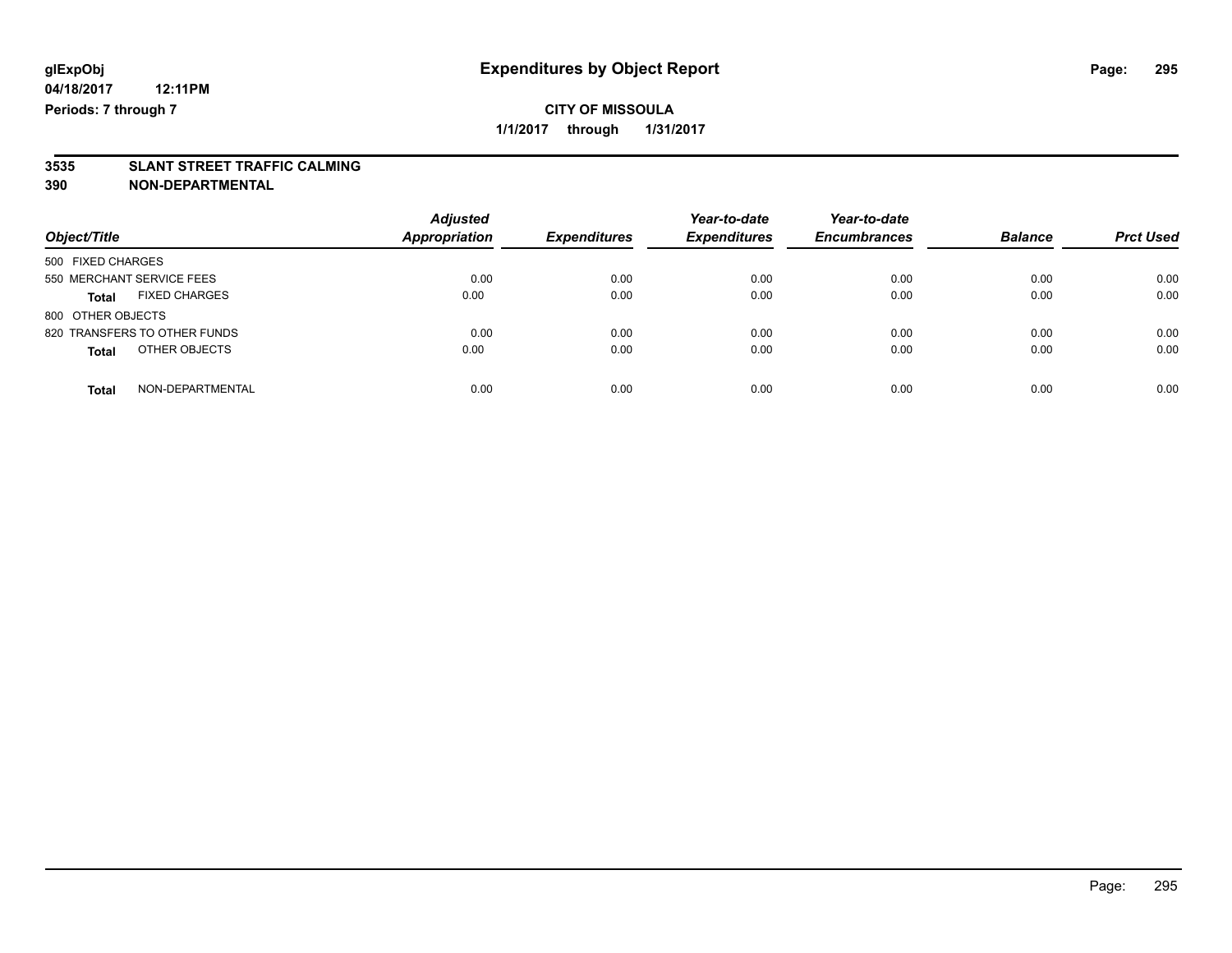### **3535 SLANT STREET TRAFFIC CALMING**

| Object/Title      |                                     | <b>Adjusted</b><br>Appropriation | <b>Expenditures</b> | Year-to-date<br><b>Expenditures</b> | Year-to-date<br><b>Encumbrances</b> | <b>Balance</b> | <b>Prct Used</b> |
|-------------------|-------------------------------------|----------------------------------|---------------------|-------------------------------------|-------------------------------------|----------------|------------------|
| 500 FIXED CHARGES |                                     |                                  |                     |                                     |                                     |                |                  |
|                   | 550 MERCHANT SERVICE FEES           | 0.00                             | 0.00                | 0.00                                | 0.00                                | 0.00           | 0.00             |
| <b>Total</b>      | <b>FIXED CHARGES</b>                | 0.00                             | 0.00                | 0.00                                | 0.00                                | 0.00           | 0.00             |
| 800 OTHER OBJECTS |                                     |                                  |                     |                                     |                                     |                |                  |
|                   | 820 TRANSFERS TO OTHER FUNDS        | 0.00                             | 0.00                | 0.00                                | 0.00                                | 0.00           | 0.00             |
| <b>Total</b>      | OTHER OBJECTS                       | 0.00                             | 0.00                | 0.00                                | 0.00                                | 0.00           | 0.00             |
| <b>Total</b>      | <b>SLANT STREET TRAFFIC CALMING</b> | 0.00                             | 0.00                | 0.00                                | 0.00                                | 0.00           | 0.00             |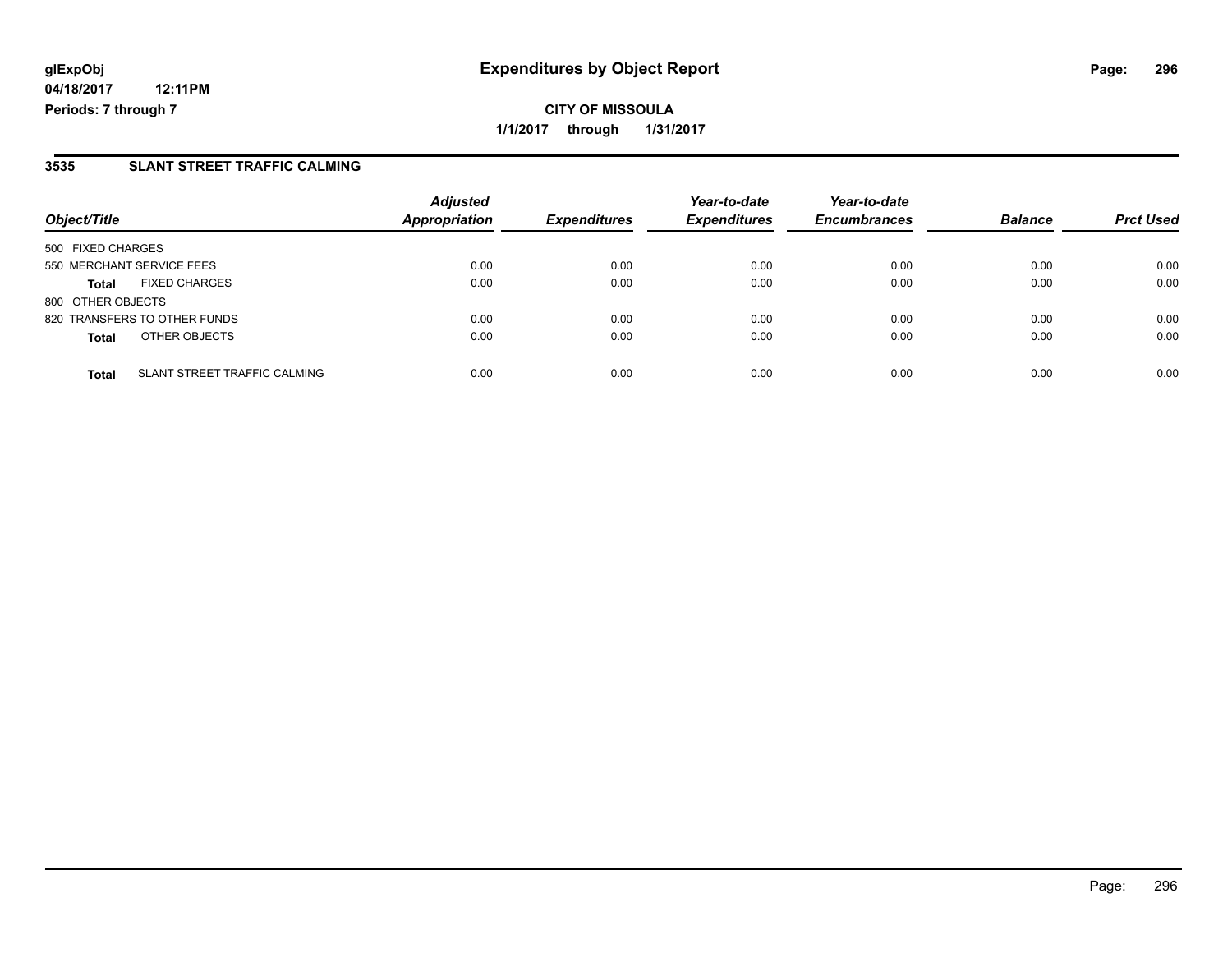**3536 LINCOLNWOOD SEWER PHASE II**

|                                      | <b>Adjusted</b>      |                     | Year-to-date        | Year-to-date        |                |                  |
|--------------------------------------|----------------------|---------------------|---------------------|---------------------|----------------|------------------|
| Object/Title                         | <b>Appropriation</b> | <b>Expenditures</b> | <b>Expenditures</b> | <b>Encumbrances</b> | <b>Balance</b> | <b>Prct Used</b> |
| 500 FIXED CHARGES                    |                      |                     |                     |                     |                |                  |
| 550 MERCHANT SERVICE FEES            | 0.00                 | 0.00                | 0.00                | 0.00                | 0.00           | 0.00             |
| <b>FIXED CHARGES</b><br><b>Total</b> | 0.00                 | 0.00                | 0.00                | 0.00                | 0.00           | 0.00             |
| 600 DEBT SERVICE                     |                      |                     |                     |                     |                |                  |
| 610 PRINCIPAL                        | 22,000.00            | 0.00                | 11.000.00           | 0.00                | 11.000.00      | 50.00            |
| 620 INTEREST / SERVICE FEES          | 9.544.00             | 0.00                | 4,875.00            | 0.00                | 4,669.00       | 51.08            |
| <b>DEBT SERVICE</b><br><b>Total</b>  | 31,544.00            | 0.00                | 15,875.00           | 0.00                | 15,669.00      | 50.33            |
| NON-DEPARTMENTAL<br>Total            | 31.544.00            | 0.00                | 15.875.00           | 0.00                | 15.669.00      | 50.33            |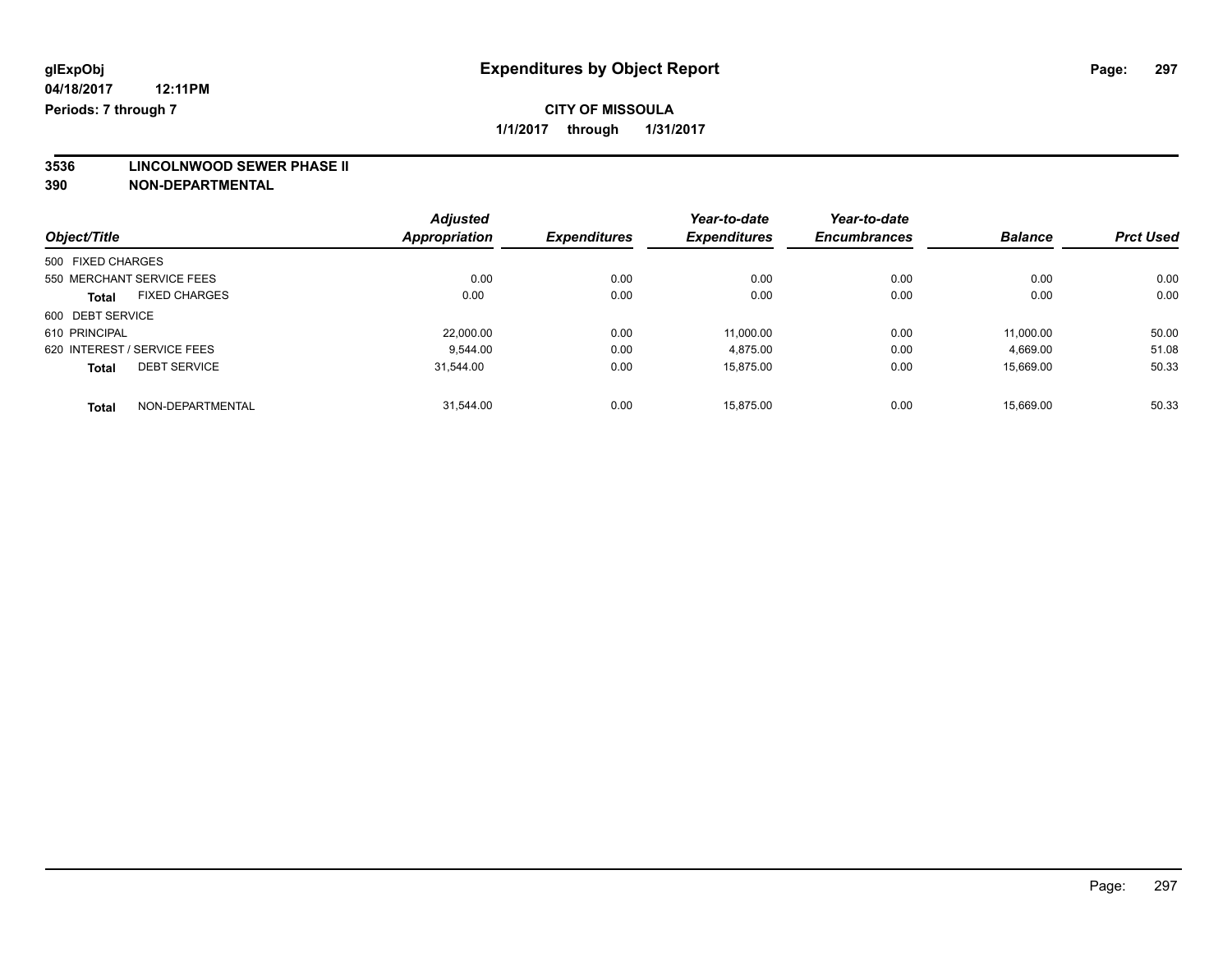### **3536 LINCOLNWOOD SEWER PHASE II**

| Object/Title                               | <b>Adjusted</b><br>Appropriation | <b>Expenditures</b> | Year-to-date<br><b>Expenditures</b> | Year-to-date<br><b>Encumbrances</b> | <b>Balance</b> | <b>Prct Used</b> |
|--------------------------------------------|----------------------------------|---------------------|-------------------------------------|-------------------------------------|----------------|------------------|
| 500 FIXED CHARGES                          |                                  |                     |                                     |                                     |                |                  |
| 550 MERCHANT SERVICE FEES                  | 0.00                             | 0.00                | 0.00                                | 0.00                                | 0.00           | 0.00             |
| <b>FIXED CHARGES</b><br>Total              | 0.00                             | 0.00                | 0.00                                | 0.00                                | 0.00           | 0.00             |
| 600 DEBT SERVICE                           |                                  |                     |                                     |                                     |                |                  |
| 610 PRINCIPAL                              | 22,000.00                        | 0.00                | 11.000.00                           | 0.00                                | 11.000.00      | 50.00            |
| 620 INTEREST / SERVICE FEES                | 9.544.00                         | 0.00                | 4.875.00                            | 0.00                                | 4,669.00       | 51.08            |
| <b>DEBT SERVICE</b><br><b>Total</b>        | 31.544.00                        | 0.00                | 15.875.00                           | 0.00                                | 15.669.00      | 50.33            |
| LINCOLNWOOD SEWER PHASE II<br><b>Total</b> | 31.544.00                        | 0.00                | 15.875.00                           | 0.00                                | 15.669.00      | 50.33            |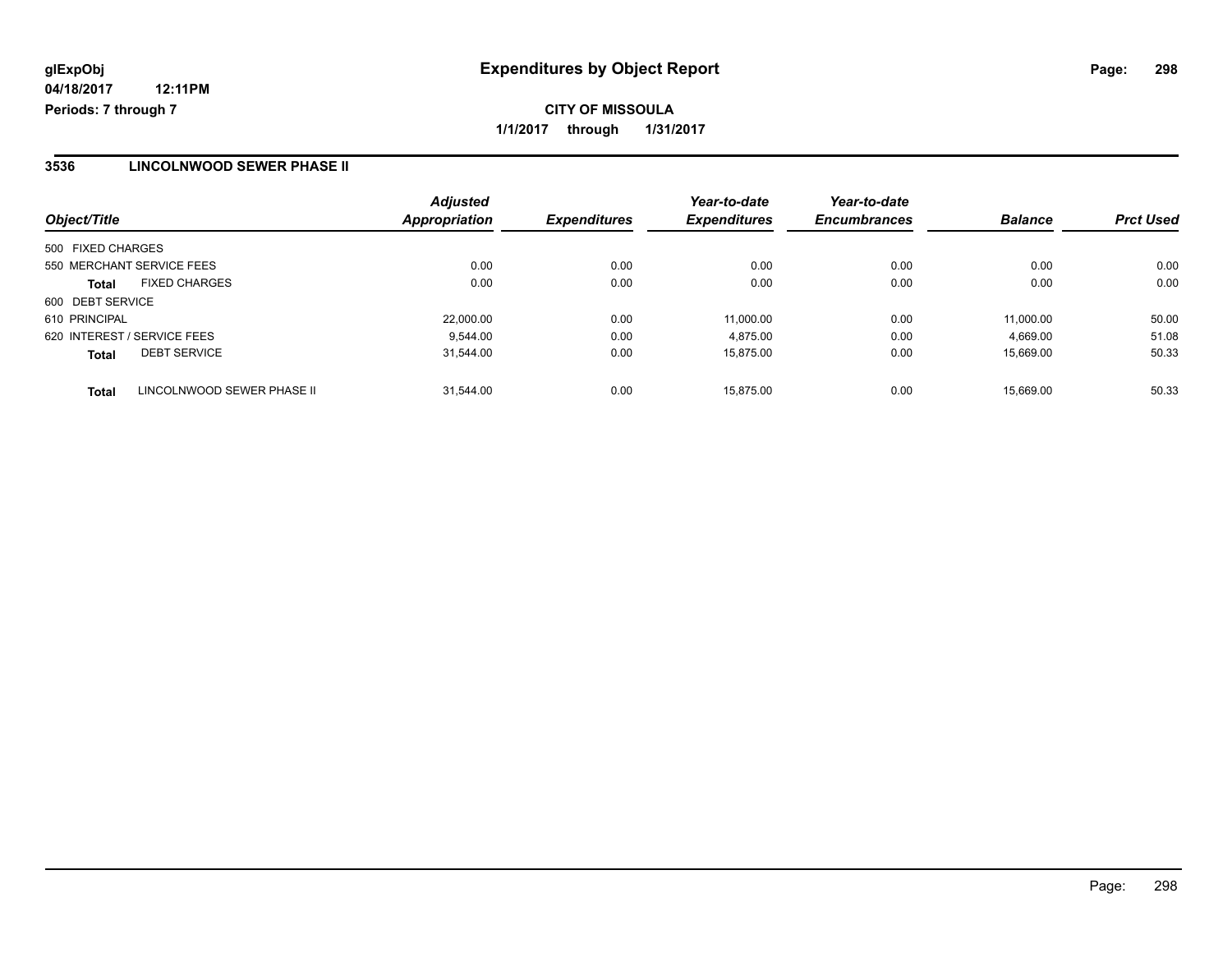# **3539 SOUTH 4TH STREET W TRAFFIC**

| Object/Title                         | <b>Adjusted</b><br><b>Appropriation</b> | <b>Expenditures</b> | Year-to-date<br><b>Expenditures</b> | Year-to-date<br><b>Encumbrances</b> | <b>Balance</b> | <b>Prct Used</b> |
|--------------------------------------|-----------------------------------------|---------------------|-------------------------------------|-------------------------------------|----------------|------------------|
|                                      |                                         |                     |                                     |                                     |                |                  |
| 500 FIXED CHARGES                    |                                         |                     |                                     |                                     |                |                  |
| 550 MERCHANT SERVICE FEES            | 0.00                                    | 0.00                | 0.00                                | 0.00                                | 0.00           | 0.00             |
| <b>FIXED CHARGES</b><br><b>Total</b> | 0.00                                    | 0.00                | 0.00                                | 0.00                                | 0.00           | 0.00             |
| 800 OTHER OBJECTS                    |                                         |                     |                                     |                                     |                |                  |
| 820 TRANSFERS TO OTHER FUNDS         | 0.00                                    | 0.00                | 0.00                                | 0.00                                | 0.00           | 0.00             |
| OTHER OBJECTS<br><b>Total</b>        | 0.00                                    | 0.00                | 0.00                                | 0.00                                | 0.00           | 0.00             |
| NON-DEPARTMENTAL<br><b>Total</b>     | 0.00                                    | 0.00                | 0.00                                | 0.00                                | 0.00           | 0.00             |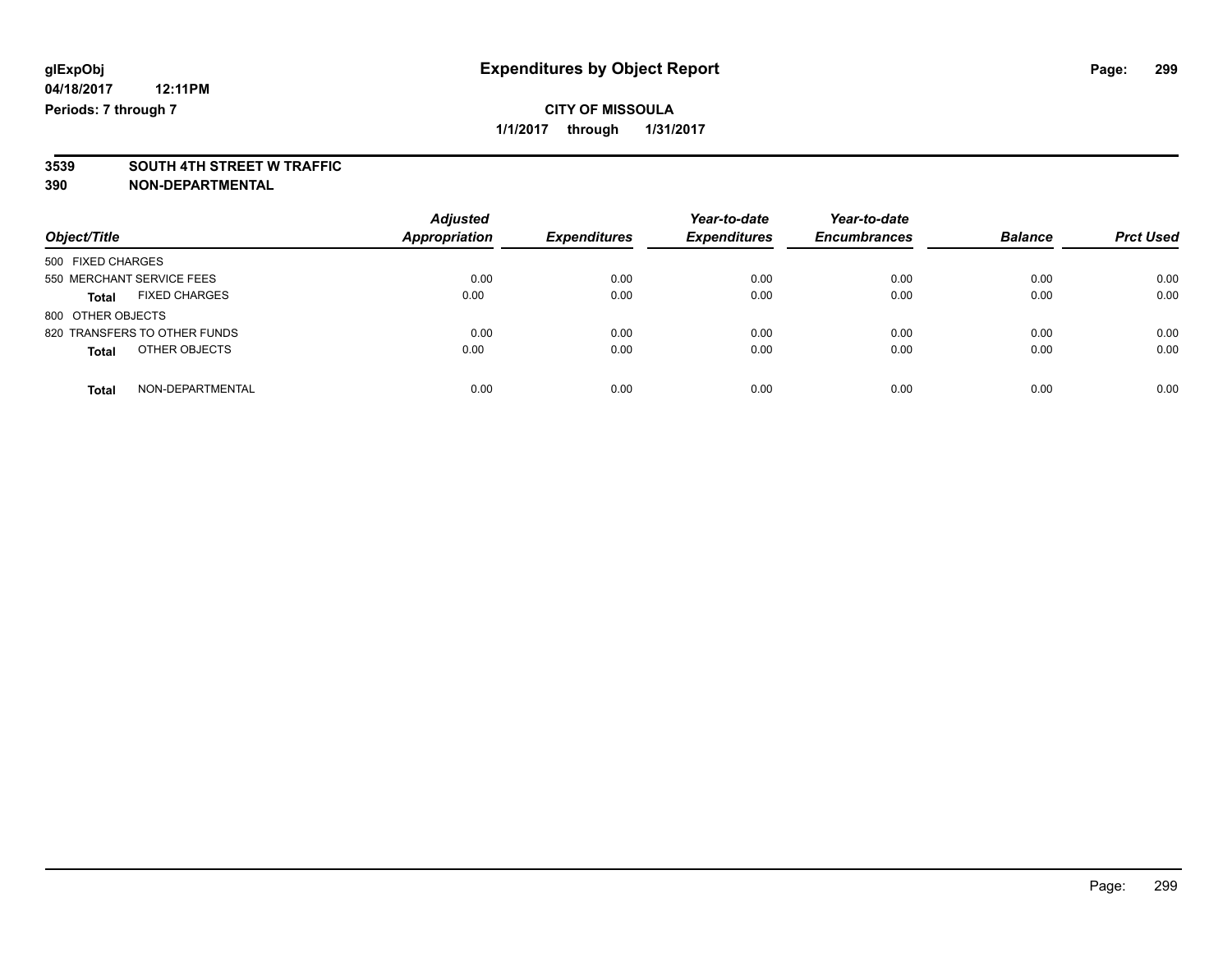**CITY OF MISSOULA 1/1/2017 through 1/31/2017**

### **3539 SOUTH 4TH STREET W TRAFFIC**

| Object/Title                               | <b>Adjusted</b><br>Appropriation | <b>Expenditures</b> | Year-to-date<br><b>Expenditures</b> | Year-to-date<br><b>Encumbrances</b> | <b>Balance</b> | <b>Prct Used</b> |
|--------------------------------------------|----------------------------------|---------------------|-------------------------------------|-------------------------------------|----------------|------------------|
| 500 FIXED CHARGES                          |                                  |                     |                                     |                                     |                |                  |
| 550 MERCHANT SERVICE FEES                  | 0.00                             | 0.00                | 0.00                                | 0.00                                | 0.00           | 0.00             |
| <b>FIXED CHARGES</b><br><b>Total</b>       | 0.00                             | 0.00                | 0.00                                | 0.00                                | 0.00           | 0.00             |
| 800 OTHER OBJECTS                          |                                  |                     |                                     |                                     |                |                  |
| 820 TRANSFERS TO OTHER FUNDS               | 0.00                             | 0.00                | 0.00                                | 0.00                                | 0.00           | 0.00             |
| OTHER OBJECTS<br><b>Total</b>              | 0.00                             | 0.00                | 0.00                                | 0.00                                | 0.00           | 0.00             |
| SOUTH 4TH STREET W TRAFFIC<br><b>Total</b> | 0.00                             | 0.00                | 0.00                                | 0.00                                | 0.00           | 0.00             |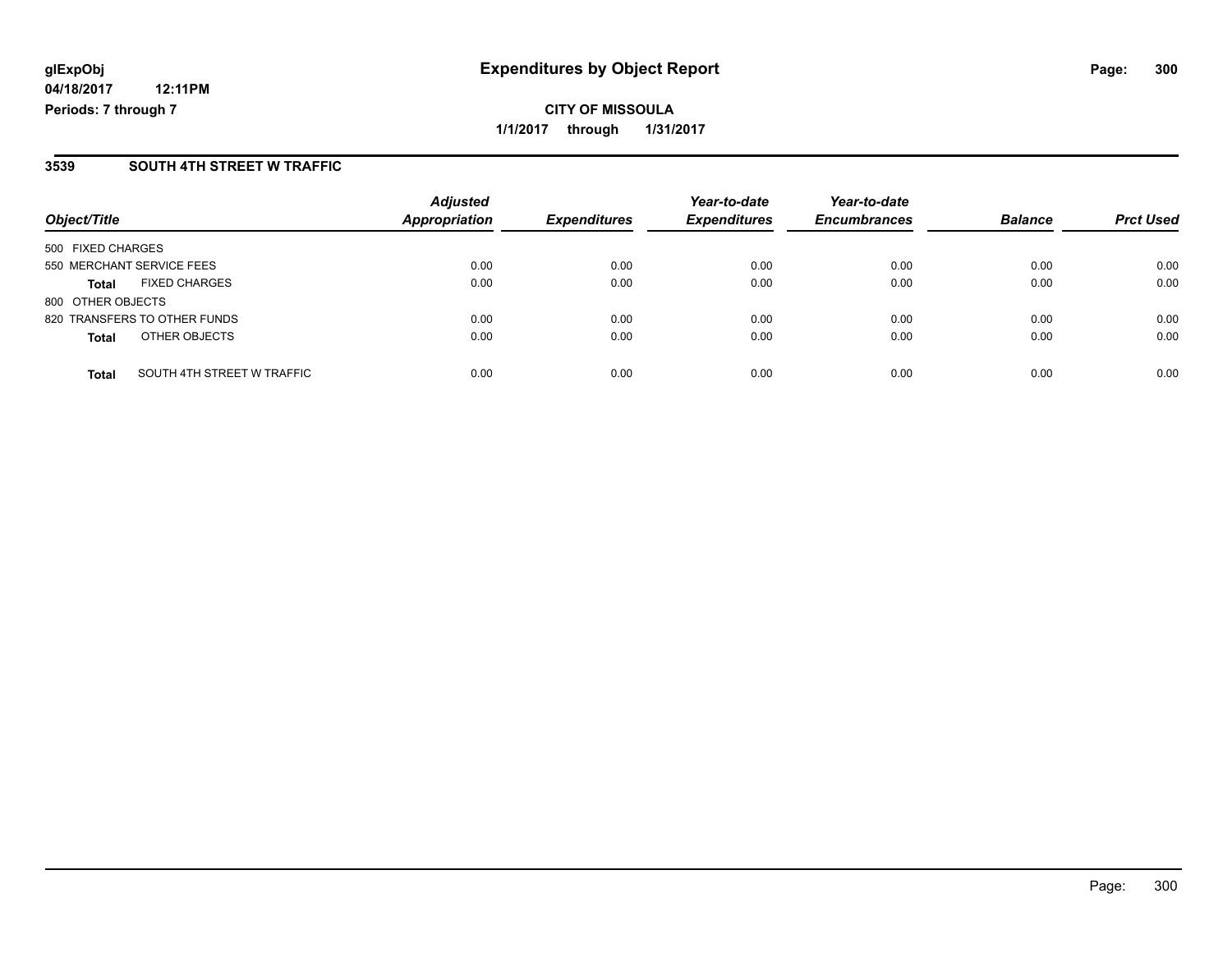**3540 SID 540 DEBT SERVICE FUND**

|                             |                           | <b>Adjusted</b>      |                     | Year-to-date        | Year-to-date        |                |                  |
|-----------------------------|---------------------------|----------------------|---------------------|---------------------|---------------------|----------------|------------------|
| Object/Title                |                           | <b>Appropriation</b> | <b>Expenditures</b> | <b>Expenditures</b> | <b>Encumbrances</b> | <b>Balance</b> | <b>Prct Used</b> |
| 300 PURCHASED SERVICES      |                           |                      |                     |                     |                     |                |                  |
| 350 PROFESSIONAL SERVICES   |                           | 0.00                 | 0.00                | 350.00              | 0.00                | $-350.00$      | 0.00             |
| <b>Total</b>                | <b>PURCHASED SERVICES</b> | 0.00                 | 0.00                | 350.00              | 0.00                | $-350.00$      | 0.00             |
| 500 FIXED CHARGES           |                           |                      |                     |                     |                     |                |                  |
| 550 MERCHANT SERVICE FEES   |                           | 350.00               | 0.00                | 0.00                | 0.00                | 350.00         | 0.00             |
| <b>Total</b>                | <b>FIXED CHARGES</b>      | 350.00               | 0.00                | 0.00                | 0.00                | 350.00         | 0.00             |
| 600 DEBT SERVICE            |                           |                      |                     |                     |                     |                |                  |
| 610 PRINCIPAL               |                           | 75,000.00            | 0.00                | 0.00                | 0.00                | 75,000.00      | 0.00             |
| 620 INTEREST / SERVICE FEES |                           | 45,903.00            | 0.00                | 22,951.25           | 0.00                | 22,951.75      | 50.00            |
| <b>Total</b>                | <b>DEBT SERVICE</b>       | 120,903.00           | 0.00                | 22,951.25           | 0.00                | 97,951.75      | 18.98            |
| <b>Total</b>                | NON-DEPARTMENTAL          | 121,253.00           | 0.00                | 23,301.25           | 0.00                | 97,951.75      | 19.22            |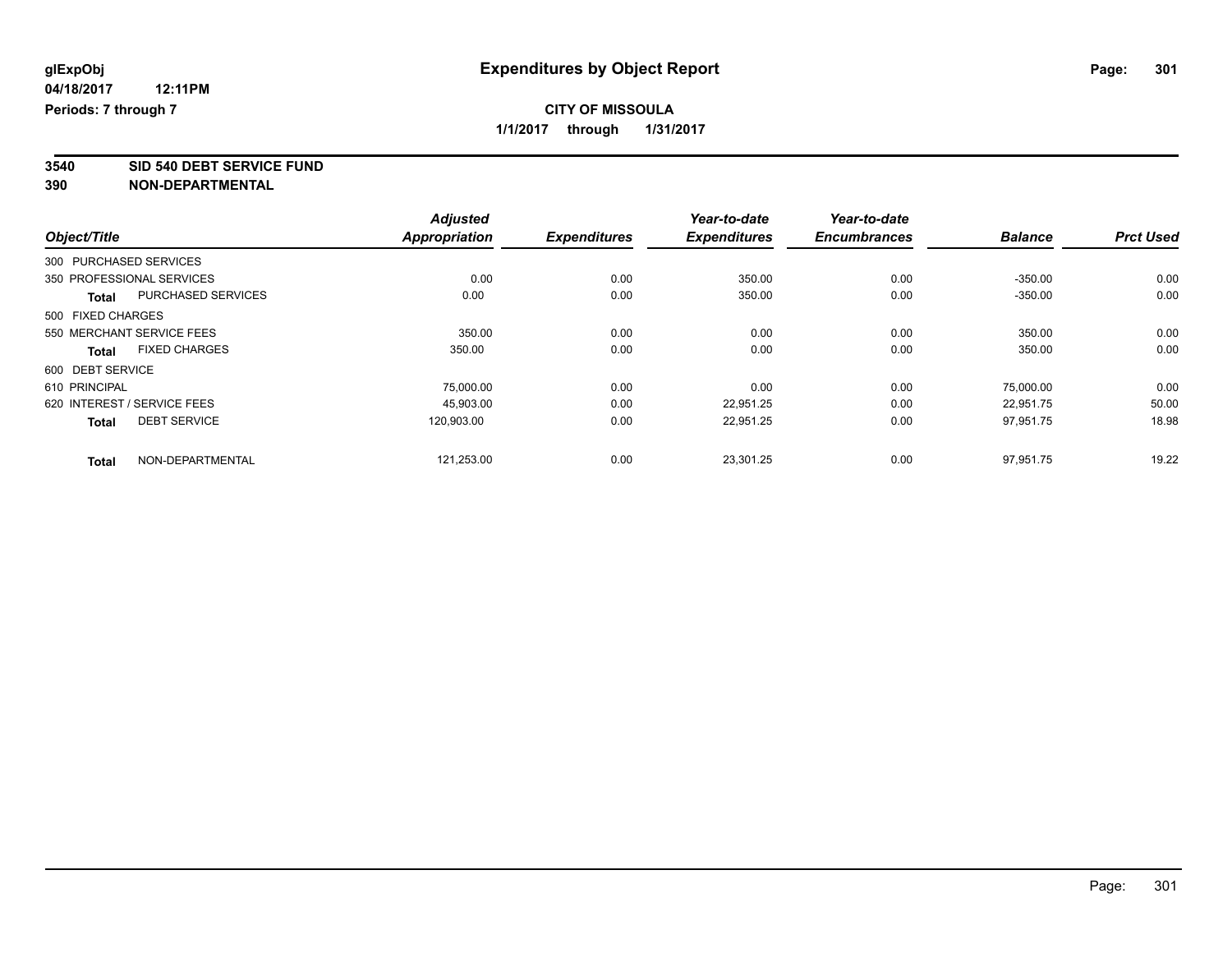#### **3540 SID 540 DEBT SERVICE FUND**

|                   |                             | <b>Adjusted</b> |                     | Year-to-date        | Year-to-date        |                |                  |
|-------------------|-----------------------------|-----------------|---------------------|---------------------|---------------------|----------------|------------------|
| Object/Title      |                             | Appropriation   | <b>Expenditures</b> | <b>Expenditures</b> | <b>Encumbrances</b> | <b>Balance</b> | <b>Prct Used</b> |
|                   | 300 PURCHASED SERVICES      |                 |                     |                     |                     |                |                  |
|                   | 350 PROFESSIONAL SERVICES   | 0.00            | 0.00                | 350.00              | 0.00                | $-350.00$      | 0.00             |
| Total             | PURCHASED SERVICES          | 0.00            | 0.00                | 350.00              | 0.00                | $-350.00$      | 0.00             |
| 500 FIXED CHARGES |                             |                 |                     |                     |                     |                |                  |
|                   | 550 MERCHANT SERVICE FEES   | 350.00          | 0.00                | 0.00                | 0.00                | 350.00         | 0.00             |
| <b>Total</b>      | <b>FIXED CHARGES</b>        | 350.00          | 0.00                | 0.00                | 0.00                | 350.00         | 0.00             |
| 600 DEBT SERVICE  |                             |                 |                     |                     |                     |                |                  |
| 610 PRINCIPAL     |                             | 75,000.00       | 0.00                | 0.00                | 0.00                | 75,000.00      | 0.00             |
|                   | 620 INTEREST / SERVICE FEES | 45.903.00       | 0.00                | 22.951.25           | 0.00                | 22.951.75      | 50.00            |
| <b>Total</b>      | <b>DEBT SERVICE</b>         | 120,903.00      | 0.00                | 22,951.25           | 0.00                | 97,951.75      | 18.98            |
| <b>Total</b>      | SID 540 DEBT SERVICE FUND   | 121.253.00      | 0.00                | 23.301.25           | 0.00                | 97.951.75      | 19.22            |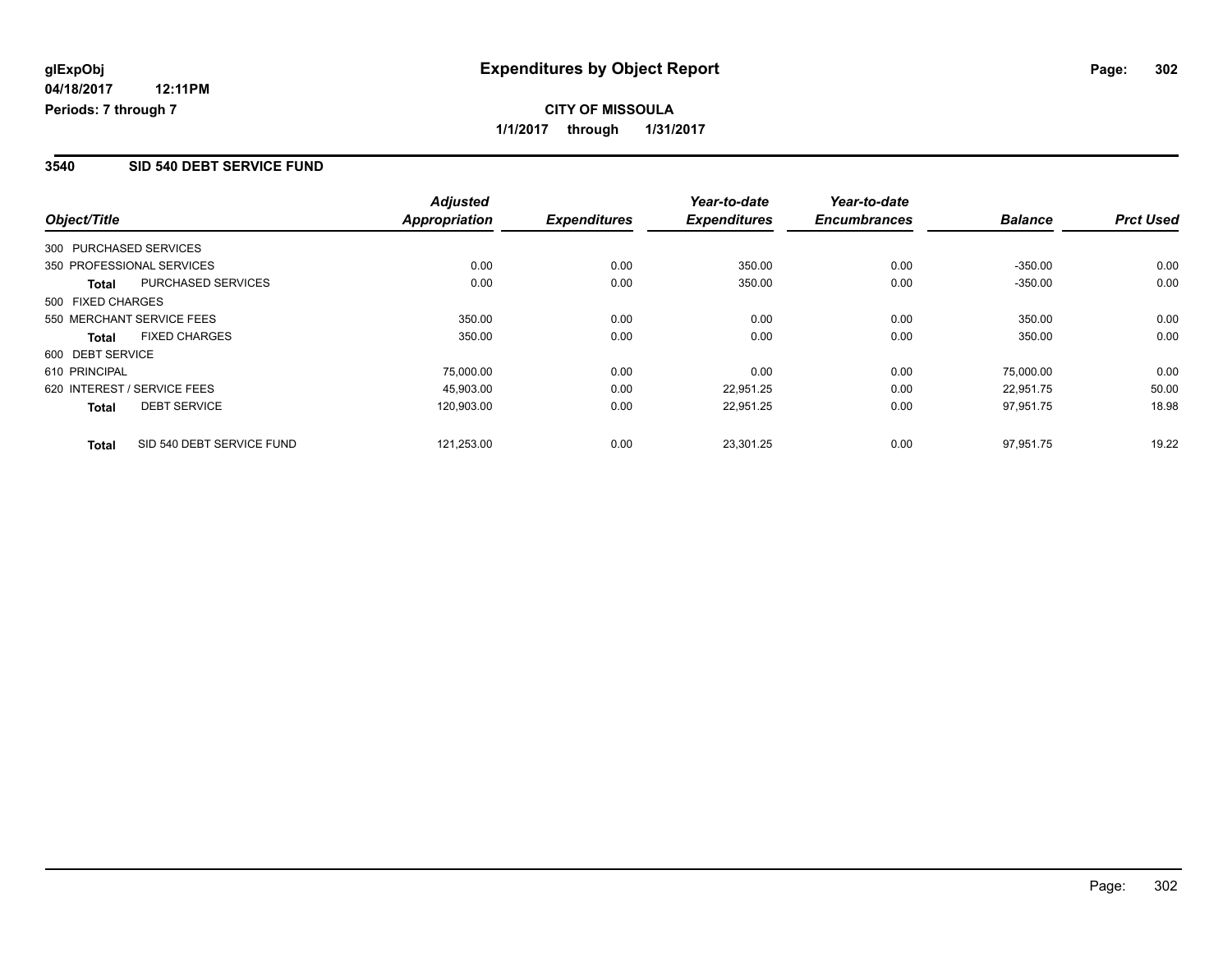# **3541 SID 541 DEBT SERVICE**

| Object/Title                         |                  | <b>Adjusted</b> | <b>Expenditures</b> | Year-to-date<br><b>Expenditures</b> | Year-to-date<br><b>Encumbrances</b> | <b>Balance</b> | <b>Prct Used</b> |
|--------------------------------------|------------------|-----------------|---------------------|-------------------------------------|-------------------------------------|----------------|------------------|
|                                      |                  | Appropriation   |                     |                                     |                                     |                |                  |
| 500 FIXED CHARGES                    |                  |                 |                     |                                     |                                     |                |                  |
| 550 MERCHANT SERVICE FEES            |                  | 300.00          | 0.00                | 0.00                                | 0.00                                | 300.00         | 0.00             |
| <b>FIXED CHARGES</b><br><b>Total</b> |                  | 300.00          | 0.00                | 0.00                                | 0.00                                | 300.00         | 0.00             |
| 600 DEBT SERVICE                     |                  |                 |                     |                                     |                                     |                |                  |
| 610 PRINCIPAL                        |                  | 30,000.00       | 0.00                | 0.00                                | 0.00                                | 30,000.00      | 0.00             |
| 620 INTEREST / SERVICE FEES          |                  | 27.798.00       | 0.00                | 14.198.75                           | 0.00                                | 13.599.25      | 51.08            |
| <b>DEBT SERVICE</b><br><b>Total</b>  |                  | 57.798.00       | 0.00                | 14.198.75                           | 0.00                                | 43,599.25      | 24.57            |
| <b>Total</b>                         | NON-DEPARTMENTAL | 58.098.00       | 0.00                | 14.198.75                           | 0.00                                | 43.899.25      | 24.44            |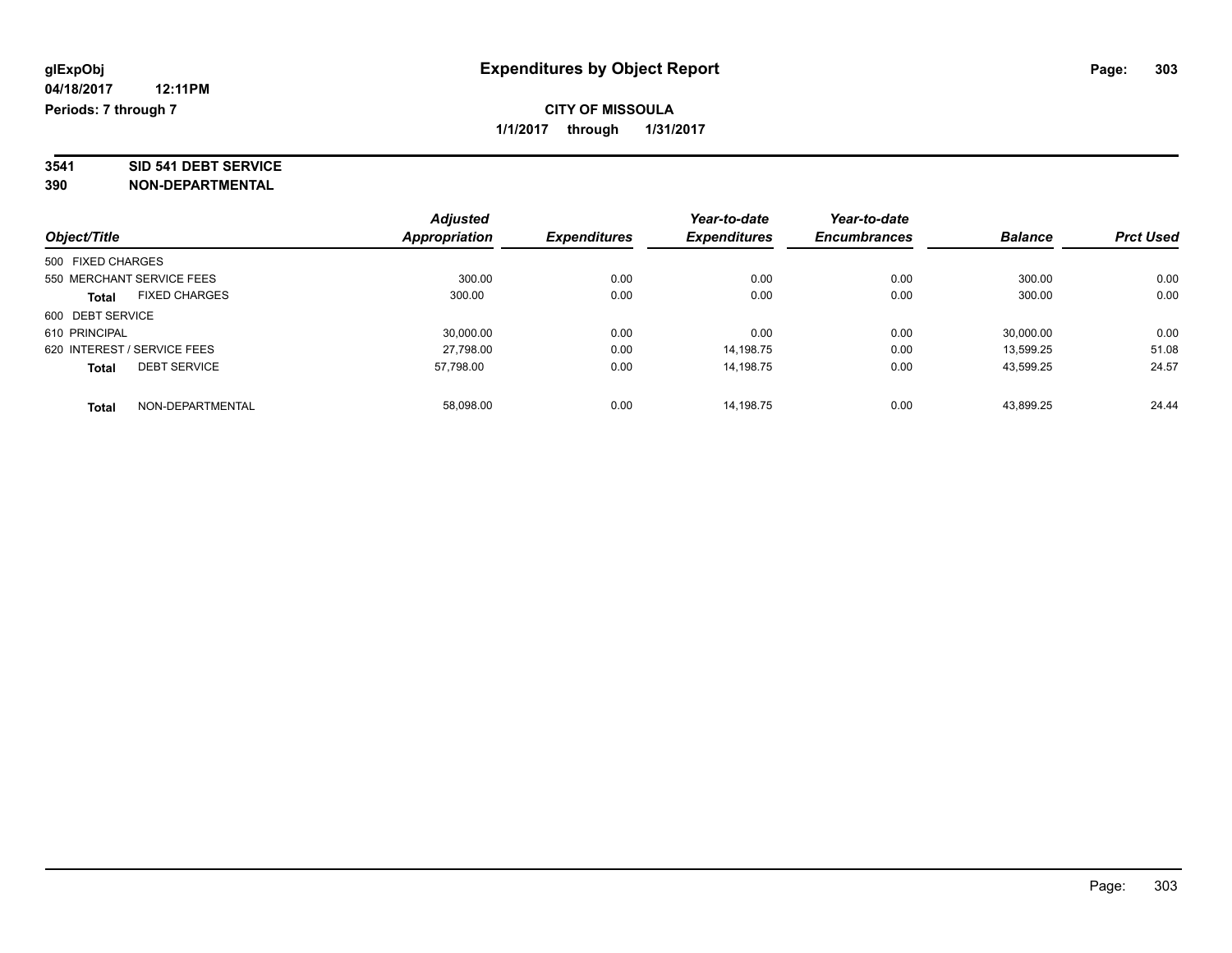#### **3541 SID 541 DEBT SERVICE**

**04/18/2017**

| Object/Title                         | <b>Adjusted</b><br>Appropriation | <b>Expenditures</b> | Year-to-date<br><b>Expenditures</b> | Year-to-date<br><b>Encumbrances</b> | <b>Balance</b> | <b>Prct Used</b> |
|--------------------------------------|----------------------------------|---------------------|-------------------------------------|-------------------------------------|----------------|------------------|
| 500 FIXED CHARGES                    |                                  |                     |                                     |                                     |                |                  |
| 550 MERCHANT SERVICE FEES            | 300.00                           | 0.00                | 0.00                                | 0.00                                | 300.00         | 0.00             |
| <b>FIXED CHARGES</b><br><b>Total</b> | 300.00                           | 0.00                | 0.00                                | 0.00                                | 300.00         | 0.00             |
| 600 DEBT SERVICE                     |                                  |                     |                                     |                                     |                |                  |
| 610 PRINCIPAL                        | 30.000.00                        | 0.00                | 0.00                                | 0.00                                | 30,000.00      | 0.00             |
| 620 INTEREST / SERVICE FEES          | 27,798.00                        | 0.00                | 14.198.75                           | 0.00                                | 13.599.25      | 51.08            |
| <b>DEBT SERVICE</b><br><b>Total</b>  | 57,798.00                        | 0.00                | 14.198.75                           | 0.00                                | 43.599.25      | 24.57            |
| SID 541 DEBT SERVICE<br><b>Total</b> | 58.098.00                        | 0.00                | 14.198.75                           | 0.00                                | 43.899.25      | 24.44            |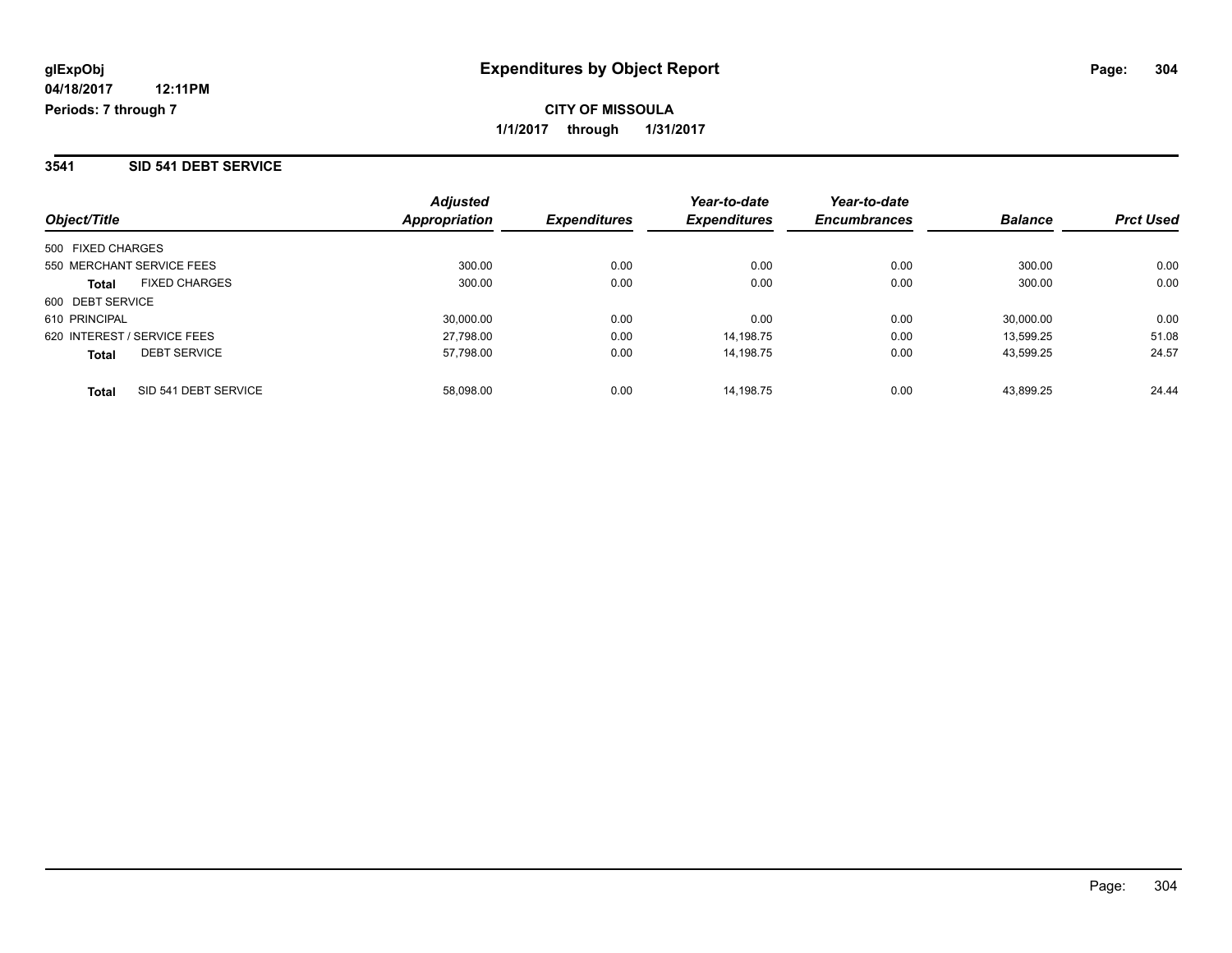# **3543 SID 543 DEBT SERVICE**

|                                      | <b>Adjusted</b> |                     | Year-to-date        | Year-to-date        |                |                  |
|--------------------------------------|-----------------|---------------------|---------------------|---------------------|----------------|------------------|
| Object/Title                         | Appropriation   | <b>Expenditures</b> | <b>Expenditures</b> | <b>Encumbrances</b> | <b>Balance</b> | <b>Prct Used</b> |
| 500 FIXED CHARGES                    |                 |                     |                     |                     |                |                  |
| 550 MERCHANT SERVICE FEES            | 0.00            | 0.00                | 0.00                | 0.00                | 0.00           | 0.00             |
| <b>FIXED CHARGES</b><br><b>Total</b> | 0.00            | 0.00                | 0.00                | 0.00                | 0.00           | 0.00             |
| 600 DEBT SERVICE                     |                 |                     |                     |                     |                |                  |
| 610 PRINCIPAL                        | 0.00            | 0.00                | 0.00                | 0.00                | 0.00           | 0.00             |
| 620 INTEREST / SERVICE FEES          | 0.00            | 0.00                | 0.00                | 0.00                | 0.00           | 0.00             |
| <b>DEBT SERVICE</b><br><b>Total</b>  | 0.00            | 0.00                | 0.00                | 0.00                | 0.00           | 0.00             |
| 800 OTHER OBJECTS                    |                 |                     |                     |                     |                |                  |
| 820 TRANSFERS TO OTHER FUNDS         | 0.00            | 0.00                | 0.00                | 0.00                | 0.00           | 0.00             |
| OTHER OBJECTS<br>Total               | 0.00            | 0.00                | 0.00                | 0.00                | 0.00           | 0.00             |
|                                      |                 |                     |                     |                     |                |                  |
| NON-DEPARTMENTAL<br><b>Total</b>     | 0.00            | 0.00                | 0.00                | 0.00                | 0.00           | 0.00             |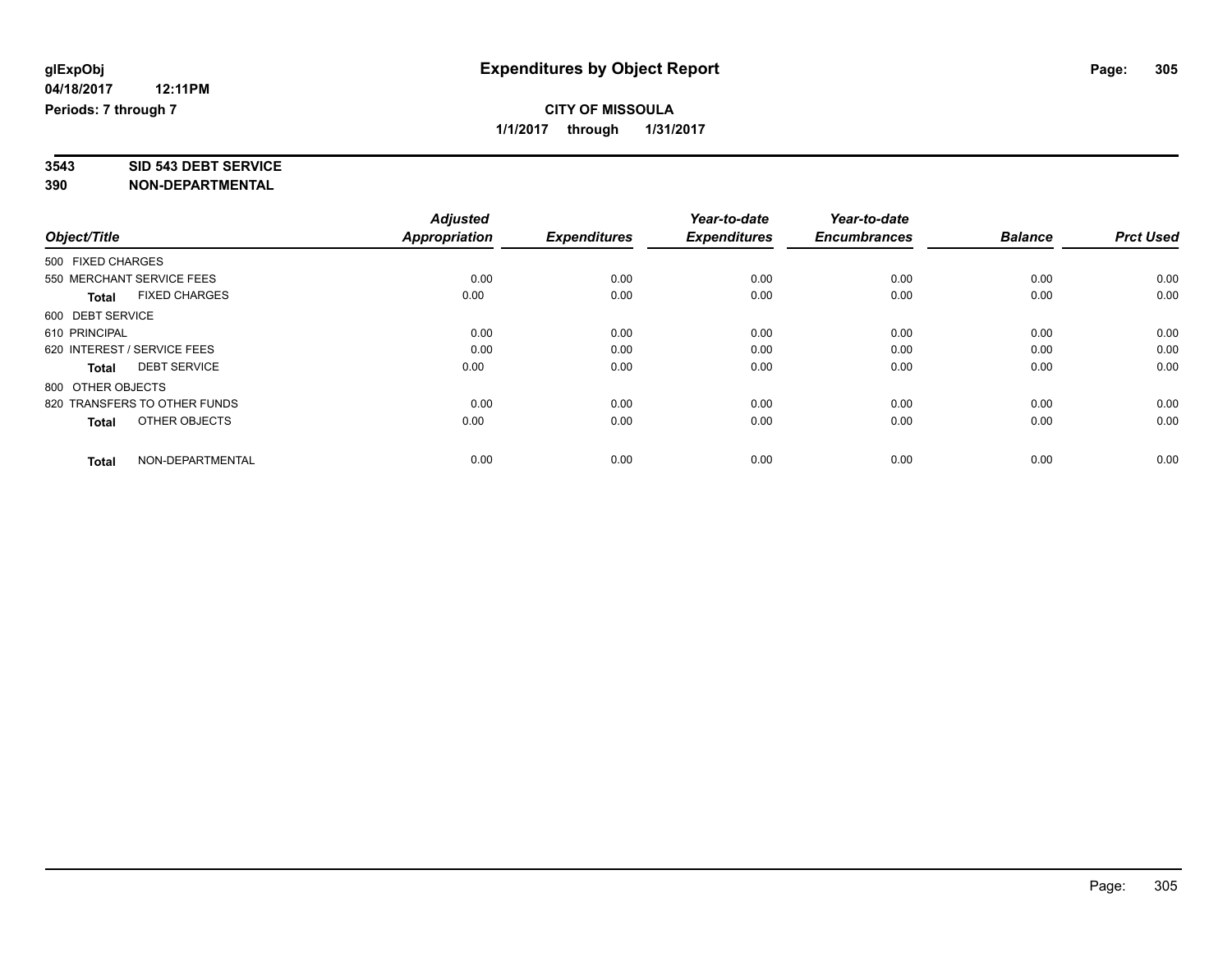## **CITY OF MISSOULA 1/1/2017 through 1/31/2017**

#### **3543 SID 543 DEBT SERVICE**

|                             |                              | <b>Adjusted</b>      |                     | Year-to-date        | Year-to-date        |                |                  |
|-----------------------------|------------------------------|----------------------|---------------------|---------------------|---------------------|----------------|------------------|
| Object/Title                |                              | <b>Appropriation</b> | <b>Expenditures</b> | <b>Expenditures</b> | <b>Encumbrances</b> | <b>Balance</b> | <b>Prct Used</b> |
| 500 FIXED CHARGES           |                              |                      |                     |                     |                     |                |                  |
| 550 MERCHANT SERVICE FEES   |                              | 0.00                 | 0.00                | 0.00                | 0.00                | 0.00           | 0.00             |
| <b>Total</b>                | <b>FIXED CHARGES</b>         | 0.00                 | 0.00                | 0.00                | 0.00                | 0.00           | 0.00             |
| 600 DEBT SERVICE            |                              |                      |                     |                     |                     |                |                  |
| 610 PRINCIPAL               |                              | 0.00                 | 0.00                | 0.00                | 0.00                | 0.00           | 0.00             |
| 620 INTEREST / SERVICE FEES |                              | 0.00                 | 0.00                | 0.00                | 0.00                | 0.00           | 0.00             |
| <b>Total</b>                | <b>DEBT SERVICE</b>          | 0.00                 | 0.00                | 0.00                | 0.00                | 0.00           | 0.00             |
| 800 OTHER OBJECTS           |                              |                      |                     |                     |                     |                |                  |
|                             | 820 TRANSFERS TO OTHER FUNDS | 0.00                 | 0.00                | 0.00                | 0.00                | 0.00           | 0.00             |
| <b>Total</b>                | OTHER OBJECTS                | 0.00                 | 0.00                | 0.00                | 0.00                | 0.00           | 0.00             |
| <b>Total</b>                | SID 543 DEBT SERVICE         | 0.00                 | 0.00                | 0.00                | 0.00                | 0.00           | 0.00             |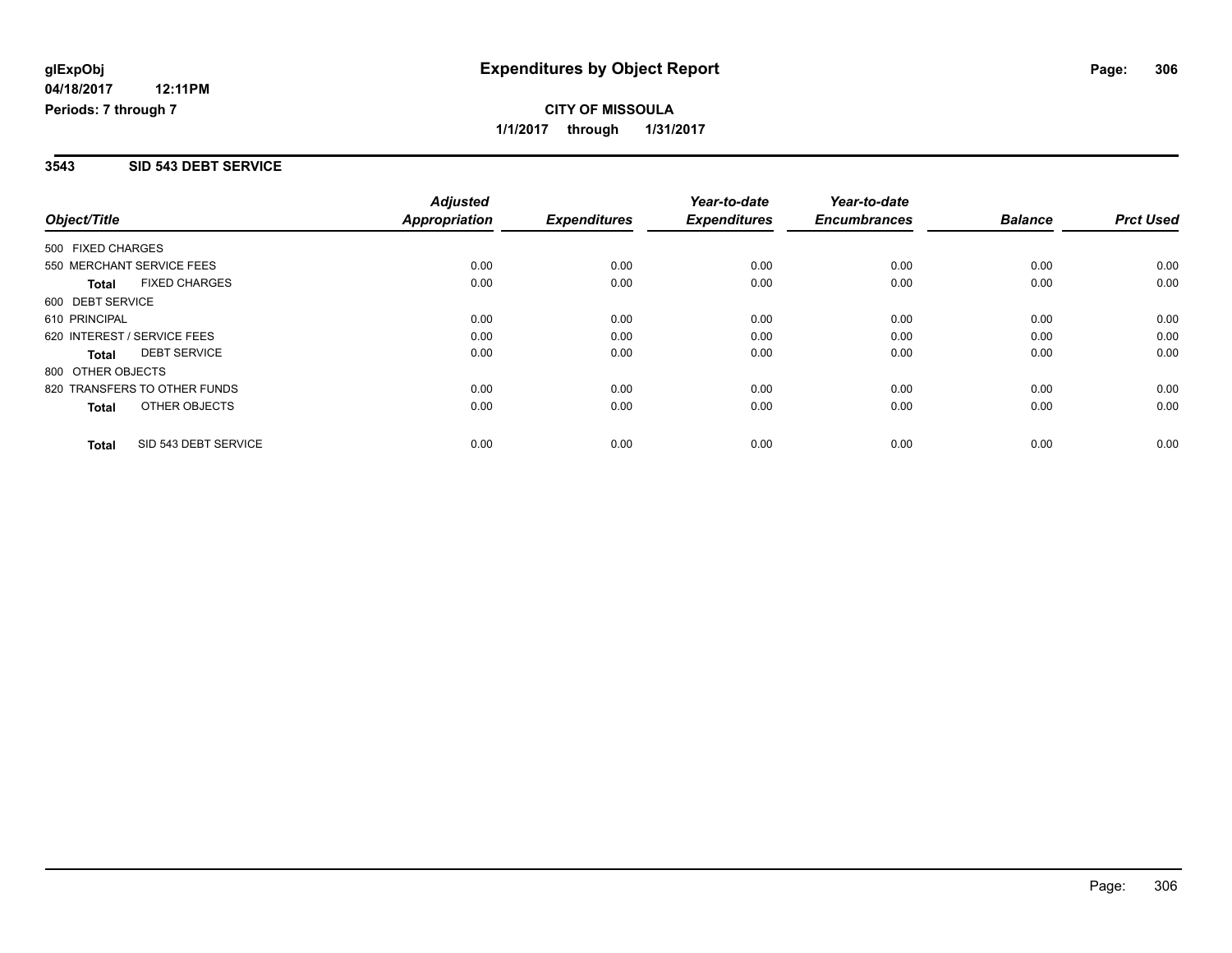## **CITY OF MISSOULA 1/1/2017 through 1/31/2017**

# **3544 SID 544 RATTLESNAKE DEBT SERVICE**

| Object/Title                        | <b>Adjusted</b><br>Appropriation | <b>Expenditures</b> | Year-to-date<br><b>Expenditures</b> | Year-to-date<br><b>Encumbrances</b> | <b>Balance</b> | <b>Prct Used</b> |
|-------------------------------------|----------------------------------|---------------------|-------------------------------------|-------------------------------------|----------------|------------------|
| 600 DEBT SERVICE                    |                                  |                     |                                     |                                     |                |                  |
| 610 PRINCIPAL                       | 87,500.00                        | 0.00                | 35,000.00                           | 0.00                                | 52,500.00      | 40.00            |
| 620 INTEREST / SERVICE FEES         | 51,996.00                        | 0.00                | 26,743.75                           | 0.00                                | 25,252.25      | 51.43            |
| <b>DEBT SERVICE</b><br><b>Total</b> | 139.496.00                       | 0.00                | 61.743.75                           | 0.00                                | 77.752.25      | 44.26            |
| NON-DEPARTMENTAL<br><b>Total</b>    | 139,496.00                       | 0.00                | 61,743.75                           | 0.00                                | 77.752.25      | 44.26            |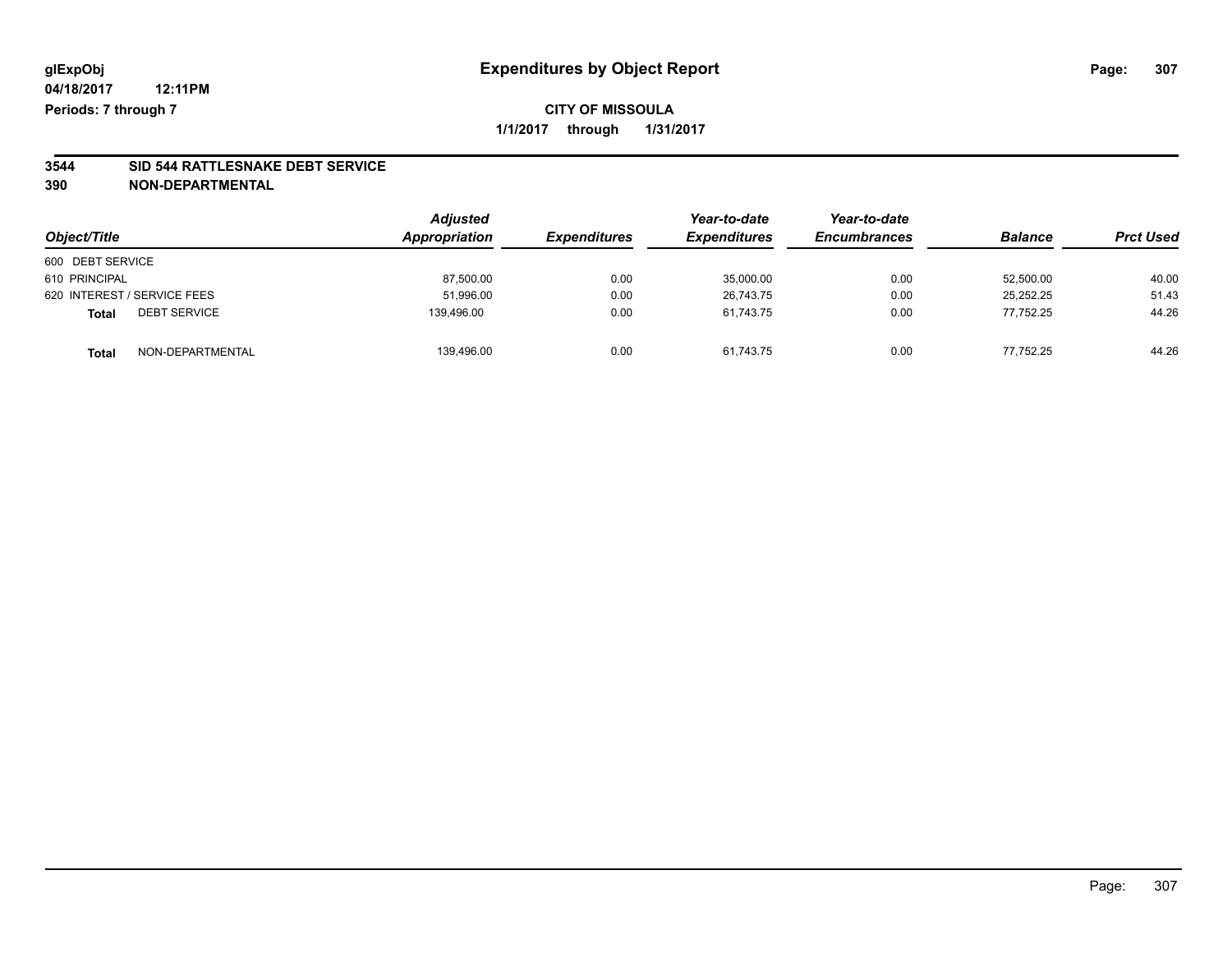## **CITY OF MISSOULA 1/1/2017 through 1/31/2017**

#### **3544 SID 544 RATTLESNAKE DEBT SERVICE**

**550 SID 544 PROJECT**

| Object/Title                        | <b>Adjusted</b><br>Appropriation | <b>Expenditures</b> | Year-to-date<br><b>Expenditures</b> | Year-to-date<br><b>Encumbrances</b> | <b>Balance</b> | <b>Prct Used</b> |
|-------------------------------------|----------------------------------|---------------------|-------------------------------------|-------------------------------------|----------------|------------------|
| 600 DEBT SERVICE                    |                                  |                     |                                     |                                     |                |                  |
| 610 PRINCIPAL                       | 0.00                             | 0.00                | 8,000.00                            | 0.00                                | $-8,000.00$    | 0.00             |
| 620 INTEREST / SERVICE FEES         | 0.00                             | 0.00                | 2,310.00                            | 0.00                                | $-2,310.00$    | 0.00             |
| <b>DEBT SERVICE</b><br><b>Total</b> | 0.00                             | 0.00                | 10,310.00                           | 0.00                                | $-10.310.00$   | 0.00             |
| SID 544 PROJECT<br><b>Total</b>     | 0.00                             | 0.00                | 10,310.00                           | 0.00                                | $-10.310.00$   | 0.00             |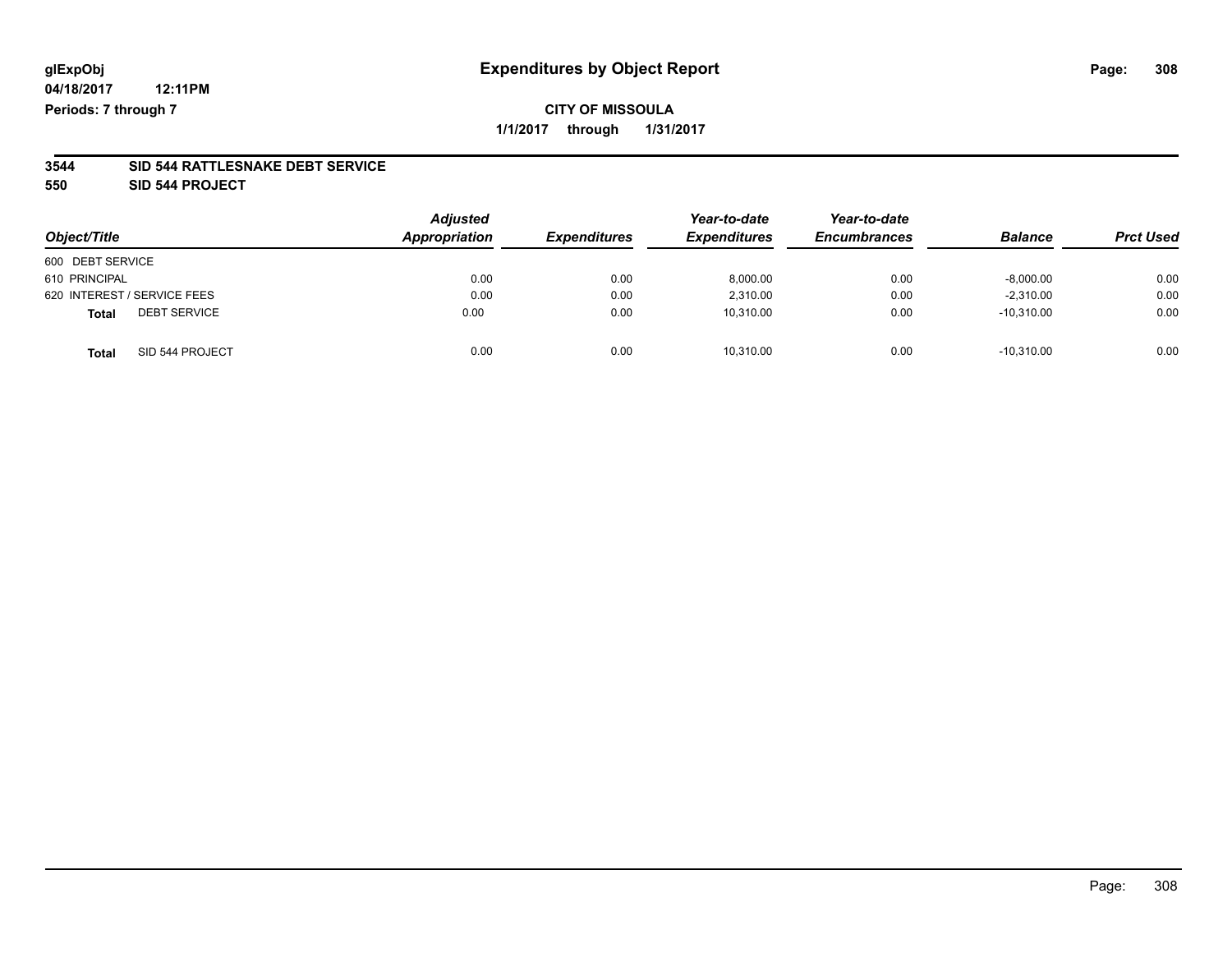**1/1/2017 through 1/31/2017**

#### **3544 SID 544 RATTLESNAKE DEBT SERVICE**

**555 LOLO STREET PROJECT**

|                                            | <b>Adjusted</b>      |                     | Year-to-date        | Year-to-date        |                |                  |
|--------------------------------------------|----------------------|---------------------|---------------------|---------------------|----------------|------------------|
| Object/Title                               | <b>Appropriation</b> | <b>Expenditures</b> | <b>Expenditures</b> | <b>Encumbrances</b> | <b>Balance</b> | <b>Prct Used</b> |
| 500 FIXED CHARGES                          |                      |                     |                     |                     |                |                  |
| 550 MERCHANT SERVICE FEES                  | 0.00                 | 0.00                | 0.00                | 0.00                | 0.00           | 0.00             |
| <b>FIXED CHARGES</b><br><b>Total</b>       | 0.00                 | 0.00                | 0.00                | 0.00                | 0.00           | 0.00             |
| 600 DEBT SERVICE                           |                      |                     |                     |                     |                |                  |
| 610 PRINCIPAL                              | 0.00                 | 0.00                | 750.00              | 0.00                | $-750.00$      | 0.00             |
| 620 INTEREST / SERVICE FEES                | 0.00                 | 0.00                | 162.50              | 0.00                | $-162.50$      | 0.00             |
| <b>DEBT SERVICE</b><br><b>Total</b>        | 0.00                 | 0.00                | 912.50              | 0.00                | $-912.50$      | 0.00             |
| <b>LOLO STREET PROJECT</b><br><b>Total</b> | 0.00                 | 0.00                | 912.50              | 0.00                | $-912.50$      | 0.00             |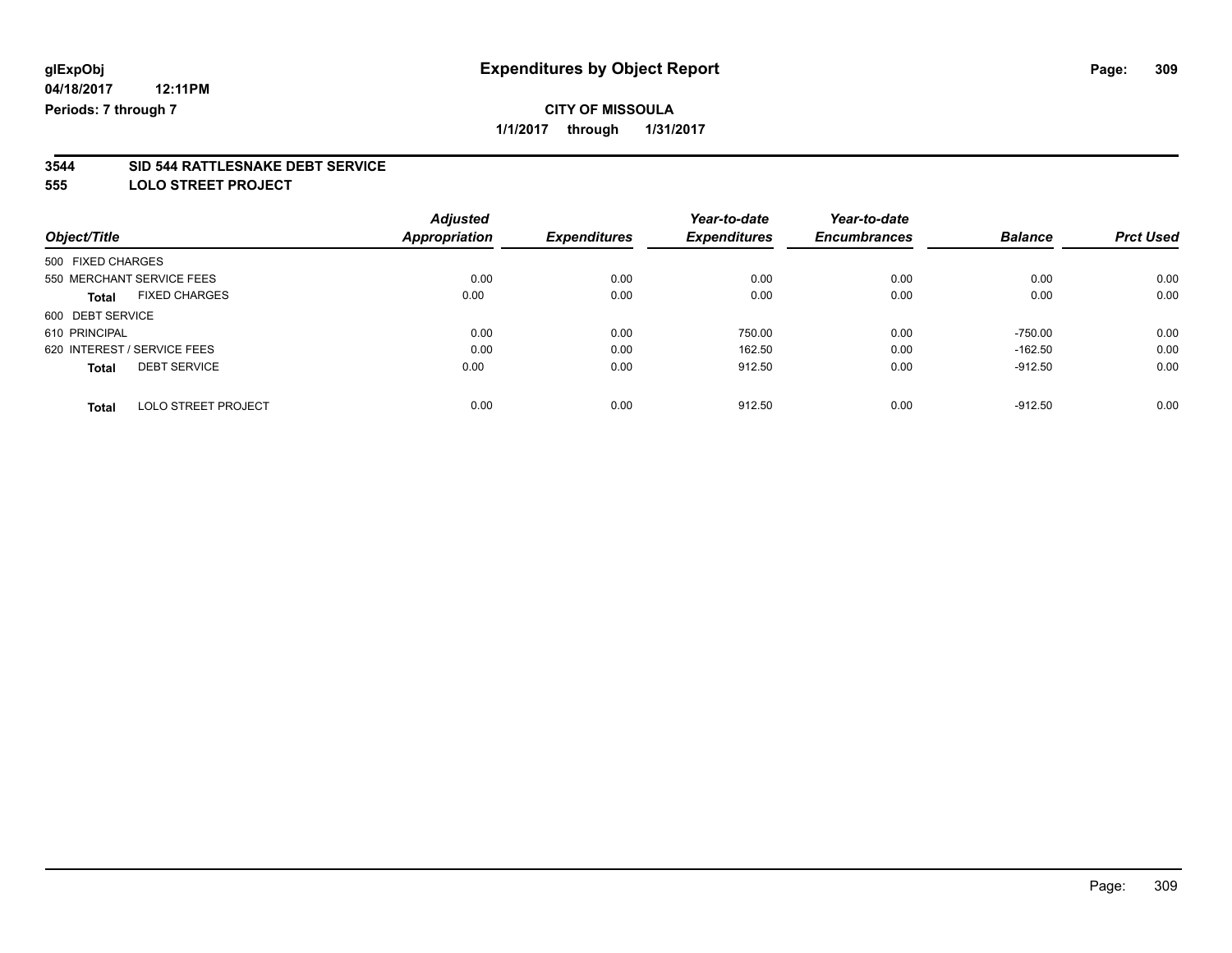**CITY OF MISSOULA 1/1/2017 through 1/31/2017**

### **3544 SID 544 RATTLESNAKE DEBT SERVICE**

| Object/Title                                     | <b>Adjusted</b><br><b>Appropriation</b> | <b>Expenditures</b> | Year-to-date<br><b>Expenditures</b> | Year-to-date<br><b>Encumbrances</b> | <b>Balance</b> | <b>Prct Used</b> |
|--------------------------------------------------|-----------------------------------------|---------------------|-------------------------------------|-------------------------------------|----------------|------------------|
| 500 FIXED CHARGES                                |                                         |                     |                                     |                                     |                |                  |
| 550 MERCHANT SERVICE FEES                        | 0.00                                    | 0.00                | 0.00                                | 0.00                                | 0.00           | 0.00             |
| <b>FIXED CHARGES</b><br><b>Total</b>             | 0.00                                    | 0.00                | 0.00                                | 0.00                                | 0.00           | 0.00             |
| 600 DEBT SERVICE                                 |                                         |                     |                                     |                                     |                |                  |
| 610 PRINCIPAL                                    | 87.500.00                               | 0.00                | 43.750.00                           | 0.00                                | 43.750.00      | 50.00            |
| 620 INTEREST / SERVICE FEES                      | 51.996.00                               | 0.00                | 29.216.25                           | 0.00                                | 22.779.75      | 56.19            |
| <b>DEBT SERVICE</b><br><b>Total</b>              | 139,496.00                              | 0.00                | 72,966.25                           | 0.00                                | 66,529.75      | 52.31            |
| SID 544 RATTLESNAKE DEBT SERVICE<br><b>Total</b> | 139.496.00                              | 0.00                | 72.966.25                           | 0.00                                | 66.529.75      | 52.31            |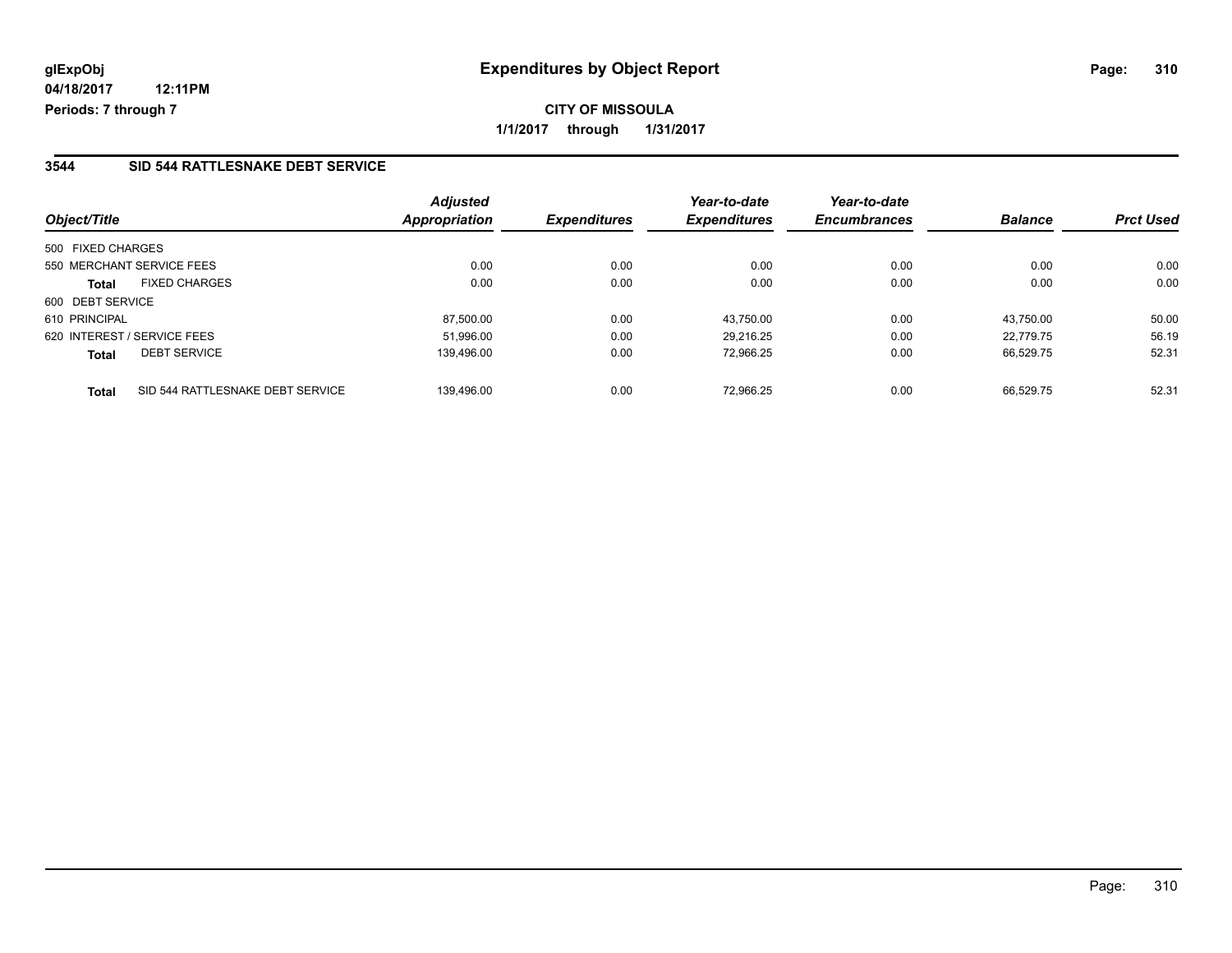# **3545 SID 545 DEBT SERVICE**

|                                      | <b>Adjusted</b> |                     | Year-to-date        | Year-to-date        |                |                  |
|--------------------------------------|-----------------|---------------------|---------------------|---------------------|----------------|------------------|
| Object/Title                         | Appropriation   | <b>Expenditures</b> | <b>Expenditures</b> | <b>Encumbrances</b> | <b>Balance</b> | <b>Prct Used</b> |
| 500 FIXED CHARGES                    |                 |                     |                     |                     |                |                  |
| 550 MERCHANT SERVICE FEES            | 0.00            | 0.00                | 0.00                | 0.00                | 0.00           | 0.00             |
| <b>FIXED CHARGES</b><br><b>Total</b> | 0.00            | 0.00                | 0.00                | 0.00                | 0.00           | 0.00             |
| 600 DEBT SERVICE                     |                 |                     |                     |                     |                |                  |
| 610 PRINCIPAL                        | 0.00            | 0.00                | 0.00                | 0.00                | 0.00           | 0.00             |
| 620 INTEREST / SERVICE FEES          | 0.00            | 0.00                | 0.00                | 0.00                | 0.00           | 0.00             |
| <b>DEBT SERVICE</b><br><b>Total</b>  | 0.00            | 0.00                | 0.00                | 0.00                | 0.00           | 0.00             |
| 800 OTHER OBJECTS                    |                 |                     |                     |                     |                |                  |
| 820 TRANSFERS TO OTHER FUNDS         | 0.00            | 0.00                | 0.00                | 0.00                | 0.00           | 0.00             |
| OTHER OBJECTS<br>Total               | 0.00            | 0.00                | 0.00                | 0.00                | 0.00           | 0.00             |
|                                      |                 |                     |                     |                     |                |                  |
| NON-DEPARTMENTAL<br><b>Total</b>     | 0.00            | 0.00                | 0.00                | 0.00                | 0.00           | 0.00             |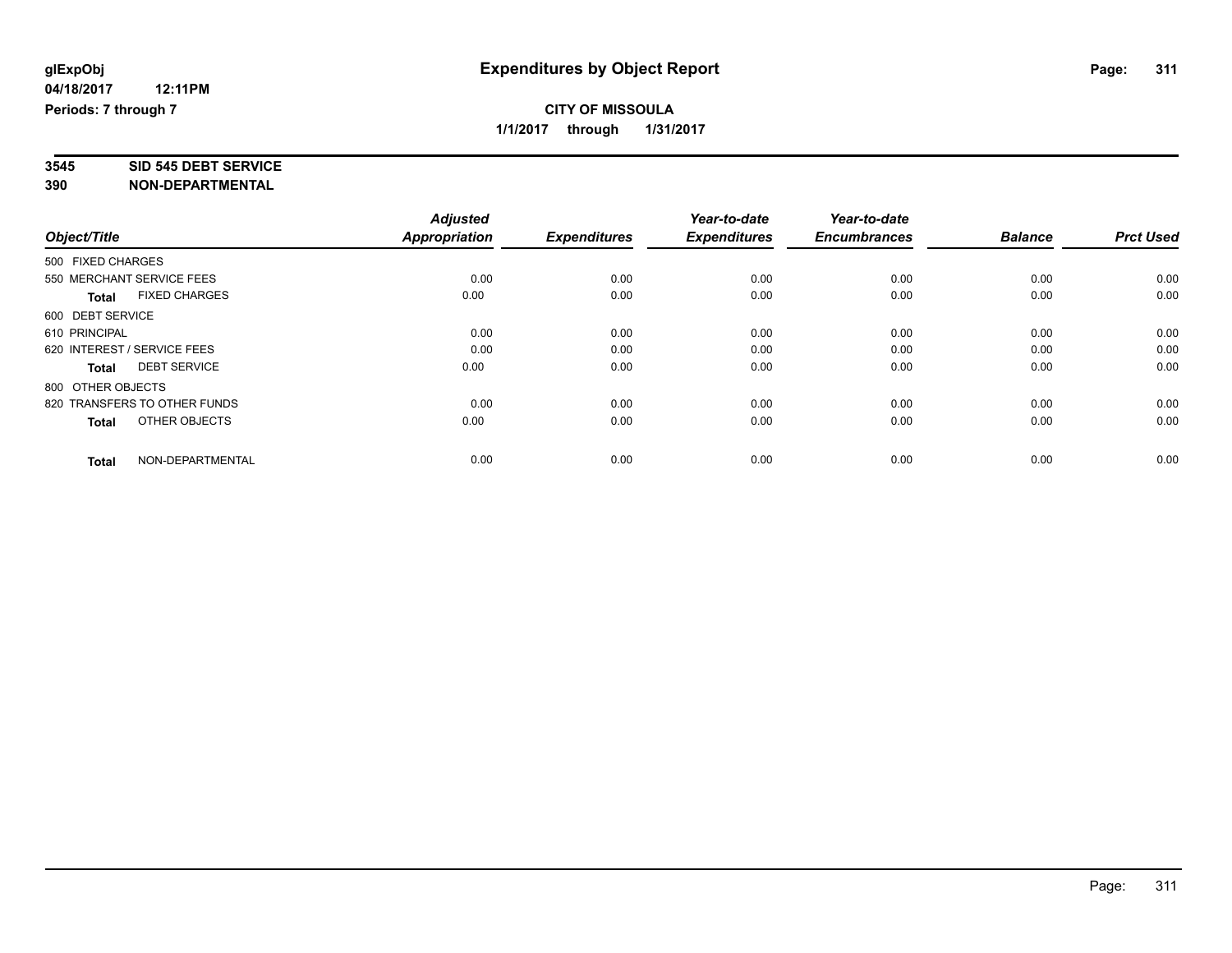## **CITY OF MISSOULA 1/1/2017 through 1/31/2017**

#### **3545 SID 545 DEBT SERVICE**

| Object/Title                |                              | <b>Adjusted</b><br><b>Appropriation</b> | <b>Expenditures</b> | Year-to-date<br><b>Expenditures</b> | Year-to-date<br><b>Encumbrances</b> | <b>Balance</b> | <b>Prct Used</b> |
|-----------------------------|------------------------------|-----------------------------------------|---------------------|-------------------------------------|-------------------------------------|----------------|------------------|
| 500 FIXED CHARGES           |                              |                                         |                     |                                     |                                     |                |                  |
| 550 MERCHANT SERVICE FEES   |                              | 0.00                                    | 0.00                | 0.00                                | 0.00                                | 0.00           | 0.00             |
| Total                       | <b>FIXED CHARGES</b>         | 0.00                                    | 0.00                | 0.00                                | 0.00                                | 0.00           | 0.00             |
| 600 DEBT SERVICE            |                              |                                         |                     |                                     |                                     |                |                  |
| 610 PRINCIPAL               |                              | 0.00                                    | 0.00                | 0.00                                | 0.00                                | 0.00           | 0.00             |
| 620 INTEREST / SERVICE FEES |                              | 0.00                                    | 0.00                | 0.00                                | 0.00                                | 0.00           | 0.00             |
| Total                       | <b>DEBT SERVICE</b>          | 0.00                                    | 0.00                | 0.00                                | 0.00                                | 0.00           | 0.00             |
| 800 OTHER OBJECTS           |                              |                                         |                     |                                     |                                     |                |                  |
|                             | 820 TRANSFERS TO OTHER FUNDS | 0.00                                    | 0.00                | 0.00                                | 0.00                                | 0.00           | 0.00             |
| Total                       | OTHER OBJECTS                | 0.00                                    | 0.00                | 0.00                                | 0.00                                | 0.00           | 0.00             |
| Total                       | SID 545 DEBT SERVICE         | 0.00                                    | 0.00                | 0.00                                | 0.00                                | 0.00           | 0.00             |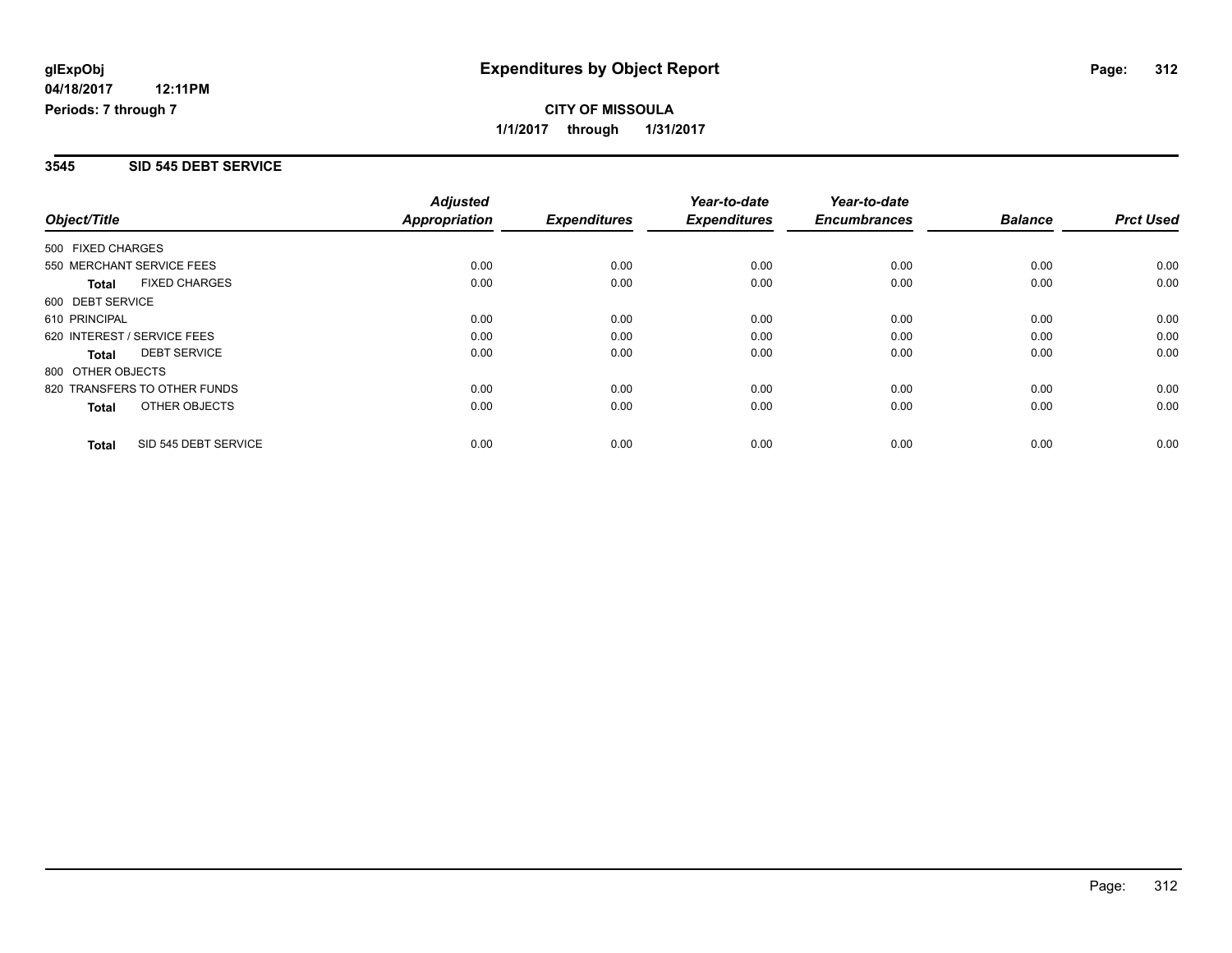# **3546 SID 546 DEBT SERVICE**

|                                      | <b>Adjusted</b> |                     | Year-to-date        | Year-to-date        |                |                  |
|--------------------------------------|-----------------|---------------------|---------------------|---------------------|----------------|------------------|
| Object/Title                         | Appropriation   | <b>Expenditures</b> | <b>Expenditures</b> | <b>Encumbrances</b> | <b>Balance</b> | <b>Prct Used</b> |
| 500 FIXED CHARGES                    |                 |                     |                     |                     |                |                  |
| 550 MERCHANT SERVICE FEES            | 0.00            | 0.00                | 0.00                | 0.00                | 0.00           | 0.00             |
| <b>FIXED CHARGES</b><br><b>Total</b> | 0.00            | 0.00                | 0.00                | 0.00                | 0.00           | 0.00             |
| 600 DEBT SERVICE                     |                 |                     |                     |                     |                |                  |
| 610 PRINCIPAL                        | 0.00            | 0.00                | 0.00                | 0.00                | 0.00           | 0.00             |
| 620 INTEREST / SERVICE FEES          | 0.00            | 0.00                | 0.00                | 0.00                | 0.00           | 0.00             |
| <b>DEBT SERVICE</b><br><b>Total</b>  | 0.00            | 0.00                | 0.00                | 0.00                | 0.00           | 0.00             |
| 800 OTHER OBJECTS                    |                 |                     |                     |                     |                |                  |
| 820 TRANSFERS TO OTHER FUNDS         | 0.00            | 0.00                | 0.00                | 0.00                | 0.00           | 0.00             |
| OTHER OBJECTS<br>Total               | 0.00            | 0.00                | 0.00                | 0.00                | 0.00           | 0.00             |
|                                      |                 |                     |                     |                     |                |                  |
| NON-DEPARTMENTAL<br><b>Total</b>     | 0.00            | 0.00                | 0.00                | 0.00                | 0.00           | 0.00             |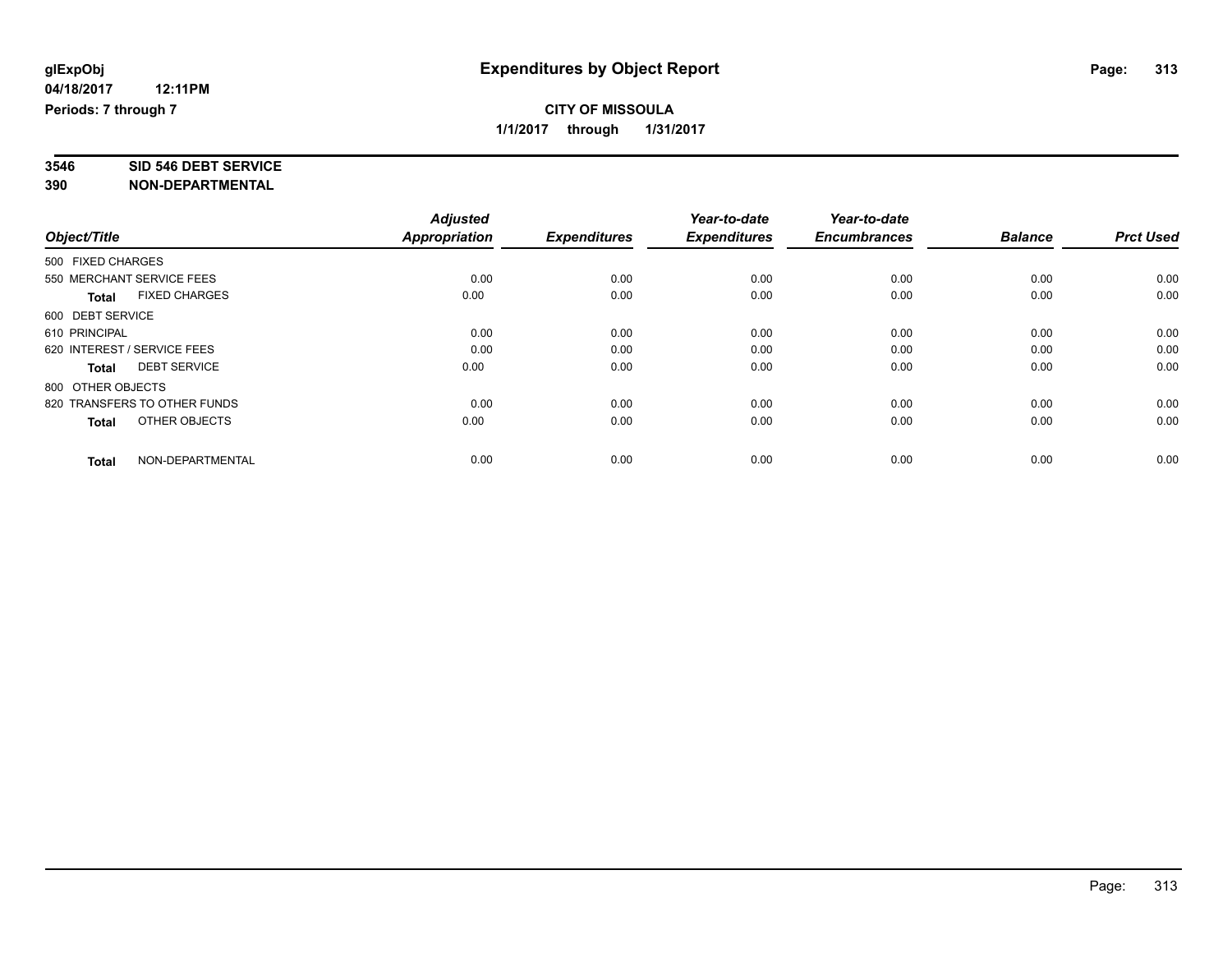## **CITY OF MISSOULA 1/1/2017 through 1/31/2017**

#### **3546 SID 546 DEBT SERVICE**

|                             |                              | <b>Adjusted</b>      |                     | Year-to-date        | Year-to-date        |                |                  |
|-----------------------------|------------------------------|----------------------|---------------------|---------------------|---------------------|----------------|------------------|
| Object/Title                |                              | <b>Appropriation</b> | <b>Expenditures</b> | <b>Expenditures</b> | <b>Encumbrances</b> | <b>Balance</b> | <b>Prct Used</b> |
| 500 FIXED CHARGES           |                              |                      |                     |                     |                     |                |                  |
| 550 MERCHANT SERVICE FEES   |                              | 0.00                 | 0.00                | 0.00                | 0.00                | 0.00           | 0.00             |
| <b>Total</b>                | <b>FIXED CHARGES</b>         | 0.00                 | 0.00                | 0.00                | 0.00                | 0.00           | 0.00             |
| 600 DEBT SERVICE            |                              |                      |                     |                     |                     |                |                  |
| 610 PRINCIPAL               |                              | 0.00                 | 0.00                | 0.00                | 0.00                | 0.00           | 0.00             |
| 620 INTEREST / SERVICE FEES |                              | 0.00                 | 0.00                | 0.00                | 0.00                | 0.00           | 0.00             |
| <b>Total</b>                | <b>DEBT SERVICE</b>          | 0.00                 | 0.00                | 0.00                | 0.00                | 0.00           | 0.00             |
| 800 OTHER OBJECTS           |                              |                      |                     |                     |                     |                |                  |
|                             | 820 TRANSFERS TO OTHER FUNDS | 0.00                 | 0.00                | 0.00                | 0.00                | 0.00           | 0.00             |
| <b>Total</b>                | OTHER OBJECTS                | 0.00                 | 0.00                | 0.00                | 0.00                | 0.00           | 0.00             |
| <b>Total</b>                | SID 546 DEBT SERVICE         | 0.00                 | 0.00                | 0.00                | 0.00                | 0.00           | 0.00             |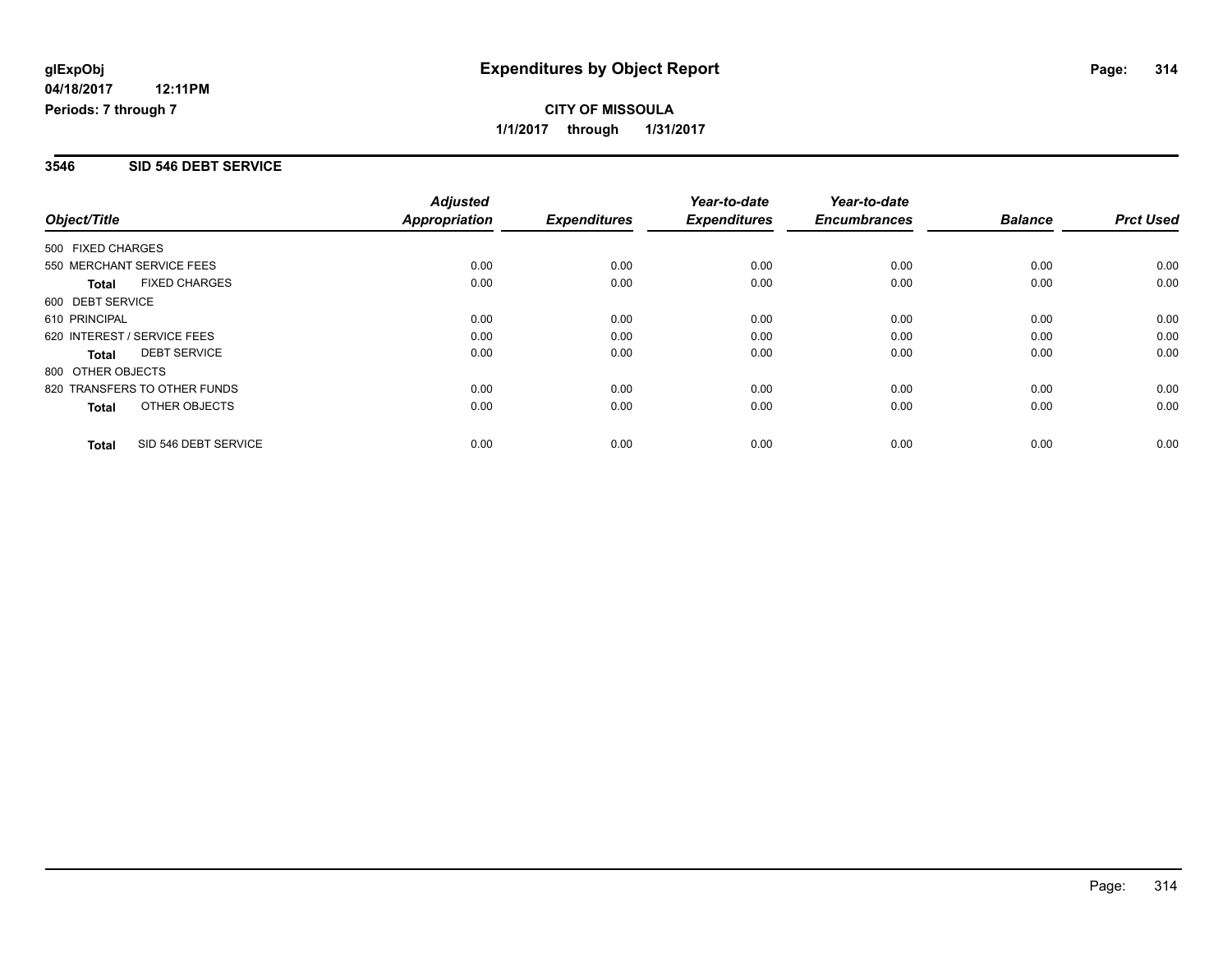**3548 SID 548-5TH, 6TH & ARTHUR**

|                                      |               | <b>Adjusted</b>     | Year-to-date        | Year-to-date        |                |                  |
|--------------------------------------|---------------|---------------------|---------------------|---------------------|----------------|------------------|
| Object/Title                         | Appropriation | <b>Expenditures</b> | <b>Expenditures</b> | <b>Encumbrances</b> | <b>Balance</b> | <b>Prct Used</b> |
| 500 FIXED CHARGES                    |               |                     |                     |                     |                |                  |
| 550 MERCHANT SERVICE FEES            |               | 350.00              | 0.00<br>0.00        | 0.00                | 350.00         | 0.00             |
| <b>FIXED CHARGES</b><br><b>Total</b> |               | 350.00              | 0.00<br>0.00        | 0.00                | 350.00         | 0.00             |
| 600 DEBT SERVICE                     |               |                     |                     |                     |                |                  |
| 610 PRINCIPAL                        |               | 65,000.00           | 0.00<br>0.00        | 0.00                | 65,000.00      | 0.00             |
| 620 INTEREST / SERVICE FEES          |               | 44.225.00           | 0.00<br>22.462.50   | 0.00                | 21.762.50      | 50.79            |
| <b>DEBT SERVICE</b><br><b>Total</b>  |               | 109.225.00          | 0.00<br>22.462.50   | 0.00                | 86.762.50      | 20.57            |
| NON-DEPARTMENTAL<br><b>Total</b>     |               | 109.575.00          | 0.00<br>22.462.50   | 0.00                | 87.112.50      | 20.50            |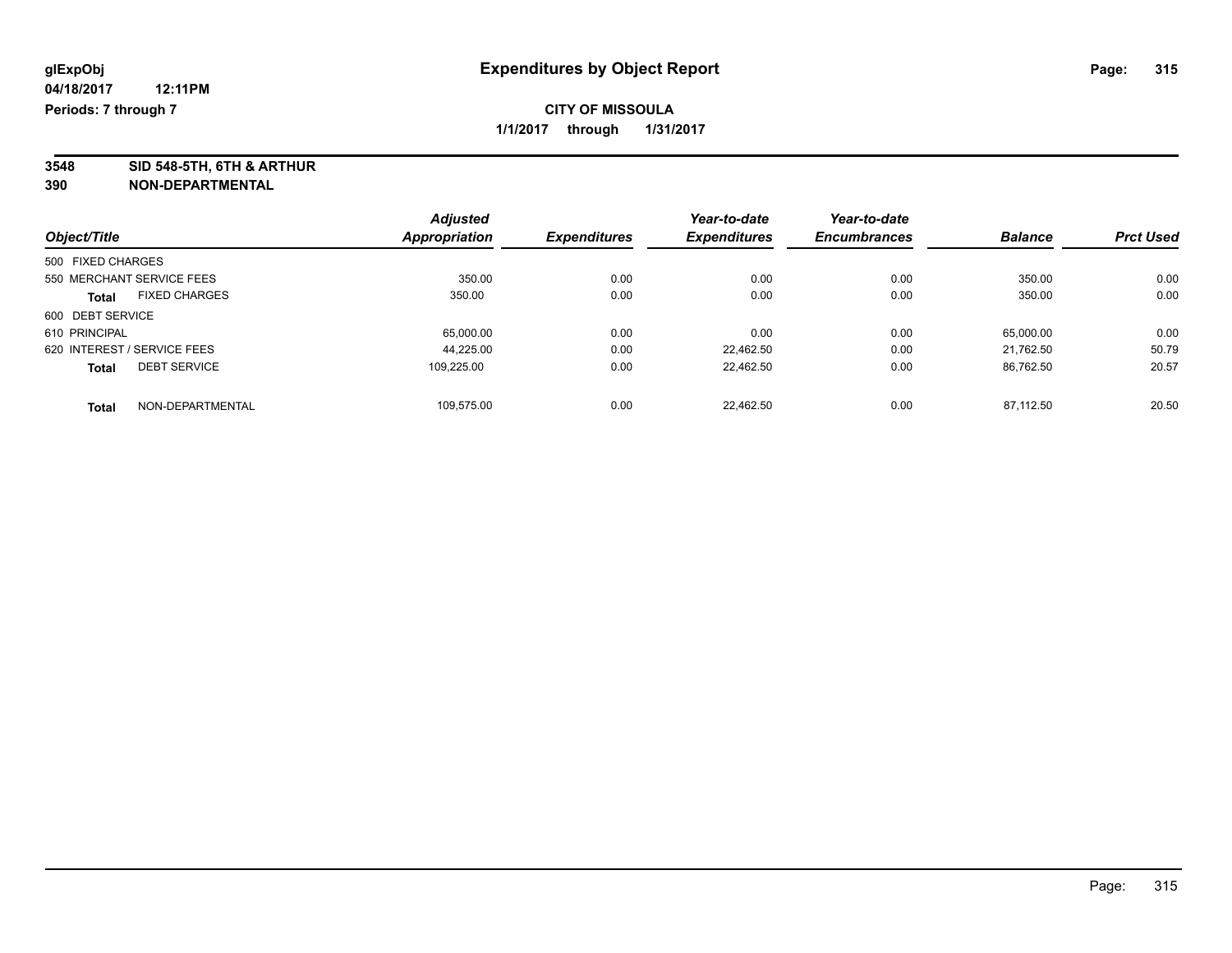**CITY OF MISSOULA 1/1/2017 through 1/31/2017**

### **3548 SID 548-5TH, 6TH & ARTHUR**

| Object/Title                              | <b>Adjusted</b><br>Appropriation | <b>Expenditures</b> | Year-to-date<br><b>Expenditures</b> | Year-to-date<br><b>Encumbrances</b> | <b>Balance</b> | <b>Prct Used</b> |
|-------------------------------------------|----------------------------------|---------------------|-------------------------------------|-------------------------------------|----------------|------------------|
| 500 FIXED CHARGES                         |                                  |                     |                                     |                                     |                |                  |
| 550 MERCHANT SERVICE FEES                 | 350.00                           | 0.00                | 0.00                                | 0.00                                | 350.00         | 0.00             |
| <b>FIXED CHARGES</b><br>Total             | 350.00                           | 0.00                | 0.00                                | 0.00                                | 350.00         | 0.00             |
| 600 DEBT SERVICE                          |                                  |                     |                                     |                                     |                |                  |
| 610 PRINCIPAL                             | 65,000.00                        | 0.00                | 0.00                                | 0.00                                | 65.000.00      | 0.00             |
| 620 INTEREST / SERVICE FEES               | 44.225.00                        | 0.00                | 22.462.50                           | 0.00                                | 21.762.50      | 50.79            |
| <b>DEBT SERVICE</b><br><b>Total</b>       | 109,225.00                       | 0.00                | 22,462.50                           | 0.00                                | 86,762.50      | 20.57            |
| SID 548-5TH, 6TH & ARTHUR<br><b>Total</b> | 109.575.00                       | 0.00                | 22.462.50                           | 0.00                                | 87.112.50      | 20.50            |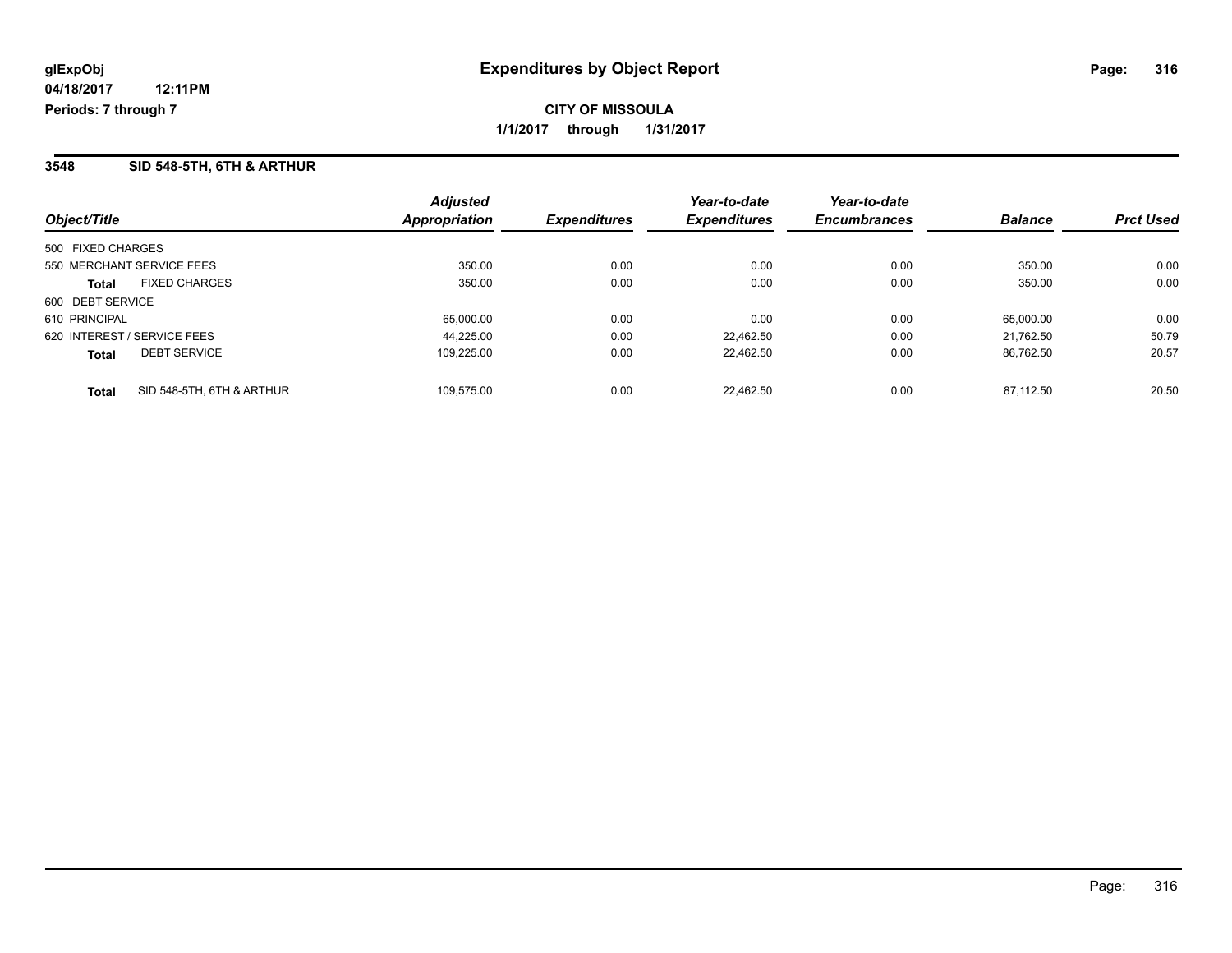# **3549 SID 549 HILLVIEW WAY**

| Object/Title                        | <b>Adjusted</b><br>Appropriation | <b>Expenditures</b> | Year-to-date<br><b>Expenditures</b> | Year-to-date<br><b>Encumbrances</b> | <b>Balance</b> | <b>Prct Used</b> |
|-------------------------------------|----------------------------------|---------------------|-------------------------------------|-------------------------------------|----------------|------------------|
| 600 DEBT SERVICE                    |                                  |                     |                                     |                                     |                |                  |
| 610 PRINCIPAL                       | 0.00                             | 0.00                | 0.00                                | 0.00                                | 0.00           | 0.00             |
| 620 INTEREST / SERVICE FEES         | 0.00                             | 0.00                | 26.014.34                           | 0.00                                | $-26.014.34$   | 0.00             |
| <b>DEBT SERVICE</b><br><b>Total</b> | 0.00                             | 0.00                | 26.014.34                           | 0.00                                | $-26.014.34$   | 0.00             |
| NON-DEPARTMENTAL<br><b>Total</b>    | 0.00                             | 0.00                | 26,014.34                           | 0.00                                | $-26,014.34$   | 0.00             |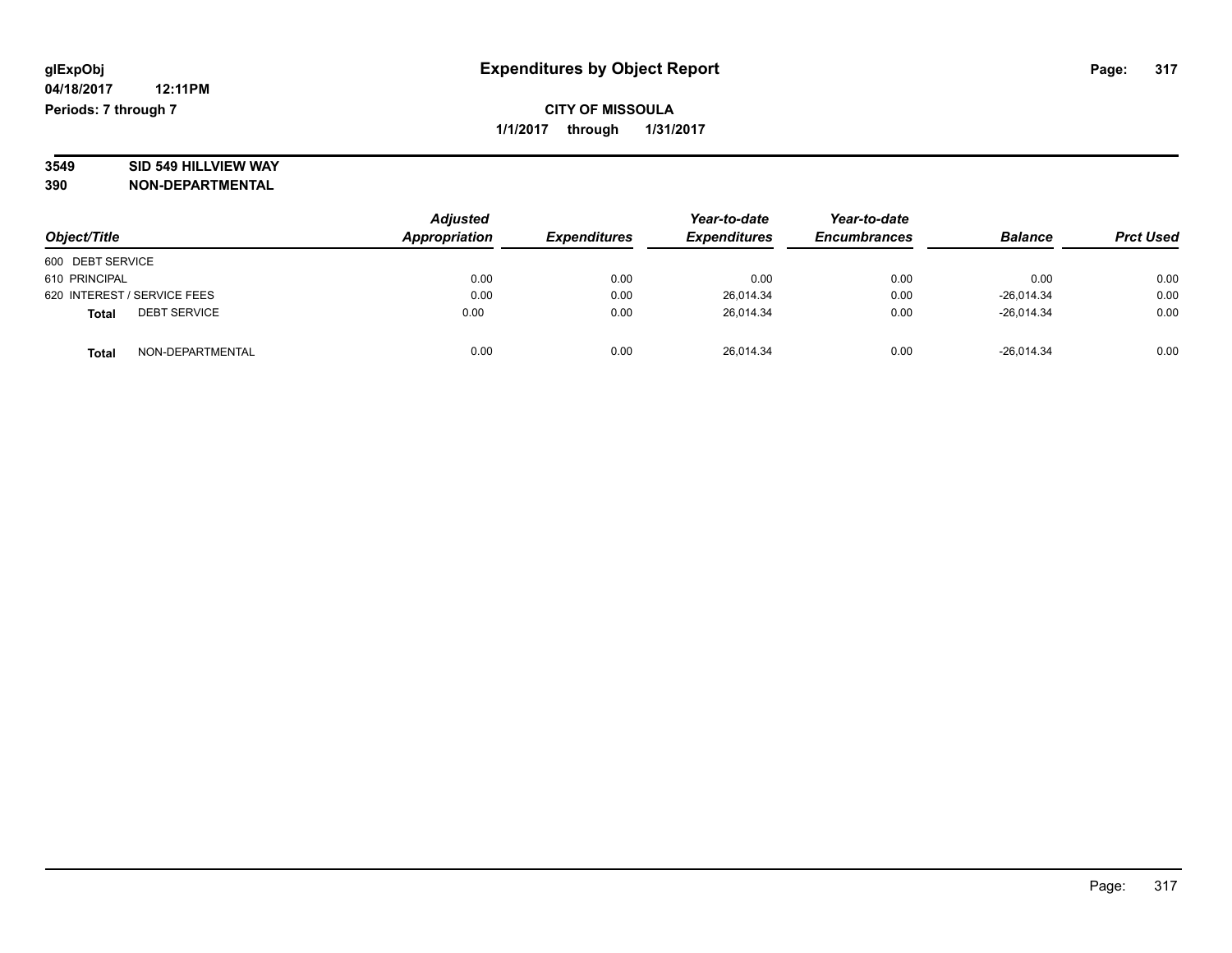**CITY OF MISSOULA 1/1/2017 through 1/31/2017**

#### **3549 SID 549 HILLVIEW WAY**

| Object/Title                         | <b>Adjusted</b><br>Appropriation | <b>Expenditures</b> | Year-to-date<br><b>Expenditures</b> | Year-to-date<br><b>Encumbrances</b> | <b>Balance</b> | <b>Prct Used</b> |
|--------------------------------------|----------------------------------|---------------------|-------------------------------------|-------------------------------------|----------------|------------------|
| 600 DEBT SERVICE                     |                                  |                     |                                     |                                     |                |                  |
| 610 PRINCIPAL                        | 0.00                             | 0.00                | 0.00                                | 0.00                                | 0.00           | 0.00             |
| 620 INTEREST / SERVICE FEES          | 0.00                             | 0.00                | 26,014.34                           | 0.00                                | $-26,014.34$   | 0.00             |
| <b>DEBT SERVICE</b><br><b>Total</b>  | 0.00                             | 0.00                | 26,014.34                           | 0.00                                | $-26.014.34$   | 0.00             |
| SID 549 HILLVIEW WAY<br><b>Total</b> | 0.00                             | 0.00                | 26.014.34                           | 0.00                                | $-26.014.34$   | 0.00             |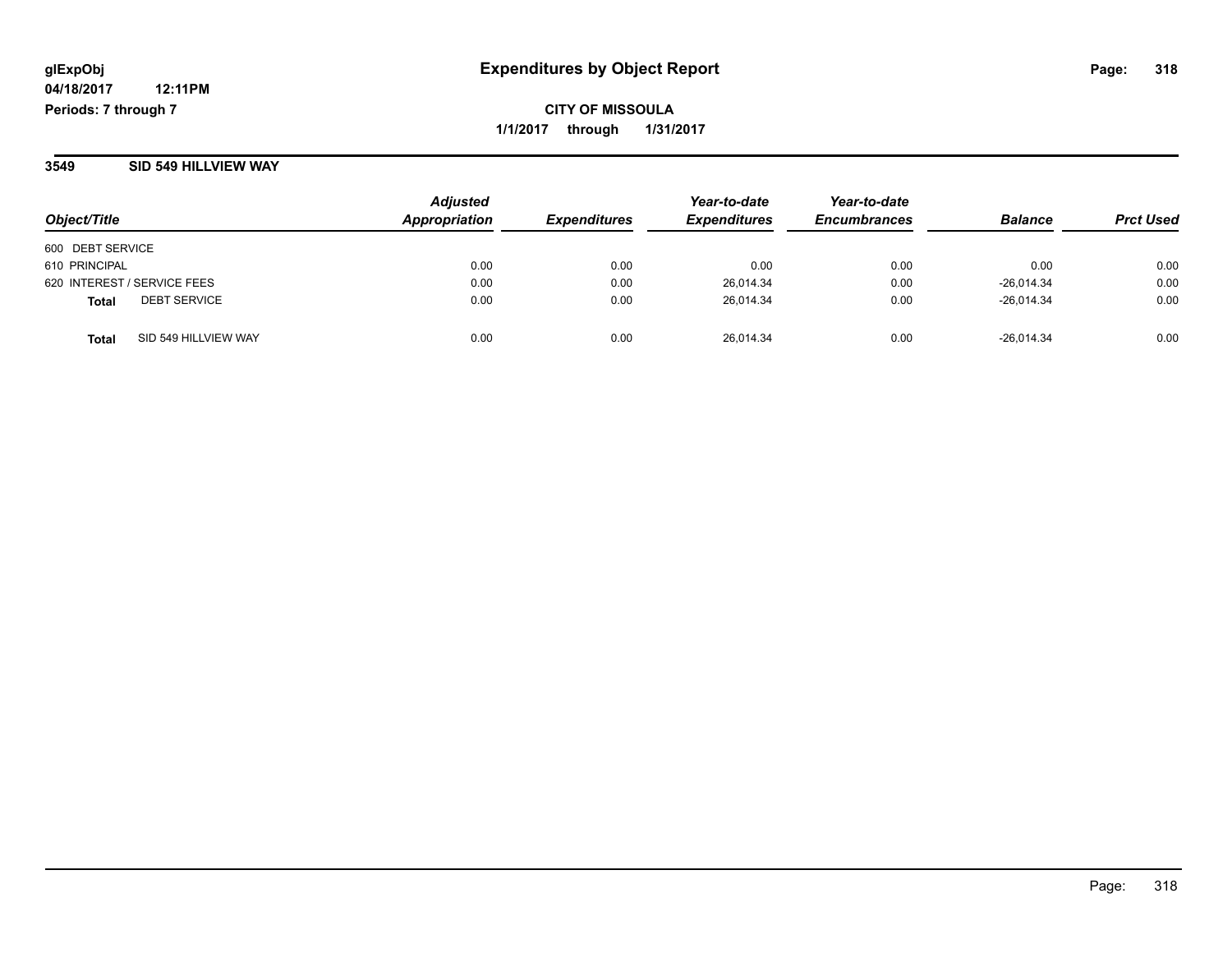## **4060 CAPITAL IMPROVEMENT PROGRAM FUND**

| Object/Title                          | <b>Adjusted</b><br>Appropriation | <b>Expenditures</b> | Year-to-date<br><b>Expenditures</b> | Year-to-date<br><b>Encumbrances</b> | <b>Balance</b>  | <b>Prct Used</b> |
|---------------------------------------|----------------------------------|---------------------|-------------------------------------|-------------------------------------|-----------------|------------------|
| 100 PERSONAL SERVICES                 |                                  |                     |                                     |                                     |                 |                  |
| 110 SALARIES AND WAGES                | 0.00                             | 0.00                | 0.00                                | 0.00                                | 0.00            | 0.00             |
| <b>140 EMPLOYER CONTRIBUTIONS</b>     | 0.00                             | 0.00                | 0.00                                | 0.00                                | 0.00            | 0.00             |
| PERSONAL SERVICES<br><b>Total</b>     | 0.00                             | 0.00                | 0.00                                | 0.00                                | 0.00            | 0.00             |
| 300 PURCHASED SERVICES                |                                  |                     |                                     |                                     |                 |                  |
| 350 PROFESSIONAL SERVICES             | 0.00                             | 380.00              | 34,983.83                           | 0.00                                | $-34,983.83$    | 0.00             |
| 380 TRAINING                          | 0.00                             | 0.00                | 787.50                              | 0.00                                | $-787.50$       | 0.00             |
| PURCHASED SERVICES<br><b>Total</b>    | 0.00                             | 380.00              | 35,771.33                           | 0.00                                | $-35,771.33$    | 0.00             |
| 500 FIXED CHARGES                     |                                  |                     |                                     |                                     |                 |                  |
| 550 MERCHANT SERVICE FEES             | 0.00                             | 0.00                | 0.00                                | 0.00                                | 0.00            | 0.00             |
| <b>FIXED CHARGES</b><br><b>Total</b>  | 0.00                             | 0.00                | 0.00                                | 0.00                                | 0.00            | 0.00             |
| 600 DEBT SERVICE                      |                                  |                     |                                     |                                     |                 |                  |
| 610 PRINCIPAL                         | 1,943,270.00                     | 0.00                | 258,430.55                          | 0.00                                | 1,684,839.45    | 13.30            |
| 620 INTEREST / SERVICE FEES           | 272,571.00                       | 0.00                | 146,602.35                          | 0.00                                | 125,968.65      | 53.79            |
| <b>DEBT SERVICE</b><br><b>Total</b>   | 2,215,841.00                     | 0.00                | 405,032.90                          | 0.00                                | 1,810,808.10    | 18.28            |
| 800 OTHER OBJECTS                     |                                  |                     |                                     |                                     |                 |                  |
| 820 TRANSFERS TO OTHER FUNDS          | 316.129.00                       | 0.00                | 0.00                                | 0.00                                | 316,129.00      | 0.00             |
| OTHER OBJECTS<br><b>Total</b>         | 316,129.00                       | 0.00                | 0.00                                | 0.00                                | 316,129.00      | 0.00             |
| 900 CAPITAL OUTLAY                    |                                  |                     |                                     |                                     |                 |                  |
| 910 LAND                              | 0.00                             | 10,000.00           | 10,000.00                           | 0.00                                | $-10,000.00$    | 0.00             |
| 920 BUILDINGS                         | 0.00                             | 545.15              | 2,337.65                            | 0.00                                | $-2,337.65$     | 0.00             |
| 930 IMPROVEMENTS                      | 0.00                             | 144,236.39          | 1,204,828.83                        | 0.00                                | $-1,204,828.83$ | 0.00             |
| 940 MACHINERY & EQUIPMENT             | 0.00                             | 307,645.94          | 1,506,305.36                        | 0.00                                | $-1,506,305.36$ | 0.00             |
| 941 DUI DIGITAL EQUIPMENT             | 0.00                             | 0.00                | 0.00                                | 0.00                                | 0.00            | 0.00             |
| <b>CAPITAL OUTLAY</b><br><b>Total</b> | 0.00                             | 462,427.48          | 2,723,471.84                        | 0.00                                | $-2,723,471.84$ | 0.00             |
| NON-DEPARTMENTAL<br><b>Total</b>      | 2,531,970.00                     | 462,807.48          | 3,164,276.07                        | 0.00                                | $-632,306.07$   | 124.97           |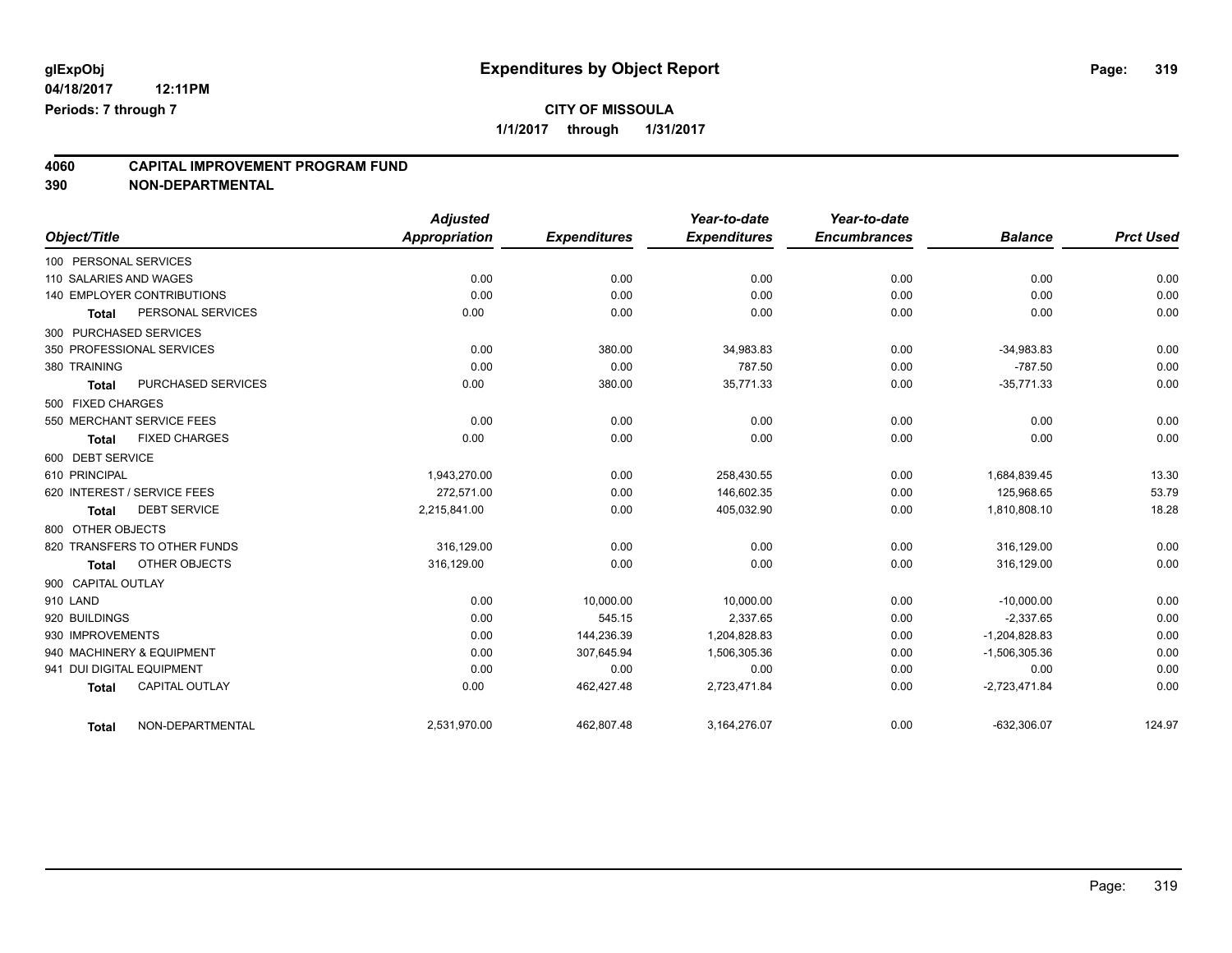#### **4060 CAPITAL IMPROVEMENT PROGRAM FUND**

| Object/Title              |                                 | <b>Adjusted</b><br><b>Appropriation</b> | <b>Expenditures</b> | Year-to-date<br><b>Expenditures</b> | Year-to-date<br><b>Encumbrances</b> | <b>Balance</b>  | <b>Prct Used</b> |
|---------------------------|---------------------------------|-----------------------------------------|---------------------|-------------------------------------|-------------------------------------|-----------------|------------------|
| 100 PERSONAL SERVICES     |                                 |                                         |                     |                                     |                                     |                 |                  |
| 110 SALARIES AND WAGES    |                                 | 0.00                                    | 0.00                | 0.00                                | 0.00                                | 0.00            | 0.00             |
|                           | 140 EMPLOYER CONTRIBUTIONS      | 0.00                                    | 0.00                | 0.00                                | 0.00                                | 0.00            | 0.00             |
| Total                     | PERSONAL SERVICES               | 0.00                                    | 0.00                | 0.00                                | 0.00                                | 0.00            | 0.00             |
| 300 PURCHASED SERVICES    |                                 |                                         |                     |                                     |                                     |                 |                  |
|                           | 350 PROFESSIONAL SERVICES       | 0.00                                    | 380.00              | 34,983.83                           | 0.00                                | $-34,983.83$    | 0.00             |
| 380 TRAINING              |                                 | 0.00                                    | 0.00                | 787.50                              | 0.00                                | $-787.50$       | 0.00             |
| <b>Total</b>              | PURCHASED SERVICES              | 0.00                                    | 380.00              | 35,771.33                           | 0.00                                | $-35,771.33$    | 0.00             |
| 500 FIXED CHARGES         |                                 |                                         |                     |                                     |                                     |                 |                  |
|                           | 550 MERCHANT SERVICE FEES       | 0.00                                    | 0.00                | 0.00                                | 0.00                                | 0.00            | 0.00             |
| <b>Total</b>              | <b>FIXED CHARGES</b>            | 0.00                                    | 0.00                | 0.00                                | 0.00                                | 0.00            | 0.00             |
| 600 DEBT SERVICE          |                                 |                                         |                     |                                     |                                     |                 |                  |
| 610 PRINCIPAL             |                                 | 1,943,270.00                            | 0.00                | 258,430.55                          | 0.00                                | 1,684,839.45    | 13.30            |
|                           | 620 INTEREST / SERVICE FEES     | 272.571.00                              | 0.00                | 146.602.35                          | 0.00                                | 125.968.65      | 53.79            |
| <b>Total</b>              | <b>DEBT SERVICE</b>             | 2,215,841.00                            | 0.00                | 405,032.90                          | 0.00                                | 1,810,808.10    | 18.28            |
| 800 OTHER OBJECTS         |                                 |                                         |                     |                                     |                                     |                 |                  |
|                           | 820 TRANSFERS TO OTHER FUNDS    | 316,129.00                              | 0.00                | 0.00                                | 0.00                                | 316,129.00      | 0.00             |
| Total                     | OTHER OBJECTS                   | 316,129.00                              | 0.00                | 0.00                                | 0.00                                | 316,129.00      | 0.00             |
| 900 CAPITAL OUTLAY        |                                 |                                         |                     |                                     |                                     |                 |                  |
| 910 LAND                  |                                 | 0.00                                    | 10,000.00           | 10,000.00                           | 0.00                                | $-10,000.00$    | 0.00             |
| 920 BUILDINGS             |                                 | 0.00                                    | 545.15              | 2,337.65                            | 0.00                                | $-2,337.65$     | 0.00             |
| 930 IMPROVEMENTS          |                                 | 0.00                                    | 144,236.39          | 1,204,828.83                        | 0.00                                | $-1,204,828.83$ | 0.00             |
|                           | 940 MACHINERY & EQUIPMENT       | 0.00                                    | 307,645.94          | 1,506,305.36                        | 0.00                                | $-1,506,305.36$ | 0.00             |
| 941 DUI DIGITAL EQUIPMENT |                                 | 0.00                                    | 0.00                | 0.00                                | 0.00                                | 0.00            | 0.00             |
| <b>Total</b>              | <b>CAPITAL OUTLAY</b>           | 0.00                                    | 462,427.48          | 2,723,471.84                        | 0.00                                | $-2,723,471.84$ | 0.00             |
| <b>Total</b>              | CAPITAL IMPROVEMENT PROGRAM FUN | 2,531,970.00                            | 462,807.48          | 3,164,276.07                        | 0.00                                | $-632,306.07$   | 124.97           |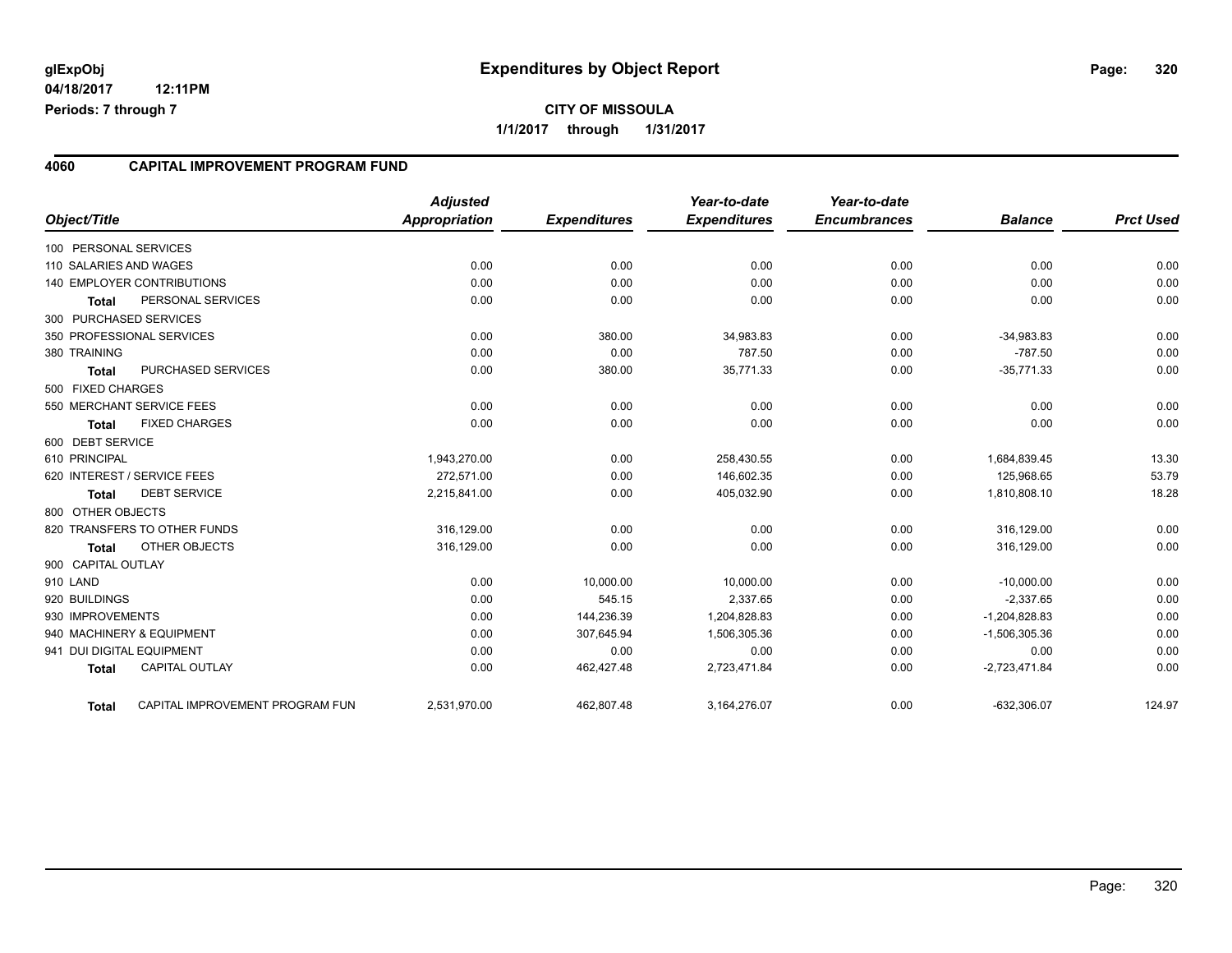**4130 1997 G O BOND OPEN SPACE PURCHASE FUND**

|                                       | <b>Adjusted</b>      |                     | Year-to-date        | Year-to-date        |                |                  |
|---------------------------------------|----------------------|---------------------|---------------------|---------------------|----------------|------------------|
| Object/Title                          | <b>Appropriation</b> | <b>Expenditures</b> | <b>Expenditures</b> | <b>Encumbrances</b> | <b>Balance</b> | <b>Prct Used</b> |
| 500 FIXED CHARGES                     |                      |                     |                     |                     |                |                  |
| 550 MERCHANT SERVICE FEES             | 0.00                 | 0.00                | 0.00                | 0.00                | 0.00           | 0.00             |
| <b>FIXED CHARGES</b><br><b>Total</b>  | 0.00                 | 0.00                | 0.00                | 0.00                | 0.00           | 0.00             |
| 800 OTHER OBJECTS                     |                      |                     |                     |                     |                |                  |
| 820 TRANSFERS TO OTHER FUNDS          | 0.00                 | 0.00                | 0.00                | 0.00                | 0.00           | 0.00             |
| OTHER OBJECTS<br>Total                | 0.00                 | 0.00                | 0.00                | 0.00                | 0.00           | 0.00             |
| 900 CAPITAL OUTLAY                    |                      |                     |                     |                     |                |                  |
| 930 IMPROVEMENTS                      | 389.534.00           | 0.00                | 0.00                | 0.00                | 389.534.00     | 0.00             |
| <b>CAPITAL OUTLAY</b><br><b>Total</b> | 389,534.00           | 0.00                | 0.00                | 0.00                | 389,534.00     | 0.00             |
| NON-DEPARTMENTAL<br><b>Total</b>      | 389.534.00           | 0.00                | 0.00                | 0.00                | 389.534.00     | 0.00             |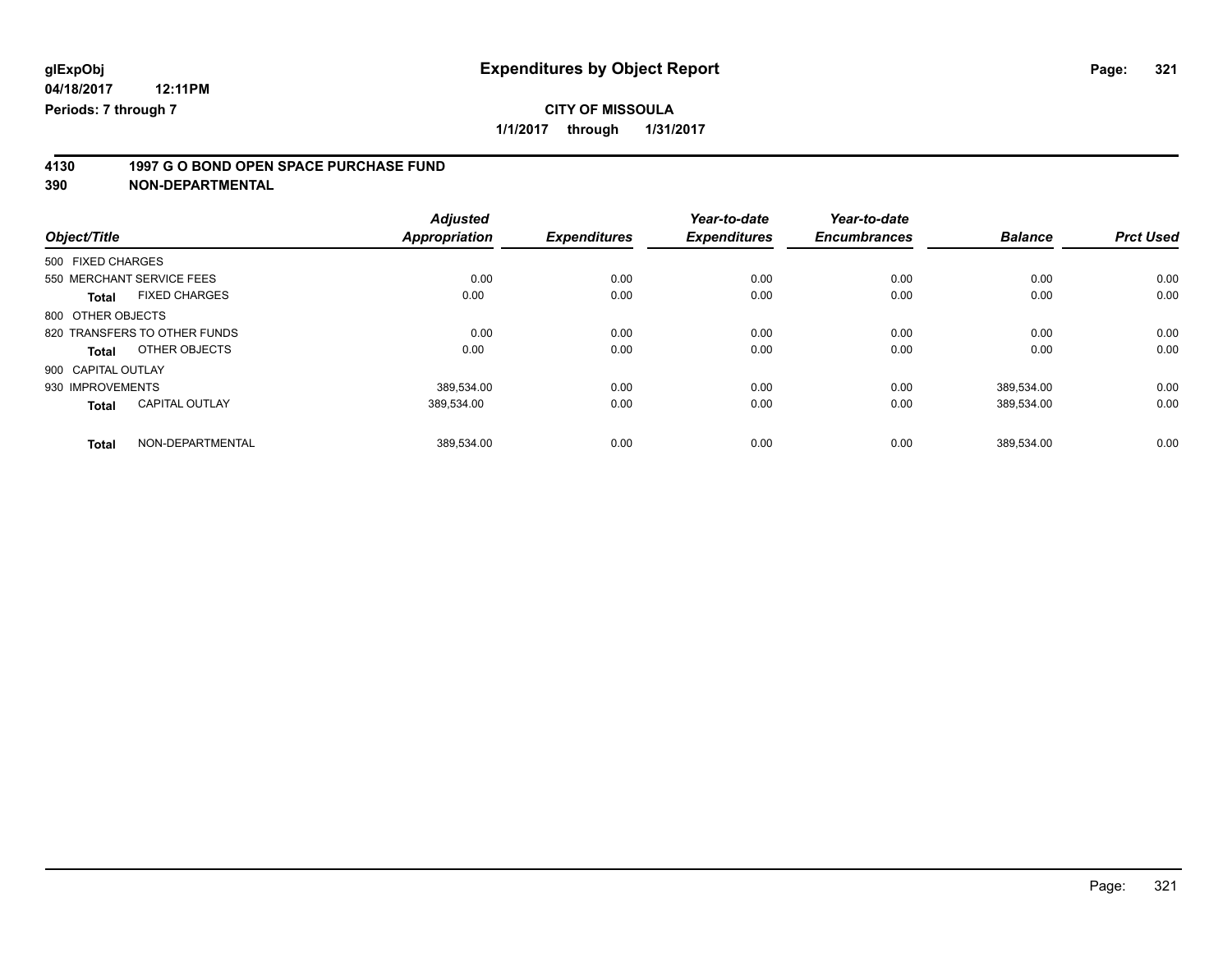### **4130 1997 G O BOND OPEN SPACE PURCHASE FUND**

| Object/Title                                      | <b>Adjusted</b><br><b>Appropriation</b> | <b>Expenditures</b> | Year-to-date<br><b>Expenditures</b> | Year-to-date<br><b>Encumbrances</b> | <b>Balance</b> | <b>Prct Used</b> |
|---------------------------------------------------|-----------------------------------------|---------------------|-------------------------------------|-------------------------------------|----------------|------------------|
| 500 FIXED CHARGES                                 |                                         |                     |                                     |                                     |                |                  |
| 550 MERCHANT SERVICE FEES                         | 0.00                                    | 0.00                | 0.00                                | 0.00                                | 0.00           | 0.00             |
| <b>FIXED CHARGES</b><br><b>Total</b>              | 0.00                                    | 0.00                | 0.00                                | 0.00                                | 0.00           | 0.00             |
| 800 OTHER OBJECTS                                 |                                         |                     |                                     |                                     |                |                  |
| 820 TRANSFERS TO OTHER FUNDS                      | 0.00                                    | 0.00                | 0.00                                | 0.00                                | 0.00           | 0.00             |
| OTHER OBJECTS<br><b>Total</b>                     | 0.00                                    | 0.00                | 0.00                                | 0.00                                | 0.00           | 0.00             |
| 900 CAPITAL OUTLAY                                |                                         |                     |                                     |                                     |                |                  |
| 930 IMPROVEMENTS                                  | 389,534.00                              | 0.00                | 0.00                                | 0.00                                | 389,534.00     | 0.00             |
| <b>CAPITAL OUTLAY</b><br><b>Total</b>             | 389.534.00                              | 0.00                | 0.00                                | 0.00                                | 389,534.00     | 0.00             |
| 1997 G O BOND OPEN SPACE PURCHASI<br><b>Total</b> | 389.534.00                              | 0.00                | 0.00                                | 0.00                                | 389.534.00     | 0.00             |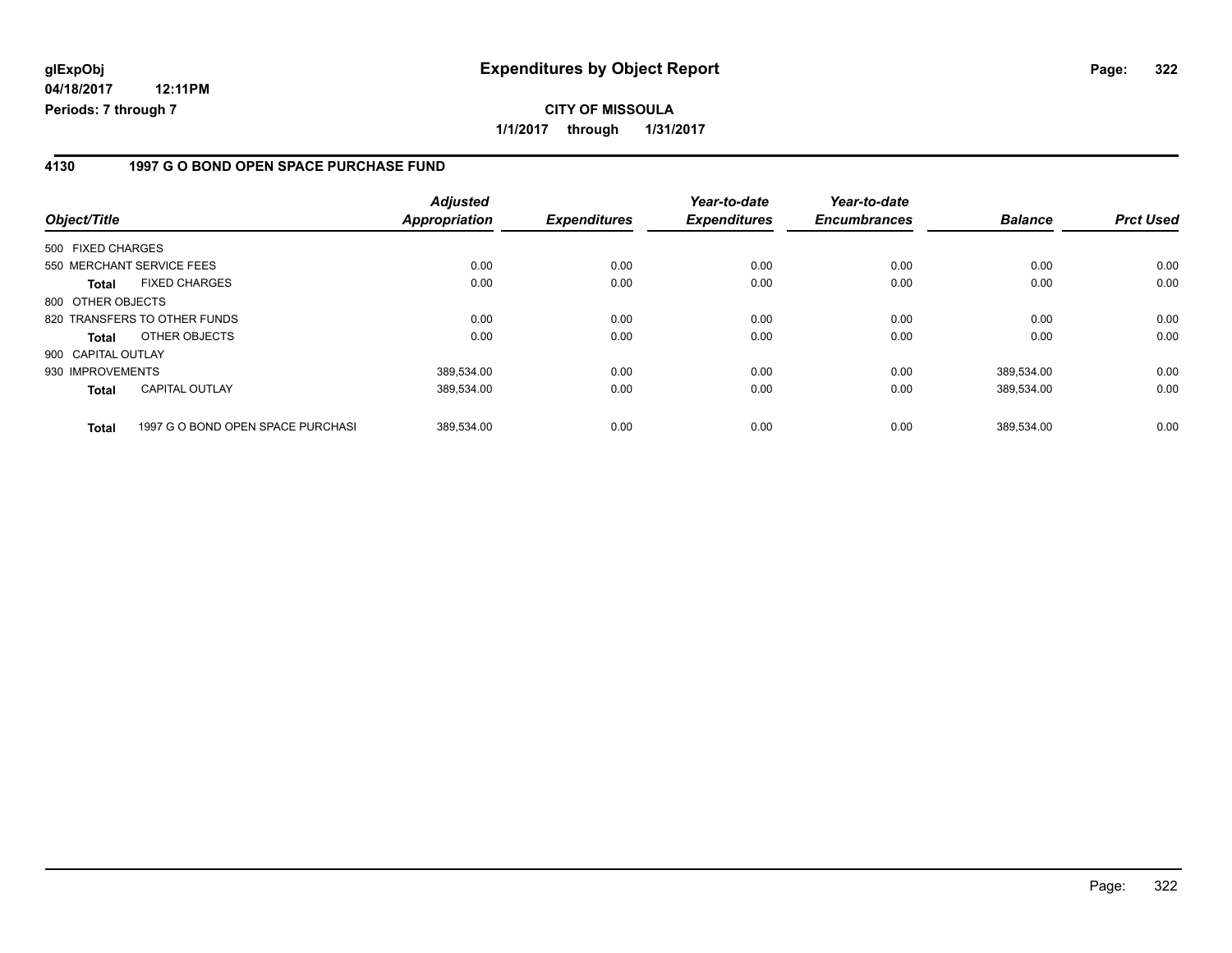# **4196 NEW FIRE STATION GO BOND**

**300 FIRE**

|                           |                              | <b>Adjusted</b>      |                     | Year-to-date        | Year-to-date        |                |                  |
|---------------------------|------------------------------|----------------------|---------------------|---------------------|---------------------|----------------|------------------|
| Object/Title              |                              | <b>Appropriation</b> | <b>Expenditures</b> | <b>Expenditures</b> | <b>Encumbrances</b> | <b>Balance</b> | <b>Prct Used</b> |
| 500 FIXED CHARGES         |                              |                      |                     |                     |                     |                |                  |
| 550 MERCHANT SERVICE FEES |                              | 0.00                 | 0.00                | 0.00                | 0.00                | 0.00           | 0.00             |
| Total                     | <b>FIXED CHARGES</b>         | 0.00                 | 0.00                | 0.00                | 0.00                | 0.00           | 0.00             |
| 800 OTHER OBJECTS         |                              |                      |                     |                     |                     |                |                  |
|                           | 820 TRANSFERS TO OTHER FUNDS | 0.00                 | 0.00                | 0.00                | 0.00                | 0.00           | 0.00             |
| Total                     | OTHER OBJECTS                | 0.00                 | 0.00                | 0.00                | 0.00                | 0.00           | 0.00             |
| 900 CAPITAL OUTLAY        |                              |                      |                     |                     |                     |                |                  |
| 920 BUILDINGS             |                              | 0.00                 | 0.00                | 0.00                | 0.00                | 0.00           | 0.00             |
| 930 IMPROVEMENTS          |                              | 0.00                 | 0.00                | 0.00                | 0.00                | 0.00           | 0.00             |
| 940 MACHINERY & EQUIPMENT |                              | 0.00                 | 0.00                | 0.00                | 0.00                | 0.00           | 0.00             |
| <b>Total</b>              | <b>CAPITAL OUTLAY</b>        | 0.00                 | 0.00                | 0.00                | 0.00                | 0.00           | 0.00             |
| <b>Total</b>              | <b>FIRE</b>                  | 0.00                 | 0.00                | 0.00                | 0.00                | 0.00           | 0.00             |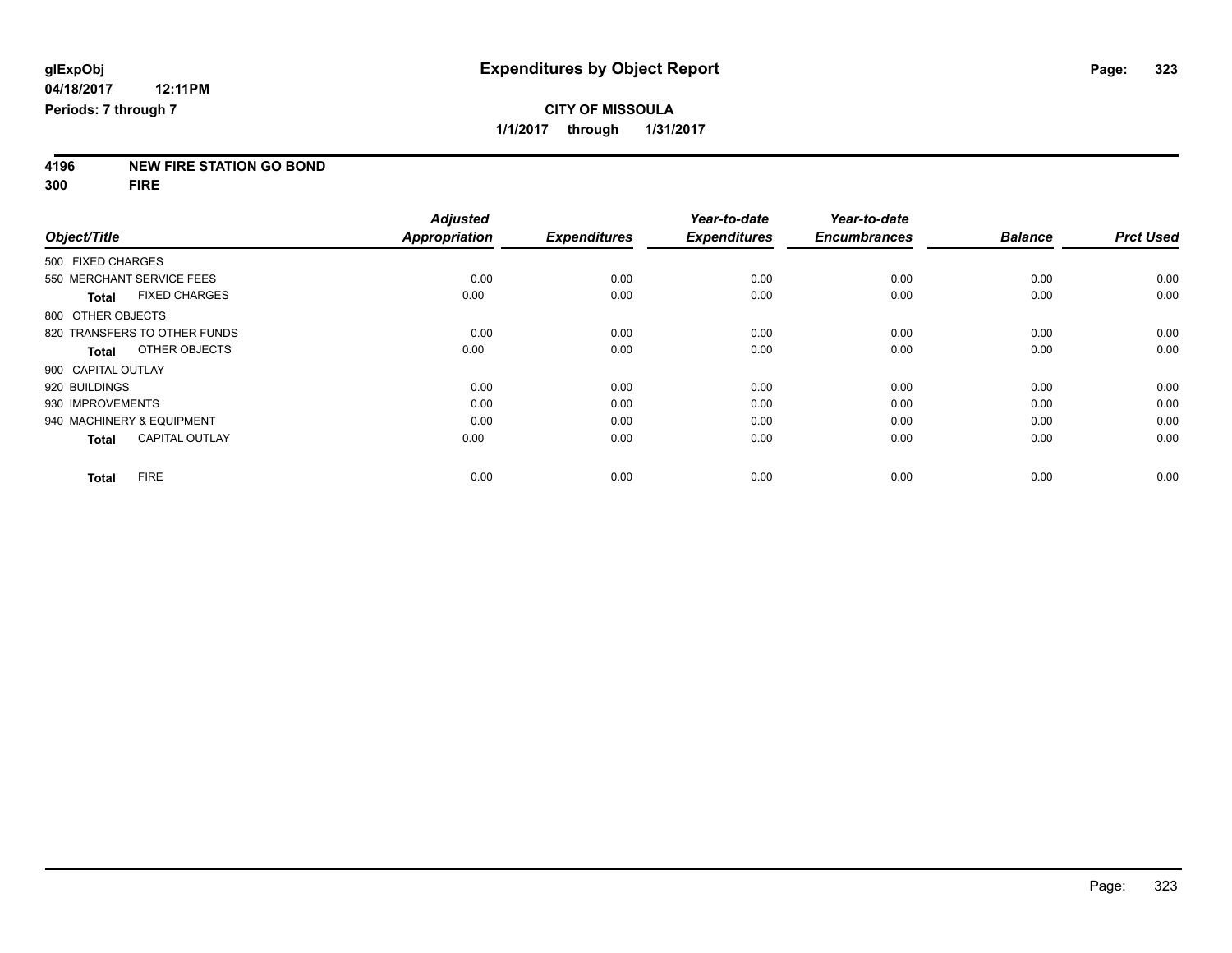### **4196 NEW FIRE STATION GO BOND**

|                           |                              | <b>Adjusted</b> |                     | Year-to-date        | Year-to-date        |                |                  |
|---------------------------|------------------------------|-----------------|---------------------|---------------------|---------------------|----------------|------------------|
| Object/Title              |                              | Appropriation   | <b>Expenditures</b> | <b>Expenditures</b> | <b>Encumbrances</b> | <b>Balance</b> | <b>Prct Used</b> |
| 500 FIXED CHARGES         |                              |                 |                     |                     |                     |                |                  |
| 550 MERCHANT SERVICE FEES |                              | 0.00            | 0.00                | 0.00                | 0.00                | 0.00           | 0.00             |
| <b>Total</b>              | <b>FIXED CHARGES</b>         | 0.00            | 0.00                | 0.00                | 0.00                | 0.00           | 0.00             |
| 800 OTHER OBJECTS         |                              |                 |                     |                     |                     |                |                  |
|                           | 820 TRANSFERS TO OTHER FUNDS | 0.00            | 0.00                | 0.00                | 0.00                | 0.00           | 0.00             |
| <b>Total</b>              | OTHER OBJECTS                | 0.00            | 0.00                | 0.00                | 0.00                | 0.00           | 0.00             |
| 900 CAPITAL OUTLAY        |                              |                 |                     |                     |                     |                |                  |
| 920 BUILDINGS             |                              | 0.00            | 0.00                | 0.00                | 0.00                | 0.00           | 0.00             |
| 930 IMPROVEMENTS          |                              | 0.00            | 0.00                | 0.00                | 0.00                | 0.00           | 0.00             |
| 940 MACHINERY & EQUIPMENT |                              | 0.00            | 0.00                | 0.00                | 0.00                | 0.00           | 0.00             |
| <b>Total</b>              | <b>CAPITAL OUTLAY</b>        | 0.00            | 0.00                | 0.00                | 0.00                | 0.00           | 0.00             |
| <b>Total</b>              | NEW FIRE STATION GO BOND     | 0.00            | 0.00                | 0.00                | 0.00                | 0.00           | 0.00             |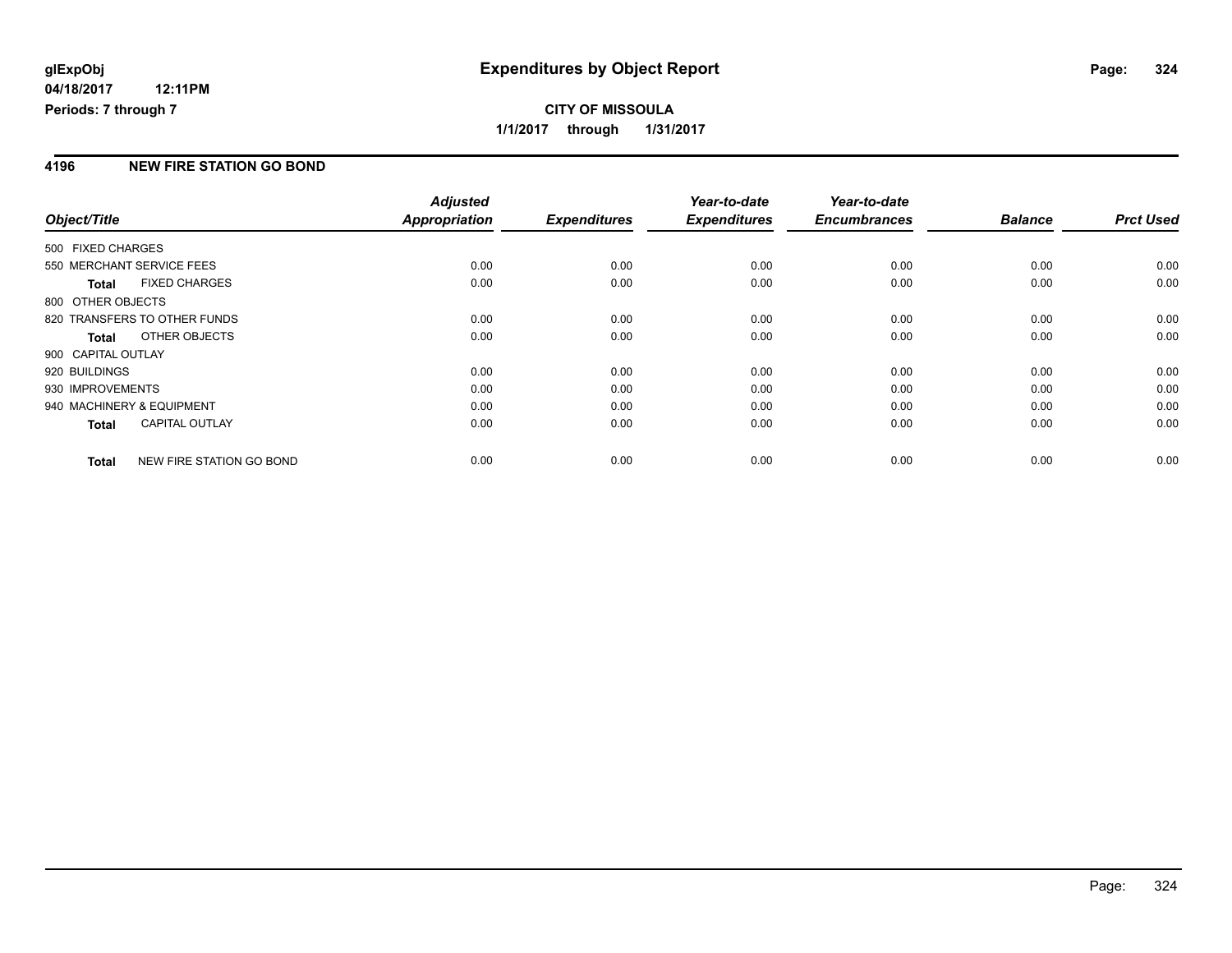## **CITY OF MISSOULA**

**1/1/2017 through 1/31/2017**

# **4450 S/C CONSTRUCTION FUND FOR FY06**

| Object/Title                            | <b>Adjusted</b><br><b>Appropriation</b> | <b>Expenditures</b> | Year-to-date<br><b>Expenditures</b> | Year-to-date<br><b>Encumbrances</b> | <b>Balance</b> | <b>Prct Used</b> |
|-----------------------------------------|-----------------------------------------|---------------------|-------------------------------------|-------------------------------------|----------------|------------------|
| 500 FIXED CHARGES                       |                                         |                     |                                     |                                     |                |                  |
| 550 MERCHANT SERVICE FEES               | 0.00                                    | 0.00                | 0.00                                | 0.00                                | 0.00           | 0.00             |
| <b>FIXED CHARGES</b><br>Total           | 0.00                                    | 0.00                | 0.00                                | 0.00                                | 0.00           | 0.00             |
| 800 OTHER OBJECTS                       |                                         |                     |                                     |                                     |                |                  |
| 820 TRANSFERS TO OTHER FUNDS            | 0.00                                    | 0.00                | 0.00                                | 0.00                                | 0.00           | 0.00             |
| OTHER OBJECTS<br><b>Total</b>           | 0.00                                    | 0.00                | 0.00                                | 0.00                                | 0.00           | 0.00             |
| PUBLIC WORKS OPERATIONS<br><b>Total</b> | 0.00                                    | 0.00                | 0.00                                | 0.00                                | 0.00           | 0.00             |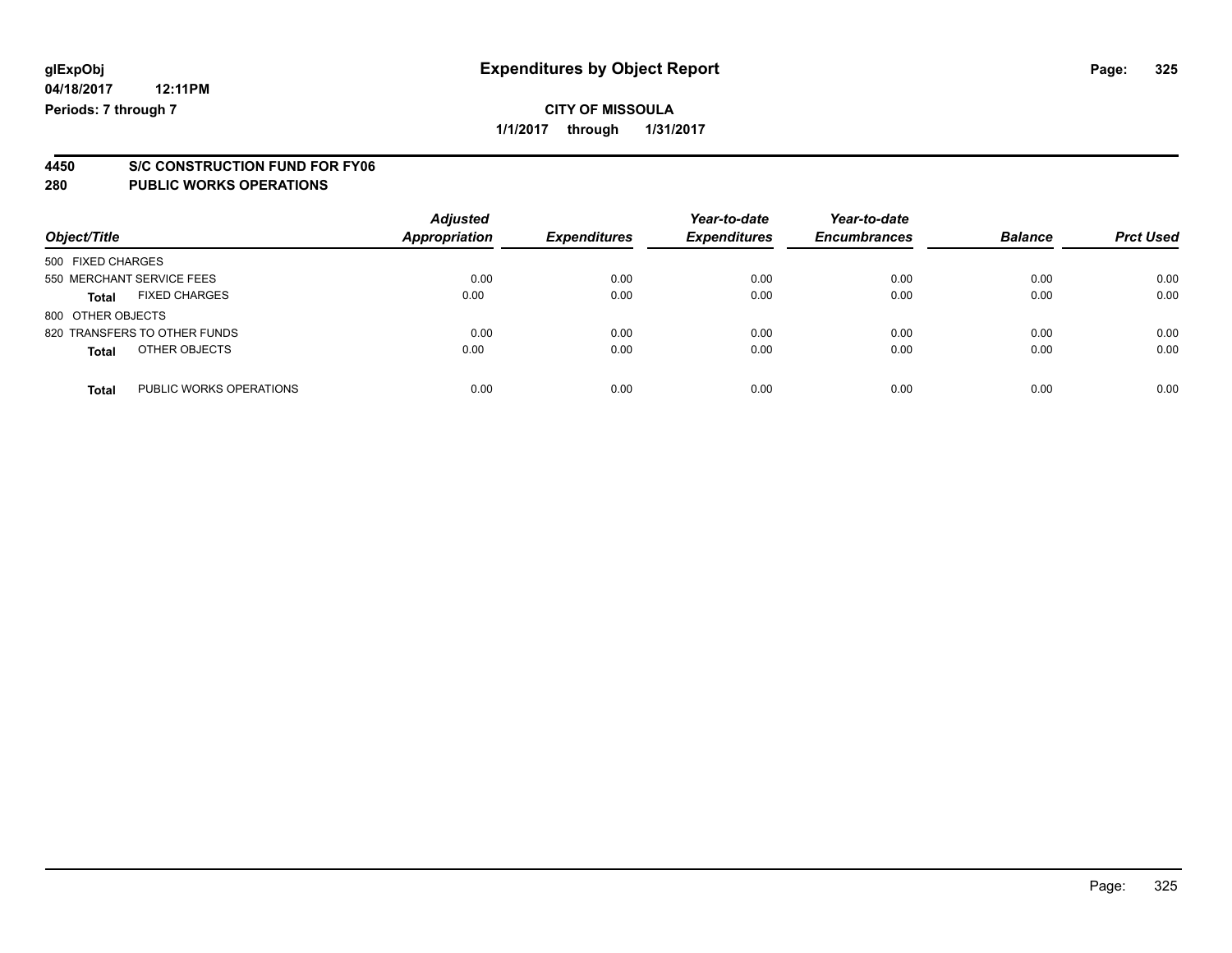#### **4450 S/C CONSTRUCTION FUND FOR FY06**

| Object/Title              |                                | <b>Adjusted</b><br><b>Appropriation</b> | <b>Expenditures</b> | Year-to-date<br><b>Expenditures</b> | Year-to-date<br><b>Encumbrances</b> | <b>Balance</b> | <b>Prct Used</b> |
|---------------------------|--------------------------------|-----------------------------------------|---------------------|-------------------------------------|-------------------------------------|----------------|------------------|
| 500 FIXED CHARGES         |                                |                                         |                     |                                     |                                     |                |                  |
| 550 MERCHANT SERVICE FEES |                                | 0.00                                    | 0.00                | 0.00                                | 0.00                                | 0.00           | 0.00             |
| <b>Total</b>              | <b>FIXED CHARGES</b>           | 0.00                                    | 0.00                | 0.00                                | 0.00                                | 0.00           | 0.00             |
| 800 OTHER OBJECTS         |                                |                                         |                     |                                     |                                     |                |                  |
|                           | 820 TRANSFERS TO OTHER FUNDS   | 0.00                                    | 0.00                | 0.00                                | 0.00                                | 0.00           | 0.00             |
| <b>Total</b>              | OTHER OBJECTS                  | 0.00                                    | 0.00                | 0.00                                | 0.00                                | 0.00           | 0.00             |
| <b>Total</b>              | S/C CONSTRUCTION FUND FOR FY06 | 0.00                                    | 0.00                | 0.00                                | 0.00                                | 0.00           | 0.00             |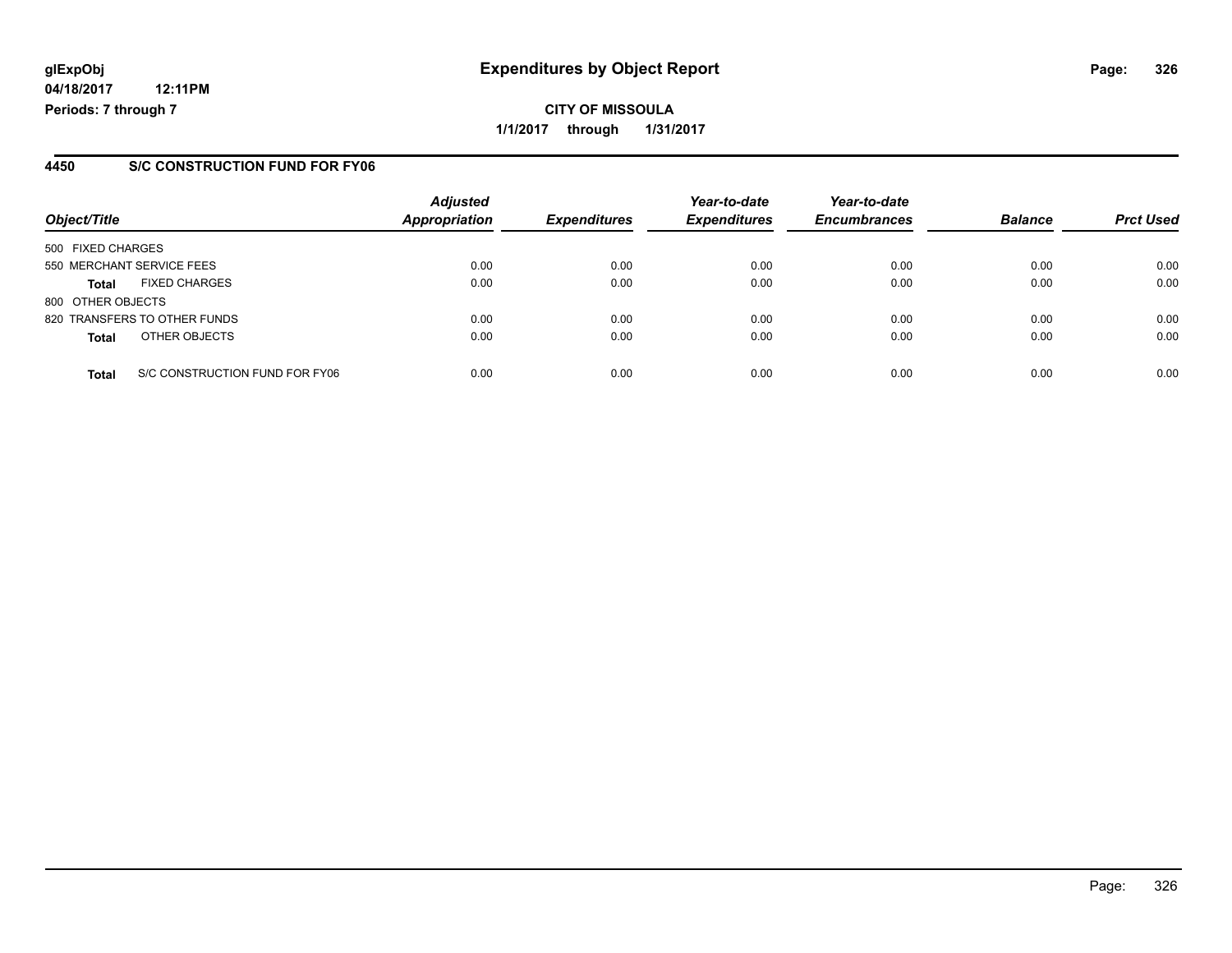#### **CITY OF MISSOULA 1/1/2017 through 1/31/2017**

# **4451 FY07 S/C BOND FUND**

|                                      | <b>Adjusted</b>      |                     | Year-to-date        | Year-to-date        |                |                  |
|--------------------------------------|----------------------|---------------------|---------------------|---------------------|----------------|------------------|
| Object/Title                         | <b>Appropriation</b> | <b>Expenditures</b> | <b>Expenditures</b> | <b>Encumbrances</b> | <b>Balance</b> | <b>Prct Used</b> |
| 500 FIXED CHARGES                    |                      |                     |                     |                     |                |                  |
| 550 MERCHANT SERVICE FEES            | 0.00                 | 0.00                | 0.00                | 0.00                | 0.00           | 0.00             |
| <b>FIXED CHARGES</b><br><b>Total</b> | 0.00                 | 0.00                | 0.00                | 0.00                | 0.00           | 0.00             |
| 800 OTHER OBJECTS                    |                      |                     |                     |                     |                |                  |
| 820 TRANSFERS TO OTHER FUNDS         | 0.00                 | 0.00                | 0.00                | 0.00                | 0.00           | 0.00             |
| OTHER OBJECTS<br><b>Total</b>        | 0.00                 | 0.00                | 0.00                | 0.00                | 0.00           | 0.00             |
| PUBLIC WORKS OPERATIONS<br>Total     | 0.00                 | 0.00                | 0.00                | 0.00                | 0.00           | 0.00             |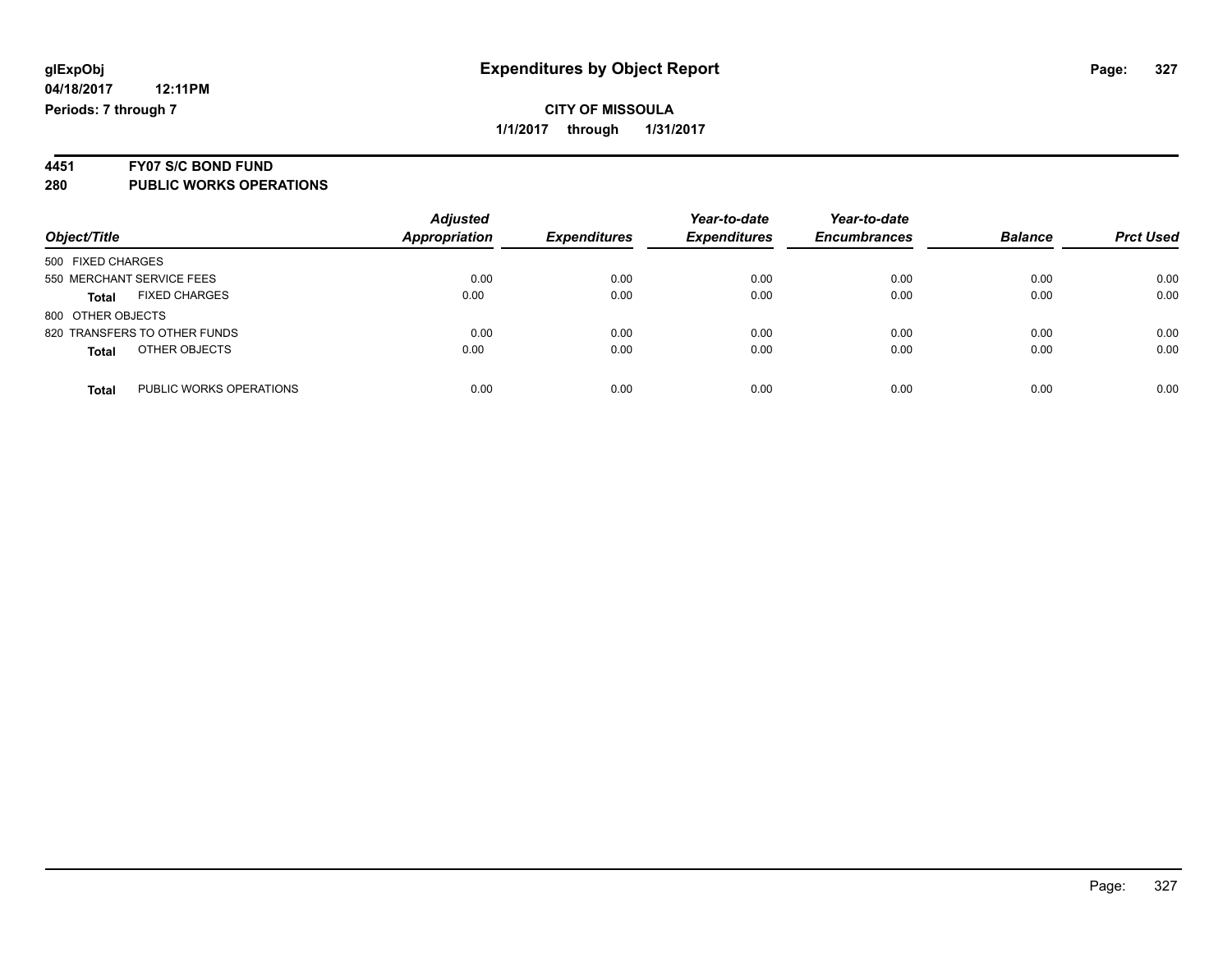**CITY OF MISSOULA 1/1/2017 through 1/31/2017**

#### **4451 FY07 S/C BOND FUND**

| Object/Title                         | <b>Adjusted</b><br>Appropriation | <b>Expenditures</b> | Year-to-date<br><b>Expenditures</b> | Year-to-date<br><b>Encumbrances</b> | <b>Balance</b> | <b>Prct Used</b> |
|--------------------------------------|----------------------------------|---------------------|-------------------------------------|-------------------------------------|----------------|------------------|
| 500 FIXED CHARGES                    |                                  |                     |                                     |                                     |                |                  |
| 550 MERCHANT SERVICE FEES            | 0.00                             | 0.00                | 0.00                                | 0.00                                | 0.00           | 0.00             |
| <b>FIXED CHARGES</b><br><b>Total</b> | 0.00                             | 0.00                | 0.00                                | 0.00                                | 0.00           | 0.00             |
| 800 OTHER OBJECTS                    |                                  |                     |                                     |                                     |                |                  |
| 820 TRANSFERS TO OTHER FUNDS         | 0.00                             | 0.00                | 0.00                                | 0.00                                | 0.00           | 0.00             |
| OTHER OBJECTS<br><b>Total</b>        | 0.00                             | 0.00                | 0.00                                | 0.00                                | 0.00           | 0.00             |
| FY07 S/C BOND FUND<br><b>Total</b>   | 0.00                             | 0.00                | 0.00                                | 0.00                                | 0.00           | 0.00             |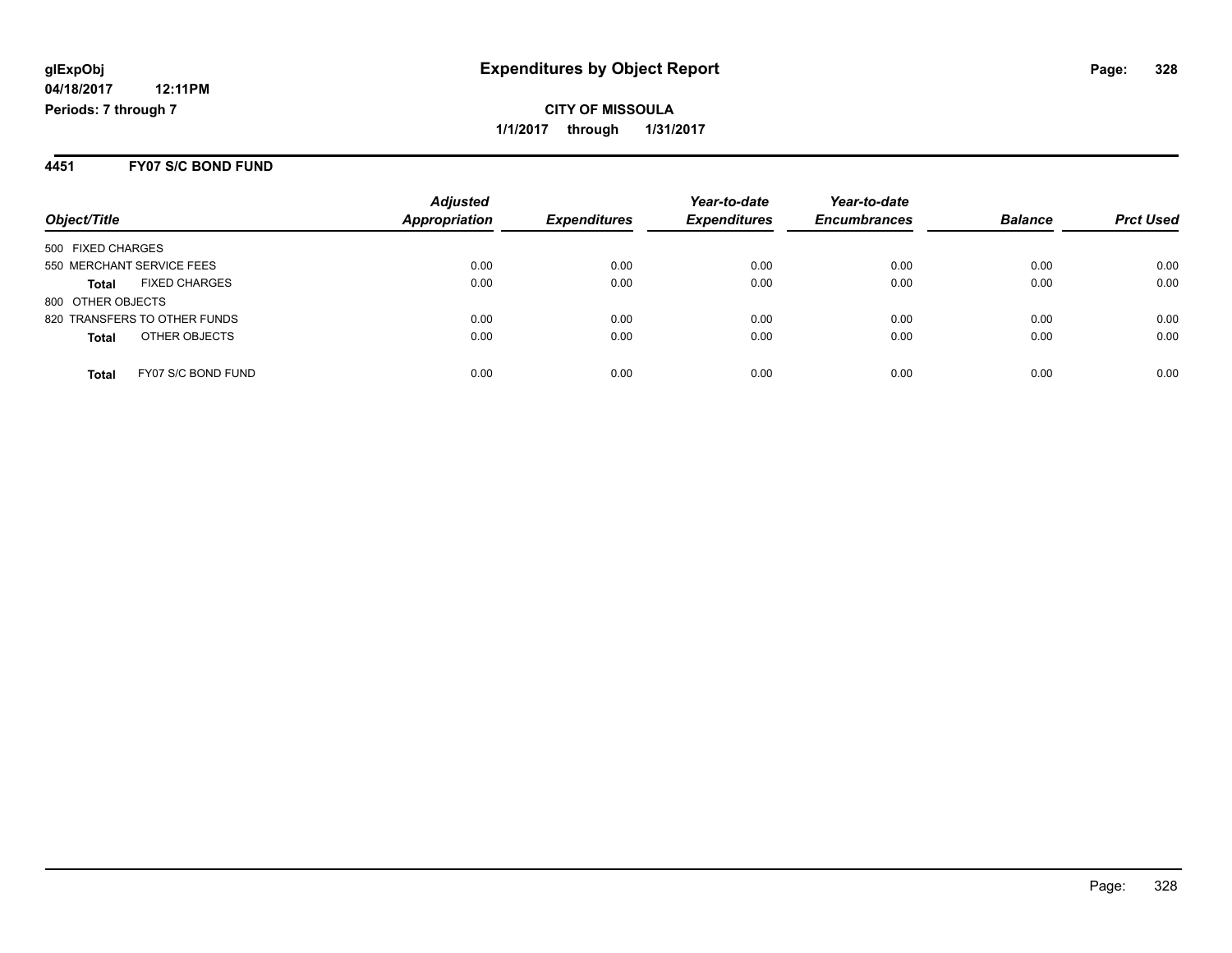### **CITY OF MISSOULA**

**1/1/2017 through 1/31/2017**

# **4452 S/C CONSTRUCTION FUND FOR FY 08 BOND SAL**

| Object/Title              |                         | <b>Adjusted</b><br>Appropriation | <b>Expenditures</b> | Year-to-date<br><b>Expenditures</b> | Year-to-date<br><b>Encumbrances</b> | <b>Balance</b> | <b>Prct Used</b> |
|---------------------------|-------------------------|----------------------------------|---------------------|-------------------------------------|-------------------------------------|----------------|------------------|
| 500 FIXED CHARGES         |                         |                                  |                     |                                     |                                     |                |                  |
| 550 MERCHANT SERVICE FEES |                         | 0.00                             | 0.00                | 0.00                                | 0.00                                | 0.00           | 0.00             |
| <b>Total</b>              | <b>FIXED CHARGES</b>    | 0.00                             | 0.00                | 0.00                                | 0.00                                | 0.00           | 0.00             |
| 900 CAPITAL OUTLAY        |                         |                                  |                     |                                     |                                     |                |                  |
| 930 IMPROVEMENTS          |                         | 0.00                             | 0.00                | 0.00                                | 0.00                                | 0.00           | 0.00             |
| <b>Total</b>              | <b>CAPITAL OUTLAY</b>   | 0.00                             | 0.00                | 0.00                                | 0.00                                | 0.00           | 0.00             |
| <b>Total</b>              | PUBLIC WORKS OPERATIONS | 0.00                             | 0.00                | 0.00                                | 0.00                                | 0.00           | 0.00             |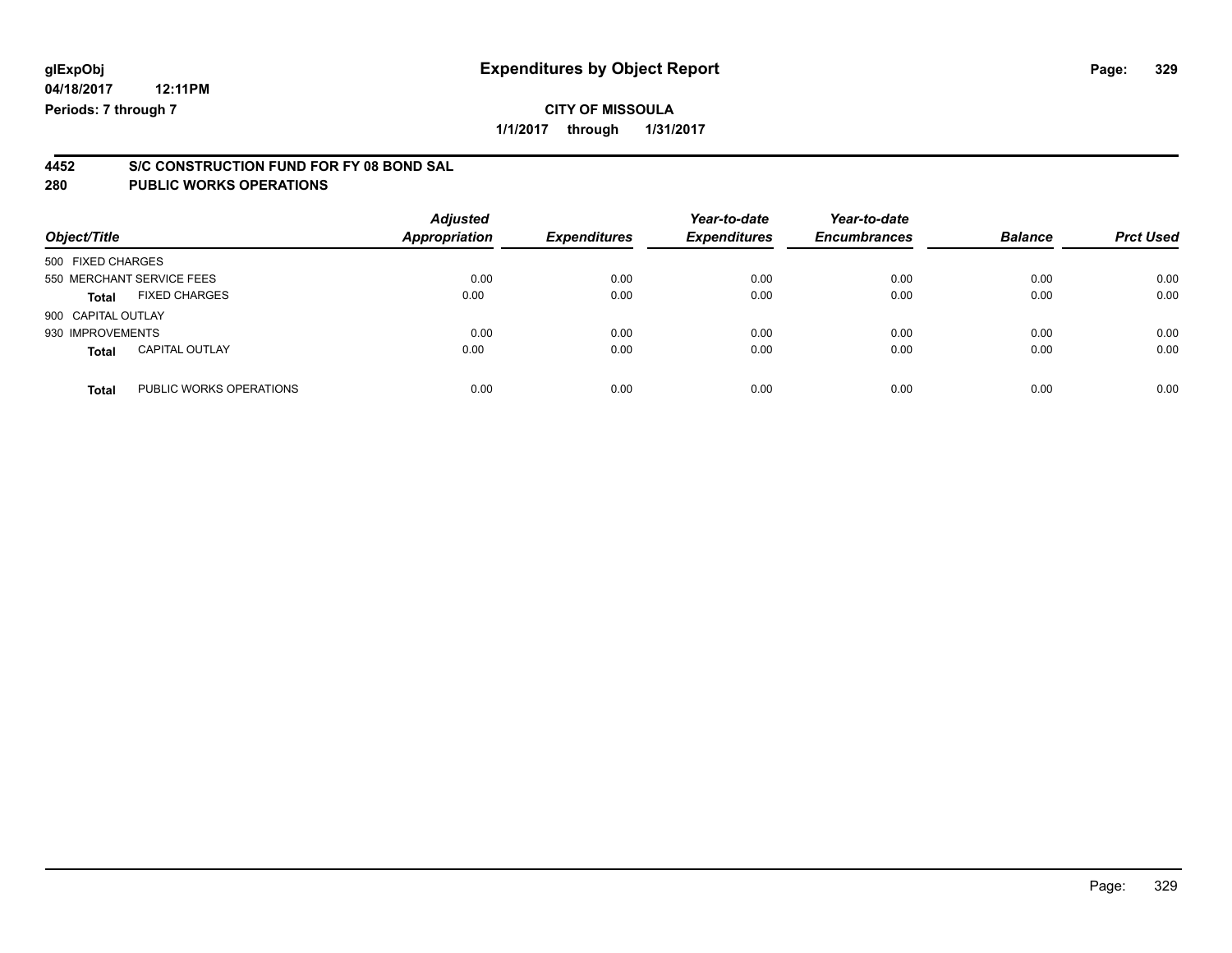**04/18/2017 12:11PM Periods: 7 through 7**

#### **4452 S/C CONSTRUCTION FUND FOR FY 08 BOND SAL**

| Object/Title              |                                    | <b>Adjusted</b><br>Appropriation | <b>Expenditures</b> | Year-to-date<br><b>Expenditures</b> | Year-to-date<br><b>Encumbrances</b> | <b>Balance</b> | <b>Prct Used</b> |
|---------------------------|------------------------------------|----------------------------------|---------------------|-------------------------------------|-------------------------------------|----------------|------------------|
| 500 FIXED CHARGES         |                                    |                                  |                     |                                     |                                     |                |                  |
| 550 MERCHANT SERVICE FEES |                                    | 0.00                             | 0.00                | 0.00                                | 0.00                                | 0.00           | 0.00             |
| <b>Total</b>              | <b>FIXED CHARGES</b>               | 0.00                             | 0.00                | 0.00                                | 0.00                                | 0.00           | 0.00             |
| 900 CAPITAL OUTLAY        |                                    |                                  |                     |                                     |                                     |                |                  |
| 930 IMPROVEMENTS          |                                    | 0.00                             | 0.00                | 0.00                                | 0.00                                | 0.00           | 0.00             |
| <b>Total</b>              | <b>CAPITAL OUTLAY</b>              | 0.00                             | 0.00                | 0.00                                | 0.00                                | 0.00           | 0.00             |
| <b>Total</b>              | S/C CONSTRUCTION FUND FOR FY 08 BO | 0.00                             | 0.00                | 0.00                                | 0.00                                | 0.00           | 0.00             |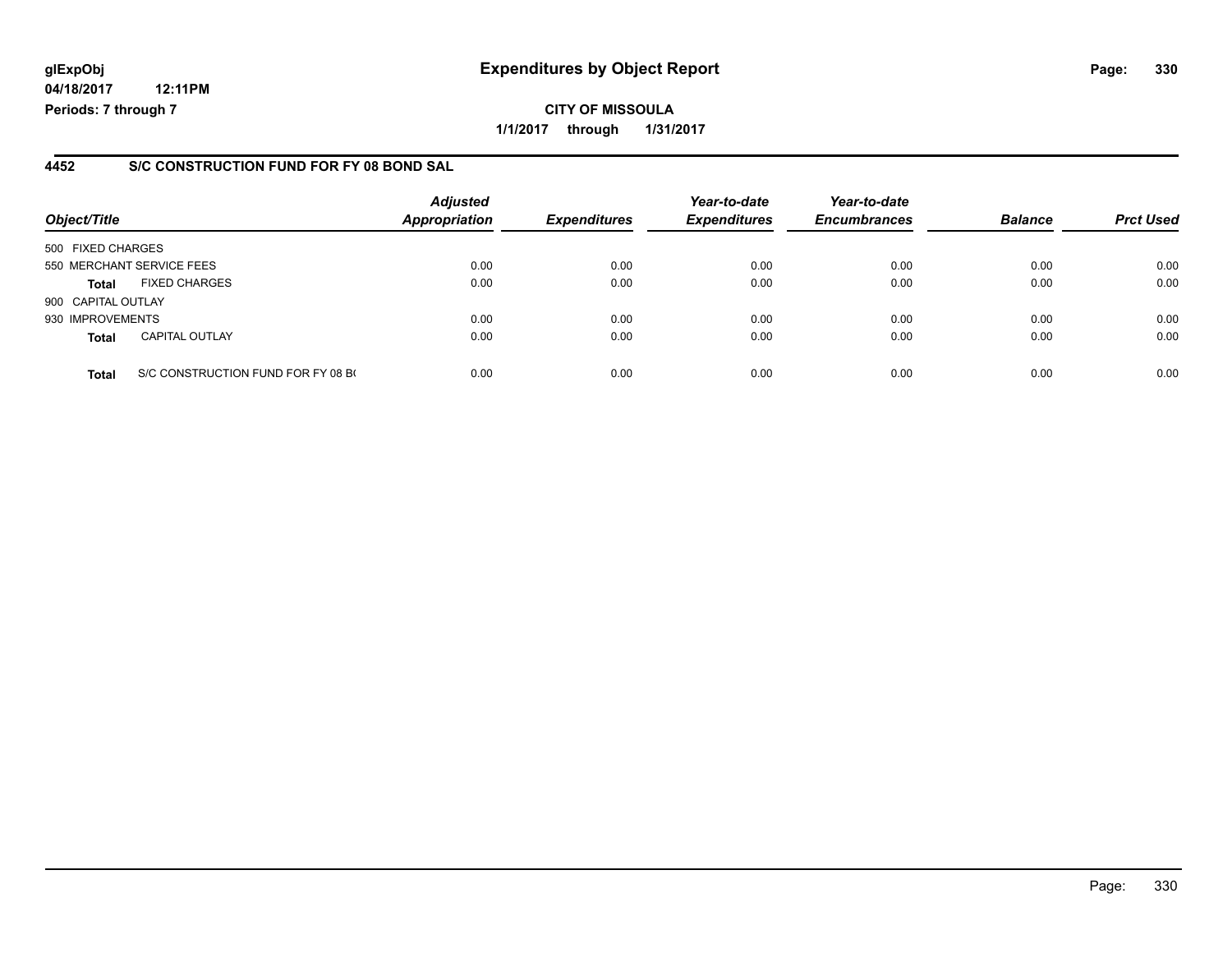### **CITY OF MISSOULA**

**1/1/2017 through 1/31/2017**

# **4453 S/C CONSTRUCTION FUND FY09 BOND**

| Object/Title       |                              | <b>Adjusted</b><br><b>Appropriation</b> | <b>Expenditures</b> | Year-to-date<br><b>Expenditures</b> | Year-to-date<br><b>Encumbrances</b> | <b>Balance</b> | <b>Prct Used</b> |
|--------------------|------------------------------|-----------------------------------------|---------------------|-------------------------------------|-------------------------------------|----------------|------------------|
| 500 FIXED CHARGES  |                              |                                         |                     |                                     |                                     |                |                  |
|                    | 550 MERCHANT SERVICE FEES    | 0.00                                    | 0.00                | 0.00                                | 0.00                                | 0.00           | 0.00             |
| <b>Total</b>       | <b>FIXED CHARGES</b>         | 0.00                                    | 0.00                | 0.00                                | 0.00                                | 0.00           | 0.00             |
| 800 OTHER OBJECTS  |                              |                                         |                     |                                     |                                     |                |                  |
|                    | 820 TRANSFERS TO OTHER FUNDS | 0.00                                    | 0.00                | 0.00                                | 0.00                                | 0.00           | 0.00             |
| Total              | OTHER OBJECTS                | 0.00                                    | 0.00                | 0.00                                | 0.00                                | 0.00           | 0.00             |
| 900 CAPITAL OUTLAY |                              |                                         |                     |                                     |                                     |                |                  |
| 930 IMPROVEMENTS   |                              | 0.00                                    | 0.00                | 0.00                                | 0.00                                | 0.00           | 0.00             |
| <b>Total</b>       | <b>CAPITAL OUTLAY</b>        | 0.00                                    | 0.00                | 0.00                                | 0.00                                | 0.00           | 0.00             |
|                    |                              |                                         |                     |                                     |                                     |                |                  |
| <b>Total</b>       | PUBLIC WORKS OPERATIONS      | 0.00                                    | 0.00                | 0.00                                | 0.00                                | 0.00           | 0.00             |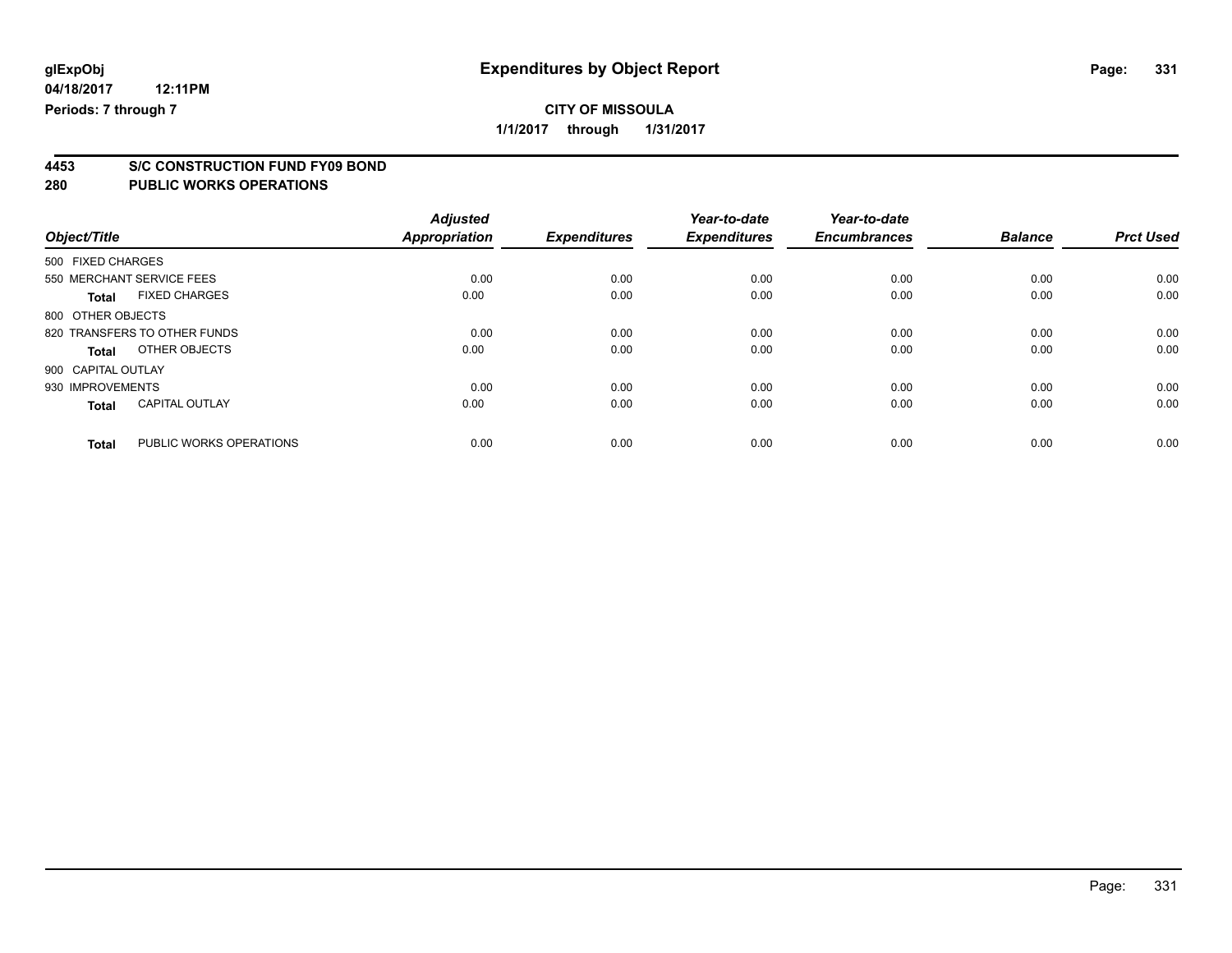# **4453 S/C CONSTRUCTION FUND FY09 BOND**

**390 NON-DEPARTMENTAL**

| Object/Title                         | <b>Adjusted</b><br>Appropriation | <b>Expenditures</b> | Year-to-date<br><b>Expenditures</b> | Year-to-date<br><b>Encumbrances</b> | <b>Balance</b> | <b>Prct Used</b> |
|--------------------------------------|----------------------------------|---------------------|-------------------------------------|-------------------------------------|----------------|------------------|
| 500 FIXED CHARGES                    |                                  |                     |                                     |                                     |                |                  |
| 500 FIXED CHARGES                    | 0.00                             | 0.00                | 0.00                                | 0.00                                | 0.00           | 0.00             |
| 550 MERCHANT SERVICE FEES            | 0.00                             | 0.00                | 0.00                                | 0.00                                | 0.00           | 0.00             |
| <b>FIXED CHARGES</b><br><b>Total</b> | 0.00                             | 0.00                | 0.00                                | 0.00                                | 0.00           | 0.00             |
| NON-DEPARTMENTAL<br><b>Total</b>     | 0.00                             | 0.00                | 0.00                                | 0.00                                | 0.00           | 0.00             |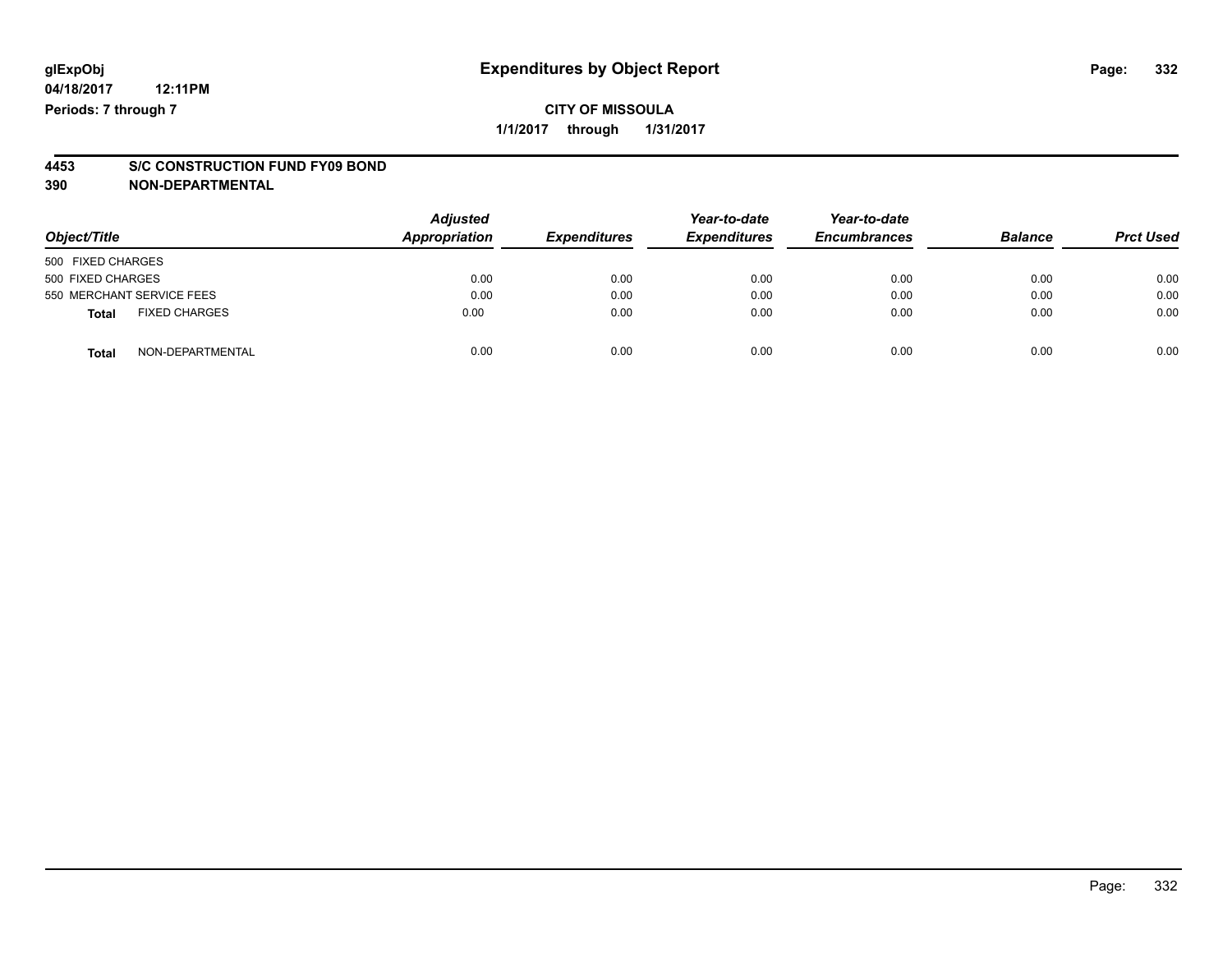**04/18/2017 12:11PM Periods: 7 through 7**

#### **4453 S/C CONSTRUCTION FUND FY09 BOND**

| Object/Title                                    | <b>Adjusted</b><br><b>Appropriation</b> | <b>Expenditures</b> | Year-to-date<br><b>Expenditures</b> | Year-to-date<br><b>Encumbrances</b> | <b>Balance</b> | <b>Prct Used</b> |
|-------------------------------------------------|-----------------------------------------|---------------------|-------------------------------------|-------------------------------------|----------------|------------------|
|                                                 |                                         |                     |                                     |                                     |                |                  |
| 500 FIXED CHARGES                               |                                         |                     |                                     |                                     |                |                  |
| 500 FIXED CHARGES                               | 0.00                                    | 0.00                | 0.00                                | 0.00                                | 0.00           | 0.00             |
| 550 MERCHANT SERVICE FEES                       | 0.00                                    | 0.00                | 0.00                                | 0.00                                | 0.00           | 0.00             |
| <b>FIXED CHARGES</b><br><b>Total</b>            | 0.00                                    | 0.00                | 0.00                                | 0.00                                | 0.00           | 0.00             |
| 800 OTHER OBJECTS                               |                                         |                     |                                     |                                     |                |                  |
| 820 TRANSFERS TO OTHER FUNDS                    | 0.00                                    | 0.00                | 0.00                                | 0.00                                | 0.00           | 0.00             |
| OTHER OBJECTS<br>Total                          | 0.00                                    | 0.00                | 0.00                                | 0.00                                | 0.00           | 0.00             |
| 900 CAPITAL OUTLAY                              |                                         |                     |                                     |                                     |                |                  |
| 930 IMPROVEMENTS                                | 0.00                                    | 0.00                | 0.00                                | 0.00                                | 0.00           | 0.00             |
| <b>CAPITAL OUTLAY</b><br><b>Total</b>           | 0.00                                    | 0.00                | 0.00                                | 0.00                                | 0.00           | 0.00             |
|                                                 |                                         |                     |                                     |                                     |                |                  |
| S/C CONSTRUCTION FUND FY09 BOND<br><b>Total</b> | 0.00                                    | 0.00                | 0.00                                | 0.00                                | 0.00           | 0.00             |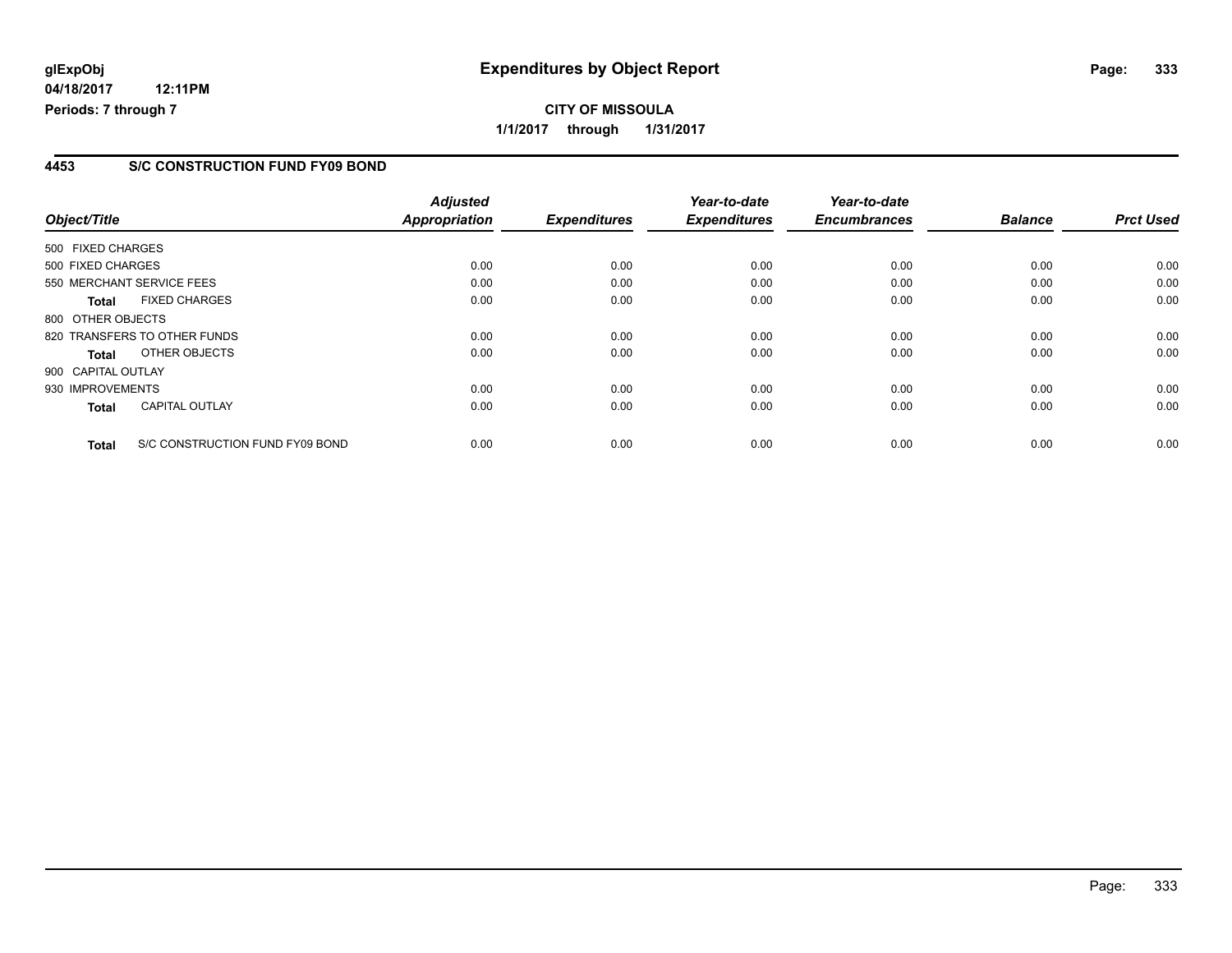## **CITY OF MISSOULA**

**1/1/2017 through 1/31/2017**

# **4454 S/C CONSTRUCTION FUND FOR FY10**

| Object/Title       |                           | <b>Adjusted</b><br><b>Appropriation</b> | <b>Expenditures</b> | Year-to-date<br><b>Expenditures</b> | Year-to-date<br><b>Encumbrances</b> | <b>Balance</b> | <b>Prct Used</b> |
|--------------------|---------------------------|-----------------------------------------|---------------------|-------------------------------------|-------------------------------------|----------------|------------------|
| 500 FIXED CHARGES  |                           |                                         |                     |                                     |                                     |                |                  |
|                    | 550 MERCHANT SERVICE FEES | 0.00                                    | 0.00                | 0.00                                | 0.00                                | 0.00           | 0.00             |
| <b>Total</b>       | <b>FIXED CHARGES</b>      | 0.00                                    | 0.00                | 0.00                                | 0.00                                | 0.00           | 0.00             |
| 900 CAPITAL OUTLAY |                           |                                         |                     |                                     |                                     |                |                  |
| 930 IMPROVEMENTS   |                           | 0.00                                    | 0.00                | 0.00                                | 0.00                                | 0.00           | 0.00             |
| <b>Total</b>       | <b>CAPITAL OUTLAY</b>     | 0.00                                    | 0.00                | 0.00                                | 0.00                                | 0.00           | 0.00             |
| <b>Total</b>       | PUBLIC WORKS OPERATIONS   | 0.00                                    | 0.00                | 0.00                                | 0.00                                | 0.00           | 0.00             |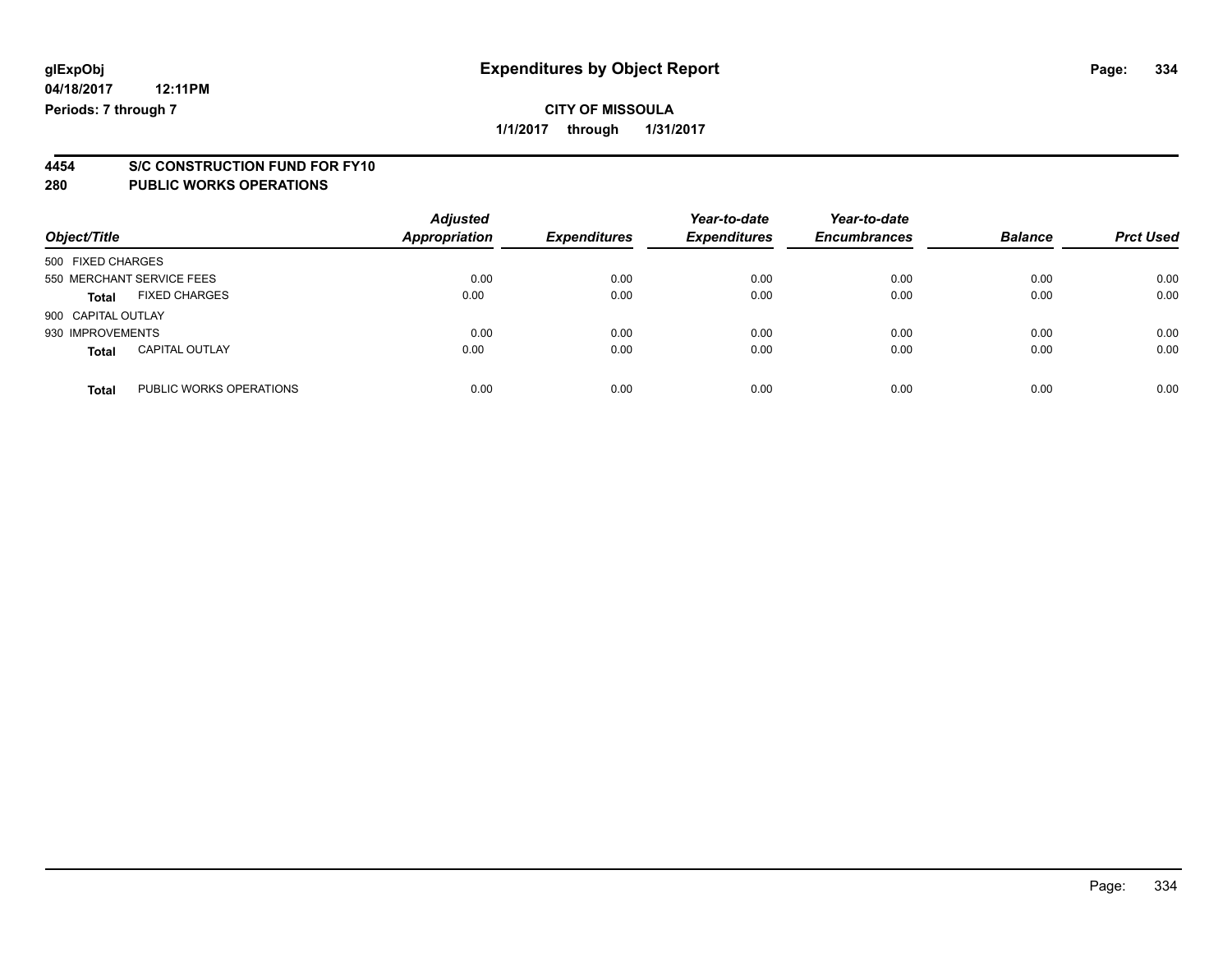**04/18/2017 12:11PM Periods: 7 through 7**

#### **4454 S/C CONSTRUCTION FUND FOR FY10**

| Object/Title       |                                | <b>Adjusted</b><br><b>Appropriation</b> | <b>Expenditures</b> | Year-to-date<br><b>Expenditures</b> | Year-to-date<br><b>Encumbrances</b> | <b>Balance</b> | <b>Prct Used</b> |
|--------------------|--------------------------------|-----------------------------------------|---------------------|-------------------------------------|-------------------------------------|----------------|------------------|
| 500 FIXED CHARGES  |                                |                                         |                     |                                     |                                     |                |                  |
|                    | 550 MERCHANT SERVICE FEES      | 0.00                                    | 0.00                | 0.00                                | 0.00                                | 0.00           | 0.00             |
| <b>Total</b>       | <b>FIXED CHARGES</b>           | 0.00                                    | 0.00                | 0.00                                | 0.00                                | 0.00           | 0.00             |
| 900 CAPITAL OUTLAY |                                |                                         |                     |                                     |                                     |                |                  |
| 930 IMPROVEMENTS   |                                | 0.00                                    | 0.00                | 0.00                                | 0.00                                | 0.00           | 0.00             |
| <b>Total</b>       | <b>CAPITAL OUTLAY</b>          | 0.00                                    | 0.00                | 0.00                                | 0.00                                | 0.00           | 0.00             |
| <b>Total</b>       | S/C CONSTRUCTION FUND FOR FY10 | 0.00                                    | 0.00                | 0.00                                | 0.00                                | 0.00           | 0.00             |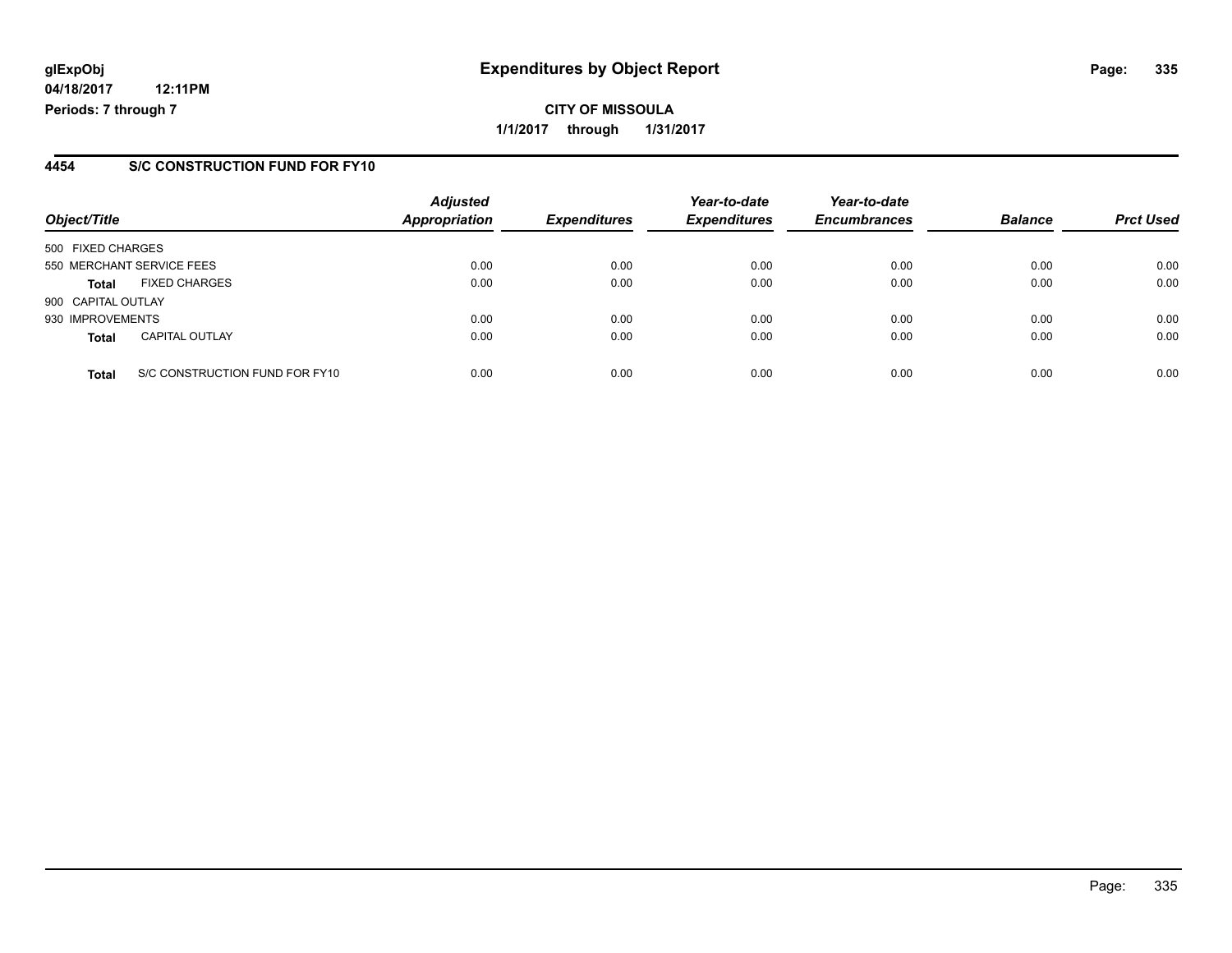#### **CITY OF MISSOULA 1/1/2017 through 1/31/2017**

**4455 FY11 S/C CONSTRUCTION FUND**

| Object/Title                            | <b>Adjusted</b><br>Appropriation | <b>Expenditures</b> | Year-to-date<br><b>Expenditures</b> | Year-to-date<br><b>Encumbrances</b> | <b>Balance</b> | <b>Prct Used</b> |
|-----------------------------------------|----------------------------------|---------------------|-------------------------------------|-------------------------------------|----------------|------------------|
| 500 FIXED CHARGES                       |                                  |                     |                                     |                                     |                |                  |
| 550 MERCHANT SERVICE FEES               | 0.00                             | 0.00                | 0.00                                | 0.00                                | 0.00           | 0.00             |
| <b>FIXED CHARGES</b><br><b>Total</b>    | 0.00                             | 0.00                | 0.00                                | 0.00                                | 0.00           | 0.00             |
| 900 CAPITAL OUTLAY                      |                                  |                     |                                     |                                     |                |                  |
| 930 IMPROVEMENTS                        | 0.00                             | 0.00                | 0.00                                | 0.00                                | 0.00           | 0.00             |
| <b>CAPITAL OUTLAY</b><br><b>Total</b>   | 0.00                             | 0.00                | 0.00                                | 0.00                                | 0.00           | 0.00             |
| PUBLIC WORKS OPERATIONS<br><b>Total</b> | 0.00                             | 0.00                | 0.00                                | 0.00                                | 0.00           | 0.00             |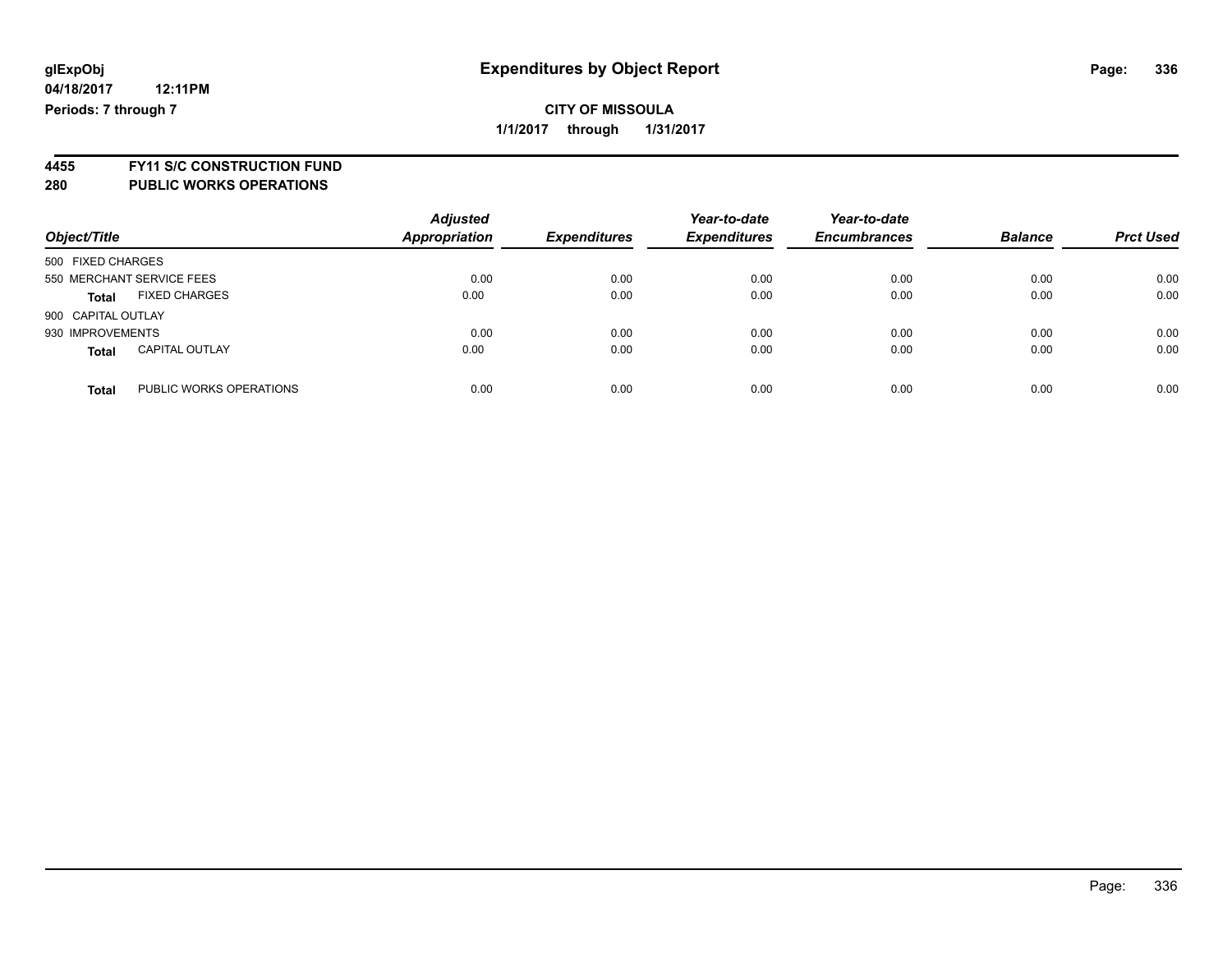**CITY OF MISSOULA 1/1/2017 through 1/31/2017**

#### **4455 FY11 S/C CONSTRUCTION FUND**

| Object/Title       |                                   | <b>Adjusted</b><br><b>Appropriation</b> | <b>Expenditures</b> | Year-to-date<br><b>Expenditures</b> | Year-to-date<br><b>Encumbrances</b> | <b>Balance</b> | <b>Prct Used</b> |
|--------------------|-----------------------------------|-----------------------------------------|---------------------|-------------------------------------|-------------------------------------|----------------|------------------|
| 500 FIXED CHARGES  |                                   |                                         |                     |                                     |                                     |                |                  |
|                    | 550 MERCHANT SERVICE FEES         | 0.00                                    | 0.00                | 0.00                                | 0.00                                | 0.00           | 0.00             |
| <b>Total</b>       | <b>FIXED CHARGES</b>              | 0.00                                    | 0.00                | 0.00                                | 0.00                                | 0.00           | 0.00             |
| 900 CAPITAL OUTLAY |                                   |                                         |                     |                                     |                                     |                |                  |
| 930 IMPROVEMENTS   |                                   | 0.00                                    | 0.00                | 0.00                                | 0.00                                | 0.00           | 0.00             |
| <b>Total</b>       | <b>CAPITAL OUTLAY</b>             | 0.00                                    | 0.00                | 0.00                                | 0.00                                | 0.00           | 0.00             |
| <b>Total</b>       | <b>FY11 S/C CONSTRUCTION FUND</b> | 0.00                                    | 0.00                | 0.00                                | 0.00                                | 0.00           | 0.00             |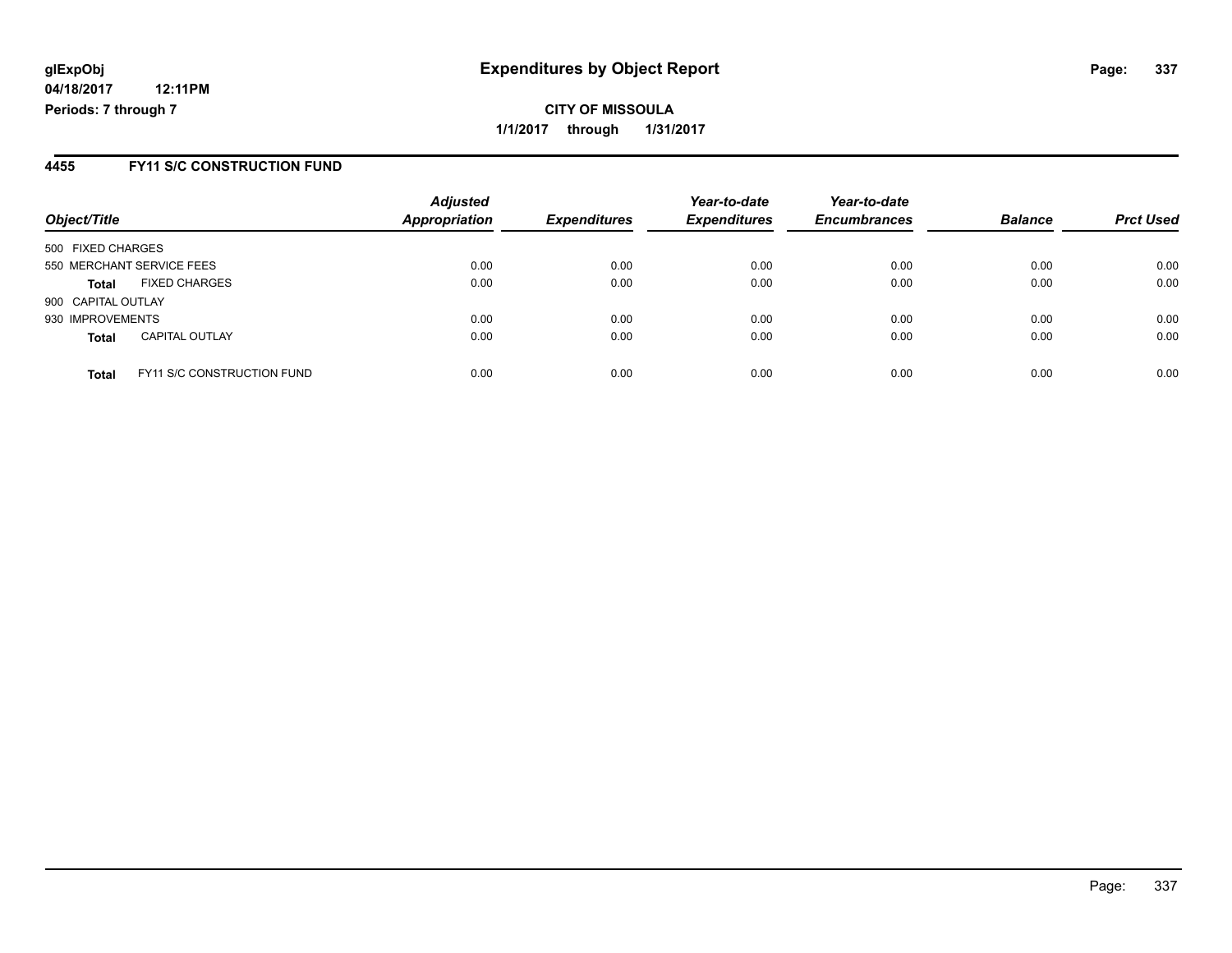**1/1/2017 through 1/31/2017**

**4456 FY12 S/C CONSTRUCTION FUND**

| Object/Title                 |                         | <b>Adjusted</b><br><b>Appropriation</b> | <b>Expenditures</b> | Year-to-date<br><b>Expenditures</b> | Year-to-date<br><b>Encumbrances</b> | <b>Balance</b> | <b>Prct Used</b> |
|------------------------------|-------------------------|-----------------------------------------|---------------------|-------------------------------------|-------------------------------------|----------------|------------------|
| 500 FIXED CHARGES            |                         |                                         |                     |                                     |                                     |                |                  |
| 550 MERCHANT SERVICE FEES    |                         | 0.00                                    | 0.00                | 0.00                                | 0.00                                | 0.00           | 0.00             |
| <b>Total</b>                 | <b>FIXED CHARGES</b>    | 0.00                                    | 0.00                | 0.00                                | 0.00                                | 0.00           | 0.00             |
| 800 OTHER OBJECTS            |                         |                                         |                     |                                     |                                     |                |                  |
| 820 TRANSFERS TO OTHER FUNDS |                         | 0.00                                    | 0.00                | 0.00                                | 0.00                                | 0.00           | 0.00             |
| Total                        | OTHER OBJECTS           | 0.00                                    | 0.00                | 0.00                                | 0.00                                | 0.00           | 0.00             |
| 900 CAPITAL OUTLAY           |                         |                                         |                     |                                     |                                     |                |                  |
| 930 IMPROVEMENTS             |                         | 0.00                                    | 0.00                | 0.00                                | 0.00                                | 0.00           | 0.00             |
| <b>Total</b>                 | <b>CAPITAL OUTLAY</b>   | 0.00                                    | 0.00                | 0.00                                | 0.00                                | 0.00           | 0.00             |
| <b>Total</b>                 | PUBLIC WORKS OPERATIONS | 0.00                                    | 0.00                | 0.00                                | 0.00                                | 0.00           | 0.00             |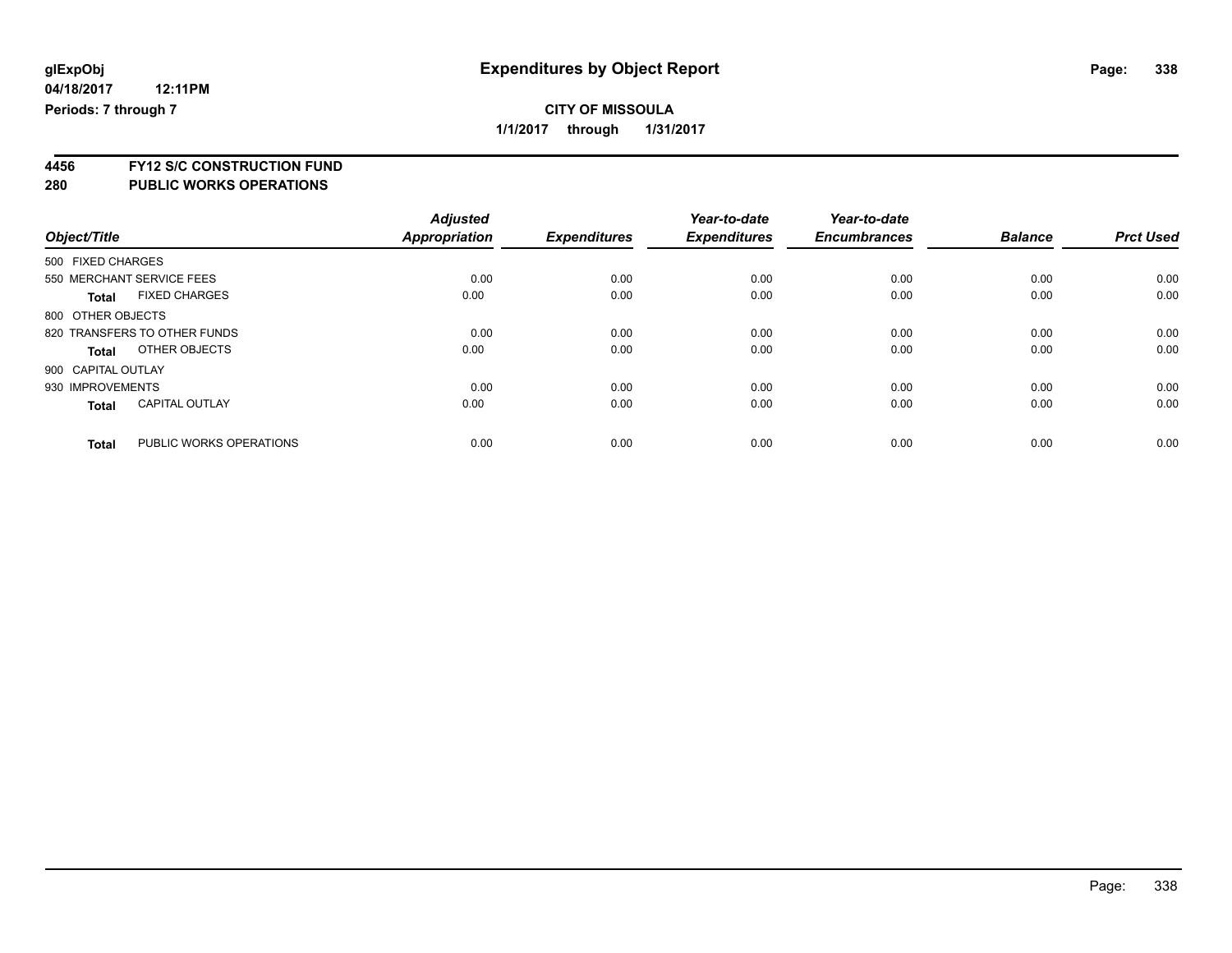#### **4456 FY12 S/C CONSTRUCTION FUND**

| Object/Title                 |                                   | <b>Adjusted</b><br>Appropriation | <b>Expenditures</b> | Year-to-date<br><b>Expenditures</b> | Year-to-date<br><b>Encumbrances</b> | <b>Balance</b> | <b>Prct Used</b> |
|------------------------------|-----------------------------------|----------------------------------|---------------------|-------------------------------------|-------------------------------------|----------------|------------------|
|                              |                                   |                                  |                     |                                     |                                     |                |                  |
| 500 FIXED CHARGES            |                                   |                                  |                     |                                     |                                     |                |                  |
| 550 MERCHANT SERVICE FEES    |                                   | 0.00                             | 0.00                | 0.00                                | 0.00                                | 0.00           | 0.00             |
| <b>Total</b>                 | <b>FIXED CHARGES</b>              | 0.00                             | 0.00                | 0.00                                | 0.00                                | 0.00           | 0.00             |
| 800 OTHER OBJECTS            |                                   |                                  |                     |                                     |                                     |                |                  |
| 820 TRANSFERS TO OTHER FUNDS |                                   | 0.00                             | 0.00                | 0.00                                | 0.00                                | 0.00           | 0.00             |
| <b>Total</b>                 | OTHER OBJECTS                     | 0.00                             | 0.00                | 0.00                                | 0.00                                | 0.00           | 0.00             |
| 900 CAPITAL OUTLAY           |                                   |                                  |                     |                                     |                                     |                |                  |
| 930 IMPROVEMENTS             |                                   | 0.00                             | 0.00                | 0.00                                | 0.00                                | 0.00           | 0.00             |
| <b>Total</b>                 | <b>CAPITAL OUTLAY</b>             | 0.00                             | 0.00                | 0.00                                | 0.00                                | 0.00           | 0.00             |
| <b>Total</b>                 | <b>FY12 S/C CONSTRUCTION FUND</b> | 0.00                             | 0.00                | 0.00                                | 0.00                                | 0.00           | 0.00             |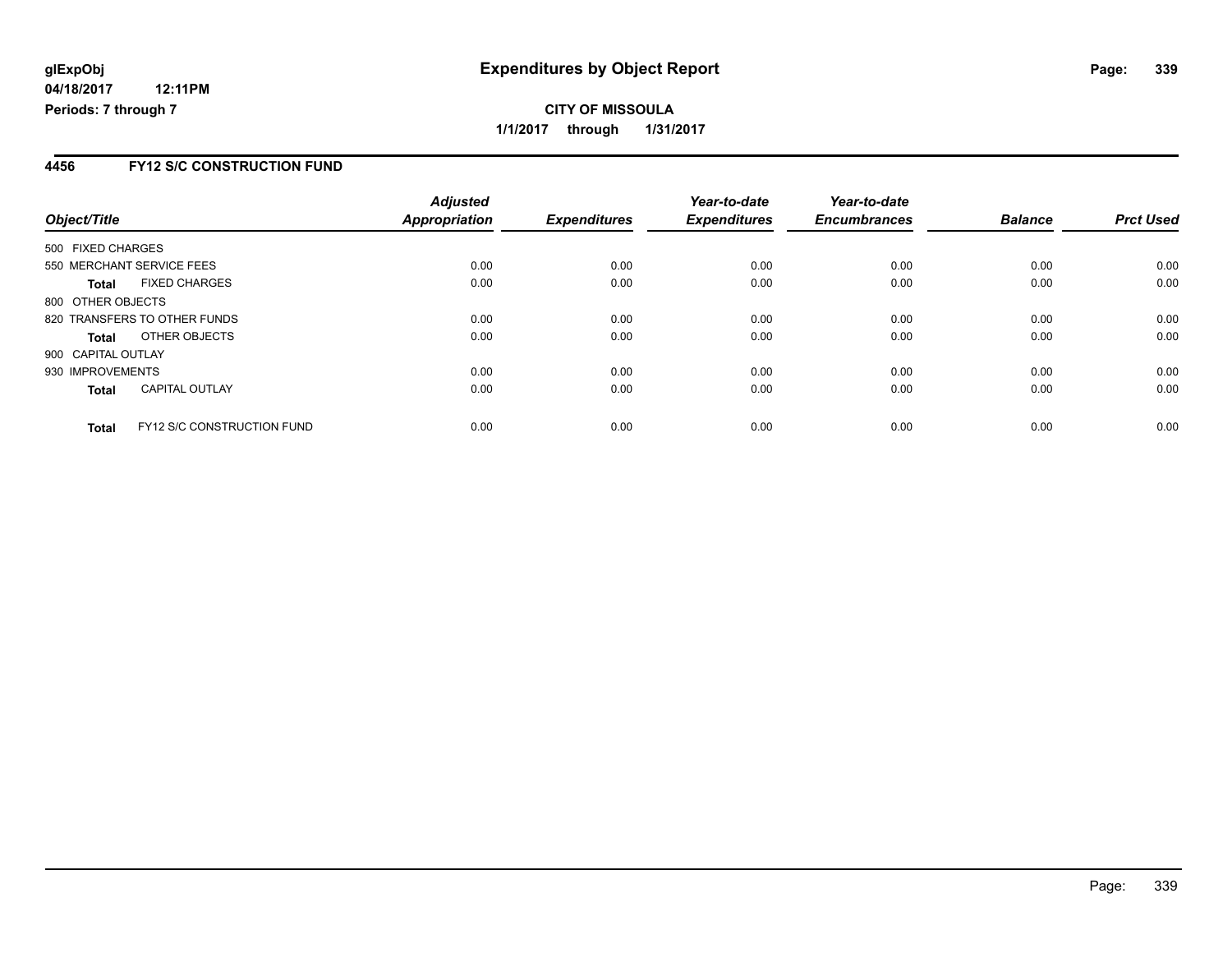### **CITY OF MISSOULA**

**1/1/2017 through 1/31/2017**

# **4457 FY13 SIDEWALK/CURB CONSTRUCTION**

|                    |                              | <b>Adjusted</b>      |                     | Year-to-date        | Year-to-date        |                |                  |
|--------------------|------------------------------|----------------------|---------------------|---------------------|---------------------|----------------|------------------|
| Object/Title       |                              | <b>Appropriation</b> | <b>Expenditures</b> | <b>Expenditures</b> | <b>Encumbrances</b> | <b>Balance</b> | <b>Prct Used</b> |
|                    | 300 PURCHASED SERVICES       |                      |                     |                     |                     |                |                  |
|                    | 350 PROFESSIONAL SERVICES    | 0.00                 | 0.00                | 0.00                | 0.00                | 0.00           | 0.00             |
| <b>Total</b>       | <b>PURCHASED SERVICES</b>    | 0.00                 | 0.00                | 0.00                | 0.00                | 0.00           | 0.00             |
| 500 FIXED CHARGES  |                              |                      |                     |                     |                     |                |                  |
|                    | 550 MERCHANT SERVICE FEES    | 0.00                 | 0.00                | 0.00                | 0.00                | 0.00           | 0.00             |
| <b>Total</b>       | <b>FIXED CHARGES</b>         | 0.00                 | 0.00                | 0.00                | 0.00                | 0.00           | 0.00             |
| 800 OTHER OBJECTS  |                              |                      |                     |                     |                     |                |                  |
|                    | 820 TRANSFERS TO OTHER FUNDS | 0.00                 | 0.00                | 0.00                | 0.00                | 0.00           | 0.00             |
| <b>Total</b>       | OTHER OBJECTS                | 0.00                 | 0.00                | 0.00                | 0.00                | 0.00           | 0.00             |
| 900 CAPITAL OUTLAY |                              |                      |                     |                     |                     |                |                  |
| 930 IMPROVEMENTS   |                              | 0.00                 | 0.00                | 0.00                | 0.00                | 0.00           | 0.00             |
| <b>Total</b>       | <b>CAPITAL OUTLAY</b>        | 0.00                 | 0.00                | 0.00                | 0.00                | 0.00           | 0.00             |
| <b>Total</b>       | PUBLIC WORKS OPERATIONS      | 0.00                 | 0.00                | 0.00                | 0.00                | 0.00           | 0.00             |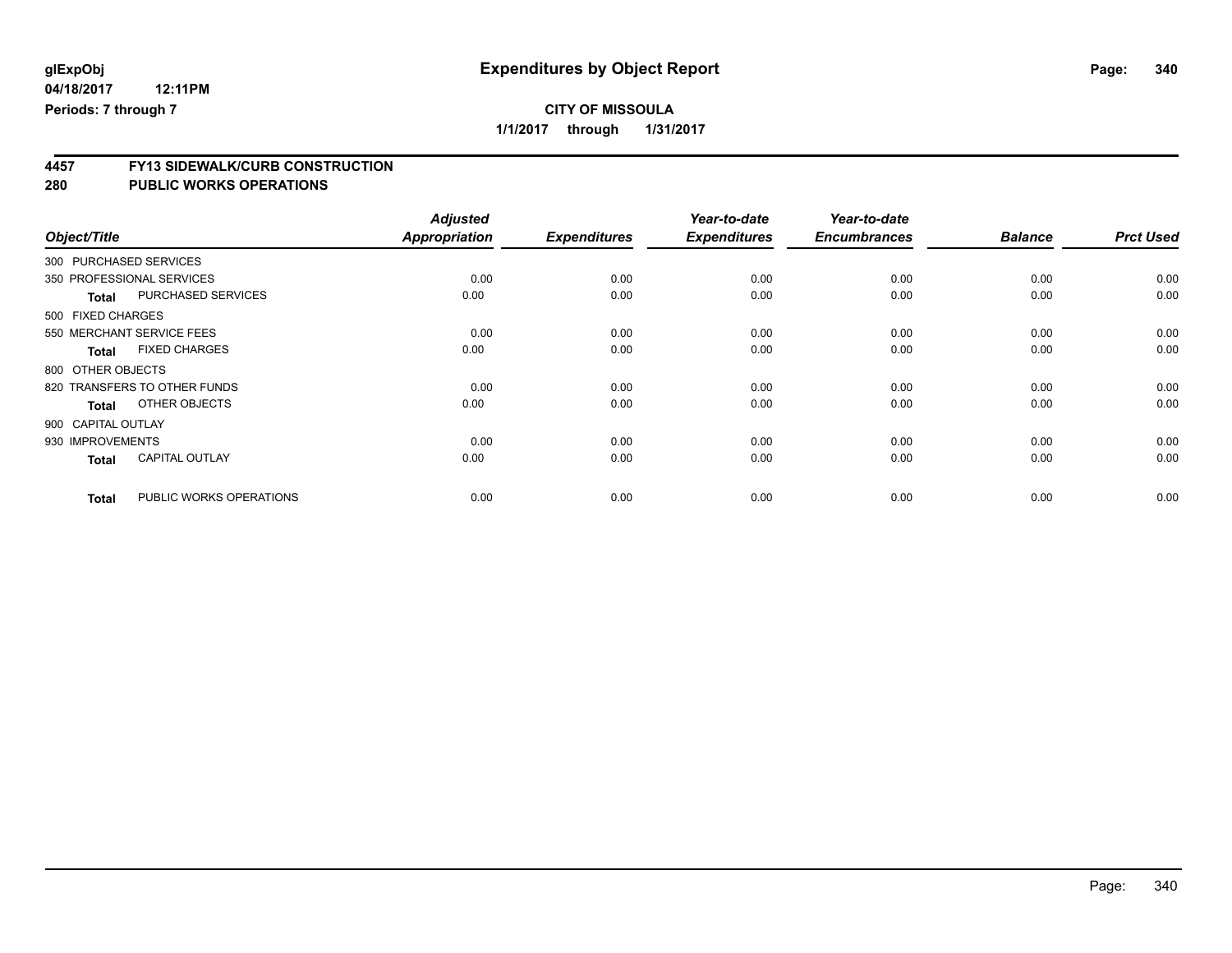#### **04/18/2017 12:11PM Periods: 7 through 7**

#### **4457 FY13 SIDEWALK/CURB CONSTRUCTION**

| Object/Title       |                                        | <b>Adjusted</b><br>Appropriation | <b>Expenditures</b> | Year-to-date<br><b>Expenditures</b> | Year-to-date<br><b>Encumbrances</b> | <b>Balance</b> | <b>Prct Used</b> |
|--------------------|----------------------------------------|----------------------------------|---------------------|-------------------------------------|-------------------------------------|----------------|------------------|
|                    | 300 PURCHASED SERVICES                 |                                  |                     |                                     |                                     |                |                  |
|                    | 350 PROFESSIONAL SERVICES              | 0.00                             | 0.00                | 0.00                                | 0.00                                | 0.00           | 0.00             |
| <b>Total</b>       | PURCHASED SERVICES                     | 0.00                             | 0.00                | 0.00                                | 0.00                                | 0.00           | 0.00             |
| 500 FIXED CHARGES  |                                        |                                  |                     |                                     |                                     |                |                  |
|                    | 550 MERCHANT SERVICE FEES              | 0.00                             | 0.00                | 0.00                                | 0.00                                | 0.00           | 0.00             |
| <b>Total</b>       | <b>FIXED CHARGES</b>                   | 0.00                             | 0.00                | 0.00                                | 0.00                                | 0.00           | 0.00             |
| 800 OTHER OBJECTS  |                                        |                                  |                     |                                     |                                     |                |                  |
|                    | 820 TRANSFERS TO OTHER FUNDS           | 0.00                             | 0.00                | 0.00                                | 0.00                                | 0.00           | 0.00             |
| <b>Total</b>       | OTHER OBJECTS                          | 0.00                             | 0.00                | 0.00                                | 0.00                                | 0.00           | 0.00             |
| 900 CAPITAL OUTLAY |                                        |                                  |                     |                                     |                                     |                |                  |
| 930 IMPROVEMENTS   |                                        | 0.00                             | 0.00                | 0.00                                | 0.00                                | 0.00           | 0.00             |
| <b>Total</b>       | <b>CAPITAL OUTLAY</b>                  | 0.00                             | 0.00                | 0.00                                | 0.00                                | 0.00           | 0.00             |
| <b>Total</b>       | <b>FY13 SIDEWALK/CURB CONSTRUCTION</b> | 0.00                             | 0.00                | 0.00                                | 0.00                                | 0.00           | 0.00             |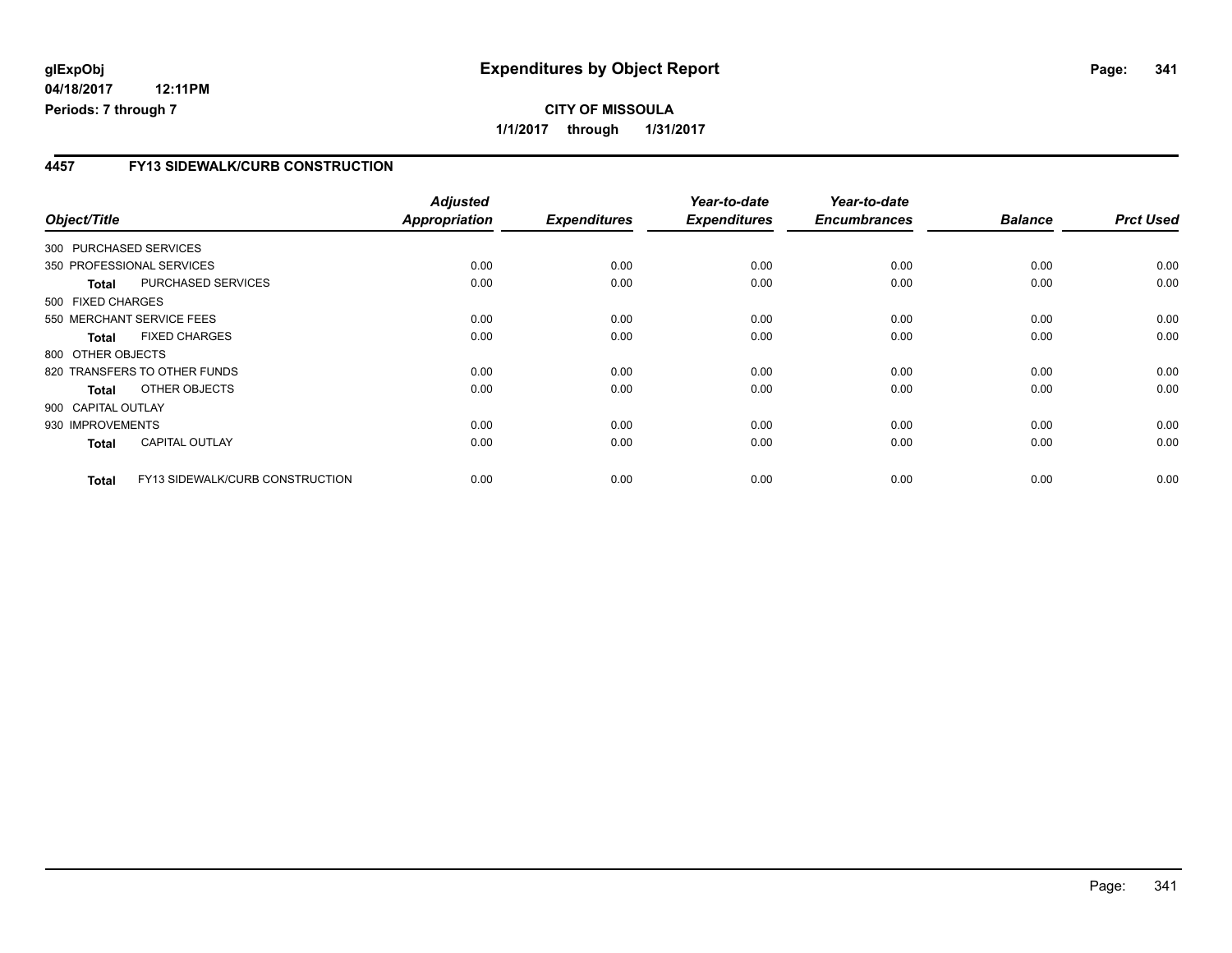### **CITY OF MISSOULA**

**1/1/2017 through 1/31/2017**

# **4458 FY14 SIDEWALK & CURB CONSTRUCTION**

|                                         | <b>Adjusted</b>      |                     | Year-to-date        | Year-to-date        |                |                  |
|-----------------------------------------|----------------------|---------------------|---------------------|---------------------|----------------|------------------|
| Object/Title                            | <b>Appropriation</b> | <b>Expenditures</b> | <b>Expenditures</b> | <b>Encumbrances</b> | <b>Balance</b> | <b>Prct Used</b> |
| 500 FIXED CHARGES                       |                      |                     |                     |                     |                |                  |
| 550 MERCHANT SERVICE FEES               | 0.00                 | 0.00                | 0.00                | 0.00                | 0.00           | 0.00             |
| <b>FIXED CHARGES</b><br><b>Total</b>    | 0.00                 | 0.00                | 0.00                | 0.00                | 0.00           | 0.00             |
| 800 OTHER OBJECTS                       |                      |                     |                     |                     |                |                  |
| 820 TRANSFERS TO OTHER FUNDS            | 0.00                 | 0.00                | 0.00                | 0.00                | 0.00           | 0.00             |
| OTHER OBJECTS<br>Total                  | 0.00                 | 0.00                | 0.00                | 0.00                | 0.00           | 0.00             |
| 900 CAPITAL OUTLAY                      |                      |                     |                     |                     |                |                  |
| 930 IMPROVEMENTS                        | 0.00                 | 0.00                | 0.00                | 0.00                | 0.00           | 0.00             |
| <b>CAPITAL OUTLAY</b><br><b>Total</b>   | 0.00                 | 0.00                | 0.00                | 0.00                | 0.00           | 0.00             |
| PUBLIC WORKS OPERATIONS<br><b>Total</b> | 0.00                 | 0.00                | 0.00                | 0.00                | 0.00           | 0.00             |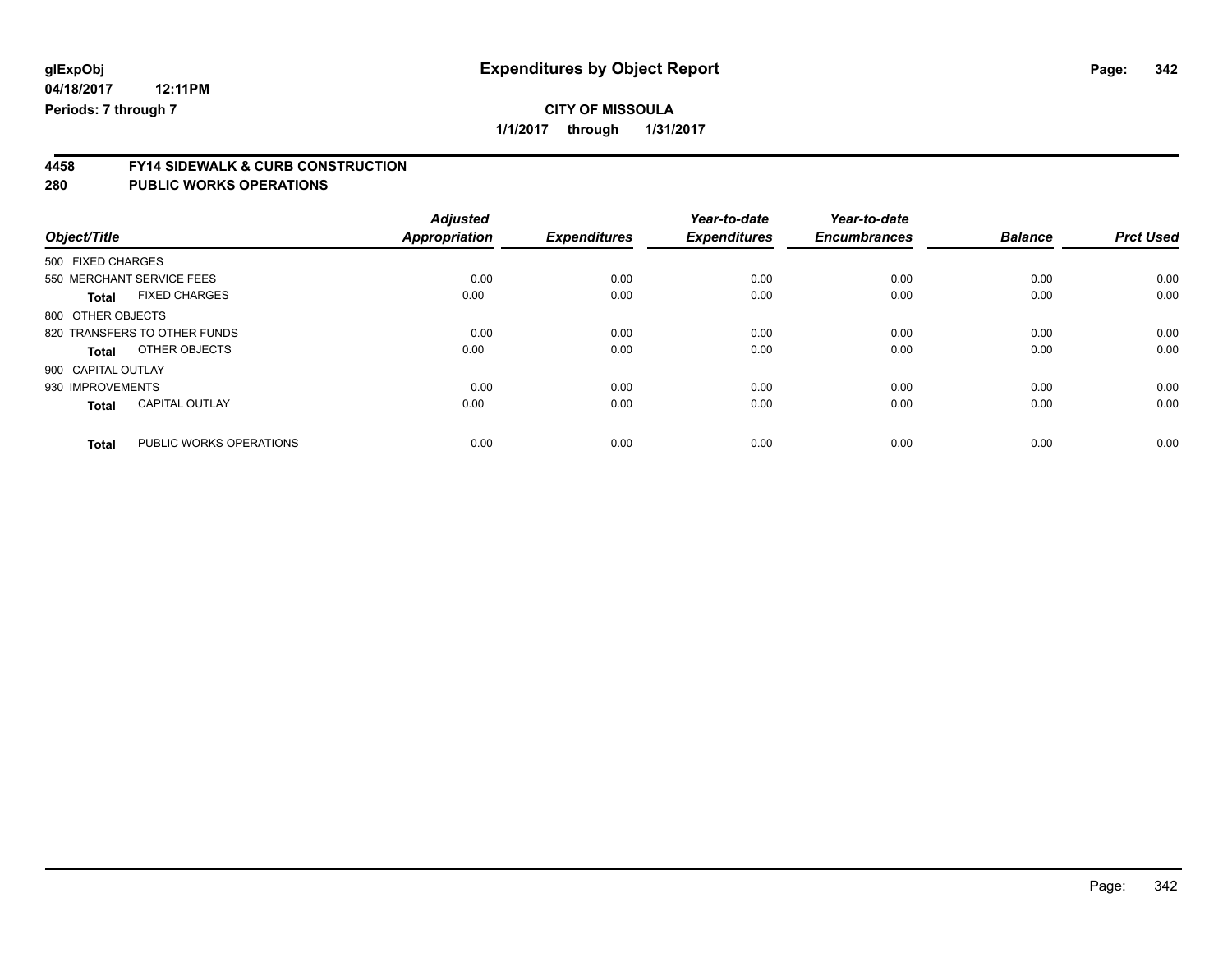#### **4458 FY14 SIDEWALK & CURB CONSTRUCTION**

| Object/Title       |                                              | <b>Adjusted</b><br>Appropriation | <b>Expenditures</b> | Year-to-date<br><b>Expenditures</b> | Year-to-date<br><b>Encumbrances</b> | <b>Balance</b> | <b>Prct Used</b> |
|--------------------|----------------------------------------------|----------------------------------|---------------------|-------------------------------------|-------------------------------------|----------------|------------------|
| 500 FIXED CHARGES  |                                              |                                  |                     |                                     |                                     |                |                  |
|                    | 550 MERCHANT SERVICE FEES                    | 0.00                             | 0.00                | 0.00                                | 0.00                                | 0.00           | 0.00             |
| Total              | <b>FIXED CHARGES</b>                         | 0.00                             | 0.00                | 0.00                                | 0.00                                | 0.00           | 0.00             |
| 800 OTHER OBJECTS  |                                              |                                  |                     |                                     |                                     |                |                  |
|                    | 820 TRANSFERS TO OTHER FUNDS                 | 0.00                             | 0.00                | 0.00                                | 0.00                                | 0.00           | 0.00             |
| Total              | OTHER OBJECTS                                | 0.00                             | 0.00                | 0.00                                | 0.00                                | 0.00           | 0.00             |
| 900 CAPITAL OUTLAY |                                              |                                  |                     |                                     |                                     |                |                  |
| 930 IMPROVEMENTS   |                                              | 0.00                             | 0.00                | 0.00                                | 0.00                                | 0.00           | 0.00             |
| <b>Total</b>       | <b>CAPITAL OUTLAY</b>                        | 0.00                             | 0.00                | 0.00                                | 0.00                                | 0.00           | 0.00             |
| <b>Total</b>       | <b>FY14 SIDEWALK &amp; CURB CONSTRUCTIOL</b> | 0.00                             | 0.00                | 0.00                                | 0.00                                | 0.00           | 0.00             |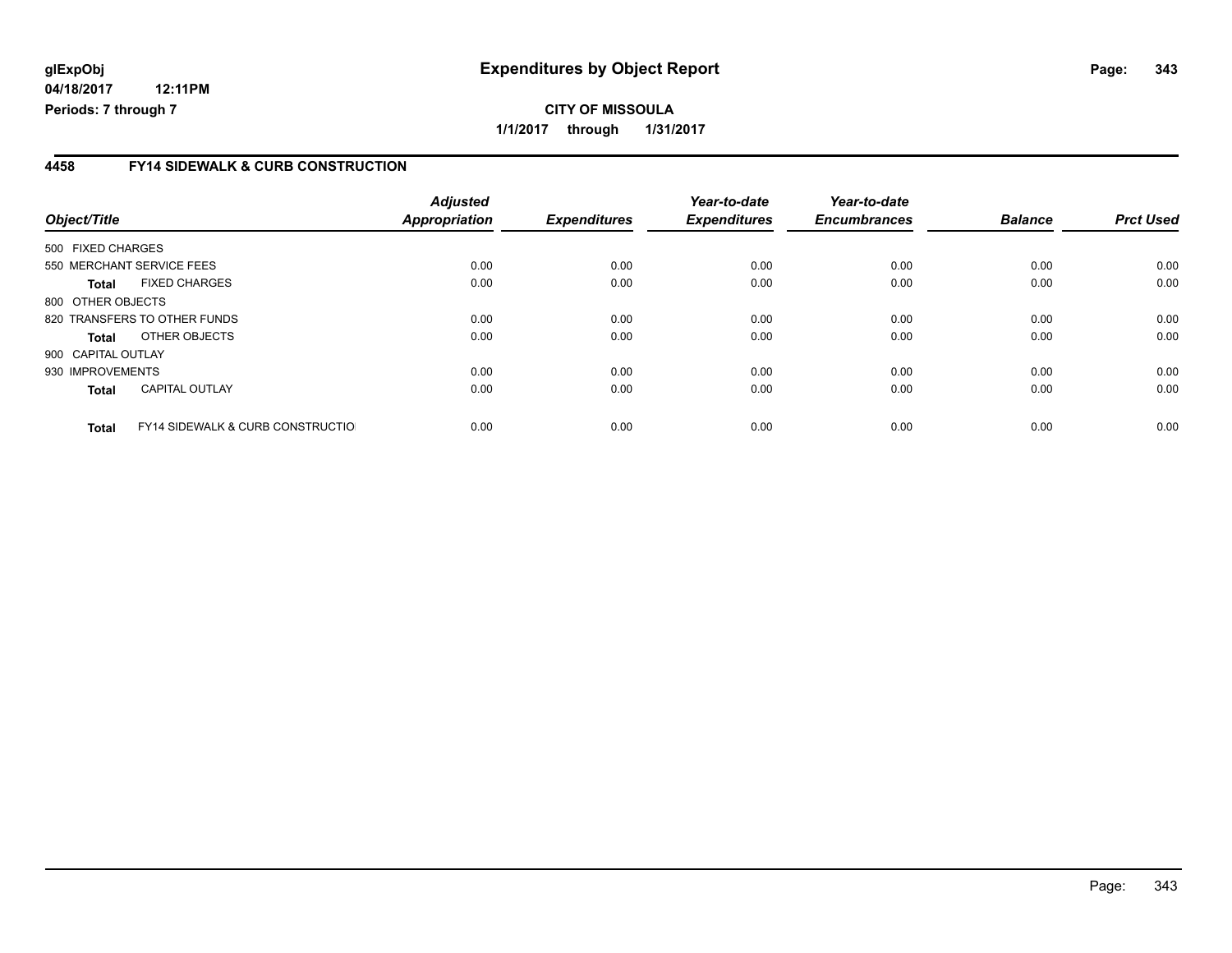### **CITY OF MISSOULA**

**1/1/2017 through 1/31/2017**

# **4459 FY15 SIDEWALK/CURB CONSTRUCTION**

| Object/Title       |                              | <b>Adjusted</b><br><b>Appropriation</b> | <b>Expenditures</b> | Year-to-date<br><b>Expenditures</b> | Year-to-date<br><b>Encumbrances</b> | <b>Balance</b> | <b>Prct Used</b> |
|--------------------|------------------------------|-----------------------------------------|---------------------|-------------------------------------|-------------------------------------|----------------|------------------|
| 500 FIXED CHARGES  |                              |                                         |                     |                                     |                                     |                |                  |
|                    | 550 MERCHANT SERVICE FEES    | 0.00                                    | 0.00                | 0.00                                | 0.00                                | 0.00           | 0.00             |
| <b>Total</b>       | <b>FIXED CHARGES</b>         | 0.00                                    | 0.00                | 0.00                                | 0.00                                | 0.00           | 0.00             |
| 800 OTHER OBJECTS  |                              |                                         |                     |                                     |                                     |                |                  |
|                    | 820 TRANSFERS TO OTHER FUNDS | 0.00                                    | 0.00                | 0.00                                | 0.00                                | 0.00           | 0.00             |
| <b>Total</b>       | OTHER OBJECTS                | 0.00                                    | 0.00                | 0.00                                | 0.00                                | 0.00           | 0.00             |
| 900 CAPITAL OUTLAY |                              |                                         |                     |                                     |                                     |                |                  |
| 930 IMPROVEMENTS   |                              | 0.00                                    | 0.00                | 0.00                                | 0.00                                | 0.00           | 0.00             |
| <b>Total</b>       | <b>CAPITAL OUTLAY</b>        | 0.00                                    | 0.00                | 0.00                                | 0.00                                | 0.00           | 0.00             |
| <b>Total</b>       | PUBLIC WORKS OPERATIONS      | 0.00                                    | 0.00                | 0.00                                | 0.00                                | 0.00           | 0.00             |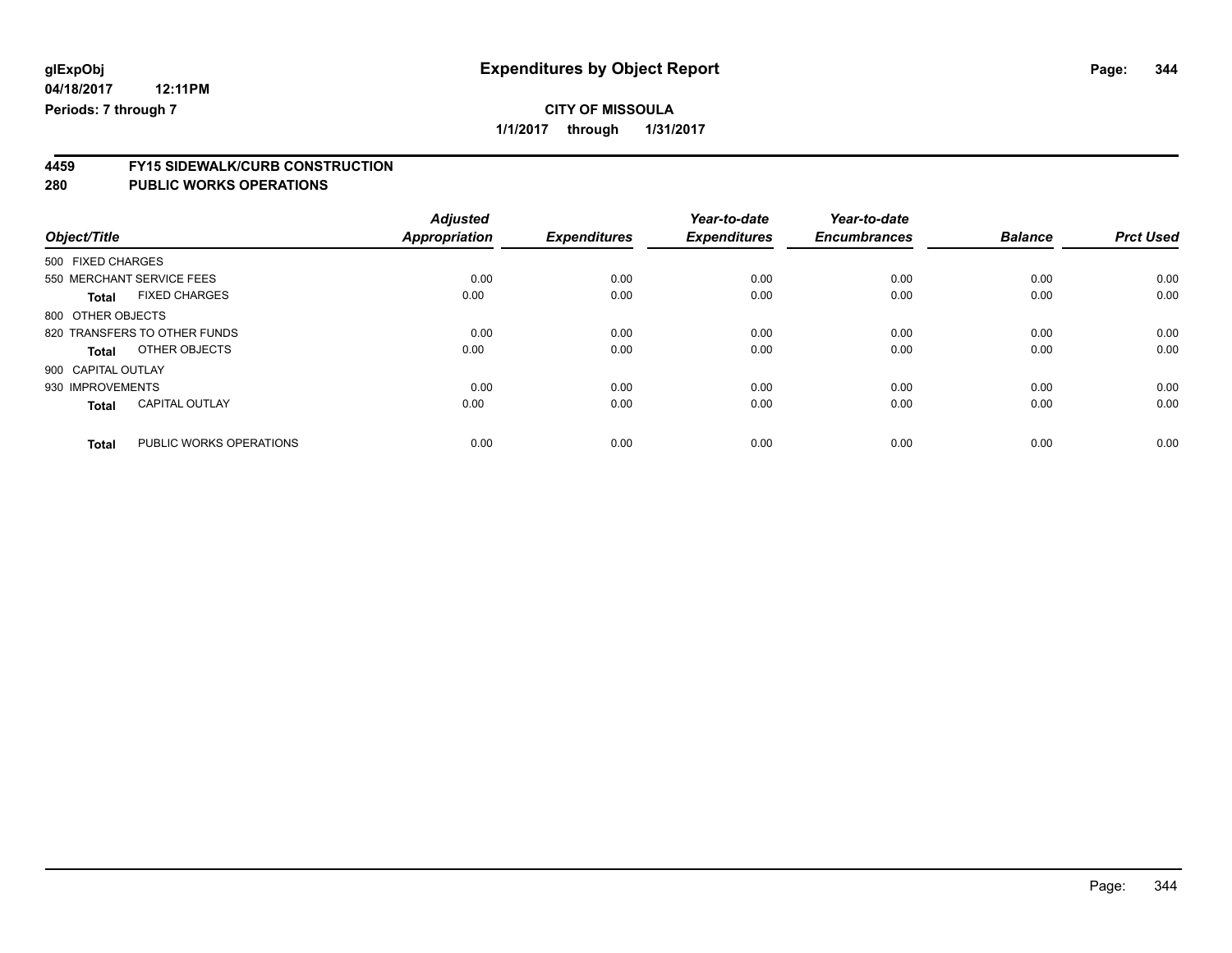**04/18/2017 12:11PM Periods: 7 through 7**

#### **4459 FY15 SIDEWALK/CURB CONSTRUCTION**

| Object/Title       |                                        | <b>Adjusted</b><br>Appropriation | <b>Expenditures</b> | Year-to-date<br><b>Expenditures</b> | Year-to-date<br><b>Encumbrances</b> | <b>Balance</b> | <b>Prct Used</b> |
|--------------------|----------------------------------------|----------------------------------|---------------------|-------------------------------------|-------------------------------------|----------------|------------------|
| 500 FIXED CHARGES  |                                        |                                  |                     |                                     |                                     |                |                  |
|                    | 550 MERCHANT SERVICE FEES              | 0.00                             | 0.00                | 0.00                                | 0.00                                | 0.00           | 0.00             |
| Total              | <b>FIXED CHARGES</b>                   | 0.00                             | 0.00                | 0.00                                | 0.00                                | 0.00           | 0.00             |
| 800 OTHER OBJECTS  |                                        |                                  |                     |                                     |                                     |                |                  |
|                    | 820 TRANSFERS TO OTHER FUNDS           | 0.00                             | 0.00                | 0.00                                | 0.00                                | 0.00           | 0.00             |
| Total              | OTHER OBJECTS                          | 0.00                             | 0.00                | 0.00                                | 0.00                                | 0.00           | 0.00             |
| 900 CAPITAL OUTLAY |                                        |                                  |                     |                                     |                                     |                |                  |
| 930 IMPROVEMENTS   |                                        | 0.00                             | 0.00                | 0.00                                | 0.00                                | 0.00           | 0.00             |
| <b>Total</b>       | <b>CAPITAL OUTLAY</b>                  | 0.00                             | 0.00                | 0.00                                | 0.00                                | 0.00           | 0.00             |
| <b>Total</b>       | <b>FY15 SIDEWALK/CURB CONSTRUCTION</b> | 0.00                             | 0.00                | 0.00                                | 0.00                                | 0.00           | 0.00             |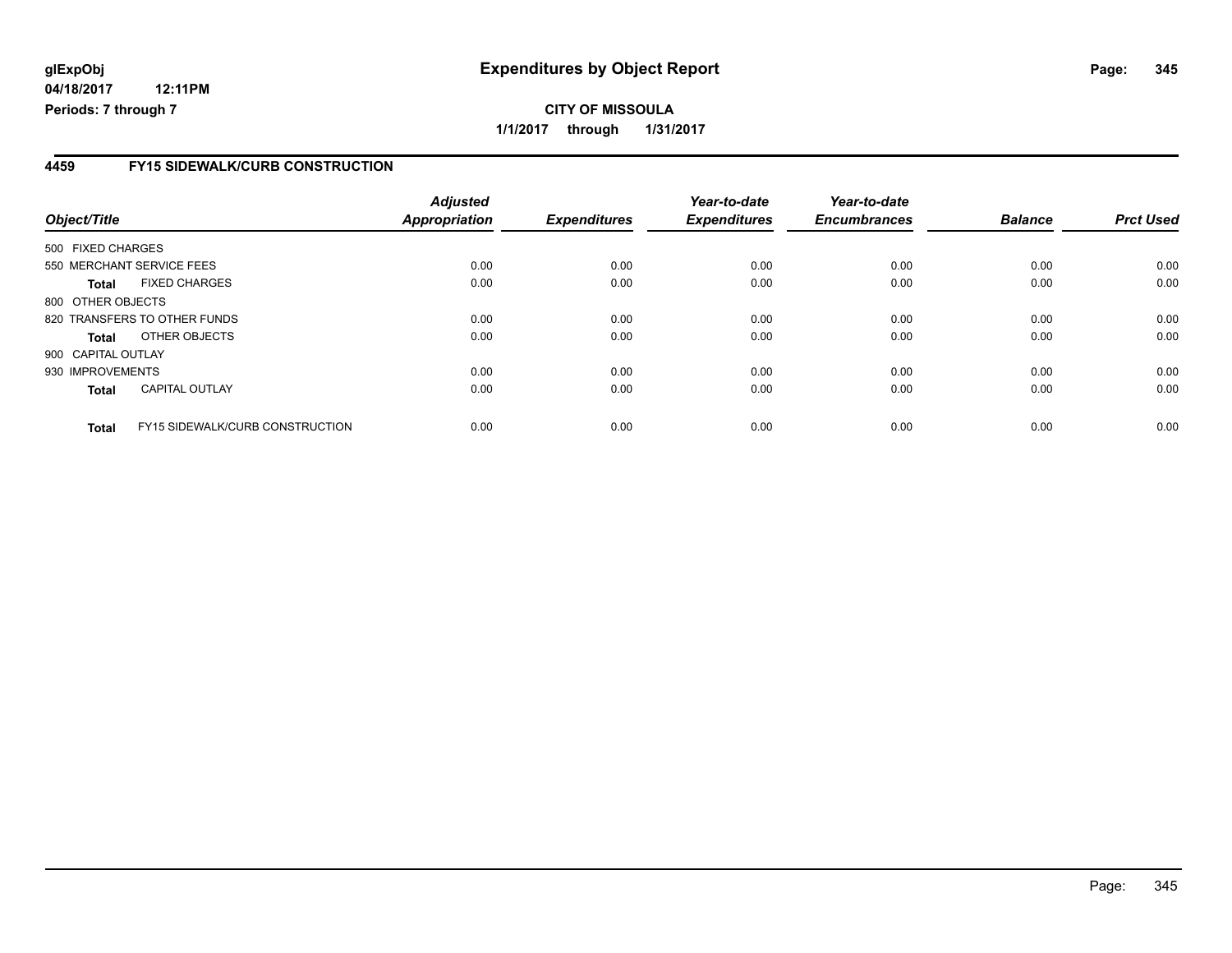### **CITY OF MISSOULA**

**1/1/2017 through 1/31/2017**

# **4460 FY16 SIDEWALK/CURB CONSTRUCTION**

| Object/Title       |                              | <b>Adjusted</b><br><b>Appropriation</b> | <b>Expenditures</b> | Year-to-date<br><b>Expenditures</b> | Year-to-date<br><b>Encumbrances</b> | <b>Balance</b> | <b>Prct Used</b> |
|--------------------|------------------------------|-----------------------------------------|---------------------|-------------------------------------|-------------------------------------|----------------|------------------|
| 500 FIXED CHARGES  |                              |                                         |                     |                                     |                                     |                |                  |
|                    | 550 MERCHANT SERVICE FEES    | 0.00                                    | 0.00                | 0.00                                | 0.00                                | 0.00           | 0.00             |
| Total              | <b>FIXED CHARGES</b>         | 0.00                                    | 0.00                | 0.00                                | 0.00                                | 0.00           | 0.00             |
| 800 OTHER OBJECTS  |                              |                                         |                     |                                     |                                     |                |                  |
|                    | 820 TRANSFERS TO OTHER FUNDS | 0.00                                    | 0.00                | 17.134.25                           | 0.00                                | $-17.134.25$   | 0.00             |
| Total              | OTHER OBJECTS                | 0.00                                    | 0.00                | 17,134.25                           | 0.00                                | $-17.134.25$   | 0.00             |
| 900 CAPITAL OUTLAY |                              |                                         |                     |                                     |                                     |                |                  |
| 930 IMPROVEMENTS   |                              | 0.00                                    | 0.00                | 17.200.00                           | 0.00                                | $-17.200.00$   | 0.00             |
| <b>Total</b>       | <b>CAPITAL OUTLAY</b>        | 0.00                                    | 0.00                | 17,200.00                           | 0.00                                | $-17.200.00$   | 0.00             |
| <b>Total</b>       | PUBLIC WORKS OPERATIONS      | 0.00                                    | 0.00                | 34,334.25                           | 0.00                                | $-34.334.25$   | 0.00             |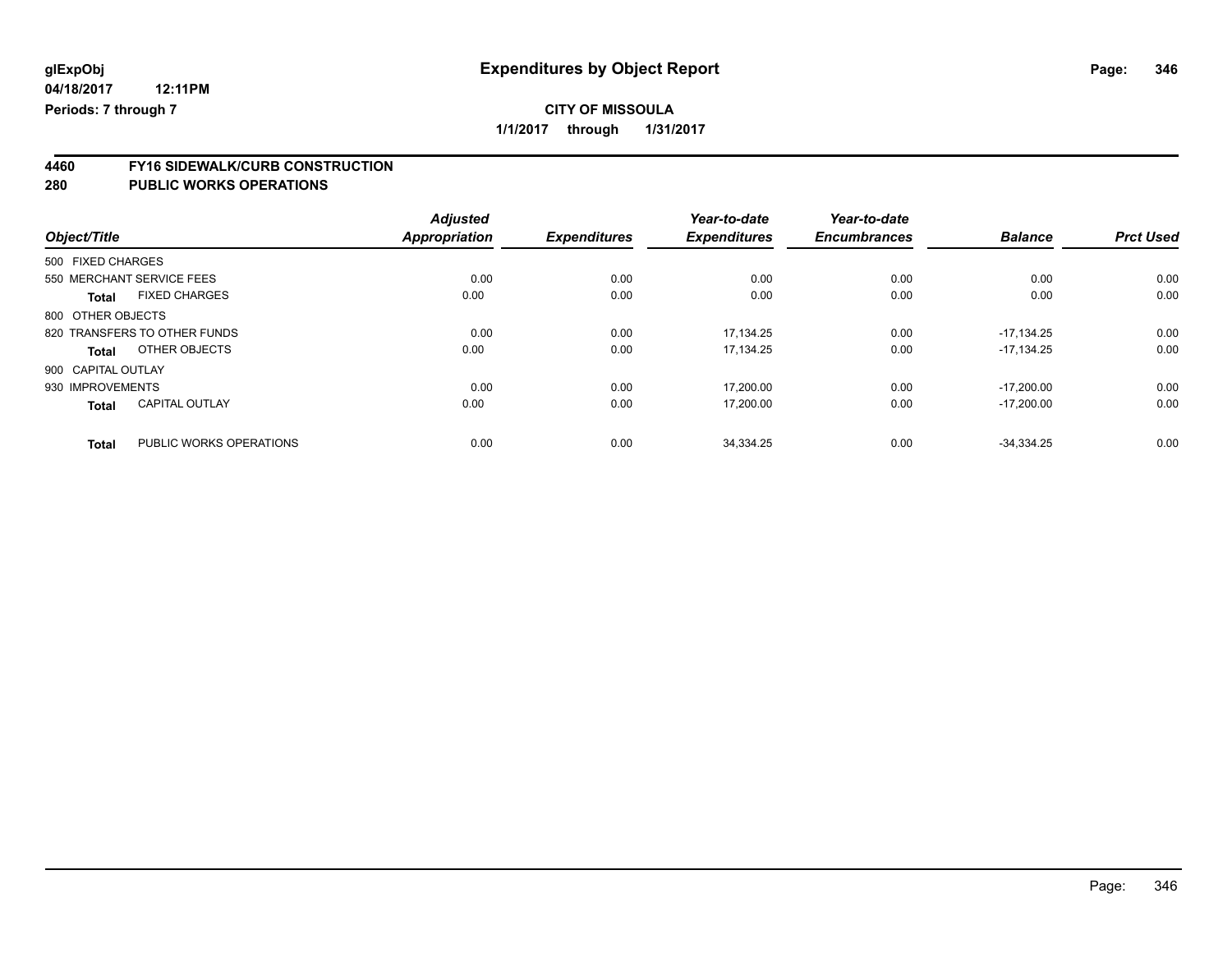**04/18/2017 12:11PM Periods: 7 through 7**

#### **4460 FY16 SIDEWALK/CURB CONSTRUCTION**

| Object/Title       |                                 | <b>Adjusted</b><br>Appropriation | <b>Expenditures</b> | Year-to-date<br><b>Expenditures</b> | Year-to-date<br><b>Encumbrances</b> | <b>Balance</b> | <b>Prct Used</b> |
|--------------------|---------------------------------|----------------------------------|---------------------|-------------------------------------|-------------------------------------|----------------|------------------|
| 500 FIXED CHARGES  |                                 |                                  |                     |                                     |                                     |                |                  |
|                    | 550 MERCHANT SERVICE FEES       | 0.00                             | 0.00                | 0.00                                | 0.00                                | 0.00           | 0.00             |
| <b>Total</b>       | <b>FIXED CHARGES</b>            | 0.00                             | 0.00                | 0.00                                | 0.00                                | 0.00           | 0.00             |
| 800 OTHER OBJECTS  |                                 |                                  |                     |                                     |                                     |                |                  |
|                    | 820 TRANSFERS TO OTHER FUNDS    | 0.00                             | 0.00                | 17.134.25                           | 0.00                                | $-17.134.25$   | 0.00             |
| <b>Total</b>       | OTHER OBJECTS                   | 0.00                             | 0.00                | 17.134.25                           | 0.00                                | $-17.134.25$   | 0.00             |
| 900 CAPITAL OUTLAY |                                 |                                  |                     |                                     |                                     |                |                  |
| 930 IMPROVEMENTS   |                                 | 0.00                             | 0.00                | 17,200.00                           | 0.00                                | $-17.200.00$   | 0.00             |
| <b>Total</b>       | <b>CAPITAL OUTLAY</b>           | 0.00                             | 0.00                | 17,200.00                           | 0.00                                | $-17,200.00$   | 0.00             |
| <b>Total</b>       | FY16 SIDEWALK/CURB CONSTRUCTION | 0.00                             | 0.00                | 34.334.25                           | 0.00                                | $-34.334.25$   | 0.00             |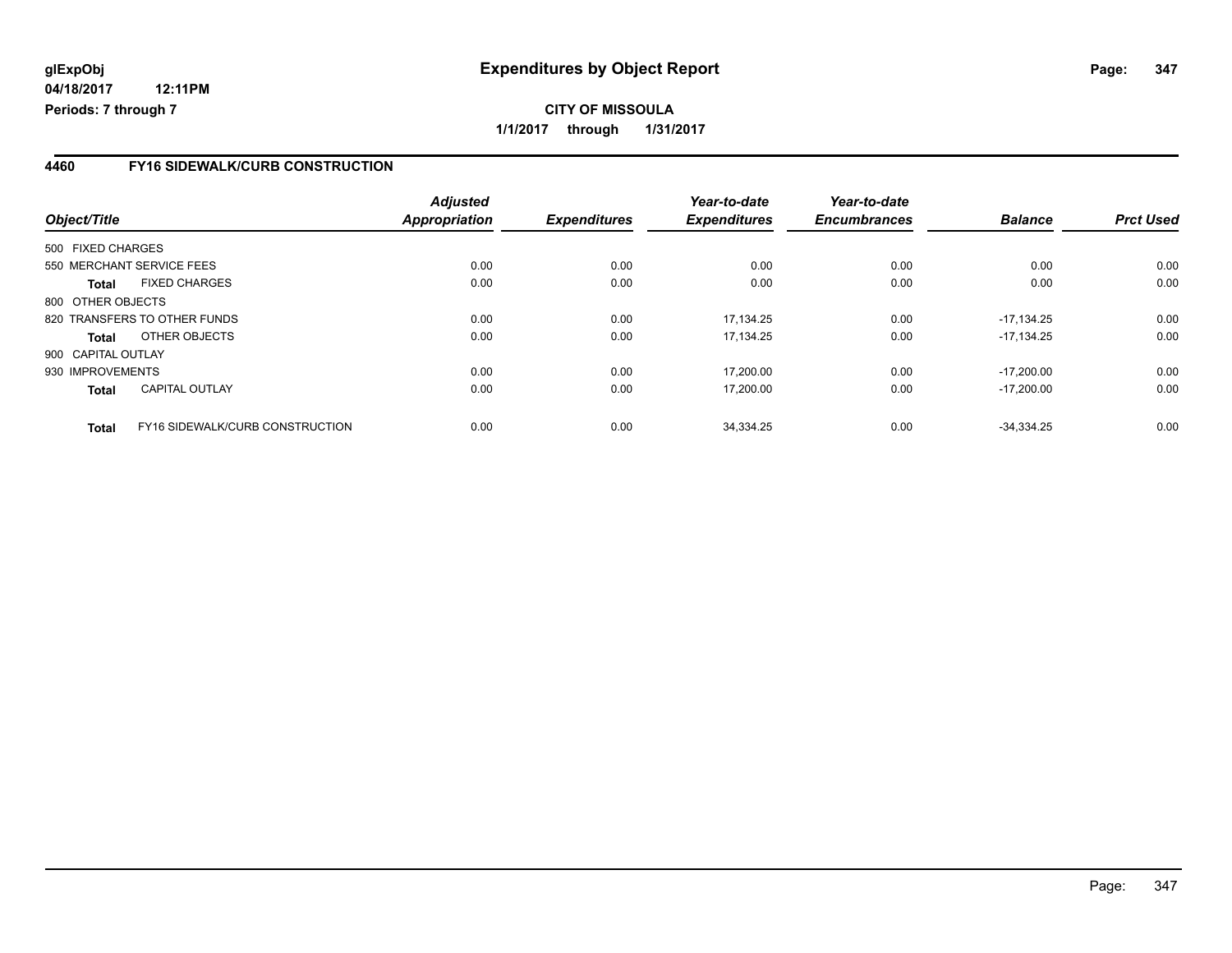**4461 FY17 SIDEWALK/CURB CONSTRUCTION**

| Object/Title       |                           | <b>Adjusted</b><br><b>Appropriation</b> | <b>Expenditures</b> | Year-to-date<br><b>Expenditures</b> | Year-to-date<br><b>Encumbrances</b> | <b>Balance</b> | <b>Prct Used</b> |
|--------------------|---------------------------|-----------------------------------------|---------------------|-------------------------------------|-------------------------------------|----------------|------------------|
| 500 FIXED CHARGES  |                           |                                         |                     |                                     |                                     |                |                  |
|                    | 550 MERCHANT SERVICE FEES | 0.00                                    | 0.00                | 0.00                                | 0.00                                | 0.00           | 0.00             |
| <b>Total</b>       | <b>FIXED CHARGES</b>      | 0.00                                    | 0.00                | 0.00                                | 0.00                                | 0.00           | 0.00             |
| 900 CAPITAL OUTLAY |                           |                                         |                     |                                     |                                     |                |                  |
| 930 IMPROVEMENTS   |                           | 0.00                                    | 83,063.90           | 863.743.80                          | 0.00                                | -863.743.80    | 0.00             |
| <b>Total</b>       | <b>CAPITAL OUTLAY</b>     | 0.00                                    | 83,063.90           | 863.743.80                          | 0.00                                | -863.743.80    | 0.00             |
| <b>Total</b>       | PUBLIC WORKS OPERATIONS   | 0.00                                    | 83,063.90           | 863.743.80                          | 0.00                                | -863.743.80    | 0.00             |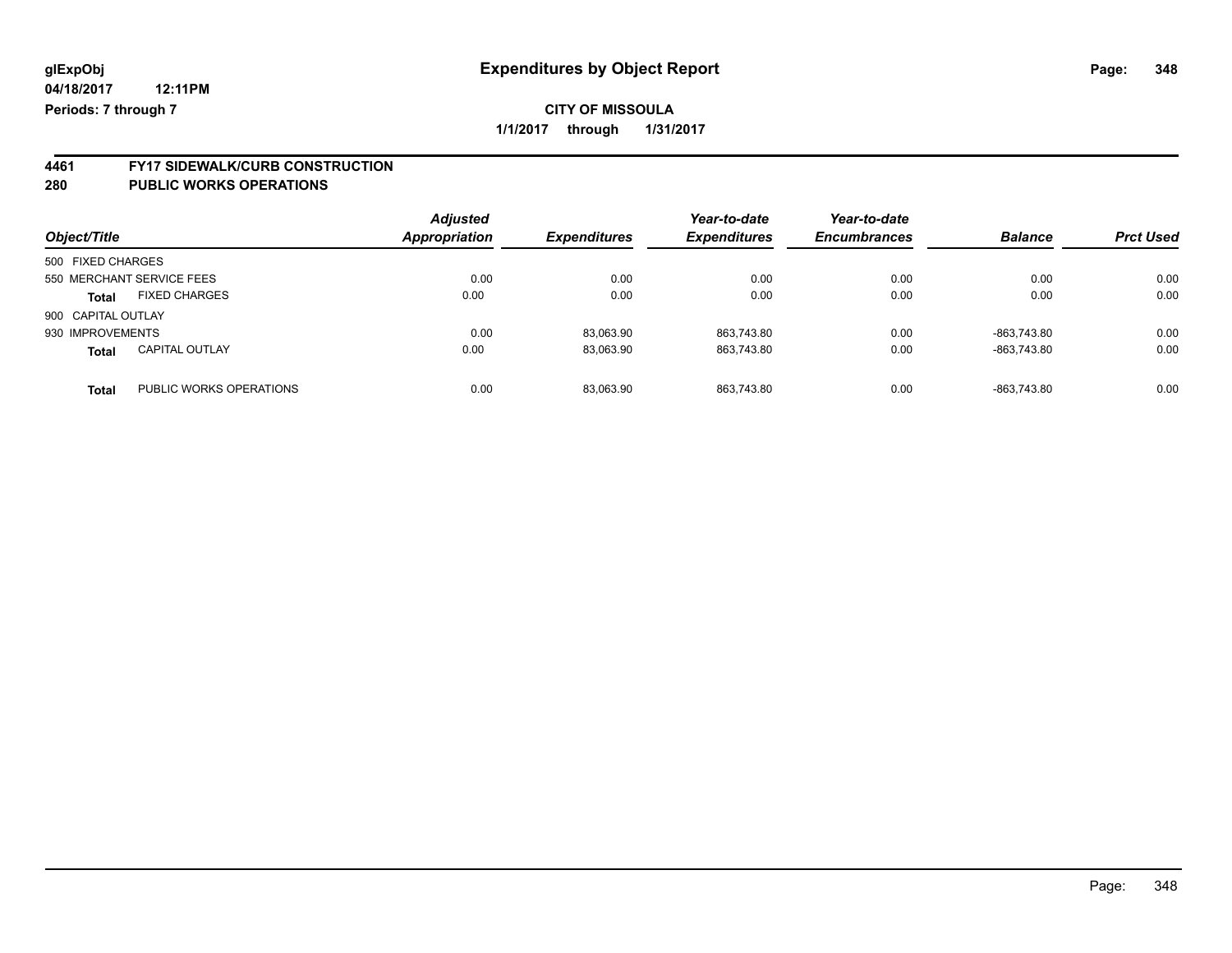**04/18/2017 12:11PM Periods: 7 through 7**

#### **4461 FY17 SIDEWALK/CURB CONSTRUCTION**

| Object/Title              |                                        | <b>Adjusted</b><br>Appropriation | <i><b>Expenditures</b></i> | Year-to-date<br><b>Expenditures</b> | Year-to-date<br><b>Encumbrances</b> | <b>Balance</b> | <b>Prct Used</b> |
|---------------------------|----------------------------------------|----------------------------------|----------------------------|-------------------------------------|-------------------------------------|----------------|------------------|
| 500 FIXED CHARGES         |                                        |                                  |                            |                                     |                                     |                |                  |
| 550 MERCHANT SERVICE FEES |                                        | 0.00                             | 0.00                       | 0.00                                | 0.00                                | 0.00           | 0.00             |
| <b>Total</b>              | <b>FIXED CHARGES</b>                   | 0.00                             | 0.00                       | 0.00                                | 0.00                                | 0.00           | 0.00             |
| 900 CAPITAL OUTLAY        |                                        |                                  |                            |                                     |                                     |                |                  |
| 930 IMPROVEMENTS          |                                        | 0.00                             | 83,063.90                  | 863,743.80                          | 0.00                                | -863.743.80    | 0.00             |
| <b>Total</b>              | <b>CAPITAL OUTLAY</b>                  | 0.00                             | 83,063.90                  | 863,743.80                          | 0.00                                | -863,743.80    | 0.00             |
| <b>Total</b>              | <b>FY17 SIDEWALK/CURB CONSTRUCTION</b> | 0.00                             | 83.063.90                  | 863.743.80                          | 0.00                                | -863.743.80    | 0.00             |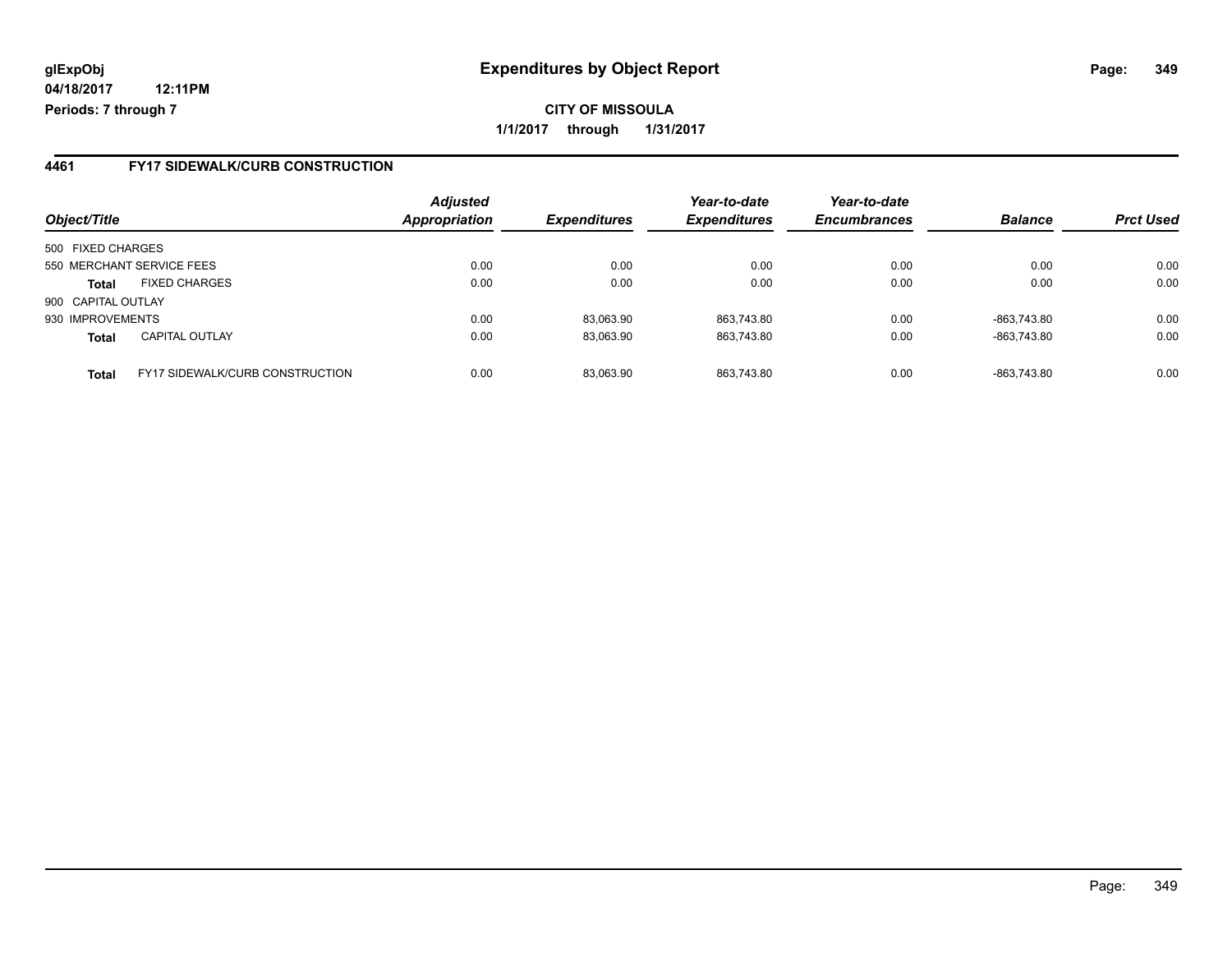#### **CITY OF MISSOULA 1/1/2017 through 1/31/2017**

# **4531 SID 531 TRAFFIC CALMING**

**000 \*\*\* Title Not Found \*\*\***

| Object/Title                            | <b>Adjusted</b><br><b>Appropriation</b> | <b>Expenditures</b> | Year-to-date<br><b>Expenditures</b> | Year-to-date<br><b>Encumbrances</b> | <b>Balance</b> | <b>Prct Used</b> |
|-----------------------------------------|-----------------------------------------|---------------------|-------------------------------------|-------------------------------------|----------------|------------------|
| 500 FIXED CHARGES                       |                                         |                     |                                     |                                     |                |                  |
| 550 MERCHANT SERVICE FEES               | 0.00                                    | 0.00                | 0.00                                | 0.00                                | 0.00           | 0.00             |
| <b>FIXED CHARGES</b><br><b>Total</b>    | 0.00                                    | 0.00                | 0.00                                | 0.00                                | 0.00           | 0.00             |
| 600 DEBT SERVICE                        |                                         |                     |                                     |                                     |                |                  |
| 620 INTEREST / SERVICE FEES             | 0.00                                    | 0.00                | 0.00                                | 0.00                                | 0.00           | 0.00             |
| <b>DEBT SERVICE</b><br><b>Total</b>     | 0.00                                    | 0.00                | 0.00                                | 0.00                                | 0.00           | 0.00             |
| *** Title Not Found ***<br><b>Total</b> | 0.00                                    | 0.00                | 0.00                                | 0.00                                | 0.00           | 0.00             |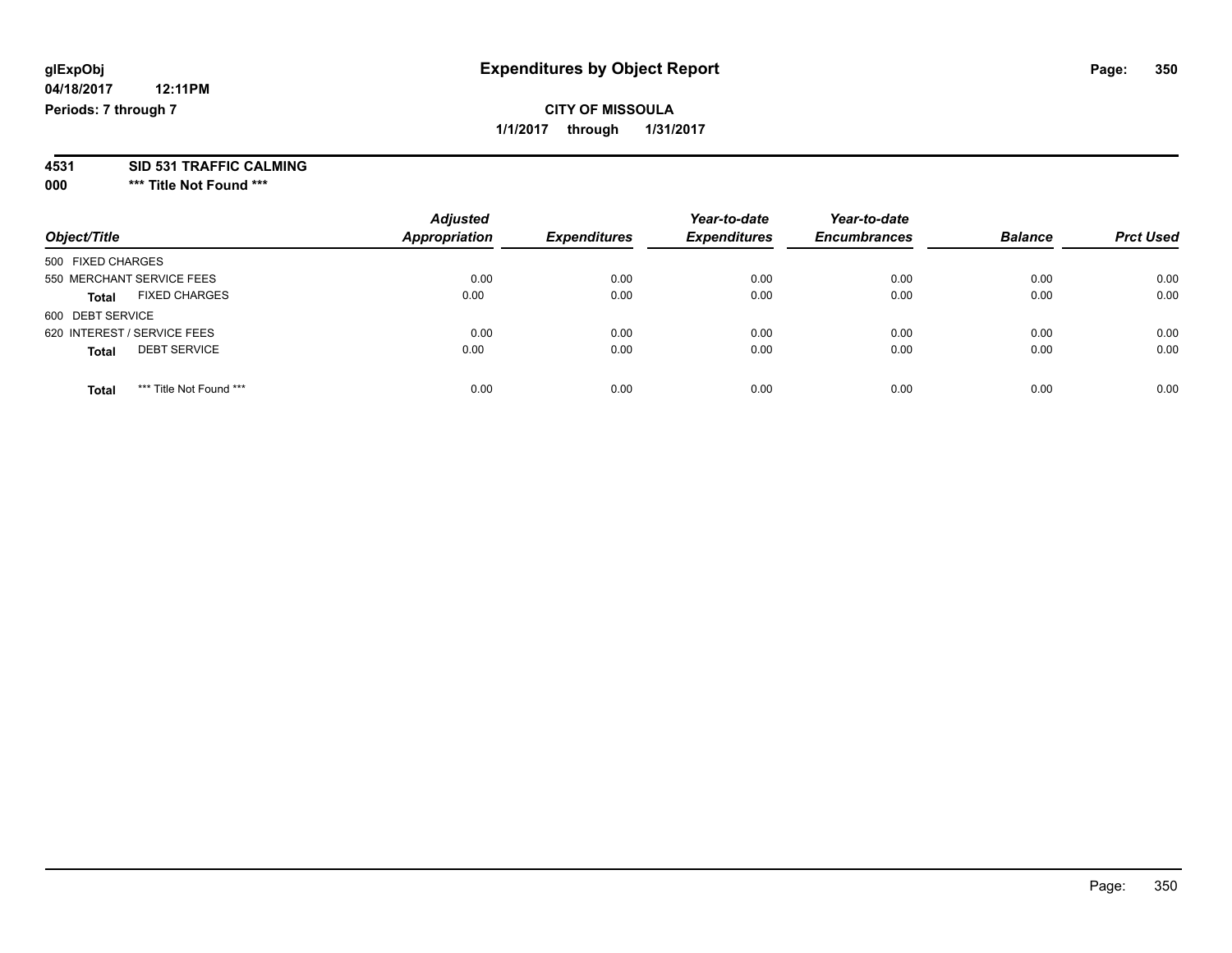#### **CITY OF MISSOULA 1/1/2017 through 1/31/2017**

**4531 SID 531 TRAFFIC CALMING 390 NON-DEPARTMENTAL**

| Object/Title                          | <b>Adjusted</b><br><b>Appropriation</b> | <b>Expenditures</b> | Year-to-date<br><b>Expenditures</b> | Year-to-date<br><b>Encumbrances</b> | <b>Balance</b> | <b>Prct Used</b> |
|---------------------------------------|-----------------------------------------|---------------------|-------------------------------------|-------------------------------------|----------------|------------------|
| 500 FIXED CHARGES                     |                                         |                     |                                     |                                     |                |                  |
| 550 MERCHANT SERVICE FEES             | 0.00                                    | 0.00                | 0.00                                | 0.00                                | 0.00           | 0.00             |
| <b>FIXED CHARGES</b><br><b>Total</b>  | 0.00                                    | 0.00                | 0.00                                | 0.00                                | 0.00           | 0.00             |
| 900 CAPITAL OUTLAY                    |                                         |                     |                                     |                                     |                |                  |
| 930 IMPROVEMENTS                      | 0.00                                    | 0.00                | 0.00                                | 0.00                                | 0.00           | 0.00             |
| <b>CAPITAL OUTLAY</b><br><b>Total</b> | 0.00                                    | 0.00                | 0.00                                | 0.00                                | 0.00           | 0.00             |
| NON-DEPARTMENTAL<br>Total             | 0.00                                    | 0.00                | 0.00                                | 0.00                                | 0.00           | 0.00             |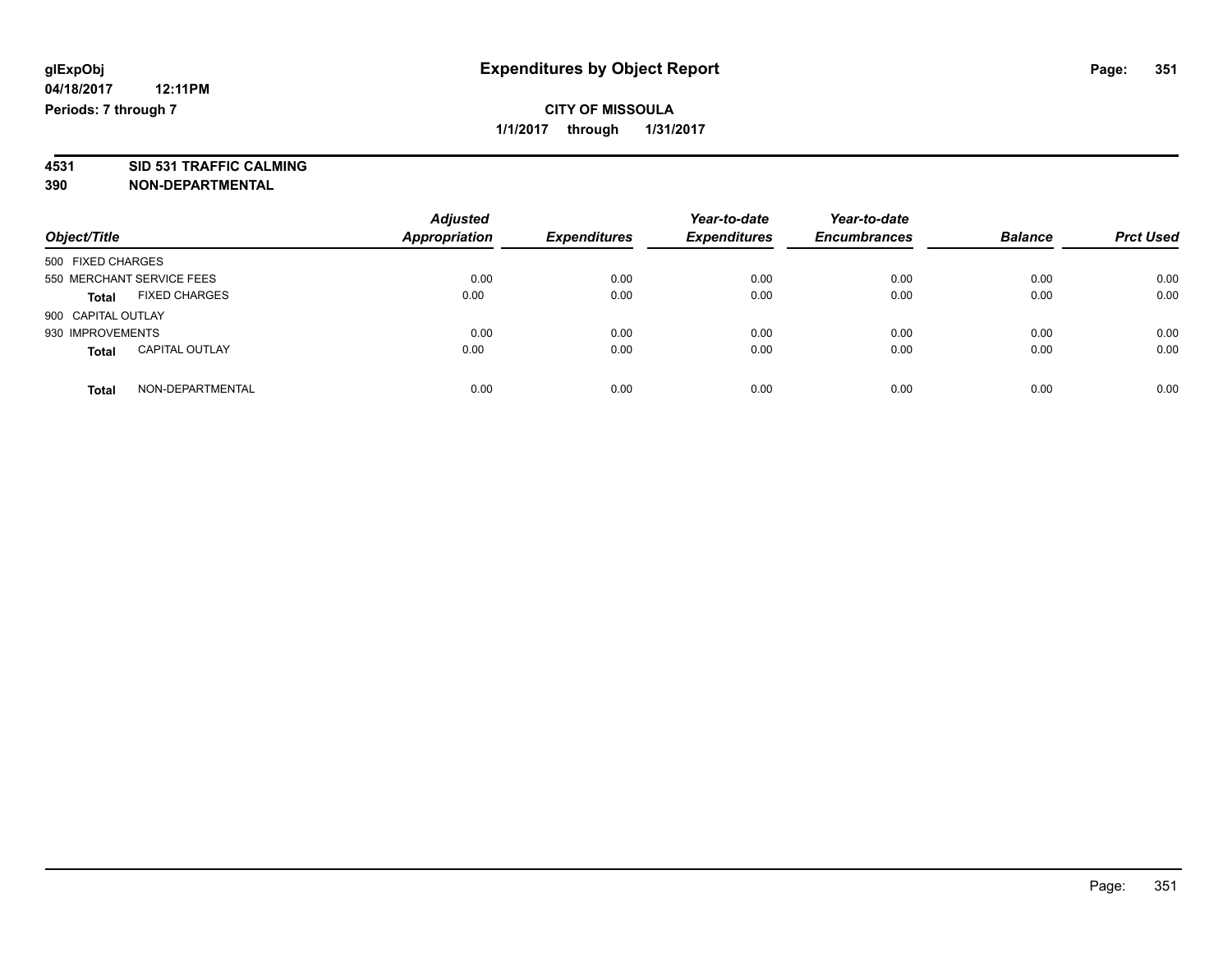**CITY OF MISSOULA 1/1/2017 through 1/31/2017**

#### **4531 SID 531 TRAFFIC CALMING**

|                                         | <b>Adjusted</b>      |                     | Year-to-date        | Year-to-date        |                |                  |
|-----------------------------------------|----------------------|---------------------|---------------------|---------------------|----------------|------------------|
| Object/Title                            | <b>Appropriation</b> | <b>Expenditures</b> | <b>Expenditures</b> | <b>Encumbrances</b> | <b>Balance</b> | <b>Prct Used</b> |
| 500 FIXED CHARGES                       |                      |                     |                     |                     |                |                  |
| 550 MERCHANT SERVICE FEES               | 0.00                 | 0.00                | 0.00                | 0.00                | 0.00           | 0.00             |
| <b>FIXED CHARGES</b><br>Total           | 0.00                 | 0.00                | 0.00                | 0.00                | 0.00           | 0.00             |
| 600 DEBT SERVICE                        |                      |                     |                     |                     |                |                  |
| 620 INTEREST / SERVICE FEES             | 0.00                 | 0.00                | 0.00                | 0.00                | 0.00           | 0.00             |
| <b>DEBT SERVICE</b><br>Total            | 0.00                 | 0.00                | 0.00                | 0.00                | 0.00           | 0.00             |
| 900 CAPITAL OUTLAY                      |                      |                     |                     |                     |                |                  |
| 930 IMPROVEMENTS                        | 0.00                 | 0.00                | 0.00                | 0.00                | 0.00           | 0.00             |
| <b>CAPITAL OUTLAY</b><br><b>Total</b>   | 0.00                 | 0.00                | 0.00                | 0.00                | 0.00           | 0.00             |
| SID 531 TRAFFIC CALMING<br><b>Total</b> | 0.00                 | 0.00                | 0.00                | 0.00                | 0.00           | 0.00             |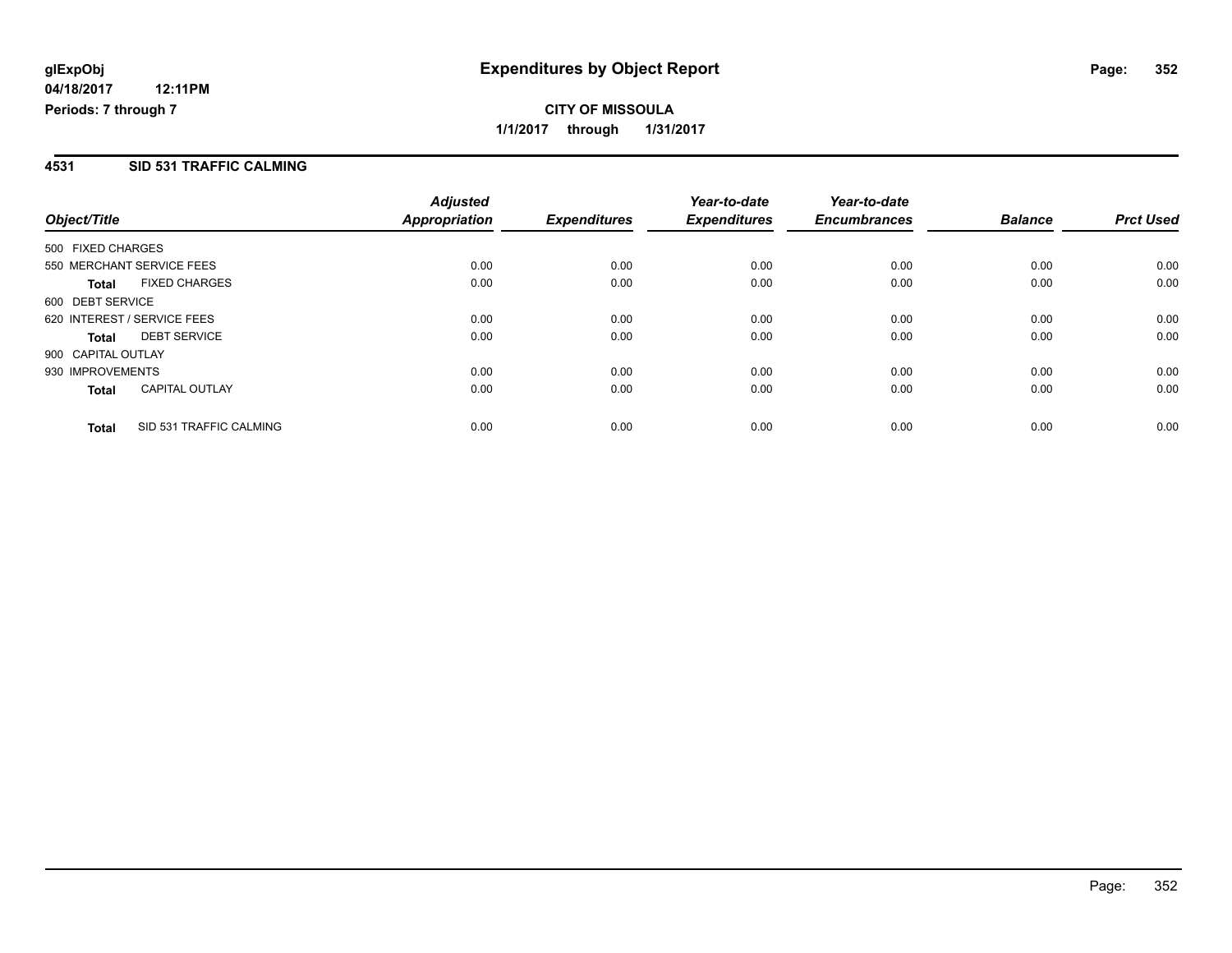#### **CITY OF MISSOULA 1/1/2017 through 1/31/2017**

# **4532 MALONEY RANCH SID**

**390 NON-DEPARTMENTAL**

|                                       | <b>Adjusted</b>      |                     | Year-to-date        | Year-to-date        |                |                  |
|---------------------------------------|----------------------|---------------------|---------------------|---------------------|----------------|------------------|
| Object/Title                          | <b>Appropriation</b> | <b>Expenditures</b> | <b>Expenditures</b> | <b>Encumbrances</b> | <b>Balance</b> | <b>Prct Used</b> |
| 500 FIXED CHARGES                     |                      |                     |                     |                     |                |                  |
| 550 MERCHANT SERVICE FEES             | 0.00                 | 0.00                | 0.00                | 0.00                | 0.00           | 0.00             |
| <b>FIXED CHARGES</b><br><b>Total</b>  | 0.00                 | 0.00                | 0.00                | 0.00                | 0.00           | 0.00             |
| 900 CAPITAL OUTLAY                    |                      |                     |                     |                     |                |                  |
| 930 IMPROVEMENTS                      | 0.00                 | 0.00                | 0.00                | 0.00                | 0.00           | 0.00             |
| <b>CAPITAL OUTLAY</b><br><b>Total</b> | 0.00                 | 0.00                | 0.00                | 0.00                | 0.00           | 0.00             |
| NON-DEPARTMENTAL<br><b>Total</b>      | 0.00                 | 0.00                | 0.00                | 0.00                | 0.00           | 0.00             |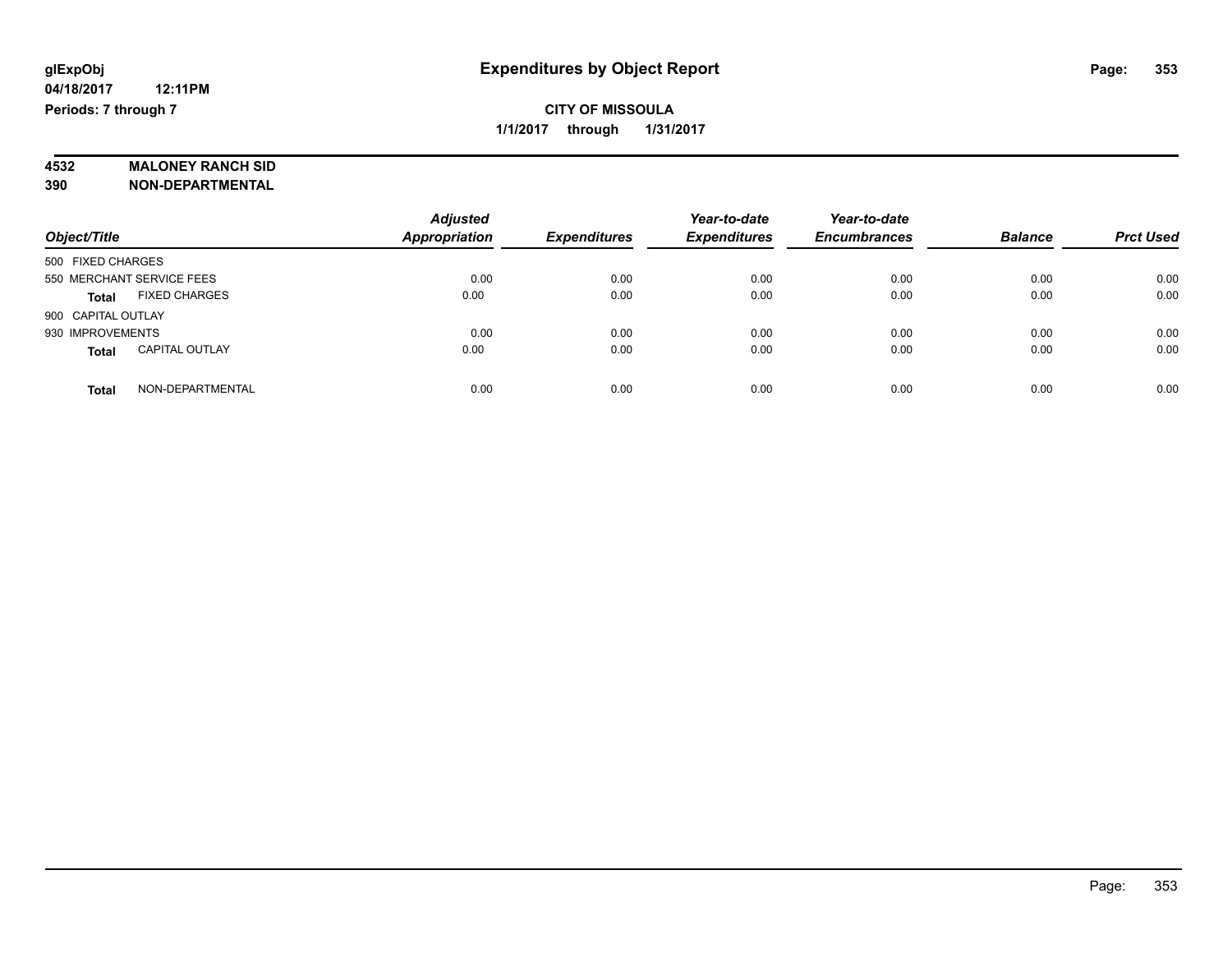**CITY OF MISSOULA 1/1/2017 through 1/31/2017**

#### **4532 MALONEY RANCH SID**

| Object/Title                             | <b>Adjusted</b><br><b>Appropriation</b> | <b>Expenditures</b> | Year-to-date<br><b>Expenditures</b> | Year-to-date<br><b>Encumbrances</b> | <b>Balance</b> | <b>Prct Used</b> |
|------------------------------------------|-----------------------------------------|---------------------|-------------------------------------|-------------------------------------|----------------|------------------|
| 500 FIXED CHARGES                        |                                         |                     |                                     |                                     |                |                  |
| 550 MERCHANT SERVICE FEES                | 0.00                                    | 0.00                | 0.00                                | 0.00                                | 0.00           | 0.00             |
| <b>FIXED CHARGES</b><br>Total            | 0.00                                    | 0.00                | 0.00                                | 0.00                                | 0.00           | 0.00             |
| 900 CAPITAL OUTLAY                       |                                         |                     |                                     |                                     |                |                  |
| 930 IMPROVEMENTS                         | 0.00                                    | 0.00                | 0.00                                | 0.00                                | 0.00           | 0.00             |
| <b>CAPITAL OUTLAY</b><br><b>Total</b>    | 0.00                                    | 0.00                | 0.00                                | 0.00                                | 0.00           | 0.00             |
| <b>MALONEY RANCH SID</b><br><b>Total</b> | 0.00                                    | 0.00                | 0.00                                | 0.00                                | 0.00           | 0.00             |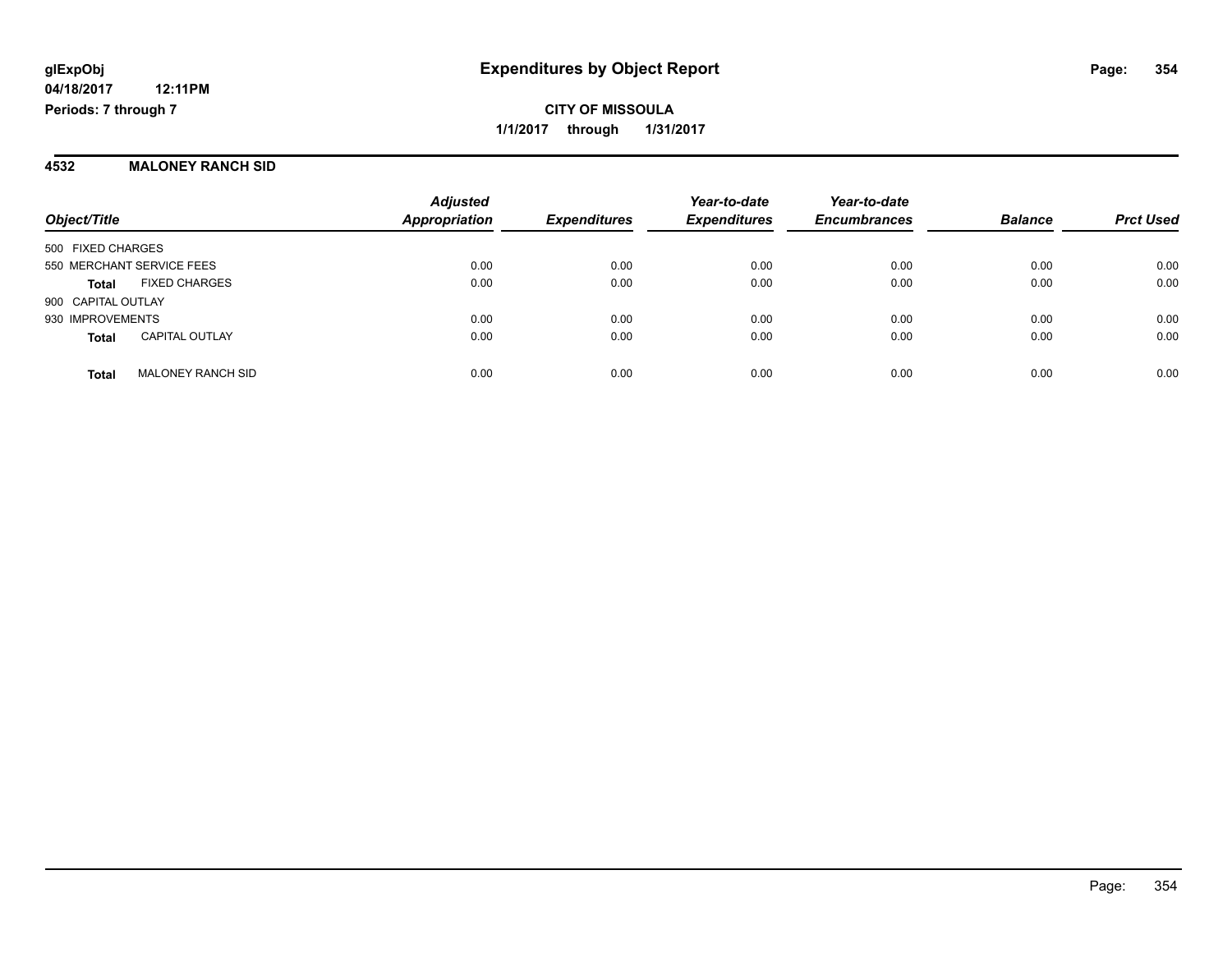#### **CITY OF MISSOULA 1/1/2017 through 1/31/2017**

**4533 RATTLESNAKE SEWER SID 390 NON-DEPARTMENTAL**

| Object/Title      |                           | <b>Adjusted</b><br>Appropriation | <b>Expenditures</b> | Year-to-date<br><b>Expenditures</b> | Year-to-date<br><b>Encumbrances</b> | <b>Balance</b> | <b>Prct Used</b> |
|-------------------|---------------------------|----------------------------------|---------------------|-------------------------------------|-------------------------------------|----------------|------------------|
| 500 FIXED CHARGES |                           |                                  |                     |                                     |                                     |                |                  |
|                   | 550 MERCHANT SERVICE FEES | 0.00                             | 0.00                | 0.00                                | 0.00                                | 0.00           | 0.00             |
| <b>Total</b>      | <b>FIXED CHARGES</b>      | 0.00                             | 0.00                | 0.00                                | 0.00                                | 0.00           | 0.00             |
| <b>Total</b>      | NON-DEPARTMENTAL          | 0.00                             | 0.00                | 0.00                                | 0.00                                | 0.00           | 0.00             |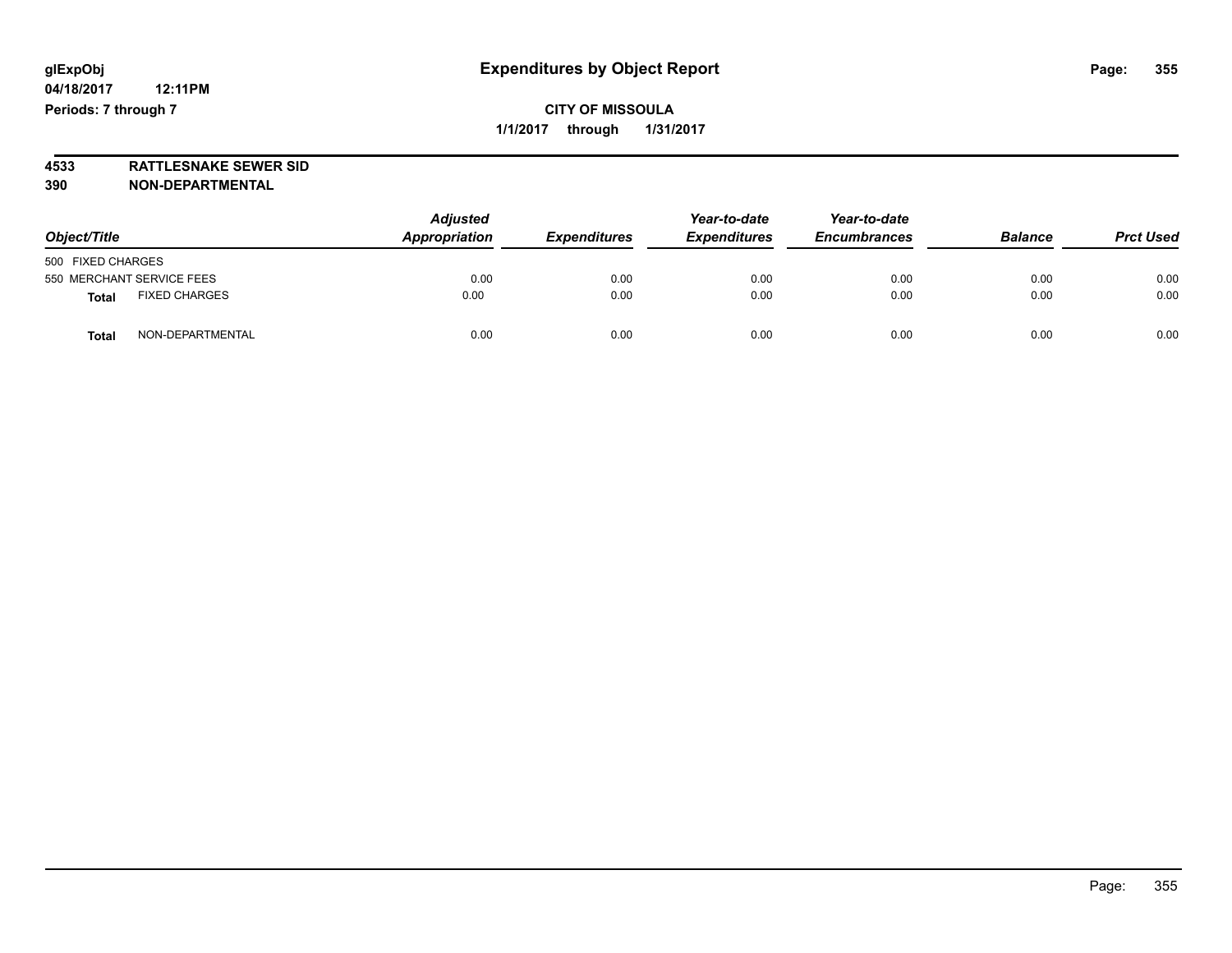**04/18/2017 12:11PM Periods: 7 through 7**

**CITY OF MISSOULA 1/1/2017 through 1/31/2017**

#### **4533 RATTLESNAKE SEWER SID**

| Object/Title                          | <b>Adjusted</b><br>Appropriation | <b>Expenditures</b> | Year-to-date<br><b>Expenditures</b> | Year-to-date<br><b>Encumbrances</b> | <b>Balance</b> | <b>Prct Used</b> |
|---------------------------------------|----------------------------------|---------------------|-------------------------------------|-------------------------------------|----------------|------------------|
| 500 FIXED CHARGES                     |                                  |                     |                                     |                                     |                |                  |
| 550 MERCHANT SERVICE FEES             | 0.00                             | 0.00                | 0.00                                | 0.00                                | 0.00           | 0.00             |
| <b>FIXED CHARGES</b><br><b>Total</b>  | 0.00                             | 0.00                | 0.00                                | 0.00                                | 0.00           | 0.00             |
| RATTLESNAKE SEWER SID<br><b>Total</b> | 0.00                             | 0.00                | 0.00                                | 0.00                                | 0.00           | 0.00             |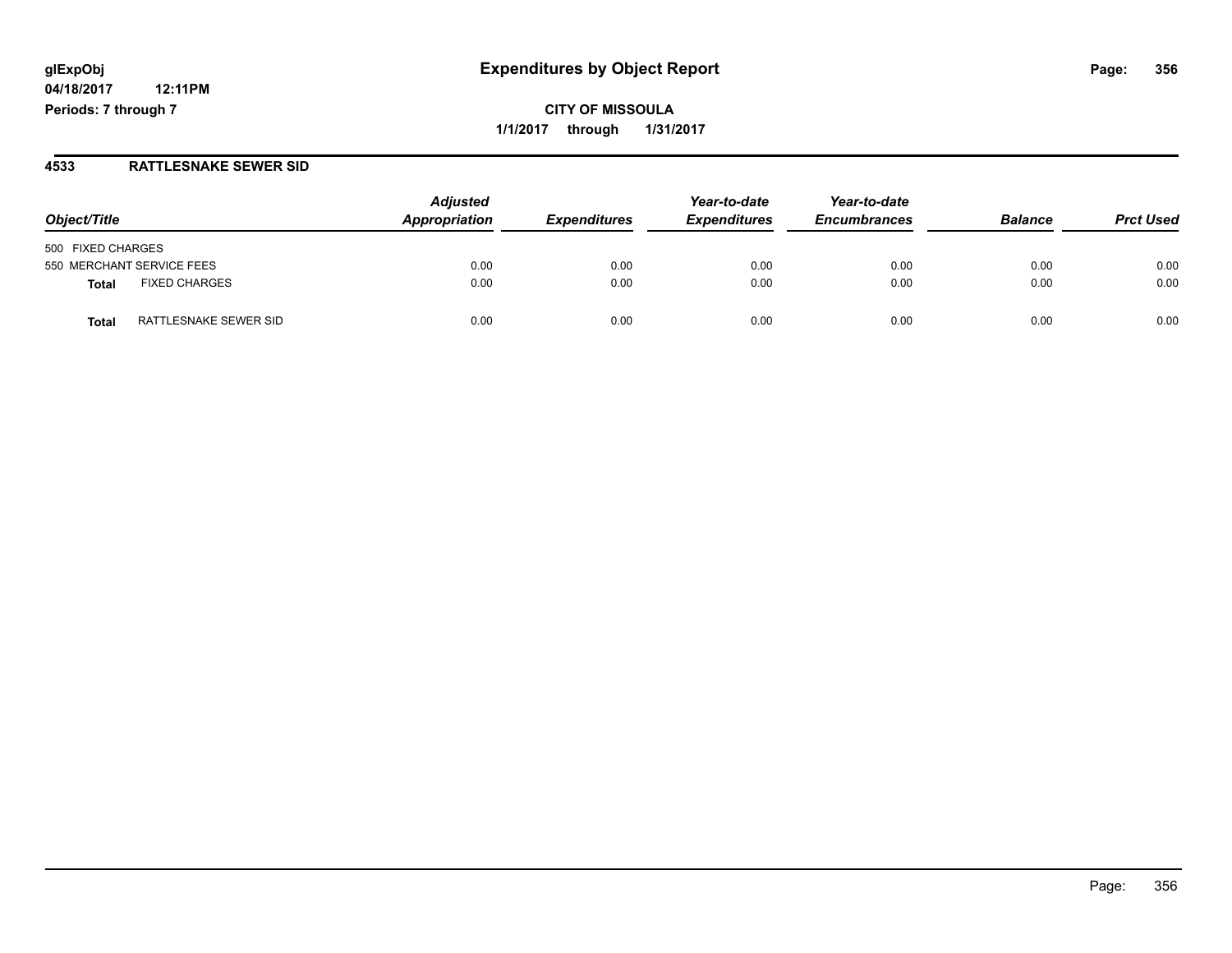#### **CITY OF MISSOULA 1/1/2017 through 1/31/2017**

# **4534 SID 534 LINCOLNWOOD**

**390 NON-DEPARTMENTAL**

| Object/Title                         | <b>Adjusted</b><br>Appropriation | <b>Expenditures</b> | Year-to-date<br><b>Expenditures</b> | Year-to-date<br><b>Encumbrances</b> | <b>Balance</b> | <b>Prct Used</b> |
|--------------------------------------|----------------------------------|---------------------|-------------------------------------|-------------------------------------|----------------|------------------|
| 500 FIXED CHARGES                    |                                  |                     |                                     |                                     |                |                  |
| 550 MERCHANT SERVICE FEES            | 0.00                             | 0.00                | 0.00                                | 0.00                                | 0.00           | 0.00             |
| <b>FIXED CHARGES</b><br><b>Total</b> | 0.00                             | 0.00                | 0.00                                | 0.00                                | 0.00           | 0.00             |
| 800 OTHER OBJECTS                    |                                  |                     |                                     |                                     |                |                  |
| 820 TRANSFERS TO OTHER FUNDS         | 0.00                             | 0.00                | 0.00                                | 0.00                                | 0.00           | 0.00             |
| OTHER OBJECTS<br><b>Total</b>        | 0.00                             | 0.00                | 0.00                                | 0.00                                | 0.00           | 0.00             |
| NON-DEPARTMENTAL<br>Total            | 0.00                             | 0.00                | 0.00                                | 0.00                                | 0.00           | 0.00             |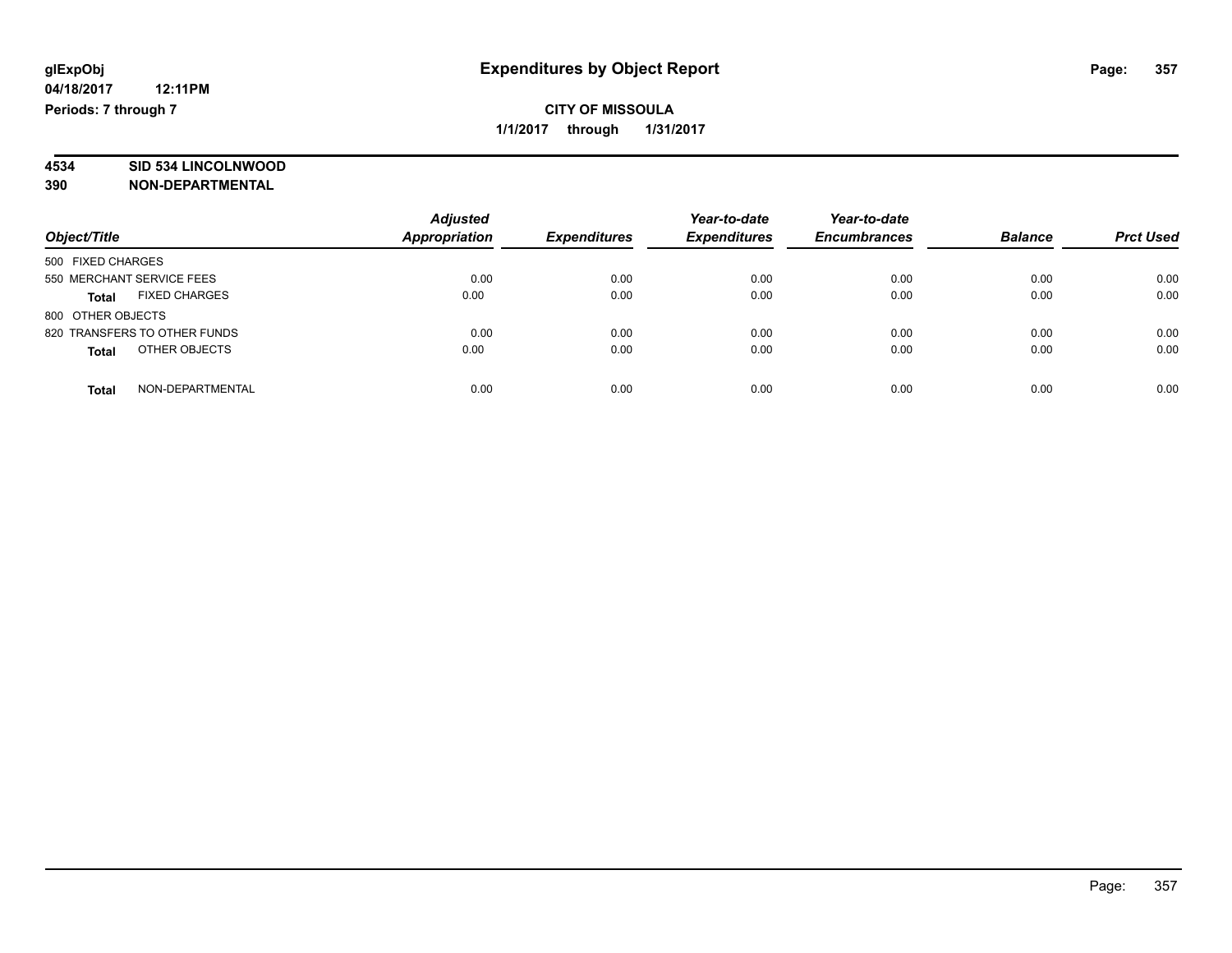**CITY OF MISSOULA 1/1/2017 through 1/31/2017**

#### **4534 SID 534 LINCOLNWOOD**

| Object/Title                         | <b>Adjusted</b><br><b>Appropriation</b> | <b>Expenditures</b> | Year-to-date<br><b>Expenditures</b> | Year-to-date<br><b>Encumbrances</b> | <b>Balance</b> | <b>Prct Used</b> |
|--------------------------------------|-----------------------------------------|---------------------|-------------------------------------|-------------------------------------|----------------|------------------|
| 500 FIXED CHARGES                    |                                         |                     |                                     |                                     |                |                  |
| 550 MERCHANT SERVICE FEES            | 0.00                                    | 0.00                | 0.00                                | 0.00                                | 0.00           | 0.00             |
| <b>FIXED CHARGES</b><br><b>Total</b> | 0.00                                    | 0.00                | 0.00                                | 0.00                                | 0.00           | 0.00             |
| 800 OTHER OBJECTS                    |                                         |                     |                                     |                                     |                |                  |
| 820 TRANSFERS TO OTHER FUNDS         | 0.00                                    | 0.00                | 0.00                                | 0.00                                | 0.00           | 0.00             |
| OTHER OBJECTS<br><b>Total</b>        | 0.00                                    | 0.00                | 0.00                                | 0.00                                | 0.00           | 0.00             |
| SID 534 LINCOLNWOOD<br><b>Total</b>  | 0.00                                    | 0.00                | 0.00                                | 0.00                                | 0.00           | 0.00             |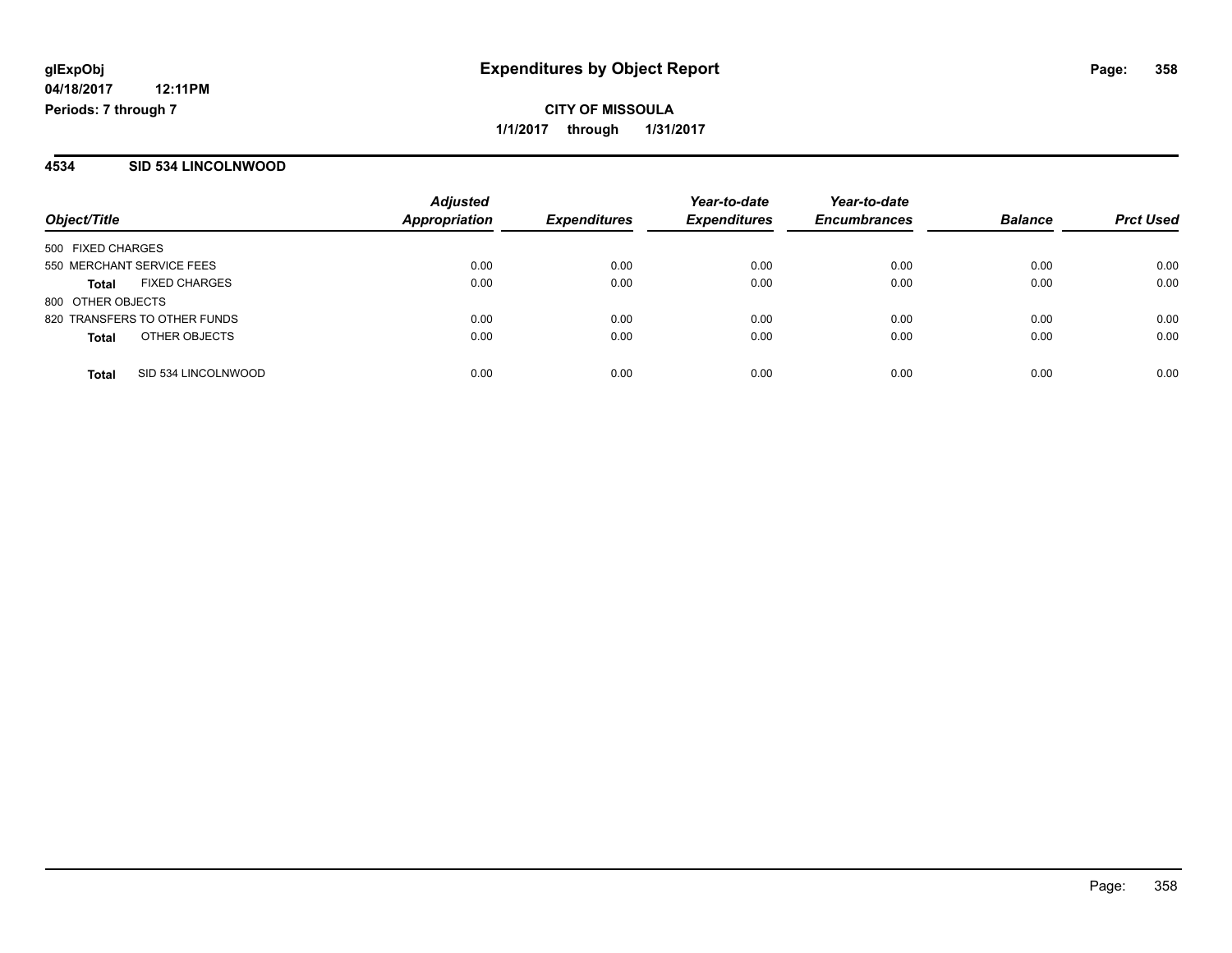**04/18/2017 12:11PM Periods: 7 through 7**

# **4535 SLANT STREET TRAFFIC CALMING**

**000 \*\*\* Title Not Found \*\*\***

|                                         | <b>Adjusted</b>      |                     | Year-to-date        | Year-to-date        |                |                  |
|-----------------------------------------|----------------------|---------------------|---------------------|---------------------|----------------|------------------|
| Object/Title                            | <b>Appropriation</b> | <b>Expenditures</b> | <b>Expenditures</b> | <b>Encumbrances</b> | <b>Balance</b> | <b>Prct Used</b> |
| 500 FIXED CHARGES                       |                      |                     |                     |                     |                |                  |
| 550 MERCHANT SERVICE FEES               | 0.00                 | 0.00                | 0.00                | 0.00                | 0.00           | 0.00             |
| <b>FIXED CHARGES</b><br><b>Total</b>    | 0.00                 | 0.00                | 0.00                | 0.00                | 0.00           | 0.00             |
| 600 DEBT SERVICE                        |                      |                     |                     |                     |                |                  |
| 620 INTEREST / SERVICE FEES             | 0.00                 | 0.00                | 0.00                | 0.00                | 0.00           | 0.00             |
| <b>DEBT SERVICE</b><br><b>Total</b>     | 0.00                 | 0.00                | 0.00                | 0.00                | 0.00           | 0.00             |
| *** Title Not Found ***<br><b>Total</b> | 0.00                 | 0.00                | 0.00                | 0.00                | 0.00           | 0.00             |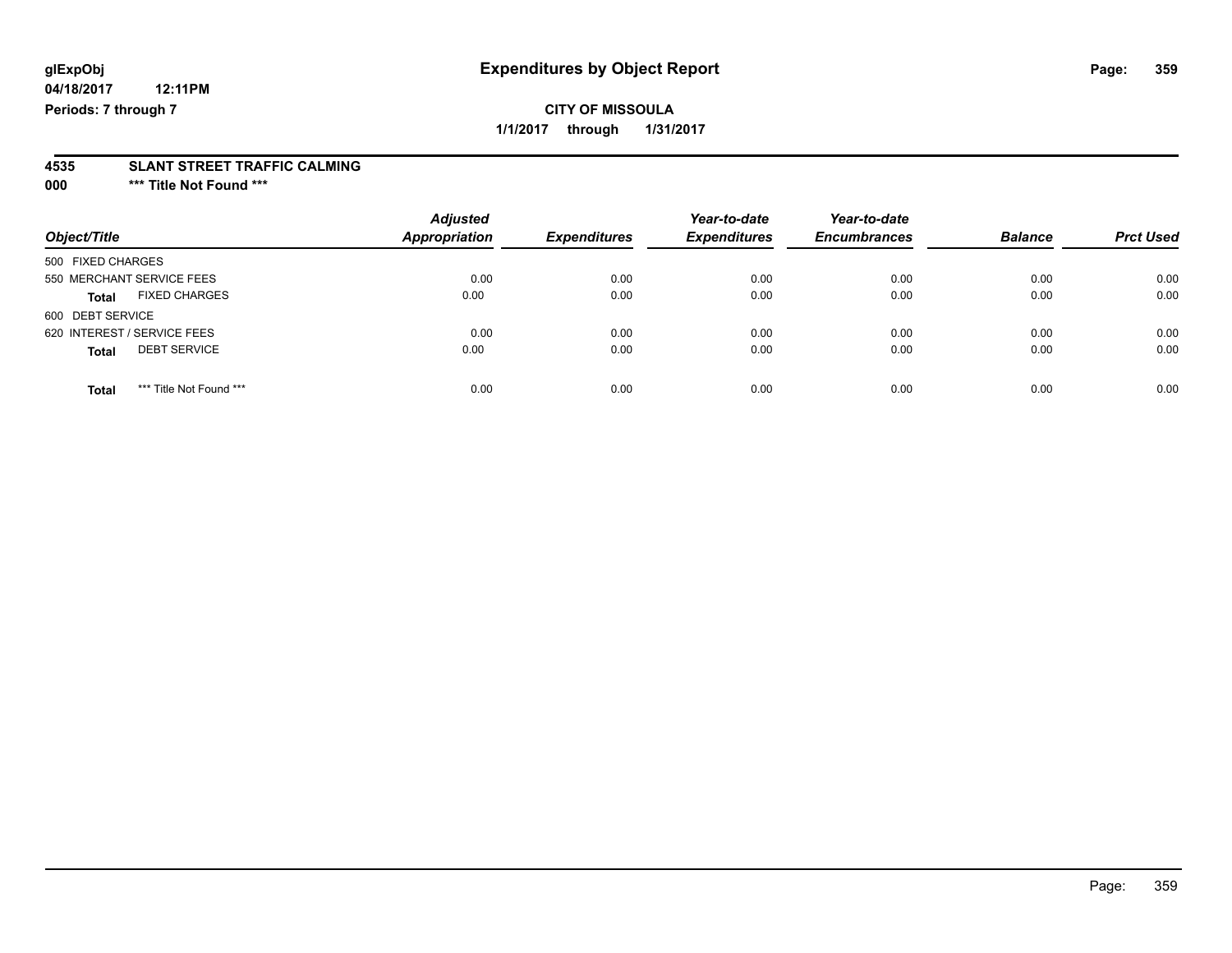#### **4535 SLANT STREET TRAFFIC CALMING**

| Object/Title                                        | <b>Adjusted</b><br><b>Appropriation</b> | <b>Expenditures</b> | Year-to-date<br><b>Expenditures</b> | Year-to-date<br><b>Encumbrances</b> | <b>Balance</b> | <b>Prct Used</b> |
|-----------------------------------------------------|-----------------------------------------|---------------------|-------------------------------------|-------------------------------------|----------------|------------------|
| 500 FIXED CHARGES                                   |                                         |                     |                                     |                                     |                |                  |
| 550 MERCHANT SERVICE FEES                           | 0.00                                    | 0.00                | 0.00                                | 0.00                                | 0.00           | 0.00             |
| <b>FIXED CHARGES</b><br><b>Total</b>                | 0.00                                    | 0.00                | 0.00                                | 0.00                                | 0.00           | 0.00             |
| 600 DEBT SERVICE                                    |                                         |                     |                                     |                                     |                |                  |
| 620 INTEREST / SERVICE FEES                         | 0.00                                    | 0.00                | 0.00                                | 0.00                                | 0.00           | 0.00             |
| <b>DEBT SERVICE</b><br><b>Total</b>                 | 0.00                                    | 0.00                | 0.00                                | 0.00                                | 0.00           | 0.00             |
| <b>SLANT STREET TRAFFIC CALMING</b><br><b>Total</b> | 0.00                                    | 0.00                | 0.00                                | 0.00                                | 0.00           | 0.00             |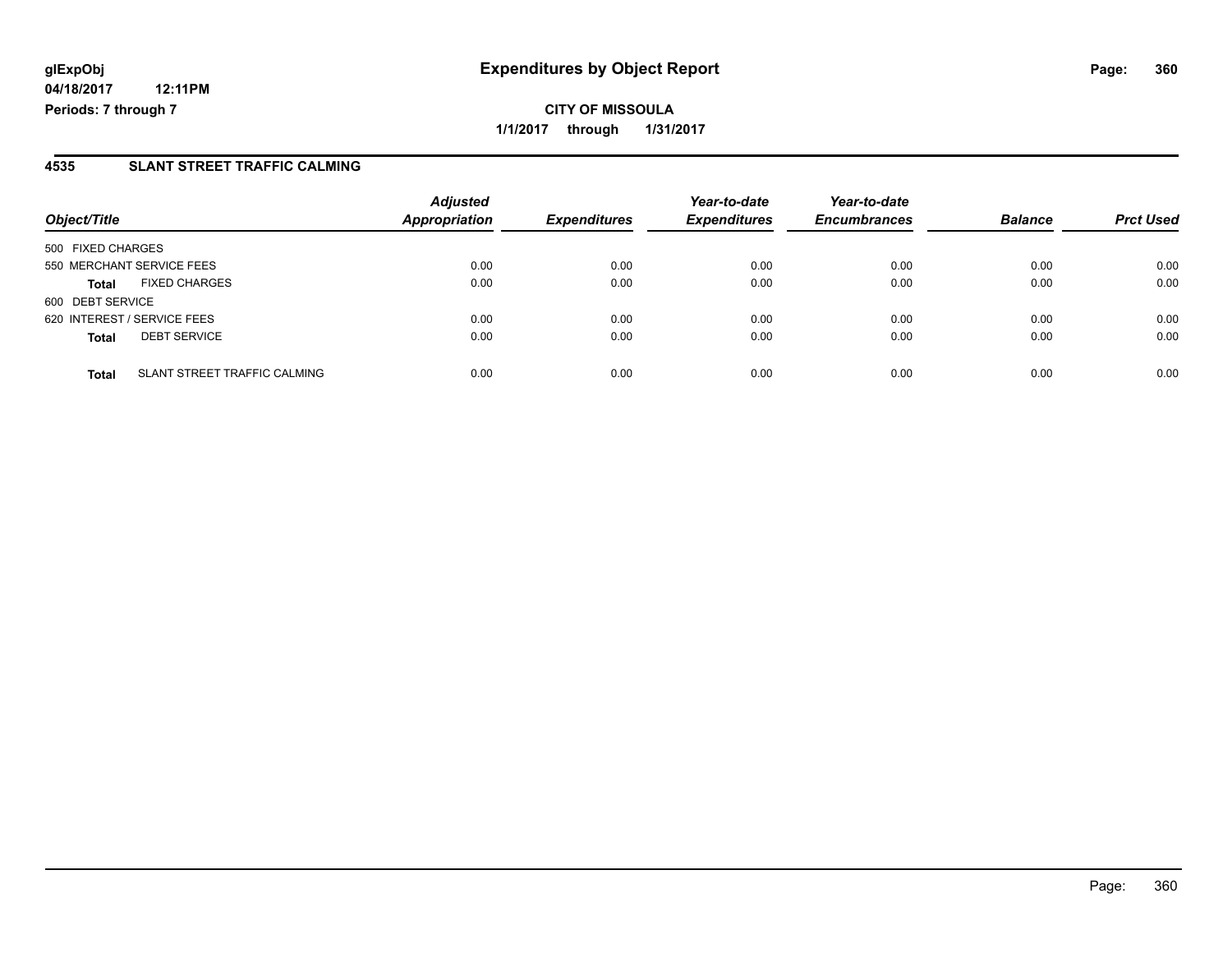# **4536 SID536 LINCOLNWOOD SWR PH2**

| Object/Title              |                      | <b>Adjusted</b><br>Appropriation | <b>Expenditures</b> | Year-to-date<br><b>Expenditures</b> | Year-to-date<br><b>Encumbrances</b> | <b>Balance</b> | <b>Prct Used</b> |
|---------------------------|----------------------|----------------------------------|---------------------|-------------------------------------|-------------------------------------|----------------|------------------|
| 500 FIXED CHARGES         |                      |                                  |                     |                                     |                                     |                |                  |
| 550 MERCHANT SERVICE FEES |                      | 0.00                             | 0.00                | 0.00                                | 0.00                                | 0.00           | 0.00             |
| Total                     | <b>FIXED CHARGES</b> | 0.00                             | 0.00                | 0.00                                | 0.00                                | 0.00           | 0.00             |
| <b>Total</b>              | NON-DEPARTMENTAL     | 0.00                             | 0.00                | 0.00                                | 0.00                                | 0.00           | 0.00             |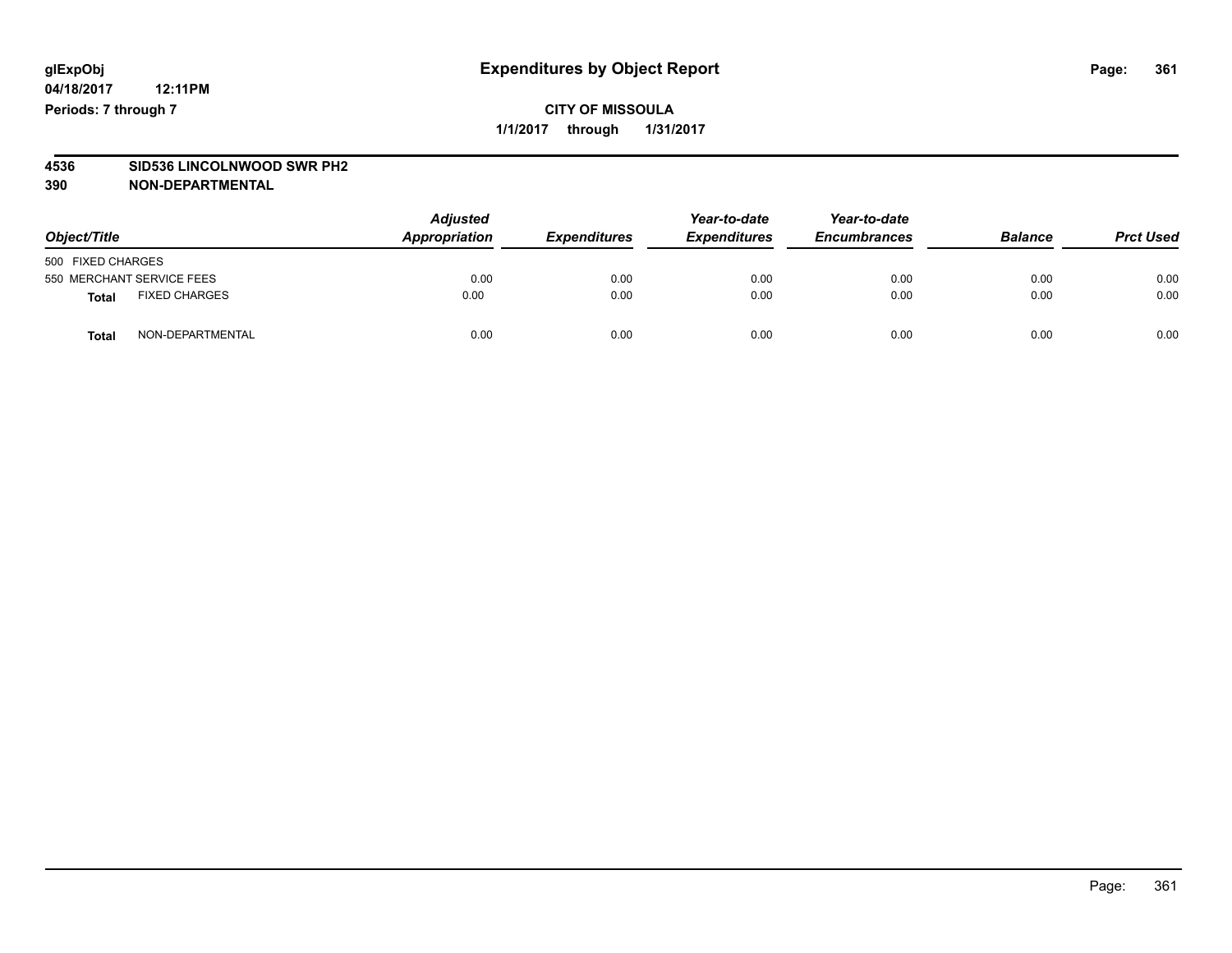# **glExpObj Expenditures by Object Report Page: 362**

**04/18/2017 12:11PM Periods: 7 through 7**

**CITY OF MISSOULA 1/1/2017 through 1/31/2017**

#### **4536 SID536 LINCOLNWOOD SWR PH2**

| Object/Title                               | <b>Adjusted</b><br>Appropriation | <b>Expenditures</b> | Year-to-date<br><b>Expenditures</b> | Year-to-date<br><b>Encumbrances</b> | <b>Balance</b> | <b>Prct Used</b> |
|--------------------------------------------|----------------------------------|---------------------|-------------------------------------|-------------------------------------|----------------|------------------|
| 500 FIXED CHARGES                          |                                  |                     |                                     |                                     |                |                  |
| 550 MERCHANT SERVICE FEES                  | 0.00                             | 0.00                | 0.00                                | 0.00                                | 0.00           | 0.00             |
| <b>FIXED CHARGES</b><br>Total              | 0.00                             | 0.00                | 0.00                                | 0.00                                | 0.00           | 0.00             |
| SID536 LINCOLNWOOD SWR PH2<br><b>Total</b> | 0.00                             | 0.00                | 0.00                                | 0.00                                | 0.00           | 0.00             |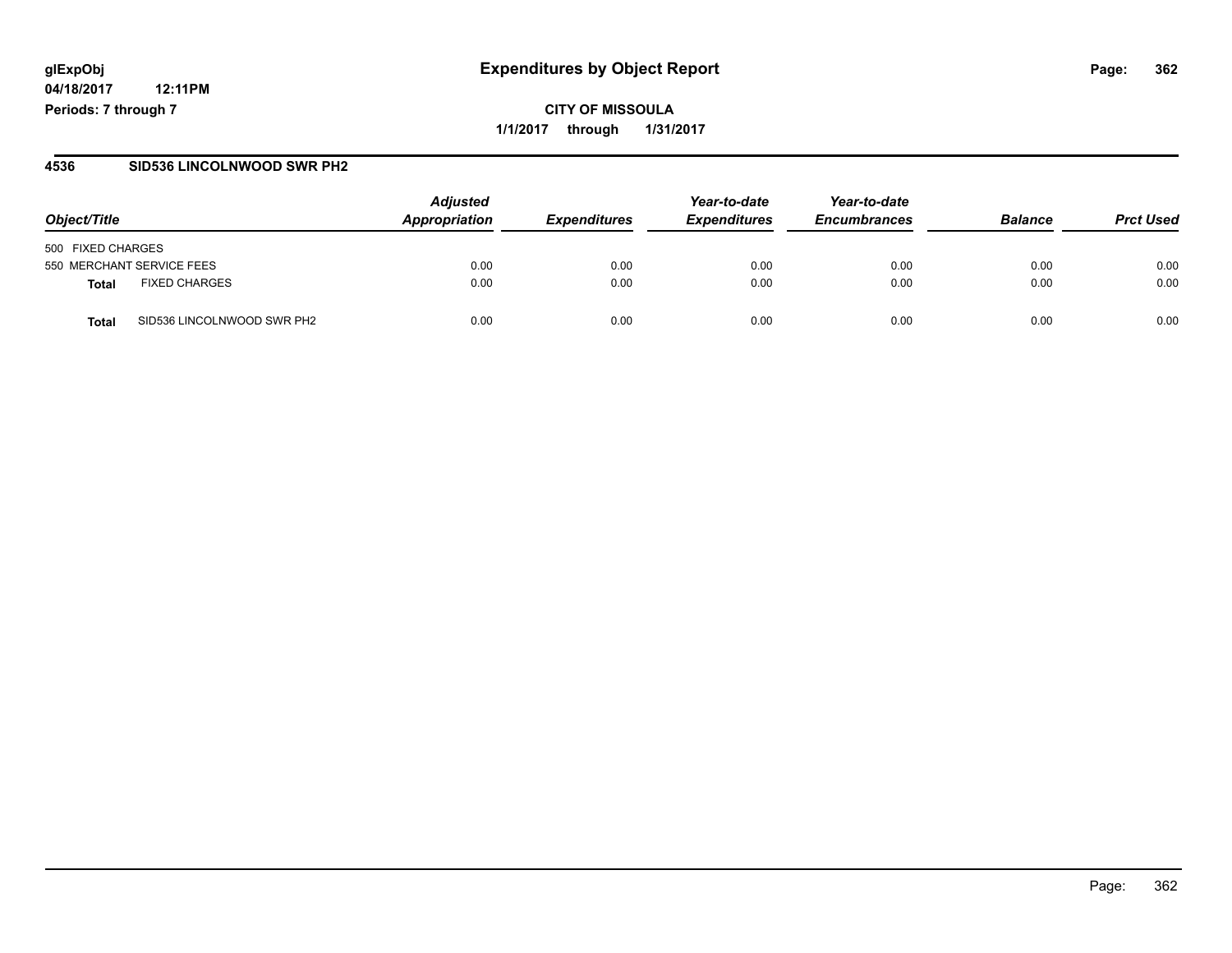| 4539 | SID 539 4th STREET |  |
|------|--------------------|--|
|------|--------------------|--|

**000 \*\*\* Title Not Found \*\*\***

| Object/Title                            | <b>Adjusted</b><br><b>Appropriation</b> | <b>Expenditures</b> | Year-to-date<br><b>Expenditures</b> | Year-to-date<br><b>Encumbrances</b> | <b>Balance</b> | <b>Prct Used</b> |
|-----------------------------------------|-----------------------------------------|---------------------|-------------------------------------|-------------------------------------|----------------|------------------|
| 500 FIXED CHARGES                       |                                         |                     |                                     |                                     |                |                  |
| 550 MERCHANT SERVICE FEES               | 0.00                                    | 0.00                | 0.00                                | 0.00                                | 0.00           | 0.00             |
| <b>FIXED CHARGES</b><br><b>Total</b>    | 0.00                                    | 0.00                | 0.00                                | 0.00                                | 0.00           | 0.00             |
| 600 DEBT SERVICE                        |                                         |                     |                                     |                                     |                |                  |
| 620 INTEREST / SERVICE FEES             | 0.00                                    | 0.00                | 0.00                                | 0.00                                | 0.00           | 0.00             |
| <b>DEBT SERVICE</b><br><b>Total</b>     | 0.00                                    | 0.00                | 0.00                                | 0.00                                | 0.00           | 0.00             |
| *** Title Not Found ***<br><b>Total</b> | 0.00                                    | 0.00                | 0.00                                | 0.00                                | 0.00           | 0.00             |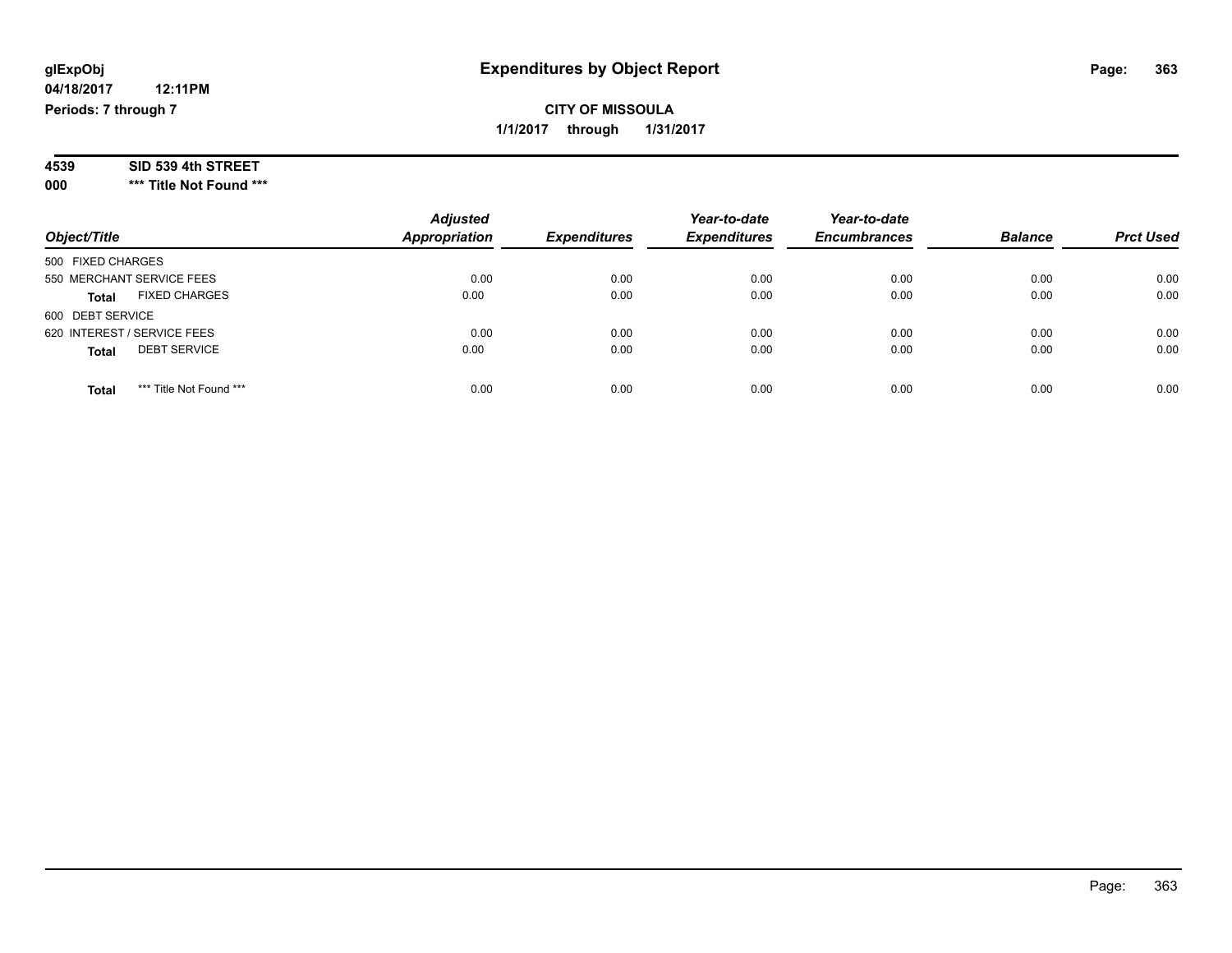#### **4539 SID 539 4th STREET**

|                                     | <b>Adjusted</b>      |                     | Year-to-date        | Year-to-date        | <b>Balance</b> | <b>Prct Used</b> |
|-------------------------------------|----------------------|---------------------|---------------------|---------------------|----------------|------------------|
| Object/Title                        | <b>Appropriation</b> | <b>Expenditures</b> | <b>Expenditures</b> | <b>Encumbrances</b> |                |                  |
| 500 FIXED CHARGES                   |                      |                     |                     |                     |                |                  |
| 550 MERCHANT SERVICE FEES           | 0.00                 | 0.00                | 0.00                | 0.00                | 0.00           | 0.00             |
| <b>FIXED CHARGES</b><br>Total       | 0.00                 | 0.00                | 0.00                | 0.00                | 0.00           | 0.00             |
| 600 DEBT SERVICE                    |                      |                     |                     |                     |                |                  |
| 620 INTEREST / SERVICE FEES         | 0.00                 | 0.00                | 0.00                | 0.00                | 0.00           | 0.00             |
| <b>DEBT SERVICE</b><br><b>Total</b> | 0.00                 | 0.00                | 0.00                | 0.00                | 0.00           | 0.00             |
| SID 539 4th STREET<br>Total         | 0.00                 | 0.00                | 0.00                | 0.00                | 0.00           | 0.00             |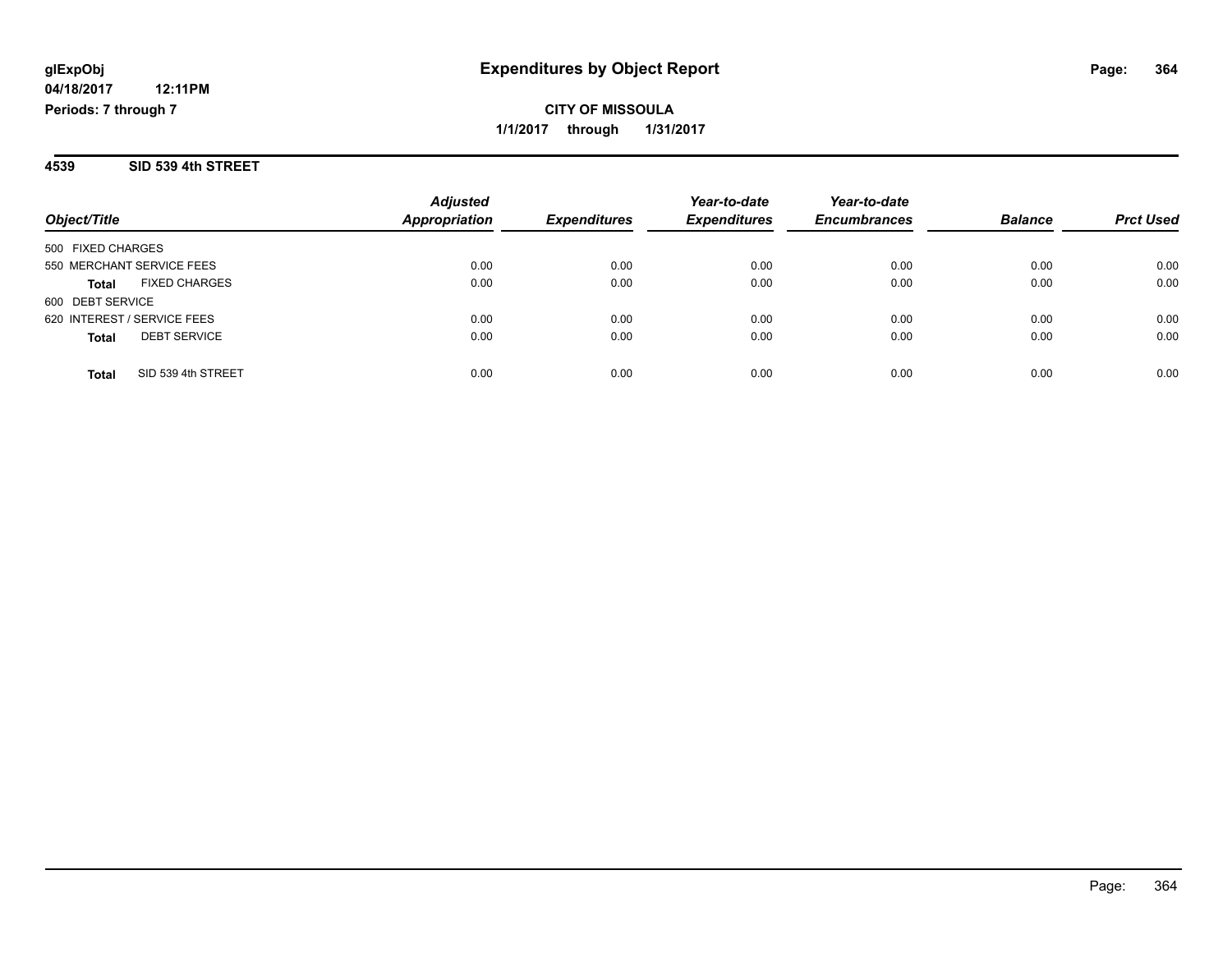**4540 SID 540 ENGLAND BLVD**

|                  |                              | <b>Adjusted</b> |                     | Year-to-date        | Year-to-date        |                |                  |
|------------------|------------------------------|-----------------|---------------------|---------------------|---------------------|----------------|------------------|
| Object/Title     |                              | Appropriation   | <b>Expenditures</b> | <b>Expenditures</b> | <b>Encumbrances</b> | <b>Balance</b> | <b>Prct Used</b> |
|                  | 300 PURCHASED SERVICES       |                 |                     |                     |                     |                |                  |
|                  | 350 PROFESSIONAL SERVICES    | 0.00            | 2,973.75            | 3,865.00            | 0.00                | $-3,865.00$    | 0.00             |
| <b>Total</b>     | <b>PURCHASED SERVICES</b>    | 0.00            | 2,973.75            | 3,865.00            | 0.00                | $-3,865.00$    | 0.00             |
|                  | 500 FIXED CHARGES            |                 |                     |                     |                     |                |                  |
|                  | 550 MERCHANT SERVICE FEES    | 0.00            | 0.00                | 0.00                | 0.00                | 0.00           | 0.00             |
| Total            | <b>FIXED CHARGES</b>         | 0.00            | 0.00                | 0.00                | 0.00                | 0.00           | 0.00             |
|                  | 800 OTHER OBJECTS            |                 |                     |                     |                     |                |                  |
|                  | 820 TRANSFERS TO OTHER FUNDS | 0.00            | 0.00                | 0.00                | 0.00                | 0.00           | 0.00             |
| <b>Total</b>     | OTHER OBJECTS                | 0.00            | 0.00                | 0.00                | 0.00                | 0.00           | 0.00             |
|                  | 900 CAPITAL OUTLAY           |                 |                     |                     |                     |                |                  |
| 930 IMPROVEMENTS |                              | 0.00            | 0.00                | 0.00                | 0.00                | 0.00           | 0.00             |
| <b>Total</b>     | <b>CAPITAL OUTLAY</b>        | 0.00            | 0.00                | 0.00                | 0.00                | 0.00           | 0.00             |
| <b>Total</b>     | NON-DEPARTMENTAL             | 0.00            | 2,973.75            | 3,865.00            | 0.00                | $-3,865.00$    | 0.00             |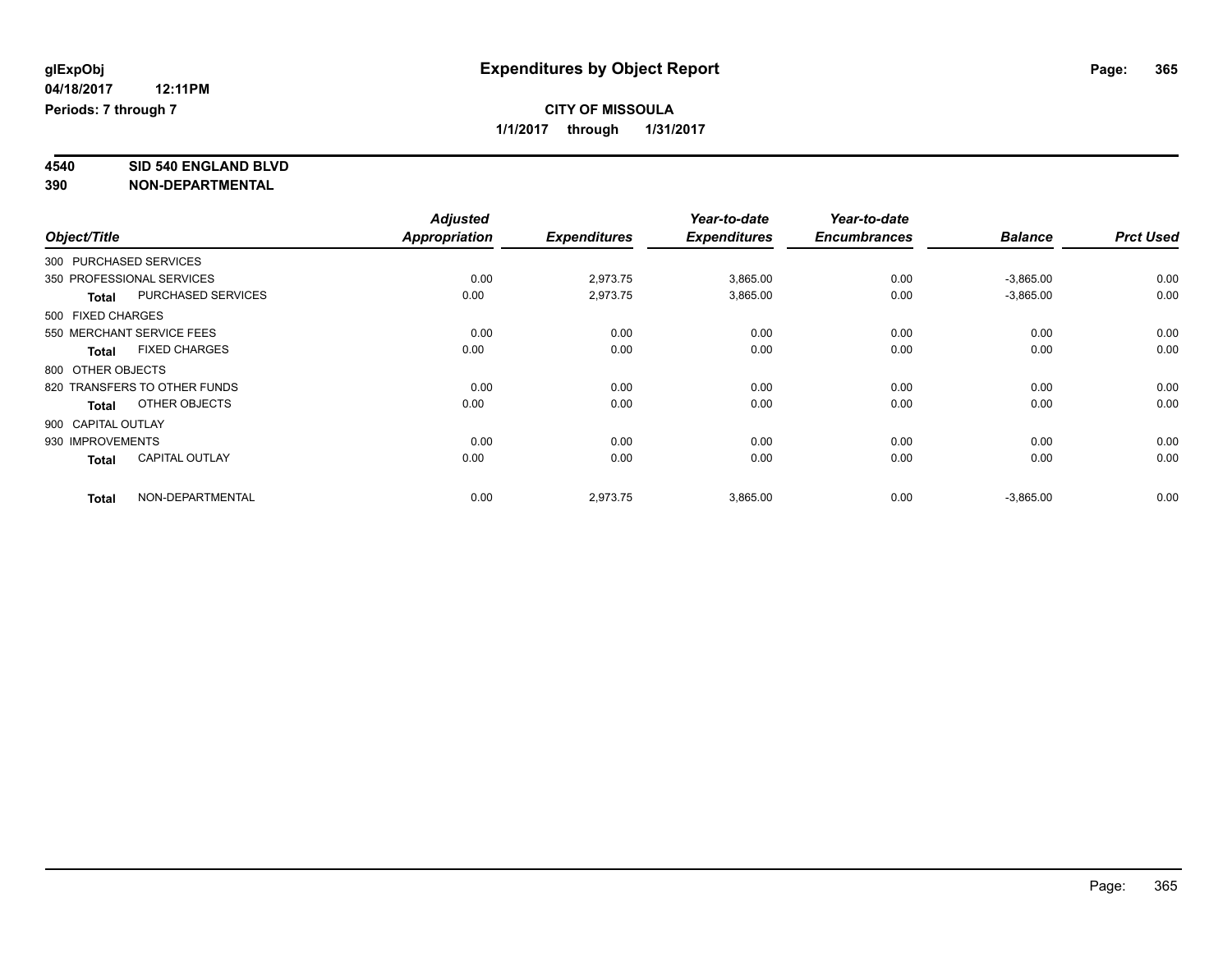## **CITY OF MISSOULA 1/1/2017 through 1/31/2017**

#### **4540 SID 540 ENGLAND BLVD**

| Object/Title       |                              | <b>Adjusted</b><br>Appropriation | <b>Expenditures</b> | Year-to-date<br><b>Expenditures</b> | Year-to-date<br><b>Encumbrances</b> | <b>Balance</b> | <b>Prct Used</b> |
|--------------------|------------------------------|----------------------------------|---------------------|-------------------------------------|-------------------------------------|----------------|------------------|
|                    | 300 PURCHASED SERVICES       |                                  |                     |                                     |                                     |                |                  |
|                    | 350 PROFESSIONAL SERVICES    | 0.00                             | 2,973.75            | 3,865.00                            | 0.00                                | $-3,865.00$    | 0.00             |
| <b>Total</b>       | <b>PURCHASED SERVICES</b>    | 0.00                             | 2,973.75            | 3,865.00                            | 0.00                                | $-3,865.00$    | 0.00             |
| 500 FIXED CHARGES  |                              |                                  |                     |                                     |                                     |                |                  |
|                    | 550 MERCHANT SERVICE FEES    | 0.00                             | 0.00                | 0.00                                | 0.00                                | 0.00           | 0.00             |
| <b>Total</b>       | <b>FIXED CHARGES</b>         | 0.00                             | 0.00                | 0.00                                | 0.00                                | 0.00           | 0.00             |
| 800 OTHER OBJECTS  |                              |                                  |                     |                                     |                                     |                |                  |
|                    | 820 TRANSFERS TO OTHER FUNDS | 0.00                             | 0.00                | 0.00                                | 0.00                                | 0.00           | 0.00             |
| <b>Total</b>       | OTHER OBJECTS                | 0.00                             | 0.00                | 0.00                                | 0.00                                | 0.00           | 0.00             |
| 900 CAPITAL OUTLAY |                              |                                  |                     |                                     |                                     |                |                  |
| 930 IMPROVEMENTS   |                              | 0.00                             | 0.00                | 0.00                                | 0.00                                | 0.00           | 0.00             |
| <b>Total</b>       | <b>CAPITAL OUTLAY</b>        | 0.00                             | 0.00                | 0.00                                | 0.00                                | 0.00           | 0.00             |
| <b>Total</b>       | SID 540 ENGLAND BLVD         | 0.00                             | 2,973.75            | 3,865.00                            | 0.00                                | $-3,865.00$    | 0.00             |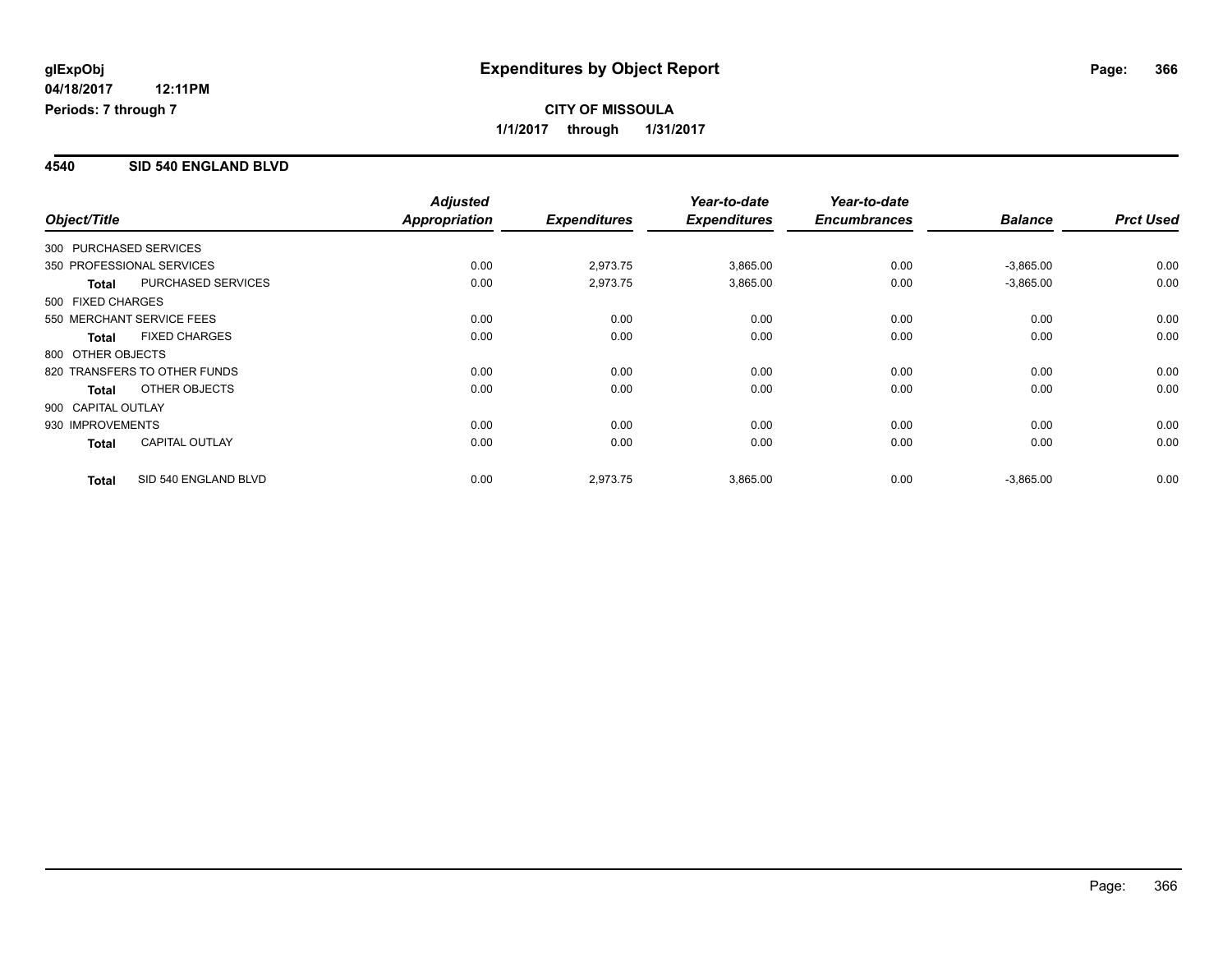# **4541 SID 541 PINEVIEW PARK**

|                                       | <b>Adjusted</b> | Year-to-date        |                     | Year-to-date        |                |                  |
|---------------------------------------|-----------------|---------------------|---------------------|---------------------|----------------|------------------|
| Object/Title                          | Appropriation   | <b>Expenditures</b> | <b>Expenditures</b> | <b>Encumbrances</b> | <b>Balance</b> | <b>Prct Used</b> |
| 500 FIXED CHARGES                     |                 |                     |                     |                     |                |                  |
| 500 FIXED CHARGES                     | 0.00            | 0.00                | 0.00                | 0.00                | 0.00           | 0.00             |
| 550 MERCHANT SERVICE FEES             | 0.00            | 0.00                | 0.00                | 0.00                | 0.00           | 0.00             |
| <b>FIXED CHARGES</b><br><b>Total</b>  | 0.00            | 0.00                | 0.00                | 0.00                | 0.00           | 0.00             |
| 900 CAPITAL OUTLAY                    |                 |                     |                     |                     |                |                  |
| 930 IMPROVEMENTS                      | 0.00            | 0.00                | 0.00                | 0.00                | 0.00           | 0.00             |
| <b>CAPITAL OUTLAY</b><br><b>Total</b> | 0.00            | 0.00                | 0.00                | 0.00                | 0.00           | 0.00             |
| NON-DEPARTMENTAL<br>Total             | 0.00            | 0.00                | 0.00                | 0.00                | 0.00           | 0.00             |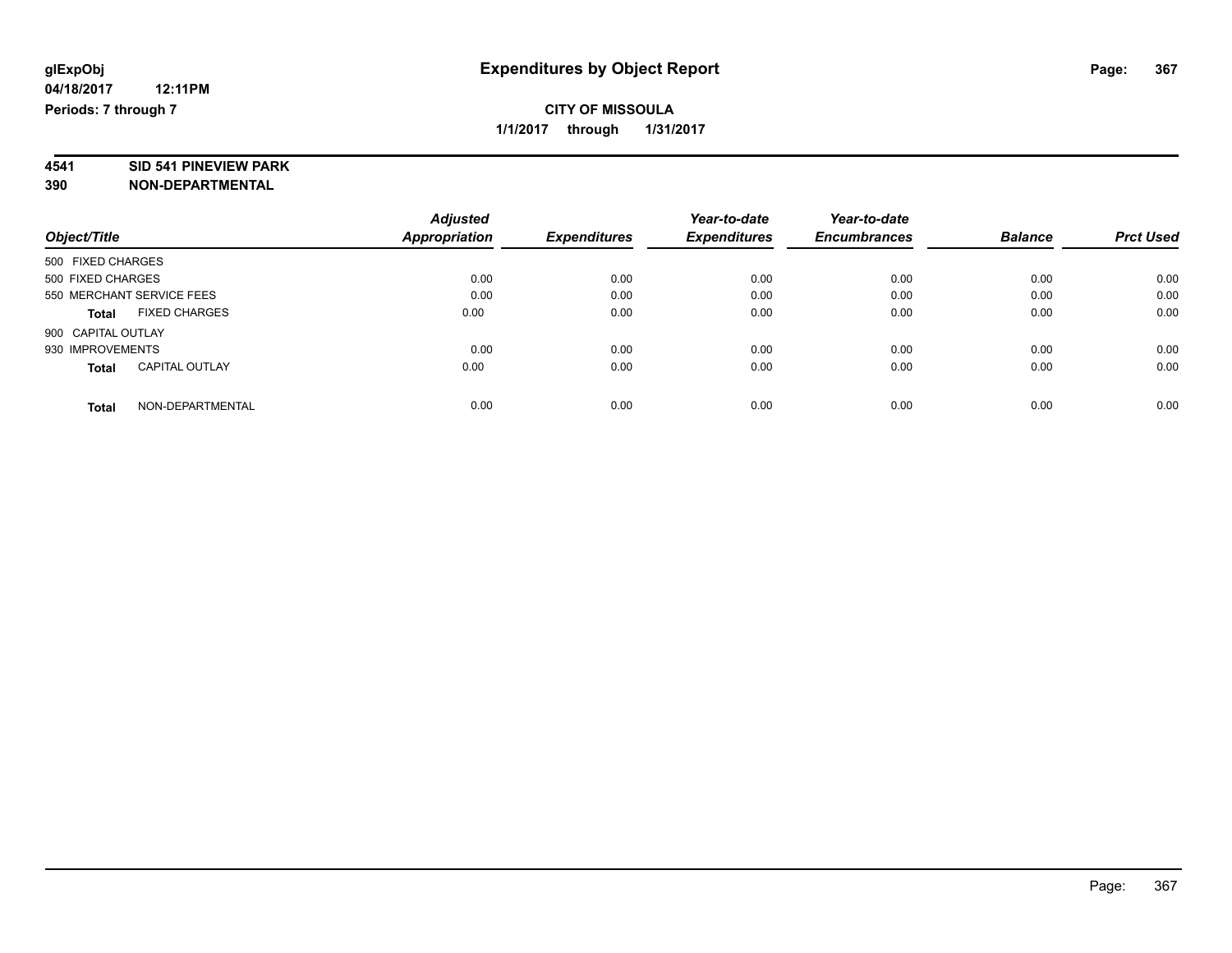**CITY OF MISSOULA 1/1/2017 through 1/31/2017**

#### **4541 SID 541 PINEVIEW PARK**

| Object/Title                          | <b>Adjusted</b><br><b>Appropriation</b> | <b>Expenditures</b> | Year-to-date<br><b>Expenditures</b> | Year-to-date<br><b>Encumbrances</b> | <b>Balance</b> | <b>Prct Used</b> |
|---------------------------------------|-----------------------------------------|---------------------|-------------------------------------|-------------------------------------|----------------|------------------|
| 500 FIXED CHARGES                     |                                         |                     |                                     |                                     |                |                  |
| 500 FIXED CHARGES                     | 0.00                                    | 0.00                | 0.00                                | 0.00                                | 0.00           | 0.00             |
| 550 MERCHANT SERVICE FEES             | 0.00                                    | 0.00                | 0.00                                | 0.00                                | 0.00           | 0.00             |
| <b>FIXED CHARGES</b><br><b>Total</b>  | 0.00                                    | 0.00                | 0.00                                | 0.00                                | 0.00           | 0.00             |
| 900 CAPITAL OUTLAY                    |                                         |                     |                                     |                                     |                |                  |
| 930 IMPROVEMENTS                      | 0.00                                    | 0.00                | 0.00                                | 0.00                                | 0.00           | 0.00             |
| <b>CAPITAL OUTLAY</b><br><b>Total</b> | 0.00                                    | 0.00                | 0.00                                | 0.00                                | 0.00           | 0.00             |
| SID 541 PINEVIEW PARK<br><b>Total</b> | 0.00                                    | 0.00                | 0.00                                | 0.00                                | 0.00           | 0.00             |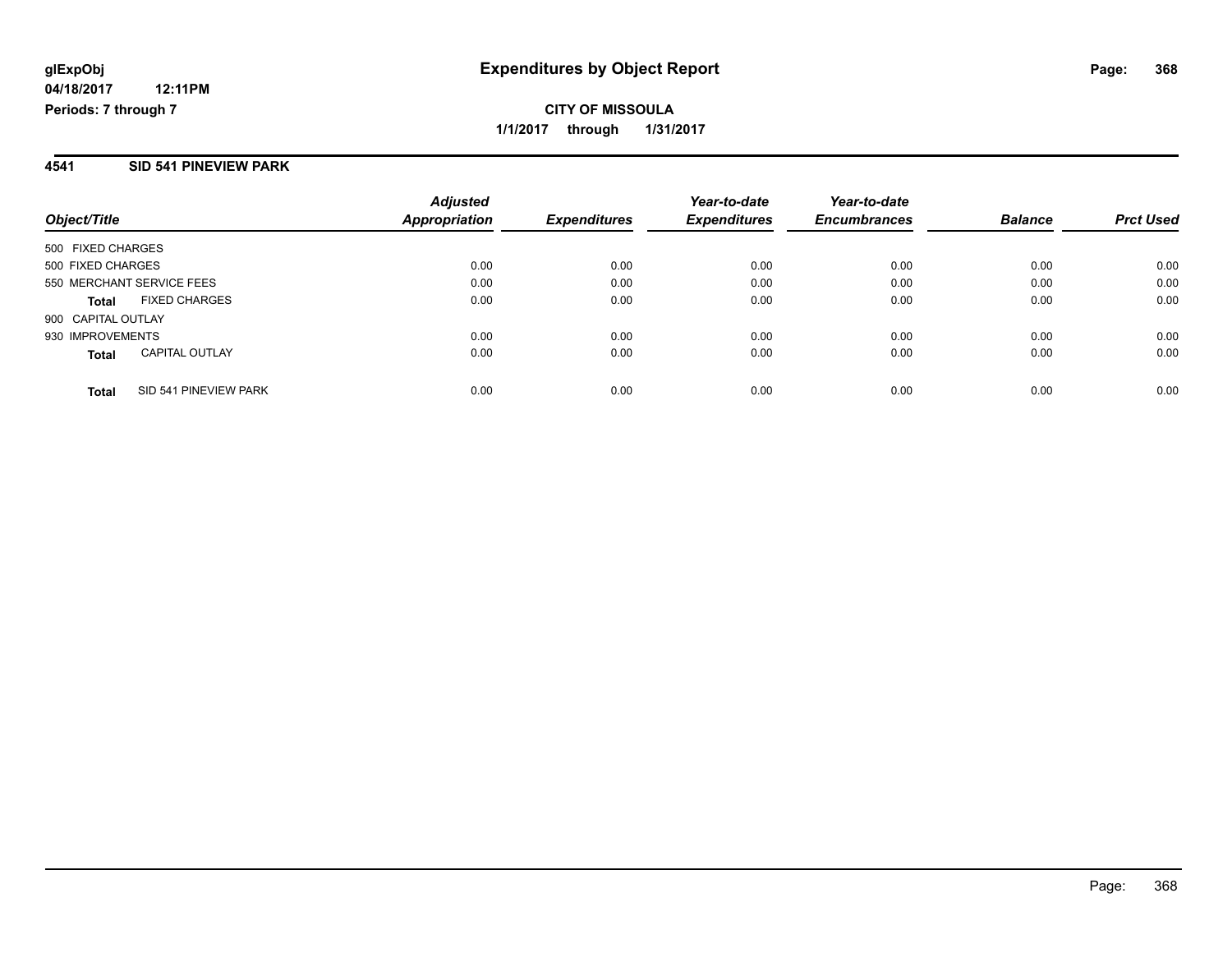# **4542 SID 542 HILLVIEW WAY**

| Object/Title                              | <b>Adjusted</b><br>Appropriation | <b>Expenditures</b> | Year-to-date<br><b>Expenditures</b> | Year-to-date<br><b>Encumbrances</b> | <b>Balance</b> | <b>Prct Used</b> |
|-------------------------------------------|----------------------------------|---------------------|-------------------------------------|-------------------------------------|----------------|------------------|
| 300 PURCHASED SERVICES                    |                                  |                     |                                     |                                     |                |                  |
| 350 PROFESSIONAL SERVICES                 | 0.00                             | 0.00                | 0.00                                | 0.00                                | 0.00           | 0.00             |
| <b>PURCHASED SERVICES</b><br><b>Total</b> | 0.00                             | 0.00                | 0.00                                | 0.00                                | 0.00           | 0.00             |
| 500 FIXED CHARGES                         |                                  |                     |                                     |                                     |                |                  |
| 550 MERCHANT SERVICE FEES                 | 0.00                             | 0.00                | 0.00                                | 0.00                                | 0.00           | 0.00             |
| <b>FIXED CHARGES</b><br><b>Total</b>      | 0.00                             | 0.00                | 0.00                                | 0.00                                | 0.00           | 0.00             |
| NON-DEPARTMENTAL<br><b>Total</b>          | 0.00                             | 0.00                | 0.00                                | 0.00                                | 0.00           | 0.00             |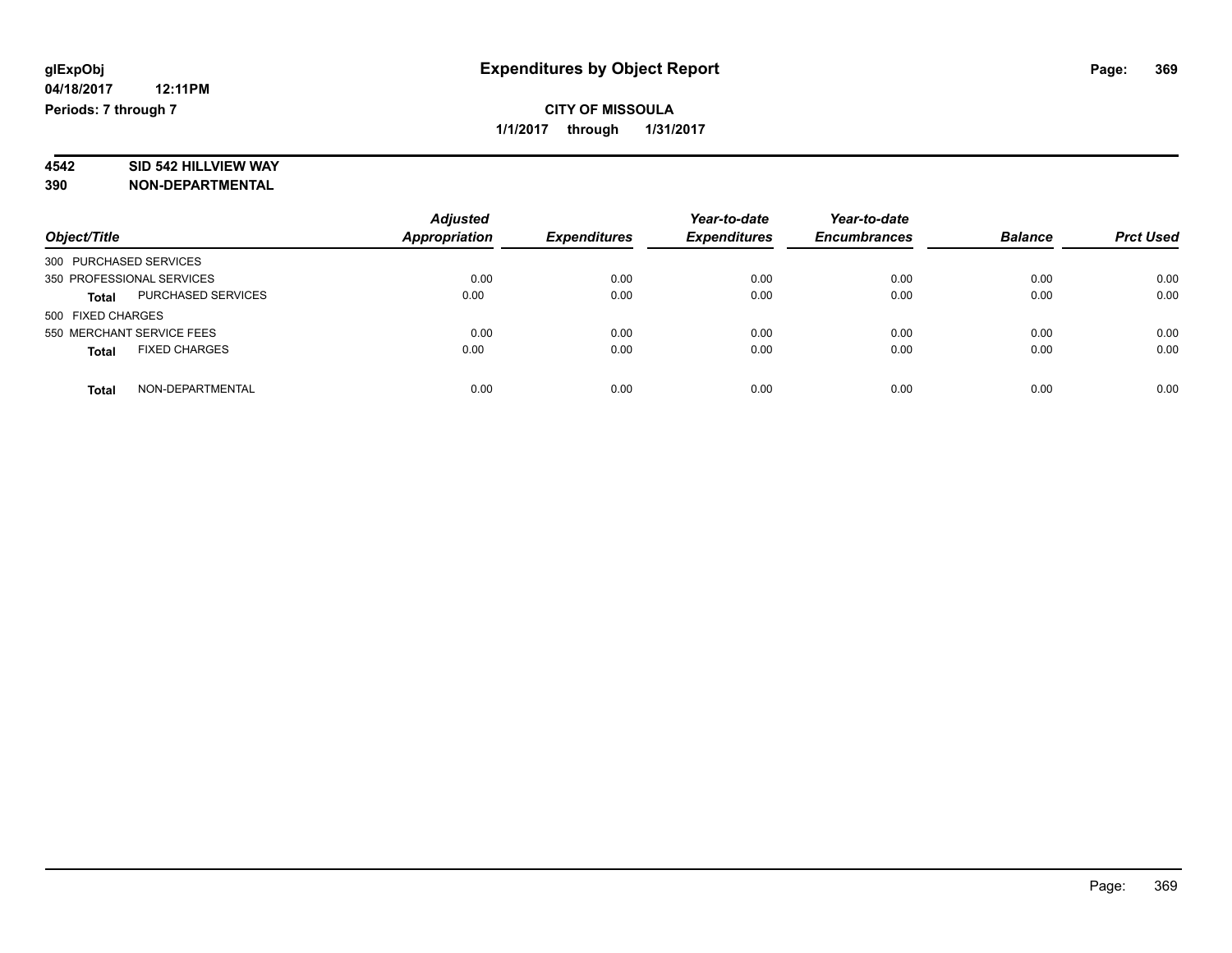#### **4542 SID 542 HILLVIEW WAY**

| Object/Title                              | <b>Adjusted</b><br><b>Appropriation</b> | <b>Expenditures</b> | Year-to-date<br><b>Expenditures</b> | Year-to-date<br><b>Encumbrances</b> | <b>Balance</b> | <b>Prct Used</b> |
|-------------------------------------------|-----------------------------------------|---------------------|-------------------------------------|-------------------------------------|----------------|------------------|
| 300 PURCHASED SERVICES                    |                                         |                     |                                     |                                     |                |                  |
| 350 PROFESSIONAL SERVICES                 | 0.00                                    | 0.00                | 0.00                                | 0.00                                | 0.00           | 0.00             |
| <b>PURCHASED SERVICES</b><br><b>Total</b> | 0.00                                    | 0.00                | 0.00                                | 0.00                                | 0.00           | 0.00             |
| 500 FIXED CHARGES                         |                                         |                     |                                     |                                     |                |                  |
| 550 MERCHANT SERVICE FEES                 | 0.00                                    | 0.00                | 0.00                                | 0.00                                | 0.00           | 0.00             |
| <b>FIXED CHARGES</b><br><b>Total</b>      | 0.00                                    | 0.00                | 0.00                                | 0.00                                | 0.00           | 0.00             |
| SID 542 HILLVIEW WAY<br><b>Total</b>      | 0.00                                    | 0.00                | 0.00                                | 0.00                                | 0.00           | 0.00             |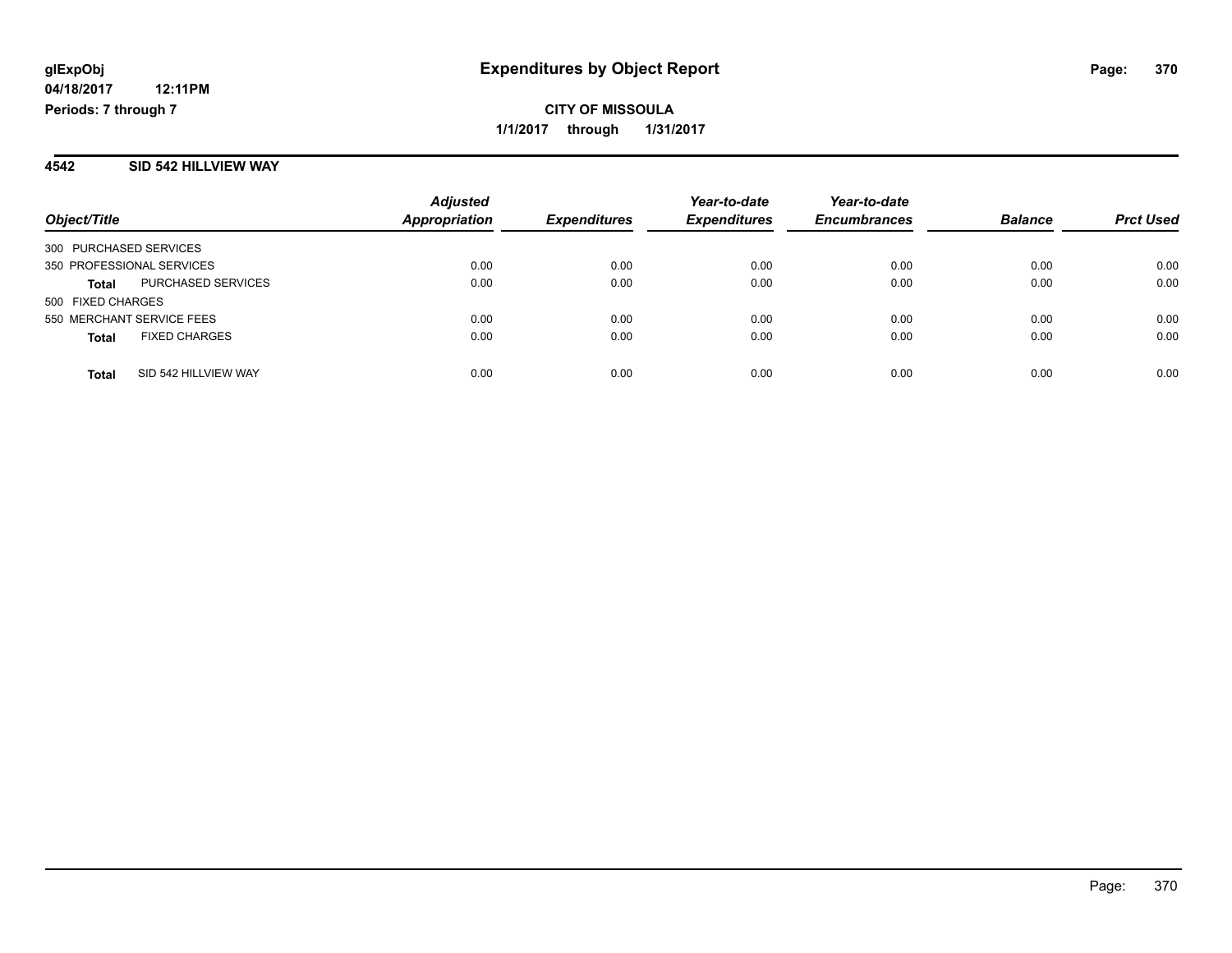#### **4543 SID 543 TRAFFIC CALMING**

**000 \*\*\* Title Not Found \*\*\***

| Object/Title                            | <b>Adjusted</b><br><b>Appropriation</b> | <b>Expenditures</b> | Year-to-date<br><b>Expenditures</b> | Year-to-date<br><b>Encumbrances</b> | <b>Balance</b> | <b>Prct Used</b> |
|-----------------------------------------|-----------------------------------------|---------------------|-------------------------------------|-------------------------------------|----------------|------------------|
| 500 FIXED CHARGES                       |                                         |                     |                                     |                                     |                |                  |
| 550 MERCHANT SERVICE FEES               | 0.00                                    | 0.00                | 0.00                                | 0.00                                | 0.00           | 0.00             |
| <b>FIXED CHARGES</b><br><b>Total</b>    | 0.00                                    | 0.00                | 0.00                                | 0.00                                | 0.00           | 0.00             |
| 600 DEBT SERVICE                        |                                         |                     |                                     |                                     |                |                  |
| 620 INTEREST / SERVICE FEES             | 0.00                                    | 0.00                | 0.00                                | 0.00                                | 0.00           | 0.00             |
| <b>DEBT SERVICE</b><br><b>Total</b>     | 0.00                                    | 0.00                | 0.00                                | 0.00                                | 0.00           | 0.00             |
| *** Title Not Found ***<br><b>Total</b> | 0.00                                    | 0.00                | 0.00                                | 0.00                                | 0.00           | 0.00             |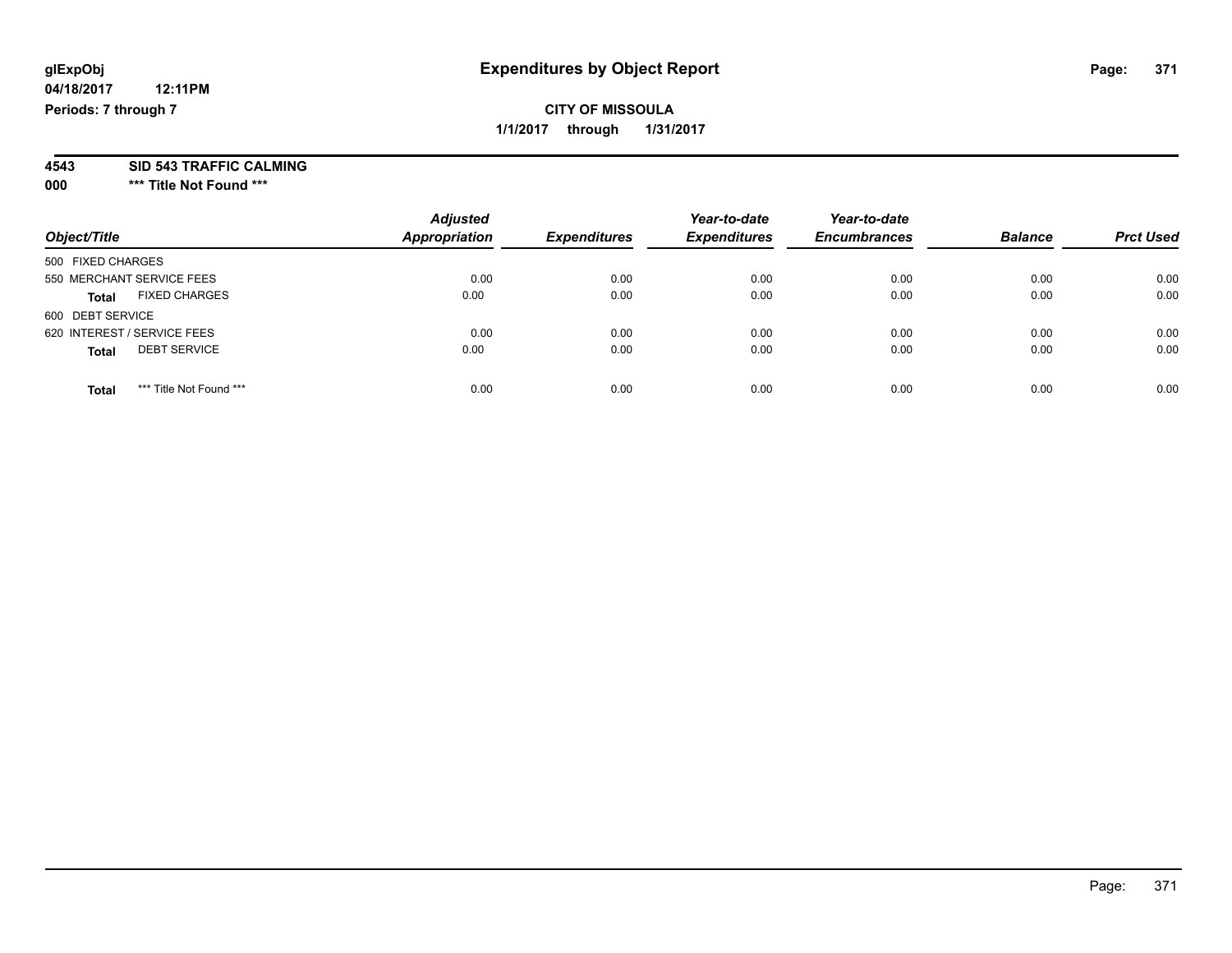**4543 SID 543 TRAFFIC CALMING**

|                        |                           | <b>Adjusted</b> |                     | Year-to-date        | Year-to-date        |                |                  |
|------------------------|---------------------------|-----------------|---------------------|---------------------|---------------------|----------------|------------------|
| Object/Title           |                           | Appropriation   | <b>Expenditures</b> | <b>Expenditures</b> | <b>Encumbrances</b> | <b>Balance</b> | <b>Prct Used</b> |
| 300 PURCHASED SERVICES |                           |                 |                     |                     |                     |                |                  |
|                        | 350 PROFESSIONAL SERVICES | 0.00            | 0.00                | 0.00                | 0.00                | 0.00           | 0.00             |
| <b>Total</b>           | PURCHASED SERVICES        | 0.00            | 0.00                | 0.00                | 0.00                | 0.00           | 0.00             |
| 500 FIXED CHARGES      |                           |                 |                     |                     |                     |                |                  |
|                        | 550 MERCHANT SERVICE FEES | 0.00            | 0.00                | 0.00                | 0.00                | 0.00           | 0.00             |
| <b>Total</b>           | <b>FIXED CHARGES</b>      | 0.00            | 0.00                | 0.00                | 0.00                | 0.00           | 0.00             |
| 900 CAPITAL OUTLAY     |                           |                 |                     |                     |                     |                |                  |
| 930 IMPROVEMENTS       |                           | 0.00            | 0.00                | 0.00                | 0.00                | 0.00           | 0.00             |
| <b>Total</b>           | <b>CAPITAL OUTLAY</b>     | 0.00            | 0.00                | 0.00                | 0.00                | 0.00           | 0.00             |
| <b>Total</b>           | NON-DEPARTMENTAL          | 0.00            | 0.00                | 0.00                | 0.00                | 0.00           | 0.00             |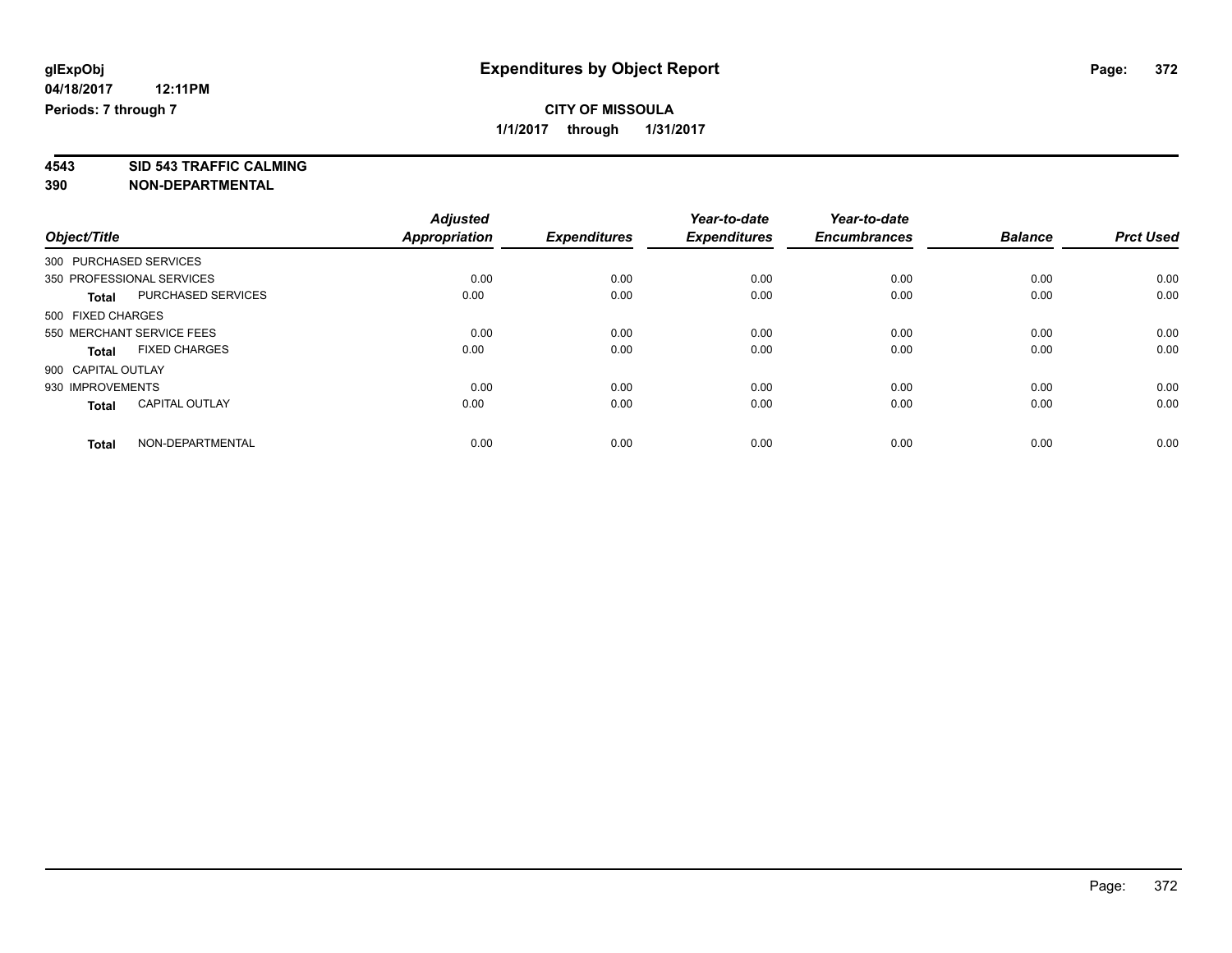**CITY OF MISSOULA 1/1/2017 through 1/31/2017**

#### **4543 SID 543 TRAFFIC CALMING**

| Object/Title       |                             | <b>Adjusted</b><br><b>Appropriation</b> | <b>Expenditures</b> | Year-to-date<br><b>Expenditures</b> | Year-to-date<br><b>Encumbrances</b> | <b>Balance</b> | <b>Prct Used</b> |
|--------------------|-----------------------------|-----------------------------------------|---------------------|-------------------------------------|-------------------------------------|----------------|------------------|
|                    | 300 PURCHASED SERVICES      |                                         |                     |                                     |                                     |                |                  |
|                    | 350 PROFESSIONAL SERVICES   | 0.00                                    | 0.00                | 0.00                                | 0.00                                | 0.00           | 0.00             |
| <b>Total</b>       | <b>PURCHASED SERVICES</b>   | 0.00                                    | 0.00                | 0.00                                | 0.00                                | 0.00           | 0.00             |
| 500 FIXED CHARGES  |                             |                                         |                     |                                     |                                     |                |                  |
|                    | 550 MERCHANT SERVICE FEES   | 0.00                                    | 0.00                | 0.00                                | 0.00                                | 0.00           | 0.00             |
| <b>Total</b>       | <b>FIXED CHARGES</b>        | 0.00                                    | 0.00                | 0.00                                | 0.00                                | 0.00           | 0.00             |
| 600 DEBT SERVICE   |                             |                                         |                     |                                     |                                     |                |                  |
|                    | 620 INTEREST / SERVICE FEES | 0.00                                    | 0.00                | 0.00                                | 0.00                                | 0.00           | 0.00             |
| <b>Total</b>       | <b>DEBT SERVICE</b>         | 0.00                                    | 0.00                | 0.00                                | 0.00                                | 0.00           | 0.00             |
| 900 CAPITAL OUTLAY |                             |                                         |                     |                                     |                                     |                |                  |
| 930 IMPROVEMENTS   |                             | 0.00                                    | 0.00                | 0.00                                | 0.00                                | 0.00           | 0.00             |
| <b>Total</b>       | <b>CAPITAL OUTLAY</b>       | 0.00                                    | 0.00                | 0.00                                | 0.00                                | 0.00           | 0.00             |
| <b>Total</b>       | SID 543 TRAFFIC CALMING     | 0.00                                    | 0.00                | 0.00                                | 0.00                                | 0.00           | 0.00             |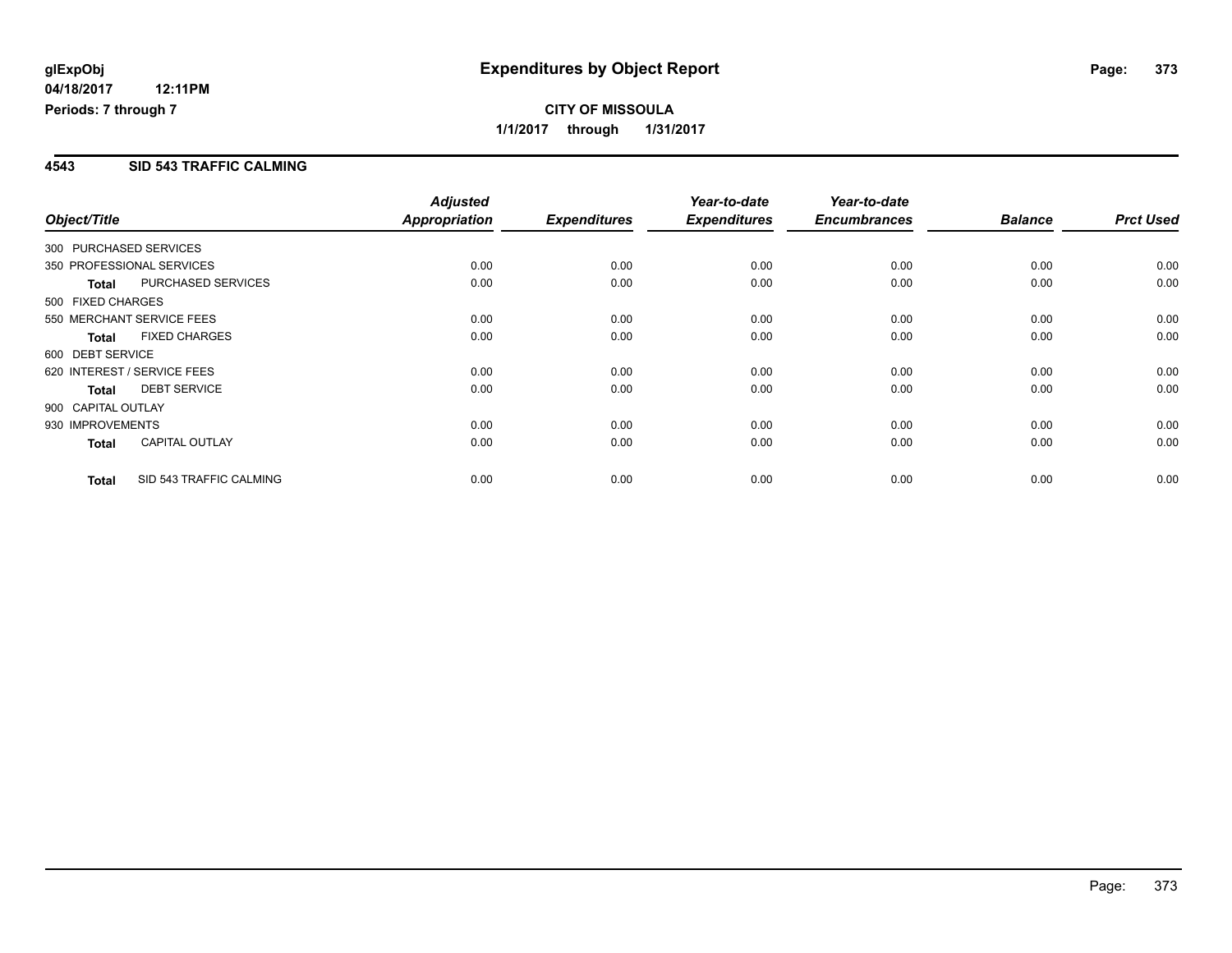# **4544 MILLER CREEK MITIGATION FUND**

| Object/Title                          | <b>Adjusted</b><br><b>Appropriation</b> | <b>Expenditures</b> | Year-to-date<br><b>Expenditures</b> | Year-to-date<br><b>Encumbrances</b> | <b>Balance</b> | <b>Prct Used</b> |
|---------------------------------------|-----------------------------------------|---------------------|-------------------------------------|-------------------------------------|----------------|------------------|
| 500 FIXED CHARGES                     |                                         |                     |                                     |                                     |                |                  |
| 550 MERCHANT SERVICE FEES             | 0.00                                    | 0.00                | 0.00                                | 0.00                                | 0.00           | 0.00             |
| <b>FIXED CHARGES</b><br><b>Total</b>  | 0.00                                    | 0.00                | 0.00                                | 0.00                                | 0.00           | 0.00             |
| 900 CAPITAL OUTLAY                    |                                         |                     |                                     |                                     |                |                  |
| 930 IMPROVEMENTS                      | 0.00                                    | 0.00                | 0.00                                | 0.00                                | 0.00           | 0.00             |
| <b>CAPITAL OUTLAY</b><br><b>Total</b> | 0.00                                    | 0.00                | 0.00                                | 0.00                                | 0.00           | 0.00             |
| NON-DEPARTMENTAL<br><b>Total</b>      | 0.00                                    | 0.00                | 0.00                                | 0.00                                | 0.00           | 0.00             |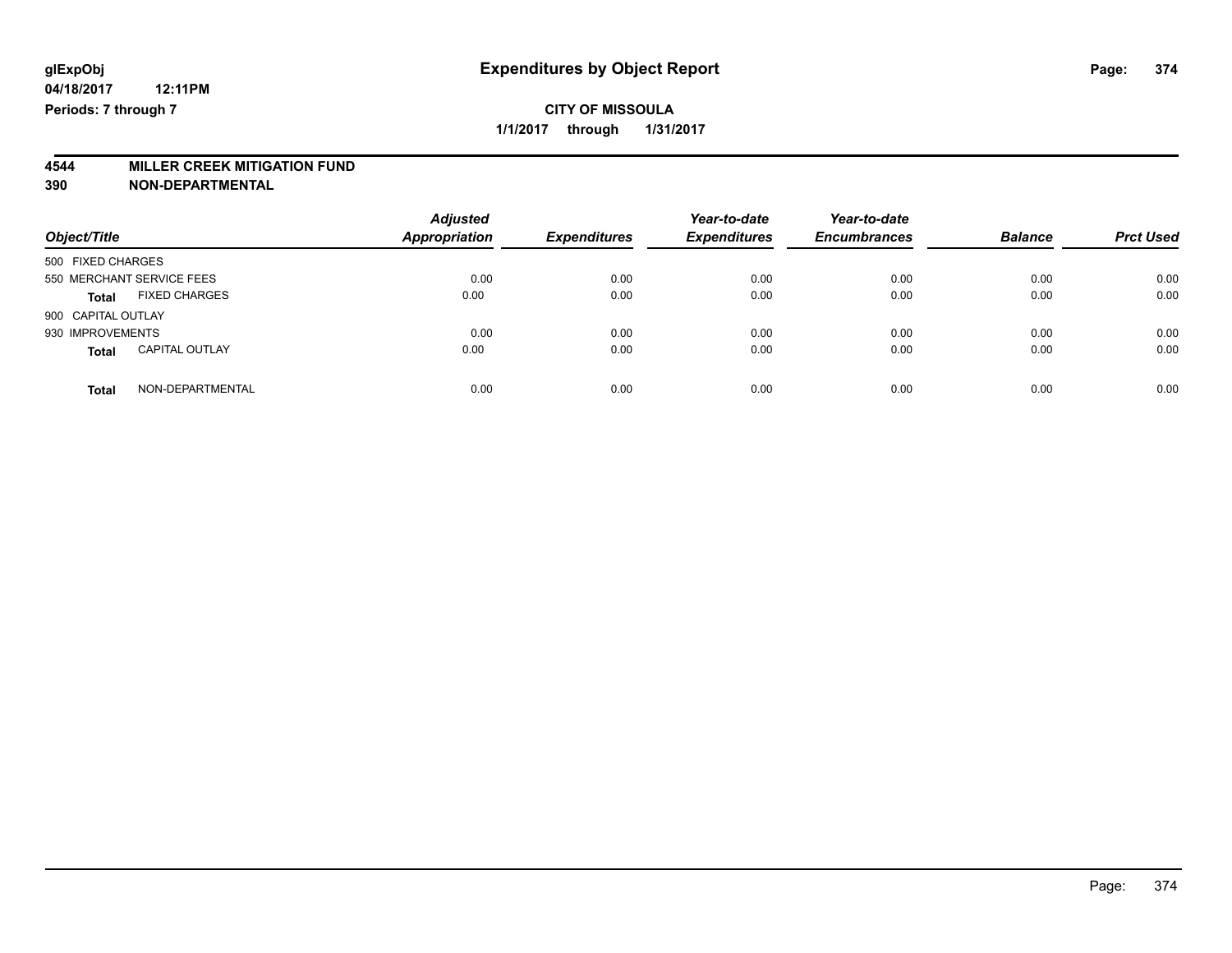# **glExpObj Expenditures by Object Report Page: 375**

**04/18/2017 12:11PM Periods: 7 through 7**

#### **4544 MILLER CREEK MITIGATION FUND**

| Object/Title              |                              | <b>Adjusted</b><br><b>Appropriation</b> | <b>Expenditures</b> | Year-to-date<br><b>Expenditures</b> | Year-to-date<br><b>Encumbrances</b> | <b>Balance</b> | <b>Prct Used</b> |
|---------------------------|------------------------------|-----------------------------------------|---------------------|-------------------------------------|-------------------------------------|----------------|------------------|
| 500 FIXED CHARGES         |                              |                                         |                     |                                     |                                     |                |                  |
| 550 MERCHANT SERVICE FEES |                              | 0.00                                    | 0.00                | 0.00                                | 0.00                                | 0.00           | 0.00             |
| <b>Total</b>              | <b>FIXED CHARGES</b>         | 0.00                                    | 0.00                | 0.00                                | 0.00                                | 0.00           | 0.00             |
| 900 CAPITAL OUTLAY        |                              |                                         |                     |                                     |                                     |                |                  |
| 930 IMPROVEMENTS          |                              | 0.00                                    | 0.00                | 0.00                                | 0.00                                | 0.00           | 0.00             |
| <b>Total</b>              | <b>CAPITAL OUTLAY</b>        | 0.00                                    | 0.00                | 0.00                                | 0.00                                | 0.00           | 0.00             |
| <b>Total</b>              | MILLER CREEK MITIGATION FUND | 0.00                                    | 0.00                | 0.00                                | 0.00                                | 0.00           | 0.00             |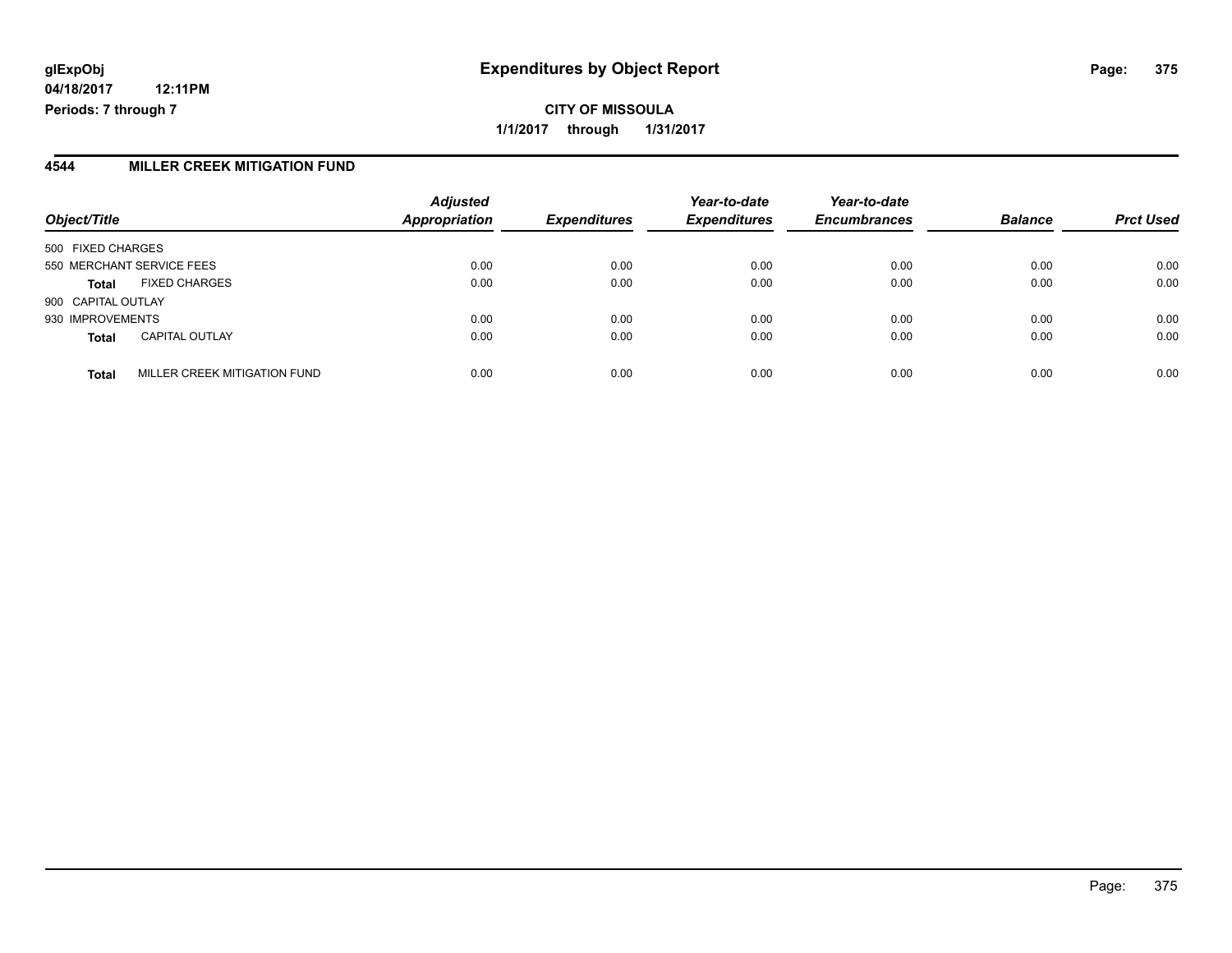**4545 MILLER CREEK TWITE CONSTRUCTION**

|                                           | <b>Adjusted</b>      |                     | Year-to-date        | Year-to-date        |                |                  |
|-------------------------------------------|----------------------|---------------------|---------------------|---------------------|----------------|------------------|
| Object/Title                              | <b>Appropriation</b> | <b>Expenditures</b> | <b>Expenditures</b> | <b>Encumbrances</b> | <b>Balance</b> | <b>Prct Used</b> |
| 300 PURCHASED SERVICES                    |                      |                     |                     |                     |                |                  |
| 350 PROFESSIONAL SERVICES                 | 0.00                 | 0.00                | 0.00                | 0.00                | 0.00           | 0.00             |
| <b>PURCHASED SERVICES</b><br><b>Total</b> | 0.00                 | 0.00                | 0.00                | 0.00                | 0.00           | 0.00             |
| 500 FIXED CHARGES                         |                      |                     |                     |                     |                |                  |
| 550 MERCHANT SERVICE FEES                 | 0.00                 | 0.00                | 0.00                | 0.00                | 0.00           | 0.00             |
| <b>FIXED CHARGES</b><br><b>Total</b>      | 0.00                 | 0.00                | 0.00                | 0.00                | 0.00           | 0.00             |
| 900 CAPITAL OUTLAY                        |                      |                     |                     |                     |                |                  |
| 930 IMPROVEMENTS                          | 0.00                 | 0.00                | 0.00                | 0.00                | 0.00           | 0.00             |
| <b>CAPITAL OUTLAY</b><br><b>Total</b>     | 0.00                 | 0.00                | 0.00                | 0.00                | 0.00           | 0.00             |
| NON-DEPARTMENTAL<br><b>Total</b>          | 0.00                 | 0.00                | 0.00                | 0.00                | 0.00           | 0.00             |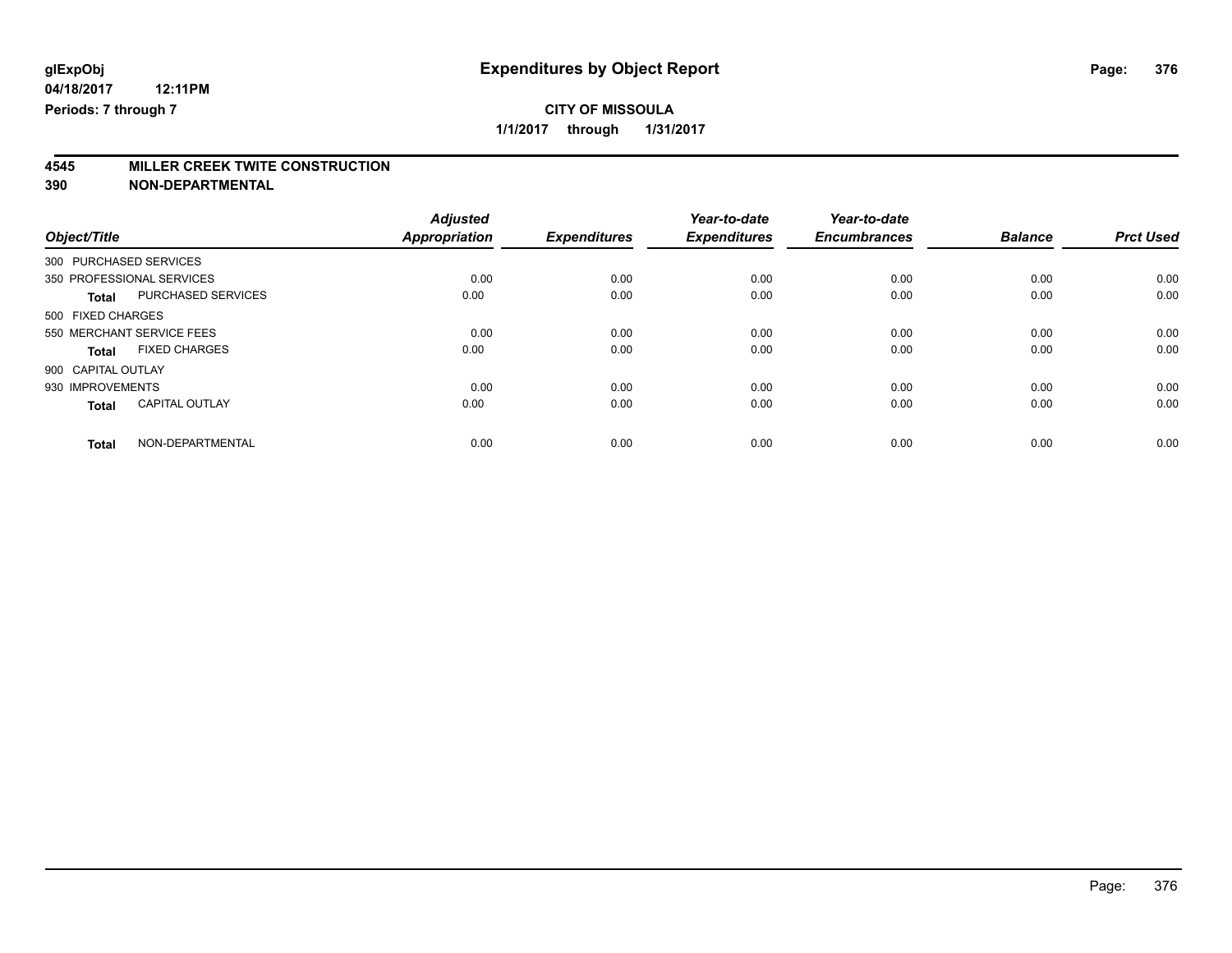#### **4545 MILLER CREEK TWITE CONSTRUCTION**

| Object/Title           |                                 | <b>Adjusted</b><br>Appropriation | <b>Expenditures</b> | Year-to-date<br><b>Expenditures</b> | Year-to-date<br><b>Encumbrances</b> | <b>Balance</b> | <b>Prct Used</b> |
|------------------------|---------------------------------|----------------------------------|---------------------|-------------------------------------|-------------------------------------|----------------|------------------|
| 300 PURCHASED SERVICES |                                 |                                  |                     |                                     |                                     |                |                  |
|                        | 350 PROFESSIONAL SERVICES       | 0.00                             | 0.00                | 0.00                                | 0.00                                | 0.00           | 0.00             |
| Total                  | PURCHASED SERVICES              | 0.00                             | 0.00                | 0.00                                | 0.00                                | 0.00           | 0.00             |
| 500 FIXED CHARGES      |                                 |                                  |                     |                                     |                                     |                |                  |
|                        | 550 MERCHANT SERVICE FEES       | 0.00                             | 0.00                | 0.00                                | 0.00                                | 0.00           | 0.00             |
| Total                  | <b>FIXED CHARGES</b>            | 0.00                             | 0.00                | 0.00                                | 0.00                                | 0.00           | 0.00             |
| 900 CAPITAL OUTLAY     |                                 |                                  |                     |                                     |                                     |                |                  |
| 930 IMPROVEMENTS       |                                 | 0.00                             | 0.00                | 0.00                                | 0.00                                | 0.00           | 0.00             |
| <b>Total</b>           | <b>CAPITAL OUTLAY</b>           | 0.00                             | 0.00                | 0.00                                | 0.00                                | 0.00           | 0.00             |
| <b>Total</b>           | MILLER CREEK TWITE CONSTRUCTION | 0.00                             | 0.00                | 0.00                                | 0.00                                | 0.00           | 0.00             |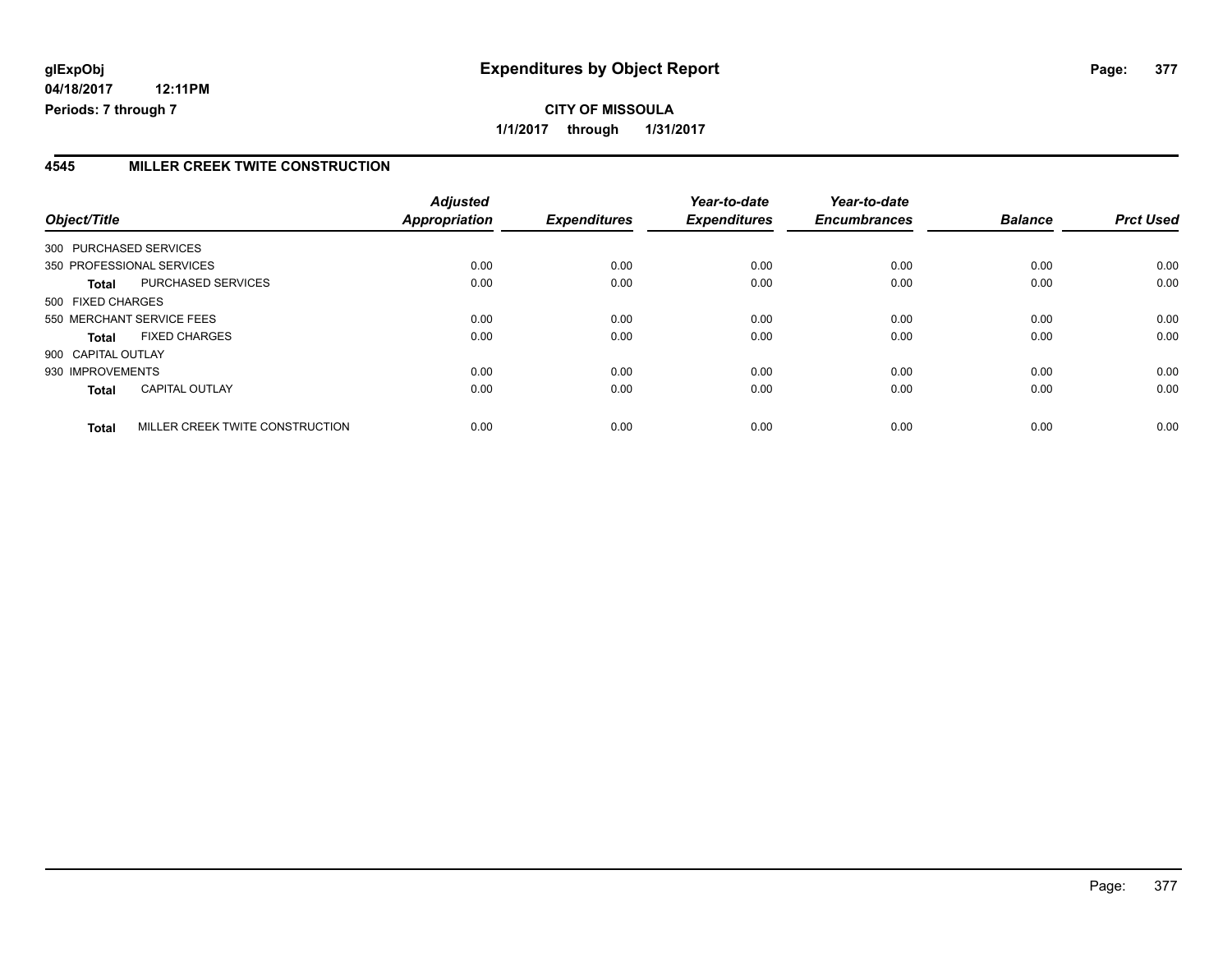# **CITY OF MISSOULA**

**1/1/2017 through 1/31/2017**

# **4546 MILLER CREEK MALOHNEY CONSTRUCTION**

|                           | <b>Adjusted</b>                                                         |                                      | Year-to-date                        | Year-to-date                        |                                     | <b>Prct Used</b>               |
|---------------------------|-------------------------------------------------------------------------|--------------------------------------|-------------------------------------|-------------------------------------|-------------------------------------|--------------------------------|
|                           |                                                                         |                                      |                                     |                                     |                                     |                                |
|                           |                                                                         |                                      |                                     |                                     |                                     |                                |
|                           |                                                                         |                                      |                                     |                                     |                                     | 0.00                           |
| PURCHASED SERVICES        | 0.00                                                                    | 0.00                                 | 0.00                                | 0.00                                | 0.00                                | 0.00                           |
|                           |                                                                         |                                      |                                     |                                     |                                     |                                |
| 550 MERCHANT SERVICE FEES | 0.00                                                                    | 0.00                                 | 0.00                                | 0.00                                | 0.00                                | 0.00                           |
| <b>FIXED CHARGES</b>      | 0.00                                                                    | 0.00                                 | 0.00                                | 0.00                                | 0.00                                | 0.00                           |
|                           |                                                                         |                                      |                                     |                                     |                                     |                                |
|                           | 0.00                                                                    | 0.00                                 | 0.00                                | 0.00                                | 0.00                                | 0.00                           |
| <b>CAPITAL OUTLAY</b>     | 0.00                                                                    | 0.00                                 | 0.00                                | 0.00                                | 0.00                                | 0.00                           |
|                           |                                                                         |                                      |                                     |                                     |                                     | 0.00                           |
|                           | 300 PURCHASED SERVICES<br>350 PROFESSIONAL SERVICES<br>NON-DEPARTMENTAL | <b>Appropriation</b><br>0.00<br>0.00 | <b>Expenditures</b><br>0.00<br>0.00 | <b>Expenditures</b><br>0.00<br>0.00 | <b>Encumbrances</b><br>0.00<br>0.00 | <b>Balance</b><br>0.00<br>0.00 |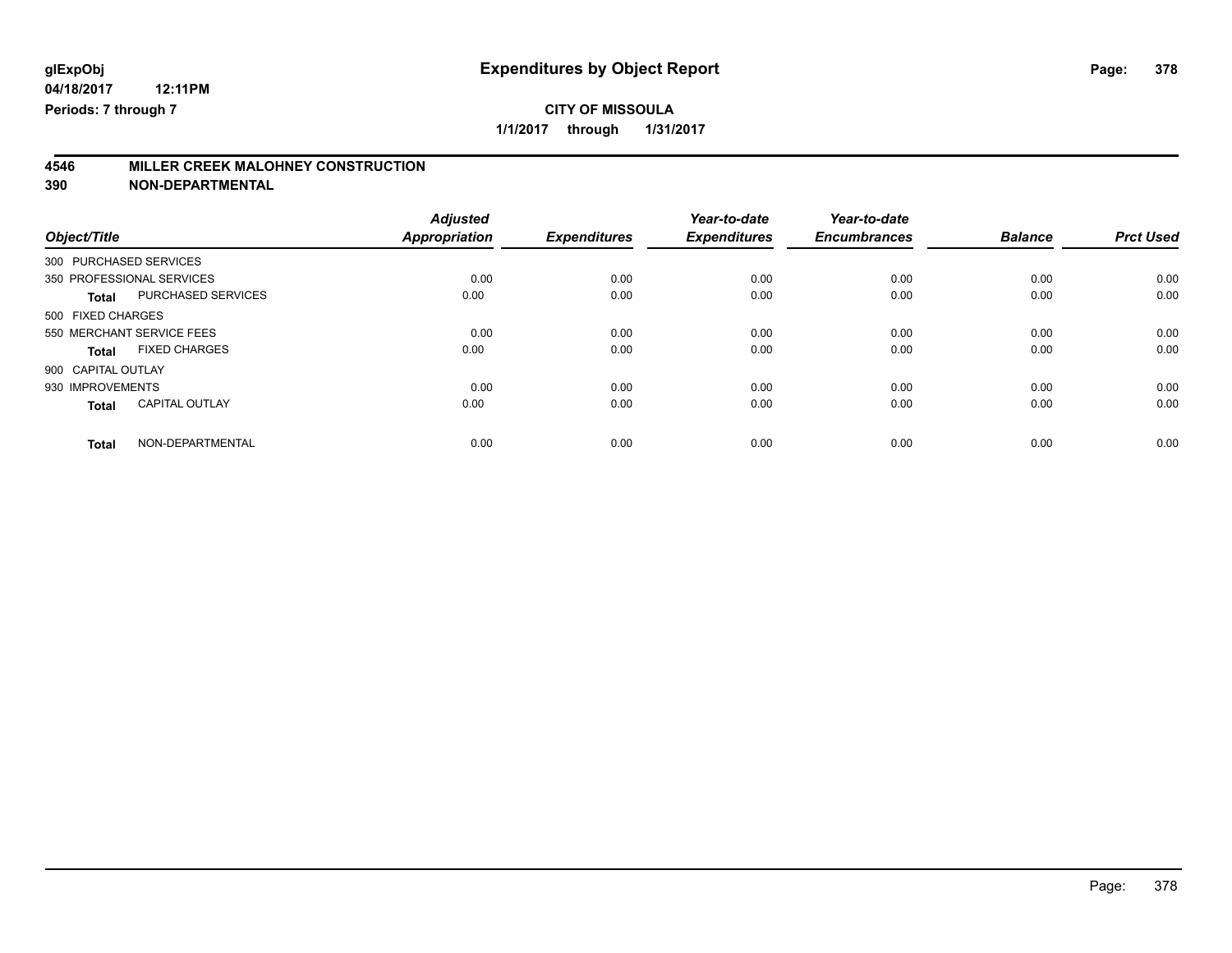#### **4546 MILLER CREEK MALOHNEY CONSTRUCTION**

| Object/Title       |                                 | <b>Adjusted</b><br><b>Appropriation</b> | <b>Expenditures</b> | Year-to-date<br><b>Expenditures</b> | Year-to-date<br><b>Encumbrances</b> | <b>Balance</b> | <b>Prct Used</b> |
|--------------------|---------------------------------|-----------------------------------------|---------------------|-------------------------------------|-------------------------------------|----------------|------------------|
|                    | 300 PURCHASED SERVICES          |                                         |                     |                                     |                                     |                |                  |
|                    | 350 PROFESSIONAL SERVICES       | 0.00                                    | 0.00                | 0.00                                | 0.00                                | 0.00           | 0.00             |
| Total              | PURCHASED SERVICES              | 0.00                                    | 0.00                | 0.00                                | 0.00                                | 0.00           | 0.00             |
| 500 FIXED CHARGES  |                                 |                                         |                     |                                     |                                     |                |                  |
|                    | 550 MERCHANT SERVICE FEES       | 0.00                                    | 0.00                | 0.00                                | 0.00                                | 0.00           | 0.00             |
| <b>Total</b>       | <b>FIXED CHARGES</b>            | 0.00                                    | 0.00                | 0.00                                | 0.00                                | 0.00           | 0.00             |
| 900 CAPITAL OUTLAY |                                 |                                         |                     |                                     |                                     |                |                  |
| 930 IMPROVEMENTS   |                                 | 0.00                                    | 0.00                | 0.00                                | 0.00                                | 0.00           | 0.00             |
| <b>Total</b>       | <b>CAPITAL OUTLAY</b>           | 0.00                                    | 0.00                | 0.00                                | 0.00                                | 0.00           | 0.00             |
| <b>Total</b>       | MILLER CREEK MALOHNEY CONSTRUCT | 0.00                                    | 0.00                | 0.00                                | 0.00                                | 0.00           | 0.00             |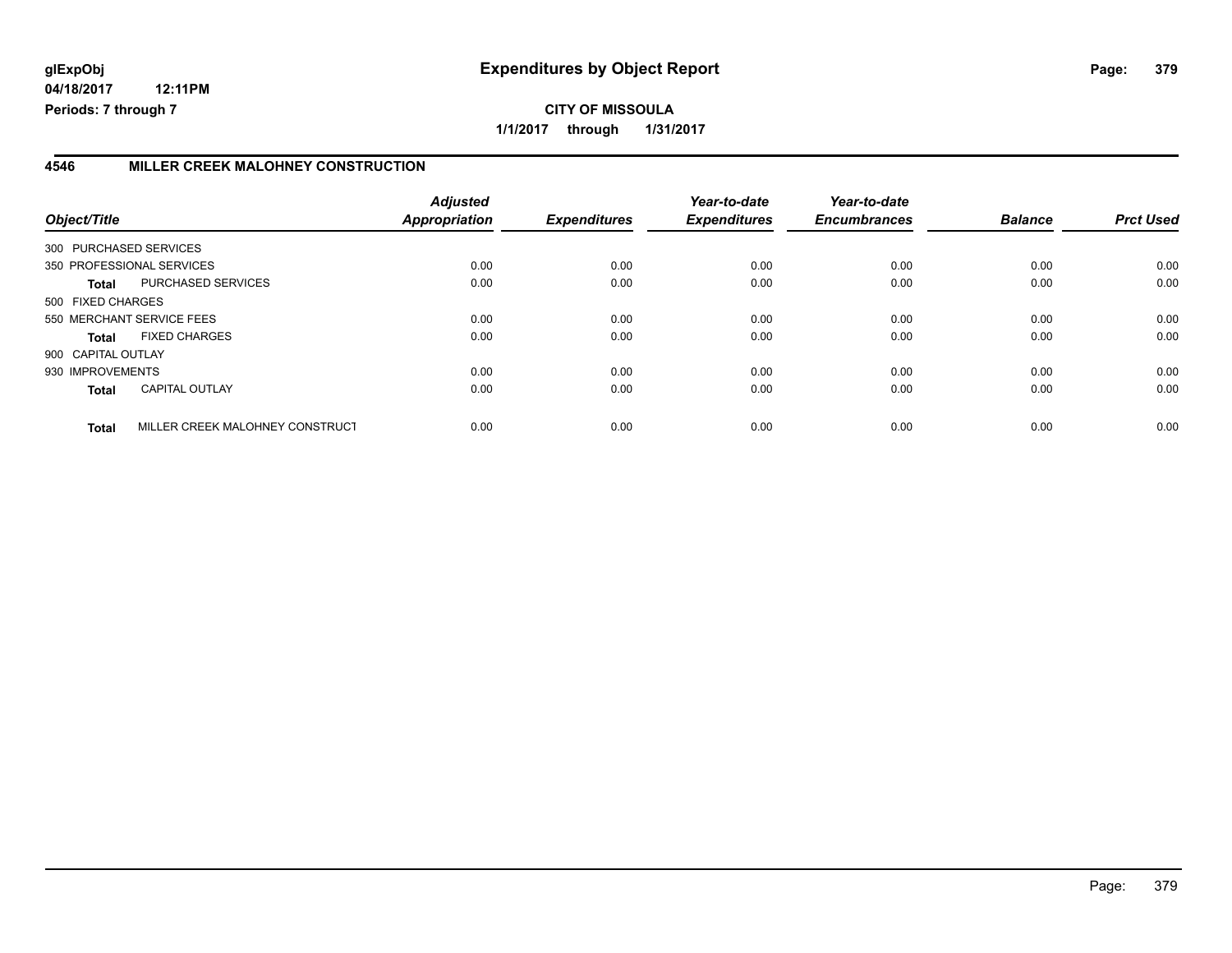# **CITY OF MISSOULA**

**1/1/2017 through 1/31/2017**

# **4547 MILLER CREEK MCCARTHY CONSTRUCTION**

|                           | <b>Adjusted</b>                                                         |                                      | Year-to-date                        | Year-to-date                        |                                     | <b>Prct Used</b>               |
|---------------------------|-------------------------------------------------------------------------|--------------------------------------|-------------------------------------|-------------------------------------|-------------------------------------|--------------------------------|
|                           |                                                                         |                                      |                                     |                                     |                                     |                                |
|                           |                                                                         |                                      |                                     |                                     |                                     |                                |
|                           |                                                                         |                                      |                                     |                                     |                                     | 0.00                           |
| PURCHASED SERVICES        | 0.00                                                                    | 0.00                                 | 0.00                                | 0.00                                | 0.00                                | 0.00                           |
|                           |                                                                         |                                      |                                     |                                     |                                     |                                |
| 550 MERCHANT SERVICE FEES | 0.00                                                                    | 0.00                                 | 0.00                                | 0.00                                | 0.00                                | 0.00                           |
| <b>FIXED CHARGES</b>      | 0.00                                                                    | 0.00                                 | 0.00                                | 0.00                                | 0.00                                | 0.00                           |
|                           |                                                                         |                                      |                                     |                                     |                                     |                                |
|                           | 0.00                                                                    | 0.00                                 | 0.00                                | 0.00                                | 0.00                                | 0.00                           |
| <b>CAPITAL OUTLAY</b>     | 0.00                                                                    | 0.00                                 | 0.00                                | 0.00                                | 0.00                                | 0.00                           |
|                           |                                                                         |                                      |                                     |                                     |                                     | 0.00                           |
|                           | 300 PURCHASED SERVICES<br>350 PROFESSIONAL SERVICES<br>NON-DEPARTMENTAL | <b>Appropriation</b><br>0.00<br>0.00 | <b>Expenditures</b><br>0.00<br>0.00 | <b>Expenditures</b><br>0.00<br>0.00 | <b>Encumbrances</b><br>0.00<br>0.00 | <b>Balance</b><br>0.00<br>0.00 |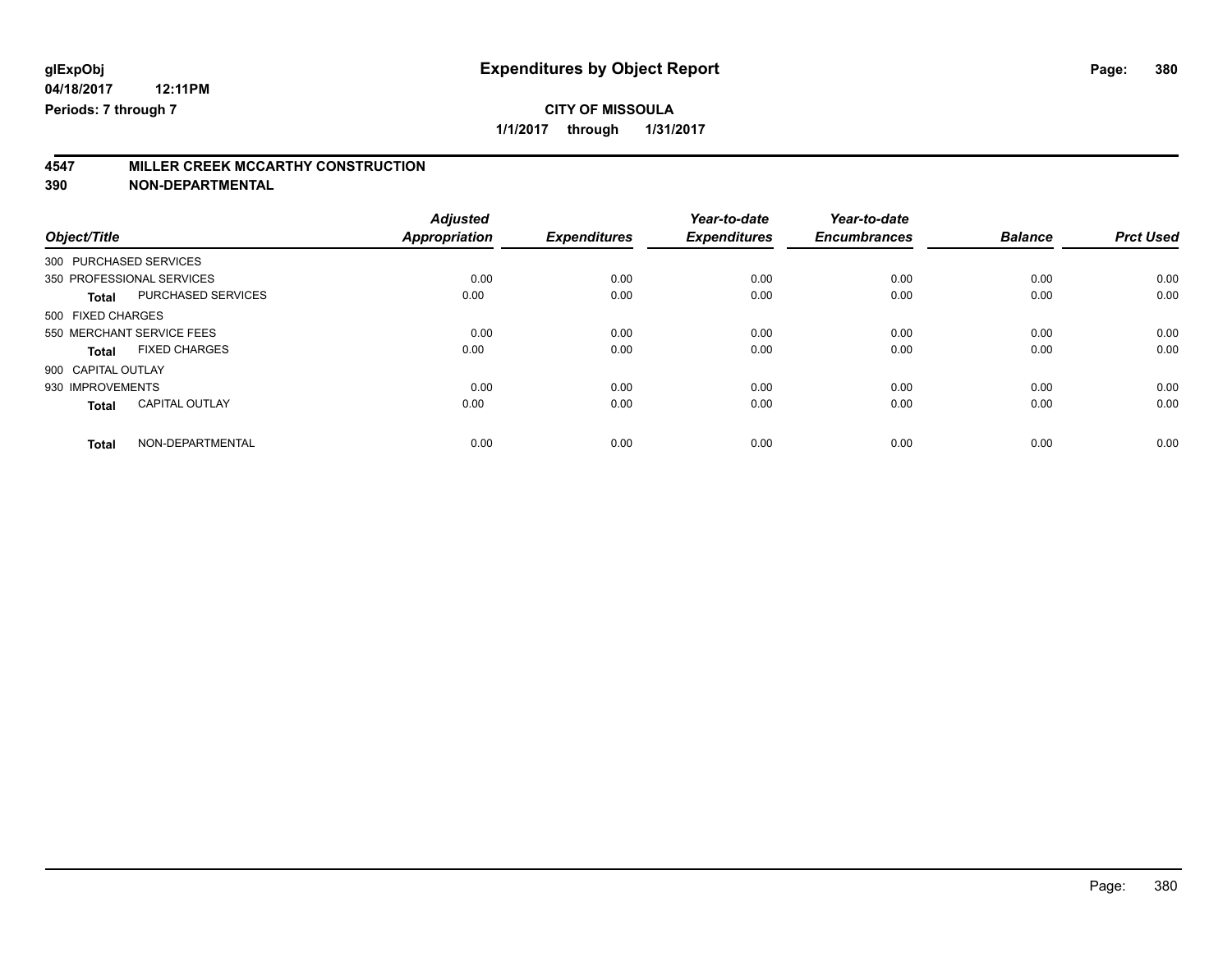#### **4547 MILLER CREEK MCCARTHY CONSTRUCTION**

| Object/Title           |                                 | <b>Adjusted</b><br>Appropriation | <b>Expenditures</b> | Year-to-date<br><b>Expenditures</b> | Year-to-date<br><b>Encumbrances</b> | <b>Balance</b> | <b>Prct Used</b> |
|------------------------|---------------------------------|----------------------------------|---------------------|-------------------------------------|-------------------------------------|----------------|------------------|
| 300 PURCHASED SERVICES |                                 |                                  |                     |                                     |                                     |                |                  |
|                        | 350 PROFESSIONAL SERVICES       | 0.00                             | 0.00                | 0.00                                | 0.00                                | 0.00           | 0.00             |
| Total                  | PURCHASED SERVICES              | 0.00                             | 0.00                | 0.00                                | 0.00                                | 0.00           | 0.00             |
| 500 FIXED CHARGES      |                                 |                                  |                     |                                     |                                     |                |                  |
|                        | 550 MERCHANT SERVICE FEES       | 0.00                             | 0.00                | 0.00                                | 0.00                                | 0.00           | 0.00             |
| <b>Total</b>           | <b>FIXED CHARGES</b>            | 0.00                             | 0.00                | 0.00                                | 0.00                                | 0.00           | 0.00             |
| 900 CAPITAL OUTLAY     |                                 |                                  |                     |                                     |                                     |                |                  |
| 930 IMPROVEMENTS       |                                 | 0.00                             | 0.00                | 0.00                                | 0.00                                | 0.00           | 0.00             |
| <b>Total</b>           | <b>CAPITAL OUTLAY</b>           | 0.00                             | 0.00                | 0.00                                | 0.00                                | 0.00           | 0.00             |
| <b>Total</b>           | MILLER CREEK MCCARTHY CONSTRUCT | 0.00                             | 0.00                | 0.00                                | 0.00                                | 0.00           | 0.00             |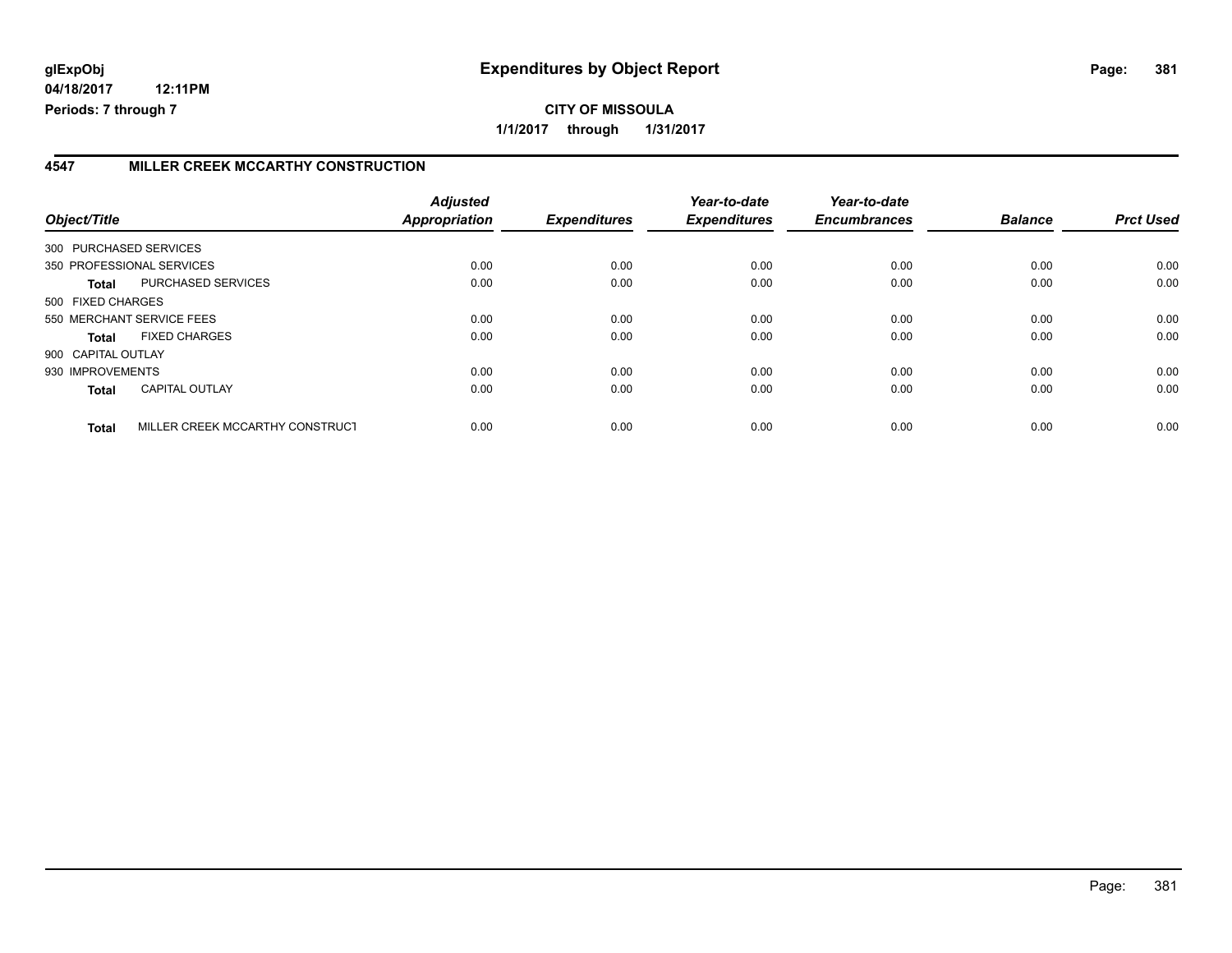**1/1/2017 through 1/31/2017**

# **4548 5TH,6TH & ARTHUR ROAD IMPROVEMENTS**

| Object/Title                              | <b>Adjusted</b><br><b>Appropriation</b> | <b>Expenditures</b> | Year-to-date<br><b>Expenditures</b> | Year-to-date<br><b>Encumbrances</b> | <b>Balance</b> | <b>Prct Used</b> |
|-------------------------------------------|-----------------------------------------|---------------------|-------------------------------------|-------------------------------------|----------------|------------------|
| 300 PURCHASED SERVICES                    |                                         |                     |                                     |                                     |                |                  |
| 350 PROFESSIONAL SERVICES                 | 0.00                                    | 0.00                | 0.00                                | 0.00                                | 0.00           | 0.00             |
| <b>PURCHASED SERVICES</b><br><b>Total</b> | 0.00                                    | 0.00                | 0.00                                | 0.00                                | 0.00           | 0.00             |
| 500 FIXED CHARGES                         |                                         |                     |                                     |                                     |                |                  |
| 550 MERCHANT SERVICE FEES                 | 0.00                                    | 0.00                | 0.00                                | 0.00                                | 0.00           | 0.00             |
| <b>FIXED CHARGES</b><br><b>Total</b>      | 0.00                                    | 0.00                | 0.00                                | 0.00                                | 0.00           | 0.00             |
| 800 OTHER OBJECTS                         |                                         |                     |                                     |                                     |                |                  |
| 820 TRANSFERS TO OTHER FUNDS              | 0.00                                    | 0.00                | 0.00                                | 0.00                                | 0.00           | 0.00             |
| OTHER OBJECTS<br><b>Total</b>             | 0.00                                    | 0.00                | 0.00                                | 0.00                                | 0.00           | 0.00             |
| 900 CAPITAL OUTLAY                        |                                         |                     |                                     |                                     |                |                  |
| 930 IMPROVEMENTS                          | 0.00                                    | 0.00                | 4,400.00                            | 0.00                                | $-4,400.00$    | 0.00             |
| <b>CAPITAL OUTLAY</b><br><b>Total</b>     | 0.00                                    | 0.00                | 4,400.00                            | 0.00                                | $-4,400.00$    | 0.00             |
| NON-DEPARTMENTAL<br><b>Total</b>          | 0.00                                    | 0.00                | 4,400.00                            | 0.00                                | $-4,400.00$    | 0.00             |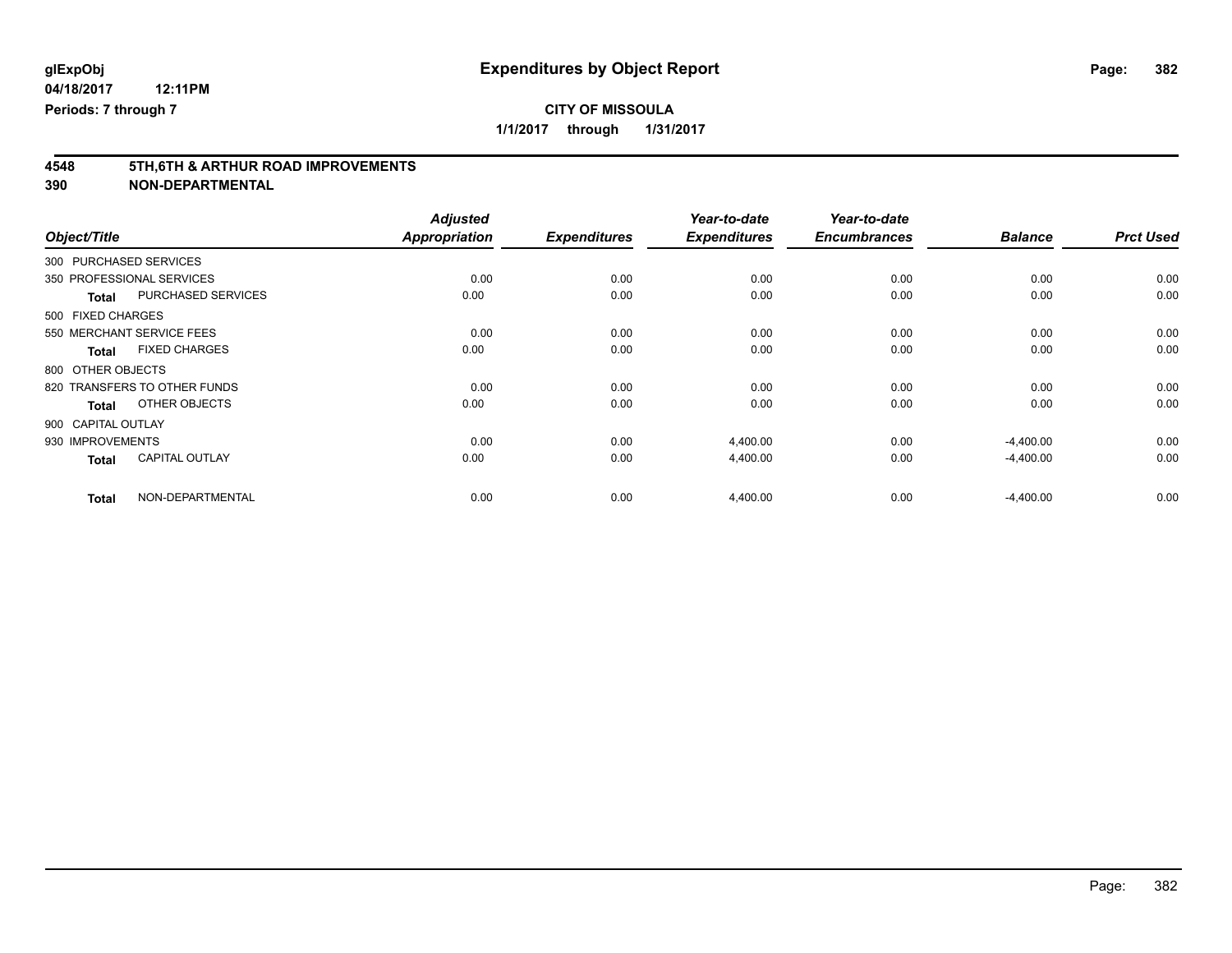#### **4548 5TH,6TH & ARTHUR ROAD IMPROVEMENTS**

| Object/Title       |                                   | <b>Adjusted</b><br>Appropriation | <b>Expenditures</b> | Year-to-date<br><b>Expenditures</b> | Year-to-date<br><b>Encumbrances</b> | <b>Balance</b> | <b>Prct Used</b> |
|--------------------|-----------------------------------|----------------------------------|---------------------|-------------------------------------|-------------------------------------|----------------|------------------|
|                    | 300 PURCHASED SERVICES            |                                  |                     |                                     |                                     |                |                  |
|                    | 350 PROFESSIONAL SERVICES         | 0.00                             | 0.00                | 0.00                                | 0.00                                | 0.00           | 0.00             |
| <b>Total</b>       | PURCHASED SERVICES                | 0.00                             | 0.00                | 0.00                                | 0.00                                | 0.00           | 0.00             |
| 500 FIXED CHARGES  |                                   |                                  |                     |                                     |                                     |                |                  |
|                    | 550 MERCHANT SERVICE FEES         | 0.00                             | 0.00                | 0.00                                | 0.00                                | 0.00           | 0.00             |
| <b>Total</b>       | <b>FIXED CHARGES</b>              | 0.00                             | 0.00                | 0.00                                | 0.00                                | 0.00           | 0.00             |
| 800 OTHER OBJECTS  |                                   |                                  |                     |                                     |                                     |                |                  |
|                    | 820 TRANSFERS TO OTHER FUNDS      | 0.00                             | 0.00                | 0.00                                | 0.00                                | 0.00           | 0.00             |
| <b>Total</b>       | OTHER OBJECTS                     | 0.00                             | 0.00                | 0.00                                | 0.00                                | 0.00           | 0.00             |
| 900 CAPITAL OUTLAY |                                   |                                  |                     |                                     |                                     |                |                  |
| 930 IMPROVEMENTS   |                                   | 0.00                             | 0.00                | 4,400.00                            | 0.00                                | $-4,400.00$    | 0.00             |
| <b>Total</b>       | <b>CAPITAL OUTLAY</b>             | 0.00                             | 0.00                | 4,400.00                            | 0.00                                | $-4,400.00$    | 0.00             |
| <b>Total</b>       | 5TH, 6TH & ARTHUR ROAD IMPROVEMEN | 0.00                             | 0.00                | 4,400.00                            | 0.00                                | $-4,400.00$    | 0.00             |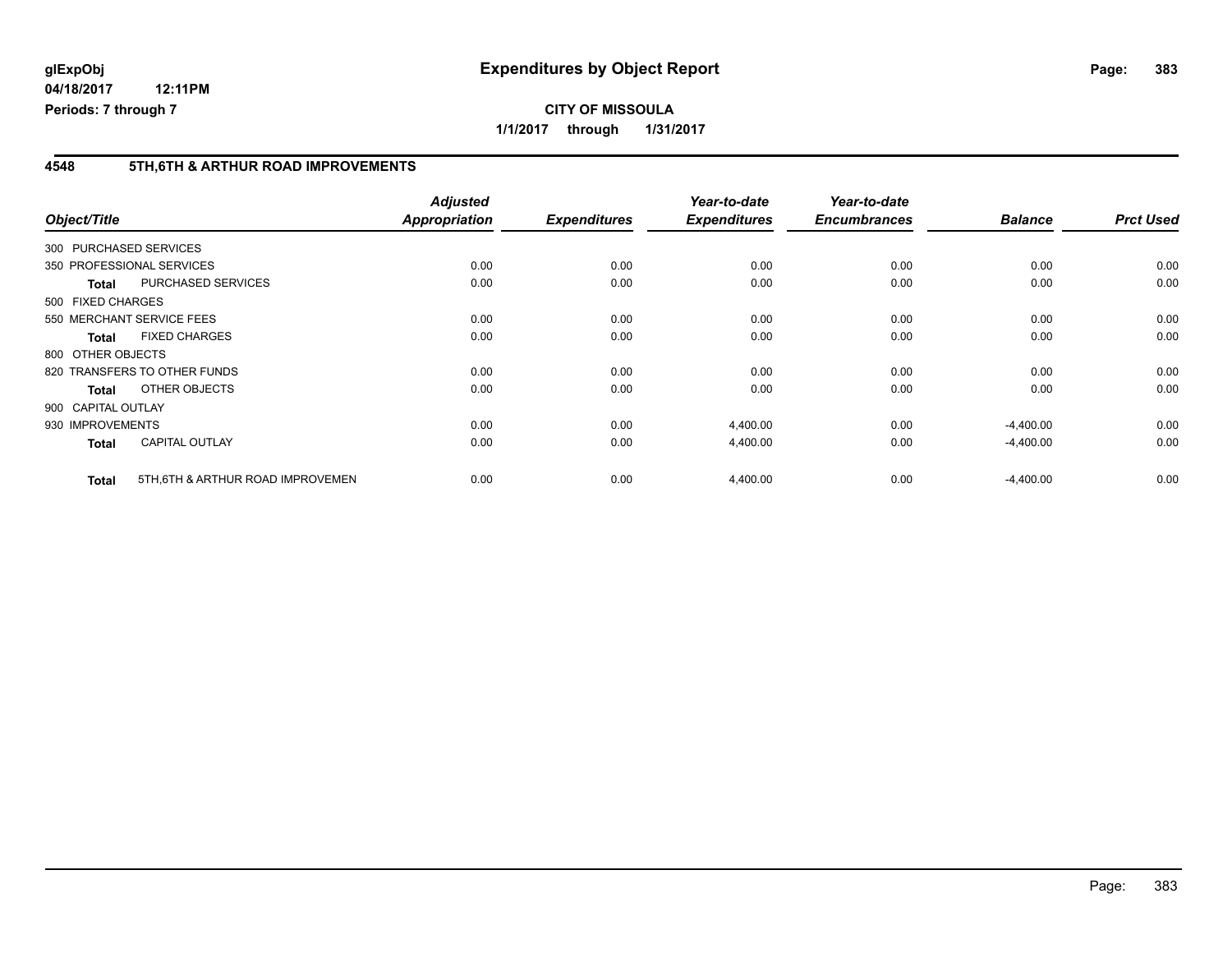# **4549 SID 549 HILLVIEW WAY**

|               |                                      | <b>Adjusted</b>      |                     | Year-to-date        | Year-to-date        |                |                  |
|---------------|--------------------------------------|----------------------|---------------------|---------------------|---------------------|----------------|------------------|
| Object/Title  |                                      | <b>Appropriation</b> | <b>Expenditures</b> | <b>Expenditures</b> | <b>Encumbrances</b> | <b>Balance</b> | <b>Prct Used</b> |
|               | 300 PURCHASED SERVICES               |                      |                     |                     |                     |                |                  |
|               | 350 PROFESSIONAL SERVICES            | 0.00                 | 0.00                | 0.00                | 0.00                | 0.00           | 0.00             |
|               | PURCHASED SERVICES<br><b>Total</b>   | 0.00                 | 0.00                | 0.00                | 0.00                | 0.00           | 0.00             |
|               | 500 FIXED CHARGES                    |                      |                     |                     |                     |                |                  |
|               | 550 MERCHANT SERVICE FEES            | 0.00                 | 0.00                | 0.00                | 0.00                | 0.00           | 0.00             |
|               | <b>FIXED CHARGES</b><br><b>Total</b> | 0.00                 | 0.00                | 0.00                | 0.00                | 0.00           | 0.00             |
|               | 600 DEBT SERVICE                     |                      |                     |                     |                     |                |                  |
| 610 PRINCIPAL |                                      | 0.00                 | 0.00                | 0.00                | 0.00                | 0.00           | 0.00             |
|               | 620 INTEREST / SERVICE FEES          | 0.00                 | 0.00                | 0.00                | 0.00                | 0.00           | 0.00             |
|               | <b>DEBT SERVICE</b><br><b>Total</b>  | 0.00                 | 0.00                | 0.00                | 0.00                | 0.00           | 0.00             |
|               | 800 OTHER OBJECTS                    |                      |                     |                     |                     |                |                  |
|               | 820 TRANSFERS TO OTHER FUNDS         | 0.00                 | 0.00                | 0.00                | 0.00                | 0.00           | 0.00             |
|               | OTHER OBJECTS<br><b>Total</b>        | 0.00                 | 0.00                | 0.00                | 0.00                | 0.00           | 0.00             |
|               | 900 CAPITAL OUTLAY                   |                      |                     |                     |                     |                |                  |
|               | 930 IMPROVEMENTS                     | 0.00                 | 0.00                | 0.00                | 0.00                | 0.00           | 0.00             |
|               | CAPITAL OUTLAY<br><b>Total</b>       | 0.00                 | 0.00                | 0.00                | 0.00                | 0.00           | 0.00             |
|               | NON-DEPARTMENTAL<br><b>Total</b>     | 0.00                 | 0.00                | 0.00                | 0.00                | 0.00           | 0.00             |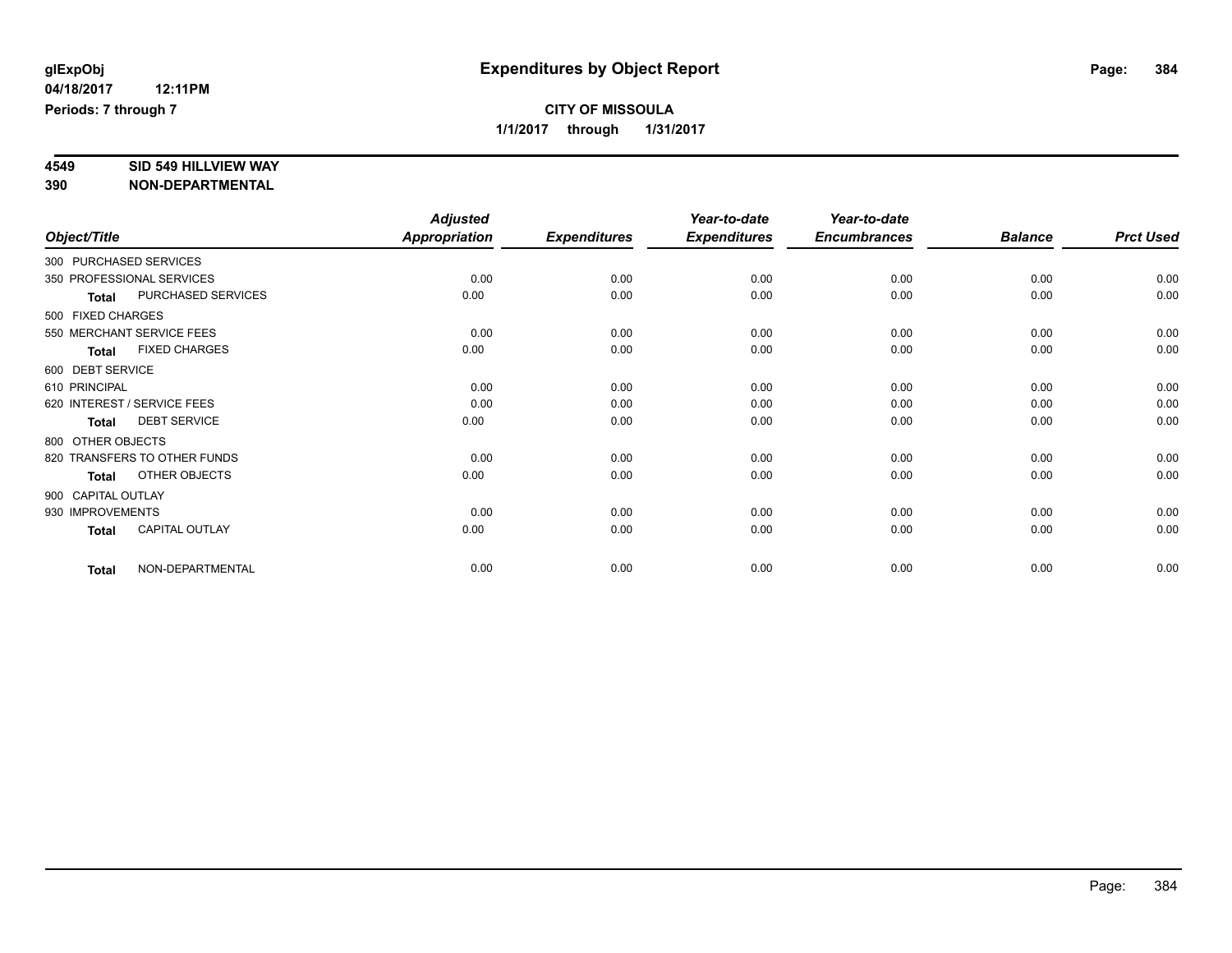## **CITY OF MISSOULA 1/1/2017 through 1/31/2017**

#### **4549 SID 549 HILLVIEW WAY**

| Object/Title           |                              | <b>Adjusted</b><br><b>Appropriation</b> | <b>Expenditures</b> | Year-to-date<br><b>Expenditures</b> | Year-to-date<br><b>Encumbrances</b> | <b>Balance</b> | <b>Prct Used</b> |
|------------------------|------------------------------|-----------------------------------------|---------------------|-------------------------------------|-------------------------------------|----------------|------------------|
|                        |                              |                                         |                     |                                     |                                     |                |                  |
| 300 PURCHASED SERVICES |                              |                                         |                     |                                     |                                     |                |                  |
|                        | 350 PROFESSIONAL SERVICES    | 0.00                                    | 0.00                | 0.00                                | 0.00                                | 0.00           | 0.00             |
| <b>Total</b>           | PURCHASED SERVICES           | 0.00                                    | 0.00                | 0.00                                | 0.00                                | 0.00           | 0.00             |
| 500 FIXED CHARGES      |                              |                                         |                     |                                     |                                     |                |                  |
|                        | 550 MERCHANT SERVICE FEES    | 0.00                                    | 0.00                | 0.00                                | 0.00                                | 0.00           | 0.00             |
| <b>Total</b>           | <b>FIXED CHARGES</b>         | 0.00                                    | 0.00                | 0.00                                | 0.00                                | 0.00           | 0.00             |
| 600 DEBT SERVICE       |                              |                                         |                     |                                     |                                     |                |                  |
| 610 PRINCIPAL          |                              | 0.00                                    | 0.00                | 0.00                                | 0.00                                | 0.00           | 0.00             |
|                        | 620 INTEREST / SERVICE FEES  | 0.00                                    | 0.00                | 0.00                                | 0.00                                | 0.00           | 0.00             |
| <b>Total</b>           | <b>DEBT SERVICE</b>          | 0.00                                    | 0.00                | 0.00                                | 0.00                                | 0.00           | 0.00             |
| 800 OTHER OBJECTS      |                              |                                         |                     |                                     |                                     |                |                  |
|                        | 820 TRANSFERS TO OTHER FUNDS | 0.00                                    | 0.00                | 0.00                                | 0.00                                | 0.00           | 0.00             |
| <b>Total</b>           | OTHER OBJECTS                | 0.00                                    | 0.00                | 0.00                                | 0.00                                | 0.00           | 0.00             |
| 900 CAPITAL OUTLAY     |                              |                                         |                     |                                     |                                     |                |                  |
| 930 IMPROVEMENTS       |                              | 0.00                                    | 0.00                | 0.00                                | 0.00                                | 0.00           | 0.00             |
| Total                  | <b>CAPITAL OUTLAY</b>        | 0.00                                    | 0.00                | 0.00                                | 0.00                                | 0.00           | 0.00             |
| <b>Total</b>           | SID 549 HILLVIEW WAY         | 0.00                                    | 0.00                | 0.00                                | 0.00                                | 0.00           | 0.00             |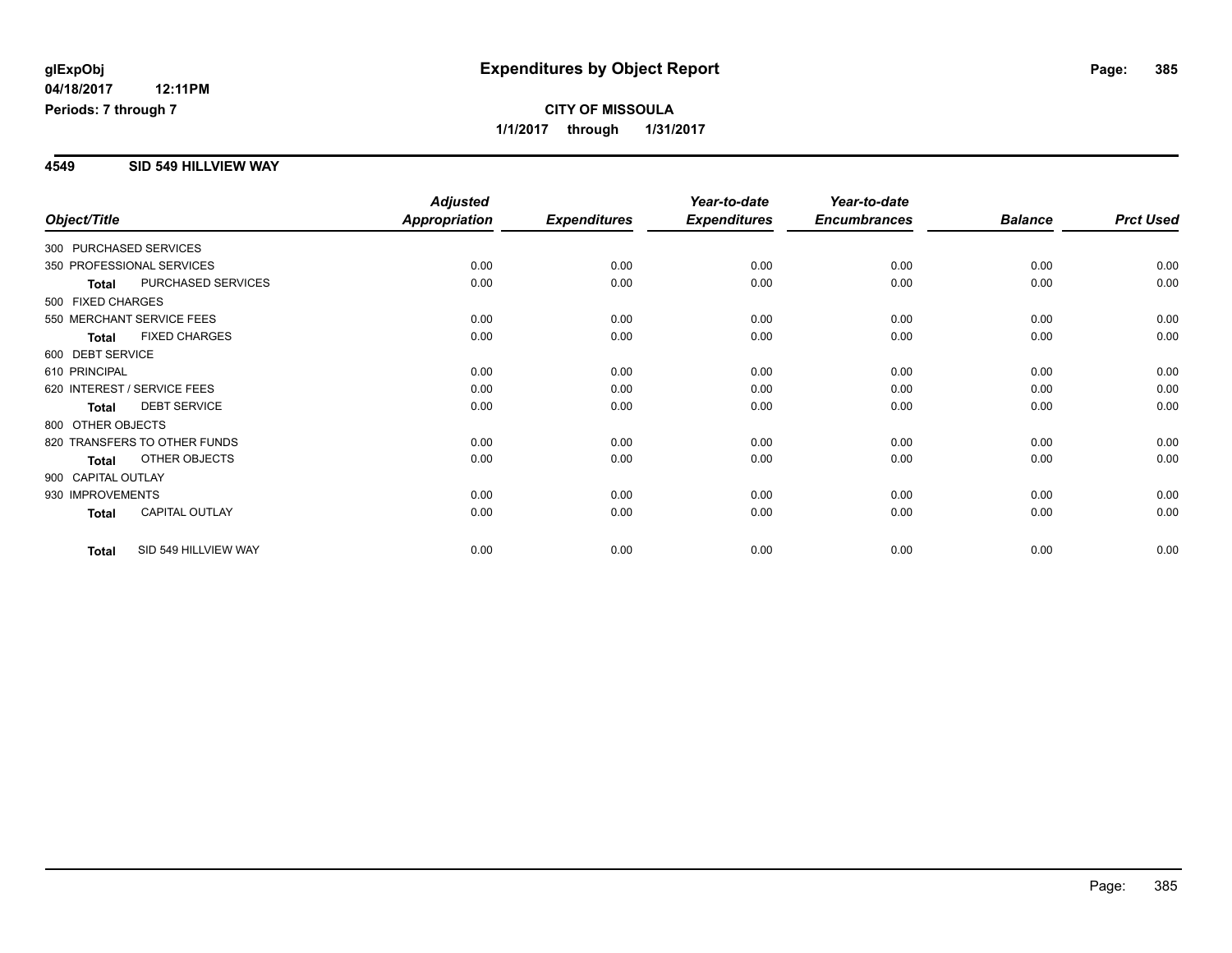# **CITY OF MISSOULA**

**1/1/2017 through 1/31/2017**

# **4745 MALONEY/TWITE MILLER CR \$1.2M CONTRIB**

| Object/Title                          | <b>Adjusted</b><br>Appropriation | <b>Expenditures</b> | Year-to-date<br><b>Expenditures</b> | Year-to-date<br><b>Encumbrances</b> | <b>Balance</b> | <b>Prct Used</b> |
|---------------------------------------|----------------------------------|---------------------|-------------------------------------|-------------------------------------|----------------|------------------|
|                                       |                                  |                     |                                     |                                     |                |                  |
| 300 PURCHASED SERVICES                |                                  |                     |                                     |                                     |                |                  |
| 350 PROFESSIONAL SERVICES             | 0.00                             | 0.00                | 0.00                                | 0.00                                | 0.00           | 0.00             |
| PURCHASED SERVICES<br><b>Total</b>    | 0.00                             | 0.00                | 0.00                                | 0.00                                | 0.00           | 0.00             |
| 500 FIXED CHARGES                     |                                  |                     |                                     |                                     |                |                  |
| 550 MERCHANT SERVICE FEES             | 0.00                             | 0.00                | 0.00                                | 0.00                                | 0.00           | 0.00             |
| <b>FIXED CHARGES</b><br><b>Total</b>  | 0.00                             | 0.00                | 0.00                                | 0.00                                | 0.00           | 0.00             |
| 800 OTHER OBJECTS                     |                                  |                     |                                     |                                     |                |                  |
| 820 TRANSFERS TO OTHER FUNDS          | 0.00                             | 0.00                | 0.00                                | 0.00                                | 0.00           | 0.00             |
| OTHER OBJECTS<br>Total                | 0.00                             | 0.00                | 0.00                                | 0.00                                | 0.00           | 0.00             |
| 900 CAPITAL OUTLAY                    |                                  |                     |                                     |                                     |                |                  |
| 930 IMPROVEMENTS                      | 0.00                             | 0.00                | 0.00                                | 0.00                                | 0.00           | 0.00             |
| <b>CAPITAL OUTLAY</b><br><b>Total</b> | 0.00                             | 0.00                | 0.00                                | 0.00                                | 0.00           | 0.00             |
| NON-DEPARTMENTAL<br><b>Total</b>      | 0.00                             | 0.00                | 0.00                                | 0.00                                | 0.00           | 0.00             |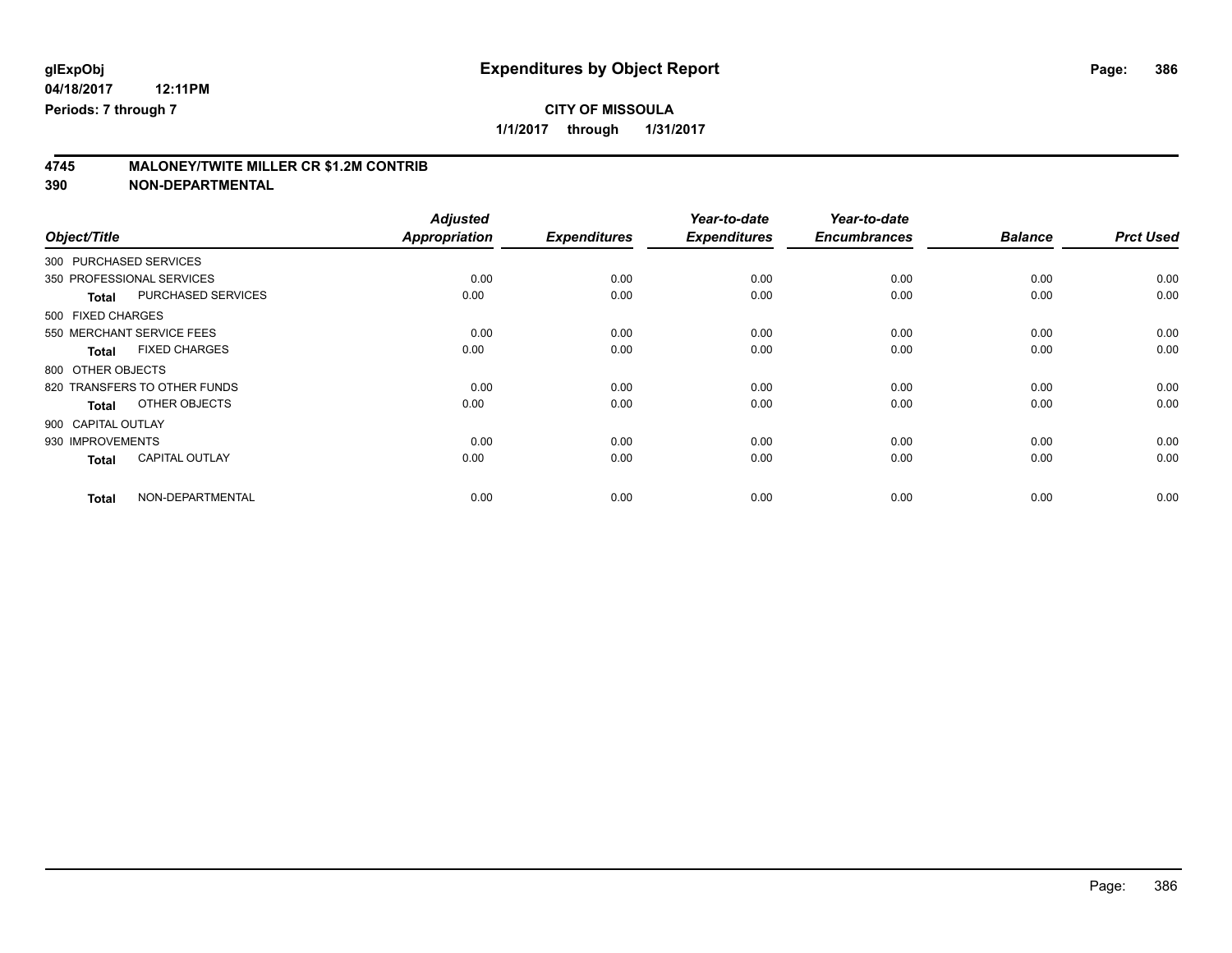#### **4745 MALONEY/TWITE MILLER CR \$1.2M CONTRIB**

| Object/Title       |                                     | <b>Adjusted</b><br>Appropriation | <b>Expenditures</b> | Year-to-date<br><b>Expenditures</b> | Year-to-date<br><b>Encumbrances</b> | <b>Balance</b> | <b>Prct Used</b> |
|--------------------|-------------------------------------|----------------------------------|---------------------|-------------------------------------|-------------------------------------|----------------|------------------|
|                    | 300 PURCHASED SERVICES              |                                  |                     |                                     |                                     |                |                  |
|                    | 350 PROFESSIONAL SERVICES           | 0.00                             | 0.00                | 0.00                                | 0.00                                | 0.00           | 0.00             |
| <b>Total</b>       | PURCHASED SERVICES                  | 0.00                             | 0.00                | 0.00                                | 0.00                                | 0.00           | 0.00             |
| 500 FIXED CHARGES  |                                     |                                  |                     |                                     |                                     |                |                  |
|                    | 550 MERCHANT SERVICE FEES           | 0.00                             | 0.00                | 0.00                                | 0.00                                | 0.00           | 0.00             |
| <b>Total</b>       | <b>FIXED CHARGES</b>                | 0.00                             | 0.00                | 0.00                                | 0.00                                | 0.00           | 0.00             |
| 800 OTHER OBJECTS  |                                     |                                  |                     |                                     |                                     |                |                  |
|                    | 820 TRANSFERS TO OTHER FUNDS        | 0.00                             | 0.00                | 0.00                                | 0.00                                | 0.00           | 0.00             |
| Total              | OTHER OBJECTS                       | 0.00                             | 0.00                | 0.00                                | 0.00                                | 0.00           | 0.00             |
| 900 CAPITAL OUTLAY |                                     |                                  |                     |                                     |                                     |                |                  |
| 930 IMPROVEMENTS   |                                     | 0.00                             | 0.00                | 0.00                                | 0.00                                | 0.00           | 0.00             |
| <b>Total</b>       | <b>CAPITAL OUTLAY</b>               | 0.00                             | 0.00                | 0.00                                | 0.00                                | 0.00           | 0.00             |
| <b>Total</b>       | MALONEY/TWITE MILLER CR \$1.2M CON' | 0.00                             | 0.00                | 0.00                                | 0.00                                | 0.00           | 0.00             |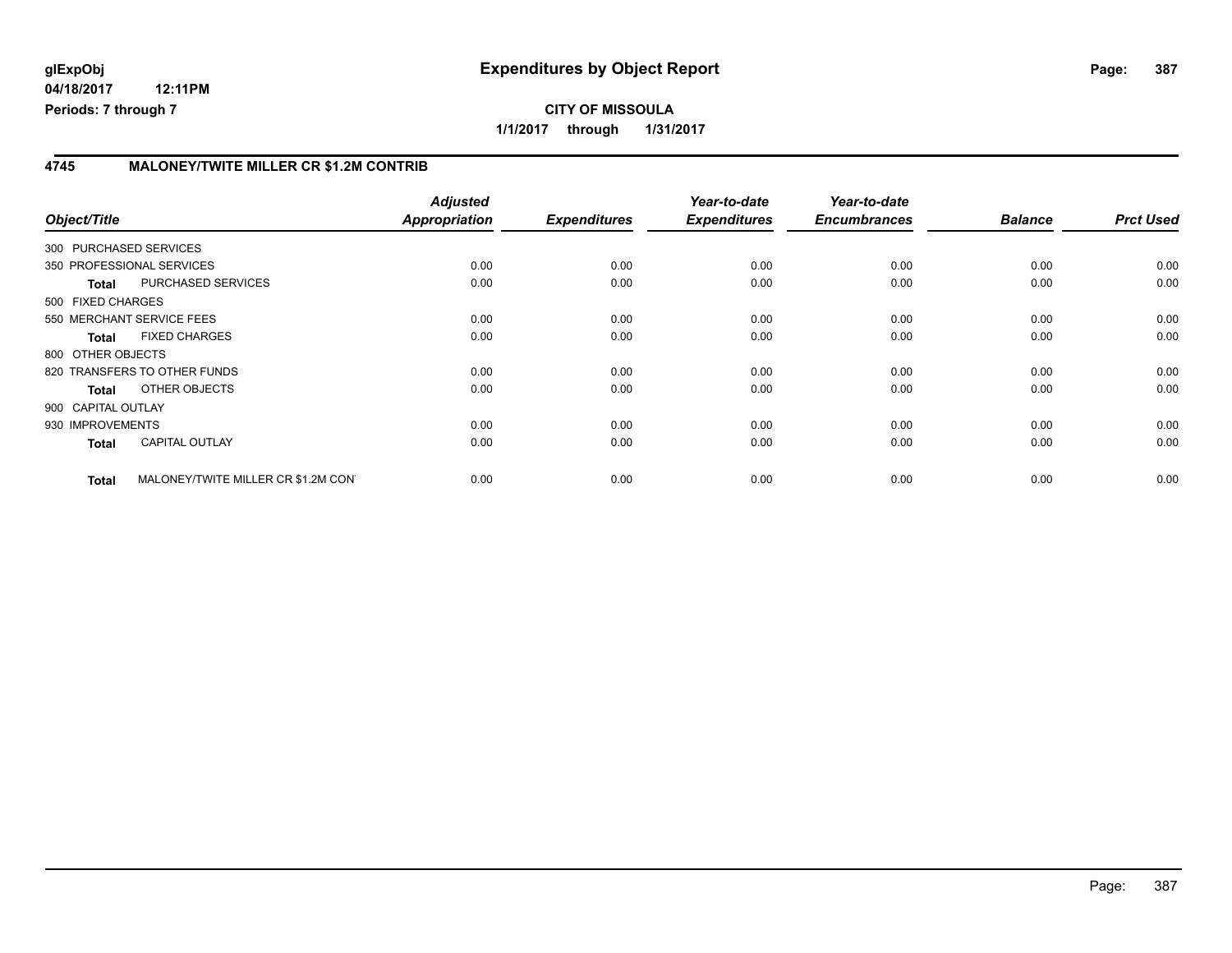# **1/1/2017 through 1/31/2017**

# **4941 HILLVIEW WAY CONSTRUCTION**

| 4J4 I<br>280        | <b>FILLYIEW WAT CONSTRUCTION</b><br><b>PUBLIC WORKS OPERATIONS</b> |                 |                     |                     |                     |                 |                  |
|---------------------|--------------------------------------------------------------------|-----------------|---------------------|---------------------|---------------------|-----------------|------------------|
|                     |                                                                    | <b>Adjusted</b> |                     | Year-to-date        | Year-to-date        |                 |                  |
| Object/Title        |                                                                    | Appropriation   | <b>Expenditures</b> | <b>Expenditures</b> | <b>Encumbrances</b> | <b>Balance</b>  | <b>Prct Used</b> |
| 200 SUPPLIES        |                                                                    |                 |                     |                     |                     |                 |                  |
| 210 OFFICE SUPPLIES |                                                                    | 0.00            | 0.00                | 0.00                | 0.00                | 0.00            | 0.00             |
| <b>Total</b>        | <b>SUPPLIES</b>                                                    | 0.00            | 0.00                | 0.00                | 0.00                | 0.00            | 0.00             |
|                     | 300 PURCHASED SERVICES                                             |                 |                     |                     |                     |                 |                  |
| 310 COMMUNICATIONS  |                                                                    | 0.00            | 0.00                | 0.00                | 0.00                | 0.00            | 0.00             |
|                     | 320 PRINTING & DUPLICATING                                         | 0.00            | 0.00                | 0.00                | 0.00                | 0.00            | 0.00             |
|                     | 350 PROFESSIONAL SERVICES                                          | 0.00            | 0.00                | 163.318.34          | 0.00                | $-163,318.34$   | 0.00             |
| <b>Total</b>        | PURCHASED SERVICES                                                 | 0.00            | 0.00                | 163,318.34          | 0.00                | $-163,318.34$   | 0.00             |
| 500 FIXED CHARGES   |                                                                    |                 |                     |                     |                     |                 |                  |
|                     | 550 MERCHANT SERVICE FEES                                          | 0.00            | 0.00                | 0.00                | 0.00                | 0.00            | 0.00             |
| <b>Total</b>        | <b>FIXED CHARGES</b>                                               | 0.00            | 0.00                | 0.00                | 0.00                | 0.00            | 0.00             |
| 800 OTHER OBJECTS   |                                                                    |                 |                     |                     |                     |                 |                  |
|                     | 820 TRANSFERS TO OTHER FUNDS                                       | 0.00            | 0.00                | 127.500.00          | 0.00                | $-127.500.00$   | 0.00             |
| <b>Total</b>        | <b>OTHER OBJECTS</b>                                               | 0.00            | 0.00                | 127,500.00          | 0.00                | $-127,500.00$   | 0.00             |
| 900 CAPITAL OUTLAY  |                                                                    |                 |                     |                     |                     |                 |                  |
| 930 IMPROVEMENTS    |                                                                    | 0.00            | 217,188.05          | 2,206,560.16        | 0.00                | $-2,206,560.16$ | 0.00             |
| <b>Total</b>        | <b>CAPITAL OUTLAY</b>                                              | 0.00            | 217,188.05          | 2,206,560.16        | 0.00                | $-2,206,560.16$ | 0.00             |
| <b>Total</b>        | PUBLIC WORKS OPERATIONS                                            | 0.00            | 217,188.05          | 2,497,378.50        | 0.00                | $-2,497,378.50$ | 0.00             |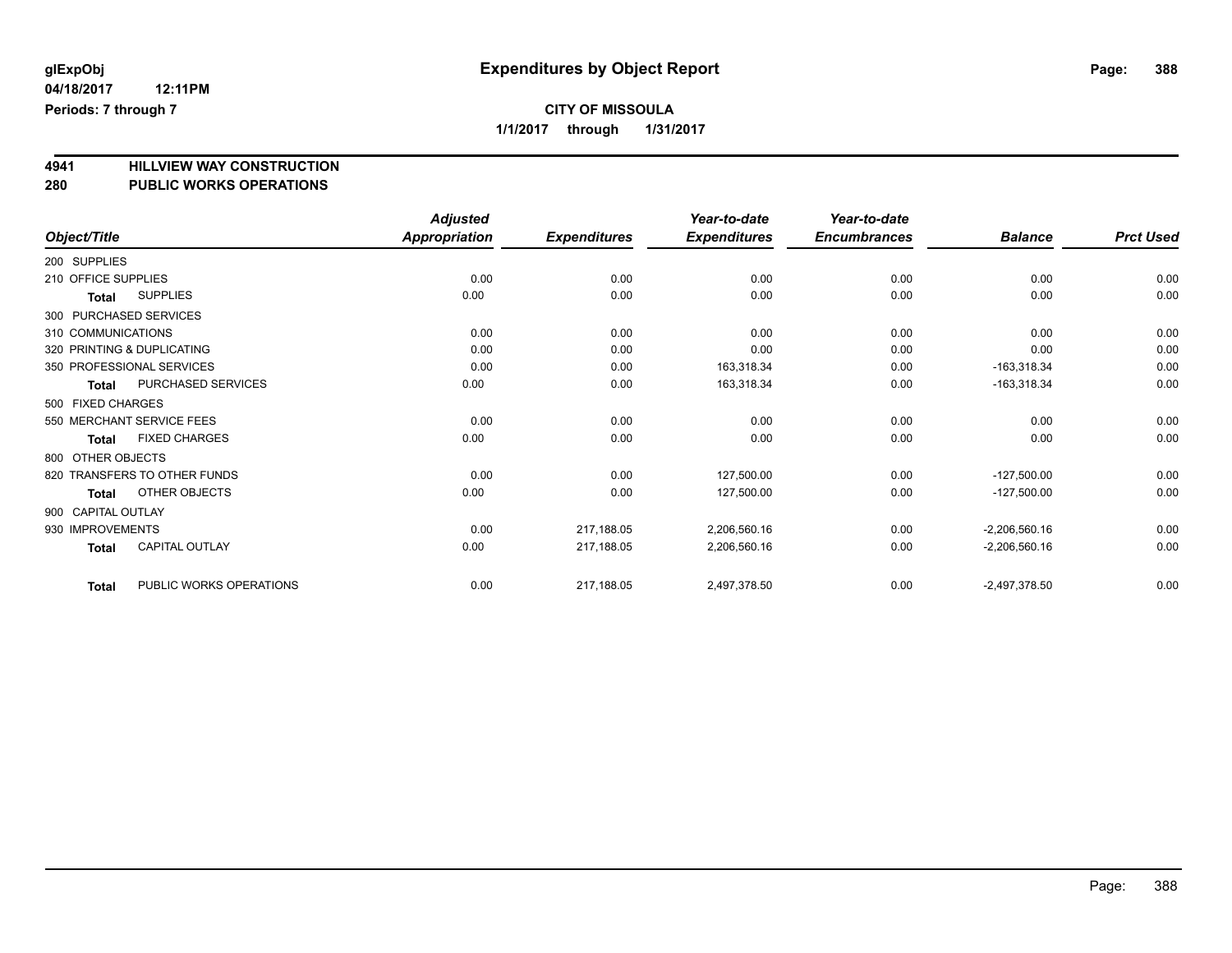#### **4941 HILLVIEW WAY CONSTRUCTION**

|                              |                           | <b>Adjusted</b>      |                     | Year-to-date        | Year-to-date        |                 |                  |
|------------------------------|---------------------------|----------------------|---------------------|---------------------|---------------------|-----------------|------------------|
| Object/Title                 |                           | <b>Appropriation</b> | <b>Expenditures</b> | <b>Expenditures</b> | <b>Encumbrances</b> | <b>Balance</b>  | <b>Prct Used</b> |
| 200 SUPPLIES                 |                           |                      |                     |                     |                     |                 |                  |
| 210 OFFICE SUPPLIES          |                           | 0.00                 | 0.00                | 0.00                | 0.00                | 0.00            | 0.00             |
| <b>Total</b>                 | <b>SUPPLIES</b>           | 0.00                 | 0.00                | 0.00                | 0.00                | 0.00            | 0.00             |
| 300 PURCHASED SERVICES       |                           |                      |                     |                     |                     |                 |                  |
| 310 COMMUNICATIONS           |                           | 0.00                 | 0.00                | 0.00                | 0.00                | 0.00            | 0.00             |
| 320 PRINTING & DUPLICATING   |                           | 0.00                 | 0.00                | 0.00                | 0.00                | 0.00            | 0.00             |
| 350 PROFESSIONAL SERVICES    |                           | 0.00                 | 0.00                | 163,318.34          | 0.00                | $-163,318.34$   | 0.00             |
| <b>Total</b>                 | PURCHASED SERVICES        | 0.00                 | 0.00                | 163,318.34          | 0.00                | $-163,318.34$   | 0.00             |
| 500 FIXED CHARGES            |                           |                      |                     |                     |                     |                 |                  |
| 550 MERCHANT SERVICE FEES    |                           | 0.00                 | 0.00                | 0.00                | 0.00                | 0.00            | 0.00             |
| <b>Total</b>                 | <b>FIXED CHARGES</b>      | 0.00                 | 0.00                | 0.00                | 0.00                | 0.00            | 0.00             |
| 800 OTHER OBJECTS            |                           |                      |                     |                     |                     |                 |                  |
| 820 TRANSFERS TO OTHER FUNDS |                           | 0.00                 | 0.00                | 127,500.00          | 0.00                | $-127,500.00$   | 0.00             |
| <b>Total</b>                 | OTHER OBJECTS             | 0.00                 | 0.00                | 127,500.00          | 0.00                | $-127,500.00$   | 0.00             |
| 900 CAPITAL OUTLAY           |                           |                      |                     |                     |                     |                 |                  |
| 930 IMPROVEMENTS             |                           | 0.00                 | 217,188.05          | 2,206,560.16        | 0.00                | $-2,206,560.16$ | 0.00             |
| <b>Total</b>                 | <b>CAPITAL OUTLAY</b>     | 0.00                 | 217,188.05          | 2,206,560.16        | 0.00                | $-2,206,560.16$ | 0.00             |
| <b>Total</b>                 | HILLVIEW WAY CONSTRUCTION | 0.00                 | 217,188.05          | 2,497,378.50        | 0.00                | $-2,497,378.50$ | 0.00             |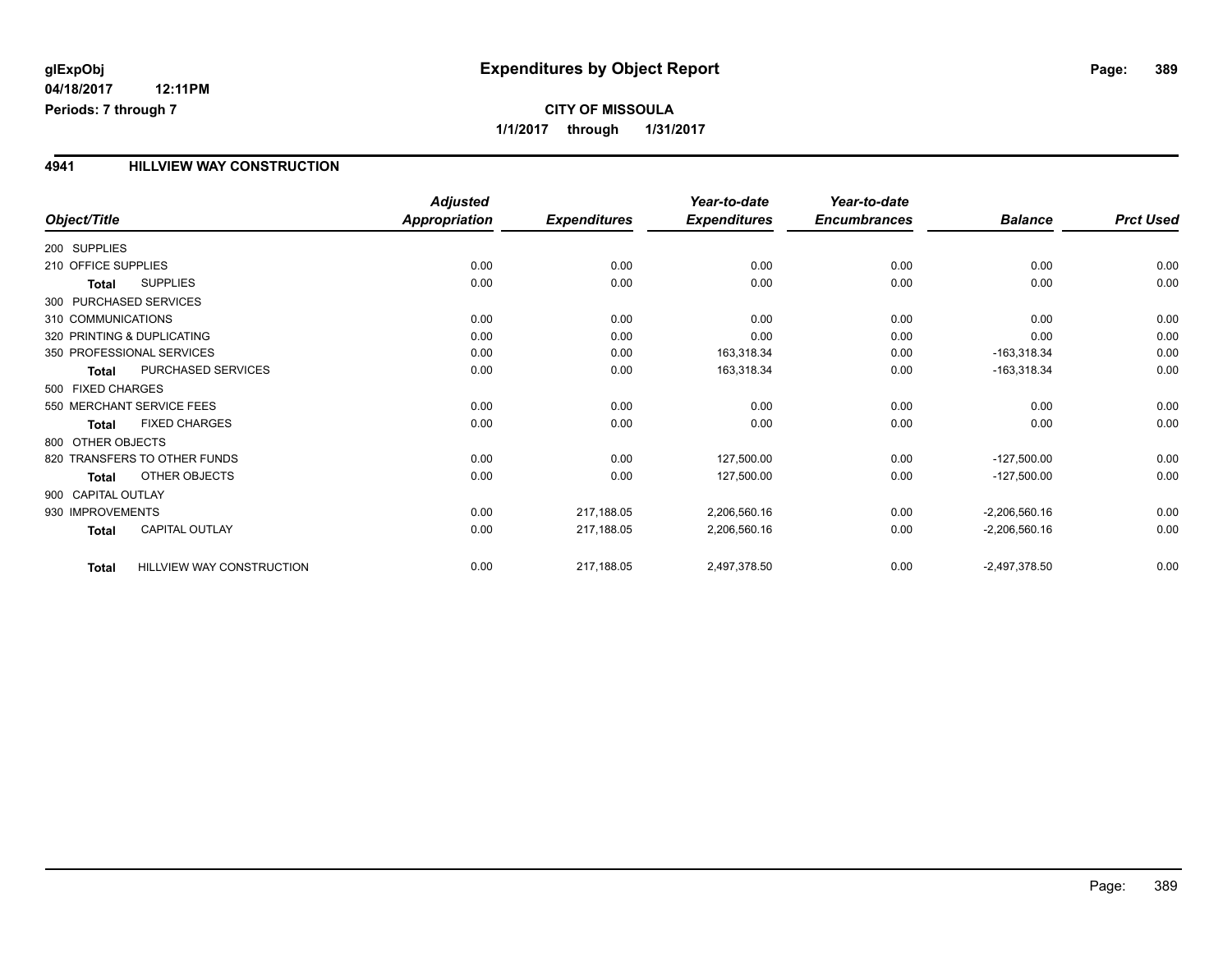## **glExpObj Expenditures by Object Report Page: 390**

**04/18/2017 12:11PM Periods: 7 through 7**

#### **4944 RATTLESNAKE SEWER COLLECTION (544)**

**000 \*\*\* Title Not Found \*\*\***

| Object/Title                            | <b>Adjusted</b><br>Appropriation | <b>Expenditures</b> | Year-to-date<br><b>Expenditures</b> | Year-to-date<br><b>Encumbrances</b> | <b>Balance</b> | <b>Prct Used</b> |
|-----------------------------------------|----------------------------------|---------------------|-------------------------------------|-------------------------------------|----------------|------------------|
| 500 FIXED CHARGES                       |                                  |                     |                                     |                                     |                |                  |
| 550 MERCHANT SERVICE FEES               | 0.00                             | 0.00                | 0.00                                | 0.00                                | 0.00           | 0.00             |
| <b>FIXED CHARGES</b><br>Total           | 0.00                             | 0.00                | 0.00                                | 0.00                                | 0.00           | 0.00             |
| *** Title Not Found ***<br><b>Total</b> | 0.00                             | 0.00                | 0.00                                | 0.00                                | 0.00           | 0.00             |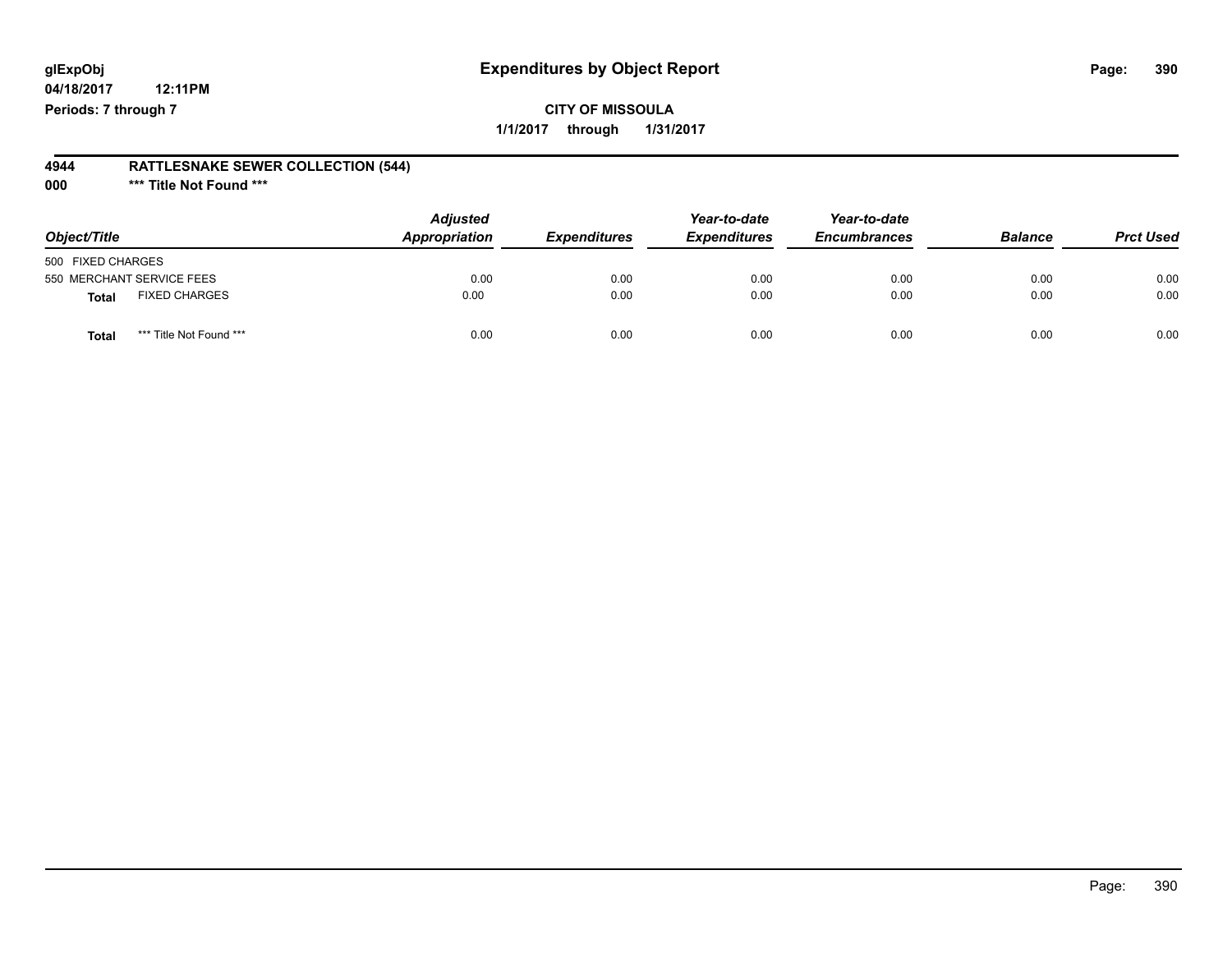# **CITY OF MISSOULA**

**1/1/2017 through 1/31/2017**

# **4944 RATTLESNAKE SEWER COLLECTION (544)**

|                    |                           | <b>Adjusted</b>      |                     | Year-to-date        | Year-to-date        |                |                  |
|--------------------|---------------------------|----------------------|---------------------|---------------------|---------------------|----------------|------------------|
| Object/Title       |                           | <b>Appropriation</b> | <b>Expenditures</b> | <b>Expenditures</b> | <b>Encumbrances</b> | <b>Balance</b> | <b>Prct Used</b> |
|                    | 300 PURCHASED SERVICES    |                      |                     |                     |                     |                |                  |
|                    | 350 PROFESSIONAL SERVICES | 0.00                 | 0.00                | 0.00                | 0.00                | 0.00           | 0.00             |
| <b>Total</b>       | PURCHASED SERVICES        | 0.00                 | 0.00                | 0.00                | 0.00                | 0.00           | 0.00             |
| 500 FIXED CHARGES  |                           |                      |                     |                     |                     |                |                  |
|                    | 550 MERCHANT SERVICE FEES | 0.00                 | 0.00                | 0.00                | 0.00                | 0.00           | 0.00             |
| <b>Total</b>       | <b>FIXED CHARGES</b>      | 0.00                 | 0.00                | 0.00                | 0.00                | 0.00           | 0.00             |
| 600 DEBT SERVICE   |                           |                      |                     |                     |                     |                |                  |
| 610 PRINCIPAL      |                           | 0.00                 | 0.00                | 0.00                | 0.00                | 0.00           | 0.00             |
| <b>Total</b>       | <b>DEBT SERVICE</b>       | 0.00                 | 0.00                | 0.00                | 0.00                | 0.00           | 0.00             |
| 900 CAPITAL OUTLAY |                           |                      |                     |                     |                     |                |                  |
| 930 IMPROVEMENTS   |                           | 0.00                 | 0.00                | 0.00                | 0.00                | 0.00           | 0.00             |
| <b>Total</b>       | <b>CAPITAL OUTLAY</b>     | 0.00                 | 0.00                | 0.00                | 0.00                | 0.00           | 0.00             |
| <b>Total</b>       | NON-DEPARTMENTAL          | 0.00                 | 0.00                | 0.00                | 0.00                | 0.00           | 0.00             |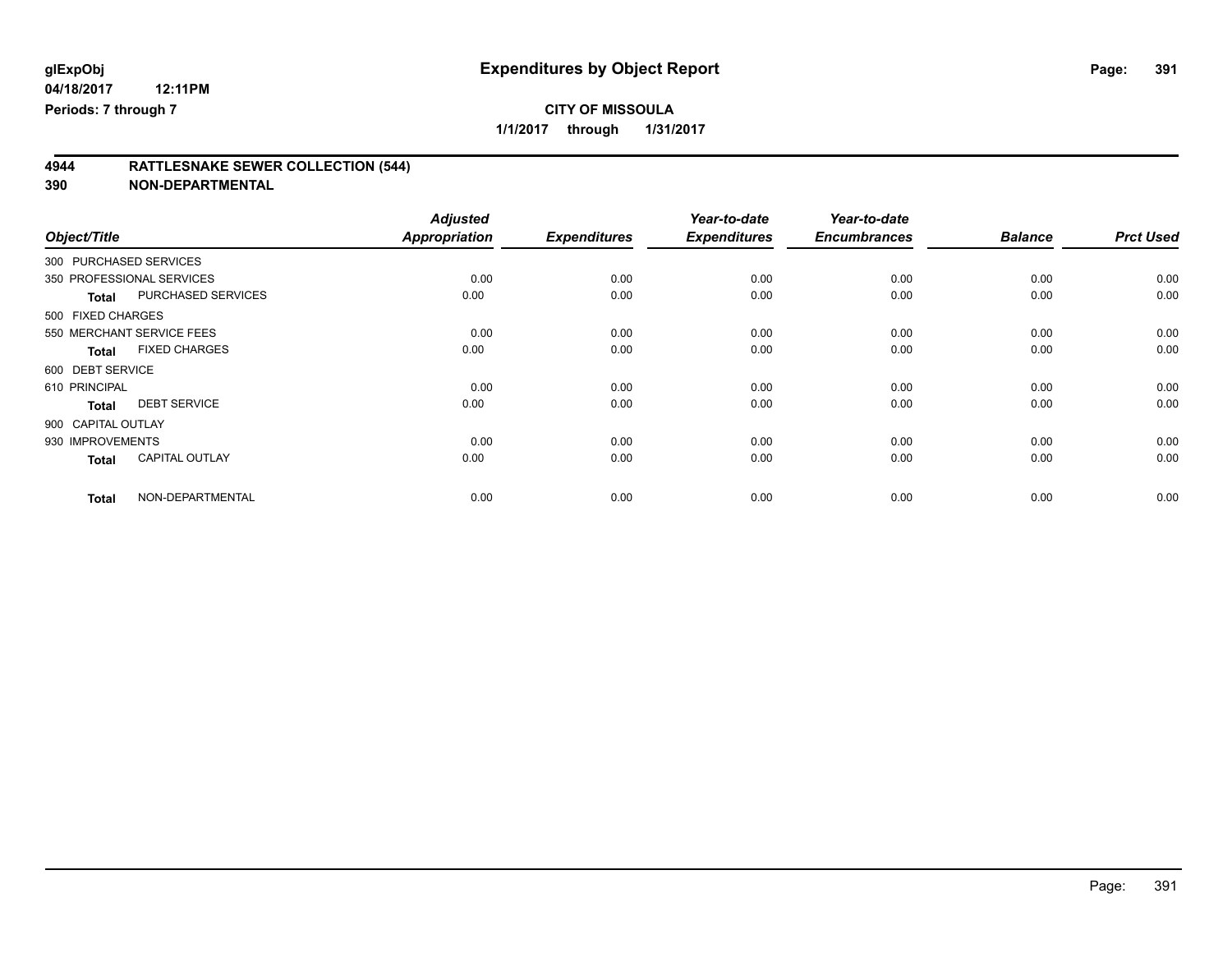# **CITY OF MISSOULA**

**1/1/2017 through 1/31/2017**

#### **4944 RATTLESNAKE SEWER COLLECTION (544)**

**550 SID 544 PROJECT**

| Object/Title                              | <b>Adjusted</b><br><b>Appropriation</b> | <b>Expenditures</b> | Year-to-date<br><b>Expenditures</b> | Year-to-date<br><b>Encumbrances</b> | <b>Balance</b> | <b>Prct Used</b> |
|-------------------------------------------|-----------------------------------------|---------------------|-------------------------------------|-------------------------------------|----------------|------------------|
| 300 PURCHASED SERVICES                    |                                         |                     |                                     |                                     |                |                  |
|                                           |                                         |                     |                                     |                                     |                |                  |
| 350 PROFESSIONAL SERVICES                 | 0.00                                    | 0.00                | 0.00                                | 0.00                                | 0.00           | 0.00             |
| <b>PURCHASED SERVICES</b><br><b>Total</b> | 0.00                                    | 0.00                | 0.00                                | 0.00                                | 0.00           | 0.00             |
| 500 FIXED CHARGES                         |                                         |                     |                                     |                                     |                |                  |
| 550 MERCHANT SERVICE FEES                 | 0.00                                    | 0.00                | 0.00                                | 0.00                                | 0.00           | 0.00             |
| <b>FIXED CHARGES</b><br>Total             | 0.00                                    | 0.00                | 0.00                                | 0.00                                | 0.00           | 0.00             |
| 900 CAPITAL OUTLAY                        |                                         |                     |                                     |                                     |                |                  |
| 915 EASEMENTS                             | 0.00                                    | 0.00                | 0.00                                | 0.00                                | 0.00           | 0.00             |
| 930 IMPROVEMENTS                          | 0.00                                    | 0.00                | 0.00                                | 0.00                                | 0.00           | 0.00             |
| 960 CAPITAL CONTINGENCY                   | 0.00                                    | 0.00                | 0.00                                | 0.00                                | 0.00           | 0.00             |
| <b>CAPITAL OUTLAY</b><br><b>Total</b>     | 0.00                                    | 0.00                | 0.00                                | 0.00                                | 0.00           | 0.00             |
|                                           |                                         |                     |                                     |                                     |                |                  |
| SID 544 PROJECT<br><b>Total</b>           | 0.00                                    | 0.00                | 0.00                                | 0.00                                | 0.00           | 0.00             |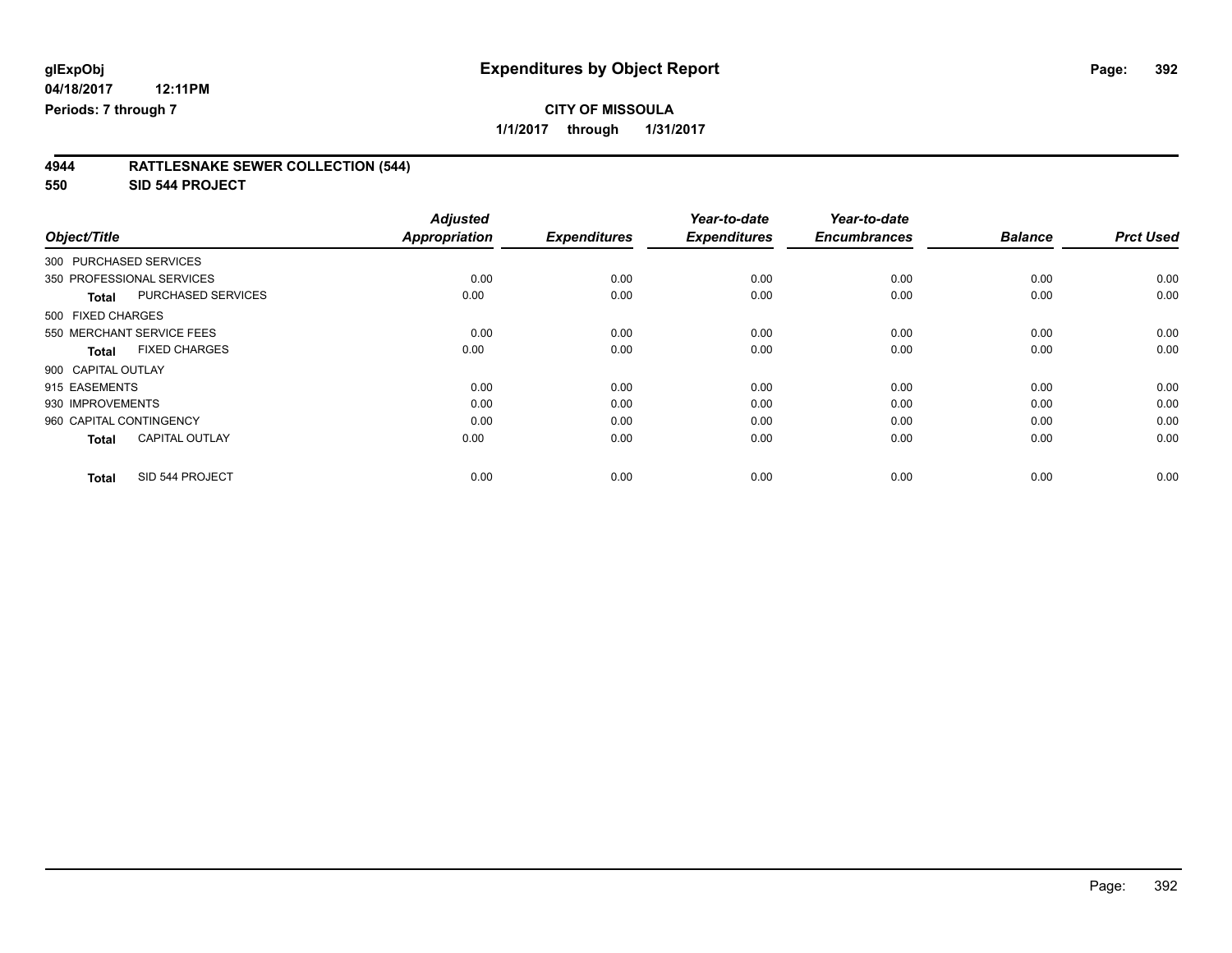#### **4944 RATTLESNAKE SEWER COLLECTION (544)**

**555 LOLO STREET PROJECT**

|                                       | <b>Adjusted</b> |                     | Year-to-date        | Year-to-date        |                |                  |
|---------------------------------------|-----------------|---------------------|---------------------|---------------------|----------------|------------------|
| Object/Title                          | Appropriation   | <b>Expenditures</b> | <b>Expenditures</b> | <b>Encumbrances</b> | <b>Balance</b> | <b>Prct Used</b> |
| 500 FIXED CHARGES                     |                 |                     |                     |                     |                |                  |
| 550 MERCHANT SERVICE FEES             | 0.00            | 0.00                | 0.00                | 0.00                | 0.00           | 0.00             |
| <b>FIXED CHARGES</b><br><b>Total</b>  | 0.00            | 0.00                | 0.00                | 0.00                | 0.00           | 0.00             |
| 900 CAPITAL OUTLAY                    |                 |                     |                     |                     |                |                  |
| 930 IMPROVEMENTS                      | 0.00            | 0.00                | 0.00                | 0.00                | 0.00           | 0.00             |
| 960 CAPITAL CONTINGENCY               | 0.00            | 0.00                | 0.00                | 0.00                | 0.00           | 0.00             |
| <b>CAPITAL OUTLAY</b><br><b>Total</b> | 0.00            | 0.00                | 0.00                | 0.00                | 0.00           | 0.00             |
| LOLO STREET PROJECT<br>Total          | 0.00            | 0.00                | 0.00                | 0.00                | 0.00           | 0.00             |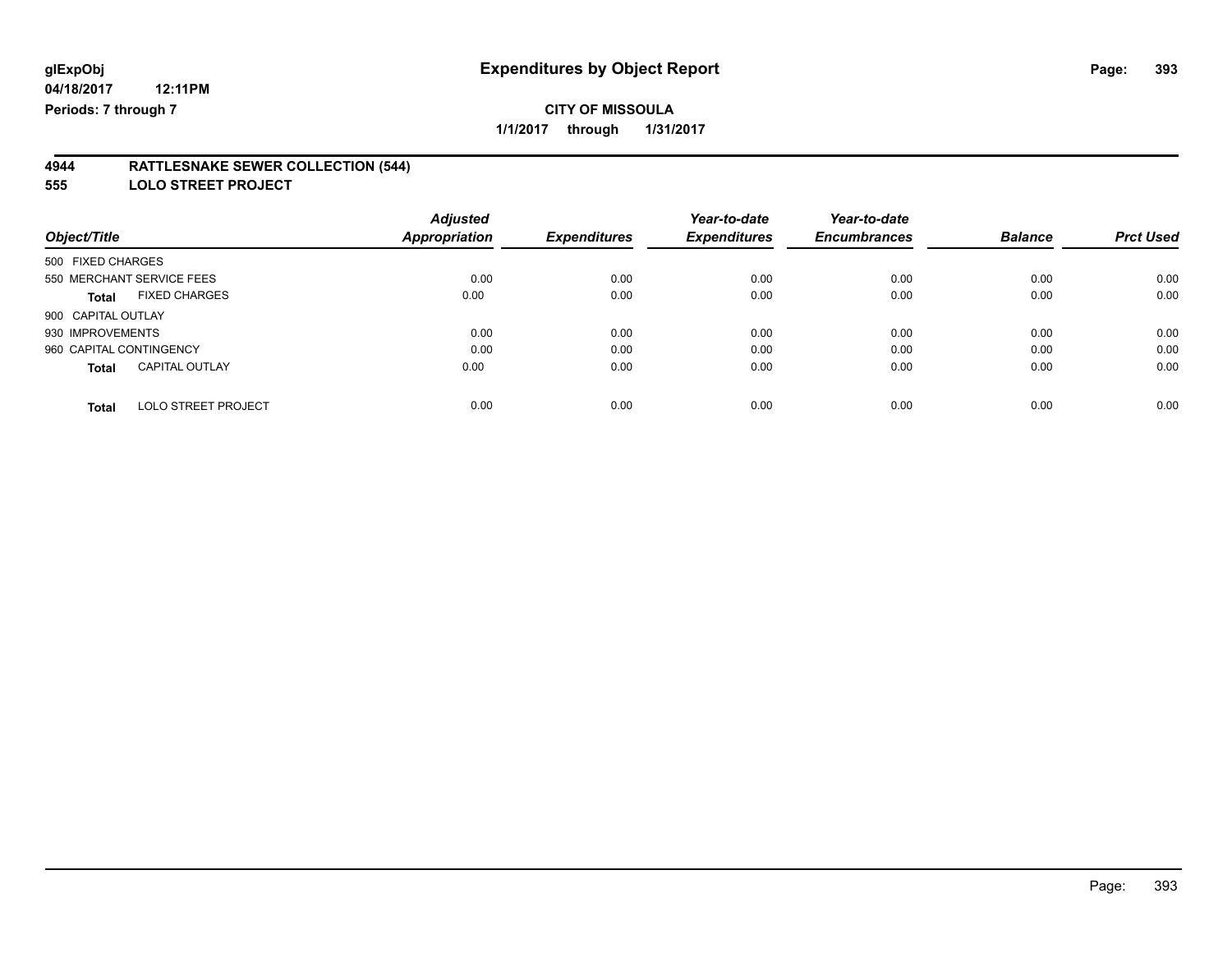### **4944 RATTLESNAKE SEWER COLLECTION (544)**

| Object/Title            |                                   | <b>Adjusted</b><br><b>Appropriation</b> | <b>Expenditures</b> | Year-to-date<br><b>Expenditures</b> | Year-to-date<br><b>Encumbrances</b> | <b>Balance</b> | <b>Prct Used</b> |
|-------------------------|-----------------------------------|-----------------------------------------|---------------------|-------------------------------------|-------------------------------------|----------------|------------------|
| 300 PURCHASED SERVICES  |                                   |                                         |                     |                                     |                                     |                |                  |
|                         | 350 PROFESSIONAL SERVICES         | 0.00                                    | 0.00                | 0.00                                | 0.00                                | 0.00           | 0.00             |
| <b>Total</b>            | PURCHASED SERVICES                | 0.00                                    | 0.00                | 0.00                                | 0.00                                | 0.00           | 0.00             |
| 500 FIXED CHARGES       |                                   |                                         |                     |                                     |                                     |                |                  |
|                         | 550 MERCHANT SERVICE FEES         | 0.00                                    | 0.00                | 0.00                                | 0.00                                | 0.00           | 0.00             |
| <b>Total</b>            | <b>FIXED CHARGES</b>              | 0.00                                    | 0.00                | 0.00                                | 0.00                                | 0.00           | 0.00             |
| 600 DEBT SERVICE        |                                   |                                         |                     |                                     |                                     |                |                  |
| 610 PRINCIPAL           |                                   | 0.00                                    | 0.00                | 0.00                                | 0.00                                | 0.00           | 0.00             |
| <b>Total</b>            | <b>DEBT SERVICE</b>               | 0.00                                    | 0.00                | 0.00                                | 0.00                                | 0.00           | 0.00             |
| 900 CAPITAL OUTLAY      |                                   |                                         |                     |                                     |                                     |                |                  |
| 915 EASEMENTS           |                                   | 0.00                                    | 0.00                | 0.00                                | 0.00                                | 0.00           | 0.00             |
| 930 IMPROVEMENTS        |                                   | 0.00                                    | 0.00                | 0.00                                | 0.00                                | 0.00           | 0.00             |
| 960 CAPITAL CONTINGENCY |                                   | 0.00                                    | 0.00                | 0.00                                | 0.00                                | 0.00           | 0.00             |
| <b>Total</b>            | <b>CAPITAL OUTLAY</b>             | 0.00                                    | 0.00                | 0.00                                | 0.00                                | 0.00           | 0.00             |
| Total                   | RATTLESNAKE SEWER COLLECTION (54- | 0.00                                    | 0.00                | 0.00                                | 0.00                                | 0.00           | 0.00             |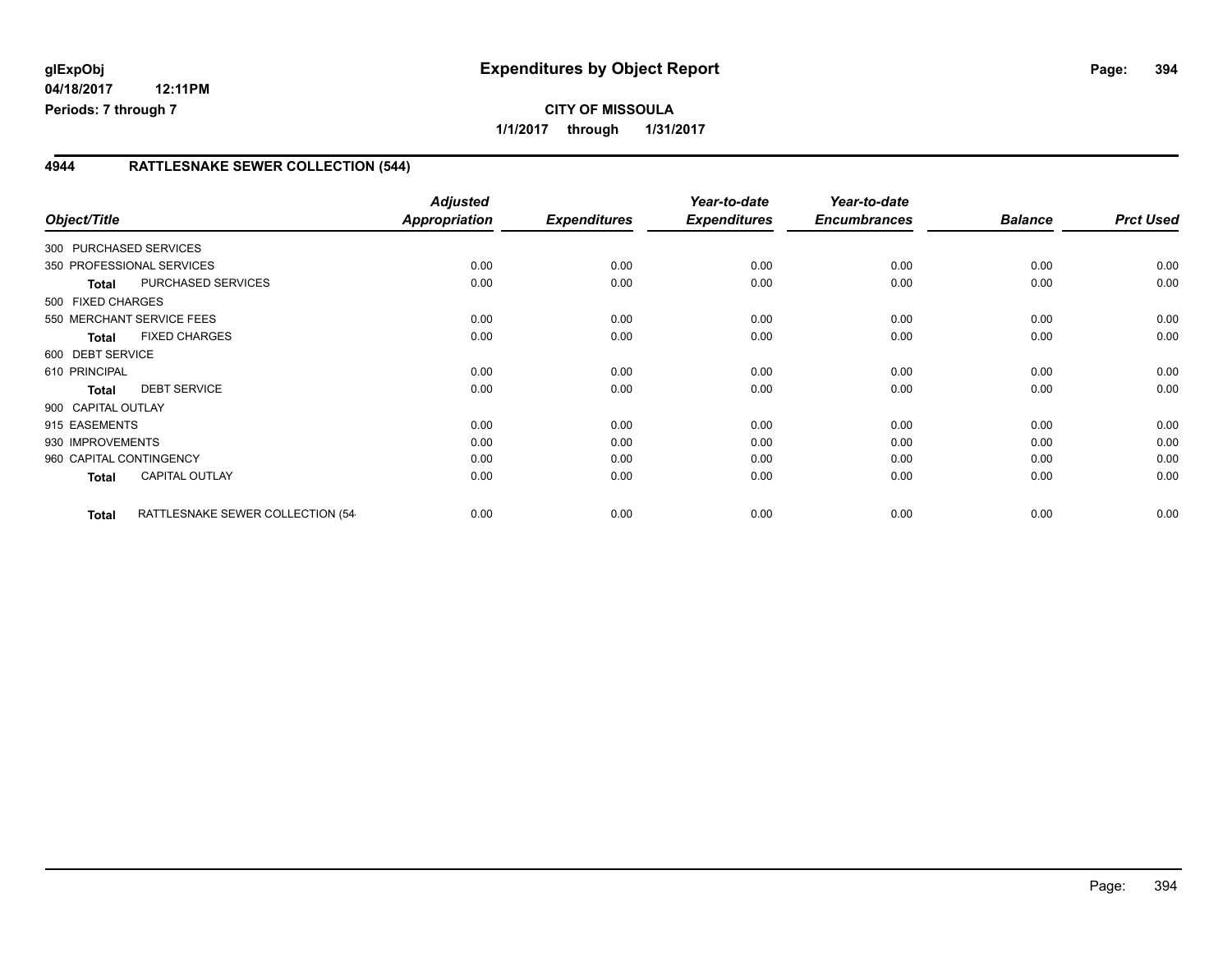# **glExpObj Expenditures by Object Report Page: 395**

**04/18/2017 12:11PM Periods: 7 through 7**

#### **4945 PHILLIPS ST TRAFFIC CALMING**

**000 \*\*\* Title Not Found \*\*\***

| Object/Title                            | <b>Adjusted</b><br><b>Appropriation</b> | <b>Expenditures</b> | Year-to-date<br><b>Expenditures</b> | Year-to-date<br><b>Encumbrances</b> | <b>Balance</b> | <b>Prct Used</b> |
|-----------------------------------------|-----------------------------------------|---------------------|-------------------------------------|-------------------------------------|----------------|------------------|
| 500 FIXED CHARGES                       |                                         |                     |                                     |                                     |                |                  |
| 550 MERCHANT SERVICE FEES               | 0.00                                    | 0.00                | 0.00                                | 0.00                                | 0.00           | 0.00             |
| <b>FIXED CHARGES</b><br><b>Total</b>    | 0.00                                    | 0.00                | 0.00                                | 0.00                                | 0.00           | 0.00             |
| 600 DEBT SERVICE                        |                                         |                     |                                     |                                     |                |                  |
| 620 INTEREST / SERVICE FEES             | 0.00                                    | 0.00                | 0.00                                | 0.00                                | 0.00           | 0.00             |
| <b>DEBT SERVICE</b><br><b>Total</b>     | 0.00                                    | 0.00                | 0.00                                | 0.00                                | 0.00           | 0.00             |
| *** Title Not Found ***<br><b>Total</b> | 0.00                                    | 0.00                | 0.00                                | 0.00                                | 0.00           | 0.00             |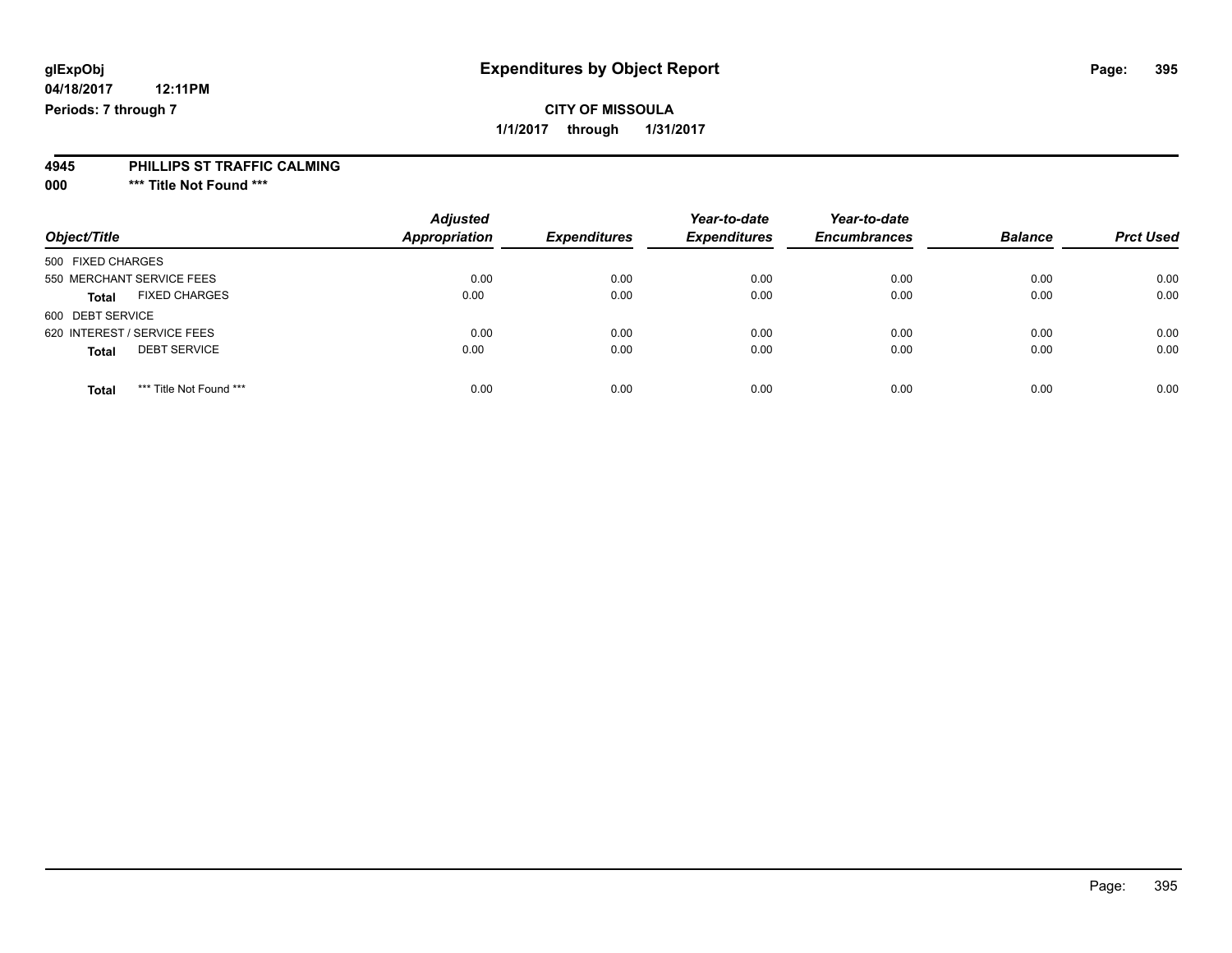## **CITY OF MISSOULA 1/1/2017 through 1/31/2017**

#### **4945 PHILLIPS ST TRAFFIC CALMING**

| Object/Title                                | <b>Adjusted</b><br><b>Appropriation</b> | <b>Expenditures</b> | Year-to-date<br><b>Expenditures</b> | Year-to-date<br><b>Encumbrances</b> | <b>Balance</b> | <b>Prct Used</b> |
|---------------------------------------------|-----------------------------------------|---------------------|-------------------------------------|-------------------------------------|----------------|------------------|
| 500 FIXED CHARGES                           |                                         |                     |                                     |                                     |                |                  |
| 550 MERCHANT SERVICE FEES                   | 0.00                                    | 0.00                | 0.00                                | 0.00                                | 0.00           | 0.00             |
| <b>FIXED CHARGES</b><br><b>Total</b>        | 0.00                                    | 0.00                | 0.00                                | 0.00                                | 0.00           | 0.00             |
| 600 DEBT SERVICE                            |                                         |                     |                                     |                                     |                |                  |
| 620 INTEREST / SERVICE FEES                 | 0.00                                    | 0.00                | 0.00                                | 0.00                                | 0.00           | 0.00             |
| <b>DEBT SERVICE</b><br><b>Total</b>         | 0.00                                    | 0.00                | 0.00                                | 0.00                                | 0.00           | 0.00             |
| PHILLIPS ST TRAFFIC CALMING<br><b>Total</b> | 0.00                                    | 0.00                | 0.00                                | 0.00                                | 0.00           | 0.00             |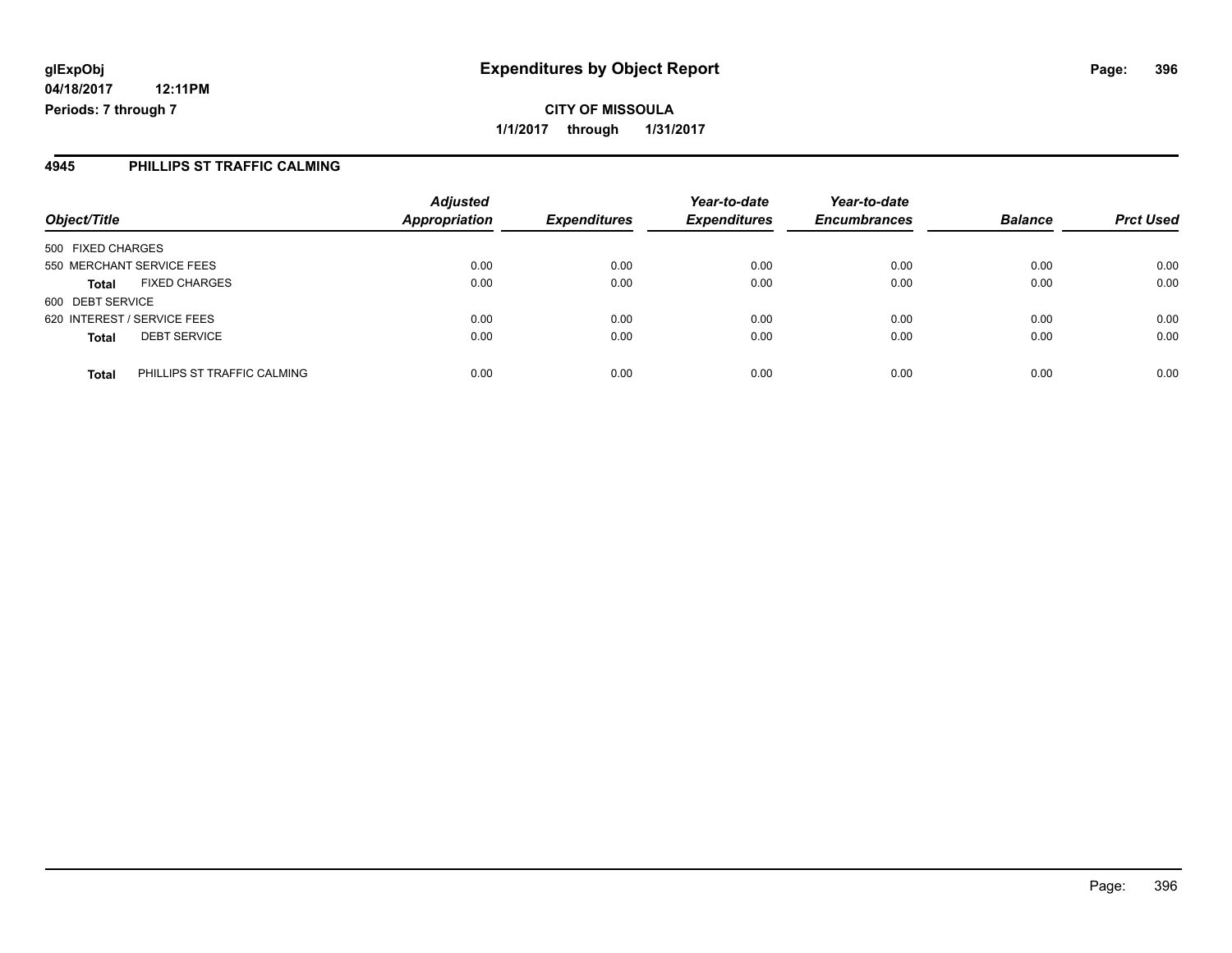# **glExpObj Expenditures by Object Report Page: 397**

**04/18/2017 12:11PM Periods: 7 through 7**

## **CITY OF MISSOULA 1/1/2017 through 1/31/2017**

#### **4946 PATTEE CREEK DR. TRAFFIC CALMING**

**000 \*\*\* Title Not Found \*\*\***

| Object/Title                            | <b>Adjusted</b><br>Appropriation | <b>Expenditures</b> | Year-to-date<br><b>Expenditures</b> | Year-to-date<br><b>Encumbrances</b> | <b>Balance</b> | <b>Prct Used</b> |
|-----------------------------------------|----------------------------------|---------------------|-------------------------------------|-------------------------------------|----------------|------------------|
| 500 FIXED CHARGES                       |                                  |                     |                                     |                                     |                |                  |
| 550 MERCHANT SERVICE FEES               | 0.00                             | 0.00                | 0.00                                | 0.00                                | 0.00           | 0.00             |
| <b>FIXED CHARGES</b><br><b>Total</b>    | 0.00                             | 0.00                | 0.00                                | 0.00                                | 0.00           | 0.00             |
| 600 DEBT SERVICE                        |                                  |                     |                                     |                                     |                |                  |
| 620 INTEREST / SERVICE FEES             | 0.00                             | 0.00                | 0.00                                | 0.00                                | 0.00           | 0.00             |
| <b>DEBT SERVICE</b><br><b>Total</b>     | 0.00                             | 0.00                | 0.00                                | 0.00                                | 0.00           | 0.00             |
| *** Title Not Found ***<br><b>Total</b> | 0.00                             | 0.00                | 0.00                                | 0.00                                | 0.00           | 0.00             |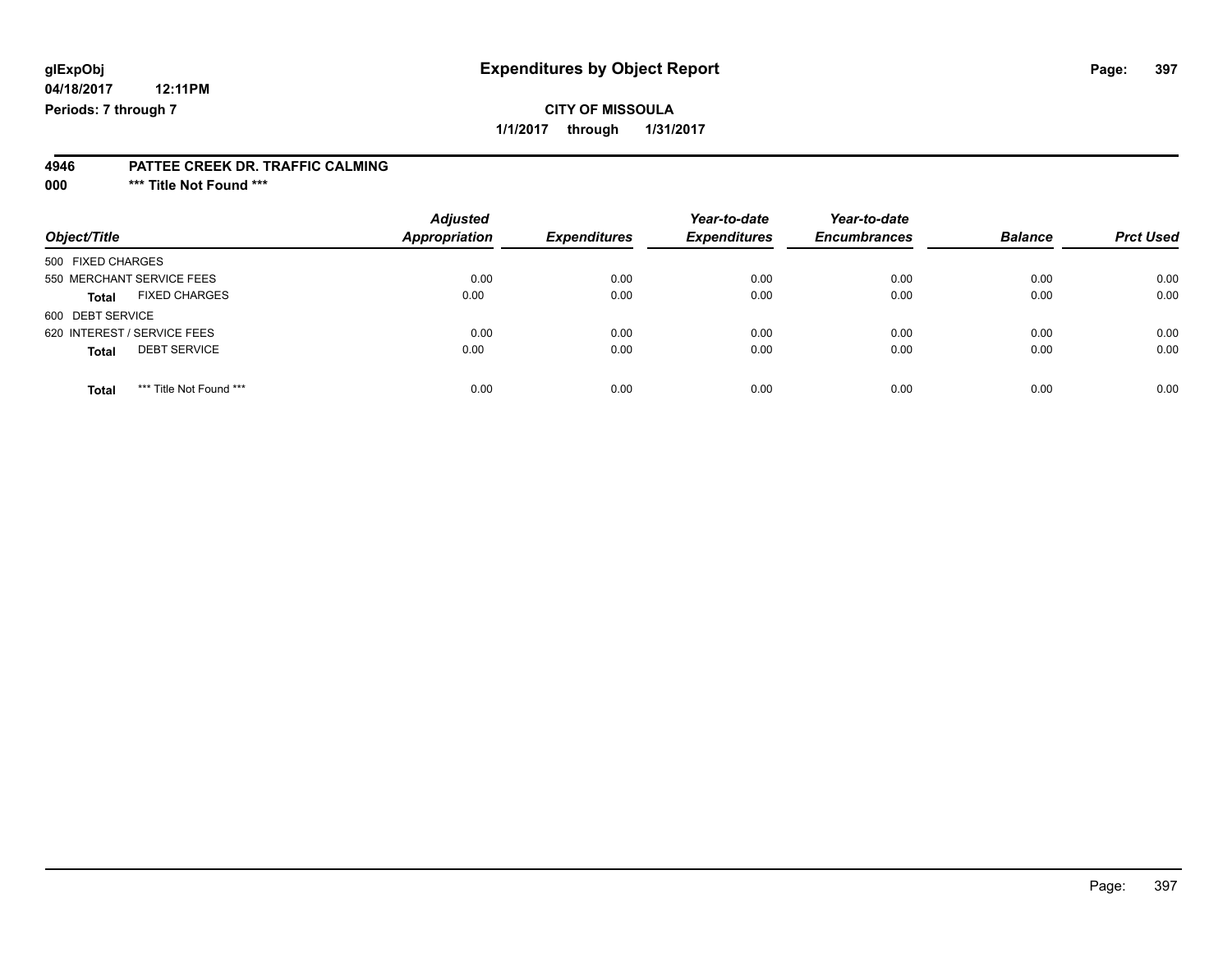**4946 PATTEE CREEK DR. TRAFFIC CALMING**

**390 NON-DEPARTMENTAL**

|                                       | <b>Adjusted</b>      |                     | Year-to-date        | Year-to-date        |                |                  |
|---------------------------------------|----------------------|---------------------|---------------------|---------------------|----------------|------------------|
| Object/Title                          | <b>Appropriation</b> | <b>Expenditures</b> | <b>Expenditures</b> | <b>Encumbrances</b> | <b>Balance</b> | <b>Prct Used</b> |
| 300 PURCHASED SERVICES                |                      |                     |                     |                     |                |                  |
| 350 PROFESSIONAL SERVICES             | 0.00                 | 0.00                | 0.00                | 0.00                | 0.00           | 0.00             |
| PURCHASED SERVICES<br><b>Total</b>    | 0.00                 | 0.00                | 0.00                | 0.00                | 0.00           | 0.00             |
| 500 FIXED CHARGES                     |                      |                     |                     |                     |                |                  |
| 550 MERCHANT SERVICE FEES             | 0.00                 | 0.00                | 0.00                | 0.00                | 0.00           | 0.00             |
| <b>FIXED CHARGES</b><br><b>Total</b>  | 0.00                 | 0.00                | 0.00                | 0.00                | 0.00           | 0.00             |
| 900 CAPITAL OUTLAY                    |                      |                     |                     |                     |                |                  |
| 930 IMPROVEMENTS                      | 0.00                 | 0.00                | 0.00                | 0.00                | 0.00           | 0.00             |
| <b>CAPITAL OUTLAY</b><br><b>Total</b> | 0.00                 | 0.00                | 0.00                | 0.00                | 0.00           | 0.00             |
| NON-DEPARTMENTAL<br><b>Total</b>      | 0.00                 | 0.00                | 0.00                | 0.00                | 0.00           | 0.00             |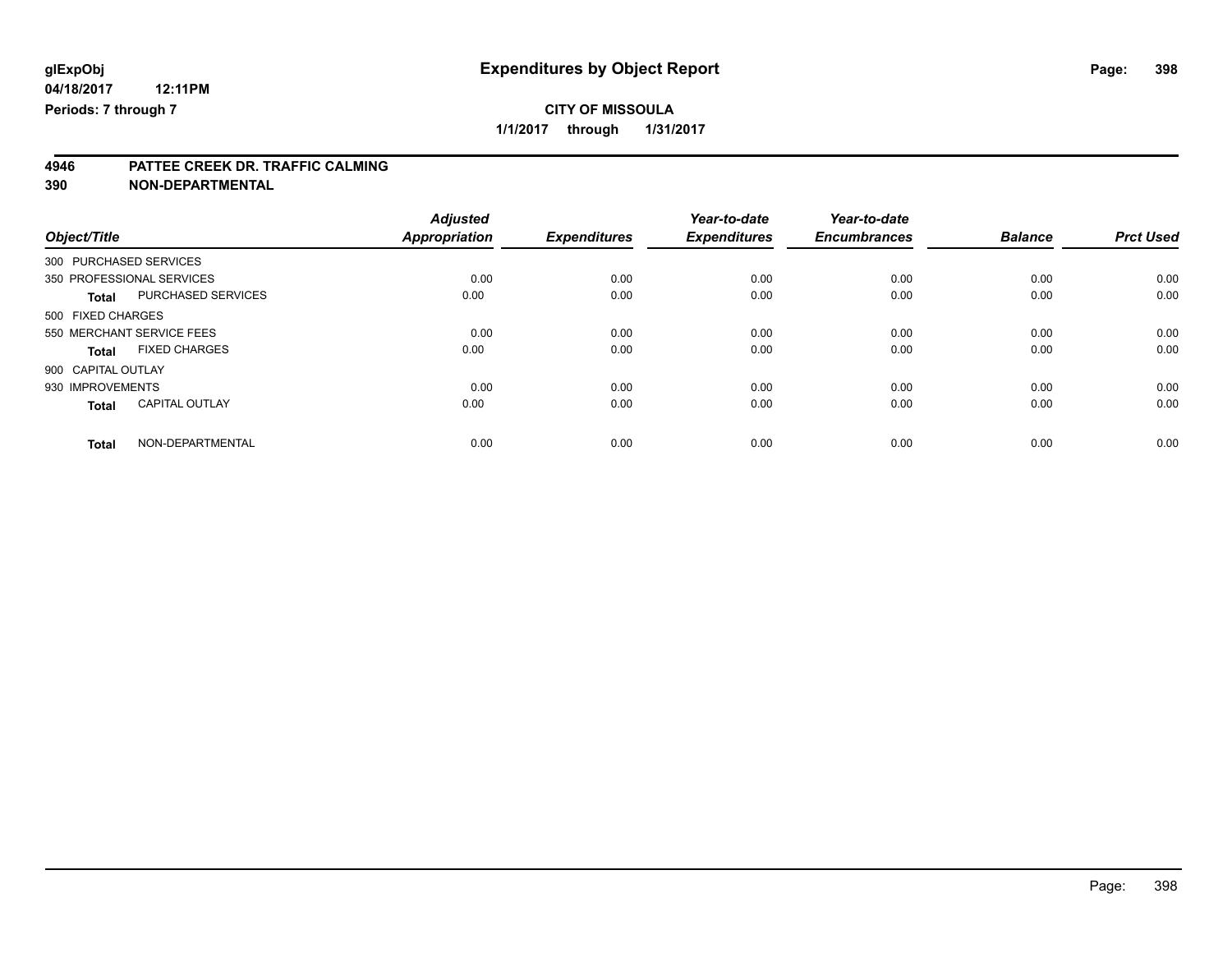### **4946 PATTEE CREEK DR. TRAFFIC CALMING**

| Object/Title       |              |                                  | <b>Adjusted</b><br><b>Appropriation</b> | <b>Expenditures</b> | Year-to-date<br><b>Expenditures</b> | Year-to-date<br><b>Encumbrances</b> | <b>Balance</b> | <b>Prct Used</b> |
|--------------------|--------------|----------------------------------|-----------------------------------------|---------------------|-------------------------------------|-------------------------------------|----------------|------------------|
|                    |              | 300 PURCHASED SERVICES           |                                         |                     |                                     |                                     |                |                  |
|                    |              | 350 PROFESSIONAL SERVICES        | 0.00                                    | 0.00                | 0.00                                | 0.00                                | 0.00           | 0.00             |
|                    | <b>Total</b> | PURCHASED SERVICES               | 0.00                                    | 0.00                | 0.00                                | 0.00                                | 0.00           | 0.00             |
| 500 FIXED CHARGES  |              |                                  |                                         |                     |                                     |                                     |                |                  |
|                    |              | 550 MERCHANT SERVICE FEES        | 0.00                                    | 0.00                | 0.00                                | 0.00                                | 0.00           | 0.00             |
|                    | <b>Total</b> | <b>FIXED CHARGES</b>             | 0.00                                    | 0.00                | 0.00                                | 0.00                                | 0.00           | 0.00             |
| 600 DEBT SERVICE   |              |                                  |                                         |                     |                                     |                                     |                |                  |
|                    |              | 620 INTEREST / SERVICE FEES      | 0.00                                    | 0.00                | 0.00                                | 0.00                                | 0.00           | 0.00             |
|                    | <b>Total</b> | <b>DEBT SERVICE</b>              | 0.00                                    | 0.00                | 0.00                                | 0.00                                | 0.00           | 0.00             |
| 900 CAPITAL OUTLAY |              |                                  |                                         |                     |                                     |                                     |                |                  |
| 930 IMPROVEMENTS   |              |                                  | 0.00                                    | 0.00                | 0.00                                | 0.00                                | 0.00           | 0.00             |
|                    | <b>Total</b> | <b>CAPITAL OUTLAY</b>            | 0.00                                    | 0.00                | 0.00                                | 0.00                                | 0.00           | 0.00             |
|                    | <b>Total</b> | PATTEE CREEK DR. TRAFFIC CALMING | 0.00                                    | 0.00                | 0.00                                | 0.00                                | 0.00           | 0.00             |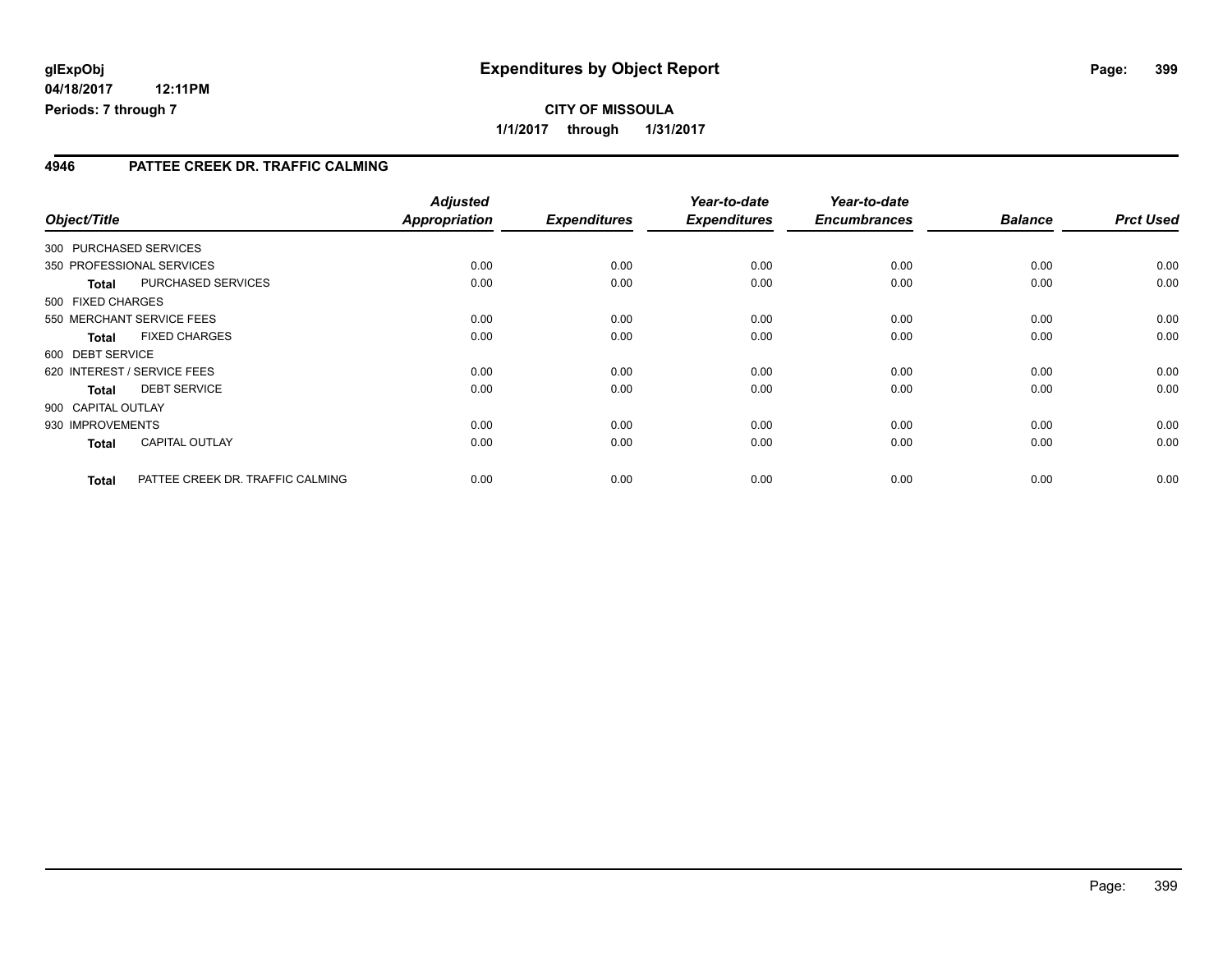# **4948 STORMWATER OUTFALL RETROFITS**

**390 NON-DEPARTMENTAL**

|                        |                           | <b>Adjusted</b> |                     | Year-to-date        | Year-to-date        |                |                  |
|------------------------|---------------------------|-----------------|---------------------|---------------------|---------------------|----------------|------------------|
| Object/Title           |                           | Appropriation   | <b>Expenditures</b> | <b>Expenditures</b> | <b>Encumbrances</b> | <b>Balance</b> | <b>Prct Used</b> |
| 300 PURCHASED SERVICES |                           |                 |                     |                     |                     |                |                  |
|                        | 350 PROFESSIONAL SERVICES | 0.00            | 4.532.00            | 23.270.45           | 0.00                | $-23.270.45$   | 0.00             |
| <b>Total</b>           | <b>PURCHASED SERVICES</b> | 0.00            | 4,532.00            | 23,270.45           | 0.00                | $-23.270.45$   | 0.00             |
| 500 FIXED CHARGES      |                           |                 |                     |                     |                     |                |                  |
|                        | 550 MERCHANT SERVICE FEES | 0.00            | 0.00                | 0.00                | 0.00                | 0.00           | 0.00             |
| <b>Total</b>           | <b>FIXED CHARGES</b>      | 0.00            | 0.00                | 0.00                | 0.00                | 0.00           | 0.00             |
| 900 CAPITAL OUTLAY     |                           |                 |                     |                     |                     |                |                  |
| 930 IMPROVEMENTS       |                           | 0.00            | 1.752.04            | 1.752.04            | 0.00                | $-1.752.04$    | 0.00             |
| <b>Total</b>           | <b>CAPITAL OUTLAY</b>     | 0.00            | 1,752.04            | 1.752.04            | 0.00                | $-1,752.04$    | 0.00             |
| <b>Total</b>           | NON-DEPARTMENTAL          | 0.00            | 6.284.04            | 25.022.49           | 0.00                | $-25.022.49$   | 0.00             |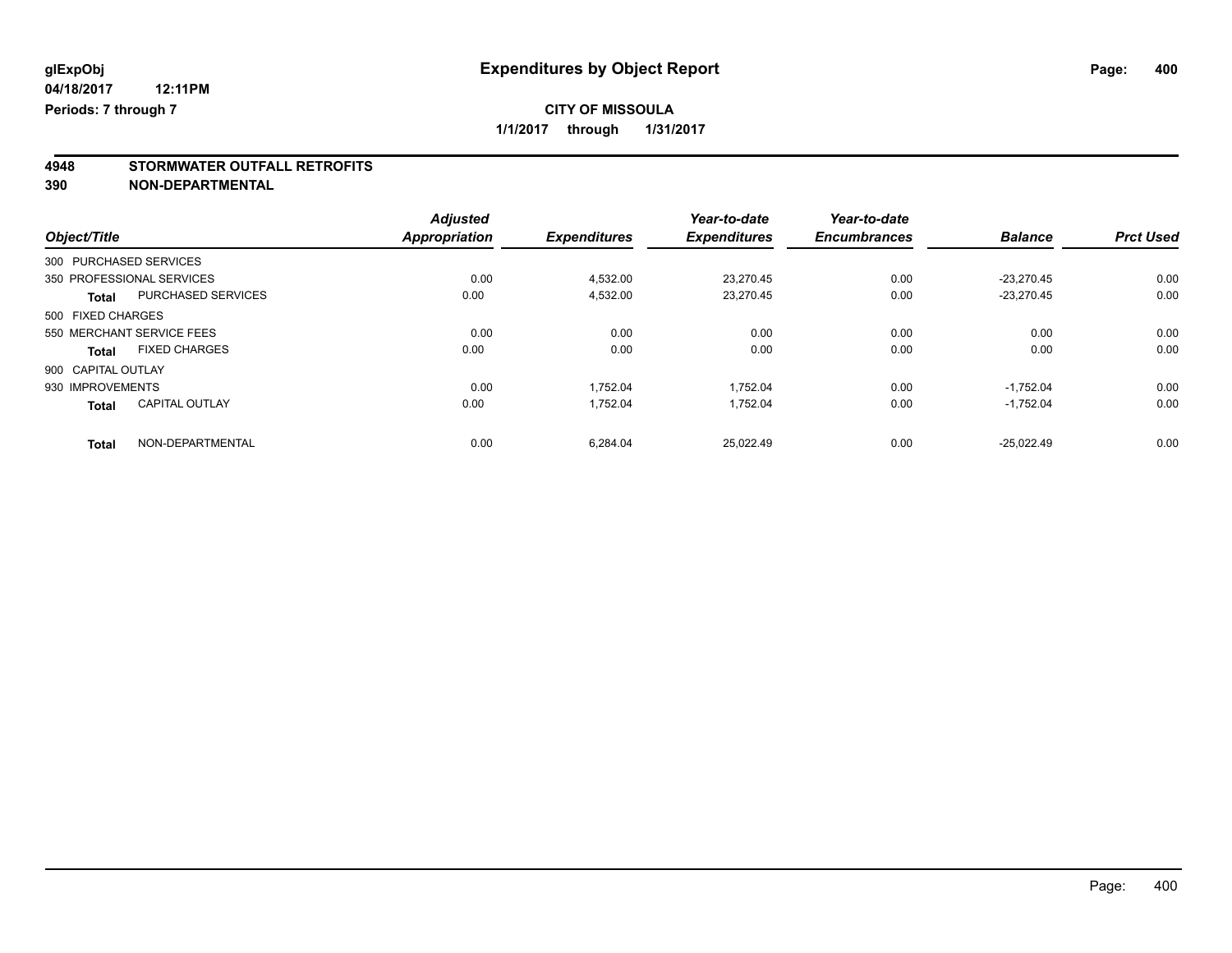### **4948 STORMWATER OUTFALL RETROFITS**

| Object/Title       |                              | <b>Adjusted</b><br><b>Appropriation</b> | <b>Expenditures</b> | Year-to-date<br><b>Expenditures</b> | Year-to-date<br><b>Encumbrances</b> | <b>Balance</b> | <b>Prct Used</b> |
|--------------------|------------------------------|-----------------------------------------|---------------------|-------------------------------------|-------------------------------------|----------------|------------------|
|                    |                              |                                         |                     |                                     |                                     |                |                  |
|                    | 300 PURCHASED SERVICES       |                                         |                     |                                     |                                     |                |                  |
|                    | 350 PROFESSIONAL SERVICES    | 0.00                                    | 4,532.00            | 23.270.45                           | 0.00                                | $-23.270.45$   | 0.00             |
| Total              | PURCHASED SERVICES           | 0.00                                    | 4,532.00            | 23.270.45                           | 0.00                                | $-23.270.45$   | 0.00             |
| 500 FIXED CHARGES  |                              |                                         |                     |                                     |                                     |                |                  |
|                    | 550 MERCHANT SERVICE FEES    | 0.00                                    | 0.00                | 0.00                                | 0.00                                | 0.00           | 0.00             |
| Total              | <b>FIXED CHARGES</b>         | 0.00                                    | 0.00                | 0.00                                | 0.00                                | 0.00           | 0.00             |
| 900 CAPITAL OUTLAY |                              |                                         |                     |                                     |                                     |                |                  |
| 930 IMPROVEMENTS   |                              | 0.00                                    | 1,752.04            | 1.752.04                            | 0.00                                | $-1.752.04$    | 0.00             |
| <b>Total</b>       | <b>CAPITAL OUTLAY</b>        | 0.00                                    | 1.752.04            | 1.752.04                            | 0.00                                | $-1.752.04$    | 0.00             |
| <b>Total</b>       | STORMWATER OUTFALL RETROFITS | 0.00                                    | 6.284.04            | 25.022.49                           | 0.00                                | $-25.022.49$   | 0.00             |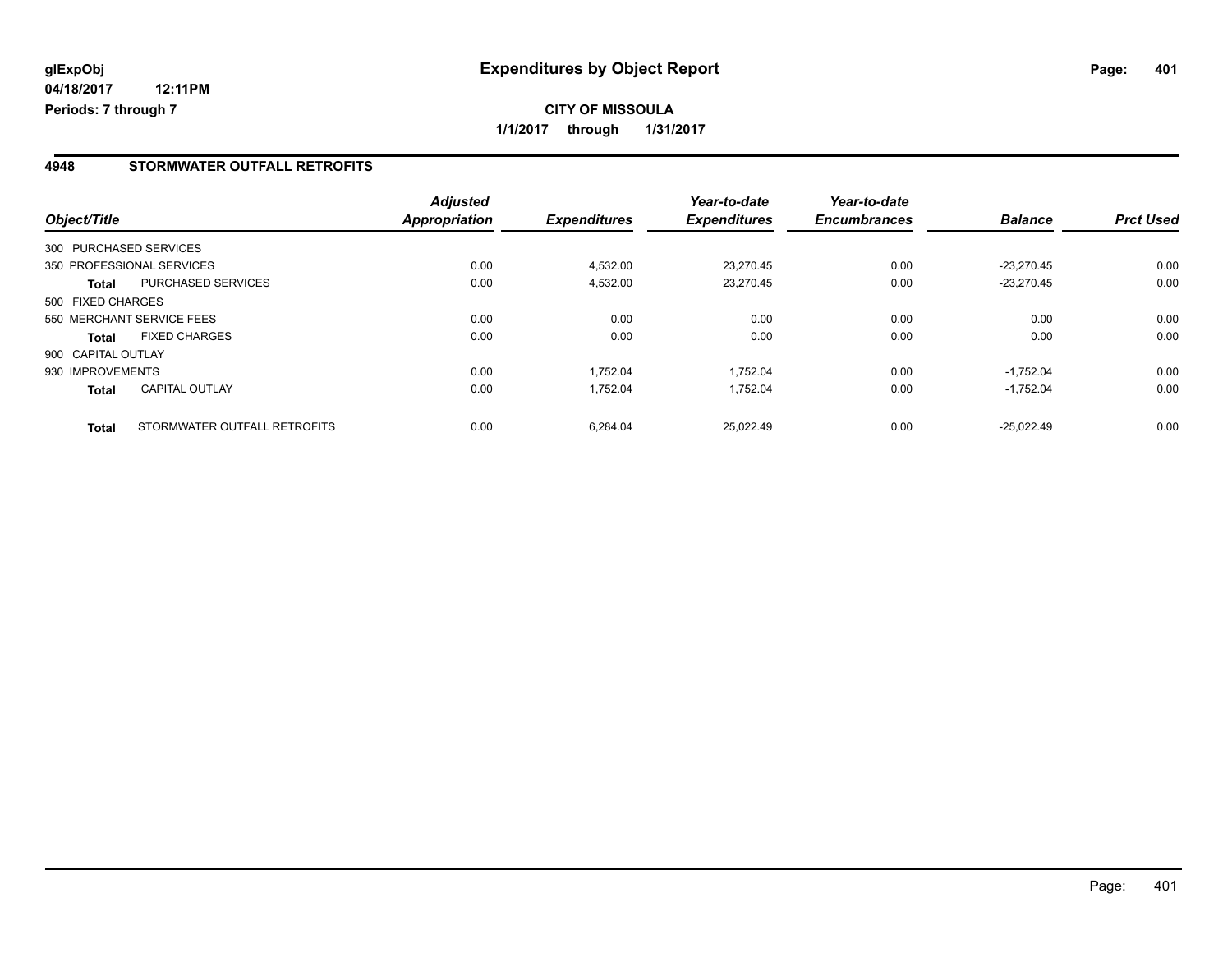# **4949 WAYFINDING PROJECT**

**390 NON-DEPARTMENTAL**

|                          |                            | <b>Adjusted</b>      |                     | Year-to-date        | Year-to-date        |                |                  |
|--------------------------|----------------------------|----------------------|---------------------|---------------------|---------------------|----------------|------------------|
| Object/Title             |                            | <b>Appropriation</b> | <b>Expenditures</b> | <b>Expenditures</b> | <b>Encumbrances</b> | <b>Balance</b> | <b>Prct Used</b> |
| 100 PERSONAL SERVICES    |                            |                      |                     |                     |                     |                |                  |
| 110 SALARIES AND WAGES   |                            | 0.00                 | 0.00                | 0.00                | 0.00                | 0.00           | 0.00             |
|                          | 140 EMPLOYER CONTRIBUTIONS | 0.00                 | 0.00                | 0.00                | 0.00                | 0.00           | 0.00             |
| <b>Total</b>             | PERSONAL SERVICES          | 0.00                 | 0.00                | 0.00                | 0.00                | 0.00           | 0.00             |
| 200 SUPPLIES             |                            |                      |                     |                     |                     |                |                  |
| 210 OFFICE SUPPLIES      |                            | 0.00                 | 0.00                | 0.00                | 0.00                | 0.00           | 0.00             |
| <b>Total</b>             | <b>SUPPLIES</b>            | 0.00                 | 0.00                | 0.00                | 0.00                | 0.00           | 0.00             |
| 300 PURCHASED SERVICES   |                            |                      |                     |                     |                     |                |                  |
|                          | 350 PROFESSIONAL SERVICES  | 0.00                 | 0.00                | 90,695.50           | 0.00                | $-90,695.50$   | 0.00             |
| 360 REPAIR & MAINTENANCE |                            | 0.00                 | 0.00                | 0.00                | 0.00                | 0.00           | 0.00             |
| <b>Total</b>             | PURCHASED SERVICES         | 0.00                 | 0.00                | 90,695.50           | 0.00                | $-90,695.50$   | 0.00             |
| 500 FIXED CHARGES        |                            |                      |                     |                     |                     |                |                  |
|                          | 550 MERCHANT SERVICE FEES  | 0.00                 | 0.00                | 0.00                | 0.00                | 0.00           | 0.00             |
| <b>Total</b>             | <b>FIXED CHARGES</b>       | 0.00                 | 0.00                | 0.00                | 0.00                | 0.00           | 0.00             |
| 900 CAPITAL OUTLAY       |                            |                      |                     |                     |                     |                |                  |
| 930 IMPROVEMENTS         |                            | 0.00                 | 0.00                | 0.00                | 0.00                | 0.00           | 0.00             |
|                          | 940 MACHINERY & EQUIPMENT  | 0.00                 | 0.00                | 0.00                | 0.00                | 0.00           | 0.00             |
| <b>Total</b>             | CAPITAL OUTLAY             | 0.00                 | 0.00                | 0.00                | 0.00                | 0.00           | 0.00             |
| <b>Total</b>             | NON-DEPARTMENTAL           | 0.00                 | 0.00                | 90,695.50           | 0.00                | $-90,695.50$   | 0.00             |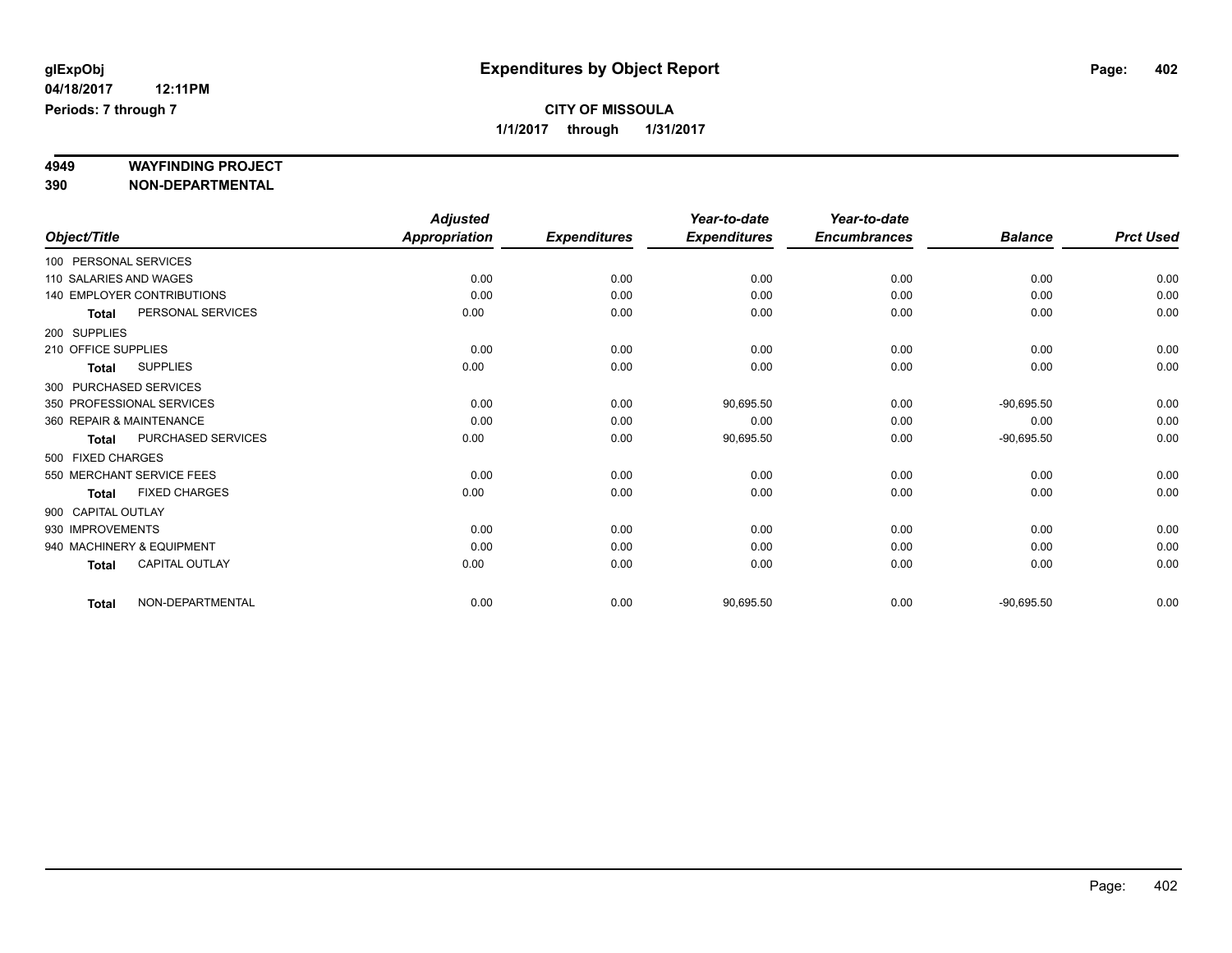# **CITY OF MISSOULA 1/1/2017 through 1/31/2017**

#### **4949 WAYFINDING PROJECT**

|                          |                            | <b>Adjusted</b>      |                     | Year-to-date        | Year-to-date        |                |                  |
|--------------------------|----------------------------|----------------------|---------------------|---------------------|---------------------|----------------|------------------|
| Object/Title             |                            | <b>Appropriation</b> | <b>Expenditures</b> | <b>Expenditures</b> | <b>Encumbrances</b> | <b>Balance</b> | <b>Prct Used</b> |
| 100 PERSONAL SERVICES    |                            |                      |                     |                     |                     |                |                  |
| 110 SALARIES AND WAGES   |                            | 0.00                 | 0.00                | 0.00                | 0.00                | 0.00           | 0.00             |
|                          | 140 EMPLOYER CONTRIBUTIONS | 0.00                 | 0.00                | 0.00                | 0.00                | 0.00           | 0.00             |
| Total                    | PERSONAL SERVICES          | 0.00                 | 0.00                | 0.00                | 0.00                | 0.00           | 0.00             |
| 200 SUPPLIES             |                            |                      |                     |                     |                     |                |                  |
| 210 OFFICE SUPPLIES      |                            | 0.00                 | 0.00                | 0.00                | 0.00                | 0.00           | 0.00             |
| Total                    | <b>SUPPLIES</b>            | 0.00                 | 0.00                | 0.00                | 0.00                | 0.00           | 0.00             |
| 300 PURCHASED SERVICES   |                            |                      |                     |                     |                     |                |                  |
|                          | 350 PROFESSIONAL SERVICES  | 0.00                 | 0.00                | 90,695.50           | 0.00                | $-90,695.50$   | 0.00             |
| 360 REPAIR & MAINTENANCE |                            | 0.00                 | 0.00                | 0.00                | 0.00                | 0.00           | 0.00             |
| <b>Total</b>             | PURCHASED SERVICES         | 0.00                 | 0.00                | 90,695.50           | 0.00                | $-90,695.50$   | 0.00             |
| 500 FIXED CHARGES        |                            |                      |                     |                     |                     |                |                  |
|                          | 550 MERCHANT SERVICE FEES  | 0.00                 | 0.00                | 0.00                | 0.00                | 0.00           | 0.00             |
| <b>Total</b>             | <b>FIXED CHARGES</b>       | 0.00                 | 0.00                | 0.00                | 0.00                | 0.00           | 0.00             |
| 900 CAPITAL OUTLAY       |                            |                      |                     |                     |                     |                |                  |
| 930 IMPROVEMENTS         |                            | 0.00                 | 0.00                | 0.00                | 0.00                | 0.00           | 0.00             |
|                          | 940 MACHINERY & EQUIPMENT  | 0.00                 | 0.00                | 0.00                | 0.00                | 0.00           | 0.00             |
| Total                    | <b>CAPITAL OUTLAY</b>      | 0.00                 | 0.00                | 0.00                | 0.00                | 0.00           | 0.00             |
| Total                    | <b>WAYFINDING PROJECT</b>  | 0.00                 | 0.00                | 90,695.50           | 0.00                | $-90,695.50$   | 0.00             |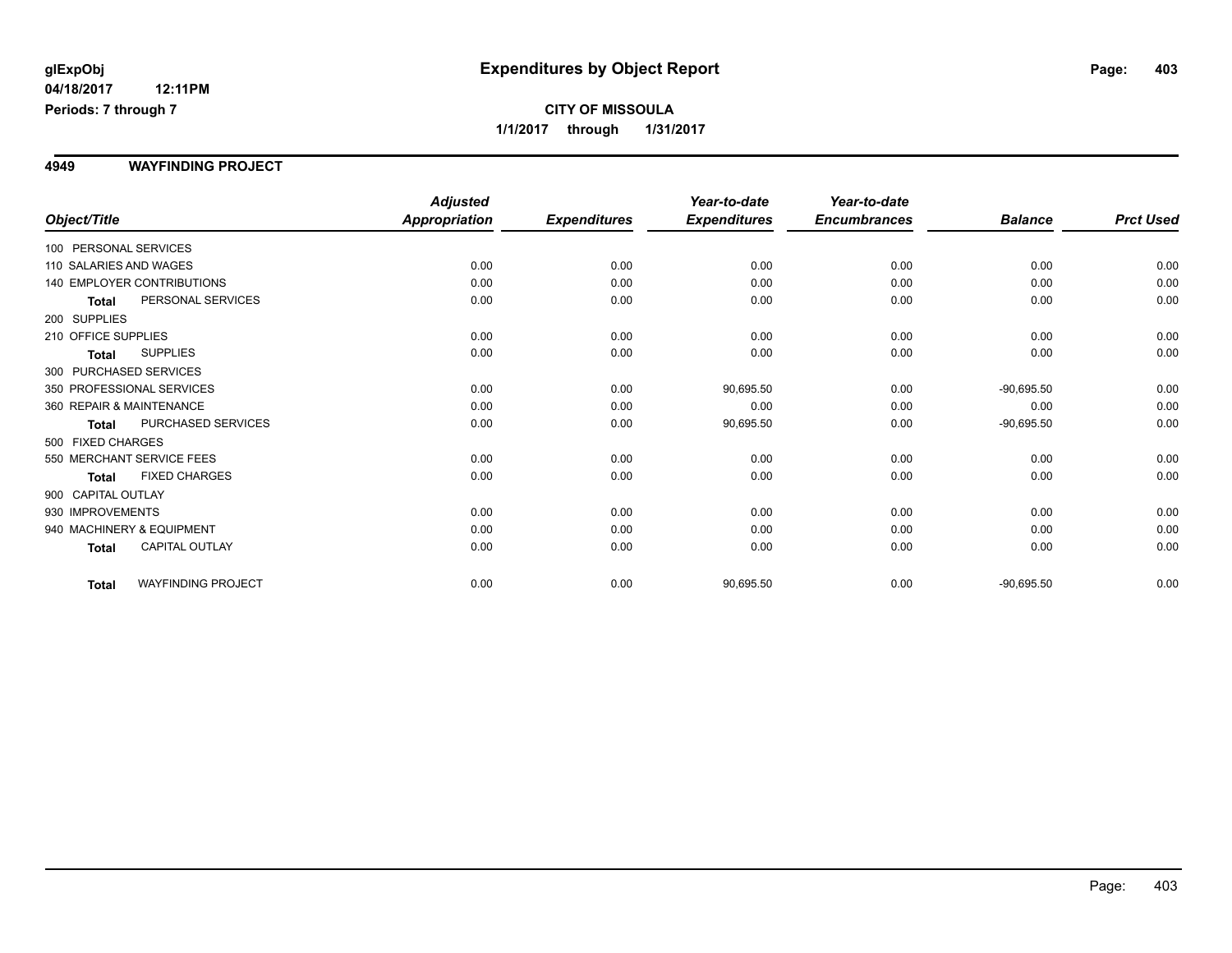# **4990 ARRA ENHANCEMENTS**

**500 N HIGGINS STREETSCAPE**

|                                       | <b>Adjusted</b>      |                     | Year-to-date        | Year-to-date        |                |                  |
|---------------------------------------|----------------------|---------------------|---------------------|---------------------|----------------|------------------|
| Object/Title                          | <b>Appropriation</b> | <b>Expenditures</b> | <b>Expenditures</b> | <b>Encumbrances</b> | <b>Balance</b> | <b>Prct Used</b> |
| 500 FIXED CHARGES                     |                      |                     |                     |                     |                |                  |
| 550 MERCHANT SERVICE FEES             | 0.00                 | 0.00                | 0.00                | 0.00                | 0.00           | 0.00             |
| <b>FIXED CHARGES</b><br><b>Total</b>  | 0.00                 | 0.00                | 0.00                | 0.00                | 0.00           | 0.00             |
| 900 CAPITAL OUTLAY                    |                      |                     |                     |                     |                |                  |
| 930 IMPROVEMENTS                      | 0.00                 | 0.00                | 0.00                | 0.00                | 0.00           | 0.00             |
| <b>CAPITAL OUTLAY</b><br><b>Total</b> | 0.00                 | 0.00                | 0.00                | 0.00                | 0.00           | 0.00             |
| N HIGGINS STREETSCAPE<br><b>Total</b> | 0.00                 | 0.00                | 0.00                | 0.00                | 0.00           | 0.00             |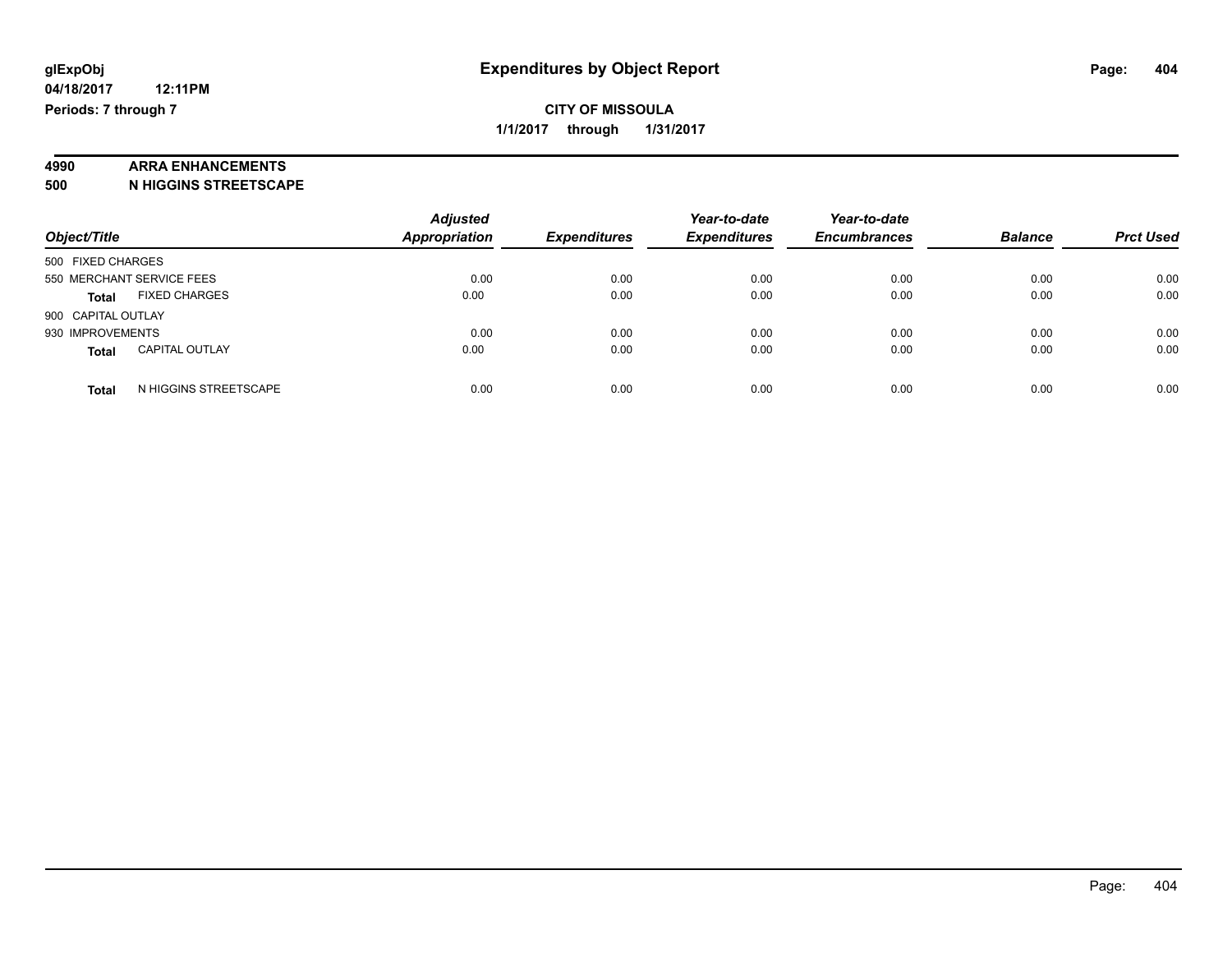**4990 ARRA ENHANCEMENTS 510 CURB RAMPS**

|                                       | <b>Adjusted</b> |                     | Year-to-date        | Year-to-date        |                |                  |
|---------------------------------------|-----------------|---------------------|---------------------|---------------------|----------------|------------------|
| Object/Title                          | Appropriation   | <b>Expenditures</b> | <b>Expenditures</b> | <b>Encumbrances</b> | <b>Balance</b> | <b>Prct Used</b> |
| 500 FIXED CHARGES                     |                 |                     |                     |                     |                |                  |
| 550 MERCHANT SERVICE FEES             | 0.00            | 0.00                | 0.00                | 0.00                | 0.00           | 0.00             |
| <b>FIXED CHARGES</b><br><b>Total</b>  | 0.00            | 0.00                | 0.00                | 0.00                | 0.00           | 0.00             |
| 900 CAPITAL OUTLAY                    |                 |                     |                     |                     |                |                  |
| 930 IMPROVEMENTS                      | 0.00            | 0.00                | 0.00                | 0.00                | 0.00           | 0.00             |
| <b>CAPITAL OUTLAY</b><br><b>Total</b> | 0.00            | 0.00                | 0.00                | 0.00                | 0.00           | 0.00             |
| <b>CURB RAMPS</b><br><b>Total</b>     | 0.00            | 0.00                | 0.00                | 0.00                | 0.00           | 0.00             |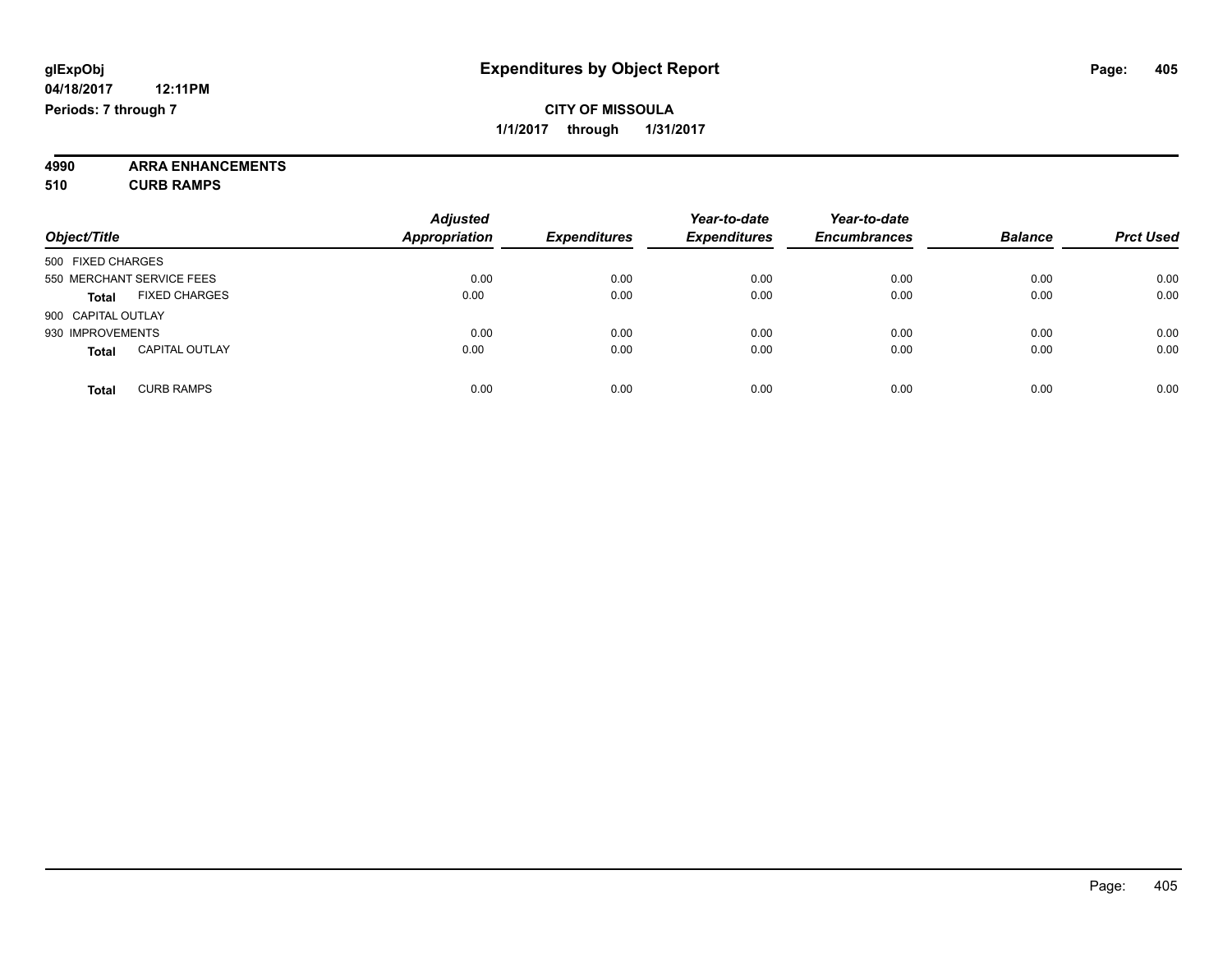# **4990 ARRA ENHANCEMENTS**

**515 RSNAKE GATEWAY GREENOUGH DRIVE**

| Object/Title                          |                                | <b>Adjusted</b><br><b>Appropriation</b> | <b>Expenditures</b> | Year-to-date<br><b>Expenditures</b> | Year-to-date<br><b>Encumbrances</b> | <b>Balance</b> | <b>Prct Used</b> |
|---------------------------------------|--------------------------------|-----------------------------------------|---------------------|-------------------------------------|-------------------------------------|----------------|------------------|
| 500 FIXED CHARGES                     |                                |                                         |                     |                                     |                                     |                |                  |
| 550 MERCHANT SERVICE FEES             |                                | 0.00                                    | 0.00                | 0.00                                | 0.00                                | 0.00           | 0.00             |
| <b>FIXED CHARGES</b><br><b>Total</b>  |                                | 0.00                                    | 0.00                | 0.00                                | 0.00                                | 0.00           | 0.00             |
| 900 CAPITAL OUTLAY                    |                                |                                         |                     |                                     |                                     |                |                  |
| 930 IMPROVEMENTS                      |                                | 0.00                                    | 0.00                | 0.00                                | 0.00                                | 0.00           | 0.00             |
| <b>CAPITAL OUTLAY</b><br><b>Total</b> |                                | 0.00                                    | 0.00                | 0.00                                | 0.00                                | 0.00           | 0.00             |
| <b>Total</b>                          | RSNAKE GATEWAY GREENOUGH DRIVE | 0.00                                    | 0.00                | 0.00                                | 0.00                                | 0.00           | 0.00             |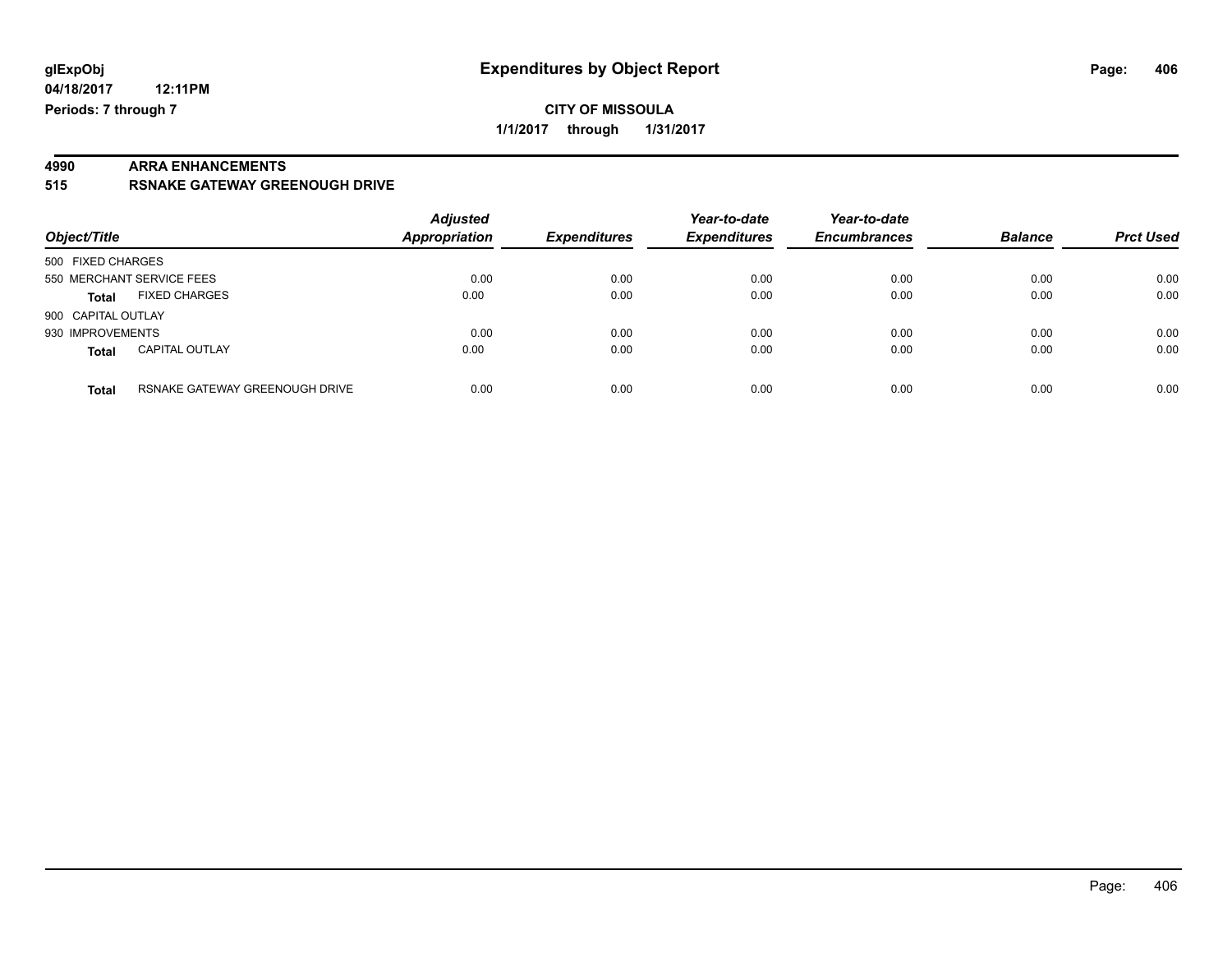**CITY OF MISSOULA 1/1/2017 through 1/31/2017**

#### **4990 ARRA ENHANCEMENTS**

| Object/Title                          | <b>Adjusted</b><br><b>Appropriation</b> | <b>Expenditures</b> | Year-to-date<br><b>Expenditures</b> | Year-to-date<br><b>Encumbrances</b> | <b>Balance</b> | <b>Prct Used</b> |
|---------------------------------------|-----------------------------------------|---------------------|-------------------------------------|-------------------------------------|----------------|------------------|
| 500 FIXED CHARGES                     |                                         |                     |                                     |                                     |                |                  |
| 550 MERCHANT SERVICE FEES             | 0.00                                    | 0.00                | 0.00                                | 0.00                                | 0.00           | 0.00             |
| <b>FIXED CHARGES</b><br><b>Total</b>  | 0.00                                    | 0.00                | 0.00                                | 0.00                                | 0.00           | 0.00             |
| 900 CAPITAL OUTLAY                    |                                         |                     |                                     |                                     |                |                  |
| 930 IMPROVEMENTS                      | 0.00                                    | 0.00                | 0.00                                | 0.00                                | 0.00           | 0.00             |
| <b>CAPITAL OUTLAY</b><br><b>Total</b> | 0.00                                    | 0.00                | 0.00                                | 0.00                                | 0.00           | 0.00             |
| ARRA ENHANCEMENTS<br><b>Total</b>     | 0.00                                    | 0.00                | 0.00                                | 0.00                                | 0.00           | 0.00             |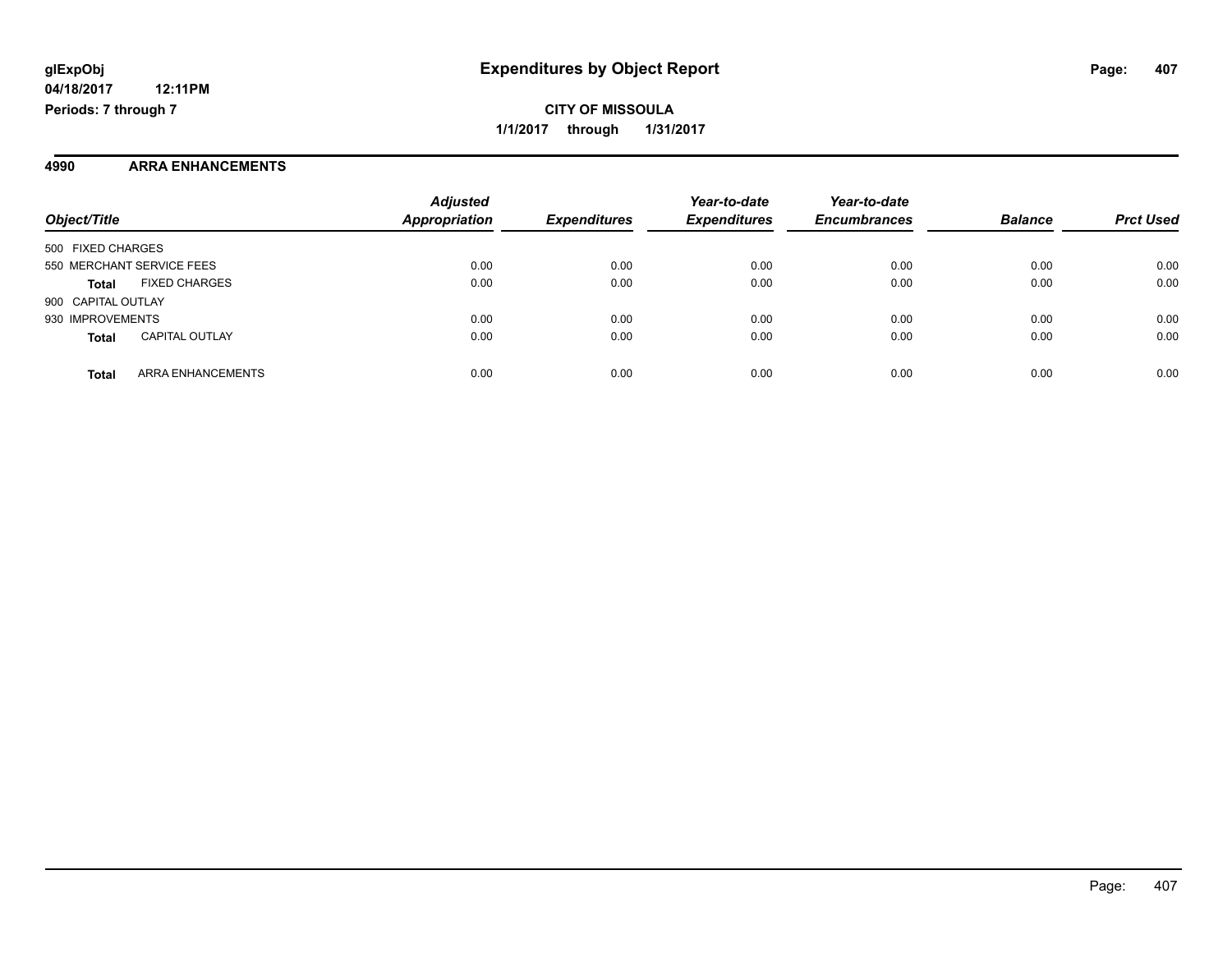## **4991 ARRA HB645**

**500 N HIGGINS STREETSCAPE**

| Object/Title                          | <b>Adjusted</b><br><b>Appropriation</b> | <b>Expenditures</b> | Year-to-date<br><b>Expenditures</b> | Year-to-date<br><b>Encumbrances</b> | <b>Balance</b> | <b>Prct Used</b> |
|---------------------------------------|-----------------------------------------|---------------------|-------------------------------------|-------------------------------------|----------------|------------------|
| 500 FIXED CHARGES                     |                                         |                     |                                     |                                     |                |                  |
| 550 MERCHANT SERVICE FEES             | 0.00                                    | 0.00                | 0.00                                | 0.00                                | 0.00           | 0.00             |
| <b>FIXED CHARGES</b><br><b>Total</b>  | 0.00                                    | 0.00                | 0.00                                | 0.00                                | 0.00           | 0.00             |
| 900 CAPITAL OUTLAY                    |                                         |                     |                                     |                                     |                |                  |
| 930 IMPROVEMENTS                      | 0.00                                    | 0.00                | 0.00                                | 0.00                                | 0.00           | 0.00             |
| <b>CAPITAL OUTLAY</b><br><b>Total</b> | 0.00                                    | 0.00                | 0.00                                | 0.00                                | 0.00           | 0.00             |
| N HIGGINS STREETSCAPE<br><b>Total</b> | 0.00                                    | 0.00                | 0.00                                | 0.00                                | 0.00           | 0.00             |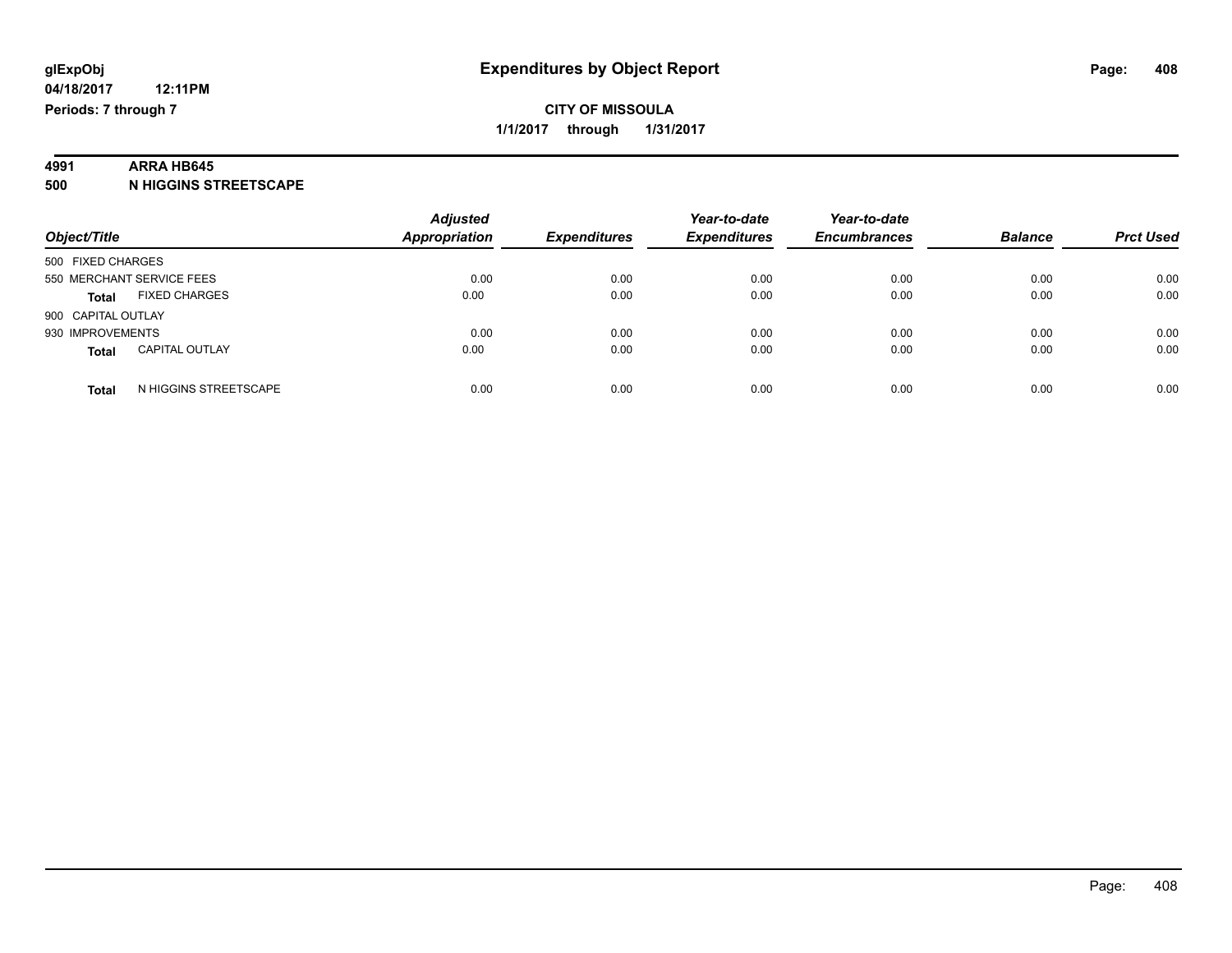# **4991 ARRA HB645**

**520 N HIGGINS PAVING**

|                                       | <b>Adjusted</b>      |                     | Year-to-date        | Year-to-date        |                |                  |
|---------------------------------------|----------------------|---------------------|---------------------|---------------------|----------------|------------------|
| Object/Title                          | <b>Appropriation</b> | <b>Expenditures</b> | <b>Expenditures</b> | <b>Encumbrances</b> | <b>Balance</b> | <b>Prct Used</b> |
| 500 FIXED CHARGES                     |                      |                     |                     |                     |                |                  |
| 550 MERCHANT SERVICE FEES             | 0.00                 | 0.00                | 0.00                | 0.00                | 0.00           | 0.00             |
| <b>FIXED CHARGES</b><br><b>Total</b>  | 0.00                 | 0.00                | 0.00                | 0.00                | 0.00           | 0.00             |
| 900 CAPITAL OUTLAY                    |                      |                     |                     |                     |                |                  |
| 930 IMPROVEMENTS                      | 0.00                 | 0.00                | 0.00                | 0.00                | 0.00           | 0.00             |
| <b>CAPITAL OUTLAY</b><br><b>Total</b> | 0.00                 | 0.00                | 0.00                | 0.00                | 0.00           | 0.00             |
| N HIGGINS PAVING<br><b>Total</b>      | 0.00                 | 0.00                | 0.00                | 0.00                | 0.00           | 0.00             |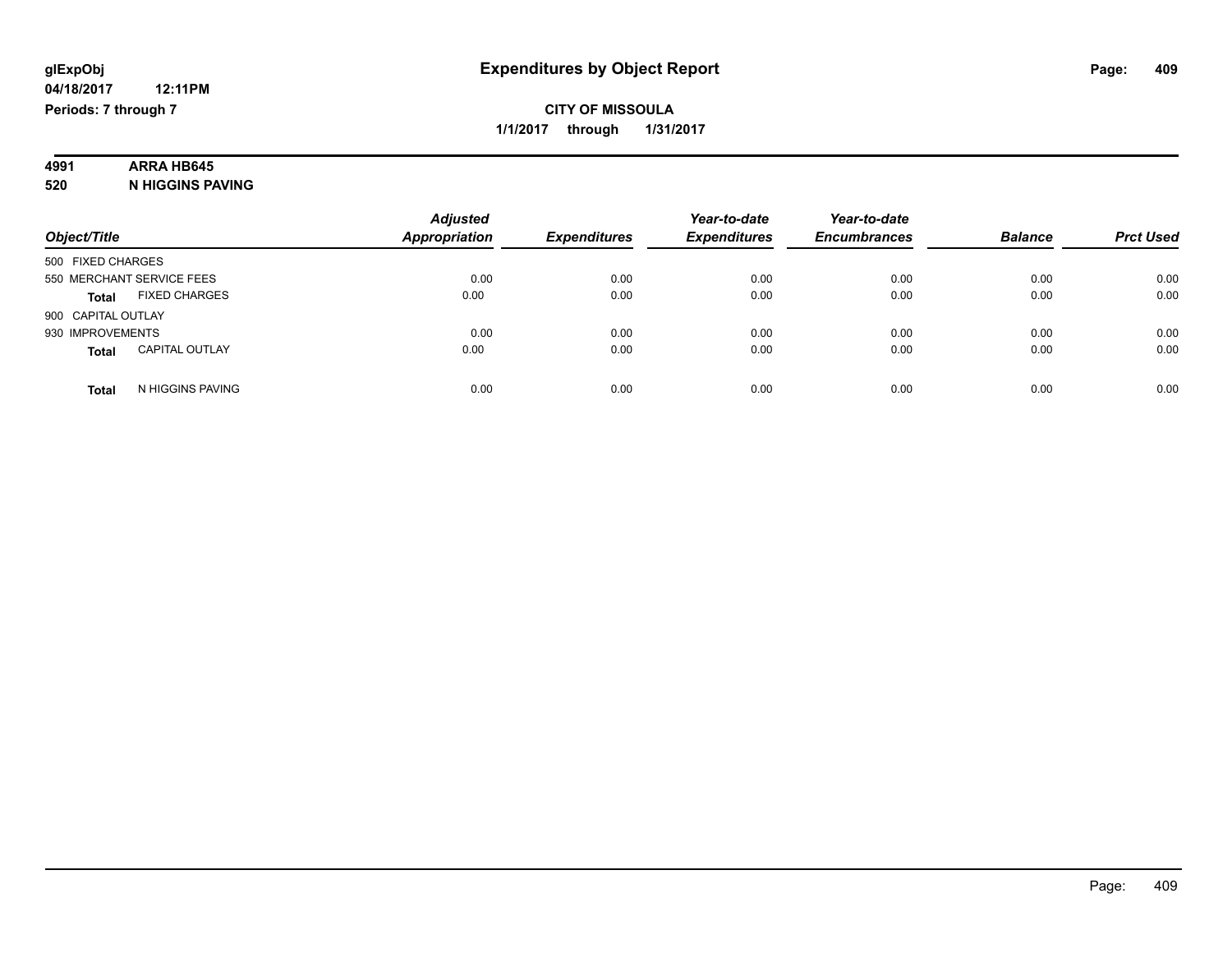**4991 ARRA HB645 525 BROOKS ST CURB & SW IMPROVEMENTS**

| Object/Title       |                                 | <b>Adjusted</b><br><b>Appropriation</b> | <b>Expenditures</b> | Year-to-date<br><b>Expenditures</b> | Year-to-date<br><b>Encumbrances</b> | <b>Balance</b> | <b>Prct Used</b> |
|--------------------|---------------------------------|-----------------------------------------|---------------------|-------------------------------------|-------------------------------------|----------------|------------------|
| 500 FIXED CHARGES  |                                 |                                         |                     |                                     |                                     |                |                  |
|                    | 550 MERCHANT SERVICE FEES       | 0.00                                    | 0.00                | 0.00                                | 0.00                                | 0.00           | 0.00             |
| <b>Total</b>       | <b>FIXED CHARGES</b>            | 0.00                                    | 0.00                | 0.00                                | 0.00                                | 0.00           | 0.00             |
| 900 CAPITAL OUTLAY |                                 |                                         |                     |                                     |                                     |                |                  |
| 930 IMPROVEMENTS   |                                 | 0.00                                    | 0.00                | 0.00                                | 0.00                                | 0.00           | 0.00             |
| <b>Total</b>       | <b>CAPITAL OUTLAY</b>           | 0.00                                    | 0.00                | 0.00                                | 0.00                                | 0.00           | 0.00             |
| <b>Total</b>       | BROOKS ST CURB & SW IMPROVEMENT | 0.00                                    | 0.00                | 0.00                                | 0.00                                | 0.00           | 0.00             |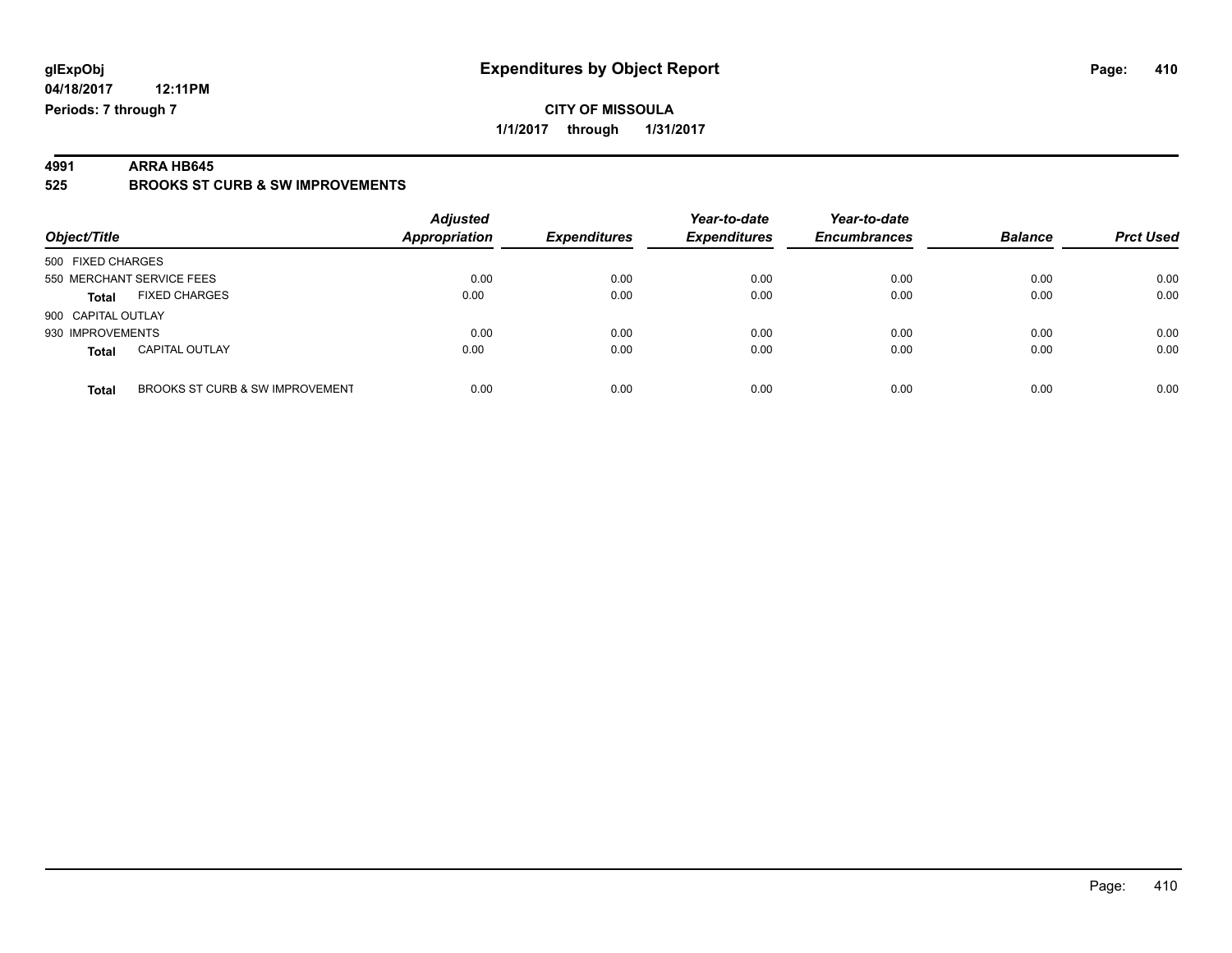#### **4991 ARRA HB645 530 CURB RAMPS**

| Object/Title       |                            | <b>Adjusted</b><br><b>Appropriation</b> | <b>Expenditures</b> | Year-to-date<br><b>Expenditures</b> | Year-to-date<br><b>Encumbrances</b> | <b>Balance</b> | <b>Prct Used</b> |
|--------------------|----------------------------|-----------------------------------------|---------------------|-------------------------------------|-------------------------------------|----------------|------------------|
|                    | 100 PERSONAL SERVICES      |                                         |                     |                                     |                                     |                |                  |
|                    | 140 EMPLOYER CONTRIBUTIONS | 0.00                                    | 0.00                | 0.00                                | 0.00                                | 0.00           | 0.00             |
| <b>Total</b>       | PERSONAL SERVICES          | 0.00                                    | 0.00                | 0.00                                | 0.00                                | 0.00           | 0.00             |
| 500 FIXED CHARGES  |                            |                                         |                     |                                     |                                     |                |                  |
|                    | 550 MERCHANT SERVICE FEES  | 0.00                                    | 0.00                | 0.00                                | 0.00                                | 0.00           | 0.00             |
| <b>Total</b>       | <b>FIXED CHARGES</b>       | 0.00                                    | 0.00                | 0.00                                | 0.00                                | 0.00           | 0.00             |
| 900 CAPITAL OUTLAY |                            |                                         |                     |                                     |                                     |                |                  |
| 930 IMPROVEMENTS   |                            | 0.00                                    | 0.00                | 0.00                                | 0.00                                | 0.00           | 0.00             |
| <b>Total</b>       | <b>CAPITAL OUTLAY</b>      | 0.00                                    | 0.00                | 0.00                                | 0.00                                | 0.00           | 0.00             |
| <b>Total</b>       | <b>CURB RAMPS</b>          | 0.00                                    | 0.00                | 0.00                                | 0.00                                | 0.00           | 0.00             |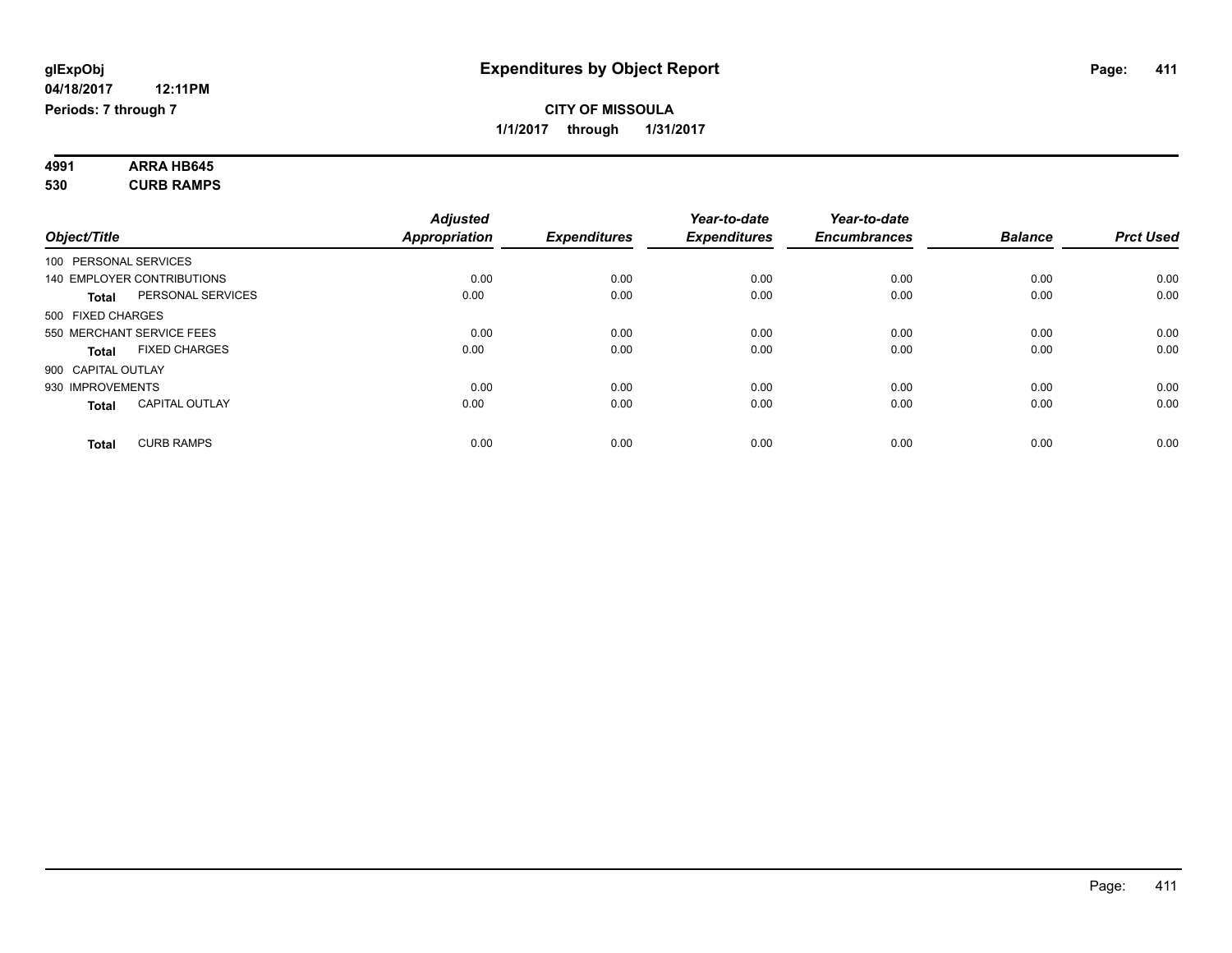**4991 ARRA HB645 535 PARKS PLAYGROUND INSTALLS**

| Object/Title                      |                           | <b>Adjusted</b><br><b>Appropriation</b> | <b>Expenditures</b> | Year-to-date<br><b>Expenditures</b> | Year-to-date<br><b>Encumbrances</b> | <b>Balance</b> | <b>Prct Used</b> |
|-----------------------------------|---------------------------|-----------------------------------------|---------------------|-------------------------------------|-------------------------------------|----------------|------------------|
| 100 PERSONAL SERVICES             |                           |                                         |                     |                                     |                                     |                |                  |
| 110 SALARIES AND WAGES            |                           | 0.00                                    | 0.00                | 0.00                                | 0.00                                | 0.00           | 0.00             |
| 120 OVERTIME/TERMINATION          |                           | 0.00                                    | 0.00                | 0.00                                | 0.00                                | 0.00           | 0.00             |
| <b>140 EMPLOYER CONTRIBUTIONS</b> |                           | 0.00                                    | 0.00                | 0.00                                | 0.00                                | 0.00           | 0.00             |
| <b>Total</b>                      | PERSONAL SERVICES         | 0.00                                    | 0.00                | 0.00                                | 0.00                                | 0.00           | 0.00             |
| 500 FIXED CHARGES                 |                           |                                         |                     |                                     |                                     |                |                  |
| 550 MERCHANT SERVICE FEES         |                           | 0.00                                    | 0.00                | 0.00                                | 0.00                                | 0.00           | 0.00             |
| <b>Total</b>                      | <b>FIXED CHARGES</b>      | 0.00                                    | 0.00                | 0.00                                | 0.00                                | 0.00           | 0.00             |
| 900 CAPITAL OUTLAY                |                           |                                         |                     |                                     |                                     |                |                  |
| 930 IMPROVEMENTS                  |                           | 0.00                                    | 0.00                | 0.00                                | 0.00                                | 0.00           | 0.00             |
| <b>Total</b>                      | <b>CAPITAL OUTLAY</b>     | 0.00                                    | 0.00                | 0.00                                | 0.00                                | 0.00           | 0.00             |
| <b>Total</b>                      | PARKS PLAYGROUND INSTALLS | 0.00                                    | 0.00                | 0.00                                | 0.00                                | 0.00           | 0.00             |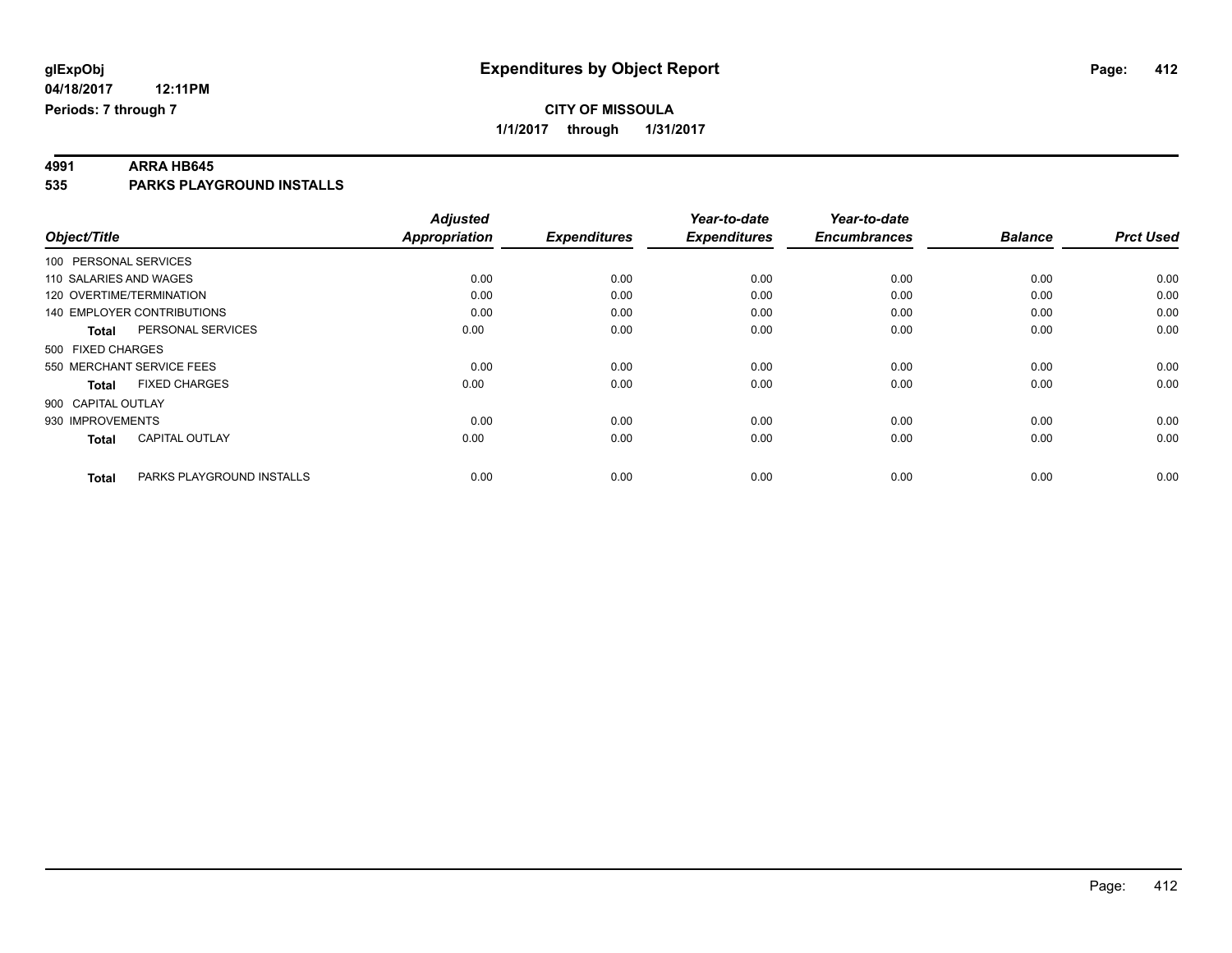**4991 ARRA HB645 540 GREENOUGH PARK BRIDGE**

|                       |                              | <b>Adjusted</b>      |                     | Year-to-date        | Year-to-date        |                |                  |
|-----------------------|------------------------------|----------------------|---------------------|---------------------|---------------------|----------------|------------------|
| Object/Title          |                              | <b>Appropriation</b> | <b>Expenditures</b> | <b>Expenditures</b> | <b>Encumbrances</b> | <b>Balance</b> | <b>Prct Used</b> |
| 100 PERSONAL SERVICES |                              |                      |                     |                     |                     |                |                  |
|                       | 120 OVERTIME/TERMINATION     | 0.00                 | 0.00                | 0.00                | 0.00                | 0.00           | 0.00             |
|                       | 140 EMPLOYER CONTRIBUTIONS   | 0.00                 | 0.00                | 0.00                | 0.00                | 0.00           | 0.00             |
| <b>Total</b>          | PERSONAL SERVICES            | 0.00                 | 0.00                | 0.00                | 0.00                | 0.00           | 0.00             |
| 500 FIXED CHARGES     |                              |                      |                     |                     |                     |                |                  |
|                       | 550 MERCHANT SERVICE FEES    | 0.00                 | 0.00                | 0.00                | 0.00                | 0.00           | 0.00             |
| <b>Total</b>          | <b>FIXED CHARGES</b>         | 0.00                 | 0.00                | 0.00                | 0.00                | 0.00           | 0.00             |
| 900 CAPITAL OUTLAY    |                              |                      |                     |                     |                     |                |                  |
| 930 IMPROVEMENTS      |                              | 0.00                 | 0.00                | 0.00                | 0.00                | 0.00           | 0.00             |
| <b>Total</b>          | <b>CAPITAL OUTLAY</b>        | 0.00                 | 0.00                | 0.00                | 0.00                | 0.00           | 0.00             |
|                       |                              |                      |                     |                     |                     |                |                  |
| <b>Total</b>          | <b>GREENOUGH PARK BRIDGE</b> | 0.00                 | 0.00                | 0.00                | 0.00                | 0.00           | 0.00             |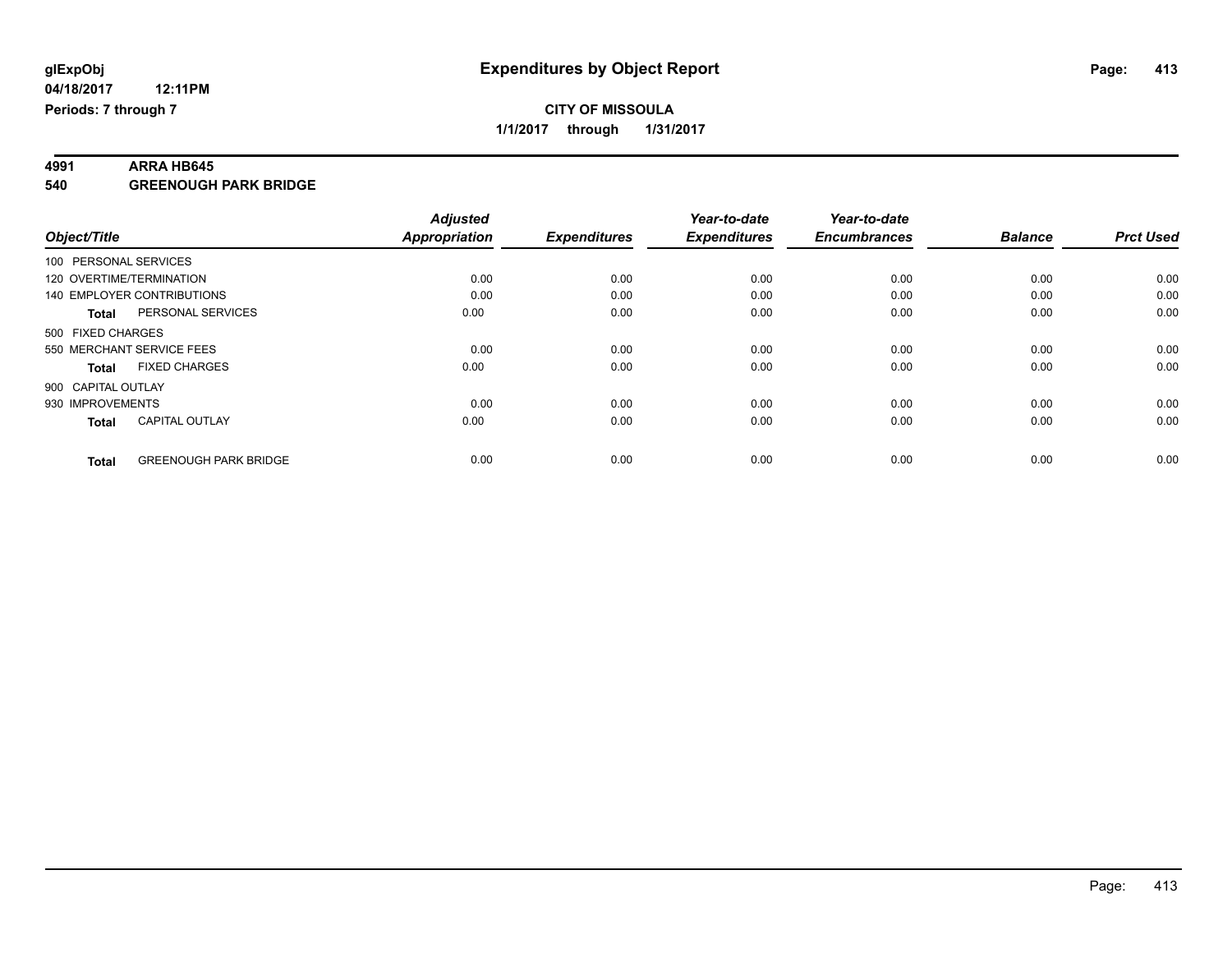**4991 ARRA HB645**

|                                       | <b>Adjusted</b>      |                     | Year-to-date        | Year-to-date        |                |                  |
|---------------------------------------|----------------------|---------------------|---------------------|---------------------|----------------|------------------|
| Object/Title                          | <b>Appropriation</b> | <b>Expenditures</b> | <b>Expenditures</b> | <b>Encumbrances</b> | <b>Balance</b> | <b>Prct Used</b> |
| 100 PERSONAL SERVICES                 |                      |                     |                     |                     |                |                  |
| 110 SALARIES AND WAGES                | 0.00                 | 0.00                | 0.00                | 0.00                | 0.00           | 0.00             |
| 120 OVERTIME/TERMINATION              | 0.00                 | 0.00                | 0.00                | 0.00                | 0.00           | 0.00             |
| <b>140 EMPLOYER CONTRIBUTIONS</b>     | 0.00                 | 0.00                | 0.00                | 0.00                | 0.00           | 0.00             |
| PERSONAL SERVICES<br><b>Total</b>     | 0.00                 | 0.00                | 0.00                | 0.00                | 0.00           | 0.00             |
| 500 FIXED CHARGES                     |                      |                     |                     |                     |                |                  |
| 550 MERCHANT SERVICE FEES             | 0.00                 | 0.00                | 0.00                | 0.00                | 0.00           | 0.00             |
| <b>FIXED CHARGES</b><br><b>Total</b>  | 0.00                 | 0.00                | 0.00                | 0.00                | 0.00           | 0.00             |
| 900 CAPITAL OUTLAY                    |                      |                     |                     |                     |                |                  |
| 930 IMPROVEMENTS                      | 0.00                 | 0.00                | 0.00                | 0.00                | 0.00           | 0.00             |
| <b>CAPITAL OUTLAY</b><br><b>Total</b> | 0.00                 | 0.00                | 0.00                | 0.00                | 0.00           | 0.00             |
| ARRA HB645<br><b>Total</b>            | 0.00                 | 0.00                | 0.00                | 0.00                | 0.00           | 0.00             |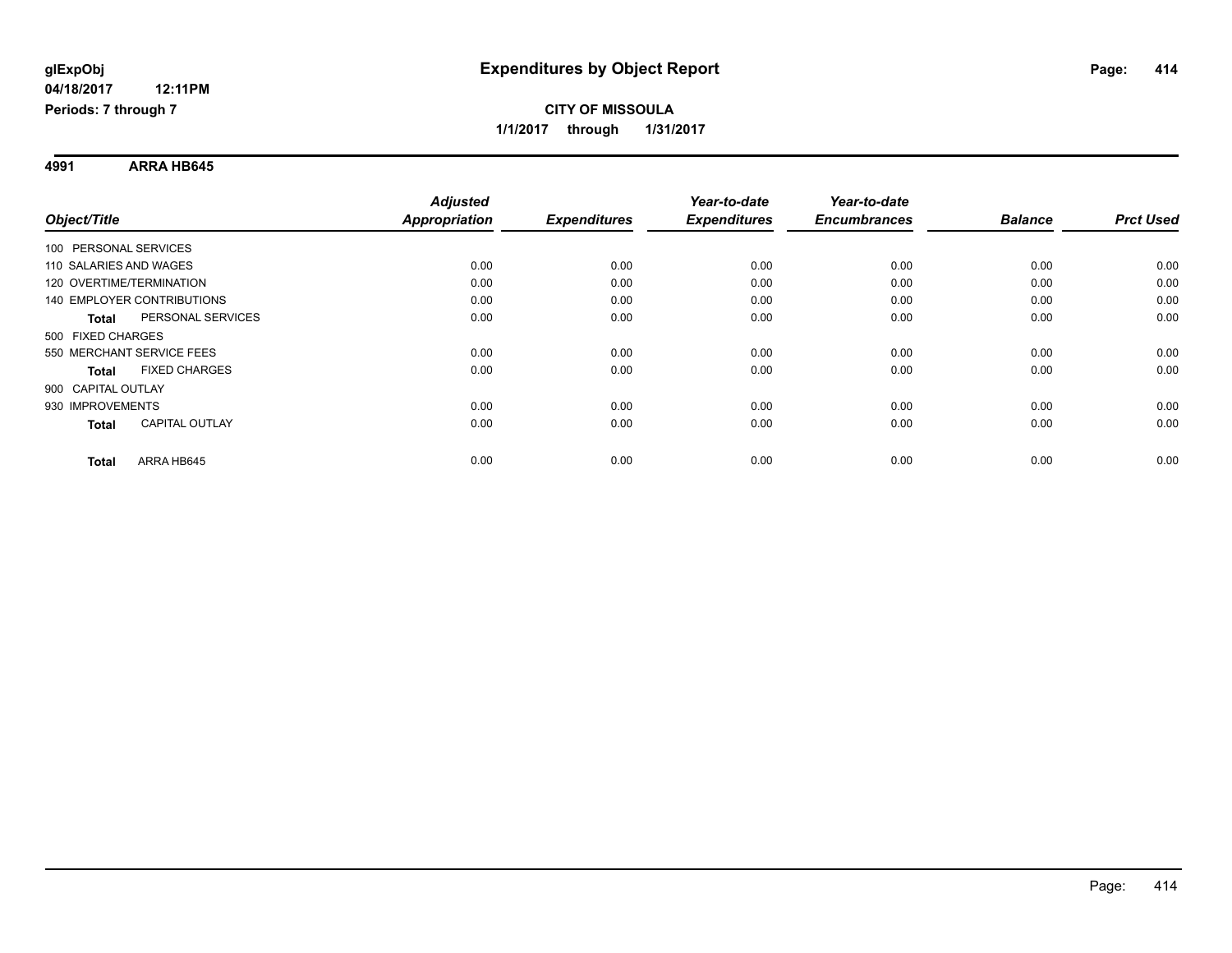**4992 WFL MILLER CREEK ROAD 390 NON-DEPARTMENTAL**

| Object/Title                          | <b>Adjusted</b><br><b>Appropriation</b> | <b>Expenditures</b> | Year-to-date<br><b>Expenditures</b> | Year-to-date<br><b>Encumbrances</b> | <b>Balance</b> | <b>Prct Used</b> |
|---------------------------------------|-----------------------------------------|---------------------|-------------------------------------|-------------------------------------|----------------|------------------|
| 500 FIXED CHARGES                     |                                         |                     |                                     |                                     |                |                  |
| 550 MERCHANT SERVICE FEES             | 0.00                                    | 0.00                | 0.00                                | 0.00                                | 0.00           | 0.00             |
| <b>FIXED CHARGES</b><br><b>Total</b>  | 0.00                                    | 0.00                | 0.00                                | 0.00                                | 0.00           | 0.00             |
| 900 CAPITAL OUTLAY                    |                                         |                     |                                     |                                     |                |                  |
| 930 IMPROVEMENTS                      | 0.00                                    | 0.00                | 0.00                                | 0.00                                | 0.00           | 0.00             |
| <b>CAPITAL OUTLAY</b><br><b>Total</b> | 0.00                                    | 0.00                | 0.00                                | 0.00                                | 0.00           | 0.00             |
| NON-DEPARTMENTAL<br><b>Total</b>      | 0.00                                    | 0.00                | 0.00                                | 0.00                                | 0.00           | 0.00             |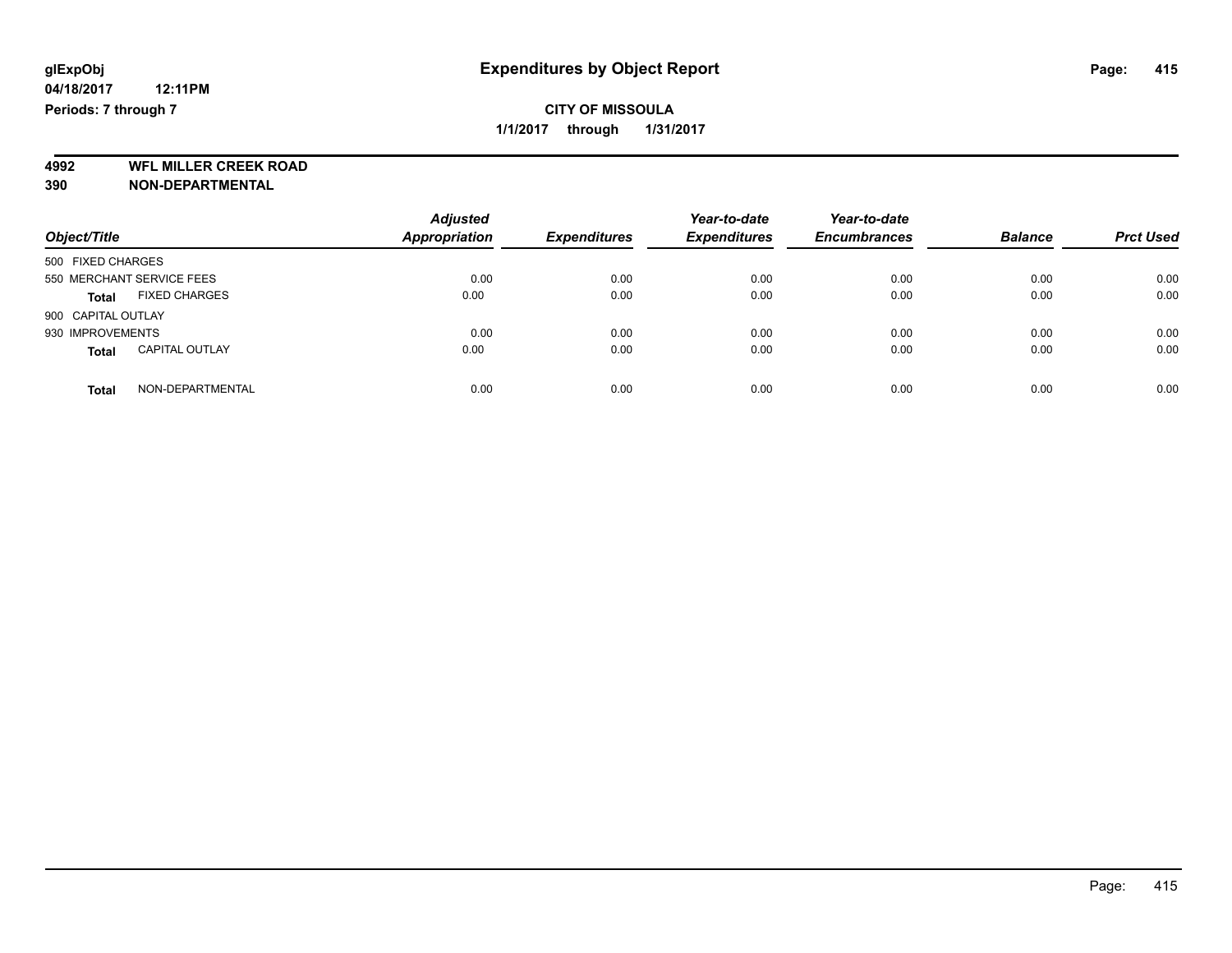**CITY OF MISSOULA 1/1/2017 through 1/31/2017**

#### **4992 WFL MILLER CREEK ROAD**

| Object/Title              |                              | <b>Adjusted</b><br>Appropriation | <b>Expenditures</b> | Year-to-date<br><b>Expenditures</b> | Year-to-date<br><b>Encumbrances</b> | <b>Balance</b> | <b>Prct Used</b> |
|---------------------------|------------------------------|----------------------------------|---------------------|-------------------------------------|-------------------------------------|----------------|------------------|
| 500 FIXED CHARGES         |                              |                                  |                     |                                     |                                     |                |                  |
| 550 MERCHANT SERVICE FEES |                              | 0.00                             | 0.00                | 0.00                                | 0.00                                | 0.00           | 0.00             |
| <b>Total</b>              | <b>FIXED CHARGES</b>         | 0.00                             | 0.00                | 0.00                                | 0.00                                | 0.00           | 0.00             |
| 900 CAPITAL OUTLAY        |                              |                                  |                     |                                     |                                     |                |                  |
| 930 IMPROVEMENTS          |                              | 0.00                             | 0.00                | 0.00                                | 0.00                                | 0.00           | 0.00             |
| <b>Total</b>              | <b>CAPITAL OUTLAY</b>        | 0.00                             | 0.00                | 0.00                                | 0.00                                | 0.00           | 0.00             |
| <b>Total</b>              | <b>WFL MILLER CREEK ROAD</b> | 0.00                             | 0.00                | 0.00                                | 0.00                                | 0.00           | 0.00             |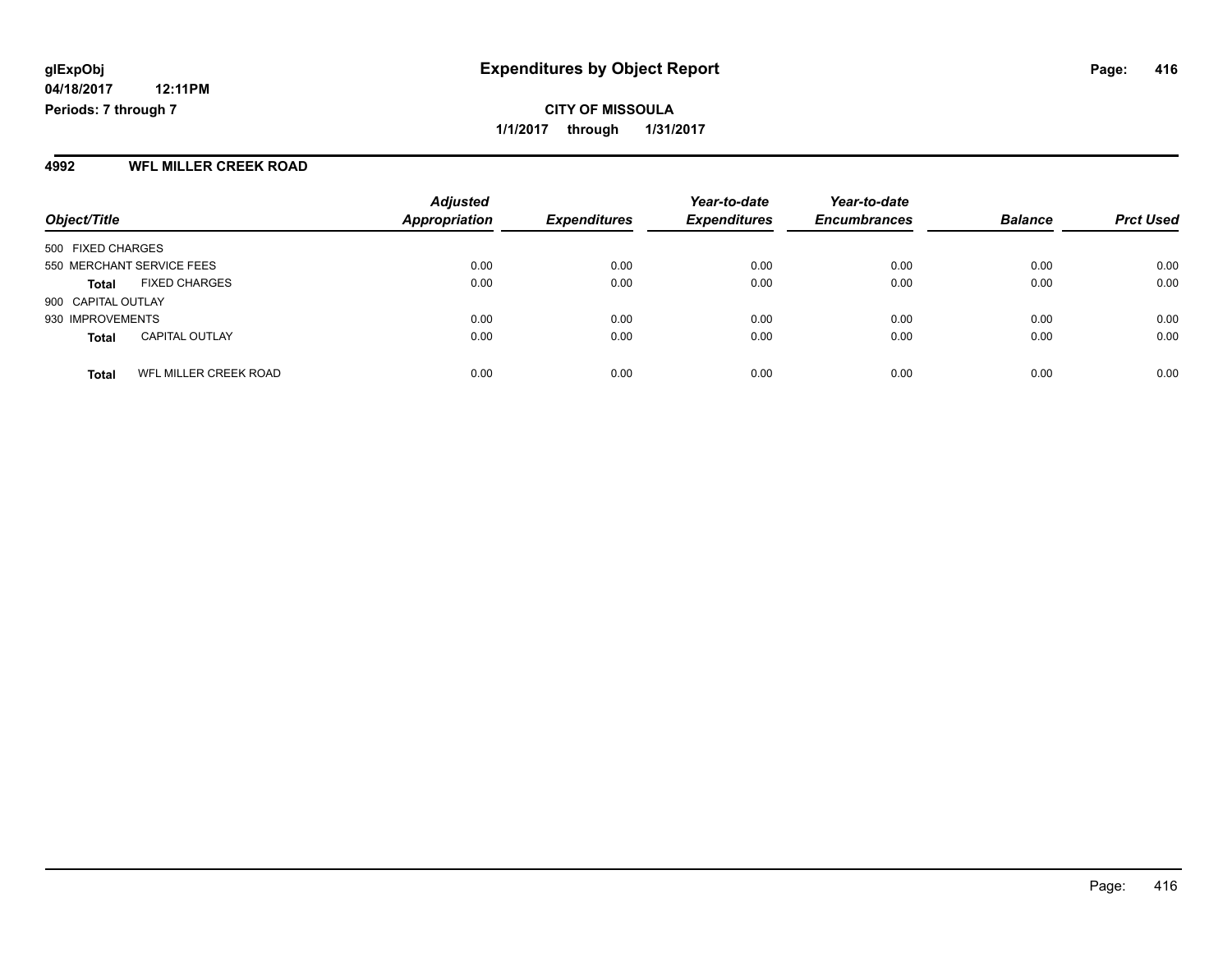# **4993 WESTERN FEDERAL LANDS**

**280 PUBLIC WORKS OPERATIONS**

|                        |                                   | <b>Adjusted</b> |                     | Year-to-date        | Year-to-date        |                |                  |
|------------------------|-----------------------------------|-----------------|---------------------|---------------------|---------------------|----------------|------------------|
| Object/Title           |                                   | Appropriation   | <b>Expenditures</b> | <b>Expenditures</b> | <b>Encumbrances</b> | <b>Balance</b> | <b>Prct Used</b> |
| 100 PERSONAL SERVICES  |                                   |                 |                     |                     |                     |                |                  |
| 110 SALARIES AND WAGES |                                   | 0.00            | 0.00                | 0.00                | 0.00                | 0.00           | 0.00             |
|                        | <b>140 EMPLOYER CONTRIBUTIONS</b> | 0.00            | 0.00                | 0.00                | 0.00                | 0.00           | 0.00             |
| <b>Total</b>           | PERSONAL SERVICES                 | 0.00            | 0.00                | 0.00                | 0.00                | 0.00           | 0.00             |
| 300 PURCHASED SERVICES |                                   |                 |                     |                     |                     |                |                  |
|                        | 350 PROFESSIONAL SERVICES         | 0.00            | 0.00                | 0.00                | 0.00                | 0.00           | 0.00             |
| <b>Total</b>           | <b>PURCHASED SERVICES</b>         | 0.00            | 0.00                | 0.00                | 0.00                | 0.00           | 0.00             |
| 500 FIXED CHARGES      |                                   |                 |                     |                     |                     |                |                  |
|                        | 550 MERCHANT SERVICE FEES         | 0.00            | 0.00                | 0.00                | 0.00                | 0.00           | 0.00             |
| <b>Total</b>           | <b>FIXED CHARGES</b>              | 0.00            | 0.00                | 0.00                | 0.00                | 0.00           | 0.00             |
| 900 CAPITAL OUTLAY     |                                   |                 |                     |                     |                     |                |                  |
| 930 IMPROVEMENTS       |                                   | 0.00            | 0.00                | 0.00                | 0.00                | 0.00           | 0.00             |
| <b>Total</b>           | <b>CAPITAL OUTLAY</b>             | 0.00            | 0.00                | 0.00                | 0.00                | 0.00           | 0.00             |
| <b>Total</b>           | PUBLIC WORKS OPERATIONS           | 0.00            | 0.00                | 0.00                | 0.00                | 0.00           | 0.00             |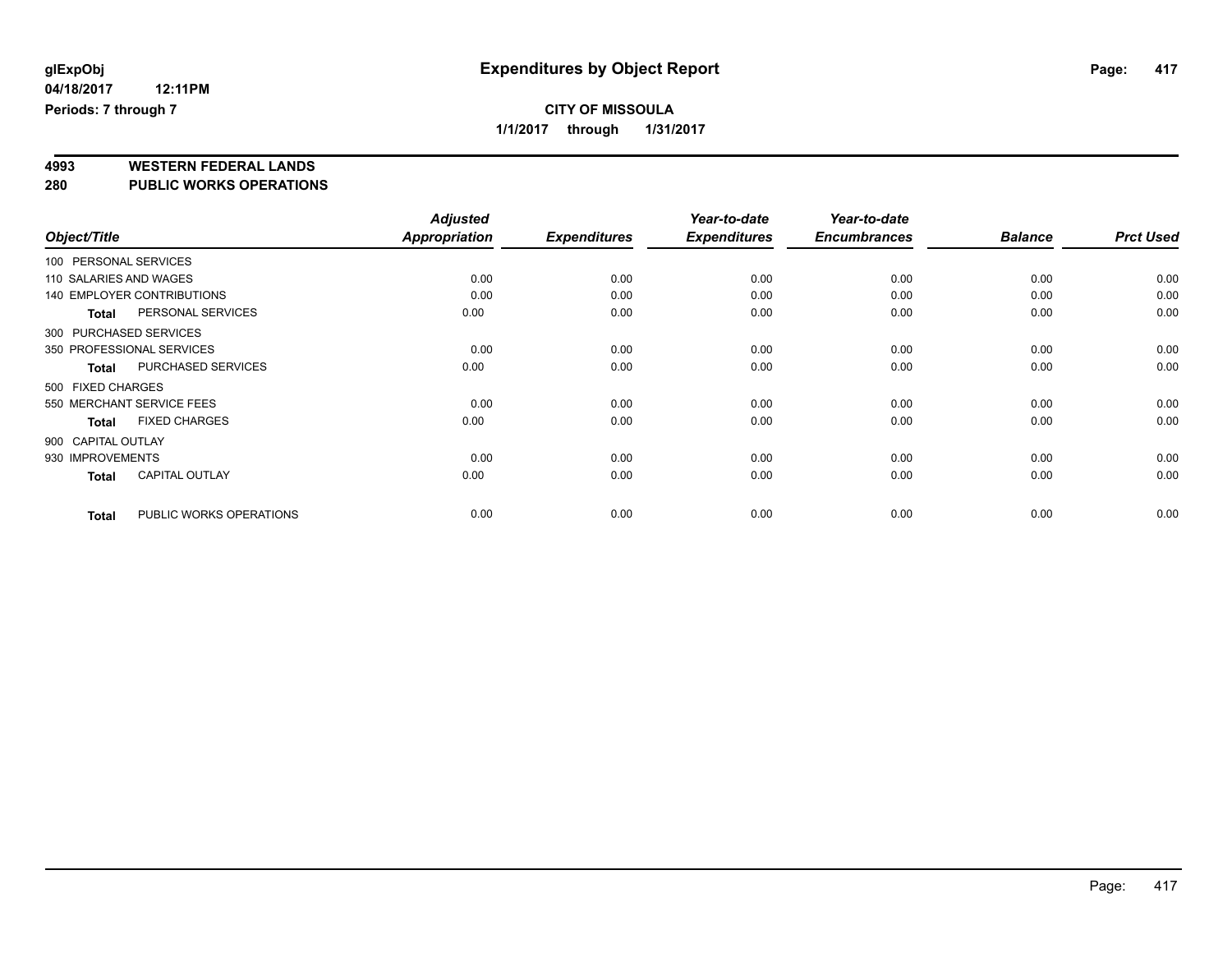### **4993 WESTERN FEDERAL LANDS**

| Object/Title           |                                   | <b>Adjusted</b><br><b>Appropriation</b> | <b>Expenditures</b> | Year-to-date<br><b>Expenditures</b> | Year-to-date<br><b>Encumbrances</b> | <b>Balance</b> | <b>Prct Used</b> |
|------------------------|-----------------------------------|-----------------------------------------|---------------------|-------------------------------------|-------------------------------------|----------------|------------------|
| 100 PERSONAL SERVICES  |                                   |                                         |                     |                                     |                                     |                |                  |
| 110 SALARIES AND WAGES |                                   | 0.00                                    | 0.00                | 0.00                                | 0.00                                | 0.00           | 0.00             |
|                        | <b>140 EMPLOYER CONTRIBUTIONS</b> | 0.00                                    | 0.00                | 0.00                                | 0.00                                | 0.00           | 0.00             |
| <b>Total</b>           | PERSONAL SERVICES                 | 0.00                                    | 0.00                | 0.00                                | 0.00                                | 0.00           | 0.00             |
| 300 PURCHASED SERVICES |                                   |                                         |                     |                                     |                                     |                |                  |
|                        | 350 PROFESSIONAL SERVICES         | 0.00                                    | 0.00                | 0.00                                | 0.00                                | 0.00           | 0.00             |
| <b>Total</b>           | PURCHASED SERVICES                | 0.00                                    | 0.00                | 0.00                                | 0.00                                | 0.00           | 0.00             |
| 500 FIXED CHARGES      |                                   |                                         |                     |                                     |                                     |                |                  |
|                        | 550 MERCHANT SERVICE FEES         | 0.00                                    | 0.00                | 0.00                                | 0.00                                | 0.00           | 0.00             |
| <b>Total</b>           | <b>FIXED CHARGES</b>              | 0.00                                    | 0.00                | 0.00                                | 0.00                                | 0.00           | 0.00             |
| 900 CAPITAL OUTLAY     |                                   |                                         |                     |                                     |                                     |                |                  |
| 930 IMPROVEMENTS       |                                   | 0.00                                    | 0.00                | 0.00                                | 0.00                                | 0.00           | 0.00             |
| <b>Total</b>           | <b>CAPITAL OUTLAY</b>             | 0.00                                    | 0.00                | 0.00                                | 0.00                                | 0.00           | 0.00             |
| <b>Total</b>           | <b>WESTERN FEDERAL LANDS</b>      | 0.00                                    | 0.00                | 0.00                                | 0.00                                | 0.00           | 0.00             |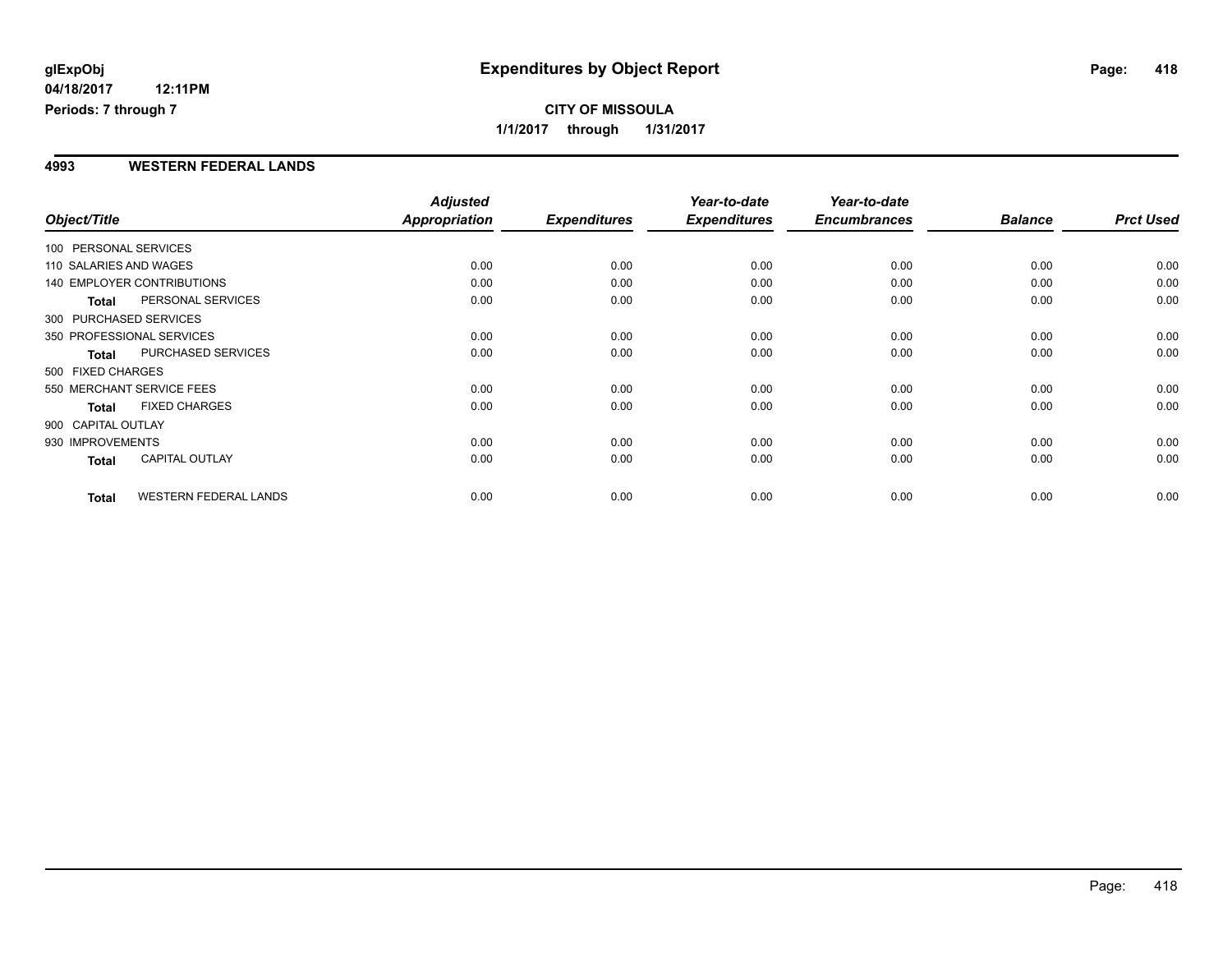# **5020 CIVIC STADIUM**

**395 PARKING COMMISSION**

|                                      |  | <b>Adjusted</b>      |                     | Year-to-date        | Year-to-date        |                |                  |
|--------------------------------------|--|----------------------|---------------------|---------------------|---------------------|----------------|------------------|
| Object/Title                         |  | <b>Appropriation</b> | <b>Expenditures</b> | <b>Expenditures</b> | <b>Encumbrances</b> | <b>Balance</b> | <b>Prct Used</b> |
| 500 FIXED CHARGES                    |  |                      |                     |                     |                     |                |                  |
| 500 FIXED CHARGES                    |  | 3,000.00             | 0.00                | 0.00                | 0.00                | 3,000.00       | 0.00             |
| 550 MERCHANT SERVICE FEES            |  | 0.00                 | 0.00                | 0.00                | 0.00                | 0.00           | 0.00             |
| <b>FIXED CHARGES</b><br><b>Total</b> |  | 3,000.00             | 0.00                | 0.00                | 0.00                | 3,000.00       | 0.00             |
| 600 DEBT SERVICE                     |  |                      |                     |                     |                     |                |                  |
| 610 PRINCIPAL                        |  | 39,116.00            | 0.00                | 0.00                | 0.00                | 39,116.00      | 0.00             |
| 620 INTEREST / SERVICE FEES          |  | 76,607.00            | 0.00                | 0.00                | 0.00                | 76,607.00      | 0.00             |
| <b>DEBT SERVICE</b><br><b>Total</b>  |  | 115,723.00           | 0.00                | 0.00                | 0.00                | 115,723.00     | 0.00             |
| 800 OTHER OBJECTS                    |  |                      |                     |                     |                     |                |                  |
| 830 DEPRECIATION                     |  | 0.00                 | 0.00                | 0.00                | 0.00                | 0.00           | 0.00             |
| OTHER OBJECTS<br><b>Total</b>        |  | 0.00                 | 0.00                | 0.00                | 0.00                | 0.00           | 0.00             |
| PARKING COMMISSION<br><b>Total</b>   |  | 118,723.00           | 0.00                | 0.00                | 0.00                | 118,723.00     | 0.00             |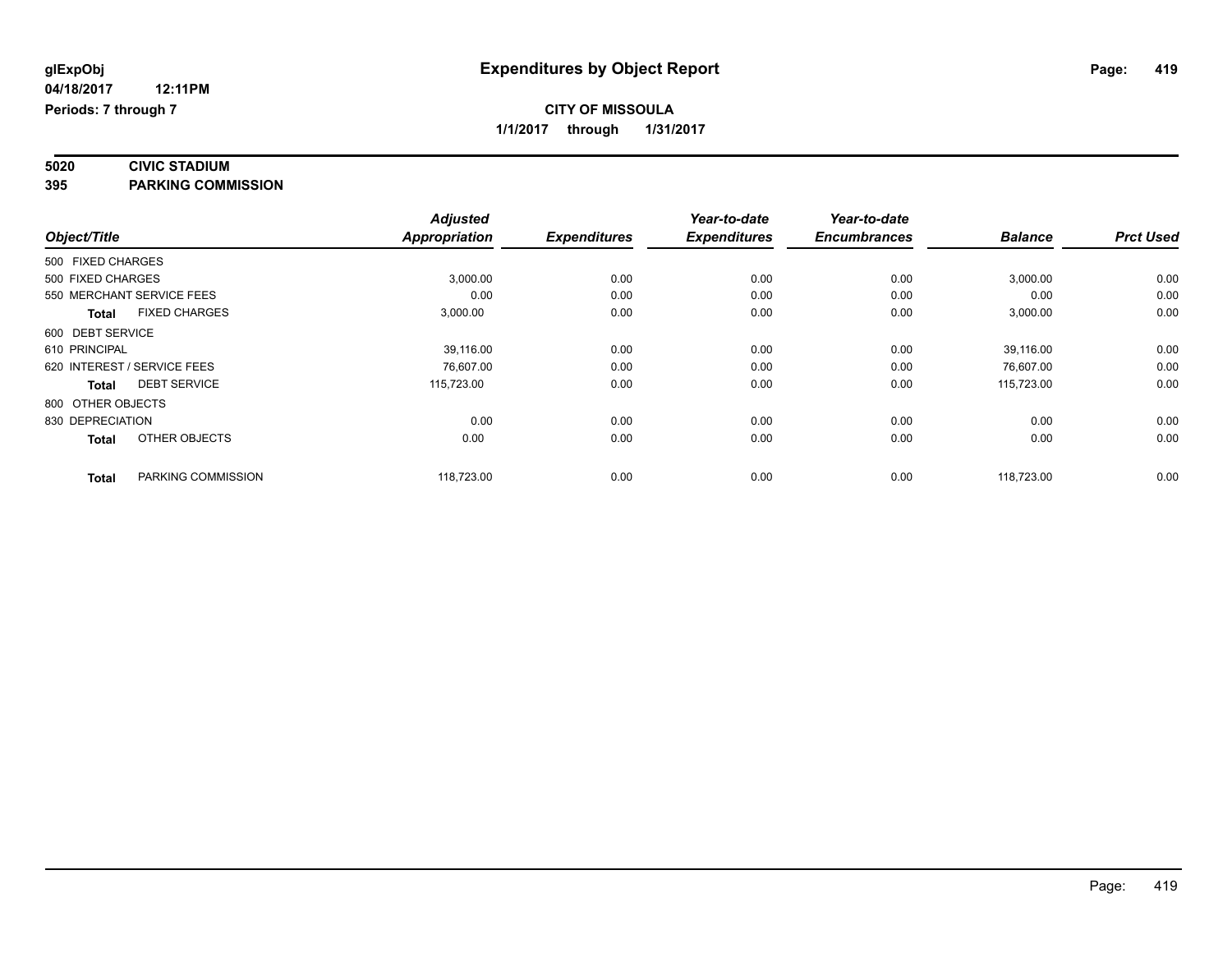**5020 CIVIC STADIUM**

|                                      | <b>Adjusted</b>      |                     | Year-to-date        | Year-to-date        |                |                  |
|--------------------------------------|----------------------|---------------------|---------------------|---------------------|----------------|------------------|
| Object/Title                         | <b>Appropriation</b> | <b>Expenditures</b> | <b>Expenditures</b> | <b>Encumbrances</b> | <b>Balance</b> | <b>Prct Used</b> |
| 500 FIXED CHARGES                    |                      |                     |                     |                     |                |                  |
| 500 FIXED CHARGES                    | 3,000.00             | 0.00                | 0.00                | 0.00                | 3,000.00       | 0.00             |
| 550 MERCHANT SERVICE FEES            | 0.00                 | 0.00                | 0.00                | 0.00                | 0.00           | 0.00             |
| <b>FIXED CHARGES</b><br><b>Total</b> | 3,000.00             | 0.00                | 0.00                | 0.00                | 3,000.00       | 0.00             |
| 600 DEBT SERVICE                     |                      |                     |                     |                     |                |                  |
| 610 PRINCIPAL                        | 39,116.00            | 0.00                | 0.00                | 0.00                | 39,116.00      | 0.00             |
| 620 INTEREST / SERVICE FEES          | 76,607.00            | 0.00                | 0.00                | 0.00                | 76,607.00      | 0.00             |
| <b>DEBT SERVICE</b><br><b>Total</b>  | 115,723.00           | 0.00                | 0.00                | 0.00                | 115,723.00     | 0.00             |
| 800 OTHER OBJECTS                    |                      |                     |                     |                     |                |                  |
| 830 DEPRECIATION                     | 0.00                 | 0.00                | 0.00                | 0.00                | 0.00           | 0.00             |
| OTHER OBJECTS<br><b>Total</b>        | 0.00                 | 0.00                | 0.00                | 0.00                | 0.00           | 0.00             |
| CIVIC STADIUM<br><b>Total</b>        | 118,723.00           | 0.00                | 0.00                | 0.00                | 118,723.00     | 0.00             |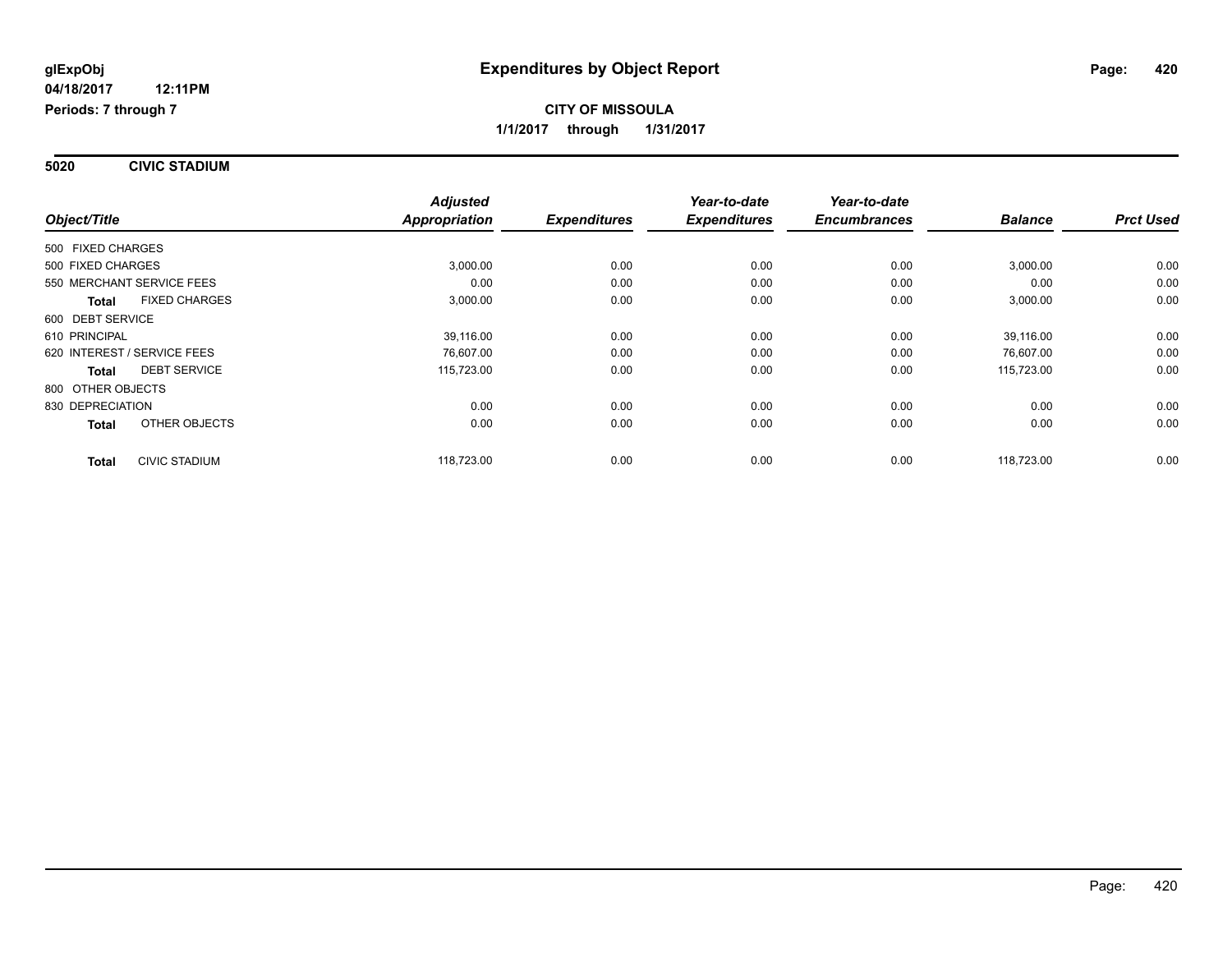#### **5210 WATER 335 WATER**

|                                    | <b>Adjusted</b> |                     | Year-to-date        | Year-to-date        |                |                  |
|------------------------------------|-----------------|---------------------|---------------------|---------------------|----------------|------------------|
| Object/Title                       | Appropriation   | <b>Expenditures</b> | <b>Expenditures</b> | <b>Encumbrances</b> | <b>Balance</b> | <b>Prct Used</b> |
| 100 PERSONAL SERVICES              |                 |                     |                     |                     |                |                  |
| 110 SALARIES AND WAGES             | 0.00            | 0.00                | 2,427.47            | 0.00                | $-2,427.47$    | 0.00             |
| 120 OVERTIME/TERMINATION           | 0.00            | 0.00                | 0.00                | 0.00                | 0.00           | 0.00             |
| 140 EMPLOYER CONTRIBUTIONS         | 0.00            | 0.00                | 413.45              | 0.00                | $-413.45$      | 0.00             |
| 141 STATE RETIREMENT CONTRIBUTIONS | 0.00            | 0.60                | 3.04                | 0.00                | $-3.04$        | 0.00             |
| PERSONAL SERVICES<br>Total         | 0.00            | 0.60                | 2,843.96            | 0.00                | $-2,843.96$    | 0.00             |
| 200 SUPPLIES                       |                 |                     |                     |                     |                |                  |
| 210 OFFICE SUPPLIES                | 0.00            | 0.00                | 0.00                | 0.00                | 0.00           | 0.00             |
| 220 OPERATING SUPPLIES             | 0.00            | 0.00                | 0.00                | 0.00                | 0.00           | 0.00             |
| 230 REPAIR/MAINTENANCE             | 0.00            | 0.00                | 0.00                | 0.00                | 0.00           | 0.00             |
| <b>SUPPLIES</b><br><b>Total</b>    | 0.00            | 0.00                | 0.00                | 0.00                | 0.00           | 0.00             |
| 300 PURCHASED SERVICES             |                 |                     |                     |                     |                |                  |
| 310 COMMUNICATIONS                 | 0.00            | 0.00                | 0.00                | 0.00                | 0.00           | 0.00             |
| 320 PRINTING & DUPLICATING         | 0.00            | 0.00                | 0.00                | 0.00                | 0.00           | 0.00             |
| 340 SEWER                          | 0.00            | 0.00                | 0.00                | 0.00                | 0.00           | 0.00             |
| 341 ELECTRICITY & NATURAL GAS      | 0.00            | 0.00                | 0.00                | 0.00                | 0.00           | 0.00             |
| 342 STORM WATER                    | 0.00            | 0.00                | 0.00                | 0.00                | 0.00           | 0.00             |
| 344 TELEPHONE SERVICE              | 0.00            | 0.00                | 0.00                | 0.00                | 0.00           | 0.00             |
| 345 GARBAGE                        | 0.00            | 0.00                | 0.00                | 0.00                | 0.00           | 0.00             |
| 350 PROFESSIONAL SERVICES          | 0.00            | 124,984.33          | 457,670.68          | 0.00                | -457,670.68    | 0.00             |
| 360 REPAIR & MAINTENANCE           | 0.00            | 0.00                | 0.00                | 0.00                | 0.00           | 0.00             |
| 370 TRAVEL                         | 0.00            | 0.00                | 0.00                | 0.00                | 0.00           | 0.00             |
| 380 TRAINING                       | 0.00            | 0.00                | 0.00                | 0.00                | 0.00           | 0.00             |
| 390 OTHER PURCHASED SERVICES       | 0.00            | 0.00                | 0.00                | 0.00                | 0.00           | 0.00             |
| PURCHASED SERVICES<br><b>Total</b> | 0.00            | 124,984.33          | 457,670.68          | 0.00                | -457,670.68    | 0.00             |
| 500 FIXED CHARGES                  |                 |                     |                     |                     |                |                  |
| 500 FIXED CHARGES                  | 0.00            | 0.00                | 0.00                | 0.00                | 0.00           | 0.00             |
| 550 MERCHANT SERVICE FEES          | 0.00            | 0.00                | 0.00                | 0.00                | 0.00           | 0.00             |
| <b>FIXED CHARGES</b><br>Total      | 0.00            | 0.00                | 0.00                | 0.00                | 0.00           | 0.00             |
| 900 CAPITAL OUTLAY                 |                 |                     |                     |                     |                |                  |
| 910 LAND                           | 0.00            | 0.00                | 0.00                | 0.00                | 0.00           | 0.00             |
| 920 BUILDINGS                      | 0.00            | 0.00                | 0.00                | 0.00                | 0.00           | 0.00             |
| 930 IMPROVEMENTS                   | 0.00            | 0.00                | 0.00                | 0.00                | 0.00           | 0.00             |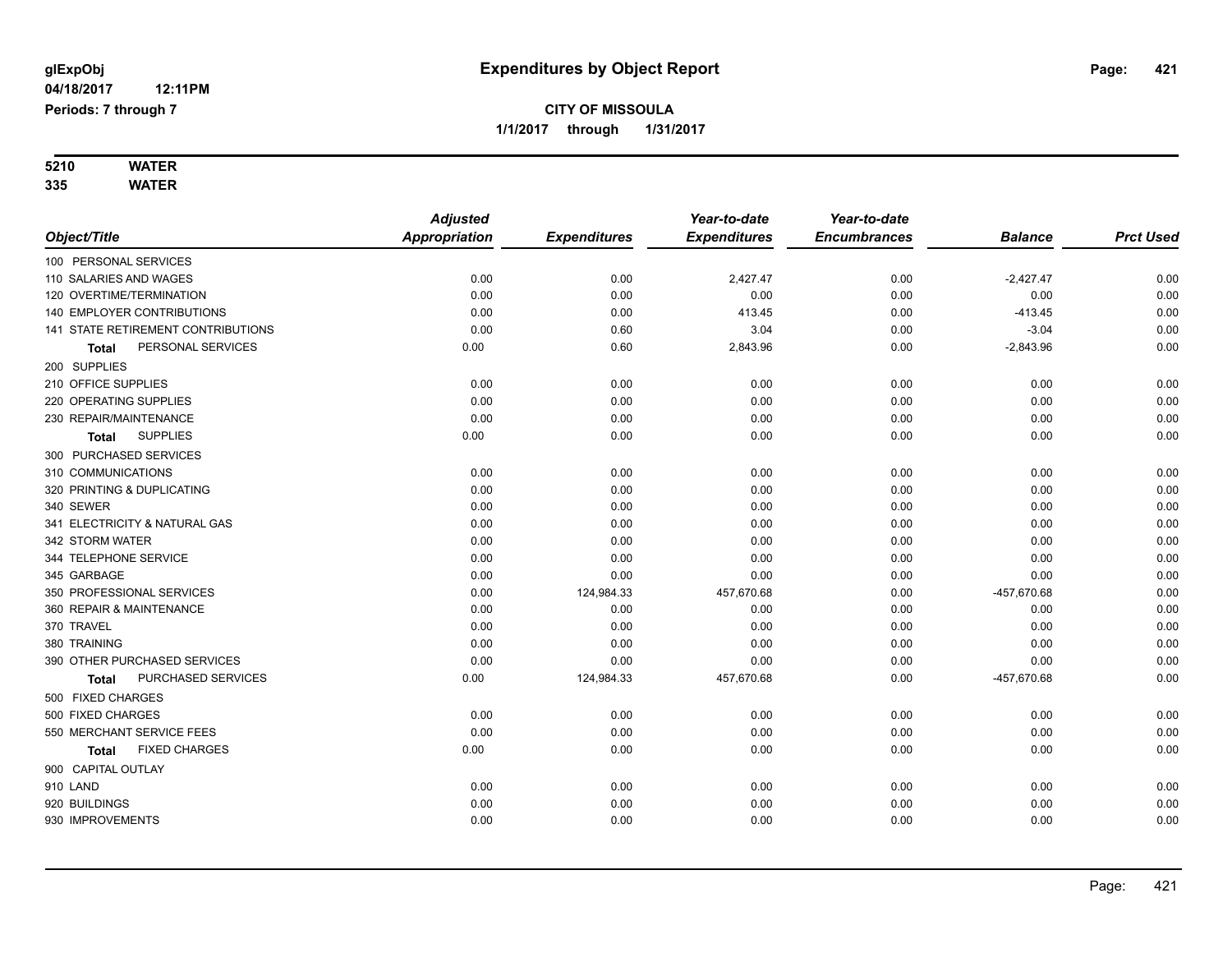# **CITY OF MISSOULA 1/1/2017 through 1/31/2017**

#### **5210 WATER 335 WATER**

| Object/Title |                           | <b>Adjusted</b><br>Appropriation | <b>Expenditures</b> | Year-to-date<br><b>Expenditures</b> | Year-to-date<br><b>Encumbrances</b> | <b>Balance</b> | <b>Prct Used</b> |
|--------------|---------------------------|----------------------------------|---------------------|-------------------------------------|-------------------------------------|----------------|------------------|
|              | 940 MACHINERY & EQUIPMENT | 0.00                             | 0.00                | 0.00                                | 0.00                                | 0.00           | 0.00             |
| <b>Total</b> | <b>CAPITAL OUTLAY</b>     | 0.00                             | 0.00                | 0.00                                | 0.00                                | 0.00           | 0.00             |
| <b>Total</b> | <b>WATER</b>              | 0.00                             | 124,984.93          | 460.514.64                          | 0.00                                | -460.514.64    | 0.00             |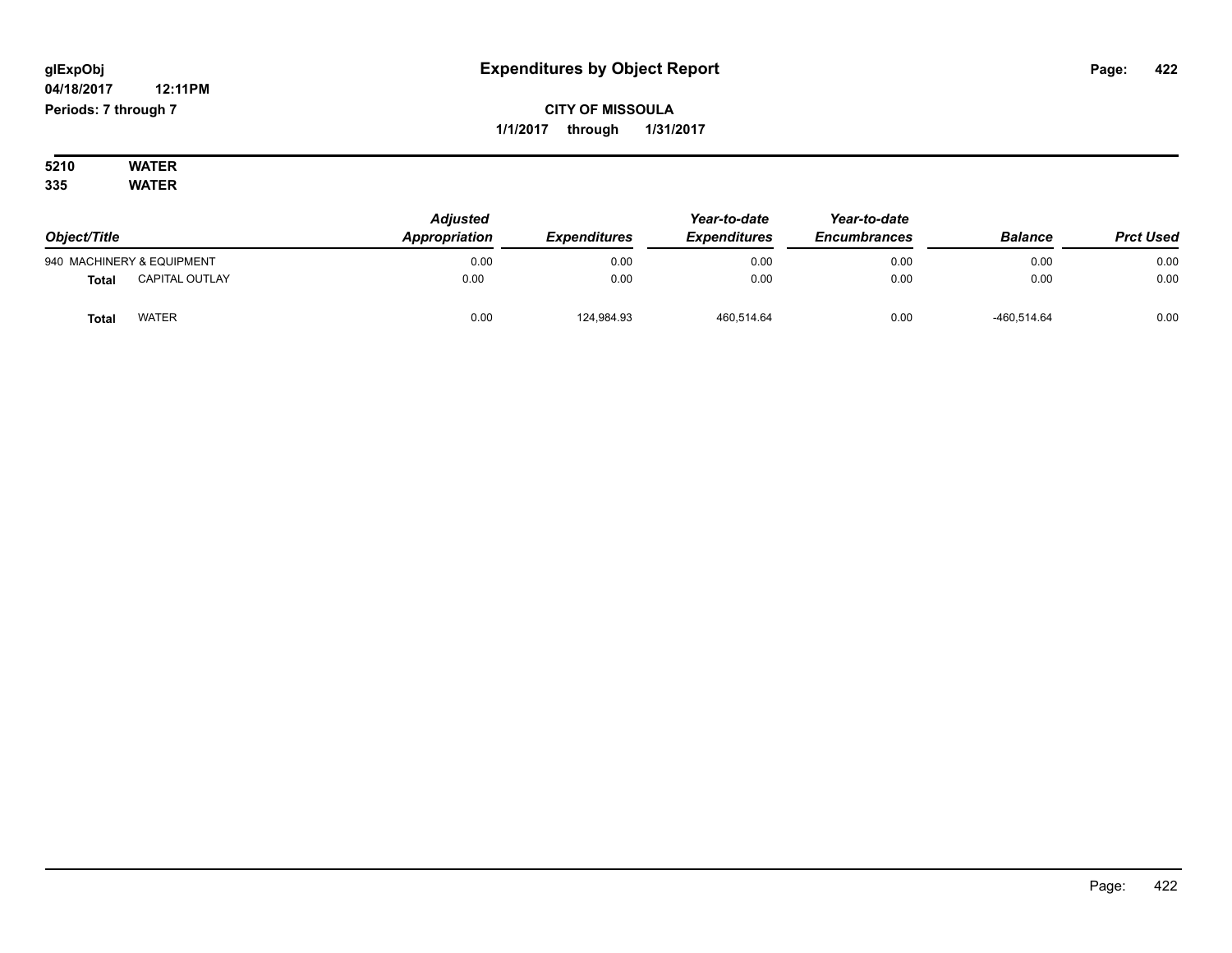|                                      | <b>Adjusted</b>      |                     | Year-to-date        | Year-to-date        |                |                  |
|--------------------------------------|----------------------|---------------------|---------------------|---------------------|----------------|------------------|
| Object/Title                         | <b>Appropriation</b> | <b>Expenditures</b> | <b>Expenditures</b> | <b>Encumbrances</b> | <b>Balance</b> | <b>Prct Used</b> |
| 100 PERSONAL SERVICES                |                      |                     |                     |                     |                |                  |
| 110 SALARIES AND WAGES               | 0.00                 | 0.00                | 2,427.47            | 0.00                | $-2,427.47$    | 0.00             |
| 120 OVERTIME/TERMINATION             | 0.00                 | 0.00                | 0.00                | 0.00                | 0.00           | 0.00             |
| 140 EMPLOYER CONTRIBUTIONS           | 0.00                 | 0.00                | 413.45              | 0.00                | $-413.45$      | 0.00             |
| 141 STATE RETIREMENT CONTRIBUTIONS   | 0.00                 | 0.60                | 3.04                | 0.00                | $-3.04$        | 0.00             |
| PERSONAL SERVICES<br><b>Total</b>    | 0.00                 | 0.60                | 2,843.96            | 0.00                | $-2,843.96$    | 0.00             |
| 200 SUPPLIES                         |                      |                     |                     |                     |                |                  |
| 210 OFFICE SUPPLIES                  | 0.00                 | 0.00                | 0.00                | 0.00                | 0.00           | 0.00             |
| 220 OPERATING SUPPLIES               | 0.00                 | 0.00                | 0.00                | 0.00                | 0.00           | 0.00             |
| 230 REPAIR/MAINTENANCE               | 0.00                 | 0.00                | 0.00                | 0.00                | 0.00           | 0.00             |
| <b>SUPPLIES</b><br>Total             | 0.00                 | 0.00                | 0.00                | 0.00                | 0.00           | 0.00             |
| 300 PURCHASED SERVICES               |                      |                     |                     |                     |                |                  |
| 310 COMMUNICATIONS                   | 0.00                 | 0.00                | 0.00                | 0.00                | 0.00           | 0.00             |
| 320 PRINTING & DUPLICATING           | 0.00                 | 0.00                | 0.00                | 0.00                | 0.00           | 0.00             |
| 340 SEWER                            | 0.00                 | 0.00                | 0.00                | 0.00                | 0.00           | 0.00             |
| 341 ELECTRICITY & NATURAL GAS        | 0.00                 | 0.00                | 0.00                | 0.00                | 0.00           | 0.00             |
| 342 STORM WATER                      | 0.00                 | 0.00                | 0.00                | 0.00                | 0.00           | 0.00             |
| 344 TELEPHONE SERVICE                | 0.00                 | 0.00                | 0.00                | 0.00                | 0.00           | 0.00             |
| 345 GARBAGE                          | 0.00                 | 0.00                | 0.00                | 0.00                | 0.00           | 0.00             |
| 350 PROFESSIONAL SERVICES            | 0.00                 | 124,984.33          | 457,670.68          | 0.00                | -457,670.68    | 0.00             |
| 360 REPAIR & MAINTENANCE             | 0.00                 | 0.00                | 0.00                | 0.00                | 0.00           | 0.00             |
| 370 TRAVEL                           | 0.00                 | 0.00                | 0.00                | 0.00                | 0.00           | 0.00             |
| 380 TRAINING                         | 0.00                 | 0.00                | 0.00                | 0.00                | 0.00           | 0.00             |
| 390 OTHER PURCHASED SERVICES         | 0.00                 | 0.00                | 0.00                | 0.00                | 0.00           | 0.00             |
| PURCHASED SERVICES<br><b>Total</b>   | 0.00                 | 124,984.33          | 457,670.68          | 0.00                | -457,670.68    | 0.00             |
| 500 FIXED CHARGES                    |                      |                     |                     |                     |                |                  |
| 500 FIXED CHARGES                    | 0.00                 | 0.00                | 0.00                | 0.00                | 0.00           | 0.00             |
| 550 MERCHANT SERVICE FEES            | 0.00                 | 0.00                | 0.00                | 0.00                | 0.00           | 0.00             |
| <b>FIXED CHARGES</b><br><b>Total</b> | 0.00                 | 0.00                | 0.00                | 0.00                | 0.00           | 0.00             |
| 900 CAPITAL OUTLAY                   |                      |                     |                     |                     |                |                  |
| 910 LAND                             | 0.00                 | 0.00                | 0.00                | 0.00                | 0.00           | 0.00             |
| 920 BUILDINGS                        | 0.00                 | 0.00                | 0.00                | 0.00                | 0.00           | 0.00             |
| 930 IMPROVEMENTS                     | 0.00                 | 0.00                | 0.00                | 0.00                | 0.00           | 0.00             |
| 940 MACHINERY & EQUIPMENT            | 0.00                 | 0.00                | 0.00                | 0.00                | 0.00           | 0.00             |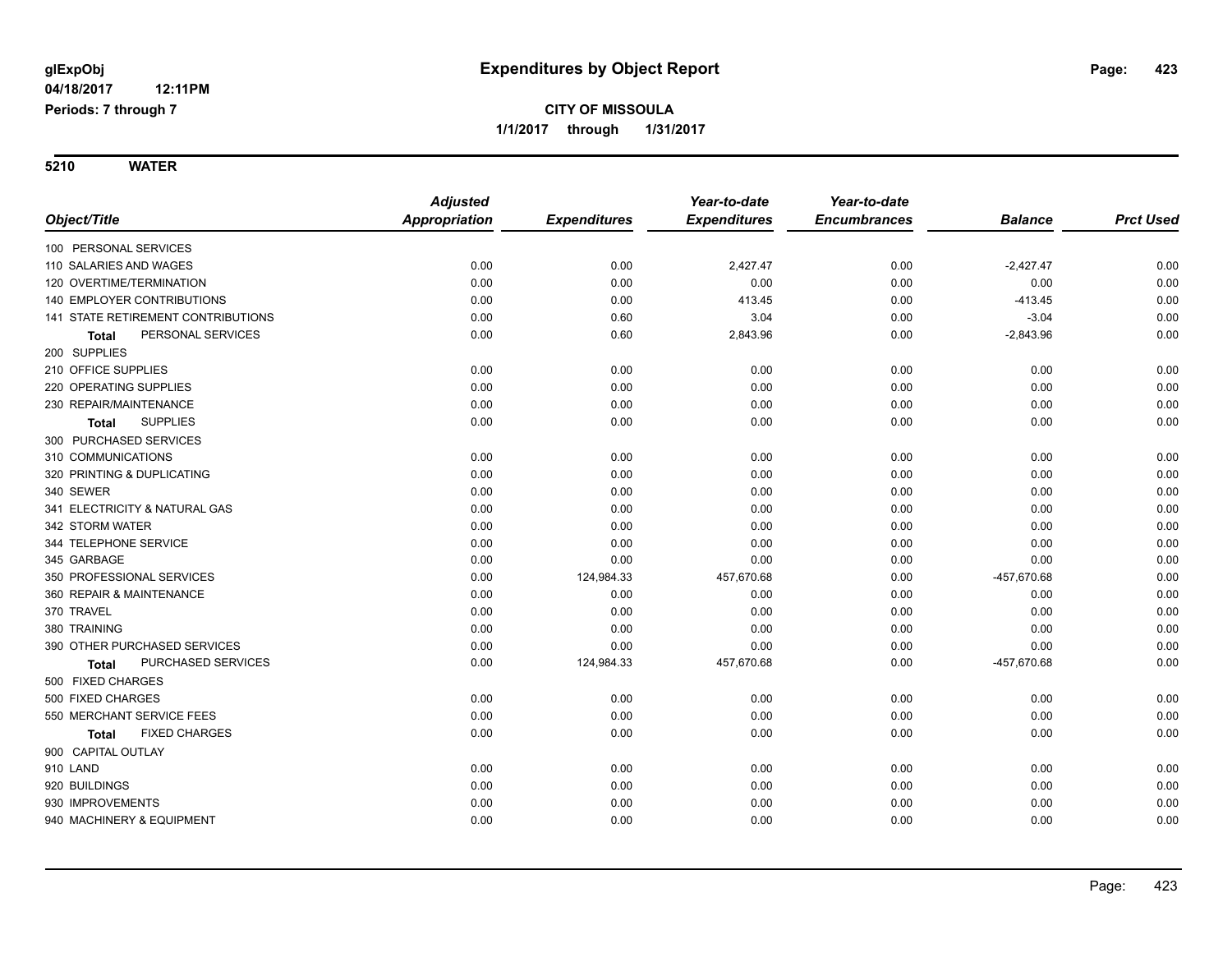**CITY OF MISSOULA 1/1/2017 through 1/31/2017**

| Object/Title |                       | <b>Adjusted</b><br><b>Appropriation</b> | <b>Expenditures</b> | Year-to-date<br><b>Expenditures</b> | Year-to-date<br><b>Encumbrances</b> | <b>Balance</b> | <b>Prct Used</b> |
|--------------|-----------------------|-----------------------------------------|---------------------|-------------------------------------|-------------------------------------|----------------|------------------|
| <b>Total</b> | <b>CAPITAL OUTLAY</b> | 0.00                                    | 0.00                | 0.00                                | 0.00                                | 0.00           | 0.00             |
| <b>Total</b> | <b>WATER</b>          | 0.00                                    | 124,984.93          | 460,514.64                          | 0.00                                | $-460,514.64$  | 0.00             |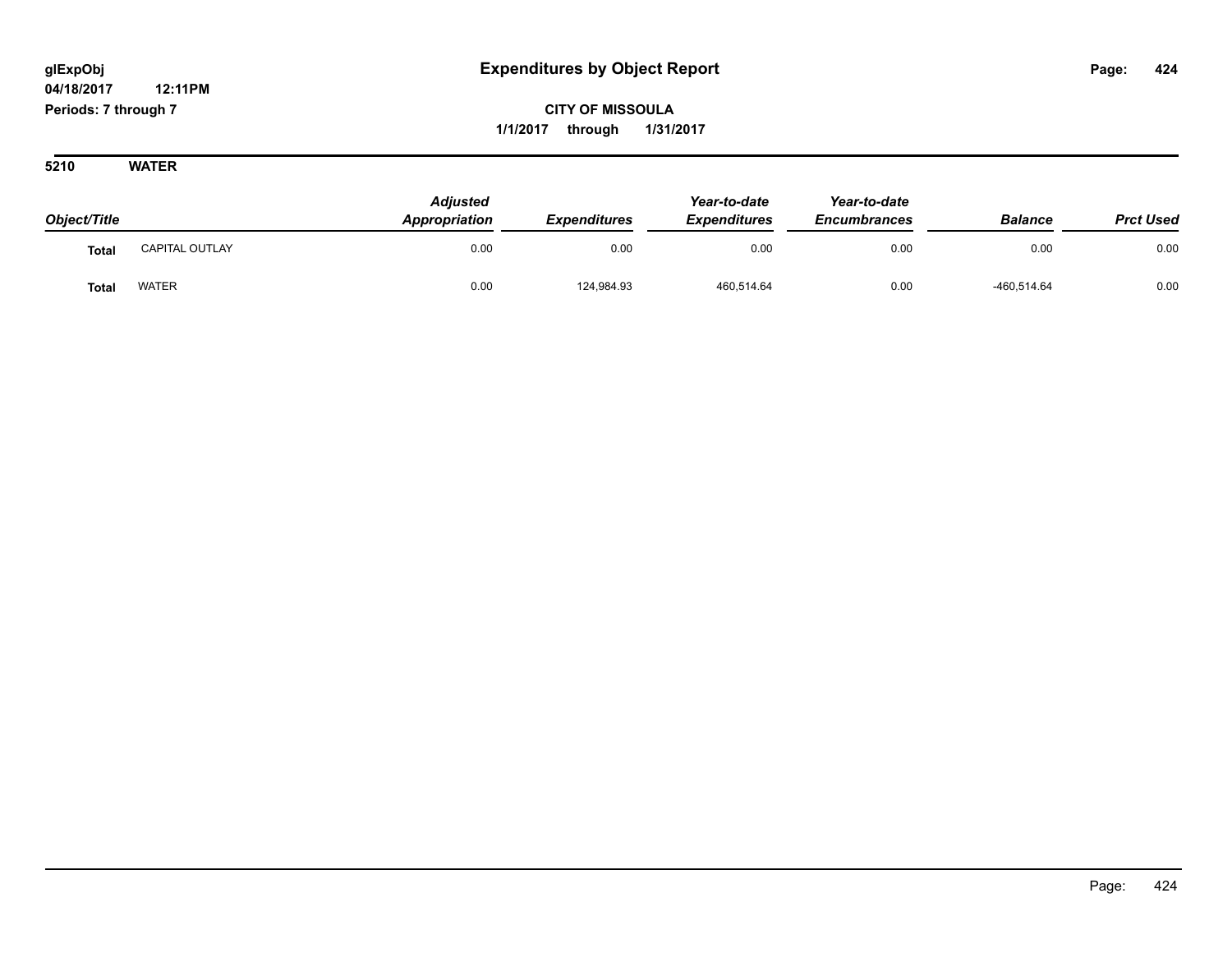# **5211 WATER REVENUE COLLECTION & CLEARING**

|                                      | <b>Adjusted</b> |                     | Year-to-date        | Year-to-date        |                |                  |
|--------------------------------------|-----------------|---------------------|---------------------|---------------------|----------------|------------------|
| Object/Title                         | Appropriation   | <b>Expenditures</b> | <b>Expenditures</b> | <b>Encumbrances</b> | <b>Balance</b> | <b>Prct Used</b> |
| 500 FIXED CHARGES                    |                 |                     |                     |                     |                |                  |
| 500 FIXED CHARGES                    | 0.00            | 0.00                | 0.00                | 0.00                | 0.00           | 0.00             |
| 550 MERCHANT SERVICE FEES            | 0.00            | 0.00                | 0.00                | 0.00                | 0.00           | 0.00             |
| <b>FIXED CHARGES</b><br><b>Total</b> | 0.00            | 0.00                | 0.00                | 0.00                | 0.00           | 0.00             |
| 800 OTHER OBJECTS                    |                 |                     |                     |                     |                |                  |
| 820 TRANSFERS TO OTHER FUNDS         | 0.00            | 0.00                | 0.00                | 0.00                | 0.00           | 0.00             |
| OTHER OBJECTS<br><b>Total</b>        | 0.00            | 0.00                | 0.00                | 0.00                | 0.00           | 0.00             |
| <b>WATER</b><br>Total                | 0.00            | 0.00                | 0.00                | 0.00                | 0.00           | 0.00             |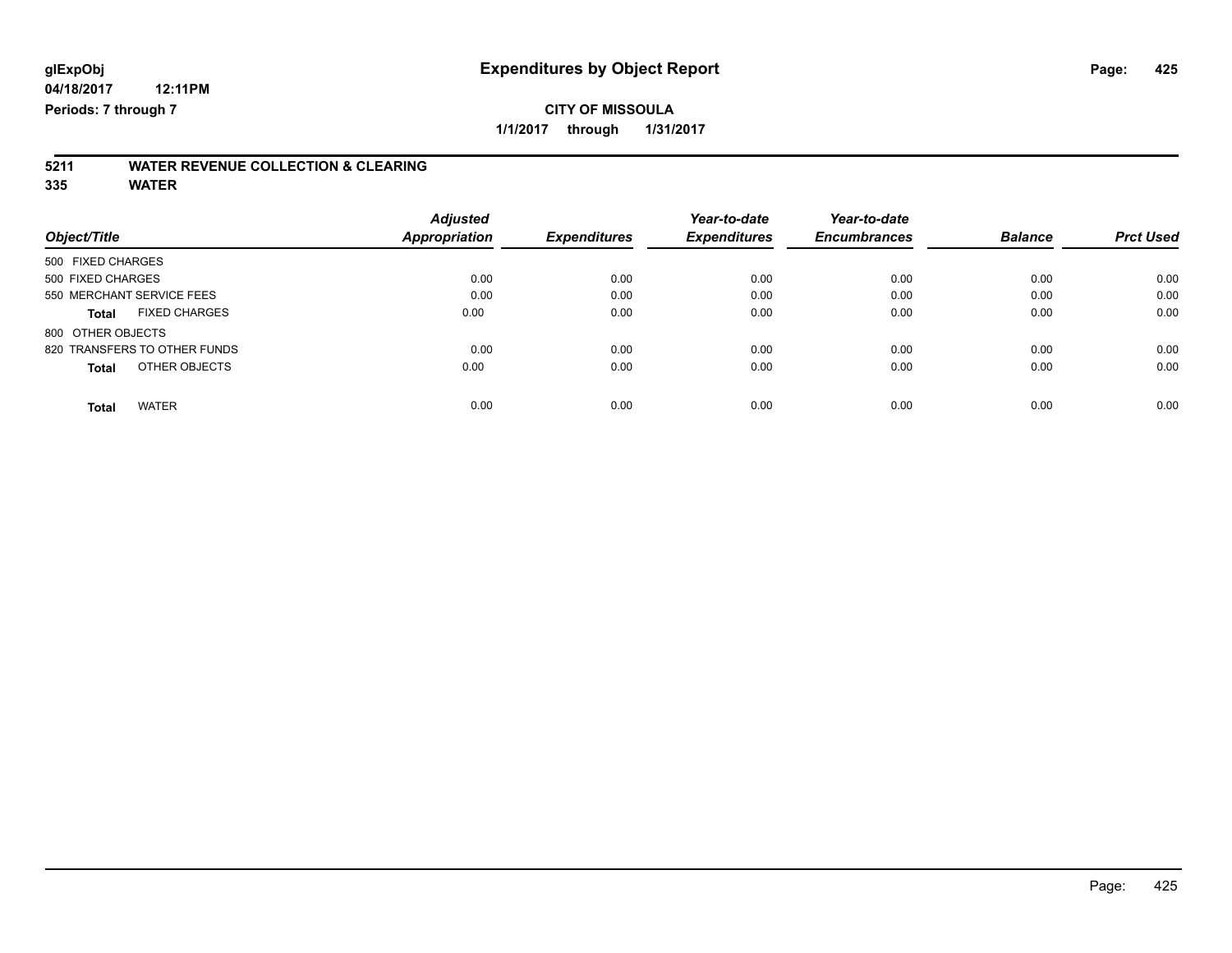# **glExpObj Expenditures by Object Report Page: 426**

**04/18/2017 12:11PM Periods: 7 through 7**

**CITY OF MISSOULA 1/1/2017 through 1/31/2017**

### **5211 WATER REVENUE COLLECTION & CLEARING**

| Object/Title                                     | <b>Adjusted</b><br>Appropriation | <b>Expenditures</b> | Year-to-date<br><b>Expenditures</b> | Year-to-date<br><b>Encumbrances</b> | <b>Balance</b> | <b>Prct Used</b> |
|--------------------------------------------------|----------------------------------|---------------------|-------------------------------------|-------------------------------------|----------------|------------------|
| 500 FIXED CHARGES                                |                                  |                     |                                     |                                     |                |                  |
| 500 FIXED CHARGES                                | 0.00                             | 0.00                | 0.00                                | 0.00                                | 0.00           | 0.00             |
| 550 MERCHANT SERVICE FEES                        | 0.00                             | 0.00                | 0.00                                | 0.00                                | 0.00           | 0.00             |
| <b>FIXED CHARGES</b><br><b>Total</b>             | 0.00                             | 0.00                | 0.00                                | 0.00                                | 0.00           | 0.00             |
| 800 OTHER OBJECTS                                |                                  |                     |                                     |                                     |                |                  |
| 820 TRANSFERS TO OTHER FUNDS                     | 0.00                             | 0.00                | 0.00                                | 0.00                                | 0.00           | 0.00             |
| OTHER OBJECTS<br><b>Total</b>                    | 0.00                             | 0.00                | 0.00                                | 0.00                                | 0.00           | 0.00             |
| WATER REVENUE COLLECTION & CLEAF<br><b>Total</b> | 0.00                             | 0.00                | 0.00                                | 0.00                                | 0.00           | 0.00             |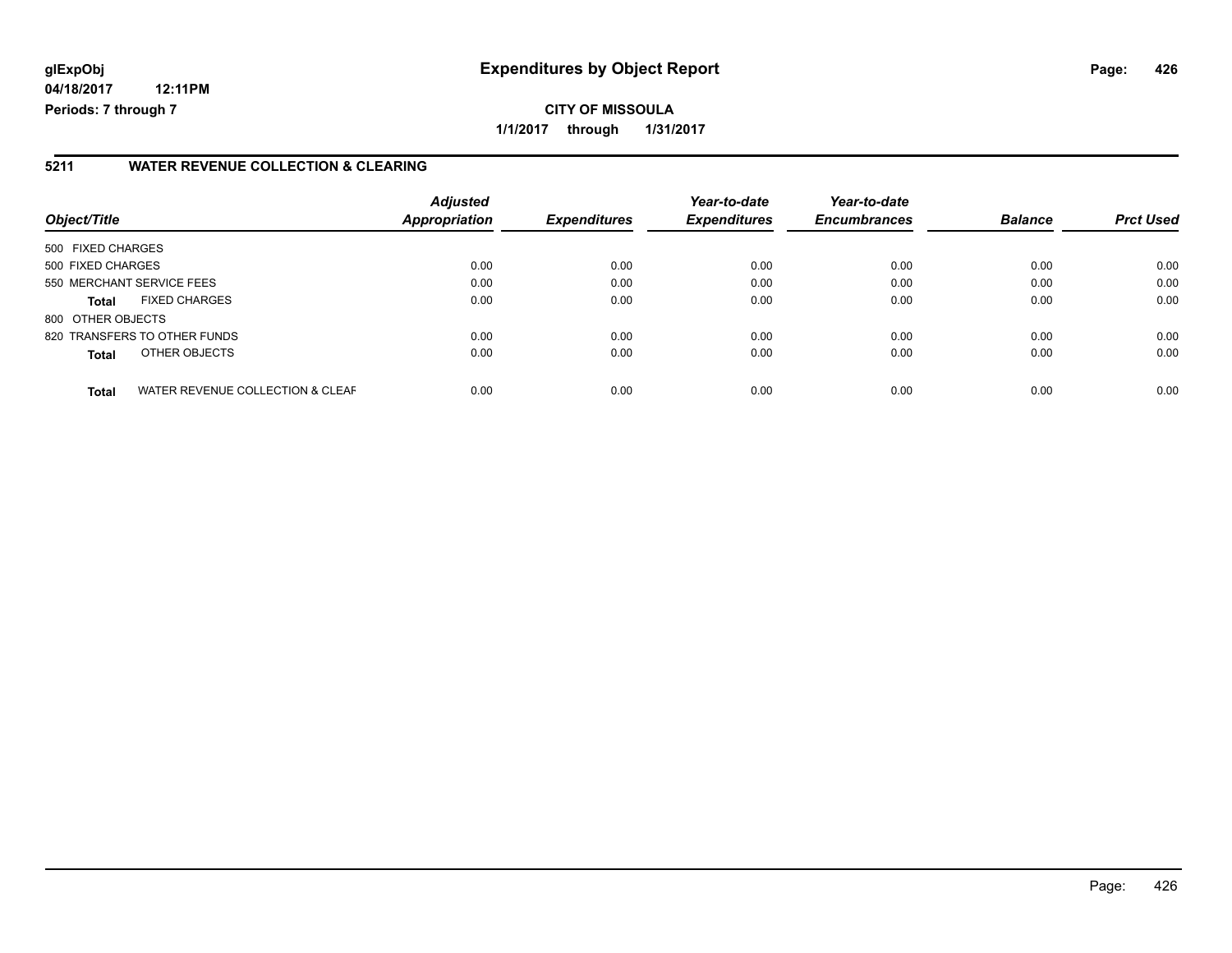#### **5215 WATER LOAN FUND 335 WATER**

| Object/Title                         | <b>Adjusted</b><br><b>Appropriation</b> | <b>Expenditures</b> | Year-to-date<br><b>Expenditures</b> | Year-to-date<br><b>Encumbrances</b> | <b>Balance</b> | <b>Prct Used</b> |
|--------------------------------------|-----------------------------------------|---------------------|-------------------------------------|-------------------------------------|----------------|------------------|
| 500 FIXED CHARGES                    |                                         |                     |                                     |                                     |                |                  |
| 550 MERCHANT SERVICE FEES            | 0.00                                    | 0.00                | 0.00                                | 0.00                                | 0.00           | 0.00             |
| <b>FIXED CHARGES</b><br><b>Total</b> | 0.00                                    | 0.00                | 0.00                                | 0.00                                | 0.00           | 0.00             |
| 800 OTHER OBJECTS                    |                                         |                     |                                     |                                     |                |                  |
| 820 TRANSFERS TO OTHER FUNDS         | 0.00                                    | 0.00                | 0.00                                | 0.00                                | 0.00           | 0.00             |
| OTHER OBJECTS<br><b>Total</b>        | 0.00                                    | 0.00                | 0.00                                | 0.00                                | 0.00           | 0.00             |
| <b>WATER</b><br>Total                | 0.00                                    | 0.00                | 0.00                                | 0.00                                | 0.00           | 0.00             |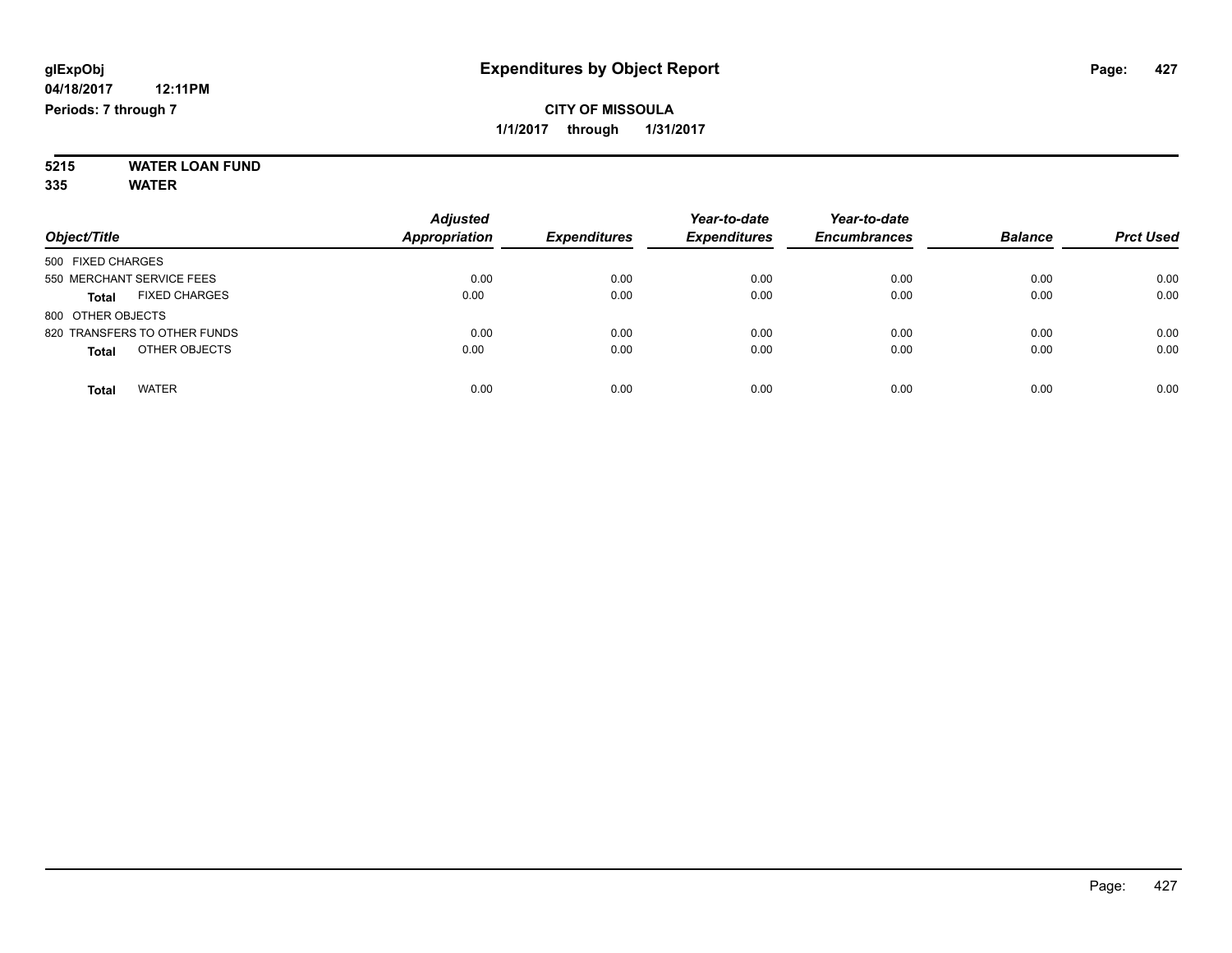**CITY OF MISSOULA 1/1/2017 through 1/31/2017**

#### **5215 WATER LOAN FUND**

| Object/Title                         | <b>Adjusted</b><br>Appropriation | <b>Expenditures</b> | Year-to-date<br><b>Expenditures</b> | Year-to-date<br><b>Encumbrances</b> | <b>Balance</b> | <b>Prct Used</b> |
|--------------------------------------|----------------------------------|---------------------|-------------------------------------|-------------------------------------|----------------|------------------|
| 500 FIXED CHARGES                    |                                  |                     |                                     |                                     |                |                  |
| 550 MERCHANT SERVICE FEES            | 0.00                             | 0.00                | 0.00                                | 0.00                                | 0.00           | 0.00             |
| <b>FIXED CHARGES</b><br><b>Total</b> | 0.00                             | 0.00                | 0.00                                | 0.00                                | 0.00           | 0.00             |
| 800 OTHER OBJECTS                    |                                  |                     |                                     |                                     |                |                  |
| 820 TRANSFERS TO OTHER FUNDS         | 0.00                             | 0.00                | 0.00                                | 0.00                                | 0.00           | 0.00             |
| OTHER OBJECTS<br><b>Total</b>        | 0.00                             | 0.00                | 0.00                                | 0.00                                | 0.00           | 0.00             |
| WATER LOAN FUND<br><b>Total</b>      | 0.00                             | 0.00                | 0.00                                | 0.00                                | 0.00           | 0.00             |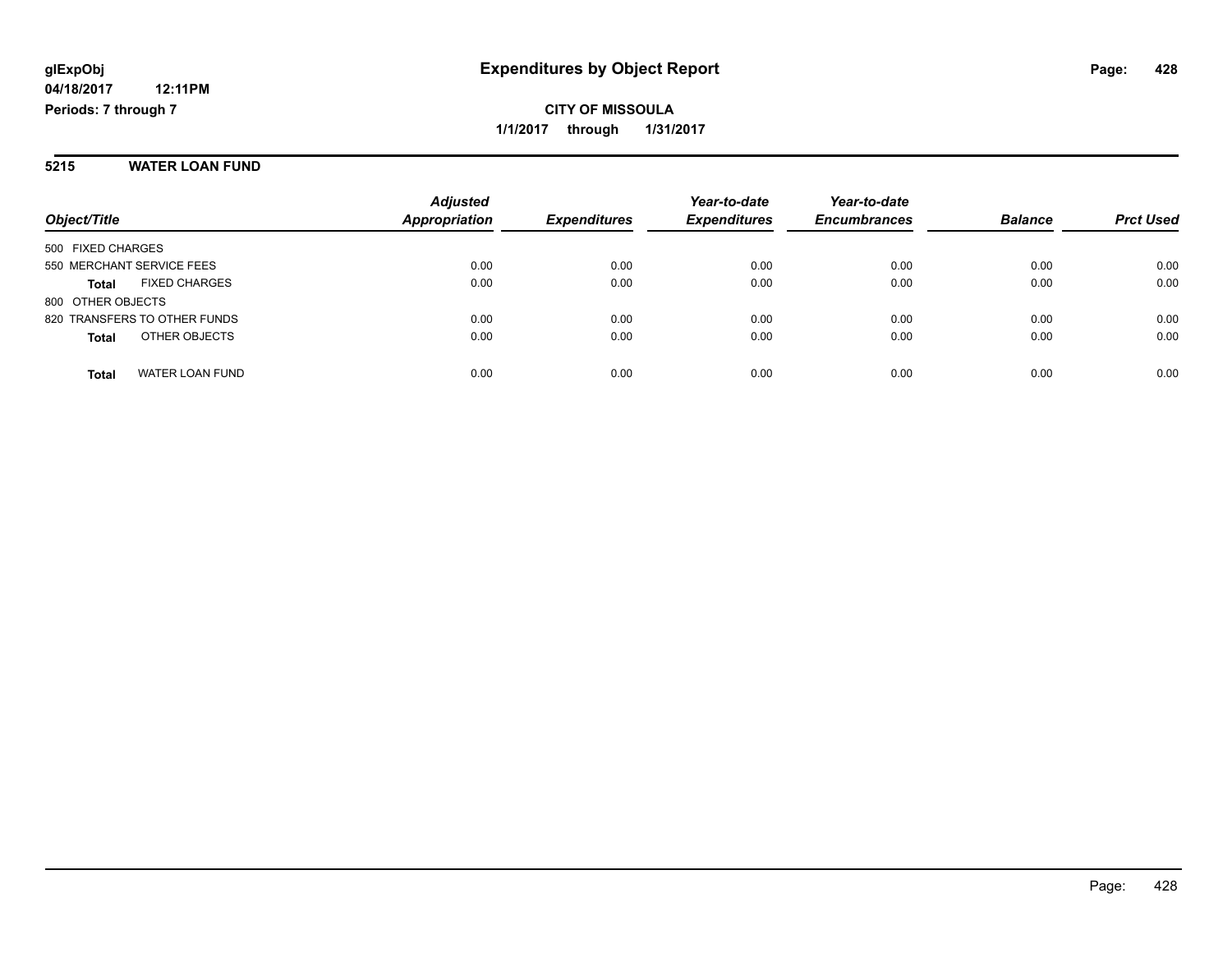**5220 WATER R&D FUND 335 WATER**

|                     |                              | <b>Adjusted</b>      |                     | Year-to-date        | Year-to-date        |                |                  |
|---------------------|------------------------------|----------------------|---------------------|---------------------|---------------------|----------------|------------------|
| Object/Title        |                              | <b>Appropriation</b> | <b>Expenditures</b> | <b>Expenditures</b> | <b>Encumbrances</b> | <b>Balance</b> | <b>Prct Used</b> |
| 200 SUPPLIES        |                              |                      |                     |                     |                     |                |                  |
| 210 OFFICE SUPPLIES |                              | 0.00                 | 0.00                | 0.00                | 0.00                | 0.00           | 0.00             |
| <b>Total</b>        | <b>SUPPLIES</b>              | 0.00                 | 0.00                | 0.00                | 0.00                | 0.00           | 0.00             |
| 500 FIXED CHARGES   |                              |                      |                     |                     |                     |                |                  |
|                     | 550 MERCHANT SERVICE FEES    | 0.00                 | 0.00                | 0.00                | 0.00                | 0.00           | 0.00             |
| <b>Total</b>        | <b>FIXED CHARGES</b>         | 0.00                 | 0.00                | 0.00                | 0.00                | 0.00           | 0.00             |
| 600 DEBT SERVICE    |                              |                      |                     |                     |                     |                |                  |
| 610 PRINCIPAL       |                              | 0.00                 | 0.00                | 0.00                | 0.00                | 0.00           | 0.00             |
|                     | 620 INTEREST / SERVICE FEES  | 0.00                 | 0.00                | 0.00                | 0.00                | 0.00           | 0.00             |
| <b>Total</b>        | <b>DEBT SERVICE</b>          | 0.00                 | 0.00                | 0.00                | 0.00                | 0.00           | 0.00             |
| 800 OTHER OBJECTS   |                              |                      |                     |                     |                     |                |                  |
|                     | 820 TRANSFERS TO OTHER FUNDS | 0.00                 | 0.00                | 0.00                | 0.00                | 0.00           | 0.00             |
| <b>Total</b>        | OTHER OBJECTS                | 0.00                 | 0.00                | 0.00                | 0.00                | 0.00           | 0.00             |
| <b>Total</b>        | <b>WATER</b>                 | 0.00                 | 0.00                | 0.00                | 0.00                | 0.00           | 0.00             |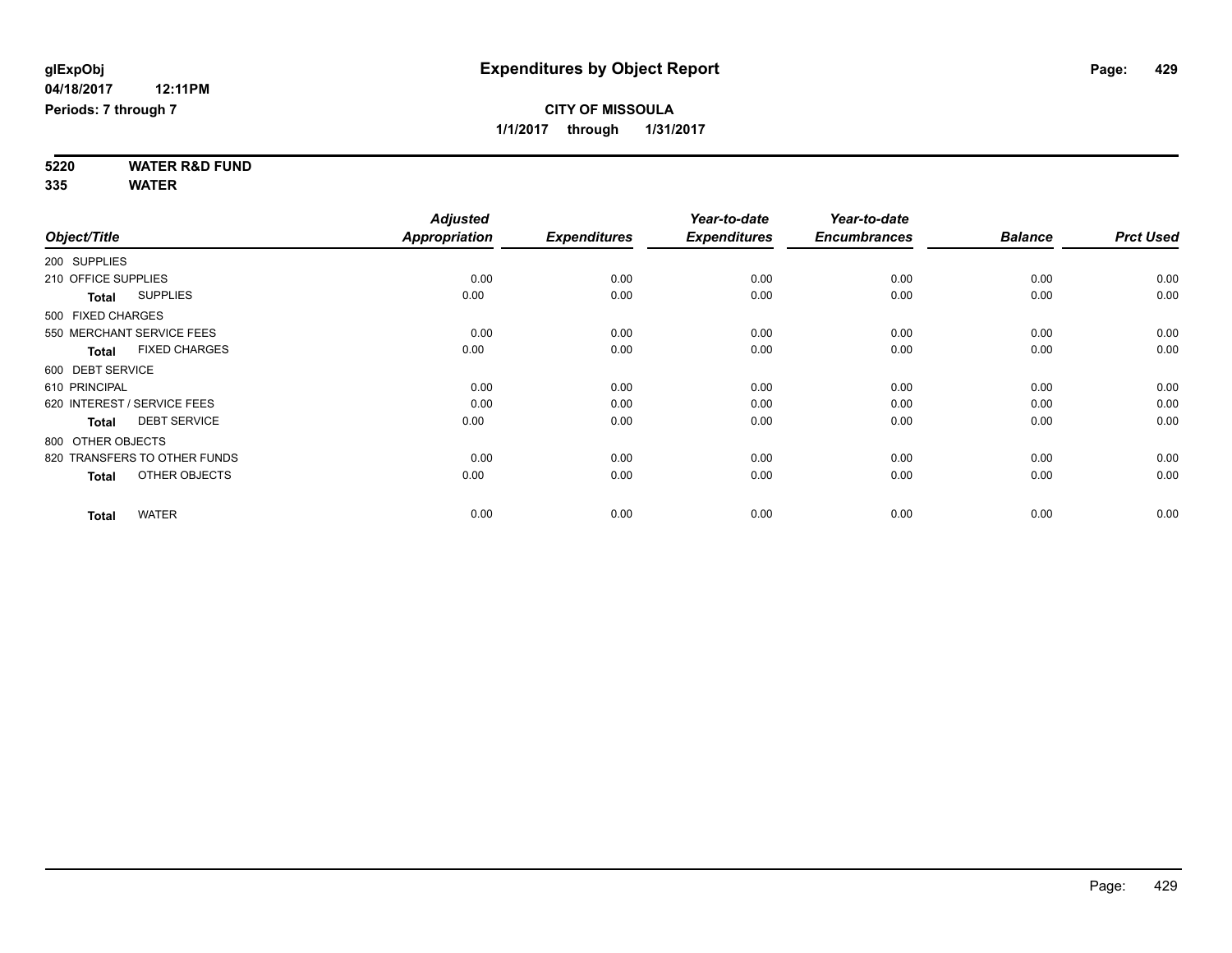#### **5220 WATER R&D FUND**

| Object/Title                              | <b>Adjusted</b><br><b>Appropriation</b> | <b>Expenditures</b> | Year-to-date<br><b>Expenditures</b> | Year-to-date<br><b>Encumbrances</b> | <b>Balance</b> | <b>Prct Used</b> |
|-------------------------------------------|-----------------------------------------|---------------------|-------------------------------------|-------------------------------------|----------------|------------------|
|                                           |                                         |                     |                                     |                                     |                |                  |
| 200 SUPPLIES                              |                                         |                     |                                     |                                     |                |                  |
| 210 OFFICE SUPPLIES                       | 0.00                                    | 0.00                | 0.00                                | 0.00                                | 0.00           | 0.00             |
| <b>SUPPLIES</b><br><b>Total</b>           | 0.00                                    | 0.00                | 0.00                                | 0.00                                | 0.00           | 0.00             |
| 500 FIXED CHARGES                         |                                         |                     |                                     |                                     |                |                  |
| 550 MERCHANT SERVICE FEES                 | 0.00                                    | 0.00                | 0.00                                | 0.00                                | 0.00           | 0.00             |
| <b>FIXED CHARGES</b><br><b>Total</b>      | 0.00                                    | 0.00                | 0.00                                | 0.00                                | 0.00           | 0.00             |
| 600 DEBT SERVICE                          |                                         |                     |                                     |                                     |                |                  |
| 610 PRINCIPAL                             | 0.00                                    | 0.00                | 0.00                                | 0.00                                | 0.00           | 0.00             |
| 620 INTEREST / SERVICE FEES               | 0.00                                    | 0.00                | 0.00                                | 0.00                                | 0.00           | 0.00             |
| <b>DEBT SERVICE</b><br><b>Total</b>       | 0.00                                    | 0.00                | 0.00                                | 0.00                                | 0.00           | 0.00             |
| 800 OTHER OBJECTS                         |                                         |                     |                                     |                                     |                |                  |
| 820 TRANSFERS TO OTHER FUNDS              | 0.00                                    | 0.00                | 0.00                                | 0.00                                | 0.00           | 0.00             |
| OTHER OBJECTS<br>Total                    | 0.00                                    | 0.00                | 0.00                                | 0.00                                | 0.00           | 0.00             |
|                                           |                                         |                     |                                     |                                     |                |                  |
| <b>WATER R&amp;D FUND</b><br><b>Total</b> | 0.00                                    | 0.00                | 0.00                                | 0.00                                | 0.00           | 0.00             |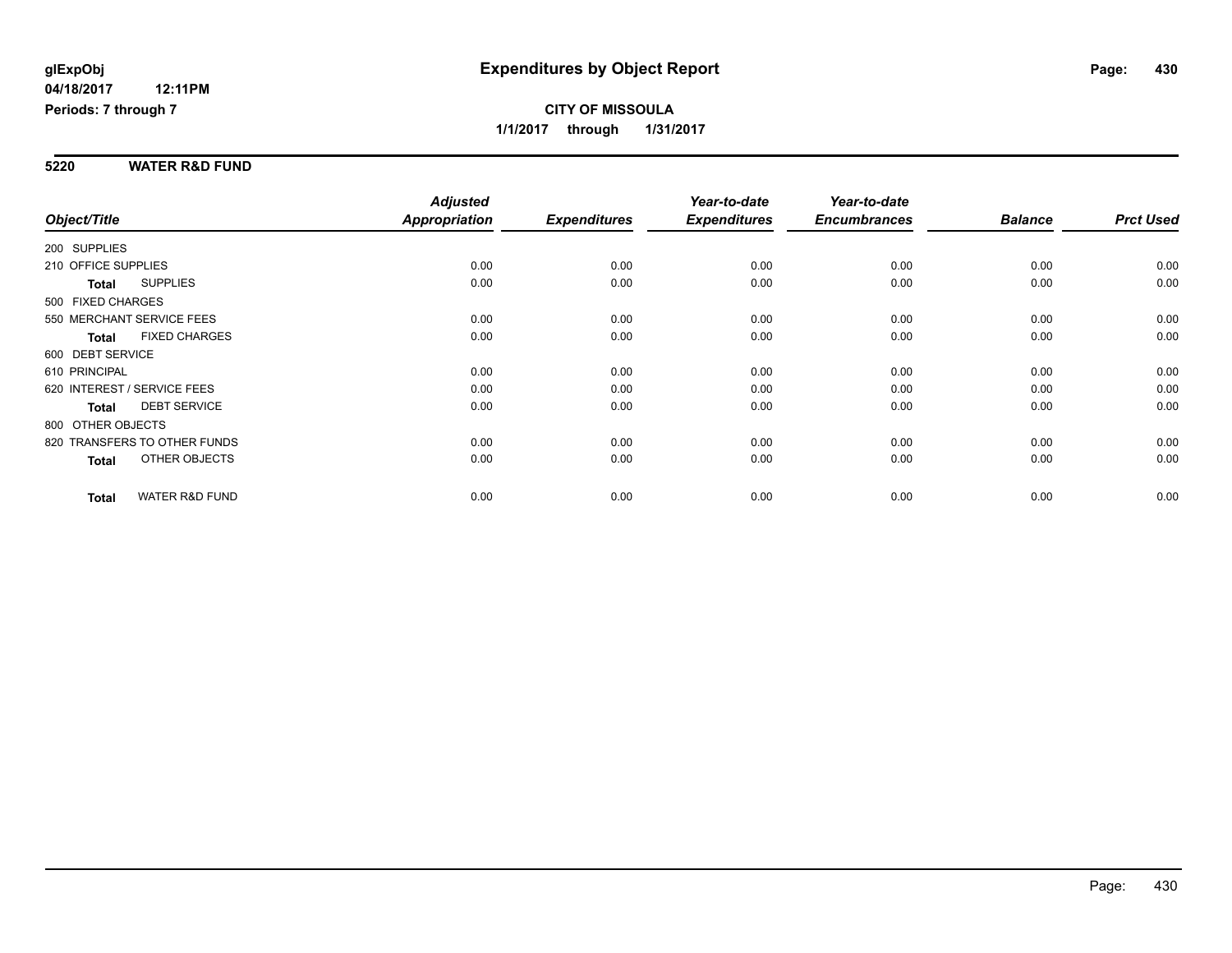# **CITY OF MISSOULA 1/1/2017 through 1/31/2017**

# **5240 WATER CONSTRUCTION FUND**

| Object/Title                         | <b>Adjusted</b><br>Appropriation | <b>Expenditures</b> | Year-to-date<br><b>Expenditures</b> | Year-to-date<br><b>Encumbrances</b> | <b>Balance</b> | <b>Prct Used</b> |
|--------------------------------------|----------------------------------|---------------------|-------------------------------------|-------------------------------------|----------------|------------------|
| 500 FIXED CHARGES                    |                                  |                     |                                     |                                     |                |                  |
| 550 MERCHANT SERVICE FEES            | 0.00                             | 0.00                | 0.00                                | 0.00                                | 0.00           | 0.00             |
| <b>FIXED CHARGES</b><br><b>Total</b> | 0.00                             | 0.00                | 0.00                                | 0.00                                | 0.00           | 0.00             |
| <b>WATER</b><br>Total                | 0.00                             | 0.00                | 0.00                                | 0.00                                | 0.00           | 0.00             |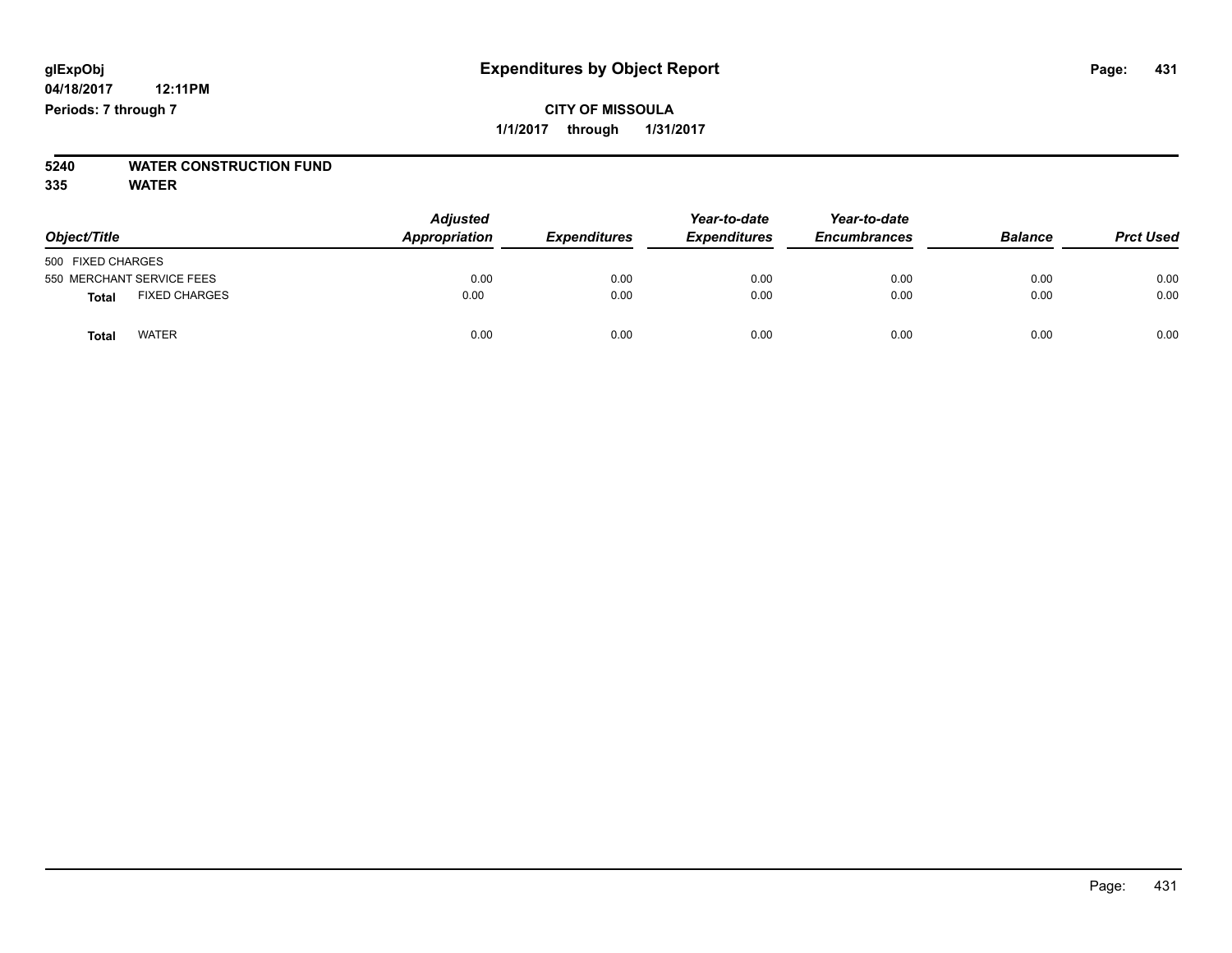**CITY OF MISSOULA 1/1/2017 through 1/31/2017**

#### **5240 WATER CONSTRUCTION FUND**

| Object/Title                         | <b>Adjusted</b><br>Appropriation | <b>Expenditures</b> | Year-to-date<br><b>Expenditures</b> | Year-to-date<br><b>Encumbrances</b> | <b>Balance</b> | <b>Prct Used</b> |
|--------------------------------------|----------------------------------|---------------------|-------------------------------------|-------------------------------------|----------------|------------------|
| 500 FIXED CHARGES                    |                                  |                     |                                     |                                     |                |                  |
| 550 MERCHANT SERVICE FEES            | 0.00                             | 0.00                | 0.00                                | 0.00                                | 0.00           | 0.00             |
| <b>FIXED CHARGES</b><br><b>Total</b> | 0.00                             | 0.00                | 0.00                                | 0.00                                | 0.00           | 0.00             |
| WATER CONSTRUCTION FUND<br>Total     | 0.00                             | 0.00                | 0.00                                | 0.00                                | 0.00           | 0.00             |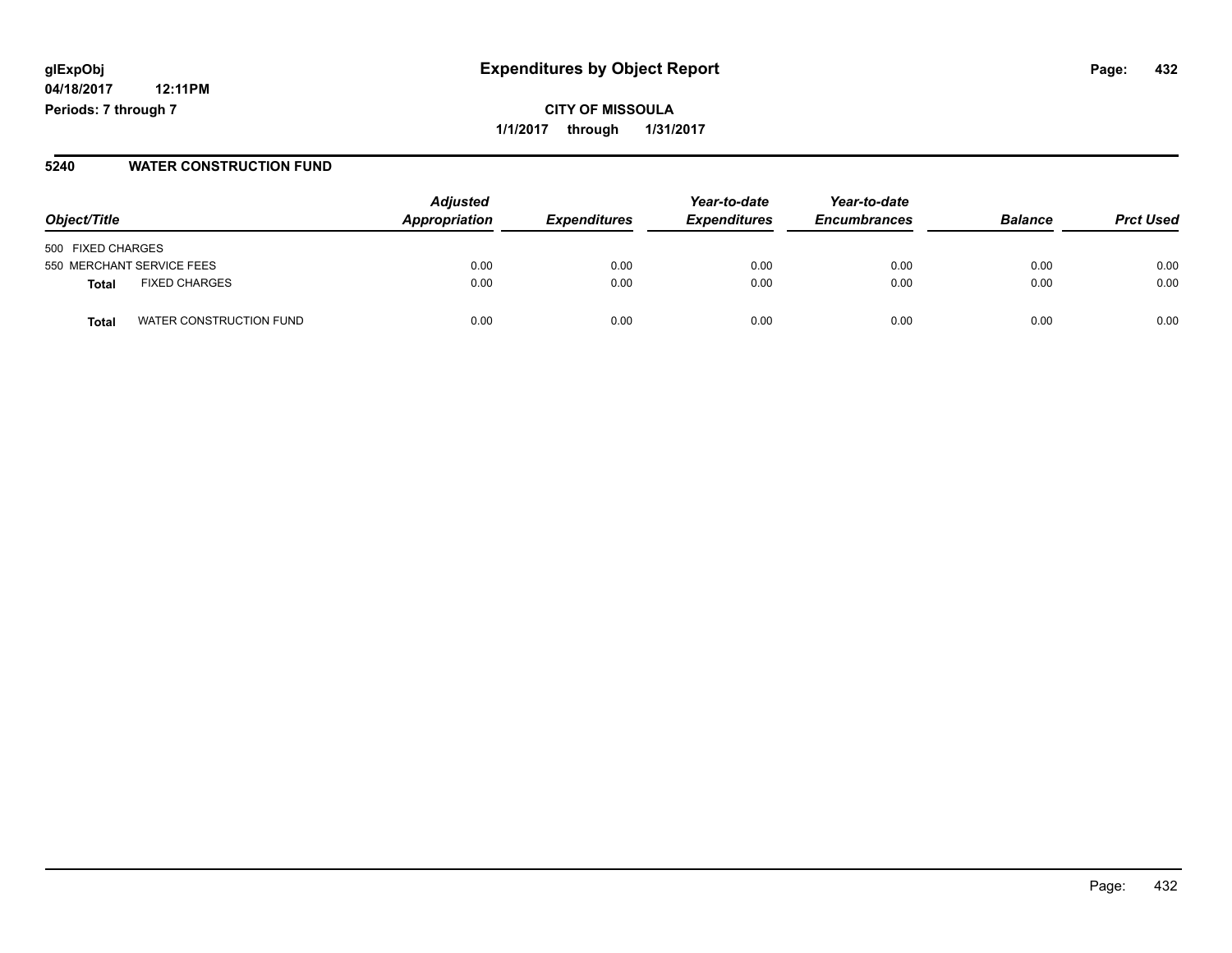**5250 WATER PURCHASE LOAN**

|                                      | <b>Adjusted</b> |                     | Year-to-date        | Year-to-date        |                |                  |
|--------------------------------------|-----------------|---------------------|---------------------|---------------------|----------------|------------------|
| Object/Title                         | Appropriation   | <b>Expenditures</b> | <b>Expenditures</b> | <b>Encumbrances</b> | <b>Balance</b> | <b>Prct Used</b> |
| 500 FIXED CHARGES                    |                 |                     |                     |                     |                |                  |
| 550 MERCHANT SERVICE FEES            | 0.00            | 0.00                | 0.00                | 0.00                | 0.00           | 0.00             |
| <b>FIXED CHARGES</b><br><b>Total</b> | 0.00            | 0.00                | 0.00                | 0.00                | 0.00           | 0.00             |
| 600 DEBT SERVICE                     |                 |                     |                     |                     |                |                  |
| 610 PRINCIPAL                        | 0.00            | 0.00                | 0.00                | 0.00                | 0.00           | 0.00             |
| 620 INTEREST / SERVICE FEES          | 0.00            | 0.00                | 0.00                | 0.00                | 0.00           | 0.00             |
| <b>DEBT SERVICE</b><br><b>Total</b>  | 0.00            | 0.00                | 0.00                | 0.00                | 0.00           | 0.00             |
| <b>WASTEWATER</b><br><b>Total</b>    | 0.00            | 0.00                | 0.00                | 0.00                | 0.00           | 0.00             |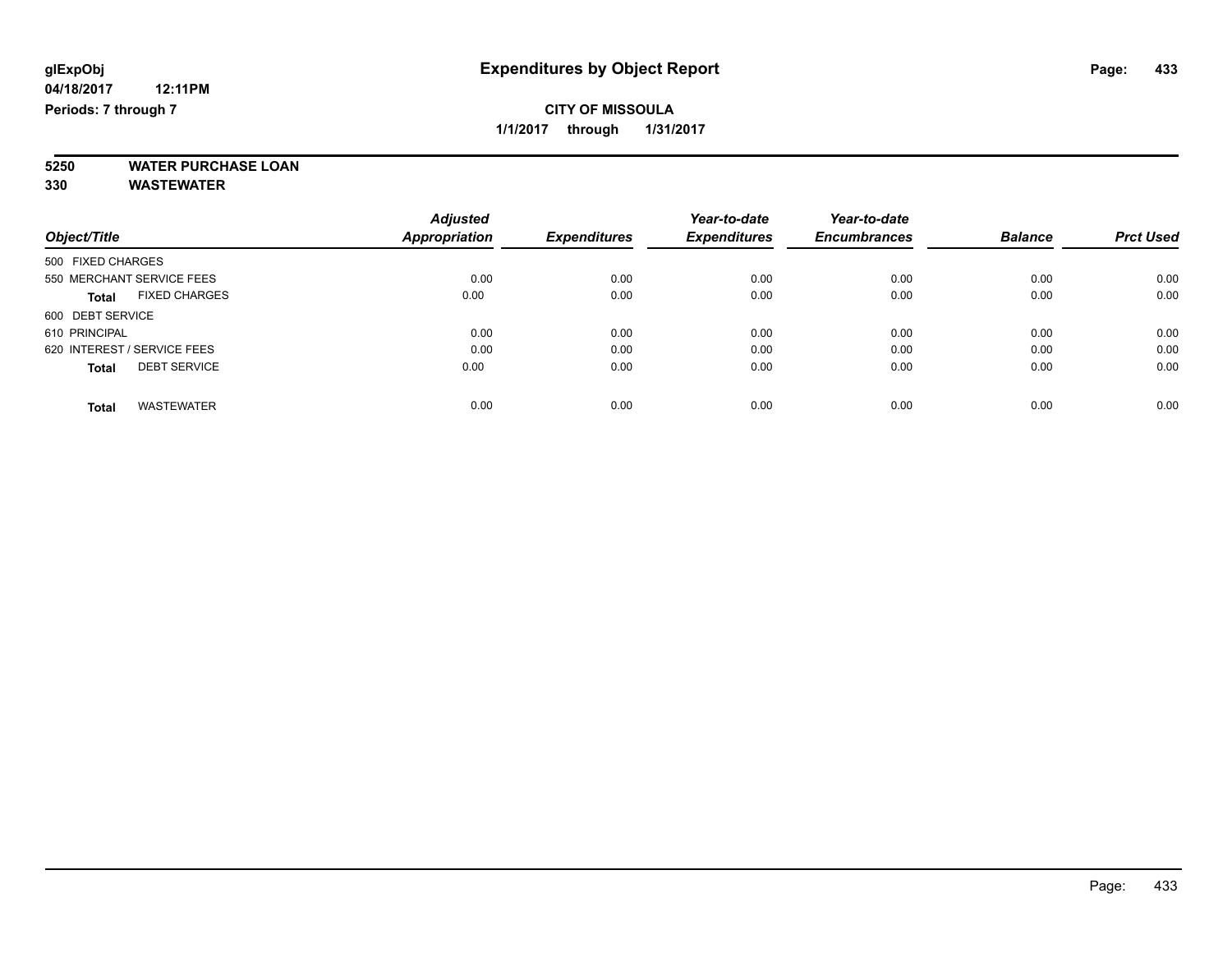**CITY OF MISSOULA 1/1/2017 through 1/31/2017**

### **5250 WATER PURCHASE LOAN**

| Object/Title                               | <b>Adjusted</b><br><b>Appropriation</b> | <b>Expenditures</b> | Year-to-date<br><b>Expenditures</b> | Year-to-date<br><b>Encumbrances</b> | <b>Balance</b> | <b>Prct Used</b> |
|--------------------------------------------|-----------------------------------------|---------------------|-------------------------------------|-------------------------------------|----------------|------------------|
| 500 FIXED CHARGES                          |                                         |                     |                                     |                                     |                |                  |
| 550 MERCHANT SERVICE FEES                  | 0.00                                    | 0.00                | 0.00                                | 0.00                                | 0.00           | 0.00             |
| <b>FIXED CHARGES</b><br><b>Total</b>       | 0.00                                    | 0.00                | 0.00                                | 0.00                                | 0.00           | 0.00             |
| 600 DEBT SERVICE                           |                                         |                     |                                     |                                     |                |                  |
| 610 PRINCIPAL                              | 0.00                                    | 0.00                | 0.00                                | 0.00                                | 0.00           | 0.00             |
| 620 INTEREST / SERVICE FEES                | 0.00                                    | 0.00                | 0.00                                | 0.00                                | 0.00           | 0.00             |
| <b>DEBT SERVICE</b><br><b>Total</b>        | 0.00                                    | 0.00                | 0.00                                | 0.00                                | 0.00           | 0.00             |
| <b>WATER PURCHASE LOAN</b><br><b>Total</b> | 0.00                                    | 0.00                | 0.00                                | 0.00                                | 0.00           | 0.00             |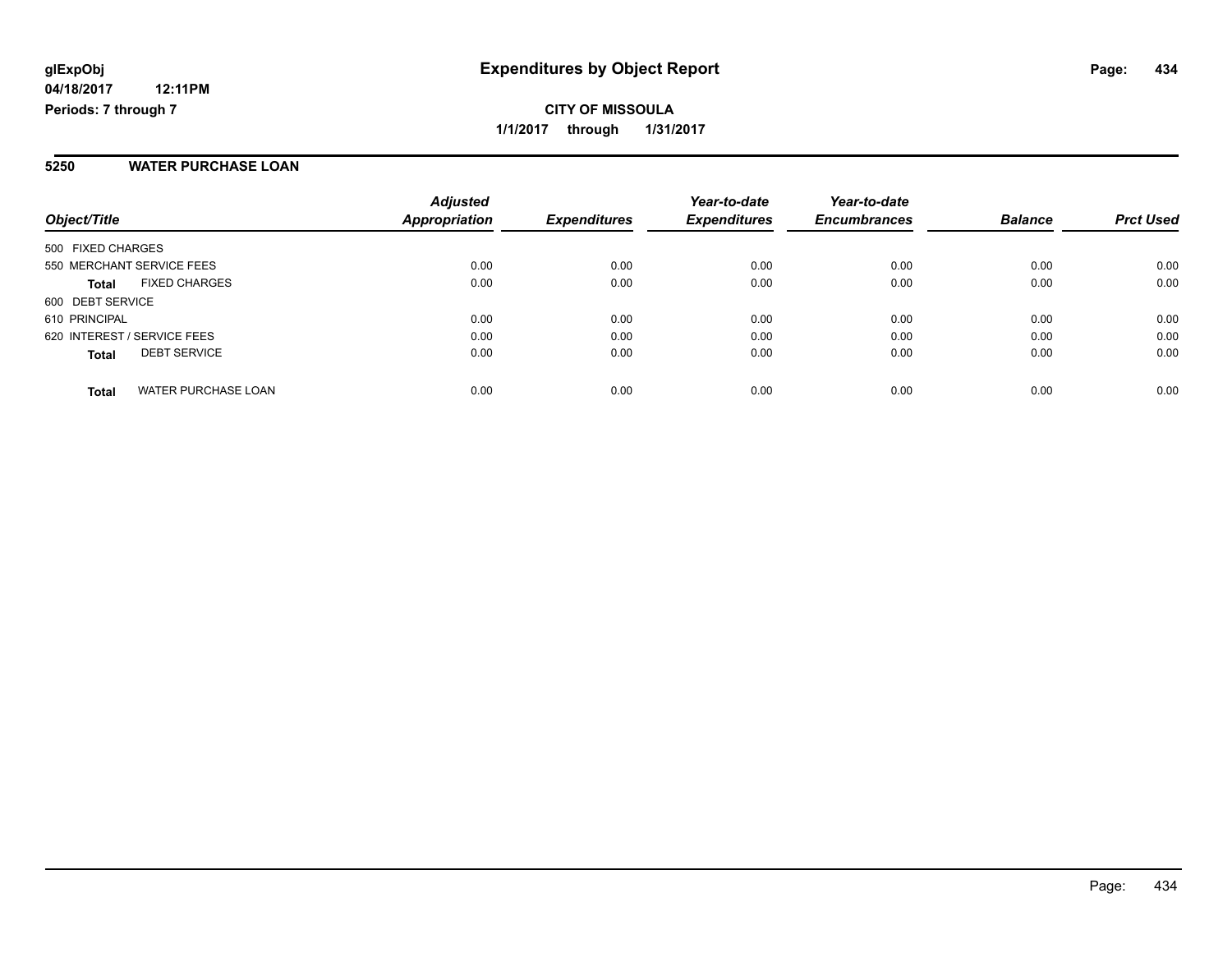**5310 SEWER OPERATING BUDGET FUND**

|                                       | <b>Adjusted</b>      |                     | Year-to-date        | Year-to-date        |                |                  |
|---------------------------------------|----------------------|---------------------|---------------------|---------------------|----------------|------------------|
| Object/Title                          | <b>Appropriation</b> | <b>Expenditures</b> | <b>Expenditures</b> | <b>Encumbrances</b> | <b>Balance</b> | <b>Prct Used</b> |
| 100 PERSONAL SERVICES                 |                      |                     |                     |                     |                |                  |
| 110 SALARIES AND WAGES                | 1,254,449.00         | 110,278.31          | 755,852.26          | 0.00                | 498,596.74     | 60.25            |
| 115 SALARIES/HEALTH INSURANCE BENEFIT | 0.00                 | 0.00                | 0.00                | 0.00                | 0.00           | 0.00             |
| 120 OVERTIME/TERMINATION              | 19,000.00            | 2,371.87            | 16,487.70           | 0.00                | 2,512.30       | 86.78            |
| 130 OTHER                             | 51,957.00            | 0.00                | 0.00                | 0.00                | 51,957.00      | 0.00             |
| 135 OPEB EXPENSE                      | 0.00                 | 0.00                | 0.00                | 0.00                | 0.00           | 0.00             |
| 140 EMPLOYER CONTRIBUTIONS            | 561,995.00           | 47,298.62           | 318,191.09          | 0.00                | 243,803.91     | 56.62            |
| 141 STATE RETIREMENT CONTRIBUTIONS    | 501.00               | 110.28              | 755.87              | 0.00                | $-254.87$      | 150.87           |
| 145 OPEB CONTRIBUTION                 | 175.00               | 0.00                | 0.00                | 0.00                | 175.00         | 0.00             |
| <b>150 STATE RETIREMENT</b>           | 0.00                 | 0.00                | 0.00                | 0.00                | 0.00           | 0.00             |
| 190 PENSION EXPENSE                   | 635.00               | 0.00                | 0.00                | 0.00                | 635.00         | 0.00             |
| PERSONAL SERVICES<br>Total            | 1,888,712.00         | 160,059.08          | 1,091,286.92        | 0.00                | 797,425.08     | 57.78            |
| 200 SUPPLIES                          |                      |                     |                     |                     |                |                  |
| 210 OFFICE SUPPLIES                   | 270,170.00           | 95.29               | 1,037.93            | 0.00                | 269,132.07     | 0.38             |
| 220 OPERATING SUPPLIES                | 146,400.00           | 34,965.55           | 140,339.08          | 0.00                | 6,060.92       | 95.86            |
| 230 REPAIR/MAINTENANCE                | 154,000.00           | 46,852.19           | 137, 156.63         | 0.00                | 16,843.37      | 89.06            |
| 231 GASOLINE                          | 60,000.00            | 2,054.13            | 20,141.17           | 0.00                | 39,858.83      | 33.57            |
| 240 OTHER SUPPLIES                    | 4,000.00             | 156.69              | 3,135.15            | 0.00                | 864.85         | 78.38            |
| 250 SUPPLIES FOR RESALE               | 0.00                 | 0.00                | 0.00                | 0.00                | 0.00           | 0.00             |
| <b>SUPPLIES</b><br><b>Total</b>       | 634,570.00           | 84,123.85           | 301,809.96          | 0.00                | 332,760.04     | 47.56            |
| 300 PURCHASED SERVICES                |                      |                     |                     |                     |                |                  |
| 310 COMMUNICATIONS                    | 3,570.00             | 78.61               | 4,546.62            | 0.00                | $-976.62$      | 127.36           |
| 320 PRINTING & DUPLICATING            | 8,000.00             | 0.00                | 4,582.18            | 0.00                | 3,417.82       | 57.28            |
| 330 PUBLICITY, SUBSCRIPTIONS & DUES   | 3,000.00             | 2,758.84            | 4,380.34            | 0.00                | $-1,380.34$    | 146.01           |
| 341 ELECTRICITY & NATURAL GAS         | 617,779.00           | 197,549.14          | 412,390.83          | 0.00                | 205,388.17     | 66.75            |
| 343 WATER CHARGES                     | 10,248.00            | 552.58              | 3,989.58            | 0.00                | 6,258.42       | 38.93            |
| 344 TELEPHONE SERVICE                 | 19,604.00            | 1,144.75            | 12,335.79           | 0.00                | 7,268.21       | 62.92            |
| 345 GARBAGE                           | 21,636.00            | 1,681.36            | 14, 113. 25         | 0.00                | 7,522.75       | 65.23            |
| 350 PROFESSIONAL SERVICES             | 78,700.00            | 10,396.38           | 73,113.39           | 0.00                | 5,586.61       | 92.90            |
| 360 REPAIR & MAINTENANCE              | 340,312.00           | 14,929.08           | 210,340.12          | 0.00                | 129,971.88     | 61.81            |
| 370 TRAVEL                            | 12,500.00            | 0.00                | 2,825.81            | 0.00                | 9,674.19       | 22.61            |
| 380 TRAINING                          | 10,600.00            | 750.00              | 3,189.30            | 0.00                | 7,410.70       | 30.09            |
| 390 OTHER PURCHASED SERVICES          | 445,887.00           | 0.00                | 131,197.90          | 0.00                | 314,689.10     | 29.42            |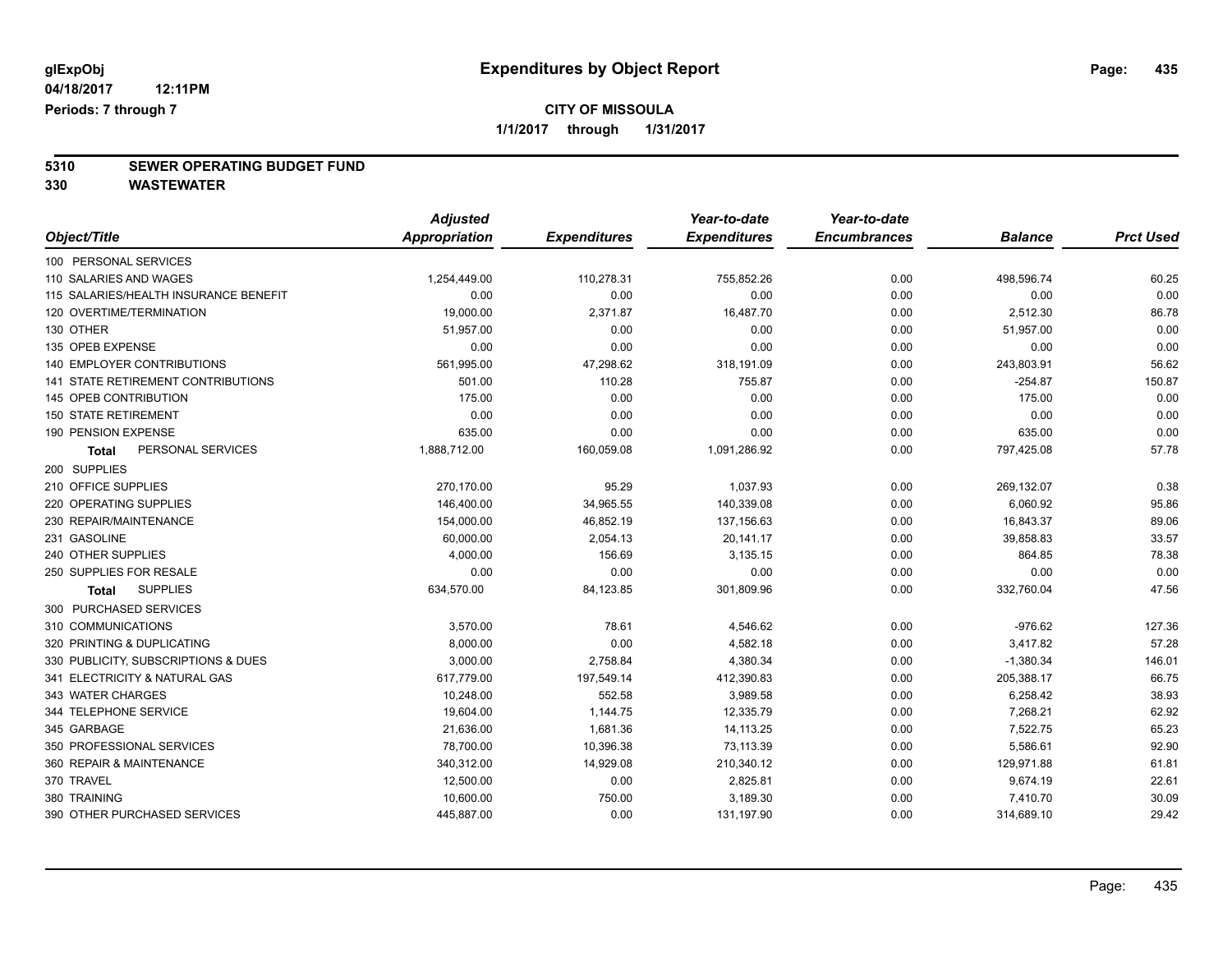# **5310 SEWER OPERATING BUDGET FUND**

|                    |                                   | <b>Adjusted</b> |                     | Year-to-date        | Year-to-date        |                |                  |
|--------------------|-----------------------------------|-----------------|---------------------|---------------------|---------------------|----------------|------------------|
| Object/Title       |                                   | Appropriation   | <b>Expenditures</b> | <b>Expenditures</b> | <b>Encumbrances</b> | <b>Balance</b> | <b>Prct Used</b> |
| <b>Total</b>       | PURCHASED SERVICES                | 1,571,836.00    | 229,840.74          | 877,005.11          | 0.00                | 694,830.89     | 55.79            |
| 500 FIXED CHARGES  |                                   |                 |                     |                     |                     |                |                  |
| 500 FIXED CHARGES  |                                   | 1.455.838.00    | 200.00              | 676.113.55          | 0.00                | 779,724.45     | 46.44            |
| <b>Total</b>       | <b>FIXED CHARGES</b>              | 1,455,838.00    | 200.00              | 676,113.55          | 0.00                | 779,724.45     | 46.44            |
| 600 DEBT SERVICE   |                                   |                 |                     |                     |                     |                |                  |
| 610 PRINCIPAL      |                                   | 0.00            | 0.00                | 0.00                | 0.00                | 0.00           | 0.00             |
|                    | 620 INTEREST / SERVICE FEES       | 0.00            | 0.00                | 0.00                | 0.00                | 0.00           | 0.00             |
| <b>Total</b>       | <b>DEBT SERVICE</b>               | 0.00            | 0.00                | 0.00                | 0.00                | 0.00           | 0.00             |
|                    | 700 GRANTS & CONTRIBUTIONS        |                 |                     |                     |                     |                |                  |
|                    | 700 GRANTS & CONTRIBUTIONS        | 1.500.00        | 0.00                | 0.00                | 0.00                | 1,500.00       | 0.00             |
| Total              | <b>GRANTS &amp; CONTRIBUTIONS</b> | 1,500.00        | 0.00                | 0.00                | 0.00                | 1,500.00       | 0.00             |
| 800 OTHER OBJECTS  |                                   |                 |                     |                     |                     |                |                  |
|                    | 820 TRANSFERS TO OTHER FUNDS      | 0.00            | 0.00                | 0.00                | 0.00                | 0.00           | 0.00             |
| 830 DEPRECIATION   |                                   | 0.00            | 0.00                | 0.00                | 0.00                | 0.00           | 0.00             |
| <b>Total</b>       | OTHER OBJECTS                     | 0.00            | 0.00                | 0.00                | 0.00                | 0.00           | 0.00             |
| 900 CAPITAL OUTLAY |                                   |                 |                     |                     |                     |                |                  |
| 910 LAND           |                                   | 0.00            | 436,900.91          | 436,900.91          | 0.00                | -436,900.91    | 0.00             |
| 920 BUILDINGS      |                                   | 0.00            | 45,816.71           | 45.816.71           | 0.00                | $-45.816.71$   | 0.00             |
|                    | 940 MACHINERY & EQUIPMENT         | 0.00            | 0.00                | 7,858.00            | 0.00                | $-7,858.00$    | 0.00             |
| <b>Total</b>       | <b>CAPITAL OUTLAY</b>             | 0.00            | 482,717.62          | 490,575.62          | 0.00                | -490,575.62    | 0.00             |
| <b>Total</b>       | <b>WASTEWATER</b>                 | 5,552,456.00    | 956,941.29          | 3,436,791.16        | 0.00                | 2,115,664.84   | 61.90            |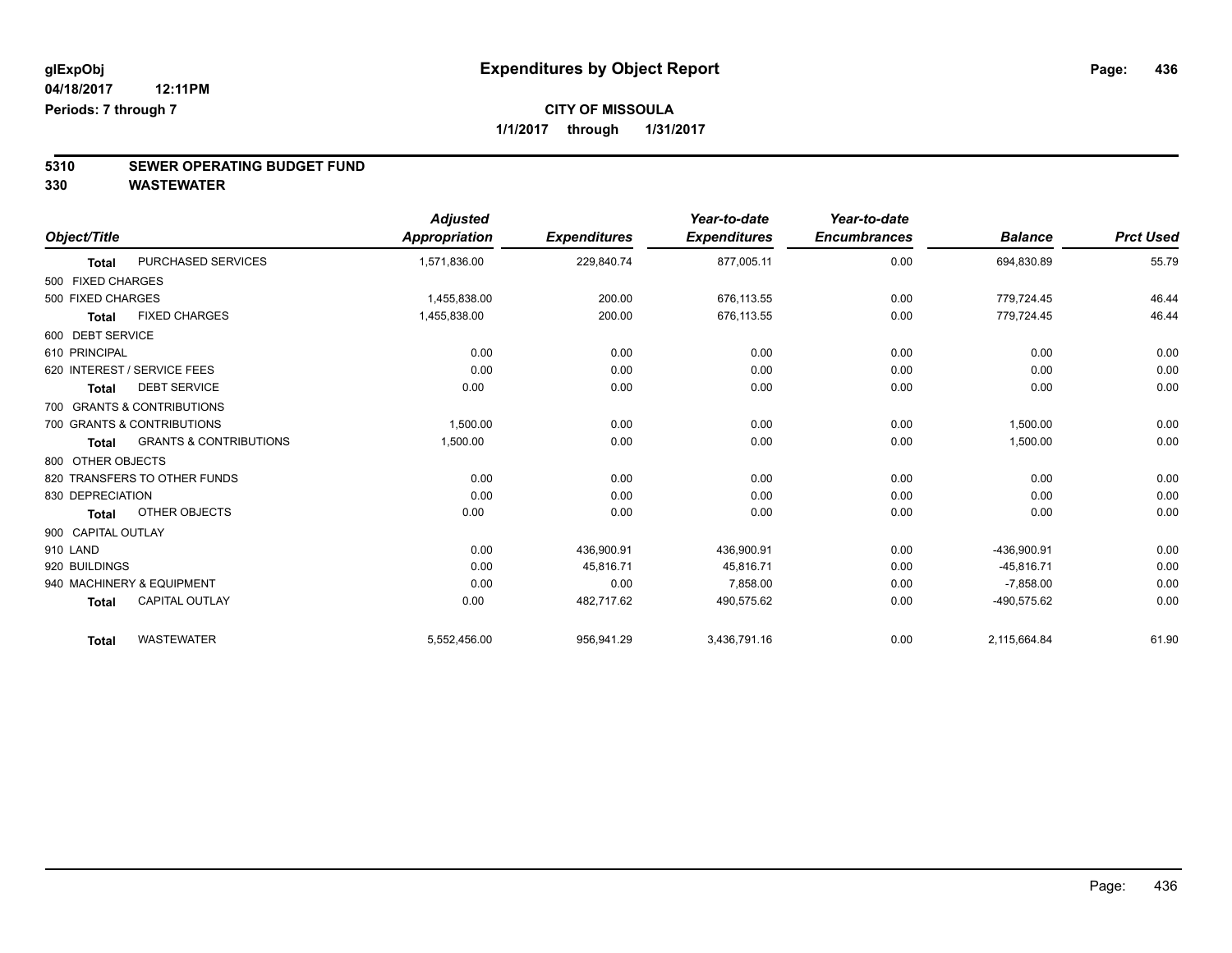# **5310 SEWER OPERATING BUDGET FUND**

**335 WATER**

| Object/Title                        | <b>Adjusted</b><br>Appropriation | <b>Expenditures</b> | Year-to-date<br><b>Expenditures</b> | Year-to-date<br><b>Encumbrances</b> | <b>Balance</b> | <b>Prct Used</b> |
|-------------------------------------|----------------------------------|---------------------|-------------------------------------|-------------------------------------|----------------|------------------|
| 300 PURCHASED SERVICES              |                                  |                     |                                     |                                     |                |                  |
| 330 PUBLICITY, SUBSCRIPTIONS & DUES | 0.00                             | 0.00                | 0.00                                | 0.00                                | 0.00           | 0.00             |
| <b>PURCHASED SERVICES</b><br>Total  | 0.00                             | 0.00                | 0.00                                | 0.00                                | 0.00           | 0.00             |
| <b>WATER</b><br>Total               | 0.00                             | 0.00                | 0.00                                | 0.00                                | 0.00           | 0.00             |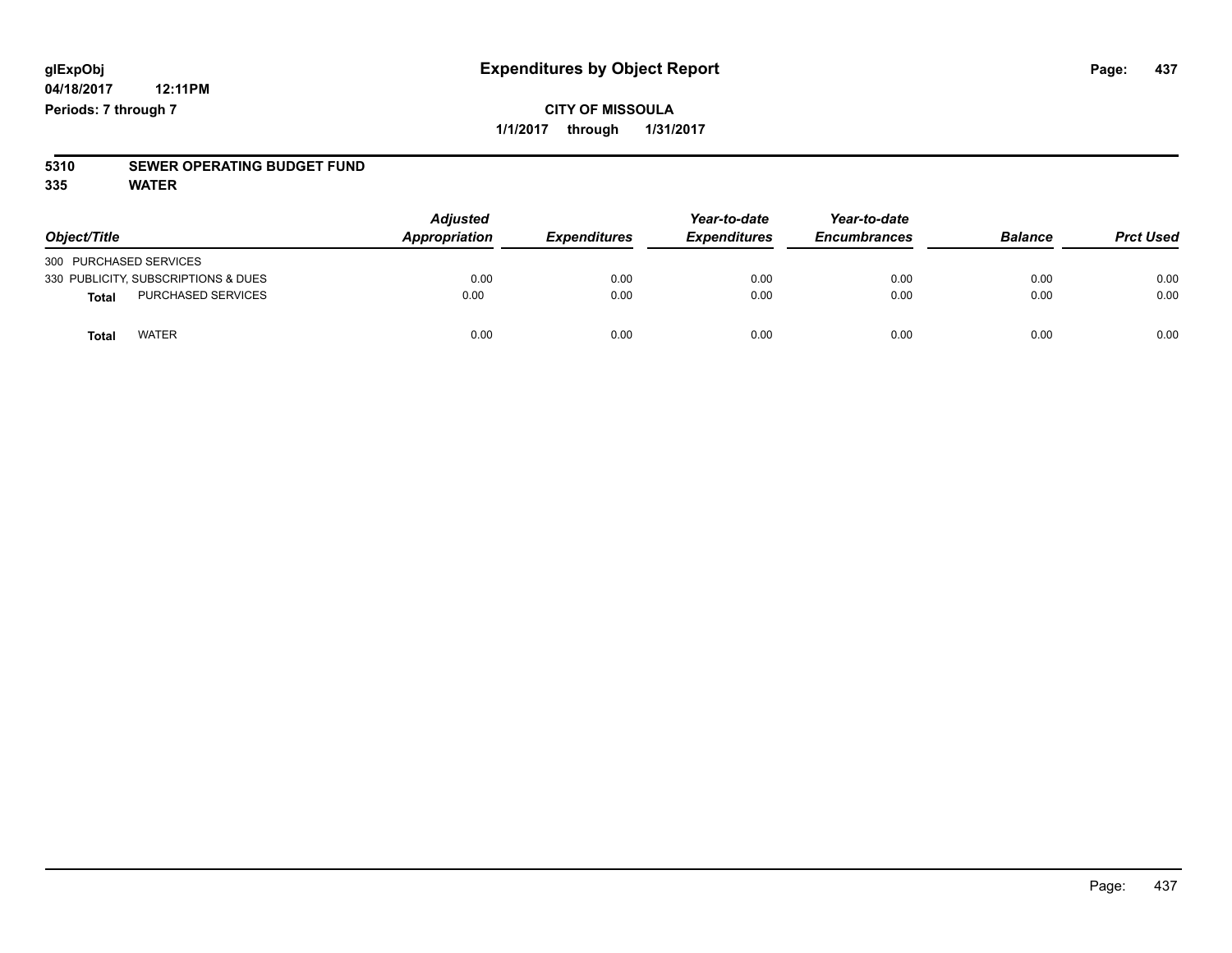### **CITY OF MISSOULA 1/1/2017 through 1/31/2017**

### **5310 SEWER OPERATING BUDGET FUND**

|                                           | <b>Adjusted</b> |                     | Year-to-date        | Year-to-date        |                |                  |
|-------------------------------------------|-----------------|---------------------|---------------------|---------------------|----------------|------------------|
| Object/Title                              | Appropriation   | <b>Expenditures</b> | <b>Expenditures</b> | <b>Encumbrances</b> | <b>Balance</b> | <b>Prct Used</b> |
| 100 PERSONAL SERVICES                     |                 |                     |                     |                     |                |                  |
| 110 SALARIES AND WAGES                    | 1,254,449.00    | 110,278.31          | 755,852.26          | 0.00                | 498,596.74     | 60.25            |
| 115 SALARIES/HEALTH INSURANCE BENEFIT     | 0.00            | 0.00                | 0.00                | 0.00                | 0.00           | 0.00             |
| 120 OVERTIME/TERMINATION                  | 19,000.00       | 2,371.87            | 16,487.70           | 0.00                | 2,512.30       | 86.78            |
| 130 OTHER                                 | 51,957.00       | 0.00                | 0.00                | 0.00                | 51,957.00      | 0.00             |
| 135 OPEB EXPENSE                          | 0.00            | 0.00                | 0.00                | 0.00                | 0.00           | 0.00             |
| 140 EMPLOYER CONTRIBUTIONS                | 561,995.00      | 47,298.62           | 318,191.09          | 0.00                | 243,803.91     | 56.62            |
| 141 STATE RETIREMENT CONTRIBUTIONS        | 501.00          | 110.28              | 755.87              | 0.00                | $-254.87$      | 150.87           |
| 145 OPEB CONTRIBUTION                     | 175.00          | 0.00                | 0.00                | 0.00                | 175.00         | 0.00             |
| <b>150 STATE RETIREMENT</b>               | 0.00            | 0.00                | 0.00                | 0.00                | 0.00           | 0.00             |
| 190 PENSION EXPENSE                       | 635.00          | 0.00                | 0.00                | 0.00                | 635.00         | 0.00             |
| PERSONAL SERVICES<br>Total                | 1,888,712.00    | 160,059.08          | 1,091,286.92        | 0.00                | 797,425.08     | 57.78            |
| 200 SUPPLIES                              |                 |                     |                     |                     |                |                  |
| 210 OFFICE SUPPLIES                       | 270,170.00      | 95.29               | 1,037.93            | 0.00                | 269,132.07     | 0.38             |
| 220 OPERATING SUPPLIES                    | 146,400.00      | 34,965.55           | 140,339.08          | 0.00                | 6,060.92       | 95.86            |
| 230 REPAIR/MAINTENANCE                    | 154,000.00      | 46,852.19           | 137,156.63          | 0.00                | 16,843.37      | 89.06            |
| 231 GASOLINE                              | 60,000.00       | 2,054.13            | 20,141.17           | 0.00                | 39,858.83      | 33.57            |
| 240 OTHER SUPPLIES                        | 4,000.00        | 156.69              | 3,135.15            | 0.00                | 864.85         | 78.38            |
| 250 SUPPLIES FOR RESALE                   | 0.00            | 0.00                | 0.00                | 0.00                | 0.00           | 0.00             |
| <b>SUPPLIES</b><br>Total                  | 634,570.00      | 84,123.85           | 301,809.96          | 0.00                | 332,760.04     | 47.56            |
| 300 PURCHASED SERVICES                    |                 |                     |                     |                     |                |                  |
| 310 COMMUNICATIONS                        | 3,570.00        | 78.61               | 4,546.62            | 0.00                | $-976.62$      | 127.36           |
| 320 PRINTING & DUPLICATING                | 8,000.00        | 0.00                | 4,582.18            | 0.00                | 3,417.82       | 57.28            |
| 330 PUBLICITY, SUBSCRIPTIONS & DUES       | 3,000.00        | 2,758.84            | 4,380.34            | 0.00                | $-1,380.34$    | 146.01           |
| 341 ELECTRICITY & NATURAL GAS             | 617,779.00      | 197,549.14          | 412,390.83          | 0.00                | 205,388.17     | 66.75            |
| 343 WATER CHARGES                         | 10,248.00       | 552.58              | 3,989.58            | 0.00                | 6,258.42       | 38.93            |
| 344 TELEPHONE SERVICE                     | 19,604.00       | 1,144.75            | 12,335.79           | 0.00                | 7,268.21       | 62.92            |
| 345 GARBAGE                               | 21,636.00       | 1,681.36            | 14,113.25           | 0.00                | 7,522.75       | 65.23            |
| 350 PROFESSIONAL SERVICES                 | 78,700.00       | 10,396.38           | 73,113.39           | 0.00                | 5,586.61       | 92.90            |
| 360 REPAIR & MAINTENANCE                  | 340,312.00      | 14,929.08           | 210,340.12          | 0.00                | 129,971.88     | 61.81            |
| 370 TRAVEL                                | 12,500.00       | 0.00                | 2,825.81            | 0.00                | 9,674.19       | 22.61            |
| 380 TRAINING                              | 10,600.00       | 750.00              | 3,189.30            | 0.00                | 7,410.70       | 30.09            |
| 390 OTHER PURCHASED SERVICES              | 445,887.00      | 0.00                | 131,197.90          | 0.00                | 314,689.10     | 29.42            |
| <b>PURCHASED SERVICES</b><br><b>Total</b> | 1,571,836.00    | 229,840.74          | 877,005.11          | 0.00                | 694,830.89     | 55.79            |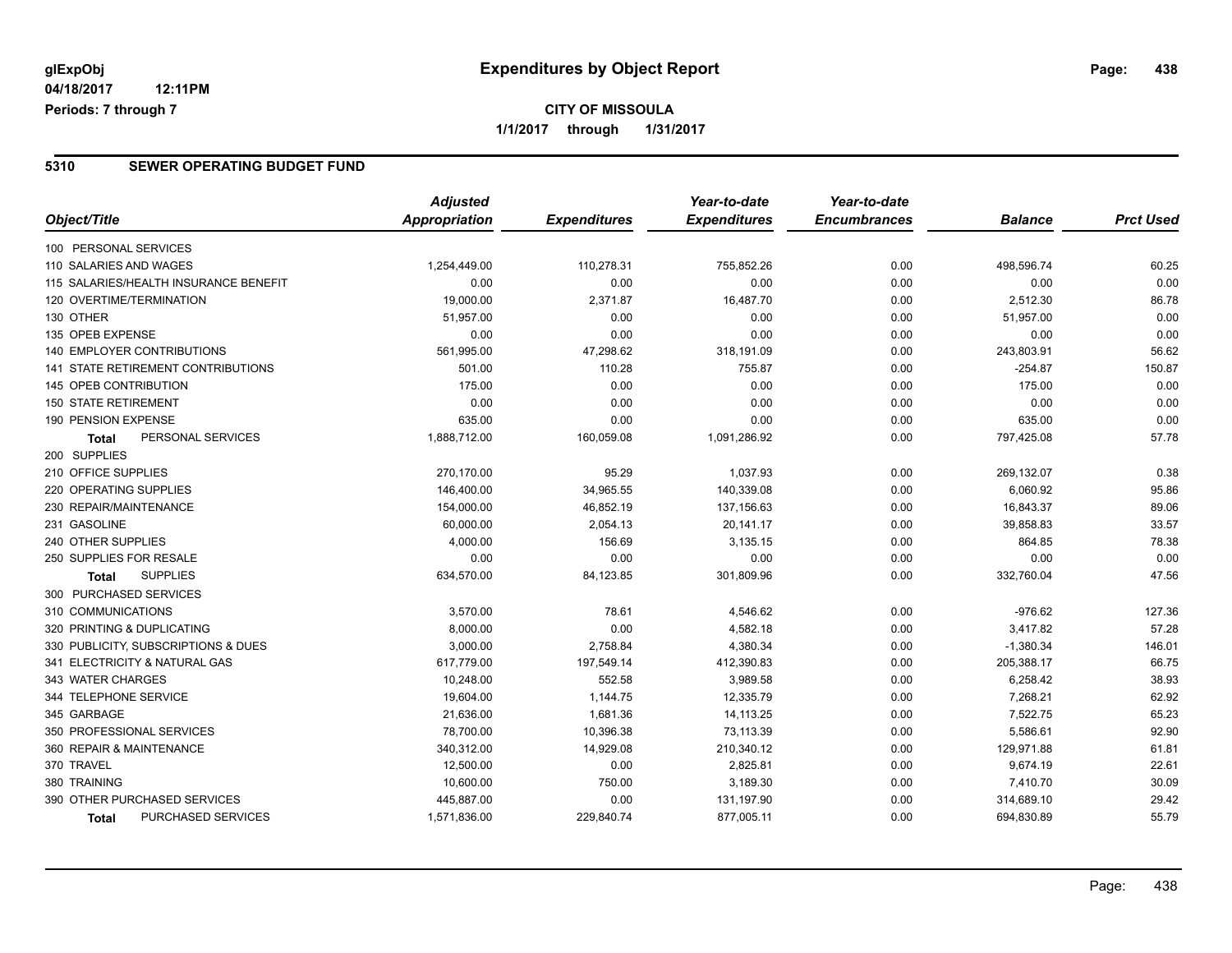### **5310 SEWER OPERATING BUDGET FUND**

|                    |                                   | <b>Adjusted</b> |                     | Year-to-date        | Year-to-date        |                |                  |
|--------------------|-----------------------------------|-----------------|---------------------|---------------------|---------------------|----------------|------------------|
| Object/Title       |                                   | Appropriation   | <b>Expenditures</b> | <b>Expenditures</b> | <b>Encumbrances</b> | <b>Balance</b> | <b>Prct Used</b> |
| 500 FIXED CHARGES  |                                   |                 |                     |                     |                     |                |                  |
| 500 FIXED CHARGES  |                                   | 1.455.838.00    | 200.00              | 676.113.55          | 0.00                | 779.724.45     | 46.44            |
| <b>Total</b>       | <b>FIXED CHARGES</b>              | 1,455,838.00    | 200.00              | 676,113.55          | 0.00                | 779,724.45     | 46.44            |
| 600 DEBT SERVICE   |                                   |                 |                     |                     |                     |                |                  |
| 610 PRINCIPAL      |                                   | 0.00            | 0.00                | 0.00                | 0.00                | 0.00           | 0.00             |
|                    | 620 INTEREST / SERVICE FEES       | 0.00            | 0.00                | 0.00                | 0.00                | 0.00           | 0.00             |
| <b>Total</b>       | <b>DEBT SERVICE</b>               | 0.00            | 0.00                | 0.00                | 0.00                | 0.00           | 0.00             |
|                    | 700 GRANTS & CONTRIBUTIONS        |                 |                     |                     |                     |                |                  |
|                    | 700 GRANTS & CONTRIBUTIONS        | 1,500.00        | 0.00                | 0.00                | 0.00                | 1,500.00       | 0.00             |
| <b>Total</b>       | <b>GRANTS &amp; CONTRIBUTIONS</b> | 1,500.00        | 0.00                | 0.00                | 0.00                | 1,500.00       | 0.00             |
| 800 OTHER OBJECTS  |                                   |                 |                     |                     |                     |                |                  |
|                    | 820 TRANSFERS TO OTHER FUNDS      | 0.00            | 0.00                | 0.00                | 0.00                | 0.00           | 0.00             |
| 830 DEPRECIATION   |                                   | 0.00            | 0.00                | 0.00                | 0.00                | 0.00           | 0.00             |
| <b>Total</b>       | <b>OTHER OBJECTS</b>              | 0.00            | 0.00                | 0.00                | 0.00                | 0.00           | 0.00             |
| 900 CAPITAL OUTLAY |                                   |                 |                     |                     |                     |                |                  |
| 910 LAND           |                                   | 0.00            | 436,900.91          | 436,900.91          | 0.00                | -436,900.91    | 0.00             |
| 920 BUILDINGS      |                                   | 0.00            | 45.816.71           | 45.816.71           | 0.00                | $-45.816.71$   | 0.00             |
|                    | 940 MACHINERY & EQUIPMENT         | 0.00            | 0.00                | 7,858.00            | 0.00                | $-7,858.00$    | 0.00             |
| <b>Total</b>       | <b>CAPITAL OUTLAY</b>             | 0.00            | 482,717.62          | 490,575.62          | 0.00                | -490,575.62    | 0.00             |
| <b>Total</b>       | SEWER OPERATING BUDGET FUND       | 5,552,456.00    | 956,941.29          | 3,436,791.16        | 0.00                | 2,115,664.84   | 61.90            |

Page: 439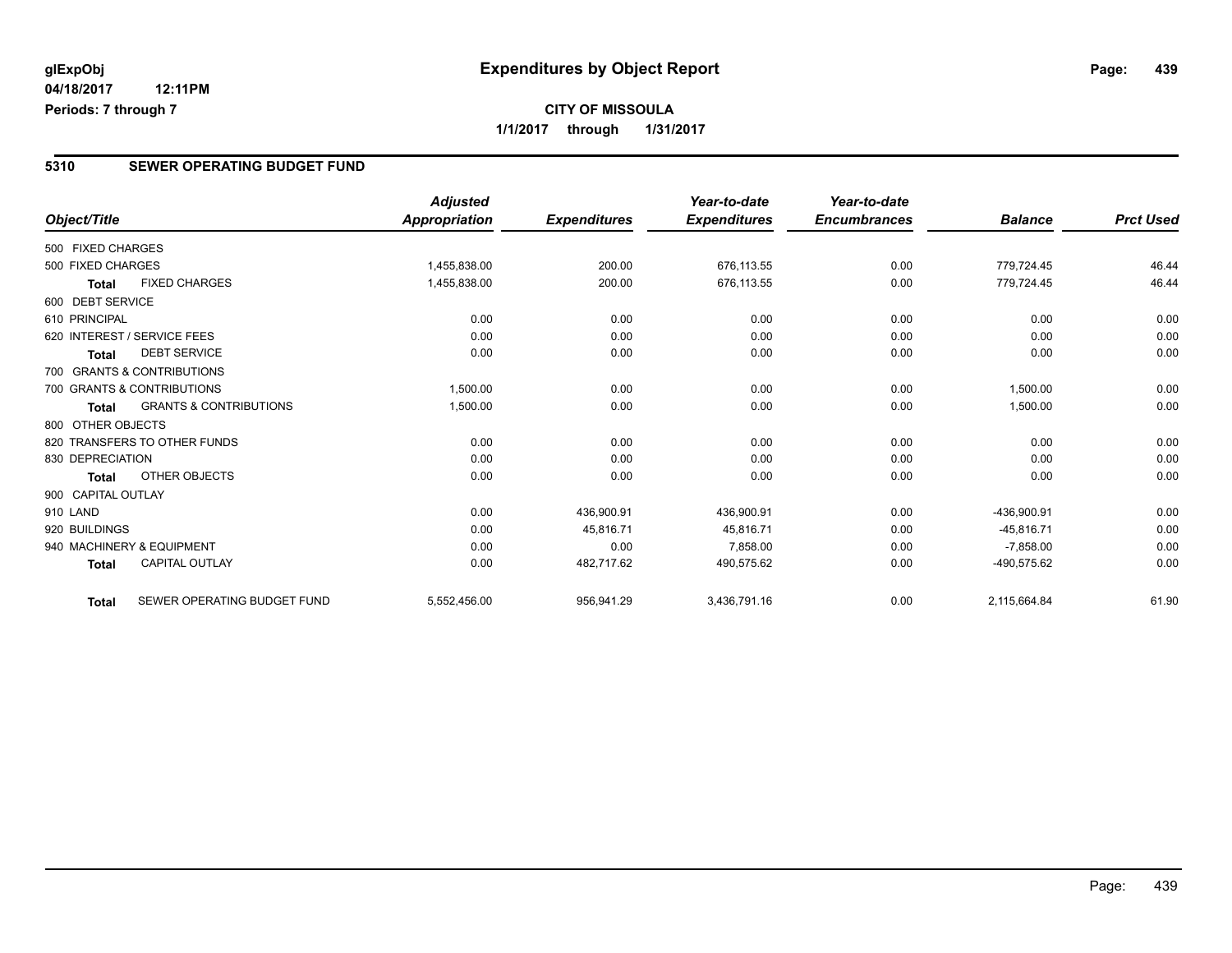# **5311 SEWER REVENUE COLLECTION & CLEARING FUND**

| Object/Title                         | <b>Adjusted</b><br><b>Appropriation</b> | <b>Expenditures</b> | Year-to-date<br><b>Expenditures</b> | Year-to-date<br><b>Encumbrances</b> | <b>Balance</b> | <b>Prct Used</b> |
|--------------------------------------|-----------------------------------------|---------------------|-------------------------------------|-------------------------------------|----------------|------------------|
| 500 FIXED CHARGES                    |                                         |                     |                                     |                                     |                |                  |
| 500 FIXED CHARGES                    | 0.00                                    | 0.00                | 0.00                                | 0.00                                | 0.00           | 0.00             |
| 550 MERCHANT SERVICE FEES            | 0.00                                    | 0.00                | 0.00                                | 0.00                                | 0.00           | 0.00             |
| <b>FIXED CHARGES</b><br><b>Total</b> | 0.00                                    | 0.00                | 0.00                                | 0.00                                | 0.00           | 0.00             |
| 800 OTHER OBJECTS                    |                                         |                     |                                     |                                     |                |                  |
| 800 OTHER OBJECTS                    | 0.00                                    | 0.00                | 0.00                                | 0.00                                | 0.00           | 0.00             |
| 820 TRANSFERS TO OTHER FUNDS         | 7,963,568.00                            | 0.00                | 0.00                                | 0.00                                | 7,963,568.00   | 0.00             |
| OTHER OBJECTS<br><b>Total</b>        | 7.963.568.00                            | 0.00                | 0.00                                | 0.00                                | 7,963,568.00   | 0.00             |
| <b>WASTEWATER</b><br><b>Total</b>    | 7.963.568.00                            | 0.00                | 0.00                                | 0.00                                | 7.963.568.00   | 0.00             |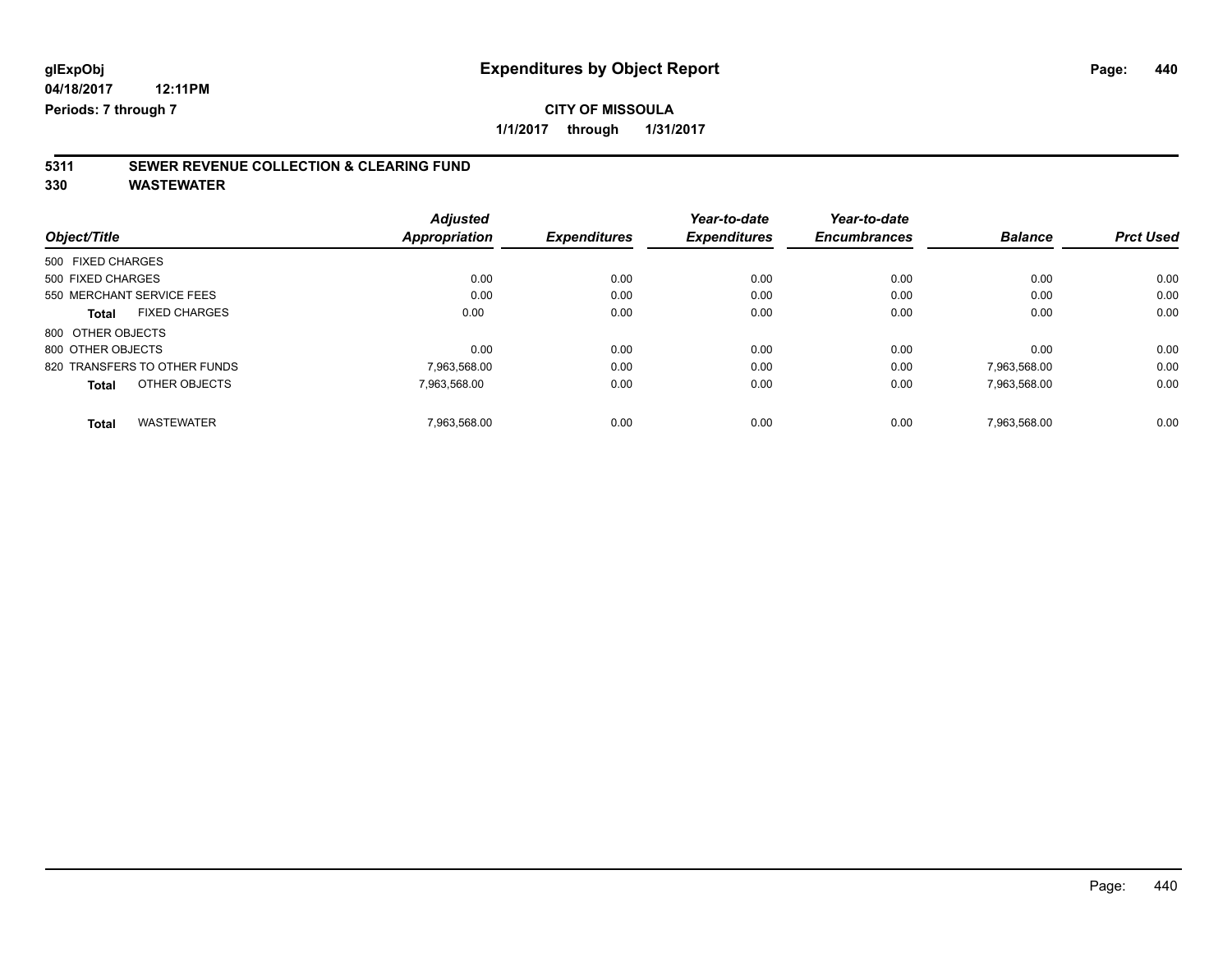## **glExpObj Expenditures by Object Report Page: 441**

**04/18/2017 12:11PM Periods: 7 through 7**

### **5311 SEWER REVENUE COLLECTION & CLEARING FUND**

| Object/Title              |                                  | <b>Adjusted</b><br>Appropriation | <b>Expenditures</b> | Year-to-date<br><b>Expenditures</b> | Year-to-date<br><b>Encumbrances</b> | <b>Balance</b> | <b>Prct Used</b> |
|---------------------------|----------------------------------|----------------------------------|---------------------|-------------------------------------|-------------------------------------|----------------|------------------|
| 500 FIXED CHARGES         |                                  |                                  |                     |                                     |                                     |                |                  |
| 500 FIXED CHARGES         |                                  | 0.00                             | 0.00                | 0.00                                | 0.00                                | 0.00           | 0.00             |
| 550 MERCHANT SERVICE FEES |                                  | 0.00                             | 0.00                | 0.00                                | 0.00                                | 0.00           | 0.00             |
| <b>Total</b>              | <b>FIXED CHARGES</b>             | 0.00                             | 0.00                | 0.00                                | 0.00                                | 0.00           | 0.00             |
| 800 OTHER OBJECTS         |                                  |                                  |                     |                                     |                                     |                |                  |
| 800 OTHER OBJECTS         |                                  | 0.00                             | 0.00                | 0.00                                | 0.00                                | 0.00           | 0.00             |
|                           | 820 TRANSFERS TO OTHER FUNDS     | 7,963,568.00                     | 0.00                | 0.00                                | 0.00                                | 7,963,568.00   | 0.00             |
| <b>Total</b>              | OTHER OBJECTS                    | 7,963,568.00                     | 0.00                | 0.00                                | 0.00                                | 7,963,568.00   | 0.00             |
| <b>Total</b>              | SEWER REVENUE COLLECTION & CLEAF | 7.963.568.00                     | 0.00                | 0.00                                | 0.00                                | 7.963.568.00   | 0.00             |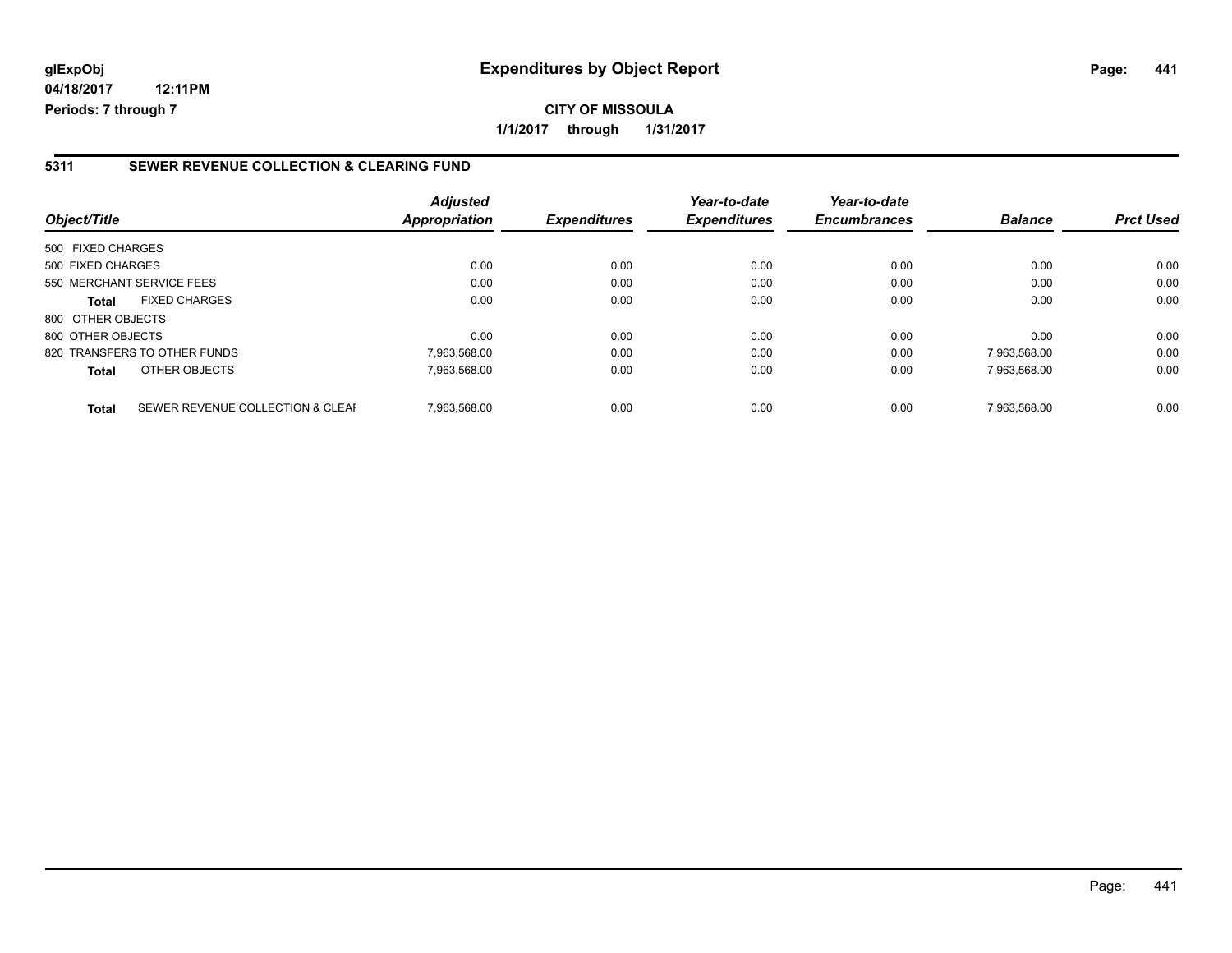**5315 SEWER LOAN FUND 330 WASTEWATER**

|                        |                              | <b>Adjusted</b> |                     | Year-to-date        | Year-to-date        |                |                  |
|------------------------|------------------------------|-----------------|---------------------|---------------------|---------------------|----------------|------------------|
| Object/Title           |                              | Appropriation   | <b>Expenditures</b> | <b>Expenditures</b> | <b>Encumbrances</b> | <b>Balance</b> | <b>Prct Used</b> |
| 300 PURCHASED SERVICES |                              |                 |                     |                     |                     |                |                  |
|                        | 390 OTHER PURCHASED SERVICES | 0.00            | 0.00                | 0.00                | 0.00                | 0.00           | 0.00             |
| <b>Total</b>           | <b>PURCHASED SERVICES</b>    | 0.00            | 0.00                | 0.00                | 0.00                | 0.00           | 0.00             |
| 800 OTHER OBJECTS      |                              |                 |                     |                     |                     |                |                  |
|                        | 820 TRANSFERS TO OTHER FUNDS | 20,000.00       | 0.00                | 0.00                | 0.00                | 20.000.00      | 0.00             |
| 845 CONTINGENCY        |                              | 0.00            | 0.00                | 0.00                | 0.00                | 0.00           | 0.00             |
| <b>Total</b>           | OTHER OBJECTS                | 20,000.00       | 0.00                | 0.00                | 0.00                | 20,000.00      | 0.00             |
| Total                  | <b>WASTEWATER</b>            | 20.000.00       | 0.00                | 0.00                | 0.00                | 20.000.00      | 0.00             |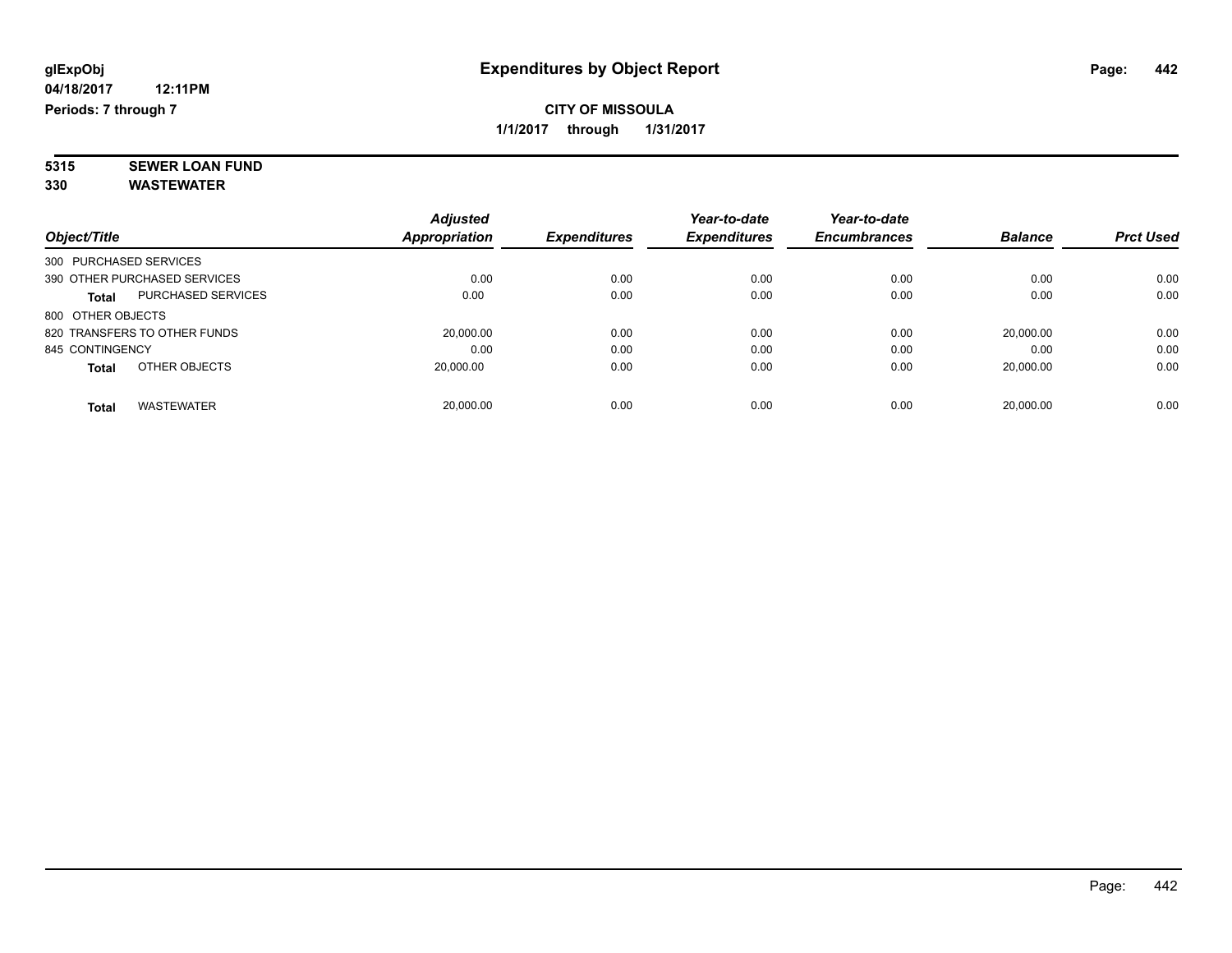#### **5315 SEWER LOAN FUND**

| Object/Title                              | <b>Adjusted</b><br>Appropriation | <b>Expenditures</b> | Year-to-date<br><b>Expenditures</b> | Year-to-date<br><b>Encumbrances</b> | <b>Balance</b> | <b>Prct Used</b> |
|-------------------------------------------|----------------------------------|---------------------|-------------------------------------|-------------------------------------|----------------|------------------|
| 300 PURCHASED SERVICES                    |                                  |                     |                                     |                                     |                |                  |
| 390 OTHER PURCHASED SERVICES              | 0.00                             | 0.00                | 0.00                                | 0.00                                | 0.00           | 0.00             |
| <b>PURCHASED SERVICES</b><br><b>Total</b> | 0.00                             | 0.00                | 0.00                                | 0.00                                | 0.00           | 0.00             |
| 800 OTHER OBJECTS                         |                                  |                     |                                     |                                     |                |                  |
| 820 TRANSFERS TO OTHER FUNDS              | 20,000.00                        | 0.00                | 0.00                                | 0.00                                | 20.000.00      | 0.00             |
| 845 CONTINGENCY                           | 0.00                             | 0.00                | 0.00                                | 0.00                                | 0.00           | 0.00             |
| OTHER OBJECTS<br><b>Total</b>             | 20,000.00                        | 0.00                | 0.00                                | 0.00                                | 20.000.00      | 0.00             |
| SEWER LOAN FUND<br><b>Total</b>           | 20.000.00                        | 0.00                | 0.00                                | 0.00                                | 20.000.00      | 0.00             |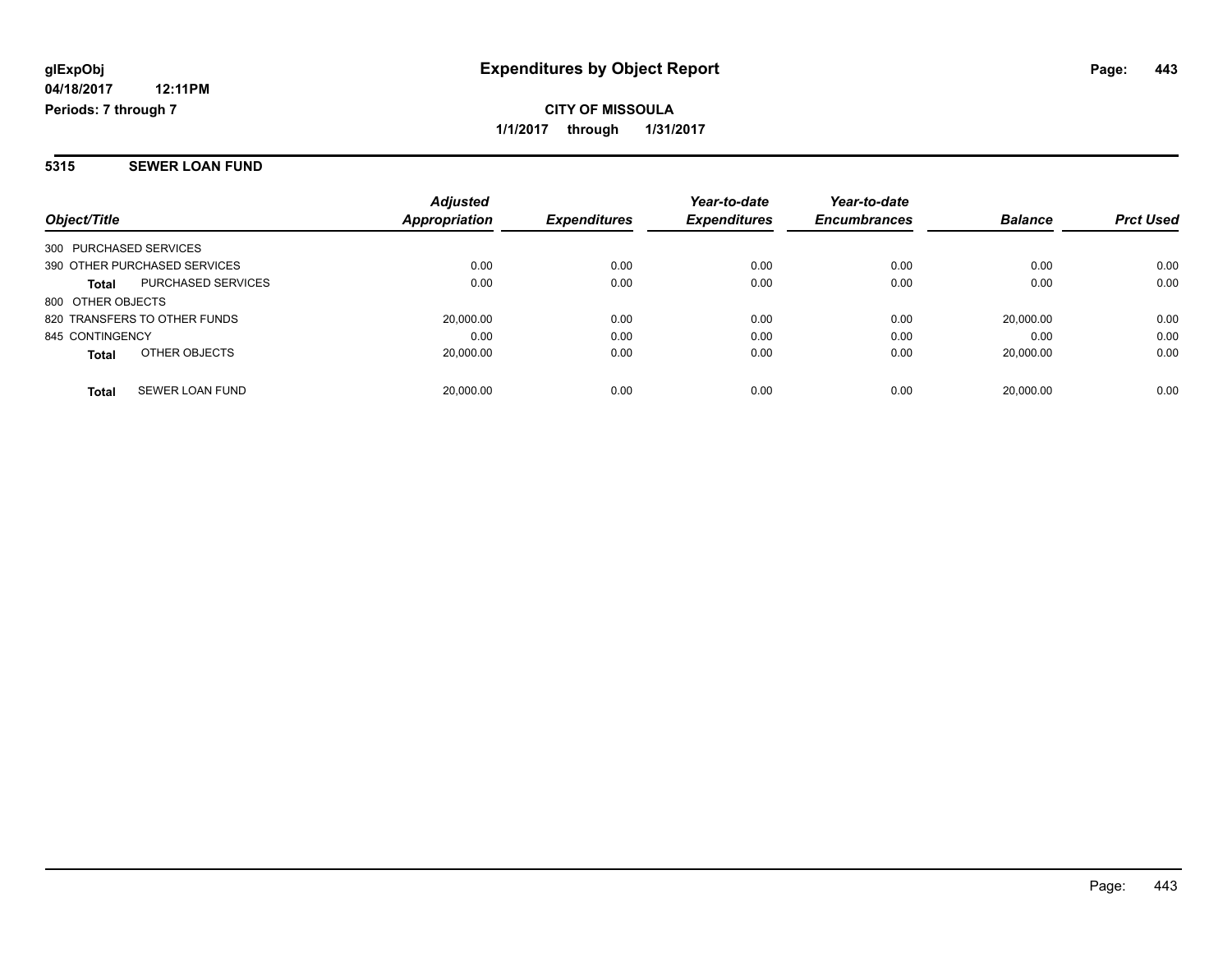# **CITY OF MISSOULA**

**1/1/2017 through 1/31/2017**

# **5320 SEWER REPLACEMENT & DEPRECIATION FUND**

| Object/Title                 |                       | <b>Adjusted</b><br><b>Appropriation</b> | <b>Expenditures</b> | Year-to-date<br><b>Expenditures</b> | Year-to-date<br><b>Encumbrances</b> | <b>Balance</b> | <b>Prct Used</b> |
|------------------------------|-----------------------|-----------------------------------------|---------------------|-------------------------------------|-------------------------------------|----------------|------------------|
|                              |                       |                                         |                     |                                     |                                     |                |                  |
| 300 PURCHASED SERVICES       |                       |                                         |                     |                                     |                                     |                |                  |
| 350 PROFESSIONAL SERVICES    |                       | 0.00                                    | 2,698.00            | 6,588.00                            | 0.00                                | $-6,588.00$    | 0.00             |
| 360 REPAIR & MAINTENANCE     |                       | 441,500.00                              | 933.95              | 194,966.92                          | 0.00                                | 246,533.08     | 44.16            |
| <b>Total</b>                 | PURCHASED SERVICES    | 441,500.00                              | 3,631.95            | 201,554.92                          | 0.00                                | 239,945.08     | 45.65            |
| 600 DEBT SERVICE             |                       |                                         |                     |                                     |                                     |                |                  |
| 610 PRINCIPAL                |                       | 92,749.00                               | 0.00                | 54,932.29                           | 0.00                                | 37,816.71      | 59.23            |
| 620 INTEREST / SERVICE FEES  |                       | 2,459.00                                | 0.00                | 2,671.58                            | 0.00                                | $-212.58$      | 108.64           |
| <b>Total</b>                 | <b>DEBT SERVICE</b>   | 95,208.00                               | 0.00                | 57,603.87                           | 0.00                                | 37,604.13      | 60.50            |
| 800 OTHER OBJECTS            |                       |                                         |                     |                                     |                                     |                |                  |
| 820 TRANSFERS TO OTHER FUNDS |                       | 0.00                                    | 0.00                | 0.00                                | 0.00                                | 0.00           | 0.00             |
| 830 DEPRECIATION             |                       | 0.00                                    | 0.00                | 0.00                                | 0.00                                | 0.00           | 0.00             |
| <b>Total</b>                 | OTHER OBJECTS         | 0.00                                    | 0.00                | 0.00                                | 0.00                                | 0.00           | 0.00             |
| 900 CAPITAL OUTLAY           |                       |                                         |                     |                                     |                                     |                |                  |
| 910 LAND                     |                       | 0.00                                    | 0.00                | 0.00                                | 0.00                                | 0.00           | 0.00             |
| 920 BUILDINGS                |                       | 1,300,000.00                            | 0.00                | 0.00                                | 0.00                                | 1,300,000.00   | 0.00             |
| 930 IMPROVEMENTS             |                       | 0.00                                    | 0.00                | 0.00                                | 0.00                                | 0.00           | 0.00             |
| 940 MACHINERY & EQUIPMENT    |                       | 0.00                                    | 0.00                | 0.00                                | 0.00                                | 0.00           | 0.00             |
| <b>Total</b>                 | <b>CAPITAL OUTLAY</b> | 1,300,000.00                            | 0.00                | 0.00                                | 0.00                                | 1,300,000.00   | 0.00             |
| <b>Total</b>                 | <b>WASTEWATER</b>     | 1,836,708.00                            | 3,631.95            | 259,158.79                          | 0.00                                | 1,577,549.21   | 14.11            |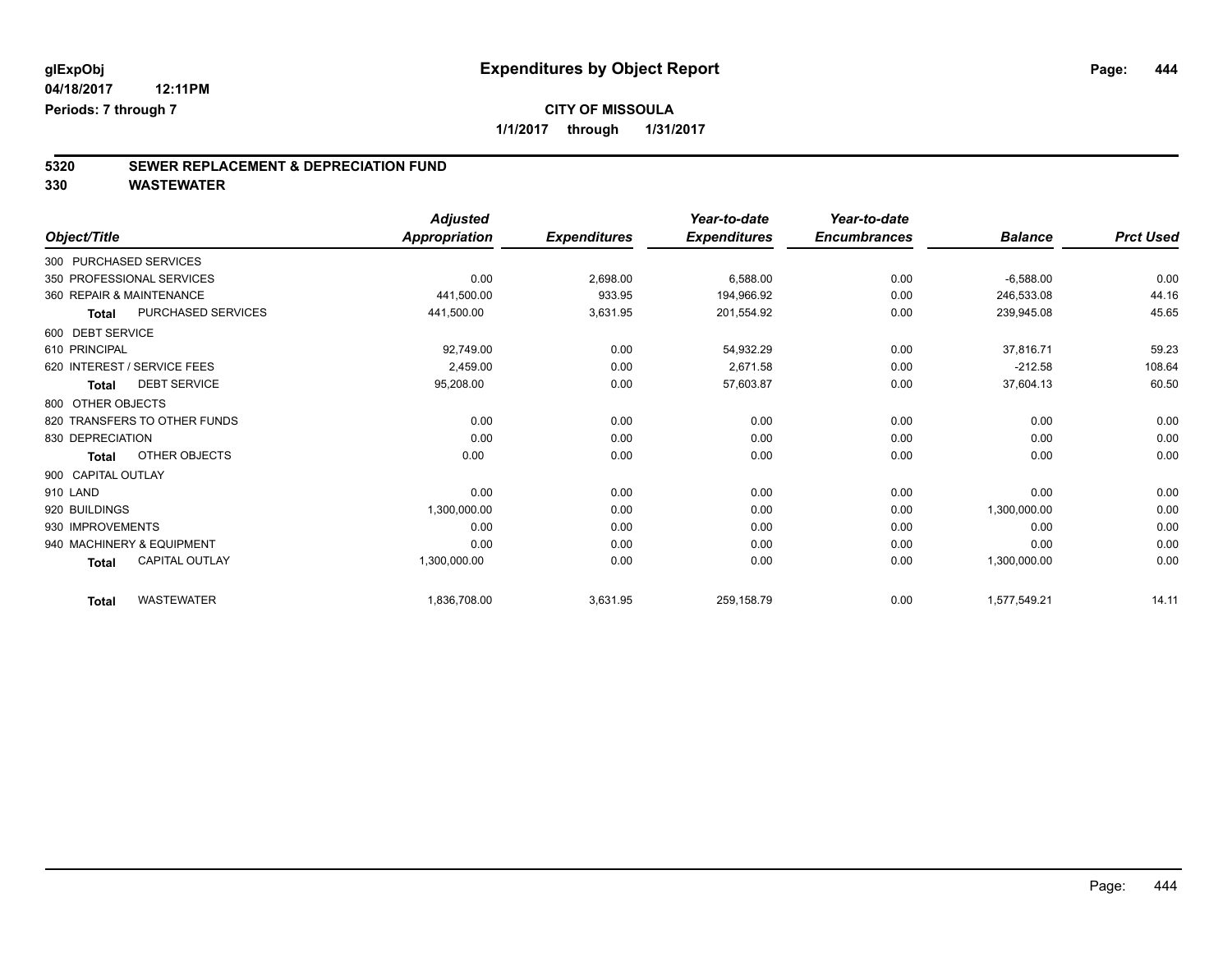#### **5320 SEWER REPLACEMENT & DEPRECIATION FUND**

| Object/Title           |                                  | <b>Adjusted</b><br><b>Appropriation</b> | <b>Expenditures</b> | Year-to-date<br><b>Expenditures</b> | Year-to-date<br><b>Encumbrances</b> | <b>Balance</b> | <b>Prct Used</b> |
|------------------------|----------------------------------|-----------------------------------------|---------------------|-------------------------------------|-------------------------------------|----------------|------------------|
|                        |                                  |                                         |                     |                                     |                                     |                |                  |
| 300 PURCHASED SERVICES |                                  |                                         |                     |                                     |                                     |                |                  |
|                        | 350 PROFESSIONAL SERVICES        | 0.00                                    | 2,698.00            | 6,588.00                            | 0.00                                | $-6,588.00$    | 0.00             |
|                        | 360 REPAIR & MAINTENANCE         | 441,500.00                              | 933.95              | 194,966.92                          | 0.00                                | 246,533.08     | 44.16            |
| <b>Total</b>           | PURCHASED SERVICES               | 441,500.00                              | 3,631.95            | 201,554.92                          | 0.00                                | 239,945.08     | 45.65            |
| 600 DEBT SERVICE       |                                  |                                         |                     |                                     |                                     |                |                  |
| 610 PRINCIPAL          |                                  | 92,749.00                               | 0.00                | 54,932.29                           | 0.00                                | 37,816.71      | 59.23            |
|                        | 620 INTEREST / SERVICE FEES      | 2,459.00                                | 0.00                | 2,671.58                            | 0.00                                | $-212.58$      | 108.64           |
| Total                  | <b>DEBT SERVICE</b>              | 95,208.00                               | 0.00                | 57,603.87                           | 0.00                                | 37,604.13      | 60.50            |
| 800 OTHER OBJECTS      |                                  |                                         |                     |                                     |                                     |                |                  |
|                        | 820 TRANSFERS TO OTHER FUNDS     | 0.00                                    | 0.00                | 0.00                                | 0.00                                | 0.00           | 0.00             |
| 830 DEPRECIATION       |                                  | 0.00                                    | 0.00                | 0.00                                | 0.00                                | 0.00           | 0.00             |
| <b>Total</b>           | OTHER OBJECTS                    | 0.00                                    | 0.00                | 0.00                                | 0.00                                | 0.00           | 0.00             |
| 900 CAPITAL OUTLAY     |                                  |                                         |                     |                                     |                                     |                |                  |
| 910 LAND               |                                  | 0.00                                    | 0.00                | 0.00                                | 0.00                                | 0.00           | 0.00             |
| 920 BUILDINGS          |                                  | 1,300,000.00                            | 0.00                | 0.00                                | 0.00                                | 1,300,000.00   | 0.00             |
| 930 IMPROVEMENTS       |                                  | 0.00                                    | 0.00                | 0.00                                | 0.00                                | 0.00           | 0.00             |
|                        | 940 MACHINERY & EQUIPMENT        | 0.00                                    | 0.00                | 0.00                                | 0.00                                | 0.00           | 0.00             |
| <b>Total</b>           | <b>CAPITAL OUTLAY</b>            | 1,300,000.00                            | 0.00                | 0.00                                | 0.00                                | 1,300,000.00   | 0.00             |
| <b>Total</b>           | SEWER REPLACEMENT & DEPRECIATION | 1,836,708.00                            | 3,631.95            | 259,158.79                          | 0.00                                | 1,577,549.21   | 14.11            |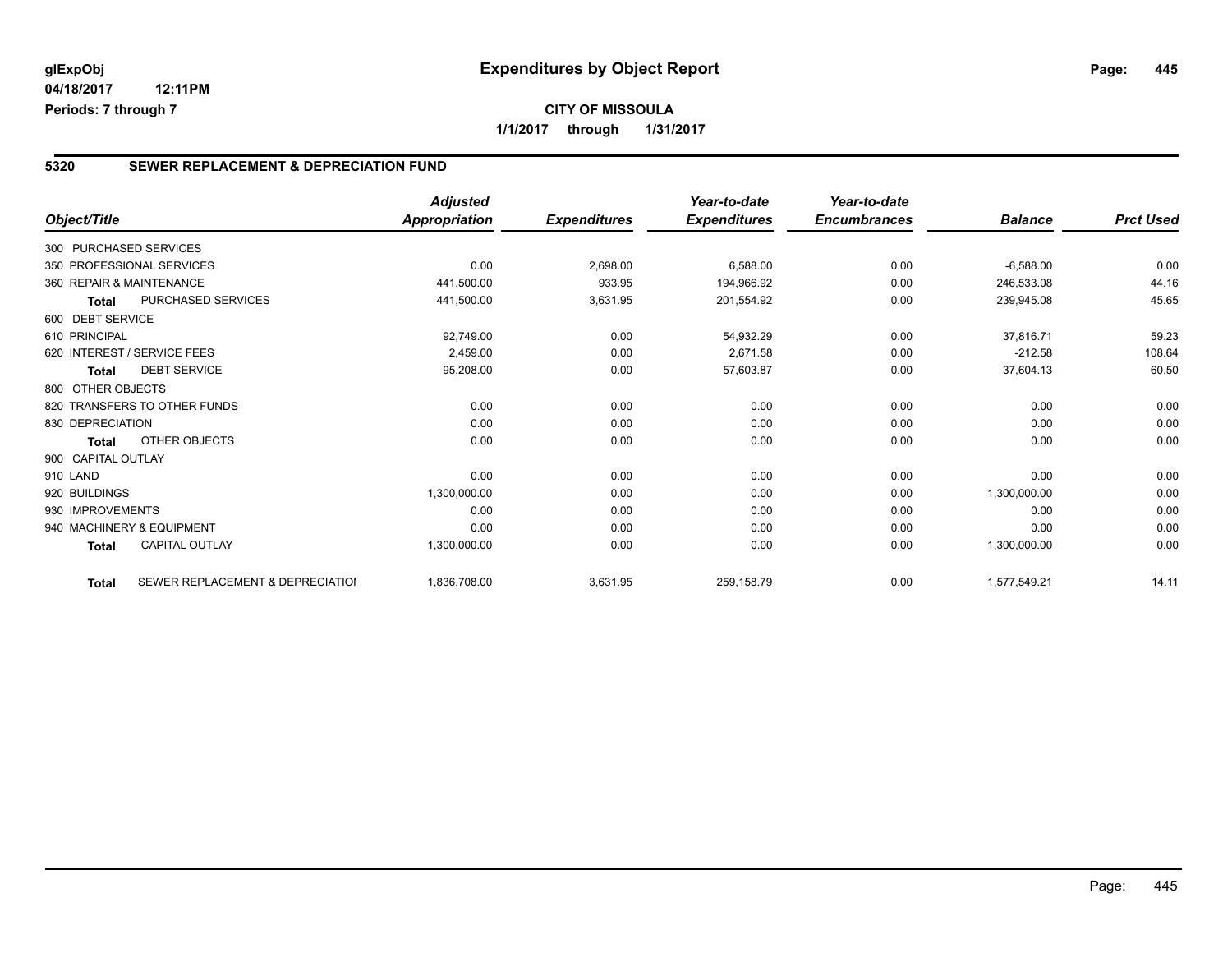# **5325 SEWER DEVELOPMENT FEE FUND**

|                    |                              | <b>Adjusted</b> |                     | Year-to-date        | Year-to-date        |                |                  |
|--------------------|------------------------------|-----------------|---------------------|---------------------|---------------------|----------------|------------------|
| Object/Title       |                              | Appropriation   | <b>Expenditures</b> | <b>Expenditures</b> | <b>Encumbrances</b> | <b>Balance</b> | <b>Prct Used</b> |
|                    | 300 PURCHASED SERVICES       |                 |                     |                     |                     |                |                  |
|                    | 350 PROFESSIONAL SERVICES    | 0.00            | 7,500.00            | 35,064.88           | 0.00                | $-35,064.88$   | 0.00             |
|                    | 360 REPAIR & MAINTENANCE     | 0.00            | 0.00                | 0.00                | 0.00                | 0.00           | 0.00             |
| Total              | PURCHASED SERVICES           | 0.00            | 7,500.00            | 35,064.88           | 0.00                | $-35,064.88$   | 0.00             |
| 500 FIXED CHARGES  |                              |                 |                     |                     |                     |                |                  |
|                    | 550 MERCHANT SERVICE FEES    | 0.00            | 0.00                | 0.00                | 0.00                | 0.00           | 0.00             |
| Total              | <b>FIXED CHARGES</b>         | 0.00            | 0.00                | 0.00                | 0.00                | 0.00           | 0.00             |
| 600 DEBT SERVICE   |                              |                 |                     |                     |                     |                |                  |
| 610 PRINCIPAL      |                              | 0.00            | 0.00                | 0.00                | 0.00                | 0.00           | 0.00             |
|                    | 620 INTEREST / SERVICE FEES  | 0.00            | 0.00                | 0.00                | 0.00                | 0.00           | 0.00             |
| <b>Total</b>       | <b>DEBT SERVICE</b>          | 0.00            | 0.00                | 0.00                | 0.00                | 0.00           | 0.00             |
| 800 OTHER OBJECTS  |                              |                 |                     |                     |                     |                |                  |
|                    | 820 TRANSFERS TO OTHER FUNDS | 0.00            | 0.00                | 0.00                | 0.00                | 0.00           | 0.00             |
| <b>Total</b>       | <b>OTHER OBJECTS</b>         | 0.00            | 0.00                | 0.00                | 0.00                | 0.00           | 0.00             |
| 900 CAPITAL OUTLAY |                              |                 |                     |                     |                     |                |                  |
| 900 CAPITAL OUTLAY |                              | 0.00            | 0.00                | 14.082.50           | 0.00                | $-14.082.50$   | 0.00             |
| 910 LAND           |                              | 0.00            | 0.00                | 0.00                | 0.00                | 0.00           | 0.00             |
| 920 BUILDINGS      |                              | 0.00            | 0.00                | 0.00                | 0.00                | 0.00           | 0.00             |
| 930 IMPROVEMENTS   |                              | 1,118,994.00    | 111,648.92          | 849,324.30          | 0.00                | 269.669.70     | 75.90            |
| <b>Total</b>       | <b>CAPITAL OUTLAY</b>        | 1,118,994.00    | 111,648.92          | 863,406.80          | 0.00                | 255,587.20     | 77.16            |
| <b>Total</b>       | <b>WASTEWATER</b>            | 1,118,994.00    | 119,148.92          | 898,471.68          | 0.00                | 220,522.32     | 80.29            |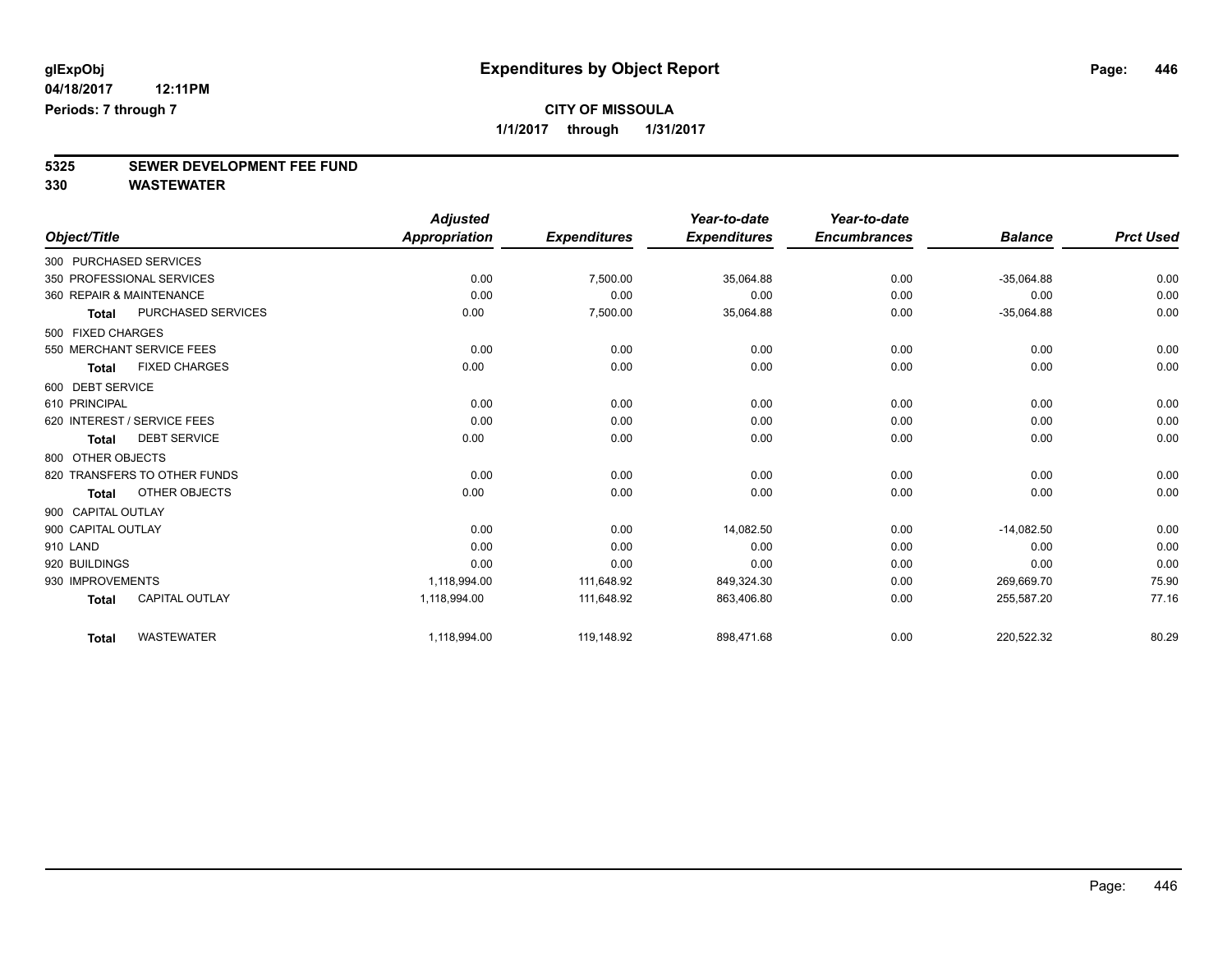### **5325 SEWER DEVELOPMENT FEE FUND**

|                        |                              | <b>Adjusted</b>      |                     | Year-to-date        | Year-to-date        |                |                  |
|------------------------|------------------------------|----------------------|---------------------|---------------------|---------------------|----------------|------------------|
| Object/Title           |                              | <b>Appropriation</b> | <b>Expenditures</b> | <b>Expenditures</b> | <b>Encumbrances</b> | <b>Balance</b> | <b>Prct Used</b> |
| 300 PURCHASED SERVICES |                              |                      |                     |                     |                     |                |                  |
|                        | 350 PROFESSIONAL SERVICES    | 0.00                 | 7,500.00            | 35,064.88           | 0.00                | $-35,064.88$   | 0.00             |
|                        | 360 REPAIR & MAINTENANCE     | 0.00                 | 0.00                | 0.00                | 0.00                | 0.00           | 0.00             |
| Total                  | <b>PURCHASED SERVICES</b>    | 0.00                 | 7,500.00            | 35,064.88           | 0.00                | $-35,064.88$   | 0.00             |
| 500 FIXED CHARGES      |                              |                      |                     |                     |                     |                |                  |
|                        | 550 MERCHANT SERVICE FEES    | 0.00                 | 0.00                | 0.00                | 0.00                | 0.00           | 0.00             |
| <b>Total</b>           | <b>FIXED CHARGES</b>         | 0.00                 | 0.00                | 0.00                | 0.00                | 0.00           | 0.00             |
| 600 DEBT SERVICE       |                              |                      |                     |                     |                     |                |                  |
| 610 PRINCIPAL          |                              | 0.00                 | 0.00                | 0.00                | 0.00                | 0.00           | 0.00             |
|                        | 620 INTEREST / SERVICE FEES  | 0.00                 | 0.00                | 0.00                | 0.00                | 0.00           | 0.00             |
| <b>Total</b>           | <b>DEBT SERVICE</b>          | 0.00                 | 0.00                | 0.00                | 0.00                | 0.00           | 0.00             |
| 800 OTHER OBJECTS      |                              |                      |                     |                     |                     |                |                  |
|                        | 820 TRANSFERS TO OTHER FUNDS | 0.00                 | 0.00                | 0.00                | 0.00                | 0.00           | 0.00             |
| <b>Total</b>           | OTHER OBJECTS                | 0.00                 | 0.00                | 0.00                | 0.00                | 0.00           | 0.00             |
| 900 CAPITAL OUTLAY     |                              |                      |                     |                     |                     |                |                  |
| 900 CAPITAL OUTLAY     |                              | 0.00                 | 0.00                | 14,082.50           | 0.00                | $-14,082.50$   | 0.00             |
| 910 LAND               |                              | 0.00                 | 0.00                | 0.00                | 0.00                | 0.00           | 0.00             |
| 920 BUILDINGS          |                              | 0.00                 | 0.00                | 0.00                | 0.00                | 0.00           | 0.00             |
| 930 IMPROVEMENTS       |                              | 1,118,994.00         | 111,648.92          | 849,324.30          | 0.00                | 269,669.70     | 75.90            |
| <b>Total</b>           | <b>CAPITAL OUTLAY</b>        | 1,118,994.00         | 111,648.92          | 863,406.80          | 0.00                | 255,587.20     | 77.16            |
| <b>Total</b>           | SEWER DEVELOPMENT FEE FUND   | 1,118,994.00         | 119,148.92          | 898,471.68          | 0.00                | 220,522.32     | 80.29            |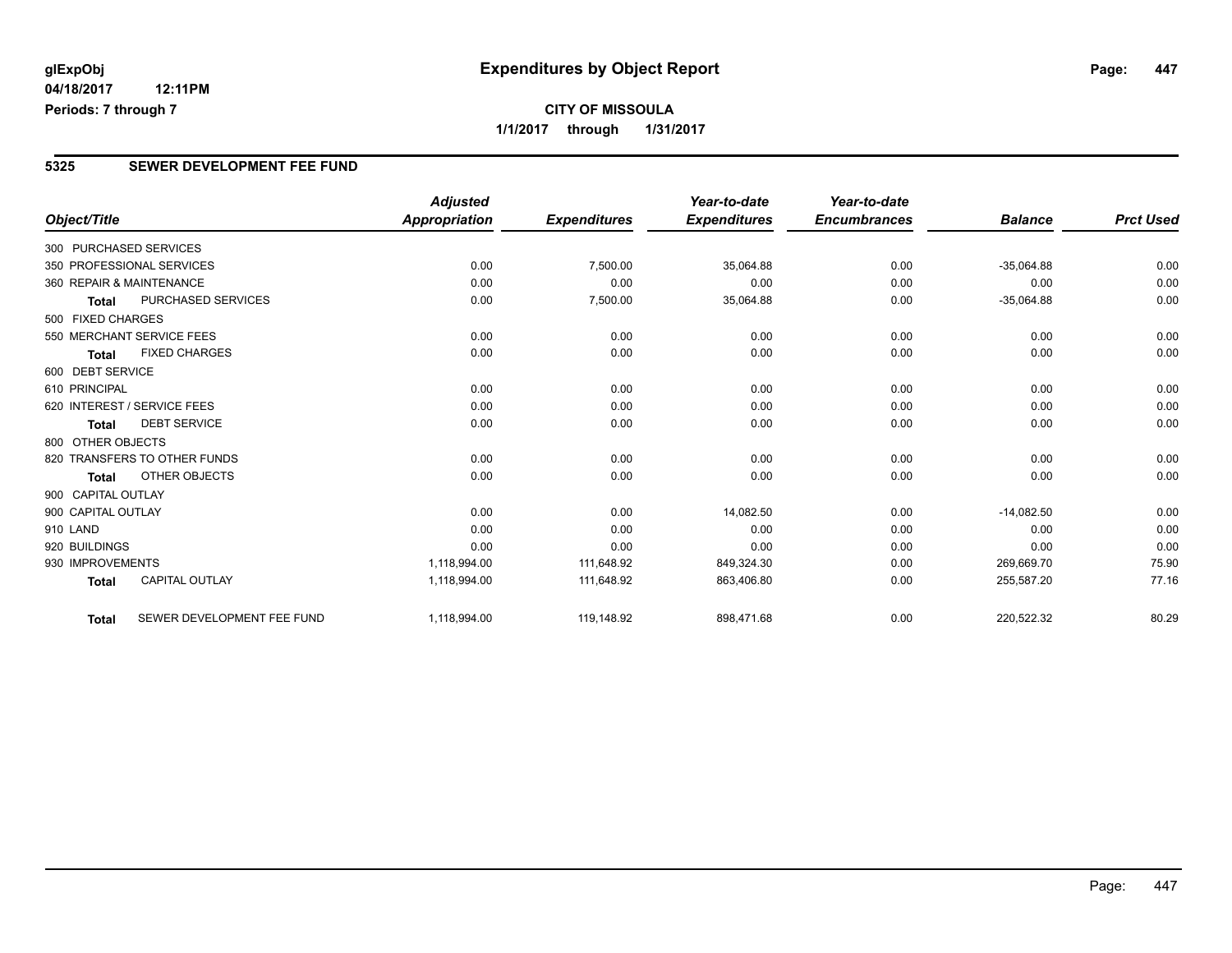**5340 SEWER CONSTRUCTION FUND**

|                    |                              | <b>Adjusted</b>      |                     | Year-to-date        | Year-to-date        |                |                  |
|--------------------|------------------------------|----------------------|---------------------|---------------------|---------------------|----------------|------------------|
| Object/Title       |                              | <b>Appropriation</b> | <b>Expenditures</b> | <b>Expenditures</b> | <b>Encumbrances</b> | <b>Balance</b> | <b>Prct Used</b> |
|                    | 300 PURCHASED SERVICES       |                      |                     |                     |                     |                |                  |
|                    | 350 PROFESSIONAL SERVICES    | 0.00                 | 0.00                | 0.00                | 0.00                | 0.00           | 0.00             |
|                    | 360 REPAIR & MAINTENANCE     | 0.00                 | 0.00                | 0.00                | 0.00                | 0.00           | 0.00             |
| <b>Total</b>       | PURCHASED SERVICES           | 0.00                 | 0.00                | 0.00                | 0.00                | 0.00           | 0.00             |
| 500 FIXED CHARGES  |                              |                      |                     |                     |                     |                |                  |
|                    | 550 MERCHANT SERVICE FEES    | 0.00                 | 0.00                | 0.00                | 0.00                | 0.00           | 0.00             |
| Total              | <b>FIXED CHARGES</b>         | 0.00                 | 0.00                | 0.00                | 0.00                | 0.00           | 0.00             |
| 800 OTHER OBJECTS  |                              |                      |                     |                     |                     |                |                  |
|                    | 820 TRANSFERS TO OTHER FUNDS | 0.00                 | 0.00                | 0.00                | 0.00                | 0.00           | 0.00             |
| <b>Total</b>       | OTHER OBJECTS                | 0.00                 | 0.00                | 0.00                | 0.00                | 0.00           | 0.00             |
| 900 CAPITAL OUTLAY |                              |                      |                     |                     |                     |                |                  |
| 930 IMPROVEMENTS   |                              | 2,517,966.00         | 7,253.20            | 562,798.35          | 0.00                | 1,955,167.65   | 22.35            |
|                    | 940 MACHINERY & EQUIPMENT    | 0.00                 | 0.00                | 0.00                | 0.00                | 0.00           | 0.00             |
| <b>Total</b>       | <b>CAPITAL OUTLAY</b>        | 2,517,966.00         | 7,253.20            | 562,798.35          | 0.00                | 1,955,167.65   | 22.35            |
| <b>Total</b>       | <b>WASTEWATER</b>            | 2,517,966.00         | 7,253.20            | 562,798.35          | 0.00                | 1,955,167.65   | 22.35            |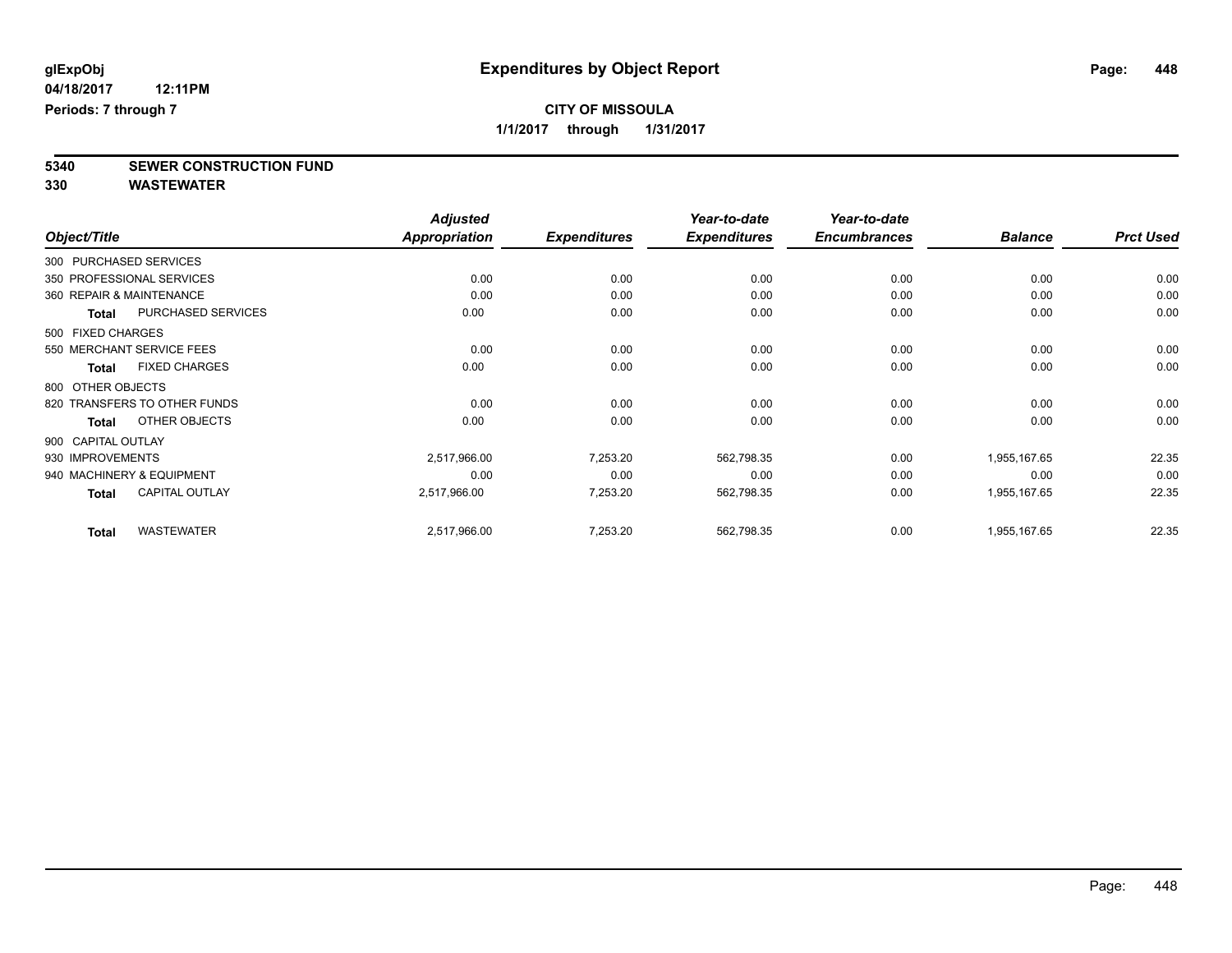**5340 SEWER CONSTRUCTION FUND**

**334 STORM WATER**

| Object/Title           |                                   | <b>Adjusted</b><br>Appropriation | <b>Expenditures</b> | Year-to-date<br><b>Expenditures</b> | Year-to-date<br><b>Encumbrances</b> | <b>Balance</b> | <b>Prct Used</b> |
|------------------------|-----------------------------------|----------------------------------|---------------------|-------------------------------------|-------------------------------------|----------------|------------------|
| 100 PERSONAL SERVICES  |                                   |                                  |                     |                                     |                                     |                |                  |
| 130 OTHER              |                                   | 0.00                             | 0.00                | 0.00                                | 0.00                                | 0.00           | 0.00             |
|                        | <b>140 EMPLOYER CONTRIBUTIONS</b> | 0.00                             | 0.00                | 0.00                                | 0.00                                | 0.00           | 0.00             |
| <b>Total</b>           | PERSONAL SERVICES                 | 0.00                             | 0.00                | 0.00                                | 0.00                                | 0.00           | 0.00             |
| 200 SUPPLIES           |                                   |                                  |                     |                                     |                                     |                |                  |
| 210 OFFICE SUPPLIES    |                                   | 0.00                             | 0.00                | 0.00                                | 0.00                                | 0.00           | 0.00             |
| 231 GASOLINE           |                                   | 0.00                             | 0.00                | 0.00                                | 0.00                                | 0.00           | 0.00             |
| <b>Total</b>           | <b>SUPPLIES</b>                   | 0.00                             | 0.00                | 0.00                                | 0.00                                | 0.00           | 0.00             |
| 300 PURCHASED SERVICES |                                   |                                  |                     |                                     |                                     |                |                  |
| 344 TELEPHONE SERVICE  |                                   | 0.00                             | 0.00                | 0.00                                | 0.00                                | 0.00           | 0.00             |
| 370 TRAVEL             |                                   | 0.00                             | 0.00                | 0.00                                | 0.00                                | 0.00           | 0.00             |
| 380 TRAINING           |                                   | 0.00                             | 0.00                | 0.00                                | 0.00                                | 0.00           | 0.00             |
| <b>Total</b>           | PURCHASED SERVICES                | 0.00                             | 0.00                | 0.00                                | 0.00                                | 0.00           | 0.00             |
| <b>Total</b>           | <b>STORM WATER</b>                | 0.00                             | 0.00                | 0.00                                | 0.00                                | 0.00           | 0.00             |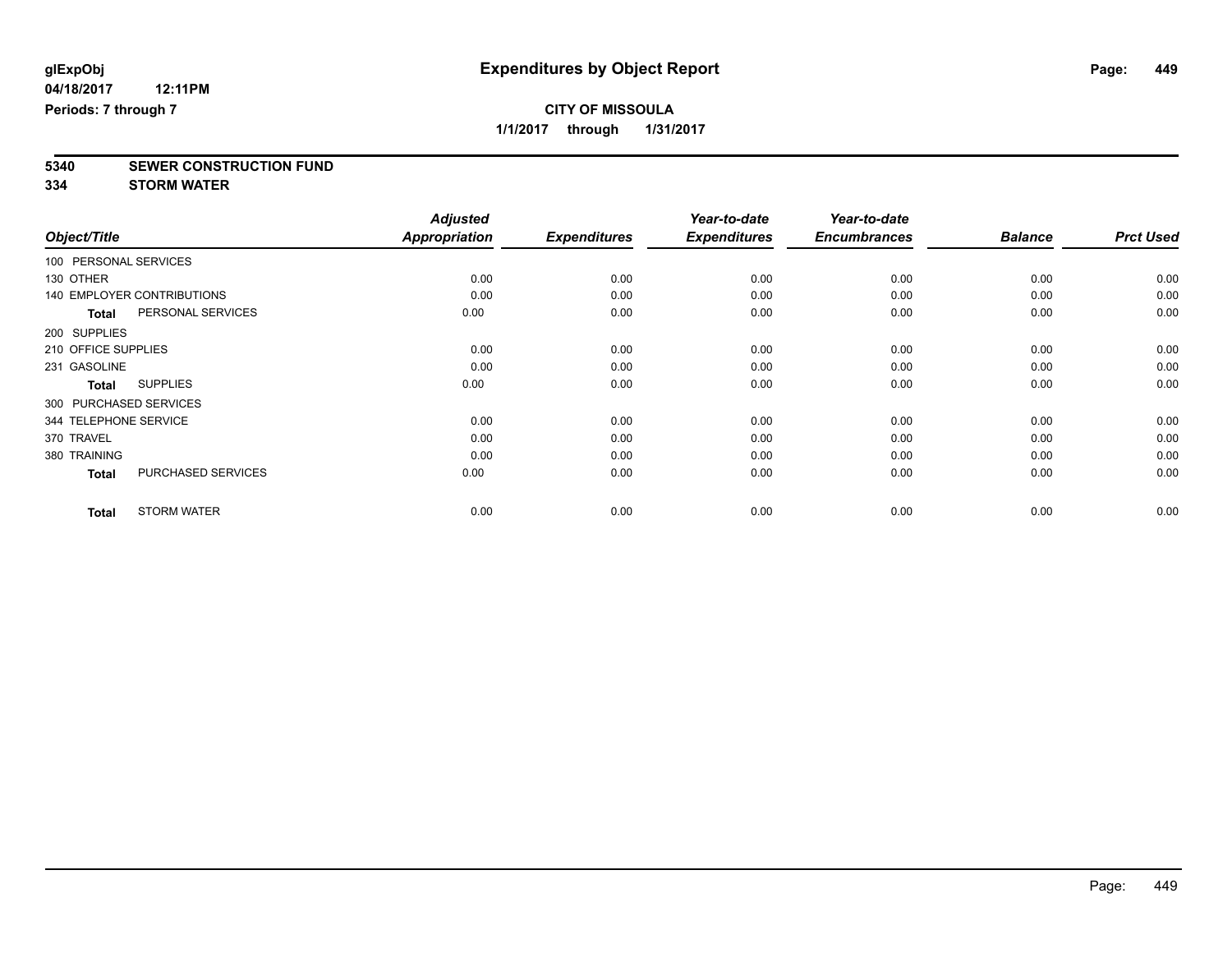# **5340 SEWER CONSTRUCTION FUND**

**390 NON-DEPARTMENTAL**

| Object/Title       |                       | <b>Adjusted</b><br><b>Appropriation</b> | <b>Expenditures</b> | Year-to-date<br><b>Expenditures</b> | Year-to-date<br><b>Encumbrances</b> | <b>Balance</b> | <b>Prct Used</b> |
|--------------------|-----------------------|-----------------------------------------|---------------------|-------------------------------------|-------------------------------------|----------------|------------------|
| 900 CAPITAL OUTLAY |                       |                                         |                     |                                     |                                     |                |                  |
| 930 IMPROVEMENTS   |                       | 0.00                                    | 8.078.03            | 35.202.92                           | 0.00                                | $-35.202.92$   | 0.00             |
| Total              | <b>CAPITAL OUTLAY</b> | 0.00                                    | 8.078.03            | 35,202.92                           | 0.00                                | $-35,202.92$   | 0.00             |
| Total              | NON-DEPARTMENTAL      | 0.00                                    | 8.078.03            | 35.202.92                           | 0.00                                | $-35.202.92$   | 0.00             |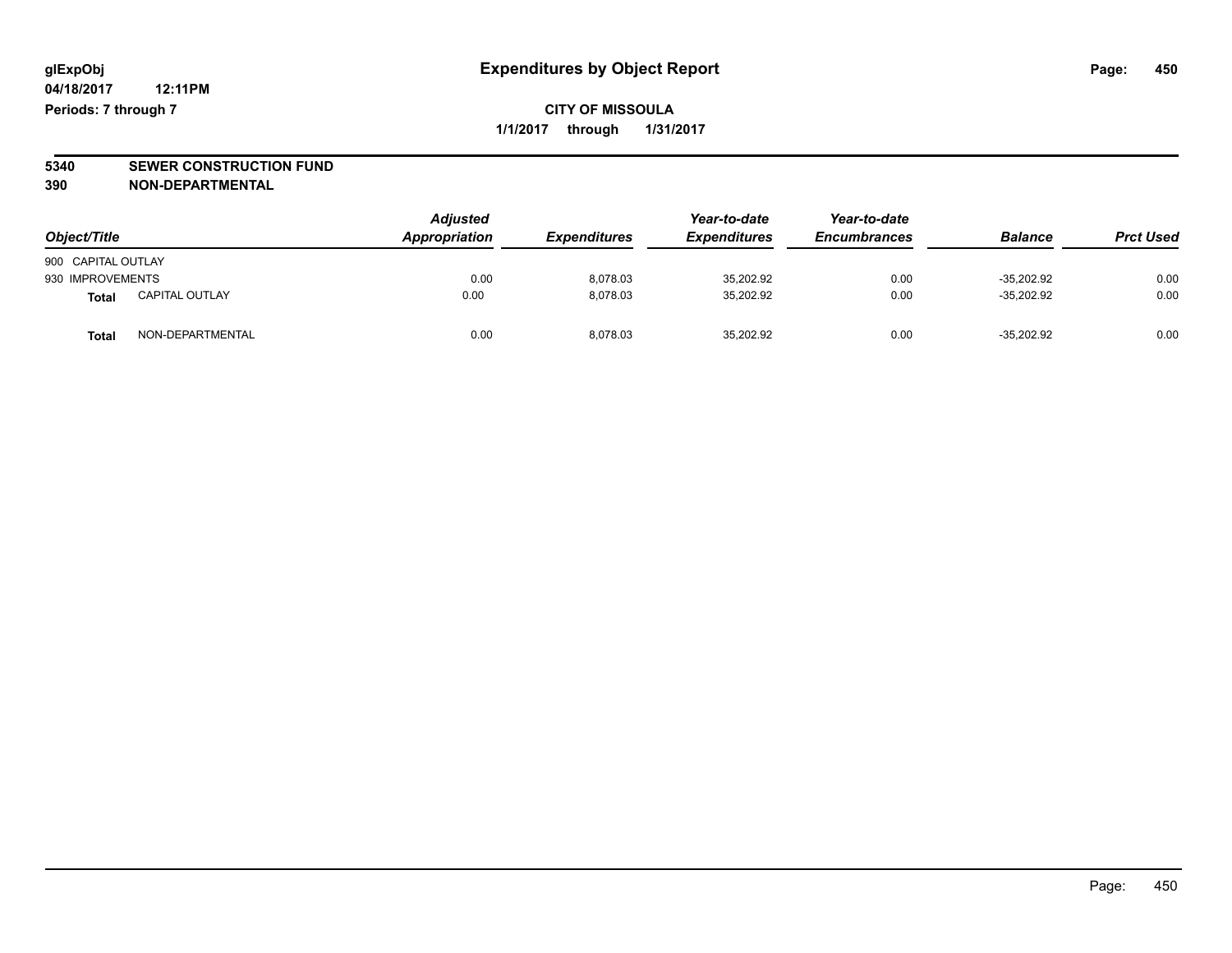### **5340 SEWER CONSTRUCTION FUND**

| Object/Title           |                                   | <b>Adjusted</b><br><b>Appropriation</b> | <b>Expenditures</b> | Year-to-date<br><b>Expenditures</b> | Year-to-date<br><b>Encumbrances</b> | <b>Balance</b> | <b>Prct Used</b> |
|------------------------|-----------------------------------|-----------------------------------------|---------------------|-------------------------------------|-------------------------------------|----------------|------------------|
| 100 PERSONAL SERVICES  |                                   |                                         |                     |                                     |                                     |                |                  |
| 130 OTHER              |                                   | 0.00                                    | 0.00                | 0.00                                | 0.00                                | 0.00           | 0.00             |
|                        | <b>140 EMPLOYER CONTRIBUTIONS</b> | 0.00                                    | 0.00                | 0.00                                | 0.00                                | 0.00           | 0.00             |
| <b>Total</b>           | PERSONAL SERVICES                 | 0.00                                    | 0.00                | 0.00                                | 0.00                                | 0.00           | 0.00             |
| 200 SUPPLIES           |                                   |                                         |                     |                                     |                                     |                |                  |
| 210 OFFICE SUPPLIES    |                                   | 0.00                                    | 0.00                | 0.00                                | 0.00                                | 0.00           | 0.00             |
| 231 GASOLINE           |                                   | 0.00                                    | 0.00                | 0.00                                | 0.00                                | 0.00           | 0.00             |
| <b>Total</b>           | <b>SUPPLIES</b>                   | 0.00                                    | 0.00                | 0.00                                | 0.00                                | 0.00           | 0.00             |
| 300 PURCHASED SERVICES |                                   |                                         |                     |                                     |                                     |                |                  |
| 344 TELEPHONE SERVICE  |                                   | 0.00                                    | 0.00                | 0.00                                | 0.00                                | 0.00           | 0.00             |
|                        | 350 PROFESSIONAL SERVICES         | 0.00                                    | 0.00                | 0.00                                | 0.00                                | 0.00           | 0.00             |
|                        | 360 REPAIR & MAINTENANCE          | 0.00                                    | 0.00                | 0.00                                | 0.00                                | 0.00           | 0.00             |
| 370 TRAVEL             |                                   | 0.00                                    | 0.00                | 0.00                                | 0.00                                | 0.00           | 0.00             |
| 380 TRAINING           |                                   | 0.00                                    | 0.00                | 0.00                                | 0.00                                | 0.00           | 0.00             |
| <b>Total</b>           | PURCHASED SERVICES                | 0.00                                    | 0.00                | 0.00                                | 0.00                                | 0.00           | 0.00             |
| 500 FIXED CHARGES      |                                   |                                         |                     |                                     |                                     |                |                  |
|                        | 550 MERCHANT SERVICE FEES         | 0.00                                    | 0.00                | 0.00                                | 0.00                                | 0.00           | 0.00             |
| <b>Total</b>           | <b>FIXED CHARGES</b>              | 0.00                                    | 0.00                | 0.00                                | 0.00                                | 0.00           | 0.00             |
| 800 OTHER OBJECTS      |                                   |                                         |                     |                                     |                                     |                |                  |
|                        | 820 TRANSFERS TO OTHER FUNDS      | 0.00                                    | 0.00                | 0.00                                | 0.00                                | 0.00           | 0.00             |
| <b>Total</b>           | OTHER OBJECTS                     | 0.00                                    | 0.00                | 0.00                                | 0.00                                | 0.00           | 0.00             |
| 900 CAPITAL OUTLAY     |                                   |                                         |                     |                                     |                                     |                |                  |
| 930 IMPROVEMENTS       |                                   | 2,517,966.00                            | 15,331.23           | 598,001.27                          | 0.00                                | 1,919,964.73   | 23.75            |
|                        | 940 MACHINERY & EQUIPMENT         | 0.00                                    | 0.00                | 0.00                                | 0.00                                | 0.00           | 0.00             |
| <b>Total</b>           | <b>CAPITAL OUTLAY</b>             | 2,517,966.00                            | 15,331.23           | 598,001.27                          | 0.00                                | 1,919,964.73   | 23.75            |
| Total                  | SEWER CONSTRUCTION FUND           | 2,517,966.00                            | 15,331.23           | 598,001.27                          | 0.00                                | 1,919,964.73   | 23.75            |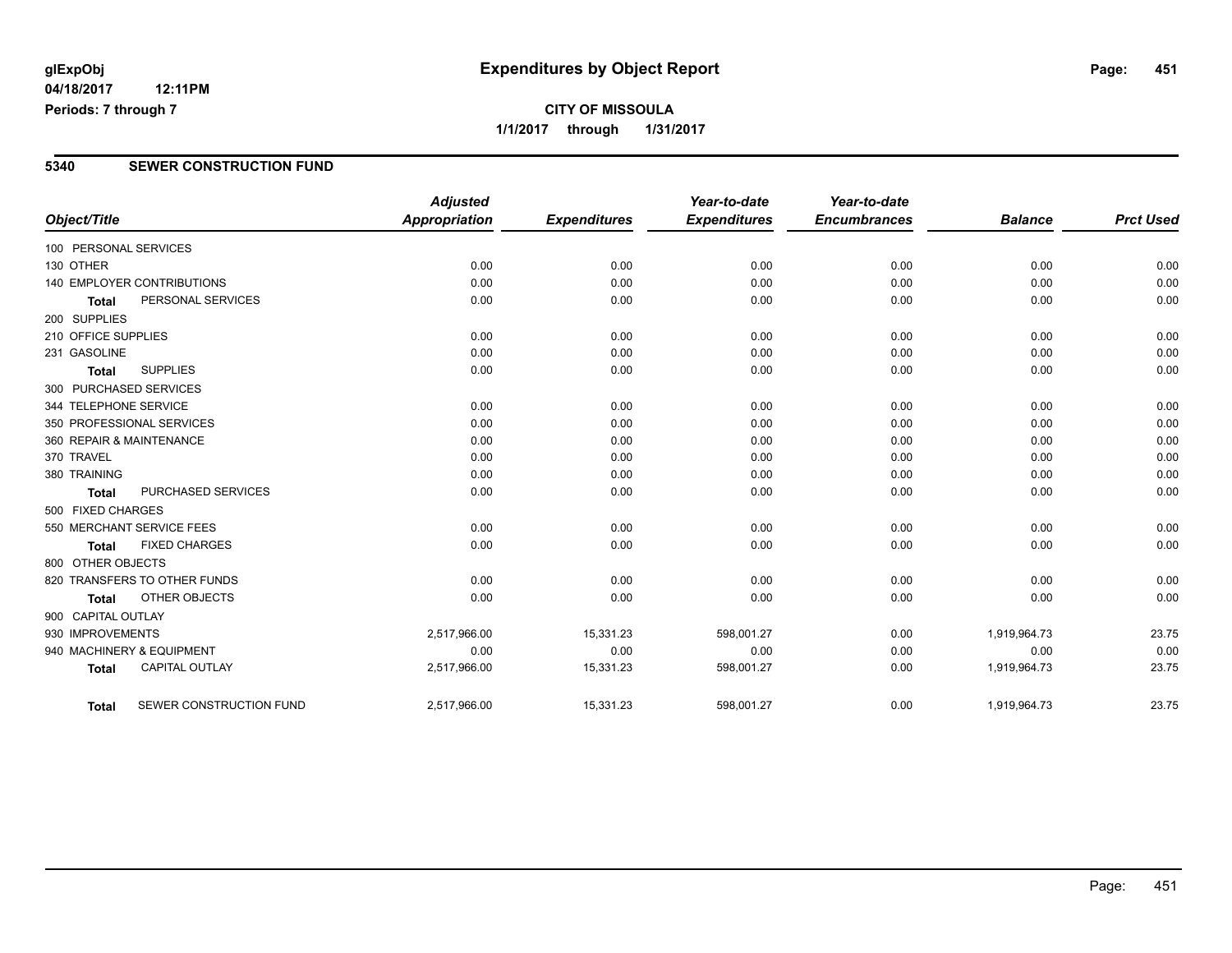# **5360 UNASSIGNED WASTEWATER DEBT SERVICE**

| Object/Title                        | <b>Adjusted</b><br>Appropriation | <b>Expenditures</b> | Year-to-date<br><b>Expenditures</b> | Year-to-date<br><b>Encumbrances</b> | <b>Balance</b> | <b>Prct Used</b> |
|-------------------------------------|----------------------------------|---------------------|-------------------------------------|-------------------------------------|----------------|------------------|
| 600 DEBT SERVICE                    |                                  |                     |                                     |                                     |                |                  |
| 610 PRINCIPAL                       | 133,325.00                       | 0.00                | 0.00                                | 0.00                                | 133.325.00     | 0.00             |
| 620 INTEREST / SERVICE FEES         | 36,913.00                        | 0.00                | 0.00                                | 0.00                                | 36.913.00      | 0.00             |
| <b>DEBT SERVICE</b><br><b>Total</b> | 170.238.00                       | 0.00                | 0.00                                | 0.00                                | 170.238.00     | 0.00             |
| <b>WASTEWATER</b><br>Tota           | 170,238.00                       | 0.00                | 0.00                                | 0.00                                | 170.238.00     | 0.00             |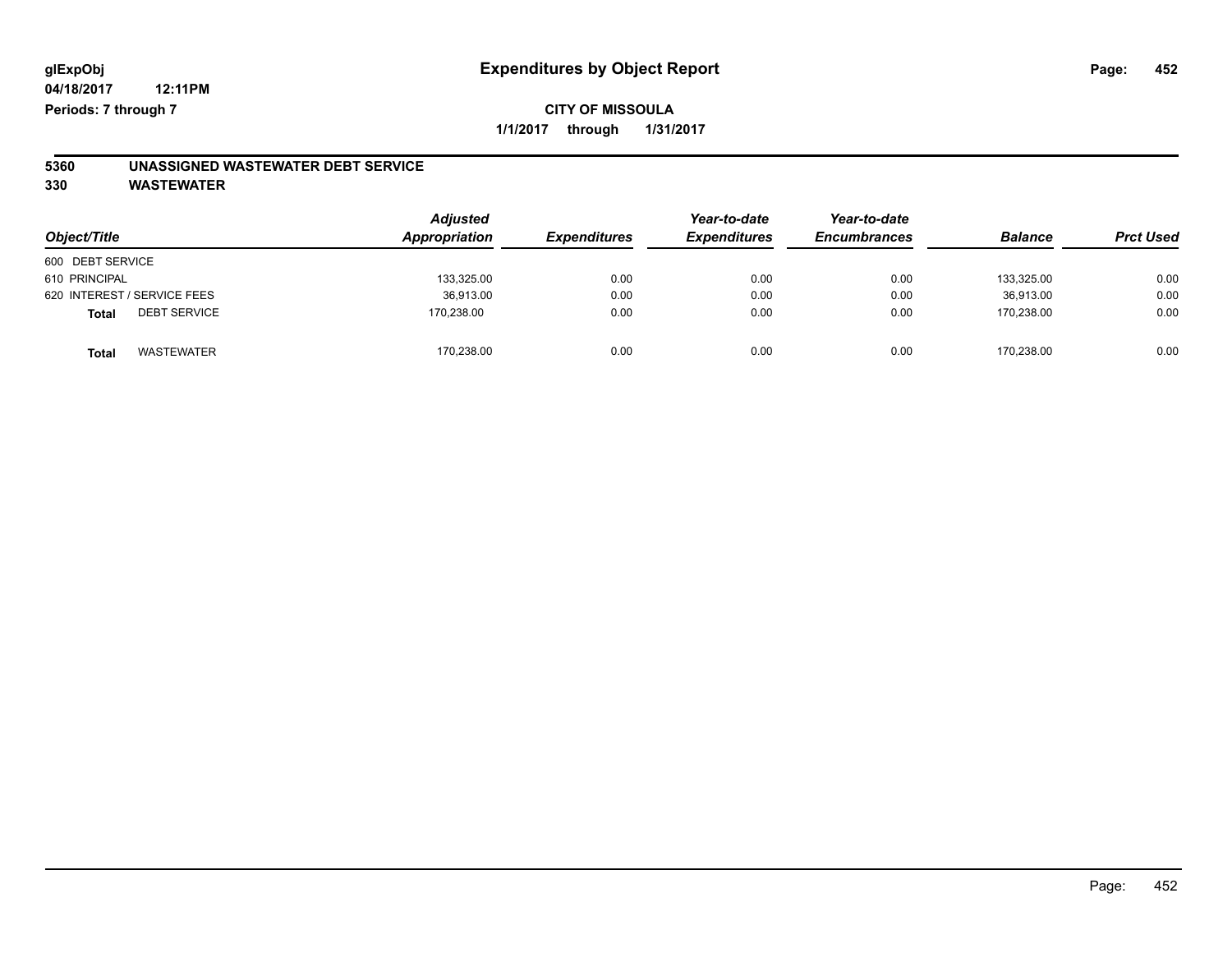## **glExpObj Expenditures by Object Report Page: 453**

**04/18/2017 12:11PM Periods: 7 through 7**

**CITY OF MISSOULA 1/1/2017 through 1/31/2017**

#### **5360 UNASSIGNED WASTEWATER DEBT SERVICE**

| Object/Title                                    | <b>Adjusted</b><br><b>Appropriation</b> | <b>Expenditures</b> | Year-to-date<br><b>Expenditures</b> | Year-to-date<br><b>Encumbrances</b> | <b>Balance</b> | <b>Prct Used</b> |
|-------------------------------------------------|-----------------------------------------|---------------------|-------------------------------------|-------------------------------------|----------------|------------------|
| 600 DEBT SERVICE                                |                                         |                     |                                     |                                     |                |                  |
| 610 PRINCIPAL                                   | 133,325.00                              | 0.00                | 0.00                                | 0.00                                | 133.325.00     | 0.00             |
| 620 INTEREST / SERVICE FEES                     | 36,913.00                               | 0.00                | 0.00                                | 0.00                                | 36.913.00      | 0.00             |
| <b>DEBT SERVICE</b><br><b>Total</b>             | 170.238.00                              | 0.00                | 0.00                                | 0.00                                | 170.238.00     | 0.00             |
| UNASSIGNED WASTEWATER DEBT SERV<br><b>Total</b> | 170.238.00                              | 0.00                | 0.00                                | 0.00                                | 170.238.00     | 0.00             |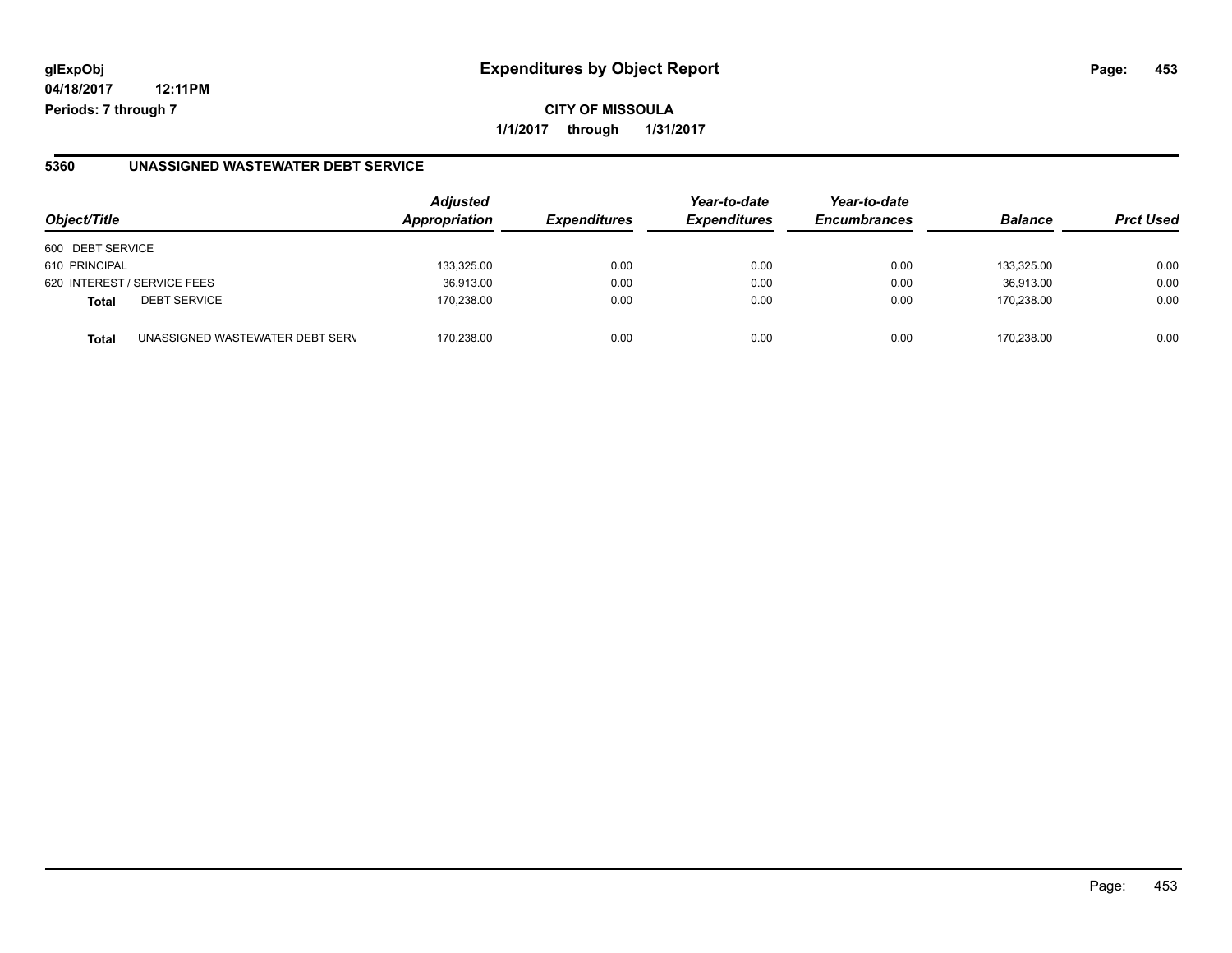# **5361 2001 SEWER REVENUE BONDS-DEBT SERVICE**

|                                      | <b>Adjusted</b>      |                     | Year-to-date        | Year-to-date        |                |                  |
|--------------------------------------|----------------------|---------------------|---------------------|---------------------|----------------|------------------|
| Object/Title                         | <b>Appropriation</b> | <b>Expenditures</b> | <b>Expenditures</b> | <b>Encumbrances</b> | <b>Balance</b> | <b>Prct Used</b> |
| 500 FIXED CHARGES                    |                      |                     |                     |                     |                |                  |
| 550 MERCHANT SERVICE FEES            | 0.00                 | 0.00                | 0.00                | 0.00                | 0.00           | 0.00             |
| <b>FIXED CHARGES</b><br><b>Total</b> | 0.00                 | 0.00                | 0.00                | 0.00                | 0.00           | 0.00             |
| 600 DEBT SERVICE                     |                      |                     |                     |                     |                |                  |
| 610 PRINCIPAL                        | 28,000.00            | 0.00                | 14.000.00           | 0.00                | 14.000.00      | 50.00            |
| 620 INTEREST / SERVICE FEES          | 2.480.00             | 0.00                | 1.310.00            | 0.00                | 1,170.00       | 52.82            |
| <b>DEBT SERVICE</b><br><b>Total</b>  | 30.480.00            | 0.00                | 15.310.00           | 0.00                | 15,170.00      | 50.23            |
| <b>WASTEWATER</b><br><b>Total</b>    | 30.480.00            | 0.00                | 15.310.00           | 0.00                | 15.170.00      | 50.23            |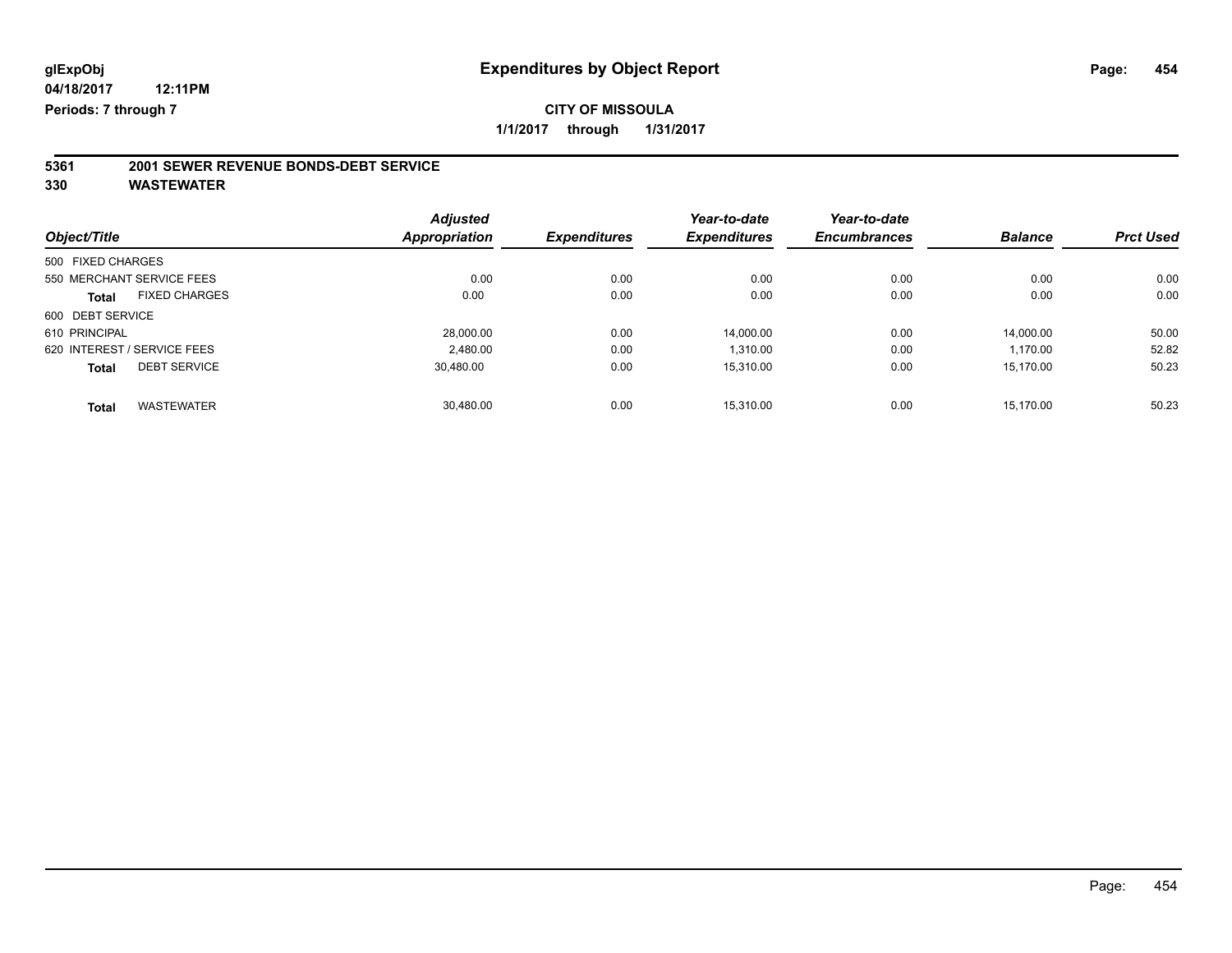**CITY OF MISSOULA 1/1/2017 through 1/31/2017**

#### **5361 2001 SEWER REVENUE BONDS-DEBT SERVICE**

| Object/Title                                     | <b>Adjusted</b><br>Appropriation | <b>Expenditures</b> | Year-to-date<br><b>Expenditures</b> | Year-to-date<br><b>Encumbrances</b> | <b>Balance</b> | <b>Prct Used</b> |
|--------------------------------------------------|----------------------------------|---------------------|-------------------------------------|-------------------------------------|----------------|------------------|
| 500 FIXED CHARGES                                |                                  |                     |                                     |                                     |                |                  |
| 550 MERCHANT SERVICE FEES                        | 0.00                             | 0.00                | 0.00                                | 0.00                                | 0.00           | 0.00             |
| <b>FIXED CHARGES</b><br><b>Total</b>             | 0.00                             | 0.00                | 0.00                                | 0.00                                | 0.00           | 0.00             |
| 600 DEBT SERVICE                                 |                                  |                     |                                     |                                     |                |                  |
| 610 PRINCIPAL                                    | 28,000.00                        | 0.00                | 14,000.00                           | 0.00                                | 14.000.00      | 50.00            |
| 620 INTEREST / SERVICE FEES                      | 2,480.00                         | 0.00                | 1.310.00                            | 0.00                                | 1.170.00       | 52.82            |
| <b>DEBT SERVICE</b><br><b>Total</b>              | 30,480.00                        | 0.00                | 15.310.00                           | 0.00                                | 15.170.00      | 50.23            |
| 2001 SEWER REVENUE BONDS-DEBT SE<br><b>Total</b> | 30.480.00                        | 0.00                | 15.310.00                           | 0.00                                | 15.170.00      | 50.23            |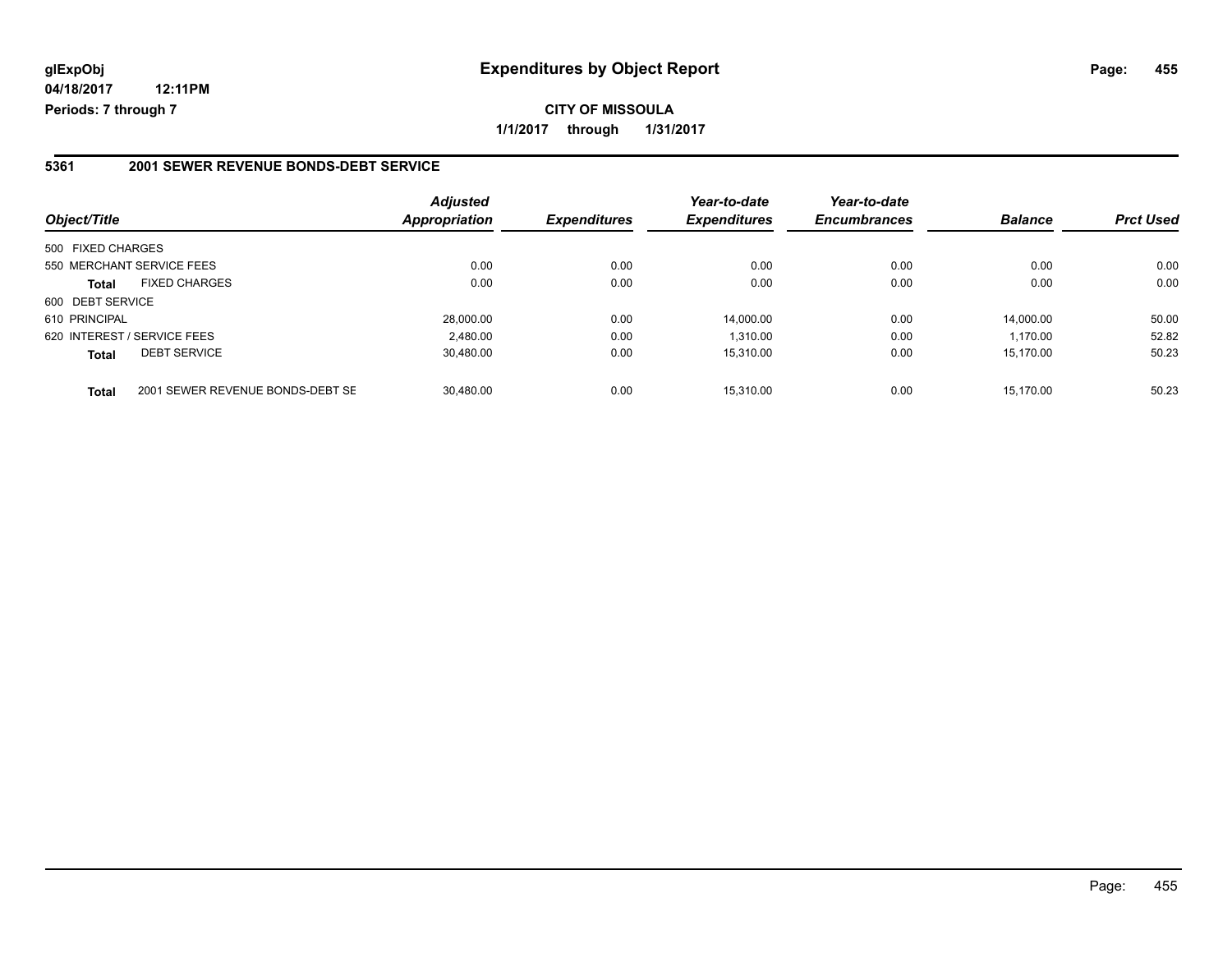# **5362 00 SEWER REVENUE BOND - SERIES B DEBT SE**

|                                      | <b>Adjusted</b>      |                     | Year-to-date        | Year-to-date        |                |                  |
|--------------------------------------|----------------------|---------------------|---------------------|---------------------|----------------|------------------|
| Object/Title                         | <b>Appropriation</b> | <b>Expenditures</b> | <b>Expenditures</b> | <b>Encumbrances</b> | <b>Balance</b> | <b>Prct Used</b> |
| 500 FIXED CHARGES                    |                      |                     |                     |                     |                |                  |
| 550 MERCHANT SERVICE FEES            | 0.00                 | 0.00                | 0.00                | 0.00                | 0.00           | 0.00             |
| <b>FIXED CHARGES</b><br><b>Total</b> | 0.00                 | 0.00                | 0.00                | 0.00                | 0.00           | 0.00             |
| 600 DEBT SERVICE                     |                      |                     |                     |                     |                |                  |
| 610 PRINCIPAL                        | 45,000.00            | 0.00                | 22.000.00           | 0.00                | 23.000.00      | 48.89            |
| 620 INTEREST / SERVICE FEES          | 3.480.00             | 0.00                | 1.850.00            | 0.00                | 1,630.00       | 53.16            |
| <b>DEBT SERVICE</b><br><b>Total</b>  | 48,480.00            | 0.00                | 23,850.00           | 0.00                | 24,630.00      | 49.20            |
| 800 OTHER OBJECTS                    |                      |                     |                     |                     |                |                  |
| 820 TRANSFERS TO OTHER FUNDS         | 0.00                 | 0.00                | 0.00                | 0.00                | 0.00           | 0.00             |
| OTHER OBJECTS<br><b>Total</b>        | 0.00                 | 0.00                | 0.00                | 0.00                | 0.00           | 0.00             |
| <b>WASTEWATER</b><br><b>Total</b>    | 48,480.00            | 0.00                | 23,850.00           | 0.00                | 24,630.00      | 49.20            |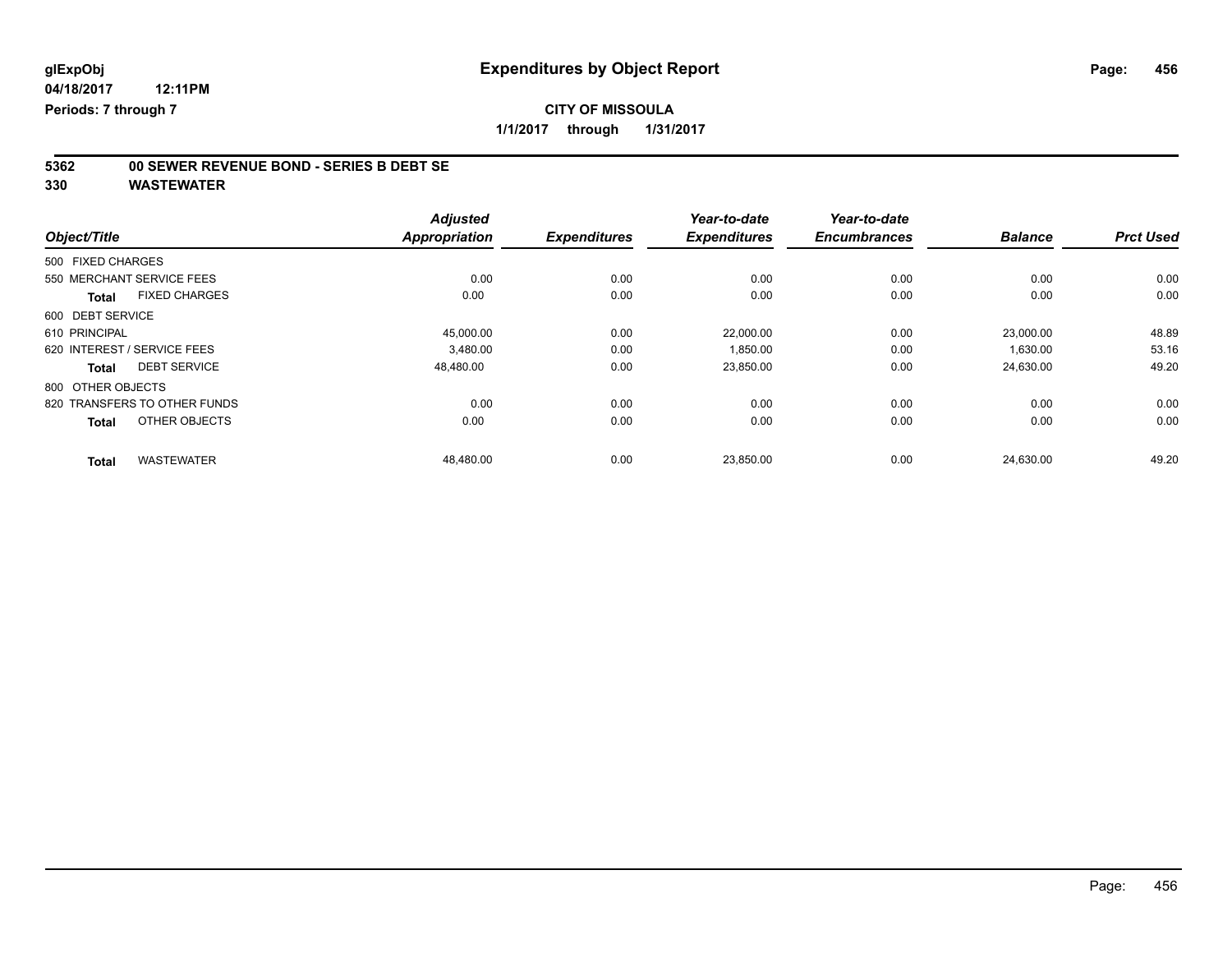### **5362 00 SEWER REVENUE BOND - SERIES B DEBT SE**

| Object/Title      |                                    | <b>Adjusted</b><br><b>Appropriation</b> | <b>Expenditures</b> | Year-to-date<br><b>Expenditures</b> | Year-to-date<br><b>Encumbrances</b> | <b>Balance</b> | <b>Prct Used</b> |
|-------------------|------------------------------------|-----------------------------------------|---------------------|-------------------------------------|-------------------------------------|----------------|------------------|
|                   |                                    |                                         |                     |                                     |                                     |                |                  |
| 500 FIXED CHARGES |                                    |                                         |                     |                                     |                                     |                |                  |
|                   | 550 MERCHANT SERVICE FEES          | 0.00                                    | 0.00                | 0.00                                | 0.00                                | 0.00           | 0.00             |
| <b>Total</b>      | <b>FIXED CHARGES</b>               | 0.00                                    | 0.00                | 0.00                                | 0.00                                | 0.00           | 0.00             |
| 600 DEBT SERVICE  |                                    |                                         |                     |                                     |                                     |                |                  |
| 610 PRINCIPAL     |                                    | 45,000.00                               | 0.00                | 22,000.00                           | 0.00                                | 23,000.00      | 48.89            |
|                   | 620 INTEREST / SERVICE FEES        | 3.480.00                                | 0.00                | 1,850.00                            | 0.00                                | 1,630.00       | 53.16            |
| <b>Total</b>      | <b>DEBT SERVICE</b>                | 48,480.00                               | 0.00                | 23,850.00                           | 0.00                                | 24,630.00      | 49.20            |
| 800 OTHER OBJECTS |                                    |                                         |                     |                                     |                                     |                |                  |
|                   | 820 TRANSFERS TO OTHER FUNDS       | 0.00                                    | 0.00                | 0.00                                | 0.00                                | 0.00           | 0.00             |
| <b>Total</b>      | OTHER OBJECTS                      | 0.00                                    | 0.00                | 0.00                                | 0.00                                | 0.00           | 0.00             |
| <b>Total</b>      | 00 SEWER REVENUE BOND - SERIES B L | 48,480.00                               | 0.00                | 23,850.00                           | 0.00                                | 24,630.00      | 49.20            |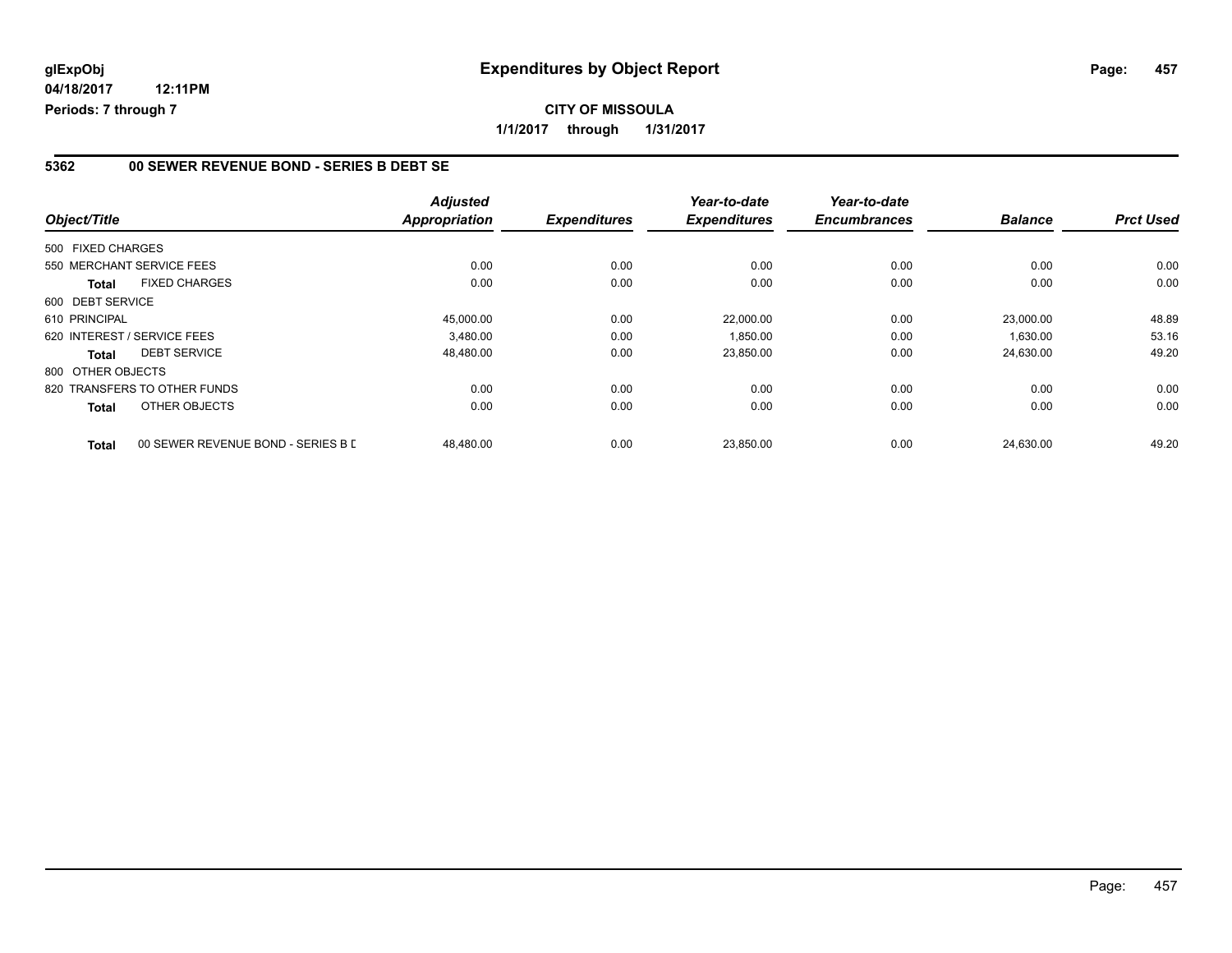# **5363 92 SEWER REVENUE BOND SERIES A DEBT SERV**

|                                      | <b>Adjusted</b> |                     | Year-to-date        | Year-to-date        |                |                  |
|--------------------------------------|-----------------|---------------------|---------------------|---------------------|----------------|------------------|
| Object/Title                         | Appropriation   | <b>Expenditures</b> | <b>Expenditures</b> | <b>Encumbrances</b> | <b>Balance</b> | <b>Prct Used</b> |
| 500 FIXED CHARGES                    |                 |                     |                     |                     |                |                  |
| 550 MERCHANT SERVICE FEES            | 0.00            | 0.00                | 0.00                | 0.00                | 0.00           | 0.00             |
| <b>FIXED CHARGES</b><br><b>Total</b> | 0.00            | 0.00                | 0.00                | 0.00                | 0.00           | 0.00             |
| 600 DEBT SERVICE                     |                 |                     |                     |                     |                |                  |
| 610 PRINCIPAL                        | 0.00            | 0.00                | 0.00                | 0.00                | 0.00           | 0.00             |
| 620 INTEREST / SERVICE FEES          | 0.00            | 0.00                | 0.00                | 0.00                | 0.00           | 0.00             |
| <b>DEBT SERVICE</b><br><b>Total</b>  | 0.00            | 0.00                | 0.00                | 0.00                | 0.00           | 0.00             |
| <b>WASTEWATER</b><br>Total           | 0.00            | 0.00                | 0.00                | 0.00                | 0.00           | 0.00             |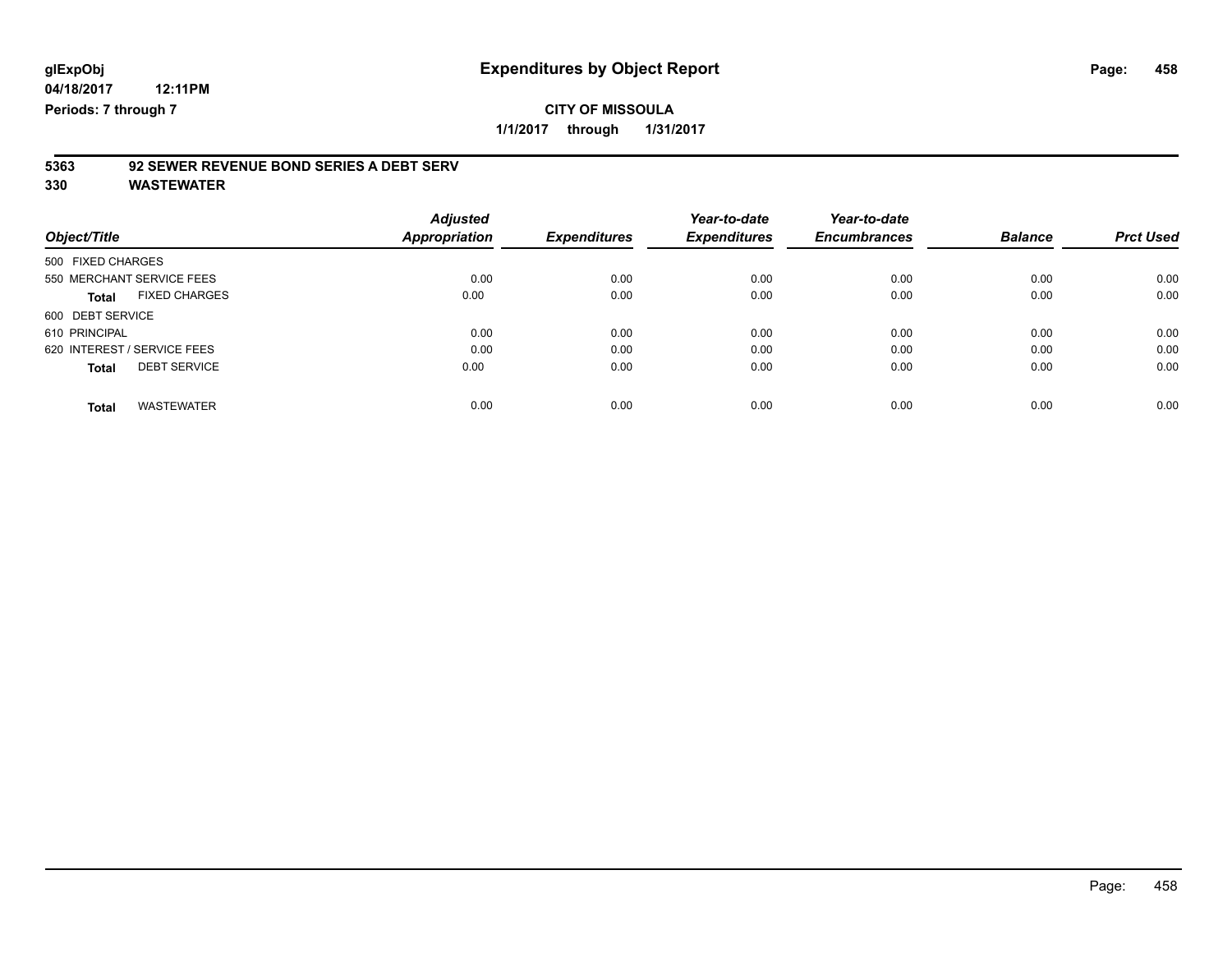## **glExpObj Expenditures by Object Report Page: 459**

**04/18/2017 12:11PM Periods: 7 through 7**

#### **5363 92 SEWER REVENUE BOND SERIES A DEBT SERV**

| Object/Title      |                                   | <b>Adjusted</b><br><b>Appropriation</b> | <b>Expenditures</b> | Year-to-date<br><b>Expenditures</b> | Year-to-date<br><b>Encumbrances</b> | <b>Balance</b> | <b>Prct Used</b> |
|-------------------|-----------------------------------|-----------------------------------------|---------------------|-------------------------------------|-------------------------------------|----------------|------------------|
| 500 FIXED CHARGES |                                   |                                         |                     |                                     |                                     |                |                  |
|                   | 550 MERCHANT SERVICE FEES         | 0.00                                    | 0.00                | 0.00                                | 0.00                                | 0.00           | 0.00             |
| <b>Total</b>      | <b>FIXED CHARGES</b>              | 0.00                                    | 0.00                | 0.00                                | 0.00                                | 0.00           | 0.00             |
| 600 DEBT SERVICE  |                                   |                                         |                     |                                     |                                     |                |                  |
| 610 PRINCIPAL     |                                   | 0.00                                    | 0.00                | 0.00                                | 0.00                                | 0.00           | 0.00             |
|                   | 620 INTEREST / SERVICE FEES       | 0.00                                    | 0.00                | 0.00                                | 0.00                                | 0.00           | 0.00             |
| <b>Total</b>      | <b>DEBT SERVICE</b>               | 0.00                                    | 0.00                | 0.00                                | 0.00                                | 0.00           | 0.00             |
| <b>Total</b>      | 92 SEWER REVENUE BOND SERIES A DE | 0.00                                    | 0.00                | 0.00                                | 0.00                                | 0.00           | 0.00             |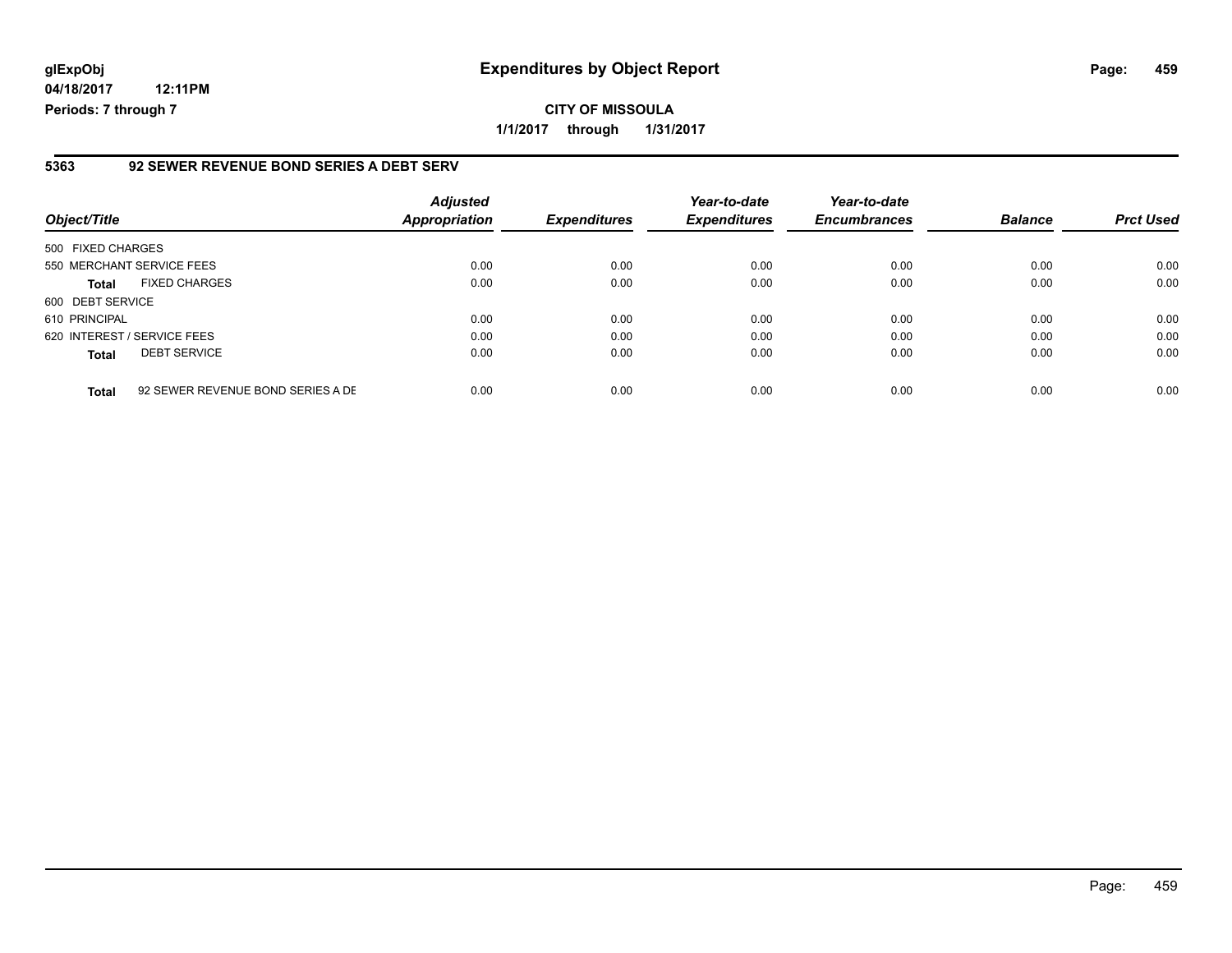# **5364 92 SEWER REVENUE BOND - SERIES B DEBT S**

|                                      | <b>Adjusted</b> |                     | Year-to-date        | Year-to-date        |                |                  |
|--------------------------------------|-----------------|---------------------|---------------------|---------------------|----------------|------------------|
| Object/Title                         | Appropriation   | <b>Expenditures</b> | <b>Expenditures</b> | <b>Encumbrances</b> | <b>Balance</b> | <b>Prct Used</b> |
| 500 FIXED CHARGES                    |                 |                     |                     |                     |                |                  |
| 550 MERCHANT SERVICE FEES            | 0.00            | 0.00                | 0.00                | 0.00                | 0.00           | 0.00             |
| <b>FIXED CHARGES</b><br><b>Total</b> | 0.00            | 0.00                | 0.00                | 0.00                | 0.00           | 0.00             |
| 600 DEBT SERVICE                     |                 |                     |                     |                     |                |                  |
| 610 PRINCIPAL                        | 0.00            | 0.00                | 0.00                | 0.00                | 0.00           | 0.00             |
| 620 INTEREST / SERVICE FEES          | 0.00            | 0.00                | 0.00                | 0.00                | 0.00           | 0.00             |
| <b>DEBT SERVICE</b><br><b>Total</b>  | 0.00            | 0.00                | 0.00                | 0.00                | 0.00           | 0.00             |
| <b>WASTEWATER</b><br><b>Total</b>    | 0.00            | 0.00                | 0.00                | 0.00                | 0.00           | 0.00             |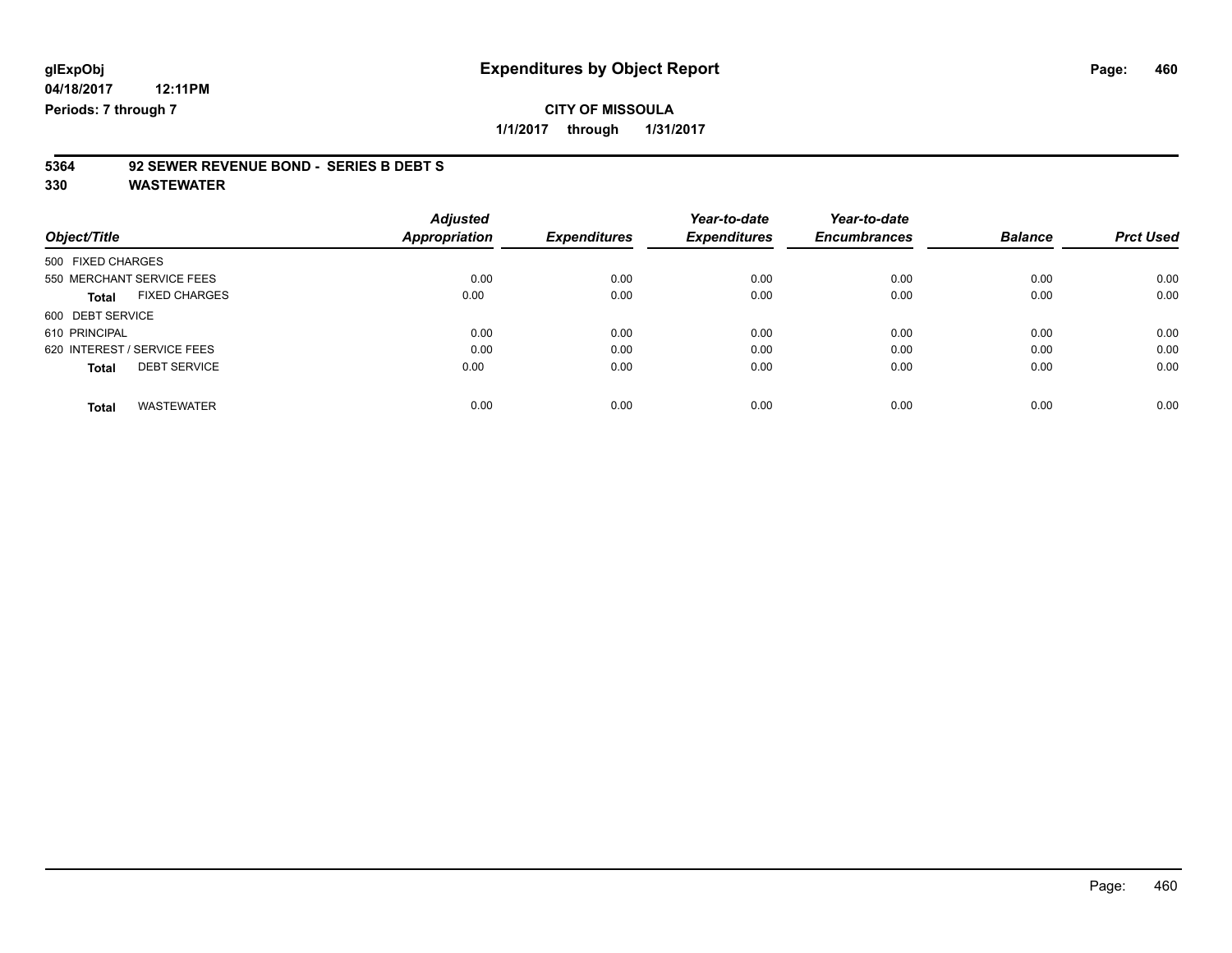## **glExpObj Expenditures by Object Report Page: 461**

**04/18/2017 12:11PM Periods: 7 through 7**

### **5364 92 SEWER REVENUE BOND - SERIES B DEBT S**

| Object/Title                |                                    | <b>Adjusted</b><br>Appropriation | <b>Expenditures</b> | Year-to-date<br><b>Expenditures</b> | Year-to-date<br><b>Encumbrances</b> | <b>Balance</b> | <b>Prct Used</b> |
|-----------------------------|------------------------------------|----------------------------------|---------------------|-------------------------------------|-------------------------------------|----------------|------------------|
| 500 FIXED CHARGES           |                                    |                                  |                     |                                     |                                     |                |                  |
| 550 MERCHANT SERVICE FEES   |                                    | 0.00                             | 0.00                | 0.00                                | 0.00                                | 0.00           | 0.00             |
| <b>Total</b>                | <b>FIXED CHARGES</b>               | 0.00                             | 0.00                | 0.00                                | 0.00                                | 0.00           | 0.00             |
| 600 DEBT SERVICE            |                                    |                                  |                     |                                     |                                     |                |                  |
| 610 PRINCIPAL               |                                    | 0.00                             | 0.00                | 0.00                                | 0.00                                | 0.00           | 0.00             |
| 620 INTEREST / SERVICE FEES |                                    | 0.00                             | 0.00                | 0.00                                | 0.00                                | 0.00           | 0.00             |
| <b>Total</b>                | <b>DEBT SERVICE</b>                | 0.00                             | 0.00                | 0.00                                | 0.00                                | 0.00           | 0.00             |
| <b>Total</b>                | 92 SEWER REVENUE BOND - SERIES B I | 0.00                             | 0.00                | 0.00                                | 0.00                                | 0.00           | 0.00             |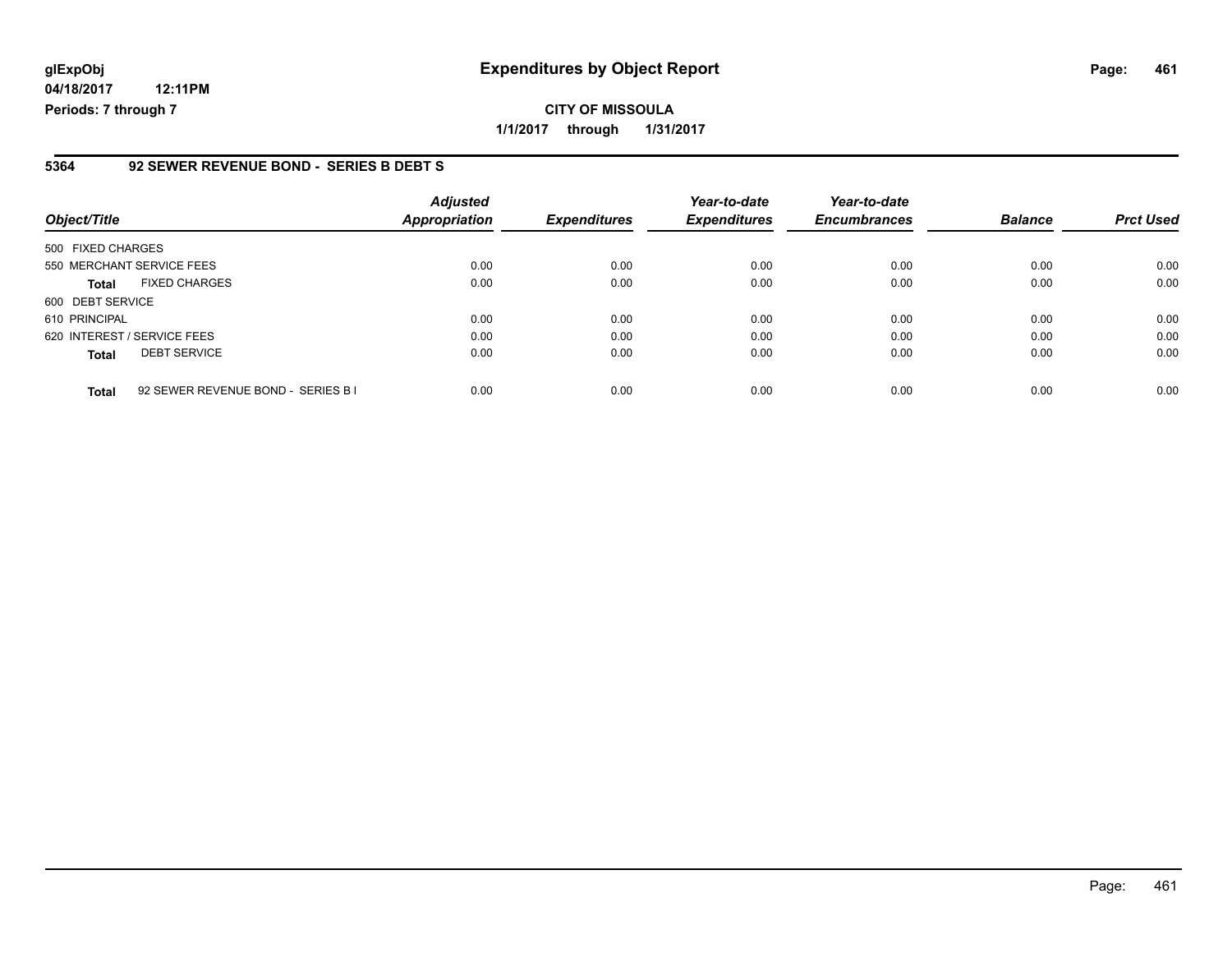# **5365 99 SEWER REVENUE BONDS DEBT SERVICE FUND**

|                                      | <b>Adjusted</b>      |                     | Year-to-date        | Year-to-date        |                |                  |
|--------------------------------------|----------------------|---------------------|---------------------|---------------------|----------------|------------------|
| Object/Title                         | <b>Appropriation</b> | <b>Expenditures</b> | <b>Expenditures</b> | <b>Encumbrances</b> | <b>Balance</b> | <b>Prct Used</b> |
| 500 FIXED CHARGES                    |                      |                     |                     |                     |                |                  |
| 550 MERCHANT SERVICE FEES            | 0.00                 | 0.00                | 0.00                | 0.00                | 0.00           | 0.00             |
| <b>FIXED CHARGES</b><br><b>Total</b> | 0.00                 | 0.00                | 0.00                | 0.00                | 0.00           | 0.00             |
| 600 DEBT SERVICE                     |                      |                     |                     |                     |                |                  |
| 610 PRINCIPAL                        | 117.000.00           | 0.00                | 58.000.00           | 0.00                | 59.000.00      | 49.57            |
| 620 INTEREST / SERVICE FEES          | 6.600.00             | 0.00                | 3,590.00            | 0.00                | 3,010.00       | 54.39            |
| <b>DEBT SERVICE</b><br><b>Total</b>  | 123.600.00           | 0.00                | 61,590.00           | 0.00                | 62.010.00      | 49.83            |
| <b>WASTEWATER</b><br><b>Total</b>    | 123.600.00           | 0.00                | 61.590.00           | 0.00                | 62.010.00      | 49.83            |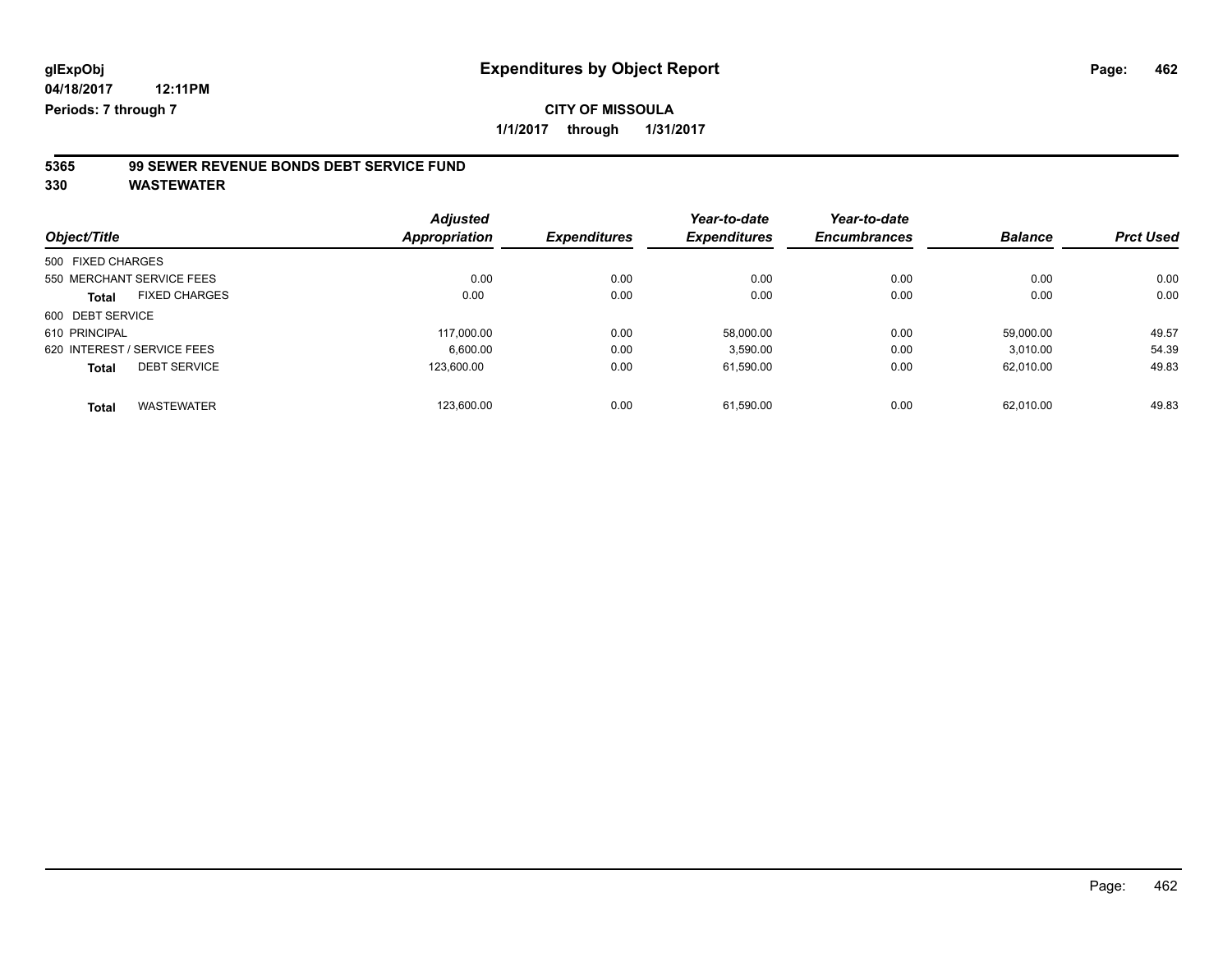## **glExpObj Expenditures by Object Report Page: 463**

**04/18/2017 12:11PM Periods: 7 through 7**

#### **5365 99 SEWER REVENUE BONDS DEBT SERVICE FUND**

| Object/Title                |                                  | <b>Adjusted</b><br>Appropriation | <b>Expenditures</b> | Year-to-date<br><b>Expenditures</b> | Year-to-date<br><b>Encumbrances</b> | <b>Balance</b> | <b>Prct Used</b> |
|-----------------------------|----------------------------------|----------------------------------|---------------------|-------------------------------------|-------------------------------------|----------------|------------------|
| 500 FIXED CHARGES           |                                  |                                  |                     |                                     |                                     |                |                  |
|                             | 550 MERCHANT SERVICE FEES        | 0.00                             | 0.00                | 0.00                                | 0.00                                | 0.00           | 0.00             |
| <b>Total</b>                | <b>FIXED CHARGES</b>             | 0.00                             | 0.00                | 0.00                                | 0.00                                | 0.00           | 0.00             |
| 600 DEBT SERVICE            |                                  |                                  |                     |                                     |                                     |                |                  |
| 610 PRINCIPAL               |                                  | 117.000.00                       | 0.00                | 58.000.00                           | 0.00                                | 59.000.00      | 49.57            |
| 620 INTEREST / SERVICE FEES |                                  | 6.600.00                         | 0.00                | 3,590.00                            | 0.00                                | 3.010.00       | 54.39            |
| <b>Total</b>                | <b>DEBT SERVICE</b>              | 123.600.00                       | 0.00                | 61,590.00                           | 0.00                                | 62.010.00      | 49.83            |
| <b>Total</b>                | 99 SEWER REVENUE BONDS DEBT SERV | 123.600.00                       | 0.00                | 61.590.00                           | 0.00                                | 62.010.00      | 49.83            |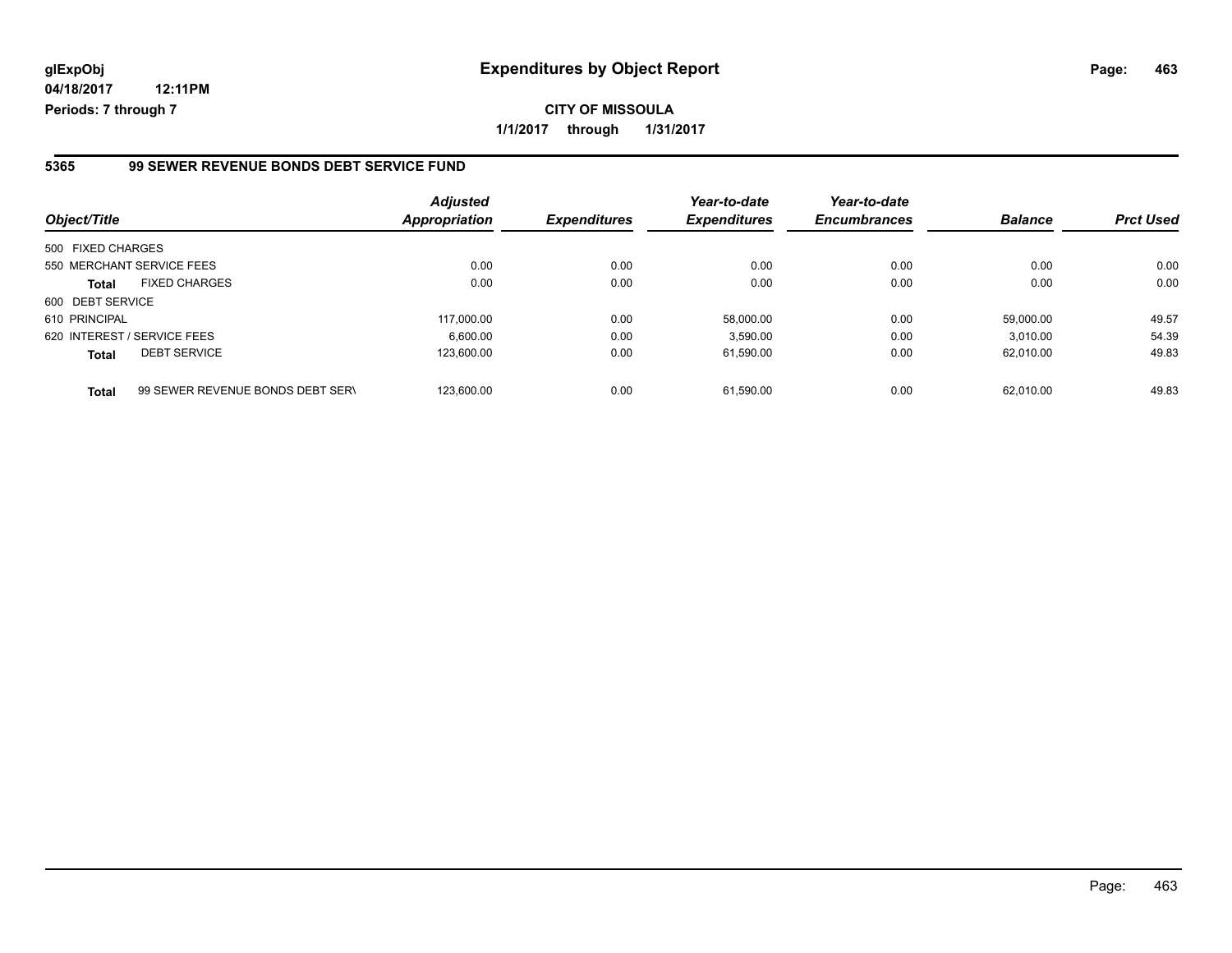# **5366 92 SEWER REVENUE BOND - SERIES A BOND RE**

| Object/Title                         | <b>Adjusted</b><br><b>Appropriation</b> | <b>Expenditures</b> | Year-to-date<br><b>Expenditures</b> | Year-to-date<br><b>Encumbrances</b> | <b>Balance</b> | <b>Prct Used</b> |
|--------------------------------------|-----------------------------------------|---------------------|-------------------------------------|-------------------------------------|----------------|------------------|
| 500 FIXED CHARGES                    |                                         |                     |                                     |                                     |                |                  |
| 550 MERCHANT SERVICE FEES            | 0.00                                    | 0.00                | 0.00                                | 0.00                                | 0.00           | 0.00             |
| <b>FIXED CHARGES</b><br><b>Total</b> | 0.00                                    | 0.00                | 0.00                                | 0.00                                | 0.00           | 0.00             |
| 800 OTHER OBJECTS                    |                                         |                     |                                     |                                     |                |                  |
| 820 TRANSFERS TO OTHER FUNDS         | 0.00                                    | 0.00                | 0.00                                | 0.00                                | 0.00           | 0.00             |
| OTHER OBJECTS<br><b>Total</b>        | 0.00                                    | 0.00                | 0.00                                | 0.00                                | 0.00           | 0.00             |
| <b>WASTEWATER</b><br>Total           | 0.00                                    | 0.00                | 0.00                                | 0.00                                | 0.00           | 0.00             |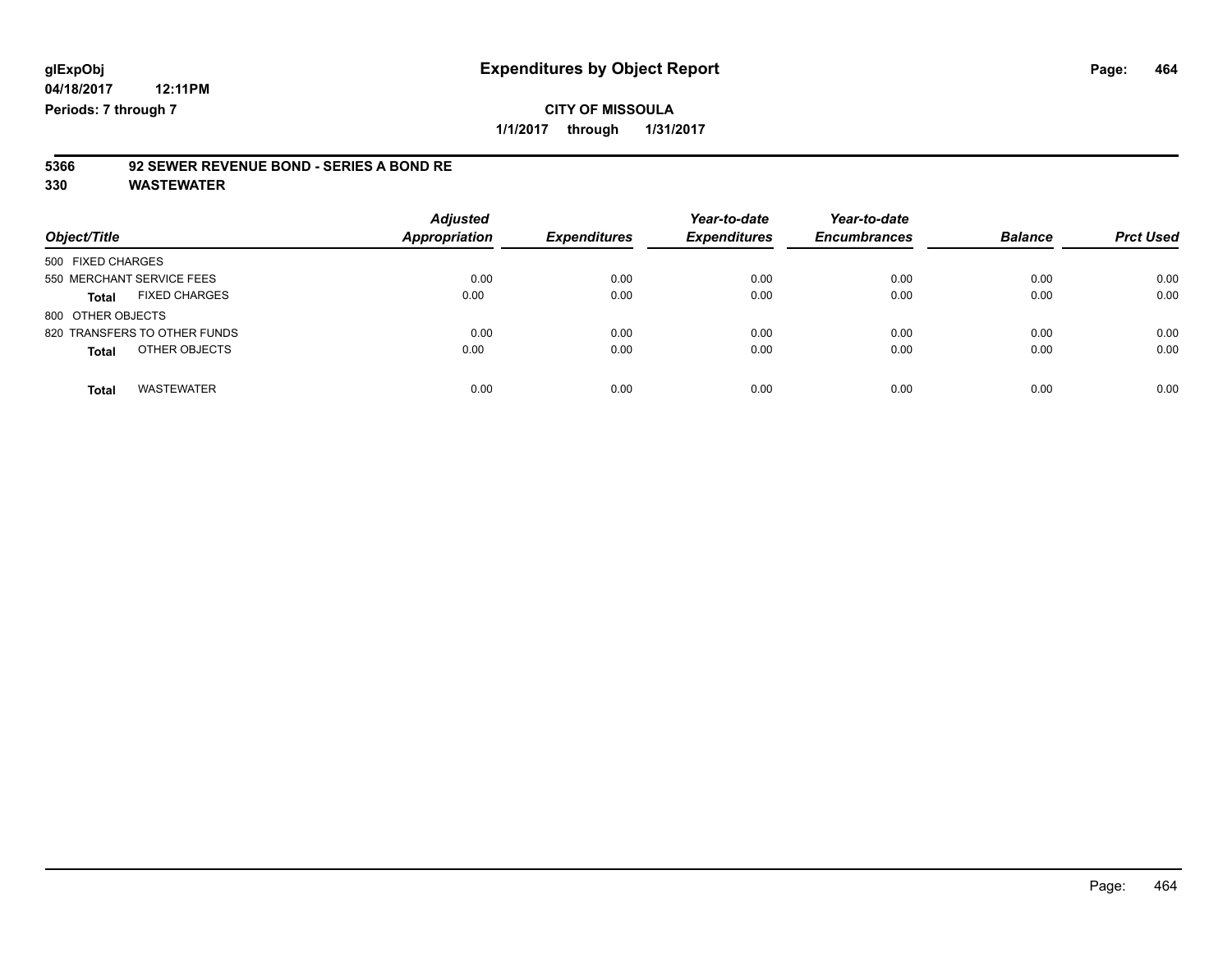## **glExpObj Expenditures by Object Report Page: 465**

**04/18/2017 12:11PM Periods: 7 through 7**

#### **5366 92 SEWER REVENUE BOND - SERIES A BOND RE**

| Object/Title              |                                    | <b>Adjusted</b><br><b>Appropriation</b> | <b>Expenditures</b> | Year-to-date<br><b>Expenditures</b> | Year-to-date<br><b>Encumbrances</b> | <b>Balance</b> | <b>Prct Used</b> |
|---------------------------|------------------------------------|-----------------------------------------|---------------------|-------------------------------------|-------------------------------------|----------------|------------------|
| 500 FIXED CHARGES         |                                    |                                         |                     |                                     |                                     |                |                  |
| 550 MERCHANT SERVICE FEES |                                    | 0.00                                    | 0.00                | 0.00                                | 0.00                                | 0.00           | 0.00             |
| <b>Total</b>              | <b>FIXED CHARGES</b>               | 0.00                                    | 0.00                | 0.00                                | 0.00                                | 0.00           | 0.00             |
| 800 OTHER OBJECTS         |                                    |                                         |                     |                                     |                                     |                |                  |
|                           | 820 TRANSFERS TO OTHER FUNDS       | 0.00                                    | 0.00                | 0.00                                | 0.00                                | 0.00           | 0.00             |
| <b>Total</b>              | OTHER OBJECTS                      | 0.00                                    | 0.00                | 0.00                                | 0.00                                | 0.00           | 0.00             |
| <b>Total</b>              | 92 SEWER REVENUE BOND - SERIES A B | 0.00                                    | 0.00                | 0.00                                | 0.00                                | 0.00           | 0.00             |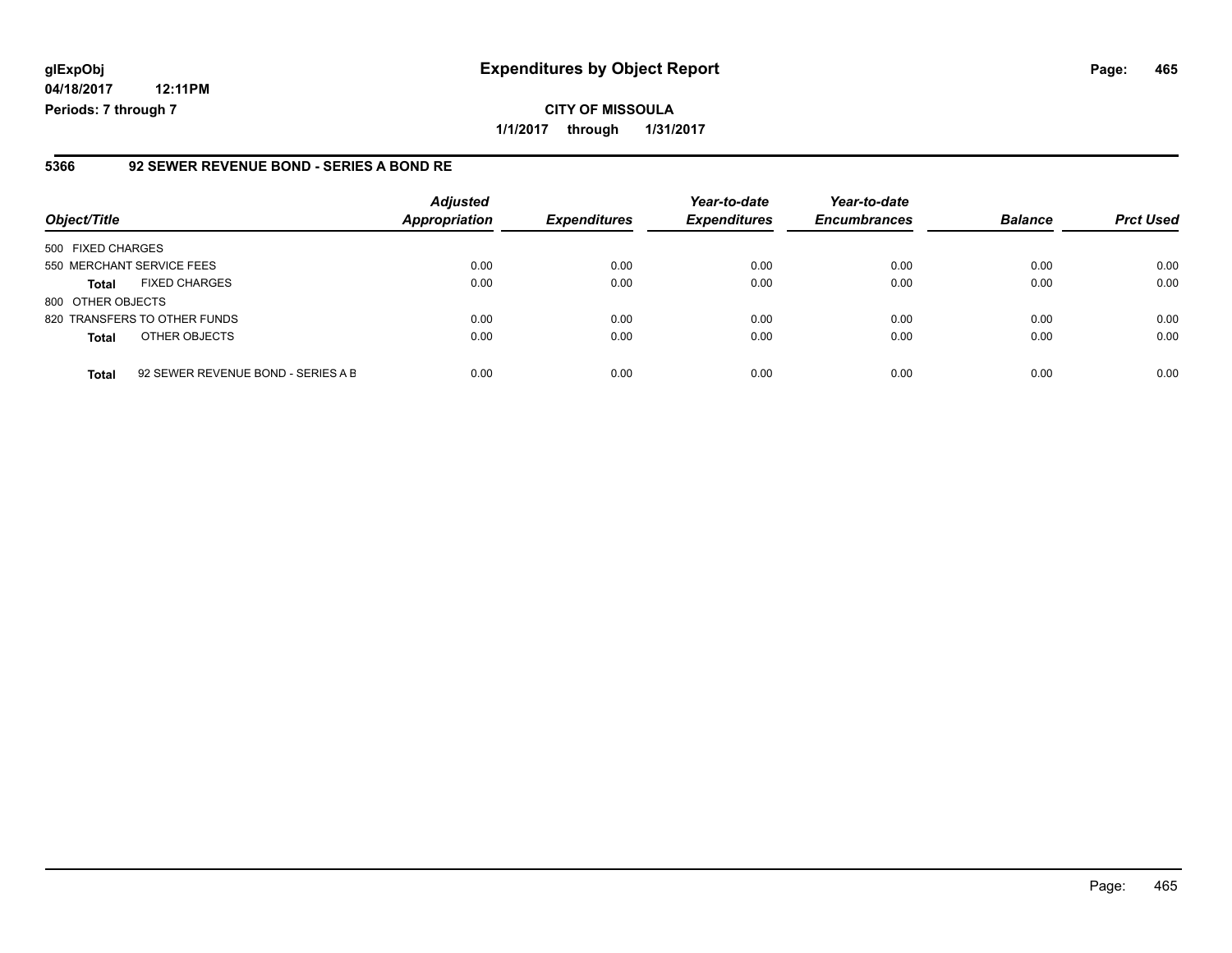# **5367 92 SEWER REVENUE BOND - SERIES B BOND RE**

| Object/Title                         | <b>Adjusted</b><br><b>Appropriation</b> | <b>Expenditures</b> | Year-to-date<br><b>Expenditures</b> | Year-to-date<br><b>Encumbrances</b> | <b>Balance</b> | <b>Prct Used</b> |
|--------------------------------------|-----------------------------------------|---------------------|-------------------------------------|-------------------------------------|----------------|------------------|
| 500 FIXED CHARGES                    |                                         |                     |                                     |                                     |                |                  |
| 550 MERCHANT SERVICE FEES            | 0.00                                    | 0.00                | 0.00                                | 0.00                                | 0.00           | 0.00             |
| <b>FIXED CHARGES</b><br><b>Total</b> | 0.00                                    | 0.00                | 0.00                                | 0.00                                | 0.00           | 0.00             |
| 800 OTHER OBJECTS                    |                                         |                     |                                     |                                     |                |                  |
| 820 TRANSFERS TO OTHER FUNDS         | 0.00                                    | 0.00                | 0.00                                | 0.00                                | 0.00           | 0.00             |
| OTHER OBJECTS<br><b>Total</b>        | 0.00                                    | 0.00                | 0.00                                | 0.00                                | 0.00           | 0.00             |
| <b>WASTEWATER</b><br><b>Total</b>    | 0.00                                    | 0.00                | 0.00                                | 0.00                                | 0.00           | 0.00             |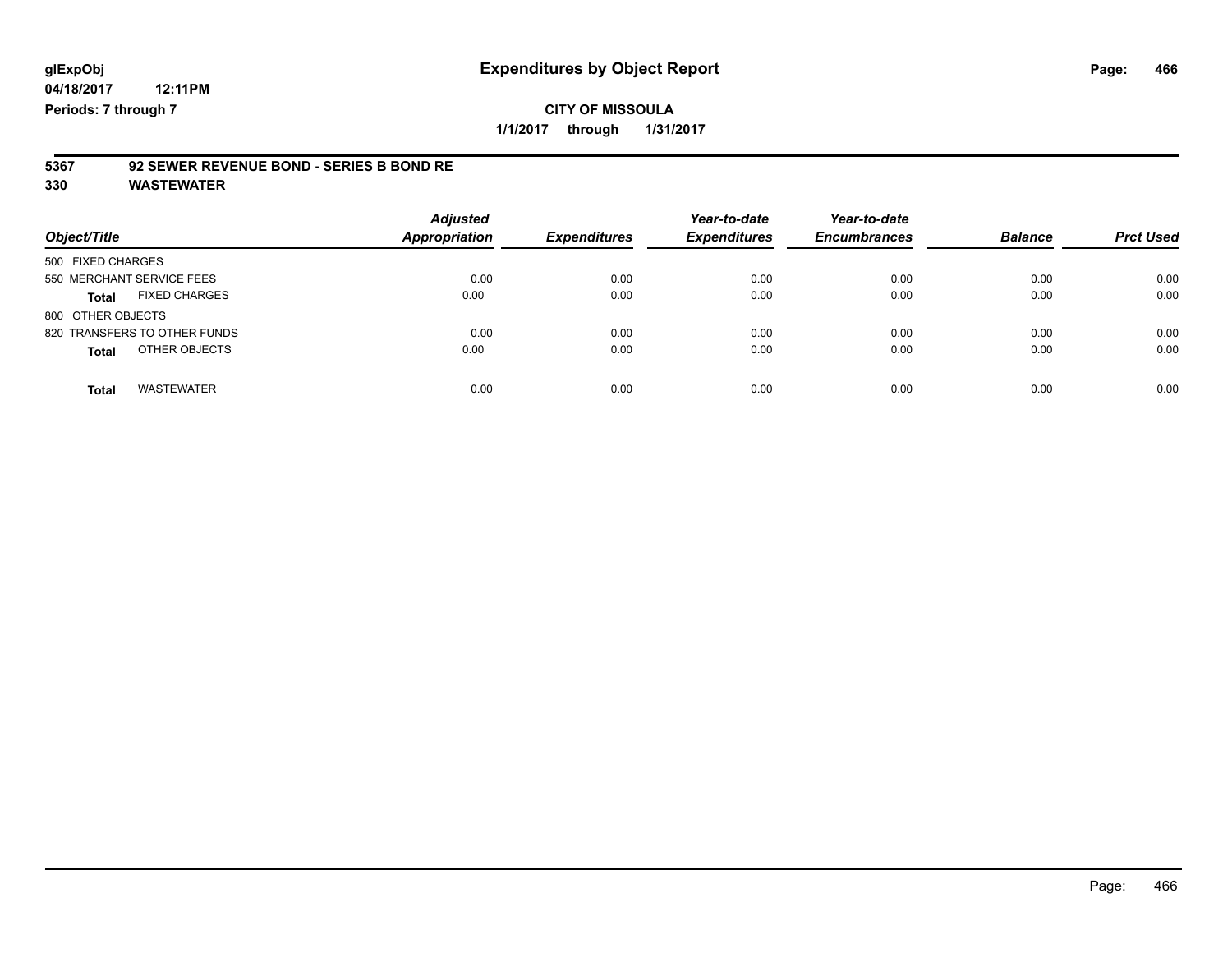## **glExpObj Expenditures by Object Report Page: 467**

**04/18/2017 12:11PM Periods: 7 through 7**

### **5367 92 SEWER REVENUE BOND - SERIES B BOND RE**

| Object/Title              |                                    | <b>Adjusted</b><br><b>Appropriation</b> | <b>Expenditures</b> | Year-to-date<br><b>Expenditures</b> | Year-to-date<br><b>Encumbrances</b> | <b>Balance</b> | <b>Prct Used</b> |
|---------------------------|------------------------------------|-----------------------------------------|---------------------|-------------------------------------|-------------------------------------|----------------|------------------|
| 500 FIXED CHARGES         |                                    |                                         |                     |                                     |                                     |                |                  |
| 550 MERCHANT SERVICE FEES |                                    | 0.00                                    | 0.00                | 0.00                                | 0.00                                | 0.00           | 0.00             |
| <b>Total</b>              | <b>FIXED CHARGES</b>               | 0.00                                    | 0.00                | 0.00                                | 0.00                                | 0.00           | 0.00             |
| 800 OTHER OBJECTS         |                                    |                                         |                     |                                     |                                     |                |                  |
|                           | 820 TRANSFERS TO OTHER FUNDS       | 0.00                                    | 0.00                | 0.00                                | 0.00                                | 0.00           | 0.00             |
| <b>Total</b>              | OTHER OBJECTS                      | 0.00                                    | 0.00                | 0.00                                | 0.00                                | 0.00           | 0.00             |
| <b>Total</b>              | 92 SEWER REVENUE BOND - SERIES B E | 0.00                                    | 0.00                | 0.00                                | 0.00                                | 0.00           | 0.00             |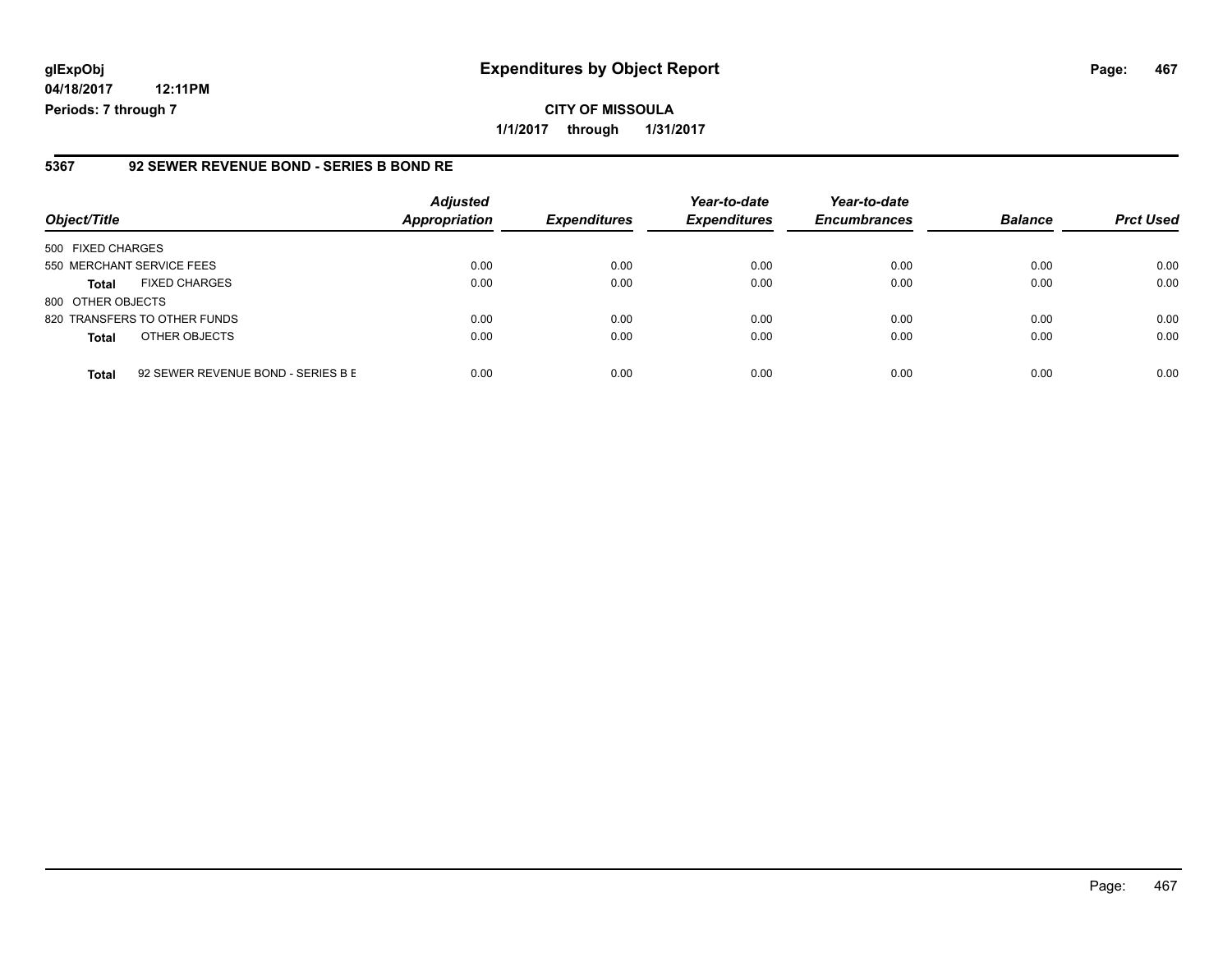# **5368 00 SEWER REVENUE BOND RESERVE FUND**

| Object/Title                         | <b>Adjusted</b><br><b>Appropriation</b> | <b>Expenditures</b> | Year-to-date<br><b>Expenditures</b> | Year-to-date<br><b>Encumbrances</b> | <b>Balance</b> | <b>Prct Used</b> |
|--------------------------------------|-----------------------------------------|---------------------|-------------------------------------|-------------------------------------|----------------|------------------|
| 500 FIXED CHARGES                    |                                         |                     |                                     |                                     |                |                  |
| 550 MERCHANT SERVICE FEES            | 0.00                                    | 0.00                | 0.00                                | 0.00                                | 0.00           | 0.00             |
| <b>FIXED CHARGES</b><br><b>Total</b> | 0.00                                    | 0.00                | 0.00                                | 0.00                                | 0.00           | 0.00             |
| 800 OTHER OBJECTS                    |                                         |                     |                                     |                                     |                |                  |
| 820 TRANSFERS TO OTHER FUNDS         | 0.00                                    | 0.00                | 0.00                                | 0.00                                | 0.00           | 0.00             |
| OTHER OBJECTS<br><b>Total</b>        | 0.00                                    | 0.00                | 0.00                                | 0.00                                | 0.00           | 0.00             |
| <b>WASTEWATER</b><br><b>Total</b>    | 0.00                                    | 0.00                | 0.00                                | 0.00                                | 0.00           | 0.00             |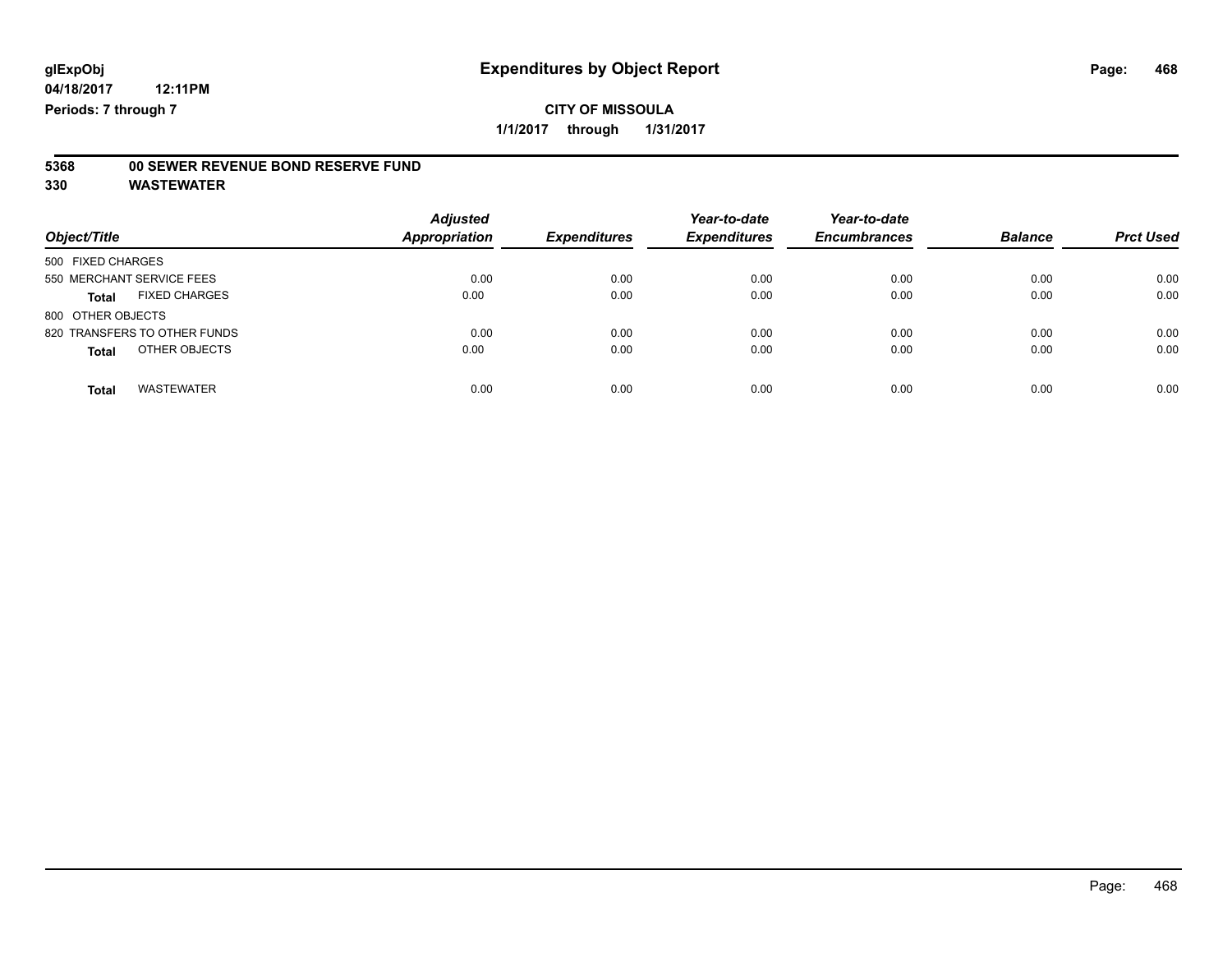# **glExpObj Expenditures by Object Report Page: 469**

**04/18/2017 12:11PM Periods: 7 through 7**

#### **5368 00 SEWER REVENUE BOND RESERVE FUND**

| Object/Title              |                                  | <b>Adjusted</b><br><b>Appropriation</b> | <b>Expenditures</b> | Year-to-date<br><b>Expenditures</b> | Year-to-date<br><b>Encumbrances</b> | <b>Balance</b> | <b>Prct Used</b> |
|---------------------------|----------------------------------|-----------------------------------------|---------------------|-------------------------------------|-------------------------------------|----------------|------------------|
| 500 FIXED CHARGES         |                                  |                                         |                     |                                     |                                     |                |                  |
| 550 MERCHANT SERVICE FEES |                                  | 0.00                                    | 0.00                | 0.00                                | 0.00                                | 0.00           | 0.00             |
| <b>Total</b>              | <b>FIXED CHARGES</b>             | 0.00                                    | 0.00                | 0.00                                | 0.00                                | 0.00           | 0.00             |
| 800 OTHER OBJECTS         |                                  |                                         |                     |                                     |                                     |                |                  |
|                           | 820 TRANSFERS TO OTHER FUNDS     | 0.00                                    | 0.00                | 0.00                                | 0.00                                | 0.00           | 0.00             |
| <b>Total</b>              | OTHER OBJECTS                    | 0.00                                    | 0.00                | 0.00                                | 0.00                                | 0.00           | 0.00             |
| <b>Total</b>              | 00 SEWER REVENUE BOND RESERVE FU | 0.00                                    | 0.00                | 0.00                                | 0.00                                | 0.00           | 0.00             |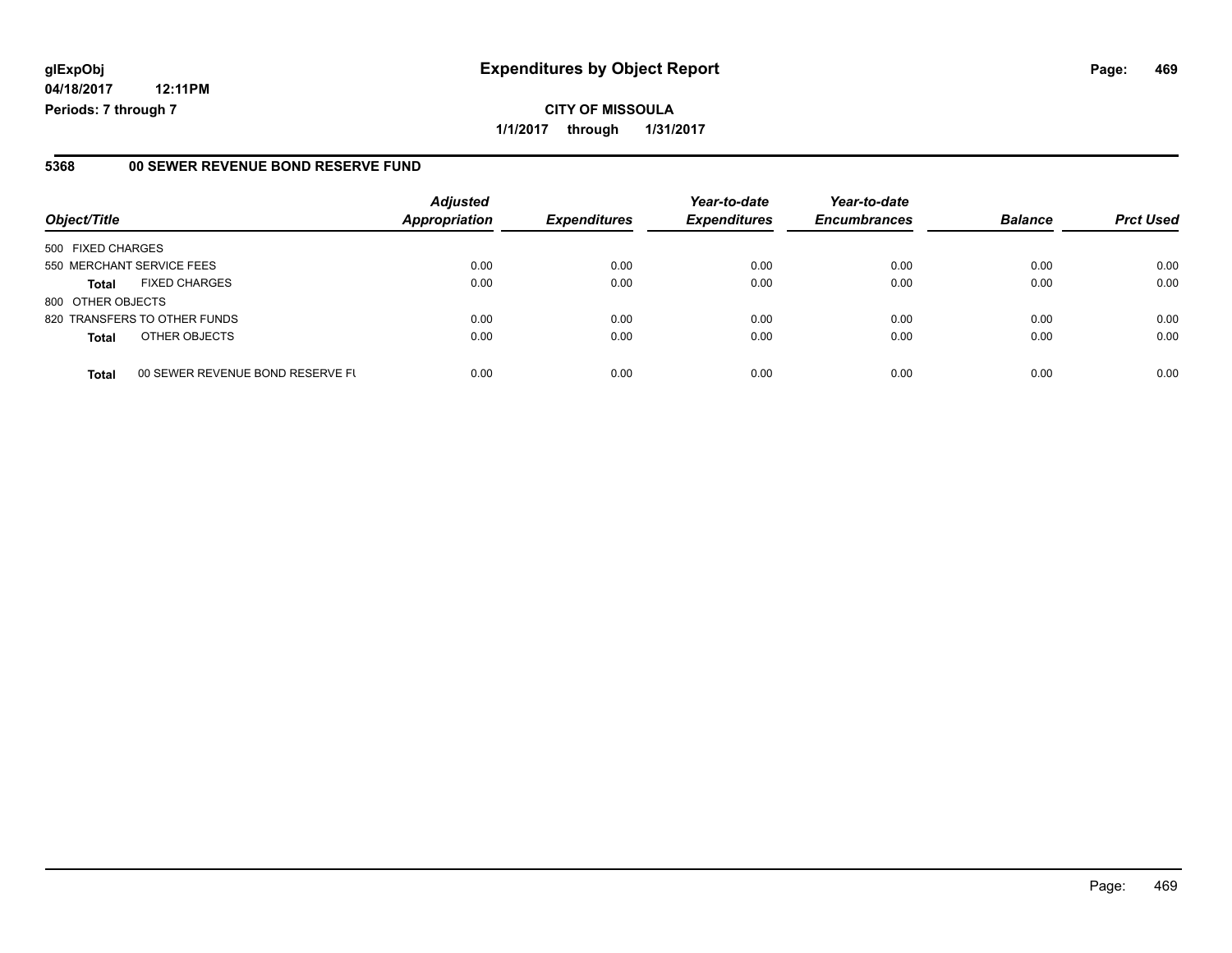**5369 2001 SEWER REVENUE BOND**

| Object/Title                         | <b>Adjusted</b><br><b>Appropriation</b> | <b>Expenditures</b> | Year-to-date<br><b>Expenditures</b> | Year-to-date<br><b>Encumbrances</b> | <b>Balance</b> | <b>Prct Used</b> |
|--------------------------------------|-----------------------------------------|---------------------|-------------------------------------|-------------------------------------|----------------|------------------|
| 500 FIXED CHARGES                    |                                         |                     |                                     |                                     |                |                  |
| 550 MERCHANT SERVICE FEES            | 0.00                                    | 0.00                | 0.00                                | 0.00                                | 0.00           | 0.00             |
| <b>FIXED CHARGES</b><br><b>Total</b> | 0.00                                    | 0.00                | 0.00                                | 0.00                                | 0.00           | 0.00             |
| 800 OTHER OBJECTS                    |                                         |                     |                                     |                                     |                |                  |
| 820 TRANSFERS TO OTHER FUNDS         | 270.00                                  | 0.00                | 0.00                                | 0.00                                | 270.00         | 0.00             |
| OTHER OBJECTS<br><b>Total</b>        | 270.00                                  | 0.00                | 0.00                                | 0.00                                | 270.00         | 0.00             |
| <b>WASTEWATER</b><br>Total           | 270.00                                  | 0.00                | 0.00                                | 0.00                                | 270.00         | 0.00             |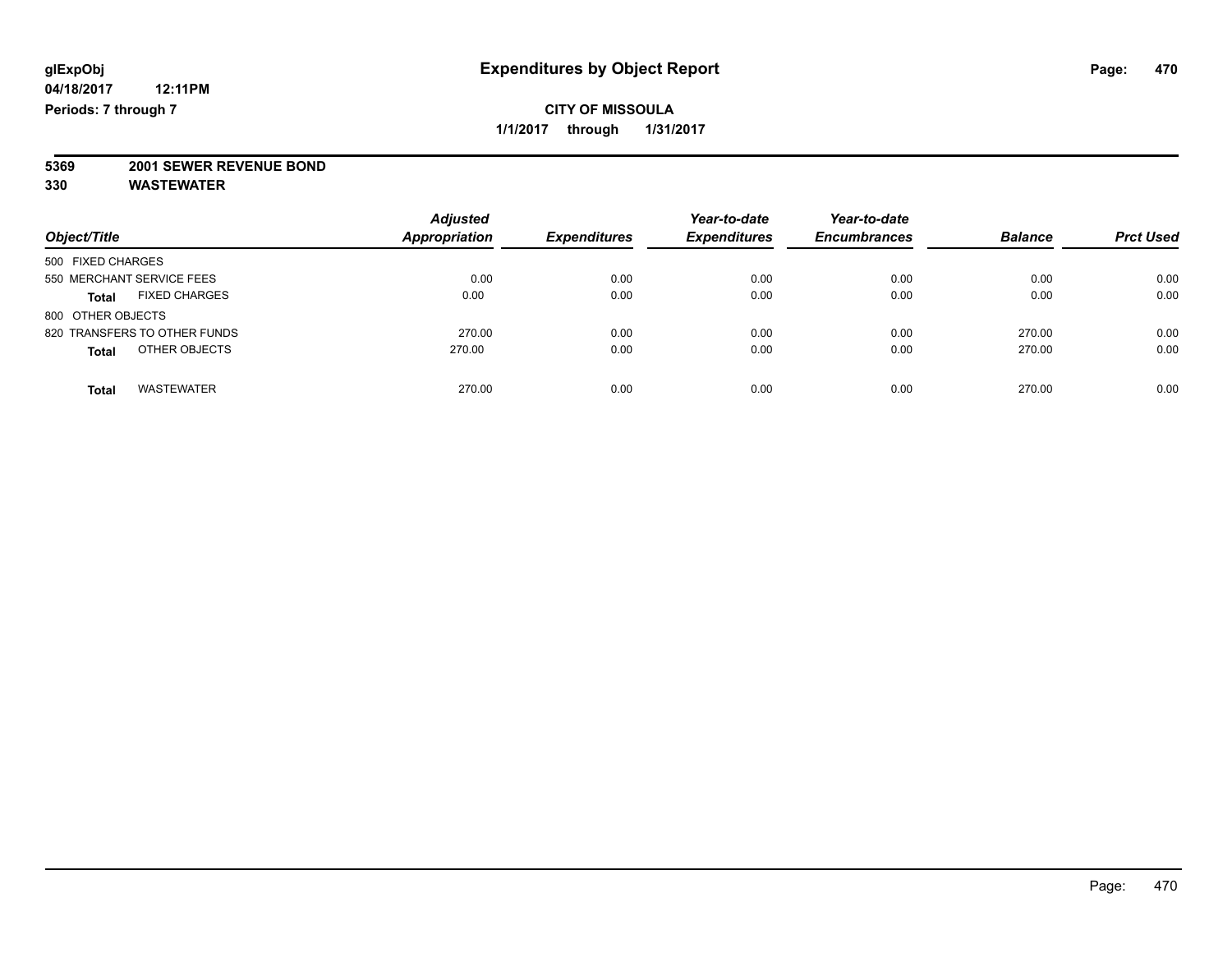# **CITY OF MISSOULA 1/1/2017 through 1/31/2017**

### **5369 2001 SEWER REVENUE BOND**

| Object/Title                            | <b>Adjusted</b><br>Appropriation | <b>Expenditures</b> | Year-to-date<br><b>Expenditures</b> | Year-to-date<br><b>Encumbrances</b> | <b>Balance</b> | <b>Prct Used</b> |
|-----------------------------------------|----------------------------------|---------------------|-------------------------------------|-------------------------------------|----------------|------------------|
| 500 FIXED CHARGES                       |                                  |                     |                                     |                                     |                |                  |
| 550 MERCHANT SERVICE FEES               | 0.00                             | 0.00                | 0.00                                | 0.00                                | 0.00           | 0.00             |
| <b>FIXED CHARGES</b><br><b>Total</b>    | 0.00                             | 0.00                | 0.00                                | 0.00                                | 0.00           | 0.00             |
| 800 OTHER OBJECTS                       |                                  |                     |                                     |                                     |                |                  |
| 820 TRANSFERS TO OTHER FUNDS            | 270.00                           | 0.00                | 0.00                                | 0.00                                | 270.00         | 0.00             |
| OTHER OBJECTS<br><b>Total</b>           | 270.00                           | 0.00                | 0.00                                | 0.00                                | 270.00         | 0.00             |
| 2001 SEWER REVENUE BOND<br><b>Total</b> | 270.00                           | 0.00                | 0.00                                | 0.00                                | 270.00         | 0.00             |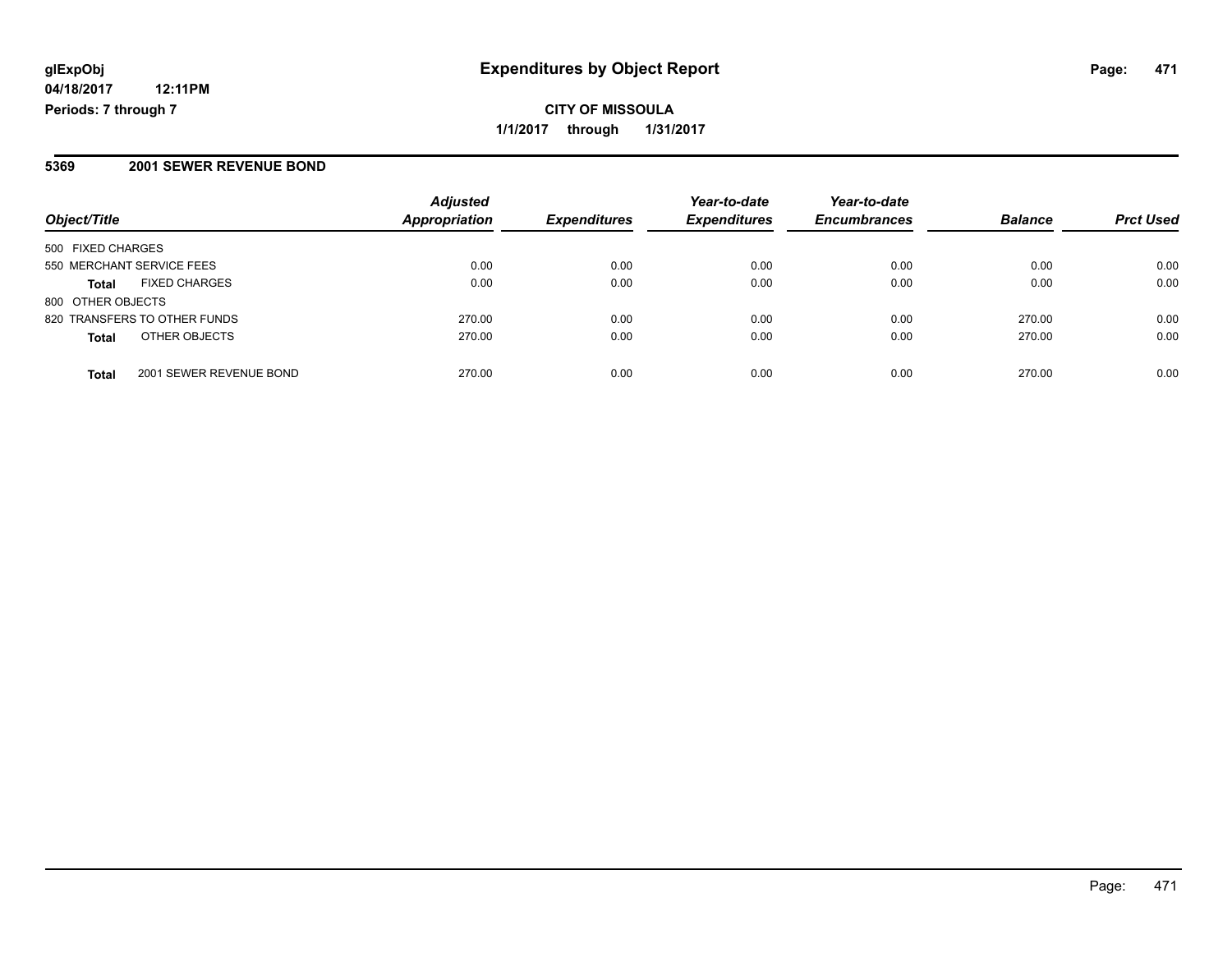**1/1/2017 through 1/31/2017**

# **5370 99 SEWER REVENUE BOND RESERVE FUND**

| Object/Title                         | <b>Adjusted</b><br><b>Appropriation</b> | <b>Expenditures</b> | Year-to-date<br><b>Expenditures</b> | Year-to-date<br><b>Encumbrances</b> | <b>Balance</b> | <b>Prct Used</b> |
|--------------------------------------|-----------------------------------------|---------------------|-------------------------------------|-------------------------------------|----------------|------------------|
| 500 FIXED CHARGES                    |                                         |                     |                                     |                                     |                |                  |
| 550 MERCHANT SERVICE FEES            | 0.00                                    | 0.00                | 0.00                                | 0.00                                | 0.00           | 0.00             |
| <b>FIXED CHARGES</b><br><b>Total</b> | 0.00                                    | 0.00                | 0.00                                | 0.00                                | 0.00           | 0.00             |
| 800 OTHER OBJECTS                    |                                         |                     |                                     |                                     |                |                  |
| 820 TRANSFERS TO OTHER FUNDS         | 0.00                                    | 0.00                | 0.00                                | 0.00                                | 0.00           | 0.00             |
| OTHER OBJECTS<br><b>Total</b>        | 0.00                                    | 0.00                | 0.00                                | 0.00                                | 0.00           | 0.00             |
| <b>WASTEWATER</b><br><b>Total</b>    | 0.00                                    | 0.00                | 0.00                                | 0.00                                | 0.00           | 0.00             |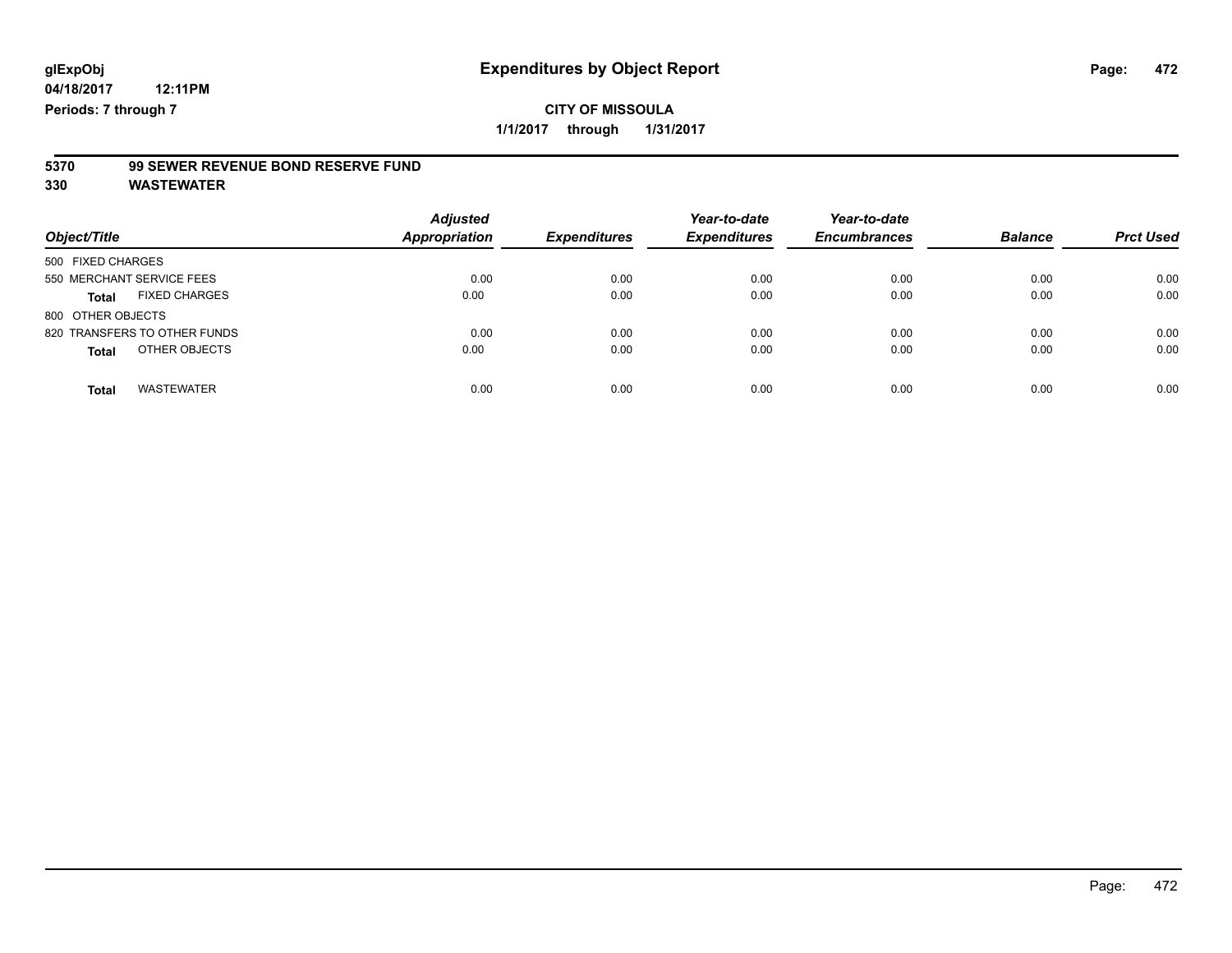# **glExpObj Expenditures by Object Report Page: 473**

**04/18/2017 12:11PM Periods: 7 through 7**

### **5370 99 SEWER REVENUE BOND RESERVE FUND**

| Object/Title              |                                  | <b>Adjusted</b><br><b>Appropriation</b> | <b>Expenditures</b> | Year-to-date<br><b>Expenditures</b> | Year-to-date<br><b>Encumbrances</b> | <b>Balance</b> | <b>Prct Used</b> |
|---------------------------|----------------------------------|-----------------------------------------|---------------------|-------------------------------------|-------------------------------------|----------------|------------------|
| 500 FIXED CHARGES         |                                  |                                         |                     |                                     |                                     |                |                  |
| 550 MERCHANT SERVICE FEES |                                  | 0.00                                    | 0.00                | 0.00                                | 0.00                                | 0.00           | 0.00             |
| <b>Total</b>              | <b>FIXED CHARGES</b>             | 0.00                                    | 0.00                | 0.00                                | 0.00                                | 0.00           | 0.00             |
| 800 OTHER OBJECTS         |                                  |                                         |                     |                                     |                                     |                |                  |
|                           | 820 TRANSFERS TO OTHER FUNDS     | 0.00                                    | 0.00                | 0.00                                | 0.00                                | 0.00           | 0.00             |
| <b>Total</b>              | OTHER OBJECTS                    | 0.00                                    | 0.00                | 0.00                                | 0.00                                | 0.00           | 0.00             |
| <b>Total</b>              | 99 SEWER REVENUE BOND RESERVE FU | 0.00                                    | 0.00                | 0.00                                | 0.00                                | 0.00           | 0.00             |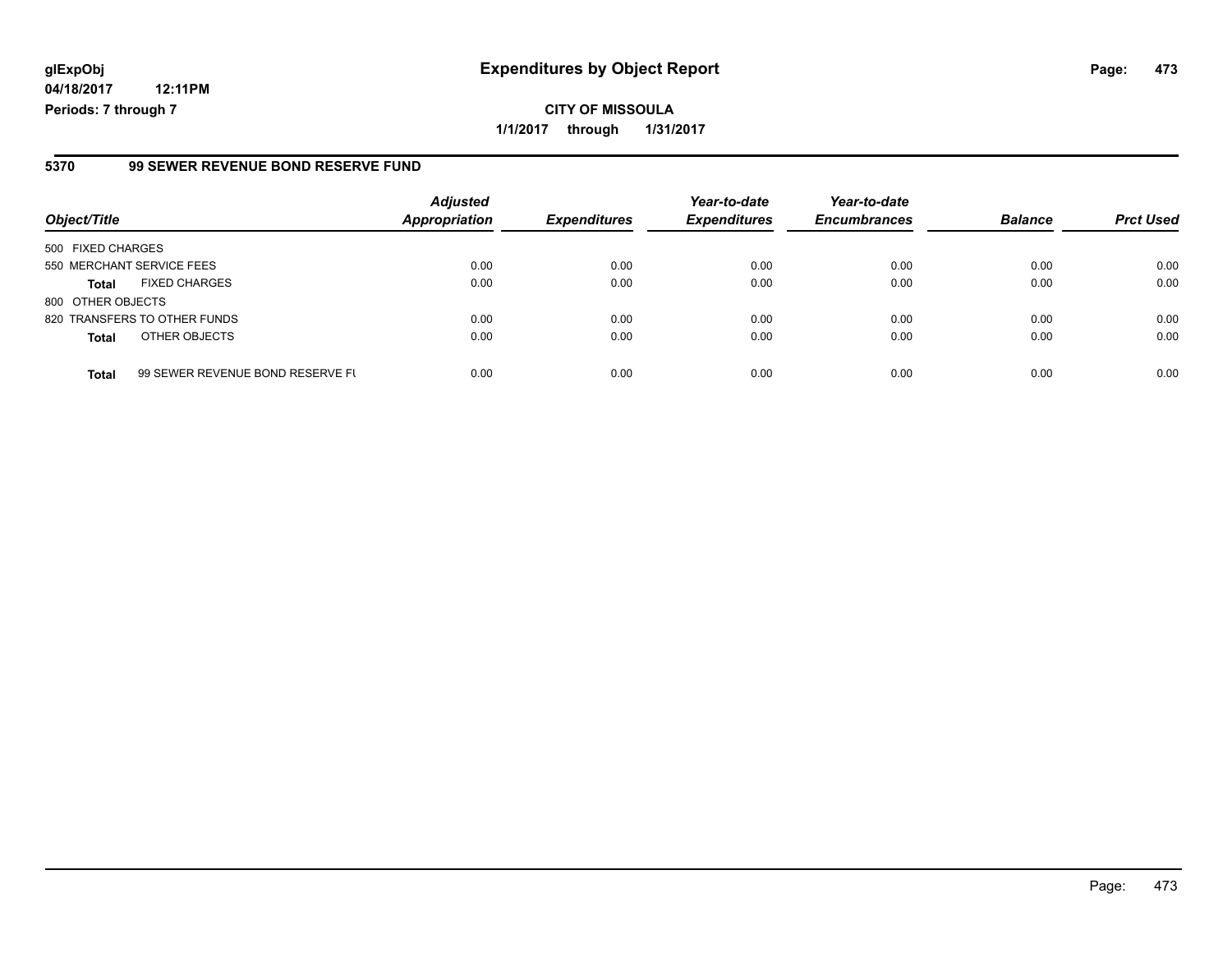**5371 2002 SEWER BONDS 330 WASTEWATER**

*Object/Title Adjusted Appropriation Expenditures Year-to-date Expenditures Year-to-date Encumbrances Balance Prct Used* 500 FIXED CHARGES 550 MERCHANT SERVICE FEES 0.00 0.00 0.00 0.00 0.00 0.00 **Total** FIXED CHARGES 0.00 0.00 0.00 0.00 0.00 0.00 600 DEBT SERVICE 610 PRINCIPAL 76,000.00 0.00 38,000.00 0.00 38,000.00 50.00 620 INTEREST / SERVICE FEES 8,420.00 0.00 4,400.00 0.00 4,020.00 52.26 **Total** DEBT SERVICE 84,420.00 0.00 42,400.00 0.00 42,020.00 50.23 **Total** WASTEWATER 84,420.00 0.00 42,400.00 0.00 42,020.00 50.23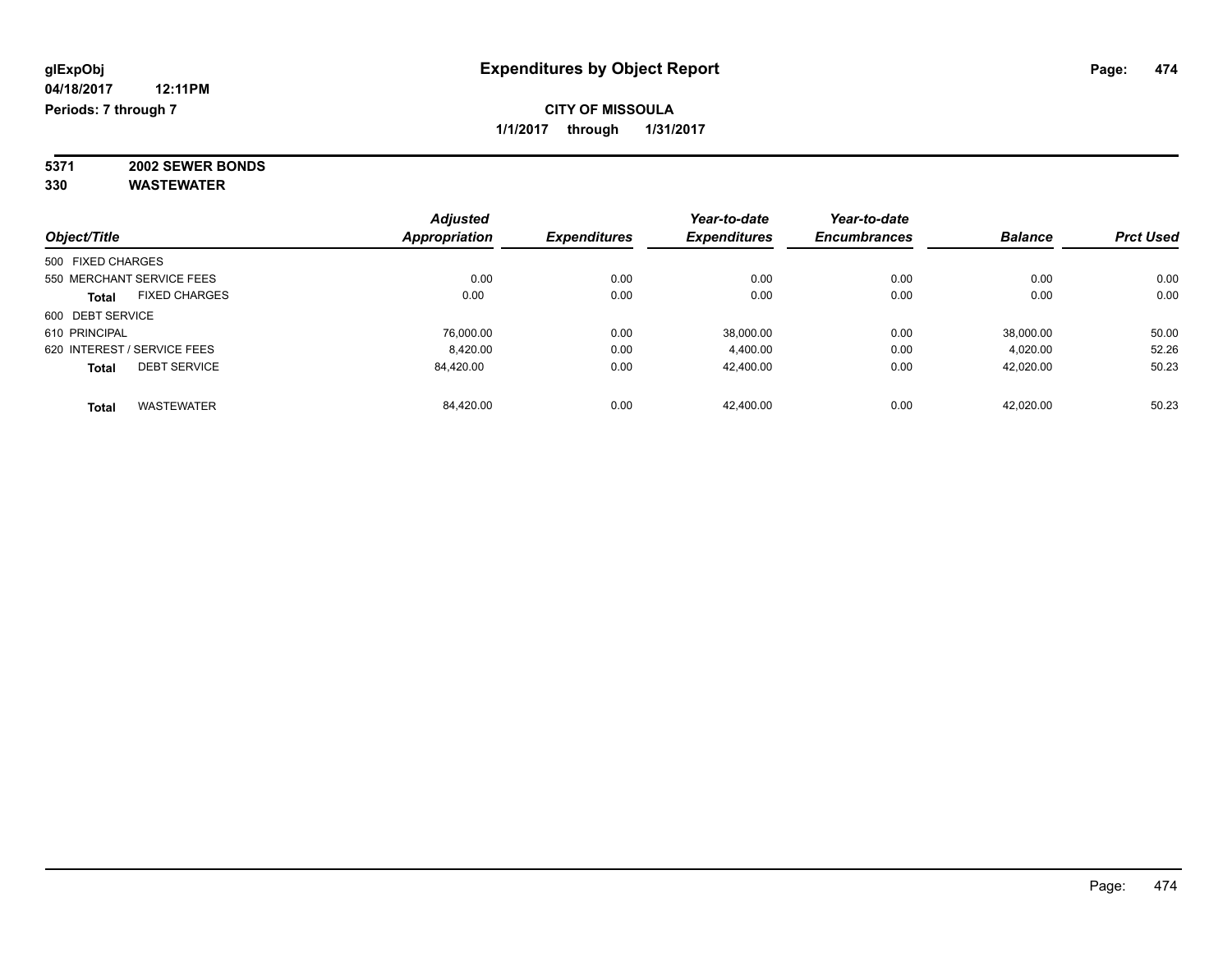### **5371 2002 SEWER BONDS**

| Object/Title                         | <b>Adjusted</b><br>Appropriation | <b>Expenditures</b> | Year-to-date<br><b>Expenditures</b> | Year-to-date<br><b>Encumbrances</b> | <b>Balance</b> | <b>Prct Used</b> |
|--------------------------------------|----------------------------------|---------------------|-------------------------------------|-------------------------------------|----------------|------------------|
| 500 FIXED CHARGES                    |                                  |                     |                                     |                                     |                |                  |
| 550 MERCHANT SERVICE FEES            | 0.00                             | 0.00                | 0.00                                | 0.00                                | 0.00           | 0.00             |
| <b>FIXED CHARGES</b><br><b>Total</b> | 0.00                             | 0.00                | 0.00                                | 0.00                                | 0.00           | 0.00             |
| 600 DEBT SERVICE                     |                                  |                     |                                     |                                     |                |                  |
| 610 PRINCIPAL                        | 76.000.00                        | 0.00                | 38.000.00                           | 0.00                                | 38,000.00      | 50.00            |
| 620 INTEREST / SERVICE FEES          | 8.420.00                         | 0.00                | 4.400.00                            | 0.00                                | 4.020.00       | 52.26            |
| <b>DEBT SERVICE</b><br><b>Total</b>  | 84.420.00                        | 0.00                | 42.400.00                           | 0.00                                | 42.020.00      | 50.23            |
| 2002 SEWER BONDS<br><b>Total</b>     | 84.420.00                        | 0.00                | 42.400.00                           | 0.00                                | 42.020.00      | 50.23            |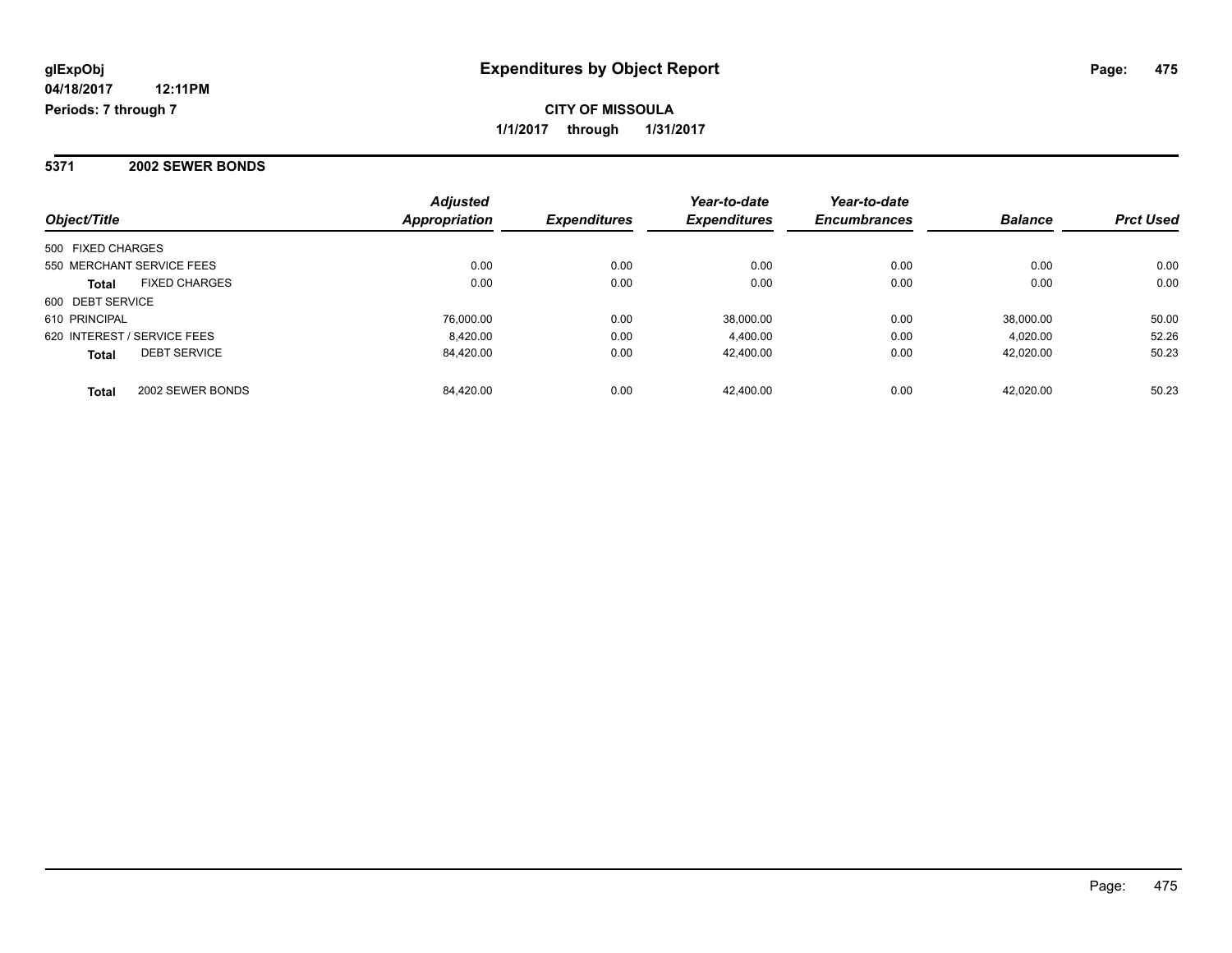# **5372 2002 SEWER REVENUE BOND**

| Object/Title                         | <b>Adjusted</b><br><b>Appropriation</b> | <b>Expenditures</b> | Year-to-date<br><b>Expenditures</b> | Year-to-date<br><b>Encumbrances</b> | <b>Balance</b> | <b>Prct Used</b> |
|--------------------------------------|-----------------------------------------|---------------------|-------------------------------------|-------------------------------------|----------------|------------------|
| 500 FIXED CHARGES                    |                                         |                     |                                     |                                     |                |                  |
| 550 MERCHANT SERVICE FEES            | 0.00                                    | 0.00                | 0.00                                | 0.00                                | 0.00           | 0.00             |
| <b>FIXED CHARGES</b><br><b>Total</b> | 0.00                                    | 0.00                | 0.00                                | 0.00                                | 0.00           | 0.00             |
| 800 OTHER OBJECTS                    |                                         |                     |                                     |                                     |                |                  |
| 820 TRANSFERS TO OTHER FUNDS         | 0.00                                    | 0.00                | 0.00                                | 0.00                                | 0.00           | 0.00             |
| OTHER OBJECTS<br><b>Total</b>        | 0.00                                    | 0.00                | 0.00                                | 0.00                                | 0.00           | 0.00             |
| <b>WASTEWATER</b><br>Total           | 0.00                                    | 0.00                | 0.00                                | 0.00                                | 0.00           | 0.00             |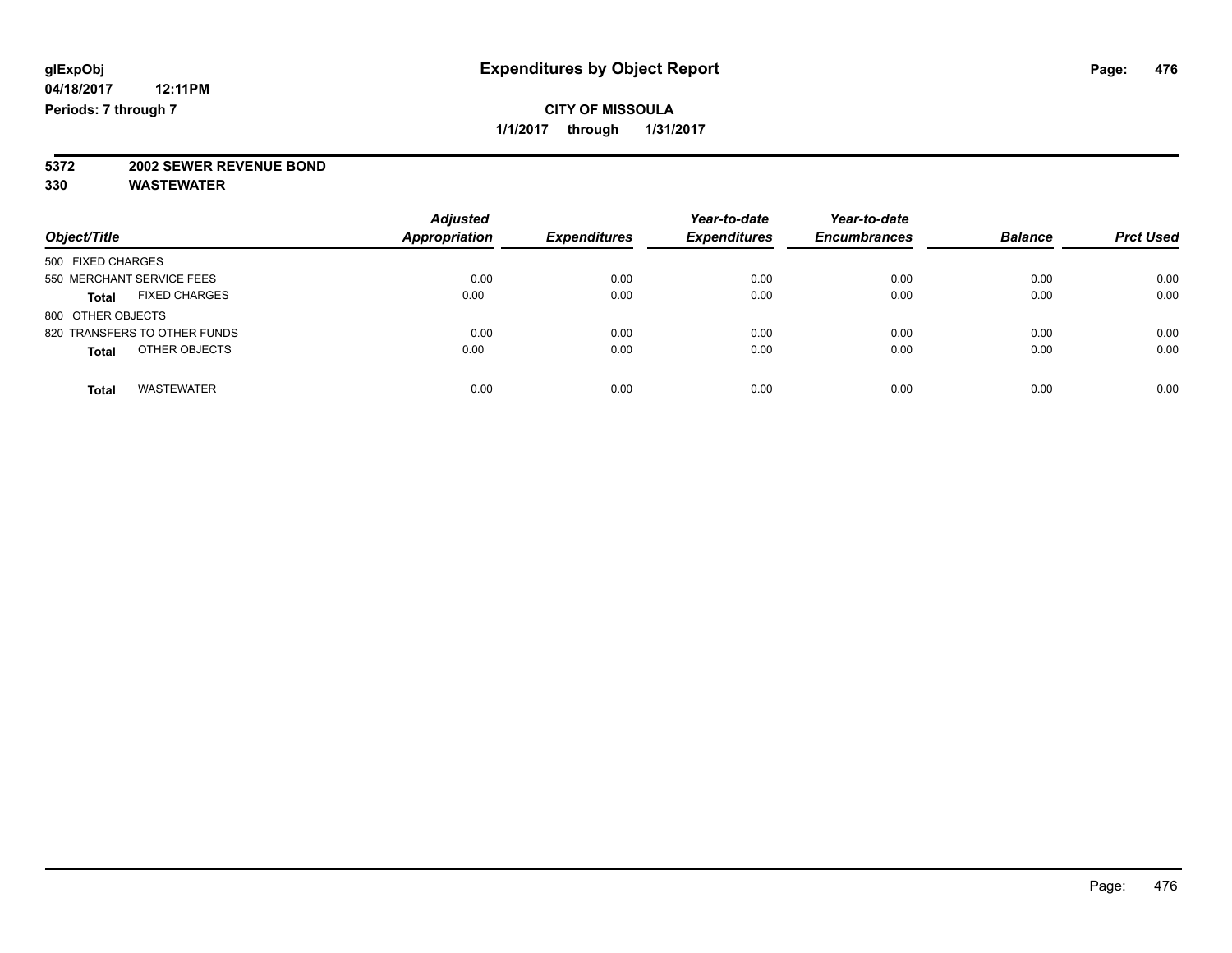# **CITY OF MISSOULA 1/1/2017 through 1/31/2017**

### **5372 2002 SEWER REVENUE BOND**

| Object/Title                            | <b>Adjusted</b><br>Appropriation | <b>Expenditures</b> | Year-to-date<br><b>Expenditures</b> | Year-to-date<br><b>Encumbrances</b> | <b>Balance</b> | <b>Prct Used</b> |
|-----------------------------------------|----------------------------------|---------------------|-------------------------------------|-------------------------------------|----------------|------------------|
| 500 FIXED CHARGES                       |                                  |                     |                                     |                                     |                |                  |
| 550 MERCHANT SERVICE FEES               | 0.00                             | 0.00                | 0.00                                | 0.00                                | 0.00           | 0.00             |
| <b>FIXED CHARGES</b><br><b>Total</b>    | 0.00                             | 0.00                | 0.00                                | 0.00                                | 0.00           | 0.00             |
| 800 OTHER OBJECTS                       |                                  |                     |                                     |                                     |                |                  |
| 820 TRANSFERS TO OTHER FUNDS            | 0.00                             | 0.00                | 0.00                                | 0.00                                | 0.00           | 0.00             |
| OTHER OBJECTS<br><b>Total</b>           | 0.00                             | 0.00                | 0.00                                | 0.00                                | 0.00           | 0.00             |
| 2002 SEWER REVENUE BOND<br><b>Total</b> | 0.00                             | 0.00                | 0.00                                | 0.00                                | 0.00           | 0.00             |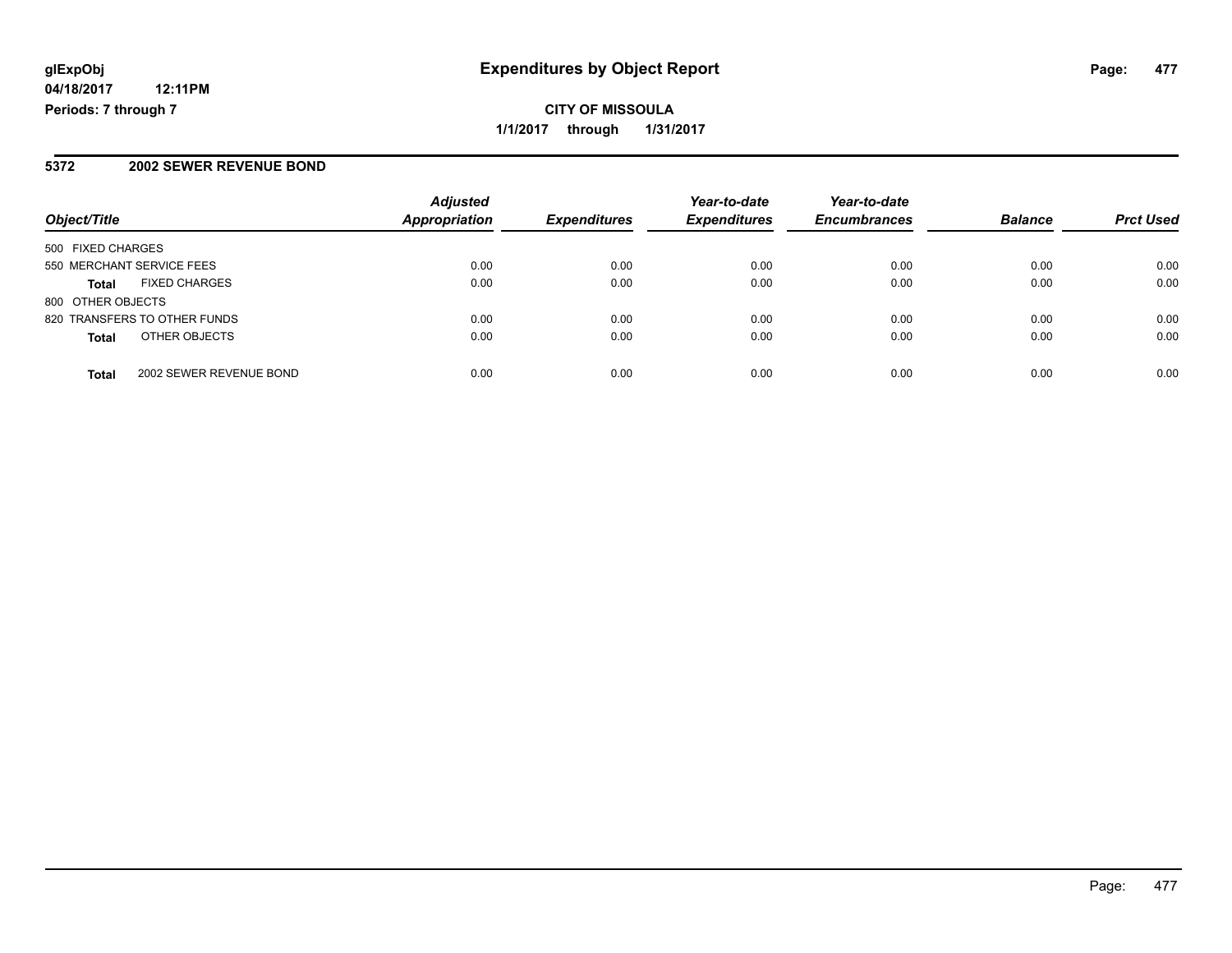# **5373 2002 WWTP UPGRADE REVENUE BOND**

|                             |                      | <b>Adjusted</b>      |                     | Year-to-date        | Year-to-date        |                |                  |
|-----------------------------|----------------------|----------------------|---------------------|---------------------|---------------------|----------------|------------------|
| Object/Title                |                      | <b>Appropriation</b> | <b>Expenditures</b> | <b>Expenditures</b> | <b>Encumbrances</b> | <b>Balance</b> | <b>Prct Used</b> |
| 500 FIXED CHARGES           |                      |                      |                     |                     |                     |                |                  |
| 550 MERCHANT SERVICE FEES   |                      | 0.00                 | 0.00                | 0.00                | 0.00                | 0.00           | 0.00             |
| <b>Total</b>                | <b>FIXED CHARGES</b> | 0.00                 | 0.00                | 0.00                | 0.00                | 0.00           | 0.00             |
| 600 DEBT SERVICE            |                      |                      |                     |                     |                     |                |                  |
| 610 PRINCIPAL               |                      | 295.000.00           | 0.00                | 147.000.00          | 0.00                | 148.000.00     | 49.83            |
| 620 INTEREST / SERVICE FEES |                      | 35.810.00            | 0.00                | 18.640.00           | 0.00                | 17.170.00      | 52.05            |
| <b>Total</b>                | <b>DEBT SERVICE</b>  | 330.810.00           | 0.00                | 165,640.00          | 0.00                | 165.170.00     | 50.07            |
| <b>Total</b>                | <b>WASTEWATER</b>    | 330.810.00           | 0.00                | 165.640.00          | 0.00                | 165.170.00     | 50.07            |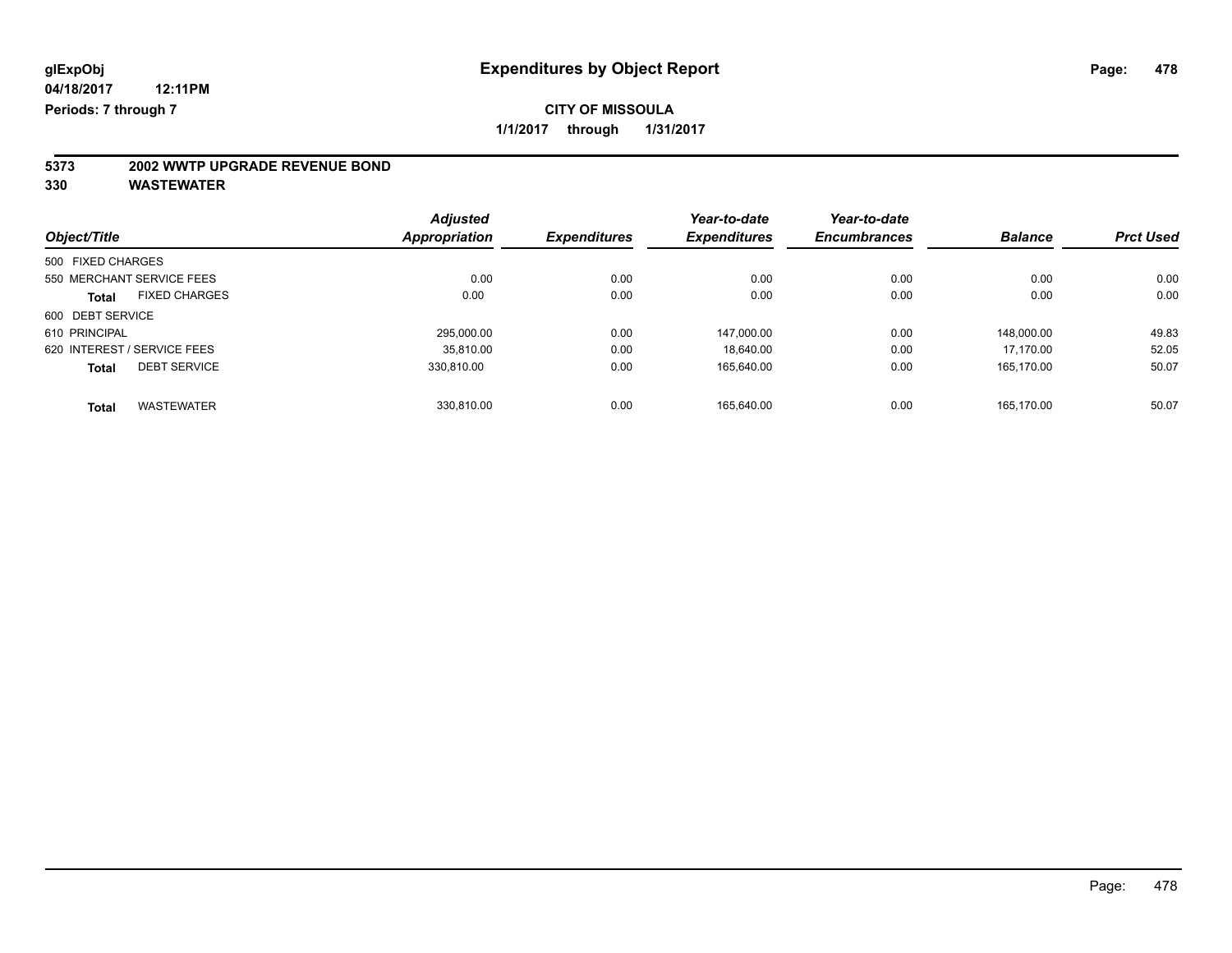**CITY OF MISSOULA 1/1/2017 through 1/31/2017**

#### **5373 2002 WWTP UPGRADE REVENUE BOND**

| Object/Title                |                                | <b>Adjusted</b><br>Appropriation | <b>Expenditures</b> | Year-to-date<br><b>Expenditures</b> | Year-to-date<br><b>Encumbrances</b> | <b>Balance</b> | <b>Prct Used</b> |
|-----------------------------|--------------------------------|----------------------------------|---------------------|-------------------------------------|-------------------------------------|----------------|------------------|
| 500 FIXED CHARGES           |                                |                                  |                     |                                     |                                     |                |                  |
| 550 MERCHANT SERVICE FEES   |                                | 0.00                             | 0.00                | 0.00                                | 0.00                                | 0.00           | 0.00             |
| <b>Total</b>                | <b>FIXED CHARGES</b>           | 0.00                             | 0.00                | 0.00                                | 0.00                                | 0.00           | 0.00             |
| 600 DEBT SERVICE            |                                |                                  |                     |                                     |                                     |                |                  |
| 610 PRINCIPAL               |                                | 295.000.00                       | 0.00                | 147.000.00                          | 0.00                                | 148.000.00     | 49.83            |
| 620 INTEREST / SERVICE FEES |                                | 35.810.00                        | 0.00                | 18.640.00                           | 0.00                                | 17.170.00      | 52.05            |
| <b>Total</b>                | <b>DEBT SERVICE</b>            | 330.810.00                       | 0.00                | 165,640.00                          | 0.00                                | 165.170.00     | 50.07            |
| <b>Total</b>                | 2002 WWTP UPGRADE REVENUE BOND | 330.810.00                       | 0.00                | 165.640.00                          | 0.00                                | 165.170.00     | 50.07            |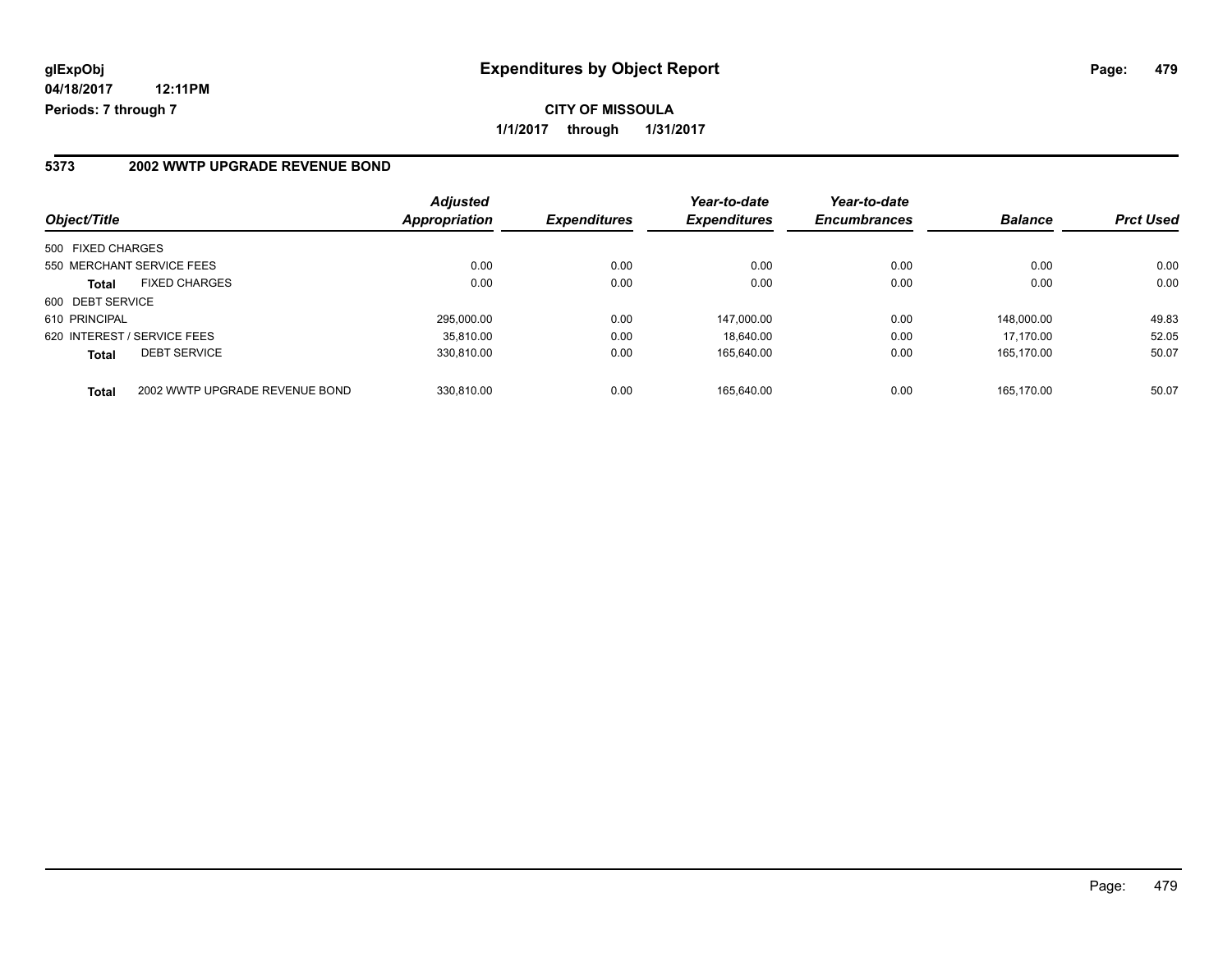# **5374 2002 WWTP UPGRADE RESERVE**

|                                      | <b>Adjusted</b>      |                     | Year-to-date        | Year-to-date        |                |                  |
|--------------------------------------|----------------------|---------------------|---------------------|---------------------|----------------|------------------|
| Object/Title                         | <b>Appropriation</b> | <b>Expenditures</b> | <b>Expenditures</b> | <b>Encumbrances</b> | <b>Balance</b> | <b>Prct Used</b> |
| 500 FIXED CHARGES                    |                      |                     |                     |                     |                |                  |
| 550 MERCHANT SERVICE FEES            | 0.00                 | 0.00                | 0.00                | 0.00                | 0.00           | 0.00             |
| <b>FIXED CHARGES</b><br><b>Total</b> | 0.00                 | 0.00                | 0.00                | 0.00                | 0.00           | 0.00             |
| 600 DEBT SERVICE                     |                      |                     |                     |                     |                |                  |
| 610 PRINCIPAL                        | 0.00                 | 0.00                | 0.00                | 0.00                | 0.00           | 0.00             |
| 620 INTEREST / SERVICE FEES          | 0.00                 | 0.00                | 0.00                | 0.00                | 0.00           | 0.00             |
| <b>DEBT SERVICE</b><br><b>Total</b>  | 0.00                 | 0.00                | 0.00                | 0.00                | 0.00           | 0.00             |
| 800 OTHER OBJECTS                    |                      |                     |                     |                     |                |                  |
| 820 TRANSFERS TO OTHER FUNDS         | 0.00                 | 0.00                | 0.00                | 0.00                | 0.00           | 0.00             |
| OTHER OBJECTS<br><b>Total</b>        | 0.00                 | 0.00                | 0.00                | 0.00                | 0.00           | 0.00             |
|                                      |                      |                     |                     |                     |                |                  |
| <b>WASTEWATER</b><br><b>Total</b>    | 0.00                 | 0.00                | 0.00                | 0.00                | 0.00           | 0.00             |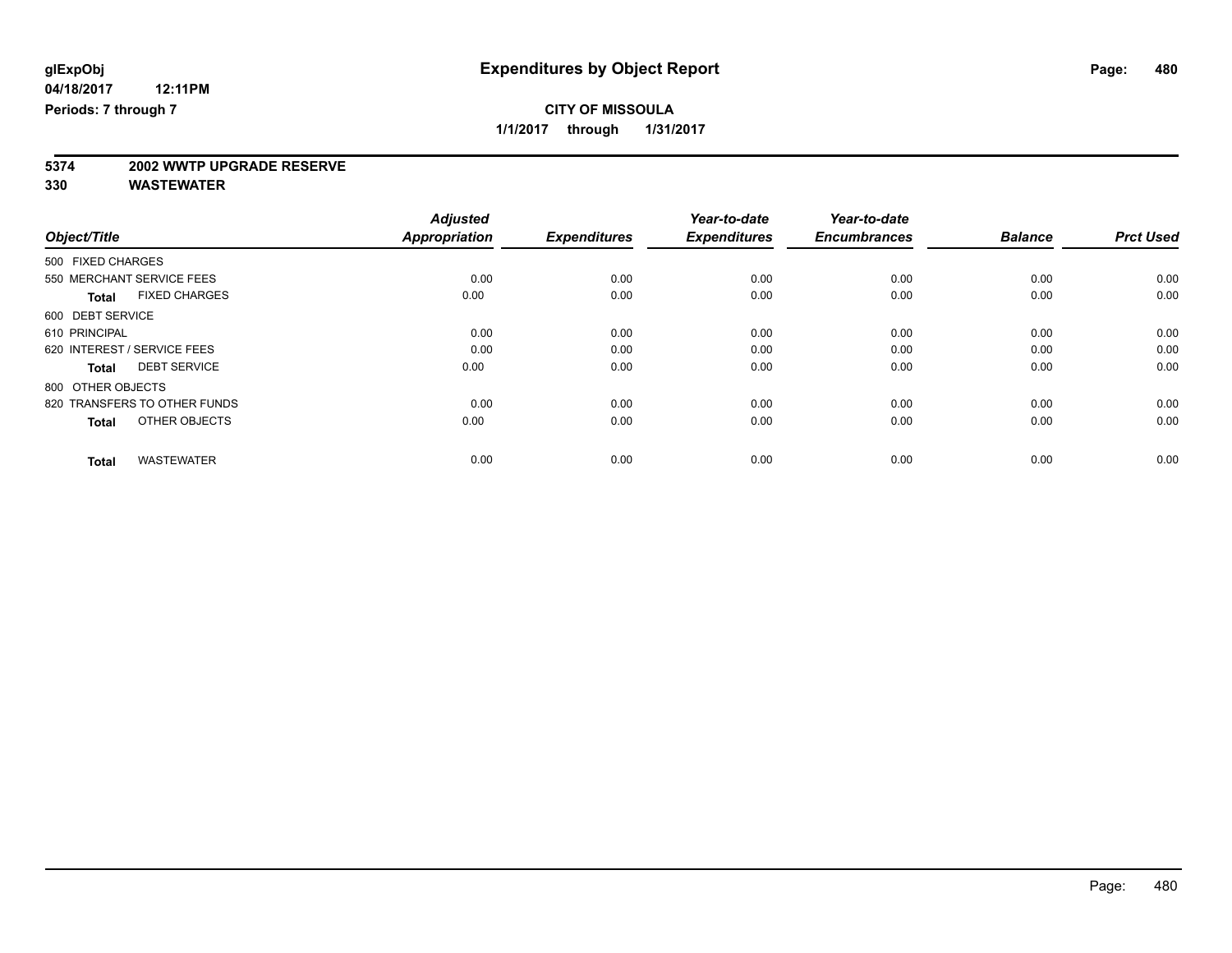# **CITY OF MISSOULA 1/1/2017 through 1/31/2017**

### **5374 2002 WWTP UPGRADE RESERVE**

|                   |                              | <b>Adjusted</b>      |                     | Year-to-date        | Year-to-date        |                |                  |
|-------------------|------------------------------|----------------------|---------------------|---------------------|---------------------|----------------|------------------|
| Object/Title      |                              | <b>Appropriation</b> | <b>Expenditures</b> | <b>Expenditures</b> | <b>Encumbrances</b> | <b>Balance</b> | <b>Prct Used</b> |
| 500 FIXED CHARGES |                              |                      |                     |                     |                     |                |                  |
|                   | 550 MERCHANT SERVICE FEES    | 0.00                 | 0.00                | 0.00                | 0.00                | 0.00           | 0.00             |
| <b>Total</b>      | <b>FIXED CHARGES</b>         | 0.00                 | 0.00                | 0.00                | 0.00                | 0.00           | 0.00             |
| 600 DEBT SERVICE  |                              |                      |                     |                     |                     |                |                  |
| 610 PRINCIPAL     |                              | 0.00                 | 0.00                | 0.00                | 0.00                | 0.00           | 0.00             |
|                   | 620 INTEREST / SERVICE FEES  | 0.00                 | 0.00                | 0.00                | 0.00                | 0.00           | 0.00             |
| <b>Total</b>      | <b>DEBT SERVICE</b>          | 0.00                 | 0.00                | 0.00                | 0.00                | 0.00           | 0.00             |
| 800 OTHER OBJECTS |                              |                      |                     |                     |                     |                |                  |
|                   | 820 TRANSFERS TO OTHER FUNDS | 0.00                 | 0.00                | 0.00                | 0.00                | 0.00           | 0.00             |
| <b>Total</b>      | OTHER OBJECTS                | 0.00                 | 0.00                | 0.00                | 0.00                | 0.00           | 0.00             |
| Total             | 2002 WWTP UPGRADE RESERVE    | 0.00                 | 0.00                | 0.00                | 0.00                | 0.00           | 0.00             |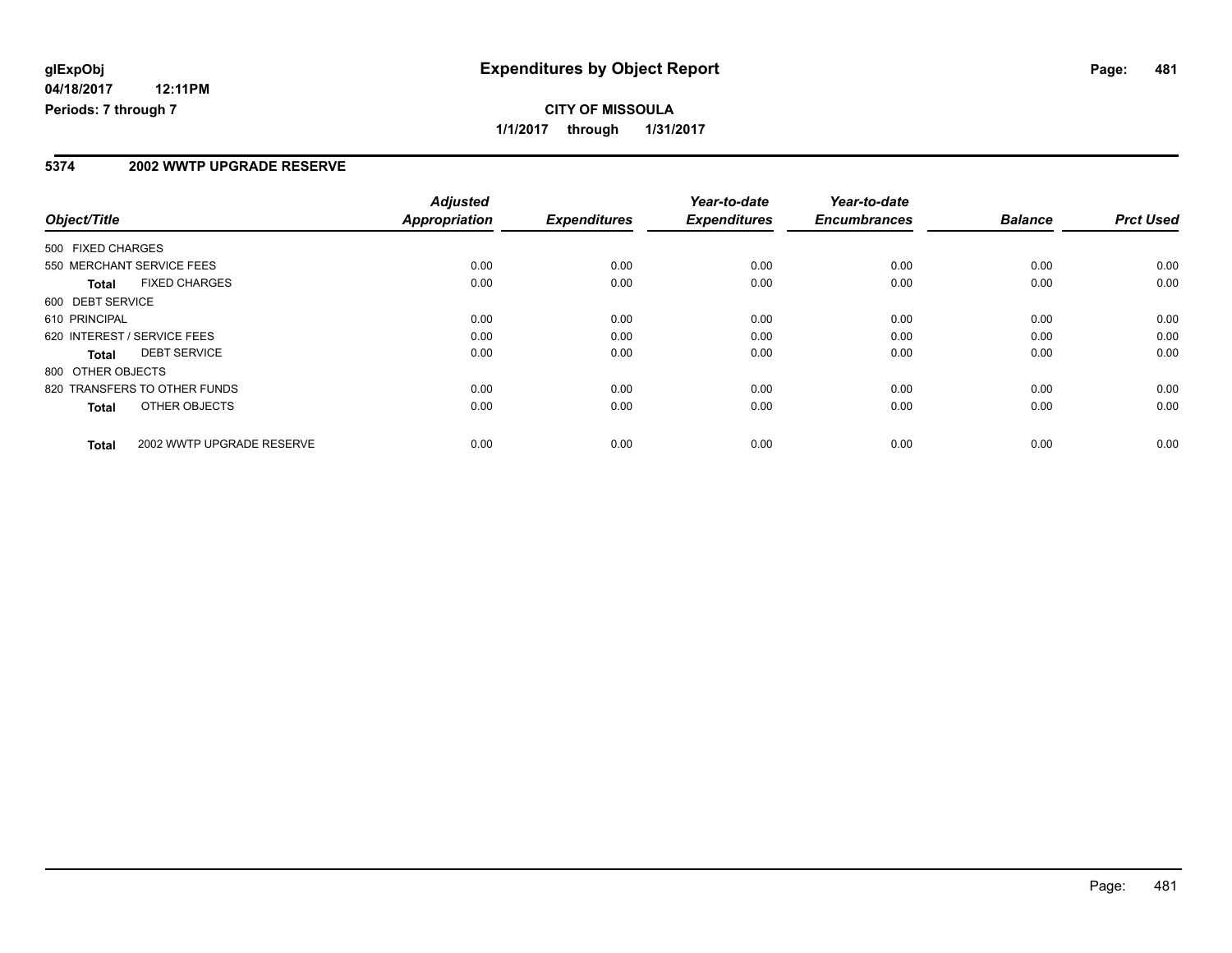**5375 2003 WWTP SRF \$3.8M EPA DEBT**

|                                     |                      | <b>Adjusted</b> | Year-to-date        | Year-to-date        |                     |                |                  |
|-------------------------------------|----------------------|-----------------|---------------------|---------------------|---------------------|----------------|------------------|
| Object/Title                        |                      | Appropriation   | <b>Expenditures</b> | <b>Expenditures</b> | <b>Encumbrances</b> | <b>Balance</b> | <b>Prct Used</b> |
| 500 FIXED CHARGES                   |                      |                 |                     |                     |                     |                |                  |
| 550 MERCHANT SERVICE FEES           |                      | 0.00            | 0.00                | 0.00                | 0.00                | 0.00           | 0.00             |
| <b>Total</b>                        | <b>FIXED CHARGES</b> | 0.00            | 0.00                | 0.00                | 0.00                | 0.00           | 0.00             |
| 600 DEBT SERVICE                    |                      |                 |                     |                     |                     |                |                  |
| 610 PRINCIPAL                       |                      | 215,000.00      | 0.00                | 107,000.00          | 0.00                | 108.000.00     | 49.77            |
| 620 INTEREST / SERVICE FEES         |                      | 35,156.00       | 0.00                | 18,180.00           | 0.00                | 16.976.00      | 51.71            |
| <b>DEBT SERVICE</b><br><b>Total</b> |                      | 250.156.00      | 0.00                | 125.180.00          | 0.00                | 124.976.00     | 50.04            |
| <b>WASTEWATER</b><br><b>Total</b>   |                      | 250.156.00      | 0.00                | 125.180.00          | 0.00                | 124.976.00     | 50.04            |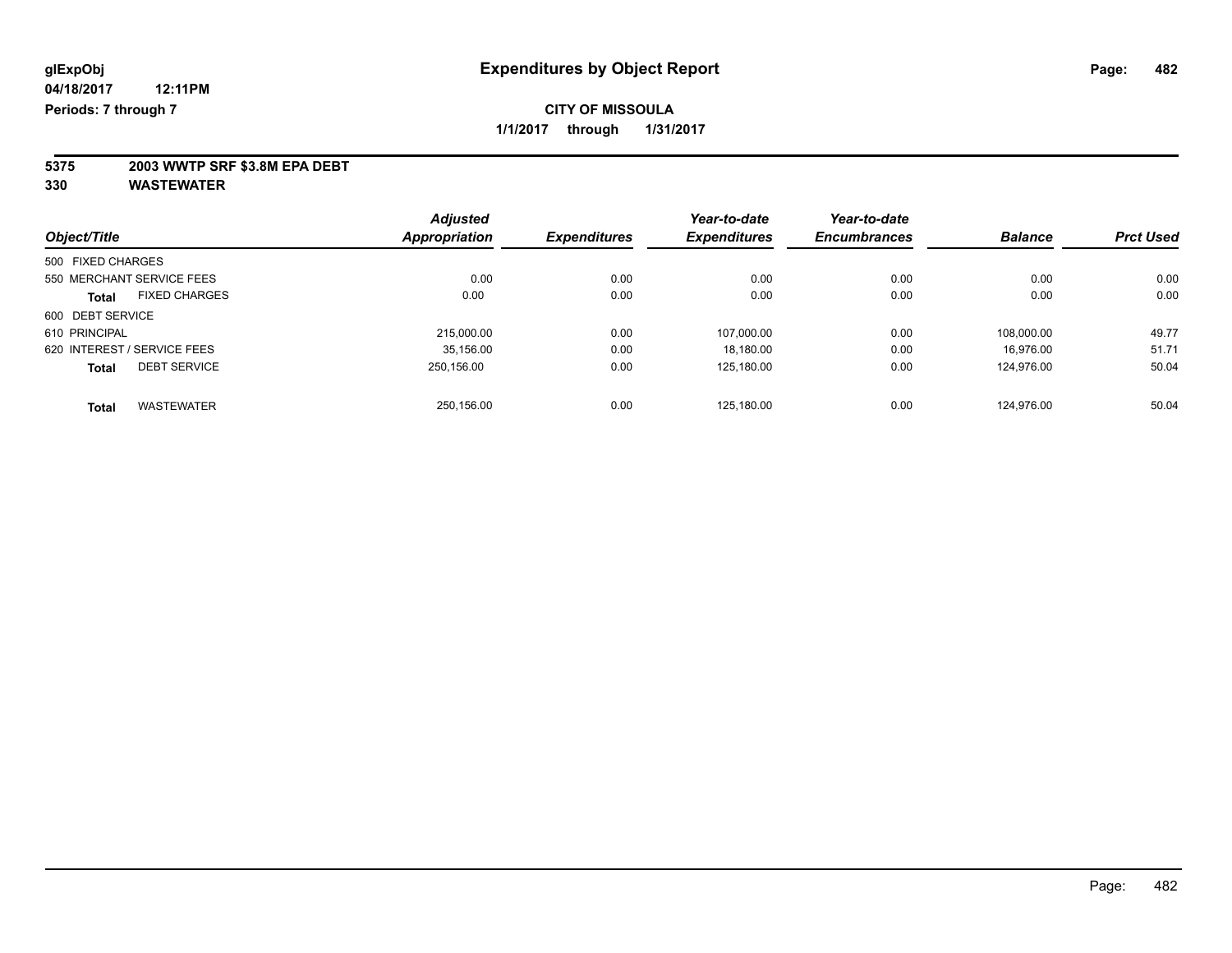**CITY OF MISSOULA 1/1/2017 through 1/31/2017**

#### **5375 2003 WWTP SRF \$3.8M EPA DEBT**

| Object/Title                                  | <b>Adjusted</b><br>Appropriation | <b>Expenditures</b> | Year-to-date<br><b>Expenditures</b> | Year-to-date<br><b>Encumbrances</b> | <b>Balance</b> | <b>Prct Used</b> |
|-----------------------------------------------|----------------------------------|---------------------|-------------------------------------|-------------------------------------|----------------|------------------|
| 500 FIXED CHARGES                             |                                  |                     |                                     |                                     |                |                  |
| 550 MERCHANT SERVICE FEES                     | 0.00                             | 0.00                | 0.00                                | 0.00                                | 0.00           | 0.00             |
| <b>FIXED CHARGES</b><br><b>Total</b>          | 0.00                             | 0.00                | 0.00                                | 0.00                                | 0.00           | 0.00             |
| 600 DEBT SERVICE                              |                                  |                     |                                     |                                     |                |                  |
| 610 PRINCIPAL                                 | 215,000.00                       | 0.00                | 107,000.00                          | 0.00                                | 108.000.00     | 49.77            |
| 620 INTEREST / SERVICE FEES                   | 35.156.00                        | 0.00                | 18,180.00                           | 0.00                                | 16.976.00      | 51.71            |
| <b>DEBT SERVICE</b><br><b>Total</b>           | 250,156.00                       | 0.00                | 125,180.00                          | 0.00                                | 124.976.00     | 50.04            |
| 2003 WWTP SRF \$3.8M EPA DEBT<br><b>Total</b> | 250.156.00                       | 0.00                | 125.180.00                          | 0.00                                | 124.976.00     | 50.04            |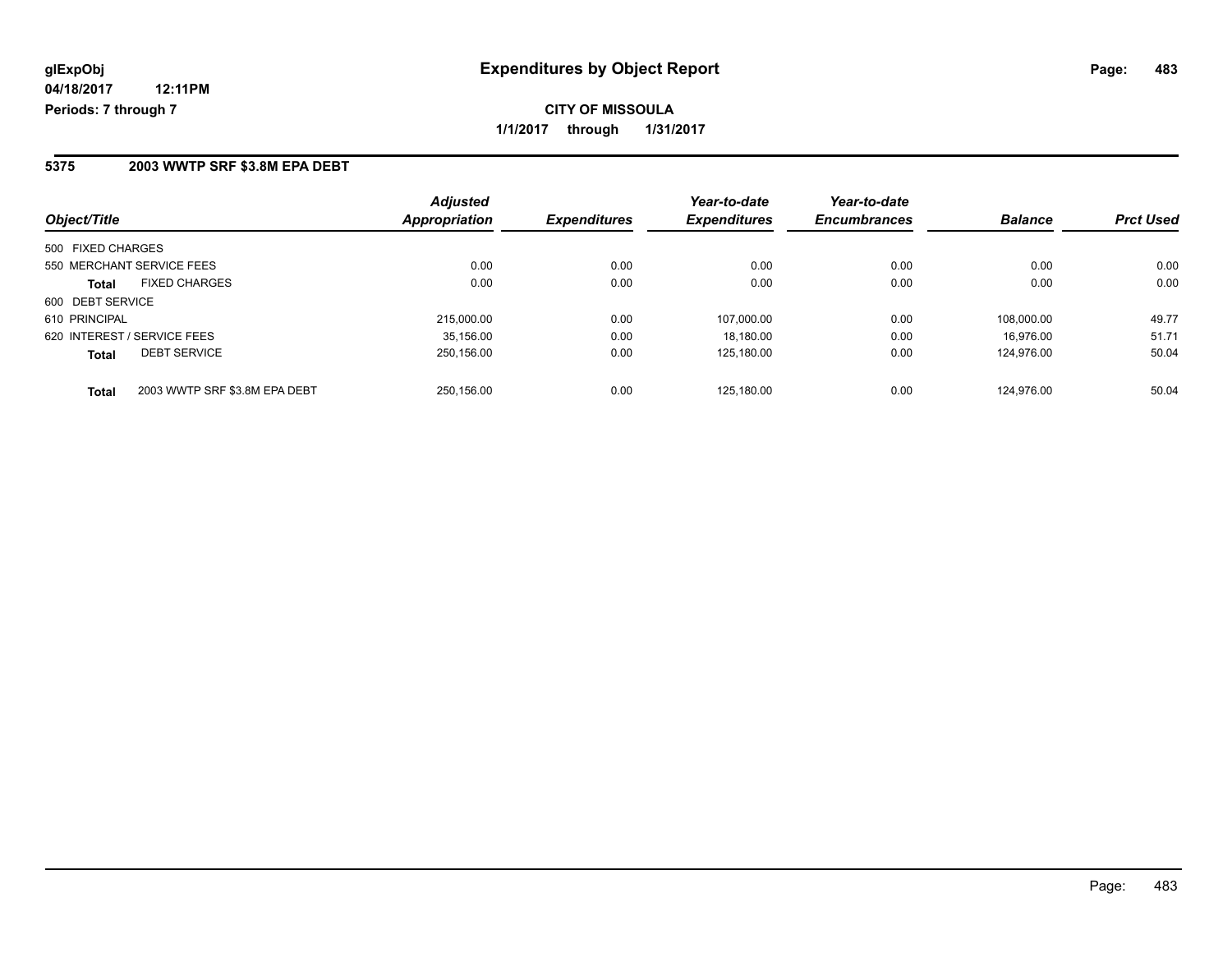## **CITY OF MISSOULA 1/1/2017 through 1/31/2017**

# **5376 2003 WWTP SRF \$3.8M EPA RESERVE**

| Object/Title                         | <b>Adjusted</b><br><b>Appropriation</b> | <b>Expenditures</b> | Year-to-date<br><b>Expenditures</b> | Year-to-date<br><b>Encumbrances</b> | <b>Balance</b> | <b>Prct Used</b> |
|--------------------------------------|-----------------------------------------|---------------------|-------------------------------------|-------------------------------------|----------------|------------------|
| 500 FIXED CHARGES                    |                                         |                     |                                     |                                     |                |                  |
| 550 MERCHANT SERVICE FEES            | 0.00                                    | 0.00                | 0.00                                | 0.00                                | 0.00           | 0.00             |
| <b>FIXED CHARGES</b><br><b>Total</b> | 0.00                                    | 0.00                | 0.00                                | 0.00                                | 0.00           | 0.00             |
| 800 OTHER OBJECTS                    |                                         |                     |                                     |                                     |                |                  |
| 820 TRANSFERS TO OTHER FUNDS         | 0.00                                    | 0.00                | 0.00                                | 0.00                                | 0.00           | 0.00             |
| OTHER OBJECTS<br><b>Total</b>        | 0.00                                    | 0.00                | 0.00                                | 0.00                                | 0.00           | 0.00             |
| <b>WASTEWATER</b><br>Total           | 0.00                                    | 0.00                | 0.00                                | 0.00                                | 0.00           | 0.00             |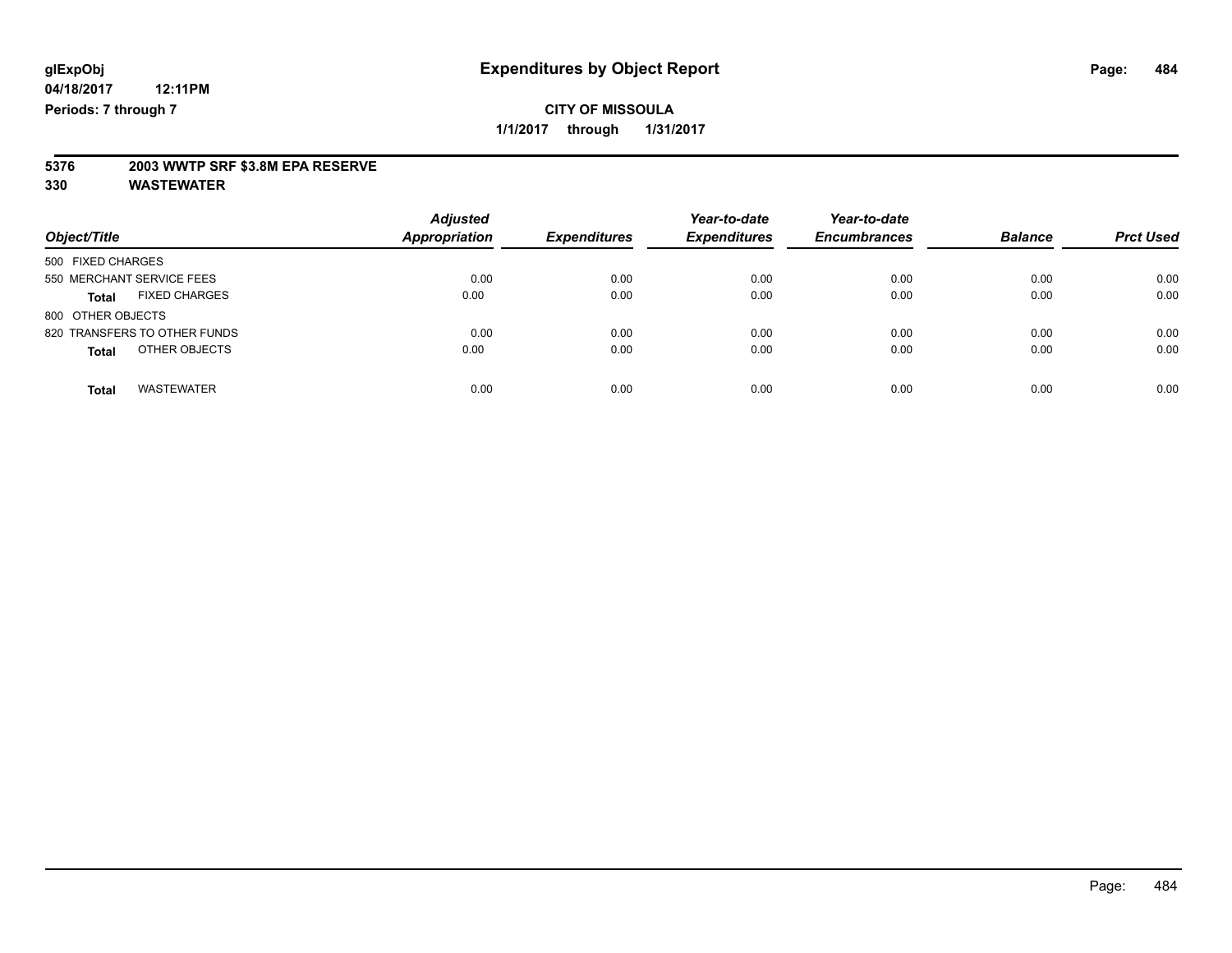# **glExpObj Expenditures by Object Report Page: 485**

**04/18/2017 12:11PM Periods: 7 through 7**

### **5376 2003 WWTP SRF \$3.8M EPA RESERVE**

| Object/Title                                     | <b>Adjusted</b><br><b>Appropriation</b> | <b>Expenditures</b> | Year-to-date<br><b>Expenditures</b> | Year-to-date<br><b>Encumbrances</b> | <b>Balance</b> | <b>Prct Used</b> |
|--------------------------------------------------|-----------------------------------------|---------------------|-------------------------------------|-------------------------------------|----------------|------------------|
| 500 FIXED CHARGES                                |                                         |                     |                                     |                                     |                |                  |
| 550 MERCHANT SERVICE FEES                        | 0.00                                    | 0.00                | 0.00                                | 0.00                                | 0.00           | 0.00             |
| <b>FIXED CHARGES</b><br><b>Total</b>             | 0.00                                    | 0.00                | 0.00                                | 0.00                                | 0.00           | 0.00             |
| 800 OTHER OBJECTS                                |                                         |                     |                                     |                                     |                |                  |
| 820 TRANSFERS TO OTHER FUNDS                     | 0.00                                    | 0.00                | 0.00                                | 0.00                                | 0.00           | 0.00             |
| OTHER OBJECTS<br><b>Total</b>                    | 0.00                                    | 0.00                | 0.00                                | 0.00                                | 0.00           | 0.00             |
| 2003 WWTP SRF \$3.8M EPA RESERVE<br><b>Total</b> | 0.00                                    | 0.00                | 0.00                                | 0.00                                | 0.00           | 0.00             |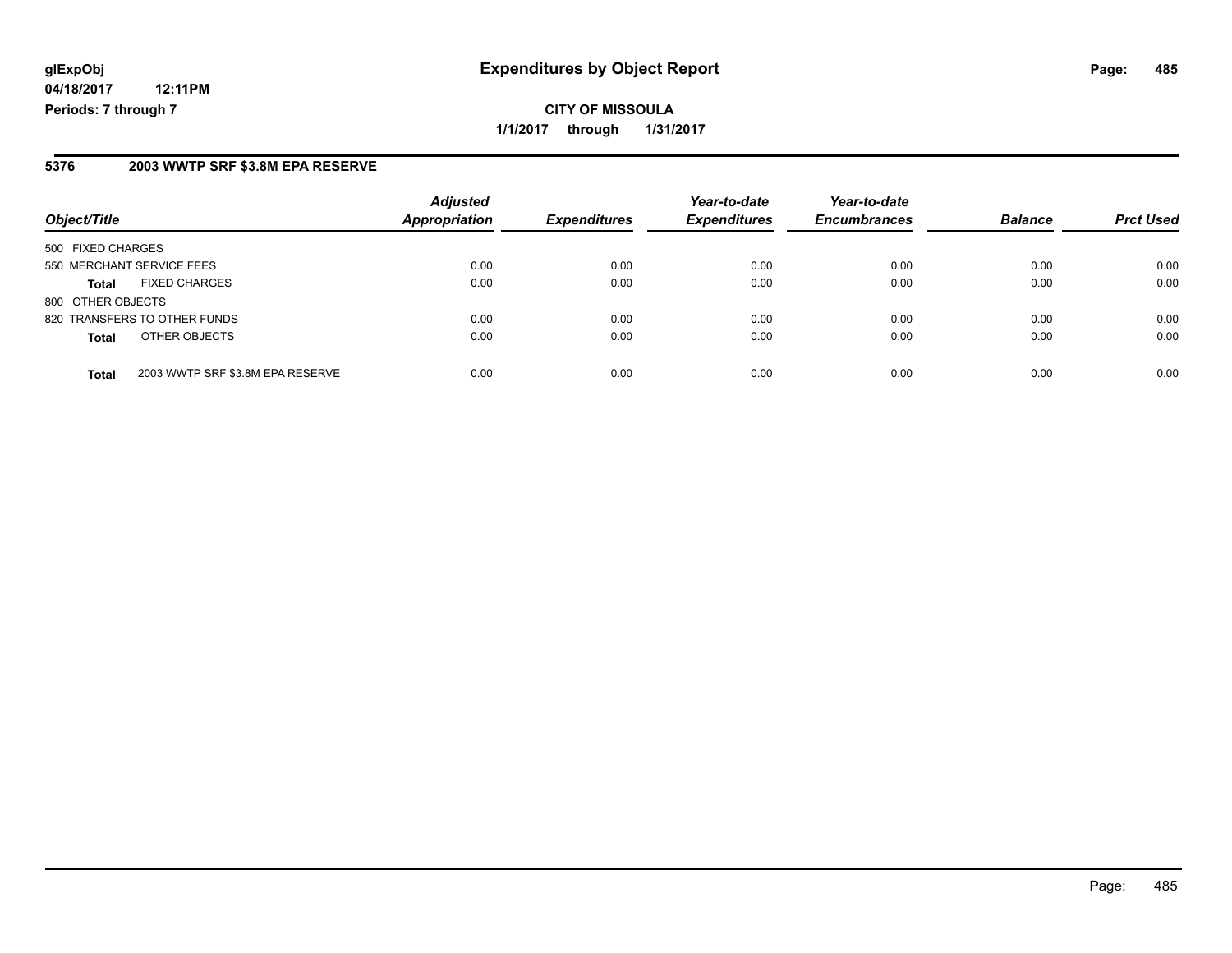# **5377 2004 WWTP \$3.023 LOAN DEBT SERVICE**

|                                      | <b>Adjusted</b> |                     | Year-to-date        | Year-to-date        |                |                  |
|--------------------------------------|-----------------|---------------------|---------------------|---------------------|----------------|------------------|
| Object/Title                         | Appropriation   | <b>Expenditures</b> | <b>Expenditures</b> | <b>Encumbrances</b> | <b>Balance</b> | <b>Prct Used</b> |
| 500 FIXED CHARGES                    |                 |                     |                     |                     |                |                  |
| 550 MERCHANT SERVICE FEES            | 0.00            | 0.00                | 0.00                | 0.00                | 0.00           | 0.00             |
| <b>FIXED CHARGES</b><br><b>Total</b> | 0.00            | 0.00                | 0.00                | 0.00                | 0.00           | 0.00             |
| 600 DEBT SERVICE                     |                 |                     |                     |                     |                |                  |
| 610 PRINCIPAL                        | 207,000.00      | 0.00                | 103,000.00          | 0.00                | 104.000.00     | 49.76            |
| 620 INTEREST / SERVICE FEES          | 36.416.00       | 0.00                | 18.787.50           | 0.00                | 17.628.50      | 51.59            |
| <b>DEBT SERVICE</b><br><b>Total</b>  | 243.416.00      | 0.00                | 121.787.50          | 0.00                | 121.628.50     | 50.03            |
| <b>WASTEWATER</b><br><b>Total</b>    | 243.416.00      | 0.00                | 121.787.50          | 0.00                | 121.628.50     | 50.03            |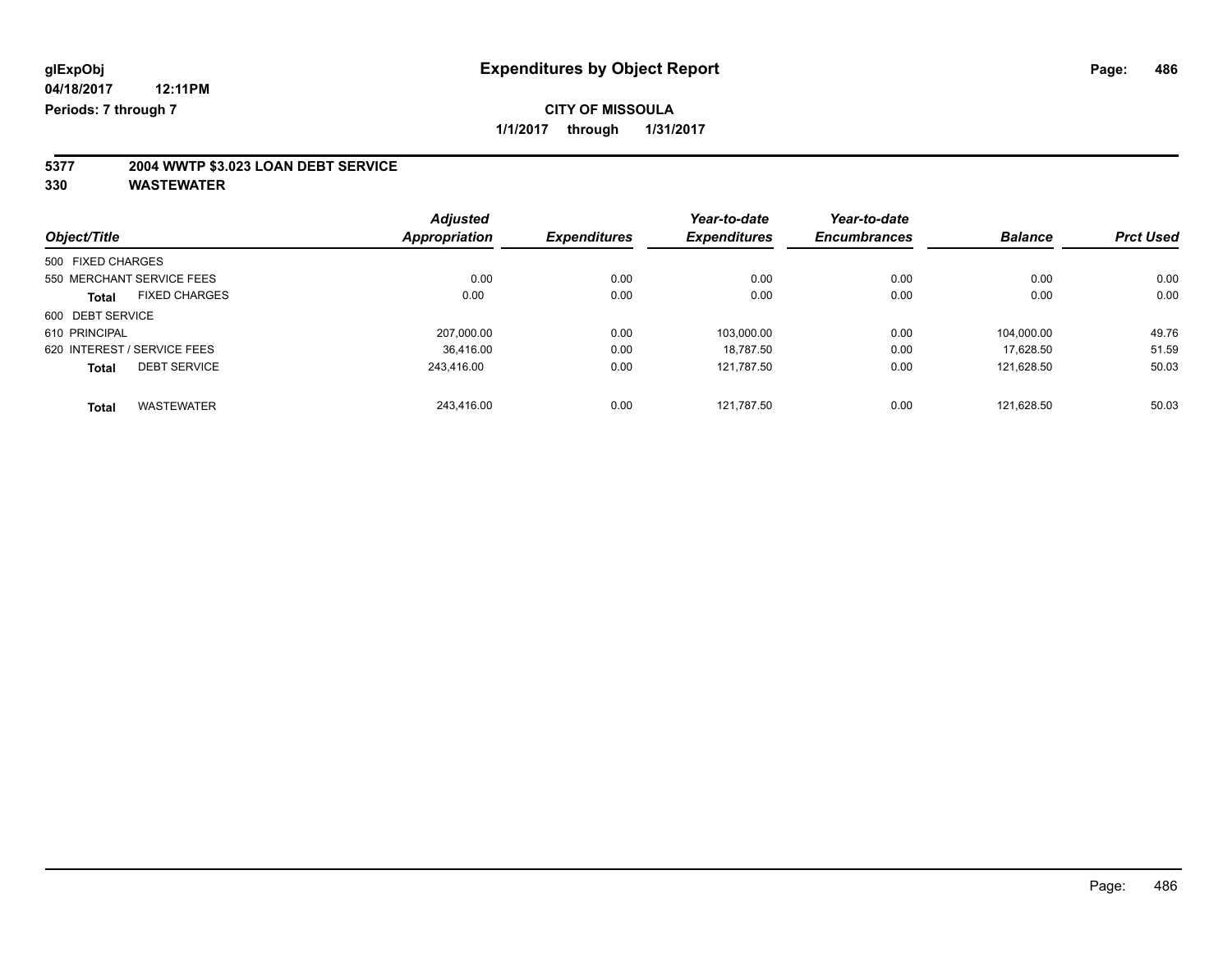### **5377 2004 WWTP \$3.023 LOAN DEBT SERVICE**

| Object/Title                                        | <b>Adjusted</b><br>Appropriation | <b>Expenditures</b> | Year-to-date<br><b>Expenditures</b> | Year-to-date<br><b>Encumbrances</b> | <b>Balance</b> | <b>Prct Used</b> |
|-----------------------------------------------------|----------------------------------|---------------------|-------------------------------------|-------------------------------------|----------------|------------------|
| 500 FIXED CHARGES                                   |                                  |                     |                                     |                                     |                |                  |
| 550 MERCHANT SERVICE FEES                           | 0.00                             | 0.00                | 0.00                                | 0.00                                | 0.00           | 0.00             |
| <b>FIXED CHARGES</b><br><b>Total</b>                | 0.00                             | 0.00                | 0.00                                | 0.00                                | 0.00           | 0.00             |
| 600 DEBT SERVICE                                    |                                  |                     |                                     |                                     |                |                  |
| 610 PRINCIPAL                                       | 207,000.00                       | 0.00                | 103.000.00                          | 0.00                                | 104.000.00     | 49.76            |
| 620 INTEREST / SERVICE FEES                         | 36.416.00                        | 0.00                | 18.787.50                           | 0.00                                | 17.628.50      | 51.59            |
| <b>DEBT SERVICE</b><br><b>Total</b>                 | 243.416.00                       | 0.00                | 121.787.50                          | 0.00                                | 121.628.50     | 50.03            |
| 2004 WWTP \$3.023 LOAN DEBT SERVICE<br><b>Total</b> | 243.416.00                       | 0.00                | 121.787.50                          | 0.00                                | 121.628.50     | 50.03            |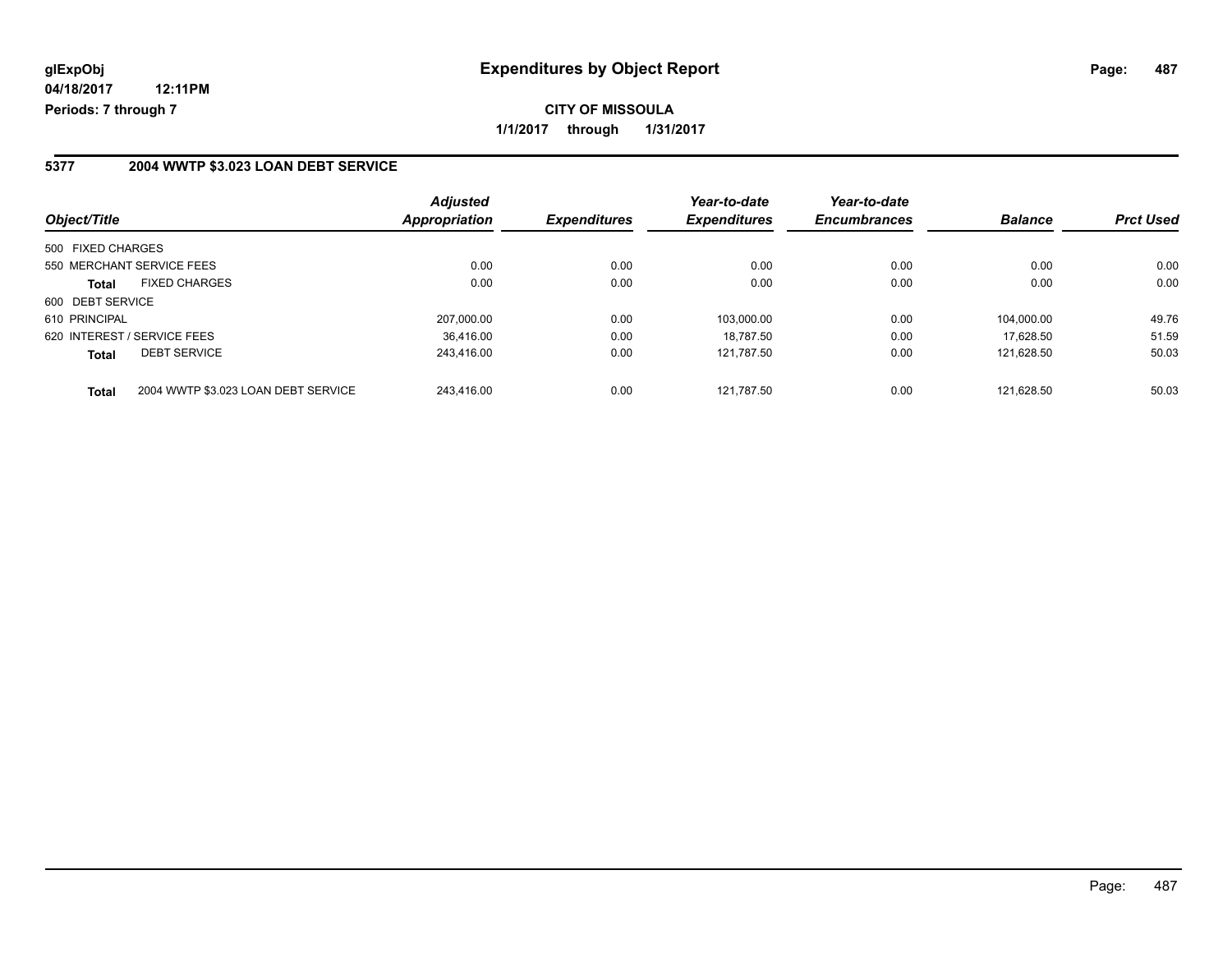# **5378 2004 WWTP \$3.023 LOAN RESERVE**

| Object/Title                         | <b>Adjusted</b><br><b>Appropriation</b> | <b>Expenditures</b> | Year-to-date<br><b>Expenditures</b> | Year-to-date<br><b>Encumbrances</b> | <b>Balance</b> | <b>Prct Used</b> |
|--------------------------------------|-----------------------------------------|---------------------|-------------------------------------|-------------------------------------|----------------|------------------|
| 500 FIXED CHARGES                    |                                         |                     |                                     |                                     |                |                  |
| 550 MERCHANT SERVICE FEES            | 0.00                                    | 0.00                | 0.00                                | 0.00                                | 0.00           | 0.00             |
| <b>FIXED CHARGES</b><br><b>Total</b> | 0.00                                    | 0.00                | 0.00                                | 0.00                                | 0.00           | 0.00             |
| 800 OTHER OBJECTS                    |                                         |                     |                                     |                                     |                |                  |
| 820 TRANSFERS TO OTHER FUNDS         | 0.00                                    | 0.00                | 0.00                                | 0.00                                | 0.00           | 0.00             |
| OTHER OBJECTS<br><b>Total</b>        | 0.00                                    | 0.00                | 0.00                                | 0.00                                | 0.00           | 0.00             |
|                                      |                                         |                     |                                     |                                     |                |                  |
| <b>WASTEWATER</b><br>Total           | 0.00                                    | 0.00                | 0.00                                | 0.00                                | 0.00           | 0.00             |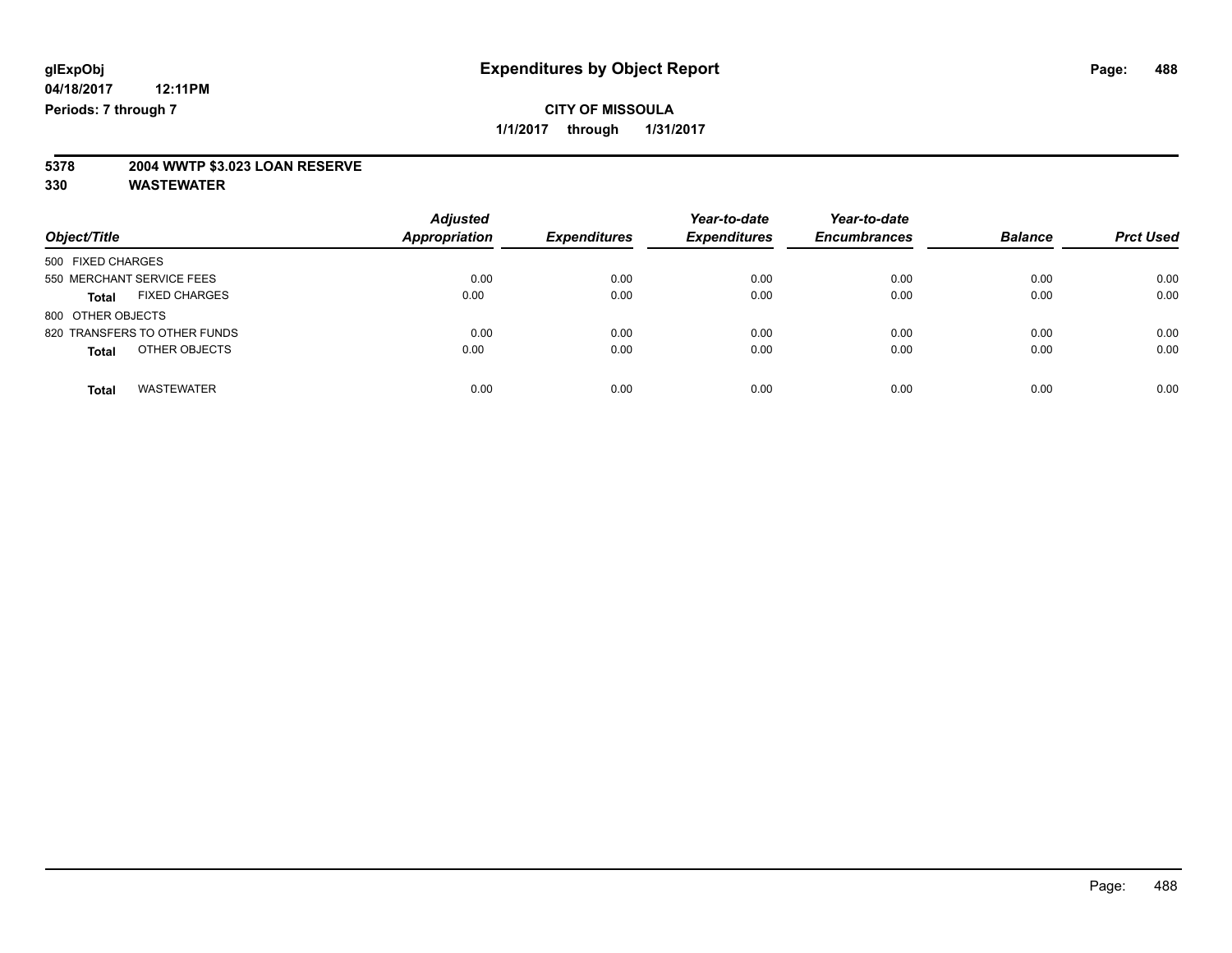### **5378 2004 WWTP \$3.023 LOAN RESERVE**

| Object/Title                                   | <b>Adjusted</b><br>Appropriation | <b>Expenditures</b> | Year-to-date<br><b>Expenditures</b> | Year-to-date<br><b>Encumbrances</b> | <b>Balance</b> | <b>Prct Used</b> |
|------------------------------------------------|----------------------------------|---------------------|-------------------------------------|-------------------------------------|----------------|------------------|
| 500 FIXED CHARGES                              |                                  |                     |                                     |                                     |                |                  |
| 550 MERCHANT SERVICE FEES                      | 0.00                             | 0.00                | 0.00                                | 0.00                                | 0.00           | 0.00             |
| <b>FIXED CHARGES</b><br><b>Total</b>           | 0.00                             | 0.00                | 0.00                                | 0.00                                | 0.00           | 0.00             |
| 800 OTHER OBJECTS                              |                                  |                     |                                     |                                     |                |                  |
| 820 TRANSFERS TO OTHER FUNDS                   | 0.00                             | 0.00                | 0.00                                | 0.00                                | 0.00           | 0.00             |
| OTHER OBJECTS<br><b>Total</b>                  | 0.00                             | 0.00                | 0.00                                | 0.00                                | 0.00           | 0.00             |
| 2004 WWTP \$3.023 LOAN RESERVE<br><b>Total</b> | 0.00                             | 0.00                | 0.00                                | 0.00                                | 0.00           | 0.00             |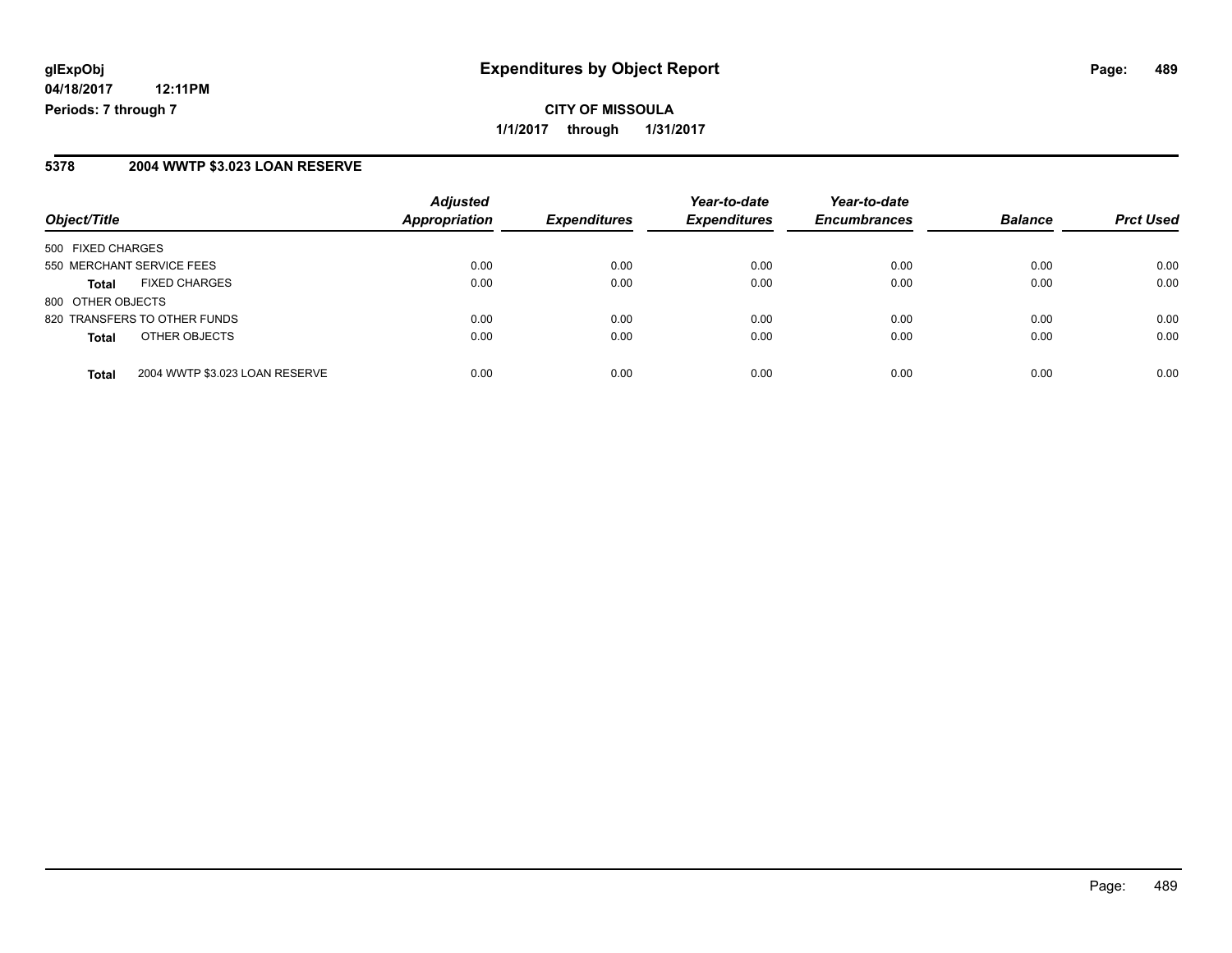# **5379 2005 BRICH/BRDY/LIN/GIL SRF DEBT**

|                                      | <b>Adjusted</b>      |                     | Year-to-date        | Year-to-date        |                |                  |
|--------------------------------------|----------------------|---------------------|---------------------|---------------------|----------------|------------------|
| Object/Title                         | <b>Appropriation</b> | <b>Expenditures</b> | <b>Expenditures</b> | <b>Encumbrances</b> | <b>Balance</b> | <b>Prct Used</b> |
| 500 FIXED CHARGES                    |                      |                     |                     |                     |                |                  |
| 550 MERCHANT SERVICE FEES            | 0.00                 | 0.00                | 0.00                | 0.00                | 0.00           | 0.00             |
| <b>FIXED CHARGES</b><br><b>Total</b> | 0.00                 | 0.00                | 0.00                | 0.00                | 0.00           | 0.00             |
| 600 DEBT SERVICE                     |                      |                     |                     |                     |                |                  |
| 610 PRINCIPAL                        | 90,000.00            | 0.00                | 45,000.00           | 0.00                | 45,000.00      | 50.00            |
| 620 INTEREST / SERVICE FEES          | 19,451.00            | 0.00                | 9,978.75            | 0.00                | 9,472.25       | 51.30            |
| <b>DEBT SERVICE</b><br><b>Total</b>  | 109,451.00           | 0.00                | 54,978.75           | 0.00                | 54,472.25      | 50.23            |
| 800 OTHER OBJECTS                    |                      |                     |                     |                     |                |                  |
| 820 TRANSFERS TO OTHER FUNDS         | 0.00                 | 0.00                | 0.00                | 0.00                | 0.00           | 0.00             |
| OTHER OBJECTS<br><b>Total</b>        | 0.00                 | 0.00                | 0.00                | 0.00                | 0.00           | 0.00             |
| <b>WASTEWATER</b><br><b>Total</b>    | 109,451.00           | 0.00                | 54,978.75           | 0.00                | 54,472.25      | 50.23            |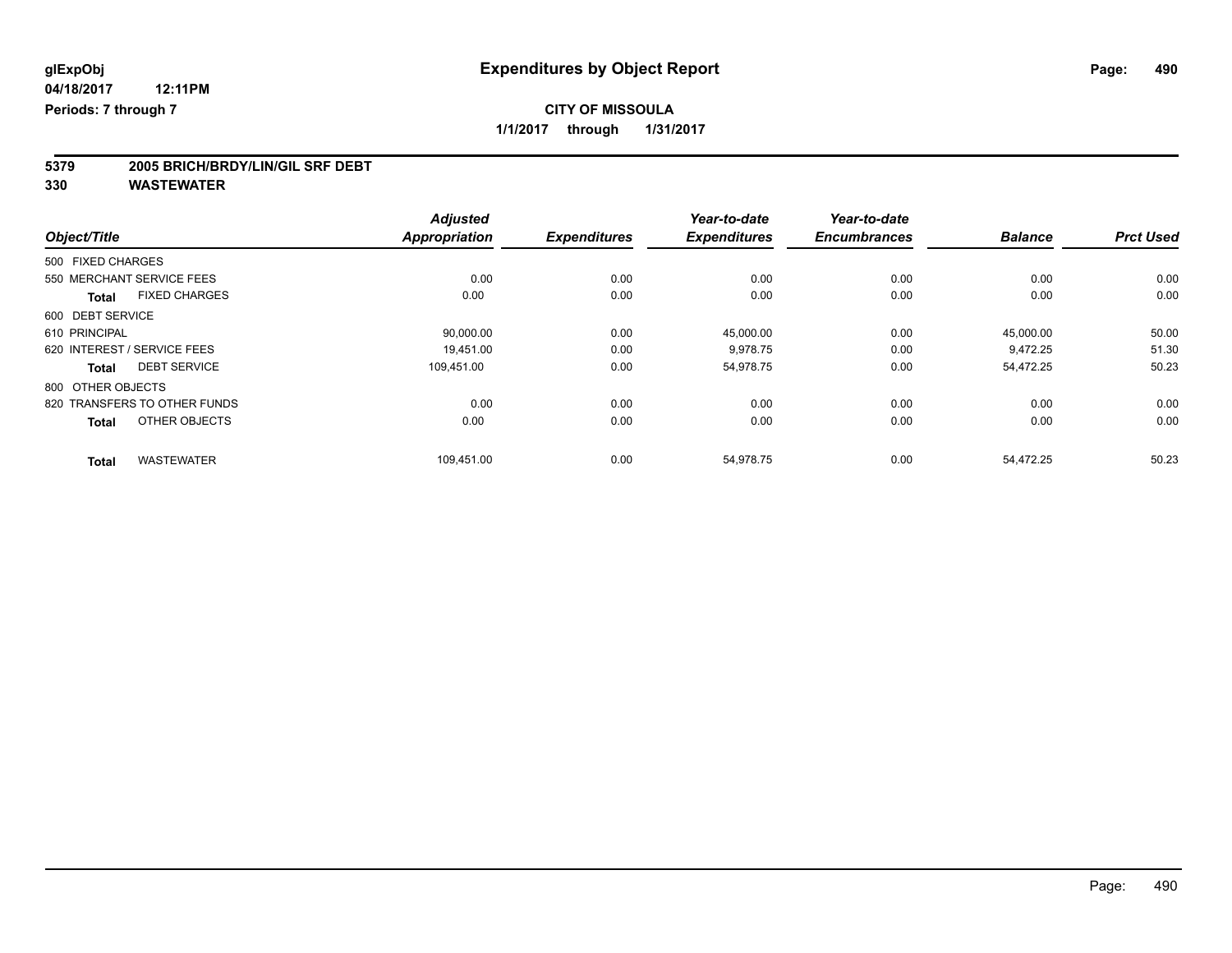### **5379 2005 BRICH/BRDY/LIN/GIL SRF DEBT**

| Object/Title                                     | <b>Adjusted</b><br><b>Appropriation</b> | <b>Expenditures</b> | Year-to-date<br><b>Expenditures</b> | Year-to-date<br><b>Encumbrances</b> | <b>Balance</b> | <b>Prct Used</b> |
|--------------------------------------------------|-----------------------------------------|---------------------|-------------------------------------|-------------------------------------|----------------|------------------|
|                                                  |                                         |                     |                                     |                                     |                |                  |
| 500 FIXED CHARGES                                |                                         |                     |                                     |                                     |                |                  |
| 550 MERCHANT SERVICE FEES                        | 0.00                                    | 0.00                | 0.00                                | 0.00                                | 0.00           | 0.00             |
| <b>FIXED CHARGES</b><br><b>Total</b>             | 0.00                                    | 0.00                | 0.00                                | 0.00                                | 0.00           | 0.00             |
| 600 DEBT SERVICE                                 |                                         |                     |                                     |                                     |                |                  |
| 610 PRINCIPAL                                    | 90,000.00                               | 0.00                | 45,000.00                           | 0.00                                | 45.000.00      | 50.00            |
| 620 INTEREST / SERVICE FEES                      | 19.451.00                               | 0.00                | 9,978.75                            | 0.00                                | 9,472.25       | 51.30            |
| <b>DEBT SERVICE</b><br><b>Total</b>              | 109,451.00                              | 0.00                | 54,978.75                           | 0.00                                | 54,472.25      | 50.23            |
| 800 OTHER OBJECTS                                |                                         |                     |                                     |                                     |                |                  |
| 820 TRANSFERS TO OTHER FUNDS                     | 0.00                                    | 0.00                | 0.00                                | 0.00                                | 0.00           | 0.00             |
| OTHER OBJECTS<br><b>Total</b>                    | 0.00                                    | 0.00                | 0.00                                | 0.00                                | 0.00           | 0.00             |
| 2005 BRICH/BRDY/LIN/GIL SRF DEBT<br><b>Total</b> | 109.451.00                              | 0.00                | 54,978.75                           | 0.00                                | 54,472.25      | 50.23            |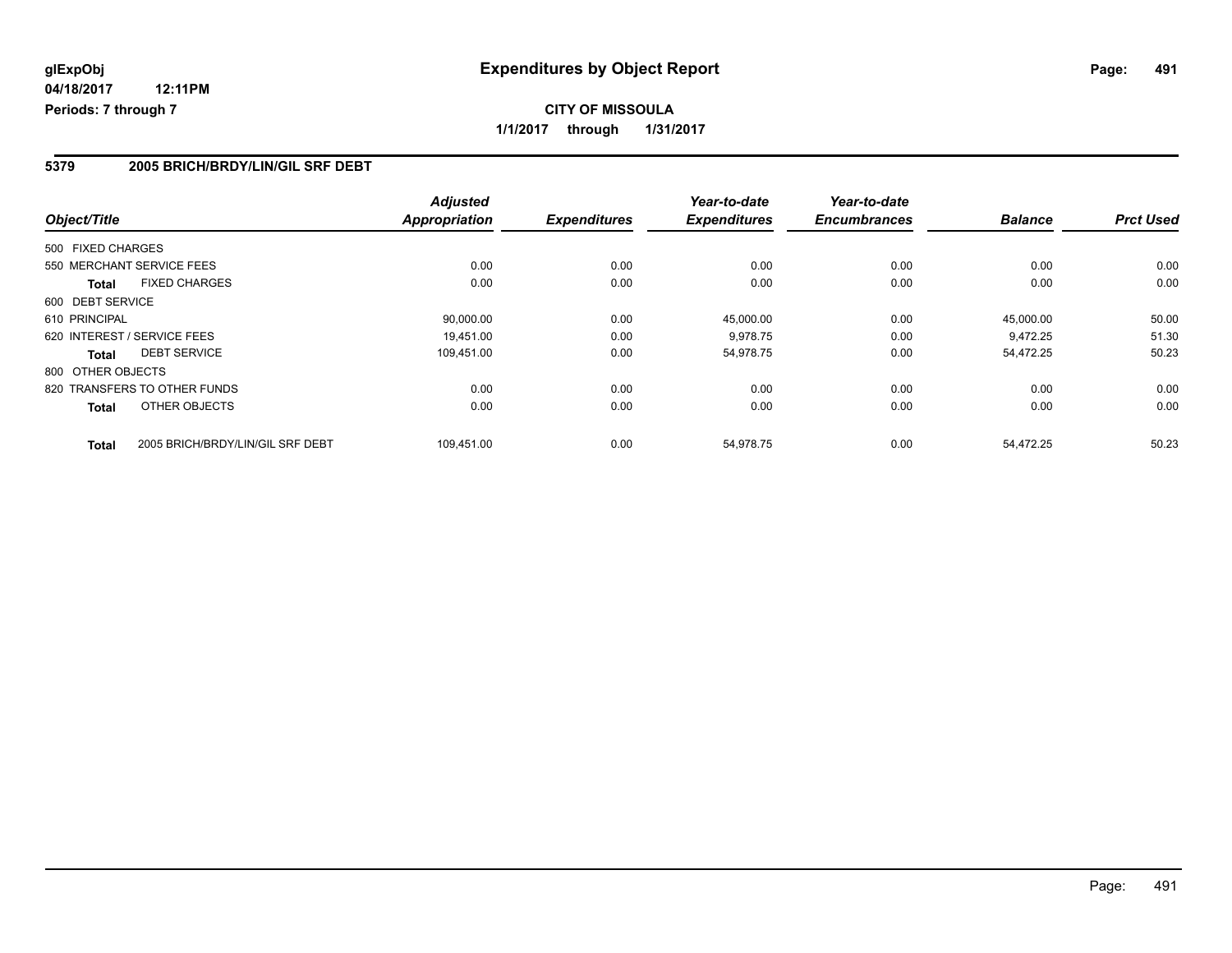# **CITY OF MISSOULA**

**1/1/2017 through 1/31/2017**

| BRDWY/BIRCH/GILBERT/LINCOLNWOOD<br>5380 |  |
|-----------------------------------------|--|
|-----------------------------------------|--|

| Object/Title                         | <b>Adjusted</b><br><b>Appropriation</b> | <b>Expenditures</b> | Year-to-date<br><b>Expenditures</b> | Year-to-date<br><b>Encumbrances</b> | <b>Balance</b> | <b>Prct Used</b> |
|--------------------------------------|-----------------------------------------|---------------------|-------------------------------------|-------------------------------------|----------------|------------------|
| 500 FIXED CHARGES                    |                                         |                     |                                     |                                     |                |                  |
| 550 MERCHANT SERVICE FEES            | 0.00                                    | 0.00                | 0.00                                | 0.00                                | 0.00           | 0.00             |
| <b>FIXED CHARGES</b><br><b>Total</b> | 0.00                                    | 0.00                | 0.00                                | 0.00                                | 0.00           | 0.00             |
| 600 DEBT SERVICE                     |                                         |                     |                                     |                                     |                |                  |
| 610 PRINCIPAL                        | 0.00                                    | 0.00                | 0.00                                | 0.00                                | 0.00           | 0.00             |
| 620 INTEREST / SERVICE FEES          | 0.00                                    | 0.00                | 0.00                                | 0.00                                | 0.00           | 0.00             |
| <b>DEBT SERVICE</b><br><b>Total</b>  | 0.00                                    | 0.00                | 0.00                                | 0.00                                | 0.00           | 0.00             |
| 800 OTHER OBJECTS                    |                                         |                     |                                     |                                     |                |                  |
| 820 TRANSFERS TO OTHER FUNDS         | 0.00                                    | 0.00                | 0.00                                | 0.00                                | 0.00           | 0.00             |
| OTHER OBJECTS<br><b>Total</b>        | 0.00                                    | 0.00                | 0.00                                | 0.00                                | 0.00           | 0.00             |
|                                      |                                         |                     |                                     |                                     |                |                  |
| <b>WASTEWATER</b><br>Total           | 0.00                                    | 0.00                | 0.00                                | 0.00                                | 0.00           | 0.00             |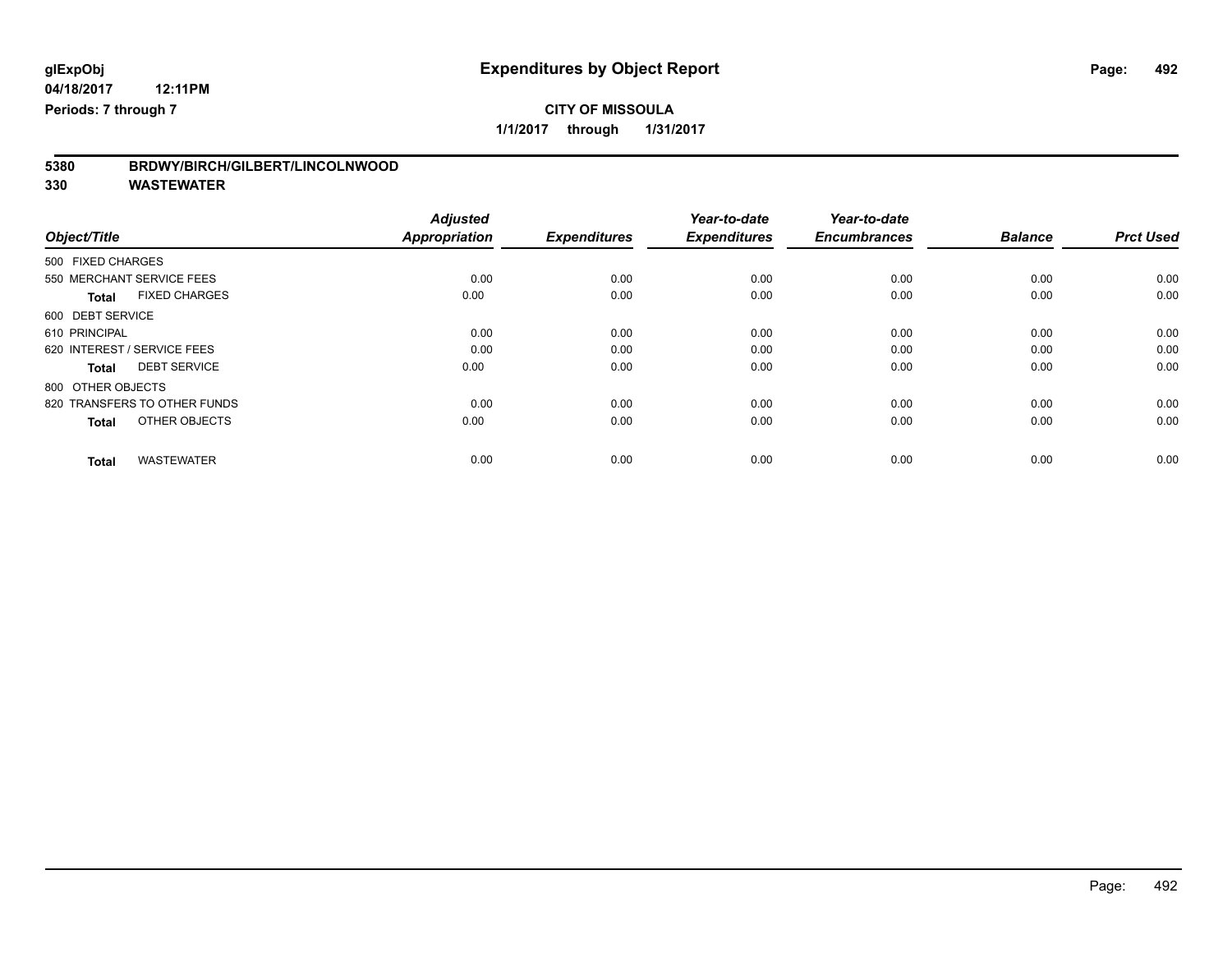# **glExpObj Expenditures by Object Report Page: 493**

**04/18/2017 12:11PM Periods: 7 through 7**

### **5380 BRDWY/BIRCH/GILBERT/LINCOLNWOOD**

| Object/Title                 |                                 | <b>Adjusted</b><br><b>Appropriation</b> | <b>Expenditures</b> | Year-to-date<br><b>Expenditures</b> | Year-to-date<br><b>Encumbrances</b> | <b>Balance</b> | <b>Prct Used</b> |
|------------------------------|---------------------------------|-----------------------------------------|---------------------|-------------------------------------|-------------------------------------|----------------|------------------|
|                              |                                 |                                         |                     |                                     |                                     |                |                  |
| 500 FIXED CHARGES            |                                 |                                         |                     |                                     |                                     |                |                  |
| 550 MERCHANT SERVICE FEES    |                                 | 0.00                                    | 0.00                | 0.00                                | 0.00                                | 0.00           | 0.00             |
| <b>Total</b>                 | <b>FIXED CHARGES</b>            | 0.00                                    | 0.00                | 0.00                                | 0.00                                | 0.00           | 0.00             |
| 600 DEBT SERVICE             |                                 |                                         |                     |                                     |                                     |                |                  |
| 610 PRINCIPAL                |                                 | 0.00                                    | 0.00                | 0.00                                | 0.00                                | 0.00           | 0.00             |
| 620 INTEREST / SERVICE FEES  |                                 | 0.00                                    | 0.00                | 0.00                                | 0.00                                | 0.00           | 0.00             |
| Total                        | <b>DEBT SERVICE</b>             | 0.00                                    | 0.00                | 0.00                                | 0.00                                | 0.00           | 0.00             |
| 800 OTHER OBJECTS            |                                 |                                         |                     |                                     |                                     |                |                  |
| 820 TRANSFERS TO OTHER FUNDS |                                 | 0.00                                    | 0.00                | 0.00                                | 0.00                                | 0.00           | 0.00             |
| <b>Total</b>                 | OTHER OBJECTS                   | 0.00                                    | 0.00                | 0.00                                | 0.00                                | 0.00           | 0.00             |
| <b>Total</b>                 | BRDWY/BIRCH/GILBERT/LINCOLNWOOD | 0.00                                    | 0.00                | 0.00                                | 0.00                                | 0.00           | 0.00             |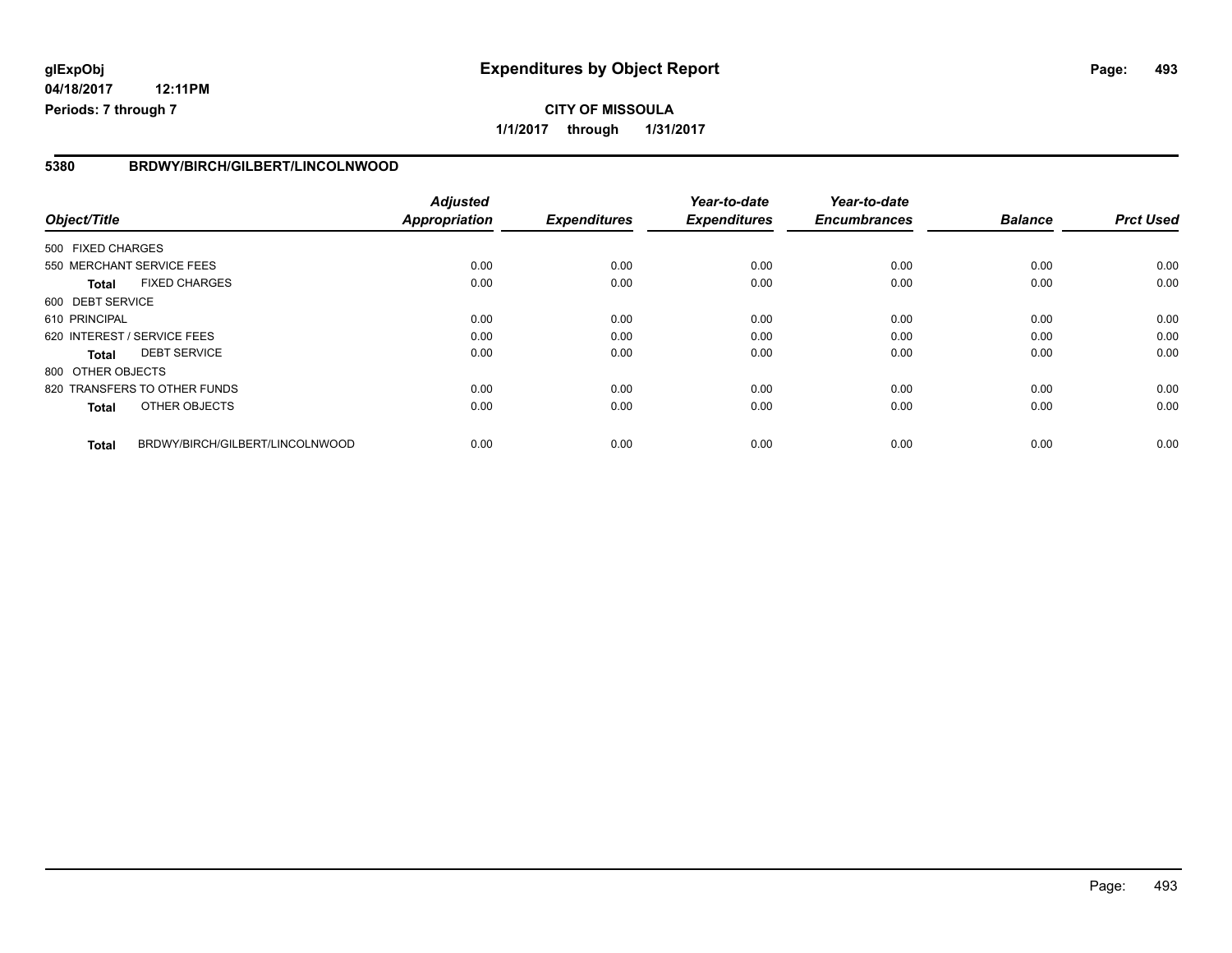**5381 LINCOLNWOOD PH2 DEBT SERVICE**

|                                      | <b>Adjusted</b> |                     | Year-to-date        | Year-to-date        |                |                  |
|--------------------------------------|-----------------|---------------------|---------------------|---------------------|----------------|------------------|
| Object/Title                         | Appropriation   | <b>Expenditures</b> | <b>Expenditures</b> | <b>Encumbrances</b> | <b>Balance</b> | <b>Prct Used</b> |
| 500 FIXED CHARGES                    |                 |                     |                     |                     |                |                  |
| 550 MERCHANT SERVICE FEES            | 0.00            | 0.00                | 0.00                | 0.00                | 0.00           | 0.00             |
| <b>FIXED CHARGES</b><br><b>Total</b> | 0.00            | 0.00                | 0.00                | 0.00                | 0.00           | 0.00             |
| 600 DEBT SERVICE                     |                 |                     |                     |                     |                |                  |
| 610 PRINCIPAL                        | 0.00            | 0.00                | 0.00                | 0.00                | 0.00           | 0.00             |
| 620 INTEREST / SERVICE FEES          | 0.00            | 0.00                | 0.00                | 0.00                | 0.00           | 0.00             |
| <b>DEBT SERVICE</b><br><b>Total</b>  | 0.00            | 0.00                | 0.00                | 0.00                | 0.00           | 0.00             |
| 800 OTHER OBJECTS                    |                 |                     |                     |                     |                |                  |
| 820 TRANSFERS TO OTHER FUNDS         | 0.00            | 0.00                | 0.00                | 0.00                | 0.00           | 0.00             |
| OTHER OBJECTS<br><b>Total</b>        | 0.00            | 0.00                | 0.00                | 0.00                | 0.00           | 0.00             |
|                                      |                 |                     |                     |                     |                |                  |
| <b>WASTEWATER</b><br>Total           | 0.00            | 0.00                | 0.00                | 0.00                | 0.00           | 0.00             |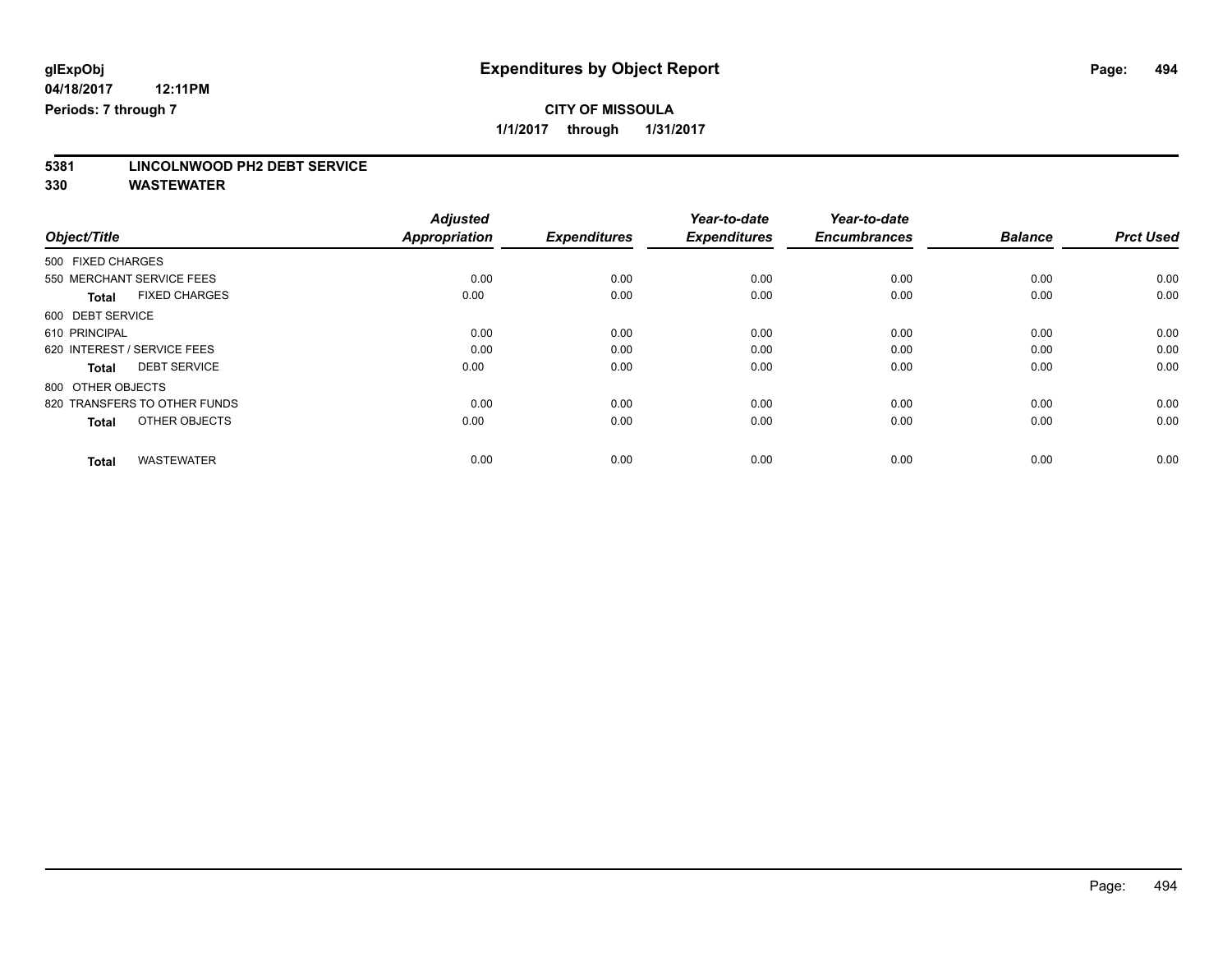# **glExpObj Expenditures by Object Report Page: 495**

**04/18/2017 12:11PM Periods: 7 through 7**

### **5381 LINCOLNWOOD PH2 DEBT SERVICE**

| Object/Title                                 | <b>Adjusted</b><br><b>Appropriation</b> | <b>Expenditures</b> | Year-to-date<br><b>Expenditures</b> | Year-to-date<br><b>Encumbrances</b> | <b>Balance</b> | <b>Prct Used</b> |
|----------------------------------------------|-----------------------------------------|---------------------|-------------------------------------|-------------------------------------|----------------|------------------|
| 500 FIXED CHARGES                            |                                         |                     |                                     |                                     |                |                  |
| 550 MERCHANT SERVICE FEES                    | 0.00                                    | 0.00                | 0.00                                | 0.00                                | 0.00           | 0.00             |
| <b>FIXED CHARGES</b><br><b>Total</b>         | 0.00                                    | 0.00                | 0.00                                | 0.00                                | 0.00           | 0.00             |
| 600 DEBT SERVICE                             |                                         |                     |                                     |                                     |                |                  |
| 610 PRINCIPAL                                | 0.00                                    | 0.00                | 0.00                                | 0.00                                | 0.00           | 0.00             |
| 620 INTEREST / SERVICE FEES                  | 0.00                                    | 0.00                | 0.00                                | 0.00                                | 0.00           | 0.00             |
| <b>DEBT SERVICE</b><br>Total                 | 0.00                                    | 0.00                | 0.00                                | 0.00                                | 0.00           | 0.00             |
| 800 OTHER OBJECTS                            |                                         |                     |                                     |                                     |                |                  |
| 820 TRANSFERS TO OTHER FUNDS                 | 0.00                                    | 0.00                | 0.00                                | 0.00                                | 0.00           | 0.00             |
| OTHER OBJECTS<br><b>Total</b>                | 0.00                                    | 0.00                | 0.00                                | 0.00                                | 0.00           | 0.00             |
| LINCOLNWOOD PH2 DEBT SERVICE<br><b>Total</b> | 0.00                                    | 0.00                | 0.00                                | 0.00                                | 0.00           | 0.00             |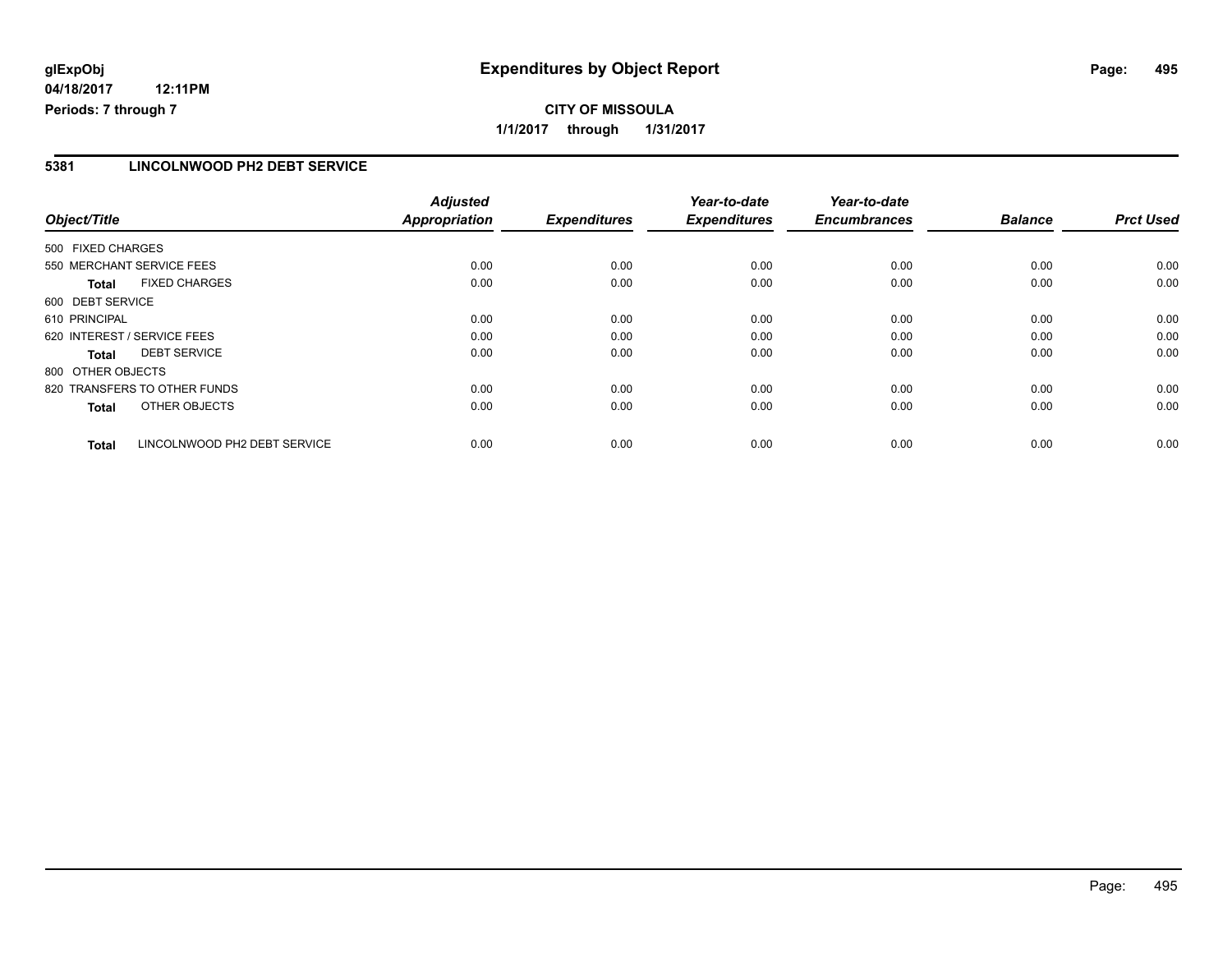**5382 LINCOLNWOOD PH2 RESERVE FUND**

|                                      | <b>Adjusted</b> |                     | Year-to-date        | Year-to-date        |                |                  |
|--------------------------------------|-----------------|---------------------|---------------------|---------------------|----------------|------------------|
| Object/Title                         | Appropriation   | <b>Expenditures</b> | <b>Expenditures</b> | <b>Encumbrances</b> | <b>Balance</b> | <b>Prct Used</b> |
| 500 FIXED CHARGES                    |                 |                     |                     |                     |                |                  |
| 550 MERCHANT SERVICE FEES            | 0.00            | 0.00                | 0.00                | 0.00                | 0.00           | 0.00             |
| <b>FIXED CHARGES</b><br><b>Total</b> | 0.00            | 0.00                | 0.00                | 0.00                | 0.00           | 0.00             |
| 600 DEBT SERVICE                     |                 |                     |                     |                     |                |                  |
| 610 PRINCIPAL                        | 0.00            | 0.00                | 0.00                | 0.00                | 0.00           | 0.00             |
| 620 INTEREST / SERVICE FEES          | 0.00            | 0.00                | 0.00                | 0.00                | 0.00           | 0.00             |
| <b>DEBT SERVICE</b><br><b>Total</b>  | 0.00            | 0.00                | 0.00                | 0.00                | 0.00           | 0.00             |
| 800 OTHER OBJECTS                    |                 |                     |                     |                     |                |                  |
| 820 TRANSFERS TO OTHER FUNDS         | 0.00            | 0.00                | 0.00                | 0.00                | 0.00           | 0.00             |
| OTHER OBJECTS<br><b>Total</b>        | 0.00            | 0.00                | 0.00                | 0.00                | 0.00           | 0.00             |
|                                      |                 |                     |                     |                     |                |                  |
| <b>WASTEWATER</b><br>Total           | 0.00            | 0.00                | 0.00                | 0.00                | 0.00           | 0.00             |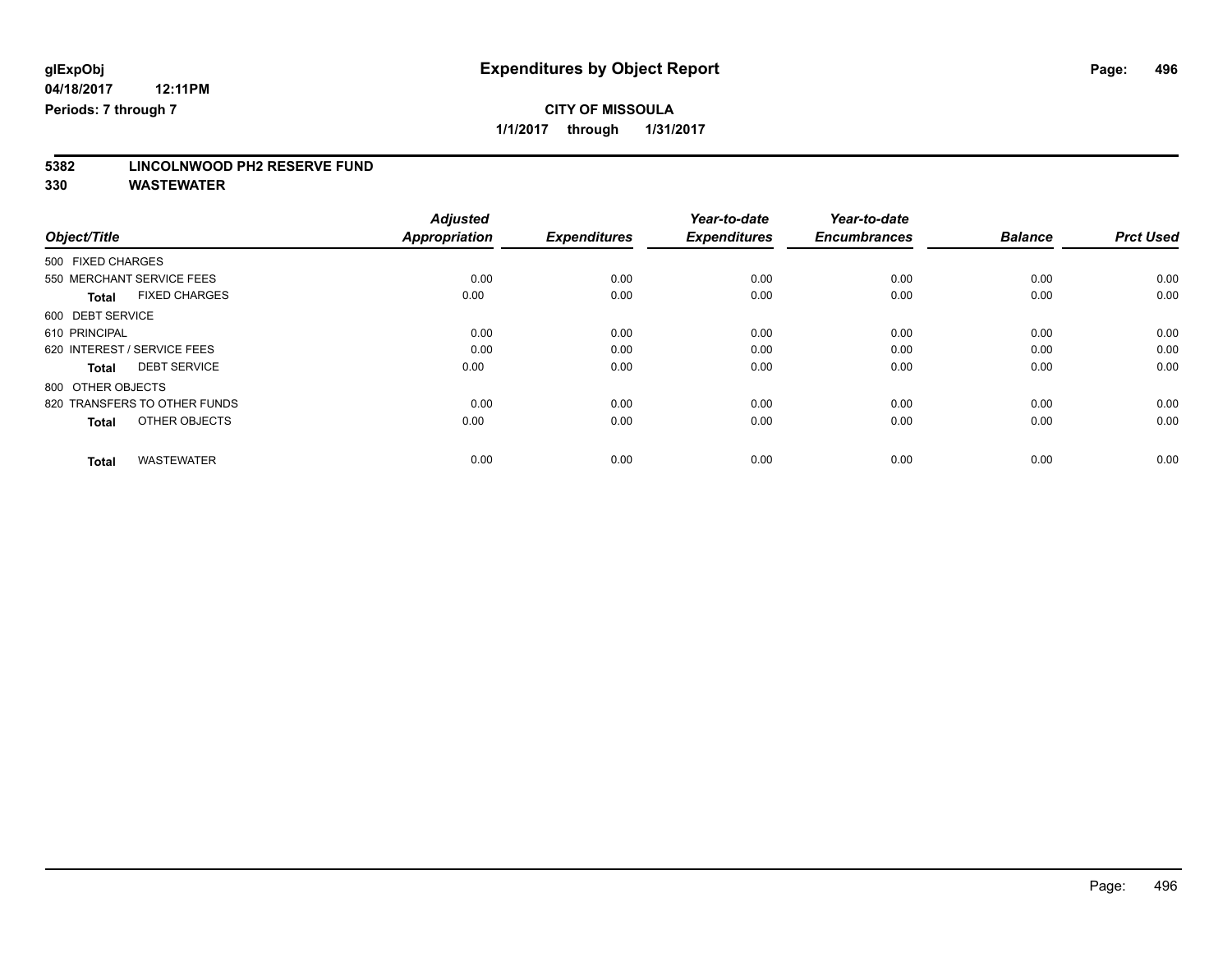# **glExpObj Expenditures by Object Report Page: 497**

**04/18/2017 12:11PM Periods: 7 through 7**

### **5382 LINCOLNWOOD PH2 RESERVE FUND**

| Object/Title      |                              | <b>Adjusted</b><br><b>Appropriation</b> | <b>Expenditures</b> | Year-to-date<br><b>Expenditures</b> | Year-to-date<br><b>Encumbrances</b> | <b>Balance</b> | <b>Prct Used</b> |
|-------------------|------------------------------|-----------------------------------------|---------------------|-------------------------------------|-------------------------------------|----------------|------------------|
|                   |                              |                                         |                     |                                     |                                     |                |                  |
| 500 FIXED CHARGES |                              |                                         |                     |                                     |                                     |                |                  |
|                   | 550 MERCHANT SERVICE FEES    | 0.00                                    | 0.00                | 0.00                                | 0.00                                | 0.00           | 0.00             |
| <b>Total</b>      | <b>FIXED CHARGES</b>         | 0.00                                    | 0.00                | 0.00                                | 0.00                                | 0.00           | 0.00             |
| 600 DEBT SERVICE  |                              |                                         |                     |                                     |                                     |                |                  |
| 610 PRINCIPAL     |                              | 0.00                                    | 0.00                | 0.00                                | 0.00                                | 0.00           | 0.00             |
|                   | 620 INTEREST / SERVICE FEES  | 0.00                                    | 0.00                | 0.00                                | 0.00                                | 0.00           | 0.00             |
| <b>Total</b>      | <b>DEBT SERVICE</b>          | 0.00                                    | 0.00                | 0.00                                | 0.00                                | 0.00           | 0.00             |
| 800 OTHER OBJECTS |                              |                                         |                     |                                     |                                     |                |                  |
|                   | 820 TRANSFERS TO OTHER FUNDS | 0.00                                    | 0.00                | 0.00                                | 0.00                                | 0.00           | 0.00             |
| <b>Total</b>      | OTHER OBJECTS                | 0.00                                    | 0.00                | 0.00                                | 0.00                                | 0.00           | 0.00             |
| <b>Total</b>      | LINCOLNWOOD PH2 RESERVE FUND | 0.00                                    | 0.00                | 0.00                                | 0.00                                | 0.00           | 0.00             |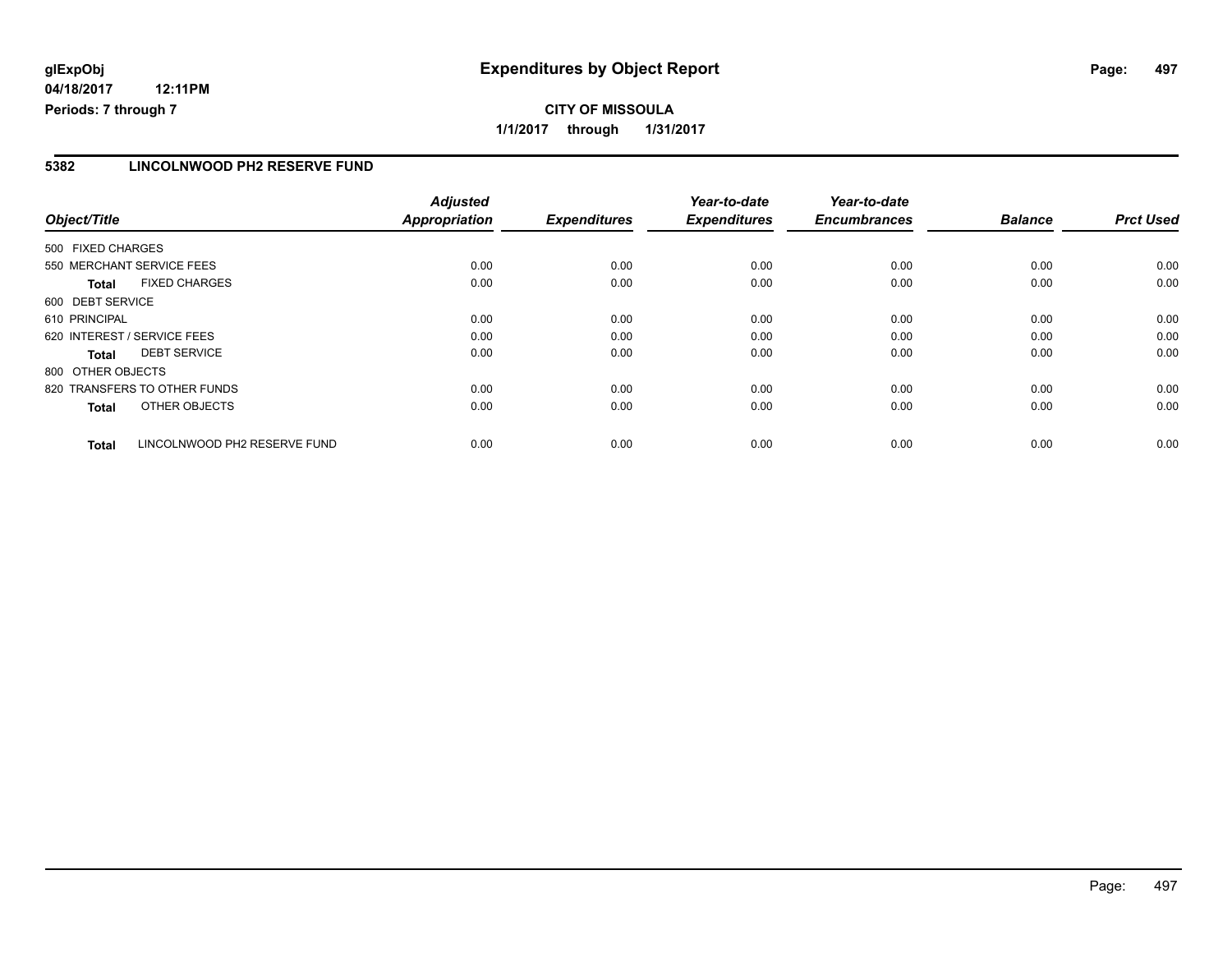**550 SID 544 PROJECT**

|                                      | <b>Adjusted</b> |                     | Year-to-date        | Year-to-date        |                |                  |
|--------------------------------------|-----------------|---------------------|---------------------|---------------------|----------------|------------------|
| Object/Title                         | Appropriation   | <b>Expenditures</b> | <b>Expenditures</b> | <b>Encumbrances</b> | <b>Balance</b> | <b>Prct Used</b> |
| 500 FIXED CHARGES                    |                 |                     |                     |                     |                |                  |
| 550 MERCHANT SERVICE FEES            | 0.00            | 0.00                | 0.00                | 0.00                | 0.00           | 0.00             |
| <b>FIXED CHARGES</b><br><b>Total</b> | 0.00            | 0.00                | 0.00                | 0.00                | 0.00           | 0.00             |
| 600 DEBT SERVICE                     |                 |                     |                     |                     |                |                  |
| 610 PRINCIPAL                        | 20.000.00       | 0.00                | 10.000.00           | 0.00                | 10.000.00      | 50.00            |
| 620 INTEREST / SERVICE FEES          | 10.350.00       | 0.00                | 5.250.00            | 0.00                | 5,100.00       | 50.72            |
| <b>DEBT SERVICE</b><br><b>Total</b>  | 30.350.00       | 0.00                | 15.250.00           | 0.00                | 15,100.00      | 50.25            |
| SID 544 PROJECT<br><b>Total</b>      | 30.350.00       | 0.00                | 15.250.00           | 0.00                | 15.100.00      | 50.25            |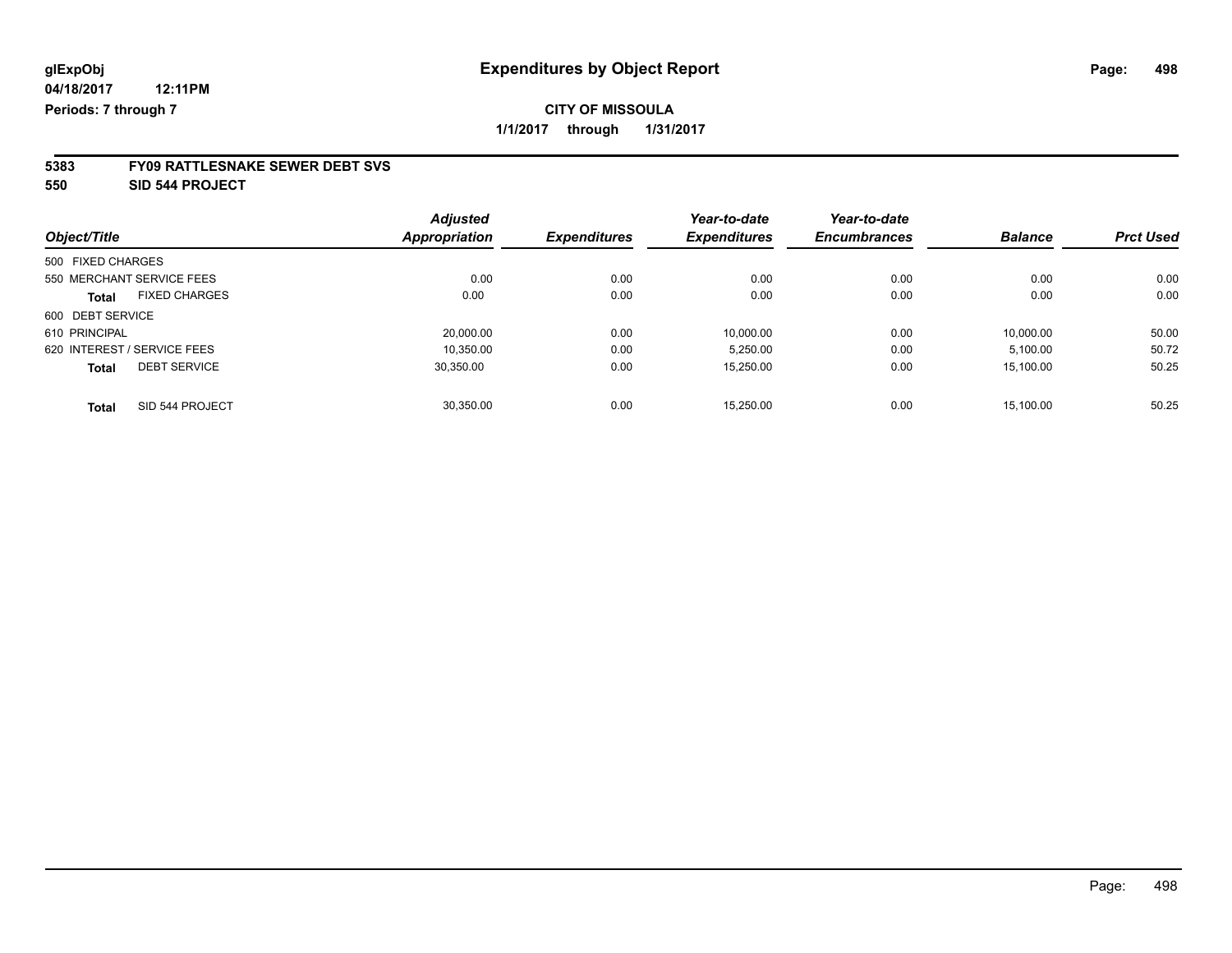### **5383 FY09 RATTLESNAKE SEWER DEBT SVS**

| Object/Title      |                                        | <b>Adjusted</b><br><b>Appropriation</b> | <b>Expenditures</b> | Year-to-date<br><b>Expenditures</b> | Year-to-date<br><b>Encumbrances</b> | <b>Balance</b> | <b>Prct Used</b> |
|-------------------|----------------------------------------|-----------------------------------------|---------------------|-------------------------------------|-------------------------------------|----------------|------------------|
| 500 FIXED CHARGES |                                        |                                         |                     |                                     |                                     |                |                  |
|                   | 550 MERCHANT SERVICE FEES              | 0.00                                    | 0.00                | 0.00                                | 0.00                                | 0.00           | 0.00             |
| <b>Total</b>      | <b>FIXED CHARGES</b>                   | 0.00                                    | 0.00                | 0.00                                | 0.00                                | 0.00           | 0.00             |
| 600 DEBT SERVICE  |                                        |                                         |                     |                                     |                                     |                |                  |
| 610 PRINCIPAL     |                                        | 20.000.00                               | 0.00                | 10.000.00                           | 0.00                                | 10.000.00      | 50.00            |
|                   | 620 INTEREST / SERVICE FEES            | 10.350.00                               | 0.00                | 5.250.00                            | 0.00                                | 5,100.00       | 50.72            |
| <b>Total</b>      | <b>DEBT SERVICE</b>                    | 30,350.00                               | 0.00                | 15,250.00                           | 0.00                                | 15,100.00      | 50.25            |
| <b>Total</b>      | <b>FY09 RATTLESNAKE SEWER DEBT SVS</b> | 30.350.00                               | 0.00                | 15.250.00                           | 0.00                                | 15.100.00      | 50.25            |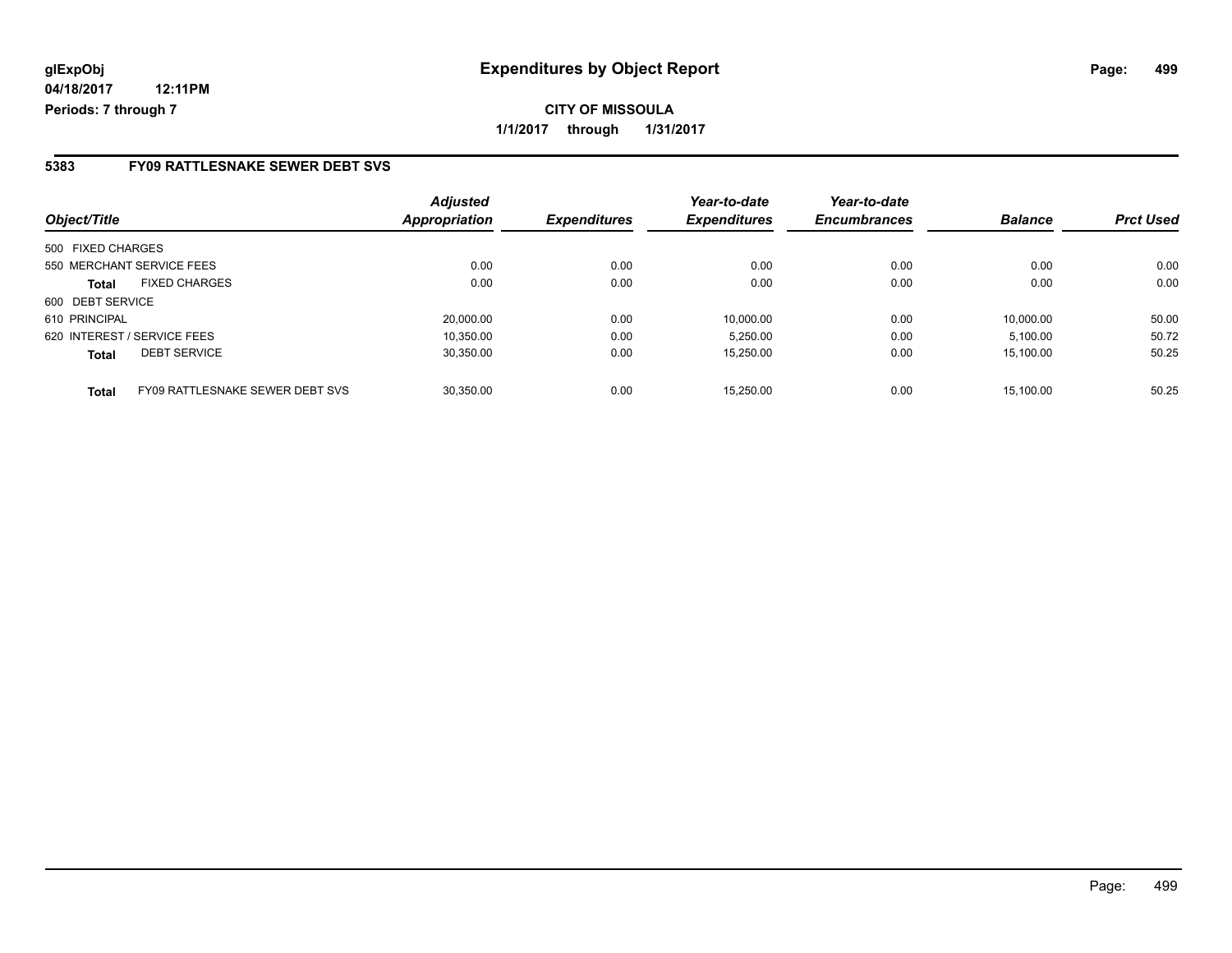**5384 09 LOLO BOND RESERVE**

|                                      | <b>Adjusted</b> |                     | Year-to-date        | Year-to-date        |                |                  |
|--------------------------------------|-----------------|---------------------|---------------------|---------------------|----------------|------------------|
| Object/Title                         | Appropriation   | <b>Expenditures</b> | <b>Expenditures</b> | <b>Encumbrances</b> | <b>Balance</b> | <b>Prct Used</b> |
| 500 FIXED CHARGES                    |                 |                     |                     |                     |                |                  |
| 550 MERCHANT SERVICE FEES            | 0.00            | 0.00                | 0.00                | 0.00                | 0.00           | 0.00             |
| <b>FIXED CHARGES</b><br><b>Total</b> | 0.00            | 0.00                | 0.00                | 0.00                | 0.00           | 0.00             |
| 800 OTHER OBJECTS                    |                 |                     |                     |                     |                |                  |
| 820 TRANSFERS TO OTHER FUNDS         | 0.00            | 0.00                | 0.00                | 0.00                | 0.00           | 0.00             |
| OTHER OBJECTS<br><b>Total</b>        | 0.00            | 0.00                | 0.00                | 0.00                | 0.00           | 0.00             |
| <b>WASTEWATER</b><br><b>Total</b>    | 0.00            | 0.00                | 0.00                | 0.00                | 0.00           | 0.00             |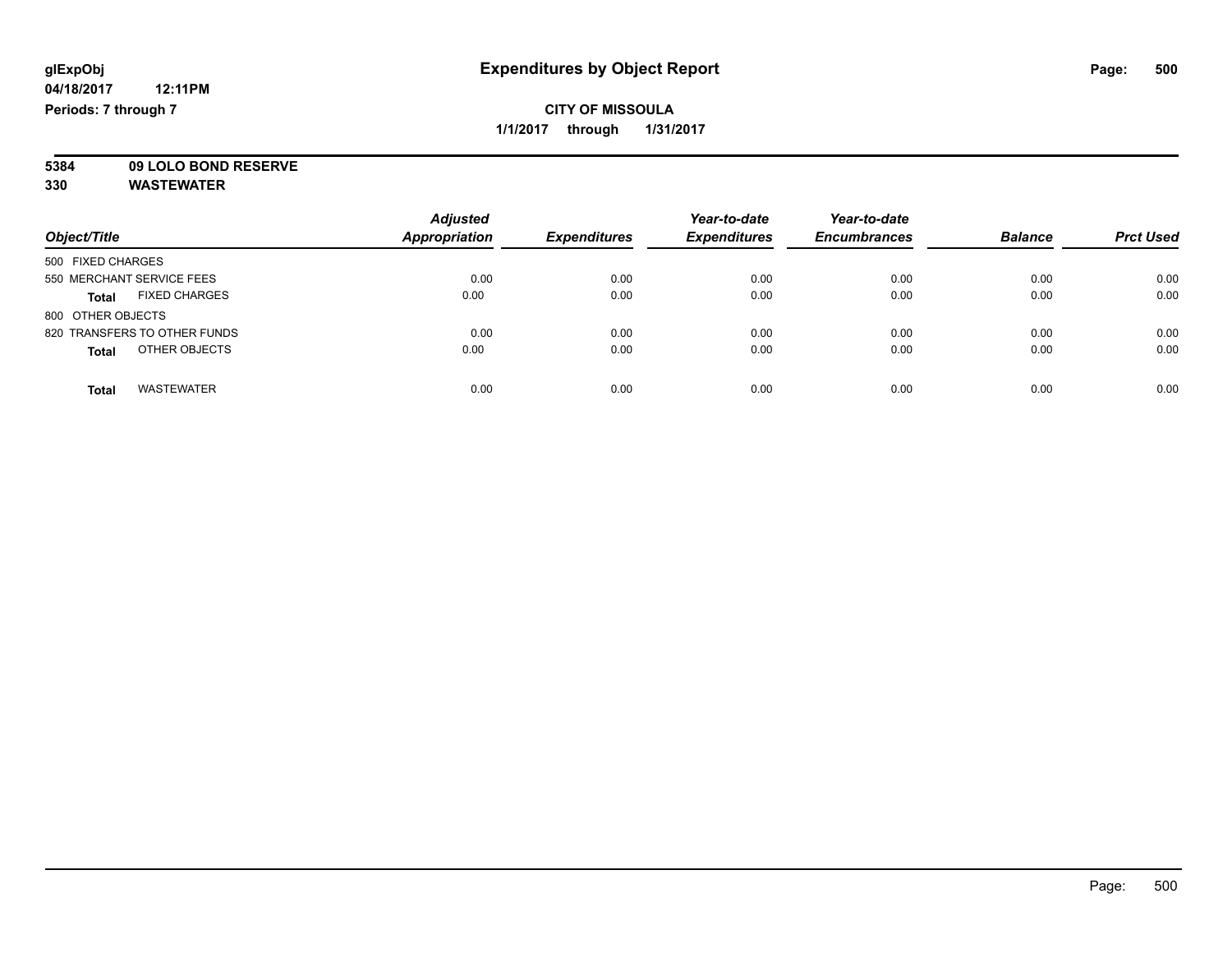### **5384 09 LOLO BOND RESERVE**

| Object/Title                         | <b>Adjusted</b><br><b>Appropriation</b> | <b>Expenditures</b> | Year-to-date<br><b>Expenditures</b> | Year-to-date<br><b>Encumbrances</b> | <b>Balance</b> | <b>Prct Used</b> |
|--------------------------------------|-----------------------------------------|---------------------|-------------------------------------|-------------------------------------|----------------|------------------|
| 500 FIXED CHARGES                    |                                         |                     |                                     |                                     |                |                  |
| 550 MERCHANT SERVICE FEES            | 0.00                                    | 0.00                | 0.00                                | 0.00                                | 0.00           | 0.00             |
| <b>FIXED CHARGES</b><br><b>Total</b> | 0.00                                    | 0.00                | 0.00                                | 0.00                                | 0.00           | 0.00             |
| 800 OTHER OBJECTS                    |                                         |                     |                                     |                                     |                |                  |
| 820 TRANSFERS TO OTHER FUNDS         | 0.00                                    | 0.00                | 0.00                                | 0.00                                | 0.00           | 0.00             |
| OTHER OBJECTS<br><b>Total</b>        | 0.00                                    | 0.00                | 0.00                                | 0.00                                | 0.00           | 0.00             |
| 09 LOLO BOND RESERVE<br><b>Total</b> | 0.00                                    | 0.00                | 0.00                                | 0.00                                | 0.00           | 0.00             |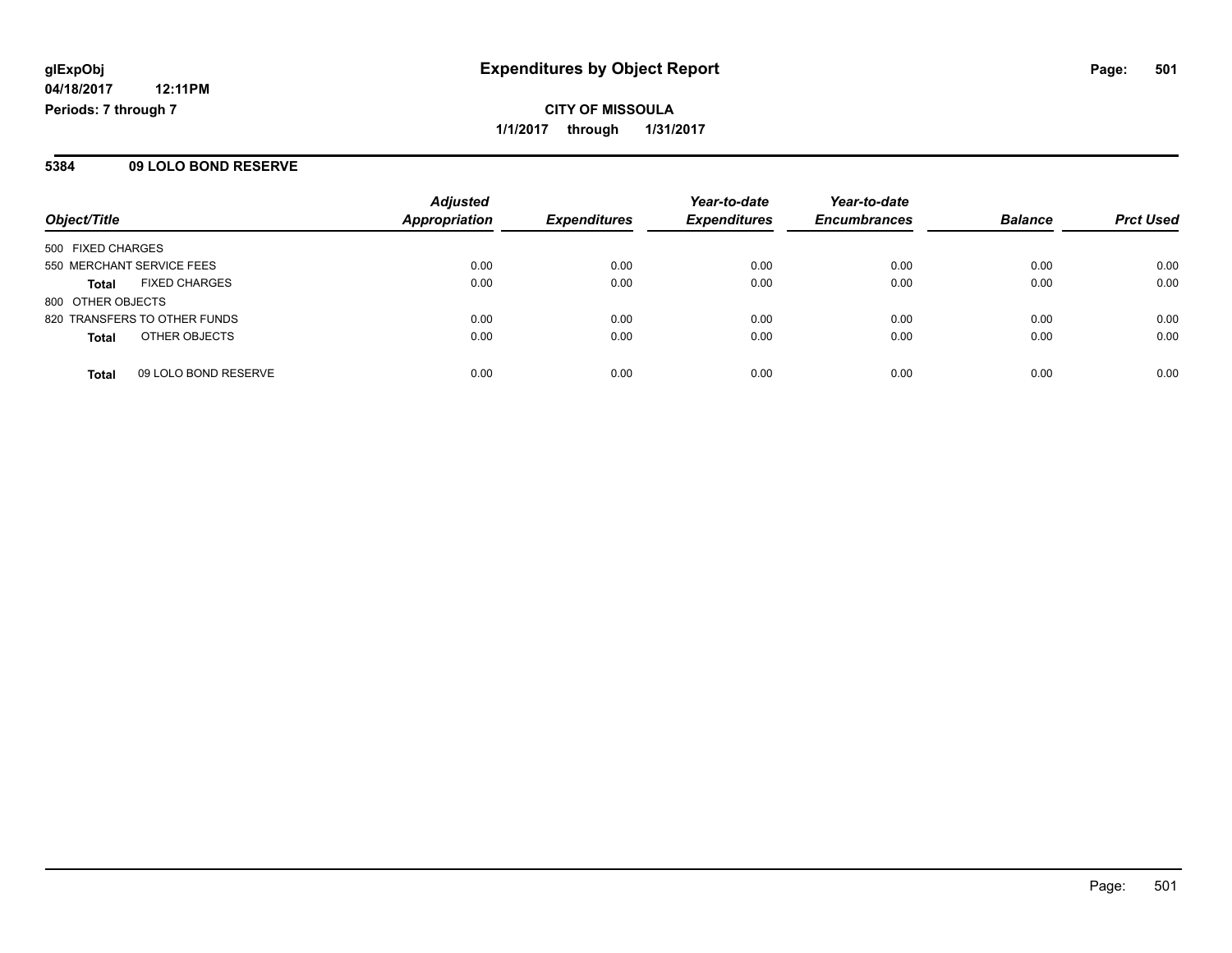## **CITY OF MISSOULA 1/1/2017 through 1/31/2017**

# **5385 HEADWORKS 2010 BOND RESERVE**

| Object/Title                      | <b>Adjusted</b><br>Appropriation | Year-to-date<br><b>Expenditures</b><br><b>Expenditures</b> |      | Year-to-date<br><b>Encumbrances</b> | <b>Balance</b> | <b>Prct Used</b> |
|-----------------------------------|----------------------------------|------------------------------------------------------------|------|-------------------------------------|----------------|------------------|
| 800 OTHER OBJECTS                 |                                  |                                                            |      |                                     |                |                  |
| 820 TRANSFERS TO OTHER FUNDS      | 0.00                             | 0.00                                                       | 0.00 | 0.00                                | 0.00           | 0.00             |
| OTHER OBJECTS<br><b>Total</b>     | 0.00                             | 0.00                                                       | 0.00 | 0.00                                | 0.00           | 0.00             |
| <b>WASTEWATER</b><br><b>Total</b> | 0.00                             | 0.00                                                       | 0.00 | 0.00                                | 0.00           | 0.00             |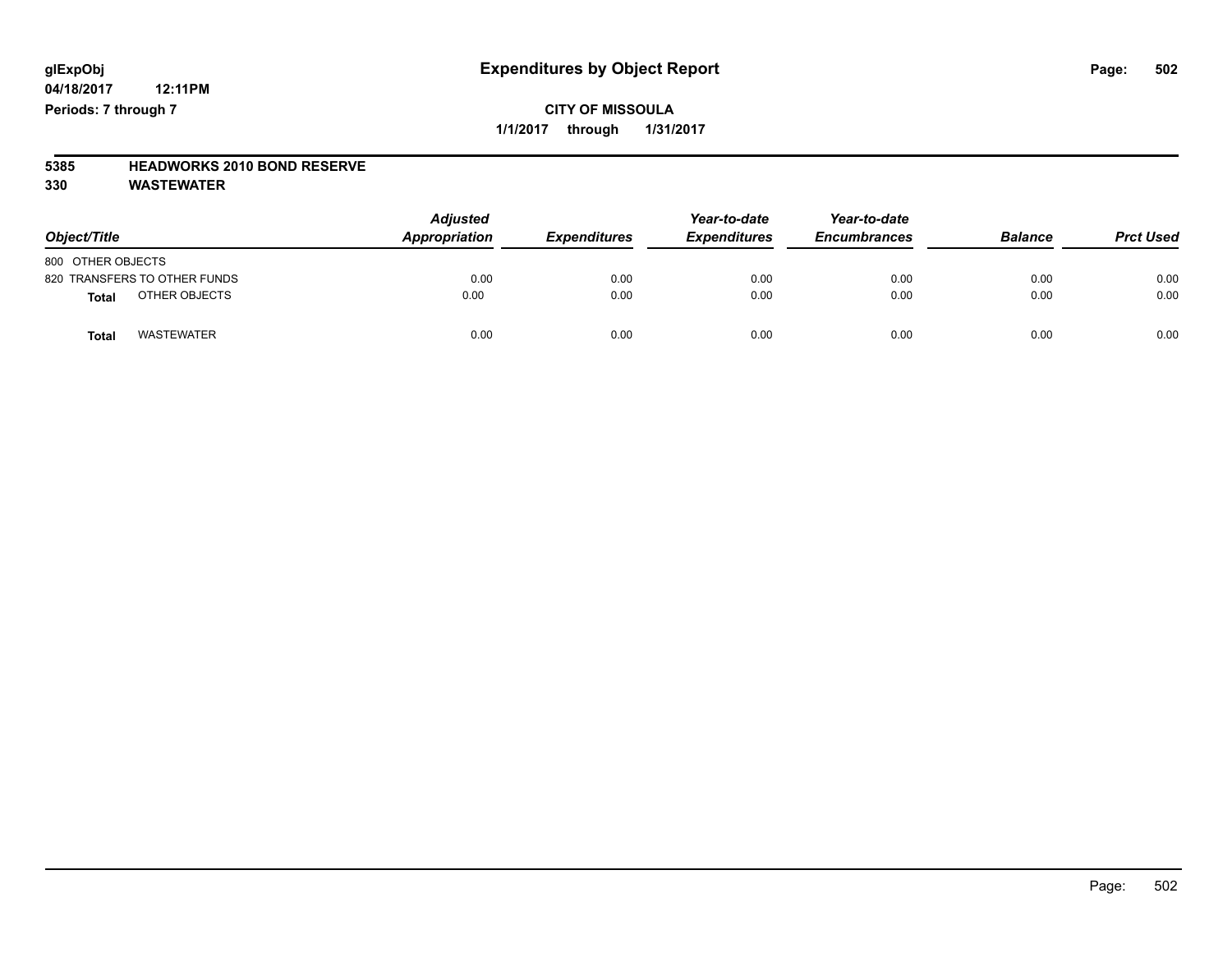# **glExpObj Expenditures by Object Report Page: 503**

**04/18/2017 12:11PM Periods: 7 through 7**

#### **5385 HEADWORKS 2010 BOND RESERVE**

| Object/Title                         | <b>Adjusted</b><br>Appropriation | <b>Expenditures</b> | Year-to-date<br><b>Expenditures</b> | Year-to-date<br><b>Encumbrances</b> | <b>Balance</b> | <b>Prct Used</b> |
|--------------------------------------|----------------------------------|---------------------|-------------------------------------|-------------------------------------|----------------|------------------|
| 800 OTHER OBJECTS                    |                                  |                     |                                     |                                     |                |                  |
| 820 TRANSFERS TO OTHER FUNDS         | 0.00                             | 0.00                | 0.00                                | 0.00                                | 0.00           | 0.00             |
| OTHER OBJECTS<br>Total               | 0.00                             | 0.00                | 0.00                                | 0.00                                | 0.00           | 0.00             |
| HEADWORKS 2010 BOND RESERVE<br>Total | 0.00                             | 0.00                | 0.00                                | 0.00                                | 0.00           | 0.00             |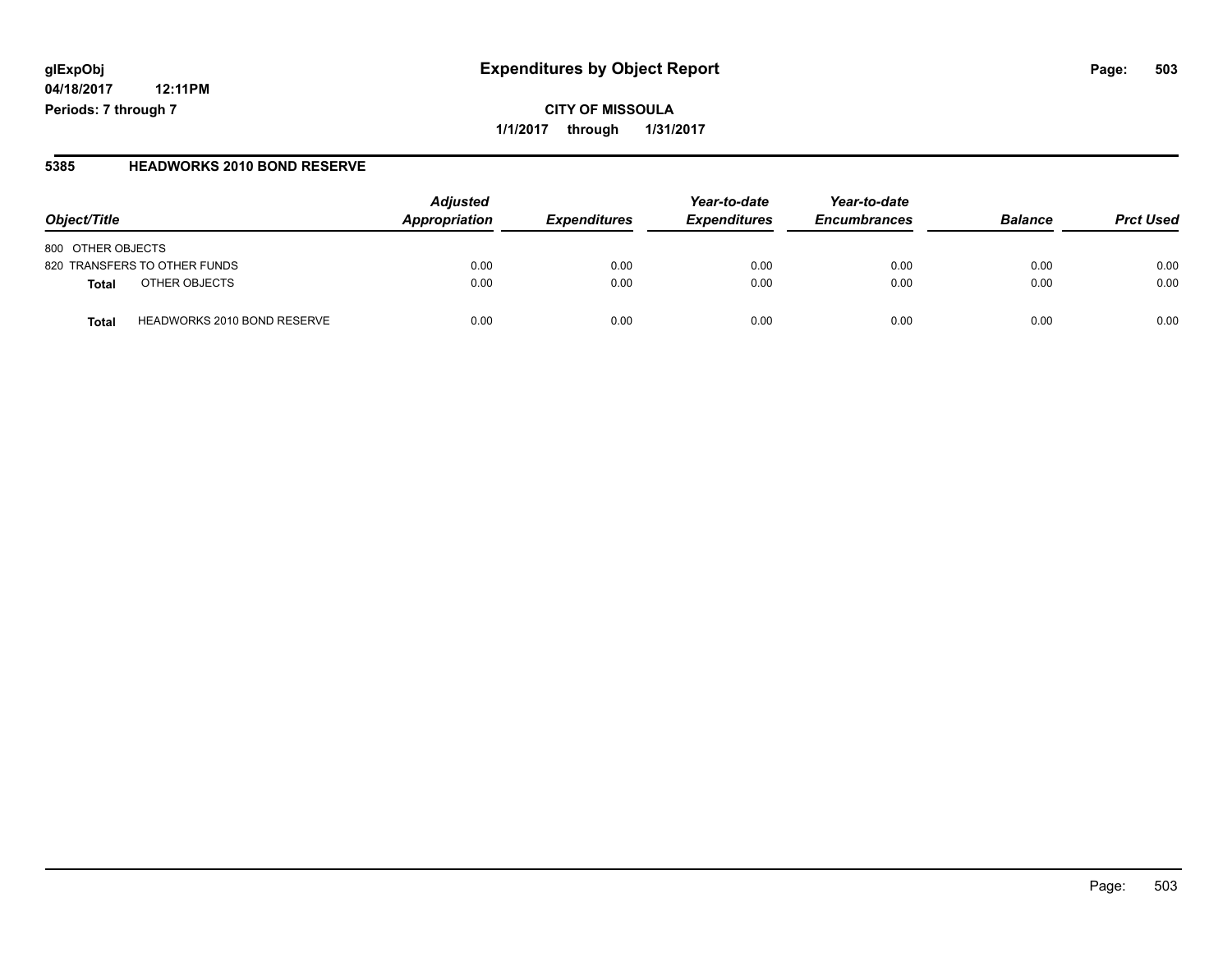# **5386 FY10 HEADWORKS DEBT SERVICE**

|                                      | <b>Adjusted</b> |                     | Year-to-date        | Year-to-date        |                |                  |
|--------------------------------------|-----------------|---------------------|---------------------|---------------------|----------------|------------------|
| Object/Title                         | Appropriation   | <b>Expenditures</b> | <b>Expenditures</b> | <b>Encumbrances</b> | <b>Balance</b> | <b>Prct Used</b> |
| 500 FIXED CHARGES                    |                 |                     |                     |                     |                |                  |
| 550 MERCHANT SERVICE FEES            | 0.00            | 0.00                | 700.00              | 0.00                | $-700.00$      | 0.00             |
| <b>FIXED CHARGES</b><br><b>Total</b> | 0.00            | 0.00                | 700.00              | 0.00                | $-700.00$      | 0.00             |
| 600 DEBT SERVICE                     |                 |                     |                     |                     |                |                  |
| 610 PRINCIPAL                        | 140.000.00      | 0.00                | 0.00                | 0.00                | 140.000.00     | 0.00             |
| 620 INTEREST / SERVICE FEES          | 558,099.00      | 0.00                | 279.049.64          | 0.00                | 279.049.36     | 50.00            |
| <b>DEBT SERVICE</b><br><b>Total</b>  | 698.099.00      | 0.00                | 279.049.64          | 0.00                | 419.049.36     | 39.97            |
| <b>WASTEWATER</b><br><b>Total</b>    | 698,099.00      | 0.00                | 279.749.64          | 0.00                | 418.349.36     | 40.07            |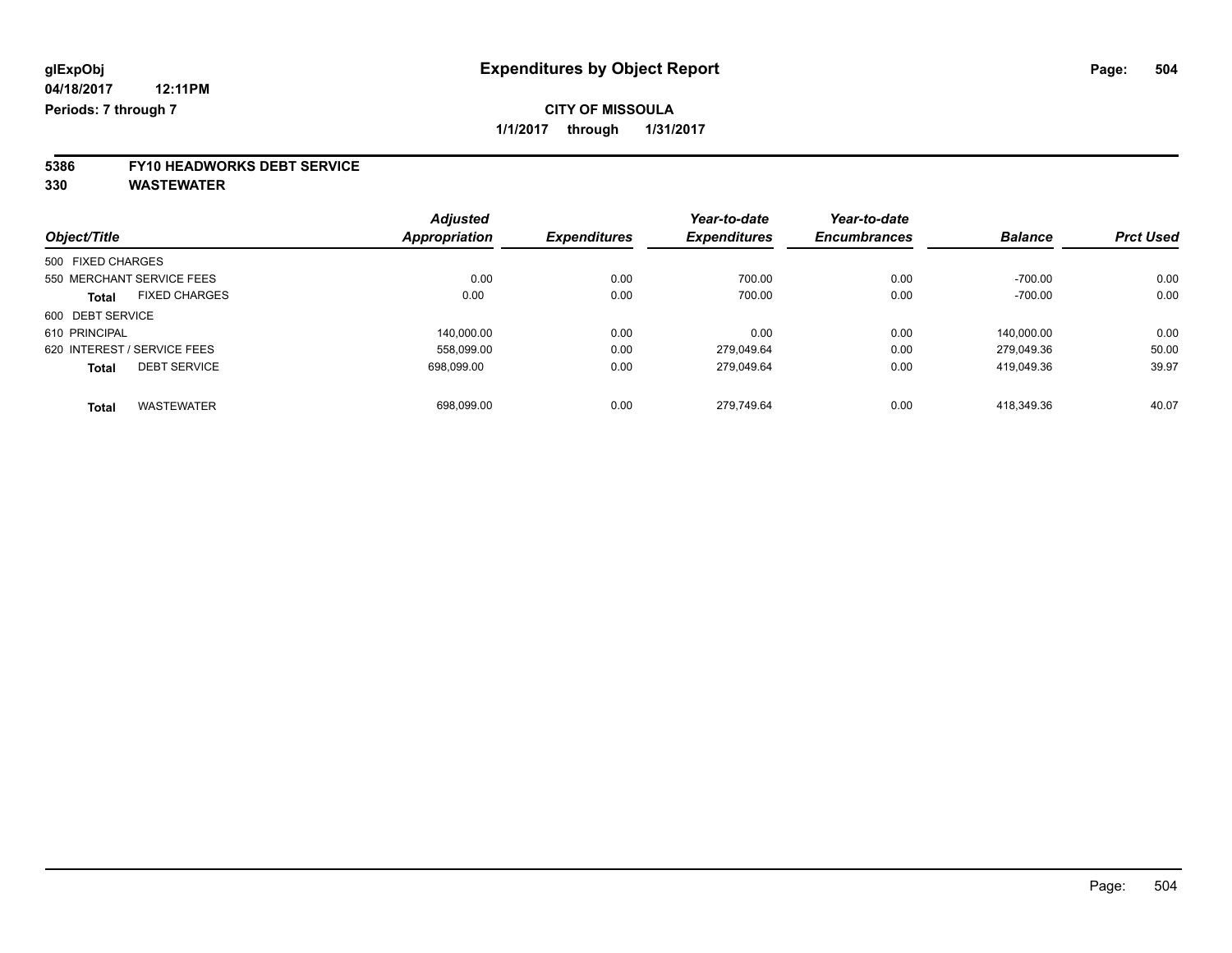### **5386 FY10 HEADWORKS DEBT SERVICE**

| Object/Title                                | <b>Adjusted</b><br>Appropriation | <b>Expenditures</b> | Year-to-date<br><b>Expenditures</b> | Year-to-date<br><b>Encumbrances</b> | <b>Balance</b> | <b>Prct Used</b> |
|---------------------------------------------|----------------------------------|---------------------|-------------------------------------|-------------------------------------|----------------|------------------|
| 500 FIXED CHARGES                           |                                  |                     |                                     |                                     |                |                  |
| 550 MERCHANT SERVICE FEES                   | 0.00                             | 0.00                | 700.00                              | 0.00                                | $-700.00$      | 0.00             |
| <b>FIXED CHARGES</b><br>Total               | 0.00                             | 0.00                | 700.00                              | 0.00                                | $-700.00$      | 0.00             |
| 600 DEBT SERVICE                            |                                  |                     |                                     |                                     |                |                  |
| 610 PRINCIPAL                               | 140,000.00                       | 0.00                | 0.00                                | 0.00                                | 140.000.00     | 0.00             |
| 620 INTEREST / SERVICE FEES                 | 558.099.00                       | 0.00                | 279.049.64                          | 0.00                                | 279.049.36     | 50.00            |
| <b>DEBT SERVICE</b><br><b>Total</b>         | 698.099.00                       | 0.00                | 279.049.64                          | 0.00                                | 419.049.36     | 39.97            |
| FY10 HEADWORKS DEBT SERVICE<br><b>Total</b> | 698.099.00                       | 0.00                | 279.749.64                          | 0.00                                | 418.349.36     | 40.07            |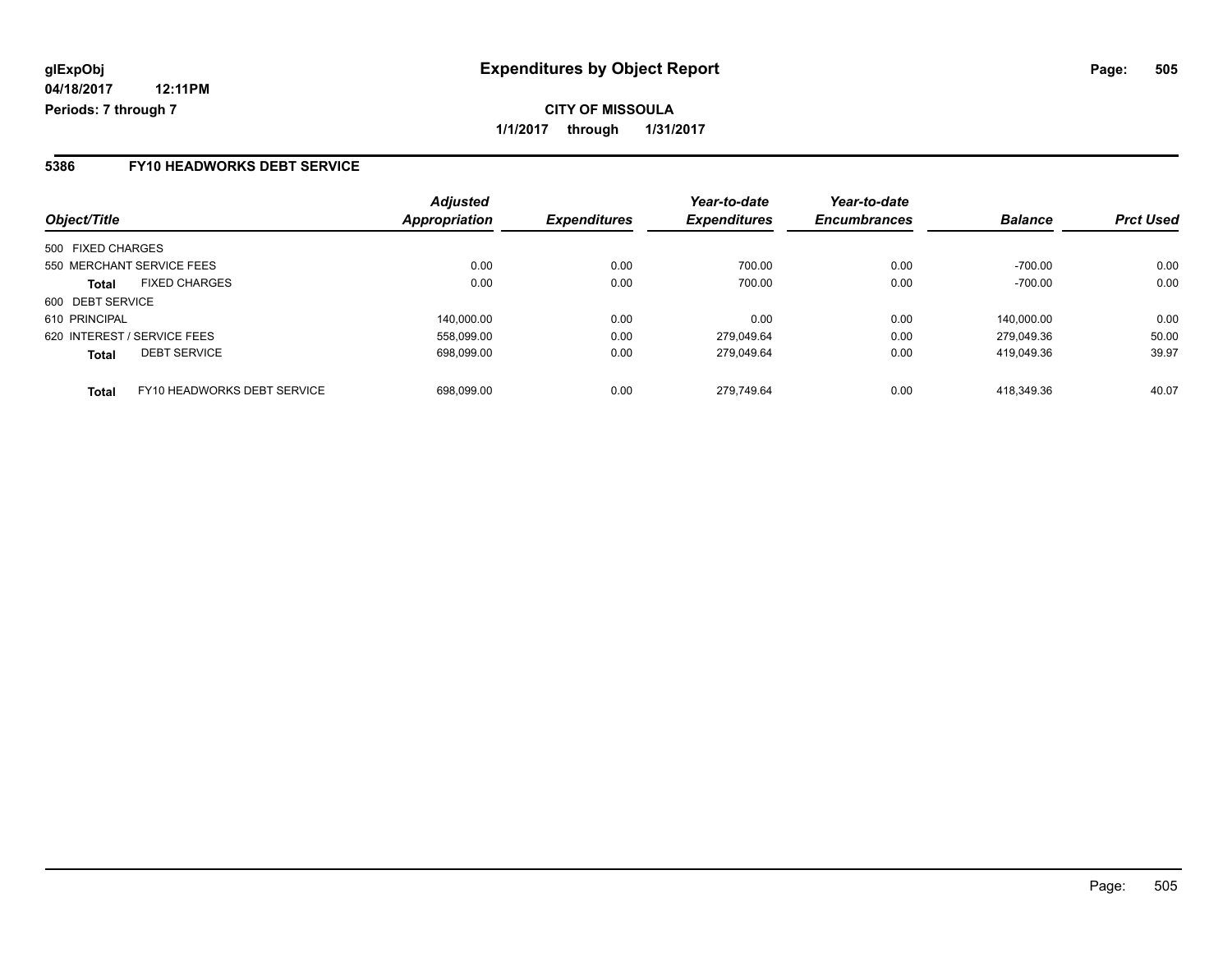### **5387 FY11 SEWER \$1.29M BOND DEBT SERVICE**

**330 WASTEWATER**

|                                      | <b>Adjusted</b>      |                     | Year-to-date        | Year-to-date        |                |                  |
|--------------------------------------|----------------------|---------------------|---------------------|---------------------|----------------|------------------|
| Object/Title                         | <b>Appropriation</b> | <b>Expenditures</b> | <b>Expenditures</b> | <b>Encumbrances</b> | <b>Balance</b> | <b>Prct Used</b> |
| 500 FIXED CHARGES                    |                      |                     |                     |                     |                |                  |
| 550 MERCHANT SERVICE FEES            | 0.00                 | 0.00                | 0.00                | 0.00                | 0.00           | 0.00             |
| <b>FIXED CHARGES</b><br><b>Total</b> | 0.00                 | 0.00                | 0.00                | 0.00                | 0.00           | 0.00             |
| 600 DEBT SERVICE                     |                      |                     |                     |                     |                |                  |
| 610 PRINCIPAL                        | 45.000.00            | 0.00                | 0.00                | 0.00                | 45.000.00      | 0.00             |
| 620 INTEREST / SERVICE FEES          | 55,380.00            | 0.00                | 27,690.00           | 0.00                | 27.690.00      | 50.00            |
| <b>DEBT SERVICE</b><br><b>Total</b>  | 100.380.00           | 0.00                | 27,690.00           | 0.00                | 72,690.00      | 27.59            |
| <b>WASTEWATER</b><br><b>Total</b>    | 100.380.00           | 0.00                | 27.690.00           | 0.00                | 72.690.00      | 27.59            |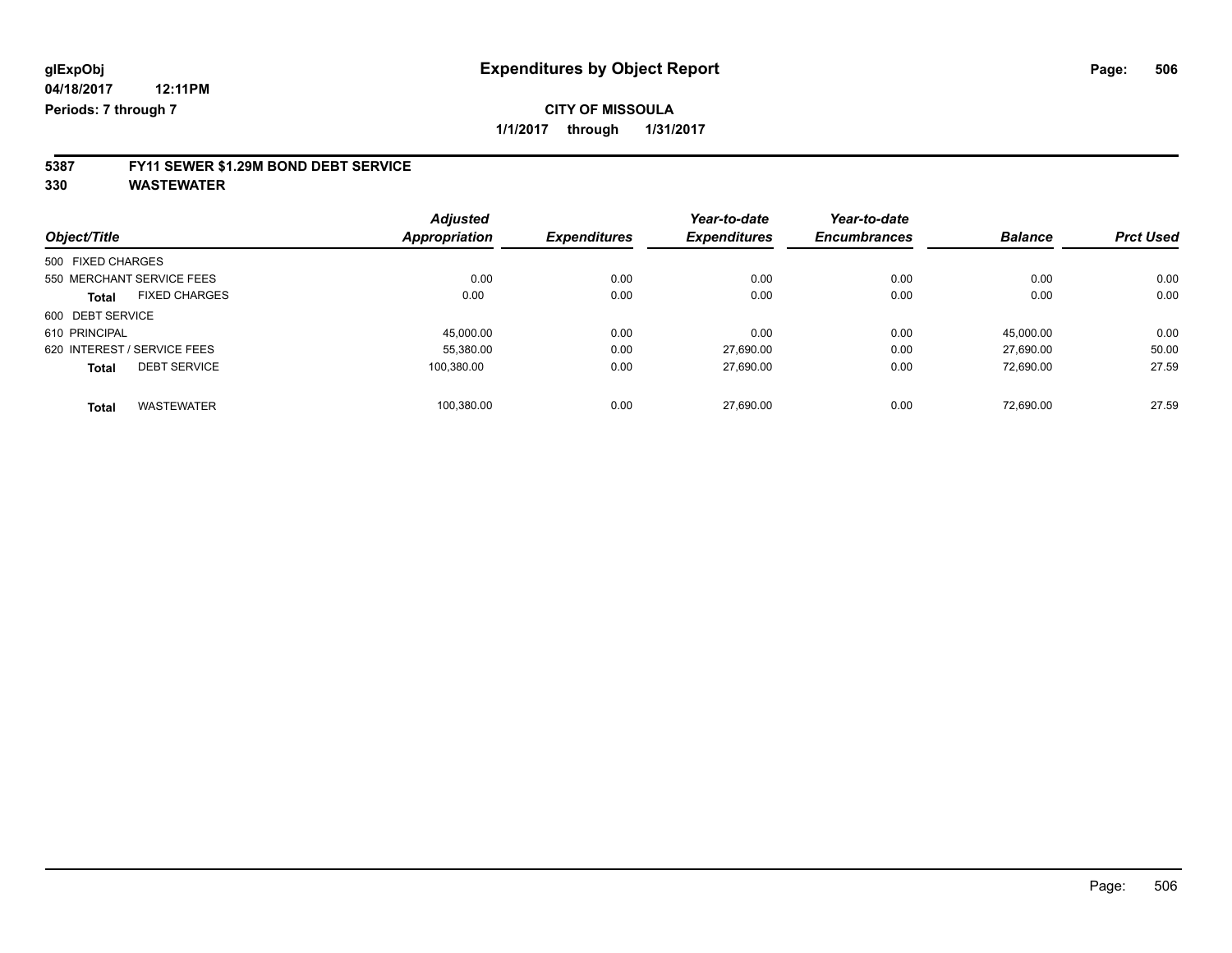**CITY OF MISSOULA 1/1/2017 through 1/31/2017**

#### **5387 FY11 SEWER \$1.29M BOND DEBT SERVICE**

| Object/Title                                        | <b>Adjusted</b><br><b>Appropriation</b> | <b>Expenditures</b> | Year-to-date<br><b>Expenditures</b> | Year-to-date<br><b>Encumbrances</b> | <b>Balance</b> | <b>Prct Used</b> |
|-----------------------------------------------------|-----------------------------------------|---------------------|-------------------------------------|-------------------------------------|----------------|------------------|
| 500 FIXED CHARGES                                   |                                         |                     |                                     |                                     |                |                  |
| 550 MERCHANT SERVICE FEES                           | 0.00                                    | 0.00                | 0.00                                | 0.00                                | 0.00           | 0.00             |
| <b>FIXED CHARGES</b><br>Total                       | 0.00                                    | 0.00                | 0.00                                | 0.00                                | 0.00           | 0.00             |
| 600 DEBT SERVICE                                    |                                         |                     |                                     |                                     |                |                  |
| 610 PRINCIPAL                                       | 45.000.00                               | 0.00                | 0.00                                | 0.00                                | 45.000.00      | 0.00             |
| 620 INTEREST / SERVICE FEES                         | 55,380.00                               | 0.00                | 27.690.00                           | 0.00                                | 27.690.00      | 50.00            |
| <b>DEBT SERVICE</b><br><b>Total</b>                 | 100,380.00                              | 0.00                | 27,690.00                           | 0.00                                | 72,690.00      | 27.59            |
| FY11 SEWER \$1.29M BOND DEBT SERVIC<br><b>Total</b> | 100.380.00                              | 0.00                | 27.690.00                           | 0.00                                | 72.690.00      | 27.59            |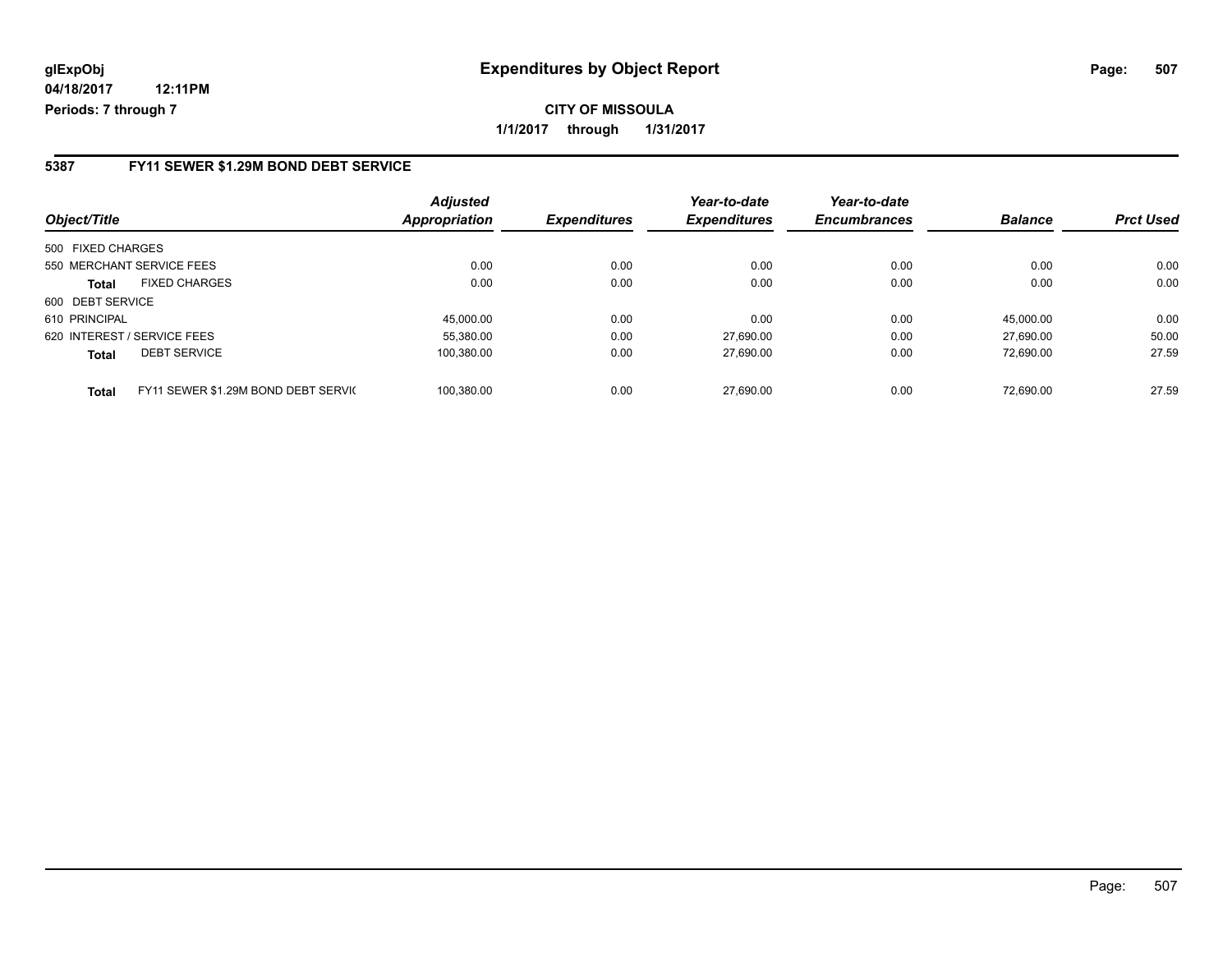### **CITY OF MISSOULA 1/1/2017 through 1/31/2017**

### **5388 FY11 \$1.29M SEWER BOND RESERVE**

**330 WASTEWATER**

| Object/Title                         | <b>Adjusted</b><br>Appropriation | <b>Expenditures</b> | Year-to-date<br><b>Expenditures</b> | Year-to-date<br><b>Encumbrances</b> | <b>Balance</b> | <b>Prct Used</b> |
|--------------------------------------|----------------------------------|---------------------|-------------------------------------|-------------------------------------|----------------|------------------|
| 500 FIXED CHARGES                    |                                  |                     |                                     |                                     |                |                  |
| 550 MERCHANT SERVICE FEES            | 0.00                             | 0.00                | 0.00                                | 0.00                                | 0.00           | 0.00             |
| <b>FIXED CHARGES</b><br><b>Total</b> | 0.00                             | 0.00                | 0.00                                | 0.00                                | 0.00           | 0.00             |
| 800 OTHER OBJECTS                    |                                  |                     |                                     |                                     |                |                  |
| 820 TRANSFERS TO OTHER FUNDS         | 0.00                             | 0.00                | 0.00                                | 0.00                                | 0.00           | 0.00             |
| OTHER OBJECTS<br><b>Total</b>        | 0.00                             | 0.00                | 0.00                                | 0.00                                | 0.00           | 0.00             |
| <b>WASTEWATER</b><br><b>Total</b>    | 0.00                             | 0.00                | 0.00                                | 0.00                                | 0.00           | 0.00             |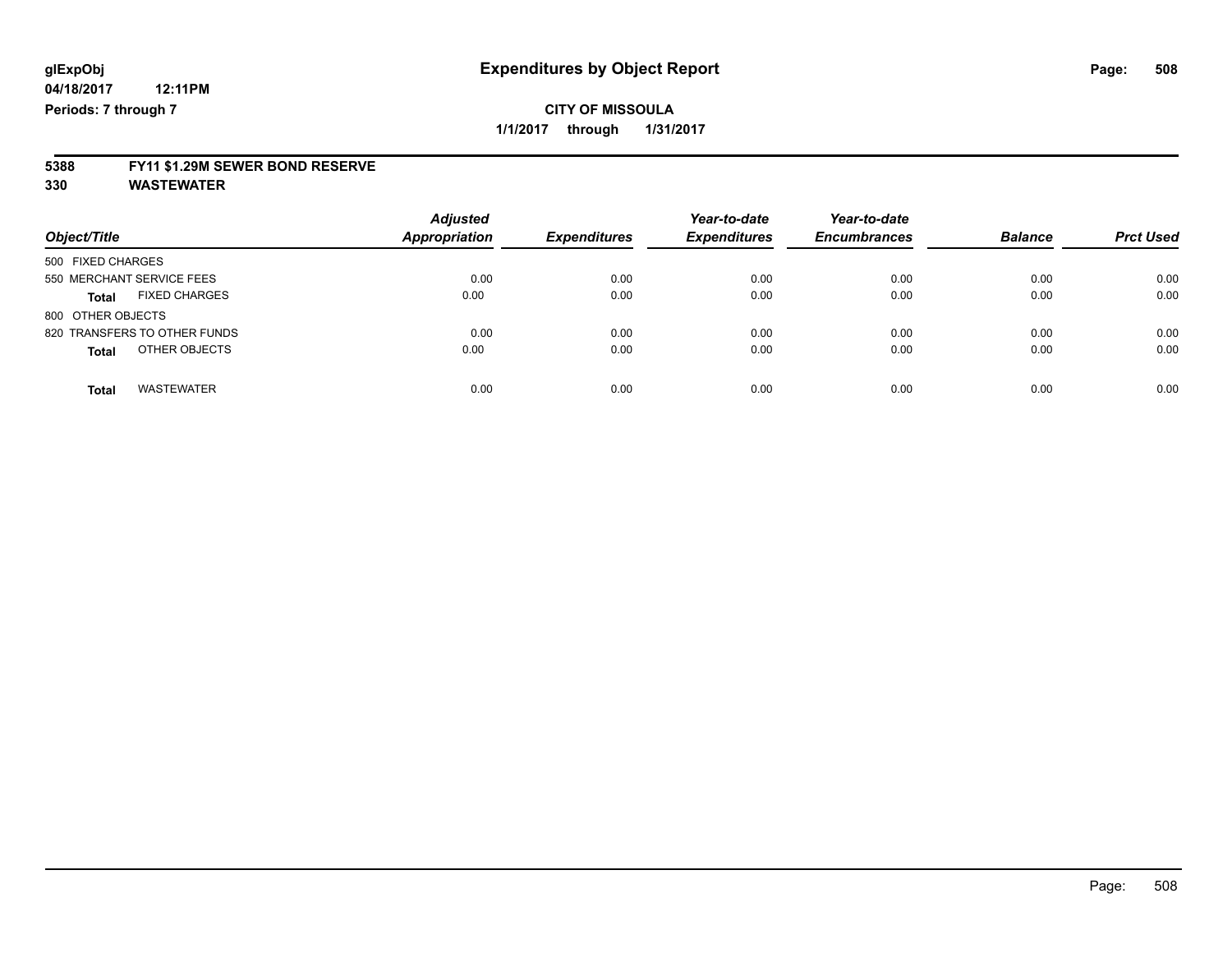### **glExpObj Expenditures by Object Report Page: 509**

**04/18/2017 12:11PM Periods: 7 through 7**

#### **5388 FY11 \$1.29M SEWER BOND RESERVE**

| Object/Title                                    | <b>Adjusted</b><br>Appropriation | <b>Expenditures</b> | Year-to-date<br><b>Expenditures</b> | Year-to-date<br><b>Encumbrances</b> | <b>Balance</b> | <b>Prct Used</b> |
|-------------------------------------------------|----------------------------------|---------------------|-------------------------------------|-------------------------------------|----------------|------------------|
| 500 FIXED CHARGES                               |                                  |                     |                                     |                                     |                |                  |
| 550 MERCHANT SERVICE FEES                       | 0.00                             | 0.00                | 0.00                                | 0.00                                | 0.00           | 0.00             |
| <b>FIXED CHARGES</b><br><b>Total</b>            | 0.00                             | 0.00                | 0.00                                | 0.00                                | 0.00           | 0.00             |
| 800 OTHER OBJECTS                               |                                  |                     |                                     |                                     |                |                  |
| 820 TRANSFERS TO OTHER FUNDS                    | 0.00                             | 0.00                | 0.00                                | 0.00                                | 0.00           | 0.00             |
| OTHER OBJECTS<br><b>Total</b>                   | 0.00                             | 0.00                | 0.00                                | 0.00                                | 0.00           | 0.00             |
| FY11 \$1.29M SEWER BOND RESERVE<br><b>Total</b> | 0.00                             | 0.00                | 0.00                                | 0.00                                | 0.00           | 0.00             |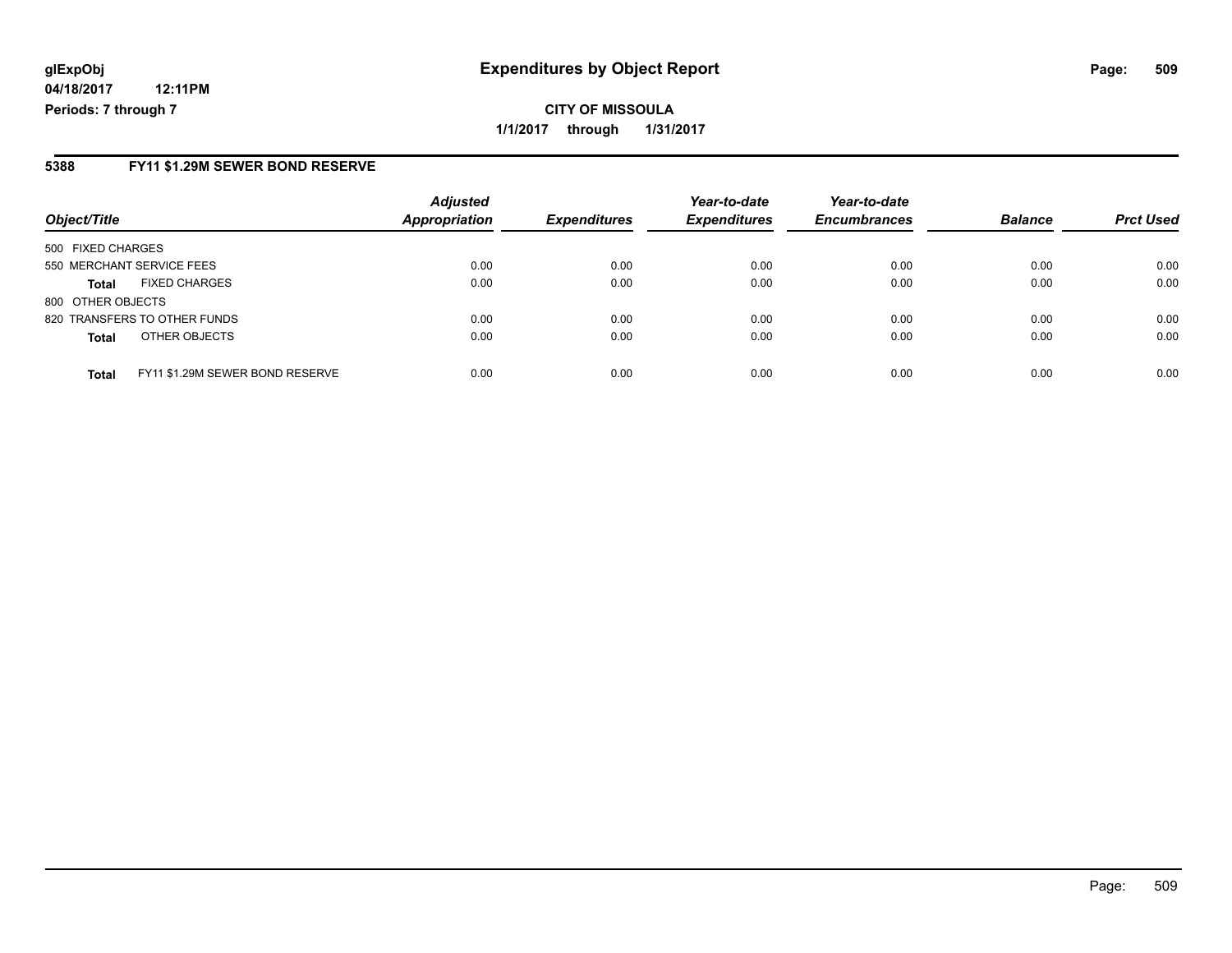### **5389 FY15 SEWER REVENUE BOND DEBT SERVICE**

**330 WASTEWATER**

|                                     | <b>Adjusted</b>      |                     | Year-to-date        | Year-to-date        |                |                  |
|-------------------------------------|----------------------|---------------------|---------------------|---------------------|----------------|------------------|
| Object/Title                        | <b>Appropriation</b> | <b>Expenditures</b> | <b>Expenditures</b> | <b>Encumbrances</b> | <b>Balance</b> | <b>Prct Used</b> |
| 500 FIXED CHARGES                   |                      |                     |                     |                     |                |                  |
| 550 MERCHANT SERVICE FEES           | 0.00                 | 0.00                | 0.00                | 0.00                | 0.00           | 0.00             |
| <b>FIXED CHARGES</b><br>Total       | 0.00                 | 0.00                | 0.00                | 0.00                | 0.00           | 0.00             |
| 600 DEBT SERVICE                    |                      |                     |                     |                     |                |                  |
| 610 PRINCIPAL                       | 39,000.00            | 0.00                | 19.000.00           | 0.00                | 20.000.00      | 48.72            |
| 620 INTEREST / SERVICE FEES         | 23.063.00            | 700.00              | 5.975.03            | 0.00                | 17.087.97      | 25.91            |
| <b>DEBT SERVICE</b><br><b>Total</b> | 62.063.00            | 700.00              | 24,975.03           | 0.00                | 37,087.97      | 40.24            |
| <b>WASTEWATER</b><br>Total          | 62.063.00            | 700.00              | 24.975.03           | 0.00                | 37.087.97      | 40.24            |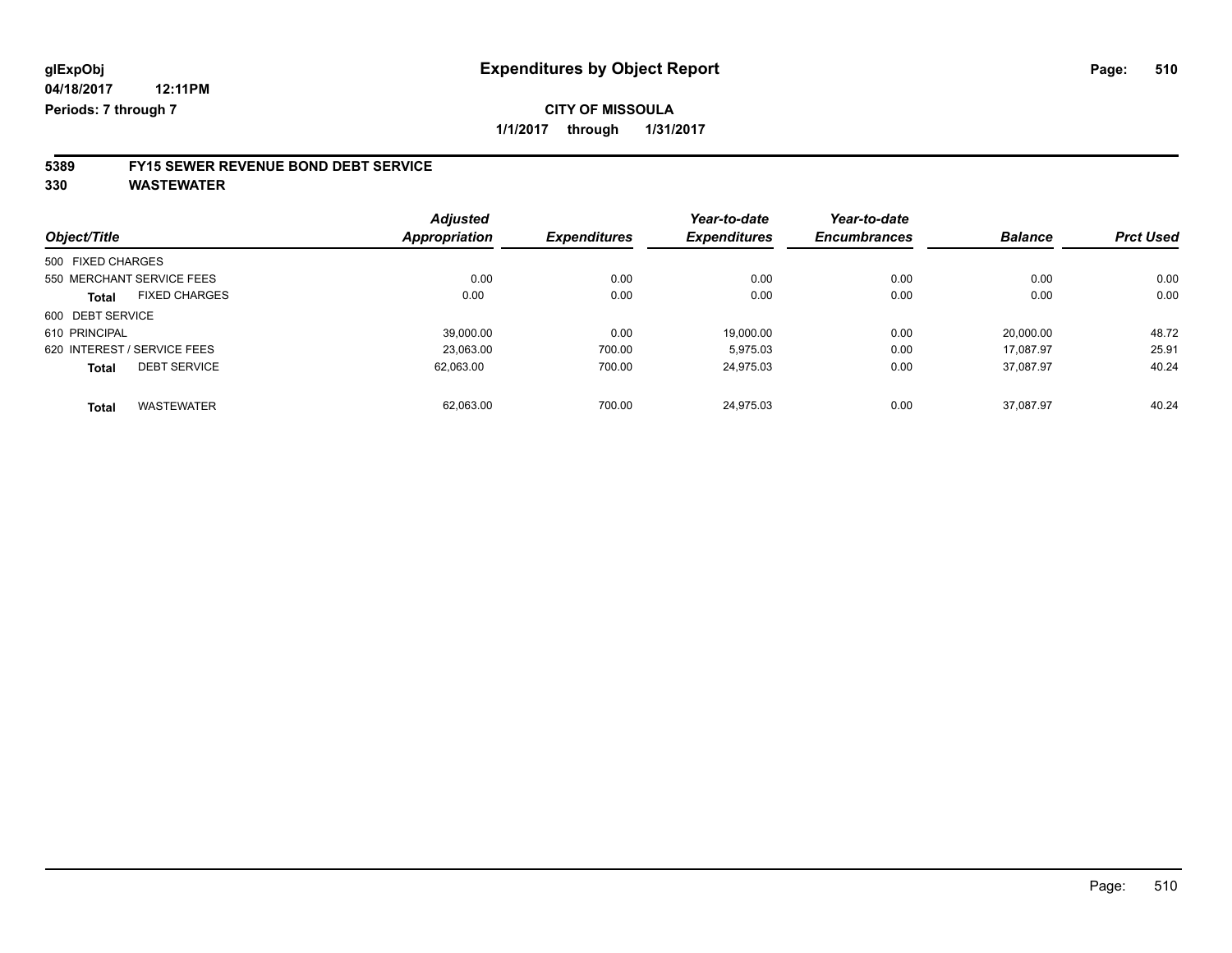### **glExpObj Expenditures by Object Report Page: 511**

**04/18/2017 12:11PM Periods: 7 through 7**

#### **5389 FY15 SEWER REVENUE BOND DEBT SERVICE**

| Object/Title      |                                  | <b>Adjusted</b><br>Appropriation | <b>Expenditures</b> | Year-to-date<br><b>Expenditures</b> | Year-to-date<br><b>Encumbrances</b> | <b>Balance</b> | <b>Prct Used</b> |
|-------------------|----------------------------------|----------------------------------|---------------------|-------------------------------------|-------------------------------------|----------------|------------------|
| 500 FIXED CHARGES |                                  |                                  |                     |                                     |                                     |                |                  |
|                   | 550 MERCHANT SERVICE FEES        | 0.00                             | 0.00                | 0.00                                | 0.00                                | 0.00           | 0.00             |
| <b>Total</b>      | <b>FIXED CHARGES</b>             | 0.00                             | 0.00                | 0.00                                | 0.00                                | 0.00           | 0.00             |
| 600 DEBT SERVICE  |                                  |                                  |                     |                                     |                                     |                |                  |
| 610 PRINCIPAL     |                                  | 39.000.00                        | 0.00                | 19.000.00                           | 0.00                                | 20.000.00      | 48.72            |
|                   | 620 INTEREST / SERVICE FEES      | 23,063.00                        | 700.00              | 5.975.03                            | 0.00                                | 17.087.97      | 25.91            |
| <b>Total</b>      | <b>DEBT SERVICE</b>              | 62.063.00                        | 700.00              | 24.975.03                           | 0.00                                | 37.087.97      | 40.24            |
| <b>Total</b>      | FY15 SEWER REVENUE BOND DEBT SEF | 62.063.00                        | 700.00              | 24.975.03                           | 0.00                                | 37.087.97      | 40.24            |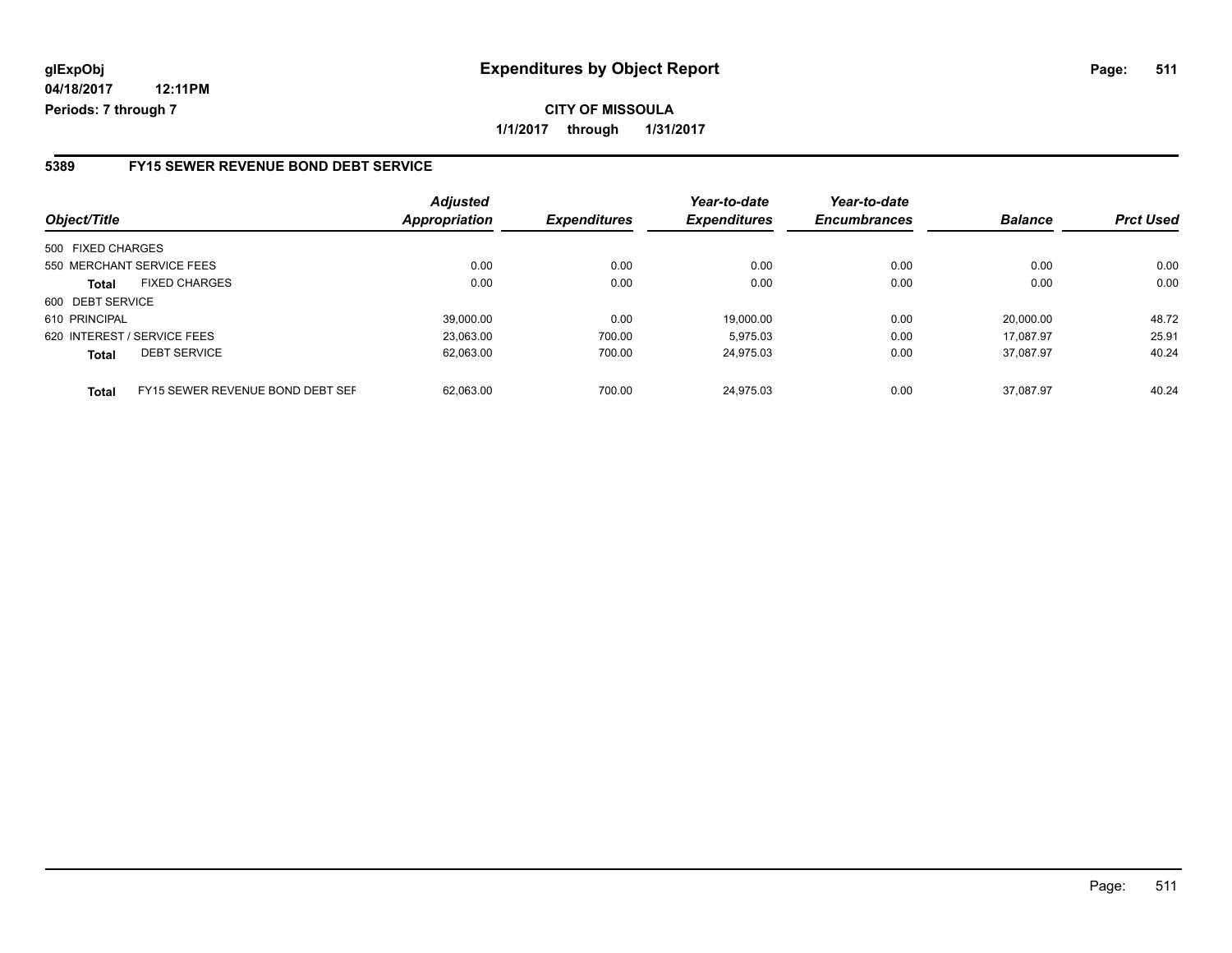# **5390 FY15 SEWER BOND DEBT RESERVE**

**330 WASTEWATER**

| Object/Title                         | <b>Adjusted</b><br>Appropriation | <b>Expenditures</b> | Year-to-date<br><b>Expenditures</b> | Year-to-date<br><b>Encumbrances</b> | <b>Balance</b> | <b>Prct Used</b> |
|--------------------------------------|----------------------------------|---------------------|-------------------------------------|-------------------------------------|----------------|------------------|
| 500 FIXED CHARGES                    |                                  |                     |                                     |                                     |                |                  |
| 550 MERCHANT SERVICE FEES            | 0.00                             | 0.00                | 0.00                                | 0.00                                | 0.00           | 0.00             |
| <b>FIXED CHARGES</b><br><b>Total</b> | 0.00                             | 0.00                | 0.00                                | 0.00                                | 0.00           | 0.00             |
| 800 OTHER OBJECTS                    |                                  |                     |                                     |                                     |                |                  |
| 820 TRANSFERS TO OTHER FUNDS         | 0.00                             | 0.00                | 0.00                                | 0.00                                | 0.00           | 0.00             |
| OTHER OBJECTS<br><b>Total</b>        | 0.00                             | 0.00                | 0.00                                | 0.00                                | 0.00           | 0.00             |
| <b>WASTEWATER</b><br>Total           | 0.00                             | 0.00                | 0.00                                | 0.00                                | 0.00           | 0.00             |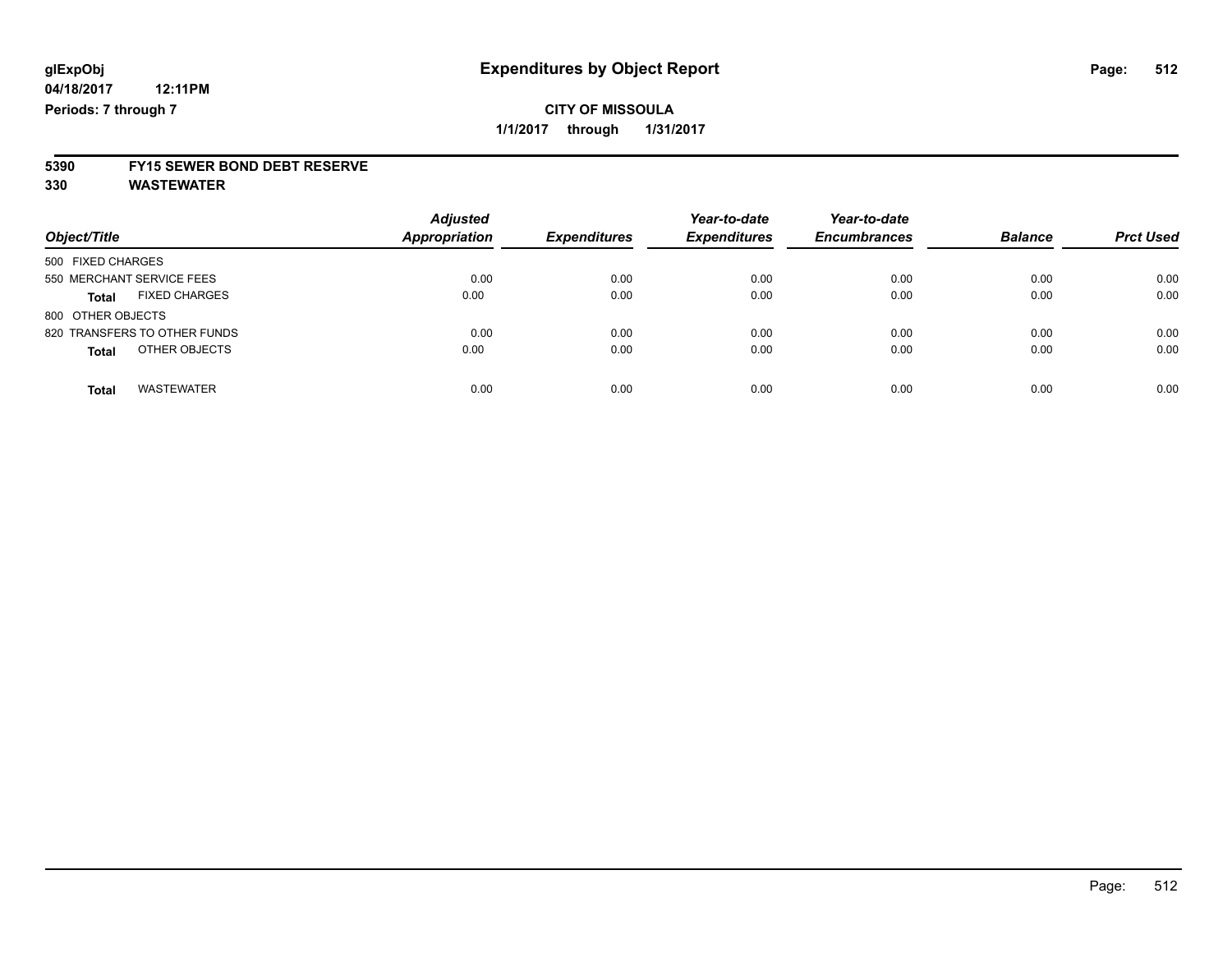#### **5390 FY15 SEWER BOND DEBT RESERVE**

| Object/Title              |                              | <b>Adjusted</b><br><b>Appropriation</b> | <b>Expenditures</b> | Year-to-date<br><b>Expenditures</b> | Year-to-date<br><b>Encumbrances</b> | <b>Balance</b> | <b>Prct Used</b> |
|---------------------------|------------------------------|-----------------------------------------|---------------------|-------------------------------------|-------------------------------------|----------------|------------------|
| 500 FIXED CHARGES         |                              |                                         |                     |                                     |                                     |                |                  |
| 550 MERCHANT SERVICE FEES |                              | 0.00                                    | 0.00                | 0.00                                | 0.00                                | 0.00           | 0.00             |
| <b>Total</b>              | <b>FIXED CHARGES</b>         | 0.00                                    | 0.00                | 0.00                                | 0.00                                | 0.00           | 0.00             |
| 800 OTHER OBJECTS         |                              |                                         |                     |                                     |                                     |                |                  |
|                           | 820 TRANSFERS TO OTHER FUNDS | 0.00                                    | 0.00                | 0.00                                | 0.00                                | 0.00           | 0.00             |
| <b>Total</b>              | OTHER OBJECTS                | 0.00                                    | 0.00                | 0.00                                | 0.00                                | 0.00           | 0.00             |
| <b>Total</b>              | FY15 SEWER BOND DEBT RESERVE | 0.00                                    | 0.00                | 0.00                                | 0.00                                | 0.00           | 0.00             |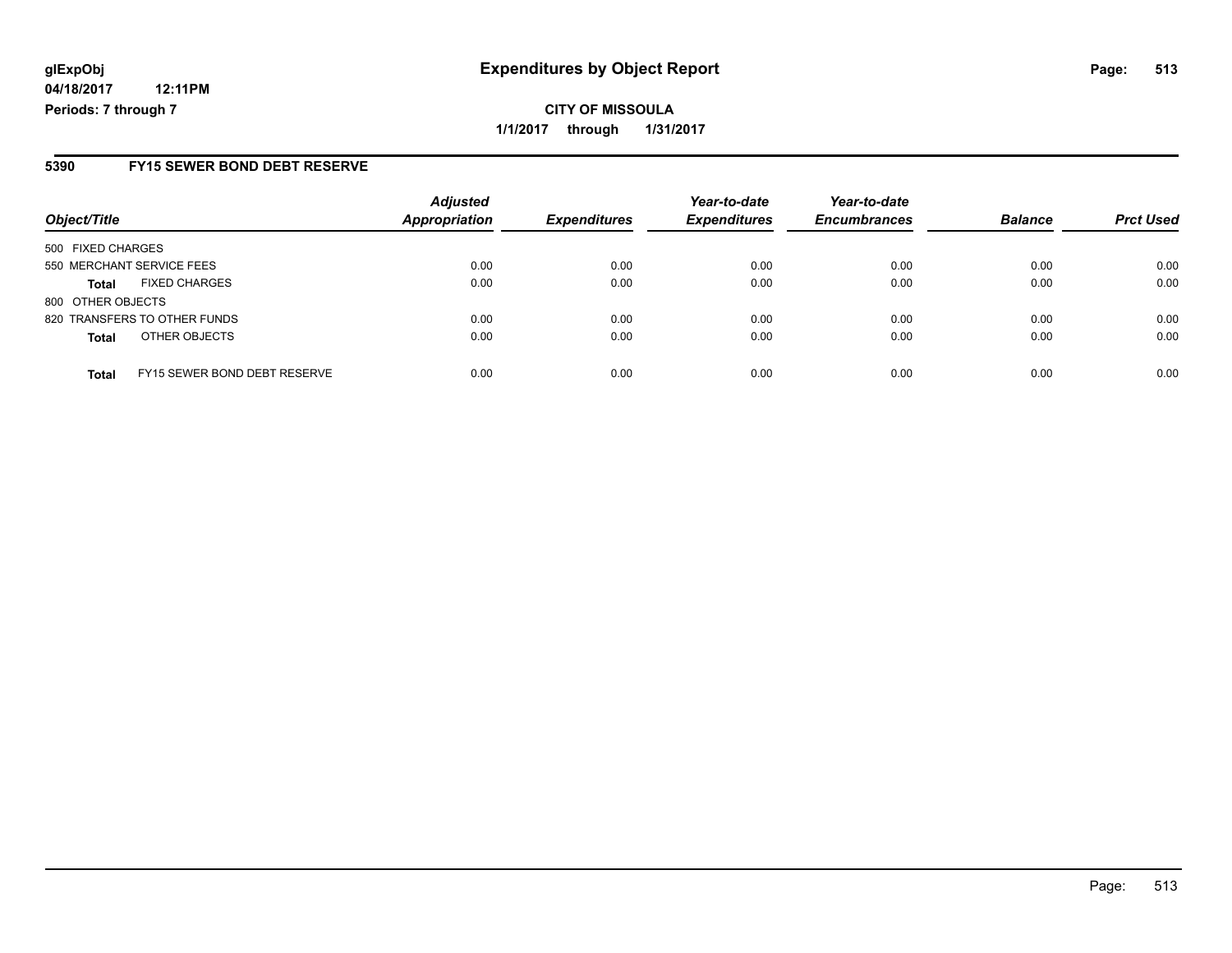**5450 STORMWATER UTILITIY 334 STORM WATER**

|                                      | <b>Adjusted</b>      |                     | Year-to-date        | Year-to-date        |                |                  |
|--------------------------------------|----------------------|---------------------|---------------------|---------------------|----------------|------------------|
| Object/Title                         | <b>Appropriation</b> | <b>Expenditures</b> | <b>Expenditures</b> | <b>Encumbrances</b> | <b>Balance</b> | <b>Prct Used</b> |
| 100 PERSONAL SERVICES                |                      |                     |                     |                     |                |                  |
| 110 SALARIES AND WAGES               | 0.00                 | 5,618.64            | 17,461.86           | 0.00                | $-17,461.86$   | 0.00             |
| 130 OTHER                            | 0.00                 | 0.00                | 0.00                | 0.00                | 0.00           | 0.00             |
| <b>140 EMPLOYER CONTRIBUTIONS</b>    | 0.00                 | 1,732.69            | 5,282.04            | 0.00                | $-5,282.04$    | 0.00             |
| 141 STATE RETIREMENT CONTRIBUTIONS   | 0.00                 | 5.62                | 17.46               | 0.00                | $-17.46$       | 0.00             |
| <b>150 STATE RETIREMENT</b>          | 0.00                 | 0.00                | 0.00                | 0.00                | 0.00           | 0.00             |
| PERSONAL SERVICES<br><b>Total</b>    | 0.00                 | 7,356.95            | 22,761.36           | 0.00                | $-22,761.36$   | 0.00             |
| 200 SUPPLIES                         |                      |                     |                     |                     |                |                  |
| 210 OFFICE SUPPLIES                  | 0.00                 | 48.82               | 3,027.99            | 0.00                | $-3,027.99$    | 0.00             |
| 231 GASOLINE                         | 0.00                 | 0.00                | 0.00                | 0.00                | 0.00           | 0.00             |
| <b>SUPPLIES</b><br><b>Total</b>      | 0.00                 | 48.82               | 3,027.99            | 0.00                | $-3,027.99$    | 0.00             |
| 300 PURCHASED SERVICES               |                      |                     |                     |                     |                |                  |
| 310 COMMUNICATIONS                   | 0.00                 | 0.00                | 544.00              | 0.00                | $-544.00$      | 0.00             |
| 320 PRINTING & DUPLICATING           | 0.00                 | 0.00                | 0.00                | 0.00                | 0.00           | 0.00             |
| 330 PUBLICITY, SUBSCRIPTIONS & DUES  | 0.00                 | 7,000.00            | 19,291.21           | 0.00                | $-19,291.21$   | 0.00             |
| 344 TELEPHONE SERVICE                | 0.00                 | 62.02               | 607.34              | 0.00                | $-607.34$      | 0.00             |
| 350 PROFESSIONAL SERVICES            | 0.00                 | 0.00                | 0.00                | 0.00                | 0.00           | 0.00             |
| 370 TRAVEL                           | 0.00                 | 0.00                | 451.19              | 0.00                | $-451.19$      | 0.00             |
| 380 TRAINING                         | 0.00                 | 250.00              | 250.00              | 0.00                | $-250.00$      | 0.00             |
| PURCHASED SERVICES<br><b>Total</b>   | 0.00                 | 7,312.02            | 21,143.74           | 0.00                | $-21,143.74$   | 0.00             |
| 500 FIXED CHARGES                    |                      |                     |                     |                     |                |                  |
| 500 FIXED CHARGES                    | 0.00                 | 0.00                | 13,190.00           | 0.00                | $-13,190.00$   | 0.00             |
| <b>FIXED CHARGES</b><br><b>Total</b> | 0.00                 | 0.00                | 13,190.00           | 0.00                | $-13,190.00$   | 0.00             |
| 600 DEBT SERVICE                     |                      |                     |                     |                     |                |                  |
| 620 INTEREST / SERVICE FEES          | 0.00                 | 0.00                | 0.00                | 0.00                | 0.00           | 0.00             |
| <b>DEBT SERVICE</b><br><b>Total</b>  | 0.00                 | 0.00                | 0.00                | 0.00                | 0.00           | 0.00             |
| 800 OTHER OBJECTS                    |                      |                     |                     |                     |                |                  |
| 820 TRANSFERS TO OTHER FUNDS         | 0.00                 | 0.00                | 0.00                | 0.00                | 0.00           | 0.00             |
| OTHER OBJECTS<br><b>Total</b>        | 0.00                 | 0.00                | 0.00                | 0.00                | 0.00           | 0.00             |
| 900 CAPITAL OUTLAY                   |                      |                     |                     |                     |                |                  |
| 940 MACHINERY & EQUIPMENT            | 0.00                 | 0.00                | 0.00                | 0.00                | 0.00           | 0.00             |
| CAPITAL OUTLAY<br><b>Total</b>       | 0.00                 | 0.00                | 0.00                | 0.00                | 0.00           | 0.00             |
|                                      |                      |                     |                     |                     |                |                  |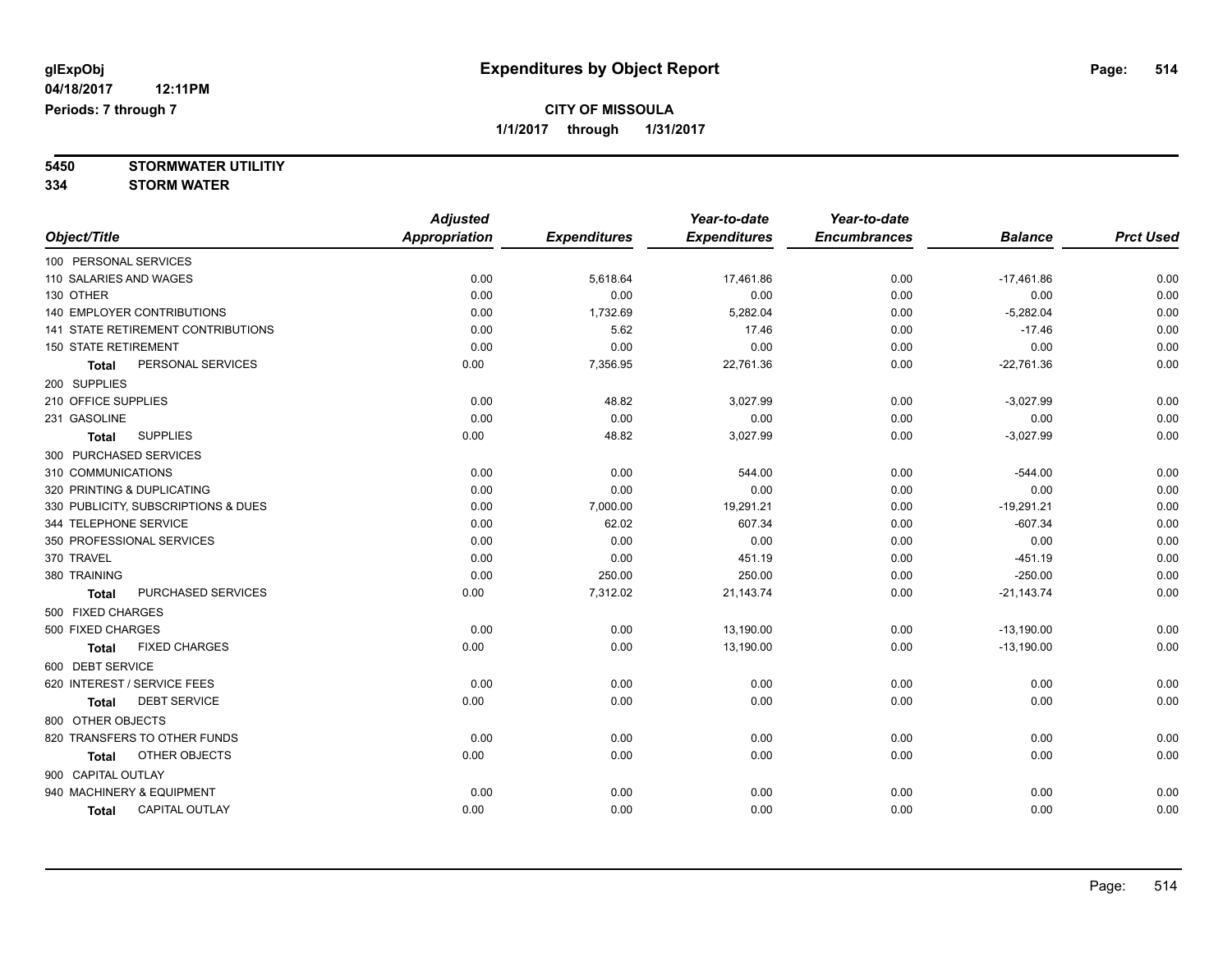| glExpObj<br>04/18/2017 | <b>Expenditures by Object Report</b><br>12:11PM  |          |                                                 |           |      | Page:         | 515 |      |
|------------------------|--------------------------------------------------|----------|-------------------------------------------------|-----------|------|---------------|-----|------|
| Periods: 7 through 7   |                                                  | 1/1/2017 | <b>CITY OF MISSOULA</b><br>1/31/2017<br>through |           |      |               |     |      |
| 5450<br><b>Total</b>   | <b>STORMWATER UTILITIY</b><br><b>STORM WATER</b> | 0.00     | 14,717.79                                       | 60,123.09 | 0.00 | $-60, 123.09$ |     | 0.00 |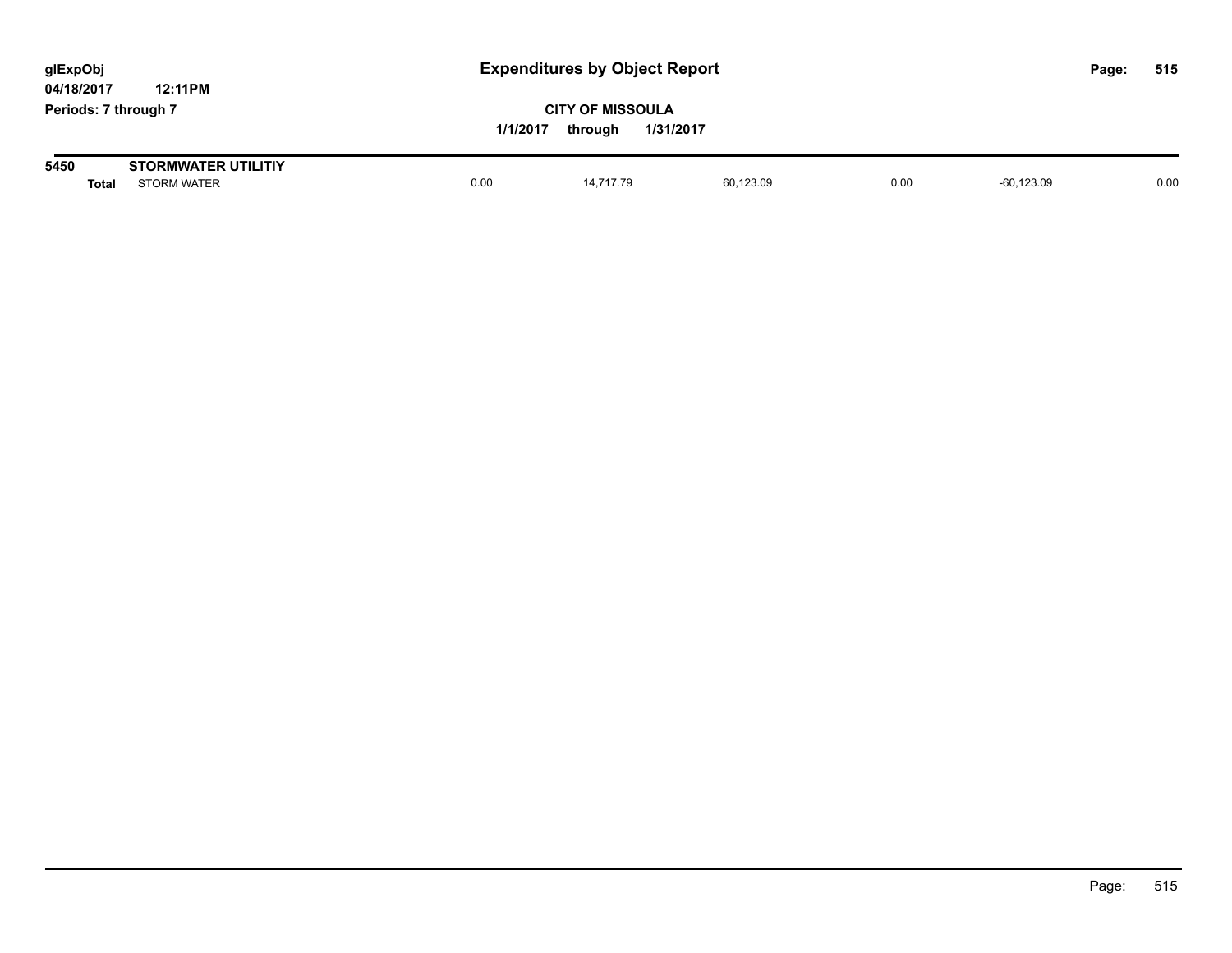### **CITY OF MISSOULA 1/1/2017 through 1/31/2017**

### **5450 STORMWATER UTILITIY**

|                            |                                     | <b>Adjusted</b>      |                     | Year-to-date        | Year-to-date        |                |                  |
|----------------------------|-------------------------------------|----------------------|---------------------|---------------------|---------------------|----------------|------------------|
| Object/Title               |                                     | <b>Appropriation</b> | <b>Expenditures</b> | <b>Expenditures</b> | <b>Encumbrances</b> | <b>Balance</b> | <b>Prct Used</b> |
| 100 PERSONAL SERVICES      |                                     |                      |                     |                     |                     |                |                  |
| 110 SALARIES AND WAGES     |                                     | 0.00                 | 5,618.64            | 17,461.86           | 0.00                | $-17,461.86$   | 0.00             |
| 130 OTHER                  |                                     | 0.00                 | 0.00                | 0.00                | 0.00                | 0.00           | 0.00             |
|                            | <b>140 EMPLOYER CONTRIBUTIONS</b>   | 0.00                 | 1,732.69            | 5,282.04            | 0.00                | $-5,282.04$    | 0.00             |
|                            | 141 STATE RETIREMENT CONTRIBUTIONS  | 0.00                 | 5.62                | 17.46               | 0.00                | $-17.46$       | 0.00             |
| 150 STATE RETIREMENT       |                                     | 0.00                 | 0.00                | 0.00                | 0.00                | 0.00           | 0.00             |
| <b>Total</b>               | PERSONAL SERVICES                   | 0.00                 | 7,356.95            | 22,761.36           | 0.00                | $-22,761.36$   | 0.00             |
| 200 SUPPLIES               |                                     |                      |                     |                     |                     |                |                  |
| 210 OFFICE SUPPLIES        |                                     | 0.00                 | 48.82               | 3,027.99            | 0.00                | $-3,027.99$    | 0.00             |
| 231 GASOLINE               |                                     | 0.00                 | 0.00                | 0.00                | 0.00                | 0.00           | 0.00             |
| <b>Total</b>               | <b>SUPPLIES</b>                     | 0.00                 | 48.82               | 3,027.99            | 0.00                | $-3,027.99$    | 0.00             |
| 300 PURCHASED SERVICES     |                                     |                      |                     |                     |                     |                |                  |
| 310 COMMUNICATIONS         |                                     | 0.00                 | 0.00                | 544.00              | 0.00                | $-544.00$      | 0.00             |
| 320 PRINTING & DUPLICATING |                                     | 0.00                 | 0.00                | 0.00                | 0.00                | 0.00           | 0.00             |
|                            | 330 PUBLICITY, SUBSCRIPTIONS & DUES | 0.00                 | 7,000.00            | 19,291.21           | 0.00                | $-19,291.21$   | 0.00             |
| 344 TELEPHONE SERVICE      |                                     | 0.00                 | 62.02               | 607.34              | 0.00                | $-607.34$      | 0.00             |
|                            | 350 PROFESSIONAL SERVICES           | 0.00                 | 0.00                | 0.00                | 0.00                | 0.00           | 0.00             |
| 370 TRAVEL                 |                                     | 0.00                 | 0.00                | 451.19              | 0.00                | $-451.19$      | 0.00             |
| 380 TRAINING               |                                     | 0.00                 | 250.00              | 250.00              | 0.00                | $-250.00$      | 0.00             |
| <b>Total</b>               | PURCHASED SERVICES                  | 0.00                 | 7,312.02            | 21,143.74           | 0.00                | $-21,143.74$   | 0.00             |
| 500 FIXED CHARGES          |                                     |                      |                     |                     |                     |                |                  |
| 500 FIXED CHARGES          |                                     | 0.00                 | 0.00                | 13,190.00           | 0.00                | $-13,190.00$   | 0.00             |
| <b>Total</b>               | <b>FIXED CHARGES</b>                | 0.00                 | 0.00                | 13,190.00           | 0.00                | $-13,190.00$   | 0.00             |
| 600 DEBT SERVICE           |                                     |                      |                     |                     |                     |                |                  |
|                            | 620 INTEREST / SERVICE FEES         | 0.00                 | 0.00                | 0.00                | 0.00                | 0.00           | 0.00             |
| <b>Total</b>               | <b>DEBT SERVICE</b>                 | 0.00                 | 0.00                | 0.00                | 0.00                | 0.00           | 0.00             |
| 800 OTHER OBJECTS          |                                     |                      |                     |                     |                     |                |                  |
|                            | 820 TRANSFERS TO OTHER FUNDS        | 0.00                 | 0.00                | 0.00                | 0.00                | 0.00           | 0.00             |
| <b>Total</b>               | OTHER OBJECTS                       | 0.00                 | 0.00                | 0.00                | 0.00                | 0.00           | 0.00             |
| 900 CAPITAL OUTLAY         |                                     |                      |                     |                     |                     |                |                  |
|                            | 940 MACHINERY & EQUIPMENT           | 0.00                 | 0.00                | 0.00                | 0.00                | 0.00           | 0.00             |
| Total                      | <b>CAPITAL OUTLAY</b>               | 0.00                 | 0.00                | 0.00                | 0.00                | 0.00           | 0.00             |
| <b>Total</b>               | STORMWATER UTILITIY                 | 0.00                 | 14,717.79           | 60,123.09           | 0.00                | $-60, 123.09$  | 0.00             |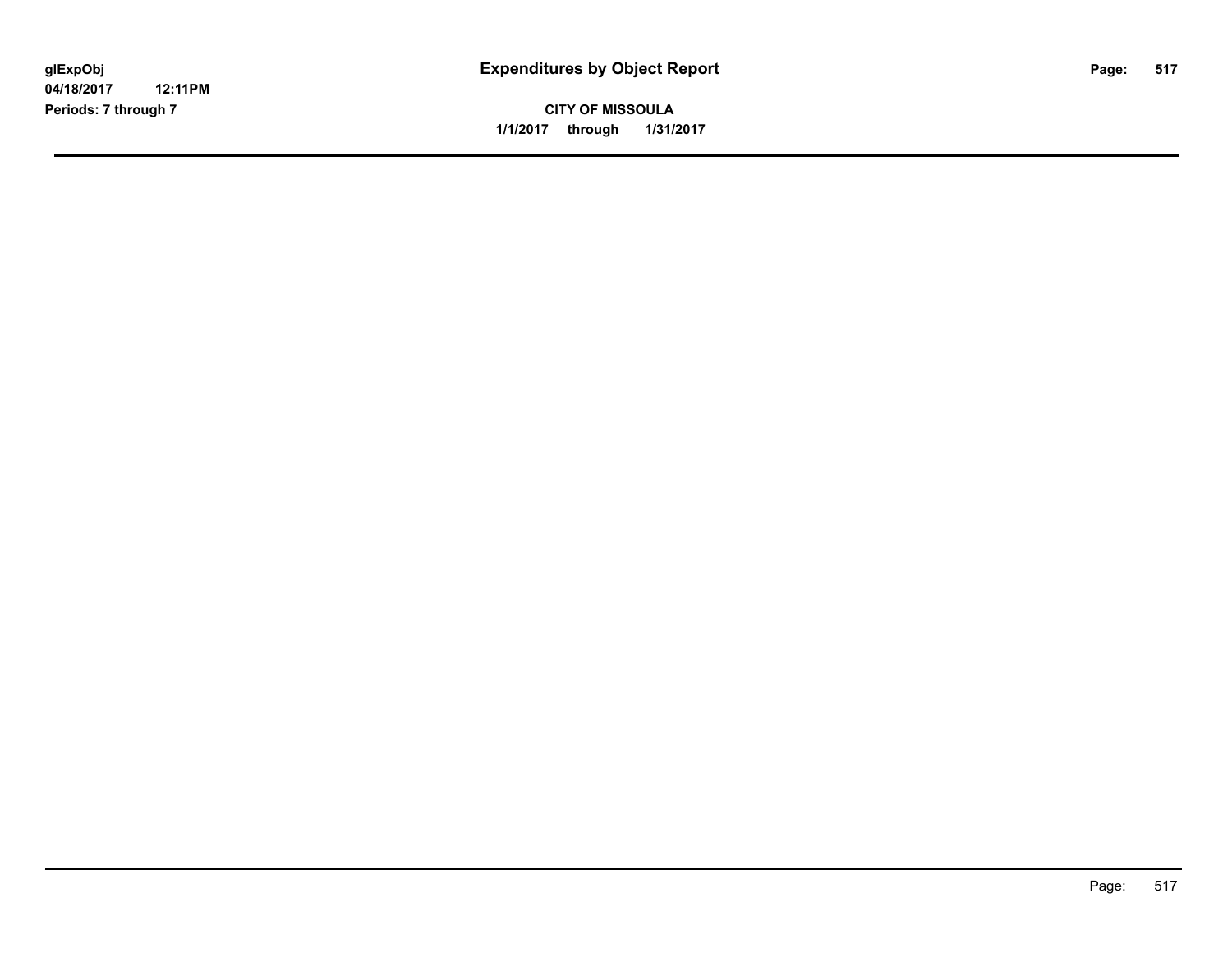**5711 AQUATICS 370 PARKS & RECREATION**

|                                       | <b>Adjusted</b>      |                     | Year-to-date        | Year-to-date        |                |                  |
|---------------------------------------|----------------------|---------------------|---------------------|---------------------|----------------|------------------|
| Object/Title                          | <b>Appropriation</b> | <b>Expenditures</b> | <b>Expenditures</b> | <b>Encumbrances</b> | <b>Balance</b> | <b>Prct Used</b> |
| 100 PERSONAL SERVICES                 |                      |                     |                     |                     |                |                  |
| 110 SALARIES AND WAGES                | 546,287.00           | 32,031.29           | 349,114.65          | 0.00                | 197, 172.35    | 63.91            |
| 115 SALARIES/HEALTH INSURANCE BENEFIT | 0.00                 | 0.00                | 0.00                | 0.00                | 0.00           | 0.00             |
| 120 OVERTIME/TERMINATION              | 1,000.00             | 0.00                | 264.57              | 0.00                | 735.43         | 26.46            |
| 135 OPEB EXPENSE                      | 0.00                 | 0.00                | 0.00                | 0.00                | 0.00           | 0.00             |
| <b>140 EMPLOYER CONTRIBUTIONS</b>     | 133,741.00           | 9,248.61            | 85,211.32           | 0.00                | 48,529.68      | 63.71            |
| 141 STATE RETIREMENT CONTRIBUTIONS    | 0.00                 | 32.03               | 303.40              | 0.00                | $-303.40$      | 0.00             |
| 145 OPEB CONTRIBUTION                 | 0.00                 | 0.00                | 0.00                | 0.00                | 0.00           | 0.00             |
| <b>150 STATE RETIREMENT</b>           | 185.00               | 0.00                | 0.00                | 0.00                | 185.00         | 0.00             |
| 190 PENSION EXPENSE                   | 0.00                 | 0.00                | 0.00                | 0.00                | 0.00           | 0.00             |
| PERSONAL SERVICES<br>Total            | 681,213.00           | 41,311.93           | 434,893.94          | 0.00                | 246,319.06     | 63.84            |
| 200 SUPPLIES                          |                      |                     |                     |                     |                |                  |
| 210 OFFICE SUPPLIES                   | 2,000.00             | 0.00                | 110.13              | 0.00                | 1,889.87       | 5.51             |
| 220 OPERATING SUPPLIES                | 23,000.00            | $-35.82$            | 2,722.27            | 0.00                | 20,277.73      | 11.84            |
| 230 REPAIR/MAINTENANCE                | 67,500.00            | 6,003.42            | 41,157.99           | 0.00                | 26,342.01      | 60.97            |
| 231 GASOLINE                          | 0.00                 | 0.00                | 0.00                | 0.00                | 0.00           | 0.00             |
| 240 OTHER SUPPLIES                    | 121,000.00           | 953.14              | 52,898.50           | 0.00                | 68,101.50      | 43.72            |
| 250 SUPPLIES FOR RESALE               | 0.00                 | 0.00                | 0.00                | 0.00                | 0.00           | 0.00             |
| <b>SUPPLIES</b><br>Total              | 213,500.00           | 6,920.74            | 96,888.89           | 0.00                | 116,611.11     | 45.38            |
| 300 PURCHASED SERVICES                |                      |                     |                     |                     |                |                  |
| 310 COMMUNICATIONS                    | 500.00               | 0.00                | 0.00                | 0.00                | 500.00         | 0.00             |
| 320 PRINTING & DUPLICATING            | 10,500.00            | 0.00                | 452.00              | 0.00                | 10,048.00      | 4.30             |
| 330 PUBLICITY, SUBSCRIPTIONS & DUES   | 17,200.00            | 1,333.21            | 5,431.65            | 0.00                | 11,768.35      | 31.58            |
| 340 SEWER                             | 13,095.00            | 9,030.00            | 12,086.19           | 0.00                | 1,008.81       | 92.30            |
| 341 ELECTRICITY & NATURAL GAS         | 185,000.00           | 10,921.43           | 83,117.58           | 0.00                | 101,882.42     | 44.93            |
| 343 WATER CHARGES                     | 19,644.00            | 687.07              | 10,241.00           | 0.00                | 9,403.00       | 52.13            |
| 344 TELEPHONE SERVICE                 | 8,160.00             | 964.37              | 4,788.44            | 0.00                | 3,371.56       | 58.68            |
| 345 GARBAGE                           | 4,031.00             | 288.05              | 2,067.77            | 0.00                | 1,963.23       | 51.30            |
| 350 PROFESSIONAL SERVICES             | 32,776.00            | 4,386.00            | 17,345.80           | 0.00                | 15,430.20      | 52.92            |
| 360 REPAIR & MAINTENANCE              | 10,500.00            | 1,549.44            | 12,972.63           | 0.00                | $-2,472.63$    | 123.55           |
| 370 TRAVEL                            | 2,000.00             | 0.00                | 0.00                | 0.00                | 2,000.00       | 0.00             |
| 380 TRAINING                          | 5,000.00             | 54.00               | 527.00              | 0.00                | 4,473.00       | 10.54            |
| 390 OTHER PURCHASED SERVICES          | 14,300.00            | 0.00                | $-142.90$           | 0.00                | 14,442.90      | $-1.00$          |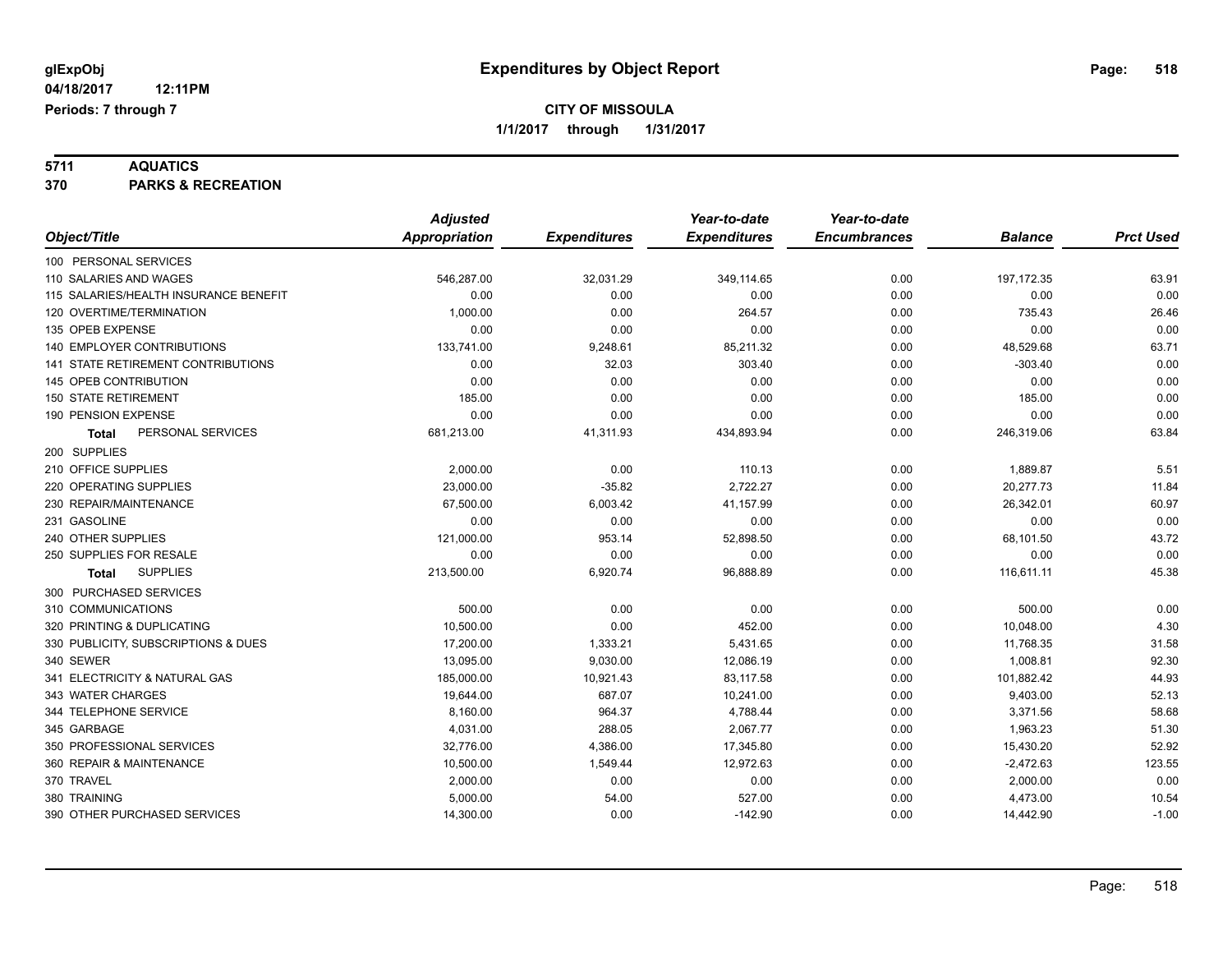**5711 AQUATICS 370 PARKS & RECREATION**

|                    |                              | <b>Adjusted</b>      |                     | Year-to-date        | Year-to-date        |                |                  |
|--------------------|------------------------------|----------------------|---------------------|---------------------|---------------------|----------------|------------------|
| Object/Title       |                              | <b>Appropriation</b> | <b>Expenditures</b> | <b>Expenditures</b> | <b>Encumbrances</b> | <b>Balance</b> | <b>Prct Used</b> |
| <b>Total</b>       | PURCHASED SERVICES           | 322,706.00           | 29,213.57           | 148,887.16          | 0.00                | 173,818.84     | 46.14            |
| 500 FIXED CHARGES  |                              |                      |                     |                     |                     |                |                  |
| 500 FIXED CHARGES  |                              | 0.00                 | 0.00                | 2,324.00            | 0.00                | $-2,324.00$    | 0.00             |
|                    | 550 MERCHANT SERVICE FEES    | 12,000.00            | 0.00                | 0.00                | 0.00                | 12,000.00      | 0.00             |
| Total              | <b>FIXED CHARGES</b>         | 12,000.00            | 0.00                | 2,324.00            | 0.00                | 9,676.00       | 19.37            |
| 600 DEBT SERVICE   |                              |                      |                     |                     |                     |                |                  |
| 610 PRINCIPAL      |                              | 0.00                 | 0.00                | 0.00                | 0.00                | 0.00           | 0.00             |
| <b>Total</b>       | <b>DEBT SERVICE</b>          | 0.00                 | 0.00                | 0.00                | 0.00                | 0.00           | 0.00             |
| 800 OTHER OBJECTS  |                              |                      |                     |                     |                     |                |                  |
|                    | 820 TRANSFERS TO OTHER FUNDS | 0.00                 | 0.00                | 0.00                | 0.00                | 0.00           | 0.00             |
| Total              | OTHER OBJECTS                | 0.00                 | 0.00                | 0.00                | 0.00                | 0.00           | 0.00             |
| 900 CAPITAL OUTLAY |                              |                      |                     |                     |                     |                |                  |
| 920 BUILDINGS      |                              | 35,000.00            | 0.00                | 0.00                | 0.00                | 35,000.00      | 0.00             |
| 930 IMPROVEMENTS   |                              | 0.00                 | 0.00                | 0.00                | 0.00                | 0.00           | 0.00             |
|                    | 940 MACHINERY & EQUIPMENT    | 0.00                 | 0.00                | 0.00                | 0.00                | 0.00           | 0.00             |
| <b>Total</b>       | CAPITAL OUTLAY               | 35,000.00            | 0.00                | 0.00                | 0.00                | 35,000.00      | 0.00             |
| <b>Total</b>       | PARKS & RECREATION           | 1,264,419.00         | 77,446.24           | 682,993.99          | 0.00                | 581,425.01     | 54.02            |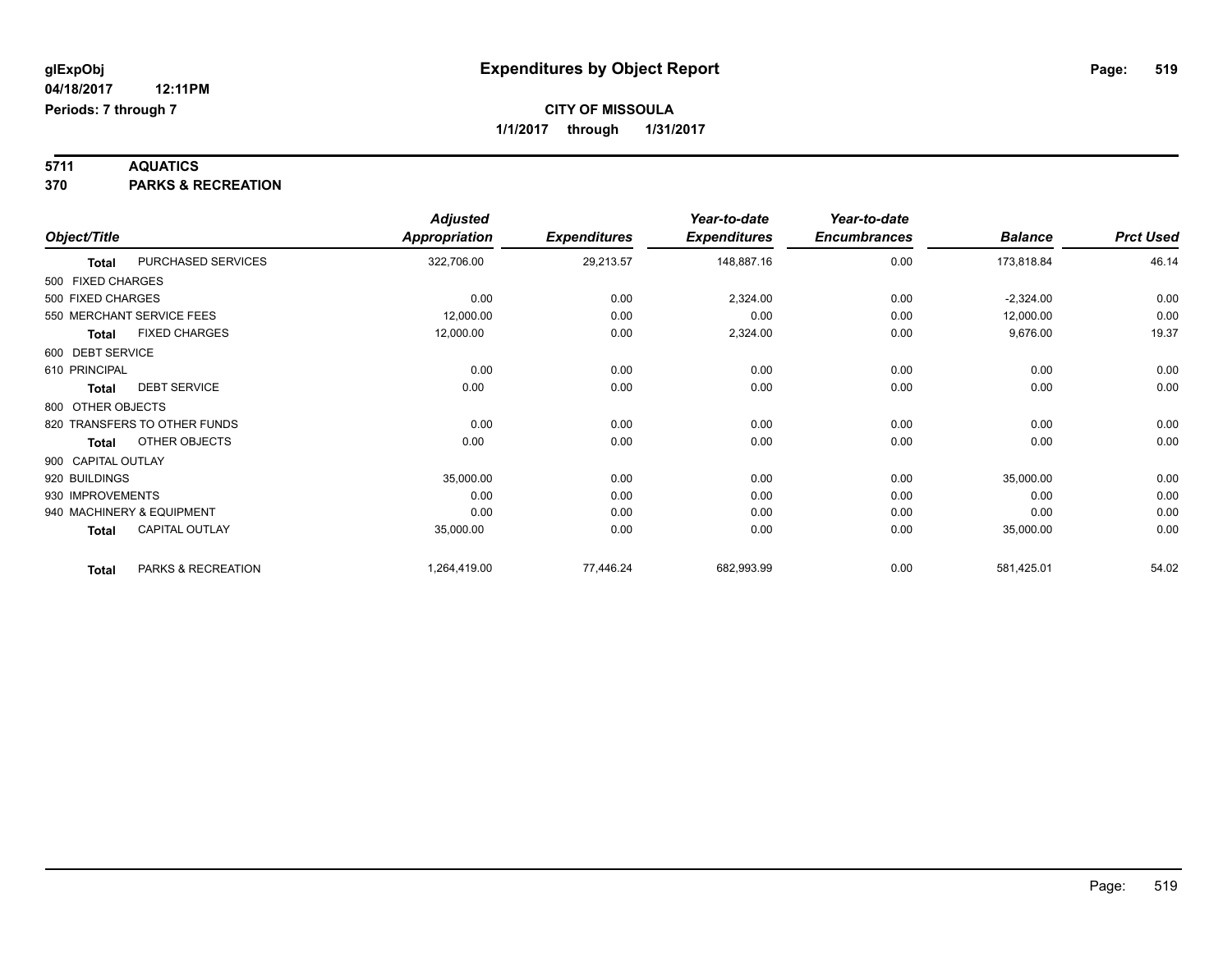# **5711 AQUATICS**

### **390 NON-DEPARTMENTAL**

| Object/Title                          | <b>Adjusted</b><br>Appropriation | <b>Expenditures</b> | Year-to-date<br><b>Expenditures</b> | Year-to-date<br><b>Encumbrances</b> | <b>Balance</b> | <b>Prct Used</b> |
|---------------------------------------|----------------------------------|---------------------|-------------------------------------|-------------------------------------|----------------|------------------|
| 800 OTHER OBJECTS                     |                                  |                     |                                     |                                     |                |                  |
| 830 DEPRECIATION                      | 0.00                             | 0.00                | 0.00                                | 0.00                                | 0.00           | 0.00             |
| OTHER OBJECTS<br><b>Total</b>         | 0.00                             | 0.00                | 0.00                                | 0.00                                | 0.00           | 0.00             |
| 900 CAPITAL OUTLAY                    |                                  |                     |                                     |                                     |                |                  |
| 900 CAPITAL OUTLAY                    | 0.00                             | 0.00                | 0.00                                | 0.00                                | 0.00           | 0.00             |
| <b>CAPITAL OUTLAY</b><br><b>Total</b> | 0.00                             | 0.00                | 0.00                                | 0.00                                | 0.00           | 0.00             |
| NON-DEPARTMENTAL<br>Total             | 0.00                             | 0.00                | 0.00                                | 0.00                                | 0.00           | 0.00             |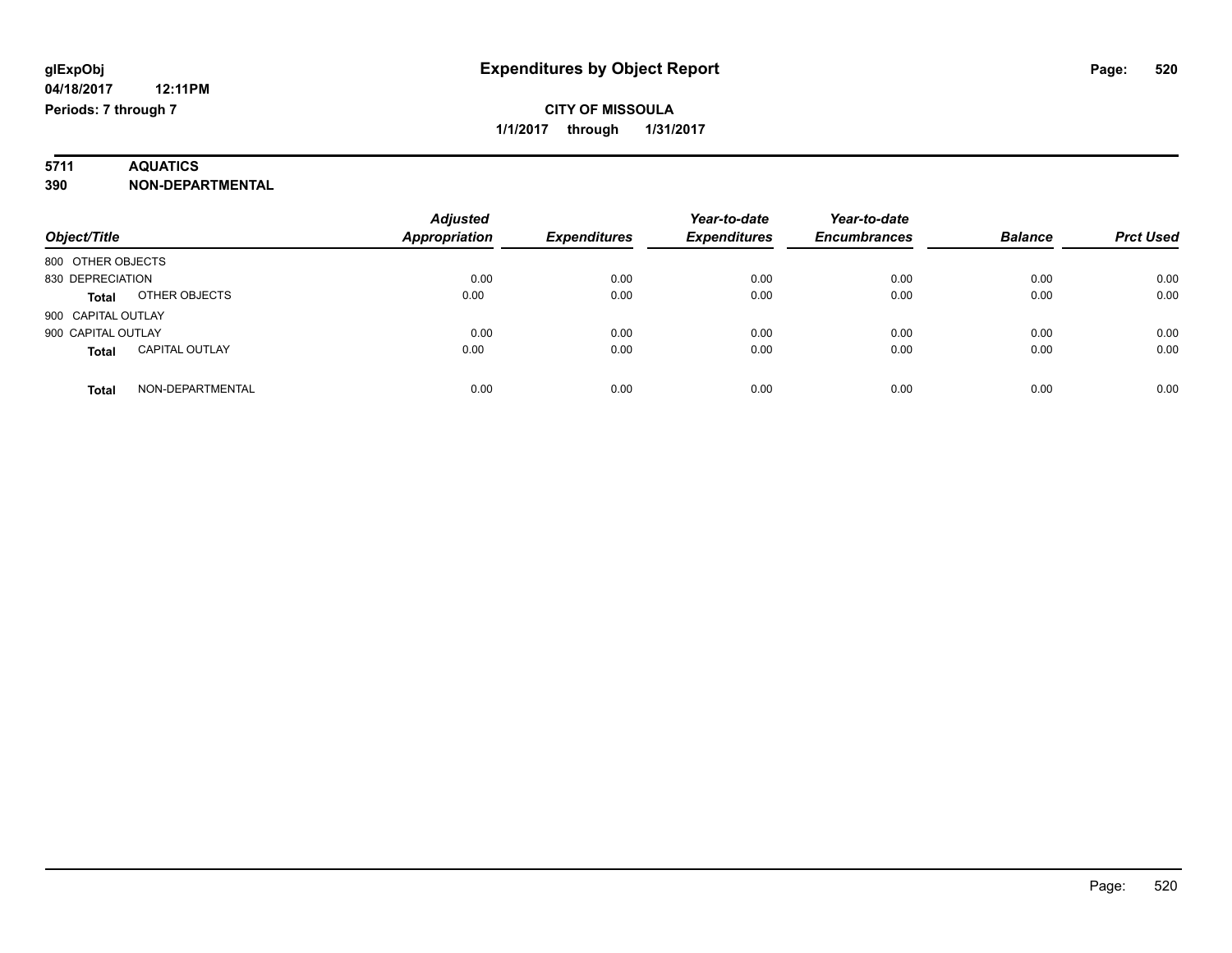**5711 AQUATICS**

|                                       | <b>Adjusted</b> |                     | Year-to-date        | Year-to-date        |                |                  |
|---------------------------------------|-----------------|---------------------|---------------------|---------------------|----------------|------------------|
| Object/Title                          | Appropriation   | <b>Expenditures</b> | <b>Expenditures</b> | <b>Encumbrances</b> | <b>Balance</b> | <b>Prct Used</b> |
| 100 PERSONAL SERVICES                 |                 |                     |                     |                     |                |                  |
| 110 SALARIES AND WAGES                | 546,287.00      | 32,031.29           | 349,114.65          | 0.00                | 197, 172.35    | 63.91            |
| 115 SALARIES/HEALTH INSURANCE BENEFIT | 0.00            | 0.00                | 0.00                | 0.00                | 0.00           | 0.00             |
| 120 OVERTIME/TERMINATION              | 1,000.00        | 0.00                | 264.57              | 0.00                | 735.43         | 26.46            |
| 135 OPEB EXPENSE                      | 0.00            | 0.00                | 0.00                | 0.00                | 0.00           | 0.00             |
| 140 EMPLOYER CONTRIBUTIONS            | 133,741.00      | 9,248.61            | 85,211.32           | 0.00                | 48,529.68      | 63.71            |
| 141 STATE RETIREMENT CONTRIBUTIONS    | 0.00            | 32.03               | 303.40              | 0.00                | $-303.40$      | 0.00             |
| 145 OPEB CONTRIBUTION                 | 0.00            | 0.00                | 0.00                | 0.00                | 0.00           | 0.00             |
| <b>150 STATE RETIREMENT</b>           | 185.00          | 0.00                | 0.00                | 0.00                | 185.00         | 0.00             |
| 190 PENSION EXPENSE                   | 0.00            | 0.00                | 0.00                | 0.00                | 0.00           | 0.00             |
| PERSONAL SERVICES<br><b>Total</b>     | 681,213.00      | 41,311.93           | 434,893.94          | 0.00                | 246,319.06     | 63.84            |
| 200 SUPPLIES                          |                 |                     |                     |                     |                |                  |
| 210 OFFICE SUPPLIES                   | 2,000.00        | 0.00                | 110.13              | 0.00                | 1,889.87       | 5.51             |
| 220 OPERATING SUPPLIES                | 23,000.00       | $-35.82$            | 2,722.27            | 0.00                | 20,277.73      | 11.84            |
| 230 REPAIR/MAINTENANCE                | 67,500.00       | 6,003.42            | 41,157.99           | 0.00                | 26,342.01      | 60.97            |
| 231 GASOLINE                          | 0.00            | 0.00                | 0.00                | 0.00                | 0.00           | 0.00             |
| 240 OTHER SUPPLIES                    | 121,000.00      | 953.14              | 52,898.50           | 0.00                | 68,101.50      | 43.72            |
| 250 SUPPLIES FOR RESALE               | 0.00            | 0.00                | 0.00                | 0.00                | 0.00           | 0.00             |
| <b>SUPPLIES</b><br><b>Total</b>       | 213,500.00      | 6,920.74            | 96,888.89           | 0.00                | 116,611.11     | 45.38            |
| 300 PURCHASED SERVICES                |                 |                     |                     |                     |                |                  |
| 310 COMMUNICATIONS                    | 500.00          | 0.00                | 0.00                | 0.00                | 500.00         | 0.00             |
| 320 PRINTING & DUPLICATING            | 10,500.00       | 0.00                | 452.00              | 0.00                | 10,048.00      | 4.30             |
| 330 PUBLICITY, SUBSCRIPTIONS & DUES   | 17,200.00       | 1,333.21            | 5,431.65            | 0.00                | 11,768.35      | 31.58            |
| 340 SEWER                             | 13,095.00       | 9,030.00            | 12,086.19           | 0.00                | 1,008.81       | 92.30            |
| 341 ELECTRICITY & NATURAL GAS         | 185,000.00      | 10,921.43           | 83,117.58           | 0.00                | 101,882.42     | 44.93            |
| 343 WATER CHARGES                     | 19,644.00       | 687.07              | 10,241.00           | 0.00                | 9,403.00       | 52.13            |
| 344 TELEPHONE SERVICE                 | 8,160.00        | 964.37              | 4,788.44            | 0.00                | 3,371.56       | 58.68            |
| 345 GARBAGE                           | 4,031.00        | 288.05              | 2,067.77            | 0.00                | 1,963.23       | 51.30            |
| 350 PROFESSIONAL SERVICES             | 32,776.00       | 4,386.00            | 17,345.80           | 0.00                | 15,430.20      | 52.92            |
| 360 REPAIR & MAINTENANCE              | 10,500.00       | 1,549.44            | 12,972.63           | 0.00                | $-2,472.63$    | 123.55           |
| 370 TRAVEL                            | 2,000.00        | 0.00                | 0.00                | 0.00                | 2,000.00       | 0.00             |
| 380 TRAINING                          | 5,000.00        | 54.00               | 527.00              | 0.00                | 4,473.00       | 10.54            |
| 390 OTHER PURCHASED SERVICES          | 14,300.00       | 0.00                | $-142.90$           | 0.00                | 14,442.90      | $-1.00$          |
| <b>PURCHASED SERVICES</b><br>Total    | 322,706.00      | 29,213.57           | 148,887.16          | 0.00                | 173,818.84     | 46.14            |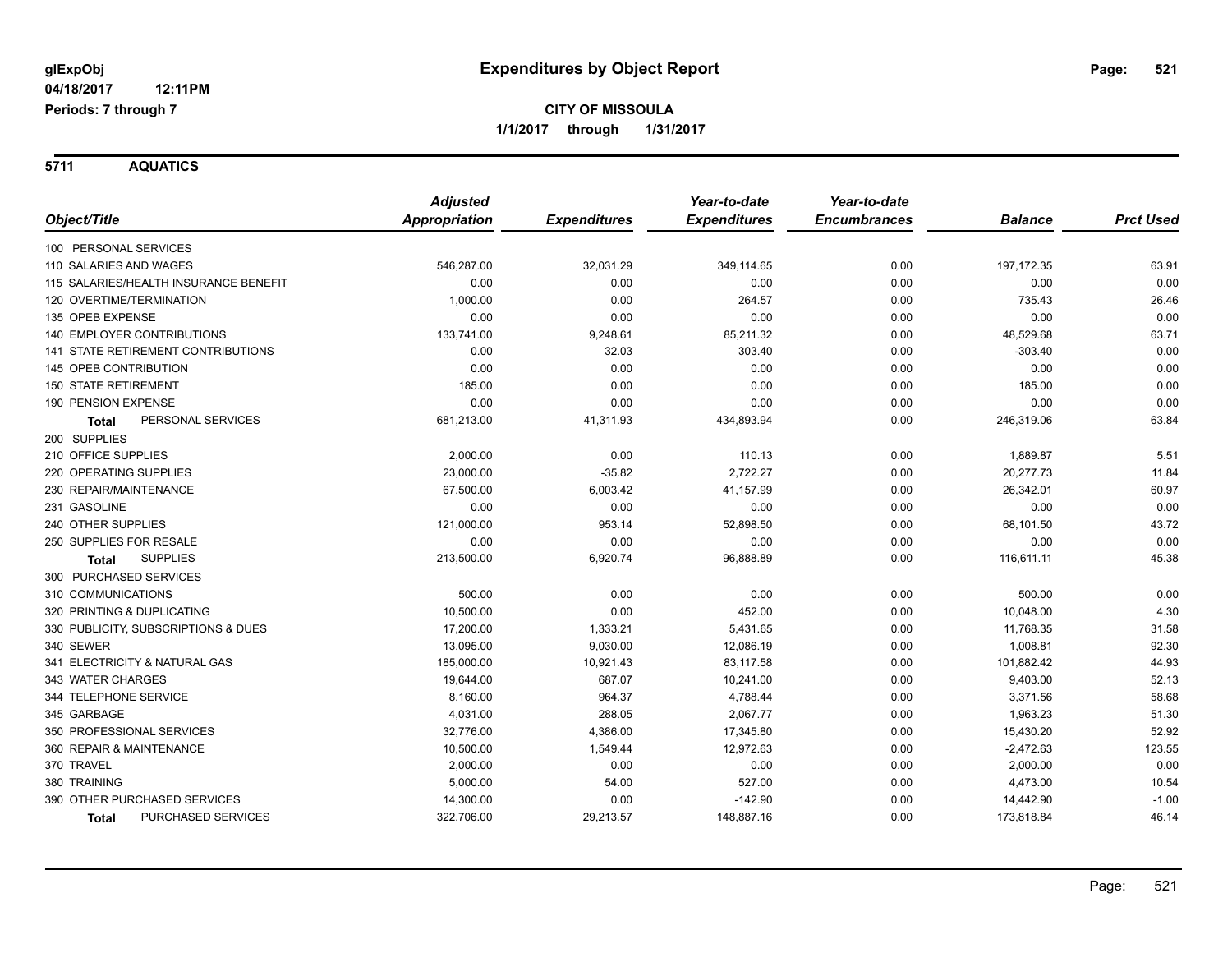**5711 AQUATICS**

|                    |                              | <b>Adjusted</b>      |                     | Year-to-date        | Year-to-date        |                |                  |
|--------------------|------------------------------|----------------------|---------------------|---------------------|---------------------|----------------|------------------|
| Object/Title       |                              | <b>Appropriation</b> | <b>Expenditures</b> | <b>Expenditures</b> | <b>Encumbrances</b> | <b>Balance</b> | <b>Prct Used</b> |
| 500 FIXED CHARGES  |                              |                      |                     |                     |                     |                |                  |
| 500 FIXED CHARGES  |                              | 0.00                 | 0.00                | 2,324.00            | 0.00                | $-2,324.00$    | 0.00             |
|                    | 550 MERCHANT SERVICE FEES    | 12,000.00            | 0.00                | 0.00                | 0.00                | 12,000.00      | 0.00             |
| <b>Total</b>       | <b>FIXED CHARGES</b>         | 12,000.00            | 0.00                | 2,324.00            | 0.00                | 9,676.00       | 19.37            |
| 600 DEBT SERVICE   |                              |                      |                     |                     |                     |                |                  |
| 610 PRINCIPAL      |                              | 0.00                 | 0.00                | 0.00                | 0.00                | 0.00           | 0.00             |
| Total              | <b>DEBT SERVICE</b>          | 0.00                 | 0.00                | 0.00                | 0.00                | 0.00           | 0.00             |
| 800 OTHER OBJECTS  |                              |                      |                     |                     |                     |                |                  |
|                    | 820 TRANSFERS TO OTHER FUNDS | 0.00                 | 0.00                | 0.00                | 0.00                | 0.00           | 0.00             |
| 830 DEPRECIATION   |                              | 0.00                 | 0.00                | 0.00                | 0.00                | 0.00           | 0.00             |
| <b>Total</b>       | OTHER OBJECTS                | 0.00                 | 0.00                | 0.00                | 0.00                | 0.00           | 0.00             |
| 900 CAPITAL OUTLAY |                              |                      |                     |                     |                     |                |                  |
| 900 CAPITAL OUTLAY |                              | 0.00                 | 0.00                | 0.00                | 0.00                | 0.00           | 0.00             |
| 920 BUILDINGS      |                              | 35,000.00            | 0.00                | 0.00                | 0.00                | 35,000.00      | 0.00             |
| 930 IMPROVEMENTS   |                              | 0.00                 | 0.00                | 0.00                | 0.00                | 0.00           | 0.00             |
|                    | 940 MACHINERY & EQUIPMENT    | 0.00                 | 0.00                | 0.00                | 0.00                | 0.00           | 0.00             |
| Total              | <b>CAPITAL OUTLAY</b>        | 35,000.00            | 0.00                | 0.00                | 0.00                | 35,000.00      | 0.00             |
| <b>Total</b>       | <b>AQUATICS</b>              | 1,264,419.00         | 77,446.24           | 682,993.99          | 0.00                | 581,425.01     | 54.02            |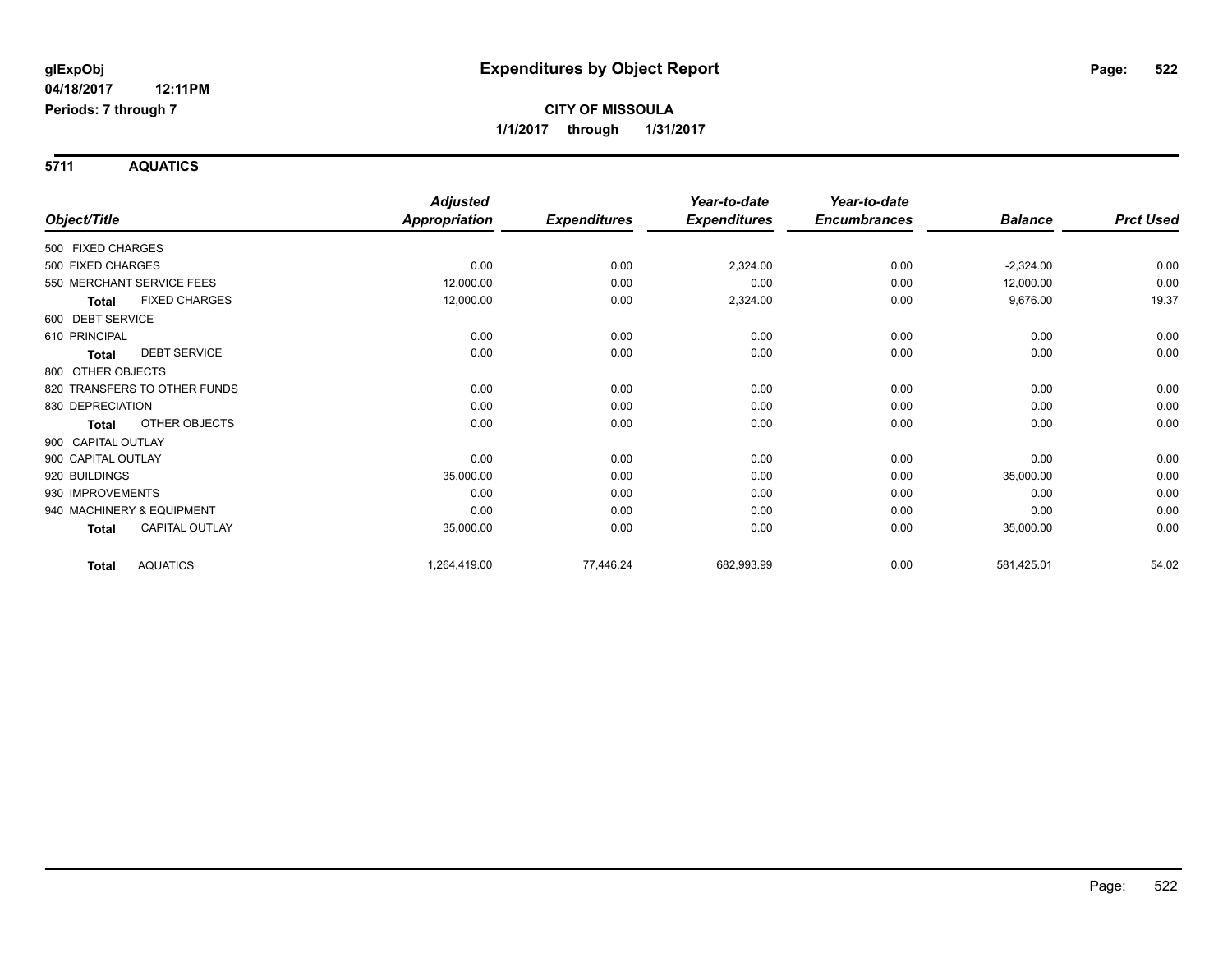**6050 EMPLOYEE BENEFIT PLAN FUND**<br>390 NON-DEPARTMENTAL

**390 NON-DEPARTMENTAL**

|                        |                                      | <b>Adjusted</b>      |                     | Year-to-date        | Year-to-date        |                |                  |
|------------------------|--------------------------------------|----------------------|---------------------|---------------------|---------------------|----------------|------------------|
| Object/Title           |                                      | <b>Appropriation</b> | <b>Expenditures</b> | <b>Expenditures</b> | <b>Encumbrances</b> | <b>Balance</b> | <b>Prct Used</b> |
| 300 PURCHASED SERVICES |                                      |                      |                     |                     |                     |                |                  |
|                        | 350 PROFESSIONAL SERVICES            | 50,340.00            | 0.00                | 12,330.23           | 0.00                | 38,009.77      | 24.49            |
| 351 INSURANCE CLAIMS   |                                      | 5,156,229.00         | 507,282.07          | 2,907,783.77        | 0.00                | 2,248,445.23   | 56.39            |
| 352 HEALTH PROGRAMS    |                                      | 94,500.00            | 1,229.93            | 22,731.54           | 0.00                | 71,768.46      | 24.05            |
|                        | 353 ADMINISTRATION EXPENDITURES      | 757,888.00           | 57,702.28           | 462,193.01          | 0.00                | 295,694.99     | 60.98            |
|                        | 354 TRANSITIONAL REINSURANCE PROGRAM | 78,280.00            | 27,972.00           | 42,162.00           | 0.00                | 36,118.00      | 53.86            |
| <b>Total</b>           | PURCHASED SERVICES                   | 6,137,237.00         | 594,186.28          | 3,447,200.55        | 0.00                | 2,690,036.45   | 56.17            |
| 500 FIXED CHARGES      |                                      |                      |                     |                     |                     |                |                  |
|                        | 550 MERCHANT SERVICE FEES            | 0.00                 | 0.00                | 0.00                | 0.00                | 0.00           | 0.00             |
| <b>Total</b>           | <b>FIXED CHARGES</b>                 | 0.00                 | 0.00                | 0.00                | 0.00                | 0.00           | 0.00             |
|                        | 700 GRANTS & CONTRIBUTIONS           |                      |                     |                     |                     |                |                  |
|                        | 700 GRANTS & CONTRIBUTIONS           | 0.00                 | 0.00                | 0.00                | 0.00                | 0.00           | 0.00             |
| <b>Total</b>           | <b>GRANTS &amp; CONTRIBUTIONS</b>    | 0.00                 | 0.00                | 0.00                | 0.00                | 0.00           | 0.00             |
| 800 OTHER OBJECTS      |                                      |                      |                     |                     |                     |                |                  |
|                        | 820 TRANSFERS TO OTHER FUNDS         | 0.00                 | 0.00                | 0.00                | 0.00                | 0.00           | 0.00             |
| <b>Total</b>           | <b>OTHER OBJECTS</b>                 | 0.00                 | 0.00                | 0.00                | 0.00                | 0.00           | 0.00             |
| <b>Total</b>           | NON-DEPARTMENTAL                     | 6,137,237.00         | 594,186.28          | 3,447,200.55        | 0.00                | 2,690,036.45   | 56.17            |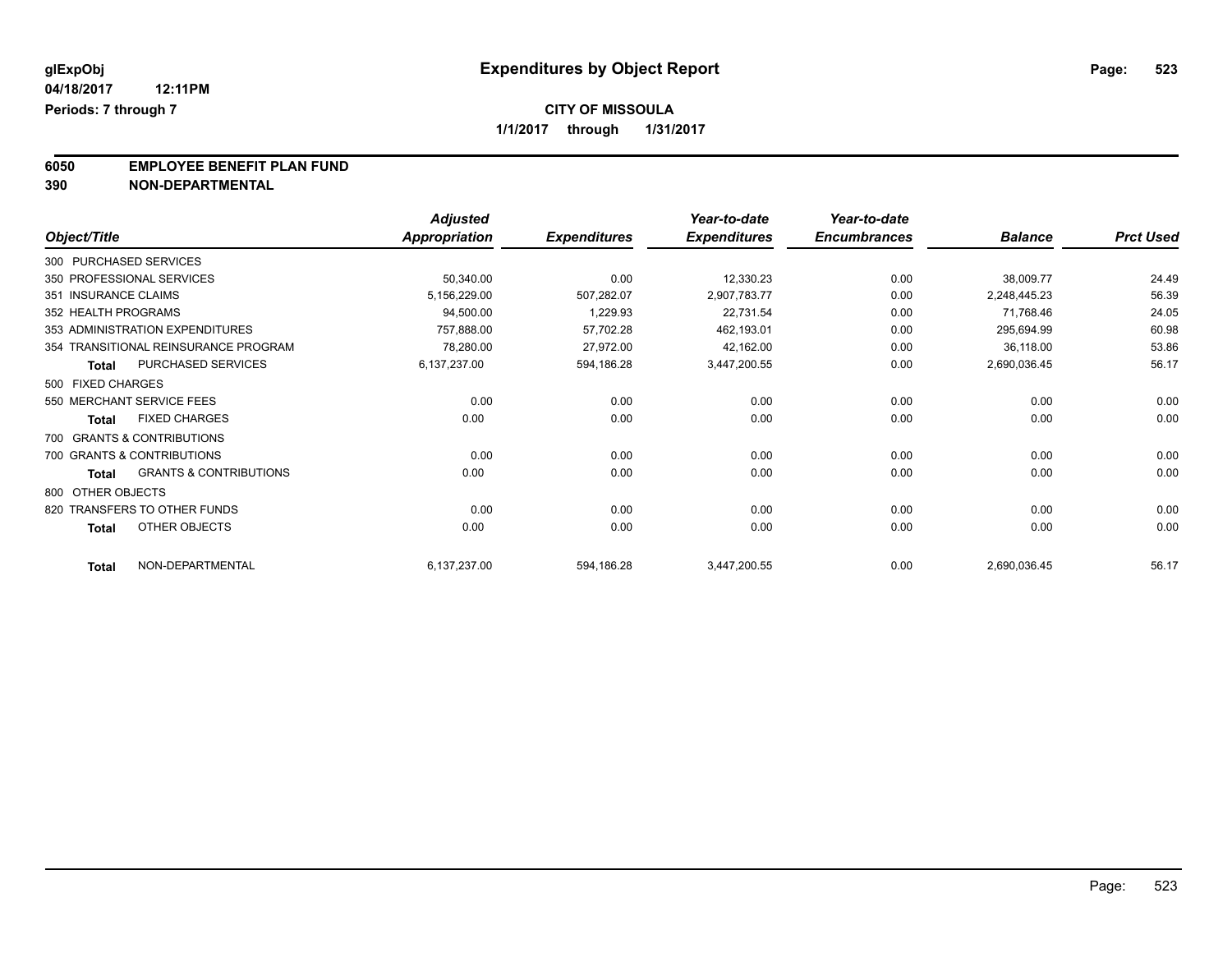### **6050 EMPLOYEE BENEFIT PLAN FUND**

|                        |                                      | <b>Adjusted</b>      |                     | Year-to-date        | Year-to-date        |                |                  |
|------------------------|--------------------------------------|----------------------|---------------------|---------------------|---------------------|----------------|------------------|
| Object/Title           |                                      | <b>Appropriation</b> | <b>Expenditures</b> | <b>Expenditures</b> | <b>Encumbrances</b> | <b>Balance</b> | <b>Prct Used</b> |
| 300 PURCHASED SERVICES |                                      |                      |                     |                     |                     |                |                  |
|                        | 350 PROFESSIONAL SERVICES            | 50,340.00            | 0.00                | 12,330.23           | 0.00                | 38,009.77      | 24.49            |
| 351 INSURANCE CLAIMS   |                                      | 5,156,229.00         | 507,282.07          | 2,907,783.77        | 0.00                | 2,248,445.23   | 56.39            |
| 352 HEALTH PROGRAMS    |                                      | 94,500.00            | 1,229.93            | 22,731.54           | 0.00                | 71,768.46      | 24.05            |
|                        | 353 ADMINISTRATION EXPENDITURES      | 757,888.00           | 57,702.28           | 462,193.01          | 0.00                | 295,694.99     | 60.98            |
|                        | 354 TRANSITIONAL REINSURANCE PROGRAM | 78,280.00            | 27,972.00           | 42,162.00           | 0.00                | 36,118.00      | 53.86            |
| <b>Total</b>           | PURCHASED SERVICES                   | 6,137,237.00         | 594,186.28          | 3,447,200.55        | 0.00                | 2,690,036.45   | 56.17            |
| 500 FIXED CHARGES      |                                      |                      |                     |                     |                     |                |                  |
|                        | 550 MERCHANT SERVICE FEES            | 0.00                 | 0.00                | 0.00                | 0.00                | 0.00           | 0.00             |
| <b>Total</b>           | <b>FIXED CHARGES</b>                 | 0.00                 | 0.00                | 0.00                | 0.00                | 0.00           | 0.00             |
|                        | 700 GRANTS & CONTRIBUTIONS           |                      |                     |                     |                     |                |                  |
|                        | 700 GRANTS & CONTRIBUTIONS           | 0.00                 | 0.00                | 0.00                | 0.00                | 0.00           | 0.00             |
| Total                  | <b>GRANTS &amp; CONTRIBUTIONS</b>    | 0.00                 | 0.00                | 0.00                | 0.00                | 0.00           | 0.00             |
| 800 OTHER OBJECTS      |                                      |                      |                     |                     |                     |                |                  |
|                        | 820 TRANSFERS TO OTHER FUNDS         | 0.00                 | 0.00                | 0.00                | 0.00                | 0.00           | 0.00             |
| <b>Total</b>           | OTHER OBJECTS                        | 0.00                 | 0.00                | 0.00                | 0.00                | 0.00           | 0.00             |
| <b>Total</b>           | EMPLOYEE BENEFIT PLAN FUND           | 6,137,237.00         | 594,186.28          | 3,447,200.55        | 0.00                | 2,690,036.45   | 56.17            |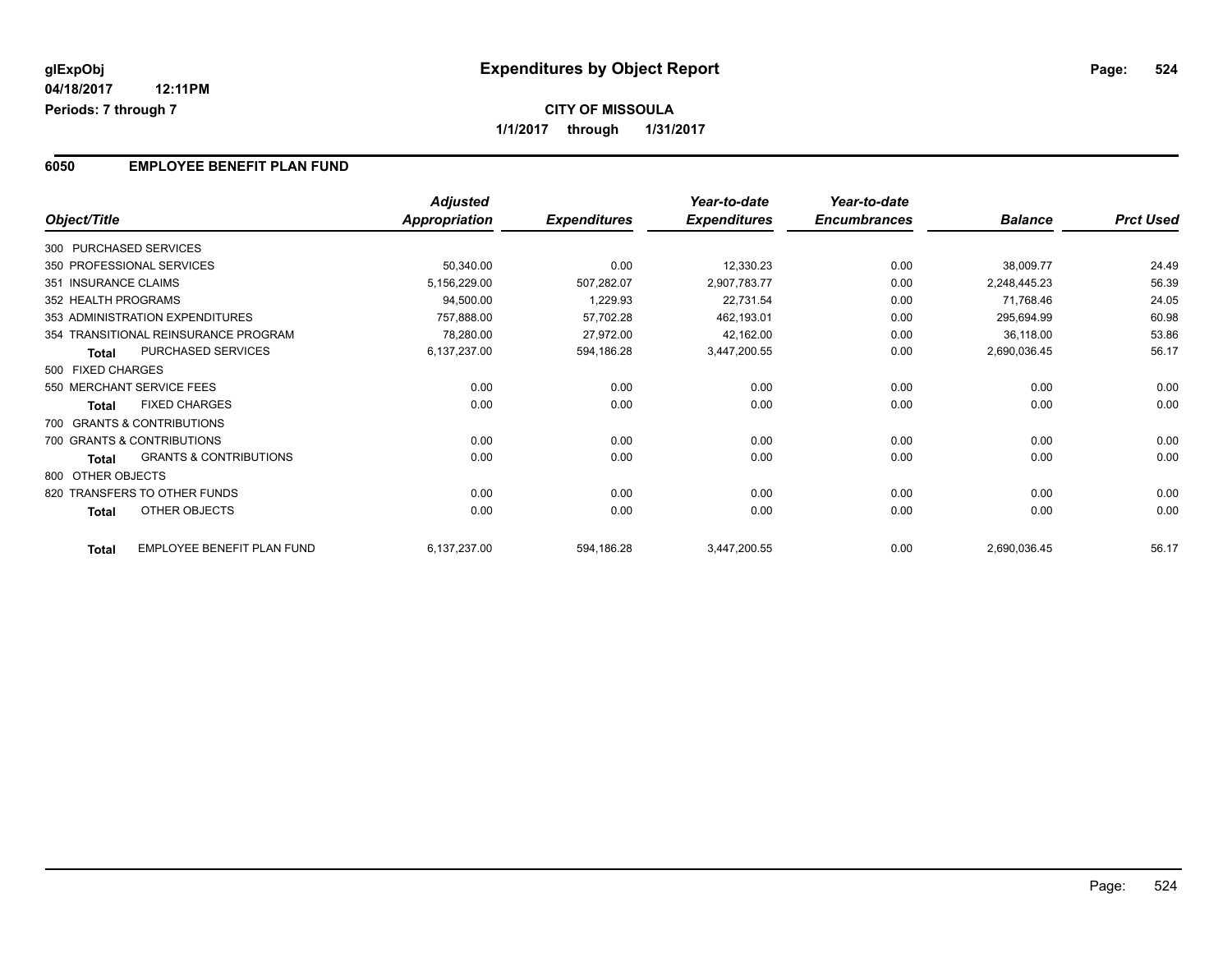**7370 PARKING COMMISSION FUND**

**395 PARKING COMMISSION**

|                                           | <b>Adjusted</b> |                     | Year-to-date        | Year-to-date        |                |                  |
|-------------------------------------------|-----------------|---------------------|---------------------|---------------------|----------------|------------------|
| Object/Title                              | Appropriation   | <b>Expenditures</b> | <b>Expenditures</b> | <b>Encumbrances</b> | <b>Balance</b> | <b>Prct Used</b> |
| 100 PERSONAL SERVICES                     |                 |                     |                     |                     |                |                  |
| 110 SALARIES AND WAGES                    | 455,965.00      | 35,458.73           | 250,826.32          | 0.00                | 205,138.68     | 55.01            |
| 115 SALARIES/HEALTH INSURANCE BENEFIT     | 0.00            | 0.00                | 0.00                | 0.00                | 0.00           | 0.00             |
| 120 OVERTIME/TERMINATION                  | 7,234.00        | 74.44               | 264.27              | 0.00                | 6,969.73       | 3.65             |
| 130 OTHER                                 | 0.00            | 0.00                | 0.00                | 0.00                | 0.00           | 0.00             |
| 135 OPEB EXPENSE                          | 0.00            | 0.00                | 0.00                | 0.00                | 0.00           | 0.00             |
| <b>140 EMPLOYER CONTRIBUTIONS</b>         | 202,678.00      | 16,586.20           | 120,610.86          | 0.00                | 82,067.14      | 59.51            |
| <b>141 STATE RETIREMENT CONTRIBUTIONS</b> | 0.00            | 0.00                | 215.37              | 0.00                | $-215.37$      | 0.00             |
| 145 OPEB CONTRIBUTION                     | 0.00            | 0.00                | 0.00                | 0.00                | 0.00           | 0.00             |
| PERSONAL SERVICES<br><b>Total</b>         | 665,877.00      | 52,119.37           | 371,916.82          | 0.00                | 293,960.18     | 55.85            |
| 200 SUPPLIES                              |                 |                     |                     |                     |                |                  |
| 210 OFFICE SUPPLIES                       | 5,700.00        | 605.46              | 5,086.30            | 0.00                | 613.70         | 89.23            |
| 220 OPERATING SUPPLIES                    | 14,700.00       | 1,026.25            | 5,191.76            | 0.00                | 9,508.24       | 35.32            |
| 230 REPAIR/MAINTENANCE                    | 18,000.00       | 333.19              | 4,812.06            | 0.00                | 13,187.94      | 26.73            |
| 231 GASOLINE                              | 7,200.00        | 591.20              | 2,504.83            | 0.00                | 4,695.17       | 34.79            |
| 240 OTHER SUPPLIES                        | 0.00            | 0.00                | 210.81              | 0.00                | $-210.81$      | 0.00             |
| <b>SUPPLIES</b><br><b>Total</b>           | 45,600.00       | 2,556.10            | 17,805.76           | 0.00                | 27,794.24      | 39.05            |
| 300 PURCHASED SERVICES                    |                 |                     |                     |                     |                |                  |
| 310 COMMUNICATIONS                        | 17,338.00       | 617.79              | 8,082.88            | 0.00                | 9,255.12       | 46.62            |
| 320 PRINTING & DUPLICATING                | 10,000.00       | 243.00              | 7,522.72            | 0.00                | 2,477.28       | 75.23            |
| 330 PUBLICITY, SUBSCRIPTIONS & DUES       | 5,000.00        | 130.00              | 420.00              | 0.00                | 4,580.00       | 8.40             |
| 340 SEWER                                 | 141.00          | 85.31               | 157.34              | 0.00                | $-16.34$       | 111.59           |
| 341 ELECTRICITY & NATURAL GAS             | 37,898.00       | 3,927.06            | 18,742.50           | 0.00                | 19,155.50      | 49.46            |
| 343 WATER CHARGES                         | 4,000.00        | 345.38              | 3,090.42            | 0.00                | 909.58         | 77.26            |
| 344 TELEPHONE SERVICE                     | 6,300.00        | 523.21              | 3,122.03            | 0.00                | 3,177.97       | 49.56            |
| 345 GARBAGE                               | 3,744.00        | 431.59              | 2,994.98            | 0.00                | 749.02         | 79.99            |
| 350 PROFESSIONAL SERVICES                 | 61,250.00       | 15,219.22           | 88,993.99           | 0.00                | $-27,743.99$   | 145.30           |
| 360 REPAIR & MAINTENANCE                  | 64,800.00       | 2,189.03            | 38,034.37           | 0.00                | 26,765.63      | 58.70            |
| 370 TRAVEL                                | 6,000.00        | 0.00                | 2,906.93            | 0.00                | 3,093.07       | 48.45            |
| 380 TRAINING                              | 3,500.00        | 300.00              | 2,681.00            | 0.00                | 819.00         | 76.60            |
| 390 OTHER PURCHASED SERVICES              | 198,357.00      | 1,350.11            | 110,703.27          | 0.00                | 87,653.73      | 55.81            |
| PURCHASED SERVICES<br><b>Total</b>        | 418,328.00      | 25,361.70           | 287,452.43          | 0.00                | 130,875.57     | 68.71            |
|                                           |                 |                     |                     |                     |                |                  |

400 BUILDING MATERIALS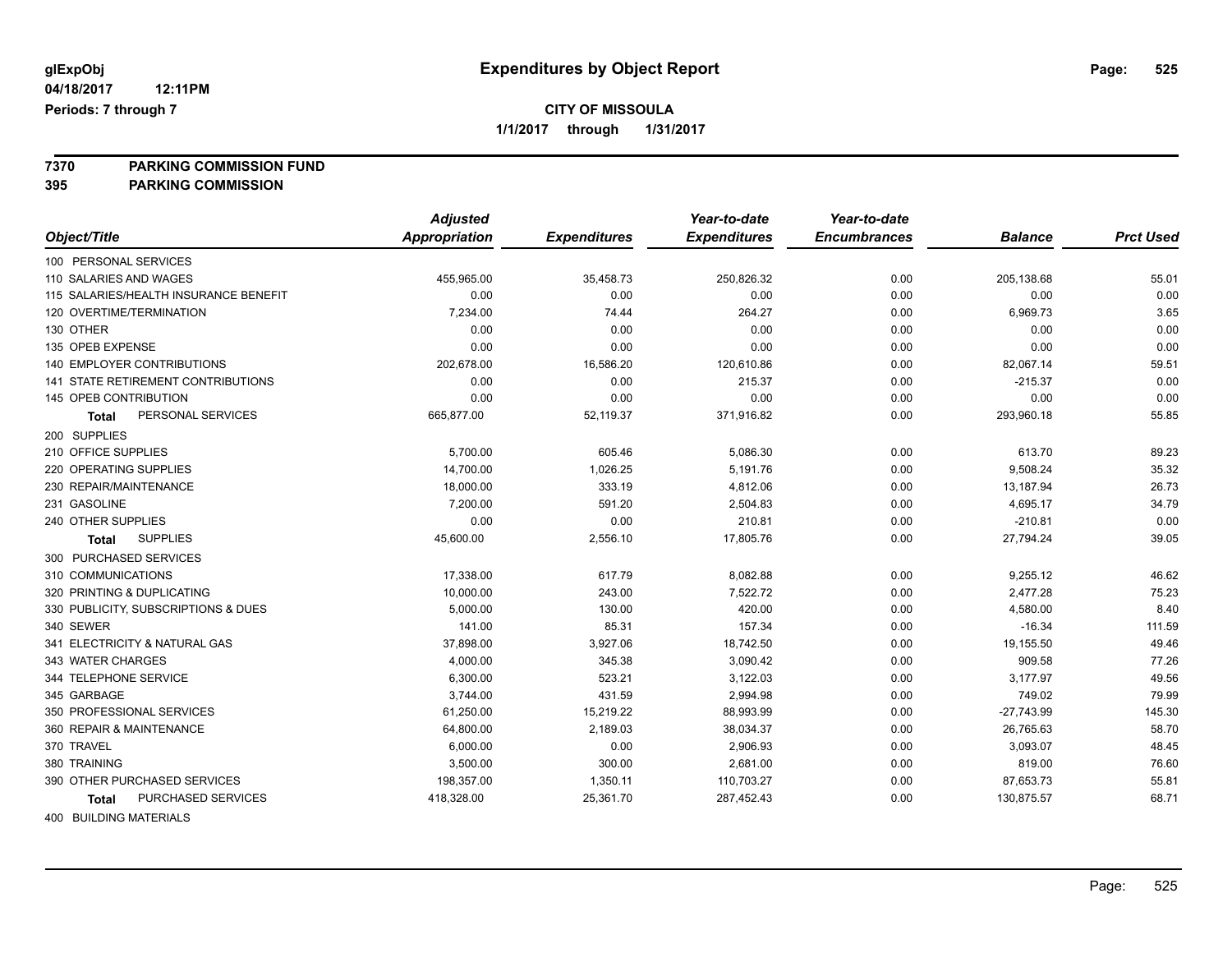**7370 PARKING COMMISSION FUND**

**395 PARKING COMMISSION**

|                               |                                   | <b>Adjusted</b>      |                     | Year-to-date        | Year-to-date        |                |                  |
|-------------------------------|-----------------------------------|----------------------|---------------------|---------------------|---------------------|----------------|------------------|
| Object/Title                  |                                   | <b>Appropriation</b> | <b>Expenditures</b> | <b>Expenditures</b> | <b>Encumbrances</b> | <b>Balance</b> | <b>Prct Used</b> |
| <b>400 BUILDING MATERIALS</b> |                                   | 0.00                 | 0.00                | 0.00                | 0.00                | 0.00           | 0.00             |
| <b>Total</b>                  | <b>BUILDING MATERIALS</b>         | 0.00                 | 0.00                | 0.00                | 0.00                | 0.00           | 0.00             |
| 500 FIXED CHARGES             |                                   |                      |                     |                     |                     |                |                  |
| 500 FIXED CHARGES             |                                   | 168,621.00           | 4,200.00            | 23,582.15           | 0.00                | 145,038.85     | 13.99            |
| 510 *** Title Not Found ***   |                                   | 0.00                 | 0.00                | 11,428.20           | 0.00                | $-11,428.20$   | 0.00             |
| 550 MERCHANT SERVICE FEES     |                                   | 21,500.00            | 0.00                | 0.00                | 0.00                | 21,500.00      | 0.00             |
| <b>Total</b>                  | <b>FIXED CHARGES</b>              | 190,121.00           | 4,200.00            | 35,010.35           | 0.00                | 155,110.65     | 18.41            |
| 600 DEBT SERVICE              |                                   |                      |                     |                     |                     |                |                  |
| 610 PRINCIPAL                 |                                   | 181,400.00           | 0.00                | 181,400.00          | 0.00                | 0.00           | 100.00           |
| 620 INTEREST / SERVICE FEES   |                                   | 29.583.00            | 0.00                | 29.583.01           | 0.00                | $-0.01$        | 100.00           |
| <b>Total</b>                  | <b>DEBT SERVICE</b>               | 210,983.00           | 0.00                | 210,983.01          | 0.00                | $-0.01$        | 100.00           |
| 700 GRANTS & CONTRIBUTIONS    |                                   |                      |                     |                     |                     |                |                  |
| 700 GRANTS & CONTRIBUTIONS    |                                   | 74,000.00            | 24,557.50           | 85.278.75           | 0.00                | $-11.278.75$   | 115.24           |
| <b>Total</b>                  | <b>GRANTS &amp; CONTRIBUTIONS</b> | 74,000.00            | 24,557.50           | 85,278.75           | 0.00                | $-11,278.75$   | 115.24           |
| 800 OTHER OBJECTS             |                                   |                      |                     |                     |                     |                |                  |
| 820 TRANSFERS TO OTHER FUNDS  |                                   | 309.510.00           | 25,798.75           | 181,921.25          | 0.00                | 127.588.75     | 58.78            |
| 845 CONTINGENCY               |                                   | 48.965.00            | 0.00                | 0.00                | 0.00                | 48.965.00      | 0.00             |
| <b>Total</b>                  | <b>OTHER OBJECTS</b>              | 358,475.00           | 25,798.75           | 181,921.25          | 0.00                | 176,553.75     | 50.75            |
| 900 CAPITAL OUTLAY            |                                   |                      |                     |                     |                     |                |                  |
| 920 BUILDINGS                 |                                   | 0.00                 | 0.00                | 0.00                | 0.00                | 0.00           | 0.00             |
| 930 IMPROVEMENTS              |                                   | 0.00                 | 0.00                | 0.00                | 0.00                | 0.00           | 0.00             |
| 940 MACHINERY & EQUIPMENT     |                                   | 0.00                 | 0.00                | 89,214.69           | 0.00                | $-89,214.69$   | 0.00             |
| <b>Total</b>                  | <b>CAPITAL OUTLAY</b>             | 0.00                 | 0.00                | 89,214.69           | 0.00                | $-89,214.69$   | 0.00             |
| <b>Total</b>                  | PARKING COMMISSION                | 1,963,384.00         | 134,593.42          | 1,279,583.06        | 0.00                | 683,800.94     | 65.17            |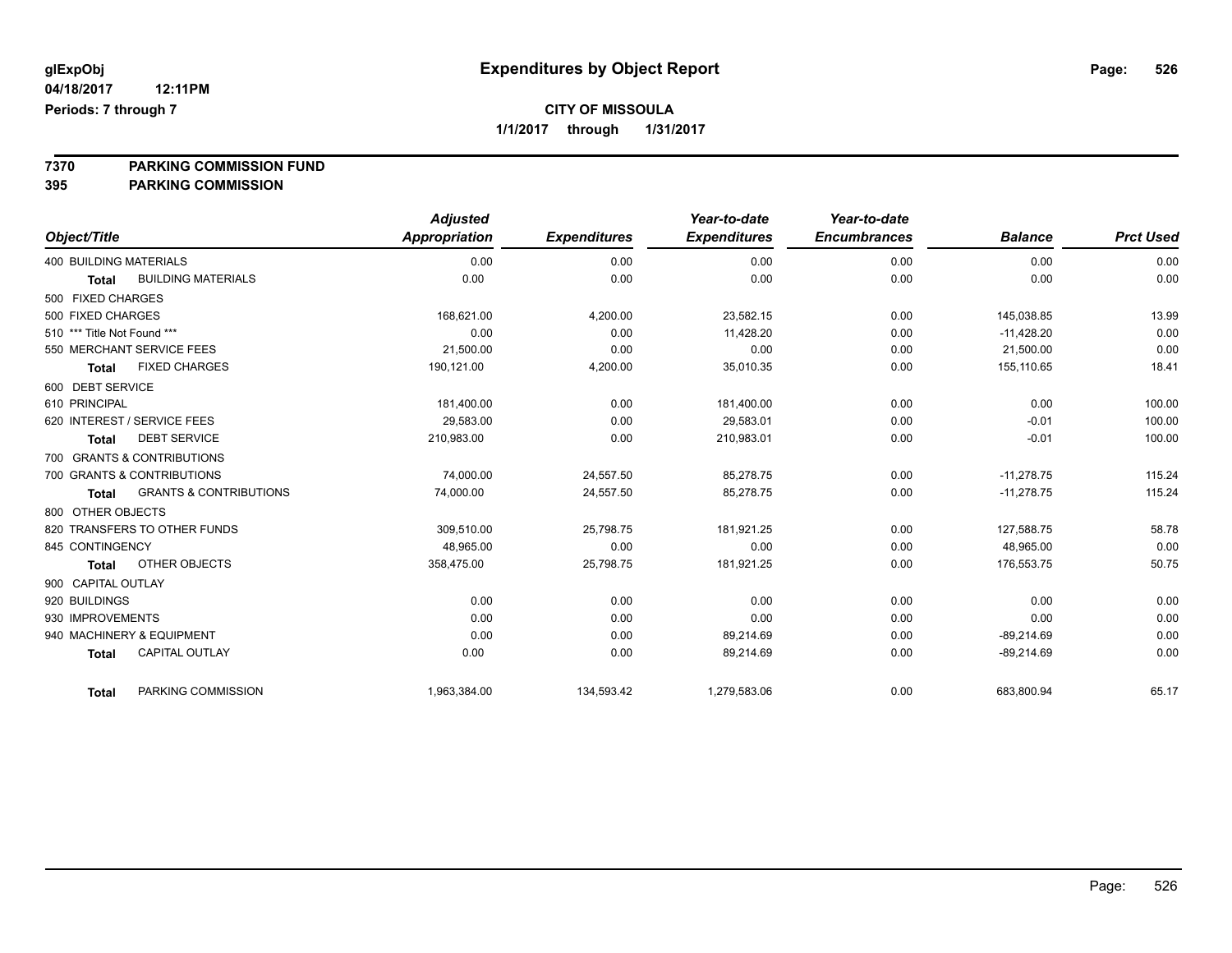# **7370 PARKING COMMISSION FUND**

**900 DEPRECIATION**

| Object/Title                          | <b>Adjusted</b><br><b>Appropriation</b> | <b>Expenditures</b> | Year-to-date<br><b>Expenditures</b> | Year-to-date<br><b>Encumbrances</b> | <b>Balance</b> | <b>Prct Used</b> |
|---------------------------------------|-----------------------------------------|---------------------|-------------------------------------|-------------------------------------|----------------|------------------|
|                                       |                                         |                     |                                     |                                     |                |                  |
| 800 OTHER OBJECTS                     |                                         |                     |                                     |                                     |                |                  |
| 830 DEPRECIATION                      | 0.00                                    | 0.00                | 0.00                                | 0.00                                | 0.00           | 0.00             |
| OTHER OBJECTS<br><b>Total</b>         | 0.00                                    | 0.00                | 0.00                                | 0.00                                | 0.00           | 0.00             |
| 900 CAPITAL OUTLAY                    |                                         |                     |                                     |                                     |                |                  |
| 940 MACHINERY & EQUIPMENT             | 0.00                                    | 0.00                | 0.00                                | 0.00                                | 0.00           | 0.00             |
| <b>CAPITAL OUTLAY</b><br><b>Total</b> | 0.00                                    | 0.00                | 0.00                                | 0.00                                | 0.00           | 0.00             |
| <b>DEPRECIATION</b><br><b>Total</b>   | 0.00                                    | 0.00                | 0.00                                | 0.00                                | 0.00           | 0.00             |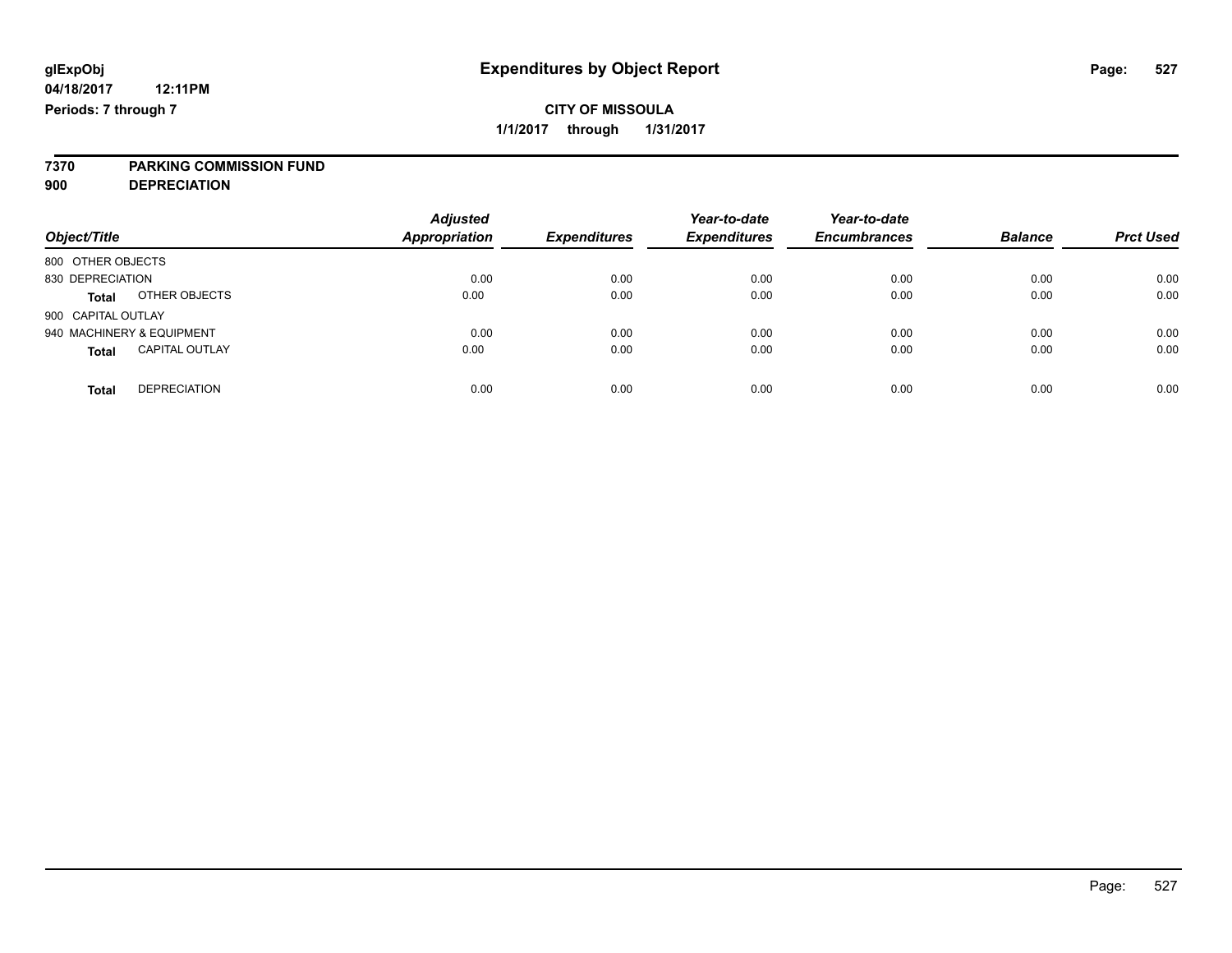### **CITY OF MISSOULA 1/1/2017 through 1/31/2017**

### **7370 PARKING COMMISSION FUND**

|                                           | <b>Adjusted</b>      |                     | Year-to-date        | Year-to-date        |                |                  |
|-------------------------------------------|----------------------|---------------------|---------------------|---------------------|----------------|------------------|
| Object/Title                              | <b>Appropriation</b> | <b>Expenditures</b> | <b>Expenditures</b> | <b>Encumbrances</b> | <b>Balance</b> | <b>Prct Used</b> |
| 100 PERSONAL SERVICES                     |                      |                     |                     |                     |                |                  |
| 110 SALARIES AND WAGES                    | 455,965.00           | 35,458.73           | 250,826.32          | 0.00                | 205,138.68     | 55.01            |
| 115 SALARIES/HEALTH INSURANCE BENEFIT     | 0.00                 | 0.00                | 0.00                | 0.00                | 0.00           | 0.00             |
| 120 OVERTIME/TERMINATION                  | 7,234.00             | 74.44               | 264.27              | 0.00                | 6,969.73       | 3.65             |
| 130 OTHER                                 | 0.00                 | 0.00                | 0.00                | 0.00                | 0.00           | 0.00             |
| 135 OPEB EXPENSE                          | 0.00                 | 0.00                | 0.00                | 0.00                | 0.00           | 0.00             |
| 140 EMPLOYER CONTRIBUTIONS                | 202,678.00           | 16,586.20           | 120,610.86          | 0.00                | 82,067.14      | 59.51            |
| <b>141 STATE RETIREMENT CONTRIBUTIONS</b> | 0.00                 | 0.00                | 215.37              | 0.00                | $-215.37$      | 0.00             |
| <b>145 OPEB CONTRIBUTION</b>              | 0.00                 | 0.00                | 0.00                | 0.00                | 0.00           | 0.00             |
| PERSONAL SERVICES<br><b>Total</b>         | 665,877.00           | 52,119.37           | 371,916.82          | 0.00                | 293,960.18     | 55.85            |
| 200 SUPPLIES                              |                      |                     |                     |                     |                |                  |
| 210 OFFICE SUPPLIES                       | 5,700.00             | 605.46              | 5,086.30            | 0.00                | 613.70         | 89.23            |
| 220 OPERATING SUPPLIES                    | 14,700.00            | 1,026.25            | 5,191.76            | 0.00                | 9,508.24       | 35.32            |
| 230 REPAIR/MAINTENANCE                    | 18,000.00            | 333.19              | 4,812.06            | 0.00                | 13,187.94      | 26.73            |
| 231 GASOLINE                              | 7,200.00             | 591.20              | 2,504.83            | 0.00                | 4,695.17       | 34.79            |
| 240 OTHER SUPPLIES                        | 0.00                 | 0.00                | 210.81              | 0.00                | $-210.81$      | 0.00             |
| <b>SUPPLIES</b><br><b>Total</b>           | 45,600.00            | 2,556.10            | 17,805.76           | 0.00                | 27,794.24      | 39.05            |
| 300 PURCHASED SERVICES                    |                      |                     |                     |                     |                |                  |
| 310 COMMUNICATIONS                        | 17,338.00            | 617.79              | 8,082.88            | 0.00                | 9,255.12       | 46.62            |
| 320 PRINTING & DUPLICATING                | 10,000.00            | 243.00              | 7,522.72            | 0.00                | 2,477.28       | 75.23            |
| 330 PUBLICITY, SUBSCRIPTIONS & DUES       | 5,000.00             | 130.00              | 420.00              | 0.00                | 4,580.00       | 8.40             |
| 340 SEWER                                 | 141.00               | 85.31               | 157.34              | 0.00                | $-16.34$       | 111.59           |
| 341 ELECTRICITY & NATURAL GAS             | 37,898.00            | 3,927.06            | 18,742.50           | 0.00                | 19,155.50      | 49.46            |
| 343 WATER CHARGES                         | 4,000.00             | 345.38              | 3,090.42            | 0.00                | 909.58         | 77.26            |
| 344 TELEPHONE SERVICE                     | 6,300.00             | 523.21              | 3,122.03            | 0.00                | 3,177.97       | 49.56            |
| 345 GARBAGE                               | 3,744.00             | 431.59              | 2,994.98            | 0.00                | 749.02         | 79.99            |
| 350 PROFESSIONAL SERVICES                 | 61,250.00            | 15,219.22           | 88,993.99           | 0.00                | $-27,743.99$   | 145.30           |
| 360 REPAIR & MAINTENANCE                  | 64,800.00            | 2,189.03            | 38,034.37           | 0.00                | 26,765.63      | 58.70            |
| 370 TRAVEL                                | 6,000.00             | 0.00                | 2,906.93            | 0.00                | 3,093.07       | 48.45            |
| 380 TRAINING                              | 3,500.00             | 300.00              | 2,681.00            | 0.00                | 819.00         | 76.60            |
| 390 OTHER PURCHASED SERVICES              | 198,357.00           | 1,350.11            | 110,703.27          | 0.00                | 87,653.73      | 55.81            |
| PURCHASED SERVICES<br><b>Total</b>        | 418,328.00           | 25,361.70           | 287,452.43          | 0.00                | 130,875.57     | 68.71            |
| 400 BUILDING MATERIALS                    |                      |                     |                     |                     |                |                  |
| <b>400 BUILDING MATERIALS</b>             | 0.00                 | 0.00                | 0.00                | 0.00                | 0.00           | 0.00             |
|                                           |                      |                     |                     |                     |                |                  |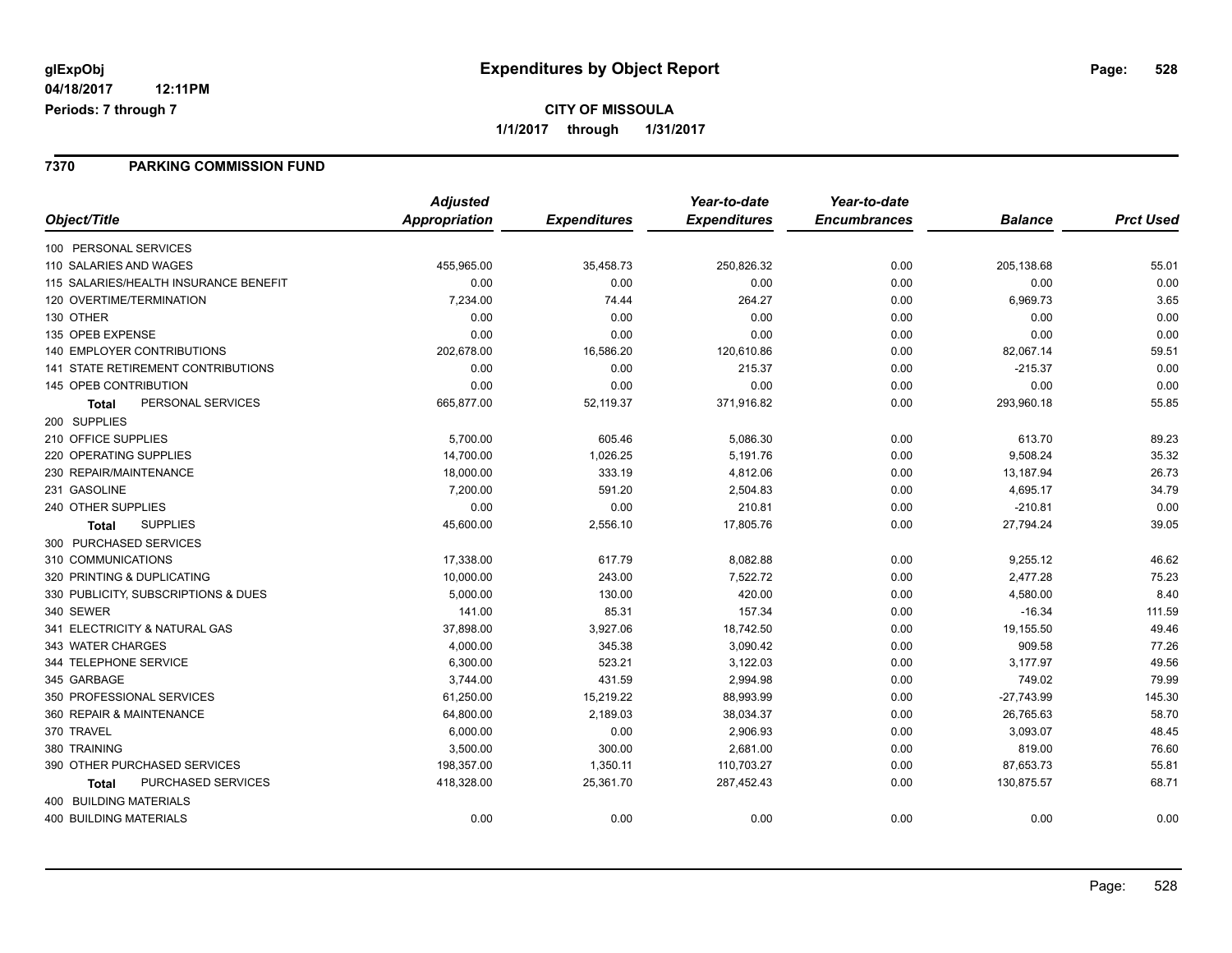### **7370 PARKING COMMISSION FUND**

|                             |                                   | <b>Adjusted</b>      |                     | Year-to-date        | Year-to-date        |                |                  |
|-----------------------------|-----------------------------------|----------------------|---------------------|---------------------|---------------------|----------------|------------------|
| Object/Title                |                                   | <b>Appropriation</b> | <b>Expenditures</b> | <b>Expenditures</b> | <b>Encumbrances</b> | <b>Balance</b> | <b>Prct Used</b> |
| <b>Total</b>                | <b>BUILDING MATERIALS</b>         | 0.00                 | 0.00                | 0.00                | 0.00                | 0.00           | 0.00             |
| 500 FIXED CHARGES           |                                   |                      |                     |                     |                     |                |                  |
| 500 FIXED CHARGES           |                                   | 168,621.00           | 4,200.00            | 23,582.15           | 0.00                | 145,038.85     | 13.99            |
| 510 *** Title Not Found *** |                                   | 0.00                 | 0.00                | 11.428.20           | 0.00                | $-11,428.20$   | 0.00             |
| 550 MERCHANT SERVICE FEES   |                                   | 21,500.00            | 0.00                | 0.00                | 0.00                | 21,500.00      | 0.00             |
| <b>Total</b>                | <b>FIXED CHARGES</b>              | 190,121.00           | 4,200.00            | 35,010.35           | 0.00                | 155,110.65     | 18.41            |
| 600 DEBT SERVICE            |                                   |                      |                     |                     |                     |                |                  |
| 610 PRINCIPAL               |                                   | 181,400.00           | 0.00                | 181,400.00          | 0.00                | 0.00           | 100.00           |
| 620 INTEREST / SERVICE FEES |                                   | 29,583.00            | 0.00                | 29,583.01           | 0.00                | $-0.01$        | 100.00           |
| <b>Total</b>                | <b>DEBT SERVICE</b>               | 210,983.00           | 0.00                | 210,983.01          | 0.00                | $-0.01$        | 100.00           |
| 700 GRANTS & CONTRIBUTIONS  |                                   |                      |                     |                     |                     |                |                  |
| 700 GRANTS & CONTRIBUTIONS  |                                   | 74,000.00            | 24,557.50           | 85,278.75           | 0.00                | $-11,278.75$   | 115.24           |
| <b>Total</b>                | <b>GRANTS &amp; CONTRIBUTIONS</b> | 74,000.00            | 24,557.50           | 85,278.75           | 0.00                | $-11,278.75$   | 115.24           |
| 800 OTHER OBJECTS           |                                   |                      |                     |                     |                     |                |                  |
|                             | 820 TRANSFERS TO OTHER FUNDS      | 309,510.00           | 25,798.75           | 181,921.25          | 0.00                | 127,588.75     | 58.78            |
| 830 DEPRECIATION            |                                   | 0.00                 | 0.00                | 0.00                | 0.00                | 0.00           | 0.00             |
| 845 CONTINGENCY             |                                   | 48,965.00            | 0.00                | 0.00                | 0.00                | 48,965.00      | 0.00             |
| <b>Total</b>                | <b>OTHER OBJECTS</b>              | 358,475.00           | 25,798.75           | 181,921.25          | 0.00                | 176,553.75     | 50.75            |
| 900 CAPITAL OUTLAY          |                                   |                      |                     |                     |                     |                |                  |
| 920 BUILDINGS               |                                   | 0.00                 | 0.00                | 0.00                | 0.00                | 0.00           | 0.00             |
| 930 IMPROVEMENTS            |                                   | 0.00                 | 0.00                | 0.00                | 0.00                | 0.00           | 0.00             |
| 940 MACHINERY & EQUIPMENT   |                                   | 0.00                 | 0.00                | 89,214.69           | 0.00                | $-89,214.69$   | 0.00             |
| <b>Total</b>                | <b>CAPITAL OUTLAY</b>             | 0.00                 | 0.00                | 89,214.69           | 0.00                | $-89,214.69$   | 0.00             |
| <b>Total</b>                | PARKING COMMISSION FUND           | 1,963,384.00         | 134,593.42          | 1,279,583.06        | 0.00                | 683,800.94     | 65.17            |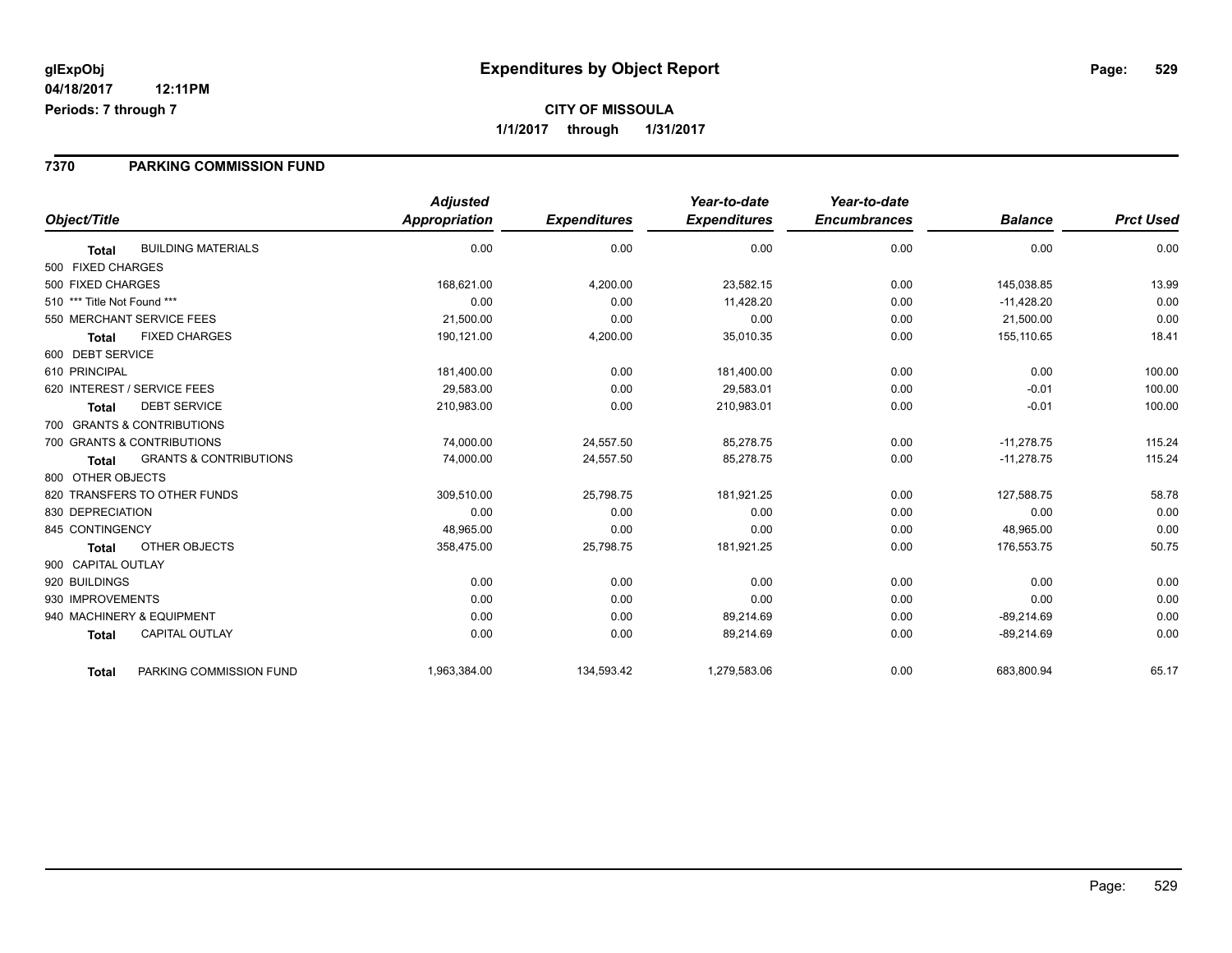**7371 FRONT STREET PARKING BONDS**

**395 PARKING COMMISSION**

|                                      | <b>Adjusted</b><br>Appropriation |                     | Year-to-date<br><b>Expenditures</b> | Year-to-date<br><b>Encumbrances</b> | <b>Balance</b> | <b>Prct Used</b> |
|--------------------------------------|----------------------------------|---------------------|-------------------------------------|-------------------------------------|----------------|------------------|
| Object/Title                         |                                  | <b>Expenditures</b> |                                     |                                     |                |                  |
| 500 FIXED CHARGES                    |                                  |                     |                                     |                                     |                |                  |
| 550 MERCHANT SERVICE FEES            | 0.00                             | 0.00                | 0.00                                | 0.00                                | 0.00           | 0.00             |
| <b>FIXED CHARGES</b><br><b>Total</b> | 0.00                             | 0.00                | 0.00                                | 0.00                                | 0.00           | 0.00             |
| 600 DEBT SERVICE                     |                                  |                     |                                     |                                     |                |                  |
| 620 INTEREST / SERVICE FEES          | 266.220.00                       | 0.00                | 135.362.51                          | 0.00                                | 130.857.49     | 50.85            |
| <b>DEBT SERVICE</b><br><b>Total</b>  | 266,220.00                       | 0.00                | 135,362.51                          | 0.00                                | 130,857.49     | 50.85            |
| 800 OTHER OBJECTS                    |                                  |                     |                                     |                                     |                |                  |
| 820 TRANSFERS TO OTHER FUNDS         | 0.00                             | 0.00                | 0.00                                | 0.00                                | 0.00           | 0.00             |
| OTHER OBJECTS<br><b>Total</b>        | 0.00                             | 0.00                | 0.00                                | 0.00                                | 0.00           | 0.00             |
| PARKING COMMISSION<br><b>Total</b>   | 266.220.00                       | 0.00                | 135.362.51                          | 0.00                                | 130.857.49     | 50.85            |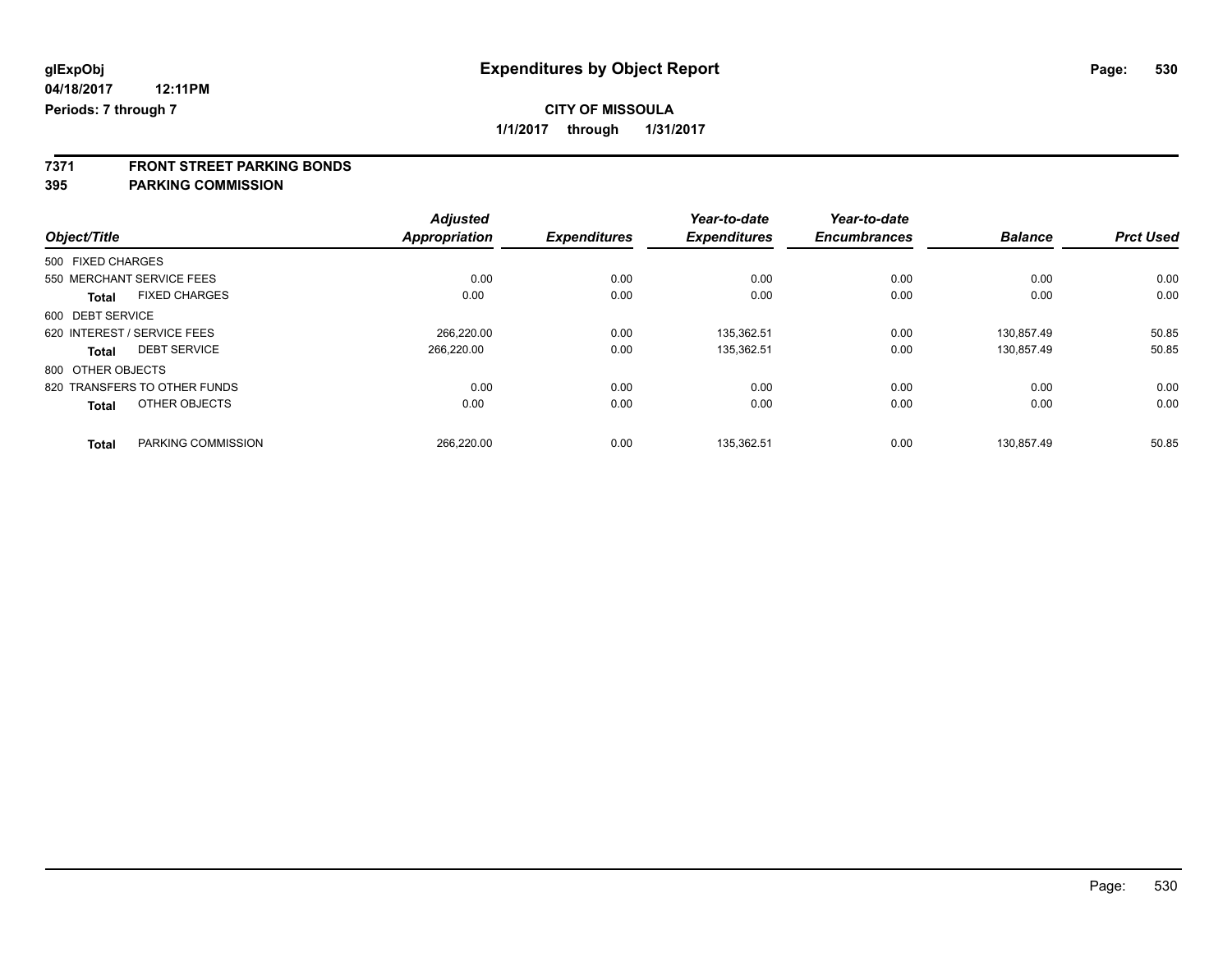### **7371 FRONT STREET PARKING BONDS**

| Object/Title      |                                   | <b>Adjusted</b><br>Appropriation | <b>Expenditures</b> | Year-to-date<br><b>Expenditures</b> | Year-to-date<br><b>Encumbrances</b> | <b>Balance</b> | <b>Prct Used</b> |
|-------------------|-----------------------------------|----------------------------------|---------------------|-------------------------------------|-------------------------------------|----------------|------------------|
|                   |                                   |                                  |                     |                                     |                                     |                |                  |
| 500 FIXED CHARGES |                                   |                                  |                     |                                     |                                     |                |                  |
|                   | 550 MERCHANT SERVICE FEES         | 0.00                             | 0.00                | 0.00                                | 0.00                                | 0.00           | 0.00             |
| <b>Total</b>      | <b>FIXED CHARGES</b>              | 0.00                             | 0.00                | 0.00                                | 0.00                                | 0.00           | 0.00             |
| 600 DEBT SERVICE  |                                   |                                  |                     |                                     |                                     |                |                  |
|                   | 620 INTEREST / SERVICE FEES       | 266,220.00                       | 0.00                | 135,362.51                          | 0.00                                | 130.857.49     | 50.85            |
| <b>Total</b>      | <b>DEBT SERVICE</b>               | 266.220.00                       | 0.00                | 135,362.51                          | 0.00                                | 130.857.49     | 50.85            |
| 800 OTHER OBJECTS |                                   |                                  |                     |                                     |                                     |                |                  |
|                   | 820 TRANSFERS TO OTHER FUNDS      | 0.00                             | 0.00                | 0.00                                | 0.00                                | 0.00           | 0.00             |
| <b>Total</b>      | OTHER OBJECTS                     | 0.00                             | 0.00                | 0.00                                | 0.00                                | 0.00           | 0.00             |
| <b>Total</b>      | <b>FRONT STREET PARKING BONDS</b> | 266.220.00                       | 0.00                | 135.362.51                          | 0.00                                | 130.857.49     | 50.85            |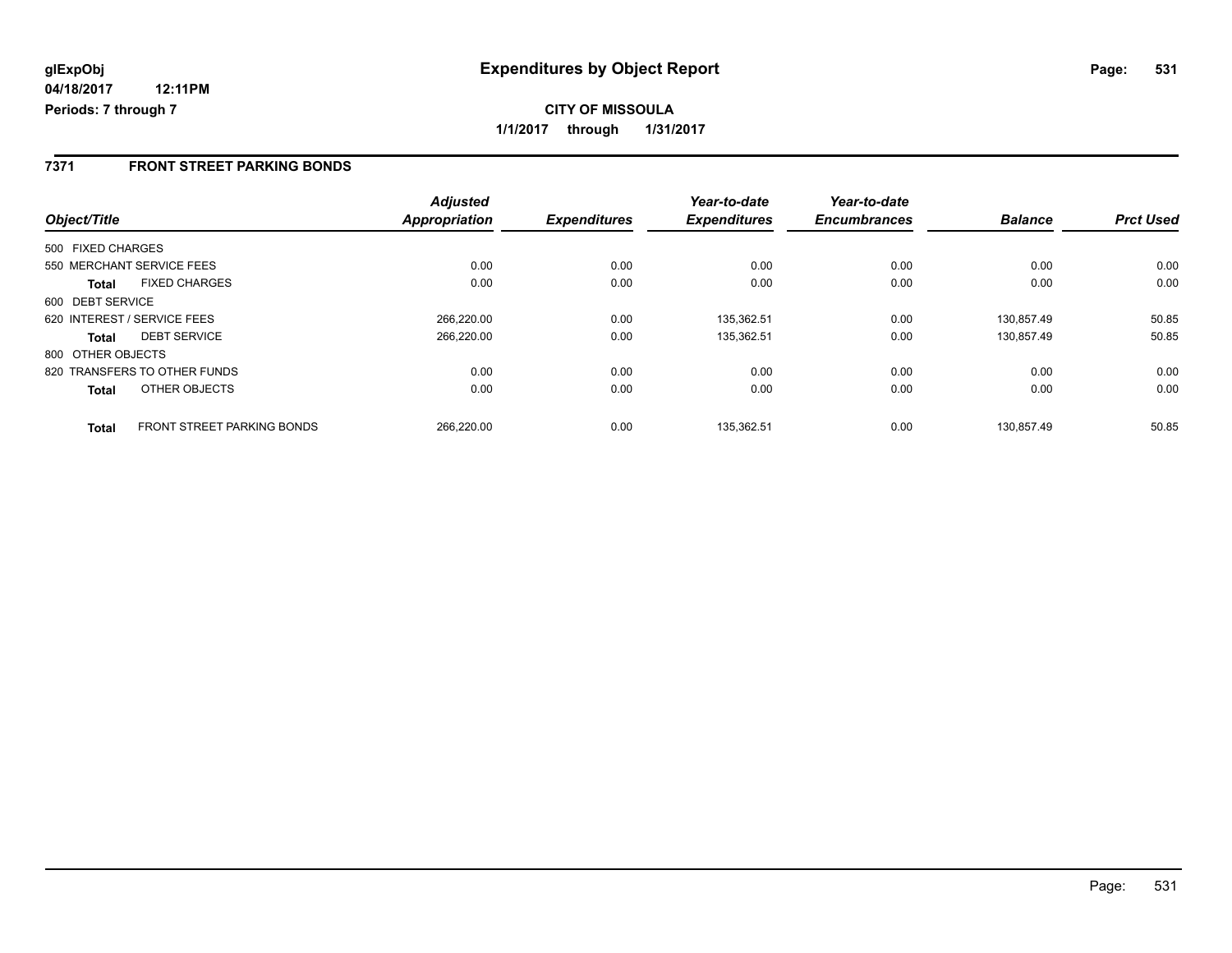### **CITY OF MISSOULA**

**1/1/2017 through 1/31/2017**

# **7372 SINKING FUND/FRONT ST PARKING BONDS**

**395 PARKING COMMISSION**

|                                      | <b>Adjusted</b>      |                     | Year-to-date        | Year-to-date        |                |                  |
|--------------------------------------|----------------------|---------------------|---------------------|---------------------|----------------|------------------|
| Object/Title                         | <b>Appropriation</b> | <b>Expenditures</b> | <b>Expenditures</b> | <b>Encumbrances</b> | <b>Balance</b> | <b>Prct Used</b> |
| 500 FIXED CHARGES                    |                      |                     |                     |                     |                |                  |
| 550 MERCHANT SERVICE FEES            | 0.00                 | 0.00                | 0.00                | 0.00                | 0.00           | 0.00             |
| <b>FIXED CHARGES</b><br><b>Total</b> | 0.00                 | 0.00                | 0.00                | 0.00                | 0.00           | 0.00             |
| 600 DEBT SERVICE                     |                      |                     |                     |                     |                |                  |
| 610 PRINCIPAL                        | 250,000.00           | 0.00                | 250,000.00          | 0.00                | 0.00           | 100.00           |
| 620 INTEREST / SERVICE FEES          | 0.00                 | 0.00                | 0.00                | 0.00                | 0.00           | 0.00             |
| <b>DEBT SERVICE</b><br><b>Total</b>  | 250.000.00           | 0.00                | 250,000.00          | 0.00                | 0.00           | 100.00           |
| 800 OTHER OBJECTS                    |                      |                     |                     |                     |                |                  |
| 820 TRANSFERS TO OTHER FUNDS         | 0.00                 | 0.00                | 0.00                | 0.00                | 0.00           | 0.00             |
| OTHER OBJECTS<br><b>Total</b>        | 0.00                 | 0.00                | 0.00                | 0.00                | 0.00           | 0.00             |
| PARKING COMMISSION<br><b>Total</b>   | 250,000.00           | 0.00                | 250,000.00          | 0.00                | 0.00           | 100.00           |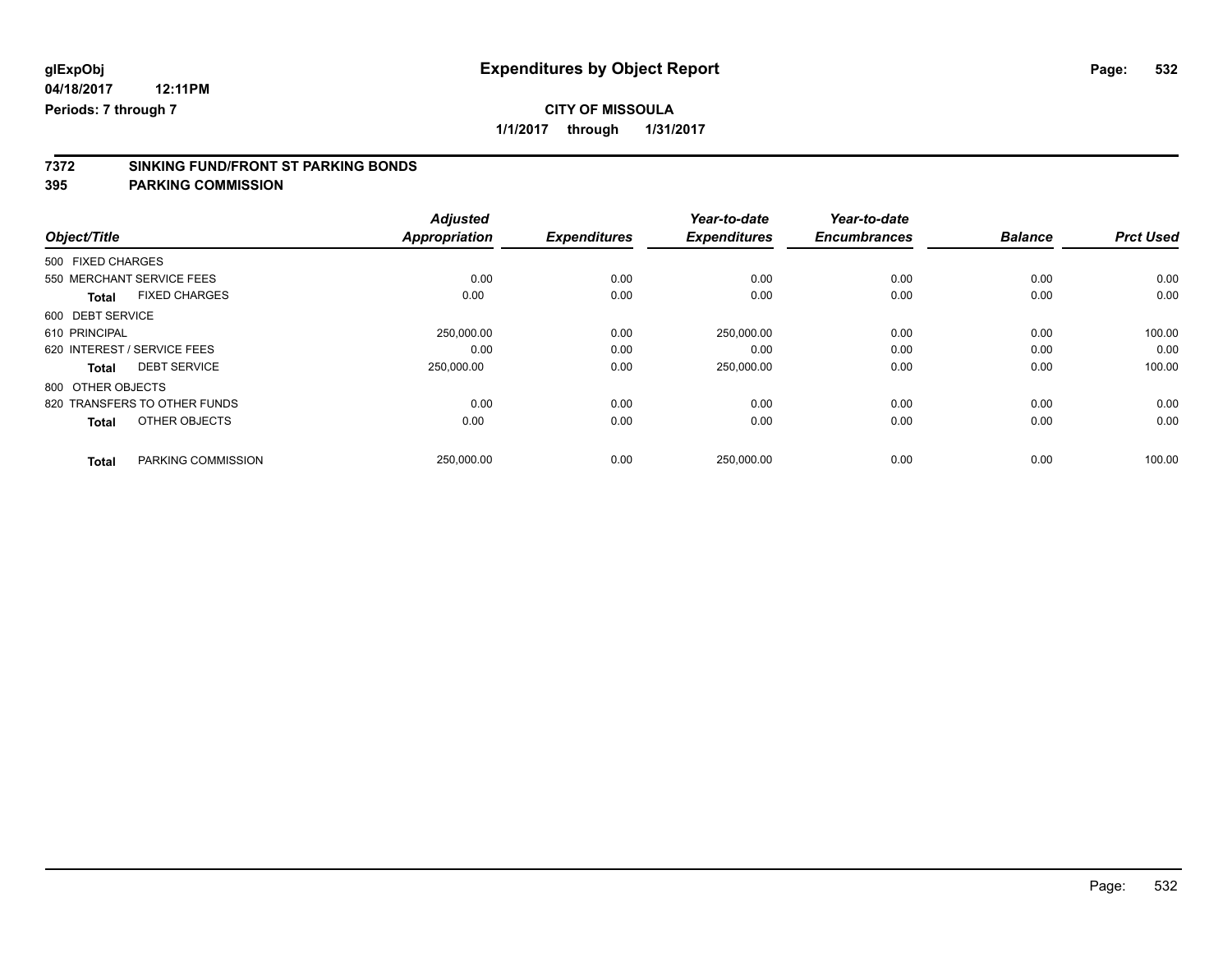### **7372 SINKING FUND/FRONT ST PARKING BONDS**

| Object/Title      |                                   | <b>Adjusted</b><br><b>Appropriation</b> | <b>Expenditures</b> | Year-to-date<br><b>Expenditures</b> | Year-to-date<br><b>Encumbrances</b> | <b>Balance</b> | <b>Prct Used</b> |
|-------------------|-----------------------------------|-----------------------------------------|---------------------|-------------------------------------|-------------------------------------|----------------|------------------|
|                   |                                   |                                         |                     |                                     |                                     |                |                  |
| 500 FIXED CHARGES |                                   |                                         |                     |                                     |                                     |                |                  |
|                   | 550 MERCHANT SERVICE FEES         | 0.00                                    | 0.00                | 0.00                                | 0.00                                | 0.00           | 0.00             |
| <b>Total</b>      | <b>FIXED CHARGES</b>              | 0.00                                    | 0.00                | 0.00                                | 0.00                                | 0.00           | 0.00             |
| 600 DEBT SERVICE  |                                   |                                         |                     |                                     |                                     |                |                  |
| 610 PRINCIPAL     |                                   | 250,000.00                              | 0.00                | 250,000.00                          | 0.00                                | 0.00           | 100.00           |
|                   | 620 INTEREST / SERVICE FEES       | 0.00                                    | 0.00                | 0.00                                | 0.00                                | 0.00           | 0.00             |
| <b>Total</b>      | <b>DEBT SERVICE</b>               | 250,000.00                              | 0.00                | 250,000.00                          | 0.00                                | 0.00           | 100.00           |
| 800 OTHER OBJECTS |                                   |                                         |                     |                                     |                                     |                |                  |
|                   | 820 TRANSFERS TO OTHER FUNDS      | 0.00                                    | 0.00                | 0.00                                | 0.00                                | 0.00           | 0.00             |
| Total             | OTHER OBJECTS                     | 0.00                                    | 0.00                | 0.00                                | 0.00                                | 0.00           | 0.00             |
| <b>Total</b>      | SINKING FUND/FRONT ST PARKING BON | 250,000.00                              | 0.00                | 250.000.00                          | 0.00                                | 0.00           | 100.00           |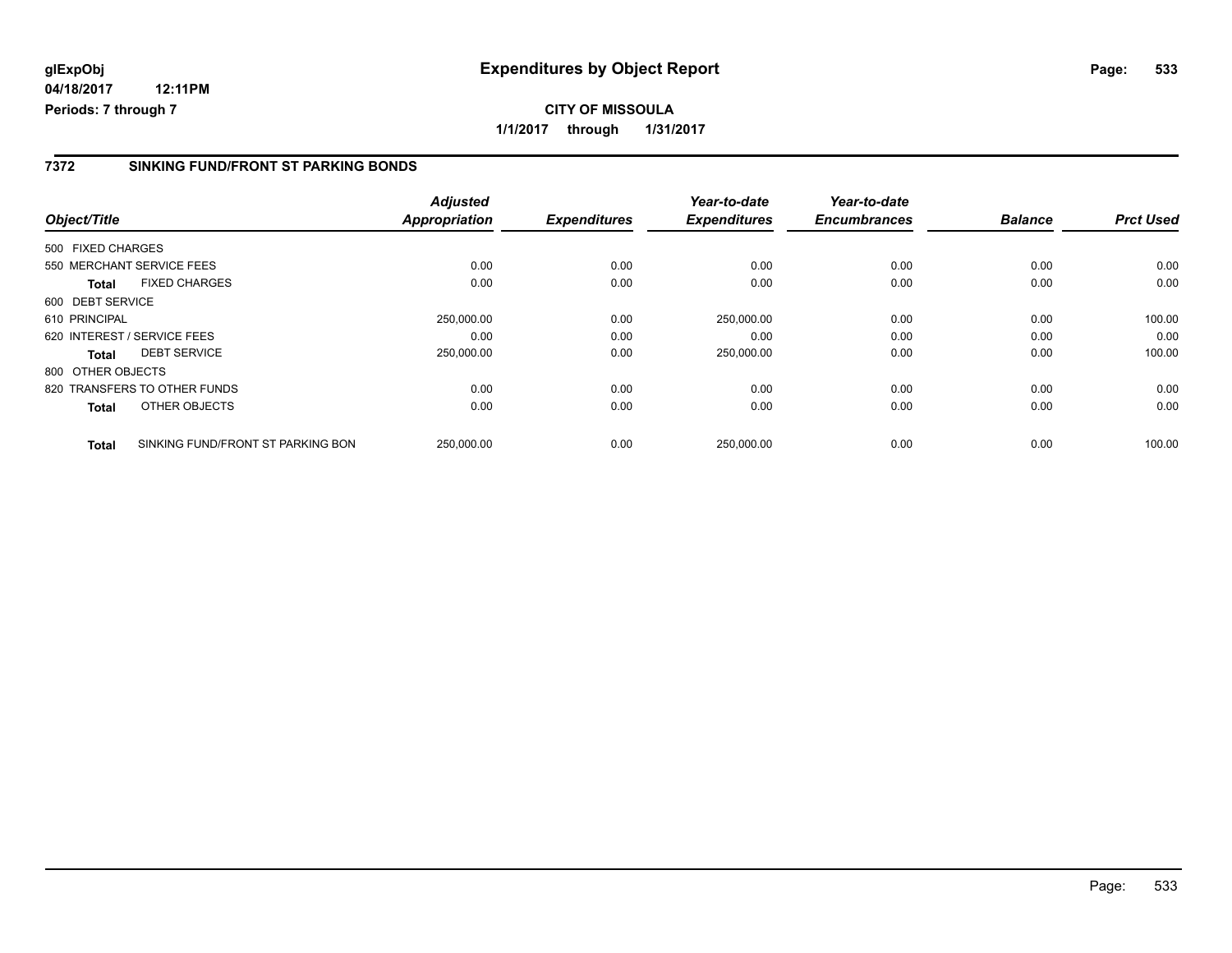### **CITY OF MISSOULA**

**1/1/2017 through 1/31/2017**

# **7373 MPC SERIES 2010B CONSTRUCTION**

**395 PARKING COMMISSION**

|                              |                           | <b>Adjusted</b>      |                     | Year-to-date        | Year-to-date        |                |                  |
|------------------------------|---------------------------|----------------------|---------------------|---------------------|---------------------|----------------|------------------|
| Object/Title                 |                           | <b>Appropriation</b> | <b>Expenditures</b> | <b>Expenditures</b> | <b>Encumbrances</b> | <b>Balance</b> | <b>Prct Used</b> |
| 300 PURCHASED SERVICES       |                           |                      |                     |                     |                     |                |                  |
| 350 PROFESSIONAL SERVICES    |                           | 0.00                 | 0.00                | 0.00                | 0.00                | 0.00           | 0.00             |
| 390 OTHER PURCHASED SERVICES |                           | 0.00                 | 0.00                | 0.00                | 0.00                | 0.00           | 0.00             |
| <b>Total</b>                 | <b>PURCHASED SERVICES</b> | 0.00                 | 0.00                | 0.00                | 0.00                | 0.00           | 0.00             |
| 500 FIXED CHARGES            |                           |                      |                     |                     |                     |                |                  |
| 550 MERCHANT SERVICE FEES    |                           | 0.00                 | 0.00                | 0.00                | 0.00                | 0.00           | 0.00             |
| <b>Total</b>                 | <b>FIXED CHARGES</b>      | 0.00                 | 0.00                | 0.00                | 0.00                | 0.00           | 0.00             |
| 600 DEBT SERVICE             |                           |                      |                     |                     |                     |                |                  |
| 600 DEBT SERVICE             |                           | 0.00                 | 0.00                | 0.00                | 0.00                | 0.00           | 0.00             |
| 610 PRINCIPAL                |                           | 0.00                 | 0.00                | 0.00                | 0.00                | 0.00           | 0.00             |
| 620 INTEREST / SERVICE FEES  |                           | 0.00                 | 0.00                | 0.00                | 0.00                | 0.00           | 0.00             |
| <b>Total</b>                 | <b>DEBT SERVICE</b>       | 0.00                 | 0.00                | 0.00                | 0.00                | 0.00           | 0.00             |
| 800 OTHER OBJECTS            |                           |                      |                     |                     |                     |                |                  |
| 820 TRANSFERS TO OTHER FUNDS |                           | 0.00                 | 0.00                | 0.00                | 0.00                | 0.00           | 0.00             |
| <b>Total</b>                 | OTHER OBJECTS             | 0.00                 | 0.00                | 0.00                | 0.00                | 0.00           | 0.00             |
| 900 CAPITAL OUTLAY           |                           |                      |                     |                     |                     |                |                  |
| 900 CAPITAL OUTLAY           |                           | 0.00                 | 0.00                | 0.00                | 0.00                | 0.00           | 0.00             |
| 920 BUILDINGS                |                           | 0.00                 | 0.00                | 0.00                | 0.00                | 0.00           | 0.00             |
| 930 IMPROVEMENTS             |                           | 0.00                 | 0.00                | 0.00                | 0.00                | 0.00           | 0.00             |
| <b>Total</b>                 | <b>CAPITAL OUTLAY</b>     | 0.00                 | 0.00                | 0.00                | 0.00                | 0.00           | 0.00             |
| <b>Total</b>                 | PARKING COMMISSION        | 0.00                 | 0.00                | 0.00                | 0.00                | 0.00           | 0.00             |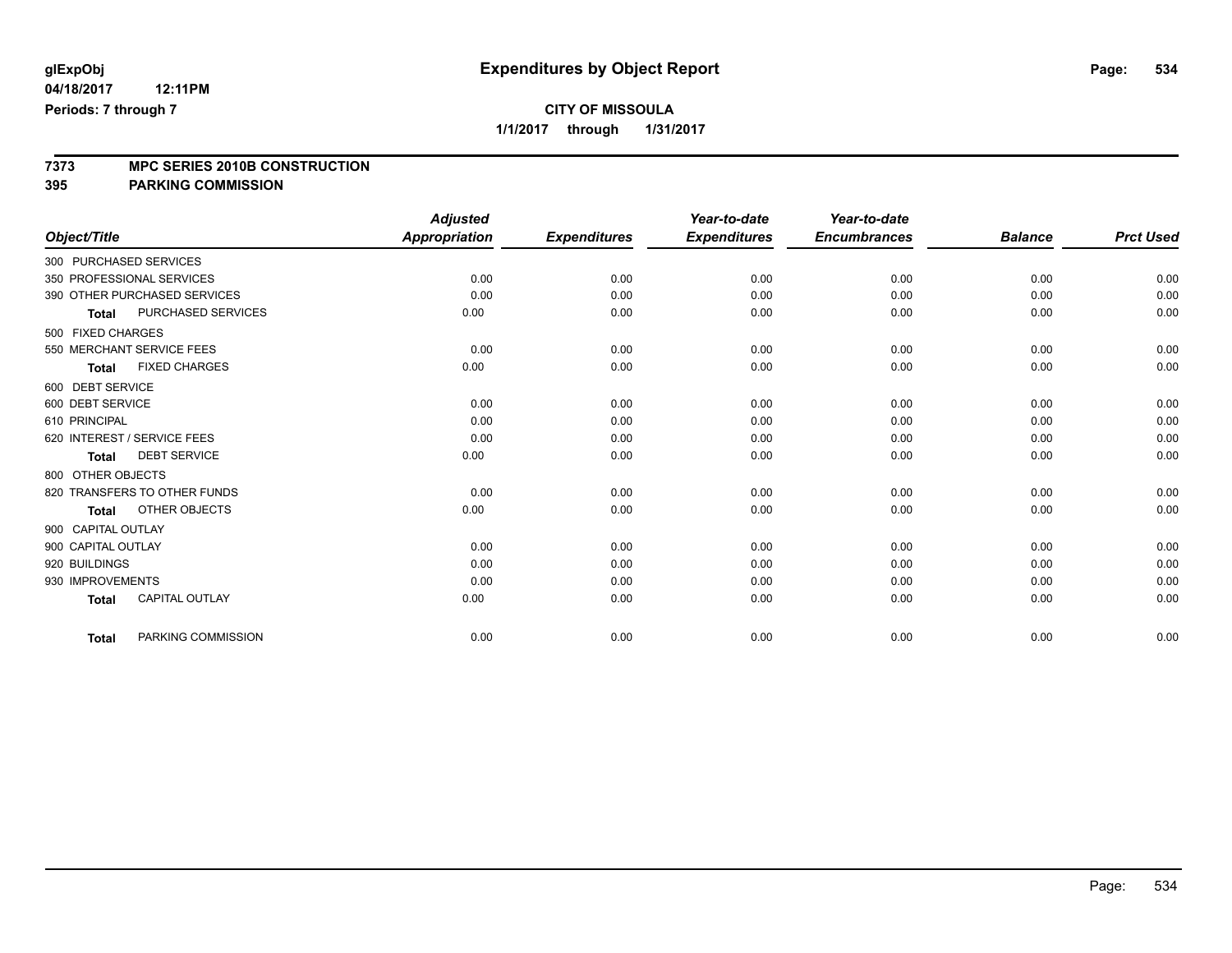# **7373 MPC SERIES 2010B CONSTRUCTION**

**900 DEPRECIATION**

| Object/Title              |                      | <b>Adjusted</b><br><b>Appropriation</b> | <b>Expenditures</b> | Year-to-date<br><b>Expenditures</b> | Year-to-date<br><b>Encumbrances</b> | <b>Balance</b> | <b>Prct Used</b> |
|---------------------------|----------------------|-----------------------------------------|---------------------|-------------------------------------|-------------------------------------|----------------|------------------|
| 500 FIXED CHARGES         |                      |                                         |                     |                                     |                                     |                |                  |
| 550 MERCHANT SERVICE FEES |                      | 0.00                                    | 0.00                | 0.00                                | 0.00                                | 0.00           | 0.00             |
| <b>Total</b>              | <b>FIXED CHARGES</b> | 0.00                                    | 0.00                | 0.00                                | 0.00                                | 0.00           | 0.00             |
| 800 OTHER OBJECTS         |                      |                                         |                     |                                     |                                     |                |                  |
| 830 DEPRECIATION          |                      | 0.00                                    | 0.00                | 0.00                                | 0.00                                | 0.00           | 0.00             |
| <b>Total</b>              | OTHER OBJECTS        | 0.00                                    | 0.00                | 0.00                                | 0.00                                | 0.00           | 0.00             |
| <b>Total</b>              | <b>DEPRECIATION</b>  | 0.00                                    | 0.00                | 0.00                                | 0.00                                | 0.00           | 0.00             |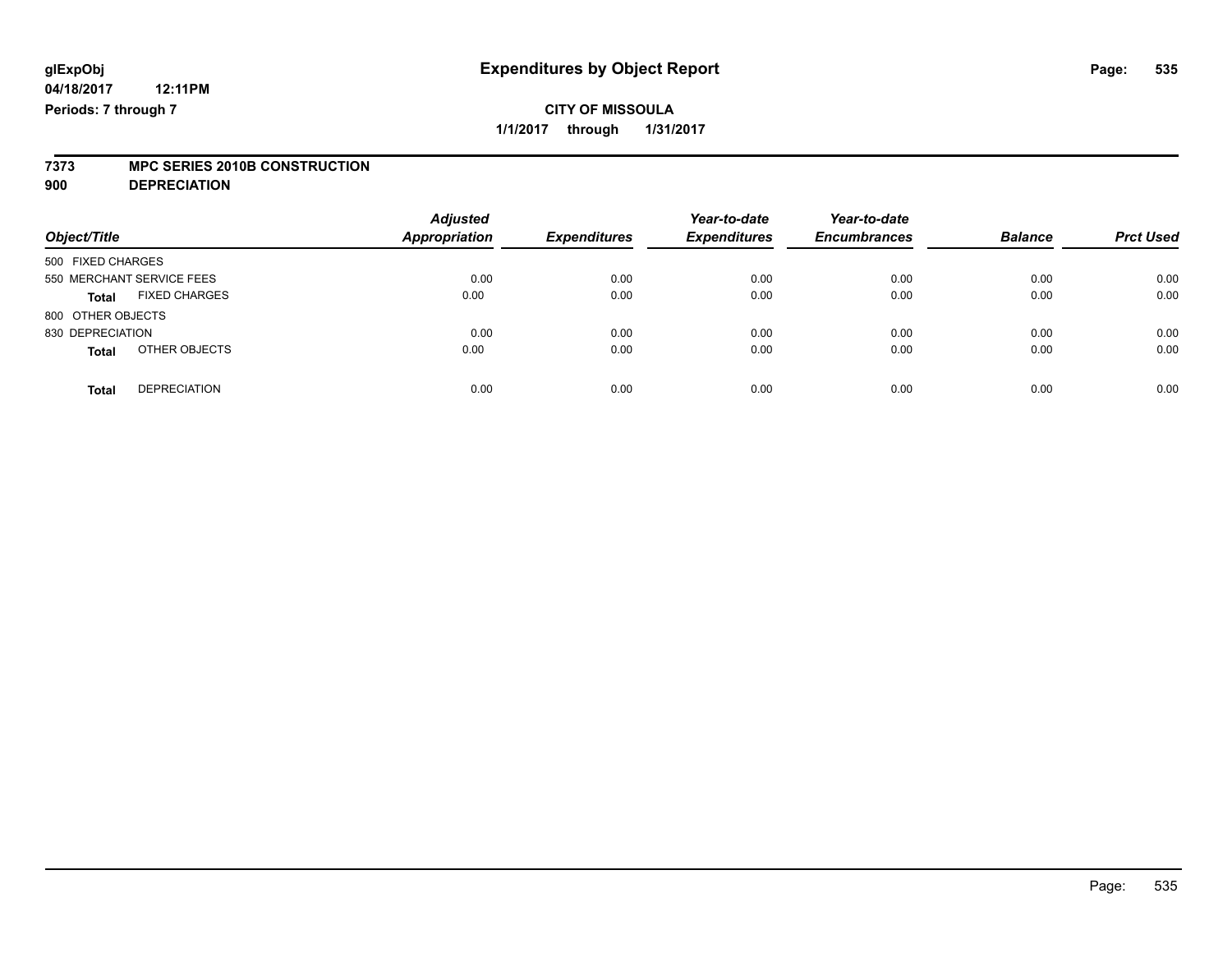### **7373 MPC SERIES 2010B CONSTRUCTION**

|                                               | <b>Adjusted</b>      |                     | Year-to-date        | Year-to-date        |                |                  |
|-----------------------------------------------|----------------------|---------------------|---------------------|---------------------|----------------|------------------|
| Object/Title                                  | <b>Appropriation</b> | <b>Expenditures</b> | <b>Expenditures</b> | <b>Encumbrances</b> | <b>Balance</b> | <b>Prct Used</b> |
| 300 PURCHASED SERVICES                        |                      |                     |                     |                     |                |                  |
| 350 PROFESSIONAL SERVICES                     | 0.00                 | 0.00                | 0.00                | 0.00                | 0.00           | 0.00             |
| 390 OTHER PURCHASED SERVICES                  | 0.00                 | 0.00                | 0.00                | 0.00                | 0.00           | 0.00             |
| PURCHASED SERVICES<br><b>Total</b>            | 0.00                 | 0.00                | 0.00                | 0.00                | 0.00           | 0.00             |
| 500 FIXED CHARGES                             |                      |                     |                     |                     |                |                  |
| 550 MERCHANT SERVICE FEES                     | 0.00                 | 0.00                | 0.00                | 0.00                | 0.00           | 0.00             |
| <b>FIXED CHARGES</b><br><b>Total</b>          | 0.00                 | 0.00                | 0.00                | 0.00                | 0.00           | 0.00             |
| 600 DEBT SERVICE                              |                      |                     |                     |                     |                |                  |
| 600 DEBT SERVICE                              | 0.00                 | 0.00                | 0.00                | 0.00                | 0.00           | 0.00             |
| 610 PRINCIPAL                                 | 0.00                 | 0.00                | 0.00                | 0.00                | 0.00           | 0.00             |
| 620 INTEREST / SERVICE FEES                   | 0.00                 | 0.00                | 0.00                | 0.00                | 0.00           | 0.00             |
| <b>DEBT SERVICE</b><br><b>Total</b>           | 0.00                 | 0.00                | 0.00                | 0.00                | 0.00           | 0.00             |
| 800 OTHER OBJECTS                             |                      |                     |                     |                     |                |                  |
| 820 TRANSFERS TO OTHER FUNDS                  | 0.00                 | 0.00                | 0.00                | 0.00                | 0.00           | 0.00             |
| 830 DEPRECIATION                              | 0.00                 | 0.00                | 0.00                | 0.00                | 0.00           | 0.00             |
| <b>OTHER OBJECTS</b><br><b>Total</b>          | 0.00                 | 0.00                | 0.00                | 0.00                | 0.00           | 0.00             |
| 900 CAPITAL OUTLAY                            |                      |                     |                     |                     |                |                  |
| 900 CAPITAL OUTLAY                            | 0.00                 | 0.00                | 0.00                | 0.00                | 0.00           | 0.00             |
| 920 BUILDINGS                                 | 0.00                 | 0.00                | 0.00                | 0.00                | 0.00           | 0.00             |
| 930 IMPROVEMENTS                              | 0.00                 | 0.00                | 0.00                | 0.00                | 0.00           | 0.00             |
| <b>CAPITAL OUTLAY</b><br><b>Total</b>         | 0.00                 | 0.00                | 0.00                | 0.00                | 0.00           | 0.00             |
| MPC SERIES 2010B CONSTRUCTION<br><b>Total</b> | 0.00                 | 0.00                | 0.00                | 0.00                | 0.00           | 0.00             |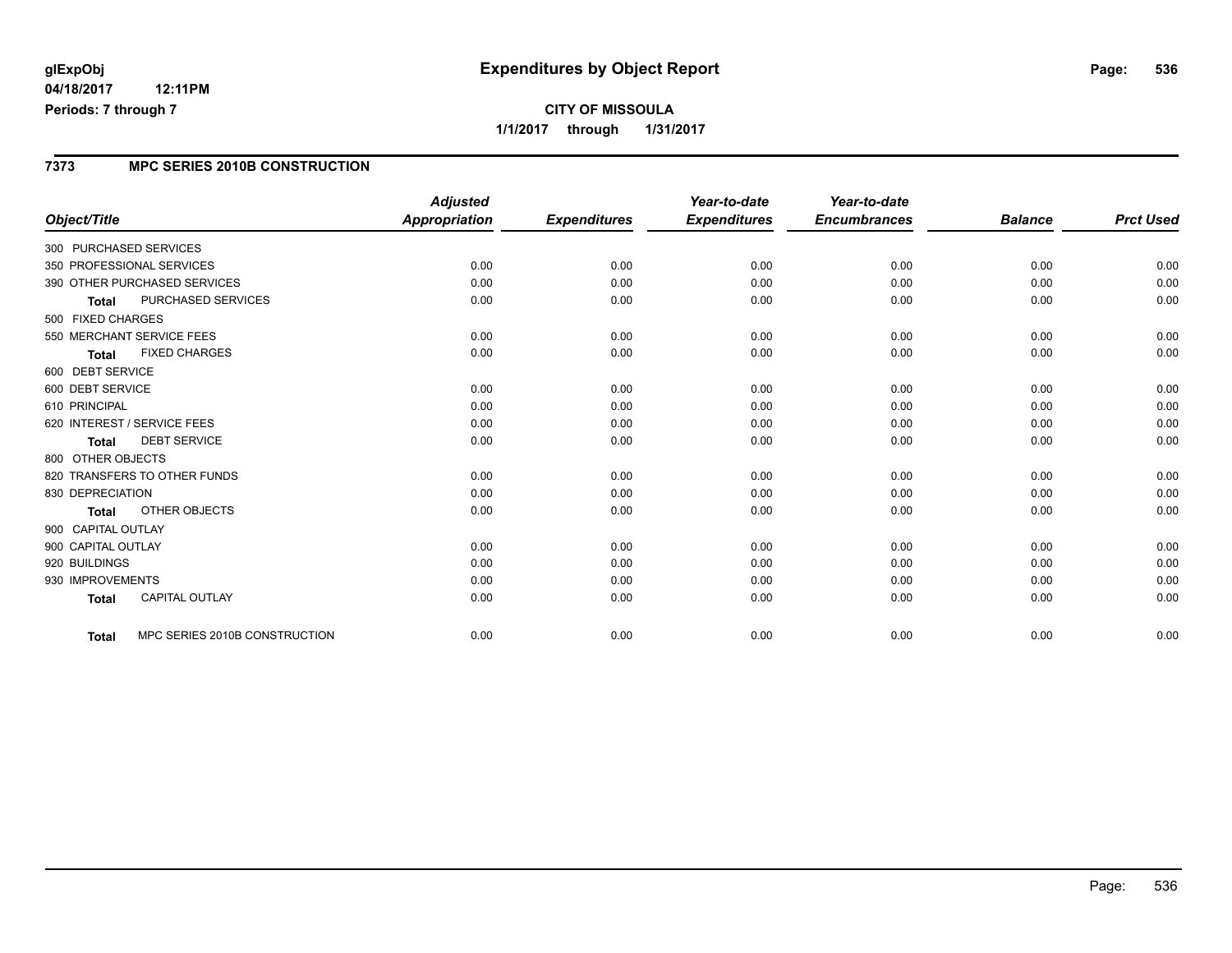# **7374 RESERVE FUND-PARKING BONDS**

### **395 PARKING COMMISSION**

| Object/Title              |                       | <b>Adjusted</b><br>Appropriation | <b>Expenditures</b> | Year-to-date<br><b>Expenditures</b> | Year-to-date<br><b>Encumbrances</b> | <b>Balance</b> | <b>Prct Used</b> |
|---------------------------|-----------------------|----------------------------------|---------------------|-------------------------------------|-------------------------------------|----------------|------------------|
| 500 FIXED CHARGES         |                       |                                  |                     |                                     |                                     |                |                  |
| 550 MERCHANT SERVICE FEES |                       | 0.00                             | 0.00                | 0.00                                | 0.00                                | 0.00           | 0.00             |
| Total                     | <b>FIXED CHARGES</b>  | 0.00                             | 0.00                | 0.00                                | 0.00                                | 0.00           | 0.00             |
| 900 CAPITAL OUTLAY        |                       |                                  |                     |                                     |                                     |                |                  |
| 920 BUILDINGS             |                       | 0.00                             | 0.00                | 0.00                                | 0.00                                | 0.00           | 0.00             |
| 930 IMPROVEMENTS          |                       | 0.00                             | 0.00                | 0.00                                | 0.00                                | 0.00           | 0.00             |
| <b>Total</b>              | <b>CAPITAL OUTLAY</b> | 0.00                             | 0.00                | 0.00                                | 0.00                                | 0.00           | 0.00             |
| <b>Total</b>              | PARKING COMMISSION    | 0.00                             | 0.00                | 0.00                                | 0.00                                | 0.00           | 0.00             |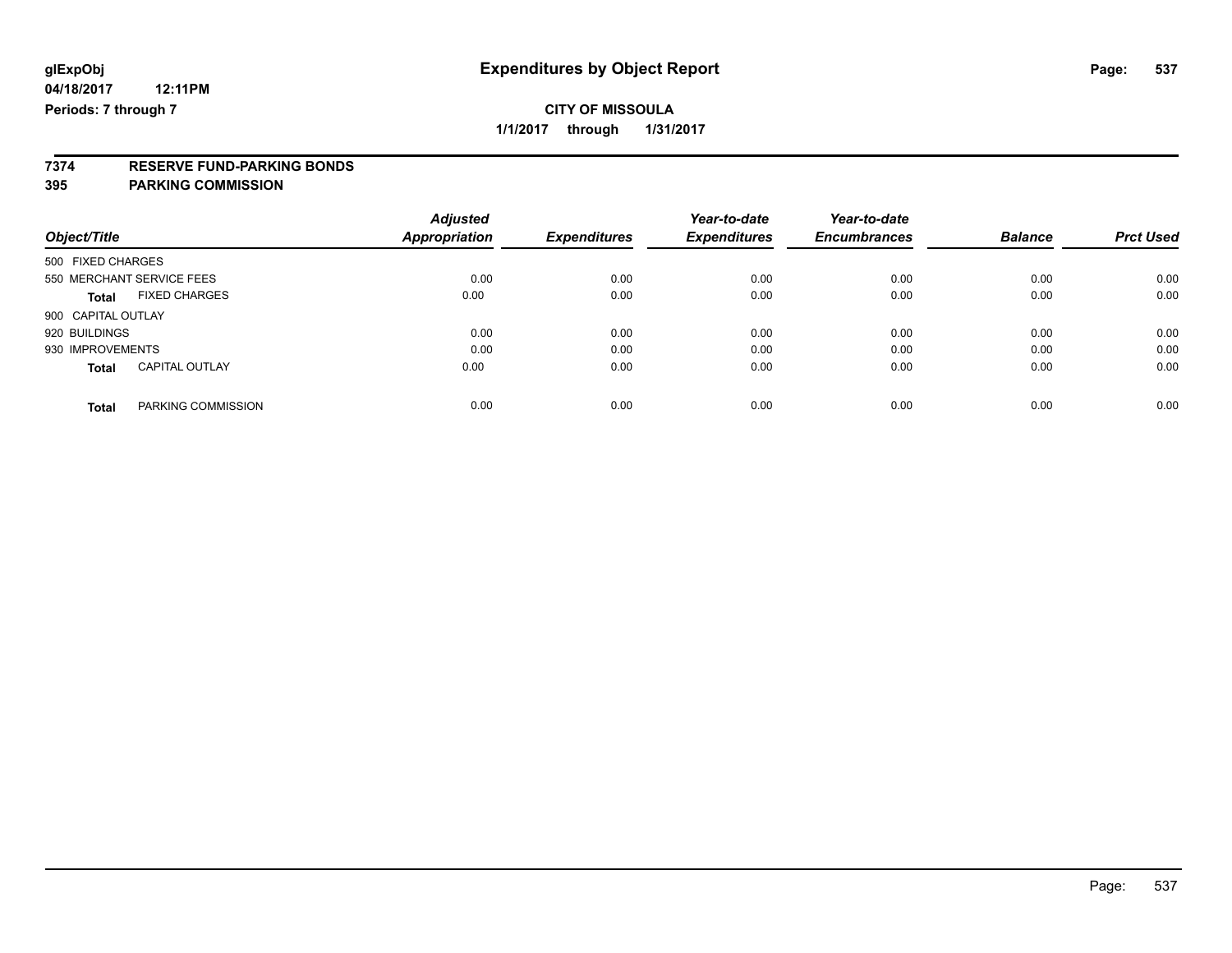**CITY OF MISSOULA 1/1/2017 through 1/31/2017**

### **7374 RESERVE FUND-PARKING BONDS**

| Object/Title                                      | <b>Adjusted</b><br><b>Appropriation</b> | <b>Expenditures</b> | Year-to-date<br><b>Expenditures</b> | Year-to-date<br><b>Encumbrances</b> | <b>Balance</b> | <b>Prct Used</b> |
|---------------------------------------------------|-----------------------------------------|---------------------|-------------------------------------|-------------------------------------|----------------|------------------|
| 500 FIXED CHARGES                                 |                                         |                     |                                     |                                     |                |                  |
| 550 MERCHANT SERVICE FEES                         | 0.00                                    | 0.00                | 0.00                                | 0.00                                | 0.00           | 0.00             |
| <b>FIXED CHARGES</b><br><b>Total</b>              | 0.00                                    | 0.00                | 0.00                                | 0.00                                | 0.00           | 0.00             |
| 900 CAPITAL OUTLAY                                |                                         |                     |                                     |                                     |                |                  |
| 920 BUILDINGS                                     | 0.00                                    | 0.00                | 0.00                                | 0.00                                | 0.00           | 0.00             |
| 930 IMPROVEMENTS                                  | 0.00                                    | 0.00                | 0.00                                | 0.00                                | 0.00           | 0.00             |
| <b>CAPITAL OUTLAY</b><br><b>Total</b>             | 0.00                                    | 0.00                | 0.00                                | 0.00                                | 0.00           | 0.00             |
| <b>RESERVE FUND-PARKING BONDS</b><br><b>Total</b> | 0.00                                    | 0.00                | 0.00                                | 0.00                                | 0.00           | 0.00             |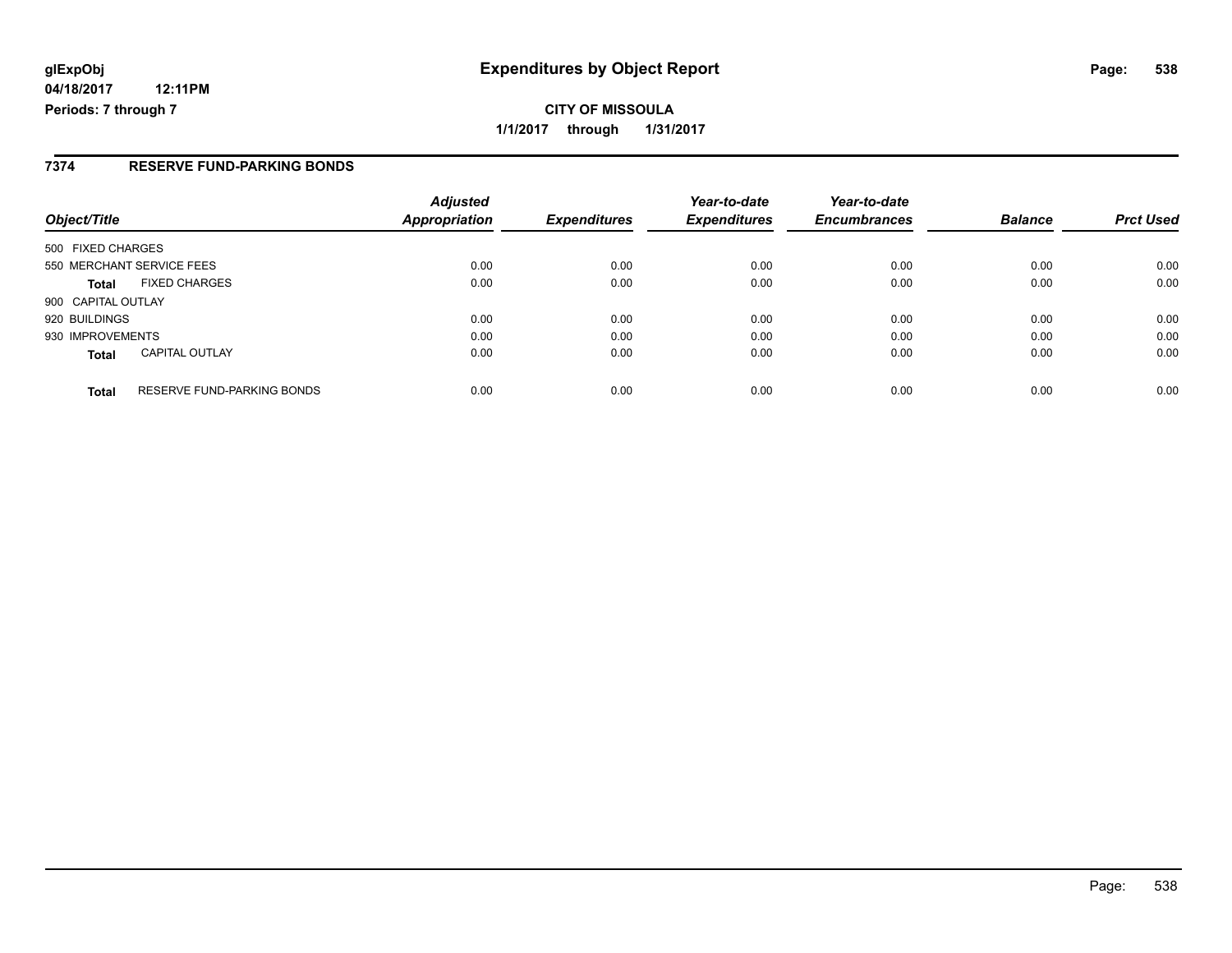### **CITY OF MISSOULA**

**1/1/2017 through 1/31/2017**

# **7375 PLEDGED TAX INCREMENT-2010B BOND**

**395 PARKING COMMISSION**

|                                           | <b>Adjusted</b>      |                     | Year-to-date        | Year-to-date        |                |                  |
|-------------------------------------------|----------------------|---------------------|---------------------|---------------------|----------------|------------------|
| Object/Title                              | <b>Appropriation</b> | <b>Expenditures</b> | <b>Expenditures</b> | <b>Encumbrances</b> | <b>Balance</b> | <b>Prct Used</b> |
| 300 PURCHASED SERVICES                    |                      |                     |                     |                     |                |                  |
| 390 OTHER PURCHASED SERVICES              | 1,950.00             | 0.00                | 0.00                | 0.00                | 1,950.00       | 0.00             |
| PURCHASED SERVICES<br><b>Total</b>        | 1.950.00             | 0.00                | 0.00                | 0.00                | 1,950.00       | 0.00             |
| 500 FIXED CHARGES                         |                      |                     |                     |                     |                |                  |
| 550 MERCHANT SERVICE FEES                 | 0.00                 | 0.00                | 0.00                | 0.00                | 0.00           | 0.00             |
| <b>FIXED CHARGES</b><br><b>Total</b>      | 0.00                 | 0.00                | 0.00                | 0.00                | 0.00           | 0.00             |
| 800 OTHER OBJECTS                         |                      |                     |                     |                     |                |                  |
| 820 TRANSFERS TO OTHER FUNDS              | 264.901.00           | 0.00                | 0.00                | 0.00                | 264.901.00     | 0.00             |
| OTHER OBJECTS<br><b>Total</b>             | 264.901.00           | 0.00                | 0.00                | 0.00                | 264.901.00     | 0.00             |
| <b>PARKING COMMISSION</b><br><b>Total</b> | 266.851.00           | 0.00                | 0.00                | 0.00                | 266.851.00     | 0.00             |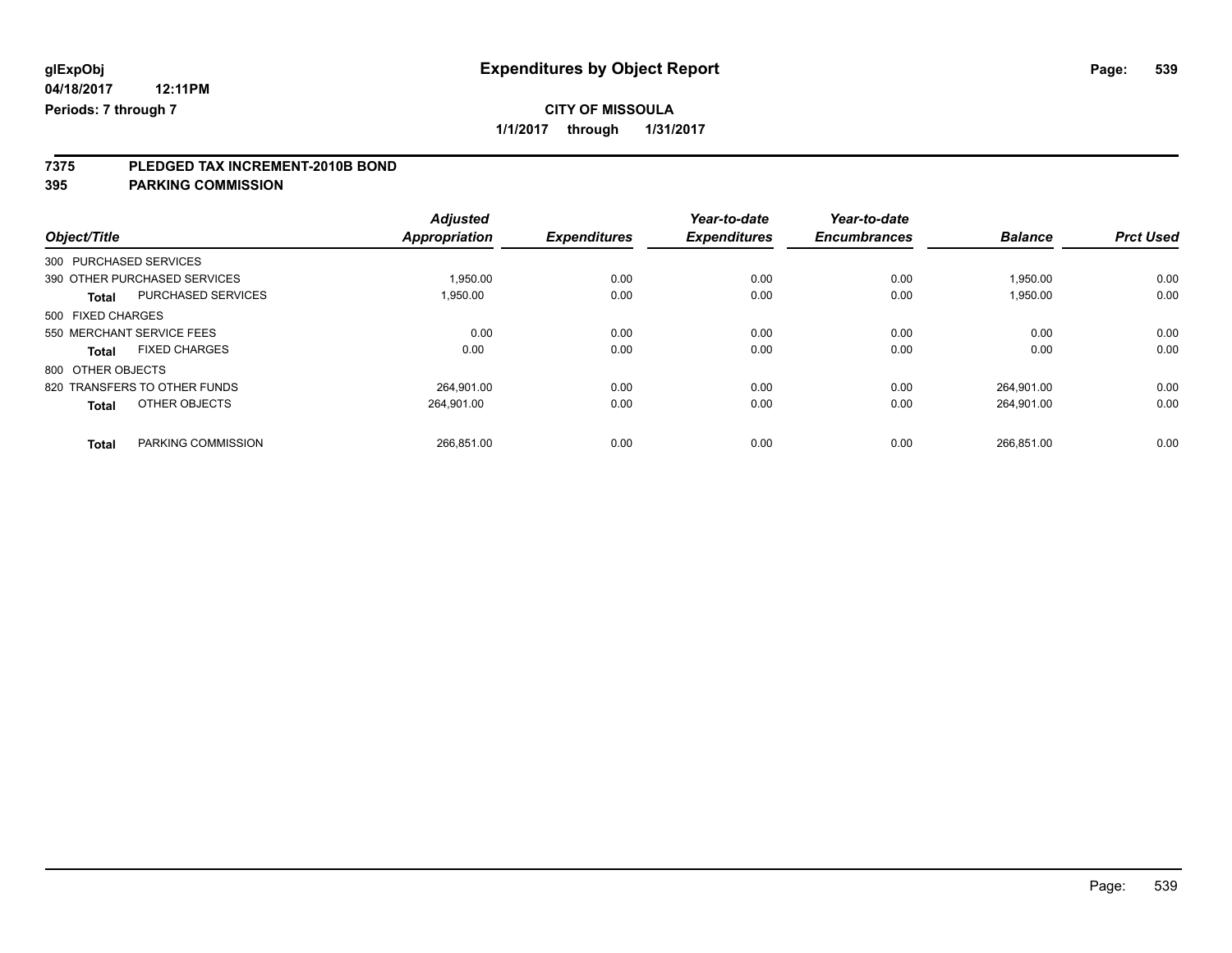### **7375 PLEDGED TAX INCREMENT-2010B BOND**

| Object/Title      |                                  | <b>Adjusted</b><br>Appropriation | <b>Expenditures</b> | Year-to-date<br><b>Expenditures</b> | Year-to-date<br><b>Encumbrances</b> | <b>Balance</b> | <b>Prct Used</b> |
|-------------------|----------------------------------|----------------------------------|---------------------|-------------------------------------|-------------------------------------|----------------|------------------|
|                   | 300 PURCHASED SERVICES           |                                  |                     |                                     |                                     |                |                  |
|                   | 390 OTHER PURCHASED SERVICES     | 1.950.00                         | 0.00                | 0.00                                | 0.00                                | 1.950.00       | 0.00             |
| <b>Total</b>      | <b>PURCHASED SERVICES</b>        | 1,950.00                         | 0.00                | 0.00                                | 0.00                                | 1,950.00       | 0.00             |
| 500 FIXED CHARGES |                                  |                                  |                     |                                     |                                     |                |                  |
|                   | 550 MERCHANT SERVICE FEES        | 0.00                             | 0.00                | 0.00                                | 0.00                                | 0.00           | 0.00             |
| <b>Total</b>      | <b>FIXED CHARGES</b>             | 0.00                             | 0.00                | 0.00                                | 0.00                                | 0.00           | 0.00             |
| 800 OTHER OBJECTS |                                  |                                  |                     |                                     |                                     |                |                  |
|                   | 820 TRANSFERS TO OTHER FUNDS     | 264.901.00                       | 0.00                | 0.00                                | 0.00                                | 264.901.00     | 0.00             |
| <b>Total</b>      | OTHER OBJECTS                    | 264.901.00                       | 0.00                | 0.00                                | 0.00                                | 264.901.00     | 0.00             |
| <b>Total</b>      | PLEDGED TAX INCREMENT-2010B BOND | 266.851.00                       | 0.00                | 0.00                                | 0.00                                | 266.851.00     | 0.00             |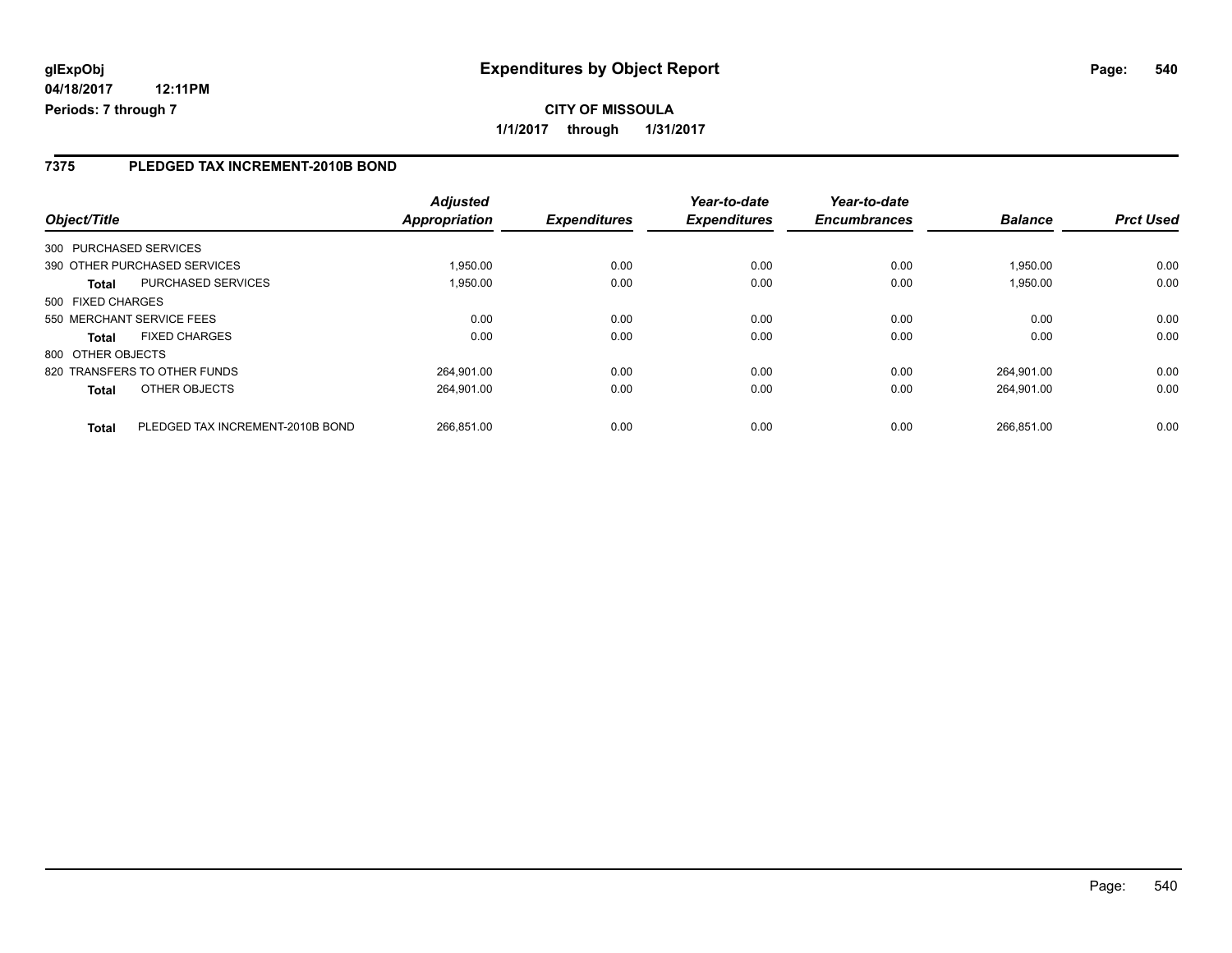**7376 MPC 2010A BONDS DEBT INTEREST**

**395 PARKING COMMISSION**

|                                      | <b>Adjusted</b><br><b>Appropriation</b> |                     | Year-to-date<br><b>Expenditures</b> | Year-to-date<br><b>Encumbrances</b> | <b>Balance</b> |                  |
|--------------------------------------|-----------------------------------------|---------------------|-------------------------------------|-------------------------------------|----------------|------------------|
| Object/Title                         |                                         | <b>Expenditures</b> |                                     |                                     |                | <b>Prct Used</b> |
| 500 FIXED CHARGES                    |                                         |                     |                                     |                                     |                |                  |
| 550 MERCHANT SERVICE FEES            | 0.00                                    | 0.00                | 0.00                                | 0.00                                | 0.00           | 0.00             |
| <b>FIXED CHARGES</b><br><b>Total</b> | 0.00                                    | 0.00                | 0.00                                | 0.00                                | 0.00           | 0.00             |
| 600 DEBT SERVICE                     |                                         |                     |                                     |                                     |                |                  |
| 620 INTEREST / SERVICE FEES          | 0.00                                    | 0.00                | 0.00                                | 0.00                                | 0.00           | 0.00             |
| <b>DEBT SERVICE</b><br>Total         | 0.00                                    | 0.00                | 0.00                                | 0.00                                | 0.00           | 0.00             |
| 800 OTHER OBJECTS                    |                                         |                     |                                     |                                     |                |                  |
| 820 TRANSFERS TO OTHER FUNDS         | 0.00                                    | 0.00                | 0.00                                | 0.00                                | 0.00           | 0.00             |
| OTHER OBJECTS<br><b>Total</b>        | 0.00                                    | 0.00                | 0.00                                | 0.00                                | 0.00           | 0.00             |
| PARKING COMMISSION<br><b>Total</b>   | 0.00                                    | 0.00                | 0.00                                | 0.00                                | 0.00           | 0.00             |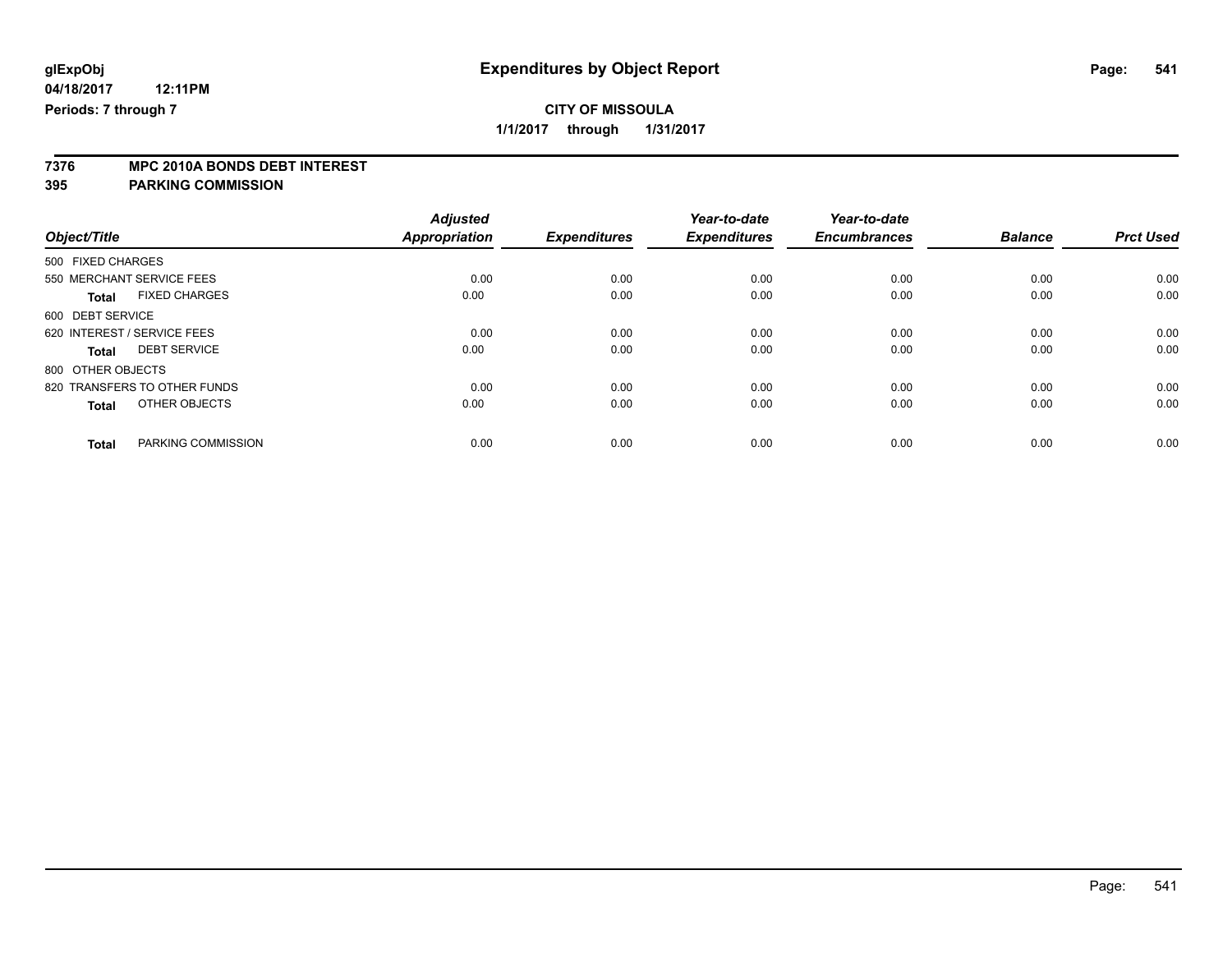### **7376 MPC 2010A BONDS DEBT INTEREST**

| Object/Title                                  | <b>Adjusted</b><br>Appropriation | <b>Expenditures</b> | Year-to-date<br><b>Expenditures</b> | Year-to-date<br><b>Encumbrances</b> | <b>Balance</b> | <b>Prct Used</b> |
|-----------------------------------------------|----------------------------------|---------------------|-------------------------------------|-------------------------------------|----------------|------------------|
|                                               |                                  |                     |                                     |                                     |                |                  |
| 500 FIXED CHARGES                             |                                  |                     |                                     |                                     |                |                  |
| 550 MERCHANT SERVICE FEES                     | 0.00                             | 0.00                | 0.00                                | 0.00                                | 0.00           | 0.00             |
| <b>FIXED CHARGES</b><br><b>Total</b>          | 0.00                             | 0.00                | 0.00                                | 0.00                                | 0.00           | 0.00             |
| 600 DEBT SERVICE                              |                                  |                     |                                     |                                     |                |                  |
| 620 INTEREST / SERVICE FEES                   | 0.00                             | 0.00                | 0.00                                | 0.00                                | 0.00           | 0.00             |
| <b>DEBT SERVICE</b><br><b>Total</b>           | 0.00                             | 0.00                | 0.00                                | 0.00                                | 0.00           | 0.00             |
| 800 OTHER OBJECTS                             |                                  |                     |                                     |                                     |                |                  |
| 820 TRANSFERS TO OTHER FUNDS                  | 0.00                             | 0.00                | 0.00                                | 0.00                                | 0.00           | 0.00             |
| OTHER OBJECTS<br><b>Total</b>                 | 0.00                             | 0.00                | 0.00                                | 0.00                                | 0.00           | 0.00             |
| MPC 2010A BONDS DEBT INTEREST<br><b>Total</b> | 0.00                             | 0.00                | 0.00                                | 0.00                                | 0.00           | 0.00             |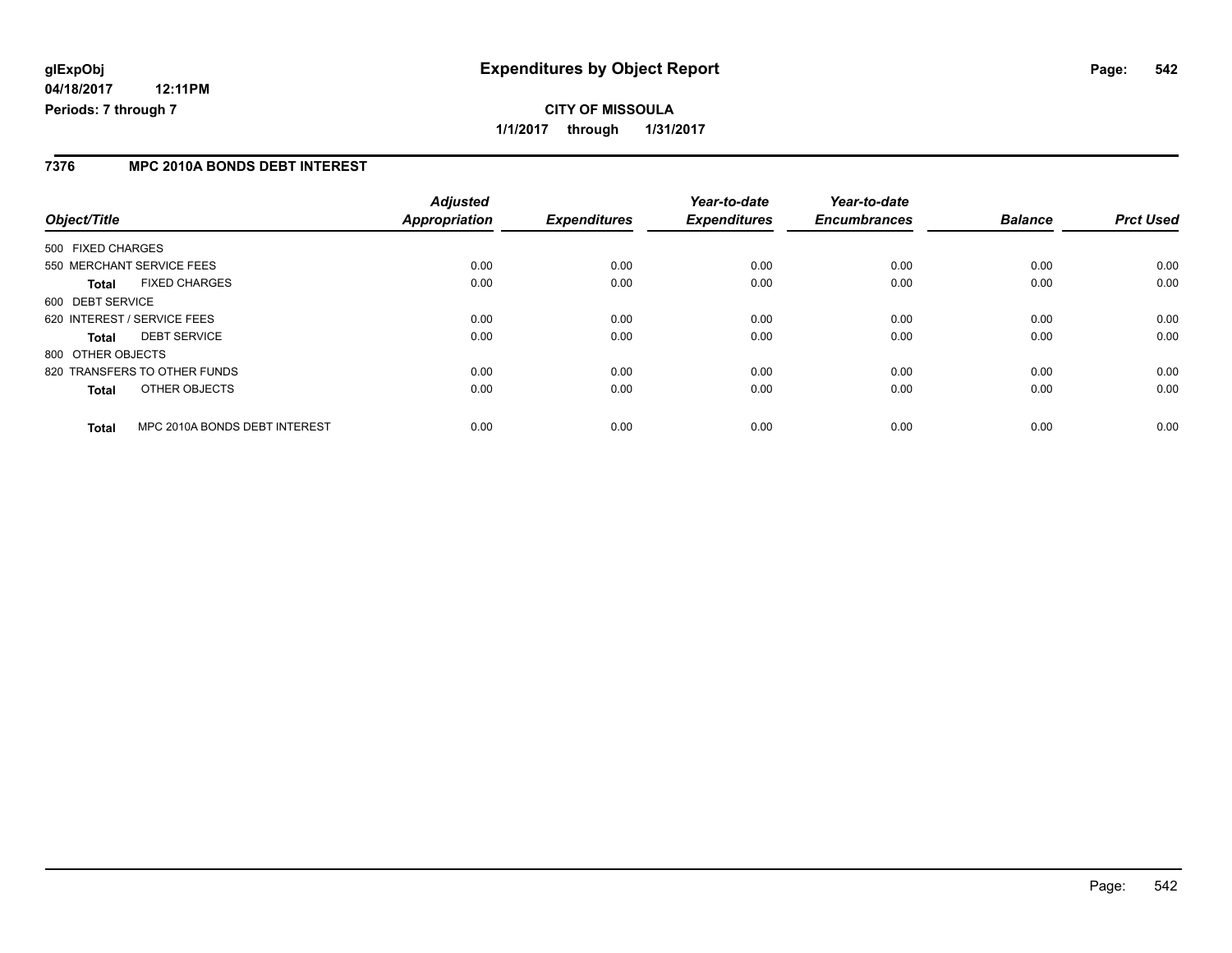# **7377 MPC 2010A BONDS SINKING FUND**

**395 PARKING COMMISSION**

|                                      | <b>Adjusted</b>      |                     | Year-to-date        | Year-to-date        |                |                  |
|--------------------------------------|----------------------|---------------------|---------------------|---------------------|----------------|------------------|
| Object/Title                         | <b>Appropriation</b> | <b>Expenditures</b> | <b>Expenditures</b> | <b>Encumbrances</b> | <b>Balance</b> | <b>Prct Used</b> |
| 500 FIXED CHARGES                    |                      |                     |                     |                     |                |                  |
| 550 MERCHANT SERVICE FEES            | 0.00                 | 0.00                | 0.00                | 0.00                | 0.00           | 0.00             |
| <b>FIXED CHARGES</b><br><b>Total</b> | 0.00                 | 0.00                | 0.00                | 0.00                | 0.00           | 0.00             |
| 600 DEBT SERVICE                     |                      |                     |                     |                     |                |                  |
| 610 PRINCIPAL                        | 0.00                 | 0.00                | 0.00                | 0.00                | 0.00           | 0.00             |
| 620 INTEREST / SERVICE FEES          | 0.00                 | 0.00                | 0.00                | 0.00                | 0.00           | 0.00             |
| <b>DEBT SERVICE</b><br><b>Total</b>  | 0.00                 | 0.00                | 0.00                | 0.00                | 0.00           | 0.00             |
| 800 OTHER OBJECTS                    |                      |                     |                     |                     |                |                  |
| 820 TRANSFERS TO OTHER FUNDS         | 0.00                 | 0.00                | 0.00                | 0.00                | 0.00           | 0.00             |
| OTHER OBJECTS<br><b>Total</b>        | 0.00                 | 0.00                | 0.00                | 0.00                | 0.00           | 0.00             |
|                                      |                      |                     |                     |                     |                |                  |
| PARKING COMMISSION<br><b>Total</b>   | 0.00                 | 0.00                | 0.00                | 0.00                | 0.00           | 0.00             |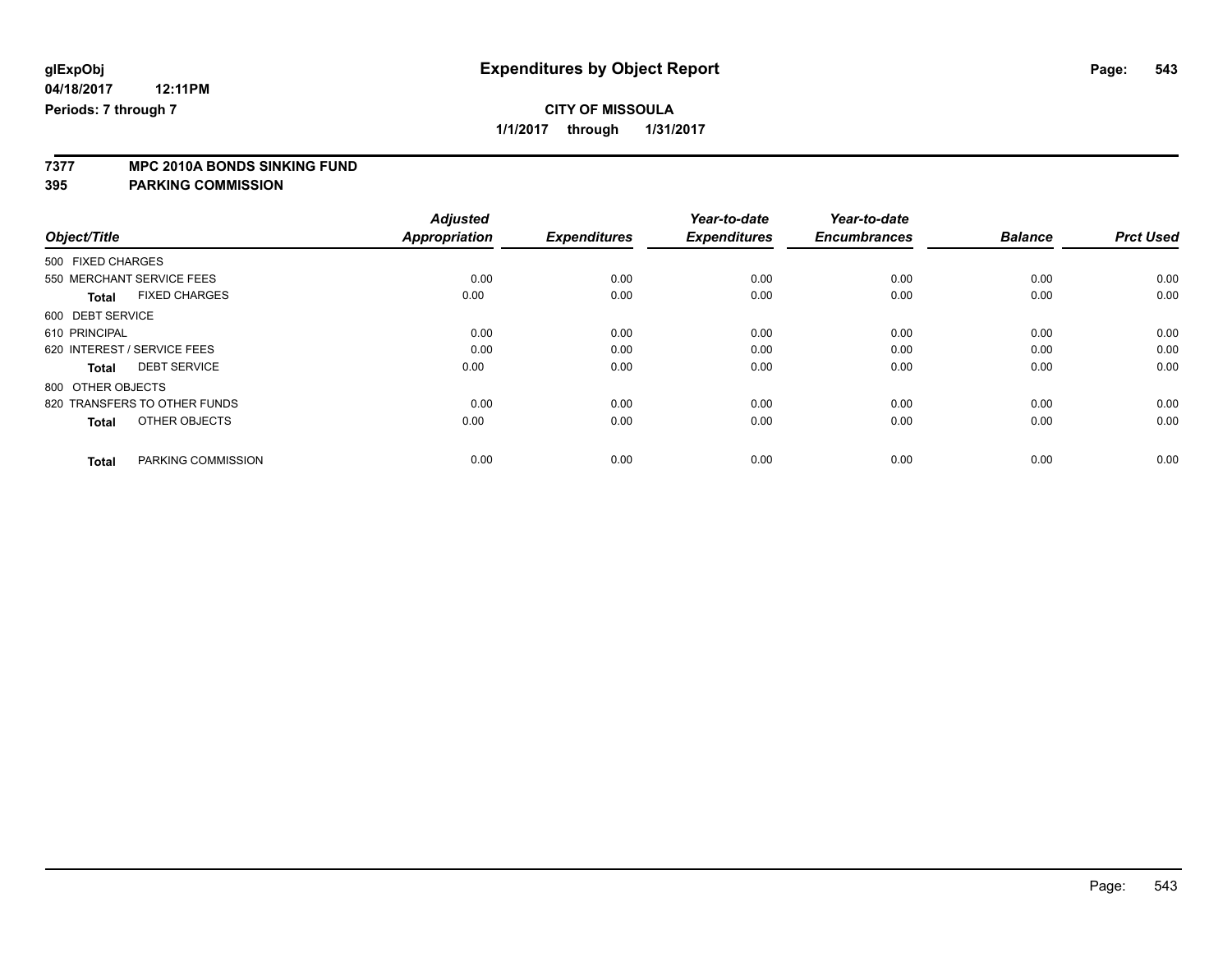## **glExpObj Expenditures by Object Report Page: 544**

**04/18/2017 12:11PM Periods: 7 through 7**

#### **7377 MPC 2010A BONDS SINKING FUND**

| Object/Title                                 | <b>Adjusted</b><br><b>Appropriation</b> | <b>Expenditures</b> | Year-to-date<br><b>Expenditures</b> | Year-to-date<br><b>Encumbrances</b> | <b>Balance</b> | <b>Prct Used</b> |
|----------------------------------------------|-----------------------------------------|---------------------|-------------------------------------|-------------------------------------|----------------|------------------|
| 500 FIXED CHARGES                            |                                         |                     |                                     |                                     |                |                  |
| 550 MERCHANT SERVICE FEES                    | 0.00                                    | 0.00                | 0.00                                | 0.00                                | 0.00           | 0.00             |
| <b>FIXED CHARGES</b><br>Total                | 0.00                                    | 0.00                | 0.00                                | 0.00                                | 0.00           | 0.00             |
| 600 DEBT SERVICE                             |                                         |                     |                                     |                                     |                |                  |
| 610 PRINCIPAL                                | 0.00                                    | 0.00                | 0.00                                | 0.00                                | 0.00           | 0.00             |
| 620 INTEREST / SERVICE FEES                  | 0.00                                    | 0.00                | 0.00                                | 0.00                                | 0.00           | 0.00             |
| <b>DEBT SERVICE</b><br>Total                 | 0.00                                    | 0.00                | 0.00                                | 0.00                                | 0.00           | 0.00             |
| 800 OTHER OBJECTS                            |                                         |                     |                                     |                                     |                |                  |
| 820 TRANSFERS TO OTHER FUNDS                 | 0.00                                    | 0.00                | 0.00                                | 0.00                                | 0.00           | 0.00             |
| OTHER OBJECTS<br>Total                       | 0.00                                    | 0.00                | 0.00                                | 0.00                                | 0.00           | 0.00             |
| MPC 2010A BONDS SINKING FUND<br><b>Total</b> | 0.00                                    | 0.00                | 0.00                                | 0.00                                | 0.00           | 0.00             |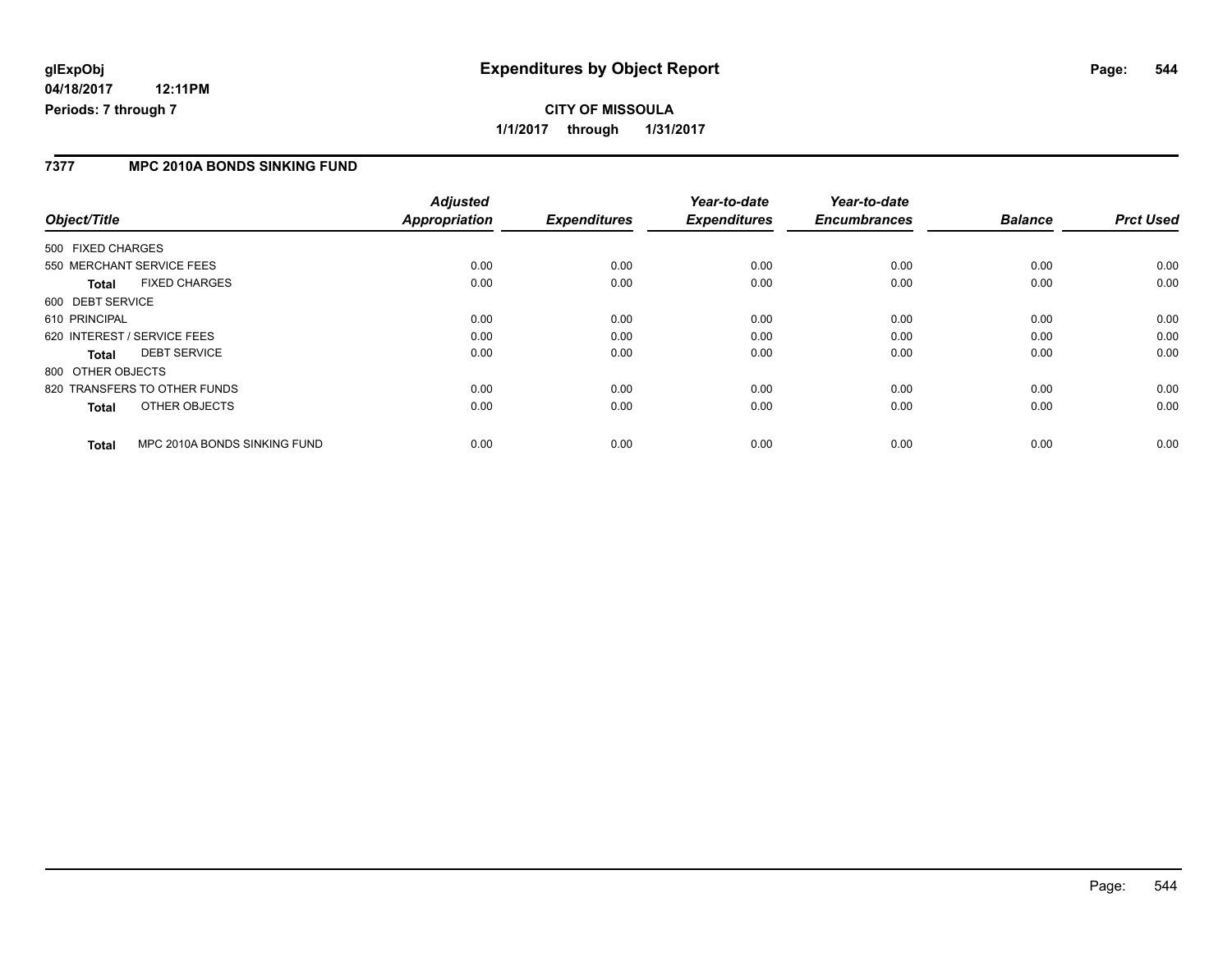**7378 MPC 2010A BOND RESERVE 395 PARKING COMMISSION**

|                                       | <b>Adjusted</b>      | <b>Expenditures</b> | Year-to-date<br><b>Expenditures</b> | Year-to-date<br><b>Encumbrances</b> | <b>Balance</b> |                  |
|---------------------------------------|----------------------|---------------------|-------------------------------------|-------------------------------------|----------------|------------------|
| Object/Title                          | <b>Appropriation</b> |                     |                                     |                                     |                | <b>Prct Used</b> |
| 500 FIXED CHARGES                     |                      |                     |                                     |                                     |                |                  |
| 550 MERCHANT SERVICE FEES             | 0.00                 | 0.00                | 0.00                                | 0.00                                | 0.00           | 0.00             |
| <b>FIXED CHARGES</b><br><b>Total</b>  | 0.00                 | 0.00                | 0.00                                | 0.00                                | 0.00           | 0.00             |
| 800 OTHER OBJECTS                     |                      |                     |                                     |                                     |                |                  |
| 820 TRANSFERS TO OTHER FUNDS          | 0.00                 | 0.00                | 0.00                                | 0.00                                | 0.00           | 0.00             |
| OTHER OBJECTS<br><b>Total</b>         | 0.00                 | 0.00                | 0.00                                | 0.00                                | 0.00           | 0.00             |
| 900 CAPITAL OUTLAY                    |                      |                     |                                     |                                     |                |                  |
| 930 IMPROVEMENTS                      | 0.00                 | 0.00                | 0.00                                | 0.00                                | 0.00           | 0.00             |
| <b>CAPITAL OUTLAY</b><br><b>Total</b> | 0.00                 | 0.00                | 0.00                                | 0.00                                | 0.00           | 0.00             |
| PARKING COMMISSION<br><b>Total</b>    | 0.00                 | 0.00                | 0.00                                | 0.00                                | 0.00           | 0.00             |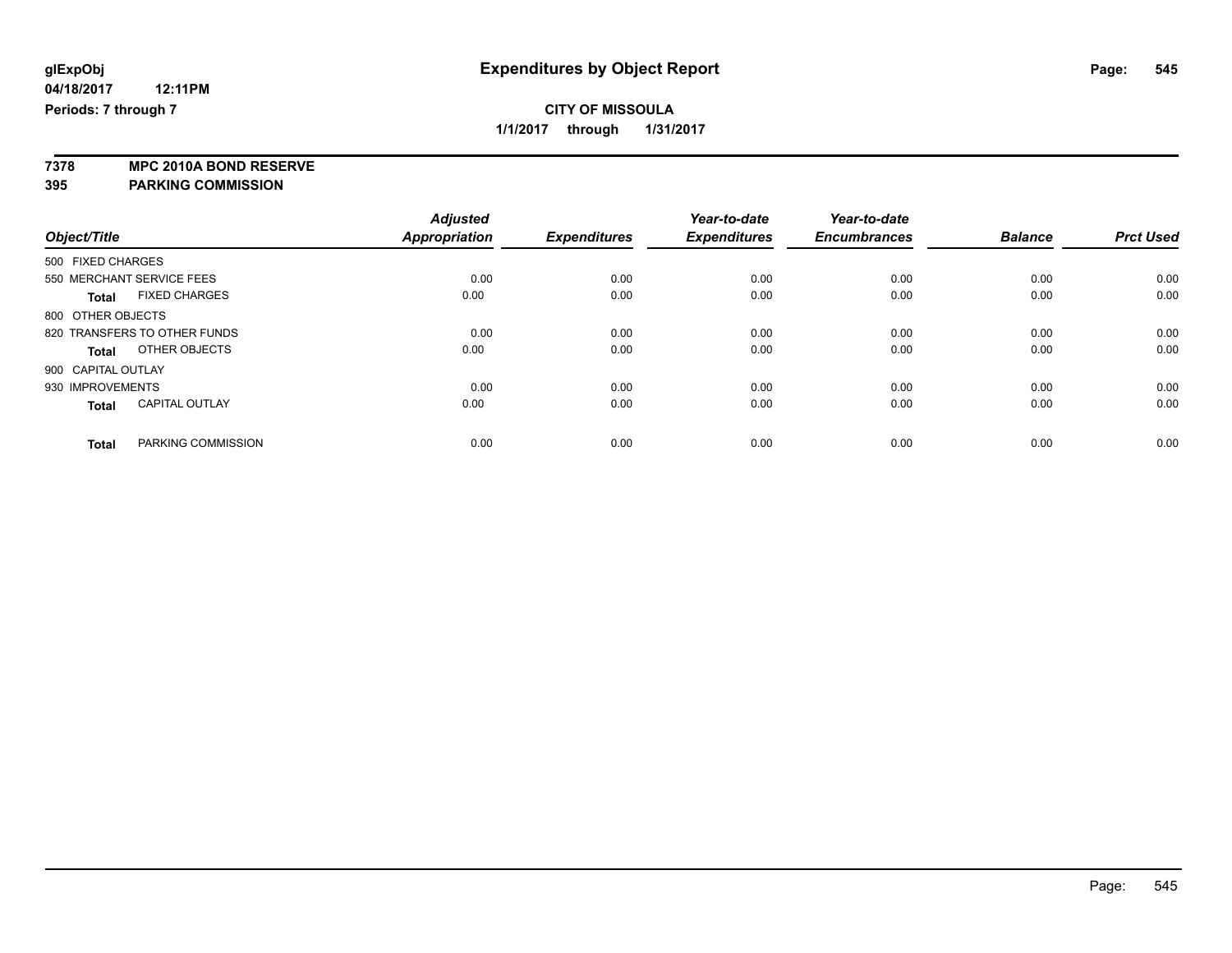## **CITY OF MISSOULA 1/1/2017 through 1/31/2017**

#### **7378 MPC 2010A BOND RESERVE**

| Object/Title                           | <b>Adjusted</b><br>Appropriation | <b>Expenditures</b> | Year-to-date<br><b>Expenditures</b> | Year-to-date<br><b>Encumbrances</b> | <b>Balance</b> | <b>Prct Used</b> |
|----------------------------------------|----------------------------------|---------------------|-------------------------------------|-------------------------------------|----------------|------------------|
|                                        |                                  |                     |                                     |                                     |                |                  |
| 500 FIXED CHARGES                      |                                  |                     |                                     |                                     |                |                  |
| 550 MERCHANT SERVICE FEES              | 0.00                             | 0.00                | 0.00                                | 0.00                                | 0.00           | 0.00             |
| <b>FIXED CHARGES</b><br><b>Total</b>   | 0.00                             | 0.00                | 0.00                                | 0.00                                | 0.00           | 0.00             |
| 800 OTHER OBJECTS                      |                                  |                     |                                     |                                     |                |                  |
| 820 TRANSFERS TO OTHER FUNDS           | 0.00                             | 0.00                | 0.00                                | 0.00                                | 0.00           | 0.00             |
| OTHER OBJECTS<br><b>Total</b>          | 0.00                             | 0.00                | 0.00                                | 0.00                                | 0.00           | 0.00             |
| 900 CAPITAL OUTLAY                     |                                  |                     |                                     |                                     |                |                  |
| 930 IMPROVEMENTS                       | 0.00                             | 0.00                | 0.00                                | 0.00                                | 0.00           | 0.00             |
| <b>CAPITAL OUTLAY</b><br><b>Total</b>  | 0.00                             | 0.00                | 0.00                                | 0.00                                | 0.00           | 0.00             |
| MPC 2010A BOND RESERVE<br><b>Total</b> | 0.00                             | 0.00                | 0.00                                | 0.00                                | 0.00           | 0.00             |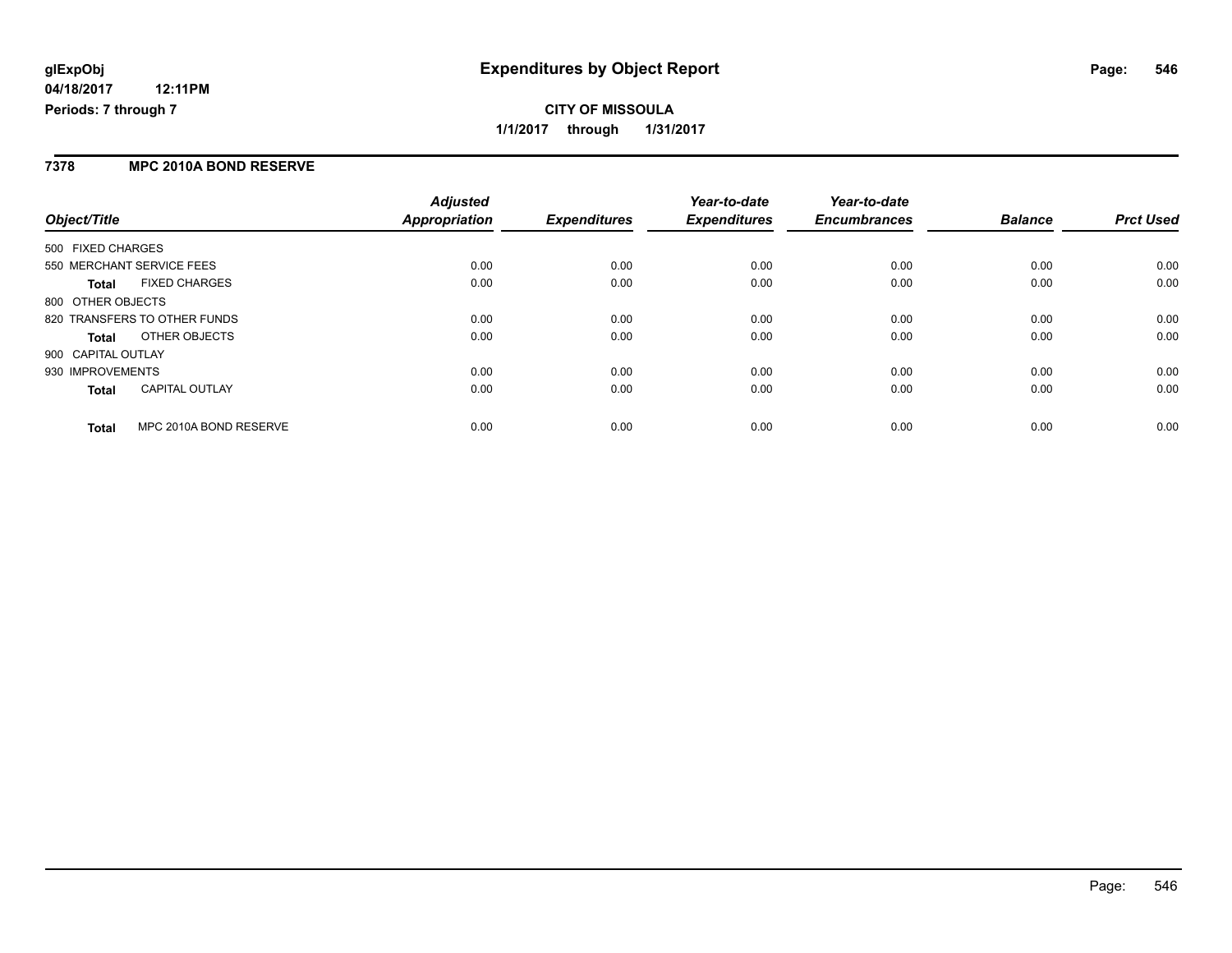## **CITY OF MISSOULA**

**1/1/2017 through 1/31/2017**

# **7380 BUSINESS IMPROVEMENT DISTRICT**

#### **375 BUSINESS IMPROVEMENT DISTRICT**

|                        |                                      | <b>Adjusted</b>      |                     | Year-to-date        | Year-to-date        |                |                  |
|------------------------|--------------------------------------|----------------------|---------------------|---------------------|---------------------|----------------|------------------|
| Object/Title           |                                      | <b>Appropriation</b> | <b>Expenditures</b> | <b>Expenditures</b> | <b>Encumbrances</b> | <b>Balance</b> | <b>Prct Used</b> |
| 300 PURCHASED SERVICES |                                      |                      |                     |                     |                     |                |                  |
| 345 GARBAGE            |                                      | 5,000.00             | 0.00                | 0.00                | 0.00                | 5,000.00       | 0.00             |
|                        | 350 PROFESSIONAL SERVICES            | 426,315.00           | 58,667.41           | 210,000.00          | 0.00                | 216.315.00     | 49.26            |
| Total                  | <b>PURCHASED SERVICES</b>            | 431.315.00           | 58,667.41           | 210,000.00          | 0.00                | 221,315.00     | 48.69            |
| 500 FIXED CHARGES      |                                      |                      |                     |                     |                     |                |                  |
|                        | 550 MERCHANT SERVICE FEES            | 0.00                 | 0.00                | 0.00                | 0.00                | 0.00           | 0.00             |
| <b>Total</b>           | <b>FIXED CHARGES</b>                 | 0.00                 | 0.00                | 0.00                | 0.00                | 0.00           | 0.00             |
| 800 OTHER OBJECTS      |                                      |                      |                     |                     |                     |                |                  |
| 845 CONTINGENCY        |                                      | 0.00                 | 0.00                | 0.00                | 0.00                | 0.00           | 0.00             |
| <b>Total</b>           | OTHER OBJECTS                        | 0.00                 | 0.00                | 0.00                | 0.00                | 0.00           | 0.00             |
| <b>Total</b>           | <b>BUSINESS IMPROVEMENT DISTRICT</b> | 431,315.00           | 58.667.41           | 210,000.00          | 0.00                | 221,315.00     | 48.69            |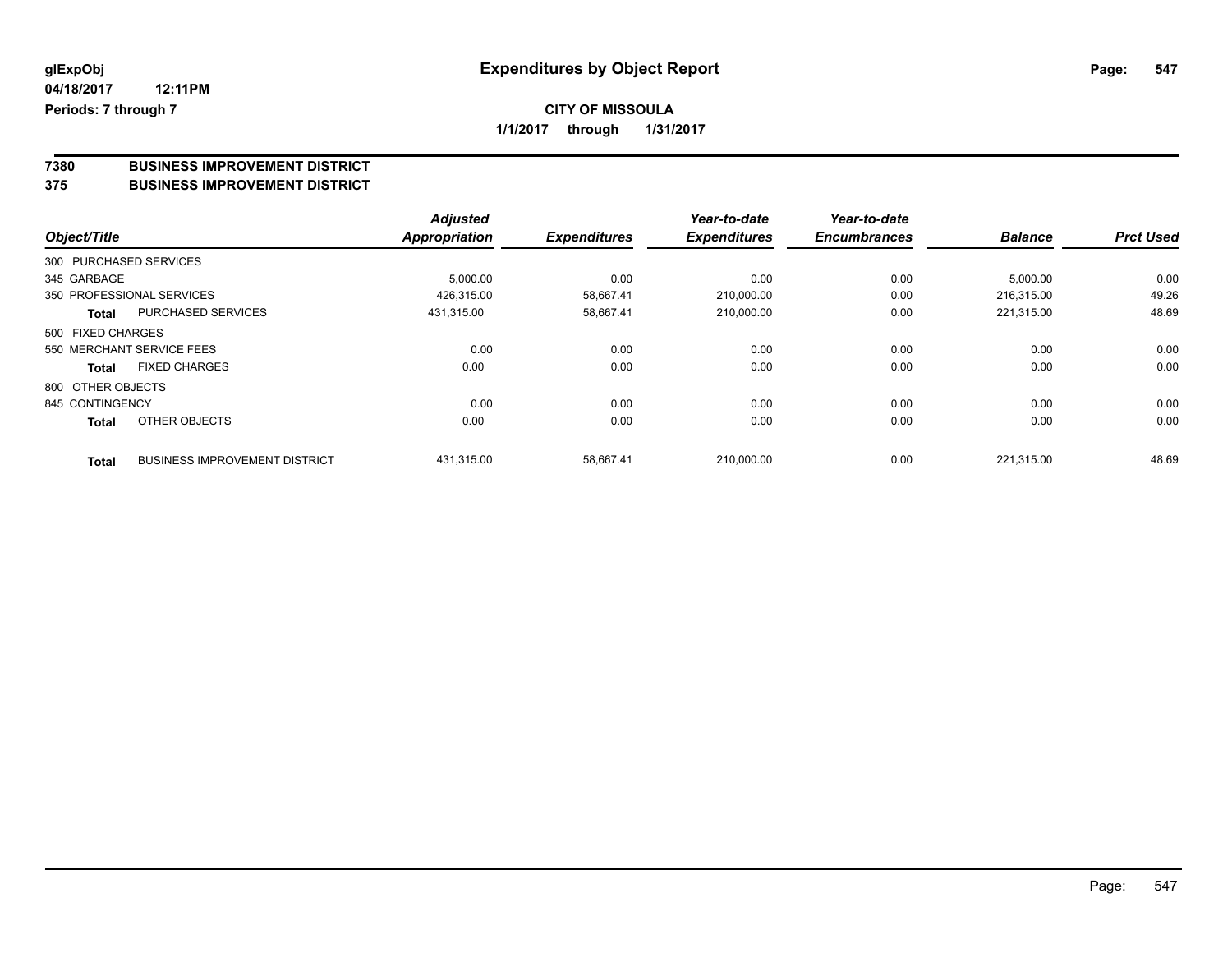#### **7380 BUSINESS IMPROVEMENT DISTRICT**

| Object/Title      |                                      | <b>Adjusted</b><br><b>Appropriation</b> | <b>Expenditures</b> | Year-to-date<br><b>Expenditures</b> | Year-to-date<br><b>Encumbrances</b> | <b>Balance</b> | <b>Prct Used</b> |
|-------------------|--------------------------------------|-----------------------------------------|---------------------|-------------------------------------|-------------------------------------|----------------|------------------|
|                   |                                      |                                         |                     |                                     |                                     |                |                  |
|                   | 300 PURCHASED SERVICES               |                                         |                     |                                     |                                     |                |                  |
| 345 GARBAGE       |                                      | 5,000.00                                | 0.00                | 0.00                                | 0.00                                | 5,000.00       | 0.00             |
|                   | 350 PROFESSIONAL SERVICES            | 426,315.00                              | 58.667.41           | 210,000.00                          | 0.00                                | 216.315.00     | 49.26            |
| Total             | <b>PURCHASED SERVICES</b>            | 431,315.00                              | 58,667.41           | 210,000.00                          | 0.00                                | 221,315.00     | 48.69            |
| 500 FIXED CHARGES |                                      |                                         |                     |                                     |                                     |                |                  |
|                   | 550 MERCHANT SERVICE FEES            | 0.00                                    | 0.00                | 0.00                                | 0.00                                | 0.00           | 0.00             |
| Total             | <b>FIXED CHARGES</b>                 | 0.00                                    | 0.00                | 0.00                                | 0.00                                | 0.00           | 0.00             |
| 800 OTHER OBJECTS |                                      |                                         |                     |                                     |                                     |                |                  |
| 845 CONTINGENCY   |                                      | 0.00                                    | 0.00                | 0.00                                | 0.00                                | 0.00           | 0.00             |
| <b>Total</b>      | OTHER OBJECTS                        | 0.00                                    | 0.00                | 0.00                                | 0.00                                | 0.00           | 0.00             |
| <b>Total</b>      | <b>BUSINESS IMPROVEMENT DISTRICT</b> | 431.315.00                              | 58.667.41           | 210.000.00                          | 0.00                                | 221.315.00     | 48.69            |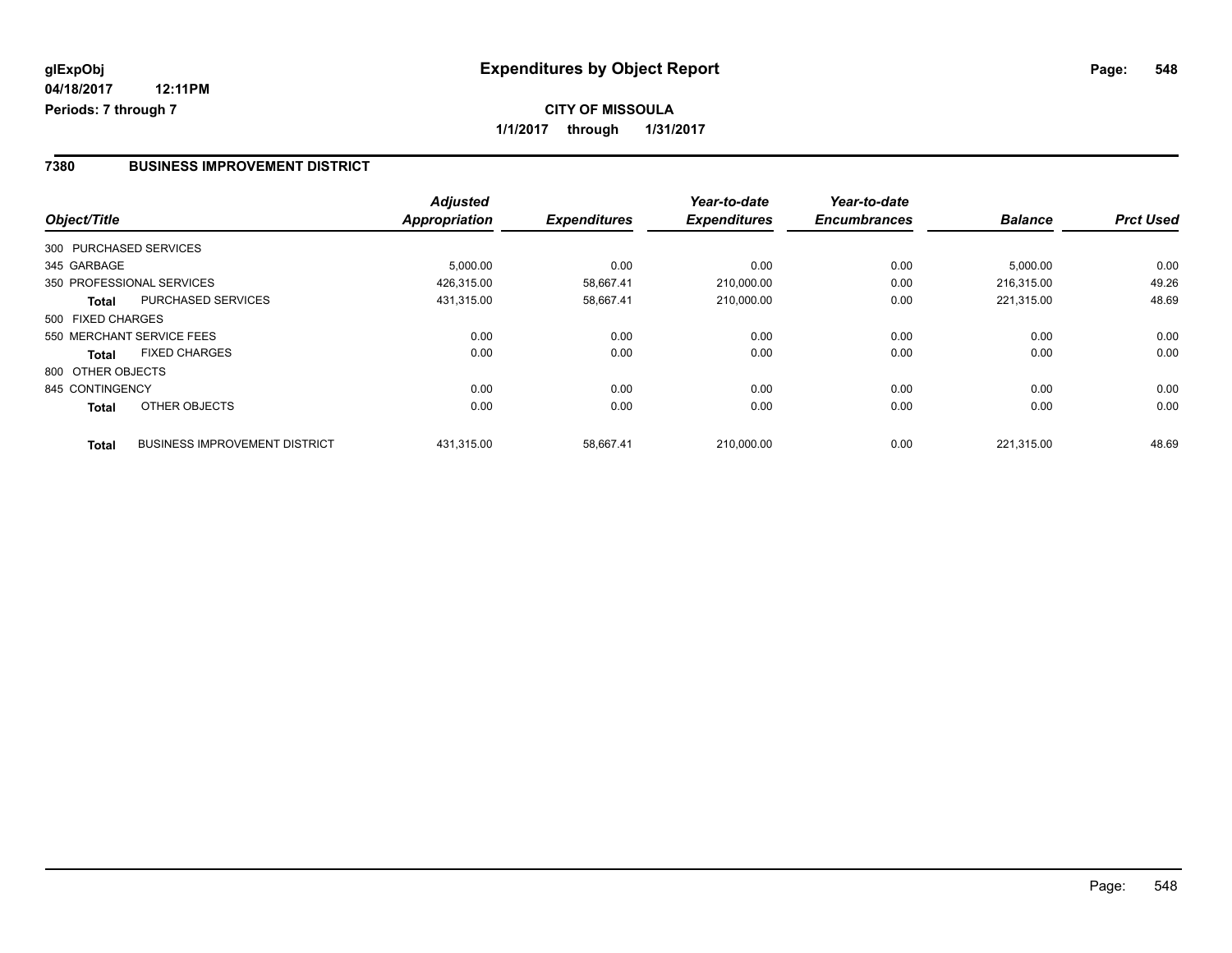## **CITY OF MISSOULA**

**1/1/2017 through 1/31/2017**

## **7381 TOURISM BUSINESS IMPROVEMENT DISTRICT**

### **375 BUSINESS IMPROVEMENT DISTRICT**

| Object/Title                         |                                      | <b>Adjusted</b><br><b>Appropriation</b> | <b>Expenditures</b> | Year-to-date<br><b>Expenditures</b> | Year-to-date<br><b>Encumbrances</b> | <b>Balance</b> | <b>Prct Used</b> |
|--------------------------------------|--------------------------------------|-----------------------------------------|---------------------|-------------------------------------|-------------------------------------|----------------|------------------|
| 300 PURCHASED SERVICES               |                                      |                                         |                     |                                     |                                     |                |                  |
| 390 OTHER PURCHASED SERVICES         |                                      | 296.713.00                              | 0.00                | 0.00                                | 0.00                                | 296.713.00     | 0.00             |
| <b>Total</b>                         | PURCHASED SERVICES                   | 296,713.00                              | 0.00                | 0.00                                | 0.00                                | 296,713.00     | 0.00             |
| 500 FIXED CHARGES                    |                                      |                                         |                     |                                     |                                     |                |                  |
| 550 MERCHANT SERVICE FEES            |                                      | 0.00                                    | 0.00                | 0.00                                | 0.00                                | 0.00           | 0.00             |
| <b>FIXED CHARGES</b><br><b>Total</b> |                                      | 0.00                                    | 0.00                | 0.00                                | 0.00                                | 0.00           | 0.00             |
| <b>Total</b>                         | <b>BUSINESS IMPROVEMENT DISTRICT</b> | 296.713.00                              | 0.00                | 0.00                                | 0.00                                | 296.713.00     | 0.00             |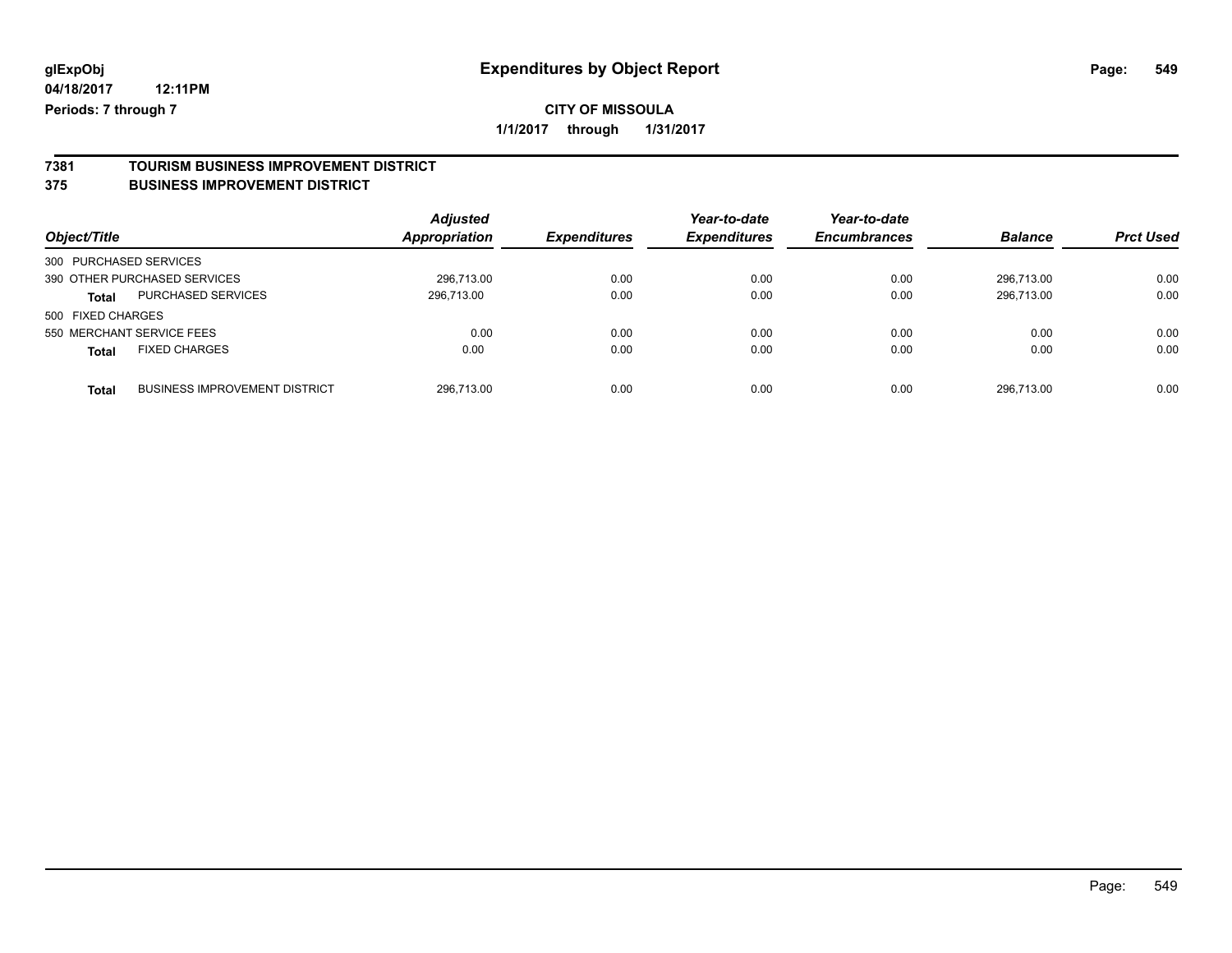#### **7381 TOURISM BUSINESS IMPROVEMENT DISTRICT**

| Object/Title           |                                  | <b>Adjusted</b><br><b>Appropriation</b> | <b>Expenditures</b> | Year-to-date<br><b>Expenditures</b> | Year-to-date<br><b>Encumbrances</b> | <b>Balance</b> | <b>Prct Used</b> |
|------------------------|----------------------------------|-----------------------------------------|---------------------|-------------------------------------|-------------------------------------|----------------|------------------|
| 300 PURCHASED SERVICES |                                  |                                         |                     |                                     |                                     |                |                  |
|                        | 390 OTHER PURCHASED SERVICES     | 296,713.00                              | 0.00                | 0.00                                | 0.00                                | 296.713.00     | 0.00             |
| <b>Total</b>           | <b>PURCHASED SERVICES</b>        | 296,713.00                              | 0.00                | 0.00                                | 0.00                                | 296.713.00     | 0.00             |
| 500 FIXED CHARGES      |                                  |                                         |                     |                                     |                                     |                |                  |
|                        | 550 MERCHANT SERVICE FEES        | 0.00                                    | 0.00                | 0.00                                | 0.00                                | 0.00           | 0.00             |
| <b>Total</b>           | <b>FIXED CHARGES</b>             | 0.00                                    | 0.00                | 0.00                                | 0.00                                | 0.00           | 0.00             |
| <b>Total</b>           | TOURISM BUSINESS IMPROVEMENT DIS | 296,713.00                              | 0.00                | 0.00                                | 0.00                                | 296.713.00     | 0.00             |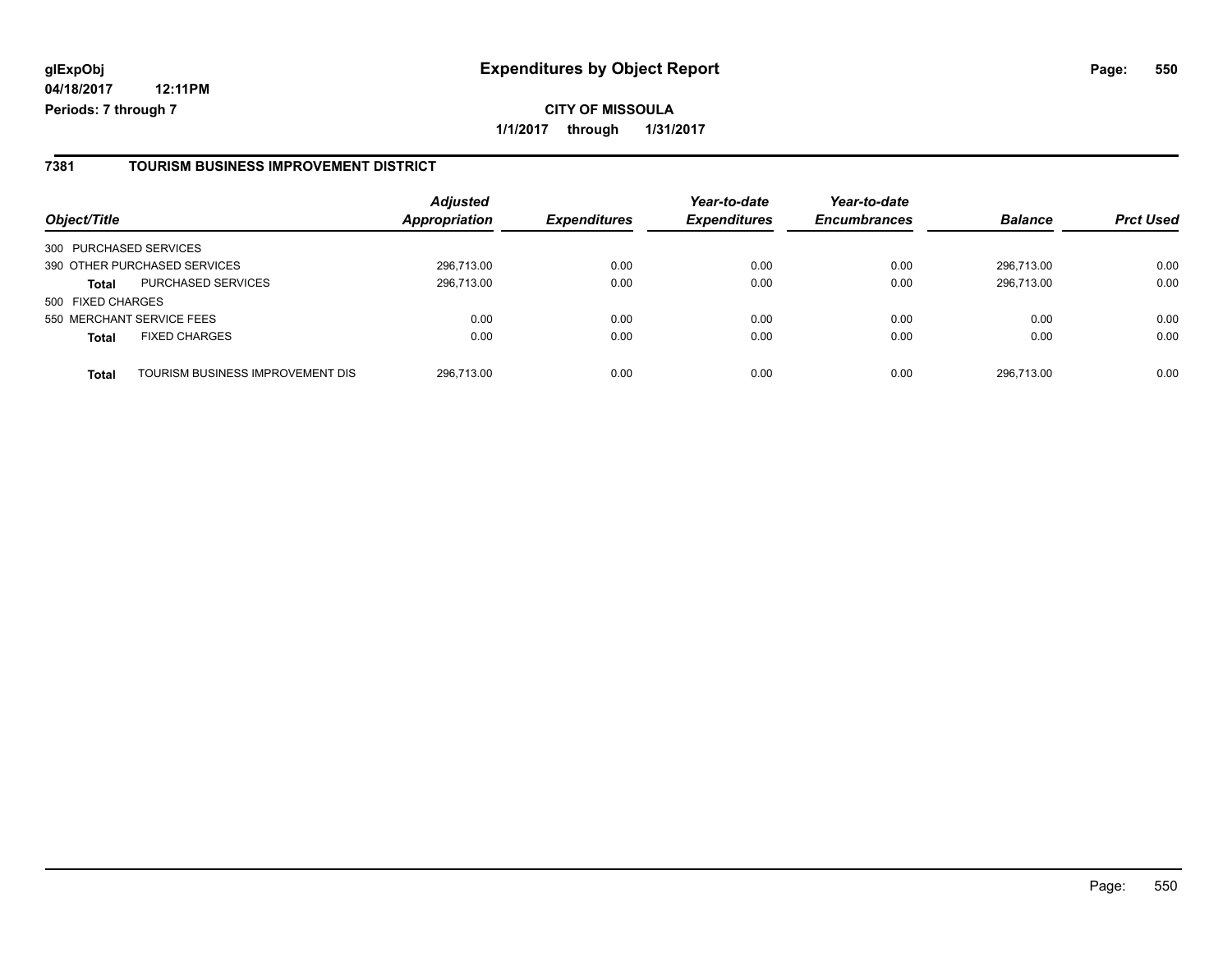# **7382 5.75M TIF RESERVE**

**390 NON-DEPARTMENTAL**

|                                  | <b>Adjusted</b> | Year-to-date        | Year-to-date        |                     |                |                  |
|----------------------------------|-----------------|---------------------|---------------------|---------------------|----------------|------------------|
| Object/Title                     | Appropriation   | <b>Expenditures</b> | <b>Expenditures</b> | <b>Encumbrances</b> | <b>Balance</b> | <b>Prct Used</b> |
| 800 OTHER OBJECTS                |                 |                     |                     |                     |                |                  |
| 820 TRANSFERS TO OTHER FUNDS     | 0.00            | 0.00                | 0.00                | 0.00                | 0.00           | 0.00             |
| OTHER OBJECTS<br><b>Total</b>    | 0.00            | 0.00                | 0.00                | 0.00                | 0.00           | 0.00             |
| NON-DEPARTMENTAL<br><b>Total</b> | 0.00            | 0.00                | 0.00                | 0.00                | 0.00           | 0.00             |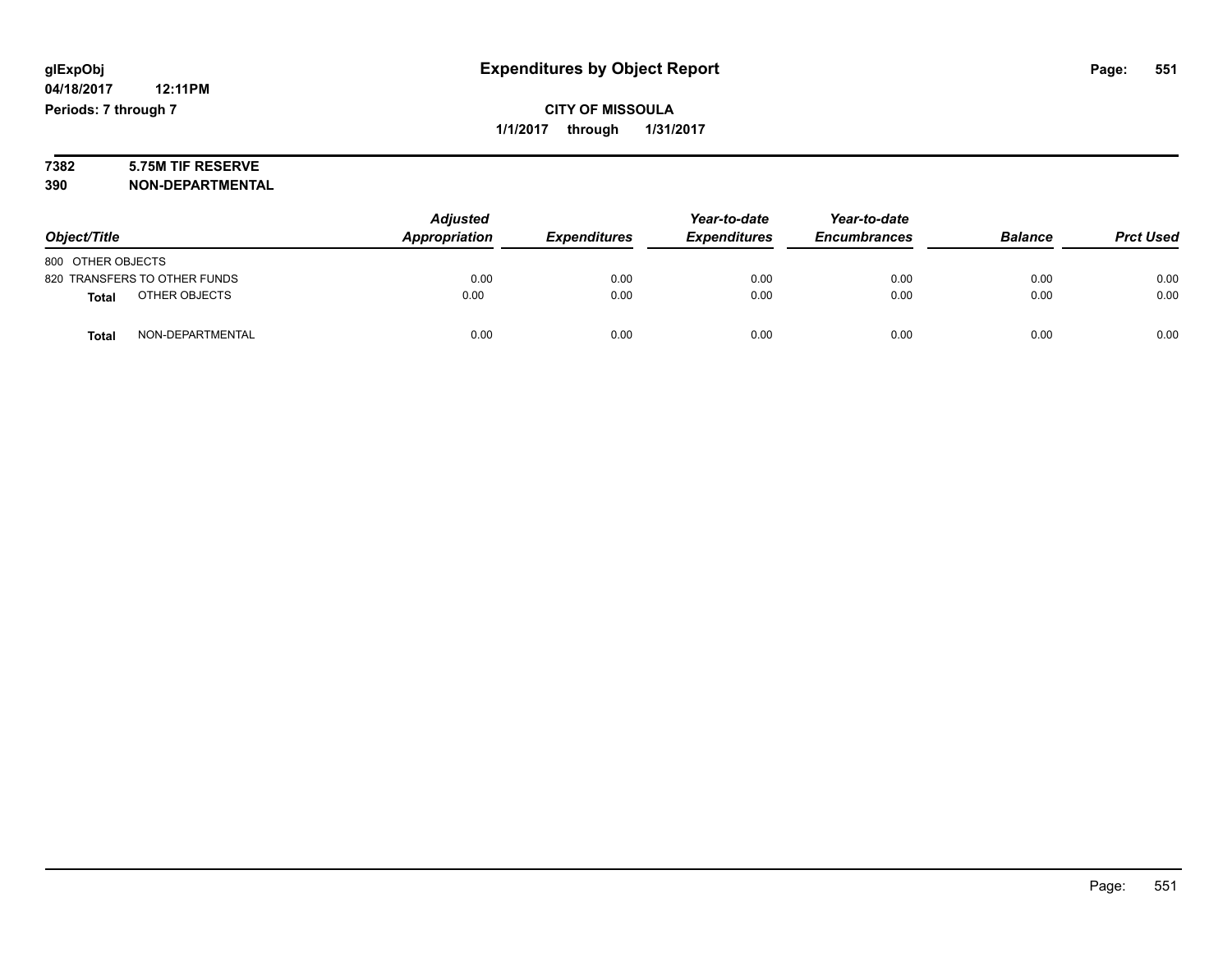**CITY OF MISSOULA 1/1/2017 through 1/31/2017**

**7382 5.75M TIF RESERVE**

| Object/Title                  | <b>Adjusted</b><br>Appropriation | <b>Expenditures</b> | Year-to-date<br><b>Expenditures</b> | Year-to-date<br><b>Encumbrances</b> | <b>Balance</b> | <b>Prct Used</b> |
|-------------------------------|----------------------------------|---------------------|-------------------------------------|-------------------------------------|----------------|------------------|
| 800 OTHER OBJECTS             |                                  |                     |                                     |                                     |                |                  |
| 820 TRANSFERS TO OTHER FUNDS  | 0.00                             | 0.00                | 0.00                                | 0.00                                | 0.00           | 0.00             |
| OTHER OBJECTS<br><b>Total</b> | 0.00                             | 0.00                | 0.00                                | 0.00                                | 0.00           | 0.00             |
| 5.75M TIF RESERVE<br>Total    | 0.00                             | 0.00                | 0.00                                | 0.00                                | 0.00           | 0.00             |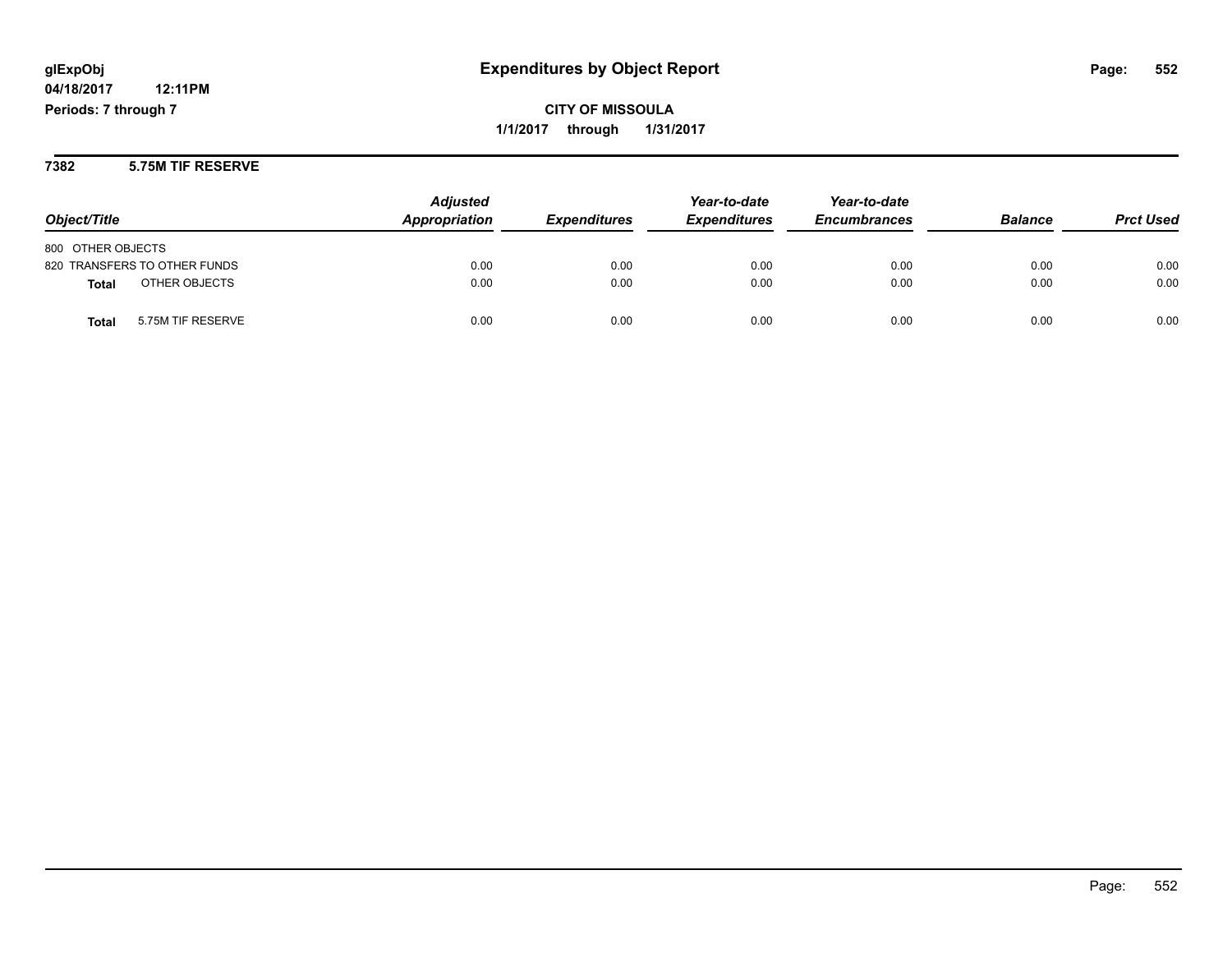**7383 RIVERFRONT TRIANGLE URD**

**385 MRA**

|                                                   | <b>Adjusted</b>      |                     | Year-to-date        | Year-to-date        |                |                  |
|---------------------------------------------------|----------------------|---------------------|---------------------|---------------------|----------------|------------------|
| Object/Title                                      | <b>Appropriation</b> | <b>Expenditures</b> | <b>Expenditures</b> | <b>Encumbrances</b> | <b>Balance</b> | <b>Prct Used</b> |
| 300 PURCHASED SERVICES                            |                      |                     |                     |                     |                |                  |
| 350 PROFESSIONAL SERVICES                         | 0.00                 | 0.00                | 0.00                | 0.00                | 0.00           | 0.00             |
| <b>PURCHASED SERVICES</b><br><b>Total</b>         | 0.00                 | 0.00                | 0.00                | 0.00                | 0.00           | 0.00             |
| 500 FIXED CHARGES                                 |                      |                     |                     |                     |                |                  |
| 550 MERCHANT SERVICE FEES                         | 0.00                 | 0.00                | 0.00                | 0.00                | 0.00           | 0.00             |
| <b>FIXED CHARGES</b><br><b>Total</b>              | 0.00                 | 0.00                | 0.00                | 0.00                | 0.00           | 0.00             |
| 700 GRANTS & CONTRIBUTIONS                        |                      |                     |                     |                     |                |                  |
| 700 GRANTS & CONTRIBUTIONS                        | 0.00                 | 0.00                | 0.00                | 0.00                | 0.00           | 0.00             |
| <b>GRANTS &amp; CONTRIBUTIONS</b><br><b>Total</b> | 0.00                 | 0.00                | 0.00                | 0.00                | 0.00           | 0.00             |
| 800 OTHER OBJECTS                                 |                      |                     |                     |                     |                |                  |
| 820 TRANSFERS TO OTHER FUNDS                      | 0.00                 | 0.00                | 0.00                | 0.00                | 0.00           | 0.00             |
| 845 CONTINGENCY                                   | 36,962.00            | 0.00                | 0.00                | 0.00                | 36,962.00      | 0.00             |
| OTHER OBJECTS<br><b>Total</b>                     | 36,962.00            | 0.00                | 0.00                | 0.00                | 36,962.00      | 0.00             |
| <b>MRA</b><br><b>Total</b>                        | 36,962.00            | 0.00                | 0.00                | 0.00                | 36,962.00      | 0.00             |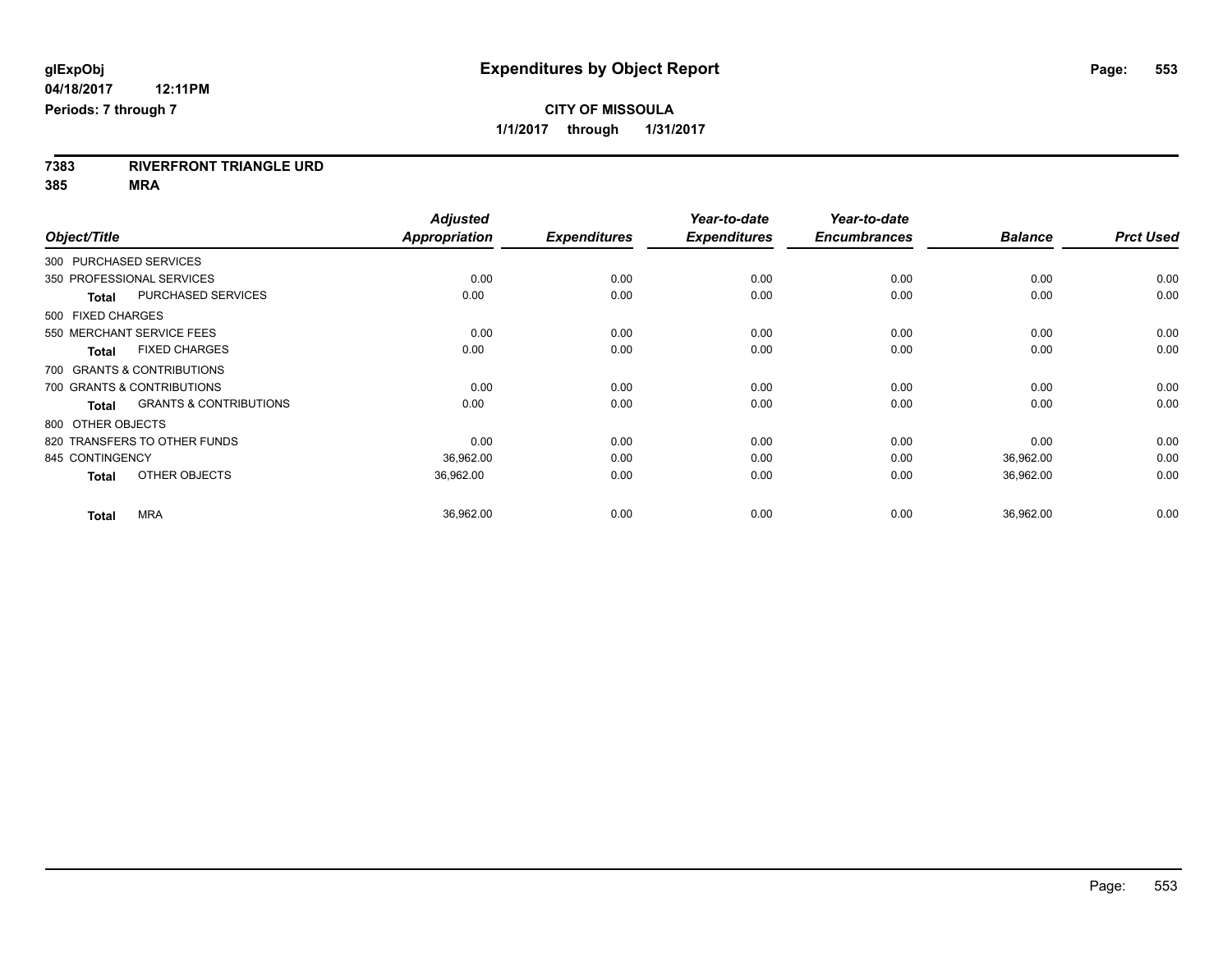### **7383 RIVERFRONT TRIANGLE URD**

| Object/Title                                      | <b>Appropriation</b> | <b>Adjusted</b> | <b>Expenditures</b> | Year-to-date<br><b>Expenditures</b> | Year-to-date<br><b>Encumbrances</b> | <b>Balance</b> | <b>Prct Used</b> |
|---------------------------------------------------|----------------------|-----------------|---------------------|-------------------------------------|-------------------------------------|----------------|------------------|
| 300 PURCHASED SERVICES                            |                      |                 |                     |                                     |                                     |                |                  |
| 350 PROFESSIONAL SERVICES                         |                      | 0.00            | 0.00                | 0.00                                | 0.00                                | 0.00           | 0.00             |
| PURCHASED SERVICES<br>Total                       |                      | 0.00            | 0.00                | 0.00                                | 0.00                                | 0.00           | 0.00             |
| 500 FIXED CHARGES                                 |                      |                 |                     |                                     |                                     |                |                  |
| 550 MERCHANT SERVICE FEES                         |                      | 0.00            | 0.00                | 0.00                                | 0.00                                | 0.00           | 0.00             |
| <b>FIXED CHARGES</b><br>Total                     |                      | 0.00            | 0.00                | 0.00                                | 0.00                                | 0.00           | 0.00             |
| 700 GRANTS & CONTRIBUTIONS                        |                      |                 |                     |                                     |                                     |                |                  |
| 700 GRANTS & CONTRIBUTIONS                        |                      | 0.00            | 0.00                | 0.00                                | 0.00                                | 0.00           | 0.00             |
| <b>GRANTS &amp; CONTRIBUTIONS</b><br><b>Total</b> |                      | 0.00            | 0.00                | 0.00                                | 0.00                                | 0.00           | 0.00             |
| 800 OTHER OBJECTS                                 |                      |                 |                     |                                     |                                     |                |                  |
| 820 TRANSFERS TO OTHER FUNDS                      |                      | 0.00            | 0.00                | 0.00                                | 0.00                                | 0.00           | 0.00             |
| 845 CONTINGENCY                                   |                      | 36,962.00       | 0.00                | 0.00                                | 0.00                                | 36,962.00      | 0.00             |
| OTHER OBJECTS<br><b>Total</b>                     |                      | 36,962.00       | 0.00                | 0.00                                | 0.00                                | 36,962.00      | 0.00             |
| RIVERFRONT TRIANGLE URD<br><b>Total</b>           |                      | 36,962.00       | 0.00                | 0.00                                | 0.00                                | 36,962.00      | 0.00             |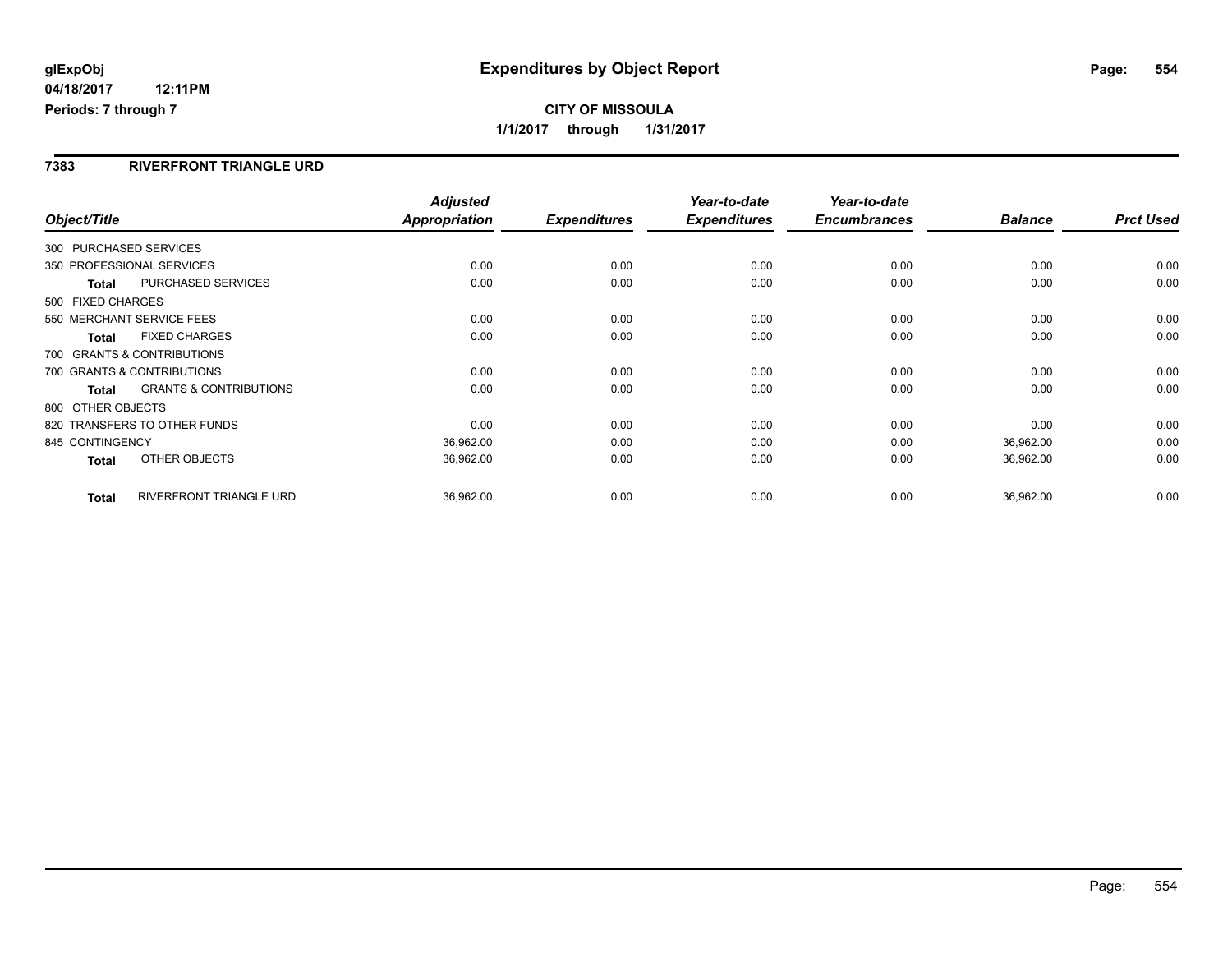**CITY OF MISSOULA 1/1/2017 through 1/31/2017**

# **7384 NRSS DEBT SERVICE CLEARING**

**385 MRA**

| Object/Title                 | <b>Adjusted</b><br>Appropriation | <b>Expenditures</b> | Year-to-date<br><b>Expenditures</b> | Year-to-date<br><b>Encumbrances</b> | <b>Balance</b> | <b>Prct Used</b> |
|------------------------------|----------------------------------|---------------------|-------------------------------------|-------------------------------------|----------------|------------------|
| 800 OTHER OBJECTS            |                                  |                     |                                     |                                     |                |                  |
| 820 TRANSFERS TO OTHER FUNDS | 59.452.00                        | 0.00                | $-6.429.03$                         | 0.00                                | 65.881.03      | $-10.81$         |
| OTHER OBJECTS<br>Total       | 59.452.00                        | 0.00                | $-6,429.03$                         | 0.00                                | 65.881.03      | $-10.81$         |
| <b>MRA</b><br>Total          | 59,452.00                        | 0.00                | $-6,429.03$                         | 0.00                                | 65,881.03      | $-10.81$         |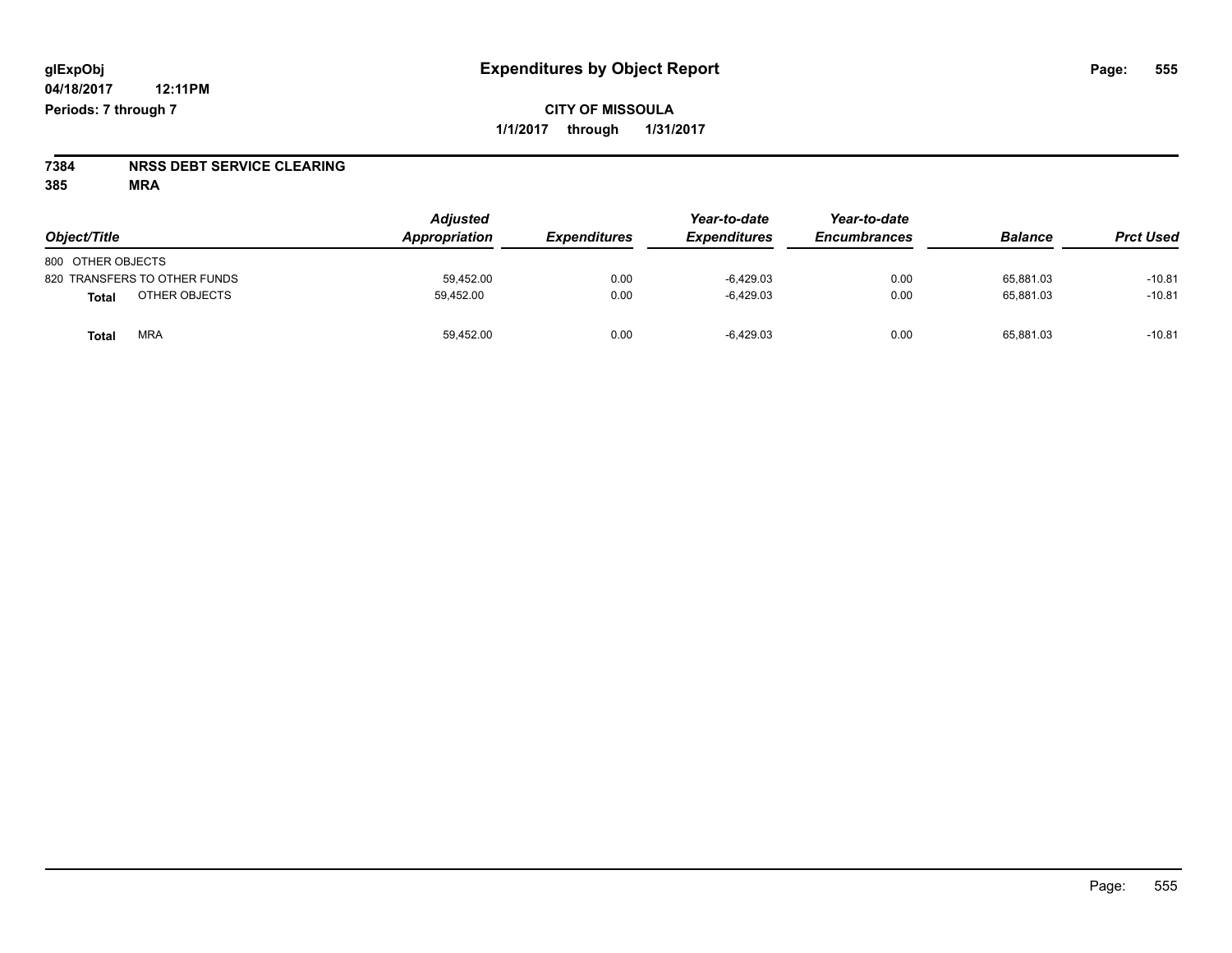**CITY OF MISSOULA 1/1/2017 through 1/31/2017**

#### **7384 NRSS DEBT SERVICE CLEARING**

| Object/Title                               | <b>Adjusted</b><br>Appropriation | <b>Expenditures</b> | Year-to-date<br><b>Expenditures</b> | Year-to-date<br><b>Encumbrances</b> | <b>Balance</b> | <b>Prct Used</b> |
|--------------------------------------------|----------------------------------|---------------------|-------------------------------------|-------------------------------------|----------------|------------------|
| 800 OTHER OBJECTS                          |                                  |                     |                                     |                                     |                |                  |
| 820 TRANSFERS TO OTHER FUNDS               | 59.452.00                        | 0.00                | $-6.429.03$                         | 0.00                                | 65.881.03      | $-10.81$         |
| OTHER OBJECTS<br>Total                     | 59,452.00                        | 0.00                | -6.429.03                           | 0.00                                | 65.881.03      | $-10.81$         |
| NRSS DEBT SERVICE CLEARING<br><b>Total</b> | 59.452.00                        | 0.00                | $-6.429.03$                         | 0.00                                | 65.881.03      | $-10.81$         |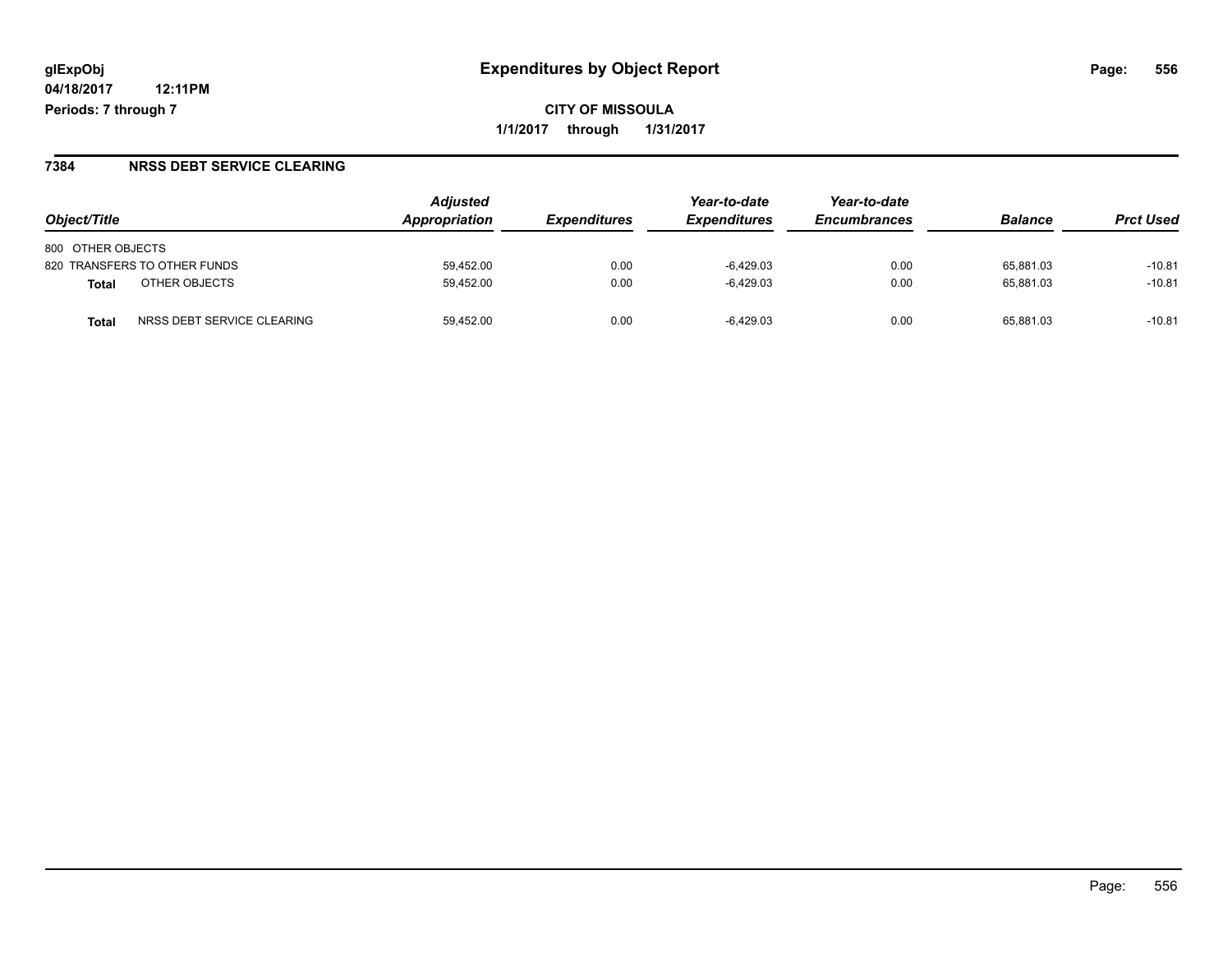**7385 FRONT STREET URD 385 MRA**

|                    |                                   | <b>Adjusted</b>      |                     | Year-to-date        | Year-to-date        |                |                  |
|--------------------|-----------------------------------|----------------------|---------------------|---------------------|---------------------|----------------|------------------|
| Object/Title       |                                   | <b>Appropriation</b> | <b>Expenditures</b> | <b>Expenditures</b> | <b>Encumbrances</b> | <b>Balance</b> | <b>Prct Used</b> |
|                    | 300 PURCHASED SERVICES            |                      |                     |                     |                     |                |                  |
|                    | 350 PROFESSIONAL SERVICES         | 0.00                 | 0.00                | 2,892.75            | 0.00                | $-2,892.75$    | 0.00             |
| <b>Total</b>       | PURCHASED SERVICES                | 0.00                 | 0.00                | 2,892.75            | 0.00                | $-2,892.75$    | 0.00             |
| 500 FIXED CHARGES  |                                   |                      |                     |                     |                     |                |                  |
|                    | 550 MERCHANT SERVICE FEES         | 0.00                 | 0.00                | 0.00                | 0.00                | 0.00           | 0.00             |
| <b>Total</b>       | <b>FIXED CHARGES</b>              | 0.00                 | 0.00                | 0.00                | 0.00                | 0.00           | 0.00             |
|                    | 700 GRANTS & CONTRIBUTIONS        |                      |                     |                     |                     |                |                  |
|                    | 700 GRANTS & CONTRIBUTIONS        | 35,000.00            | 19,525.00           | 44,525.00           | 0.00                | $-9,525.00$    | 127.21           |
| <b>Total</b>       | <b>GRANTS &amp; CONTRIBUTIONS</b> | 35,000.00            | 19,525.00           | 44,525.00           | 0.00                | $-9,525.00$    | 127.21           |
| 800 OTHER OBJECTS  |                                   |                      |                     |                     |                     |                |                  |
| 845 CONTINGENCY    |                                   | 569,034.00           | 0.00                | 0.00                | 0.00                | 569,034.00     | 0.00             |
| Total              | OTHER OBJECTS                     | 569,034.00           | 0.00                | 0.00                | 0.00                | 569,034.00     | 0.00             |
| 900 CAPITAL OUTLAY |                                   |                      |                     |                     |                     |                |                  |
| 930 IMPROVEMENTS   |                                   | 25,000.00            | 0.00                | 0.00                | 0.00                | 25,000.00      | 0.00             |
| <b>Total</b>       | <b>CAPITAL OUTLAY</b>             | 25,000.00            | 0.00                | 0.00                | 0.00                | 25,000.00      | 0.00             |
| <b>Total</b>       | <b>MRA</b>                        | 629,034.00           | 19,525.00           | 47,417.75           | 0.00                | 581,616.25     | 7.54             |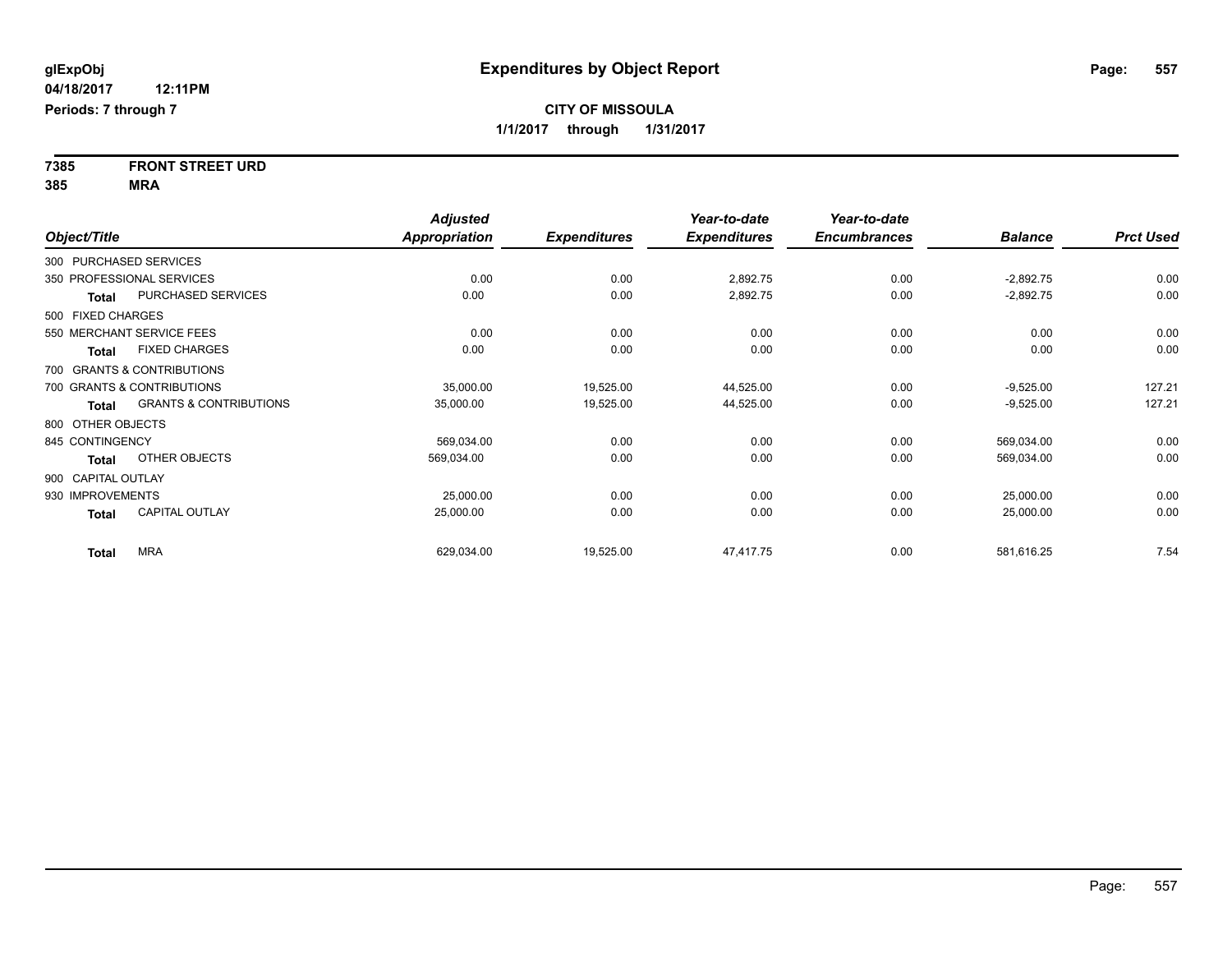#### **7385 FRONT STREET URD**

|                    |                                   | <b>Adjusted</b>      |                     | Year-to-date        | Year-to-date        |                |                  |
|--------------------|-----------------------------------|----------------------|---------------------|---------------------|---------------------|----------------|------------------|
| Object/Title       |                                   | <b>Appropriation</b> | <b>Expenditures</b> | <b>Expenditures</b> | <b>Encumbrances</b> | <b>Balance</b> | <b>Prct Used</b> |
|                    | 300 PURCHASED SERVICES            |                      |                     |                     |                     |                |                  |
|                    | 350 PROFESSIONAL SERVICES         | 0.00                 | 0.00                | 2,892.75            | 0.00                | $-2,892.75$    | 0.00             |
| <b>Total</b>       | PURCHASED SERVICES                | 0.00                 | 0.00                | 2,892.75            | 0.00                | $-2,892.75$    | 0.00             |
| 500 FIXED CHARGES  |                                   |                      |                     |                     |                     |                |                  |
|                    | 550 MERCHANT SERVICE FEES         | 0.00                 | 0.00                | 0.00                | 0.00                | 0.00           | 0.00             |
| <b>Total</b>       | <b>FIXED CHARGES</b>              | 0.00                 | 0.00                | 0.00                | 0.00                | 0.00           | 0.00             |
|                    | 700 GRANTS & CONTRIBUTIONS        |                      |                     |                     |                     |                |                  |
|                    | 700 GRANTS & CONTRIBUTIONS        | 35,000.00            | 19,525.00           | 44,525.00           | 0.00                | $-9,525.00$    | 127.21           |
| <b>Total</b>       | <b>GRANTS &amp; CONTRIBUTIONS</b> | 35,000.00            | 19,525.00           | 44,525.00           | 0.00                | $-9,525.00$    | 127.21           |
| 800 OTHER OBJECTS  |                                   |                      |                     |                     |                     |                |                  |
| 845 CONTINGENCY    |                                   | 569,034.00           | 0.00                | 0.00                | 0.00                | 569,034.00     | 0.00             |
| <b>Total</b>       | OTHER OBJECTS                     | 569,034.00           | 0.00                | 0.00                | 0.00                | 569,034.00     | 0.00             |
| 900 CAPITAL OUTLAY |                                   |                      |                     |                     |                     |                |                  |
| 930 IMPROVEMENTS   |                                   | 25,000.00            | 0.00                | 0.00                | 0.00                | 25,000.00      | 0.00             |
| <b>Total</b>       | CAPITAL OUTLAY                    | 25,000.00            | 0.00                | 0.00                | 0.00                | 25,000.00      | 0.00             |
| <b>Total</b>       | <b>FRONT STREET URD</b>           | 629,034.00           | 19,525.00           | 47,417.75           | 0.00                | 581,616.25     | 7.54             |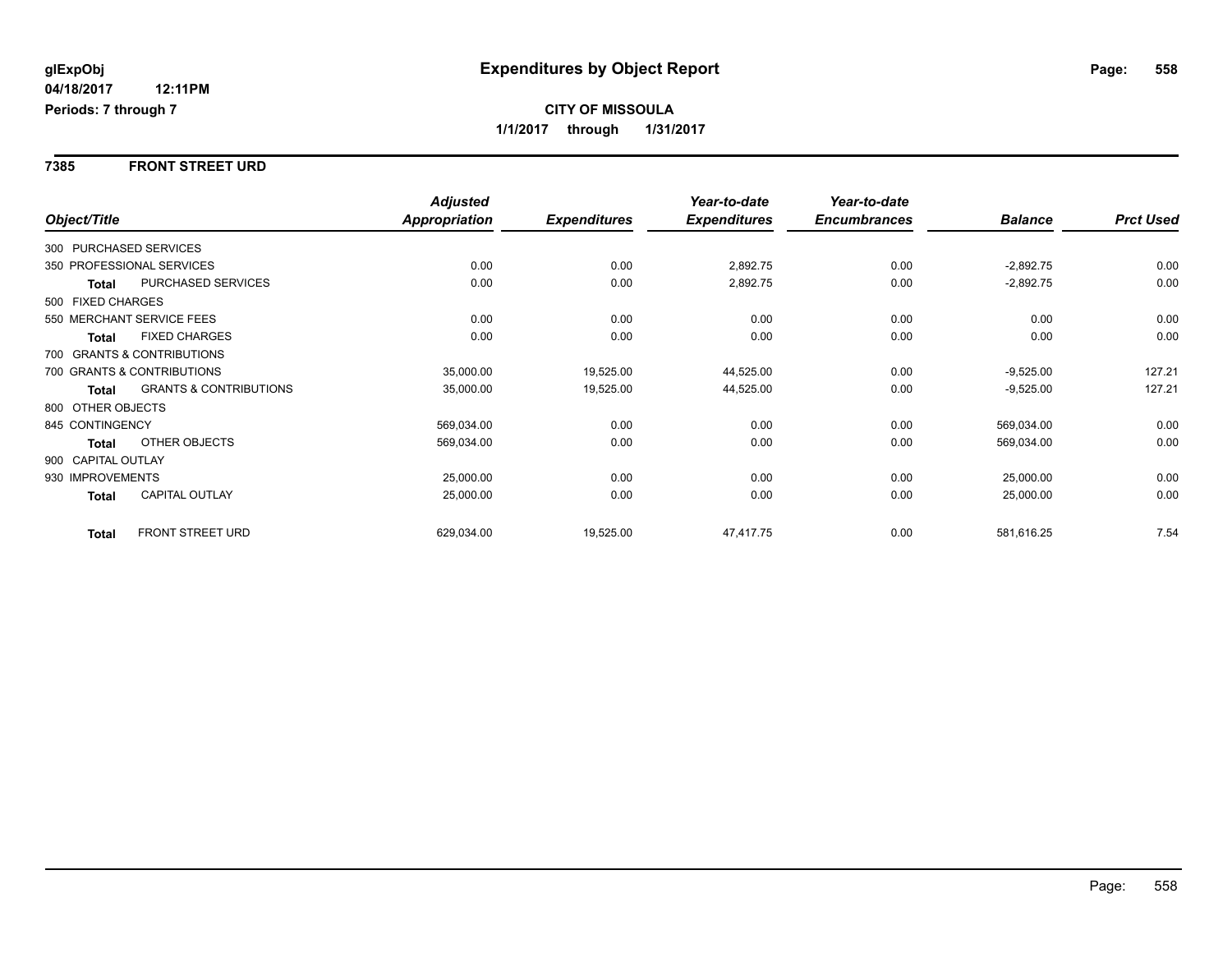## **CITY OF MISSOULA 1/1/2017 through 1/31/2017**

# **7386 DEBT SERVICE-SAFEWAY/ST PAT 1.5M**

**385 MRA**

| Object/Title       |                           | <b>Adjusted</b><br><b>Appropriation</b> | <b>Expenditures</b> | Year-to-date<br><b>Expenditures</b> | Year-to-date<br><b>Encumbrances</b> | <b>Balance</b> | <b>Prct Used</b> |
|--------------------|---------------------------|-----------------------------------------|---------------------|-------------------------------------|-------------------------------------|----------------|------------------|
| 500 FIXED CHARGES  |                           |                                         |                     |                                     |                                     |                |                  |
|                    | 550 MERCHANT SERVICE FEES | 0.00                                    | 0.00                | 0.00                                | 0.00                                | 0.00           | 0.00             |
| <b>Total</b>       | <b>FIXED CHARGES</b>      | 0.00                                    | 0.00                | 0.00                                | 0.00                                | 0.00           | 0.00             |
| 900 CAPITAL OUTLAY |                           |                                         |                     |                                     |                                     |                |                  |
| 930 IMPROVEMENTS   |                           | 0.00                                    | 0.00                | 0.00                                | 0.00                                | 0.00           | 0.00             |
| <b>Total</b>       | <b>CAPITAL OUTLAY</b>     | 0.00                                    | 0.00                | 0.00                                | 0.00                                | 0.00           | 0.00             |
| <b>Total</b>       | <b>MRA</b>                | 0.00                                    | 0.00                | 0.00                                | 0.00                                | 0.00           | 0.00             |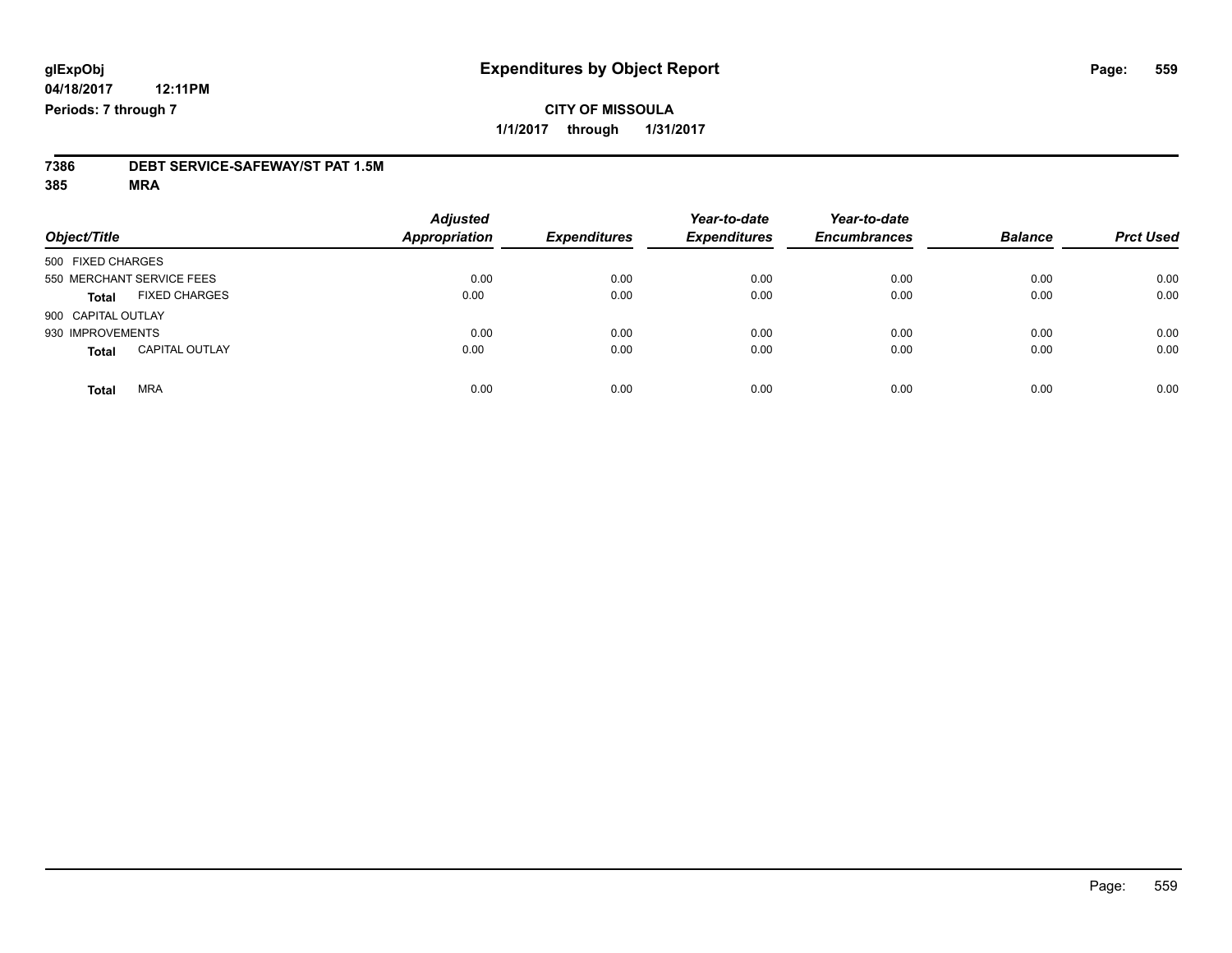### **CITY OF MISSOULA 1/1/2017 through 1/31/2017**

## **7386 DEBT SERVICE-SAFEWAY/ST PAT 1.5M**

**390 NON-DEPARTMENTAL**

|                                     | <b>Adjusted</b>      |                     | Year-to-date        | Year-to-date        |                |                  |
|-------------------------------------|----------------------|---------------------|---------------------|---------------------|----------------|------------------|
| Object/Title                        | <b>Appropriation</b> | <b>Expenditures</b> | <b>Expenditures</b> | <b>Encumbrances</b> | <b>Balance</b> | <b>Prct Used</b> |
| 500 FIXED CHARGES                   |                      |                     |                     |                     |                |                  |
| 550 MERCHANT SERVICE FEES           | 0.00                 | 0.00                | 0.00                | 0.00                | 0.00           | 0.00             |
| <b>FIXED CHARGES</b><br>Total       | 0.00                 | 0.00                | 0.00                | 0.00                | 0.00           | 0.00             |
| 600 DEBT SERVICE                    |                      |                     |                     |                     |                |                  |
| 610 PRINCIPAL                       | 38.539.00            | 14.462.00           | 32.759.25           | 0.00                | 5.779.75       | 85.00            |
| 620 INTEREST / SERVICE FEES         | 88.473.00            | 43,090.00           | 88.298.75           | 0.00                | 174.25         | 99.80            |
| <b>DEBT SERVICE</b><br><b>Total</b> | 127.012.00           | 57,552.00           | 121.058.00          | 0.00                | 5,954.00       | 95.31            |
| NON-DEPARTMENTAL<br><b>Total</b>    | 127.012.00           | 57.552.00           | 121.058.00          | 0.00                | 5.954.00       | 95.31            |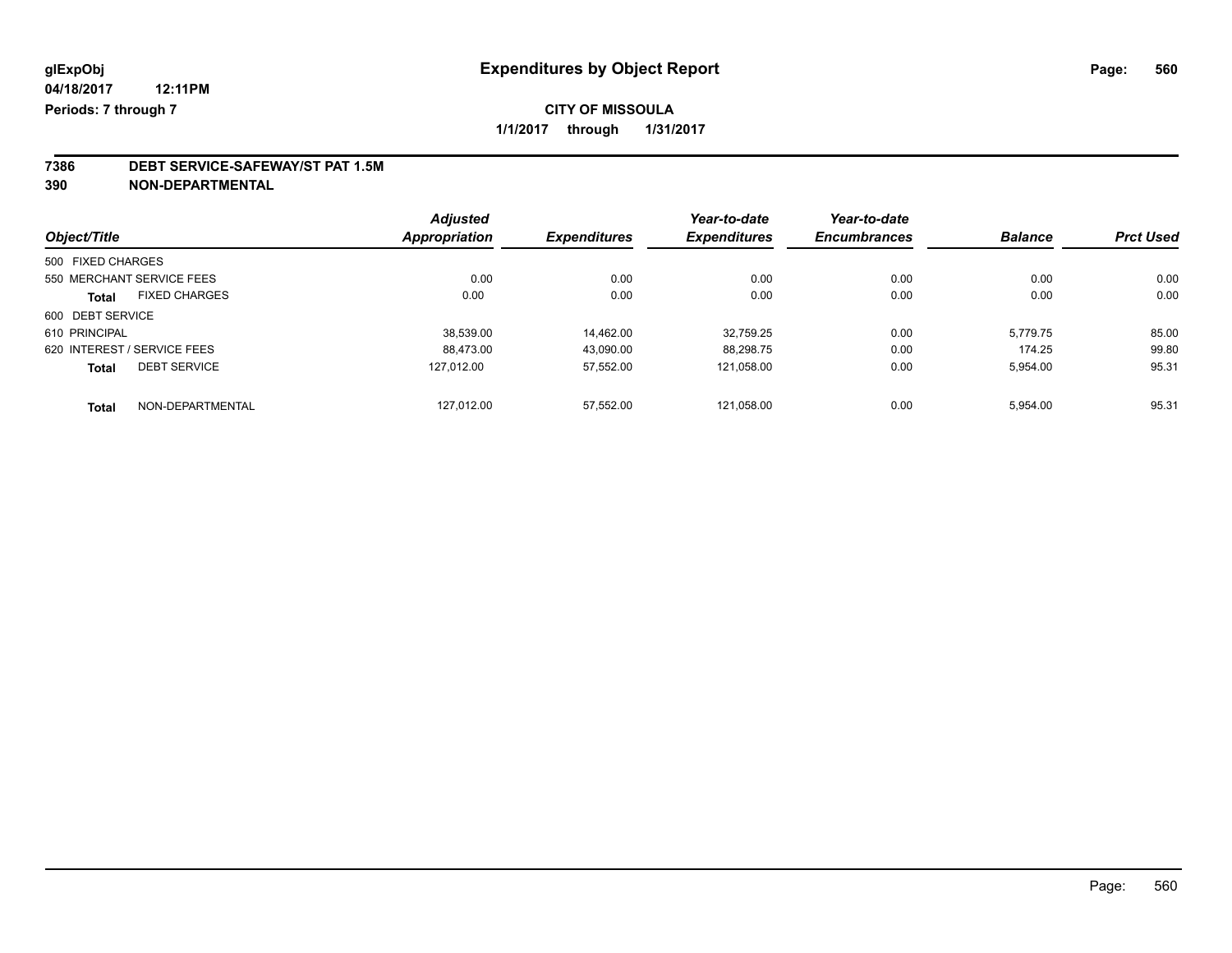#### **7386 DEBT SERVICE-SAFEWAY/ST PAT 1.5M**

| Object/Title       |                                  | <b>Adjusted</b><br>Appropriation | <b>Expenditures</b> | Year-to-date<br><b>Expenditures</b> | Year-to-date<br><b>Encumbrances</b> | <b>Balance</b> | <b>Prct Used</b> |
|--------------------|----------------------------------|----------------------------------|---------------------|-------------------------------------|-------------------------------------|----------------|------------------|
|                    |                                  |                                  |                     |                                     |                                     |                |                  |
| 500 FIXED CHARGES  |                                  |                                  |                     |                                     |                                     |                |                  |
|                    | 550 MERCHANT SERVICE FEES        | 0.00                             | 0.00                | 0.00                                | 0.00                                | 0.00           | 0.00             |
| <b>Total</b>       | <b>FIXED CHARGES</b>             | 0.00                             | 0.00                | 0.00                                | 0.00                                | 0.00           | 0.00             |
| 600 DEBT SERVICE   |                                  |                                  |                     |                                     |                                     |                |                  |
| 610 PRINCIPAL      |                                  | 38,539.00                        | 14.462.00           | 32,759.25                           | 0.00                                | 5,779.75       | 85.00            |
|                    | 620 INTEREST / SERVICE FEES      | 88.473.00                        | 43,090.00           | 88,298.75                           | 0.00                                | 174.25         | 99.80            |
| <b>Total</b>       | <b>DEBT SERVICE</b>              | 127,012.00                       | 57,552.00           | 121.058.00                          | 0.00                                | 5,954.00       | 95.31            |
| 900 CAPITAL OUTLAY |                                  |                                  |                     |                                     |                                     |                |                  |
| 930 IMPROVEMENTS   |                                  | 0.00                             | 0.00                | 0.00                                | 0.00                                | 0.00           | 0.00             |
| Total              | <b>CAPITAL OUTLAY</b>            | 0.00                             | 0.00                | 0.00                                | 0.00                                | 0.00           | 0.00             |
| <b>Total</b>       | DEBT SERVICE-SAFEWAY/ST PAT 1.5M | 127.012.00                       | 57.552.00           | 121.058.00                          | 0.00                                | 5.954.00       | 95.31            |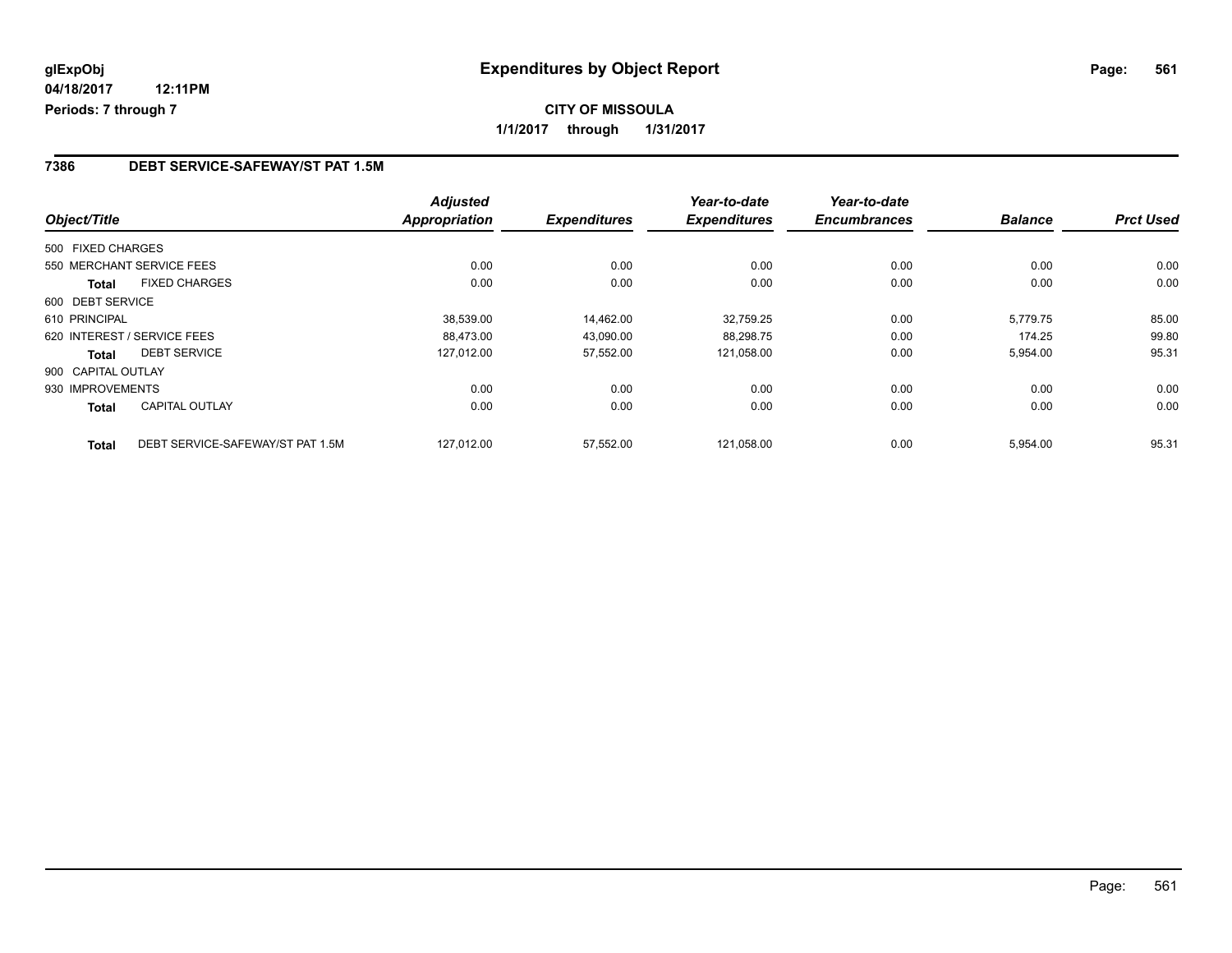**1/1/2017 through 1/31/2017**

## **7387 DEBT SERVICE-BROWNFIELD RLF 1.125M**

**390 NON-DEPARTMENTAL**

|                             |                      | <b>Adjusted</b> |                     | Year-to-date        | Year-to-date        |                |                  |
|-----------------------------|----------------------|-----------------|---------------------|---------------------|---------------------|----------------|------------------|
| Object/Title                |                      | Appropriation   | <b>Expenditures</b> | <b>Expenditures</b> | <b>Encumbrances</b> | <b>Balance</b> | <b>Prct Used</b> |
| 500 FIXED CHARGES           |                      |                 |                     |                     |                     |                |                  |
| 550 MERCHANT SERVICE FEES   |                      | 0.00            | 0.00                | 0.00                | 0.00                | 0.00           | 0.00             |
| Total                       | <b>FIXED CHARGES</b> | 0.00            | 0.00                | 0.00                | 0.00                | 0.00           | 0.00             |
| 600 DEBT SERVICE            |                      |                 |                     |                     |                     |                |                  |
| 610 PRINCIPAL               |                      | 29,830.00       | 0.00                | 0.00                | 0.00                | 29.830.00      | 0.00             |
| 620 INTEREST / SERVICE FEES |                      | 24,886.00       | 0.00                | 12.265.54           | 0.00                | 12,620.46      | 49.29            |
| <b>Total</b>                | <b>DEBT SERVICE</b>  | 54,716.00       | 0.00                | 12,265.54           | 0.00                | 42,450.46      | 22.42            |
| <b>Total</b>                | NON-DEPARTMENTAL     | 54.716.00       | 0.00                | 12.265.54           | 0.00                | 42.450.46      | 22.42            |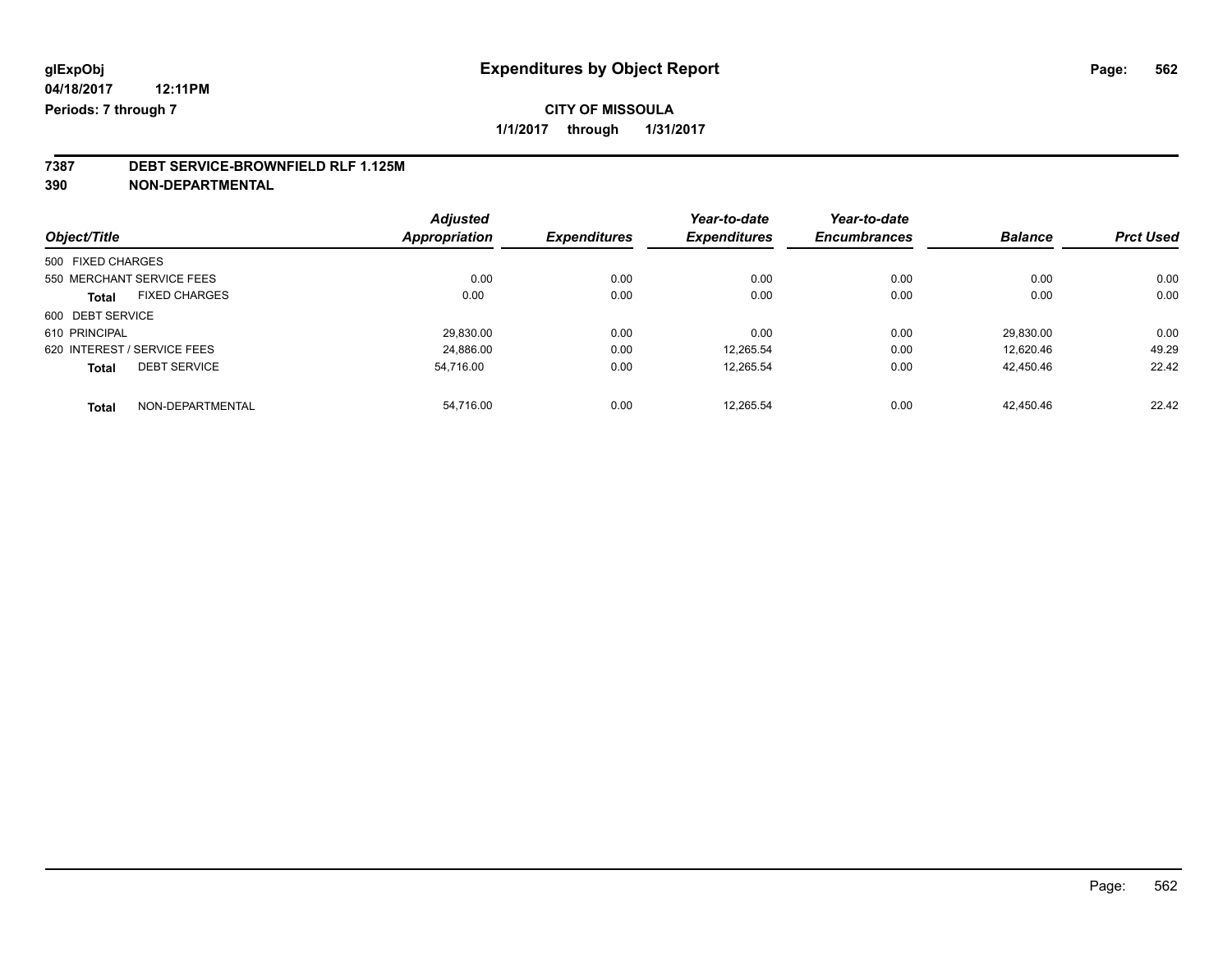**CITY OF MISSOULA 1/1/2017 through 1/31/2017**

#### **7387 DEBT SERVICE-BROWNFIELD RLF 1.125M**

| Object/Title                |                                    | <b>Adjusted</b><br>Appropriation | <b>Expenditures</b> | Year-to-date<br><b>Expenditures</b> | Year-to-date<br><b>Encumbrances</b> | <b>Balance</b> | <b>Prct Used</b> |
|-----------------------------|------------------------------------|----------------------------------|---------------------|-------------------------------------|-------------------------------------|----------------|------------------|
| 500 FIXED CHARGES           |                                    |                                  |                     |                                     |                                     |                |                  |
| 550 MERCHANT SERVICE FEES   |                                    | 0.00                             | 0.00                | 0.00                                | 0.00                                | 0.00           | 0.00             |
| <b>Total</b>                | <b>FIXED CHARGES</b>               | 0.00                             | 0.00                | 0.00                                | 0.00                                | 0.00           | 0.00             |
| 600 DEBT SERVICE            |                                    |                                  |                     |                                     |                                     |                |                  |
| 610 PRINCIPAL               |                                    | 29,830.00                        | 0.00                | 0.00                                | 0.00                                | 29.830.00      | 0.00             |
| 620 INTEREST / SERVICE FEES |                                    | 24,886.00                        | 0.00                | 12.265.54                           | 0.00                                | 12.620.46      | 49.29            |
| <b>Total</b>                | <b>DEBT SERVICE</b>                | 54,716.00                        | 0.00                | 12,265.54                           | 0.00                                | 42.450.46      | 22.42            |
| <b>Total</b>                | DEBT SERVICE-BROWNFIELD RLF 1.125M | 54.716.00                        | 0.00                | 12.265.54                           | 0.00                                | 42.450.46      | 22.42            |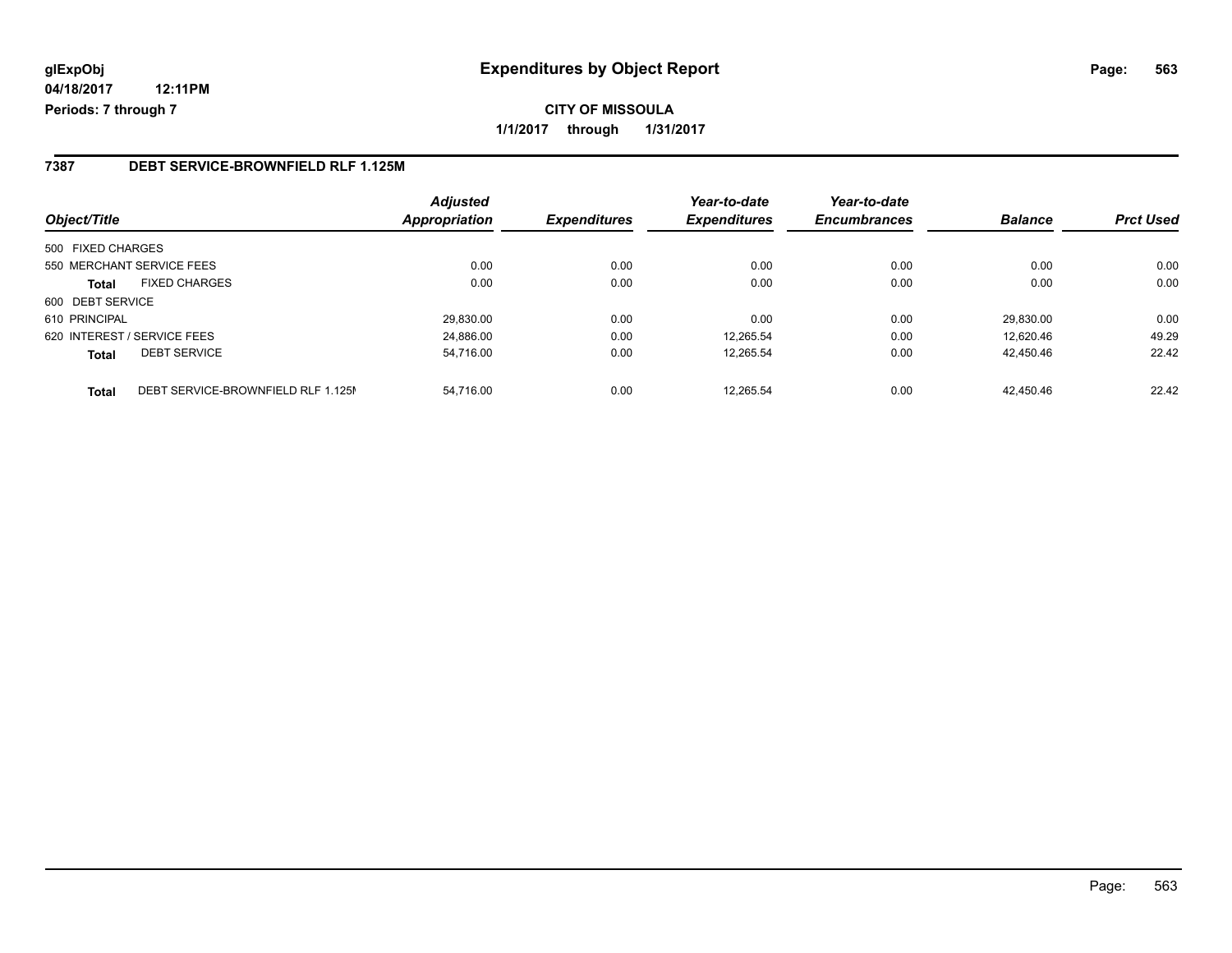# **7388 RESERVE-3.6m TIF**

**390 NON-DEPARTMENTAL**

|                                      | <b>Adjusted</b>      |                     | Year-to-date        | Year-to-date        |                |                  |
|--------------------------------------|----------------------|---------------------|---------------------|---------------------|----------------|------------------|
| Object/Title                         | <b>Appropriation</b> | <b>Expenditures</b> | <b>Expenditures</b> | <b>Encumbrances</b> | <b>Balance</b> | <b>Prct Used</b> |
| 500 FIXED CHARGES                    |                      |                     |                     |                     |                |                  |
| 550 MERCHANT SERVICE FEES            | 0.00                 | 0.00                | 0.00                | 0.00                | 0.00           | 0.00             |
| <b>FIXED CHARGES</b><br><b>Total</b> | 0.00                 | 0.00                | 0.00                | 0.00                | 0.00           | 0.00             |
| 800 OTHER OBJECTS                    |                      |                     |                     |                     |                |                  |
| 820 TRANSFERS TO OTHER FUNDS         | 0.00                 | 0.00                | 0.00                | 0.00                | 0.00           | 0.00             |
| OTHER OBJECTS<br><b>Total</b>        | 0.00                 | 0.00                | 0.00                | 0.00                | 0.00           | 0.00             |
| NON-DEPARTMENTAL<br>Total            | 0.00                 | 0.00                | 0.00                | 0.00                | 0.00           | 0.00             |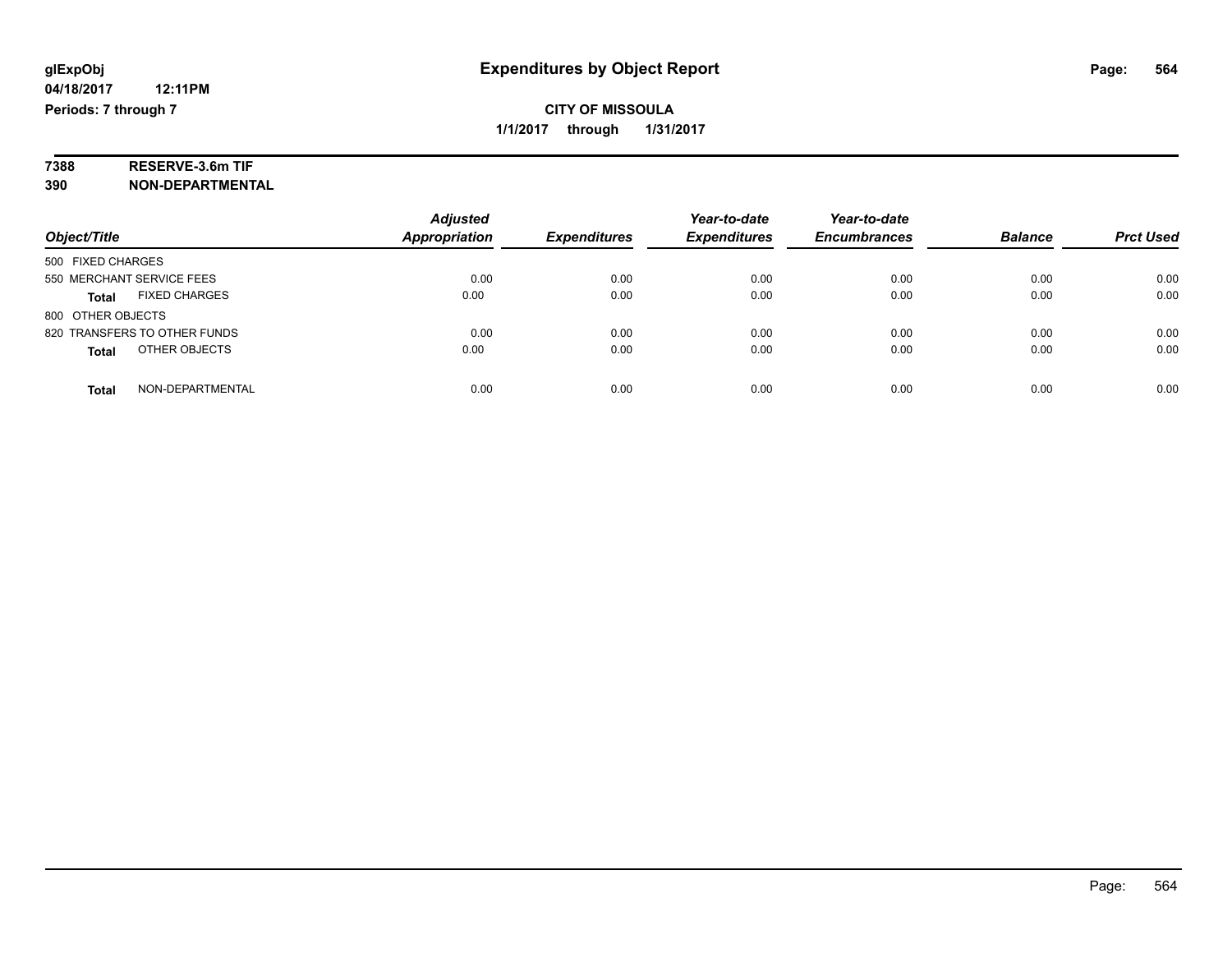**CITY OF MISSOULA 1/1/2017 through 1/31/2017**

**7388 RESERVE-3.6m TIF**

|                                      | <b>Adjusted</b>      |                     | Year-to-date        | Year-to-date        | <b>Balance</b> |                  |
|--------------------------------------|----------------------|---------------------|---------------------|---------------------|----------------|------------------|
| Object/Title                         | <b>Appropriation</b> | <b>Expenditures</b> | <b>Expenditures</b> | <b>Encumbrances</b> |                | <b>Prct Used</b> |
| 500 FIXED CHARGES                    |                      |                     |                     |                     |                |                  |
| 550 MERCHANT SERVICE FEES            | 0.00                 | 0.00                | 0.00                | 0.00                | 0.00           | 0.00             |
| <b>FIXED CHARGES</b><br><b>Total</b> | 0.00                 | 0.00                | 0.00                | 0.00                | 0.00           | 0.00             |
| 800 OTHER OBJECTS                    |                      |                     |                     |                     |                |                  |
| 820 TRANSFERS TO OTHER FUNDS         | 0.00                 | 0.00                | 0.00                | 0.00                | 0.00           | 0.00             |
| OTHER OBJECTS<br><b>Total</b>        | 0.00                 | 0.00                | 0.00                | 0.00                | 0.00           | 0.00             |
| RESERVE-3.6m TIF<br><b>Total</b>     | 0.00                 | 0.00                | 0.00                | 0.00                | 0.00           | 0.00             |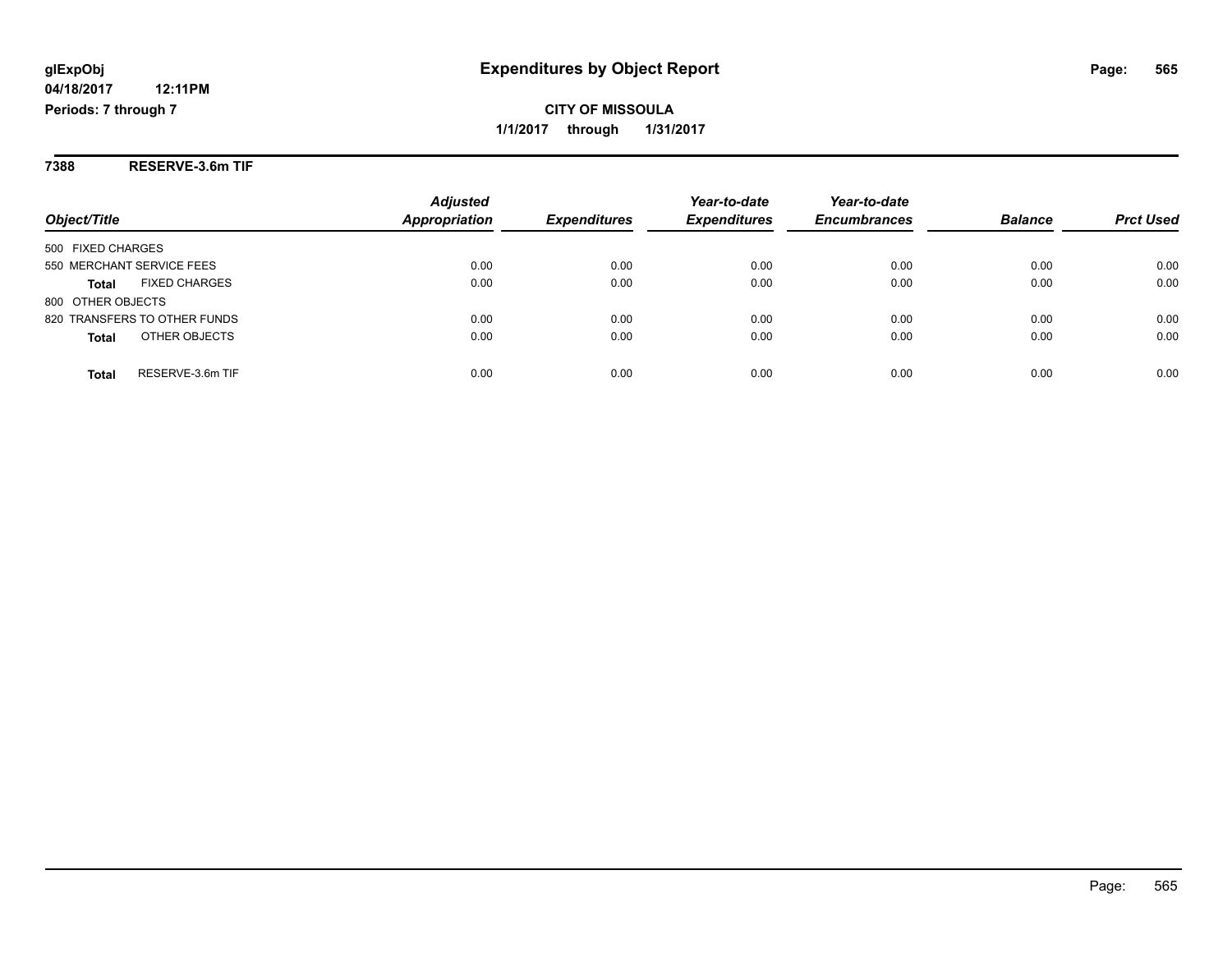**7389 DEBT SERVICE - 3.6M/5.75M**

**385 MRA**

|                                                   | <b>Adjusted</b>      |                     | Year-to-date        | Year-to-date        |                |                  |
|---------------------------------------------------|----------------------|---------------------|---------------------|---------------------|----------------|------------------|
| Object/Title                                      | <b>Appropriation</b> | <b>Expenditures</b> | <b>Expenditures</b> | <b>Encumbrances</b> | <b>Balance</b> | <b>Prct Used</b> |
| 500 FIXED CHARGES                                 |                      |                     |                     |                     |                |                  |
| 550 MERCHANT SERVICE FEES                         | 0.00                 | 0.00                | 0.00                | 0.00                | 0.00           | 0.00             |
| <b>FIXED CHARGES</b><br><b>Total</b>              | 0.00                 | 0.00                | 0.00                | 0.00                | 0.00           | 0.00             |
| 600 DEBT SERVICE                                  |                      |                     |                     |                     |                |                  |
| 610 PRINCIPAL                                     | 0.00                 | 0.00                | 0.00                | 0.00                | 0.00           | 0.00             |
| 620 INTEREST / SERVICE FEES                       | 0.00                 | 0.00                | 0.00                | 0.00                | 0.00           | 0.00             |
| <b>DEBT SERVICE</b><br><b>Total</b>               | 0.00                 | 0.00                | 0.00                | 0.00                | 0.00           | 0.00             |
| 700 GRANTS & CONTRIBUTIONS                        |                      |                     |                     |                     |                |                  |
| 700 GRANTS & CONTRIBUTIONS                        | 0.00                 | 0.00                | 0.00                | 0.00                | 0.00           | 0.00             |
| <b>GRANTS &amp; CONTRIBUTIONS</b><br><b>Total</b> | 0.00                 | 0.00                | 0.00                | 0.00                | 0.00           | 0.00             |
|                                                   |                      |                     |                     |                     |                |                  |
| <b>MRA</b><br><b>Total</b>                        | 0.00                 | 0.00                | 0.00                | 0.00                | 0.00           | 0.00             |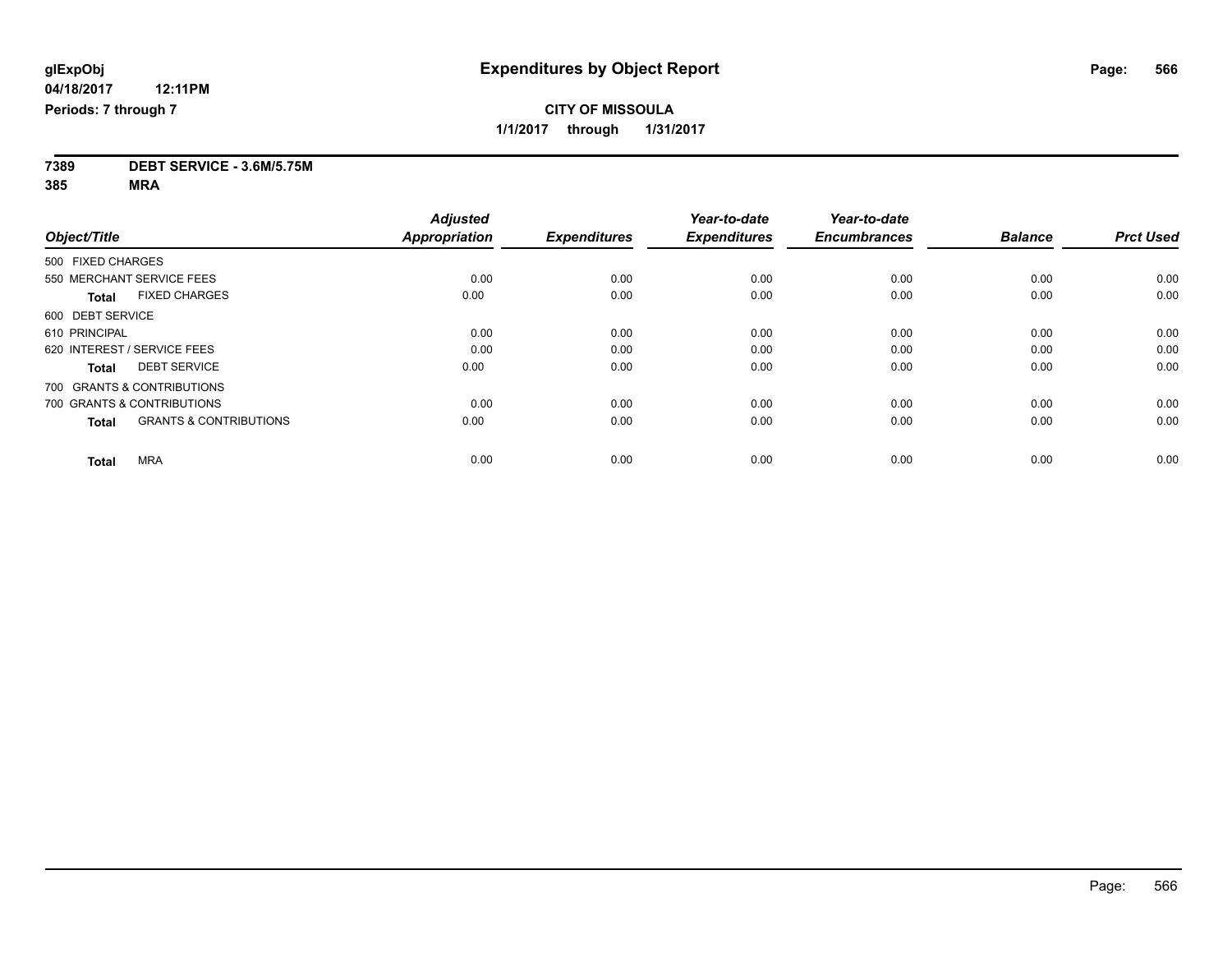**7389 DEBT SERVICE - 3.6M/5.75M**

**390 NON-DEPARTMENTAL**

| Object/Title                |                           | <b>Adjusted</b>      | <b>Expenditures</b> | Year-to-date<br><b>Expenditures</b> | Year-to-date<br><b>Encumbrances</b> | <b>Balance</b> | <b>Prct Used</b> |
|-----------------------------|---------------------------|----------------------|---------------------|-------------------------------------|-------------------------------------|----------------|------------------|
|                             |                           | <b>Appropriation</b> |                     |                                     |                                     |                |                  |
| 500 FIXED CHARGES           |                           |                      |                     |                                     |                                     |                |                  |
|                             | 550 MERCHANT SERVICE FEES | 0.00                 | 0.00                | 0.00                                | 0.00                                | 0.00           | 0.00             |
| <b>Total</b>                | <b>FIXED CHARGES</b>      | 0.00                 | 0.00                | 0.00                                | 0.00                                | 0.00           | 0.00             |
| 600 DEBT SERVICE            |                           |                      |                     |                                     |                                     |                |                  |
| 610 PRINCIPAL               |                           | 393.000.00           | 0.00                | 133.000.00                          | 0.00                                | 260.000.00     | 33.84            |
| 620 INTEREST / SERVICE FEES |                           | 283.312.00           | 3.100.00            | 145.503.25                          | 0.00                                | 137.808.75     | 51.36            |
| <b>Total</b>                | <b>DEBT SERVICE</b>       | 676.312.00           | 3.100.00            | 278.503.25                          | 0.00                                | 397.808.75     | 41.18            |
| <b>Total</b>                | NON-DEPARTMENTAL          | 676.312.00           | 3.100.00            | 278.503.25                          | 0.00                                | 397.808.75     | 41.18            |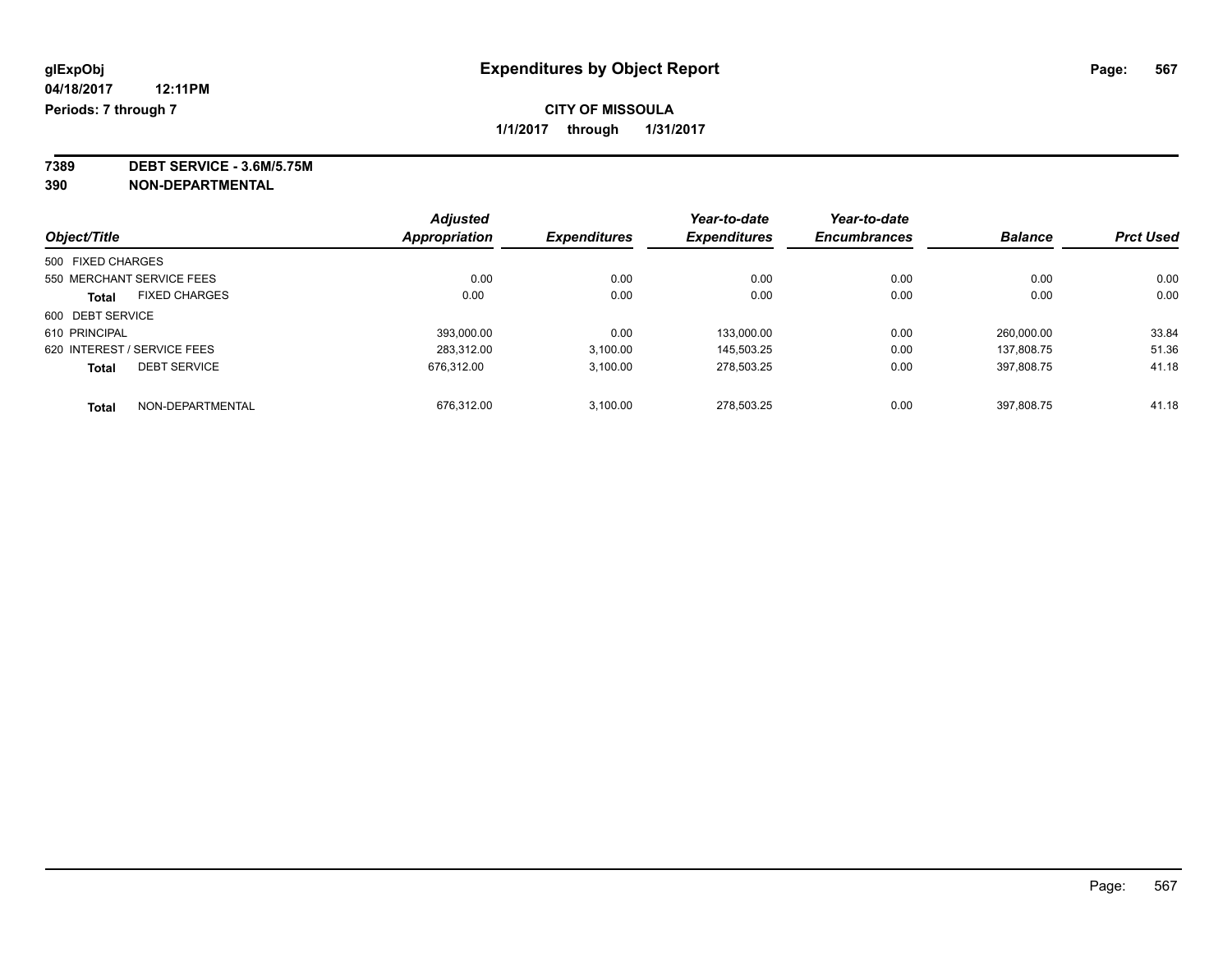#### **7389 DEBT SERVICE - 3.6M/5.75M**

|                                                   | <b>Adjusted</b>      |                     | Year-to-date        | Year-to-date        |                |                  |
|---------------------------------------------------|----------------------|---------------------|---------------------|---------------------|----------------|------------------|
| Object/Title                                      | <b>Appropriation</b> | <b>Expenditures</b> | <b>Expenditures</b> | <b>Encumbrances</b> | <b>Balance</b> | <b>Prct Used</b> |
| 500 FIXED CHARGES                                 |                      |                     |                     |                     |                |                  |
| 550 MERCHANT SERVICE FEES                         | 0.00                 | 0.00                | 0.00                | 0.00                | 0.00           | 0.00             |
| <b>FIXED CHARGES</b><br><b>Total</b>              | 0.00                 | 0.00                | 0.00                | 0.00                | 0.00           | 0.00             |
| 600 DEBT SERVICE                                  |                      |                     |                     |                     |                |                  |
| 610 PRINCIPAL                                     | 393.000.00           | 0.00                | 133,000.00          | 0.00                | 260,000.00     | 33.84            |
| 620 INTEREST / SERVICE FEES                       | 283,312.00           | 3,100.00            | 145,503.25          | 0.00                | 137.808.75     | 51.36            |
| <b>DEBT SERVICE</b><br><b>Total</b>               | 676,312.00           | 3,100.00            | 278,503.25          | 0.00                | 397,808.75     | 41.18            |
| 700 GRANTS & CONTRIBUTIONS                        |                      |                     |                     |                     |                |                  |
| 700 GRANTS & CONTRIBUTIONS                        | 0.00                 | 0.00                | 0.00                | 0.00                | 0.00           | 0.00             |
| <b>GRANTS &amp; CONTRIBUTIONS</b><br><b>Total</b> | 0.00                 | 0.00                | 0.00                | 0.00                | 0.00           | 0.00             |
| DEBT SERVICE - 3.6M/5.75M<br><b>Total</b>         | 676.312.00           | 3,100.00            | 278.503.25          | 0.00                | 397.808.75     | 41.18            |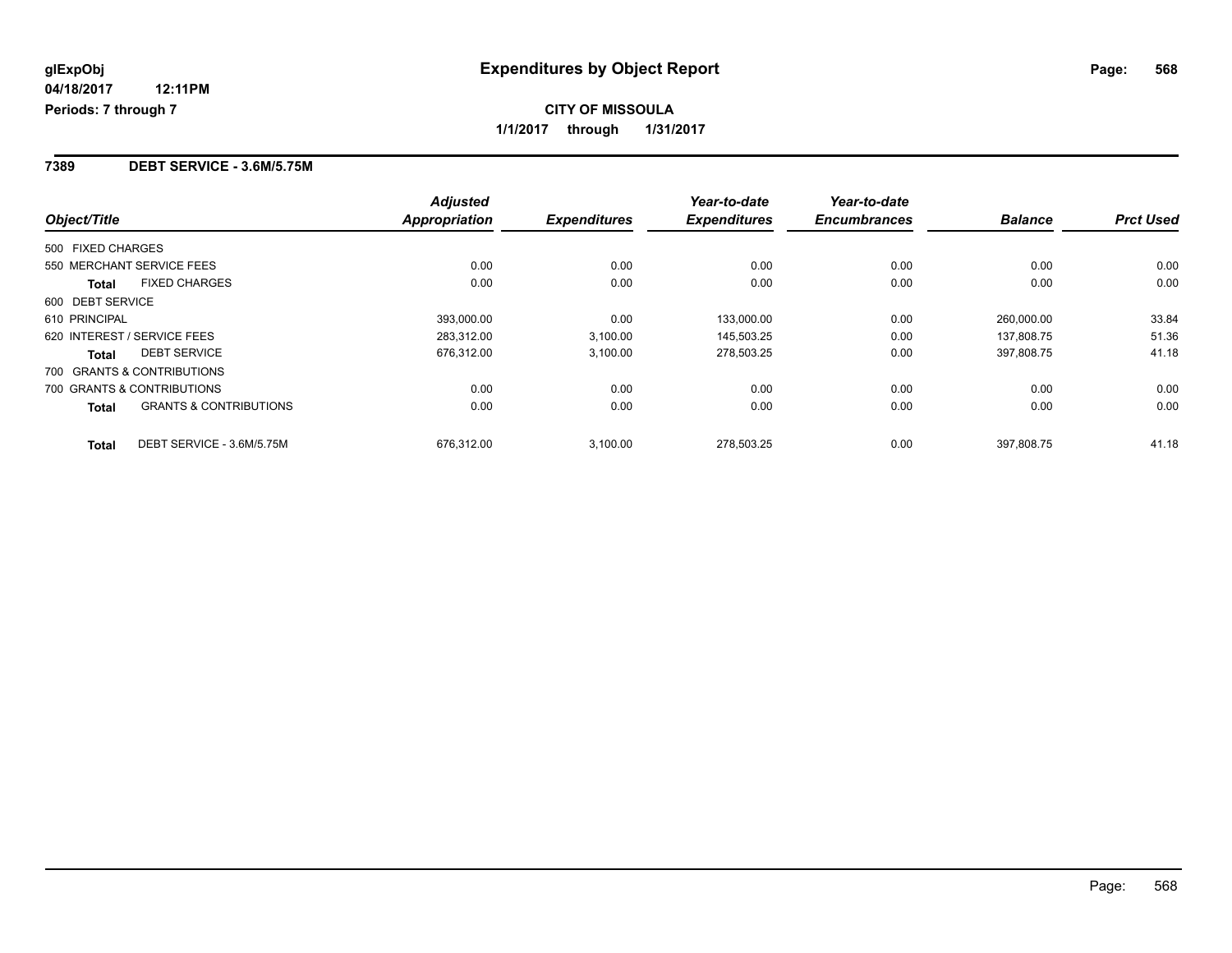## **CITY OF MISSOULA 1/1/2017 through 1/31/2017**

**7390 URDII CLEARING - 3.6M TIF**

**385 MRA**

| Object/Title                         | <b>Adjusted</b><br><b>Appropriation</b> | <b>Expenditures</b> | Year-to-date<br><b>Expenditures</b> | Year-to-date<br><b>Encumbrances</b> | <b>Balance</b> | <b>Prct Used</b> |
|--------------------------------------|-----------------------------------------|---------------------|-------------------------------------|-------------------------------------|----------------|------------------|
|                                      |                                         |                     |                                     |                                     |                |                  |
| 500 FIXED CHARGES                    |                                         |                     |                                     |                                     |                |                  |
| 550 MERCHANT SERVICE FEES            | 0.00                                    | 0.00                | 0.00                                | 0.00                                | 0.00           | 0.00             |
| <b>FIXED CHARGES</b><br><b>Total</b> | 0.00                                    | 0.00                | 0.00                                | 0.00                                | 0.00           | 0.00             |
| 800 OTHER OBJECTS                    |                                         |                     |                                     |                                     |                |                  |
| 820 TRANSFERS TO OTHER FUNDS         | 0.00                                    | 0.00                | $-126.825.85$                       | 0.00                                | 126.825.85     | 0.00             |
| OTHER OBJECTS<br><b>Total</b>        | 0.00                                    | 0.00                | $-126.825.85$                       | 0.00                                | 126,825.85     | 0.00             |
| <b>MRA</b><br><b>Total</b>           | 0.00                                    | 0.00                | $-126.825.85$                       | 0.00                                | 126.825.85     | 0.00             |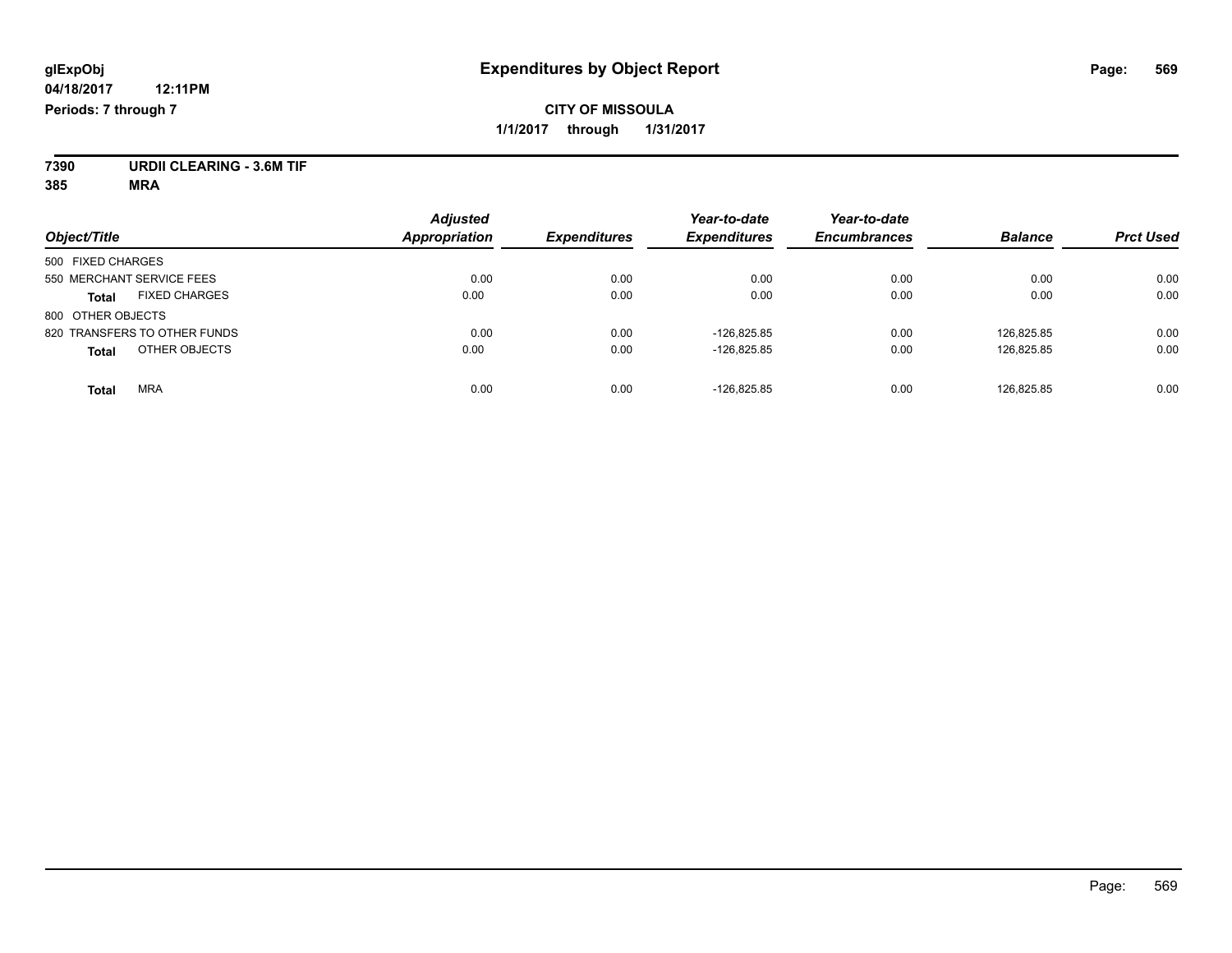**7390 URDII CLEARING - 3.6M TIF 390 NON-DEPARTMENTAL**

| Object/Title                         | <b>Adjusted</b><br><b>Appropriation</b> | <b>Expenditures</b> | Year-to-date<br><b>Expenditures</b> | Year-to-date<br><b>Encumbrances</b> | <b>Balance</b> | <b>Prct Used</b> |
|--------------------------------------|-----------------------------------------|---------------------|-------------------------------------|-------------------------------------|----------------|------------------|
|                                      |                                         |                     |                                     |                                     |                |                  |
| 500 FIXED CHARGES                    |                                         |                     |                                     |                                     |                |                  |
| 550 MERCHANT SERVICE FEES            | 0.00                                    | 0.00                | 0.00                                | 0.00                                | 0.00           | 0.00             |
| <b>FIXED CHARGES</b><br><b>Total</b> | 0.00                                    | 0.00                | 0.00                                | 0.00                                | 0.00           | 0.00             |
| 800 OTHER OBJECTS                    |                                         |                     |                                     |                                     |                |                  |
| 820 TRANSFERS TO OTHER FUNDS         | 2,125,154.00                            | 1,251,772.75        | 1,251,772.75                        | 0.00                                | 873.381.25     | 58.90            |
| OTHER OBJECTS<br><b>Total</b>        | 2,125,154.00                            | 1.251.772.75        | 1,251,772.75                        | 0.00                                | 873,381.25     | 58.90            |
| NON-DEPARTMENTAL<br><b>Total</b>     | 2,125,154.00                            | 1,251,772.75        | 1,251,772.75                        | 0.00                                | 873,381.25     | 58.90            |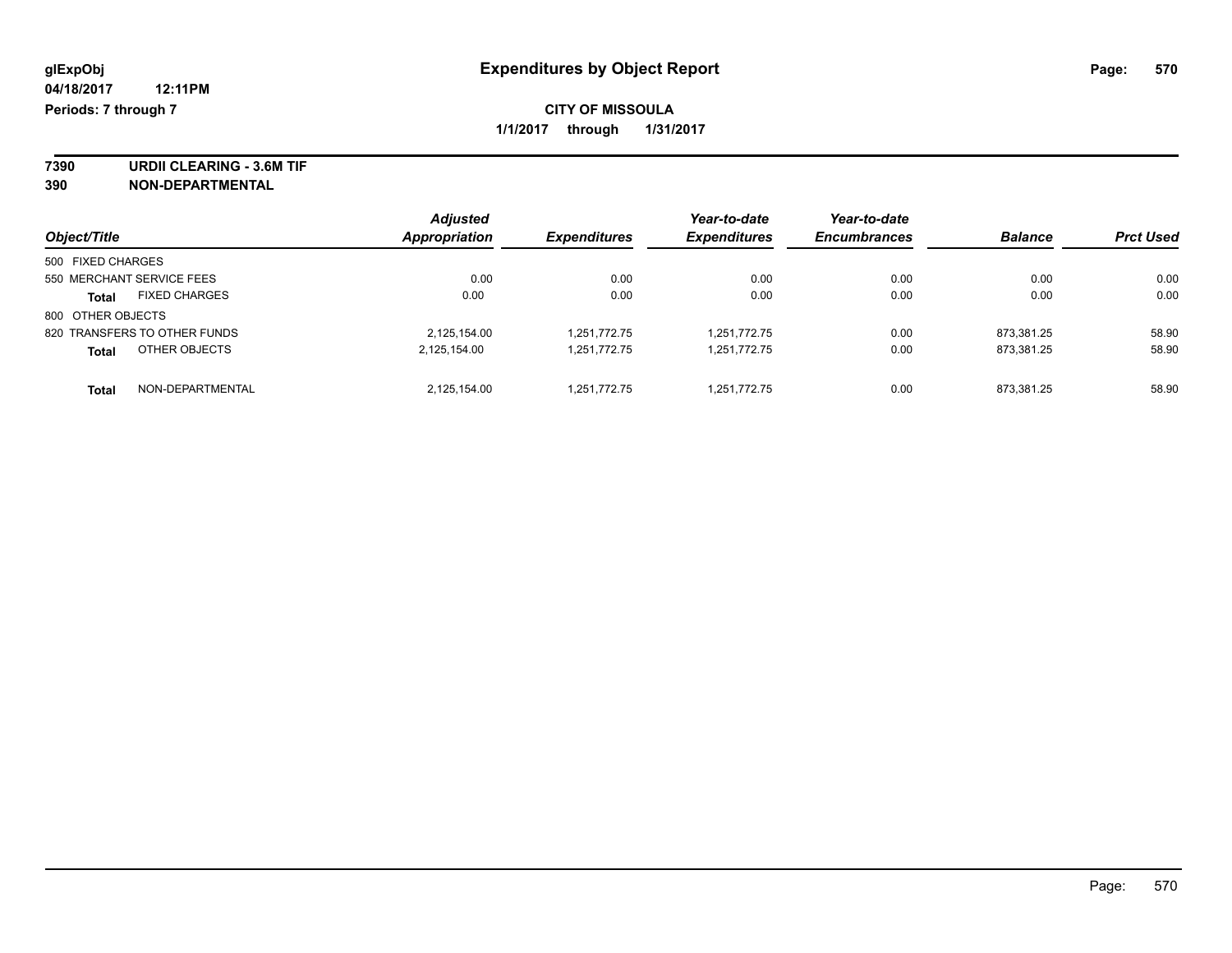**CITY OF MISSOULA 1/1/2017 through 1/31/2017**

**7390 URDII CLEARING - 3.6M TIF**

| Object/Title                              | <b>Adjusted</b><br>Appropriation | <i><b>Expenditures</b></i> | Year-to-date<br><b>Expenditures</b> | Year-to-date<br><b>Encumbrances</b> | <b>Balance</b> | <b>Prct Used</b> |
|-------------------------------------------|----------------------------------|----------------------------|-------------------------------------|-------------------------------------|----------------|------------------|
|                                           |                                  |                            |                                     |                                     |                |                  |
| 500 FIXED CHARGES                         |                                  |                            |                                     |                                     |                |                  |
| 550 MERCHANT SERVICE FEES                 | 0.00                             | 0.00                       | 0.00                                | 0.00                                | 0.00           | 0.00             |
| <b>FIXED CHARGES</b><br><b>Total</b>      | 0.00                             | 0.00                       | 0.00                                | 0.00                                | 0.00           | 0.00             |
| 800 OTHER OBJECTS                         |                                  |                            |                                     |                                     |                |                  |
| 820 TRANSFERS TO OTHER FUNDS              | 2,125,154.00                     | 1.251.772.75               | 1,124,946.90                        | 0.00                                | 1.000.207.10   | 52.93            |
| OTHER OBJECTS<br><b>Total</b>             | 2,125,154.00                     | 1.251.772.75               | 1,124,946.90                        | 0.00                                | 1,000,207.10   | 52.93            |
| URDII CLEARING - 3.6M TIF<br><b>Total</b> | 2.125.154.00                     | 1.251.772.75               | 1.124.946.90                        | 0.00                                | 1.000.207.10   | 52.93            |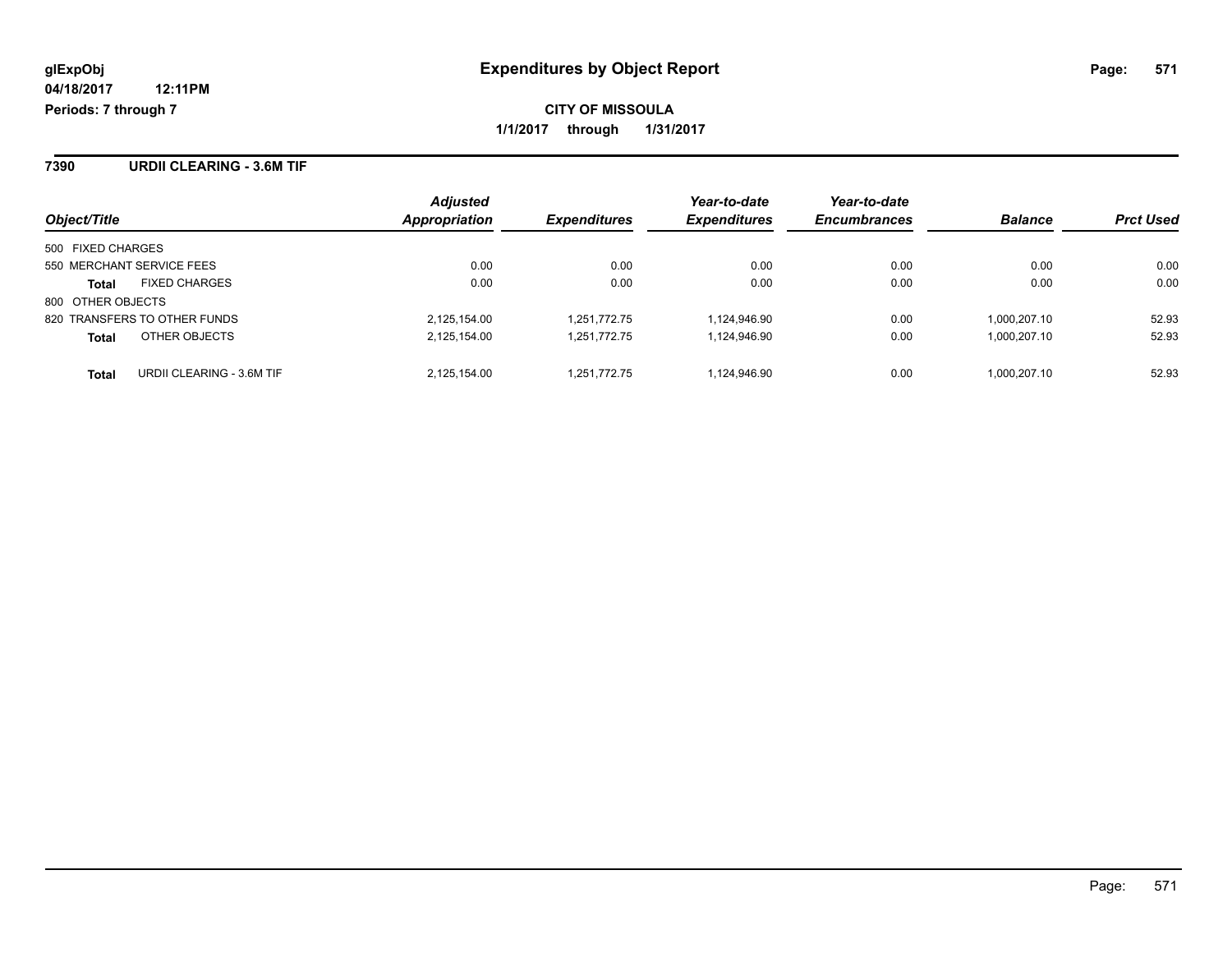## **CITY OF MISSOULA 1/1/2017 through 1/31/2017**

**7391 MRA - URD I FUND 385 MRA**

| Object/Title                         | <b>Adjusted</b><br>Appropriation | <b>Expenditures</b> | Year-to-date<br><b>Expenditures</b> | Year-to-date<br><b>Encumbrances</b> | <b>Balance</b> | <b>Prct Used</b> |
|--------------------------------------|----------------------------------|---------------------|-------------------------------------|-------------------------------------|----------------|------------------|
| 500 FIXED CHARGES                    |                                  |                     |                                     |                                     |                |                  |
| 550 MERCHANT SERVICE FEES            | 0.00                             | 0.00                | 0.00                                | 0.00                                | 0.00           | 0.00             |
| <b>FIXED CHARGES</b><br><b>Total</b> | 0.00                             | 0.00                | 0.00                                | 0.00                                | 0.00           | 0.00             |
| <b>MRA</b><br>Tota                   | 0.00                             | 0.00                | 0.00                                | 0.00                                | 0.00           | 0.00             |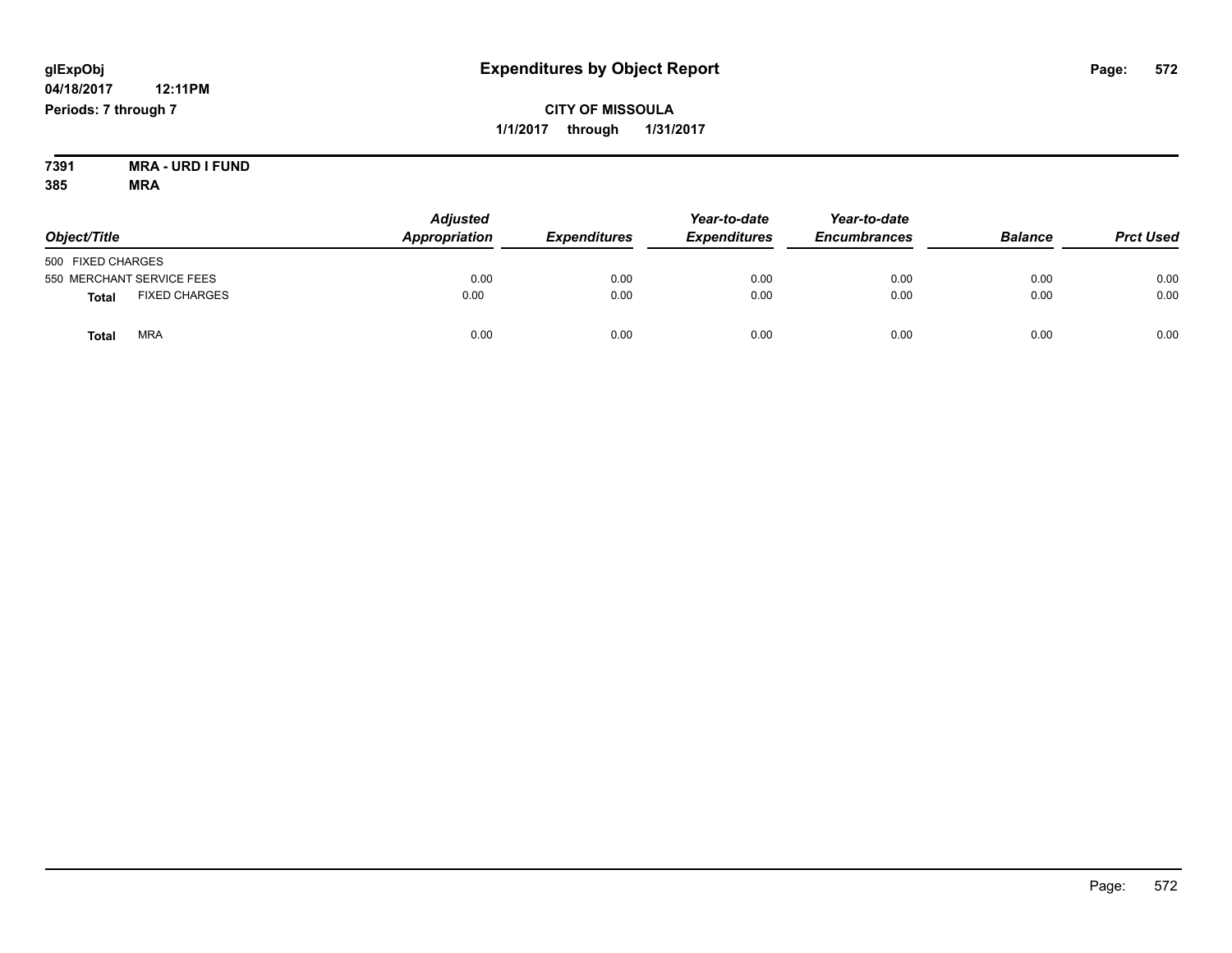**CITY OF MISSOULA 1/1/2017 through 1/31/2017**

#### **7391 MRA - URD I FUND 900 DEPRECIATION**

|                                      | <b>Adjusted</b>      |                     | Year-to-date        | Year-to-date        |                |                  |
|--------------------------------------|----------------------|---------------------|---------------------|---------------------|----------------|------------------|
| Object/Title                         | <b>Appropriation</b> | <b>Expenditures</b> | <b>Expenditures</b> | <b>Encumbrances</b> | <b>Balance</b> | <b>Prct Used</b> |
| 500 FIXED CHARGES                    |                      |                     |                     |                     |                |                  |
| 550 MERCHANT SERVICE FEES            | 0.00                 | 0.00                | 0.00                | 0.00                | 0.00           | 0.00             |
| <b>FIXED CHARGES</b><br><b>Total</b> | 0.00                 | 0.00                | 0.00                | 0.00                | 0.00           | 0.00             |
| <b>DEPRECIATION</b><br><b>Total</b>  | 0.00                 | 0.00                | 0.00                | 0.00                | 0.00           | 0.00             |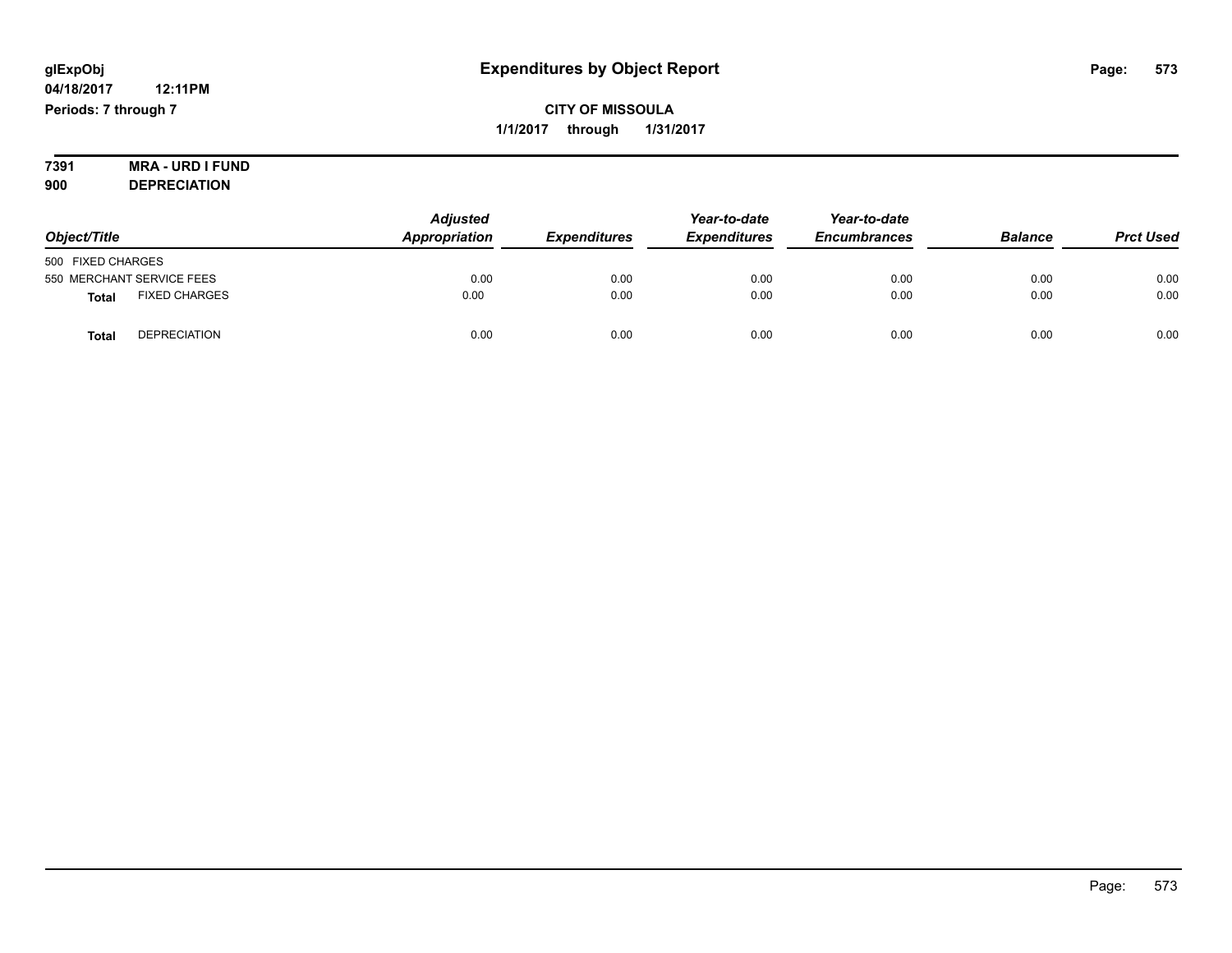## **glExpObj Expenditures by Object Report Page: 574**

**04/18/2017 12:11PM Periods: 7 through 7**

**CITY OF MISSOULA 1/1/2017 through 1/31/2017**

**7391 MRA - URD I FUND**

|                                      | <b>Adjusted</b> |                     | Year-to-date        | Year-to-date        | <b>Balance</b> | <b>Prct Used</b> |
|--------------------------------------|-----------------|---------------------|---------------------|---------------------|----------------|------------------|
| Object/Title                         | Appropriation   | <b>Expenditures</b> | <b>Expenditures</b> | <b>Encumbrances</b> |                |                  |
| 500 FIXED CHARGES                    |                 |                     |                     |                     |                |                  |
| 550 MERCHANT SERVICE FEES            | 0.00            | 0.00                | 0.00                | 0.00                | 0.00           | 0.00             |
| <b>FIXED CHARGES</b><br><b>Total</b> | 0.00            | 0.00                | 0.00                | 0.00                | 0.00           | 0.00             |
| MRA - URD I FUND<br>Total            | 0.00            | 0.00                | 0.00                | 0.00                | 0.00           | 0.00             |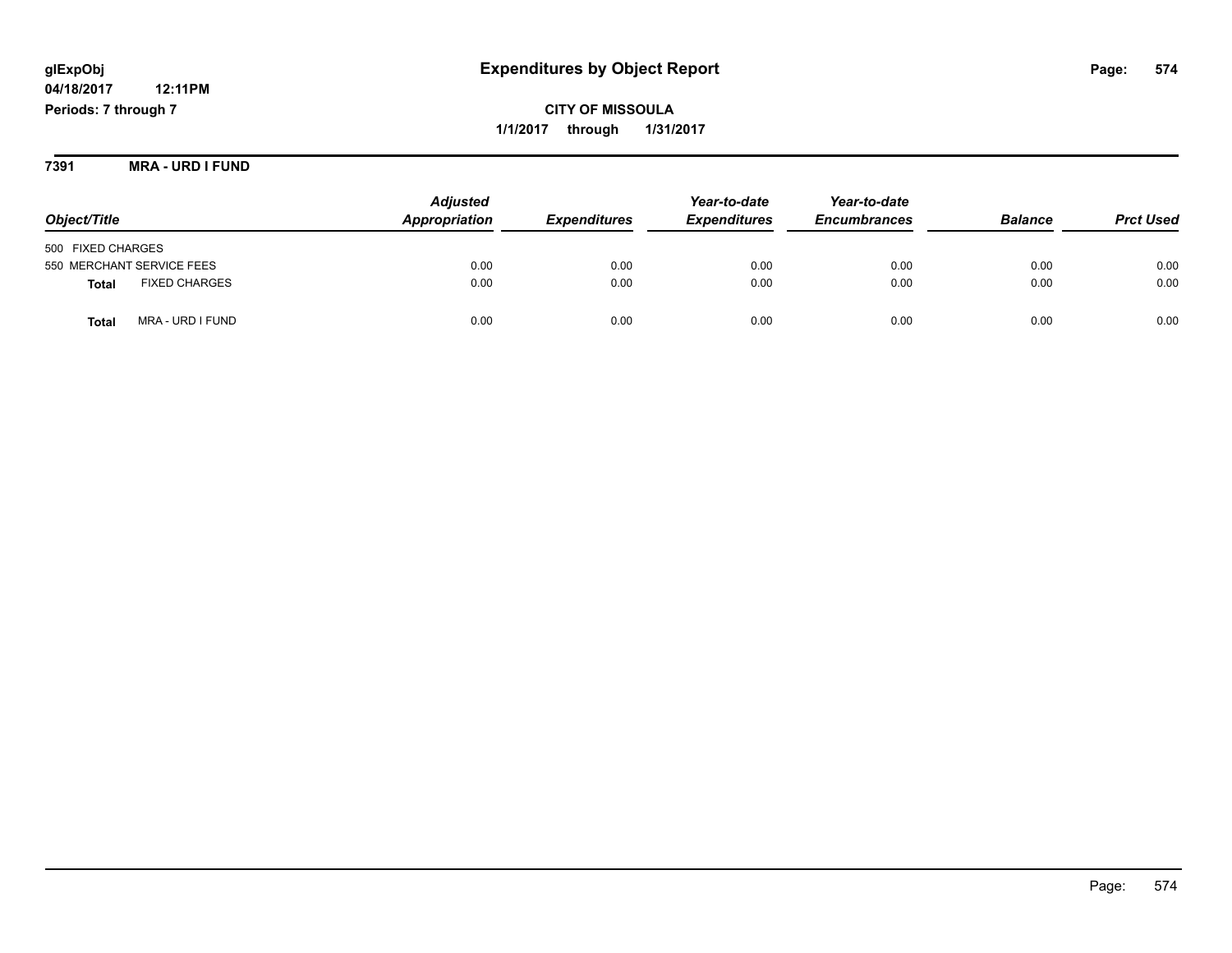**7392 MRA - URD II FUND 385 MRA**

| Object/Title                               | <b>Adjusted</b><br><b>Appropriation</b> | <b>Expenditures</b> | Year-to-date<br><b>Expenditures</b> | Year-to-date<br><b>Encumbrances</b> | <b>Balance</b> | <b>Prct Used</b> |
|--------------------------------------------|-----------------------------------------|---------------------|-------------------------------------|-------------------------------------|----------------|------------------|
| 300 PURCHASED SERVICES                     |                                         |                     |                                     |                                     |                |                  |
| 344 TELEPHONE SERVICE                      | 0.00                                    | 0.00                | 0.00                                | 0.00                                | 0.00           | 0.00             |
| 350 PROFESSIONAL SERVICES                  | 32.551.00                               | 0.00                | 0.00                                | 0.00                                | 32,551.00      | 0.00             |
| PURCHASED SERVICES<br>Total                | 32,551.00                               | 0.00                | 0.00                                | 0.00                                | 32,551.00      | 0.00             |
| 500 FIXED CHARGES                          |                                         |                     |                                     |                                     |                |                  |
| 550 MERCHANT SERVICE FEES                  | 0.00                                    | 0.00                | 0.00                                | 0.00                                | 0.00           | 0.00             |
| <b>FIXED CHARGES</b><br><b>Total</b>       | 0.00                                    | 0.00                | 0.00                                | 0.00                                | 0.00           | 0.00             |
| 700 GRANTS & CONTRIBUTIONS                 |                                         |                     |                                     |                                     |                |                  |
| 700 GRANTS & CONTRIBUTIONS                 | 582.715.00                              | 76.518.00           | 93.018.00                           | 0.00                                | 489.697.00     | 15.96            |
| <b>GRANTS &amp; CONTRIBUTIONS</b><br>Total | 582,715.00                              | 76,518.00           | 93,018.00                           | 0.00                                | 489,697.00     | 15.96            |
| 800 OTHER OBJECTS                          |                                         |                     |                                     |                                     |                |                  |
| 820 TRANSFERS TO OTHER FUNDS               | 250,000.00                              | 0.00                | 0.00                                | 0.00                                | 250.000.00     | 0.00             |
| 845 CONTINGENCY                            | 1,486,500.00                            | 0.00                | 0.00                                | 0.00                                | 1,486,500.00   | 0.00             |
| OTHER OBJECTS<br>Total                     | 1,736,500.00                            | 0.00                | 0.00                                | 0.00                                | 1,736,500.00   | 0.00             |
| 900 CAPITAL OUTLAY                         |                                         |                     |                                     |                                     |                |                  |
| 910 LAND                                   | 0.00                                    | 0.00                | 0.00                                | 0.00                                | 0.00           | 0.00             |
| 920 BUILDINGS                              | 0.00                                    | 0.00                | 0.00                                | 0.00                                | 0.00           | 0.00             |
| 930 IMPROVEMENTS                           | 110,000.00                              | 0.00                | 9.981.25                            | 0.00                                | 100.018.75     | 9.07             |
| <b>CAPITAL OUTLAY</b><br><b>Total</b>      | 110.000.00                              | 0.00                | 9.981.25                            | 0.00                                | 100.018.75     | 9.07             |
| <b>MRA</b><br>Total                        | 2,461,766.00                            | 76,518.00           | 102,999.25                          | 0.00                                | 2,358,766.75   | 4.18             |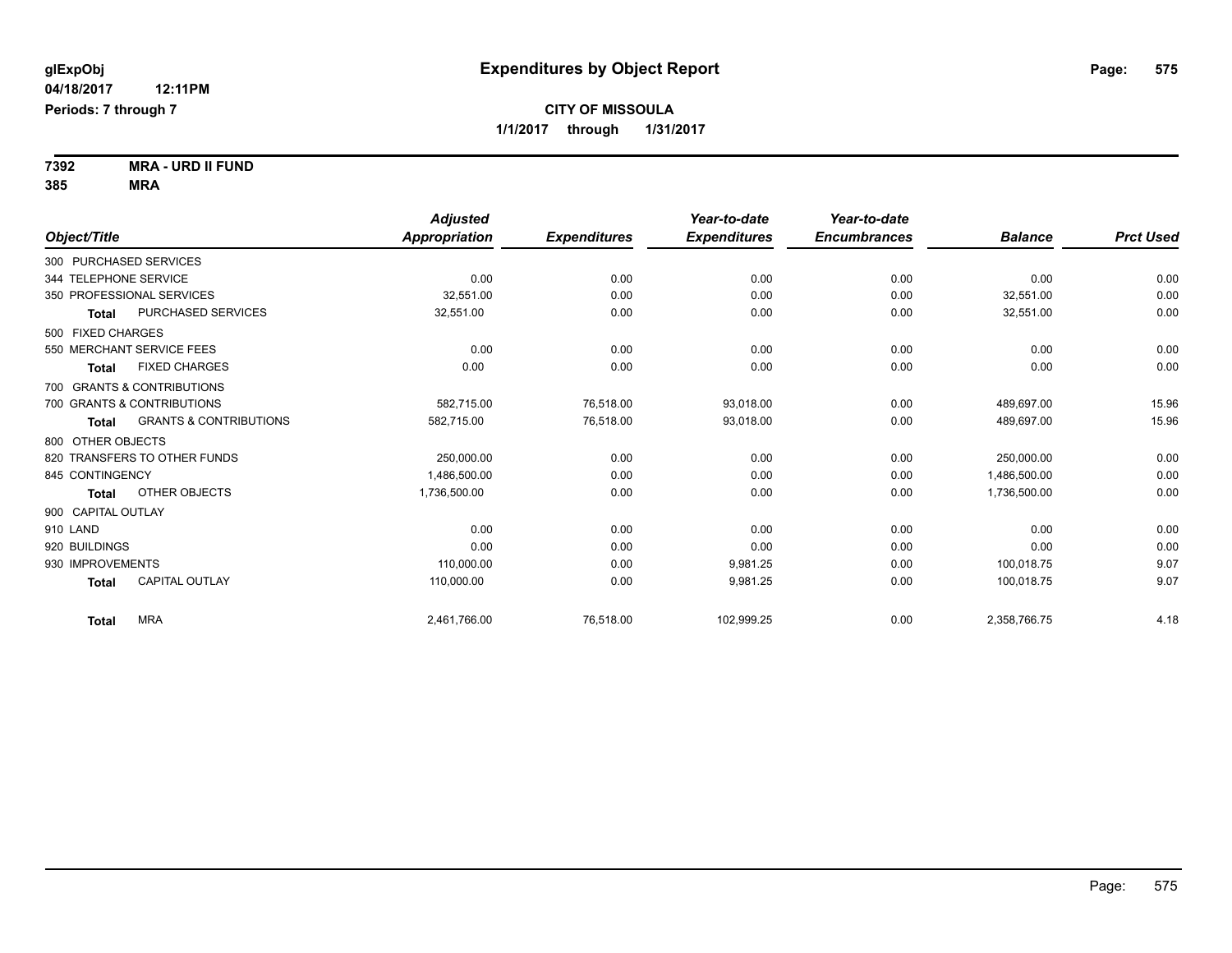#### **7392 MRA - URD II FUND**

|                                            | <b>Adjusted</b>      |                     | Year-to-date        | Year-to-date        |                |                  |
|--------------------------------------------|----------------------|---------------------|---------------------|---------------------|----------------|------------------|
| Object/Title                               | <b>Appropriation</b> | <b>Expenditures</b> | <b>Expenditures</b> | <b>Encumbrances</b> | <b>Balance</b> | <b>Prct Used</b> |
| 300 PURCHASED SERVICES                     |                      |                     |                     |                     |                |                  |
| 344 TELEPHONE SERVICE                      | 0.00                 | 0.00                | 0.00                | 0.00                | 0.00           | 0.00             |
| 350 PROFESSIONAL SERVICES                  | 32.551.00            | 0.00                | 0.00                | 0.00                | 32,551.00      | 0.00             |
| PURCHASED SERVICES<br><b>Total</b>         | 32,551.00            | 0.00                | 0.00                | 0.00                | 32,551.00      | 0.00             |
| 500 FIXED CHARGES                          |                      |                     |                     |                     |                |                  |
| 550 MERCHANT SERVICE FEES                  | 0.00                 | 0.00                | 0.00                | 0.00                | 0.00           | 0.00             |
| <b>FIXED CHARGES</b><br><b>Total</b>       | 0.00                 | 0.00                | 0.00                | 0.00                | 0.00           | 0.00             |
| 700 GRANTS & CONTRIBUTIONS                 |                      |                     |                     |                     |                |                  |
| 700 GRANTS & CONTRIBUTIONS                 | 582,715.00           | 76,518.00           | 93.018.00           | 0.00                | 489,697.00     | 15.96            |
| <b>GRANTS &amp; CONTRIBUTIONS</b><br>Total | 582,715.00           | 76,518.00           | 93.018.00           | 0.00                | 489,697.00     | 15.96            |
| 800 OTHER OBJECTS                          |                      |                     |                     |                     |                |                  |
| 820 TRANSFERS TO OTHER FUNDS               | 250,000.00           | 0.00                | 0.00                | 0.00                | 250,000.00     | 0.00             |
| 845 CONTINGENCY                            | 1,486,500.00         | 0.00                | 0.00                | 0.00                | 1,486,500.00   | 0.00             |
| OTHER OBJECTS<br>Total                     | 1,736,500.00         | 0.00                | 0.00                | 0.00                | 1,736,500.00   | 0.00             |
| 900 CAPITAL OUTLAY                         |                      |                     |                     |                     |                |                  |
| 910 LAND                                   | 0.00                 | 0.00                | 0.00                | 0.00                | 0.00           | 0.00             |
| 920 BUILDINGS                              | 0.00                 | 0.00                | 0.00                | 0.00                | 0.00           | 0.00             |
| 930 IMPROVEMENTS                           | 110,000.00           | 0.00                | 9,981.25            | 0.00                | 100,018.75     | 9.07             |
| <b>CAPITAL OUTLAY</b><br><b>Total</b>      | 110,000.00           | 0.00                | 9,981.25            | 0.00                | 100,018.75     | 9.07             |
| MRA - URD II FUND<br><b>Total</b>          | 2,461,766.00         | 76,518.00           | 102,999.25          | 0.00                | 2,358,766.75   | 4.18             |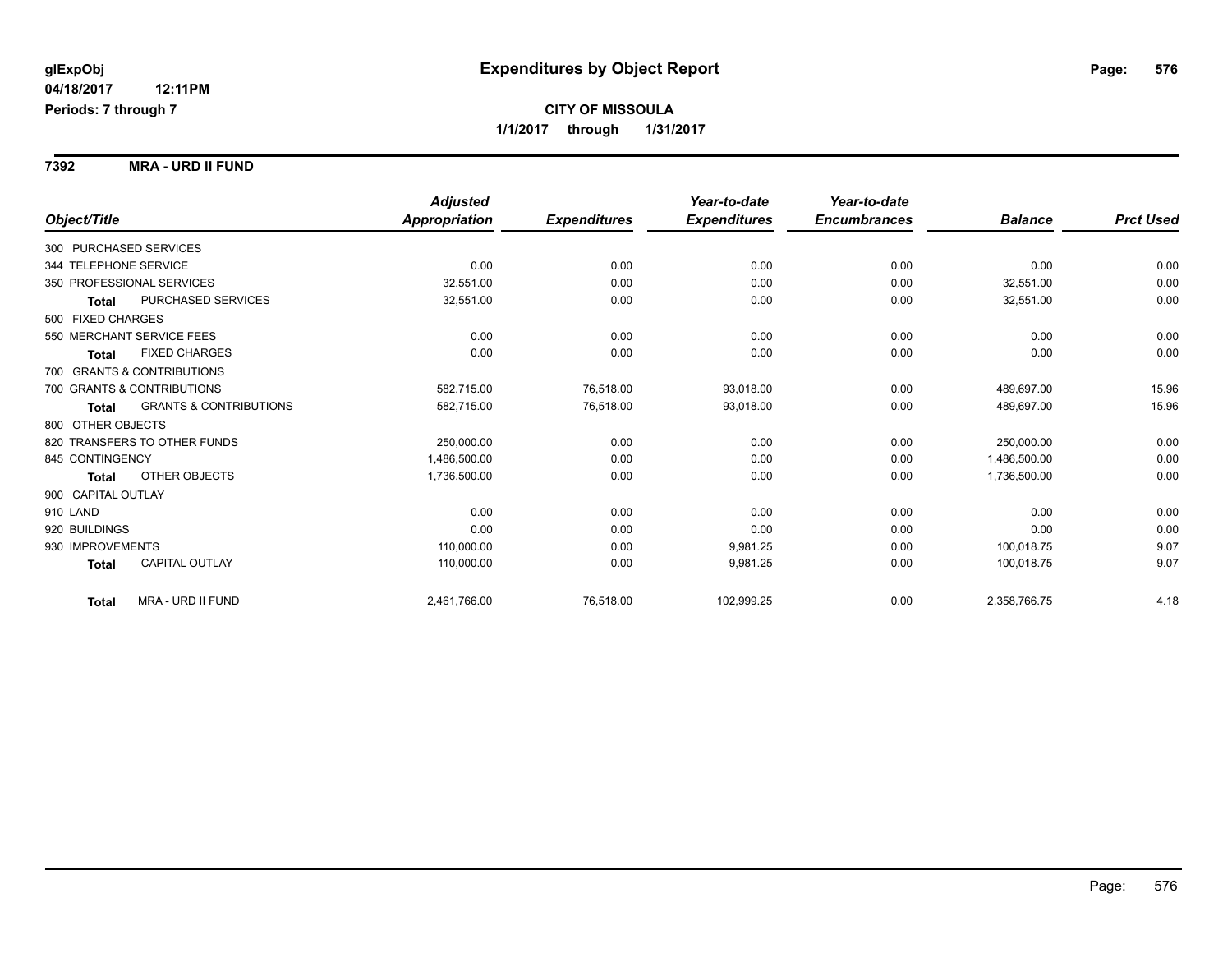**7393 MRA - URD III FUND 385 MRA**

|                                            | <b>Adjusted</b>      |                     | Year-to-date        | Year-to-date        |                |                  |
|--------------------------------------------|----------------------|---------------------|---------------------|---------------------|----------------|------------------|
| Object/Title                               | <b>Appropriation</b> | <b>Expenditures</b> | <b>Expenditures</b> | <b>Encumbrances</b> | <b>Balance</b> | <b>Prct Used</b> |
| 100 PERSONAL SERVICES                      |                      |                     |                     |                     |                |                  |
| 110 SALARIES AND WAGES                     | 405,647.00           | 32,316.56           | 233,541.72          | 0.00                | 172,105.28     | 57.57            |
| 115 SALARIES/HEALTH INSURANCE BENEFIT      | 0.00                 | 0.00                | 0.00                | 0.00                | 0.00           | 0.00             |
| 120 OVERTIME/TERMINATION                   | 5,000.00             | 0.00                | 0.00                | 0.00                | 5,000.00       | 0.00             |
| 140 EMPLOYER CONTRIBUTIONS                 | 129,626.00           | 10,422.28           | 76,842.75           | 0.00                | 52,783.25      | 59.28            |
| 141 STATE RETIREMENT CONTRIBUTIONS         | 0.00                 | 0.00                | 201.22              | 0.00                | $-201.22$      | 0.00             |
| 190 PENSION EXPENSE                        | 0.00                 | 0.00                | 0.00                | 0.00                | 0.00           | 0.00             |
| PERSONAL SERVICES<br>Total                 | 540,273.00           | 42,738.84           | 310,585.69          | 0.00                | 229,687.31     | 57.49            |
| 200 SUPPLIES                               |                      |                     |                     |                     |                |                  |
| 210 OFFICE SUPPLIES                        | 4,000.00             | 63.24               | 1,806.66            | 0.00                | 2,193.34       | 45.17            |
| 220 OPERATING SUPPLIES                     | 500.00               | 0.00                | 0.00                | 0.00                | 500.00         | 0.00             |
| 230 REPAIR/MAINTENANCE                     | 828.00               | 0.00                | 0.00                | 0.00                | 828.00         | 0.00             |
| 231 GASOLINE                               | 400.00               | 0.00                | 64.89               | 0.00                | 335.11         | 16.22            |
| 240 OTHER SUPPLIES                         | 3,398.00             | 0.00                | 0.00                | 0.00                | 3,398.00       | 0.00             |
| <b>SUPPLIES</b><br><b>Total</b>            | 9,126.00             | 63.24               | 1,871.55            | 0.00                | 7,254.45       | 20.51            |
| 300 PURCHASED SERVICES                     |                      |                     |                     |                     |                |                  |
| 310 COMMUNICATIONS                         | 800.00               | 43.82               | 78.96               | 0.00                | 721.04         | 9.87             |
| 320 PRINTING & DUPLICATING                 | 3,000.00             | 569.60              | 1,123.35            | 0.00                | 1,876.65       | 37.45            |
| 330 PUBLICITY, SUBSCRIPTIONS & DUES        | 3,000.00             | 1,521.00            | 2,718.78            | 0.00                | 281.22         | 90.63            |
| 344 TELEPHONE SERVICE                      | 1,300.00             | 5.18                | 79.53               | 0.00                | 1,220.47       | 6.12             |
| 345 GARBAGE                                | 565.00               | 0.00                | 0.00                | 0.00                | 565.00         | 0.00             |
| 350 PROFESSIONAL SERVICES                  | 931,188.00           | 48,944.76           | 402,469.98          | 0.00                | 528,718.02     | 43.22            |
| 360 REPAIR & MAINTENANCE                   | 6,990.00             | 337.14              | 2,022.84            | 0.00                | 4,967.16       | 28.94            |
| 370 TRAVEL                                 | 3,500.00             | 0.00                | 378.14              | 0.00                | 3,121.86       | 10.80            |
| 380 TRAINING                               | 4,500.00             | 0.00                | 85.00               | 0.00                | 4,415.00       | 1.89             |
| 390 OTHER PURCHASED SERVICES               | 500.00               | 0.00                | 0.00                | 0.00                | 500.00         | 0.00             |
| PURCHASED SERVICES<br><b>Total</b>         | 955,343.00           | 51,421.50           | 408,956.58          | 0.00                | 546,386.42     | 42.81            |
| 500 FIXED CHARGES                          |                      |                     |                     |                     |                |                  |
| 550 MERCHANT SERVICE FEES                  | 0.00                 | 0.00                | 0.00                | 0.00                | 0.00           | 0.00             |
| <b>FIXED CHARGES</b><br>Total              | 0.00                 | 0.00                | 0.00                | 0.00                | 0.00           | 0.00             |
| 700 GRANTS & CONTRIBUTIONS                 |                      |                     |                     |                     |                |                  |
| 700 GRANTS & CONTRIBUTIONS                 | 7,944,937.00         | 82,482.00           | 1,630,819.00        | 0.00                | 6,314,118.00   | 20.53            |
| <b>GRANTS &amp; CONTRIBUTIONS</b><br>Total | 7,944,937.00         | 82,482.00           | 1,630,819.00        | 0.00                | 6,314,118.00   | 20.53            |
|                                            |                      |                     |                     |                     |                |                  |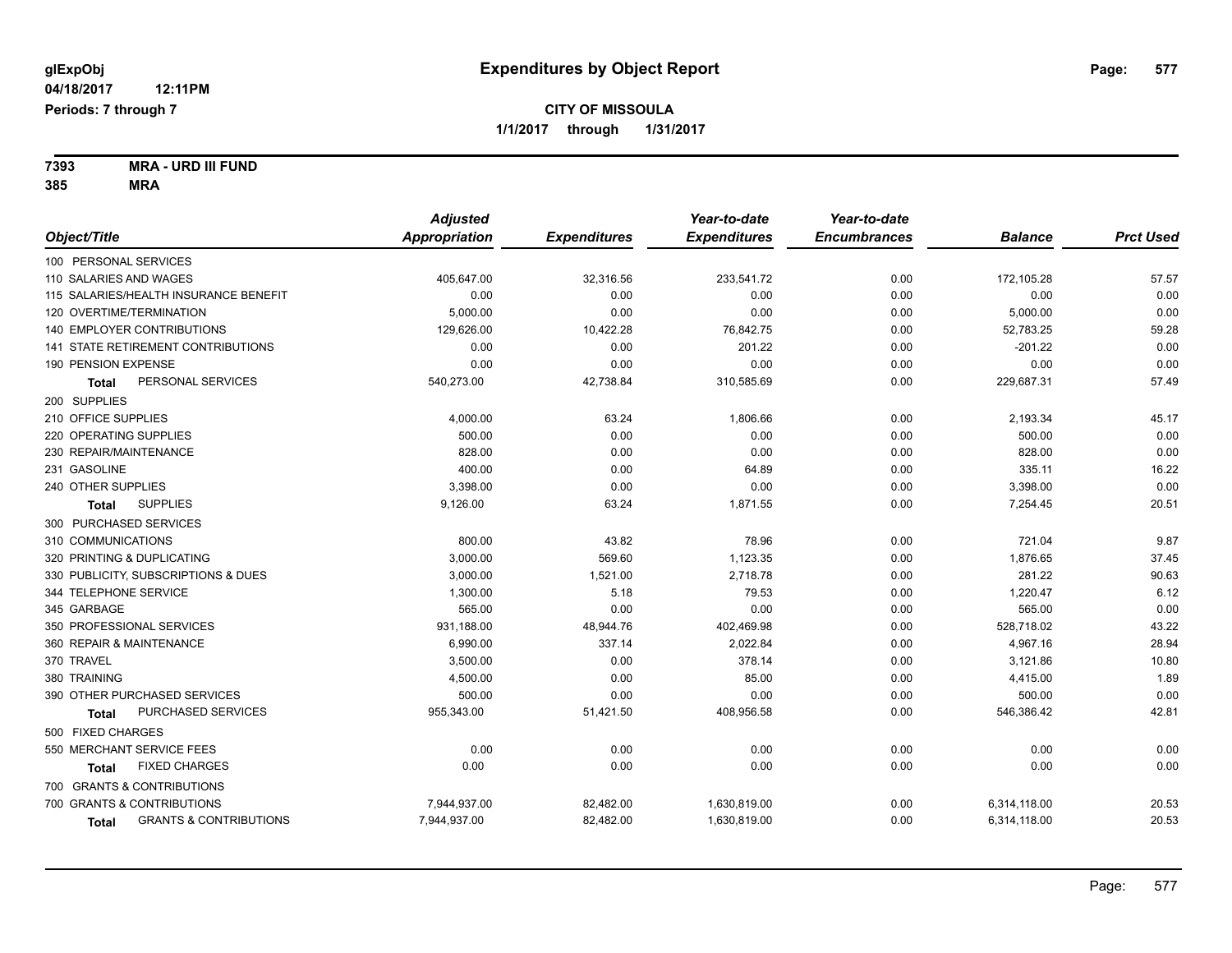| 7393 | <b>MRA - URD III FUND</b> |
|------|---------------------------|
| 385  | MRA                       |

|                                       | <b>Adjusted</b> |                     | Year-to-date        | Year-to-date        |                |                  |
|---------------------------------------|-----------------|---------------------|---------------------|---------------------|----------------|------------------|
| Object/Title                          | Appropriation   | <b>Expenditures</b> | <b>Expenditures</b> | <b>Encumbrances</b> | <b>Balance</b> | <b>Prct Used</b> |
| 800 OTHER OBJECTS                     |                 |                     |                     |                     |                |                  |
| 820 TRANSFERS TO OTHER FUNDS          | 0.00            | 0.00                | 0.00                | 0.00                | 0.00           | 0.00             |
| 845 CONTINGENCY                       | 1.067.682.00    | 0.00                | 0.00                | 0.00                | 1.067.682.00   | 0.00             |
| OTHER OBJECTS<br>Total                | 1.067.682.00    | 0.00                | 0.00                | 0.00                | 1,067,682.00   | 0.00             |
| 900 CAPITAL OUTLAY                    |                 |                     |                     |                     |                |                  |
| 910 LAND                              | 0.00            | 0.00                | 200.000.00          | 0.00                | $-200.000.00$  | 0.00             |
| 930 IMPROVEMENTS                      | 5,268,094.00    | 406,373.43          | 2,065,136.13        | 0.00                | 3,202,957.87   | 39.20            |
| 940 MACHINERY & EQUIPMENT             | 5,000.00        | 0.00                | 0.00                | 0.00                | 5,000.00       | 0.00             |
| <b>CAPITAL OUTLAY</b><br><b>Total</b> | 5.273.094.00    | 406,373.43          | 2,265,136.13        | 0.00                | 3,007,957.87   | 42.96            |
| <b>MRA</b><br><b>Total</b>            | 15.790.455.00   | 583.079.01          | 4.617.368.95        | 0.00                | 11.173.086.05  | 29.24            |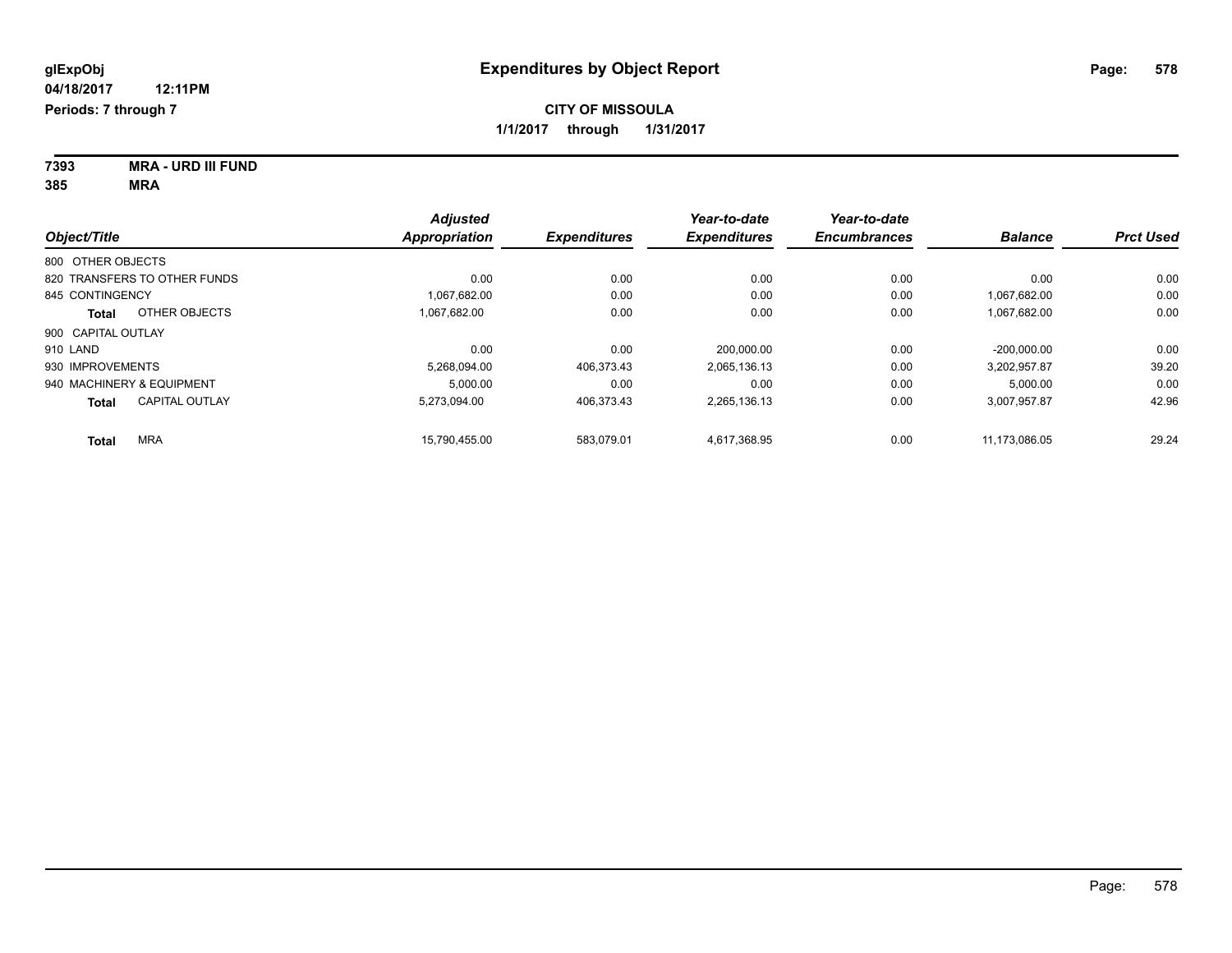# **7393 MRA - URD III FUND**

**900 DEPRECIATION**

| Object/Title                         | <b>Adjusted</b><br><b>Appropriation</b> | <b>Expenditures</b> | Year-to-date<br><b>Expenditures</b> | Year-to-date<br><b>Encumbrances</b> | <b>Balance</b> | <b>Prct Used</b> |
|--------------------------------------|-----------------------------------------|---------------------|-------------------------------------|-------------------------------------|----------------|------------------|
| 500 FIXED CHARGES                    |                                         |                     |                                     |                                     |                |                  |
| 550 MERCHANT SERVICE FEES            | 0.00                                    | 0.00                | 0.00                                | 0.00                                | 0.00           | 0.00             |
| <b>FIXED CHARGES</b><br><b>Total</b> | 0.00                                    | 0.00                | 0.00                                | 0.00                                | 0.00           | 0.00             |
| 800 OTHER OBJECTS                    |                                         |                     |                                     |                                     |                |                  |
| 830 DEPRECIATION                     | 0.00                                    | 0.00                | 0.00                                | 0.00                                | 0.00           | 0.00             |
| OTHER OBJECTS<br><b>Total</b>        | 0.00                                    | 0.00                | 0.00                                | 0.00                                | 0.00           | 0.00             |
| <b>DEPRECIATION</b><br><b>Total</b>  | 0.00                                    | 0.00                | 0.00                                | 0.00                                | 0.00           | 0.00             |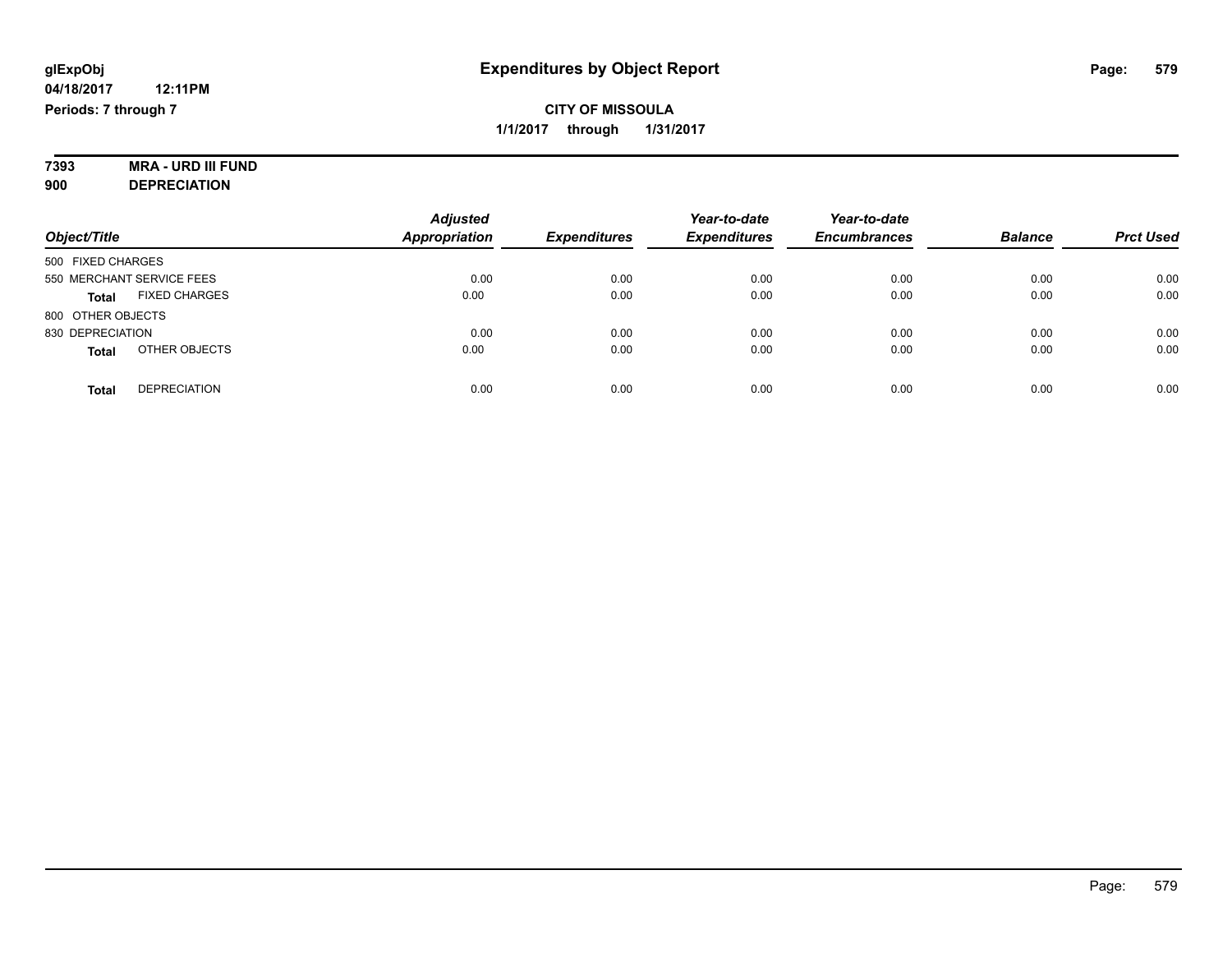**7393 MRA - URD III FUND**

| Object/Title<br>Appropriation<br><b>Expenditures</b><br><b>Expenditures</b><br><b>Encumbrances</b><br><b>Balance</b><br>100 PERSONAL SERVICES<br>110 SALARIES AND WAGES<br>405,647.00<br>32,316.56<br>233,541.72<br>0.00<br>172,105.28 | <b>Prct Used</b><br>57.57<br>0.00<br>0.00<br>59.28 |
|----------------------------------------------------------------------------------------------------------------------------------------------------------------------------------------------------------------------------------------|----------------------------------------------------|
|                                                                                                                                                                                                                                        |                                                    |
|                                                                                                                                                                                                                                        |                                                    |
|                                                                                                                                                                                                                                        |                                                    |
| 115 SALARIES/HEALTH INSURANCE BENEFIT<br>0.00<br>0.00<br>0.00<br>0.00<br>0.00                                                                                                                                                          |                                                    |
| 120 OVERTIME/TERMINATION<br>0.00<br>5,000.00<br>5,000.00<br>0.00<br>0.00                                                                                                                                                               |                                                    |
| <b>140 EMPLOYER CONTRIBUTIONS</b><br>129,626.00<br>52,783.25<br>10,422.28<br>76,842.75<br>0.00                                                                                                                                         |                                                    |
| 141 STATE RETIREMENT CONTRIBUTIONS<br>0.00<br>0.00<br>201.22<br>0.00<br>$-201.22$                                                                                                                                                      | 0.00                                               |
| 190 PENSION EXPENSE<br>0.00<br>0.00<br>0.00<br>0.00<br>0.00                                                                                                                                                                            | 0.00                                               |
| PERSONAL SERVICES<br>540,273.00<br>42,738.84<br>0.00<br>229,687.31<br>310,585.69<br><b>Total</b>                                                                                                                                       | 57.49                                              |
| 200 SUPPLIES                                                                                                                                                                                                                           |                                                    |
| 210 OFFICE SUPPLIES<br>4,000.00<br>63.24<br>0.00<br>2,193.34<br>1,806.66                                                                                                                                                               | 45.17                                              |
| 500.00<br>220 OPERATING SUPPLIES<br>0.00<br>0.00<br>500.00<br>0.00                                                                                                                                                                     | 0.00                                               |
| 828.00<br>230 REPAIR/MAINTENANCE<br>0.00<br>0.00<br>0.00<br>828.00                                                                                                                                                                     | 0.00                                               |
| 400.00<br>231 GASOLINE<br>0.00<br>335.11<br>64.89<br>0.00                                                                                                                                                                              | 16.22                                              |
| 240 OTHER SUPPLIES<br>3,398.00<br>0.00<br>0.00<br>0.00<br>3,398.00                                                                                                                                                                     | 0.00                                               |
| <b>SUPPLIES</b><br>9,126.00<br>63.24<br>0.00<br>7,254.45<br>1,871.55<br><b>Total</b>                                                                                                                                                   | 20.51                                              |
| 300 PURCHASED SERVICES                                                                                                                                                                                                                 |                                                    |
| 310 COMMUNICATIONS<br>800.00<br>43.82<br>78.96<br>721.04<br>0.00                                                                                                                                                                       | 9.87                                               |
| 3,000.00<br>569.60<br>1,123.35<br>1,876.65<br>320 PRINTING & DUPLICATING<br>0.00                                                                                                                                                       | 37.45                                              |
| 3,000.00<br>1,521.00<br>281.22<br>330 PUBLICITY, SUBSCRIPTIONS & DUES<br>2,718.78<br>0.00                                                                                                                                              | 90.63                                              |
| 344 TELEPHONE SERVICE<br>1,300.00<br>5.18<br>79.53<br>0.00<br>1,220.47                                                                                                                                                                 | 6.12                                               |
| 565.00<br>345 GARBAGE<br>0.00<br>0.00<br>0.00<br>565.00                                                                                                                                                                                | 0.00                                               |
| 350 PROFESSIONAL SERVICES<br>931,188.00<br>48,944.76<br>402,469.98<br>0.00<br>528,718.02                                                                                                                                               | 43.22                                              |
| 360 REPAIR & MAINTENANCE<br>6,990.00<br>337.14<br>2,022.84<br>4,967.16<br>0.00                                                                                                                                                         | 28.94                                              |
| 370 TRAVEL<br>3,500.00<br>0.00<br>378.14<br>0.00<br>3,121.86                                                                                                                                                                           | 10.80                                              |
| 380 TRAINING<br>4,500.00<br>0.00<br>85.00<br>0.00<br>4,415.00                                                                                                                                                                          | 1.89                                               |
| 500.00<br>0.00<br>0.00<br>500.00<br>390 OTHER PURCHASED SERVICES<br>0.00                                                                                                                                                               | 0.00                                               |
| PURCHASED SERVICES<br>955,343.00<br>51,421.50<br>408,956.58<br>0.00<br>546,386.42<br>Total                                                                                                                                             | 42.81                                              |
| 500 FIXED CHARGES                                                                                                                                                                                                                      |                                                    |
| 550 MERCHANT SERVICE FEES<br>0.00<br>0.00<br>0.00<br>0.00<br>0.00                                                                                                                                                                      | 0.00                                               |
| <b>FIXED CHARGES</b><br>0.00<br>0.00<br>0.00<br>0.00<br>0.00<br><b>Total</b>                                                                                                                                                           | 0.00                                               |
| 700 GRANTS & CONTRIBUTIONS                                                                                                                                                                                                             |                                                    |
| 700 GRANTS & CONTRIBUTIONS<br>7,944,937.00<br>82,482.00<br>1,630,819.00<br>0.00<br>6,314,118.00                                                                                                                                        | 20.53                                              |
| <b>GRANTS &amp; CONTRIBUTIONS</b><br>7,944,937.00<br>82,482.00<br>1,630,819.00<br>0.00<br>6,314,118.00<br>Total                                                                                                                        | 20.53                                              |
| 800 OTHER OBJECTS                                                                                                                                                                                                                      |                                                    |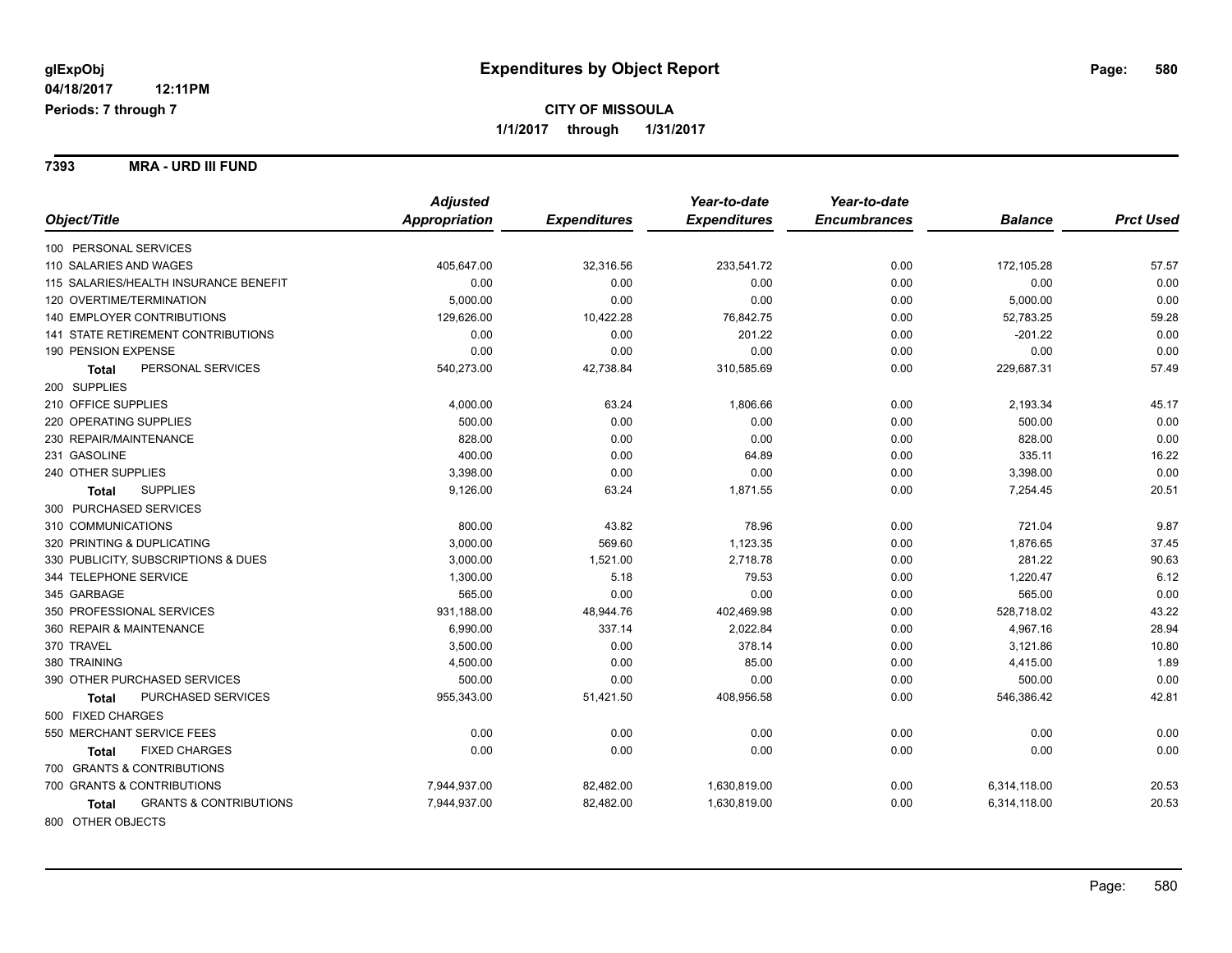**7393 MRA - URD III FUND**

| Object/Title                 |                       | <b>Adjusted</b><br>Appropriation | <b>Expenditures</b> | Year-to-date<br><b>Expenditures</b> | Year-to-date<br><b>Encumbrances</b> | <b>Balance</b> | <b>Prct Used</b> |
|------------------------------|-----------------------|----------------------------------|---------------------|-------------------------------------|-------------------------------------|----------------|------------------|
|                              |                       |                                  |                     |                                     |                                     |                |                  |
| 820 TRANSFERS TO OTHER FUNDS |                       | 0.00                             | 0.00                | 0.00                                | 0.00                                | 0.00           | 0.00             |
| 830 DEPRECIATION             |                       | 0.00                             | 0.00                | 0.00                                | 0.00                                | 0.00           | 0.00             |
| 845 CONTINGENCY              |                       | 1,067,682.00                     | 0.00                | 0.00                                | 0.00                                | 1,067,682.00   | 0.00             |
| <b>Total</b>                 | OTHER OBJECTS         | 1,067,682.00                     | 0.00                | 0.00                                | 0.00                                | 1,067,682.00   | 0.00             |
| 900 CAPITAL OUTLAY           |                       |                                  |                     |                                     |                                     |                |                  |
| 910 LAND                     |                       | 0.00                             | 0.00                | 200.000.00                          | 0.00                                | $-200.000.00$  | 0.00             |
| 930 IMPROVEMENTS             |                       | 5.268.094.00                     | 406.373.43          | 2,065,136.13                        | 0.00                                | 3,202,957.87   | 39.20            |
| 940 MACHINERY & EQUIPMENT    |                       | 5.000.00                         | 0.00                | 0.00                                | 0.00                                | 5.000.00       | 0.00             |
| <b>Total</b>                 | <b>CAPITAL OUTLAY</b> | 5.273.094.00                     | 406.373.43          | 2,265,136.13                        | 0.00                                | 3,007,957.87   | 42.96            |
| <b>Total</b>                 | MRA - URD III FUND    | 15,790,455.00                    | 583.079.01          | 4,617,368.95                        | 0.00                                | 11,173,086.05  | 29.24            |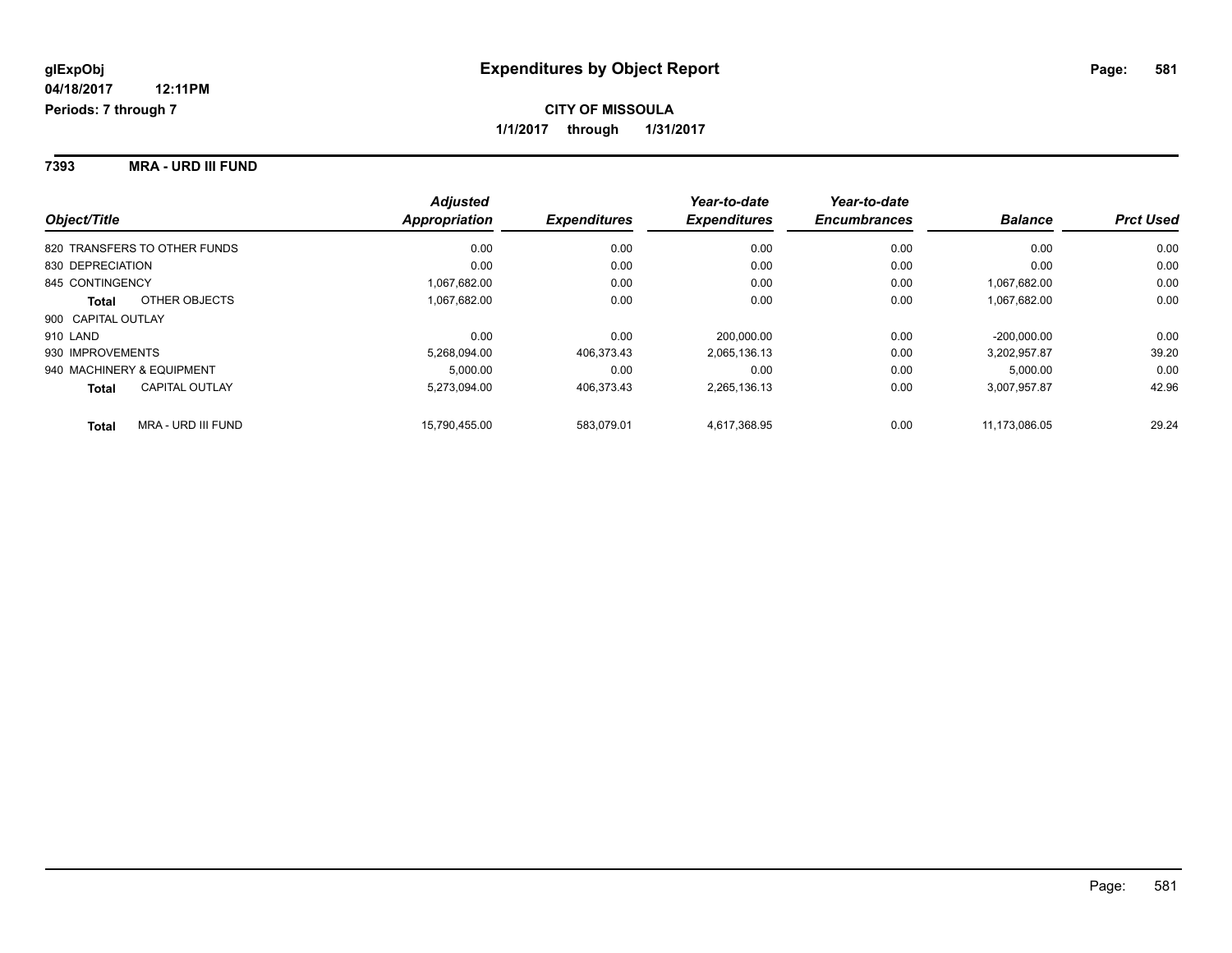# **7394 MRA URD III TI DEBT CLEARING FUND**

**385 MRA**

| Object/Title                  | <b>Adjusted</b><br>Appropriation | <b>Expenditures</b> | Year-to-date<br><b>Expenditures</b> | Year-to-date<br><b>Encumbrances</b> | <b>Balance</b> | <b>Prct Used</b> |
|-------------------------------|----------------------------------|---------------------|-------------------------------------|-------------------------------------|----------------|------------------|
| 800 OTHER OBJECTS             |                                  |                     |                                     |                                     |                |                  |
| 820 TRANSFERS TO OTHER FUNDS  | 1,744,938.00                     | 0.00                | $-69,888.07$                        | 0.00                                | 1.814.826.07   | $-4.01$          |
| OTHER OBJECTS<br><b>Total</b> | 1,744,938.00                     | 0.00                | $-69,888.07$                        | 0.00                                | 1.814.826.07   | $-4.01$          |
| MRA<br>Total                  | 1,744,938.00                     | 0.00                | $-69,888.07$                        | 0.00                                | 1,814,826.07   | $-4.01$          |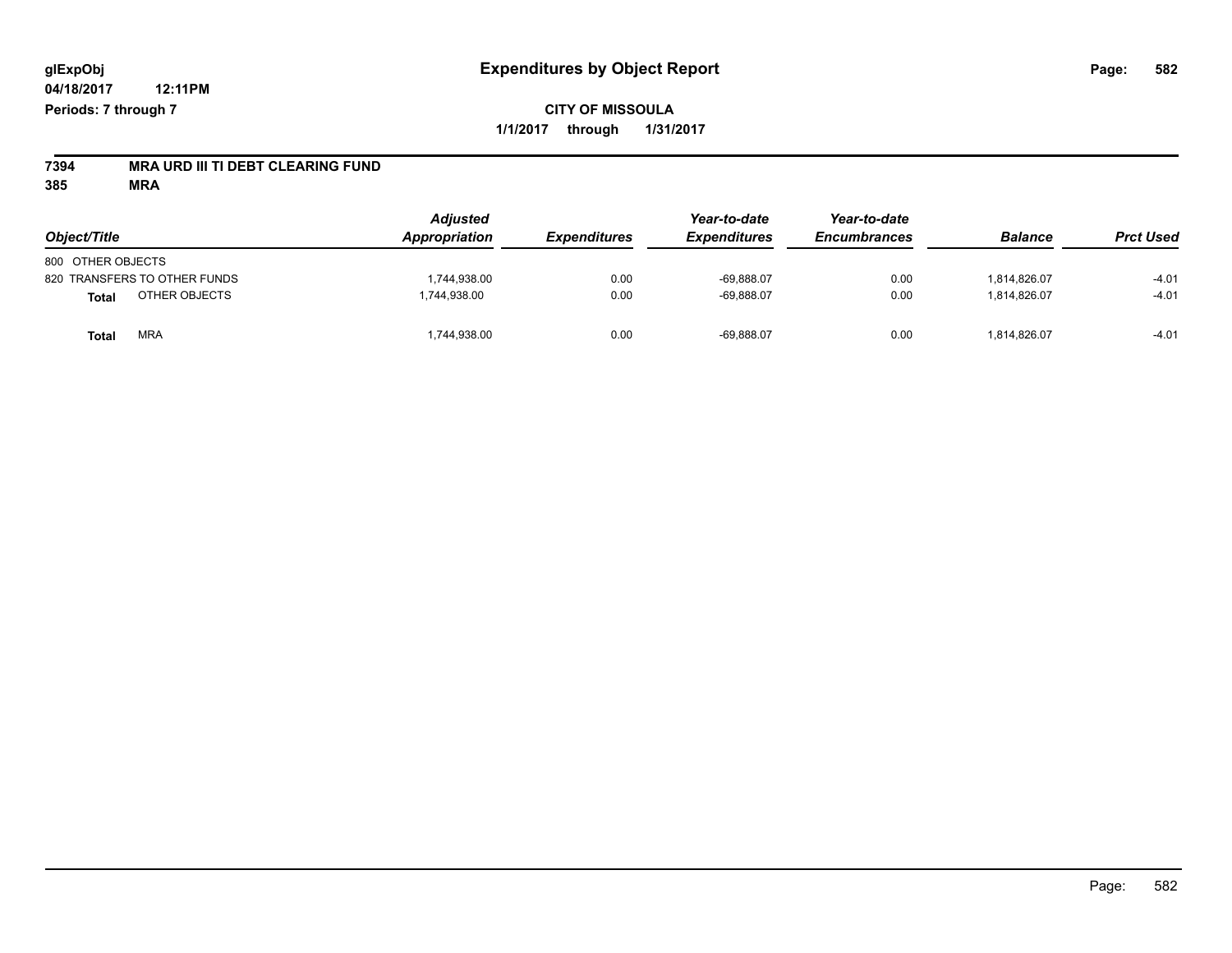**CITY OF MISSOULA 1/1/2017 through 1/31/2017**

#### **7394 MRA URD III TI DEBT CLEARING FUND**

| Object/Title                               | <b>Adjusted</b><br>Appropriation | <b>Expenditures</b> | Year-to-date<br><b>Expenditures</b> | Year-to-date<br><b>Encumbrances</b> | <b>Balance</b> | <b>Prct Used</b> |
|--------------------------------------------|----------------------------------|---------------------|-------------------------------------|-------------------------------------|----------------|------------------|
| 800 OTHER OBJECTS                          |                                  |                     |                                     |                                     |                |                  |
| 820 TRANSFERS TO OTHER FUNDS               | .744.938.00                      | 0.00                | $-69.888.07$                        | 0.00                                | 1.814.826.07   | $-4.01$          |
| OTHER OBJECTS<br><b>Total</b>              | ,744,938.00                      | 0.00                | $-69.888.07$                        | 0.00                                | 1.814.826.07   | $-4.01$          |
| MRA URD III TI DEBT CLEARING FUND<br>Total | .744.938.00                      | 0.00                | $-69.888.07$                        | 0.00                                | 1.814.826.07   | $-4.01$          |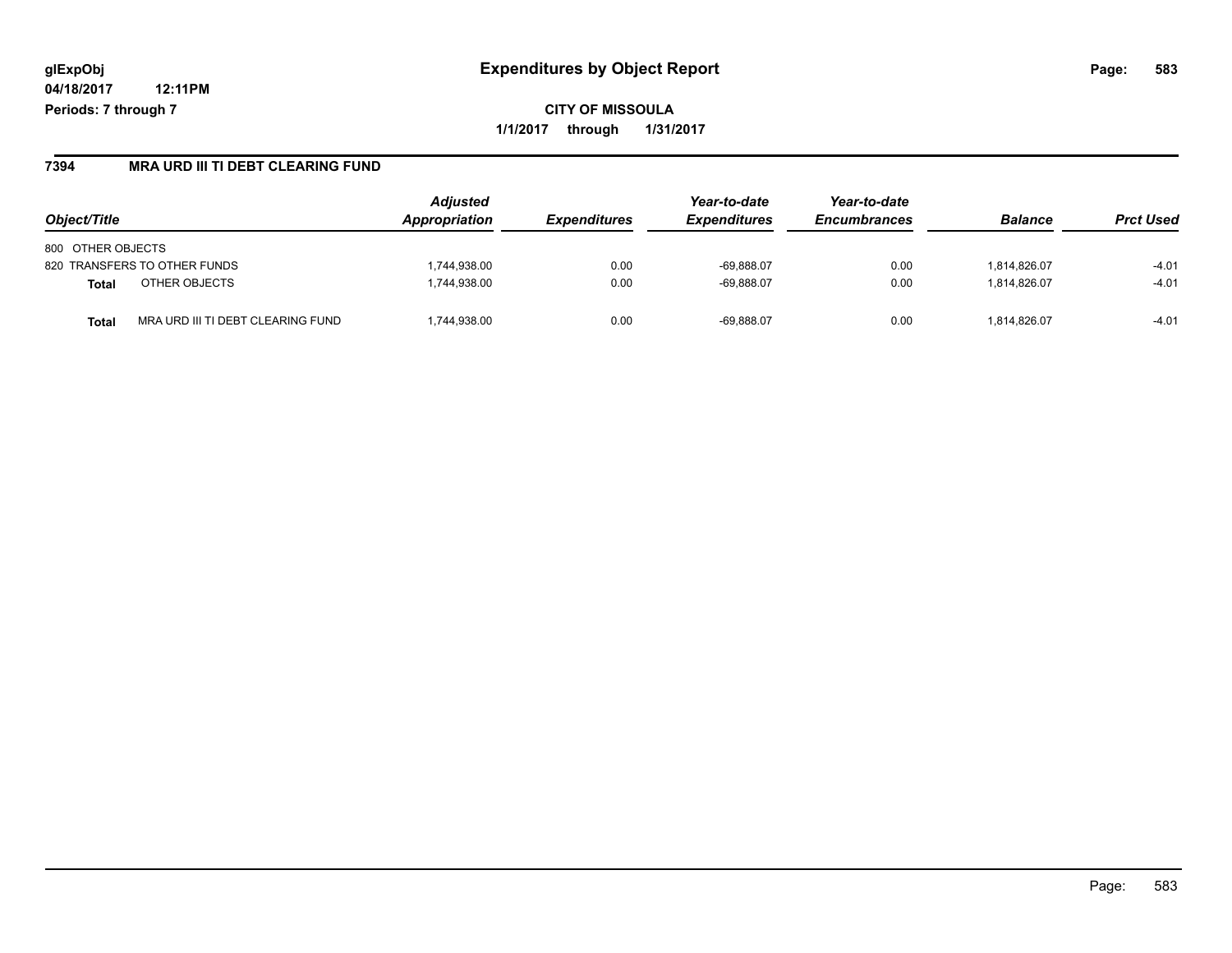### **CITY OF MISSOULA 1/1/2017 through 1/31/2017**

# **7395 MRA TAX INCREMENT DEBT SERVICE**

**385 MRA**

| Object/Title                        | <b>Adjusted</b><br>Appropriation | <b>Expenditures</b> | Year-to-date<br><b>Expenditures</b> | Year-to-date<br><b>Encumbrances</b> | <b>Balance</b> | <b>Prct Used</b> |
|-------------------------------------|----------------------------------|---------------------|-------------------------------------|-------------------------------------|----------------|------------------|
| 600 DEBT SERVICE                    |                                  |                     |                                     |                                     |                |                  |
| 610 PRINCIPAL                       | 125,000.00                       | 0.00                | 0.00                                | 0.00                                | 125.000.00     | 0.00             |
| 620 INTEREST / SERVICE FEES         | 218,200.00                       | 350.00              | 109,800.00                          | 0.00                                | 108.400.00     | 50.32            |
| <b>DEBT SERVICE</b><br><b>Total</b> | 343,200.00                       | 350.00              | 109.800.00                          | 0.00                                | 233.400.00     | 31.99            |
| <b>MRA</b><br><b>Total</b>          | 343,200.00                       | 350.00              | 109,800.00                          | 0.00                                | 233,400.00     | 31.99            |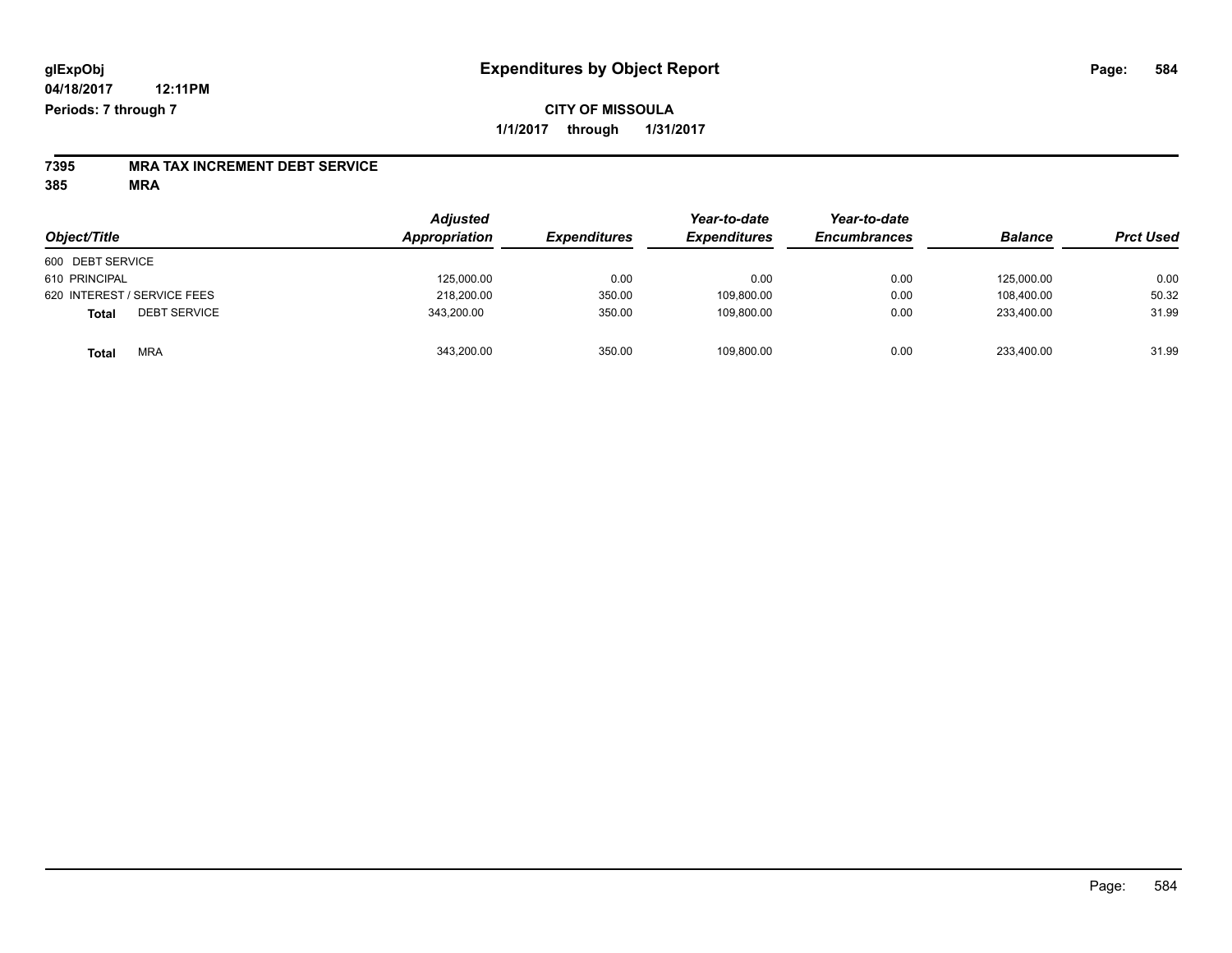**CITY OF MISSOULA 1/1/2017 through 1/31/2017**

#### **7395 MRA TAX INCREMENT DEBT SERVICE**

| Object/Title                            | <b>Adjusted</b><br>Appropriation | <b>Expenditures</b> | Year-to-date<br><b>Expenditures</b> | Year-to-date<br><b>Encumbrances</b> | <b>Balance</b> | <b>Prct Used</b> |
|-----------------------------------------|----------------------------------|---------------------|-------------------------------------|-------------------------------------|----------------|------------------|
| 600 DEBT SERVICE                        |                                  |                     |                                     |                                     |                |                  |
| 610 PRINCIPAL                           | 125.000.00                       | 0.00                | 0.00                                | 0.00                                | 125.000.00     | 0.00             |
| 620 INTEREST / SERVICE FEES             | 218,200.00                       | 350.00              | 109,800.00                          | 0.00                                | 108,400.00     | 50.32            |
| <b>DEBT SERVICE</b><br><b>Total</b>     | 343.200.00                       | 350.00              | 109.800.00                          | 0.00                                | 233.400.00     | 31.99            |
| MRA TAX INCREMENT DEBT SERVICE<br>Total | 343.200.00                       | 350.00              | 109.800.00                          | 0.00                                | 233.400.00     | 31.99            |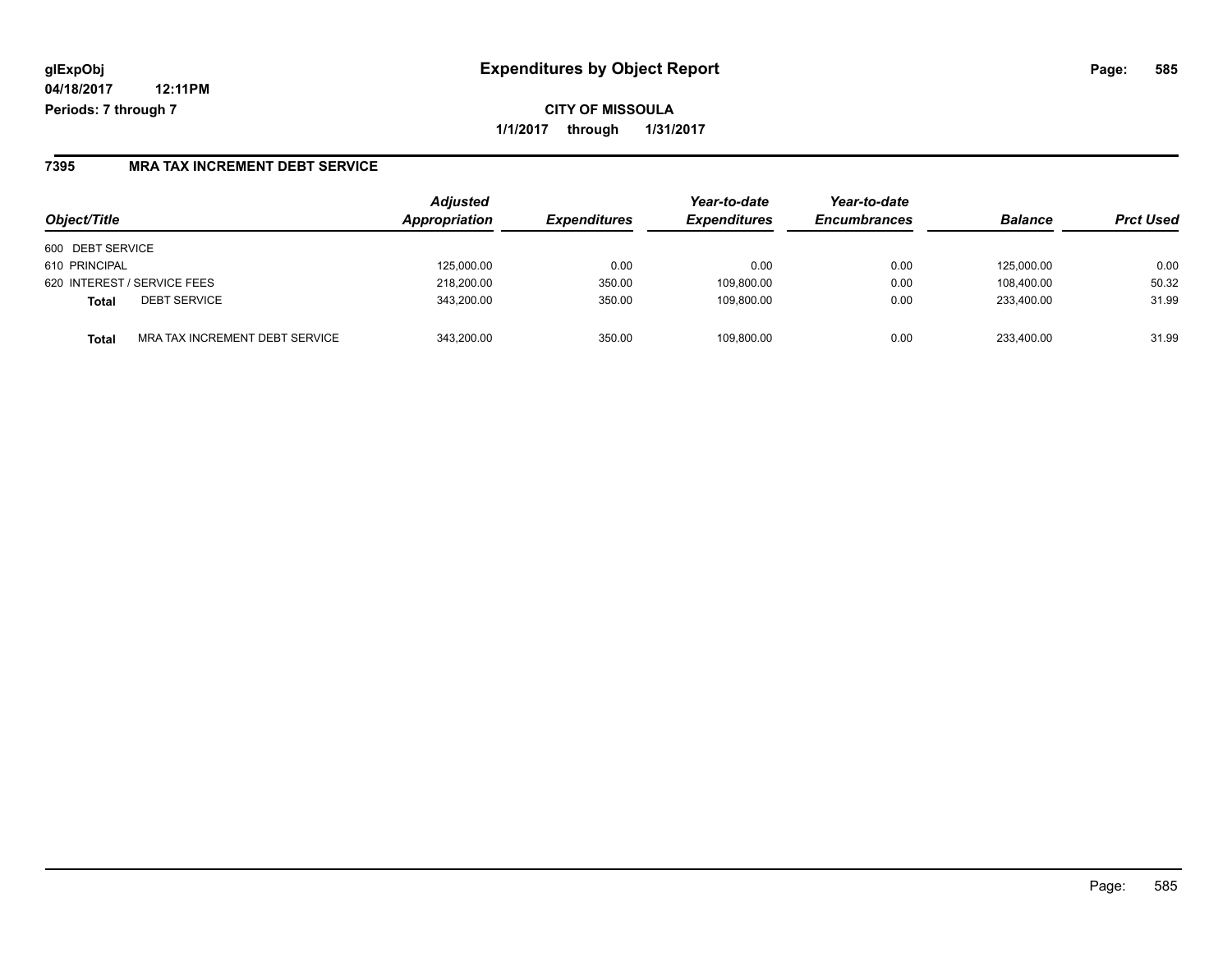# **7396 NRSS DEBT SERVICE SINKING FUND**

**385 MRA**

|                                     | <b>Adjusted</b><br><b>Appropriation</b> |                     | Year-to-date        | Year-to-date<br><b>Encumbrances</b> | <b>Balance</b> | <b>Prct Used</b> |
|-------------------------------------|-----------------------------------------|---------------------|---------------------|-------------------------------------|----------------|------------------|
| Object/Title                        |                                         | <b>Expenditures</b> | <b>Expenditures</b> |                                     |                |                  |
| 600 DEBT SERVICE                    |                                         |                     |                     |                                     |                |                  |
| 620 INTEREST / SERVICE FEES         | 31,690.00                               | $-4.513.84$         | 10.626.86           | 0.00                                | 21.063.14      | 33.53            |
| <b>DEBT SERVICE</b><br><b>Total</b> | 31,690.00                               | $-4,513.84$         | 10,626.86           | 0.00                                | 21,063.14      | 33.53            |
| 800 OTHER OBJECTS                   |                                         |                     |                     |                                     |                |                  |
| 820 TRANSFERS TO OTHER FUNDS        | 0.00                                    | 0.00                | 0.00                | 0.00                                | 0.00           | 0.00             |
| OTHER OBJECTS<br><b>Total</b>       | 0.00                                    | 0.00                | 0.00                | 0.00                                | 0.00           | 0.00             |
| <b>MRA</b><br><b>Total</b>          | 31,690.00                               | $-4.513.84$         | 10.626.86           | 0.00                                | 21.063.14      | 33.53            |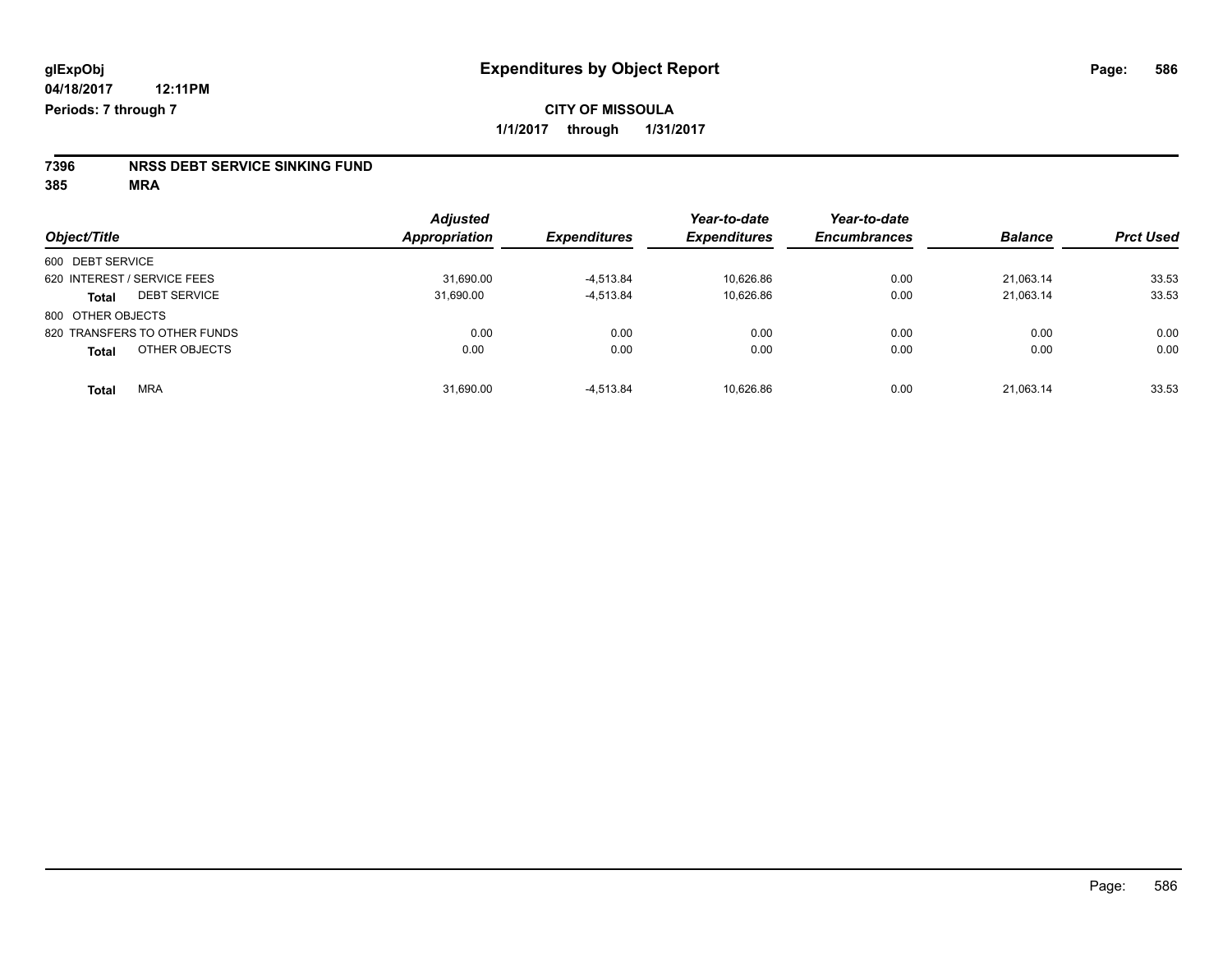### **CITY OF MISSOULA 1/1/2017 through 1/31/2017**

## **7396 NRSS DEBT SERVICE SINKING FUND**

**390 NON-DEPARTMENTAL**

| Object/Title     |                     | <b>Adjusted</b><br>Appropriation | <b>Expenditures</b> | Year-to-date<br><b>Expenditures</b> | Year-to-date<br><b>Encumbrances</b> | <b>Balance</b> | <b>Prct Used</b> |
|------------------|---------------------|----------------------------------|---------------------|-------------------------------------|-------------------------------------|----------------|------------------|
| 600 DEBT SERVICE |                     |                                  |                     |                                     |                                     |                |                  |
| 610 PRINCIPAL    |                     | 0.00                             | 0.00                | 0.00                                | 0.00                                | 0.00           | 0.00             |
| Total            | <b>DEBT SERVICE</b> | 0.00                             | 0.00                | 0.00                                | 0.00                                | 0.00           | 0.00             |
| Total            | NON-DEPARTMENTAL    | 0.00                             | 0.00                | 0.00                                | 0.00                                | 0.00           | 0.00             |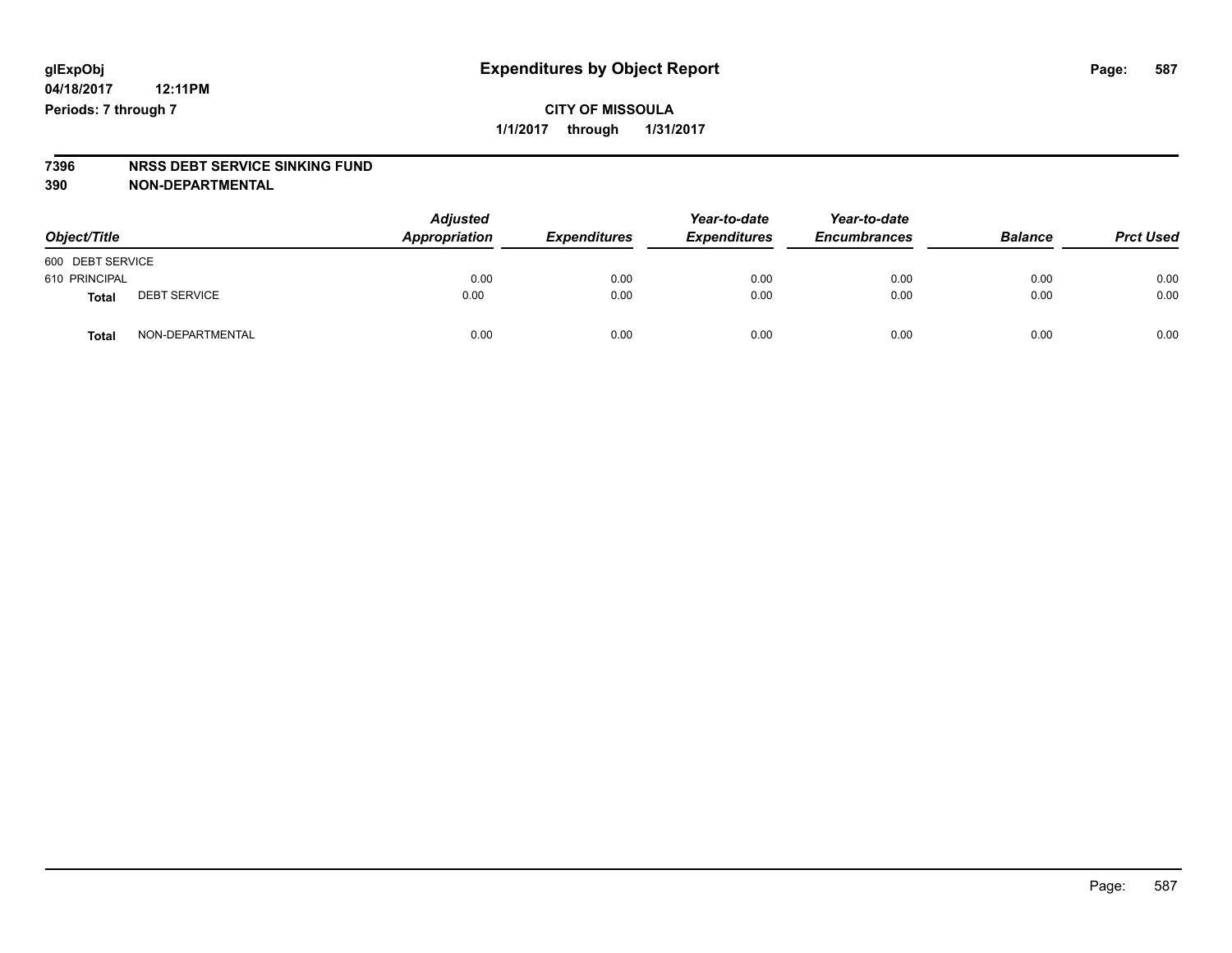**1/1/2017 through 1/31/2017**

#### **7396 NRSS DEBT SERVICE SINKING FUND**

| Object/Title                |                                | <b>Adjusted</b><br>Appropriation | <b>Expenditures</b> | Year-to-date<br><b>Expenditures</b> | Year-to-date<br><b>Encumbrances</b> | <b>Balance</b> | <b>Prct Used</b> |
|-----------------------------|--------------------------------|----------------------------------|---------------------|-------------------------------------|-------------------------------------|----------------|------------------|
| 600 DEBT SERVICE            |                                |                                  |                     |                                     |                                     |                |                  |
| 610 PRINCIPAL               |                                | 0.00                             | 0.00                | 0.00                                | 0.00                                | 0.00           | 0.00             |
| 620 INTEREST / SERVICE FEES |                                | 31,690.00                        | $-4,513.84$         | 10,626.86                           | 0.00                                | 21.063.14      | 33.53            |
| <b>Total</b>                | <b>DEBT SERVICE</b>            | 31,690.00                        | $-4,513.84$         | 10.626.86                           | 0.00                                | 21,063.14      | 33.53            |
| 800 OTHER OBJECTS           |                                |                                  |                     |                                     |                                     |                |                  |
|                             | 820 TRANSFERS TO OTHER FUNDS   | 0.00                             | 0.00                | 0.00                                | 0.00                                | 0.00           | 0.00             |
| <b>Total</b>                | OTHER OBJECTS                  | 0.00                             | 0.00                | 0.00                                | 0.00                                | 0.00           | 0.00             |
| <b>Total</b>                | NRSS DEBT SERVICE SINKING FUND | 31.690.00                        | $-4.513.84$         | 10.626.86                           | 0.00                                | 21.063.14      | 33.53            |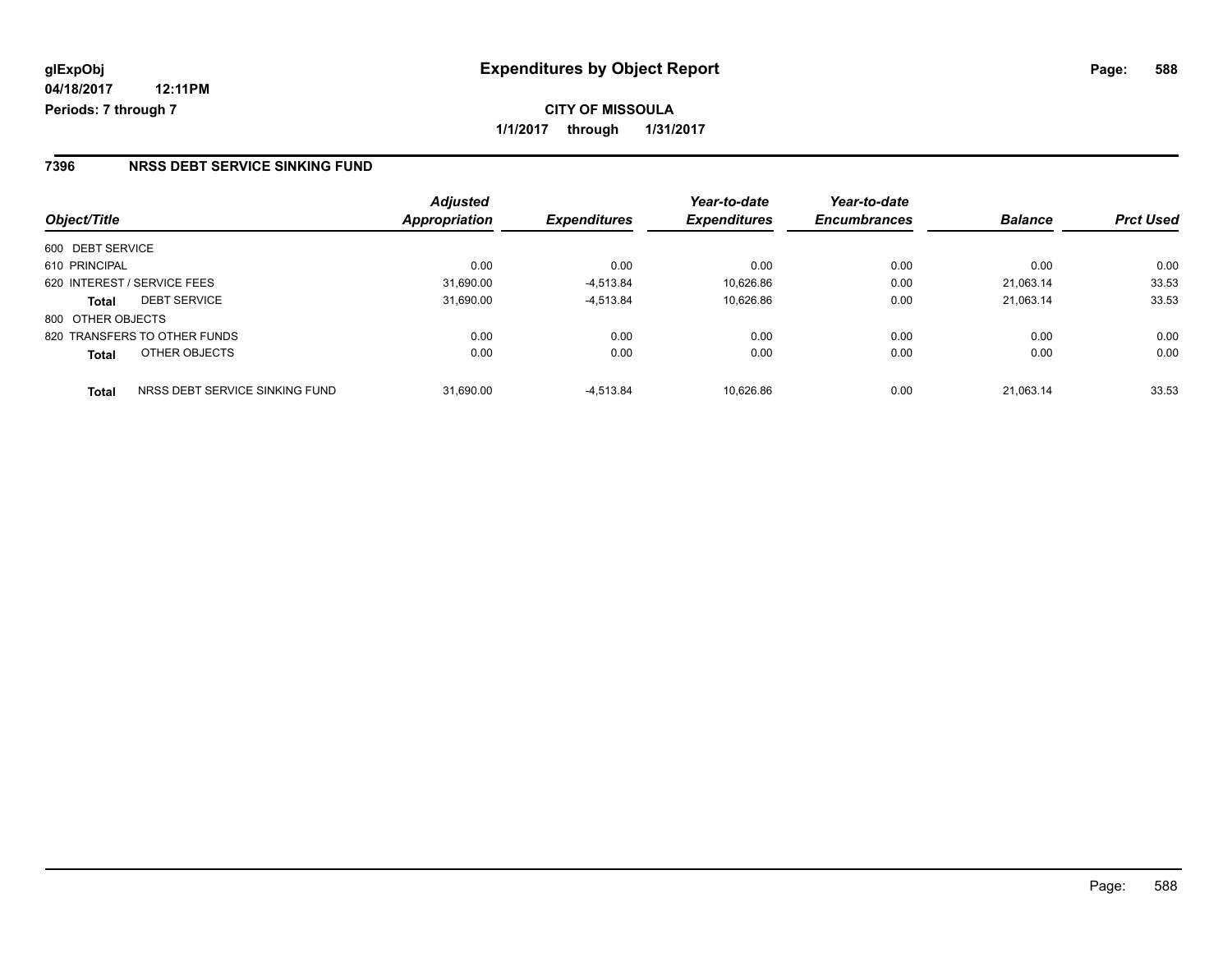#### **7397 NORTH RESERVE/SCOTT ST URD 385 MRA**

|                        |                                     | <b>Adjusted</b> |                     | Year-to-date        | Year-to-date        |                |                  |
|------------------------|-------------------------------------|-----------------|---------------------|---------------------|---------------------|----------------|------------------|
| Object/Title           |                                     | Appropriation   | <b>Expenditures</b> | <b>Expenditures</b> | <b>Encumbrances</b> | <b>Balance</b> | <b>Prct Used</b> |
| 100 PERSONAL SERVICES  |                                     |                 |                     |                     |                     |                |                  |
| 110 SALARIES AND WAGES |                                     | 0.00            | 0.00                | 0.00                | 0.00                | 0.00           | 0.00             |
|                        | 120 OVERTIME/TERMINATION            | 0.00            | 0.00                | 0.00                | 0.00                | 0.00           | 0.00             |
|                        | 140 EMPLOYER CONTRIBUTIONS          | 0.00            | 0.00                | 0.00                | 0.00                | 0.00           | 0.00             |
| Total                  | PERSONAL SERVICES                   | 0.00            | 0.00                | 0.00                | 0.00                | 0.00           | 0.00             |
| 200 SUPPLIES           |                                     |                 |                     |                     |                     |                |                  |
| 210 OFFICE SUPPLIES    |                                     | 0.00            | 0.00                | 0.00                | 0.00                | 0.00           | 0.00             |
| 220 OPERATING SUPPLIES |                                     | 0.00            | 0.00                | 0.00                | 0.00                | 0.00           | 0.00             |
| 230 REPAIR/MAINTENANCE |                                     | 0.00            | 0.00                | 0.00                | 0.00                | 0.00           | 0.00             |
| 231 GASOLINE           |                                     | 0.00            | 0.00                | 0.00                | 0.00                | 0.00           | 0.00             |
| 240 OTHER SUPPLIES     |                                     | 0.00            | 0.00                | 0.00                | 0.00                | 0.00           | 0.00             |
| Total                  | <b>SUPPLIES</b>                     | 0.00            | 0.00                | 0.00                | 0.00                | 0.00           | 0.00             |
| 300 PURCHASED SERVICES |                                     |                 |                     |                     |                     |                |                  |
| 310 COMMUNICATIONS     |                                     | 0.00            | 0.00                | 0.00                | 0.00                | 0.00           | 0.00             |
|                        | 320 PRINTING & DUPLICATING          | 0.00            | 0.00                | 0.00                | 0.00                | 0.00           | 0.00             |
|                        | 330 PUBLICITY, SUBSCRIPTIONS & DUES | 0.00            | 0.00                | 0.00                | 0.00                | 0.00           | 0.00             |
| 344 TELEPHONE SERVICE  |                                     | 0.00            | 0.00                | 0.00                | 0.00                | 0.00           | 0.00             |
| 345 GARBAGE            |                                     | 0.00            | 0.00                | 0.00                | 0.00                | 0.00           | 0.00             |
|                        | 350 PROFESSIONAL SERVICES           | 7,550.00        | 0.00                | 1,343.15            | 0.00                | 6,206.85       | 17.79            |
|                        | 360 REPAIR & MAINTENANCE            | 0.00            | 0.00                | 0.00                | 0.00                | 0.00           | 0.00             |
| Total                  | PURCHASED SERVICES                  | 7,550.00        | 0.00                | 1,343.15            | 0.00                | 6,206.85       | 17.79            |
| 500 FIXED CHARGES      |                                     |                 |                     |                     |                     |                |                  |
|                        | 550 MERCHANT SERVICE FEES           | 0.00            | 0.00                | 0.00                | 0.00                | 0.00           | 0.00             |
| Total                  | <b>FIXED CHARGES</b>                | 0.00            | 0.00                | 0.00                | 0.00                | 0.00           | 0.00             |
|                        | 700 GRANTS & CONTRIBUTIONS          |                 |                     |                     |                     |                |                  |
|                        | 700 GRANTS & CONTRIBUTIONS          | 0.00            | 315,000.00          | 315,000.00          | 0.00                | $-315,000.00$  | 0.00             |
| <b>Total</b>           | <b>GRANTS &amp; CONTRIBUTIONS</b>   | 0.00            | 315,000.00          | 315,000.00          | 0.00                | $-315,000.00$  | 0.00             |
| 800 OTHER OBJECTS      |                                     |                 |                     |                     |                     |                |                  |
|                        | 820 TRANSFERS TO OTHER FUNDS        | 0.00            | 0.00                | 0.00                | 0.00                | 0.00           | 0.00             |
| 845 CONTINGENCY        |                                     | 20,212.00       | 0.00                | 0.00                | 0.00                | 20,212.00      | 0.00             |
| <b>Total</b>           | OTHER OBJECTS                       | 20,212.00       | 0.00                | 0.00                | 0.00                | 20,212.00      | 0.00             |
| <b>Total</b>           | <b>MRA</b>                          | 27,762.00       | 315,000.00          | 316,343.15          | 0.00                | $-288,581.15$  | 1,139.48         |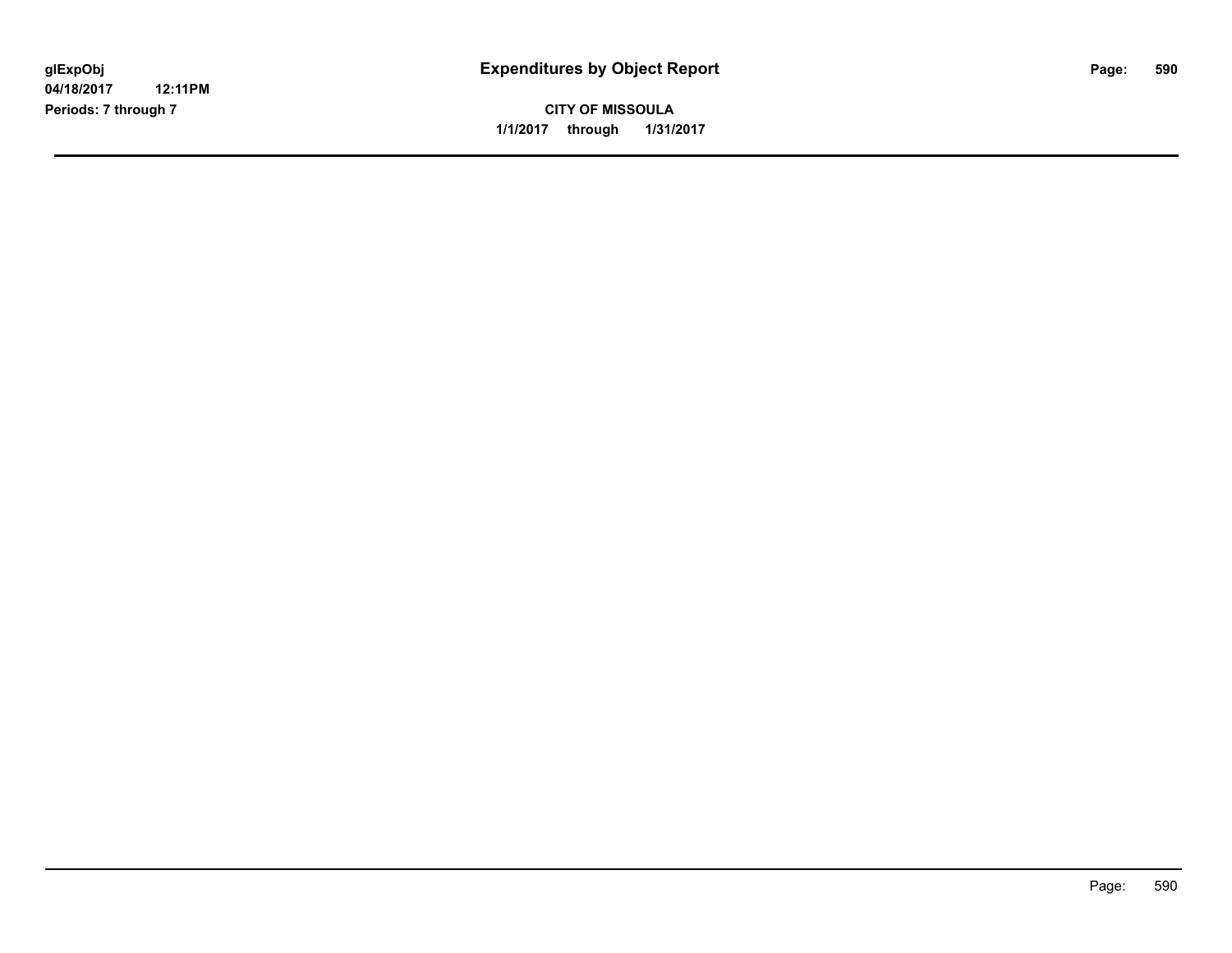## **CITY OF MISSOULA 1/1/2017 through 1/31/2017**

#### **7397 NORTH RESERVE/SCOTT ST URD**

|                                            | <b>Adjusted</b>      |                     | Year-to-date        | Year-to-date        |                |                  |
|--------------------------------------------|----------------------|---------------------|---------------------|---------------------|----------------|------------------|
| Object/Title                               | <b>Appropriation</b> | <b>Expenditures</b> | <b>Expenditures</b> | <b>Encumbrances</b> | <b>Balance</b> | <b>Prct Used</b> |
| 100 PERSONAL SERVICES                      |                      |                     |                     |                     |                |                  |
| 110 SALARIES AND WAGES                     | 0.00                 | 0.00                | 0.00                | 0.00                | 0.00           | 0.00             |
| 120 OVERTIME/TERMINATION                   | 0.00                 | 0.00                | 0.00                | 0.00                | 0.00           | 0.00             |
| <b>140 EMPLOYER CONTRIBUTIONS</b>          | 0.00                 | 0.00                | 0.00                | 0.00                | 0.00           | 0.00             |
| PERSONAL SERVICES<br>Total                 | 0.00                 | 0.00                | 0.00                | 0.00                | 0.00           | 0.00             |
| 200 SUPPLIES                               |                      |                     |                     |                     |                |                  |
| 210 OFFICE SUPPLIES                        | 0.00                 | 0.00                | 0.00                | 0.00                | 0.00           | 0.00             |
| 220 OPERATING SUPPLIES                     | 0.00                 | 0.00                | 0.00                | 0.00                | 0.00           | 0.00             |
| 230 REPAIR/MAINTENANCE                     | 0.00                 | 0.00                | 0.00                | 0.00                | 0.00           | 0.00             |
| 231 GASOLINE                               | 0.00                 | 0.00                | 0.00                | 0.00                | 0.00           | 0.00             |
| 240 OTHER SUPPLIES                         | 0.00                 | 0.00                | 0.00                | 0.00                | 0.00           | 0.00             |
| <b>SUPPLIES</b><br>Total                   | 0.00                 | 0.00                | 0.00                | 0.00                | 0.00           | 0.00             |
| 300 PURCHASED SERVICES                     |                      |                     |                     |                     |                |                  |
| 310 COMMUNICATIONS                         | 0.00                 | 0.00                | 0.00                | 0.00                | 0.00           | 0.00             |
| 320 PRINTING & DUPLICATING                 | 0.00                 | 0.00                | 0.00                | 0.00                | 0.00           | 0.00             |
| 330 PUBLICITY, SUBSCRIPTIONS & DUES        | 0.00                 | 0.00                | 0.00                | 0.00                | 0.00           | 0.00             |
| 344 TELEPHONE SERVICE                      | 0.00                 | 0.00                | 0.00                | 0.00                | 0.00           | 0.00             |
| 345 GARBAGE                                | 0.00                 | 0.00                | 0.00                | 0.00                | 0.00           | 0.00             |
| 350 PROFESSIONAL SERVICES                  | 7,550.00             | 0.00                | 1,343.15            | 0.00                | 6,206.85       | 17.79            |
| 360 REPAIR & MAINTENANCE                   | 0.00                 | 0.00                | 0.00                | 0.00                | 0.00           | 0.00             |
| PURCHASED SERVICES<br><b>Total</b>         | 7,550.00             | 0.00                | 1,343.15            | 0.00                | 6,206.85       | 17.79            |
| 500 FIXED CHARGES                          |                      |                     |                     |                     |                |                  |
| 550 MERCHANT SERVICE FEES                  | 0.00                 | 0.00                | 0.00                | 0.00                | 0.00           | 0.00             |
| <b>FIXED CHARGES</b><br><b>Total</b>       | 0.00                 | 0.00                | 0.00                | 0.00                | 0.00           | 0.00             |
| 700 GRANTS & CONTRIBUTIONS                 |                      |                     |                     |                     |                |                  |
| 700 GRANTS & CONTRIBUTIONS                 | 0.00                 | 315,000.00          | 315,000.00          | 0.00                | $-315,000.00$  | 0.00             |
| <b>GRANTS &amp; CONTRIBUTIONS</b><br>Total | 0.00                 | 315,000.00          | 315,000.00          | 0.00                | $-315,000.00$  | 0.00             |
| 800 OTHER OBJECTS                          |                      |                     |                     |                     |                |                  |
| 820 TRANSFERS TO OTHER FUNDS               | 0.00                 | 0.00                | 0.00                | 0.00                | 0.00           | 0.00             |
| 845 CONTINGENCY                            | 20,212.00            | 0.00                | 0.00                | 0.00                | 20,212.00      | 0.00             |
| OTHER OBJECTS<br><b>Total</b>              | 20,212.00            | 0.00                | 0.00                | 0.00                | 20,212.00      | 0.00             |
| NORTH RESERVE/SCOTT ST URD<br>Total        | 27,762.00            | 315,000.00          | 316,343.15          | 0.00                | $-288,581.15$  | 1,139.48         |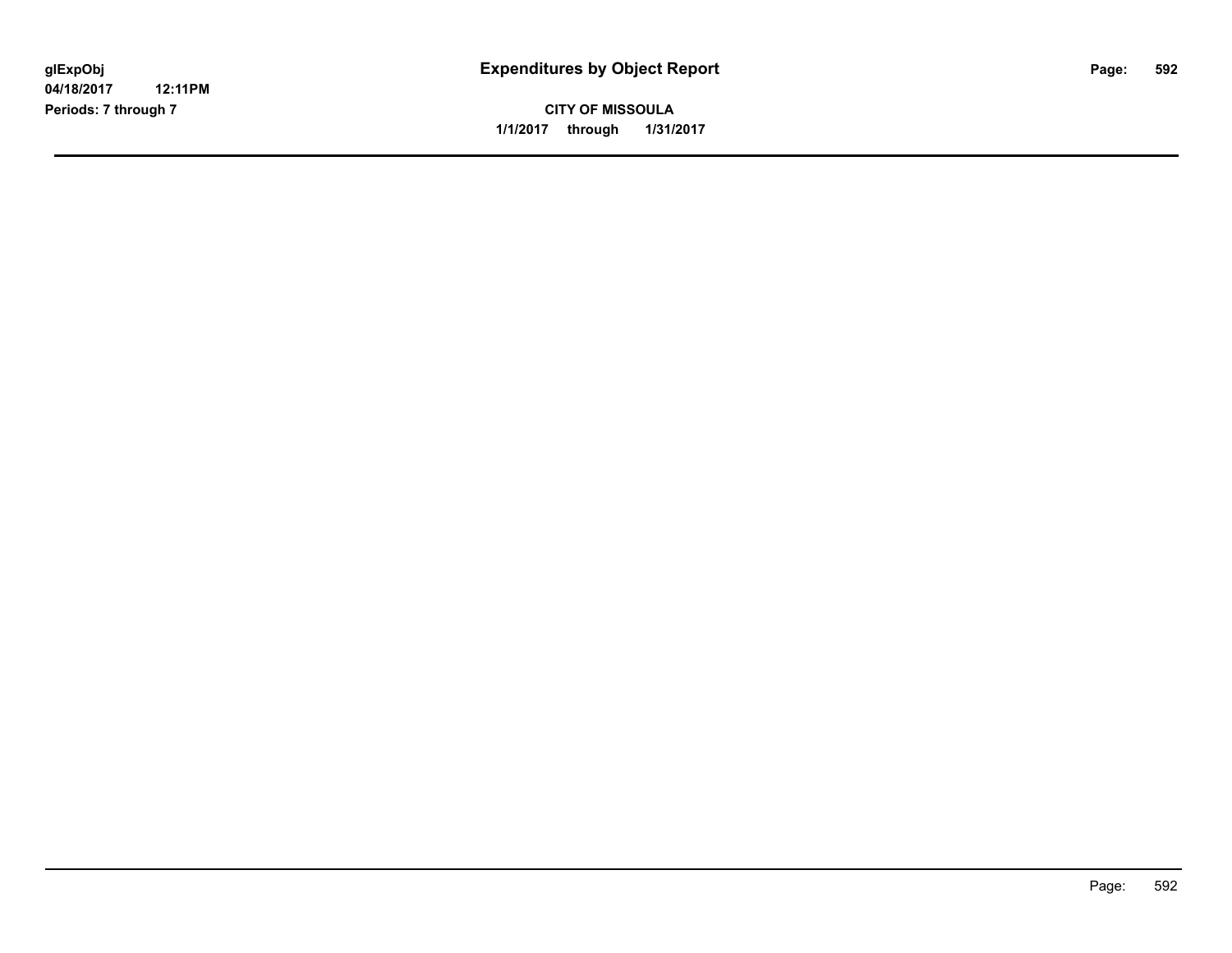**7398 HELLGATE URD 385 MRA**

|                                                   | <b>Adjusted</b>      |                     | Year-to-date        | Year-to-date        |                |                  |
|---------------------------------------------------|----------------------|---------------------|---------------------|---------------------|----------------|------------------|
| Object/Title                                      | <b>Appropriation</b> | <b>Expenditures</b> | <b>Expenditures</b> | <b>Encumbrances</b> | <b>Balance</b> | <b>Prct Used</b> |
| 300 PURCHASED SERVICES                            |                      |                     |                     |                     |                |                  |
| 350 PROFESSIONAL SERVICES                         | 0.00                 | 0.00                | 0.00                | 0.00                | 0.00           | 0.00             |
| PURCHASED SERVICES<br><b>Total</b>                | 0.00                 | 0.00                | 0.00                | 0.00                | 0.00           | 0.00             |
| 700 GRANTS & CONTRIBUTIONS                        |                      |                     |                     |                     |                |                  |
| 700 GRANTS & CONTRIBUTIONS                        | 0.00                 | 0.00                | 0.00                | 0.00                | 0.00           | 0.00             |
| <b>GRANTS &amp; CONTRIBUTIONS</b><br><b>Total</b> | 0.00                 | 0.00                | 0.00                | 0.00                | 0.00           | 0.00             |
| 800 OTHER OBJECTS                                 |                      |                     |                     |                     |                |                  |
| 845 CONTINGENCY                                   | 0.00                 | 0.00                | 0.00                | 0.00                | 0.00           | 0.00             |
| OTHER OBJECTS<br><b>Total</b>                     | 0.00                 | 0.00                | 0.00                | 0.00                | 0.00           | 0.00             |
| 900 CAPITAL OUTLAY                                |                      |                     |                     |                     |                |                  |
| 920 BUILDINGS                                     | 0.00                 | 0.00                | 0.00                | 0.00                | 0.00           | 0.00             |
| 930 IMPROVEMENTS                                  | 0.00                 | 0.00                | 0.00                | 0.00                | 0.00           | 0.00             |
| <b>CAPITAL OUTLAY</b><br><b>Total</b>             | 0.00                 | 0.00                | 0.00                | 0.00                | 0.00           | 0.00             |
| <b>MRA</b><br><b>Total</b>                        | 0.00                 | 0.00                | 0.00                | 0.00                | 0.00           | 0.00             |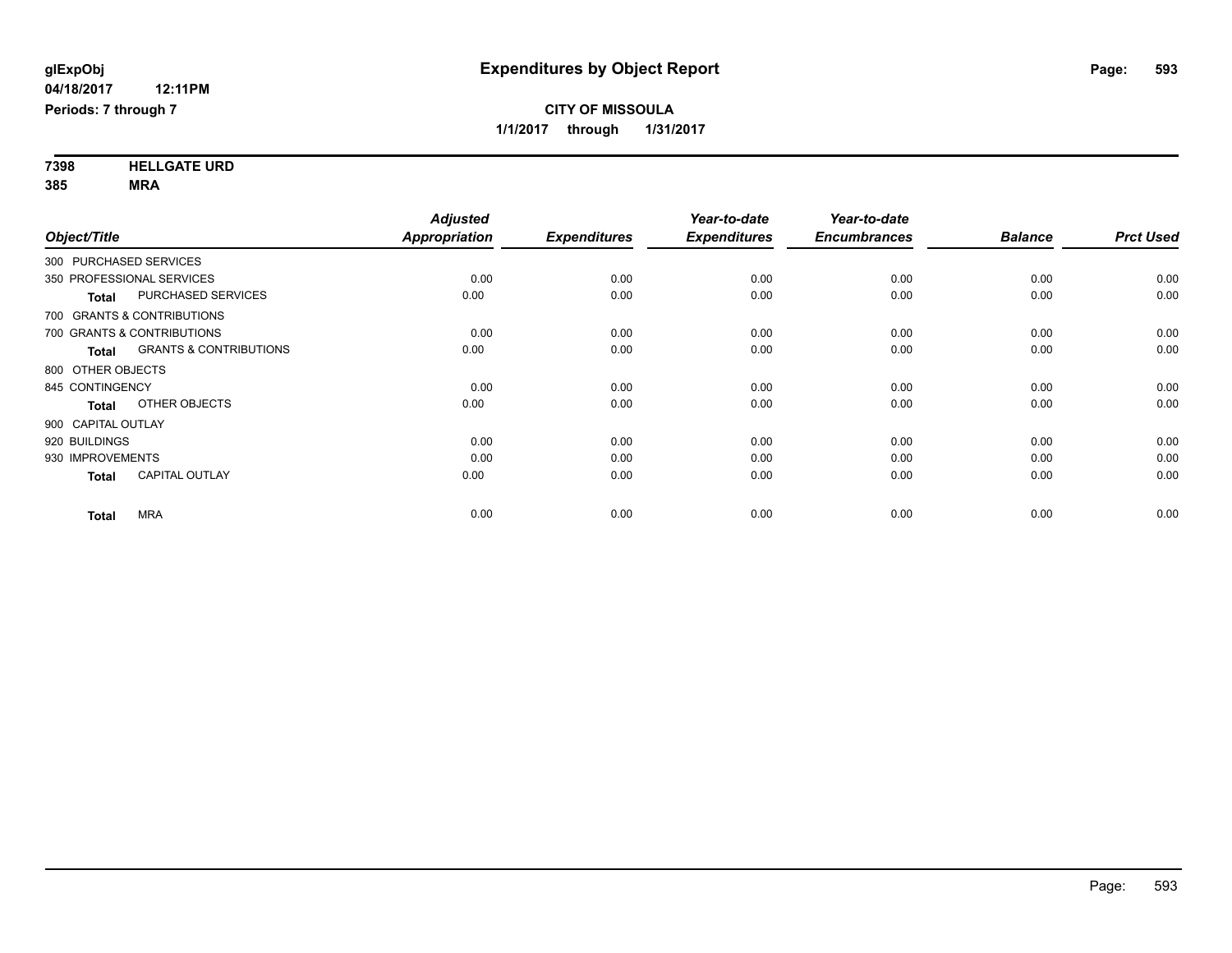#### **7398 HELLGATE URD**

| Object/Title                                      | <b>Adjusted</b><br>Appropriation | <b>Expenditures</b> | Year-to-date<br><b>Expenditures</b> | Year-to-date<br><b>Encumbrances</b> | <b>Balance</b> | <b>Prct Used</b> |
|---------------------------------------------------|----------------------------------|---------------------|-------------------------------------|-------------------------------------|----------------|------------------|
|                                                   |                                  |                     |                                     |                                     |                |                  |
| 300 PURCHASED SERVICES                            |                                  |                     |                                     |                                     |                |                  |
| 350 PROFESSIONAL SERVICES                         | 0.00                             | 0.00                | 0.00                                | 0.00                                | 0.00           | 0.00             |
| <b>PURCHASED SERVICES</b><br><b>Total</b>         | 0.00                             | 0.00                | 0.00                                | 0.00                                | 0.00           | 0.00             |
| 700 GRANTS & CONTRIBUTIONS                        |                                  |                     |                                     |                                     |                |                  |
| 700 GRANTS & CONTRIBUTIONS                        | 0.00                             | 0.00                | 0.00                                | 0.00                                | 0.00           | 0.00             |
| <b>GRANTS &amp; CONTRIBUTIONS</b><br><b>Total</b> | 0.00                             | 0.00                | 0.00                                | 0.00                                | 0.00           | 0.00             |
| 800 OTHER OBJECTS                                 |                                  |                     |                                     |                                     |                |                  |
| 845 CONTINGENCY                                   | 0.00                             | 0.00                | 0.00                                | 0.00                                | 0.00           | 0.00             |
| OTHER OBJECTS<br><b>Total</b>                     | 0.00                             | 0.00                | 0.00                                | 0.00                                | 0.00           | 0.00             |
| 900 CAPITAL OUTLAY                                |                                  |                     |                                     |                                     |                |                  |
| 920 BUILDINGS                                     | 0.00                             | 0.00                | 0.00                                | 0.00                                | 0.00           | 0.00             |
| 930 IMPROVEMENTS                                  | 0.00                             | 0.00                | 0.00                                | 0.00                                | 0.00           | 0.00             |
| <b>CAPITAL OUTLAY</b><br>Total                    | 0.00                             | 0.00                | 0.00                                | 0.00                                | 0.00           | 0.00             |
|                                                   |                                  |                     |                                     |                                     |                |                  |
| <b>HELLGATE URD</b><br><b>Total</b>               | 0.00                             | 0.00                | 0.00                                | 0.00                                | 0.00           | 0.00             |
|                                                   |                                  |                     |                                     |                                     |                |                  |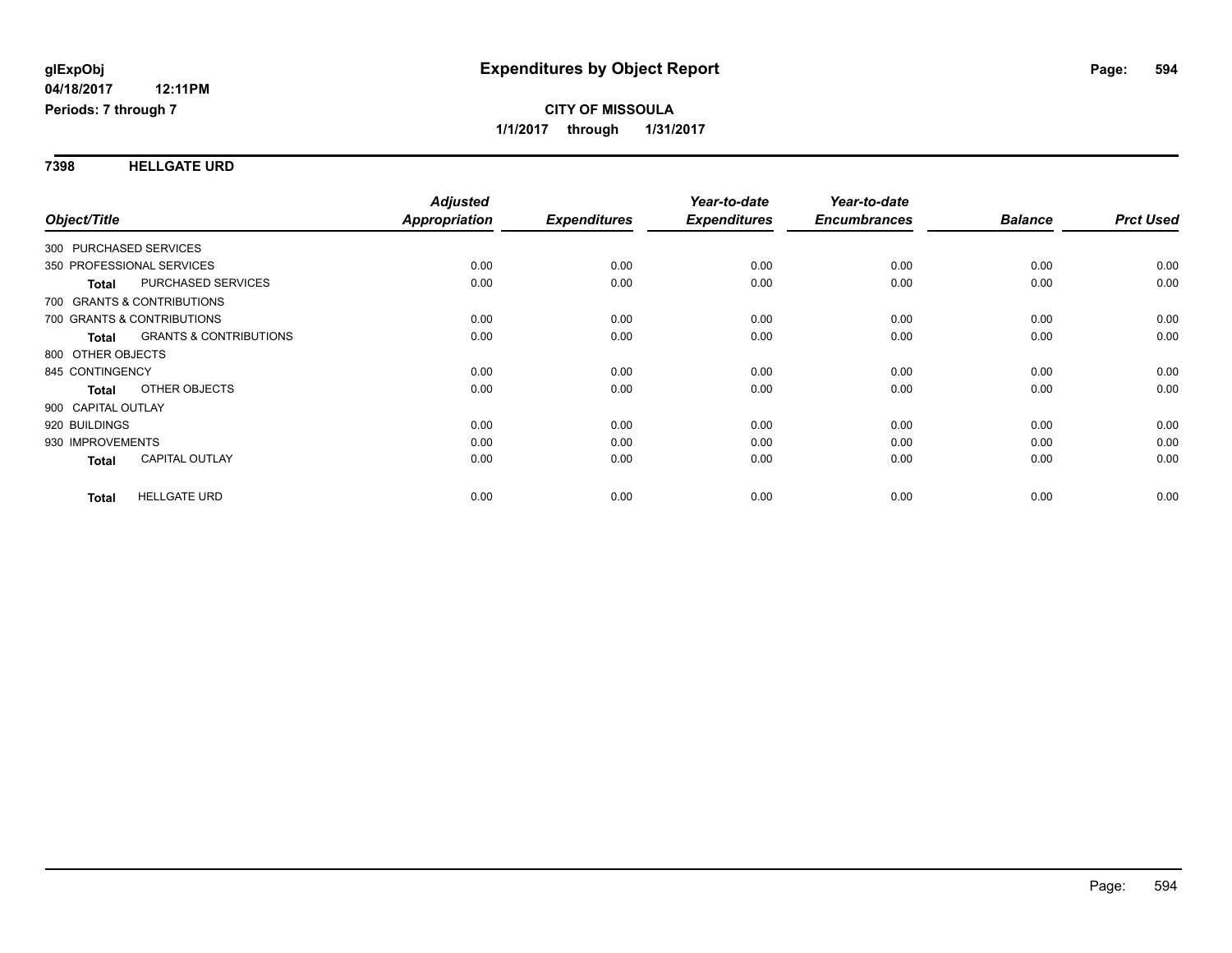# **7399 INTERMOUNTAIN BOND DEBT SERVICE**

**385 MRA**

|                                      | <b>Adjusted</b>      |                     | Year-to-date        | Year-to-date        |                |                  |
|--------------------------------------|----------------------|---------------------|---------------------|---------------------|----------------|------------------|
| Object/Title                         | <b>Appropriation</b> | <b>Expenditures</b> | <b>Expenditures</b> | <b>Encumbrances</b> | <b>Balance</b> | <b>Prct Used</b> |
| 500 FIXED CHARGES                    |                      |                     |                     |                     |                |                  |
| 550 MERCHANT SERVICE FEES            | 0.00                 | 0.00                | 0.00                | 0.00                | 0.00           | 0.00             |
| <b>FIXED CHARGES</b><br><b>Total</b> | 0.00                 | 0.00                | 0.00                | 0.00                | 0.00           | 0.00             |
| 600 DEBT SERVICE                     |                      |                     |                     |                     |                |                  |
| 610 PRINCIPAL                        | 78.500.00            | 0.00                | 38,500.00           | 0.00                | 40.000.00      | 49.04            |
| 620 INTEREST / SERVICE FEES          | 67.437.00            | 0.00                | 34.727.50           | 0.00                | 32.709.50      | 51.50            |
| <b>DEBT SERVICE</b><br><b>Total</b>  | 145.937.00           | 0.00                | 73.227.50           | 0.00                | 72.709.50      | 50.18            |
| <b>MRA</b><br><b>Total</b>           | 145.937.00           | 0.00                | 73.227.50           | 0.00                | 72.709.50      | 50.18            |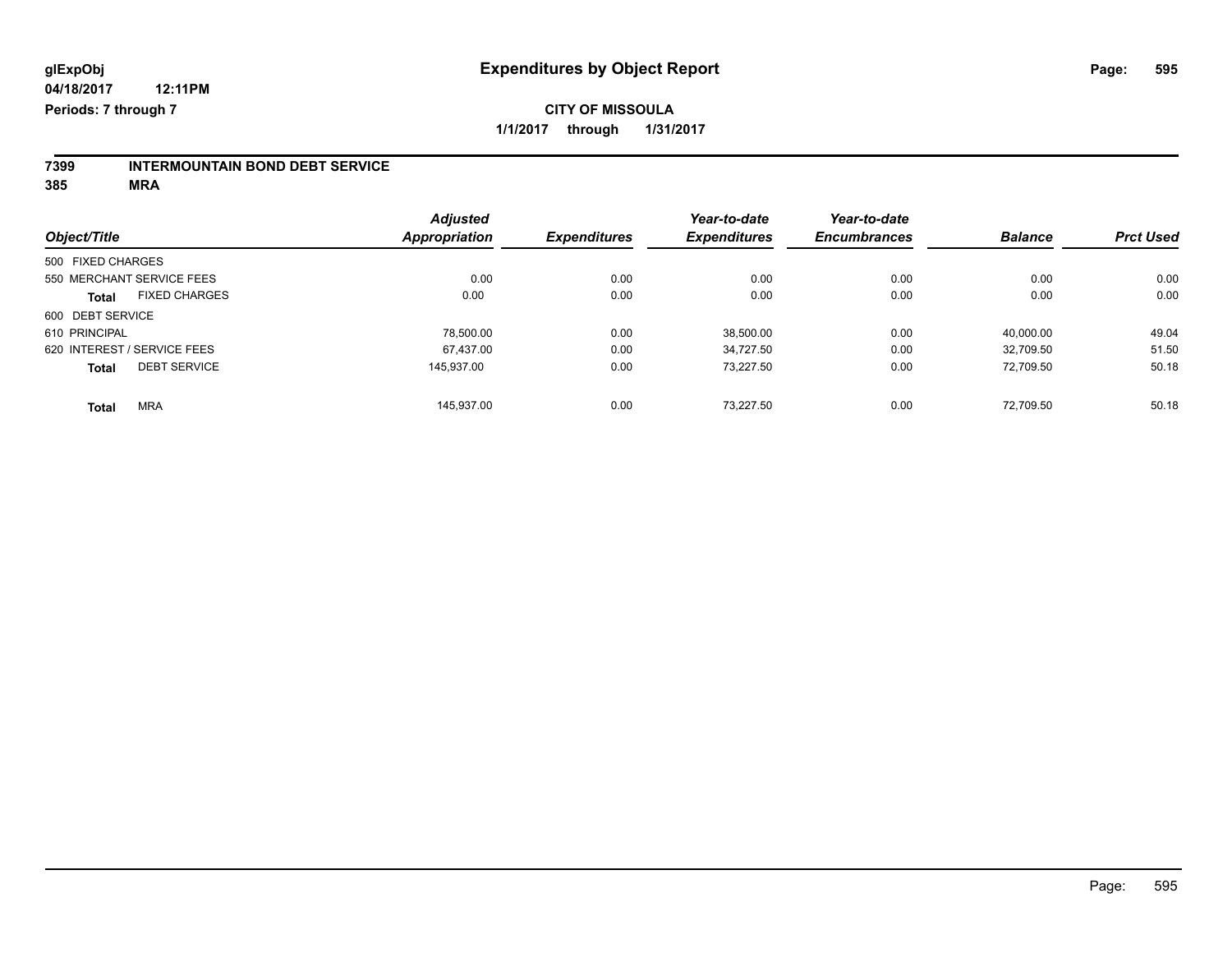# **7399 INTERMOUNTAIN BOND DEBT SERVICE**

**390 NON-DEPARTMENTAL**

| Object/Title      |                              | <b>Adjusted</b><br>Appropriation | <b>Expenditures</b> | Year-to-date<br><b>Expenditures</b> | Year-to-date<br><b>Encumbrances</b> | <b>Balance</b> | <b>Prct Used</b> |
|-------------------|------------------------------|----------------------------------|---------------------|-------------------------------------|-------------------------------------|----------------|------------------|
| 800 OTHER OBJECTS |                              |                                  |                     |                                     |                                     |                |                  |
|                   | 820 TRANSFERS TO OTHER FUNDS | 0.00                             | 0.00                | 0.00                                | 0.00                                | 0.00           | 0.00             |
| <b>Total</b>      | OTHER OBJECTS                | 0.00                             | 0.00                | 0.00                                | 0.00                                | 0.00           | 0.00             |
| <b>Total</b>      | NON-DEPARTMENTAL             | 0.00                             | 0.00                | 0.00                                | 0.00                                | 0.00           | 0.00             |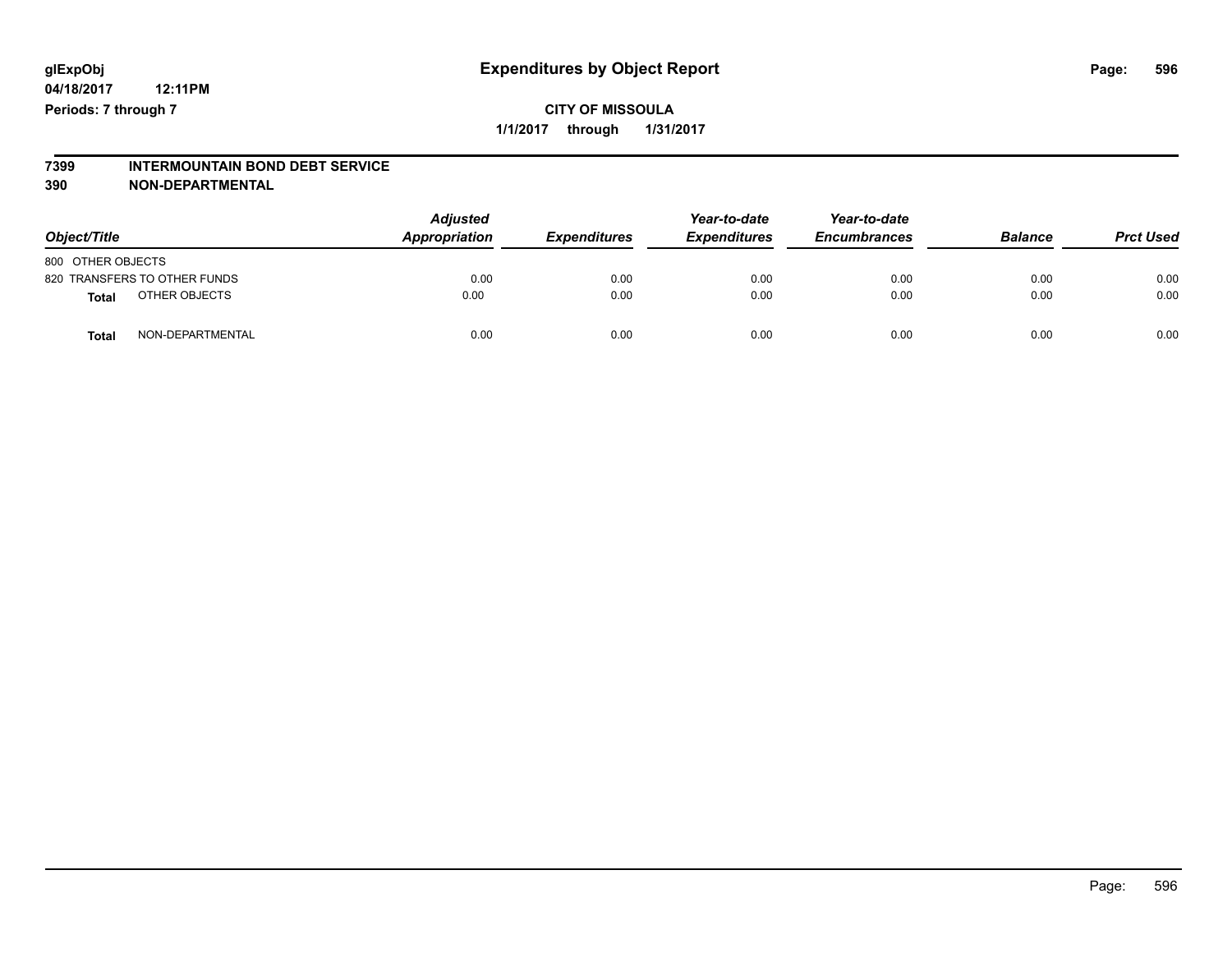#### **7399 INTERMOUNTAIN BOND DEBT SERVICE**

| Object/Title                                           | <b>Adjusted</b><br><b>Appropriation</b> | <b>Expenditures</b> | Year-to-date<br><b>Expenditures</b> | Year-to-date<br><b>Encumbrances</b> | <b>Balance</b> | <b>Prct Used</b> |
|--------------------------------------------------------|-----------------------------------------|---------------------|-------------------------------------|-------------------------------------|----------------|------------------|
| 500 FIXED CHARGES                                      |                                         |                     |                                     |                                     |                |                  |
| 550 MERCHANT SERVICE FEES                              | 0.00                                    | 0.00                | 0.00                                | 0.00                                | 0.00           | 0.00             |
| <b>FIXED CHARGES</b><br><b>Total</b>                   | 0.00                                    | 0.00                | 0.00                                | 0.00                                | 0.00           | 0.00             |
| 600 DEBT SERVICE                                       |                                         |                     |                                     |                                     |                |                  |
| 610 PRINCIPAL                                          | 78,500.00                               | 0.00                | 38,500.00                           | 0.00                                | 40,000.00      | 49.04            |
| 620 INTEREST / SERVICE FEES                            | 67.437.00                               | 0.00                | 34.727.50                           | 0.00                                | 32.709.50      | 51.50            |
| <b>DEBT SERVICE</b><br><b>Total</b>                    | 145,937.00                              | 0.00                | 73,227.50                           | 0.00                                | 72.709.50      | 50.18            |
| 800 OTHER OBJECTS                                      |                                         |                     |                                     |                                     |                |                  |
| 820 TRANSFERS TO OTHER FUNDS                           | 0.00                                    | 0.00                | 0.00                                | 0.00                                | 0.00           | 0.00             |
| OTHER OBJECTS<br><b>Total</b>                          | 0.00                                    | 0.00                | 0.00                                | 0.00                                | 0.00           | 0.00             |
| <b>INTERMOUNTAIN BOND DEBT SERVICE</b><br><b>Total</b> | 145,937.00                              | 0.00                | 73.227.50                           | 0.00                                | 72.709.50      | 50.18            |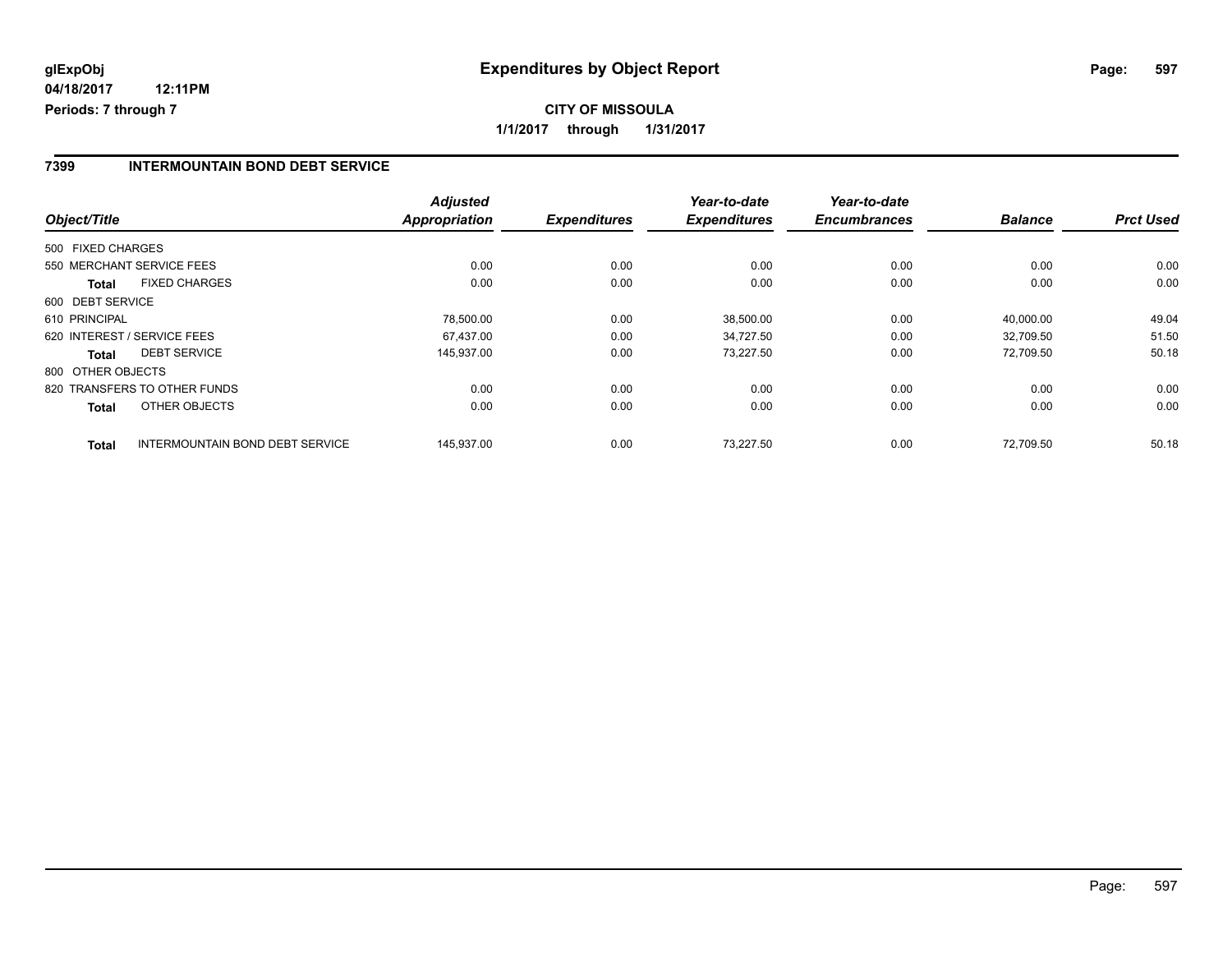**7400 FRONT ST BOND CLEARING**

**385 MRA**

|                                      |                                   | <b>Adjusted</b>      |                     | Year-to-date        | Year-to-date        |                |                  |
|--------------------------------------|-----------------------------------|----------------------|---------------------|---------------------|---------------------|----------------|------------------|
| Object/Title                         |                                   | <b>Appropriation</b> | <b>Expenditures</b> | <b>Expenditures</b> | <b>Encumbrances</b> | <b>Balance</b> | <b>Prct Used</b> |
| 500 FIXED CHARGES                    |                                   |                      |                     |                     |                     |                |                  |
| 550 MERCHANT SERVICE FEES            |                                   | 0.00                 | 0.00                | 0.00                | 0.00                | 0.00           | 0.00             |
| <b>FIXED CHARGES</b><br><b>Total</b> |                                   | 0.00                 | 0.00                | 0.00                | 0.00                | 0.00           | 0.00             |
| 700 GRANTS & CONTRIBUTIONS           |                                   |                      |                     |                     |                     |                |                  |
| 700 GRANTS & CONTRIBUTIONS           |                                   | 0.00                 | 0.00                | 0.00                | 0.00                | 0.00           | 0.00             |
| <b>Total</b>                         | <b>GRANTS &amp; CONTRIBUTIONS</b> | 0.00                 | 0.00                | 0.00                | 0.00                | 0.00           | 0.00             |
| 800 OTHER OBJECTS                    |                                   |                      |                     |                     |                     |                |                  |
| 820 TRANSFERS TO OTHER FUNDS         |                                   | 616.443.00           | 0.00                | $-17.603.78$        | 0.00                | 634.046.78     | $-2.86$          |
| OTHER OBJECTS<br><b>Total</b>        |                                   | 616,443.00           | 0.00                | $-17,603.78$        | 0.00                | 634,046.78     | $-2.86$          |
| <b>MRA</b><br><b>Total</b>           |                                   | 616.443.00           | 0.00                | $-17.603.78$        | 0.00                | 634.046.78     | $-2.86$          |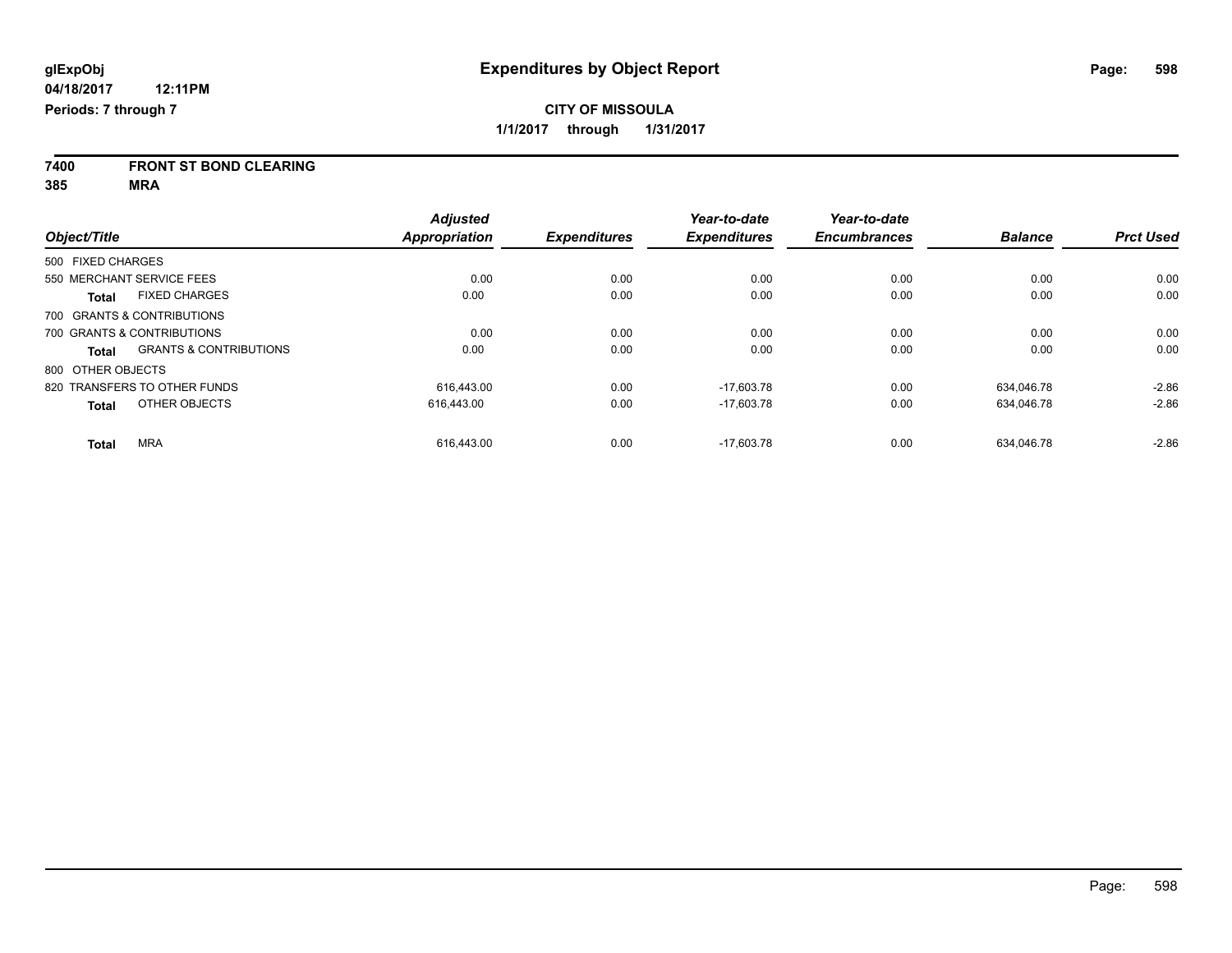#### **7400 FRONT ST BOND CLEARING**

|                                               | <b>Adjusted</b> |                     | Year-to-date        | Year-to-date        |                |                  |
|-----------------------------------------------|-----------------|---------------------|---------------------|---------------------|----------------|------------------|
| Object/Title                                  | Appropriation   | <b>Expenditures</b> | <b>Expenditures</b> | <b>Encumbrances</b> | <b>Balance</b> | <b>Prct Used</b> |
| 500 FIXED CHARGES                             |                 |                     |                     |                     |                |                  |
| 550 MERCHANT SERVICE FEES                     | 0.00            | 0.00                | 0.00                | 0.00                | 0.00           | 0.00             |
| <b>FIXED CHARGES</b><br>Total                 | 0.00            | 0.00                | 0.00                | 0.00                | 0.00           | 0.00             |
| 700 GRANTS & CONTRIBUTIONS                    |                 |                     |                     |                     |                |                  |
| 700 GRANTS & CONTRIBUTIONS                    | 0.00            | 0.00                | 0.00                | 0.00                | 0.00           | 0.00             |
| <b>GRANTS &amp; CONTRIBUTIONS</b><br>Total    | 0.00            | 0.00                | 0.00                | 0.00                | 0.00           | 0.00             |
| 800 OTHER OBJECTS                             |                 |                     |                     |                     |                |                  |
| 820 TRANSFERS TO OTHER FUNDS                  | 616.443.00      | 0.00                | $-17.603.78$        | 0.00                | 634.046.78     | $-2.86$          |
| OTHER OBJECTS<br><b>Total</b>                 | 616.443.00      | 0.00                | $-17.603.78$        | 0.00                | 634.046.78     | $-2.86$          |
| <b>FRONT ST BOND CLEARING</b><br><b>Total</b> | 616.443.00      | 0.00                | $-17.603.78$        | 0.00                | 634.046.78     | $-2.86$          |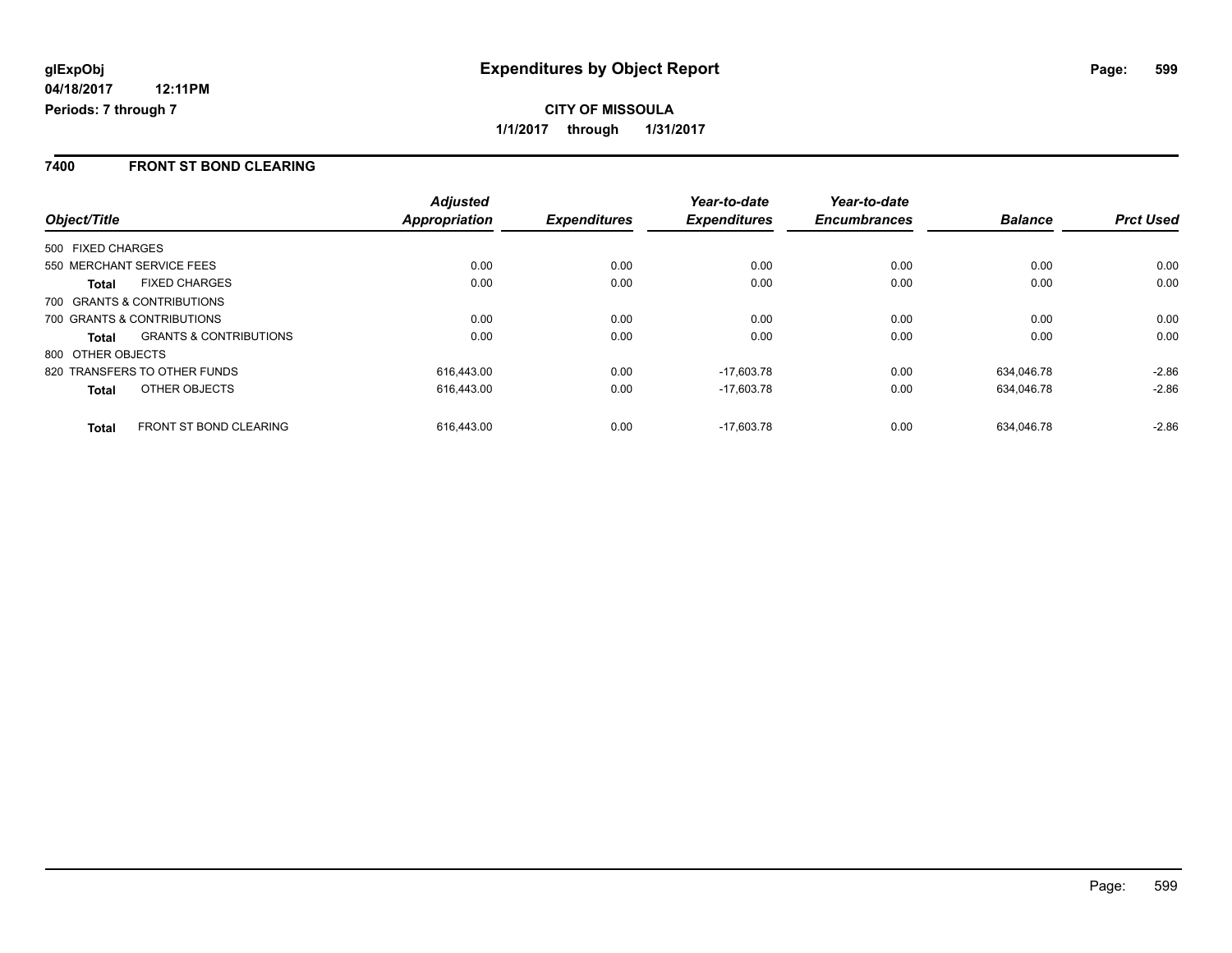# **7401 FRONT ST PARKING STRUCTURE**

**385 MRA**

|                   |                              | <b>Adjusted</b>      |                     | Year-to-date        | Year-to-date        |                |                  |
|-------------------|------------------------------|----------------------|---------------------|---------------------|---------------------|----------------|------------------|
| Object/Title      |                              | <b>Appropriation</b> | <b>Expenditures</b> | <b>Expenditures</b> | <b>Encumbrances</b> | <b>Balance</b> | <b>Prct Used</b> |
|                   | 300 PURCHASED SERVICES       |                      |                     |                     |                     |                |                  |
|                   | 390 OTHER PURCHASED SERVICES | 0.00                 | 0.00                | 0.00                | 0.00                | 0.00           | 0.00             |
| <b>Total</b>      | PURCHASED SERVICES           | 0.00                 | 0.00                | 0.00                | 0.00                | 0.00           | 0.00             |
| 500 FIXED CHARGES |                              |                      |                     |                     |                     |                |                  |
|                   | 550 MERCHANT SERVICE FEES    | 0.00                 | 0.00                | 0.00                | 0.00                | 0.00           | 0.00             |
| Total             | <b>FIXED CHARGES</b>         | 0.00                 | 0.00                | 0.00                | 0.00                | 0.00           | 0.00             |
| 600 DEBT SERVICE  |                              |                      |                     |                     |                     |                |                  |
| 610 PRINCIPAL     |                              | 74,000.00            | 0.00                | 100,000.00          | 0.00                | $-26,000.00$   | 135.14           |
|                   | 620 INTEREST / SERVICE FEES  | 132,340.00           | 0.00                | 54,145.00           | 0.00                | 78,195.00      | 40.91            |
| <b>Total</b>      | <b>DEBT SERVICE</b>          | 206,340.00           | 0.00                | 154,145.00          | 0.00                | 52,195.00      | 74.70            |
| 800 OTHER OBJECTS |                              |                      |                     |                     |                     |                |                  |
|                   | 820 TRANSFERS TO OTHER FUNDS | 0.00                 | 0.00                | 0.00                | 0.00                | 0.00           | 0.00             |
| <b>Total</b>      | OTHER OBJECTS                | 0.00                 | 0.00                | 0.00                | 0.00                | 0.00           | 0.00             |
| <b>Total</b>      | <b>MRA</b>                   | 206,340.00           | 0.00                | 154,145.00          | 0.00                | 52,195.00      | 74.70            |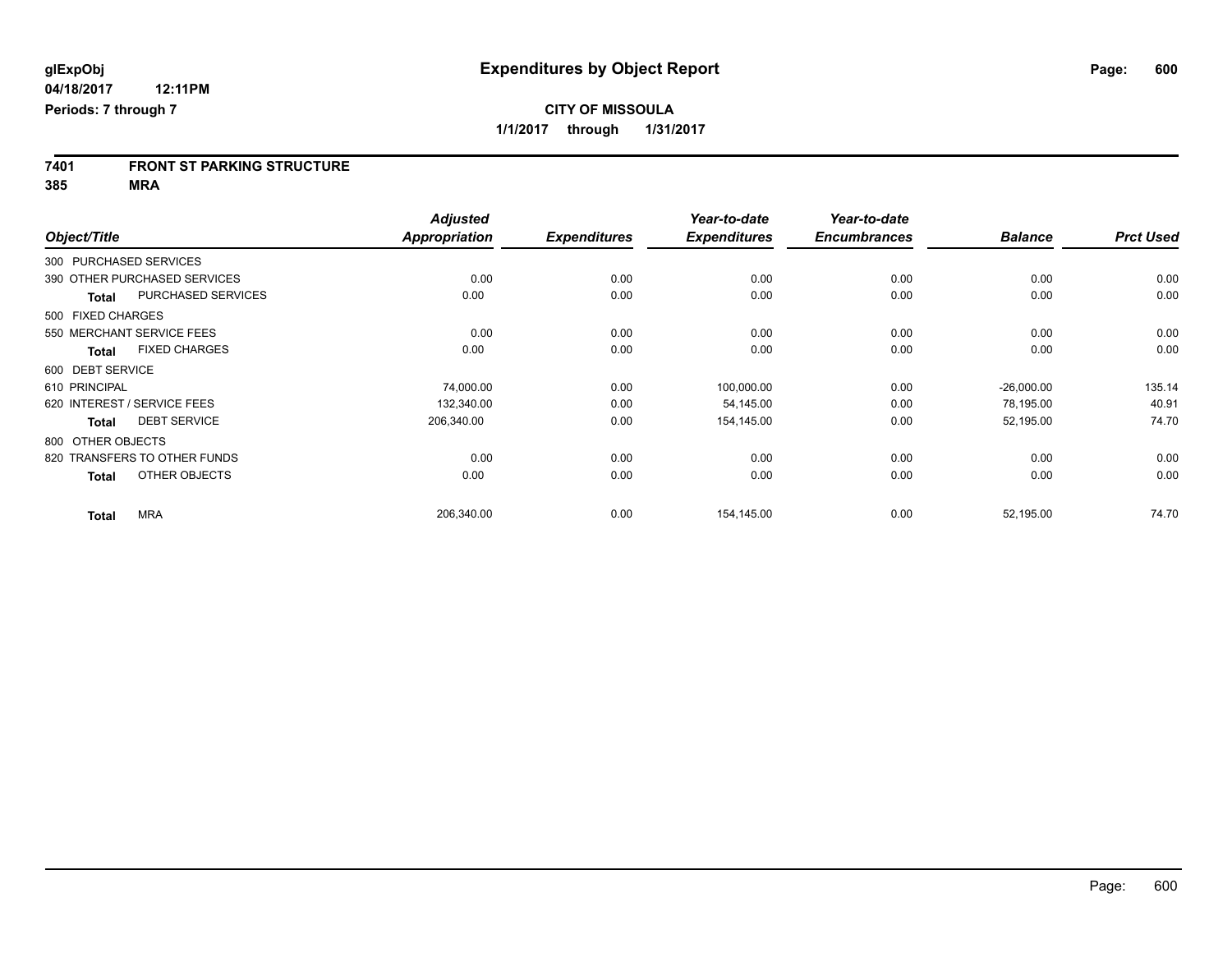### **7401 FRONT ST PARKING STRUCTURE**

|                        |                                   | <b>Adjusted</b>      |                     | Year-to-date        | Year-to-date        |                |                  |
|------------------------|-----------------------------------|----------------------|---------------------|---------------------|---------------------|----------------|------------------|
| Object/Title           |                                   | <b>Appropriation</b> | <b>Expenditures</b> | <b>Expenditures</b> | <b>Encumbrances</b> | <b>Balance</b> | <b>Prct Used</b> |
| 300 PURCHASED SERVICES |                                   |                      |                     |                     |                     |                |                  |
|                        | 390 OTHER PURCHASED SERVICES      | 0.00                 | 0.00                | 0.00                | 0.00                | 0.00           | 0.00             |
| <b>Total</b>           | <b>PURCHASED SERVICES</b>         | 0.00                 | 0.00                | 0.00                | 0.00                | 0.00           | 0.00             |
| 500 FIXED CHARGES      |                                   |                      |                     |                     |                     |                |                  |
|                        | 550 MERCHANT SERVICE FEES         | 0.00                 | 0.00                | 0.00                | 0.00                | 0.00           | 0.00             |
| <b>Total</b>           | <b>FIXED CHARGES</b>              | 0.00                 | 0.00                | 0.00                | 0.00                | 0.00           | 0.00             |
| 600 DEBT SERVICE       |                                   |                      |                     |                     |                     |                |                  |
| 610 PRINCIPAL          |                                   | 74,000.00            | 0.00                | 100,000.00          | 0.00                | $-26,000.00$   | 135.14           |
|                        | 620 INTEREST / SERVICE FEES       | 132,340.00           | 0.00                | 54,145.00           | 0.00                | 78,195.00      | 40.91            |
| <b>Total</b>           | <b>DEBT SERVICE</b>               | 206,340.00           | 0.00                | 154,145.00          | 0.00                | 52,195.00      | 74.70            |
| 800 OTHER OBJECTS      |                                   |                      |                     |                     |                     |                |                  |
|                        | 820 TRANSFERS TO OTHER FUNDS      | 0.00                 | 0.00                | 0.00                | 0.00                | 0.00           | 0.00             |
| <b>Total</b>           | OTHER OBJECTS                     | 0.00                 | 0.00                | 0.00                | 0.00                | 0.00           | 0.00             |
| <b>Total</b>           | <b>FRONT ST PARKING STRUCTURE</b> | 206,340.00           | 0.00                | 154,145.00          | 0.00                | 52,195.00      | 74.70            |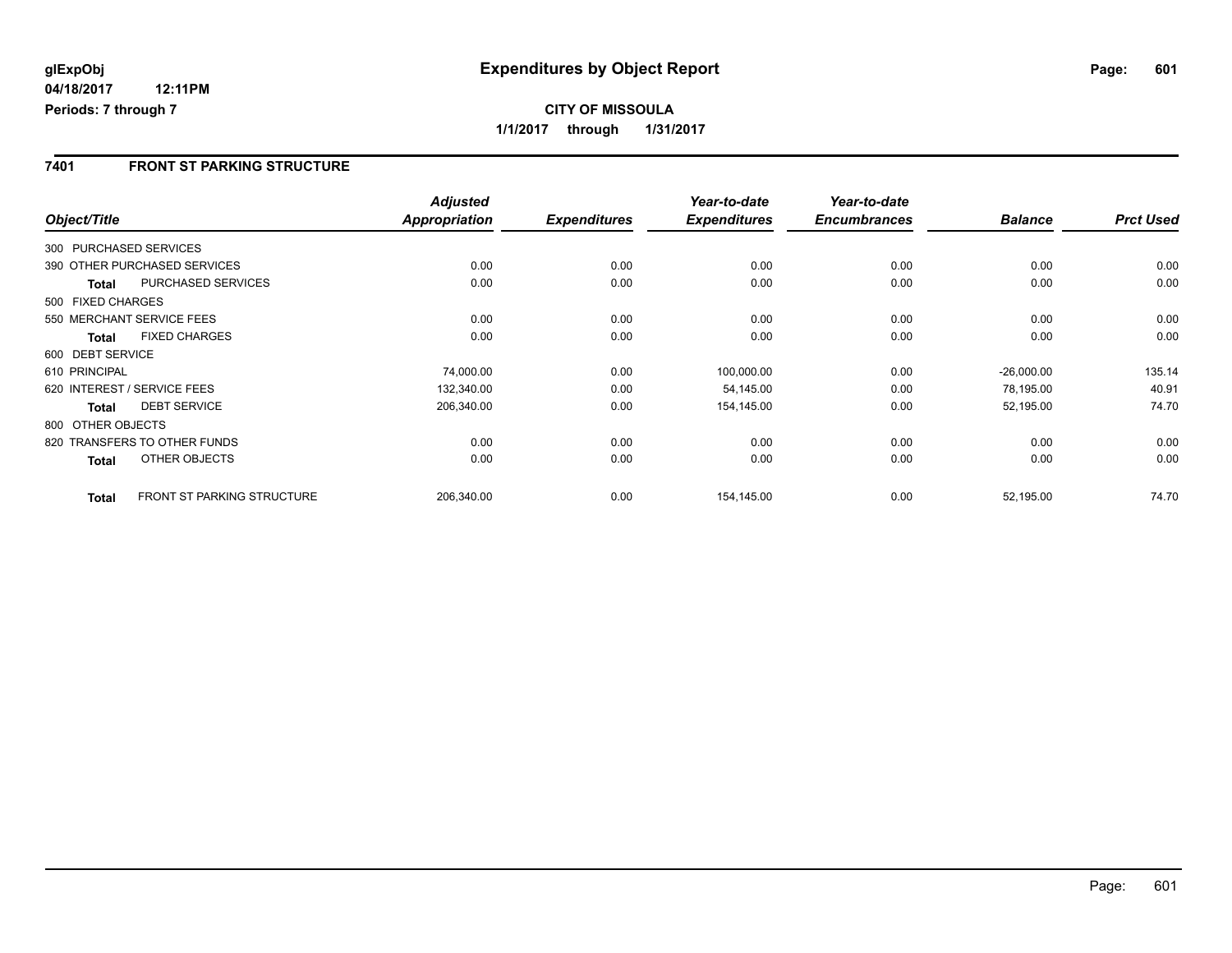# **7402 FRONT ST SUBORDINATE LIEN NOTE**

**385 MRA**

|                   |                                   | <b>Adjusted</b>      |                     | Year-to-date        | Year-to-date        |                |                  |
|-------------------|-----------------------------------|----------------------|---------------------|---------------------|---------------------|----------------|------------------|
| Object/Title      |                                   | <b>Appropriation</b> | <b>Expenditures</b> | <b>Expenditures</b> | <b>Encumbrances</b> | <b>Balance</b> | <b>Prct Used</b> |
| 500 FIXED CHARGES |                                   |                      |                     |                     |                     |                |                  |
|                   | 550 MERCHANT SERVICE FEES         | 0.00                 | 0.00                | 0.00                | 0.00                | 0.00           | 0.00             |
| <b>Total</b>      | <b>FIXED CHARGES</b>              | 0.00                 | 0.00                | 0.00                | 0.00                | 0.00           | 0.00             |
| 600 DEBT SERVICE  |                                   |                      |                     |                     |                     |                |                  |
| 610 PRINCIPAL     |                                   | 34,930.00            | 0.00                | 37,217.80           | 0.00                | $-2,287.80$    | 106.55           |
|                   | 620 INTEREST / SERVICE FEES       | 96,231.00            | 0.00                | 47,580.68           | 0.00                | 48,650.32      | 49.44            |
| <b>Total</b>      | <b>DEBT SERVICE</b>               | 131,161.00           | 0.00                | 84,798.48           | 0.00                | 46,362.52      | 64.65            |
|                   | 700 GRANTS & CONTRIBUTIONS        |                      |                     |                     |                     |                |                  |
|                   | 700 GRANTS & CONTRIBUTIONS        | 0.00                 | 0.00                | 0.00                | 0.00                | 0.00           | 0.00             |
| <b>Total</b>      | <b>GRANTS &amp; CONTRIBUTIONS</b> | 0.00                 | 0.00                | 0.00                | 0.00                | 0.00           | 0.00             |
| 800 OTHER OBJECTS |                                   |                      |                     |                     |                     |                |                  |
|                   | 820 TRANSFERS TO OTHER FUNDS      | 0.00                 | 0.00                | 0.00                | 0.00                | 0.00           | 0.00             |
| <b>Total</b>      | OTHER OBJECTS                     | 0.00                 | 0.00                | 0.00                | 0.00                | 0.00           | 0.00             |
| <b>Total</b>      | <b>MRA</b>                        | 131,161.00           | 0.00                | 84,798.48           | 0.00                | 46,362.52      | 64.65            |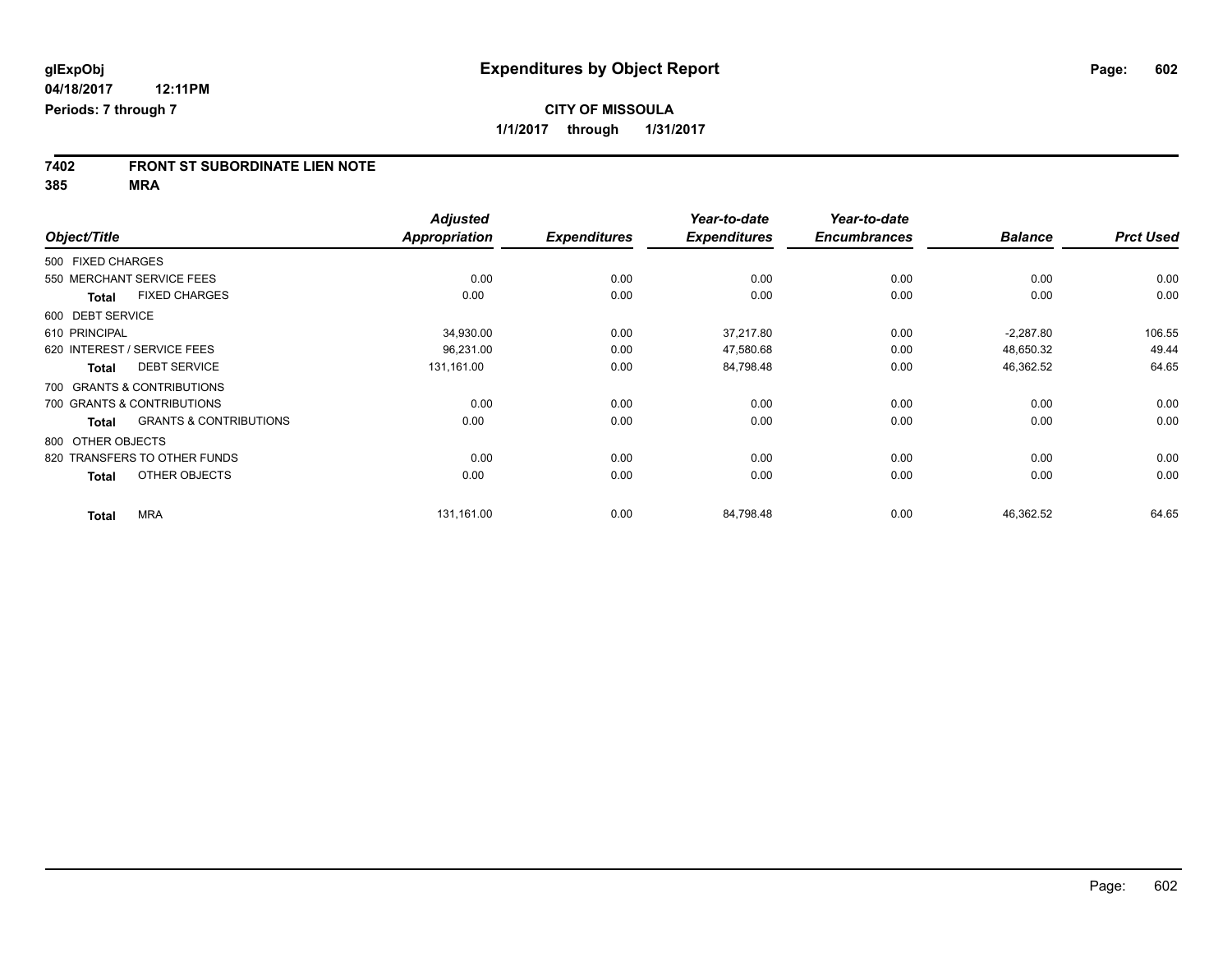### **7402 FRONT ST SUBORDINATE LIEN NOTE**

|                   |                                       | <b>Adjusted</b> |                     | Year-to-date        | Year-to-date        |                |                  |
|-------------------|---------------------------------------|-----------------|---------------------|---------------------|---------------------|----------------|------------------|
| Object/Title      |                                       | Appropriation   | <b>Expenditures</b> | <b>Expenditures</b> | <b>Encumbrances</b> | <b>Balance</b> | <b>Prct Used</b> |
| 500 FIXED CHARGES |                                       |                 |                     |                     |                     |                |                  |
|                   | 550 MERCHANT SERVICE FEES             | 0.00            | 0.00                | 0.00                | 0.00                | 0.00           | 0.00             |
| Total             | <b>FIXED CHARGES</b>                  | 0.00            | 0.00                | 0.00                | 0.00                | 0.00           | 0.00             |
| 600 DEBT SERVICE  |                                       |                 |                     |                     |                     |                |                  |
| 610 PRINCIPAL     |                                       | 34,930.00       | 0.00                | 37,217.80           | 0.00                | $-2,287.80$    | 106.55           |
|                   | 620 INTEREST / SERVICE FEES           | 96,231.00       | 0.00                | 47,580.68           | 0.00                | 48,650.32      | 49.44            |
| <b>Total</b>      | <b>DEBT SERVICE</b>                   | 131,161.00      | 0.00                | 84,798.48           | 0.00                | 46,362.52      | 64.65            |
|                   | 700 GRANTS & CONTRIBUTIONS            |                 |                     |                     |                     |                |                  |
|                   | 700 GRANTS & CONTRIBUTIONS            | 0.00            | 0.00                | 0.00                | 0.00                | 0.00           | 0.00             |
| <b>Total</b>      | <b>GRANTS &amp; CONTRIBUTIONS</b>     | 0.00            | 0.00                | 0.00                | 0.00                | 0.00           | 0.00             |
| 800 OTHER OBJECTS |                                       |                 |                     |                     |                     |                |                  |
|                   | 820 TRANSFERS TO OTHER FUNDS          | 0.00            | 0.00                | 0.00                | 0.00                | 0.00           | 0.00             |
| Total             | OTHER OBJECTS                         | 0.00            | 0.00                | 0.00                | 0.00                | 0.00           | 0.00             |
| <b>Total</b>      | <b>FRONT ST SUBORDINATE LIEN NOTE</b> | 131,161.00      | 0.00                | 84,798.48           | 0.00                | 46,362.52      | 64.65            |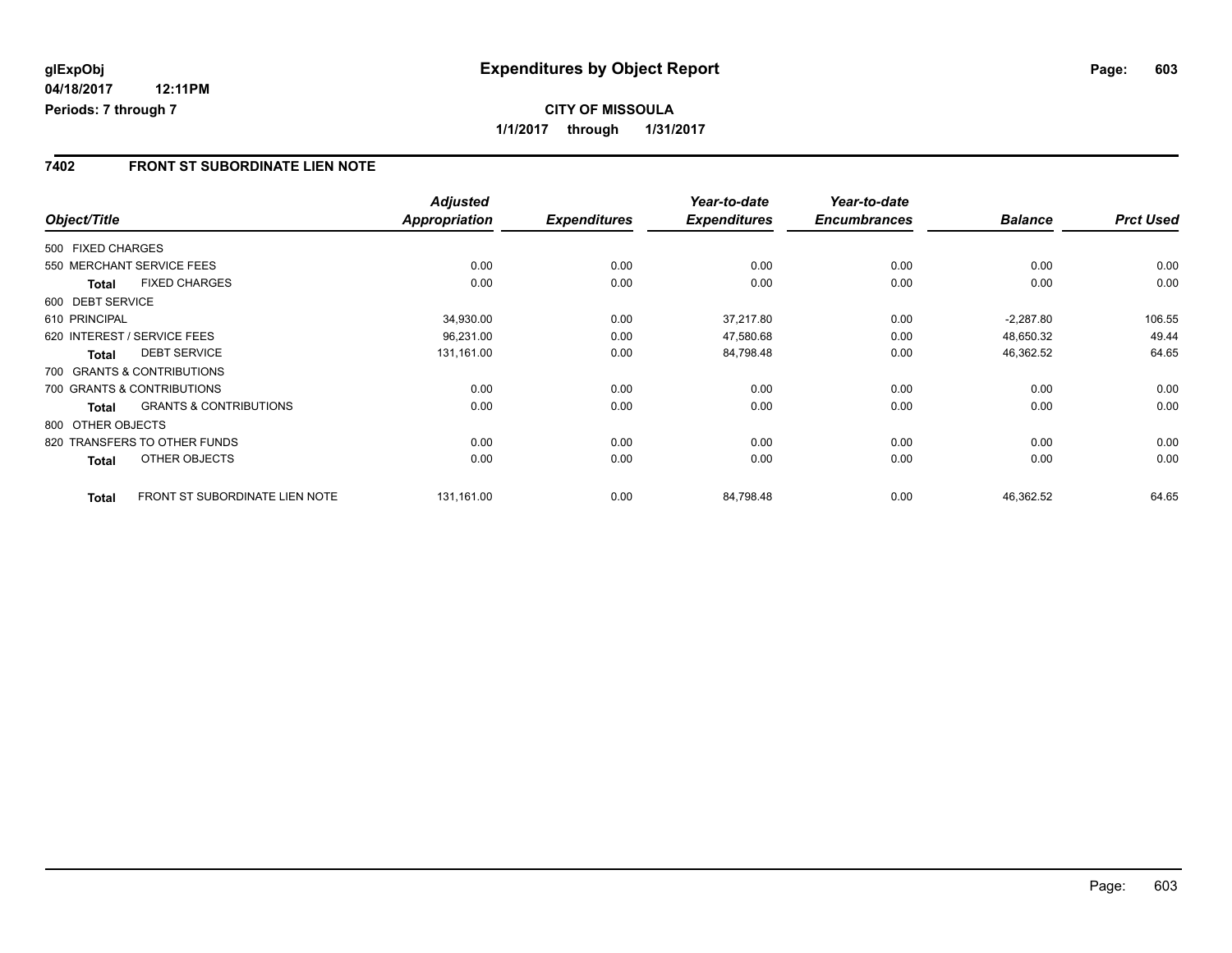## **glExpObj Expenditures by Object Report Page: 604**

**04/18/2017 12:11PM Periods: 7 through 7**

# **7447 COURT COLLECTED PARKING FINES**

**230 MUNICIPAL COURT**

| Object/Title                           | <b>Adjusted</b><br>Appropriation | <b>Expenditures</b> | Year-to-date<br><b>Expenditures</b> | Year-to-date<br><b>Encumbrances</b> | <b>Balance</b> | <b>Prct Used</b> |
|----------------------------------------|----------------------------------|---------------------|-------------------------------------|-------------------------------------|----------------|------------------|
| 500 FIXED CHARGES                      |                                  |                     |                                     |                                     |                |                  |
| 500 FIXED CHARGES                      | 0.00                             | 0.00                | 0.00                                | 0.00                                | 0.00           | 0.00             |
| 550 MERCHANT SERVICE FEES              | 0.00                             | 0.00                | 0.00                                | 0.00                                | 0.00           | 0.00             |
| <b>FIXED CHARGES</b><br><b>Total</b>   | 0.00                             | 0.00                | 0.00                                | 0.00                                | 0.00           | 0.00             |
| <b>MUNICIPAL COURT</b><br><b>Total</b> | 0.00                             | 0.00                | 0.00                                | 0.00                                | 0.00           | 0.00             |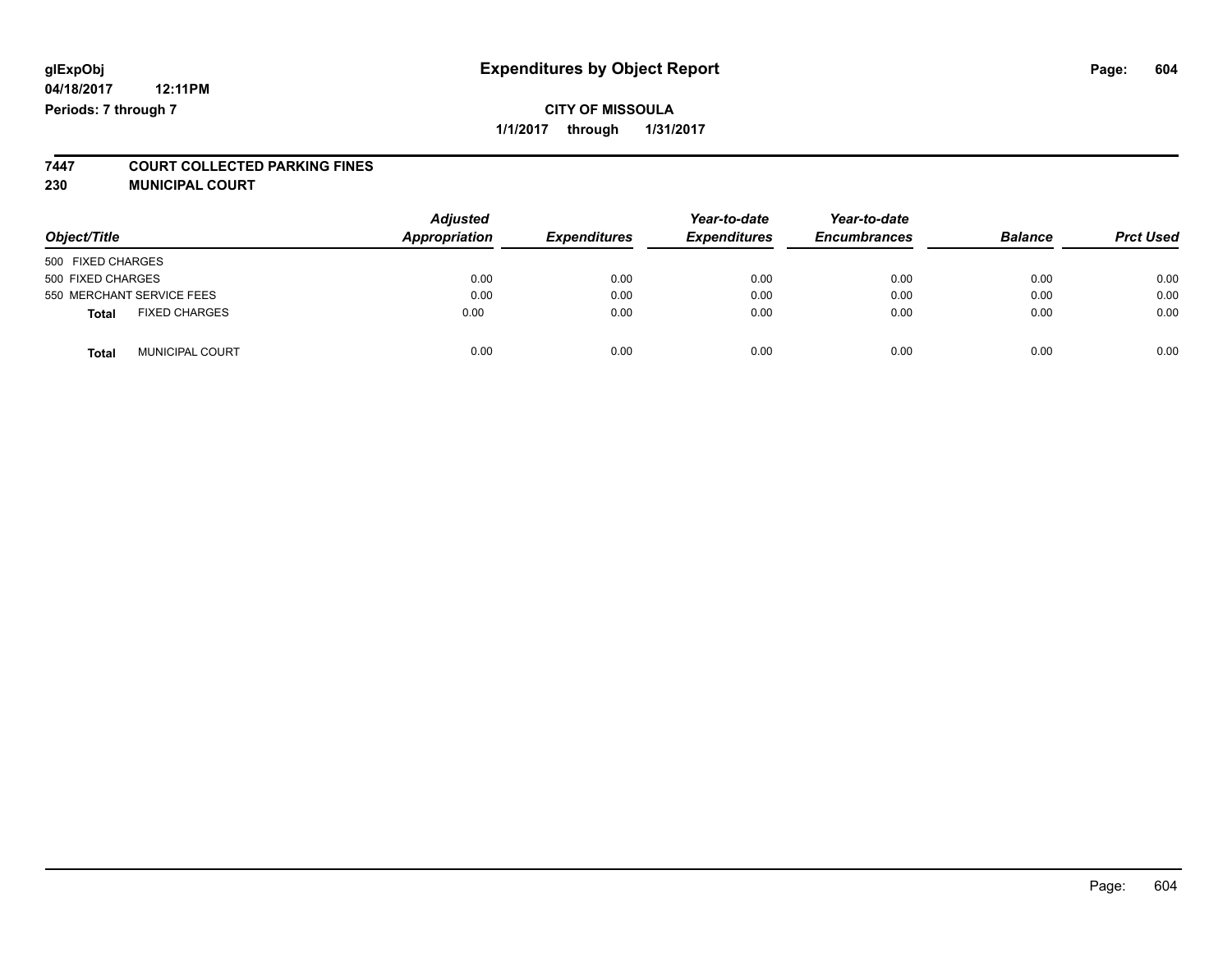## **glExpObj Expenditures by Object Report Page: 605**

**04/18/2017 12:11PM Periods: 7 through 7**

**CITY OF MISSOULA 1/1/2017 through 1/31/2017**

#### **7447 COURT COLLECTED PARKING FINES**

| Object/Title      |                                      | <b>Adjusted</b><br><b>Appropriation</b> | <b>Expenditures</b> | Year-to-date<br><b>Expenditures</b> | Year-to-date<br><b>Encumbrances</b> | <b>Balance</b> | <b>Prct Used</b> |
|-------------------|--------------------------------------|-----------------------------------------|---------------------|-------------------------------------|-------------------------------------|----------------|------------------|
| 500 FIXED CHARGES |                                      |                                         |                     |                                     |                                     |                |                  |
| 500 FIXED CHARGES |                                      | 0.00                                    | 0.00                | 0.00                                | 0.00                                | 0.00           | 0.00             |
|                   | 550 MERCHANT SERVICE FEES            | 0.00                                    | 0.00                | 0.00                                | 0.00                                | 0.00           | 0.00             |
| <b>Total</b>      | <b>FIXED CHARGES</b>                 | 0.00                                    | 0.00                | 0.00                                | 0.00                                | 0.00           | 0.00             |
| Total             | <b>COURT COLLECTED PARKING FINES</b> | 0.00                                    | 0.00                | 0.00                                | 0.00                                | 0.00           | 0.00             |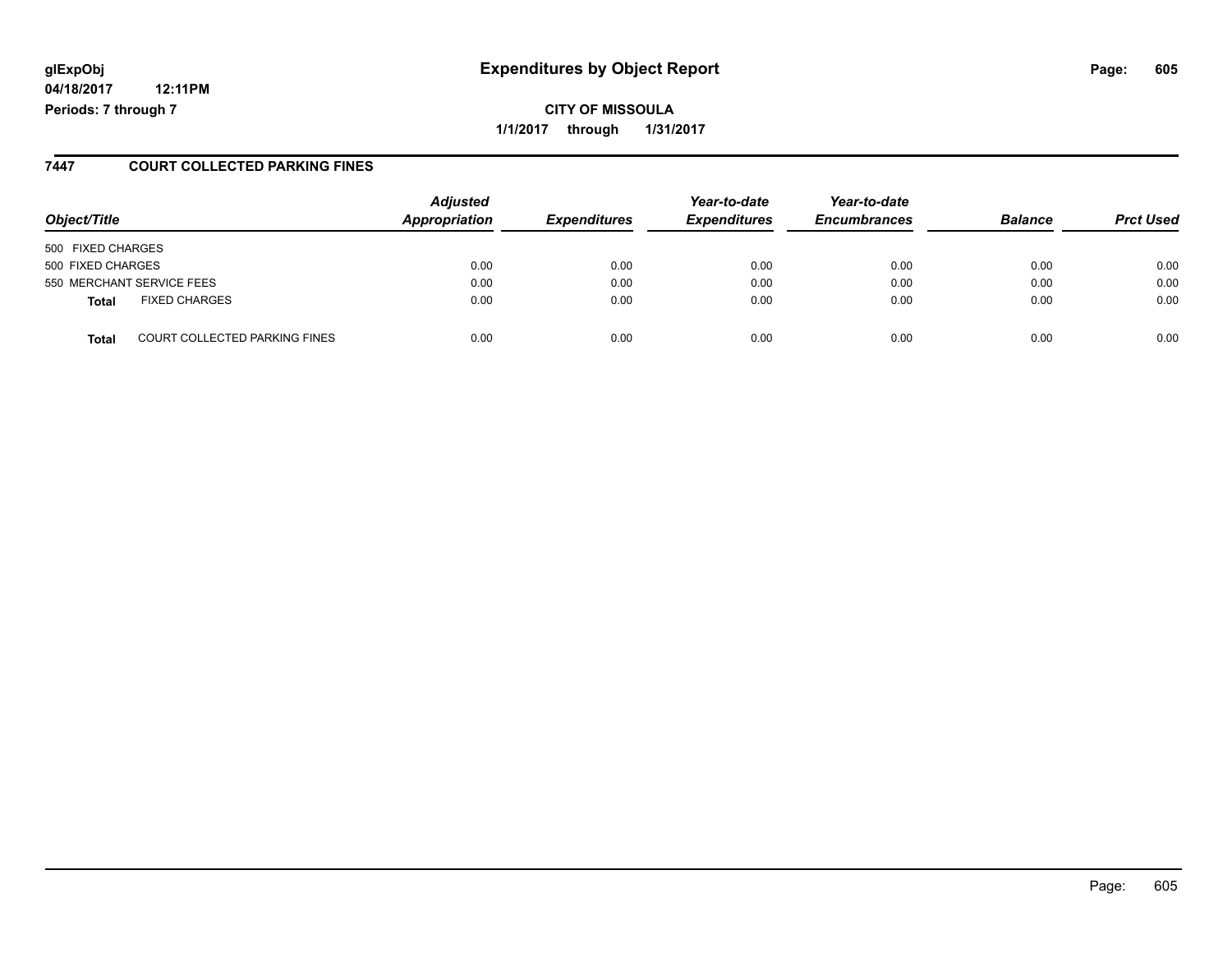# **7458 COURT SURCHARGE**

**230 MUNICIPAL COURT**

|                                        | <b>Adjusted</b> |                     | Year-to-date        | Year-to-date        |                |                  |
|----------------------------------------|-----------------|---------------------|---------------------|---------------------|----------------|------------------|
| Object/Title                           | Appropriation   | <b>Expenditures</b> | <b>Expenditures</b> | <b>Encumbrances</b> | <b>Balance</b> | <b>Prct Used</b> |
| 500 FIXED CHARGES                      |                 |                     |                     |                     |                |                  |
| 500 FIXED CHARGES                      | 0.00            | 0.00                | 0.00                | 0.00                | 0.00           | 0.00             |
| 550 MERCHANT SERVICE FEES              | 0.00            | 0.00                | 0.00                | 0.00                | 0.00           | 0.00             |
| <b>FIXED CHARGES</b><br><b>Total</b>   | 0.00            | 0.00                | 0.00                | 0.00                | 0.00           | 0.00             |
| <b>MUNICIPAL COURT</b><br><b>Total</b> | 0.00            | 0.00                | 0.00                | 0.00                | 0.00           | 0.00             |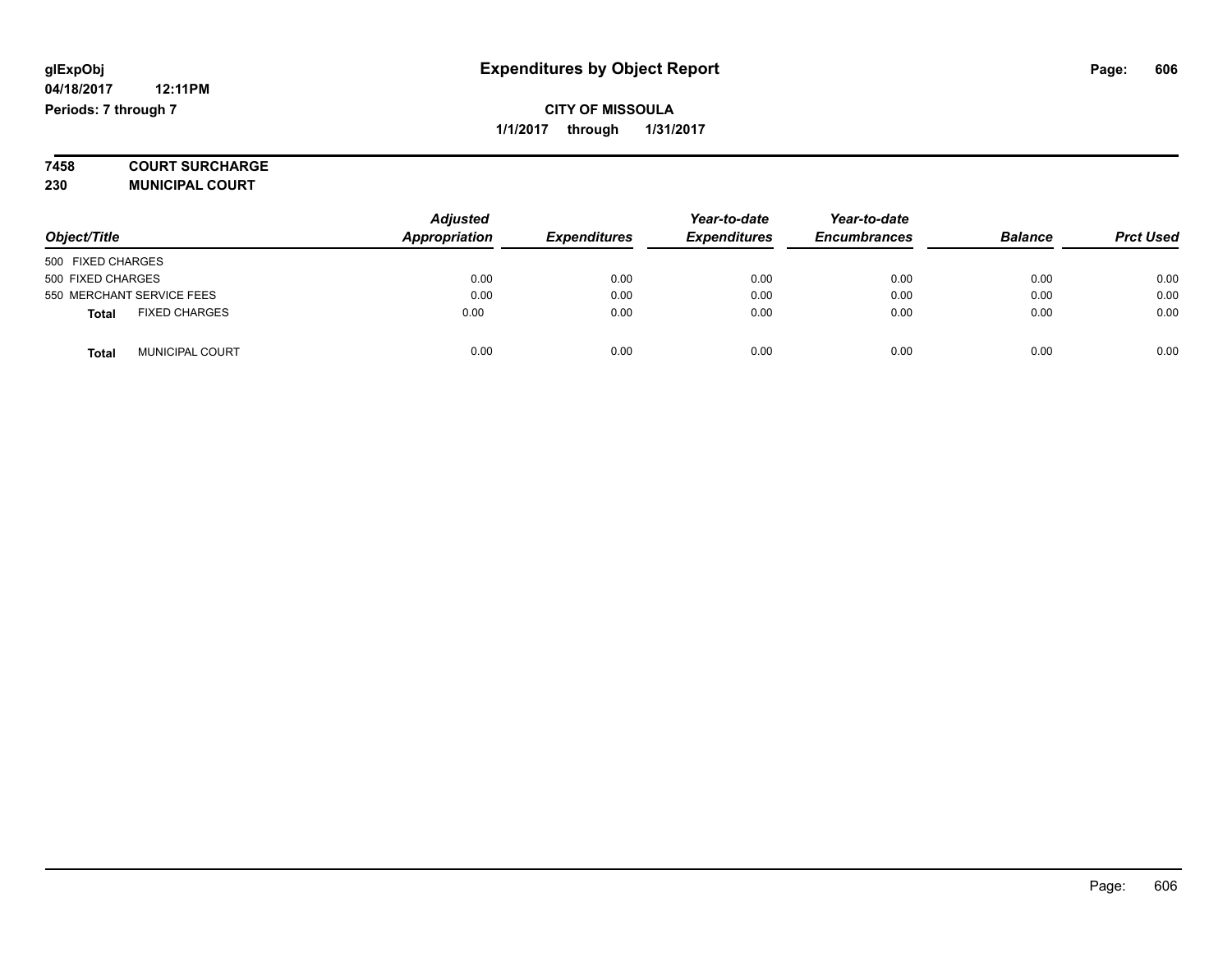**CITY OF MISSOULA 1/1/2017 through 1/31/2017**

**7458 COURT SURCHARGE**

| Object/Title                         | <b>Adjusted</b><br><b>Appropriation</b> | <b>Expenditures</b> | Year-to-date<br><b>Expenditures</b> | Year-to-date<br><b>Encumbrances</b> | <b>Balance</b> | <b>Prct Used</b> |
|--------------------------------------|-----------------------------------------|---------------------|-------------------------------------|-------------------------------------|----------------|------------------|
| 500 FIXED CHARGES                    |                                         |                     |                                     |                                     |                |                  |
| 500 FIXED CHARGES                    | 0.00                                    | 0.00                | 0.00                                | 0.00                                | 0.00           | 0.00             |
| 550 MERCHANT SERVICE FEES            | 0.00                                    | 0.00                | 0.00                                | 0.00                                | 0.00           | 0.00             |
| <b>FIXED CHARGES</b><br><b>Total</b> | 0.00                                    | 0.00                | 0.00                                | 0.00                                | 0.00           | 0.00             |
| <b>COURT SURCHARGE</b><br>Total      | 0.00                                    | 0.00                | 0.00                                | 0.00                                | 0.00           | 0.00             |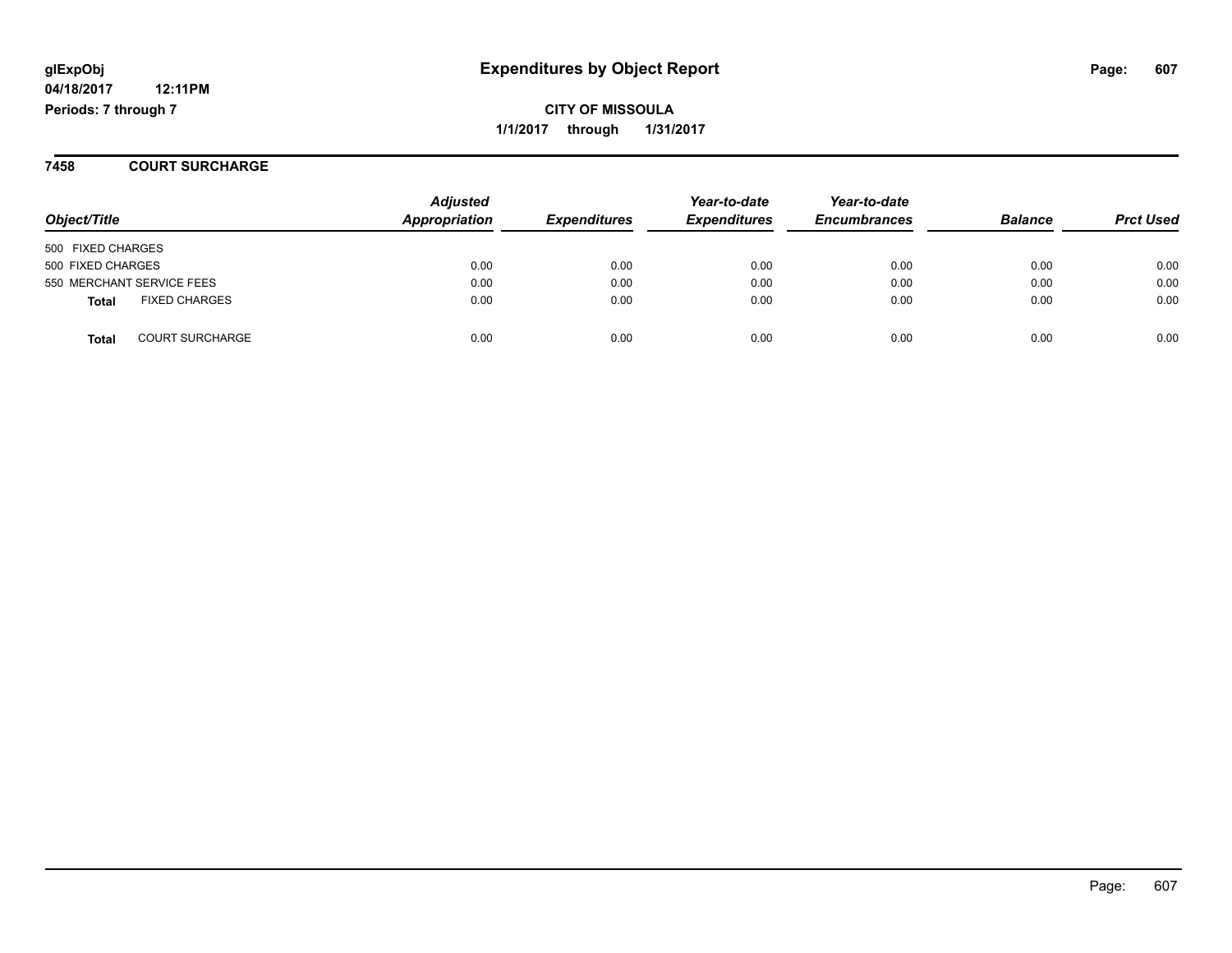**7469 PUBLIC DEFENDER FEES 230 MUNICIPAL COURT**

| Object/Title                           | <b>Adjusted</b><br><b>Appropriation</b> | <b>Expenditures</b> | Year-to-date<br><b>Expenditures</b> | Year-to-date<br><b>Encumbrances</b> | <b>Balance</b> | <b>Prct Used</b> |
|----------------------------------------|-----------------------------------------|---------------------|-------------------------------------|-------------------------------------|----------------|------------------|
| 500 FIXED CHARGES                      |                                         |                     |                                     |                                     |                |                  |
| 500 FIXED CHARGES                      | 0.00                                    | 0.00                | 0.00                                | 0.00                                | 0.00           | 0.00             |
| 550 MERCHANT SERVICE FEES              | 0.00                                    | 0.00                | 0.00                                | 0.00                                | 0.00           | 0.00             |
| <b>FIXED CHARGES</b><br><b>Total</b>   | 0.00                                    | 0.00                | 0.00                                | 0.00                                | 0.00           | 0.00             |
| <b>MUNICIPAL COURT</b><br><b>Total</b> | 0.00                                    | 0.00                | 0.00                                | 0.00                                | 0.00           | 0.00             |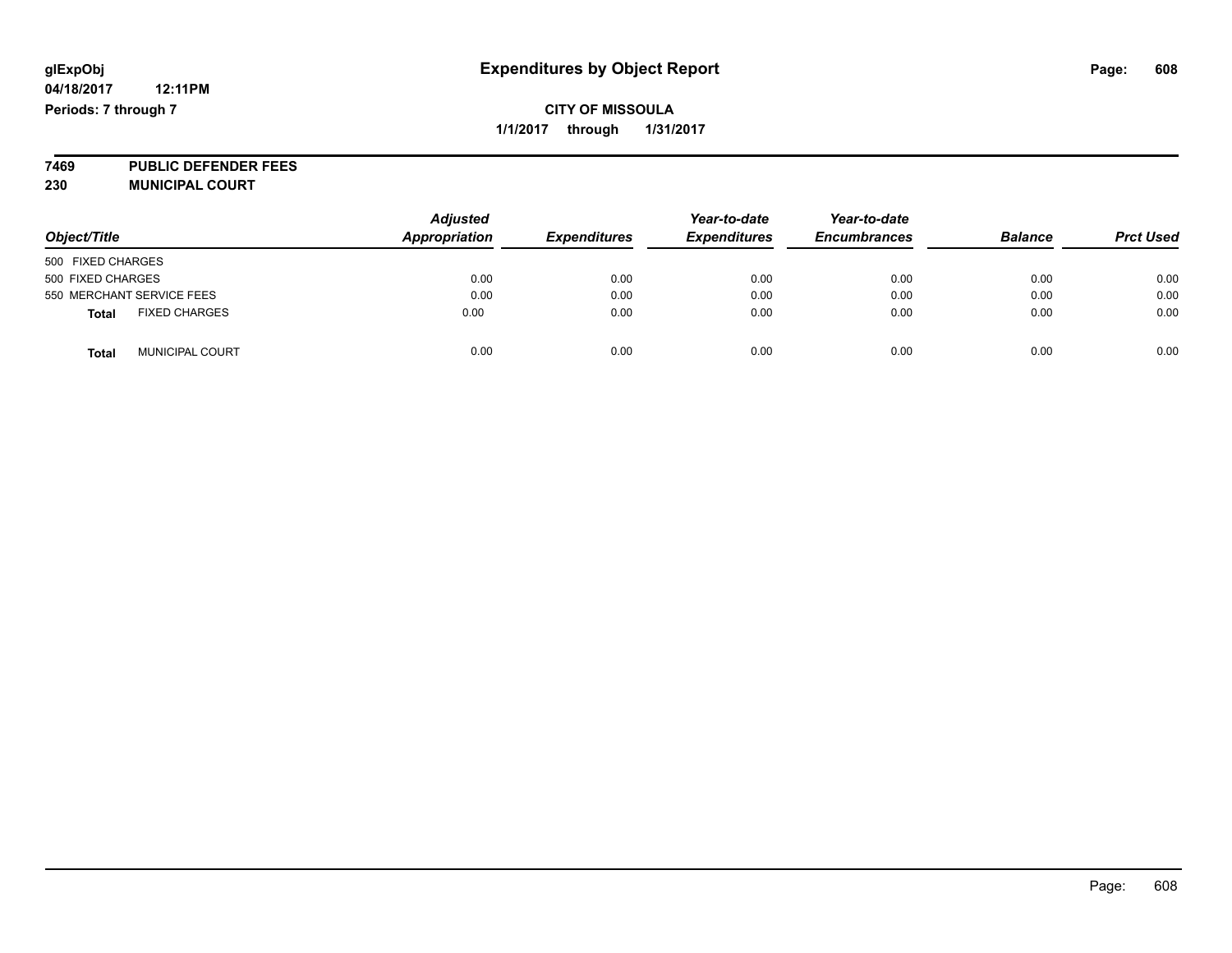**CITY OF MISSOULA 1/1/2017 through 1/31/2017**

#### **7469 PUBLIC DEFENDER FEES**

| Object/Title                         | <b>Adjusted</b><br>Appropriation | <b>Expenditures</b> | Year-to-date<br><b>Expenditures</b> | Year-to-date<br><b>Encumbrances</b> | <b>Balance</b> | <b>Prct Used</b> |
|--------------------------------------|----------------------------------|---------------------|-------------------------------------|-------------------------------------|----------------|------------------|
| 500 FIXED CHARGES                    |                                  |                     |                                     |                                     |                |                  |
| 500 FIXED CHARGES                    | 0.00                             | 0.00                | 0.00                                | 0.00                                | 0.00           | 0.00             |
| 550 MERCHANT SERVICE FEES            | 0.00                             | 0.00                | 0.00                                | 0.00                                | 0.00           | 0.00             |
| <b>FIXED CHARGES</b><br><b>Total</b> | 0.00                             | 0.00                | 0.00                                | 0.00                                | 0.00           | 0.00             |
| PUBLIC DEFENDER FEES<br><b>Total</b> | 0.00                             | 0.00                | 0.00                                | 0.00                                | 0.00           | 0.00             |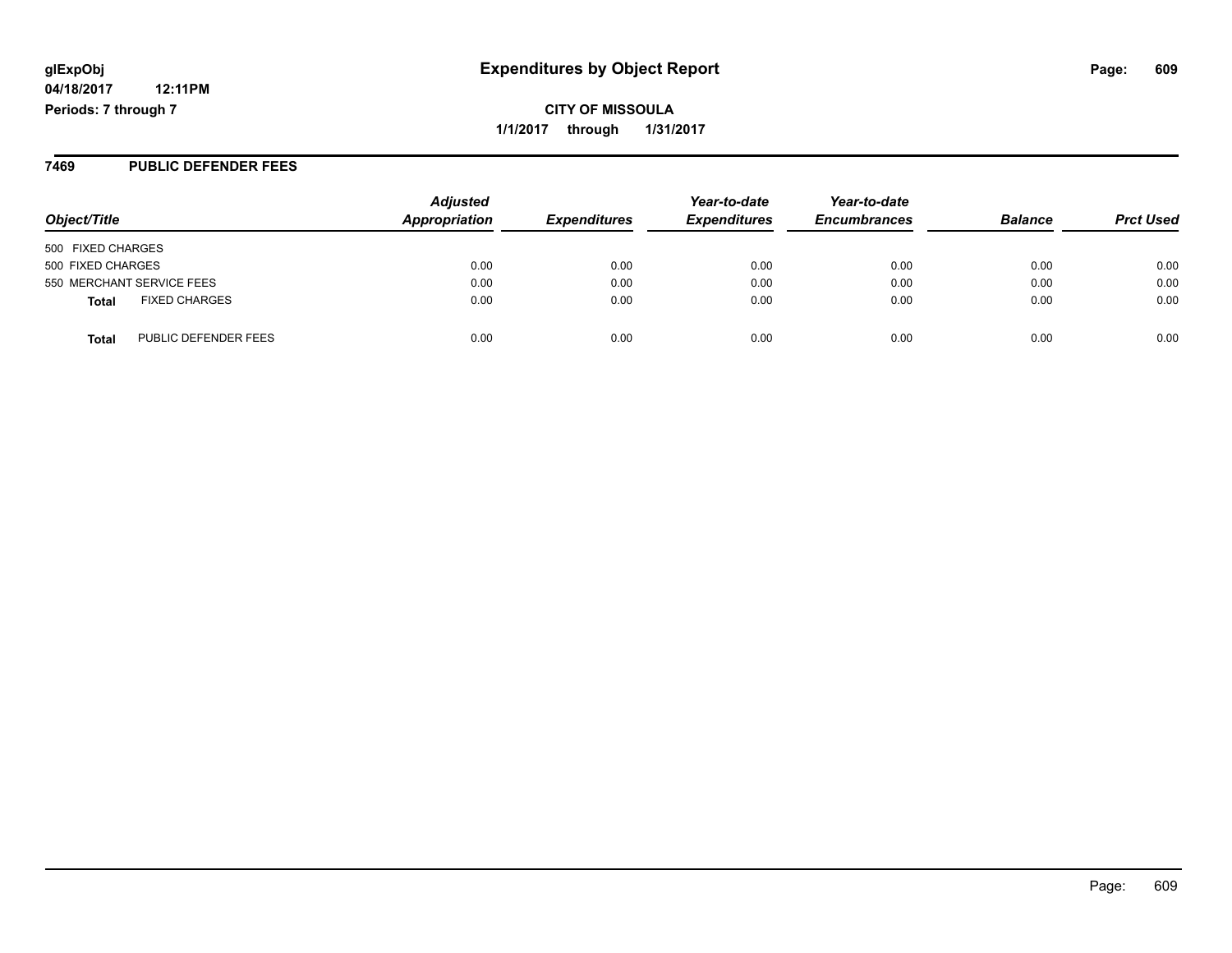# **7903 COUNTY CLEARING**

**390 NON-DEPARTMENTAL**

|                                      | <b>Adjusted</b>      |                     | Year-to-date        | Year-to-date        |                |                  |
|--------------------------------------|----------------------|---------------------|---------------------|---------------------|----------------|------------------|
| Object/Title                         | <b>Appropriation</b> | <b>Expenditures</b> | <b>Expenditures</b> | <b>Encumbrances</b> | <b>Balance</b> | <b>Prct Used</b> |
| 500 FIXED CHARGES                    |                      |                     |                     |                     |                |                  |
| 550 MERCHANT SERVICE FEES            | 0.00                 | 0.00                | 0.00                | 0.00                | 0.00           | 0.00             |
| <b>FIXED CHARGES</b><br><b>Total</b> | 0.00                 | 0.00                | 0.00                | 0.00                | 0.00           | 0.00             |
| 800 OTHER OBJECTS                    |                      |                     |                     |                     |                |                  |
| 845 CONTINGENCY                      | 0.00                 | 1.479.50            | 4.262.74            | 0.00                | $-4,262.74$    | 0.00             |
| OTHER OBJECTS<br><b>Total</b>        | 0.00                 | 1,479.50            | 4.262.74            | 0.00                | $-4,262.74$    | 0.00             |
| NON-DEPARTMENTAL<br><b>Total</b>     | 0.00                 | 1.479.50            | 4.262.74            | 0.00                | $-4.262.74$    | 0.00             |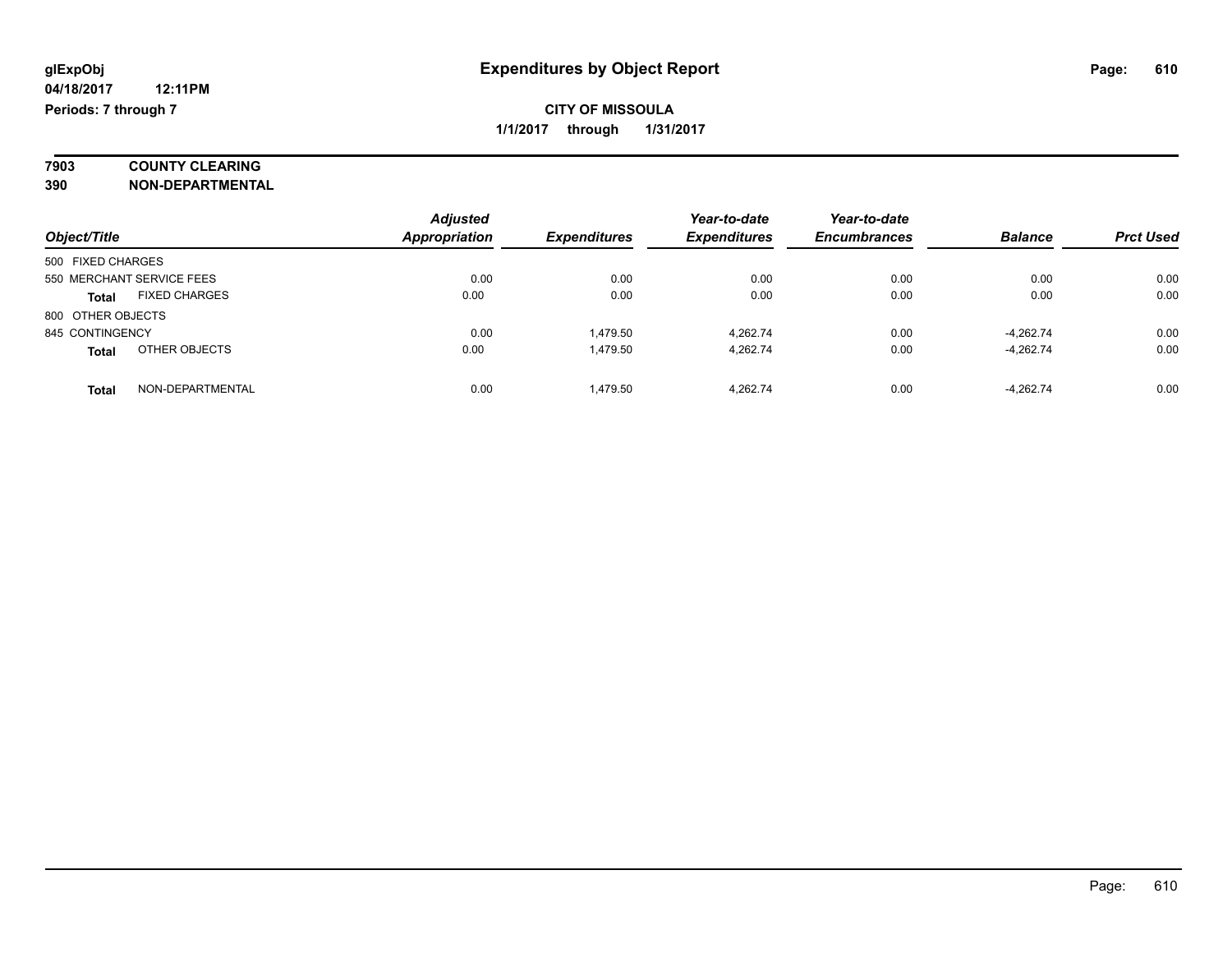**7903 COUNTY CLEARING**

| Object/Title              |                        | <b>Adjusted</b><br><b>Appropriation</b> | <b>Expenditures</b> | Year-to-date<br><b>Expenditures</b> | Year-to-date<br><b>Encumbrances</b> | <b>Balance</b> | <b>Prct Used</b> |
|---------------------------|------------------------|-----------------------------------------|---------------------|-------------------------------------|-------------------------------------|----------------|------------------|
|                           |                        |                                         |                     |                                     |                                     |                |                  |
| 500 FIXED CHARGES         |                        |                                         |                     |                                     |                                     |                |                  |
| 550 MERCHANT SERVICE FEES |                        | 0.00                                    | 0.00                | 0.00                                | 0.00                                | 0.00           | 0.00             |
| <b>Total</b>              | <b>FIXED CHARGES</b>   | 0.00                                    | 0.00                | 0.00                                | 0.00                                | 0.00           | 0.00             |
| 800 OTHER OBJECTS         |                        |                                         |                     |                                     |                                     |                |                  |
| 845 CONTINGENCY           |                        | 0.00                                    | 1.479.50            | 4.262.74                            | 0.00                                | $-4.262.74$    | 0.00             |
| <b>Total</b>              | OTHER OBJECTS          | 0.00                                    | 1.479.50            | 4.262.74                            | 0.00                                | $-4,262.74$    | 0.00             |
| Total                     | <b>COUNTY CLEARING</b> | 0.00                                    | 1.479.50            | 4.262.74                            | 0.00                                | $-4.262.74$    | 0.00             |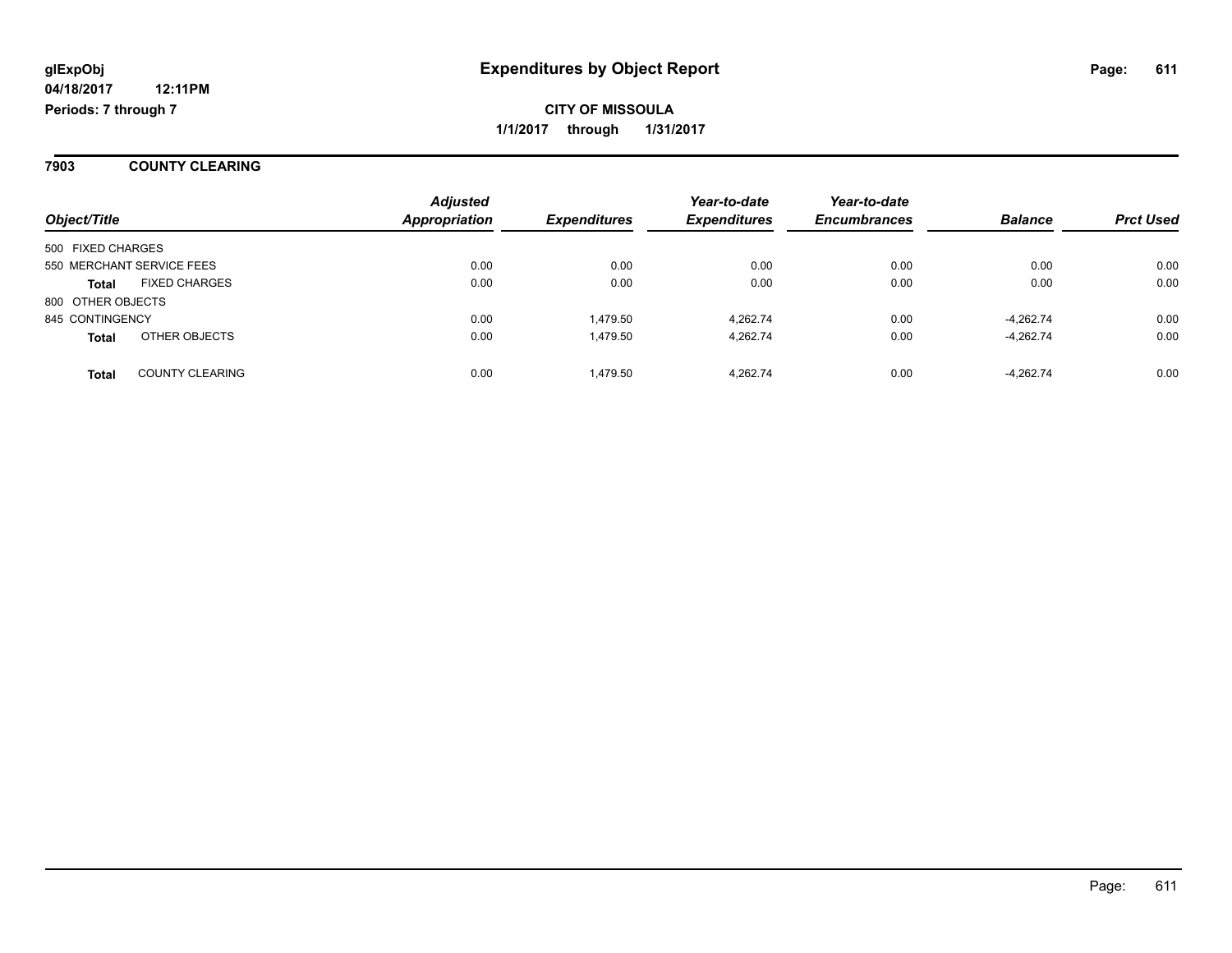# **7904 SEWER REBATE**

**280 PUBLIC WORKS OPERATIONS**

|                                         | <b>Adjusted</b> |                     | Year-to-date        | Year-to-date        |                |                  |
|-----------------------------------------|-----------------|---------------------|---------------------|---------------------|----------------|------------------|
| Object/Title                            | Appropriation   | <b>Expenditures</b> | <b>Expenditures</b> | <b>Encumbrances</b> | <b>Balance</b> | <b>Prct Used</b> |
| 500 FIXED CHARGES                       |                 |                     |                     |                     |                |                  |
| 500 FIXED CHARGES                       | 0.00            | 0.00                | 0.00                | 0.00                | 0.00           | 0.00             |
| 550 MERCHANT SERVICE FEES               | 0.00            | 0.00                | 0.00                | 0.00                | 0.00           | 0.00             |
| <b>FIXED CHARGES</b><br><b>Total</b>    | 0.00            | 0.00                | 0.00                | 0.00                | 0.00           | 0.00             |
| 800 OTHER OBJECTS                       |                 |                     |                     |                     |                |                  |
| 820 TRANSFERS TO OTHER FUNDS            | 0.00            | 0.00                | 0.00                | 0.00                | 0.00           | 0.00             |
| OTHER OBJECTS<br><b>Total</b>           | 0.00            | 0.00                | 0.00                | 0.00                | 0.00           | 0.00             |
| PUBLIC WORKS OPERATIONS<br><b>Total</b> | 0.00            | 0.00                | 0.00                | 0.00                | 0.00           | 0.00             |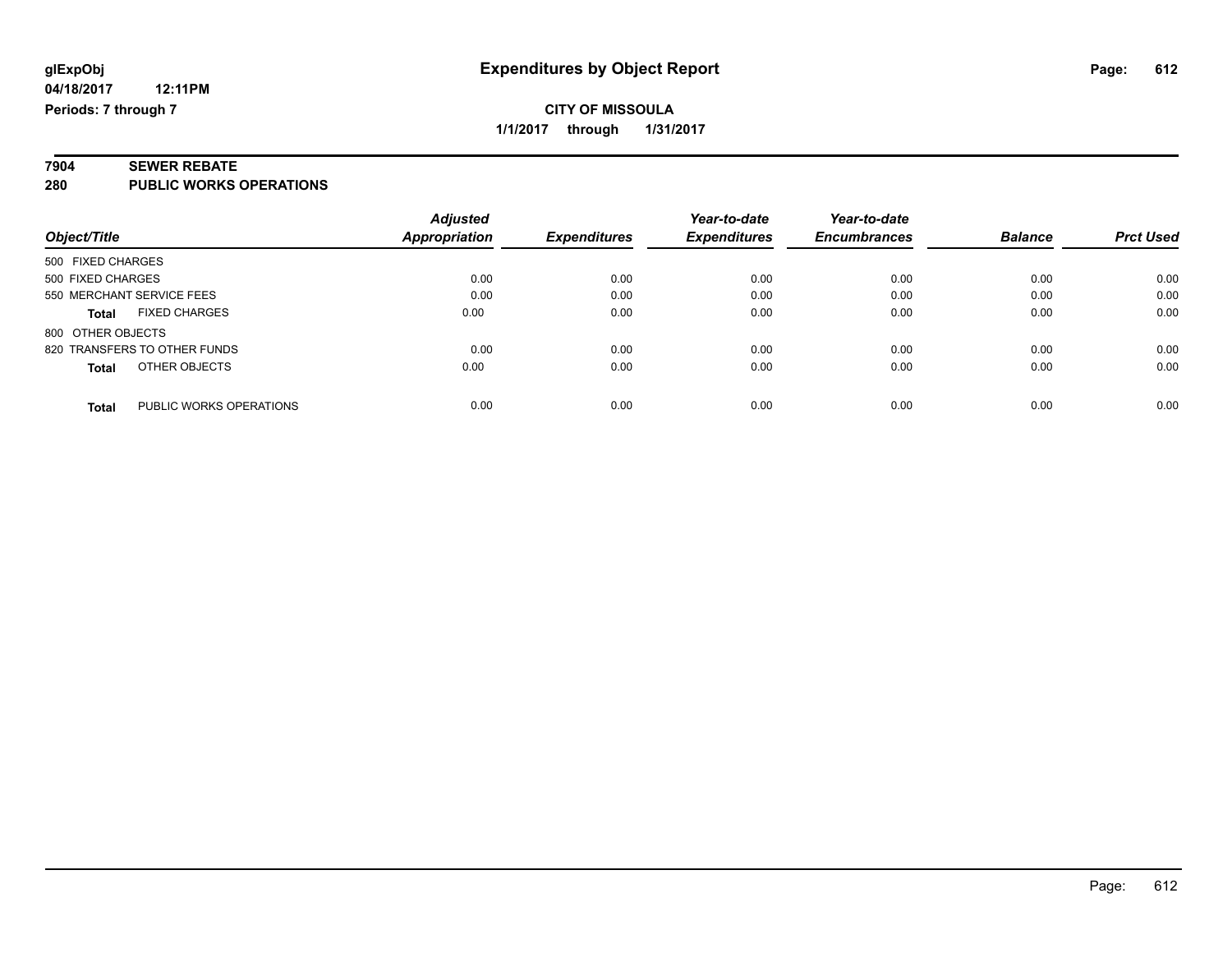#### **7904 SEWER REBATE**

| Object/Title                        | <b>Adjusted</b><br>Appropriation | <i><b>Expenditures</b></i> | Year-to-date<br><b>Expenditures</b> | Year-to-date<br><b>Encumbrances</b> | <b>Balance</b> | <b>Prct Used</b> |
|-------------------------------------|----------------------------------|----------------------------|-------------------------------------|-------------------------------------|----------------|------------------|
| 500 FIXED CHARGES                   |                                  |                            |                                     |                                     |                |                  |
| 500 FIXED CHARGES                   | 0.00                             | 0.00                       | 0.00                                | 0.00                                | 0.00           | 0.00             |
| 550 MERCHANT SERVICE FEES           | 0.00                             | 0.00                       | 0.00                                | 0.00                                | 0.00           | 0.00             |
| <b>FIXED CHARGES</b><br>Total       | 0.00                             | 0.00                       | 0.00                                | 0.00                                | 0.00           | 0.00             |
| 800 OTHER OBJECTS                   |                                  |                            |                                     |                                     |                |                  |
| 820 TRANSFERS TO OTHER FUNDS        | 0.00                             | 0.00                       | 0.00                                | 0.00                                | 0.00           | 0.00             |
| OTHER OBJECTS<br><b>Total</b>       | 0.00                             | 0.00                       | 0.00                                | 0.00                                | 0.00           | 0.00             |
| <b>SEWER REBATE</b><br><b>Total</b> | 0.00                             | 0.00                       | 0.00                                | 0.00                                | 0.00           | 0.00             |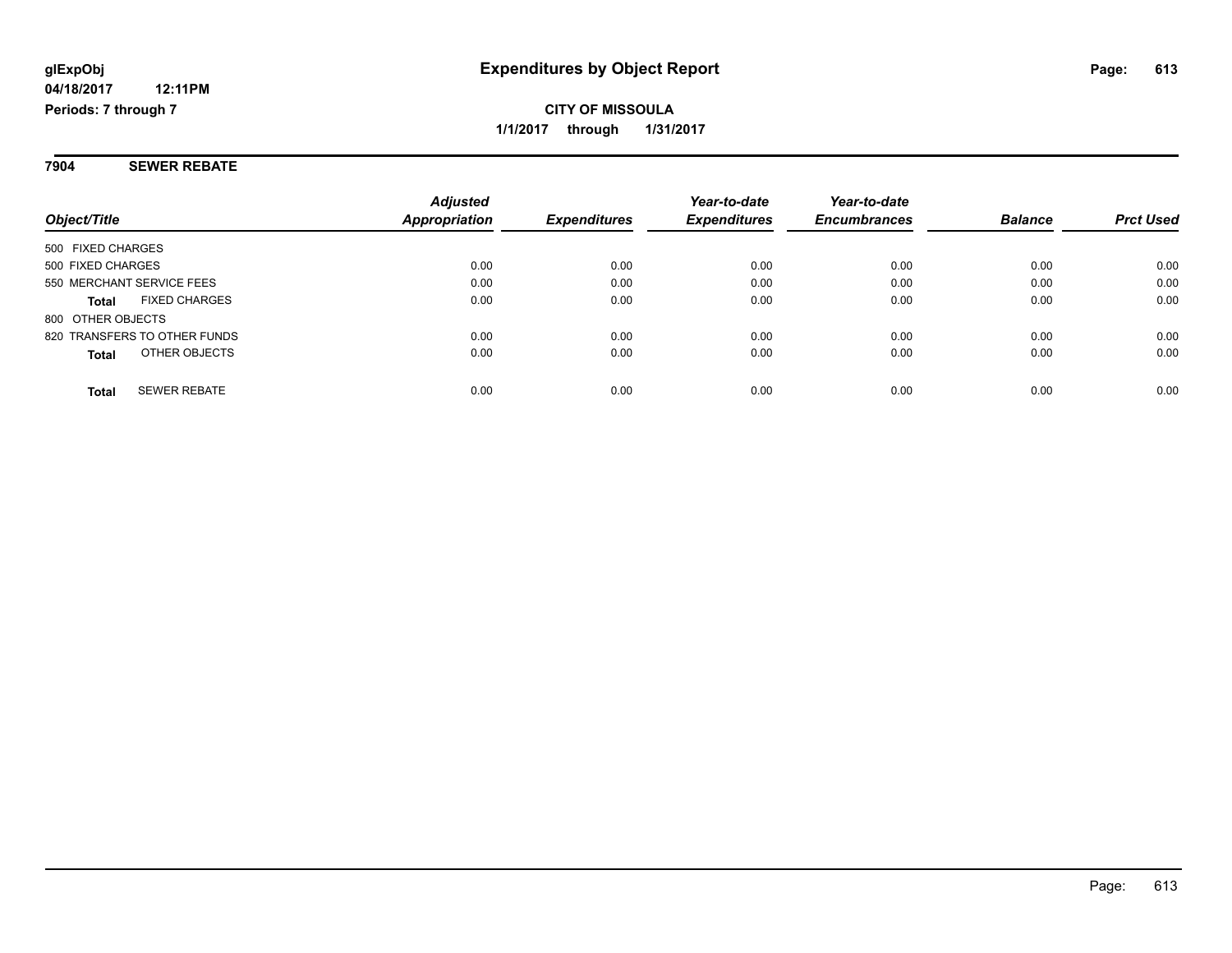## **CITY OF MISSOULA 1/1/2017 through 1/31/2017**

# **7905 WYE SEWER RSID 8489**

**280 PUBLIC WORKS OPERATIONS**

| Object/Title                            | <b>Adjusted</b><br>Appropriation | <b>Expenditures</b> | Year-to-date<br><b>Expenditures</b> | Year-to-date<br><b>Encumbrances</b> | <b>Balance</b> | <b>Prct Used</b> |
|-----------------------------------------|----------------------------------|---------------------|-------------------------------------|-------------------------------------|----------------|------------------|
| 500 FIXED CHARGES                       |                                  |                     |                                     |                                     |                |                  |
| 500 FIXED CHARGES                       | 0.00                             | 0.00                | 0.00                                | 0.00                                | 0.00           | 0.00             |
| 550 MERCHANT SERVICE FEES               | 0.00                             | 0.00                | 0.00                                | 0.00                                | 0.00           | 0.00             |
| <b>FIXED CHARGES</b><br><b>Total</b>    | 0.00                             | 0.00                | 0.00                                | 0.00                                | 0.00           | 0.00             |
| PUBLIC WORKS OPERATIONS<br><b>Total</b> | 0.00                             | 0.00                | 0.00                                | 0.00                                | 0.00           | 0.00             |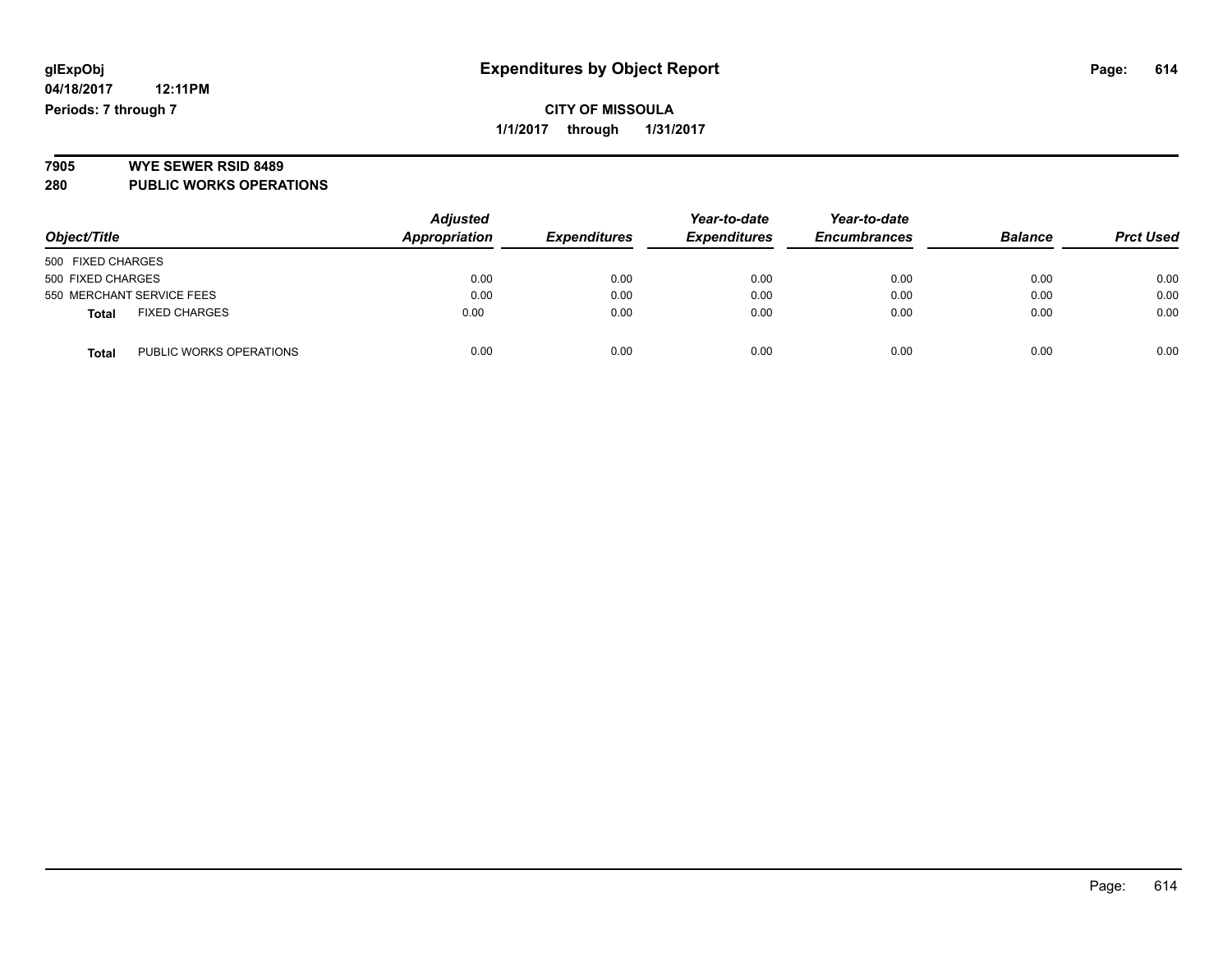**CITY OF MISSOULA 1/1/2017 through 1/31/2017**

**7905 WYE SEWER RSID 8489**

| Object/Title                         | <b>Adjusted</b><br>Appropriation | <b>Expenditures</b> | Year-to-date<br><b>Expenditures</b> | Year-to-date<br><b>Encumbrances</b> | <b>Balance</b> | <b>Prct Used</b> |
|--------------------------------------|----------------------------------|---------------------|-------------------------------------|-------------------------------------|----------------|------------------|
| 500 FIXED CHARGES                    |                                  |                     |                                     |                                     |                |                  |
| 500 FIXED CHARGES                    | 0.00                             | 0.00                | 0.00                                | 0.00                                | 0.00           | 0.00             |
| 550 MERCHANT SERVICE FEES            | 0.00                             | 0.00                | 0.00                                | 0.00                                | 0.00           | 0.00             |
| <b>FIXED CHARGES</b><br><b>Total</b> | 0.00                             | 0.00                | 0.00                                | 0.00                                | 0.00           | 0.00             |
| WYE SEWER RSID 8489<br><b>Total</b>  | 0.00                             | 0.00                | 0.00                                | 0.00                                | 0.00           | 0.00             |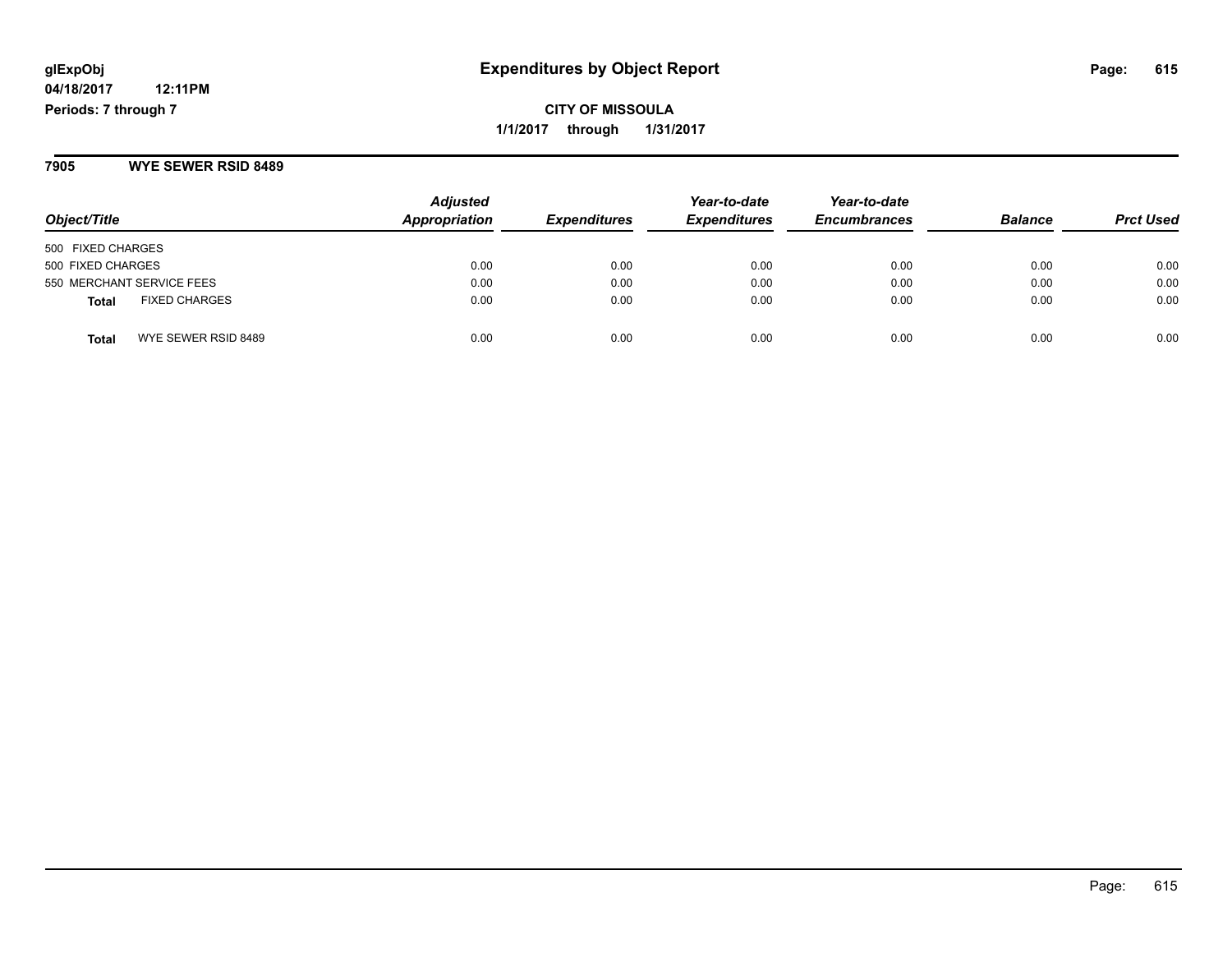## **CITY OF MISSOULA 1/1/2017 through 1/31/2017**

**7911 RESIDENTIAL INSPECTION FUND**

**310 BUILDING INSPECTION**

|                                            | <b>Adjusted</b>      |                     | Year-to-date        | Year-to-date        |                |                  |
|--------------------------------------------|----------------------|---------------------|---------------------|---------------------|----------------|------------------|
| Object/Title                               | <b>Appropriation</b> | <b>Expenditures</b> | <b>Expenditures</b> | <b>Encumbrances</b> | <b>Balance</b> | <b>Prct Used</b> |
| 200 SUPPLIES                               |                      |                     |                     |                     |                |                  |
| 220 OPERATING SUPPLIES                     | 0.00                 | 0.00                | 0.00                | 0.00                | 0.00           | 0.00             |
| 240 OTHER SUPPLIES                         | 0.00                 | 0.00                | 0.00                | 0.00                | 0.00           | 0.00             |
| <b>SUPPLIES</b><br><b>Total</b>            | 0.00                 | 0.00                | 0.00                | 0.00                | 0.00           | 0.00             |
| 300 PURCHASED SERVICES                     |                      |                     |                     |                     |                |                  |
| 310 COMMUNICATIONS                         | 0.00                 | 0.00                | 0.00                | 0.00                | 0.00           | 0.00             |
| 320 PRINTING & DUPLICATING                 | 0.00                 | 0.00                | 0.00                | 0.00                | 0.00           | 0.00             |
| 330 PUBLICITY, SUBSCRIPTIONS & DUES        | 0.00                 | 0.00                | 0.00                | 0.00                | 0.00           | 0.00             |
| <b>PURCHASED SERVICES</b><br><b>Total</b>  | 0.00                 | 0.00                | 0.00                | 0.00                | 0.00           | 0.00             |
| 500 FIXED CHARGES                          |                      |                     |                     |                     |                |                  |
| 550 MERCHANT SERVICE FEES                  | 0.00                 | 0.00                | 0.00                | 0.00                | 0.00           | 0.00             |
| <b>FIXED CHARGES</b><br><b>Total</b>       | 0.00                 | 0.00                | 0.00                | 0.00                | 0.00           | 0.00             |
| <b>BUILDING INSPECTION</b><br><b>Total</b> | 0.00                 | 0.00                | 0.00                | 0.00                | 0.00           | 0.00             |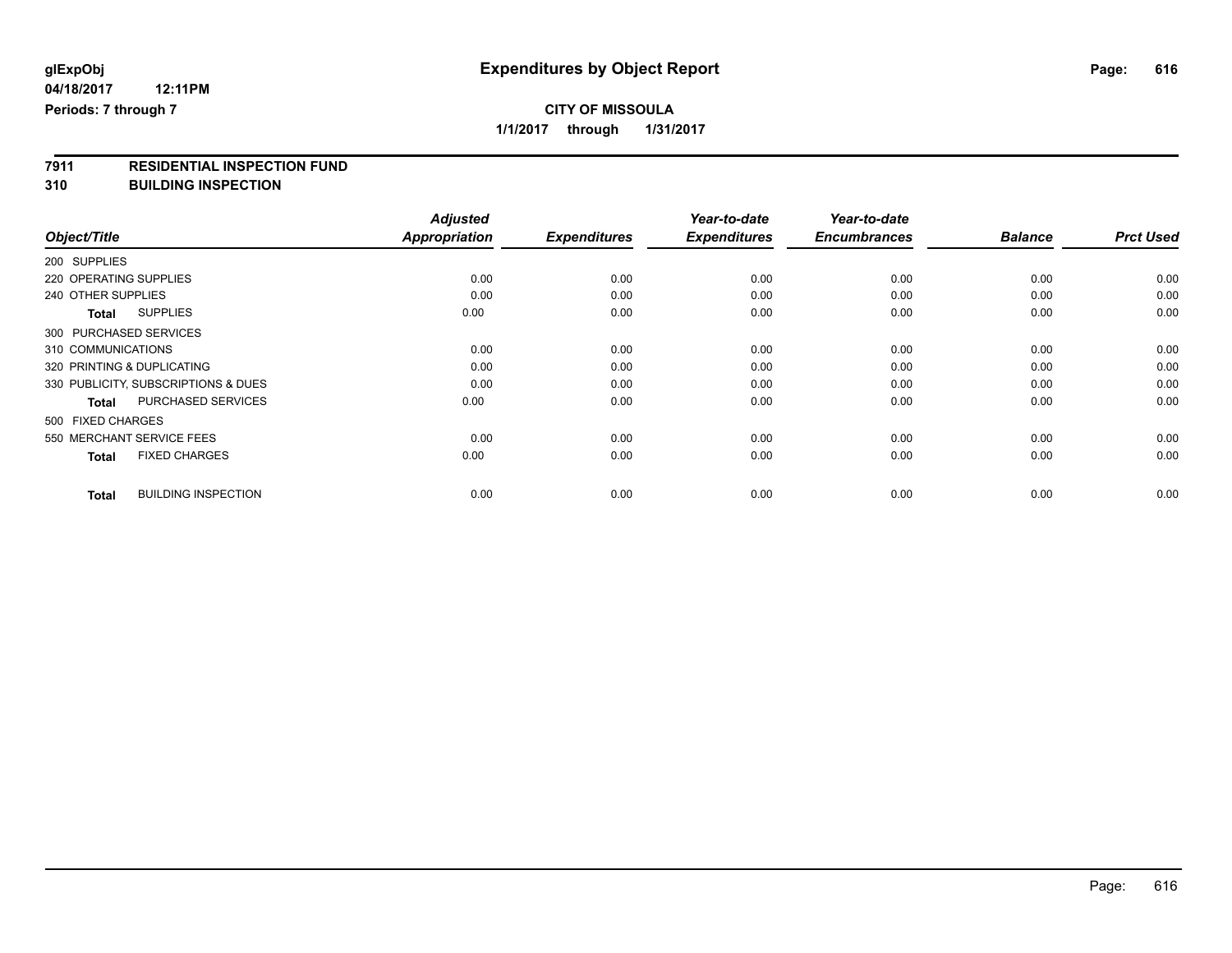# **glExpObj Expenditures by Object Report Page: 617**

**04/18/2017 12:11PM Periods: 7 through 7**

#### **7911 RESIDENTIAL INSPECTION FUND**

| Object/Title                                | <b>Adjusted</b><br>Appropriation | <b>Expenditures</b> | Year-to-date<br><b>Expenditures</b> | Year-to-date<br><b>Encumbrances</b> | <b>Balance</b> | <b>Prct Used</b> |
|---------------------------------------------|----------------------------------|---------------------|-------------------------------------|-------------------------------------|----------------|------------------|
| 200 SUPPLIES                                |                                  |                     |                                     |                                     |                |                  |
|                                             |                                  |                     |                                     |                                     |                |                  |
| 220 OPERATING SUPPLIES                      | 0.00                             | 0.00                | 0.00                                | 0.00                                | 0.00           | 0.00             |
| 240 OTHER SUPPLIES                          | 0.00                             | 0.00                | 0.00                                | 0.00                                | 0.00           | 0.00             |
| <b>SUPPLIES</b><br><b>Total</b>             | 0.00                             | 0.00                | 0.00                                | 0.00                                | 0.00           | 0.00             |
| 300 PURCHASED SERVICES                      |                                  |                     |                                     |                                     |                |                  |
| 310 COMMUNICATIONS                          | 0.00                             | 0.00                | 0.00                                | 0.00                                | 0.00           | 0.00             |
| 320 PRINTING & DUPLICATING                  | 0.00                             | 0.00                | 0.00                                | 0.00                                | 0.00           | 0.00             |
| 330 PUBLICITY, SUBSCRIPTIONS & DUES         | 0.00                             | 0.00                | 0.00                                | 0.00                                | 0.00           | 0.00             |
| PURCHASED SERVICES<br><b>Total</b>          | 0.00                             | 0.00                | 0.00                                | 0.00                                | 0.00           | 0.00             |
| 500 FIXED CHARGES                           |                                  |                     |                                     |                                     |                |                  |
| 550 MERCHANT SERVICE FEES                   | 0.00                             | 0.00                | 0.00                                | 0.00                                | 0.00           | 0.00             |
| <b>FIXED CHARGES</b><br><b>Total</b>        | 0.00                             | 0.00                | 0.00                                | 0.00                                | 0.00           | 0.00             |
| RESIDENTIAL INSPECTION FUND<br><b>Total</b> | 0.00                             | 0.00                | 0.00                                | 0.00                                | 0.00           | 0.00             |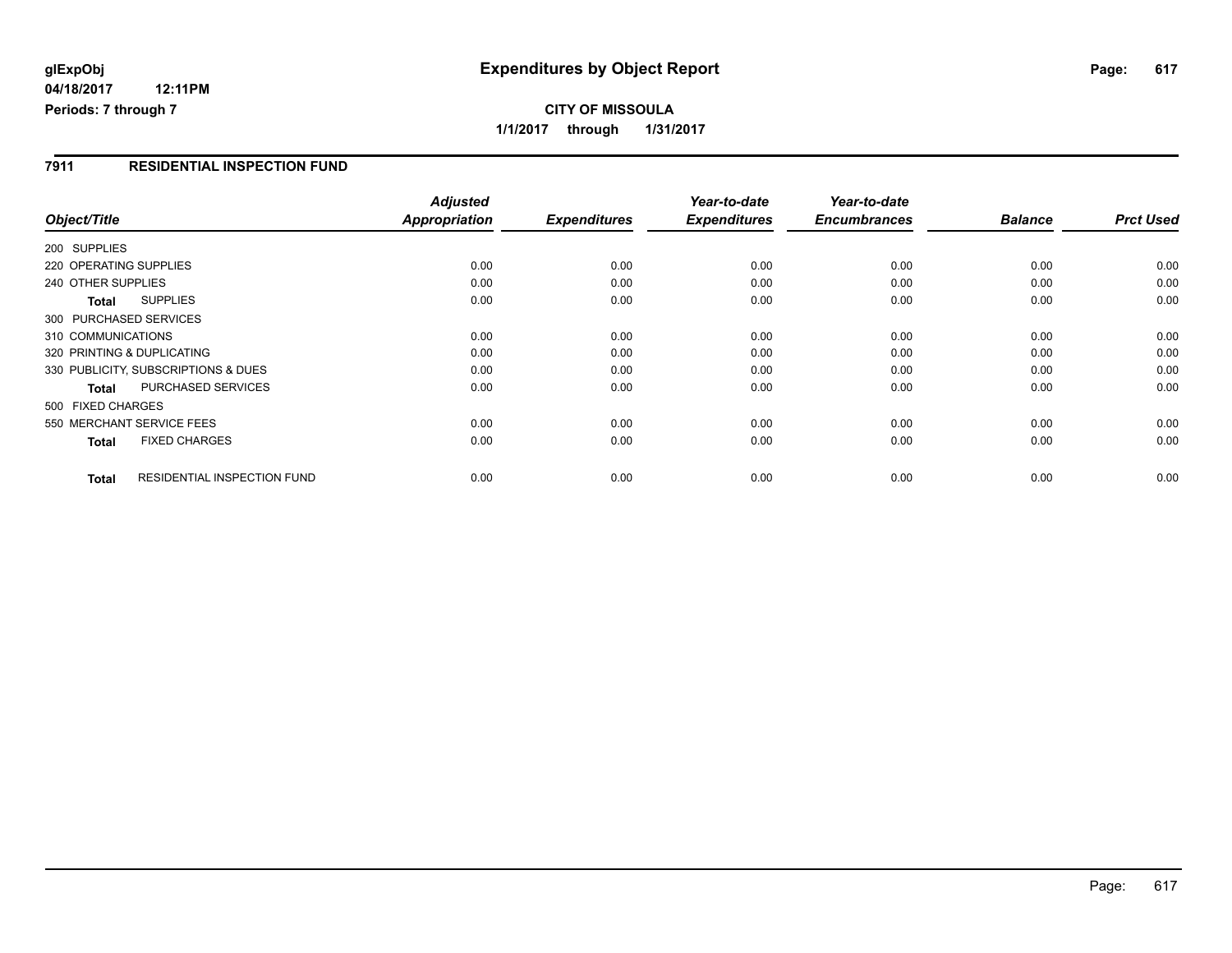**900 DEPRECIATION**

| Object/Title                          | <b>Adjusted</b><br><b>Appropriation</b> | <b>Expenditures</b> | Year-to-date<br><b>Expenditures</b> | Year-to-date<br><b>Encumbrances</b> | <b>Balance</b> | <b>Prct Used</b> |
|---------------------------------------|-----------------------------------------|---------------------|-------------------------------------|-------------------------------------|----------------|------------------|
| 800 OTHER OBJECTS                     |                                         |                     |                                     |                                     |                |                  |
| 830 DEPRECIATION                      | 0.00                                    | 0.00                | 0.00                                | 0.00                                | 0.00           | 0.00             |
| OTHER OBJECTS<br>Total                | 0.00                                    | 0.00                | 0.00                                | 0.00                                | 0.00           | 0.00             |
| 900 CAPITAL OUTLAY                    |                                         |                     |                                     |                                     |                |                  |
| 900 CAPITAL OUTLAY                    | 0.00                                    | 0.00                | 0.00                                | 0.00                                | 0.00           | 0.00             |
| <b>CAPITAL OUTLAY</b><br><b>Total</b> | 0.00                                    | 0.00                | 0.00                                | 0.00                                | 0.00           | 0.00             |
| <b>DEPRECIATION</b><br><b>Total</b>   | 0.00                                    | 0.00                | 0.00                                | 0.00                                | 0.00           | 0.00             |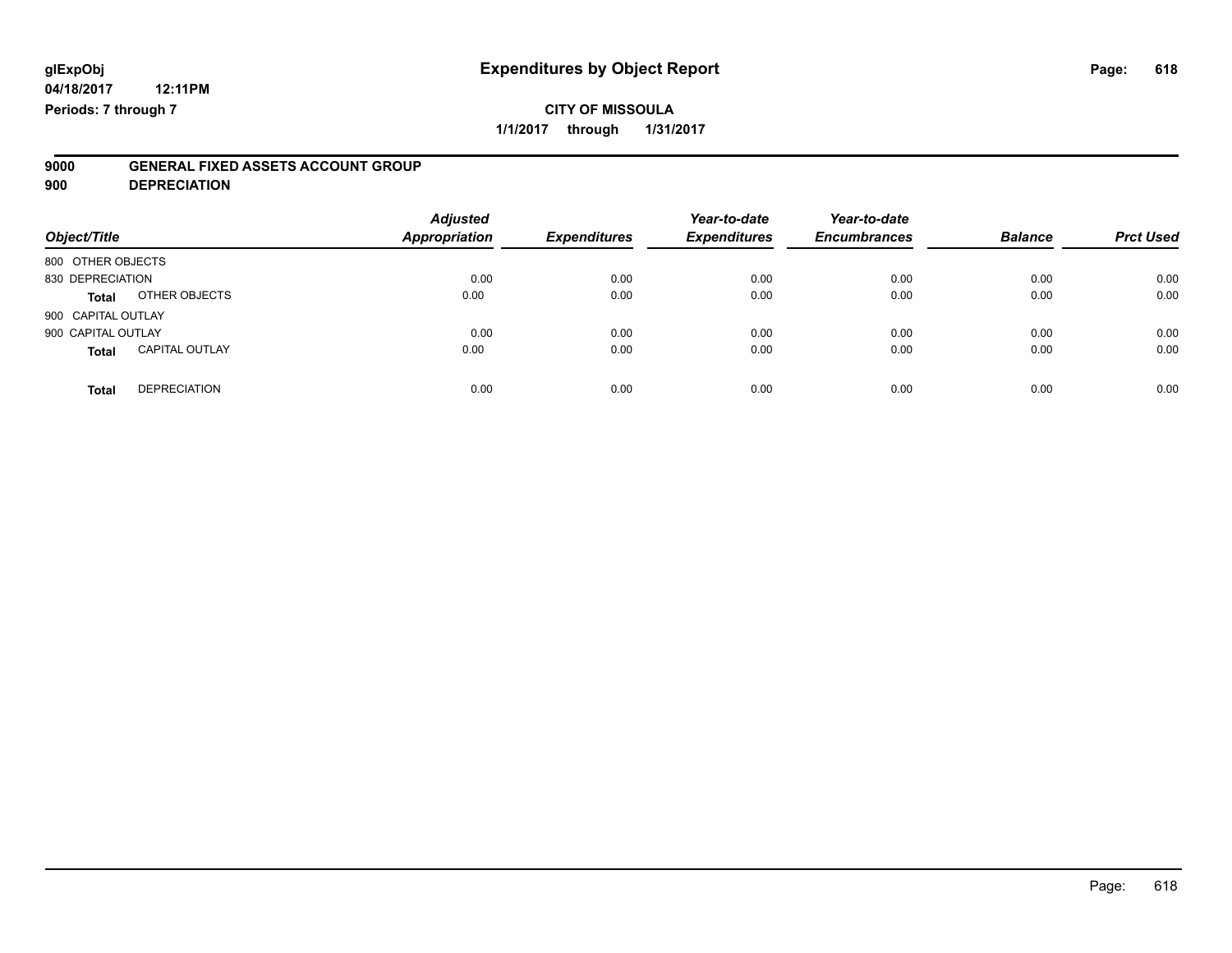# **glExpObj Expenditures by Object Report Page: 619**

**04/18/2017 12:11PM Periods: 7 through 7**

**CITY OF MISSOULA 1/1/2017 through 1/31/2017**

#### **9000 GENERAL FIXED ASSETS ACCOUNT GROUP**

| Object/Title       |                                         | <b>Adjusted</b><br>Appropriation | <b>Expenditures</b> | Year-to-date<br><b>Expenditures</b> | Year-to-date<br><b>Encumbrances</b> | <b>Balance</b> | <b>Prct Used</b> |
|--------------------|-----------------------------------------|----------------------------------|---------------------|-------------------------------------|-------------------------------------|----------------|------------------|
| 800 OTHER OBJECTS  |                                         |                                  |                     |                                     |                                     |                |                  |
| 830 DEPRECIATION   |                                         | 0.00                             | 0.00                | 0.00                                | 0.00                                | 0.00           | 0.00             |
| Total              | OTHER OBJECTS                           | 0.00                             | 0.00                | 0.00                                | 0.00                                | 0.00           | 0.00             |
| 900 CAPITAL OUTLAY |                                         |                                  |                     |                                     |                                     |                |                  |
| 900 CAPITAL OUTLAY |                                         | 0.00                             | 0.00                | 0.00                                | 0.00                                | 0.00           | 0.00             |
| <b>Total</b>       | <b>CAPITAL OUTLAY</b>                   | 0.00                             | 0.00                | 0.00                                | 0.00                                | 0.00           | 0.00             |
| <b>Total</b>       | <b>GENERAL FIXED ASSETS ACCOUNT GRC</b> | 0.00                             | 0.00                | 0.00                                | 0.00                                | 0.00           | 0.00             |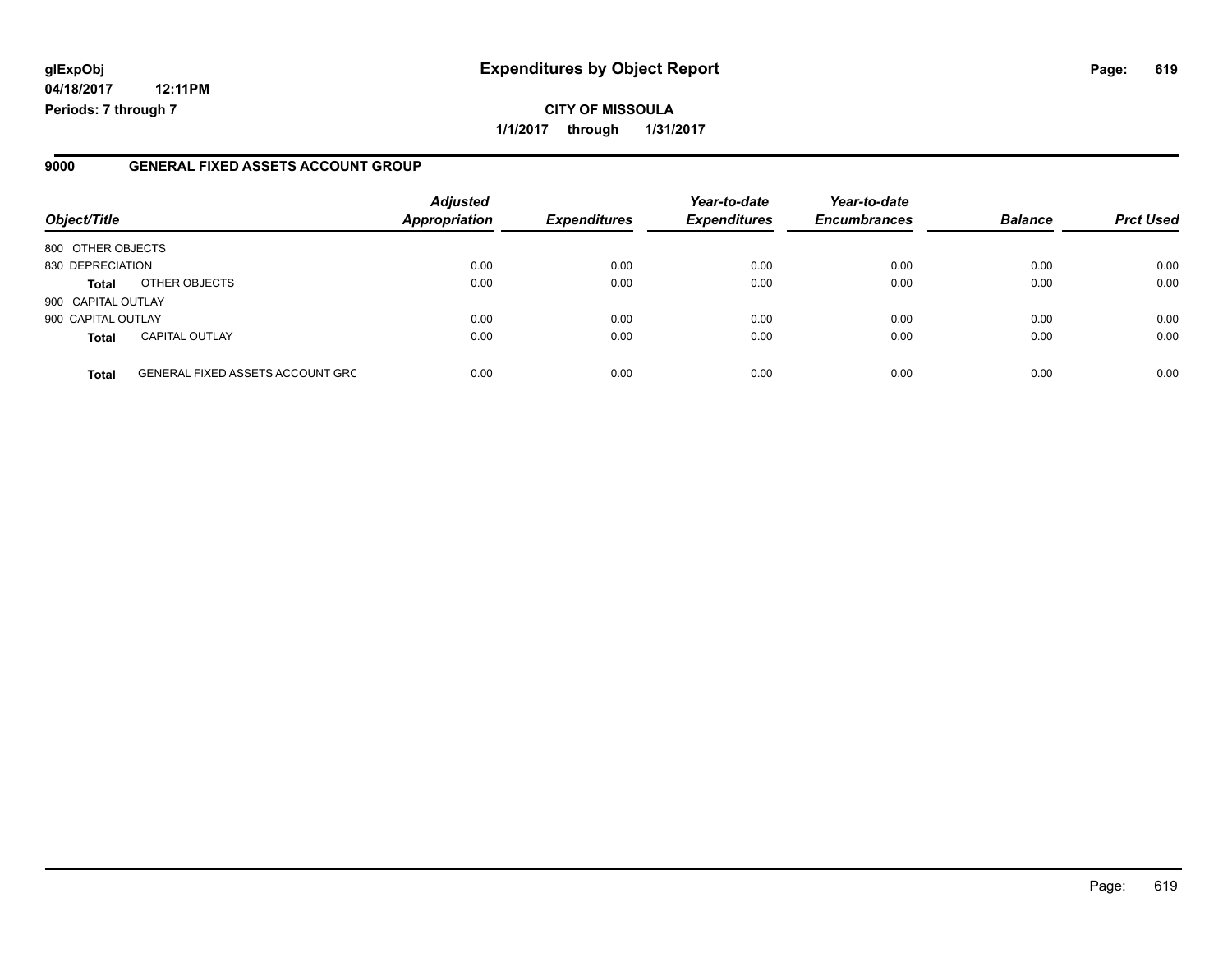#### *Grand Totals*

|                                           | <b>Adjusted</b>      |                     | Year-to-date        | Year-to-date        |                |                 |
|-------------------------------------------|----------------------|---------------------|---------------------|---------------------|----------------|-----------------|
| Object/Title                              | <b>Appropriation</b> | <b>Expenditures</b> | <b>Expenditures</b> | <b>Encumbrances</b> | <b>Balance</b> | <b>Prct Use</b> |
| 100 PERSONAL SERVICES                     |                      |                     |                     |                     |                |                 |
| 110 SALARIES AND WAGES                    | 31,296,091.00        | 2,312,221.51        | 17,026,838.43       | 0.00                | 14,269,252.57  | 54.4            |
| 115 SALARIES/HEALTH INSURANCE BENEFIT     | 775,431.00           | 134,082.00          | 864,583.20          | 0.00                | $-89,152.20$   | 111.5           |
| 120 OVERTIME/TERMINATION                  | 1,331,803.00         | 66,455.37           | 844,520.73          | 0.00                | 487,282.27     | 63.4            |
| 121 OUTSIDE HIRE OVERTIME                 | 75,000.00            | 4,017.23            | 68,825.54           | 0.00                | 6,174.46       | 91.7            |
| 122 COURT & CELL PHONE OT                 | 23,342.00            | 2,696.17            | 19,306.52           | 0.00                | 4,035.48       | 82.7            |
| 123 CELL PHONE OVERTIME                   | 60,690.00            | 882.98              | 5,411.88            | 0.00                | 55,278.12      | 8.9             |
| 130 OTHER                                 | 276,254.00           | 612.50              | 130,006.99          | 0.00                | 146,247.01     | 47.0            |
| 133 EDUCATION COMPENSATION                | 0.00                 | 1,430.00            | 9,927.00            | 0.00                | $-9,927.00$    | 0.0             |
| 135 OPEB EXPENSE                          | 0.00                 | 0.00                | 0.00                | 0.00                | 0.00           | 0.0             |
| <b>140 EMPLOYER CONTRIBUTIONS</b>         | 13,432,156.00        | 768,961.08          | 5,708,643.76        | 0.00                | 7,723,512.24   | 42.5            |
| <b>141 STATE RETIREMENT CONTRIBUTIONS</b> | 2,440,086.00         | 377,940.54          | 2,553,025.18        | 0.00                | $-112,939.18$  | 104.6           |
| 145 OPEB CONTRIBUTION                     | 175.00               | 0.00                | 0.00                | 0.00                | 175.00         | 0.0             |
| <b>150 STATE RETIREMENT</b>               | 185.00               | 0.00                | 0.00                | 0.00                | 185.00         | 0.0             |
| 190 PENSION EXPENSE                       | 635.00               | 0.00                | 0.00                | 0.00                | 635.00         | 0.0             |
| PERSONAL SERVICES<br><b>Total</b>         | 49,711,848.00        | 3,669,299.38        | 27,231,089.23       | 0.00                | 22,480,758.77  | 54.7            |
| 200 SUPPLIES                              |                      |                     |                     |                     |                |                 |
| 210 OFFICE SUPPLIES                       | 411,200.00           | 15,464.06           | 70,798.11           | 0.00                | 340,401.89     | 17.2            |
| 220 OPERATING SUPPLIES                    | 1,413,422.00         | 164,863.28          | 782,805.55          | 0.00                | 630,616.45     | 55.3            |
| 230 REPAIR/MAINTENANCE                    | 945,282.00           | 96,926.00           | 440,969.93          | 0.00                | 504,312.07     | 46.6            |
| 231 GASOLINE                              | 672,542.00           | 24,856.36           | 227,060.34          | 0.00                | 445,481.66     | 33.7            |
| 240 OTHER SUPPLIES                        | 251,426.00           | 4,024.21            | 83,147.70           | 0.00                | 168,278.30     | 33.0            |
| 250 SUPPLIES FOR RESALE                   | 500.00               | 0.00                | 0.00                | 0.00                | 500.00         | 0.0             |
| <b>SUPPLIES</b><br><b>Total</b>           | 3,694,372.00         | 306,133.91          | 1,604,781.63        | 0.00                | 2,089,590.37   | 43.4            |
| 300 PURCHASED SERVICES                    |                      |                     |                     |                     |                |                 |
| 310 COMMUNICATIONS                        | 150,304.00           | 17,272.28           | 102,436.85          | 0.00                | 47,867.15      | 68.1            |
| 320 PRINTING & DUPLICATING                | 116,616.00           | 3,862.87            | 32,471.85           | 0.00                | 84, 144. 15    | 27.8            |
| 330 PUBLICITY, SUBSCRIPTIONS & DUES       | 187,534.00           | 18,044.49           | 156,034.39          | 0.00                | 31,499.61      | 83.2            |
| 340 SEWER                                 | 20,176.00            | 10,533.26           | 15,873.14           | 0.00                | 4,302.86       | 78.6            |
| 341 ELECTRICITY & NATURAL GAS             | 1,770,979.00         | 297,072.55          | 949,285.52          | 0.00                | 821,693.48     | 53.6            |
|                                           |                      |                     |                     |                     |                |                 |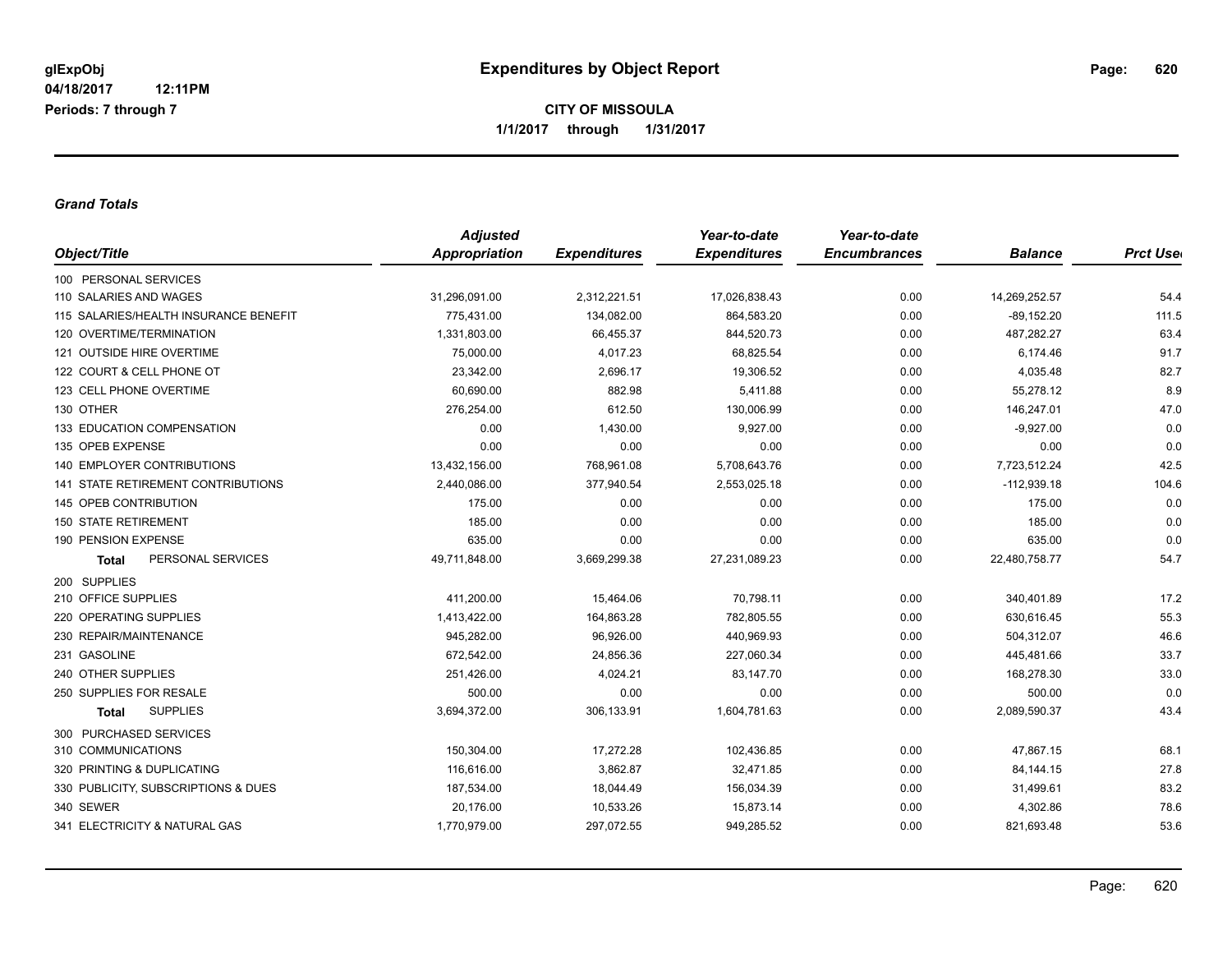*Grand Totals [Continued]*

|                                      | <b>Adjusted</b>      |                     | Year-to-date        | Year-to-date        |                |                  |
|--------------------------------------|----------------------|---------------------|---------------------|---------------------|----------------|------------------|
| Object/Title                         | <b>Appropriation</b> | <b>Expenditures</b> | <b>Expenditures</b> | <b>Encumbrances</b> | <b>Balance</b> | <b>Prct User</b> |
| 342 STORM WATER                      | 22,023.00            | 0.00                | 0.00                | 0.00                | 22,023.00      | 0.0              |
| 343 WATER CHARGES                    | 227,842.00           | 4,708.76            | 172,830.12          | 0.00                | 55,011.88      | 75.8             |
| 344 TELEPHONE SERVICE                | 318,658.00           | 41,668.00           | 177,231.67          | 0.00                | 141,426.33     | 55.6             |
| 345 GARBAGE                          | 119,269.00           | 6,052.90            | 60,521.93           | 0.00                | 58,747.07      | 50.7             |
| 350 PROFESSIONAL SERVICES            | 3,979,562.00         | 351,320.18          | 2,203,323.82        | 0.00                | 1,776,238.18   | 55.3             |
| 351 INSURANCE CLAIMS                 | 5,156,229.00         | 507,282.07          | 2,907,783.77        | 0.00                | 2,248,445.23   | 56.3             |
| 352 HEALTH PROGRAMS                  | 94.500.00            | 1,229.93            | 22.731.54           | 0.00                | 71,768.46      | 24.0             |
| 353 ADMINISTRATION EXPENDITURES      | 757,888.00           | 57,702.28           | 462,193.01          | 0.00                | 295,694.99     | 60.9             |
| 354 TRANSITIONAL REINSURANCE PROGRAM | 78,280.00            | 27,972.00           | 42,162.00           | 0.00                | 36,118.00      | 53.8             |
| 360 REPAIR & MAINTENANCE             | 2,025,945.00         | 137,326.22          | 1,214,460.76        | 0.00                | 811,484.24     | 59.9             |
| 370 TRAVEL                           | 196,191.00           | 4,641.49            | 58,235.15           | 0.00                | 137,955.85     | 29.6             |
| 380 TRAINING                         | 188,276.00           | 9,700.68            | 65,495.96           | 0.00                | 122,780.04     | 34.7             |
| 390 OTHER PURCHASED SERVICES         | 1,501,204.00         | 21,795.07           | 401,694.57          | 0.00                | 1,099,509.43   | 26.7             |
| 392 DONATIONS AND SALES              | 0.00                 | 354.00              | 1,749.48            | 0.00                | $-1,749.48$    | 0.0              |
| PURCHASED SERVICES<br><b>Total</b>   | 16,911,476.00        | 1,518,539.03        | 9,046,515.53        | 0.00                | 7,864,960.47   | 53.4             |
| 400 BUILDING MATERIALS               |                      |                     |                     |                     |                |                  |
| <b>400 BUILDING MATERIALS</b>        | 337,464.00           | 257.00              | 271,132.85          | 0.00                | 66,331.15      | 80.3             |
| <b>BUILDING MATERIALS</b><br>Total   | 337,464.00           | 257.00              | 271,132.85          | 0.00                | 66,331.15      | 80.3             |
| 500 FIXED CHARGES                    |                      |                     |                     |                     |                |                  |
| 500 FIXED CHARGES                    | 3,560,330.00         | 22,416.06           | 1,598,997.69        | 0.00                | 1,961,332.31   | 44.9             |
| 510 *** Title Not Found ***          | 0.00                 | 0.00                | 11,428.20           | 0.00                | $-11,428.20$   | 0.0              |
| 530 EQUIPMENT RENTAL                 | 500.00               | 10.50               | 298.00              | 0.00                | 202.00         | 59.6             |
| 550 MERCHANT SERVICE FEES            | 82,700.00            | 0.00                | 700.00              | 0.00                | 82,000.00      | 0.8              |
| <b>FIXED CHARGES</b><br>Total        | 3,643,530.00         | 22,426.56           | 1,611,423.89        | 0.00                | 2,032,106.11   | 44.2             |
| 600 DEBT SERVICE                     |                      |                     |                     |                     |                |                  |
| 600 DEBT SERVICE                     | 0.00                 | 0.00                | 0.00                | 0.00                | 0.00           | 0.0              |
| 610 PRINCIPAL                        | 8,540,090.00         | 14,462.00           | 3,095,603.54        | 0.00                | 5,444,486.46   | 36.2             |
| 615 JUDGMENT LEVY DEBT PAYMENT       | 0.00                 | 0.00                | 0.00                | 0.00                | 0.00           | 0.0              |
| 620 INTEREST / SERVICE FEES          | 3,107,563.00         | 43,076.16           | 1,631,870.19        | 0.00                | 1,475,692.81   | 52.5             |
| <b>DEBT SERVICE</b><br>Total         | 11,647,653.00        | 57,538.16           | 4,727,473.73        | 0.00                | 6,920,179.27   | 40.5             |
| 700 GRANTS & CONTRIBUTIONS           |                      |                     |                     |                     |                |                  |